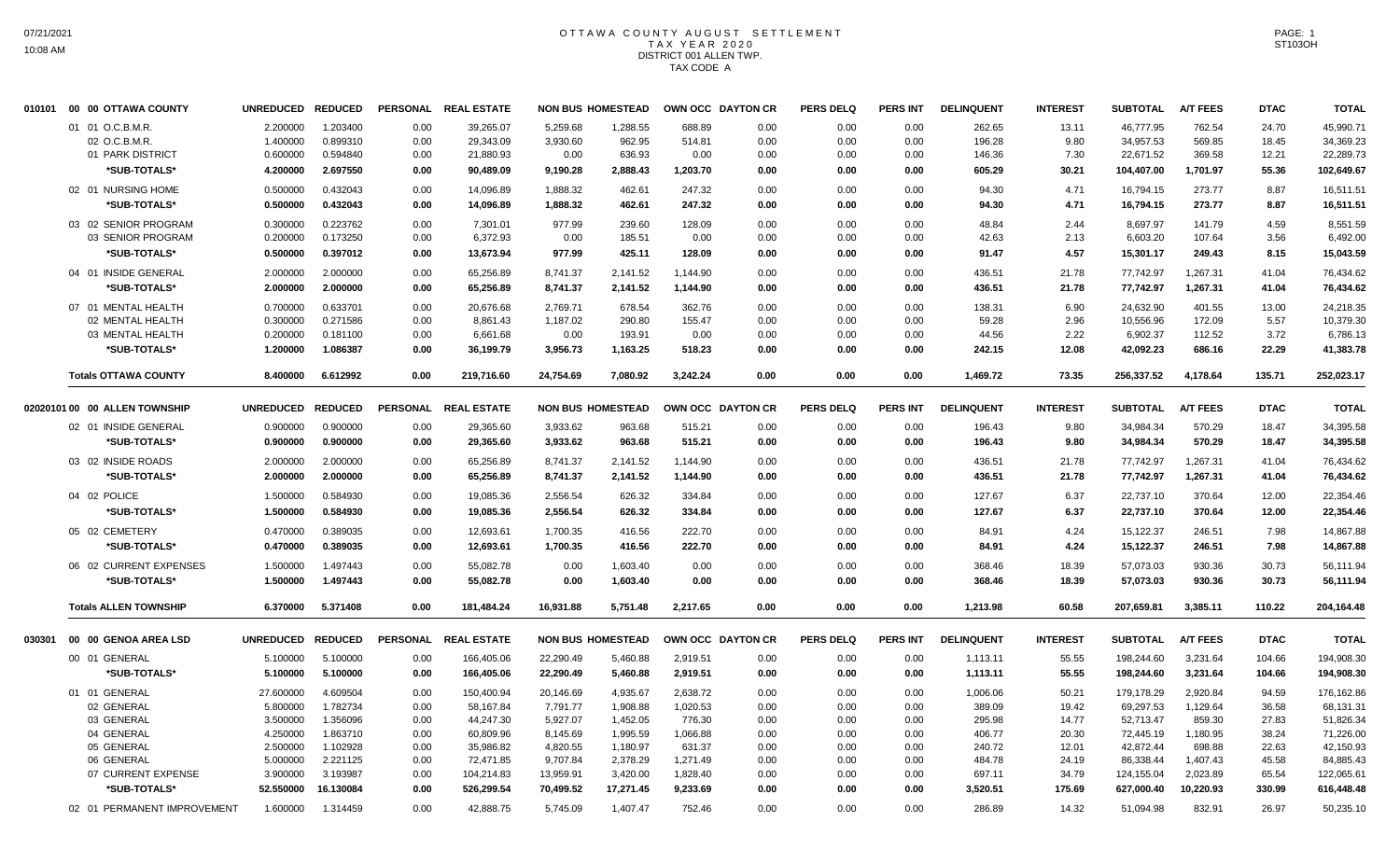## OTTAWA COUNTY AUGUST SETTLEMENT T A X Y E A R 2 0 2 0 DISTRICT 001 ALLEN TWP. TAX CODE A

| 030301            | 00 00 GENOA AREA LSD                             | UNREDUCED REDUCED |                     |                 | PERSONAL REAL ESTATE |            | <b>NON BUS HOMESTEAD</b> | OWN OCC DAYTON CR |      | <b>PERS DELQ</b> | <b>PERS INT</b> | <b>DELINQUENT</b> | <b>INTEREST</b> | SUBTOTAL        | <b>A/T FEES</b> | <b>DTAC</b> | <b>TOTAL</b> |
|-------------------|--------------------------------------------------|-------------------|---------------------|-----------------|----------------------|------------|--------------------------|-------------------|------|------------------|-----------------|-------------------|-----------------|-----------------|-----------------|-------------|--------------|
|                   | 02 03 PERMANENT IMPROVEMENT                      | 0.500000          | 0.410769            | 0.00            | 13.402.75            | 1.795.34   | 439.84                   | 235.15            | 0.00 | 0.00             | 0.00            | 89.65             | 4.47            | 15.967.20       | 260.29          | 8.43        | 15.698.48    |
|                   | *SUB-TOTALS*                                     | 2.100000          | 1.725228            | 0.00            | 56.291.50            | 7,540.43   | 1,847.31                 | 987.61            | 0.00 | 0.00             | 0.00            | 376.54            | 18.79           | 67,062.18       | 1,093.20        | 35.40       | 65,933.58    |
|                   | 03 01 EDUCATION TECHNOLOGY                       | 0.500000          | 0.461896            | 0.00            | 16.990.64            | 0.00       | 494.58                   | 0.00              | 0.00 | 0.00             | 0.00            | 113.65            | 5.67            | 17.604.54       | 286.98          | 9.48        | 17,308.08    |
|                   | *SUB-TOTALS*                                     | 0.500000          | 0.461896            | 0.00            | 16.990.64            | 0.00       | 494.58                   | 0.00              | 0.00 | 0.00             | 0.00            | 113.65            | 5.67            | 17,604.54       | 286.98          | 9.48        | 17,308.08    |
|                   | 04 01 DEBT                                       | 1.450000          | 1.450000            | 0.00            | 47.311.24            | 6,337.49   | 1,552.60                 | 830.06            | 0.00 | 0.00             | 0.00            | 316.47            | 15.79           | 56,363.65       | 918.80          | 29.76       | 55,415.09    |
|                   | 02 DEBT                                          | 1.800000          | 1.800000            | 0.00            | 58.731.20            | 7,867.23   | 1.927.37                 | 1,030.41          | 0.00 | 0.00             | 0.00            | 392.86            | 19.61           | 69.968.68       | 1.140.58        | 36.94       | 68,791.16    |
|                   | *SUB-TOTALS*                                     | 3.250000          | 3.250000            | 0.00            | 106,042.44           | 14,204.72  | 3,479.97                 | 1.860.47          | 0.00 | 0.00             | 0.00            | 709.33            | 35.40           | 126,332.33      | 2,059.38        | 66.70       | 124,206.25   |
|                   | 05 01 SUBSTITUTE                                 | 5.400000          | 5.400000            | 0.00            | 198.636.63           | 0.00       | 5.782.11                 | 0.00              | 0.00 | 0.00             | 0.00            | 1.328.71          | 66.31           | 205.813.76      | 3.355.03        | 110.81      | 202,347.92   |
|                   | *SUB-TOTALS*                                     | 5.400000          | 5.400000            | 0.00            | 198,636.63           | 0.00       | 5,782.11                 | 0.00              | 0.00 | 0.00             | 0.00            | 1,328.71          | 66.31           | 205,813.76      | 3,355.03        | 110.81      | 202,347.92   |
|                   | <b>Totals GENOA AREA LSD</b>                     |                   | 68.900000 32.067208 | 0.00            | 1.070.665.81         | 114,535.16 | 34,336.30                | 15.001.28         | 0.00 | 0.00             | 0.00            | 7,161.85          | 357.41          | 1,242,057.81    | 20,247.16       | 658.04      | 1,221,152.61 |
| 050501            | 00 00 PENTA COUNTY JVS                           | <b>UNREDUCED</b>  | <b>REDUCED</b>      | <b>PERSONAL</b> | <b>REAL ESTATE</b>   |            | <b>NON BUS HOMESTEAD</b> | OWN OCC DAYTON CR |      | <b>PERS DELQ</b> | <b>PERS INT</b> | <b>DELINQUENT</b> | <b>INTEREST</b> | <b>SUBTOTAL</b> | <b>A/T FEES</b> | <b>DTAC</b> | <b>TOTAL</b> |
|                   | 01 01 GENERAL                                    | 1.400000          | 1.272727            | 0.00            | 41,527.10            | 5,562.69   | 1,362.79                 | 728.58            | 0.00 | 0.00             | 0.00            | 277.78            | 13.86           | 49,472.80       | 806.47          | 26.12       | 48,640.21    |
|                   | 02 GENERAL                                       | 0.800000          | 0.727273            | 0.00            | 23,729.79            | 3.178.68   | 778.74                   | 416.33            | 0.00 | 0.00             | 0.00            | 158.73            | 7.92            | 28,270.19       | 460.84          | 14.92       | 27,794.43    |
|                   | 03 PERMANENT IMP.                                | 1.000000          | 0.796351            | 0.00            | 25,983.69            | 3,480.60   | 852.70                   | 455.87            | 0.00 | 0.00             | 0.00            | 173.81            | 8.67            | 30,955.34       | 504.61          | 16.34       | 30,434.39    |
|                   | *SUB-TOTALS*                                     | 3.200000          | 2.796351            | 0.00            | 91,240.58            | 12,221.97  | 2,994.23                 | 1,600.78          | 0.00 | 0.00             | 0.00            | 610.32            | 30.45           | 108,698.33      | 1,771.92        | 57.38       | 106,869.03   |
|                   | <b>Totals PENTA COUNTY JVS</b>                   | 3.200000          | 2.796351            | 0.00            | 91,240.58            | 12,221.97  | 2,994.23                 | 1,600.78          | 0.00 | 0.00             | 0.00            | 610.32            | 30.45           | 108,698.33      | 1,771.92        | 57.38       | 106,869.03   |
| 060602            | 00 00 HARRIS ELMORE PUBLIC LIE UNREDUCED REDUCED |                   |                     |                 | PERSONAL REAL ESTATE |            | <b>NON BUS HOMESTEAD</b> | OWN OCC DAYTON CR |      | <b>PERS DELQ</b> | <b>PERS INT</b> | <b>DELINQUENT</b> | <b>INTEREST</b> | <b>SUBTOTAL</b> | <b>A/T FEES</b> | <b>DTAC</b> | <b>TOTAL</b> |
|                   | 01 01 CURRENT EXPENSE                            | 1.100000          | 0.916402            | 0.00            | 29,900.77            | 4,005.30   | 981.25                   | 524.60            | 0.00 | 0.00             | 0.00            | 200.01            | 9.98            | 35,621.91       | 580.68          | 18.81       | 35,022.42    |
|                   | *SUB-TOTALS*                                     | 1.100000          | 0.916402            | 0.00            | 29,900.77            | 4,005.30   | 981.25                   | 524.60            | 0.00 | 0.00             | 0.00            | 200.01            | 9.98            | 35,621.91       | 580.68          | 18.81       | 35,022.42    |
|                   | <b>Totals HARRIS ELMORE PUBLIC LIB</b>           | 1.100000          | 0.916402            | 0.00            | 29.900.77            | 4.005.30   | 981.25                   | 524.60            | 0.00 | 0.00             | 0.00            | 200.01            | 9.98            | 35,621.91       | 580.68          | 18.81       | 35,022.42    |
| 080806            | 00 00 ALLEN CLAY FIRE DIST                       | <b>UNREDUCED</b>  | <b>REDUCED</b>      | <b>PERSONAL</b> | <b>REAL ESTATE</b>   |            | <b>NON BUS HOMESTEAD</b> | OWN OCC DAYTON CR |      | <b>PERS DELQ</b> | <b>PERS INT</b> | <b>DELINQUENT</b> | <b>INTEREST</b> | <b>SUBTOTAL</b> | <b>A/T FEES</b> | <b>DTAC</b> | <b>TOTAL</b> |
|                   | 01 01 GENERAL                                    | 5.000000          | 4.107445            | 0.00            | 134,019.53           | 17,952.34  | 4,398.10                 | 2,351.34          | 0.00 | 0.00             | 0.00            | 896.48            | 44.74           | 159,662.53      | 2.602.61        | 84.29       | 156,975.63   |
|                   | *SUB-TOTALS*                                     | 5.000000          | 4.107445            | 0.00            | 134,019.53           | 17,952.34  | 4,398.10                 | 2,351.34          | 0.00 | 0.00             | 0.00            | 896.48            | 44.74           | 159,662.53      | 2,602.61        | 84.29       | 156,975.63   |
|                   | <b>Totals ALLEN CLAY FIRE DIST</b>               | 5.000000          | 4.107445            | 0.00            | 134.019.53           | 17.952.34  | 4.398.10                 | 2,351.34          | 0.00 | 0.00             | 0.00            | 896.48            | 44.74           | 159.662.53      | 2.602.61        | 84.29       | 156,975.63   |
| <b>ALLEN TWP.</b> |                                                  |                   |                     |                 |                      |            |                          |                   |      |                  |                 |                   |                 |                 |                 |             |              |
|                   | TAX CODE A TOTALS                                |                   | 92.970000 51.871806 | 0.00            | 1.727.027.53         | 190.401.34 | 55.542.28                | 24.937.89         | 0.00 | 0.00             | 0.00            | 11,552.36         | 576.51          | 2.010.037.91    | 32.766.12       | 1.064.45    | 1,976,207.34 |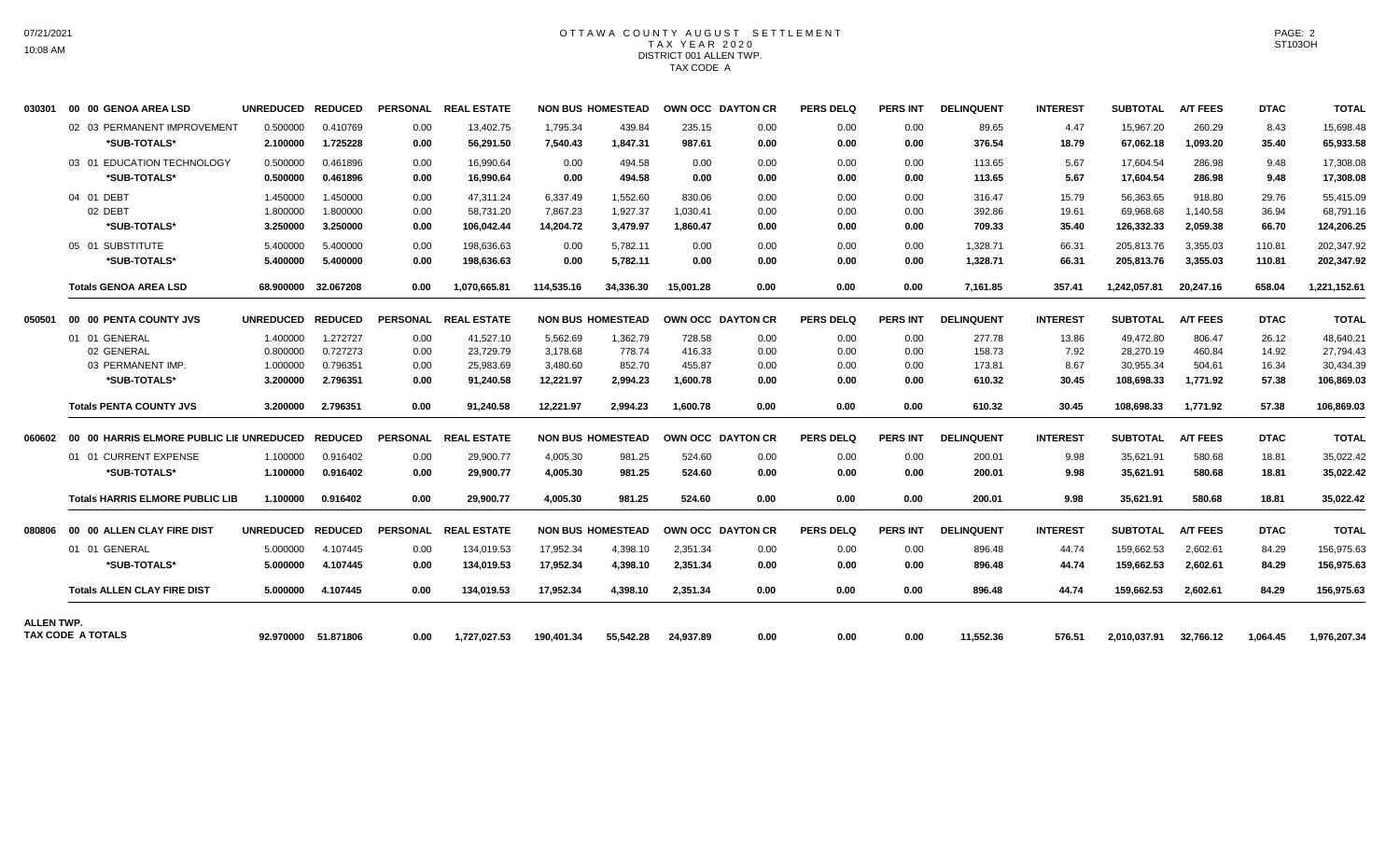## OTTAWA COUNTY AUGUST SETTLEMENT T A X Y E A R 2 0 2 0 DISTRICT 001 ALLEN TWP. TAX CODE B

| 010101 | 00 00 OTTAWA COUNTY           | UNREDUCED REDUCED |           |            | PERSONAL REAL ESTATE | <b>NON BUS HOMESTEAD</b> |      | OWN OCC DAYTON CR |      | <b>PERS DELQ</b> | <b>PERS INT</b> | <b>DELINQUENT</b> | <b>INTEREST</b> | <b>SUBTOTAL</b> | <b>A/T FEES</b> | <b>DTAC</b> | <b>TOTAL</b> |
|--------|-------------------------------|-------------------|-----------|------------|----------------------|--------------------------|------|-------------------|------|------------------|-----------------|-------------------|-----------------|-----------------|-----------------|-------------|--------------|
|        | 01 01 O.C.B.M.R.              | 2.200000          | 1.883836  | 4,277.70   | 2,393.55             | 0.00                     | 0.00 | 1.06              | 0.00 | 0.00             | 0.00            | 76.37             | 1.17            | 6,749.85        | 110.03          | 7.56        | 6,632.26     |
|        | 02 O.C.B.M.R.                 | 1.400000          | 1.248331  | 2,722.17   | 1,586.10             | 0.00                     | 0.00 | 0.70              | 0.00 | 0.00             | 0.00            | 50.60             | 0.78            | 4,360.35        | 71.08           | 5.01        | 4,284.26     |
|        | 01 PARK DISTRICT              | 0.600000          | 0.595592  | 1,166.65   | 756.74               | 0.00                     | 0.00 | 0.00              | 0.00 | 0.00             | 0.00            | 24.14             | 0.37            | 1,947.90        | 31.75           | 2.39        | 1,913.76     |
|        | *SUB-TOTALS*                  | 4.200000          | 3.727759  | 8,166.52   | 4,736.39             | 0.00                     | 0.00 | 1.76              | 0.00 | 0.00             | 0.00            | 151.11            | 2.32            | 13,058.10       | 212.86          | 14.96       | 12,830.28    |
|        | 02 01 NURSING HOME            | 0.500000          | 0.485399  | 972.21     | 616.74               | 0.00                     | 0.00 | 0.27              | 0.00 | 0.00             | 0.00            | 19.68             | 0.30            | 1,609.20        | 26.23           | 1.95        | 1,581.02     |
|        | *SUB-TOTALS*                  | 0.500000          | 0.485399  | 972.21     | 616.74               | 0.00                     | 0.00 | 0.27              | 0.00 | 0.00             | 0.00            | 19.68             | 0.30            | 1,609.20        | 26.23           | 1.95        | 1,581.02     |
|        | 03 02 SENIOR PROGRAM          | 0.300000          | 0.286012  | 583.32     | 363.40               | 0.00                     | 0.00 | 0.16              | 0.00 | 0.00             | 0.00            | 11.59             | 0.18            | 958.65          | 15.63           | 1.15        | 941.87       |
|        | 03 SENIOR PROGRAM             | 0.200000          | 0.194640  | 388.88     | 247.30               | 0.00                     | 0.00 | 0.00              | 0.00 | 0.00             | 0.00            | 7.89              | 0.12            | 644.19          | 10.50           | 0.78        | 632.91       |
|        | *SUB-TOTALS*                  | 0.500000          | 0.480652  | 972.20     | 610.70               | 0.00                     | 0.00 | 0.16              | 0.00 | 0.00             | 0.00            | 19.48             | 0.30            | 1,602.84        | 26.13           | 1.93        | 1,574.78     |
|        | 04 01 INSIDE GENERAL          | 2.000000          | 2.000000  | 3,888.82   | 2,541.15             | 0.00                     | 0.00 | 1.13              | 0.00 | 0.00             | 0.00            | 81.07             | 1.24            | 6.513.41        | 106.18          | 8.02        | 6,399.21     |
|        | *SUB-TOTALS*                  | 2.000000          | 2.000000  | 3,888.82   | 2,541.15             | 0.00                     | 0.00 | 1.13              | 0.00 | 0.00             | 0.00            | 81.07             | 1.24            | 6,513.41        | 106.18          | 8.02        | 6,399.21     |
|        | 07 01 MENTAL HEALTH           | 0.700000          | 0.684293  | 1,361.09   | 869.44               | 0.00                     | 0.00 | 0.39              | 0.00 | 0.00             | 0.00            | 27.74             | 0.43            | 2,259.09        | 36.83           | 2.75        | 2,219.51     |
|        | 02 MENTAL HEALTH              | 0.300000          | 0.293268  | 583.32     | 372.62               | 0.00                     | 0.00 | 0.17              | 0.00 | 0.00             | 0.00            | 11.89             | 0.18            | 968.18          | 15.78           | 1.18        | 951.22       |
|        | 03 MENTAL HEALTH              | 0.200000          | 0.195512  | 388.88     | 248.41               | 0.00                     | 0.00 | 0.00              | 0.00 | 0.00             | 0.00            | 7.93              | 0.12            | 645.34          | 10.52           | 0.78        | 634.04       |
|        | *SUB-TOTALS*                  | 1.200000          | 1.173073  | 2,333.29   | 1,490.47             | 0.00                     | 0.00 | 0.56              | 0.00 | 0.00             | 0.00            | 47.56             | 0.73            | 3,872.61        | 63.13           | 4.71        | 3,804.77     |
|        | <b>Totals OTTAWA COUNTY</b>   | 8.400000          | 7.866883  | 16,333.04  | 9.995.45             | 0.00                     | 0.00 | 3.88              | 0.00 | 0.00             | 0.00            | 318.90            | 4.89            | 26.656.16       | 434.53          | 31.57       | 26,190.06    |
|        |                               |                   |           |            |                      |                          |      |                   |      |                  |                 |                   |                 |                 |                 |             |              |
|        | 02020101 00 00 ALLEN TOWNSHIP | UNREDUCED REDUCED |           |            | PERSONAL REAL ESTATE | <b>NON BUS HOMESTEAD</b> |      | OWN OCC DAYTON CR |      | <b>PERS DELQ</b> | <b>PERS INT</b> | <b>DELINQUENT</b> | <b>INTEREST</b> | <b>SUBTOTAL</b> | <b>A/T FEES</b> | <b>DTAC</b> | <b>TOTAL</b> |
|        | 02 01 INSIDE GENERAL          | 0.900000          | 0.900000  | 1,749.97   | 1,143.52             | 0.00                     | 0.00 | 0.51              | 0.00 | 0.00             | 0.00            | 36.48             | 0.56            | 2,931.04        | 47.78           | 3.61        | 2,879.65     |
|        | *SUB-TOTALS*                  | 0.900000          | 0.900000  | 1,749.97   | 1,143.52             | 0.00                     | 0.00 | 0.51              | 0.00 | 0.00             | 0.00            | 36.48             | 0.56            | 2,931.04        | 47.78           | 3.61        | 2,879.65     |
|        | 03 02 INSIDE ROADS            | 2.000000          | 2.000000  | 3,888.82   | 2,541.15             | 0.00                     | 0.00 | 1.13              | 0.00 | 0.00             | 0.00            | 81.07             | 1.24            | 6,513.41        | 106.18          | 8.02        | 6,399.21     |
|        | *SUB-TOTALS*                  | 2.000000          | 2.000000  | 3,888.82   | 2,541.15             | 0.00                     | 0.00 | 1.13              | 0.00 | 0.00             | 0.00            | 81.07             | 1.24            | 6,513.41        | 106.18          | 8.02        | 6.399.21     |
|        |                               |                   |           |            |                      |                          |      |                   |      |                  |                 |                   |                 |                 |                 |             |              |
|        | 04 02 POLICE                  | 1.500000          | 0.786233  | 2,916.62   | 998.97               | 0.00                     | 0.00 | 0.44              | 0.00 | 0.00             | 0.00            | 31.87             | 0.49            | 3,948.39        | 64.36           | 3.15        | 3,880.88     |
|        | *SUB-TOTALS*                  | 1.500000          | 0.786233  | 2,916.62   | 998.97               | 0.00                     | 0.00 | 0.44              | 0.00 | 0.00             | 0.00            | 31.87             | 0.49            | 3,948.39        | 64.36           | 3.15        | 3,880.88     |
|        | 05 02 CEMETERY                | 0.470000          | 0.420057  | 913.87     | 533.71               | 0.00                     | 0.00 | 0.24              | 0.00 | 0.00             | 0.00            | 17.03             | 0.26            | 1,465.11        | 23.88           | 1.69        | 1,439.54     |
|        | *SUB-TOTALS*                  | 0.470000          | 0.420057  | 913.87     | 533.71               | 0.00                     | 0.00 | 0.24              | 0.00 | 0.00             | 0.00            | 17.03             | 0.26            | 1,465.11        | 23.88           | 1.69        | 1,439.54     |
|        | 06 02 CURRENT EXPENSES        | 1.500000          | 1.500000  | 2,916.62   | 1,905.86             | 0.00                     | 0.00 | 0.00              | 0.00 | 0.00             | 0.00            | 60.81             | 0.93            | 4,884.22        | 79.62           | 6.02        | 4,798.58     |
|        | *SUB-TOTALS*                  | 1.500000          | 1.500000  | 2,916.62   | 1,905.86             | 0.00                     | 0.00 | 0.00              | 0.00 | 0.00             | 0.00            | 60.81             | 0.93            | 4,884.22        | 79.62           | 6.02        | 4,798.58     |
|        |                               |                   |           |            |                      |                          |      |                   |      |                  |                 |                   |                 |                 |                 |             |              |
|        | <b>Totals ALLEN TOWNSHIP</b>  | 6.370000          | 5.606290  | 12,385.90  | 7,123.21             | 0.00                     | 0.00 | 2.32              | 0.00 | 0.00             | 0.00            | 227.26            | 3.48            | 19,742.17       | 321.82          | 22.49       | 19,397.86    |
| 030301 | 00 00 GENOA AREA LSD          | UNREDUCED REDUCED |           |            | PERSONAL REAL ESTATE | <b>NON BUS HOMESTEAD</b> |      | OWN OCC DAYTON CR |      | <b>PERS DELQ</b> | <b>PERS INT</b> | <b>DELINQUENT</b> | <b>INTEREST</b> | <b>SUBTOTAL</b> | <b>A/T FEES</b> | <b>DTAC</b> | <b>TOTAL</b> |
|        | 00 01 GENERAL                 | 5.100000          | 5.100000  | 9,916.49   | 6,479.93             | 0.00                     | 0.00 | 2.88              | 0.00 | 0.00             | 0.00            | 206.74            | 3.17            | 16,609.21       | 270.75          | 20.46       | 16,318.00    |
|        | *SUB-TOTALS*                  | 5.100000          | 5.100000  | 9,916.49   | 6,479.93             | 0.00                     | 0.00 | 2.88              | 0.00 | 0.00             | 0.00            | 206.74            | 3.17            | 16,609.21       | 270.75          | 20.46       | 16,318.00    |
|        | 01 01 GENERAL                 | 27.600000         | 9.062598  | 53,665.73  | 11.514.70            | 0.00                     | 0.00 | 5.11              | 0.00 | 0.00             | 0.00            | 367.37            | 5.63            | 65,558.54       | 1,068.69        | 36.36       | 64,453.49    |
|        | 02 GENERAL                    | 5.800000          | 2.608544  | 11,277.58  | 3,314.35             | 0.00                     | 0.00 | 1.47              | 0.00 | 0.00             | 0.00            | 105.74            | 1.62            | 14,700.76       | 239.64          | 10.47       | 14,450.65    |
|        | 03 GENERAL                    | 3.500000          | 1.957708  | 6,805.44   | 2,487.41             | 0.00                     | 0.00 | 1.10              | 0.00 | 0.00             | 0.00            | 79.36             | 1.22            | 9,374.53        | 152.82          | 7.85        | 9,213.86     |
|        | 04 GENERAL                    | 4.250000          | 2.765467  | 8,263.75   | 3,513.73             | 0.00                     | 0.00 | 1.56              | 0.00 | 0.00             | 0.00            | 112.10            | 1.72            | 11,892.86       | 193.87          | 11.09       | 11,687.90    |
|        | 05 GENERAL                    | 2.500000          | 1.629303  | 4,861.03   | 2,070.15             | 0.00                     | 0.00 | 0.92              | 0.00 | 0.00             | 0.00            | 66.05             | 1.01            | 6,999.16        | 114.10          | 6.54        | 6,878.52     |
|        | 06 GENERAL                    | 5.000000          | 3.714550  | 9,722.05   | 4,719.61             | 0.00                     | 0.00 | 2.10              | 0.00 | 0.00             | 0.00            | 150.58            | 2.31            | 14,596.65       | 237.94          | 14.90       | 14,343.81    |
|        | 07 CURRENT EXPENSE            | 3.900000          | 3.685321  | 7,583.20   | 4,682.47             | 0.00                     | 0.00 | 2.08              | 0.00 | 0.00             | 0.00            | 149.39            | 2.29            | 12,419.43       | 202.45          | 14.79       | 12,202.19    |
|        | *SUB-TOTALS*                  | 52.550000         | 25.423491 | 102,178.78 | 32,302.42            | 0.00                     | 0.00 | 14.34             | 0.00 | 0.00             | 0.00            | 1,030.59          | 15.80           | 135,541.93      | 2,209.51        | 102.00      | 133,230.42   |
|        | 02 01 PERMANENT IMPROVEMENT   | 1.600000          | 1.524392  | 3,111.06   | 1,936.85             | 0.00                     | 0.00 | 0.86              | 0.00 | 0.00             | 0.00            | 61.79             | 0.95            | 5,111.51        | 83.32           | 6.12        | 5,022.07     |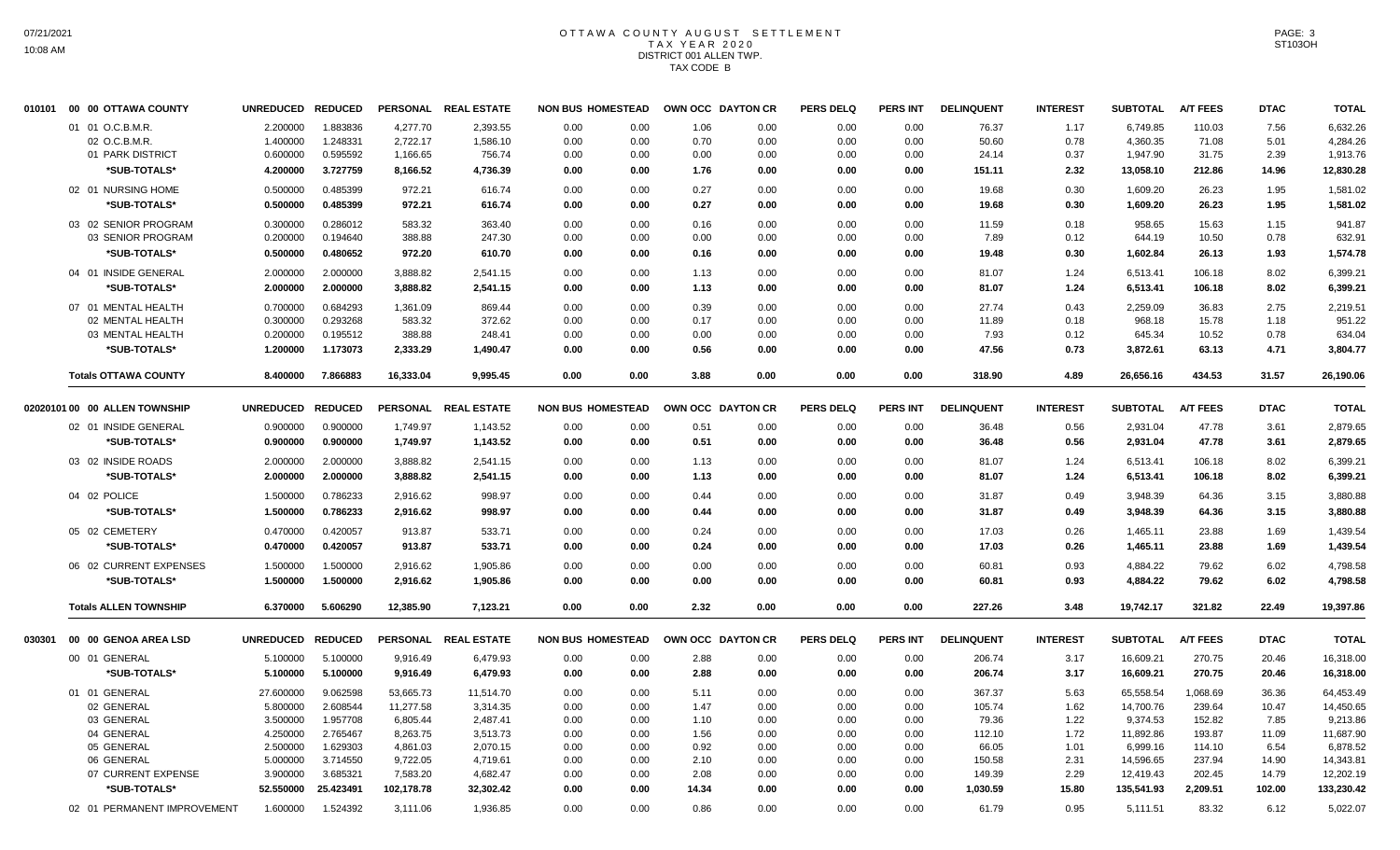# OTTAWA COUNTY AUGUST SETTLEMENT T A X Y E A R 2 0 2 0 DISTRICT 001 ALLEN TWP. TAX CODE B

| 030301            | 00 00 GENOA AREA LSD                             | UNREDUCED REDUCED |                     |            | PERSONAL REAL ESTATE | <b>NON BUS HOMESTEAD</b> |      | OWN OCC DAYTON CR |      | <b>PERS DELQ</b> | <b>PERS INT</b> | <b>DELINQUENT</b> | <b>INTEREST</b> | <b>SUBTOTAL</b> | <b>A/T FEES</b> | <b>DTAC</b> | <b>TOTAL</b> |
|-------------------|--------------------------------------------------|-------------------|---------------------|------------|----------------------|--------------------------|------|-------------------|------|------------------|-----------------|-------------------|-----------------|-----------------|-----------------|-------------|--------------|
|                   | 02 03 PERMANENT IMPROVEMENT                      | 0.500000          | 0.476373            | 972.21     | 605.27               | 0.00                     | 0.00 | 0.27              | 0.00 | 0.00             | 0.00            | 19.31             | 0.30            | 1,597.36        | 26.04           | 1.91        | 1,569.41     |
|                   | *SUB-TOTALS*                                     | 2.100000          | 2.000765            | 4,083.27   | 2,542.12             | 0.00                     | 0.00 | 1.13              | 0.00 | 0.00             | 0.00            | 81.10             | 1.25            | 6,708.87        | 109.36          | 8.03        | 6,591.48     |
|                   | 03 01 EDUCATION TECHNOLOGY                       | 0.500000          | 0.499390            | 972.21     | 634.51               | 0.00                     | 0.00 | 0.00              | 0.00 | 0.00             | 0.00            | 20.24             | 0.31            | 1.627.27        | 26.53           | 2.00        | 1.598.74     |
|                   | *SUB-TOTALS*                                     | 0.500000          | 0.499390            | 972.21     | 634.51               | 0.00                     | 0.00 | 0.00              | 0.00 | 0.00             | 0.00            | 20.24             | 0.31            | 1.627.27        | 26.53           | 2.00        | 1.598.74     |
|                   | 04 01 DEBT                                       | 1.450000          | 1.450000            | 2,819.40   | 1,842.33             | 0.00                     | 0.00 | 0.82              | 0.00 | 0.00             | 0.00            | 58.78             | 0.90            | 4,722.23        | 76.98           | 5.82        | 4,639.43     |
|                   | 02 DEBT                                          | 1.800000          | 1.800000            | 3,499.94   | 2,287.03             | 0.00                     | 0.00 | 1.02              | 0.00 | 0.00             | 0.00            | 72.97             | 1.12            | 5,862.08        | 95.56           | 7.22        | 5,759.30     |
|                   | *SUB-TOTALS*                                     | 3.250000          | 3.250000            | 6,319.34   | 4,129.36             | 0.00                     | 0.00 | 1.84              | 0.00 | 0.00             | 0.00            | 131.75            | 2.02            | 10,584.31       | 172.54          | 13.04       | 10,398.73    |
|                   | 05 01 SUBSTITUTE                                 | 5.400000          | 5.400000            | 10.499.82  | 6.861.10             | 0.00                     | 0.00 | 0.00              | 0.00 | 0.00             | 0.00            | 218.90            | 3.36            | 17.583.18       | 286.63          | 21.66       | 17.274.89    |
|                   | *SUB-TOTALS*                                     | 5.400000          | 5.400000            | 10,499.82  | 6,861.10             | 0.00                     | 0.00 | 0.00              | 0.00 | 0.00             | 0.00            | 218.90            | 3.36            | 17,583.18       | 286.63          | 21.66       | 17,274.89    |
|                   | <b>Totals GENOA AREA LSD</b>                     |                   | 68.900000 41.673646 | 133.969.91 | 52.949.44            | 0.00                     | 0.00 | 20.19             | 0.00 | 0.00             | 0.00            | 1,689.32          | 25.91           | 188.654.77      | 3.075.32        | 167.19      | 185,412.26   |
| 050501            | 00 00 PENTA COUNTY JVS                           | UNREDUCED REDUCED |                     |            | PERSONAL REAL ESTATE | <b>NON BUS HOMESTEAD</b> |      | OWN OCC DAYTON CR |      | <b>PERS DELQ</b> | <b>PERS INT</b> | <b>DELINQUENT</b> | <b>INTEREST</b> | <b>SUBTOTAL</b> | <b>A/T FEES</b> | <b>DTAC</b> | <b>TOTAL</b> |
|                   | 01 01 GENERAL                                    | 1.400000          | 1.370355            | 2,722.17   | 1,741.14             | 0.00                     | 0.00 | 0.77              | 0.00 | 0.00             | 0.00            | 55.55             | 0.85            | 4,520.48        | 73.69           | 5.50        | 4,441.29     |
|                   | 02 GENERAL                                       | 0.800000          | 0.783060            | 1.555.53   | 994.94               | 0.00                     | 0.00 | 0.44              | 0.00 | 0.00             | 0.00            | 31.74             | 0.49            | 2,583.14        | 42.11           | 3.14        | 2,537.89     |
|                   | 03 PERMANENT IMP.                                | 1.000000          | 0.978825            | 1,944.41   | 1,243.67             | 0.00                     | 0.00 | 0.55              | 0.00 | 0.00             | 0.00            | 39.68             | 0.61            | 3,228.92        | 52.64           | 3.93        | 3,172.35     |
|                   | *SUB-TOTALS*                                     | 3.200000          | 3.132240            | 6,222.11   | 3,979.75             | 0.00                     | 0.00 | 1.76              | 0.00 | 0.00             | 0.00            | 126.97            | 1.95            | 10,332.54       | 168.44          | 12.57       | 10,151.53    |
|                   | <b>Totals PENTA COUNTY JVS</b>                   | 3.200000          | 3.132240            | 6,222.11   | 3,979.75             | 0.00                     | 0.00 | 1.76              | 0.00 | 0.00             | 0.00            | 126.97            | 1.95            | 10,332.54       | 168.44          | 12.57       | 10,151.53    |
| 060602            | 00 00 HARRIS ELMORE PUBLIC LIE UNREDUCED REDUCED |                   |                     |            | PERSONAL REAL ESTATE | <b>NON BUS HOMESTEAD</b> |      | OWN OCC DAYTON CR |      | <b>PERS DELQ</b> | <b>PERS INT</b> | <b>DELINQUENT</b> | <b>INTEREST</b> | <b>SUBTOTAL</b> | <b>A/T FEES</b> | <b>DTAC</b> | <b>TOTAL</b> |
|                   | 01 01 CURRENT EXPENSE                            | 1.100000          | 1.060521            | 2,138.85   | 1,347.47             | 0.00                     | 0.00 | 0.60              | 0.00 | 0.00             | 0.00            | 42.99             | 0.66            | 3,530.57        | 57.55           | 4.26        | 3,468.76     |
|                   | *SUB-TOTALS*                                     | 1.100000          | 1.060521            | 2,138.85   | 1,347.47             | 0.00                     | 0.00 | 0.60              | 0.00 | 0.00             | 0.00            | 42.99             | 0.66            | 3,530.57        | 57.55           | 4.26        | 3,468.76     |
|                   | <b>Totals HARRIS ELMORE PUBLIC LIB</b>           | 1.100000          | 1.060521            | 2.138.85   | 1.347.47             | 0.00                     | 0.00 | 0.60              | 0.00 | 0.00             | 0.00            | 42.99             | 0.66            | 3.530.57        | 57.55           | 4.26        | 3,468.76     |
| 080806            | 00 00 ALLEN CLAY FIRE DIST                       | UNREDUCED REDUCED |                     |            | PERSONAL REAL ESTATE | <b>NON BUS HOMESTEAD</b> |      | OWN OCC DAYTON CR |      | <b>PERS DELQ</b> | <b>PERS INT</b> | <b>DELINQUENT</b> | <b>INTEREST</b> | <b>SUBTOTAL</b> | <b>A/T FEES</b> | <b>DTAC</b> | <b>TOTAL</b> |
|                   | 01 01 GENERAL                                    | 5.000000          | 4.761040            | 9.722.05   | 6.049.26             | 0.00                     | 0.00 | 2.69              | 0.00 | 0.00             | 0.00            | 193.03            | 2.96            | 15.969.99       | 260.33          | 19.10       | 15,690.56    |
|                   | *SUB-TOTALS*                                     | 5.000000          | 4.761040            | 9,722.05   | 6,049.26             | 0.00                     | 0.00 | 2.69              | 0.00 | 0.00             | 0.00            | 193.03            | 2.96            | 15,969.99       | 260.33          | 19.10       | 15,690.56    |
|                   | <b>Totals ALLEN CLAY FIRE DIST</b>               | 5.000000          | 4.761040            | 9,722.05   | 6,049.26             | 0.00                     | 0.00 | 2.69              | 0.00 | 0.00             | 0.00            | 193.03            | 2.96            | 15,969.99       | 260.33          | 19.10       | 15,690.56    |
| <b>ALLEN TWP.</b> |                                                  |                   |                     |            |                      |                          |      |                   |      |                  |                 |                   |                 |                 |                 |             |              |
|                   | TAX CODE B TOTALS                                |                   | 92.970000 64.100620 | 180,771.86 | 81.444.58            | 0.00                     | 0.00 | 31.44             | 0.00 | 0.00             | 0.00            | 2,598.47          | 39.85           | 264,886.20      | 4,317.99        | 257.18      | 260,311.03   |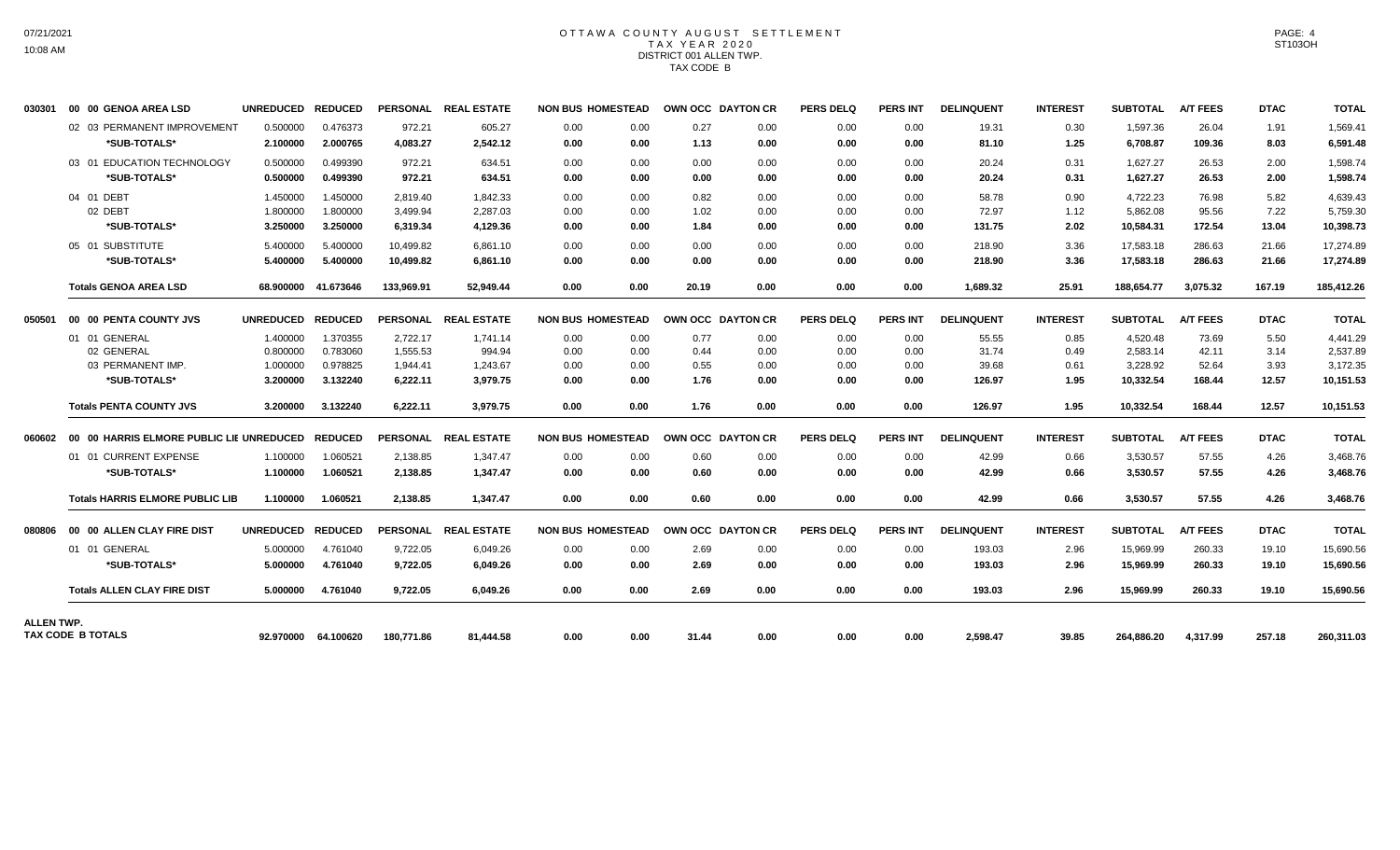#### OTTAWA COUNTY AUGUST SETTLEMENT T A X Y E A R 2 0 2 0 DISTRICT 001 ALLEN TWP. DISTRICT

|        | 010101 00 00 OTTAWA COUNTY    | UNREDUCED REDUCED |                 | PERSONAL REAL ESTATE |           | <b>NON BUS HOMESTEAD</b> | OWN OCC DAYTON CR |      | <b>PERS DELQ</b> | PERS INT        | <b>DELINQUENT</b> | <b>INTEREST</b> | <b>SUBTOTAL</b> | <b>A/T FEES</b> | <b>DTAC</b> | <b>TOTAL</b> |
|--------|-------------------------------|-------------------|-----------------|----------------------|-----------|--------------------------|-------------------|------|------------------|-----------------|-------------------|-----------------|-----------------|-----------------|-------------|--------------|
|        | 01 01 O.C.B.M.R.              |                   | 4.277.70        | 41.658.62            | 5.259.68  | 1.288.55                 | 689.95            | 0.00 | 0.00             | 0.00            | 339.02            | 14.28           | 53,527.80       | 872.57          | 32.26       | 52.622.97    |
|        | 02 O.C.B.M.R.                 |                   | 2,722.17        | 30,929.19            | 3,930.60  | 962.95                   | 515.51            | 0.00 | 0.00             | 0.00            | 246.88            | 10.58           | 39,317.88       | 640.93          | 23.46       | 38,653.49    |
|        | 01 PARK DISTRICT              |                   | 1,166.65        | 22,637.67            | 0.00      | 636.93                   | 0.00              | 0.00 | 0.00             | 0.00            | 170.50            | 7.67            | 24,619.42       | 401.33          | 14.60       | 24,203.49    |
|        | *SUB-TOTALS*                  |                   | 8,166.52        | 95,225.48            | 9,190.28  | 2,888.43                 | 1,205.46          | 0.00 | 0.00             | 0.00            | 756.40            | 32.53           | 117,465.10      | 1,914.83        | 70.32       | 115,479.95   |
|        | 02 01 NURSING HOME            |                   | 972.21          | 14.713.63            | 1.888.32  | 462.61                   | 247.59            | 0.00 | 0.00             | 0.00            | 113.98            | 5.01            | 18,403.35       | 300.00          | 10.82       | 18,092.53    |
|        | *SUB-TOTALS*                  |                   | 972.21          | 14,713.63            | 1,888.32  | 462.61                   | 247.59            | 0.00 | 0.00             | 0.00            | 113.98            | 5.01            | 18,403.35       | 300.00          | 10.82       | 18,092.53    |
|        | 03 02 SENIOR PROGRAM          |                   | 583.32          | 7.664.41             | 977.99    | 239.60                   | 128.25            | 0.00 | 0.00             | 0.00            | 60.43             | 2.62            | 9.656.62        | 157.42          | 5.74        | 9,493.46     |
|        | 03 SENIOR PROGRAM             |                   | 388.88          | 6,620.23             | 0.00      | 185.51                   | 0.00              | 0.00 | 0.00             | 0.00            | 50.52             | 2.25            | 7,247.39        | 118.14          | 4.34        | 7,124.91     |
|        | *SUB-TOTALS*                  |                   | 972.20          | 14,284.64            | 977.99    | 425.11                   | 128.25            | 0.00 | 0.00             | 0.00            | 110.95            | 4.87            | 16,904.01       | 275.56          | 10.08       | 16,618.37    |
|        | 04 01 INSIDE GENERAL          |                   | 3,888.82        | 67,798.04            | 8,741.37  | 2,141.52                 | 1,146.03          | 0.00 | 0.00             | 0.00            | 517.58            | 23.02           | 84,256.38       | 1,373.49        | 49.06       | 82,833.83    |
|        | *SUB-TOTALS*                  |                   | 3,888.82        | 67,798.04            | 8,741.37  | 2,141.52                 | 1,146.03          | 0.00 | 0.00             | 0.00            | 517.58            | 23.02           | 84,256.38       | 1,373.49        | 49.06       | 82,833.83    |
|        | 07 01 MENTAL HEALTH           |                   | 1,361.09        | 21,546.12            | 2.769.71  | 678.54                   | 363.15            | 0.00 | 0.00             | 0.00            | 166.05            | 7.33            | 26,891.99       | 438.38          | 15.75       | 26,437.86    |
|        | 02 MENTAL HEALTH              |                   | 583.32          | 9,234.05             | 1,187.02  | 290.80                   | 155.64            | 0.00 | 0.00             | 0.00            | 71.17             | 3.14            | 11,525.14       | 187.87          | 6.75        | 11,330.52    |
|        | 03 MENTAL HEALTH              |                   | 388.88          | 6,910.09             | 0.00      | 193.91                   | 0.00              | 0.00 | 0.00             | 0.00            | 52.49             | 2.34            | 7,547.71        | 123.04          | 4.50        | 7,420.17     |
|        | *SUB-TOTALS*                  |                   | 2,333.29        | 37,690.26            | 3,956.73  | 1,163.25                 | 518.79            | 0.00 | 0.00             | 0.00            | 289.71            | 12.81           | 45,964.84       | 749.29          | 27.00       | 45,188.55    |
|        | <b>Totals OTTAWA COUNTY</b>   |                   | 16,333.04       | 229,712.05           | 24,754.69 | 7,080.92                 | 3,246.12          | 0.00 | 0.00             | 0.00            | 1,788.62          | 78.24           | 282,993.68      | 4,613.17        | 167.28      | 278,213.23   |
|        | 02020101 00 00 ALLEN TOWNSHIP | UNREDUCED REDUCED |                 | PERSONAL REAL ESTATE |           | <b>NON BUS HOMESTEAD</b> | OWN OCC DAYTON CR |      | <b>PERS DELQ</b> | <b>PERS INT</b> | <b>DELINQUENT</b> | <b>INTEREST</b> | <b>SUBTOTAL</b> | <b>A/T FEES</b> | <b>DTAC</b> | <b>TOTAL</b> |
|        | 02 01 INSIDE GENERAL          |                   | 1,749.97        | 30,509.12            | 3,933.62  | 963.68                   | 515.72            | 0.00 | 0.00             | 0.00            | 232.91            | 10.36           | 37,915.38       | 618.07          | 22.08       | 37,275.23    |
|        | *SUB-TOTALS*                  |                   | 1,749.97        | 30,509.12            | 3,933.62  | 963.68                   | 515.72            | 0.00 | 0.00             | 0.00            | 232.91            | 10.36           | 37,915.38       | 618.07          | 22.08       | 37,275.23    |
|        | 03 02 INSIDE ROADS            |                   | 3,888.82        | 67,798.04            | 8,741.37  | 2,141.52                 | 1,146.03          | 0.00 | 0.00             | 0.00            | 517.58            | 23.02           | 84,256.38       | 1,373.49        | 49.06       | 82,833.83    |
|        | *SUB-TOTALS*                  |                   | 3,888.82        | 67,798.04            | 8,741.37  | 2,141.52                 | 1,146.03          | 0.00 | 0.00             | 0.00            | 517.58            | 23.02           | 84,256.38       | 1,373.49        | 49.06       | 82,833.83    |
|        | 04 02 POLICE                  |                   | 2,916.62        | 20,084.33            | 2,556.54  | 626.32                   | 335.28            | 0.00 | 0.00             | 0.00            | 159.54            | 6.86            | 26,685.49       | 435.00          | 15.15       | 26,235.34    |
|        | *SUB-TOTALS*                  |                   | 2,916.62        | 20,084.33            | 2,556.54  | 626.32                   | 335.28            | 0.00 | 0.00             | 0.00            | 159.54            | 6.86            | 26,685.49       | 435.00          | 15.15       | 26,235.34    |
|        | 05 02 CEMETERY                |                   | 913.87          | 13,227.32            | 1,700.35  | 416.56                   | 222.94            | 0.00 | 0.00             | 0.00            | 101.94            | 4.50            | 16,587.48       | 270.39          | 9.67        | 16,307.42    |
|        | *SUB-TOTALS*                  |                   | 913.87          | 13,227.32            | 1,700.35  | 416.56                   | 222.94            | 0.00 | 0.00             | 0.00            | 101.94            | 4.50            | 16,587.48       | 270.39          | 9.67        | 16,307.42    |
|        |                               |                   |                 |                      |           |                          |                   |      |                  |                 |                   |                 |                 |                 |             |              |
|        | 06 02 CURRENT EXPENSES        |                   | 2,916.62        | 56,988.64            | 0.00      | 1,603.40                 | 0.00              | 0.00 | 0.00             | 0.00            | 429.27            | 19.32           | 61,957.25       | 1,009.98        | 36.75       | 60,910.52    |
|        | *SUB-TOTALS*                  |                   | 2,916.62        | 56,988.64            | 0.00      | 1,603.40                 | 0.00              | 0.00 | 0.00             | 0.00            | 429.27            | 19.32           | 61,957.25       | 1,009.98        | 36.75       | 60,910.52    |
|        | <b>Totals ALLEN TOWNSHIP</b>  |                   | 12,385.90       | 188,607.45           | 16,931.88 | 5,751.48                 | 2.219.97          | 0.00 | 0.00             | 0.00            | 1,441.24          | 64.06           | 227,401.98      | 3,706.93        | 132.71      | 223,562.34   |
| 030301 | 00 00 GENOA AREA LSD          | UNREDUCED REDUCED | <b>PERSONAL</b> | <b>REAL ESTATE</b>   |           | <b>NON BUS HOMESTEAD</b> | OWN OCC DAYTON CR |      | <b>PERS DELQ</b> | <b>PERS INT</b> | <b>DELINQUENT</b> | <b>INTEREST</b> | <b>SUBTOTAL</b> | <b>A/T FEES</b> | <b>DTAC</b> | <b>TOTAL</b> |
|        | 00 01 GENERAL                 |                   | 9,916.49        | 172,884.99           | 22,290.49 | 5,460.88                 | 2,922.39          | 0.00 | 0.00             | 0.00            | 1,319.85          | 58.72           | 214,853.81      | 3,502.39        | 125.12      | 211,226.30   |
|        | *SUB-TOTALS*                  |                   | 9,916.49        | 172,884.99           | 22,290.49 | 5,460.88                 | 2,922.39          | 0.00 | 0.00             | 0.00            | 1,319.85          | 58.72           | 214,853.81      | 3,502.39        | 125.12      | 211,226.30   |
|        | 01 01 GENERAL                 |                   | 53,665.73       | 161.915.64           | 20.146.69 | 4.935.67                 | 2.643.83          | 0.00 | 0.00             | 0.00            | 1.373.43          | 55.84           | 244.736.83      | 3.989.53        | 130.95      | 240,616.35   |
|        | 02 GENERAL                    |                   | 11,277.58       | 61,482.19            | 7,791.77  | 1,908.88                 | 1,022.00          | 0.00 | 0.00             | 0.00            | 494.83            | 21.04           | 83,998.29       | 1,369.28        | 47.05       | 82,581.96    |
|        | 03 GENERAL                    |                   | 6,805.44        | 46,734.71            | 5,927.07  | 1,452.05                 | 777.40            | 0.00 | 0.00             | 0.00            | 375.34            | 15.99           | 62,088.00       | 1,012.12        | 35.68       | 61,040.20    |
|        | 04 GENERAL                    |                   | 8,263.75        | 64,323.69            | 8,145.69  | 1,995.59                 | 1,068.44          | 0.00 | 0.00             | 0.00            | 518.87            | 22.02           | 84,338.05       | 1,374.82        | 49.33       | 82,913.90    |
|        | 05 GENERAL                    |                   | 4,861.03        | 38,056.97            | 4,820.55  | 1,180.97                 | 632.29            | 0.00 | 0.00             | 0.00            | 306.77            | 13.02           | 49,871.60       | 812.98          | 29.17       | 49,029.45    |
|        | 06 GENERAL                    |                   | 9,722.05        | 77,191.46            | 9,707.84  | 2,378.29                 | 1,273.59          | 0.00 | 0.00             | 0.00            | 635.36            | 26.50           | 100,935.09      | 1,645.37        | 60.48       | 99,229.24    |
|        | 07 CURRENT EXPENSE            |                   | 7,583.20        | 108,897.30           | 13,959.91 | 3,420.00                 | 1,830.48          | 0.00 | 0.00             | 0.00            | 846.50            | 37.08           | 136,574.47      | 2,226.34        | 80.33       | 134,267.80   |
|        | *SUB-TOTALS*                  |                   | 102,178.78      | 558.601.96           | 70.499.52 | 17.271.45                | 9,248.03          | 0.00 | 0.00             | 0.00            | 4.551.10          | 191.49          | 762.542.33      | 12.430.44       | 432.99      | 749,678.90   |
|        | 02 01 PERMANENT IMPROVEMENT   |                   | 3.111.06        | 44.825.60            | 5.745.09  | 1.407.47                 | 753.32            | 0.00 | 0.00             | 0.00            | 348.68            | 15.27           | 56.206.49       | 916.23          | 33.09       | 55.257.17    |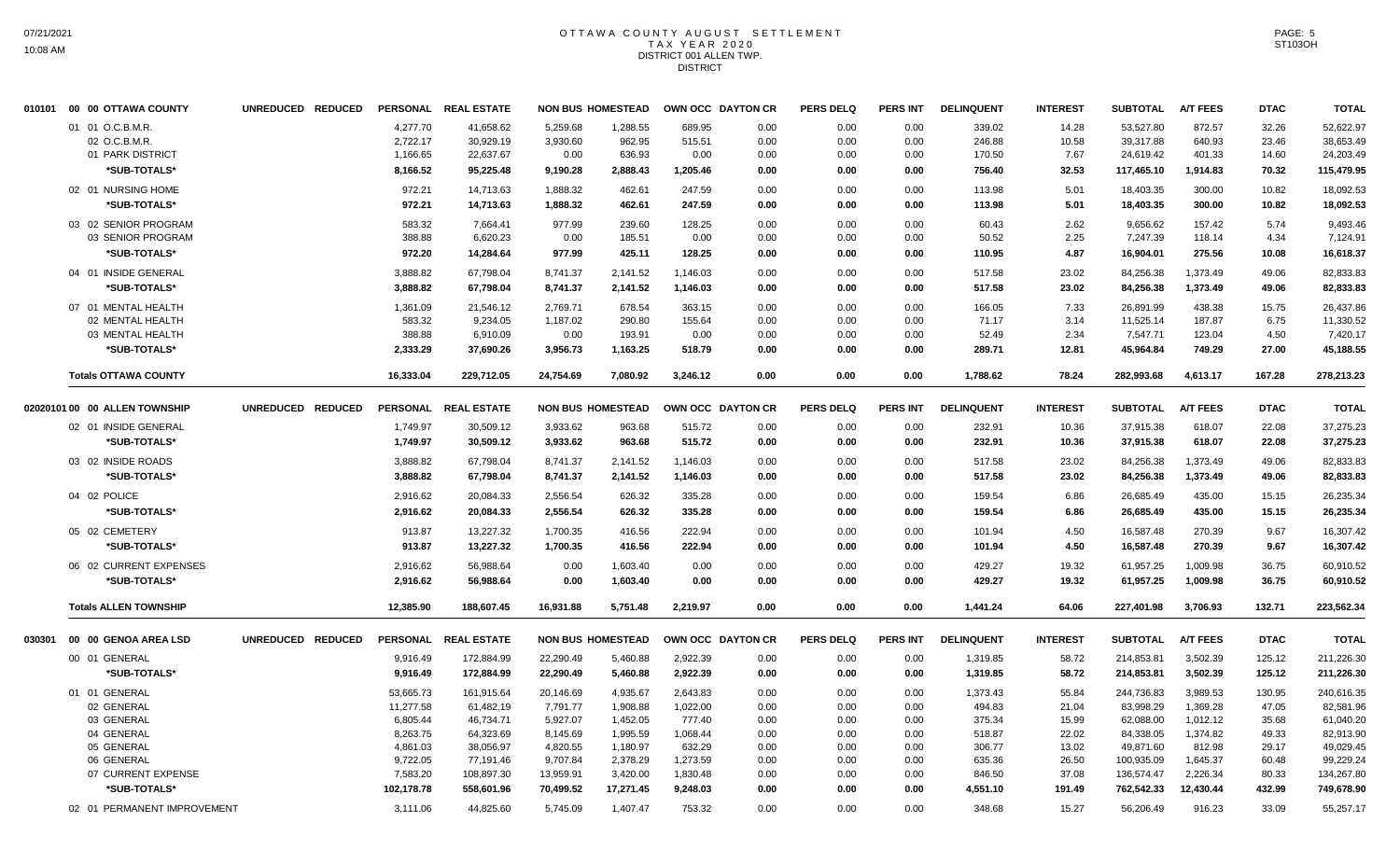## OTTAWA COUNTY AUGUST SETTLEMENT T A X Y E A R 2 0 2 0 DISTRICT 001 ALLEN TWP. DISTRICT

| 030301     | 00 00 GENOA AREA LSD                             | UNREDUCED REDUCED |            | PERSONAL REAL ESTATE |            | <b>NON BUS HOMESTEAD</b> |                   | OWN OCC DAYTON CR | <b>PERS DELQ</b> | <b>PERS INT</b> | <b>DELINQUENT</b> | <b>INTEREST</b> | <b>SUBTOTAL</b> | <b>A/T FEES</b> | <b>DTAC</b> | <b>TOTAL</b> |
|------------|--------------------------------------------------|-------------------|------------|----------------------|------------|--------------------------|-------------------|-------------------|------------------|-----------------|-------------------|-----------------|-----------------|-----------------|-------------|--------------|
|            | 02 03 PERMANENT IMPROVEMENT                      |                   | 972.21     | 14,008.02            | 1.795.34   | 439.84                   | 235.42            | 0.00              | 0.00             | 0.00            | 108.96            | 4.77            | 17,564.56       | 286.33          | 10.34       | 17,267.89    |
|            | *SUB-TOTALS*                                     |                   | 4,083.27   | 58,833.62            | 7,540.43   | 1,847.31                 | 988.74            | 0.00              | 0.00             | 0.00            | 457.64            | 20.04           | 73,771.05       | 1,202.56        | 43.43       | 72,525.06    |
|            | 03 01 EDUCATION TECHNOLOGY                       |                   | 972.21     | 17,625.15            | 0.00       | 494.58                   | 0.00              | 0.00              | 0.00             | 0.00            | 133.89            | 5.98            | 19,231.81       | 313.51          | 11.48       | 18,906.82    |
|            | *SUB-TOTALS*                                     |                   | 972.21     | 17,625.15            | 0.00       | 494.58                   | 0.00              | 0.00              | 0.00             | 0.00            | 133.89            | 5.98            | 19,231.81       | 313.51          | 11.48       | 18,906.82    |
|            | 04 01 DEBT                                       |                   | 2,819.40   | 49.153.57            | 6,337.49   | 1,552.60                 | 830.88            | 0.00              | 0.00             | 0.00            | 375.25            | 16.69           | 61,085.88       | 995.78          | 35.58       | 60,054.52    |
|            | 02 DEBT                                          |                   | 3,499.94   | 61.018.23            | 7,867.23   | 1.927.37                 | 1.031.43          | 0.00              | 0.00             | 0.00            | 465.83            | 20.73           | 75,830.76       | 1,236.14        | 44.16       | 74,550.46    |
|            | *SUB-TOTALS*                                     |                   | 6,319.34   | 110.171.80           | 14.204.72  | 3.479.97                 | 1,862.31          | 0.00              | 0.00             | 0.00            | 841.08            | 37.42           | 136,916.64      | 2.231.92        | 79.74       | 134,604.98   |
|            | 05 01 SUBSTITUTE                                 |                   | 10,499.82  | 205.497.73           | 0.00       | 5.782.11                 | 0.00              | 0.00              | 0.00             | 0.00            | 1.547.61          | 69.67           | 223.396.94      | 3.641.66        | 132.47      | 219,622.81   |
|            | *SUB-TOTALS*                                     |                   | 10,499.82  | 205,497.73           | 0.00       | 5,782.11                 | 0.00              | 0.00              | 0.00             | 0.00            | 1,547.61          | 69.67           | 223,396.94      | 3,641.66        | 132.47      | 219,622.81   |
|            | <b>Totals GENOA AREA LSD</b>                     |                   | 133,969.91 | 1,123,615.25         | 114,535.16 | 34,336.30                | 15.021.47         | 0.00              | 0.00             | 0.00            | 8,851.17          | 383.32          | 1,430,712.58    | 23,322.48       | 825.23      | 1,406,564.87 |
| 050501     | 00 00 PENTA COUNTY JVS                           | UNREDUCED REDUCED |            | PERSONAL REAL ESTATE |            | <b>NON BUS HOMESTEAD</b> | OWN OCC DAYTON CR |                   | <b>PERS DELQ</b> | <b>PERS INT</b> | <b>DELINQUENT</b> | <b>INTEREST</b> | <b>SUBTOTAL</b> | <b>A/T FEES</b> | <b>DTAC</b> | <b>TOTAL</b> |
|            | 01 01 GENERAL                                    |                   | 2,722.17   | 43,268.24            | 5,562.69   | 1,362.79                 | 729.35            | 0.00              | 0.00             | 0.00            | 333.33            | 14.71           | 53,993.28       | 880.16          | 31.62       | 53,081.50    |
|            | 02 GENERAL                                       |                   | 1.555.53   | 24,724.73            | 3,178.68   | 778.74                   | 416.77            | 0.00              | 0.00             | 0.00            | 190.47            | 8.41            | 30.853.33       | 502.95          | 18.06       | 30.332.32    |
|            | 03 PERMANENT IMP.                                |                   | 1,944.41   | 27,227.36            | 3,480.60   | 852.70                   | 456.42            | 0.00              | 0.00             | 0.00            | 213.49            | 9.28            | 34,184.26       | 557.25          | 20.27       | 33,606.74    |
|            | *SUB-TOTALS*                                     |                   | 6,222.11   | 95,220.33            | 12,221.97  | 2,994.23                 | 1,602.54          | 0.00              | 0.00             | 0.00            | 737.29            | 32.40           | 119,030.87      | 1,940.36        | 69.95       | 117,020.56   |
|            | <b>Totals PENTA COUNTY JVS</b>                   |                   | 6.222.11   | 95.220.33            | 12.221.97  | 2.994.23                 | 1.602.54          | 0.00              | 0.00             | 0.00            | 737.29            | 32.40           | 119.030.87      | 1.940.36        | 69.95       | 117,020.56   |
| 060602     | 00 00 HARRIS ELMORE PUBLIC LIE UNREDUCED REDUCED |                   |            | PERSONAL REAL ESTATE |            | <b>NON BUS HOMESTEAD</b> |                   | OWN OCC DAYTON CR | <b>PERS DELQ</b> | <b>PERS INT</b> | <b>DELINQUENT</b> | <b>INTEREST</b> | <b>SUBTOTAL</b> | <b>A/T FEES</b> | <b>DTAC</b> | <b>TOTAL</b> |
|            | 01 01 CURRENT EXPENSE                            |                   | 2,138.85   | 31,248.24            | 4,005.30   | 981.25                   | 525.20            | 0.00              | 0.00             | 0.00            | 243.00            | 10.64           | 39,152.48       | 638.23          | 23.07       | 38,491.18    |
|            | *SUB-TOTALS*                                     |                   | 2,138.85   | 31,248.24            | 4,005.30   | 981.25                   | 525.20            | 0.00              | 0.00             | 0.00            | 243.00            | 10.64           | 39,152.48       | 638.23          | 23.07       | 38,491.18    |
|            | <b>Totals HARRIS ELMORE PUBLIC LIB</b>           |                   | 2,138.85   | 31,248.24            | 4,005.30   | 981.25                   | 525.20            | 0.00              | 0.00             | 0.00            | 243.00            | 10.64           | 39,152.48       | 638.23          | 23.07       | 38,491.18    |
| 080806     | 00 00 ALLEN CLAY FIRE DIST                       | UNREDUCED REDUCED |            | PERSONAL REAL ESTATE |            | <b>NON BUS HOMESTEAD</b> |                   | OWN OCC DAYTON CR | <b>PERS DELQ</b> | <b>PERS INT</b> | <b>DELINQUENT</b> | <b>INTEREST</b> | <b>SUBTOTAL</b> | <b>A/T FEES</b> | <b>DTAC</b> | <b>TOTAL</b> |
|            | 01 01 GENERAL                                    |                   | 9,722.05   | 140,068.79           | 17,952.34  | 4,398.10                 | 2,354.03          | 0.00              | 0.00             | 0.00            | 1,089.51          | 47.70           | 175,632.52      | 2,862.94        | 103.39      | 172,666.19   |
|            | *SUB-TOTALS*                                     |                   | 9,722.05   | 140,068.79           | 17,952.34  | 4,398.10                 | 2,354.03          | 0.00              | 0.00             | 0.00            | 1,089.51          | 47.70           | 175,632.52      | 2,862.94        | 103.39      | 172,666.19   |
|            | <b>Totals ALLEN CLAY FIRE DIST</b>               |                   | 9,722.05   | 140.068.79           | 17,952.34  | 4.398.10                 | 2,354.03          | 0.00              | 0.00             | 0.00            | 1.089.51          | 47.70           | 175,632.52      | 2.862.94        | 103.39      | 172,666.19   |
| ALLEN TWP. |                                                  |                   |            |                      |            |                          |                   |                   |                  |                 |                   |                 |                 |                 |             |              |
|            | <b>DISTRICT TOTALS</b>                           |                   | 180.771.86 | 1.808.472.11         | 190,401.34 | 55,542.28                | 24.969.33         | 0.00              | 0.00             | 0.00            | 14,150.83         | 616.36          | 2.274.924.11    | 37,084.11       | 1,321.63    | 2,236,518.37 |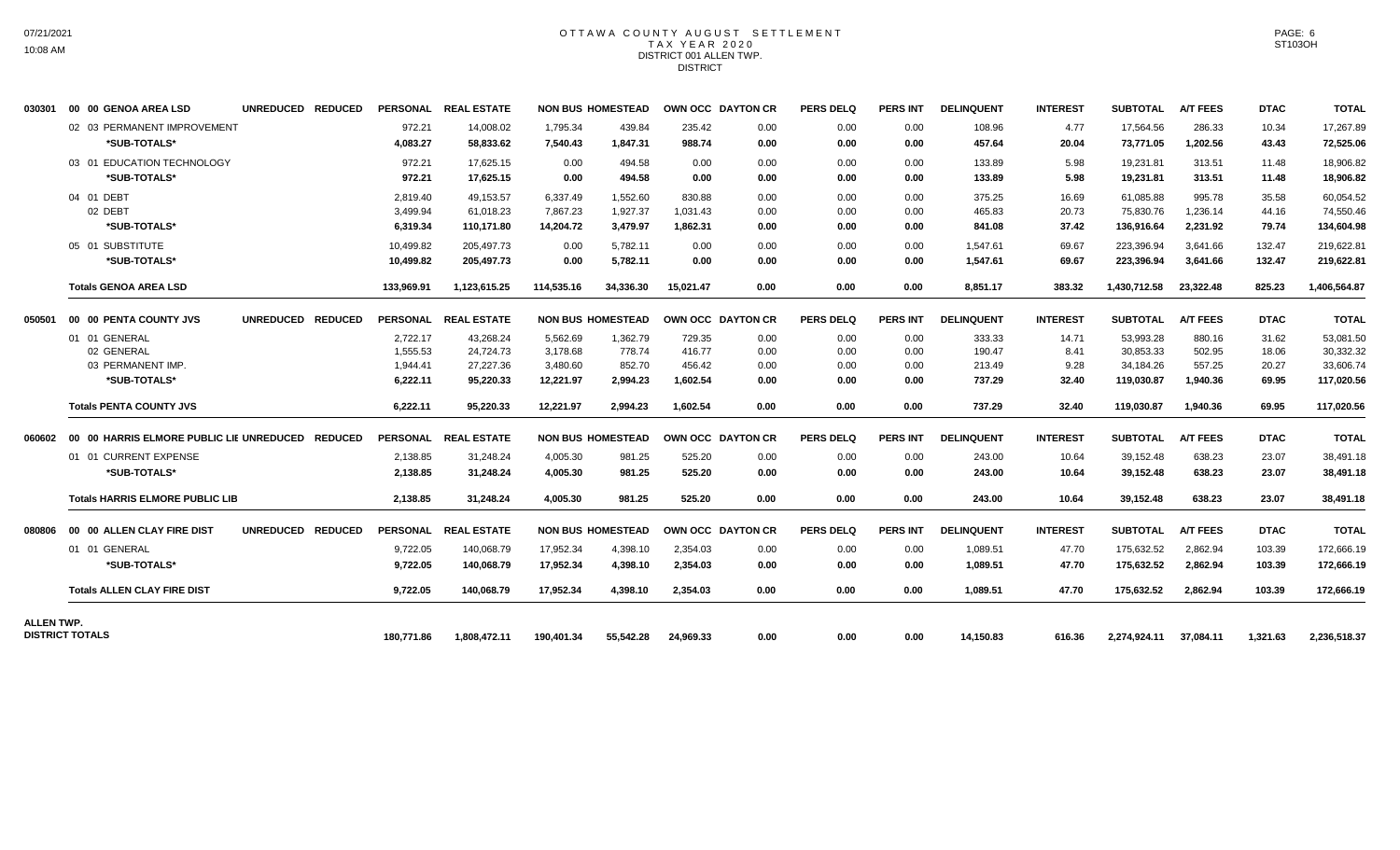# OTTAWA COUNTY AUGUST SETTLEMENT T A X Y E A R 2 0 2 0 DISTRICT 002 CLAY CENTER CORP. TAX CODE A

| 010101 | 00 00 OTTAWA COUNTY                | <b>UNREDUCED</b> | <b>REDUCED</b> |      | PERSONAL REAL ESTATE |          | <b>NON BUS HOMESTEAD</b> |        | OWN OCC DAYTON CR | <b>PERS DELQ</b> | <b>PERS INT</b> | <b>DELINQUENT</b> | <b>INTEREST</b> | <b>SUBTOTAL</b> | <b>A/T FEES</b> | <b>DTAC</b> | <b>TOTAL</b> |
|--------|------------------------------------|------------------|----------------|------|----------------------|----------|--------------------------|--------|-------------------|------------------|-----------------|-------------------|-----------------|-----------------|-----------------|-------------|--------------|
|        | 01 01 O.C.B.M.R.                   | 2.200000         | 1.203400       | 0.00 | 1,351.29             | 194.96   | 95.44                    | 18.96  | 0.00              | 0.00             | 0.00            | 32.67             | 2.23            | 1,695.55        | 27.64           | 2.50        | 1,665.41     |
|        | 02 O.C.B.M.R                       | 1.400000         | 0.899310       | 0.00 | 1,009.83             | 145.70   | 71.32                    | 14.17  | 0.00              | 0.00             | 0.00            | 24.41             | 1.66            | 1,267.09        | 20.66           | 1.87        | 1,244.56     |
|        | 01 PARK DISTRICT                   | 0.600000         | 0.594840       | 0.00 | 750.27               | 0.00     | 47.18                    | 0.00   | 0.00              | 0.00             | 0.00            | 18.14             | 1.24            | 816.83          | 13.32           | 1.24        | 802.27       |
|        | *SUB-TOTALS*                       | 4.200000         | 2.697550       | 0.00 | 3,111.39             | 340.66   | 213.94                   | 33.13  | 0.00              | 0.00             | 0.00            | 75.22             | 5.13            | 3,779.47        | 61.62           | 5.61        | 3,712.24     |
|        | 02 01 NURSING HOME                 | 0.500000         | 0.432043       | 0.00 | 485.14               | 70.00    | 34.27                    | 6.81   | 0.00              | 0.00             | 0.00            | 11.73             | 0.80            | 608.75          | 9.92            | 0.90        | 597.93       |
|        | *SUB-TOTALS*                       | 0.500000         | 0.432043       | 0.00 | 485.14               | 70.00    | 34.27                    | 6.81   | 0.00              | 0.00             | 0.00            | 11.73             | 0.80            | 608.75          | 9.92            | 0.90        | 597.93       |
|        | 03 02 SENIOR PROGRAM               | 0.300000         | 0.223762       | 0.00 | 251.26               | 36.25    | 17.75                    | 3.53   | 0.00              | 0.00             | 0.00            | 6.07              | 0.41            | 315.27          | 5.14            | 0.47        | 309.66       |
|        | 03 SENIOR PROGRAM                  | 0.200000         | 0.173250       | 0.00 | 218.52               | 0.00     | 13.74                    | 0.00   | 0.00              | 0.00             | 0.00            | 5.28              | 0.36            | 237.90          | 3.88            | 0.36        | 233.66       |
|        | *SUB-TOTALS*                       | 0.500000         | 0.397012       | 0.00 | 469.78               | 36.25    | 31.49                    | 3.53   | 0.00              | 0.00             | 0.00            | 11.35             | 0.77            | 553.17          | 9.02            | 0.83        | 543.32       |
|        | 04 01 INSIDE GENERAL               | 2.000000         | 2.000000       | 0.00 | 2,245.79             | 324.02   | 158.62                   | 31.52  | 0.00              | 0.00             | 0.00            | 54.29             | 3.70            | 2,817.94        | 45.94           | 4.16        | 2,767.84     |
|        | *SUB-TOTALS*                       | 2.000000         | 2.000000       | 0.00 | 2,245.79             | 324.02   | 158.62                   | 31.52  | 0.00              | 0.00             | 0.00            | 54.29             | 3.70            | 2,817.94        | 45.94           | 4.16        | 2,767.84     |
|        | 07 01 MENTAL HEALTH                | 0.700000         | 0.633701       | 0.00 | 711.58               | 102.67   | 50.26                    | 9.99   | 0.00              | 0.00             | 0.00            | 17.20             | 1.17            | 892.87          | 14.55           | 1.32        | 877.00       |
|        | 02 MENTAL HEALTH                   | 0.300000         | 0.271586       | 0.00 | 304.96               | 44.00    | 21.54                    | 4.28   | 0.00              | 0.00             | 0.00            | 7.37              | 0.50            | 382.65          | 6.24            | 0.56        | 375.85       |
|        | 03 MENTAL HEALTH                   | 0.200000         | 0.181100       | 0.00 | 228.42               | 0.00     | 14.36                    | 0.00   | 0.00              | 0.00             | 0.00            | 5.52              | 0.38            | 248.68          | 4.05            | 0.38        | 244.25       |
|        | *SUB-TOTALS*                       | 1.200000         | 1.086387       | 0.00 | 1.244.96             | 146.67   | 86.16                    | 14.27  | 0.00              | 0.00             | 0.00            | 30.09             | 2.05            | 1,524.20        | 24.84           | 2.26        | 1,497.10     |
|        | <b>Totals OTTAWA COUNTY</b>        | 8.400000         | 6.612992       | 0.00 | 7,557.06             | 917.60   | 524.48                   | 89.26  | 0.00              | 0.00             | 0.00            | 182.68            | 12.45           | 9,283.53        | 151.34          | 13.76       | 9,118.43     |
|        | 02020102 00 00 ALLEN TWP INC CORP. | <b>UNREDUCED</b> | <b>REDUCED</b> |      | PERSONAL REAL ESTATE |          | <b>NON BUS HOMESTEAD</b> |        | OWN OCC DAYTON CR | <b>PERS DELQ</b> | <b>PERS INT</b> | <b>DELINQUENT</b> | <b>INTEREST</b> | <b>SUBTOTAL</b> | <b>A/T FEES</b> | <b>DTAC</b> | <b>TOTAL</b> |
|        | 02 01 INSIDE GENERAL               | 0.900000         | 0.900000       | 0.00 | 1,010.60             | 145.81   | 71.38                    | 14.18  | 0.00              | 0.00             | 0.00            | 24.43             | 1.67            | 1,268.07        | 20.67           | 1.87        | 1,245.53     |
|        | *SUB-TOTALS*                       | 0.900000         | 0.900000       | 0.00 | 1,010.60             | 145.81   | 71.38                    | 14.18  | 0.00              | 0.00             | 0.00            | 24.43             | 1.67            | 1,268.07        | 20.67           | 1.87        | 1,245.53     |
|        |                                    |                  |                |      |                      |          |                          |        |                   |                  |                 |                   |                 |                 |                 |             |              |
|        | 05 02 CEMETERY                     | 0.470000         | 0.389035       | 0.00 | 436.84               | 63.03    | 30.85                    | 6.13   | 0.00              | 0.00             | 0.00            | 10.56             | 0.72            | 548.13          | 8.94            | 0.81        | 538.38       |
|        | *SUB-TOTALS*                       | 0.470000         | 0.389035       | 0.00 | 436.84               | 63.03    | 30.85                    | 6.13   | 0.00              | 0.00             | 0.00            | 10.56             | 0.72            | 548.13          | 8.94            | 0.81        | 538.38       |
|        | 06 02 CURRENT EXPENSES             | 1.500000         | 1.497443       | 0.00 | 1,888.72             | 0.00     | 118.76                   | 0.00   | 0.00              | 0.00             | 0.00            | 45.66             | 3.11            | 2,056.25        | 33.52           | 3.11        | 2,019.62     |
|        | *SUB-TOTALS*                       | 1.500000         | 1.497443       | 0.00 | 1,888.72             | 0.00     | 118.76                   | 0.00   | 0.00              | 0.00             | 0.00            | 45.66             | 3.11            | 2,056.25        | 33.52           | 3.11        | 2,019.62     |
|        | <b>Totals ALLEN TWP INC CORP.</b>  | 2.870000         | 2.786478       | 0.00 | 3,336.16             | 208.84   | 220.99                   | 20.31  | 0.00              | 0.00             | 0.00            | 80.65             | 5.50            | 3,872.45        | 63.13           | 5.79        | 3,803.53     |
| 030301 | 00 00 GENOA AREA LSD               | <b>UNREDUCED</b> | <b>REDUCED</b> |      | PERSONAL REAL ESTATE |          | <b>NON BUS HOMESTEAD</b> |        | OWN OCC DAYTON CR | <b>PERS DELQ</b> | <b>PERS INT</b> | <b>DELINQUENT</b> | <b>INTEREST</b> | <b>SUBTOTAL</b> | <b>A/T FEES</b> | <b>DTAC</b> | <b>TOTAL</b> |
|        | 00 01 GENERAL                      | 5.100000         | 5.100000       | 0.00 | 5,726.76             | 826.26   | 404.48                   | 80.36  | 0.00              | 0.00             | 0.00            | 138.44            | 9.44            | 7,185.74        | 117.14          | 10.60       | 7,058.00     |
|        | *SUB-TOTALS*                       | 5.100000         | 5.100000       | 0.00 | 5,726.76             | 826.26   | 404.48                   | 80.36  | 0.00              | 0.00             | 0.00            | 138.44            | 9.44            | 7,185.74        | 117.14          | 10.60       | 7,058.00     |
|        | 01 01 GENERAL                      | 27.600000        | 4.609504       | 0.00 | 5,175.98             | 746.79   | 365.58                   | 72.64  | 0.00              | 0.00             | 0.00            | 125.12            | 8.53            | 6.494.64        | 105.87          | 9.58        | 6,379.19     |
|        | 02 GENERAL                         | 5.800000         | 1.782734       | 0.00 | 2,001.82             | 288.82   | 141.39                   | 28.09  | 0.00              | 0.00             | 0.00            | 48.39             | 3.30            | 2,511.81        | 40.95           | 3.71        | 2,467.15     |
|        | 03 GENERAL                         | 3.500000         | 1.356096       | 0.00 | 1,522.75             | 219.70   | 107.55                   | 21.37  | 0.00              | 0.00             | 0.00            | 36.81             | 2.51            | 1,910.69        | 31.15           | 2.82        | 1,876.72     |
|        | 04 GENERAL                         | 4.250000         | 1.863710       | 0.00 | 2,092.75             | 301.94   | 147.81                   | 29.37  | 0.00              | 0.00             | 0.00            | 50.59             | 3.45            | 2,625.91        | 42.81           | 3.87        | 2,579.23     |
|        | 05 GENERAL                         | 2.500000         | 1.102928       | 0.00 | 1,238.47             | 178.69   | 87.47                    | 17.38  | 0.00              | 0.00             | 0.00            | 29.94             | 2.04            | 1,553.99        | 25.33           | 2.29        | 1,526.37     |
|        | 06 GENERAL                         | 5.000000         | 2.221125       | 0.00 | 2,494.09             | 359.85   | 176.16                   | 35.00  | 0.00              | 0.00             | 0.00            | 60.29             | 4.11            | 3,129.50        | 51.01           | 4.62        | 3,073.87     |
|        | 07 CURRENT EXPENSE                 | 3.900000         | 3.193987       | 0.00 | 3,586.51             | 517.46   | 253.32                   | 50.33  | 0.00              | 0.00             | 0.00            | 86.70             | 5.91            | 4,500.23        | 73.36           | 6.64        | 4,420.23     |
|        | *SUB-TOTALS*                       | 52.550000        | 16.130084      | 0.00 | 18,112.37            | 2,613.25 | 1,279.28                 | 254.18 | 0.00              | 0.00             | 0.00            | 437.84            | 29.85           | 22,726.77       | 370.48          | 33.53       | 22,322.76    |
|        | 02 01 PERMANENT IMPROVEMENT        | 1.600000         | 1.314459       | 0.00 | 1,476.00             | 212.96   | 104.25                   | 20.71  | 0.00              | 0.00             | 0.00            | 35.68             | 2.43            | 1,852.03        | 30.19           | 2.73        | 1,819.11     |
|        | 03 PERMANENT IMPROVEMENT           | 0.500000         | 0.410769       | 0.00 | 461.25               | 66.55    | 32.58                    | 6.47   | 0.00              | 0.00             | 0.00            | 11.15             | 0.76            | 578.76          | 9.43            | 0.85        | 568.48       |
|        | *SUB-TOTALS*                       | 2.100000         | 1.725228       | 0.00 | 1,937.25             | 279.51   | 136.83                   | 27.18  | 0.00              | 0.00             | 0.00            | 46.83             | 3.19            | 2,430.79        | 39.62           | 3.58        | 2,387.59     |
|        | 03 01 EDUCATION TECHNOLOGY         | 0.500000         | 0.461896       | 0.00 | 582.59               | 0.00     | 36.63                    | 0.00   | 0.00              | 0.00             | 0.00            | 14.08             | 0.96            | 634.26          | 10.34           | 0.96        | 622.96       |
|        | *SUB-TOTALS*                       | 0.500000         | 0.461896       | 0.00 | 582.59               | 0.00     | 36.63                    | 0.00   | 0.00              | 0.00             | 0.00            | 14.08             | 0.96            | 634.26          | 10.34           | 0.96        | 622.96       |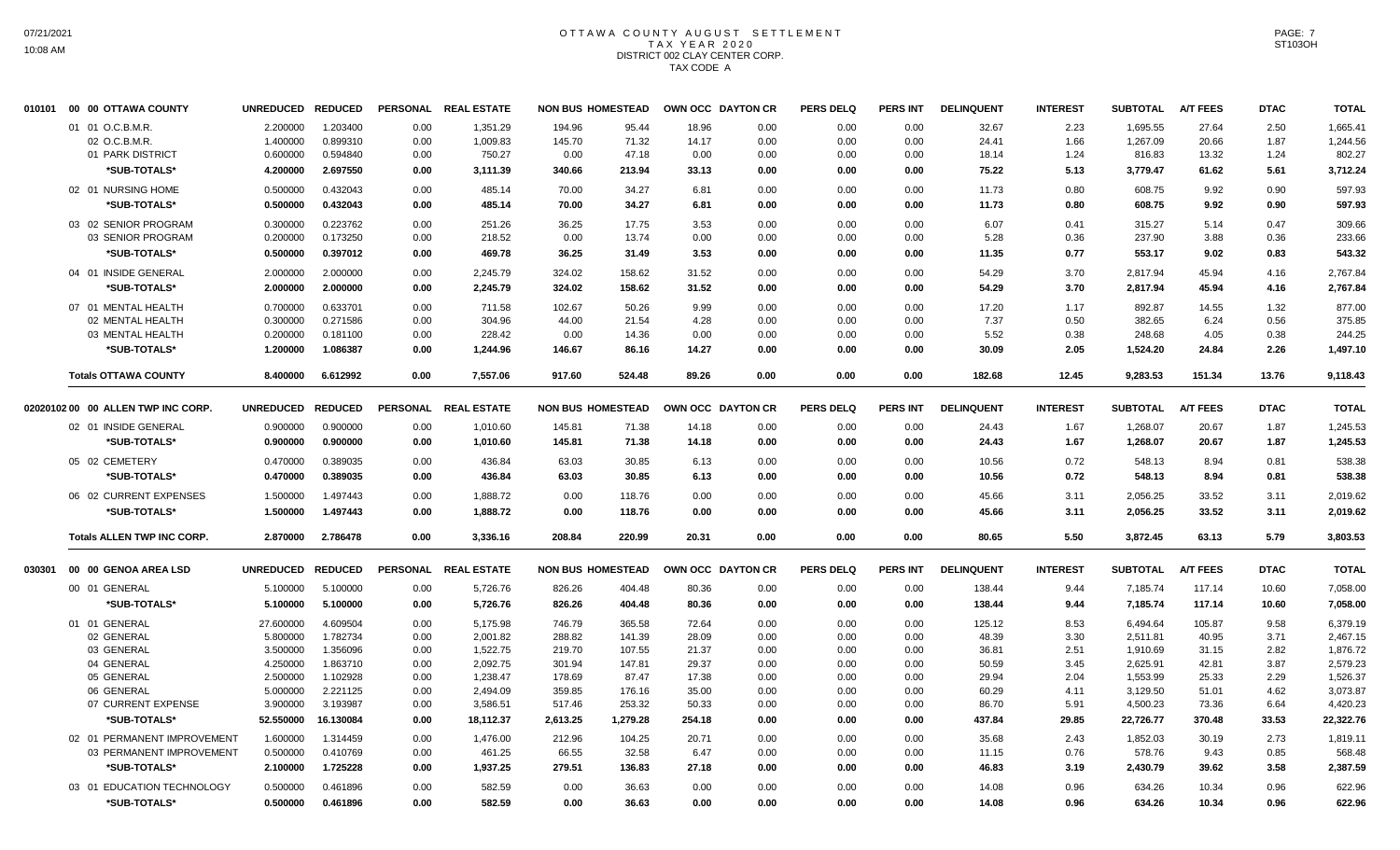# OTTAWA COUNTY AUGUST SETTLEMENT T A X Y E A R 2 0 2 0 DISTRICT 002 CLAY CENTER CORP. TAX CODE A

| 030301 | 00 00 GENOA AREA LSD                     | <b>UNREDUCED</b> | <b>REDUCED</b>      |      | PERSONAL REAL ESTATE |          | <b>NON BUS HOMESTEAD</b> |        | OWN OCC DAYTON CR | <b>PERS DELQ</b> | <b>PERS INT</b> | <b>DELINQUENT</b> | <b>INTEREST</b> | <b>SUBTOTAL</b> | <b>A/T FEES</b> | <b>DTAC</b> | <b>TOTAL</b> |
|--------|------------------------------------------|------------------|---------------------|------|----------------------|----------|--------------------------|--------|-------------------|------------------|-----------------|-------------------|-----------------|-----------------|-----------------|-------------|--------------|
|        | 04 01 DEBT                               | 1.450000         | 1.450000            | 0.00 | 1,628.20             | 234.92   | 115.00                   | 22.85  | 0.00              | 0.00             | 0.00            | 39.36             | 2.68            | 2.043.01        | 33.30           | 3.01        | 2,006.70     |
|        | 02 DEBT                                  | 1.800000         | 1.800000            | 0.00 | 2,021.21             | 291.62   | 142.76                   | 28.36  | 0.00              | 0.00             | 0.00            | 48.86             | 3.33            | 2,536.14        | 41.34           | 3.74        | 2,491.06     |
|        | *SUB-TOTALS*                             | 3.250000         | 3.250000            | 0.00 | 3,649.41             | 526.54   | 257.76                   | 51.21  | 0.00              | 0.00             | 0.00            | 88.22             | 6.01            | 4,579.15        | 74.64           | 6.75        | 4,497.76     |
|        | 05 01 SUBSTITUTE                         | 5.400000         | 5.400000            | 0.00 | 6,811.00             | 0.00     | 428.28                   | 0.00   | 0.00              | 0.00             | 0.00            | 164.64            | 11.23           | 7,415.15        | 120.88          | 11.22       | 7,283.05     |
|        | *SUB-TOTALS*                             | 5.400000         | 5.400000            | 0.00 | 6,811.00             | 0.00     | 428.28                   | 0.00   | 0.00              | 0.00             | 0.00            | 164.64            | 11.23           | 7,415.15        | 120.88          | 11.22       | 7,283.05     |
|        | <b>Totals GENOA AREA LSD</b>             |                  | 68.900000 32.067208 | 0.00 | 36,819.38            | 4.245.56 | 2,543.26                 | 412.93 | 0.00              | 0.00             | 0.00            | 890.05            | 60.68           | 44,971.86       | 733.10          | 66.64       | 44,172.12    |
| 040401 | 00 00 CLAY CENTER CORP.                  | <b>UNREDUCED</b> | <b>REDUCED</b>      |      | PERSONAL REAL ESTATE |          | <b>NON BUS HOMESTEAD</b> |        | OWN OCC DAYTON CR | <b>PERS DELQ</b> | <b>PERS INT</b> | <b>DELINQUENT</b> | <b>INTEREST</b> | <b>SUBTOTAL</b> | <b>A/T FEES</b> | <b>DTAC</b> | <b>TOTAL</b> |
|        | 00 01 GENERAL                            | 2.000000         | 2.000000            | 0.00 | 2,245.79             | 324.02   | 158.62                   | 31.52  | 0.00              | 0.00             | 0.00            | 54.29             | 3.70            | 2.817.94        | 45.94           | 4.16        | 2,767.84     |
|        | *SUB-TOTALS*                             | 2.000000         | 2.000000            | 0.00 | 2,245.79             | 324.02   | 158.62                   | 31.52  | 0.00              | 0.00             | 0.00            | 54.29             | 3.70            | 2,817.94        | 45.94           | 4.16        | 2,767.84     |
|        | <b>Totals CLAY CENTER CORP.</b>          | 2.000000         | 2.000000            | 0.00 | 2,245.79             | 324.02   | 158.62                   | 31.52  | 0.00              | 0.00             | 0.00            | 54.29             | 3.70            | 2.817.94        | 45.94           | 4.16        | 2,767.84     |
| 050501 | 00 00 PENTA COUNTY JVS                   | <b>UNREDUCED</b> | <b>REDUCED</b>      |      | PERSONAL REAL ESTATE |          | <b>NON BUS HOMESTEAD</b> |        | OWN OCC DAYTON CR | <b>PERS DELQ</b> | <b>PERS INT</b> | <b>DELINQUENT</b> | <b>INTEREST</b> | <b>SUBTOTAL</b> | <b>A/T FEES</b> | <b>DTAC</b> | <b>TOTAL</b> |
|        | 01 01 GENERAL                            | 1.400000         | 1.272727            | 0.00 | 1.429.14             | 206.20   | 100.94                   | 20.06  | 0.00              | 0.00             | 0.00            | 34.55             | 2.36            | 1.793.25        | 29.23           | 2.65        | 1.761.37     |
|        | 02 GENERAL                               | 0.800000         | 0.727273            | 0.00 | 816.65               | 117.83   | 57.68                    | 11.46  | 0.00              | 0.00             | 0.00            | 19.74             | 1.35            | 1.024.71        | 16.70           | 1.51        | 1,006.50     |
|        | 03 PERMANENT IMP.                        | 1.000000         | 0.796351            | 0.00 | 894.22               | 129.02   | 63.16                    | 12.55  | 0.00              | 0.00             | 0.00            | 21.62             | 1.47            | 1,122.04        | 18.29           | 1.66        | 1,102.09     |
|        | *SUB-TOTALS*                             | 3.200000         | 2.796351            | 0.00 | 3,140.01             | 453.05   | 221.78                   | 44.07  | 0.00              | 0.00             | 0.00            | 75.91             | 5.18            | 3,940.00        | 64.22           | 5.82        | 3,869.96     |
|        | <b>Totals PENTA COUNTY JVS</b>           | 3.200000         | 2.796351            | 0.00 | 3,140.01             | 453.05   | 221.78                   | 44.07  | 0.00              | 0.00             | 0.00            | 75.91             | 5.18            | 3,940.00        | 64.22           | 5.82        | 3,869.96     |
| 060602 | 00 00 HARRIS ELMORE PUBLIC LIE UNREDUCED |                  | <b>REDUCED</b>      |      | PERSONAL REAL ESTATE |          | <b>NON BUS HOMESTEAD</b> |        | OWN OCC DAYTON CR | <b>PERS DELQ</b> | <b>PERS INT</b> | <b>DELINQUENT</b> | <b>INTEREST</b> | <b>SUBTOTAL</b> | <b>A/T FEES</b> | <b>DTAC</b> | <b>TOTAL</b> |
|        | 01 01 CURRENT EXPENSE                    | 1.100000         | 0.916402            | 0.00 | 1,029.02             | 148.47   | 72.68                    | 14.44  | 0.00              | 0.00             | 0.00            | 24.87             | 1.70            | 1,291.18        | 21.05           | 1.91        | 1,268.22     |
|        | *SUB-TOTALS*                             | 1.100000         | 0.916402            | 0.00 | 1,029.02             | 148.47   | 72.68                    | 14.44  | 0.00              | 0.00             | 0.00            | 24.87             | 1.70            | 1,291.18        | 21.05           | 1.91        | 1,268.22     |
|        | <b>Totals HARRIS ELMORE PUBLIC LIB</b>   | 1.100000         | 0.916402            | 0.00 | 1.029.02             | 148.47   | 72.68                    | 14.44  | 0.00              | 0.00             | 0.00            | 24.87             | 1.70            | 1,291.18        | 21.05           | 1.91        | 1,268.22     |
| 080806 | 00 00 ALLEN CLAY FIRE DIST               | <b>UNREDUCED</b> | <b>REDUCED</b>      |      | PERSONAL REAL ESTATE |          | <b>NON BUS HOMESTEAD</b> |        | OWN OCC DAYTON CR | <b>PERS DELQ</b> | <b>PERS INT</b> | <b>DELINQUENT</b> | <b>INTEREST</b> | <b>SUBTOTAL</b> | <b>A/T FEES</b> | <b>DTAC</b> | <b>TOTAL</b> |
|        | 01 01 GENERAL                            | 5.000000         | 4.107445            | 0.00 | 4,612.20             | 665.43   | 325.77                   | 64.71  | 0.00              | 0.00             | 0.00            | 111.48            | 7.63            | 5.787.22        | 94.34           | 8.54        | 5,684.34     |
|        | *SUB-TOTALS*                             | 5.000000         | 4.107445            | 0.00 | 4,612.20             | 665.43   | 325.77                   | 64.71  | 0.00              | 0.00             | 0.00            | 111.48            | 7.63            | 5,787.22        | 94.34           | 8.54        | 5,684.34     |
|        | <b>Totals ALLEN CLAY FIRE DIST</b>       | 5.000000         | 4.107445            | 0.00 | 4,612.20             | 665.43   | 325.77                   | 64.71  | 0.00              | 0.00             | 0.00            | 111.48            | 7.63            | 5.787.22        | 94.34           | 8.54        | 5,684.34     |
|        | <b>CLAY CENTER CORP.</b>                 |                  |                     |      |                      |          |                          |        |                   |                  |                 |                   |                 |                 |                 |             |              |
|        | TAX CODE A TOTALS                        |                  | 91.470000 51.286876 | 0.00 | 58.739.62            | 6,962.97 | 4.067.58                 | 677.24 | 0.00              | 0.00             | 0.00            | 1.419.93          | 96.84           | 71,964.18       | 1,173.12        | 106.62      | 70,684.44    |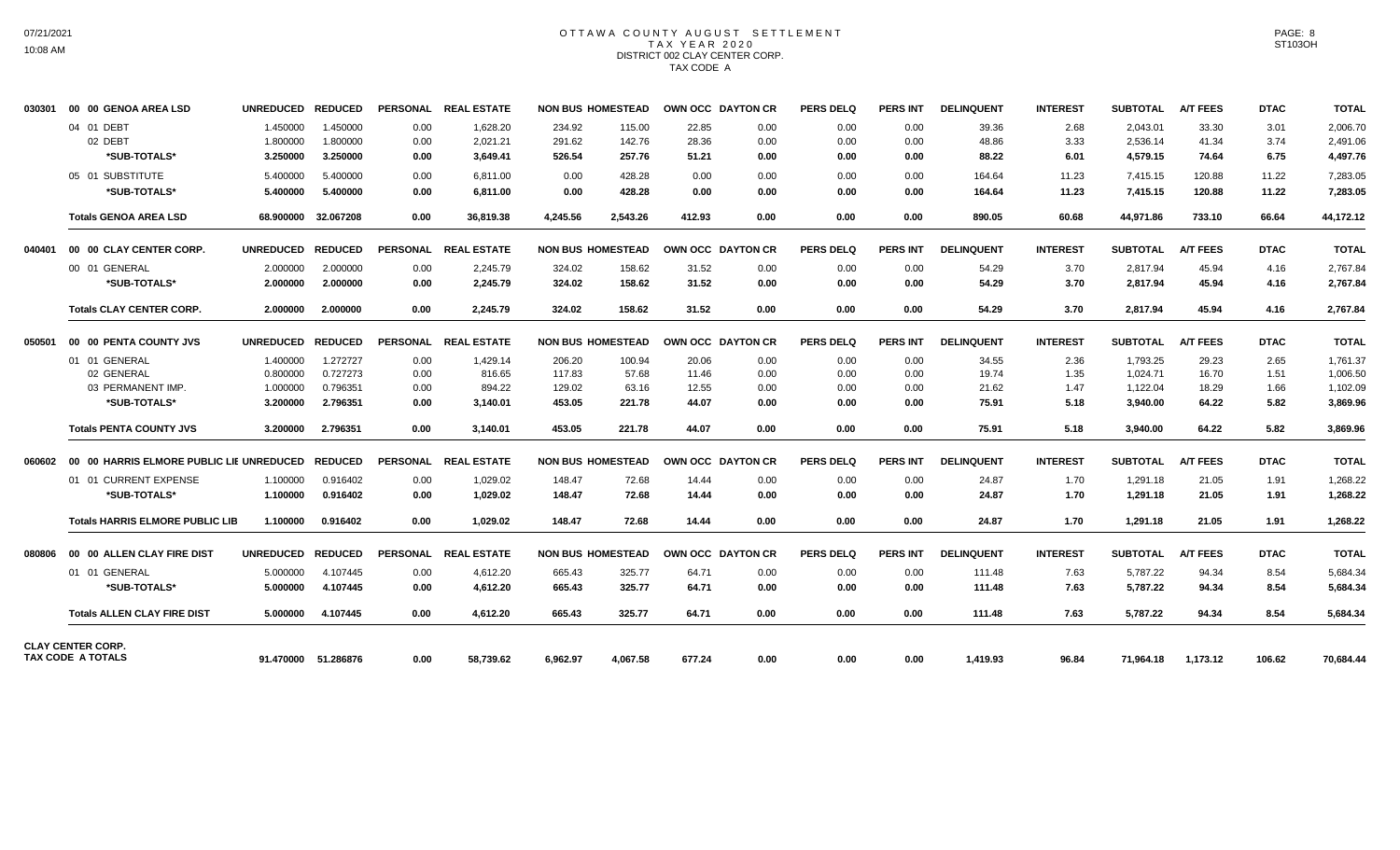# OTTAWA COUNTY AUGUST SETTLEMENT T A X Y E A R 2 0 2 0 DISTRICT 002 CLAY CENTER CORP. TAX CODE B

| 010101 | 00 00 OTTAWA COUNTY                | <b>UNREDUCED</b> | <b>REDUCED</b> | <b>PERSONAL</b> | <b>REAL ESTATE</b>   | <b>NON BUS HOMESTEAD</b> |      |      | OWN OCC DAYTON CR | <b>PERS DELQ</b> | <b>PERS INT</b> | <b>DELINQUENT</b> | <b>INTEREST</b> | <b>SUBTOTAL</b> | <b>A/T FEES</b> | <b>DTAC</b> | <b>TOTAL</b> |
|--------|------------------------------------|------------------|----------------|-----------------|----------------------|--------------------------|------|------|-------------------|------------------|-----------------|-------------------|-----------------|-----------------|-----------------|-------------|--------------|
|        | 01 01 O.C.B.M.R.                   | 2.200000         | 1.883836       | 221.03          | 438.39               | 0.00                     | 0.00 | 0.00 | 0.00              | 0.00             | 0.00            | 0.00              | 0.00            | 659.42          | 10.75           | 0.00        | 648.67       |
|        | 02 O.C.B.M.R                       | 1.400000         | 1.248331       | 140.66          | 290.50               | 0.00                     | 0.00 | 0.00 | 0.00              | 0.00             | 0.00            | 0.00              | 0.00            | 431.16          | 7.03            | 0.00        | 424.13       |
|        | 01 PARK DISTRICT                   | 0.600000         | 0.595592       | 60.28           | 138.60               | 0.00                     | 0.00 | 0.00 | 0.00              | 0.00             | 0.00            | 0.00              | 0.00            | 198.88          | 3.24            | 0.00        | 195.64       |
|        | *SUB-TOTALS*                       | 4.200000         | 3.727759       | 421.97          | 867.49               | 0.00                     | 0.00 | 0.00 | 0.00              | 0.00             | 0.00            | 0.00              | 0.00            | 1,289.46        | 21.02           | 0.00        | 1,268.44     |
|        | 02 01 NURSING HOME                 | 0.500000         | 0.485399       | 50.24           | 112.96               | 0.00                     | 0.00 | 0.00 | 0.00              | 0.00             | 0.00            | 0.00              | 0.00            | 163.20          | 2.66            | 0.00        | 160.54       |
|        | *SUB-TOTALS*                       | 0.500000         | 0.485399       | 50.24           | 112.96               | 0.00                     | 0.00 | 0.00 | 0.00              | 0.00             | 0.00            | 0.00              | 0.00            | 163.20          | 2.66            | 0.00        | 160.54       |
|        | 03 02 SENIOR PROGRAM               | 0.300000         | 0.286012       | 30.14           | 66.56                | 0.00                     | 0.00 | 0.00 | 0.00              | 0.00             | 0.00            | 0.00              | 0.00            | 96.70           | 1.58            | 0.00        | 95.12        |
|        | 03 SENIOR PROGRAM                  | 0.200000         | 0.194640       | 20.09           | 45.29                | 0.00                     | 0.00 | 0.00 | 0.00              | 0.00             | 0.00            | 0.00              | 0.00            | 65.38           | 1.07            | 0.00        | 64.31        |
|        | *SUB-TOTALS*                       | 0.500000         | 0.480652       | 50.23           | 111.85               | 0.00                     | 0.00 | 0.00 | 0.00              | 0.00             | 0.00            | 0.00              | 0.00            | 162.08          | 2.65            | 0.00        | 159.43       |
|        | 04 01 INSIDE GENERAL               | 2.000000         | 2.000000       | 200.94          | 465.42               | 0.00                     | 0.00 | 0.00 | 0.00              | 0.00             | 0.00            | 0.00              | 0.00            | 666.36          | 10.86           | 0.00        | 655.50       |
|        | *SUB-TOTALS*                       | 2.000000         | 2.000000       | 200.94          | 465.42               | 0.00                     | 0.00 | 0.00 | 0.00              | 0.00             | 0.00            | 0.00              | 0.00            | 666.36          | 10.86           | 0.00        | 655.50       |
|        | 07 01 MENTAL HEALTH                | 0.700000         | 0.684293       | 70.33           | 159.24               | 0.00                     | 0.00 | 0.00 | 0.00              | 0.00             | 0.00            | 0.00              | 0.00            | 229.57          | 3.74            | 0.00        | 225.83       |
|        | 02 MENTAL HEALTH                   | 0.300000         | 0.293268       | 30.14           | 68.25                | 0.00                     | 0.00 | 0.00 | 0.00              | 0.00             | 0.00            | 0.00              | 0.00            | 98.39           | 1.60            | 0.00        | 96.79        |
|        | 03 MENTAL HEALTH                   | 0.200000         | 0.195512       | 20.09           | 45.50                | 0.00                     | 0.00 | 0.00 | 0.00              | 0.00             | 0.00            | 0.00              | 0.00            | 65.59           | 1.07            | 0.00        | 64.52        |
|        | *SUB-TOTALS*                       | 1.200000         | 1.173073       | 120.56          | 272.99               | 0.00                     | 0.00 | 0.00 | 0.00              | 0.00             | 0.00            | 0.00              | 0.00            | 393.55          | 6.41            | 0.00        | 387.14       |
|        | <b>Totals OTTAWA COUNTY</b>        | 8.400000         | 7.866883       | 843.94          | 1,830.71             | 0.00                     | 0.00 | 0.00 | 0.00              | 0.00             | 0.00            | 0.00              | 0.00            | 2,674.65        | 43.60           | 0.00        | 2,631.05     |
|        | 02020102 00 00 ALLEN TWP INC CORP. | <b>UNREDUCED</b> | <b>REDUCED</b> | <b>PERSONAL</b> | <b>REAL ESTATE</b>   | <b>NON BUS HOMESTEAD</b> |      |      | OWN OCC DAYTON CR | <b>PERS DELQ</b> | <b>PERS INT</b> | <b>DELINQUENT</b> | <b>INTEREST</b> | <b>SUBTOTAL</b> | <b>A/T FEES</b> | <b>DTAC</b> | <b>TOTAL</b> |
|        | 02 01 INSIDE GENERAL               | 0.900000         | 0.900000       | 90.42           | 209.44               | 0.00                     | 0.00 | 0.00 | 0.00              | 0.00             | 0.00            | 0.00              | 0.00            | 299.86          | 4.89            | 0.00        | 294.97       |
|        | *SUB-TOTALS*                       | 0.900000         | 0.900000       | 90.42           | 209.44               | 0.00                     | 0.00 | 0.00 | 0.00              | 0.00             | 0.00            | 0.00              | 0.00            | 299.86          | 4.89            | 0.00        | 294.97       |
|        |                                    |                  |                |                 |                      |                          |      |      |                   |                  |                 |                   |                 |                 |                 |             |              |
|        | 05 02 CEMETERY                     | 0.470000         | 0.420057       | 47.22           | 97.75                | 0.00                     | 0.00 | 0.00 | 0.00              | 0.00             | 0.00            | 0.00              | 0.00            | 144.97          | 2.36            | 0.00        | 142.61       |
|        | *SUB-TOTALS*                       | 0.470000         | 0.420057       | 47.22           | 97.75                | 0.00                     | 0.00 | 0.00 | 0.00              | 0.00             | 0.00            | 0.00              | 0.00            | 144.97          | 2.36            | 0.00        | 142.61       |
|        | 06 02 CURRENT EXPENSES             | 1.500000         | 1.500000       | 150.71          | 349.07               | 0.00                     | 0.00 | 0.00 | 0.00              | 0.00             | 0.00            | 0.00              | 0.00            | 499.78          | 8.15            | 0.00        | 491.63       |
|        | *SUB-TOTALS*                       | 1.500000         | 1.500000       | 150.71          | 349.07               | 0.00                     | 0.00 | 0.00 | 0.00              | 0.00             | 0.00            | 0.00              | 0.00            | 499.78          | 8.15            | 0.00        | 491.63       |
|        | <b>Totals ALLEN TWP INC CORP.</b>  | 2.870000         | 2.820057       | 288.35          | 656.26               | 0.00                     | 0.00 | 0.00 | 0.00              | 0.00             | 0.00            | 0.00              | 0.00            | 944.61          | 15.40           | 0.00        | 929.21       |
| 030301 | 00 00 GENOA AREA LSD               | <b>UNREDUCED</b> | <b>REDUCED</b> |                 | PERSONAL REAL ESTATE | <b>NON BUS HOMESTEAD</b> |      |      | OWN OCC DAYTON CR | <b>PERS DELQ</b> | <b>PERS INT</b> | <b>DELINQUENT</b> | <b>INTEREST</b> | <b>SUBTOTAL</b> | <b>A/T FEES</b> | <b>DTAC</b> | <b>TOTAL</b> |
|        | 00 01 GENERAL                      | 5.100000         | 5.100000       | 512.40          | 1,186.82             | 0.00                     | 0.00 | 0.00 | 0.00              | 0.00             | 0.00            | 0.00              | 0.00            | 1,699.22        | 27.70           | 0.00        | 1,671.52     |
|        | *SUB-TOTALS*                       | 5.100000         | 5.100000       | 512.40          | 1,186.82             | 0.00                     | 0.00 | 0.00 | 0.00              | 0.00             | 0.00            | 0.00              | 0.00            | 1,699.22        | 27.70           | 0.00        | 1,671.52     |
|        | 01 01 GENERAL                      | 27.600000        | 9.062598       | 2,772.98        | 2,108.96             | 0.00                     | 0.00 | 0.00 | 0.00              | 0.00             | 0.00            | 0.00              | 0.00            | 4,881.94        | 79.58           | 0.00        | 4,802.36     |
|        | 02 GENERAL                         | 5.800000         | 2.608544       | 582.73          | 607.04               | 0.00                     | 0.00 | 0.00 | 0.00              | 0.00             | 0.00            | 0.00              | 0.00            | 1,189.77        | 19.39           | 0.00        | 1,170.38     |
|        | 03 GENERAL                         | 3.500000         | 1.957708       | 351.65          | 455.58               | 0.00                     | 0.00 | 0.00 | 0.00              | 0.00             | 0.00            | 0.00              | 0.00            | 807.23          | 13.16           | 0.00        | 794.07       |
|        | 04 GENERAL                         | 4.250000         | 2.765467       | 427.00          | 643.55               | 0.00                     | 0.00 | 0.00 | 0.00              | 0.00             | 0.00            | 0.00              | 0.00            | 1,070.55        | 17.45           | 0.00        | 1,053.10     |
|        | 05 GENERAL                         | 2.500000         | 1.629303       | 251.18          | 379.16               | 0.00                     | 0.00 | 0.00 | 0.00              | 0.00             | 0.00            | 0.00              | 0.00            | 630.34          | 10.28           | 0.00        | 620.06       |
|        | 06 GENERAL                         | 5.000000         | 3.714550       | 502.35          | 864.42               | 0.00                     | 0.00 | 0.00 | 0.00              | 0.00             | 0.00            | 0.00              | 0.00            | 1,366.77        | 22.28           | 0.00        | 1,344.49     |
|        | 07 CURRENT EXPENSE                 | 3.900000         | 3.685321       | 391.83          | 857.61               | 0.00                     | 0.00 | 0.00 | 0.00              | 0.00             | 0.00            | 0.00              | 0.00            | 1,249.44        | 20.37           | 0.00        | 1,229.07     |
|        | *SUB-TOTALS*                       | 52.550000        | 25.423491      | 5,279.72        | 5,916.32             | 0.00                     | 0.00 | 0.00 | 0.00              | 0.00             | 0.00            | 0.00              | 0.00            | 11,196.04       | 182.51          | 0.00        | 11,013.53    |
|        | 02 01 PERMANENT IMPROVEMENT        | 1.600000         | 1.524392       | 160.75          | 354.74               | 0.00                     | 0.00 | 0.00 | 0.00              | 0.00             | 0.00            | 0.00              | 0.00            | 515.49          | 8.40            | 0.00        | 507.09       |
|        | 03 PERMANENT IMPROVEMENT           | 0.500000         | 0.476373       | 50.24           | 110.86               | 0.00                     | 0.00 | 0.00 | 0.00              | 0.00             | 0.00            | 0.00              | 0.00            | 161.10          | 2.63            | 0.00        | 158.47       |
|        | *SUB-TOTALS*                       | 2.100000         | 2.000765       | 210.99          | 465.60               | 0.00                     | 0.00 | 0.00 | 0.00              | 0.00             | 0.00            | 0.00              | 0.00            | 676.59          | 11.03           | 0.00        | 665.56       |
|        | 03 01 EDUCATION TECHNOLOGY         | 0.500000         | 0.499390       | 50.24           | 116.21               | 0.00                     | 0.00 | 0.00 | 0.00              | 0.00             | 0.00            | 0.00              | 0.00            | 166.45          | 2.71            | 0.00        | 163.74       |
|        | *SUB-TOTALS*                       | 0.500000         | 0.499390       | 50.24           | 116.21               | 0.00                     | 0.00 | 0.00 | 0.00              | 0.00             | 0.00            | 0.00              | 0.00            | 166.45          | 2.71            | 0.00        | 163.74       |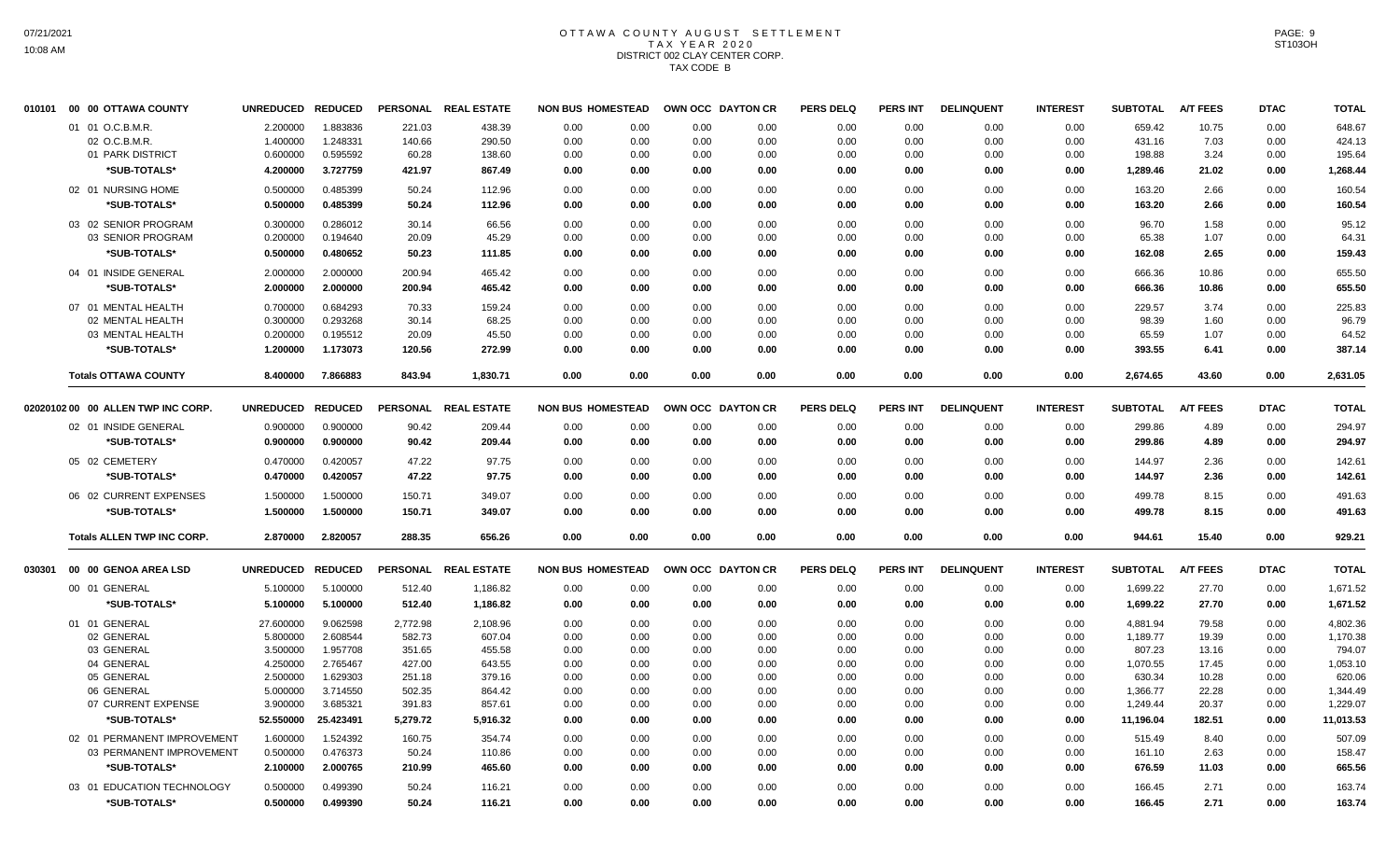# OTTAWA COUNTY AUGUST SETTLEMENT T A X Y E A R 2 0 2 0 DISTRICT 002 CLAY CENTER CORP. TAX CODE B

| 030301 | 00 00 GENOA AREA LSD                   | UNREDUCED REDUCED    |                      |                  | PERSONAL REAL ESTATE | <b>NON BUS HOMESTEAD</b> |              | OWN OCC DAYTON CR |              | <b>PERS DELQ</b> | <b>PERS INT</b> | <b>DELINQUENT</b> | <b>INTEREST</b> | <b>SUBTOTAL</b>    | <b>A/T FEES</b> | <b>DTAC</b>  | <b>TOTAL</b>     |
|--------|----------------------------------------|----------------------|----------------------|------------------|----------------------|--------------------------|--------------|-------------------|--------------|------------------|-----------------|-------------------|-----------------|--------------------|-----------------|--------------|------------------|
|        | 04 01 DEBT<br>02 DEBT                  | 1.450000             | 1.450000             | 145.68           | 337.43               | 0.00                     | 0.00         | 0.00              | 0.00         | 0.00             | 0.00            | 0.00              | 0.00            | 483.11             | 7.88            | 0.00         | 475.23<br>589.95 |
|        | *SUB-TOTALS*                           | 1.800000<br>3.250000 | 1.800000<br>3.250000 | 180.85<br>326.53 | 418.88<br>756.31     | 0.00<br>0.00             | 0.00<br>0.00 | 0.00<br>0.00      | 0.00<br>0.00 | 0.00<br>0.00     | 0.00<br>0.00    | 0.00<br>0.00      | 0.00<br>0.00    | 599.73<br>1,082.84 | 9.78<br>17.66   | 0.00<br>0.00 | 1,065.18         |
|        | 05 01 SUBSTITUTE                       | 5.400000             | 5.400000             | 542.54           | 1,256.64             | 0.00                     | 0.00         | 0.00              | 0.00         | 0.00             | 0.00            | 0.00              | 0.00            | 1,799.18           | 29.33           | 0.00         | 1,769.85         |
|        | *SUB-TOTALS*                           | 5.400000             | 5.400000             | 542.54           | 1,256.64             | 0.00                     | 0.00         | 0.00              | 0.00         | 0.00             | 0.00            | 0.00              | 0.00            | 1,799.18           | 29.33           | 0.00         | 1,769.85         |
|        | <b>Totals GENOA AREA LSD</b>           |                      | 68.900000 41.673646  | 6.922.42         | 9.697.90             | 0.00                     | 0.00         | 0.00              | 0.00         | 0.00             | 0.00            | 0.00              | 0.00            | 16,620.32          | 270.94          | 0.00         | 16,349.38        |
| 040401 | 00 00 CLAY CENTER CORP.                | UNREDUCED REDUCED    |                      |                  | PERSONAL REAL ESTATE | <b>NON BUS HOMESTEAD</b> |              | OWN OCC DAYTON CR |              | <b>PERS DELQ</b> | <b>PERS INT</b> | <b>DELINQUENT</b> | <b>INTEREST</b> | <b>SUBTOTAL</b>    | <b>A/T FEES</b> | <b>DTAC</b>  | <b>TOTAL</b>     |
|        | 00 01 GENERAL                          | 2.000000             | 2.000000             | 200.94           | 465.42               | 0.00                     | 0.00         | 0.00              | 0.00         | 0.00             | 0.00            | 0.00              | 0.00            | 666.36             | 10.86           | 0.00         | 655.50           |
|        | *SUB-TOTALS*                           | 2.000000             | 2.000000             | 200.94           | 465.42               | 0.00                     | 0.00         | 0.00              | 0.00         | 0.00             | 0.00            | 0.00              | 0.00            | 666.36             | 10.86           | 0.00         | 655.50           |
|        | <b>Totals CLAY CENTER CORP.</b>        | 2.000000             | 2.000000             | 200.94           | 465.42               | 0.00                     | 0.00         | 0.00              | 0.00         | 0.00             | 0.00            | 0.00              | 0.00            | 666.36             | 10.86           | 0.00         | 655.50           |
|        |                                        | UNREDUCED REDUCED    |                      |                  | PERSONAL REAL ESTATE | <b>NON BUS HOMESTEAD</b> |              | OWN OCC DAYTON CR |              | <b>PERS DELQ</b> | <b>PERS INT</b> | <b>DELINQUENT</b> | <b>INTEREST</b> | <b>SUBTOTAL</b>    | <b>A/T FEES</b> | <b>DTAC</b>  | <b>TOTAL</b>     |
|        | 01 01 GENERAL                          | 1.400000             | 1.370355             | 140.66           | 318.90               | 0.00                     | 0.00         | 0.00              | 0.00         | 0.00             | 0.00            | 0.00              | 0.00            | 459.56             | 7.49            | 0.00         | 452.07           |
|        | 02 GENERAL                             | 0.800000             | 0.783060             | 80.38            | 182.23               | 0.00                     | 0.00         | 0.00              | 0.00         | 0.00             | 0.00            | 0.00              | 0.00            | 262.61             | 4.28            | 0.00         | 258.33           |
|        | 03 PERMANENT IMP.                      | 1.000000             | 0.978825             | 100.47           | 227.78               | 0.00                     | $0.00\,$     | 0.00              | 0.00         | 0.00             | 0.00            | 0.00              | $0.00\,$        | 328.25             | 5.35            | 0.00         | 322.90           |
|        | *SUB-TOTALS*                           | 3.200000             | 3.132240             | 321.51           | 728.91               | 0.00                     | 0.00         | 0.00              | 0.00         | 0.00             | 0.00            | 0.00              | 0.00            | 1.050.42           | 17.12           | 0.00         | 1,033.30         |
|        | <b>Totals PENTA COUNTY JVS</b>         | 3.200000             | 3.132240             | 321.51           | 728.91               | 0.00                     | 0.00         | 0.00              | 0.00         | 0.00             | 0.00            | 0.00              | 0.00            | 1,050.42           | 17.12           | 0.00         | 1,033.30         |
|        |                                        |                      |                      |                  | PERSONAL REAL ESTATE | <b>NON BUS HOMESTEAD</b> |              | OWN OCC DAYTON CR |              | <b>PERS DELQ</b> | <b>PERS INT</b> | <b>DELINQUENT</b> | <b>INTEREST</b> | <b>SUBTOTAL</b>    | <b>A/T FEES</b> | <b>DTAC</b>  | <b>TOTAL</b>     |
|        | 01 01 CURRENT EXPENSE                  | 1.100000             | 1.060521             | 110.52           | 246.79               | 0.00                     | 0.00         | 0.00              | 0.00         | 0.00             | 0.00            | 0.00              | 0.00            | 357.31             | 5.82            | 0.00         | 351.49           |
|        | *SUB-TOTALS*                           | 1.100000             | 1.060521             | 110.52           | 246.79               | 0.00                     | 0.00         | 0.00              | 0.00         | 0.00             | 0.00            | 0.00              | 0.00            | 357.31             | 5.82            | 0.00         | 351.49           |
|        | <b>Totals HARRIS ELMORE PUBLIC LIB</b> | 1.100000             | 1.060521             | 110.52           | 246.79               | 0.00                     | 0.00         | 0.00              | 0.00         | 0.00             | 0.00            | 0.00              | 0.00            | 357.31             | 5.82            | 0.00         | 351.49           |
|        |                                        | UNREDUCED REDUCED    |                      |                  | PERSONAL REAL ESTATE | <b>NON BUS HOMESTEAD</b> |              | OWN OCC DAYTON CR |              | <b>PERS DELQ</b> | <b>PERS INT</b> | <b>DELINQUENT</b> | <b>INTEREST</b> | <b>SUBTOTAL</b>    | <b>A/T FEES</b> | <b>DTAC</b>  | <b>TOTAL</b>     |
|        | 01 01 GENERAL                          | 5.000000             | 4.761040             | 502.35           | 1,107.94             | 0.00                     | 0.00         | 0.00              | 0.00         | 0.00             | 0.00            | 0.00              | 0.00            | 1,610.29           | 26.25           | 0.00         | 1,584.04         |
|        | *SUB-TOTALS*                           | 5.000000             | 4.761040             | 502.35           | 1,107.94             | 0.00                     | 0.00         | 0.00              | 0.00         | 0.00             | 0.00            | 0.00              | 0.00            | 1,610.29           | 26.25           | 0.00         | 1,584.04         |
|        | <b>Totals ALLEN CLAY FIRE DIST</b>     | 5.000000             | 4.761040             | 502.35           | 1.107.94             | 0.00                     | 0.00         | 0.00              | 0.00         | 0.00             | 0.00            | 0.00              | 0.00            | 1.610.29           | 26.25           | 0.00         | 1,584.04         |
|        | <b>CLAY CENTER CORP.</b>               |                      |                      |                  |                      |                          |              |                   |              |                  |                 |                   |                 |                    |                 |              |                  |
|        | <b>TAX CODE B TOTALS</b>               |                      | 91.470000 63.314387  | 9.190.03         | 14.733.93            | 0.00                     | 0.00         | 0.00              | 0.00         | 0.00             | 0.00            | 0.00              | 0.00            | 23,923.96          | 389.99          | 0.00         | 23,533.97        |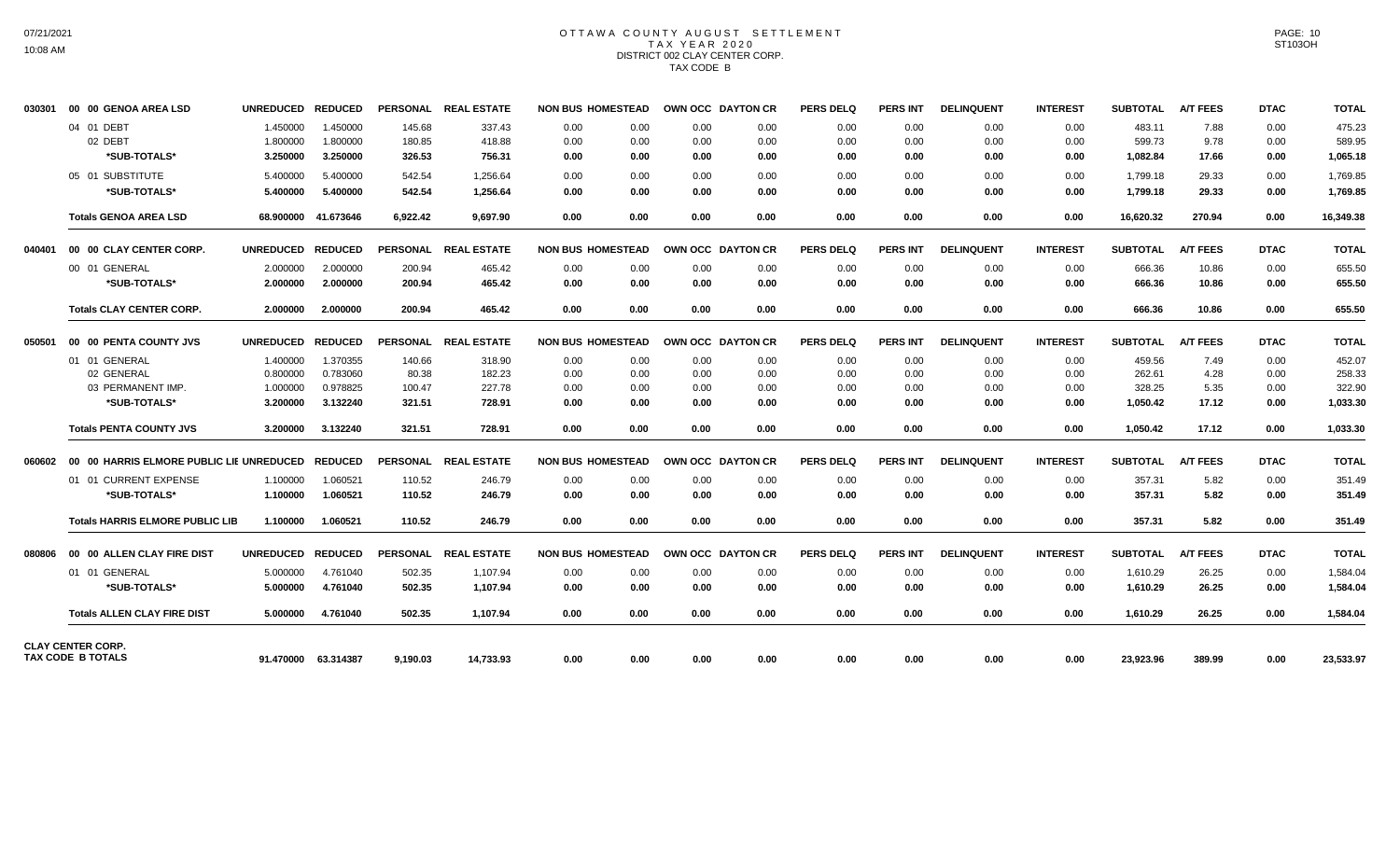### OTTAWA COUNTY AUGUST SETTLEMENT T A X Y E A R 2 0 2 0 DISTRICT 002 CLAY CENTER CORP. **DISTRICT**

|        | 010101 00 00 OTTAWA COUNTY                              | UNREDUCED REDUCED |                  | PERSONAL REAL ESTATE | <b>NON BUS HOMESTEAD</b> |                  |                | OWN OCC DAYTON CR | <b>PERS DELQ</b> | <b>PERS INT</b> | <b>DELINQUENT</b> | <b>INTEREST</b> | <b>SUBTOTAL</b>      | <b>A/T FEES</b> | <b>DTAC</b>  | <b>TOTAL</b>          |
|--------|---------------------------------------------------------|-------------------|------------------|----------------------|--------------------------|------------------|----------------|-------------------|------------------|-----------------|-------------------|-----------------|----------------------|-----------------|--------------|-----------------------|
|        | 01 01 O.C.B.M.R.<br>02 O.C.B.M.R.                       |                   | 221.03<br>140.66 | 1.789.68<br>1,300.33 | 194.96<br>145.70         | 95.44<br>71.32   | 18.96<br>14.17 | 0.00<br>0.00      | 0.00<br>0.00     | 0.00<br>0.00    | 32.67<br>24.41    | 2.23<br>1.66    | 2.354.97<br>1,698.25 | 38.39<br>27.69  | 2.50<br>1.87 | 2,314.08<br>1,668.69  |
|        | 01 PARK DISTRICT                                        |                   | 60.28            | 888.87               | 0.00                     | 47.18            | 0.00           | 0.00              | 0.00             | 0.00            | 18.14             | 1.24            | 1,015.71             | 16.56           | 1.24         | 997.91                |
|        | *SUB-TOTALS*                                            |                   | 421.97           | 3,978.88             | 340.66                   | 213.94           | 33.13          | 0.00              | 0.00             | 0.00            | 75.22             | 5.13            | 5,068.93             | 82.64           | 5.61         | 4,980.68              |
|        | 02 01 NURSING HOME                                      |                   | 50.24            | 598.10               | 70.00                    | 34.27            | 6.81           | 0.00              | 0.00             | 0.00            | 11.73             | 0.80            | 771.95               | 12.58           | 0.90         | 758.47                |
|        | *SUB-TOTALS*                                            |                   | 50.24            | 598.10               | 70.00                    | 34.27            | 6.81           | 0.00              | 0.00             | 0.00            | 11.73             | 0.80            | 771.95               | 12.58           | 0.90         | 758.47                |
|        | 03 02 SENIOR PROGRAM                                    |                   | 30.14            | 317.82               | 36.25                    | 17.75            | 3.53           | 0.00              | 0.00             | 0.00            | 6.07              | 0.41            | 411.97               | 6.72            | 0.47         | 404.78                |
|        | 03 SENIOR PROGRAM                                       |                   | 20.09            | 263.81               | 0.00                     | 13.74            | 0.00           | 0.00              | 0.00             | 0.00            | 5.28              | 0.36            | 303.28               | 4.95            | 0.36         | 297.97                |
|        | *SUB-TOTALS*                                            |                   | 50.23            | 581.63               | 36.25                    | 31.49            | 3.53           | 0.00              | 0.00             | 0.00            | 11.35             | 0.77            | 715.25               | 11.67           | 0.83         | 702.75                |
|        | 04 01 INSIDE GENERAL                                    |                   | 200.94           | 2,711.21             | 324.02                   | 158.62           | 31.52          | 0.00              | 0.00             | 0.00            | 54.29             | 3.70            | 3,484.30             | 56.80           | 4.16         | 3,423.34              |
|        | *SUB-TOTALS*                                            |                   | 200.94           | 2,711.21             | 324.02                   | 158.62           | 31.52          | 0.00              | 0.00             | 0.00            | 54.29             | 3.70            | 3,484.30             | 56.80           | 4.16         | 3,423.34              |
|        | 07 01 MENTAL HEALTH                                     |                   | 70.33            | 870.82               | 102.67                   | 50.26            | 9.99           | 0.00              | 0.00             | 0.00            | 17.20             | 1.17            | 1,122.44             | 18.29           | 1.32         | 1,102.83              |
|        | 02 MENTAL HEALTH                                        |                   | 30.14            | 373.21               | 44.00                    | 21.54            | 4.28           | 0.00              | 0.00             | 0.00            | 7.37              | 0.50            | 481.04               | 7.84            | 0.56         | 472.64                |
|        | 03 MENTAL HEALTH                                        |                   | 20.09            | 273.92               | 0.00                     | 14.36            | 0.00           | 0.00              | 0.00             | 0.00            | 5.52              | 0.38            | 314.27               | 5.12            | 0.38         | 308.77                |
|        | *SUB-TOTALS*                                            |                   | 120.56           | 1,517.95             | 146.67                   | 86.16            | 14.27          | 0.00              | 0.00             | 0.00            | 30.09             | 2.05            | 1,917.75             | 31.25           | 2.26         | 1,884.24              |
|        | <b>Totals OTTAWA COUNTY</b>                             |                   | 843.94           | 9,387.77             | 917.60                   | 524.48           | 89.26          | 0.00              | 0.00             | 0.00            | 182.68            | 12.45           | 11,958.18            | 194.94          | 13.76        | 11,749.48             |
|        | 02020102 00 00 ALLEN TWP INC CORP.                      | UNREDUCED REDUCED | <b>PERSONAL</b>  | <b>REAL ESTATE</b>   | <b>NON BUS HOMESTEAD</b> |                  |                | OWN OCC DAYTON CR | <b>PERS DELQ</b> | <b>PERS INT</b> | <b>DELINQUENT</b> | <b>INTEREST</b> | <b>SUBTOTAL</b>      | <b>A/T FEES</b> | <b>DTAC</b>  | <b>TOTAL</b>          |
|        | 02 01 INSIDE GENERAL                                    |                   | 90.42            | 1,220.04             | 145.81                   | 71.38            | 14.18          | 0.00              | 0.00             | 0.00            | 24.43             | 1.67            | 1,567.93             | 25.56           | 1.87         | 1,540.50              |
|        | *SUB-TOTALS*                                            |                   | 90.42            | 1,220.04             | 145.81                   | 71.38            | 14.18          | 0.00              | 0.00             | 0.00            | 24.43             | 1.67            | 1,567.93             | 25.56           | 1.87         | 1,540.50              |
|        | 05 02 CEMETERY                                          |                   | 47.22            | 534.59               | 63.03                    | 30.85            | 6.13           | 0.00              | 0.00             | 0.00            | 10.56             | 0.72            | 693.10               | 11.30           | 0.81         | 680.99                |
|        | *SUB-TOTALS*                                            |                   | 47.22            | 534.59               | 63.03                    | 30.85            | 6.13           | 0.00              | 0.00             | 0.00            | 10.56             | 0.72            | 693.10               | 11.30           | 0.81         | 680.99                |
|        | 06 02 CURRENT EXPENSES                                  |                   | 150.71           | 2,237.79             | 0.00                     | 118.76           | 0.00           | 0.00              | 0.00             | 0.00            | 45.66             | 3.11            | 2,556.03             | 41.67           | 3.11         | 2,511.25              |
|        | *SUB-TOTALS*                                            |                   | 150.71           | 2,237.79             | 0.00                     | 118.76           | 0.00           | 0.00              | 0.00             | 0.00            | 45.66             | 3.11            | 2,556.03             | 41.67           | 3.11         | 2,511.25              |
|        |                                                         |                   |                  |                      |                          |                  |                |                   |                  |                 |                   |                 |                      |                 |              |                       |
|        | <b>Totals ALLEN TWP INC CORP.</b>                       |                   | 288.35           | 3,992.42             | 208.84                   | 220.99           | 20.31          | 0.00              | 0.00             | 0.00            | 80.65             | 5.50            | 4,817.06             | 78.53           | 5.79         | 4,732.74              |
| 030301 | 00 00 GENOA AREA LSD                                    | UNREDUCED REDUCED |                  | PERSONAL REAL ESTATE | <b>NON BUS HOMESTEAD</b> |                  |                | OWN OCC DAYTON CR | <b>PERS DELQ</b> | <b>PERS INT</b> | <b>DELINQUENT</b> | <b>INTEREST</b> | <b>SUBTOTAL</b>      | <b>A/T FEES</b> | <b>DTAC</b>  | <b>TOTAL</b>          |
|        | 00 01 GENERAL                                           |                   | 512.40           | 6,913.58             | 826.26                   | 404.48           | 80.36          | 0.00              | 0.00             | 0.00            | 138.44            | 9.44            | 8,884.96             | 144.84          | 10.60        | 8,729.52              |
|        | *SUB-TOTALS*                                            |                   | 512.40           | 6,913.58             | 826.26                   | 404.48           | 80.36          | 0.00              | 0.00             | 0.00            | 138.44            | 9.44            | 8,884.96             | 144.84          | 10.60        | 8,729.52              |
|        | 01 01 GENERAL                                           |                   | 2,772.98         | 7,284.94             | 746.79                   | 365.58           | 72.64          | 0.00              | 0.00             | 0.00            | 125.12            | 8.53            | 11,376.58            | 185.45          | 9.58         | 11,181.55             |
|        | 02 GENERAL                                              |                   | 582.73           | 2,608.86             | 288.82                   | 141.39           | 28.09          | 0.00              | 0.00             | 0.00            | 48.39             | 3.30            | 3,701.58             | 60.34           | 3.71         | 3,637.53              |
|        | 03 GENERAL                                              |                   | 351.65           | 1,978.33             | 219.70                   | 107.55           | 21.37          | 0.00              | 0.00             | 0.00            | 36.81             | 2.51            | 2.717.92             | 44.31           | 2.82         | 2,670.79              |
|        | 04 GENERAL                                              |                   | 427.00           | 2,736.30             | 301.94                   | 147.81           | 29.37          | 0.00              | 0.00             | 0.00            | 50.59             | 3.45            | 3,696.46             | 60.26           | 3.87         | 3,632.33              |
|        | 05 GENERAL                                              |                   | 251.18           | 1,617.63             | 178.69                   | 87.47            | 17.38          | 0.00              | 0.00             | 0.00            | 29.94             | 2.04            | 2,184.33             | 35.61           | 2.29         | 2,146.43              |
|        | 06 GENERAL<br>07 CURRENT EXPENSE                        |                   | 502.35<br>391.83 | 3,358.51<br>4,444.12 | 359.85<br>517.46         | 176.16<br>253.32 | 35.00<br>50.33 | 0.00<br>0.00      | 0.00<br>0.00     | 0.00<br>0.00    | 60.29<br>86.70    | 4.11<br>5.91    | 4,496.27<br>5,749.67 | 73.29<br>93.73  | 4.62<br>6.64 | 4,418.36              |
|        | *SUB-TOTALS*                                            |                   | 5,279.72         | 24,028.69            | 2,613.25                 | 1,279.28         | 254.18         | 0.00              | 0.00             | 0.00            | 437.84            | 29.85           | 33,922.81            | 552.99          | 33.53        | 5,649.30<br>33,336.29 |
|        |                                                         |                   |                  |                      |                          |                  |                |                   |                  |                 |                   |                 |                      |                 |              |                       |
|        | 02 01 PERMANENT IMPROVEMENT<br>03 PERMANENT IMPROVEMENT |                   | 160.75<br>50.24  | 1,830.74<br>572.11   | 212.96<br>66.55          | 104.25<br>32.58  | 20.71<br>6.47  | 0.00<br>0.00      | 0.00<br>0.00     | 0.00<br>0.00    | 35.68<br>11.15    | 2.43<br>0.76    | 2,367.52<br>739.86   | 38.59<br>12.06  | 2.73<br>0.85 | 2,326.20<br>726.95    |
|        | *SUB-TOTALS*                                            |                   | 210.99           | 2,402.85             | 279.51                   | 136.83           | 27.18          | 0.00              | 0.00             | 0.00            | 46.83             | 3.19            | 3,107.38             | 50.65           | 3.58         | 3,053.15              |
|        |                                                         |                   |                  |                      |                          |                  |                |                   |                  |                 |                   |                 |                      |                 |              |                       |
|        | 03 01 EDUCATION TECHNOLOGY<br>*SUB-TOTALS*              |                   | 50.24<br>50.24   | 698.80<br>698.80     | 0.00<br>0.00             | 36.63<br>36.63   | 0.00<br>0.00   | 0.00<br>0.00      | 0.00<br>0.00     | 0.00<br>0.00    | 14.08<br>14.08    | 0.96<br>0.96    | 800.71<br>800.71     | 13.05<br>13.05  | 0.96<br>0.96 | 786.70<br>786.70      |
|        |                                                         |                   |                  |                      |                          |                  |                |                   |                  |                 |                   |                 |                      |                 |              |                       |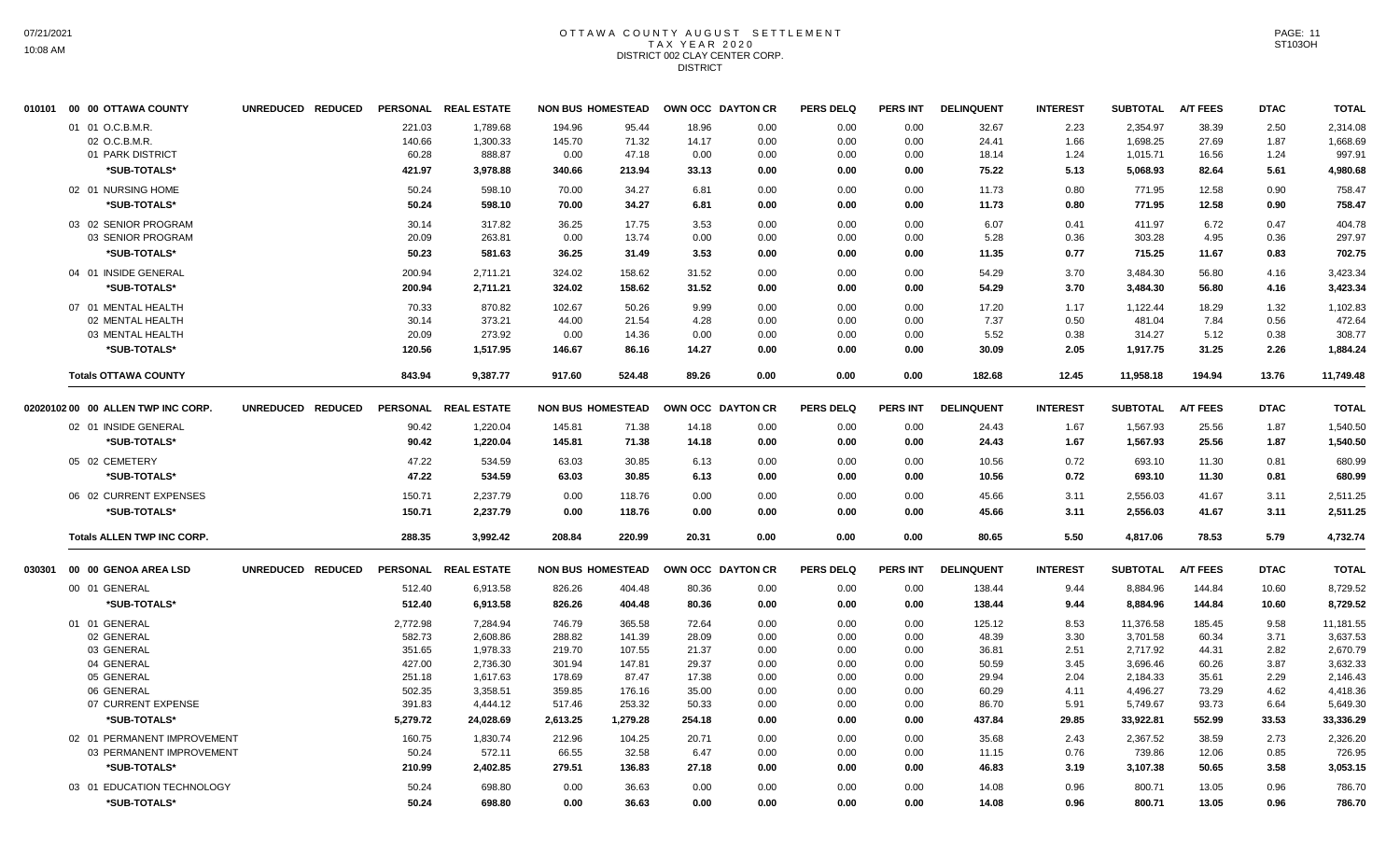### OTTAWA COUNTY AUGUST SETTLEMENT T A X Y E A R 2 0 2 0 DISTRICT 002 CLAY CENTER CORP. **DISTRICT**

| 030301 | 00 00 GENOA AREA LSD                   | UNREDUCED REDUCED |          | PERSONAL REAL ESTATE |                          | <b>NON BUS HOMESTEAD</b> | OWN OCC DAYTON CR |      | <b>PERS DELQ</b> | <b>PERS INT</b> | <b>DELINQUENT</b> | <b>INTEREST</b> | <b>SUBTOTAL</b> | <b>A/T FEES</b> | <b>DTAC</b> | <b>TOTAL</b> |
|--------|----------------------------------------|-------------------|----------|----------------------|--------------------------|--------------------------|-------------------|------|------------------|-----------------|-------------------|-----------------|-----------------|-----------------|-------------|--------------|
|        | 04 01 DEBT                             |                   | 145.68   | 1.965.63             | 234.92                   | 115.00                   | 22.85             | 0.00 | 0.00             | 0.00            | 39.36             | 2.68            | 2,526.12        | 41.18           | 3.01        | 2,481.93     |
|        | 02 DEBT                                |                   | 180.85   | 2,440.09             | 291.62                   | 142.76                   | 28.36             | 0.00 | 0.00             | 0.00            | 48.86             | 3.33            | 3,135.87        | 51.12           | 3.74        | 3,081.01     |
|        | *SUB-TOTALS*                           |                   | 326.53   | 4,405.72             | 526.54                   | 257.76                   | 51.21             | 0.00 | 0.00             | 0.00            | 88.22             | 6.01            | 5,661.99        | 92.30           | 6.75        | 5,562.94     |
|        | 05 01 SUBSTITUTE                       |                   | 542.54   | 8.067.64             | 0.00                     | 428.28                   | 0.00              | 0.00 | 0.00             | 0.00            | 164.64            | 11.23           | 9,214.33        | 150.21          | 11.22       | 9,052.90     |
|        | *SUB-TOTALS*                           |                   | 542.54   | 8,067.64             | 0.00                     | 428.28                   | 0.00              | 0.00 | 0.00             | 0.00            | 164.64            | 11.23           | 9,214.33        | 150.21          | 11.22       | 9,052.90     |
|        | <b>Totals GENOA AREA LSD</b>           |                   | 6,922.42 | 46.517.28            | 4.245.56                 | 2,543.26                 | 412.93            | 0.00 | 0.00             | 0.00            | 890.05            | 60.68           | 61.592.18       | 1.004.04        | 66.64       | 60,521.50    |
|        | 040401 00 00 CLAY CENTER CORP.         | UNREDUCED REDUCED |          | PERSONAL REAL ESTATE |                          | <b>NON BUS HOMESTEAD</b> | OWN OCC DAYTON CR |      | <b>PERS DELQ</b> | <b>PERS INT</b> | <b>DELINQUENT</b> | <b>INTEREST</b> | <b>SUBTOTAL</b> | <b>A/T FEES</b> | <b>DTAC</b> | <b>TOTAL</b> |
|        | 00 01 GENERAL                          |                   | 200.94   | 2,711.21             | 324.02                   | 158.62                   | 31.52             | 0.00 | 0.00             | 0.00            | 54.29             | 3.70            | 3,484.30        | 56.80           | 4.16        | 3,423.34     |
|        | *SUB-TOTALS*                           |                   | 200.94   | 2.711.21             | 324.02                   | 158.62                   | 31.52             | 0.00 | 0.00             | 0.00            | 54.29             | 3.70            | 3,484.30        | 56.80           | 4.16        | 3,423.34     |
|        | <b>Totals CLAY CENTER CORP.</b>        |                   | 200.94   | 2.711.21             | 324.02                   | 158.62                   | 31.52             | 0.00 | 0.00             | 0.00            | 54.29             | 3.70            | 3,484.30        | 56.80           | 4.16        | 3,423.34     |
|        | 050501 00 00 PENTA COUNTY JVS          | UNREDUCED REDUCED |          | PERSONAL REAL ESTATE |                          | <b>NON BUS HOMESTEAD</b> | OWN OCC DAYTON CR |      | <b>PERS DELQ</b> | <b>PERS INT</b> | <b>DELINQUENT</b> | <b>INTEREST</b> | <b>SUBTOTAL</b> | <b>A/T FEES</b> | <b>DTAC</b> | <b>TOTAL</b> |
|        | 01 01 GENERAL                          |                   | 140.66   | 1,748.04             | 206.20                   | 100.94                   | 20.06             | 0.00 | 0.00             | 0.00            | 34.55             | 2.36            | 2,252.81        | 36.72           | 2.65        | 2,213.44     |
|        | 02 GENERAL                             |                   | 80.38    | 998.88               | 117.83                   | 57.68                    | 11.46             | 0.00 | 0.00             | 0.00            | 19.74             | 1.35            | 1.287.32        | 20.98           | 1.51        | 1.264.83     |
|        | 03 PERMANENT IMP.                      |                   | 100.47   | 1,122.00             | 129.02                   | 63.16                    | 12.55             | 0.00 | 0.00             | 0.00            | 21.62             | 1.47            | 1,450.29        | 23.64           | 1.66        | 1,424.99     |
|        | *SUB-TOTALS*                           |                   | 321.51   | 3,868.92             | 453.05                   | 221.78                   | 44.07             | 0.00 | 0.00             | 0.00            | 75.91             | 5.18            | 4,990.42        | 81.34           | 5.82        | 4,903.26     |
|        | <b>Totals PENTA COUNTY JVS</b>         |                   | 321.51   | 3.868.92             | 453.05                   | 221.78                   | 44.07             | 0.00 | 0.00             | 0.00            | 75.91             | 5.18            | 4.990.42        | 81.34           | 5.82        | 4,903.26     |
|        |                                        |                   |          | PERSONAL REAL ESTATE | <b>NON BUS HOMESTEAD</b> |                          | OWN OCC DAYTON CR |      | <b>PERS DELQ</b> | <b>PERS INT</b> | <b>DELINQUENT</b> | <b>INTEREST</b> | <b>SUBTOTAL</b> | <b>A/T FEES</b> | <b>DTAC</b> | <b>TOTAL</b> |
|        | 01 01 CURRENT EXPENSE                  |                   | 110.52   | 1,275.81             | 148.47                   | 72.68                    | 14.44             | 0.00 | 0.00             | 0.00            | 24.87             | 1.70            | 1,648.49        | 26.87           | 1.91        | 1,619.71     |
|        | *SUB-TOTALS*                           |                   | 110.52   | 1.275.81             | 148.47                   | 72.68                    | 14.44             | 0.00 | 0.00             | 0.00            | 24.87             | 1.70            | 1,648.49        | 26.87           | 1.91        | 1,619.71     |
|        | <b>Totals HARRIS ELMORE PUBLIC LIB</b> |                   | 110.52   | 1,275.81             | 148.47                   | 72.68                    | 14.44             | 0.00 | 0.00             | 0.00            | 24.87             | 1.70            | 1,648.49        | 26.87           | 1.91        | 1,619.71     |
| 080806 | 00 00 ALLEN CLAY FIRE DIST             | UNREDUCED REDUCED |          | PERSONAL REAL ESTATE | <b>NON BUS HOMESTEAD</b> |                          | OWN OCC DAYTON CR |      | <b>PERS DELQ</b> | <b>PERS INT</b> | <b>DELINQUENT</b> | <b>INTEREST</b> | <b>SUBTOTAL</b> | <b>A/T FEES</b> | <b>DTAC</b> | <b>TOTAL</b> |
|        | 01 01 GENERAL                          |                   | 502.35   | 5,720.14             | 665.43                   | 325.77                   | 64.71             | 0.00 | 0.00             | 0.00            | 111.48            | 7.63            | 7,397.51        | 120.59          | 8.54        | 7,268.38     |
|        | *SUB-TOTALS*                           |                   | 502.35   | 5,720.14             | 665.43                   | 325.77                   | 64.71             | 0.00 | 0.00             | 0.00            | 111.48            | 7.63            | 7,397.51        | 120.59          | 8.54        | 7,268.38     |
|        | <b>Totals ALLEN CLAY FIRE DIST</b>     |                   | 502.35   | 5,720.14             | 665.43                   | 325.77                   | 64.71             | 0.00 | 0.00             | 0.00            | 111.48            | 7.63            | 7,397.51        | 120.59          | 8.54        | 7,268.38     |
|        | <b>CLAY CENTER CORP.</b>               |                   |          |                      |                          |                          |                   |      |                  |                 |                   |                 |                 |                 |             |              |
|        | <b>DISTRICT TOTALS</b>                 |                   | 9.190.03 | 73,473.55            | 6.962.97                 | 4.067.58                 | 677.24            | 0.00 | 0.00             | 0.00            | 1,419.93          | 96.84           | 95.888.14       | 1,563.11        | 106.62      | 94,218.41    |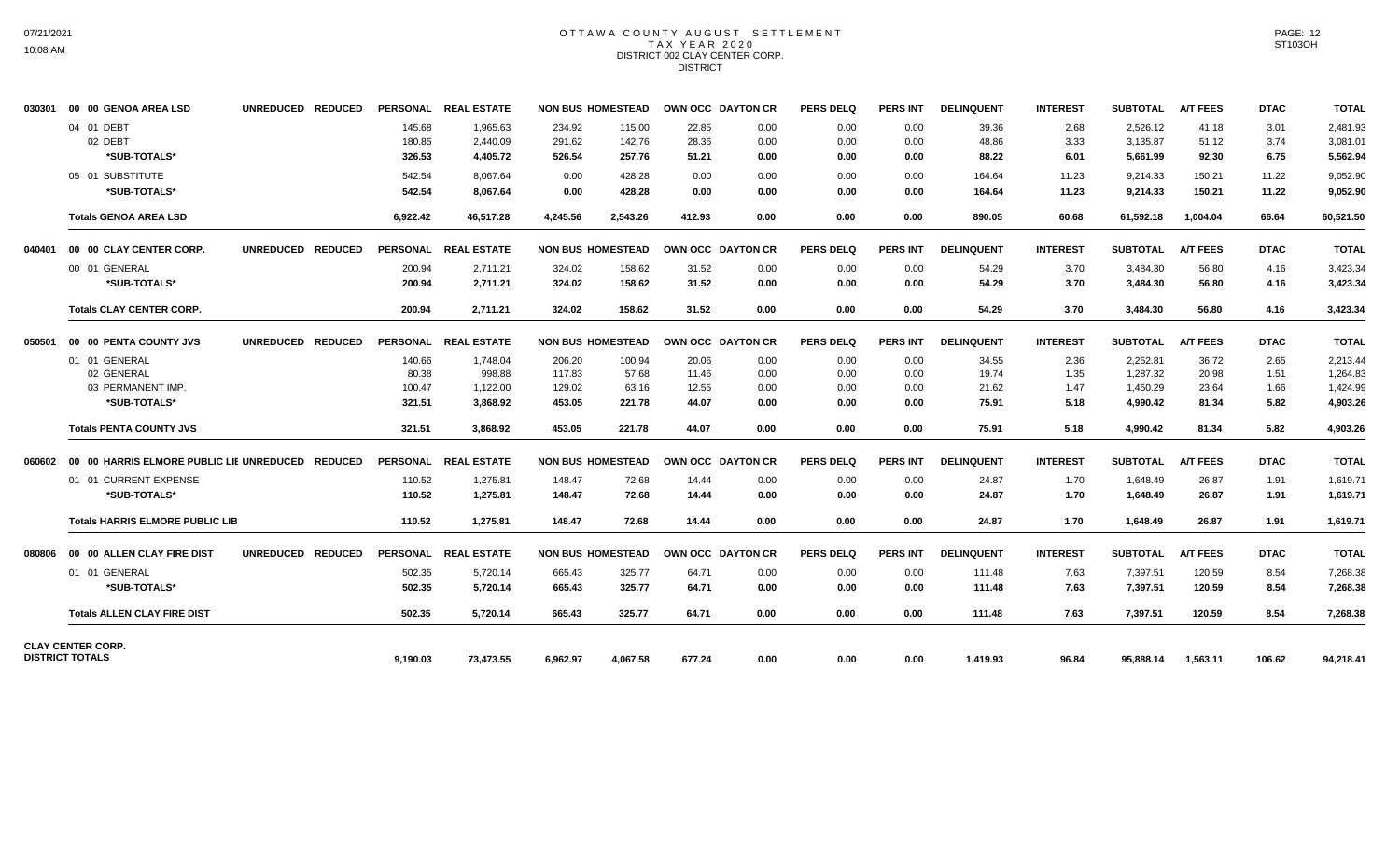## OTTAWA COUNTY AUGUST SETTLEMENT T A X Y E A R 2 0 2 0 DISTRICT 003 LAKE SCHOOL IN ALLEN TAX CODE A

| 010101 | 00 00 OTTAWA COUNTY           | UNREDUCED REDUCED |           | <b>PERSONAL</b> | <b>REAL ESTATE</b>   | <b>NON BUS HOMESTEAD</b> |        | OWN OCC DAYTON CR |      | <b>PERS DELQ</b> | PERS INT | <b>DELINQUENT</b> | <b>INTEREST</b> | <b>SUBTOTAL</b> | <b>A/T FEES</b> | <b>DTAC</b> | <b>TOTAL</b> |
|--------|-------------------------------|-------------------|-----------|-----------------|----------------------|--------------------------|--------|-------------------|------|------------------|----------|-------------------|-----------------|-----------------|-----------------|-------------|--------------|
|        | 01 01 O.C.B.M.R.              | 2.200000          | 1.203400  | 0.00            | 396.75               | 57.42                    | 13.91  | 8.55              | 0.00 | 0.00             | 0.00     | 0.00              | 0.00            | 476.63          | 7.77            | 0.00        | 468.86       |
|        | 02 O.C.B.M.R.                 | 1.400000          | 0.899310  | 0.00            | 296.50               | 42.91                    | 10.40  | 6.39              | 0.00 | 0.00             | 0.00     | 0.00              | 0.00            | 356.20          | 5.81            | 0.00        | 350.39       |
|        | 01 PARK DISTRICT              | 0.600000          | 0.594840  | 0.00            | 221.57               | 0.00                     | 6.88   | 0.00              | 0.00 | 0.00             | 0.00     | 0.00              | 0.00            | 228.45          | 3.72            | 0.00        | 224.73       |
|        | *SUB-TOTALS*                  | 4.200000          | 2.697550  | 0.00            | 914.82               | 100.33                   | 31.19  | 14.94             | 0.00 | 0.00             | 0.00     | 0.00              | 0.00            | 1,061.28        | 17.30           | 0.00        | 1,043.98     |
|        | 02 01 NURSING HOME            | 0.500000          | 0.432043  | 0.00            | 142.44               | 20.62                    | 4.99   | 3.07              | 0.00 | 0.00             | 0.00     | 0.00              | 0.00            | 171.12          | 2.79            | 0.00        | 168.33       |
|        | *SUB-TOTALS*                  | 0.500000          | 0.432043  | 0.00            | 142.44               | 20.62                    | 4.99   | 3.07              | 0.00 | 0.00             | 0.00     | 0.00              | 0.00            | 171.12          | 2.79            | 0.00        | 168.33       |
|        | 03 02 SENIOR PROGRAM          | 0.300000          | 0.223762  | 0.00            | 73.77                | 10.68                    | 2.59   | 1.59              | 0.00 | 0.00             | 0.00     | 0.00              | 0.00            | 88.63           | 1.44            | 0.00        | 87.19        |
|        | 03 SENIOR PROGRAM             | 0.200000          | 0.173250  | 0.00            | 64.53                | 0.00                     | 2.00   | 0.00              | 0.00 | 0.00             | 0.00     | 0.00              | 0.00            | 66.53           | 1.08            | 0.00        | 65.45        |
|        | *SUB-TOTALS*                  | 0.500000          | 0.397012  | 0.00            | 138.30               | 10.68                    | 4.59   | 1.59              | 0.00 | 0.00             | 0.00     | 0.00              | 0.00            | 155.16          | 2.52            | 0.00        | 152.64       |
|        | 04 01 INSIDE GENERAL          |                   | 2.000000  |                 |                      |                          |        |                   |      |                  |          |                   | 0.00            | 792.15          |                 |             |              |
|        |                               | 2.000000          |           | 0.00            | 659.39               | 95.43                    | 23.12  | 14.21             | 0.00 | 0.00             | 0.00     | 0.00              |                 |                 | 12.91           | 0.00        | 779.24       |
|        | *SUB-TOTALS*                  | 2.000000          | 2.000000  | 0.00            | 659.39               | 95.43                    | 23.12  | 14.21             | 0.00 | 0.00             | 0.00     | 0.00              | 0.00            | 792.15          | 12.91           | 0.00        | 779.24       |
|        | 07 01 MENTAL HEALTH           | 0.700000          | 0.633701  | 0.00            | 208.93               | 30.24                    | 7.33   | 4.50              | 0.00 | 0.00             | 0.00     | 0.00              | 0.00            | 251.00          | 4.09            | 0.00        | 246.91       |
|        | 02 MENTAL HEALTH              | 0.300000          | 0.271586  | 0.00            | 89.54                | 12.96                    | 3.14   | 1.93              | 0.00 | 0.00             | 0.00     | 0.00              | 0.00            | 107.57          | 1.75            | 0.00        | 105.82       |
|        | 03 MENTAL HEALTH              | 0.200000          | 0.181100  | 0.00            | 67.46                | 0.00                     | 2.09   | 0.00              | 0.00 | 0.00             | 0.00     | 0.00              | 0.00            | 69.55           | 1.13            | 0.00        | 68.42        |
|        | *SUB-TOTALS*                  | 1.200000          | 1.086387  | 0.00            | 365.93               | 43.20                    | 12.56  | 6.43              | 0.00 | 0.00             | 0.00     | 0.00              | 0.00            | 428.12          | 6.97            | 0.00        | 421.15       |
|        | <b>Totals OTTAWA COUNTY</b>   | 8.400000          | 6.612992  | 0.00            | 2,220.88             | 270.26                   | 76.45  | 40.24             | 0.00 | 0.00             | 0.00     | 0.00              | 0.00            | 2,607.83        | 42.49           | 0.00        | 2,565.34     |
|        | 02020101 00 00 ALLEN TOWNSHIP | UNREDUCED REDUCED |           | <b>PERSONAL</b> | <b>REAL ESTATE</b>   | <b>NON BUS HOMESTEAD</b> |        | OWN OCC DAYTON CR |      | <b>PERS DELQ</b> | PERS INT | <b>DELINQUENT</b> | <b>INTEREST</b> | <b>SUBTOTAL</b> | <b>A/T FEES</b> | <b>DTAC</b> | <b>TOTAL</b> |
|        | 02 01 INSIDE GENERAL          | 0.900000          | 0.900000  | 0.00            | 296.72               | 42.94                    | 10.41  | 6.40              | 0.00 | 0.00             | 0.00     | 0.00              | 0.00            | 356.47          | 5.81            | 0.00        | 350.66       |
|        | *SUB-TOTALS*                  | 0.900000          | 0.900000  | 0.00            | 296.72               | 42.94                    | 10.41  | 6.40              | 0.00 | 0.00             | 0.00     | 0.00              | 0.00            | 356.47          | 5.81            | 0.00        | 350.66       |
|        |                               |                   |           |                 |                      |                          |        |                   |      |                  |          |                   |                 |                 |                 |             |              |
|        | 03 02 INSIDE ROADS            | 2.000000          | 2.000000  | 0.00            | 659.39               | 95.43                    | 23.12  | 14.21             | 0.00 | 0.00             | 0.00     | 0.00              | 0.00            | 792.15          | 12.91           | 0.00        | 779.24       |
|        | *SUB-TOTALS*                  | 2.000000          | 2.000000  | 0.00            | 659.39               | 95.43                    | 23.12  | 14.21             | 0.00 | 0.00             | 0.00     | 0.00              | 0.00            | 792.15          | 12.91           | 0.00        | 779.24       |
|        | 04 02 POLICE                  | 1.500000          | 0.584930  | 0.00            | 192.85               | 27.91                    | 6.76   | 4.16              | 0.00 | 0.00             | 0.00     | 0.00              | 0.00            | 231.68          | 3.78            | 0.00        | 227.90       |
|        | *SUB-TOTALS*                  | 1.500000          | 0.584930  | 0.00            | 192.85               | 27.91                    | 6.76   | 4.16              | 0.00 | 0.00             | 0.00     | 0.00              | 0.00            | 231.68          | 3.78            | 0.00        | 227.90       |
|        | 05 02 CEMETERY                | 0.470000          | 0.389035  | 0.00            | 128.26               | 18.56                    | 4.50   | 2.76              | 0.00 | 0.00             | 0.00     | 0.00              | 0.00            | 154.08          | 2.51            | 0.00        | 151.57       |
|        | *SUB-TOTALS*                  | 0.470000          | 0.389035  | 0.00            | 128.26               | 18.56                    | 4.50   | 2.76              | 0.00 | 0.00             | 0.00     | 0.00              | 0.00            | 154.08          | 2.51            | 0.00        |              |
|        |                               |                   |           |                 |                      |                          |        |                   |      |                  |          |                   |                 |                 |                 |             | 151.57       |
|        | 06 02 CURRENT EXPENSES        | 1.500000          | 1.497443  | 0.00            | 557.79               | 0.00                     | 17.31  | 0.00              | 0.00 | 0.00             | 0.00     | 0.00              | 0.00            | 575.10          | 9.37            | 0.00        | 565.73       |
|        | *SUB-TOTALS*                  | 1.500000          | 1.497443  | 0.00            | 557.79               | 0.00                     | 17.31  | 0.00              | 0.00 | 0.00             | 0.00     | 0.00              | 0.00            | 575.10          | 9.37            | 0.00        | 565.73       |
|        | <b>Totals ALLEN TOWNSHIP</b>  | 6.370000          | 5.371408  | 0.00            | 1,835.01             | 184.84                   | 62.10  | 27.53             | 0.00 | 0.00             | 0.00     | 0.00              | 0.00            | 2,109.48        | 34.38           | 0.00        | 2,075.10     |
| 030302 | 00 00 LAKE SCHOOL IN ALLEN    | UNREDUCED REDUCED |           |                 | PERSONAL REAL ESTATE | <b>NON BUS HOMESTEAD</b> |        | OWN OCC DAYTON CR |      | <b>PERS DELQ</b> | PERS INT | <b>DELINQUENT</b> | <b>INTEREST</b> | <b>SUBTOTAL</b> | <b>A/T FEES</b> | <b>DTAC</b> | <b>TOTAL</b> |
|        | 00 01 GENERAL                 | 4.700000          | 4.700000  | 0.00            | 1,549.56             | 224.26                   | 54.34  | 33.40             | 0.00 | 0.00             | 0.00     | 0.00              | 0.00            | 1,861.56        | 30.35           | 0.00        | 1,831.21     |
|        | *SUB-TOTALS*                  | 4.700000          | 4.700000  | 0.00            | 1,549.56             | 224.26                   | 54.34  | 33.40             | 0.00 | 0.00             | 0.00     | 0.00              | 0.00            | 1,861.56        | 30.35           | 0.00        | 1,831.21     |
|        | 01 01 GENERAL                 | 20.500000         | 4.913030  | 0.00            | 1.619.80             | 234.43                   | 56.80  | 34.92             | 0.00 | 0.00             | 0.00     | 0.00              | 0.00            | 1.945.95        | 31.72           | 0.00        | 1,914.23     |
|        | 02 GENERAL                    | 4.500000          | 1.093392  | 0.00            | 360.48               | 52.17                    | 12.64  | 7.77              | 0.00 | 0.00             | 0.00     | 0.00              | 0.00            | 433.06          | 7.06            | 0.00        | 426.00       |
|        | 03 GENERAL                    | 4.300000          | 1.181825  | 0.00            | 389.64               | 56.39                    | 13.66  | 8.40              | 0.00 | 0.00             | 0.00     | 0.00              | 0.00            | 468.09          | 7.63            | 0.00        | 460.46       |
|        | 04 GENERAL                    | 4.500000          | 1.989189  | 0.00            | 655.82               | 94.92                    | 23.00  | 14.14             | 0.00 | 0.00             | 0.00     | 0.00              | 0.00            | 787.88          | 12.84           | 0.00        | 775.04       |
|        | 05 GENERAL                    | 5.560000          | 4.558066  | 0.00            | 1,502.77             | 217.49                   | 52.70  | 32.39             | 0.00 | 0.00             | 0.00     | 0.00              | 0.00            | 1,805.35        | 29.43           | 0.00        | 1,775.92     |
|        | 06 CURRENT EXPENSE            | 6.630000          | 5.435247  | 0.00            | 1,791.97             | 259.35                   | 62.84  | 38.63             | 0.00 | 0.00             | 0.00     | 0.00              | 0.00            | 2,152.79        | 35.09           | 0.00        | 2,117.70     |
|        | 07 CURRENT EXPENSE            | 6.750000          | 5.533623  | 0.00            | 1,824.40             | 264.04                   | 63.98  | 39.33             | 0.00 | 0.00             | 0.00     | 0.00              | 0.00            | 2,191.75        | 35.73           | 0.00        | 2,156.02     |
|        | *SUB-TOTALS*                  | 52.740000         | 24.704372 | 0.00            | 8,144.88             | 1,178.79                 | 285.62 | 175.58            | 0.00 | 0.00             | 0.00     | 0.00              | 0.00            | 9,784.87        | 159.50          | 0.00        | 9,625.37     |
|        | 02 01 PERMANENT IMPROVEMENT   | 1.400000          | 1.036357  | 0.00            | 341.68               | 49.45                    | 11.98  | 7.37              | 0.00 | 0.00             | 0.00     | 0.00              | 0.00            | 410.48          | 6.69            | 0.00        | 403.79       |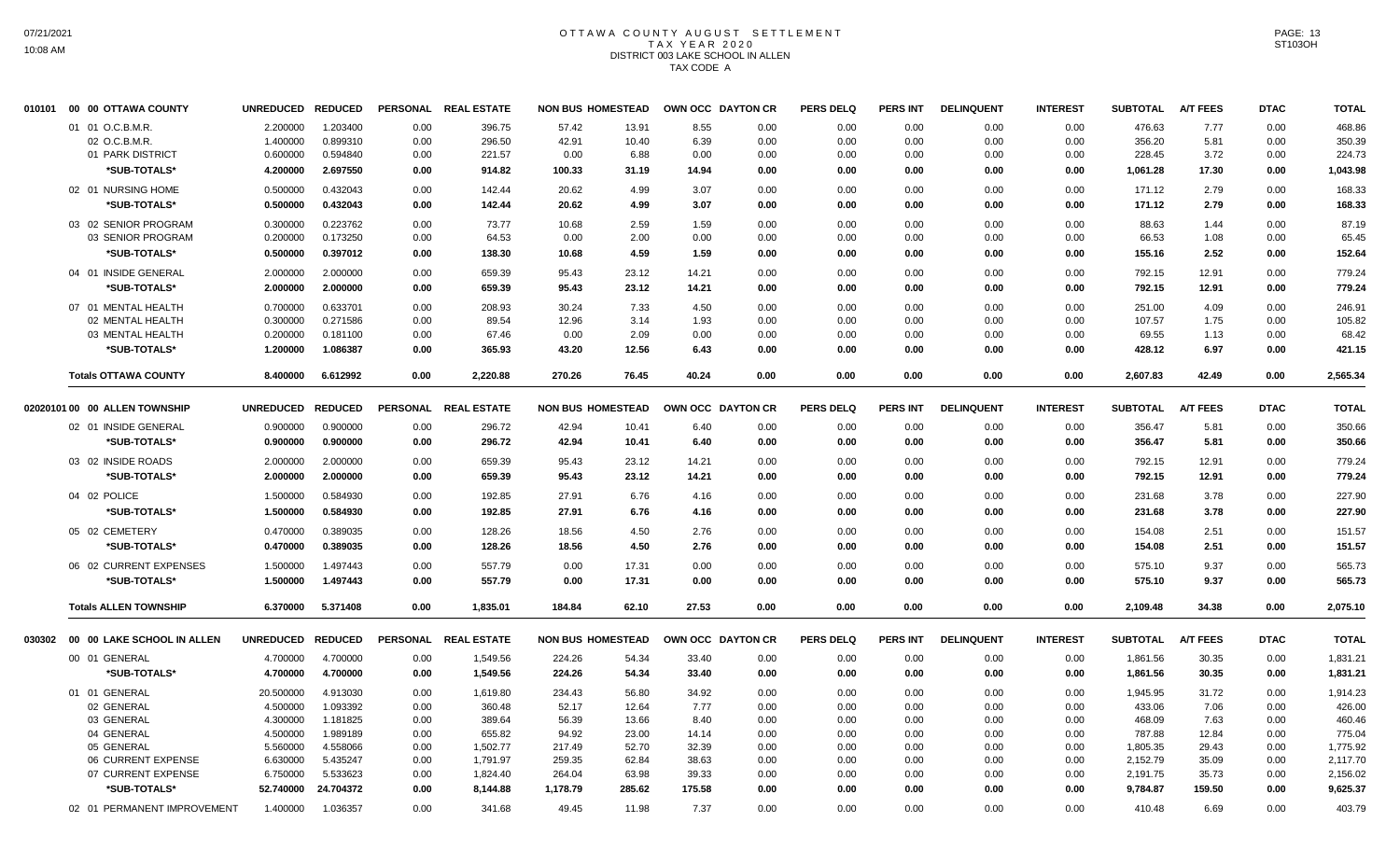#### OTTAWA COUNTY AUGUST SETTLEMENT T A X Y E A R 2 0 2 0 DISTRICT 003 LAKE SCHOOL IN ALLEN TAX CODE A

| 030302 | 00 00 LAKE SCHOOL IN ALLEN         | <b>UNREDUCED</b> | <b>REDUCED</b> | <b>PERSONAL</b> | <b>REAL ESTATE</b> | <b>NON BUS HOMESTEAD</b> |        | OWN OCC DAYTON CR |      | <b>PERS DELQ</b> | <b>PERS INT</b> | <b>DELINQUENT</b> | <b>INTEREST</b> | <b>SUBTOTAL</b> | <b>A/T FEES</b> | <b>DTAC</b> | <b>TOTAL</b> |
|--------|------------------------------------|------------------|----------------|-----------------|--------------------|--------------------------|--------|-------------------|------|------------------|-----------------|-------------------|-----------------|-----------------|-----------------|-------------|--------------|
|        | *SUB-TOTALS*<br>02                 | 1.400000         | 1.036357       | 0.00            | 341.68             | 49.45                    | 11.98  | 7.37              | 0.00 | 0.00             | 0.00            | 0.00              | 0.00            | 410.48          | 6.69            | 0.00        | 403.79       |
|        | 03 02 DEBT                         | 3.300000         | 3.300000       | 0.00            | 1,087.99           | 157.46                   | 38.15  | 23.45             | 0.00 | 0.00             | 0.00            | 0.00              | 0.00            | 1,307.05        | 21.31           | 0.00        | 1,285.74     |
|        | *SUB-TOTALS*                       | 3.300000         | 3.300000       | 0.00            | 1,087.99           | 157.46                   | 38.15  | 23.45             | 0.00 | 0.00             | 0.00            | 0.00              | 0.00            | 1,307.05        | 21.31           | 0.00        | 1,285.74     |
|        | <b>Totals LAKE SCHOOL IN ALLEN</b> | 62.140000        | 33.740729      | 0.00            | 11,124.11          | 1,609.96                 | 390.09 | 239.80            | 0.00 | 0.00             | 0.00            | 0.00              | 0.00            | 13,363.96       | 217.85          | 0.00        | 13,146.11    |
| 050501 | 00 00 PENTA COUNTY JVS             | <b>UNREDUCED</b> | <b>REDUCED</b> | <b>PERSONAL</b> | <b>REAL ESTATE</b> | <b>NON BUS HOMESTEAD</b> |        | OWN OCC DAYTON CR |      | <b>PERS DELQ</b> | <b>PERS INT</b> | <b>DELINQUENT</b> | <b>INTEREST</b> | <b>SUBTOTAL</b> | <b>A/T FEES</b> | <b>DTAC</b> | <b>TOTAL</b> |
|        | 01 01 GENERAL                      | 1.400000         | 1.272727       | 0.00            | 419.61             | 60.73                    | 14.71  | 9.05              | 0.00 | 0.00             | 0.00            | 0.00              | 0.00            | 504.10          | 8.22            | 0.00        | 495.88       |
|        | 02 GENERAL                         | 0.800000         | 0.727273       | 0.00            | 239.78             | 34.70                    | 8.41   | 5.17              | 0.00 | 0.00             | 0.00            | 0.00              | 0.00            | 288.06          | 4.70            | 0.00        | 283.36       |
|        | 03 PERMANENT IMP.                  | 1.000000         | 0.796351       | 0.00            | 262.55             | 38.00                    | 9.21   | 5.66              | 0.00 | 0.00             | 0.00            | 0.00              | 0.00            | 315.42          | 5.14            | 0.00        | 310.28       |
|        | *SUB-TOTALS*                       | 3.200000         | 2.796351       | 0.00            | 921.94             | 133.43                   | 32.33  | 19.88             | 0.00 | 0.00             | 0.00            | 0.00              | 0.00            | 1,107.58        | 18.06           | 0.00        | 1,089.52     |
|        | <b>Totals PENTA COUNTY JVS</b>     | 3.200000         | 2.796351       | 0.00            | 921.94             | 133.43                   | 32.33  | 19.88             | 0.00 | 0.00             | 0.00            | 0.00              | 0.00            | 1,107.58        | 18.06           | 0.00        | 1,089.52     |
| 080806 | 00 00 ALLEN CLAY FIRE DIST         | <b>UNREDUCED</b> | <b>REDUCED</b> | <b>PERSONAL</b> | <b>REAL ESTATE</b> | <b>NON BUS HOMESTEAD</b> |        | OWN OCC DAYTON CR |      | <b>PERS DELQ</b> | <b>PERS INT</b> | <b>DELINQUENT</b> | <b>INTEREST</b> | <b>SUBTOTAL</b> | <b>A/T FEES</b> | <b>DTAC</b> | <b>TOTAL</b> |
|        | 01 GENERAL<br>01                   | 5.000000         | 4.107445       | 0.00            | 1,354.21           | 195.98                   | 47.49  | 29.20             | 0.00 | 0.00             | 0.00            | 0.00              | 0.00            | 1,626.88        | 26.52           | 0.00        | 1,600.36     |
|        | *SUB-TOTALS*                       | 5.000000         | 4.107445       | 0.00            | 1,354.21           | 195.98                   | 47.49  | 29.20             | 0.00 | 0.00             | 0.00            | 0.00              | 0.00            | 1,626.88        | 26.52           | 0.00        | 1,600.36     |
|        | <b>Totals ALLEN CLAY FIRE DIST</b> | 5.000000         | 4.107445       | 0.00            | 1,354.21           | 195.98                   | 47.49  | 29.20             | 0.00 | 0.00             | 0.00            | 0.00              | 0.00            | 1,626.88        | 26.52           | 0.00        | 1,600.36     |
|        | <b>LAKE SCHOOL IN ALLEN</b>        |                  |                |                 |                    |                          |        |                   |      |                  |                 |                   |                 |                 |                 |             |              |
|        | TAX CODE A TOTALS                  | 85.110000        | 52.628925      | 0.00            | 17,456.15          | 2,394.47                 | 608.46 | 356.65            | 0.00 | 0.00             | 0.00            | 0.00              | 0.00            | 20,815.73       | 339.30          | 0.00        | 20,476.43    |

PAGE: 14 ST103OH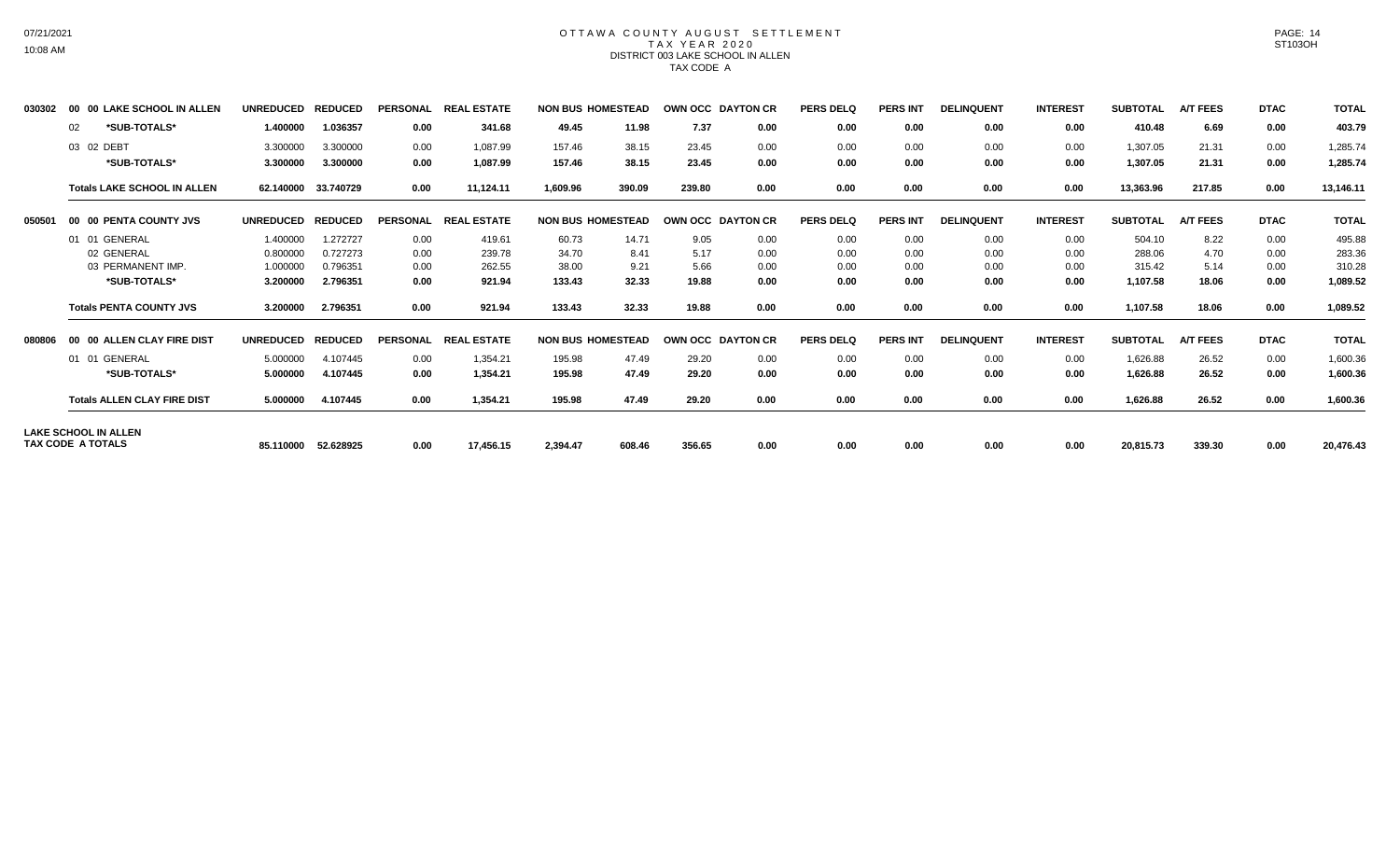## OTTAWA COUNTY AUGUST SETTLEMENT T A X Y E A R 2 0 2 0 DISTRICT 003 LAKE SCHOOL IN ALLEN TAX CODE B

| 010101 | 00 00 OTTAWA COUNTY                     | <b>UNREDUCED</b>  | <b>REDUCED</b>       | <b>PERSONAL</b> | <b>REAL ESTATE</b> | <b>NON BUS HOMESTEAD</b> |      | OWN OCC DAYTON CR |      | <b>PERS DELQ</b> | <b>PERS INT</b> | <b>DELINQUENT</b> | <b>INTEREST</b> | <b>SUBTOTAL</b> | <b>A/T FEES</b> | <b>DTAC</b> | <b>TOTAL</b> |
|--------|-----------------------------------------|-------------------|----------------------|-----------------|--------------------|--------------------------|------|-------------------|------|------------------|-----------------|-------------------|-----------------|-----------------|-----------------|-------------|--------------|
|        | 01 01 O.C.B.M.R.                        | 2.200000          | 1.883836             | 75.64           | 0.00               | 0.00                     | 0.00 | 0.00              | 0.00 | 0.00             | 0.00            | 0.00              | 0.00            | 75.64           | 1.23            | 0.00        | 74.41        |
|        | 02 O.C.B.M.R.                           | 1.400000          | 1.248331             | 48.13           | 0.00               | 0.00                     | 0.00 | 0.00              | 0.00 | 0.00             | 0.00            | 0.00              | 0.00            | 48.13           | 0.78            | 0.00        | 47.35        |
|        | 01 PARK DISTRICT                        | 0.600000          | 0.595592             | 20.63           | 0.00               | 0.00                     | 0.00 | 0.00              | 0.00 | 0.00             | 0.00            | 0.00              | 0.00            | 20.63           | 0.34            | 0.00        | 20.29        |
|        | *SUB-TOTALS*                            | 4.200000          | 3.727759             | 144.40          | 0.00               | 0.00                     | 0.00 | 0.00              | 0.00 | 0.00             | 0.00            | 0.00              | 0.00            | 144.40          | 2.35            | 0.00        | 142.05       |
|        | 02 01 NURSING HOME                      | 0.500000          | 0.485399             | 17.19           | 0.00               | 0.00                     | 0.00 | 0.00              | 0.00 | 0.00             | 0.00            | 0.00              | 0.00            | 17.19           | 0.28            | 0.00        | 16.91        |
|        | *SUB-TOTALS*                            | 0.500000          | 0.485399             | 17.19           | 0.00               | 0.00                     | 0.00 | 0.00              | 0.00 | 0.00             | 0.00            | 0.00              | 0.00            | 17.19           | 0.28            | 0.00        | 16.91        |
|        | 03 02 SENIOR PROGRAM                    | 0.300000          | 0.286012             | 10.31           | 0.00               | 0.00                     | 0.00 | 0.00              | 0.00 | 0.00             | 0.00            | 0.00              | 0.00            | 10.31           | 0.17            | 0.00        | 10.14        |
|        | 03 SENIOR PROGRAM                       | 0.200000          | 0.194640             | 6.88            | 0.00               | 0.00                     | 0.00 | 0.00              | 0.00 | 0.00             | 0.00            | 0.00              | 0.00            | 6.88            | 0.11            | 0.00        | 6.77         |
|        | *SUB-TOTALS*                            | 0.500000          | 0.480652             | 17.19           | 0.00               | 0.00                     | 0.00 | 0.00              | 0.00 | 0.00             | 0.00            | 0.00              | 0.00            | 17.19           | 0.28            | 0.00        | 16.91        |
|        | 04 01 INSIDE GENERAL                    | 2.000000          | 2.000000             | 68.76           | 0.00               | 0.00                     | 0.00 | 0.00              | 0.00 | 0.00             | 0.00            | 0.00              | 0.00            | 68.76           | 1.12            | 0.00        | 67.64        |
|        | *SUB-TOTALS*                            | 2.000000          | 2.000000             | 68.76           | 0.00               | 0.00                     | 0.00 | 0.00              | 0.00 | 0.00             | 0.00            | 0.00              | 0.00            | 68.76           | 1.12            | 0.00        | 67.64        |
|        |                                         |                   |                      |                 |                    |                          |      |                   |      |                  |                 |                   |                 |                 |                 |             |              |
|        | 07 01 MENTAL HEALTH<br>02 MENTAL HEALTH | 0.700000          | 0.684293<br>0.293268 | 24.07           | 0.00               | 0.00                     | 0.00 | 0.00              | 0.00 | 0.00             | 0.00            | 0.00              | 0.00            | 24.07           | 0.39            | 0.00        | 23.68        |
|        |                                         | 0.300000          |                      | 10.31           | 0.00               | 0.00                     | 0.00 | 0.00              | 0.00 | 0.00             | 0.00            | 0.00              | 0.00            | 10.31           | 0.17            | 0.00        | 10.14        |
|        | 03 MENTAL HEALTH                        | 0.200000          | 0.195512             | 6.88            | 0.00               | 0.00                     | 0.00 | 0.00              | 0.00 | 0.00             | 0.00            | 0.00              | 0.00            | 6.88            | 0.11            | 0.00        | 6.77         |
|        | *SUB-TOTALS*                            | 1.200000          | 1.173073             | 41.26           | 0.00               | 0.00                     | 0.00 | 0.00              | 0.00 | 0.00             | 0.00            | 0.00              | 0.00            | 41.26           | 0.67            | 0.00        | 40.59        |
|        | <b>Totals OTTAWA COUNTY</b>             | 8.400000          | 7.866883             | 288.80          | 0.00               | 0.00                     | 0.00 | 0.00              | 0.00 | 0.00             | 0.00            | 0.00              | 0.00            | 288.80          | 4.70            | 0.00        | 284.10       |
|        | 02020101 00 00 ALLEN TOWNSHIP           | UNREDUCED REDUCED |                      | <b>PERSONAL</b> | <b>REAL ESTATE</b> | <b>NON BUS HOMESTEAD</b> |      | OWN OCC DAYTON CR |      | <b>PERS DELQ</b> | <b>PERS INT</b> | <b>DELINQUENT</b> | <b>INTEREST</b> | <b>SUBTOTAL</b> | <b>A/T FEES</b> | <b>DTAC</b> | <b>TOTAL</b> |
|        | 02 01 INSIDE GENERAL                    | 0.900000          | 0.900000             | 30.94           | 0.00               | 0.00                     | 0.00 | 0.00              | 0.00 | 0.00             | 0.00            | 0.00              | 0.00            | 30.94           | 0.50            | 0.00        | 30.44        |
|        | *SUB-TOTALS*                            | 0.900000          | 0.900000             | 30.94           | 0.00               | 0.00                     | 0.00 | 0.00              | 0.00 | 0.00             | 0.00            | 0.00              | 0.00            | 30.94           | 0.50            | 0.00        | 30.44        |
|        | 03 02 INSIDE ROADS                      | 2.000000          | 2.000000             | 68.76           | 0.00               | 0.00                     | 0.00 | 0.00              | 0.00 | 0.00             | 0.00            | 0.00              | 0.00            | 68.76           | 1.12            | 0.00        | 67.64        |
|        | *SUB-TOTALS*                            | 2.000000          | 2.000000             | 68.76           | 0.00               | 0.00                     | 0.00 | 0.00              | 0.00 | 0.00             | 0.00            | 0.00              | 0.00            | 68.76           | 1.12            | 0.00        | 67.64        |
|        |                                         |                   |                      |                 |                    |                          |      |                   |      |                  |                 |                   |                 |                 |                 |             |              |
|        | 04 02 POLICE                            | 1.500000          | 0.786233             | 51.57           | 0.00               | 0.00                     | 0.00 | 0.00              | 0.00 | 0.00             | 0.00            | 0.00              | 0.00            | 51.57           | 0.84            | 0.00        | 50.73        |
|        | *SUB-TOTALS*                            | 1.500000          | 0.786233             | 51.57           | 0.00               | 0.00                     | 0.00 | 0.00              | 0.00 | 0.00             | 0.00            | 0.00              | 0.00            | 51.57           | 0.84            | 0.00        | 50.73        |
|        | 05 02 CEMETERY                          | 0.470000          | 0.420057             | 16.16           | 0.00               | 0.00                     | 0.00 | 0.00              | 0.00 | 0.00             | 0.00            | 0.00              | 0.00            | 16.16           | 0.26            | 0.00        | 15.90        |
|        | *SUB-TOTALS*                            | 0.470000          | 0.420057             | 16.16           | 0.00               | 0.00                     | 0.00 | 0.00              | 0.00 | 0.00             | 0.00            | 0.00              | 0.00            | 16.16           | 0.26            | 0.00        | 15.90        |
|        | 06 02 CURRENT EXPENSES                  | 1.500000          | 1.500000             | 51.57           | 0.00               | 0.00                     | 0.00 | 0.00              | 0.00 | 0.00             | 0.00            | 0.00              | 0.00            | 51.57           | 0.84            | 0.00        | 50.73        |
|        | *SUB-TOTALS*                            | 1.500000          | 1.500000             | 51.57           | 0.00               | 0.00                     | 0.00 | 0.00              | 0.00 | 0.00             | 0.00            | 0.00              | 0.00            | 51.57           | 0.84            | 0.00        | 50.73        |
|        | <b>Totals ALLEN TOWNSHIP</b>            | 6.370000          | 5.606290             | 219.00          | 0.00               | 0.00                     | 0.00 | 0.00              | 0.00 | 0.00             | 0.00            | 0.00              | 0.00            | 219.00          | 3.56            | 0.00        | 215.44       |
|        | 00 00 LAKE SCHOOL IN ALLEN              | UNREDUCED REDUCED |                      | <b>PERSONAL</b> | <b>REAL ESTATE</b> | <b>NON BUS HOMESTEAD</b> |      | OWN OCC DAYTON CR |      | <b>PERS DELQ</b> | PERS INT        | <b>DELINQUENT</b> | <b>INTEREST</b> | <b>SUBTOTAL</b> | <b>A/T FEES</b> | <b>DTAC</b> | <b>TOTAL</b> |
| 030302 |                                         |                   |                      |                 |                    |                          |      |                   |      |                  |                 |                   |                 |                 |                 |             |              |
|        | 00 01 GENERAL                           | 4.700000          | 4.700000             | 161.59          | 0.00               | 0.00                     | 0.00 | 0.00              | 0.00 | 0.00             | 0.00            | 0.00              | 0.00            | 161.59          | 2.63            | 0.00        | 158.96       |
|        | *SUB-TOTALS*                            | 4.700000          | 4.700000             | 161.59          | 0.00               | 0.00                     | 0.00 | 0.00              | 0.00 | 0.00             | 0.00            | 0.00              | 0.00            | 161.59          | 2.63            | 0.00        | 158.96       |
|        | 01 01 GENERAL                           | 20.500000         | 8.157750             | 704.80          | 0.00               | 0.00                     | 0.00 | 0.00              | 0.00 | 0.00             | 0.00            | 0.00              | 0.00            | 704.80          | 11.49           | 0.00        | 693.31       |
|        | 02 GENERAL                              | 4.500000          | 1.802489             | 154.71          | 0.00               | 0.00                     | 0.00 | 0.00              | 0.00 | 0.00             | 0.00            | 0.00              | 0.00            | 154.71          | 2.52            | 0.00        | 152.19       |
|        | 03 GENERAL                              | 4.300000          | 1.920432             | 147.84          | 0.00               | 0.00                     | 0.00 | 0.00              | 0.00 | 0.00             | 0.00            | 0.00              | 0.00            | 147.84          | 2.41            | 0.00        | 145.43       |
|        | 04 GENERAL                              | 4.500000          | 3.494250             | 154.71          | 0.00               | 0.00                     | 0.00 | 0.00              | 0.00 | 0.00             | 0.00            | 0.00              | 0.00            | 154.71          | 2.52            | 0.00        | 152.19       |
|        | 05 GENERAL                              | 5.560000          | 5.306848             | 191.15          | 0.00               | 0.00                     | 0.00 | 0.00              | 0.00 | 0.00             | 0.00            | 0.00              | 0.00            | 191.15          | 3.12            | 0.00        | 188.03       |
|        | 06 CURRENT EXPENSE                      | 6.630000          | 6.328129             | 227.94          | 0.00               | 0.00                     | 0.00 | 0.00              | 0.00 | 0.00             | 0.00            | 0.00              | 0.00            | 227.94          | 3.72            | 0.00        | 224.22       |
|        | 07 CURRENT EXPENSE                      | 6.750000          | 6.442666             | 232.07          | 0.00               | 0.00                     | 0.00 | 0.00              | 0.00 | 0.00             | 0.00            | 0.00              | 0.00            | 232.07          | 3.78            | 0.00        | 228.29       |
|        | *SUB-TOTALS*                            | 52.740000         | 33.452564            | 1,813.22        | 0.00               | 0.00                     | 0.00 | 0.00              | 0.00 | 0.00             | 0.00            | 0.00              | 0.00            | 1,813.22        | 29.56           | 0.00        | 1,783.66     |
|        | 02 01 PERMANENT IMPROVEMENT             | 1.400000          | 1.336257             | 48.13           | 0.00               | 0.00                     | 0.00 | 0.00              | 0.00 | 0.00             | 0.00            | 0.00              | 0.00            | 48.13           | 0.78            | 0.00        | 47.35        |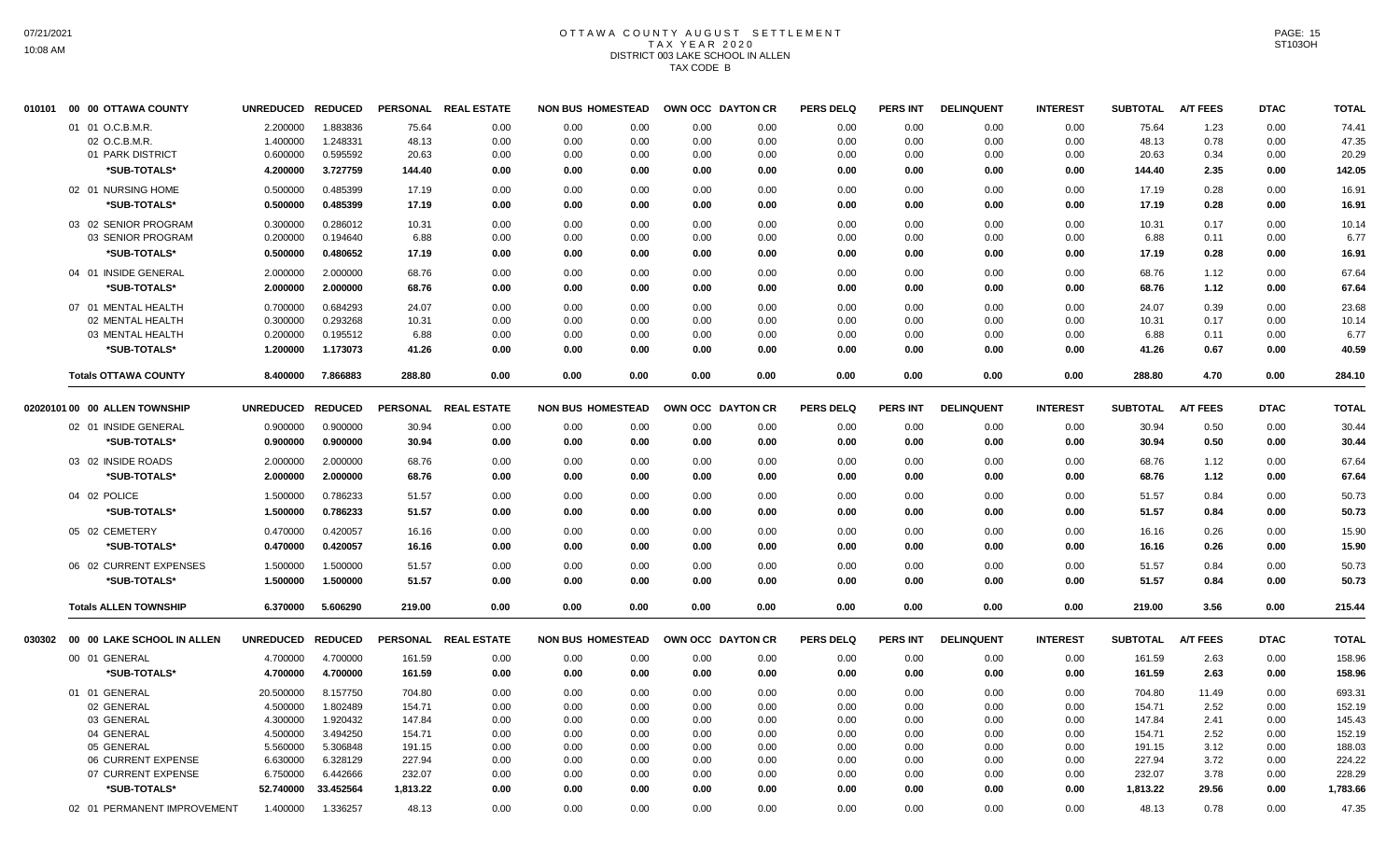# 07/21/2021 10:08 AM

#### OTTAWA COUNTY AUGUST SETTLEMENT T A X Y E A R 2 0 2 0 DISTRICT 003 LAKE SCHOOL IN ALLEN TAX CODE B

| 030302 | <b>00 LAKE SCHOOL IN ALLEN</b><br>00 | <b>UNREDUCED</b> | <b>REDUCED</b> | <b>PERSONAL</b> | <b>REAL ESTATE</b> |      | <b>NON BUS HOMESTEAD</b> | OWN OCC DAYTON CR |      | <b>PERS DELQ</b> | <b>PERS INT</b> | <b>DELINQUENT</b> | <b>INTEREST</b> | <b>SUBTOTAL</b> | <b>A/T FEES</b> | <b>DTAC</b> | <b>TOTAL</b> |
|--------|--------------------------------------|------------------|----------------|-----------------|--------------------|------|--------------------------|-------------------|------|------------------|-----------------|-------------------|-----------------|-----------------|-----------------|-------------|--------------|
|        | *SUB-TOTALS*<br>02                   | 1.400000         | 1.336257       | 48.13           | 0.00               | 0.00 | 0.00                     | 0.00              | 0.00 | 0.00             | 0.00            | 0.00              | 0.00            | 48.13           | 0.78            | 0.00        | 47.35        |
|        | 03 02 DEBT                           | 3.300000         | 3.300000       | 113.46          | 0.00               | 0.00 | 0.00                     | 0.00              | 0.00 | 0.00             | 0.00            | 0.00              | 0.00            | 113.46          | 1.85            | 0.00        | 111.61       |
|        | *SUB-TOTALS*                         | 3.300000         | 3.300000       | 113.46          | 0.00               | 0.00 | 0.00                     | 0.00              | 0.00 | 0.00             | 0.00            | 0.00              | 0.00            | 113.46          | 1.85            | 0.00        | 111.61       |
|        | <b>Totals LAKE SCHOOL IN ALLEN</b>   | 62.140000        | 42.788821      | 2,136.40        | 0.00               | 0.00 | 0.00                     | 0.00              | 0.00 | 0.00             | 0.00            | 0.00              | 0.00            | 2,136.40        | 34.82           | 0.00        | 2,101.58     |
| 050501 | 00 00 PENTA COUNTY JVS               | <b>UNREDUCED</b> | <b>REDUCED</b> | <b>PERSONAL</b> | <b>REAL ESTATE</b> |      | <b>NON BUS HOMESTEAD</b> | OWN OCC DAYTON CR |      | <b>PERS DELQ</b> | <b>PERS INT</b> | <b>DELINQUENT</b> | <b>INTEREST</b> | <b>SUBTOTAL</b> | <b>A/T FEES</b> | <b>DTAC</b> | <b>TOTAL</b> |
|        | 01 01 GENERAL                        | 1.400000         | 1.370355       | 48.13           | 0.00               | 0.00 | 0.00                     | 0.00              | 0.00 | 0.00             | 0.00            | 0.00              | 0.00            | 48.13           | 0.78            | 0.00        | 47.35        |
|        | 02 GENERAL                           | 0.800000         | 0.783060       | 27.50           | 0.00               | 0.00 | 0.00                     | 0.00              | 0.00 | 0.00             | 0.00            | 0.00              | 0.00            | 27.50           | 0.45            | 0.00        | 27.05        |
|        | 03 PERMANENT IMP.                    | 1.000000         | 0.978825       | 34.38           | 0.00               | 0.00 | 0.00                     | 0.00              | 0.00 | 0.00             | 0.00            | 0.00              | 0.00            | 34.38           | 0.56            | 0.00        | 33.82        |
|        | *SUB-TOTALS*                         | 3.200000         | 3.132240       | 110.01          | 0.00               | 0.00 | 0.00                     | 0.00              | 0.00 | 0.00             | 0.00            | 0.00              | 0.00            | 110.01          | 1.79            | 0.00        | 108.22       |
|        | <b>Totals PENTA COUNTY JVS</b>       | 3.200000         | 3.132240       | 110.01          | 0.00               | 0.00 | 0.00                     | 0.00              | 0.00 | 0.00             | 0.00            | 0.00              | 0.00            | 110.01          | 1.79            | 0.00        | 108.22       |
| 080806 | 00 00 ALLEN CLAY FIRE DIST           | <b>UNREDUCED</b> | <b>REDUCED</b> | <b>PERSONAL</b> | <b>REAL ESTATE</b> |      | <b>NON BUS HOMESTEAD</b> | OWN OCC DAYTON CR |      | <b>PERS DELQ</b> | <b>PERS INT</b> | <b>DELINQUENT</b> | <b>INTEREST</b> | <b>SUBTOTAL</b> | <b>A/T FEES</b> | <b>DTAC</b> | <b>TOTAL</b> |
|        | 01 01 GENERAL                        | 5.000000         | 4.761040       | 171.90          | 0.00               | 0.00 | 0.00                     | 0.00              | 0.00 | 0.00             | 0.00            | 0.00              | 0.00            | 171.90          | 2.80            | 0.00        | 169.10       |
|        | *SUB-TOTALS*                         | 5.000000         | 4.761040       | 171.90          | 0.00               | 0.00 | 0.00                     | 0.00              | 0.00 | 0.00             | 0.00            | 0.00              | 0.00            | 171.90          | 2.80            | 0.00        | 169.10       |
|        | <b>Totals ALLEN CLAY FIRE DIST</b>   | 5.000000         | 4.761040       | 171.90          | 0.00               | 0.00 | 0.00                     | 0.00              | 0.00 | 0.00             | 0.00            | 0.00              | 0.00            | 171.90          | 2.80            | 0.00        | 169.10       |
|        | <b>LAKE SCHOOL IN ALLEN</b>          |                  |                |                 |                    |      |                          |                   |      |                  |                 |                   |                 |                 |                 |             |              |
|        | TAX CODE B TOTALS                    | 85.110000        | 64.155274      | 2,926.11        | 0.00               | 0.00 | 0.00                     | 0.00              | 0.00 | 0.00             | 0.00            | 0.00              | 0.00            | 2,926.11        | 47.67           | 0.00        | 2,878.44     |

PAGE: 16 ST103OH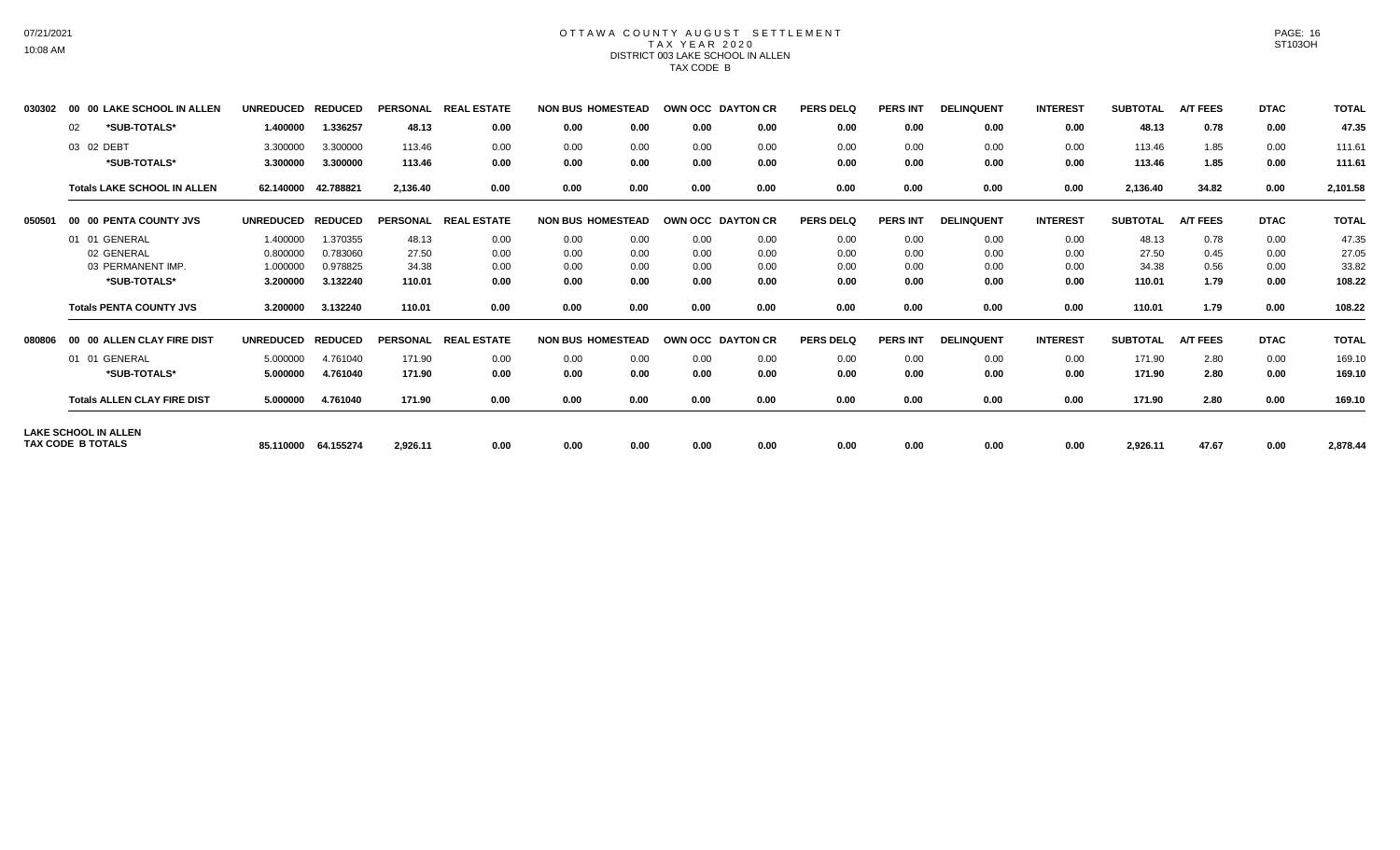### OTTAWA COUNTY AUGUST SETTLEMENT T A X Y E A R 2 0 2 0 DISTRICT 003 LAKE SCHOOL IN ALLEN DISTRICT

| 010101 00 00 OTTAWA COUNTY        | UNREDUCED REDUCED |          | PERSONAL REAL ESTATE | <b>NON BUS HOMESTEAD</b> |        | <b>OWN OCC DAYTON CR</b> |      | <b>PERS DELQ</b> | <b>PERS INT</b> | <b>DELINQUENT</b> | <b>INTEREST</b> | <b>SUBTOTAL</b> | <b>A/T FEES</b> | <b>DTAC</b> | <b>TOTAL</b> |
|-----------------------------------|-------------------|----------|----------------------|--------------------------|--------|--------------------------|------|------------------|-----------------|-------------------|-----------------|-----------------|-----------------|-------------|--------------|
| 01 01 O.C.B.M.R.                  |                   | 75.64    | 396.75               | 57.42                    | 13.91  | 8.55                     | 0.00 | 0.00             | 0.00            | 0.00              | 0.00            | 552.27          | 9.00            | 0.00        | 543.27       |
| 02 O.C.B.M.R.                     |                   | 48.13    | 296.50               | 42.91                    | 10.40  | 6.39                     | 0.00 | 0.00             | 0.00            | 0.00              | 0.00            | 404.33          | 6.59            | 0.00        | 397.74       |
| 01 PARK DISTRICT                  |                   | 20.63    | 221.57               | 0.00                     | 6.88   | 0.00                     | 0.00 | 0.00             | 0.00            | 0.00              | 0.00            | 249.08          | 4.06            | 0.00        | 245.02       |
| *SUB-TOTALS*                      |                   | 144.40   | 914.82               | 100.33                   | 31.19  | 14.94                    | 0.00 | 0.00             | 0.00            | 0.00              | 0.00            | 1,205.68        | 19.65           | 0.00        | 1,186.03     |
| 02 01 NURSING HOME                |                   | 17.19    | 142.44               | 20.62                    | 4.99   | 3.07                     | 0.00 | 0.00             | 0.00            | 0.00              | 0.00            | 188.31          | 3.07            | 0.00        | 185.24       |
| *SUB-TOTALS*                      |                   | 17.19    | 142.44               | 20.62                    | 4.99   | 3.07                     | 0.00 | 0.00             | 0.00            | 0.00              | 0.00            | 188.31          | 3.07            | 0.00        | 185.24       |
| 03 02 SENIOR PROGRAM              |                   | 10.31    | 73.77                | 10.68                    | 2.59   | 1.59                     | 0.00 | 0.00             | 0.00            | 0.00              | 0.00            | 98.94           | 1.61            | 0.00        | 97.33        |
| 03 SENIOR PROGRAM                 |                   | 6.88     | 64.53                | 0.00                     | 2.00   | 0.00                     | 0.00 | 0.00             | 0.00            | 0.00              | 0.00            | 73.41           | 1.19            | 0.00        | 72.22        |
| *SUB-TOTALS*                      |                   | 17.19    | 138.30               | 10.68                    | 4.59   | 1.59                     | 0.00 | 0.00             | 0.00            | 0.00              | 0.00            | 172.35          | 2.80            | 0.00        | 169.55       |
| 04 01 INSIDE GENERAL              |                   | 68.76    | 659.39               | 95.43                    | 23.12  | 14.21                    | 0.00 | 0.00             | 0.00            | 0.00              | 0.00            | 860.91          | 14.03           | 0.00        | 846.88       |
| *SUB-TOTALS*                      |                   | 68.76    | 659.39               | 95.43                    | 23.12  | 14.21                    | 0.00 | 0.00             | 0.00            | 0.00              | 0.00            | 860.91          | 14.03           | 0.00        | 846.88       |
| 07 01 MENTAL HEALTH               |                   | 24.07    | 208.93               | 30.24                    | 7.33   | 4.50                     | 0.00 | 0.00             | 0.00            | 0.00              | 0.00            | 275.07          | 4.48            | 0.00        | 270.59       |
| 02 MENTAL HEALTH                  |                   | 10.31    | 89.54                | 12.96                    | 3.14   | 1.93                     | 0.00 | 0.00             | 0.00            | 0.00              | 0.00            | 117.88          | 1.92            | 0.00        | 115.96       |
| 03 MENTAL HEALTH                  |                   | 6.88     | 67.46                | 0.00                     | 2.09   | 0.00                     | 0.00 | 0.00             | 0.00            | 0.00              | 0.00            | 76.43           | 1.24            | 0.00        | 75.19        |
| *SUB-TOTALS*                      |                   | 41.26    | 365.93               | 43.20                    | 12.56  | 6.43                     | 0.00 | 0.00             | 0.00            | 0.00              | 0.00            | 469.38          | 7.64            | 0.00        | 461.74       |
| <b>Totals OTTAWA COUNTY</b>       |                   | 288.80   | 2,220.88             | 270.26                   | 76.45  | 40.24                    | 0.00 | 0.00             | 0.00            | 0.00              | 0.00            | 2,896.63        | 47.19           | 0.00        | 2,849.44     |
| 02020101 00 00 ALLEN TOWNSHIP     | UNREDUCED REDUCED |          | PERSONAL REAL ESTATE | <b>NON BUS HOMESTEAD</b> |        | OWN OCC DAYTON CR        |      | <b>PERS DELQ</b> | <b>PERS INT</b> | <b>DELINQUENT</b> | <b>INTEREST</b> | <b>SUBTOTAL</b> | <b>A/T FEES</b> | <b>DTAC</b> | <b>TOTAL</b> |
| 02 01 INSIDE GENERAL              |                   | 30.94    | 296.72               | 42.94                    | 10.41  | 6.40                     | 0.00 | 0.00             | 0.00            | 0.00              | 0.00            | 387.41          | 6.31            | 0.00        | 381.10       |
| *SUB-TOTALS*                      |                   | 30.94    | 296.72               | 42.94                    | 10.41  | 6.40                     | 0.00 | 0.00             | 0.00            | 0.00              | 0.00            | 387.41          | 6.31            | 0.00        | 381.10       |
| 03 02 INSIDE ROADS                |                   | 68.76    | 659.39               | 95.43                    | 23.12  | 14.21                    | 0.00 | 0.00             | 0.00            | 0.00              | 0.00            | 860.91          | 14.03           | 0.00        | 846.88       |
| *SUB-TOTALS*                      |                   | 68.76    | 659.39               | 95.43                    | 23.12  | 14.21                    | 0.00 | 0.00             | 0.00            | 0.00              | 0.00            | 860.91          | 14.03           | 0.00        | 846.88       |
| 04 02 POLICE                      |                   | 51.57    | 192.85               | 27.91                    | 6.76   | 4.16                     | 0.00 | 0.00             | 0.00            | 0.00              | 0.00            | 283.25          | 4.62            | 0.00        | 278.63       |
| *SUB-TOTALS*                      |                   | 51.57    | 192.85               | 27.91                    | 6.76   | 4.16                     | 0.00 | 0.00             | 0.00            | 0.00              | 0.00            | 283.25          | 4.62            | 0.00        | 278.63       |
| 05 02 CEMETERY                    |                   | 16.16    | 128.26               | 18.56                    | 4.50   | 2.76                     | 0.00 | 0.00             | 0.00            | 0.00              | 0.00            | 170.24          | 2.77            | 0.00        | 167.47       |
| *SUB-TOTALS*                      |                   | 16.16    | 128.26               | 18.56                    | 4.50   | 2.76                     | 0.00 | 0.00             | 0.00            | 0.00              | 0.00            | 170.24          | 2.77            | 0.00        | 167.47       |
| 06 02 CURRENT EXPENSES            |                   | 51.57    | 557.79               | 0.00                     | 17.31  | 0.00                     | 0.00 | 0.00             | 0.00            | 0.00              | 0.00            | 626.67          | 10.21           | 0.00        | 616.46       |
| *SUB-TOTALS*                      |                   | 51.57    | 557.79               | 0.00                     | 17.31  | 0.00                     | 0.00 | 0.00             | 0.00            | 0.00              | 0.00            | 626.67          | 10.21           | 0.00        | 616.46       |
| <b>Totals ALLEN TOWNSHIP</b>      |                   | 219.00   | 1,835.01             | 184.84                   | 62.10  | 27.53                    | 0.00 | 0.00             | 0.00            | 0.00              | 0.00            | 2,328.48        | 37.94           | 0.00        | 2,290.54     |
|                                   |                   |          |                      |                          |        |                          |      |                  |                 |                   |                 |                 |                 |             |              |
| 030302 00 00 LAKE SCHOOL IN ALLEN | UNREDUCED REDUCED |          | PERSONAL REAL ESTATE | <b>NON BUS HOMESTEAD</b> |        | OWN OCC DAYTON CR        |      | <b>PERS DELQ</b> | <b>PERS INT</b> | <b>DELINQUENT</b> | <b>INTEREST</b> | <b>SUBTOTAL</b> | <b>A/T FEES</b> | <b>DTAC</b> | <b>TOTAL</b> |
| 00 01 GENERAL                     |                   | 161.59   | 1,549.56             | 224.26                   | 54.34  | 33.40                    | 0.00 | 0.00             | 0.00            | 0.00              | 0.00            | 2,023.15        | 32.98           | 0.00        | 1,990.17     |
| *SUB-TOTALS*                      |                   | 161.59   | 1,549.56             | 224.26                   | 54.34  | 33.40                    | 0.00 | 0.00             | 0.00            | 0.00              | 0.00            | 2,023.15        | 32.98           | 0.00        | 1,990.17     |
| 01 01 GENERAL                     |                   | 704.80   | 1,619.80             | 234.43                   | 56.80  | 34.92                    | 0.00 | 0.00             | 0.00            | 0.00              | 0.00            | 2,650.75        | 43.21           | 0.00        | 2,607.54     |
| 02 GENERAL                        |                   | 154.71   | 360.48               | 52.17                    | 12.64  | 7.77                     | 0.00 | 0.00             | 0.00            | 0.00              | 0.00            | 587.77          | 9.58            | 0.00        | 578.19       |
| 03 GENERAL                        |                   | 147.84   | 389.64               | 56.39                    | 13.66  | 8.40                     | 0.00 | 0.00             | 0.00            | 0.00              | 0.00            | 615.93          | 10.04           | 0.00        | 605.89       |
| 04 GENERAL                        |                   | 154.71   | 655.82               | 94.92                    | 23.00  | 14.14                    | 0.00 | 0.00             | 0.00            | 0.00              | 0.00            | 942.59          | 15.36           | 0.00        | 927.23       |
| 05 GENERAL                        |                   | 191.15   | 1,502.77             | 217.49                   | 52.70  | 32.39                    | 0.00 | 0.00             | 0.00            | 0.00              | 0.00            | 1,996.50        | 32.55           | 0.00        | 1,963.95     |
| 06 CURRENT EXPENSE                |                   | 227.94   | 1,791.97             | 259.35                   | 62.84  | 38.63                    | 0.00 | 0.00             | 0.00            | 0.00              | 0.00            | 2,380.73        | 38.81           | 0.00        | 2,341.92     |
| 07 CURRENT EXPENSE                |                   | 232.07   | 1,824.40             | 264.04                   | 63.98  | 39.33                    | 0.00 | 0.00             | 0.00            | 0.00              | 0.00            | 2,423.82        | 39.51           | 0.00        | 2,384.31     |
| *SUB-TOTALS*                      |                   | 1,813.22 | 8,144.88             | 1,178.79                 | 285.62 | 175.58                   | 0.00 | 0.00             | 0.00            | 0.00              | 0.00            | 11,598.09       | 189.06          | 0.00        | 11,409.03    |
| 02 01 PERMANENT IMPROVEMENT       |                   | 48.13    | 341.68               | 49.45                    | 11.98  | 7.37                     | 0.00 | 0.00             | 0.00            | 0.00              | 0.00            | 458.61          | 7.47            | 0.00        | 451.14       |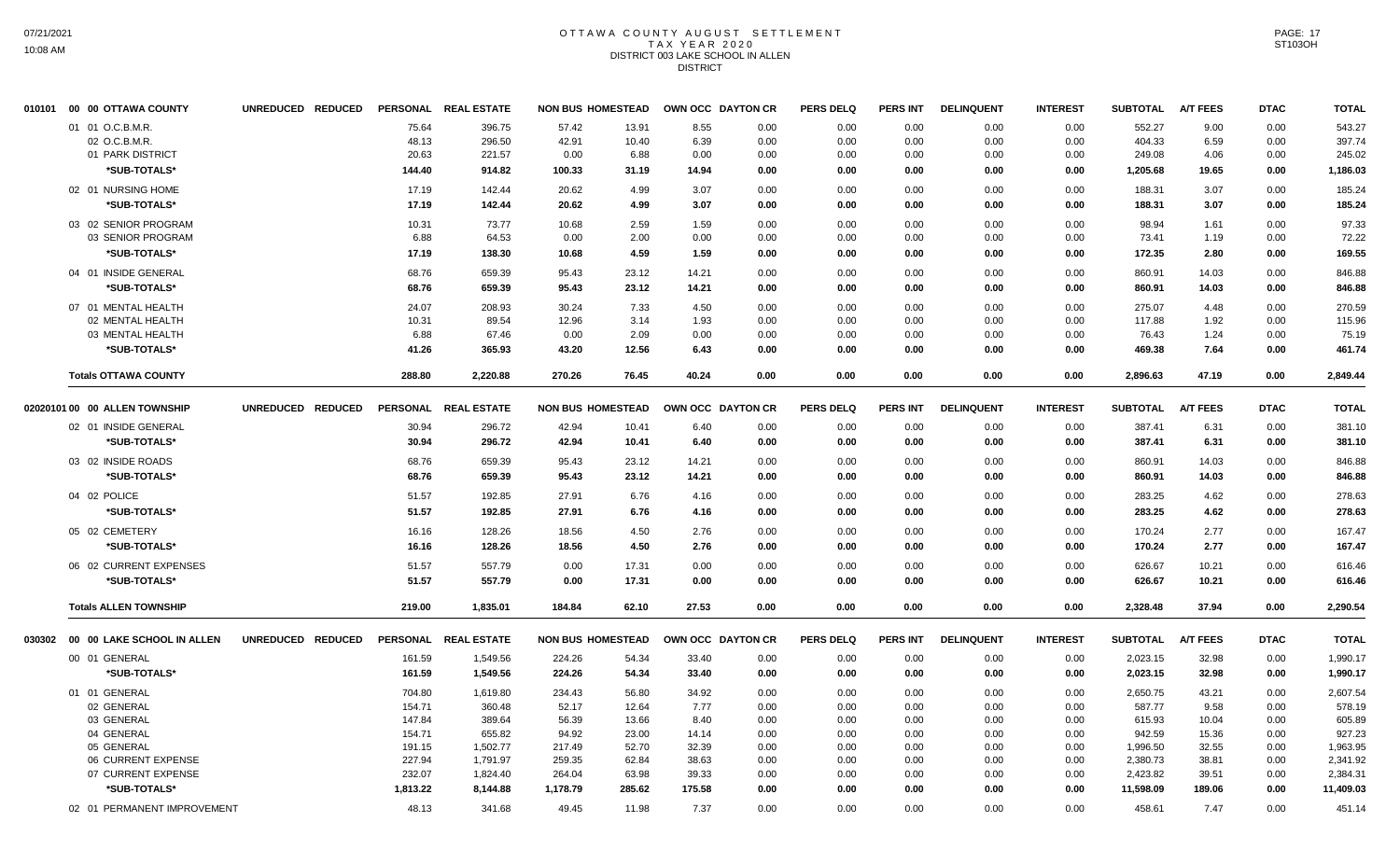# 07/21/2021 10:08 AM

#### OTTAWA COUNTY AUGUST SETTLEMENT T A X Y E A R 2 0 2 0 DISTRICT 003 LAKE SCHOOL IN ALLEN DISTRICT

| 030302 | 00 00 LAKE SCHOOL IN ALLEN                            | UNREDUCED REDUCED                  |                 | PERSONAL REAL ESTATE | <b>NON BUS HOMESTEAD</b> |        | OWN OCC DAYTON CR |      | <b>PERS DELQ</b> | <b>PERS INT</b> | <b>DELINQUENT</b> | <b>INTEREST</b> | <b>SUBTOTAL</b> | <b>A/T FEES</b> | <b>DTAC</b> | <b>TOTAL</b> |
|--------|-------------------------------------------------------|------------------------------------|-----------------|----------------------|--------------------------|--------|-------------------|------|------------------|-----------------|-------------------|-----------------|-----------------|-----------------|-------------|--------------|
|        | *SUB-TOTALS*<br>02                                    |                                    | 48.13           | 341.68               | 49.45                    | 11.98  | 7.37              | 0.00 | 0.00             | 0.00            | 0.00              | 0.00            | 458.61          | 7.47            | 0.00        | 451.14       |
|        | 03 02 DEBT                                            |                                    | 113.46          | 1,087.99             | 157.46                   | 38.15  | 23.45             | 0.00 | 0.00             | 0.00            | 0.00              | 0.00            | 1,420.51        | 23.16           | 0.00        | 1,397.35     |
|        | *SUB-TOTALS*                                          |                                    | 113.46          | 1,087.99             | 157.46                   | 38.15  | 23.45             | 0.00 | 0.00             | 0.00            | 0.00              | 0.00            | 1,420.51        | 23.16           | 0.00        | 1,397.35     |
|        | <b>Totals LAKE SCHOOL IN ALLEN</b>                    |                                    | 2,136.40        | 11,124.11            | 1,609.96                 | 390.09 | 239.80            | 0.00 | 0.00             | 0.00            | 0.00              | 0.00            | 15,500.36       | 252.67          | 0.00        | 15,247.69    |
| 050501 | 00 00 PENTA COUNTY JVS                                | <b>REDUCED</b><br><b>UNREDUCED</b> |                 | PERSONAL REAL ESTATE | <b>NON BUS HOMESTEAD</b> |        | OWN OCC DAYTON CR |      | <b>PERS DELQ</b> | <b>PERS INT</b> | <b>DELINQUENT</b> | <b>INTEREST</b> | <b>SUBTOTAL</b> | <b>A/T FEES</b> | <b>DTAC</b> | <b>TOTAL</b> |
|        | 01 01 GENERAL                                         |                                    | 48.13           | 419.61               | 60.73                    | 14.71  | 9.05              | 0.00 | 0.00             | 0.00            | 0.00              | 0.00            | 552.23          | 9.00            | 0.00        | 543.23       |
|        | 02 GENERAL                                            |                                    | 27.50           | 239.78               | 34.70                    | 8.41   | 5.17              | 0.00 | 0.00             | 0.00            | 0.00              | 0.00            | 315.56          | 5.15            | 0.00        | 310.41       |
|        | 03 PERMANENT IMP.                                     |                                    | 34.38           | 262.55               | 38.00                    | 9.21   | 5.66              | 0.00 | 0.00             | 0.00            | 0.00              | 0.00            | 349.80          | 5.70            | 0.00        | 344.10       |
|        | *SUB-TOTALS*                                          |                                    | 110.01          | 921.94               | 133.43                   | 32.33  | 19.88             | 0.00 | 0.00             | 0.00            | 0.00              | 0.00            | 1,217.59        | 19.85           | 0.00        | 1,197.74     |
|        | <b>Totals PENTA COUNTY JVS</b>                        |                                    | 110.01          | 921.94               | 133.43                   | 32.33  | 19.88             | 0.00 | 0.00             | 0.00            | 0.00              | 0.00            | 1,217.59        | 19.85           | 0.00        | 1,197.74     |
| 080806 | 00 00 ALLEN CLAY FIRE DIST                            | <b>UNREDUCED</b><br><b>REDUCED</b> | <b>PERSONAL</b> | <b>REAL ESTATE</b>   | <b>NON BUS HOMESTEAD</b> |        | OWN OCC DAYTON CR |      | <b>PERS DELO</b> | <b>PERS INT</b> | <b>DELINQUENT</b> | <b>INTEREST</b> | <b>SUBTOTAL</b> | <b>A/T FEES</b> | <b>DTAC</b> | <b>TOTAL</b> |
|        | 01 01 GENERAL                                         |                                    | 171.90          | 1,354.21             | 195.98                   | 47.49  | 29.20             | 0.00 | 0.00             | 0.00            | 0.00              | 0.00            | 1,798.78        | 29.32           | 0.00        | 1,769.46     |
|        | *SUB-TOTALS*                                          |                                    | 171.90          | 1,354.21             | 195.98                   | 47.49  | 29.20             | 0.00 | 0.00             | 0.00            | 0.00              | 0.00            | 1,798.78        | 29.32           | 0.00        | 1,769.46     |
|        | <b>Totals ALLEN CLAY FIRE DIST</b>                    |                                    | 171.90          | 1,354.21             | 195.98                   | 47.49  | 29.20             | 0.00 | 0.00             | 0.00            | 0.00              | 0.00            | 1,798.78        | 29.32           | 0.00        | 1,769.46     |
|        | <b>LAKE SCHOOL IN ALLEN</b><br><b>DISTRICT TOTALS</b> |                                    |                 |                      |                          |        |                   | 0.00 |                  |                 |                   |                 |                 |                 |             |              |
|        |                                                       |                                    | 2,926.11        | 17,456.15            | 2,394.47                 | 608.46 | 356.65            |      | 0.00             | 0.00            | 0.00              | 0.00            | 23,741.84       | 386.97          | 0.00        | 23,354.87    |

PAGE: 18 ST103OH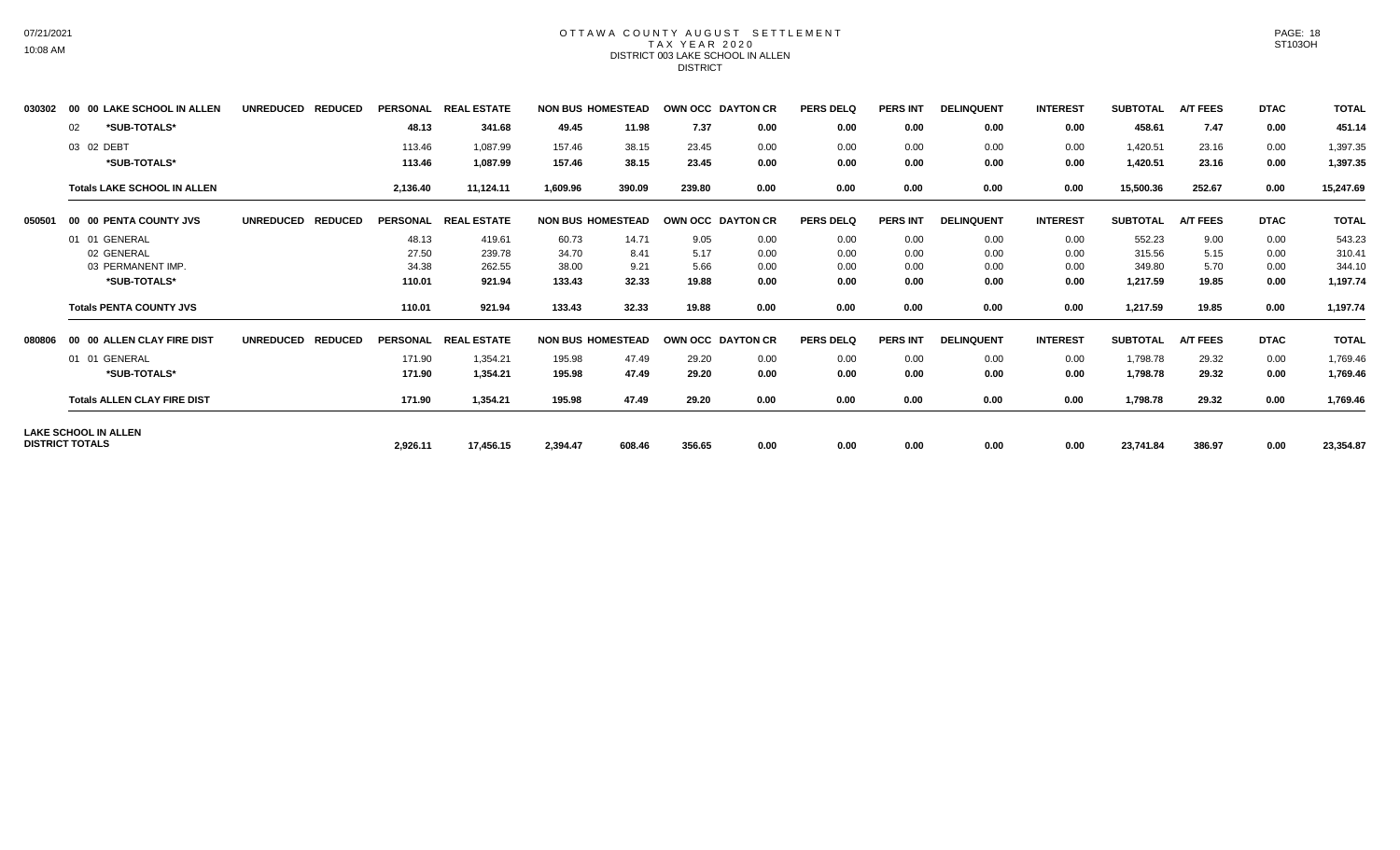## OTTAWA COUNTY AUGUST SETTLEMENT T A X Y E A R 2 0 2 0 DISTRICT 004 BENTON TOWNSHIP TAX CODE A

|        | 010101 00 00 OTTAWA COUNTY      | UNREDUCED REDUCED |                |                 | PERSONAL REAL ESTATE |           | <b>NON BUS HOMESTEAD</b> | OWN OCC DAYTON CR |      | <b>PERS DELQ</b> | <b>PERS INT</b> | <b>DELINQUENT</b> | <b>INTEREST</b> | <b>SUBTOTAL</b> | <b>A/T FEES</b> | <b>DTAC</b> | <b>TOTAL</b> |
|--------|---------------------------------|-------------------|----------------|-----------------|----------------------|-----------|--------------------------|-------------------|------|------------------|-----------------|-------------------|-----------------|-----------------|-----------------|-------------|--------------|
|        | 01 01 O.C.B.M.R.                | 2.200000          | 1.203400       | 0.00            | 24.102.37            | 3.617.09  | 756.25                   | 362.67            | 0.00 | 0.00             | 0.00            | 46.92             | 0.54            | 28.885.84       | 470.88          | 2.70        | 28,412.26    |
|        | 02 O.C.B.M.R.                   | 1.400000          | 0.899310       | 0.00            | 18,011.89            | 2,703.08  | 565.15                   | 271.03            | 0.00 | 0.00             | 0.00            | 35.07             | 0.41            | 21,586.63       | 351.89          | 2.02        | 21,232.72    |
|        | 01 PARK DISTRICT                | 0.600000          | 0.594840       | 0.00            | 13,383.21            | 0.00      | 373.81                   | 0.00              | 0.00 | 0.00             | 0.00            | 26.06             | 0.30            | 13,783.38       | 224.69          | 1.34        | 13,557.35    |
|        | *SUB-TOTALS*                    | 4.200000          | 2.697550       | 0.00            | 55,497.47            | 6,320.17  | 1,695.21                 | 633.70            | 0.00 | 0.00             | 0.00            | 108.05            | 1.25            | 64,255.85       | 1,047.46        | 6.06        | 63,202.33    |
|        | 02 01 NURSING HOME              | 0.500000          | 0.432043       | 0.00            | 8.653.20             | 1.298.60  | 271.51                   | 130.20            | 0.00 | 0.00             | 0.00            | 16.85             | 0.20            | 10,370.56       | 169.05          | 0.97        | 10.200.54    |
|        | *SUB-TOTALS*                    | 0.500000          | 0.432043       | 0.00            | 8,653.20             | 1,298.60  | 271.51                   | 130.20            | 0.00 | 0.00             | 0.00            | 16.85             | 0.20            | 10,370.56       | 169.05          | 0.97        | 10,200.54    |
|        | 03 02 SENIOR PROGRAM            | 0.300000          | 0.223762       | 0.00            | 4,481.63             | 672.57    | 140.62                   | 67.44             | 0.00 | 0.00             | 0.00            | 8.72              | 0.10            | 5,371.08        | 87.56           | 0.50        | 5,283.02     |
|        | 03 SENIOR PROGRAM               | 0.200000          | 0.173250       | 0.00            | 3,897.92             | 0.00      | 108.88                   | 0.00              | 0.00 | 0.00             | 0.00            | 7.59              | 0.09            | 4,014.48        | 65.44           | 0.39        | 3,948.65     |
|        | *SUB-TOTALS*                    | 0.500000          | 0.397012       | 0.00            | 8,379.55             | 672.57    | 249.50                   | 67.44             | 0.00 | 0.00             | 0.00            | 16.31             | 0.19            | 9,385.56        | 153.00          | 0.89        | 9,231.67     |
|        | 04 01 INSIDE GENERAL            | 2.000000          | 2.000000       | 0.00            | 40,057.13            | 6,011.45  | 1,256.86                 | 602.74            | 0.00 | 0.00             | 0.00            | 77.98             | 0.91            | 48,007.07       | 782.58          | 4.49        | 47,220.00    |
|        | *SUB-TOTALS*                    | 2.000000          | 2.000000       | 0.00            | 40,057.13            | 6,011.45  | 1,256.86                 | 602.74            | 0.00 | 0.00             | 0.00            | 77.98             | 0.91            | 48,007.07       | 782.58          | 4.49        | 47,220.00    |
|        | 07 01 MENTAL HEALTH             | 0.700000          | 0.633701       | 0.00            | 12,692.12            | 1,904.73  | 398.24                   | 190.98            | 0.00 | 0.00             | 0.00            | 24.71             | 0.29            | 15,211.07       | 247.96          | 1.42        | 14,961.69    |
|        | 02 MENTAL HEALTH                | 0.300000          | 0.271586       | 0.00            | 5,439.48             | 816.31    | 170.67                   | 81.85             | 0.00 | 0.00             | 0.00            | 10.59             | 0.12            | 6.519.02        | 106.27          | 0.61        | 6.412.14     |
|        | 03 MENTAL HEALTH                | 0.200000          | 0.181100       | 0.00            | 4,074.54             | 0.00      | 113.81                   | 0.00              | 0.00 | 0.00             | 0.00            | 7.93              | 0.09            | 4,196.37        | 68.41           | 0.41        | 4,127.55     |
|        | *SUB-TOTALS*                    | 1.200000          | 1.086387       | 0.00            | 22,206.14            | 2,721.04  | 682.72                   | 272.83            | 0.00 | 0.00             | 0.00            | 43.23             | 0.50            | 25,926.46       | 422.64          | 2.44        | 25,501.38    |
|        | <b>Totals OTTAWA COUNTY</b>     | 8.400000          | 6.612992       | 0.00            | 134,793.49           | 17,023.83 | 4,155.80                 | 1,706.91          | 0.00 | 0.00             | 0.00            | 262.42            | 3.05            | 157,945.50      | 2,574.73        | 14.85       | 155,355.92   |
|        | 02020301 00 00 BENTON EXC CORP. | <b>UNREDUCED</b>  | <b>REDUCED</b> | <b>PERSONAL</b> | <b>REAL ESTATE</b>   |           | <b>NON BUS HOMESTEAD</b> | OWN OCC DAYTON CR |      | <b>PERS DELQ</b> | <b>PERS INT</b> | <b>DELINQUENT</b> | <b>INTEREST</b> | <b>SUBTOTAL</b> | <b>A/T FEES</b> | <b>DTAC</b> | <b>TOTAL</b> |
|        | 01 01 CEMETERY                  | 0.500000          | 0.384907       | 0.00            | 7,709.13             | 1,156.92  | 241.89                   | 116.00            | 0.00 | 0.00             | 0.00            | 15.01             | 0.17            | 9,239.12        | 150.61          | 0.86        | 9,087.65     |
|        | *SUB-TOTALS*                    | 0.500000          | 0.384907       | 0.00            | 7,709.13             | 1,156.92  | 241.89                   | 116.00            | 0.00 | 0.00             | 0.00            | 15.01             | 0.17            | 9,239.12        | 150.61          | 0.86        | 9,087.65     |
|        | 02 01 GENERAL                   | 5.500000          | 3.632607       | 0.00            | 72,755.90            | 10,918.62 | 2.282.83                 | 1,094.76          | 0.00 | 0.00             | 0.00            | 141.64            | 1.64            | 87,195.39       | 1,421.40        | 8.16        | 85,765.83    |
|        | 02 CURRENT EXPENSE              | 1.500000          | 1.425642       | 0.00            | 32,075.30            | 0.00      | 895.91                   | 0.00              | 0.00 | 0.00             | 0.00            | 62.45             | 0.72            | 33,034.38       | 538.50          | 3.20        | 32,492.68    |
|        | *SUB-TOTALS*                    | 7.000000          | 5.058249       | 0.00            | 104,831.20           | 10,918.62 | 3,178.74                 | 1,094.76          | 0.00 | 0.00             | 0.00            | 204.09            | 2.36            | 120,229.77      | 1.959.90        | 11.36       | 118,258.51   |
|        | 03 01 INSIDE GENERAL            | 1.500000          | 1.500000       | 0.00            | 30,042.84            | 4,508.59  | 942.64                   | 452.06            | 0.00 | 0.00             | 0.00            | 58.49             | 0.68            | 36,005.30       | 586.93          | 3.37        | 35,415.00    |
|        | *SUB-TOTALS*                    | 1.500000          | 1.500000       | 0.00            | 30,042.84            | 4,508.59  | 942.64                   | 452.06            | 0.00 | 0.00             | 0.00            | 58.49             | 0.68            | 36,005.30       | 586.93          | 3.37        | 35,415.00    |
|        | 04 02 INSIDE ROADS              | 2.200000          | 2.200000       | 0.00            | 44,062.84            | 6,612.59  | 1,382.54                 | 663.01            | 0.00 | 0.00             | 0.00            | 85.78             | 1.00            | 52,807.76       | 860.84          | 4.94        | 51,941.98    |
|        | *SUB-TOTALS*                    | 2.200000          | 2.200000       | 0.00            | 44,062.84            | 6,612.59  | 1,382.54                 | 663.01            | 0.00 | 0.00             | 0.00            | 85.78             | 1.00            | 52,807.76       | 860.84          | 4.94        | 51,941.98    |
|        | <b>Totals BENTON EXC CORP.</b>  | 11.200000         | 9.143156       | 0.00            | 186,646.01           | 23,196.72 | 5,745.81                 | 2,325.83          | 0.00 | 0.00             | 0.00            | 363.37            | 4.21            | 218,281.95      | 3,558.28        | 20.53       | 214,703.14   |
| 030303 | 00 00 BENTON CARROLL SALEM      | UNREDUCED REDUCED |                |                 | PERSONAL REAL ESTATE |           | <b>NON BUS HOMESTEAD</b> | OWN OCC DAYTON CR |      | <b>PERS DELQ</b> | PERS INT        | <b>DELINQUENT</b> | <b>INTEREST</b> | <b>SUBTOTAL</b> | <b>A/T FEES</b> | <b>DTAC</b> | <b>TOTAL</b> |
|        | 00 01 GENERAL                   | 3.700000          | 3.700000       | 0.00            | 74,105.68            | 11,121.18 | 2,325.18                 | 1,115.07          | 0.00 | 0.00             | 0.00            | 144.27            | 1.67            | 88,813.05       | 1,447.77        | 8.31        | 87,356.97    |
|        | 02 PERMANENT IMPROVEMENT        | 0.300000          | 0.300000       | 0.00            | 6,008.57             | 901.72    | 188.53                   | 90.41             | 0.00 | 0.00             | 0.00            | 11.70             | 0.14            | 7,201.07        | 117.39          | 0.67        | 7,083.01     |
|        | *SUB-TOTALS*                    | 4.000000          | 4.000000       | 0.00            | 80,114.25            | 12,022.90 | 2,513.71                 | 1,205.48          | 0.00 | 0.00             | 0.00            | 155.97            | 1.81            | 96,014.12       | 1,565.16        | 8.98        | 94,439.98    |
|        | 01 01 GENERAL                   | 20.700000         | 11.029271      | 0.00            | 220,900.45           | 33,150.95 | 6,931.10                 | 3,323.89          | 0.00 | 0.00             | 0.00            | 430.05            | 4.99            | 264,741.43      | 4,315.63        | 24.77       | 260,401.03   |
|        | 02 GENERAL                      | 4.330000          | 2.529980       | 0.00            | 50,671.86            | 7,604.42  | 1,589.91                 | 762.46            | 0.00 | 0.00             | 0.00            | 98.65             | 1.14            | 60,728.44       | 989.95          | 5.68        | 59,732.81    |
|        | 03 GENERAL                      | 3.900000          | 2.740764       | 0.00            | 54,893.57            | 8,237.98  | 1,722.37                 | 825.98            | 0.00 | 0.00             | 0.00            | 106.87            | 1.24            | 65,788.01       | 1.072.43        | 6.16        | 64,709.42    |
|        | 04 EMERGENCY                    | 3.650000          | 3.650000       | 0.00            | 82,120.78            | 0.00      | 2,293.76                 | 0.00              | 0.00 | 0.00             | 0.00            | 159.88            | 1.86            | 84,576.28       | 1,378.70        | 8.20        | 83,189.38    |
|        | 05 EMERGENCY                    | 3.900000          | 3.900000       | 0.00            | 87,745.49            | 0.00      | 2,450.87                 | 0.00              | 0.00 | 0.00             | 0.00            | 170.83            | 1.98            | 90,369.17       | 1,473.13        | 8.76        | 88,887.28    |
|        | *SUB-TOTALS*                    | 36.480000         | 23.850015      | 0.00            | 496,332.15           | 48,993.35 | 14,988.01                | 4,912.33          | 0.00 | 0.00             | 0.00            | 966.28            | 11.21           | 566,203.33      | 9.229.84        | 53.57       | 556.919.92   |
|        | 02 01 PERMANENT IMPROVEMENT     | 1.200000          | 0.335698       | 0.00            | 6,723.55             | 1,009.02  | 210.96                   | 101.17            | 0.00 | 0.00             | 0.00            | 13.09             | 0.15            | 8,057.94        | 131.35          | 0.75        | 7.925.84     |
|        | *SUB-TOTALS*                    | 1.200000          | 0.335698       | 0.00            | 6,723.55             | 1,009.02  | 210.96                   | 101.17            | 0.00 | 0.00             | 0.00            | 13.09             | 0.15            | 8,057.94        | 131.35          | 0.75        | 7,925.84     |
|        |                                 |                   |                |                 |                      |           |                          |                   |      |                  |                 |                   |                 |                 |                 |             |              |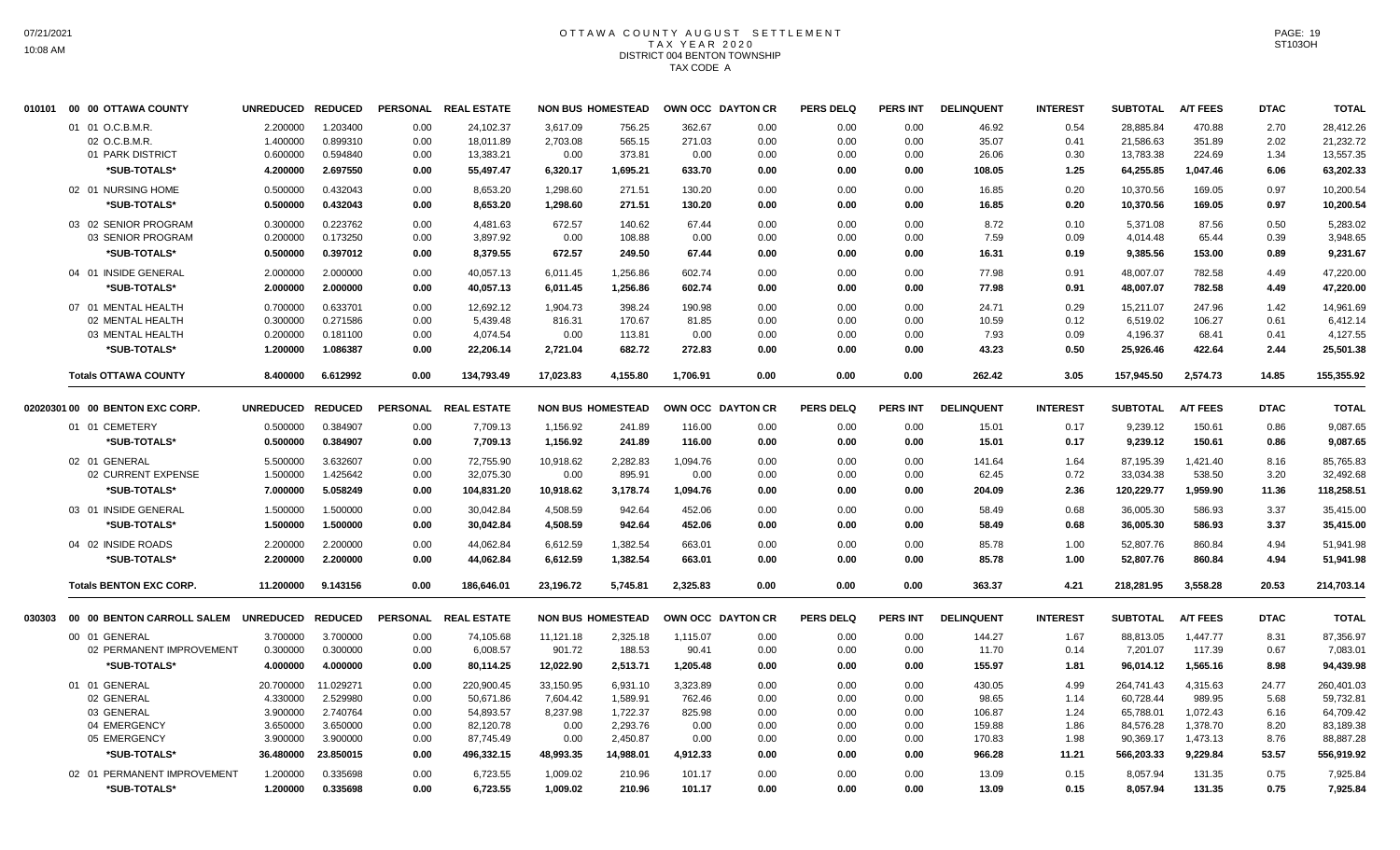#### OTTAWA COUNTY AUGUST SETTLEMENT T A X Y E A R 2 0 2 0 DISTRICT 004 BENTON TOWNSHIP TAX CODE A

| 030303 | 00 00 BENTON CARROLL SALEM         | <b>UNREDUCED</b> | <b>REDUCED</b> | <b>PERSONAL</b> | <b>REAL ESTATE</b>      |           | <b>NON BUS HOMESTEAD</b> |           | OWN OCC DAYTON CR | <b>PERS DELQ</b> | <b>PERS INT</b> | <b>DELINQUENT</b> | <b>INTEREST</b> | <b>SUBTOTAL</b> | <b>A/T FEES</b> | <b>DTAC</b> | <b>TOTAL</b> |
|--------|------------------------------------|------------------|----------------|-----------------|-------------------------|-----------|--------------------------|-----------|-------------------|------------------|-----------------|-------------------|-----------------|-----------------|-----------------|-------------|--------------|
|        | <b>Totals BENTON CARROLL SALEM</b> | 41.680000        | 28.185713      | 0.00            | 583,169.95              | 62,025.27 | 17,712.68                | 6,218.98  | 0.00              | 0.00             | 0.00            | 1,135.34          | 13.17           | 670,275.39      | 10,926.35       | 63.30       | 659,285.74   |
| 050501 | 00 00 PENTA COUNTY JVS             | <b>UNREDUCED</b> | <b>REDUCED</b> | <b>PERSONAL</b> | <b>REAL</b><br>L ESTATE |           | <b>NON BUS HOMESTEAD</b> |           | OWN OCC DAYTON CR | <b>PERS DELQ</b> | <b>PERS INT</b> | <b>DELINQUENT</b> | <b>INTEREST</b> | <b>SUBTOTAL</b> | <b>A/T FEES</b> | <b>DTAC</b> | <b>TOTAL</b> |
|        | 01 01 GENERAL                      | 1.400000         | 1.272727       | 0.00            | 25,490.89               | 3,825.47  | 799.82                   | 383.56    | 0.00              | 0.00             | 0.00            | 49.63             | 0.58            | 30,549.95       | 498.00          | 2.86        | 30,049.09    |
|        | 02 GENERAL                         | 0.800000         | 0.727273       | 0.00            | 14,566.23               | 2,185.98  | 457.04                   | 219.18    | 0.00              | 0.00             | 0.00            | 28.36             | 0.33            | 17,457.12       | 284.57          | 1.63        | 17,170.92    |
|        | 03 PERMANENT IMP.                  | 1.000000         | 0.796351       | 0.00            | 15,949.78               | 2,393.61  | 500.43                   | 240.00    | 0.00              | 0.00             | 0.00            | 31.05             | 0.36            | 19,115.23       | 311.60          | 1.79        | 18,801.84    |
|        | *SUB-TOTALS*                       | 3.200000         | 2.796351       | 0.00            | 56,006.90               | 8,405.06  | 1,757.29                 | 842.74    | 0.00              | 0.00             | 0.00            | 109.04            | 1.27            | 67,122.30       | 1,094.17        | 6.28        | 66,021.85    |
|        | <b>Totals PENTA COUNTY JVS</b>     | 3.200000         | 2.796351       | 0.00            | 56,006.90               | 8,405.06  | 1,757.29                 | 842.74    | 0.00              | 0.00             | 0.00            | 109.04            | 1.27            | 67,122.30       | 1,094.17        | 6.28        | 66,021.85    |
| 060604 | 00 00 OAK HARBOR LIBRARY           | <b>UNREDUCED</b> | <b>REDUCED</b> | <b>PERSONAL</b> | <b>REAL ESTATE</b>      |           | <b>NON BUS HOMESTEAD</b> |           | OWN OCC DAYTON CR | <b>PERS DELQ</b> | <b>PERS INT</b> | <b>DELINQUENT</b> | <b>INTEREST</b> | <b>SUBTOTAL</b> | <b>A/T FEES</b> | <b>DTAC</b> | <b>TOTAL</b> |
|        | 01 04 OAK HARBOR LIBRARY           | 1.000000         | 0.861811       | 0.00            | 19,389.75               | 0.00      | 541.59                   | 0.00      | 0.00              | 0.00             | 0.00            | 37.75             | 0.44            | 19,969.53       | 325.53          | 1.94        | 19,642.06    |
|        | *SUB-TOTALS*                       | 1.000000         | 0.861811       | 0.00            | 19,389.75               | 0.00      | 541.59                   | 0.00      | 0.00              | 0.00             | 0.00            | 37.75             | 0.44            | 19,969.53       | 325.53          | 1.94        | 19,642.06    |
|        | <b>Totals OAK HARBOR LIBRARY</b>   | 1.000000         | 0.861811       | 0.00            | 19,389.75               | 0.00      | 541.59                   | 0.00      | 0.00              | 0.00             | 0.00            | 37.75             | 0.44            | 19,969.53       | 325.53          | 1.94        | 19,642.06    |
|        | <b>BENTON TOWNSHIP</b>             |                  |                |                 |                         |           |                          |           |                   |                  |                 |                   |                 |                 |                 |             |              |
|        | TAX CODE A TOTALS                  | 65.480000        | 47.600023      | 0.00            | 980,006.10              | 10,650.88 | 29,913.17                | 11,094.46 | 0.00              | 0.00             | 0.00            | 1,907.92          | 22.14           | 1,133,594.67    | 18,479.06       | 106.90      | 1,115,008.71 |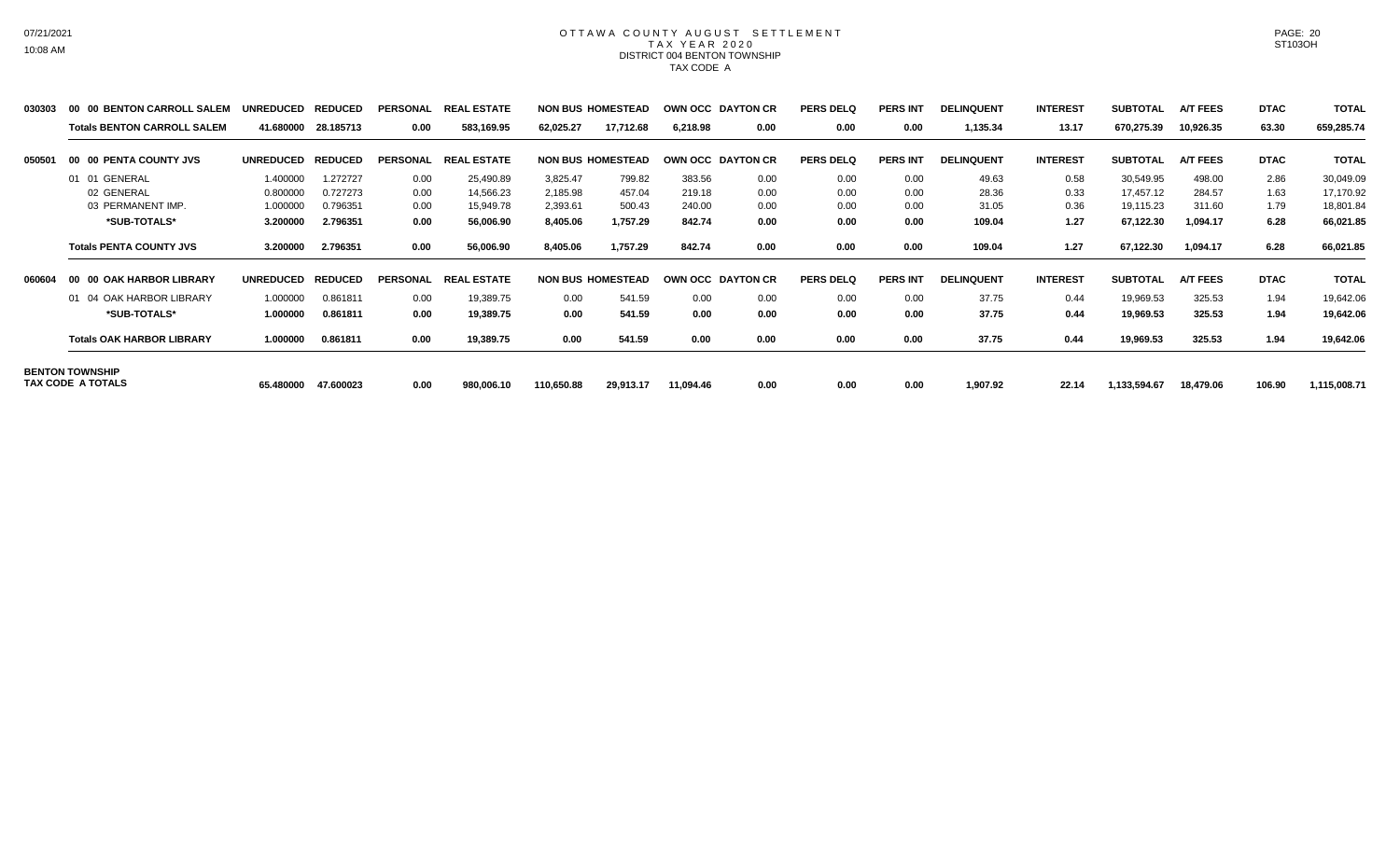## OTTAWA COUNTY AUGUST SETTLEMENT T A X Y E A R 2 0 2 0 DISTRICT 004 BENTON TOWNSHIP TAX CODE B

| 010101 00 00 OTTAWA COUNTY      |                                                                                                                                                                                      |                                                                                                   |                                                                                                                                                                                                                                                                                                                                                                                                                                                                                                                                                                                                                                                    |                                                                                                  |                                                                                                                                                     |                                                                              |                                                                                                                                                                                                                                                                                                                                                                                          |                                                                                              | <b>PERS DELQ</b>                                                                                                                    | PERS INT                                                                                 | <b>DELINQUENT</b>                                                                       | <b>INTEREST</b>                                                                   | <b>SUBTOTAL</b>                                                                                         | <b>A/T FEES</b>                                                                                                                                              | <b>DTAC</b>                                                                                                 | <b>TOTAL</b>                                                                        |
|---------------------------------|--------------------------------------------------------------------------------------------------------------------------------------------------------------------------------------|---------------------------------------------------------------------------------------------------|----------------------------------------------------------------------------------------------------------------------------------------------------------------------------------------------------------------------------------------------------------------------------------------------------------------------------------------------------------------------------------------------------------------------------------------------------------------------------------------------------------------------------------------------------------------------------------------------------------------------------------------------------|--------------------------------------------------------------------------------------------------|-----------------------------------------------------------------------------------------------------------------------------------------------------|------------------------------------------------------------------------------|------------------------------------------------------------------------------------------------------------------------------------------------------------------------------------------------------------------------------------------------------------------------------------------------------------------------------------------------------------------------------------------|----------------------------------------------------------------------------------------------|-------------------------------------------------------------------------------------------------------------------------------------|------------------------------------------------------------------------------------------|-----------------------------------------------------------------------------------------|-----------------------------------------------------------------------------------|---------------------------------------------------------------------------------------------------------|--------------------------------------------------------------------------------------------------------------------------------------------------------------|-------------------------------------------------------------------------------------------------------------|-------------------------------------------------------------------------------------|
| 01 01 O.C.B.M.R.                |                                                                                                                                                                                      | 1.883836                                                                                          | 3.689.80                                                                                                                                                                                                                                                                                                                                                                                                                                                                                                                                                                                                                                           | 930.05                                                                                           | 0.00                                                                                                                                                |                                                                              | 0.76                                                                                                                                                                                                                                                                                                                                                                                     | 0.00                                                                                         | 0.00                                                                                                                                | 0.00                                                                                     | 0.00                                                                                    | 0.00                                                                              | 4.620.61                                                                                                | 75.32                                                                                                                                                        | 0.00                                                                                                        | 4,545.29                                                                            |
| 02 O.C.B.M.R.                   |                                                                                                                                                                                      | 1.248331                                                                                          | 2,348.05                                                                                                                                                                                                                                                                                                                                                                                                                                                                                                                                                                                                                                           | 616.30                                                                                           | 0.00                                                                                                                                                |                                                                              | 0.50                                                                                                                                                                                                                                                                                                                                                                                     | 0.00                                                                                         | 0.00                                                                                                                                | 0.00                                                                                     | 0.00                                                                                    | 0.00                                                                              | 2,964.85                                                                                                | 48.33                                                                                                                                                        | 0.00                                                                                                        | 2,916.52                                                                            |
| 01 PARK DISTRICT                |                                                                                                                                                                                      | 0.595592                                                                                          | 1,006.31                                                                                                                                                                                                                                                                                                                                                                                                                                                                                                                                                                                                                                           | 294.04                                                                                           | 0.00                                                                                                                                                |                                                                              | 0.00                                                                                                                                                                                                                                                                                                                                                                                     | 0.00                                                                                         | 0.00                                                                                                                                | 0.00                                                                                     | 0.00                                                                                    | 0.00                                                                              | 1,300.35                                                                                                | 21.20                                                                                                                                                        | 0.00                                                                                                        | 1,279.15                                                                            |
| *SUB-TOTALS*                    |                                                                                                                                                                                      | 3.727759                                                                                          | 7,044.16                                                                                                                                                                                                                                                                                                                                                                                                                                                                                                                                                                                                                                           | 1,840.39                                                                                         | 0.00                                                                                                                                                |                                                                              | 1.26                                                                                                                                                                                                                                                                                                                                                                                     | 0.00                                                                                         | 0.00                                                                                                                                | 0.00                                                                                     | 0.00                                                                                    | 0.00                                                                              | 8,885.81                                                                                                | 144.85                                                                                                                                                       | 0.00                                                                                                        | 8,740.96                                                                            |
| 02 01 NURSING HOME              |                                                                                                                                                                                      | 0.485399                                                                                          | 838.59                                                                                                                                                                                                                                                                                                                                                                                                                                                                                                                                                                                                                                             | 239.64                                                                                           | 0.00                                                                                                                                                |                                                                              |                                                                                                                                                                                                                                                                                                                                                                                          | 0.00                                                                                         | 0.00                                                                                                                                | 0.00                                                                                     | 0.00                                                                                    |                                                                                   |                                                                                                         | 17.58                                                                                                                                                        | 0.00                                                                                                        | 1,060.85                                                                            |
| *SUB-TOTALS*                    |                                                                                                                                                                                      | 0.485399                                                                                          | 838.59                                                                                                                                                                                                                                                                                                                                                                                                                                                                                                                                                                                                                                             | 239.64                                                                                           | 0.00                                                                                                                                                |                                                                              |                                                                                                                                                                                                                                                                                                                                                                                          | 0.00                                                                                         | 0.00                                                                                                                                | 0.00                                                                                     | 0.00                                                                                    | 0.00                                                                              | 1,078.43                                                                                                | 17.58                                                                                                                                                        | 0.00                                                                                                        | 1,060.85                                                                            |
|                                 |                                                                                                                                                                                      |                                                                                                   |                                                                                                                                                                                                                                                                                                                                                                                                                                                                                                                                                                                                                                                    |                                                                                                  |                                                                                                                                                     |                                                                              |                                                                                                                                                                                                                                                                                                                                                                                          |                                                                                              |                                                                                                                                     |                                                                                          |                                                                                         |                                                                                   |                                                                                                         |                                                                                                                                                              |                                                                                                             |                                                                                     |
|                                 |                                                                                                                                                                                      |                                                                                                   |                                                                                                                                                                                                                                                                                                                                                                                                                                                                                                                                                                                                                                                    |                                                                                                  |                                                                                                                                                     |                                                                              |                                                                                                                                                                                                                                                                                                                                                                                          |                                                                                              |                                                                                                                                     |                                                                                          |                                                                                         |                                                                                   |                                                                                                         |                                                                                                                                                              |                                                                                                             | 633.96                                                                              |
|                                 |                                                                                                                                                                                      |                                                                                                   |                                                                                                                                                                                                                                                                                                                                                                                                                                                                                                                                                                                                                                                    |                                                                                                  |                                                                                                                                                     |                                                                              |                                                                                                                                                                                                                                                                                                                                                                                          |                                                                                              |                                                                                                                                     |                                                                                          |                                                                                         |                                                                                   |                                                                                                         |                                                                                                                                                              |                                                                                                             | 424.50                                                                              |
|                                 |                                                                                                                                                                                      |                                                                                                   |                                                                                                                                                                                                                                                                                                                                                                                                                                                                                                                                                                                                                                                    |                                                                                                  |                                                                                                                                                     |                                                                              |                                                                                                                                                                                                                                                                                                                                                                                          |                                                                                              |                                                                                                                                     |                                                                                          |                                                                                         |                                                                                   |                                                                                                         |                                                                                                                                                              |                                                                                                             | 1,058.46                                                                            |
| 04 01 INSIDE GENERAL            |                                                                                                                                                                                      |                                                                                                   | 3,354.36                                                                                                                                                                                                                                                                                                                                                                                                                                                                                                                                                                                                                                           |                                                                                                  | 0.00                                                                                                                                                |                                                                              | 0.80                                                                                                                                                                                                                                                                                                                                                                                     | 0.00                                                                                         | 0.00                                                                                                                                | 0.00                                                                                     | 0.00                                                                                    | 0.00                                                                              |                                                                                                         | 70.79                                                                                                                                                        | 0.00                                                                                                        | 4,271.77                                                                            |
| *SUB-TOTALS*                    |                                                                                                                                                                                      | 2.000000                                                                                          | 3,354.36                                                                                                                                                                                                                                                                                                                                                                                                                                                                                                                                                                                                                                           | 987.40                                                                                           | 0.00                                                                                                                                                |                                                                              | 0.80                                                                                                                                                                                                                                                                                                                                                                                     | 0.00                                                                                         | 0.00                                                                                                                                | 0.00                                                                                     | 0.00                                                                                    | 0.00                                                                              | 4,342.56                                                                                                | 70.79                                                                                                                                                        | 0.00                                                                                                        | 4,271.77                                                                            |
| 07 01 MENTAL HEALTH             |                                                                                                                                                                                      | 0.684293                                                                                          | 1,174.03                                                                                                                                                                                                                                                                                                                                                                                                                                                                                                                                                                                                                                           | 337.83                                                                                           | 0.00                                                                                                                                                |                                                                              | 0.28                                                                                                                                                                                                                                                                                                                                                                                     | 0.00                                                                                         | 0.00                                                                                                                                | 0.00                                                                                     | 0.00                                                                                    | 0.00                                                                              | 1,512.14                                                                                                | 24.65                                                                                                                                                        | 0.00                                                                                                        | 1,487.49                                                                            |
| 02 MENTAL HEALTH                |                                                                                                                                                                                      | 0.293268                                                                                          | 503.15                                                                                                                                                                                                                                                                                                                                                                                                                                                                                                                                                                                                                                             | 144.79                                                                                           | 0.00                                                                                                                                                |                                                                              | 0.12                                                                                                                                                                                                                                                                                                                                                                                     | 0.00                                                                                         | 0.00                                                                                                                                | 0.00                                                                                     | 0.00                                                                                    | 0.00                                                                              | 648.06                                                                                                  | 10.56                                                                                                                                                        | 0.00                                                                                                        | 637.50                                                                              |
| 03 MENTAL HEALTH                |                                                                                                                                                                                      | 0.195512                                                                                          | 335.44                                                                                                                                                                                                                                                                                                                                                                                                                                                                                                                                                                                                                                             | 96.52                                                                                            | 0.00                                                                                                                                                |                                                                              | 0.00                                                                                                                                                                                                                                                                                                                                                                                     | 0.00                                                                                         | 0.00                                                                                                                                | 0.00                                                                                     | 0.00                                                                                    | 0.00                                                                              | 431.96                                                                                                  | 7.04                                                                                                                                                         | 0.00                                                                                                        | 424.92                                                                              |
| *SUB-TOTALS*                    |                                                                                                                                                                                      | 1.173073                                                                                          | 2,012.62                                                                                                                                                                                                                                                                                                                                                                                                                                                                                                                                                                                                                                           | 579.14                                                                                           | 0.00                                                                                                                                                |                                                                              | 0.40                                                                                                                                                                                                                                                                                                                                                                                     | 0.00                                                                                         | 0.00                                                                                                                                | 0.00                                                                                     | 0.00                                                                                    | 0.00                                                                              | 2,592.16                                                                                                | 42.25                                                                                                                                                        | 0.00                                                                                                        | 2.549.91                                                                            |
| <b>Totals OTTAWA COUNTY</b>     |                                                                                                                                                                                      | 7.866883                                                                                          | 14,088.32                                                                                                                                                                                                                                                                                                                                                                                                                                                                                                                                                                                                                                          | 3,883.86                                                                                         | 0.00                                                                                                                                                |                                                                              | 2.78                                                                                                                                                                                                                                                                                                                                                                                     | 0.00                                                                                         | 0.00                                                                                                                                | 0.00                                                                                     | 0.00                                                                                    | 0.00                                                                              | 17,974.96                                                                                               | 293.01                                                                                                                                                       | 0.00                                                                                                        | 17,681.95                                                                           |
| 02020301 00 00 BENTON EXC CORP. |                                                                                                                                                                                      |                                                                                                   | <b>PERSONAL</b>                                                                                                                                                                                                                                                                                                                                                                                                                                                                                                                                                                                                                                    | <b>REAL ESTATE</b>                                                                               |                                                                                                                                                     |                                                                              |                                                                                                                                                                                                                                                                                                                                                                                          |                                                                                              | <b>PERS DELQ</b>                                                                                                                    | <b>PERS INT</b>                                                                          | <b>DELINQUENT</b>                                                                       | <b>INTEREST</b>                                                                   | <b>SUBTOTAL</b>                                                                                         | <b>A/T FEES</b>                                                                                                                                              | <b>DTAC</b>                                                                                                 | <b>TOTAL</b>                                                                        |
|                                 |                                                                                                                                                                                      |                                                                                                   |                                                                                                                                                                                                                                                                                                                                                                                                                                                                                                                                                                                                                                                    |                                                                                                  |                                                                                                                                                     |                                                                              |                                                                                                                                                                                                                                                                                                                                                                                          |                                                                                              |                                                                                                                                     |                                                                                          |                                                                                         |                                                                                   |                                                                                                         |                                                                                                                                                              |                                                                                                             | 1,020.75                                                                            |
|                                 |                                                                                                                                                                                      |                                                                                                   |                                                                                                                                                                                                                                                                                                                                                                                                                                                                                                                                                                                                                                                    |                                                                                                  |                                                                                                                                                     |                                                                              |                                                                                                                                                                                                                                                                                                                                                                                          |                                                                                              |                                                                                                                                     |                                                                                          |                                                                                         |                                                                                   |                                                                                                         |                                                                                                                                                              |                                                                                                             | 1,020.75                                                                            |
|                                 |                                                                                                                                                                                      |                                                                                                   |                                                                                                                                                                                                                                                                                                                                                                                                                                                                                                                                                                                                                                                    |                                                                                                  |                                                                                                                                                     |                                                                              |                                                                                                                                                                                                                                                                                                                                                                                          |                                                                                              |                                                                                                                                     |                                                                                          |                                                                                         |                                                                                   |                                                                                                         |                                                                                                                                                              |                                                                                                             |                                                                                     |
|                                 |                                                                                                                                                                                      |                                                                                                   |                                                                                                                                                                                                                                                                                                                                                                                                                                                                                                                                                                                                                                                    |                                                                                                  |                                                                                                                                                     |                                                                              |                                                                                                                                                                                                                                                                                                                                                                                          |                                                                                              |                                                                                                                                     |                                                                                          |                                                                                         |                                                                                   |                                                                                                         |                                                                                                                                                              |                                                                                                             | 11.086.74                                                                           |
|                                 |                                                                                                                                                                                      |                                                                                                   |                                                                                                                                                                                                                                                                                                                                                                                                                                                                                                                                                                                                                                                    |                                                                                                  |                                                                                                                                                     |                                                                              |                                                                                                                                                                                                                                                                                                                                                                                          |                                                                                              |                                                                                                                                     |                                                                                          |                                                                                         |                                                                                   |                                                                                                         |                                                                                                                                                              |                                                                                                             | 3,188.05                                                                            |
|                                 |                                                                                                                                                                                      |                                                                                                   |                                                                                                                                                                                                                                                                                                                                                                                                                                                                                                                                                                                                                                                    | 2,769.41                                                                                         |                                                                                                                                                     |                                                                              |                                                                                                                                                                                                                                                                                                                                                                                          |                                                                                              |                                                                                                                                     |                                                                                          | 0.00                                                                                    |                                                                                   |                                                                                                         |                                                                                                                                                              |                                                                                                             | 14,274.79                                                                           |
| 03 01 INSIDE GENERAL            |                                                                                                                                                                                      | 1.500000                                                                                          | 2,515.77                                                                                                                                                                                                                                                                                                                                                                                                                                                                                                                                                                                                                                           | 740.55                                                                                           | 0.00                                                                                                                                                |                                                                              | 0.60                                                                                                                                                                                                                                                                                                                                                                                     | 0.00                                                                                         | 0.00                                                                                                                                | 0.00                                                                                     | 0.00                                                                                    | 0.00                                                                              | 3,256.92                                                                                                | 53.09                                                                                                                                                        | 0.00                                                                                                        | 3,203.83                                                                            |
| *SUB-TOTALS*                    |                                                                                                                                                                                      | 1.500000                                                                                          | 2,515.77                                                                                                                                                                                                                                                                                                                                                                                                                                                                                                                                                                                                                                           | 740.55                                                                                           | 0.00                                                                                                                                                |                                                                              | 0.60                                                                                                                                                                                                                                                                                                                                                                                     | 0.00                                                                                         | 0.00                                                                                                                                | 0.00                                                                                     | 0.00                                                                                    | 0.00                                                                              | 3,256.92                                                                                                | 53.09                                                                                                                                                        | 0.00                                                                                                        | 3,203.83                                                                            |
| 04 02 INSIDE ROADS              |                                                                                                                                                                                      | 2.200000                                                                                          | 3,689.80                                                                                                                                                                                                                                                                                                                                                                                                                                                                                                                                                                                                                                           | 1,086.14                                                                                         | 0.00                                                                                                                                                |                                                                              | 0.89                                                                                                                                                                                                                                                                                                                                                                                     | 0.00                                                                                         | 0.00                                                                                                                                | 0.00                                                                                     | 0.00                                                                                    | 0.00                                                                              | 4,776.83                                                                                                | 77.87                                                                                                                                                        | 0.00                                                                                                        | 4,698.96                                                                            |
| *SUB-TOTALS*                    |                                                                                                                                                                                      | 2.200000                                                                                          | 3,689.80                                                                                                                                                                                                                                                                                                                                                                                                                                                                                                                                                                                                                                           | 1.086.14                                                                                         | 0.00                                                                                                                                                |                                                                              | 0.89                                                                                                                                                                                                                                                                                                                                                                                     | 0.00                                                                                         | 0.00                                                                                                                                | 0.00                                                                                     | 0.00                                                                                    | 0.00                                                                              | 4,776.83                                                                                                | 77.87                                                                                                                                                        | 0.00                                                                                                        | 4,698.96                                                                            |
|                                 |                                                                                                                                                                                      |                                                                                                   |                                                                                                                                                                                                                                                                                                                                                                                                                                                                                                                                                                                                                                                    |                                                                                                  |                                                                                                                                                     |                                                                              |                                                                                                                                                                                                                                                                                                                                                                                          |                                                                                              |                                                                                                                                     |                                                                                          |                                                                                         |                                                                                   |                                                                                                         |                                                                                                                                                              |                                                                                                             | 23,198.33                                                                           |
|                                 |                                                                                                                                                                                      |                                                                                                   |                                                                                                                                                                                                                                                                                                                                                                                                                                                                                                                                                                                                                                                    |                                                                                                  |                                                                                                                                                     |                                                                              |                                                                                                                                                                                                                                                                                                                                                                                          |                                                                                              |                                                                                                                                     |                                                                                          |                                                                                         |                                                                                   |                                                                                                         |                                                                                                                                                              |                                                                                                             |                                                                                     |
|                                 |                                                                                                                                                                                      |                                                                                                   |                                                                                                                                                                                                                                                                                                                                                                                                                                                                                                                                                                                                                                                    |                                                                                                  |                                                                                                                                                     |                                                                              |                                                                                                                                                                                                                                                                                                                                                                                          |                                                                                              |                                                                                                                                     |                                                                                          |                                                                                         |                                                                                   |                                                                                                         |                                                                                                                                                              |                                                                                                             | <b>TOTAL</b>                                                                        |
| 00 01 GENERAL                   |                                                                                                                                                                                      | 3.700000                                                                                          | 6,205.57                                                                                                                                                                                                                                                                                                                                                                                                                                                                                                                                                                                                                                           | 1,826.69                                                                                         | 0.00                                                                                                                                                |                                                                              | 1.49                                                                                                                                                                                                                                                                                                                                                                                     | 0.00                                                                                         | 0.00                                                                                                                                | 0.00                                                                                     | 0.00                                                                                    | 0.00                                                                              | 8,033.75                                                                                                | 130.96                                                                                                                                                       | 0.00                                                                                                        | 7,902.79                                                                            |
|                                 |                                                                                                                                                                                      |                                                                                                   | 503.15                                                                                                                                                                                                                                                                                                                                                                                                                                                                                                                                                                                                                                             |                                                                                                  |                                                                                                                                                     |                                                                              |                                                                                                                                                                                                                                                                                                                                                                                          | 0.00                                                                                         | 0.00                                                                                                                                | 0.00                                                                                     | 0.00                                                                                    |                                                                                   |                                                                                                         |                                                                                                                                                              | 0.00                                                                                                        | 640.76                                                                              |
| *SUB-TOTALS*                    |                                                                                                                                                                                      | 4.000000                                                                                          | 6,708.72                                                                                                                                                                                                                                                                                                                                                                                                                                                                                                                                                                                                                                           | 1,974.80                                                                                         | 0.00                                                                                                                                                |                                                                              | 1.61                                                                                                                                                                                                                                                                                                                                                                                     | 0.00                                                                                         | 0.00                                                                                                                                | 0.00                                                                                     | 0.00                                                                                    | 0.00                                                                              | 8,685.13                                                                                                | 141.58                                                                                                                                                       | 0.00                                                                                                        | 8,543.55                                                                            |
| 01 01 GENERAL                   |                                                                                                                                                                                      | 14.248659                                                                                         | 34,717.64                                                                                                                                                                                                                                                                                                                                                                                                                                                                                                                                                                                                                                          | 7,034.55                                                                                         | 0.00                                                                                                                                                |                                                                              | 5.73                                                                                                                                                                                                                                                                                                                                                                                     | 0.00                                                                                         | 0.00                                                                                                                                | 0.00                                                                                     | 0.00                                                                                    | 0.00                                                                              | 41,757.92                                                                                               | 680.71                                                                                                                                                       | 0.00                                                                                                        | 41,077.21                                                                           |
| 02 GENERAL                      |                                                                                                                                                                                      | 3.711330                                                                                          | 7,262.19                                                                                                                                                                                                                                                                                                                                                                                                                                                                                                                                                                                                                                           | 1,832.28                                                                                         | 0.00                                                                                                                                                |                                                                              | 1.49                                                                                                                                                                                                                                                                                                                                                                                     | 0.00                                                                                         | 0.00                                                                                                                                | 0.00                                                                                     | 0.00                                                                                    | 0.00                                                                              | 9,095.96                                                                                                | 148.28                                                                                                                                                       | 0.00                                                                                                        | 8,947.68                                                                            |
| 03 GENERAL                      |                                                                                                                                                                                      | 3.867899                                                                                          | 6,541.01                                                                                                                                                                                                                                                                                                                                                                                                                                                                                                                                                                                                                                           | 1,909.58                                                                                         | 0.00                                                                                                                                                |                                                                              | 1.56                                                                                                                                                                                                                                                                                                                                                                                     | 0.00                                                                                         | 0.00                                                                                                                                | 0.00                                                                                     | 0.00                                                                                    | 0.00                                                                              | 8,452.15                                                                                                | 137.78                                                                                                                                                       | 0.00                                                                                                        | 8.314.37                                                                            |
| 04 EMERGENCY                    |                                                                                                                                                                                      | 3.650000                                                                                          | 6,121.71                                                                                                                                                                                                                                                                                                                                                                                                                                                                                                                                                                                                                                           | 1,802.00                                                                                         | 0.00                                                                                                                                                |                                                                              | 0.00                                                                                                                                                                                                                                                                                                                                                                                     | 0.00                                                                                         | 0.00                                                                                                                                | 0.00                                                                                     | 0.00                                                                                    | 0.00                                                                              | 7,923.71                                                                                                | 129.17                                                                                                                                                       | 0.00                                                                                                        | 7,794.54                                                                            |
| 05 EMERGENCY                    |                                                                                                                                                                                      | 3.900000                                                                                          | 6,541.01                                                                                                                                                                                                                                                                                                                                                                                                                                                                                                                                                                                                                                           | 1,925.43                                                                                         | 0.00                                                                                                                                                |                                                                              | 0.00                                                                                                                                                                                                                                                                                                                                                                                     | 0.00                                                                                         | 0.00                                                                                                                                | 0.00                                                                                     | 0.00                                                                                    | 0.00                                                                              | 8,466.44                                                                                                | 138.01                                                                                                                                                       | 0.00                                                                                                        | 8,328.43                                                                            |
| *SUB-TOTALS*                    |                                                                                                                                                                                      | 29.377888                                                                                         | 61,183.56                                                                                                                                                                                                                                                                                                                                                                                                                                                                                                                                                                                                                                          | 14,503.84                                                                                        | 0.00                                                                                                                                                |                                                                              | 8.78                                                                                                                                                                                                                                                                                                                                                                                     | 0.00                                                                                         | 0.00                                                                                                                                | 0.00                                                                                     | 0.00                                                                                    | 0.00                                                                              | 75,696.18                                                                                               | 1,233.95                                                                                                                                                     | 0.00                                                                                                        | 74,462.23                                                                           |
|                                 |                                                                                                                                                                                      | 0.651552                                                                                          | 2,012.62                                                                                                                                                                                                                                                                                                                                                                                                                                                                                                                                                                                                                                           | 321.67                                                                                           | 0.00                                                                                                                                                |                                                                              | 0.26                                                                                                                                                                                                                                                                                                                                                                                     | 0.00                                                                                         | 0.00                                                                                                                                | 0.00                                                                                     | 0.00                                                                                    | 0.00                                                                              | 2,334.55                                                                                                | 38.06                                                                                                                                                        | 0.00                                                                                                        | 2,296.49                                                                            |
| *SUB-TOTALS*                    |                                                                                                                                                                                      | 0.651552                                                                                          | 2.012.62                                                                                                                                                                                                                                                                                                                                                                                                                                                                                                                                                                                                                                           | 321.67                                                                                           | 0.00                                                                                                                                                |                                                                              | 0.26                                                                                                                                                                                                                                                                                                                                                                                     | 0.00                                                                                         | 0.00                                                                                                                                | 0.00                                                                                     | 0.00                                                                                    | 0.00                                                                              | 2.334.55                                                                                                | 38.06                                                                                                                                                        | 0.00                                                                                                        | 2,296.49                                                                            |
|                                 | 03 02 SENIOR PROGRAM<br>03 SENIOR PROGRAM<br>*SUB-TOTALS*<br>01 01 CEMETERY<br>*SUB-TOTALS*<br>02 01 GENERAL<br>02 CURRENT EXPENSE<br>*SUB-TOTALS*<br><b>Totals BENTON EXC CORP.</b> | 2.000000<br>00 00 BENTON CARROLL SALEM<br>02 PERMANENT IMPROVEMENT<br>02 01 PERMANENT IMPROVEMENT | UNREDUCED REDUCED<br>2.200000<br>1.400000<br>0.600000<br>4.200000<br>0.500000<br>0.500000<br>0.286012<br>0.300000<br>0.200000<br>0.194640<br>0.480652<br>0.500000<br>2.000000<br>2.000000<br>0.700000<br>0.300000<br>0.200000<br>1.200000<br>8.400000<br>UNREDUCED REDUCED<br>0.402911<br>0.500000<br>0.500000<br>0.402911<br>4.140774<br>5.500000<br>1.468730<br>1.500000<br>7.000000<br>5.609504<br>1.500000<br>1.500000<br>2.200000<br>2.200000<br>11.200000<br>9.712415<br>UNREDUCED REDUCED<br>3.700000<br>0.300000<br>0.300000<br>4.000000<br>20.700000<br>4.330000<br>3.900000<br>3.650000<br>3.900000<br>36.480000<br>1.200000<br>1.200000 | 503.15<br>335.44<br>838.59<br>838.59<br>838.59<br>9.224.49<br>2,515.77<br>11,740.26<br>18,784.42 | PERSONAL REAL ESTATE<br>141.20<br>96.09<br>237.29<br>987.40<br>198.92<br>198.92<br>2,044.30<br>725.11<br>4,795.02<br>PERSONAL REAL ESTATE<br>148.11 | 0.00<br>0.00<br>0.00<br>0.00<br>0.00<br>0.00<br>0.00<br>0.00<br>0.00<br>0.00 | <b>NON BUS HOMESTEAD</b><br>0.00<br>0.00<br>0.00<br>0.00<br>0.00<br>0.00<br>0.00<br>0.00<br>0.00<br>0.00<br>0.00<br>0.00<br>0.00<br>0.00<br>0.00<br>0.00<br><b>NON BUS HOMESTEAD</b><br>0.00<br>0.00<br>0.00<br>0.00<br>0.00<br>0.00<br>0.00<br>0.00<br>0.00<br>0.00<br><b>NON BUS HOMESTEAD</b><br>0.00<br>0.00<br>0.00<br>0.00<br>0.00<br>0.00<br>0.00<br>0.00<br>0.00<br>0.00<br>0.00 | 0.20<br>0.20<br>0.12<br>0.00<br>0.12<br>0.16<br>0.16<br>1.67<br>0.00<br>1.67<br>3.32<br>0.12 | OWN OCC DAYTON CR<br>0.00<br>0.00<br>0.00<br>OWN OCC DAYTON CR<br>0.00<br>0.00<br>0.00<br>0.00<br>0.00<br>0.00<br>OWN OCC DAYTON CR | 0.00<br>0.00<br>0.00<br>0.00<br>0.00<br>0.00<br>0.00<br>0.00<br>0.00<br><b>PERS DELQ</b> | 0.00<br>0.00<br>0.00<br>0.00<br>0.00<br>0.00<br>0.00<br>0.00<br>0.00<br><b>PERS INT</b> | 0.00<br>0.00<br>0.00<br>0.00<br>0.00<br>0.00<br>0.00<br>0.00<br><b>DELINQUENT</b> | 0.00<br>0.00<br>0.00<br>0.00<br>0.00<br>0.00<br>0.00<br>0.00<br>0.00<br>0.00<br><b>INTEREST</b><br>0.00 | 1,078.43<br>644.47<br>431.53<br>1,076.00<br>4,342.56<br>1,037.67<br>1,037.67<br>11.270.46<br>3,240.88<br>14,511.34<br>23,582.76<br><b>SUBTOTAL</b><br>651.38 | 10.51<br>7.03<br>17.54<br>16.92<br>16.92<br>183.72<br>52.83<br>236.55<br>384.43<br><b>A/T FEES</b><br>10.62 | 0.00<br>0.00<br>0.00<br>0.00<br>0.00<br>0.00<br>0.00<br>0.00<br>0.00<br><b>DTAC</b> |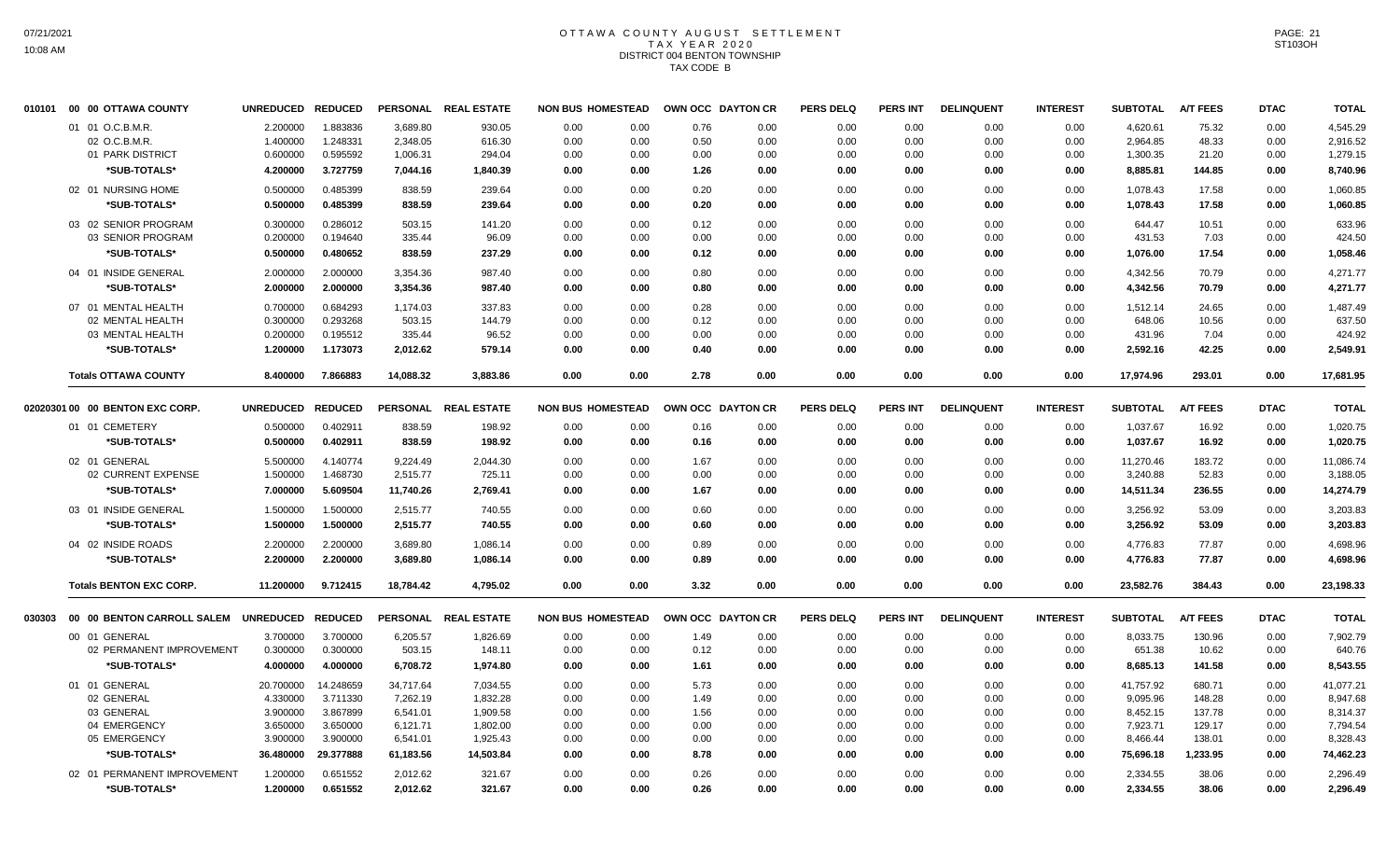#### OTTAWA COUNTY AUGUST SETTLEMENT T A X Y E A R 2 0 2 0 DISTRICT 004 BENTON TOWNSHIP TAX CODE B

| 030303 | 00 00 BENTON CARROLL SALEM         | <b>UNREDUCED</b> | <b>REDUCED</b> | <b>PERSONAL</b> | <b>REAL ESTATE</b> | <b>NON BUS HOMESTEAD</b> |      |       | OWN OCC DAYTON CR        | <b>PERS DELQ</b> | <b>PERS INT</b> | <b>DELINQUENT</b> | <b>INTEREST</b> | <b>SUBTOTAL</b> | <b>A/T FEES</b> | <b>DTAC</b> | <b>TOTAL</b> |
|--------|------------------------------------|------------------|----------------|-----------------|--------------------|--------------------------|------|-------|--------------------------|------------------|-----------------|-------------------|-----------------|-----------------|-----------------|-------------|--------------|
|        | <b>Totals BENTON CARROLL SALEM</b> | 41.680000        | 34.029440      | 69,904.90       | 16,800.31          | 0.00                     | 0.00 | 10.65 | 0.00                     | 0.00             | 0.00            | 0.00              | 0.00            | 86,715.86       | 1,413.59        | 0.00        | 85,302.27    |
| 050501 | 00 00 PENTA COUNTY JVS             | <b>UNREDUCED</b> | <b>REDUCED</b> | <b>PERSONAL</b> | <b>REAL ESTATE</b> | <b>NON BUS HOMESTEAD</b> |      |       | <b>OWN OCC DAYTON CR</b> | <b>PERS DELQ</b> | <b>PERS INT</b> | <b>DELINQUENT</b> | <b>INTEREST</b> | <b>SUBTOTAL</b> | <b>A/T FEES</b> | <b>DTAC</b> | <b>TOTAL</b> |
|        | 01 01 GENERAL                      | 1.400000         | 1.370355       | 2,348.05        | 676.54             | 0.00                     | 0.00 | 0.55  | 0.00                     | 0.00             | 0.00            | 0.00              | 0.00            | 3,025.14        | 49.31           | 0.00        | 2,975.83     |
|        | 02 GENERAL                         | 0.800000         | 0.783060       | 1,341.74        | 386.60             | 0.00                     | 0.00 | 0.32  | 0.00                     | 0.00             | 0.00            | 0.00              | 0.00            | 1,728.66        | 28.18           | 0.00        | 1,700.48     |
|        | 03 PERMANENT IMP.                  | 1.000000         | 0.978825       | 1,677.19        | 483.22             | 0.00                     | 0.00 | 0.38  | 0.00                     | 0.00             | 0.00            | 0.00              | 0.00            | 2,160.79        | 35.22           | 0.00        | 2,125.57     |
|        | *SUB-TOTALS*                       | 3.200000         | 3.132240       | 5,366.98        | 1,546.36           | 0.00                     | 0.00 | 1.25  | 0.00                     | 0.00             | 0.00            | 0.00              | 0.00            | 6,914.59        | 112.71          | 0.00        | 6,801.88     |
|        | <b>Totals PENTA COUNTY JVS</b>     | 3.200000         | 3.132240       | 5,366.98        | 1,546.36           | 0.00                     | 0.00 | 1.25  | 0.00                     | 0.00             | 0.00            | 0.00              | 0.00            | 6,914.59        | 112.71          | 0.00        | 6,801.88     |
| 060604 | 00 00 OAK HARBOR LIBRARY           | <b>UNREDUCED</b> | <b>REDUCED</b> | <b>PERSONAL</b> | <b>REAL ESTATE</b> | <b>NON BUS HOMESTEAD</b> |      |       | OWN OCC DAYTON CR        | <b>PERS DELQ</b> | <b>PERS INT</b> | <b>DELINQUENT</b> | <b>INTEREST</b> | <b>SUBTOTAL</b> | <b>A/T FEES</b> | <b>DTAC</b> | <b>TOTAL</b> |
|        | 01 04 OAK HARBOR LIBRARY           | 1.000000         | 0.991769       | 1,677.18        | 489.64             | 0.00                     | 0.00 | 0.00  | 0.00                     | 0.00             | 0.00            | 0.00              | 0.00            | 2,166.82        | 35.32           | 0.00        | 2,131.50     |
|        | *SUB-TOTALS*                       | 1.000000         | 0.991769       | 1,677.18        | 489.64             | 0.00                     | 0.00 | 0.00  | 0.00                     | 0.00             | 0.00            | 0.00              | 0.00            | 2,166.82        | 35.32           | 0.00        | 2,131.50     |
|        | <b>Totals OAK HARBOR LIBRARY</b>   | 1.000000         | 0.991769       | 1,677.18        | 489.64             | 0.00                     | 0.00 | 0.00  | 0.00                     | 0.00             | 0.00            | 0.00              | 0.00            | 2,166.82        | 35.32           | 0.00        | 2,131.50     |
|        | <b>BENTON TOWNSHIP</b>             |                  |                |                 |                    |                          |      |       |                          |                  |                 |                   |                 |                 |                 |             |              |
|        | TAX CODE B TOTALS                  | 65.480000        | 55.732747      | 109,821.80      | 27,515.19          | 0.00                     | 0.00 | 18.00 | 0.00                     | 0.00             | 0.00            | 0.00              | 0.00            | 137,354.99      | 2,239.06        | 0.00        | 135,115.93   |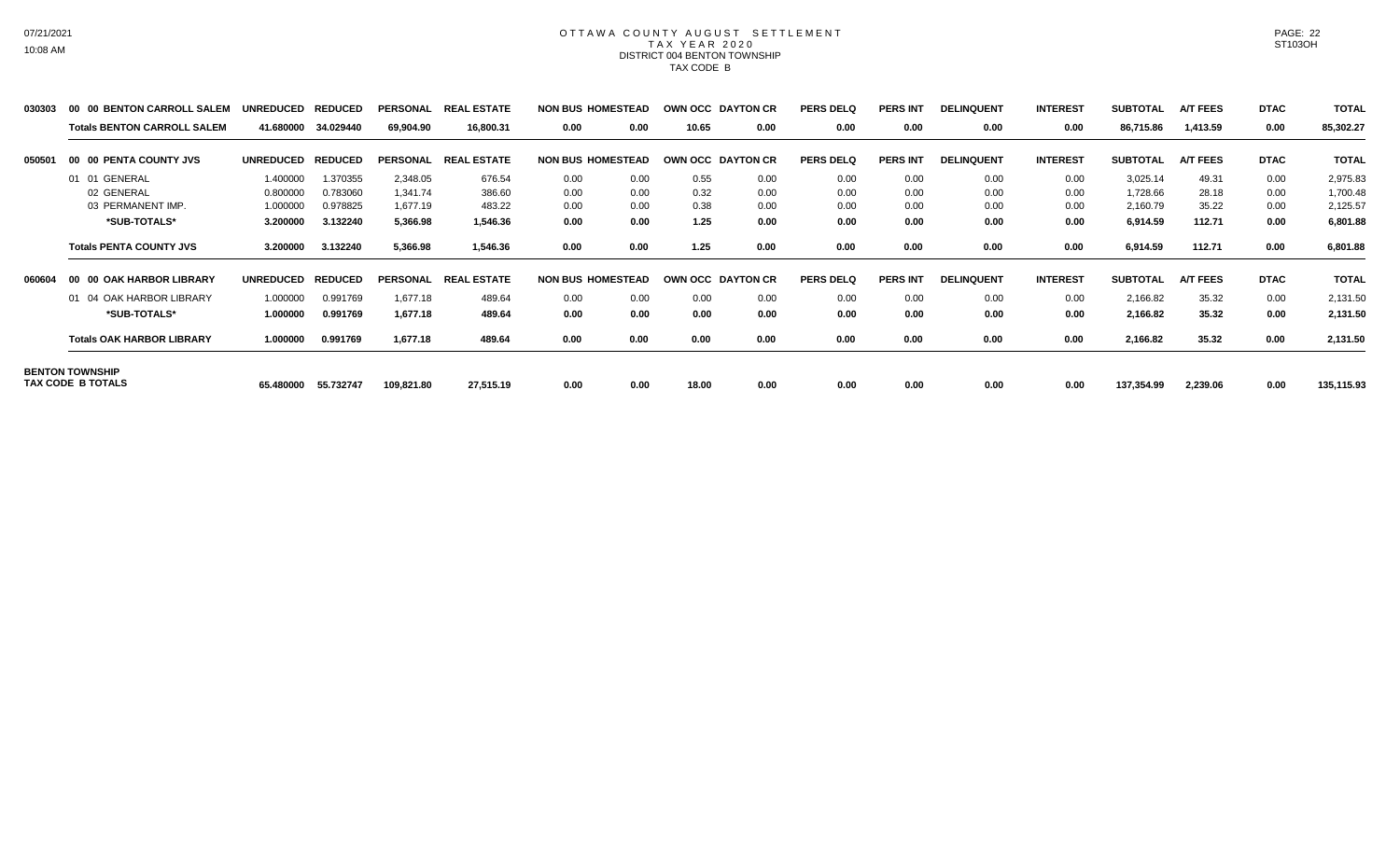#### OTTAWA COUNTY AUGUST SETTLEMENT T A X Y E A R 2 0 2 0 DISTRICT 004 BENTON TOWNSHIP **DISTRICT**

|        | 010101 00 00 OTTAWA COUNTY                            | UNREDUCED REDUCED |                                  | PERSONAL REAL ESTATE                |                              | <b>NON BUS HOMESTEAD</b>   | OWN OCC DAYTON CR        |                      | <b>PERS DELQ</b>     | <b>PERS INT</b>      | <b>DELINQUENT</b>       | <b>INTEREST</b>      | <b>SUBTOTAL</b>                     | <b>A/T FEES</b>            | <b>DTAC</b>          | <b>TOTAL</b>                        |
|--------|-------------------------------------------------------|-------------------|----------------------------------|-------------------------------------|------------------------------|----------------------------|--------------------------|----------------------|----------------------|----------------------|-------------------------|----------------------|-------------------------------------|----------------------------|----------------------|-------------------------------------|
|        | 01 01 O.C.B.M.R.<br>02 O.C.B.M.R.<br>01 PARK DISTRICT |                   | 3.689.80<br>2,348.05<br>1,006.31 | 25,032.42<br>18,628.19<br>13,677.25 | 3,617.09<br>2,703.08<br>0.00 | 756.25<br>565.15<br>373.81 | 363.43<br>271.53<br>0.00 | 0.00<br>0.00<br>0.00 | 0.00<br>0.00<br>0.00 | 0.00<br>0.00<br>0.00 | 46.92<br>35.07<br>26.06 | 0.54<br>0.41<br>0.30 | 33,506.45<br>24,551.48<br>15,083.73 | 546.20<br>400.22<br>245.89 | 2.70<br>2.02<br>1.34 | 32,957.55<br>24,149.24<br>14,836.50 |
|        | *SUB-TOTALS*                                          |                   | 7.044.16                         | 57,337.86                           | 6,320.17                     | 1.695.21                   | 634.96                   | 0.00                 | 0.00                 | 0.00                 | 108.05                  | 1.25                 | 73,141.66                           | 1.192.31                   | 6.06                 | 71,943.29                           |
|        | 02 01 NURSING HOME                                    |                   | 838.59                           | 8,892.84                            | 1,298.60                     | 271.51                     | 130.40                   | 0.00                 | 0.00                 | 0.00                 | 16.85                   | 0.20                 | 11,448.99                           | 186.63                     | 0.97                 | 11,261.39                           |
|        | *SUB-TOTALS*                                          |                   | 838.59                           | 8,892.84                            | 1,298.60                     | 271.51                     | 130.40                   | 0.00                 | 0.00                 | 0.00                 | 16.85                   | 0.20                 | 11,448.99                           | 186.63                     | 0.97                 | 11,261.39                           |
|        | 03 02 SENIOR PROGRAM<br>03 SENIOR PROGRAM             |                   | 503.15<br>335.44                 | 4,622.83<br>3,994.01                | 672.57<br>0.00               | 140.62<br>108.88           | 67.56<br>0.00            | 0.00<br>0.00         | 0.00<br>0.00         | 0.00<br>0.00         | 8.72<br>7.59            | 0.10<br>0.09         | 6,015.55<br>4,446.01                | 98.07<br>72.47             | 0.50<br>0.39         | 5,916.98<br>4,373.15                |
|        | *SUB-TOTALS*                                          |                   | 838.59                           | 8,616.84                            | 672.57                       | 249.50                     | 67.56                    | 0.00                 | 0.00                 | 0.00                 | 16.31                   | 0.19                 | 10,461.56                           | 170.54                     | 0.89                 | 10,290.13                           |
|        | 04 01 INSIDE GENERAL                                  |                   | 3,354.36                         | 41.044.53                           | 6,011.45                     | 1.256.86                   | 603.54                   | 0.00                 | 0.00                 | 0.00                 | 77.98                   | 0.91                 | 52.349.63                           | 853.37                     | 4.49                 | 51,491.77                           |
|        | *SUB-TOTALS*                                          |                   | 3,354.36                         | 41,044.53                           | 6,011.45                     | 1,256.86                   | 603.54                   | 0.00                 | 0.00                 | 0.00                 | 77.98                   | 0.91                 | 52,349.63                           | 853.37                     | 4.49                 | 51,491.77                           |
|        | 07 01 MENTAL HEALTH                                   |                   | 1,174.03                         | 13,029.95                           | 1,904.73                     | 398.24                     | 191.26                   | 0.00                 | 0.00                 | 0.00                 | 24.71                   | 0.29                 | 16,723.21                           | 272.61                     | 1.42                 | 16,449.18                           |
|        | 02 MENTAL HEALTH                                      |                   | 503.15                           | 5,584.27                            | 816.31                       | 170.67                     | 81.97                    | 0.00                 | 0.00                 | 0.00                 | 10.59                   | 0.12                 | 7,167.08                            | 116.83                     | 0.61                 | 7,049.64                            |
|        | 03 MENTAL HEALTH                                      |                   | 335.44                           | 4,171.06                            | 0.00                         | 113.81                     | 0.00                     | 0.00                 | 0.00                 | 0.00                 | 7.93                    | 0.09                 | 4,628.33                            | 75.45                      | 0.41                 | 4,552.47                            |
|        | *SUB-TOTALS*                                          |                   | 2,012.62                         | 22,785.28                           | 2,721.04                     | 682.72                     | 273.23                   | 0.00                 | 0.00                 | 0.00                 | 43.23                   | 0.50                 | 28,518.62                           | 464.89                     | 2.44                 | 28,051.29                           |
|        | <b>Totals OTTAWA COUNTY</b>                           |                   | 14,088.32                        | 138,677.35                          | 17,023.83                    | 4,155.80                   | 1,709.69                 | 0.00                 | 0.00                 | 0.00                 | 262.42                  | 3.05                 | 175,920.46                          | 2,867.74                   | 14.85                | 173,037.87                          |
|        | 02020301 00 00 BENTON EXC CORP.                       | UNREDUCED REDUCED |                                  | PERSONAL REAL ESTATE                |                              | <b>NON BUS HOMESTEAD</b>   |                          | OWN OCC DAYTON CR    | <b>PERS DELQ</b>     | <b>PERS INT</b>      | <b>DELINQUENT</b>       | <b>INTEREST</b>      | <b>SUBTOTAL</b>                     | <b>A/T FEES</b>            | <b>DTAC</b>          | <b>TOTAL</b>                        |
|        | 01 01 CEMETERY                                        |                   | 838.59                           | 7,908.05                            | 1,156.92                     | 241.89                     | 116.16                   | 0.00                 | 0.00                 | 0.00                 | 15.01                   | 0.17                 | 10,276.79                           | 167.53                     | 0.86                 | 10,108.40                           |
|        | *SUB-TOTALS*                                          |                   | 838.59                           | 7,908.05                            | 1,156.92                     | 241.89                     | 116.16                   | 0.00                 | 0.00                 | 0.00                 | 15.01                   | 0.17                 | 10,276.79                           | 167.53                     | 0.86                 | 10,108.40                           |
|        | 02 01 GENERAL                                         |                   | 9.224.49                         | 74.800.20                           | 10.918.62                    | 2.282.83                   | 1,096.43                 | 0.00                 | 0.00                 | 0.00                 | 141.64                  | 1.64                 | 98.465.85                           | 1.605.12                   | 8.16                 | 96.852.57                           |
|        | 02 CURRENT EXPENSE                                    |                   | 2,515.77                         | 32,800.41                           | 0.00                         | 895.91                     | 0.00                     | 0.00                 | 0.00                 | 0.00                 | 62.45                   | 0.72                 | 36,275.26                           | 591.33                     | 3.20                 | 35,680.73                           |
|        | *SUB-TOTALS*                                          |                   | 11,740.26                        | 107,600.61                          | 10,918.62                    | 3,178.74                   | 1,096.43                 | 0.00                 | 0.00                 | 0.00                 | 204.09                  | 2.36                 | 134,741.11                          | 2,196.45                   | 11.36                | 132,533.30                          |
|        | 03 01 INSIDE GENERAL                                  |                   | 2,515.77                         | 30,783.39                           | 4,508.59                     | 942.64                     | 452.66                   | 0.00                 | 0.00                 | 0.00                 | 58.49                   | 0.68                 | 39,262.22                           | 640.02                     | 3.37                 | 38,618.83                           |
|        | *SUB-TOTALS*                                          |                   | 2,515.77                         | 30,783.39                           | 4,508.59                     | 942.64                     | 452.66                   | 0.00                 | 0.00                 | 0.00                 | 58.49                   | 0.68                 | 39,262.22                           | 640.02                     | 3.37                 | 38,618.83                           |
|        | 04 02 INSIDE ROADS                                    |                   | 3,689.80                         | 45.148.98                           | 6,612.59                     | 1,382.54                   | 663.90                   | 0.00                 | 0.00                 | 0.00                 | 85.78                   | 1.00                 | 57,584.59                           | 938.71                     | 4.94                 | 56,640.94                           |
|        | *SUB-TOTALS*                                          |                   | 3,689.80                         | 45,148.98                           | 6,612.59                     | 1,382.54                   | 663.90                   | 0.00                 | 0.00                 | 0.00                 | 85.78                   | 1.00                 | 57,584.59                           | 938.71                     | 4.94                 | 56,640.94                           |
|        | <b>Totals BENTON EXC CORP.</b>                        |                   | 18,784.42                        | 191.441.03                          | 23,196.72                    | 5.745.81                   | 2,329.15                 | 0.00                 | 0.00                 | 0.00                 | 363.37                  | 4.21                 | 241,864.71                          | 3.942.71                   | 20.53                | 237,901.47                          |
| 030303 | 00 00 BENTON CARROLL SALEM UNREDUCED REDUCED          |                   |                                  | PERSONAL REAL ESTATE                |                              | <b>NON BUS HOMESTEAD</b>   |                          | OWN OCC DAYTON CR    | <b>PERS DELQ</b>     | PERS INT             | <b>DELINQUENT</b>       | <b>INTEREST</b>      | <b>SUBTOTAL</b>                     | <b>A/T FEES</b>            | <b>DTAC</b>          | <b>TOTAL</b>                        |
|        | 00 01 GENERAL                                         |                   | 6,205.57                         | 75,932.37                           | 11,121.18                    | 2,325.18                   | 1,116.56                 | 0.00                 | 0.00                 | 0.00                 | 144.27                  | 1.67                 | 96,846.80                           | 1,578.73                   | 8.31                 | 95,259.76                           |
|        | 02 PERMANENT IMPROVEMENT                              |                   | 503.15                           | 6,156.68                            | 901.72                       | 188.53                     | 90.53                    | 0.00                 | 0.00                 | 0.00                 | 11.70                   | 0.14                 | 7,852.45                            | 128.01                     | 0.67                 | 7,723.77                            |
|        | *SUB-TOTALS*                                          |                   | 6,708.72                         | 82,089.05                           | 12,022.90                    | 2,513.71                   | 1,207.09                 | 0.00                 | 0.00                 | 0.00                 | 155.97                  | 1.81                 | 104,699.25                          | 1,706.74                   | 8.98                 | 102,983.53                          |
|        | 01 01 GENERAL                                         |                   | 34,717.64                        | 227,935.00                          | 33,150.95                    | 6,931.10                   | 3,329.62                 | 0.00                 | 0.00                 | 0.00                 | 430.05                  | 4.99                 | 306,499.35                          | 4,996.34                   | 24.77                | 301,478.24                          |
|        | 02 GENERAL                                            |                   | 7,262.19                         | 52,504.14                           | 7,604.42                     | 1,589.91                   | 763.95                   | 0.00                 | 0.00                 | 0.00                 | 98.65                   | 1.14                 | 69,824.40                           | 1,138.23                   | 5.68                 | 68,680.49                           |
|        | 03 GENERAL                                            |                   | 6,541.01                         | 56,803.15                           | 8,237.98                     | 1,722.37                   | 827.54                   | 0.00                 | 0.00                 | 0.00                 | 106.87                  | 1.24                 | 74,240.16                           | 1,210.21                   | 6.16                 | 73,023.79                           |
|        | 04 EMERGENCY                                          |                   | 6,121.71                         | 83,922.78                           | 0.00                         | 2,293.76                   | 0.00                     | 0.00                 | 0.00                 | 0.00                 | 159.88                  | 1.86                 | 92,499.99                           | 1,507.87                   | 8.20                 | 90,983.92                           |
|        | 05 EMERGENCY                                          |                   | 6,541.01                         | 89,670.92                           | 0.00                         | 2,450.87                   | 0.00                     | 0.00                 | 0.00                 | 0.00                 | 170.83                  | 1.98                 | 98,835.61                           | 1,611.14                   | 8.76                 | 97,215.71                           |
|        | *SUB-TOTALS*                                          |                   | 61,183.56                        | 510,835.99                          | 48,993.35                    | 14,988.01                  | 4,921.11                 | 0.00                 | 0.00                 | 0.00                 | 966.28                  | 11.21                | 641,899.51                          | 10,463.79                  | 53.57                | 631,382.15                          |
|        | 02 01 PERMANENT IMPROVEMENT                           |                   | 2,012.62                         | 7,045.22                            | 1,009.02                     | 210.96                     | 101.43                   | 0.00                 | 0.00                 | 0.00                 | 13.09                   | 0.15                 | 10.392.49                           | 169.41                     | 0.75                 | 10,222.33                           |
|        | *SUB-TOTALS*                                          |                   | 2,012.62                         | 7,045.22                            | 1,009.02                     | 210.96                     | 101.43                   | 0.00                 | 0.00                 | 0.00                 | 13.09                   | 0.15                 | 10,392.49                           | 169.41                     | 0.75                 | 10,222.33                           |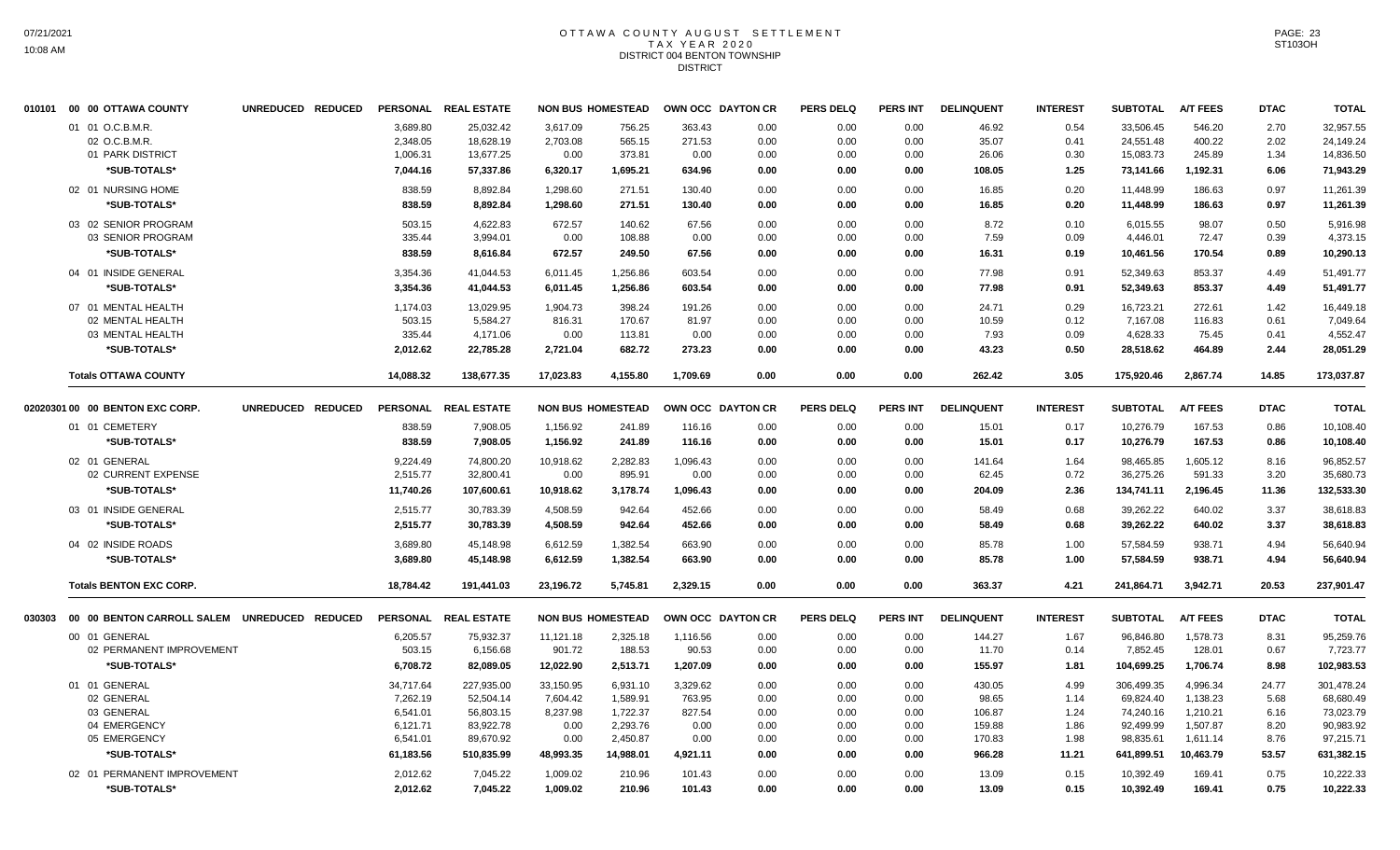#### OTTAWA COUNTY AUGUST SETTLEMENT T A X Y E A R 2 0 2 0 DISTRICT 004 BENTON TOWNSHIP DISTRICT

| 030303 | 00 00 BENTON CARROLL SALEM         | <b>UNREDUCED</b><br><b>REDUCED</b> | <b>PERSONAL</b> | <b>REAL ESTATE</b> |            | <b>NON BUS HOMESTEAD</b> |           | OWN OCC DAYTON CR | <b>PERS DELQ</b> | <b>PERS INT</b> | <b>DELINQUENT</b> | <b>INTEREST</b> | <b>SUBTOTAL</b> | <b>A/T FEES</b> | <b>DTAC</b> | <b>TOTAL</b> |
|--------|------------------------------------|------------------------------------|-----------------|--------------------|------------|--------------------------|-----------|-------------------|------------------|-----------------|-------------------|-----------------|-----------------|-----------------|-------------|--------------|
|        | <b>Totals BENTON CARROLL SALEM</b> |                                    | 69,904.90       | 599,970.26         | 62,025.27  | 17,712.68                | 6,229.63  | 0.00              | 0.00             | 0.00            | 1,135.34          | 13.17           | 756,991.25      | 12,339.94       | 63.30       | 744,588.01   |
| 050501 | 00 00 PENTA COUNTY JVS             | <b>REDUCED</b><br><b>UNREDUCED</b> | <b>PERSONAL</b> | <b>REAL ESTATE</b> |            | <b>NON BUS HOMESTEAD</b> |           | OWN OCC DAYTON CR | <b>PERS DELQ</b> | <b>PERS INT</b> | <b>DELINQUENT</b> | <b>INTEREST</b> | <b>SUBTOTAL</b> | <b>A/T FEES</b> | <b>DTAC</b> | <b>TOTAL</b> |
|        | 01 01 GENERAL                      |                                    | 2,348.05        | 26,167.43          | 3,825.47   | 799.82                   | 384.11    | 0.00              | 0.00             | 0.00            | 49.63             | 0.58            | 33,575.09       | 547.31          | 2.86        | 33,024.92    |
|        | 02 GENERAL                         |                                    | 1,341.74        | 14,952.83          | 2,185.98   | 457.04                   | 219.50    | 0.00              | 0.00             | 0.00            | 28.36             | 0.33            | 19,185.78       | 312.75          | 1.63        | 18,871.40    |
|        | 03 PERMANENT IMP.                  |                                    | 1,677.19        | 16,433.00          | 2,393.61   | 500.43                   | 240.38    | 0.00              | 0.00             | 0.00            | 31.05             | 0.36            | 21,276.02       | 346.82          | 1.79        | 20,927.41    |
|        | *SUB-TOTALS*                       |                                    | 5,366.98        | 57,553.26          | 8,405.06   | 1,757.29                 | 843.99    | 0.00              | 0.00             | 0.00            | 109.04            | 1.27            | 74,036.89       | 1,206.88        | 6.28        | 72,823.73    |
|        | <b>Totals PENTA COUNTY JVS</b>     |                                    | 5,366.98        | 57,553.26          | 8,405.06   | 1,757.29                 | 843.99    | 0.00              | 0.00             | 0.00            | 109.04            | 1.27            | 74,036.89       | 1,206.88        | 6.28        | 72,823.73    |
| 060604 | <b>00 OAK HARBOR LIBRARY</b>       | <b>REDUCED</b><br><b>UNREDUCED</b> | <b>PERSONAL</b> | <b>REAL ESTATE</b> |            | <b>NON BUS HOMESTEAD</b> |           | OWN OCC DAYTON CR | <b>PERS DELQ</b> | PERS INT        | <b>DELINQUENT</b> | <b>INTEREST</b> | <b>SUBTOTAL</b> | <b>A/T FEES</b> | <b>DTAC</b> | <b>TOTAL</b> |
|        | 01 04 OAK HARBOR LIBRARY           |                                    | 1,677.18        | 19,879.39          | 0.00       | 541.59                   | 0.00      | 0.00              | 0.00             | 0.00            | 37.75             | 0.44            | 22,136.35       | 360.85          | 1.94        | 21,773.56    |
|        | *SUB-TOTALS*                       |                                    | 1,677.18        | 19,879.39          | 0.00       | 541.59                   | 0.00      | 0.00              | 0.00             | 0.00            | 37.75             | 0.44            | 22,136.35       | 360.85          | 1.94        | 21,773.56    |
|        | <b>Totals OAK HARBOR LIBRARY</b>   |                                    | 1,677.18        | 19,879.39          | 0.00       | 541.59                   | 0.00      | 0.00              | 0.00             | 0.00            | 37.75             | 0.44            | 22,136.35       | 360.85          | 1.94        | 21,773.56    |
|        | <b>BENTON TOWNSHIP</b>             |                                    |                 |                    |            |                          |           |                   |                  |                 |                   |                 |                 |                 |             |              |
|        | <b>DISTRICT TOTALS</b>             |                                    | 109,821.80      | 1,007,521.29       | 110,650.88 | 29,913.17                | 11,112.46 | 0.00              | 0.00             | 0.00            | 1,907.92          | 22.14           | 1,270,949.66    | 20,718.12       | 106.90      | 1,250,124.64 |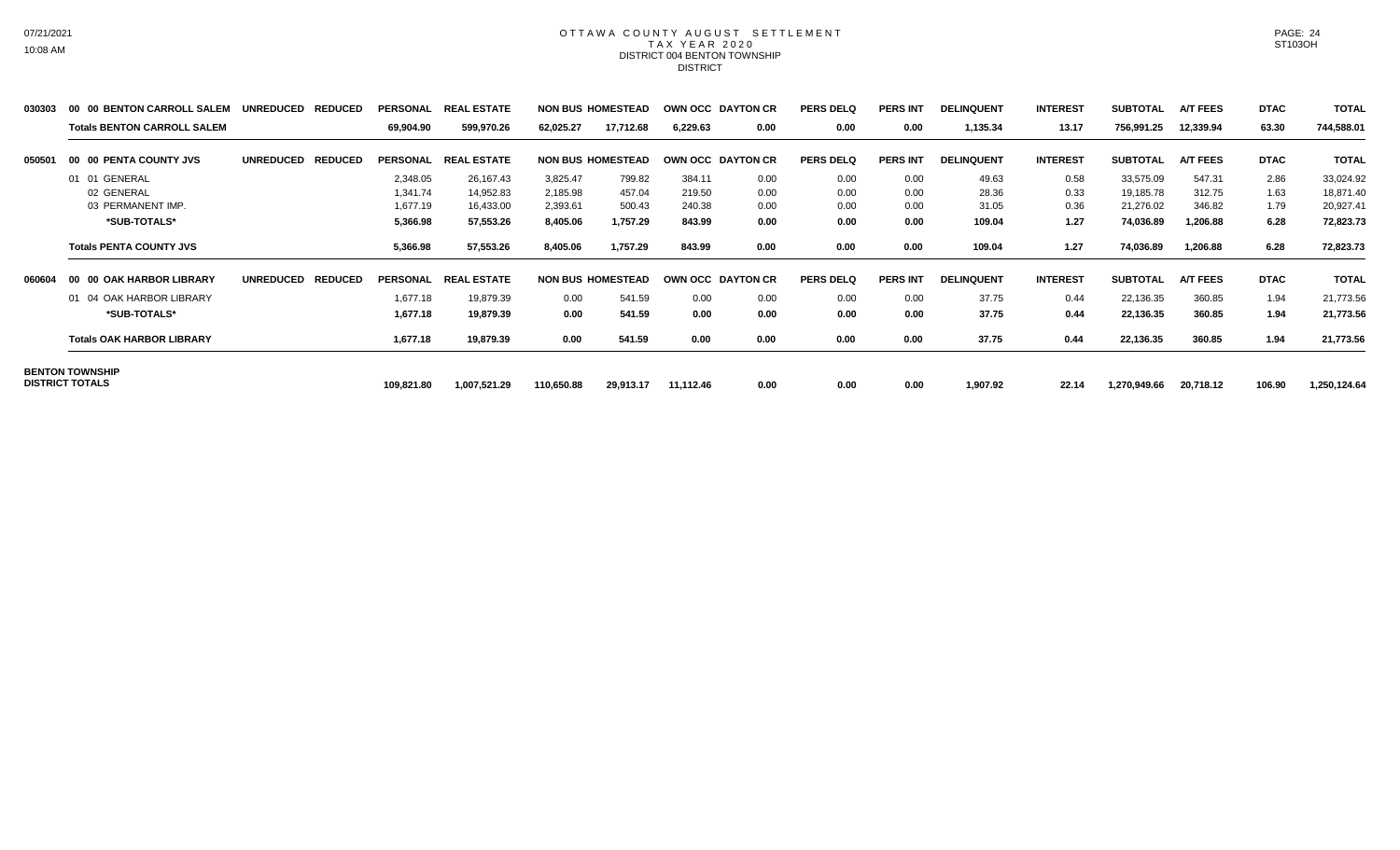## OTTAWA COUNTY AUGUST SETTLEMENT T A X Y E A R 2 0 2 0 DISTRICT 005 ROCKY RIDGE CORP. TAX CODE A

| 010101 | 00 00 OTTAWA COUNTY                | UNREDUCED REDUCED |                     | <b>PERSONAL</b> | <b>REAL ESTATE</b>   |          | <b>NON BUS HOMESTEAD</b> | OWN OCC DAYTON CR |      | <b>PERS DELQ</b> | PERS INT        | <b>DELINQUENT</b> | <b>INTEREST</b> | <b>SUBTOTAL</b> | <b>A/T FEES</b> | <b>DTAC</b> | <b>TOTAL</b> |
|--------|------------------------------------|-------------------|---------------------|-----------------|----------------------|----------|--------------------------|-------------------|------|------------------|-----------------|-------------------|-----------------|-----------------|-----------------|-------------|--------------|
|        | 01 01 O.C.B.M.R.                   | 2.200000          | 1.203400            | 0.00            | 1,780.35             | 255.68   | 130.17                   | 25.72             | 0.00 | 0.00             | 0.00            | 32.18             | 4.38            | 2,228.48        | 36.33           | 4.00        | 2,188.15     |
|        | 02 O.C.B.M.R.                      | 1.400000          | 0.899310            | 0.00            | 1,330.47             | 191.08   | 97.28                    | 19.22             | 0.00 | 0.00             | 0.00            | 24.05             | 3.27            | 1,665.37        | 27.15           | 2.99        | 1,635.23     |
|        | 01 PARK DISTRICT                   | 0.600000          | 0.594840            | 0.00            | 988.86               | 0.00     | 64.34                    | 0.00              | 0.00 | 0.00             | 0.00            | 17.87             | 2.43            | 1,073.50        | 17.50           | 1.98        | 1,054.02     |
|        | *SUB-TOTALS*                       | 4.200000          | 2.697550            | 0.00            | 4,099.68             | 446.76   | 291.79                   | 44.94             | 0.00 | 0.00             | 0.00            | 74.10             | 10.08           | 4,967.35        | 80.98           | 8.97        | 4,877.40     |
|        | 02 01 NURSING HOME                 | 0.500000          | 0.432043            | 0.00            | 639.18               | 91.80    | 46.73                    | 9.23              | 0.00 | 0.00             | 0.00            | 11.55             | 1.57            | 800.06          | 13.04           | 1.44        | 785.58       |
|        | *SUB-TOTALS*                       | 0.500000          | 0.432043            | 0.00            | 639.18               | 91.80    | 46.73                    | 9.23              | 0.00 | 0.00             | 0.00            | 11.55             | 1.57            | 800.06          | 13.04           | 1.44        | 785.58       |
|        | 03 02 SENIOR PROGRAM               | 0.300000          | 0.223762            | 0.00            | 331.04               | 47.54    | 24.20                    | 4.78              | 0.00 | 0.00             | 0.00            | 5.98              | 0.81            | 414.35          | 6.75            | 0.74        | 406.86       |
|        | 03 SENIOR PROGRAM                  | 0.200000          | 0.173250            | 0.00            | 288.01               | 0.00     | 18.74                    | 0.00              | 0.00 | 0.00             | 0.00            | 5.21              | 0.71            | 312.67          | 5.10            | 0.58        | 306.99       |
|        | *SUB-TOTALS*                       | 0.500000          | 0.397012            | 0.00            | 619.05               | 47.54    | 42.94                    | 4.78              | 0.00 | 0.00             | 0.00            | 11.19             | 1.52            | 727.02          | 11.85           | 1.32        | 713.85       |
|        | 04 01 INSIDE GENERAL               | 2.000000          | 2.000000            | 0.00            | 2,958.86             | 424.94   | 216.34                   | 42.75             | 0.00 | 0.00             | 0.00            | 53.48             | 7.28            | 3,703.65        | 60.37           | 6.65        | 3,636.63     |
|        | *SUB-TOTALS*                       | 2.000000          | 2.000000            | 0.00            | 2,958.86             | 424.94   | 216.34                   | 42.75             | 0.00 | 0.00             | 0.00            | 53.48             | 7.28            | 3,703.65        | 60.37           | 6.65        | 3,636.63     |
|        | 07 01 MENTAL HEALTH                | 0.700000          | 0.633701            | 0.00            | 937.52               | 134.64   | 68.55                    | 13.54             | 0.00 | 0.00             | 0.00            | 16.94             | 2.31            | 1.173.50        | 19.13           | 2.11        | 1.152.26     |
|        | 02 MENTAL HEALTH                   | 0.300000          | 0.271586            | 0.00            | 401.79               | 57.70    | 29.38                    | 5.80              | 0.00 | 0.00             | 0.00            | 7.26              | 0.99            | 502.92          | 8.20            | 0.90        | 493.82       |
|        | 03 MENTAL HEALTH                   | 0.200000          | 0.181100            | 0.00            | 301.06               | 0.00     | 19.59                    | 0.00              | 0.00 | 0.00             | 0.00            | 5.44              | 0.74            | 326.83          | 5.33            | 0.60        | 320.90       |
|        | *SUB-TOTALS*                       | 1.200000          | 1.086387            | 0.00            | 1,640.37             | 192.34   | 117.52                   | 19.34             | 0.00 | 0.00             | 0.00            | 29.64             | 4.04            | 2,003.25        | 32.66           | 3.61        | 1,966.98     |
|        | <b>Totals OTTAWA COUNTY</b>        | 8.400000          | 6.612992            | 0.00            | 9.957.14             | 1.203.38 | 715.32                   | 121.04            | 0.00 | 0.00             | 0.00            | 179.96            | 24.49           | 12,201.33       | 198.90          | 21.99       | 11,980.44    |
|        | 02020302 00 00 BENTON INC CORP.    | <b>UNREDUCED</b>  | <b>REDUCED</b>      | <b>PERSONAL</b> | <b>REAL ESTATE</b>   |          | <b>NON BUS HOMESTEAD</b> | OWN OCC DAYTON CR |      | <b>PERS DELQ</b> | <b>PERS INT</b> | <b>DELINQUENT</b> | <b>INTEREST</b> | <b>SUBTOTAL</b> | <b>A/T FEES</b> | <b>DTAC</b> | <b>TOTAL</b> |
|        | 01 01 CEMETERY                     | 0.500000          | 0.384907            | 0.00            | 569.44               | 81.78    | 41.64                    | 8.23              | 0.00 | 0.00             | 0.00            | 10.29             | 1.40            | 712.78          | 11.62           | 1.28        | 699.88       |
|        | 02 CURRENT EXPENSE                 | 1.500000          | 1.425642            | 0.00            | 2,369.98             | 0.00     | 154.21                   | 0.00              | 0.00 | 0.00             | 0.00            | 42.83             | 5.83            | 2,572.85        | 41.94           | 4.74        | 2,526.17     |
|        | *SUB-TOTALS*                       | 2.000000          | 1.810549            | 0.00            | 2,939.42             | 81.78    | 195.85                   | 8.23              | 0.00 | 0.00             | 0.00            | 53.12             | 7.23            | 3,285.63        | 53.56           | 6.02        | 3,226.05     |
|        | 03 01 INSIDE GENERAL               | 1.500000          | 1.500000            | 0.00            | 2,219.15             | 318.70   | 162.26                   | 32.06             | 0.00 | 0.00             | 0.00            | 40.11             | 5.46            | 2,777.74        | 45.28           | 4.99        | 2,727.47     |
|        | *SUB-TOTALS*                       | 1.500000          | 1.500000            | 0.00            | 2.219.15             | 318.70   | 162.26                   | 32.06             | 0.00 | 0.00             | 0.00            | 40.11             | 5.46            | 2,777.74        | 45.28           | 4.99        | 2,727.47     |
|        | <b>Totals BENTON INC CORP.</b>     | 3.500000          | 3.310549            | 0.00            | 5.158.57             | 400.48   | 358.11                   | 40.29             | 0.00 | 0.00             | 0.00            | 93.23             | 12.69           | 6,063.37        | 98.84           | 11.01       | 5,953.52     |
| 030303 | 00 00 BENTON CARROLL SALEM         | UNREDUCED REDUCED |                     |                 | PERSONAL REAL ESTATE |          | <b>NON BUS HOMESTEAD</b> | OWN OCC DAYTON CR |      | <b>PERS DELQ</b> | PERS INT        | <b>DELINQUENT</b> | <b>INTEREST</b> | <b>SUBTOTAL</b> | <b>A/T FEES</b> | <b>DTAC</b> | <b>TOTAL</b> |
|        | 00 01 GENERAL                      | 3.700000          | 3.700000            | 0.00            | 5,473.90             | 786.13   | 400.23                   | 79.08             | 0.00 | 0.00             | 0.00            | 98.93             | 13.47           | 6,851.74        | 111.69          | 12.30       | 6.727.75     |
|        | 02 PERMANENT IMPROVEMENT           | 0.300000          | 0.300000            | 0.00            | 443.83               | 63.74    | 32.45                    | 6.41              | 0.00 | 0.00             | 0.00            | 8.02              | 1.09            | 555.54          | 9.06            | 1.00        | 545.48       |
|        | *SUB-TOTALS*                       | 4.000000          | 4.000000            | 0.00            | 5,917.73             | 849.87   | 432.68                   | 85.49             | 0.00 | 0.00             | 0.00            | 106.95            | 14.56           | 7,407.28        | 120.75          | 13.30       | 7,273.23     |
|        | 01 01 GENERAL                      | 20.700000         | 11.029271           | 0.00            | 16,317.06            | 2,343.37 | 1,193.04                 | 235.74            | 0.00 | 0.00             | 0.00            | 294.91            | 40.14           | 20,424.26       | 332.94          | 36.65       | 20,054.67    |
|        | 02 GENERAL                         | 4.330000          | 2.529980            | 0.00            | 3,742.93             | 537.54   | 273.67                   | 54.08             | 0.00 | 0.00             | 0.00            | 67.65             | 9.21            | 4,685.08        | 76.37           | 8.41        | 4,600.30     |
|        | 03 GENERAL                         | 3.900000          | 2.740764            | 0.00            | 4,054.77             | 582.33   | 296.47                   | 58.58             | 0.00 | 0.00             | 0.00            | 73.28             | 9.97            | 5,075.40        | 82.74           | 9.11        | 4,983.55     |
|        | 04 EMERGENCY                       | 3.650000          | 3.650000            | 0.00            | 6,067.73             | 0.00     | 394.82                   | 0.00              | 0.00 | 0.00             | 0.00            | 109.67            | 14.93           | 6,587.15        | 107.38          | 12.13       | 6,467.64     |
|        | 05 EMERGENCY                       | 3.900000          | 3.900000            | 0.00            | 6,483.33             | 0.00     | 421.86                   | 0.00              | 0.00 | 0.00             | 0.00            | 117.18            | 15.95           | 7,038.32        | 114.73          | 12.96       | 6,910.63     |
|        | *SUB-TOTALS*                       | 36.480000         | 23.850015           | 0.00            | 36,665.82            | 3,463.24 | 2,579.86                 | 348.40            | 0.00 | 0.00             | 0.00            | 662.69            | 90.20           | 43,810.21       | 714.16          | 79.26       | 43,016.79    |
|        | 02 01 PERMANENT IMPROVEMENT        | 1.200000          | 0.335698            | 0.00            | 496.64               | 71.33    | 36.31                    | 7.18              | 0.00 | 0.00             | 0.00            | 8.98              | 1.22            | 621.66          | 10.13           | 1.12        | 610.41       |
|        | *SUB-TOTALS*                       | 1.200000          | 0.335698            | 0.00            | 496.64               | 71.33    | 36.31                    | 7.18              | 0.00 | 0.00             | 0.00            | 8.98              | 1.22            | 621.66          | 10.13           | 1.12        | 610.41       |
|        | <b>Totals BENTON CARROLL SALEM</b> |                   | 41.680000 28.185713 | 0.00            | 43,080.19            | 4,384.44 | 3,048.85                 | 441.07            | 0.00 | 0.00             | 0.00            | 778.62            | 105.98          | 51,839.15       | 845.04          | 93.68       | 50,900.43    |
|        | 040402 00 00 ROCKY RIDGE CORP.     | UNREDUCED REDUCED |                     |                 | PERSONAL REAL ESTATE |          | <b>NON BUS HOMESTEAD</b> | OWN OCC DAYTON CR |      | <b>PERS DELQ</b> | PERS INT        | <b>DELINQUENT</b> | <b>INTEREST</b> | <b>SUBTOTAL</b> | <b>A/T FEES</b> | <b>DTAC</b> | <b>TOTAL</b> |
|        | 00 01 GENERAL                      | 2.000000          | 2.000000            | 0.00            | 2,958.86             | 424.94   | 216.34                   | 42.75             | 0.00 | 0.00             | 0.00            | 53.48             | 7.28            | 3,703.65        | 60.37           | 6.65        | 3,636.63     |
|        |                                    |                   |                     |                 |                      |          |                          |                   |      |                  |                 |                   |                 |                 |                 |             |              |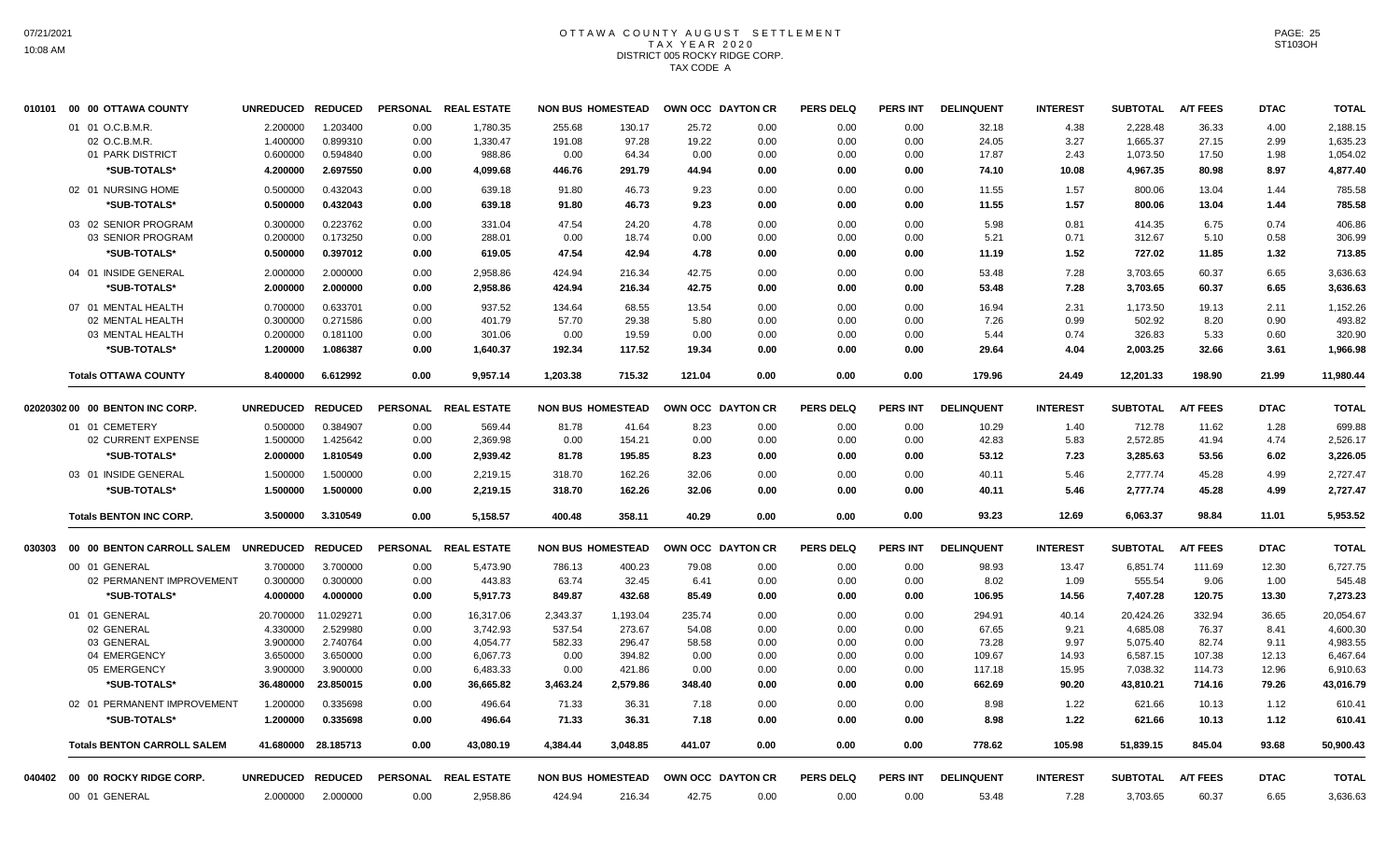# 07/21/2021 10:08 AM

#### OTTAWA COUNTY AUGUST SETTLEMENT T A X Y E A R 2 0 2 0 DISTRICT 005 ROCKY RIDGE CORP. TAX CODE A

| 040402 | 00 00 ROCKY RIDGE CORP.                       | UNREDUCED REDUCED |                     |                 | PERSONAL REAL ESTATE |          | <b>NON BUS HOMESTEAD</b> | OWN OCC DAYTON CR |      | <b>PERS DELQ</b> | <b>PERS INT</b> | <b>DELINQUENT</b> | <b>INTEREST</b> | <b>SUBTOTAL</b> | <b>A/T FEES</b> | <b>DTAC</b> | <b>TOTAL</b> |
|--------|-----------------------------------------------|-------------------|---------------------|-----------------|----------------------|----------|--------------------------|-------------------|------|------------------|-----------------|-------------------|-----------------|-----------------|-----------------|-------------|--------------|
|        | *SUB-TOTALS*<br>$00 \,$                       | 2.000000          | 2.000000            | 0.00            | 2,958.86             | 424.94   | 216.34                   | 42.75             | 0.00 | 0.00             | 0.00            | 53.48             | 7.28            | 3,703.65        | 60.37           | 6.65        | 3,636.63     |
|        | 01 01 POLICE                                  | 0.500000          | 0.225419            | 0.00            | 333.49               | 47.89    | 24.38                    | 4.82              | 0.00 | 0.00             | 0.00            | 6.03              | 0.82            | 417.43          | 6.80            | 0.75        | 409.88       |
|        | *SUB-TOTALS*                                  | 0.500000          | 0.225419            | 0.00            | 333.49               | 47.89    | 24.38                    | 4.82              | 0.00 | 0.00             | 0.00            | 6.03              | 0.82            | 417.43          | 6.80            | 0.75        | 409.88       |
|        | <b>Totals ROCKY RIDGE CORP.</b>               | 2.500000          | 2.225419            | 0.00            | 3,292.35             | 472.83   | 240.72                   | 47.57             | 0.00 | 0.00             | 0.00            | 59.51             | 8.10            | 4,121.08        | 67.17           | 7.40        | 4,046.51     |
| 050501 | 00 00 PENTA COUNTY JVS                        | UNREDUCED REDUCED |                     |                 | PERSONAL REAL ESTATE |          | <b>NON BUS HOMESTEAD</b> | OWN OCC DAYTON CR |      | <b>PERS DELQ</b> | <b>PERS INT</b> | <b>DELINQUENT</b> | <b>INTEREST</b> | <b>SUBTOTAL</b> | <b>A/T FEES</b> | <b>DTAC</b> | <b>TOTAL</b> |
|        | 01 01 GENERAL                                 | 1.400000          | 1.272727            | 0.00            | 1,882.91             | 270.41   | 137.67                   | 27.20             | 0.00 | 0.00             | 0.00            | 34.03             | 4.63            | 2,356.85        | 38.42           | 4.23        | 2,314.20     |
|        | 02 GENERAL                                    | 0.800000          | 0.727273            | 0.00            | 1,075.95             | 154.52   | 78.67                    | 15.54             | 0.00 | 0.00             | 0.00            | 19.45             | 2.65            | 1,346.78        | 21.95           | 2.42        | 1,322.41     |
|        | 03 PERMANENT IMP.                             | 1.000000          | 0.796351            | 0.00            | 1,178.15             | 169.20   | 86.14                    | 17.02             | 0.00 | 0.00             | 0.00            | 21.29             | 2.90            | 1,474.70        | 24.04           | 2.65        | 1,448.01     |
|        | *SUB-TOTALS*                                  | 3.200000          | 2.796351            | 0.00            | 4,137.01             | 594.13   | 302.48                   | 59.76             | 0.00 | 0.00             | 0.00            | 74.77             | 10.18           | 5,178.33        | 84.41           | 9.30        | 5,084.62     |
|        | <b>Totals PENTA COUNTY JVS</b>                | 3.200000          | 2.796351            | 0.00            | 4.137.01             | 594.13   | 302.48                   | 59.76             | 0.00 | 0.00             | 0.00            | 74.77             | 10.18           | 5,178.33        | 84.41           | 9.30        | 5.084.62     |
| 060601 | 00 00 MID COUNTY EMS                          | <b>UNREDUCED</b>  | <b>REDUCED</b>      | <b>PERSONAL</b> | <b>REAL ESTATE</b>   |          | <b>NON BUS HOMESTEAD</b> | OWN OCC DAYTON CR |      | <b>PERS DELQ</b> | <b>PERS INT</b> | <b>DELINQUENT</b> | <b>INTEREST</b> | <b>SUBTOTAL</b> | <b>A/T FEES</b> | <b>DTAC</b> | <b>TOTAL</b> |
|        | 01 01 MID COUNTY EMS                          | 1.000000          | 0.297825            | 0.00            | 440.61               | 63.28    | 32.22                    | 6.37              | 0.00 | 0.00             | 0.00            | 7.96              | 1.08            | 551.52          | 8.99            | 0.99        | 541.54       |
|        | 02 MID COUNTY EMS                             | 0.250000          | 0.106916            | 0.00            | 158.17               | 22.72    | 11.57                    | 2.29              | 0.00 | 0.00             | 0.00            | 2.86              | 0.39            | 198.00          | 3.23            | 0.36        | 194.41       |
|        | 03 MID COUNTY EMS                             | 0.750000          | 0.339888            | 0.00            | 502.84               | 72.22    | 36.77                    | 7.26              | 0.00 | 0.00             | 0.00            | 9.09              | 1.24            | 629.42          | 10.26           | 1.13        | 618.03       |
|        | 04 MID COUNTY EMS                             | 1.000000          | 0.773080            | 0.00            | 1,143.74             | 164.26   | 83.63                    | 16.53             | 0.00 | 0.00             | 0.00            | 20.67             | 2.81            | 1,431.64        | 23.34           | 2.57        | 1,405.73     |
|        | 05 CURRENT EXPENSE                            | 2.000000          | 1.791252            | 0.00            | 2,977.76             | 0.00     | 193.76                   | 0.00              | 0.00 | 0.00             | 0.00            | 53.82             | 7.32            | 3,232.66        | 52.70           | 5.95        | 3,174.01     |
|        | *SUB-TOTALS*                                  | 5.000000          | 3.308961            | 0.00            | 5,223.12             | 322.48   | 357.95                   | 32.45             | 0.00 | 0.00             | 0.00            | 94.40             | 12.84           | 6,043.24        | 98.52           | 11.00       | 5,933.72     |
|        | <b>Totals MID COUNTY EMS</b>                  | 5.000000          | 3.308961            | 0.00            | 5.223.12             | 322.48   | 357.95                   | 32.45             | 0.00 | 0.00             | 0.00            | 94.40             | 12.84           | 6.043.24        | 98.52           | 11.00       | 5,933.72     |
| 060604 | 00 00 OAK HARBOR LIBRARY                      | UNREDUCED REDUCED |                     |                 | PERSONAL REAL ESTATE |          | <b>NON BUS HOMESTEAD</b> | OWN OCC DAYTON CR |      | <b>PERS DELQ</b> | <b>PERS INT</b> | <b>DELINQUENT</b> | <b>INTEREST</b> | <b>SUBTOTAL</b> | <b>A/T FEES</b> | <b>DTAC</b> | <b>TOTAL</b> |
|        | 01 04 OAK HARBOR LIBRARY                      | 1.000000          | 0.861811            | 0.00            | 1,432.67             | 0.00     | 93.22                    | 0.00              | 0.00 | 0.00             | 0.00            | 25.89             | 3.52            | 1,555.30        | 25.35           | 2.86        | 1,527.09     |
|        | *SUB-TOTALS*                                  | 1.000000          | 0.861811            | 0.00            | 1.432.67             | 0.00     | 93.22                    | 0.00              | 0.00 | 0.00             | 0.00            | 25.89             | 3.52            | 1,555.30        | 25.35           | 2.86        | 1,527.09     |
|        | <b>Totals OAK HARBOR LIBRARY</b>              | 1.000000          | 0.861811            | 0.00            | 1,432.67             | 0.00     | 93.22                    | 0.00              | 0.00 | 0.00             | 0.00            | 25.89             | 3.52            | 1,555.30        | 25.35           | 2.86        | 1,527.09     |
|        | <b>ROCKY RIDGE CORP.</b><br>TAX CODE A TOTALS |                   | 65.280000 47.301796 | 0.00            | 72,281.05            | 7,377.74 | 5,116.65                 | 742.18            | 0.00 | 0.00             | 0.00            | 1,306.38          | 177.80          | 87,001.80       | 1,418.23        | 157.24      | 85,426.33    |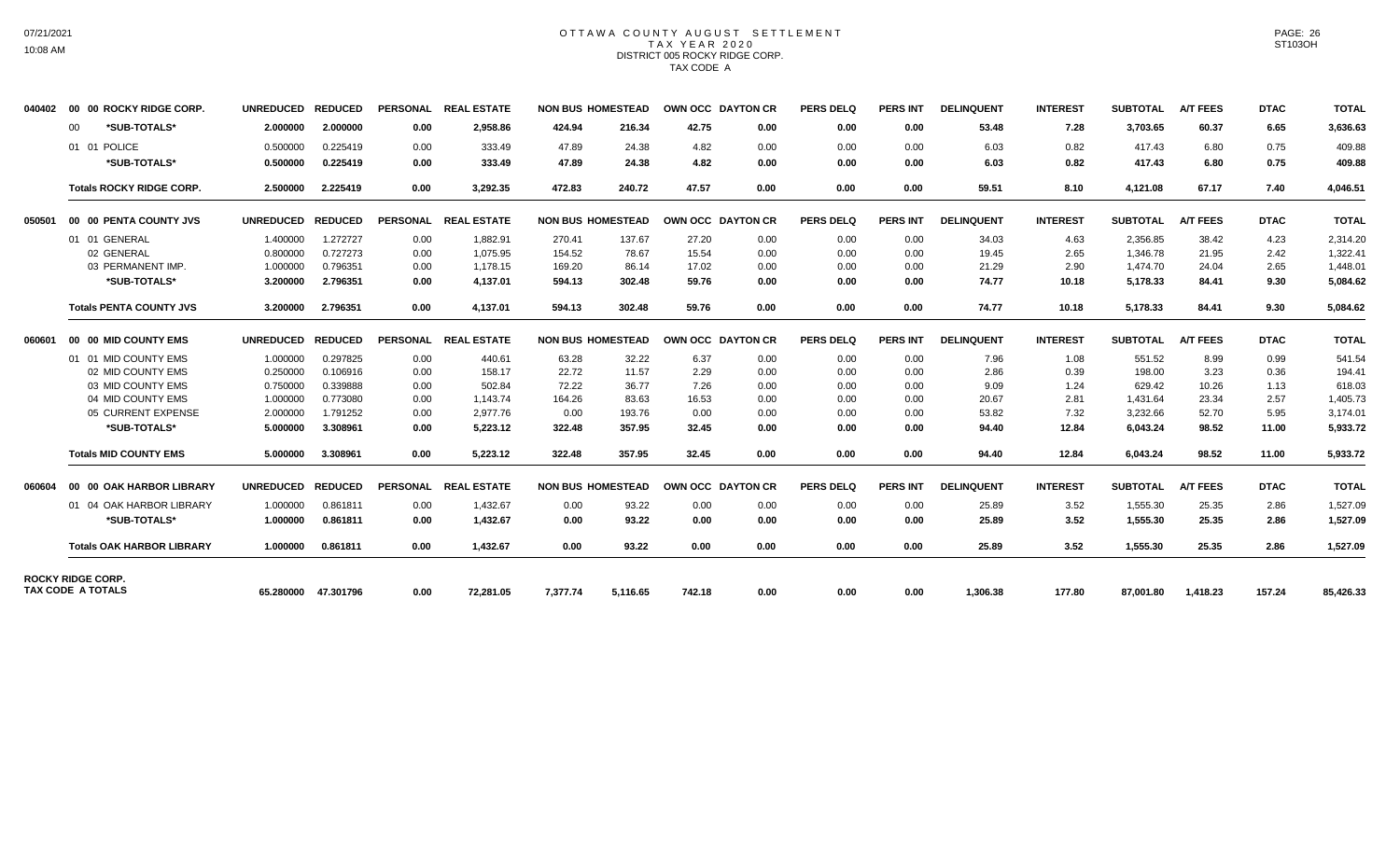# OTTAWA COUNTY AUGUST SETTLEMENT T A X Y E A R 2 0 2 0 DISTRICT 005 ROCKY RIDGE CORP. TAX CODE B

|        | 010101 00 00 OTTAWA COUNTY         | UNREDUCED REDUCED |                     |          | PERSONAL REAL ESTATE | <b>NON BUS HOMESTEAD</b> |      | OWN OCC DAYTON CR | PERS DELQ        | <b>PERS INT</b> | <b>DELINQUENT</b> | <b>INTEREST</b> | <b>SUBTOTAL</b> | <b>A/T FEES</b> | <b>DTAC</b> | <b>TOTAL</b> |
|--------|------------------------------------|-------------------|---------------------|----------|----------------------|--------------------------|------|-------------------|------------------|-----------------|-------------------|-----------------|-----------------|-----------------|-------------|--------------|
|        | 01 01 O.C.B.M.R.                   | 2.200000          | 1.883836            | 210.77   | 46.71                | 0.00<br>0.00             | 0.00 | 0.00              | 0.00             | 0.00            | 8.40              | 1.74            | 267.62          | 4.36            | 1.01        | 262.25       |
|        | 02 O.C.B.M.R.                      | 1.400000          | 1.248331            | 134.13   | 30.95                | 0.00<br>0.00             | 0.00 | 0.00              | 0.00             | 0.00            | 5.57              | 1.15            | 171.80          | 2.80            | 0.67        | 168.33       |
|        | 01 PARK DISTRICT                   | 0.600000          | 0.595592            | 57.48    | 14.77                | 0.00<br>0.00             | 0.00 | 0.00              | 0.00             | 0.00            | 2.66              | 0.55            | 75.46           | 1.23            | 0.32        | 73.91        |
|        | *SUB-TOTALS*                       | 4.200000          | 3.727759            | 402.38   | 92.43                | 0.00<br>0.00             | 0.00 | 0.00              | 0.00             | 0.00            | 16.63             | 3.44            | 514.88          | 8.39            | 2.00        | 504.49       |
|        | 02 01 NURSING HOME                 | 0.500000          | 0.485399            | 47.90    | 12.04                | 0.00<br>0.00             | 0.00 | 0.00              | 0.00             | 0.00            | 2.16              | 0.45            | 62.55           | 1.02            | 0.26        | 61.27        |
|        | *SUB-TOTALS*                       | 0.500000          | 0.485399            | 47.90    | 12.04                | 0.00<br>0.00             | 0.00 | 0.00              | 0.00             | 0.00            | 2.16              | 0.45            | 62.55           | 1.02            | 0.26        | 61.27        |
|        | 03 02 SENIOR PROGRAM               | 0.300000          | 0.286012            | 28.74    | 7.09                 | 0.00<br>0.00             | 0.00 | 0.00              | 0.00             | 0.00            | 1.28              | 0.26            | 37.37           | 0.61            | 0.15        | 36.61        |
|        | 03 SENIOR PROGRAM                  | 0.200000          | 0.194640            | 19.16    | 4.83                 | 0.00<br>0.00             | 0.00 | 0.00              | 0.00             | 0.00            | 0.87              | 0.18            | 25.04           | 0.41            | 0.11        | 24.52        |
|        | *SUB-TOTALS*                       | 0.500000          | 0.480652            | 47.90    | 11.92                | 0.00<br>0.00             | 0.00 | 0.00              | 0.00             | 0.00            | 2.15              | 0.44            | 62.41           | 1.02            | 0.26        | 61.13        |
|        | 04 01 INSIDE GENERAL               | 2.000000          | 2.000000            | 191.61   | 49.59                | 0.00<br>0.00             | 0.00 | 0.00              | 0.00             | 0.00            | 8.92              | 1.85            | 251.97          | 4.11            | 1.08        | 246.78       |
|        | *SUB-TOTALS*                       | 2.000000          | 2.000000            | 191.61   | 49.59                | 0.00<br>0.00             | 0.00 | 0.00              | 0.00             | 0.00            | 8.92              | 1.85            | 251.97          | 4.11            | 1.08        | 246.78       |
|        | 07 01 MENTAL HEALTH                | 0.700000          | 0.684293            | 67.06    | 16.97                | 0.00<br>0.00             | 0.00 | 0.00              | 0.00             | 0.00            | 3.05              | 0.63            | 87.71           | 1.43            | 0.37        | 85.91        |
|        | 02 MENTAL HEALTH                   | 0.300000          | 0.293268            | 28.74    | 7.27                 | 0.00<br>0.00             | 0.00 | 0.00              | 0.00             | 0.00            | 1.31              | 0.27            | 37.59           | 0.61            | 0.16        | 36.82        |
|        | 03 MENTAL HEALTH                   | 0.200000          | 0.195512            | 19.16    | 4.85                 | 0.00<br>0.00             | 0.00 | 0.00              | 0.00             | 0.00            | 0.87              | 0.18            | 25.06           | 0.41            | 0.11        | 24.54        |
|        | *SUB-TOTALS*                       | 1.200000          | 1.173073            | 114.96   | 29.09                | 0.00<br>0.00             | 0.00 | 0.00              | 0.00             | 0.00            | 5.23              | 1.08            | 150.36          | 2.45            | 0.64        | 147.27       |
|        | <b>Totals OTTAWA COUNTY</b>        | 8.400000          | 7.866883            | 804.75   | 195.07               | 0.00<br>0.00             | 0.00 | 0.00              | 0.00             | 0.00            | 35.09             | 7.26            | 1,042.17        | 16.99           | 4.24        | 1,020.94     |
|        | 02020302 00 00 BENTON INC CORP.    | <b>UNREDUCED</b>  | <b>REDUCED</b>      |          | PERSONAL REAL ESTATE | <b>NON BUS HOMESTEAD</b> |      | OWN OCC DAYTON CR | <b>PERS DELQ</b> | <b>PERS INT</b> | <b>DELINQUENT</b> | <b>INTEREST</b> | <b>SUBTOTAL</b> | <b>A/T FEES</b> | <b>DTAC</b> | <b>TOTAL</b> |
|        | 01 01 CEMETERY                     | 0.500000          | 0.402911            | 47.90    | 9.99                 | 0.00<br>0.00             | 0.00 | 0.00              | 0.00             | 0.00            | 1.80              | 0.37            | 60.06           | 0.98            | 0.22        | 58.86        |
|        | 02 CURRENT EXPENSE                 | 1.500000          | 1.468730            | 143.71   | 36.42                | 0.00<br>0.00             | 0.00 | 0.00              | 0.00             | 0.00            | 6.55              | 1.36            | 188.04          | 3.07            | 0.79        | 184.18       |
|        | *SUB-TOTALS*                       | 2.000000          | 1.871641            | 191.61   | 46.41                | 0.00<br>0.00             | 0.00 | 0.00              | 0.00             | 0.00            | 8.35              | 1.73            | 248.10          | 4.05            | 1.01        | 243.04       |
|        | 03 01 INSIDE GENERAL               | 1.500000          | 1.500000            | 143.71   | 37.19                | 0.00<br>0.00             | 0.00 | 0.00              | 0.00             | 0.00            | 6.69              | 1.39            | 188.98          | 3.08            | 0.81        | 185.09       |
|        | *SUB-TOTALS*                       | 1.500000          | 1.500000            | 143.71   | 37.19                | 0.00<br>0.00             | 0.00 | 0.00              | 0.00             | 0.00            | 6.69              | 1.39            | 188.98          | 3.08            | 0.81        | 185.09       |
|        | <b>Totals BENTON INC CORP.</b>     | 3.500000          | 3.371641            | 335.32   | 83.60                | 0.00<br>0.00             | 0.00 | 0.00              | 0.00             | 0.00            | 15.04             | 3.12            | 437.08          | 7.13            | 1.82        | 428.13       |
| 030303 | 00 00 BENTON CARROLL SALEM         | UNREDUCED REDUCED |                     |          | PERSONAL REAL ESTATE | <b>NON BUS HOMESTEAD</b> |      | OWN OCC DAYTON CR | <b>PERS DELQ</b> | PERS INT        | <b>DELINQUENT</b> | <b>INTEREST</b> | <b>SUBTOTAL</b> | <b>A/T FEES</b> | <b>DTAC</b> | <b>TOTAL</b> |
|        | 00 01 GENERAL                      | 3.700000          | 3.700000            | 354.48   | 91.74                | 0.00<br>0.00             | 0.00 | 0.00              | 0.00             | 0.00            | 16.50             | 3.42            | 466.14          | 7.60            | 1.99        | 456.55       |
|        | 02 PERMANENT IMPROVEMENT           | 0.300000          | 0.300000            | 28.74    | 7.44                 | 0.00<br>0.00             | 0.00 | 0.00              | 0.00             | 0.00            | 1.34              | 0.28            | 37.80           | 0.62            | 0.16        | 37.02        |
|        | *SUB-TOTALS*                       | 4.000000          | 4.000000            | 383.22   | 99.18                | 0.00<br>0.00             | 0.00 | 0.00              | 0.00             | 0.00            | 17.84             | 3.70            | 503.94          | 8.22            | 2.15        | 493.57       |
|        | 01 01 GENERAL                      | 20.700000         | 14.248659           | 1,983.17 | 353.29               | 0.00<br>0.00             | 0.00 | 0.00              | 0.00             | 0.00            | 63.54             | 13.16           | 2,413.16        | 39.34           | 7.67        | 2,366.15     |
|        | 02 GENERAL                         | 4.330000          | 3.711330            | 414.84   | 92.02                | 0.00<br>0.00             | 0.00 | 0.00              | 0.00             | 0.00            | 16.55             | 3.43            | 526.84          | 8.59            | 2.00        | 516.25       |
|        | 03 GENERAL                         | 3.900000          | 3.867899            | 373.64   | 95.90                | 0.00<br>0.00             | 0.00 | 0.00              | 0.00             | 0.00            | 17.25             | 3.57            | 490.36          | 7.99            | 2.08        | 480.29       |
|        | 04 EMERGENCY                       | 3.650000          | 3.650000            | 349.69   | 90.50                | 0.00<br>0.00             | 0.00 | 0.00              | 0.00             | 0.00            | 16.28             | 3.37            | 459.84          | 7.50            | 1.97        | 450.37       |
|        | 05 EMERGENCY                       | 3.900000          | 3.900000            | 373.64   | 96.70                | 0.00<br>0.00             | 0.00 | 0.00              | 0.00             | 0.00            | 17.39             | 3.60            | 491.33          | 8.01            | 2.10        | 481.22       |
|        | *SUB-TOTALS*                       | 36.480000         | 29.377888           | 3,494.98 | 728.41               | 0.00<br>0.00             | 0.00 | 0.00              | 0.00             | 0.00            | 131.01            | 27.13           | 4,381.53        | 71.43           | 15.82       | 4,294.28     |
|        | 02 01 PERMANENT IMPROVEMENT        | 1.200000          | 0.651552            | 114.97   | 16.16                | 0.00<br>0.00             | 0.00 | 0.00              | 0.00             | 0.00            | 2.91              | 0.60            | 134.64          | 2.19            | 0.35        | 132.10       |
|        | *SUB-TOTALS*                       | 1.200000          | 0.651552            | 114.97   | 16.16                | 0.00<br>0.00             | 0.00 | 0.00              | 0.00             | 0.00            | 2.91              | 0.60            | 134.64          | 2.19            | 0.35        | 132.10       |
|        | <b>Totals BENTON CARROLL SALEM</b> |                   | 41.680000 34.029440 | 3,993.17 | 843.75               | 0.00<br>0.00             | 0.00 | 0.00              | 0.00             | 0.00            | 151.76            | 31.43           | 5,020.11        | 81.84           | 18.32       | 4,919.95     |
|        | 040402 00 00 ROCKY RIDGE CORP.     | UNREDUCED REDUCED |                     |          | PERSONAL REAL ESTATE | <b>NON BUS HOMESTEAD</b> |      | OWN OCC DAYTON CR | <b>PERS DELQ</b> | PERS INT        | <b>DELINQUENT</b> | <b>INTEREST</b> | <b>SUBTOTAL</b> | <b>A/T FEES</b> | <b>DTAC</b> | <b>TOTAL</b> |
|        | 00 01 GENERAL                      | 2.000000          | 2.000000            | 191.61   | 49.59                | 0.00<br>0.00             | 0.00 | 0.00              | 0.00             | 0.00            | 8.92              | 1.85            | 251.97          | 4.11            | 1.08        | 246.78       |
|        |                                    |                   |                     |          |                      |                          |      |                   |                  |                 |                   |                 |                 |                 |             |              |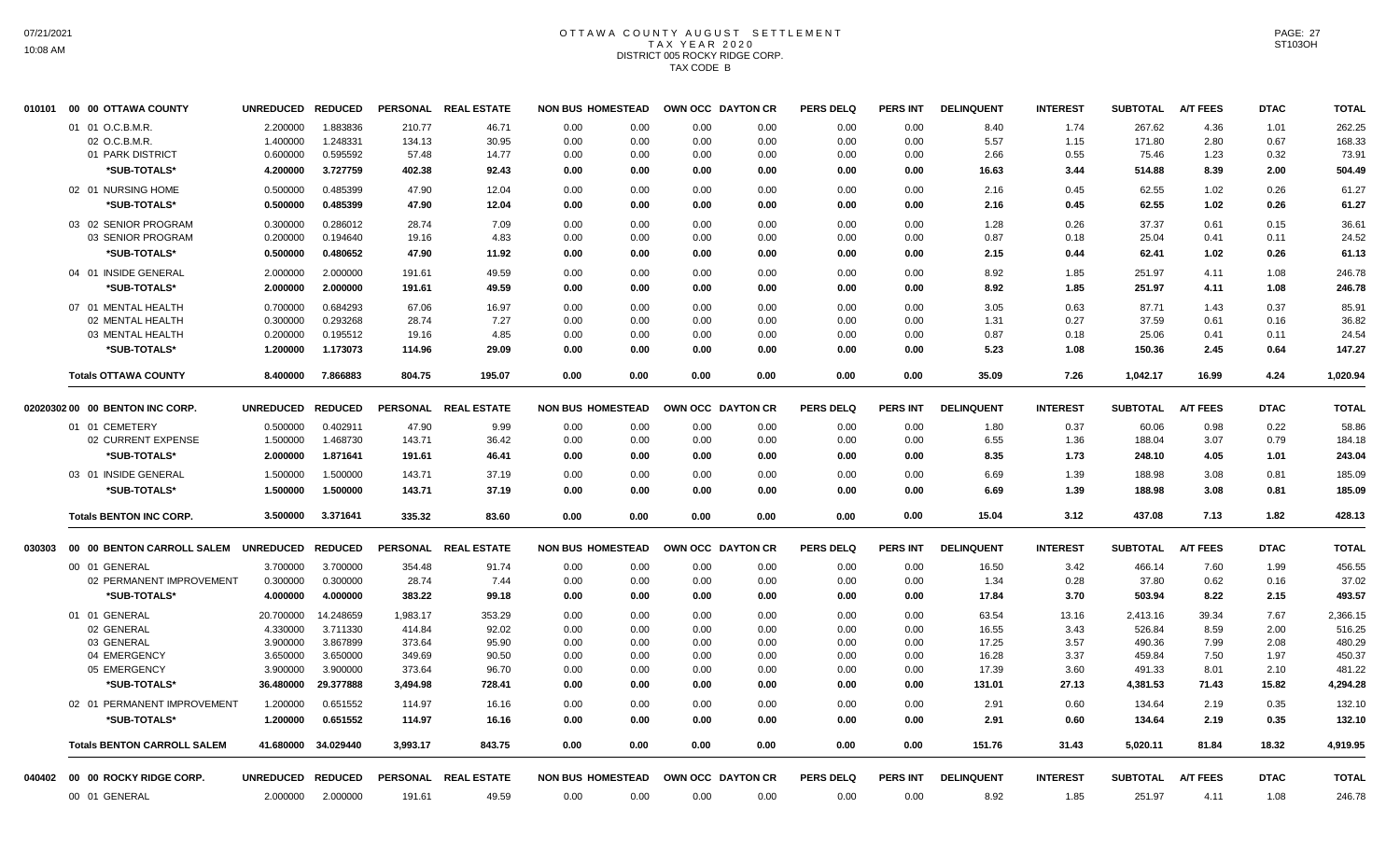# 07/21/2021 10:08 AM

#### OTTAWA COUNTY AUGUST SETTLEMENT T A X Y E A R 2 0 2 0 DISTRICT 005 ROCKY RIDGE CORP. TAX CODE B

| 040402 | 00 00 ROCKY RIDGE CORP.                              | UNREDUCED REDUCED |                     |                 | PERSONAL REAL ESTATE | <b>NON BUS HOMESTEAD</b> |      | OWN OCC DAYTON CR |      | <b>PERS DELQ</b> | <b>PERS INT</b> | <b>DELINQUENT</b> | <b>INTEREST</b> | <b>SUBTOTAL</b> | <b>A/T FEES</b> | <b>DTAC</b> | <b>TOTAL</b> |
|--------|------------------------------------------------------|-------------------|---------------------|-----------------|----------------------|--------------------------|------|-------------------|------|------------------|-----------------|-------------------|-----------------|-----------------|-----------------|-------------|--------------|
|        | *SUB-TOTALS*<br>00                                   | 2.000000          | 2.000000            | 191.61          | 49.59                | 0.00                     | 0.00 | 0.00              | 0.00 | 0.00             | 0.00            | 8.92              | 1.85            | 251.97          | 4.11            | 1.08        | 246.78       |
|        | 01 01 POLICE                                         | 0.500000          | 0.454252            | 47.90           | 11.26                | 0.00                     | 0.00 | 0.00              | 0.00 | 0.00             | 0.00            | 2.03              | 0.42            | 61.61           | 1.00            | 0.25        | 60.36        |
|        | *SUB-TOTALS*                                         | 0.500000          | 0.454252            | 47.90           | 11.26                | 0.00                     | 0.00 | 0.00              | 0.00 | 0.00             | 0.00            | 2.03              | 0.42            | 61.61           | 1.00            | 0.25        | 60.36        |
|        | <b>Totals ROCKY RIDGE CORP.</b>                      | 2.500000          | 2.454252            | 239.51          | 60.85                | 0.00                     | 0.00 | 0.00              | 0.00 | 0.00             | 0.00            | 10.95             | 2.27            | 313.58          | 5.11            | 1.33        | 307.14       |
| 050501 | 00 00 PENTA COUNTY JVS                               | UNREDUCED REDUCED |                     |                 | PERSONAL REAL ESTATE | <b>NON BUS HOMESTEAD</b> |      | OWN OCC DAYTON CR |      | <b>PERS DELQ</b> | <b>PERS INT</b> | <b>DELINQUENT</b> | <b>INTEREST</b> | <b>SUBTOTAL</b> | <b>A/T FEES</b> | <b>DTAC</b> | <b>TOTAL</b> |
|        | 01 01 GENERAL                                        | 1.400000          | 1.370355            | 134.13          | 33.98                | 0.00                     | 0.00 | 0.00              | 0.00 | 0.00             | 0.00            | 6.11              | 1.27            | 175.49          | 2.86            | 0.74        | 171.89       |
|        | 02 GENERAL                                           | 0.800000          | 0.783060            | 76.64           | 19.42                | 0.00                     | 0.00 | 0.00              | 0.00 | 0.00             | 0.00            | 3.49              | 0.72            | 100.27          | 1.63            | 0.42        | 98.22        |
|        | 03 PERMANENT IMP.                                    | 1.000000          | 0.978825            | 95.81           | 24.27                | 0.00                     | 0.00 | 0.00              | 0.00 | 0.00             | 0.00            | 4.37              | 0.90            | 125.35          | 2.04            | 0.53        | 122.78       |
|        | *SUB-TOTALS*                                         | 3.200000          | 3.132240            | 306.58          | 77.67                | 0.00                     | 0.00 | 0.00              | 0.00 | 0.00             | 0.00            | 13.97             | 2.89            | 401.11          | 6.53            | 1.69        | 392.89       |
|        | <b>Totals PENTA COUNTY JVS</b>                       | 3.200000          | 3.132240            | 306.58          | 77.67                | 0.00                     | 0.00 | 0.00              | 0.00 | 0.00             | 0.00            | 13.97             | 2.89            | 401.11          | 6.53            | 1.69        | 392.89       |
| 060601 | 00 00 MID COUNTY EMS                                 | <b>UNREDUCED</b>  | <b>REDUCED</b>      | <b>PERSONAL</b> | <b>REAL ESTATE</b>   | <b>NON BUS HOMESTEAD</b> |      | OWN OCC DAYTON CR |      | <b>PERS DELQ</b> | <b>PERS INT</b> | <b>DELINQUENT</b> | <b>INTEREST</b> | <b>SUBTOTAL</b> | <b>A/T FEES</b> | <b>DTAC</b> | <b>TOTAL</b> |
|        | 01 01 MID COUNTY EMS                                 | 1.000000          | 0.429383            | 95.81           | 10.65                | 0.00                     | 0.00 | 0.00              | 0.00 | 0.00             | 0.00            | 1.91              | 0.40            | 108.77          | 1.77            | 0.23        | 106.77       |
|        | 02 MID COUNTY EMS                                    | 0.250000          | 0.153929            | 23.95           | 3.82                 | 0.00                     | 0.00 | 0.00              | 0.00 | 0.00             | 0.00            | 0.69              | 0.14            | 28.60           | 0.47            | 0.08        | 28.05        |
|        | 03 MID COUNTY EMS                                    | 0.750000          | 0.519443            | 71.85           | 12.88                | 0.00                     | 0.00 | 0.00              | 0.00 | 0.00             | 0.00            | 2.32              | 0.48            | 87.53           | 1.43            | 0.28        | 85.82        |
|        | 04 MID COUNTY EMS                                    | 1.000000          | 0.896460            | 95.81           | 22.21                | 0.00                     | 0.00 | 0.00              | 0.00 | 0.00             | 0.00            | 3.97              | 0.81            | 122.80          | 2.00            | 0.48        | 120.32       |
|        | 05 CURRENT EXPENSE                                   | 2.000000          | 1.968478            | 191.61          | 48.81                | 0.00                     | 0.00 | 0.00              | 0.00 | 0.00             | 0.00            | 8.78              | 1.82            | 251.02          | 4.09            | 1.06        | 245.87       |
|        | *SUB-TOTALS*                                         | 5.000000          | 3.967693            | 479.03          | 98.37                | 0.00                     | 0.00 | 0.00              | 0.00 | 0.00             | 0.00            | 17.67             | 3.65            | 598.72          | 9.76            | 2.13        | 586.83       |
|        | <b>Totals MID COUNTY EMS</b>                         | 5.000000          | 3.967693            | 479.03          | 98.37                | 0.00                     | 0.00 | 0.00              | 0.00 | 0.00             | 0.00            | 17.67             | 3.65            | 598.72          | 9.76            | 2.13        | 586.83       |
| 060604 | 00 00 OAK HARBOR LIBRARY                             | UNREDUCED REDUCED |                     |                 | PERSONAL REAL ESTATE | <b>NON BUS HOMESTEAD</b> |      | OWN OCC DAYTON CR |      | <b>PERS DELQ</b> | <b>PERS INT</b> | <b>DELINQUENT</b> | <b>INTEREST</b> | <b>SUBTOTAL</b> | <b>A/T FEES</b> | <b>DTAC</b> | <b>TOTAL</b> |
|        | 01 04 OAK HARBOR LIBRARY                             | 1.000000          | 0.991769            | 95.81           | 24.59                | 0.00                     | 0.00 | 0.00              | 0.00 | 0.00             | 0.00            | 4.42              | 0.92            | 125.74          | 2.05            | 0.53        | 123.16       |
|        | *SUB-TOTALS*                                         | 1.000000          | 0.991769            | 95.81           | 24.59                | 0.00                     | 0.00 | 0.00              | 0.00 | 0.00             | 0.00            | 4.42              | 0.92            | 125.74          | 2.05            | 0.53        | 123.16       |
|        | <b>Totals OAK HARBOR LIBRARY</b>                     | 1.000000          | 0.991769            | 95.81           | 24.59                | 0.00                     | 0.00 | 0.00              | 0.00 | 0.00             | 0.00            | 4.42              | 0.92            | 125.74          | 2.05            | 0.53        | 123.16       |
|        | <b>ROCKY RIDGE CORP.</b><br><b>TAX CODE B TOTALS</b> |                   | 65.280000 55.813918 | 6.254.17        | 1.383.90             | 0.00                     | 0.00 | 0.00              | 0.00 | 0.00             | 0.00            | 248.90            | 51.54           | 7,938.51        | 129.41          | 30.06       | 7,779.04     |
|        |                                                      |                   |                     |                 |                      |                          |      |                   |      |                  |                 |                   |                 |                 |                 |             |              |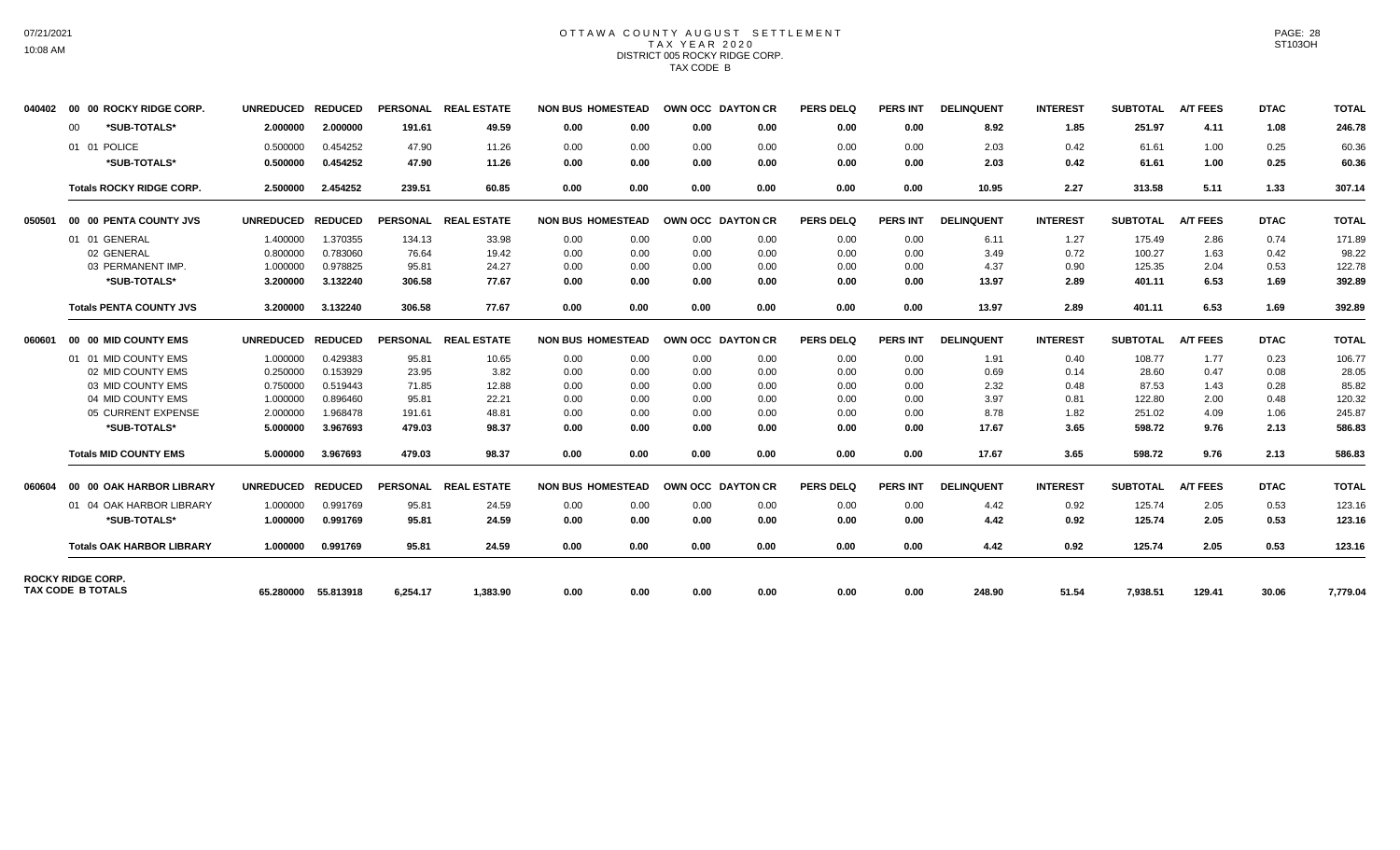### OTTAWA COUNTY AUGUST SETTLEMENT T A X Y E A R 2 0 2 0 DISTRICT 005 ROCKY RIDGE CORP. **DISTRICT**

| 40.58<br>40.69<br>01 01 O.C.B.M.R.<br>210.77<br>1.827.06<br>255.68<br>130.17<br>25.72<br>0.00<br>0.00<br>0.00<br>6.12<br>2.496.10<br>5.01<br>02 O.C.B.M.R.<br>97.28<br>19.22<br>4.42<br>3.66<br>134.13<br>1,361.42<br>191.08<br>0.00<br>0.00<br>0.00<br>29.62<br>1,837.17<br>29.95<br>01 PARK DISTRICT<br>57.48<br>64.34<br>2.30<br>1,003.63<br>0.00<br>0.00<br>0.00<br>0.00<br>0.00<br>20.53<br>2.98<br>1,148.96<br>18.73<br>*SUB-TOTALS*<br>402.38<br>446.76<br>44.94<br>0.00<br>0.00<br>90.73<br>13.52<br>5,482.23<br>89.37<br>10.97<br>4,192.11<br>291.79<br>0.00<br>02 01 NURSING HOME<br>46.73<br>2.02<br>47.90<br>651.22<br>91.80<br>9.23<br>0.00<br>0.00<br>0.00<br>13.71<br>862.61<br>14.06<br>1.70<br>*SUB-TOTALS*<br>862.61<br>47.90<br>651.22<br>91.80<br>46.73<br>9.23<br>0.00<br>0.00<br>0.00<br>13.71<br>2.02<br>14.06<br>1.70<br>03 02 SENIOR PROGRAM<br>28.74<br>338.13<br>47.54<br>24.20<br>4.78<br>0.00<br>0.00<br>0.00<br>7.26<br>1.07<br>451.72<br>7.36<br>0.89<br>5.51<br>03 SENIOR PROGRAM<br>19.16<br>292.84<br>0.00<br>18.74<br>0.00<br>0.00<br>0.00<br>0.00<br>6.08<br>0.89<br>337.71<br>0.69<br>*SUB-TOTALS*<br>47.54<br>42.94<br>12.87<br>1.58<br>47.90<br>630.97<br>4.78<br>0.00<br>0.00<br>0.00<br>13.34<br>1.96<br>789.43<br>04 01 INSIDE GENERAL<br>3,008.45<br>424.94<br>216.34<br>42.75<br>0.00<br>0.00<br>0.00<br>62.40<br>9.13<br>3,955.62<br>64.48<br>7.73<br>191.61<br>42.75<br>3,955.62<br>7.73<br>*SUB-TOTALS*<br>191.61<br>3,008.45<br>424.94<br>216.34<br>0.00<br>0.00<br>0.00<br>62.40<br>9.13<br>64.48<br>07 01 MENTAL HEALTH<br>67.06<br>954.49<br>134.64<br>68.55<br>13.54<br>0.00<br>0.00<br>0.00<br>19.99<br>2.94<br>1,261.21<br>20.56<br>2.48<br>28.74<br>409.06<br>57.70<br>29.38<br>5.80<br>0.00<br>0.00<br>8.57<br>540.51<br>8.81<br>1.06<br>02 MENTAL HEALTH<br>0.00<br>1.26<br>03 MENTAL HEALTH<br>19.16<br>305.91<br>0.00<br>19.59<br>0.00<br>0.00<br>0.00<br>0.00<br>6.31<br>0.92<br>351.89<br>5.74<br>0.71<br>*SUB-TOTALS*<br>192.34<br>117.52<br>5.12<br>4.25<br>114.96<br>1,669.46<br>19.34<br>0.00<br>0.00<br>0.00<br>34.87<br>2,153.61<br>35.11<br><b>Totals OTTAWA COUNTY</b><br>804.75<br>10.152.21<br>1.203.38<br>715.32<br>121.04<br>0.00<br>0.00<br>0.00<br>215.05<br>31.75<br>13.243.50<br>215.89<br>26.23<br>UNREDUCED REDUCED<br>PERSONAL REAL ESTATE<br><b>NON BUS HOMESTEAD</b><br>OWN OCC DAYTON CR<br><b>PERS DELQ</b><br><b>PERS INT</b><br><b>DELINQUENT</b><br><b>INTEREST</b><br><b>SUBTOTAL</b><br><b>A/T FEES</b><br><b>DTAC</b><br>01 01 CEMETERY<br>47.90<br>579.43<br>81.78<br>41.64<br>8.23<br>0.00<br>0.00<br>0.00<br>12.09<br>1.77<br>772.84<br>12.60<br>1.50<br>758.74<br>02 CURRENT EXPENSE<br>143.71<br>2,760.89<br>2,406.40<br>0.00<br>154.21<br>0.00<br>0.00<br>0.00<br>0.00<br>49.38<br>7.19<br>45.01<br>5.53<br>*SUB-TOTALS*<br>191.61<br>2,985.83<br>81.78<br>195.85<br>8.23<br>0.00<br>0.00<br>0.00<br>61.47<br>8.96<br>3,533.73<br>57.61<br>7.03<br>03 01 INSIDE GENERAL<br>143.71<br>2,256.34<br>318.70<br>162.26<br>32.06<br>0.00<br>6.85<br>2,966.72<br>48.36<br>0.00<br>0.00<br>46.80<br>5.80<br>*SUB-TOTALS*<br>143.71<br>2,256.34<br>2,966.72<br>318.70<br>162.26<br>32.06<br>0.00<br>0.00<br>0.00<br>46.80<br>6.85<br>48.36<br>5.80<br><b>Totals BENTON INC CORP.</b><br>335.32<br>5,242.17<br>400.48<br>358.11<br>40.29<br>0.00<br>0.00<br>0.00<br>108.27<br>15.81<br>6,500.45<br>105.97<br>12.83<br>00 00 BENTON CARROLL SALEM UNREDUCED REDUCED<br>PERSONAL REAL ESTATE<br><b>NON BUS HOMESTEAD</b><br>OWN OCC DAYTON CR<br><b>PERS DELQ</b><br>PERS INT<br><b>DELINQUENT</b><br><b>INTEREST</b><br><b>SUBTOTAL</b><br><b>A/T FEES</b><br><b>DTAC</b><br>00 01 GENERAL<br>354.48<br>5,565.64<br>786.13<br>400.23<br>79.08<br>0.00<br>0.00<br>0.00<br>115.43<br>16.89<br>7,317.88<br>119.29<br>14.29<br>02 PERMANENT IMPROVEMENT<br>28.74<br>451.27<br>63.74<br>32.45<br>6.41<br>0.00<br>0.00<br>0.00<br>9.36<br>1.37<br>593.34<br>9.68<br>1.16<br>383.22<br>*SUB-TOTALS*<br>6,016.91<br>849.87<br>432.68<br>85.49<br>0.00<br>0.00<br>0.00<br>124.79<br>18.26<br>7,911.22<br>128.97<br>15.45<br>358.45<br>44.32<br>01 01 GENERAL<br>1,983.17<br>16,670.35<br>2,343.37<br>1,193.04<br>235.74<br>0.00<br>0.00<br>0.00<br>53.30<br>22,837.42<br>372.28<br>02 GENERAL<br>537.54<br>273.67<br>84.20<br>12.64<br>5.211.92<br>84.96<br>414.84<br>3.834.95<br>54.08<br>0.00<br>0.00<br>0.00<br>10.41<br>03 GENERAL<br>373.64<br>4,150.67<br>582.33<br>296.47<br>58.58<br>0.00<br>0.00<br>0.00<br>90.53<br>13.54<br>5,565.76<br>90.73<br>11.19<br>04 EMERGENCY<br>349.69<br>6,158.23<br>0.00<br>394.82<br>0.00<br>0.00<br>0.00<br>0.00<br>125.95<br>18.30<br>7,046.99<br>114.88<br>14.10<br>05 EMERGENCY<br>373.64<br>6.580.03<br>0.00<br>421.86<br>0.00<br>0.00<br>0.00<br>0.00<br>134.57<br>19.55<br>7,529.65<br>122.74<br>15.06<br>*SUB-TOTALS*<br>3.494.98<br>37,394.23<br>3,463.24<br>2,579.86<br>348.40<br>0.00<br>0.00<br>0.00<br>793.70<br>117.33<br>48,191.74<br>785.59<br>95.08<br>02 01 PERMANENT IMPROVEMENT<br>114.97<br>512.80<br>71.33<br>36.31<br>7.18<br>0.00<br>0.00<br>0.00<br>1.82<br>756.30<br>12.32<br>1.47<br>11.89<br>756.30<br>*SUB-TOTALS*<br>114.97<br>512.80<br>71.33<br>36.31<br>0.00<br>1.82<br>12.32<br>1.47<br>7.18<br>0.00<br>0.00<br>11.89<br>112.00<br><b>Totals BENTON CARROLL SALEM</b><br>3,993.17<br>43,923.94<br>4,384.44<br>3,048.85<br>441.07<br>0.00<br>0.00<br>0.00<br>930.38<br>137.41<br>56,859.26<br>926.88<br>00 00 ROCKY RIDGE CORP.<br>UNREDUCED REDUCED<br>PERSONAL REAL ESTATE<br><b>NON BUS HOMESTEAD</b><br>OWN OCC DAYTON CR<br><b>PERS DELQ</b><br>PERS INT<br><b>DELINQUENT</b><br><b>INTEREST</b><br><b>SUBTOTAL</b><br><b>A/T FEES</b><br><b>DTAC</b><br>3,955.62<br>00 01 GENERAL<br>191.61<br>3,008.45<br>424.94<br>216.34<br>42.75<br>0.00<br>0.00<br>0.00<br>62.40<br>9.13<br>64.48<br>7.73 | 010101 00 00 OTTAWA COUNTY | UNREDUCED REDUCED | PERSONAL REAL ESTATE | <b>NON BUS HOMESTEAD</b> | OWN OCC DAYTON CR | <b>PERS DELQ</b> | <b>PERS INT</b> | <b>DELINQUENT</b> | <b>INTEREST</b> | <b>SUBTOTAL</b> | <b>A/T FEES</b> | <b>DTAC</b> | <b>TOTAL</b> |
|-----------------------------------------------------------------------------------------------------------------------------------------------------------------------------------------------------------------------------------------------------------------------------------------------------------------------------------------------------------------------------------------------------------------------------------------------------------------------------------------------------------------------------------------------------------------------------------------------------------------------------------------------------------------------------------------------------------------------------------------------------------------------------------------------------------------------------------------------------------------------------------------------------------------------------------------------------------------------------------------------------------------------------------------------------------------------------------------------------------------------------------------------------------------------------------------------------------------------------------------------------------------------------------------------------------------------------------------------------------------------------------------------------------------------------------------------------------------------------------------------------------------------------------------------------------------------------------------------------------------------------------------------------------------------------------------------------------------------------------------------------------------------------------------------------------------------------------------------------------------------------------------------------------------------------------------------------------------------------------------------------------------------------------------------------------------------------------------------------------------------------------------------------------------------------------------------------------------------------------------------------------------------------------------------------------------------------------------------------------------------------------------------------------------------------------------------------------------------------------------------------------------------------------------------------------------------------------------------------------------------------------------------------------------------------------------------------------------------------------------------------------------------------------------------------------------------------------------------------------------------------------------------------------------------------------------------------------------------------------------------------------------------------------------------------------------------------------------------------------------------------------------------------------------------------------------------------------------------------------------------------------------------------------------------------------------------------------------------------------------------------------------------------------------------------------------------------------------------------------------------------------------------------------------------------------------------------------------------------------------------------------------------------------------------------------------------------------------------------------------------------------------------------------------------------------------------------------------------------------------------------------------------------------------------------------------------------------------------------------------------------------------------------------------------------------------------------------------------------------------------------------------------------------------------------------------------------------------------------------------------------------------------------------------------------------------------------------------------------------------------------------------------------------------------------------------------------------------------------------------------------------------------------------------------------------------------------------------------------------------------------------------------------------------------------------------------------------------------------------------------------------------------------------------------------------------------------------------------------------------------------------------------------------------------------------------------------------------------------------------------------------------------------------------------------------------------------------------------------------------------------------------------------------------------------------------------------------------------------------------------------------------------------------------------------------------------------------------------------------------------------------------------------------------------------------------------------------------------------------------------------------------------------------------------------------------------------------------------------------------------------------------------------------------------------------------------------------------------------------------------------------------------------------------------------------------------------------------------------------|----------------------------|-------------------|----------------------|--------------------------|-------------------|------------------|-----------------|-------------------|-----------------|-----------------|-----------------|-------------|--------------|
| 02020302 00 00 BENTON INC CORP.<br>030303<br>040402                                                                                                                                                                                                                                                                                                                                                                                                                                                                                                                                                                                                                                                                                                                                                                                                                                                                                                                                                                                                                                                                                                                                                                                                                                                                                                                                                                                                                                                                                                                                                                                                                                                                                                                                                                                                                                                                                                                                                                                                                                                                                                                                                                                                                                                                                                                                                                                                                                                                                                                                                                                                                                                                                                                                                                                                                                                                                                                                                                                                                                                                                                                                                                                                                                                                                                                                                                                                                                                                                                                                                                                                                                                                                                                                                                                                                                                                                                                                                                                                                                                                                                                                                                                                                                                                                                                                                                                                                                                                                                                                                                                                                                                                                                                                                                                                                                                                                                                                                                                                                                                                                                                                                                                                                                                                                                                                                                                                                                                                                                                                                                                                                                                                                                                                                                                                       |                            |                   |                      |                          |                   |                  |                 |                   |                 |                 |                 |             | 2,450.40     |
|                                                                                                                                                                                                                                                                                                                                                                                                                                                                                                                                                                                                                                                                                                                                                                                                                                                                                                                                                                                                                                                                                                                                                                                                                                                                                                                                                                                                                                                                                                                                                                                                                                                                                                                                                                                                                                                                                                                                                                                                                                                                                                                                                                                                                                                                                                                                                                                                                                                                                                                                                                                                                                                                                                                                                                                                                                                                                                                                                                                                                                                                                                                                                                                                                                                                                                                                                                                                                                                                                                                                                                                                                                                                                                                                                                                                                                                                                                                                                                                                                                                                                                                                                                                                                                                                                                                                                                                                                                                                                                                                                                                                                                                                                                                                                                                                                                                                                                                                                                                                                                                                                                                                                                                                                                                                                                                                                                                                                                                                                                                                                                                                                                                                                                                                                                                                                                                           |                            |                   |                      |                          |                   |                  |                 |                   |                 |                 |                 |             | 1,803.56     |
|                                                                                                                                                                                                                                                                                                                                                                                                                                                                                                                                                                                                                                                                                                                                                                                                                                                                                                                                                                                                                                                                                                                                                                                                                                                                                                                                                                                                                                                                                                                                                                                                                                                                                                                                                                                                                                                                                                                                                                                                                                                                                                                                                                                                                                                                                                                                                                                                                                                                                                                                                                                                                                                                                                                                                                                                                                                                                                                                                                                                                                                                                                                                                                                                                                                                                                                                                                                                                                                                                                                                                                                                                                                                                                                                                                                                                                                                                                                                                                                                                                                                                                                                                                                                                                                                                                                                                                                                                                                                                                                                                                                                                                                                                                                                                                                                                                                                                                                                                                                                                                                                                                                                                                                                                                                                                                                                                                                                                                                                                                                                                                                                                                                                                                                                                                                                                                                           |                            |                   |                      |                          |                   |                  |                 |                   |                 |                 |                 |             | 1,127.93     |
|                                                                                                                                                                                                                                                                                                                                                                                                                                                                                                                                                                                                                                                                                                                                                                                                                                                                                                                                                                                                                                                                                                                                                                                                                                                                                                                                                                                                                                                                                                                                                                                                                                                                                                                                                                                                                                                                                                                                                                                                                                                                                                                                                                                                                                                                                                                                                                                                                                                                                                                                                                                                                                                                                                                                                                                                                                                                                                                                                                                                                                                                                                                                                                                                                                                                                                                                                                                                                                                                                                                                                                                                                                                                                                                                                                                                                                                                                                                                                                                                                                                                                                                                                                                                                                                                                                                                                                                                                                                                                                                                                                                                                                                                                                                                                                                                                                                                                                                                                                                                                                                                                                                                                                                                                                                                                                                                                                                                                                                                                                                                                                                                                                                                                                                                                                                                                                                           |                            |                   |                      |                          |                   |                  |                 |                   |                 |                 |                 |             | 5,381.89     |
|                                                                                                                                                                                                                                                                                                                                                                                                                                                                                                                                                                                                                                                                                                                                                                                                                                                                                                                                                                                                                                                                                                                                                                                                                                                                                                                                                                                                                                                                                                                                                                                                                                                                                                                                                                                                                                                                                                                                                                                                                                                                                                                                                                                                                                                                                                                                                                                                                                                                                                                                                                                                                                                                                                                                                                                                                                                                                                                                                                                                                                                                                                                                                                                                                                                                                                                                                                                                                                                                                                                                                                                                                                                                                                                                                                                                                                                                                                                                                                                                                                                                                                                                                                                                                                                                                                                                                                                                                                                                                                                                                                                                                                                                                                                                                                                                                                                                                                                                                                                                                                                                                                                                                                                                                                                                                                                                                                                                                                                                                                                                                                                                                                                                                                                                                                                                                                                           |                            |                   |                      |                          |                   |                  |                 |                   |                 |                 |                 |             | 846.85       |
|                                                                                                                                                                                                                                                                                                                                                                                                                                                                                                                                                                                                                                                                                                                                                                                                                                                                                                                                                                                                                                                                                                                                                                                                                                                                                                                                                                                                                                                                                                                                                                                                                                                                                                                                                                                                                                                                                                                                                                                                                                                                                                                                                                                                                                                                                                                                                                                                                                                                                                                                                                                                                                                                                                                                                                                                                                                                                                                                                                                                                                                                                                                                                                                                                                                                                                                                                                                                                                                                                                                                                                                                                                                                                                                                                                                                                                                                                                                                                                                                                                                                                                                                                                                                                                                                                                                                                                                                                                                                                                                                                                                                                                                                                                                                                                                                                                                                                                                                                                                                                                                                                                                                                                                                                                                                                                                                                                                                                                                                                                                                                                                                                                                                                                                                                                                                                                                           |                            |                   |                      |                          |                   |                  |                 |                   |                 |                 |                 |             | 846.85       |
|                                                                                                                                                                                                                                                                                                                                                                                                                                                                                                                                                                                                                                                                                                                                                                                                                                                                                                                                                                                                                                                                                                                                                                                                                                                                                                                                                                                                                                                                                                                                                                                                                                                                                                                                                                                                                                                                                                                                                                                                                                                                                                                                                                                                                                                                                                                                                                                                                                                                                                                                                                                                                                                                                                                                                                                                                                                                                                                                                                                                                                                                                                                                                                                                                                                                                                                                                                                                                                                                                                                                                                                                                                                                                                                                                                                                                                                                                                                                                                                                                                                                                                                                                                                                                                                                                                                                                                                                                                                                                                                                                                                                                                                                                                                                                                                                                                                                                                                                                                                                                                                                                                                                                                                                                                                                                                                                                                                                                                                                                                                                                                                                                                                                                                                                                                                                                                                           |                            |                   |                      |                          |                   |                  |                 |                   |                 |                 |                 |             | 443.47       |
|                                                                                                                                                                                                                                                                                                                                                                                                                                                                                                                                                                                                                                                                                                                                                                                                                                                                                                                                                                                                                                                                                                                                                                                                                                                                                                                                                                                                                                                                                                                                                                                                                                                                                                                                                                                                                                                                                                                                                                                                                                                                                                                                                                                                                                                                                                                                                                                                                                                                                                                                                                                                                                                                                                                                                                                                                                                                                                                                                                                                                                                                                                                                                                                                                                                                                                                                                                                                                                                                                                                                                                                                                                                                                                                                                                                                                                                                                                                                                                                                                                                                                                                                                                                                                                                                                                                                                                                                                                                                                                                                                                                                                                                                                                                                                                                                                                                                                                                                                                                                                                                                                                                                                                                                                                                                                                                                                                                                                                                                                                                                                                                                                                                                                                                                                                                                                                                           |                            |                   |                      |                          |                   |                  |                 |                   |                 |                 |                 |             | 331.51       |
|                                                                                                                                                                                                                                                                                                                                                                                                                                                                                                                                                                                                                                                                                                                                                                                                                                                                                                                                                                                                                                                                                                                                                                                                                                                                                                                                                                                                                                                                                                                                                                                                                                                                                                                                                                                                                                                                                                                                                                                                                                                                                                                                                                                                                                                                                                                                                                                                                                                                                                                                                                                                                                                                                                                                                                                                                                                                                                                                                                                                                                                                                                                                                                                                                                                                                                                                                                                                                                                                                                                                                                                                                                                                                                                                                                                                                                                                                                                                                                                                                                                                                                                                                                                                                                                                                                                                                                                                                                                                                                                                                                                                                                                                                                                                                                                                                                                                                                                                                                                                                                                                                                                                                                                                                                                                                                                                                                                                                                                                                                                                                                                                                                                                                                                                                                                                                                                           |                            |                   |                      |                          |                   |                  |                 |                   |                 |                 |                 |             | 774.98       |
|                                                                                                                                                                                                                                                                                                                                                                                                                                                                                                                                                                                                                                                                                                                                                                                                                                                                                                                                                                                                                                                                                                                                                                                                                                                                                                                                                                                                                                                                                                                                                                                                                                                                                                                                                                                                                                                                                                                                                                                                                                                                                                                                                                                                                                                                                                                                                                                                                                                                                                                                                                                                                                                                                                                                                                                                                                                                                                                                                                                                                                                                                                                                                                                                                                                                                                                                                                                                                                                                                                                                                                                                                                                                                                                                                                                                                                                                                                                                                                                                                                                                                                                                                                                                                                                                                                                                                                                                                                                                                                                                                                                                                                                                                                                                                                                                                                                                                                                                                                                                                                                                                                                                                                                                                                                                                                                                                                                                                                                                                                                                                                                                                                                                                                                                                                                                                                                           |                            |                   |                      |                          |                   |                  |                 |                   |                 |                 |                 |             | 3,883.41     |
|                                                                                                                                                                                                                                                                                                                                                                                                                                                                                                                                                                                                                                                                                                                                                                                                                                                                                                                                                                                                                                                                                                                                                                                                                                                                                                                                                                                                                                                                                                                                                                                                                                                                                                                                                                                                                                                                                                                                                                                                                                                                                                                                                                                                                                                                                                                                                                                                                                                                                                                                                                                                                                                                                                                                                                                                                                                                                                                                                                                                                                                                                                                                                                                                                                                                                                                                                                                                                                                                                                                                                                                                                                                                                                                                                                                                                                                                                                                                                                                                                                                                                                                                                                                                                                                                                                                                                                                                                                                                                                                                                                                                                                                                                                                                                                                                                                                                                                                                                                                                                                                                                                                                                                                                                                                                                                                                                                                                                                                                                                                                                                                                                                                                                                                                                                                                                                                           |                            |                   |                      |                          |                   |                  |                 |                   |                 |                 |                 |             | 3,883.41     |
|                                                                                                                                                                                                                                                                                                                                                                                                                                                                                                                                                                                                                                                                                                                                                                                                                                                                                                                                                                                                                                                                                                                                                                                                                                                                                                                                                                                                                                                                                                                                                                                                                                                                                                                                                                                                                                                                                                                                                                                                                                                                                                                                                                                                                                                                                                                                                                                                                                                                                                                                                                                                                                                                                                                                                                                                                                                                                                                                                                                                                                                                                                                                                                                                                                                                                                                                                                                                                                                                                                                                                                                                                                                                                                                                                                                                                                                                                                                                                                                                                                                                                                                                                                                                                                                                                                                                                                                                                                                                                                                                                                                                                                                                                                                                                                                                                                                                                                                                                                                                                                                                                                                                                                                                                                                                                                                                                                                                                                                                                                                                                                                                                                                                                                                                                                                                                                                           |                            |                   |                      |                          |                   |                  |                 |                   |                 |                 |                 |             | 1,238.17     |
|                                                                                                                                                                                                                                                                                                                                                                                                                                                                                                                                                                                                                                                                                                                                                                                                                                                                                                                                                                                                                                                                                                                                                                                                                                                                                                                                                                                                                                                                                                                                                                                                                                                                                                                                                                                                                                                                                                                                                                                                                                                                                                                                                                                                                                                                                                                                                                                                                                                                                                                                                                                                                                                                                                                                                                                                                                                                                                                                                                                                                                                                                                                                                                                                                                                                                                                                                                                                                                                                                                                                                                                                                                                                                                                                                                                                                                                                                                                                                                                                                                                                                                                                                                                                                                                                                                                                                                                                                                                                                                                                                                                                                                                                                                                                                                                                                                                                                                                                                                                                                                                                                                                                                                                                                                                                                                                                                                                                                                                                                                                                                                                                                                                                                                                                                                                                                                                           |                            |                   |                      |                          |                   |                  |                 |                   |                 |                 |                 |             | 530.64       |
|                                                                                                                                                                                                                                                                                                                                                                                                                                                                                                                                                                                                                                                                                                                                                                                                                                                                                                                                                                                                                                                                                                                                                                                                                                                                                                                                                                                                                                                                                                                                                                                                                                                                                                                                                                                                                                                                                                                                                                                                                                                                                                                                                                                                                                                                                                                                                                                                                                                                                                                                                                                                                                                                                                                                                                                                                                                                                                                                                                                                                                                                                                                                                                                                                                                                                                                                                                                                                                                                                                                                                                                                                                                                                                                                                                                                                                                                                                                                                                                                                                                                                                                                                                                                                                                                                                                                                                                                                                                                                                                                                                                                                                                                                                                                                                                                                                                                                                                                                                                                                                                                                                                                                                                                                                                                                                                                                                                                                                                                                                                                                                                                                                                                                                                                                                                                                                                           |                            |                   |                      |                          |                   |                  |                 |                   |                 |                 |                 |             | 345.44       |
|                                                                                                                                                                                                                                                                                                                                                                                                                                                                                                                                                                                                                                                                                                                                                                                                                                                                                                                                                                                                                                                                                                                                                                                                                                                                                                                                                                                                                                                                                                                                                                                                                                                                                                                                                                                                                                                                                                                                                                                                                                                                                                                                                                                                                                                                                                                                                                                                                                                                                                                                                                                                                                                                                                                                                                                                                                                                                                                                                                                                                                                                                                                                                                                                                                                                                                                                                                                                                                                                                                                                                                                                                                                                                                                                                                                                                                                                                                                                                                                                                                                                                                                                                                                                                                                                                                                                                                                                                                                                                                                                                                                                                                                                                                                                                                                                                                                                                                                                                                                                                                                                                                                                                                                                                                                                                                                                                                                                                                                                                                                                                                                                                                                                                                                                                                                                                                                           |                            |                   |                      |                          |                   |                  |                 |                   |                 |                 |                 |             | 2,114.25     |
|                                                                                                                                                                                                                                                                                                                                                                                                                                                                                                                                                                                                                                                                                                                                                                                                                                                                                                                                                                                                                                                                                                                                                                                                                                                                                                                                                                                                                                                                                                                                                                                                                                                                                                                                                                                                                                                                                                                                                                                                                                                                                                                                                                                                                                                                                                                                                                                                                                                                                                                                                                                                                                                                                                                                                                                                                                                                                                                                                                                                                                                                                                                                                                                                                                                                                                                                                                                                                                                                                                                                                                                                                                                                                                                                                                                                                                                                                                                                                                                                                                                                                                                                                                                                                                                                                                                                                                                                                                                                                                                                                                                                                                                                                                                                                                                                                                                                                                                                                                                                                                                                                                                                                                                                                                                                                                                                                                                                                                                                                                                                                                                                                                                                                                                                                                                                                                                           |                            |                   |                      |                          |                   |                  |                 |                   |                 |                 |                 |             | 13,001.38    |
|                                                                                                                                                                                                                                                                                                                                                                                                                                                                                                                                                                                                                                                                                                                                                                                                                                                                                                                                                                                                                                                                                                                                                                                                                                                                                                                                                                                                                                                                                                                                                                                                                                                                                                                                                                                                                                                                                                                                                                                                                                                                                                                                                                                                                                                                                                                                                                                                                                                                                                                                                                                                                                                                                                                                                                                                                                                                                                                                                                                                                                                                                                                                                                                                                                                                                                                                                                                                                                                                                                                                                                                                                                                                                                                                                                                                                                                                                                                                                                                                                                                                                                                                                                                                                                                                                                                                                                                                                                                                                                                                                                                                                                                                                                                                                                                                                                                                                                                                                                                                                                                                                                                                                                                                                                                                                                                                                                                                                                                                                                                                                                                                                                                                                                                                                                                                                                                           |                            |                   |                      |                          |                   |                  |                 |                   |                 |                 |                 |             | <b>TOTAL</b> |
|                                                                                                                                                                                                                                                                                                                                                                                                                                                                                                                                                                                                                                                                                                                                                                                                                                                                                                                                                                                                                                                                                                                                                                                                                                                                                                                                                                                                                                                                                                                                                                                                                                                                                                                                                                                                                                                                                                                                                                                                                                                                                                                                                                                                                                                                                                                                                                                                                                                                                                                                                                                                                                                                                                                                                                                                                                                                                                                                                                                                                                                                                                                                                                                                                                                                                                                                                                                                                                                                                                                                                                                                                                                                                                                                                                                                                                                                                                                                                                                                                                                                                                                                                                                                                                                                                                                                                                                                                                                                                                                                                                                                                                                                                                                                                                                                                                                                                                                                                                                                                                                                                                                                                                                                                                                                                                                                                                                                                                                                                                                                                                                                                                                                                                                                                                                                                                                           |                            |                   |                      |                          |                   |                  |                 |                   |                 |                 |                 |             |              |
|                                                                                                                                                                                                                                                                                                                                                                                                                                                                                                                                                                                                                                                                                                                                                                                                                                                                                                                                                                                                                                                                                                                                                                                                                                                                                                                                                                                                                                                                                                                                                                                                                                                                                                                                                                                                                                                                                                                                                                                                                                                                                                                                                                                                                                                                                                                                                                                                                                                                                                                                                                                                                                                                                                                                                                                                                                                                                                                                                                                                                                                                                                                                                                                                                                                                                                                                                                                                                                                                                                                                                                                                                                                                                                                                                                                                                                                                                                                                                                                                                                                                                                                                                                                                                                                                                                                                                                                                                                                                                                                                                                                                                                                                                                                                                                                                                                                                                                                                                                                                                                                                                                                                                                                                                                                                                                                                                                                                                                                                                                                                                                                                                                                                                                                                                                                                                                                           |                            |                   |                      |                          |                   |                  |                 |                   |                 |                 |                 |             | 2,710.35     |
|                                                                                                                                                                                                                                                                                                                                                                                                                                                                                                                                                                                                                                                                                                                                                                                                                                                                                                                                                                                                                                                                                                                                                                                                                                                                                                                                                                                                                                                                                                                                                                                                                                                                                                                                                                                                                                                                                                                                                                                                                                                                                                                                                                                                                                                                                                                                                                                                                                                                                                                                                                                                                                                                                                                                                                                                                                                                                                                                                                                                                                                                                                                                                                                                                                                                                                                                                                                                                                                                                                                                                                                                                                                                                                                                                                                                                                                                                                                                                                                                                                                                                                                                                                                                                                                                                                                                                                                                                                                                                                                                                                                                                                                                                                                                                                                                                                                                                                                                                                                                                                                                                                                                                                                                                                                                                                                                                                                                                                                                                                                                                                                                                                                                                                                                                                                                                                                           |                            |                   |                      |                          |                   |                  |                 |                   |                 |                 |                 |             | 3,469.09     |
|                                                                                                                                                                                                                                                                                                                                                                                                                                                                                                                                                                                                                                                                                                                                                                                                                                                                                                                                                                                                                                                                                                                                                                                                                                                                                                                                                                                                                                                                                                                                                                                                                                                                                                                                                                                                                                                                                                                                                                                                                                                                                                                                                                                                                                                                                                                                                                                                                                                                                                                                                                                                                                                                                                                                                                                                                                                                                                                                                                                                                                                                                                                                                                                                                                                                                                                                                                                                                                                                                                                                                                                                                                                                                                                                                                                                                                                                                                                                                                                                                                                                                                                                                                                                                                                                                                                                                                                                                                                                                                                                                                                                                                                                                                                                                                                                                                                                                                                                                                                                                                                                                                                                                                                                                                                                                                                                                                                                                                                                                                                                                                                                                                                                                                                                                                                                                                                           |                            |                   |                      |                          |                   |                  |                 |                   |                 |                 |                 |             | 2,912.56     |
|                                                                                                                                                                                                                                                                                                                                                                                                                                                                                                                                                                                                                                                                                                                                                                                                                                                                                                                                                                                                                                                                                                                                                                                                                                                                                                                                                                                                                                                                                                                                                                                                                                                                                                                                                                                                                                                                                                                                                                                                                                                                                                                                                                                                                                                                                                                                                                                                                                                                                                                                                                                                                                                                                                                                                                                                                                                                                                                                                                                                                                                                                                                                                                                                                                                                                                                                                                                                                                                                                                                                                                                                                                                                                                                                                                                                                                                                                                                                                                                                                                                                                                                                                                                                                                                                                                                                                                                                                                                                                                                                                                                                                                                                                                                                                                                                                                                                                                                                                                                                                                                                                                                                                                                                                                                                                                                                                                                                                                                                                                                                                                                                                                                                                                                                                                                                                                                           |                            |                   |                      |                          |                   |                  |                 |                   |                 |                 |                 |             | 2,912.56     |
|                                                                                                                                                                                                                                                                                                                                                                                                                                                                                                                                                                                                                                                                                                                                                                                                                                                                                                                                                                                                                                                                                                                                                                                                                                                                                                                                                                                                                                                                                                                                                                                                                                                                                                                                                                                                                                                                                                                                                                                                                                                                                                                                                                                                                                                                                                                                                                                                                                                                                                                                                                                                                                                                                                                                                                                                                                                                                                                                                                                                                                                                                                                                                                                                                                                                                                                                                                                                                                                                                                                                                                                                                                                                                                                                                                                                                                                                                                                                                                                                                                                                                                                                                                                                                                                                                                                                                                                                                                                                                                                                                                                                                                                                                                                                                                                                                                                                                                                                                                                                                                                                                                                                                                                                                                                                                                                                                                                                                                                                                                                                                                                                                                                                                                                                                                                                                                                           |                            |                   |                      |                          |                   |                  |                 |                   |                 |                 |                 |             | 6,381.65     |
|                                                                                                                                                                                                                                                                                                                                                                                                                                                                                                                                                                                                                                                                                                                                                                                                                                                                                                                                                                                                                                                                                                                                                                                                                                                                                                                                                                                                                                                                                                                                                                                                                                                                                                                                                                                                                                                                                                                                                                                                                                                                                                                                                                                                                                                                                                                                                                                                                                                                                                                                                                                                                                                                                                                                                                                                                                                                                                                                                                                                                                                                                                                                                                                                                                                                                                                                                                                                                                                                                                                                                                                                                                                                                                                                                                                                                                                                                                                                                                                                                                                                                                                                                                                                                                                                                                                                                                                                                                                                                                                                                                                                                                                                                                                                                                                                                                                                                                                                                                                                                                                                                                                                                                                                                                                                                                                                                                                                                                                                                                                                                                                                                                                                                                                                                                                                                                                           |                            |                   |                      |                          |                   |                  |                 |                   |                 |                 |                 |             | <b>TOTAL</b> |
|                                                                                                                                                                                                                                                                                                                                                                                                                                                                                                                                                                                                                                                                                                                                                                                                                                                                                                                                                                                                                                                                                                                                                                                                                                                                                                                                                                                                                                                                                                                                                                                                                                                                                                                                                                                                                                                                                                                                                                                                                                                                                                                                                                                                                                                                                                                                                                                                                                                                                                                                                                                                                                                                                                                                                                                                                                                                                                                                                                                                                                                                                                                                                                                                                                                                                                                                                                                                                                                                                                                                                                                                                                                                                                                                                                                                                                                                                                                                                                                                                                                                                                                                                                                                                                                                                                                                                                                                                                                                                                                                                                                                                                                                                                                                                                                                                                                                                                                                                                                                                                                                                                                                                                                                                                                                                                                                                                                                                                                                                                                                                                                                                                                                                                                                                                                                                                                           |                            |                   |                      |                          |                   |                  |                 |                   |                 |                 |                 |             | 7.184.30     |
|                                                                                                                                                                                                                                                                                                                                                                                                                                                                                                                                                                                                                                                                                                                                                                                                                                                                                                                                                                                                                                                                                                                                                                                                                                                                                                                                                                                                                                                                                                                                                                                                                                                                                                                                                                                                                                                                                                                                                                                                                                                                                                                                                                                                                                                                                                                                                                                                                                                                                                                                                                                                                                                                                                                                                                                                                                                                                                                                                                                                                                                                                                                                                                                                                                                                                                                                                                                                                                                                                                                                                                                                                                                                                                                                                                                                                                                                                                                                                                                                                                                                                                                                                                                                                                                                                                                                                                                                                                                                                                                                                                                                                                                                                                                                                                                                                                                                                                                                                                                                                                                                                                                                                                                                                                                                                                                                                                                                                                                                                                                                                                                                                                                                                                                                                                                                                                                           |                            |                   |                      |                          |                   |                  |                 |                   |                 |                 |                 |             | 582.50       |
|                                                                                                                                                                                                                                                                                                                                                                                                                                                                                                                                                                                                                                                                                                                                                                                                                                                                                                                                                                                                                                                                                                                                                                                                                                                                                                                                                                                                                                                                                                                                                                                                                                                                                                                                                                                                                                                                                                                                                                                                                                                                                                                                                                                                                                                                                                                                                                                                                                                                                                                                                                                                                                                                                                                                                                                                                                                                                                                                                                                                                                                                                                                                                                                                                                                                                                                                                                                                                                                                                                                                                                                                                                                                                                                                                                                                                                                                                                                                                                                                                                                                                                                                                                                                                                                                                                                                                                                                                                                                                                                                                                                                                                                                                                                                                                                                                                                                                                                                                                                                                                                                                                                                                                                                                                                                                                                                                                                                                                                                                                                                                                                                                                                                                                                                                                                                                                                           |                            |                   |                      |                          |                   |                  |                 |                   |                 |                 |                 |             | 7,766.80     |
|                                                                                                                                                                                                                                                                                                                                                                                                                                                                                                                                                                                                                                                                                                                                                                                                                                                                                                                                                                                                                                                                                                                                                                                                                                                                                                                                                                                                                                                                                                                                                                                                                                                                                                                                                                                                                                                                                                                                                                                                                                                                                                                                                                                                                                                                                                                                                                                                                                                                                                                                                                                                                                                                                                                                                                                                                                                                                                                                                                                                                                                                                                                                                                                                                                                                                                                                                                                                                                                                                                                                                                                                                                                                                                                                                                                                                                                                                                                                                                                                                                                                                                                                                                                                                                                                                                                                                                                                                                                                                                                                                                                                                                                                                                                                                                                                                                                                                                                                                                                                                                                                                                                                                                                                                                                                                                                                                                                                                                                                                                                                                                                                                                                                                                                                                                                                                                                           |                            |                   |                      |                          |                   |                  |                 |                   |                 |                 |                 |             | 22,420.82    |
|                                                                                                                                                                                                                                                                                                                                                                                                                                                                                                                                                                                                                                                                                                                                                                                                                                                                                                                                                                                                                                                                                                                                                                                                                                                                                                                                                                                                                                                                                                                                                                                                                                                                                                                                                                                                                                                                                                                                                                                                                                                                                                                                                                                                                                                                                                                                                                                                                                                                                                                                                                                                                                                                                                                                                                                                                                                                                                                                                                                                                                                                                                                                                                                                                                                                                                                                                                                                                                                                                                                                                                                                                                                                                                                                                                                                                                                                                                                                                                                                                                                                                                                                                                                                                                                                                                                                                                                                                                                                                                                                                                                                                                                                                                                                                                                                                                                                                                                                                                                                                                                                                                                                                                                                                                                                                                                                                                                                                                                                                                                                                                                                                                                                                                                                                                                                                                                           |                            |                   |                      |                          |                   |                  |                 |                   |                 |                 |                 |             | 5,116.55     |
|                                                                                                                                                                                                                                                                                                                                                                                                                                                                                                                                                                                                                                                                                                                                                                                                                                                                                                                                                                                                                                                                                                                                                                                                                                                                                                                                                                                                                                                                                                                                                                                                                                                                                                                                                                                                                                                                                                                                                                                                                                                                                                                                                                                                                                                                                                                                                                                                                                                                                                                                                                                                                                                                                                                                                                                                                                                                                                                                                                                                                                                                                                                                                                                                                                                                                                                                                                                                                                                                                                                                                                                                                                                                                                                                                                                                                                                                                                                                                                                                                                                                                                                                                                                                                                                                                                                                                                                                                                                                                                                                                                                                                                                                                                                                                                                                                                                                                                                                                                                                                                                                                                                                                                                                                                                                                                                                                                                                                                                                                                                                                                                                                                                                                                                                                                                                                                                           |                            |                   |                      |                          |                   |                  |                 |                   |                 |                 |                 |             | 5,463.84     |
|                                                                                                                                                                                                                                                                                                                                                                                                                                                                                                                                                                                                                                                                                                                                                                                                                                                                                                                                                                                                                                                                                                                                                                                                                                                                                                                                                                                                                                                                                                                                                                                                                                                                                                                                                                                                                                                                                                                                                                                                                                                                                                                                                                                                                                                                                                                                                                                                                                                                                                                                                                                                                                                                                                                                                                                                                                                                                                                                                                                                                                                                                                                                                                                                                                                                                                                                                                                                                                                                                                                                                                                                                                                                                                                                                                                                                                                                                                                                                                                                                                                                                                                                                                                                                                                                                                                                                                                                                                                                                                                                                                                                                                                                                                                                                                                                                                                                                                                                                                                                                                                                                                                                                                                                                                                                                                                                                                                                                                                                                                                                                                                                                                                                                                                                                                                                                                                           |                            |                   |                      |                          |                   |                  |                 |                   |                 |                 |                 |             | 6,918.01     |
|                                                                                                                                                                                                                                                                                                                                                                                                                                                                                                                                                                                                                                                                                                                                                                                                                                                                                                                                                                                                                                                                                                                                                                                                                                                                                                                                                                                                                                                                                                                                                                                                                                                                                                                                                                                                                                                                                                                                                                                                                                                                                                                                                                                                                                                                                                                                                                                                                                                                                                                                                                                                                                                                                                                                                                                                                                                                                                                                                                                                                                                                                                                                                                                                                                                                                                                                                                                                                                                                                                                                                                                                                                                                                                                                                                                                                                                                                                                                                                                                                                                                                                                                                                                                                                                                                                                                                                                                                                                                                                                                                                                                                                                                                                                                                                                                                                                                                                                                                                                                                                                                                                                                                                                                                                                                                                                                                                                                                                                                                                                                                                                                                                                                                                                                                                                                                                                           |                            |                   |                      |                          |                   |                  |                 |                   |                 |                 |                 |             | 7,391.85     |
|                                                                                                                                                                                                                                                                                                                                                                                                                                                                                                                                                                                                                                                                                                                                                                                                                                                                                                                                                                                                                                                                                                                                                                                                                                                                                                                                                                                                                                                                                                                                                                                                                                                                                                                                                                                                                                                                                                                                                                                                                                                                                                                                                                                                                                                                                                                                                                                                                                                                                                                                                                                                                                                                                                                                                                                                                                                                                                                                                                                                                                                                                                                                                                                                                                                                                                                                                                                                                                                                                                                                                                                                                                                                                                                                                                                                                                                                                                                                                                                                                                                                                                                                                                                                                                                                                                                                                                                                                                                                                                                                                                                                                                                                                                                                                                                                                                                                                                                                                                                                                                                                                                                                                                                                                                                                                                                                                                                                                                                                                                                                                                                                                                                                                                                                                                                                                                                           |                            |                   |                      |                          |                   |                  |                 |                   |                 |                 |                 |             | 47,311.07    |
|                                                                                                                                                                                                                                                                                                                                                                                                                                                                                                                                                                                                                                                                                                                                                                                                                                                                                                                                                                                                                                                                                                                                                                                                                                                                                                                                                                                                                                                                                                                                                                                                                                                                                                                                                                                                                                                                                                                                                                                                                                                                                                                                                                                                                                                                                                                                                                                                                                                                                                                                                                                                                                                                                                                                                                                                                                                                                                                                                                                                                                                                                                                                                                                                                                                                                                                                                                                                                                                                                                                                                                                                                                                                                                                                                                                                                                                                                                                                                                                                                                                                                                                                                                                                                                                                                                                                                                                                                                                                                                                                                                                                                                                                                                                                                                                                                                                                                                                                                                                                                                                                                                                                                                                                                                                                                                                                                                                                                                                                                                                                                                                                                                                                                                                                                                                                                                                           |                            |                   |                      |                          |                   |                  |                 |                   |                 |                 |                 |             | 742.51       |
|                                                                                                                                                                                                                                                                                                                                                                                                                                                                                                                                                                                                                                                                                                                                                                                                                                                                                                                                                                                                                                                                                                                                                                                                                                                                                                                                                                                                                                                                                                                                                                                                                                                                                                                                                                                                                                                                                                                                                                                                                                                                                                                                                                                                                                                                                                                                                                                                                                                                                                                                                                                                                                                                                                                                                                                                                                                                                                                                                                                                                                                                                                                                                                                                                                                                                                                                                                                                                                                                                                                                                                                                                                                                                                                                                                                                                                                                                                                                                                                                                                                                                                                                                                                                                                                                                                                                                                                                                                                                                                                                                                                                                                                                                                                                                                                                                                                                                                                                                                                                                                                                                                                                                                                                                                                                                                                                                                                                                                                                                                                                                                                                                                                                                                                                                                                                                                                           |                            |                   |                      |                          |                   |                  |                 |                   |                 |                 |                 |             | 742.51       |
|                                                                                                                                                                                                                                                                                                                                                                                                                                                                                                                                                                                                                                                                                                                                                                                                                                                                                                                                                                                                                                                                                                                                                                                                                                                                                                                                                                                                                                                                                                                                                                                                                                                                                                                                                                                                                                                                                                                                                                                                                                                                                                                                                                                                                                                                                                                                                                                                                                                                                                                                                                                                                                                                                                                                                                                                                                                                                                                                                                                                                                                                                                                                                                                                                                                                                                                                                                                                                                                                                                                                                                                                                                                                                                                                                                                                                                                                                                                                                                                                                                                                                                                                                                                                                                                                                                                                                                                                                                                                                                                                                                                                                                                                                                                                                                                                                                                                                                                                                                                                                                                                                                                                                                                                                                                                                                                                                                                                                                                                                                                                                                                                                                                                                                                                                                                                                                                           |                            |                   |                      |                          |                   |                  |                 |                   |                 |                 |                 |             | 55,820.38    |
|                                                                                                                                                                                                                                                                                                                                                                                                                                                                                                                                                                                                                                                                                                                                                                                                                                                                                                                                                                                                                                                                                                                                                                                                                                                                                                                                                                                                                                                                                                                                                                                                                                                                                                                                                                                                                                                                                                                                                                                                                                                                                                                                                                                                                                                                                                                                                                                                                                                                                                                                                                                                                                                                                                                                                                                                                                                                                                                                                                                                                                                                                                                                                                                                                                                                                                                                                                                                                                                                                                                                                                                                                                                                                                                                                                                                                                                                                                                                                                                                                                                                                                                                                                                                                                                                                                                                                                                                                                                                                                                                                                                                                                                                                                                                                                                                                                                                                                                                                                                                                                                                                                                                                                                                                                                                                                                                                                                                                                                                                                                                                                                                                                                                                                                                                                                                                                                           |                            |                   |                      |                          |                   |                  |                 |                   |                 |                 |                 |             | <b>TOTAL</b> |
|                                                                                                                                                                                                                                                                                                                                                                                                                                                                                                                                                                                                                                                                                                                                                                                                                                                                                                                                                                                                                                                                                                                                                                                                                                                                                                                                                                                                                                                                                                                                                                                                                                                                                                                                                                                                                                                                                                                                                                                                                                                                                                                                                                                                                                                                                                                                                                                                                                                                                                                                                                                                                                                                                                                                                                                                                                                                                                                                                                                                                                                                                                                                                                                                                                                                                                                                                                                                                                                                                                                                                                                                                                                                                                                                                                                                                                                                                                                                                                                                                                                                                                                                                                                                                                                                                                                                                                                                                                                                                                                                                                                                                                                                                                                                                                                                                                                                                                                                                                                                                                                                                                                                                                                                                                                                                                                                                                                                                                                                                                                                                                                                                                                                                                                                                                                                                                                           |                            |                   |                      |                          |                   |                  |                 |                   |                 |                 |                 |             | 3,883.41     |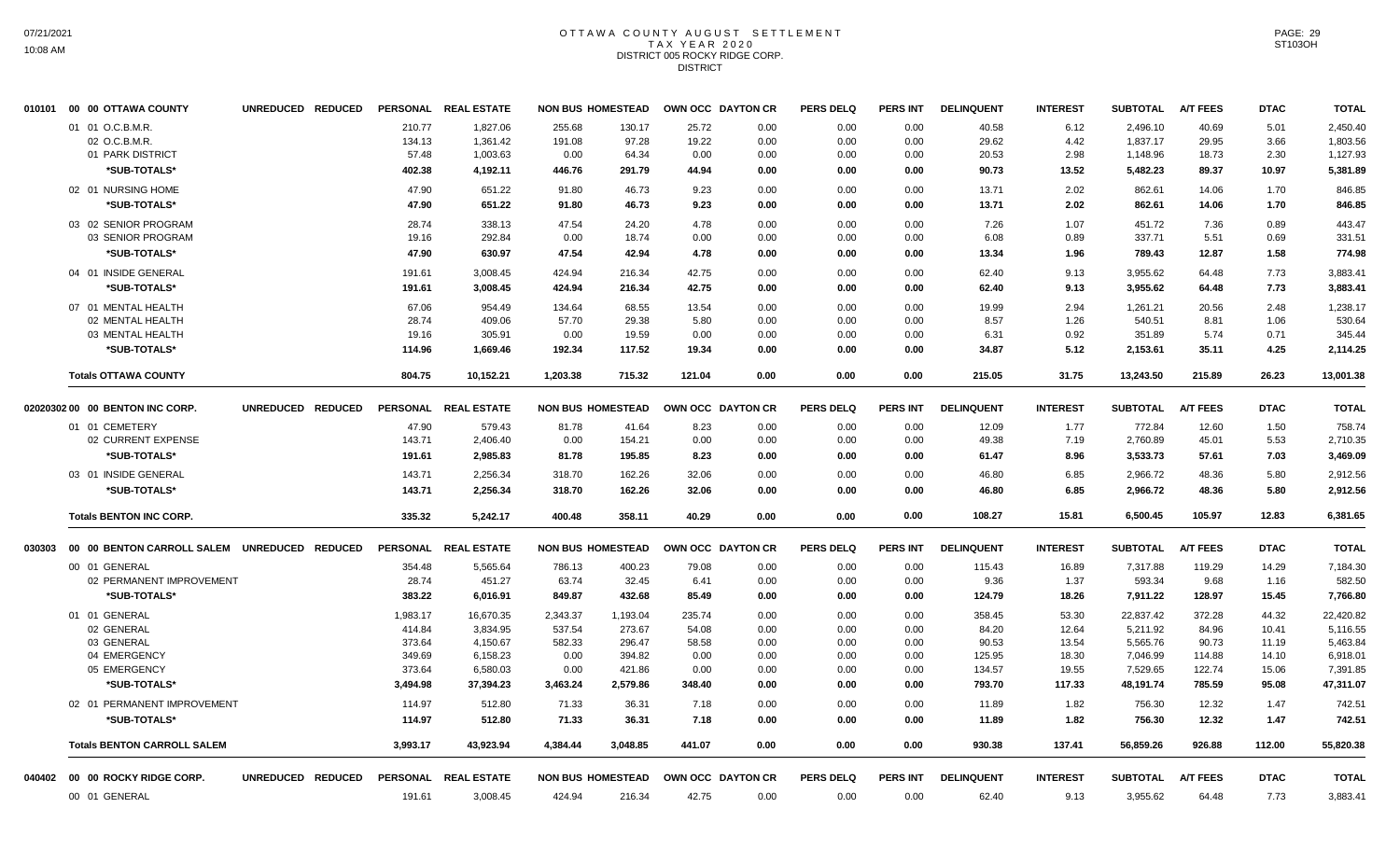# 07/21/2021 10:08 AM

#### OTTAWA COUNTY AUGUST SETTLEMENT T A X Y E A R 2 0 2 0 DISTRICT 005 ROCKY RIDGE CORP. **DISTRICT**

| 040402 | 00 00 ROCKY RIDGE CORP.                            | UNREDUCED REDUCED |          | PERSONAL REAL ESTATE |          | <b>NON BUS HOMESTEAD</b> | OWN OCC DAYTON CR |      | PERS DELO        | <b>PERS INT</b> | <b>DELINQUENT</b> | <b>INTEREST</b> | <b>SUBTOTAL</b> | <b>A/T FEES</b> | <b>DTAC</b> | <b>TOTAL</b> |
|--------|----------------------------------------------------|-------------------|----------|----------------------|----------|--------------------------|-------------------|------|------------------|-----------------|-------------------|-----------------|-----------------|-----------------|-------------|--------------|
|        | *SUB-TOTALS*<br>00                                 |                   | 191.61   | 3,008.45             | 424.94   | 216.34                   | 42.75             | 0.00 | 0.00             | 0.00            | 62.40             | 9.13            | 3,955.62        | 64.48           | 7.73        | 3,883.41     |
|        | 01 01 POLICE                                       |                   | 47.90    | 344.75               | 47.89    | 24.38                    | 4.82              | 0.00 | 0.00             | 0.00            | 8.06              | 1.24            | 479.04          | 7.80            | 1.00        | 470.24       |
|        | *SUB-TOTALS*                                       |                   | 47.90    | 344.75               | 47.89    | 24.38                    | 4.82              | 0.00 | 0.00             | 0.00            | 8.06              | 1.24            | 479.04          | 7.80            | 1.00        | 470.24       |
|        | <b>Totals ROCKY RIDGE CORP.</b>                    |                   | 239.51   | 3.353.20             | 472.83   | 240.72                   | 47.57             | 0.00 | 0.00             | 0.00            | 70.46             | 10.37           | 4,434.66        | 72.28           | 8.73        | 4,353.65     |
| 050501 | 00 00 PENTA COUNTY JVS                             | UNREDUCED REDUCED |          | PERSONAL REAL ESTATE |          | <b>NON BUS HOMESTEAD</b> | OWN OCC DAYTON CR |      | <b>PERS DELQ</b> | <b>PERS INT</b> | <b>DELINQUENT</b> | <b>INTEREST</b> | <b>SUBTOTAL</b> | <b>A/T FEES</b> | <b>DTAC</b> | <b>TOTAL</b> |
|        | 01 01 GENERAL                                      |                   | 134.13   | 1,916.89             | 270.41   | 137.67                   | 27.20             | 0.00 | 0.00             | 0.00            | 40.14             | 5.90            | 2,532.34        | 41.28           | 4.97        | 2,486.09     |
|        | 02 GENERAL                                         |                   | 76.64    | 1,095.37             | 154.52   | 78.67                    | 15.54             | 0.00 | 0.00             | 0.00            | 22.94             | 3.37            | 1,447.05        | 23.58           | 2.84        | 1,420.63     |
|        | 03 PERMANENT IMP.                                  |                   | 95.81    | 1,202.42             | 169.20   | 86.14                    | 17.02             | 0.00 | 0.00             | 0.00            | 25.66             | 3.80            | 1,600.05        | 26.08           | 3.18        | 1,570.79     |
|        | *SUB-TOTALS*                                       |                   | 306.58   | 4.214.68             | 594.13   | 302.48                   | 59.76             | 0.00 | 0.00             | 0.00            | 88.74             | 13.07           | 5,579.44        | 90.94           | 10.99       | 5,477.51     |
|        | <b>Totals PENTA COUNTY JVS</b>                     |                   | 306.58   | 4,214.68             | 594.13   | 302.48                   | 59.76             | 0.00 | 0.00             | 0.00            | 88.74             | 13.07           | 5,579.44        | 90.94           | 10.99       | 5,477.51     |
| 060601 | 00 00 MID COUNTY EMS                               | UNREDUCED REDUCED |          | PERSONAL REAL ESTATE |          | <b>NON BUS HOMESTEAD</b> | OWN OCC DAYTON CR |      | <b>PERS DELQ</b> | <b>PERS INT</b> | <b>DELINQUENT</b> | <b>INTEREST</b> | <b>SUBTOTAL</b> | <b>A/T FEES</b> | <b>DTAC</b> | <b>TOTAL</b> |
|        | 01 01 MID COUNTY EMS                               |                   | 95.81    | 451.26               | 63.28    | 32.22                    | 6.37              | 0.00 | 0.00             | 0.00            | 9.87              | 1.48            | 660.29          | 10.76           | 1.22        | 648.31       |
|        | 02 MID COUNTY EMS                                  |                   | 23.95    | 161.99               | 22.72    | 11.57                    | 2.29              | 0.00 | 0.00             | 0.00            | 3.55              | 0.53            | 226.60          | 3.70            | 0.44        | 222.46       |
|        | 03 MID COUNTY EMS                                  |                   | 71.85    | 515.72               | 72.22    | 36.77                    | 7.26              | 0.00 | 0.00             | 0.00            | 11.41             | 1.72            | 716.95          | 11.69           | 1.41        | 703.85       |
|        | 04 MID COUNTY EMS                                  |                   | 95.81    | 1,165.95             | 164.26   | 83.63                    | 16.53             | 0.00 | 0.00             | 0.00            | 24.64             | 3.62            | 1,554.44        | 25.34           | 3.05        | 1,526.05     |
|        | 05 CURRENT EXPENSE                                 |                   | 191.61   | 3,026.57             | 0.00     | 193.76                   | 0.00              | 0.00 | 0.00             | 0.00            | 62.60             | 9.14            | 3,483.68        | 56.79           | 7.01        | 3,419.88     |
|        | *SUB-TOTALS*                                       |                   | 479.03   | 5,321.49             | 322.48   | 357.95                   | 32.45             | 0.00 | 0.00             | 0.00            | 112.07            | 16.49           | 6,641.96        | 108.28          | 13.13       | 6,520.55     |
|        | <b>Totals MID COUNTY EMS</b>                       |                   | 479.03   | 5.321.49             | 322.48   | 357.95                   | 32.45             | 0.00 | 0.00             | 0.00            | 112.07            | 16.49           | 6.641.96        | 108.28          | 13.13       | 6,520.55     |
| 060604 | 00 00 OAK HARBOR LIBRARY                           | UNREDUCED REDUCED |          | PERSONAL REAL ESTATE |          | <b>NON BUS HOMESTEAD</b> | OWN OCC DAYTON CR |      | <b>PERS DELQ</b> | PERS INT        | <b>DELINQUENT</b> | <b>INTEREST</b> | <b>SUBTOTAL</b> | <b>A/T FEES</b> | <b>DTAC</b> | <b>TOTAL</b> |
|        | 01 04 OAK HARBOR LIBRARY                           |                   | 95.81    | 1,457.26             | 0.00     | 93.22                    | 0.00              | 0.00 | 0.00             | 0.00            | 30.31             | 4.44            | 1,681.04        | 27.40           | 3.39        | 1,650.25     |
|        | *SUB-TOTALS*                                       |                   | 95.81    | 1,457.26             | 0.00     | 93.22                    | 0.00              | 0.00 | 0.00             | 0.00            | 30.31             | 4.44            | 1,681.04        | 27.40           | 3.39        | 1,650.25     |
|        | <b>Totals OAK HARBOR LIBRARY</b>                   |                   | 95.81    | 1,457.26             | 0.00     | 93.22                    | 0.00              | 0.00 | 0.00             | 0.00            | 30.31             | 4.44            | 1,681.04        | 27.40           | 3.39        | 1,650.25     |
|        | <b>ROCKY RIDGE CORP.</b><br><b>DISTRICT TOTALS</b> |                   | 6,254.17 | 73.664.95            | 7,377.74 | 5,116.65                 | 742.18            | 0.00 | 0.00             | 0.00            | 1,555.28          | 229.34          | 94,940.31       | 1,547.64        | 187.30      | 93,205.37    |
|        |                                                    |                   |          |                      |          |                          |                   |      |                  |                 |                   |                 |                 |                 |             |              |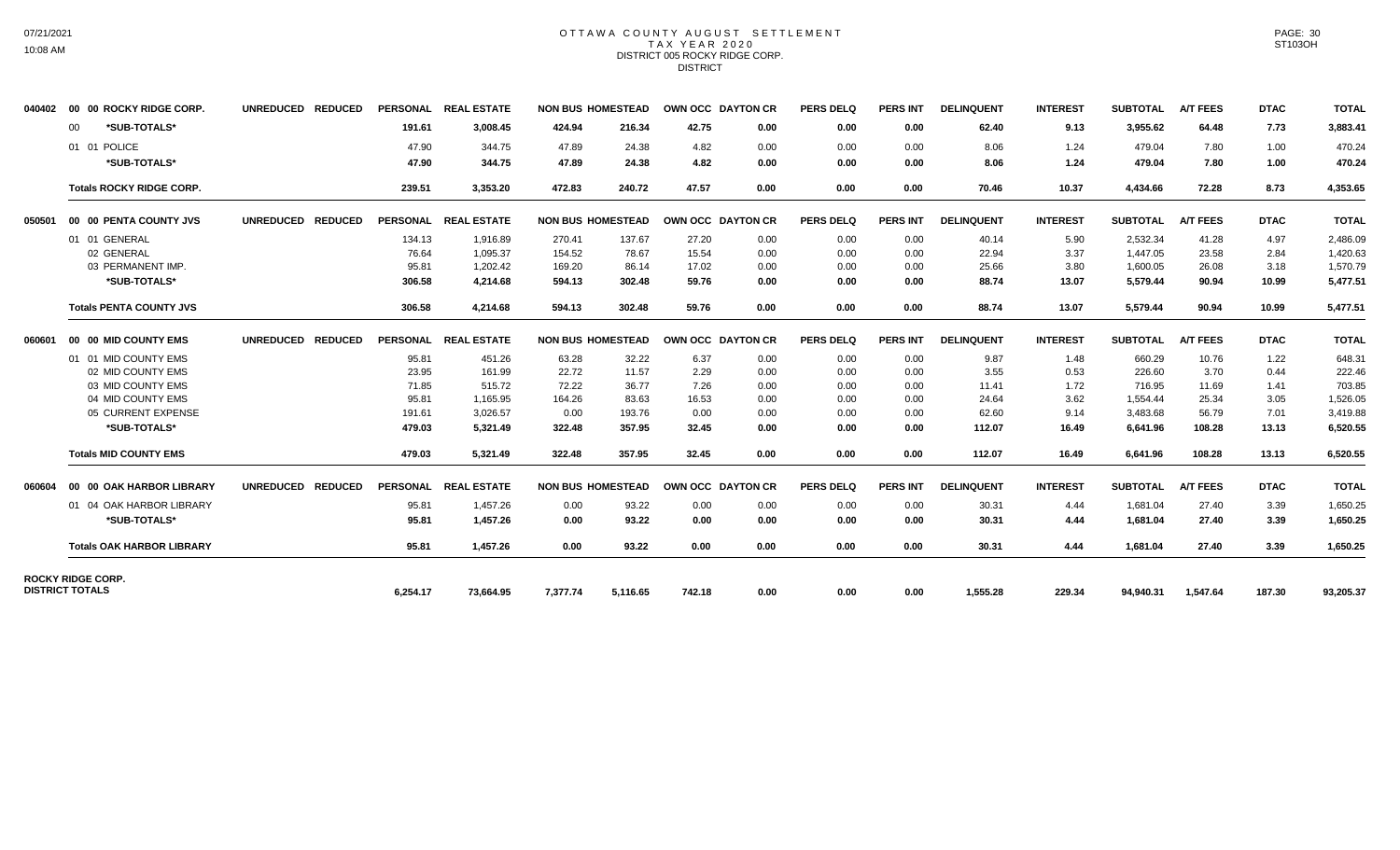## OTTAWA COUNTY AUGUST SETTLEMENT T A X Y E A R 2 0 2 0 DISTRICT 006 BAY TOWNSHIP TAX CODE A

| 010101 | 00 00 OTTAWA COUNTY         | <b>UNREDUCED</b>  | <b>REDUCED</b> | <b>PERSONAL</b> | <b>REAL ESTATE</b>   |           | <b>NON BUS HOMESTEAD</b> |          | OWN OCC DAYTON CR | <b>PERS DELQ</b> | <b>PERS INT</b> | <b>DELINQUENT</b> | <b>INTEREST</b> | <b>SUBTOTAL</b> | A/T FEES        | <b>DTAC</b> | <b>TOTAL</b> |
|--------|-----------------------------|-------------------|----------------|-----------------|----------------------|-----------|--------------------------|----------|-------------------|------------------|-----------------|-------------------|-----------------|-----------------|-----------------|-------------|--------------|
|        | 01 01 O.C.B.M.R.            | 2.200000          | 1.203400       | 0.00            | 11,815.09            | 1.878.94  | 604.90                   | 181.49   | 0.00              | 0.00             | 0.00            | $-62.24$          | 0.02            | 14.418.20       | 235.04          | 10.81       | 14,172.35    |
|        | 02 O.C.B.M.R.               | 1.400000          | 0.899310       | 0.00            | 8,829.51             | 1,404.15  | 452.04                   | 135.63   | 0.00              | 0.00             | 0.00            | $-46.51$          | 0.02            | 10,774.84       | 175.64          | 8.08        | 10,591.12    |
|        | 01 PARK DISTRICT            | 0.600000          | 0.594840       | 0.00            | 6,559.45             | 0.00      | 299.00                   | 0.00     | 0.00              | 0.00             | 0.00            | $-34.55$          | 0.01            | 6.823.91        | 111.24          | 5.34        | 6,707.33     |
|        | *SUB-TOTALS*                | 4.200000          | 2.697550       | 0.00            | 27,204.05            | 3,283.09  | 1,355.94                 | 317.12   | 0.00              | 0.00             | 0.00            | $-143.30$         | 0.05            | 32,016.95       | 521.92          | 24.23       | 31,470.80    |
|        | 02 01 NURSING HOME          | 0.500000          | 0.432043       | 0.00            | 4,241.84             | 674.58    | 217.17                   | 65.16    | 0.00              | 0.00             | 0.00            | $-22.34$          | 0.01            | 5,176.42        | 84.38           | 3.88        | 5,088.16     |
|        | *SUB-TOTALS*                | 0.500000          | 0.432043       | 0.00            | 4,241.84             | 674.58    | 217.17                   | 65.16    | 0.00              | 0.00             | 0.00            | $-22.34$          | 0.01            | 5,176.42        | 84.38           | 3.88        | 5,088.16     |
|        | 03 02 SENIOR PROGRAM        | 0.300000          | 0.223762       | 0.00            | 2,196.92             | 349.37    | 112.48                   | 33.75    | 0.00              | 0.00             | 0.00            | $-11.57$          | 0.00            | 2,680.95        | 43.70           | 2.01        | 2,635.24     |
|        | 03 SENIOR PROGRAM           | 0.200000          | 0.173250       | 0.00            | 1,910.47             | 0.00      | 87.09                    | 0.00     | 0.00              | 0.00             | 0.00            | $-10.06$          | 0.00            | 1,987.50        | 32.40           | 1.56        | 1,953.54     |
|        | *SUB-TOTALS*                | 0.500000          | 0.397012       | 0.00            | 4,107.39             | 349.37    | 199.57                   | 33.75    | 0.00              | 0.00             | 0.00            | $-21.63$          | 0.00            | 4,668.45        | 76.10           | 3.57        | 4,588.78     |
|        | 04 01 INSIDE GENERAL        | 2.000000          | 2.000000       | 0.00            | 19,636.18            | 3,122.72  | 1,005.31                 | 301.63   | 0.00              | 0.00             | 0.00            | $-103.44$         | 0.04            | 23,962.44       | 390.62          | 17.96       | 23,553.86    |
|        | *SUB-TOTALS*                | 2.000000          | 2.000000       | 0.00            | 19,636.18            | 3,122.72  | 1,005.31                 | 301.63   | 0.00              | 0.00             | 0.00            | $-103.44$         | 0.04            | 23,962.44       | 390.62          | 17.96       | 23,553.86    |
|        | 07 01 MENTAL HEALTH         | 0.700000          | 0.633701       | 0.00            | 6,221.73             | 989.44    | 318.53                   | 95.57    | 0.00              | 0.00             | 0.00            | $-32.77$          | 0.01            | 7,592.51        | 123.77          | 5.69        | 7,463.05     |
|        | 02 MENTAL HEALTH            | 0.300000          | 0.271586       | 0.00            | 2,666.46             | 424.04    | 136.51                   | 40.96    | 0.00              | 0.00             | 0.00            | $-14.05$          | 0.01            | 3,253.93        | 53.04           | 2.44        | 3,198.45     |
|        | 03 MENTAL HEALTH            | 0.200000          | 0.181100       | 0.00            | 1,997.03             | 0.00      | 91.03                    | 0.00     | 0.00              | 0.00             | 0.00            | $-10.52$          | 0.00            | 2,077.54        | 33.87           | 1.63        | 2,042.04     |
|        | *SUB-TOTALS*                | 1.200000          | 1.086387       | 0.00            | 10,885.22            | 1,413.48  | 546.07                   | 136.53   | 0.00              | 0.00             | 0.00            | $-57.34$          | 0.02            | 12,923.98       | 210.68          | 9.76        | 12,703.54    |
|        | <b>Totals OTTAWA COUNTY</b> | 8.400000          | 6.612992       | 0.00            | 66,074.68            | 8,843.24  | 3,324.06                 | 854.19   | 0.00              | 0.00             | 0.00            | $-348.05$         | 0.12            | 78,748.24       | 1,283.70        | 59.40       | 77,405.14    |
| 020205 | 00 00 BAY TOWNSHIP          | <b>UNREDUCED</b>  | <b>REDUCED</b> | <b>PERSONAL</b> | <b>REAL ESTATE</b>   |           | <b>NON BUS HOMESTEAD</b> |          | OWN OCC DAYTON CR | <b>PERS DELQ</b> | <b>PERS INT</b> | <b>DELINQUENT</b> | <b>INTEREST</b> | <b>SUBTOTAL</b> | <b>A/T FEES</b> | <b>DTAC</b> | <b>TOTAL</b> |
|        | 01 01 INSIDE GENERAL        | 0.794000          | 0.794000       | 0.00            | 7,795.56             | 1,239.72  | 399.11                   | 119.75   | 0.00              | 0.00             | 0.00            | $-41.07$          | 0.02            | 9,513.09        | 155.08          | 7.13        | 9,350.88     |
|        | *SUB-TOTALS*                | 0.794000          | 0.794000       | 0.00            | 7,795.56             | 1,239.72  | 399.11                   | 119.75   | 0.00              | 0.00             | 0.00            | $-41.07$          | 0.02            | 9,513.09        | 155.08          | 7.13        | 9,350.88     |
|        |                             |                   |                |                 |                      |           |                          |          |                   |                  |                 |                   |                 |                 |                 |             |              |
|        | 02 02 INSIDE ROADS          | 0.738000          | 0.738000       | 0.00            | 7,245.75             | 1,152.28  | 370.96                   | 111.30   | 0.00              | 0.00             | 0.00            | $-38.17$          | 0.02            | 8,842.14        | 144.14          | 6.63        | 8,691.37     |
|        | *SUB-TOTALS*                | 0.738000          | 0.738000       | 0.00            | 7,245.75             | 1,152.28  | 370.96                   | 111.30   | 0.00              | 0.00             | 0.00            | $-38.17$          | 0.02            | 8,842.14        | 144.14          | 6.63        | 8,691.37     |
|        | 03 03 INSIDE FIRE           | 0.568000          | 0.568000       | 0.00            | 5,576.68             | 886.85    | 285.51                   | 85.66    | 0.00              | 0.00             | 0.00            | $-29.38$          | 0.01            | 6,805.33        | 110.94          | 5.10        | 6,689.29     |
|        | *SUB-TOTALS*                | 0.568000          | 0.568000       | 0.00            | 5,576.68             | 886.85    | 285.51                   | 85.66    | 0.00              | 0.00             | 0.00            | $-29.38$          | 0.01            | 6,805.33        | 110.94          | 5.10        | 6,689.29     |
|        | 04 01 FIRE & EMS            | 2.000000          | 1.993050       | 0.00            | 21,977.86            | 0.00      | 1,001.82                 | 0.00     | 0.00              | 0.00             | 0.00            | $-115.77$         | 0.05            | 22,863.96       | 372.71          | 17.90       | 22,473.35    |
|        | *SUB-TOTALS*                | 2.000000          | 1.993050       | 0.00            | 21,977.86            | 0.00      | 1,001.82                 | 0.00     | 0.00              | 0.00             | 0.00            | $-115.77$         | 0.05            | 22,863.96       | 372.71          | 17.90       | 22,473.35    |
|        | <b>Totals BAY TOWNSHIP</b>  | 4.100000          | 4.093050       | 0.00            | 42,595.85            | 3,278.85  | 2,057.40                 | 316.71   | 0.00              | 0.00             | 0.00            | $-224.39$         | 0.10            | 48,024.52       | 782.87          | 36.76       | 47,204.89    |
| 030304 | 00 00 PORT CLINTON CSD      | UNREDUCED REDUCED |                |                 | PERSONAL REAL ESTATE |           | <b>NON BUS HOMESTEAD</b> |          | OWN OCC DAYTON CR | <b>PERS DELQ</b> | <b>PERS INT</b> | <b>DELINQUENT</b> | <b>INTEREST</b> | <b>SUBTOTAL</b> | <b>A/T FEES</b> | <b>DTAC</b> | <b>TOTAL</b> |
|        | 00 01 GENERAL               | 2.800000          | 2.800000       | 0.00            | 27,490.66            | 4,371.81  | 1,407.44                 | 422.29   | 0.00              | 0.00             | 0.00            | $-144.81$         | 0.06            | 33,547.45       | 546.87          | 25.15       | 32,975.43    |
|        | 02 PERMANENT IMPROVEMENT    | 0.700000          | 0.700000       | 0.00            | 6,872.66             | 1,092.95  | 351.86                   | 105.57   | 0.00              | 0.00             | 0.00            | $-36.20$          | 0.01            | 8,386.85        | 136.72          | 6.29        | 8,243.84     |
|        | *SUB-TOTALS*                | 3.500000          | 3.500000       | 0.00            | 34,363.32            | 5,464.76  | 1,759.30                 | 527.86   | 0.00              | 0.00             | 0.00            | $-181.01$         | 0.07            | 41,934.30       | 683.59          | 31.44       | 41,219.27    |
|        | 01 01 GENERAL               | 27.900000         | 7.150575       | 0.00            | 70,205.00            | 11,164.63 | 3,594.28                 | 1,078.42 | 0.00              | 0.00             | 0.00            | $-369.82$         | 0.15            | 85,672.66       | 1,396.58        | 64.22       | 84,211.86    |
|        | 02 GENERAL                  | 5.900000          | 2.035075       | 0.00            | 19,980.55            | 3,177.49  | 1,022.94                 | 306.92   | 0.00              | 0.00             | 0.00            | $-105.25$         | 0.04            | 24,382.69       | 397.47          | 18.28       | 23,966.94    |
|        | 03 GENERAL                  | 3.900000          | 1.537236       | 0.00            | 15,092.72            | 2,400.18  | 772.70                   | 231.84   | 0.00              | 0.00             | 0.00            | -79.50            | 0.03            | 18,417.97       | 300.24          | 13.81       | 18,103.92    |
|        | 04 GENERAL                  | 4.900000          | 2.317685       | 0.00            | 22,755.24            | 3,618.74  | 1,165.00                 | 349.54   | 0.00              | 0.00             | 0.00            | $-119.87$         | 0.05            | 27,768.70       | 452.67          | 20.82       | 27,295.21    |
|        | 05 GENERAL                  | 6.900000          | 3.569970       | 0.00            | 35,050.29            | 5,574.01  | 1,794.47                 | 538.41   | 0.00              | 0.00             | 0.00            | $-184.64$         | 0.07            | 42,772.61       | 697.25          | 32.06       | 42,043.30    |
|        | *SUB-TOTALS*                | 49.500000         | 16.610541      | 0.00            | 163,083.80           | 25,935.05 | 8,349.39                 | 2,505.13 | 0.00              | 0.00             | 0.00            | $-859.08$         | 0.34            | 199,014.63      | 3,244.21        | 149.19      | 195,621.23   |
|        | 02 01 SUPPLIES              | 2.300000          | 0.589474       | 0.00            | 5,787.51             | 920.38    | 296.30                   | 88.90    | 0.00              | 0.00             | 0.00            | $-30.49$          | 0.01            | 7,062.61        | 115.13          | 5.29        | 6,942.19     |
|        | *SUB-TOTALS*                | 2.300000          | 0.589474       | 0.00            | 5,787.51             | 920.38    | 296.30                   | 88.90    | 0.00              | 0.00             | 0.00            | $-30.49$          | 0.01            | 7,062.61        | 115.13          | 5.29        | 6,942.19     |
|        | 04 01 PERMANENT IMPROVEMENT | 0.300000          | 0.300000       | 0.00            | 2,945.43             | 468.41    | 150.80                   | 45.24    | 0.00              | 0.00             | 0.00            | $-15.52$          | 0.01            | 3,594.37        | 58.59           | 2.69        | 3,533.09     |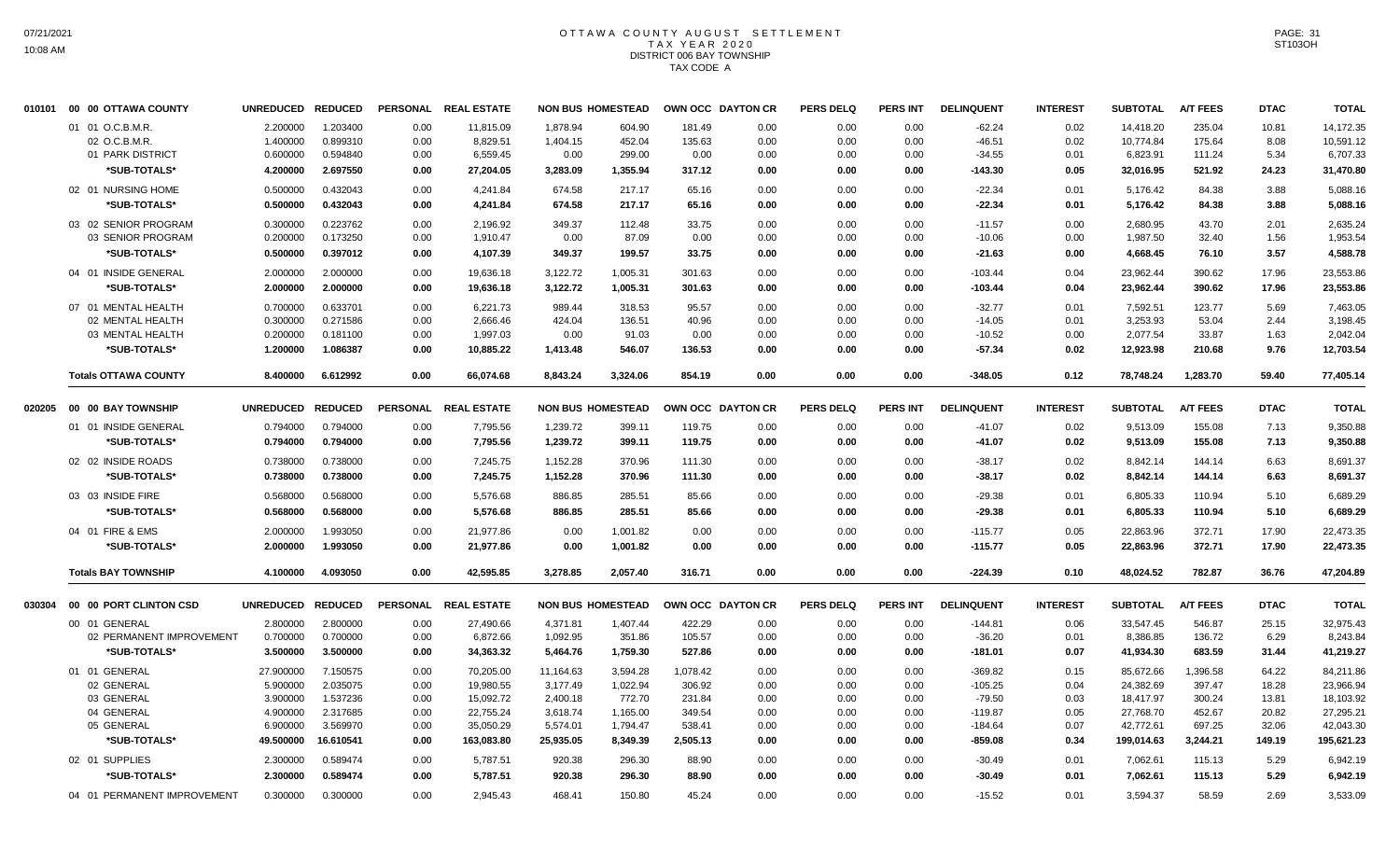#### OTTAWA COUNTY AUGUST SETTLEMENT T A X Y E A R 2 0 2 0 DISTRICT 006 BAY TOWNSHIP TAX CODE A

| 030304 | 00 00 PORT CLINTON CSD                          | UNREDUCED REDUCED |                     |                 | PERSONAL REAL ESTATE |           | <b>NON BUS HOMESTEAD</b> |          | <b>OWN OCC DAYTON CR</b> | <b>PERS DELQ</b> | <b>PERS INT</b> | <b>DELINQUENT</b> | <b>INTEREST</b> | <b>SUBTOTAL</b> | <b>A/T FEES</b> | <b>DTAC</b> | <b>TOTAL</b> |
|--------|-------------------------------------------------|-------------------|---------------------|-----------------|----------------------|-----------|--------------------------|----------|--------------------------|------------------|-----------------|-------------------|-----------------|-----------------|-----------------|-------------|--------------|
|        | *SUB-TOTALS*<br>04                              | 0.300000          | 0.300000            | 0.00            | 2,945.43             | 468.41    | 150.80                   | 45.24    | 0.00                     | 0.00             | 0.00            | $-15.52$          | 0.01            | 3,594.37        | 58.59           | 2.69        | 3,533.09     |
|        | 07 01 EMERGENCY                                 | 2.630000          | 2.630000            | 0.00            | 25.821.58            | 4,106.38  | 1.321.99                 | 396.65   | 0.00                     | 0.00             | 0.00            | $-136.02$         | 0.05            | 31.510.63       | 513.66          | 23.62       | 30,973.35    |
|        | *SUB-TOTALS*                                    | 2.630000          | 2.630000            | 0.00            | 25.821.58            | 4,106.38  | 1,321.99                 | 396.65   | 0.00                     | 0.00             | 0.00            | $-136.02$         | 0.05            | 31,510.63       | 513.66          | 23.62       | 30,973.35    |
|        | 09 01 BOND                                      | 3.450000          | 3.450000            | 0.00            | 33,872.41            | 5,386.70  | 1,734.16                 | 520.32   | 0.00                     | 0.00             | 0.00            | $-178.43$         | 0.07            | 41,335.23       | 673.82          | 30.99       | 40,630.42    |
|        | *SUB-TOTALS*                                    | 3.450000          | 3.450000            | 0.00            | 33,872.41            | 5,386.70  | 1,734.16                 | 520.32   | 0.00                     | 0.00             | 0.00            | $-178.43$         | 0.07            | 41,335.23       | 673.82          | 30.99       | 40,630.42    |
|        | <b>Totals PORT CLINTON CSD</b>                  |                   | 61.680000 27.080015 | 0.00            | 265,874.05           | 42,281.68 | 13,611.94                | 4.084.10 | 0.00                     | 0.00             | 0.00            | $-1,400.55$       | 0.55            | 324,451.77      | 5,289.00        | 243.22      | 318,919.55   |
| 050502 | 00 00 VANGUARD JVS                              | UNREDUCED REDUCED |                     | <b>PERSONAL</b> | <b>REAL ESTATE</b>   |           | <b>NON BUS HOMESTEAD</b> |          | OWN OCC DAYTON CR        | <b>PERS DELQ</b> | <b>PERS INT</b> | <b>DELINQUENT</b> | <b>INTEREST</b> | <b>SUBTOTAL</b> | <b>A/T FEES</b> | <b>DTAC</b> | <b>TOTAL</b> |
|        | 01 01 GENERAL                                   | 1.600000          | 1.600000            | 0.00            | 15.708.95            | 2,498.18  | 804.25                   | 241.31   | 0.00                     | 0.00             | 0.00            | $-82.75$          | 0.03            | 19,169.97       | 312.50          | 14.37       | 18,843.10    |
|        | *SUB-TOTALS*                                    | 1.600000          | 1.600000            | 0.00            | 15,708.95            | 2,498.18  | 804.25                   | 241.31   | 0.00                     | 0.00             | 0.00            | $-82.75$          | 0.03            | 19,169.97       | 312.50          | 14.37       | 18,843.10    |
|        | <b>Totals VANGUARD JVS</b>                      | 1.600000          | 1.600000            | 0.00            | 15.708.95            | 2.498.18  | 804.25                   | 241.31   | 0.00                     | 0.00             | 0.00            | $-82.75$          | 0.03            | 19.169.97       | 312.50          | 14.37       | 18,843.10    |
| 060605 | 00 00 IDA RUPP LIBRARY TAX                      | <b>UNREDUCED</b>  | <b>REDUCED</b>      | <b>PERSONAL</b> | <b>REAL ESTATE</b>   |           | <b>NON BUS HOMESTEAD</b> |          | OWN OCC DAYTON CR        | <b>PERS DELQ</b> | <b>PERS INT</b> | <b>DELINQUENT</b> | <b>INTEREST</b> | <b>SUBTOTAL</b> | <b>A/T FEES</b> | <b>DTAC</b> | <b>TOTAL</b> |
|        | 01 05 IDA RUPP LIBRARY TAX                      | 0.800000          | 0.786794            | 0.00            | 8.676.17             | 0.00      | 395.49                   | 0.00     | 0.00                     | 0.00             | 0.00            | $-45.70$          | 0.02            | 9,025.98        | 147.14          | 7.07        | 8,871.77     |
|        | *SUB-TOTALS*                                    | 0.800000          | 0.786794            | 0.00            | 8.676.17             | 0.00      | 395.49                   | 0.00     | 0.00                     | 0.00             | 0.00            | $-45.70$          | 0.02            | 9,025.98        | 147.14          | 7.07        | 8,871.77     |
|        | <b>Totals IDA RUPP LIBRARY TAX</b>              | 0.800000          | 0.786794            | 0.00            | 8.676.17             | 0.00      | 395.49                   | 0.00     | 0.00                     | 0.00             | 0.00            | $-45.70$          | 0.02            | 9,025.98        | 147.14          | 7.07        | 8,871.77     |
| 080801 | 00 00 BAY TOWNSHIP NON UNIFOI UNREDUCED REDUCED |                   |                     | <b>PERSONAL</b> | <b>REAL ESTATE</b>   |           | <b>NON BUS HOMESTEAD</b> |          | OWN OCC DAYTON CR        | <b>PERS DELQ</b> | <b>PERS INT</b> | <b>DELINQUENT</b> | <b>INTEREST</b> | <b>SUBTOTAL</b> | <b>A/T FEES</b> | <b>DTAC</b> | <b>TOTAL</b> |
|        | 01 01 INSIDE GENERAL NON UNIFORN                | 0.605000          | 0.605000            | 0.00            | 5.939.95             | 944.62    | 304.11                   | 91.24    | 0.00                     | 0.00             | 0.00            | $-31.29$          | 0.01            | 7.248.64        | 118.16          | 5.43        | 7,125.05     |
|        | 02 INSIDE ROAD AND BRIDGE NON                   | 0.562000          | 0.562000            | 0.00            | 5,517.77             | 877.49    | 282.49                   | 84.76    | 0.00                     | 0.00             | 0.00            | $-29.07$          | 0.01            | 6,733.45        | 109.76          | 5.05        | 6,618.64     |
|        | 03 INSIDE FIRE NON UNIFORM                      | 0.432000          | 0.432000            | 0.00            | 4.241.41             | 674.52    | 217.14                   | 65.16    | 0.00                     | 0.00             | 0.00            | $-22.35$          | 0.03            | 5,175.91        | 84.37           | 3.88        | 5,087.66     |
|        | *SUB-TOTALS*                                    | 1.599000          | 1.599000            | 0.00            | 15,699.13            | 2,496.63  | 803.74                   | 241.16   | 0.00                     | 0.00             | 0.00            | $-82.71$          | 0.05            | 19,158.00       | 312.29          | 14.36       | 18,831.35    |
|        | <b>Totals BAY TOWNSHIP NON UNIFOR</b>           | 1.599000          | 1.599000            | 0.00            | 15,699.13            | 2,496.63  | 803.74                   | 241.16   | 0.00                     | 0.00             | 0.00            | $-82.71$          | 0.05            | 19,158.00       | 312.29          | 14.36       | 18,831.35    |
|        | <b>BAY TOWNSHIP</b>                             |                   |                     |                 |                      |           |                          |          |                          |                  |                 |                   |                 |                 |                 |             |              |
|        | TAX CODE A TOTALS                               |                   | 78.179000 41.771851 | 0.00            | 414,628.83           | 59,398.58 | 20,996.88                | 5,737.47 | 0.00                     | 0.00             | 0.00            | $-2,184.15$       | 0.87            | 498,578.48      | 8,127.50        | 375.18      | 490,075.80   |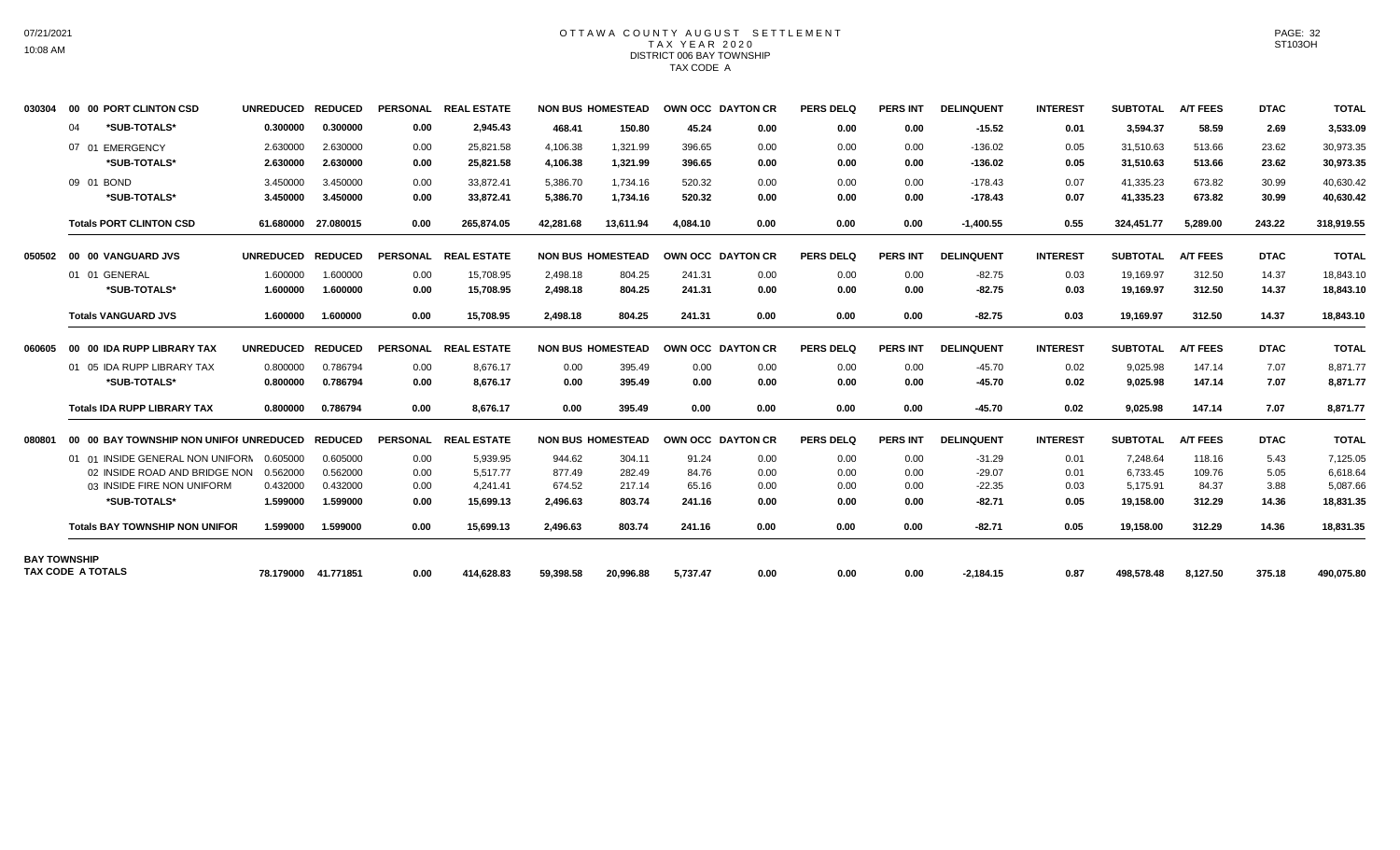## OTTAWA COUNTY AUGUST SETTLEMENT T A X Y E A R 2 0 2 0 DISTRICT 006 BAY TOWNSHIP TAX CODE B

|        | 010101 00 00 OTTAWA COUNTY  | <b>UNREDUCED</b>  | <b>REDUCED</b> | <b>PERSONAL</b> | <b>REAL ESTATE</b>   | <b>NON BUS HOMESTEAD</b> |      | OWN OCC DAYTON CR |      | <b>PERS DELQ</b> | <b>PERS INT</b> | <b>DELINQUENT</b> | <b>INTEREST</b> | <b>SUBTOTAL</b> | <b>A/T FEES</b> | <b>DTAC</b> | <b>TOTAL</b> |
|--------|-----------------------------|-------------------|----------------|-----------------|----------------------|--------------------------|------|-------------------|------|------------------|-----------------|-------------------|-----------------|-----------------|-----------------|-------------|--------------|
|        | 01 01 O.C.B.M.R.            | 2.200000          | 1.883836       | 3,680.93        | 3,152.65             | 0.00                     | 0.00 | 0.21              | 0.00 | 0.00             | 0.00            | 0.00              | 0.00            | 6,833.79        | 111.40          | 0.00        | 6,722.39     |
|        | 02 O.C.B.M.R.               | 1.400000          | 1.248331       | 2,342.41        | 2,089.11             | 0.00                     | 0.00 | 0.14              | 0.00 | 0.00             | 0.00            | 0.00              | 0.00            | 4,431.66        | 72.24           | 0.00        | 4,359.42     |
|        | 01 PARK DISTRICT            | 0.600000          | 0.595592       | 1,003.89        | 996.74               | 0.00                     | 0.00 | 0.00              | 0.00 | 0.00             | 0.00            | 0.00              | 0.00            | 2,000.63        | 32.61           | 0.00        | 1,968.02     |
|        | *SUB-TOTALS*                | 4.200000          | 3.727759       | 7,027.23        | 6,238.50             | 0.00                     | 0.00 | 0.35              | 0.00 | 0.00             | 0.00            | 0.00              | 0.00            | 13,266.08       | 216.25          | 0.00        | 13,049.83    |
|        | 02 01 NURSING HOME          | 0.500000          | 0.485399       | 836.58          | 812.33               | 0.00                     | 0.00 | 0.05              | 0.00 | 0.00             | 0.00            | 0.00              | 0.00            | 1,648.96        | 26.88           | 0.00        | 1,622.08     |
|        | *SUB-TOTALS*                | 0.500000          | 0.485399       | 836.58          | 812.33               | 0.00                     | 0.00 | 0.05              | 0.00 | 0.00             | 0.00            | 0.00              | 0.00            | 1.648.96        | 26.88           | 0.00        | 1,622.08     |
|        | 03 02 SENIOR PROGRAM        | 0.300000          | 0.286012       | 501.95          | 478.65               | 0.00                     | 0.00 | 0.03              | 0.00 | 0.00             | 0.00            | 0.00              | 0.00            | 980.63          | 15.99           | 0.00        | 964.64       |
|        | 03 SENIOR PROGRAM           | 0.200000          | 0.194640       | 334.63          | 325.73               | 0.00                     | 0.00 | 0.00              | 0.00 | 0.00             | 0.00            | 0.00              | 0.00            | 660.36          | 10.76           | 0.00        | 649.60       |
|        | *SUB-TOTALS*                | 0.500000          | 0.480652       | 836.58          | 804.38               | 0.00                     | 0.00 | 0.03              | 0.00 | 0.00             | 0.00            | 0.00              | 0.00            | 1,640.99        | 26.75           | 0.00        | 1,614.24     |
|        | 04 01 INSIDE GENERAL        | 2.000000          | 2.000000       | 3,346.30        | 3,347.05             | 0.00                     | 0.00 | 0.23              | 0.00 | 0.00             | 0.00            | 0.00              | 0.00            | 6.693.58        | 109.11          | 0.00        | 6.584.47     |
|        | *SUB-TOTALS*                | 2.000000          | 2.000000       | 3,346.30        | 3,347.05             | 0.00                     | 0.00 | 0.23              | 0.00 | 0.00             | 0.00            | 0.00              | 0.00            | 6,693.58        | 109.11          | 0.00        | 6,584.47     |
|        | 07 01 MENTAL HEALTH         | 0.700000          | 0.684293       | 1,171.21        | 1,145.18             | 0.00                     | 0.00 | 0.08              | 0.00 | 0.00             | 0.00            | 0.00              | 0.00            | 2,316.47        | 37.76           | 0.00        | 2,278.71     |
|        | 02 MENTAL HEALTH            | 0.300000          | 0.293268       | 501.95          | 490.79               | 0.00                     | 0.00 | 0.03              | 0.00 | 0.00             | 0.00            | 0.00              | 0.00            | 992.77          | 16.18           | 0.00        | 976.59       |
|        | 03 MENTAL HEALTH            | 0.200000          | 0.195512       | 334.63          | 327.19               | 0.00                     | 0.00 | 0.00              | 0.00 | 0.00             | 0.00            | 0.00              | 0.00            | 661.82          | 10.79           | 0.00        | 651.03       |
|        | *SUB-TOTALS*                | 1.200000          | 1.173073       | 2,007.79        | 1,963.16             | 0.00                     | 0.00 | 0.11              | 0.00 | 0.00             | 0.00            | 0.00              | 0.00            | 3,971.06        | 64.73           | 0.00        | 3,906.33     |
|        | <b>Totals OTTAWA COUNTY</b> | 8.400000          | 7.866883       | 14,054.48       | 13,165.42            | 0.00                     | 0.00 | 0.77              | 0.00 | 0.00             | 0.00            | 0.00              | 0.00            | 27,220.67       | 443.72          | 0.00        | 26,776.95    |
| 020205 | 00 00 BAY TOWNSHIP          | <b>UNREDUCED</b>  | <b>REDUCED</b> | <b>PERSONAL</b> | <b>REAL ESTATE</b>   | <b>NON BUS HOMESTEAD</b> |      | OWN OCC DAYTON CR |      | <b>PERS DELQ</b> | <b>PERS INT</b> | <b>DELINQUENT</b> | <b>INTEREST</b> | <b>SUBTOTAL</b> | <b>A/T FEES</b> | <b>DTAC</b> | <b>TOTAL</b> |
|        | 01 01 INSIDE GENERAL        | 0.794000          | 0.794000       | 1,328.48        | 1,328.78             | 0.00                     | 0.00 | 0.09              | 0.00 | 0.00             | 0.00            | 0.00              | 0.00            | 2,657.35        | 43.32           | 0.00        | 2,614.03     |
|        | *SUB-TOTALS*                | 0.794000          | 0.794000       | 1,328.48        | 1,328.78             | 0.00                     | 0.00 | 0.09              | 0.00 | 0.00             | 0.00            | 0.00              | 0.00            | 2,657.35        | 43.32           | 0.00        | 2,614.03     |
|        |                             |                   |                |                 |                      |                          |      |                   |      |                  |                 |                   |                 |                 |                 |             |              |
|        | 02 02 INSIDE ROADS          | 0.738000          | 0.738000       | 1,234.78        | 1,235.06             | 0.00                     | 0.00 | 0.08              | 0.00 | 0.00             | 0.00            | 0.00              | 0.00            | 2,469.92        | 40.26           | 0.00        | 2,429.66     |
|        | *SUB-TOTALS*                | 0.738000          | 0.738000       | 1,234.78        | 1,235.06             | 0.00                     | 0.00 | 0.08              | 0.00 | 0.00             | 0.00            | 0.00              | 0.00            | 2,469.92        | 40.26           | 0.00        | 2,429.66     |
|        | 03 03 INSIDE FIRE           | 0.568000          | 0.568000       | 950.35          | 950.56               | 0.00                     | 0.00 | 0.06              | 0.00 | 0.00             | 0.00            | 0.00              | 0.00            | 1,900.97        | 30.99           | 0.00        | 1,869.98     |
|        | *SUB-TOTALS*                | 0.568000          | 0.568000       | 950.35          | 950.56               | 0.00                     | 0.00 | 0.06              | 0.00 | 0.00             | 0.00            | 0.00              | 0.00            | 1,900.97        | 30.99           | 0.00        | 1,869.98     |
|        | 04 01 FIRE & EMS            | 2.000000          | 2.000000       | 3,346.30        | 3,347.05             | 0.00                     | 0.00 | 0.00              | 0.00 | 0.00             | 0.00            | 0.00              | 0.00            | 6,693.35        | 109.11          | 0.00        | 6,584.24     |
|        | *SUB-TOTALS*                | 2.000000          | 2.000000       | 3,346.30        | 3,347.05             | 0.00                     | 0.00 | 0.00              | 0.00 | 0.00             | 0.00            | 0.00              | 0.00            | 6,693.35        | 109.11          | 0.00        | 6,584.24     |
|        | <b>Totals BAY TOWNSHIP</b>  | 4.100000          | 4.100000       | 6.859.91        | 6,861.45             | 0.00                     | 0.00 | 0.23              | 0.00 | 0.00             | 0.00            | 0.00              | 0.00            | 13,721.59       | 223.68          | 0.00        | 13,497.91    |
| 030304 | 00 00 PORT CLINTON CSD      | UNREDUCED REDUCED |                |                 | PERSONAL REAL ESTATE | <b>NON BUS HOMESTEAD</b> |      | OWN OCC DAYTON CR |      | <b>PERS DELQ</b> | <b>PERS INT</b> | <b>DELINQUENT</b> | <b>INTEREST</b> | <b>SUBTOTAL</b> | <b>A/T FEES</b> | <b>DTAC</b> | <b>TOTAL</b> |
|        | 00 01 GENERAL               | 2.800000          | 2.800000       | 4,684.82        | 4,685.87             | 0.00                     | 0.00 | 0.32              | 0.00 | 0.00             | 0.00            | 0.00              | 0.00            | 9,371.01        | 152.76          | 0.00        | 9,218.25     |
|        | 02 PERMANENT IMPROVEMENT    | 0.700000          | 0.700000       | 1,171.21        | 1,171.47             | 0.00                     | 0.00 | 0.08              | 0.00 | 0.00             | 0.00            | 0.00              | 0.00            | 2,342.76        | 38.19           | 0.00        | 2,304.57     |
|        | *SUB-TOTALS*                | 3.500000          | 3.500000       | 5,856.03        | 5,857.34             | 0.00                     | 0.00 | 0.40              | 0.00 | 0.00             | 0.00            | 0.00              | 0.00            | 11,713.77       | 190.95          | 0.00        | 11,522.82    |
|        | 01 01 GENERAL               | 27.900000         | 6.269716       | 46,680.89       | 10,492.53            | 0.00                     | 0.00 | 0.71              | 0.00 | 0.00             | 0.00            | 0.00              | 0.00            | 57,174.13       | 932.01          | 0.00        | 56,242.12    |
|        | 02 GENERAL                  | 5.900000          | 2.582259       | 9,871.59        | 4,321.47             | 0.00                     | 0.00 | 0.29              | 0.00 | 0.00             | 0.00            | 0.00              | 0.00            | 14,193.35       | 231.37          | 0.00        | 13,961.98    |
|        | 03 GENERAL                  | 3.900000          | 1.935313       | 6,525.29        | 3,238.79             | 0.00                     | 0.00 | 0.22              | 0.00 | 0.00             | 0.00            | 0.00              | 0.00            | 9,764.30        | 159.17          | 0.00        | 9,605.13     |
|        | 04 GENERAL                  | 4.900000          | 3.312694       | 8,198.44        | 5,543.88             | 0.00                     | 0.00 | 0.37              | 0.00 | 0.00             | 0.00            | 0.00              | 0.00            | 13,742.69       | 224.02          | 0.00        | 13,518.67    |
|        | 05 GENERAL                  | 6.900000          | 4.965516       | 11,544.74       | 8,309.91             | 0.00                     | 0.00 | 0.56              | 0.00 | 0.00             | 0.00            | 0.00              | 0.00            | 19,855.21       | 323.67          | 0.00        | 19,531.54    |
|        | *SUB-TOTALS*                | 49.500000         | 19.065498      | 82,820.95       | 31,906.58            | 0.00                     | 0.00 | 2.15              | 0.00 | 0.00             | 0.00            | 0.00              | 0.00            | 114,729.68      | 1,870.24        | 0.00        | 112,859.44   |
|        | 02 01 SUPPLIES              | 2.300000          | 0.516858       | 3,848.25        | 864.97               | 0.00                     | 0.00 | 0.06              | 0.00 | 0.00             | 0.00            | 0.00              | 0.00            | 4,713.28        | 76.83           | 0.00        | 4,636.45     |
|        | *SUB-TOTALS*                | 2.300000          | 0.516858       | 3,848.25        | 864.97               | 0.00                     | 0.00 | 0.06              | 0.00 | 0.00             | 0.00            | 0.00              | 0.00            | 4,713.28        | 76.83           | 0.00        | 4,636.45     |
|        | 04 01 PERMANENT IMPROVEMENT | 0.300000          | 0.300000       | 501.95          | 502.06               | 0.00                     | 0.00 | 0.03              | 0.00 | 0.00             | 0.00            | 0.00              | 0.00            | 1,004.04        | 16.37           | 0.00        | 987.67       |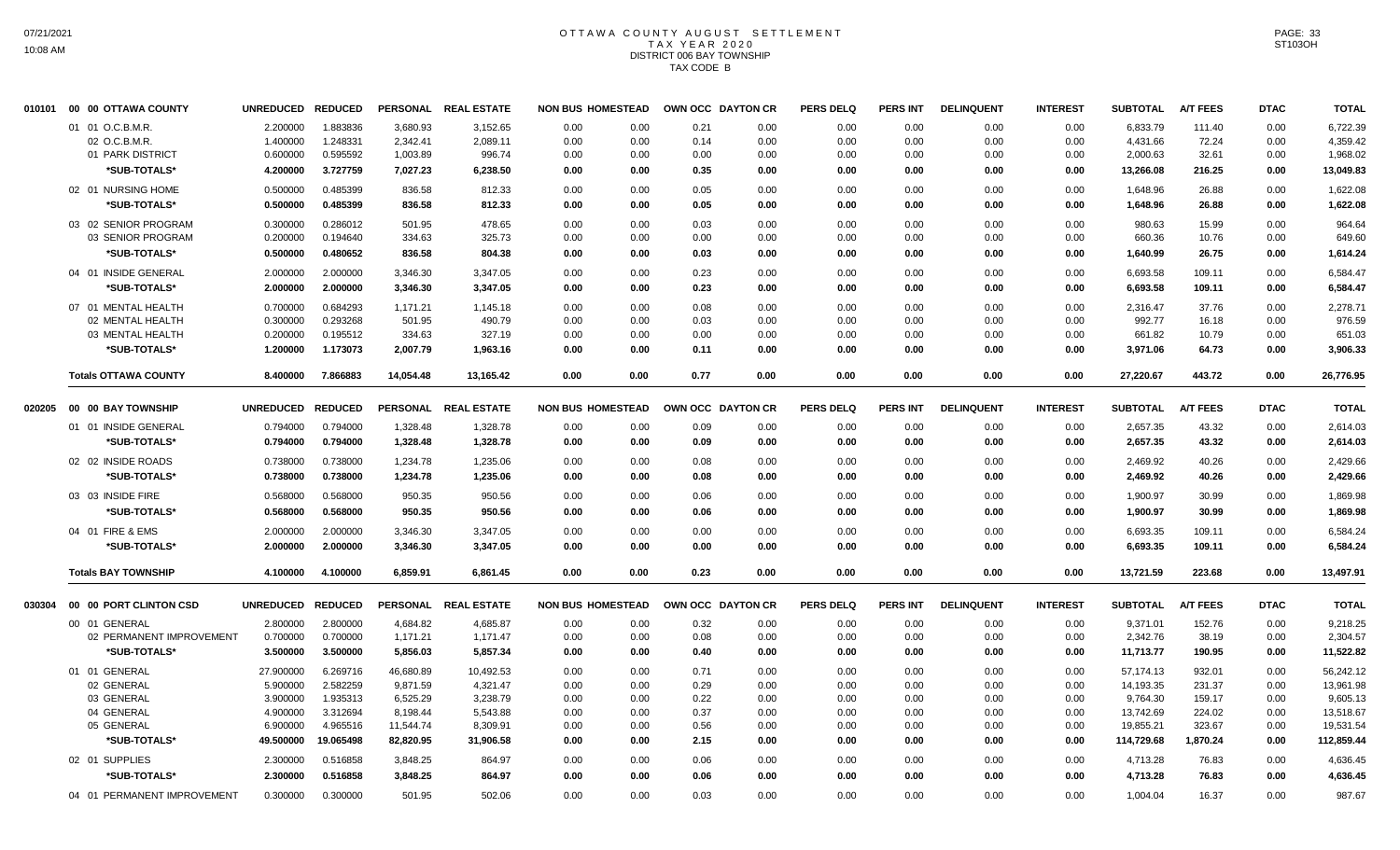## OTTAWA COUNTY AUGUST SETTLEMENT T A X Y E A R 2 0 2 0 DISTRICT 006 BAY TOWNSHIP TAX CODE B

| 030304              | 00 00 PORT CLINTON CSD                  | UNREDUCED REDUCED |                     |            | PERSONAL REAL ESTATE | <b>NON BUS HOMESTEAD</b> |      | OWN OCC DAYTON CR |      | <b>PERS DELQ</b> | <b>PERS INT</b> | <b>DELINQUENT</b> | <b>INTEREST</b> | <b>SUBTOTAL</b> | <b>A/T FEES</b> | <b>DTAC</b> | <b>TOTAL</b> |
|---------------------|-----------------------------------------|-------------------|---------------------|------------|----------------------|--------------------------|------|-------------------|------|------------------|-----------------|-------------------|-----------------|-----------------|-----------------|-------------|--------------|
|                     | *SUB-TOTALS*<br>04                      | 0.300000          | 0.300000            | 501.95     | 502.06               | 0.00                     | 0.00 | 0.03              | 0.00 | 0.00             | 0.00            | 0.00              | 0.00            | 1,004.04        | 16.37           | 0.00        | 987.67       |
|                     | 07 01 EMERGENCY                         | 2.630000          | 2.630000            | 4,400.39   | 4,401.37             | 0.00                     | 0.00 | 0.30              | 0.00 | 0.00             | 0.00            | 0.00              | 0.00            | 8,802.06        | 143.49          | 0.00        | 8,658.57     |
|                     | *SUB-TOTALS*                            | 2.630000          | 2.630000            | 4,400.39   | 4.401.37             | 0.00                     | 0.00 | 0.30              | 0.00 | 0.00             | 0.00            | 0.00              | 0.00            | 8,802.06        | 143.49          | 0.00        | 8,658.57     |
|                     | 09 01 BOND                              | 3.450000          | 3.450000            | 5,772.37   | 5,773.66             | 0.00                     | 0.00 | 0.39              | 0.00 | 0.00             | 0.00            | 0.00              | 0.00            | 11,546.42       | 188.22          | 0.00        | 11,358.20    |
|                     | *SUB-TOTALS*                            | 3.450000          | 3.450000            | 5,772.37   | 5,773.66             | 0.00                     | 0.00 | 0.39              | 0.00 | 0.00             | 0.00            | 0.00              | 0.00            | 11,546.42       | 188.22          | 0.00        | 11,358.20    |
|                     | <b>Totals PORT CLINTON CSD</b>          |                   | 61.680000 29.462356 | 103.199.94 | 49.305.98            | 0.00                     | 0.00 | 3.33              | 0.00 | 0.00             | 0.00            | 0.00              | 0.00            | 152.509.25      | 2.486.10        | 0.00        | 150,023.15   |
| 050502              | 00 00 VANGUARD JVS                      | UNREDUCED REDUCED |                     |            | PERSONAL REAL ESTATE | <b>NON BUS HOMESTEAD</b> |      | OWN OCC DAYTON CR |      | <b>PERS DELQ</b> | <b>PERS INT</b> | <b>DELINQUENT</b> | <b>INTEREST</b> | <b>SUBTOTAL</b> | <b>A/T FEES</b> | <b>DTAC</b> | <b>TOTAL</b> |
|                     | 01 01 GENERAL                           | 1.600000          | 1.600000            | 2.677.04   | 2.677.64             | 0.00                     | 0.00 | 0.18              | 0.00 | 0.00             | 0.00            | 0.00              | 0.00            | 5.354.86        | 87.29           | 0.00        | 5,267.57     |
|                     | *SUB-TOTALS*                            | 1.600000          | 1.600000            | 2,677.04   | 2,677.64             | 0.00                     | 0.00 | 0.18              | 0.00 | 0.00             | 0.00            | 0.00              | 0.00            | 5,354.86        | 87.29           | 0.00        | 5,267.57     |
|                     | <b>Totals VANGUARD JVS</b>              | 1.600000          | 1.600000            | 2,677.04   | 2,677.64             | 0.00                     | 0.00 | 0.18              | 0.00 | 0.00             | 0.00            | 0.00              | 0.00            | 5,354.86        | 87.29           | 0.00        | 5,267.57     |
| 060605              | 00 00 IDA RUPP LIBRARY TAX              | <b>UNREDUCED</b>  | <b>REDUCED</b>      |            | PERSONAL REAL ESTATE | <b>NON BUS HOMESTEAD</b> |      | OWN OCC DAYTON CR |      | PERS DELQ        | <b>PERS INT</b> | <b>DELINQUENT</b> | <b>INTEREST</b> | <b>SUBTOTAL</b> | <b>A/T FEES</b> | <b>DTAC</b> | <b>TOTAL</b> |
|                     | 01 05 IDA RUPP LIBRARY TAX              | 0.800000          | 0.790610            | 1.338.52   | 1.323.11             | 0.00                     | 0.00 | 0.00              | 0.00 | 0.00             | 0.00            | 0.00              | 0.00            | 2.661.63        | 43.39           | 0.00        | 2,618.24     |
|                     | *SUB-TOTALS*                            | 0.800000          | 0.790610            | 1,338.52   | 1,323.11             | 0.00                     | 0.00 | 0.00              | 0.00 | 0.00             | 0.00            | 0.00              | 0.00            | 2,661.63        | 43.39           | 0.00        | 2,618.24     |
|                     | <b>Totals IDA RUPP LIBRARY TAX</b>      | 0.800000          | 0.790610            | 1,338.52   | 1,323.11             | 0.00                     | 0.00 | 0.00              | 0.00 | 0.00             | 0.00            | 0.00              | 0.00            | 2,661.63        | 43.39           | 0.00        | 2,618.24     |
| 080801              | 00 00 BAY TOWNSHIP NON UNIFOI UNREDUCED |                   | <b>REDUCED</b>      |            | PERSONAL REAL ESTATE | <b>NON BUS HOMESTEAD</b> |      | OWN OCC DAYTON CR |      | <b>PERS DELQ</b> | <b>PERS INT</b> | <b>DELINQUENT</b> | <b>INTEREST</b> | <b>SUBTOTAL</b> | <b>A/T FEES</b> | <b>DTAC</b> | <b>TOTAL</b> |
|                     | 01 01 INSIDE GENERAL NON UNIFORN        | 0.605000          | 0.605000            | 1,012.26   | 1,012.48             | 0.00                     | 0.00 | 0.07              | 0.00 | 0.00             | 0.00            | 0.00              | 0.00            | 2,024.81        | 33.01           | 0.00        | 1,991.80     |
|                     | 02 INSIDE ROAD AND BRIDGE NON           | 0.562000          | 0.562000            | 940.31     | 940.52               | 0.00                     | 0.00 | 0.06              | 0.00 | 0.00             | 0.00            | 0.00              | 0.00            | 1.880.89        | 30.66           | 0.00        | 1.850.23     |
|                     | 03 INSIDE FIRE NON UNIFORM              | 0.432000          | 0.432000            | 722.76     | 722.97               | 0.00                     | 0.00 | 0.06              | 0.00 | 0.00             | 0.00            | 0.00              | 0.00            | 1.445.79        | 23.57           | 0.00        | 1,422.22     |
|                     | *SUB-TOTALS*                            | 1.599000          | 1.599000            | 2,675.33   | 2,675.97             | 0.00                     | 0.00 | 0.19              | 0.00 | 0.00             | 0.00            | 0.00              | 0.00            | 5,351.49        | 87.24           | 0.00        | 5,264.25     |
|                     | <b>Totals BAY TOWNSHIP NON UNIFOR</b>   | 1.599000          | 1.599000            | 2.675.33   | 2.675.97             | 0.00                     | 0.00 | 0.19              | 0.00 | 0.00             | 0.00            | 0.00              | 0.00            | 5,351.49        | 87.24           | 0.00        | 5,264.25     |
| <b>BAY TOWNSHIP</b> |                                         |                   |                     |            |                      |                          |      |                   |      |                  |                 |                   |                 |                 |                 |             |              |
|                     | <b>TAX CODE B TOTALS</b>                |                   | 78.179000 45.418849 | 130,805.22 | 76,009.57            | 0.00                     | 0.00 | 4.70              | 0.00 | 0.00             | 0.00            | 0.00              | 0.00            | 206,819.49      | 3,371.42        | 0.00        | 203,448.07   |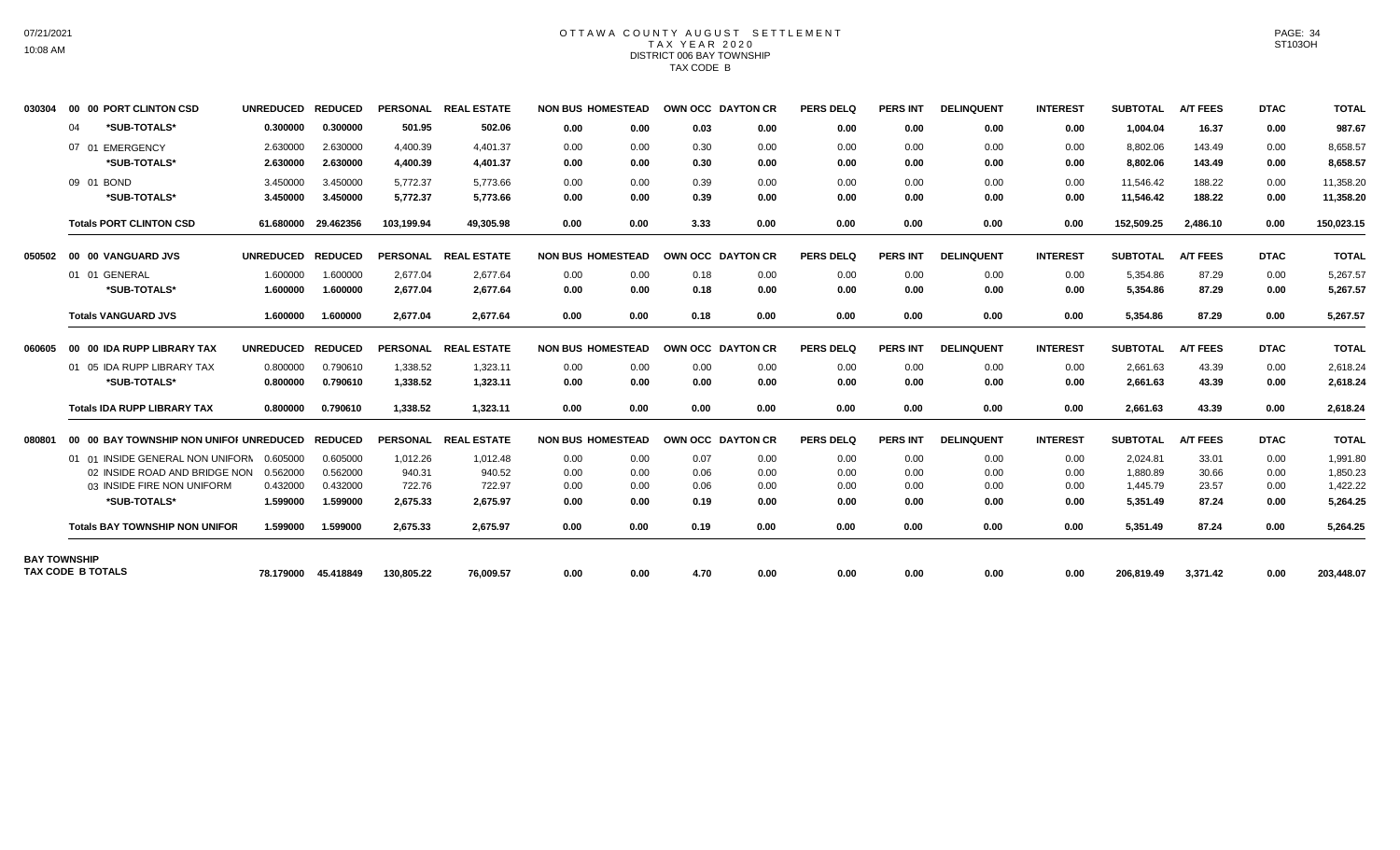#### OTTAWA COUNTY AUGUST SETTLEMENT T A X Y E A R 2 0 2 0 DISTRICT 006 BAY TOWNSHIP **DISTRICT**

|        | 010101 00 00 OTTAWA COUNTY  | UNREDUCED REDUCED                  |           | PERSONAL REAL ESTATE |           | <b>NON BUS HOMESTEAD</b> |          | OWN OCC DAYTON CR | <b>PERS DELQ</b> | <b>PERS INT</b> | <b>DELINQUENT</b> | <b>INTEREST</b> | <b>SUBTOTAL</b> | <b>A/T FEES</b> | <b>DTAC</b> | <b>TOTAL</b> |
|--------|-----------------------------|------------------------------------|-----------|----------------------|-----------|--------------------------|----------|-------------------|------------------|-----------------|-------------------|-----------------|-----------------|-----------------|-------------|--------------|
|        | 01 01 O.C.B.M.R.            |                                    | 3,680.93  | 14,967.74            | 1,878.94  | 604.90                   | 181.70   | 0.00              | 0.00             | 0.00            | $-62.24$          | 0.02            | 21,251.99       | 346.44          | 10.81       | 20,894.74    |
|        | 02 O.C.B.M.R.               |                                    | 2,342.41  | 10,918.62            | 1,404.15  | 452.04                   | 135.77   | 0.00              | 0.00             | 0.00            | $-46.51$          | 0.02            | 15,206.50       | 247.88          | 8.08        | 14,950.54    |
|        | 01 PARK DISTRICT            |                                    | 1,003.89  | 7,556.19             | 0.00      | 299.00                   | 0.00     | 0.00              | 0.00             | 0.00            | $-34.55$          | 0.01            | 8,824.54        | 143.85          | 5.34        | 8,675.35     |
|        | *SUB-TOTALS*                |                                    | 7,027.23  | 33,442.55            | 3,283.09  | 1,355.94                 | 317.47   | 0.00              | 0.00             | 0.00            | $-143.30$         | 0.05            | 45,283.03       | 738.17          | 24.23       | 44,520.63    |
|        | 02 01 NURSING HOME          |                                    | 836.58    | 5,054.17             | 674.58    | 217.17                   | 65.21    | 0.00              | 0.00             | 0.00            | $-22.34$          | 0.01            | 6,825.38        | 111.26          | 3.88        | 6,710.24     |
|        | *SUB-TOTALS*                |                                    | 836.58    | 5.054.17             | 674.58    | 217.17                   | 65.21    | 0.00              | 0.00             | 0.00            | $-22.34$          | 0.01            | 6.825.38        | 111.26          | 3.88        | 6.710.24     |
|        |                             |                                    |           |                      |           |                          |          |                   |                  |                 |                   |                 |                 |                 |             |              |
|        | 03 02 SENIOR PROGRAM        |                                    | 501.95    | 2,675.57             | 349.37    | 112.48                   | 33.78    | 0.00              | 0.00             | 0.00            | $-11.57$          | 0.00            | 3,661.58        | 59.69           | 2.01        | 3,599.88     |
|        | 03 SENIOR PROGRAM           |                                    | 334.63    | 2,236.20             | 0.00      | 87.09                    | 0.00     | 0.00              | 0.00             | 0.00            | $-10.06$          | 0.00            | 2,647.86        | 43.16           | 1.56        | 2,603.14     |
|        | *SUB-TOTALS*                |                                    | 836.58    | 4,911.77             | 349.37    | 199.57                   | 33.78    | 0.00              | 0.00             | 0.00            | $-21.63$          | 0.00            | 6,309.44        | 102.85          | 3.57        | 6,203.02     |
|        | 04 01 INSIDE GENERAL        |                                    | 3,346.30  | 22,983.23            | 3,122.72  | 1,005.31                 | 301.86   | 0.00              | 0.00             | 0.00            | $-103.44$         | 0.04            | 30,656.02       | 499.73          | 17.96       | 30,138.33    |
|        | *SUB-TOTALS*                |                                    | 3,346.30  | 22,983.23            | 3,122.72  | 1,005.31                 | 301.86   | 0.00              | 0.00             | 0.00            | $-103.44$         | 0.04            | 30,656.02       | 499.73          | 17.96       | 30,138.33    |
|        | 07 01 MENTAL HEALTH         |                                    | 1,171.21  | 7,366.91             | 989.44    | 318.53                   | 95.65    | 0.00              | 0.00             | 0.00            | $-32.77$          | 0.01            | 9,908.98        | 161.53          | 5.69        | 9,741.76     |
|        | 02 MENTAL HEALTH            |                                    | 501.95    | 3,157.25             | 424.04    | 136.51                   | 40.99    | 0.00              | 0.00             | 0.00            | $-14.05$          | 0.01            | 4,246.70        | 69.22           | 2.44        | 4,175.04     |
|        | 03 MENTAL HEALTH            |                                    | 334.63    | 2,324.22             | 0.00      | 91.03                    | 0.00     | 0.00              | 0.00             | 0.00            | $-10.52$          | 0.00            | 2,739.36        | 44.66           | 1.63        | 2,693.07     |
|        | *SUB-TOTALS*                |                                    | 2,007.79  | 12,848.38            | 1,413.48  | 546.07                   | 136.64   | 0.00              | 0.00             | 0.00            | $-57.34$          | 0.02            | 16,895.04       | 275.41          | 9.76        | 16,609.87    |
|        | <b>Totals OTTAWA COUNTY</b> |                                    | 14,054.48 | 79.240.10            | 8,843.24  | 3,324.06                 | 854.96   | 0.00              | 0.00             | 0.00            | $-348.05$         | 0.12            | 105,968.91      | 1,727.42        | 59.40       | 104,182.09   |
| 020205 | 00 00 BAY TOWNSHIP          | <b>REDUCED</b><br><b>UNREDUCED</b> |           | PERSONAL REAL ESTATE |           | <b>NON BUS HOMESTEAD</b> |          | OWN OCC DAYTON CR | <b>PERS DELQ</b> | PERS INT        | <b>DELINQUENT</b> | <b>INTEREST</b> | <b>SUBTOTAL</b> | <b>A/T FEES</b> | <b>DTAC</b> | <b>TOTAL</b> |
|        |                             |                                    |           |                      |           |                          |          |                   |                  |                 |                   |                 |                 |                 |             |              |
|        | 01 01 INSIDE GENERAL        |                                    | 1,328.48  | 9,124.34             | 1,239.72  | 399.11                   | 119.84   | 0.00              | 0.00             | 0.00            | $-41.07$          | 0.02            | 12,170.44       | 198.40          | 7.13        | 11,964.91    |
|        | *SUB-TOTALS*                |                                    | 1,328.48  | 9,124.34             | 1,239.72  | 399.11                   | 119.84   | 0.00              | 0.00             | 0.00            | $-41.07$          | 0.02            | 12,170.44       | 198.40          | 7.13        | 11,964.91    |
|        | 02 02 INSIDE ROADS          |                                    | 1,234.78  | 8,480.81             | 1,152.28  | 370.96                   | 111.38   | 0.00              | 0.00             | 0.00            | $-38.17$          | 0.02            | 11,312.06       | 184.40          | 6.63        | 11,121.03    |
|        | *SUB-TOTALS*                |                                    | 1,234.78  | 8,480.81             | 1,152.28  | 370.96                   | 111.38   | 0.00              | 0.00             | 0.00            | $-38.17$          | 0.02            | 11,312.06       | 184.40          | 6.63        | 11,121.03    |
|        |                             |                                    |           |                      |           |                          |          |                   |                  |                 |                   |                 |                 |                 |             |              |
|        | 03 03 INSIDE FIRE           |                                    | 950.35    | 6,527.24             | 886.85    | 285.51                   | 85.72    | 0.00              | 0.00             | 0.00            | $-29.38$          | 0.01            | 8,706.30        | 141.93          | 5.10        | 8,559.27     |
|        | *SUB-TOTALS*                |                                    | 950.35    | 6,527.24             | 886.85    | 285.51                   | 85.72    | 0.00              | 0.00             | 0.00            | $-29.38$          | 0.01            | 8,706.30        | 141.93          | 5.10        | 8,559.27     |
|        | 04 01 FIRE & EMS            |                                    | 3,346.30  | 25,324.91            | 0.00      | 1,001.82                 | 0.00     | 0.00              | 0.00             | 0.00            | $-115.77$         | 0.05            | 29,557.31       | 481.82          | 17.90       | 29,057.59    |
|        | *SUB-TOTALS*                |                                    | 3,346.30  | 25,324.91            | 0.00      | 1,001.82                 | 0.00     | 0.00              | 0.00             | 0.00            | $-115.77$         | 0.05            | 29,557.31       | 481.82          | 17.90       | 29,057.59    |
|        | <b>Totals BAY TOWNSHIP</b>  |                                    | 6,859.91  | 49,457.30            | 3,278.85  | 2,057.40                 | 316.94   | 0.00              | 0.00             | 0.00            | $-224.39$         | 0.10            | 61,746.11       | 1,006.55        | 36.76       | 60,702.80    |
|        |                             |                                    |           |                      |           |                          |          |                   |                  |                 |                   |                 |                 |                 |             |              |
| 030304 | 00 00 PORT CLINTON CSD      | UNREDUCED REDUCED                  |           | PERSONAL REAL ESTATE |           | <b>NON BUS HOMESTEAD</b> |          | OWN OCC DAYTON CR | <b>PERS DELQ</b> | <b>PERS INT</b> | <b>DELINQUENT</b> | <b>INTEREST</b> | <b>SUBTOTAL</b> | <b>A/T FEES</b> | <b>DTAC</b> | <b>TOTAL</b> |
|        | 00 01 GENERAL               |                                    | 4,684.82  | 32,176.53            | 4,371.81  | 1,407.44                 | 422.61   | 0.00              | 0.00             | 0.00            | $-144.81$         | 0.06            | 42,918.46       | 699.63          | 25.15       | 42,193.68    |
|        | 02 PERMANENT IMPROVEMENT    |                                    | 1,171.21  | 8,044.13             | 1,092.95  | 351.86                   | 105.65   | 0.00              | 0.00             | 0.00            | $-36.20$          | 0.01            | 10,729.61       | 174.91          | 6.29        | 10,548.41    |
|        | *SUB-TOTALS*                |                                    | 5,856.03  | 40,220.66            | 5,464.76  | 1,759.30                 | 528.26   | 0.00              | 0.00             | 0.00            | $-181.01$         | 0.07            | 53,648.07       | 874.54          | 31.44       | 52,742.09    |
|        |                             |                                    |           |                      |           |                          |          |                   |                  |                 |                   |                 |                 |                 |             |              |
|        | 01 01 GENERAL               |                                    | 46,680.89 | 80,697.53            | 11,164.63 | 3,594.28                 | 1,079.13 | 0.00              | 0.00             | 0.00            | $-369.82$         | 0.15            | 142,846.79      | 2,328.59        | 64.22       | 140,453.98   |
|        | 02 GENERAL                  |                                    | 9,871.59  | 24,302.02            | 3,177.49  | 1,022.94                 | 307.21   | 0.00              | 0.00             | 0.00            | $-105.25$         | 0.04            | 38,576.04       | 628.84          | 18.28       | 37,928.92    |
|        | 03 GENERAL                  |                                    | 6,525.29  | 18,331.51            | 2,400.18  | 772.70                   | 232.06   | 0.00              | 0.00             | 0.00            | $-79.50$          | 0.03            | 28,182.27       | 459.41          | 13.81       | 27,709.05    |
|        | 04 GENERAL                  |                                    | 8,198.44  | 28,299.12            | 3,618.74  | 1,165.00                 | 349.91   | 0.00              | 0.00             | 0.00            | $-119.87$         | 0.05            | 41,511.39       | 676.69          | 20.82       | 40,813.88    |
|        | 05 GENERAL                  |                                    | 11,544.74 | 43,360.20            | 5,574.01  | 1,794.47                 | 538.97   | 0.00              | 0.00             | 0.00            | $-184.64$         | 0.07            | 62,627.82       | 1,020.92        | 32.06       | 61,574.84    |
|        | *SUB-TOTALS*                |                                    | 82,820.95 | 194,990.38           | 25,935.05 | 8,349.39                 | 2,507.28 | 0.00              | 0.00             | 0.00            | $-859.08$         | 0.34            | 313,744.31      | 5,114.45        | 149.19      | 308,480.67   |
|        | 02 01 SUPPLIES              |                                    | 3,848.25  | 6,652.48             | 920.38    | 296.30                   | 88.96    | 0.00              | 0.00             | 0.00            | $-30.49$          | 0.01            | 11,775.89       | 191.96          | 5.29        | 11,578.64    |
|        | *SUB-TOTALS*                |                                    | 3,848.25  | 6,652.48             | 920.38    | 296.30                   | 88.96    | 0.00              | 0.00             | 0.00            | $-30.49$          | 0.01            | 11,775.89       | 191.96          | 5.29        | 11,578.64    |
|        | 04 01 PERMANENT IMPROVEMENT |                                    | 501.95    | 3,447.49             | 468.41    | 150.80                   | 45.27    | 0.00              | 0.00             | 0.00            | $-15.52$          | 0.01            | 4,598.41        | 74.96           | 2.69        | 4,520.76     |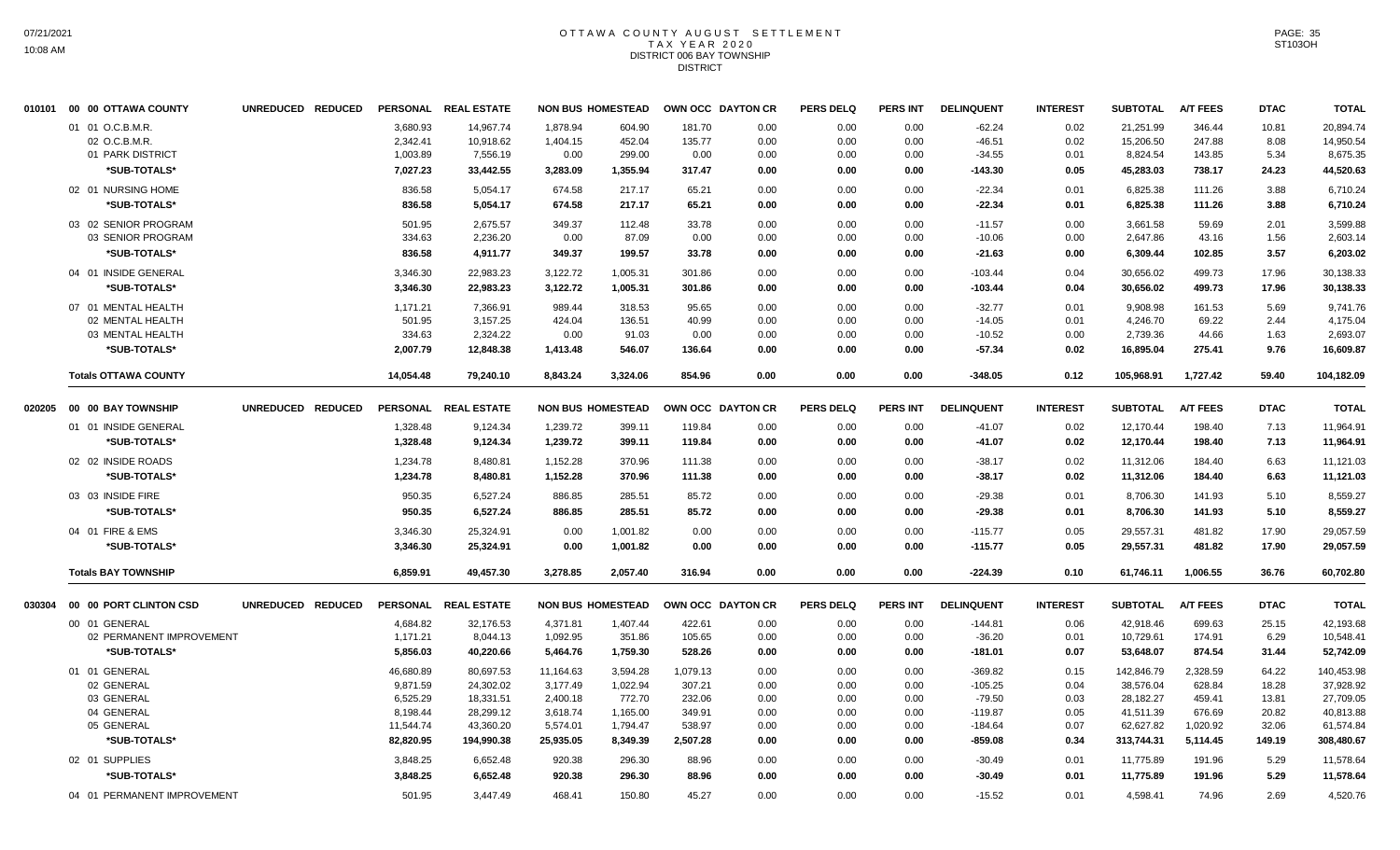#### OTTAWA COUNTY AUGUST SETTLEMENT T A X Y E A R 2 0 2 0 DISTRICT 006 BAY TOWNSHIP DISTRICT

| 030304                 |    | 00 00 PORT CLINTON CSD                          | UNREDUCED REDUCED |            | PERSONAL REAL ESTATE |           | <b>NON BUS HOMESTEAD</b> | OWN OCC DAYTON CR |      | <b>PERS DELQ</b> | <b>PERS INT</b> | <b>DELINQUENT</b> | <b>INTEREST</b> | <b>SUBTOTAL</b>      | <b>A/T FEES</b> | <b>DTAC</b> | <b>TOTAL</b> |
|------------------------|----|-------------------------------------------------|-------------------|------------|----------------------|-----------|--------------------------|-------------------|------|------------------|-----------------|-------------------|-----------------|----------------------|-----------------|-------------|--------------|
|                        | 04 | *SUB-TOTALS*                                    |                   | 501.95     | 3,447.49             | 468.41    | 150.80                   | 45.27             | 0.00 | 0.00             | 0.00            | $-15.52$          | 0.01            | 4,598.41             | 74.96           | 2.69        | 4,520.76     |
|                        |    | 07 01 EMERGENCY                                 |                   | 4,400.39   | 30,222.95            | 4,106.38  | 1,321.99                 | 396.95            | 0.00 | 0.00             | 0.00            | $-136.02$         | 0.05            | 40,312.69            | 657.15          | 23.62       | 39,631.92    |
|                        |    | *SUB-TOTALS*                                    |                   | 4,400.39   | 30.222.95            | 4,106.38  | 1,321.99                 | 396.95            | 0.00 | 0.00             | 0.00            | $-136.02$         | 0.05            | 40,312.69            | 657.15          | 23.62       | 39,631.92    |
|                        |    | 09 01 BOND                                      |                   | 5,772.37   | 39.646.07            | 5.386.70  | 1.734.16                 | 520.71            | 0.00 | 0.00             | 0.00            | $-178.43$         | 0.07            | 52.881.65            | 862.04          | 30.99       | 51.988.62    |
|                        |    | *SUB-TOTALS*                                    |                   | 5,772.37   | 39,646.07            | 5,386.70  | 1,734.16                 | 520.71            | 0.00 | 0.00             | 0.00            | $-178.43$         | 0.07            | 52,881.65            | 862.04          | 30.99       | 51,988.62    |
|                        |    | <b>Totals PORT CLINTON CSD</b>                  |                   | 103,199.94 | 315,180.03           | 42,281.68 | 13,611.94                | 4.087.43          | 0.00 | 0.00             | 0.00            | $-1,400.55$       | 0.55            | 476.961.02           | 7,775.10        | 243.22      | 468,942.70   |
| 050502                 |    | 00 00 VANGUARD JVS                              | UNREDUCED REDUCED |            | PERSONAL REAL ESTATE |           | <b>NON BUS HOMESTEAD</b> | OWN OCC DAYTON CR |      | <b>PERS DELQ</b> | <b>PERS INT</b> | <b>DELINQUENT</b> | <b>INTEREST</b> | <b>SUBTOTAL</b>      | <b>A/T FEES</b> | <b>DTAC</b> | <b>TOTAL</b> |
|                        |    | 01 01 GENERAL                                   |                   | 2,677.04   | 18,386.59            | 2,498.18  | 804.25                   | 241.49            | 0.00 | 0.00             | 0.00            | $-82.75$          | 0.03            | 24,524.83            | 399.79          | 14.37       | 24,110.67    |
|                        |    | *SUB-TOTALS*                                    |                   | 2.677.04   | 18,386.59            | 2,498.18  | 804.25                   | 241.49            | 0.00 | 0.00             | 0.00            | $-82.75$          | 0.03            | 24,524.83            | 399.79          | 14.37       | 24,110.67    |
|                        |    | <b>Totals VANGUARD JVS</b>                      |                   | 2,677.04   | 18,386.59            | 2,498.18  | 804.25                   | 241.49            | 0.00 | 0.00             | 0.00            | $-82.75$          | 0.03            | 24,524.83            | 399.79          | 14.37       | 24,110.67    |
| 060605                 |    | 00 00 IDA RUPP LIBRARY TAX                      | UNREDUCED REDUCED |            | PERSONAL REAL ESTATE |           | <b>NON BUS HOMESTEAD</b> | OWN OCC DAYTON CR |      | <b>PERS DELQ</b> | <b>PERS INT</b> | <b>DELINQUENT</b> | <b>INTEREST</b> | <b>SUBTOTAL</b>      | <b>A/T FEES</b> | <b>DTAC</b> | <b>TOTAL</b> |
|                        |    | 01 05 IDA RUPP LIBRARY TAX                      |                   | 1,338.52   | 9,999.28             | 0.00      | 395.49                   | 0.00              | 0.00 | 0.00             | 0.00            | $-45.70$          | 0.02            | 11,687.61            | 190.53          | 7.07        | 11,490.01    |
|                        |    | *SUB-TOTALS*                                    |                   | 1,338.52   | 9,999.28             | 0.00      | 395.49                   | 0.00              | 0.00 | 0.00             | 0.00            | $-45.70$          | 0.02            | 11,687.61            | 190.53          | 7.07        | 11,490.01    |
|                        |    | <b>Totals IDA RUPP LIBRARY TAX</b>              |                   | 1,338.52   | 9,999.28             | 0.00      | 395.49                   | 0.00              | 0.00 | 0.00             | 0.00            | $-45.70$          | 0.02            | 11,687.61            | 190.53          | 7.07        | 11,490.01    |
| 080801                 |    | 00 00 BAY TOWNSHIP NON UNIFOI UNREDUCED REDUCED |                   |            | PERSONAL REAL ESTATE |           | <b>NON BUS HOMESTEAD</b> | OWN OCC DAYTON CR |      | <b>PERS DELQ</b> | <b>PERS INT</b> | <b>DELINQUENT</b> | <b>INTEREST</b> | <b>SUBTOTAL</b>      | <b>A/T FEES</b> | <b>DTAC</b> | <b>TOTAL</b> |
|                        |    | 01 01 INSIDE GENERAL NON UNIFORM                |                   | 1,012.26   | 6,952.43             | 944.62    | 304.11                   | 91.31             | 0.00 | 0.00             | 0.00            | $-31.29$          | 0.01            | 9,273.45             | 151.17          | 5.43        | 9,116.85     |
|                        |    | 02 INSIDE ROAD AND BRIDGE NON                   |                   | 940.31     | 6.458.29             | 877.49    | 282.49                   | 84.82             | 0.00 | 0.00             | 0.00            | $-29.07$          | 0.01            | 8.614.34             | 140.42          | 5.05        | 8.468.87     |
|                        |    | 03 INSIDE FIRE NON UNIFORM                      |                   | 722.76     | 4.964.38             | 674.52    | 217.14                   | 65.22             | 0.00 | 0.00             | 0.00            | $-22.35$          | 0.03            | 6,621.70             | 107.94          | 3.88        | 6,509.88     |
|                        |    | *SUB-TOTALS*                                    |                   | 2,675.33   | 18,375.10            | 2,496.63  | 803.74                   | 241.35            | 0.00 | 0.00             | 0.00            | $-82.71$          | 0.05            | 24,509.49            | 399.53          | 14.36       | 24,095.60    |
|                        |    | <b>Totals BAY TOWNSHIP NON UNIFOR</b>           |                   | 2,675.33   | 18,375.10            | 2,496.63  | 803.74                   | 241.35            | 0.00 | 0.00             | 0.00            | $-82.71$          | 0.05            | 24,509.49            | 399.53          | 14.36       | 24,095.60    |
| <b>BAY TOWNSHIP</b>    |    |                                                 |                   |            |                      |           |                          |                   |      |                  |                 |                   |                 |                      |                 |             |              |
| <b>DISTRICT TOTALS</b> |    |                                                 |                   | 130,805.22 | 490,638.40           | 59,398.58 | 20,996.88                | 5,742.17          | 0.00 | 0.00             | 0.00            | $-2,184.15$       | 0.87            | 705,397.97 11,498.92 |                 | 375.18      | 693,523.87   |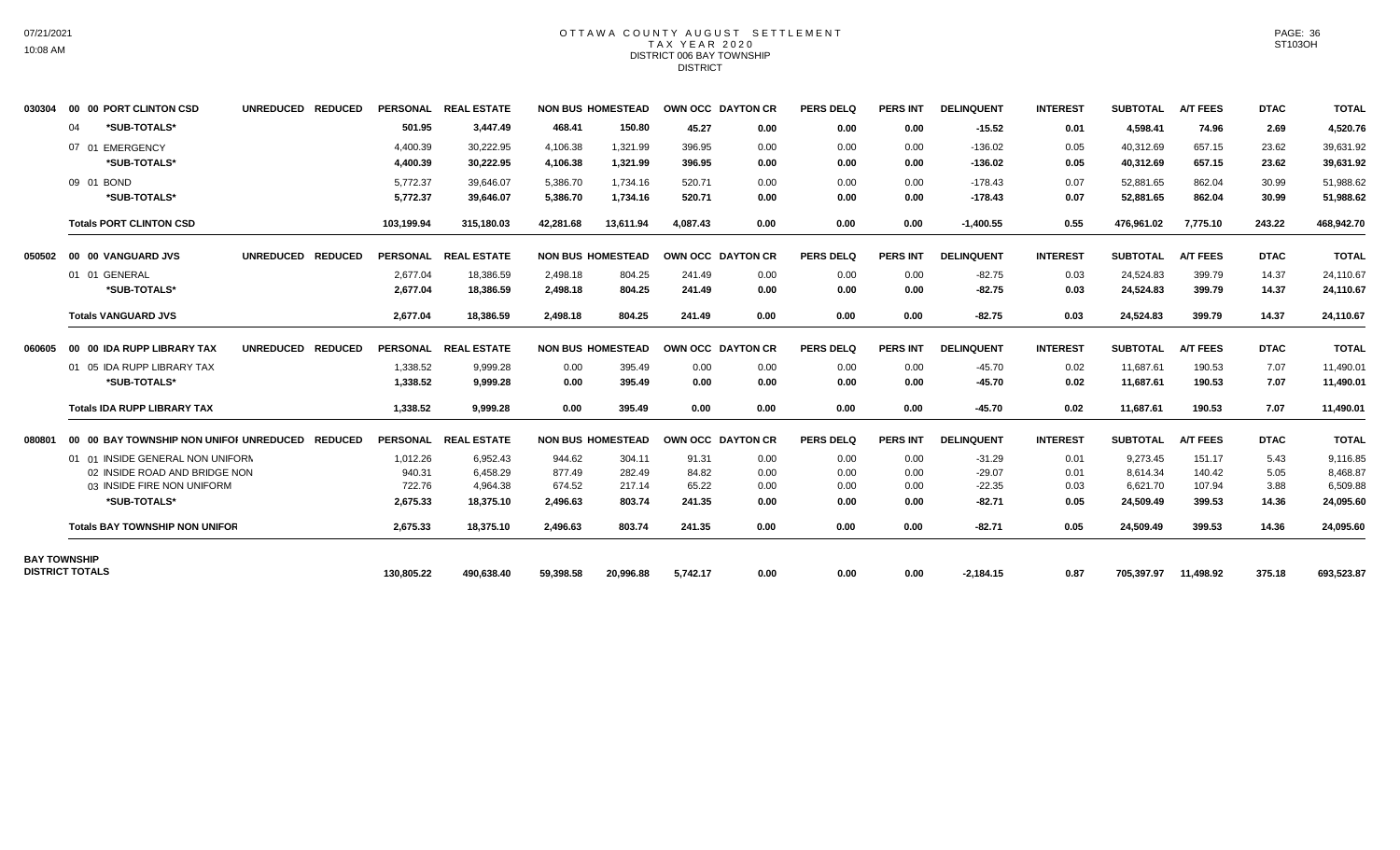# OTTAWA COUNTY AUGUST SETTLEMENT T A X Y E A R 2 0 2 0 DISTRICT 007 BCS IN BAY TAX CODE A

| 010101 | 00 00 OTTAWA COUNTY                  | <b>UNREDUCED</b> | <b>REDUCED</b> |                 | PERSONAL REAL ESTATE | <b>NON BUS HOMESTEAD</b> |       |       | OWN OCC DAYTON CR | <b>PERS DELQ</b> | <b>PERS INT</b> | <b>DELINQUENT</b> | <b>INTEREST</b> | <b>SUBTOTAL</b> | <b>A/T FEES</b> | <b>DTAC</b> | <b>TOTAL</b> |
|--------|--------------------------------------|------------------|----------------|-----------------|----------------------|--------------------------|-------|-------|-------------------|------------------|-----------------|-------------------|-----------------|-----------------|-----------------|-------------|--------------|
|        | 01 01 O.C.B.M.R                      | 2.200000         | 1.203400       | 0.00            | 163.58               | 26.31                    | 4.78  | 1.56  | 0.00              | 0.00             | 0.00            | 22.81             | 0.99            | 220.03          | 3.59            | 2.45        | 213.99       |
|        | 02 O.C.B.M.R.                        | 1.400000         | 0.899310       | 0.00            | 122.24               | 19.66                    | 3.57  | 1.16  | 0.00              | 0.00             | 0.00            | 17.05             | 0.74            | 164.42          | 2.68            | 1.83        | 159.91       |
|        | 01 PARK DISTRICT                     | 0.600000         | 0.594840       | 0.00            | 90.43                | 0.00                     | 2.36  | 0.00  | 0.00              | 0.00             | 0.00            | 12.61             | 0.55            | 105.95          | 1.73            | 1.21        | 103.01       |
|        | *SUB-TOTALS*                         | 4.200000         | 2.697550       | 0.00            | 376.25               | 45.97                    | 10.71 | 2.72  | 0.00              | 0.00             | 0.00            | 52.47             | 2.28            | 490.40          | 8.00            | 5.49        | 476.91       |
|        | 02 01 NURSING HOME                   | 0.500000         | 0.432043       | 0.00            | 58.73                | 9.45                     | 1.71  | 0.56  | 0.00              | 0.00             | 0.00            | 8.19              | 0.36            | 79.00           | 1.29            | 0.88        | 76.83        |
|        | *SUB-TOTALS*                         | 0.500000         | 0.432043       | 0.00            | 58.73                | 9.45                     | 1.71  | 0.56  | 0.00              | 0.00             | 0.00            | 8.19              | 0.36            | 79.00           | 1.29            | 0.88        | 76.83        |
|        | 03 02 SENIOR PROGRAM                 | 0.300000         | 0.223762       | 0.00            | 30.42                | 4.89                     | 0.89  | 0.29  | 0.00              | 0.00             | 0.00            | 4.24              | 0.18            | 40.91           | 0.67            | 0.46        | 39.78        |
|        | 03 SENIOR PROGRAM                    | 0.200000         | 0.173250       | 0.00            | 26.34                | 0.00                     | 0.69  | 0.00  | 0.00              | 0.00             | 0.00            | 3.67              | 0.16            | 30.86           | 0.50            | 0.35        | 30.01        |
|        | *SUB-TOTALS*                         | 0.500000         | 0.397012       | 0.00            | 56.76                | 4.89                     | 1.58  | 0.29  | 0.00              | 0.00             | 0.00            | 7.91              | 0.34            | 71.77           | 1.17            | 0.81        | 69.79        |
|        | 04 01 INSIDE GENERAL                 | 2.000000         | 2.000000       | 0.00            | 271.86               | 43.72                    | 7.94  | 2.59  | 0.00              | 0.00             | 0.00            | 37.92             | 1.65            | 365.68          | 5.96            | 4.08        | 355.64       |
|        | *SUB-TOTALS*                         | 2.000000         | 2.000000       | 0.00            | 271.86               | 43.72                    | 7.94  | 2.59  | 0.00              | 0.00             | 0.00            | 37.92             | 1.65            | 365.68          | 5.96            | 4.08        | 355.64       |
|        | 07 01 MENTAL HEALTH                  | 0.700000         | 0.633701       | 0.00            | 86.14                | 13.85                    | 2.52  | 0.82  | 0.00              | 0.00             | 0.00            | 12.01             | 0.52            | 115.86          | 1.89            | 1.29        | 112.68       |
|        | 02 MENTAL HEALTH                     | 0.300000         | 0.271586       | 0.00            | 36.92                | 5.94                     | 1.08  | 0.35  | 0.00              | 0.00             | 0.00            | 5.15              | 0.22            | 49.66           | 0.81            | 0.55        | 48.30        |
|        | 03 MENTAL HEALTH                     | 0.200000         | 0.181100       | 0.00            | 27.53                | 0.00                     | 0.72  | 0.00  | 0.00              | 0.00             | 0.00            | 3.84              | 0.17            | 32.26           | 0.53            | 0.37        | 31.36        |
|        | *SUB-TOTALS*                         | 1.200000         | 1.086387       | 0.00            | 150.59               | 19.79                    | 4.32  | 1.17  | 0.00              | 0.00             | 0.00            | 21.00             | 0.91            | 197.78          | 3.23            | 2.21        | 192.34       |
|        | <b>Totals OTTAWA COUNTY</b>          | 8.400000         | 6.612992       | 0.00            | 914.19               | 123.82                   | 26.26 | 7.33  | 0.00              | 0.00             | 0.00            | 127.49            | 5.54            | 1,204.63        | 19.65           | 13.47       | 1,171.51     |
| 020205 | 00 00 BAY TOWNSHIP                   | <b>UNREDUCED</b> | <b>REDUCED</b> |                 | PERSONAL REAL ESTATE | <b>NON BUS HOMESTEAD</b> |       |       | OWN OCC DAYTON CR | <b>PERS DELQ</b> | PERS INT        | <b>DELINQUENT</b> | <b>INTEREST</b> | <b>SUBTOTAL</b> | <b>A/T FEES</b> | <b>DTAC</b> | <b>TOTAL</b> |
|        | 01 01 INSIDE GENERAL                 | 0.794000         | 0.794000       | 0.00            | 107.93               | 17.36                    | 3.15  | 1.03  | 0.00              | 0.00             | 0.00            | 15.05             | 0.65            | 145.17          | 2.37            | 1.62        | 141.18       |
|        | *SUB-TOTALS*                         | 0.794000         | 0.794000       | 0.00            | 107.93               | 17.36                    | 3.15  | 1.03  | 0.00              | 0.00             | 0.00            | 15.05             | 0.65            | 145.17          | 2.37            | 1.62        | 141.18       |
|        | 02 02 INSIDE ROADS                   | 0.738000         | 0.738000       | 0.00            | 100.31               | 16.13                    | 2.93  | 0.95  | 0.00              | 0.00             | 0.00            | 13.99             | 0.61            | 134.92          | 2.20            | 1.50        | 131.22       |
|        | *SUB-TOTALS*                         | 0.738000         | 0.738000       | 0.00            | 100.31               | 16.13                    | 2.93  | 0.95  | 0.00              | 0.00             | 0.00            | 13.99             | 0.61            | 134.92          | 2.20            | 1.50        | 131.22       |
|        | 03 03 INSIDE FIRE                    | 0.568000         | 0.568000       | 0.00            | 77.21                | 12.42                    | 2.25  | 0.73  | 0.00              | 0.00             | 0.00            | 10.77             | 0.47            | 103.85          | 1.69            | 1.16        | 101.00       |
|        | *SUB-TOTALS*                         | 0.568000         | 0.568000       | 0.00            | 77.21                | 12.42                    | 2.25  | 0.73  | 0.00              | 0.00             | 0.00            | 10.77             | 0.47            | 103.85          | 1.69            | 1.16        | 101.00       |
|        | 04 01 FIRE & EMS                     | 2.000000         | 1.993050       | 0.00            | 303.01               | 0.00                     | 7.91  | 0.00  | 0.00              | 0.00             | 0.00            | 42.26             | 1.84            | 355.02          | 5.79            | 4.06        | 345.17       |
|        | *SUB-TOTALS*                         | 2.000000         | 1.993050       | 0.00            | 303.01               | 0.00                     | 7.91  | 0.00  | 0.00              | 0.00             | 0.00            | 42.26             | 1.84            | 355.02          | 5.79            | 4.06        | 345.17       |
|        | <b>Totals BAY TOWNSHIP</b>           | 4.100000         | 4.093050       | 0.00            | 588.46               | 45.91                    | 16.24 | 2.71  | 0.00              | 0.00             | 0.00            | 82.07             | 3.57            | 738.96          | 12.05           | 8.34        | 718.57       |
| 030303 | 00 00 BENTON CARROLL SALEM UNREDUCED |                  | <b>REDUCED</b> | <b>PERSONAL</b> | <b>REAL ESTATE</b>   | <b>NON BUS HOMESTEAD</b> |       |       | OWN OCC DAYTON CR | <b>PERS DELQ</b> | <b>PERS INT</b> | <b>DELINQUENT</b> | <b>INTEREST</b> | <b>SUBTOTAL</b> | <b>A/T FEES</b> | <b>DTAC</b> | <b>TOTAL</b> |
|        | 00 01 GENERAL                        | 3.700000         | 3.700000       | 0.00            | 502.93               | 80.89                    | 14.69 | 4.79  | 0.00              | 0.00             | 0.00            | 70.15             | 3.05            | 676.50          | 11.03           | 7.54        | 657.93       |
|        | 02 PERMANENT IMPROVEMENT             | 0.300000         | 0.300000       | 0.00            | 40.78                | 6.56                     | 1.19  | 0.39  | 0.00              | 0.00             | 0.00            | 5.69              | 0.25            | 54.86           | 0.89            | 0.61        | 53.36        |
|        | *SUB-TOTALS*                         | 4.000000         | 4.000000       | 0.00            | 543.71               | 87.45                    | 15.88 | 5.18  | 0.00              | 0.00             | 0.00            | 75.84             | 3.30            | 731.36          | 11.92           | 8.15        | 711.29       |
|        | 01 01 GENERAL                        | 20.700000        | 11.029271      | 0.00            | 1,499.19             | 241.12                   | 43.78 | 14.27 | 0.00              | 0.00             | 0.00            | 209.10            | 9.09            | 2,016.55        | 32.87           | 22.48       | 1,961.20     |
|        | 02 GENERAL                           | 4.330000         | 2.529980       | 0.00            | 343.90               | 55.31                    | 10.04 | 3.27  | 0.00              | 0.00             | 0.00            | 47.97             | 2.08            | 462.57          | 7.54            | 5.16        | 449.87       |
|        | 03 GENERAL                           | 3.900000         | 2.740764       | 0.00            | 372.55               | 59.92                    | 10.88 | 3.55  | 0.00              | 0.00             | 0.00            | 51.96             | 2.26            | 501.12          | 8.17            | 5.59        | 487.36       |
|        | 04 EMERGENCY                         | 3.650000         | 3.650000       | 0.00            | 554.91               | 0.00                     | 14.49 | 0.00  | 0.00              | 0.00             | 0.00            | 77.40             | 3.37            | 650.17          | 10.60           | 7.44        | 632.13       |
|        | 05 EMERGENCY                         | 3.900000         | 3.900000       | 0.00            | 592.92               | 0.00                     | 15.48 | 0.00  | 0.00              | 0.00             | 0.00            | 82.70             | 3.60            | 694.70          | 11.32           | 7.95        | 675.43       |
|        | *SUB-TOTALS*                         | 36.480000        | 23.850015      | 0.00            | 3,363.47             | 356.35                   | 94.67 | 21.09 | 0.00              | 0.00             | 0.00            | 469.13            | 20.40           | 4,325.11        | 70.50           | 48.62       | 4,205.99     |
|        | 02 01 PERMANENT IMPROVEMENT          | 1.200000         | 0.335698       | 0.00            | 45.63                | 7.34                     | 1.33  | 0.43  | 0.00              | 0.00             | 0.00            | 6.36              | 0.28            | 61.37           | 1.00            | 0.68        | 59.69        |
|        | *SUB-TOTALS*                         | 1.200000         | 0.335698       | 0.00            | 45.63                | 7.34                     | 1.33  | 0.43  | 0.00              | 0.00             | 0.00            | 6.36              | 0.28            | 61.37           | 1.00            | 0.68        | 59.69        |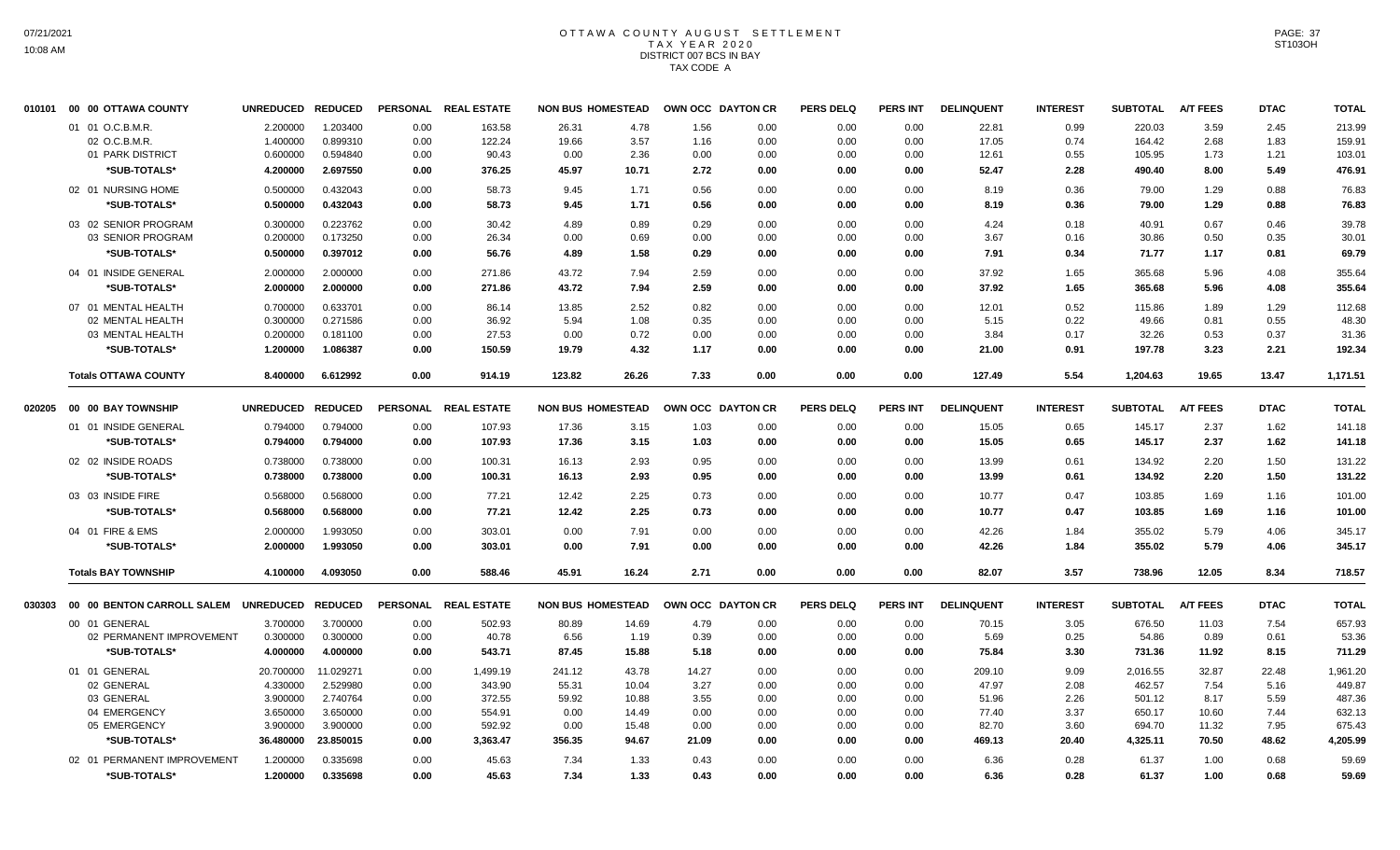## OTTAWA COUNTY AUGUST SETTLEMENT T A X Y E A R 2 0 2 0 DISTRICT 007 BCS IN BAY TAX CODE A

| 030303            | 00 00 BENTON CARROLL SALEM              | <b>UNREDUCED</b> | <b>REDUCED</b> | <b>PERSONAL</b> | <b>REAL ESTATE</b> |        | <b>NON BUS HOMESTEAD</b> |       | OWN OCC DAYTON CR        | <b>PERS DELQ</b> | <b>PERS INT</b> | <b>DELINQUENT</b> | <b>INTEREST</b> | <b>SUBTOTAL</b> | <b>A/T FEES</b> | <b>DTAC</b> | <b>TOTAL</b> |
|-------------------|-----------------------------------------|------------------|----------------|-----------------|--------------------|--------|--------------------------|-------|--------------------------|------------------|-----------------|-------------------|-----------------|-----------------|-----------------|-------------|--------------|
|                   | <b>Totals BENTON CARROLL SALEM</b>      | 41.680000        | 28.185713      | 0.00            | 3,952.81           | 451.14 | 111.88                   | 26.70 | 0.00                     | 0.00             | 0.00            | 551.33            | 23.98           | 5,117.84        | 83.42           | 57.45       | 4,976.97     |
| 050501            | 00 00 PENTA COUNTY JVS                  | <b>UNREDUCED</b> | <b>REDUCED</b> | <b>PERSONAL</b> | <b>REAL ESTATE</b> |        | <b>NON BUS HOMESTEAD</b> |       | <b>OWN OCC DAYTON CR</b> | <b>PERS DELQ</b> | <b>PERS INT</b> | <b>DELINQUENT</b> | <b>INTEREST</b> | <b>SUBTOTAL</b> | <b>A/T FEES</b> | <b>DTAC</b> | <b>TOTAL</b> |
|                   | 01 01 GENERAL                           | 1.400000         | 1.272727       | 0.00            | 173.00             | 27.82  | 5.05                     | 1.65  | 0.00                     | 0.00             | 0.00            | 24.13             | 1.05            | 232.70          | 3.79            | 2.60        | 226.31       |
|                   | 02 GENERAL                              | 0.800000         | 0.727273       | 0.00            | 98.86              | 15.90  | 2.89                     | 0.94  | 0.00                     | 0.00             | 0.00            | 13.79             | 0.60            | 132.98          | 2.17            | 1.48        | 129.33       |
|                   | 03 PERMANENT IMP.                       | 1.000000         | 0.796351       | 0.00            | 108.25             | 17.41  | 3.16                     | 1.03  | 0.00                     | 0.00             | 0.00            | 15.10             | 0.66            | 145.61          | 2.37            | 1.62        | 141.62       |
|                   | *SUB-TOTALS*                            | 3.200000         | 2.796351       | 0.00            | 380.11             | 61.13  | 11.10                    | 3.62  | 0.00                     | 0.00             | 0.00            | 53.02             | 2.31            | 511.29          | 8.33            | 5.70        | 497.26       |
|                   | <b>Totals PENTA COUNTY JVS</b>          | 3.200000         | 2.796351       | 0.00            | 380.11             | 61.13  | 11.10                    | 3.62  | 0.00                     | 0.00             | 0.00            | 53.02             | 2.31            | 511.29          | 8.33            | 5.70        | 497.26       |
| 060604            | 00 00 OAK HARBOR LIBRARY                | <b>UNREDUCED</b> | <b>REDUCED</b> | <b>PERSONAL</b> | <b>REAL ESTATE</b> |        | <b>NON BUS HOMESTEAD</b> |       | <b>OWN OCC DAYTON CR</b> | <b>PERS DELQ</b> | <b>PERS INT</b> | <b>DELINQUENT</b> | <b>INTEREST</b> | <b>SUBTOTAL</b> | <b>A/T FEES</b> | <b>DTAC</b> | <b>TOTAL</b> |
|                   | 01 04 OAK HARBOR LIBRARY                | 1.000000         | 0.861811       | 0.00            | 131.02             | 0.00   | 3.42                     | 0.00  | 0.00                     | 0.00             | 0.00            | 18.27             | 0.79            | 153.50          | 2.50            | 1.76        | 149.24       |
|                   | *SUB-TOTALS*                            | 1.000000         | 0.861811       | 0.00            | 131.02             | 0.00   | 3.42                     | 0.00  | 0.00                     | 0.00             | 0.00            | 18.27             | 0.79            | 153.50          | 2.50            | 1.76        | 149.24       |
|                   | <b>Totals OAK HARBOR LIBRARY</b>        | 1.000000         | 0.861811       | 0.00            | 131.02             | 0.00   | 3.42                     | 0.00  | 0.00                     | 0.00             | 0.00            | 18.27             | 0.79            | 153.50          | 2.50            | 1.76        | 149.24       |
| 080801            | 00 00 BAY TOWNSHIP NON UNIFOI UNREDUCED |                  | <b>REDUCED</b> | <b>PERSONAL</b> | <b>REAL ESTATE</b> |        | <b>NON BUS HOMESTEAD</b> |       | <b>OWN OCC DAYTON CR</b> | <b>PERS DELQ</b> | <b>PERS INT</b> | <b>DELINQUENT</b> | <b>INTEREST</b> | <b>SUBTOTAL</b> | <b>A/T FEES</b> | <b>DTAC</b> | <b>TOTAL</b> |
|                   | 01 01 INSIDE GENERAL NON UNIFORN        | 0.605000         | 0.605000       | 0.00            | 82.24              | 13.23  | 2.40                     | 0.78  | 0.00                     | 0.00             | 0.00            | 11.47             | 0.50            | 110.62          | 1.80            | 1.23        | 107.59       |
|                   | 02 INSIDE ROAD AND BRIDGE NON           | 0.562000         | 0.562000       | 0.00            | 76.39              | 12.29  | 2.23                     | 0.73  | 0.00                     | 0.00             | 0.00            | 10.65             | 0.46            | 102.75          | 1.67            | 1.15        | 99.93        |
|                   | 03 INSIDE FIRE NON UNIFORM              | 0.432000         | 0.432000       | 0.00            | 58.68              | 9.45   | 1.71                     | 0.56  | 0.00                     | 0.00             | 0.00            | 8.20              | 0.35            | 78.95           | 1.29            | 0.88        | 76.78        |
|                   | *SUB-TOTALS*                            | 1.599000         | 1.599000       | 0.00            | 217.31             | 34.97  | 6.34                     | 2.07  | 0.00                     | 0.00             | 0.00            | 30.32             | 1.31            | 292.32          | 4.76            | 3.26        | 284.30       |
|                   | <b>Totals BAY TOWNSHIP NON UNIFOR</b>   | 1.599000         | 1.599000       | 0.00            | 217.31             | 34.97  | 6.34                     | 2.07  | 0.00                     | 0.00             | 0.00            | 30.32             | 1.31            | 292.32          | 4.76            | 3.26        | 284.30       |
| <b>BCS IN BAY</b> |                                         |                  |                |                 |                    |        |                          |       |                          |                  |                 |                   |                 |                 |                 |             |              |
|                   | <b>TAX CODE A TOTALS</b>                | 59.979000        | 44.148917      | 0.00            | 6,183.90           | 716.97 | 175.24                   | 42.43 | 0.00                     | 0.00             | 0.00            | 862.50            | 37.50           | 8,018.54        | 130.71          | 89.98       | 7,797.85     |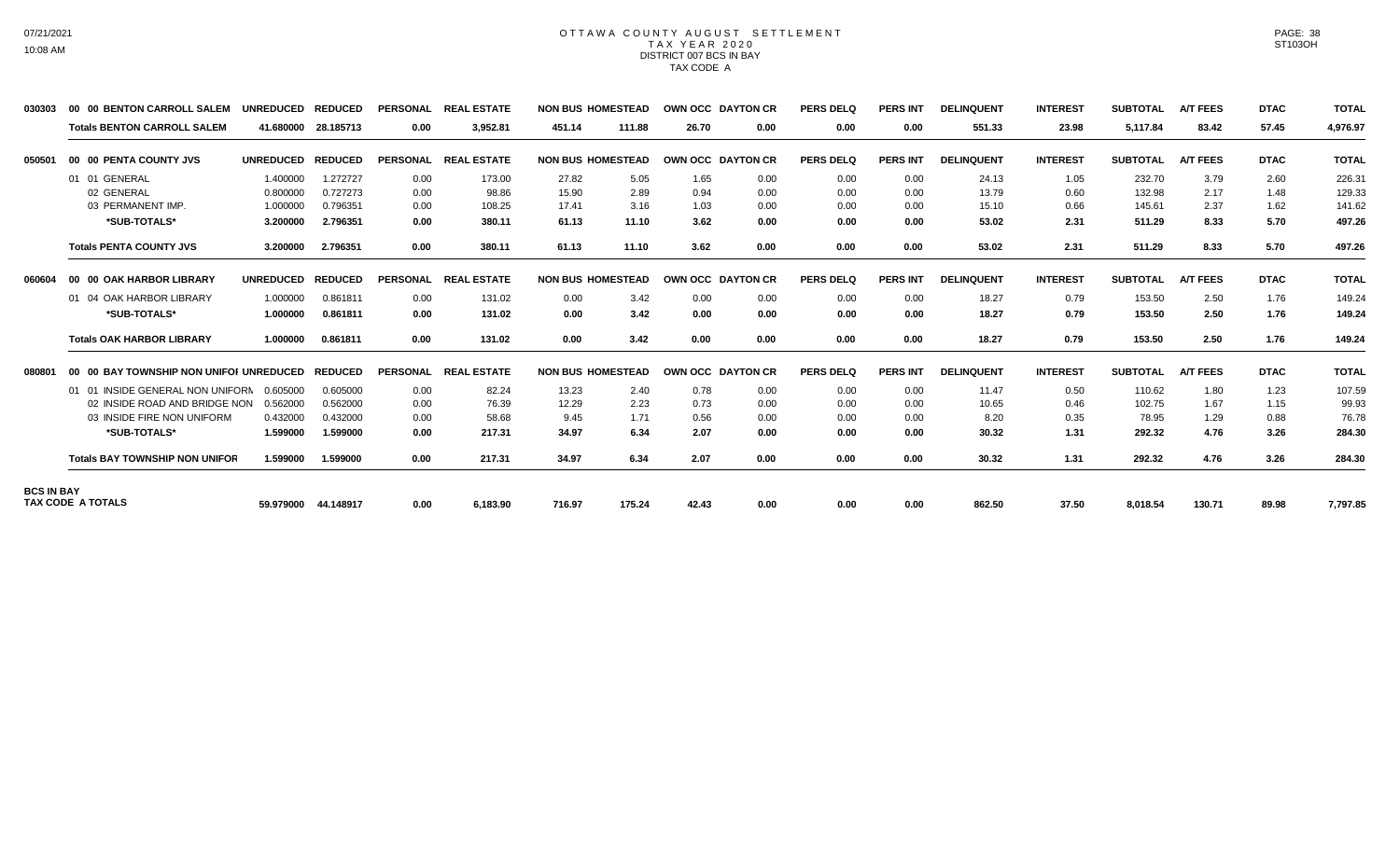# OTTAWA COUNTY AUGUST SETTLEMENT T A X Y E A R 2 0 2 0 DISTRICT 007 BCS IN BAY TAX CODE B

| 010101 | 00 00 OTTAWA COUNTY                  | <b>UNREDUCED</b> | <b>REDUCED</b> | <b>PERSONAL</b> | <b>REAL ESTATE</b>   | <b>NON BUS HOMESTEAD</b> |      | <b>OWN OCC DAYTON CR</b> |      | <b>PERS DELQ</b> | <b>PERS INT</b> | <b>DELINQUENT</b> | <b>INTEREST</b> | <b>SUBTOTAL</b> | <b>A/T FEES</b> | <b>DTAC</b> | <b>TOTAL</b> |
|--------|--------------------------------------|------------------|----------------|-----------------|----------------------|--------------------------|------|--------------------------|------|------------------|-----------------|-------------------|-----------------|-----------------|-----------------|-------------|--------------|
|        | 01 01 O.C.B.M.R.                     | 2.200000         | 1.883836       | 137.69          | 0.00                 | 0.00                     | 0.00 | 0.00                     | 0.00 | 0.00             | 0.00            | 0.00              | 0.00            | 137.69          | 2.24            | 0.00        | 135.45       |
|        | 02 O.C.B.M.R                         | 1.400000         | 1.248331       | 87.62           | 0.00                 | 0.00                     | 0.00 | 0.00                     | 0.00 | 0.00             | 0.00            | 0.00              | 0.00            | 87.62           | 1.43            | 0.00        | 86.19        |
|        | 01 PARK DISTRICT                     | 0.600000         | 0.595592       | 37.55           | 0.00                 | 0.00                     | 0.00 | 0.00                     | 0.00 | 0.00             | 0.00            | 0.00              | 0.00            | 37.55           | 0.61            | 0.00        | 36.94        |
|        | *SUB-TOTALS*                         | 4.200000         | 3.727759       | 262.86          | 0.00                 | 0.00                     | 0.00 | 0.00                     | 0.00 | 0.00             | 0.00            | 0.00              | 0.00            | 262.86          | 4.28            | 0.00        | 258.58       |
|        | 02 01 NURSING HOME                   | 0.500000         | 0.485399       | 31.29           | 0.00                 | 0.00                     | 0.00 | 0.00                     | 0.00 | 0.00             | 0.00            | 0.00              | 0.00            | 31.29           | 0.51            | 0.00        | 30.78        |
|        | *SUB-TOTALS*                         | 0.500000         | 0.485399       | 31.29           | 0.00                 | 0.00                     | 0.00 | 0.00                     | 0.00 | 0.00             | 0.00            | 0.00              | 0.00            | 31.29           | 0.51            | 0.00        | 30.78        |
|        | 03 02 SENIOR PROGRAM                 | 0.300000         | 0.286012       | 18.78           | 0.00                 | 0.00                     | 0.00 | 0.00                     | 0.00 | 0.00             | 0.00            | 0.00              | 0.00            | 18.78           | 0.31            | 0.00        | 18.47        |
|        | 03 SENIOR PROGRAM                    | 0.200000         | 0.194640       | 12.52           | 0.00                 | 0.00                     | 0.00 | 0.00                     | 0.00 | 0.00             | 0.00            | 0.00              | 0.00            | 12.52           | 0.20            | 0.00        | 12.32        |
|        | *SUB-TOTALS*                         | 0.500000         | 0.480652       | 31.30           | 0.00                 | 0.00                     | 0.00 | 0.00                     | 0.00 | 0.00             | 0.00            | 0.00              | 0.00            | 31.30           | 0.51            | 0.00        | 30.79        |
|        | 04 01 INSIDE GENERAL                 | 2.000000         | 2.000000       | 125.17          | 0.00                 | 0.00                     | 0.00 | 0.00                     | 0.00 | 0.00             | 0.00            | 0.00              | 0.00            | 125.17          | 2.04            | 0.00        | 123.13       |
|        | *SUB-TOTALS*                         | 2.000000         | 2.000000       | 125.17          | 0.00                 | 0.00                     | 0.00 | 0.00                     | 0.00 | 0.00             | 0.00            | 0.00              | 0.00            | 125.17          | 2.04            | 0.00        | 123.13       |
|        | 07 01 MENTAL HEALTH                  | 0.700000         | 0.684293       | 43.81           | 0.00                 | 0.00                     | 0.00 | 0.00                     | 0.00 | 0.00             | 0.00            | 0.00              | 0.00            | 43.81           | 0.71            | 0.00        | 43.10        |
|        | 02 MENTAL HEALTH                     | 0.300000         | 0.293268       | 18.78           | 0.00                 | 0.00                     | 0.00 | 0.00                     | 0.00 | 0.00             | 0.00            | 0.00              | 0.00            | 18.78           | 0.31            | 0.00        | 18.47        |
|        | 03 MENTAL HEALTH                     | 0.200000         | 0.195512       | 12.52           | 0.00                 | 0.00                     | 0.00 | 0.00                     | 0.00 | 0.00             | 0.00            | 0.00              | 0.00            | 12.52           | 0.20            | 0.00        | 12.32        |
|        | *SUB-TOTALS*                         | 1.200000         | 1.173073       | 75.11           | 0.00                 | 0.00                     | 0.00 | 0.00                     | 0.00 | 0.00             | 0.00            | 0.00              | 0.00            | 75.11           | 1.22            | 0.00        | 73.89        |
|        | <b>Totals OTTAWA COUNTY</b>          | 8.400000         | 7.866883       | 525.73          | 0.00                 | 0.00                     | 0.00 | 0.00                     | 0.00 | 0.00             | 0.00            | 0.00              | 0.00            | 525.73          | 8.56            | 0.00        | 517.17       |
| 020205 | 00 00 BAY TOWNSHIP                   | <b>UNREDUCED</b> | <b>REDUCED</b> |                 | PERSONAL REAL ESTATE | <b>NON BUS HOMESTEAD</b> |      | OWN OCC DAYTON CR        |      | <b>PERS DELQ</b> | PERS INT        | <b>DELINQUENT</b> | <b>INTEREST</b> | <b>SUBTOTAL</b> | <b>A/T FEES</b> | <b>DTAC</b> | <b>TOTAL</b> |
|        | 01 01 INSIDE GENERAL                 | 0.794000         | 0.794000       | 49.69           | 0.00                 | 0.00                     | 0.00 | 0.00                     | 0.00 | 0.00             | 0.00            | 0.00              | 0.00            | 49.69           | 0.81            | 0.00        | 48.88        |
|        | *SUB-TOTALS*                         | 0.794000         | 0.794000       | 49.69           | 0.00                 | 0.00                     | 0.00 | 0.00                     | 0.00 | 0.00             | 0.00            | 0.00              | 0.00            | 49.69           | 0.81            | 0.00        | 48.88        |
|        | 02 02 INSIDE ROADS                   | 0.738000         | 0.738000       | 46.19           | 0.00                 | 0.00                     | 0.00 | 0.00                     | 0.00 | 0.00             | 0.00            | 0.00              | 0.00            | 46.19           | 0.75            | 0.00        | 45.44        |
|        | *SUB-TOTALS*                         | 0.738000         | 0.738000       | 46.19           | 0.00                 | 0.00                     | 0.00 | 0.00                     | 0.00 | 0.00             | 0.00            | 0.00              | 0.00            | 46.19           | 0.75            | 0.00        | 45.44        |
|        |                                      |                  |                |                 |                      |                          |      |                          |      |                  |                 |                   |                 |                 |                 |             |              |
|        | 03 03 INSIDE FIRE                    | 0.568000         | 0.568000       | 35.55           | 0.00                 | 0.00                     | 0.00 | 0.00                     | 0.00 | 0.00             | 0.00            | 0.00              | 0.00            | 35.55           | 0.58            | 0.00        | 34.97        |
|        | *SUB-TOTALS*                         | 0.568000         | 0.568000       | 35.55           | 0.00                 | 0.00                     | 0.00 | 0.00                     | 0.00 | 0.00             | 0.00            | 0.00              | 0.00            | 35.55           | 0.58            | 0.00        | 34.97        |
|        | 04 01 FIRE & EMS                     | 2.000000         | 2.000000       | 125.17          | 0.00                 | 0.00                     | 0.00 | 0.00                     | 0.00 | 0.00             | 0.00            | 0.00              | 0.00            | 125.17          | 2.04            | 0.00        | 123.13       |
|        | *SUB-TOTALS*                         | 2.000000         | 2.000000       | 125.17          | 0.00                 | 0.00                     | 0.00 | 0.00                     | 0.00 | 0.00             | 0.00            | 0.00              | 0.00            | 125.17          | 2.04            | 0.00        | 123.13       |
|        | <b>Totals BAY TOWNSHIP</b>           | 4.100000         | 4.100000       | 256.60          | 0.00                 | 0.00                     | 0.00 | 0.00                     | 0.00 | 0.00             | 0.00            | 0.00              | 0.00            | 256.60          | 4.18            | 0.00        | 252.42       |
| 030303 | 00 00 BENTON CARROLL SALEM UNREDUCED |                  | <b>REDUCED</b> | <b>PERSONAL</b> | <b>REAL ESTATE</b>   | <b>NON BUS HOMESTEAD</b> |      | OWN OCC DAYTON CR        |      | <b>PERS DELQ</b> | <b>PERS INT</b> | <b>DELINQUENT</b> | <b>INTEREST</b> | <b>SUBTOTAL</b> | <b>A/T FEES</b> | <b>DTAC</b> | <b>TOTAL</b> |
|        | 00 01 GENERAL                        | 3.700000         | 3.700000       | 231.56          | 0.00                 | 0.00                     | 0.00 | 0.00                     | 0.00 | 0.00             | 0.00            | 0.00              | 0.00            | 231.56          | 3.77            | 0.00        | 227.79       |
|        | 02 PERMANENT IMPROVEMENT             | 0.300000         | 0.300000       | 18.78           | 0.00                 | 0.00                     | 0.00 | 0.00                     | 0.00 | 0.00             | 0.00            | 0.00              | 0.00            | 18.78           | 0.31            | 0.00        | 18.47        |
|        | *SUB-TOTALS*                         | 4.000000         | 4.000000       | 250.34          | 0.00                 | 0.00                     | 0.00 | 0.00                     | 0.00 | 0.00             | 0.00            | 0.00              | 0.00            | 250.34          | 4.08            | 0.00        | 246.26       |
|        | 01 01 GENERAL                        | 20.700000        | 14.248659      | 1,295.51        | 0.00                 | 0.00                     | 0.00 | 0.00                     | 0.00 | 0.00             | 0.00            | 0.00              | 0.00            | 1,295.51        | 21.12           | 0.00        | 1,274.39     |
|        | 02 GENERAL                           | 4.330000         | 3.711330       | 270.99          | 0.00                 | 0.00                     | 0.00 | 0.00                     | 0.00 | 0.00             | 0.00            | 0.00              | 0.00            | 270.99          | 4.42            | 0.00        | 266.57       |
|        | 03 GENERAL                           | 3.900000         | 3.867899       | 244.08          | 0.00                 | 0.00                     | 0.00 | 0.00                     | 0.00 | 0.00             | 0.00            | 0.00              | 0.00            | 244.08          | 3.98            | 0.00        | 240.10       |
|        | 04 EMERGENCY                         | 3.650000         | 3.650000       | 228.44          | 0.00                 | 0.00                     | 0.00 | 0.00                     | 0.00 | 0.00             | 0.00            | 0.00              | 0.00            | 228.44          | 3.72            | 0.00        | 224.72       |
|        | 05 EMERGENCY                         | 3.900000         | 3.900000       | 244.08          | 0.00                 | 0.00                     | 0.00 | 0.00                     | 0.00 | 0.00             | 0.00            | 0.00              | 0.00            | 244.08          | 3.98            | 0.00        | 240.10       |
|        | *SUB-TOTALS*                         | 36.480000        | 29.377888      | 2,283.10        | 0.00                 | 0.00                     | 0.00 | 0.00                     | 0.00 | 0.00             | 0.00            | 0.00              | 0.00            | 2,283.10        | 37.22           | 0.00        | 2,245.88     |
|        | 02 01 PERMANENT IMPROVEMENT          | 1.200000         | 0.651552       | 75.10           | 0.00                 | 0.00                     | 0.00 | 0.00                     | 0.00 | 0.00             | 0.00            | 0.00              | 0.00            | 75.10           | 1.22            | 0.00        | 73.88        |
|        | *SUB-TOTALS*                         | 1.200000         | 0.651552       | 75.10           | 0.00                 | 0.00                     | 0.00 | 0.00                     | 0.00 | 0.00             | 0.00            | 0.00              | 0.00            | 75.10           | 1.22            | 0.00        | 73.88        |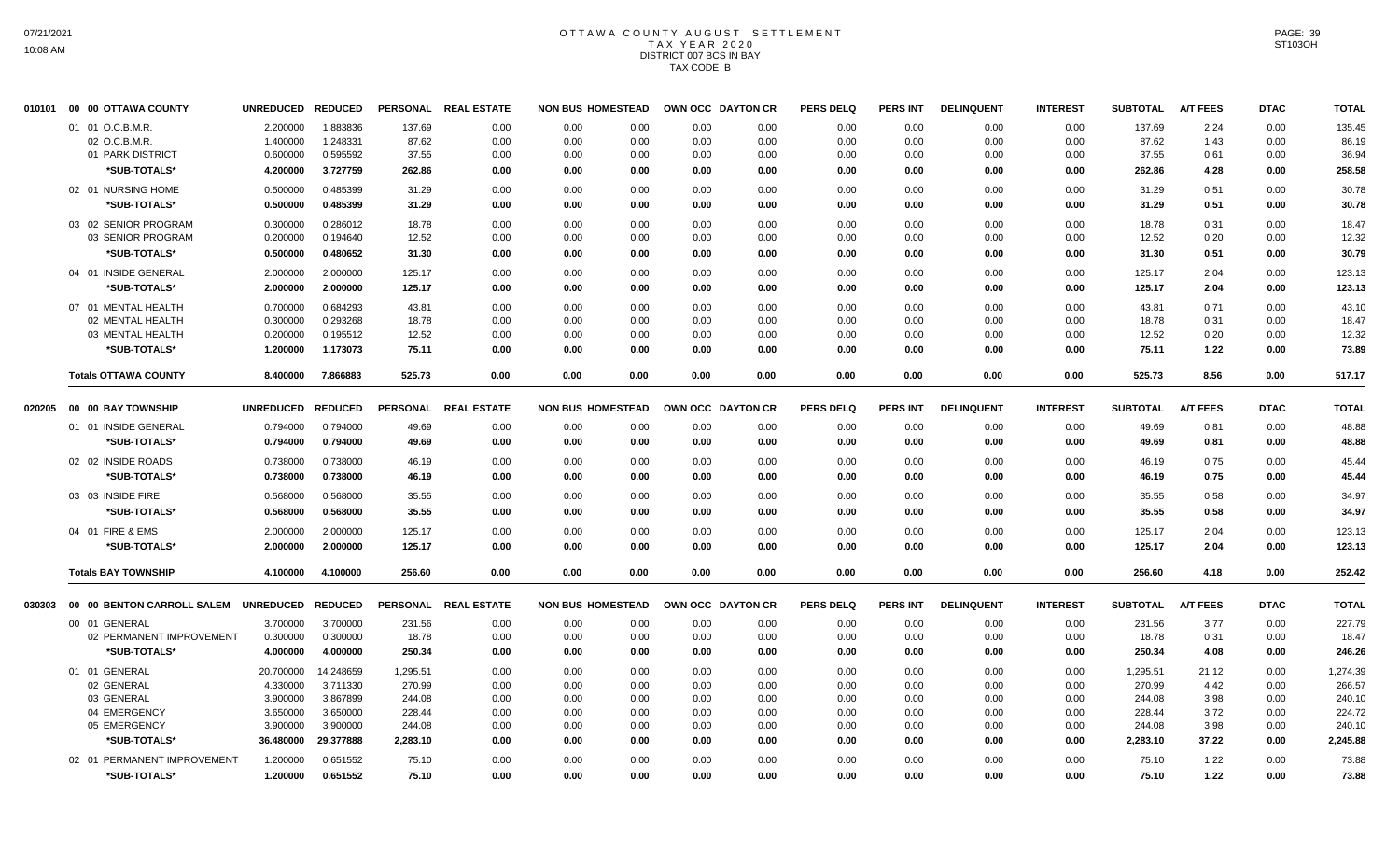## OTTAWA COUNTY AUGUST SETTLEMENT T A X Y E A R 2 0 2 0 DISTRICT 007 BCS IN BAY TAX CODE B

| 030303            | 00 00 BENTON CARROLL SALEM              | <b>UNREDUCED</b> | <b>REDUCED</b> | <b>PERSONAL</b> | <b>REAL ESTATE</b> |      | <b>NON BUS HOMESTEAD</b> |                | OWN OCC DAYTON CR        | <b>PERS DELQ</b> | <b>PERS INT</b> | <b>DELINQUENT</b> | <b>INTEREST</b> | <b>SUBTOTAL</b> | <b>A/T FEES</b> | <b>DTAC</b> | <b>TOTAL</b> |
|-------------------|-----------------------------------------|------------------|----------------|-----------------|--------------------|------|--------------------------|----------------|--------------------------|------------------|-----------------|-------------------|-----------------|-----------------|-----------------|-------------|--------------|
|                   | <b>Totals BENTON CARROLL SALEM</b>      | 41.680000        | 34.029440      | 2.608.54        | 0.00               | 0.00 | 0.00                     | 0.00           | 0.00                     | 0.00             | 0.00            | 0.00              | 0.00            | 2,608.54        | 42.52           | 0.00        | 2,566.02     |
| 050501            | 00 00 PENTA COUNTY JVS                  | <b>UNREDUCED</b> | <b>REDUCED</b> | <b>PERSONAL</b> | <b>REAL ESTATE</b> |      | <b>NON BUS HOMESTEAD</b> | <b>OWN OCC</b> | <b>DAYTON CR</b>         | <b>PERS DELQ</b> | <b>PERS INT</b> | <b>DELINQUENT</b> | <b>INTEREST</b> | <b>SUBTOTAL</b> | <b>A/T FEES</b> | <b>DTAC</b> | <b>TOTAL</b> |
|                   | 01 01 GENERAL                           | 1.400000         | 1.370355       | 87.62           | 0.00               | 0.00 | 0.00                     | 0.00           | 0.00                     | 0.00             | 0.00            | 0.00              | 0.00            | 87.62           | 1.43            | 0.00        | 86.19        |
|                   | 02 GENERAL                              | 0.800000         | 0.783060       | 50.07           | 0.00               | 0.00 | 0.00                     | 0.00           | 0.00                     | 0.00             | 0.00            | 0.00              | 0.00            | 50.07           | 0.82            | 0.00        | 49.25        |
|                   | 03 PERMANENT IMP.                       | 1.000000         | 0.978825       | 62.59           | 0.00               | 0.00 | 0.00                     | 0.00           | 0.00                     | 0.00             | 0.00            | 0.00              | 0.00            | 62.59           | 1.02            | 0.00        | 61.57        |
|                   | *SUB-TOTALS*                            | 3.200000         | 3.132240       | 200.28          | 0.00               | 0.00 | 0.00                     | 0.00           | 0.00                     | 0.00             | 0.00            | 0.00              | 0.00            | 200.28          | 3.27            | 0.00        | 197.01       |
|                   | <b>Totals PENTA COUNTY JVS</b>          | 3.200000         | 3.132240       | 200.28          | 0.00               | 0.00 | 0.00                     | 0.00           | 0.00                     | 0.00             | 0.00            | 0.00              | 0.00            | 200.28          | 3.27            | 0.00        | 197.01       |
| 060604            | 00 00 OAK HARBOR LIBRARY                | <b>UNREDUCED</b> | <b>REDUCED</b> | <b>PERSONAL</b> | <b>REAL ESTATE</b> |      | <b>NON BUS HOMESTEAD</b> |                | <b>OWN OCC DAYTON CR</b> | <b>PERS DELQ</b> | <b>PERS INT</b> | <b>DELINQUENT</b> | <b>INTEREST</b> | <b>SUBTOTAL</b> | <b>A/T FEES</b> | <b>DTAC</b> | <b>TOTAL</b> |
|                   | 01 04 OAK HARBOR LIBRARY                | 1.000000         | 0.991769       | 62.59           | 0.00               | 0.00 | 0.00                     | 0.00           | 0.00                     | 0.00             | 0.00            | 0.00              | 0.00            | 62.59           | 1.02            | 0.00        | 61.57        |
|                   | *SUB-TOTALS*                            | 1.000000         | 0.991769       | 62.59           | 0.00               | 0.00 | 0.00                     | 0.00           | 0.00                     | 0.00             | 0.00            | 0.00              | 0.00            | 62.59           | 1.02            | 0.00        | 61.57        |
|                   | <b>Totals OAK HARBOR LIBRARY</b>        | 1.000000         | 0.991769       | 62.59           | 0.00               | 0.00 | 0.00                     | 0.00           | 0.00                     | 0.00             | 0.00            | 0.00              | 0.00            | 62.59           | 1.02            | 0.00        | 61.57        |
| 080801            | 00 00 BAY TOWNSHIP NON UNIFOI UNREDUCED |                  | <b>REDUCED</b> | <b>PERSONAL</b> | <b>REAL ESTATE</b> |      | <b>NON BUS HOMESTEAD</b> |                | OWN OCC DAYTON CR        | <b>PERS DELQ</b> | <b>PERS INT</b> | <b>DELINQUENT</b> | <b>INTEREST</b> | <b>SUBTOTAL</b> | <b>A/T FEES</b> | <b>DTAC</b> | <b>TOTAL</b> |
|                   | 01 01 INSIDE GENERAL NON UNIFORN        | 0.605000         | 0.605000       | 37.86           | 0.00               | 0.00 | 0.00                     | 0.00           | 0.00                     | 0.00             | 0.00            | 0.00              | 0.00            | 37.86           | 0.62            | 0.00        | 37.24        |
|                   | 02 INSIDE ROAD AND BRIDGE NON           | 0.562000         | 0.562000       | 35.17           | 0.00               | 0.00 | 0.00                     | 0.00           | 0.00                     | 0.00             | 0.00            | 0.00              | 0.00            | 35.17           | 0.57            | 0.00        | 34.60        |
|                   | 03 INSIDE FIRE NON UNIFORM              | 0.432000         | 0.432000       | 27.02           | 0.00               | 0.00 | 0.00                     | 0.00           | 0.00                     | 0.00             | 0.00            | 0.00              | 0.00            | 27.02           | 0.44            | 0.00        | 26.58        |
|                   | *SUB-TOTALS*                            | 1.599000         | 1.599000       | 100.05          | 0.00               | 0.00 | 0.00                     | 0.00           | 0.00                     | 0.00             | 0.00            | 0.00              | 0.00            | 100.05          | 1.63            | 0.00        | 98.42        |
|                   | <b>Totals BAY TOWNSHIP NON UNIFOR</b>   | 1.599000         | 1.599000       | 100.05          | 0.00               | 0.00 | 0.00                     | 0.00           | 0.00                     | 0.00             | 0.00            | 0.00              | 0.00            | 100.05          | 1.63            | 0.00        | 98.42        |
| <b>BCS IN BAY</b> |                                         |                  |                |                 |                    |      |                          |                |                          |                  |                 |                   |                 |                 |                 |             |              |
|                   | <b>TAX CODE B TOTALS</b>                | 59.979000        | 51.719332      | 3,753.79        | 0.00               | 0.00 | 0.00                     | 0.00           | 0.00                     | 0.00             | 0.00            | 0.00              | 0.00            | 3,753.79        | 61.18           | 0.00        | 3,692.61     |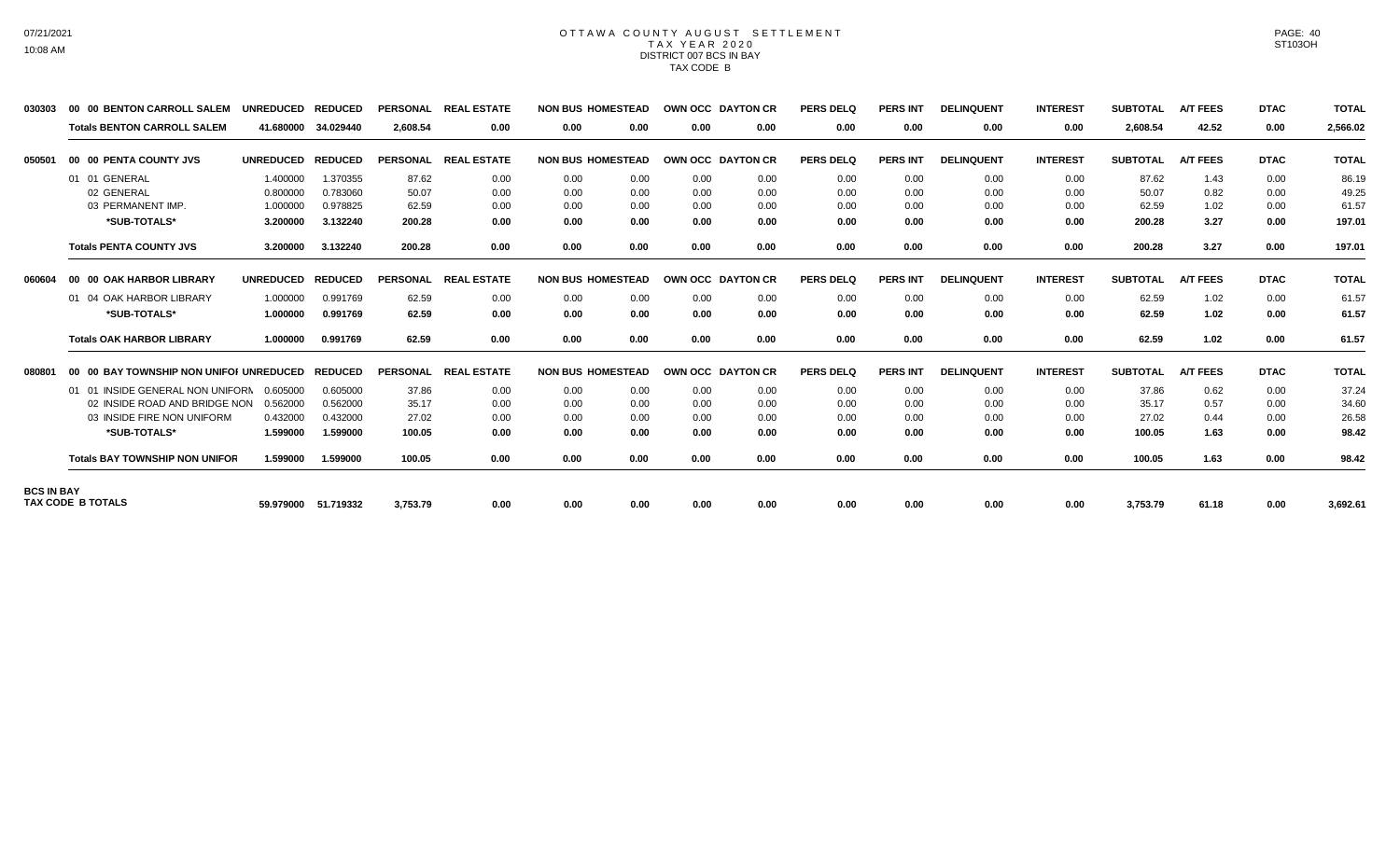## OTTAWA COUNTY AUGUST SETTLEMENT T A X Y E A R 2 0 2 0 DISTRICT 007 BCS IN BAY DISTRICT

| 010101 | 00 00 OTTAWA COUNTY                          | UNREDUCED REDUCED |          | PERSONAL REAL ESTATE | <b>NON BUS HOMESTEAD</b> |       |       | OWN OCC DAYTON CR | <b>PERS DELQ</b> | <b>PERS INT</b> | <b>DELINQUENT</b> | <b>INTEREST</b> | <b>SUBTOTAL</b> | <b>A/T FEES</b> | <b>DTAC</b> | <b>TOTAL</b> |
|--------|----------------------------------------------|-------------------|----------|----------------------|--------------------------|-------|-------|-------------------|------------------|-----------------|-------------------|-----------------|-----------------|-----------------|-------------|--------------|
|        | 01 01 O.C.B.M.R.                             |                   | 137.69   | 163.58               | 26.31                    | 4.78  | 1.56  | 0.00              | 0.00             | 0.00            | 22.81             | 0.99            | 357.72          | 5.83            | 2.45        | 349.44       |
|        | 02 O.C.B.M.R.                                |                   | 87.62    | 122.24               | 19.66                    | 3.57  | 1.16  | 0.00              | 0.00             | 0.00            | 17.05             | 0.74            | 252.04          | 4.11            | 1.83        | 246.10       |
|        | 01 PARK DISTRICT                             |                   | 37.55    | 90.43                | 0.00                     | 2.36  | 0.00  | 0.00              | 0.00             | 0.00            | 12.61             | 0.55            | 143.50          | 2.34            | 1.21        | 139.95       |
|        | *SUB-TOTALS*                                 |                   | 262.86   | 376.25               | 45.97                    | 10.71 | 2.72  | 0.00              | 0.00             | 0.00            | 52.47             | 2.28            | 753.26          | 12.28           | 5.49        | 735.49       |
|        | 02 01 NURSING HOME                           |                   | 31.29    | 58.73                | 9.45                     | 1.71  | 0.56  | 0.00              | 0.00             | 0.00            | 8.19              | 0.36            | 110.29          | 1.80            | 0.88        | 107.61       |
|        | *SUB-TOTALS*                                 |                   | 31.29    | 58.73                | 9.45                     | 1.71  | 0.56  | 0.00              | 0.00             | 0.00            | 8.19              | 0.36            | 110.29          | 1.80            | 0.88        | 107.61       |
|        | 03 02 SENIOR PROGRAM                         |                   | 18.78    | 30.42                | 4.89                     | 0.89  | 0.29  | 0.00              | 0.00             | 0.00            | 4.24              | 0.18            | 59.69           | 0.98            | 0.46        | 58.25        |
|        | 03 SENIOR PROGRAM                            |                   | 12.52    | 26.34                | 0.00                     | 0.69  | 0.00  | 0.00              | 0.00             | 0.00            | 3.67              | 0.16            | 43.38           | 0.70            | 0.35        | 42.33        |
|        | *SUB-TOTALS*                                 |                   | 31.30    | 56.76                | 4.89                     | 1.58  | 0.29  | 0.00              | 0.00             | 0.00            | 7.91              | 0.34            | 103.07          | 1.68            | 0.81        | 100.58       |
|        | 04 01 INSIDE GENERAL                         |                   | 125.17   | 271.86               | 43.72                    | 7.94  | 2.59  | 0.00              | 0.00             | 0.00            | 37.92             | 1.65            | 490.85          | 8.00            | 4.08        | 478.77       |
|        | *SUB-TOTALS*                                 |                   | 125.17   | 271.86               | 43.72                    | 7.94  | 2.59  | 0.00              | 0.00             | 0.00            | 37.92             | 1.65            | 490.85          | 8.00            | 4.08        | 478.77       |
|        | 07 01 MENTAL HEALTH                          |                   | 43.81    | 86.14                | 13.85                    | 2.52  | 0.82  | 0.00              | 0.00             | 0.00            | 12.01             | 0.52            | 159.67          | 2.60            | 1.29        | 155.78       |
|        | 02 MENTAL HEALTH                             |                   | 18.78    | 36.92                | 5.94                     | 1.08  | 0.35  | 0.00              | 0.00             | 0.00            | 5.15              | 0.22            | 68.44           | 1.12            | 0.55        | 66.77        |
|        | 03 MENTAL HEALTH                             |                   | 12.52    | 27.53                | 0.00                     | 0.72  | 0.00  | 0.00              | 0.00             | 0.00            | 3.84              | 0.17            | 44.78           | 0.73            | 0.37        | 43.68        |
|        | *SUB-TOTALS*                                 |                   | 75.11    | 150.59               | 19.79                    | 4.32  | 1.17  | 0.00              | 0.00             | 0.00            | 21.00             | 0.91            | 272.89          | 4.45            | 2.21        | 266.23       |
|        | <b>Totals OTTAWA COUNTY</b>                  |                   | 525.73   | 914.19               | 123.82                   | 26.26 | 7.33  | 0.00              | 0.00             | 0.00            | 127.49            | 5.54            | 1,730.36        | 28.21           | 13.47       | 1,688.68     |
| 020205 | 00 00 BAY TOWNSHIP                           | UNREDUCED REDUCED |          | PERSONAL REAL ESTATE | <b>NON BUS HOMESTEAD</b> |       |       | OWN OCC DAYTON CR | <b>PERS DELQ</b> | <b>PERS INT</b> | <b>DELINQUENT</b> | <b>INTEREST</b> | <b>SUBTOTAL</b> | <b>A/T FEES</b> | <b>DTAC</b> | <b>TOTAL</b> |
|        | 01 01 INSIDE GENERAL                         |                   | 49.69    | 107.93               | 17.36                    | 3.15  | 1.03  | 0.00              | 0.00             | 0.00            | 15.05             | 0.65            | 194.86          | 3.18            | 1.62        | 190.06       |
|        | *SUB-TOTALS*                                 |                   | 49.69    | 107.93               | 17.36                    | 3.15  | 1.03  | 0.00              | 0.00             | 0.00            | 15.05             | 0.65            | 194.86          | 3.18            | 1.62        | 190.06       |
|        | 02 02 INSIDE ROADS                           |                   | 46.19    | 100.31               | 16.13                    | 2.93  | 0.95  | 0.00              | 0.00             | 0.00            | 13.99             | 0.61            | 181.11          | 2.95            | 1.50        | 176.66       |
|        | *SUB-TOTALS*                                 |                   | 46.19    | 100.31               | 16.13                    | 2.93  | 0.95  | 0.00              | 0.00             | 0.00            | 13.99             | 0.61            | 181.11          | 2.95            | 1.50        | 176.66       |
|        | 03 03 INSIDE FIRE                            |                   | 35.55    | 77.21                | 12.42                    | 2.25  | 0.73  | 0.00              | 0.00             | 0.00            | 10.77             | 0.47            | 139.40          | 2.27            | 1.16        | 135.97       |
|        | *SUB-TOTALS*                                 |                   | 35.55    | 77.21                | 12.42                    | 2.25  | 0.73  | 0.00              | 0.00             | 0.00            | 10.77             | 0.47            | 139.40          | 2.27            | 1.16        | 135.97       |
|        | 04 01 FIRE & EMS                             |                   | 125.17   | 303.01               | 0.00                     | 7.91  | 0.00  | 0.00              | 0.00             | 0.00            | 42.26             | 1.84            | 480.19          | 7.83            | 4.06        | 468.30       |
|        | *SUB-TOTALS*                                 |                   | 125.17   | 303.01               | 0.00                     | 7.91  | 0.00  | 0.00              | 0.00             | 0.00            | 42.26             | 1.84            | 480.19          | 7.83            | 4.06        | 468.30       |
|        | <b>Totals BAY TOWNSHIP</b>                   |                   | 256.60   | 588.46               | 45.91                    | 16.24 | 2.71  | 0.00              | 0.00             | 0.00            | 82.07             | 3.57            | 995.56          | 16.23           | 8.34        | 970.99       |
| 030303 | 00 00 BENTON CARROLL SALEM UNREDUCED REDUCED |                   |          | PERSONAL REAL ESTATE | <b>NON BUS HOMESTEAD</b> |       |       | OWN OCC DAYTON CR | <b>PERS DELQ</b> | <b>PERS INT</b> | <b>DELINQUENT</b> | <b>INTEREST</b> | <b>SUBTOTAL</b> | <b>A/T FEES</b> | <b>DTAC</b> | <b>TOTAL</b> |
|        | 00 01 GENERAL                                |                   | 231.56   | 502.93               | 80.89                    | 14.69 | 4.79  | 0.00              | 0.00             | 0.00            | 70.15             | 3.05            | 908.06          | 14.80           | 7.54        | 885.72       |
|        | 02 PERMANENT IMPROVEMENT                     |                   | 18.78    | 40.78                | 6.56                     | 1.19  | 0.39  | 0.00              | 0.00             | 0.00            | 5.69              | 0.25            | 73.64           | 1.20            | 0.61        | 71.83        |
|        | *SUB-TOTALS*                                 |                   | 250.34   | 543.71               | 87.45                    | 15.88 | 5.18  | 0.00              | 0.00             | 0.00            | 75.84             | 3.30            | 981.70          | 16.00           | 8.15        | 957.55       |
|        | 01 01 GENERAL                                |                   | 1,295.51 | 1,499.19             | 241.12                   | 43.78 | 14.27 | 0.00              | 0.00             | 0.00            | 209.10            | 9.09            | 3,312.06        | 53.99           | 22.48       | 3,235.59     |
|        | 02 GENERAL                                   |                   | 270.99   | 343.90               | 55.31                    | 10.04 | 3.27  | 0.00              | 0.00             | 0.00            | 47.97             | 2.08            | 733.56          | 11.96           | 5.16        | 716.44       |
|        | 03 GENERAL                                   |                   | 244.08   | 372.55               | 59.92                    | 10.88 | 3.55  | 0.00              | 0.00             | 0.00            | 51.96             | 2.26            | 745.20          | 12.15           | 5.59        | 727.46       |
|        | 04 EMERGENCY                                 |                   | 228.44   | 554.91               | 0.00                     | 14.49 | 0.00  | 0.00              | 0.00             | 0.00            | 77.40             | 3.37            | 878.61          | 14.32           | 7.44        | 856.85       |
|        | 05 EMERGENCY                                 |                   | 244.08   | 592.92               | 0.00                     | 15.48 | 0.00  | 0.00              | 0.00             | 0.00            | 82.70             | 3.60            | 938.78          | 15.30           | 7.95        | 915.53       |
|        | *SUB-TOTALS*                                 |                   | 2,283.10 | 3,363.47             | 356.35                   | 94.67 | 21.09 | 0.00              | 0.00             | 0.00            | 469.13            | 20.40           | 6,608.21        | 107.72          | 48.62       | 6,451.87     |
|        | 02 01 PERMANENT IMPROVEMENT                  |                   | 75.10    | 45.63                | 7.34                     | 1.33  | 0.43  | 0.00              | 0.00             | 0.00            | 6.36              | 0.28            | 136.47          | 2.22            | 0.68        | 133.57       |
|        | *SUB-TOTALS*                                 |                   | 75.10    | 45.63                | 7.34                     | 1.33  | 0.43  | 0.00              | 0.00             | 0.00            | 6.36              | 0.28            | 136.47          | 2.22            | 0.68        | 133.57       |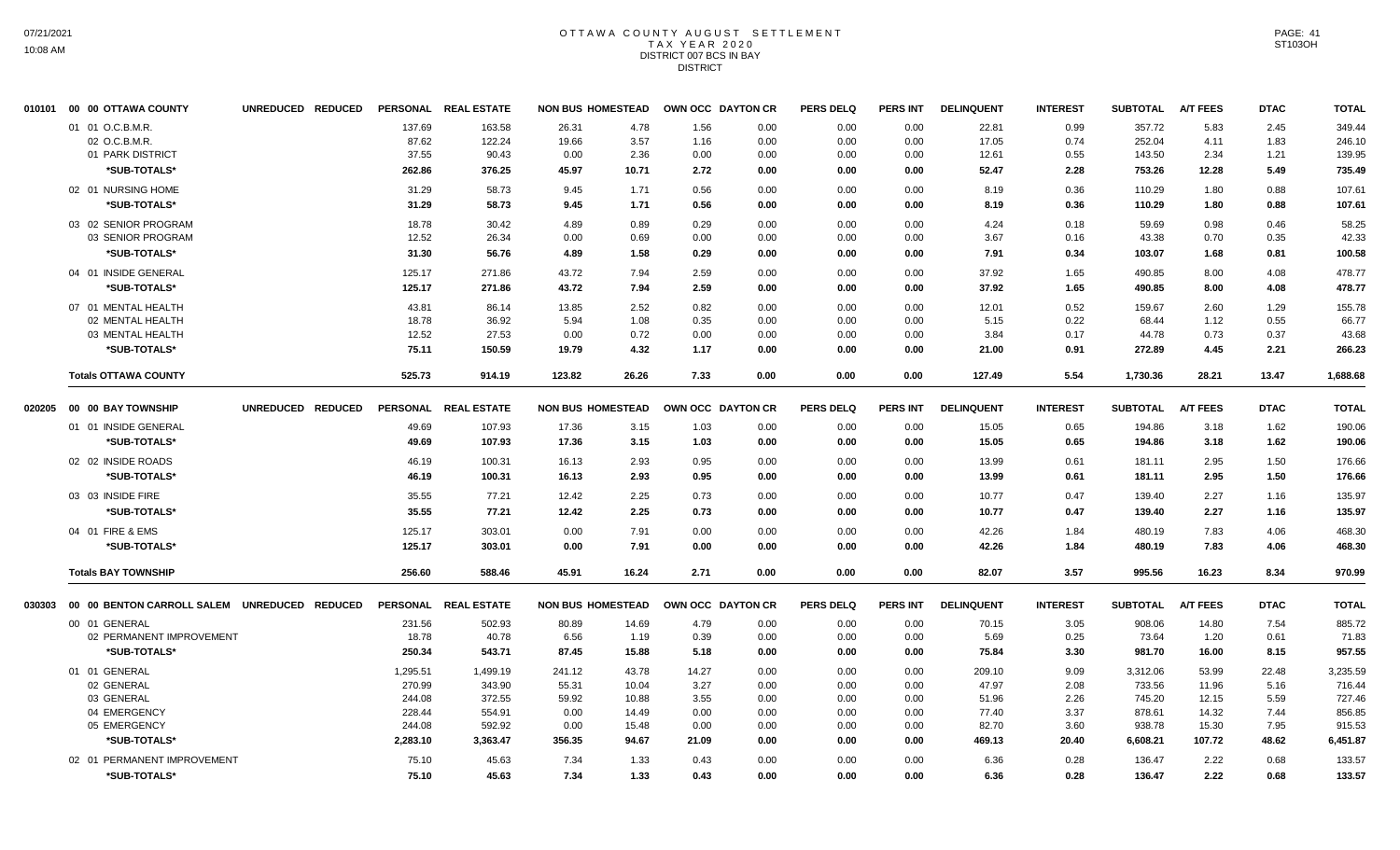#### OTTAWA COUNTY AUGUST SETTLEMENT T A X Y E A R 2 0 2 0 DISTRICT 007 BCS IN BAY DISTRICT

| <b>Totals BENTON CARROLL SALEM</b> |                                                                                          |                                                                                                                                                       |                                                              |                                                                                                                                                                                              |        |                                                                                            |       |                                                                     |                 |                   |                 |                 |                 |             |              |
|------------------------------------|------------------------------------------------------------------------------------------|-------------------------------------------------------------------------------------------------------------------------------------------------------|--------------------------------------------------------------|----------------------------------------------------------------------------------------------------------------------------------------------------------------------------------------------|--------|--------------------------------------------------------------------------------------------|-------|---------------------------------------------------------------------|-----------------|-------------------|-----------------|-----------------|-----------------|-------------|--------------|
|                                    |                                                                                          | 2.608.54                                                                                                                                              | 3,952.81                                                     | 451.14                                                                                                                                                                                       | 111.88 | 26.70                                                                                      | 0.00  | 0.00                                                                | 0.00            | 551.33            | 23.98           | 7,726.38        | 125.94          | 57.45       | 7,542.99     |
| 00 00 PENTA COUNTY JVS             | <b>UNREDUCED</b>                                                                         |                                                                                                                                                       | <b>REAL ESTATE</b>                                           |                                                                                                                                                                                              |        |                                                                                            |       | <b>PERS DELQ</b>                                                    | <b>PERS INT</b> | <b>DELINQUENT</b> | <b>INTEREST</b> | <b>SUBTOTAL</b> | <b>A/T FEES</b> | <b>DTAC</b> | <b>TOTAL</b> |
|                                    |                                                                                          |                                                                                                                                                       | 173.00                                                       | 27.82                                                                                                                                                                                        | 5.05   | 1.65                                                                                       | 0.00  | 0.00                                                                | 0.00            | 24.13             | 1.05            | 320.32          | 5.22            | 2.60        | 312.50       |
| 02 GENERAL                         |                                                                                          |                                                                                                                                                       | 98.86                                                        | 15.90                                                                                                                                                                                        | 2.89   | 0.94                                                                                       | 0.00  | 0.00                                                                | 0.00            | 13.79             | 0.60            | 183.05          | 2.99            | 1.48        | 178.58       |
| 03 PERMANENT IMP.                  |                                                                                          |                                                                                                                                                       | 108.25                                                       | 17.41                                                                                                                                                                                        | 3.16   | 1.03                                                                                       | 0.00  | 0.00                                                                | 0.00            | 15.10             | 0.66            | 208.20          | 3.39            | 1.62        | 203.19       |
| *SUB-TOTALS*                       |                                                                                          |                                                                                                                                                       | 380.11                                                       | 61.13                                                                                                                                                                                        | 11.10  | 3.62                                                                                       | 0.00  | 0.00                                                                | 0.00            | 53.02             | 2.31            | 711.57          | 11.60           | 5.70        | 694.27       |
| <b>Totals PENTA COUNTY JVS</b>     |                                                                                          |                                                                                                                                                       | 380.11                                                       | 61.13                                                                                                                                                                                        | 11.10  | 3.62                                                                                       | 0.00  | 0.00                                                                | 0.00            | 53.02             | 2.31            | 711.57          | 11.60           | 5.70        | 694.27       |
| 00 00 OAK HARBOR LIBRARY           | <b>UNREDUCED</b>                                                                         |                                                                                                                                                       | <b>REAL ESTATE</b>                                           |                                                                                                                                                                                              |        |                                                                                            |       | <b>PERS DELQ</b>                                                    | <b>PERS INT</b> | <b>DELINQUENT</b> | <b>INTEREST</b> | <b>SUBTOTAL</b> | <b>A/T FEES</b> | <b>DTAC</b> | <b>TOTAL</b> |
|                                    |                                                                                          |                                                                                                                                                       | 131.02                                                       | 0.00                                                                                                                                                                                         | 3.42   | 0.00                                                                                       | 0.00  | 0.00                                                                | 0.00            | 18.27             | 0.79            | 216.09          | 3.52            | 1.76        | 210.81       |
| *SUB-TOTALS*                       |                                                                                          |                                                                                                                                                       | 131.02                                                       | 0.00                                                                                                                                                                                         | 3.42   | 0.00                                                                                       | 0.00  | 0.00                                                                | 0.00            | 18.27             | 0.79            | 216.09          | 3.52            | 1.76        | 210.81       |
| <b>Totals OAK HARBOR LIBRARY</b>   |                                                                                          |                                                                                                                                                       | 131.02                                                       | 0.00                                                                                                                                                                                         | 3.42   | 0.00                                                                                       | 0.00  | 0.00                                                                | 0.00            | 18.27             | 0.79            | 216.09          | 3.52            | 1.76        | 210.81       |
|                                    |                                                                                          |                                                                                                                                                       | <b>REAL ESTATE</b>                                           |                                                                                                                                                                                              |        |                                                                                            |       | <b>PERS DELQ</b>                                                    | <b>PERS INT</b> | <b>DELINQUENT</b> | <b>INTEREST</b> | <b>SUBTOTAL</b> | <b>A/T FEES</b> | <b>DTAC</b> | <b>TOTAL</b> |
|                                    |                                                                                          |                                                                                                                                                       | 82.24                                                        | 13.23                                                                                                                                                                                        | 2.40   | 0.78                                                                                       | 0.00  | 0.00                                                                | 0.00            | 11.47             | 0.50            | 148.48          | 2.42            | 1.23        | 144.83       |
|                                    |                                                                                          |                                                                                                                                                       | 76.39                                                        | 12.29                                                                                                                                                                                        | 2.23   | 0.73                                                                                       | 0.00  | 0.00                                                                | 0.00            | 10.65             | 0.46            | 137.92          | 2.24            | 1.15        | 134.53       |
| 03 INSIDE FIRE NON UNIFORM         |                                                                                          |                                                                                                                                                       | 58.68                                                        | 9.45                                                                                                                                                                                         | 1.71   | 0.56                                                                                       | 0.00  | 0.00                                                                | 0.00            | 8.20              | 0.35            | 105.97          | 1.73            | 0.88        | 103.36       |
| *SUB-TOTALS*                       |                                                                                          |                                                                                                                                                       | 217.31                                                       | 34.97                                                                                                                                                                                        | 6.34   | 2.07                                                                                       | 0.00  | 0.00                                                                | 0.00            | 30.32             | 1.31            | 392.37          | 6.39            | 3.26        | 382.72       |
|                                    |                                                                                          |                                                                                                                                                       | 217.31                                                       | 34.97                                                                                                                                                                                        | 6.34   | 2.07                                                                                       | 0.00  | 0.00                                                                | 0.00            | 30.32             | 1.31            | 392.37          | 6.39            | 3.26        | 382.72       |
|                                    |                                                                                          |                                                                                                                                                       |                                                              |                                                                                                                                                                                              |        |                                                                                            |       |                                                                     |                 |                   |                 |                 |                 |             | 11,490.46    |
|                                    | 01 01 GENERAL<br>01 04 OAK HARBOR LIBRARY<br><b>BCS IN BAY</b><br><b>DISTRICT TOTALS</b> | 00 00 BAY TOWNSHIP NON UNIFOI UNREDUCED<br>01 01 INSIDE GENERAL NON UNIFORM<br>02 INSIDE ROAD AND BRIDGE NON<br><b>Totals BAY TOWNSHIP NON UNIFOR</b> | <b>REDUCED</b><br>200.28<br><b>REDUCED</b><br><b>REDUCED</b> | <b>PERSONAL</b><br>87.62<br>50.07<br>62.59<br>200.28<br><b>PERSONAL</b><br>62.59<br>62.59<br>62.59<br><b>PERSONAL</b><br>37.86<br>35.17<br>27.02<br>100.05<br>100.05<br>3,753.79<br>6,183.90 | 716.97 | <b>NON BUS HOMESTEAD</b><br><b>NON BUS HOMESTEAD</b><br><b>NON BUS HOMESTEAD</b><br>175.24 | 42.43 | OWN OCC DAYTON CR<br>OWN OCC DAYTON CR<br>OWN OCC DAYTON CR<br>0.00 | 0.00            | 0.00              | 862.50          | 37.50           | 11,772.33       | 191.89      | 89.98        |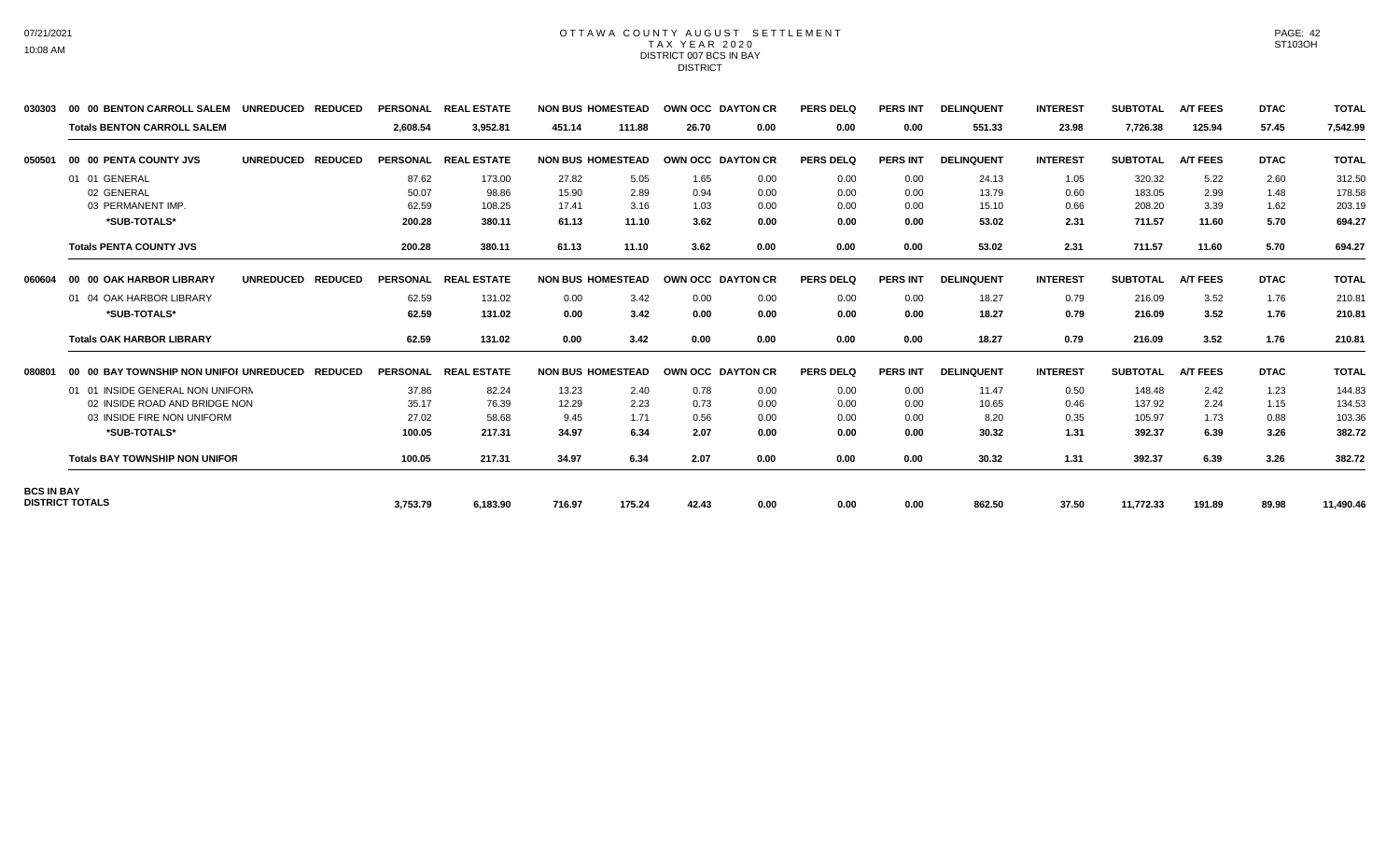# OTTAWA COUNTY AUGUST SETTLEMENT T A X Y E A R 2 0 2 0 DISTRICT 008 CARROLL TWP. TAX CODE A

|        | 010101 00 00 OTTAWA COUNTY           | <b>UNREDUCED</b>  | <b>REDUCED</b> | <b>PERSONAL</b> | <b>REAL ESTATE</b>   |           | <b>NON BUS HOMESTEAD</b> |          | OWN OCC DAYTON CR | <b>PERS DELQ</b> | <b>PERS INT</b> | <b>DELINQUENT</b> | <b>INTEREST</b> | <b>SUBTOTAL</b> | <b>A/T FEES</b> | <b>DTAC</b> | <b>TOTAL</b> |
|--------|--------------------------------------|-------------------|----------------|-----------------|----------------------|-----------|--------------------------|----------|-------------------|------------------|-----------------|-------------------|-----------------|-----------------|-----------------|-------------|--------------|
|        | 01 01 O.C.B.M.R.                     | 2.200000          | 1.203400       | 0.00            | 23,372.83            | 3.695.94  | 794.50                   | 337.65   | 0.00              | 0.00             | 0.00            | 154.48            | 7.47            | 28,362.87       | 462.35          | 14.84       | 27,885.68    |
|        | 02 O.C.B.M.R                         | 1.400000          | 0.899310       | 0.00            | 17,466.70            | 2,762.00  | 593.74                   | 252.33   | 0.00              | 0.00             | 0.00            | 115.44            | 5.58            | 21,195.79       | 345.52          | 11.09       | 20,839.18    |
|        | 01 PARK DISTRICT                     | 0.600000          | 0.594840       | 0.00            | 12,963.78            | 0.00      | 392.72                   | 0.00     | 0.00              | 0.00             | 0.00            | 85.68             | 4.14            | 13,446.32       | 219.19          | 7.34        | 13,219.79    |
|        | *SUB-TOTALS*                         | 4.200000          | 2.697550       | 0.00            | 53,803.31            | 6,457.94  | 1,780.96                 | 589.98   | 0.00              | 0.00             | 0.00            | 355.60            | 17.19           | 63,004.98       | 1,027.06        | 33.27       | 61,944.65    |
|        | 02 01 NURSING HOME                   | 0.500000          | 0.432043       | 0.00            | 8,391.28             | 1,326.91  | 285.24                   | 121.22   | 0.00              | 0.00             | 0.00            | 55.46             | 2.68            | 10,182.79       | 165.99          | 5.33        | 10,011.47    |
|        | *SUB-TOTALS*                         | 0.500000          | 0.432043       | 0.00            | 8,391.28             | 1,326.91  | 285.24                   | 121.22   | 0.00              | 0.00             | 0.00            | 55.46             | 2.68            | 10,182.79       | 165.99          | 5.33        | 10,011.47    |
|        | 03 02 SENIOR PROGRAM                 | 0.300000          | 0.223762       | 0.00            | 4.345.98             | 687.23    | 147.73                   | 62.78    | 0.00              | 0.00             | 0.00            | 28.72             | 1.39            | 5.273.83        | 85.97           | 2.76        | 5,185.10     |
|        | 03 SENIOR PROGRAM                    | 0.200000          | 0.173250       | 0.00            | 3,775.76             | 0.00      | 114.38                   | 0.00     | 0.00              | 0.00             | 0.00            | 24.95             | 1.21            | 3,916.30        | 63.84           | 2.14        | 3,850.32     |
|        | *SUB-TOTALS*                         | 0.500000          | 0.397012       | 0.00            | 8,121.74             | 687.23    | 262.11                   | 62.78    | 0.00              | 0.00             | 0.00            | 53.67             | 2.60            | 9,190.13        | 149.81          | 4.90        | 9,035.42     |
|        | 04 01 INSIDE GENERAL                 | 2.000000          | 2.000000       | 0.00            | 38,844.66            | 6,142.50  | 1,320.43                 | 561.16   | 0.00              | 0.00             | 0.00            | 256.73            | 12.41           | 47,137.89       | 768.41          | 24.67       | 46,344.81    |
|        | *SUB-TOTALS*                         | 2.000000          | 2.000000       | 0.00            | 38,844.66            | 6,142.50  | 1,320.43                 | 561.16   | 0.00              | 0.00             | 0.00            | 256.73            | 12.41           | 47,137.89       | 768.41          | 24.67       | 46,344.81    |
|        | 07 01 MENTAL HEALTH                  | 0.700000          | 0.633701       | 0.00            | 12,307.95            | 1,946.25  | 418.38                   | 177.80   | 0.00              | 0.00             | 0.00            | 81.35             | 3.93            | 14,935.66       | 243.47          | 7.82        | 14,684.37    |
|        | 02 MENTAL HEALTH                     | 0.300000          | 0.271586       | 0.00            | 5,274.83             | 834.11    | 179.31                   | 76.20    | 0.00              | 0.00             | 0.00            | 34.86             | 1.69            | 6,401.00        | 104.34          | 3.35        | 6,293.31     |
|        | 03 MENTAL HEALTH                     | 0.200000          | 0.181100       | 0.00            | 3,946.84             | 0.00      | 119.56                   | 0.00     | 0.00              | 0.00             | 0.00            | 26.09             | 1.26            | 4,093.75        | 66.73           | 2.23        | 4,024.79     |
|        | *SUB-TOTALS*                         | 1.200000          | 1.086387       | 0.00            | 21,529.62            | 2,780.36  | 717.25                   | 254.00   | 0.00              | 0.00             | 0.00            | 142.30            | 6.88            | 25,430.41       | 414.54          | 13.40       | 25,002.47    |
|        | <b>Totals OTTAWA COUNTY</b>          | 8.400000          | 6.612992       | 0.00            | 130,690.61           | 17,394.94 | 4,365.99                 | 1.589.14 | 0.00              | 0.00             | 0.00            | 863.76            | 41.76           | 154,946.20      | 2,525.81        | 81.57       | 152,338.82   |
| 020206 | 00 00 CARROLL TWP.                   | <b>UNREDUCED</b>  | <b>REDUCED</b> |                 | PERSONAL REAL ESTATE |           | <b>NON BUS HOMESTEAD</b> |          | OWN OCC DAYTON CR | <b>PERS DELQ</b> | <b>PERS INT</b> | <b>DELINQUENT</b> | <b>INTEREST</b> | <b>SUBTOTAL</b> | <b>A/T FEES</b> | <b>DTAC</b> | <b>TOTAL</b> |
|        | 01 01 INSIDE GENERAL                 | 3.000000          | 3.000000       | 0.00            | 58,266.99            | 9,213.74  | 1,980.65                 | 841.74   | 0.00              | 0.00             | 0.00            | 385.10            | 18.62           | 70,706.84       | 1,152.61        | 37.00       | 69,517.23    |
|        | *SUB-TOTALS*                         | 3.000000          | 3.000000       | 0.00            | 58,266.99            | 9,213.74  | 1,980.65                 | 841.74   | 0.00              | 0.00             | 0.00            | 385.10            | 18.62           | 70,706.84       | 1,152.61        | 37.00       | 69,517.23    |
|        |                                      |                   |                |                 |                      |           |                          |          |                   |                  |                 |                   |                 |                 |                 |             |              |
|        | 02 02 INSIDE ROADS                   | 1.000000          | 1.000000       | 0.00            | 19,422.33            | 3,071.25  | 660.22                   | 280.58   | 0.00              | 0.00             | 0.00            | 128.37            | 6.21            | 23,568.96       | 384.20          | 12.33       | 23,172.43    |
|        | *SUB-TOTALS*                         | 1.000000          | 1.000000       | 0.00            | 19,422.33            | 3,071.25  | 660.22                   | 280.58   | 0.00              | 0.00             | 0.00            | 128.37            | 6.21            | 23,568.96       | 384.20          | 12.33       | 23,172.43    |
|        | 03 03 POLICE                         | 2.000000          | 1.994470       | 0.00            | 43,466.92            | 0.00      | 1,316.78                 | 0.00     | 0.00              | 0.00             | 0.00            | 287.28            | 13.89           | 45,084.87       | 734.94          | 24.60       | 44,325.33    |
|        | *SUB-TOTALS*                         | 2.000000          | 1.994470       | 0.00            | 43.466.92            | 0.00      | 1,316.78                 | 0.00     | 0.00              | 0.00             | 0.00            | 287.28            | 13.89           | 45.084.87       | 734.94          | 24.60       | 44,325.33    |
|        | <b>Totals CARROLL TWP.</b>           | 6.000000          | 5.994470       | 0.00            | 121,156.24           | 12,284.99 | 3,957.65                 | 1,122.32 | 0.00              | 0.00             | 0.00            | 800.75            | 38.72           | 139,360.67      | 2,271.75        | 73.93       | 137,014.99   |
| 030303 | 00 00 BENTON CARROLL SALEM UNREDUCED |                   | <b>REDUCED</b> | <b>PERSONAL</b> | <b>REAL ESTATE</b>   |           | <b>NON BUS HOMESTEAD</b> |          | OWN OCC DAYTON CR | <b>PERS DELQ</b> | <b>PERS INT</b> | <b>DELINQUENT</b> | <b>INTEREST</b> | <b>SUBTOTAL</b> | <b>A/T FEES</b> | <b>DTAC</b> | <b>TOTAL</b> |
|        | 00 01 GENERAL                        | 3.700000          | 3.700000       | 0.00            | 71,862.62            | 11,363.62 | 2,442.80                 | 1,038.15 | 0.00              | 0.00             | 0.00            | 474.95            | 22.96           | 87,205.10       | 1,421.56        | 45.63       | 85,737.91    |
|        | 02 PERMANENT IMPROVEMENT             | 0.300000          | 0.300000       | 0.00            | 5,826.70             | 921.37    | 198.06                   | 84.17    | 0.00              | 0.00             | 0.00            | 38.51             | 1.86            | 7,070.67        | 115.26          | 3.70        | 6,951.71     |
|        | *SUB-TOTALS*                         | 4.000000          | 4.000000       | 0.00            | 77,689.32            | 12,284.99 | 2,640.86                 | 1,122.32 | 0.00              | 0.00             | 0.00            | 513.46            | 24.82           | 94,275.77       | 1,536.82        | 49.33       | 92,689.62    |
|        | 01 01 GENERAL                        | 20.700000         | 11.029271      | 0.00            | 214,214.14           | 33,873.62 | 7,281.69                 | 3,094.59 | 0.00              | 0.00             | 0.00            | 1,415.79          | 68.44           | 259,948.27      | 4,237.49        | 136.03      | 255,574.75   |
|        | 02 GENERAL                           | 4.330000          | 2.529980       | 0.00            | 49,138.11            | 7,770.20  | 1,670.33                 | 709.86   | 0.00              | 0.00             | 0.00            | 324.76            | 15.70           | 59,628.96       | 972.03          | 31.20       | 58,625.73    |
|        | 03 GENERAL                           | 3.900000          | 2.740764       | 0.00            | 53,232.02            | 8,417.56  | 1,809.49                 | 769.00   | 0.00              | 0.00             | 0.00            | 351.82            | 17.01           | 64,596.90       | 1,053.01        | 33.80       | 63,510.09    |
|        | 04 EMERGENCY                         | 3.650000          | 3.650000       | 0.00            | 79,547.07            | 0.00      | 2,409.79                 | 0.00     | 0.00              | 0.00             | 0.00            | 525.74            | 25.41           | 82,508.01       | 1,344.99        | 45.02       | 81,118.00    |
|        | 05 EMERGENCY                         | 3.900000          | 3.900000       | 0.00            | 84,995.50            | 0.00      | 2,574.84                 | 0.00     | 0.00              | 0.00             | 0.00            | 561.75            | 27.16           | 88,159.25       | 1,437.11        | 48.10       | 86,674.04    |
|        | *SUB-TOTALS*                         | 36.480000         | 23.850015      | 0.00            | 481,126.84           | 50,061.38 | 15,746.14                | 4,573.45 | 0.00              | 0.00             | 0.00            | 3,179.86          | 153.72          | 554,841.39      | 9,044.63        | 294.15      | 545,502.61   |
|        | 02 01 PERMANENT IMPROVEMENT          | 1.200000          | 0.335698       | 0.00            | 6,520.04             | 1,031.01  | 221.63                   | 94.19    | 0.00              | 0.00             | 0.00            | 43.09             | 2.08            | 7,912.04        | 128.98          | 4.14        | 7,778.92     |
|        | *SUB-TOTALS*                         | 1.200000          | 0.335698       | 0.00            | 6,520.04             | 1,031.01  | 221.63                   | 94.19    | 0.00              | 0.00             | 0.00            | 43.09             | 2.08            | 7,912.04        | 128.98          | 4.14        | 7,778.92     |
|        | <b>Totals BENTON CARROLL SALEM</b>   | 41.680000         | 28.185713      | 0.00            | 565,336.20           | 63,377.38 | 18,608.63                | 5,789.96 | 0.00              | 0.00             | 0.00            | 3,736.41          | 180.62          | 657,029.20      | 10,710.43       | 347.62      | 645,971.15   |
| 050501 | 00 00 PENTA COUNTY JVS               | UNREDUCED REDUCED |                |                 | PERSONAL REAL ESTATE |           | <b>NON BUS HOMESTEAD</b> |          | OWN OCC DAYTON CR | <b>PERS DELQ</b> | <b>PERS INT</b> | <b>DELINQUENT</b> | <b>INTEREST</b> | <b>SUBTOTAL</b> | <b>A/T FEES</b> | <b>DTAC</b> | <b>TOTAL</b> |

PAGE: 43 ST103OH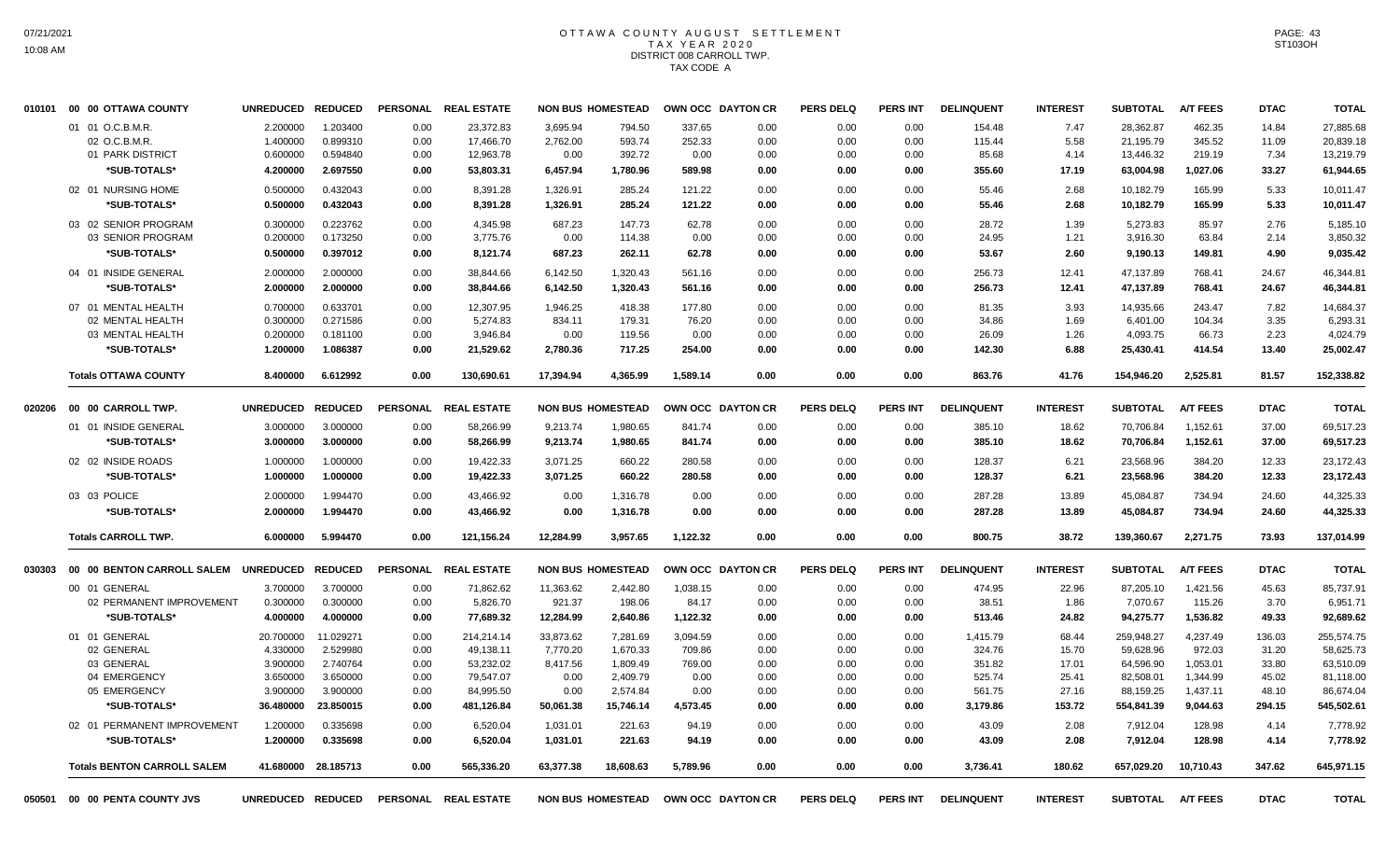# OTTAWA COUNTY AUGUST SETTLEMENT T A X Y E A R 2 0 2 0 DISTRICT 008 CARROLL TWP. TAX CODE A

| 050501 | 00 00 PENTA COUNTY JVS                   | UNREDUCED REDUCED |           | <b>PERSONAL</b> | <b>REAL ESTATE</b> |            | <b>NON BUS HOMESTEAD</b> | OWN OCC DAYTON CR |      | <b>PERS DELQ</b> | <b>PERS INT</b> | <b>DELINQUENT</b> | <b>INTEREST</b> | <b>SUBTOTAL</b> | <b>A/T FEES</b> | <b>DTAC</b> | <b>TOTAL</b> |
|--------|------------------------------------------|-------------------|-----------|-----------------|--------------------|------------|--------------------------|-------------------|------|------------------|-----------------|-------------------|-----------------|-----------------|-----------------|-------------|--------------|
|        | 01 01 GENERAL                            | 1.400000          | 1.272727  | 0.00            | 24,719.32          | 3,908.86   | 840.27                   | 357.10            | 0.00 | 0.00             | 0.00            | 163.38            | 7.90            | 29,996.83       | 488.99          | 15.70       | 29,492.14    |
|        | 02 GENERAL                               | 0.800000          | 0.727273  | 0.00            | 14,125.34          | 2,233.64   | 480.16                   | 204.06            | 0.00 | 0.00             | 0.00            | 93.36             | 4.51            | 17,141.07       | 279.42          | 8.97        | 16,852.68    |
|        | 03 PERMANENT IMP.                        | 1.000000          | 0.796351  | 0.00            | 15,467.00          | 2,445.79   | 525.77                   | 223.46            | 0.00 | 0.00             | 0.00            | 102.22            | 4.93            | 18,769.17       | 305.96          | 9.82        | 18,453.39    |
|        | *SUB-TOTALS*                             | 3.200000          | 2.796351  | 0.00            | 54,311.66          | 8,588.29   | 1,846.20                 | 784.62            | 0.00 | 0.00             | 0.00            | 358.96            | 17.34           | 65,907.07       | 1,074.37        | 34.49       | 64,798.21    |
|        | <b>Totals PENTA COUNTY JVS</b>           | 3.200000          | 2.796351  | 0.00            | 54,311.66          | 8,588.29   | 1,846.20                 | 784.62            | 0.00 | 0.00             | 0.00            | 358.96            | 17.34           | 65,907.07       | 1,074.37        | 34.49       | 64,798.21    |
| 060604 | 00 00 OAK HARBOR LIBRARY                 | UNREDUCED REDUCED |           | PERSONAL        | <b>REAL ESTATE</b> |            | <b>NON BUS HOMESTEAD</b> | OWN OCC DAYTON CR |      | <b>PERS DELQ</b> | <b>PERS INT</b> | <b>DELINQUENT</b> | <b>INTEREST</b> | <b>SUBTOTAL</b> | <b>A/T FEES</b> | <b>DTAC</b> | <b>TOTAL</b> |
|        | 01 04 OAK HARBOR LIBRARY                 | 1.000000          | 0.861811  | 0.00            | 18,782.07          | 0.00       | 568.98                   | 0.00              | 0.00 | 0.00             | 0.00            | 124.13            | 6.00            | 19,481.18       | 317.57          | 10.63       | 19,152.98    |
|        | *SUB-TOTALS*                             | 1.000000          | 0.861811  | 0.00            | 18.782.07          | 0.00       | 568.98                   | 0.00              | 0.00 | 0.00             | 0.00            | 124.13            | 6.00            | 19,481.18       | 317.57          | 10.63       | 19,152.98    |
|        | <b>Totals OAK HARBOR LIBRARY</b>         | 1.000000          | 0.861811  | 0.00            | 18,782.07          | 0.00       | 568.98                   | 0.00              | 0.00 | 0.00             | 0.00            | 124.13            | 6.00            | 19,481.18       | 317.57          | 10.63       | 19,152.98    |
|        | <b>CARROLL TWP.</b><br>TAX CODE A TOTALS | 60.280000         | 44.451337 | 0.00            | 890.276.78         | 101,645.60 | 29,347.45                | 9,286.04          | 0.00 | 0.00             | 0.00            | 5,884.01          | 284.44          | 1,036,724.32    | 16,899.93       | 548.24      | 1,019,276.15 |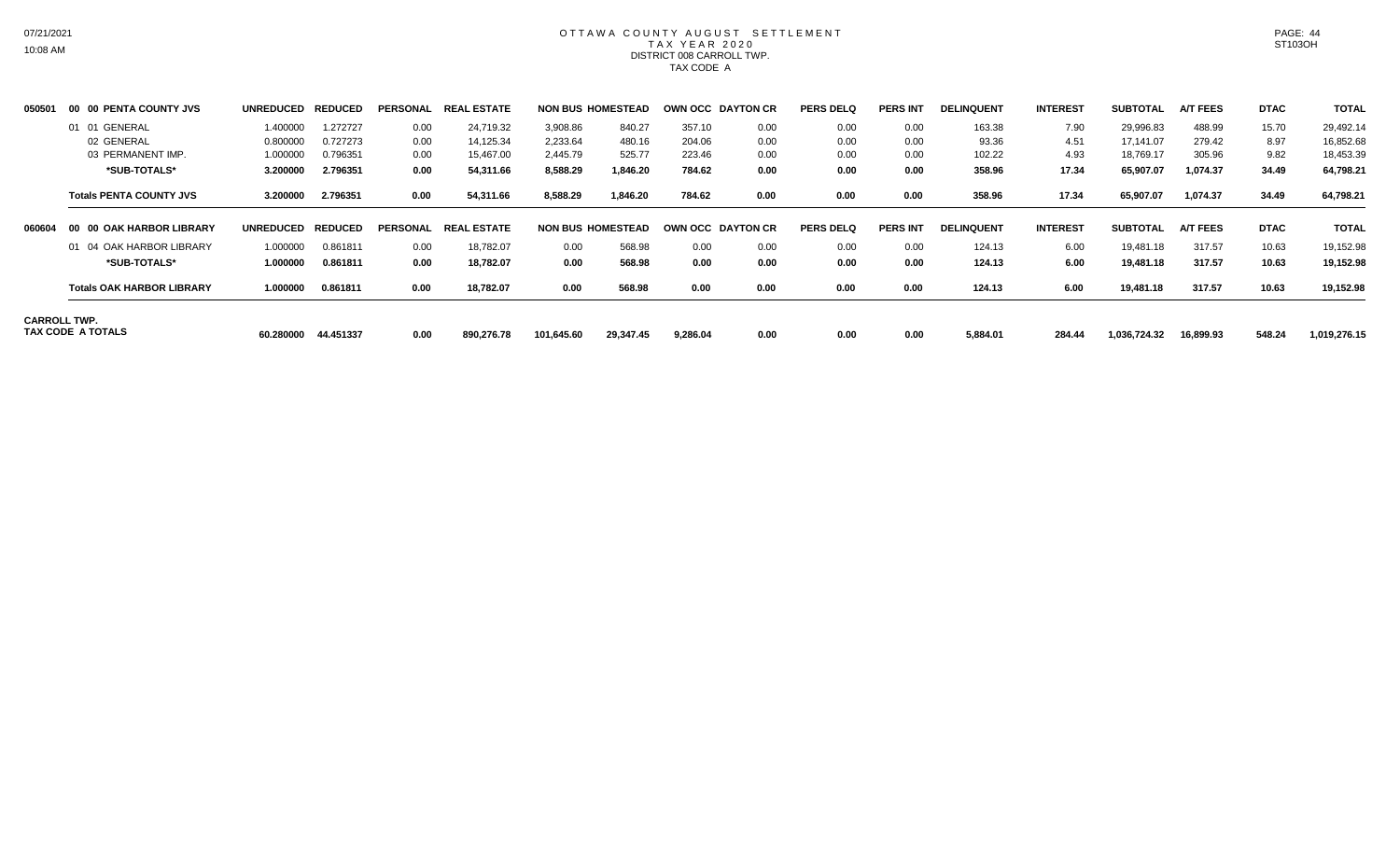# OTTAWA COUNTY AUGUST SETTLEMENT T A X Y E A R 2 0 2 0 DISTRICT 008 CARROLL TWP. TAX CODE B

|        | 010101 00 00 OTTAWA COUNTY           | <b>UNREDUCED</b>  | <b>REDUCED</b> |                 | PERSONAL REAL ESTATE | <b>NON BUS HOMESTEAD</b> |      |      | OWN OCC DAYTON CR        | <b>PERS DELQ</b> | <b>PERS INT</b> | <b>DELINQUENT</b> | <b>INTEREST</b> | <b>SUBTOTAL</b> | <b>A/T FEES</b> | <b>DTAC</b> | <b>TOTAL</b> |
|--------|--------------------------------------|-------------------|----------------|-----------------|----------------------|--------------------------|------|------|--------------------------|------------------|-----------------|-------------------|-----------------|-----------------|-----------------|-------------|--------------|
|        | 01 01 O.C.B.M.R                      | 2.200000          | 1.883836       | 103,346.28      | 44,768.60            | 0.00                     | 0.00 | 0.37 | 0.00                     | 0.00             | 0.00            | 782.41            | 81.60           | 148,979.26      | 2,428.56        | 81.32       | 146,469.38   |
|        | 02 O.C.B.M.R.                        | 1.400000          | 1.248331       | 65,765.81       | 29,666.08            | 0.00                     | 0.00 | 0.24 | 0.00                     | 0.00             | 0.00            | 518.47            | 54.07           | 96,004.67       | 1,565.00        | 53.89       | 94,385.78    |
|        | 01 PARK DISTRICT                     | 0.600000          | 0.595592       | 28,185.35       | 14,154.00            | 0.00                     | 0.00 | 0.00 | 0.00                     | 0.00             | 0.00            | 247.37            | 25.80           | 42,612.52       | 694.64          | 25.71       | 41,892.17    |
|        | *SUB-TOTALS*                         | 4.200000          | 3.727759       | 197,297.44      | 88,588.68            | 0.00                     | 0.00 | 0.61 | 0.00                     | 0.00             | 0.00            | 1,548.25          | 161.47          | 287,596.45      | 4,688.20        | 160.92      | 282,747.33   |
|        | 02 01 NURSING HOME                   | 0.500000          | 0.485399       | 23,487.79       | 11,535.31            | 0.00                     | 0.00 | 0.09 | 0.00                     | 0.00             | 0.00            | 201.60            | 21.03           | 35,245.82       | 574.55          | 20.95       | 34,650.32    |
|        | *SUB-TOTALS*                         | 0.500000          | 0.485399       | 23,487.79       | 11,535.31            | 0.00                     | 0.00 | 0.09 | 0.00                     | 0.00             | 0.00            | 201.60            | 21.03           | 35,245.82       | 574.55          | 20.95       | 34,650.32    |
|        | 03 02 SENIOR PROGRAM                 | 0.300000          | 0.286012       | 14,092.67       | 6,796.96             | 0.00                     | 0.00 | 0.06 | 0.00                     | 0.00             | 0.00            | 118.79            | 12.39           | 21,020.87       | 342.67          | 12.35       | 20,665.85    |
|        | 03 SENIOR PROGRAM                    | 0.200000          | 0.194640       | 9,395.12        | 4,625.54             | 0.00                     | 0.00 | 0.00 | 0.00                     | 0.00             | 0.00            | 80.84             | 8.43            | 14,109.93       | 230.01          | 8.40        | 13,871.52    |
|        | *SUB-TOTALS*                         | 0.500000          | 0.480652       | 23,487.79       | 11,422.50            | 0.00                     | 0.00 | 0.06 | 0.00                     | 0.00             | 0.00            | 199.63            | 20.82           | 35,130.80       | 572.68          | 20.75       | 34,537.37    |
|        | 04 01 INSIDE GENERAL                 | 2.000000          | 2.000000       | 93,951.16       | 47,529.19            | 0.00                     | 0.00 | 0.39 | 0.00                     | 0.00             | 0.00            | 830.65            | 86.63           | 142.398.02      | 2.321.27        | 86.34       | 139,990.41   |
|        | *SUB-TOTALS*                         | 2.000000          | 2.000000       | 93,951.16       | 47,529.19            | 0.00                     | 0.00 | 0.39 | 0.00                     | 0.00             | 0.00            | 830.65            | 86.63           | 142,398.02      | 2,321.27        | 86.34       | 139,990.41   |
|        | 07 01 MENTAL HEALTH                  | 0.700000          | 0.684293       | 32,882.91       | 16,261.94            | 0.00                     | 0.00 | 0.13 | 0.00                     | 0.00             | 0.00            | 284.21            | 29.64           | 49,458.83       | 806.24          | 29.54       | 48,623.05    |
|        | 02 MENTAL HEALTH                     | 0.300000          | 0.293268       | 14,092.67       | 6,969.39             | 0.00                     | 0.00 | 0.06 | 0.00                     | 0.00             | 0.00            | 121.80            | 12.70           | 21,196.62       | 345.53          | 12.66       | 20,838.43    |
|        | 03 MENTAL HEALTH                     | 0.200000          | 0.195512       | 9,395.12        | 4,646.26             | 0.00                     | 0.00 | 0.00 | 0.00                     | 0.00             | 0.00            | 81.20             | 8.47            | 14,131.05       | 230.35          | 8.44        | 13,892.26    |
|        | *SUB-TOTALS*                         | 1.200000          | 1.173073       | 56,370.70       | 27,877.59            | 0.00                     | 0.00 | 0.19 | 0.00                     | 0.00             | 0.00            | 487.21            | 50.81           | 84,786.50       | 1,382.12        | 50.64       | 83,353.74    |
|        | <b>Totals OTTAWA COUNTY</b>          | 8.400000          | 7.866883       | 394,594.88      | 186,953.27           | 0.00                     | 0.00 | 1.34 | 0.00                     | 0.00             | 0.00            | 3,267.34          | 340.76          | 585,157.59      | 9,538.82        | 339.60      | 575,279.17   |
| 020206 | 00 00 CARROLL TWP.                   | <b>UNREDUCED</b>  | <b>REDUCED</b> | <b>PERSONAL</b> | <b>REAL ESTATE</b>   | <b>NON BUS HOMESTEAD</b> |      |      | OWN OCC DAYTON CR        | <b>PERS DELQ</b> | <b>PERS INT</b> | <b>DELINQUENT</b> | <b>INTEREST</b> | <b>SUBTOTAL</b> | <b>A/T FEES</b> | <b>DTAC</b> | <b>TOTAL</b> |
|        | 01 01 INSIDE GENERAL                 | 3.000000          | 3.000000       | 140,926.74      | 71,293.78            | 0.00                     | 0.00 | 0.58 | 0.00                     | 0.00             | 0.00            | 1,245.98          | 129.95          | 213,597.03      | 3,481.91        | 129.51      | 209,985.61   |
|        | *SUB-TOTALS*                         | 3.000000          | 3.000000       | 140,926.74      | 71,293.78            | 0.00                     | 0.00 | 0.58 | 0.00                     | 0.00             | 0.00            | 1,245.98          | 129.95          | 213,597.03      | 3,481.91        | 129.51      | 209,985.61   |
|        |                                      |                   |                |                 |                      |                          |      |      |                          |                  |                 |                   |                 |                 |                 |             |              |
|        | 02 02 INSIDE ROADS                   | 1.000000          | 1.000000       | 46,975.58       | 23,764.59            | 0.00                     | 0.00 | 0.19 | 0.00                     | 0.00             | 0.00            | 415.33            | 43.32           | 71,199.01       | 1.160.64        | 43.17       | 69,995.20    |
|        | *SUB-TOTALS*                         | 1.000000          | 1.000000       | 46,975.58       | 23,764.59            | 0.00                     | 0.00 | 0.19 | 0.00                     | 0.00             | 0.00            | 415.33            | 43.32           | 71,199.01       | 1,160.64        | 43.17       | 69,995.20    |
|        | 03 03 POLICE                         | 2.000000          | 1.994312       | 93,951.16       | 47,394.01            | 0.00                     | 0.00 | 0.00 | 0.00                     | 0.00             | 0.00            | 828.29            | 86.39           | 142,259.85      | 2,319.02        | 86.09       | 139,854.74   |
|        | *SUB-TOTALS*                         | 2.000000          | 1.994312       | 93,951.16       | 47,394.01            | 0.00                     | 0.00 | 0.00 | 0.00                     | 0.00             | 0.00            | 828.29            | 86.39           | 142,259.85      | 2,319.02        | 86.09       | 139,854.74   |
|        | <b>Totals CARROLL TWP.</b>           | 6.000000          | 5.994312       | 281.853.48      | 142,452.38           | 0.00                     | 0.00 | 0.77 | 0.00                     | 0.00             | 0.00            | 2,489.60          | 259.66          | 427,055.89      | 6,961.57        | 258.77      | 419,835.55   |
| 030303 | 00 00 BENTON CARROLL SALEM UNREDUCED |                   | <b>REDUCED</b> |                 | PERSONAL REAL ESTATE | <b>NON BUS HOMESTEAD</b> |      |      | OWN OCC DAYTON CR        | <b>PERS DELQ</b> | <b>PERS INT</b> | <b>DELINQUENT</b> | <b>INTEREST</b> | <b>SUBTOTAL</b> | <b>A/T FEES</b> | <b>DTAC</b> | <b>TOTAL</b> |
|        | 00 01 GENERAL                        | 3.700000          | 3.700000       | 173.809.65      | 87.928.99            | 0.00                     | 0.00 | 0.72 | 0.00                     | 0.00             | 0.00            | 1,536.71          | 160.27          | 263.436.34      | 4.294.35        | 159.72      | 258,982.27   |
|        | 02 PERMANENT IMPROVEMENT             | 0.300000          | 0.300000       | 14,092.67       | 7,129.38             | 0.00                     | 0.00 | 0.06 | 0.00                     | 0.00             | 0.00            | 124.60            | 13.00           | 21,359.71       | 348.19          | 12.95       | 20,998.57    |
|        | *SUB-TOTALS*                         | 4.000000          | 4.000000       | 187,902.32      | 95,058.37            | 0.00                     | 0.00 | 0.78 | 0.00                     | 0.00             | 0.00            | 1,661.31          | 173.27          | 284,796.05      | 4,642.54        | 172.67      | 279,980.84   |
|        | 01 01 GENERAL                        | 20.700000         | 14.248659      | 972,394.51      | 338.613.58           | 0.00                     | 0.00 | 2.77 | 0.00                     | 0.00             | 0.00            | 5.917.85          | 617.21          | 1.317.545.92    | 21.477.71       | 615.09      | 1,295,453.12 |
|        | 02 GENERAL                           | 4.330000          | 3.711330       | 203,404.26      | 88,198.25            | 0.00                     | 0.00 | 0.72 | 0.00                     | 0.00             | 0.00            | 1,541.41          | 160.76          | 293,305.40      | 4,781.26        | 160.21      | 288,363.93   |
|        | 03 GENERAL                           | 3.900000          | 3.867899       | 183,204.76      | 91,919.04            | 0.00                     | 0.00 | 0.75 | 0.00                     | 0.00             | 0.00            | 1,606.44          | 167.55          | 276,898.54      | 4,513.81        | 166.97      | 272,217.76   |
|        | 04 EMERGENCY                         | 3.650000          | 3.650000       | 171,460.87      | 86,740.76            | 0.00                     | 0.00 | 0.00 | 0.00                     | 0.00             | 0.00            | 1,515.94          | 158.11          | 259,875.68      | 4,236.31        | 157.56      | 255,481.81   |
|        | 05 EMERGENCY                         | 3.900000          | 3.900000       | 183,204.76      | 92,681.91            | 0.00                     | 0.00 | 0.00 | 0.00                     | 0.00             | 0.00            | 1,619.77          | 168.94          | 277,675.38      | 4,526.47        | 168.36      | 272,980.55   |
|        | *SUB-TOTALS*                         | 36.480000         | 29.377888      | 1,713,669.16    | 698,153.54           | 0.00                     | 0.00 | 4.24 | 0.00                     | 0.00             | 0.00            | 12,201.41         | 1,272.57        | 2,425,300.92    | 39,535.56       | 1,268.19    | 2,384,497.17 |
|        | 02 01 PERMANENT IMPROVEMENT          | 1.200000          | 0.651552       | 56,370.70       | 15,483.87            | 0.00                     | 0.00 | 0.13 | 0.00                     | 0.00             | 0.00            | 270.61            | 28.22           | 72,153.53       | 1,176.20        | 28.13       | 70,949.20    |
|        | *SUB-TOTALS*                         | 1.200000          | 0.651552       | 56,370.70       | 15,483.87            | 0.00                     | 0.00 | 0.13 | 0.00                     | 0.00             | 0.00            | 270.61            | 28.22           | 72,153.53       | 1,176.20        | 28.13       | 70,949.20    |
|        | <b>Totals BENTON CARROLL SALEM</b>   | 41.680000         | 34.029440      | 1,957,942.18    | 808,695.78           | 0.00                     | 0.00 | 5.15 | 0.00                     | 0.00             | 0.00            | 14,133.33         | 1,474.06        | 2,782,250.50    | 45,354.30       | 1,468.99    | 2,735,427.21 |
| 050501 | 00 00 PENTA COUNTY JVS               | UNREDUCED REDUCED |                |                 | PERSONAL REAL ESTATE | <b>NON BUS HOMESTEAD</b> |      |      | <b>OWN OCC DAYTON CR</b> | <b>PERS DELQ</b> | <b>PERS INT</b> | <b>DELINQUENT</b> | <b>INTEREST</b> | <b>SUBTOTAL</b> | <b>A/T FEES</b> | <b>DTAC</b> | <b>TOTAL</b> |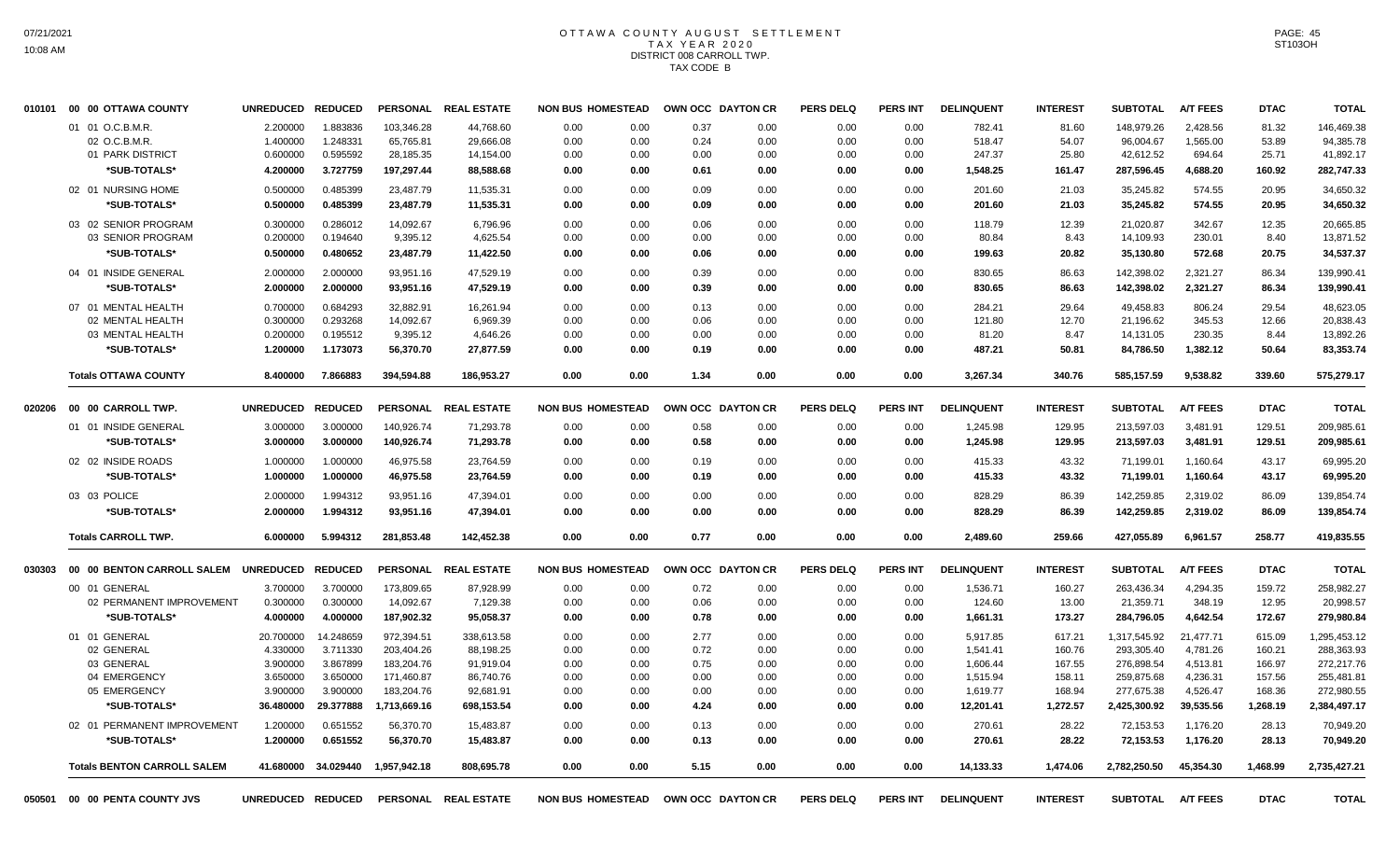# OTTAWA COUNTY AUGUST SETTLEMENT T A X Y E A R 2 0 2 0 DISTRICT 008 CARROLL TWP. TAX CODE B

| 050501 | 00 00 PENTA COUNTY JVS                   | UNREDUCED REDUCED |           | <b>PERSONAL</b> | <b>REAL ESTATE</b> | <b>NON BUS HOMESTEAD</b> |      | OWN OCC DAYTON CR |      | <b>PERS DELQ</b> | <b>PERS INT</b> | <b>DELINQUENT</b> | <b>INTEREST</b> | <b>SUBTOTAL</b> | <b>A/T FEES</b> | <b>DTAC</b> | <b>TOTAL</b> |
|--------|------------------------------------------|-------------------|-----------|-----------------|--------------------|--------------------------|------|-------------------|------|------------------|-----------------|-------------------|-----------------|-----------------|-----------------|-------------|--------------|
|        | 01 01 GENERAL                            | 1.400000          | 1.370355  | 65,765.81       | 32,565.93          | 0.00                     | 0.00 | 0.27              | 0.00 | 0.00             | 0.00            | 569.15            | 59.36           | 98,960.52       | 1,613.19        | 59.16       | 97,288.17    |
|        | 02 GENERAL                               | 0.800000          | 0.783060  | 37,580.46       | 18,609.10          | 0.00                     | 0.00 | 0.15              | 0.00 | 0.00             | 0.00            | 325.23            | 33.92           | 56,548.86       | 921.82          | 33.80       | 55,593.24    |
|        | 03 PERMANENT IMP.                        | 1.000000          | 0.978825  | 46,975.58       | 23,261.38          | 0.00                     | 0.00 | 0.20              | 0.00 | 0.00             | 0.00            | 406.51            | 42.41           | 70,686.08       | 152.27          | 42.25       | 69,491.56    |
|        | *SUB-TOTALS*                             | 3.200000          | 3.132240  | 150,321.85      | 74,436.41          | 0.00                     | 0.00 | 0.62              | 0.00 | 0.00             | 0.00            | 1,300.89          | 135.69          | 226,195.46      | 3,687.28        | 135.21      | 222,372.97   |
|        | <b>Totals PENTA COUNTY JVS</b>           | 3.200000          | 3.132240  | 150,321.85      | 74,436.41          | 0.00                     | 0.00 | 0.62              | 0.00 | 0.00             | 0.00            | 1,300.89          | 135.69          | 226,195.46      | 3,687.28        | 135.21      | 222,372.97   |
| 060604 | 00 00 OAK HARBOR LIBRARY                 | UNREDUCED REDUCED |           | <b>PERSONAL</b> | <b>REAL ESTATE</b> | <b>NON BUS HOMESTEAD</b> |      | OWN OCC DAYTON CR |      | <b>PERS DELQ</b> | <b>PERS INT</b> | <b>DELINQUENT</b> | <b>INTEREST</b> | <b>SUBTOTAL</b> | <b>A/T FEES</b> | <b>DTAC</b> | <b>TOTAL</b> |
|        | 01 04 OAK HARBOR LIBRARY                 | 1.000000          | 0.991769  | 46,975.58       | 23,568.99          | 0.00                     | 0.00 | 0.00              | 0.00 | 0.00             | 0.00            | 411.91            | 42.96           | 70,999.44       | 1,157.38        | 42.81       | 69,799.25    |
|        | *SUB-TOTALS*                             | 1.000000          | 0.991769  | 46,975.58       | 23,568.99          | 0.00                     | 0.00 | 0.00              | 0.00 | 0.00             | 0.00            | 411.91            | 42.96           | 70,999.44       | 1,157.38        | 42.81       | 69,799.25    |
|        | <b>Totals OAK HARBOR LIBRARY</b>         | 1.000000          | 0.991769  | 46,975.58       | 23,568.99          | 0.00                     | 0.00 | 0.00              | 0.00 | 0.00             | 0.00            | 411.91            | 42.96           | 70,999.44       | 1,157.38        | 42.81       | 69,799.25    |
|        | <b>CARROLL TWP.</b><br>TAX CODE B TOTALS | 60.280000         | 52.014644 | 2,831,687.97    | 1,236,106.83       | 0.00                     | 0.00 | 7.88              | 0.00 | 0.00             | 0.00            | 21,603.07         | 2,253.13        | 4,091,658.88    | 66,699.35       | 2,245.38    | 4,022,714.15 |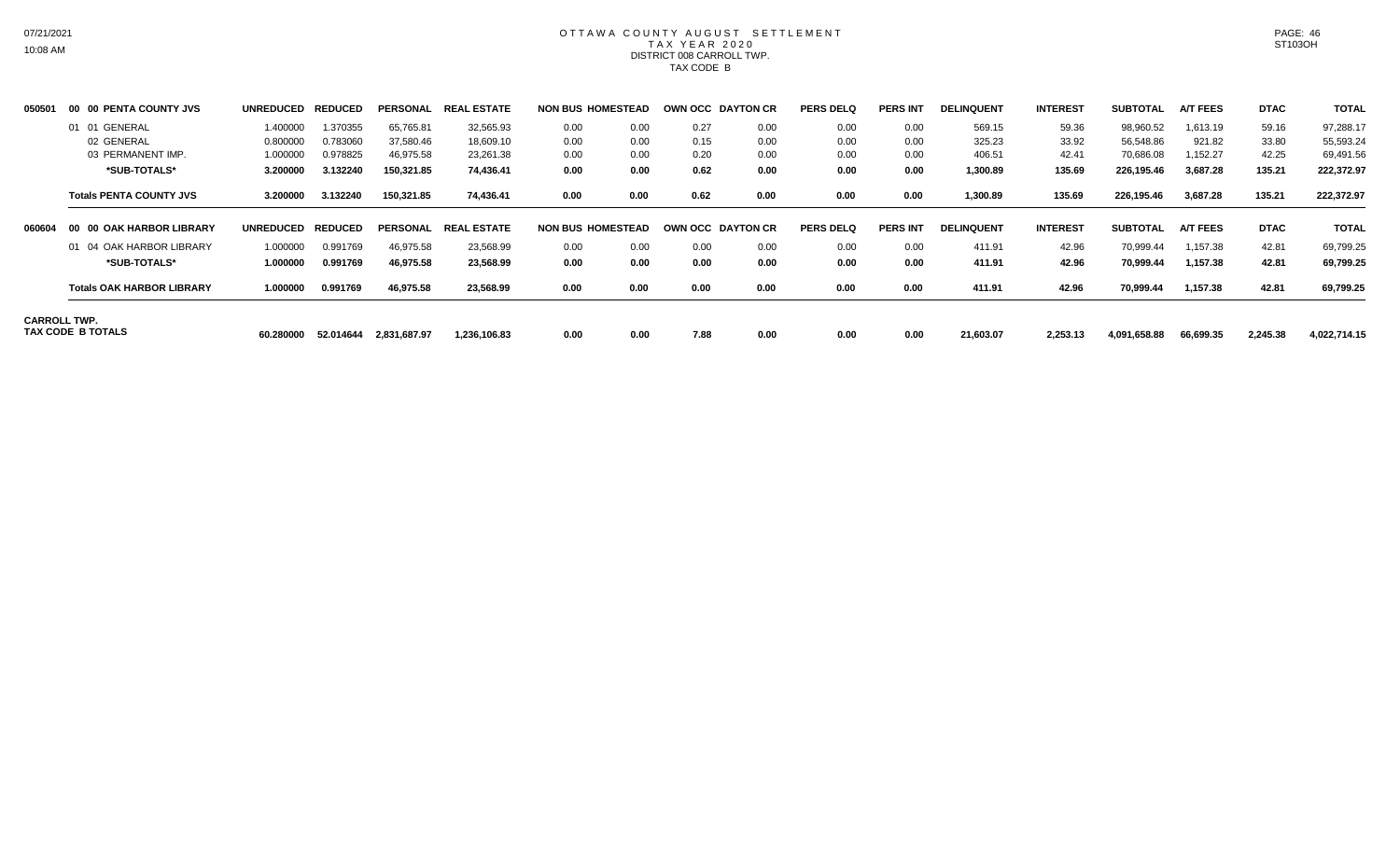## OTTAWA COUNTY AUGUST SETTLEMENT T A X Y E A R 2 0 2 0 DISTRICT 008 CARROLL TWP. **DISTRICT**

|        | 010101 00 00 OTTAWA COUNTY                            | UNREDUCED REDUCED |                                      | PERSONAL REAL ESTATE                |                              | <b>NON BUS HOMESTEAD</b>   |                          | OWN OCC DAYTON CR    | PERS DELQ            | <b>PERS INT</b>      | <b>DELINQUENT</b>          | <b>INTEREST</b>         | <b>SUBTOTAL</b>                       | <b>A/T FEES</b>                | <b>DTAC</b>             | <b>TOTAL</b>                          |
|--------|-------------------------------------------------------|-------------------|--------------------------------------|-------------------------------------|------------------------------|----------------------------|--------------------------|----------------------|----------------------|----------------------|----------------------------|-------------------------|---------------------------------------|--------------------------------|-------------------------|---------------------------------------|
|        | 01 01 O.C.B.M.R.<br>02 O.C.B.M.R.<br>01 PARK DISTRICT |                   | 103.346.28<br>65,765.81<br>28,185.35 | 68.141.43<br>47,132.78<br>27,117.78 | 3.695.94<br>2,762.00<br>0.00 | 794.50<br>593.74<br>392.72 | 338.02<br>252.57<br>0.00 | 0.00<br>0.00<br>0.00 | 0.00<br>0.00<br>0.00 | 0.00<br>0.00<br>0.00 | 936.89<br>633.91<br>333.05 | 89.07<br>59.65<br>29.94 | 177.342.13<br>117,200.46<br>56,058.84 | 2.890.91<br>1,910.52<br>913.83 | 96.16<br>64.98<br>33.05 | 174,355.06<br>115,224.96<br>55,111.96 |
|        | *SUB-TOTALS*                                          |                   | 197,297.44                           | 142,391.99                          | 6,457.94                     | 1,780.96                   | 590.59                   | 0.00                 | 0.00                 | 0.00                 | 1,903.85                   | 178.66                  | 350,601.43                            | 5,715.26                       | 194.19                  | 344,691.98                            |
|        | 02 01 NURSING HOME                                    |                   | 23,487.79                            | 19,926.59                           | 1,326.91                     | 285.24                     | 121.31                   | 0.00                 | 0.00                 | 0.00                 | 257.06                     | 23.71                   | 45,428.61                             | 740.54                         | 26.28                   | 44,661.79                             |
|        | *SUB-TOTALS*                                          |                   | 23,487.79                            | 19.926.59                           | 1,326.91                     | 285.24                     | 121.31                   | 0.00                 | 0.00                 | 0.00                 | 257.06                     | 23.71                   | 45,428.61                             | 740.54                         | 26.28                   | 44,661.79                             |
|        | 03 02 SENIOR PROGRAM                                  |                   | 14,092.67                            | 11.142.94                           | 687.23                       | 147.73                     | 62.84                    | 0.00                 | 0.00                 | 0.00                 | 147.51                     | 13.78                   | 26,294.70                             | 428.64                         | 15.11                   | 25.850.95                             |
|        | 03 SENIOR PROGRAM                                     |                   | 9,395.12                             | 8,401.30                            | 0.00                         | 114.38                     | 0.00                     | 0.00                 | 0.00                 | 0.00                 | 105.79                     | 9.64                    | 18,026.23                             | 293.85                         | 10.54                   | 17,721.84                             |
|        | *SUB-TOTALS*                                          |                   | 23,487.79                            | 19,544.24                           | 687.23                       | 262.11                     | 62.84                    | 0.00                 | 0.00                 | 0.00                 | 253.30                     | 23.42                   | 44,320.93                             | 722.49                         | 25.65                   | 43,572.79                             |
|        | 04 01 INSIDE GENERAL                                  |                   | 93,951.16                            | 86,373.85                           | 6,142.50                     | 1,320.43                   | 561.55                   | 0.00                 | 0.00                 | 0.00                 | 1,087.38                   | 99.04                   | 189,535.91                            | 3,089.68                       | 111.01                  | 186,335.22                            |
|        | *SUB-TOTALS*                                          |                   | 93,951.16                            | 86,373.85                           | 6,142.50                     | 1,320.43                   | 561.55                   | 0.00                 | 0.00                 | 0.00                 | 1,087.38                   | 99.04                   | 189,535.91                            | 3,089.68                       | 111.01                  | 186,335.22                            |
|        | 07 01 MENTAL HEALTH                                   |                   | 32,882.91                            | 28.569.89                           | 1.946.25                     | 418.38                     | 177.93                   | 0.00                 | 0.00                 | 0.00                 | 365.56                     | 33.57                   | 64.394.49                             | 1.049.71                       | 37.36                   | 63.307.42                             |
|        | 02 MENTAL HEALTH                                      |                   | 14,092.67                            | 12,244.22                           | 834.11                       | 179.31                     | 76.26                    | 0.00                 | 0.00                 | 0.00                 | 156.66                     | 14.39                   | 27,597.62                             | 449.87                         | 16.01                   | 27,131.74                             |
|        | 03 MENTAL HEALTH                                      |                   | 9,395.12                             | 8,593.10                            | 0.00                         | 119.56                     | 0.00                     | 0.00                 | 0.00                 | 0.00                 | 107.29                     | 9.73                    | 18,224.80                             | 297.08                         | 10.67                   | 17,917.05                             |
|        | *SUB-TOTALS*                                          |                   | 56,370.70                            | 49,407.21                           | 2,780.36                     | 717.25                     | 254.19                   | 0.00                 | 0.00                 | 0.00                 | 629.51                     | 57.69                   | 110,216.91                            | 1,796.66                       | 64.04                   | 108,356.21                            |
|        | <b>Totals OTTAWA COUNTY</b>                           |                   | 394,594.88                           | 317.643.88                          | 17.394.94                    | 4.365.99                   | 1.590.48                 | 0.00                 | 0.00                 | 0.00                 | 4,131.10                   | 382.52                  | 740.103.79                            | 12.064.63                      | 421.17                  | 727,617.99                            |
| 020206 | 00 00 CARROLL TWP.                                    | UNREDUCED REDUCED |                                      | PERSONAL REAL ESTATE                |                              | <b>NON BUS HOMESTEAD</b>   |                          | OWN OCC DAYTON CR    | <b>PERS DELQ</b>     | PERS INT             | <b>DELINQUENT</b>          | <b>INTEREST</b>         | <b>SUBTOTAL</b>                       | <b>A/T FEES</b>                | <b>DTAC</b>             | <b>TOTAL</b>                          |
|        | 01 01 INSIDE GENERAL                                  |                   | 140,926.74                           | 129,560.77                          | 9,213.74                     | 1,980.65                   | 842.32                   | 0.00                 | 0.00                 | 0.00                 | 1,631.08                   | 148.57                  | 284,303.87                            | 4,634.52                       | 166.51                  | 279,502.84                            |
|        | *SUB-TOTALS*                                          |                   | 140,926.74                           | 129,560.77                          | 9,213.74                     | 1,980.65                   | 842.32                   | 0.00                 | 0.00                 | 0.00                 | 1,631.08                   | 148.57                  | 284,303.87                            | 4,634.52                       | 166.51                  | 279,502.84                            |
|        | 02 02 INSIDE ROADS                                    |                   | 46,975.58                            | 43,186.92                           | 3,071.25                     | 660.22                     | 280.77                   | 0.00                 | 0.00                 | 0.00                 | 543.70                     | 49.53                   | 94,767.97                             | 1,544.84                       | 55.50                   | 93,167.63                             |
|        | *SUB-TOTALS*                                          |                   | 46,975.58                            | 43,186.92                           | 3,071.25                     | 660.22                     | 280.77                   | 0.00                 | 0.00                 | 0.00                 | 543.70                     | 49.53                   | 94,767.97                             | 1,544.84                       | 55.50                   | 93,167.63                             |
|        | 03 03 POLICE                                          |                   | 93,951.16                            | 90,860.93                           | 0.00                         | 1,316.78                   | 0.00                     | 0.00                 | 0.00                 | 0.00                 | 1,115.57                   | 100.28                  | 187,344.72                            | 3,053.96                       | 110.69                  | 184,180.07                            |
|        | *SUB-TOTALS*                                          |                   | 93,951.16                            | 90,860.93                           | 0.00                         | 1,316.78                   | 0.00                     | 0.00                 | 0.00                 | 0.00                 | 1,115.57                   | 100.28                  | 187.344.72                            | 3,053.96                       | 110.69                  | 184,180.07                            |
|        |                                                       |                   |                                      |                                     |                              |                            |                          |                      |                      |                      |                            |                         |                                       |                                |                         |                                       |
|        | <b>Totals CARROLL TWP.</b>                            |                   | 281,853.48                           | 263,608.62                          | 12,284.99                    | 3,957.65                   | 1,123.09                 | 0.00                 | 0.00                 | 0.00                 | 3,290.35                   | 298.38                  | 566,416.56                            | 9,233.32                       | 332.70                  | 556,850.54                            |
| 030303 | 00 00 BENTON CARROLL SALEM UNREDUCED REDUCED          |                   |                                      | PERSONAL REAL ESTATE                |                              | <b>NON BUS HOMESTEAD</b>   |                          | OWN OCC DAYTON CR    | <b>PERS DELQ</b>     | <b>PERS INT</b>      | <b>DELINQUENT</b>          | <b>INTEREST</b>         | <b>SUBTOTAL</b>                       | <b>A/T FEES</b>                | <b>DTAC</b>             | <b>TOTAL</b>                          |
|        | 00 01 GENERAL                                         |                   | 173,809.65                           | 159,791.61                          | 11,363.62                    | 2,442.80                   | 1,038.87                 | 0.00                 | 0.00                 | 0.00                 | 2,011.66                   | 183.23                  | 350,641.44                            | 5,715.91                       | 205.35                  | 344,720.18                            |
|        | 02 PERMANENT IMPROVEMENT                              |                   | 14,092.67                            | 12,956.08                           | 921.37                       | 198.06                     | 84.23                    | 0.00                 | 0.00                 | 0.00                 | 163.11                     | 14.86                   | 28,430.38                             | 463.45                         | 16.65                   | 27,950.28                             |
|        | *SUB-TOTALS*                                          |                   | 187,902.32                           | 172,747.69                          | 12,284.99                    | 2,640.86                   | 1,123.10                 | 0.00                 | 0.00                 | 0.00                 | 2,174.77                   | 198.09                  | 379,071.82                            | 6,179.36                       | 222.00                  | 372,670.46                            |
|        | 01 01 GENERAL                                         |                   | 972,394.51                           | 552,827.72                          | 33,873.62                    | 7,281.69                   | 3,097.36                 | 0.00                 | 0.00                 | 0.00                 | 7,333.64                   | 685.65                  | 1,577,494.19                          | 25,715.20                      | 751.12                  | 1,551,027.87                          |
|        | 02 GENERAL                                            |                   | 203,404.26                           | 137,336.36                          | 7,770.20                     | 1,670.33                   | 710.58                   | 0.00                 | 0.00                 | 0.00                 | 1,866.17                   | 176.46                  | 352,934.36                            | 5,753.29                       | 191.41                  | 346,989.66                            |
|        | 03 GENERAL                                            |                   | 183,204.76                           | 145,151.06                          | 8,417.56                     | 1,809.49                   | 769.75                   | 0.00                 | 0.00                 | 0.00                 | 1,958.26                   | 184.56                  | 341,495.44                            | 5,566.82                       | 200.77                  | 335,727.85                            |
|        | 04 EMERGENCY                                          |                   | 171,460.87                           | 166,287.83                          | 0.00                         | 2,409.79                   | 0.00                     | 0.00                 | 0.00                 | 0.00                 | 2,041.68                   | 183.52                  | 342,383.69                            | 5,581.30                       | 202.58                  | 336,599.81                            |
|        | 05 EMERGENCY                                          |                   | 183,204.76                           | 177,677.41                          | 0.00                         | 2,574.84                   | 0.00                     | 0.00                 | 0.00                 | 0.00                 | 2,181.52                   | 196.10                  | 365,834.63                            | 5,963.58                       | 216.46                  | 359,654.59                            |
|        | *SUB-TOTALS*                                          |                   | 1,713,669.16                         | 1,179,280.38                        | 50,061.38                    | 15,746.14                  | 4,577.69                 | 0.00                 | 0.00                 | 0.00                 | 15,381.27                  | 1,426.29                | 2,980,142.31                          | 48,580.19                      | 1,562.34                | 2,929,999.78                          |
|        | 02 01 PERMANENT IMPROVEMENT                           |                   | 56,370.70                            | 22,003.91                           | 1,031.01                     | 221.63                     | 94.32                    | 0.00                 | 0.00                 | 0.00                 | 313.70                     | 30.30                   | 80,065.57                             | 1,305.18                       | 32.27                   | 78,728.12                             |
|        | *SUB-TOTALS*                                          |                   | 56,370.70                            | 22,003.91                           | 1,031.01                     | 221.63                     | 94.32                    | 0.00                 | 0.00                 | 0.00                 | 313.70                     | 30.30                   | 80,065.57                             | 1,305.18                       | 32.27                   | 78,728.12                             |
|        | <b>Totals BENTON CARROLL SALEM</b>                    |                   | 1,957,942.18                         | 1,374,031.98                        | 63,377.38                    | 18,608.63                  | 5,795.11                 | 0.00                 | 0.00                 | 0.00                 | 17,869.74                  | 1,654.68                | 3,439,279.70                          | 56,064.73                      | 1,816.61                | 3,381,398.36                          |
| 050501 | 00 00 PENTA COUNTY JVS                                | UNREDUCED REDUCED |                                      | PERSONAL REAL ESTATE                |                              | <b>NON BUS HOMESTEAD</b>   |                          | OWN OCC DAYTON CR    | <b>PERS DELQ</b>     | <b>PERS INT</b>      | <b>DELINQUENT</b>          | <b>INTEREST</b>         | <b>SUBTOTAL</b>                       | <b>A/T FEES</b>                | <b>DTAC</b>             | <b>TOTAL</b>                          |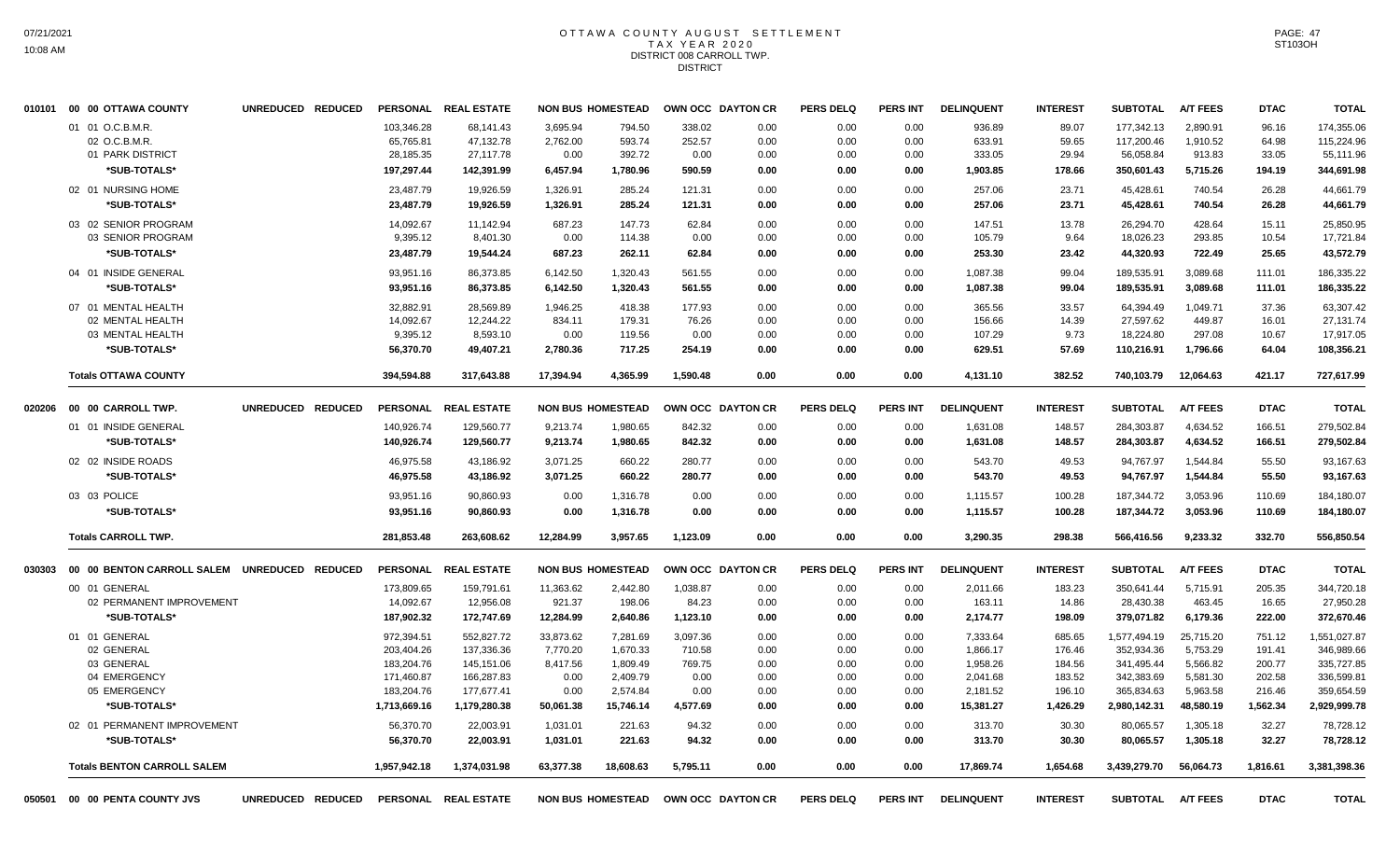## OTTAWA COUNTY AUGUST SETTLEMENT T A X Y E A R 2 0 2 0 DISTRICT 008 CARROLL TWP. **DISTRICT**

| 050501              | 00 00 PENTA COUNTY JVS           | <b>UNREDUCED</b><br><b>REDUCED</b> | <b>PERSONAL</b> | <b>REAL ESTATE</b> |            | <b>NON BUS HOMESTEAD</b> | OWN OCC DAYTON CR |      | <b>PERS DELQ</b> | <b>PERS INT</b> | <b>DELINQUENT</b> | <b>INTEREST</b> | <b>SUBTOTAL</b> | <b>A/T FEES</b> | <b>DTAC</b> | <b>TOTAL</b> |
|---------------------|----------------------------------|------------------------------------|-----------------|--------------------|------------|--------------------------|-------------------|------|------------------|-----------------|-------------------|-----------------|-----------------|-----------------|-------------|--------------|
|                     | 01 01 GENERAL                    |                                    | 65,765.81       | 57,285.25          | 3,908.86   | 840.27                   | 357.37            | 0.00 | 0.00             | 0.00            | 732.53            | 67.26           | 128,957.35      | 2,102.18        | 74.86       | 126,780.31   |
|                     | 02 GENERAL                       |                                    | 37,580.46       | 32,734.44          | 2,233.64   | 480.16                   | 204.21            | 0.00 | 0.00             | 0.00            | 418.59            | 38.43           | 73,689.93       | 1,201.24        | 42.77       | 72,445.92    |
|                     | 03 PERMANENT IMP.                |                                    | 46,975.58       | 38,728.38          | 2,445.79   | 525.77                   | 223.66            | 0.00 | 0.00             | 0.00            | 508.73            | 47.34           | 89,455.25       | ,458.23         | 52.07       | 87,944.95    |
|                     | *SUB-TOTALS*                     |                                    | 150,321.85      | 128,748.07         | 8,588.29   | 1,846.20                 | 785.24            | 0.00 | 0.00             | 0.00            | 1,659.85          | 153.03          | 292,102.53      | 4,761.65        | 169.70      | 287,171.18   |
|                     | <b>Totals PENTA COUNTY JVS</b>   |                                    | 150,321.85      | 128,748.07         | 8,588.29   | 1,846.20                 | 785.24            | 0.00 | 0.00             | 0.00            | 1,659.85          | 153.03          | 292,102.53      | 4,761.65        | 169.70      | 287,171.18   |
| 060604              | 00 00 OAK HARBOR LIBRARY         | UNREDUCED REDUCED                  | <b>PERSONAL</b> | <b>REAL ESTATE</b> |            | <b>NON BUS HOMESTEAD</b> | OWN OCC DAYTON CR |      | <b>PERS DELQ</b> | <b>PERS INT</b> | <b>DELINQUENT</b> | <b>INTEREST</b> | <b>SUBTOTAL</b> | <b>A/T FEES</b> | <b>DTAC</b> | <b>TOTAL</b> |
|                     | 01 04 OAK HARBOR LIBRARY         |                                    | 46,975.58       | 42,351.06          | 0.00       | 568.98                   | 0.00              | 0.00 | 0.00             | 0.00            | 536.04            | 48.96           | 90,480.62       | 1,474.95        | 53.44       | 88,952.23    |
|                     | *SUB-TOTALS*                     |                                    | 46,975.58       | 42.351.06          | 0.00       | 568.98                   | 0.00              | 0.00 | 0.00             | 0.00            | 536.04            | 48.96           | 90,480.62       | 1,474.95        | 53.44       | 88,952.23    |
|                     | <b>Totals OAK HARBOR LIBRARY</b> |                                    | 46,975.58       | 42,351.06          | 0.00       | 568.98                   | 0.00              | 0.00 | 0.00             | 0.00            | 536.04            | 48.96           | 90,480.62       | 1,474.95        | 53.44       | 88,952.23    |
| <b>CARROLL TWP.</b> | DISTRICT TOTALS                  |                                    | 2,831,687.97    | 2,126,383.61       | 101,645.60 | 29,347.45                | 9,293.92          | 0.00 | 0.00             | 0.00            | 27,487.08         | 2,537.57        | 5,128,383.20    | 83,599.28       | 2,793.62    | 5,041,990.30 |
|                     |                                  |                                    |                 |                    |            |                          |                   |      |                  |                 |                   |                 |                 |                 |             |              |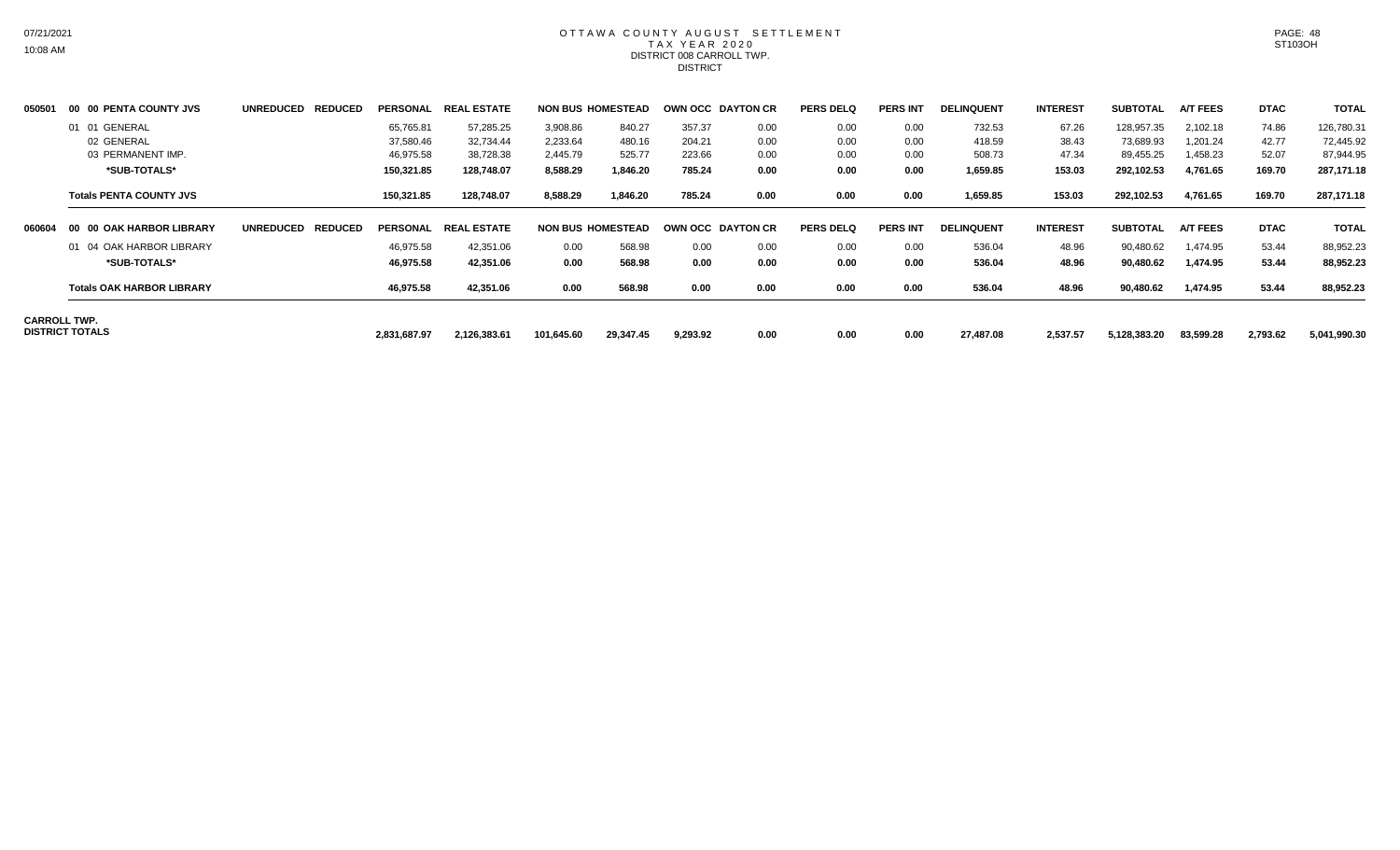# OTTAWA COUNTY AUGUST SETTLEMENT T A X Y E A R 2 0 2 0 DISTRICT 009 SAND BEACH TAX CODE A

|        | 010101 00 00 OTTAWA COUNTY           | <b>UNREDUCED</b>  | <b>REDUCED</b> |      | PERSONAL REAL ESTATE | <b>NON BUS HOMESTEAD</b> |          |        | OWN OCC DAYTON CR                   | <b>PERS DELQ</b> | <b>PERS INT</b> | <b>DELINQUENT</b> | <b>INTEREST</b> | <b>SUBTOTAL</b>   | <b>A/T FEES</b> | <b>DTAC</b> | <b>TOTAL</b> |
|--------|--------------------------------------|-------------------|----------------|------|----------------------|--------------------------|----------|--------|-------------------------------------|------------------|-----------------|-------------------|-----------------|-------------------|-----------------|-------------|--------------|
|        | 01 01 O.C.B.M.R.                     | 2.200000          | 1.203400       | 0.00 | 3,322.31             | 506.88                   | 90.73    | 34.63  | 0.00                                | 0.00             | 0.00            | $-2.09$           | 0.00            | 3,952.46          | 64.43           | 0.00        | 3,888.03     |
|        | 02 O.C.B.M.R                         | 1.400000          | 0.899310       | 0.00 | 2,482.78             | 378.79                   | 67.80    | 25.88  | 0.00                                | 0.00             | 0.00            | $-1.56$           | 0.00            | 2,953.69          | 48.15           | 0.00        | 2,905.54     |
|        | 01 PARK DISTRICT                     | 0.600000          | 0.594840       | 0.00 | 1,838.65             | 0.00                     | 44.85    | 0.00   | 0.00                                | 0.00             | 0.00            | $-1.16$           | 0.00            | 1,882.34          | 30.68           | 0.00        | 1,851.66     |
|        | *SUB-TOTALS*                         | 4.200000          | 2.697550       | 0.00 | 7,643.74             | 885.67                   | 203.38   | 60.51  | 0.00                                | 0.00             | 0.00            | $-4.81$           | 0.00            | 8,788.49          | 143.26          | 0.00        | 8,645.23     |
|        | 02 01 NURSING HOME                   | 0.500000          | 0.432043       | 0.00 | 1,192.77             | 181.98                   | 32.57    | 12.43  | 0.00                                | 0.00             | 0.00            | $-0.75$           | 0.00            | 1,419.00          | 23.13           | 0.00        | 1,395.87     |
|        | *SUB-TOTALS*                         | 0.500000          | 0.432043       | 0.00 | 1,192.77             | 181.98                   | 32.57    | 12.43  | 0.00                                | 0.00             | 0.00            | -0.75             | 0.00            | 1,419.00          | 23.13           | 0.00        | 1,395.87     |
|        | 03 02 SENIOR PROGRAM                 | 0.300000          | 0.223762       | 0.00 | 617.75               | 94.25                    | 16.87    | 6.44   | 0.00                                | 0.00             | 0.00            | $-0.39$           | 0.00            | 734.92            | 11.98           | 0.00        | 722.94       |
|        | 03 SENIOR PROGRAM                    | 0.200000          | 0.173250       | 0.00 | 535.52               | 0.00                     | 13.06    | 0.00   | 0.00                                | 0.00             | 0.00            | $-0.34$           | 0.00            | 548.24            | 8.94            | 0.00        | 539.30       |
|        | *SUB-TOTALS*                         | 0.500000          | 0.397012       | 0.00 | 1,153.27             | 94.25                    | 29.93    | 6.44   | 0.00                                | 0.00             | 0.00            | $-0.73$           | 0.00            | 1,283.16          | 20.92           | 0.00        | 1,262.24     |
|        | 04 01 INSIDE GENERAL                 | 2.000000          | 2.000000       | 0.00 | 5,521.53             | 842.41                   | 150.79   | 57.55  | 0.00                                | 0.00             | 0.00            | $-3.47$           | 0.00            | 6,568.81          | 107.08          | 0.00        | 6,461.73     |
|        | *SUB-TOTALS*                         | 2.000000          | 2.000000       | 0.00 | 5,521.53             | 842.41                   | 150.79   | 57.55  | 0.00                                | 0.00             | 0.00            | $-3.47$           | 0.00            | 6,568.81          | 107.08          | 0.00        | 6,461.73     |
|        | 07 01 MENTAL HEALTH                  | 0.700000          | 0.633701       | 0.00 | 1.749.50             | 266.92                   | 47.78    | 18.24  | 0.00                                | 0.00             | 0.00            | $-1.10$           | 0.00            | 2.081.34          | 33.93           | 0.00        | 2.047.41     |
|        | 02 MENTAL HEALTH                     | 0.300000          | 0.271586       | 0.00 | 749.79               | 114.39                   | 20.48    | 7.82   | 0.00                                | 0.00             | 0.00            | $-0.47$           | 0.00            | 892.01            | 14.54           | 0.00        | 877.47       |
|        | 03 MENTAL HEALTH                     | 0.200000          | 0.181100       | 0.00 | 559.78               | 0.00                     | 13.65    | 0.00   | 0.00                                | 0.00             | 0.00            | $-0.35$           | 0.00            | 573.08            | 9.34            | 0.00        | 563.74       |
|        | *SUB-TOTALS*                         | 1.200000          | 1.086387       | 0.00 | 3,059.07             | 381.31                   | 81.91    | 26.06  | 0.00                                | 0.00             | 0.00            | $-1.92$           | 0.00            | 3,546.43          | 57.81           | 0.00        | 3,488.62     |
|        | <b>Totals OTTAWA COUNTY</b>          | 8.400000          | 6.612992       | 0.00 | 18,570.38            | 2,385.62                 | 498.58   | 162.99 | 0.00                                | 0.00             | 0.00            | $-11.68$          | 0.00            | 21,605.89         | 352.20          | 0.00        | 21,253.69    |
| 020206 | 00 00 CARROLL TWP.                   | <b>UNREDUCED</b>  | <b>REDUCED</b> |      | PERSONAL REAL ESTATE | <b>NON BUS HOMESTEAD</b> |          |        | OWN OCC DAYTON CR                   | <b>PERS DELQ</b> | <b>PERS INT</b> | <b>DELINQUENT</b> | <b>INTEREST</b> | <b>SUBTOTAL</b>   | <b>A/T FEES</b> | <b>DTAC</b> | <b>TOTAL</b> |
|        | 01 01 INSIDE GENERAL                 | 3.000000          | 3.000000       | 0.00 | 8,282.30             | 1,263.61                 | 226.19   | 86.33  | 0.00                                | 0.00             | 0.00            | $-5.20$           | 0.00            | 9,853.23          | 160.62          | 0.00        | 9,692.61     |
|        | *SUB-TOTALS*                         | 3.000000          | 3.000000       | 0.00 | 8,282.30             | 1,263.61                 | 226.19   | 86.33  | 0.00                                | 0.00             | 0.00            | $-5.20$           | 0.00            | 9,853.23          | 160.62          | 0.00        | 9,692.61     |
|        |                                      |                   |                |      |                      |                          |          |        |                                     |                  |                 |                   |                 |                   |                 |             |              |
|        | 02 02 INSIDE ROADS                   | 1.000000          | 1.000000       | 0.00 | 2,760.77             | 421.20                   | 75.40    | 28.78  | 0.00                                | 0.00             | 0.00            | $-1.73$           | 0.00            | 3,284.42          | 53.54           | 0.00        | 3,230.88     |
|        | *SUB-TOTALS*                         | 1.000000          | 1.000000       | 0.00 | 2,760.77             | 421.20                   | 75.40    | 28.78  | 0.00                                | 0.00             | 0.00            | $-1.73$           | 0.00            | 3,284.42          | 53.54           | 0.00        | 3,230.88     |
|        | 03 03 POLICE                         | 2.000000          | 1.994470       | 0.00 | 6,164.91             | 0.00                     | 150.37   | 0.00   | 0.00                                | 0.00             | 0.00            | $-3.87$           | 0.00            | 6,311.41          | 102.88          | 0.00        | 6,208.53     |
|        | *SUB-TOTALS*                         | 2.000000          | 1.994470       | 0.00 | 6,164.91             | 0.00                     | 150.37   | 0.00   | 0.00                                | 0.00             | 0.00            | $-3.87$           | 0.00            | 6,311.41          | 102.88          | 0.00        | 6,208.53     |
|        | <b>Totals CARROLL TWP.</b>           | 6.000000          | 5.994470       | 0.00 | 17,207.98            | 1,684.81                 | 451.96   | 115.11 | 0.00                                | 0.00             | 0.00            | $-10.80$          | 0.00            | 19,449.06         | 317.04          | 0.00        | 19,132.02    |
| 030303 | 00 00 BENTON CARROLL SALEM UNREDUCED |                   | <b>REDUCED</b> |      | PERSONAL REAL ESTATE | <b>NON BUS HOMESTEAD</b> |          |        | OWN OCC DAYTON CR                   | <b>PERS DELQ</b> | <b>PERS INT</b> | <b>DELINQUENT</b> | <b>INTEREST</b> | <b>SUBTOTAL</b>   | <b>A/T FEES</b> | <b>DTAC</b> | <b>TOTAL</b> |
|        | 00 01 GENERAL                        | 3.700000          | 3.700000       | 0.00 | 10,214.84            | 1,558.45                 | 278.96   | 106.47 | 0.00                                | 0.00             | 0.00            | $-6.42$           | 0.00            | 12,152.30         | 198.10          | 0.00        | 11,954.20    |
|        | 02 PERMANENT IMPROVEMENT             | 0.300000          | 0.300000       | 0.00 | 828.23               | 126.36                   | 22.62    | 8.63   | 0.00                                | 0.00             | 0.00            | $-0.52$           | 0.00            | 985.32            | 16.06           | 0.00        | 969.26       |
|        | *SUB-TOTALS*                         | 4.000000          | 4.000000       | 0.00 | 11,043.07            | 1,684.81                 | 301.58   | 115.10 | 0.00                                | 0.00             | 0.00            | -6.94             | 0.00            | 13,137.62         | 214.16          | 0.00        | 12,923.46    |
|        | 01 01 GENERAL                        | 20.700000         | 11.029271      | 0.00 | 30,449.24            | 4,645.57                 | 831.55   | 317.38 | 0.00                                | 0.00             | 0.00            | $-19.14$          | 0.00            | 36,224.60         | 590.51          | 0.00        | 35,634.09    |
|        | 02 GENERAL                           | 4.330000          | 2.529980       | 0.00 | 6,984.68             | 1,065.64                 | 190.75   | 72.80  | 0.00                                | 0.00             | 0.00            | $-4.39$           | 0.00            | 8,309.48          | 135.46          | 0.00        | 8,174.02     |
|        | 03 GENERAL                           | 3.900000          | 2.740764       | 0.00 | 7,566.61             | 1,154.42                 | 206.64   | 78.87  | 0.00                                | 0.00             | 0.00            | $-4.76$           | 0.00            | 9,001.78          | 146.74          | 0.00        | 8.855.04     |
|        | 04 EMERGENCY                         | 3.650000          | 3.650000       | 0.00 | 11,282.16            | 0.00                     | 275.19   | 0.00   | 0.00                                | 0.00             | 0.00            | $-7.09$           | 0.00            | 11,550.26         | 188.28          | 0.00        | 11,361.98    |
|        | 05 EMERGENCY                         | 3.900000          | 3.900000       | 0.00 | 12,054.91            | 0.00                     | 294.04   | 0.00   | 0.00                                | 0.00             | 0.00            | $-7.58$           | 0.00            | 12,341.37         | 201.18          | 0.00        | 12,140.19    |
|        | *SUB-TOTALS*                         | 36.480000         | 23.850015      | 0.00 | 68,337.60            | 6,865.63                 | 1,798.17 | 469.05 | 0.00                                | 0.00             | 0.00            | -42.96            | 0.00            | 77,427.49         | 1,262.17        | 0.00        | 76,165.32    |
|        | 02 01 PERMANENT IMPROVEMENT          | 1.200000          | 0.335698       | 0.00 | 926.78               | 141.40                   | 25.31    | 9.66   | 0.00                                | 0.00             | 0.00            | $-0.58$           | 0.00            | 1,102.57          | 17.97           | 0.00        | 1,084.60     |
|        | *SUB-TOTALS*                         | 1.200000          | 0.335698       | 0.00 | 926.78               | 141.40                   | 25.31    | 9.66   | 0.00                                | 0.00             | 0.00            | $-0.58$           | 0.00            | 1,102.57          | 17.97           | 0.00        | 1,084.60     |
|        | <b>Totals BENTON CARROLL SALEM</b>   | 41.680000         | 28.185713      | 0.00 | 80,307.45            | 8,691.84                 | 2,125.06 | 593.81 | 0.00                                | 0.00             | 0.00            | $-50.48$          | 0.00            | 91,667.68         | 1,494.30        | 0.00        | 90,173.38    |
| 050501 | 00 00 PENTA COUNTY JVS               | UNREDUCED REDUCED |                |      | PERSONAL REAL ESTATE |                          |          |        | NON BUS HOMESTEAD OWN OCC DAYTON CR | <b>PERS DELQ</b> | <b>PERS INT</b> | <b>DELINQUENT</b> | <b>INTEREST</b> | SUBTOTAL A/T FEES |                 | <b>DTAC</b> | <b>TOTAL</b> |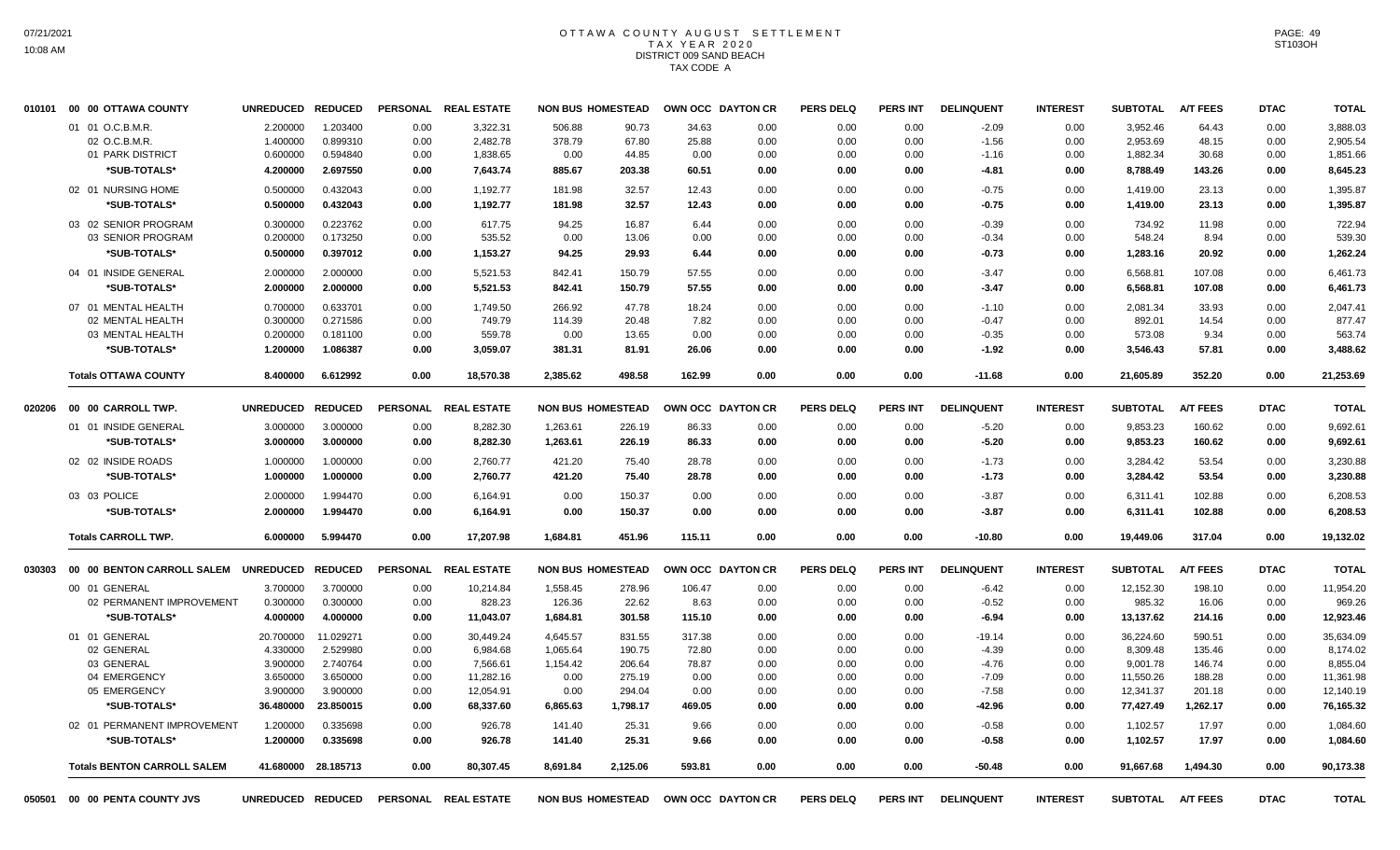# OTTAWA COUNTY AUGUST SETTLEMENT T A X Y E A R 2 0 2 0 DISTRICT 009 SAND BEACH TAX CODE A

| 050501            | 00 00 PENTA COUNTY JVS           | <b>UNREDUCED</b> | <b>REDUCED</b> | <b>PERSONAL</b> | <b>REAL ESTATE</b> | <b>NON BUS HOMESTEAD</b> |          | OWN OCC DAYTON CR |      | <b>PERS DELQ</b> | <b>PERS INT</b> | <b>DELINQUENT</b> | <b>INTEREST</b> | <b>SUBTOTAL</b> | <b>A/T FEES</b> | <b>DTAC</b> | <b>TOTAL</b> |
|-------------------|----------------------------------|------------------|----------------|-----------------|--------------------|--------------------------|----------|-------------------|------|------------------|-----------------|-------------------|-----------------|-----------------|-----------------|-------------|--------------|
|                   | 01 01 GENERAL                    | 1.400000         | 1.272727       | 0.00            | 3,513.70           | 536.08                   | 95.96    | 36.62             | 0.00 | 0.00             | 0.00            | $-2.21$           | 0.00            | 4,180.15        | 68.14           | 0.00        | 4,112.01     |
|                   | 02 GENERAL                       | 0.800000         | 0.727273       | 0.00            | 2.007.83           | 306.33                   | 54.83    | 20.93             | 0.00 | 0.00             | 0.00            | $-1.26$           | 0.00            | 2,388.66        | 38.94           | 0.00        | 2,349.72     |
|                   | 03 PERMANENT IMP.                | 1.000000         | 0.796351       | 0.00            | 2,198.54           | 335.42                   | 60.04    | 22.91             | 0.00 | 0.00             | 0.00            | $-1.38$           | 0.00            | 2,615.53        | 42.64           | 0.00        | 2,572.89     |
|                   | *SUB-TOTALS*                     | 3.200000         | 2.796351       | 0.00            | 7,720.07           | 1,177.83                 | 210.83   | 80.46             | 0.00 | 0.00             | 0.00            | $-4.85$           | 0.00            | 9,184.34        | 149.72          | 0.00        | 9,034.62     |
|                   | <b>Totals PENTA COUNTY JVS</b>   | 3.200000         | 2.796351       | 0.00            | 7,720.07           | 1,177.83                 | 210.83   | 80.46             | 0.00 | 0.00             | 0.00            | $-4.85$           | 0.00            | 9,184.34        | 149.72          | 0.00        | 9,034.62     |
| 060604            | 00 00 OAK HARBOR LIBRARY         | <b>UNREDUCED</b> | <b>REDUCED</b> | <b>PERSONAL</b> | <b>REAL ESTATE</b> | <b>NON BUS HOMESTEAD</b> |          | OWN OCC DAYTON CR |      | <b>PERS DELQ</b> | <b>PERS INT</b> | <b>DELINQUENT</b> | <b>INTEREST</b> | <b>SUBTOTAL</b> | <b>A/T FEES</b> | <b>DTAC</b> | <b>TOTAL</b> |
|                   | 01 04 OAK HARBOR LIBRARY         | 1.000000         | 0.861811       | 0.00            | 2,663.86           | 0.00                     | 64.98    | 0.00              | 0.00 | 0.00             | 0.00            | $-1.67$           | 0.00            | 2,727.17        | 44.46           | 0.00        | 2,682.71     |
|                   | *SUB-TOTALS*                     | 1.000000         | 0.861811       | 0.00            | 2,663.86           | 0.00                     | 64.98    | 0.00              | 0.00 | 0.00             | 0.00            | $-1.67$           | 0.00            | 2,727.17        | 44.46           | 0.00        | 2,682.71     |
|                   | <b>Totals OAK HARBOR LIBRARY</b> | 1.000000         | 0.861811       | 0.00            | 2,663.86           | 0.00                     | 64.98    | 0.00              | 0.00 | 0.00             | 0.00            | $-1.67$           | 0.00            | 2,727.17        | 44.46           | 0.00        | 2,682.71     |
| <b>SAND BEACH</b> | TAX CODE A TOTALS                | 60.280000        | 44.451337      | 0.00            | 126,469.74         | 13,940.10                | 3,351.41 | 952.37            | 0.00 | 0.00             | 0.00            | $-79.48$          | 0.00            | 144,634.14      | 2,357.72        | 0.00        | 142,276.42   |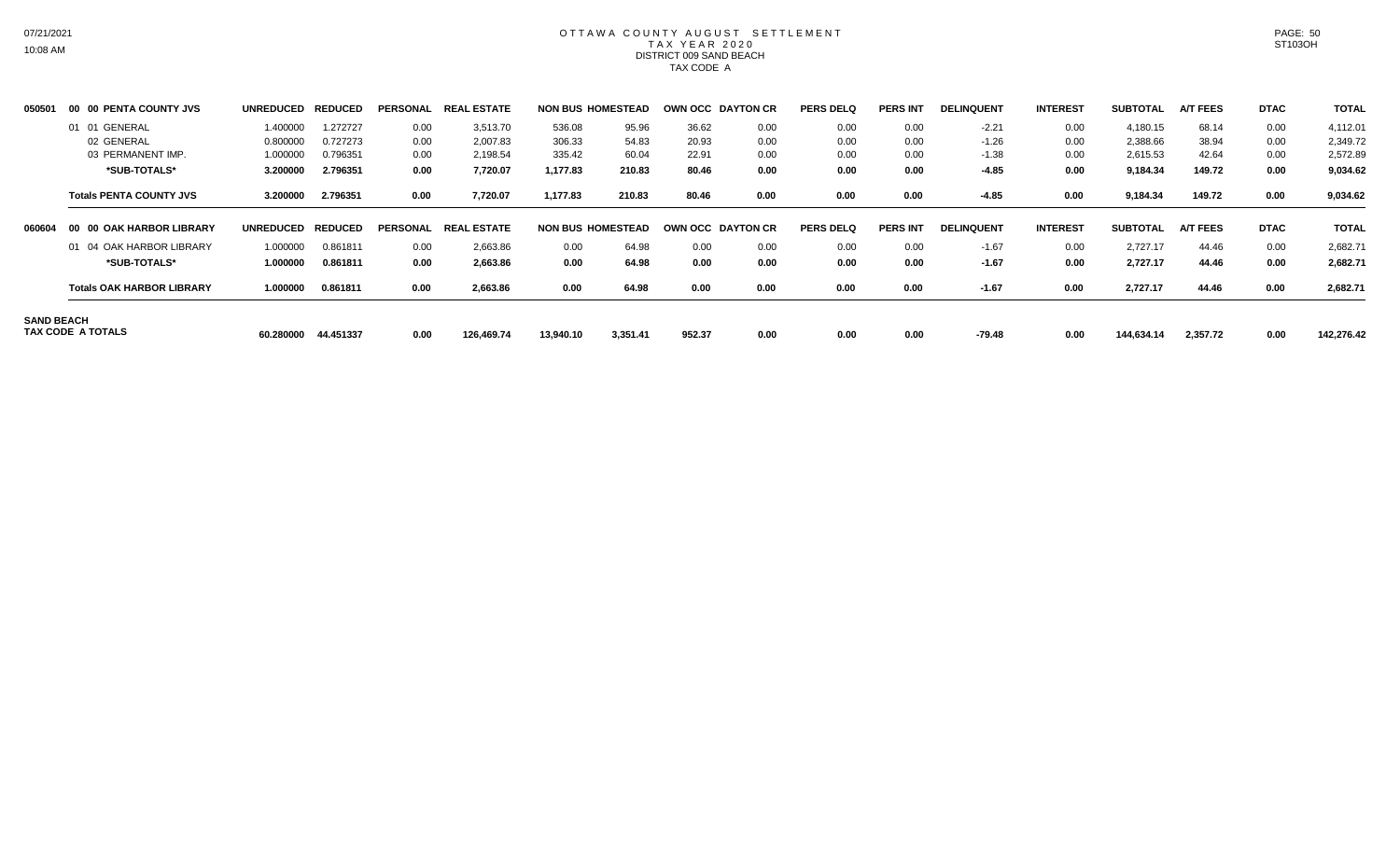# OTTAWA COUNTY AUGUST SETTLEMENT T A X Y E A R 2 0 2 0 DISTRICT 009 SAND BEACH TAX CODE B

|        | 010101 00 00 OTTAWA COUNTY           | <b>UNREDUCED</b>  | <b>REDUCED</b> | <b>PERSONAL</b> | <b>REAL ESTATE</b>   | <b>NON BUS HOMESTEAD</b> |      |      | OWN OCC DAYTON CR                   | <b>PERS DELQ</b> | <b>PERS INT</b> | <b>DELINQUENT</b> | <b>INTEREST</b> | <b>SUBTOTAL</b> | <b>A/T FEES</b> | <b>DTAC</b> | <b>TOTAL</b> |
|--------|--------------------------------------|-------------------|----------------|-----------------|----------------------|--------------------------|------|------|-------------------------------------|------------------|-----------------|-------------------|-----------------|-----------------|-----------------|-------------|--------------|
|        | 01 01 O.C.B.M.R.                     | 2.200000          | 1.883836       | 0.00            | 404.90               | 0.00                     | 0.00 | 0.00 | 0.00                                | 0.00             | 0.00            | 0.00              | 0.00            | 404.90          | 6.60            | 0.00        | 398.30       |
|        | 02 O.C.B.M.R                         | 1.400000          | 1.248331       | 0.00            | 268.31               | 0.00                     | 0.00 | 0.00 | 0.00                                | 0.00             | 0.00            | 0.00              | 0.00            | 268.31          | 4.37            | 0.00        | 263.94       |
|        | 01 PARK DISTRICT                     | 0.600000          | 0.595592       | 0.00            | 128.01               | 0.00                     | 0.00 | 0.00 | 0.00                                | 0.00             | 0.00            | 0.00              | 0.00            | 128.01          | 2.09            | 0.00        | 125.92       |
|        | *SUB-TOTALS*                         | 4.200000          | 3.727759       | 0.00            | 801.22               | 0.00                     | 0.00 | 0.00 | 0.00                                | 0.00             | 0.00            | 0.00              | 0.00            | 801.22          | 13.06           | 0.00        | 788.16       |
|        | 02 01 NURSING HOME                   | 0.500000          | 0.485399       | 0.00            | 104.33               | 0.00                     | 0.00 | 0.00 | 0.00                                | 0.00             | 0.00            | 0.00              | 0.00            | 104.33          | 1.70            | 0.00        | 102.63       |
|        | *SUB-TOTALS*                         | 0.500000          | 0.485399       | 0.00            | 104.33               | 0.00                     | 0.00 | 0.00 | 0.00                                | 0.00             | 0.00            | 0.00              | 0.00            | 104.33          | 1.70            | 0.00        | 102.63       |
|        | 03 02 SENIOR PROGRAM                 | 0.300000          | 0.286012       | 0.00            | 61.47                | 0.00                     | 0.00 | 0.00 | 0.00                                | 0.00             | 0.00            | 0.00              | 0.00            | 61.47           | 1.00            | 0.00        | 60.47        |
|        | 03 SENIOR PROGRAM                    | 0.200000          | 0.194640       | 0.00            | 41.83                | 0.00                     | 0.00 | 0.00 | 0.00                                | 0.00             | 0.00            | 0.00              | 0.00            | 41.83           | 0.68            | 0.00        | 41.15        |
|        | *SUB-TOTALS*                         | 0.500000          | 0.480652       | 0.00            | 103.30               | 0.00                     | 0.00 | 0.00 | 0.00                                | 0.00             | 0.00            | 0.00              | 0.00            | 103.30          | 1.68            | 0.00        | 101.62       |
|        | 04 01 INSIDE GENERAL                 | 2.000000          | 2.000000       | 0.00            | 429.87               | 0.00                     | 0.00 | 0.00 | 0.00                                | 0.00             | 0.00            | 0.00              | 0.00            | 429.87          | 7.01            | 0.00        | 422.86       |
|        | *SUB-TOTALS*                         | 2.000000          | 2.000000       | 0.00            | 429.87               | 0.00                     | 0.00 | 0.00 | 0.00                                | 0.00             | 0.00            | 0.00              | 0.00            | 429.87          | 7.01            | 0.00        | 422.86       |
|        | 07 01 MENTAL HEALTH                  | 0.700000          | 0.684293       | 0.00            | 147.08               | 0.00                     | 0.00 | 0.00 | 0.00                                | 0.00             | 0.00            | 0.00              | 0.00            | 147.08          | 2.40            | 0.00        | 144.68       |
|        | 02 MENTAL HEALTH                     | 0.300000          | 0.293268       | 0.00            | 63.03                | 0.00                     | 0.00 | 0.00 | 0.00                                | 0.00             | 0.00            | 0.00              | 0.00            | 63.03           | 1.03            | 0.00        | 62.00        |
|        | 03 MENTAL HEALTH                     | 0.200000          | 0.195512       | 0.00            | 42.02                | 0.00                     | 0.00 | 0.00 | 0.00                                | 0.00             | 0.00            | 0.00              | 0.00            | 42.02           | 0.68            | 0.00        | 41.34        |
|        | *SUB-TOTALS*                         | 1.200000          | 1.173073       | 0.00            | 252.13               | 0.00                     | 0.00 | 0.00 | 0.00                                | 0.00             | 0.00            | 0.00              | 0.00            | 252.13          | 4.11            | 0.00        | 248.02       |
|        | <b>Totals OTTAWA COUNTY</b>          | 8.400000          | 7.866883       | 0.00            | 1,690.85             | 0.00                     | 0.00 | 0.00 | 0.00                                | 0.00             | 0.00            | 0.00              | 0.00            | 1,690.85        | 27.56           | 0.00        | 1.663.29     |
| 020206 | 00 00 CARROLL TWP.                   | <b>UNREDUCED</b>  | <b>REDUCED</b> |                 | PERSONAL REAL ESTATE | <b>NON BUS HOMESTEAD</b> |      |      | OWN OCC DAYTON CR                   | <b>PERS DELQ</b> | <b>PERS INT</b> | <b>DELINQUENT</b> | <b>INTEREST</b> | <b>SUBTOTAL</b> | <b>A/T FEES</b> | <b>DTAC</b> | <b>TOTAL</b> |
|        | 01 01 INSIDE GENERAL                 | 3.000000          | 3.000000       | 0.00            | 644.81               | 0.00                     | 0.00 | 0.00 | 0.00                                | 0.00             | 0.00            | 0.00              | 0.00            | 644.81          | 10.51           | 0.00        | 634.30       |
|        | *SUB-TOTALS*                         | 3.000000          | 3.000000       | 0.00            | 644.81               | 0.00                     | 0.00 | 0.00 | 0.00                                | 0.00             | 0.00            | 0.00              | 0.00            | 644.81          | 10.51           | 0.00        | 634.30       |
|        | 02 02 INSIDE ROADS                   | 1.000000          | 1.000000       | 0.00            | 214.94               | 0.00                     | 0.00 | 0.00 | 0.00                                | 0.00             | 0.00            | 0.00              | 0.00            | 214.94          | 3.50            | 0.00        | 211.44       |
|        |                                      |                   |                |                 |                      |                          |      |      |                                     |                  |                 |                   |                 |                 |                 |             |              |
|        | *SUB-TOTALS*                         | 1.000000          | 1.000000       | 0.00            | 214.94               | 0.00                     | 0.00 | 0.00 | 0.00                                | 0.00             | 0.00            | 0.00              | 0.00            | 214.94          | 3.50            | 0.00        | 211.44       |
|        | 03 03 POLICE                         | 2.000000          | 1.994312       | 0.00            | 428.65               | 0.00                     | 0.00 | 0.00 | 0.00                                | 0.00             | 0.00            | 0.00              | 0.00            | 428.65          | 6.99            | 0.00        | 421.66       |
|        | *SUB-TOTALS*                         | 2.000000          | 1.994312       | 0.00            | 428.65               | 0.00                     | 0.00 | 0.00 | 0.00                                | 0.00             | 0.00            | 0.00              | 0.00            | 428.65          | 6.99            | 0.00        | 421.66       |
|        | <b>Totals CARROLL TWP.</b>           | 6.000000          | 5.994312       | 0.00            | 1,288.40             | 0.00                     | 0.00 | 0.00 | 0.00                                | 0.00             | 0.00            | 0.00              | 0.00            | 1,288.40        | 21.00           | 0.00        | 1,267.40     |
| 030303 | 00 00 BENTON CARROLL SALEM UNREDUCED |                   | <b>REDUCED</b> |                 | PERSONAL REAL ESTATE | <b>NON BUS HOMESTEAD</b> |      |      | OWN OCC DAYTON CR                   | <b>PERS DELQ</b> | <b>PERS INT</b> | <b>DELINQUENT</b> | <b>INTEREST</b> | <b>SUBTOTAL</b> | <b>A/T FEES</b> | <b>DTAC</b> | <b>TOTAL</b> |
|        | 00 01 GENERAL                        | 3.700000          | 3.700000       | 0.00            | 795.26               | 0.00                     | 0.00 | 0.00 | 0.00                                | 0.00             | 0.00            | 0.00              | 0.00            | 795.26          | 12.96           | 0.00        | 782.30       |
|        | 02 PERMANENT IMPROVEMENT             | 0.300000          | 0.300000       | 0.00            | 64.48                | 0.00                     | 0.00 | 0.00 | 0.00                                | 0.00             | 0.00            | 0.00              | 0.00            | 64.48           | 1.05            | 0.00        | 63.43        |
|        | *SUB-TOTALS*                         | 4.000000          | 4.000000       | 0.00            | 859.74               | 0.00                     | 0.00 | 0.00 | 0.00                                | 0.00             | 0.00            | 0.00              | 0.00            | 859.74          | 14.01           | 0.00        | 845.73       |
|        | 01 01 GENERAL                        | 20.700000         | 14.248659      | 0.00            | 3,062.54             | 0.00                     | 0.00 | 0.00 | 0.00                                | 0.00             | 0.00            | 0.00              | 0.00            | 3.062.54        | 49.92           | 0.00        | 3,012.62     |
|        | 02 GENERAL                           | 4.330000          | 3.711330       | 0.00            | 797.70               | 0.00                     | 0.00 | 0.00 | 0.00                                | 0.00             | 0.00            | 0.00              | 0.00            | 797.70          | 13.00           | 0.00        | 784.70       |
|        | 03 GENERAL                           | 3.900000          | 3.867899       | 0.00            | 831.35               | 0.00                     | 0.00 | 0.00 | 0.00                                | 0.00             | 0.00            | 0.00              | 0.00            | 831.35          | 13.55           | 0.00        | 817.80       |
|        | 04 EMERGENCY                         | 3.650000          | 3.650000       | 0.00            | 784.51               | 0.00                     | 0.00 | 0.00 | 0.00                                | 0.00             | 0.00            | 0.00              | 0.00            | 784.51          | 12.79           | 0.00        | 771.72       |
|        | 05 EMERGENCY                         | 3.900000          | 3.900000       | 0.00            | 838.25               | 0.00                     | 0.00 | 0.00 | 0.00                                | 0.00             | 0.00            | 0.00              | 0.00            | 838.25          | 13.66           | 0.00        | 824.59       |
|        | *SUB-TOTALS*                         | 36.480000         | 29.377888      | 0.00            | 6,314.35             | 0.00                     | 0.00 | 0.00 | 0.00                                | 0.00             | 0.00            | 0.00              | 0.00            | 6.314.35        | 102.92          | 0.00        | 6,211.43     |
|        | 02 01 PERMANENT IMPROVEMENT          | 1.200000          | 0.651552       | 0.00            | 140.04               | 0.00                     | 0.00 | 0.00 | 0.00                                | 0.00             | 0.00            | 0.00              | 0.00            | 140.04          | 2.28            | 0.00        | 137.76       |
|        | *SUB-TOTALS*                         | 1.200000          | 0.651552       | 0.00            | 140.04               | 0.00                     | 0.00 | 0.00 | 0.00                                | 0.00             | 0.00            | 0.00              | 0.00            | 140.04          | 2.28            | 0.00        | 137.76       |
|        | <b>Totals BENTON CARROLL SALEM</b>   | 41.680000         | 34.029440      | 0.00            | 7,314.13             | 0.00                     | 0.00 | 0.00 | 0.00                                | 0.00             | 0.00            | 0.00              | 0.00            | 7,314.13        | 119.21          | 0.00        | 7,194.92     |
| 050501 | 00 00 PENTA COUNTY JVS               | UNREDUCED REDUCED |                |                 | PERSONAL REAL ESTATE |                          |      |      | NON BUS HOMESTEAD OWN OCC DAYTON CR | <b>PERS DELQ</b> | <b>PERS INT</b> | <b>DELINQUENT</b> | <b>INTEREST</b> | <b>SUBTOTAL</b> | <b>A/T FEES</b> | <b>DTAC</b> | <b>TOTAL</b> |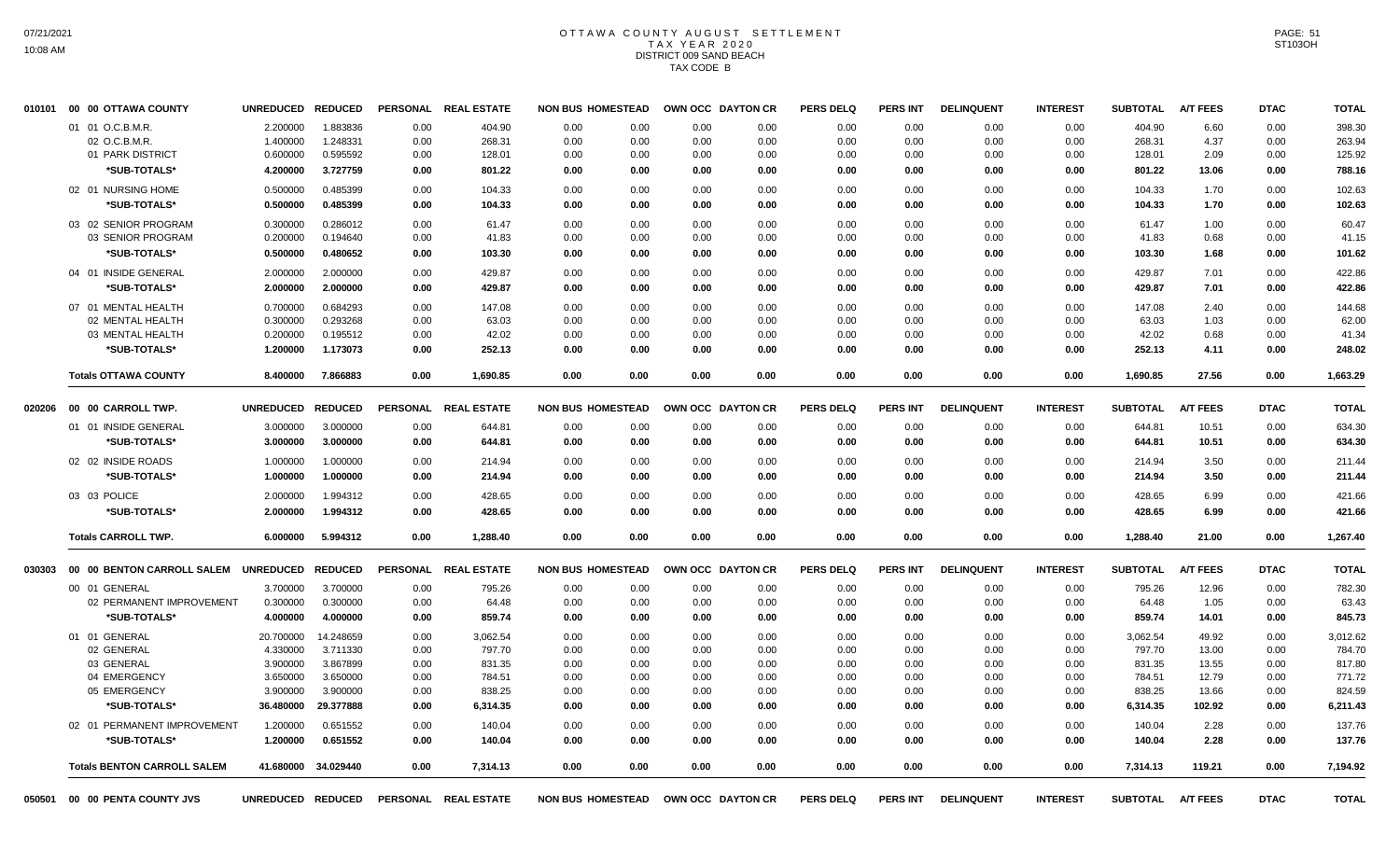# OTTAWA COUNTY AUGUST SETTLEMENT T A X Y E A R 2 0 2 0 DISTRICT 009 SAND BEACH TAX CODE B

| 050501            | 00 00 PENTA COUNTY JVS           | <b>UNREDUCED</b> | <b>REDUCED</b> | <b>PERSONAL</b> | <b>REAL ESTATE</b> |                          | <b>NON BUS HOMESTEAD</b> | OWN OCC DAYTON CR |      | <b>PERS DELQ</b> | <b>PERS INT</b> | <b>DELINQUENT</b> | <b>INTEREST</b> | <b>SUBTOTAL</b> | <b>A/T FEES</b> | <b>DTAC</b> | <b>TOTAL</b> |
|-------------------|----------------------------------|------------------|----------------|-----------------|--------------------|--------------------------|--------------------------|-------------------|------|------------------|-----------------|-------------------|-----------------|-----------------|-----------------|-------------|--------------|
|                   | 01 01 GENERAL                    | 1.400000         | 1.370355       | 0.00            | 294.54             | 0.00                     | 0.00                     | 0.00              | 0.00 | 0.00             | 0.00            | 0.00              | 0.00            | 294.54          | 4.80            | 0.00        | 289.74       |
|                   | 02 GENERAL                       | 0.800000         | 0.783060       | 0.00            | 168.31             | 0.00                     | 0.00                     | 0.00              | 0.00 | 0.00             | 0.00            | 0.00              | 0.00            | 168.31          | 2.74            | 0.00        | 165.57       |
|                   | 03 PERMANENT IMP.                | 1.000000         | 0.978825       | 0.00            | 210.38             | 0.00                     | 0.00                     | 0.00              | 0.00 | 0.00             | 0.00            | 0.00              | 0.00            | 210.38          | 3.43            | 0.00        | 206.95       |
|                   | *SUB-TOTALS*                     | 3.200000         | 3.132240       | 0.00            | 673.23             | 0.00                     | 0.00                     | 0.00              | 0.00 | 0.00             | 0.00            | 0.00              | 0.00            | 673.23          | 10.97           | 0.00        | 662.26       |
|                   | <b>Totals PENTA COUNTY JVS</b>   | 3.200000         | 3.132240       | 0.00            | 673.23             | 0.00                     | 0.00                     | 0.00              | 0.00 | 0.00             | 0.00            | 0.00              | 0.00            | 673.23          | 10.97           | 0.00        | 662.26       |
| 060604            | 00 00 OAK HARBOR LIBRARY         | <b>UNREDUCED</b> | <b>REDUCED</b> | <b>PERSONAL</b> | <b>REAL ESTATE</b> | <b>NON BUS HOMESTEAD</b> |                          | OWN OCC DAYTON CR |      | <b>PERS DELQ</b> | <b>PERS INT</b> | <b>DELINQUENT</b> | <b>INTEREST</b> | <b>SUBTOTAL</b> | <b>A/T FEES</b> | <b>DTAC</b> | <b>TOTAL</b> |
|                   | 01 04 OAK HARBOR LIBRARY         | 1.000000         | 0.991769       | 0.00            | 213.17             | 0.00                     | 0.00                     | 0.00              | 0.00 | 0.00             | 0.00            | 0.00              | 0.00            | 213.17          | 3.47            | 0.00        | 209.70       |
|                   | *SUB-TOTALS*                     | 1.000000         | 0.991769       | 0.00            | 213.17             | 0.00                     | 0.00                     | 0.00              | 0.00 | 0.00             | 0.00            | 0.00              | 0.00            | 213.17          | 3.47            | 0.00        | 209.70       |
|                   | <b>Totals OAK HARBOR LIBRARY</b> | 1.000000         | 0.991769       | 0.00            | 213.17             | 0.00                     | 0.00                     | 0.00              | 0.00 | 0.00             | 0.00            | 0.00              | 0.00            | 213.17          | 3.47            | 0.00        | 209.70       |
| <b>SAND BEACH</b> | TAX CODE B TOTALS                | 60.280000        | 52.014644      | 0.00            | 11,179.78          | 0.00                     | 0.00                     | 0.00              | 0.00 | 0.00             | 0.00            | 0.00              | 0.00            | 11,179.78       | 182.21          | 0.00        | 10,997.57    |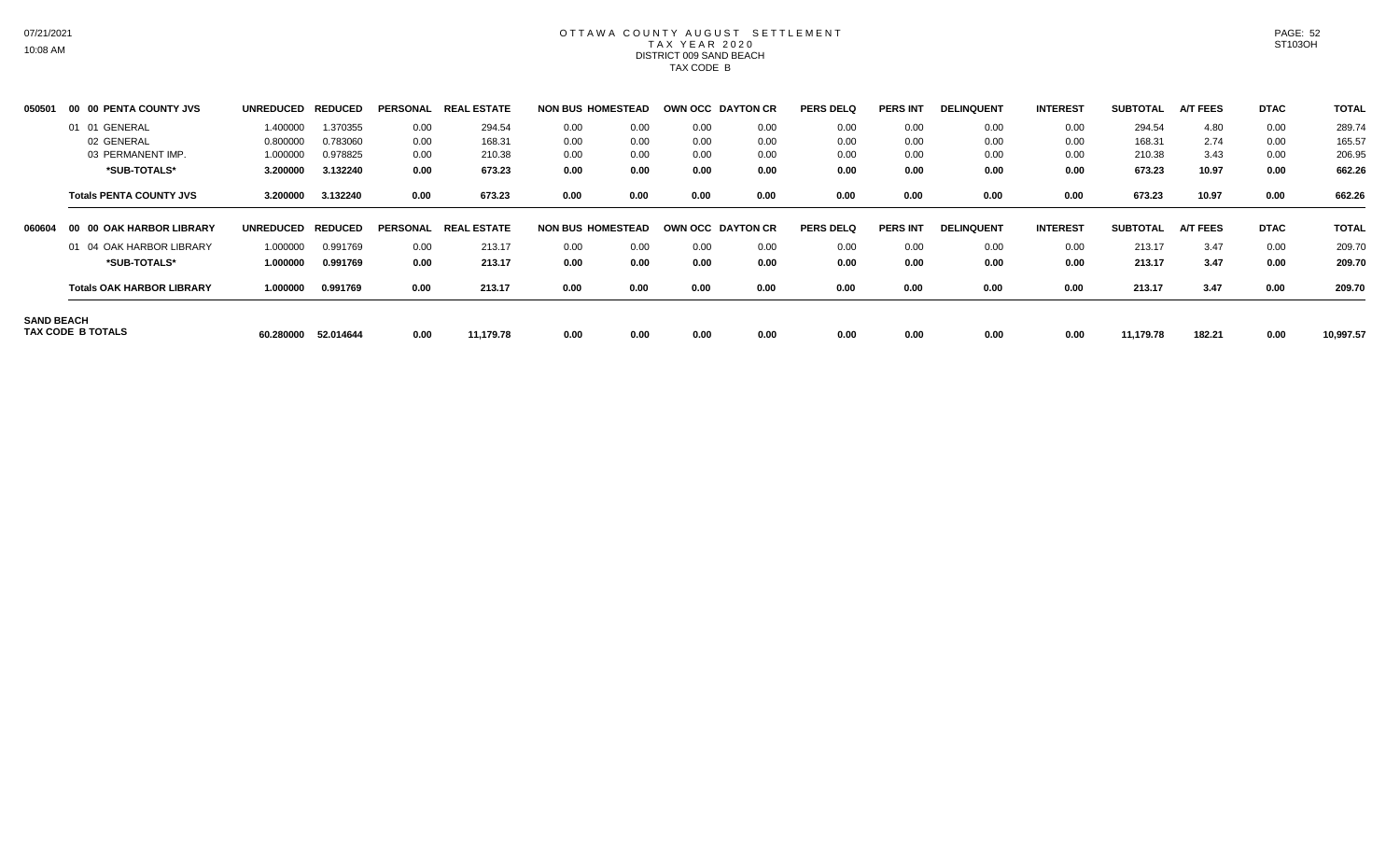#### OTTAWA COUNTY AUGUST SETTLEMENT T A X Y E A R 2 0 2 0 DISTRICT 009 SAND BEACH **DISTRICT**

|        | 010101 00 00 OTTAWA COUNTY                   | UNREDUCED REDUCED |      | PERSONAL REAL ESTATE | <b>NON BUS HOMESTEAD</b> |                          |        | OWN OCC DAYTON CR | <b>PERS DELQ</b> | <b>PERS INT</b> | <b>DELINQUENT</b> | <b>INTEREST</b> | <b>SUBTOTAL</b>   | <b>A/T FEES</b> | <b>DTAC</b> | <b>TOTAL</b> |
|--------|----------------------------------------------|-------------------|------|----------------------|--------------------------|--------------------------|--------|-------------------|------------------|-----------------|-------------------|-----------------|-------------------|-----------------|-------------|--------------|
|        | 01 01 O.C.B.M.R.                             |                   | 0.00 | 3,727.21             | 506.88                   | 90.73                    | 34.63  | 0.00              | 0.00             | 0.00            | $-2.09$           | 0.00            | 4,357.36          | 71.03           | 0.00        | 4,286.33     |
|        | 02 O.C.B.M.R.                                |                   | 0.00 | 2,751.09             | 378.79                   | 67.80                    | 25.88  | 0.00              | 0.00             | 0.00            | $-1.56$           | 0.00            | 3,222.00          | 52.52           | 0.00        | 3,169.48     |
|        | 01 PARK DISTRICT                             |                   | 0.00 | 1,966.66             | 0.00                     | 44.85                    | 0.00   | 0.00              | 0.00             | 0.00            | $-1.16$           | 0.00            | 2,010.35          | 32.77           | 0.00        | 1,977.58     |
|        | *SUB-TOTALS*                                 |                   | 0.00 | 8,444.96             | 885.67                   | 203.38                   | 60.51  | 0.00              | 0.00             | 0.00            | $-4.81$           | 0.00            | 9,589.71          | 156.32          | 0.00        | 9,433.39     |
|        | 02 01 NURSING HOME                           |                   | 0.00 | 1,297.10             | 181.98                   | 32.57                    | 12.43  | 0.00              | 0.00             | 0.00            | $-0.75$           | 0.00            | 1,523.33          | 24.83           | 0.00        | 1,498.50     |
|        | *SUB-TOTALS*                                 |                   | 0.00 | 1,297.10             | 181.98                   | 32.57                    | 12.43  | 0.00              | 0.00             | 0.00            | $-0.75$           | 0.00            | 1,523.33          | 24.83           | 0.00        | 1,498.50     |
|        | 03 02 SENIOR PROGRAM                         |                   | 0.00 | 679.22               | 94.25                    | 16.87                    | 6.44   | 0.00              | 0.00             | 0.00            | $-0.39$           | 0.00            | 796.39            | 12.98           | 0.00        | 783.41       |
|        | 03 SENIOR PROGRAM                            |                   | 0.00 | 577.35               | 0.00                     | 13.06                    | 0.00   | 0.00              | 0.00             | 0.00            | $-0.34$           | 0.00            | 590.07            | 9.62            | 0.00        | 580.45       |
|        | *SUB-TOTALS*                                 |                   | 0.00 | 1,256.57             | 94.25                    | 29.93                    | 6.44   | 0.00              | 0.00             | 0.00            | $-0.73$           | 0.00            | 1,386.46          | 22.60           | 0.00        | 1,363.86     |
|        | 04 01 INSIDE GENERAL                         |                   | 0.00 | 5,951.40             | 842.41                   | 150.79                   | 57.55  | 0.00              | 0.00             | 0.00            | $-3.47$           | 0.00            | 6,998.68          | 114.09          | 0.00        | 6,884.59     |
|        | *SUB-TOTALS*                                 |                   | 0.00 | 5,951.40             | 842.41                   | 150.79                   | 57.55  | 0.00              | 0.00             | 0.00            | $-3.47$           | 0.00            | 6,998.68          | 114.09          | 0.00        | 6,884.59     |
|        | 07 01 MENTAL HEALTH                          |                   | 0.00 | 1,896.58             | 266.92                   | 47.78                    | 18.24  | 0.00              | 0.00             | 0.00            | $-1.10$           | 0.00            | 2,228.42          | 36.33           | 0.00        | 2,192.09     |
|        | 02 MENTAL HEALTH                             |                   | 0.00 | 812.82               | 114.39                   | 20.48                    | 7.82   | 0.00              | 0.00             | 0.00            | $-0.47$           | 0.00            | 955.04            | 15.57           | 0.00        | 939.47       |
|        | 03 MENTAL HEALTH                             |                   | 0.00 | 601.80               | 0.00                     | 13.65                    | 0.00   | 0.00              | 0.00             | 0.00            | $-0.35$           | 0.00            | 615.10            | 10.02           | 0.00        | 605.08       |
|        | *SUB-TOTALS*                                 |                   | 0.00 | 3,311.20             | 381.31                   | 81.91                    | 26.06  | 0.00              | 0.00             | 0.00            | $-1.92$           | 0.00            | 3,798.56          | 61.92           | 0.00        | 3,736.64     |
|        | <b>Totals OTTAWA COUNTY</b>                  |                   | 0.00 | 20,261.23            | 2.385.62                 | 498.58                   | 162.99 | 0.00              | 0.00             | 0.00            | $-11.68$          | 0.00            | 23,296.74         | 379.76          | 0.00        | 22,916.98    |
| 020206 | 00 00 CARROLL TWP.                           | UNREDUCED REDUCED |      | PERSONAL REAL ESTATE | <b>NON BUS HOMESTEAD</b> |                          |        | OWN OCC DAYTON CR | <b>PERS DELQ</b> | PERS INT        | <b>DELINQUENT</b> | <b>INTEREST</b> | <b>SUBTOTAL</b>   | <b>A/T FEES</b> | <b>DTAC</b> | <b>TOTAL</b> |
|        | 01 01 INSIDE GENERAL                         |                   | 0.00 | 8,927.11             | 1,263.61                 | 226.19                   | 86.33  | 0.00              | 0.00             | 0.00            | $-5.20$           | 0.00            | 10,498.04         | 171.13          | 0.00        | 10,326.91    |
|        | *SUB-TOTALS*                                 |                   | 0.00 | 8,927.11             | 1,263.61                 | 226.19                   | 86.33  | 0.00              | 0.00             | 0.00            | $-5.20$           | 0.00            | 10,498.04         | 171.13          | 0.00        | 10,326.91    |
|        |                                              |                   |      |                      |                          |                          |        |                   |                  |                 |                   |                 |                   |                 |             |              |
|        | 02 02 INSIDE ROADS                           |                   | 0.00 | 2,975.71             | 421.20                   | 75.40                    | 28.78  | 0.00              | 0.00             | 0.00            | $-1.73$           | 0.00            | 3,499.36          | 57.04           | 0.00        | 3,442.32     |
|        | *SUB-TOTALS*                                 |                   | 0.00 | 2,975.71             | 421.20                   | 75.40                    | 28.78  | 0.00              | 0.00             | 0.00            | $-1.73$           | 0.00            | 3,499.36          | 57.04           | 0.00        | 3,442.32     |
|        | 03 03 POLICE                                 |                   | 0.00 | 6,593.56             | 0.00                     | 150.37                   | 0.00   | 0.00              | 0.00             | 0.00            | $-3.87$           | 0.00            | 6,740.06          | 109.87          | 0.00        | 6,630.19     |
|        | *SUB-TOTALS*                                 |                   | 0.00 | 6,593.56             | 0.00                     | 150.37                   | 0.00   | 0.00              | 0.00             | 0.00            | $-3.87$           | 0.00            | 6,740.06          | 109.87          | 0.00        | 6,630.19     |
|        | <b>Totals CARROLL TWP.</b>                   |                   | 0.00 | 18,496.38            | 1,684.81                 | 451.96                   | 115.11 | 0.00              | 0.00             | 0.00            | $-10.80$          | 0.00            | 20,737.46         | 338.04          | 0.00        | 20,399.42    |
| 030303 | 00 00 BENTON CARROLL SALEM UNREDUCED REDUCED |                   |      | PERSONAL REAL ESTATE | <b>NON BUS HOMESTEAD</b> |                          |        | OWN OCC DAYTON CR | <b>PERS DELQ</b> | PERS INT        | <b>DELINQUENT</b> | <b>INTEREST</b> | <b>SUBTOTAL</b>   | <b>A/T FEES</b> | <b>DTAC</b> | <b>TOTAL</b> |
|        | 00 01 GENERAL                                |                   | 0.00 | 11,010.10            | 1,558.45                 | 278.96                   | 106.47 | 0.00              | 0.00             | 0.00            | $-6.42$           | 0.00            | 12,947.56         | 211.06          | 0.00        | 12,736.50    |
|        | 02 PERMANENT IMPROVEMENT                     |                   | 0.00 | 892.71               | 126.36                   | 22.62                    | 8.63   | 0.00              | 0.00             | 0.00            | $-0.52$           | 0.00            | 1,049.80          | 17.11           | 0.00        | 1,032.69     |
|        | *SUB-TOTALS*                                 |                   | 0.00 | 11,902.81            | 1,684.81                 | 301.58                   | 115.10 | 0.00              | 0.00             | 0.00            | $-6.94$           | 0.00            | 13,997.36         | 228.17          | 0.00        | 13,769.19    |
|        | 01 01 GENERAL                                |                   | 0.00 | 33,511.78            | 4.645.57                 | 831.55                   | 317.38 | 0.00              | 0.00             | 0.00            | $-19.14$          | 0.00            | 39,287.14         | 640.43          | 0.00        | 38.646.71    |
|        | 02 GENERAL                                   |                   | 0.00 | 7,782.38             | 1,065.64                 | 190.75                   | 72.80  | 0.00              | 0.00             | 0.00            | $-4.39$           | 0.00            | 9,107.18          | 148.46          | 0.00        | 8,958.72     |
|        | 03 GENERAL                                   |                   | 0.00 | 8,397.96             | 1,154.42                 | 206.64                   | 78.87  | 0.00              | 0.00             | 0.00            | -4.76             | 0.00            | 9,833.13          | 160.29          | 0.00        | 9,672.84     |
|        | 04 EMERGENCY                                 |                   | 0.00 | 12,066.67            | 0.00                     | 275.19                   | 0.00   | 0.00              | 0.00             | 0.00            | $-7.09$           | 0.00            | 12,334.77         | 201.07          | 0.00        | 12,133.70    |
|        | 05 EMERGENCY                                 |                   | 0.00 | 12,893.16            | 0.00                     | 294.04                   | 0.00   | 0.00              | 0.00             | 0.00            | $-7.58$           | 0.00            | 13,179.62         | 214.84          | 0.00        | 12,964.78    |
|        | *SUB-TOTALS*                                 |                   | 0.00 | 74,651.95            | 6,865.63                 | 1,798.17                 | 469.05 | 0.00              | 0.00             | 0.00            | -42.96            | 0.00            | 83,741.84         | 1,365.09        | 0.00        | 82,376.75    |
|        | 02 01 PERMANENT IMPROVEMENT                  |                   | 0.00 | 1,066.82             | 141.40                   | 25.31                    | 9.66   | 0.00              | 0.00             | 0.00            | $-0.58$           | 0.00            | 1,242.61          | 20.25           | 0.00        | 1,222.36     |
|        | *SUB-TOTALS*                                 |                   | 0.00 | 1,066.82             | 141.40                   | 25.31                    | 9.66   | 0.00              | 0.00             | 0.00            | $-0.58$           | 0.00            | 1,242.61          | 20.25           | 0.00        | 1,222.36     |
|        | <b>Totals BENTON CARROLL SALEM</b>           |                   | 0.00 | 87,621.58            | 8,691.84                 | 2,125.06                 | 593.81 | 0.00              | 0.00             | 0.00            | $-50.48$          | 0.00            | 98,981.81         | 1,613.51        | 0.00        | 97,368.30    |
| 050501 | 00 00 PENTA COUNTY JVS                       | UNREDUCED REDUCED |      | PERSONAL REAL ESTATE |                          | <b>NON BUS HOMESTEAD</b> |        | OWN OCC DAYTON CR | <b>PERS DELQ</b> | <b>PERS INT</b> | <b>DELINQUENT</b> | <b>INTEREST</b> | SUBTOTAL A/T FEES |                 | <b>DTAC</b> | <b>TOTAL</b> |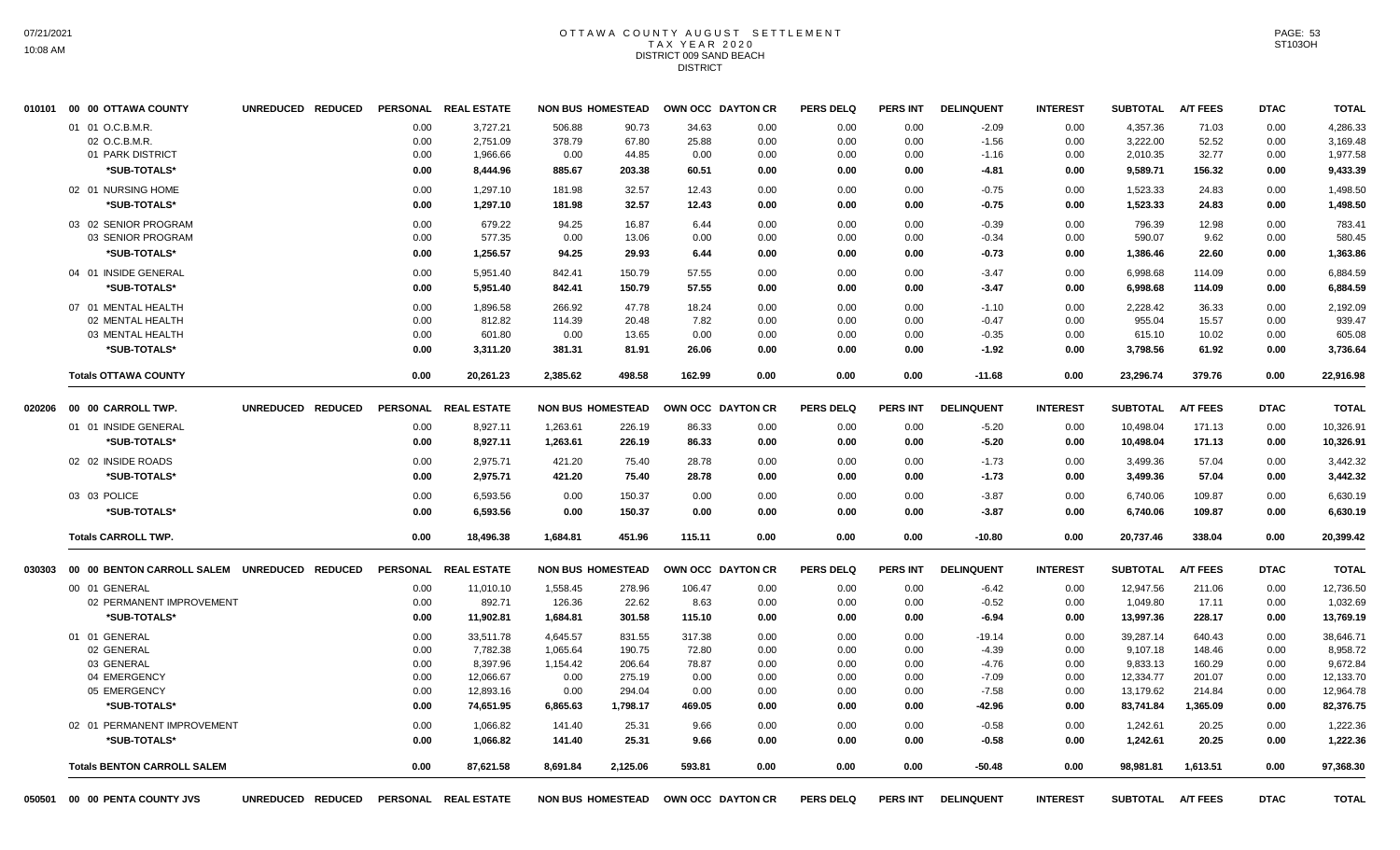#### OTTAWA COUNTY AUGUST SETTLEMENT T A X Y E A R 2 0 2 0 DISTRICT 009 SAND BEACH **DISTRICT**

| 050501            | 00 00 PENTA COUNTY JVS           | <b>UNREDUCED</b><br><b>REDUCED</b> | <b>PERSONAL</b> | <b>REA!</b><br>. ESTATE |                          | <b>NON BUS HOMESTEAD</b> | OWN OCC DAYTON CR |      | <b>PERS DELQ</b> | <b>PERS INT</b> | <b>DELINQUENT</b> | <b>INTEREST</b> | <b>SUBTOTAL</b> | <b>A/T FEES</b> | <b>DTAC</b> | <b>TOTAL</b> |
|-------------------|----------------------------------|------------------------------------|-----------------|-------------------------|--------------------------|--------------------------|-------------------|------|------------------|-----------------|-------------------|-----------------|-----------------|-----------------|-------------|--------------|
|                   | 01 01 GENERAL                    |                                    | 0.00            | 3,808.24                | 536.08                   | 95.96                    | 36.62             | 0.00 | 0.00             | 0.00            | $-2.21$           | 0.00            | 4,474.69        | 72.94           | 0.00        | 4,401.75     |
|                   | 02 GENERAL                       |                                    | 0.00            | 2,176.14                | 306.33                   | 54.83                    | 20.93             | 0.00 | 0.00             | 0.00            | $-1.26$           | 0.00            | 2,556.97        | 41.68           | 0.00        | 2,515.29     |
|                   | 03 PERMANENT IMP.                |                                    | 0.00            | 2,408.92                | 335.42                   | 60.04                    | 22.91             | 0.00 | 0.00             | 0.00            | $-1.38$           | 0.00            | 2,825.91        | 46.07           | 0.00        | 2,779.84     |
|                   | *SUB-TOTALS*                     |                                    | 0.00            | 8,393.30                | 1,177.83                 | 210.83                   | 80.46             | 0.00 | 0.00             | 0.00            | $-4.85$           | 0.00            | 9,857.57        | 160.69          | 0.00        | 9,696.88     |
|                   | <b>Totals PENTA COUNTY JVS</b>   |                                    | 0.00            | 8,393.30                | 1,177.83                 | 210.83                   | 80.46             | 0.00 | 0.00             | 0.00            | $-4.85$           | 0.00            | 9,857.57        | 160.69          | 0.00        | 9,696.88     |
| 060604            | 00 00 OAK HARBOR LIBRARY         | <b>REDUCED</b><br><b>UNREDUCED</b> |                 | PERSONAL REAL ESTATE    | <b>NON BUS HOMESTEAD</b> |                          | OWN OCC DAYTON CR |      | <b>PERS DELQ</b> | <b>PERS INT</b> | <b>DELINQUENT</b> | <b>INTEREST</b> | <b>SUBTOTAL</b> | <b>A/T FEES</b> | <b>DTAC</b> | <b>TOTAL</b> |
|                   | 01 04 OAK HARBOR LIBRARY         |                                    | 0.00            | 2,877.03                | 0.00                     | 64.98                    | 0.00              | 0.00 | 0.00             | 0.00            | $-1.67$           | 0.00            | 2,940.34        | 47.93           | 0.00        | 2,892.41     |
|                   | *SUB-TOTALS*                     |                                    | 0.00            | 2,877.03                | 0.00                     | 64.98                    | 0.00              | 0.00 | 0.00             | 0.00            | $-1.67$           | 0.00            | 2,940.34        | 47.93           | 0.00        | 2,892.41     |
|                   | <b>Totals OAK HARBOR LIBRARY</b> |                                    | 0.00            | 2,877.03                | 0.00                     | 64.98                    | 0.00              | 0.00 | 0.00             | 0.00            | $-1.67$           | 0.00            | 2,940.34        | 47.93           | 0.00        | 2,892.41     |
| <b>SAND BEACH</b> | <b>DISTRICT TOTALS</b>           |                                    | 0.00            | 137,649.52              | 13,940.10                | 3,351.41                 | 952.37            | 0.00 | 0.00             | 0.00            | $-79.48$          | 0.00            | 155,813.92      | 2,539.93        | 0.00        | 153,273.99   |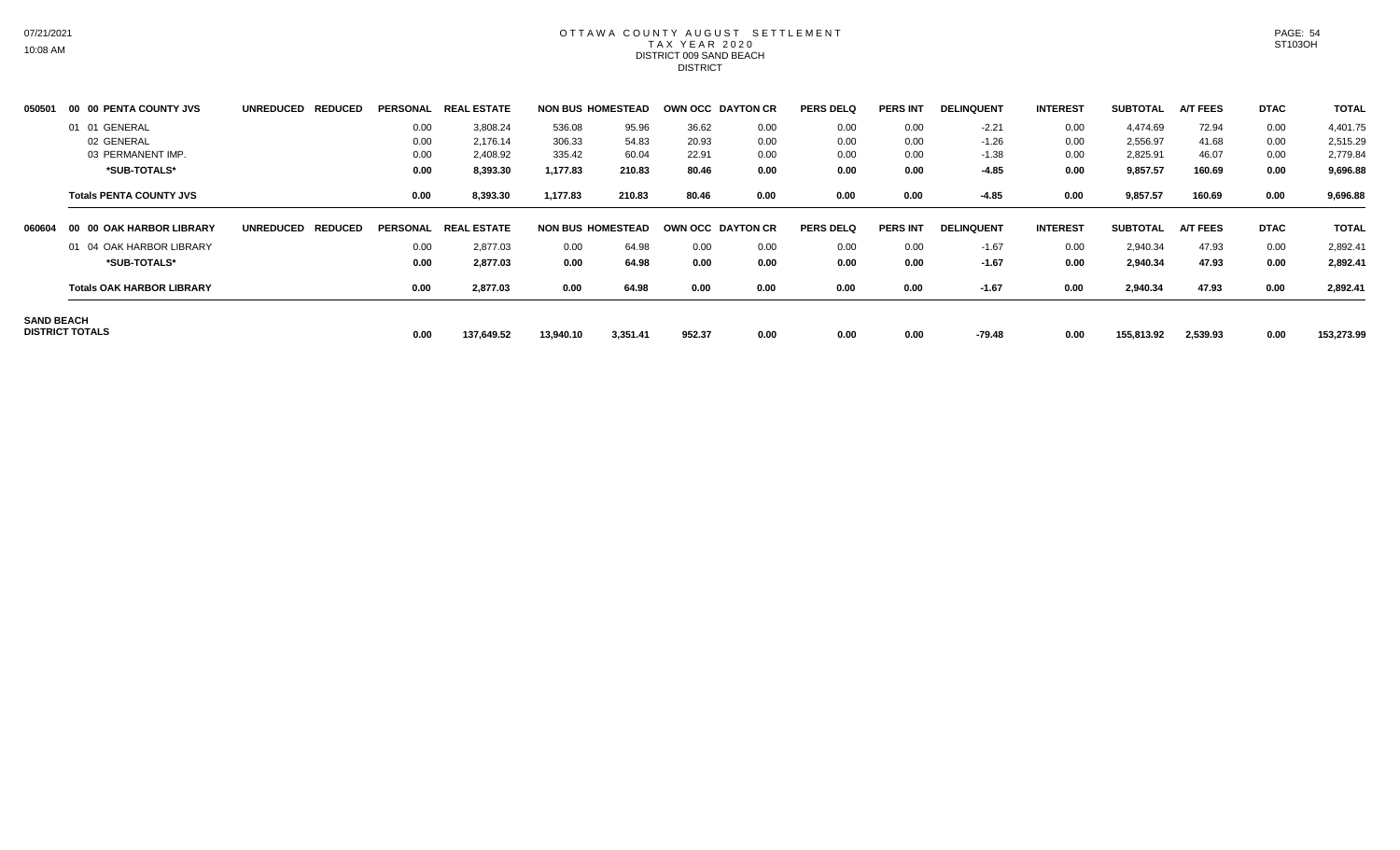# OTTAWA COUNTY AUGUST SETTLEMENT T A X Y E A R 2 0 2 0 DISTRICT 010 CLAY TOWNSHIP TAX CODE A

|        | 010101 00 00 OTTAWA COUNTY         | UNREDUCED REDUCED |           |      | PERSONAL REAL ESTATE |           | <b>NON BUS HOMESTEAD</b> | OWN OCC DAYTON CR |      | <b>PERS DELQ</b> | PERS INT        | <b>DELINQUENT</b> | <b>INTEREST</b> | <b>SUBTOTAL</b> | <b>A/T FEES</b> | <b>DTAC</b> | <b>TOTAL</b> |
|--------|------------------------------------|-------------------|-----------|------|----------------------|-----------|--------------------------|-------------------|------|------------------|-----------------|-------------------|-----------------|-----------------|-----------------|-------------|--------------|
|        | 01 01 O.C.B.M.R.                   | 2.200000          | 1.203400  | 0.00 | 23.986.85            | 3.335.87  | 1.294.82                 | 411.24            | 0.00 | 0.00             | 0.00            | 74.69             | 1.70            | 29.105.17       | 474.45          | 7.57        | 28.623.15    |
|        | 02 O.C.B.M.R.                      | 1.400000          | 0.899310  | 0.00 | 17,925.56            | 2,492.92  | 967.63                   | 307.33            | 0.00 | 0.00             | 0.00            | 55.81             | 1.27            | 21,750.52       | 354.56          | 5.65        | 21,390.31    |
|        | 01 PARK DISTRICT                   | 0.600000          | 0.594840  | 0.00 | 13,355.77            | 0.00      | 640.03                   | 0.00              | 0.00 | 0.00             | 0.00            | 41.58             | 0.94            | 14,038.32       | 228.84          | 3.74        | 13,805.74    |
|        | *SUB-TOTALS*                       | 4.200000          | 2.697550  | 0.00 | 55,268.18            | 5,828.79  | 2,902.48                 | 718.57            | 0.00 | 0.00             | 0.00            | 172.08            | 3.91            | 64,894.01       | 1,057.85        | 16.96       | 63,819.20    |
|        | 02 01 NURSING HOME                 | 0.500000          | 0.432043  | 0.00 | 8,611.73             | 1,197.64  | 464.86                   | 147.64            | 0.00 | 0.00             | 0.00            | 26.81             | 0.61            | 10,449.29       | 170.34          | 2.72        | 10,276.23    |
|        | *SUB-TOTALS*                       | 0.500000          | 0.432043  | 0.00 | 8,611.73             | 1,197.64  | 464.86                   | 147.64            | 0.00 | 0.00             | 0.00            | 26.81             | 0.61            | 10,449.29       | 170.34          | 2.72        | 10,276.23    |
|        |                                    |                   |           |      |                      |           |                          |                   |      |                  |                 |                   |                 |                 |                 |             |              |
|        | 03 02 SENIOR PROGRAM               | 0.300000          | 0.223762  | 0.00 | 4,460.15             | 620.28    | 240.76                   | 76.47             | 0.00 | 0.00             | 0.00            | 13.89             | 0.32            | 5,411.87        | 88.22           | 1.41        | 5,322.24     |
|        | 03 SENIOR PROGRAM                  | 0.200000          | 0.173250  | 0.00 | 3,889.93             | 0.00      | 186.41                   | 0.00              | 0.00 | 0.00             | 0.00            | 12.11             | 0.27            | 4,088.72        | 66.65           | 1.09        | 4,020.98     |
|        | *SUB-TOTALS*                       | 0.500000          | 0.397012  | 0.00 | 8,350.08             | 620.28    | 427.17                   | 76.47             | 0.00 | 0.00             | 0.00            | 26.00             | 0.59            | 9,500.59        | 154.87          | 2.50        | 9,343.22     |
|        | 04 01 INSIDE GENERAL               | 2.000000          | 2.000000  | 0.00 | 39,865.14            | 5,544.08  | 2,151.93                 | 683.47            | 0.00 | 0.00             | 0.00            | 124.12            | 2.82            | 48,371.56       | 788.52          | 12.57       | 47,570.47    |
|        | *SUB-TOTALS*                       | 2.000000          | 2.000000  | 0.00 | 39,865.14            | 5,544.08  | 2,151.93                 | 683.47            | 0.00 | 0.00             | 0.00            | 124.12            | 2.82            | 48,371.56       | 788.52          | 12.57       | 47,570.47    |
|        | 07 01 MENTAL HEALTH                | 0.700000          | 0.633701  | 0.00 | 12,631.29            | 1,756.64  | 681.84                   | 216.56            | 0.00 | 0.00             | 0.00            | 39.33             | 0.89            | 15,326.55       | 249.84          | 3.98        | 15,072.73    |
|        | 02 MENTAL HEALTH                   | 0.300000          | 0.271586  | 0.00 | 5,413.41             | 752.85    | 292.22                   | 92.81             | 0.00 | 0.00             | 0.00            | 16.86             | 0.38            | 6,568.53        | 107.08          | 1.71        | 6,459.74     |
|        | 03 MENTAL HEALTH                   | 0.200000          | 0.181100  | 0.00 | 4,066.19             | 0.00      | 194.86                   | 0.00              | 0.00 | 0.00             | 0.00            | 12.66             | 0.29            | 4,274.00        | 69.67           | 1.14        | 4,203.19     |
|        | *SUB-TOTALS*                       | 1.200000          | 1.086387  | 0.00 | 22,110.89            | 2,509.49  | 1,168.92                 | 309.37            | 0.00 | 0.00             | 0.00            | 68.85             | 1.56            | 26,169.08       | 426.59          | 6.83        | 25,735.66    |
|        | <b>Totals OTTAWA COUNTY</b>        | 8.400000          | 6.612992  | 0.00 | 134,206.02           | 15,700.28 | 7,115.36                 | 1,935.52          | 0.00 | 0.00             | 0.00            | 417.86            | 9.49            | 159,384.53      | 2,598.17        | 41.58       | 156,744.78   |
|        | 02020701 00 00 CLAY TWP. EXC CORP. | UNREDUCED REDUCED |           |      | PERSONAL REAL ESTATE |           | <b>NON BUS HOMESTEAD</b> | OWN OCC DAYTON CR |      | <b>PERS DELQ</b> | PERS INT        | <b>DELINQUENT</b> | <b>INTEREST</b> | <b>SUBTOTAL</b> | <b>A/T FEES</b> | <b>DTAC</b> | <b>TOTAL</b> |
|        | 02 01 POLICE                       | 1.500000          | 1.134069  | 0.00 | 22,604.91            | 3,143.68  | 1,220.22                 | 387.55            | 0.00 | 0.00             | 0.00            | 70.38             | 1.60            | 27,428.34       | 447.12          | 7.13        | 26,974.09    |
|        | 02 POLICE                          | 1.500000          | 0.651566  | 0.00 | 12,987.38            | 1,806.17  | 701.06                   | 222.66            | 0.00 | 0.00             | 0.00            | 40.44             | 0.92            | 15,758.63       | 256.89          | 4.10        | 15,497.64    |
|        | 03 POLICE                          | 2.500000          | 1.890115  | 0.00 | 37,674.85            | 5,239.47  | 2,033.70                 | 645.92            | 0.00 | 0.00             | 0.00            | 117.30            | 2.66            | 45,713.90       | 745.20          | 11.88       | 44,956.82    |
|        | 04 POLICE                          | 2.800000          | 1.693384  | 0.00 | 33,753.49            | 4,694.13  | 1,822.02                 | 578.69            | 0.00 | 0.00             | 0.00            | 105.09            | 2.39            | 40,955.81       | 667.63          | 10.65       | 40,277.53    |
|        | 05 POLICE                          | 2.000000          | 1.873600  | 0.00 | 42,067.40            | 0.00      | 2,015.93                 | 0.00              | 0.00 | 0.00             | 0.00            | 130.98            | 2.97            | 44,217.28       | 720.80          | 11.78       | 43,484.70    |
|        | *SUB-TOTALS*                       | 10.300000         | 7.242734  | 0.00 | 149,088.03           | 14,883.45 | 7,792.93                 | 1,834.82          | 0.00 | 0.00             | 0.00            | 464.19            | 10.54           | 174,073.96      | 2,837.64        | 45.54       | 171,190.78   |
|        | 03 02 CEMETERY                     | 0.500000          | 0.407696  | 0.00 | 8,126.43             | 1,130.15  | 438.67                   | 139.32            | 0.00 | 0.00             | 0.00            | 25.30             | 0.57            | 9,860.44        | 160.74          | 2.56        | 9,697.14     |
|        | *SUB-TOTALS*                       | 0.500000          | 0.407696  | 0.00 | 8,126.43             | 1,130.15  | 438.67                   | 139.32            | 0.00 | 0.00             | 0.00            | 25.30             | 0.57            | 9,860.44        | 160.74          | 2.56        | 9,697.14     |
|        | 05 01 INSIDE GENERAL               | 0.500000          | 0.500000  | 0.00 | 9,966.28             | 1,386.02  | 537.98                   | 170.87            | 0.00 | 0.00             | 0.00            | 31.03             | 0.70            | 12,092.88       | 197.13          | 3.14        | 11,892.61    |
|        | *SUB-TOTALS*                       | 0.500000          | 0.500000  | 0.00 |                      |           | 537.98                   | 170.87            | 0.00 | 0.00             | 0.00            |                   | 0.70            |                 | 197.13          |             |              |
|        |                                    |                   |           |      | 9,966.28             | 1,386.02  |                          |                   |      |                  |                 | 31.03             |                 | 12,092.88       |                 | 3.14        | 11,892.61    |
|        | 06 02 INSIDE ROADS                 | 2.400000          | 2.400000  | 0.00 | 47,838.16            | 6,652.89  | 2,582.31                 | 820.16            | 0.00 | 0.00             | 0.00            | 148.95            | 3.38            | 58,045.85       | 946.22          | 15.09       | 57,084.54    |
|        | *SUB-TOTALS*                       | 2.400000          | 2.400000  | 0.00 | 47,838.16            | 6,652.89  | 2,582.31                 | 820.16            | 0.00 | 0.00             | 0.00            | 148.95            | 3.38            | 58,045.85       | 946.22          | 15.09       | 57,084.54    |
|        | Totals CLAY TWP. EXC CORP.         | 13.700000         | 10.550430 | 0.00 | 215,018.90           | 24,052.51 | 11,351.89                | 2,965.17          | 0.00 | 0.00             | 0.00            | 669.47            | 15.19           | 254,073.13      | 4,141.73        | 66.33       | 249,865.07   |
| 030301 | 00 00 GENOA AREA LSD               | UNREDUCED REDUCED |           |      | PERSONAL REAL ESTATE |           | <b>NON BUS HOMESTEAD</b> | OWN OCC DAYTON CR |      | <b>PERS DELQ</b> | <b>PERS INT</b> | <b>DELINQUENT</b> | <b>INTEREST</b> | <b>SUBTOTAL</b> | <b>A/T FEES</b> | <b>DTAC</b> | <b>TOTAL</b> |
|        | 00 01 GENERAL                      | 5.100000          | 5.100000  | 0.00 | 101,656.10           | 14,137.40 | 5,487.42                 | 1,742.85          | 0.00 | 0.00             | 0.00            | 316.52            | 7.19            | 123,347.48      | 2,010.72        | 32.06       | 121,304.70   |
|        | *SUB-TOTALS*                       | 5.100000          | 5.100000  | 0.00 | 101,656.10           | 14,137.40 | 5,487.42                 | 1,742.85          | 0.00 | 0.00             | 0.00            | 316.52            | 7.19            | 123,347.48      | 2,010.72        | 32.06       | 121,304.70   |
|        | 01 01 GENERAL                      | 27.600000         | 4.609504  | 0.00 | 91,879.25            | 12,777.72 | 4,959.66                 | 1,575.23          | 0.00 | 0.00             | 0.00            | 286.07            | 6.49            | 111,484.42      | 1,817.34        | 28.98       | 109,638.10   |
|        | 02 GENERAL                         | 5.800000          | 1.782734  | 0.00 | 35,534.47            | 4,941.81  | 1,918.16                 | 609.22            | 0.00 | 0.00             | 0.00            | 110.64            | 2.51            | 43,116.81       | 702.86          | 11.21       | 42,402.74    |
|        | 03 GENERAL                         | 3.500000          | 1.356096  | 0.00 | 27,030.48            | 3,759.15  | 1,459.11                 | 463.43            | 0.00 | 0.00             | 0.00            | 84.16             | 1.91            | 32,798.24       | 534.65          | 8.53        | 32,255.06    |
|        | 04 GENERAL                         | 4.250000          | 1.863710  | 0.00 | 37,148.53            | 5,166.28  | 2,005.29                 | 636.89            | 0.00 | 0.00             | 0.00            | 115.67            | 2.63            | 45,075.29       | 734.79          | 11.72       | 44,328.78    |
|        | 05 GENERAL                         | 2.500000          | 1.102928  | 0.00 | 21,984.19            | 3,057.36  | 1,186.71                 | 376.91            | 0.00 | 0.00             | 0.00            | 68.45             | 1.55            | 26,675.17       | 434.84          | 6.93        | 26,233.40    |
|        | 06 GENERAL                         | 5.000000          | 2.221125  | 0.00 | 44,272.72            | 6,157.04  | 2,389.85                 | 759.04            | 0.00 | 0.00             | 0.00            | 137.85            | 3.13            | 53,719.63       | 875.70          | 13.96       | 52,829.97    |
|        | 07 CURRENT EXPENSE                 | 3.900000          | 3.193987  | 0.00 | 63,664.36            | 8,853.86  | 3,436.62                 | 1,091.50          | 0.00 | 0.00             | 0.00            | 198.22            | 4.50            | 77,249.06       | 1,259.26        | 20.08       | 75,969.72    |
|        |                                    |                   |           |      |                      |           |                          |                   |      |                  |                 |                   |                 |                 |                 |             |              |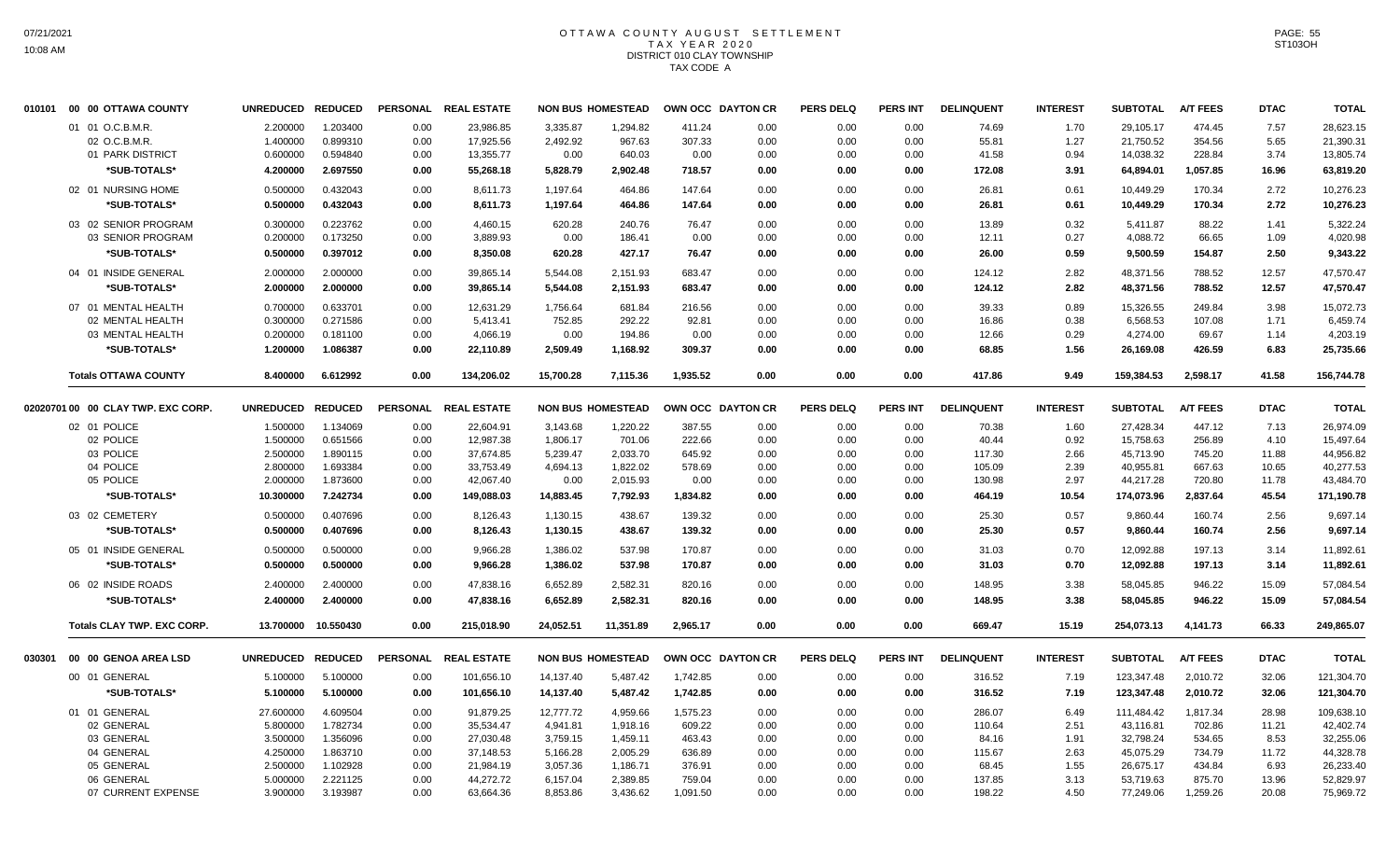## OTTAWA COUNTY AUGUST SETTLEMENT T A X Y E A R 2 0 2 0 DISTRICT 010 CLAY TOWNSHIP TAX CODE A

| 030301               |    | 00 00 GENOA AREA LSD                   | UNREDUCED REDUCED |                      |                 | PERSONAL REAL ESTATE |            | <b>NON BUS HOMESTEAD</b> |           | OWN OCC DAYTON CR        | <b>PERS DELQ</b> | <b>PERS INT</b> | <b>DELINQUENT</b> | <b>INTEREST</b> | <b>SUBTOTAL</b> | <b>A/T FEES</b> | <b>DTAC</b> | <b>TOTAL</b> |
|----------------------|----|----------------------------------------|-------------------|----------------------|-----------------|----------------------|------------|--------------------------|-----------|--------------------------|------------------|-----------------|-------------------|-----------------|-----------------|-----------------|-------------|--------------|
|                      | 01 | *SUB-TOTALS*                           | 52.550000         | 16.130084            | 0.00            | 321,514.00           | 44.713.22  | 17.355.40                | 5.512.22  | 0.00                     | 0.00             | 0.00            | 1.001.06          | 22.72           | 390.118.62      | 6.359.44        | 101.41      | 383,657.77   |
|                      |    | 02 01 PERMANENT IMPROVEMENT            | 1.600000          | 1.314459             | 0.00            | 26,200.54            | 3,643.73   | 1,414.31                 | 449.20    | 0.00                     | 0.00             | 0.00            | 81.58             | 1.85            | 31,791.21       | 518.24          | 8.26        | 31,264.71    |
|                      |    | 03 PERMANENT IMPROVEMENT               | 0.500000          | 0.410769             | 0.00            | 8,187.68             | 1,138.67   | 441.97                   | 140.37    | 0.00                     | 0.00             | 0.00            | 25.49             | 0.58            | 9,934.76        | 161.95          | 2.58        | 9,770.23     |
|                      |    | *SUB-TOTALS*                           | 2.100000          | 1.725228             | 0.00            | 34,388.22            | 4,782.40   | 1,856.28                 | 589.57    | 0.00                     | 0.00             | 0.00            | 107.07            | 2.43            | 41,725.97       | 680.19          | 10.84       | 41,034.94    |
|                      |    | 03 01 EDUCATION TECHNOLOGY             | 0.500000          | 0.461896             | 0.00            | 10.370.82            | 0.00       | 496.98                   | 0.00      | 0.00                     | 0.00             | 0.00            | 32.29             | 0.73            | 10.900.82       | 177.70          | 2.90        | 10,720.22    |
|                      |    | *SUB-TOTALS*                           | 0.500000          | 0.461896             | 0.00            | 10.370.82            | 0.00       | 496.98                   | 0.00      | 0.00                     | 0.00             | 0.00            | 32.29             | 0.73            | 10.900.82       | 177.70          | 2.90        | 10,720.22    |
|                      |    | 04 01 DEBT                             | 1.450000          | 1.450000             | 0.00            | 28,902.22            | 4,019.46   | 1,560.15                 | 495.52    | 0.00                     | 0.00             | 0.00            | 89.99             | 2.04            | 35,069.38       | 571.68          | 9.12        | 34,488.58    |
|                      |    | 02 DEBT                                | 1.800000          | 1.800000             | 0.00            | 35.878.62            | 4,989.67   | 1,936.74                 | 615.12    | 0.00                     | 0.00             | 0.00            | 111.71            | 2.54            | 43,534.40       | 709.67          | 11.32       | 42,813.41    |
|                      |    | *SUB-TOTALS*                           | 3.250000          | 3.250000             | 0.00            | 64,780.84            | 9,009.13   | 3,496.89                 | 1,110.64  | 0.00                     | 0.00             | 0.00            | 201.70            | 4.58            | 78,603.78       | 1,281.35        | 20.44       | 77,301.99    |
|                      |    | 05 01 SUBSTITUTE                       | 5.400000          | 5.400000             | 0.00            | 121,244.65           | 0.00       | 5,810.21                 | 0.00      | 0.00                     | 0.00             | 0.00            | 377.50            | 8.57            | 127,440.93      | 2,077.45        | 33.95       | 125,329.53   |
|                      |    | *SUB-TOTALS*                           | 5.400000          | 5.400000             | 0.00            | 121,244.65           | 0.00       | 5,810.21                 | 0.00      | 0.00                     | 0.00             | 0.00            | 377.50            | 8.57            | 127,440.93      | 2.077.45        | 33.95       | 125,329.53   |
|                      |    | <b>Totals GENOA AREA LSD</b>           | 68.900000         | 32.067208            | 0.00            | 653,954.63           | 72,642.15  | 34,503.18                | 8.955.28  | 0.00                     | 0.00             | 0.00            | 2,036.14          | 46.22           | 772.137.60      | 12,586.85       | 201.60      | 759,349.15   |
| 050501               |    | 00 00 PENTA COUNTY JVS                 | UNREDUCED REDUCED |                      | <b>PERSONAL</b> | <b>REAL ESTATE</b>   |            | <b>NON BUS HOMESTEAD</b> |           | OWN OCC DAYTON CR        | <b>PERS DELQ</b> | <b>PERS INT</b> | <b>DELINQUENT</b> | <b>INTEREST</b> | <b>SUBTOTAL</b> | <b>A/T FEES</b> | <b>DTAC</b> | <b>TOTAL</b> |
|                      |    | 01 01 GENERAL                          | 1.400000          | 1.272727             | 0.00            | 25,368.72            | 3,528.05   | 1,369.41                 | 434.94    | 0.00                     | 0.00             | 0.00            | 78.99             | 1.79            | 30,781.90       | 501.78          | 8.00        | 30,272.12    |
|                      |    | 02 GENERAL                             | 0.800000          | 0.727273             | 0.00            | 14,496.42            | 2,016.03   | 782.52                   | 248.53    | 0.00                     | 0.00             | 0.00            | 45.14             | 1.02            | 17,589.66       | 286.73          | 4.57        | 17,298.36    |
|                      |    | 03 PERMANENT IMP.                      | 1.000000          | 0.796351             | 0.00            | 15,873.32            | 2,207.52   | 856.85                   | 272.14    | 0.00                     | 0.00             | 0.00            | 49.42             | 1.12            | 19,260.37       | 313.97          | 5.01        | 18,941.39    |
|                      |    | *SUB-TOTALS*                           | 3.200000          | 2.796351             | 0.00            | 55.738.46            | 7.751.60   | 3.008.78                 | 955.61    | 0.00                     | 0.00             | 0.00            | 173.55            | 3.93            | 67.631.93       | 1.102.48        | 17.58       | 66,511.87    |
|                      |    | <b>Totals PENTA COUNTY JVS</b>         | 3.200000          | 2.796351             | 0.00            | 55.738.46            | 7.751.60   | 3.008.78                 | 955.61    | 0.00                     | 0.00             | 0.00            | 173.55            | 3.93            | 67.631.93       | 1.102.48        | 17.58       | 66,511.87    |
|                      |    |                                        |                   |                      |                 | PERSONAL REAL ESTATE |            | <b>NON BUS HOMESTEAD</b> |           | <b>OWN OCC DAYTON CR</b> | <b>PERS DELQ</b> | <b>PERS INT</b> | <b>DELINQUENT</b> | <b>INTEREST</b> | SUBTOTAL        | <b>A/T FEES</b> | <b>DTAC</b> | <b>TOTAL</b> |
|                      |    | 01 01 CURRENT EXPENSE                  | 1.100000          | 0.916402             | 0.00            | 18,266.24            | 2,540.30   | 986.02                   | 313.17    | 0.00                     | 0.00             | 0.00            | 56.87             | 1.29            | 22,163.89       | 361.30          | 5.76        | 21,796.83    |
|                      |    | *SUB-TOTALS*                           | 1.100000          | 0.916402             | 0.00            | 18.266.24            | 2,540.30   | 986.02                   | 313.17    | 0.00                     | 0.00             | 0.00            | 56.87             | 1.29            | 22,163.89       | 361.30          | 5.76        | 21,796.83    |
|                      |    | <b>Totals HARRIS ELMORE PUBLIC LIB</b> | 1.100000          | 0.916402             | 0.00            | 18,266.24            | 2,540.30   | 986.02                   | 313.17    | 0.00                     | 0.00             | 0.00            | 56.87             | 1.29            | 22,163.89       | 361.30          | 5.76        | 21,796.83    |
| 080806               |    | 00 00 ALLEN CLAY FIRE DIST             | UNREDUCED REDUCED |                      |                 | PERSONAL REAL ESTATE |            | <b>NON BUS HOMESTEAD</b> |           | OWN OCC DAYTON CR        | <b>PERS DELQ</b> | <b>PERS INT</b> | <b>DELINQUENT</b> | <b>INTEREST</b> | <b>SUBTOTAL</b> | <b>A/T FEES</b> | <b>DTAC</b> | <b>TOTAL</b> |
|                      |    | 01 01 GENERAL                          | 5.000000          | 4.107445             | 0.00            | 81,871.91            | 11,385.98  | 4,419.43                 | 1,403.64  | 0.00                     | 0.00             | 0.00            | 254.92            | 5.80            | 99,341.68       | 1,619.40        | 25.82       | 97,696.46    |
|                      |    | *SUB-TOTALS*                           | 5.000000          | 4.107445             | 0.00            | 81,871.91            | 11,385.98  | 4,419.43                 | 1,403.64  | 0.00                     | 0.00             | 0.00            | 254.92            | 5.80            | 99,341.68       | 1,619.40        | 25.82       | 97,696.46    |
|                      |    | <b>Totals ALLEN CLAY FIRE DIST</b>     | 5.000000          | 4.107445             | 0.00            | 81,871.91            | 11,385.98  | 4,419.43                 | 1,403.64  | 0.00                     | 0.00             | 0.00            | 254.92            | 5.80            | 99,341.68       | 1,619.40        | 25.82       | 97,696.46    |
| <b>CLAY TOWNSHIP</b> |    | TAX CODE A TOTALS                      |                   | 100.300000 57.050828 | 0.00            | 1.159.056.16         | 134.072.82 | 61.384.66                | 16.528.39 | 0.00                     | 0.00             | 0.00            | 3.608.81          | 81.92           | 1,374,732.76    | 22.409.93       | 358.67      | 1,351,964.16 |
|                      |    |                                        |                   |                      |                 |                      |            |                          |           |                          |                  |                 |                   |                 |                 |                 |             |              |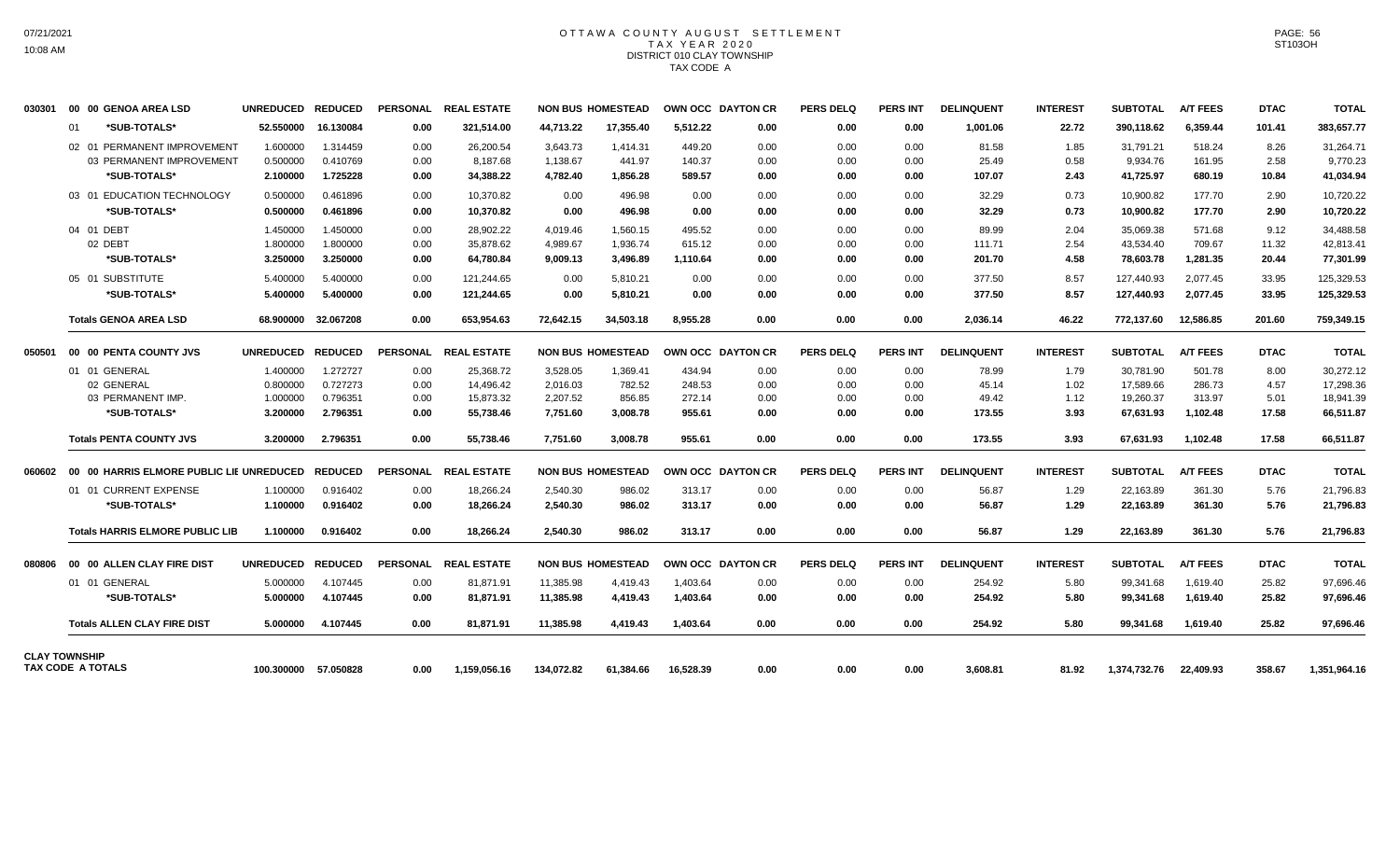# OTTAWA COUNTY AUGUST SETTLEMENT T A X Y E A R 2 0 2 0 DISTRICT 010 CLAY TOWNSHIP TAX CODE B

|        | 010101 00 00 OTTAWA COUNTY         | UNREDUCED REDUCED |                |           | PERSONAL REAL ESTATE | <b>NON BUS HOMESTEAD</b> |       | OWN OCC DAYTON CR |      | <b>PERS DELQ</b> | <b>PERS INT</b> | <b>DELINQUENT</b> | <b>INTEREST</b> | <b>SUBTOTAL</b> | <b>A/T FEES</b> | <b>DTAC</b> | <b>TOTAL</b> |
|--------|------------------------------------|-------------------|----------------|-----------|----------------------|--------------------------|-------|-------------------|------|------------------|-----------------|-------------------|-----------------|-----------------|-----------------|-------------|--------------|
|        | 01 01 O.C.B.M.R.                   | 2.200000          | 1.883836       | 4,498.41  | 2,503.39             | 0.00                     | 8.06  | 1.94              | 0.00 | 0.00             | 0.00            | 0.00              | 0.00            | 7,011.80        | 114.30          | 0.00        | 6,897.50     |
|        | 02 O.C.B.M.R.                      | 1.400000          | 1.248331       | 2,862.62  | 1,658.88             | 0.00                     | 5.34  | 1.28              | 0.00 | 0.00             | 0.00            | 0.00              | 0.00            | 4,528.12        | 73.81           | 0.00        | 4,454.31     |
|        | 01 PARK DISTRICT                   | 0.600000          | 0.595592       | 1,226.84  | 791.47               | 0.00                     | 2.55  | 0.00              | 0.00 | 0.00             | 0.00            | 0.00              | 0.00            | 2,020.86        | 32.94           | 0.00        | 1,987.92     |
|        | *SUB-TOTALS*                       | 4.200000          | 3.727759       | 8,587.87  | 4,953.74             | 0.00                     | 15.95 | 3.22              | 0.00 | 0.00             | 0.00            | 0.00              | 0.00            | 13,560.78       | 221.05          | 0.00        | 13,339.73    |
|        | 02 01 NURSING HOME                 | 0.500000          | 0.485399       | 1,022.37  | 645.04               | 0.00                     | 2.08  | 0.50              | 0.00 | 0.00             | 0.00            | 0.00              | 0.00            | 1,669.99        | 27.22           | 0.00        | 1.642.77     |
|        | *SUB-TOTALS*                       | 0.500000          | 0.485399       | 1,022.37  | 645.04               | 0.00                     | 2.08  | 0.50              | 0.00 | 0.00             | 0.00            | 0.00              | 0.00            | 1,669.99        | 27.22           | 0.00        | 1,642.77     |
|        |                                    |                   |                |           |                      |                          |       |                   |      |                  |                 |                   |                 |                 |                 |             |              |
|        | 03 02 SENIOR PROGRAM               | 0.300000          | 0.286012       | 613.42    | 380.07               | 0.00                     | 1.22  | 0.29              | 0.00 | 0.00             | 0.00            | 0.00              | 0.00            | 995.00          | 16.22           | 0.00        | 978.78       |
|        | 03 SENIOR PROGRAM                  | 0.200000          | 0.194640       | 408.95    | 258.65               | 0.00                     | 0.83  | 0.00              | 0.00 | 0.00             | 0.00            | 0.00              | 0.00            | 668.43          | 10.90           | 0.00        | 657.53       |
|        | *SUB-TOTALS*                       | 0.500000          | 0.480652       | 1,022.37  | 638.72               | 0.00                     | 2.05  | 0.29              | 0.00 | 0.00             | 0.00            | 0.00              | 0.00            | 1,663.43        | 27.12           | 0.00        | 1,636.31     |
|        | 04 01 INSIDE GENERAL               | 2.000000          | 2.000000       | 4,089.46  | 2,657.75             | 0.00                     | 8.56  | 2.06              | 0.00 | 0.00             | 0.00            | 0.00              | 0.00            | 6,757.83        | 110.16          | 0.00        | 6,647.67     |
|        | *SUB-TOTALS*                       | 2.000000          | 2.000000       | 4,089.46  | 2,657.75             | 0.00                     | 8.56  | 2.06              | 0.00 | 0.00             | 0.00            | 0.00              | 0.00            | 6,757.83        | 110.16          | 0.00        | 6,647.67     |
|        | 07 01 MENTAL HEALTH                | 0.700000          | 0.684293       | 1,431.31  | 909.34               | 0.00                     | 2.93  | 0.70              | 0.00 | 0.00             | 0.00            | 0.00              | 0.00            | 2,344.28        | 38.21           | 0.00        | 2,306.07     |
|        | 02 MENTAL HEALTH                   | 0.300000          | 0.293268       | 613.42    | 389.72               | 0.00                     | 1.26  | 0.30              | 0.00 | 0.00             | 0.00            | 0.00              | 0.00            | 1,004.70        | 16.38           | 0.00        | 988.32       |
|        | 03 MENTAL HEALTH                   | 0.200000          | 0.195512       | 408.95    | 259.81               | 0.00                     | 0.84  | 0.00              | 0.00 | 0.00             | 0.00            | 0.00              | 0.00            | 669.60          | 10.92           | 0.00        | 658.68       |
|        | *SUB-TOTALS*                       | 1.200000          | 1.173073       | 2,453.68  | 1,558.87             | 0.00                     | 5.03  | 1.00              | 0.00 | 0.00             | 0.00            | 0.00              | 0.00            | 4,018.58        | 65.51           | 0.00        | 3,953.07     |
|        | <b>Totals OTTAWA COUNTY</b>        | 8.400000          | 7.866883       | 17,175.75 | 10,454.12            | 0.00                     | 33.67 | 7.07              | 0.00 | 0.00             | 0.00            | 0.00              | 0.00            | 27,670.61       | 451.06          | 0.00        | 27,219.55    |
|        | 02020701 00 00 CLAY TWP. EXC CORP. | <b>UNREDUCED</b>  | <b>REDUCED</b> |           | PERSONAL REAL ESTATE | <b>NON BUS HOMESTEAD</b> |       | OWN OCC DAYTON CR |      | <b>PERS DELQ</b> | <b>PERS INT</b> | <b>DELINQUENT</b> | <b>INTEREST</b> | <b>SUBTOTAL</b> | <b>A/T FEES</b> | <b>DTAC</b> | <b>TOTAL</b> |
|        |                                    |                   |                |           |                      |                          |       |                   |      |                  |                 |                   |                 |                 |                 |             |              |
|        | 02 01 POLICE                       | 1.500000          | 1.364414       | 3,067.10  | 1,813.14             | 0.00                     | 5.84  | 1.40              | 0.00 | 0.00             | 0.00            | 0.00              | 0.00            | 4,887.48        | 79.67           | 0.00        | 4,807.81     |
|        | 02 POLICE                          | 1.500000          | 1.102983       | 3,067.10  | 1,465.73             | 0.00                     | 4.72  | 1.13              | 0.00 | 0.00             | 0.00            | 0.00              | 0.00            | 4,538.68        | 73.99           | 0.00        | 4,464.69     |
|        | 03 POLICE                          | 2.500000          | 2.274023       | 5,111.83  | 3,021.90             | 0.00                     | 9.73  | 2.34              | 0.00 | 0.00             | 0.00            | 0.00              | 0.00            | 8,145.80        | 132.79          | 0.00        | 8,013.01     |
|        | 04 POLICE                          | 2.800000          | 2.412063       | 5,725.25  | 3,205.34             | 0.00                     | 10.32 | 2.48              | 0.00 | 0.00             | 0.00            | 0.00              | 0.00            | 8,943.39        | 145.79          | 0.00        | 8,797.60     |
|        | 05 POLICE                          | 2.000000          | 1.996748       | 4,089.46  | 2,653.43             | 0.00                     | 8.55  | 0.00              | 0.00 | 0.00             | 0.00            | 0.00              | 0.00            | 6,751.44        | 110.06          | 0.00        | 6,641.38     |
|        | *SUB-TOTALS*                       | 10.300000         | 9.150231       | 21,060.74 | 12,159.54            | 0.00                     | 39.16 | 7.35              | 0.00 | 0.00             | 0.00            | 0.00              | 0.00            | 33,266.79       | 542.30          | 0.00        | 32,724.49    |
|        | 03 02 CEMETERY                     | 0.500000          | 0.483395       | 1,022.37  | 642.37               | 0.00                     | 2.07  | 0.50              | 0.00 | 0.00             | 0.00            | 0.00              | 0.00            | 1.667.31        | 27.18           | 0.00        | 1.640.13     |
|        | *SUB-TOTALS*                       | 0.500000          | 0.483395       | 1,022.37  | 642.37               | 0.00                     | 2.07  | 0.50              | 0.00 | 0.00             | 0.00            | 0.00              | 0.00            | 1,667.31        | 27.18           | 0.00        | 1,640.13     |
|        | 05 01 INSIDE GENERAL               | 0.500000          | 0.500000       | 1,022.37  | 664.44               | 0.00                     | 2.14  | 0.51              | 0.00 | 0.00             | 0.00            | 0.00              | 0.00            | 1,689.46        | 27.54           | 0.00        | 1,661.92     |
|        | *SUB-TOTALS*                       | 0.500000          | 0.500000       | 1,022.37  | 664.44               | 0.00                     | 2.14  | 0.51              | 0.00 | 0.00             | 0.00            | 0.00              | 0.00            | 1,689.46        | 27.54           | 0.00        | 1,661.92     |
|        | 06 02 INSIDE ROADS                 | 2.400000          | 2.400000       | 4,907.35  | 3,189.31             | 0.00                     | 10.27 | 2.47              | 0.00 | 0.00             | 0.00            | 0.00              | 0.00            | 8,109.40        | 132.19          | 0.00        | 7,977.21     |
|        | *SUB-TOTALS*                       | 2.400000          | 2.400000       | 4,907.35  | 3,189.31             | 0.00                     | 10.27 | 2.47              | 0.00 | 0.00             | 0.00            | 0.00              | 0.00            | 8,109.40        | 132.19          | 0.00        | 7,977.21     |
|        | Totals CLAY TWP. EXC CORP.         | 13.700000         | 12.533626      | 28,012.83 | 16,655.66            | 0.00                     | 53.64 | 10.83             | 0.00 | 0.00             | 0.00            | 0.00              | 0.00            | 44,732.96       | 729.21          | 0.00        | 44,003.75    |
| 030301 | 00 00 GENOA AREA LSD               | UNREDUCED REDUCED |                |           | PERSONAL REAL ESTATE | <b>NON BUS HOMESTEAD</b> |       | OWN OCC DAYTON CR |      | <b>PERS DELQ</b> | PERS INT        | <b>DELINQUENT</b> | <b>INTEREST</b> | <b>SUBTOTAL</b> | <b>A/T FEES</b> | <b>DTAC</b> | <b>TOTAL</b> |
|        | 00 01 GENERAL                      | 5.100000          | 5.100000       | 10,428.13 | 6,777.27             | 0.00                     | 21.83 | 5.24              | 0.00 | 0.00             | 0.00            | 0.00              | 0.00            | 17,232.47       | 280.91          | 0.00        | 16,951.56    |
|        |                                    |                   |                |           |                      |                          |       |                   |      |                  |                 |                   |                 |                 |                 |             |              |
|        | *SUB-TOTALS*                       | 5.100000          | 5.100000       | 10,428.13 | 6,777.27             | 0.00                     | 21.83 | 5.24              | 0.00 | 0.00             | 0.00            | 0.00              | 0.00            | 17,232.47       | 280.91          | 0.00        | 16,951.56    |
|        | 01 01 GENERAL                      | 27.600000         | 9.062598       | 56,434.56 | 12,043.08            | 0.00                     | 38.78 | 9.31              | 0.00 | 0.00             | 0.00            | 0.00              | 0.00            | 68,525.73       | 1,117.06        | 0.00        | 67,408.67    |
|        | 02 GENERAL                         | 5.800000          | 2.608544       | 11,859.44 | 3,466.43             | 0.00                     | 11.16 | 2.68              | 0.00 | 0.00             | 0.00            | 0.00              | 0.00            | 15,339.71       | 250.06          | 0.00        | 15,089.65    |
|        | 03 GENERAL                         | 3.500000          | 1.957708       | 7,156.56  | 2,601.55             | 0.00                     | 8.38  | 2.01              | 0.00 | 0.00             | 0.00            | 0.00              | 0.00            | 9,768.50        | 159.24          | 0.00        | 9,609.26     |
|        | 04 GENERAL                         | 4.250000          | 2.765467       | 8,690.11  | 3,674.97             | 0.00                     | 11.84 | 2.84              | 0.00 | 0.00             | 0.00            | 0.00              | 0.00            | 12,379.76       | 201.81          | 0.00        | 12,177.95    |
|        | 05 GENERAL                         | 2.500000          | 1.629303       | 5,111.83  | 2,165.14             | 0.00                     | 6.97  | 1.67              | 0.00 | 0.00             | 0.00            | 0.00              | 0.00            | 7,285.61        | 118.76          | 0.00        | 7,166.85     |
|        | 06 GENERAL                         | 5.000000          | 3.714550       | 10,223.65 | 4,936.18             | 0.00                     | 15.90 | 3.82              | 0.00 | 0.00             | 0.00            | 0.00              | 0.00            | 15,179.55       | 247.45          | 0.00        | 14,932.10    |
|        | 07 CURRENT EXPENSE                 | 3.900000          | 3.685321       | 7,974.45  | 4,897.34             | 0.00                     | 15.77 | 3.79              | 0.00 | 0.00             | 0.00            | 0.00              | 0.00            | 12,891.35       | 210.15          | 0.00        | 12,681.20    |
|        |                                    |                   |                |           |                      |                          |       |                   |      |                  |                 |                   |                 |                 |                 |             |              |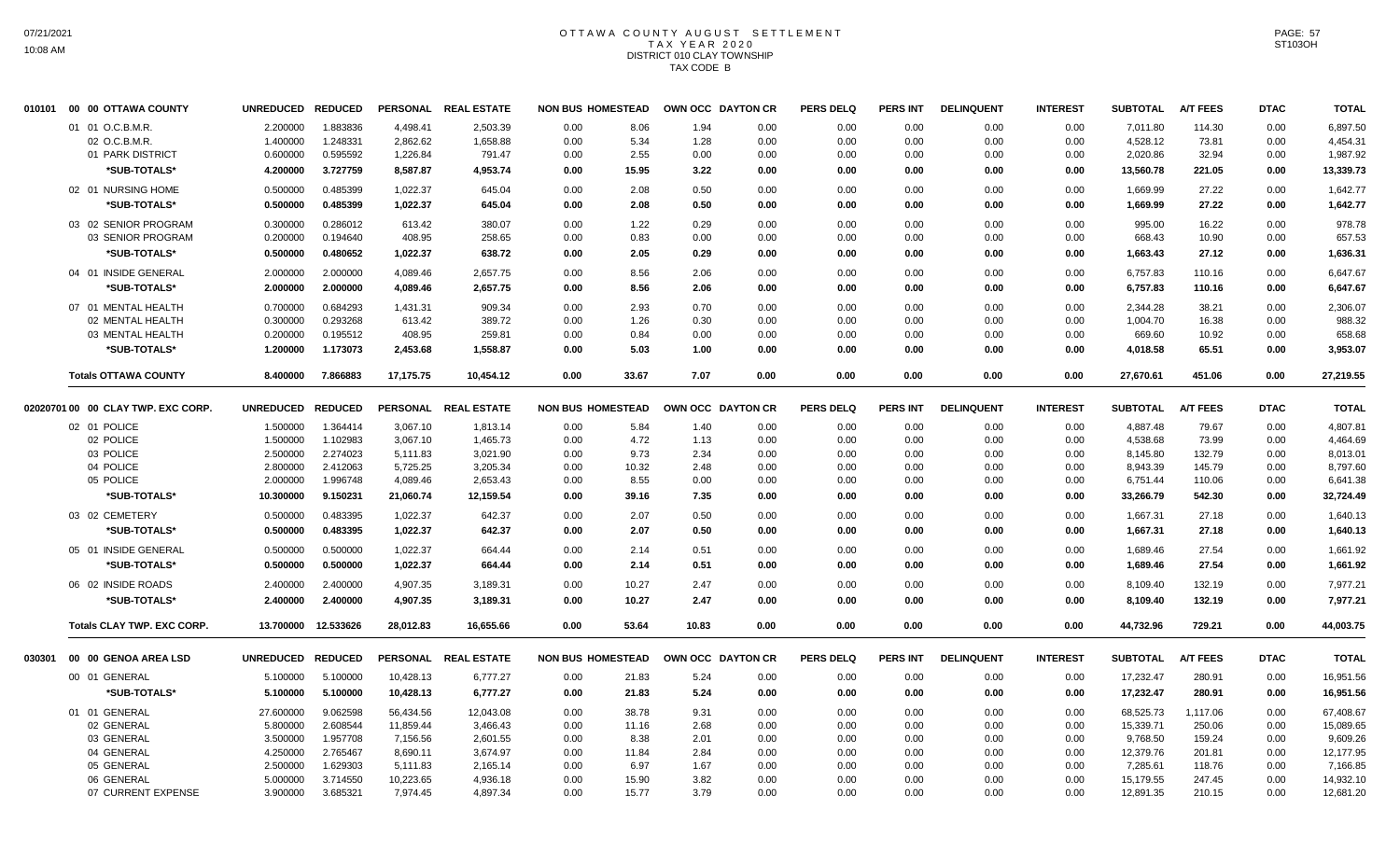# OTTAWA COUNTY AUGUST SETTLEMENT T A X Y E A R 2 0 2 0 DISTRICT 010 CLAY TOWNSHIP TAX CODE B

| 030301 | 00 00 GENOA AREA LSD                             | <b>UNREDUCED</b>  | <b>REDUCED</b>       | <b>PERSONAL</b> | <b>REAL ESTATE</b>   | <b>NON BUS HOMESTEAD</b> |        |       | OWN OCC DAYTON CR | <b>PERS DELQ</b> | <b>PERS INT</b> | <b>DELINQUENT</b> | <b>INTEREST</b> | <b>SUBTOTAL</b> | <b>A/T FEES</b> | <b>DTAC</b> | <b>TOTAL</b> |
|--------|--------------------------------------------------|-------------------|----------------------|-----------------|----------------------|--------------------------|--------|-------|-------------------|------------------|-----------------|-------------------|-----------------|-----------------|-----------------|-------------|--------------|
|        | *SUB-TOTALS*<br>01                               | 52.550000         | 25.423491            | 107,450.60      | 33,784.69            | 0.00                     | 108.80 | 26.12 | 0.00              | 0.00             | 0.00            | 0.00              | 0.00            | 141,370.21      | 2,304.53        | 0.00        | 139,065.68   |
|        | 02 01 PERMANENT IMPROVEMENT                      | 1.600000          | 1.524392             | 3.271.57        | 2,025.73             | 0.00                     | 6.52   | 1.57  | 0.00              | 0.00             | 0.00            | 0.00              | 0.00            | 5,305.39        | 86.48           | 0.00        | 5,218.91     |
|        | 03 PERMANENT IMPROVEMENT                         | 0.500000          | 0.476373             | 1,022.37        | 633.04               | 0.00                     | 2.04   | 0.49  | 0.00              | 0.00             | 0.00            | 0.00              | 0.00            | 1,657.94        | 27.03           | 0.00        | 1,630.91     |
|        | *SUB-TOTALS*                                     | 2.100000          | 2.000765             | 4,293.94        | 2,658.77             | 0.00                     | 8.56   | 2.06  | 0.00              | 0.00             | 0.00            | 0.00              | 0.00            | 6,963.33        | 113.51          | 0.00        | 6,849.82     |
|        | 03 01 EDUCATION TECHNOLOGY                       | 0.500000          | 0.499390             | 1,022.37        | 663.63               | 0.00                     | 2.14   | 0.00  | 0.00              | 0.00             | 0.00            | 0.00              | 0.00            | 1,688.14        | 27.52           | 0.00        | 1,660.62     |
|        | *SUB-TOTALS*                                     | 0.500000          | 0.499390             | 1,022.37        | 663.63               | 0.00                     | 2.14   | 0.00  | 0.00              | 0.00             | 0.00            | 0.00              | 0.00            | 1.688.14        | 27.52           | 0.00        | 1,660.62     |
|        | 04 01 DEBT                                       | 1.450000          | 1.450000             | 2,964.86        | 1,926.87             | 0.00                     | 6.21   | 1.49  | 0.00              | 0.00             | 0.00            | 0.00              | 0.00            | 4.899.43        | 79.87           | 0.00        | 4,819.56     |
|        | 02 DEBT                                          | 1.800000          | 1.800000             | 3,680.52        | 2,391.98             | 0.00                     | 7.70   | 1.85  | 0.00              | 0.00             | 0.00            | 0.00              | 0.00            | 6,082.05        | 99.15           | 0.00        | 5,982.90     |
|        | *SUB-TOTALS*                                     | 3.250000          | 3.250000             | 6,645.38        | 4,318.85             | 0.00                     | 13.91  | 3.34  | 0.00              | 0.00             | 0.00            | 0.00              | 0.00            | 10,981.48       | 179.02          | 0.00        | 10,802.46    |
|        | 05 01 SUBSTITUTE                                 | 5.400000          | 5.400000             | 11,041.55       | 7,175.94             | 0.00                     | 23.11  | 0.00  | 0.00              | 0.00             | 0.00            | 0.00              | 0.00            | 18,240.60       | 297.35          | 0.00        | 17,943.25    |
|        | *SUB-TOTALS*                                     | 5.400000          | 5.400000             | 11.041.55       | 7,175.94             | 0.00                     | 23.11  | 0.00  | 0.00              | 0.00             | 0.00            | 0.00              | 0.00            | 18,240.60       | 297.35          | 0.00        | 17,943.25    |
|        | <b>Totals GENOA AREA LSD</b>                     | 68.900000         | 41.673646            | 140,881.97      | 55,379.15            | 0.00                     | 178.35 | 36.76 | 0.00              | 0.00             | 0.00            | 0.00              | 0.00            | 196,476.23      | 3,202.84        | 0.00        | 193,273.39   |
| 050501 | 00 00 PENTA COUNTY JVS                           | <b>UNREDUCED</b>  | <b>REDUCED</b>       | <b>PERSONAL</b> | <b>REAL ESTATE</b>   | <b>NON BUS HOMESTEAD</b> |        |       | OWN OCC DAYTON CR | <b>PERS DELQ</b> | <b>PERS INT</b> | <b>DELINQUENT</b> | <b>INTEREST</b> | <b>SUBTOTAL</b> | <b>A/T FEES</b> | <b>DTAC</b> | <b>TOTAL</b> |
|        | 01 01 GENERAL                                    | 1.400000          | 1.370355             | 2,862.62        | 1,821.03             | 0.00                     | 5.86   | 1.41  | 0.00              | 0.00             | 0.00            | 0.00              | 0.00            | 4,690.92        | 76.47           | 0.00        | 4,614.45     |
|        | 02 GENERAL                                       | 0.800000          | 0.783060             | 1,635.78        | 1,040.59             | 0.00                     | 3.35   | 0.80  | 0.00              | 0.00             | 0.00            | 0.00              | 0.00            | 2,680.52        | 43.70           | 0.00        | 2,636.82     |
|        | 03 PERMANENT IMP.                                | 1.000000          | 0.978825             | 2,044.73        | 1,300.74             | 0.00                     | 4.19   | 1.01  | 0.00              | 0.00             | 0.00            | 0.00              | 0.00            | 3,350.67        | 54.62           | 0.00        | 3,296.05     |
|        | *SUB-TOTALS*                                     | 3.200000          | 3.132240             | 6,543.13        | 4,162.36             | 0.00                     | 13.40  | 3.22  | 0.00              | 0.00             | 0.00            | 0.00              | 0.00            | 10,722.11       | 174.79          | 0.00        | 10,547.32    |
|        | <b>Totals PENTA COUNTY JVS</b>                   | 3.200000          | 3.132240             | 6.543.13        | 4,162.36             | 0.00                     | 13.40  | 3.22  | 0.00              | 0.00             | 0.00            | 0.00              | 0.00            | 10,722.11       | 174.79          | 0.00        | 10,547.32    |
| 060602 | 00 00 HARRIS ELMORE PUBLIC LIE UNREDUCED REDUCED |                   |                      |                 | PERSONAL REAL ESTATE | <b>NON BUS HOMESTEAD</b> |        |       | OWN OCC DAYTON CR | <b>PERS DELO</b> | PERS INT        | <b>DELINQUENT</b> | <b>INTEREST</b> | <b>SUBTOTAL</b> | <b>A/T FEES</b> | <b>DTAC</b> | <b>TOTAL</b> |
|        | 01 01 CURRENT EXPENSE                            | 1.100000          | 1.060521             | 2.249.20        | 1,409.30             | 0.00                     | 4.54   | 1.09  | 0.00              | 0.00             | 0.00            | 0.00              | 0.00            | 3,664.13        | 59.73           | 0.00        | 3,604.40     |
|        | *SUB-TOTALS*                                     | 1.100000          | 1.060521             | 2,249.20        | 1,409.30             | 0.00                     | 4.54   | 1.09  | 0.00              | 0.00             | 0.00            | 0.00              | 0.00            | 3,664.13        | 59.73           | 0.00        | 3,604.40     |
|        | <b>Totals HARRIS ELMORE PUBLIC LIB</b>           | 1.100000          | 1.060521             | 2.249.20        | 1.409.30             | 0.00                     | 4.54   | 1.09  | 0.00              | 0.00             | 0.00            | 0.00              | 0.00            | 3,664.13        | 59.73           | 0.00        | 3,604.40     |
| 080806 | 00 00 ALLEN CLAY FIRE DIST                       | UNREDUCED REDUCED |                      |                 | PERSONAL REAL ESTATE | <b>NON BUS HOMESTEAD</b> |        |       | OWN OCC DAYTON CR | <b>PERS DELQ</b> | <b>PERS INT</b> | <b>DELINQUENT</b> | <b>INTEREST</b> | <b>SUBTOTAL</b> | <b>A/T FEES</b> | <b>DTAC</b> | <b>TOTAL</b> |
|        | 01 01 GENERAL                                    | 5.000000          | 4.761040             | 10,223.60       | 6,326.84             | 0.00                     | 20.37  | 4.90  | 0.00              | 0.00             | 0.00            | 0.00              | 0.00            | 16,575.71       | 270.21          | 0.00        | 16,305.50    |
|        | *SUB-TOTALS*                                     | 5.000000          | 4.761040             | 10,223.60       | 6,326.84             | 0.00                     | 20.37  | 4.90  | 0.00              | 0.00             | 0.00            | 0.00              | 0.00            | 16,575.71       | 270.21          | 0.00        | 16,305.50    |
|        | <b>Totals ALLEN CLAY FIRE DIST</b>               | 5.000000          | 4.761040             | 10.223.60       | 6.326.84             | 0.00                     | 20.37  | 4.90  | 0.00              | 0.00             | 0.00            | 0.00              | 0.00            | 16.575.71       | 270.21          | 0.00        | 16,305.50    |
|        | <b>CLAY TOWNSHIP</b><br><b>TAX CODE B TOTALS</b> |                   | 100.300000 71.027956 | 205,086.48      | 94,387.43            | 0.00                     | 303.97 | 63.87 | 0.00              | 0.00             | 0.00            | 0.00              | 0.00            | 299,841.75      | 4,887.84        | 0.00        | 294,953.91   |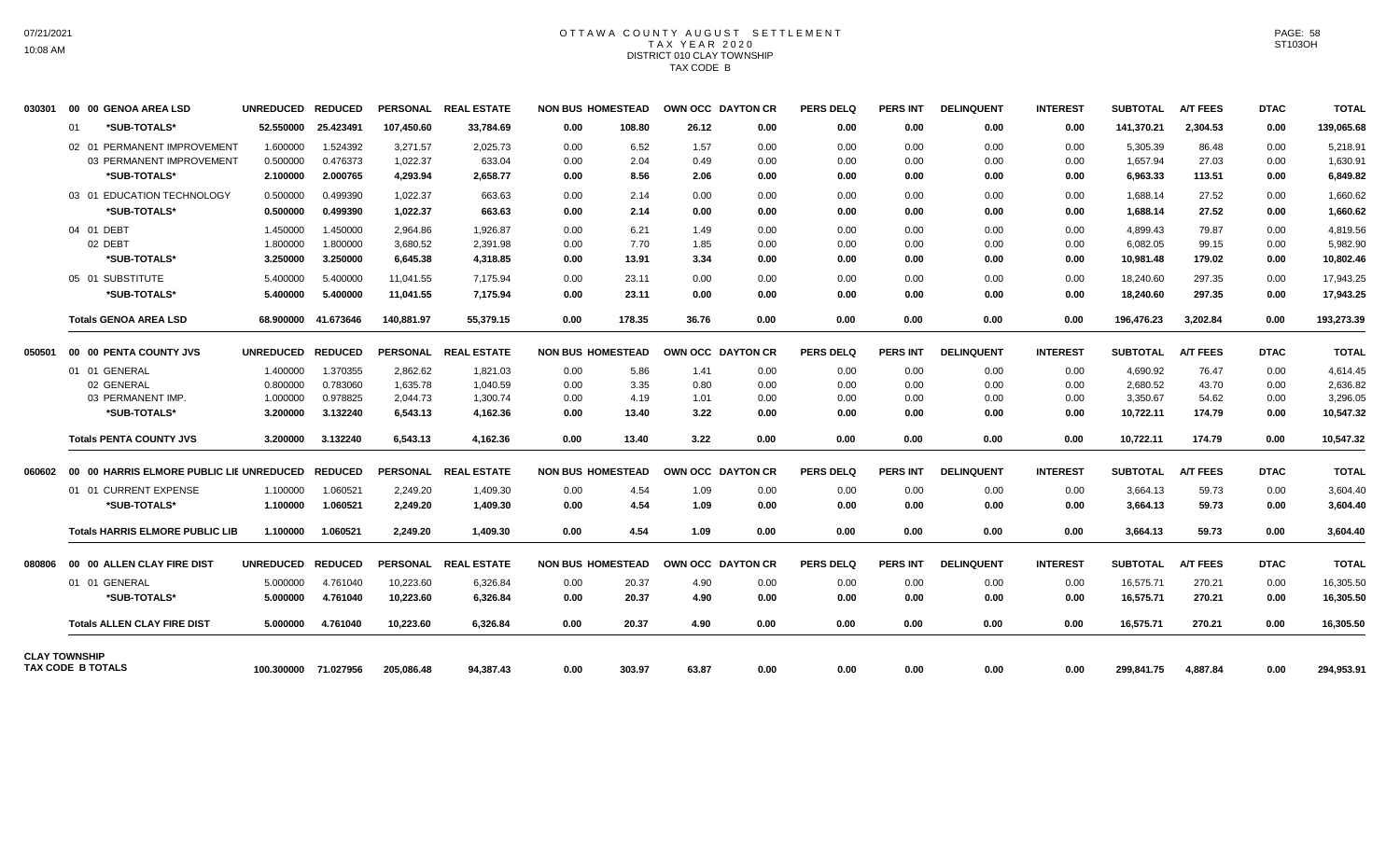## OTTAWA COUNTY AUGUST SETTLEMENT T A X Y E A R 2 0 2 0 DISTRICT 010 CLAY TOWNSHIP DISTRICT

|        | 010101 00 00 OTTAWA COUNTY         | UNREDUCED REDUCED |           | PERSONAL REAL ESTATE |           | <b>NON BUS HOMESTEAD</b> |          | OWN OCC DAYTON CR | <b>PERS DELQ</b> | <b>PERS INT</b> | <b>DELINQUENT</b> | <b>INTEREST</b> | <b>SUBTOTAL</b> | <b>A/T FEES</b> | <b>DTAC</b> | <b>TOTAL</b> |
|--------|------------------------------------|-------------------|-----------|----------------------|-----------|--------------------------|----------|-------------------|------------------|-----------------|-------------------|-----------------|-----------------|-----------------|-------------|--------------|
|        | 01 01 O.C.B.M.R.                   |                   | 4,498.41  | 26,490.24            | 3,335.87  | 1,302.88                 | 413.18   | 0.00              | 0.00             | 0.00            | 74.69             | 1.70            | 36,116.97       | 588.75          | 7.57        | 35,520.65    |
|        | 02 O.C.B.M.R.                      |                   | 2,862.62  | 19,584.44            | 2,492.92  | 972.97                   | 308.61   | 0.00              | 0.00             | 0.00            | 55.81             | 1.27            | 26,278.64       | 428.37          | 5.65        | 25,844.62    |
|        | 01 PARK DISTRICT                   |                   | 1,226.84  | 14,147.24            | 0.00      | 642.58                   | 0.00     | 0.00              | 0.00             | 0.00            | 41.58             | 0.94            | 16,059.18       | 261.78          | 3.74        | 15,793.66    |
|        | *SUB-TOTALS*                       |                   | 8,587.87  | 60,221.92            | 5,828.79  | 2,918.43                 | 721.79   | 0.00              | 0.00             | 0.00            | 172.08            | 3.91            | 78,454.79       | 1,278.90        | 16.96       | 77,158.93    |
|        | 02 01 NURSING HOME                 |                   | 1,022.37  | 9,256.77             | 1,197.64  | 466.94                   | 148.14   | 0.00              | 0.00             | 0.00            | 26.81             | 0.61            | 12,119.28       | 197.56          | 2.72        | 11,919.00    |
|        | *SUB-TOTALS*                       |                   | 1,022.37  | 9,256.77             | 1,197.64  | 466.94                   | 148.14   | 0.00              | 0.00             | 0.00            | 26.81             | 0.61            | 12,119.28       | 197.56          | 2.72        | 11,919.00    |
|        | 03 02 SENIOR PROGRAM               |                   | 613.42    | 4.840.22             | 620.28    | 241.98                   | 76.76    | 0.00              | 0.00             | 0.00            | 13.89             | 0.32            | 6,406.87        | 104.44          | 1.41        | 6.301.02     |
|        | 03 SENIOR PROGRAM                  |                   | 408.95    | 4,148.58             | 0.00      | 187.24                   | 0.00     | 0.00              | 0.00             | 0.00            | 12.11             | 0.27            | 4,757.15        | 77.55           | 1.09        | 4.678.51     |
|        | *SUB-TOTALS*                       |                   | 1,022.37  | 8,988.80             | 620.28    | 429.22                   | 76.76    | 0.00              | 0.00             | 0.00            | 26.00             | 0.59            | 11,164.02       | 181.99          | 2.50        | 10,979.53    |
|        | 04 01 INSIDE GENERAL               |                   | 4,089.46  | 42.522.89            | 5,544.08  | 2,160.49                 | 685.53   | 0.00              | 0.00             | 0.00            | 124.12            | 2.82            | 55,129.39       | 898.68          | 12.57       | 54.218.14    |
|        | *SUB-TOTALS*                       |                   | 4,089.46  | 42,522.89            | 5,544.08  | 2,160.49                 | 685.53   | 0.00              | 0.00             | 0.00            | 124.12            | 2.82            | 55,129.39       | 898.68          | 12.57       | 54,218.14    |
|        | 07 01 MENTAL HEALTH                |                   | 1,431.31  | 13,540.63            | 1,756.64  | 684.77                   | 217.26   | 0.00              | 0.00             | 0.00            | 39.33             | 0.89            | 17,670.83       | 288.05          | 3.98        | 17,378.80    |
|        | 02 MENTAL HEALTH                   |                   | 613.42    | 5,803.13             | 752.85    | 293.48                   | 93.11    | 0.00              | 0.00             | 0.00            | 16.86             | 0.38            | 7,573.23        | 123.46          | 1.71        | 7,448.06     |
|        | 03 MENTAL HEALTH                   |                   | 408.95    | 4,326.00             | 0.00      | 195.70                   | 0.00     | 0.00              | 0.00             | 0.00            | 12.66             | 0.29            | 4,943.60        | 80.59           | 1.14        | 4,861.87     |
|        | *SUB-TOTALS*                       |                   | 2,453.68  | 23,669.76            | 2,509.49  | 1,173.95                 | 310.37   | 0.00              | 0.00             | 0.00            | 68.85             | 1.56            | 30,187.66       | 492.10          | 6.83        | 29,688.73    |
|        | <b>Totals OTTAWA COUNTY</b>        |                   | 17,175.75 | 144,660.14           | 15,700.28 | 7,149.03                 | 1,942.59 | 0.00              | 0.00             | 0.00            | 417.86            | 9.49            | 187,055.14      | 3,049.23        | 41.58       | 183,964.33   |
|        | 02020701 00 00 CLAY TWP. EXC CORP. | UNREDUCED REDUCED |           | PERSONAL REAL ESTATE |           | <b>NON BUS HOMESTEAD</b> |          | OWN OCC DAYTON CR | <b>PERS DELQ</b> | <b>PERS INT</b> | <b>DELINQUENT</b> | <b>INTEREST</b> | <b>SUBTOTAL</b> | <b>A/T FEES</b> | <b>DTAC</b> | <b>TOTAL</b> |
|        | 02 01 POLICE                       |                   | 3,067.10  | 24,418.05            | 3,143.68  | 1,226.06                 | 388.95   | 0.00              | 0.00             | 0.00            | 70.38             | 1.60            | 32,315.82       | 526.79          | 7.13        | 31,781.90    |
|        | 02 POLICE                          |                   | 3,067.10  | 14,453.11            | 1,806.17  | 705.78                   | 223.79   | 0.00              | 0.00             | 0.00            | 40.44             | 0.92            | 20,297.31       | 330.88          | 4.10        | 19,962.33    |
|        | 03 POLICE                          |                   | 5,111.83  | 40,696.75            | 5,239.47  | 2,043.43                 | 648.26   | 0.00              | 0.00             | 0.00            | 117.30            | 2.66            | 53,859.70       | 877.99          | 11.88       | 52,969.83    |
|        | 04 POLICE                          |                   | 5,725.25  | 36,958.83            | 4,694.13  | 1,832.34                 | 581.17   | 0.00              | 0.00             | 0.00            | 105.09            | 2.39            | 49,899.20       | 813.42          | 10.65       | 49,075.13    |
|        | 05 POLICE                          |                   | 4,089.46  | 44,720.83            | 0.00      | 2,024.48                 | 0.00     | 0.00              | 0.00             | 0.00            | 130.98            | 2.97            | 50,968.72       | 830.86          | 11.78       | 50,126.08    |
|        | *SUB-TOTALS*                       |                   | 21,060.74 | 161,247.57           | 14,883.45 | 7,832.09                 | 1,842.17 | 0.00              | 0.00             | 0.00            | 464.19            | 10.54           | 207,340.75      | 3,379.94        | 45.54       | 203,915.27   |
|        | 03 02 CEMETERY                     |                   | 1,022.37  | 8,768.80             | 1,130.15  | 440.74                   | 139.82   | 0.00              | 0.00             | 0.00            | 25.30             | 0.57            | 11,527.75       | 187.92          | 2.56        | 11,337.27    |
|        | *SUB-TOTALS*                       |                   | 1,022.37  | 8,768.80             | 1,130.15  | 440.74                   | 139.82   | 0.00              | 0.00             | 0.00            | 25.30             | 0.57            | 11,527.75       | 187.92          | 2.56        | 11,337.27    |
|        | 05 01 INSIDE GENERAL               |                   | 1.022.37  | 10,630.72            | 1,386.02  | 540.12                   | 171.38   | 0.00              | 0.00             | 0.00            | 31.03             | 0.70            | 13,782.34       | 224.67          | 3.14        | 13,554.53    |
|        | *SUB-TOTALS*                       |                   | 1,022.37  | 10,630.72            | 1,386.02  | 540.12                   | 171.38   | 0.00              | 0.00             | 0.00            | 31.03             | 0.70            | 13,782.34       | 224.67          | 3.14        | 13,554.53    |
|        | 06 02 INSIDE ROADS                 |                   | 4,907.35  | 51,027.47            | 6,652.89  | 2,592.58                 | 822.63   | 0.00              | 0.00             | 0.00            | 148.95            | 3.38            | 66,155.25       | 1,078.41        | 15.09       | 65,061.75    |
|        | *SUB-TOTALS*                       |                   | 4,907.35  | 51.027.47            | 6,652.89  | 2,592.58                 | 822.63   | 0.00              | 0.00             | 0.00            | 148.95            | 3.38            | 66.155.25       | 1.078.41        | 15.09       | 65,061.75    |
|        | Totals CLAY TWP. EXC CORP.         |                   | 28,012.83 | 231,674.56           | 24,052.51 | 11,405.53                | 2,976.00 | 0.00              | 0.00             | 0.00            | 669.47            | 15.19           | 298,806.09      | 4,870.94        | 66.33       | 293,868.82   |
| 030301 | 00 00 GENOA AREA LSD               | UNREDUCED REDUCED |           | PERSONAL REAL ESTATE |           | <b>NON BUS HOMESTEAD</b> |          | OWN OCC DAYTON CR | <b>PERS DELQ</b> | <b>PERS INT</b> | <b>DELINQUENT</b> | <b>INTEREST</b> | <b>SUBTOTAL</b> | <b>A/T FEES</b> | <b>DTAC</b> | <b>TOTAL</b> |
|        | 00 01 GENERAL                      |                   | 10,428.13 | 108,433.37           | 14,137.40 | 5,509.25                 | 1,748.09 | 0.00              | 0.00             | 0.00            | 316.52            | 7.19            | 140,579.95      | 2,291.63        | 32.06       | 138,256.26   |
|        | *SUB-TOTALS*                       |                   | 10,428.13 | 108,433.37           | 14,137.40 | 5,509.25                 | 1,748.09 | 0.00              | 0.00             | 0.00            | 316.52            | 7.19            | 140,579.95      | 2,291.63        | 32.06       | 138,256.26   |
|        | 01 01 GENERAL                      |                   | 56,434.56 | 103,922.33           | 12,777.72 | 4.998.44                 | 1,584.54 | 0.00              | 0.00             | 0.00            | 286.07            | 6.49            | 180,010.15      | 2,934.40        | 28.98       | 177.046.77   |
|        | 02 GENERAL                         |                   | 11,859.44 | 39,000.90            | 4,941.81  | 1,929.32                 | 611.90   | 0.00              | 0.00             | 0.00            | 110.64            | 2.51            | 58,456.52       | 952.92          | 11.21       | 57,492.39    |
|        | 03 GENERAL                         |                   | 7,156.56  | 29,632.03            | 3,759.15  | 1,467.49                 | 465.44   | 0.00              | 0.00             | 0.00            | 84.16             | 1.91            | 42,566.74       | 693.89          | 8.53        | 41,864.32    |
|        | 04 GENERAL                         |                   | 8,690.11  | 40,823.50            | 5,166.28  | 2,017.13                 | 639.73   | 0.00              | 0.00             | 0.00            | 115.67            | 2.63            | 57,455.05       | 936.60          | 11.72       | 56,506.73    |
|        | 05 GENERAL                         |                   | 5,111.83  | 24,149.33            | 3,057.36  | 1,193.68                 | 378.58   | 0.00              | 0.00             | 0.00            | 68.45             | 1.55            | 33,960.78       | 553.60          | 6.93        | 33,400.25    |
|        | 06 GENERAL                         |                   | 10,223.65 | 49,208.90            | 6,157.04  | 2,405.75                 | 762.86   | 0.00              | 0.00             | 0.00            | 137.85            | 3.13            | 68,899.18       | 1,123.15        | 13.96       | 67,762.07    |
|        | 07 CURRENT EXPENSE                 |                   | 7,974.45  | 68,561.70            | 8,853.86  | 3,452.39                 | 1,095.29 | 0.00              | 0.00             | 0.00            | 198.22            | 4.50            | 90,140.41       | 1,469.41        | 20.08       | 88,650.92    |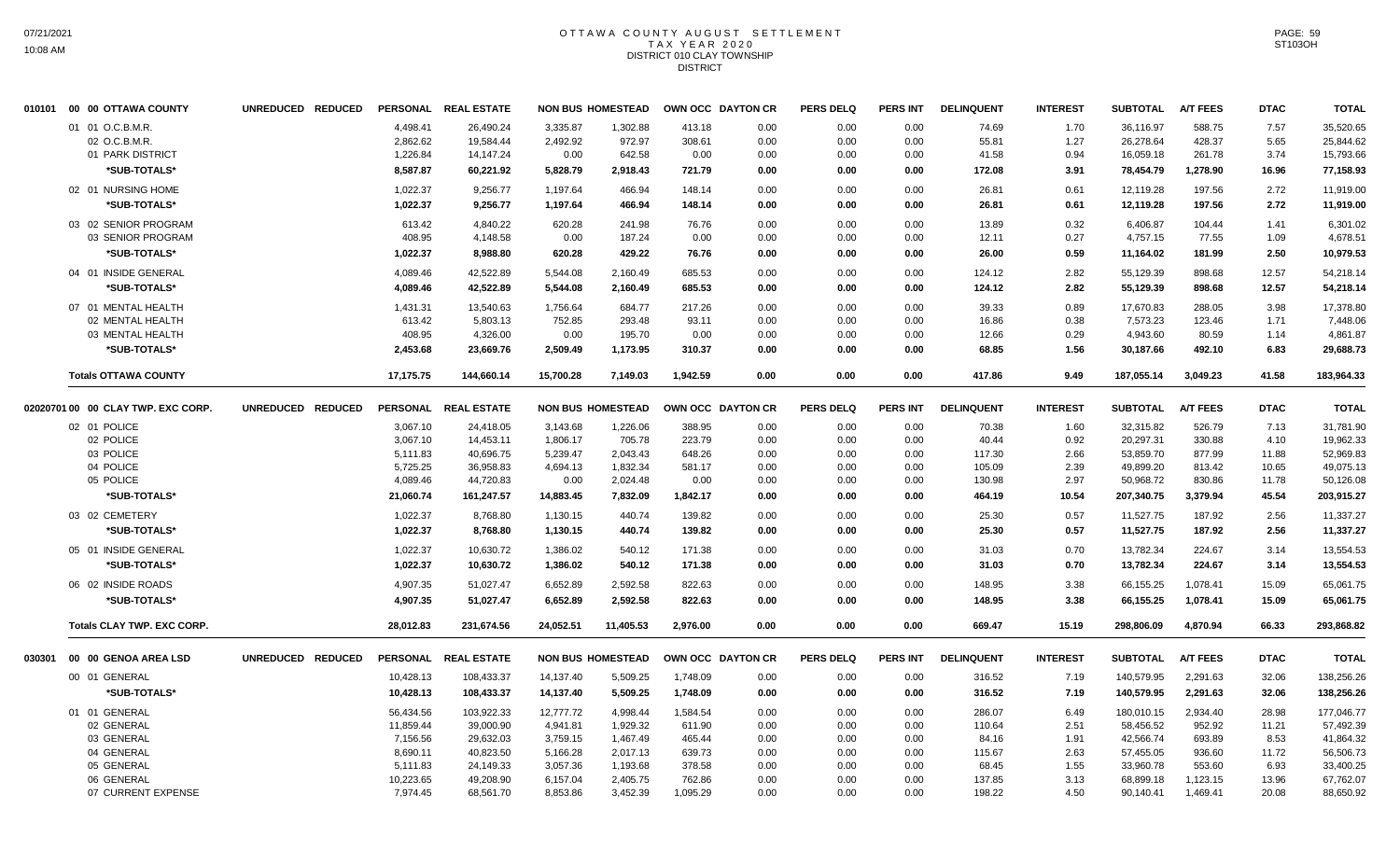### OTTAWA COUNTY AUGUST SETTLEMENT T A X Y E A R 2 0 2 0 DISTRICT 010 CLAY TOWNSHIP DISTRICT

|                                                |                                                  |                   | UNREDUCED REDUCED | <b>PERSONAL</b> | <b>REAL ESTATE</b>   |            | <b>NON BUS HOMESTEAD</b> |           | OWN OCC DAYTON CR | <b>PERS DELQ</b> | PERS INT        | <b>DELINQUENT</b> | <b>INTEREST</b> | <b>SUBTOTAL</b> | <b>A/T FEES</b> | <b>DTAC</b> | <b>TOTAL</b> |
|------------------------------------------------|--------------------------------------------------|-------------------|-------------------|-----------------|----------------------|------------|--------------------------|-----------|-------------------|------------------|-----------------|-------------------|-----------------|-----------------|-----------------|-------------|--------------|
|                                                | *SUB-TOTALS*<br>01                               |                   |                   | 107.450.60      | 355.298.69           | 44.713.22  | 17.464.20                | 5.538.34  | 0.00              | 0.00             | 0.00            | 1.001.06          | 22.72           | 531.488.83      | 8.663.97        | 101.41      | 522,723.45   |
|                                                | 02 01 PERMANENT IMPROVEMENT                      |                   |                   | 3,271.57        | 28,226.27            | 3,643.73   | 1,420.83                 | 450.77    | 0.00              | 0.00             | 0.00            | 81.58             | 1.85            | 37,096.60       | 604.72          | 8.26        | 36,483.62    |
|                                                | 03 PERMANENT IMPROVEMENT                         |                   |                   | 1,022.37        | 8,820.72             | 1,138.67   | 444.01                   | 140.86    | 0.00              | 0.00             | 0.00            | 25.49             | 0.58            | 11,592.70       | 188.98          | 2.58        | 11,401.14    |
|                                                | *SUB-TOTALS*                                     |                   |                   | 4,293.94        | 37,046.99            | 4,782.40   | 1,864.84                 | 591.63    | 0.00              | 0.00             | 0.00            | 107.07            | 2.43            | 48,689.30       | 793.70          | 10.84       | 47,884.76    |
|                                                | 03 01 EDUCATION TECHNOLOGY                       |                   |                   | 1,022.37        | 11,034.45            | 0.00       | 499.12                   | 0.00      | 0.00              | 0.00             | 0.00            | 32.29             | 0.73            | 12,588.96       | 205.22          | 2.90        | 12,380.84    |
|                                                | *SUB-TOTALS*                                     |                   |                   | 1,022.37        | 11,034.45            | 0.00       | 499.12                   | 0.00      | 0.00              | 0.00             | 0.00            | 32.29             | 0.73            | 12,588.96       | 205.22          | 2.90        | 12,380.84    |
|                                                | 04 01 DEBT                                       |                   |                   | 2,964.86        | 30,829.09            | 4,019.46   | 1,566.36                 | 497.01    | 0.00              | 0.00             | 0.00            | 89.99             | 2.04            | 39,968.81       | 651.55          | 9.12        | 39,308.14    |
|                                                | 02 DEBT                                          |                   |                   | 3.680.52        | 38,270.60            | 4,989.67   | 1.944.44                 | 616.97    | 0.00              | 0.00             | 0.00            | 111.71            | 2.54            | 49,616.45       | 808.82          | 11.32       | 48,796.31    |
|                                                | *SUB-TOTALS*                                     |                   |                   | 6,645.38        | 69,099.69            | 9,009.13   | 3,510.80                 | 1,113.98  | 0.00              | 0.00             | 0.00            | 201.70            | 4.58            | 89,585.26       | 1,460.37        | 20.44       | 88,104.45    |
|                                                | 05 01 SUBSTITUTE                                 |                   |                   | 11,041.55       | 128,420.59           | 0.00       | 5,833.32                 | 0.00      | 0.00              | 0.00             | 0.00            | 377.50            | 8.57            | 145,681.53      | 2,374.80        | 33.95       | 143,272.78   |
|                                                | *SUB-TOTALS*                                     |                   |                   | 11,041.55       | 128,420.59           | 0.00       | 5,833.32                 | 0.00      | 0.00              | 0.00             | 0.00            | 377.50            | 8.57            | 145,681.53      | 2,374.80        | 33.95       | 143,272.78   |
|                                                | <b>Totals GENOA AREA LSD</b>                     |                   |                   | 140,881.97      | 709,333.78           | 72,642.15  | 34,681.53                | 8.992.04  | 0.00              | 0.00             | 0.00            | 2,036.14          | 46.22           | 968,613.83      | 15,789.69       | 201.60      | 952,622.54   |
| 050501                                         | 00 00 PENTA COUNTY JVS                           | UNREDUCED REDUCED |                   |                 | PERSONAL REAL ESTATE |            | <b>NON BUS HOMESTEAD</b> |           | OWN OCC DAYTON CR | <b>PERS DELQ</b> | <b>PERS INT</b> | <b>DELINQUENT</b> | <b>INTEREST</b> | <b>SUBTOTAL</b> | <b>A/T FEES</b> | <b>DTAC</b> | <b>TOTAL</b> |
|                                                | 01 01 GENERAL                                    |                   |                   | 2.862.62        | 27.189.75            | 3,528.05   | 1.375.27                 | 436.35    | 0.00              | 0.00             | 0.00            | 78.99             | 1.79            | 35.472.82       | 578.25          | 8.00        | 34.886.57    |
|                                                | 02 GENERAL                                       |                   |                   | 1,635.78        | 15,537.01            | 2,016.03   | 785.87                   | 249.33    | 0.00              | 0.00             | 0.00            | 45.14             | 1.02            | 20,270.18       | 330.43          | 4.57        | 19,935.18    |
|                                                | 03 PERMANENT IMP.                                |                   |                   | 2,044.73        | 17,174.06            | 2,207.52   | 861.04                   | 273.15    | 0.00              | 0.00             | 0.00            | 49.42             | 1.12            | 22,611.04       | 368.59          | 5.01        | 22,237.44    |
|                                                | *SUB-TOTALS*                                     |                   |                   | 6,543.13        | 59.900.82            | 7,751.60   | 3,022.18                 | 958.83    | 0.00              | 0.00             | 0.00            | 173.55            | 3.93            | 78,354.04       | 1,277.27        | 17.58       | 77,059.19    |
|                                                | <b>Totals PENTA COUNTY JVS</b>                   |                   |                   | 6.543.13        | 59.900.82            | 7,751.60   | 3,022.18                 | 958.83    | 0.00              | 0.00             | 0.00            | 173.55            | 3.93            | 78,354.04       | 1,277.27        | 17.58       | 77,059.19    |
| 060602                                         | 00 00 HARRIS ELMORE PUBLIC LIE UNREDUCED REDUCED |                   |                   |                 | PERSONAL REAL ESTATE |            | <b>NON BUS HOMESTEAD</b> |           | OWN OCC DAYTON CR | <b>PERS DELQ</b> | <b>PERS INT</b> | <b>DELINQUENT</b> | <b>INTEREST</b> | <b>SUBTOTAL</b> | <b>A/T FEES</b> | <b>DTAC</b> | <b>TOTAL</b> |
|                                                | 01 01 CURRENT EXPENSE                            |                   |                   | 2,249.20        | 19,675.54            | 2,540.30   | 990.56                   | 314.26    | 0.00              | 0.00             | 0.00            | 56.87             | 1.29            | 25,828.02       | 421.03          | 5.76        | 25,401.23    |
|                                                | *SUB-TOTALS*                                     |                   |                   | 2,249.20        | 19,675.54            | 2,540.30   | 990.56                   | 314.26    | 0.00              | 0.00             | 0.00            | 56.87             | 1.29            | 25,828.02       | 421.03          | 5.76        | 25,401.23    |
|                                                | <b>Totals HARRIS ELMORE PUBLIC LIB</b>           |                   |                   | 2.249.20        | 19.675.54            | 2.540.30   | 990.56                   | 314.26    | 0.00              | 0.00             | 0.00            | 56.87             | 1.29            | 25,828.02       | 421.03          | 5.76        | 25,401.23    |
| 080806                                         | 00 00 ALLEN CLAY FIRE DIST                       | UNREDUCED REDUCED |                   |                 | PERSONAL REAL ESTATE |            | <b>NON BUS HOMESTEAD</b> |           | OWN OCC DAYTON CR | <b>PERS DELQ</b> | <b>PERS INT</b> | <b>DELINQUENT</b> | <b>INTEREST</b> | <b>SUBTOTAL</b> | <b>A/T FEES</b> | <b>DTAC</b> | <b>TOTAL</b> |
|                                                | 01 01 GENERAL                                    |                   |                   | 10,223.60       | 88,198.75            | 11,385.98  | 4,439.80                 | 1,408.54  | 0.00              | 0.00             | 0.00            | 254.92            | 5.80            | 115,917.39      | 1,889.61        | 25.82       | 114,001.96   |
|                                                | *SUB-TOTALS*                                     |                   |                   | 10,223.60       | 88,198.75            | 11,385.98  | 4,439.80                 | 1,408.54  | 0.00              | 0.00             | 0.00            | 254.92            | 5.80            | 115,917.39      | 1,889.61        | 25.82       | 114,001.96   |
|                                                | <b>Totals ALLEN CLAY FIRE DIST</b>               |                   |                   | 10,223.60       | 88,198.75            | 11,385.98  | 4,439.80                 | 1,408.54  | 0.00              | 0.00             | 0.00            | 254.92            | 5.80            | 115,917.39      | 1,889.61        | 25.82       | 114,001.96   |
| <b>CLAY TOWNSHIP</b><br><b>DISTRICT TOTALS</b> |                                                  |                   |                   | 205.086.48      | 1,253,443.59         | 134,072.82 | 61,688.63                | 16,592.26 | 0.00              | 0.00             | 0.00            | 3,608.81          | 81.92           | 1,674,574.51    | 27,297.77       | 358.67      | 1,646,918.07 |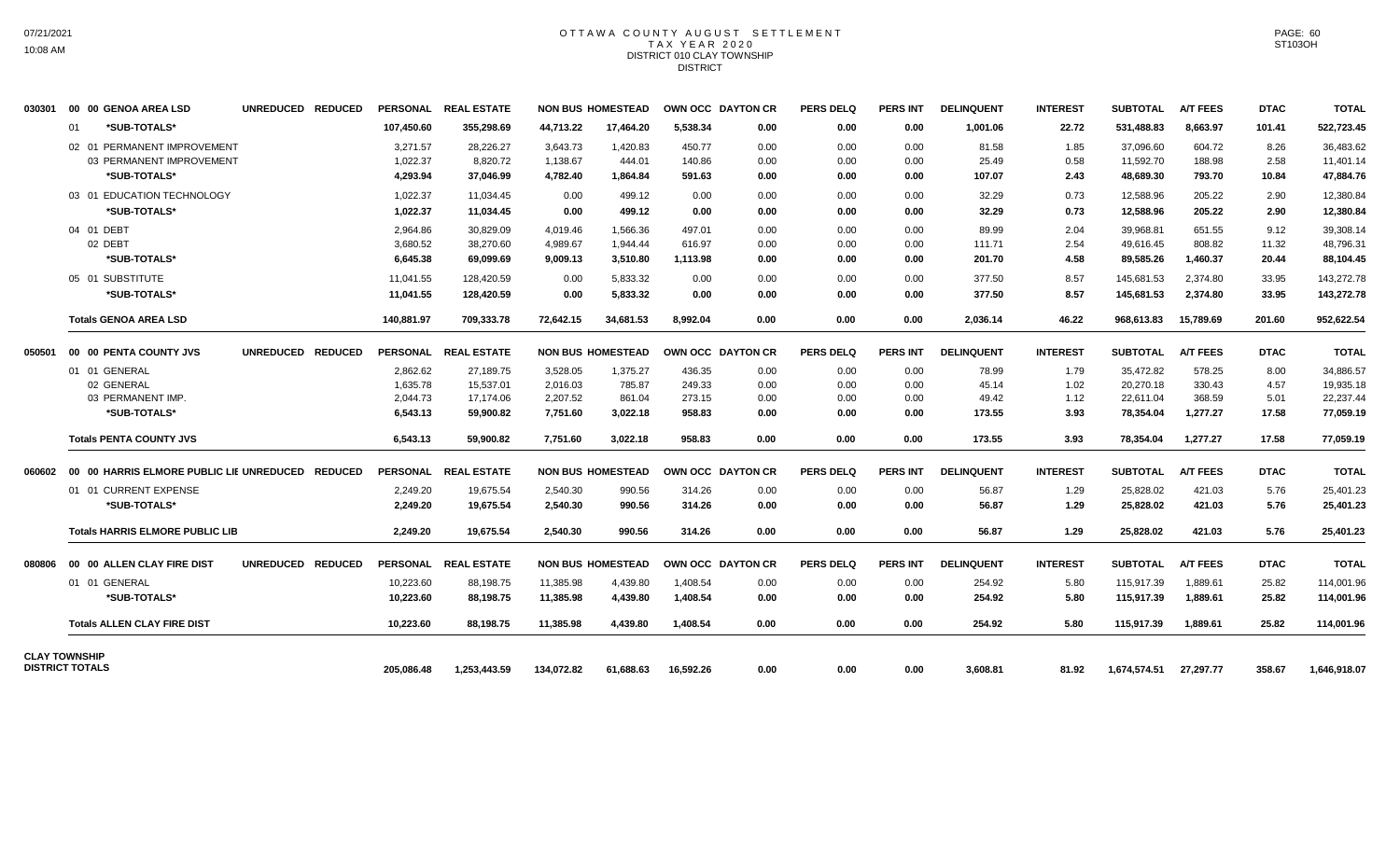# OTTAWA COUNTY AUGUST SETTLEMENT T A X Y E A R 2 0 2 0 DISTRICT 011 WOODMORE IN CLAY TAX CODE A

| 010101 | 00 00 OTTAWA COUNTY                | UNREDUCED REDUCED    |                     | <b>PERSONAL</b> | <b>REAL ESTATE</b>   | <b>NON BUS HOMESTEAD</b> |                 | OWN OCC DAYTON CR |              | <b>PERS DELQ</b> | <b>PERS INT</b> | <b>DELINQUENT</b> | <b>INTEREST</b> | <b>SUBTOTAL</b>    | A/T FEES        | <b>DTAC</b>  | <b>TOTAL</b>       |
|--------|------------------------------------|----------------------|---------------------|-----------------|----------------------|--------------------------|-----------------|-------------------|--------------|------------------|-----------------|-------------------|-----------------|--------------------|-----------------|--------------|--------------------|
|        | 01 01 O.C.B.M.R.                   | 2.200000             | 1.203400            | 0.00            | 1.747.98             | 287.05                   | 55.66           | 26.12             | 0.00         | 0.00             | 0.00            | 17.35             | 1.87            | 2.136.03           | 34.82           | 1.93         | 2,099.28           |
|        | 02 O.C.B.M.R.                      | 1.400000             | 0.899310            | 0.00            | 1,306.28             | 214.52                   | 41.59           | 19.52             | 0.00         | 0.00             | 0.00            | 12.97             | 1.39            | 1,596.27           | 26.02           | 1.45         | 1,568.80           |
|        | 01 PARK DISTRICT                   | 0.600000             | 0.594840            | 0.00            | 969.83               | 0.00                     | 27.51           | 0.00              | 0.00         | 0.00             | 0.00            | 9.63              | 1.04            | 1,008.01           | 16.43           | 0.96         | 990.62             |
|        | *SUB-TOTALS*                       | 4.200000             | 2.697550            | 0.00            | 4,024.09             | 501.57                   | 124.76          | 45.64             | 0.00         | 0.00             | 0.00            | 39.95             | 4.30            | 4,740.31           | 77.27           | 4.34         | 4.658.70           |
|        | 02 01 NURSING HOME                 | 0.500000             | 0.432043            | 0.00            | 627.56               | 103.06                   | 19.98           | 9.38              | 0.00         | 0.00             | 0.00            | 6.23              | 0.67            | 766.88             | 12.50           | 0.69         | 753.69             |
|        |                                    |                      |                     |                 |                      |                          |                 |                   |              |                  |                 |                   |                 |                    |                 |              |                    |
|        | *SUB-TOTALS*                       | 0.500000             | 0.432043            | 0.00            | 627.56               | 103.06                   | 19.98           | 9.38              | 0.00         | 0.00             | 0.00            | 6.23              | 0.67            | 766.88             | 12.50           | 0.69         | 753.69             |
|        | 03 02 SENIOR PROGRAM               | 0.300000             | 0.223762            | 0.00            | 325.02               | 53.38                    | 10.35           | 4.86              | 0.00         | 0.00             | 0.00            | 3.23              | 0.35            | 397.19             | 6.47            | 0.36         | 390.36             |
|        | 03 SENIOR PROGRAM                  | 0.200000             | 0.173250            | 0.00            | 282.47               | 0.00                     | 8.01            | 0.00              | 0.00         | 0.00             | 0.00            | 2.80              | 0.30            | 293.58             | 4.79            | 0.28         | 288.51             |
|        | *SUB-TOTALS*                       | 0.500000             | 0.397012            | 0.00            | 607.49               | 53.38                    | 18.36           | 4.86              | 0.00         | 0.00             | 0.00            | 6.03              | 0.65            | 690.77             | 11.26           | 0.64         | 678.87             |
|        | 04 01 INSIDE GENERAL               | 2.000000             | 2.000000            | 0.00            | 2,905.06             | 477.07                   | 92.50           | 43.41             | 0.00         | 0.00             | 0.00            | 28.84             | 3.10            | 3,549.98           | 57.87           | 3.21         | 3,488.90           |
|        | *SUB-TOTALS*                       | 2.000000             | 2.000000            | 0.00            | 2,905.06             | 477.07                   | 92.50           | 43.41             | 0.00         | 0.00             | 0.00            | 28.84             | 3.10            | 3,549.98           | 57.87           | 3.21         | 3,488.90           |
|        | 07 01 MENTAL HEALTH                | 0.700000             | 0.633701            | 0.00            | 920.47               | 151.16                   | 29.31           | 13.75             | 0.00         | 0.00             | 0.00            | 9.14              | 0.98            | 1,124.81           | 18.34           | 1.02         | 1,105.45           |
|        | 02 MENTAL HEALTH                   | 0.300000             | 0.271586            | 0.00            | 394.49               | 64.78                    | 12.56           | 5.89              | 0.00         | 0.00             | 0.00            | 3.92              | 0.42            | 482.06             | 7.86            | 0.44         | 473.76             |
|        | 03 MENTAL HEALTH                   | 0.200000             | 0.181100            | 0.00            | 295.27               | 0.00                     | 8.38            | 0.00              | 0.00         | 0.00             | 0.00            | 2.93              | 0.32            | 306.90             | 5.00            | 0.29         | 301.61             |
|        | *SUB-TOTALS*                       | 1.200000             | 1.086387            | 0.00            | 1,610.23             | 215.94                   | 50.25           | 19.64             | 0.00         | 0.00             | 0.00            | 15.99             | 1.72            | 1,913.77           | 31.20           | 1.75         | 1,880.82           |
|        | <b>Totals OTTAWA COUNTY</b>        | 8.400000             | 6.612992            | 0.00            | 9,774.43             | 1,351.02                 | 305.85          | 122.93            | 0.00         | 0.00             | 0.00            | 97.04             | 10.44           | 11,661.71          | 190.10          | 10.63        | 11,460.98          |
|        |                                    |                      |                     |                 |                      |                          |                 |                   |              |                  |                 |                   |                 |                    |                 |              |                    |
|        | 02020701 00 00 CLAY TWP. EXC CORP. | UNREDUCED REDUCED    |                     |                 | PERSONAL REAL ESTATE | <b>NON BUS HOMESTEAD</b> |                 | OWN OCC DAYTON CR |              | <b>PERS DELQ</b> | <b>PERS INT</b> | <b>DELINQUENT</b> | <b>INTEREST</b> | <b>SUBTOTAL</b>    | <b>A/T FEES</b> | <b>DTAC</b>  | <b>TOTAL</b>       |
|        | 02 01 POLICE                       | 1.500000             | 1.134069            | 0.00            | 1,647.27             | 270.52                   | 52.45           | 24.61             | 0.00         | 0.00             | 0.00            | 16.35             | 1.76            | 2,012.96           | 32.81           | 1.82         | 1,978.33           |
|        | 02 POLICE                          | 1.500000             | 0.651566            | 0.00            | 946.42               | 155.42                   | 30.13           | 14.14             | 0.00         | 0.00             | 0.00            | 9.40              | 1.01            | 1.156.52           | 18.85           | 1.05         | 1,136.62           |
|        | 03 POLICE                          | 2.500000             | 1.890115            | 0.00            | 2,745.45             | 450.86                   | 87.42           | 41.02             | 0.00         | 0.00             | 0.00            | 27.26             | 2.93            | 3,354.94           | 54.69           | 3.04         | 3,297.21           |
|        | 04 POLICE                          | 2.800000             | 1.693384            | 0.00            | 2,459.69             | 403.93                   | 78.32           | 36.75             | 0.00         | 0.00             | 0.00            | 24.42             | 2.63            | 3,005.74           | 49.00           | 2.72         | 2,954.02           |
|        | 05 POLICE                          | 2.000000             | 1.873600            | 0.00            | 3,054.74             | 0.00                     | 86.65           | 0.00              | 0.00         | 0.00             | 0.00            | 30.33             | 3.26            | 3,174.98           | 51.76           | 3.01         | 3,120.21           |
|        | *SUB-TOTALS*                       | 10.300000            | 7.242734            | 0.00            | 10,853.57            | 1,280.73                 | 334.97          | 116.52            | 0.00         | 0.00             | 0.00            | 107.76            | 11.59           | 12,705.14          | 207.11          | 11.64        | 12,486.39          |
|        | 03 02 CEMETERY                     | 0.500000             | 0.407696            | 0.00            | 592.19               | 97.25                    | 18.86           | 8.85              | 0.00         | 0.00             | 0.00            | 5.88              | 0.63            | 723.66             | 11.80           | 0.66         | 711.20             |
|        | *SUB-TOTALS*                       | 0.500000             | 0.407696            | 0.00            | 592.19               | 97.25                    | 18.86           | 8.85              | 0.00         | 0.00             | 0.00            | 5.88              | 0.63            | 723.66             | 11.80           | 0.66         | 711.20             |
|        | 05 01 INSIDE GENERAL               | 0.500000             | 0.500000            | 0.00            | 726.27               | 119.27                   | 23.12           | 10.85             | 0.00         | 0.00             | 0.00            | 7.21              | 0.78            | 887.50             | 14.47           | 0.80         | 872.23             |
|        | *SUB-TOTALS*                       | 0.500000             | 0.500000            | 0.00            | 726.27               | 119.27                   | 23.12           | 10.85             | 0.00         | 0.00             | 0.00            | 7.21              | 0.78            | 887.50             | 14.47           | 0.80         | 872.23             |
|        | 06 02 INSIDE ROADS                 | 2.400000             | 2.400000            | 0.00            | 3,486.08             | 572.48                   | 111.00          | 52.09             | 0.00         | 0.00             | 0.00            | 34.61             | 3.72            | 4,259.98           | 69.44           | 3.86         | 4,186.68           |
|        |                                    |                      |                     |                 |                      |                          |                 |                   |              |                  |                 |                   |                 |                    |                 |              |                    |
|        | *SUB-TOTALS*                       | 2.400000             | 2.400000            | 0.00            | 3,486.08             | 572.48                   | 111.00          | 52.09             | 0.00         | 0.00             | 0.00            | 34.61             | 3.72            | 4,259.98           | 69.44           | 3.86         | 4,186.68           |
|        | <b>Totals CLAY TWP, EXC CORP.</b>  |                      | 13.700000 10.550430 | 0.00            | 15,658.11            | 2.069.73                 | 487.95          | 188.31            | 0.00         | 0.00             | 0.00            | 155.46            | 16.72           | 18.576.28          | 302.82          | 16.96        | 18,256.50          |
| 030305 | 00 00 WOODMORE LSD                 | UNREDUCED REDUCED    |                     |                 | PERSONAL REAL ESTATE | <b>NON BUS HOMESTEAD</b> |                 | OWN OCC DAYTON CR |              | <b>PERS DELQ</b> | <b>PERS INT</b> | <b>DELINQUENT</b> | <b>INTEREST</b> | <b>SUBTOTAL</b>    | <b>A/T FEES</b> | <b>DTAC</b>  | <b>TOTAL</b>       |
|        | 00 01 GENERAL                      | 4.000000             | 4.000000            | 0.00            | 5,810.13             | 954.14                   | 185.00          | 86.82             | 0.00         | 0.00             | 0.00            | 57.69             | 6.20            | 7,099.98           | 115.74          | 6.43         | 6,977.81           |
|        | *SUB-TOTALS*                       | 4.000000             | 4.000000            | 0.00            | 5,810.13             | 954.14                   | 185.00          | 86.82             | 0.00         | 0.00             | 0.00            | 57.69             | 6.20            | 7,099.98           | 115.74          | 6.43         | 6,977.81           |
|        | 01 01 GENERAL                      | 23.200000            | 10.703274           | 0.00            | 15,546.84            | 2,553.11                 | 495.01          | 232.31            | 0.00         | 0.00             | 0.00            | 154.36            | 16.59           | 18,998.22          | 309.70          | 17.19        | 18,671.33          |
|        | 02 GENERAL                         | 6.500000             | 3.564308            | 0.00            | 5,177.27             | 850.21                   | 164.84          | 77.36             | 0.00         | 0.00             | 0.00            | 51.40             | 5.53            | 6,326.61           | 103.13          | 5.73         | 6,217.75           |
|        | 03 GENERAL                         | 3.000000             | 1.732434            | 0.00            | 2,516.42             | 413.25                   | 80.12           | 37.60             | 0.00         | 0.00             | 0.00            | 24.98             | 2.69            | 3,075.06           | 50.13           | 2.78         | 3,022.15           |
|        | *SUB-TOTALS*                       | 32.700000            | 16.000016           | 0.00            | 23,240.53            | 3,816.57                 | 739.97          | 347.27            | 0.00         | 0.00             | 0.00            | 230.74            | 24.81           | 28,399.89          | 462.96          | 25.70        | 27,911.23          |
|        | 04 01 PERMANENT IMPROVEMENT        |                      | 2.548659            |                 |                      |                          |                 |                   |              |                  |                 |                   |                 |                    |                 |              |                    |
|        | 02 PERMANENT IMPROVEMENT           | 3.000000<br>0.500000 | 0.427956            | 0.00<br>0.00    | 3,702.01<br>621.62   | 607.94<br>102.08         | 117.87<br>19.79 | 55.32<br>9.29     | 0.00<br>0.00 | 0.00<br>0.00     | 0.00<br>0.00    | 36.76             | 3.95<br>0.66    | 4,523.85<br>759.61 | 73.74<br>12.38  | 4.09<br>0.69 | 4,446.02<br>746.54 |
|        |                                    |                      |                     |                 |                      |                          |                 |                   |              |                  |                 | 6.17              |                 |                    |                 |              |                    |
|        | *SUB-TOTALS*                       | 3.500000             | 2.976615            | 0.00            | 4,323.63             | 710.02                   | 137.66          | 64.61             | 0.00         | 0.00             | 0.00            | 42.93             | 4.61            | 5,283.46           | 86.12           | 4.78         | 5,192.56           |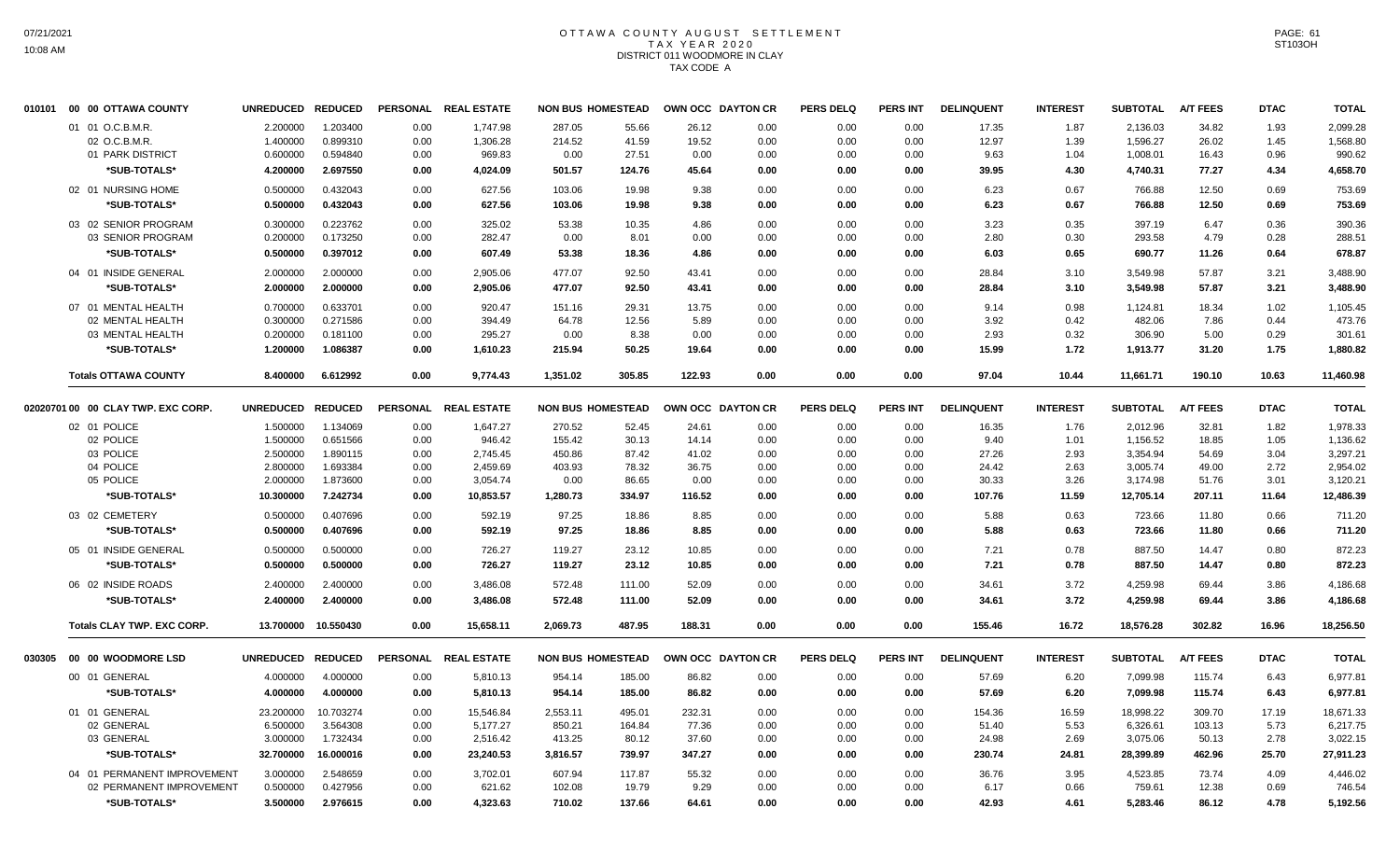# OTTAWA COUNTY AUGUST SETTLEMENT T A X Y E A R 2 0 2 0 DISTRICT 011 WOODMORE IN CLAY TAX CODE A

| 030305 | 00 00 WOODMORE LSD                               | <b>UNREDUCED</b>                 | <b>REDUCED</b>                   |                      | PERSONAL REAL ESTATE              |                                | <b>NON BUS HOMESTEAD</b>   | OWN OCC DAYTON CR        |                      | <b>PERS DELQ</b>     | <b>PERS INT</b>      | <b>DELINQUENT</b>        | <b>INTEREST</b>       | <b>SUBTOTAL</b>                   | <b>A/T FEES</b>           | <b>DTAC</b>           | <b>TOTAL</b>                      |
|--------|--------------------------------------------------|----------------------------------|----------------------------------|----------------------|-----------------------------------|--------------------------------|----------------------------|--------------------------|----------------------|----------------------|----------------------|--------------------------|-----------------------|-----------------------------------|---------------------------|-----------------------|-----------------------------------|
|        | 05 01 EMERGENCY<br>02 EMERGENCY<br>*SUB-TOTALS*  | 4.200000<br>3.000000<br>7.200000 | 4.200000<br>3.000000<br>7.200000 | 0.00<br>0.00<br>0.00 | 6,100.63<br>4,357.59<br>10.458.22 | 1,001.85<br>715.61<br>1.717.46 | 194.24<br>138.75<br>332.99 | 91.16<br>65.11<br>156.27 | 0.00<br>0.00<br>0.00 | 0.00<br>0.00<br>0.00 | 0.00<br>0.00<br>0.00 | 60.57<br>43.26<br>103.83 | 6.51<br>4.65<br>11.16 | 7,454.96<br>5,324.97<br>12.779.93 | 121.53<br>86.80<br>208.33 | 6.75<br>4.82<br>11.57 | 7,326.68<br>5,233.35<br>12,560.03 |
|        | 06 01 BOND (\$15,709,840)                        | 4.600000                         | 4.600000                         | 0.00                 | 6.681.65                          | 1.097.26                       | 212.74                     | 99.84                    | 0.00                 | 0.00                 | 0.00                 | 66.34                    | 7.13                  | 8,164.96                          | 133.10                    | 7.39                  | 8.024.47                          |
|        | *SUB-TOTALS*                                     | 4.600000                         | 4.600000                         | 0.00                 | 6.681.65                          | 1.097.26                       | 212.74                     | 99.84                    | 0.00                 | 0.00                 | 0.00                 | 66.34                    | 7.13                  | 8,164.96                          | 133.10                    | 7.39                  | 8,024.47                          |
|        | <b>Totals WOODMORE LSD</b>                       |                                  | 52.000000 34.776631              | 0.00                 | 50.514.16                         | 8.295.45                       | 1.608.36                   | 754.81                   | 0.00                 | 0.00                 | 0.00                 | 501.53                   | 53.91                 | 61.728.22                         | 1.006.25                  | 55.87                 | 60,666.10                         |
| 050501 | 00 00 PENTA COUNTY JVS                           | UNREDUCED REDUCED                |                                  |                      | PERSONAL REAL ESTATE              | <b>NON BUS HOMESTEAD</b>       |                            | OWN OCC DAYTON CR        |                      | <b>PERS DELQ</b>     | <b>PERS INT</b>      | <b>DELINQUENT</b>        | <b>INTEREST</b>       | <b>SUBTOTAL</b>                   | <b>A/T FEES</b>           | <b>DTAC</b>           | <b>TOTAL</b>                      |
|        | 01 01 GENERAL                                    | 1.400000                         | 1.272727                         | 0.00                 | 1.848.68                          | 303.59                         | 58.86                      | 27.62                    | 0.00                 | 0.00                 | 0.00                 | 18.35                    | 1.97                  | 2,259.07                          | 36.83                     | 2.05                  | 2,220.19                          |
|        | 02 GENERAL                                       | 0.800000                         | 0.727273                         | 0.00                 | 1.056.39                          | 173.48                         | 33.64                      | 15.79                    | 0.00                 | 0.00                 | 0.00                 | 10.49                    | 1.13                  | 1,290.92                          | 21.04                     | 1.17                  | 1,268.71                          |
|        | 03 PERMANENT IMP.                                | 1.000000                         | 0.796351                         | 0.00                 | 1,156.72                          | 189.96                         | 36.83                      | 17.28                    | 0.00                 | 0.00                 | 0.00                 | 11.48                    | 1.23                  | 1,413.50                          | 23.04                     | 1.28                  | 1,389.18                          |
|        | *SUB-TOTALS*                                     | 3.200000                         | 2.796351                         | 0.00                 | 4,061.79                          | 667.03                         | 129.33                     | 60.69                    | 0.00                 | 0.00                 | 0.00                 | 40.32                    | 4.33                  | 4,963.49                          | 80.91                     | 4.50                  | 4,878.08                          |
|        | <b>Totals PENTA COUNTY JVS</b>                   | 3.200000                         | 2.796351                         | 0.00                 | 4,061.79                          | 667.03                         | 129.33                     | 60.69                    | 0.00                 | 0.00                 | 0.00                 | 40.32                    | 4.33                  | 4,963.49                          | 80.91                     | 4.50                  | 4,878.08                          |
| 060602 | 00 00 HARRIS ELMORE PUBLIC LIE UNREDUCED REDUCED |                                  |                                  | <b>PERSONAL</b>      | <b>REAL ESTATE</b>                | <b>NON BUS HOMESTEAD</b>       |                            | OWN OCC DAYTON CR        |                      | <b>PERS DELQ</b>     | <b>PERS INT</b>      | <b>DELINQUENT</b>        | <b>INTEREST</b>       | <b>SUBTOTAL</b>                   | <b>A/T FEES</b>           | <b>DTAC</b>           | <b>TOTAL</b>                      |
|        | 01 01 CURRENT EXPENSE                            | 1.100000                         | 0.916402                         | 0.00                 | 1,331.10                          | 218.59                         | 42.38                      | 19.89                    | 0.00                 | 0.00                 | 0.00                 | 13.22                    | 1.42                  | 1,626.60                          | 26.52                     | 1.47                  | 1,598.61                          |
|        | *SUB-TOTALS*                                     | 1.100000                         | 0.916402                         | 0.00                 | 1,331.10                          | 218.59                         | 42.38                      | 19.89                    | 0.00                 | 0.00                 | 0.00                 | 13.22                    | 1.42                  | 1,626.60                          | 26.52                     | 1.47                  | 1,598.61                          |
|        | <b>Totals HARRIS ELMORE PUBLIC LIB</b>           | 1.100000                         | 0.916402                         | 0.00                 | 1.331.10                          | 218.59                         | 42.38                      | 19.89                    | 0.00                 | 0.00                 | 0.00                 | 13.22                    | 1.42                  | 1,626.60                          | 26.52                     | 1.47                  | 1,598.61                          |
| 080806 | 00 00 ALLEN CLAY FIRE DIST                       | <b>UNREDUCED</b>                 | <b>REDUCED</b>                   |                      | PERSONAL REAL ESTATE              | <b>NON BUS HOMESTEAD</b>       |                            | OWN OCC DAYTON CR        |                      | <b>PERS DELQ</b>     | <b>PERS INT</b>      | <b>DELINQUENT</b>        | <b>INTEREST</b>       | <b>SUBTOTAL</b>                   | <b>A/T FEES</b>           | <b>DTAC</b>           | <b>TOTAL</b>                      |
|        | 01 01 GENERAL                                    | 5.000000                         | 4.107445                         | 0.00                 | 5.966.18                          | 979.77                         | 189.97                     | 89.18                    | 0.00                 | 0.00                 | 0.00                 | 59.24                    | 6.37                  | 7.290.71                          | 118.85                    | 6.60                  | 7,165.26                          |
|        | *SUB-TOTALS*                                     | 5.000000                         | 4.107445                         | 0.00                 | 5,966.18                          | 979.77                         | 189.97                     | 89.18                    | 0.00                 | 0.00                 | 0.00                 | 59.24                    | 6.37                  | 7,290.71                          | 118.85                    | 6.60                  | 7,165.26                          |
|        | <b>Totals ALLEN CLAY FIRE DIST</b>               | 5.000000                         | 4.107445                         | 0.00                 | 5.966.18                          | 979.77                         | 189.97                     | 89.18                    | 0.00                 | 0.00                 | 0.00                 | 59.24                    | 6.37                  | 7.290.71                          | 118.85                    | 6.60                  | 7,165.26                          |
|        | <b>WOODMORE IN CLAY</b><br>TAX CODE A TOTALS     |                                  |                                  |                      |                                   |                                |                            |                          |                      |                      |                      |                          |                       |                                   |                           |                       |                                   |
|        |                                                  |                                  | 83.400000 59.760251              | 0.00                 | 87,305.77                         | 13,581.59                      | 2,763.84                   | 1,235.81                 | 0.00                 | 0.00                 | 0.00                 | 866.81                   | 93.19                 | 105,847.01                        | 1,725.45                  | 96.03                 | 104,025.53                        |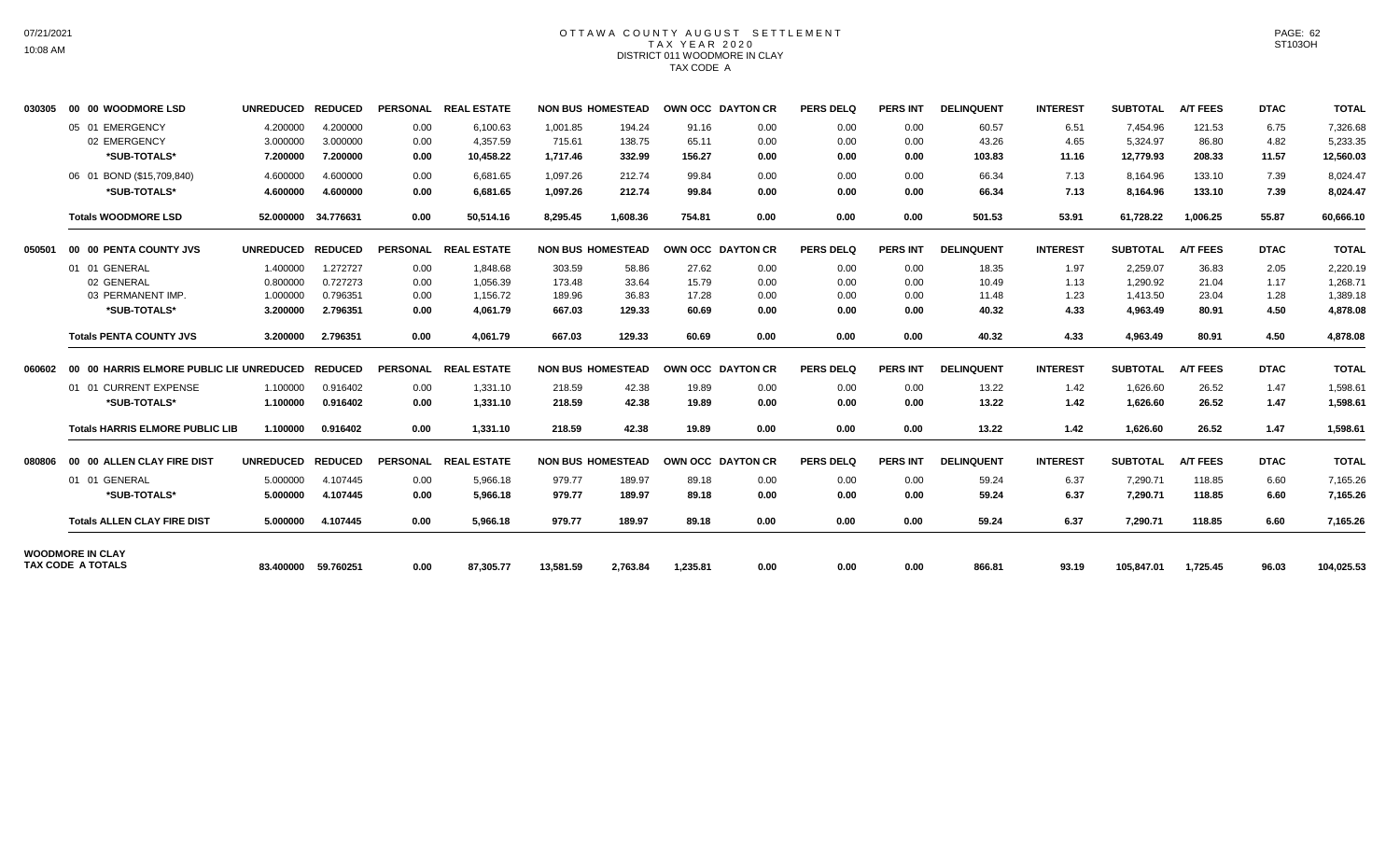# OTTAWA COUNTY AUGUST SETTLEMENT T A X Y E A R 2 0 2 0 DISTRICT 011 WOODMORE IN CLAY TAX CODE B

| 00 00 OTTAWA COUNTY                |                                                                                                                                                                                                                                                          |                                                                                 |                                                                                                                                                                                                                                                                                                                                                                                        |                                                                                                                                              |                                                                                                                                                                                                   |                                                                                                      |                                                                                                                                                                                                  |                                                                                                              | <b>PERS DELQ</b>                                                                                                                                                            | <b>PERS INT</b>                                                                                                          | <b>DELINQUENT</b>                                                                                                       | <b>INTEREST</b>                                                                                                           | <b>SUBTOTAL</b>                                                                                                         | <b>A/T FEES</b>                                                                                                                                       | <b>DTAC</b>                                                                                                                            | <b>TOTAL</b>                                                                                                        |
|------------------------------------|----------------------------------------------------------------------------------------------------------------------------------------------------------------------------------------------------------------------------------------------------------|---------------------------------------------------------------------------------|----------------------------------------------------------------------------------------------------------------------------------------------------------------------------------------------------------------------------------------------------------------------------------------------------------------------------------------------------------------------------------------|----------------------------------------------------------------------------------------------------------------------------------------------|---------------------------------------------------------------------------------------------------------------------------------------------------------------------------------------------------|------------------------------------------------------------------------------------------------------|--------------------------------------------------------------------------------------------------------------------------------------------------------------------------------------------------|--------------------------------------------------------------------------------------------------------------|-----------------------------------------------------------------------------------------------------------------------------------------------------------------------------|--------------------------------------------------------------------------------------------------------------------------|-------------------------------------------------------------------------------------------------------------------------|---------------------------------------------------------------------------------------------------------------------------|-------------------------------------------------------------------------------------------------------------------------|-------------------------------------------------------------------------------------------------------------------------------------------------------|----------------------------------------------------------------------------------------------------------------------------------------|---------------------------------------------------------------------------------------------------------------------|
| 01 01 O.C.B.M.R.                   | 2.200000                                                                                                                                                                                                                                                 | 1.883836                                                                        | 693.33                                                                                                                                                                                                                                                                                                                                                                                 | 57.14                                                                                                                                        | 0.00                                                                                                                                                                                              | 0.00                                                                                                 | 0.00                                                                                                                                                                                             | 0.00                                                                                                         | 0.00                                                                                                                                                                        | 0.00                                                                                                                     | 0.00                                                                                                                    | 0.00                                                                                                                      | 750.47                                                                                                                  | 12.23                                                                                                                                                 | 0.00                                                                                                                                   | 738.24                                                                                                              |
| 02 O.C.B.M.R                       | 1.400000                                                                                                                                                                                                                                                 | 1.248331                                                                        | 441.21                                                                                                                                                                                                                                                                                                                                                                                 | 37.86                                                                                                                                        | 0.00                                                                                                                                                                                              | 0.00                                                                                                 | 0.00                                                                                                                                                                                             | 0.00                                                                                                         | 0.00                                                                                                                                                                        | 0.00                                                                                                                     | 0.00                                                                                                                    | 0.00                                                                                                                      | 479.07                                                                                                                  | 7.81                                                                                                                                                  | 0.00                                                                                                                                   | 471.26                                                                                                              |
| 01 PARK DISTRICT                   | 0.600000                                                                                                                                                                                                                                                 | 0.595592                                                                        | 189.09                                                                                                                                                                                                                                                                                                                                                                                 | 18.06                                                                                                                                        | 0.00                                                                                                                                                                                              | 0.00                                                                                                 | 0.00                                                                                                                                                                                             | 0.00                                                                                                         | 0.00                                                                                                                                                                        | 0.00                                                                                                                     | 0.00                                                                                                                    | 0.00                                                                                                                      | 207.15                                                                                                                  | 3.38                                                                                                                                                  | 0.00                                                                                                                                   | 203.77                                                                                                              |
| *SUB-TOTALS*                       | 4.200000                                                                                                                                                                                                                                                 | 3.727759                                                                        | 1,323.63                                                                                                                                                                                                                                                                                                                                                                               | 113.06                                                                                                                                       | 0.00                                                                                                                                                                                              | 0.00                                                                                                 | 0.00                                                                                                                                                                                             | 0.00                                                                                                         | 0.00                                                                                                                                                                        | 0.00                                                                                                                     | 0.00                                                                                                                    | 0.00                                                                                                                      | 1,436.69                                                                                                                | 23.42                                                                                                                                                 | 0.00                                                                                                                                   | 1,413.27                                                                                                            |
| 02 01 NURSING HOME                 | 0.500000                                                                                                                                                                                                                                                 | 0.485399                                                                        | 157.58                                                                                                                                                                                                                                                                                                                                                                                 | 14.72                                                                                                                                        | 0.00                                                                                                                                                                                              | 0.00                                                                                                 | 0.00                                                                                                                                                                                             | 0.00                                                                                                         | 0.00                                                                                                                                                                        | 0.00                                                                                                                     | 0.00                                                                                                                    | 0.00                                                                                                                      | 172.30                                                                                                                  | 2.81                                                                                                                                                  | 0.00                                                                                                                                   | 169.49                                                                                                              |
| *SUB-TOTALS*                       | 0.500000                                                                                                                                                                                                                                                 | 0.485399                                                                        | 157.58                                                                                                                                                                                                                                                                                                                                                                                 | 14.72                                                                                                                                        | 0.00                                                                                                                                                                                              | 0.00                                                                                                 | 0.00                                                                                                                                                                                             | 0.00                                                                                                         | 0.00                                                                                                                                                                        | 0.00                                                                                                                     | 0.00                                                                                                                    | 0.00                                                                                                                      | 172.30                                                                                                                  | 2.81                                                                                                                                                  | 0.00                                                                                                                                   | 169.49                                                                                                              |
|                                    |                                                                                                                                                                                                                                                          |                                                                                 |                                                                                                                                                                                                                                                                                                                                                                                        |                                                                                                                                              |                                                                                                                                                                                                   |                                                                                                      |                                                                                                                                                                                                  |                                                                                                              |                                                                                                                                                                             |                                                                                                                          |                                                                                                                         |                                                                                                                           |                                                                                                                         |                                                                                                                                                       |                                                                                                                                        | 101.54                                                                                                              |
|                                    |                                                                                                                                                                                                                                                          |                                                                                 |                                                                                                                                                                                                                                                                                                                                                                                        |                                                                                                                                              |                                                                                                                                                                                                   |                                                                                                      |                                                                                                                                                                                                  |                                                                                                              |                                                                                                                                                                             |                                                                                                                          |                                                                                                                         |                                                                                                                           |                                                                                                                         |                                                                                                                                                       |                                                                                                                                        | 67.81                                                                                                               |
|                                    |                                                                                                                                                                                                                                                          |                                                                                 |                                                                                                                                                                                                                                                                                                                                                                                        |                                                                                                                                              |                                                                                                                                                                                                   |                                                                                                      |                                                                                                                                                                                                  |                                                                                                              |                                                                                                                                                                             |                                                                                                                          |                                                                                                                         |                                                                                                                           |                                                                                                                         |                                                                                                                                                       |                                                                                                                                        | 169.35                                                                                                              |
|                                    |                                                                                                                                                                                                                                                          |                                                                                 |                                                                                                                                                                                                                                                                                                                                                                                        |                                                                                                                                              |                                                                                                                                                                                                   |                                                                                                      |                                                                                                                                                                                                  |                                                                                                              |                                                                                                                                                                             |                                                                                                                          |                                                                                                                         |                                                                                                                           |                                                                                                                         |                                                                                                                                                       |                                                                                                                                        | 679.70                                                                                                              |
|                                    |                                                                                                                                                                                                                                                          |                                                                                 |                                                                                                                                                                                                                                                                                                                                                                                        |                                                                                                                                              |                                                                                                                                                                                                   |                                                                                                      |                                                                                                                                                                                                  |                                                                                                              |                                                                                                                                                                             |                                                                                                                          |                                                                                                                         |                                                                                                                           |                                                                                                                         |                                                                                                                                                       |                                                                                                                                        | 679.70                                                                                                              |
|                                    |                                                                                                                                                                                                                                                          |                                                                                 |                                                                                                                                                                                                                                                                                                                                                                                        |                                                                                                                                              |                                                                                                                                                                                                   |                                                                                                      |                                                                                                                                                                                                  |                                                                                                              |                                                                                                                                                                             |                                                                                                                          |                                                                                                                         |                                                                                                                           |                                                                                                                         |                                                                                                                                                       |                                                                                                                                        |                                                                                                                     |
|                                    |                                                                                                                                                                                                                                                          |                                                                                 |                                                                                                                                                                                                                                                                                                                                                                                        |                                                                                                                                              |                                                                                                                                                                                                   |                                                                                                      |                                                                                                                                                                                                  |                                                                                                              |                                                                                                                                                                             |                                                                                                                          |                                                                                                                         |                                                                                                                           |                                                                                                                         |                                                                                                                                                       |                                                                                                                                        | 237.43<br>101.75                                                                                                    |
|                                    |                                                                                                                                                                                                                                                          |                                                                                 |                                                                                                                                                                                                                                                                                                                                                                                        |                                                                                                                                              |                                                                                                                                                                                                   |                                                                                                      |                                                                                                                                                                                                  |                                                                                                              |                                                                                                                                                                             |                                                                                                                          |                                                                                                                         |                                                                                                                           |                                                                                                                         |                                                                                                                                                       |                                                                                                                                        |                                                                                                                     |
|                                    |                                                                                                                                                                                                                                                          |                                                                                 |                                                                                                                                                                                                                                                                                                                                                                                        |                                                                                                                                              |                                                                                                                                                                                                   |                                                                                                      |                                                                                                                                                                                                  |                                                                                                              |                                                                                                                                                                             |                                                                                                                          |                                                                                                                         |                                                                                                                           |                                                                                                                         |                                                                                                                                                       |                                                                                                                                        | 67.84<br>407.02                                                                                                     |
|                                    |                                                                                                                                                                                                                                                          |                                                                                 |                                                                                                                                                                                                                                                                                                                                                                                        |                                                                                                                                              |                                                                                                                                                                                                   |                                                                                                      |                                                                                                                                                                                                  |                                                                                                              |                                                                                                                                                                             |                                                                                                                          |                                                                                                                         |                                                                                                                           |                                                                                                                         |                                                                                                                                                       |                                                                                                                                        |                                                                                                                     |
| <b>Totals OTTAWA COUNTY</b>        | 8.400000                                                                                                                                                                                                                                                 |                                                                                 |                                                                                                                                                                                                                                                                                                                                                                                        | 238.58                                                                                                                                       | 0.00                                                                                                                                                                                              | 0.00                                                                                                 | 0.00                                                                                                                                                                                             | 0.00                                                                                                         | 0.00                                                                                                                                                                        | 0.00                                                                                                                     | 0.00                                                                                                                    | 0.00                                                                                                                      | 2,885.86                                                                                                                | 47.03                                                                                                                                                 | 0.00                                                                                                                                   | 2,838.83                                                                                                            |
| 02020701 00 00 CLAY TWP. EXC CORP. |                                                                                                                                                                                                                                                          | <b>REDUCED</b>                                                                  |                                                                                                                                                                                                                                                                                                                                                                                        |                                                                                                                                              |                                                                                                                                                                                                   |                                                                                                      |                                                                                                                                                                                                  |                                                                                                              | <b>PERS DELQ</b>                                                                                                                                                            | <b>PERS INT</b>                                                                                                          | <b>DELINQUENT</b>                                                                                                       | <b>INTEREST</b>                                                                                                           | <b>SUBTOTAL</b>                                                                                                         | <b>A/T FEES</b>                                                                                                                                       | <b>DTAC</b>                                                                                                                            | <b>TOTAL</b>                                                                                                        |
| 02 01 POLICE                       | 1.500000                                                                                                                                                                                                                                                 | 1.364414                                                                        | 472.73                                                                                                                                                                                                                                                                                                                                                                                 | 41.38                                                                                                                                        | 0.00                                                                                                                                                                                              | 0.00                                                                                                 | 0.00                                                                                                                                                                                             | 0.00                                                                                                         | 0.00                                                                                                                                                                        | 0.00                                                                                                                     | 0.00                                                                                                                    | 0.00                                                                                                                      | 514.11                                                                                                                  | 8.38                                                                                                                                                  | 0.00                                                                                                                                   | 505.73                                                                                                              |
| 02 POLICE                          | 1.500000                                                                                                                                                                                                                                                 | 1.102983                                                                        | 472.73                                                                                                                                                                                                                                                                                                                                                                                 | 33.45                                                                                                                                        | 0.00                                                                                                                                                                                              | 0.00                                                                                                 | 0.00                                                                                                                                                                                             | 0.00                                                                                                         | 0.00                                                                                                                                                                        | 0.00                                                                                                                     | 0.00                                                                                                                    | 0.00                                                                                                                      | 506.18                                                                                                                  | 8.25                                                                                                                                                  | 0.00                                                                                                                                   | 497.93                                                                                                              |
| 03 POLICE                          | 2.500000                                                                                                                                                                                                                                                 | 2.274023                                                                        | 787.88                                                                                                                                                                                                                                                                                                                                                                                 | 68.97                                                                                                                                        | 0.00                                                                                                                                                                                              | 0.00                                                                                                 | 0.00                                                                                                                                                                                             | 0.00                                                                                                         | 0.00                                                                                                                                                                        | 0.00                                                                                                                     | 0.00                                                                                                                    | 0.00                                                                                                                      | 856.85                                                                                                                  | 13.97                                                                                                                                                 | 0.00                                                                                                                                   | 842.88                                                                                                              |
| 04 POLICE                          | 2.800000                                                                                                                                                                                                                                                 | 2.412063                                                                        | 882.42                                                                                                                                                                                                                                                                                                                                                                                 | 73.16                                                                                                                                        | 0.00                                                                                                                                                                                              | 0.00                                                                                                 | 0.00                                                                                                                                                                                             | 0.00                                                                                                         | 0.00                                                                                                                                                                        | 0.00                                                                                                                     | 0.00                                                                                                                    | 0.00                                                                                                                      | 955.58                                                                                                                  | 15.58                                                                                                                                                 | 0.00                                                                                                                                   | 940.00                                                                                                              |
| 05 POLICE                          | 2.000000                                                                                                                                                                                                                                                 | 1.996748                                                                        | 630.30                                                                                                                                                                                                                                                                                                                                                                                 | 60.56                                                                                                                                        | 0.00                                                                                                                                                                                              | 0.00                                                                                                 | 0.00                                                                                                                                                                                             | 0.00                                                                                                         | 0.00                                                                                                                                                                        | 0.00                                                                                                                     | 0.00                                                                                                                    | 0.00                                                                                                                      | 690.86                                                                                                                  | 11.26                                                                                                                                                 | 0.00                                                                                                                                   | 679.60                                                                                                              |
| *SUB-TOTALS*                       | 10.300000                                                                                                                                                                                                                                                | 9.150231                                                                        | 3,246.06                                                                                                                                                                                                                                                                                                                                                                               | 277.52                                                                                                                                       | 0.00                                                                                                                                                                                              | 0.00                                                                                                 | 0.00                                                                                                                                                                                             | 0.00                                                                                                         | 0.00                                                                                                                                                                        | 0.00                                                                                                                     | 0.00                                                                                                                    | 0.00                                                                                                                      | 3,523.58                                                                                                                | 57.44                                                                                                                                                 | 0.00                                                                                                                                   | 3,466.14                                                                                                            |
| 03 02 CEMETERY                     | 0.500000                                                                                                                                                                                                                                                 | 0.483395                                                                        | 157.58                                                                                                                                                                                                                                                                                                                                                                                 | 14.66                                                                                                                                        | 0.00                                                                                                                                                                                              | 0.00                                                                                                 | 0.00                                                                                                                                                                                             | 0.00                                                                                                         | 0.00                                                                                                                                                                        | 0.00                                                                                                                     | 0.00                                                                                                                    | 0.00                                                                                                                      | 172.24                                                                                                                  | 2.81                                                                                                                                                  | 0.00                                                                                                                                   | 169.43                                                                                                              |
| *SUB-TOTALS*                       | 0.500000                                                                                                                                                                                                                                                 | 0.483395                                                                        | 157.58                                                                                                                                                                                                                                                                                                                                                                                 | 14.66                                                                                                                                        | 0.00                                                                                                                                                                                              | 0.00                                                                                                 | 0.00                                                                                                                                                                                             | 0.00                                                                                                         | 0.00                                                                                                                                                                        | 0.00                                                                                                                     | 0.00                                                                                                                    | 0.00                                                                                                                      | 172.24                                                                                                                  | 2.81                                                                                                                                                  | 0.00                                                                                                                                   | 169.43                                                                                                              |
| 05 01 INSIDE GENERAL               | 0.500000                                                                                                                                                                                                                                                 | 0.500000                                                                        | 157.58                                                                                                                                                                                                                                                                                                                                                                                 |                                                                                                                                              | 0.00                                                                                                                                                                                              |                                                                                                      |                                                                                                                                                                                                  |                                                                                                              | 0.00                                                                                                                                                                        | 0.00                                                                                                                     | 0.00                                                                                                                    | 0.00                                                                                                                      | 172.75                                                                                                                  |                                                                                                                                                       | 0.00                                                                                                                                   | 169.93                                                                                                              |
| *SUB-TOTALS*                       | 0.500000                                                                                                                                                                                                                                                 | 0.500000                                                                        | 157.58                                                                                                                                                                                                                                                                                                                                                                                 | 15.17                                                                                                                                        | 0.00                                                                                                                                                                                              | 0.00                                                                                                 | 0.00                                                                                                                                                                                             | 0.00                                                                                                         | 0.00                                                                                                                                                                        | 0.00                                                                                                                     | 0.00                                                                                                                    | 0.00                                                                                                                      | 172.75                                                                                                                  | 2.82                                                                                                                                                  | 0.00                                                                                                                                   | 169.93                                                                                                              |
| 06 02 INSIDE ROADS                 |                                                                                                                                                                                                                                                          | 2.400000                                                                        |                                                                                                                                                                                                                                                                                                                                                                                        |                                                                                                                                              |                                                                                                                                                                                                   |                                                                                                      |                                                                                                                                                                                                  |                                                                                                              |                                                                                                                                                                             |                                                                                                                          |                                                                                                                         |                                                                                                                           |                                                                                                                         |                                                                                                                                                       |                                                                                                                                        | 815.63                                                                                                              |
| *SUB-TOTALS*                       | 2.400000                                                                                                                                                                                                                                                 | 2.400000                                                                        | 756.36                                                                                                                                                                                                                                                                                                                                                                                 | 72.79                                                                                                                                        | 0.00                                                                                                                                                                                              | 0.00                                                                                                 | 0.00                                                                                                                                                                                             | 0.00                                                                                                         | 0.00                                                                                                                                                                        | 0.00                                                                                                                     | 0.00                                                                                                                    | 0.00                                                                                                                      | 829.15                                                                                                                  | 13.52                                                                                                                                                 | 0.00                                                                                                                                   | 815.63                                                                                                              |
| <b>Totals CLAY TWP, EXC CORP.</b>  |                                                                                                                                                                                                                                                          | 12.533626                                                                       | 4,317.58                                                                                                                                                                                                                                                                                                                                                                               | 380.14                                                                                                                                       | 0.00                                                                                                                                                                                              | 0.00                                                                                                 | 0.00                                                                                                                                                                                             | 0.00                                                                                                         | 0.00                                                                                                                                                                        | 0.00                                                                                                                     | 0.00                                                                                                                    | 0.00                                                                                                                      | 4,697.72                                                                                                                | 76.59                                                                                                                                                 | 0.00                                                                                                                                   | 4,621.13                                                                                                            |
|                                    |                                                                                                                                                                                                                                                          |                                                                                 |                                                                                                                                                                                                                                                                                                                                                                                        |                                                                                                                                              |                                                                                                                                                                                                   |                                                                                                      |                                                                                                                                                                                                  |                                                                                                              |                                                                                                                                                                             |                                                                                                                          |                                                                                                                         |                                                                                                                           |                                                                                                                         |                                                                                                                                                       |                                                                                                                                        | <b>TOTAL</b>                                                                                                        |
|                                    |                                                                                                                                                                                                                                                          |                                                                                 |                                                                                                                                                                                                                                                                                                                                                                                        |                                                                                                                                              |                                                                                                                                                                                                   |                                                                                                      |                                                                                                                                                                                                  |                                                                                                              |                                                                                                                                                                             |                                                                                                                          |                                                                                                                         |                                                                                                                           |                                                                                                                         |                                                                                                                                                       |                                                                                                                                        |                                                                                                                     |
|                                    |                                                                                                                                                                                                                                                          |                                                                                 |                                                                                                                                                                                                                                                                                                                                                                                        |                                                                                                                                              |                                                                                                                                                                                                   |                                                                                                      |                                                                                                                                                                                                  |                                                                                                              |                                                                                                                                                                             |                                                                                                                          |                                                                                                                         |                                                                                                                           |                                                                                                                         |                                                                                                                                                       |                                                                                                                                        | 1,359.39                                                                                                            |
|                                    |                                                                                                                                                                                                                                                          |                                                                                 |                                                                                                                                                                                                                                                                                                                                                                                        |                                                                                                                                              |                                                                                                                                                                                                   |                                                                                                      |                                                                                                                                                                                                  |                                                                                                              |                                                                                                                                                                             |                                                                                                                          |                                                                                                                         |                                                                                                                           |                                                                                                                         |                                                                                                                                                       |                                                                                                                                        | 1,359.39                                                                                                            |
|                                    |                                                                                                                                                                                                                                                          |                                                                                 |                                                                                                                                                                                                                                                                                                                                                                                        |                                                                                                                                              |                                                                                                                                                                                                   |                                                                                                      |                                                                                                                                                                                                  |                                                                                                              |                                                                                                                                                                             |                                                                                                                          |                                                                                                                         |                                                                                                                           |                                                                                                                         |                                                                                                                                                       |                                                                                                                                        | 7,617.27                                                                                                            |
| 02 GENERAL                         | 6.500000                                                                                                                                                                                                                                                 | 5.593829                                                                        | 2,048.48                                                                                                                                                                                                                                                                                                                                                                               | 169.66                                                                                                                                       | 0.00                                                                                                                                                                                              | 0.00                                                                                                 | 0.00                                                                                                                                                                                             | 0.00                                                                                                         | 0.00                                                                                                                                                                        | 0.00                                                                                                                     | 0.00                                                                                                                    | 0.00                                                                                                                      | 2,218.14                                                                                                                | 36.16                                                                                                                                                 | 0.00                                                                                                                                   | 2,181.98                                                                                                            |
| 03 GENERAL                         | 3.000000                                                                                                                                                                                                                                                 | 2.789190                                                                        | 945.45                                                                                                                                                                                                                                                                                                                                                                                 | 84.60                                                                                                                                        | 0.00                                                                                                                                                                                              | 0.00                                                                                                 | 0.00                                                                                                                                                                                             | 0.00                                                                                                         | 0.00                                                                                                                                                                        | 0.00                                                                                                                     | 0.00                                                                                                                    | 0.00                                                                                                                      | 1,030.05                                                                                                                | 16.79                                                                                                                                                 | 0.00                                                                                                                                   | 1,013.26                                                                                                            |
| *SUB-TOTALS*                       |                                                                                                                                                                                                                                                          | 22.626450                                                                       | 10,305.43                                                                                                                                                                                                                                                                                                                                                                              | 686.26                                                                                                                                       | 0.00                                                                                                                                                                                              | 0.00                                                                                                 | 0.00                                                                                                                                                                                             | 0.00                                                                                                         | 0.00                                                                                                                                                                        | 0.00                                                                                                                     | 0.00                                                                                                                    | 0.00                                                                                                                      | 10,991.69                                                                                                               | 179.18                                                                                                                                                | 0.00                                                                                                                                   | 10,812.51                                                                                                           |
|                                    | 3.000000                                                                                                                                                                                                                                                 | 2.789190                                                                        | 945.45                                                                                                                                                                                                                                                                                                                                                                                 | 84.60                                                                                                                                        | 0.00                                                                                                                                                                                              | 0.00                                                                                                 | 0.00                                                                                                                                                                                             | 0.00                                                                                                         | 0.00                                                                                                                                                                        | 0.00                                                                                                                     | 0.00                                                                                                                    | 0.00                                                                                                                      | 1,030.05                                                                                                                | 16.79                                                                                                                                                 | 0.00                                                                                                                                   | 1,013.26                                                                                                            |
|                                    | 0.500000                                                                                                                                                                                                                                                 | 0.464865                                                                        | 157.58                                                                                                                                                                                                                                                                                                                                                                                 | 14.10                                                                                                                                        | 0.00                                                                                                                                                                                              | 0.00                                                                                                 | 0.00                                                                                                                                                                                             | 0.00                                                                                                         | 0.00                                                                                                                                                                        | 0.00                                                                                                                     | 0.00                                                                                                                    | 0.00                                                                                                                      | 171.68                                                                                                                  | 2.80                                                                                                                                                  | 0.00                                                                                                                                   | 168.88                                                                                                              |
| *SUB-TOTALS*                       | 3.500000                                                                                                                                                                                                                                                 | 3.254055                                                                        | 1,103.03                                                                                                                                                                                                                                                                                                                                                                               | 98.70                                                                                                                                        | 0.00                                                                                                                                                                                              | 0.00                                                                                                 | 0.00                                                                                                                                                                                             | 0.00                                                                                                         | 0.00                                                                                                                                                                        | 0.00                                                                                                                     | 0.00                                                                                                                    | 0.00                                                                                                                      | 1,201.73                                                                                                                | 19.59                                                                                                                                                 | 0.00                                                                                                                                   | 1,182.14                                                                                                            |
|                                    | 03 02 SENIOR PROGRAM<br>03 SENIOR PROGRAM<br>*SUB-TOTALS*<br>04 01 INSIDE GENERAL<br>*SUB-TOTALS*<br>07 01 MENTAL HEALTH<br>02 MENTAL HEALTH<br>03 MENTAL HEALTH<br>*SUB-TOTALS*<br>00 00 WOODMORE LSD<br>00 01 GENERAL<br>*SUB-TOTALS*<br>01 01 GENERAL | 0.300000<br>2.400000<br>04 01 PERMANENT IMPROVEMENT<br>02 PERMANENT IMPROVEMENT | UNREDUCED REDUCED<br>0.286012<br>0.200000<br>0.194640<br>0.480652<br>0.500000<br>2.000000<br>2.000000<br>2.000000<br>2.000000<br>0.684293<br>0.700000<br>0.293268<br>0.300000<br>0.200000<br>0.195512<br>1.173073<br>1.200000<br>7.866883<br><b>UNREDUCED</b><br>13.700000<br>UNREDUCED REDUCED<br>4.000000<br>4.000000<br>4.000000<br>4.000000<br>14.243431<br>23.200000<br>32.700000 | 94.55<br>63.03<br>157.58<br>630.30<br>630.30<br>220.61<br>94.55<br>63.03<br>378.19<br>2,647.28<br>756.36<br>1,260.60<br>1,260.60<br>7,311.50 | PERSONAL REAL ESTATE<br>8.67<br>5.90<br>14.57<br>60.66<br>60.66<br>20.75<br>8.89<br>5.93<br>35.57<br>PERSONAL REAL ESTATE<br>15.17<br>72.79<br>PERSONAL REAL ESTATE<br>121.32<br>121.32<br>432.00 | 0.00<br>0.00<br>0.00<br>0.00<br>0.00<br>0.00<br>0.00<br>0.00<br>0.00<br>0.00<br>0.00<br>0.00<br>0.00 | <b>NON BUS HOMESTEAD</b><br>0.00<br>0.00<br>0.00<br>0.00<br>0.00<br>0.00<br>0.00<br>0.00<br>0.00<br><b>NON BUS HOMESTEAD</b><br>0.00<br>0.00<br><b>NON BUS HOMESTEAD</b><br>0.00<br>0.00<br>0.00 | 0.00<br>0.00<br>0.00<br>0.00<br>0.00<br>0.00<br>0.00<br>0.00<br>0.00<br>0.00<br>0.00<br>0.00<br>0.00<br>0.00 | OWN OCC DAYTON CR<br>0.00<br>0.00<br>0.00<br>0.00<br>0.00<br>0.00<br>0.00<br>0.00<br>0.00<br>OWN OCC DAYTON CR<br>0.00<br>0.00<br>OWN OCC DAYTON CR<br>0.00<br>0.00<br>0.00 | 0.00<br>0.00<br>0.00<br>0.00<br>0.00<br>0.00<br>0.00<br>0.00<br>0.00<br>0.00<br><b>PERS DELQ</b><br>0.00<br>0.00<br>0.00 | 0.00<br>0.00<br>0.00<br>0.00<br>0.00<br>0.00<br>0.00<br>0.00<br>0.00<br>0.00<br><b>PERS INT</b><br>0.00<br>0.00<br>0.00 | 0.00<br>0.00<br>0.00<br>0.00<br>0.00<br>0.00<br>0.00<br>0.00<br>0.00<br>0.00<br><b>DELINQUENT</b><br>0.00<br>0.00<br>0.00 | 0.00<br>0.00<br>0.00<br>0.00<br>0.00<br>0.00<br>0.00<br>0.00<br>0.00<br>0.00<br><b>INTEREST</b><br>0.00<br>0.00<br>0.00 | 103.22<br>68.93<br>172.15<br>690.96<br>690.96<br>241.36<br>103.44<br>68.96<br>413.76<br>829.15<br><b>SUBTOTAL</b><br>1,381.92<br>1,381.92<br>7,743.50 | 1.68<br>1.12<br>2.80<br>11.26<br>11.26<br>3.93<br>1.69<br>1.12<br>6.74<br>2.82<br>13.52<br><b>A/T FEES</b><br>22.53<br>22.53<br>126.23 | 0.00<br>0.00<br>0.00<br>0.00<br>0.00<br>0.00<br>0.00<br>0.00<br>0.00<br>0.00<br><b>DTAC</b><br>0.00<br>0.00<br>0.00 |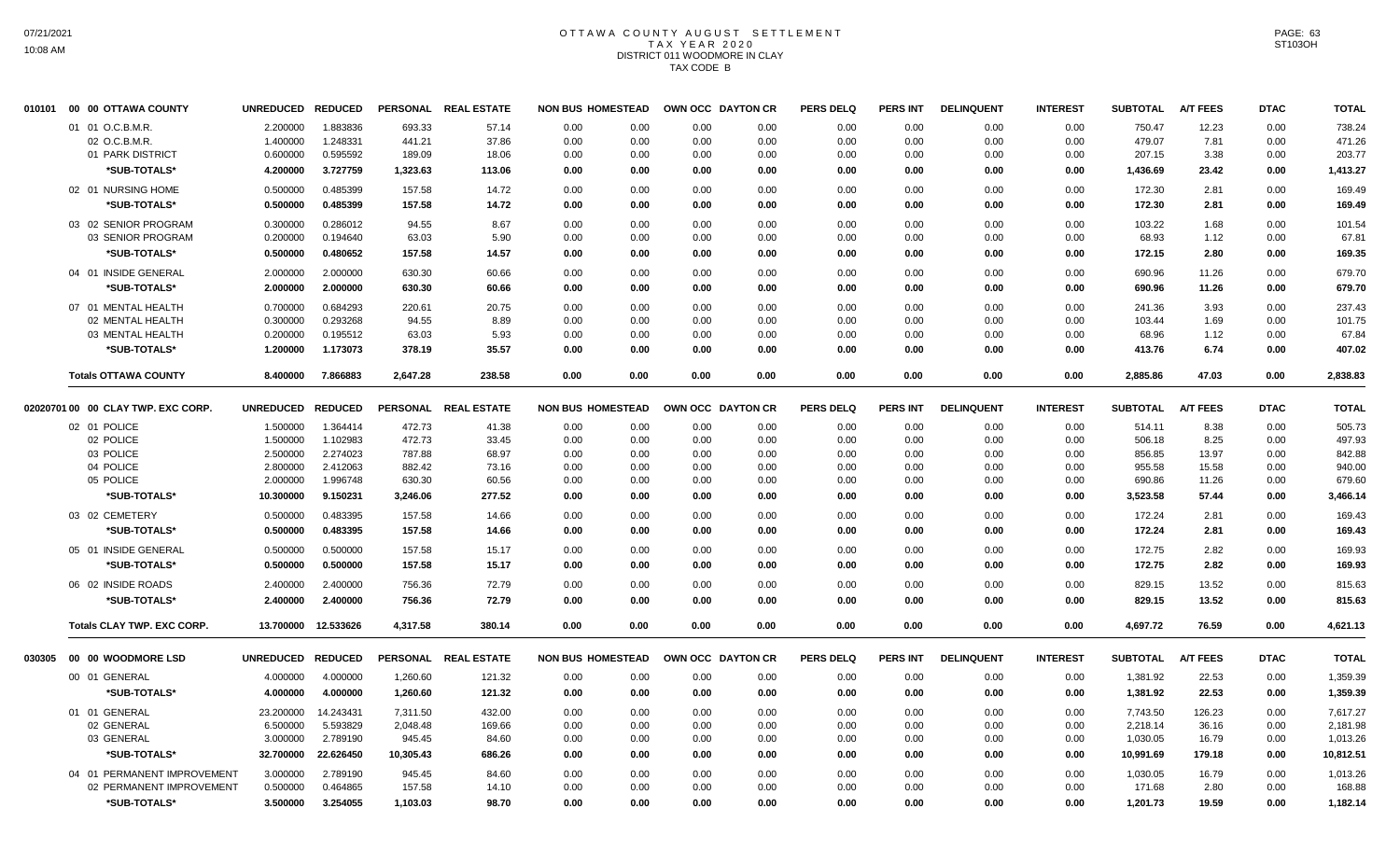# OTTAWA COUNTY AUGUST SETTLEMENT T A X Y E A R 2 0 2 0 DISTRICT 011 WOODMORE IN CLAY TAX CODE B

| 030305 | 00 00 WOODMORE LSD                                  | <b>UNREDUCED</b>     | <b>REDUCED</b>       |                    | PERSONAL REAL ESTATE | <b>NON BUS HOMESTEAD</b> |              | OWN OCC DAYTON CR |              | <b>PERS DELQ</b> | <b>PERS INT</b> | <b>DELINQUENT</b> | <b>INTEREST</b> | <b>SUBTOTAL</b>      | <b>A/T FEES</b> | <b>DTAC</b>  | <b>TOTAL</b>         |
|--------|-----------------------------------------------------|----------------------|----------------------|--------------------|----------------------|--------------------------|--------------|-------------------|--------------|------------------|-----------------|-------------------|-----------------|----------------------|-----------------|--------------|----------------------|
|        | 05 01 EMERGENCY<br>02 EMERGENCY                     | 4.200000<br>3.000000 | 4.200000<br>3.000000 | 1,323.63<br>945.45 | 127.39<br>90.99      | 0.00<br>0.00             | 0.00<br>0.00 | 0.00<br>0.00      | 0.00<br>0.00 | 0.00<br>0.00     | 0.00<br>0.00    | 0.00<br>0.00      | 0.00<br>0.00    | 1,451.02<br>1,036.44 | 23.65<br>16.90  | 0.00<br>0.00 | 1,427.37<br>1,019.54 |
|        | *SUB-TOTALS*                                        | 7.200000             | 7.200000             | 2,269.08           | 218.38               | 0.00                     | 0.00         | 0.00              | 0.00         | 0.00             | 0.00            | 0.00              | 0.00            | 2,487.46             | 40.55           | 0.00         | 2,446.91             |
|        | 06 01 BOND (\$15,709,840)                           | 4.600000             | 4.600000             | 1.449.69           | 139.52               | 0.00                     | 0.00         | 0.00              | 0.00         | 0.00             | 0.00            | 0.00              | 0.00            | 1,589.21             | 25.91           | 0.00         | 1,563.30             |
|        | *SUB-TOTALS*                                        | 4.600000             | 4.600000             | 1,449.69           | 139.52               | 0.00                     | 0.00         | 0.00              | 0.00         | 0.00             | 0.00            | 0.00              | 0.00            | 1,589.21             | 25.91           | 0.00         | 1,563.30             |
|        | <b>Totals WOODMORE LSD</b>                          | 52.000000            | 41.680505            | 16,387.83          | 1,264.18             | 0.00                     | 0.00         | 0.00              | 0.00         | 0.00             | 0.00            | 0.00              | 0.00            | 17,652.01            | 287.76          | 0.00         | 17,364.25            |
| 050501 | 00 00 PENTA COUNTY JVS                              | UNREDUCED REDUCED    |                      |                    | PERSONAL REAL ESTATE | <b>NON BUS HOMESTEAD</b> |              | OWN OCC DAYTON CR |              | <b>PERS DELQ</b> | PERS INT        | <b>DELINQUENT</b> | <b>INTEREST</b> | <b>SUBTOTAL</b>      | <b>A/T FEES</b> | <b>DTAC</b>  | <b>TOTAL</b>         |
|        | 01 01 GENERAL                                       | 1.400000             | 1.370355             | 441.21             | 41.56                | 0.00                     | 0.00         | 0.00              | 0.00         | 0.00             | 0.00            | 0.00              | 0.00            | 482.77               | 7.87            | 0.00         | 474.90               |
|        | 02 GENERAL                                          | 0.800000             | 0.783060             | 252.12             | 23.75                | 0.00                     | 0.00         | 0.00              | 0.00         | 0.00             | 0.00            | 0.00              | 0.00            | 275.87               | 4.50            | 0.00         | 271.37               |
|        | 03 PERMANENT IMP.                                   | 1.000000             | 0.978825             | 315.15             | 29.69                | 0.00                     | 0.00         | 0.00              | 0.00         | 0.00             | 0.00            | 0.00              | 0.00            | 344.84               | 5.62            | 0.00         | 339.22               |
|        | *SUB-TOTALS*                                        | 3.200000             | 3.132240             | 1,008.48           | 95.00                | 0.00                     | 0.00         | 0.00              | 0.00         | 0.00             | 0.00            | 0.00              | 0.00            | 1,103.48             | 17.99           | 0.00         | 1,085.49             |
|        | <b>Totals PENTA COUNTY JVS</b>                      | 3.200000             | 3.132240             | 1,008.48           | 95.00                | 0.00                     | 0.00         | 0.00              | 0.00         | 0.00             | 0.00            | 0.00              | 0.00            | 1,103.48             | 17.99           | 0.00         | 1,085.49             |
| 060602 | 00 00 HARRIS ELMORE PUBLIC LIE UNREDUCED            |                      | <b>REDUCED</b>       |                    | PERSONAL REAL ESTATE | <b>NON BUS HOMESTEAD</b> |              | OWN OCC DAYTON CR |              | <b>PERS DELQ</b> | <b>PERS INT</b> | <b>DELINQUENT</b> | <b>INTEREST</b> | <b>SUBTOTAL</b>      | <b>A/T FEES</b> | <b>DTAC</b>  | <b>TOTAL</b>         |
|        | 01 01 CURRENT EXPENSE                               | 1.100000             | 1.060521             | 346.67             | 32.17                | 0.00                     | 0.00         | 0.00              | 0.00         | 0.00             | 0.00            | 0.00              | 0.00            | 378.84               | 6.18            | 0.00         | 372.66               |
|        | *SUB-TOTALS*                                        | 1.100000             | 1.060521             | 346.67             | 32.17                | 0.00                     | 0.00         | 0.00              | 0.00         | 0.00             | 0.00            | 0.00              | 0.00            | 378.84               | 6.18            | 0.00         | 372.66               |
|        | <b>Totals HARRIS ELMORE PUBLIC LIB</b>              | 1.100000             | 1.060521             | 346.67             | 32.17                | 0.00                     | 0.00         | 0.00              | 0.00         | 0.00             | 0.00            | 0.00              | 0.00            | 378.84               | 6.18            | 0.00         | 372.66               |
| 080806 | 00 00 ALLEN CLAY FIRE DIST                          | UNREDUCED REDUCED    |                      |                    | PERSONAL REAL ESTATE | <b>NON BUS HOMESTEAD</b> |              | OWN OCC DAYTON CR |              | <b>PERS DELQ</b> | <b>PERS INT</b> | <b>DELINQUENT</b> | <b>INTEREST</b> | <b>SUBTOTAL</b>      | <b>A/T FEES</b> | <b>DTAC</b>  | <b>TOTAL</b>         |
|        | 01 01 GENERAL                                       | 5.000000             | 4.761040             | 1.575.73           | 144.42               | 0.00                     | 0.00         | 0.00              | 0.00         | 0.00             | 0.00            | 0.00              | 0.00            | 1.720.15             | 28.04           | 0.00         | 1,692.11             |
|        | *SUB-TOTALS*                                        | 5.000000             | 4.761040             | 1.575.73           | 144.42               | 0.00                     | 0.00         | 0.00              | 0.00         | 0.00             | 0.00            | 0.00              | 0.00            | 1,720.15             | 28.04           | 0.00         | 1,692.11             |
|        | <b>Totals ALLEN CLAY FIRE DIST</b>                  | 5.000000             | 4.761040             | 1,575.73           | 144.42               | 0.00                     | 0.00         | 0.00              | 0.00         | 0.00             | 0.00            | 0.00              | 0.00            | 1,720.15             | 28.04           | 0.00         | 1,692.11             |
|        | <b>WOODMORE IN CLAY</b><br><b>TAX CODE B TOTALS</b> |                      |                      |                    |                      |                          |              |                   |              |                  |                 |                   |                 |                      |                 |              |                      |
|        |                                                     |                      | 83.400000 71.034815  | 26,283.57          | 2,154.49             | 0.00                     | 0.00         | 0.00              | 0.00         | 0.00             | 0.00            | 0.00              | 0.00            | 28,438.06            | 463.59          | 0.00         | 27,974.47            |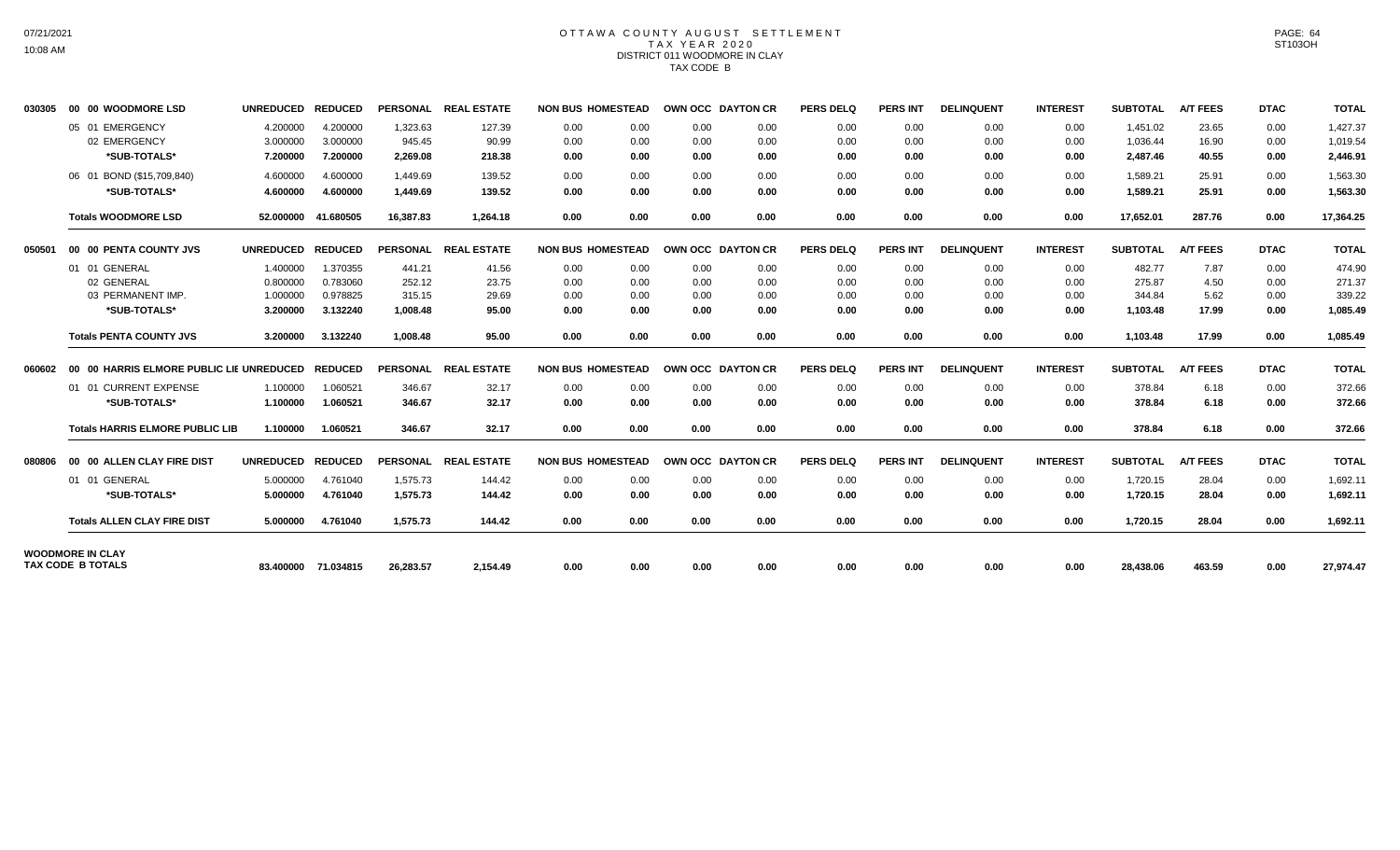## OTTAWA COUNTY AUGUST SETTLEMENT T A X Y E A R 2 0 2 0 DISTRICT 011 WOODMORE IN CLAY DISTRICT

| 01 01 O.C.B.M.R.<br>693.33<br>1,805.12<br>287.05<br>55.66<br>26.12<br>0.00<br>0.00<br>0.00<br>17.35<br>1.87<br>2,886.50<br>47.05<br>1.93<br>2,837.52<br>02 O.C.B.M.R.<br>19.52<br>12.97<br>33.83<br>441.21<br>1,344.14<br>214.52<br>41.59<br>0.00<br>0.00<br>0.00<br>1.39<br>2,075.34<br>1.45<br>2,040.06<br>01 PARK DISTRICT<br>189.09<br>987.89<br>0.00<br>27.51<br>0.00<br>0.00<br>0.00<br>0.00<br>9.63<br>1.04<br>1,215.16<br>19.81<br>0.96<br>1,194.39<br>*SUB-TOTALS*<br>1,323.63<br>4,137.15<br>501.57<br>124.76<br>45.64<br>4.30<br>6,177.00<br>4.34<br>0.00<br>0.00<br>0.00<br>39.95<br>100.69<br>6,071.97<br>02 01 NURSING HOME<br>157.58<br>642.28<br>103.06<br>9.38<br>0.67<br>939.18<br>19.98<br>0.00<br>0.00<br>0.00<br>6.23<br>15.31<br>0.69<br>923.18<br>*SUB-TOTALS*<br>157.58<br>642.28<br>103.06<br>19.98<br>9.38<br>0.00<br>0.67<br>15.31<br>0.69<br>923.18<br>0.00<br>0.00<br>6.23<br>939.18<br>03 02 SENIOR PROGRAM<br>94.55<br>333.69<br>53.38<br>10.35<br>4.86<br>0.00<br>3.23<br>0.35<br>500.41<br>8.15<br>0.36<br>491.90<br>0.00<br>0.00<br>03 SENIOR PROGRAM<br>63.03<br>288.37<br>362.51<br>5.91<br>0.00<br>8.01<br>0.00<br>0.00<br>0.00<br>0.00<br>2.80<br>0.30<br>0.28<br>356.32<br>*SUB-TOTALS*<br>157.58<br>622.06<br>53.38<br>18.36<br>4.86<br>0.65<br>14.06<br>0.64<br>848.22<br>0.00<br>0.00<br>0.00<br>6.03<br>862.92<br>477.07<br>92.50<br>04 01 INSIDE GENERAL<br>630.30<br>2,965.72<br>43.41<br>0.00<br>0.00<br>0.00<br>28.84<br>3.10<br>4,240.94<br>69.13<br>3.21<br>4,168.60<br>*SUB-TOTALS*<br>630.30<br>2,965.72<br>477.07<br>92.50<br>43.41<br>0.00<br>0.00<br>0.00<br>28.84<br>3.10<br>4,240.94<br>69.13<br>3.21<br>4,168.60<br>07 01 MENTAL HEALTH<br>220.61<br>941.22<br>151.16<br>29.31<br>13.75<br>0.00<br>0.00<br>0.00<br>9.14<br>0.98<br>1,366.17<br>22.27<br>1.02<br>1,342.88<br>403.38<br>585.50<br>9.55<br>02 MENTAL HEALTH<br>94.55<br>64.78<br>12.56<br>5.89<br>0.00<br>0.00<br>0.00<br>3.92<br>0.42<br>0.44<br>575.51<br>8.38<br>03 MENTAL HEALTH<br>63.03<br>301.20<br>0.00<br>0.00<br>0.00<br>0.00<br>0.00<br>2.93<br>0.32<br>375.86<br>6.12<br>0.29<br>369.45<br>*SUB-TOTALS*<br>378.19<br>1,645.80<br>215.94<br>50.25<br>19.64<br>0.00<br>0.00<br>0.00<br>15.99<br>1.72<br>2,327.53<br>37.94<br>1.75<br>2,287.84<br>2,647.28<br>305.85<br>122.93<br>14,547.57<br>237.13<br>10.63<br><b>Totals OTTAWA COUNTY</b><br>10.013.01<br>1,351.02<br>0.00<br>0.00<br>0.00<br>97.04<br>10.44<br>14,299.81<br>02020701 00 00 CLAY TWP. EXC CORP.<br>UNREDUCED REDUCED<br>PERSONAL REAL ESTATE<br><b>NON BUS HOMESTEAD</b><br>OWN OCC DAYTON CR<br><b>PERS DELQ</b><br><b>PERS INT</b><br><b>DELINQUENT</b><br><b>INTEREST</b><br><b>SUBTOTAL</b><br><b>A/T FEES</b><br><b>DTAC</b><br><b>TOTAL</b><br>02 01 POLICE<br>472.73<br>1,688.65<br>270.52<br>52.45<br>24.61<br>0.00<br>0.00<br>0.00<br>16.35<br>1.76<br>2,527.07<br>41.19<br>1.82<br>2,484.06<br>472.73<br>27.10<br>02 POLICE<br>979.87<br>155.42<br>30.13<br>0.00<br>0.00<br>0.00<br>9.40<br>1,662.70<br>1.05<br>1,634.55<br>14.14<br>1.01<br>03 POLICE<br>787.88<br>450.86<br>87.42<br>2.93<br>68.66<br>2,814.42<br>41.02<br>0.00<br>0.00<br>0.00<br>27.26<br>4,211.79<br>3.04<br>4,140.09<br>04 POLICE<br>882.42<br>2,532.85<br>403.93<br>78.32<br>36.75<br>0.00<br>2.63<br>3,961.32<br>64.58<br>2.72<br>0.00<br>0.00<br>24.42<br>3,894.02<br>05 POLICE<br>630.30<br>3,115.30<br>0.00<br>86.65<br>0.00<br>3.26<br>3,865.84<br>63.02<br>3.01<br>0.00<br>0.00<br>0.00<br>30.33<br>3,799.81<br>*SUB-TOTALS*<br>3,246.06<br>11,131.09<br>1,280.73<br>334.97<br>116.52<br>0.00<br>11.59<br>16,228.72<br>264.55<br>11.64<br>15,952.53<br>0.00<br>0.00<br>107.76<br>03 02 CEMETERY<br>157.58<br>606.85<br>97.25<br>18.86<br>0.63<br>895.90<br>8.85<br>0.00<br>0.00<br>0.00<br>5.88<br>14.61<br>0.66<br>880.63<br>157.58<br>97.25<br>*SUB-TOTALS*<br>606.85<br>18.86<br>8.85<br>0.00<br>0.00<br>0.00<br>5.88<br>0.63<br>895.90<br>14.61<br>0.66<br>880.63<br>05 01 INSIDE GENERAL<br>157.58<br>741.44<br>119.27<br>23.12<br>10.85<br>0.00<br>0.00<br>0.00<br>7.21<br>0.78<br>1,060.25<br>17.29<br>0.80<br>1,042.16<br>157.58<br>*SUB-TOTALS*<br>741.44<br>119.27<br>23.12<br>10.85<br>0.00<br>0.00<br>0.00<br>7.21<br>0.78<br>1,060.25<br>17.29<br>0.80<br>1,042.16<br>06 02 INSIDE ROADS<br>756.36<br>3.558.87<br>572.48<br>52.09<br>0.00<br>0.00<br>34.61<br>3.72<br>5,089.13<br>82.96<br>3.86<br>111.00<br>0.00<br>5,002.31<br>756.36<br>*SUB-TOTALS*<br>3,558.87<br>572.48<br>111.00<br>52.09<br>0.00<br>0.00<br>0.00<br>34.61<br>3.72<br>5,089.13<br>82.96<br>3.86<br>5,002.31<br>4,317.58<br>16.038.25<br>2.069.73<br>487.95<br>188.31<br>0.00<br>0.00<br>0.00<br>155.46<br>16.72<br>23.274.00<br>379.41<br>16.96<br>22,877.63<br><b>Totals CLAY TWP, EXC CORP.</b><br><b>A/T FEES</b><br>00 00 WOODMORE LSD<br>UNREDUCED REDUCED<br>PERSONAL REAL ESTATE<br><b>NON BUS HOMESTEAD</b><br>OWN OCC DAYTON CR<br><b>PERS DELQ</b><br><b>PERS INT</b><br><b>DELINQUENT</b><br><b>INTEREST</b><br><b>SUBTOTAL</b><br><b>DTAC</b><br><b>TOTAL</b><br>00 01 GENERAL<br>1,260.60<br>5,931.45<br>954.14<br>185.00<br>86.82<br>0.00<br>0.00<br>0.00<br>57.69<br>6.20<br>8,481.90<br>138.27<br>6.43<br>8,337.20<br>*SUB-TOTALS*<br>1,260.60<br>954.14<br>185.00<br>86.82<br>0.00<br>0.00<br>0.00<br>57.69<br>138.27<br>6.43<br>5,931.45<br>6.20<br>8,481.90<br>8,337.20<br>01 01 GENERAL<br>15,978.84<br>2,553.11<br>495.01<br>232.31<br>0.00<br>0.00<br>154.36<br>16.59<br>435.93<br>17.19<br>7,311.50<br>0.00<br>26.741.72<br>26,288.60<br>02 GENERAL<br>2,048.48<br>5,346.93<br>850.21<br>164.84<br>77.36<br>0.00<br>5.53<br>8,544.75<br>139.29<br>5.73<br>8,399.73<br>0.00<br>0.00<br>51.40<br>03 GENERAL<br>945.45<br>2,601.02<br>413.25<br>80.12<br>37.60<br>0.00<br>24.98<br>2.69<br>66.92<br>2.78<br>0.00<br>0.00<br>4,105.11<br>4,035.41<br>*SUB-TOTALS*<br>25.70<br>10,305.43<br>23,926.79<br>3,816.57<br>739.97<br>347.27<br>0.00<br>0.00<br>230.74<br>24.81<br>39,391.58<br>642.14<br>38,723.74<br>0.00<br>04 01 PERMANENT IMPROVEMENT<br>945.45<br>3.786.61<br>607.94<br>117.87<br>55.32<br>36.76<br>3.95<br>5.553.90<br>90.53<br>4.09<br>0.00<br>0.00<br>0.00<br>5.459.28<br>02 PERMANENT IMPROVEMENT<br>157.58<br>635.72<br>102.08<br>19.79<br>9.29<br>0.00<br>0.00<br>0.00<br>6.17<br>0.66<br>931.29<br>15.18<br>0.69<br>915.42<br>*SUB-TOTALS*<br>4.422.33<br>710.02<br>137.66<br>4.61<br>6.485.19<br>105.71<br>4.78<br>1.103.03<br>64.61<br>0.00<br>0.00<br>0.00<br>42.93<br>6,374.70 | 010101 | 00 00 OTTAWA COUNTY | UNREDUCED REDUCED | PERSONAL REAL ESTATE | <b>NON BUS HOMESTEAD</b> | OWN OCC DAYTON CR | <b>PERS DELQ</b> | <b>PERS INT</b> | <b>DELINQUENT</b> | <b>INTEREST</b> | <b>SUBTOTAL</b> | <b>A/T FEES</b> | <b>DTAC</b> | <b>TOTAL</b> |
|----------------------------------------------------------------------------------------------------------------------------------------------------------------------------------------------------------------------------------------------------------------------------------------------------------------------------------------------------------------------------------------------------------------------------------------------------------------------------------------------------------------------------------------------------------------------------------------------------------------------------------------------------------------------------------------------------------------------------------------------------------------------------------------------------------------------------------------------------------------------------------------------------------------------------------------------------------------------------------------------------------------------------------------------------------------------------------------------------------------------------------------------------------------------------------------------------------------------------------------------------------------------------------------------------------------------------------------------------------------------------------------------------------------------------------------------------------------------------------------------------------------------------------------------------------------------------------------------------------------------------------------------------------------------------------------------------------------------------------------------------------------------------------------------------------------------------------------------------------------------------------------------------------------------------------------------------------------------------------------------------------------------------------------------------------------------------------------------------------------------------------------------------------------------------------------------------------------------------------------------------------------------------------------------------------------------------------------------------------------------------------------------------------------------------------------------------------------------------------------------------------------------------------------------------------------------------------------------------------------------------------------------------------------------------------------------------------------------------------------------------------------------------------------------------------------------------------------------------------------------------------------------------------------------------------------------------------------------------------------------------------------------------------------------------------------------------------------------------------------------------------------------------------------------------------------------------------------------------------------------------------------------------------------------------------------------------------------------------------------------------------------------------------------------------------------------------------------------------------------------------------------------------------------------------------------------------------------------------------------------------------------------------------------------------------------------------------------------------------------------------------------------------------------------------------------------------------------------------------------------------------------------------------------------------------------------------------------------------------------------------------------------------------------------------------------------------------------------------------------------------------------------------------------------------------------------------------------------------------------------------------------------------------------------------------------------------------------------------------------------------------------------------------------------------------------------------------------------------------------------------------------------------------------------------------------------------------------------------------------------------------------------------------------------------------------------------------------------------------------------------------------------------------------------------------------------------------------------------------------------------------------------------------------------------------------------------------------------------------------------------------------------------------------------------------------------------------------------------------------------------------------------------------------------------------------------------------------------------------------------------------------------------------------------------------------------------------------------------------------------------------------------------------------------------------------------------------------------------------------------------------------------------------------------------------------------------------------------------------------------------------------------------------------------------------------------------------------------------------------------------------------------------------------------------------------------------------------------------------------------------------------------------------------------------------------------------------------------------------------------------------------------------------------------------------------------------------------------------------------------------------------------------------------------------------------------------------------------------------------------------------------------------------------------------------------------------------------------------------------------------------------------------------------------------------------------------------------------------------------------------------|--------|---------------------|-------------------|----------------------|--------------------------|-------------------|------------------|-----------------|-------------------|-----------------|-----------------|-----------------|-------------|--------------|
|                                                                                                                                                                                                                                                                                                                                                                                                                                                                                                                                                                                                                                                                                                                                                                                                                                                                                                                                                                                                                                                                                                                                                                                                                                                                                                                                                                                                                                                                                                                                                                                                                                                                                                                                                                                                                                                                                                                                                                                                                                                                                                                                                                                                                                                                                                                                                                                                                                                                                                                                                                                                                                                                                                                                                                                                                                                                                                                                                                                                                                                                                                                                                                                                                                                                                                                                                                                                                                                                                                                                                                                                                                                                                                                                                                                                                                                                                                                                                                                                                                                                                                                                                                                                                                                                                                                                                                                                                                                                                                                                                                                                                                                                                                                                                                                                                                                                                                                                                                                                                                                                                                                                                                                                                                                                                                                                                                                                                                                                                                                                                                                                                                                                                                                                                                                                                                                                                                                                                                                                                                                                                                                                                                                                                                                                                                                                                                                                                                                                                                          |        |                     |                   |                      |                          |                   |                  |                 |                   |                 |                 |                 |             |              |
|                                                                                                                                                                                                                                                                                                                                                                                                                                                                                                                                                                                                                                                                                                                                                                                                                                                                                                                                                                                                                                                                                                                                                                                                                                                                                                                                                                                                                                                                                                                                                                                                                                                                                                                                                                                                                                                                                                                                                                                                                                                                                                                                                                                                                                                                                                                                                                                                                                                                                                                                                                                                                                                                                                                                                                                                                                                                                                                                                                                                                                                                                                                                                                                                                                                                                                                                                                                                                                                                                                                                                                                                                                                                                                                                                                                                                                                                                                                                                                                                                                                                                                                                                                                                                                                                                                                                                                                                                                                                                                                                                                                                                                                                                                                                                                                                                                                                                                                                                                                                                                                                                                                                                                                                                                                                                                                                                                                                                                                                                                                                                                                                                                                                                                                                                                                                                                                                                                                                                                                                                                                                                                                                                                                                                                                                                                                                                                                                                                                                                                          |        |                     |                   |                      |                          |                   |                  |                 |                   |                 |                 |                 |             |              |
|                                                                                                                                                                                                                                                                                                                                                                                                                                                                                                                                                                                                                                                                                                                                                                                                                                                                                                                                                                                                                                                                                                                                                                                                                                                                                                                                                                                                                                                                                                                                                                                                                                                                                                                                                                                                                                                                                                                                                                                                                                                                                                                                                                                                                                                                                                                                                                                                                                                                                                                                                                                                                                                                                                                                                                                                                                                                                                                                                                                                                                                                                                                                                                                                                                                                                                                                                                                                                                                                                                                                                                                                                                                                                                                                                                                                                                                                                                                                                                                                                                                                                                                                                                                                                                                                                                                                                                                                                                                                                                                                                                                                                                                                                                                                                                                                                                                                                                                                                                                                                                                                                                                                                                                                                                                                                                                                                                                                                                                                                                                                                                                                                                                                                                                                                                                                                                                                                                                                                                                                                                                                                                                                                                                                                                                                                                                                                                                                                                                                                                          |        |                     |                   |                      |                          |                   |                  |                 |                   |                 |                 |                 |             |              |
|                                                                                                                                                                                                                                                                                                                                                                                                                                                                                                                                                                                                                                                                                                                                                                                                                                                                                                                                                                                                                                                                                                                                                                                                                                                                                                                                                                                                                                                                                                                                                                                                                                                                                                                                                                                                                                                                                                                                                                                                                                                                                                                                                                                                                                                                                                                                                                                                                                                                                                                                                                                                                                                                                                                                                                                                                                                                                                                                                                                                                                                                                                                                                                                                                                                                                                                                                                                                                                                                                                                                                                                                                                                                                                                                                                                                                                                                                                                                                                                                                                                                                                                                                                                                                                                                                                                                                                                                                                                                                                                                                                                                                                                                                                                                                                                                                                                                                                                                                                                                                                                                                                                                                                                                                                                                                                                                                                                                                                                                                                                                                                                                                                                                                                                                                                                                                                                                                                                                                                                                                                                                                                                                                                                                                                                                                                                                                                                                                                                                                                          |        |                     |                   |                      |                          |                   |                  |                 |                   |                 |                 |                 |             |              |
|                                                                                                                                                                                                                                                                                                                                                                                                                                                                                                                                                                                                                                                                                                                                                                                                                                                                                                                                                                                                                                                                                                                                                                                                                                                                                                                                                                                                                                                                                                                                                                                                                                                                                                                                                                                                                                                                                                                                                                                                                                                                                                                                                                                                                                                                                                                                                                                                                                                                                                                                                                                                                                                                                                                                                                                                                                                                                                                                                                                                                                                                                                                                                                                                                                                                                                                                                                                                                                                                                                                                                                                                                                                                                                                                                                                                                                                                                                                                                                                                                                                                                                                                                                                                                                                                                                                                                                                                                                                                                                                                                                                                                                                                                                                                                                                                                                                                                                                                                                                                                                                                                                                                                                                                                                                                                                                                                                                                                                                                                                                                                                                                                                                                                                                                                                                                                                                                                                                                                                                                                                                                                                                                                                                                                                                                                                                                                                                                                                                                                                          |        |                     |                   |                      |                          |                   |                  |                 |                   |                 |                 |                 |             |              |
|                                                                                                                                                                                                                                                                                                                                                                                                                                                                                                                                                                                                                                                                                                                                                                                                                                                                                                                                                                                                                                                                                                                                                                                                                                                                                                                                                                                                                                                                                                                                                                                                                                                                                                                                                                                                                                                                                                                                                                                                                                                                                                                                                                                                                                                                                                                                                                                                                                                                                                                                                                                                                                                                                                                                                                                                                                                                                                                                                                                                                                                                                                                                                                                                                                                                                                                                                                                                                                                                                                                                                                                                                                                                                                                                                                                                                                                                                                                                                                                                                                                                                                                                                                                                                                                                                                                                                                                                                                                                                                                                                                                                                                                                                                                                                                                                                                                                                                                                                                                                                                                                                                                                                                                                                                                                                                                                                                                                                                                                                                                                                                                                                                                                                                                                                                                                                                                                                                                                                                                                                                                                                                                                                                                                                                                                                                                                                                                                                                                                                                          |        |                     |                   |                      |                          |                   |                  |                 |                   |                 |                 |                 |             |              |
|                                                                                                                                                                                                                                                                                                                                                                                                                                                                                                                                                                                                                                                                                                                                                                                                                                                                                                                                                                                                                                                                                                                                                                                                                                                                                                                                                                                                                                                                                                                                                                                                                                                                                                                                                                                                                                                                                                                                                                                                                                                                                                                                                                                                                                                                                                                                                                                                                                                                                                                                                                                                                                                                                                                                                                                                                                                                                                                                                                                                                                                                                                                                                                                                                                                                                                                                                                                                                                                                                                                                                                                                                                                                                                                                                                                                                                                                                                                                                                                                                                                                                                                                                                                                                                                                                                                                                                                                                                                                                                                                                                                                                                                                                                                                                                                                                                                                                                                                                                                                                                                                                                                                                                                                                                                                                                                                                                                                                                                                                                                                                                                                                                                                                                                                                                                                                                                                                                                                                                                                                                                                                                                                                                                                                                                                                                                                                                                                                                                                                                          |        |                     |                   |                      |                          |                   |                  |                 |                   |                 |                 |                 |             |              |
|                                                                                                                                                                                                                                                                                                                                                                                                                                                                                                                                                                                                                                                                                                                                                                                                                                                                                                                                                                                                                                                                                                                                                                                                                                                                                                                                                                                                                                                                                                                                                                                                                                                                                                                                                                                                                                                                                                                                                                                                                                                                                                                                                                                                                                                                                                                                                                                                                                                                                                                                                                                                                                                                                                                                                                                                                                                                                                                                                                                                                                                                                                                                                                                                                                                                                                                                                                                                                                                                                                                                                                                                                                                                                                                                                                                                                                                                                                                                                                                                                                                                                                                                                                                                                                                                                                                                                                                                                                                                                                                                                                                                                                                                                                                                                                                                                                                                                                                                                                                                                                                                                                                                                                                                                                                                                                                                                                                                                                                                                                                                                                                                                                                                                                                                                                                                                                                                                                                                                                                                                                                                                                                                                                                                                                                                                                                                                                                                                                                                                                          |        |                     |                   |                      |                          |                   |                  |                 |                   |                 |                 |                 |             |              |
|                                                                                                                                                                                                                                                                                                                                                                                                                                                                                                                                                                                                                                                                                                                                                                                                                                                                                                                                                                                                                                                                                                                                                                                                                                                                                                                                                                                                                                                                                                                                                                                                                                                                                                                                                                                                                                                                                                                                                                                                                                                                                                                                                                                                                                                                                                                                                                                                                                                                                                                                                                                                                                                                                                                                                                                                                                                                                                                                                                                                                                                                                                                                                                                                                                                                                                                                                                                                                                                                                                                                                                                                                                                                                                                                                                                                                                                                                                                                                                                                                                                                                                                                                                                                                                                                                                                                                                                                                                                                                                                                                                                                                                                                                                                                                                                                                                                                                                                                                                                                                                                                                                                                                                                                                                                                                                                                                                                                                                                                                                                                                                                                                                                                                                                                                                                                                                                                                                                                                                                                                                                                                                                                                                                                                                                                                                                                                                                                                                                                                                          |        |                     |                   |                      |                          |                   |                  |                 |                   |                 |                 |                 |             |              |
|                                                                                                                                                                                                                                                                                                                                                                                                                                                                                                                                                                                                                                                                                                                                                                                                                                                                                                                                                                                                                                                                                                                                                                                                                                                                                                                                                                                                                                                                                                                                                                                                                                                                                                                                                                                                                                                                                                                                                                                                                                                                                                                                                                                                                                                                                                                                                                                                                                                                                                                                                                                                                                                                                                                                                                                                                                                                                                                                                                                                                                                                                                                                                                                                                                                                                                                                                                                                                                                                                                                                                                                                                                                                                                                                                                                                                                                                                                                                                                                                                                                                                                                                                                                                                                                                                                                                                                                                                                                                                                                                                                                                                                                                                                                                                                                                                                                                                                                                                                                                                                                                                                                                                                                                                                                                                                                                                                                                                                                                                                                                                                                                                                                                                                                                                                                                                                                                                                                                                                                                                                                                                                                                                                                                                                                                                                                                                                                                                                                                                                          |        |                     |                   |                      |                          |                   |                  |                 |                   |                 |                 |                 |             |              |
|                                                                                                                                                                                                                                                                                                                                                                                                                                                                                                                                                                                                                                                                                                                                                                                                                                                                                                                                                                                                                                                                                                                                                                                                                                                                                                                                                                                                                                                                                                                                                                                                                                                                                                                                                                                                                                                                                                                                                                                                                                                                                                                                                                                                                                                                                                                                                                                                                                                                                                                                                                                                                                                                                                                                                                                                                                                                                                                                                                                                                                                                                                                                                                                                                                                                                                                                                                                                                                                                                                                                                                                                                                                                                                                                                                                                                                                                                                                                                                                                                                                                                                                                                                                                                                                                                                                                                                                                                                                                                                                                                                                                                                                                                                                                                                                                                                                                                                                                                                                                                                                                                                                                                                                                                                                                                                                                                                                                                                                                                                                                                                                                                                                                                                                                                                                                                                                                                                                                                                                                                                                                                                                                                                                                                                                                                                                                                                                                                                                                                                          |        |                     |                   |                      |                          |                   |                  |                 |                   |                 |                 |                 |             |              |
|                                                                                                                                                                                                                                                                                                                                                                                                                                                                                                                                                                                                                                                                                                                                                                                                                                                                                                                                                                                                                                                                                                                                                                                                                                                                                                                                                                                                                                                                                                                                                                                                                                                                                                                                                                                                                                                                                                                                                                                                                                                                                                                                                                                                                                                                                                                                                                                                                                                                                                                                                                                                                                                                                                                                                                                                                                                                                                                                                                                                                                                                                                                                                                                                                                                                                                                                                                                                                                                                                                                                                                                                                                                                                                                                                                                                                                                                                                                                                                                                                                                                                                                                                                                                                                                                                                                                                                                                                                                                                                                                                                                                                                                                                                                                                                                                                                                                                                                                                                                                                                                                                                                                                                                                                                                                                                                                                                                                                                                                                                                                                                                                                                                                                                                                                                                                                                                                                                                                                                                                                                                                                                                                                                                                                                                                                                                                                                                                                                                                                                          |        |                     |                   |                      |                          |                   |                  |                 |                   |                 |                 |                 |             |              |
|                                                                                                                                                                                                                                                                                                                                                                                                                                                                                                                                                                                                                                                                                                                                                                                                                                                                                                                                                                                                                                                                                                                                                                                                                                                                                                                                                                                                                                                                                                                                                                                                                                                                                                                                                                                                                                                                                                                                                                                                                                                                                                                                                                                                                                                                                                                                                                                                                                                                                                                                                                                                                                                                                                                                                                                                                                                                                                                                                                                                                                                                                                                                                                                                                                                                                                                                                                                                                                                                                                                                                                                                                                                                                                                                                                                                                                                                                                                                                                                                                                                                                                                                                                                                                                                                                                                                                                                                                                                                                                                                                                                                                                                                                                                                                                                                                                                                                                                                                                                                                                                                                                                                                                                                                                                                                                                                                                                                                                                                                                                                                                                                                                                                                                                                                                                                                                                                                                                                                                                                                                                                                                                                                                                                                                                                                                                                                                                                                                                                                                          |        |                     |                   |                      |                          |                   |                  |                 |                   |                 |                 |                 |             |              |
|                                                                                                                                                                                                                                                                                                                                                                                                                                                                                                                                                                                                                                                                                                                                                                                                                                                                                                                                                                                                                                                                                                                                                                                                                                                                                                                                                                                                                                                                                                                                                                                                                                                                                                                                                                                                                                                                                                                                                                                                                                                                                                                                                                                                                                                                                                                                                                                                                                                                                                                                                                                                                                                                                                                                                                                                                                                                                                                                                                                                                                                                                                                                                                                                                                                                                                                                                                                                                                                                                                                                                                                                                                                                                                                                                                                                                                                                                                                                                                                                                                                                                                                                                                                                                                                                                                                                                                                                                                                                                                                                                                                                                                                                                                                                                                                                                                                                                                                                                                                                                                                                                                                                                                                                                                                                                                                                                                                                                                                                                                                                                                                                                                                                                                                                                                                                                                                                                                                                                                                                                                                                                                                                                                                                                                                                                                                                                                                                                                                                                                          |        |                     |                   |                      |                          |                   |                  |                 |                   |                 |                 |                 |             |              |
|                                                                                                                                                                                                                                                                                                                                                                                                                                                                                                                                                                                                                                                                                                                                                                                                                                                                                                                                                                                                                                                                                                                                                                                                                                                                                                                                                                                                                                                                                                                                                                                                                                                                                                                                                                                                                                                                                                                                                                                                                                                                                                                                                                                                                                                                                                                                                                                                                                                                                                                                                                                                                                                                                                                                                                                                                                                                                                                                                                                                                                                                                                                                                                                                                                                                                                                                                                                                                                                                                                                                                                                                                                                                                                                                                                                                                                                                                                                                                                                                                                                                                                                                                                                                                                                                                                                                                                                                                                                                                                                                                                                                                                                                                                                                                                                                                                                                                                                                                                                                                                                                                                                                                                                                                                                                                                                                                                                                                                                                                                                                                                                                                                                                                                                                                                                                                                                                                                                                                                                                                                                                                                                                                                                                                                                                                                                                                                                                                                                                                                          |        |                     |                   |                      |                          |                   |                  |                 |                   |                 |                 |                 |             |              |
|                                                                                                                                                                                                                                                                                                                                                                                                                                                                                                                                                                                                                                                                                                                                                                                                                                                                                                                                                                                                                                                                                                                                                                                                                                                                                                                                                                                                                                                                                                                                                                                                                                                                                                                                                                                                                                                                                                                                                                                                                                                                                                                                                                                                                                                                                                                                                                                                                                                                                                                                                                                                                                                                                                                                                                                                                                                                                                                                                                                                                                                                                                                                                                                                                                                                                                                                                                                                                                                                                                                                                                                                                                                                                                                                                                                                                                                                                                                                                                                                                                                                                                                                                                                                                                                                                                                                                                                                                                                                                                                                                                                                                                                                                                                                                                                                                                                                                                                                                                                                                                                                                                                                                                                                                                                                                                                                                                                                                                                                                                                                                                                                                                                                                                                                                                                                                                                                                                                                                                                                                                                                                                                                                                                                                                                                                                                                                                                                                                                                                                          |        |                     |                   |                      |                          |                   |                  |                 |                   |                 |                 |                 |             |              |
|                                                                                                                                                                                                                                                                                                                                                                                                                                                                                                                                                                                                                                                                                                                                                                                                                                                                                                                                                                                                                                                                                                                                                                                                                                                                                                                                                                                                                                                                                                                                                                                                                                                                                                                                                                                                                                                                                                                                                                                                                                                                                                                                                                                                                                                                                                                                                                                                                                                                                                                                                                                                                                                                                                                                                                                                                                                                                                                                                                                                                                                                                                                                                                                                                                                                                                                                                                                                                                                                                                                                                                                                                                                                                                                                                                                                                                                                                                                                                                                                                                                                                                                                                                                                                                                                                                                                                                                                                                                                                                                                                                                                                                                                                                                                                                                                                                                                                                                                                                                                                                                                                                                                                                                                                                                                                                                                                                                                                                                                                                                                                                                                                                                                                                                                                                                                                                                                                                                                                                                                                                                                                                                                                                                                                                                                                                                                                                                                                                                                                                          |        |                     |                   |                      |                          |                   |                  |                 |                   |                 |                 |                 |             |              |
|                                                                                                                                                                                                                                                                                                                                                                                                                                                                                                                                                                                                                                                                                                                                                                                                                                                                                                                                                                                                                                                                                                                                                                                                                                                                                                                                                                                                                                                                                                                                                                                                                                                                                                                                                                                                                                                                                                                                                                                                                                                                                                                                                                                                                                                                                                                                                                                                                                                                                                                                                                                                                                                                                                                                                                                                                                                                                                                                                                                                                                                                                                                                                                                                                                                                                                                                                                                                                                                                                                                                                                                                                                                                                                                                                                                                                                                                                                                                                                                                                                                                                                                                                                                                                                                                                                                                                                                                                                                                                                                                                                                                                                                                                                                                                                                                                                                                                                                                                                                                                                                                                                                                                                                                                                                                                                                                                                                                                                                                                                                                                                                                                                                                                                                                                                                                                                                                                                                                                                                                                                                                                                                                                                                                                                                                                                                                                                                                                                                                                                          |        |                     |                   |                      |                          |                   |                  |                 |                   |                 |                 |                 |             |              |
|                                                                                                                                                                                                                                                                                                                                                                                                                                                                                                                                                                                                                                                                                                                                                                                                                                                                                                                                                                                                                                                                                                                                                                                                                                                                                                                                                                                                                                                                                                                                                                                                                                                                                                                                                                                                                                                                                                                                                                                                                                                                                                                                                                                                                                                                                                                                                                                                                                                                                                                                                                                                                                                                                                                                                                                                                                                                                                                                                                                                                                                                                                                                                                                                                                                                                                                                                                                                                                                                                                                                                                                                                                                                                                                                                                                                                                                                                                                                                                                                                                                                                                                                                                                                                                                                                                                                                                                                                                                                                                                                                                                                                                                                                                                                                                                                                                                                                                                                                                                                                                                                                                                                                                                                                                                                                                                                                                                                                                                                                                                                                                                                                                                                                                                                                                                                                                                                                                                                                                                                                                                                                                                                                                                                                                                                                                                                                                                                                                                                                                          |        |                     |                   |                      |                          |                   |                  |                 |                   |                 |                 |                 |             |              |
|                                                                                                                                                                                                                                                                                                                                                                                                                                                                                                                                                                                                                                                                                                                                                                                                                                                                                                                                                                                                                                                                                                                                                                                                                                                                                                                                                                                                                                                                                                                                                                                                                                                                                                                                                                                                                                                                                                                                                                                                                                                                                                                                                                                                                                                                                                                                                                                                                                                                                                                                                                                                                                                                                                                                                                                                                                                                                                                                                                                                                                                                                                                                                                                                                                                                                                                                                                                                                                                                                                                                                                                                                                                                                                                                                                                                                                                                                                                                                                                                                                                                                                                                                                                                                                                                                                                                                                                                                                                                                                                                                                                                                                                                                                                                                                                                                                                                                                                                                                                                                                                                                                                                                                                                                                                                                                                                                                                                                                                                                                                                                                                                                                                                                                                                                                                                                                                                                                                                                                                                                                                                                                                                                                                                                                                                                                                                                                                                                                                                                                          |        |                     |                   |                      |                          |                   |                  |                 |                   |                 |                 |                 |             |              |
|                                                                                                                                                                                                                                                                                                                                                                                                                                                                                                                                                                                                                                                                                                                                                                                                                                                                                                                                                                                                                                                                                                                                                                                                                                                                                                                                                                                                                                                                                                                                                                                                                                                                                                                                                                                                                                                                                                                                                                                                                                                                                                                                                                                                                                                                                                                                                                                                                                                                                                                                                                                                                                                                                                                                                                                                                                                                                                                                                                                                                                                                                                                                                                                                                                                                                                                                                                                                                                                                                                                                                                                                                                                                                                                                                                                                                                                                                                                                                                                                                                                                                                                                                                                                                                                                                                                                                                                                                                                                                                                                                                                                                                                                                                                                                                                                                                                                                                                                                                                                                                                                                                                                                                                                                                                                                                                                                                                                                                                                                                                                                                                                                                                                                                                                                                                                                                                                                                                                                                                                                                                                                                                                                                                                                                                                                                                                                                                                                                                                                                          |        |                     |                   |                      |                          |                   |                  |                 |                   |                 |                 |                 |             |              |
|                                                                                                                                                                                                                                                                                                                                                                                                                                                                                                                                                                                                                                                                                                                                                                                                                                                                                                                                                                                                                                                                                                                                                                                                                                                                                                                                                                                                                                                                                                                                                                                                                                                                                                                                                                                                                                                                                                                                                                                                                                                                                                                                                                                                                                                                                                                                                                                                                                                                                                                                                                                                                                                                                                                                                                                                                                                                                                                                                                                                                                                                                                                                                                                                                                                                                                                                                                                                                                                                                                                                                                                                                                                                                                                                                                                                                                                                                                                                                                                                                                                                                                                                                                                                                                                                                                                                                                                                                                                                                                                                                                                                                                                                                                                                                                                                                                                                                                                                                                                                                                                                                                                                                                                                                                                                                                                                                                                                                                                                                                                                                                                                                                                                                                                                                                                                                                                                                                                                                                                                                                                                                                                                                                                                                                                                                                                                                                                                                                                                                                          |        |                     |                   |                      |                          |                   |                  |                 |                   |                 |                 |                 |             |              |
|                                                                                                                                                                                                                                                                                                                                                                                                                                                                                                                                                                                                                                                                                                                                                                                                                                                                                                                                                                                                                                                                                                                                                                                                                                                                                                                                                                                                                                                                                                                                                                                                                                                                                                                                                                                                                                                                                                                                                                                                                                                                                                                                                                                                                                                                                                                                                                                                                                                                                                                                                                                                                                                                                                                                                                                                                                                                                                                                                                                                                                                                                                                                                                                                                                                                                                                                                                                                                                                                                                                                                                                                                                                                                                                                                                                                                                                                                                                                                                                                                                                                                                                                                                                                                                                                                                                                                                                                                                                                                                                                                                                                                                                                                                                                                                                                                                                                                                                                                                                                                                                                                                                                                                                                                                                                                                                                                                                                                                                                                                                                                                                                                                                                                                                                                                                                                                                                                                                                                                                                                                                                                                                                                                                                                                                                                                                                                                                                                                                                                                          |        |                     |                   |                      |                          |                   |                  |                 |                   |                 |                 |                 |             |              |
|                                                                                                                                                                                                                                                                                                                                                                                                                                                                                                                                                                                                                                                                                                                                                                                                                                                                                                                                                                                                                                                                                                                                                                                                                                                                                                                                                                                                                                                                                                                                                                                                                                                                                                                                                                                                                                                                                                                                                                                                                                                                                                                                                                                                                                                                                                                                                                                                                                                                                                                                                                                                                                                                                                                                                                                                                                                                                                                                                                                                                                                                                                                                                                                                                                                                                                                                                                                                                                                                                                                                                                                                                                                                                                                                                                                                                                                                                                                                                                                                                                                                                                                                                                                                                                                                                                                                                                                                                                                                                                                                                                                                                                                                                                                                                                                                                                                                                                                                                                                                                                                                                                                                                                                                                                                                                                                                                                                                                                                                                                                                                                                                                                                                                                                                                                                                                                                                                                                                                                                                                                                                                                                                                                                                                                                                                                                                                                                                                                                                                                          |        |                     |                   |                      |                          |                   |                  |                 |                   |                 |                 |                 |             |              |
|                                                                                                                                                                                                                                                                                                                                                                                                                                                                                                                                                                                                                                                                                                                                                                                                                                                                                                                                                                                                                                                                                                                                                                                                                                                                                                                                                                                                                                                                                                                                                                                                                                                                                                                                                                                                                                                                                                                                                                                                                                                                                                                                                                                                                                                                                                                                                                                                                                                                                                                                                                                                                                                                                                                                                                                                                                                                                                                                                                                                                                                                                                                                                                                                                                                                                                                                                                                                                                                                                                                                                                                                                                                                                                                                                                                                                                                                                                                                                                                                                                                                                                                                                                                                                                                                                                                                                                                                                                                                                                                                                                                                                                                                                                                                                                                                                                                                                                                                                                                                                                                                                                                                                                                                                                                                                                                                                                                                                                                                                                                                                                                                                                                                                                                                                                                                                                                                                                                                                                                                                                                                                                                                                                                                                                                                                                                                                                                                                                                                                                          |        |                     |                   |                      |                          |                   |                  |                 |                   |                 |                 |                 |             |              |
|                                                                                                                                                                                                                                                                                                                                                                                                                                                                                                                                                                                                                                                                                                                                                                                                                                                                                                                                                                                                                                                                                                                                                                                                                                                                                                                                                                                                                                                                                                                                                                                                                                                                                                                                                                                                                                                                                                                                                                                                                                                                                                                                                                                                                                                                                                                                                                                                                                                                                                                                                                                                                                                                                                                                                                                                                                                                                                                                                                                                                                                                                                                                                                                                                                                                                                                                                                                                                                                                                                                                                                                                                                                                                                                                                                                                                                                                                                                                                                                                                                                                                                                                                                                                                                                                                                                                                                                                                                                                                                                                                                                                                                                                                                                                                                                                                                                                                                                                                                                                                                                                                                                                                                                                                                                                                                                                                                                                                                                                                                                                                                                                                                                                                                                                                                                                                                                                                                                                                                                                                                                                                                                                                                                                                                                                                                                                                                                                                                                                                                          |        |                     |                   |                      |                          |                   |                  |                 |                   |                 |                 |                 |             |              |
|                                                                                                                                                                                                                                                                                                                                                                                                                                                                                                                                                                                                                                                                                                                                                                                                                                                                                                                                                                                                                                                                                                                                                                                                                                                                                                                                                                                                                                                                                                                                                                                                                                                                                                                                                                                                                                                                                                                                                                                                                                                                                                                                                                                                                                                                                                                                                                                                                                                                                                                                                                                                                                                                                                                                                                                                                                                                                                                                                                                                                                                                                                                                                                                                                                                                                                                                                                                                                                                                                                                                                                                                                                                                                                                                                                                                                                                                                                                                                                                                                                                                                                                                                                                                                                                                                                                                                                                                                                                                                                                                                                                                                                                                                                                                                                                                                                                                                                                                                                                                                                                                                                                                                                                                                                                                                                                                                                                                                                                                                                                                                                                                                                                                                                                                                                                                                                                                                                                                                                                                                                                                                                                                                                                                                                                                                                                                                                                                                                                                                                          |        |                     |                   |                      |                          |                   |                  |                 |                   |                 |                 |                 |             |              |
|                                                                                                                                                                                                                                                                                                                                                                                                                                                                                                                                                                                                                                                                                                                                                                                                                                                                                                                                                                                                                                                                                                                                                                                                                                                                                                                                                                                                                                                                                                                                                                                                                                                                                                                                                                                                                                                                                                                                                                                                                                                                                                                                                                                                                                                                                                                                                                                                                                                                                                                                                                                                                                                                                                                                                                                                                                                                                                                                                                                                                                                                                                                                                                                                                                                                                                                                                                                                                                                                                                                                                                                                                                                                                                                                                                                                                                                                                                                                                                                                                                                                                                                                                                                                                                                                                                                                                                                                                                                                                                                                                                                                                                                                                                                                                                                                                                                                                                                                                                                                                                                                                                                                                                                                                                                                                                                                                                                                                                                                                                                                                                                                                                                                                                                                                                                                                                                                                                                                                                                                                                                                                                                                                                                                                                                                                                                                                                                                                                                                                                          |        |                     |                   |                      |                          |                   |                  |                 |                   |                 |                 |                 |             |              |
|                                                                                                                                                                                                                                                                                                                                                                                                                                                                                                                                                                                                                                                                                                                                                                                                                                                                                                                                                                                                                                                                                                                                                                                                                                                                                                                                                                                                                                                                                                                                                                                                                                                                                                                                                                                                                                                                                                                                                                                                                                                                                                                                                                                                                                                                                                                                                                                                                                                                                                                                                                                                                                                                                                                                                                                                                                                                                                                                                                                                                                                                                                                                                                                                                                                                                                                                                                                                                                                                                                                                                                                                                                                                                                                                                                                                                                                                                                                                                                                                                                                                                                                                                                                                                                                                                                                                                                                                                                                                                                                                                                                                                                                                                                                                                                                                                                                                                                                                                                                                                                                                                                                                                                                                                                                                                                                                                                                                                                                                                                                                                                                                                                                                                                                                                                                                                                                                                                                                                                                                                                                                                                                                                                                                                                                                                                                                                                                                                                                                                                          |        |                     |                   |                      |                          |                   |                  |                 |                   |                 |                 |                 |             |              |
|                                                                                                                                                                                                                                                                                                                                                                                                                                                                                                                                                                                                                                                                                                                                                                                                                                                                                                                                                                                                                                                                                                                                                                                                                                                                                                                                                                                                                                                                                                                                                                                                                                                                                                                                                                                                                                                                                                                                                                                                                                                                                                                                                                                                                                                                                                                                                                                                                                                                                                                                                                                                                                                                                                                                                                                                                                                                                                                                                                                                                                                                                                                                                                                                                                                                                                                                                                                                                                                                                                                                                                                                                                                                                                                                                                                                                                                                                                                                                                                                                                                                                                                                                                                                                                                                                                                                                                                                                                                                                                                                                                                                                                                                                                                                                                                                                                                                                                                                                                                                                                                                                                                                                                                                                                                                                                                                                                                                                                                                                                                                                                                                                                                                                                                                                                                                                                                                                                                                                                                                                                                                                                                                                                                                                                                                                                                                                                                                                                                                                                          |        |                     |                   |                      |                          |                   |                  |                 |                   |                 |                 |                 |             |              |
|                                                                                                                                                                                                                                                                                                                                                                                                                                                                                                                                                                                                                                                                                                                                                                                                                                                                                                                                                                                                                                                                                                                                                                                                                                                                                                                                                                                                                                                                                                                                                                                                                                                                                                                                                                                                                                                                                                                                                                                                                                                                                                                                                                                                                                                                                                                                                                                                                                                                                                                                                                                                                                                                                                                                                                                                                                                                                                                                                                                                                                                                                                                                                                                                                                                                                                                                                                                                                                                                                                                                                                                                                                                                                                                                                                                                                                                                                                                                                                                                                                                                                                                                                                                                                                                                                                                                                                                                                                                                                                                                                                                                                                                                                                                                                                                                                                                                                                                                                                                                                                                                                                                                                                                                                                                                                                                                                                                                                                                                                                                                                                                                                                                                                                                                                                                                                                                                                                                                                                                                                                                                                                                                                                                                                                                                                                                                                                                                                                                                                                          |        |                     |                   |                      |                          |                   |                  |                 |                   |                 |                 |                 |             |              |
|                                                                                                                                                                                                                                                                                                                                                                                                                                                                                                                                                                                                                                                                                                                                                                                                                                                                                                                                                                                                                                                                                                                                                                                                                                                                                                                                                                                                                                                                                                                                                                                                                                                                                                                                                                                                                                                                                                                                                                                                                                                                                                                                                                                                                                                                                                                                                                                                                                                                                                                                                                                                                                                                                                                                                                                                                                                                                                                                                                                                                                                                                                                                                                                                                                                                                                                                                                                                                                                                                                                                                                                                                                                                                                                                                                                                                                                                                                                                                                                                                                                                                                                                                                                                                                                                                                                                                                                                                                                                                                                                                                                                                                                                                                                                                                                                                                                                                                                                                                                                                                                                                                                                                                                                                                                                                                                                                                                                                                                                                                                                                                                                                                                                                                                                                                                                                                                                                                                                                                                                                                                                                                                                                                                                                                                                                                                                                                                                                                                                                                          |        |                     |                   |                      |                          |                   |                  |                 |                   |                 |                 |                 |             |              |
|                                                                                                                                                                                                                                                                                                                                                                                                                                                                                                                                                                                                                                                                                                                                                                                                                                                                                                                                                                                                                                                                                                                                                                                                                                                                                                                                                                                                                                                                                                                                                                                                                                                                                                                                                                                                                                                                                                                                                                                                                                                                                                                                                                                                                                                                                                                                                                                                                                                                                                                                                                                                                                                                                                                                                                                                                                                                                                                                                                                                                                                                                                                                                                                                                                                                                                                                                                                                                                                                                                                                                                                                                                                                                                                                                                                                                                                                                                                                                                                                                                                                                                                                                                                                                                                                                                                                                                                                                                                                                                                                                                                                                                                                                                                                                                                                                                                                                                                                                                                                                                                                                                                                                                                                                                                                                                                                                                                                                                                                                                                                                                                                                                                                                                                                                                                                                                                                                                                                                                                                                                                                                                                                                                                                                                                                                                                                                                                                                                                                                                          | 030305 |                     |                   |                      |                          |                   |                  |                 |                   |                 |                 |                 |             |              |
|                                                                                                                                                                                                                                                                                                                                                                                                                                                                                                                                                                                                                                                                                                                                                                                                                                                                                                                                                                                                                                                                                                                                                                                                                                                                                                                                                                                                                                                                                                                                                                                                                                                                                                                                                                                                                                                                                                                                                                                                                                                                                                                                                                                                                                                                                                                                                                                                                                                                                                                                                                                                                                                                                                                                                                                                                                                                                                                                                                                                                                                                                                                                                                                                                                                                                                                                                                                                                                                                                                                                                                                                                                                                                                                                                                                                                                                                                                                                                                                                                                                                                                                                                                                                                                                                                                                                                                                                                                                                                                                                                                                                                                                                                                                                                                                                                                                                                                                                                                                                                                                                                                                                                                                                                                                                                                                                                                                                                                                                                                                                                                                                                                                                                                                                                                                                                                                                                                                                                                                                                                                                                                                                                                                                                                                                                                                                                                                                                                                                                                          |        |                     |                   |                      |                          |                   |                  |                 |                   |                 |                 |                 |             |              |
|                                                                                                                                                                                                                                                                                                                                                                                                                                                                                                                                                                                                                                                                                                                                                                                                                                                                                                                                                                                                                                                                                                                                                                                                                                                                                                                                                                                                                                                                                                                                                                                                                                                                                                                                                                                                                                                                                                                                                                                                                                                                                                                                                                                                                                                                                                                                                                                                                                                                                                                                                                                                                                                                                                                                                                                                                                                                                                                                                                                                                                                                                                                                                                                                                                                                                                                                                                                                                                                                                                                                                                                                                                                                                                                                                                                                                                                                                                                                                                                                                                                                                                                                                                                                                                                                                                                                                                                                                                                                                                                                                                                                                                                                                                                                                                                                                                                                                                                                                                                                                                                                                                                                                                                                                                                                                                                                                                                                                                                                                                                                                                                                                                                                                                                                                                                                                                                                                                                                                                                                                                                                                                                                                                                                                                                                                                                                                                                                                                                                                                          |        |                     |                   |                      |                          |                   |                  |                 |                   |                 |                 |                 |             |              |
|                                                                                                                                                                                                                                                                                                                                                                                                                                                                                                                                                                                                                                                                                                                                                                                                                                                                                                                                                                                                                                                                                                                                                                                                                                                                                                                                                                                                                                                                                                                                                                                                                                                                                                                                                                                                                                                                                                                                                                                                                                                                                                                                                                                                                                                                                                                                                                                                                                                                                                                                                                                                                                                                                                                                                                                                                                                                                                                                                                                                                                                                                                                                                                                                                                                                                                                                                                                                                                                                                                                                                                                                                                                                                                                                                                                                                                                                                                                                                                                                                                                                                                                                                                                                                                                                                                                                                                                                                                                                                                                                                                                                                                                                                                                                                                                                                                                                                                                                                                                                                                                                                                                                                                                                                                                                                                                                                                                                                                                                                                                                                                                                                                                                                                                                                                                                                                                                                                                                                                                                                                                                                                                                                                                                                                                                                                                                                                                                                                                                                                          |        |                     |                   |                      |                          |                   |                  |                 |                   |                 |                 |                 |             |              |
|                                                                                                                                                                                                                                                                                                                                                                                                                                                                                                                                                                                                                                                                                                                                                                                                                                                                                                                                                                                                                                                                                                                                                                                                                                                                                                                                                                                                                                                                                                                                                                                                                                                                                                                                                                                                                                                                                                                                                                                                                                                                                                                                                                                                                                                                                                                                                                                                                                                                                                                                                                                                                                                                                                                                                                                                                                                                                                                                                                                                                                                                                                                                                                                                                                                                                                                                                                                                                                                                                                                                                                                                                                                                                                                                                                                                                                                                                                                                                                                                                                                                                                                                                                                                                                                                                                                                                                                                                                                                                                                                                                                                                                                                                                                                                                                                                                                                                                                                                                                                                                                                                                                                                                                                                                                                                                                                                                                                                                                                                                                                                                                                                                                                                                                                                                                                                                                                                                                                                                                                                                                                                                                                                                                                                                                                                                                                                                                                                                                                                                          |        |                     |                   |                      |                          |                   |                  |                 |                   |                 |                 |                 |             |              |
|                                                                                                                                                                                                                                                                                                                                                                                                                                                                                                                                                                                                                                                                                                                                                                                                                                                                                                                                                                                                                                                                                                                                                                                                                                                                                                                                                                                                                                                                                                                                                                                                                                                                                                                                                                                                                                                                                                                                                                                                                                                                                                                                                                                                                                                                                                                                                                                                                                                                                                                                                                                                                                                                                                                                                                                                                                                                                                                                                                                                                                                                                                                                                                                                                                                                                                                                                                                                                                                                                                                                                                                                                                                                                                                                                                                                                                                                                                                                                                                                                                                                                                                                                                                                                                                                                                                                                                                                                                                                                                                                                                                                                                                                                                                                                                                                                                                                                                                                                                                                                                                                                                                                                                                                                                                                                                                                                                                                                                                                                                                                                                                                                                                                                                                                                                                                                                                                                                                                                                                                                                                                                                                                                                                                                                                                                                                                                                                                                                                                                                          |        |                     |                   |                      |                          |                   |                  |                 |                   |                 |                 |                 |             |              |
|                                                                                                                                                                                                                                                                                                                                                                                                                                                                                                                                                                                                                                                                                                                                                                                                                                                                                                                                                                                                                                                                                                                                                                                                                                                                                                                                                                                                                                                                                                                                                                                                                                                                                                                                                                                                                                                                                                                                                                                                                                                                                                                                                                                                                                                                                                                                                                                                                                                                                                                                                                                                                                                                                                                                                                                                                                                                                                                                                                                                                                                                                                                                                                                                                                                                                                                                                                                                                                                                                                                                                                                                                                                                                                                                                                                                                                                                                                                                                                                                                                                                                                                                                                                                                                                                                                                                                                                                                                                                                                                                                                                                                                                                                                                                                                                                                                                                                                                                                                                                                                                                                                                                                                                                                                                                                                                                                                                                                                                                                                                                                                                                                                                                                                                                                                                                                                                                                                                                                                                                                                                                                                                                                                                                                                                                                                                                                                                                                                                                                                          |        |                     |                   |                      |                          |                   |                  |                 |                   |                 |                 |                 |             |              |
|                                                                                                                                                                                                                                                                                                                                                                                                                                                                                                                                                                                                                                                                                                                                                                                                                                                                                                                                                                                                                                                                                                                                                                                                                                                                                                                                                                                                                                                                                                                                                                                                                                                                                                                                                                                                                                                                                                                                                                                                                                                                                                                                                                                                                                                                                                                                                                                                                                                                                                                                                                                                                                                                                                                                                                                                                                                                                                                                                                                                                                                                                                                                                                                                                                                                                                                                                                                                                                                                                                                                                                                                                                                                                                                                                                                                                                                                                                                                                                                                                                                                                                                                                                                                                                                                                                                                                                                                                                                                                                                                                                                                                                                                                                                                                                                                                                                                                                                                                                                                                                                                                                                                                                                                                                                                                                                                                                                                                                                                                                                                                                                                                                                                                                                                                                                                                                                                                                                                                                                                                                                                                                                                                                                                                                                                                                                                                                                                                                                                                                          |        |                     |                   |                      |                          |                   |                  |                 |                   |                 |                 |                 |             |              |
|                                                                                                                                                                                                                                                                                                                                                                                                                                                                                                                                                                                                                                                                                                                                                                                                                                                                                                                                                                                                                                                                                                                                                                                                                                                                                                                                                                                                                                                                                                                                                                                                                                                                                                                                                                                                                                                                                                                                                                                                                                                                                                                                                                                                                                                                                                                                                                                                                                                                                                                                                                                                                                                                                                                                                                                                                                                                                                                                                                                                                                                                                                                                                                                                                                                                                                                                                                                                                                                                                                                                                                                                                                                                                                                                                                                                                                                                                                                                                                                                                                                                                                                                                                                                                                                                                                                                                                                                                                                                                                                                                                                                                                                                                                                                                                                                                                                                                                                                                                                                                                                                                                                                                                                                                                                                                                                                                                                                                                                                                                                                                                                                                                                                                                                                                                                                                                                                                                                                                                                                                                                                                                                                                                                                                                                                                                                                                                                                                                                                                                          |        |                     |                   |                      |                          |                   |                  |                 |                   |                 |                 |                 |             |              |
|                                                                                                                                                                                                                                                                                                                                                                                                                                                                                                                                                                                                                                                                                                                                                                                                                                                                                                                                                                                                                                                                                                                                                                                                                                                                                                                                                                                                                                                                                                                                                                                                                                                                                                                                                                                                                                                                                                                                                                                                                                                                                                                                                                                                                                                                                                                                                                                                                                                                                                                                                                                                                                                                                                                                                                                                                                                                                                                                                                                                                                                                                                                                                                                                                                                                                                                                                                                                                                                                                                                                                                                                                                                                                                                                                                                                                                                                                                                                                                                                                                                                                                                                                                                                                                                                                                                                                                                                                                                                                                                                                                                                                                                                                                                                                                                                                                                                                                                                                                                                                                                                                                                                                                                                                                                                                                                                                                                                                                                                                                                                                                                                                                                                                                                                                                                                                                                                                                                                                                                                                                                                                                                                                                                                                                                                                                                                                                                                                                                                                                          |        |                     |                   |                      |                          |                   |                  |                 |                   |                 |                 |                 |             |              |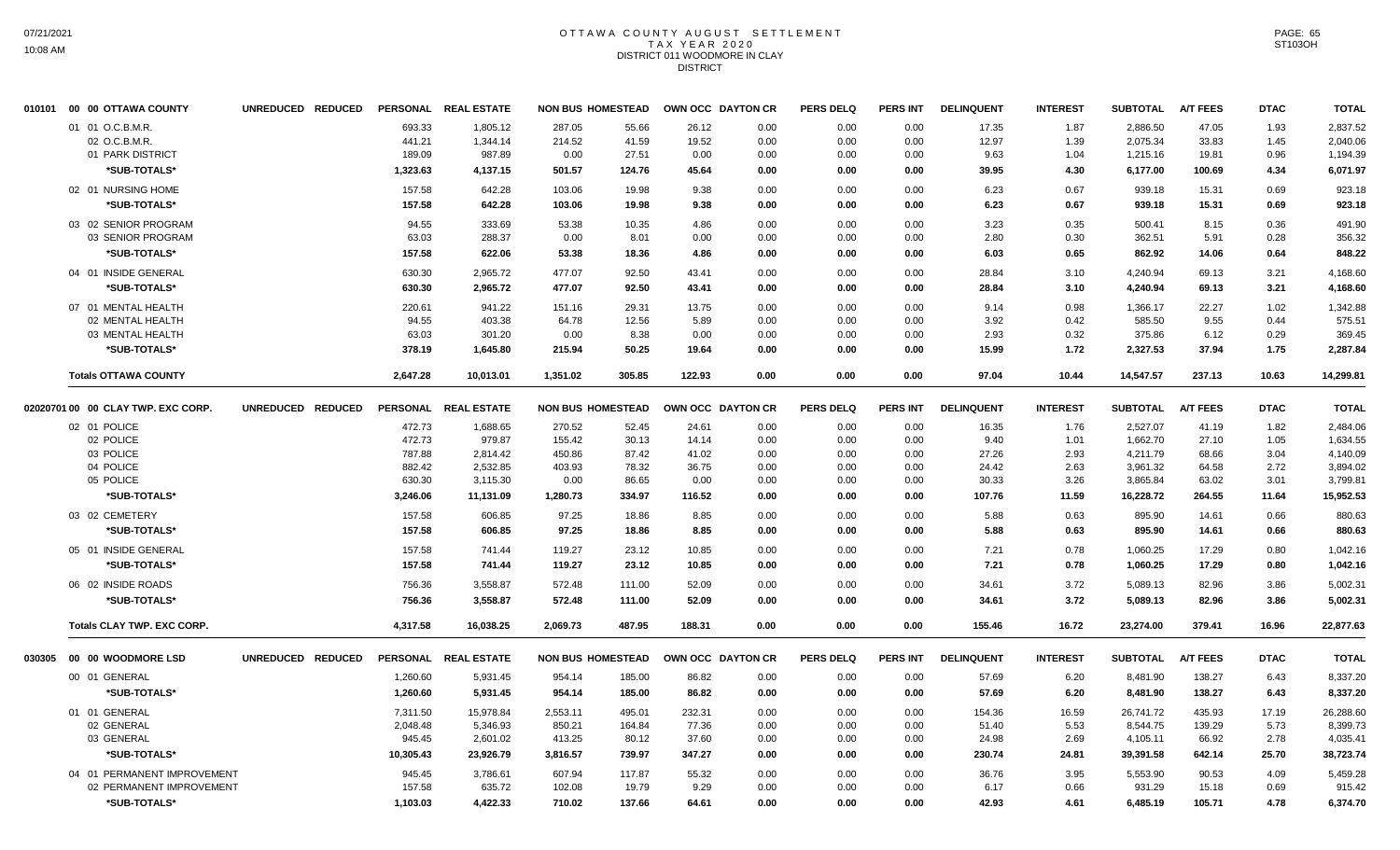## OTTAWA COUNTY AUGUST SETTLEMENT T A X Y E A R 2 0 2 0 DISTRICT 011 WOODMORE IN CLAY DISTRICT

| 030305 | 00 00 WOODMORE LSD                               | UNREDUCED REDUCED |           | PERSONAL REAL ESTATE |           | <b>NON BUS HOMESTEAD</b> | OWN OCC DAYTON CR |      | <b>PERS DELQ</b> | <b>PERS INT</b> | <b>DELINQUENT</b> | <b>INTEREST</b> | <b>SUBTOTAL</b> | <b>A/T FEES</b> | <b>DTAC</b> | <b>TOTAL</b> |
|--------|--------------------------------------------------|-------------------|-----------|----------------------|-----------|--------------------------|-------------------|------|------------------|-----------------|-------------------|-----------------|-----------------|-----------------|-------------|--------------|
|        | 05 01 EMERGENCY                                  |                   | 1,323.63  | 6,228.02             | 1,001.85  | 194.24                   | 91.16             | 0.00 | 0.00             | 0.00            | 60.57             | 6.51            | 8,905.98        | 145.18          | 6.75        | 8,754.05     |
|        | 02 EMERGENCY                                     |                   | 945.45    | 4.448.58             | 715.61    | 138.75                   | 65.11             | 0.00 | 0.00             | 0.00            | 43.26             | 4.65            | 6,361.41        | 103.70          | 4.82        | 6,252.89     |
|        | *SUB-TOTALS*                                     |                   | 2,269.08  | 10.676.60            | 1,717.46  | 332.99                   | 156.27            | 0.00 | 0.00             | 0.00            | 103.83            | 11.16           | 15,267.39       | 248.88          | 11.57       | 15,006.94    |
|        | 06 01 BOND (\$15,709,840)                        |                   | 1.449.69  | 6,821.17             | 1,097.26  | 212.74                   | 99.84             | 0.00 | 0.00             | 0.00            | 66.34             | 7.13            | 9,754.17        | 159.01          | 7.39        | 9.587.77     |
|        | *SUB-TOTALS*                                     |                   | 1,449.69  | 6,821.17             | 1.097.26  | 212.74                   | 99.84             | 0.00 | 0.00             | 0.00            | 66.34             | 7.13            | 9,754.17        | 159.01          | 7.39        | 9,587.77     |
|        | <b>Totals WOODMORE LSD</b>                       |                   | 16,387.83 | 51,778.34            | 8.295.45  | 1.608.36                 | 754.81            | 0.00 | 0.00             | 0.00            | 501.53            | 53.91           | 79.380.23       | 1.294.01        | 55.87       | 78,030.35    |
| 050501 | 00 00 PENTA COUNTY JVS                           | UNREDUCED REDUCED |           | PERSONAL REAL ESTATE |           | <b>NON BUS HOMESTEAD</b> | OWN OCC DAYTON CR |      | <b>PERS DELQ</b> | <b>PERS INT</b> | <b>DELINQUENT</b> | <b>INTEREST</b> | <b>SUBTOTAL</b> | <b>A/T FEES</b> | <b>DTAC</b> | <b>TOTAL</b> |
|        | 01 01 GENERAL                                    |                   | 441.21    | 1,890.24             | 303.59    | 58.86                    | 27.62             | 0.00 | 0.00             | 0.00            | 18.35             | 1.97            | 2,741.84        | 44.70           | 2.05        | 2,695.09     |
|        | 02 GENERAL                                       |                   | 252.12    | 1.080.14             | 173.48    | 33.64                    | 15.79             | 0.00 | 0.00             | 0.00            | 10.49             | 1.13            | 1.566.79        | 25.54           | 1.17        | 1,540.08     |
|        | 03 PERMANENT IMP.                                |                   | 315.15    | 1.186.41             | 189.96    | 36.83                    | 17.28             | 0.00 | 0.00             | 0.00            | 11.48             | 1.23            | 1.758.34        | 28.66           | 1.28        | 1,728.40     |
|        | *SUB-TOTALS*                                     |                   | 1,008.48  | 4.156.79             | 667.03    | 129.33                   | 60.69             | 0.00 | 0.00             | 0.00            | 40.32             | 4.33            | 6.066.97        | 98.90           | 4.50        | 5,963.57     |
|        | <b>Totals PENTA COUNTY JVS</b>                   |                   | 1,008.48  | 4,156.79             | 667.03    | 129.33                   | 60.69             | 0.00 | 0.00             | 0.00            | 40.32             | 4.33            | 6,066.97        | 98.90           | 4.50        | 5,963.57     |
| 060602 | 00 00 HARRIS ELMORE PUBLIC LIE UNREDUCED REDUCED |                   |           | PERSONAL REAL ESTATE |           | <b>NON BUS HOMESTEAD</b> | OWN OCC DAYTON CR |      | <b>PERS DELQ</b> | <b>PERS INT</b> | <b>DELINQUENT</b> | <b>INTEREST</b> | <b>SUBTOTAL</b> | <b>A/T FEES</b> | <b>DTAC</b> | <b>TOTAL</b> |
|        | 01 01 CURRENT EXPENSE                            |                   | 346.67    | 1,363.27             | 218.59    | 42.38                    | 19.89             | 0.00 | 0.00             | 0.00            | 13.22             | 1.42            | 2,005.44        | 32.70           | 1.47        | 1,971.27     |
|        | *SUB-TOTALS*                                     |                   | 346.67    | 1,363.27             | 218.59    | 42.38                    | 19.89             | 0.00 | 0.00             | 0.00            | 13.22             | 1.42            | 2,005.44        | 32.70           | 1.47        | 1,971.27     |
|        | <b>Totals HARRIS ELMORE PUBLIC LIB</b>           |                   | 346.67    | 1,363.27             | 218.59    | 42.38                    | 19.89             | 0.00 | 0.00             | 0.00            | 13.22             | 1.42            | 2,005.44        | 32.70           | 1.47        | 1,971.27     |
| 080806 | 00 00 ALLEN CLAY FIRE DIST                       | UNREDUCED REDUCED |           | PERSONAL REAL ESTATE |           | <b>NON BUS HOMESTEAD</b> | OWN OCC DAYTON CR |      | <b>PERS DELQ</b> | <b>PERS INT</b> | <b>DELINQUENT</b> | <b>INTEREST</b> | <b>SUBTOTAL</b> | <b>A/T FEES</b> | <b>DTAC</b> | <b>TOTAL</b> |
|        | 01 01 GENERAL                                    |                   | 1,575.73  | 6,110.60             | 979.77    | 189.97                   | 89.18             | 0.00 | 0.00             | 0.00            | 59.24             | 6.37            | 9,010.86        | 146.89          | 6.60        | 8,857.37     |
|        | *SUB-TOTALS*                                     |                   | 1,575.73  | 6,110.60             | 979.77    | 189.97                   | 89.18             | 0.00 | 0.00             | 0.00            | 59.24             | 6.37            | 9,010.86        | 146.89          | 6.60        | 8,857.37     |
|        | <b>Totals ALLEN CLAY FIRE DIST</b>               |                   | 1.575.73  | 6.110.60             | 979.77    | 189.97                   | 89.18             | 0.00 | 0.00             | 0.00            | 59.24             | 6.37            | 9,010.86        | 146.89          | 6.60        | 8,857.37     |
|        | <b>WOODMORE IN CLAY</b>                          |                   |           |                      |           |                          |                   |      |                  |                 |                   |                 |                 |                 |             |              |
|        | <b>DISTRICT TOTALS</b>                           |                   | 26,283.57 | 89,460.26            | 13,581.59 | 2,763.84                 | 1,235.81          | 0.00 | 0.00             | 0.00            | 866.81            | 93.19           | 134,285.07      | 2,189.04        | 96.03       | 132,000.00   |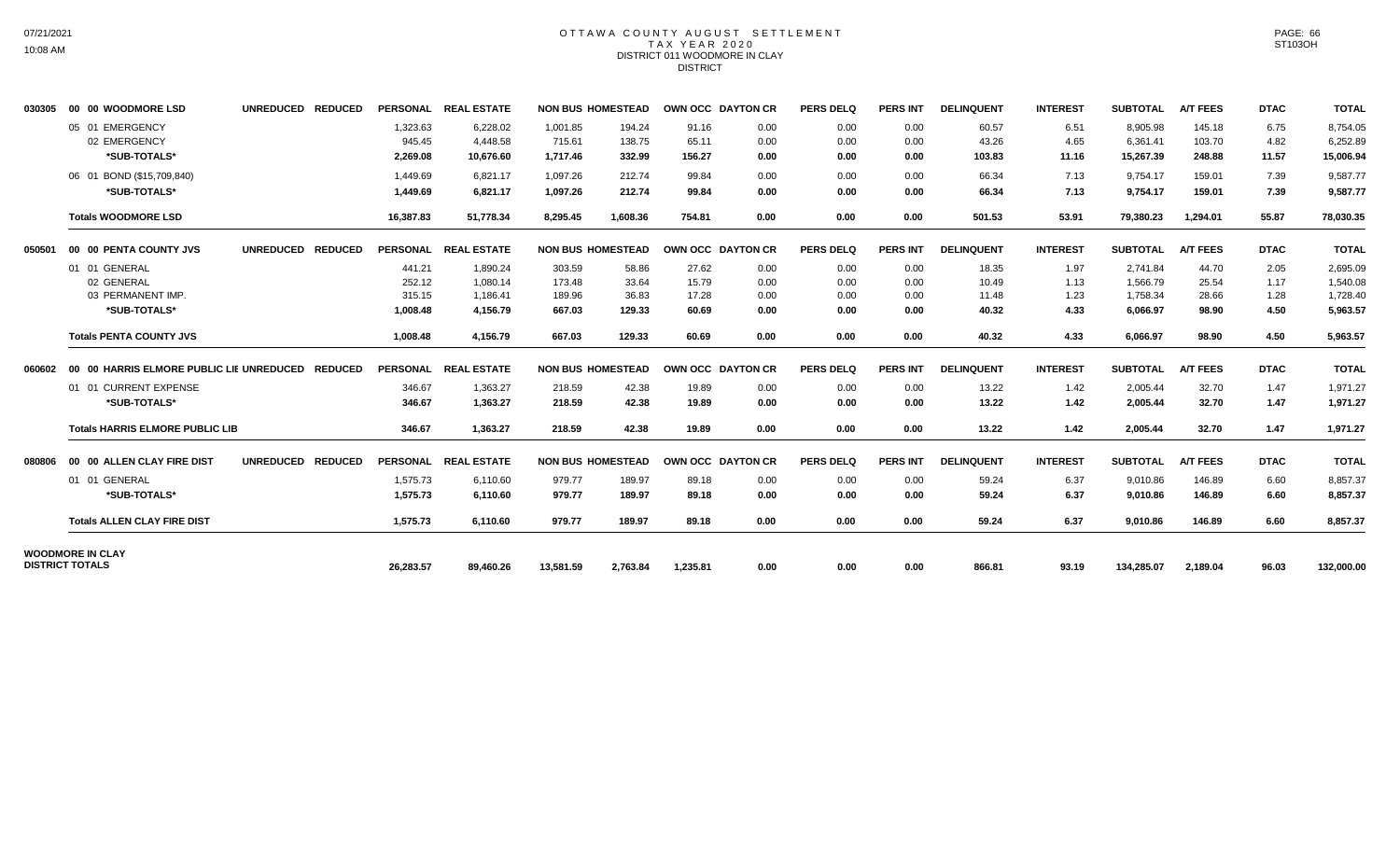# OTTAWA COUNTY AUGUST SETTLEMENT T A X Y E A R 2 0 2 0 DISTRICT 012 GENOA CORPORATION TAX CODE A

| 010101 | 00 00 OTTAWA COUNTY              | <b>UNREDUCED</b> | <b>REDUCED</b> |      | PERSONAL REAL ESTATE |           | <b>NON BUS HOMESTEAD</b> |          | OWN OCC DAYTON CR | <b>PERS DELQ</b> | <b>PERS INT</b> | <b>DELINQUENT</b> | <b>INTEREST</b> | <b>SUBTOTAL</b> | <b>A/T FEES</b> | <b>DTAC</b> | <b>TOTAL</b> |
|--------|----------------------------------|------------------|----------------|------|----------------------|-----------|--------------------------|----------|-------------------|------------------|-----------------|-------------------|-----------------|-----------------|-----------------|-------------|--------------|
|        | 01 01 O.C.B.M.R.                 | 2.200000         | 1.203400       | 0.00 | 12,615.10            | 1,697.38  | 673.61                   | 220.16   | 0.00              | 0.00             | 0.00            | 221.67            | 4.24            | 15,432.16       | 251.56          | 21.18       | 15,159.42    |
|        | 02 O.C.B.M.R.                    | 1.400000         | 0.899310       | 0.00 | 9,427.36             | 1,268.46  | 503.39                   | 164.52   | 0.00              | 0.00             | 0.00            | 165.66            | 3.17            | 11,532.56       | 188.00          | 15.83       | 11,328.73    |
|        | 01 PARK DISTRICT                 | 0.600000         | 0.594840       | 0.00 | 7,029.27             | 0.00      | 332.96                   | 0.00     | 0.00              | 0.00             | 0.00            | 123.52            | 2.36            | 7,488.11        | 122.07          | 10.47       | 7,355.57     |
|        | *SUB-TOTALS*                     | 4.200000         | 2.697550       | 0.00 | 29,071.73            | 2,965.84  | 1,509.96                 | 384.68   | 0.00              | 0.00             | 0.00            | 510.85            | 9.77            | 34,452.83       | 561.63          | 47.48       | 33,843.72    |
|        | 02 01 NURSING HOME               | 0.500000         | 0.432043       | 0.00 | 4,529.06             | 609.39    | 241.84                   | 79.04    | 0.00              | 0.00             | 0.00            | 79.59             | 1.52            | 5,540.44        | 90.32           | 7.60        | 5,442.52     |
|        | *SUB-TOTALS*                     | 0.500000         | 0.432043       | 0.00 | 4,529.06             | 609.39    | 241.84                   | 79.04    | 0.00              | 0.00             | 0.00            | 79.59             | 1.52            | 5,540.44        | 90.32           | 7.60        | 5,442.52     |
|        | 03 02 SENIOR PROGRAM             | 0.300000         | 0.223762       | 0.00 | 2,345.67             | 315.61    | 125.25                   | 40.94    | 0.00              | 0.00             | 0.00            | 41.22             | 0.79            | 2,869.48        | 46.78           | 3.94        | 2,818.76     |
|        | 03 SENIOR PROGRAM                | 0.200000         | 0.173250       | 0.00 | 2,047.31             | 0.00      | 96.98                    | 0.00     | 0.00              | 0.00             | 0.00            | 35.98             | 0.69            | 2,180.96        | 35.55           | 3.05        | 2,142.36     |
|        | *SUB-TOTALS*                     | 0.500000         | 0.397012       | 0.00 | 4,392.98             | 315.61    | 222.23                   | 40.94    | 0.00              | 0.00             | 0.00            | 77.20             | 1.48            | 5,050.44        | 82.33           | 6.99        | 4,961.12     |
|        | 04 01 INSIDE GENERAL             | 2.000000         | 2.000000       | 0.00 | 20,965.77            | 2,820.97  | 1,119.51                 | 365.89   | 0.00              | 0.00             | 0.00            | 368.41            | 7.05            | 25,647.60       | 418.09          | 35.20       | 25,194.31    |
|        | *SUB-TOTALS*                     | 2.000000         | 2.000000       | 0.00 | 20,965.77            | 2,820.97  | 1,119.51                 | 365.89   | 0.00              | 0.00             | 0.00            | 368.41            | 7.05            | 25,647.60       | 418.09          | 35.20       | 25,194.31    |
|        | 07 01 MENTAL HEALTH              | 0.700000         | 0.633701       | 0.00 | 6,643.01             | 893.82    | 354.72                   | 115.93   | 0.00              | 0.00             | 0.00            | 116.73            | 2.23            | 8,126.44        | 132.47          | 11.15       | 7,982.82     |
|        | 02 MENTAL HEALTH                 | 0.300000         | 0.271586       | 0.00 | 2,847.00             | 383.07    | 152.02                   | 49.69    | 0.00              | 0.00             | 0.00            | 50.03             | 0.96            | 3,482.77        | 56.77           | 4.78        | 3,421.22     |
|        | 03 MENTAL HEALTH                 | 0.200000         | 0.181100       | 0.00 | 2,140.07             | 0.00      | 101.37                   | 0.00     | 0.00              | 0.00             | 0.00            | 37.61             | 0.72            | 2,279.77        | 37.16           | 3.19        | 2,239.42     |
|        | *SUB-TOTALS*                     | 1.200000         | 1.086387       | 0.00 | 11,630.08            | 1,276.89  | 608.11                   | 165.62   | 0.00              | 0.00             | 0.00            | 204.37            | 3.91            | 13,888.98       | 226.40          | 19.12       | 13,643.46    |
|        | <b>Totals OTTAWA COUNTY</b>      | 8.400000         | 6.612992       | 0.00 | 70.589.62            | 7.988.70  | 3.701.65                 | 1,036.17 | 0.00              | 0.00             | 0.00            | 1.240.42          | 23.73           | 84.580.29       | 1.378.77        | 116.39      | 83,085.13    |
|        |                                  |                  |                |      |                      |           |                          |          |                   |                  |                 |                   |                 |                 |                 |             |              |
|        | 02020702 00 00 CLAY TWP INC CORP | <b>UNREDUCED</b> | <b>REDUCED</b> |      | PERSONAL REAL ESTATE |           | <b>NON BUS HOMESTEAD</b> |          | OWN OCC DAYTON CR | <b>PERS DELQ</b> | <b>PERS INT</b> | <b>DELINQUENT</b> | <b>INTEREST</b> | <b>SUBTOTAL</b> | <b>A/T FEES</b> | <b>DTAC</b> | <b>TOTAL</b> |
|        | 03 02 CEMETERY                   | 0.500000         | 0.407696       | 0.00 | 4,273.83             | 575.05    | 228.21                   | 74.59    | 0.00              | 0.00             | 0.00            | 75.10             | 1.44            | 5,228.22        | 85.23           | 7.17        | 5,135.82     |
|        | *SUB-TOTALS*                     | 0.500000         | 0.407696       | 0.00 | 4,273.83             | 575.05    | 228.21                   | 74.59    | 0.00              | 0.00             | 0.00            | 75.10             | 1.44            | 5,228.22        | 85.23           | 7.17        | 5,135.82     |
|        | 05 01 INSIDE GENERAL             | 0.500000         | 0.500000       | 0.00 | 5,241.44             | 705.24    | 279.88                   | 91.47    | 0.00              | 0.00             | 0.00            | 92.10             | 1.76            | 6,411.89        | 104.52          | 8.80        | 6,298.57     |
|        | *SUB-TOTALS*                     | 0.500000         | 0.500000       | 0.00 | 5,241.44             | 705.24    | 279.88                   | 91.47    | 0.00              | 0.00             | 0.00            | 92.10             | 1.76            | 6,411.89        | 104.52          | 8.80        | 6,298.57     |
|        | <b>Totals CLAY TWP INC CORP</b>  | 1.000000         | 0.907696       | 0.00 | 9,515.27             | 1,280.29  | 508.09                   | 166.06   | 0.00              | 0.00             | 0.00            | 167.20            | 3.20            | 11,640.11       | 189.75          | 15.97       | 11,434.39    |
| 030301 | 00 00 GENOA AREA LSD             | <b>UNREDUCED</b> | <b>REDUCED</b> |      | PERSONAL REAL ESTATE |           | <b>NON BUS HOMESTEAD</b> |          | OWN OCC DAYTON CR | <b>PERS DELQ</b> | <b>PERS INT</b> | <b>DELINQUENT</b> | <b>INTEREST</b> | <b>SUBTOTAL</b> | <b>A/T FEES</b> | <b>DTAC</b> | <b>TOTAL</b> |
|        | 00 01 GENERAL                    | 5.100000         | 5.100000       | 0.00 | 53,462.71            | 7,193.47  | 2,854.74                 | 933.02   | 0.00              | 0.00             | 0.00            | 939.45            | 17.97           | 65,401.36       | 1,066.13        | 89.75       | 64,245.48    |
|        | *SUB-TOTALS*                     | 5.100000         | 5.100000       | 0.00 | 53,462.71            | 7,193.47  | 2,854.74                 | 933.02   | 0.00              | 0.00             | 0.00            | 939.45            | 17.97           | 65,401.36       | 1,066.13        | 89.75       | 64,245.48    |
|        | 01 01 GENERAL                    | 27.600000        | 4.609504       | 0.00 | 48,320.90            | 6,501.63  | 2,580.18                 | 843.29   | 0.00              | 0.00             | 0.00            | 849.10            | 16.24           | 59,111.34       | 963.59          | 81.12       | 58,066.63    |
|        | 02 GENERAL                       | 5.800000         | 1.782734       | 0.00 | 18,688.20            | 2,514.52  | 997.89                   | 326.14   | 0.00              | 0.00             | 0.00            | 328.39            | 6.28            | 22,861.42       | 372.67          | 31.37       | 22,457.38    |
|        | 03 GENERAL                       | 3.500000         | 1.356096       | 0.00 | 14,215.80            | 1,912.75  | 759.08                   | 248.09   | 0.00              | 0.00             | 0.00            | 249.80            | 4.78            | 17,390.30       | 283.48          | 23.86       | 17,082.96    |
|        | 04 GENERAL                       | 4.250000         | 1.863710       | 0.00 | 19,537.06            | 2,628.73  | 1,043.22                 | 340.96   | 0.00              | 0.00             | 0.00            | 343.31            | 6.57            | 23,899.85       | 389.60          | 32.80       | 23,477.45    |
|        | 05 GENERAL                       | 2.500000         | 1.102928       | 0.00 | 11,561.87            | 1,555.66  | 617.37                   | 201.78   | 0.00              | 0.00             | 0.00            | 203.17            | 3.89            | 14,143.74       | 230.56          | 19.41       | 13,893.77    |
|        | 06 GENERAL                       | 5.000000         | 2.221125       | 0.00 | 23,283.80            | 3,132.86  | 1,243.28                 | 406.34   | 0.00              | 0.00             | 0.00            | 409.15            | 7.83            | 28,483.26       | 464.31          | 39.09       | 27,979.86    |
|        | 07 CURRENT EXPENSE               | 3.900000         | 3.193987       | 0.00 | 33,482.20            | 4,505.07  | 1,787.84                 | 584.32   | 0.00              | 0.00             | 0.00            | 588.35            | 11.25           | 40,959.03       | 667.69          | 56.21       | 40,235.13    |
|        | *SUB-TOTALS*                     | 52.550000        | 16.130084      | 0.00 | 169,089.83           | 22,751.22 | 9,028.86                 | 2,950.92 | 0.00              | 0.00             | 0.00            | 2,971.27          | 56.84           | 206,848.94      | 3,371.90        | 283.86      | 203,193.18   |
|        | 02 01 PERMANENT IMPROVEMENT      | 1.600000         | 1.314459       | 0.00 | 13,779.32            | 1,854.02  | 735.77                   | 240.47   | 0.00              | 0.00             | 0.00            | 242.13            | 4.63            | 16,856.34       | 274.78          | 23.13       | 16,558.43    |
|        | 03 PERMANENT IMPROVEMENT         | 0.500000         | 0.410769       | 0.00 | 4,306.04             | 579.38    | 229.93                   | 75.15    | 0.00              | 0.00             | 0.00            | 75.67             | 1.45            | 5,267.62        | 85.87           | 7.23        | 5,174.52     |
|        | *SUB-TOTALS*                     | 2.100000         | 1.725228       | 0.00 | 18,085.36            | 2,433.40  | 965.70                   | 315.62   | 0.00              | 0.00             | 0.00            | 317.80            | 6.08            | 22,123.96       | 360.65          | 30.36       | 21,732.95    |
|        | 03 01 EDUCATION TECHNOLOGY       | 0.500000         | 0.461896       | 0.00 | 5,458.26             | 0.00      | 258.55                   | 0.00     | 0.00              | 0.00             | 0.00            | 95.91             | 1.83            | 5,814.55        | 94.78           | 8.13        | 5,711.64     |
|        | *SUB-TOTALS*                     | 0.500000         | 0.461896       | 0.00 | 5,458.26             | 0.00      | 258.55                   | 0.00     | 0.00              | 0.00             | 0.00            | 95.91             | 1.83            | 5,814.55        | 94.78           | 8.13        | 5,711.64     |
|        | 04 01 DEBT                       | 1.450000         | 1.450000       | 0.00 | 15,200.18            | 2,045.20  | 811.64                   | 265.27   | 0.00              | 0.00             | 0.00            | 267.10            | 5.11            | 18,594.50       | 303.11          | 25.52       | 18,265.87    |
|        | 02 DEBT                          | 1.800000         | 1.800000       | 0.00 | 18,869.19            | 2,538.87  | 1,007.56                 | 329.30   | 0.00              | 0.00             | 0.00            | 331.57            | 6.34            | 23,082.83       | 376.28          | 31.68       | 22,674.87    |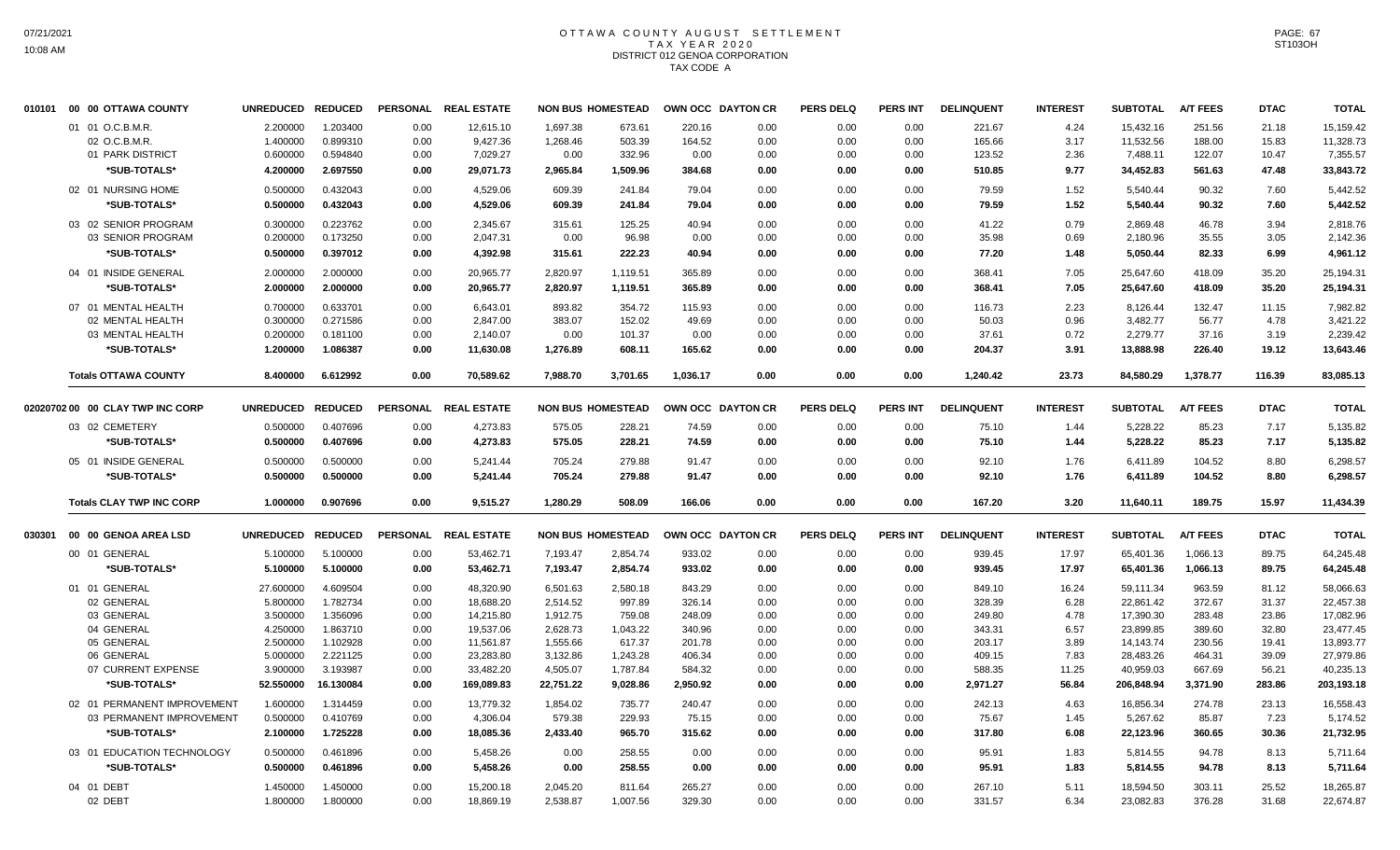## OTTAWA COUNTY AUGUST SETTLEMENT T A X Y E A R 2 0 2 0 DISTRICT 012 GENOA CORPORATION TAX CODE A

| 030301                   |    | 00 00 GENOA AREA LSD                     | <b>UNREDUCED</b> | <b>REDUCED</b>      |                 | PERSONAL REAL ESTATE |           | <b>NON BUS HOMESTEAD</b> |          | OWN OCC DAYTON CR | <b>PERS DELQ</b> | <b>PERS INT</b> | <b>DELINQUENT</b> | <b>INTEREST</b> | <b>SUBTOTAL</b> | <b>A/T FEES</b> | <b>DTAC</b> | <b>TOTAL</b> |
|--------------------------|----|------------------------------------------|------------------|---------------------|-----------------|----------------------|-----------|--------------------------|----------|-------------------|------------------|-----------------|-------------------|-----------------|-----------------|-----------------|-------------|--------------|
|                          | 04 | *SUB-TOTALS*                             | 3.250000         | 3.250000            | 0.00            | 34.069.37            | 4.584.07  | 1.819.20                 | 594.57   | 0.00              | 0.00             | 0.00            | 598.67            | 11.45           | 41.677.33       | 679.39          | 57.20       | 40.940.74    |
|                          |    | 05 01 SUBSTITUTE                         | 5.400000         | 5.400000            | 0.00            | 63,812.24            | 0.00      | 3,022.67                 | 0.00     | 0.00              | 0.00             | 0.00            | 1,121.32          | 21.45           | 67,977.68       | 1,108.12        | 95.03       | 66,774.53    |
|                          |    | *SUB-TOTALS*                             | 5.400000         | 5.400000            | 0.00            | 63,812.24            | 0.00      | 3,022.67                 | 0.00     | 0.00              | 0.00             | 0.00            | 1,121.32          | 21.45           | 67,977.68       | 1,108.12        | 95.03       | 66,774.53    |
|                          |    | <b>Totals GENOA AREA LSD</b>             | 68.900000        | 32.067208           | 0.00            | 343,977.77           | 36.962.16 | 17,949.72                | 4.794.13 | 0.00              | 0.00             | 0.00            | 6,044.42          | 115.62          | 409.843.82      | 6.680.97        | 564.33      | 402,598.52   |
| 040403                   |    | 00 00 GENOA CORP.                        | <b>UNREDUCED</b> | <b>REDUCED</b>      |                 | PERSONAL REAL ESTATE |           | <b>NON BUS HOMESTEAD</b> |          | OWN OCC DAYTON CR | <b>PERS DELQ</b> | <b>PERS INT</b> | <b>DELINQUENT</b> | <b>INTEREST</b> | <b>SUBTOTAL</b> | <b>A/T FEES</b> | <b>DTAC</b> | <b>TOTAL</b> |
|                          |    | 00 01 GENERAL                            | 2.400000         | 2.400000            | 0.00            | 25,158.92            | 3,385.16  | 1,343.41                 | 439.07   | 0.00              | 0.00             | 0.00            | 442.10            | 8.46            | 30,777.12       | 501.71          | 42.23       | 30,233.18    |
|                          |    | *SUB-TOTALS*                             | 2.400000         | 2.400000            | 0.00            | 25,158.92            | 3,385.16  | 1,343.41                 | 439.07   | 0.00              | 0.00             | 0.00            | 442.10            | 8.46            | 30,777.12       | 501.71          | 42.23       | 30,233.18    |
|                          |    | 01 01 PARK                               | 1.300000         | 1.127924            | 0.00            | 11.823.90            | 1,590.92  | 631.36                   | 206.35   | 0.00              | 0.00             | 0.00            | 207.77            | 3.97            | 14,464.27       | 235.79          | 19.85       | 14.208.63    |
|                          |    | 02 PARK                                  | 0.750000         | 0.748094            | 0.00            | 8,840.29             | 0.00      | 418.75                   | 0.00     | 0.00              | 0.00             | 0.00            | 155.34            | 2.97            | 9,417.35        | 153.52          | 13.17       | 9,250.66     |
|                          |    | *SUB-TOTALS*                             | 2.050000         | 1.876018            | 0.00            | 20,664.19            | 1,590.92  | 1.050.11                 | 206.35   | 0.00              | 0.00             | 0.00            | 363.11            | 6.94            | 23,881.62       | 389.31          | 33.02       | 23,459.29    |
|                          |    | <b>Totals GENOA CORP.</b>                | 4.450000         | 4.276018            | 0.00            | 45,823.11            | 4.976.08  | 2,393.52                 | 645.42   | 0.00              | 0.00             | 0.00            | 805.21            | 15.40           | 54,658.74       | 891.02          | 75.25       | 53,692.47    |
| 050501                   |    | 00 00 PENTA COUNTY JVS                   | <b>UNREDUCED</b> | <b>REDUCED</b>      | <b>PERSONAL</b> | <b>REAL ESTATE</b>   |           | <b>NON BUS HOMESTEAD</b> |          | OWN OCC DAYTON CR | <b>PERS DELQ</b> | <b>PERS INT</b> | <b>DELINQUENT</b> | <b>INTEREST</b> | <b>SUBTOTAL</b> | <b>A/T FEES</b> | <b>DTAC</b> | <b>TOTAL</b> |
|                          |    | 01 01 GENERAL                            | 1.400000         | 1.272727            | 0.00            | 13,341.85            | 1,795.16  | 712.41                   | 232.84   | 0.00              | 0.00             | 0.00            | 234.44            | 4.48            | 16,321.18       | 266.06          | 22.40       | 16,032.72    |
|                          |    | 02 GENERAL                               | 0.800000         | 0.727273            | 0.00            | 7,623.92             | 1,025.81  | 407.09                   | 133.05   | 0.00              | 0.00             | 0.00            | 133.97            | 2.56            | 9,326.40        | 152.03          | 12.80       | 9,161.57     |
|                          |    | 03 PERMANENT IMP.                        | 1.000000         | 0.796351            | 0.00            | 8,348.06             | 1,123.24  | 445.76                   | 145.69   | 0.00              | 0.00             | 0.00            | 146.69            | 2.81            | 10,212.25       | 166.47          | 14.01       | 10,031.77    |
|                          |    | *SUB-TOTALS*                             | 3.200000         | 2.796351            | 0.00            | 29,313.83            | 3,944.21  | 1,565.26                 | 511.58   | 0.00              | 0.00             | 0.00            | 515.10            | 9.85            | 35,859.83       | 584.56          | 49.21       | 35,226.06    |
|                          |    | <b>Totals PENTA COUNTY JVS</b>           | 3.200000         | 2.796351            | 0.00            | 29,313.83            | 3,944.21  | 1,565.26                 | 511.58   | 0.00              | 0.00             | 0.00            | 515.10            | 9.85            | 35,859.83       | 584.56          | 49.21       | 35,226.06    |
| 060602                   |    | 00 00 HARRIS ELMORE PUBLIC LIE UNREDUCED |                  | <b>REDUCED</b>      | <b>PERSONAL</b> | <b>REAL ESTATE</b>   |           | <b>NON BUS HOMESTEAD</b> |          | OWN OCC DAYTON CR | <b>PERS DELQ</b> | <b>PERS INT</b> | <b>DELINQUENT</b> | <b>INTEREST</b> | <b>SUBTOTAL</b> | <b>A/T FEES</b> | <b>DTAC</b> | <b>TOTAL</b> |
|                          |    | 01 01 CURRENT EXPENSE                    | 1.100000         | 0.916402            | 0.00            | 9,606.54             | 1,292.57  | 512.96                   | 167.65   | 0.00              | 0.00             | 0.00            | 168.81            | 3.23            | 11,751.76       | 191.57          | 16.13       | 11,544.06    |
|                          |    | *SUB-TOTALS*                             | 1.100000         | 0.916402            | 0.00            | 9,606.54             | 1,292.57  | 512.96                   | 167.65   | 0.00              | 0.00             | 0.00            | 168.81            | 3.23            | 11,751.76       | 191.57          | 16.13       | 11,544.06    |
|                          |    | <b>Totals HARRIS ELMORE PUBLIC LIB</b>   | 1.100000         | 0.916402            | 0.00            | 9.606.54             | 1.292.57  | 512.96                   | 167.65   | 0.00              | 0.00             | 0.00            | 168.81            | 3.23            | 11.751.76       | 191.57          | 16.13       | 11.544.06    |
| 080806                   |    | 00 00 ALLEN CLAY FIRE DIST               | <b>UNREDUCED</b> | <b>REDUCED</b>      |                 | PERSONAL REAL ESTATE |           | <b>NON BUS HOMESTEAD</b> |          | OWN OCC DAYTON CR | <b>PERS DELQ</b> | PERS INT        | <b>DELINQUENT</b> | <b>INTEREST</b> | <b>SUBTOTAL</b> | <b>A/T FEES</b> | <b>DTAC</b> | <b>TOTAL</b> |
|                          |    | 01 01 GENERAL                            | 5.000000         | 4.107445            | 0.00            | 43,057.88            | 5,793.48  | 2,299.14                 | 751.42   | 0.00              | 0.00             | 0.00            | 756.61            | 14.45           | 52,672.98       | 858.64          | 72.28       | 51,742.06    |
|                          |    | *SUB-TOTALS*                             | 5.000000         | 4.107445            | 0.00            | 43,057.88            | 5,793.48  | 2,299.14                 | 751.42   | 0.00              | 0.00             | 0.00            | 756.61            | 14.45           | 52,672.98       | 858.64          | 72.28       | 51,742.06    |
|                          |    | <b>Totals ALLEN CLAY FIRE DIST</b>       | 5.000000         | 4.107445            | 0.00            | 43,057.88            | 5,793.48  | 2,299.14                 | 751.42   | 0.00              | 0.00             | 0.00            | 756.61            | 14.45           | 52,672.98       | 858.64          | 72.28       | 51,742.06    |
| <b>GENOA CORPORATION</b> |    |                                          |                  |                     |                 |                      |           |                          |          |                   |                  |                 |                   |                 |                 |                 |             |              |
| <b>TAX CODE A TOTALS</b> |    |                                          |                  | 92.050000 51.684112 | 0.00            | 551,884.02           | 62,237.49 | 28,930.34                | 8,072.43 | 0.00              | 0.00             | 0.00            | 9,697.77          | 185.48          | 661,007.53      | 10,775.28       | 909.56      | 649,322.69   |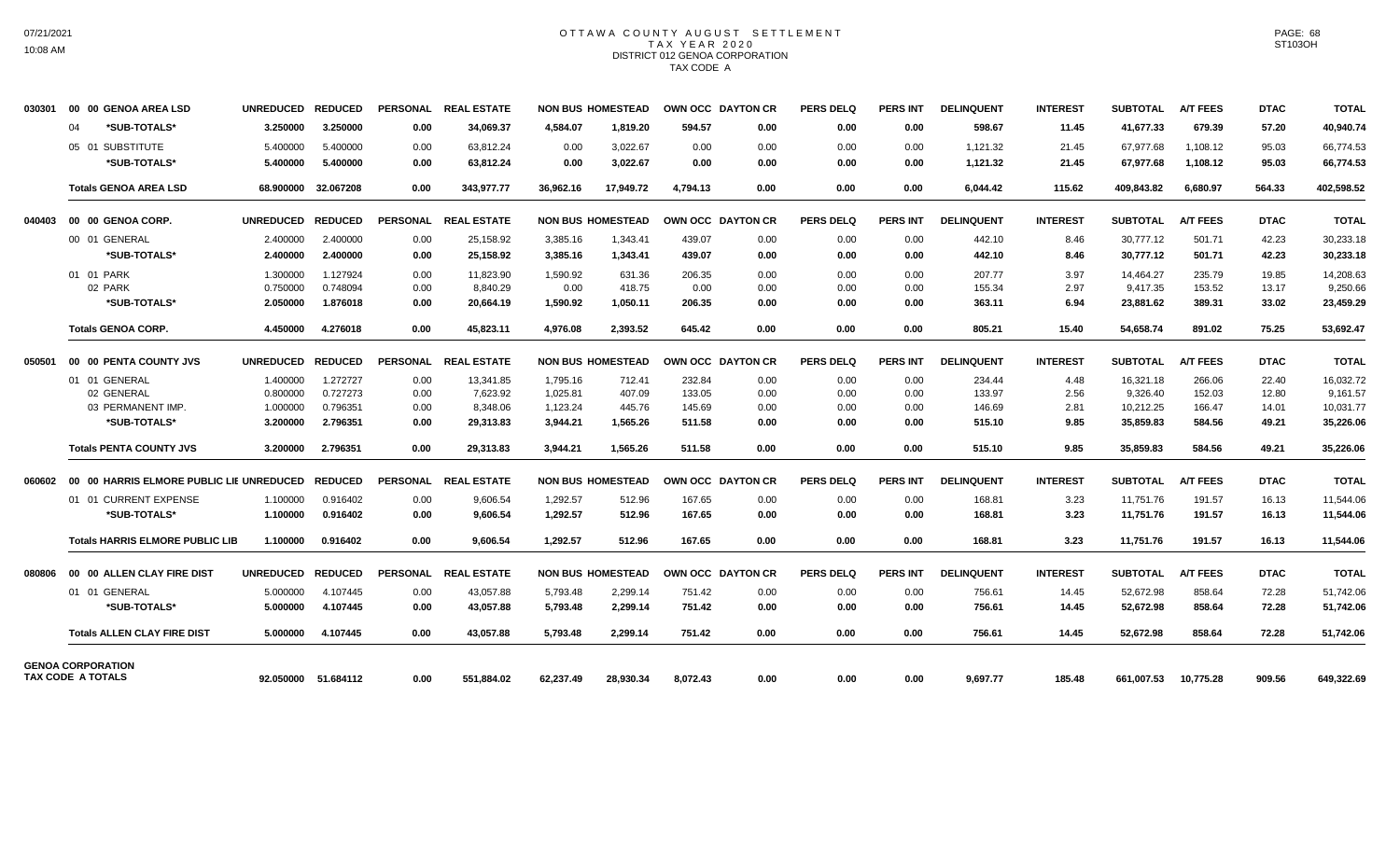# OTTAWA COUNTY AUGUST SETTLEMENT T A X Y E A R 2 0 2 0 DISTRICT 012 GENOA CORPORATION TAX CODE B

| 010101 | 00 00 OTTAWA COUNTY              | <b>UNREDUCED</b>     | <b>REDUCED</b>       |                      | PERSONAL REAL ESTATE  | <b>NON BUS HOMESTEAD</b> |              |              | OWN OCC DAYTON CR | <b>PERS DELQ</b> | <b>PERS INT</b> | <b>DELINQUENT</b>     | <b>INTEREST</b> | <b>SUBTOTAL</b>       | <b>A/T FEES</b>  | <b>DTAC</b>  | <b>TOTAL</b>          |
|--------|----------------------------------|----------------------|----------------------|----------------------|-----------------------|--------------------------|--------------|--------------|-------------------|------------------|-----------------|-----------------------|-----------------|-----------------------|------------------|--------------|-----------------------|
|        | 01 01 O.C.B.M.R.                 | 2.200000             | 1.883836             | 1,075.44             | 7,135.71              | 0.00                     | 0.00         | 0.00         | 0.00              | 0.00             | 0.00            | $-92.33$              | 92.33           | 8,211.15              | 133.85           | 0.00         | 8,077.30              |
|        | 02 O.C.B.M.R.                    | 1.400000             | 1.248331             | 684.37               | 4,728.51              | 0.00                     | 0.00         | 0.00         | 0.00              | 0.00             | 0.00            | $-61.18$              | 61.18           | 5,412.88              | 88.24            | 0.00         | 5,324.64              |
|        | 01 PARK DISTRICT                 | 0.600000             | 0.595592             | 293.30               | 2,256.02              | 0.00                     | 0.00         | 0.00         | 0.00              | 0.00             | 0.00            | $-29.19$              | 29.19           | 2,549.32              | 41.56            | 0.00         | 2,507.76              |
|        | *SUB-TOTALS*                     | 4.200000             | 3.727759             | 2,053.11             | 14,120.24             | 0.00                     | 0.00         | 0.00         | 0.00              | 0.00             | 0.00            | $-182.70$             | 182.70          | 16,173.35             | 263.65           | 0.00         | 15,909.70             |
|        | 02 01 NURSING HOME               | 0.500000             | 0.485399             | 244.42               | 1,838.63              | 0.00                     | 0.00         | 0.00         | 0.00              | 0.00             | 0.00            | $-23.79$              | 23.79           | 2,083.05              | 33.96            | 0.00         | 2,049.09              |
|        | *SUB-TOTALS*                     | 0.500000             | 0.485399             | 244.42               | 1,838.63              | 0.00                     | 0.00         | 0.00         | 0.00              | 0.00             | 0.00            | $-23.79$              | 23.79           | 2,083.05              | 33.96            | 0.00         | 2,049.09              |
|        | 03 02 SENIOR PROGRAM             | 0.300000             | 0.286012             | 146.65               | 1,083.37              | 0.00                     | 0.00         | 0.00         | 0.00              | 0.00             | 0.00            | $-14.02$              | 14.02           | 1,230.02              | 20.05            | 0.00         | 1,209.97              |
|        | 03 SENIOR PROGRAM                | 0.200000             | 0.194640             | 97.77                | 737.27                | 0.00                     | 0.00         | 0.00         | 0.00              | 0.00             | 0.00            | $-9.54$               | 9.54            | 835.04                | 13.61            | 0.00         | 821.43                |
|        | *SUB-TOTALS*                     | 0.500000             | 0.480652             | 244.42               | 1,820.64              | 0.00                     | 0.00         | 0.00         | 0.00              | 0.00             | 0.00            | $-23.56$              | 23.56           | 2,065.06              | 33.66            | 0.00         | 2,031.40              |
|        | 04 01 INSIDE GENERAL             | 2.000000             | 2.000000             | 977.67               | 7,575.73              | 0.00                     | 0.00         | 0.00         | 0.00              | 0.00             | 0.00            | $-98.02$              | 98.02           | 8,553.40              | 139.43           | 0.00         | 8,413.97              |
|        | *SUB-TOTALS*                     | 2.000000             | 2.000000             | 977.67               | 7,575.73              | 0.00                     | 0.00         | 0.00         | 0.00              | 0.00             | 0.00            | -98.02                | 98.02           | 8,553.40              | 139.43           | 0.00         | 8,413.97              |
|        | 07 01 MENTAL HEALTH              | 0.700000             | 0.684293             | 342.18               | 2,592.01              | 0.00                     | 0.00         | 0.00         | 0.00              | 0.00             | 0.00            | $-33.54$              | 33.54           | 2,934.19              | 47.83            | 0.00         | 2,886.36              |
|        | 02 MENTAL HEALTH                 | 0.300000             | 0.293268             | 146.65               | 1,110.86              | 0.00                     | 0.00         | 0.00         | 0.00              | 0.00             | 0.00            | $-14.37$              | 14.37           | 1,257.51              | 20.50            | 0.00         | 1,237.01              |
|        | 03 MENTAL HEALTH                 | 0.200000             | 0.195512             | 97.77                | 740.57                | 0.00                     | 0.00         | 0.00         | 0.00              | 0.00             | 0.00            | $-9.58$               | 9.58            | 838.34                | 13.67            | 0.00         | 824.67                |
|        | *SUB-TOTALS*                     | 1.200000             | 1.173073             | 586.60               | 4,443.44              | 0.00                     | 0.00         | 0.00         | 0.00              | 0.00             | 0.00            | $-57.49$              | 57.49           | 5,030.04              | 82.00            | 0.00         | 4,948.04              |
|        | <b>Totals OTTAWA COUNTY</b>      | 8.400000             | 7.866883             | 4.106.22             | 29.798.68             | 0.00                     | 0.00         | 0.00         | 0.00              | 0.00             | 0.00            | $-385.56$             | 385.56          | 33,904.90             | 552.70           | 0.00         | 33,352.20             |
|        | 02020702 00 00 CLAY TWP INC CORP | <b>UNREDUCED</b>     | <b>REDUCED</b>       |                      | PERSONAL REAL ESTATE  | <b>NON BUS HOMESTEAD</b> |              |              | OWN OCC DAYTON CR | <b>PERS DELQ</b> | <b>PERS INT</b> | <b>DELINQUENT</b>     | <b>INTEREST</b> | <b>SUBTOTAL</b>       | <b>A/T FEES</b>  | <b>DTAC</b>  | <b>TOTAL</b>          |
|        | 03 02 CEMETERY                   |                      |                      |                      |                       |                          |              |              |                   |                  |                 |                       |                 |                       |                  |              |                       |
|        |                                  | 0.500000             | 0.483395             | 244.42               | 1,831.03              | 0.00                     | 0.00         | 0.00         | 0.00              | 0.00             | 0.00            | $-23.69$              | 23.69           | 2,075.45              | 33.83            | 0.00         | 2,041.62              |
|        | *SUB-TOTALS*                     | 0.500000             | 0.483395             | 244.42               | 1,831.03              | 0.00                     | 0.00         | 0.00         | 0.00              | 0.00             | 0.00            | $-23.69$              | 23.69           | 2,075.45              | 33.83            | 0.00         | 2,041.62              |
|        | 05 01 INSIDE GENERAL             | 0.500000             | 0.500000             | 244.42               | 1,893.93              | 0.00                     | 0.00         | 0.00         | 0.00              | 0.00             | 0.00            | $-24.50$              | 24.50           | 2,138.35              | 34.86            | 0.00         | 2,103.49              |
|        | *SUB-TOTALS*                     | 0.500000             | 0.500000             | 244.42               | 1,893.93              | 0.00                     | 0.00         | 0.00         | 0.00              | 0.00             | 0.00            | $-24.50$              | 24.50           | 2,138.35              | 34.86            | 0.00         | 2,103.49              |
|        | <b>Totals CLAY TWP INC CORP</b>  | 1.000000             | 0.983395             | 488.84               | 3,724.96              | 0.00                     | 0.00         | 0.00         | 0.00              | 0.00             | 0.00            | $-48.19$              | 48.19           | 4,213.80              | 68.69            | 0.00         | 4,145.11              |
| 030301 | 00 00 GENOA AREA LSD             | <b>UNREDUCED</b>     | <b>REDUCED</b>       |                      | PERSONAL REAL ESTATE  | <b>NON BUS HOMESTEAD</b> |              |              | OWN OCC DAYTON CR | <b>PERS DELQ</b> | <b>PERS INT</b> | <b>DELINQUENT</b>     | <b>INTEREST</b> | <b>SUBTOTAL</b>       | <b>A/T FEES</b>  | <b>DTAC</b>  | <b>TOTAL</b>          |
|        | 00 01 GENERAL                    | 5.100000             | 5.100000             | 2,493.06             | 19,318.11             | 0.00                     | 0.00         | 0.00         | 0.00              | 0.00             | 0.00            | $-249.95$             | 249.95          | 21,811.17             | 355.55           | 0.00         | 21,455.62             |
|        | *SUB-TOTALS*                     | 5.100000             | 5.100000             | 2,493.06             | 19,318.11             | 0.00                     | 0.00         | 0.00         | 0.00              | 0.00             | 0.00            | $-249.95$             | 249.95          | 21,811.17             | 355.55           | 0.00         | 21,455.62             |
|        |                                  |                      |                      |                      |                       |                          |              |              |                   |                  |                 |                       |                 |                       |                  |              |                       |
|        | 01 01 GENERAL                    | 27.600000            | 9.062598             | 13,491.85            | 34,327.89             | 0.00                     | 0.00         | 0.00         | 0.00              | 0.00             | 0.00            | $-444.15$             | 444.15          | 47,819.74             | 779.52           | 0.00         | 47,040.22             |
|        | 02 GENERAL                       | 5.800000             | 2.608544<br>1.957708 | 2,835.24             | 9,880.81              | 0.00<br>0.00             | 0.00         | 0.00         | 0.00              | 0.00<br>0.00     | 0.00<br>0.00    | $-127.84$             | 127.84<br>95.95 | 12,716.05             | 207.29<br>148.77 | 0.00         | 12,508.76             |
|        | 03 GENERAL<br>04 GENERAL         | 3.500000<br>4.250000 | 2.765467             | 1,710.92<br>2,077.55 | 7,415.53<br>10,475.21 | 0.00                     | 0.00<br>0.00 | 0.00<br>0.00 | 0.00<br>0.00      | 0.00             | 0.00            | $-95.95$<br>$-135.53$ | 135.53          | 9,126.45<br>12,552.76 | 204.63           | 0.00<br>0.00 | 8,977.68<br>12,348.13 |
|        | 05 GENERAL                       | 2.500000             | 1.629303             | 1,222.09             | 6,171.58              | 0.00                     | 0.00         | 0.00         | 0.00              | 0.00             | 0.00            | $-79.85$              | 79.85           | 7,393.67              | 120.53           | 0.00         | 7,273.14              |
|        | 06 GENERAL                       | 5.000000             | 3.714550             | 2,444.18             | 14,070.21             | 0.00                     | 0.00         | 0.00         | 0.00              | 0.00             | 0.00            | $-182.05$             | 182.05          | 16,514.39             | 269.21           | 0.00         | 16,245.18             |
|        | 07 CURRENT EXPENSE               | 3.900000             | 3.685321             | 1,906.46             | 13,959.50             | 0.00                     | 0.00         | 0.00         | 0.00              | 0.00             | 0.00            | $-180.62$             | 180.62          | 15,865.96             | 258.64           | 0.00         | 15,607.32             |
|        | *SUB-TOTALS*                     | 52.550000            | 25.423491            | 25,688.29            | 96,300.73             | 0.00                     | 0.00         | 0.00         | 0.00              | 0.00             | 0.00            | $-1,245.99$           | 1,245.99        | 121,989.02            | 1,988.59         | 0.00         | 120,000.43            |
|        | 02 01 PERMANENT IMPROVEMENT      | 1.600000             | 1.524392             | 782.14               | 5.774.19              | 0.00                     | 0.00         | 0.00         | 0.00              | 0.00             | 0.00            | $-74.71$              | 74.71           | 6,556.33              | 106.88           | 0.00         | 6,449.45              |
|        | 03 PERMANENT IMPROVEMENT         | 0.500000             | 0.476373             | 244.42               | 1,804.44              | 0.00                     | 0.00         | 0.00         | 0.00              | 0.00             | 0.00            | $-23.35$              | 23.35           | 2,048.86              | 33.40            | 0.00         | 2,015.46              |
|        | *SUB-TOTALS*                     | 2.100000             | 2.000765             | 1,026.56             | 7,578.63              | 0.00                     | 0.00         | 0.00         | 0.00              | 0.00             | 0.00            | $-98.06$              | 98.06           | 8,605.19              | 140.28           | 0.00         | 8,464.91              |
|        | 03 01 EDUCATION TECHNOLOGY       | 0.500000             | 0.499390             | 244.42               | 1,891.62              | 0.00                     | 0.00         | 0.00         | 0.00              | 0.00             | 0.00            | $-24.47$              | 24.47           | 2,136.04              | 34.82            | 0.00         | 2,101.22              |
|        | *SUB-TOTALS*                     | 0.500000             | 0.499390             | 244.42               | 1,891.62              | 0.00                     | 0.00         | 0.00         | 0.00              | 0.00             | 0.00            | $-24.47$              | 24.47           | 2,136.04              | 34.82            | 0.00         | 2,101.22              |
|        | 04 01 DEBT                       | 1.450000             | 1.450000             | 708.81               | 5,492.40              | 0.00                     | 0.00         | 0.00         | 0.00              | 0.00             | 0.00            | $-71.06$              | 71.06           | 6,201.21              | 101.09           | 0.00         | 6,100.12              |
|        | 02 DEBT                          | 1.800000             | 1.800000             | 879.90               | 6,818.16              | 0.00                     | 0.00         | 0.00         | 0.00              | 0.00             | 0.00            | $-88.22$              | 88.22           | 7,698.06              | 125.49           | 0.00         | 7,572.57              |
|        |                                  |                      |                      |                      |                       |                          |              |              |                   |                  |                 |                       |                 |                       |                  |              |                       |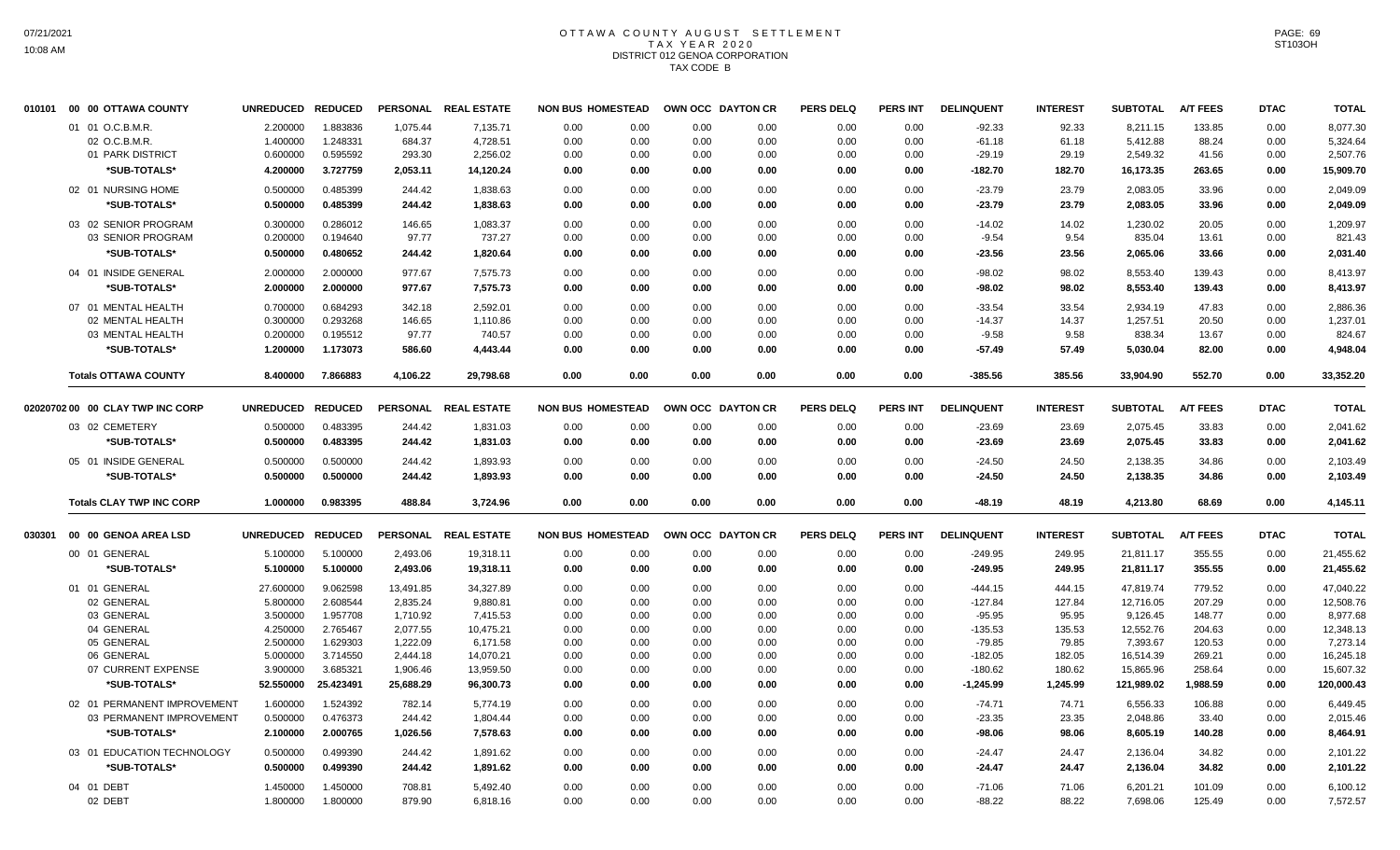## OTTAWA COUNTY AUGUST SETTLEMENT T A X Y E A R 2 0 2 0 DISTRICT 012 GENOA CORPORATION TAX CODE B

| 030301 | 00 00 GENOA AREA LSD                     | <b>UNREDUCED</b> | <b>REDUCED</b> |                 | PERSONAL REAL ESTATE |                          | <b>NON BUS HOMESTEAD</b> |      | OWN OCC DAYTON CR | <b>PERS DELQ</b> | <b>PERS INT</b> | <b>DELINQUENT</b> | <b>INTEREST</b> | <b>SUBTOTAL</b> | <b>A/T FEES</b> | <b>DTAC</b> | <b>TOTAL</b> |
|--------|------------------------------------------|------------------|----------------|-----------------|----------------------|--------------------------|--------------------------|------|-------------------|------------------|-----------------|-------------------|-----------------|-----------------|-----------------|-------------|--------------|
|        | *SUB-TOTALS*<br>04                       | 3.250000         | 3.250000       | 1.588.71        | 12.310.56            | 0.00                     | 0.00                     | 0.00 | 0.00              | 0.00             | 0.00            | $-159.28$         | 159.28          | 13,899.27       | 226.58          | 0.00        | 13,672.69    |
|        | 05 01 SUBSTITUTE                         | 5.400000         | 5.400000       | 2.639.71        | 20.454.47            | 0.00                     | 0.00                     | 0.00 | 0.00              | 0.00             | 0.00            | $-264.65$         | 264.65          | 23.094.18       | 376.47          | 0.00        | 22.717.71    |
|        | *SUB-TOTALS*                             | 5.400000         | 5.400000       | 2,639.71        | 20,454.47            | 0.00                     | 0.00                     | 0.00 | 0.00              | 0.00             | 0.00            | $-264.65$         | 264.65          | 23,094.18       | 376.47          | 0.00        | 22,717.71    |
|        | <b>Totals GENOA AREA LSD</b>             | 68.900000        | 41.673646      | 33.680.75       | 157.854.12           | 0.00                     | 0.00                     | 0.00 | 0.00              | 0.00             | 0.00            | $-2.042.40$       | 2.042.40        | 191.534.87      | 3.122.29        | 0.00        | 188,412.58   |
| 040403 | 00 00 GENOA CORP.                        | <b>UNREDUCED</b> | <b>REDUCED</b> |                 | PERSONAL REAL ESTATE | <b>NON BUS HOMESTEAD</b> |                          |      | OWN OCC DAYTON CR | <b>PERS DELO</b> | <b>PERS INT</b> | <b>DELINQUENT</b> | <b>INTEREST</b> | <b>SUBTOTAL</b> | <b>A/T FEES</b> | <b>DTAC</b> | <b>TOTAL</b> |
|        | 00 01 GENERAL                            | 2.400000         | 2.400000       | 1,173.20        | 9,090.87             | 0.00                     | 0.00                     | 0.00 | 0.00              | 0.00             | 0.00            | $-117.62$         | 117.62          | 10,264.07       | 167.32          | 0.00        | 10,096.75    |
|        | *SUB-TOTALS*                             | 2.400000         | 2.400000       | 1,173.20        | 9,090.87             | 0.00                     | 0.00                     | 0.00 | 0.00              | 0.00             | 0.00            | $-117.62$         | 117.62          | 10,264.07       | 167.32          | 0.00        | 10,096.75    |
|        | 01 01 PARK                               | 1.300000         | 1.280999       | 635.49          | 4.852.25             | 0.00                     | 0.00                     | 0.00 | 0.00              | 0.00             | 0.00            | $-62.78$          | 62.78           | 5,487.74        | 89.46           | 0.00        | 5.398.28     |
|        | 02 PARK                                  | 0.750000         | 0.750000       | 366.63          | 2,840.90             | 0.00                     | 0.00                     | 0.00 | 0.00              | 0.00             | 0.00            | $-36.76$          | 36.76           | 3,207.53        | 52.29           | 0.00        | 3,155.24     |
|        | *SUB-TOTALS*                             | 2.050000         | 2.030999       | 1,002.12        | 7,693.15             | 0.00                     | 0.00                     | 0.00 | 0.00              | 0.00             | 0.00            | -99.54            | 99.54           | 8,695.27        | 141.75          | 0.00        | 8,553.52     |
|        | <b>Totals GENOA CORP.</b>                | 4.450000         | 4.430999       | 2,175.32        | 16.784.02            | 0.00                     | 0.00                     | 0.00 | 0.00              | 0.00             | 0.00            | $-217.16$         | 217.16          | 18.959.34       | 309.07          | 0.00        | 18,650.27    |
| 050501 | 00 00 PENTA COUNTY JVS                   | <b>UNREDUCED</b> | <b>REDUCED</b> |                 | PERSONAL REAL ESTATE | <b>NON BUS HOMESTEAD</b> |                          |      | OWN OCC DAYTON CR | <b>PERS DELQ</b> | <b>PERS INT</b> | <b>DELINQUENT</b> | <b>INTEREST</b> | <b>SUBTOTAL</b> | <b>A/T FEES</b> | <b>DTAC</b> | <b>TOTAL</b> |
|        | 01 01 GENERAL                            | 1.400000         | 1.370355       | 684.37          | 5,190.72             | 0.00                     | 0.00                     | 0.00 | 0.00              | 0.00             | 0.00            | $-67.16$          | 67.16           | 5,875.09        | 95.77           | 0.00        | 5,779.32     |
|        | 02 GENERAL                               | 0.800000         | 0.783060       | 391.07          | 2,966.12             | 0.00                     | 0.00                     | 0.00 | 0.00              | 0.00             | 0.00            | $-38.38$          | 38.38           | 3,357.19        | 54.73           | 0.00        | 3,302.46     |
|        | 03 PERMANENT IMP.                        | 1.000000         | 0.978825       | 488.84          | 3,707.66             | 0.00                     | 0.00                     | 0.00 | 0.00              | 0.00             | 0.00            | $-47.97$          | 47.97           | 4,196.50        | 68.41           | 0.00        | 4,128.09     |
|        | *SUB-TOTALS*                             | 3.200000         | 3.132240       | 1,564.28        | 11.864.50            | 0.00                     | 0.00                     | 0.00 | 0.00              | 0.00             | 0.00            | $-153.51$         | 153.51          | 13,428.78       | 218.91          | 0.00        | 13,209.87    |
|        | <b>Totals PENTA COUNTY JVS</b>           | 3.200000         | 3.132240       | 1,564.28        | 11,864.50            | 0.00                     | 0.00                     | 0.00 | 0.00              | 0.00             | 0.00            | $-153.51$         | 153.51          | 13,428.78       | 218.91          | 0.00        | 13,209.87    |
| 060602 | 00 00 HARRIS ELMORE PUBLIC LIE UNREDUCED |                  | <b>REDUCED</b> | <b>PERSONAL</b> | <b>REAL ESTATE</b>   | <b>NON BUS HOMESTEAD</b> |                          |      | OWN OCC DAYTON CR | <b>PERS DELQ</b> | <b>PERS INT</b> | <b>DELINQUENT</b> | <b>INTEREST</b> | <b>SUBTOTAL</b> | <b>A/T FEES</b> | <b>DTAC</b> | <b>TOTAL</b> |
|        | 01 01 CURRENT EXPENSE                    | 1.100000         | 1.060521       | 537.72          | 4,017.11             | 0.00                     | 0.00                     | 0.00 | 0.00              | 0.00             | 0.00            | $-51.98$          | 51.98           | 4,554.83        | 74.25           | 0.00        | 4,480.58     |
|        | *SUB-TOTALS*                             | 1.100000         | 1.060521       | 537.72          | 4,017.11             | 0.00                     | 0.00                     | 0.00 | 0.00              | 0.00             | 0.00            | $-51.98$          | 51.98           | 4,554.83        | 74.25           | 0.00        | 4,480.58     |
|        | <b>Totals HARRIS ELMORE PUBLIC LIB</b>   | 1.100000         | 1.060521       | 537.72          | 4,017.11             | 0.00                     | 0.00                     | 0.00 | 0.00              | 0.00             | 0.00            | $-51.98$          | 51.98           | 4,554.83        | 74.25           | 0.00        | 4,480.58     |
| 080806 | 00 00 ALLEN CLAY FIRE DIST               | <b>UNREDUCED</b> | <b>REDUCED</b> |                 | PERSONAL REAL ESTATE | <b>NON BUS HOMESTEAD</b> |                          |      | OWN OCC DAYTON CR | <b>PERS DELQ</b> | <b>PERS INT</b> | <b>DELINQUENT</b> | <b>INTEREST</b> | <b>SUBTOTAL</b> | <b>A/T FEES</b> | <b>DTAC</b> | <b>TOTAL</b> |
|        | 01 01 GENERAL                            | 5.000000         | 4.761040       | 2,444.16        | 18,034.17            | 0.00                     | 0.00                     | 0.00 | 0.00              | 0.00             | 0.00            | $-233.34$         | 233.34          | 20,478.33       | 333.82          | 0.00        | 20,144.51    |
|        | *SUB-TOTALS*                             | 5.000000         | 4.761040       | 2,444.16        | 18.034.17            | 0.00                     | 0.00                     | 0.00 | 0.00              | 0.00             | 0.00            | $-233.34$         | 233.34          | 20,478.33       | 333.82          | 0.00        | 20,144.51    |
|        | <b>Totals ALLEN CLAY FIRE DIST</b>       | 5.000000         | 4.761040       | 2,444.16        | 18.034.17            | 0.00                     | 0.00                     | 0.00 | 0.00              | 0.00             | 0.00            | $-233.34$         | 233.34          | 20,478.33       | 333.82          | 0.00        | 20,144.51    |
|        | <b>GENOA CORPORATION</b>                 |                  |                |                 |                      |                          |                          |      |                   |                  |                 |                   |                 |                 |                 |             |              |
|        | TAX CODE B TOTALS                        | 92.050000        | 63.908724      | 44.997.29       | 242.077.56           | 0.00                     | 0.00                     | 0.00 | 0.00              | 0.00             | 0.00            | $-3,132.14$       | 3.132.14        | 287.074.85      | 4.679.73        | 0.00        | 282,395.12   |

PAGE: 70 ST103OH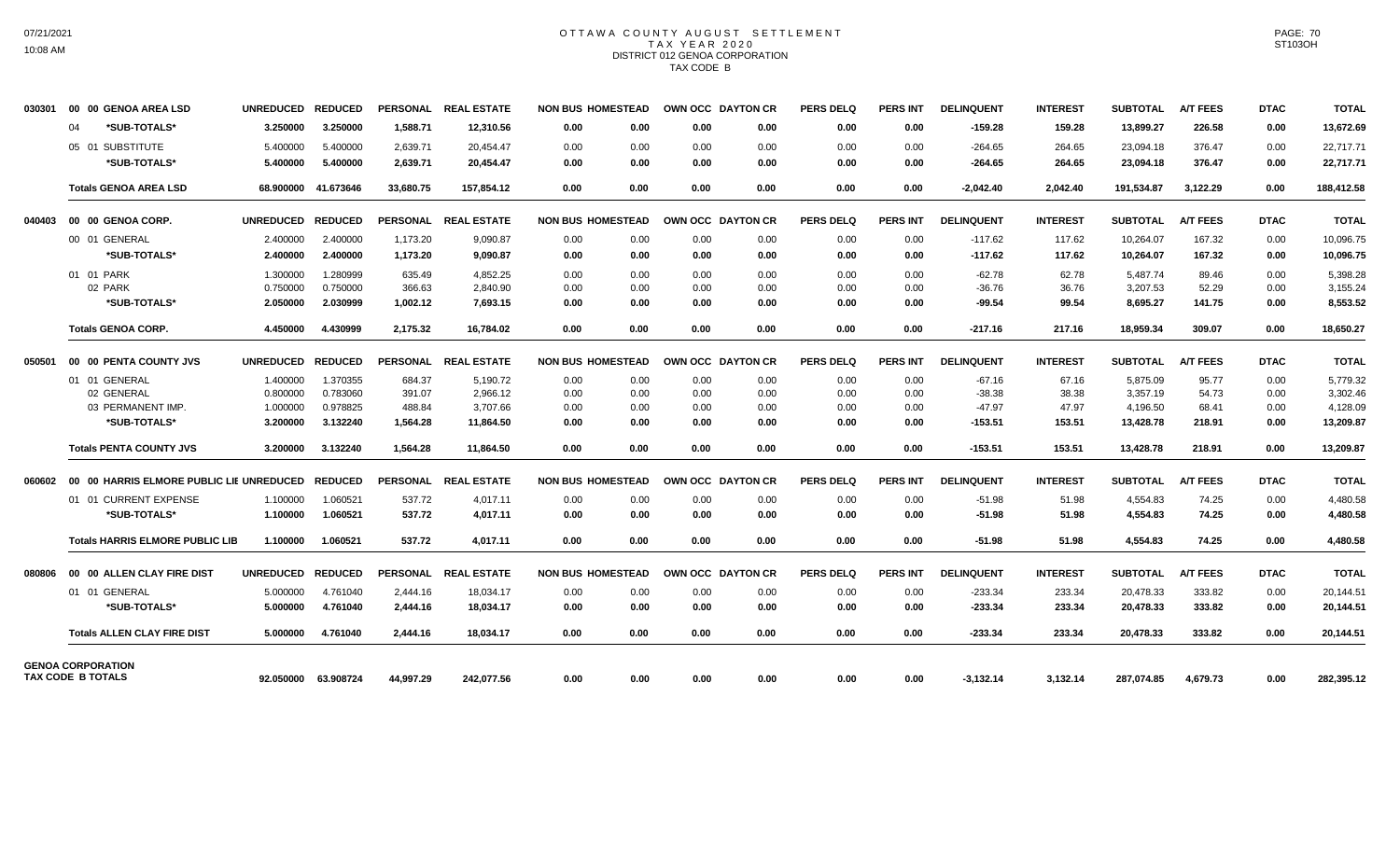## OTTAWA COUNTY AUGUST SETTLEMENT T A X Y E A R 2 0 2 0 DISTRICT 012 GENOA CORPORATION **DISTRICT**

|        | 010101 00 00 OTTAWA COUNTY       | UNREDUCED REDUCED |           | PERSONAL REAL ESTATE | <b>NON BUS HOMESTEAD</b> |                          |          | OWN OCC DAYTON CR | <b>PERS DELQ</b> | <b>PERS INT</b> | <b>DELINQUENT</b> | <b>INTEREST</b> | <b>SUBTOTAL</b> | <b>A/T FEES</b> | <b>DTAC</b> | <b>TOTAL</b> |
|--------|----------------------------------|-------------------|-----------|----------------------|--------------------------|--------------------------|----------|-------------------|------------------|-----------------|-------------------|-----------------|-----------------|-----------------|-------------|--------------|
|        | 01 01 O.C.B.M.R.                 |                   | 1.075.44  | 19.750.81            | 1.697.38                 | 673.61                   | 220.16   | 0.00              | 0.00             | 0.00            | 129.34            | 96.57           | 23,643.31       | 385.41          | 21.18       | 23,236.72    |
|        | 02 O.C.B.M.R.                    |                   | 684.37    | 14,155.87            | 1,268.46                 | 503.39                   | 164.52   | 0.00              | 0.00             | 0.00            | 104.48            | 64.35           | 16,945.44       | 276.24          | 15.83       | 16,653.37    |
|        | 01 PARK DISTRICT                 |                   | 293.30    | 9,285.29             | 0.00                     | 332.96                   | 0.00     | 0.00              | 0.00             | 0.00            | 94.33             | 31.55           | 10,037.43       | 163.63          | 10.47       | 9,863.33     |
|        | *SUB-TOTALS*                     |                   | 2,053.11  | 43,191.97            | 2,965.84                 | 1,509.96                 | 384.68   | 0.00              | 0.00             | 0.00            | 328.15            | 192.47          | 50,626.18       | 825.28          | 47.48       | 49,753.42    |
|        | 02 01 NURSING HOME               |                   | 244.42    | 6,367.69             | 609.39                   | 241.84                   | 79.04    | 0.00              | 0.00             | 0.00            | 55.80             | 25.31           | 7,623.49        | 124.28          | 7.60        | 7,491.61     |
|        | *SUB-TOTALS*                     |                   | 244.42    | 6,367.69             | 609.39                   | 241.84                   | 79.04    | 0.00              | 0.00             | 0.00            | 55.80             | 25.31           | 7,623.49        | 124.28          | 7.60        | 7,491.61     |
|        |                                  |                   |           |                      |                          |                          |          |                   |                  |                 |                   |                 |                 |                 |             |              |
|        | 03 02 SENIOR PROGRAM             |                   | 146.65    | 3.429.04             | 315.61                   | 125.25                   | 40.94    | 0.00              | 0.00             | 0.00            | 27.20             | 14.81           | 4.099.50        | 66.83           | 3.94        | 4,028.73     |
|        | 03 SENIOR PROGRAM                |                   | 97.77     | 2,784.58             | 0.00                     | 96.98                    | 0.00     | 0.00              | 0.00             | 0.00            | 26.44             | 10.23           | 3,016.00        | 49.16           | 3.05        | 2,963.79     |
|        | *SUB-TOTALS*                     |                   | 244.42    | 6,213.62             | 315.61                   | 222.23                   | 40.94    | 0.00              | 0.00             | 0.00            | 53.64             | 25.04           | 7,115.50        | 115.99          | 6.99        | 6,992.52     |
|        | 04 01 INSIDE GENERAL             |                   | 977.67    | 28,541.50            | 2,820.97                 | 1,119.51                 | 365.89   | 0.00              | 0.00             | 0.00            | 270.39            | 105.07          | 34,201.00       | 557.52          | 35.20       | 33,608.28    |
|        | *SUB-TOTALS*                     |                   | 977.67    | 28,541.50            | 2,820.97                 | 1,119.51                 | 365.89   | 0.00              | 0.00             | 0.00            | 270.39            | 105.07          | 34,201.00       | 557.52          | 35.20       | 33,608.28    |
|        | 07 01 MENTAL HEALTH              |                   | 342.18    | 9.235.02             | 893.82                   | 354.72                   | 115.93   | 0.00              | 0.00             | 0.00            | 83.19             | 35.77           | 11.060.63       | 180.30          | 11.15       | 10.869.18    |
|        | 02 MENTAL HEALTH                 |                   | 146.65    | 3,957.86             | 383.07                   | 152.02                   | 49.69    | 0.00              | 0.00             | 0.00            | 35.66             | 15.33           | 4,740.28        | 77.27           | 4.78        | 4,658.23     |
|        | 03 MENTAL HEALTH                 |                   | 97.77     | 2,880.64             | 0.00                     | 101.37                   | 0.00     | 0.00              | 0.00             | 0.00            | 28.03             | 10.30           | 3,118.11        | 50.83           | 3.19        | 3,064.09     |
|        | *SUB-TOTALS*                     |                   | 586.60    | 16,073.52            | 1,276.89                 | 608.11                   | 165.62   | 0.00              | 0.00             | 0.00            | 146.88            | 61.40           | 18,919.02       | 308.40          | 19.12       | 18,591.50    |
|        | <b>Totals OTTAWA COUNTY</b>      |                   | 4.106.22  | 100.388.30           | 7.988.70                 | 3.701.65                 | 1.036.17 | 0.00              | 0.00             | 0.00            | 854.86            | 409.29          | 118,485.19      | 1,931.47        | 116.39      | 116,437.33   |
|        | 02020702 00 00 CLAY TWP INC CORP | UNREDUCED REDUCED |           | PERSONAL REAL ESTATE | <b>NON BUS HOMESTEAD</b> |                          |          | OWN OCC DAYTON CR | <b>PERS DELQ</b> | <b>PERS INT</b> | <b>DELINQUENT</b> | <b>INTEREST</b> | <b>SUBTOTAL</b> | <b>A/T FEES</b> | <b>DTAC</b> | <b>TOTAL</b> |
|        |                                  |                   |           |                      |                          |                          |          |                   |                  |                 |                   |                 |                 |                 |             |              |
|        | 03 02 CEMETERY                   |                   | 244.42    | 6,104.86             | 575.05                   | 228.21                   | 74.59    | 0.00              | 0.00             | 0.00            | 51.41             | 25.13           | 7,303.67        | 119.06          | 7.17        | 7,177.44     |
|        | *SUB-TOTALS*                     |                   | 244.42    | 6,104.86             | 575.05                   | 228.21                   | 74.59    | 0.00              | 0.00             | 0.00            | 51.41             | 25.13           | 7,303.67        | 119.06          | 7.17        | 7,177.44     |
|        | 05 01 INSIDE GENERAL             |                   | 244.42    | 7,135.37             | 705.24                   | 279.88                   | 91.47    | 0.00              | 0.00             | 0.00            | 67.60             | 26.26           | 8,550.24        | 139.38          | 8.80        | 8,402.06     |
|        | *SUB-TOTALS*                     |                   | 244.42    | 7,135.37             | 705.24                   | 279.88                   | 91.47    | 0.00              | 0.00             | 0.00            | 67.60             | 26.26           | 8,550.24        | 139.38          | 8.80        | 8,402.06     |
|        | <b>Totals CLAY TWP INC CORP</b>  |                   | 488.84    | 13,240.23            | 1,280.29                 | 508.09                   | 166.06   | 0.00              | 0.00             | 0.00            | 119.01            | 51.39           | 15,853.91       | 258.44          | 15.97       | 15,579.50    |
|        |                                  |                   |           |                      |                          |                          |          |                   |                  |                 |                   |                 |                 |                 |             |              |
| 030301 | 00 00 GENOA AREA LSD             | UNREDUCED REDUCED |           | PERSONAL REAL ESTATE |                          | <b>NON BUS HOMESTEAD</b> |          | OWN OCC DAYTON CR | <b>PERS DELQ</b> | <b>PERS INT</b> | <b>DELINQUENT</b> | <b>INTEREST</b> | <b>SUBTOTAL</b> | <b>A/T FEES</b> | <b>DTAC</b> | <b>TOTAL</b> |
|        | 00 01 GENERAL                    |                   | 2,493.06  | 72,780.82            | 7,193.47                 | 2,854.74                 | 933.02   | 0.00              | 0.00             | 0.00            | 689.50            | 267.92          | 87,212.53       | 1,421.68        | 89.75       | 85,701.10    |
|        | *SUB-TOTALS*                     |                   | 2,493.06  | 72,780.82            | 7,193.47                 | 2,854.74                 | 933.02   | 0.00              | 0.00             | 0.00            | 689.50            | 267.92          | 87,212.53       | 1,421.68        | 89.75       | 85,701.10    |
|        | 01 01 GENERAL                    |                   | 13,491.85 | 82.648.79            | 6,501.63                 | 2,580.18                 | 843.29   | 0.00              | 0.00             | 0.00            | 404.95            | 460.39          | 106,931.08      | 1,743.11        | 81.12       | 105,106.85   |
|        | 02 GENERAL                       |                   | 2,835.24  | 28,569.01            | 2,514.52                 | 997.89                   | 326.14   | 0.00              | 0.00             | 0.00            | 200.55            | 134.12          | 35,577.47       | 579.96          | 31.37       | 34,966.14    |
|        | 03 GENERAL                       |                   | 1,710.92  | 21,631.33            | 1,912.75                 | 759.08                   | 248.09   | 0.00              | 0.00             | 0.00            | 153.85            | 100.73          | 26,516.75       | 432.25          | 23.86       | 26,060.64    |
|        | 04 GENERAL                       |                   | 2,077.55  | 30,012.27            | 2,628.73                 | 1,043.22                 | 340.96   | 0.00              | 0.00             | 0.00            | 207.78            | 142.10          | 36,452.61       | 594.23          | 32.80       | 35,825.58    |
|        | 05 GENERAL                       |                   | 1,222.09  | 17,733.45            | 1,555.66                 | 617.37                   | 201.78   | 0.00              | 0.00             | 0.00            | 123.32            | 83.74           | 21,537.41       | 351.09          | 19.41       | 21,166.91    |
|        | 06 GENERAL                       |                   | 2,444.18  | 37,354.01            | 3,132.86                 | 1,243.28                 | 406.34   | 0.00              | 0.00             | 0.00            | 227.10            | 189.88          | 44,997.65       | 733.52          | 39.09       | 44,225.04    |
|        | 07 CURRENT EXPENSE               |                   | 1,906.46  | 47,441.70            | 4,505.07                 | 1,787.84                 | 584.32   | 0.00              | 0.00             | 0.00            | 407.73            | 191.87          | 56,824.99       | 926.33          | 56.21       | 55,842.45    |
|        | *SUB-TOTALS*                     |                   | 25,688.29 | 265,390.56           | 22,751.22                | 9,028.86                 | 2,950.92 | 0.00              | 0.00             | 0.00            | 1,725.28          | 1,302.83        | 328,837.96      | 5,360.49        | 283.86      | 323,193.61   |
|        | 02 01 PERMANENT IMPROVEMENT      |                   | 782.14    | 19,553.51            | 1,854.02                 | 735.77                   | 240.47   | 0.00              | 0.00             | 0.00            | 167.42            | 79.34           | 23,412.67       | 381.66          | 23.13       | 23,007.88    |
|        | 03 PERMANENT IMPROVEMENT         |                   | 244.42    | 6,110.48             | 579.38                   | 229.93                   | 75.15    | 0.00              | 0.00             | 0.00            | 52.32             | 24.80           | 7,316.48        | 119.27          | 7.23        | 7,189.98     |
|        | *SUB-TOTALS*                     |                   | 1,026.56  | 25,663.99            | 2,433.40                 | 965.70                   | 315.62   | 0.00              | 0.00             | 0.00            | 219.74            | 104.14          | 30,729.15       | 500.93          | 30.36       | 30,197.86    |
|        | 03 01 EDUCATION TECHNOLOGY       |                   | 244.42    | 7.349.88             | 0.00                     | 258.55                   | 0.00     | 0.00              | 0.00             | 0.00            | 71.44             | 26.30           | 7.950.59        | 129.60          | 8.13        | 7,812.86     |
|        | *SUB-TOTALS*                     |                   | 244.42    | 7,349.88             | 0.00                     | 258.55                   | 0.00     | 0.00              | 0.00             | 0.00            | 71.44             | 26.30           | 7,950.59        | 129.60          | 8.13        | 7,812.86     |
|        |                                  |                   |           |                      |                          |                          |          |                   |                  |                 |                   |                 |                 |                 |             |              |
|        | 04 01 DEBT                       |                   | 708.81    | 20,692.58            | 2,045.20                 | 811.64                   | 265.27   | 0.00              | 0.00             | 0.00            | 196.04            | 76.17           | 24,795.71       | 404.20          | 25.52       | 24,365.99    |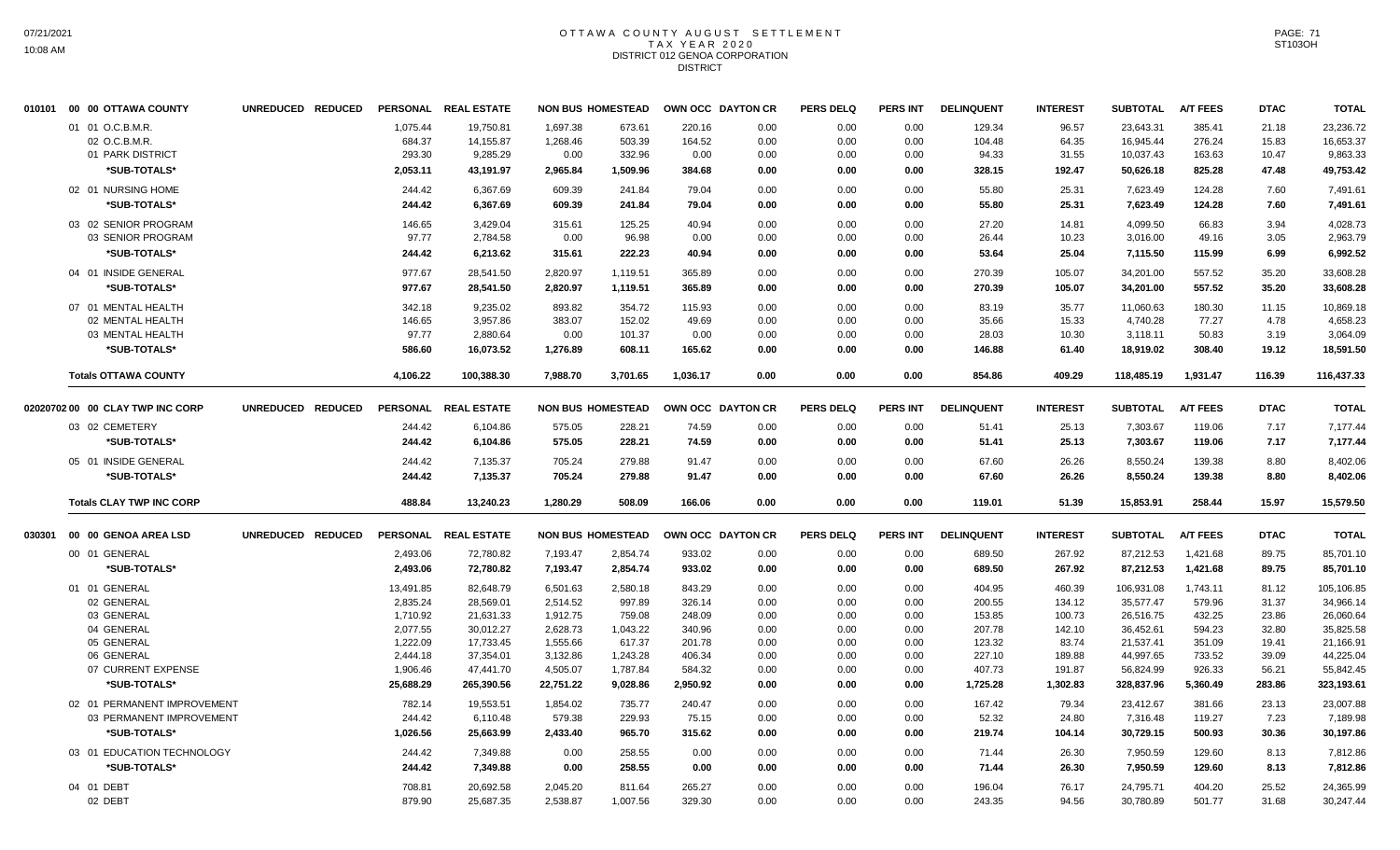## OTTAWA COUNTY AUGUST SETTLEMENT T A X Y E A R 2 0 2 0 DISTRICT 012 GENOA CORPORATION **DISTRICT**

| 030301 | 00 00 GENOA AREA LSD                             | UNREDUCED REDUCED |                 | PERSONAL REAL ESTATE |           | <b>NON BUS HOMESTEAD</b> | OWN OCC DAYTON CR |      | <b>PERS DELQ</b> | <b>PERS INT</b> | <b>DELINQUENT</b> | <b>INTEREST</b> | SUBTOTAL        | <b>A/T FEES</b> | <b>DTAC</b> | <b>TOTAL</b> |
|--------|--------------------------------------------------|-------------------|-----------------|----------------------|-----------|--------------------------|-------------------|------|------------------|-----------------|-------------------|-----------------|-----------------|-----------------|-------------|--------------|
|        | *SUB-TOTALS*<br>04                               |                   | 1.588.71        | 46.379.93            | 4.584.07  | 1.819.20                 | 594.57            | 0.00 | 0.00             | 0.00            | 439.39            | 170.73          | 55.576.60       | 905.97          | 57.20       | 54,613.43    |
|        | 05 01 SUBSTITUTE                                 |                   | 2,639.71        | 84,266.71            | 0.00      | 3,022.67                 | 0.00              | 0.00 | 0.00             | 0.00            | 856.67            | 286.10          | 91,071.86       | 1,484.59        | 95.03       | 89,492.24    |
|        | *SUB-TOTALS*                                     |                   | 2,639.71        | 84.266.71            | 0.00      | 3,022.67                 | 0.00              | 0.00 | 0.00             | 0.00            | 856.67            | 286.10          | 91,071.86       | 1,484.59        | 95.03       | 89,492.24    |
|        | <b>Totals GENOA AREA LSD</b>                     |                   | 33,680.75       | 501,831.89           | 36,962.16 | 17.949.72                | 4.794.13          | 0.00 | 0.00             | 0.00            | 4,002.02          | 2,158.02        | 601,378.69      | 9.803.26        | 564.33      | 591,011.10   |
| 040403 | 00 00 GENOA CORP.                                | UNREDUCED REDUCED |                 | PERSONAL REAL ESTATE |           | <b>NON BUS HOMESTEAD</b> | OWN OCC DAYTON CR |      | <b>PERS DELQ</b> | <b>PERS INT</b> | <b>DELINQUENT</b> | <b>INTEREST</b> | <b>SUBTOTAL</b> | <b>A/T FEES</b> | <b>DTAC</b> | <b>TOTAL</b> |
|        | 00 01 GENERAL                                    |                   | 1,173.20        | 34,249.79            | 3,385.16  | 1,343.41                 | 439.07            | 0.00 | 0.00             | 0.00            | 324.48            | 126.08          | 41,041.19       | 669.03          | 42.23       | 40,329.93    |
|        | *SUB-TOTALS*                                     |                   | 1,173.20        | 34,249.79            | 3,385.16  | 1,343.41                 | 439.07            | 0.00 | 0.00             | 0.00            | 324.48            | 126.08          | 41,041.19       | 669.03          | 42.23       | 40,329.93    |
|        | 01 01 PARK                                       |                   | 635.49          | 16.676.15            | 1,590.92  | 631.36                   | 206.35            | 0.00 | 0.00             | 0.00            | 144.99            | 66.75           | 19,952.01       | 325.25          | 19.85       | 19,606.91    |
|        | 02 PARK                                          |                   | 366.63          | 11.681.19            | 0.00      | 418.75                   | 0.00              | 0.00 | 0.00             | 0.00            | 118.58            | 39.73           | 12,624.88       | 205.81          | 13.17       | 12,405.90    |
|        | *SUB-TOTALS*                                     |                   | 1,002.12        | 28,357.34            | 1,590.92  | 1,050.11                 | 206.35            | 0.00 | 0.00             | 0.00            | 263.57            | 106.48          | 32,576.89       | 531.06          | 33.02       | 32,012.81    |
|        | <b>Totals GENOA CORP.</b>                        |                   | 2,175.32        | 62,607.13            | 4,976.08  | 2,393.52                 | 645.42            | 0.00 | 0.00             | 0.00            | 588.05            | 232.56          | 73,618.08       | 1,200.09        | 75.25       | 72,342.74    |
| 050501 | 00 00 PENTA COUNTY JVS                           | UNREDUCED REDUCED |                 | PERSONAL REAL ESTATE |           | <b>NON BUS HOMESTEAD</b> | OWN OCC DAYTON CR |      | <b>PERS DELQ</b> | <b>PERS INT</b> | <b>DELINQUENT</b> | <b>INTEREST</b> | <b>SUBTOTAL</b> | <b>A/T FEES</b> | <b>DTAC</b> | <b>TOTAL</b> |
|        | 01 01 GENERAL                                    |                   | 684.37          | 18,532.57            | 1,795.16  | 712.41                   | 232.84            | 0.00 | 0.00             | 0.00            | 167.28            | 71.64           | 22,196.27       | 361.83          | 22.40       | 21,812.04    |
|        | 02 GENERAL                                       |                   | 391.07          | 10,590.04            | 1,025.81  | 407.09                   | 133.05            | 0.00 | 0.00             | 0.00            | 95.59             | 40.94           | 12,683.59       | 206.76          | 12.80       | 12,464.03    |
|        | 03 PERMANENT IMP.                                |                   | 488.84          | 12,055.72            | 1,123.24  | 445.76                   | 145.69            | 0.00 | 0.00             | 0.00            | 98.72             | 50.78           | 14,408.75       | 234.88          | 14.01       | 14,159.86    |
|        | *SUB-TOTALS*                                     |                   | 1,564.28        | 41,178.33            | 3.944.21  | 1,565.26                 | 511.58            | 0.00 | 0.00             | 0.00            | 361.59            | 163.36          | 49,288.61       | 803.47          | 49.21       | 48,435.93    |
|        | <b>Totals PENTA COUNTY JVS</b>                   |                   | 1,564.28        | 41,178.33            | 3.944.21  | 1,565.26                 | 511.58            | 0.00 | 0.00             | 0.00            | 361.59            | 163.36          | 49,288.61       | 803.47          | 49.21       | 48,435.93    |
| 060602 | 00 00 HARRIS ELMORE PUBLIC LIE UNREDUCED REDUCED |                   | <b>PERSONAL</b> | <b>REAL ESTATE</b>   |           | <b>NON BUS HOMESTEAD</b> | OWN OCC DAYTON CR |      | <b>PERS DELQ</b> | <b>PERS INT</b> | <b>DELINQUENT</b> | <b>INTEREST</b> | <b>SUBTOTAL</b> | <b>A/T FEES</b> | <b>DTAC</b> | <b>TOTAL</b> |
|        | 01 01 CURRENT EXPENSE                            |                   | 537.72          | 13,623.65            | 1,292.57  | 512.96                   | 167.65            | 0.00 | 0.00             | 0.00            | 116.83            | 55.21           | 16,306.59       | 265.82          | 16.13       | 16,024.64    |
|        | *SUB-TOTALS*                                     |                   | 537.72          | 13,623.65            | 1,292.57  | 512.96                   | 167.65            | 0.00 | 0.00             | 0.00            | 116.83            | 55.21           | 16,306.59       | 265.82          | 16.13       | 16,024.64    |
|        | <b>Totals HARRIS ELMORE PUBLIC LIB</b>           |                   | 537.72          | 13,623.65            | 1,292.57  | 512.96                   | 167.65            | 0.00 | 0.00             | 0.00            | 116.83            | 55.21           | 16,306.59       | 265.82          | 16.13       | 16,024.64    |
| 080806 | 00 00 ALLEN CLAY FIRE DIST                       | UNREDUCED REDUCED |                 | PERSONAL REAL ESTATE |           | <b>NON BUS HOMESTEAD</b> | OWN OCC DAYTON CR |      | <b>PERS DELQ</b> | <b>PERS INT</b> | <b>DELINQUENT</b> | <b>INTEREST</b> | <b>SUBTOTAL</b> | <b>A/T FEES</b> | <b>DTAC</b> | <b>TOTAL</b> |
|        | 01 01 GENERAL                                    |                   | 2.444.16        | 61.092.05            | 5.793.48  | 2.299.14                 | 751.42            | 0.00 | 0.00             | 0.00            | 523.27            | 247.79          | 73.151.31       | 1.192.46        | 72.28       | 71,886.57    |
|        | *SUB-TOTALS*                                     |                   | 2,444.16        | 61,092.05            | 5,793.48  | 2,299.14                 | 751.42            | 0.00 | 0.00             | 0.00            | 523.27            | 247.79          | 73,151.31       | 1,192.46        | 72.28       | 71,886.57    |
|        | <b>Totals ALLEN CLAY FIRE DIST</b>               |                   | 2,444.16        | 61,092.05            | 5,793.48  | 2,299.14                 | 751.42            | 0.00 | 0.00             | 0.00            | 523.27            | 247.79          | 73,151.31       | 1,192.46        | 72.28       | 71,886.57    |
|        | <b>GENOA CORPORATION</b>                         |                   |                 |                      |           |                          |                   |      |                  |                 |                   |                 |                 |                 |             |              |
|        | <b>DISTRICT TOTALS</b>                           |                   | 44,997.29       | 793,961.58           | 62,237.49 | 28,930.34                | 8,072.43          | 0.00 | 0.00             | 0.00            | 6,565.63          | 3,317.62        | 948,082.38      | 15,455.01       | 909.56      | 931,717.81   |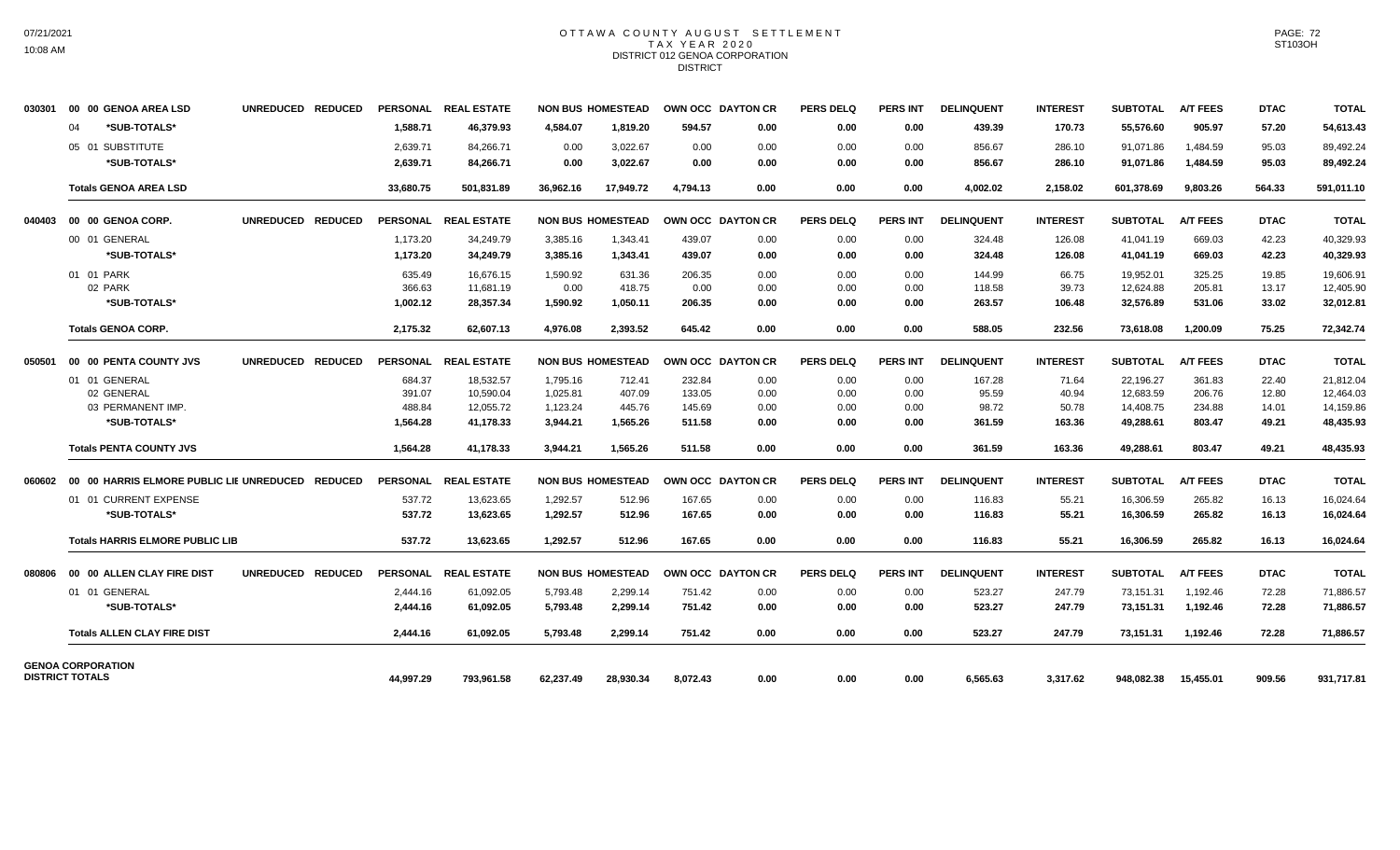# OTTAWA COUNTY AUGUST SETTLEMENT T A X Y E A R 2 0 2 0 DISTRICT 013 CATAWBA TOWNSHIP TAX CODE A

|        | 010101  00  00 OTTAWA COUNTY   | UNREDUCED REDUCED |                | <b>PERSONAL</b> | <b>REAL ESTATE</b>   |            | <b>NON BUS HOMESTEAD</b> | OWN OCC DAYTON CR |      | <b>PERS DELQ</b> | <b>PERS INT</b> | <b>DELINQUENT</b> | <b>INTEREST</b> | <b>SUBTOTAL</b> | <b>A/T FEES</b> | <b>DTAC</b> | <b>TOTAL</b> |
|--------|--------------------------------|-------------------|----------------|-----------------|----------------------|------------|--------------------------|-------------------|------|------------------|-----------------|-------------------|-----------------|-----------------|-----------------|-------------|--------------|
|        | 01 01 O.C.B.M.R.               | 2.200000          | 1.203400       | 0.00            | 140,547.54           | 20,246.87  | 2.595.45                 | 1,616.95          | 0.00 | 0.00             | 0.00            | 433.77            | 11.13           | 165,451.71      | 2,697.08        | 37.29       | 162,717.34   |
|        | 02 O.C.B.M.R                   | 1.400000          | 0.899310       | 0.00            | 105,032.25           | 15,130.64  | 1,939.60                 | 1,208.36          | 0.00 | 0.00             | 0.00            | 324.16            | 8.32            | 123,643.33      | 2,015.55        | 27.87       | 121,599.91   |
|        | 01 PARK DISTRICT               | 0.600000          | 0.594840       | 0.00            | 77,882.61            | 0.00       | 1.282.93                 | 0.00              | 0.00 | 0.00             | 0.00            | 240.37            | 6.17            | 79,412.08       | 1.294.52        | 18.43       | 78,099.13    |
|        | *SUB-TOTALS*                   | 4.200000          | 2.697550       | 0.00            | 323,462.40           | 35,377.51  | 5,817.98                 | 2,825.31          | 0.00 | 0.00             | 0.00            | 998.30            | 25.62           | 368,507.12      | 6,007.15        | 83.59       | 362,416.38   |
|        | 02 01 NURSING HOME             | 0.500000          | 0.432043       | 0.00            | 50,459.18            | 7,269.00   | 931.82                   | 580.51            | 0.00 | 0.00             | 0.00            | 155.73            | 4.00            | 59,400.24       | 968.30          | 13.39       | 58,418.55    |
|        | *SUB-TOTALS*                   | 0.500000          | 0.432043       | 0.00            | 50,459.18            | 7,269.00   | 931.82                   | 580.51            | 0.00 | 0.00             | 0.00            | 155.73            | 4.00            | 59,400.24       | 968.30          | 13.39       | 58,418.55    |
|        |                                |                   |                |                 |                      |            |                          |                   |      |                  |                 |                   |                 |                 |                 |             |              |
|        | 03 02 SENIOR PROGRAM           | 0.300000          | 0.223762       | 0.00            | 26,133.62            | 3,764.73   | 482.60                   | 300.66            | 0.00 | 0.00             | 0.00            | 80.65             | 2.07            | 30,764.33       | 501.50          | 6.93        | 30,255.90    |
|        | 03 SENIOR PROGRAM              | 0.200000          | 0.173250       | 0.00            | 22,683.68            | 0.00       | 373.66                   | 0.00              | 0.00 | 0.00             | 0.00            | 70.01             | 1.80            | 23,129.15       | 377.04          | 5.37        | 22,746.74    |
|        | *SUB-TOTALS*                   | 0.500000          | 0.397012       | 0.00            | 48,817.30            | 3,764.73   | 856.26                   | 300.66            | 0.00 | 0.00             | 0.00            | 150.66            | 3.87            | 53,893.48       | 878.54          | 12.30       | 53,002.64    |
|        | 04 01 INSIDE GENERAL           | 2.000000          | 2.000000       | 0.00            | 233,584.08           | 33,649.44  | 4,313.53                 | 2,687.30          | 0.00 | 0.00             | 0.00            | 720.90            | 18.50           | 274,973.75      | 4,482.43        | 61.97       | 270,429.35   |
|        | *SUB-TOTALS*                   | 2.000000          | 2.000000       | 0.00            | 233,584.08           | 33,649.44  | 4,313.53                 | 2,687.30          | 0.00 | 0.00             | 0.00            | 720.90            | 18.50           | 274,973.75      | 4,482.43        | 61.97       | 270,429.35   |
|        | 07 01 MENTAL HEALTH            | 0.700000          | 0.633701       | 0.00            | 74,011.23            | 10,661.84  | 1,366.75                 | 851.47            | 0.00 | 0.00             | 0.00            | 228.42            | 5.86            | 87,125.57       | 1,420.26        | 19.64       | 85,685.67    |
|        | 02 MENTAL HEALTH               | 0.300000          | 0.271586       | 0.00            | 31,719.08            | 4,569.36   | 585.75                   | 364.92            | 0.00 | 0.00             | 0.00            | 97.89             | 2.51            | 37,339.51       | 608.68          | 8.42        | 36,722.41    |
|        | 03 MENTAL HEALTH               | 0.200000          | 0.181100       | 0.00            | 23,711.49            | 0.00       | 390.59                   | 0.00              | 0.00 | 0.00             | 0.00            | 73.18             | 1.88            | 24,177.14       | 394.12          | 5.61        | 23,777.41    |
|        | *SUB-TOTALS*                   | 1.200000          | 1.086387       | 0.00            | 129,441.80           | 15,231.20  | 2,343.09                 | 1,216.39          | 0.00 | 0.00             | 0.00            | 399.49            | 10.25           | 148,642.22      | 2,423.06        | 33.67       | 146,185.49   |
|        | <b>Totals OTTAWA COUNTY</b>    | 8.400000          | 6.612992       | 0.00            | 785,764.76           | 95,291.88  | 14,262.68                | 7,610.17          | 0.00 | 0.00             | 0.00            | 2,425.08          | 62.24           | 905,416.81      | 14,759.48       | 204.92      | 890,452.41   |
|        |                                |                   |                |                 |                      |            |                          |                   |      |                  |                 |                   |                 |                 |                 |             |              |
| 020209 | 00 00 CATAWBA TOWNSHIP         | <b>UNREDUCED</b>  | <b>REDUCED</b> |                 | PERSONAL REAL ESTATE |            | <b>NON BUS HOMESTEAD</b> | OWN OCC DAYTON CR |      | <b>PERS DELQ</b> | <b>PERS INT</b> | <b>DELINQUENT</b> | <b>INTEREST</b> | <b>SUBTOTAL</b> | <b>A/T FEES</b> | <b>DTAC</b> | <b>TOTAL</b> |
|        | 01 01 POLICE                   | 0.900000          | 0.073886       | 0.00            | 8,629.30             | 1,243.11   | 159.35                   | 99.28             | 0.00 | 0.00             | 0.00            | 26.63             | 0.68            | 10,158.35       | 165.59          | 2.29        | 9.990.47     |
|        | 02 POLICE                      | 0.900000          | 0.117956       | 0.00            | 13,776.32            | 1.984.58   | 254.40                   | 158.49            | 0.00 | 0.00             | 0.00            | 42.52             | 1.09            | 16.217.40       | 264.36          | 3.66        | 15,949.38    |
|        | 03 POLICE                      | 0.500000          | 0.110655       | 0.00            | 12,923.62            | 1,861.74   | 238.66                   | 148.68            | 0.00 | 0.00             | 0.00            | 39.89             | 1.02            | 15,213.61       | 248.00          | 3.43        | 14,962.18    |
|        | *SUB-TOTALS*                   | 2.300000          | 0.302497       | 0.00            | 35,329.24            | 5,089.43   | 652.41                   | 406.45            | 0.00 | 0.00             | 0.00            | 109.04            | 2.79            | 41,589.36       | 677.95          | 9.38        | 40,902.03    |
|        | 02 01 FIRE                     | 1.500000          | 0.196593       | 0.00            | 22,960.50            | 3,307.62   | 424.01                   | 264.15            | 0.00 | 0.00             | 0.00            | 70.86             | 1.82            | 27,028.96       | 440.61          | 6.09        | 26,582.26    |
|        | 02 FIRE                        | 0.500000          | 0.110655       | 0.00            | 12,923.62            | 1,861.74   | 238.66                   | 148.68            | 0.00 | 0.00             | 0.00            | 39.89             | 1.02            | 15,213.61       | 248.00          | 3.43        | 14,962.18    |
|        | *SUB-TOTALS*                   | 2.000000          | 0.307248       | 0.00            | 35,884.12            | 5,169.36   | 662.67                   | 412.83            | 0.00 | 0.00             | 0.00            | 110.75            | 2.84            | 42,242.57       | 688.61          | 9.52        | 41,544.44    |
|        | 03 01 INSIDE GENERAL           | 4.200000          | 4.200000       | 0.00            | 490,526.57           | 70,663.81  | 9,058.42                 | 5,643.33          | 0.00 | 0.00             | 0.00            | 1,513.89          | 38.84           | 577,444.86      | 9.413.10        | 130.14      | 567,901.62   |
|        | *SUB-TOTALS*                   | 4.200000          | 4.200000       | 0.00            | 490,526.57           | 70,663.81  | 9,058.42                 | 5,643.33          | 0.00 | 0.00             | 0.00            | 1,513.89          | 38.84           | 577,444.86      | 9,413.10        | 130.14      | 567,901.62   |
|        |                                |                   |                |                 |                      |            |                          |                   |      |                  |                 |                   |                 |                 |                 |             |              |
|        | <b>Totals CATAWBA TOWNSHIP</b> | 8.500000          | 4.809745       | 0.00            | 561,739.93           | 80,922.60  | 10,373.50                | 6,462.61          | 0.00 | 0.00             | 0.00            | 1,733.68          | 44.47           | 661,276.79      | 10,779.66       | 149.04      | 650,348.09   |
| 030304 | 00 00 PORT CLINTON CSD         | UNREDUCED REDUCED |                |                 | PERSONAL REAL ESTATE |            | <b>NON BUS HOMESTEAD</b> | OWN OCC DAYTON CR |      | <b>PERS DELQ</b> | <b>PERS INT</b> | <b>DELINQUENT</b> | <b>INTEREST</b> | <b>SUBTOTAL</b> | <b>A/T FEES</b> | <b>DTAC</b> | <b>TOTAL</b> |
|        | 00 01 GENERAL                  | 2.800000          | 2.800000       | 0.00            | 327,017.71           | 47,109.21  | 6,038.95                 | 3,762.22          | 0.00 | 0.00             | 0.00            | 1,009.26          | 25.89           | 384,963.24      | 6,275.40        | 86.76       | 378,601.08   |
|        | 02 PERMANENT IMPROVEMENT       | 0.700000          | 0.700000       | 0.00            | 81,754.43            | 11,777.30  | 1,509.74                 | 940.55            | 0.00 | 0.00             | 0.00            | 252.31            | 6.47            | 96,240.80       | 1,568.85        | 21.69       | 94,650.26    |
|        | *SUB-TOTALS*                   | 3.500000          | 3.500000       | 0.00            | 408,772.14           | 58,886.51  | 7,548.69                 | 4,702.77          | 0.00 | 0.00             | 0.00            | 1,261.57          | 32.36           | 481,204.04      | 7,844.25        | 108.45      | 473,251.34   |
|        | 01 01 GENERAL                  | 27.900000         | 7.150575       | 0.00            | 835,130.24           | 120,306.40 | 15,422.13                | 9,607.87          | 0.00 | 0.00             | 0.00            | 2,577.42          | 66.13           | 983,110.19      | 16,025.97       | 221.57      | 966,862.65   |
|        | 02 GENERAL                     | 5.900000          | 2.035075       | 0.00            | 237,680.56           | 34,239.56  | 4,389.18                 | 2,734.43          | 0.00 | 0.00             | 0.00            | 733.54            | 18.82           | 279,796.09      | 4,561.04        | 63.06       | 275,171.99   |
|        | 03 GENERAL                     | 3.900000          | 1.537236       | 0.00            | 179,536.93           | 25,863.56  | 3,315.46                 | 2,065.51          | 0.00 | 0.00             | 0.00            | 554.10            | 14.22           | 211,349.78      | 3,445.28        | 47.63       | 207,856.87   |
|        | 04 GENERAL                     | 4.900000          | 2.317685       | 0.00            | 270,687.16           | 38,994.40  | 4,998.71                 | 3,114.16          | 0.00 | 0.00             | 0.00            | 835.41            | 21.43           | 318,651.27      | 5,194.43        | 71.82       | 313,385.02   |
|        | 05 GENERAL                     | 6.900000          | 3.569970       | 0.00            | 416,944.08           | 60,063.74  | 7,699.59                 | 4,796.79          | 0.00 | 0.00             | 0.00            | 1,286.79          | 33.01           | 490,824.00      | 8,001.07        | 110.62      | 482,712.31   |
|        | *SUB-TOTALS*                   | 49.500000         | 16.610541      | 0.00            | 1,939,978.97         | 279,467.66 | 35,825.07                | 22,318.76         | 0.00 | 0.00             | 0.00            | 5,987.26          | 153.61          | 2,283,731.33    | 37,227.79       | 514.70      | 2,245,988.84 |
|        | 02 01 SUPPLIES                 | 2.300000          | 0.589474       | 0.00            | 68,845.87            | 9,917.73   | 1,271.36                 | 792.05            | 0.00 | 0.00             | 0.00            | 212.48            | 5.45            | 81,044.94       | 1,321.14        | 18.27       | 79,705.53    |
|        | *SUB-TOTALS*                   | 2.300000          | 0.589474       | 0.00            | 68,845.87            | 9,917.73   | 1,271.36                 | 792.05            | 0.00 | 0.00             | 0.00            | 212.48            | 5.45            | 81,044.94       | 1,321.14        | 18.27       | 79,705.53    |
|        |                                |                   |                |                 |                      |            |                          |                   |      |                  |                 |                   |                 |                 |                 |             |              |
|        | 04 01 PERMANENT IMPROVEMENT    | 0.300000          | 0.300000       | 0.00            | 35,037.61            | 5.047.42   | 647.03                   | 403.09            | 0.00 | 0.00             | 0.00            | 108.13            | 2.77            | 41,246.05       | 672.36          | 9.30        | 40,564.39    |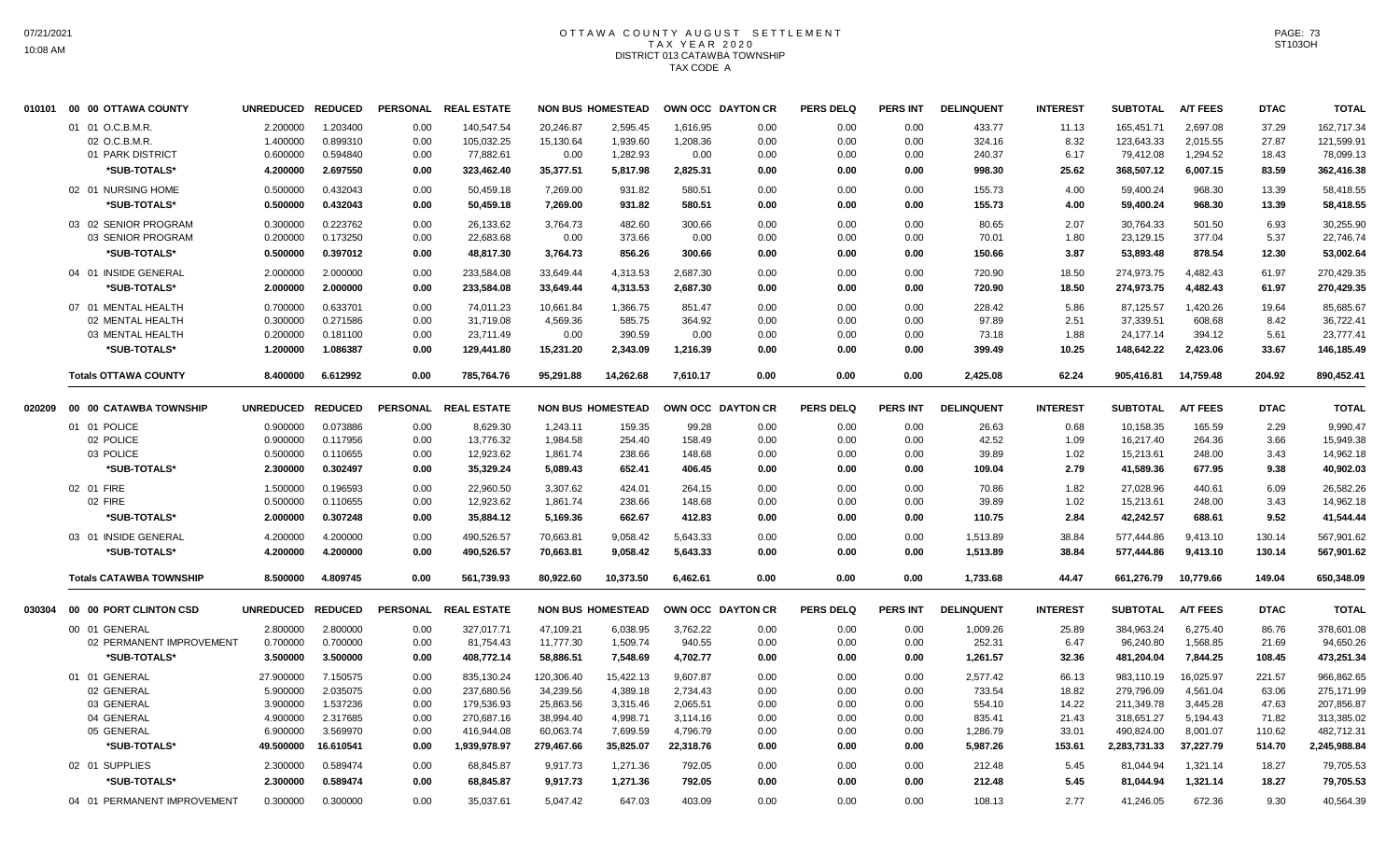### OTTAWA COUNTY AUGUST SETTLEMENT T A X Y E A R 2 0 2 0 DISTRICT 013 CATAWBA TOWNSHIP TAX CODE A

| 030304 | 00 00 PORT CLINTON CSD             | <b>UNREDUCED</b>  | <b>REDUCED</b> | <b>PERSONAL</b> | <b>REAL ESTATE</b> |            | <b>NON BUS HOMESTEAD</b> |           | OWN OCC DAYTON CR | <b>PERS DELQ</b> | <b>PERS INT</b> | <b>DELINQUENT</b> | <b>INTEREST</b> | <b>SUBTOTAL</b> | <b>A/T FEES</b> | <b>DTAC</b> | <b>TOTAL</b> |
|--------|------------------------------------|-------------------|----------------|-----------------|--------------------|------------|--------------------------|-----------|-------------------|------------------|-----------------|-------------------|-----------------|-----------------|-----------------|-------------|--------------|
|        | *SUB-TOTALS*<br>04                 | 0.300000          | 0.300000       | 0.00            | 35,037.61          | 5,047.42   | 647.03                   | 403.09    | 0.00              | 0.00             | 0.00            | 108.13            | 2.77            | 41,246.05       | 672.36          | 9.30        | 40,564.39    |
|        | <b>EMERGENCY</b><br>07 01          | 2.630000          | 2.630000       | 0.00            | 307,163.07         | 44,249.01  | 5,672.30                 | 3,533.80  | 0.00              | 0.00             | 0.00            | 947.98            | 24.32           | 361,590.48      | 5,894.39        | 81.50       | 355,614.59   |
|        | *SUB-TOTALS*                       | 2.630000          | 2.630000       | 0.00            | 307,163.07         | 44,249.01  | 5,672.30                 | 3,533.80  | 0.00              | 0.00             | 0.00            | 947.98            | 24.32           | 361,590.48      | 5,894.39        | 81.50       | 355,614.59   |
|        | 09 01<br><b>BOND</b>               | 3.450000          | 3.450000       | 0.00            | 402,932.54         | 58,045.28  | 7.440.85                 | 4.635.59  | 0.00              | 0.00             | 0.00            | 1,243.55          | 31.90           | 474.329.7       | 7.732.19        | 106.90      | 466,490.62   |
|        | *SUB-TOTALS*                       | 3.450000          | 3.450000       | 0.00            | 402,932.54         | 58,045.28  | 7,440.85                 | 4,635.59  | 0.00              | 0.00             | 0.00            | 1,243.55          | 31.90           | 474,329.71      | 7,732.19        | 106.90      | 466,490.62   |
|        | <b>Totals PORT CLINTON CSD</b>     | 61.680000         | 27.080015      | 0.00            | 3.162.730.20       | 455,613.61 | 58,405.30                | 36,386.06 | 0.00              | 0.00             | 0.00            | 9,760.97          | 250.41          | 3.723.146.55    | 60,692.12       | 839.12      | 3,661,615.31 |
| 050502 | 00 00 VANGUARD JVS                 | <b>UNREDUCED</b>  | <b>REDUCED</b> | <b>PERSONAL</b> | <b>REAL ESTATE</b> |            | <b>NON BUS HOMESTEAD</b> |           | OWN OCC DAYTON CR | <b>PERS DELQ</b> | <b>PERS INT</b> | <b>DELINQUENT</b> | <b>INTEREST</b> | <b>SUBTOTAL</b> | <b>A/T FEES</b> | <b>DTAC</b> | <b>TOTAL</b> |
|        | 01 01 GENERAL                      | 1.600000          | 1.600000       | 0.00            | 186,867.28         | 26,919.53  | 3.450.83                 | 2.149.84  | 0.00              | 0.00             | 0.00            | 576.72            | 14.81           | 219,979.01      | 3.585.94        | 49.58       | 216,343.49   |
|        | *SUB-TOTALS*                       | 1.600000          | 1.600000       | 0.00            | 186,867.28         | 26,919.53  | 3,450.83                 | 2,149.84  | 0.00              | 0.00             | 0.00            | 576.72            | 14.81           | 219,979.01      | 3,585.94        | 49.58       | 216,343.49   |
|        | <b>Totals VANGUARD JVS</b>         | 1.600000          | 1.600000       | 0.00            | 186,867.28         | 26,919.53  | 3,450.83                 | 2,149.84  | 0.00              | 0.00             | 0.00            | 576.72            | 14.81           | 219,979.01      | 3,585.94        | 49.58       | 216,343.49   |
| 060605 | 00 00 IDA RUPP LIBRARY TAX         | UNREDUCED REDUCED |                | <b>PERSONAL</b> | <b>REAL ESTATE</b> |            | <b>NON BUS HOMESTEAD</b> |           | OWN OCC DAYTON CR | <b>PERS DELO</b> | <b>PERS INT</b> | <b>DELINQUENT</b> | <b>INTEREST</b> | <b>SUBTOTAL</b> | <b>A/T FEES</b> | <b>DTAC</b> | <b>TOTAL</b> |
|        | 05 IDA RUPP LIBRARY TAX            | 0.800000          | 0.786794       | 0.00            | 103.015.22         | 0.00       | 1.696.93                 | 0.00      | 0.00              | 0.00             | 0.00            | 317.93            | 8.16            | 105.038.24      | 1.712.26        | 24.38       | 103,301.60   |
|        | *SUB-TOTALS*                       | 0.800000          | 0.786794       | 0.00            | 103,015.22         | 0.00       | 1,696.93                 | 0.00      | 0.00              | 0.00             | 0.00            | 317.93            | 8.16            | 105,038.24      | 1,712.26        | 24.38       | 103,301.60   |
|        | <b>Totals IDA RUPP LIBRARY TAX</b> | 0.800000          | 0.786794       | 0.00            | 103,015.22         | 0.00       | 1,696.93                 | 0.00      | 0.00              | 0.00             | 0.00            | 317.93            | 8.16            | 105,038.24      | 1,712.26        | 24.38       | 103,301.60   |
|        | <b>CATAWBA TOWNSHIP</b>            |                   |                |                 |                    |            |                          |           |                   |                  |                 |                   |                 |                 |                 |             |              |
|        | TAX CODE A TOTALS                  | 80.980000         | 40.889546      | 0.00            | 4,800,117.39       | 658,747.62 | 88,189.24                | 52,608.68 | 0.00              | 0.00             | 0.00            | 14,814.38         | 380.09          | 5,614,857.40    | 91,529.46       | 1,267.04    | 5,522,060.90 |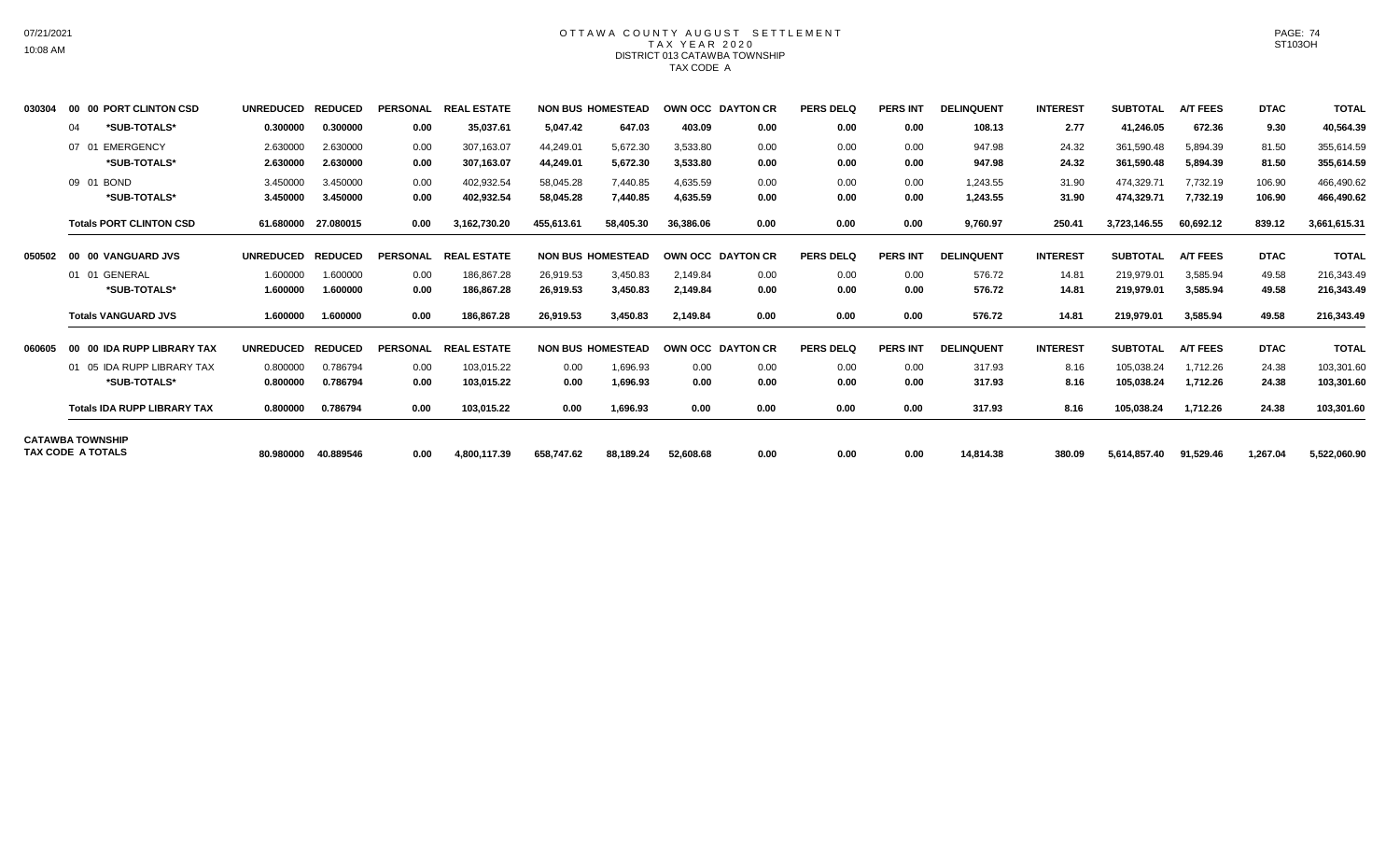# OTTAWA COUNTY AUGUST SETTLEMENT T A X Y E A R 2 0 2 0 DISTRICT 013 CATAWBA TOWNSHIP TAX CODE B

| 010101 |              | 00 00 OTTAWA COUNTY            | UNREDUCED REDUCED |                |            | PERSONAL REAL ESTATE | <b>NON BUS HOMESTEAD</b> |        |       | OWN OCC DAYTON CR | <b>PERS DELQ</b> | <b>PERS INT</b> | <b>DELINQUENT</b> | <b>INTEREST</b> | <b>SUBTOTAL</b> | <b>A/T FEES</b> | <b>DTAC</b> | <b>TOTAL</b> |
|--------|--------------|--------------------------------|-------------------|----------------|------------|----------------------|--------------------------|--------|-------|-------------------|------------------|-----------------|-------------------|-----------------|-----------------|-----------------|-------------|--------------|
|        |              | 01 01 O.C.B.M.R.               | 2.200000          | 1.883836       | 9,433.04   | 20,334.72            | 0.00                     | 16.09  | 1.64  | 0.00              | 0.00             | 0.00            | 29.11             | 0.00            | 29,814.60       | 486.02          | 2.91        | 29,325.67    |
|        |              | 02 O.C.B.M.R                   | 1.400000          | 1.248331       | 6,002.84   | 13,474.88            | 0.00                     | 10.66  | 1.09  | 0.00              | 0.00             | 0.00            | 19.29             | 0.00            | 19,508.76       | 318.02          | 1.93        | 19,188.81    |
|        |              | 01 PARK DISTRICT               | 0.600000          | 0.595592       | 2,572.65   | 6,429.01             | 0.00                     | 5.09   | 0.00  | 0.00              | 0.00             | 0.00            | 9.20              | 0.00            | 9,015.95        | 146.97          | 0.92        | 8,868.06     |
|        |              | *SUB-TOTALS*                   | 4.200000          | 3.727759       | 18,008.53  | 40,238.61            | 0.00                     | 31.84  | 2.73  | 0.00              | 0.00             | 0.00            | 57.60             | 0.00            | 58,339.31       | 951.01          | 5.76        | 57,382.54    |
|        |              | 02 01 NURSING HOME             | 0.500000          | 0.485399       | 2,143.87   | 5,239.55             | 0.00                     | 4.15   | 0.42  | 0.00              | 0.00             | 0.00            | 7.50              | 0.00            | 7,395.49        | 120.56          | 0.75        | 7,274.18     |
|        |              | *SUB-TOTALS*                   | 0.500000          | 0.485399       | 2,143.87   | 5,239.55             | 0.00                     | 4.15   | 0.42  | 0.00              | 0.00             | 0.00            | 7.50              | 0.00            | 7,395.49        | 120.56          | 0.75        | 7,274.18     |
|        |              | 03 02 SENIOR PROGRAM           | 0.300000          | 0.286012       | 1,286.32   | 3,087.30             | 0.00                     | 2.44   | 0.25  | 0.00              | 0.00             | 0.00            | 4.42              | 0.00            | 4,380.73        | 71.41           | 0.44        | 4,308.88     |
|        |              | 03 SENIOR PROGRAM              | 0.200000          | 0.194640       | 857.55     | 2,101.01             | 0.00                     | 1.66   | 0.00  | 0.00              | 0.00             | 0.00            | 3.01              | 0.00            | 2,963.23        | 48.30           | 0.30        | 2,914.63     |
|        |              | *SUB-TOTALS*                   | 0.500000          | 0.480652       | 2,143.87   | 5,188.31             | 0.00                     | 4.10   | 0.25  | 0.00              | 0.00             | 0.00            | 7.43              | 0.00            | 7,343.96        | 119.71          | 0.74        | 7,223.51     |
|        |              | 04 01 INSIDE GENERAL           | 2.000000          | 2.000000       | 8,575.49   | 21,588.63            | 0.00                     | 17.08  | 1.74  | 0.00              | 0.00             | 0.00            | 30.91             | 0.00            | 30,213.85       | 492.53          | 3.09        | 29,718.23    |
|        |              | *SUB-TOTALS*                   | 2.000000          | 2.000000       | 8,575.49   | 21,588.63            | 0.00                     | 17.08  | 1.74  | 0.00              | 0.00             | 0.00            | 30.91             | 0.00            | 30,213.85       | 492.53          | 3.09        | 29,718.23    |
|        |              | 07 01 MENTAL HEALTH            | 0.700000          | 0.684293       | 3,001.42   | 7,386.48             | 0.00                     | 5.84   | 0.60  | 0.00              | 0.00             | 0.00            | 10.58             | 0.00            | 10,404.92       | 169.61          | 1.06        | 10,234.25    |
|        |              | 02 MENTAL HEALTH               | 0.300000          | 0.293268       | 1,286.32   | 3,165.63             | 0.00                     | 2.50   | 0.26  | 0.00              | 0.00             | 0.00            | 4.53              | 0.00            | 4,459.24        | 72.69           | 0.45        | 4,386.10     |
|        |              | 03 MENTAL HEALTH               | 0.200000          | 0.195512       | 857.55     | 2,110.42             | 0.00                     | 1.67   | 0.00  | 0.00              | 0.00             | 0.00            | 3.02              | 0.00            | 2,972.66        | 48.46           | 0.30        | 2,923.90     |
|        |              | *SUB-TOTALS*                   | 1.200000          | 1.173073       | 5,145.29   | 12,662.53            | 0.00                     | 10.01  | 0.86  | 0.00              | 0.00             | 0.00            | 18.13             | 0.00            | 17,836.82       | 290.76          | 1.81        | 17,544.25    |
|        |              | <b>Totals OTTAWA COUNTY</b>    | 8.400000          | 7.866883       | 36,017.05  | 84,917.63            | 0.00                     | 67.18  | 6.00  | 0.00              | 0.00             | 0.00            | 121.57            | 0.00            | 121,129.43      | 1,974.57        | 12.15       | 119,142.71   |
|        |              |                                |                   |                |            |                      |                          |        |       |                   |                  |                 |                   |                 |                 |                 |             |              |
| 020209 |              | 00 00 CATAWBA TOWNSHIP         | <b>UNREDUCED</b>  | <b>REDUCED</b> |            | PERSONAL REAL ESTATE | <b>NON BUS HOMESTEAD</b> |        |       | OWN OCC DAYTON CR | <b>PERS DELQ</b> | <b>PERS INT</b> | <b>DELINQUENT</b> | <b>INTEREST</b> | <b>SUBTOTAL</b> | <b>A/T FEES</b> | <b>DTAC</b> | <b>TOTAL</b> |
|        | 01 01 POLICE |                                | 0.900000          | 0.068175       | 3,858.97   | 735.90               | 0.00                     | 0.58   | 0.06  | 0.00              | 0.00             | 0.00            | 1.05              | 0.00            | 4,596.56        | 74.93           | 0.11        | 4,521.52     |
|        |              | 02 POLICE                      | 0.900000          | 0.140935       | 3.858.97   | 1,521.30             | 0.00                     | 1.20   | 0.12  | 0.00              | 0.00             | 0.00            | 2.18              | 0.00            | 5.383.77        | 87.76           | 0.22        | 5,295.79     |
|        |              | 03 POLICE                      | 0.500000          | 0.123354       | 2,143.87   | 1,331.52             | 0.00                     | 1.05   | 0.11  | 0.00              | 0.00             | 0.00            | 1.91              | 0.00            | 3,478.46        | 56.70           | 0.19        | 3,421.57     |
|        |              | *SUB-TOTALS*                   | 2.300000          | 0.332464       | 9,861.81   | 3,588.72             | 0.00                     | 2.83   | 0.29  | 0.00              | 0.00             | 0.00            | 5.14              | 0.00            | 13,458.79       | 219.39          | 0.52        | 13,238.88    |
|        | 02 01 FIRE   |                                | 1.500000          | 0.234891       | 6,431.62   | 2,535.49             | 0.00                     | 2.01   | 0.20  | 0.00              | 0.00             | 0.00            | 3.63              | 0.00            | 8,972.95        | 146.27          | 0.36        | 8,826.32     |
|        |              | 02 FIRE                        | 0.500000          | 0.123354       | 2,143.87   | 1,331.52             | 0.00                     | 1.05   | 0.11  | 0.00              | 0.00             | 0.00            | 1.91              | 0.00            | 3,478.46        | 56.70           | 0.19        | 3,421.57     |
|        |              | *SUB-TOTALS*                   | 2.000000          | 0.358245       | 8,575.49   | 3,867.01             | 0.00                     | 3.06   | 0.31  | 0.00              | 0.00             | 0.00            | 5.54              | 0.00            | 12,451.41       | 202.97          | 0.55        | 12,247.89    |
|        |              | 03 01 INSIDE GENERAL           | 4.200000          | 4.200000       | 18,008.53  | 45,336.13            | 0.00                     | 35.87  | 3.66  | 0.00              | 0.00             | 0.00            | 64.91             | 0.00            | 63,449.10       | 1.034.30        | 6.49        | 62,408.31    |
|        |              | *SUB-TOTALS*                   | 4.200000          | 4.200000       | 18,008.53  | 45,336.13            | 0.00                     | 35.87  | 3.66  | 0.00              | 0.00             | 0.00            | 64.91             | 0.00            | 63,449.10       | 1.034.30        | 6.49        | 62,408.31    |
|        |              | <b>Totals CATAWBA TOWNSHIP</b> | 8.500000          | 4.890709       | 36,445.83  | 52,791.86            | 0.00                     | 41.76  | 4.26  | 0.00              | 0.00             | 0.00            | 75.59             | 0.00            | 89,359.30       | 1,456.66        | 7.56        | 87,895.08    |
| 030304 |              | 00 00 PORT CLINTON CSD         | UNREDUCED REDUCED |                |            | PERSONAL REAL ESTATE | <b>NON BUS HOMESTEAD</b> |        |       | OWN OCC DAYTON CR | <b>PERS DELQ</b> | PERS INT        | <b>DELINQUENT</b> | <b>INTEREST</b> | <b>SUBTOTAL</b> | <b>A/T FEES</b> | <b>DTAC</b> | <b>TOTAL</b> |
|        |              | 00 01 GENERAL                  | 2.800000          | 2.800000       | 12,005.69  | 30,224.09            | 0.00                     | 23.91  | 2.44  | 0.00              | 0.00             | 0.00            | 43.27             | 0.00            | 42,299.40       | 689.54          | 4.33        | 41,605.53    |
|        |              | 02 PERMANENT IMPROVEMENT       | 0.700000          | 0.700000       | 3,001.42   | 7,556.02             | 0.00                     | 5.98   | 0.61  | 0.00              | 0.00             | 0.00            | 10.82             | 0.00            | 10,574.85       | 172.38          | 1.08        | 10,401.39    |
|        |              |                                |                   |                |            |                      |                          |        |       |                   |                  |                 |                   |                 |                 |                 |             |              |
|        |              | *SUB-TOTALS*                   | 3.500000          | 3.500000       | 15,007.11  | 37,780.11            | 0.00                     | 29.89  | 3.05  | 0.00              | 0.00             | 0.00            | 54.09             | 0.00            | 52,874.25       | 861.92          | 5.41        | 52,006.92    |
|        |              | 01 01 GENERAL                  | 27.900000         | 6.269716       | 119,628.09 | 67,677.30            | 0.00                     | 53.55  | 5.47  | 0.00              | 0.00             | 0.00            | 96.90             | 0.00            | 187,461.31      | 3,055.86        | 9.69        | 184,395.76   |
|        |              | 02 GENERAL                     | 5.900000          | 2.582259       | 25,297.70  | 27,873.72            | 0.00                     | 22.05  | 2.25  | 0.00              | 0.00             | 0.00            | 39.91             | 0.00            | 53,235.63       | 867.81          | 3.99        | 52,363.83    |
|        |              | 03 GENERAL                     | 3.900000          | 1.935313       | 16,722.21  | 20,890.38            | 0.00                     | 16.53  | 1.69  | 0.00              | 0.00             | 0.00            | 29.91             | 0.00            | 37,660.72       | 613.92          | 2.99        | 37,043.81    |
|        |              | 04 GENERAL                     | 4.900000          | 3.312694       | 21,009.95  | 35,758.27            | 0.00                     | 28.29  | 2.89  | 0.00              | 0.00             | 0.00            | 51.20             | 0.00            | 56,850.60       | 926.74          | 5.12        | 55,918.74    |
|        |              | 05 GENERAL                     | 6.900000          | 4.965516       | 29,585.44  | 53,599.35            | 0.00                     | 42.41  | 4.33  | 0.00              | 0.00             | 0.00            | 76.74             | 0.00            | 83,308.27       | 1,358.03        | 7.67        | 81,942.57    |
|        |              | *SUB-TOTALS*                   | 49.500000         | 19.065498      | 212,243.39 | 205,799.02           | 0.00                     | 162.83 | 16.63 | 0.00              | 0.00             | 0.00            | 294.66            | 0.00            | 418,516.53      | 6,822.36        | 29.46       | 411,664.71   |
|        |              | 02 01 SUPPLIES                 | 2.300000          | 0.516858       | 9,861.81   | 5,579.13             | 0.00                     | 4.41   | 0.45  | 0.00              | 0.00             | 0.00            | 7.99              | 0.00            | 15,453.79       | 251.92          | 0.80        | 15,201.07    |
|        |              | <b>*SUB-TOTALS*</b>            | 2.300000          | 0.516858       | 9,861.81   | 5,579.13             | 0.00                     | 4.41   | 0.45  | 0.00              | 0.00             | 0.00            | 7.99              | 0.00            | 15,453.79       | 251.92          | 0.80        | 15,201.07    |
|        |              | 04 01 PERMANENT IMPROVEMENT    | 0.300000          | 0.300000       | 1.286.32   | 3.238.29             | 0.00                     | 2.56   | 0.26  | 0.00              | 0.00             | 0.00            | 4.64              | 0.00            | 4,532.07        | 73.88           | 0.46        | 4,457.73     |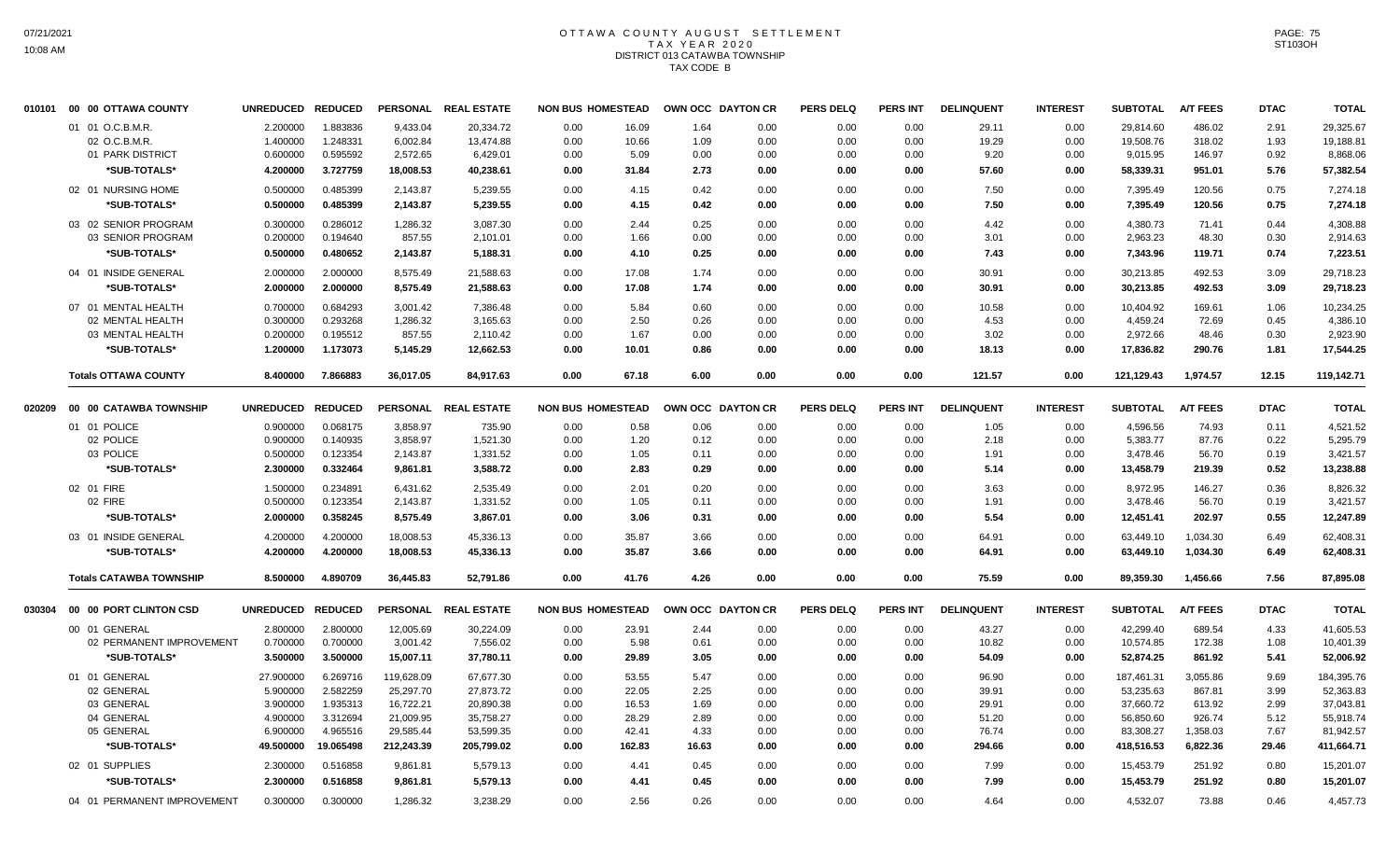## OTTAWA COUNTY AUGUST SETTLEMENT T A X Y E A R 2 0 2 0 DISTRICT 013 CATAWBA TOWNSHIP TAX CODE B

| 030304 | 00 00 PORT CLINTON CSD             | UNREDUCED REDUCED |                     | <b>PERSONAL</b> | <b>REAL ESTATE</b> | <b>NON BUS HOMESTEAD</b> |        |       | OWN OCC DAYTON CR | <b>PERS DELO</b> | <b>PERS INT</b> | <b>DELINQUENT</b> | <b>INTEREST</b> | <b>SUBTOTAL</b> | <b>A/T FEES</b> | <b>DTAC</b> | <b>TOTAL</b> |
|--------|------------------------------------|-------------------|---------------------|-----------------|--------------------|--------------------------|--------|-------|-------------------|------------------|-----------------|-------------------|-----------------|-----------------|-----------------|-------------|--------------|
|        | *SUB-TOTALS*<br>04                 | 0.300000          | 0.300000            | 1,286.32        | 3,238.29           | 0.00                     | 2.56   | 0.26  | 0.00              | 0.00             | 0.00            | 4.64              | 0.00            | 4,532.07        | 73.88           | 0.46        | 4,457.73     |
|        | <b>EMERGENCY</b><br>07<br>. O1     | 2.630000          | 2.630000            | 11.276.77       | 28.389.05          | 0.00                     | 22.46  | 2.29  | 0.00              | 0.00             | 0.00            | 40.65             | 0.00            | 39.731.22       | 647.67          | 4.07        | 39,079.48    |
|        | *SUB-TOTALS*                       | 2.630000          | 2.630000            | 11,276.77       | 28,389.05          | 0.00                     | 22.46  | 2.29  | 0.00              | 0.00             | 0.00            | 40.65             | 0.00            | 39,731.22       | 647.67          | 4.07        | 39,079.48    |
|        | <b>BOND</b><br>09 01               | 3.450000          | 3.450000            | 14,792.72       | 37,240.39          | 0.00                     | 29.46  | 3.01  | 0.00              | 0.00             | 0.00            | 53.32             | 0.00            | 52,118.90       | 849.61          | 5.33        | 51,263.96    |
|        | *SUB-TOTALS*                       | 3.450000          | 3.450000            | 14,792.72       | 37,240.39          | 0.00                     | 29.46  | 3.01  | 0.00              | 0.00             | 0.00            | 53.32             | 0.00            | 52,118.90       | 849.61          | 5.33        | 51,263.96    |
|        | <b>Totals PORT CLINTON CSD</b>     | 61.680000         | 29.462356           | 264,468.12      | 318,025.99         | 0.00                     | 251.61 | 25.69 | 0.00              | 0.00             | 0.00            | 455.35            | 0.00            | 583,226.76      | 9,507.36        | 45.53       | 573,673.87   |
| 050502 | 00 00 VANGUARD JVS                 | <b>UNREDUCED</b>  | <b>REDUCED</b>      | <b>PERSONAL</b> | <b>REAL ESTATE</b> | <b>NON BUS HOMESTEAD</b> |        |       | OWN OCC DAYTON CR | <b>PERS DELQ</b> | <b>PERS INT</b> | <b>DELINQUENT</b> | <b>INTEREST</b> | <b>SUBTOTAL</b> | <b>A/T FEES</b> | <b>DTAC</b> | <b>TOTAL</b> |
|        | 01 GENERAL<br>01                   | 1.600000          | 1.600000            | 6,860.41        | 17,270.91          | 0.00                     | 13.70  | 1.41  | 0.00              | 0.00             | 0.00            | 24.72             | 0.00            | 24.171.15       | 394.02          | 2.47        | 23,774.66    |
|        | *SUB-TOTALS*                       | 1.600000          | 1.600000            | 6,860.41        | 17,270.91          | 0.00                     | 13.70  | 1.41  | 0.00              | 0.00             | 0.00            | 24.72             | 0.00            | 24,171.15       | 394.02          | 2.47        | 23,774.66    |
|        | <b>Totals VANGUARD JVS</b>         | 1.600000          | 1.600000            | 6,860.41        | 17,270.91          | 0.00                     | 13.70  | 1.41  | 0.00              | 0.00             | 0.00            | 24.72             | 0.00            | 24,171.15       | 394.02          | 2.47        | 23,774.66    |
| 060605 | 00 00 IDA RUPP LIBRARY TAX         | <b>UNREDUCED</b>  | <b>REDUCED</b>      | <b>PERSONAL</b> | <b>REAL ESTATE</b> | <b>NON BUS HOMESTEAD</b> |        |       | OWN OCC DAYTON CR | <b>PERS DELQ</b> | <b>PERS INT</b> | <b>DELINQUENT</b> | <b>INTEREST</b> | <b>SUBTOTAL</b> | <b>A/T FEES</b> | <b>DTAC</b> | <b>TOTAL</b> |
|        | 01 05 IDA RUPP LIBRARY TAX         | 0.800000          | 0.790610            | 3,430.20        | 8,534.09           | 0.00                     | 6.75   | 0.00  | 0.00              | 0.00             | 0.00            | 12.22             | 0.00            | 11,983.26       | 195.34          | 1.22        | 11,786.70    |
|        | *SUB-TOTALS*                       | 0.800000          | 0.790610            | 3.430.20        | 8.534.09           | 0.00                     | 6.75   | 0.00  | 0.00              | 0.00             | 0.00            | 12.22             | 0.00            | 11,983.26       | 195.34          | 1.22        | 11,786.70    |
|        | <b>Totals IDA RUPP LIBRARY TAX</b> | 0.800000          | 0.790610            | 3,430.20        | 8,534.09           | 0.00                     | 6.75   | 0.00  | 0.00              | 0.00             | 0.00            | 12.22             | 0.00            | 11,983.26       | 195.34          | 1.22        | 11,786.70    |
|        | <b>CATAWBA TOWNSHIP</b>            |                   |                     |                 |                    |                          |        |       |                   |                  |                 |                   |                 |                 |                 |             |              |
|        | TAX CODE B TOTALS                  |                   | 80.980000 44.610558 | 347,221.61      | 481,540.48         | 0.00                     | 381.00 | 37.36 | 0.00              | 0.00             | 0.00            | 689.45            | 0.00            | 829,869.90      | 13.527.95       | 68.93       | 816,273.02   |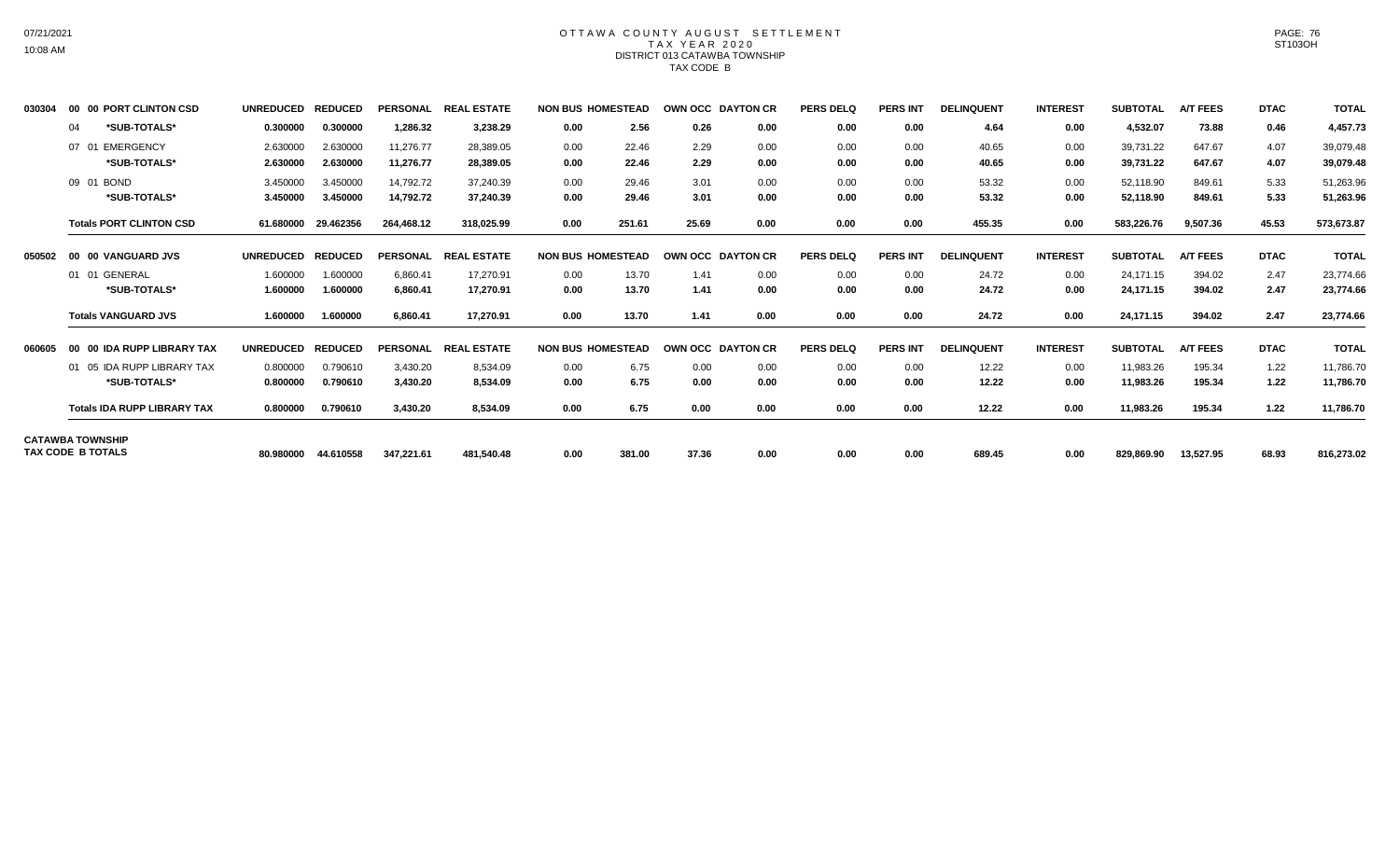## OTTAWA COUNTY AUGUST SETTLEMENT T A X Y E A R 2 0 2 0 DISTRICT 013 CATAWBA TOWNSHIP DISTRICT

|        | 010101 00 00 OTTAWA COUNTY     | UNREDUCED REDUCED |            | PERSONAL REAL ESTATE |            | <b>NON BUS HOMESTEAD</b> |           | OWN OCC DAYTON CR | <b>PERS DELQ</b> | <b>PERS INT</b> | <b>DELINQUENT</b> | <b>INTEREST</b> | <b>SUBTOTAL</b> | <b>A/T FEES</b> | <b>DTAC</b> | <b>TOTAL</b> |
|--------|--------------------------------|-------------------|------------|----------------------|------------|--------------------------|-----------|-------------------|------------------|-----------------|-------------------|-----------------|-----------------|-----------------|-------------|--------------|
|        | 01 01 O.C.B.M.R.               |                   | 9.433.04   | 160.882.26           | 20.246.87  | 2.611.54                 | 1.618.59  | 0.00              | 0.00             | 0.00            | 462.88            | 11.13           | 195.266.31      | 3.183.10        | 40.20       | 192.043.01   |
|        | 02 O.C.B.M.R.                  |                   | 6,002.84   | 118,507.13           | 15,130.64  | 1,950.26                 | 1,209.45  | 0.00              | 0.00             | 0.00            | 343.45            | 8.32            | 143,152.09      | 2,333.57        | 29.80       | 140,788.72   |
|        | 01 PARK DISTRICT               |                   | 2,572.65   | 84,311.62            | 0.00       | 1,288.02                 | 0.00      | 0.00              | 0.00             | 0.00            | 249.57            | 6.17            | 88,428.03       | 1,441.49        | 19.35       | 86,967.19    |
|        | *SUB-TOTALS*                   |                   | 18,008.53  | 363,701.01           | 35,377.51  | 5,849.82                 | 2,828.04  | 0.00              | 0.00             | 0.00            | 1,055.90          | 25.62           | 426,846.43      | 6,958.16        | 89.35       | 419,798.92   |
|        | 02 01 NURSING HOME             |                   | 2,143.87   | 55,698.73            | 7,269.00   | 935.97                   | 580.93    | 0.00              | 0.00             | 0.00            | 163.23            | 4.00            | 66,795.73       | 1,088.86        | 14.14       | 65,692.73    |
|        | *SUB-TOTALS*                   |                   | 2,143.87   | 55,698.73            | 7,269.00   | 935.97                   | 580.93    | 0.00              | 0.00             | 0.00            | 163.23            | 4.00            | 66,795.73       | 1,088.86        | 14.14       | 65,692.73    |
|        |                                |                   |            |                      |            |                          |           |                   |                  |                 |                   |                 |                 |                 |             |              |
|        | 03 02 SENIOR PROGRAM           |                   | 1,286.32   | 29,220.92            | 3,764.73   | 485.04                   | 300.91    | 0.00              | 0.00             | 0.00            | 85.07             | 2.07            | 35,145.06       | 572.91          | 7.37        | 34,564.78    |
|        | 03 SENIOR PROGRAM              |                   | 857.55     | 24,784.69            | 0.00       | 375.32                   | 0.00      | 0.00              | 0.00             | 0.00            | 73.02             | 1.80            | 26,092.38       | 425.34          | 5.67        | 25,661.37    |
|        | *SUB-TOTALS*                   |                   | 2,143.87   | 54,005.61            | 3,764.73   | 860.36                   | 300.91    | 0.00              | 0.00             | 0.00            | 158.09            | 3.87            | 61,237.44       | 998.25          | 13.04       | 60,226.15    |
|        | 04 01 INSIDE GENERAL           |                   | 8,575.49   | 255,172.71           | 33,649.44  | 4,330.61                 | 2,689.04  | 0.00              | 0.00             | 0.00            | 751.81            | 18.50           | 305,187.60      | 4,974.96        | 65.06       | 300,147.58   |
|        | *SUB-TOTALS*                   |                   | 8,575.49   | 255,172.71           | 33,649.44  | 4,330.61                 | 2,689.04  | 0.00              | 0.00             | 0.00            | 751.81            | 18.50           | 305,187.60      | 4,974.96        | 65.06       | 300,147.58   |
|        | 07 01 MENTAL HEALTH            |                   | 3,001.42   | 81,397.71            | 10,661.84  | 1,372.59                 | 852.07    | 0.00              | 0.00             | 0.00            | 239.00            | 5.86            | 97,530.49       | 1.589.87        | 20.70       | 95.919.92    |
|        | 02 MENTAL HEALTH               |                   | 1,286.32   | 34,884.71            | 4,569.36   | 588.25                   | 365.18    | 0.00              | 0.00             | 0.00            | 102.42            | 2.51            | 41,798.75       | 681.37          | 8.87        | 41,108.51    |
|        | 03 MENTAL HEALTH               |                   | 857.55     | 25,821.91            | 0.00       | 392.26                   | 0.00      | 0.00              | 0.00             | 0.00            | 76.20             | 1.88            | 27,149.80       | 442.58          | 5.91        | 26,701.31    |
|        | *SUB-TOTALS*                   |                   | 5,145.29   | 142,104.33           | 15,231.20  | 2,353.10                 | 1,217.25  | 0.00              | 0.00             | 0.00            | 417.62            | 10.25           | 166,479.04      | 2,713.82        | 35.48       | 163,729.74   |
|        | <b>Totals OTTAWA COUNTY</b>    |                   | 36,017.05  | 870,682.39           | 95.291.88  | 14,329.86                | 7.616.17  | 0.00              | 0.00             | 0.00            | 2,546.65          | 62.24           | 1,026,546.24    | 16,734.05       | 217.07      | 1,009,595.12 |
| 020209 | 00 00 CATAWBA TOWNSHIP         | UNREDUCED REDUCED |            | PERSONAL REAL ESTATE |            | <b>NON BUS HOMESTEAD</b> |           | OWN OCC DAYTON CR | <b>PERS DELQ</b> | <b>PERS INT</b> | <b>DELINQUENT</b> | <b>INTEREST</b> | <b>SUBTOTAL</b> | <b>A/T FEES</b> | <b>DTAC</b> | <b>TOTAL</b> |
|        |                                |                   |            |                      |            |                          |           |                   |                  |                 |                   |                 |                 |                 |             |              |
|        | 01 01 POLICE                   |                   | 3,858.97   | 9,365.20             | 1,243.11   | 159.93                   | 99.34     | 0.00              | 0.00             | 0.00            | 27.68             | 0.68            | 14,754.91       | 240.52          | 2.40        | 14,511.99    |
|        | 02 POLICE                      |                   | 3,858.97   | 15,297.62            | 1,984.58   | 255.60                   | 158.61    | 0.00              | 0.00             | 0.00            | 44.70             | 1.09            | 21,601.17       | 352.12          | 3.88        | 21,245.17    |
|        | 03 POLICE                      |                   | 2,143.87   | 14,255.14            | 1,861.74   | 239.71                   | 148.79    | 0.00              | 0.00             | 0.00            | 41.80             | 1.02            | 18,692.07       | 304.70          | 3.62        | 18,383.75    |
|        | *SUB-TOTALS*                   |                   | 9,861.81   | 38,917.96            | 5,089.43   | 655.24                   | 406.74    | 0.00              | 0.00             | 0.00            | 114.18            | 2.79            | 55,048.15       | 897.34          | 9.90        | 54,140.91    |
|        | 02 01 FIRE                     |                   | 6,431.62   | 25,495.99            | 3,307.62   | 426.02                   | 264.35    | 0.00              | 0.00             | 0.00            | 74.49             | 1.82            | 36,001.91       | 586.88          | 6.45        | 35,408.58    |
|        | 02 FIRE                        |                   | 2,143.87   | 14,255.14            | 1,861.74   | 239.71                   | 148.79    | 0.00              | 0.00             | 0.00            | 41.80             | 1.02            | 18,692.07       | 304.70          | 3.62        | 18,383.75    |
|        | *SUB-TOTALS*                   |                   | 8,575.49   | 39,751.13            | 5,169.36   | 665.73                   | 413.14    | 0.00              | 0.00             | 0.00            | 116.29            | 2.84            | 54,693.98       | 891.58          | 10.07       | 53,792.33    |
|        | 03 01 INSIDE GENERAL           |                   | 18,008.53  | 535,862.70           | 70,663.81  | 9,094.29                 | 5,646.99  | 0.00              | 0.00             | 0.00            | 1,578.80          | 38.84           | 640,893.96      | 10,447.40       | 136.63      | 630,309.93   |
|        | *SUB-TOTALS*                   |                   | 18,008.53  | 535,862.70           | 70,663.81  | 9,094.29                 | 5,646.99  | 0.00              | 0.00             | 0.00            | 1,578.80          | 38.84           | 640,893.96      | 10,447.40       | 136.63      | 630,309.93   |
|        | <b>Totals CATAWBA TOWNSHIP</b> |                   | 36,445.83  | 614,531.79           | 80,922.60  | 10,415.26                | 6,466.87  | 0.00              | 0.00             | 0.00            | 1,809.27          | 44.47           | 750.636.09      | 12,236.32       | 156.60      | 738,243.17   |
| 030304 | 00 00 PORT CLINTON CSD         | UNREDUCED REDUCED |            | PERSONAL REAL ESTATE |            | <b>NON BUS HOMESTEAD</b> |           | OWN OCC DAYTON CR | <b>PERS DELQ</b> | PERS INT        | <b>DELINQUENT</b> | <b>INTEREST</b> | <b>SUBTOTAL</b> | <b>A/T FEES</b> | <b>DTAC</b> | <b>TOTAL</b> |
|        | 00 01 GENERAL                  |                   | 12,005.69  | 357,241.80           | 47,109.21  | 6,062.86                 | 3,764.66  | 0.00              | 0.00             | 0.00            | 1,052.53          | 25.89           | 427,262.64      | 6,964.94        | 91.09       | 420,206.61   |
|        | 02 PERMANENT IMPROVEMENT       |                   | 3,001.42   | 89,310.45            | 11,777.30  | 1,515.72                 | 941.16    | 0.00              | 0.00             | 0.00            | 263.13            | 6.47            | 106,815.65      | 1,741.23        | 22.77       | 105,051.65   |
|        |                                |                   |            |                      |            |                          |           |                   |                  |                 |                   |                 |                 |                 |             |              |
|        | *SUB-TOTALS*                   |                   | 15,007.11  | 446,552.25           | 58,886.51  | 7,578.58                 | 4,705.82  | 0.00              | 0.00             | 0.00            | 1,315.66          | 32.36           | 534,078.29      | 8,706.17        | 113.86      | 525,258.26   |
|        | 01 01 GENERAL                  |                   | 119,628.09 | 902,807.54           | 120,306.40 | 15,475.68                | 9,613.34  | 0.00              | 0.00             | 0.00            | 2,674.32          | 66.13           | 1,170,571.50    | 19,081.83       | 231.26      | 1,151,258.41 |
|        | 02 GENERAL                     |                   | 25,297.70  | 265,554.28           | 34,239.56  | 4,411.23                 | 2,736.68  | 0.00              | 0.00             | 0.00            | 773.45            | 18.82           | 333,031.72      | 5,428.85        | 67.05       | 327,535.82   |
|        | 03 GENERAL                     |                   | 16,722.21  | 200,427.31           | 25,863.56  | 3,331.99                 | 2,067.20  | 0.00              | 0.00             | 0.00            | 584.01            | 14.22           | 249,010.50      | 4,059.20        | 50.62       | 244,900.68   |
|        | 04 GENERAL                     |                   | 21,009.95  | 306,445.43           | 38,994.40  | 5,027.00                 | 3,117.05  | 0.00              | 0.00             | 0.00            | 886.61            | 21.43           | 375,501.87      | 6,121.17        | 76.94       | 369,303.76   |
|        | 05 GENERAL                     |                   | 29,585.44  | 470,543.43           | 60,063.74  | 7,742.00                 | 4,801.12  | 0.00              | 0.00             | 0.00            | 1,363.53          | 33.01           | 574,132.27      | 9,359.10        | 118.29      | 564,654.88   |
|        | *SUB-TOTALS*                   |                   | 212,243.39 | 2,145,777.99         | 279,467.66 | 35,987.90                | 22,335.39 | 0.00              | 0.00             | 0.00            | 6,281.92          | 153.61          | 2,702,247.86    | 44,050.15       | 544.16      | 2,657,653.55 |
|        | 02 01 SUPPLIES                 |                   | 9,861.81   | 74,425.00            | 9,917.73   | 1,275.77                 | 792.50    | 0.00              | 0.00             | 0.00            | 220.47            | 5.45            | 96,498.73       | 1,573.06        | 19.07       | 94,906.60    |
|        | *SUB-TOTALS*                   |                   | 9,861.81   | 74,425.00            | 9,917.73   | 1,275.77                 | 792.50    | 0.00              | 0.00             | 0.00            | 220.47            | 5.45            | 96,498.73       | 1,573.06        | 19.07       | 94,906.60    |
|        | 04 01 PERMANENT IMPROVEMENT    |                   | 1,286.32   | 38,275.90            | 5,047.42   | 649.59                   | 403.35    | 0.00              | 0.00             | 0.00            | 112.77            | 2.77            | 45,778.12       | 746.24          | 9.76        | 45,022.12    |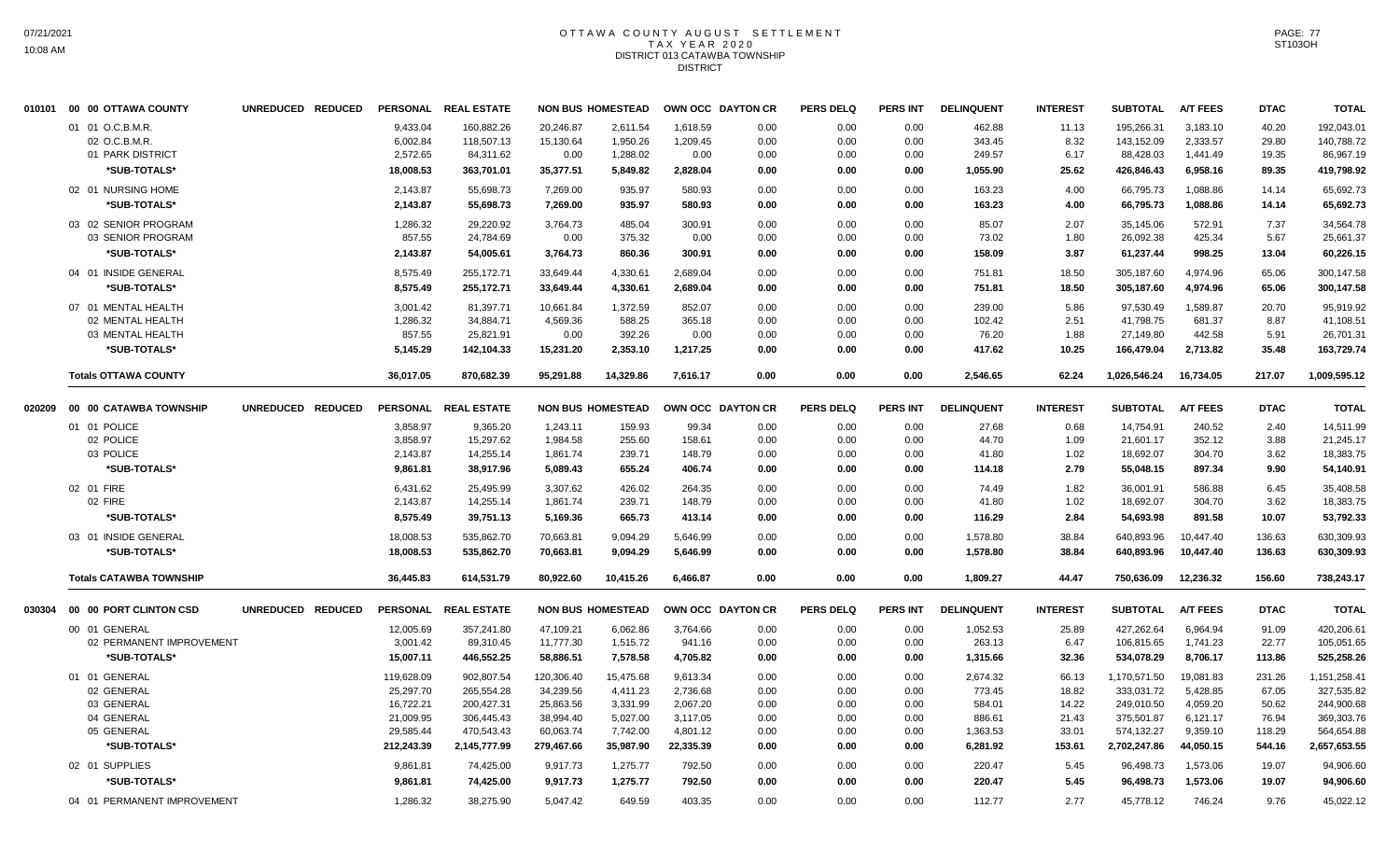#### OTTAWA COUNTY AUGUST SETTLEMENT T A X Y E A R 2 0 2 0 DISTRICT 013 CATAWBA TOWNSHIP **DISTRICT**

| 030304 | 00 00 PORT CLINTON CSD             | <b>UNREDUCED</b><br><b>REDUCED</b> |            | PERSONAL REAL ESTATE |            | <b>NON BUS HOMESTEAD</b> |           | OWN OCC DAYTON CR | <b>PERS DELQ</b> | <b>PERS INT</b> | <b>DELINQUENT</b> | <b>INTEREST</b> | <b>SUBTOTAL</b>         | <b>A/T FEES</b> | <b>DTAC</b> | <b>TOTAL</b> |
|--------|------------------------------------|------------------------------------|------------|----------------------|------------|--------------------------|-----------|-------------------|------------------|-----------------|-------------------|-----------------|-------------------------|-----------------|-------------|--------------|
|        | *SUB-TOTALS*<br>04                 |                                    | 1,286.32   | 38,275.90            | 5,047.42   | 649.59                   | 403.35    | 0.00              | 0.00             | 0.00            | 112.77            | 2.77            | 45,778.12               | 746.24          | 9.76        | 45,022.12    |
|        | EMERGENCY<br>07 01                 |                                    | 11.276.77  | 335,552.12           | 44.249.01  | 5,694.76                 | 3.536.09  | 0.00              | 0.00             | 0.00            | 988.63            | 24.32           | 401,321.70              | 6.542.06        | 85.57       | 394,694.07   |
|        | *SUB-TOTALS*                       |                                    | 11,276.77  | 335,552.12           | 44,249.01  | 5,694.76                 | 3,536.09  | 0.00              | 0.00             | 0.00            | 988.63            | 24.32           | 401,321.70              | 6,542.06        | 85.57       | 394,694.07   |
|        | 09 01<br><b>BOND</b>               |                                    | 14,792.72  | 440,172.93           | 58,045.28  | 7,470.31                 | 4,638.60  | 0.00              | 0.00             | 0.00            | 1,296.87          | 31.90           | 526,448.61              | 8,581.80        | 112.23      | 517,754.58   |
|        | *SUB-TOTALS*                       |                                    | 14,792.72  | 440,172.93           | 58,045.28  | 7,470.31                 | 4,638.60  | 0.00              | 0.00             | 0.00            | 1,296.87          | 31.90           | 526,448.61              | 8,581.80        | 112.23      | 517,754.58   |
|        | <b>Totals PORT CLINTON CSD</b>     |                                    | 264,468.12 | 3,480,756.19         | 455,613.61 | 58,656.91                | 36.411.75 | 0.00              | 0.00             | 0.00            | 10,216.32         | 250.41          | 4,306,373.31            | 70,199.48       | 884.65      | 4,235,289.18 |
| 050502 | 00 00 VANGUARD JVS                 | <b>REDUCED</b><br><b>UNREDUCED</b> |            | PERSONAL REAL ESTATE |            | <b>NON BUS HOMESTEAD</b> |           | OWN OCC DAYTON CR | <b>PERS DELQ</b> | <b>PERS INT</b> | <b>DELINQUENT</b> | <b>INTEREST</b> | <b>SUBTOTAL</b>         | <b>A/T FEES</b> | <b>DTAC</b> | <b>TOTAL</b> |
|        | 01 01 GENERAL                      |                                    | 6,860.41   | 204,138.19           | 26,919.53  | 3,464.53                 | 2,151.25  | 0.00              | 0.00             | 0.00            | 601.44            | 14.81           | 244,150.16              | 3,979.96        | 52.05       | 240,118.15   |
|        | *SUB-TOTALS*                       |                                    | 6,860.41   | 204,138.19           | 26,919.53  | 3,464.53                 | 2,151.25  | 0.00              | 0.00             | 0.00            | 601.44            | 14.81           | 244,150.16              | 3,979.96        | 52.05       | 240,118.15   |
|        | <b>Totals VANGUARD JVS</b>         |                                    | 6.860.41   | 204,138.19           | 26,919.53  | 3.464.53                 | 2.151.25  | 0.00              | 0.00             | 0.00            | 601.44            | 14.81           | 244.150.16              | 3.979.96        | 52.05       | 240,118.15   |
| 060605 | 00 00 IDA RUPP LIBRARY TAX         | <b>REDUCED</b><br><b>UNREDUCED</b> |            | PERSONAL REAL ESTATE |            | <b>NON BUS HOMESTEAD</b> |           | OWN OCC DAYTON CR | <b>PERS DELQ</b> | <b>PERS INT</b> | <b>DELINQUENT</b> | <b>INTEREST</b> | <b>SUBTOTAL</b>         | <b>A/T FEES</b> | <b>DTAC</b> | <b>TOTAL</b> |
|        | 01 05 IDA RUPP LIBRARY TAX         |                                    | 3,430.20   | 111,549.31           | 0.00       | 1,703.68                 | 0.00      | 0.00              | 0.00             | 0.00            | 330.15            | 8.16            | 117,021.50              | 1,907.60        | 25.60       | 115,088.30   |
|        | *SUB-TOTALS*                       |                                    | 3,430.20   | 111,549.31           | 0.00       | 1,703.68                 | 0.00      | 0.00              | 0.00             | 0.00            | 330.15            | 8.16            | 117,021.50              | 1,907.60        | 25.60       | 115,088.30   |
|        | <b>Totals IDA RUPP LIBRARY TAX</b> |                                    | 3,430.20   | 111,549.31           | 0.00       | 1,703.68                 | 0.00      | 0.00              | 0.00             | 0.00            | 330.15            | 8.16            | 117,021.50              | 1,907.60        | 25.60       | 115,088.30   |
|        | <b>CATAWBA TOWNSHIP</b>            |                                    |            |                      |            |                          |           |                   |                  |                 |                   |                 |                         |                 |             |              |
|        | <b>DISTRICT TOTALS</b>             |                                    | 347.221.61 | 5,281,657.87         | 658.747.62 | 88,570.24                | 52,646.04 | 0.00              | 0.00             | 0.00            | 15.503.83         | 380.09          | 6,444,727.30 105,057.41 |                 | 1,335.97    | 6,338,333.92 |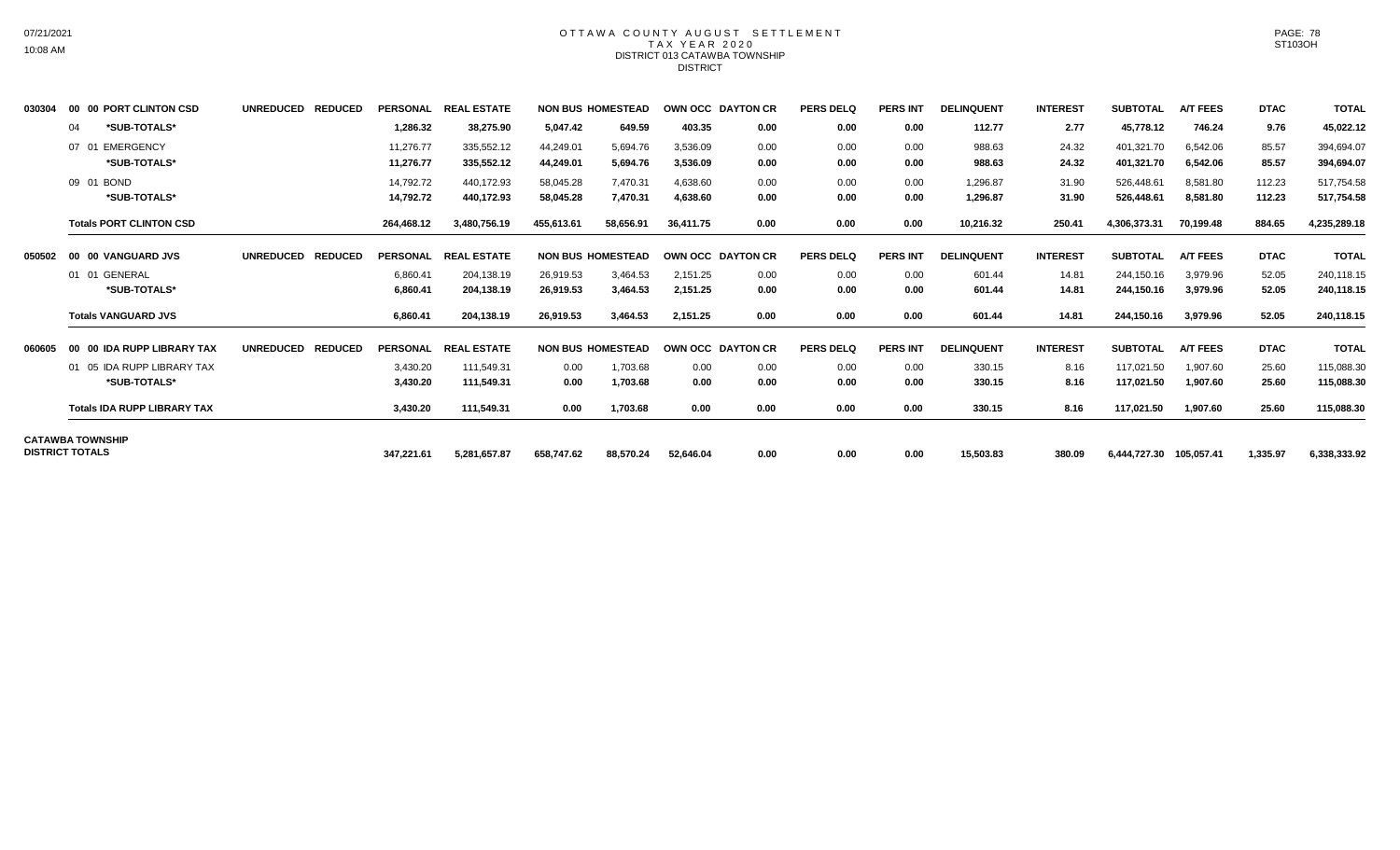# OTTAWA COUNTY AUGUST SETTLEMENT T A X Y E A R 2 0 2 0 DISTRICT 014 DANBURY TWP. TAX CODE A

| 010101 | 00 00 OTTAWA COUNTY              | <b>UNREDUCED</b>  | <b>REDUCED</b> |                 | PERSONAL REAL ESTATE |            | <b>NON BUS HOMESTEAD</b> | OWN OCC DAYTON CR |      | <b>PERS DELQ</b> | <b>PERS INT</b> | <b>DELINQUENT</b> | <b>INTEREST</b> | <b>SUBTOTAL</b> | <b>A/T FEES</b> | <b>DTAC</b> | <b>TOTAL</b> |
|--------|----------------------------------|-------------------|----------------|-----------------|----------------------|------------|--------------------------|-------------------|------|------------------|-----------------|-------------------|-----------------|-----------------|-----------------|-------------|--------------|
|        | 01 01 O.C.B.M.R.                 | 2.200000          | 1.203400       | 0.00            | 133,639.72           | 19,344.69  | 2,356.77                 | 1,101.18          | 0.00 | 0.00             | 0.00            | 401.37            | 10.10           | 156,853.83      | 2,556.92        | 37.26       | 154,259.65   |
|        | 02 O.C.B.M.R.                    | 1.400000          | 0.899310       | 0.00            | 99,869.98            | 14,456.43  | 1,761.23                 | 822.92            | 0.00 | 0.00             | 0.00            | 299.94            | 7.55            | 117,218.05      | 1,910.81        | 27.84       | 115,279.40   |
|        | 01 PARK DISTRICT                 | 0.600000          | 0.594840       | 0.00            | 73,861.76            | 0.00       | 1,164.95                 | 0.00              | 0.00 | 0.00             | 0.00            | 221.83            | 5.58            | 75,254.12       | 1,226.74        | 18.42       | 74,008.96    |
|        | *SUB-TOTALS*                     | 4.200000          | 2.697550       | 0.00            | 307,371.46           | 33,801.12  | 5,282.95                 | 1,924.10          | 0.00 | 0.00             | 0.00            | 923.14            | 23.23           | 349,326.00      | 5,694.47        | 83.52       | 343,548.01   |
|        | 02 01 NURSING HOME               | 0.500000          | 0.432043       | 0.00            | 47,979.15            | 6,945.10   | 846.12                   | 395.34            | 0.00 | 0.00             | 0.00            | 144.10            | 3.63            | 56,313.44       | 917.98          | 13.38       | 55,382.08    |
|        | *SUB-TOTALS*                     | 0.500000          | 0.432043       | 0.00            | 47,979.15            | 6,945.10   | 846.12                   | 395.34            | 0.00 | 0.00             | 0.00            | 144.10            | 3.63            | 56,313.44       | 917.98          | 13.38       | 55,382.08    |
|        | 03 02 SENIOR PROGRAM             | 0.300000          | 0.223762       | 0.00            | 24,849.17            | 3,596.98   | 438.22                   | 204.75            | 0.00 | 0.00             | 0.00            | 74.63             | 1.88            | 29,165.63       | 475.44          | 6.93        | 28,683.26    |
|        | 03 SENIOR PROGRAM                | 0.200000          | 0.173250       | 0.00            | 21,512.59            | 0.00       | 339.30                   | 0.00              | 0.00 | 0.00             | 0.00            | 64.61             | 1.63            | 21,918.13       | 357.29          | 5.36        | 21,555.48    |
|        | *SUB-TOTALS*                     | 0.500000          | 0.397012       | 0.00            | 46,361.76            | 3,596.98   | 777.52                   | 204.75            | 0.00 | 0.00             | 0.00            | 139.24            | 3.51            | 51,083.76       | 832.73          | 12.29       | 50,238.74    |
|        | 04 01 INSIDE GENERAL             | 2.000000          | 2.000000       | 0.00            | 222,103.57           | 32,150.06  | 3,916.85                 | 1,830.11          | 0.00 | 0.00             | 0.00            | 667.06            | 16.78           | 260,684.43      | 4,249.50        | 61.92       | 256,373.01   |
|        | *SUB-TOTALS*                     | 2.000000          | 2.000000       | 0.00            | 222,103.57           | 32,150.06  | 3,916.85                 | 1,830.11          | 0.00 | 0.00             | 0.00            | 667.06            | 16.78           | 260,684.43      | 4,249.50        | 61.92       | 256,373.01   |
|        | 07 01 MENTAL HEALTH              | 0.700000          | 0.633701       | 0.00            | 70,373.63            | 10,186.76  | 1,241.06                 | 579.87            | 0.00 | 0.00             | 0.00            | 211.36            | 5.32            | 82,598.00       | 1.346.45        | 19.62       | 81,231.93    |
|        | 02 MENTAL HEALTH                 | 0.300000          | 0.271586       | 0.00            | 30,160.11            | 4,365.75   | 531.88                   | 248.52            | 0.00 | 0.00             | 0.00            | 90.58             | 2.28            | 35,399.12       | 577.05          | 8.41        | 34,813.66    |
|        | 03 MENTAL HEALTH                 | 0.200000          | 0.181100       | 0.00            | 22,487.33            | 0.00       | 354.67                   | 0.00              | 0.00 | 0.00             | 0.00            | 67.54             | 1.70            | 22,911.24       | 373.48          | 5.61        | 22,532.15    |
|        | *SUB-TOTALS*                     | 1.200000          | 1.086387       | 0.00            | 123,021.07           | 14,552.51  | 2,127.61                 | 828.39            | 0.00 | 0.00             | 0.00            | 369.48            | 9.30            | 140,908.36      | 2,296.98        | 33.64       | 138,577.74   |
|        | <b>Totals OTTAWA COUNTY</b>      | 8.400000          | 6.612992       | 0.00            | 746,837.01           | 91,045.77  | 12,951.05                | 5,182.69          | 0.00 | 0.00             | 0.00            | 2,243.02          | 56.45           | 858,315.99      | 13,991.66       | 204.75      | 844,119.58   |
|        | 02021001 00 00 DANBURY EXC CORP. | UNREDUCED REDUCED |                | <b>PERSONAL</b> | <b>REAL ESTATE</b>   |            | <b>NON BUS HOMESTEAD</b> | OWN OCC DAYTON CR |      | <b>PERS DELQ</b> | <b>PERS INT</b> | <b>DELINQUENT</b> | <b>INTEREST</b> | <b>SUBTOTAL</b> | <b>A/T FEES</b> | <b>DTAC</b> | <b>TOTAL</b> |
|        | 01 02 POLICE                     | 2.000000          | 1.967268       | 0.00            | 244,277.25           | 0.00       | 3,852.75                 | 0.00              | 0.00 | 0.00             | 0.00            | 733.65            | 18.46           | 248,882.11      | 4,057.10        | 60.91       | 244,764.10   |
|        | 03 POLICE                        | 1.500000          | 1.043406       | 0.00            | 115,872.10           | 16,772.78  | 2,043.43                 | 954.77            | 0.00 | 0.00             | 0.00            | 348.00            | 8.76            | 135.999.84      | 2,216.97        | 32.30       | 133,750.57   |
|        | 04 POLICE                        | 1.000000          | 0.435203       | 0.00            | 48,330.07            | 6,995.90   | 852.31                   | 398.23            | 0.00 | 0.00             | 0.00            | 145.15            | 3.65            | 56,725.31       | 924.70          | 13.47       | 55,787.14    |
|        | *SUB-TOTALS*                     | 4.500000          | 3.445877       | 0.00            | 408,479.42           | 23,768.68  | 6,748.49                 | 1,353.00          | 0.00 | 0.00             | 0.00            | 1,226.80          | 30.87           | 441,607.26      | 7,198.77        | 106.68      | 434,301.81   |
|        | 02 01 CURRENT EXPENSES           | 0.600000          | 0.531185       | 0.00            | 65,957.67            | 0.00       | 1,040.29                 | 0.00              | 0.00 | 0.00             | 0.00            | 198.09            | 4.98            | 67,201.03       | 1,095.46        | 16.45       | 66,089.12    |
|        | *SUB-TOTALS*                     | 0.600000          | 0.531185       | 0.00            | 65,957.67            | 0.00       | 1,040.29                 | 0.00              | 0.00 | 0.00             | 0.00            | 198.09            | 4.98            | 67,201.03       | 1,095.46        | 16.45       | 66,089.12    |
|        | 04 01 INSIDE GENERAL             | 0.400000          | 0.400000       | 0.00            | 44,420.71            | 6,430.01   | 783.37                   | 366.02            | 0.00 | 0.00             | 0.00            | 133.41            | 3.36            | 52,136.88       | 849.90          | 12.38       | 51,274.60    |
|        | *SUB-TOTALS*                     | 0.400000          | 0.400000       | 0.00            | 44,420.71            | 6,430.01   | 783.37                   | 366.02            | 0.00 | 0.00             | 0.00            | 133.41            | 3.36            | 52,136.88       | 849.90          | 12.38       | 51,274.60    |
|        | 05 02 INSIDE ROADS               | 1.400000          | 1.400000       | 0.00            | 155,472.50           | 22,505.04  | 2,741.80                 | 1,281.07          | 0.00 | 0.00             | 0.00            | 466.94            | 11.75           | 182,479.10      | 2,974.65        | 43.34       | 179,461.11   |
|        | *SUB-TOTALS*                     | 1.400000          | 1.400000       | 0.00            | 155,472.50           | 22,505.04  | 2,741.80                 | 1,281.07          | 0.00 | 0.00             | 0.00            | 466.94            | 11.75           | 182,479.10      | 2,974.65        | 43.34       | 179,461.11   |
|        | 06 02 FIRE & EMS                 | 1.500000          | 1.327962       | 0.00            | 164,894.11           | 0.00       | 2,600.71                 | 0.00              | 0.00 | 0.00             | 0.00            | 495.24            | 12.46           | 168,002.52      | 2,738.66        | 41.11       | 165,222.75   |
|        | 03 FIRE & EMS                    | 0.750000          | 0.738983       | 0.00            | 91,760.12            | 0.00       | 1,447.24                 | 0.00              | 0.00 | 0.00             | 0.00            | 275.59            | 6.93            | 93,489.88       | 1,524.01        | 22.88       | 91,942.99    |
|        | *SUB-TOTALS*                     | 2.250000          | 2.066945       | 0.00            | 256,654.23           | 0.00       | 4,047.95                 | 0.00              | 0.00 | 0.00             | 0.00            | 770.83            | 19.39           | 261,492.40      | 4,262.67        | 63.99       | 257,165.74   |
|        | <b>Totals DANBURY EXC CORP.</b>  | 9.150000          | 7.844007       | 0.00            | 930,984.53           | 52,703.73  | 15,361.90                | 3,000.09          | 0.00 | 0.00             | 0.00            | 2,796.07          | 70.35           | 1,004,916.67    | 16,381.45       | 242.84      | 988,292.38   |
| 030306 | 00 00 DANBURY LSD                | UNREDUCED REDUCED |                | <b>PERSONAL</b> | <b>REAL ESTATE</b>   |            | <b>NON BUS HOMESTEAD</b> | OWN OCC DAYTON CR |      | <b>PERS DELQ</b> | <b>PERS INT</b> | <b>DELINQUENT</b> | <b>INTEREST</b> | <b>SUBTOTAL</b> | <b>A/T FEES</b> | <b>DTAC</b> | <b>TOTAL</b> |
|        | 00 01 GENERAL                    | 5.100000          | 5.100000       | 0.00            | 566,364.10           | 81,982.65  | 9,987.97                 | 4,666.77          | 0.00 | 0.00             | 0.00            | 1,700.99          | 42.80           | 664,745.28      | 10,836.21       | 157.89      | 653,751.18   |
|        | *SUB-TOTALS*                     | 5.100000          | 5.100000       | 0.00            | 566,364.10           | 81,982.65  | 9,987.97                 | 4,666.77          | 0.00 | 0.00             | 0.00            | 1,700.99          | 42.80           | 664,745.28      | 10,836.21       | 157.89      | 653,751.18   |
|        | 01 01 GENERAL                    | 26.300000         | 9.919860       | 0.00            | 1,101,618.16         | 159,462.03 | 19,427.31                | 9,077.20          | 0.00 | 0.00             | 0.00            | 3,308.55          | 83.25           | 1,292,976.50    | 21,077.20       | 307.12      | 1,271,592.18 |
|        | 02 GENERAL                       | 7.500000          | 3.025343       | 0.00            | 335,969.74           | 48,632.48  | 5,924.91                 | 2,768.35          | 0.00 | 0.00             | 0.00            | 1,009.04          | 25.39           | 394,329.91      | 6,428.09        | 93.66       | 387,808.16   |
|        | 03 GENERAL                       | 3.000000          | 1.243281       | 0.00            | 138,068.57           | 19,985.78  | 2,434.87                 | 1,137.67          | 0.00 | 0.00             | 0.00            | 414.67            | 10.43           | 162,051.99      | 2,641.66        | 38.49       | 159,371.84   |
|        | 04 GENERAL                       | 1.500000          | 0.711552       | 0.00            | 79,019.12            | 11,438.22  | 1,393.52                 | 651.11            | 0.00 | 0.00             | 0.00            | 237.32            | 5.97            | 92,745.26       | 1,511.87        | 22.03       | 91,211.36    |
|        | 05 PERMANENT IMPROVEMENT         | 1.500000          | 1.250607       | 0.00            | 155,288.88           | 0.00       | 2,449.22                 | 0.00              | 0.00 | 0.00             | 0.00            | 466.39            | 11.73           | 158,216.22      | 2,579.13        | 38.72       | 155,598.37   |
|        | *SUB-TOTALS*                     | 39.800000         | 16.150643      | 0.00            | 1,809,964.47         | 239,518.51 | 31,629.83                | 13,634.33         | 0.00 | 0.00             | 0.00            | 5,435.97          | 136.77          | 2,100,319.88    | 34,237.95       | 500.02      | 2,065,581.91 |
|        |                                  |                   |                |                 |                      |            |                          |                   |      |                  |                 |                   |                 |                 |                 |             |              |

PAGE: 79 ST103OH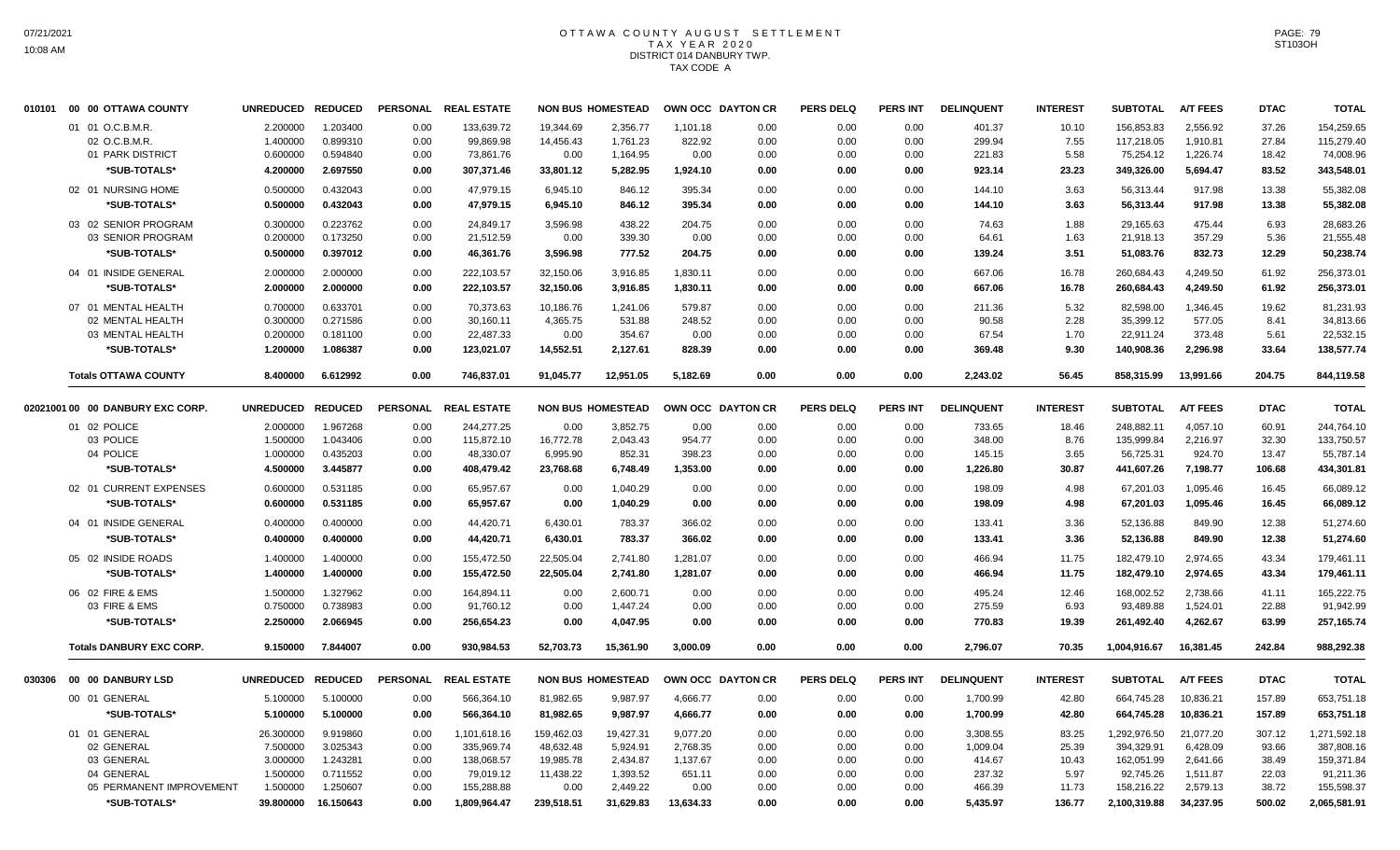### OTTAWA COUNTY AUGUST SETTLEMENT T A X Y E A R 2 0 2 0 DISTRICT 014 DANBURY TWP. TAX CODE A

| 030306              | 00 00 DANBURY LSD                   | <b>UNREDUCED</b> | <b>REDUCED</b>      | <b>PERSONAL</b> | <b>REAL ESTATE</b> |            | <b>NON BUS HOMESTEAD</b> | <b>OWN OCC DAYTON CR</b> |      | <b>PERS DELQ</b> | <b>PERS INT</b> | <b>DELINQUENT</b> | <b>INTEREST</b> | <b>SUBTOTAL</b> | <b>A/T FEES</b> | <b>DTAC</b> | <b>TOTAL</b> |
|---------------------|-------------------------------------|------------------|---------------------|-----------------|--------------------|------------|--------------------------|--------------------------|------|------------------|-----------------|-------------------|-----------------|-----------------|-----------------|-------------|--------------|
|                     | <b>Totals DANBURY LSD</b>           |                  | 44.900000 21.250643 | 0.00            | 2,376,328.57       | 321,501.16 | 41.617.80                | 18.301.10                | 0.00 | 0.00             | 0.00            | 7,136.96          | 179.57          | 2.765.065.16    | 45.074.16       | 657.91      | 2,719,333.09 |
| 050503              | 00 00 EHOVE JVS                     | <b>UNREDUCED</b> | <b>REDUCED</b>      | <b>PERSONAL</b> | <b>REAL ESTATE</b> |            | <b>NON BUS HOMESTEAD</b> | OWN OCC DAYTON CR        |      | PERS DELO        | <b>PERS INT</b> | <b>DELINQUENT</b> | <b>INTEREST</b> | <b>SUBTOTAL</b> | <b>A/T FEES</b> | <b>DTAC</b> | <b>TOTAL</b> |
|                     | 01 01 GENERAL                       | 1.950000         | 0.844042            | 0.00            | 93,732.37          | 13,568.00  | 1,652.99                 | 772.34                   | 0.00 | 0.00             | 0.00            | 281.51            | 7.08            | 110,014.29      | 1,793.38        | 26.13       | 108,194.78   |
|                     | 02 GENERAL                          | 0.500000         | 0.449686            | 0.00            | 55,837.87          | 0.00       | 880.68                   | 0.00                     | 0.00 | 0.00             | 0.00            | 167.70            | 4.22            | 56,890.47       | 927.39          | 13.92       | 55,949.16    |
|                     | 03 GENERAL                          | 1.500000         | 1.348505            | 0.00            | 149,753.89         | 21,677.26  | 2,640.95                 | 1,233.95                 | 0.00 | 0.00             | 0.00            | 449.76            | 11.32           | 175,767.13      | 2,865.23        | 41.75       | 172,860.15   |
|                     | *SUB-TOTALS*                        | 3.950000         | 2.642233            | 0.00            | 299,324.13         | 35,245.26  | 5,174.62                 | 2,006.29                 | 0.00 | 0.00             | 0.00            | 898.97            | 22.62           | 342,671.89      | 5,586.00        | 81.80       | 337,004.09   |
|                     | 02 01 PERMANENT IMPROVEMENT         | 0.500000         | 0.475980            | 0.00            | 59.102.82          | 0.00       | 932.17                   | 0.00                     | 0.00 | 0.00             | 0.00            | 177.51            | 4.47            | 60,216.97       | 981.61          | 14.74       | 59,220.62    |
|                     | *SUB-TOTALS*                        | 0.500000         | 0.475980            | 0.00            | 59,102.82          | 0.00       | 932.17                   | 0.00                     | 0.00 | 0.00             | 0.00            | 177.51            | 4.47            | 60,216.97       | 981.61          | 14.74       | 59,220.62    |
|                     | <b>Totals EHOVE JVS</b>             | 4.450000         | 3.118213            | 0.00            | 358.426.95         | 35.245.26  | 6.106.79                 | 2.006.29                 | 0.00 | 0.00             | 0.00            | 1.076.48          | 27.09           | 402.888.86      | 6,567.61        | 96.54       | 396,224.71   |
| 060603              | 00 00 DANBURY FIRE DISTRICT         | <b>UNREDUCED</b> | <b>REDUCED</b>      | <b>PERSONAL</b> | <b>REAL ESTATE</b> |            | <b>NON BUS HOMESTEAD</b> | OWN OCC DAYTON CR        |      | <b>PERS DELQ</b> | <b>PERS INT</b> | <b>DELINQUENT</b> | <b>INTEREST</b> | <b>SUBTOTAL</b> | <b>A/T FEES</b> | <b>DTAC</b> | <b>TOTAL</b> |
|                     | 01 01 DANBURY FIRE DISTRICT         | 0.300000         | 0.100421            | 0.00            | 11.151.92          | 1.614.27   | 196.67                   | 91.90                    | 0.00 | 0.00             | 0.00            | 33.50             | 0.83            | 13.089.09       | 213.37          | 3.11        | 12,872.61    |
|                     | *SUB-TOTALS*                        | 0.300000         | 0.100421            | 0.00            | 11,151.92          | 1.614.27   | 196.67                   | 91.90                    | 0.00 | 0.00             | 0.00            | 33.50             | 0.83            | 13,089.09       | 213.37          | 3.11        | 12,872.61    |
|                     | <b>Totals DANBURY FIRE DISTRICT</b> | 0.300000         | 0.100421            | 0.00            | 11.151.92          | 1.614.27   | 196.67                   | 91.90                    | 0.00 | 0.00             | 0.00            | 33.50             | 0.83            | 13,089.09       | 213.37          | 3.11        | 12,872.61    |
| 060605              | 00 00 IDA RUPP LIBRARY TAX          | <b>UNREDUCED</b> | <b>REDUCED</b>      | <b>PERSONAL</b> | <b>REAL ESTATE</b> |            | <b>NON BUS HOMESTEAD</b> | OWN OCC DAYTON CR        |      | <b>PERS DELO</b> | <b>PERS INT</b> | <b>DELINQUENT</b> | <b>INTEREST</b> | <b>SUBTOTAL</b> | <b>A/T FEES</b> | <b>DTAC</b> | <b>TOTAL</b> |
|                     | 01 05 IDA RUPP LIBRARY TAX          | 0.800000         | 0.786794            | 0.00            | 97,696.85          | 0.00       | 1,540.88                 | 0.00                     | 0.00 | 0.00             | 0.00            | 293.42            | 7.38            | 99,538.53       | 1,622.61        | 24.36       | 97,891.56    |
|                     | *SUB-TOTALS*                        | 0.800000         | 0.786794            | 0.00            | 97,696.85          | 0.00       | 1,540.88                 | 0.00                     | 0.00 | 0.00             | 0.00            | 293.42            | 7.38            | 99,538.53       | 1,622.61        | 24.36       | 97,891.56    |
|                     | <b>Totals IDA RUPP LIBRARY TAX</b>  | 0.800000         | 0.786794            | 0.00            | 97,696.85          | 0.00       | 1,540.88                 | 0.00                     | 0.00 | 0.00             | 0.00            | 293.42            | 7.38            | 99,538.53       | 1,622.61        | 24.36       | 97,891.56    |
| <b>DANBURY TWP.</b> |                                     |                  |                     |                 |                    |            |                          |                          |      |                  |                 |                   |                 |                 |                 |             |              |
|                     | <b>TAX CODE A TOTALS</b>            | 68.000000        | 39.713070           | 0.00            | 4,521,425.83       | 502,110.19 | 77,775.09                | 28,582.07                | 0.00 | 0.00             | 0.00            | 13,579.45         | 341.67          | 5,143,814.30    | 83,850.86       | 1,229.51    | 5,058,733.93 |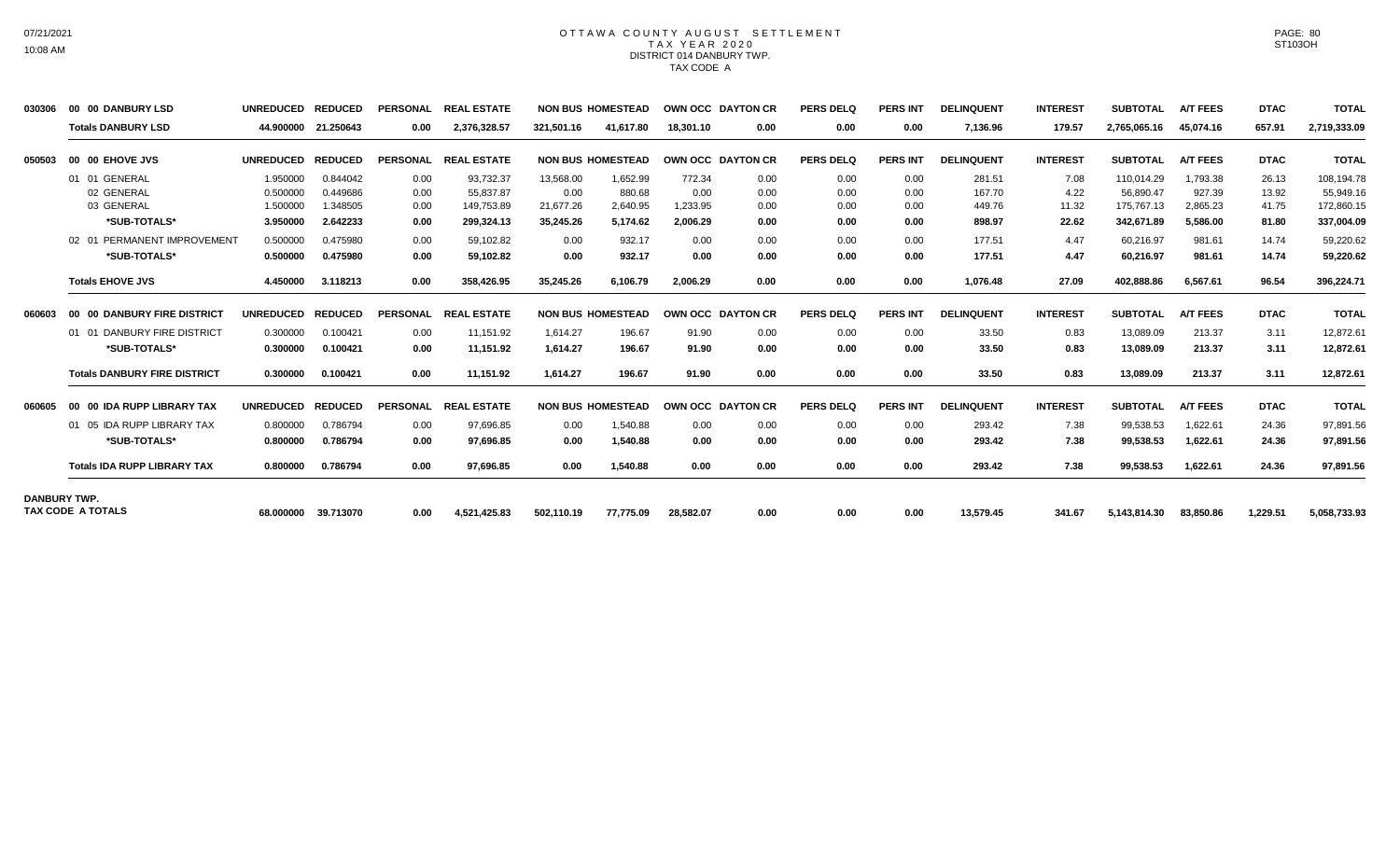# OTTAWA COUNTY AUGUST SETTLEMENT T A X Y E A R 2 0 2 0 DISTRICT 014 DANBURY TWP. TAX CODE B

| 010101  00  00 OTTAWA COUNTY     | UNREDUCED REDUCED |           |            | PERSONAL REAL ESTATE | <b>NON BUS HOMESTEAD</b> |        | OWN OCC DAYTON CR |      | <b>PERS DELQ</b> | <b>PERS INT</b> | <b>DELINQUENT</b> | <b>INTEREST</b> | <b>SUBTOTAL</b> | <b>A/T FEES</b> | <b>DTAC</b> | <b>TOTAL</b> |
|----------------------------------|-------------------|-----------|------------|----------------------|--------------------------|--------|-------------------|------|------------------|-----------------|-------------------|-----------------|-----------------|-----------------|-------------|--------------|
| 01 01 O.C.B.M.R.                 | 2.200000          | 1.883836  | 11,773.46  | 26,784.25            | 0.00                     | 48.48  | 18.11             | 0.00 | 0.00             | 0.00            | 17.91             | 0.18            | 38,642.39       | 629.92          | 1.11        | 38,011.36    |
| 02 O.C.B.M.R                     | 1.400000          | 1.248331  | 7,492.20   | 17,748.68            | 0.00                     | 32.12  | 12.00             | 0.00 | 0.00             | 0.00            | 11.87             | 0.12            | 25,296.99       | 412.37          | 0.74        | 24,883.88    |
| 01 PARK DISTRICT                 | 0.600000          | 0.595592  | 3,210.94   | 8,468.09             | 0.00                     | 15.33  | 0.00              | 0.00 | 0.00             | 0.00            | 5.66              | 0.06            | 11,700.08       | 190.73          | 0.35        | 11,509.00    |
| *SUB-TOTALS*                     | 4.200000          | 3.727759  | 22,476.60  | 53,001.02            | 0.00                     | 95.93  | 30.11             | 0.00 | 0.00             | 0.00            | 35.44             | 0.36            | 75,639.46       | 1,233.02        | 2.20        | 74,404.24    |
| 02 01 NURSING HOME               | 0.500000          | 0.485399  | 2,675.79   | 6,901.37             | 0.00                     | 12.49  | 4.67              | 0.00 | 0.00             | 0.00            | 4.61              | 0.05            | 9,598.98        | 156.48          | 0.29        | 9,442.21     |
| *SUB-TOTALS*                     | 0.500000          | 0.485399  | 2,675.79   | 6,901.37             | 0.00                     | 12.49  | 4.67              | 0.00 | 0.00             | 0.00            | 4.61              | 0.05            | 9,598.98        | 156.48          | 0.29        | 9,442.21     |
| 03 02 SENIOR PROGRAM             | 0.300000          | 0.286012  | 1,605.47   | 4,066.50             | 0.00                     | 7.36   | 2.75              | 0.00 | 0.00             | 0.00            | 2.72              | 0.03            | 5,684.83        | 92.67           | 0.17        | 5,591.99     |
| 03 SENIOR PROGRAM                | 0.200000          | 0.194640  | 1,070.31   | 2,767.38             | 0.00                     | 5.01   | 0.00              | 0.00 | 0.00             | 0.00            | 1.85              | 0.02            | 3,844.57        | 62.67           | 0.12        | 3,781.78     |
| *SUB-TOTALS*                     | 0.500000          | 0.480652  | 2,675.78   | 6,833.88             | 0.00                     | 12.37  | 2.75              | 0.00 | 0.00             | 0.00            | 4.57              | 0.05            | 9,529.40        | 155.34          | 0.29        | 9,373.77     |
| 04 01 INSIDE GENERAL             | 2.000000          | 2.000000  | 10,703.14  | 28,435.86            | 0.00                     | 51.47  | 19.23             | 0.00 | 0.00             | 0.00            | 19.01             | 0.19            | 39,228.90       | 639.48          | 1.18        | 38,588.24    |
| *SUB-TOTALS*                     | 2.000000          | 2.000000  | 10,703.14  | 28,435.86            | 0.00                     | 51.47  | 19.23             | 0.00 | 0.00             | 0.00            | 19.01             | 0.19            | 39,228.90       | 639.48          | 1.18        | 38,588.24    |
| 07 01 MENTAL HEALTH              | 0.700000          | 0.684293  | 3,746.10   | 9,729.23             | 0.00                     | 17.61  | 6.58              | 0.00 | 0.00             | 0.00            | 6.50              | 0.07            | 13,506.09       | 220.17          | 0.40        | 13,285.52    |
| 02 MENTAL HEALTH                 | 0.300000          | 0.293268  | 1,605.47   | 4,169.66             | 0.00                     | 7.55   | 2.82              | 0.00 | 0.00             | 0.00            | 2.79              | 0.03            | 5,788.32        | 94.36           | 0.17        | 5,693.79     |
| 03 MENTAL HEALTH                 | 0.200000          | 0.195512  | 1,070.31   | 2,779.78             | 0.00                     | 5.03   | 0.00              | 0.00 | 0.00             | 0.00            | 1.86              | 0.02            | 3,857.00        | 62.87           | 0.12        | 3,794.01     |
| *SUB-TOTALS*                     | 1.200000          | 1.173073  | 6,421.88   | 16,678.67            | 0.00                     | 30.19  | 9.40              | 0.00 | 0.00             | 0.00            | 11.15             | 0.12            | 23,151.41       | 377.40          | 0.69        | 22,773.32    |
| <b>Totals OTTAWA COUNTY</b>      | 8.400000          | 7.866883  | 44,953.19  | 111,850.80           | 0.00                     | 202.45 | 66.16             | 0.00 | 0.00             | 0.00            | 74.78             | 0.77            | 157,148.15      | 2,561.72        | 4.65        | 154,581.78   |
| 02021001 00 00 DANBURY EXC CORP. | UNREDUCED REDUCED |           |            | PERSONAL REAL ESTATE | <b>NON BUS HOMESTEAD</b> |        | OWN OCC DAYTON CR |      | <b>PERS DELQ</b> | <b>PERS INT</b> | <b>DELINQUENT</b> | <b>INTEREST</b> | <b>SUBTOTAL</b> | <b>A/T FEES</b> | <b>DTAC</b> | <b>TOTAL</b> |
| 01 02 POLICE                     | 2.000000          | 1.981984  | 10,703.14  | 28,179.71            | 0.00                     | 51.00  | 0.00              | 0.00 | 0.00             | 0.00            | 18.84             | 0.19            | 38,952.88       | 634.98          | 1.17        | 38,316.73    |
| 03 POLICE                        | 1.500000          | 1.263818  | 8,027.36   | 17,968.88            | 0.00                     | 32.52  | 12.15             | 0.00 | 0.00             | 0.00            | 12.01             | 0.12            | 26,053.04       | 424.70          | 0.75        | 25,627.59    |
| 04 POLICE                        | 1.000000          | 0.689474  | 5,351.57   | 9,802.89             | 0.00                     | 17.74  | 6.63              | 0.00 | 0.00             | 0.00            | 6.55              | 0.07            | 15,185.45       | 247.54          | 0.41        | 14,937.50    |
| *SUB-TOTALS*                     | 4.500000          | 3.935276  | 24,082.07  | 55,951.48            | 0.00                     | 101.26 | 18.78             | 0.00 | 0.00             | 0.00            | 37.40             | 0.38            | 80,191.37       | 1,307.22        | 2.33        | 78,881.82    |
| 02 01 CURRENT EXPENSES           | 0.600000          | 0.568663  | 3,210.94   | 8,085.21             | 0.00                     | 14.63  | 0.00              | 0.00 | 0.00             | 0.00            | 5.41              | 0.05            | 11,316.24       | 184.47          | 0.34        | 11,131.43    |
| *SUB-TOTALS*                     | 0.600000          | 0.568663  | 3,210.94   | 8,085.21             | 0.00                     | 14.63  | 0.00              | 0.00 | 0.00             | 0.00            | 5.41              | 0.05            | 11,316.24       | 184.47          | 0.34        | 11,131.43    |
| 04 01 INSIDE GENERAL             | 0.400000          | 0.400000  | 2,140.63   | 5,687.17             | 0.00                     | 10.29  | 3.85              | 0.00 | 0.00             | 0.00            | 3.80              | 0.04            | 7,845.78        | 127.90          | 0.24        | 7,717.64     |
| *SUB-TOTALS*                     | 0.400000          | 0.400000  | 2,140.63   | 5,687.17             | 0.00                     | 10.29  | 3.85              | 0.00 | 0.00             | 0.00            | 3.80              | 0.04            | 7,845.78        | 127.90          | 0.24        | 7,717.64     |
| 05 02 INSIDE ROADS               | 1.400000          | 1.400000  | 7,492.20   | 19,905.10            | 0.00                     | 36.03  | 13.46             | 0.00 | 0.00             | 0.00            | 13.31             | 0.14            | 27,460.24       | 447.64          | 0.83        | 27,011.77    |
| *SUB-TOTALS*                     | 1.400000          | 1.400000  | 7,492.20   | 19,905.10            | 0.00                     | 36.03  | 13.46             | 0.00 | 0.00             | 0.00            | 13.31             | 0.14            | 27,460.24       | 447.64          | 0.83        | 27,011.77    |
| 06 02 FIRE & EMS                 | 1.500000          | 1.421657  | 8,027.36   | 20,213.02            | 0.00                     | 36.58  | 0.00              | 0.00 | 0.00             | 0.00            | 13.51             | 0.14            | 28,290.61       | 461.17          | 0.84        | 27,828.60    |
| 03 FIRE & EMS                    | 0.750000          | 0.739636  | 4,013.68   | 10,516.09            | 0.00                     | 19.03  | 0.00              | 0.00 | 0.00             | 0.00            | 7.03              | 0.07            | 14,555.90       | 237.28          | 0.44        | 14,318.18    |
| *SUB-TOTALS*                     | 2.250000          | 2.161293  | 12,041.04  | 30,729.11            | 0.00                     | 55.61  | 0.00              | 0.00 | 0.00             | 0.00            | 20.54             | 0.21            | 42,846.51       | 698.45          | 1.28        | 42,146.78    |
| <b>Totals DANBURY EXC CORP.</b>  | 9.150000          | 8.465232  | 48,966.88  | 120,358.07           | 0.00                     | 217.82 | 36.09             | 0.00 | 0.00             | 0.00            | 80.46             | 0.82            | 169,660.14      | 2,765.68        | 5.02        | 166,889.44   |
|                                  | UNREDUCED REDUCED |           |            | PERSONAL REAL ESTATE | <b>NON BUS HOMESTEAD</b> |        | OWN OCC DAYTON CR |      | <b>PERS DELQ</b> | <b>PERS INT</b> | <b>DELINQUENT</b> | <b>INTEREST</b> | <b>SUBTOTAL</b> | <b>A/T FEES</b> | <b>DTAC</b> | <b>TOTAL</b> |
| 00 01 GENERAL                    | 5.100000          | 5.100000  | 27,293.01  | 72,511.45            | 0.00                     | 131.24 | 49.04             | 0.00 | 0.00             | 0.00            | 48.47             | 0.49            | 100,033.70      | 1,630.68        | 3.01        | 98,400.01    |
| *SUB-TOTALS*                     | 5.100000          | 5.100000  | 27,293.01  | 72,511.45            | 0.00                     | 131.24 | 49.04             | 0.00 | 0.00             | 0.00            | 48.47             | 0.49            | 100,033.70      | 1,630.68        | 3.01        | 98,400.01    |
| 01 01 GENERAL                    | 26.300000         | 9.550924  | 140,746.33 | 135,794.38           | 0.00                     | 245.77 | 91.83             | 0.00 | 0.00             | 0.00            | 90.78             | 0.92            | 276,970.01      | 4,514.97        | 5.64        | 272,449.40   |
| 02 GENERAL                       | 7.500000          | 3.236520  | 40,136.79  | 46,016.62            | 0.00                     | 83.28  | 31.12             | 0.00 | 0.00             | 0.00            | 30.76             | 0.31            | 86,298.88       | 1,406.78        | 1.91        | 84,890.19    |
| 03 GENERAL                       | 3.000000          | 1.330812  | 16,054.71  | 18,921.39            | 0.00                     | 34.25  | 12.80             | 0.00 | 0.00             | 0.00            | 12.65             | 0.13            | 35,035.93       | 571.13          | 0.79        | 34,464.01    |
| 04 GENERAL                       | 1.500000          | 0.781761  | 8,027.36   | 11,115.02            | 0.00                     | 20.12  | 7.52              | 0.00 | 0.00             | 0.00            | 7.43              | 0.08            | 19,177.53       | 312.62          | 0.46        | 18,864.45    |
| 05 PERMANENT IMPROVEMENT         | 1.500000          | 1.377815  | 8,027.36   | 19,589.68            | 0.00                     | 35.46  | 0.00              | 0.00 | 0.00             | 0.00            | 13.10             | 0.13            | 27,665.73       | 450.99          | 0.81        | 27,213.93    |
| *SUB-TOTALS*                     | 39.800000         | 16.277832 | 212,992.55 | 231,437.09           | 0.00                     | 418.88 | 143.27            | 0.00 | 0.00             | 0.00            | 154.72            | 1.57            | 445,148.08      | 7,256.49        | 9.61        | 437,881.98   |
|                                  |                   |           |            |                      |                          |        |                   |      |                  |                 |                   |                 |                 |                 |             |              |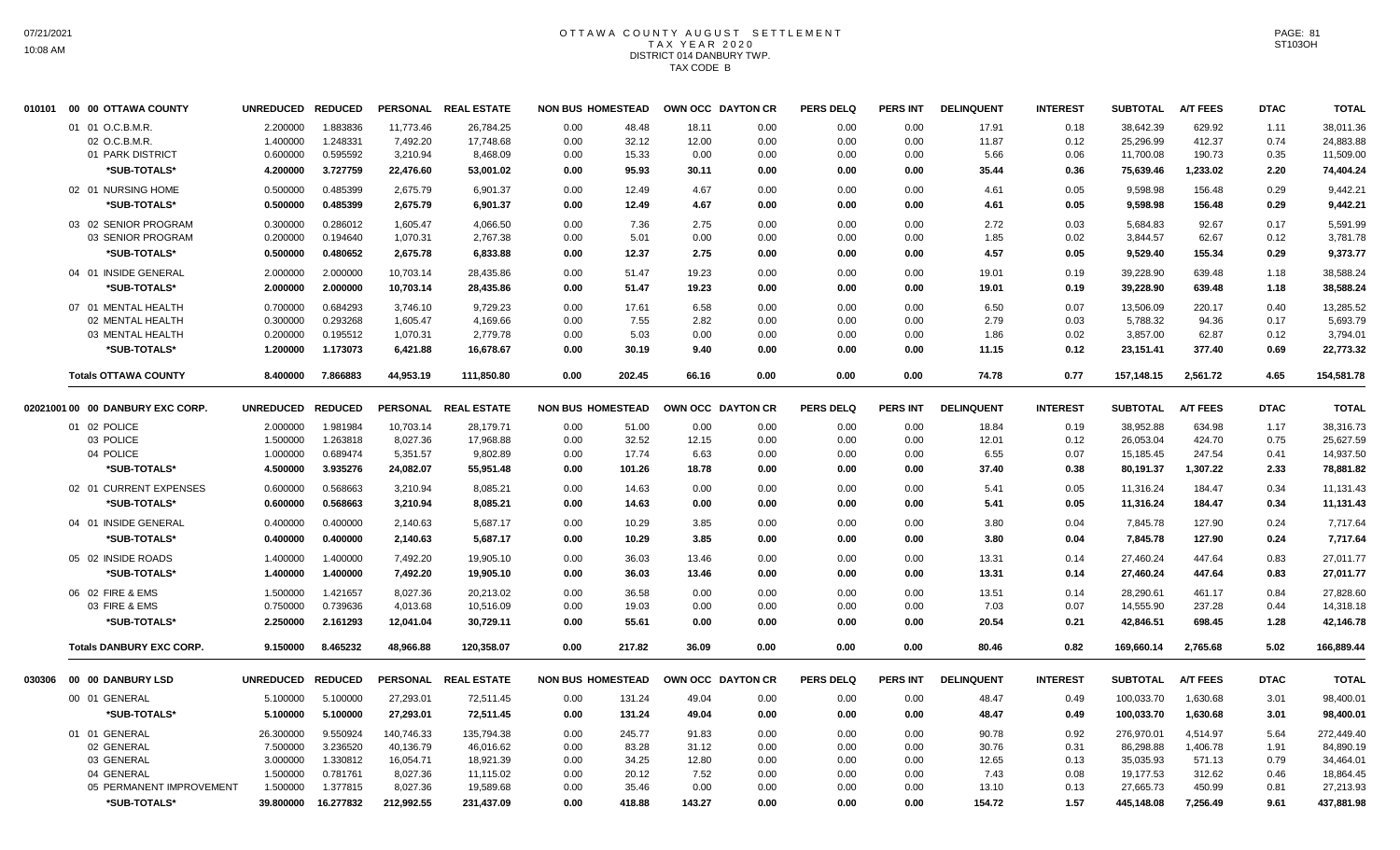### OTTAWA COUNTY AUGUST SETTLEMENT T A X Y E A R 2 0 2 0 DISTRICT 014 DANBURY TWP. TAX CODE B

| 030306              | 00 00 DANBURY LSD                   | <b>UNREDUCED</b> | <b>REDUCED</b> | <b>PERSONAL</b> | <b>REAL ESTATE</b> |      | <b>NON BUS HOMESTEAD</b> |        | <b>OWN OCC DAYTON CR</b> | <b>PERS DELQ</b> | <b>PERS INT</b> | <b>DELINQUENT</b> | <b>INTEREST</b> | <b>SUBTOTAL</b> | <b>A/T FEES</b> | <b>DTAC</b> | <b>TOTAL</b> |
|---------------------|-------------------------------------|------------------|----------------|-----------------|--------------------|------|--------------------------|--------|--------------------------|------------------|-----------------|-------------------|-----------------|-----------------|-----------------|-------------|--------------|
|                     | <b>Totals DANBURY LSD</b>           | 44.900000        | 21.377832      | 240,285.56      | 303,948.54         | 0.00 | 550.12                   | 192.31 | 0.00                     | 0.00             | 0.00            | 203.19            | 2.06            | 545,181.78      | 8,887.17        | 12.62       | 536,281.99   |
| 050503              | 00 00 EHOVE JVS                     | <b>UNREDUCED</b> | <b>REDUCED</b> | <b>PERSONAL</b> | <b>REAL ESTATE</b> |      | <b>NON BUS HOMESTEAD</b> |        | OWN OCC DAYTON CR        | <b>PERS DELO</b> | <b>PERS INT</b> | <b>DELINQUENT</b> | <b>INTEREST</b> | <b>SUBTOTAL</b> | <b>A/T FEES</b> | <b>DTAC</b> | <b>TOTAL</b> |
|                     | 01 01 GENERAL                       | 1.950000         | 0.768216       | 10,435.56       | 10,922.44          | 0.00 | 19.77                    | 7.39   | 0.00                     | 0.00             | 0.00            | 7.30              | 0.07            | 21,392.53       | 348.73          | 0.45        | 21,043.35    |
|                     | 02 GENERAL                          | 0.500000         | 0.484661       | 2.675.79        | 6.890.88           | 0.00 | 12.47                    | 0.00   | 0.00                     | 0.00             | 0.00            | 4.61              | 0.05            | 9.583.80        | 156.23          | 0.29        | 9.427.28     |
|                     | 03 GENERAL                          | 1.500000         | 1.453982       | 8,027.36        | 20.672.62          | 0.00 | 37.42                    | 13.98  | 0.00                     | 0.00             | 0.00            | 13.82             | 0.14            | 28,765.34       | 468.91          | 0.86        | 28,295.57    |
|                     | *SUB-TOTALS*                        | 3.950000         | 2.706859       | 21,138.71       | 38.485.94          | 0.00 | 69.66                    | 21.37  | 0.00                     | 0.00             | 0.00            | 25.73             | 0.26            | 59,741.67       | 973.87          | 1.60        | 58,766.20    |
|                     | 02 01 PERMANENT IMPROVEMENT         | 0.500000         | 0.490867       | 2,675.79        | 6,979.11           | 0.00 | 12.63                    | 0.00   | 0.00                     | 0.00             | 0.00            | 4.67              | 0.05            | 9,672.25        | 157.67          | 0.29        | 9,514.29     |
|                     | *SUB-TOTALS*                        | 0.500000         | 0.490867       | 2,675.79        | 6,979.11           | 0.00 | 12.63                    | 0.00   | 0.00                     | 0.00             | 0.00            | 4.67              | 0.05            | 9,672.25        | 157.67          | 0.29        | 9.514.29     |
|                     | <b>Totals EHOVE JVS</b>             | 4.450000         | 3.197726       | 23,814.50       | 45.465.05          | 0.00 | 82.29                    | 21.37  | 0.00                     | 0.00             | 0.00            | 30.40             | 0.31            | 69.413.92       | 1,131.54        | 1.89        | 68,280.49    |
| 060603              | 00 00 DANBURY FIRE DISTRICT         | <b>UNREDUCED</b> | <b>REDUCED</b> | <b>PERSONAL</b> | <b>REAL ESTATE</b> |      | <b>NON BUS HOMESTEAD</b> |        | OWN OCC DAYTON CR        | <b>PERS DELQ</b> | <b>PERS INT</b> | <b>DELINQUENT</b> | <b>INTEREST</b> | <b>SUBTOTAL</b> | <b>A/T FEES</b> | <b>DTAC</b> | <b>TOTAL</b> |
|                     | 01 01 DANBURY FIRE DISTRICT         | 0.300000         | 0.150220       | 1.605.47        | 2,135.83           | 0.00 | 3.86                     | 1.44   | 0.00                     | 0.00             | 0.00            | 1.42              | 0.00            | 3.748.02        | 61.10           | 0.09        | 3,686.83     |
|                     | *SUB-TOTALS*                        | 0.300000         | 0.150220       | 1,605.47        | 2,135.83           | 0.00 | 3.86                     | 1.44   | 0.00                     | 0.00             | 0.00            | 1.42              | 0.00            | 3,748.02        | 61.10           | 0.09        | 3,686.83     |
|                     | <b>Totals DANBURY FIRE DISTRICT</b> | 0.300000         | 0.150220       | 1.605.47        | 2.135.83           | 0.00 | 3.86                     | 1.44   | 0.00                     | 0.00             | 0.00            | 1.42              | 0.00            | 3,748.02        | 61.10           | 0.09        | 3,686.83     |
| 060605              | 00 00 IDA RUPP LIBRARY TAX          | <b>UNREDUCED</b> | <b>REDUCED</b> | <b>PERSONAL</b> | <b>REAL ESTATE</b> |      | <b>NON BUS HOMESTEAD</b> |        | OWN OCC DAYTON CR        | <b>PERS DELQ</b> | <b>PERS INT</b> | <b>DELINQUENT</b> | <b>INTEREST</b> | <b>SUBTOTAL</b> | <b>A/T FEES</b> | <b>DTAC</b> | <b>TOTAL</b> |
|                     | 01 05 IDA RUPP LIBRARY TAX          | 0.800000         | 0.790610       | 4.281.26        | 11.240.84          | 0.00 | 20.34                    | 0.00   | 0.00                     | 0.00             | 0.00            | 7.51              | 0.08            | 15,550.03       | 253.49          | 0.47        | 15,296.07    |
|                     | *SUB-TOTALS*                        | 0.800000         | 0.790610       | 4,281.26        | 11,240.84          | 0.00 | 20.34                    | 0.00   | 0.00                     | 0.00             | 0.00            | 7.51              | 0.08            | 15,550.03       | 253.49          | 0.47        | 15,296.07    |
|                     | <b>Totals IDA RUPP LIBRARY TAX</b>  | 0.800000         | 0.790610       | 4,281.26        | 11.240.84          | 0.00 | 20.34                    | 0.00   | 0.00                     | 0.00             | 0.00            | 7.51              | 0.08            | 15,550.03       | 253.49          | 0.47        | 15,296.07    |
| <b>DANBURY TWP.</b> | <b>TAX CODE B TOTALS</b>            | 68.000000        | 41.848503      | 363,906.86      | 594.999.13         | 0.00 | 1.076.88                 | 317.37 | 0.00                     | 0.00             | 0.00            | 397.76            | 4.04            | 960,702.04      | 15.660.70       | 24.74       | 945,016.60   |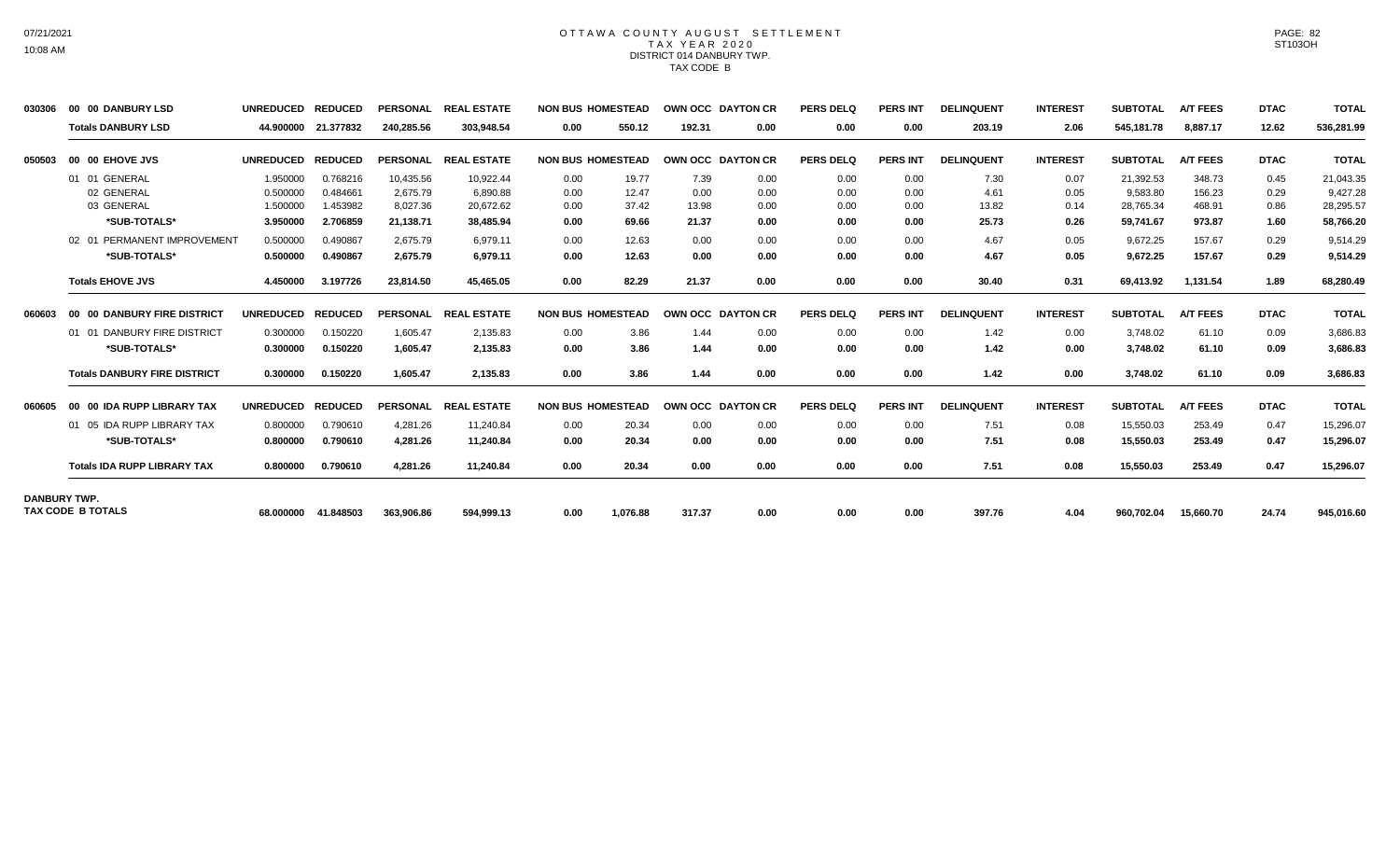### OTTAWA COUNTY AUGUST SETTLEMENT T A X Y E A R 2 0 2 0 DISTRICT 014 DANBURY TWP. **DISTRICT**

| 010101 00 00 OTTAWA COUNTY       | UNREDUCED REDUCED |            | PERSONAL REAL ESTATE |            | <b>NON BUS HOMESTEAD</b> |                   | OWN OCC DAYTON CR | <b>PERS DELQ</b> | PERS INT        | <b>DELINQUENT</b> | <b>INTEREST</b> | <b>SUBTOTAL</b> | <b>A/T FEES</b> | <b>DTAC</b> | <b>TOTAL</b> |
|----------------------------------|-------------------|------------|----------------------|------------|--------------------------|-------------------|-------------------|------------------|-----------------|-------------------|-----------------|-----------------|-----------------|-------------|--------------|
| 01 01 O.C.B.M.R.                 |                   | 11,773.46  | 160,423.97           | 19,344.69  | 2,405.25                 | 1,119.29          | 0.00              | 0.00             | 0.00            | 419.28            | 10.28           | 195,496.22      | 3,186.84        | 38.37       | 192,271.01   |
| 02 O.C.B.M.R.                    |                   | 7,492.20   | 117,618.66           | 14,456.43  | 1,793.35                 | 834.92            | 0.00              | 0.00             | 0.00            | 311.81            | 7.67            | 142,515.04      | 2,323.18        | 28.58       | 140,163.28   |
| 01 PARK DISTRICT                 |                   | 3,210.94   | 82,329.85            | 0.00       | 1,180.28                 | 0.00              | 0.00              | 0.00             | 0.00            | 227.49            | 5.64            | 86,954.20       | 1,417.47        | 18.77       | 85,517.96    |
| *SUB-TOTALS*                     |                   | 22,476.60  | 360,372.48           | 33,801.12  | 5,378.88                 | 1,954.21          | 0.00              | 0.00             | 0.00            | 958.58            | 23.59           | 424,965.46      | 6,927.49        | 85.72       | 417,952.25   |
| 02 01 NURSING HOME               |                   | 2,675.79   | 54,880.52            | 6,945.10   | 858.61                   | 400.01            | 0.00              | 0.00             | 0.00            | 148.71            | 3.68            | 65,912.42       | 1,074.46        | 13.67       | 64,824.29    |
| *SUB-TOTALS*                     |                   | 2,675.79   | 54,880.52            | 6,945.10   | 858.61                   | 400.01            | 0.00              | 0.00             | 0.00            | 148.71            | 3.68            | 65,912.42       | 1,074.46        | 13.67       | 64,824.29    |
| 03 02 SENIOR PROGRAM             |                   | 1,605.47   | 28,915.67            | 3,596.98   | 445.58                   | 207.50            | 0.00              | 0.00             | 0.00            | 77.35             | 1.91            | 34,850.46       | 568.11          | 7.10        | 34,275.25    |
| 03 SENIOR PROGRAM                |                   | 1,070.31   | 24,279.97            | 0.00       | 344.31                   | 0.00              | 0.00              | 0.00             | 0.00            | 66.46             | 1.65            | 25,762.70       | 419.96          | 5.48        | 25,337.26    |
| *SUB-TOTALS*                     |                   | 2,675.78   | 53,195.64            | 3,596.98   | 789.89                   | 207.50            | 0.00              | 0.00             | 0.00            | 143.81            | 3.56            | 60,613.16       | 988.07          | 12.58       | 59,612.51    |
| 04 01 INSIDE GENERAL             |                   | 10,703.14  | 250,539.43           | 32,150.06  | 3,968.32                 | 1,849.34          | 0.00              | 0.00             | 0.00            | 686.07            | 16.97           | 299,913.33      | 4,888.98        | 63.10       | 294,961.25   |
| *SUB-TOTALS*                     |                   | 10,703.14  | 250,539.43           | 32,150.06  | 3,968.32                 | 1,849.34          | 0.00              | 0.00             | 0.00            | 686.07            | 16.97           | 299,913.33      | 4.888.98        | 63.10       | 294,961.25   |
| 07 01 MENTAL HEALTH              |                   | 3.746.10   | 80.102.86            | 10.186.76  | 1.258.67                 | 586.45            | 0.00              | 0.00             | 0.00            | 217.86            | 5.39            | 96.104.09       | 1.566.62        | 20.02       | 94.517.45    |
| 02 MENTAL HEALTH                 |                   | 1,605.47   | 34,329.77            | 4,365.75   | 539.43                   | 251.34            | 0.00              | 0.00             | 0.00            | 93.37             | 2.31            | 41,187.44       | 671.41          | 8.58        | 40,507.45    |
| 03 MENTAL HEALTH                 |                   | 1,070.31   | 25,267.11            | 0.00       | 359.70                   | 0.00              | 0.00              | 0.00             | 0.00            | 69.40             | 1.72            | 26,768.24       | 436.35          | 5.73        | 26,326.16    |
| *SUB-TOTALS*                     |                   | 6,421.88   | 139,699.74           | 14,552.51  | 2,157.80                 | 837.79            | 0.00              | 0.00             | 0.00            | 380.63            | 9.42            | 164,059.77      | 2,674.38        | 34.33       | 161,351.06   |
| <b>Totals OTTAWA COUNTY</b>      |                   | 44,953.19  | 858,687.81           | 91,045.77  | 13,153.50                | 5,248.85          | 0.00              | 0.00             | 0.00            | 2,317.80          | 57.22           | 1,015,464.14    | 16,553.38       | 209.40      | 998,701.36   |
| 02021001 00 00 DANBURY EXC CORP. | UNREDUCED REDUCED |            | PERSONAL REAL ESTATE |            | <b>NON BUS HOMESTEAD</b> | OWN OCC DAYTON CR |                   | <b>PERS DELQ</b> | <b>PERS INT</b> | <b>DELINQUENT</b> | <b>INTEREST</b> | <b>SUBTOTAL</b> | <b>A/T FEES</b> | <b>DTAC</b> | <b>TOTAL</b> |
| 01 02 POLICE                     |                   | 10,703.14  | 272,456.96           | 0.00       | 3,903.75                 | 0.00              | 0.00              | 0.00             | 0.00            | 752.49            | 18.65           | 287,834.99      | 4,692.08        | 62.08       | 283,080.83   |
| 03 POLICE                        |                   | 8,027.36   | 133,840.98           | 16,772.78  | 2,075.95                 | 966.92            | 0.00              | 0.00             | 0.00            | 360.01            | 8.88            | 162,052.88      | 2,641.67        | 33.05       | 159,378.16   |
| 04 POLICE                        |                   | 5,351.57   | 58,132.96            | 6,995.90   | 870.05                   | 404.86            | 0.00              | 0.00             | 0.00            | 151.70            | 3.72            | 71,910.76       | 1,172.24        | 13.88       | 70,724.64    |
| *SUB-TOTALS*                     |                   | 24,082.07  | 464,430.90           | 23,768.68  | 6,849.75                 | 1,371.78          | 0.00              | 0.00             | 0.00            | 1,264.20          | 31.25           | 521,798.63      | 8,505.99        | 109.01      | 513,183.63   |
| 02 01 CURRENT EXPENSES           |                   | 3,210.94   | 74,042.88            | 0.00       | 1,054.92                 | 0.00              | 0.00              | 0.00             | 0.00            | 203.50            | 5.03            | 78,517.27       | 1,279.93        | 16.79       | 77,220.55    |
| *SUB-TOTALS*                     |                   | 3,210.94   | 74,042.88            | 0.00       | 1,054.92                 | 0.00              | 0.00              | 0.00             | 0.00            | 203.50            | 5.03            | 78,517.27       | 1,279.93        | 16.79       | 77,220.55    |
| 04 01 INSIDE GENERAL             |                   | 2,140.63   | 50,107.88            | 6,430.01   | 793.66                   | 369.87            | 0.00              | 0.00             | 0.00            | 137.21            | 3.40            | 59,982.66       | 977.80          | 12.62       | 58,992.24    |
| *SUB-TOTALS*                     |                   | 2,140.63   | 50,107.88            | 6,430.01   | 793.66                   | 369.87            | 0.00              | 0.00             | 0.00            | 137.21            | 3.40            | 59,982.66       | 977.80          | 12.62       | 58,992.24    |
| 05 02 INSIDE ROADS               |                   | 7,492.20   | 175,377.60           | 22,505.04  | 2,777.83                 | 1,294.53          | 0.00              | 0.00             | 0.00            | 480.25            | 11.89           | 209,939.34      | 3,422.29        | 44.17       | 206,472.88   |
| *SUB-TOTALS*                     |                   | 7,492.20   | 175,377.60           | 22,505.04  | 2,777.83                 | 1,294.53          | 0.00              | 0.00             | 0.00            | 480.25            | 11.89           | 209,939.34      | 3,422.29        | 44.17       | 206,472.88   |
| 06 02 FIRE & EMS                 |                   | 8,027.36   | 185,107.13           | 0.00       | 2,637.29                 | 0.00              | 0.00              | 0.00             | 0.00            | 508.75            | 12.60           | 196,293.13      | 3,199.83        | 41.95       | 193,051.35   |
| 03 FIRE & EMS                    |                   | 4,013.68   | 102,276.21           | 0.00       | 1,466.27                 | 0.00              | 0.00              | 0.00             | 0.00            | 282.62            | 7.00            | 108,045.78      | 1,761.29        | 23.32       | 106,261.17   |
| *SUB-TOTALS*                     |                   | 12,041.04  | 287,383.34           | 0.00       | 4,103.56                 | 0.00              | 0.00              | 0.00             | 0.00            | 791.37            | 19.60           | 304,338.91      | 4,961.12        | 65.27       | 299,312.52   |
| <b>Totals DANBURY EXC CORP.</b>  |                   | 48,966.88  | 1,051,342.60         | 52,703.73  | 15,579.72                | 3,036.18          | 0.00              | 0.00             | 0.00            | 2,876.53          | 71.17           | 1,174,576.81    | 19,147.13       | 247.86      | 1,155,181.82 |
|                                  | UNREDUCED REDUCED |            | PERSONAL REAL ESTATE |            | <b>NON BUS HOMESTEAD</b> | OWN OCC DAYTON CR |                   | <b>PERS DELQ</b> | <b>PERS INT</b> | <b>DELINQUENT</b> | <b>INTEREST</b> | <b>SUBTOTAL</b> | <b>A/T FEES</b> | <b>DTAC</b> | <b>TOTAL</b> |
| 00 01 GENERAL                    |                   | 27,293.01  | 638,875.55           | 81,982.65  | 10,119.21                | 4,715.81          | 0.00              | 0.00             | 0.00            | 1,749.46          | 43.29           | 764,778.98      | 12,466.89       | 160.90      | 752,151.19   |
| *SUB-TOTALS*                     |                   | 27,293.01  | 638,875.55           | 81,982.65  | 10,119.21                | 4,715.81          | 0.00              | 0.00             | 0.00            | 1,749.46          | 43.29           | 764,778.98      | 12,466.89       | 160.90      | 752,151.19   |
| 01 01 GENERAL                    |                   | 140,746.33 | 1,237,412.54         | 159,462.03 | 19,673.08                | 9,169.03          | 0.00              | 0.00             | 0.00            | 3,399.33          | 84.17           | 1.569.946.51    | 25,592.17       | 312.76      | 1,544,041.58 |
| 02 GENERAL                       |                   | 40,136.79  | 381,986.36           | 48,632.48  | 6,008.19                 | 2,799.47          | 0.00              | 0.00             | 0.00            | 1,039.80          | 25.70           | 480,628.79      | 7,834.87        | 95.57       | 472,698.35   |
| 03 GENERAL                       |                   | 16,054.71  | 156,989.96           | 19,985.78  | 2,469.12                 | 1,150.47          | 0.00              | 0.00             | 0.00            | 427.32            | 10.56           | 197,087.92      | 3,212.79        | 39.28       | 193,835.85   |
| 04 GENERAL                       |                   | 8,027.36   | 90,134.14            | 11,438.22  | 1.413.64                 | 658.63            | 0.00              | 0.00             | 0.00            | 244.75            | 6.05            | 111,922.79      | 1,824.49        | 22.49       | 110,075.81   |
| 05 PERMANENT IMPROVEMENT         |                   | 8,027.36   | 174,878.56           | 0.00       | 2,484.68                 | 0.00              | 0.00              | 0.00             | 0.00            | 479.49            | 11.86           | 185,881.95      | 3,030.12        | 39.53       | 182,812.30   |
| *SUB-TOTALS*                     |                   | 212.992.55 | 2,041,401.56         | 239.518.51 | 32.048.71                | 13,777.60         | 0.00              | 0.00             | 0.00            | 5.590.69          | 138.34          | 2.545.467.96    | 41.494.44       | 509.63      | 2,503,463.89 |
|                                  |                   |            |                      |            |                          |                   |                   |                  |                 |                   |                 |                 |                 |             |              |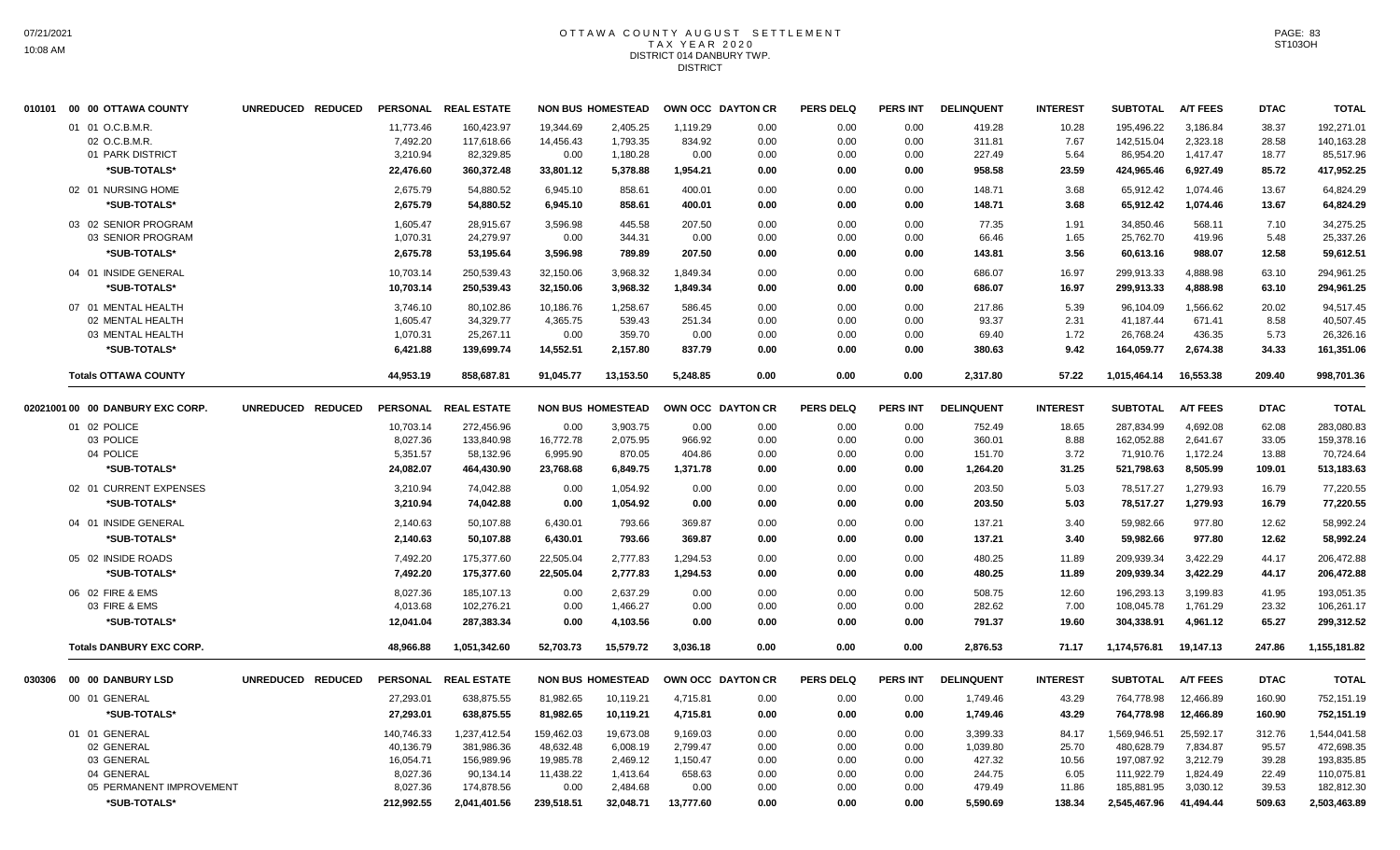#### OTTAWA COUNTY AUGUST SETTLEMENT T A X Y E A R 2 0 2 0 DISTRICT 014 DANBURY TWP. **DISTRICT**

| 030306              | 00 00 DANBURY LSD                   | <b>UNREDUCED</b><br><b>REDUCED</b> | <b>PERSONAL</b> | <b>REAL ESTATE</b> |            | <b>NON BUS HOMESTEAD</b> |           | <b>OWN OCC DAYTON CR</b> | <b>PERS DELQ</b> | <b>PERS INT</b> | <b>DELINQUENT</b> | <b>INTEREST</b> | <b>SUBTOTAL</b> | <b>A/T FEES</b> | <b>DTAC</b> | <b>TOTAL</b> |
|---------------------|-------------------------------------|------------------------------------|-----------------|--------------------|------------|--------------------------|-----------|--------------------------|------------------|-----------------|-------------------|-----------------|-----------------|-----------------|-------------|--------------|
|                     | <b>Totals DANBURY LSD</b>           |                                    | 240,285.56      | 2,680,277.11       | 321,501.16 | 42,167.92                | 18.493.41 | 0.00                     | 0.00             | 0.00            | 7,340.15          | 181.63          | 3,310,246.94    | 53,961.33       | 670.53      | 3,255,615.08 |
| 050503              | 00 00 EHOVE JVS                     | <b>UNREDUCED</b><br><b>REDUCED</b> | <b>PERSONAL</b> | <b>REAL ESTATE</b> |            | <b>NON BUS HOMESTEAD</b> |           | OWN OCC DAYTON CR        | <b>PERS DELQ</b> | <b>PERS INT</b> | <b>DELINQUENT</b> | <b>INTEREST</b> | <b>SUBTOTAL</b> | <b>A/T FEES</b> | <b>DTAC</b> | <b>TOTAL</b> |
|                     | 01 01 GENERAL                       |                                    | 10,435.56       | 104,654.81         | 13,568.00  | 1,672.76                 | 779.73    | 0.00                     | 0.00             | 0.00            | 288.81            | 7.15            | 131,406.82      | 2.142.11        | 26.58       | 129,238.13   |
|                     | 02 GENERAL                          |                                    | 2,675.79        | 62,728.75          | 0.00       | 893.15                   | 0.00      | 0.00                     | 0.00             | 0.00            | 172.31            | 4.27            | 66,474.27       | 1,083.62        | 14.21       | 65,376.44    |
|                     | 03 GENERAL                          |                                    | 8,027.36        | 170,426.51         | 21,677.26  | 2,678.37                 | 1,247.93  | 0.00                     | 0.00             | 0.00            | 463.58            | 11.46           | 204,532.47      | 3,334.14        | 42.61       | 201, 155. 72 |
|                     | *SUB-TOTALS*                        |                                    | 21,138.71       | 337.810.07         | 35,245.26  | 5.244.28                 | 2.027.66  | 0.00                     | 0.00             | 0.00            | 924.70            | 22.88           | 402,413.56      | 6.559.87        | 83.40       | 395,770.29   |
|                     | 02 01 PERMANENT IMPROVEMENT         |                                    | 2,675.79        | 66,081.93          | 0.00       | 944.80                   | 0.00      | 0.00                     | 0.00             | 0.00            | 182.18            | 4.52            | 69,889.22       | 1,139.28        | 15.03       | 68,734.91    |
|                     | *SUB-TOTALS*                        |                                    | 2,675.79        | 66,081.93          | 0.00       | 944.80                   | 0.00      | 0.00                     | 0.00             | 0.00            | 182.18            | 4.52            | 69,889.22       | 1,139.28        | 15.03       | 68,734.91    |
|                     | <b>Totals EHOVE JVS</b>             |                                    | 23,814.50       | 403,892.00         | 35,245.26  | 6,189.08                 | 2,027.66  | 0.00                     | 0.00             | 0.00            | 1,106.88          | 27.40           | 472,302.78      | 7,699.15        | 98.43       | 464,505.20   |
| 060603              | 00 00 DANBURY FIRE DISTRICT         | <b>UNREDUCED</b><br><b>REDUCED</b> | <b>PERSONAL</b> | <b>REAL ESTATE</b> |            | <b>NON BUS HOMESTEAD</b> |           | OWN OCC DAYTON CR        | <b>PERS DELQ</b> | <b>PERS INT</b> | <b>DELINQUENT</b> | <b>INTEREST</b> | <b>SUBTOTAL</b> | <b>A/T FEES</b> | <b>DTAC</b> | <b>TOTAL</b> |
|                     | 01 01 DANBURY FIRE DISTRICT         |                                    | 1.605.47        | 13.287.75          | 1.614.27   | 200.53                   | 93.34     | 0.00                     | 0.00             | 0.00            | 34.92             | 0.83            | 16.837.11       | 274.47          | 3.20        | 16,559.44    |
|                     | *SUB-TOTALS*                        |                                    | 1.605.47        | 13,287.75          | 1,614.27   | 200.53                   | 93.34     | 0.00                     | 0.00             | 0.00            | 34.92             | 0.83            | 16,837.11       | 274.47          | 3.20        | 16,559.44    |
|                     | <b>Totals DANBURY FIRE DISTRICT</b> |                                    | 1,605.47        | 13,287.75          | 1.614.27   | 200.53                   | 93.34     | 0.00                     | 0.00             | 0.00            | 34.92             | 0.83            | 16,837.11       | 274.47          | 3.20        | 16,559.44    |
| 060605              | 00 00 IDA RUPP LIBRARY TAX          | <b>UNREDUCED</b><br><b>REDUCED</b> | <b>PERSONAL</b> | <b>REAL ESTATE</b> |            | <b>NON BUS HOMESTEAD</b> |           | OWN OCC DAYTON CR        | <b>PERS DELQ</b> | <b>PERS INT</b> | <b>DELINQUENT</b> | <b>INTEREST</b> | <b>SUBTOTAL</b> | <b>A/T FEES</b> | <b>DTAC</b> | <b>TOTAL</b> |
|                     | 01 05 IDA RUPP LIBRARY TAX          |                                    | 4,281.26        | 108,937.69         | 0.00       | 1,561.22                 | 0.00      | 0.00                     | 0.00             | 0.00            | 300.93            | 7.46            | 115,088.56      | 1,876.10        | 24.83       | 113,187.63   |
|                     | *SUB-TOTALS*                        |                                    | 4.281.26        | 108.937.69         | 0.00       | 1.561.22                 | 0.00      | 0.00                     | 0.00             | 0.00            | 300.93            | 7.46            | 115,088.56      | 1.876.10        | 24.83       | 113,187.63   |
|                     | <b>Totals IDA RUPP LIBRARY TAX</b>  |                                    | 4,281.26        | 108,937.69         | 0.00       | 1,561.22                 | 0.00      | 0.00                     | 0.00             | 0.00            | 300.93            | 7.46            | 115,088.56      | 1,876.10        | 24.83       | 113,187.63   |
| <b>DANBURY TWP.</b> |                                     |                                    |                 |                    |            |                          |           |                          |                  |                 |                   |                 |                 |                 |             |              |
|                     | <b>DISTRICT TOTALS</b>              |                                    | 363.906.86      | 5,116,424.96       | 502,110.19 | 78.851.97                | 28,899.44 | 0.00                     | 0.00             | 0.00            | 13,977.21         | 345.71          | 6,104,516.34    | 99,511.56       | 1,254.25    | 6,003,750.53 |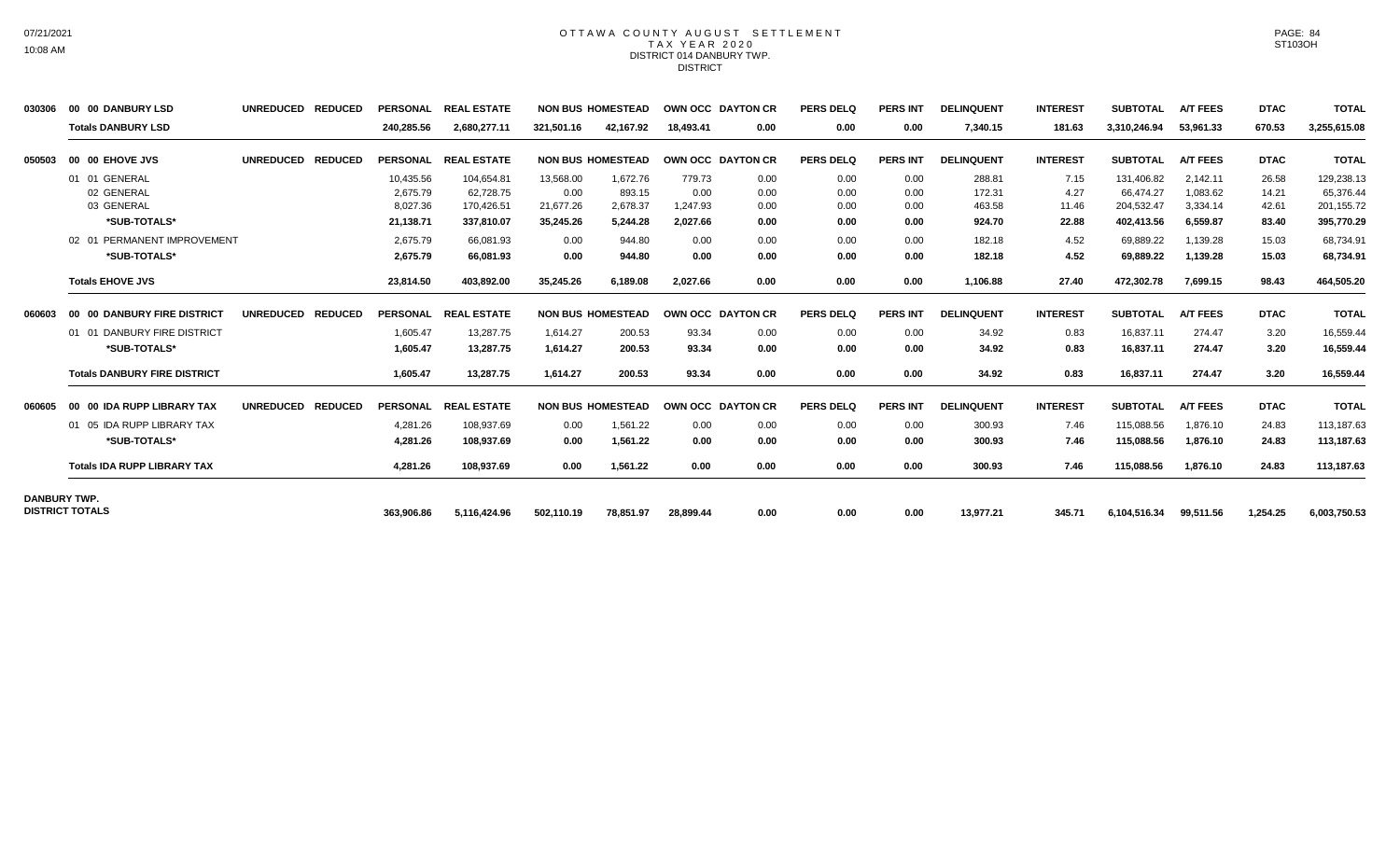# OTTAWA COUNTY AUGUST SETTLEMENT T A X Y E A R 2 0 2 0 DISTRICT 015 MARBLEHEAD CORP. TAX CODE A

|        | 010101  00  00 OTTAWA COUNTY     | UNREDUCED REDUCED    |                      |                 | PERSONAL REAL ESTATE |                        | <b>NON BUS HOMESTEAD</b> | OWN OCC DAYTON CR |              | <b>PERS DELQ</b> | <b>PERS INT</b> | <b>DELINQUENT</b> | <b>INTEREST</b> | <b>SUBTOTAL</b>          | <b>A/T FEES</b>      | <b>DTAC</b> | <b>TOTAL</b> |
|--------|----------------------------------|----------------------|----------------------|-----------------|----------------------|------------------------|--------------------------|-------------------|--------------|------------------|-----------------|-------------------|-----------------|--------------------------|----------------------|-------------|--------------|
|        | 01 01 O.C.B.M.R.                 | 2.200000             | 1.203400             | 0.00            | 59,467.66            | 7,928.45               | 616.89                   | 456.95            | 0.00         | 0.00             | 0.00            | 158.73            | 3.30            | 68,631.98                | 1,118.79             | 16.53       | 67,496.66    |
|        | 02 O.C.B.M.R.                    | 1.400000             | 0.899310             | 0.00            | 44,440.64            | 5,924.99               | 461.01                   | 341.48            | 0.00         | 0.00             | 0.00            | 118.62            | 2.47            | 51,289.21                | 836.08               | 12.35       | 50,440.78    |
|        | 01 PARK DISTRICT                 | 0.600000             | 0.594840             | 0.00            | 32,869.32            | 0.00                   | 304.93                   | 0.00              | 0.00         | 0.00             | 0.00            | 87.73             | 1.82            | 33,263.80                | 542.24               | 8.17        | 32,713.39    |
|        | *SUB-TOTALS*                     | 4.200000             | 2.697550             | 0.00            | 136,777.62           | 13,853.44              | 1,382.83                 | 798.43            | 0.00         | 0.00             | 0.00            | 365.08            | 7.59            | 153,184.99               | 2,497.11             | 37.05       | 150,650.83   |
|        | 02 01 NURSING HOME               | 0.500000             | 0.432043             | 0.00            | 21,350.00            | 2,846.46               | 221.48                   | 164.05            | 0.00         | 0.00             | 0.00            | 56.99             | 1.18            | 24,640.16                | 401.67               | 5.94        | 24,232.55    |
|        | *SUB-TOTALS*                     | 0.500000             | 0.432043             | 0.00            | 21,350.00            | 2,846.46               | 221.48                   | 164.05            | 0.00         | 0.00             | 0.00            | 56.99             | 1.18            | 24,640.16                | 401.67               | 5.94        | 24,232.55    |
|        |                                  |                      |                      |                 |                      |                        |                          |                   |              |                  |                 |                   |                 |                          |                      |             |              |
|        | 03 02 SENIOR PROGRAM             | 0.300000             | 0.223762             | 0.00            | 11,057.51            | 1.474.23               | 114.71                   | 84.97             | 0.00         | 0.00             | 0.00            | 29.51             | 0.61            | 12,761.54                | 208.03               | 3.07        | 12.550.44    |
|        | 03 SENIOR PROGRAM                | 0.200000             | 0.173250             | 0.00            | 9,573.35             | 0.00                   | 88.81                    | 0.00              | 0.00         | 0.00             | 0.00            | 25.55             | 0.53            | 9,688.24                 | 157.93               | 2.38        | 9,527.93     |
|        | *SUB-TOTALS*                     | 0.500000             | 0.397012             | 0.00            | 20,630.86            | 1,474.23               | 203.52                   | 84.97             | 0.00         | 0.00             | 0.00            | 55.06             | 1.14            | 22,449.78                | 365.96               | 5.45        | 22,078.37    |
|        | 04 01 INSIDE GENERAL             | 2.000000             | 2.000000             | 0.00            | 98,832.74            | 13,176.75              | 1,025.25                 | 759.43            | 0.00         | 0.00             | 0.00            | 263.80            | 5.48            | 114,063.45               | 1,859.38             | 27.47       | 112,176.60   |
|        | *SUB-TOTALS*                     | 2.000000             | 2.000000             | 0.00            | 98,832.74            | 13,176.75              | 1,025.25                 | 759.43            | 0.00         | 0.00             | 0.00            | 263.80            | 5.48            | 114,063.45               | 1,859.38             | 27.47       | 112,176.60   |
|        | 07 01 MENTAL HEALTH              | 0.700000             | 0.633701             | 0.00            | 31,315.20            | 4,175.06               | 324.85                   | 240.63            | 0.00         | 0.00             | 0.00            | 83.59             | 1.74            | 36,141.07                | 589.15               | 8.71        | 35,543.21    |
|        | 02 MENTAL HEALTH                 | 0.300000             | 0.271586             | 0.00            | 13,420.79            | 1,789.31               | 139.22                   | 103.13            | 0.00         | 0.00             | 0.00            | 35.82             | 0.74            | 15,489.01                | 252.49               | 3.73        | 15,232.79    |
|        | 03 MENTAL HEALTH                 | 0.200000             | 0.181100             | 0.00            | 10,007.12            | 0.00                   | 92.84                    | 0.00              | 0.00         | 0.00             | 0.00            | 26.71             | 0.56            | 10,127.23                | 165.09               | 2.49        | 9,959.65     |
|        | *SUB-TOTALS*                     | 1.200000             | 1.086387             | 0.00            | 54,743.11            | 5,964.37               | 556.91                   | 343.76            | 0.00         | 0.00             | 0.00            | 146.12            | 3.04            | 61,757.31                | 1,006.73             | 14.93       | 60,735.65    |
|        | <b>Totals OTTAWA COUNTY</b>      | 8.400000             | 6.612992             | 0.00            | 332,334.33           | 37,315.25              | 3,389.99                 | 2,150.64          | 0.00         | 0.00             | 0.00            | 887.05            | 18.43           | 376,095.69               | 6,130.85             | 90.84       | 369,874.00   |
|        | 02021002 00 00 DANBURY INC CORP. | UNREDUCED REDUCED    |                      |                 | PERSONAL REAL ESTATE |                        | <b>NON BUS HOMESTEAD</b> | OWN OCC DAYTON CR |              | <b>PERS DELQ</b> | <b>PERS INT</b> | <b>DELINQUENT</b> | <b>INTEREST</b> | <b>SUBTOTAL</b>          | <b>A/T FEES</b>      | <b>DTAC</b> | <b>TOTAL</b> |
|        | 02 01 CURRENT EXPENSES           | 0.600000             | 0.531185             | 0.00            | 29,351.91            | 0.00                   | 272.30                   | 0.00              | 0.00         | 0.00             | 0.00            | 78.35             | 1.63            | 29,704.19                | 484.22               | 7.30        | 29,212.67    |
|        | 05 FIRE & EMS                    | 1.500000             | 1.327962             | 0.00            | 73,379.75            | 0.00                   | 680.75                   | 0.00              | 0.00         | 0.00             | 0.00            | 195.86            | 4.07            | 74,260.43                | 1,210.54             | 18.24       | 73,031.65    |
|        | 06 FIRE & EMS                    | 0.750000             | 0.738983             | 0.00            | 40,834.29            | 0.00                   | 378.82                   | 0.00              | 0.00         | 0.00             | 0.00            | 108.99            | 2.27            | 41,324.37                | 673.64               | 10.15       | 40,640.58    |
|        | *SUB-TOTALS*                     | 2.850000             | 2.598130             | 0.00            | 143,565.95           | 0.00                   | 1,331.87                 | 0.00              | 0.00         | 0.00             | 0.00            | 383.20            | 7.97            | 145,288.99               | 2,368.40             | 35.69       | 142,884.90   |
|        | 04 01 INSIDE GENERAL             | 0.400000             | 0.400000             | 0.00            | 19,766.55            | 2,635.35               | 205.05                   | 151.89            | 0.00         | 0.00             | 0.00            | 52.76             | 1.10            | 22,812.70                | 371.88               | 5.50        | 22,435.32    |
|        | *SUB-TOTALS*                     | 0.400000             | 0.400000             | 0.00            | 19,766.55            | 2,635.35               | 205.05                   | 151.89            | 0.00         | 0.00             | 0.00            | 52.76             | 1.10            | 22,812.70                | 371.88               | 5.50        | 22,435.32    |
|        | <b>Totals DANBURY INC CORP.</b>  | 3.250000             | 2.998130             | 0.00            | 163,332.50           | 2,635.35               | 1,536.92                 | 151.89            | 0.00         | 0.00             | 0.00            | 435.96            | 9.07            | 168,101.69               | 2,740.28             | 41.19       | 165,320.22   |
| 030306 | 00 00 DANBURY LSD                | UNREDUCED REDUCED    |                      | <b>PERSONAL</b> | <b>REAL ESTATE</b>   |                        | <b>NON BUS HOMESTEAD</b> | OWN OCC DAYTON CR |              | <b>PERS DELQ</b> | <b>PERS INT</b> | <b>DELINQUENT</b> | <b>INTEREST</b> | <b>SUBTOTAL</b>          | <b>A/T FEES</b>      | <b>DTAC</b> | <b>TOTAL</b> |
|        | 00 01 GENERAL                    | 5.100000             | 5.100000             | 0.00            | 252,023.49           | 33,600.72              | 2,614.39                 | 1,936.55          | 0.00         | 0.00             | 0.00            | 672.70            | 13.99           | 290,861.84               | 4,741.43             | 70.06       | 286,050.35   |
|        | *SUB-TOTALS*                     | 5.100000             | 5.100000             | 0.00            | 252,023.49           | 33,600.72              | 2,614.39                 | 1,936.55          | 0.00         | 0.00             | 0.00            | 672.70            | 13.99           | 290,861.84               | 4,741.43             | 70.06       | 286,050.35   |
|        | 01 01 GENERAL                    | 26.300000            | 9.919860             | 0.00            | 490,203.49           | 65,355.77              | 5,085.17                 | 3,766.72          | 0.00         | 0.00             | 0.00            | 1,308.44          | 27.20           | 565,746.79               | 9,222.41             | 136.27      | 556,388.11   |
|        | 02 GENERAL                       | 7.500000             | 3.025343             | 0.00            | 149,501.47           | 19,932.10              | 1,550.87                 | 1,148.77          | 0.00         | 0.00             | 0.00            | 399.05            | 8.30            | 172,540.56               | 2,812.64             | 41.56       | 169,686.36   |
|        | 03 GENERAL                       | 3.000000             | 1.243281             | 0.00            | 61,438.44            | 8,191.20               | 637.34                   | 472.09            | 0.00         | 0.00             | 0.00            | 163.99            | 3.41            | 70,906.47                | 1,155.87             | 17.08       | 69,733.52    |
|        | 04 GENERAL                       | 1.500000             | 0.711552             | 0.00            | 35,162.32            | 4,687.97               | 364.76                   | 270.19            | 0.00         | 0.00             | 0.00            | 93.85             | 1.95            | 40,581.04                | 661.52               | 9.77        | 39,909.75    |
|        | 05 PERMANENT IMPROVEMENT         | 1.500000             | 1.250607             | 0.00            | 69,105.31            | 0.00                   | 641.09                   | 0.00              | 0.00         | 0.00             | 0.00            | 184.45            | 3.84            | 69,934.69                | 1,140.03             | 17.18       | 68,777.48    |
|        | *SUB-TOTALS*                     | 39,800000            | 16.150643            | 0.00            | 805,411.03           | 98,167.04              | 8.279.23                 | 5.657.77          | 0.00         | 0.00             | 0.00            | 2,149.78          | 44.70           | 919.709.55               | 14.992.47            | 221.86      | 904,495.22   |
|        | <b>Totals DANBURY LSD</b>        |                      | 44.900000 21.250643  | 0.00            | 1,057,434.52         | 131,767.76             | 10,893.62                | 7,594.32          | 0.00         | 0.00             | 0.00            | 2,822.48          | 58.69           | 1,210,571.39             | 19,733.90            | 291.92      | 1,190,545.57 |
| 040404 | 00 00 MARBLEHEAD CORP.           | UNREDUCED REDUCED    |                      | <b>PERSONAL</b> | <b>REAL ESTATE</b>   |                        | <b>NON BUS HOMESTEAD</b> | OWN OCC DAYTON CR |              | <b>PERS DELQ</b> | <b>PERS INT</b> | <b>DELINQUENT</b> | <b>INTEREST</b> | <b>SUBTOTAL</b>          | <b>A/T FEES</b>      | <b>DTAC</b> | <b>TOTAL</b> |
|        |                                  |                      |                      |                 |                      |                        |                          |                   |              |                  |                 |                   |                 |                          |                      |             |              |
|        | 00 01 GENERAL<br>*SUB-TOTALS*    | 2.500000<br>2.500000 | 2.500000<br>2.500000 | 0.00<br>0.00    | 123,540.93           | 16,470.94<br>16,470.94 | 1,281.56<br>1,281.56     | 949.29<br>949.29  | 0.00<br>0.00 | 0.00<br>0.00     | 0.00<br>0.00    | 329.75<br>329.75  | 6.86<br>6.86    | 142,579.33<br>142,579.33 | 2,324.23<br>2,324.23 | 34.34       | 140,220.76   |
|        |                                  |                      |                      |                 | 123,540.93           |                        |                          |                   |              |                  |                 |                   |                 |                          |                      | 34.34       | 140,220.76   |
|        | 01 01 GENERAL                    | 2.000000             | 1.627360             | 0.00            | 80,418.23            | 10,721.66              | 834.23                   | 617.93            | 0.00         | 0.00             | 0.00            | 214.65            | 4.46            | 92,811.16                | 1,512.94             | 22.36       | 91,275.86    |
|        | 02 GENERAL                       | 0.200000             | 0.180796             | 0.00            | 9,990.32             | 0.00                   | 92.68                    | 0.00              | 0.00         | 0.00             | 0.00            | 26.67             | 0.55            | 10,110.22                | 164.81               | 2.48        | 9,942.93     |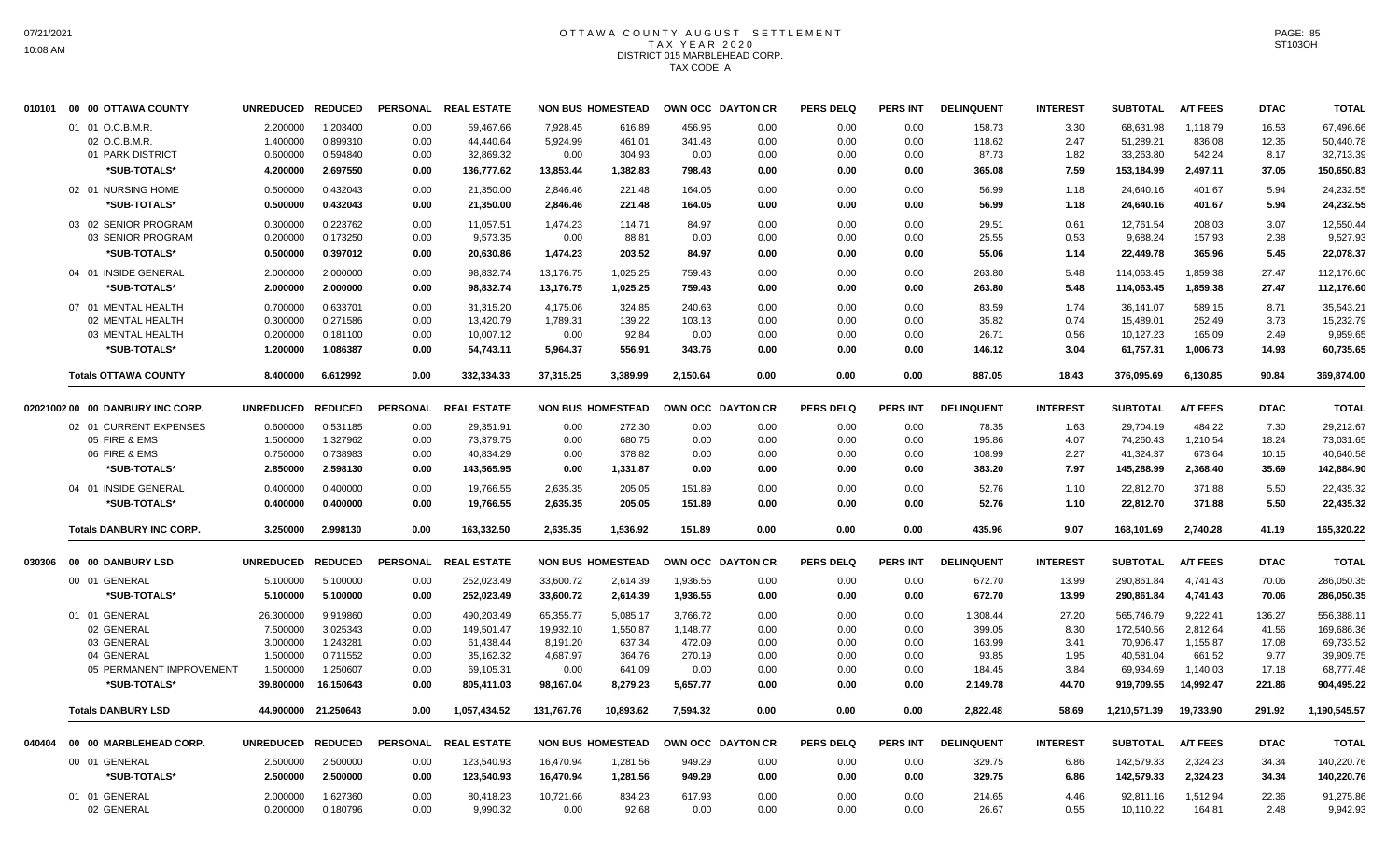### OTTAWA COUNTY AUGUST SETTLEMENT T A X Y E A R 2 0 2 0 DISTRICT 015 MARBLEHEAD CORP. TAX CODE A

| 040404 | 00 00 MARBLEHEAD CORP.             | <b>UNREDUCED</b> | <b>REDUCED</b> | <b>PERSONAL</b> | <b>REAL ESTATE</b> |            | <b>NON BUS HOMESTEAD</b> | OWN OCC DAYTON CR |      | <b>PERS DELQ</b> | <b>PERS INT</b> | <b>DELINQUENT</b> | <b>INTEREST</b> | <b>SUBTOTAL</b> | <b>A/T FEES</b> | <b>DTAC</b> | <b>TOTAL</b> |
|--------|------------------------------------|------------------|----------------|-----------------|--------------------|------------|--------------------------|-------------------|------|------------------|-----------------|-------------------|-----------------|-----------------|-----------------|-------------|--------------|
|        | *SUB-TOTALS*<br>01                 | 2.200000         | 1.808156       | 0.00            | 90,408.55          | 10,721.66  | 926.91                   | 617.93            | 0.00 | 0.00             | 0.00            | 241.32            | 5.01            | 102,921.38      | 1,677.75        | 24.84       | 101,218.79   |
|        | <b>Totals MARBLEHEAD CORP.</b>     | 4.700000         | 4.308156       | 0.00            | 213,949.48         | 27,192.60  | 2,208.47                 | 1.567.22          | 0.00 | 0.00             | 0.00            | 571.07            | 11.87           | 245,500.71      | 4.001.98        | 59.18       | 241,439.55   |
| 050503 | 00 00 EHOVE JVS                    | <b>UNREDUCED</b> | <b>REDUCED</b> | <b>PERSONAL</b> | <b>REAL ESTATE</b> |            | <b>NON BUS HOMESTEAD</b> | OWN OCC DAYTON CR |      | <b>PERS DELQ</b> | <b>PERS INT</b> | <b>DELINQUENT</b> | <b>INTEREST</b> | <b>SUBTOTAL</b> | <b>A/T FEES</b> | <b>DTAC</b> | <b>TOTAL</b> |
|        | 01 01 GENERAL                      | 1.950000         | 0.844042       | 0.00            | 41,709.49          | 5,560.87   | 432.68                   | 320.50            | 0.00 | 0.00             | 0.00            | 111.33            | 2.31            | 48,137.18       | 784.70          | 11.59       | 47,340.89    |
|        | 02 GENERAL                         | 0.500000         | 0.449686       | 0.00            | 24.848.49          | 0.00       | 230.52                   | 0.00              | 0.00 | 0.00             | 0.00            | 66.32             | 1.38            | 25,146.71       | 409.92          | 6.18        | 24,730.61    |
|        | 03 GENERAL                         | 1.500000         | 1.348505       | 0.00            | 66,638.22          | 8,884.48   | 691.28                   | 512.03            | 0.00 | 0.00             | 0.00            | 177.87            | 3.71            | 76,907.59       | 1,253.69        | 18.52       | 75,635.38    |
|        | *SUB-TOTALS*                       | 3.950000         | 2.642233       | 0.00            | 133,196.20         | 14,445.35  | 1,354.48                 | 832.53            | 0.00 | 0.00             | 0.00            | 355.52            | 7.40            | 150,191.48      | 2,448.31        | 36.29       | 147,706.88   |
|        | 02 01 PERMANENT IMPROVEMENT        | 0.500000         | 0.475980       | 0.00            | 26.301.43          | 0.00       | 244.00                   | 0.00              | 0.00 | 0.00             | 0.00            | 70.20             | 1.46            | 26,617.09       | 433.89          | 6.54        | 26,176.66    |
|        | *SUB-TOTALS*                       | 0.500000         | 0.475980       | 0.00            | 26,301.43          | 0.00       | 244.00                   | 0.00              | 0.00 | 0.00             | 0.00            | 70.20             | 1.46            | 26,617.09       | 433.89          | 6.54        | 26,176.66    |
|        | <b>Totals EHOVE JVS</b>            | 4.450000         | 3.118213       | 0.00            | 159,497.63         | 14,445.35  | 1,598.48                 | 832.53            | 0.00 | 0.00             | 0.00            | 425.72            | 8.86            | 176,808.57      | 2,882.20        | 42.83       | 173,883.54   |
| 060605 | 00 00 IDA RUPP LIBRARY TAX         | <b>UNREDUCED</b> | <b>REDUCED</b> | <b>PERSONAL</b> | <b>REAL ESTATE</b> |            | <b>NON BUS HOMESTEAD</b> | OWN OCC DAYTON CR |      | <b>PERS DELQ</b> | <b>PERS INT</b> | <b>DELINQUENT</b> | <b>INTEREST</b> | <b>SUBTOTAL</b> | <b>A/T FEES</b> | <b>DTAC</b> | <b>TOTAL</b> |
|        | 01 05 IDA RUPP LIBRARY TAX         | 0.800000         | 0.786794       | 0.00            | 43.476.20          | 0.00       | 403.33                   | 0.00              | 0.00 | 0.00             | 0.00            | 116.05            | 2.41            | 43.997.99       | 717.22          | 10.81       | 43,269.96    |
|        | *SUB-TOTALS*                       | 0.800000         | 0.786794       | 0.00            | 43,476.20          | 0.00       | 403.33                   | 0.00              | 0.00 | 0.00             | 0.00            | 116.05            | 2.41            | 43,997.99       | 717.22          | 10.81       | 43,269.96    |
|        | <b>Totals IDA RUPP LIBRARY TAX</b> | 0.800000         | 0.786794       | 0.00            | 43,476.20          | 0.00       | 403.33                   | 0.00              | 0.00 | 0.00             | 0.00            | 116.05            | 2.41            | 43,997.99       | 717.22          | 10.81       | 43,269.96    |
|        | <b>MARBLEHEAD CORP.</b>            |                  |                |                 |                    |            |                          |                   |      |                  |                 |                   |                 |                 |                 |             |              |
|        | <b>TAX CODE A TOTALS</b>           | 66.500000        | 39.074928      | 0.00            | 1,970,024.66       | 213,356.31 | 20,030.81                | 12,296.60         | 0.00 | 0.00             | 0.00            | 5,258.33          | 109.33          | 2,221,076.04    | 36,206.43       | 536.77      | 2,184,332.84 |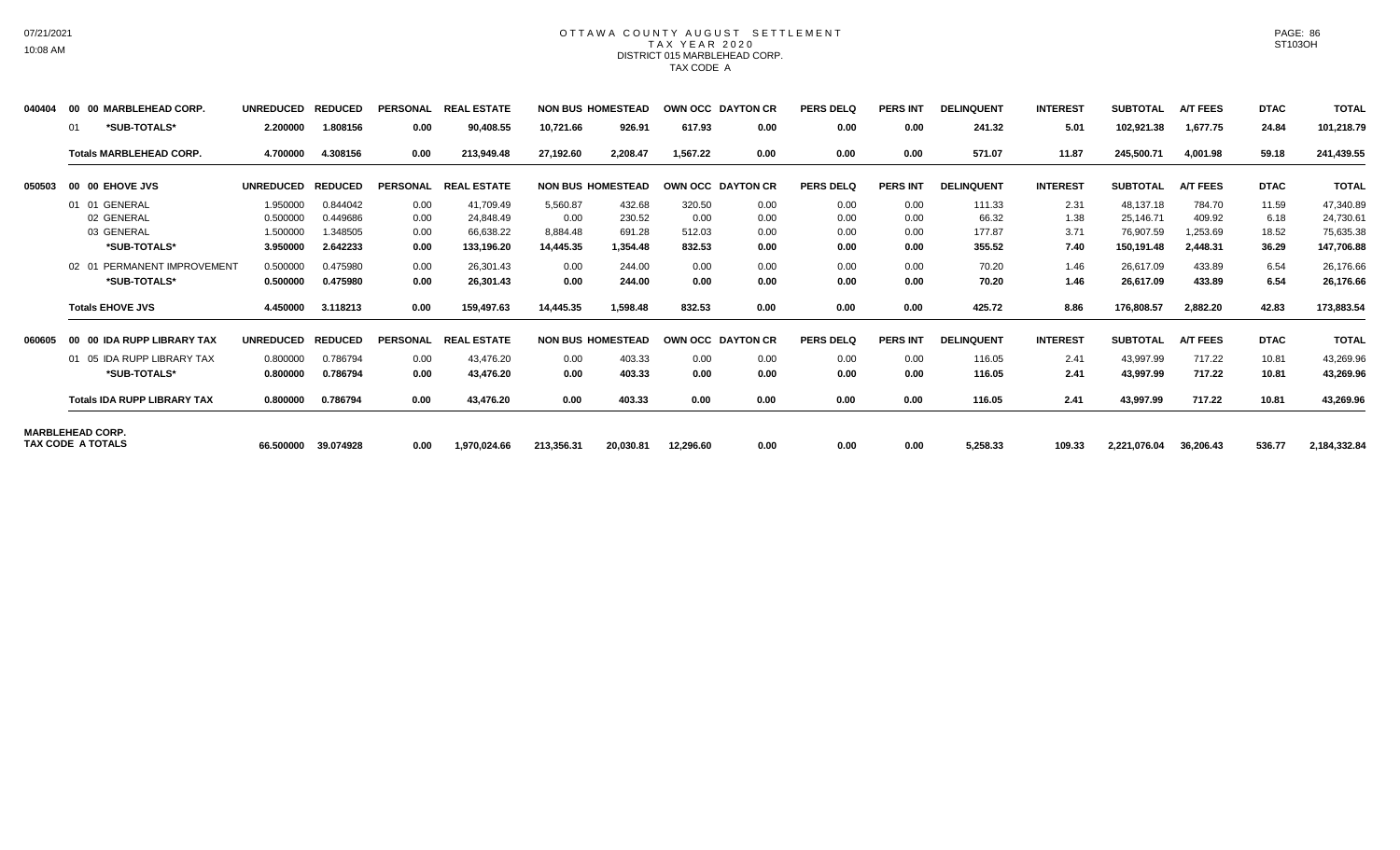# OTTAWA COUNTY AUGUST SETTLEMENT T A X Y E A R 2 0 2 0 DISTRICT 015 MARBLEHEAD CORP. TAX CODE B

|        | 010101 00 00 OTTAWA COUNTY       | UNREDUCED REDUCED |                     |           | PERSONAL REAL ESTATE | <b>NON BUS HOMESTEAD</b> |        | OWN OCC DAYTON CR |      | <b>PERS DELQ</b> | <b>PERS INT</b> | <b>DELINQUENT</b> | <b>INTEREST</b> | <b>SUBTOTAL</b> | <b>A/T FEES</b> | <b>DTAC</b> | <b>TOTAL</b> |
|--------|----------------------------------|-------------------|---------------------|-----------|----------------------|--------------------------|--------|-------------------|------|------------------|-----------------|-------------------|-----------------|-----------------|-----------------|-------------|--------------|
|        | 01 01 O.C.B.M.R.                 | 2.200000          | 1.883836            | 1,980.99  | 6.900.94             | 0.00                     | 16.14  | 6.23              | 0.00 | 0.00             | 0.00            | 3,153.91          | 219.55          | 12.277.76       | 200.14          | 354.11      | 11,723.51    |
|        | 02 O.C.B.M.R.                    | 1.400000          | 1.248331            | 1,260.63  | 4,572.93             | 0.00                     | 10.70  | 4.13              | 0.00 | 0.00             | 0.00            | 2,089.95          | 145.49          | 8,083.83        | 131.78          | 234.65      | 7,717.40     |
|        | 01 PARK DISTRICT                 | 0.600000          | 0.595592            | 540.27    | 2,181.79             | 0.00                     | 5.10   | 0.00              | 0.00 | 0.00             | 0.00            | 997.14            | 69.41           | 3,793.71        | 61.84           | 111.96      | 3,619.91     |
|        | *SUB-TOTALS*                     | 4.200000          | 3.727759            | 3,781.89  | 13,655.66            | 0.00                     | 31.94  | 10.36             | 0.00 | 0.00             | 0.00            | 6,241.00          | 434.45          | 24,155.30       | 393.76          | 700.72      | 23,060.82    |
|        | 02 01 NURSING HOME               | 0.500000          | 0.485399            | 450.23    | 1,778.13             | 0.00                     | 4.16   | 1.61              | 0.00 | 0.00             | 0.00            | 812.65            | 56.57           | 3,103.35        | 50.59           | 91.24       | 2,961.52     |
|        | *SUB-TOTALS*                     | 0.500000          | 0.485399            | 450.23    | 1,778.13             | 0.00                     | 4.16   | 1.61              | 0.00 | 0.00             | 0.00            | 812.65            | 56.57           | 3,103.35        | 50.59           | 91.24       | 2,961.52     |
|        | 03 02 SENIOR PROGRAM             | 0.300000          | 0.286012            | 270.14    | 1,047.73             | 0.00                     | 2.45   | 0.95              | 0.00 | 0.00             | 0.00            | 478.84            | 33.33           | 1,833.44        | 29.89           | 53.76       | 1,749.79     |
|        | 03 SENIOR PROGRAM                | 0.200000          | 0.194640            | 180.09    | 713.01               | 0.00                     | 1.67   | 0.00              | 0.00 | 0.00             | 0.00            | 325.87            | 22.68           | 1,243.32        | 20.27           | 36.59       | 1,186.46     |
|        | *SUB-TOTALS*                     | 0.500000          | 0.480652            | 450.23    | 1,760.74             | 0.00                     | 4.12   | 0.95              | 0.00 | 0.00             | 0.00            | 804.71            | 56.01           | 3,076.76        | 50.16           | 90.35       | 2,936.25     |
|        | 04 01 INSIDE GENERAL             | 2.000000          | 2.000000            | 1,800.90  | 7,326.47             | 0.00                     | 17.14  | 6.62              | 0.00 | 0.00             | 0.00            | 3,348.39          | 233.09          | 12,732.61       | 207.56          | 375.95      | 12,149.10    |
|        | *SUB-TOTALS*                     | 2.000000          | 2.000000            | 1,800.90  | 7,326.47             | 0.00                     | 17.14  | 6.62              | 0.00 | 0.00             | 0.00            | 3,348.39          | 233.09          | 12,732.61       | 207.56          | 375.95      | 12,149.10    |
|        | 07 01 MENTAL HEALTH              | 0.700000          | 0.684293            | 630.32    | 2.506.73             | 0.00                     | 5.86   | 2.26              | 0.00 | 0.00             | 0.00            | 1.145.64          | 79.75           | 4.370.56        | 71.25           | 128.63      | 4,170.68     |
|        | 02 MENTAL HEALTH                 | 0.300000          | 0.293268            | 270.14    | 1,074.31             | 0.00                     | 2.51   | 0.97              | 0.00 | 0.00             | 0.00            | 490.99            | 34.18           | 1,873.10        | 30.53           | 55.13       | 1,787.44     |
|        | 03 MENTAL HEALTH                 | 0.200000          | 0.195512            | 180.09    | 716.21               | 0.00                     | 1.68   | 0.00              | 0.00 | 0.00             | 0.00            | 327.33            | 22.79           | 1,248.10        | 20.35           | 36.75       | 1,191.00     |
|        | *SUB-TOTALS*                     | 1.200000          | 1.173073            | 1,080.55  | 4,297.25             | 0.00                     | 10.05  | 3.23              | 0.00 | 0.00             | 0.00            | 1,963.96          | 136.72          | 7,491.76        | 122.13          | 220.51      | 7,149.12     |
|        | <b>Totals OTTAWA COUNTY</b>      | 8.400000          | 7.866883            | 7.563.80  | 28.818.25            | 0.00                     | 67.41  | 22.77             | 0.00 | 0.00             | 0.00            | 13,170.71         | 916.84          | 50,559.78       | 824.20          | 1,478.77    | 48,256.81    |
|        | 02021002 00 00 DANBURY INC CORP. | UNREDUCED REDUCED |                     |           | PERSONAL REAL ESTATE | <b>NON BUS HOMESTEAD</b> |        | OWN OCC DAYTON CR |      | <b>PERS DELQ</b> | <b>PERS INT</b> | <b>DELINQUENT</b> | <b>INTEREST</b> | <b>SUBTOTAL</b> | <b>A/T FEES</b> | <b>DTAC</b> | <b>TOTAL</b> |
|        | 02 01 CURRENT EXPENSES           | 0.600000          | 0.568663            | 540.27    | 2,083.15             | 0.00                     | 4.87   | 0.00              | 0.00 | 0.00             | 0.00            | 952.05            | 66.27           | 3,646.61        | 59.44           | 106.89      | 3,480.28     |
|        | 05 FIRE & EMS                    | 1.500000          | 1.421657            | 1,350.68  | 5,207.87             | 0.00                     | 12.18  | 0.00              | 0.00 | 0.00             | 0.00            | 2,380.13          | 165.69          | 9,116.55        | 148.61          | 267.23      | 8,700.71     |
|        | 06 FIRE & EMS                    | 0.750000          | 0.739636            | 675.34    | 2,709.46             | 0.00                     | 6.34   | 0.00              | 0.00 | 0.00             | 0.00            | 1,238.30          | 86.20           | 4,715.64        | 76.87           | 139.03      | 4,499.74     |
|        | *SUB-TOTALS*                     | 2.850000          | 2.729956            | 2,566.29  | 10,000.48            | 0.00                     | 23.39  | 0.00              | 0.00 | 0.00             | 0.00            | 4,570.48          | 318.16          | 17,478.80       | 284.92          | 513.15      | 16,680.73    |
|        | 04 01 INSIDE GENERAL             | 0.400000          | 0.400000            | 360.18    | 1,465.29             | 0.00                     | 3.43   | 1.32              | 0.00 | 0.00             | 0.00            | 669.68            | 46.62           | 2,546.52        | 41.51           | 75.19       | 2,429.82     |
|        | *SUB-TOTALS*                     | 0.400000          | 0.400000            | 360.18    | 1,465.29             | 0.00                     | 3.43   | 1.32              | 0.00 | 0.00             | 0.00            | 669.68            | 46.62           | 2,546.52        | 41.51           | 75.19       | 2,429.82     |
|        | <b>Totals DANBURY INC CORP.</b>  | 3.250000          | 3.129956            | 2,926.47  | 11,465.77            | 0.00                     | 26.82  | 1.32              | 0.00 | 0.00             | 0.00            | 5,240.16          | 364.78          | 20,025.32       | 326.43          | 588.34      | 19,110.55    |
| 030306 | 00 00 DANBURY LSD                | UNREDUCED REDUCED |                     |           | PERSONAL REAL ESTATE | <b>NON BUS HOMESTEAD</b> |        | OWN OCC DAYTON CR |      | <b>PERS DELQ</b> | <b>PERS INT</b> | <b>DELINQUENT</b> | <b>INTEREST</b> | <b>SUBTOTAL</b> | <b>A/T FEES</b> | <b>DTAC</b> | <b>TOTAL</b> |
|        | 00 01 GENERAL                    | 5.100000          | 5.100000            | 4,592.30  | 18,682.51            | 0.00                     | 43.70  | 16.87             | 0.00 | 0.00             | 0.00            | 8,538.40          | 594.37          | 32,468.15       | 529.27          | 958.67      | 30,980.21    |
|        | *SUB-TOTALS*                     | 5.100000          | 5.100000            | 4,592.30  | 18,682.51            | 0.00                     | 43.70  | 16.87             | 0.00 | 0.00             | 0.00            | 8,538.40          | 594.37          | 32,468.15       | 529.27          | 958.67      | 30,980.21    |
|        | 01 01 GENERAL                    | 26.300000         | 9.550924            | 23,681.86 | 34,987.29            | 0.00                     | 81.85  | 31.60             | 0.00 | 0.00             | 0.00            | 15,990.11         | 1,113.10        | 75,885.81       | 1,237.04        | 1,795.32    | 72,853.45    |
|        | 02 GENERAL                       | 7.500000          | 3.236520            | 6,753.38  | 11.856.14            | 0.00                     | 27.74  | 10.71             | 0.00 | 0.00             | 0.00            | 5.418.57          | 377.20          | 24.443.74       | 398.46          | 608.38      | 23,436.90    |
|        | 03 GENERAL                       | 3.000000          | 1.330812            | 2,701.35  | 4,875.08             | 0.00                     | 11.40  | 4.40              | 0.00 | 0.00             | 0.00            | 2,228.04          | 155.10          | 9,975.37        | 162.61          | 250.16      | 9,562.60     |
|        | 04 GENERAL                       | 1.500000          | 0.781761            | 1,350.68  | 2,863.78             | 0.00                     | 6.70   | 2.59              | 0.00 | 0.00             | 0.00            | 1,308.82          | 91.11           | 5,623.68        | 91.67           | 146.95      | 5,385.06     |
|        | 05 PERMANENT IMPROVEMENT         | 1.500000          | 1.377815            | 1,350.68  | 5,047.26             | 0.00                     | 11.81  | 0.00              | 0.00 | 0.00             | 0.00            | 2,306.73          | 160.58          | 8,877.06        | 144.71          | 258.99      | 8,473.36     |
|        | *SUB-TOTALS*                     | 39.800000         | 16.277832           | 35,837.95 | 59,629.55            | 0.00                     | 139.50 | 49.30             | 0.00 | 0.00             | 0.00            | 27,252.27         | 1,897.09        | 124,805.66      | 2,034.49        | 3,059.80    | 119,711.37   |
|        | <b>Totals DANBURY LSD</b>        |                   | 44.900000 21.377832 | 40,430.25 | 78.312.06            | 0.00                     | 183.20 | 66.17             | 0.00 | 0.00             | 0.00            | 35,790.67         | 2,491.46        | 157,273.81      | 2,563.76        | 4,018.47    | 150,691.58   |
| 040404 | 00 00 MARBLEHEAD CORP.           | UNREDUCED REDUCED |                     |           | PERSONAL REAL ESTATE | <b>NON BUS HOMESTEAD</b> |        | OWN OCC DAYTON CR |      | <b>PERS DELQ</b> | <b>PERS INT</b> | <b>DELINQUENT</b> | <b>INTEREST</b> | <b>SUBTOTAL</b> | <b>A/T FEES</b> | <b>DTAC</b> | <b>TOTAL</b> |
|        | 00 01 GENERAL                    | 2.500000          | 2.500000            | 2,251.13  | 9,158.09             | 0.00                     | 21.42  | 8.27              | 0.00 | 0.00             | 0.00            | 4,185.49          | 291.36          | 15,915.76       | 259.45          | 469.94      | 15,186.37    |
|        | *SUB-TOTALS*                     | 2.500000          | 2.500000            | 2,251.13  | 9,158.09             | 0.00                     | 21.42  | 8.27              | 0.00 | 0.00             | 0.00            | 4,185.49          | 291.36          | 15,915.76       | 259.45          | 469.94      | 15,186.37    |
|        | 01 01 GENERAL                    | 2.000000          | 1.854214            | 1,800.90  | 6,792.42             | 0.00                     | 15.89  | 6.13              | 0.00 | 0.00             | 0.00            | 3,104.32          | 216.10          | 11,935.76       | 194.57          | 348.54      | 11,392.65    |
|        | 02 GENERAL                       | 0.200000          | 0.188676            | 180.09    | 691.16               | 0.00                     | 1.62   | 0.00              | 0.00 | 0.00             | 0.00            | 315.88            | 21.99           | 1,210.74        | 19.74           | 35.47       | 1,155.53     |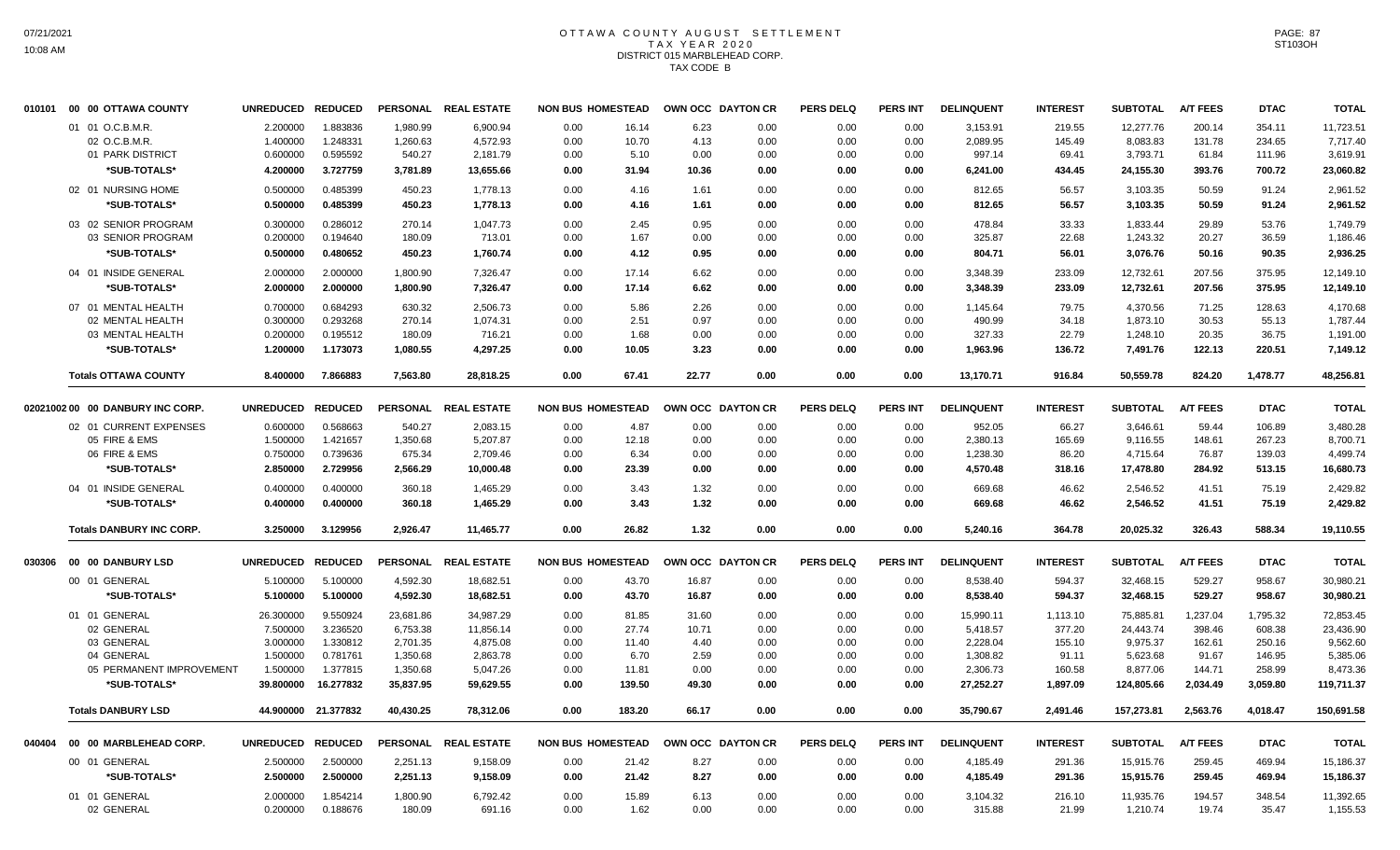### OTTAWA COUNTY AUGUST SETTLEMENT T A X Y E A R 2 0 2 0 DISTRICT 015 MARBLEHEAD CORP. TAX CODE B

| 040404 | 00 00 MARBLEHEAD CORP.                              | <b>UNREDUCED</b> | <b>REDUCED</b> | <b>PERSONAL</b> | <b>REAL ESTATE</b> | <b>NON BUS HOMESTEAD</b> |        | OWN OCC DAYTON CR |                  | <b>PERS DELQ</b> | <b>PERS INT</b> | <b>DELINQUENT</b> | <b>INTEREST</b> | <b>SUBTOTAL</b> | <b>A/T FEES</b> | <b>DTAC</b> | <b>TOTAL</b> |
|--------|-----------------------------------------------------|------------------|----------------|-----------------|--------------------|--------------------------|--------|-------------------|------------------|------------------|-----------------|-------------------|-----------------|-----------------|-----------------|-------------|--------------|
|        | *SUB-TOTALS*<br>01                                  | 2.200000         | 2.042890       | 1,980.99        | 7,483.58           | 0.00                     | 17.51  | 6.13              | 0.00             | 0.00             | 0.00            | 3,420.20          | 238.09          | 13,146.50       | 214.31          | 384.01      | 12,548.18    |
|        | <b>Totals MARBLEHEAD CORP.</b>                      | 4.700000         | 4.542890       | 4,232.12        | 16,641.67          | 0.00                     | 38.93  | 14.40             | 0.00             | 0.00             | 0.00            | 7,605.69          | 529.45          | 29,062.26       | 473.76          | 853.95      | 27,734.55    |
| 050503 | 00 00 EHOVE JVS                                     | <b>UNREDUCED</b> | <b>REDUCED</b> | <b>PERSONAL</b> | <b>REAL ESTATE</b> | <b>NON BUS HOMESTEAD</b> |        | OWN OCC DAYTON CR |                  | <b>PERS DELQ</b> | <b>PERS INT</b> | <b>DELINQUENT</b> | <b>INTEREST</b> | <b>SUBTOTAL</b> | <b>A/T FEES</b> | <b>DTAC</b> | <b>TOTAL</b> |
|        | 01 01 GENERAL                                       | 1.950000         | 0.768216       | 1,755.88        | 2,814.16           | 0.00                     | 6.58   | 2.54              | 0.00             | 0.00             | 0.00            | 1,286.14          | 89.53           | 5,954.83        | 97.07           | 144.40      | 5,713.36     |
|        | 02 GENERAL                                          | 0.500000         | 0.484661       | 450.23          | 1.775.43           | 0.00                     | 4.15   | 0.00              | 0.00             | 0.00             | 0.00            | 811.42            | 56.48           | 3,097.71        | 50.50           | 91.10       | 2,956.11     |
|        | 03 GENERAL                                          | 1.500000         | 1.453982       | 1,350.64        | 5,326.28           | 0.00                     | 12.46  | 4.81              | 0.00             | 0.00             | 0.00            | 2,434.22          | 169.44          | 9,297.85        | 151.57          | 273.31      | 8,872.97     |
|        | *SUB-TOTALS*                                        | 3.950000         | 2.706859       | 3,556.75        | 9,915.87           | 0.00                     | 23.19  | 7.35              | 0.00             | 0.00             | 0.00            | 4,531.78          | 315.45          | 18,350.39       | 299.14          | 508.81      | 17,542.44    |
|        | 02 01 PERMANENT IMPROVEMENT                         | 0.500000         | 0.490867       | 450.23          | 1,798.16           | 0.00                     | 4.21   | 0.00              | 0.00             | 0.00             | 0.00            | 821.81            | 57.21           | 3.131.62        | 51.05           | 92.27       | 2,988.30     |
|        | *SUB-TOTALS*                                        | 0.500000         | 0.490867       | 450.23          | 1,798.16           | 0.00                     | 4.21   | 0.00              | 0.00             | 0.00             | 0.00            | 821.81            | 57.21           | 3,131.62        | 51.05           | 92.27       | 2,988.30     |
|        | <b>Totals EHOVE JVS</b>                             | 4.450000         | 3.197726       | 4,006.98        | 11,714.03          | 0.00                     | 27.40  | 7.35              | 0.00             | 0.00             | 0.00            | 5,353.59          | 372.66          | 21,482.01       | 350.19          | 601.08      | 20,530.74    |
| 060605 | 00 00 IDA RUPP LIBRARY TAX                          | <b>UNREDUCED</b> | <b>REDUCED</b> | <b>PERSONAL</b> | <b>REAL ESTATE</b> | <b>NON BUS HOMESTEAD</b> |        | <b>OWN OCC</b>    | <b>DAYTON CR</b> | <b>PERS DELQ</b> | <b>PERS INT</b> | <b>DELINQUENT</b> | <b>INTEREST</b> | <b>SUBTOTAL</b> | <b>A/T FEES</b> | <b>DTAC</b> | <b>TOTAL</b> |
|        | 01 05 IDA RUPP LIBRARY TAX                          | 0.800000         | 0.790610       | 720.36          | 2,896.19           | 0.00                     | 6.78   | 0.00              | 0.00             | 0.00             | 0.00            | 1,323.64          | 92.14           | 5,039.11        | 82.14           | 148.61      | 4,808.36     |
|        | *SUB-TOTALS*                                        | 0.800000         | 0.790610       | 720.36          | 2.896.19           | 0.00                     | 6.78   | 0.00              | 0.00             | 0.00             | 0.00            | 1.323.64          | 92.14           | 5,039.11        | 82.14           | 148.61      | 4,808.36     |
|        | <b>Totals IDA RUPP LIBRARY TAX</b>                  | 0.800000         | 0.790610       | 720.36          | 2,896.19           | 0.00                     | 6.78   | 0.00              | 0.00             | 0.00             | 0.00            | 1,323.64          | 92.14           | 5,039.11        | 82.14           | 148.61      | 4,808.36     |
|        | <b>MARBLEHEAD CORP.</b><br><b>TAX CODE B TOTALS</b> |                  |                |                 |                    |                          |        |                   |                  |                  |                 |                   |                 |                 |                 |             |              |
|        |                                                     | 66.500000        | 40.905897      | 59,879.98       | 149.847.97         | 0.00                     | 350.54 | 112.01            | 0.00             | 0.00             | 0.00            | 68,484.46         | 4,767.33        | 283,442.29      | 4,620.48        | 7,689.22    | 271,132.59   |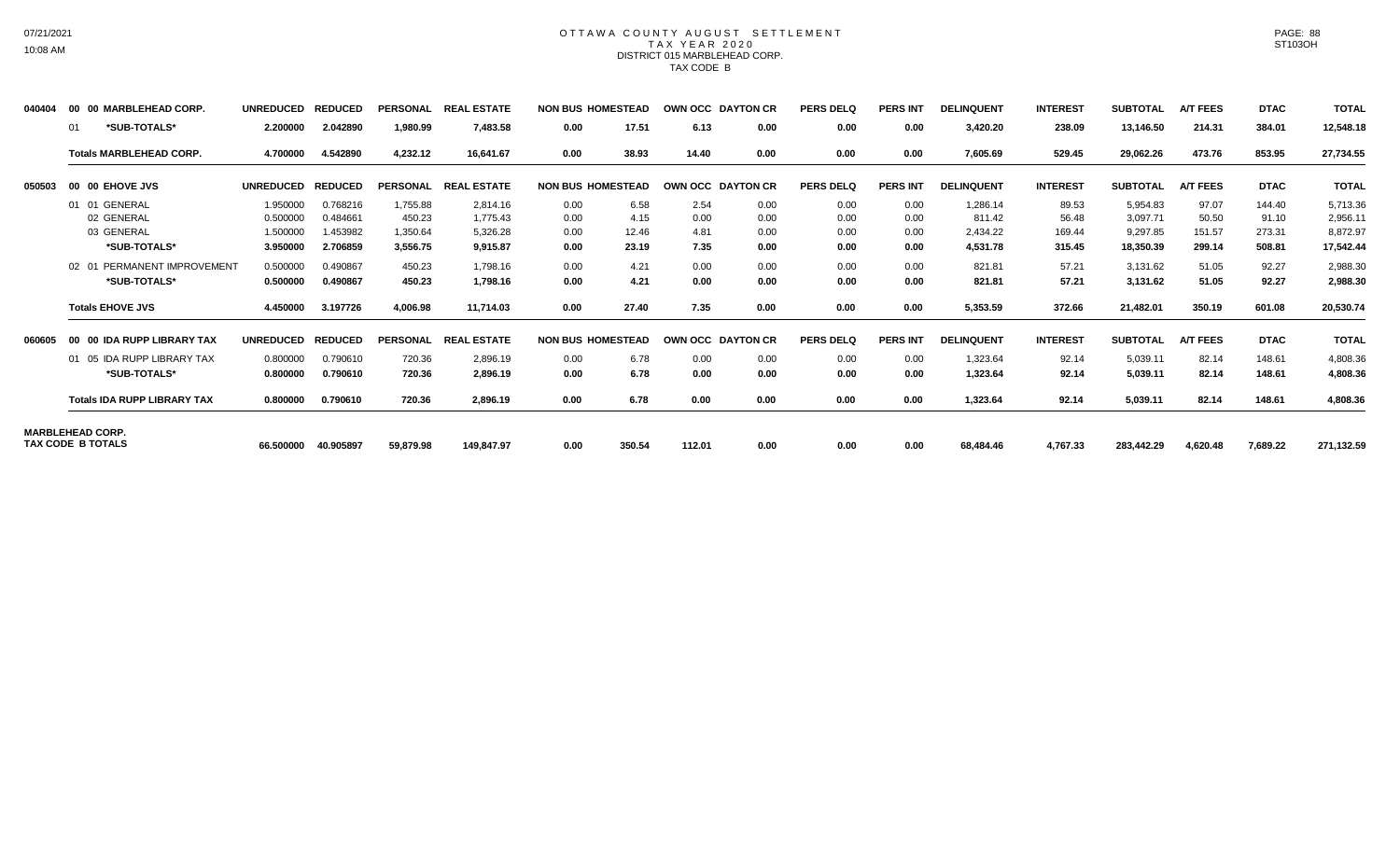### OTTAWA COUNTY AUGUST SETTLEMENT T A X Y E A R 2 0 2 0 DISTRICT 015 MARBLEHEAD CORP. DISTRICT

| 010101 00 00 OTTAWA COUNTY                            |                                                                                                                                     |                          |                                                                                  |                                                                                                  |                                                                                                                                                                                                                |                                                                                               |                                                                                                                                                                                                            |                                                                                  | <b>PERS DELQ</b>                                                                                                                                         | <b>PERS INT</b>                                                      | <b>DELINQUENT</b>                                                    | <b>INTEREST</b>                                                                                                | <b>SUBTOTAL</b>                                                                   | <b>A/T FEES</b>                                                                                                     | <b>DTAC</b>                                                                                    | <b>TOTAL</b>                                                                        |
|-------------------------------------------------------|-------------------------------------------------------------------------------------------------------------------------------------|--------------------------|----------------------------------------------------------------------------------|--------------------------------------------------------------------------------------------------|----------------------------------------------------------------------------------------------------------------------------------------------------------------------------------------------------------------|-----------------------------------------------------------------------------------------------|------------------------------------------------------------------------------------------------------------------------------------------------------------------------------------------------------------|----------------------------------------------------------------------------------|----------------------------------------------------------------------------------------------------------------------------------------------------------|----------------------------------------------------------------------|----------------------------------------------------------------------|----------------------------------------------------------------------------------------------------------------|-----------------------------------------------------------------------------------|---------------------------------------------------------------------------------------------------------------------|------------------------------------------------------------------------------------------------|-------------------------------------------------------------------------------------|
| 01 01 O.C.B.M.R.<br>02 O.C.B.M.R.<br>01 PARK DISTRICT |                                                                                                                                     |                          | 1,980.99<br>1,260.63<br>540.27                                                   | 66,368.60<br>49,013.57<br>35,051.11                                                              | 7,928.45<br>5,924.99<br>0.00                                                                                                                                                                                   | 633.03<br>471.71<br>310.03                                                                    | 463.18<br>345.61<br>0.00                                                                                                                                                                                   | 0.00<br>0.00<br>0.00                                                             | 0.00<br>0.00<br>0.00                                                                                                                                     | 0.00<br>0.00<br>0.00                                                 | 3,312.64<br>2,208.57<br>1,084.87                                     | 222.85<br>147.96<br>71.23                                                                                      | 80,909.74<br>59,373.04<br>37,057.51                                               | 1,318.93<br>967.86<br>604.08                                                                                        | 370.64<br>247.00<br>120.13                                                                     | 79,220.17<br>58,158.18<br>36,333.30                                                 |
|                                                       |                                                                                                                                     |                          |                                                                                  |                                                                                                  |                                                                                                                                                                                                                |                                                                                               |                                                                                                                                                                                                            |                                                                                  |                                                                                                                                                          |                                                                      |                                                                      |                                                                                                                |                                                                                   |                                                                                                                     |                                                                                                | 173,711.65                                                                          |
| *SUB-TOTALS*                                          |                                                                                                                                     |                          | 450.23                                                                           | 23.128.13                                                                                        | 2.846.46                                                                                                                                                                                                       | 225.64                                                                                        | 165.66                                                                                                                                                                                                     | 0.00                                                                             | 0.00                                                                                                                                                     | 0.00                                                                 | 869.64                                                               | 57.75                                                                                                          | 27,743.51                                                                         | 452.26                                                                                                              | 97.18                                                                                          | 27,194.07<br>27,194.07                                                              |
| 03 02 SENIOR PROGRAM<br>03 SENIOR PROGRAM             |                                                                                                                                     |                          | 270.14<br>180.09                                                                 | 12,105.24<br>10,286.36                                                                           | 1,474.23<br>0.00                                                                                                                                                                                               | 117.16<br>90.48                                                                               | 85.92<br>0.00                                                                                                                                                                                              | 0.00<br>0.00                                                                     | 0.00<br>0.00                                                                                                                                             | 0.00<br>0.00                                                         | 508.35<br>351.42                                                     | 33.94<br>23.21                                                                                                 | 14,594.98<br>10,931.56                                                            | 237.92<br>178.20                                                                                                    | 56.83<br>38.97                                                                                 | 14,300.23<br>10,714.39                                                              |
| *SUB-TOTALS*                                          |                                                                                                                                     |                          | 450.23                                                                           | 22,391.60                                                                                        | 1,474.23                                                                                                                                                                                                       | 207.64                                                                                        | 85.92                                                                                                                                                                                                      | 0.00                                                                             | 0.00                                                                                                                                                     | 0.00                                                                 | 859.77                                                               | 57.15                                                                                                          | 25,526.54                                                                         | 416.12                                                                                                              | 95.80                                                                                          | 25,014.62                                                                           |
| 04 01 INSIDE GENERAL<br>*SUB-TOTALS*                  |                                                                                                                                     |                          | 1,800.90<br>1,800.90                                                             | 106.159.21<br>106,159.21                                                                         | 13,176.75<br>13,176.75                                                                                                                                                                                         | 1.042.39<br>1,042.39                                                                          | 766.05<br>766.05                                                                                                                                                                                           | 0.00<br>0.00                                                                     | 0.00<br>0.00                                                                                                                                             | 0.00<br>0.00                                                         | 3,612.19                                                             | 238.57<br>238.57                                                                                               | 126.796.06<br>126,796.06                                                          | 2.066.94<br>2,066.94                                                                                                | 403.42<br>403.42                                                                               | 124.325.70<br>124,325.70                                                            |
| 07 01 MENTAL HEALTH                                   |                                                                                                                                     |                          | 630.32                                                                           | 33,821.93                                                                                        | 4,175.06                                                                                                                                                                                                       | 330.71                                                                                        | 242.89                                                                                                                                                                                                     | 0.00                                                                             | 0.00                                                                                                                                                     | 0.00                                                                 | 1,229.23                                                             | 81.49                                                                                                          | 40,511.63                                                                         | 660.40                                                                                                              | 137.34                                                                                         | 39,713.89<br>17,020.23                                                              |
| 03 MENTAL HEALTH                                      |                                                                                                                                     |                          | 180.09                                                                           | 10,723.33                                                                                        | 0.00                                                                                                                                                                                                           | 94.52                                                                                         | 0.00                                                                                                                                                                                                       | 0.00                                                                             | 0.00                                                                                                                                                     | 0.00                                                                 | 354.04                                                               | 23.35                                                                                                          | 11,375.33                                                                         | 185.44                                                                                                              | 39.24                                                                                          | 11,150.65                                                                           |
| *SUB-TOTALS*                                          |                                                                                                                                     |                          | 1.080.55                                                                         | 59.040.36                                                                                        | 5.964.37                                                                                                                                                                                                       | 566.96                                                                                        | 346.99                                                                                                                                                                                                     | 0.00                                                                             | 0.00                                                                                                                                                     | 0.00                                                                 | 2,110.08                                                             | 139.76                                                                                                         | 69,249.07                                                                         | 1.128.86                                                                                                            | 235.44                                                                                         | 67.884.77                                                                           |
| <b>Totals OTTAWA COUNTY</b>                           |                                                                                                                                     |                          | 7,563.80                                                                         | 361,152.58                                                                                       | 37,315.25                                                                                                                                                                                                      | 3,457.40                                                                                      | 2,173.41                                                                                                                                                                                                   | 0.00                                                                             | 0.00                                                                                                                                                     | 0.00                                                                 | 14,057.76                                                            | 935.27                                                                                                         | 426,655.47                                                                        | 6,955.05                                                                                                            | 1,569.61                                                                                       | 418,130.81                                                                          |
| 02021002 00 00 DANBURY INC CORP.                      |                                                                                                                                     |                          |                                                                                  |                                                                                                  |                                                                                                                                                                                                                |                                                                                               |                                                                                                                                                                                                            |                                                                                  | <b>PERS DELQ</b>                                                                                                                                         | <b>PERS INT</b>                                                      | <b>DELINQUENT</b>                                                    | <b>INTEREST</b>                                                                                                | <b>SUBTOTAL</b>                                                                   | <b>A/T FEES</b>                                                                                                     | <b>DTAC</b>                                                                                    | <b>TOTAL</b>                                                                        |
| 02 01 CURRENT EXPENSES                                |                                                                                                                                     |                          | 540.27                                                                           | 31.435.06                                                                                        | 0.00                                                                                                                                                                                                           | 277.17                                                                                        | 0.00                                                                                                                                                                                                       | 0.00                                                                             | 0.00                                                                                                                                                     | 0.00                                                                 | 1.030.40                                                             | 67.90                                                                                                          | 33.350.80                                                                         | 543.66                                                                                                              | 114.19                                                                                         | 32.692.95                                                                           |
| 05 FIRE & EMS                                         |                                                                                                                                     |                          | 1,350.68                                                                         | 78,587.62                                                                                        | 0.00                                                                                                                                                                                                           | 692.93                                                                                        | 0.00                                                                                                                                                                                                       | 0.00                                                                             | 0.00                                                                                                                                                     | 0.00                                                                 | 2,575.99                                                             | 169.76                                                                                                         | 83,376.98                                                                         | 1,359.15                                                                                                            | 285.47                                                                                         | 81,732.36                                                                           |
|                                                       |                                                                                                                                     |                          |                                                                                  |                                                                                                  |                                                                                                                                                                                                                |                                                                                               |                                                                                                                                                                                                            |                                                                                  |                                                                                                                                                          |                                                                      |                                                                      |                                                                                                                |                                                                                   |                                                                                                                     |                                                                                                | 45,140.32                                                                           |
|                                                       |                                                                                                                                     |                          |                                                                                  |                                                                                                  |                                                                                                                                                                                                                |                                                                                               |                                                                                                                                                                                                            |                                                                                  |                                                                                                                                                          |                                                                      |                                                                      |                                                                                                                |                                                                                   |                                                                                                                     |                                                                                                | 159,565.63                                                                          |
| 04 01 INSIDE GENERAL                                  |                                                                                                                                     |                          | 360.18                                                                           | 21,231.84                                                                                        | 2,635.35                                                                                                                                                                                                       | 208.48                                                                                        | 153.21                                                                                                                                                                                                     | 0.00                                                                             | 0.00                                                                                                                                                     | 0.00                                                                 | 722.44                                                               | 47.72                                                                                                          | 25,359.22                                                                         | 413.39                                                                                                              | 80.69                                                                                          | 24.865.14                                                                           |
|                                                       |                                                                                                                                     |                          |                                                                                  |                                                                                                  |                                                                                                                                                                                                                |                                                                                               |                                                                                                                                                                                                            |                                                                                  |                                                                                                                                                          |                                                                      |                                                                      |                                                                                                                |                                                                                   |                                                                                                                     |                                                                                                | 24.865.14                                                                           |
| <b>Totals DANBURY INC CORP.</b>                       |                                                                                                                                     |                          | 2,926.47                                                                         | 174,798.27                                                                                       | 2,635.35                                                                                                                                                                                                       | 1,563.74                                                                                      | 153.21                                                                                                                                                                                                     | 0.00                                                                             | 0.00                                                                                                                                                     | 0.00                                                                 | 5,676.12                                                             | 373.85                                                                                                         | 188,127.01                                                                        | 3,066.71                                                                                                            | 629.53                                                                                         | 184,430.77                                                                          |
| 00 00 DANBURY LSD                                     |                                                                                                                                     |                          |                                                                                  |                                                                                                  |                                                                                                                                                                                                                |                                                                                               |                                                                                                                                                                                                            |                                                                                  | <b>PERS DELQ</b>                                                                                                                                         | <b>PERS INT</b>                                                      | <b>DELINQUENT</b>                                                    | <b>INTEREST</b>                                                                                                | <b>SUBTOTAL</b>                                                                   | <b>A/T FEES</b>                                                                                                     | <b>DTAC</b>                                                                                    | <b>TOTAL</b>                                                                        |
| 00 01 GENERAL                                         |                                                                                                                                     |                          | 4,592.30                                                                         | 270,706.00                                                                                       | 33,600.72                                                                                                                                                                                                      | 2,658.09                                                                                      | 1,953.42                                                                                                                                                                                                   | 0.00                                                                             | 0.00                                                                                                                                                     | 0.00                                                                 | 9,211.10                                                             | 608.36                                                                                                         | 323,329.99                                                                        | 5,270.70                                                                                                            | 1,028.73                                                                                       | 317,030.56                                                                          |
| *SUB-TOTALS*                                          |                                                                                                                                     |                          | 4,592.30                                                                         | 270,706.00                                                                                       | 33.600.72                                                                                                                                                                                                      | 2.658.09                                                                                      | 1.953.42                                                                                                                                                                                                   | 0.00                                                                             | 0.00                                                                                                                                                     | 0.00                                                                 | 9,211.10                                                             | 608.36                                                                                                         | 323,329.99                                                                        | 5.270.70                                                                                                            | 1,028.73                                                                                       | 317,030.56                                                                          |
| 01 01 GENERAL                                         |                                                                                                                                     |                          | 23,681.86                                                                        | 525,190.78                                                                                       | 65,355.77                                                                                                                                                                                                      | 5,167.02                                                                                      | 3,798.32                                                                                                                                                                                                   | 0.00                                                                             | 0.00                                                                                                                                                     | 0.00                                                                 | 17,298.55                                                            | 1,140.30                                                                                                       | 641,632.60                                                                        | 10.459.45                                                                                                           | 1,931.59                                                                                       | 629,241.56                                                                          |
| 02 GENERAL                                            |                                                                                                                                     |                          | 6,753.38                                                                         | 161,357.61                                                                                       | 19,932.10                                                                                                                                                                                                      | 1,578.61                                                                                      | 1,159.48                                                                                                                                                                                                   | 0.00                                                                             | 0.00                                                                                                                                                     | 0.00                                                                 | 5,817.62                                                             | 385.50                                                                                                         | 196,984.30                                                                        | 3,211.10                                                                                                            | 649.94                                                                                         | 193,123.26                                                                          |
|                                                       |                                                                                                                                     |                          |                                                                                  |                                                                                                  |                                                                                                                                                                                                                |                                                                                               |                                                                                                                                                                                                            |                                                                                  |                                                                                                                                                          |                                                                      |                                                                      |                                                                                                                |                                                                                   |                                                                                                                     |                                                                                                | 79,296.12                                                                           |
|                                                       |                                                                                                                                     |                          |                                                                                  |                                                                                                  |                                                                                                                                                                                                                |                                                                                               |                                                                                                                                                                                                            |                                                                                  |                                                                                                                                                          |                                                                      |                                                                      |                                                                                                                |                                                                                   |                                                                                                                     |                                                                                                | 45,294.81                                                                           |
| *SUB-TOTALS*                                          |                                                                                                                                     |                          | 35,837.95                                                                        | 865,040.58                                                                                       | 98.167.04                                                                                                                                                                                                      | 8.418.73                                                                                      | 5.707.07                                                                                                                                                                                                   | 0.00                                                                             | 0.00                                                                                                                                                     | 0.00                                                                 | 29,402.05                                                            | 1.941.79                                                                                                       | 1.044.515.21                                                                      | 17.026.96                                                                                                           | 3.281.66                                                                                       | 77,250.84<br>1,024,206.59                                                           |
| <b>Totals DANBURY LSD</b>                             |                                                                                                                                     |                          | 40,430.25                                                                        | 1,135,746.58                                                                                     | 131,767.76                                                                                                                                                                                                     | 11,076.82                                                                                     | 7,660.49                                                                                                                                                                                                   | 0.00                                                                             | 0.00                                                                                                                                                     | 0.00                                                                 | 38,613.15                                                            | 2,550.15                                                                                                       | 1,367,845.20                                                                      | 22,297.66                                                                                                           | 4,310.39                                                                                       | 1,341,237.15                                                                        |
| 00 00 MARBLEHEAD CORP.                                |                                                                                                                                     |                          |                                                                                  | <b>REAL ESTATE</b>                                                                               |                                                                                                                                                                                                                |                                                                                               |                                                                                                                                                                                                            |                                                                                  | <b>PERS DELQ</b>                                                                                                                                         | <b>PERS INT</b>                                                      | <b>DELINQUENT</b>                                                    | <b>INTEREST</b>                                                                                                | <b>SUBTOTAL</b>                                                                   | <b>A/T FEES</b>                                                                                                     | <b>DTAC</b>                                                                                    | <b>TOTAL</b>                                                                        |
| 00 01 GENERAL                                         |                                                                                                                                     |                          | 2.251.13                                                                         | 132.699.02                                                                                       | 16.470.94                                                                                                                                                                                                      | 1,302.98                                                                                      | 957.56                                                                                                                                                                                                     | 0.00                                                                             | 0.00                                                                                                                                                     | 0.00                                                                 | 4,515.24                                                             | 298.22                                                                                                         | 158.495.09                                                                        | 2.583.68                                                                                                            | 504.28                                                                                         | 155,407.13                                                                          |
| *SUB-TOTALS*                                          |                                                                                                                                     |                          | 2,251.13                                                                         | 132,699.02                                                                                       | 16,470.94                                                                                                                                                                                                      | 1,302.98                                                                                      | 957.56                                                                                                                                                                                                     | 0.00                                                                             | 0.00                                                                                                                                                     | 0.00                                                                 | 4,515.24                                                             | 298.22                                                                                                         | 158,495.09                                                                        | 2,583.68                                                                                                            | 504.28                                                                                         | 155,407.13                                                                          |
| 01 01 GENERAL<br>02 GENERAL                           |                                                                                                                                     |                          | 1,800.90<br>180.09                                                               | 87,210.65<br>10,681.48                                                                           | 10,721.66<br>0.00                                                                                                                                                                                              | 850.12<br>94.30                                                                               | 624.06<br>0.00                                                                                                                                                                                             | 0.00<br>0.00                                                                     | 0.00<br>0.00                                                                                                                                             | 0.00<br>0.00                                                         | 3,318.97<br>342.55                                                   | 220.56<br>22.54                                                                                                | 104,746.92<br>11,320.96                                                           | 1,707.51<br>184.55                                                                                                  | 370.90<br>37.95                                                                                | 102,668.51<br>11,098.46                                                             |
|                                                       | *SUB-TOTALS*<br>02 01 NURSING HOME<br>02 MENTAL HEALTH<br>06 FIRE & EMS<br>*SUB-TOTALS*<br>*SUB-TOTALS*<br>03 GENERAL<br>04 GENERAL | 05 PERMANENT IMPROVEMENT | UNREDUCED REDUCED<br>UNREDUCED REDUCED<br>UNREDUCED REDUCED<br>UNREDUCED REDUCED | 3,781.89<br>450.23<br>270.14<br>675.34<br>2,566.29<br>360.18<br>2,701.35<br>1,350.68<br>1,350.68 | PERSONAL REAL ESTATE<br>150,433.28<br>23,128.13<br>14,495.10<br>PERSONAL REAL ESTATE<br>43,543.75<br>153,566.43<br>21,231.84<br>PERSONAL REAL ESTATE<br>66,313.52<br>38,026.10<br>74,152.57<br><b>PERSONAL</b> | 13,853.44<br>2,846.46<br>1,789.31<br>0.00<br>0.00<br>2,635.35<br>8,191.20<br>4,687.97<br>0.00 | <b>NON BUS HOMESTEAD</b><br>1,414.77<br>225.64<br>141.73<br><b>NON BUS HOMESTEAD</b><br>385.16<br>1,355.26<br>208.48<br><b>NON BUS HOMESTEAD</b><br>648.74<br>371.46<br>652.90<br><b>NON BUS HOMESTEAD</b> | 808.79<br>165.66<br>104.10<br>0.00<br>0.00<br>153.21<br>476.49<br>272.78<br>0.00 | OWN OCC DAYTON CR<br>0.00<br>0.00<br>0.00<br>OWN OCC DAYTON CR<br>0.00<br>0.00<br>0.00<br>OWN OCC DAYTON CR<br>0.00<br>0.00<br>0.00<br>OWN OCC DAYTON CR | 0.00<br>0.00<br>0.00<br>0.00<br>0.00<br>0.00<br>0.00<br>0.00<br>0.00 | 0.00<br>0.00<br>0.00<br>0.00<br>0.00<br>0.00<br>0.00<br>0.00<br>0.00 | 6,606.08<br>869.64<br>3,612.19<br>526.81<br>1,347.29<br>4,953.68<br>722.44<br>2,392.03<br>1,402.67<br>2,491.18 | 442.04<br>57.75<br>34.92<br>88.47<br>326.13<br>47.72<br>158.51<br>93.06<br>164.42 | 177,340.29<br>27,743.51<br>17,362.11<br>46,040.01<br>162,767.79<br>25,359.22<br>80,881.84<br>46,204.72<br>78,811.75 | 2,890.87<br>452.26<br>283.02<br>750.51<br>2,653.32<br>413.39<br>1,318.48<br>753.19<br>1,284.74 | 737.77<br>97.18<br>58.86<br>149.18<br>548.84<br>80.69<br>267.24<br>156.72<br>276.17 |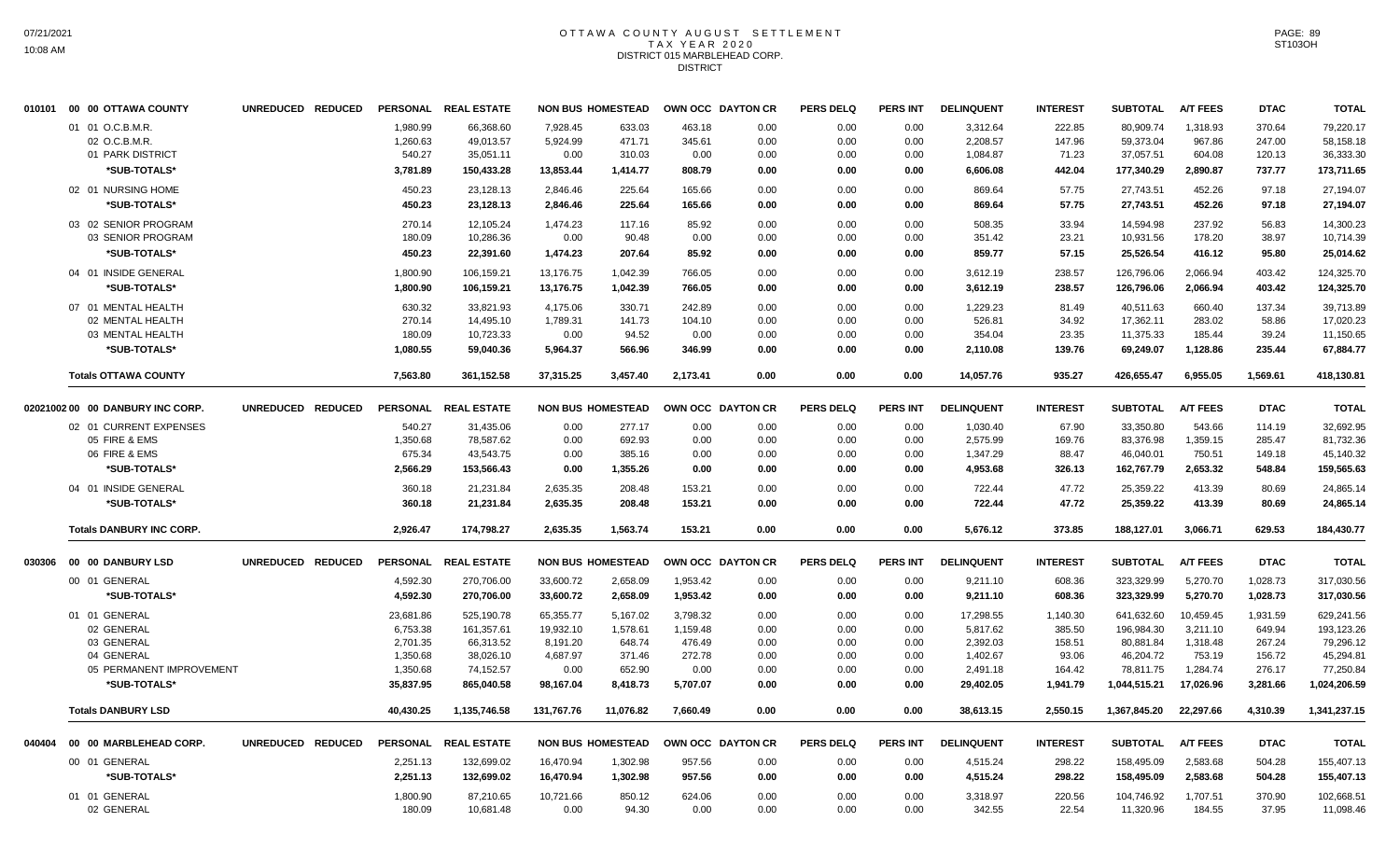#### OTTAWA COUNTY AUGUST SETTLEMENT T A X Y E A R 2 0 2 0 DISTRICT 015 MARBLEHEAD CORP. DISTRICT

| 040404 | 00 00 MARBLEHEAD CORP.             | UNREDUCED REDUCED                  | <b>PERSONAL</b> | <b>REAL ESTATE</b>   |            | <b>NON BUS HOMESTEAD</b> | OWN OCC DAYTON CR |      | <b>PERS DELQ</b> | <b>PERS INT</b> | <b>DELINQUENT</b> | <b>INTEREST</b> | <b>SUBTOTAL</b> | <b>A/T FEES</b> | <b>DTAC</b> | <b>TOTAL</b> |
|--------|------------------------------------|------------------------------------|-----------------|----------------------|------------|--------------------------|-------------------|------|------------------|-----------------|-------------------|-----------------|-----------------|-----------------|-------------|--------------|
|        | *SUB-TOTALS*<br>01                 |                                    | 1,980.99        | 97,892.13            | 10,721.66  | 944.42                   | 624.06            | 0.00 | 0.00             | 0.00            | 3,661.52          | 243.10          | 116,067.88      | 1,892.06        | 408.85      | 113,766.97   |
|        | <b>Totals MARBLEHEAD CORP.</b>     |                                    | 4,232.12        | 230,591.15           | 27,192.60  | 2,247.40                 | 1.581.62          | 0.00 | 0.00             | 0.00            | 8,176.76          | 541.32          | 274,562.97      | 4.475.74        | 913.13      | 269,174.10   |
| 050503 | 00 00 EHOVE JVS                    | UNREDUCED REDUCED                  |                 | PERSONAL REAL ESTATE |            | <b>NON BUS HOMESTEAD</b> | OWN OCC DAYTON CR |      | <b>PERS DELQ</b> | <b>PERS INT</b> | <b>DELINQUENT</b> | <b>INTEREST</b> | <b>SUBTOTAL</b> | <b>A/T FEES</b> | <b>DTAC</b> | <b>TOTAL</b> |
|        | 01 01 GENERAL                      |                                    | 1,755.88        | 44,523.65            | 5,560.87   | 439.26                   | 323.04            | 0.00 | 0.00             | 0.00            | 1,397.47          | 91.84           | 54,092.01       | 881.77          | 155.99      | 53,054.25    |
|        | 02 GENERAL                         |                                    | 450.23          | 26,623.92            | 0.00       | 234.67                   | 0.00              | 0.00 | 0.00             | 0.00            | 877.74            | 57.86           | 28,244.42       | 460.42          | 97.28       | 27,686.72    |
|        | 03 GENERAL                         |                                    | 1,350.64        | 71.964.50            | 8,884.48   | 703.74                   | 516.84            | 0.00 | 0.00             | 0.00            | 2,612.09          | 173.15          | 86,205.44       | 1,405.26        | 291.83      | 84,508.35    |
|        | *SUB-TOTALS*                       |                                    | 3,556.75        | 143,112.07           | 14,445.35  | 1.377.67                 | 839.88            | 0.00 | 0.00             | 0.00            | 4,887.30          | 322.85          | 168,541.87      | 2.747.45        | 545.10      | 165,249.32   |
|        | 02 01 PERMANENT IMPROVEMENT        |                                    | 450.23          | 28,099.59            | 0.00       | 248.21                   | 0.00              | 0.00 | 0.00             | 0.00            | 892.01            | 58.67           | 29,748.71       | 484.94          | 98.81       | 29,164.96    |
|        | *SUB-TOTALS*                       |                                    | 450.23          | 28.099.59            | 0.00       | 248.21                   | 0.00              | 0.00 | 0.00             | 0.00            | 892.01            | 58.67           | 29,748.71       | 484.94          | 98.81       | 29,164.96    |
|        | <b>Totals EHOVE JVS</b>            |                                    | 4,006.98        | 171,211.66           | 14,445.35  | 1,625.88                 | 839.88            | 0.00 | 0.00             | 0.00            | 5,779.31          | 381.52          | 198,290.58      | 3,232.39        | 643.91      | 194,414.28   |
| 060605 | 00 00 IDA RUPP LIBRARY TAX         | <b>UNREDUCED</b><br><b>REDUCED</b> | <b>PERSONAL</b> | <b>REAL ESTATE</b>   |            | <b>NON BUS HOMESTEAD</b> | OWN OCC DAYTON CR |      | <b>PERS DELQ</b> | <b>PERS INT</b> | <b>DELINQUENT</b> | <b>INTEREST</b> | <b>SUBTOTAL</b> | <b>A/T FEES</b> | <b>DTAC</b> | <b>TOTAL</b> |
|        | 01 05 IDA RUPP LIBRARY TAX         |                                    | 720.36          | 46.372.39            | 0.00       | 410.11                   | 0.00              | 0.00 | 0.00             | 0.00            | 1,439.69          | 94.55           | 49,037.10       | 799.36          | 159.42      | 48,078.32    |
|        | *SUB-TOTALS*                       |                                    | 720.36          | 46,372.39            | 0.00       | 410.11                   | 0.00              | 0.00 | 0.00             | 0.00            | 1,439.69          | 94.55           | 49,037.10       | 799.36          | 159.42      | 48,078.32    |
|        | <b>Totals IDA RUPP LIBRARY TAX</b> |                                    | 720.36          | 46,372.39            | 0.00       | 410.11                   | 0.00              | 0.00 | 0.00             | 0.00            | 1,439.69          | 94.55           | 49,037.10       | 799.36          | 159.42      | 48,078.32    |
|        | <b>MARBLEHEAD CORP.</b>            |                                    |                 |                      |            |                          |                   |      |                  |                 |                   |                 |                 |                 |             |              |
|        | <b>DISTRICT TOTALS</b>             |                                    | 59,879.98       | 2,119,872.63         | 213,356.31 | 20,381.35                | 12,408.61         | 0.00 | 0.00             | 0.00            | 73,742.79         | 4,876.66        | 2,504,518.33    | 40,826.91       | 8,225.99    | 2,455,465.43 |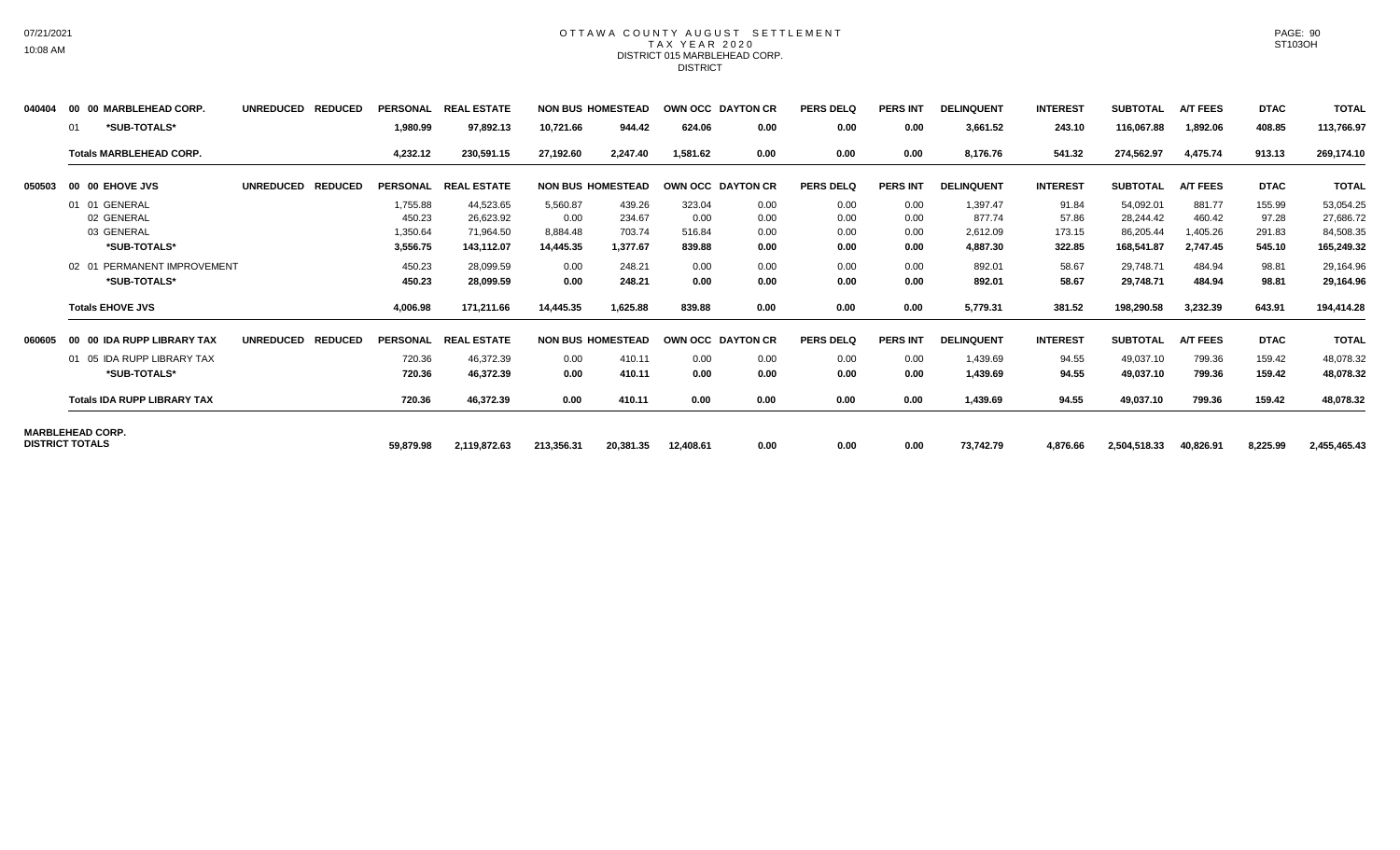# OTTAWA COUNTY AUGUST SETTLEMENT T A X Y E A R 2 0 2 0 DISTRICT 016 ERIE TOWNSHIP TAX CODE A

| 01 01 O.C.B.M.R.<br>2.200000<br>1.203400<br>0.00<br>12,660.96<br>1,859.74<br>546.57<br>134.55<br>0.00<br>0.00<br>0.00<br>619.72<br>105.18<br>15,926.72<br>259.63<br>70.23<br>0.899310<br>02 O.C.B.M.R<br>1.400000<br>1,389.80<br>408.46<br>100.55<br>0.00<br>0.00<br>0.00<br>463.12<br>78.60<br>11,902.16<br>194.02<br>52.48<br>0.00<br>9,461.63<br>01 PARK DISTRICT<br>0.600000<br>0.594840<br>125.21<br>34.71<br>0.00<br>7,009.44<br>0.00<br>270.17<br>0.00<br>0.00<br>0.00<br>0.00<br>343.09<br>58.23<br>7,680.93<br>2.697550<br>*SUB-TOTALS*<br>4.200000<br>29,132.03<br>3,249.54<br>1,225.20<br>235.10<br>0.00<br>0.00<br>1,425.93<br>242.01<br>35,509.81<br>578.86<br>157.42<br>0.00<br>0.00<br>0.432043<br>222.49<br>5,717.99<br>02 01 NURSING HOME<br>0.500000<br>4,545.52<br>667.68<br>196.23<br>48.31<br>0.00<br>0.00<br>0.00<br>37.76<br>93.21<br>25.21<br>0.00<br>*SUB-TOTALS*<br>0.500000<br>0.432043<br>0.00<br>4,545.52<br>667.68<br>196.23<br>48.31<br>0.00<br>0.00<br>0.00<br>222.49<br>37.76<br>5,717.99<br>93.21<br>25.21<br>0.223762<br>03 02 SENIOR PROGRAM<br>0.300000<br>0.00<br>2.354.20<br>345.80<br>101.63<br>25.02<br>0.00<br>0.00<br>0.00<br>115.23<br>19.56<br>2,961.44<br>48.28<br>13.06<br>03 SENIOR PROGRAM<br>0.200000<br>0.173250<br>0.00<br>2,041.53<br>0.00<br>78.69<br>0.00<br>0.00<br>0.00<br>0.00<br>99.93<br>16.96<br>2,237.11<br>36.47<br>10.11<br>0.397012<br>*SUB-TOTALS*<br>0.500000<br>0.00<br>4,395.73<br>345.80<br>180.32<br>25.02<br>0.00<br>0.00<br>0.00<br>215.16<br>36.52<br>5,198.55<br>84.75<br>23.17<br>04 01 INSIDE GENERAL<br>2.000000<br>2.000000<br>3,090.81<br>908.38<br>223.62<br>0.00<br>0.00<br>1,029.95<br>26,469.55<br>431.49<br>116.72<br>0.00<br>21,041.98<br>0.00<br>174.81<br>*SUB-TOTALS*<br>2.000000<br>2.000000<br>908.38<br>223.62<br>0.00<br>0.00<br>1,029.95<br>26,469.55<br>431.49<br>116.72<br>0.00<br>21,041.98<br>3,090.81<br>0.00<br>174.81<br>07 01 MENTAL HEALTH<br>0.700000<br>0.633701<br>6,667.16<br>979.32<br>287.82<br>70.85<br>0.00<br>326.34<br>8,386.88<br>36.98<br>0.00<br>0.00<br>0.00<br>55.39<br>136.72<br>02 MENTAL HEALTH<br>0.300000<br>0.271586<br>2,857.35<br>123.35<br>58.59<br>0.00<br>419.71<br>30.37<br>0.00<br>0.00<br>0.00<br>139.86<br>23.74<br>3,594.38<br>15.85<br>03 MENTAL HEALTH<br>0.200000<br>0.181100<br>0.00<br>2,134.03<br>0.00<br>82.25<br>0.00<br>0.00<br>0.00<br>0.00<br>104.46<br>17.73<br>2,338.47<br>38.12<br>10.57<br>1.086387<br>14,319.73<br>233.43<br>63.40<br>*SUB-TOTALS*<br>1.200000<br>11,658.54<br>1,399.03<br>493.42<br>101.22<br>0.00<br>0.00<br>0.00<br>570.66<br>96.86<br>0.00<br><b>Totals OTTAWA COUNTY</b><br>8.400000<br>6.612992<br>0.00<br>70,773.80<br>8,752.86<br>3,003.55<br>633.27<br>0.00<br>0.00<br>0.00<br>3,464.19<br>587.96<br>87,215.63<br>1,421.74<br>385.92 | 15,596.86    |
|---------------------------------------------------------------------------------------------------------------------------------------------------------------------------------------------------------------------------------------------------------------------------------------------------------------------------------------------------------------------------------------------------------------------------------------------------------------------------------------------------------------------------------------------------------------------------------------------------------------------------------------------------------------------------------------------------------------------------------------------------------------------------------------------------------------------------------------------------------------------------------------------------------------------------------------------------------------------------------------------------------------------------------------------------------------------------------------------------------------------------------------------------------------------------------------------------------------------------------------------------------------------------------------------------------------------------------------------------------------------------------------------------------------------------------------------------------------------------------------------------------------------------------------------------------------------------------------------------------------------------------------------------------------------------------------------------------------------------------------------------------------------------------------------------------------------------------------------------------------------------------------------------------------------------------------------------------------------------------------------------------------------------------------------------------------------------------------------------------------------------------------------------------------------------------------------------------------------------------------------------------------------------------------------------------------------------------------------------------------------------------------------------------------------------------------------------------------------------------------------------------------------------------------------------------------------------------------------------------------------------------------------------------------------------------------------------------------------------------------------------------------------------------------------------------------------|--------------|
|                                                                                                                                                                                                                                                                                                                                                                                                                                                                                                                                                                                                                                                                                                                                                                                                                                                                                                                                                                                                                                                                                                                                                                                                                                                                                                                                                                                                                                                                                                                                                                                                                                                                                                                                                                                                                                                                                                                                                                                                                                                                                                                                                                                                                                                                                                                                                                                                                                                                                                                                                                                                                                                                                                                                                                                                                     |              |
|                                                                                                                                                                                                                                                                                                                                                                                                                                                                                                                                                                                                                                                                                                                                                                                                                                                                                                                                                                                                                                                                                                                                                                                                                                                                                                                                                                                                                                                                                                                                                                                                                                                                                                                                                                                                                                                                                                                                                                                                                                                                                                                                                                                                                                                                                                                                                                                                                                                                                                                                                                                                                                                                                                                                                                                                                     | 11,655.66    |
|                                                                                                                                                                                                                                                                                                                                                                                                                                                                                                                                                                                                                                                                                                                                                                                                                                                                                                                                                                                                                                                                                                                                                                                                                                                                                                                                                                                                                                                                                                                                                                                                                                                                                                                                                                                                                                                                                                                                                                                                                                                                                                                                                                                                                                                                                                                                                                                                                                                                                                                                                                                                                                                                                                                                                                                                                     | 7,521.01     |
|                                                                                                                                                                                                                                                                                                                                                                                                                                                                                                                                                                                                                                                                                                                                                                                                                                                                                                                                                                                                                                                                                                                                                                                                                                                                                                                                                                                                                                                                                                                                                                                                                                                                                                                                                                                                                                                                                                                                                                                                                                                                                                                                                                                                                                                                                                                                                                                                                                                                                                                                                                                                                                                                                                                                                                                                                     | 34,773.53    |
|                                                                                                                                                                                                                                                                                                                                                                                                                                                                                                                                                                                                                                                                                                                                                                                                                                                                                                                                                                                                                                                                                                                                                                                                                                                                                                                                                                                                                                                                                                                                                                                                                                                                                                                                                                                                                                                                                                                                                                                                                                                                                                                                                                                                                                                                                                                                                                                                                                                                                                                                                                                                                                                                                                                                                                                                                     | 5,599.57     |
|                                                                                                                                                                                                                                                                                                                                                                                                                                                                                                                                                                                                                                                                                                                                                                                                                                                                                                                                                                                                                                                                                                                                                                                                                                                                                                                                                                                                                                                                                                                                                                                                                                                                                                                                                                                                                                                                                                                                                                                                                                                                                                                                                                                                                                                                                                                                                                                                                                                                                                                                                                                                                                                                                                                                                                                                                     | 5,599.57     |
|                                                                                                                                                                                                                                                                                                                                                                                                                                                                                                                                                                                                                                                                                                                                                                                                                                                                                                                                                                                                                                                                                                                                                                                                                                                                                                                                                                                                                                                                                                                                                                                                                                                                                                                                                                                                                                                                                                                                                                                                                                                                                                                                                                                                                                                                                                                                                                                                                                                                                                                                                                                                                                                                                                                                                                                                                     |              |
|                                                                                                                                                                                                                                                                                                                                                                                                                                                                                                                                                                                                                                                                                                                                                                                                                                                                                                                                                                                                                                                                                                                                                                                                                                                                                                                                                                                                                                                                                                                                                                                                                                                                                                                                                                                                                                                                                                                                                                                                                                                                                                                                                                                                                                                                                                                                                                                                                                                                                                                                                                                                                                                                                                                                                                                                                     | 2,900.10     |
|                                                                                                                                                                                                                                                                                                                                                                                                                                                                                                                                                                                                                                                                                                                                                                                                                                                                                                                                                                                                                                                                                                                                                                                                                                                                                                                                                                                                                                                                                                                                                                                                                                                                                                                                                                                                                                                                                                                                                                                                                                                                                                                                                                                                                                                                                                                                                                                                                                                                                                                                                                                                                                                                                                                                                                                                                     | 2,190.53     |
|                                                                                                                                                                                                                                                                                                                                                                                                                                                                                                                                                                                                                                                                                                                                                                                                                                                                                                                                                                                                                                                                                                                                                                                                                                                                                                                                                                                                                                                                                                                                                                                                                                                                                                                                                                                                                                                                                                                                                                                                                                                                                                                                                                                                                                                                                                                                                                                                                                                                                                                                                                                                                                                                                                                                                                                                                     | 5,090.63     |
|                                                                                                                                                                                                                                                                                                                                                                                                                                                                                                                                                                                                                                                                                                                                                                                                                                                                                                                                                                                                                                                                                                                                                                                                                                                                                                                                                                                                                                                                                                                                                                                                                                                                                                                                                                                                                                                                                                                                                                                                                                                                                                                                                                                                                                                                                                                                                                                                                                                                                                                                                                                                                                                                                                                                                                                                                     | 25,921.34    |
|                                                                                                                                                                                                                                                                                                                                                                                                                                                                                                                                                                                                                                                                                                                                                                                                                                                                                                                                                                                                                                                                                                                                                                                                                                                                                                                                                                                                                                                                                                                                                                                                                                                                                                                                                                                                                                                                                                                                                                                                                                                                                                                                                                                                                                                                                                                                                                                                                                                                                                                                                                                                                                                                                                                                                                                                                     | 25,921.34    |
|                                                                                                                                                                                                                                                                                                                                                                                                                                                                                                                                                                                                                                                                                                                                                                                                                                                                                                                                                                                                                                                                                                                                                                                                                                                                                                                                                                                                                                                                                                                                                                                                                                                                                                                                                                                                                                                                                                                                                                                                                                                                                                                                                                                                                                                                                                                                                                                                                                                                                                                                                                                                                                                                                                                                                                                                                     | 8,213.18     |
|                                                                                                                                                                                                                                                                                                                                                                                                                                                                                                                                                                                                                                                                                                                                                                                                                                                                                                                                                                                                                                                                                                                                                                                                                                                                                                                                                                                                                                                                                                                                                                                                                                                                                                                                                                                                                                                                                                                                                                                                                                                                                                                                                                                                                                                                                                                                                                                                                                                                                                                                                                                                                                                                                                                                                                                                                     | 3,519.94     |
|                                                                                                                                                                                                                                                                                                                                                                                                                                                                                                                                                                                                                                                                                                                                                                                                                                                                                                                                                                                                                                                                                                                                                                                                                                                                                                                                                                                                                                                                                                                                                                                                                                                                                                                                                                                                                                                                                                                                                                                                                                                                                                                                                                                                                                                                                                                                                                                                                                                                                                                                                                                                                                                                                                                                                                                                                     | 2,289.78     |
|                                                                                                                                                                                                                                                                                                                                                                                                                                                                                                                                                                                                                                                                                                                                                                                                                                                                                                                                                                                                                                                                                                                                                                                                                                                                                                                                                                                                                                                                                                                                                                                                                                                                                                                                                                                                                                                                                                                                                                                                                                                                                                                                                                                                                                                                                                                                                                                                                                                                                                                                                                                                                                                                                                                                                                                                                     | 14,022.90    |
|                                                                                                                                                                                                                                                                                                                                                                                                                                                                                                                                                                                                                                                                                                                                                                                                                                                                                                                                                                                                                                                                                                                                                                                                                                                                                                                                                                                                                                                                                                                                                                                                                                                                                                                                                                                                                                                                                                                                                                                                                                                                                                                                                                                                                                                                                                                                                                                                                                                                                                                                                                                                                                                                                                                                                                                                                     | 85,407.97    |
|                                                                                                                                                                                                                                                                                                                                                                                                                                                                                                                                                                                                                                                                                                                                                                                                                                                                                                                                                                                                                                                                                                                                                                                                                                                                                                                                                                                                                                                                                                                                                                                                                                                                                                                                                                                                                                                                                                                                                                                                                                                                                                                                                                                                                                                                                                                                                                                                                                                                                                                                                                                                                                                                                                                                                                                                                     |              |
| <b>NON BUS HOMESTEAD</b><br><b>PERS DELQ</b><br><b>DELINQUENT</b><br><b>A/T FEES</b><br><b>DTAC</b><br>020212 00 00 ERIE TOWNSHIP<br><b>UNREDUCED</b><br><b>REDUCED</b><br><b>PERSONAL</b><br><b>REAL ESTATE</b><br>OWN OCC DAYTON CR<br><b>PERS INT</b><br><b>INTEREST</b><br><b>SUBTOTAL</b>                                                                                                                                                                                                                                                                                                                                                                                                                                                                                                                                                                                                                                                                                                                                                                                                                                                                                                                                                                                                                                                                                                                                                                                                                                                                                                                                                                                                                                                                                                                                                                                                                                                                                                                                                                                                                                                                                                                                                                                                                                                                                                                                                                                                                                                                                                                                                                                                                                                                                                                      | <b>TOTAL</b> |
| 242.17<br>27.44<br>01 01 FIRE<br>1.500000<br>0.470261<br>0.00<br>4,947.61<br>726.74<br>213.59<br>52.58<br>0.00<br>0.00<br>0.00<br>41.10<br>6,223.79<br>101.46                                                                                                                                                                                                                                                                                                                                                                                                                                                                                                                                                                                                                                                                                                                                                                                                                                                                                                                                                                                                                                                                                                                                                                                                                                                                                                                                                                                                                                                                                                                                                                                                                                                                                                                                                                                                                                                                                                                                                                                                                                                                                                                                                                                                                                                                                                                                                                                                                                                                                                                                                                                                                                                       | 6,094.89     |
| 02 FIRE<br>2.000000<br>1.881648<br>0.00<br>22,172.85<br>0.00<br>854.62<br>0.00<br>0.00<br>0.00<br>0.00<br>1,085.31<br>184.20<br>24,296.98<br>396.07<br>109.81                                                                                                                                                                                                                                                                                                                                                                                                                                                                                                                                                                                                                                                                                                                                                                                                                                                                                                                                                                                                                                                                                                                                                                                                                                                                                                                                                                                                                                                                                                                                                                                                                                                                                                                                                                                                                                                                                                                                                                                                                                                                                                                                                                                                                                                                                                                                                                                                                                                                                                                                                                                                                                                       | 23,791.10    |
| 497.53<br>*SUB-TOTALS*<br>2.351909<br>726.74<br>52.58<br>1,327.48<br>225.30<br>30,520.77<br>137.25<br>3.500000<br>0.00<br>27,120.46<br>1,068.21<br>0.00<br>0.00<br>0.00                                                                                                                                                                                                                                                                                                                                                                                                                                                                                                                                                                                                                                                                                                                                                                                                                                                                                                                                                                                                                                                                                                                                                                                                                                                                                                                                                                                                                                                                                                                                                                                                                                                                                                                                                                                                                                                                                                                                                                                                                                                                                                                                                                                                                                                                                                                                                                                                                                                                                                                                                                                                                                             | 29,885.99    |
| 02 01 INSIDE GENERAL<br>3.450000<br>36,297.41<br>1,566.95<br>385.74<br>0.00<br>1,776.67<br>45,659.96<br>744.32<br>3.450000<br>0.00<br>5,331.65<br>0.00<br>0.00<br>301.54<br>201.34                                                                                                                                                                                                                                                                                                                                                                                                                                                                                                                                                                                                                                                                                                                                                                                                                                                                                                                                                                                                                                                                                                                                                                                                                                                                                                                                                                                                                                                                                                                                                                                                                                                                                                                                                                                                                                                                                                                                                                                                                                                                                                                                                                                                                                                                                                                                                                                                                                                                                                                                                                                                                                  | 44,714.30    |
| *SUB-TOTALS*<br>3.450000<br>3.450000<br>36,297.41<br>5,331.65<br>1,566.95<br>385.74<br>0.00<br>1,776.67<br>301.54<br>45,659.96<br>744.32<br>201.34<br>0.00<br>0.00<br>0.00                                                                                                                                                                                                                                                                                                                                                                                                                                                                                                                                                                                                                                                                                                                                                                                                                                                                                                                                                                                                                                                                                                                                                                                                                                                                                                                                                                                                                                                                                                                                                                                                                                                                                                                                                                                                                                                                                                                                                                                                                                                                                                                                                                                                                                                                                                                                                                                                                                                                                                                                                                                                                                          | 44,714.30    |
| 03 02 INSIDE ROADS<br>0.750000<br>0.750000<br>340.64<br>0.00<br>386.23<br>65.55<br>9,926.07<br>161.81<br>43.77<br>0.00<br>7,890.74<br>1,159.05<br>83.86<br>0.00<br>0.00                                                                                                                                                                                                                                                                                                                                                                                                                                                                                                                                                                                                                                                                                                                                                                                                                                                                                                                                                                                                                                                                                                                                                                                                                                                                                                                                                                                                                                                                                                                                                                                                                                                                                                                                                                                                                                                                                                                                                                                                                                                                                                                                                                                                                                                                                                                                                                                                                                                                                                                                                                                                                                             | 9,720.49     |
| 0.750000<br>0.750000<br>340.64<br>83.86<br>0.00<br>386.23<br>65.55<br>9,926.07<br>161.81<br>43.77<br>*SUB-TOTALS*<br>0.00<br>7,890.74<br>1,159.05<br>0.00<br>0.00                                                                                                                                                                                                                                                                                                                                                                                                                                                                                                                                                                                                                                                                                                                                                                                                                                                                                                                                                                                                                                                                                                                                                                                                                                                                                                                                                                                                                                                                                                                                                                                                                                                                                                                                                                                                                                                                                                                                                                                                                                                                                                                                                                                                                                                                                                                                                                                                                                                                                                                                                                                                                                                   | 9,720.49     |
| 2,975.80<br>7.700000<br>6.551909<br>71,308.61<br>7,217.44<br>522.18<br>3,490.38<br>592.39<br>86,106.80<br>1,403.66<br>382.36<br><b>Totals ERIE TOWNSHIP</b><br>0.00<br>0.00<br>0.00<br>0.00                                                                                                                                                                                                                                                                                                                                                                                                                                                                                                                                                                                                                                                                                                                                                                                                                                                                                                                                                                                                                                                                                                                                                                                                                                                                                                                                                                                                                                                                                                                                                                                                                                                                                                                                                                                                                                                                                                                                                                                                                                                                                                                                                                                                                                                                                                                                                                                                                                                                                                                                                                                                                         | 84,320.78    |
|                                                                                                                                                                                                                                                                                                                                                                                                                                                                                                                                                                                                                                                                                                                                                                                                                                                                                                                                                                                                                                                                                                                                                                                                                                                                                                                                                                                                                                                                                                                                                                                                                                                                                                                                                                                                                                                                                                                                                                                                                                                                                                                                                                                                                                                                                                                                                                                                                                                                                                                                                                                                                                                                                                                                                                                                                     |              |
| 00 00 PORT CLINTON CSD<br><b>UNREDUCED</b><br><b>REDUCED</b><br><b>PERSONAL</b><br><b>REAL ESTATE</b><br><b>NON BUS HOMESTEAD</b><br>OWN OCC DAYTON CR<br><b>PERS DELQ</b><br><b>PERS INT</b><br><b>DELINQUENT</b><br><b>INTEREST</b><br><b>SUBTOTAL</b><br><b>A/T FEES</b><br><b>DTAC</b><br>030304                                                                                                                                                                                                                                                                                                                                                                                                                                                                                                                                                                                                                                                                                                                                                                                                                                                                                                                                                                                                                                                                                                                                                                                                                                                                                                                                                                                                                                                                                                                                                                                                                                                                                                                                                                                                                                                                                                                                                                                                                                                                                                                                                                                                                                                                                                                                                                                                                                                                                                                | <b>TOTAL</b> |
| 163.40<br>00 01 GENERAL<br>2.800000<br>2.800000<br>0.00<br>29,458.77<br>4,327.13<br>1,271.73<br>313.07<br>0.00<br>0.00<br>0.00<br>1,441.93<br>244.73<br>37,057.36<br>604.08                                                                                                                                                                                                                                                                                                                                                                                                                                                                                                                                                                                                                                                                                                                                                                                                                                                                                                                                                                                                                                                                                                                                                                                                                                                                                                                                                                                                                                                                                                                                                                                                                                                                                                                                                                                                                                                                                                                                                                                                                                                                                                                                                                                                                                                                                                                                                                                                                                                                                                                                                                                                                                         | 36,289.88    |
| 02 PERMANENT IMPROVEMENT<br>0.700000<br>0.700000<br>1,081.78<br>317.93<br>78.27<br>0.00<br>0.00<br>360.48<br>61.18<br>9,264.33<br>151.02<br>40.85<br>0.00<br>7,364.69<br>0.00                                                                                                                                                                                                                                                                                                                                                                                                                                                                                                                                                                                                                                                                                                                                                                                                                                                                                                                                                                                                                                                                                                                                                                                                                                                                                                                                                                                                                                                                                                                                                                                                                                                                                                                                                                                                                                                                                                                                                                                                                                                                                                                                                                                                                                                                                                                                                                                                                                                                                                                                                                                                                                       | 9,072.46     |
| *SUB-TOTALS*<br>3.500000<br>3.500000<br>36,823.46<br>5,408.91<br>1,589.66<br>391.34<br>0.00<br>0.00<br>1,802.41<br>305.91<br>46,321.69<br>755.10<br>204.25<br>0.00<br>0.00                                                                                                                                                                                                                                                                                                                                                                                                                                                                                                                                                                                                                                                                                                                                                                                                                                                                                                                                                                                                                                                                                                                                                                                                                                                                                                                                                                                                                                                                                                                                                                                                                                                                                                                                                                                                                                                                                                                                                                                                                                                                                                                                                                                                                                                                                                                                                                                                                                                                                                                                                                                                                                          | 45,362.34    |
| 01 01 GENERAL<br>27.900000<br>7.150575<br>75,231.11<br>11,050.54<br>3,247.70<br>799.50<br>0.00<br>0.00<br>0.00<br>3,682.38<br>624.98<br>94,636.21<br>1,542.69<br>417.30<br>0.00                                                                                                                                                                                                                                                                                                                                                                                                                                                                                                                                                                                                                                                                                                                                                                                                                                                                                                                                                                                                                                                                                                                                                                                                                                                                                                                                                                                                                                                                                                                                                                                                                                                                                                                                                                                                                                                                                                                                                                                                                                                                                                                                                                                                                                                                                                                                                                                                                                                                                                                                                                                                                                     | 92,676.22    |
| 2.035075<br>02 GENERAL<br>5.900000<br>3,145.02<br>924.31<br>227.54<br>0.00<br>0.00<br>1,048.02<br>177.87<br>26,933.76<br>439.06<br>118.76<br>0.00<br>21,411.00<br>0.00                                                                                                                                                                                                                                                                                                                                                                                                                                                                                                                                                                                                                                                                                                                                                                                                                                                                                                                                                                                                                                                                                                                                                                                                                                                                                                                                                                                                                                                                                                                                                                                                                                                                                                                                                                                                                                                                                                                                                                                                                                                                                                                                                                                                                                                                                                                                                                                                                                                                                                                                                                                                                                              | 26,375.94    |
| 03 GENERAL<br>1.537236<br>20,344.96<br>331.65<br>89.71<br>3.900000<br>0.00<br>16,173.24<br>2,375.65<br>698.19<br>171.88<br>0.00<br>0.00<br>0.00<br>791.64<br>134.36                                                                                                                                                                                                                                                                                                                                                                                                                                                                                                                                                                                                                                                                                                                                                                                                                                                                                                                                                                                                                                                                                                                                                                                                                                                                                                                                                                                                                                                                                                                                                                                                                                                                                                                                                                                                                                                                                                                                                                                                                                                                                                                                                                                                                                                                                                                                                                                                                                                                                                                                                                                                                                                 | 19,923.60    |
| 04 GENERAL<br>4.900000<br>2.317685<br>24,384.34<br>1,052.66<br>259.14<br>0.00<br>0.00<br>1,193.55<br>202.57<br>30,674.02<br>500.03<br>135.26<br>0.00<br>3,581.76<br>0.00                                                                                                                                                                                                                                                                                                                                                                                                                                                                                                                                                                                                                                                                                                                                                                                                                                                                                                                                                                                                                                                                                                                                                                                                                                                                                                                                                                                                                                                                                                                                                                                                                                                                                                                                                                                                                                                                                                                                                                                                                                                                                                                                                                                                                                                                                                                                                                                                                                                                                                                                                                                                                                            | 30,038.73    |
| 47,247.74<br>770.20<br>05 GENERAL<br>6.900000<br>3.569970<br>37,559.61<br>5,517.05<br>1,621.44<br>399.16<br>0.00<br>0.00<br>1,838.45<br>312.03<br>208.34<br>0.00<br>0.00                                                                                                                                                                                                                                                                                                                                                                                                                                                                                                                                                                                                                                                                                                                                                                                                                                                                                                                                                                                                                                                                                                                                                                                                                                                                                                                                                                                                                                                                                                                                                                                                                                                                                                                                                                                                                                                                                                                                                                                                                                                                                                                                                                                                                                                                                                                                                                                                                                                                                                                                                                                                                                            | 46,269.20    |
| *SUB-TOTALS*<br>49.500000<br>16.610541<br>174,759.30<br>25,670.02<br>7,544.30<br>1,857.22<br>0.00<br>0.00<br>8,554.04<br>1,451.81<br>219,836.69<br>3,583.63<br>969.37<br>0.00<br>0.00                                                                                                                                                                                                                                                                                                                                                                                                                                                                                                                                                                                                                                                                                                                                                                                                                                                                                                                                                                                                                                                                                                                                                                                                                                                                                                                                                                                                                                                                                                                                                                                                                                                                                                                                                                                                                                                                                                                                                                                                                                                                                                                                                                                                                                                                                                                                                                                                                                                                                                                                                                                                                               |              |
| 02 01 SUPPLIES<br>2.300000<br>0.589474<br>6,201.85<br>267.73<br>65.91<br>0.00<br>303.57<br>51.52<br>7,801.56<br>127.18<br>34.40<br>0.00<br>910.98<br>0.00<br>0.00                                                                                                                                                                                                                                                                                                                                                                                                                                                                                                                                                                                                                                                                                                                                                                                                                                                                                                                                                                                                                                                                                                                                                                                                                                                                                                                                                                                                                                                                                                                                                                                                                                                                                                                                                                                                                                                                                                                                                                                                                                                                                                                                                                                                                                                                                                                                                                                                                                                                                                                                                                                                                                                   | 215,283.69   |
| 2.300000<br>0.589474<br>267.73<br>65.91<br>303.57<br>51.52<br>127.18<br>*SUB-TOTALS*<br>0.00<br>6,201.85<br>910.98<br>0.00<br>0.00<br>0.00<br>7,801.56<br>34.40                                                                                                                                                                                                                                                                                                                                                                                                                                                                                                                                                                                                                                                                                                                                                                                                                                                                                                                                                                                                                                                                                                                                                                                                                                                                                                                                                                                                                                                                                                                                                                                                                                                                                                                                                                                                                                                                                                                                                                                                                                                                                                                                                                                                                                                                                                                                                                                                                                                                                                                                                                                                                                                     | 7,639.98     |
| 04 01 PERMANENT IMPROVEMENT<br>0.300000<br>33.54<br>3,970.43<br>64.72<br>17.51<br>0.300000<br>0.00<br>3,156.30<br>463.62<br>136.26<br>0.00<br>0.00<br>0.00<br>154.49<br>26.22                                                                                                                                                                                                                                                                                                                                                                                                                                                                                                                                                                                                                                                                                                                                                                                                                                                                                                                                                                                                                                                                                                                                                                                                                                                                                                                                                                                                                                                                                                                                                                                                                                                                                                                                                                                                                                                                                                                                                                                                                                                                                                                                                                                                                                                                                                                                                                                                                                                                                                                                                                                                                                       | 7,639.98     |
| 0.300000<br>136.26<br>33.54<br>64.72<br>17.51<br>*SUB-TOTALS*<br>0.300000<br>0.00<br>3,156.30<br>463.62<br>0.00<br>0.00<br>0.00<br>154.49<br>26.22<br>3,970.43                                                                                                                                                                                                                                                                                                                                                                                                                                                                                                                                                                                                                                                                                                                                                                                                                                                                                                                                                                                                                                                                                                                                                                                                                                                                                                                                                                                                                                                                                                                                                                                                                                                                                                                                                                                                                                                                                                                                                                                                                                                                                                                                                                                                                                                                                                                                                                                                                                                                                                                                                                                                                                                      | 3,888.20     |
| 2.630000<br>567.41<br>07 01 EMERGENCY<br>2.630000<br>0.00<br>27,670.20<br>4,064.42<br>1,194.51<br>294.06<br>0.00<br>0.00<br>0.00<br>1,354.39<br>229.87<br>34,807.45<br>153.48                                                                                                                                                                                                                                                                                                                                                                                                                                                                                                                                                                                                                                                                                                                                                                                                                                                                                                                                                                                                                                                                                                                                                                                                                                                                                                                                                                                                                                                                                                                                                                                                                                                                                                                                                                                                                                                                                                                                                                                                                                                                                                                                                                                                                                                                                                                                                                                                                                                                                                                                                                                                                                       | 3,888.20     |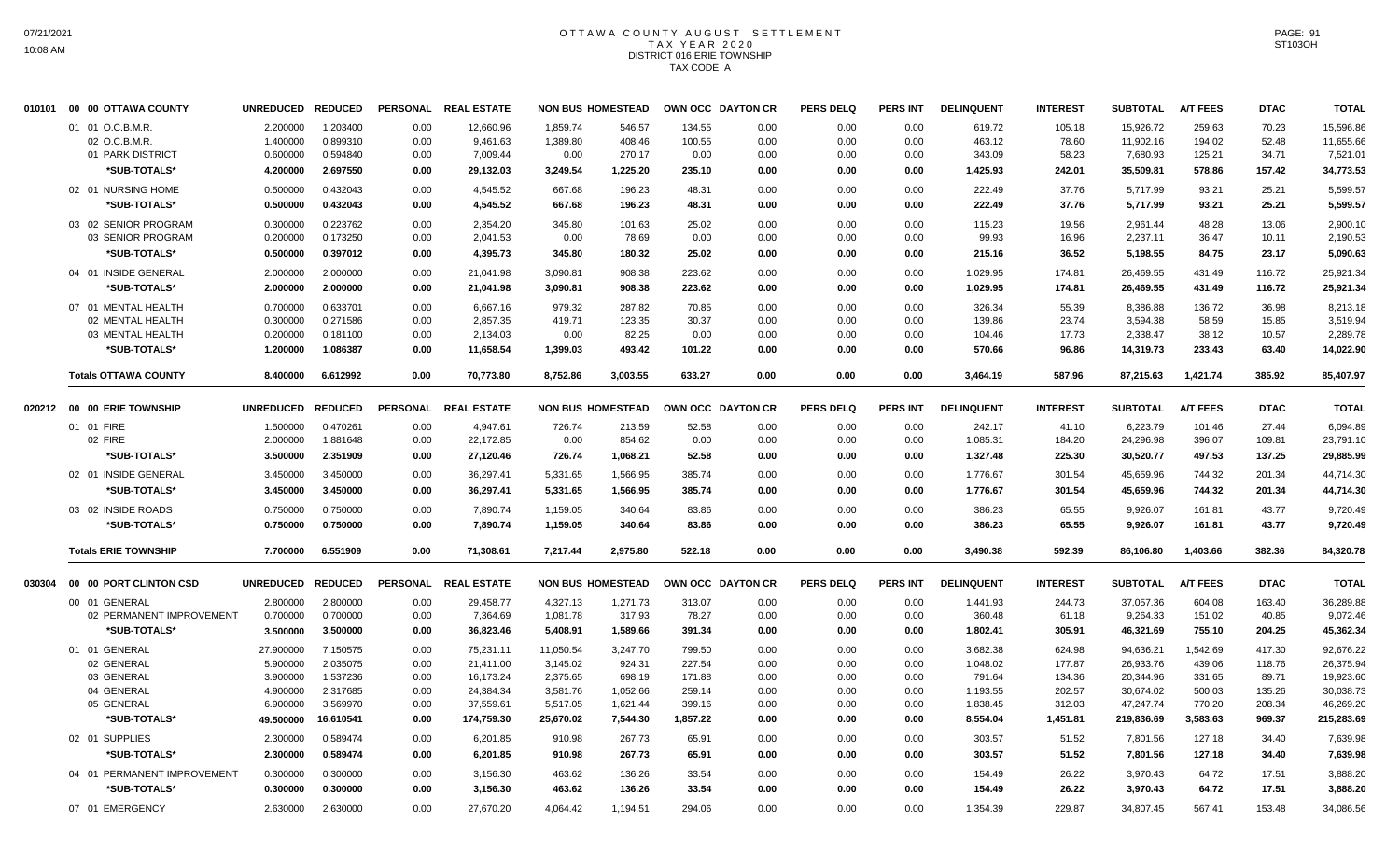#### OTTAWA COUNTY AUGUST SETTLEMENT T A X Y E A R 2 0 2 0 DISTRICT 016 ERIE TOWNSHIP TAX CODE A

| 030304 | 00 00 PORT CLINTON CSD             | <b>UNREDUCED</b> | <b>REDUCED</b> | <b>PERSONAL</b> | <b>REAL</b><br>L ESTATE |           | <b>NON BUS HOMESTEAD</b> |          | OWN OCC DAYTON CR | <b>PERS DELQ</b> | <b>PERS INT</b> | <b>DELINQUENT</b> | <b>INTEREST</b> | <b>SUBTOTAL</b> | <b>A/T FEES</b> | <b>DTAC</b> | <b>TOTAL</b> |
|--------|------------------------------------|------------------|----------------|-----------------|-------------------------|-----------|--------------------------|----------|-------------------|------------------|-----------------|-------------------|-----------------|-----------------|-----------------|-------------|--------------|
|        | *SUB-TOTALS*<br>07                 | 2.630000         | 2.630000       | 0.00            | 27,670.20               | 4,064.42  | 1,194.51                 | 294.06   | 0.00              | 0.00             | 0.00            | 1,354.39          | 229.87          | 34,807.45       | 567.41          | 153.48      | 34,086.56    |
|        | 09 01 BOND                         | 3.450000         | 3.450000       | 0.00            | 36,297.41               | 5,331.65  | 1,566.95                 | 385.74   | 0.00              | 0.00             | 0.00            | 1,776.67          | 301.54          | 45,659.96       | 744.32          | 201.34      | 44,714.30    |
|        | *SUB-TOTALS*                       | 3.450000         | 3.450000       | 0.00            | 36,297.41               | 5,331.65  | 1,566.95                 | 385.74   | 0.00              | 0.00             | 0.00            | 1,776.67          | 301.54          | 45,659.96       | 744.32          | 201.34      | 44,714.30    |
|        | <b>Totals PORT CLINTON CSD</b>     | 61.680000        | 27.080015      | 0.00            | 284,908.52              | 41,849.60 | 12,299.41                | 3,027.81 | 0.00              | 0.00             | 0.00            | 13,945.57         | 2,366.87        | 358,397.78      | 5,842.36        | 1,580.35    | 350,975.07   |
| 050502 | 00 00 VANGUARD JVS                 | <b>UNREDUCED</b> | <b>REDUCED</b> | <b>PERSONAL</b> | L ESTATE<br><b>REAL</b> |           | <b>NON BUS HOMESTEAD</b> |          | OWN OCC DAYTON CR | <b>PERS DELQ</b> | <b>PERS INT</b> | <b>DELINQUENT</b> | <b>INTEREST</b> | <b>SUBTOTAL</b> | <b>A/T FEES</b> | <b>DTAC</b> | <b>TOTAL</b> |
|        | 01 01 GENERAL                      | 1.600000         | 1.600000       | 0.00            | 16,833.55               | 2,472.66  | 726.68                   | 178.87   | 0.00              | 0.00             | 0.00            | 823.97            | 139.85          | 21,175.58       | 345.19          | 93.37       | 20,737.02    |
|        | *SUB-TOTALS*                       | 1.600000         | 1.600000       | 0.00            | 16,833.55               | 2,472.66  | 726.68                   | 178.87   | 0.00              | 0.00             | 0.00            | 823.97            | 139.85          | 21,175.58       | 345.19          | 93.37       | 20,737.02    |
|        | <b>Totals VANGUARD JVS</b>         | 1.600000         | 1.600000       | 0.00            | 16,833.55               | 2,472.66  | 726.68                   | 178.87   | 0.00              | 0.00             | 0.00            | 823.97            | 139.85          | 21,175.58       | 345.19          | 93.37       | 20,737.02    |
| 060605 | 00 00 IDA RUPP LIBRARY TAX         | <b>UNREDUCED</b> | <b>REDUCED</b> | <b>PERSONAL</b> | <b>REA</b><br>. ESTATE  |           | <b>NON BUS HOMESTEAD</b> |          | OWN OCC DAYTON CR | <b>PERS DELQ</b> | <b>PERS INT</b> | <b>DELINQUENT</b> | <b>INTEREST</b> | <b>SUBTOTAL</b> | <b>A/T FEES</b> | <b>DTAC</b> | <b>TOTAL</b> |
|        | 01 05 IDA RUPP LIBRARY TAX         | 0.800000         | 0.786794       | 0.00            | 9,271.37                | 0.00      | 357.35                   | 0.00     | 0.00              | 0.00             | 0.00            | 453.81            | 77.02           | 10,159.55       | 165.61          | 45.92       | 9,948.02     |
|        | *SUB-TOTALS*                       | 0.800000         | 0.786794       | 0.00            | 9,271.37                | 0.00      | 357.35                   | 0.00     | 0.00              | 0.00             | 0.00            | 453.81            | 77.02           | 10,159.55       | 165.61          | 45.92       | 9,948.02     |
|        | <b>Totals IDA RUPP LIBRARY TAX</b> | 0.800000         | 0.786794       | 0.00            | 9,271.37                | 0.00      | 357.35                   | 0.00     | 0.00              | 0.00             | 0.00            | 453.81            | 77.02           | 10,159.55       | 165.61          | 45.92       | 9,948.02     |
|        | <b>ERIE TOWNSHIP</b>               |                  |                |                 |                         |           |                          |          |                   |                  |                 |                   |                 |                 |                 |             |              |
|        | TAX CODE A TOTALS                  | 80.180000        | 42.631710      | 0.00            | 453,095.85              | 60,292.56 | 19,362.79                | 4,362.13 | 0.00              | 0.00             | 0.00            | 22,177.92         | 3,764.09        | 563,055.34      | 9,178.56        | 2,487.92    | 551,388.86   |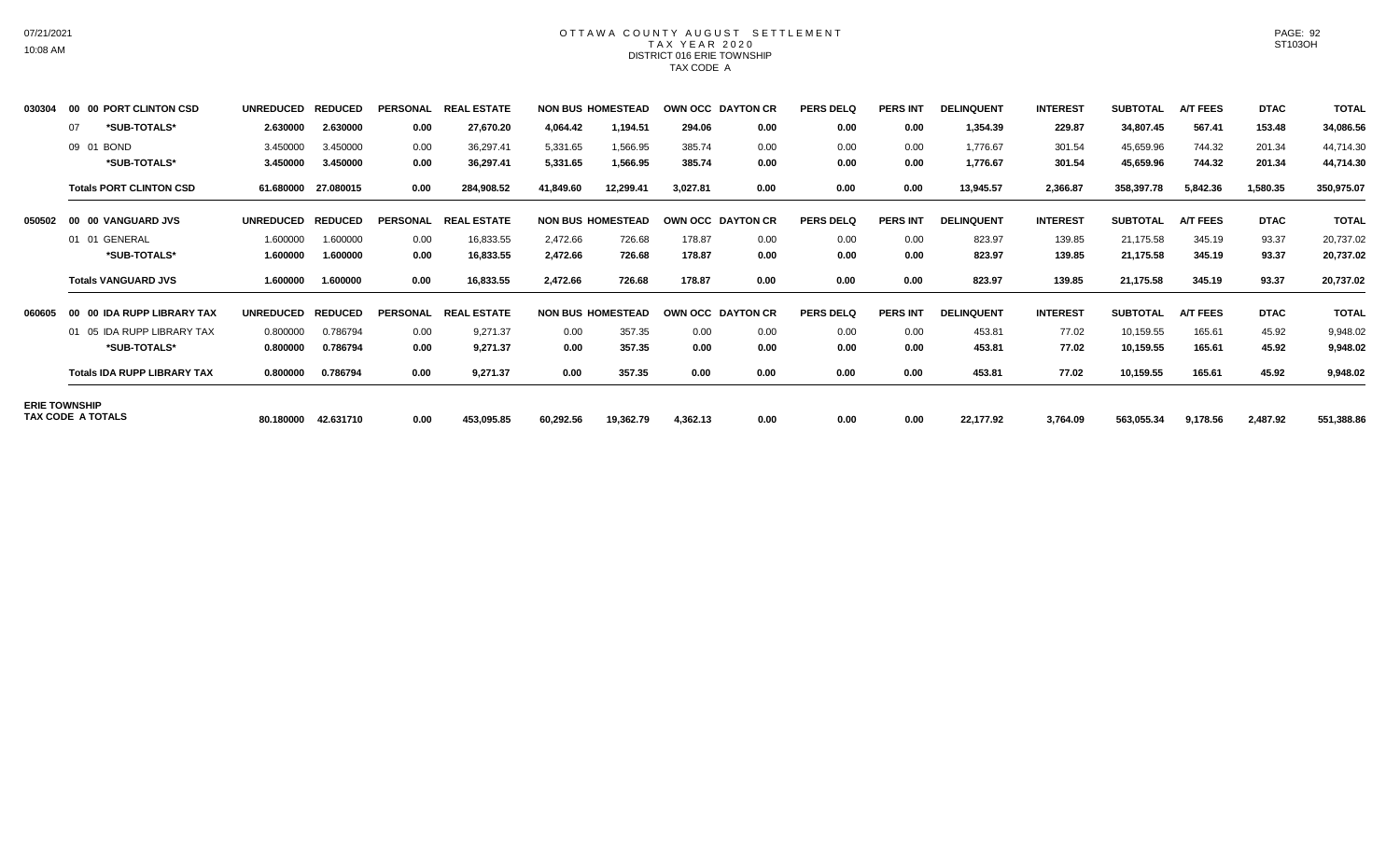# OTTAWA COUNTY AUGUST SETTLEMENT T A X Y E A R 2 0 2 0 DISTRICT 016 ERIE TOWNSHIP TAX CODE B

| 010101 | 00 00 OTTAWA COUNTY                       | <b>UNREDUCED</b> | <b>REDUCED</b> |                 | PERSONAL REAL ESTATE | <b>NON BUS HOMESTEAD</b> |               |       | OWN OCC DAYTON CR | <b>PERS DELQ</b> | <b>PERS INT</b> | <b>DELINQUENT</b> | <b>INTEREST</b> | <b>SUBTOTAL</b> | <b>A/T FEES</b> | <b>DTAC</b> | <b>TOTAL</b> |
|--------|-------------------------------------------|------------------|----------------|-----------------|----------------------|--------------------------|---------------|-------|-------------------|------------------|-----------------|-------------------|-----------------|-----------------|-----------------|-------------|--------------|
|        | 01 01 O.C.B.M.R.                          | 2.200000         | 1.883836       | 3,379.38        | 3,266.86             | 0.00                     | 22.70         | 1.29  | 0.00              | 0.00             | 0.00            | 6.78              | 1.24            | 6,678.25        | 108.86          | 0.00        | 6,569.39     |
|        | 02 O.C.B.M.R.                             | 1.400000         | 1.248331       | 2,150.51        | 2,164.80             | 0.00                     | 15.05         | 0.85  | 0.00              | 0.00             | 0.00            | 4.49              | 0.82            | 4,336.52        | 70.69           | 0.00        | 4,265.83     |
|        | 01 PARK DISTRICT                          | 0.600000         | 0.595592       | 921.65          | 1,032.85             | 0.00                     | 7.18          | 0.00  | 0.00              | 0.00             | 0.00            | 2.14              | 0.39            | 1,964.21        | 32.02           | 0.00        | 1,932.19     |
|        | *SUB-TOTALS*                              | 4.200000         | 3.727759       | 6,451.54        | 6,464.51             | 0.00                     | 44.93         | 2.14  | 0.00              | 0.00             | 0.00            | 13.41             | 2.45            | 12,978.98       | 211.57          | 0.00        | 12,767.41    |
|        | 02 01 NURSING HOME                        | 0.500000         | 0.485399       | 768.04          | 841.76               | 0.00                     | 5.85          | 0.33  | 0.00              | 0.00             | 0.00            | 1.75              | 0.32            | 1,618.05        | 26.38           | 0.00        | 1,591.67     |
|        | *SUB-TOTALS*                              | 0.500000         | 0.485399       | 768.04          | 841.76               | 0.00                     | 5.85          | 0.33  | 0.00              | 0.00             | 0.00            | 1.75              | 0.32            | 1,618.05        | 26.38           | 0.00        | 1,591.67     |
|        | 03 02 SENIOR PROGRAM                      | 0.300000         | 0.286012       | 460.82          | 495.99               | 0.00                     | 3.45          | 0.20  | 0.00              | 0.00             | 0.00            | 1.03              | 0.19            | 961.68          | 15.68           | 0.00        | 946.00       |
|        | 03 SENIOR PROGRAM                         | 0.200000         | 0.194640       | 307.22          | 337.54               | 0.00                     | 2.35          | 0.00  | 0.00              | 0.00             | 0.00            | 0.70              | 0.13            | 647.94          | 10.56           | 0.00        | 637.38       |
|        | *SUB-TOTALS*                              | 0.500000         | 0.480652       | 768.04          | 833.53               | 0.00                     | 5.80          | 0.20  | 0.00              | 0.00             | 0.00            | 1.73              | 0.32            | 1,609.62        | 26.24           | 0.00        | 1,583.38     |
|        | 04 01 INSIDE GENERAL                      | 2.000000         | 2.000000       | 3,072.16        | 3,468.31             | 0.00                     | 24.10         | 1.37  | 0.00              | 0.00             | 0.00            | 7.20              | 1.32            | 6.574.46        | 107.17          | 0.00        | 6,467.29     |
|        | *SUB-TOTALS*                              | 2.000000         | 2.000000       | 3,072.16        | 3,468.31             | 0.00                     | 24.10         | 1.37  | 0.00              | 0.00             | 0.00            | 7.20              | 1.32            | 6,574.46        | 107.17          | 0.00        | 6,467.29     |
|        | 07 01 MENTAL HEALTH                       | 0.700000         | 0.684293       | 1,075.26        | 1,186.67             | 0.00                     | 8.25          | 0.47  | 0.00              | 0.00             | 0.00            | 2.46              | 0.45            | 2,273.56        | 37.06           | 0.00        | 2,236.50     |
|        | 02 MENTAL HEALTH                          | 0.300000         | 0.293268       | 460.82          | 508.57               | 0.00                     | 3.53          | 0.20  | 0.00              | 0.00             | 0.00            | 1.06              | 0.19            | 974.37          | 15.88           | 0.00        | 958.49       |
|        | 03 MENTAL HEALTH                          | 0.200000         | 0.195512       | 307.22          | 339.05               | 0.00                     | 2.36          | 0.00  | 0.00              | 0.00             | 0.00            | 0.70              | 0.13            | 649.46          | 10.59           | 0.00        | 638.87       |
|        | *SUB-TOTALS*                              | 1.200000         | 1.173073       | 1,843.30        | 2,034.29             | 0.00                     | 14.14         | 0.67  | 0.00              | 0.00             | 0.00            | 4.22              | 0.77            | 3,897.39        | 63.53           | 0.00        | 3,833.86     |
|        | <b>Totals OTTAWA COUNTY</b>               | 8.400000         | 7.866883       | 12,903.08       | 13,642.40            | 0.00                     | 94.82         | 4.71  | 0.00              | 0.00             | 0.00            | 28.31             | 5.18            | 26,678.50       | 434.89          | 0.00        | 26,243.61    |
|        | 020212 00 00 ERIE TOWNSHIP                | <b>UNREDUCED</b> | <b>REDUCED</b> | <b>PERSONAL</b> | <b>REAL ESTATE</b>   | <b>NON BUS HOMESTEAD</b> |               |       | OWN OCC DAYTON CR | <b>PERS DELQ</b> | <b>PERS INT</b> | <b>DELINQUENT</b> | <b>INTEREST</b> | <b>SUBTOTAL</b> | <b>A/T FEES</b> | <b>DTAC</b> | <b>TOTAL</b> |
|        | 01 01 FIRE                                | 1.500000         | 0.887580       | 2,304.12        | 1,539.20             | 0.00                     | 10.70         | 0.61  | 0.00              | 0.00             | 0.00            | 3.20              | 0.59            | 3,858.42        | 62.90           | 0.00        | 3,795.52     |
|        | 02 FIRE                                   | 2.000000         | 1.945102       | 3,072.16        | 3,373.11             | 0.00                     | 23.44         | 0.00  | 0.00              | 0.00             | 0.00            | 7.00              | 1.28            | 6,476.99        | 105.58          | 0.00        | 6,371.41     |
|        | *SUB-TOTALS*                              | 3.500000         | 2.832682       | 5,376.28        | 4,912.31             | 0.00                     | 34.14         | 0.61  | 0.00              | 0.00             | 0.00            | 10.20             | 1.87            | 10,335.41       | 168.48          | 0.00        | 10,166.93    |
|        | 02 01 INSIDE GENERAL                      | 3.450000         | 3.450000       | 5,299.48        | 5,982.83             | 0.00                     | 41.58         | 2.35  | 0.00              | 0.00             | 0.00            | 12.42             | 2.28            | 11,340.94       | 184.87          | 0.00        | 11,156.07    |
|        | *SUB-TOTALS*                              | 3.450000         | 3.450000       | 5,299.48        | 5,982.83             | 0.00                     | 41.58         | 2.35  | 0.00              | 0.00             | 0.00            | 12.42             | 2.28            | 11,340.94       | 184.87          | 0.00        | 11,156.07    |
|        | 03 02 INSIDE ROADS                        | 0.750000         | 0.750000       | 1,152.06        | 1,300.62             | 0.00                     | 9.04          | 0.51  | 0.00              | 0.00             | 0.00            | 2.70              | 0.50            | 2.465.43        | 40.19           | 0.00        | 2,425.24     |
|        | *SUB-TOTALS*                              | 0.750000         | 0.750000       | 1,152.06        | 1,300.62             | 0.00                     | 9.04          | 0.51  | 0.00              | 0.00             | 0.00            | 2.70              | 0.50            | 2,465.43        | 40.19           | 0.00        | 2,425.24     |
|        | <b>Totals ERIE TOWNSHIP</b>               | 7.700000         | 7.032682       | 11,827.82       | 12,195.76            | 0.00                     | 84.76         | 3.47  | 0.00              | 0.00             | 0.00            | 25.32             | 4.65            | 24,141.78       | 393.54          | 0.00        | 23,748.24    |
| 030304 | 00 00 PORT CLINTON CSD                    | <b>UNREDUCED</b> | <b>REDUCED</b> |                 | PERSONAL REAL ESTATE | <b>NON BUS HOMESTEAD</b> |               |       | OWN OCC DAYTON CR | <b>PERS DELQ</b> | <b>PERS INT</b> | <b>DELINQUENT</b> | <b>INTEREST</b> | <b>SUBTOTAL</b> | <b>A/T FEES</b> | <b>DTAC</b> | <b>TOTAL</b> |
|        |                                           |                  |                |                 |                      |                          |               |       |                   |                  |                 |                   |                 |                 |                 |             |              |
|        | 00 01 GENERAL<br>02 PERMANENT IMPROVEMENT | 2.800000         | 2.800000       | 4,301.03        | 4,855.63             | 0.00                     | 33.75<br>8.44 | 1.91  | 0.00              | 0.00             | 0.00            | 10.08             | 1.85            | 9,204.25        | 150.04<br>37.51 | 0.00        | 9,054.21     |
|        |                                           | 0.700000         | 0.700000       | 1,075.26        | 1,213.91             | 0.00                     |               | 0.48  | 0.00              | 0.00             | 0.00            | 2.52              | 0.46            | 2,301.07        |                 | 0.00        | 2,263.56     |
|        | *SUB-TOTALS*                              | 3.500000         | 3.500000       | 5,376.29        | 6,069.54             | 0.00                     | 42.19         | 2.39  | 0.00              | 0.00             | 0.00            | 12.60             | 2.31            | 11,505.32       | 187.55          | 0.00        | 11,317.77    |
|        | 01 01 GENERAL                             | 27.900000        | 6.269716       | 42,856.65       | 10,872.65            | 0.00                     | 75.56         | 4.28  | 0.00              | 0.00             | 0.00            | 22.57             | 4.14            | 53,835.85       | 877.59          | 0.00        | 52,958.26    |
|        | 02 GENERAL                                | 5.900000         | 2.582259       | 9,062.88        | 4,478.03             | 0.00                     | 31.12         | 1.76  | 0.00              | 0.00             | 0.00            | 9.30              | 1.70            | 13,584.79       | 221.45          | 0.00        | 13,363.34    |
|        | 03 GENERAL                                | 3.900000         | 1.935313       | 5,990.72        | 3,356.13             | 0.00                     | 23.32         | 1.32  | 0.00              | 0.00             | 0.00            | 6.97              | 1.28            | 9,379.74        | 152.90          | 0.00        | 9,226.84     |
|        | 04 GENERAL                                | 4.900000         | 3.312694       | 7,526.80        | 5,744.72             | 0.00                     | 39.93         | 2.26  | 0.00              | 0.00             | 0.00            | 11.93             | 2.19            | 13,327.83       | 217.26          | 0.00        | 13,110.57    |
|        | 05 GENERAL                                | 6.900000         | 4.965516       | 10,598.96       | 8,610.97             | 0.00                     | 59.85         | 3.39  | 0.00              | 0.00             | 0.00            | 17.88             | 3.28            | 19,294.33       | 314.52          | 0.00        | 18,979.81    |
|        | *SUB-TOTALS*                              | 49.500000        | 19.065498      | 76,036.01       | 33,062.50            | 0.00                     | 229.78        | 13.01 | 0.00              | 0.00             | 0.00            | 68.65             | 12.59           | 109,422.54      | 1,783.72        | 0.00        | 107,638.82   |
|        | 02 01 SUPPLIES                            | 2.300000         | 0.516858       | 3,532.99        | 896.31               | 0.00                     | 6.23          | 0.35  | 0.00              | 0.00             | 0.00            | 1.86              | 0.34            | 4,438.08        | 72.35           | 0.00        | 4,365.73     |
|        | *SUB-TOTALS*                              | 2.300000         | 0.516858       | 3,532.99        | 896.31               | 0.00                     | 6.23          | 0.35  | 0.00              | 0.00             | 0.00            | 1.86              | 0.34            | 4,438.08        | 72.35           | 0.00        | 4.365.73     |
|        | 04 01 PERMANENT IMPROVEMENT               | 0.300000         | 0.300000       | 460.82          | 520.25               | 0.00                     | 3.62          | 0.20  | 0.00              | 0.00             | 0.00            | 1.08              | 0.20            | 986.17          | 16.08           | 0.00        | 970.09       |
|        | *SUB-TOTALS*                              | 0.300000         | 0.300000       | 460.82          | 520.25               | 0.00                     | 3.62          | 0.20  | 0.00              | 0.00             | 0.00            | 1.08              | 0.20            | 986.17          | 16.08           | 0.00        | 970.09       |
|        | 07 01 EMERGENCY                           | 2.630000         | 2.630000       | 4,039.89        | 4,560.82             | 0.00                     | 31.70         | 1.80  | 0.00              | 0.00             | 0.00            | 9.47              | 1.74            | 8,645.42        | 140.93          | 0.00        | 8,504.49     |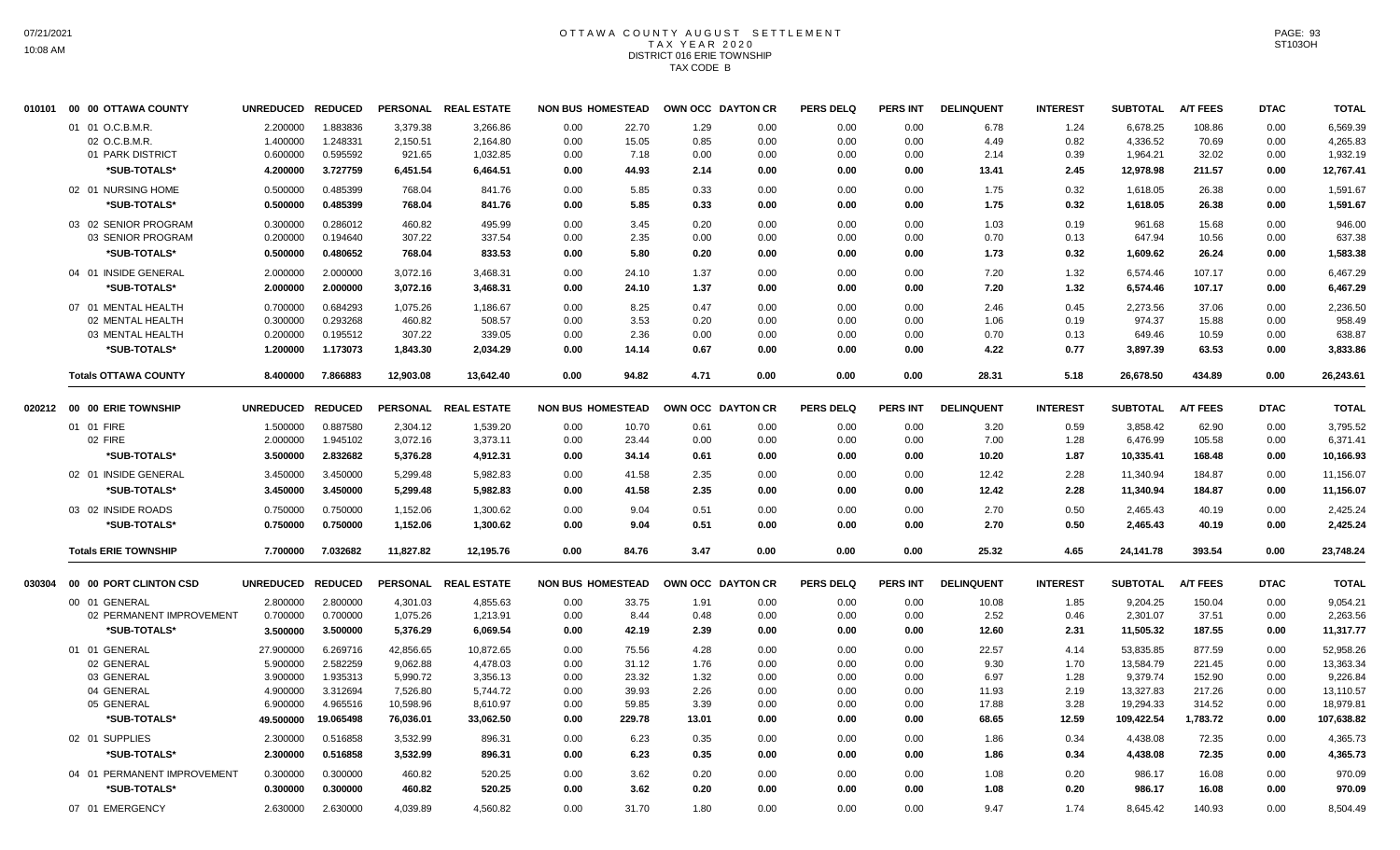#### OTTAWA COUNTY AUGUST SETTLEMENT T A X Y E A R 2 0 2 0 DISTRICT 016 ERIE TOWNSHIP TAX CODE B

| 030304 | 00 00 PORT CLINTON CSD             | <b>UNREDUCED</b> | <b>REDUCED</b> | <b>PERSONAL</b> | . ESTATE<br><b>REA</b>      |      | <b>NON BUS HOMESTEAD</b> |       | OWN OCC DAYTON CR | <b>PERS DELQ</b> | <b>PERS INT</b> | <b>DELINQUENT</b> | <b>INTEREST</b> | <b>SUBTOTAL</b> | <b>A/T FEES</b> | <b>DTAC</b> | <b>TOTAL</b> |
|--------|------------------------------------|------------------|----------------|-----------------|-----------------------------|------|--------------------------|-------|-------------------|------------------|-----------------|-------------------|-----------------|-----------------|-----------------|-------------|--------------|
|        | *SUB-TOTALS*<br>07                 | 2.630000         | 2.630000       | 4,039.89        | 4,560.82                    | 0.00 | 31.70                    | 1.80  | 0.00              | 0.00             | 0.00            | 9.47              | 1.74            | 8,645.42        | 140.93          | 0.00        | 8,504.49     |
|        | 09 01 BOND                         | 3.450000         | 3.450000       | 5,299.48        | 5,982.83                    | 0.00 | 41.58                    | 2.35  | 0.00              | 0.00             | 0.00            | 12.42             | 2.28            | 11,340.94       | 184.87          | 0.00        | 11,156.07    |
|        | *SUB-TOTALS*                       | 3.450000         | 3.450000       | 5,299.48        | 5,982.83                    | 0.00 | 41.58                    | 2.35  | 0.00              | 0.00             | 0.00            | 12.42             | 2.28            | 11,340.94       | 184.87          | 0.00        | 11,156.07    |
|        | <b>Totals PORT CLINTON CSD</b>     | 61.680000        | 29.462356      | 94,745.48       | 51,092.25                   | 0.00 | 355.10                   | 20.10 | 0.00              | 0.00             | 0.00            | 106.08            | 19.46           | 146,338.47      | 2,385.50        | 0.00        | 143,952.97   |
| 050502 | 00 00 VANGUARD JVS                 | <b>UNREDUCED</b> | <b>REDUCED</b> | <b>PERSONAL</b> | <b>REA</b><br>. ESTATE      |      | <b>NON BUS HOMESTEAD</b> |       | OWN OCC DAYTON CR | <b>PERS DELQ</b> | <b>PERS INT</b> | <b>DELINQUENT</b> | <b>INTEREST</b> | <b>SUBTOTAL</b> | <b>A/T FEES</b> | <b>DTAC</b> | <b>TOTAL</b> |
|        | 01 01 GENERAL                      | 1.600000         | 1.600000       | 2,457.72        | 2,774.62                    | 0.00 | 19.26                    | 1.09  | 0.00              | 0.00             | 0.00            | 5.76              | 1.05            | 5,259.50        | 85.74           | 0.00        | 5,173.76     |
|        | *SUB-TOTALS*                       | 1.600000         | 1.600000       | 2,457.72        | 2,774.62                    | 0.00 | 19.26                    | 1.09  | 0.00              | 0.00             | 0.00            | 5.76              | 1.05            | 5,259.50        | 85.74           | 0.00        | 5,173.76     |
|        | <b>Totals VANGUARD JVS</b>         | 1.600000         | 1.600000       | 2,457.72        | 2,774.62                    | 0.00 | 19.26                    | 1.09  | 0.00              | 0.00             | 0.00            | 5.76              | 1.05            | 5,259.50        | 85.74           | 0.00        | 5,173.76     |
| 060605 | 00 00 IDA RUPP LIBRARY TAX         | <b>UNREDUCED</b> | <b>REDUCED</b> | <b>PERSONAL</b> | <b>ESTATE</b><br><b>REA</b> |      | <b>NON BUS HOMESTEAD</b> |       | OWN OCC DAYTON CR | <b>PERS DELQ</b> | <b>PERS INT</b> | <b>DELINQUENT</b> | <b>INTEREST</b> | <b>SUBTOTAL</b> | <b>A/T FEES</b> | <b>DTAC</b> | <b>TOTAL</b> |
|        | 01 05 IDA RUPP LIBRARY TAX         | 0.800000         | 0.790610       | 1,228.86        | 1,371.04                    | 0.00 | 9.53                     | 0.00  | 0.00              | 0.00             | 0.00            | 2.85              | 0.52            | 2,612.80        | 42.59           | 0.00        | 2,570.21     |
|        | *SUB-TOTALS*                       | 0.800000         | 0.790610       | 1,228.86        | 1,371.04                    | 0.00 | 9.53                     | 0.00  | 0.00              | 0.00             | 0.00            | 2.85              | 0.52            | 2,612.80        | 42.59           | 0.00        | 2,570.21     |
|        | <b>Totals IDA RUPP LIBRARY TAX</b> | 0.800000         | 0.790610       | 1,228.86        | 1,371.04                    | 0.00 | 9.53                     | 0.00  | 0.00              | 0.00             | 0.00            | 2.85              | 0.52            | 2,612.80        | 42.59           | 0.00        | 2,570.21     |
|        | <b>ERIE TOWNSHIP</b>               |                  |                |                 |                             |      |                          |       |                   |                  |                 |                   |                 |                 |                 |             |              |
|        | TAX CODE B TOTALS                  | 80.180000        | 46.752531      | 123.162.96      | 81.076.07                   | 0.00 | 563.47                   | 29.37 | 0.00              | 0.00             | 0.00            | 168.32            | 30.86           | 205,031.05      | 3.342.26        | 0.00        | 201,688.79   |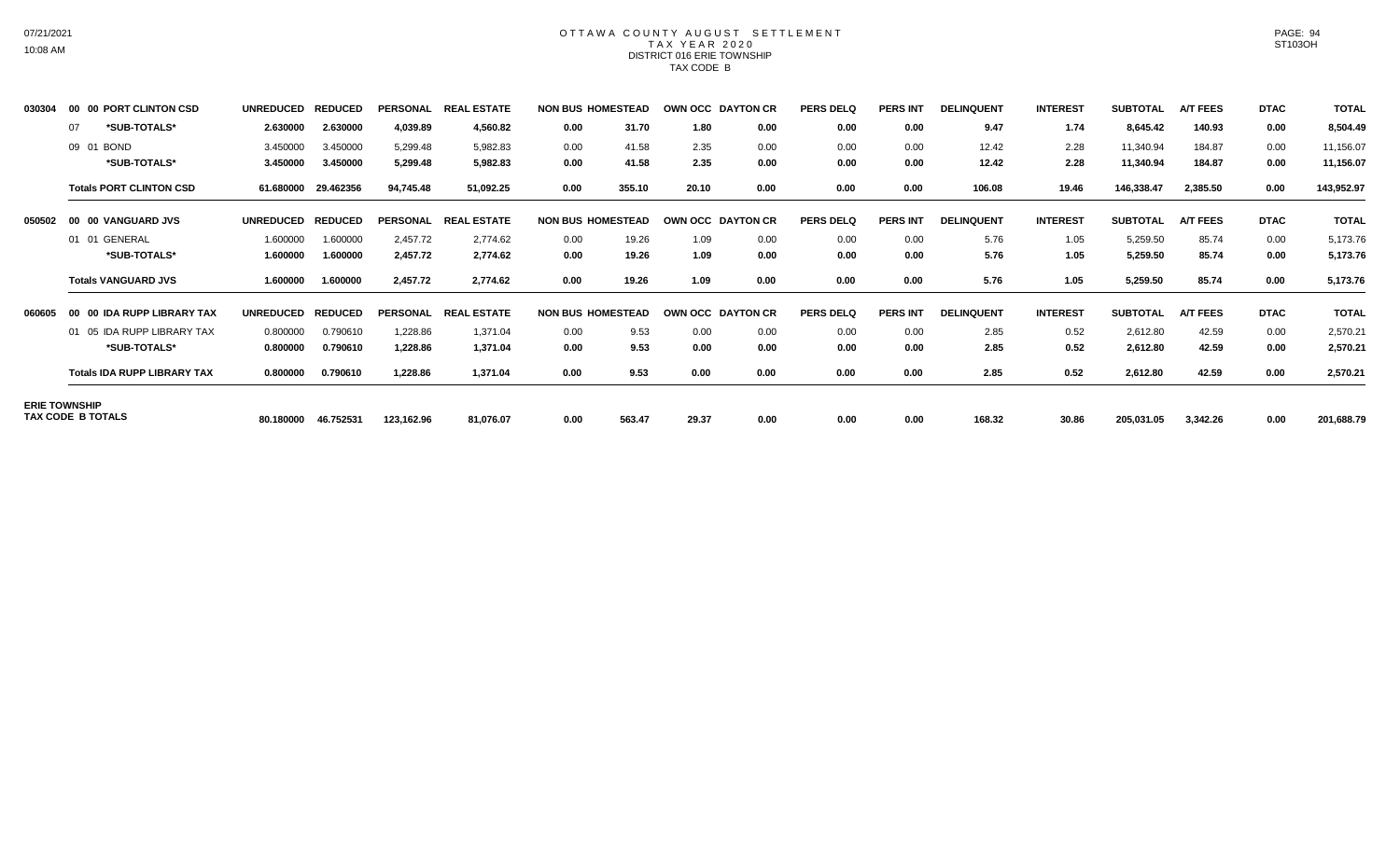## OTTAWA COUNTY AUGUST SETTLEMENT T A X Y E A R 2 0 2 0 DISTRICT 016 ERIE TOWNSHIP DISTRICT

|        | 010101 00 00 OTTAWA COUNTY        |                   | UNREDUCED REDUCED |                      | PERSONAL REAL ESTATE   |                      | <b>NON BUS HOMESTEAD</b> | OWN OCC DAYTON CR |              | <b>PERS DELQ</b> | <b>PERS INT</b> | <b>DELINQUENT</b> | <b>INTEREST</b> | <b>SUBTOTAL</b>        | <b>A/T FEES</b>  | <b>DTAC</b>    | <b>TOTAL</b>           |
|--------|-----------------------------------|-------------------|-------------------|----------------------|------------------------|----------------------|--------------------------|-------------------|--------------|------------------|-----------------|-------------------|-----------------|------------------------|------------------|----------------|------------------------|
|        | 01 01 O.C.B.M.R.<br>02 O.C.B.M.R. |                   |                   | 3,379.38<br>2,150.51 | 15.927.82<br>11,626.43 | 1,859.74<br>1,389.80 | 569.27<br>423.51         | 135.84<br>101.40  | 0.00<br>0.00 | 0.00<br>0.00     | 0.00<br>0.00    | 626.50<br>467.61  | 106.42<br>79.42 | 22,604.97<br>16,238.68 | 368.49<br>264.71 | 70.23<br>52.48 | 22,166.25<br>15,921.49 |
|        | 01 PARK DISTRICT                  |                   |                   | 921.65               | 8,042.29               | 0.00                 | 277.35                   | 0.00              | 0.00         | 0.00             | 0.00            | 345.23            | 58.62           | 9,645.14               | 157.23           | 34.71          | 9,453.20               |
|        | *SUB-TOTALS*                      |                   |                   | 6,451.54             | 35,596.54              | 3,249.54             | 1,270.13                 | 237.24            | 0.00         | 0.00             | 0.00            | 1,439.34          | 244.46          | 48,488.79              | 790.43           | 157.42         | 47,540.94              |
|        | 02 01 NURSING HOME                |                   |                   | 768.04               | 5,387.28               | 667.68               | 202.08                   | 48.64             | 0.00         | 0.00             | 0.00            | 224.24            | 38.08           | 7,336.04               | 119.59           | 25.21          | 7,191.24               |
|        | *SUB-TOTALS*                      |                   |                   | 768.04               | 5,387.28               | 667.68               | 202.08                   | 48.64             | 0.00         | 0.00             | 0.00            | 224.24            | 38.08           | 7,336.04               | 119.59           | 25.21          | 7,191.24               |
|        | 03 02 SENIOR PROGRAM              |                   |                   | 460.82               | 2,850.19               | 345.80               | 105.08                   | 25.22             | 0.00         | 0.00             | 0.00            | 116.26            | 19.75           | 3,923.12               | 63.96            | 13.06          | 3,846.10               |
|        | 03 SENIOR PROGRAM                 |                   |                   | 307.22               | 2,379.07               | 0.00                 | 81.04                    | 0.00              | 0.00         | 0.00             | 0.00            | 100.63            | 17.09           | 2,885.05               | 47.03            | 10.11          | 2,827.91               |
|        | *SUB-TOTALS*                      |                   |                   | 768.04               | 5,229.26               | 345.80               | 186.12                   | 25.22             | 0.00         | 0.00             | 0.00            | 216.89            | 36.84           | 6,808.17               | 110.99           | 23.17          | 6,674.01               |
|        | 04 01 INSIDE GENERAL              |                   |                   | 3,072.16             | 24,510.29              | 3,090.81             | 932.48                   | 224.99            | 0.00         | 0.00             | 0.00            | 1,037.15          | 176.13          | 33,044.01              | 538.66           | 116.72         | 32,388.63              |
|        | *SUB-TOTALS*                      |                   |                   | 3,072.16             | 24,510.29              | 3,090.81             | 932.48                   | 224.99            | 0.00         | 0.00             | 0.00            | 1,037.15          | 176.13          | 33,044.01              | 538.66           | 116.72         | 32,388.63              |
|        | 07 01 MENTAL HEALTH               |                   |                   | 1,075.26             | 7,853.83               | 979.32               | 296.07                   | 71.32             | 0.00         | 0.00             | 0.00            | 328.80            | 55.84           | 10,660.44              | 173.78           | 36.98          | 10,449.68              |
|        | 02 MENTAL HEALTH                  |                   |                   | 460.82               | 3.365.92               | 419.71               | 126.88                   | 30.57             | 0.00         | 0.00             | 0.00            | 140.92            | 23.93           | 4,568.75               | 74.47            | 15.85          | 4,478.43               |
|        | 03 MENTAL HEALTH                  |                   |                   | 307.22               | 2,473.08               | 0.00                 | 84.61                    | 0.00              | 0.00         | 0.00             | 0.00            | 105.16            | 17.86           | 2,987.93               | 48.71            | 10.57          | 2,928.65               |
|        | *SUB-TOTALS*                      |                   |                   | 1,843.30             | 13,692.83              | 1,399.03             | 507.56                   | 101.89            | 0.00         | 0.00             | 0.00            | 574.88            | 97.63           | 18,217.12              | 296.96           | 63.40          | 17,856.76              |
|        | <b>Totals OTTAWA COUNTY</b>       |                   |                   | 12,903.08            | 84,416.20              | 8,752.86             | 3,098.37                 | 637.98            | 0.00         | 0.00             | 0.00            | 3,492.50          | 593.14          | 113,894.13             | 1,856.63         | 385.92         | 111,651.58             |
|        | 020212 00 00 ERIE TOWNSHIP        | UNREDUCED REDUCED |                   |                      | PERSONAL REAL ESTATE   |                      | <b>NON BUS HOMESTEAD</b> | OWN OCC DAYTON CR |              | <b>PERS DELQ</b> | <b>PERS INT</b> | <b>DELINQUENT</b> | <b>INTEREST</b> | <b>SUBTOTAL</b>        | <b>A/T FEES</b>  | <b>DTAC</b>    | <b>TOTAL</b>           |
|        | 01 01 FIRE                        |                   |                   | 2.304.12             | 6,486.81               | 726.74               | 224.29                   | 53.19             | 0.00         | 0.00             | 0.00            | 245.37            | 41.69           | 10.082.21              | 164.36           | 27.44          | 9.890.41               |
|        | 02 FIRE                           |                   |                   | 3,072.16             | 25,545.96              | 0.00                 | 878.06                   | 0.00              | 0.00         | 0.00             | 0.00            | 1,092.31          | 185.48          | 30,773.97              | 501.65           | 109.81         | 30,162.51              |
|        | *SUB-TOTALS*                      |                   |                   | 5,376.28             | 32,032.77              | 726.74               | 1,102.35                 | 53.19             | 0.00         | 0.00             | 0.00            | 1,337.68          | 227.17          | 40,856.18              | 666.01           | 137.25         | 40,052.92              |
|        | 02 01 INSIDE GENERAL              |                   |                   | 5,299.48             | 42,280.24              | 5,331.65             | 1,608.53                 | 388.09            | 0.00         | 0.00             | 0.00            | 1,789.09          | 303.82          | 57,000.90              | 929.19           | 201.34         | 55,870.37              |
|        | *SUB-TOTALS*                      |                   |                   | 5,299.48             | 42,280.24              | 5,331.65             | 1,608.53                 | 388.09            | 0.00         | 0.00             | 0.00            | 1,789.09          | 303.82          | 57,000.90              | 929.19           | 201.34         | 55,870.37              |
|        | 03 02 INSIDE ROADS                |                   |                   | 1,152.06             | 9,191.36               | 1,159.05             | 349.68                   | 84.37             | 0.00         | 0.00             | 0.00            | 388.93            | 66.05           | 12,391.50              | 202.00           | 43.77          | 12,145.73              |
|        | *SUB-TOTALS*                      |                   |                   | 1,152.06             | 9,191.36               | 1,159.05             | 349.68                   | 84.37             | 0.00         | 0.00             | 0.00            | 388.93            | 66.05           | 12,391.50              | 202.00           | 43.77          | 12,145.73              |
|        | <b>Totals ERIE TOWNSHIP</b>       |                   |                   | 11,827.82            | 83,504.37              | 7,217.44             | 3,060.56                 | 525.65            | 0.00         | 0.00             | 0.00            | 3,515.70          | 597.04          | 110,248.58             | 1,797.20         | 382.36         | 108,069.02             |
| 030304 | 00 00 PORT CLINTON CSD            | UNREDUCED REDUCED |                   |                      | PERSONAL REAL ESTATE   |                      | <b>NON BUS HOMESTEAD</b> | OWN OCC DAYTON CR |              | <b>PERS DELQ</b> | <b>PERS INT</b> | <b>DELINQUENT</b> | <b>INTEREST</b> | <b>SUBTOTAL</b>        | <b>A/T FEES</b>  | <b>DTAC</b>    | <b>TOTAL</b>           |
|        | 00 01 GENERAL                     |                   |                   | 4,301.03             | 34,314.40              | 4,327.13             | 1,305.48                 | 314.98            | 0.00         | 0.00             | 0.00            | 1,452.01          | 246.58          | 46,261.61              | 754.12           | 163.40         | 45,344.09              |
|        | 02 PERMANENT IMPROVEMENT          |                   |                   | 1,075.26             | 8,578.60               | 1,081.78             | 326.37                   | 78.75             | 0.00         | 0.00             | 0.00            | 363.00            | 61.64           | 11,565.40              | 188.53           | 40.85          | 11,336.02              |
|        | *SUB-TOTALS*                      |                   |                   | 5,376.29             | 42,893.00              | 5,408.91             | 1,631.85                 | 393.73            | 0.00         | 0.00             | 0.00            | 1,815.01          | 308.22          | 57,827.01              | 942.65           | 204.25         | 56,680.11              |
|        | 01 01 GENERAL                     |                   |                   | 42,856.65            | 86,103.76              | 11.050.54            | 3,323.26                 | 803.78            | 0.00         | 0.00             | 0.00            | 3.704.95          | 629.12          | 148,472.06             | 2,420.28         | 417.30         | 145,634.48             |
|        | 02 GENERAL                        |                   |                   | 9,062.88             | 25,889.03              | 3,145.02             | 955.43                   | 229.30            | 0.00         | 0.00             | 0.00            | 1,057.32          | 179.57          | 40,518.55              | 660.51           | 118.76         | 39,739.28              |
|        | 03 GENERAL                        |                   |                   | 5,990.72             | 19,529.37              | 2,375.65             | 721.51                   | 173.20            | 0.00         | 0.00             | 0.00            | 798.61            | 135.64          | 29,724.70              | 484.55           | 89.71          | 29,150.44              |
|        | 04 GENERAL                        |                   |                   | 7,526.80             | 30,129.06              | 3,581.76             | 1,092.59                 | 261.40            | 0.00         | 0.00             | 0.00            | 1,205.48          | 204.76          | 44,001.85              | 717.29           | 135.26         | 43,149.30              |
|        | 05 GENERAL                        |                   |                   | 10,598.96            | 46,170.58              | 5,517.05             | 1,681.29                 | 402.55            | 0.00         | 0.00             | 0.00            | 1,856.33          | 315.31          | 66,542.07              | 1,084.72         | 208.34         | 65,249.01              |
|        | *SUB-TOTALS*                      |                   |                   | 76,036.01            | 207,821.80             | 25,670.02            | 7,774.08                 | 1,870.23          | 0.00         | 0.00             | 0.00            | 8,622.69          | 1,464.40        | 329,259.23             | 5,367.35         | 969.37         | 322,922.51             |
|        | 02 01 SUPPLIES                    |                   |                   | 3,532.99             | 7,098.16               | 910.98               | 273.96                   | 66.26             | 0.00         | 0.00             | 0.00            | 305.43            | 51.86           | 12,239.64              | 199.53           | 34.40          | 12,005.71              |
|        | *SUB-TOTALS*                      |                   |                   | 3,532.99             | 7,098.16               | 910.98               | 273.96                   | 66.26             | 0.00         | 0.00             | 0.00            | 305.43            | 51.86           | 12,239.64              | 199.53           | 34.40          | 12,005.71              |
|        | 04 01 PERMANENT IMPROVEMENT       |                   |                   | 460.82               | 3,676.55               | 463.62               | 139.88                   | 33.74             | 0.00         | 0.00             | 0.00            | 155.57            | 26.42           | 4,956.60               | 80.80            | 17.51          | 4,858.29               |
|        | *SUB-TOTALS*                      |                   |                   | 460.82               | 3,676.55               | 463.62               | 139.88                   | 33.74             | 0.00         | 0.00             | 0.00            | 155.57            | 26.42           | 4,956.60               | 80.80            | 17.51          | 4,858.29               |
|        | 07 01 EMERGENCY                   |                   |                   | 4,039.89             | 32,231.02              | 4,064.42             | 1,226.21                 | 295.86            | 0.00         | 0.00             | 0.00            | 1,363.86          | 231.61          | 43,452.87              | 708.34           | 153.48         | 42,591.05              |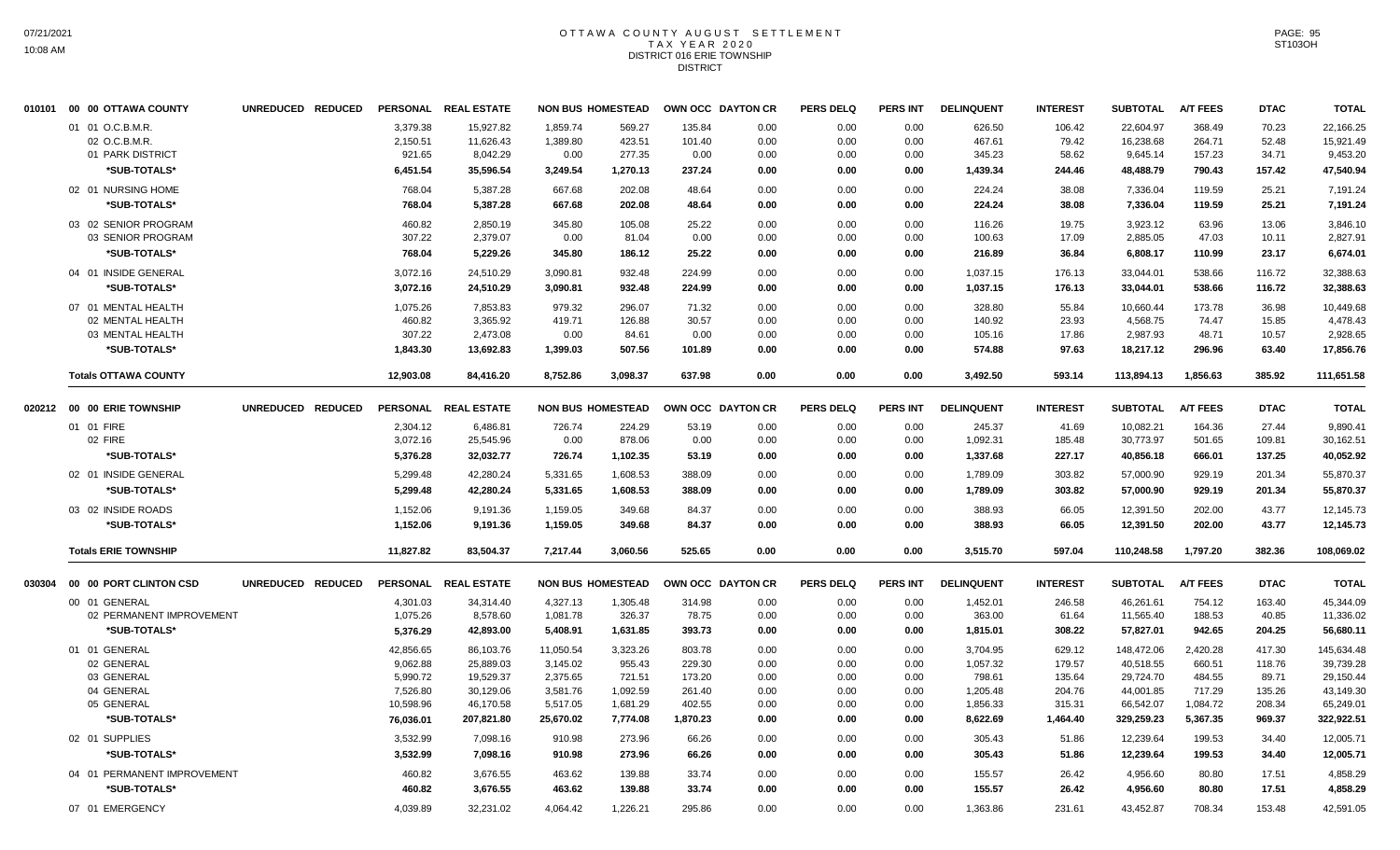#### OTTAWA COUNTY AUGUST SETTLEMENT T A X Y E A R 2 0 2 0 DISTRICT 016 ERIE TOWNSHIP DISTRICT

| 030304 | 00 00 PORT CLINTON CSD                         | <b>UNREDUCED</b><br><b>REDUCED</b> | <b>PERSONAL</b> | <b>REAL ESTATE</b> |           | <b>NON BUS HOMESTEAD</b> | OWN OCC DAYTON CR |      | <b>PERS DELQ</b> | <b>PERS INT</b> | <b>DELINQUENT</b> | <b>INTEREST</b> | <b>SUBTOTAL</b> | <b>A/T FEES</b> | <b>DTAC</b> | <b>TOTAL</b> |
|--------|------------------------------------------------|------------------------------------|-----------------|--------------------|-----------|--------------------------|-------------------|------|------------------|-----------------|-------------------|-----------------|-----------------|-----------------|-------------|--------------|
|        | *SUB-TOTALS*<br>07                             |                                    | 4,039.89        | 32,231.02          | 4,064.42  | 1,226.21                 | 295.86            | 0.00 | 0.00             | 0.00            | 1,363.86          | 231.61          | 43,452.87       | 708.34          | 153.48      | 42,591.05    |
|        | 09 01 BOND                                     |                                    | 5,299.48        | 42,280.24          | 5,331.65  | 1,608.53                 | 388.09            | 0.00 | 0.00             | 0.00            | 1,789.09          | 303.82          | 57,000.90       | 929.19          | 201.34      | 55,870.37    |
|        | *SUB-TOTALS*                                   |                                    | 5,299.48        | 42,280.24          | 5,331.65  | 1,608.53                 | 388.09            | 0.00 | 0.00             | 0.00            | 1,789.09          | 303.82          | 57,000.90       | 929.19          | 201.34      | 55,870.37    |
|        | <b>Totals PORT CLINTON CSD</b>                 |                                    | 94,745.48       | 336,000.77         | 41,849.60 | 12,654.51                | 3.047.91          | 0.00 | 0.00             | 0.00            | 14,051.65         | 2,386.33        | 504,736.25      | 8,227.86        | 1,580.35    | 494,928.04   |
| 050502 | 00 00 VANGUARD JVS                             | <b>UNREDUCED</b><br><b>REDUCED</b> | <b>PERSONAL</b> | <b>REAL ESTATE</b> |           | <b>NON BUS HOMESTEAD</b> | OWN OCC DAYTON CR |      | <b>PERS DELQ</b> | <b>PERS INT</b> | <b>DELINQUENT</b> | <b>INTEREST</b> | <b>SUBTOTAL</b> | <b>A/T FEES</b> | <b>DTAC</b> | <b>TOTAL</b> |
|        | 01 01 GENERAL                                  |                                    | 2,457.72        | 19,608.17          | 2,472.66  | 745.94                   | 179.96            | 0.00 | 0.00             | 0.00            | 829.73            | 140.90          | 26,435.08       | 430.93          | 93.37       | 25,910.78    |
|        | *SUB-TOTALS*                                   |                                    | 2,457.72        | 19,608.17          | 2,472.66  | 745.94                   | 179.96            | 0.00 | 0.00             | 0.00            | 829.73            | 140.90          | 26,435.08       | 430.93          | 93.37       | 25,910.78    |
|        | <b>Totals VANGUARD JVS</b>                     |                                    | 2,457.72        | 19,608.17          | 2,472.66  | 745.94                   | 179.96            | 0.00 | 0.00             | 0.00            | 829.73            | 140.90          | 26,435.08       | 430.93          | 93.37       | 25,910.78    |
| 060605 | 00 IDA RUPP LIBRARY TAX<br>00                  | <b>UNREDUCED</b><br><b>REDUCED</b> | <b>PERSONAL</b> | <b>REAL ESTATE</b> |           | <b>NON BUS HOMESTEAD</b> | OWN OCC DAYTON CR |      | <b>PERS DELQ</b> | <b>PERS INT</b> | <b>DELINQUENT</b> | <b>INTEREST</b> | <b>SUBTOTAL</b> | A/T FEES        | <b>DTAC</b> | <b>TOTAL</b> |
|        | 01 05 IDA RUPP LIBRARY TAX                     |                                    | 1,228.86        | 10,642.41          | 0.00      | 366.88                   | 0.00              | 0.00 | 0.00             | 0.00            | 456.66            | 77.54           | 12,772.35       | 208.20          | 45.92       | 12,518.23    |
|        | *SUB-TOTALS*                                   |                                    | 1,228.86        | 10,642.41          | 0.00      | 366.88                   | 0.00              | 0.00 | 0.00             | 0.00            | 456.66            | 77.54           | 12,772.35       | 208.20          | 45.92       | 12,518.23    |
|        | <b>Totals IDA RUPP LIBRARY TAX</b>             |                                    | 1,228.86        | 10,642.41          | 0.00      | 366.88                   | 0.00              | 0.00 | 0.00             | 0.00            | 456.66            | 77.54           | 12,772.35       | 208.20          | 45.92       | 12,518.23    |
|        | <b>ERIE TOWNSHIP</b><br><b>DISTRICT TOTALS</b> |                                    |                 |                    |           |                          |                   |      |                  |                 |                   |                 |                 |                 |             |              |
|        |                                                |                                    | 123,162.96      | 534,171.92         | 60,292.56 | 19,926.26                | 4,391.50          | 0.00 | 0.00             | 0.00            | 22,346.24         | 3,794.95        | 768,086.39      | 12,520.82       | 2,487.92    | 753,077.65   |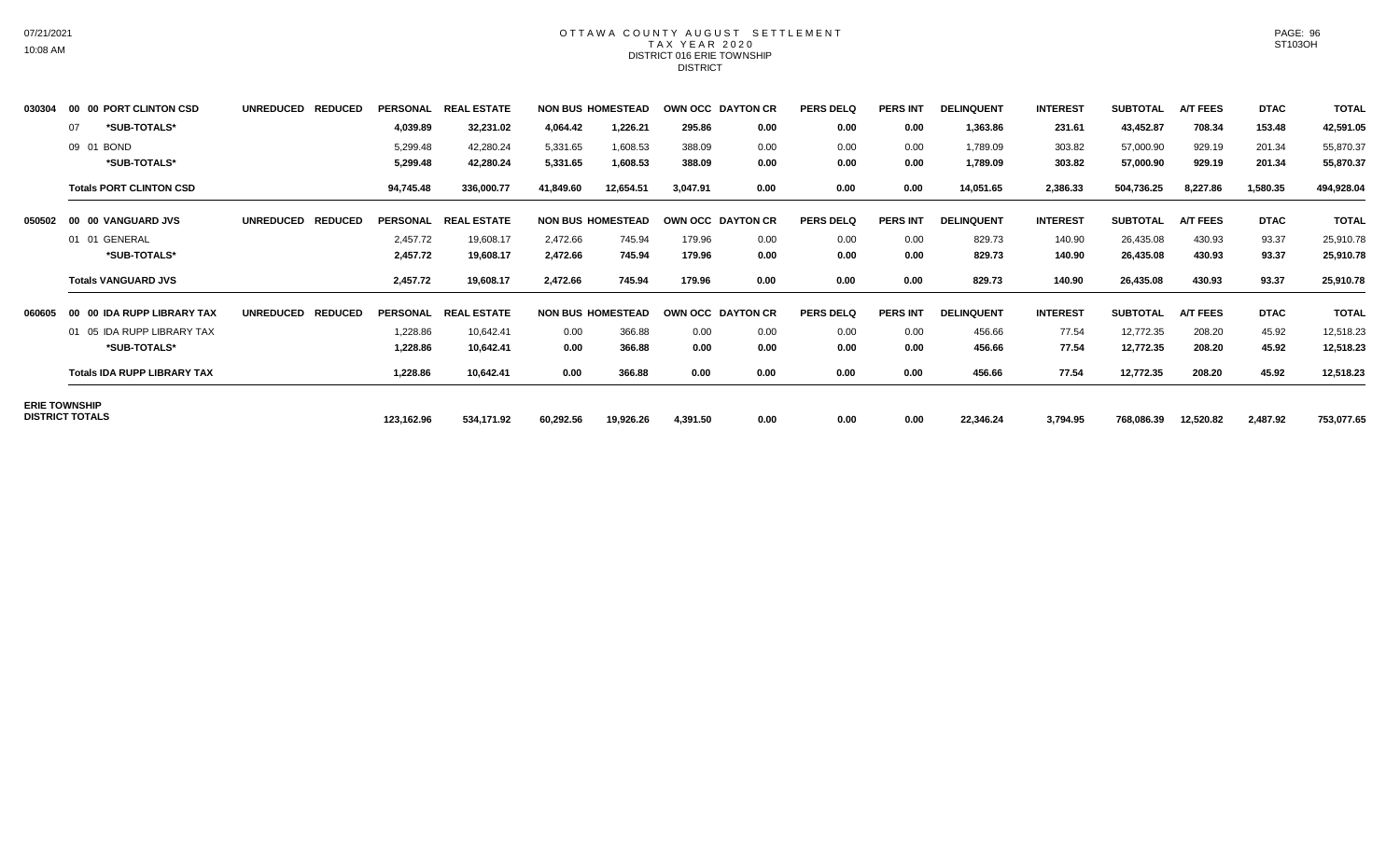# OTTAWA COUNTY AUGUST SETTLEMENT T A X Y E A R 2 0 2 0 DISTRICT 017 HARRIS TWP TAX CODE A

| 010101 00 00 OTTAWA COUNTY                            | UNREDUCED REDUCED                |                                  |                      | PERSONAL REAL ESTATE                |                              | <b>NON BUS HOMESTEAD</b>   |                          | OWN OCC DAYTON CR    | <b>PERS DELQ</b>     | PERS INT             | <b>DELINQUENT</b>       | <b>INTEREST</b>      | <b>SUBTOTAL</b>                     | <b>A/T FEES</b>            | <b>DTAC</b>          | <b>TOTAL</b>                        |
|-------------------------------------------------------|----------------------------------|----------------------------------|----------------------|-------------------------------------|------------------------------|----------------------------|--------------------------|----------------------|----------------------|----------------------|-------------------------|----------------------|-------------------------------------|----------------------------|----------------------|-------------------------------------|
| 01 01 O.C.B.M.R.<br>02 O.C.B.M.R.<br>01 PARK DISTRICT | 2.200000<br>1.400000<br>0.600000 | 1.203400<br>0.899310<br>0.594840 | 0.00<br>0.00<br>0.00 | 18,040.60<br>13,481.87<br>10,025.46 | 2,650.38<br>1,980.65<br>0.00 | 610.38<br>456.14<br>301.71 | 279.85<br>209.13<br>0.00 | 0.00<br>0.00<br>0.00 | 0.00<br>0.00<br>0.00 | 0.00<br>0.00<br>0.00 | 72.39<br>54.10<br>40.23 | 2.81<br>2.10<br>1.56 | 21,656.41<br>16,183.99<br>10,368.96 | 353.03<br>263.82<br>169.03 | 5.74<br>4.29<br>2.84 | 21,297.64<br>15,915.88<br>10,197.09 |
| *SUB-TOTALS*                                          | 4.200000                         | 2.697550                         | 0.00                 | 41,547.93                           | 4,631.03                     | 1,368.23                   | 488.98                   | 0.00                 | 0.00                 | 0.00                 | 166.72                  | 6.47                 | 48,209.36                           | 785.88                     | 12.87                | 47,410.61                           |
| 02 01 NURSING HOME<br>*SUB-TOTALS*                    | 0.500000<br>0.500000             | 0.432043<br>0.432043             | 0.00<br>0.00         | 6,476.91<br>6,476.91                | 951.54<br>951.54             | 219.14<br>219.14           | 100.47<br>100.47         | 0.00<br>0.00         | 0.00<br>0.00         | 0.00<br>0.00         | 25.99<br>25.99          | 1.01<br>1.01         | 7,775.06<br>7,775.06                | 126.74<br>126.74           | 2.06<br>2.06         | 7,646.26<br>7,646.26                |
| 03 02 SENIOR PROGRAM<br>03 SENIOR PROGRAM             | 0.300000<br>0.200000             | 0.223762<br>0.173250             | 0.00<br>0.00         | 3,354.50<br>2,919.96                | 492.82<br>0.00               | 113.50<br>87.88            | 52.04<br>0.00            | 0.00<br>0.00         | 0.00<br>0.00         | 0.00<br>0.00         | 13.46<br>11.72          | 0.52<br>0.46         | 4,026.84<br>3,020.02                | 65.64<br>49.23             | 1.07<br>0.83         | 3,960.13<br>2,969.96                |
| *SUB-TOTALS*                                          | 0.500000                         | 0.397012                         | 0.00                 | 6,274.46                            | 492.82                       | 201.38                     | 52.04                    | 0.00                 | 0.00                 | 0.00                 | 25.18                   | 0.98                 | 7,046.86                            | 114.87                     | 1.90                 | 6,930.09                            |
| 04 01 INSIDE GENERAL<br>*SUB-TOTALS*                  | 2.000000<br>2.000000             | 2.000000<br>2.000000             | 0.00<br>0.00         | 29,982.71<br>29,982.71              | 4,404.83<br>4,404.83         | 1,014.43<br>1,014.43       | 465.10<br>465.10         | 0.00<br>0.00         | 0.00<br>0.00         | 0.00<br>0.00         | 120.31<br>120.31        | 4.68<br>4.68         | 35,992.06<br>35,992.06              | 586.72<br>586.72           | 9.54<br>9.54         | 35,395.80<br>35,395.80              |
| 07 01 MENTAL HEALTH<br>02 MENTAL HEALTH               | 0.700000<br>0.300000             | 0.633701<br>0.271586             | 0.00<br>0.00         | 9,500.04<br>4,071.44                | 1,395.67<br>598.14           | 321.42<br>137.75           | 147.37<br>63.16          | 0.00<br>0.00         | 0.00<br>0.00         | 0.00<br>0.00         | 38.12<br>16.34          | 1.48<br>0.63         | 11,404.10<br>4,887.46               | 185.90<br>79.67            | 3.02<br>1.30         | 11,215.18<br>4,806.49               |
| 03 MENTAL HEALTH<br>*SUB-TOTALS*                      | 0.200000<br>1.200000             | 0.181100<br>1.086387             | 0.00<br>0.00         | 3,052.27<br>16,623.75               | 0.00<br>1,993.81             | 91.86<br>551.03            | 0.00<br>210.53           | 0.00<br>0.00         | 0.00<br>0.00         | 0.00<br>0.00         | 12.25<br>66.71          | 0.48<br>2.59         | 3,156.86<br>19,448.42               | 51.46<br>317.03            | 0.86<br>5.18         | 3,104.54<br>19,126.21               |
| <b>Totals OTTAWA COUNTY</b>                           | 8.400000                         | 6.612992                         | 0.00                 | 100.905.76                          | 12,474.03                    | 3,354.21                   | 1,317.12                 | 0.00                 | 0.00                 | 0.00                 | 404.91                  | 15.73                | 118,471.76                          | 1,931.24                   | 31.55                | 116,508.97                          |
| 02021301 00 00 HARRIS EXC. CORP.                      | UNREDUCED REDUCED                |                                  |                      | PERSONAL REAL ESTATE                |                              | <b>NON BUS HOMESTEAD</b>   |                          | OWN OCC DAYTON CR    | <b>PERS DELQ</b>     | <b>PERS INT</b>      | <b>DELINQUENT</b>       | <b>INTEREST</b>      | <b>SUBTOTAL</b>                     | <b>A/T FEES</b>            | <b>DTAC</b>          | <b>TOTAL</b>                        |
| 01 01 INSIDE GENERAL<br>*SUB-TOTALS*                  | 0.267000<br>0.267000             | 0.267000<br>0.267000             | 0.00<br>0.00         | 4,002.69<br>4,002.69                | 588.04<br>588.04             | 135.43<br>135.43           | 62.09<br>62.09           | 0.00<br>0.00         | 0.00<br>0.00         | 0.00<br>0.00         | 16.06<br>16.06          | 0.62<br>0.62         | 4,804.93<br>4,804.93                | 78.33<br>78.33             | 1.27<br>1.27         | 4,725.33<br>4,725.33                |
| 02 02 INSIDE ROADS                                    | 1.733000                         | 1.733000                         | 0.00                 | 25,980.02                           | 3,816.78                     | 879.00                     | 403.01                   | 0.00                 | 0.00                 | 0.00                 | 104.25                  | 4.05                 | 31,187.11                           | 508.39                     | 8.27                 | 30,670.45                           |
| *SUB-TOTALS*                                          | 1.733000                         | 1.733000                         | 0.00                 | 25,980.02                           | 3,816.78                     | 879.00                     | 403.01                   | 0.00                 | 0.00                 | 0.00                 | 104.25                  | 4.05                 | 31,187.11                           | 508.39                     | 8.27                 | 30,670.45                           |
| 03 01 GENERAL                                         | 1.000000                         | 0.484612                         | 0.00                 | 7,264.99                            | 1,067.32                     | 245.80                     | 112.70                   | 0.00                 | 0.00                 | 0.00                 | 29.15                   | 1.13                 | 8,721.09                            | 142.17                     | 2.31                 | 8.576.61                            |
| *SUB-TOTALS*                                          | 1.000000                         | 0.484612                         | 0.00                 | 7,264.99                            | 1,067.32                     | 245.80                     | 112.70                   | 0.00                 | 0.00                 | 0.00                 | 29.15                   | 1.13                 | 8,721.09                            | 142.17                     | 2.31                 | 8,576.61                            |
| 04 01 CEMETERY                                        | 0.700000                         | 0.394050                         | 0.00                 | 5,907.34                            | 867.86                       | 199.87                     | 91.64                    | 0.00                 | 0.00                 | 0.00                 | 23.70                   | 0.92                 | 7,091.33                            | 115.60                     | 1.88                 | 6,973.85                            |
| 02 CEMETERY                                           | 0.600000                         | 0.518792                         | 0.00                 | 8,743.74                            | 0.00                         | 263.14                     | 0.00                     | 0.00                 | 0.00                 | 0.00                 | 35.09                   | 1.36                 | 9,043.33                            | 147.42                     | 2.47                 | 8,893.44                            |
| *SUB-TOTALS*                                          | 1.300000                         | 0.912842                         | 0.00                 | 14,651.08                           | 867.86                       | 463.01                     | 91.64                    | 0.00                 | 0.00                 | 0.00                 | 58.79                   | 2.28                 | 16,134.66                           | 263.02                     | 4.35                 | 15,867.29                           |
| 05 01 FIRE & EMS<br>02 FIRE & EMS                     | 1.500000<br>2.300000             | 1.296045<br>2.296989             | 0.00<br>0.00         | 19.429.47<br>38,713.55              | 2.854.43<br>0.00             | 657.37<br>1,165.07         | 301.39<br>0.00           | 0.00<br>0.00         | 0.00<br>0.00         | 0.00<br>0.00         | 77.97<br>155.35         | 3.03<br>6.04         | 23,323.66<br>40,040.01              | 380.21<br>652.70           | 6.18<br>10.96        | 22.937.27<br>39,376.35              |
| *SUB-TOTALS*                                          | 3.800000                         | 3.593034                         | 0.00                 | 58,143.02                           | 2,854.43                     | 1,822.44                   | 301.39                   | 0.00                 | 0.00                 | 0.00                 | 233.32                  | 9.07                 | 63,363.67                           | 1,032.91                   | 17.14                | 62,313.62                           |
| 06 01 EMS                                             | 4.500000                         | 3.888135                         | 0.00                 | 65,530.79                           | 0.00                         | 1,972.12                   | 0.00                     | 0.00                 | 0.00                 | 0.00                 | 262.96                  | 10.22                | 67,776.09                           | 1,104.84                   | 18.54                | 66,652.71                           |
| *SUB-TOTALS*                                          | 4.500000                         | 3.888135                         | 0.00                 | 65,530.79                           | 0.00                         | 1,972.12                   | 0.00                     | 0.00                 | 0.00                 | 0.00                 | 262.96                  | 10.22                | 67,776.09                           | 1,104.84                   | 18.54                | 66,652.71                           |
| <b>Totals HARRIS EXC. CORP.</b>                       | 12.600000                        | 10.878623                        | 0.00                 | 175,572.59                          | 9,194.43                     | 5,517.80                   | 970.83                   | 0.00                 | 0.00                 | 0.00                 | 704.53                  | 27.37                | 191,987.55                          | 3,129.66                   | 51.88                | 188,806.01                          |
|                                                       | UNREDUCED REDUCED                |                                  |                      | PERSONAL REAL ESTATE                |                              | <b>NON BUS HOMESTEAD</b>   |                          | OWN OCC DAYTON CR    | <b>PERS DELQ</b>     | <b>PERS INT</b>      | <b>DELINQUENT</b>       | <b>INTEREST</b>      | <b>SUBTOTAL</b>                     | <b>A/T FEES</b>            | <b>DTAC</b>          | <b>TOTAL</b>                        |
| 00 01 GENERAL                                         | 4.000000                         | 4.000000                         | 0.00                 | 59,965.42                           | 8,809.66                     | 2,028.86                   | 930.19                   | 0.00                 | 0.00                 | 0.00                 | 240.63                  | 9.35                 | 71,984.11                           | 1,173.43                   | 19.08                | 70,791.60                           |
| *SUB-TOTALS*                                          | 4.000000                         | 4.000000                         | 0.00                 | 59,965.42                           | 8,809.66                     | 2,028.86                   | 930.19                   | 0.00                 | 0.00                 | 0.00                 | 240.63                  | 9.35                 | 71,984.11                           | 1,173.43                   | 19.08                | 70,791.60                           |
| 01 01 GENERAL                                         | 23.200000                        | 10.703274                        | 0.00                 | 160,456.57                          | 23,573.04                    | 5,428.86                   | 2,489.03                 | 0.00                 | 0.00                 | 0.00                 | 643.87                  | 25.02                | 192,616.39                          | 3,139.90                   | 51.05                | 189,425.44                          |
| 02 GENERAL                                            | 6.500000                         | 3.564308<br>1.732434             | 0.00                 | 53,433.80                           | 7,850.08                     | 1,807.87                   | 828.87                   | 0.00                 | 0.00                 | 0.00                 | 214.42                  | 8.33                 | 64,143.37                           | 1,045.62                   | 17.00<br>8.26        | 63,080.75                           |
| 03 GENERAL<br>*SUB-TOTALS*                            | 3.000000<br>32.700000            | 16.000016                        | 0.00<br>0.00         | 25,971.53<br>239,861.90             | 3,815.54<br>35,238.66        | 878.72<br>8,115.45         | 402.88<br>3,720.78       | 0.00<br>0.00         | 0.00<br>0.00         | 0.00<br>0.00         | 104.22<br>962.51        | 4.05<br>37.40        | 31,176.94<br>287,936.70             | 508.22<br>4,693.74         | 76.31                | 30,660.46<br>283,166.65             |
|                                                       |                                  |                                  |                      |                                     |                              |                            |                          |                      |                      |                      |                         |                      |                                     |                            |                      |                                     |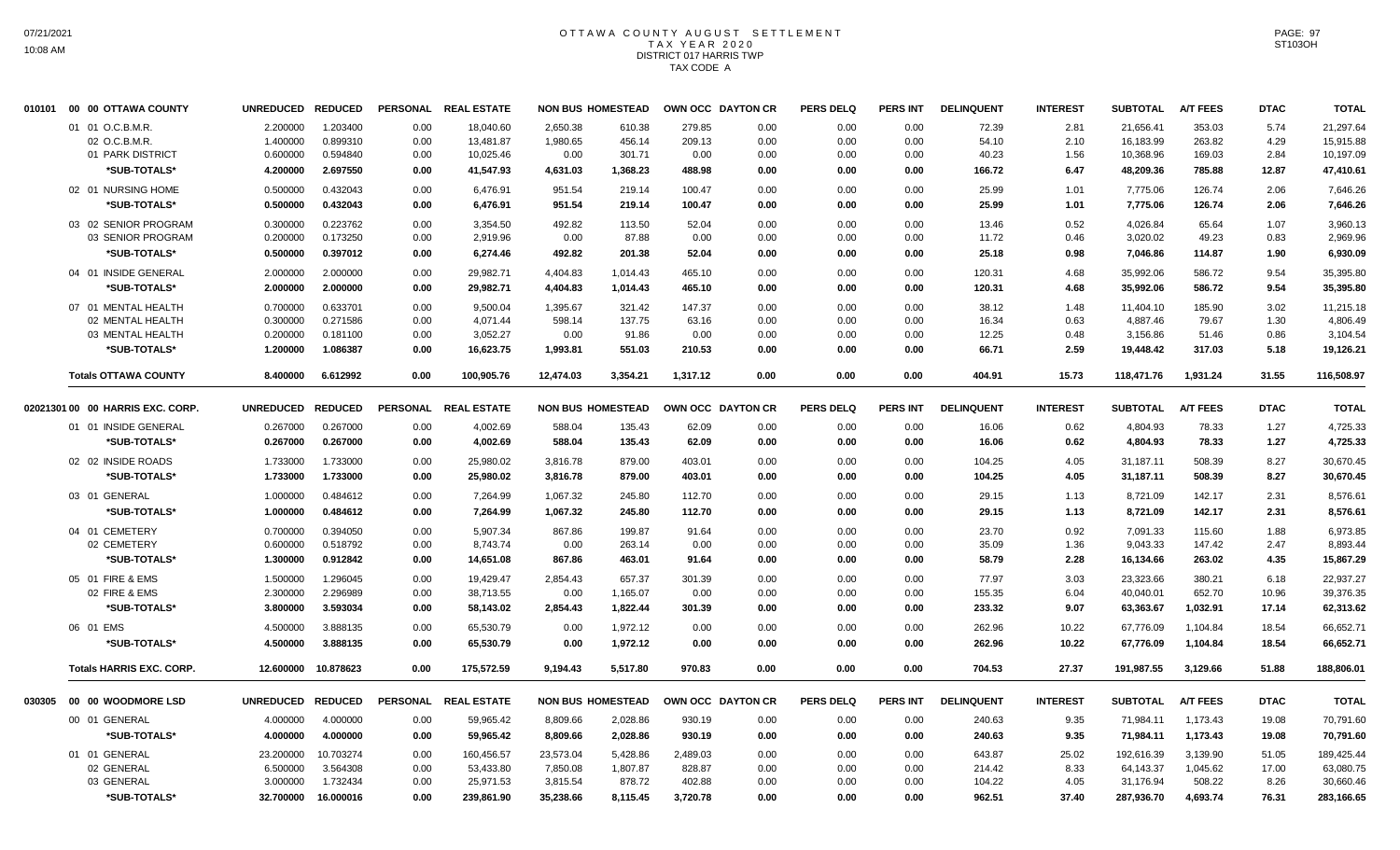# OTTAWA COUNTY AUGUST SETTLEMENT T A X Y E A R 2 0 2 0 DISTRICT 017 HARRIS TWP TAX CODE A

| 030305            | 00 00 WOODMORE LSD                                | <b>UNREDUCED</b>  | <b>REDUCED</b>      | <b>PERSONAL</b> | <b>REAL ESTATE</b>   |            | <b>NON BUS HOMESTEAD</b> |           | OWN OCC DAYTON CR | <b>PERS DELQ</b> | <b>PERS INT</b> | <b>DELINQUENT</b> | <b>INTEREST</b> | <b>SUBTOTAL</b> | <b>A/T FEES</b> | <b>DTAC</b> | <b>TOTAL</b> |
|-------------------|---------------------------------------------------|-------------------|---------------------|-----------------|----------------------|------------|--------------------------|-----------|-------------------|------------------|-----------------|-------------------|-----------------|-----------------|-----------------|-------------|--------------|
|                   | 04 01 PERMANENT IMPROVEMENT                       | 3.000000          | 2.548659            | 0.00            | 38,207.85            | 5,613.20   | 1,292.72                 | 592.69    | 0.00              | 0.00             | 0.00            | 153.32            | 5.96            | 45,865.74       | 747.67          | 12.16       | 45,105.91    |
|                   | 02 PERMANENT IMPROVEMENT                          | 0.500000          | 0.427956            | 0.00            | 6,415.64             | 942.54     | 217.07                   | 99.52     | 0.00              | 0.00             | 0.00            | 25.74             | 1.00            | 7,701.51        | 125.54          | 2.04        | 7,573.93     |
|                   | *SUB-TOTALS*                                      | 3.500000          | 2.976615            | 0.00            | 44,623.49            | 6,555.74   | 1,509.79                 | 692.21    | 0.00              | 0.00             | 0.00            | 179.06            | 6.96            | 53,567.25       | 873.21          | 14.20       | 52,679.84    |
|                   | 05 01 EMERGENCY                                   | 4.200000          | 4.200000            | 0.00            | 62,963.69            | 9,250.14   | 2,130.30                 | 976.70    | 0.00              | 0.00             | 0.00            | 252.66            | 9.82            | 75,583.31       | 1,232.11        | 20.03       | 74,331.17    |
|                   | 02 EMERGENCY                                      | 3.000000          | 3.000000            | 0.00            | 44.974.06            | 6,607.24   | 1,521.65                 | 697.65    | 0.00              | 0.00             | 0.00            | 180.47            | 7.01            | 53,988.08       | 880.08          | 14.31       | 53.093.69    |
|                   | *SUB-TOTALS*                                      | 7.200000          | 7.200000            | 0.00            | 107.937.75           | 15,857.38  | 3.651.95                 | 1.674.35  | 0.00              | 0.00             | 0.00            | 433.13            | 16.83           | 129.571.39      | 2.112.19        | 34.34       | 127,424.86   |
|                   | 06 01 BOND (\$15,709,840)                         | 4.600000          | 4.600000            | 0.00            | 68,960.23            | 10,131.10  | 2,333.19                 | 1,069.72  | 0.00              | 0.00             | 0.00            | 276.72            | 10.75           | 82,781.71       | 1.349.45        | 21.94       | 81,410.32    |
|                   | *SUB-TOTALS*                                      | 4.600000          | 4.600000            | 0.00            | 68,960.23            | 10,131.10  | 2,333.19                 | 1,069.72  | 0.00              | 0.00             | 0.00            | 276.72            | 10.75           | 82,781.71       | 1,349.45        | 21.94       | 81,410.32    |
|                   | <b>Totals WOODMORE LSD</b>                        |                   | 52.000000 34.776631 | 0.00            | 521,348.79           | 76,592.54  | 17,639.24                | 8,087.25  | 0.00              | 0.00             | 0.00            | 2,092.05          | 81.29           | 625,841.16      | 10,202.02       | 165.87      | 615,473.27   |
| 050501            | 00 00 PENTA COUNTY JVS                            | UNREDUCED REDUCED |                     |                 | PERSONAL REAL ESTATE |            | <b>NON BUS HOMESTEAD</b> |           | OWN OCC DAYTON CR | <b>PERS DELQ</b> | <b>PERS INT</b> | <b>DELINQUENT</b> | <b>INTEREST</b> | <b>SUBTOTAL</b> | <b>A/T FEES</b> | <b>DTAC</b> | <b>TOTAL</b> |
|                   | 01 01 GENERAL                                     | 1.400000          | 1.272727            | 0.00            | 19.079.90            | 2.803.07   | 645.55                   | 295.97    | 0.00              | 0.00             | 0.00            | 76.56             | 2.98            | 22.904.03       | 373.37          | 6.07        | 22,524.59    |
|                   | 02 GENERAL                                        | 0.800000          | 0.727273            | 0.00            | 10,902.81            | 1,601.76   | 368.88                   | 169.13    | 0.00              | 0.00             | 0.00            | 43.75             | 1.70            | 13,088.03       | 213.35          | 3.47        | 12,871.21    |
|                   | 03 PERMANENT IMP.                                 | 1.000000          | 0.796351            | 0.00            | 11,938.38            | 1,753.89   | 403.92                   | 185.19    | 0.00              | 0.00             | 0.00            | 47.91             | 1.86            | 14,331.15       | 233.62          | 3.80        | 14,093.73    |
|                   | *SUB-TOTALS*                                      | 3.200000          | 2.796351            | 0.00            | 41,921.09            | 6,158.72   | 1,418.35                 | 650.29    | 0.00              | 0.00             | 0.00            | 168.22            | 6.54            | 50,323.21       | 820.34          | 13.34       | 49,489.53    |
|                   | <b>Totals PENTA COUNTY JVS</b>                    | 3.200000          | 2.796351            | 0.00            | 41.921.09            | 6.158.72   | 1.418.35                 | 650.29    | 0.00              | 0.00             | 0.00            | 168.22            | 6.54            | 50,323.21       | 820.34          | 13.34       | 49.489.53    |
| 060602            | 00 00 HARRIS ELMORE PUBLIC LIE UNREDUCED          |                   | <b>REDUCED</b>      | <b>PERSONAL</b> | <b>REAL ESTATE</b>   |            | <b>NON BUS HOMESTEAD</b> |           | OWN OCC DAYTON CR | <b>PERS DELQ</b> | <b>PERS INT</b> | <b>DELINQUENT</b> | <b>INTEREST</b> | <b>SUBTOTAL</b> | <b>A/T FEES</b> | <b>DTAC</b> | <b>TOTAL</b> |
|                   | 01 01 CURRENT EXPENSE                             | 1.100000          | 0.916402            | 0.00            | 13,738.11            | 2,018.30   | 464.81                   | 213.11    | 0.00              | 0.00             | 0.00            | 55.13             | 2.14            | 16,491.60       | 268.83          | 4.37        | 16,218.40    |
|                   | *SUB-TOTALS*                                      | 1.100000          | 0.916402            | 0.00            | 13,738.11            | 2,018.30   | 464.81                   | 213.11    | 0.00              | 0.00             | 0.00            | 55.13             | 2.14            | 16,491.60       | 268.83          | 4.37        | 16,218.40    |
|                   | <b>Totals HARRIS ELMORE PUBLIC LIB</b>            | 1.100000          | 0.916402            | 0.00            | 13,738.11            | 2.018.30   | 464.81                   | 213.11    | 0.00              | 0.00             | 0.00            | 55.13             | 2.14            | 16,491.60       | 268.83          | 4.37        | 16,218.40    |
|                   |                                                   |                   |                     |                 |                      |            |                          |           |                   |                  |                 |                   |                 |                 |                 |             |              |
|                   | 0707130300 00 HARRIS INC NON UNIFORM II UNREDUCED |                   | <b>REDUCED</b>      |                 | PERSONAL REAL ESTATE |            | <b>NON BUS HOMESTEAD</b> |           | OWN OCC DAYTON CR | <b>PERS DELQ</b> | PERS INT        | <b>DELINQUENT</b> | <b>INTEREST</b> | <b>SUBTOTAL</b> | <b>A/T FEES</b> | <b>DTAC</b> | <b>TOTAL</b> |
|                   | 01 01 NON UNIFORM GENERAL INSIDE 0.133000         |                   | 0.133000            | 0.00            | 1,993.85             | 292.92     | 67.46                    | 30.93     | 0.00              | 0.00             | 0.00            | 8.00              | 0.31            | 2,393.47        | 39.02           | 0.63        | 2,353.82     |
|                   | *SUB-TOTALS*                                      | 0.133000          | 0.133000            | 0.00            | 1.993.85             | 292.92     | 67.46                    | 30.93     | 0.00              | 0.00             | 0.00            | 8.00              | 0.31            | 2,393.47        | 39.02           | 0.63        | 2.353.82     |
|                   | <b>Totals HARRIS INC NON UNIFORM IN</b>           | 0.133000          | 0.133000            | 0.00            | 1.993.85             | 292.92     | 67.46                    | 30.93     | 0.00              | 0.00             | 0.00            | 8.00              | 0.31            | 2.393.47        | 39.02           | 0.63        | 2,353.82     |
|                   | 08081304 00 00 NON UNIFORM HARRIS INC             | <b>UNREDUCED</b>  | <b>REDUCED</b>      |                 | PERSONAL REAL ESTATE |            | <b>NON BUS HOMESTEAD</b> |           | OWN OCC DAYTON CR | <b>PERS DELQ</b> | PERS INT        | <b>DELINQUENT</b> | <b>INTEREST</b> | <b>SUBTOTAL</b> | <b>A/T FEES</b> | <b>DTAC</b> | <b>TOTAL</b> |
|                   | 01 01 ROAD AND BRIDGE INSIDE                      | 0.867000          | 0.867000            | 0.00            | 12,997.49            | 1,909.50   | 439.76                   | 201.60    | 0.00              | 0.00             | 0.00            | 52.16             | 2.07            | 15,602.58       | 254.34          | 4.14        | 15,344.10    |
|                   | *SUB-TOTALS*                                      | 0.867000          | 0.867000            | 0.00            | 12.997.49            | 1.909.50   | 439.76                   | 201.60    | 0.00              | 0.00             | 0.00            | 52.16             | 2.07            | 15.602.58       | 254.34          | 4.14        | 15,344.10    |
|                   | <b>Totals NON UNIFORM HARRIS INC</b>              | 0.867000          | 0.867000            | 0.00            | 12,997.49            | 1,909.50   | 439.76                   | 201.60    | 0.00              | 0.00             | 0.00            | 52.16             | 2.07            | 15,602.58       | 254.34          | 4.14        | 15,344.10    |
|                   |                                                   |                   |                     |                 |                      |            |                          |           |                   |                  |                 |                   |                 |                 |                 |             |              |
| <b>HARRIS TWP</b> | TAX CODE A TOTALS                                 |                   | 78.300000 56.980999 | 0.00            | 868,477.68           | 108,640.44 | 28,901.63                | 11,471.13 | 0.00              | 0.00             | 0.00            | 3,485.00          | 135.45          | 1,021,111.33    | 16,645.45       | 271.78      | 1,004,194.10 |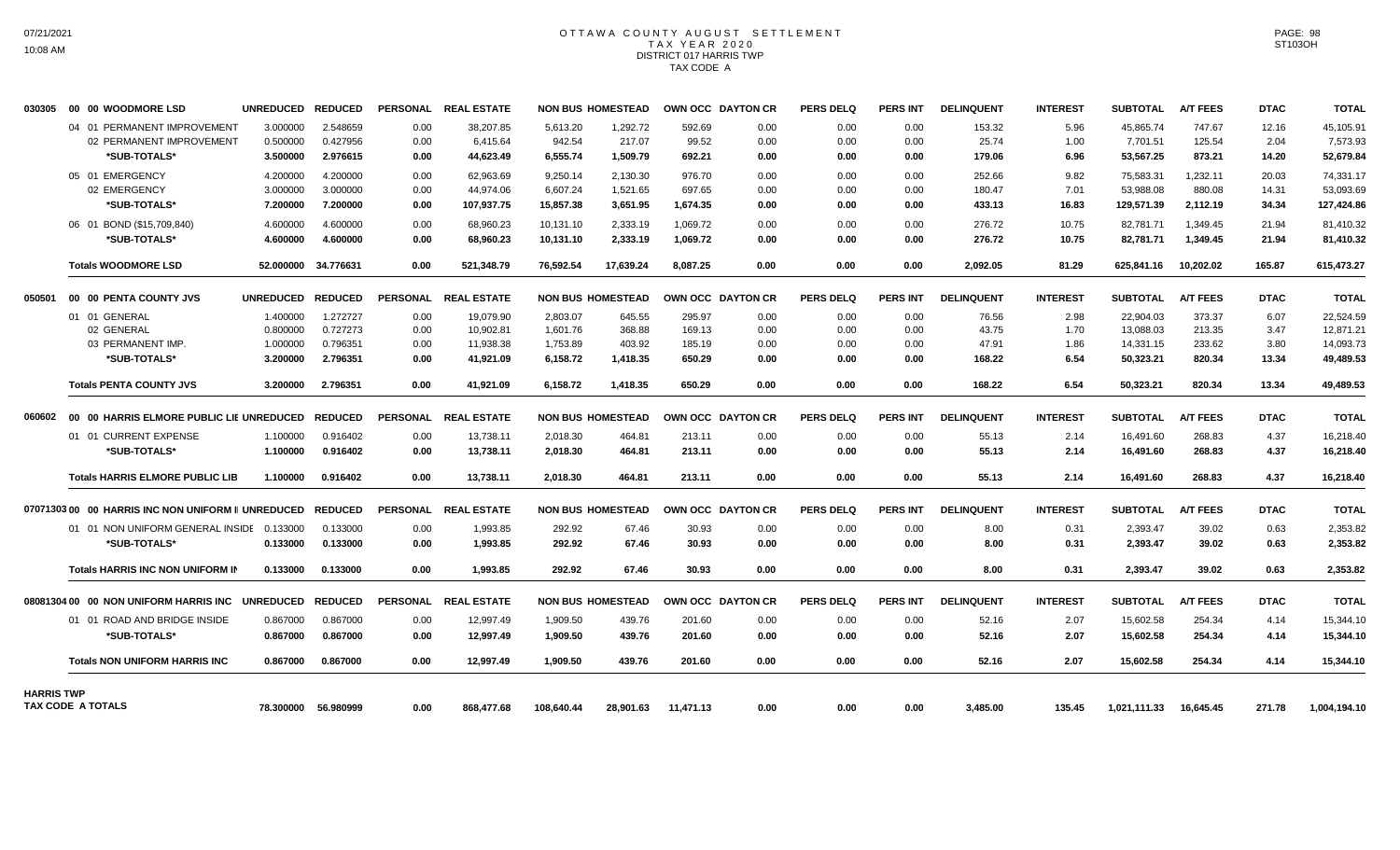# OTTAWA COUNTY AUGUST SETTLEMENT T A X Y E A R 2 0 2 0 DISTRICT 017 HARRIS TWP TAX CODE B

| 010101 | 00 00 OTTAWA COUNTY              | <b>UNREDUCED</b>  | <b>REDUCED</b> | <b>PERSONAL</b> | <b>REAL ESTATE</b> | <b>NON BUS HOMESTEAD</b> |      |      | OWN OCC DAYTON CR | <b>PERS DELQ</b> | <b>PERS INT</b> | <b>DELINQUENT</b> | <b>INTEREST</b> | <b>SUBTOTAL</b> | <b>A/T FEES</b> | <b>DTAC</b> | <b>TOTAL</b> |
|--------|----------------------------------|-------------------|----------------|-----------------|--------------------|--------------------------|------|------|-------------------|------------------|-----------------|-------------------|-----------------|-----------------|-----------------|-------------|--------------|
|        | 01 01 O.C.B.M.R.                 | 2.200000          | 1.883836       | 2,872.71        | 7,771.75           | 0.00                     | 0.00 | 0.19 | 0.00              | 0.00             | 0.00            | 2.81              | 0.00            | 10,647.46       | 173.57          | 0.28        | 10,473.61    |
|        | 02 O.C.B.M.R.                    | 1.400000          | 1.248331       | 1,828.09        | 5,149.98           | 0.00                     | 0.00 | 0.13 | 0.00              | 0.00             | 0.00            | 1.86              | 0.00            | 6,980.06        | 113.78          | 0.19        | 6,866.09     |
|        | 01 PARK DISTRICT                 | 0.600000          | 0.595592       | 783.47          | 2,457.11           | 0.00                     | 0.00 | 0.00 | 0.00              | 0.00             | 0.00            | 0.89              | 0.00            | 3,241.47        | 52.84           | 0.09        | 3,188.54     |
|        | *SUB-TOTALS*                     | 4.200000          | 3.727759       | 5,484.27        | 15,378.84          | 0.00                     | 0.00 | 0.32 | 0.00              | 0.00             | 0.00            | 5.56              | 0.00            | 20,868.99       | 340.19          | 0.56        | 20,528.24    |
|        | 02 01 NURSING HOME               | 0.500000          | 0.485399       | 652.89          | 2,002.51           | 0.00                     | 0.00 | 0.05 | 0.00              | 0.00             | 0.00            | 0.72              | 0.00            | 2,656.17        | 43.30           | 0.07        | 2,612.80     |
|        | *SUB-TOTALS*                     | 0.500000          | 0.485399       | 652.89          | 2,002.51           | 0.00                     | 0.00 | 0.05 | 0.00              | 0.00             | 0.00            | 0.72              | 0.00            | 2,656.17        | 43.30           | 0.07        | 2,612.80     |
|        | 03 02 SENIOR PROGRAM             | 0.300000          | 0.286012       | 391.73          | 1,179.94           | 0.00                     | 0.00 | 0.03 | 0.00              | 0.00             | 0.00            | 0.43              | 0.00            | 1,572.13        | 25.63           | 0.04        | 1,546.46     |
|        | 03 SENIOR PROGRAM                | 0.200000          | 0.194640       | 261.16          | 802.99             | 0.00                     | 0.00 | 0.00 | 0.00              | 0.00             | 0.00            | 0.29              | 0.00            | 1,064.44        | 17.35           | 0.03        | 1,047.06     |
|        | *SUB-TOTALS*                     | 0.500000          | 0.480652       | 652.89          | 1,982.93           | 0.00                     | 0.00 | 0.03 | 0.00              | 0.00             | 0.00            | 0.72              | 0.00            | 2,636.57        | 42.98           | 0.07        | 2,593.52     |
|        | 04 01 INSIDE GENERAL             | 2.000000          | 2.000000       | 2,611.55        | 8,250.99           | 0.00                     | 0.00 | 0.20 | 0.00              | 0.00             | 0.00            | 2.98              | 0.00            | 10,865.72       | 177.13          | 0.30        | 10,688.29    |
|        | *SUB-TOTALS*                     | 2.000000          | 2.000000       | 2,611.55        | 8,250.99           | 0.00                     | 0.00 | 0.20 | 0.00              | 0.00             | 0.00            | 2.98              | 0.00            | 10,865.72       | 177.13          | 0.30        | 10,688.29    |
|        | 07 01 MENTAL HEALTH              | 0.700000          | 0.684293       | 914.04          | 2,823.05           | 0.00                     | 0.00 | 0.07 | 0.00              | 0.00             | 0.00            | 1.02              | 0.00            | 3,738.18        | 60.94           | 0.10        | 3.677.14     |
|        | 02 MENTAL HEALTH                 | 0.300000          | 0.293268       | 391.73          | 1,209.88           | 0.00                     | 0.00 | 0.03 | 0.00              | 0.00             | 0.00            | 0.44              | 0.00            | 1,602.08        | 26.12           | 0.04        | 1,575.92     |
|        | 03 MENTAL HEALTH                 | 0.200000          | 0.195512       | 261.16          | 806.58             | 0.00                     | 0.00 | 0.00 | 0.00              | 0.00             | 0.00            | 0.29              | 0.00            | 1,068.03        | 17.41           | 0.03        | 1,050.59     |
|        | *SUB-TOTALS*                     | 1.200000          | 1.173073       | 1,566.93        | 4,839.51           | 0.00                     | 0.00 | 0.10 | 0.00              | 0.00             | 0.00            | 1.75              | 0.00            | 6,408.29        | 104.47          | 0.17        | 6,303.65     |
|        | <b>Totals OTTAWA COUNTY</b>      | 8.400000          | 7.866883       | 10,968.53       | 32,454.78          | 0.00                     | 0.00 | 0.70 | 0.00              | 0.00             | 0.00            | 11.73             | 0.00            | 43,435.74       | 708.07          | 1.17        | 42,726.50    |
|        | 02021301 00 00 HARRIS EXC. CORP. | <b>UNREDUCED</b>  | <b>REDUCED</b> | <b>PERSONAL</b> | <b>REAL ESTATE</b> | <b>NON BUS HOMESTEAD</b> |      |      | OWN OCC DAYTON CR | <b>PERS DELQ</b> | <b>PERS INT</b> | <b>DELINQUENT</b> | <b>INTEREST</b> | <b>SUBTOTAL</b> | <b>A/T FEES</b> | <b>DTAC</b> | <b>TOTAL</b> |
|        | 01 01 INSIDE GENERAL             | 0.267000          | 0.267000       | 348.64          | 1,101.51           | 0.00                     | 0.00 | 0.03 | 0.00              | 0.00             | 0.00            | 0.40              | 0.00            | 1,450.58        | 23.65           | 0.04        | 1,426.89     |
|        | *SUB-TOTALS*                     | 0.267000          | 0.267000       | 348.64          | 1,101.51           | 0.00                     | 0.00 | 0.03 | 0.00              | 0.00             | 0.00            | 0.40              | 0.00            | 1,450.58        | 23.65           | 0.04        | 1,426.89     |
|        |                                  |                   |                |                 |                    |                          |      |      |                   |                  |                 |                   |                 |                 |                 |             |              |
|        | 02 02 INSIDE ROADS               | 1.733000          | 1.733000       | 2,262.91        | 7,149.48           | 0.00                     | 0.00 | 0.18 | 0.00              | 0.00             | 0.00            | 2.58              | 0.00            | 9,415.15        | 153.48          | 0.26        | 9,261.41     |
|        | *SUB-TOTALS*                     | 1.733000          | 1.733000       | 2,262.91        | 7,149.48           | 0.00                     | 0.00 | 0.18 | 0.00              | 0.00             | 0.00            | 2.58              | 0.00            | 9,415.15        | 153.48          | 0.26        | 9,261.41     |
|        | 03 01 GENERAL                    | 1.000000          | 0.932491       | 1,305.78        | 3,846.99           | 0.00                     | 0.00 | 0.09 | 0.00              | 0.00             | 0.00            | 1.39              | 0.00            | 5,154.25        | 84.02           | 0.14        | 5,070.09     |
|        | *SUB-TOTALS*                     | 1.000000          | 0.932491       | 1,305.78        | 3,846.99           | 0.00                     | 0.00 | 0.09 | 0.00              | 0.00             | 0.00            | 1.39              | 0.00            | 5,154.25        | 84.02           | 0.14        | 5,070.09     |
|        | 04 01 CEMETERY                   | 0.700000          | 0.652744       | 914.04          | 2,692.89           | 0.00                     | 0.00 | 0.07 | 0.00              | 0.00             | 0.00            | 0.97              | 0.00            | 3,607.97        | 58.81           | 0.10        | 3,549.06     |
|        | 02 CEMETERY                      | 0.600000          | 0.559495       | 783.47          | 2,308.19           | 0.00                     | 0.00 | 0.00 | 0.00              | 0.00             | 0.00            | 0.83              | 0.00            | 3,092.49        | 50.41           | 0.08        | 3,042.00     |
|        | *SUB-TOTALS*                     | 1.300000          | 1.212239       | 1,697.51        | 5,001.08           | 0.00                     | 0.00 | 0.07 | 0.00              | 0.00             | 0.00            | 1.80              | 0.00            | 6,700.46        | 109.22          | 0.18        | 6,591.06     |
|        | 05 01 FIRE & EMS                 | 1.500000          | 1.398737       | 1,958.66        | 5,770.48           | 0.00                     | 0.00 | 0.14 | 0.00              | 0.00             | 0.00            | 2.09              | 0.00            | 7,731.37        | 126.03          | 0.21        | 7,605.13     |
|        | 02 FIRE & EMS                    | 2.300000          | 2.152703       | 3,003.28        | 8,880.96           | 0.00                     | 0.00 | 0.00 | 0.00              | 0.00             | 0.00            | 3.21              | 0.00            | 11,887.45       | 193.78          | 0.32        | 11,693.35    |
|        | *SUB-TOTALS*                     | 3.800000          | 3.551440       | 4,961.94        | 14,651.44          | 0.00                     | 0.00 | 0.14 | 0.00              | 0.00             | 0.00            | 5.30              | 0.00            | 19,618.82       | 319.81          | 0.53        | 19,298.48    |
|        | 06 01 EMS                        | 4.500000          | 4.196210       | 5,875.99        | 17,311.44          | 0.00                     | 0.00 | 0.00 | 0.00              | 0.00             | 0.00            | 6.26              | 0.00            | 23,193.69       | 378.09          | 0.63        | 22,814.97    |
|        | *SUB-TOTALS*                     | 4.500000          | 4.196210       | 5,875.99        | 17,311.44          | 0.00                     | 0.00 | 0.00 | 0.00              | 0.00             | 0.00            | 6.26              | 0.00            | 23,193.69       | 378.09          | 0.63        | 22,814.97    |
|        | <b>Totals HARRIS EXC. CORP.</b>  | 12.600000         | 11.892380      | 16,452.77       | 49.061.94          | 0.00                     | 0.00 | 0.51 | 0.00              | 0.00             | 0.00            | 17.73             | 0.00            | 65,532.95       | 1,068.27        | 1.78        | 64,462.90    |
|        |                                  |                   |                |                 |                    |                          |      |      |                   |                  |                 |                   |                 |                 |                 |             |              |
| 030305 | 00 00 WOODMORE LSD               | UNREDUCED REDUCED |                | <b>PERSONAL</b> | <b>REAL ESTATE</b> | <b>NON BUS HOMESTEAD</b> |      |      | OWN OCC DAYTON CR | <b>PERS DELQ</b> | <b>PERS INT</b> | <b>DELINQUENT</b> | <b>INTEREST</b> | <b>SUBTOTAL</b> | <b>A/T FEES</b> | <b>DTAC</b> | <b>TOTAL</b> |
|        | 00 01 GENERAL                    | 4.000000          | 4.000000       | 5,223.10        | 16,501.98          | 0.00                     | 0.00 | 0.40 | 0.00              | 0.00             | 0.00            | 5.97              | 0.00            | 21,731.45       | 354.25          | 0.60        | 21,376.60    |
|        | *SUB-TOTALS*                     | 4.000000          | 4.000000       | 5,223.10        | 16,501.98          | 0.00                     | 0.00 | 0.40 | 0.00              | 0.00             | 0.00            | 5.97              | 0.00            | 21,731.45       | 354.25          | 0.60        | 21,376.60    |
|        | 01 01 GENERAL                    | 23.200000         | 14.243431      | 30,293.99       | 58,761.19          | 0.00                     | 0.00 | 1.44 | 0.00              | 0.00             | 0.00            | 21.24             | 0.00            | 89,077.86       | 1,452.08        | 2.12        | 87,623.66    |
|        | 02 GENERAL                       | 6.500000          | 5.593829       | 8,487.54        | 23,077.31          | 0.00                     | 0.00 | 0.57 | 0.00              | 0.00             | 0.00            | 8.34              | 0.00            | 31,573.76       | 514.69          | 0.83        | 31,058.24    |
|        | 03 GENERAL                       | 3.000000          | 2.789190       | 3,917.33        | 11,506.79          | 0.00                     | 0.00 | 0.28 | 0.00              | 0.00             | 0.00            | 4.16              | 0.00            | 15,428.56       | 251.51          | 0.42        | 15,176.63    |
|        | *SUB-TOTALS*                     | 32.700000         | 22.626450      | 42,698.86       | 93,345.29          | 0.00                     | 0.00 | 2.29 | 0.00              | 0.00             | 0.00            | 33.74             | 0.00            | 136,080.18      | 2,218.28        | 3.37        | 133,858.53   |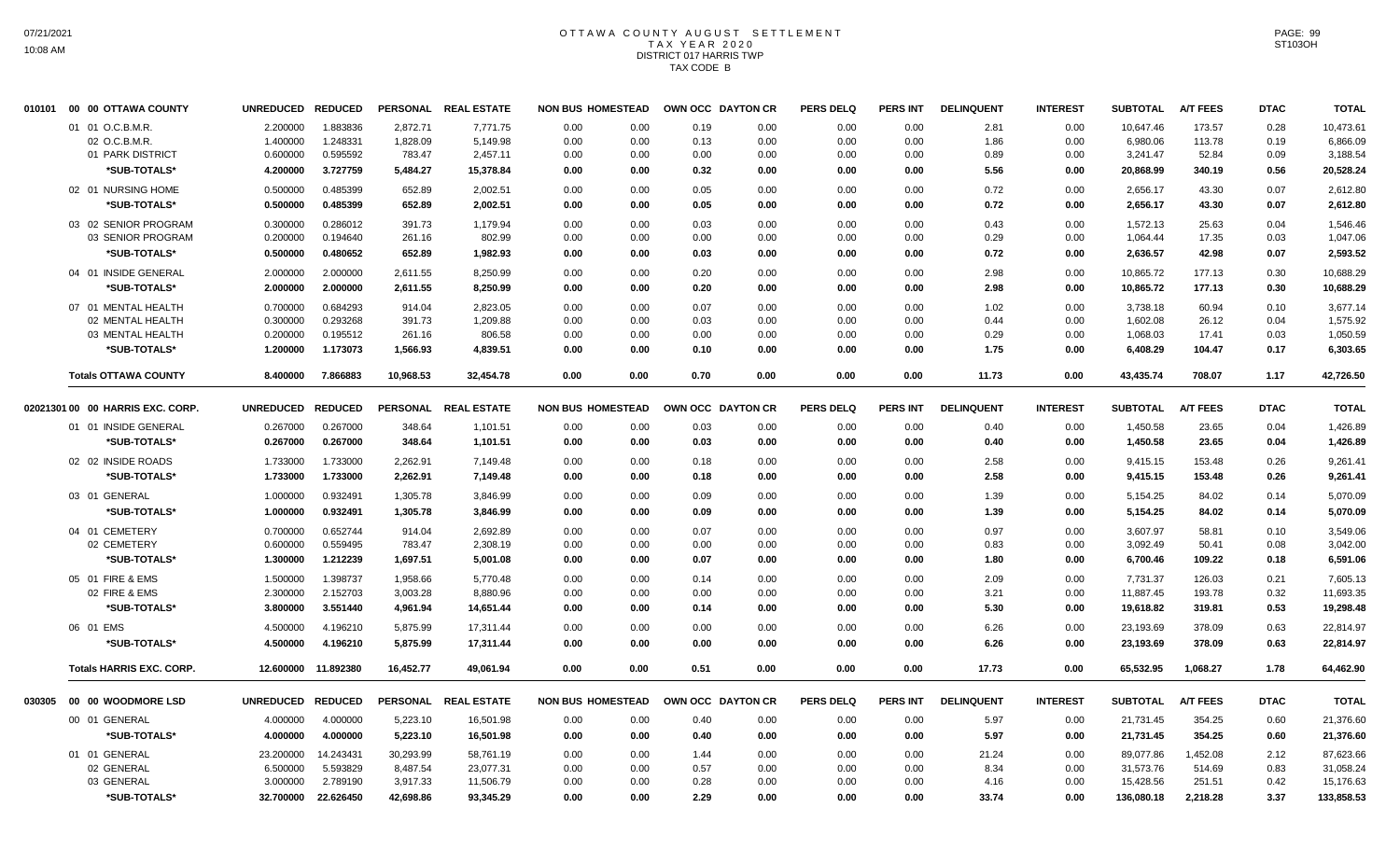# OTTAWA COUNTY AUGUST SETTLEMENT T A X Y E A R 2 0 2 0 DISTRICT 017 HARRIS TWP TAX CODE B

| 030305            | 00 00 WOODMORE LSD                                              | UNREDUCED REDUCED |                     |            | PERSONAL REAL ESTATE | <b>NON BUS HOMESTEAD</b> |      |      | OWN OCC DAYTON CR | <b>PERS DELQ</b> | <b>PERS INT</b> | <b>DELINQUENT</b> | <b>INTEREST</b> | <b>SUBTOTAL</b> | <b>A/T FEES</b> | <b>DTAC</b> | <b>TOTAL</b> |
|-------------------|-----------------------------------------------------------------|-------------------|---------------------|------------|----------------------|--------------------------|------|------|-------------------|------------------|-----------------|-------------------|-----------------|-----------------|-----------------|-------------|--------------|
|                   | 04 01 PERMANENT IMPROVEMENT                                     | 3.000000          | 2.789190            | 3,917.33   | 11,506.79            | 0.00                     | 0.00 | 0.28 | 0.00              | 0.00             | 0.00            | 4.16              | 0.00            | 15,428.56       | 251.51          | 0.42        | 15,176.63    |
|                   | 02 PERMANENT IMPROVEMENT                                        | 0.500000          | 0.464865            | 652.89     | 1,917.80             | 0.00                     | 0.00 | 0.05 | 0.00              | 0.00             | 0.00            | 0.69              | 0.00            | 2,571.43        | 41.92           | 0.07        | 2,529.44     |
|                   | *SUB-TOTALS*                                                    | 3.500000          | 3.254055            | 4,570.22   | 13,424.59            | 0.00                     | 0.00 | 0.33 | 0.00              | 0.00             | 0.00            | 4.85              | 0.00            | 17,999.99       | 293.43          | 0.49        | 17,706.07    |
|                   | 05 01 EMERGENCY                                                 | 4.200000          | 4.200000            | 5.484.26   | 17.327.07            | 0.00                     | 0.00 | 0.42 | 0.00              | 0.00             | 0.00            | 6.26              | 0.00            | 22,818.01       | 371.96          | 0.63        | 22.445.42    |
|                   | 02 EMERGENCY                                                    | 3.000000          | 3.000000            | 3,917.33   | 12,376.48            | 0.00                     | 0.00 | 0.30 | 0.00              | 0.00             | 0.00            | 4.47              | 0.00            | 16,298.58       | 265.69          | 0.45        | 16,032.44    |
|                   | *SUB-TOTALS*                                                    | 7.200000          | 7.200000            | 9,401.59   | 29,703.55            | 0.00                     | 0.00 | 0.72 | 0.00              | 0.00             | 0.00            | 10.73             | 0.00            | 39,116.59       | 637.65          | 1.08        | 38,477.86    |
|                   | 06 01 BOND (\$15,709,840)                                       | 4.600000          | 4.600000            | 6,006.57   | 18,977.27            | 0.00                     | 0.00 | 0.47 | 0.00              | 0.00             | 0.00            | 6.86              | 0.00            | 24,991.17       | 407.39          | 0.69        | 24,583.09    |
|                   | *SUB-TOTALS*                                                    | 4.600000          | 4.600000            | 6.006.57   | 18.977.27            | 0.00                     | 0.00 | 0.47 | 0.00              | 0.00             | 0.00            | 6.86              | 0.00            | 24,991.17       | 407.39          | 0.69        | 24,583.09    |
|                   | <b>Totals WOODMORE LSD</b>                                      |                   | 52.000000 41.680505 | 67.900.34  | 171.952.68           | 0.00                     | 0.00 | 4.21 | 0.00              | 0.00             | 0.00            | 62.15             | 0.00            | 239.919.38      | 3.911.00        | 6.23        | 236,002.15   |
|                   | 050501 00 00 PENTA COUNTY JVS                                   | UNREDUCED REDUCED |                     |            | PERSONAL REAL ESTATE | <b>NON BUS HOMESTEAD</b> |      |      | OWN OCC DAYTON CR | <b>PERS DELQ</b> | <b>PERS INT</b> | <b>DELINQUENT</b> | <b>INTEREST</b> | <b>SUBTOTAL</b> | <b>A/T FEES</b> | <b>DTAC</b> | <b>TOTAL</b> |
|                   | 01 01 GENERAL                                                   | 1.400000          | 1.370355            | 1,828.09   | 5.653.39             | 0.00                     | 0.00 | 0.14 | 0.00              | 0.00             | 0.00            | 2.04              | 0.00            | 7.483.66        | 121.99          | 0.20        | 7.361.47     |
|                   | 02 GENERAL                                                      | 0.800000          | 0.783060            | 1.044.62   | 3,230.51             | 0.00                     | 0.00 | 0.08 | 0.00              | 0.00             | 0.00            | 1.17              | 0.00            | 4.276.38        | 69.71           | 0.12        | 4,206.55     |
|                   | 03 PERMANENT IMP.                                               | 1.000000          | 0.978825            | 1,305.78   | 4,038.14             | 0.00                     | 0.00 | 0.10 | 0.00              | 0.00             | 0.00            | 1.46              | 0.00            | 5,345.48        | 87.14           | 0.15        | 5,258.19     |
|                   | *SUB-TOTALS*                                                    | 3.200000          | 3.132240            | 4,178.49   | 12,922.04            | 0.00                     | 0.00 | 0.32 | 0.00              | 0.00             | 0.00            | 4.67              | 0.00            | 17,105.52       | 278.84          | 0.47        | 16,826.21    |
|                   | <b>Totals PENTA COUNTY JVS</b>                                  | 3.200000          | 3.132240            | 4.178.49   | 12.922.04            | 0.00                     | 0.00 | 0.32 | 0.00              | 0.00             | 0.00            | 4.67              | 0.00            | 17,105.52       | 278.84          | 0.47        | 16,826.21    |
| 060602            | 00 00 HARRIS ELMORE PUBLIC LIE UNREDUCED                        |                   | <b>REDUCED</b>      |            | PERSONAL REAL ESTATE | <b>NON BUS HOMESTEAD</b> |      |      | OWN OCC DAYTON CR | <b>PERS DELQ</b> | <b>PERS INT</b> | <b>DELINQUENT</b> | <b>INTEREST</b> | <b>SUBTOTAL</b> | <b>A/T FEES</b> | <b>DTAC</b> | <b>TOTAL</b> |
|                   | 01 01 CURRENT EXPENSE                                           | 1.100000          | 1.060521            | 1,436.35   | 4,375.17             | 0.00                     | 0.00 | 0.11 | 0.00              | 0.00             | 0.00            | 1.58              | 0.00            | 5,813.21        | 94.76           | 0.16        | 5,718.29     |
|                   | *SUB-TOTALS*                                                    | 1.100000          | 1.060521            | 1,436.35   | 4.375.17             | 0.00                     | 0.00 | 0.11 | 0.00              | 0.00             | 0.00            | 1.58              | 0.00            | 5,813.21        | 94.76           | 0.16        | 5,718.29     |
|                   | <b>Totals HARRIS ELMORE PUBLIC LIB</b>                          | 1.100000          | 1.060521            | 1,436.35   | 4.375.17             | 0.00                     | 0.00 | 0.11 | 0.00              | 0.00             | 0.00            | 1.58              | 0.00            | 5,813.21        | 94.76           | 0.16        | 5,718.29     |
|                   | 07071303 00   00  HARRIS INC NON UNIFORM II UNREDUCED   REDUCED |                   |                     |            | PERSONAL REAL ESTATE | <b>NON BUS HOMESTEAD</b> |      |      | OWN OCC DAYTON CR | <b>PERS DELQ</b> | <b>PERS INT</b> | <b>DELINQUENT</b> | <b>INTEREST</b> | <b>SUBTOTAL</b> | <b>A/T FEES</b> | <b>DTAC</b> | <b>TOTAL</b> |
|                   | 01 01 NON UNIFORM GENERAL INSIDE                                | 0.133000          | 0.133000            | 173.67     | 548.69               | 0.00                     | 0.00 | 0.01 | 0.00              | 0.00             | 0.00            | 0.20              | 0.00            | 722.57          | 11.78           | 0.02        | 710.77       |
|                   | *SUB-TOTALS*                                                    | 0.133000          | 0.133000            | 173.67     | 548.69               | 0.00                     | 0.00 | 0.01 | 0.00              | 0.00             | 0.00            | 0.20              | 0.00            | 722.57          | 11.78           | 0.02        | 710.77       |
|                   | Totals HARRIS INC NON UNIFORM IN                                | 0.133000          | 0.133000            | 173.67     | 548.69               | 0.00                     | 0.00 | 0.01 | 0.00              | 0.00             | 0.00            | 0.20              | 0.00            | 722.57          | 11.78           | 0.02        | 710.77       |
|                   | 08081304 00 00 NON UNIFORM HARRIS INC                           | <b>UNREDUCED</b>  | <b>REDUCED</b>      |            | PERSONAL REAL ESTATE | <b>NON BUS HOMESTEAD</b> |      |      | OWN OCC DAYTON CR | <b>PERS DELQ</b> | <b>PERS INT</b> | <b>DELINQUENT</b> | <b>INTEREST</b> | <b>SUBTOTAL</b> | <b>A/T FEES</b> | <b>DTAC</b> | <b>TOTAL</b> |
|                   | 01 01 ROAD AND BRIDGE INSIDE                                    | 0.867000          | 0.867000            | 1,132.08   | 3,576.79             | 0.00                     | 0.00 | 0.08 | 0.00              | 0.00             | 0.00            | 1.31              | 0.00            | 4,710.26        | 76.78           | 0.13        | 4,633.35     |
|                   | *SUB-TOTALS*                                                    | 0.867000          | 0.867000            | 1,132.08   | 3,576.79             | 0.00                     | 0.00 | 0.08 | 0.00              | 0.00             | 0.00            | 1.31              | 0.00            | 4,710.26        | 76.78           | 0.13        | 4,633.35     |
|                   | <b>Totals NON UNIFORM HARRIS INC</b>                            | 0.867000          | 0.867000            | 1,132.08   | 3,576.79             | 0.00                     | 0.00 | 0.08 | 0.00              | 0.00             | 0.00            | 1.31              | 0.00            | 4,710.26        | 76.78           | 0.13        | 4,633.35     |
| <b>HARRIS TWP</b> |                                                                 |                   |                     |            |                      |                          |      |      |                   |                  |                 |                   |                 |                 |                 |             |              |
|                   | TAX CODE B TOTALS                                               | 78.300000         | 66.632529           | 102,242.23 | 274,892.09           | 0.00                     | 0.00 | 5.94 | 0.00              | 0.00             | 0.00            | 99.37             | 0.00            | 377,239.63      | 6,149.50        | 9.96        | 371,080.17   |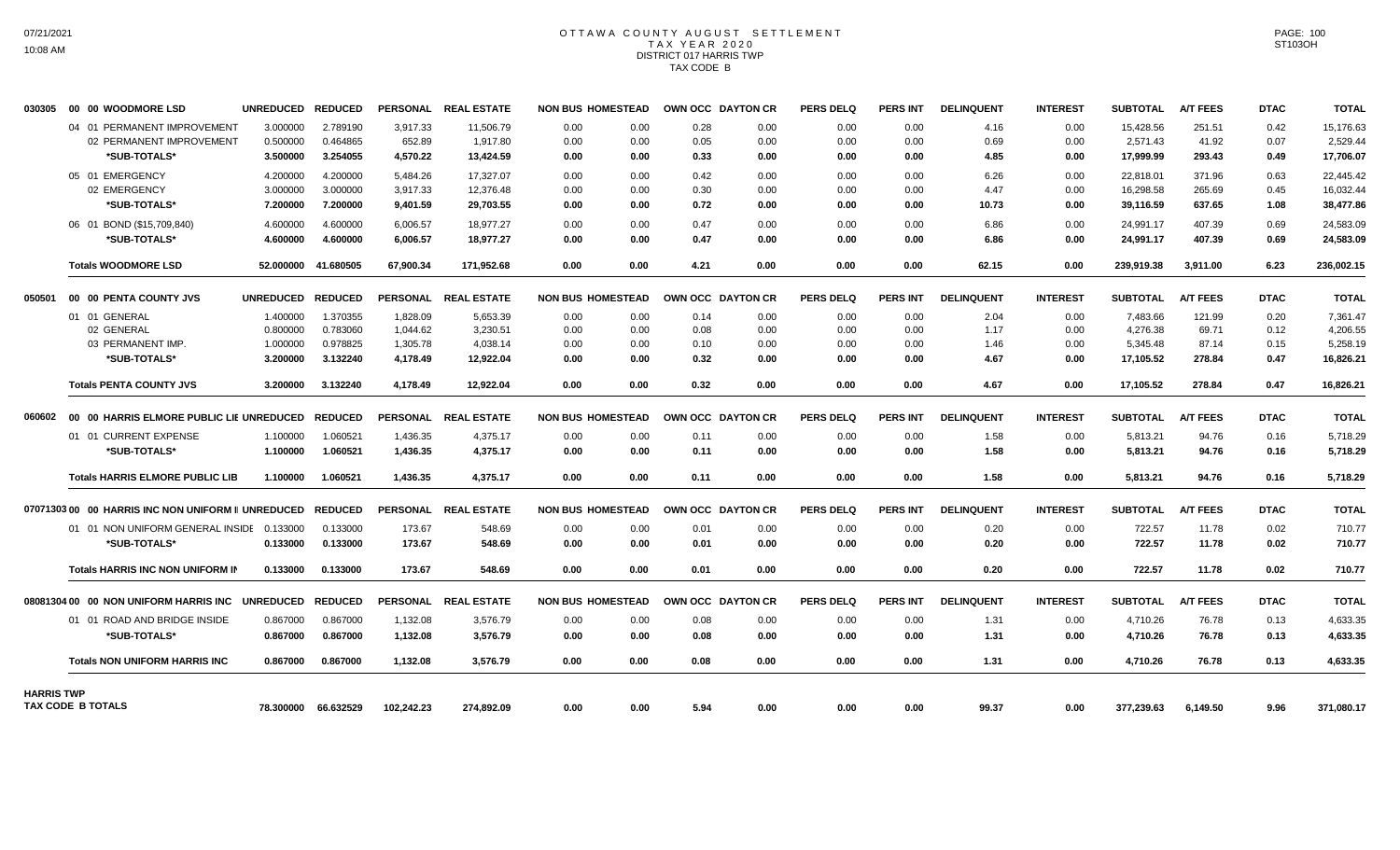### OTTAWA COUNTY AUGUST SETTLEMENT T A X Y E A R 2 0 2 0 DISTRICT 017 HARRIS TWP DISTRICT

| 010101 00 00 OTTAWA COUNTY         | UNREDUCED REDUCED |           | PERSONAL REAL ESTATE |           | <b>NON BUS HOMESTEAD</b> |          | OWN OCC DAYTON CR | <b>PERS DELQ</b> | <b>PERS INT</b> | <b>DELINQUENT</b> | <b>INTEREST</b> | <b>SUBTOTAL</b> | <b>A/T FEES</b> | <b>DTAC</b> | <b>TOTAL</b> |
|------------------------------------|-------------------|-----------|----------------------|-----------|--------------------------|----------|-------------------|------------------|-----------------|-------------------|-----------------|-----------------|-----------------|-------------|--------------|
| 01 01 O.C.B.M.R.                   |                   | 2.872.71  | 25.812.35            | 2.650.38  | 610.38                   | 280.04   | 0.00              | 0.00             | 0.00            | 75.20             | 2.81            | 32.303.87       | 526.60          | 6.02        | 31,771.25    |
| 02 O.C.B.M.R.                      |                   | 1,828.09  | 18,631.85            | 1,980.65  | 456.14                   | 209.26   | 0.00              | 0.00             | 0.00            | 55.96             | 2.10            | 23,164.05       | 377.60          | 4.48        | 22,781.97    |
| 01 PARK DISTRICT                   |                   | 783.47    | 12,482.57            | 0.00      | 301.71                   | 0.00     | 0.00              | 0.00             | 0.00            | 41.12             | 1.56            | 13,610.43       | 221.87          | 2.93        | 13,385.63    |
| *SUB-TOTALS*                       |                   | 5,484.27  | 56,926.77            | 4,631.03  | 1,368.23                 | 489.30   | 0.00              | 0.00             | 0.00            | 172.28            | 6.47            | 69,078.35       | 1,126.07        | 13.43       | 67,938.85    |
| 02 01 NURSING HOME                 |                   | 652.89    | 8,479.42             | 951.54    | 219.14                   | 100.52   | 0.00              | 0.00             | 0.00            | 26.71             | 1.01            | 10,431.23       | 170.04          | 2.13        | 10,259.06    |
| *SUB-TOTALS*                       |                   | 652.89    | 8.479.42             | 951.54    | 219.14                   | 100.52   | 0.00              | 0.00             | 0.00            | 26.71             | 1.01            | 10,431.23       | 170.04          | 2.13        | 10,259.06    |
| 03 02 SENIOR PROGRAM               |                   | 391.73    | 4,534.44             | 492.82    | 113.50                   | 52.07    | 0.00              | 0.00             | 0.00            | 13.89             | 0.52            | 5,598.97        | 91.27           | 1.11        | 5,506.59     |
| 03 SENIOR PROGRAM                  |                   | 261.16    | 3,722.95             | 0.00      | 87.88                    | 0.00     | 0.00              | 0.00             | 0.00            | 12.01             | 0.46            | 4,084.46        | 66.58           | 0.86        | 4,017.02     |
| *SUB-TOTALS*                       |                   | 652.89    | 8,257.39             | 492.82    | 201.38                   | 52.07    | 0.00              | 0.00             | 0.00            | 25.90             | 0.98            | 9,683.43        | 157.85          | 1.97        | 9,523.61     |
| 04 01 INSIDE GENERAL               |                   | 2,611.55  | 38,233.70            | 4,404.83  | 1,014.43                 | 465.30   | 0.00              | 0.00             | 0.00            | 123.29            | 4.68            | 46,857.78       | 763.85          | 9.84        | 46,084.09    |
| *SUB-TOTALS*                       |                   | 2,611.55  | 38,233.70            | 4,404.83  | 1,014.43                 | 465.30   | 0.00              | 0.00             | 0.00            | 123.29            | 4.68            | 46,857.78       | 763.85          | 9.84        | 46,084.09    |
| 07 01 MENTAL HEALTH                |                   | 914.04    | 12,323.09            | 1,395.67  | 321.42                   | 147.44   | 0.00              | 0.00             | 0.00            | 39.14             | 1.48            | 15,142.28       | 246.84          | 3.12        | 14,892.32    |
| 02 MENTAL HEALTH                   |                   | 391.73    | 5,281.32             | 598.14    | 137.75                   | 63.19    | 0.00              | 0.00             | 0.00            | 16.78             | 0.63            | 6,489.54        | 105.79          | 1.34        | 6.382.41     |
| 03 MENTAL HEALTH                   |                   | 261.16    | 3,858.85             | 0.00      | 91.86                    | 0.00     | 0.00              | 0.00             | 0.00            | 12.54             | 0.48            | 4,224.89        | 68.87           | 0.89        | 4,155.13     |
| *SUB-TOTALS*                       |                   | 1,566.93  | 21,463.26            | 1,993.81  | 551.03                   | 210.63   | 0.00              | 0.00             | 0.00            | 68.46             | 2.59            | 25,856.71       | 421.50          | 5.35        | 25,429.86    |
| <b>Totals OTTAWA COUNTY</b>        |                   | 10,968.53 | 133.360.54           | 12.474.03 | 3.354.21                 | 1,317.82 | 0.00              | 0.00             | 0.00            | 416.64            | 15.73           | 161.907.50      | 2,639.31        | 32.72       | 159,235.47   |
| 02021301 00 00 HARRIS EXC. CORP.   | UNREDUCED REDUCED |           | PERSONAL REAL ESTATE |           | <b>NON BUS HOMESTEAD</b> |          | OWN OCC DAYTON CR | <b>PERS DELQ</b> | PERS INT        | <b>DELINQUENT</b> | <b>INTEREST</b> | <b>SUBTOTAL</b> | <b>A/T FEES</b> | <b>DTAC</b> | <b>TOTAL</b> |
| 01 01 INSIDE GENERAL               |                   | 348.64    | 5,104.20             | 588.04    | 135.43                   | 62.12    | 0.00              | 0.00             | 0.00            | 16.46             | 0.62            | 6,255.51        | 101.98          | 1.31        | 6,152.22     |
| *SUB-TOTALS*                       |                   | 348.64    | 5,104.20             | 588.04    | 135.43                   | 62.12    | 0.00              | 0.00             | 0.00            | 16.46             | 0.62            | 6,255.51        | 101.98          | 1.31        | 6,152.22     |
| 02 02 INSIDE ROADS                 |                   | 2,262.91  | 33,129.50            | 3,816.78  | 879.00                   | 403.19   | 0.00              | 0.00             | 0.00            | 106.83            | 4.05            | 40,602.26       | 661.87          | 8.53        | 39,931.86    |
| *SUB-TOTALS*                       |                   | 2,262.91  | 33,129.50            | 3,816.78  | 879.00                   | 403.19   | 0.00              | 0.00             | 0.00            | 106.83            | 4.05            | 40,602.26       | 661.87          | 8.53        | 39,931.86    |
| 03 01 GENERAL                      |                   | 1,305.78  | 11.111.98            | 1.067.32  | 245.80                   | 112.79   | 0.00              | 0.00             | 0.00            | 30.54             | 1.13            | 13.875.34       | 226.19          | 2.45        | 13.646.70    |
| *SUB-TOTALS*                       |                   | 1,305.78  | 11,111.98            | 1,067.32  | 245.80                   | 112.79   | 0.00              | 0.00             | 0.00            | 30.54             | 1.13            | 13,875.34       | 226.19          | 2.45        | 13,646.70    |
| 04 01 CEMETERY                     |                   | 914.04    | 8.600.23             | 867.86    | 199.87                   | 91.71    | 0.00              | 0.00             | 0.00            | 24.67             | 0.92            | 10,699.30       | 174.41          | 1.98        | 10.522.91    |
| 02 CEMETERY                        |                   | 783.47    | 11,051.93            | 0.00      | 263.14                   | 0.00     | 0.00              | 0.00             | 0.00            | 35.92             | 1.36            | 12,135.82       | 197.83          | 2.55        | 11,935.44    |
| *SUB-TOTALS*                       |                   | 1,697.51  | 19,652.16            | 867.86    | 463.01                   | 91.71    | 0.00              | 0.00             | 0.00            | 60.59             | 2.28            | 22,835.12       | 372.24          | 4.53        | 22,458.35    |
| 05 01 FIRE & EMS                   |                   | 1,958.66  | 25,199.95            | 2,854.43  | 657.37                   | 301.53   | 0.00              | 0.00             | 0.00            | 80.06             | 3.03            | 31,055.03       | 506.24          | 6.39        | 30,542.40    |
| 02 FIRE & EMS                      |                   | 3,003.28  | 47,594.51            | 0.00      | 1,165.07                 | 0.00     | 0.00              | 0.00             | 0.00            | 158.56            | 6.04            | 51,927.46       | 846.48          | 11.28       | 51,069.70    |
| *SUB-TOTALS*                       |                   | 4,961.94  | 72.794.46            | 2.854.43  | 1.822.44                 | 301.53   | 0.00              | 0.00             | 0.00            | 238.62            | 9.07            | 82.982.49       | 1.352.72        | 17.67       | 81,612.10    |
| 06 01 EMS                          |                   | 5,875.99  | 82,842.23            | 0.00      | 1,972.12                 | 0.00     | 0.00              | 0.00             | 0.00            | 269.22            | 10.22           | 90,969.78       | 1,482.93        | 19.17       | 89,467.68    |
| *SUB-TOTALS*                       |                   | 5,875.99  | 82,842.23            | 0.00      | 1,972.12                 | 0.00     | 0.00              | 0.00             | 0.00            | 269.22            | 10.22           | 90,969.78       | 1,482.93        | 19.17       | 89,467.68    |
| <b>Totals HARRIS EXC. CORP.</b>    |                   | 16,452.77 | 224,634.53           | 9,194.43  | 5,517.80                 | 971.34   | 0.00              | 0.00             | 0.00            | 722.26            | 27.37           | 257,520.50      | 4,197.93        | 53.66       | 253,268.91   |
| 030305    00    00    WOODMORE LSD | UNREDUCED REDUCED |           | PERSONAL REAL ESTATE |           | <b>NON BUS HOMESTEAD</b> |          | OWN OCC DAYTON CR | <b>PERS DELQ</b> | <b>PERS INT</b> | <b>DELINQUENT</b> | <b>INTEREST</b> | <b>SUBTOTAL</b> | <b>A/T FEES</b> | <b>DTAC</b> | <b>TOTAL</b> |
| 00 01 GENERAL                      |                   | 5,223.10  | 76,467.40            | 8,809.66  | 2,028.86                 | 930.59   | 0.00              | 0.00             | 0.00            | 246.60            | 9.35            | 93,715.56       | 1,527.68        | 19.68       | 92,168.20    |
| *SUB-TOTALS*                       |                   | 5,223.10  | 76,467.40            | 8,809.66  | 2,028.86                 | 930.59   | 0.00              | 0.00             | 0.00            | 246.60            | 9.35            | 93,715.56       | 1,527.68        | 19.68       | 92,168.20    |
| 01 01 GENERAL                      |                   | 30,293.99 | 219,217.76           | 23,573.04 | 5,428.86                 | 2,490.47 | 0.00              | 0.00             | 0.00            | 665.11            | 25.02           | 281,694.25      | 4,591.98        | 53.17       | 277,049.10   |
| 02 GENERAL                         |                   | 8,487.54  | 76,511.11            | 7,850.08  | 1,807.87                 | 829.44   | 0.00              | 0.00             | 0.00            | 222.76            | 8.33            | 95,717.13       | 1,560.31        | 17.83       | 94,138.99    |
| 03 GENERAL                         |                   | 3,917.33  | 37,478.32            | 3,815.54  | 878.72                   | 403.16   | 0.00              | 0.00             | 0.00            | 108.38            | 4.05            | 46,605.50       | 759.73          | 8.68        | 45,837.09    |
| *SUB-TOTALS*                       |                   | 42,698.86 | 333,207.19           | 35,238.66 | 8,115.45                 | 3,723.07 | 0.00              | 0.00             | 0.00            | 996.25            | 37.40           | 424,016.88      | 6,912.02        | 79.68       | 417,025.18   |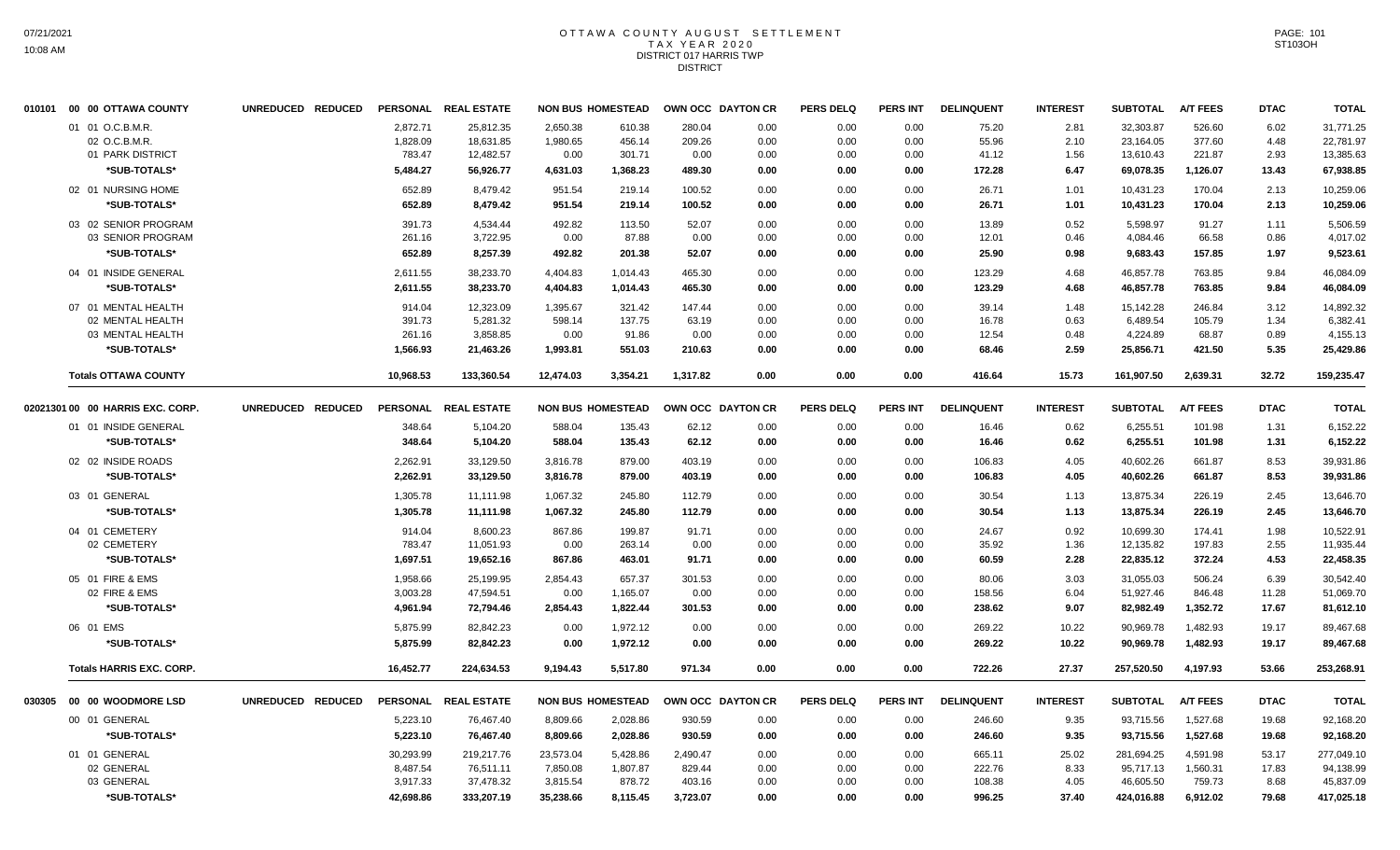## OTTAWA COUNTY AUGUST SETTLEMENT T A X Y E A R 2 0 2 0 DISTRICT 017 HARRIS TWP DISTRICT

|                   | 030305 00 00 WOODMORE LSD                                 | UNREDUCED REDUCED |                    | PERSONAL REAL ESTATE  |                    | <b>NON BUS HOMESTEAD</b> |                 | <b>OWN OCC DAYTON CR</b> | <b>PERS DELQ</b> | <b>PERS INT</b> | <b>DELINQUENT</b> | <b>INTEREST</b> | <b>SUBTOTAL</b>        | <b>A/T FEES</b>  | <b>DTAC</b>   | <b>TOTAL</b>           |
|-------------------|-----------------------------------------------------------|-------------------|--------------------|-----------------------|--------------------|--------------------------|-----------------|--------------------------|------------------|-----------------|-------------------|-----------------|------------------------|------------------|---------------|------------------------|
|                   | 04 01 PERMANENT IMPROVEMENT<br>02 PERMANENT IMPROVEMENT   |                   | 3.917.33<br>652.89 | 49.714.64<br>8,333.44 | 5,613.20<br>942.54 | 1,292.72<br>217.07       | 592.97<br>99.57 | 0.00<br>0.00             | 0.00<br>0.00     | 0.00<br>0.00    | 157.48<br>26.43   | 5.96<br>1.00    | 61,294.30<br>10,272.94 | 999.18<br>167.46 | 12.58<br>2.11 | 60.282.54<br>10,103.37 |
|                   | *SUB-TOTALS*                                              |                   | 4,570.22           | 58.048.08             | 6,555.74           | 1,509.79                 | 692.54          | 0.00                     | 0.00             | 0.00            | 183.91            | 6.96            | 71,567.24              | 1.166.64         | 14.69         | 70.385.91              |
|                   | 05 01 EMERGENCY                                           |                   | 5,484.26           | 80,290.76             | 9,250.14           | 2,130.30                 | 977.12          | 0.00                     | 0.00             | 0.00            | 258.92            | 9.82            | 98,401.32              | 1.604.07         | 20.66         | 96,776.59              |
|                   | 02 EMERGENCY                                              |                   | 3,917.33           | 57,350.54             | 6,607.24           | 1,521.65                 | 697.95          | 0.00                     | 0.00             | 0.00            | 184.94            | 7.01            | 70,286.66              | 1,145.77         | 14.76         | 69,126.13              |
|                   | *SUB-TOTALS*                                              |                   | 9.401.59           | 137,641.30            | 15,857.38          | 3,651.95                 | 1.675.07        | 0.00                     | 0.00             | 0.00            | 443.86            | 16.83           | 168,687.98             | 2.749.84         | 35.42         | 165,902.72             |
|                   | 06 01 BOND (\$15,709,840)                                 |                   | 6.006.57           | 87,937.50             | 10,131.10          | 2,333.19                 | 1.070.19        | 0.00                     | 0.00             | 0.00            | 283.58            | 10.75           | 107.772.88             | 1.756.84         | 22.63         | 105,993.41             |
|                   | *SUB-TOTALS*                                              |                   | 6,006.57           | 87,937.50             | 10,131.10          | 2,333.19                 | 1.070.19        | 0.00                     | 0.00             | 0.00            | 283.58            | 10.75           | 107,772.88             | 1.756.84         | 22.63         | 105,993.41             |
|                   | <b>Totals WOODMORE LSD</b>                                |                   | 67,900.34          | 693,301.47            | 76,592.54          | 17,639.24                | 8,091.46        | 0.00                     | 0.00             | 0.00            | 2,154.20          | 81.29           | 865,760.54             | 14,113.02        | 172.10        | 851,475.42             |
| 050501            | 00 00 PENTA COUNTY JVS                                    | UNREDUCED REDUCED |                    | PERSONAL REAL ESTATE  |                    | <b>NON BUS HOMESTEAD</b> |                 | <b>OWN OCC DAYTON CR</b> | <b>PERS DELQ</b> | <b>PERS INT</b> | <b>DELINQUENT</b> | <b>INTEREST</b> | <b>SUBTOTAL</b>        | <b>A/T FEES</b>  | <b>DTAC</b>   | <b>TOTAL</b>           |
|                   | 01 01 GENERAL                                             |                   | 1.828.09           | 24,733.29             | 2,803.07           | 645.55                   | 296.11          | 0.00                     | 0.00             | 0.00            | 78.60             | 2.98            | 30.387.69              | 495.36           | 6.27          | 29,886.06              |
|                   | 02 GENERAL                                                |                   | 1.044.62           | 14,133.32             | 1,601.76           | 368.88                   | 169.21          | 0.00                     | 0.00             | 0.00            | 44.92             | 1.70            | 17,364.41              | 283.06           | 3.59          | 17,077.76              |
|                   | 03 PERMANENT IMP.                                         |                   | 1,305.78           | 15,976.52             | 1,753.89           | 403.92                   | 185.29          | 0.00                     | 0.00             | 0.00            | 49.37             | 1.86            | 19,676.63              | 320.76           | 3.95          | 19,351.92              |
|                   | *SUB-TOTALS*                                              |                   | 4,178.49           | 54,843.13             | 6,158.72           | 1,418.35                 | 650.61          | 0.00                     | 0.00             | 0.00            | 172.89            | 6.54            | 67,428.73              | 1,099.18         | 13.81         | 66,315.74              |
|                   | <b>Totals PENTA COUNTY JVS</b>                            |                   | 4.178.49           | 54,843.13             | 6,158.72           | 1.418.35                 | 650.61          | 0.00                     | 0.00             | 0.00            | 172.89            | 6.54            | 67,428.73              | 1,099.18         | 13.81         | 66,315.74              |
| 060602            | 00 00 HARRIS ELMORE PUBLIC LIE UNREDUCED REDUCED          |                   |                    | PERSONAL REAL ESTATE  |                    | <b>NON BUS HOMESTEAD</b> |                 | OWN OCC DAYTON CR        | <b>PERS DELQ</b> | <b>PERS INT</b> | <b>DELINQUENT</b> | <b>INTEREST</b> | <b>SUBTOTAL</b>        | <b>A/T FEES</b>  | <b>DTAC</b>   | <b>TOTAL</b>           |
|                   | 01 01 CURRENT EXPENSE                                     |                   | 1,436.35           | 18,113.28             | 2,018.30           | 464.81                   | 213.22          | 0.00                     | 0.00             | 0.00            | 56.71             | 2.14            | 22,304.81              | 363.59           | 4.53          | 21,936.69              |
|                   | *SUB-TOTALS*                                              |                   | 1,436.35           | 18,113.28             | 2,018.30           | 464.81                   | 213.22          | 0.00                     | 0.00             | 0.00            | 56.71             | 2.14            | 22,304.81              | 363.59           | 4.53          | 21,936.69              |
|                   | <b>Totals HARRIS ELMORE PUBLIC LIB</b>                    |                   | 1,436.35           | 18,113.28             | 2,018.30           | 464.81                   | 213.22          | 0.00                     | 0.00             | 0.00            | 56.71             | 2.14            | 22,304.81              | 363.59           | 4.53          | 21,936.69              |
|                   | 0707130300 00 HARRIS INC NON UNIFORM II UNREDUCED REDUCED |                   |                    | PERSONAL REAL ESTATE  |                    | <b>NON BUS HOMESTEAD</b> |                 | OWN OCC DAYTON CR        | <b>PERS DELQ</b> | <b>PERS INT</b> | <b>DELINQUENT</b> | <b>INTEREST</b> | <b>SUBTOTAL</b>        | <b>A/T FEES</b>  | <b>DTAC</b>   | <b>TOTAL</b>           |
|                   | 01 01 NON UNIFORM GENERAL INSIDE                          |                   | 173.67             | 2,542.54              | 292.92             | 67.46                    | 30.94           | 0.00                     | 0.00             | 0.00            | 8.20              | 0.31            | 3.116.04               | 50.80            | 0.65          | 3,064.59               |
|                   | *SUB-TOTALS*                                              |                   | 173.67             | 2,542.54              | 292.92             | 67.46                    | 30.94           | 0.00                     | 0.00             | 0.00            | 8.20              | 0.31            | 3,116.04               | 50.80            | 0.65          | 3,064.59               |
|                   | <b>Totals HARRIS INC NON UNIFORM IN</b>                   |                   | 173.67             | 2,542.54              | 292.92             | 67.46                    | 30.94           | 0.00                     | 0.00             | 0.00            | 8.20              | 0.31            | 3,116.04               | 50.80            | 0.65          | 3,064.59               |
|                   | 08081304 00 00 NON UNIFORM HARRIS INC                     | UNREDUCED REDUCED |                    | PERSONAL REAL ESTATE  |                    | <b>NON BUS HOMESTEAD</b> |                 | OWN OCC DAYTON CR        | <b>PERS DELQ</b> | <b>PERS INT</b> | <b>DELINQUENT</b> | <b>INTEREST</b> | <b>SUBTOTAL</b>        | <b>A/T FEES</b>  | <b>DTAC</b>   | <b>TOTAL</b>           |
|                   | 01 01 ROAD AND BRIDGE INSIDE                              |                   | 1,132.08           | 16.574.28             | 1.909.50           | 439.76                   | 201.68          | 0.00                     | 0.00             | 0.00            | 53.47             | 2.07            | 20,312.84              | 331.12           | 4.27          | 19,977.45              |
|                   | *SUB-TOTALS*                                              |                   | 1.132.08           | 16,574.28             | 1,909.50           | 439.76                   | 201.68          | 0.00                     | 0.00             | 0.00            | 53.47             | 2.07            | 20,312.84              | 331.12           | 4.27          | 19,977.45              |
|                   | <b>Totals NON UNIFORM HARRIS INC</b>                      |                   | 1,132.08           | 16,574.28             | 1,909.50           | 439.76                   | 201.68          | 0.00                     | 0.00             | 0.00            | 53.47             | 2.07            | 20,312.84              | 331.12           | 4.27          | 19,977.45              |
| <b>HARRIS TWP</b> |                                                           |                   |                    |                       |                    |                          |                 |                          |                  |                 |                   |                 |                        |                  |               |                        |
|                   | <b>DISTRICT TOTALS</b>                                    |                   | 102,242.23         | 1,143,369.77          | 108,640.44         | 28,901.63                | 11,477.07       | 0.00                     | 0.00             | 0.00            | 3,584.37          | 135.45          | 1,398,350.96           | 22,794.95        | 281.74        | 1,375,274.27           |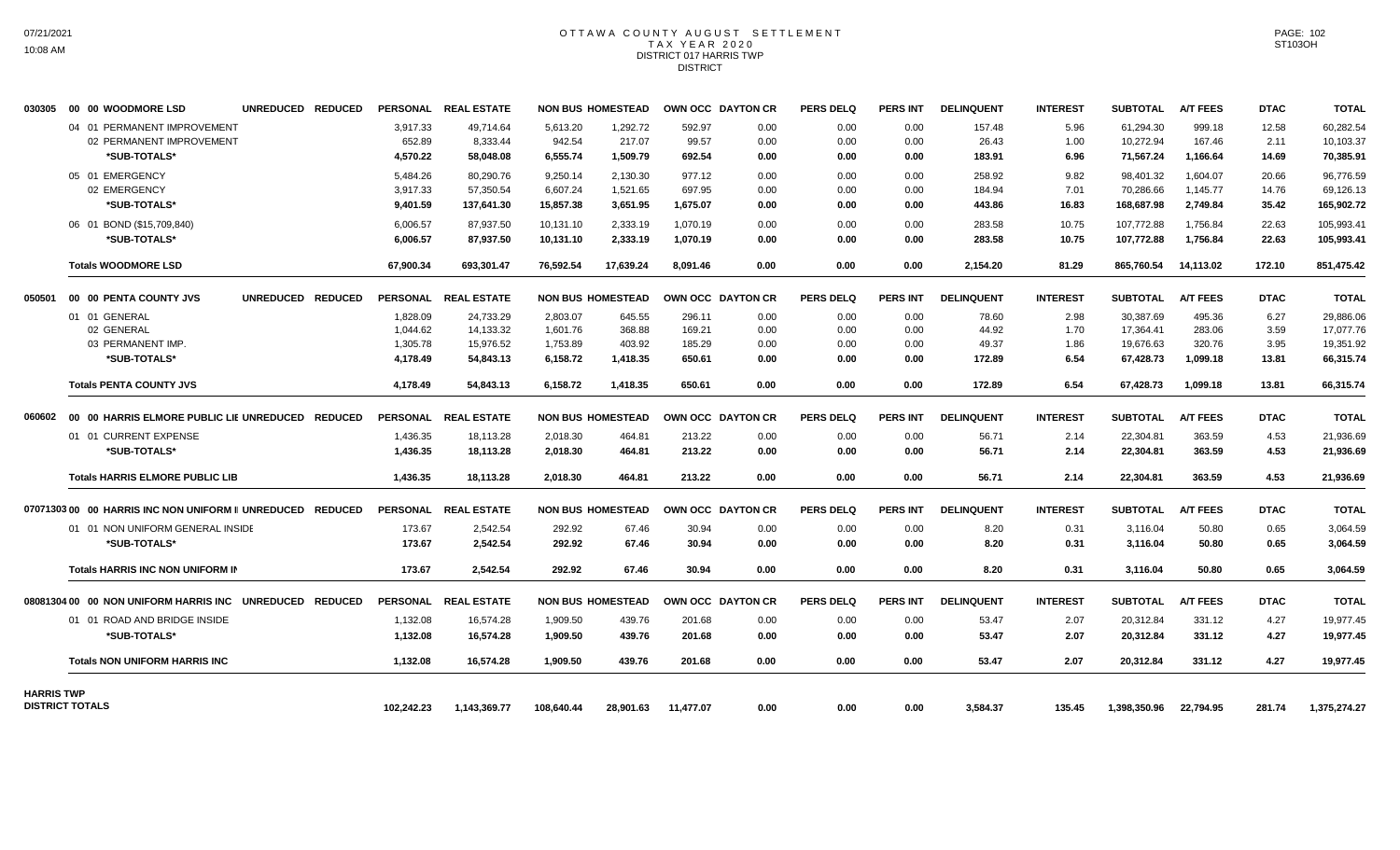## OTTAWA COUNTY AUGUST SETTLEMENT T A X Y E A R 2 0 2 0 DISTRICT 018 BCS IN HARRIS TAX CODE A

|        | 010101 00 00 OTTAWA COUNTY       | UNREDUCED REDUCED |                |                 | PERSONAL REAL ESTATE | <b>NON BUS HOMESTEAD</b> |        |        | OWN OCC DAYTON CR | <b>PERS DELQ</b> | <b>PERS INT</b> | <b>DELINQUENT</b> | <b>INTEREST</b> | <b>SUBTOTAL</b> | <b>A/T FEES</b> | <b>DTAC</b> | <b>TOTAL</b> |
|--------|----------------------------------|-------------------|----------------|-----------------|----------------------|--------------------------|--------|--------|-------------------|------------------|-----------------|-------------------|-----------------|-----------------|-----------------|-------------|--------------|
|        | 01 01 O.C.B.M.R.                 | 2.200000          | 1.203400       | 0.00            | 1,083.90             | 157.54                   | 28.90  | 15.31  | 0.00              | 0.00             | 0.00            | 0.00              | 0.00            | 1,285.65        | 20.96           | 0.00        | 1,264.69     |
|        | 02 O.C.B.M.R.                    | 1.400000          | 0.899310       | 0.00            | 810.01               | 117.73                   | 21.60  | 11.44  | 0.00              | 0.00             | 0.00            | 0.00              | 0.00            | 960.78          | 15.66           | 0.00        | 945.12       |
|        | 01 PARK DISTRICT                 | 0.600000          | 0.594840       | 0.00            | 601.80               | 0.00                     | 14.29  | 0.00   | 0.00              | 0.00             | 0.00            | 0.00              | 0.00            | 616.09          | 10.04           | 0.00        | 606.05       |
|        | *SUB-TOTALS*                     | 4.200000          | 2.697550       | 0.00            | 2,495.71             | 275.27                   | 64.79  | 26.75  | 0.00              | 0.00             | 0.00            | 0.00              | 0.00            | 2,862.52        | 46.66           | 0.00        | 2,815.86     |
|        | 02 01 NURSING HOME               | 0.500000          | 0.432043       | 0.00            | 389.14               | 56.56                    | 10.38  | 5.50   | 0.00              | 0.00             | 0.00            | 0.00              | 0.00            | 461.58          | 7.52            | 0.00        | 454.06       |
|        | *SUB-TOTALS*                     | 0.500000          | 0.432043       | 0.00            | 389.14               | 56.56                    | 10.38  | 5.50   | 0.00              | 0.00             | 0.00            | 0.00              | 0.00            | 461.58          | 7.52            | 0.00        | 454.06       |
|        | 03 02 SENIOR PROGRAM             | 0.300000          | 0.223762       | 0.00            | 201.54               | 29.29                    | 5.37   | 2.85   | 0.00              | 0.00             | 0.00            | 0.00              | 0.00            | 239.05          | 3.90            | 0.00        | 235.15       |
|        | 03 SENIOR PROGRAM                | 0.200000          | 0.173250       | 0.00            | 175.28               | 0.00                     | 4.16   | 0.00   | 0.00              | 0.00             | 0.00            | 0.00              | 0.00            | 179.44          | 2.93            | 0.00        | 176.51       |
|        | *SUB-TOTALS*                     | 0.500000          | 0.397012       | 0.00            | 376.82               | 29.29                    | 9.53   | 2.85   | 0.00              | 0.00             | 0.00            | 0.00              | 0.00            | 418.49          | 6.83            | 0.00        | 411.66       |
|        | 04 01 INSIDE GENERAL             | 2.000000          | 2.000000       | 0.00            | 1,801.40             | 261.82                   | 48.04  | 25.45  | 0.00              | 0.00             | 0.00            | 0.00              | 0.00            | 2,136.71        | 34.83           | 0.00        | 2,101.88     |
|        | *SUB-TOTALS*                     | 2.000000          | 2.000000       | 0.00            | 1,801.40             | 261.82                   | 48.04  | 25.45  | 0.00              | 0.00             | 0.00            | 0.00              | 0.00            | 2,136.71        | 34.83           | 0.00        | 2,101.88     |
|        | 07 01 MENTAL HEALTH              | 0.700000          | 0.633701       | 0.00            | 570.77               | 82.96                    | 15.22  | 8.06   | 0.00              | 0.00             | 0.00            | 0.00              | 0.00            | 677.01          | 11.04           | 0.00        | 665.97       |
|        | 02 MENTAL HEALTH                 | 0.300000          | 0.271586       | 0.00            | 244.62               | 35.55                    | 6.52   | 3.46   | 0.00              | 0.00             | 0.00            | 0.00              | 0.00            | 290.15          | 4.73            | 0.00        | 285.42       |
|        | 03 MENTAL HEALTH                 | 0.200000          | 0.181100       | 0.00            | 183.22               | 0.00                     | 4.35   | 0.00   | 0.00              | 0.00             | 0.00            | 0.00              | 0.00            | 187.57          | 3.06            | 0.00        | 184.51       |
|        | *SUB-TOTALS*                     | 1.200000          | 1.086387       | 0.00            | 998.61               | 118.51                   | 26.09  | 11.52  | 0.00              | 0.00             | 0.00            | 0.00              | 0.00            | 1,154.73        | 18.83           | 0.00        | 1,135.90     |
|        | <b>Totals OTTAWA COUNTY</b>      | 8.400000          | 6.612992       | 0.00            | 6,061.68             | 741.45                   | 158.83 | 72.07  | 0.00              | 0.00             | 0.00            | 0.00              | 0.00            | 7,034.03        | 114.67          | 0.00        | 6,919.36     |
|        | 02021301 00 00 HARRIS EXC. CORP. | <b>UNREDUCED</b>  | <b>REDUCED</b> | <b>PERSONAL</b> | <b>REAL ESTATE</b>   | <b>NON BUS HOMESTEAD</b> |        |        | OWN OCC DAYTON CR | <b>PERS DELQ</b> | <b>PERS INT</b> | <b>DELINQUENT</b> | <b>INTEREST</b> | <b>SUBTOTAL</b> | <b>A/T FEES</b> | <b>DTAC</b> | <b>TOTAL</b> |
|        | 01 01 INSIDE GENERAL             | 0.267000          | 0.267000       | 0.00            | 240.49               | 34.95                    | 6.41   | 3.40   | 0.00              | 0.00             | 0.00            | 0.00              | 0.00            | 285.25          | 4.65            | 0.00        | 280.60       |
|        | *SUB-TOTALS*                     | 0.267000          | 0.267000       | 0.00            | 240.49               | 34.95                    | 6.41   | 3.40   | 0.00              | 0.00             | 0.00            | 0.00              | 0.00            | 285.25          | 4.65            | 0.00        | 280.60       |
|        |                                  |                   |                |                 |                      |                          |        |        |                   |                  |                 |                   |                 |                 |                 |             |              |
|        | 02 02 INSIDE ROADS               | 1.733000          | 1.733000       | 0.00            | 1,560.91             | 226.87                   | 41.62  | 22.05  | 0.00              | 0.00             | 0.00            | 0.00              | 0.00            | 1,851.45        | 30.18           | 0.00        | 1,821.27     |
|        | *SUB-TOTALS*                     | 1.733000          | 1.733000       | 0.00            | 1,560.91             | 226.87                   | 41.62  | 22.05  | 0.00              | 0.00             | 0.00            | 0.00              | 0.00            | 1,851.45        | 30.18           | 0.00        | 1,821.27     |
|        | 03 01 GENERAL                    | 1.000000          | 0.484612       | 0.00            | 436.49               | 63.44                    | 11.64  | 6.17   | 0.00              | 0.00             | 0.00            | 0.00              | 0.00            | 517.74          | 8.44            | 0.00        | 509.30       |
|        | *SUB-TOTALS*                     | 1.000000          | 0.484612       | 0.00            | 436.49               | 63.44                    | 11.64  | 6.17   | 0.00              | 0.00             | 0.00            | 0.00              | 0.00            | 517.74          | 8.44            | 0.00        | 509.30       |
|        | 04 01 CEMETERY                   | 0.700000          | 0.394050       | 0.00            | 354.92               | 51.58                    | 9.46   | 5.01   | 0.00              | 0.00             | 0.00            | 0.00              | 0.00            | 420.97          | 6.86            | 0.00        | 414.11       |
|        | 02 CEMETERY                      | 0.600000          | 0.518792       | 0.00            | 524.87               | 0.00                     | 12.46  | 0.00   | 0.00              | 0.00             | 0.00            | 0.00              | 0.00            | 537.33          | 8.76            | 0.00        | 528.57       |
|        | *SUB-TOTALS*                     | 1.300000          | 0.912842       | 0.00            | 879.79               | 51.58                    | 21.92  | 5.01   | 0.00              | 0.00             | 0.00            | 0.00              | 0.00            | 958.30          | 15.62           | 0.00        | 942.68       |
|        | 05 01 FIRE & EMS                 | 1.500000          | 1.296045       | 0.00            | 1,167.35             | 169.66                   | 31.13  | 16.49  | 0.00              | 0.00             | 0.00            | 0.00              | 0.00            | 1,384.63        | 22.57           | 0.00        | 1,362.06     |
|        | 02 FIRE & EMS                    | 2.300000          | 2.296989       | 0.00            | 2,323.88             | 0.00                     | 55.17  | 0.00   | 0.00              | 0.00             | 0.00            | 0.00              | 0.00            | 2,379.05        | 38.78           | 0.00        | 2,340.27     |
|        | *SUB-TOTALS*                     | 3.800000          | 3.593034       | 0.00            | 3,491.23             | 169.66                   | 86.30  | 16.49  | 0.00              | 0.00             | 0.00            | 0.00              | 0.00            | 3,763.68        | 61.35           | 0.00        | 3,702.33     |
|        | 06 01 EMS                        | 4.500000          | 3.888135       | 0.00            | 3,933.66             | 0.00                     | 93.38  | 0.00   | 0.00              | 0.00             | 0.00            | 0.00              | 0.00            | 4,027.04        | 65.65           | 0.00        | 3,961.39     |
|        | *SUB-TOTALS*                     | 4.500000          | 3.888135       | 0.00            | 3,933.66             | 0.00                     | 93.38  | 0.00   | 0.00              | 0.00             | 0.00            | 0.00              | 0.00            | 4,027.04        | 65.65           | 0.00        | 3,961.39     |
|        | <b>Totals HARRIS EXC. CORP.</b>  | 12.600000         | 10.878623      | 0.00            | 10,542.57            | 546.50                   | 261.27 | 53.12  | 0.00              | 0.00             | 0.00            | 0.00              | 0.00            | 11,403.46       | 185.89          | 0.00        | 11,217.57    |
|        |                                  |                   |                |                 |                      |                          |        |        |                   |                  |                 |                   |                 |                 |                 |             |              |
| 030303 | 00 00 BENTON CARROLL SALEM       | UNREDUCED REDUCED |                |                 | PERSONAL REAL ESTATE | <b>NON BUS HOMESTEAD</b> |        |        | OWN OCC DAYTON CR | <b>PERS DELQ</b> | <b>PERS INT</b> | <b>DELINQUENT</b> | <b>INTEREST</b> | <b>SUBTOTAL</b> | <b>A/T FEES</b> | <b>DTAC</b> | <b>TOTAL</b> |
|        | 00 01 GENERAL                    | 3.700000          | 3.700000       | 0.00            | 3,332.59             | 484.36                   | 88.87  | 47.08  | 0.00              | 0.00             | 0.00            | 0.00              | 0.00            | 3,952.90        | 64.44           | 0.00        | 3,888.46     |
|        | 02 PERMANENT IMPROVEMENT         | 0.300000          | 0.300000       | 0.00            | 270.21               | 39.27                    | 7.21   | 3.82   | 0.00              | 0.00             | 0.00            | 0.00              | 0.00            | 320.51          | 5.22            | 0.00        | 315.29       |
|        | *SUB-TOTALS*                     | 4.000000          | 4.000000       | 0.00            | 3,602.80             | 523.63                   | 96.08  | 50.90  | 0.00              | 0.00             | 0.00            | 0.00              | 0.00            | 4,273.41        | 69.66           | 0.00        | 4,203.75     |
|        | 01 01 GENERAL                    | 20.700000         | 11.029271      | 0.00            | 9,934.06             | 1,443.83                 | 264.90 | 140.35 | 0.00              | 0.00             | 0.00            | 0.00              | 0.00            | 11,783.14       | 192.08          | 0.00        | 11,591.06    |
|        | 02 GENERAL                       | 4.330000          | 2.529980       | 0.00            | 2,278.75             | 331.20                   | 60.76  | 32.19  | 0.00              | 0.00             | 0.00            | 0.00              | 0.00            | 2,702.90        | 44.06           | 0.00        | 2,658.84     |
|        | 03 GENERAL                       | 3.900000          | 2.740764       | 0.00            | 2,468.60             | 358.79                   | 65.83  | 34.88  | 0.00              | 0.00             | 0.00            | 0.00              | 0.00            | 2,928.10        | 47.73           | 0.00        | 2,880.37     |
|        | 04 EMERGENCY                     | 3.650000          | 3.650000       | 0.00            | 3,692.74             | 0.00                     | 87.66  | 0.00   | 0.00              | 0.00             | 0.00            | 0.00              | 0.00            | 3,780.40        | 61.63           | 0.00        | 3,718.77     |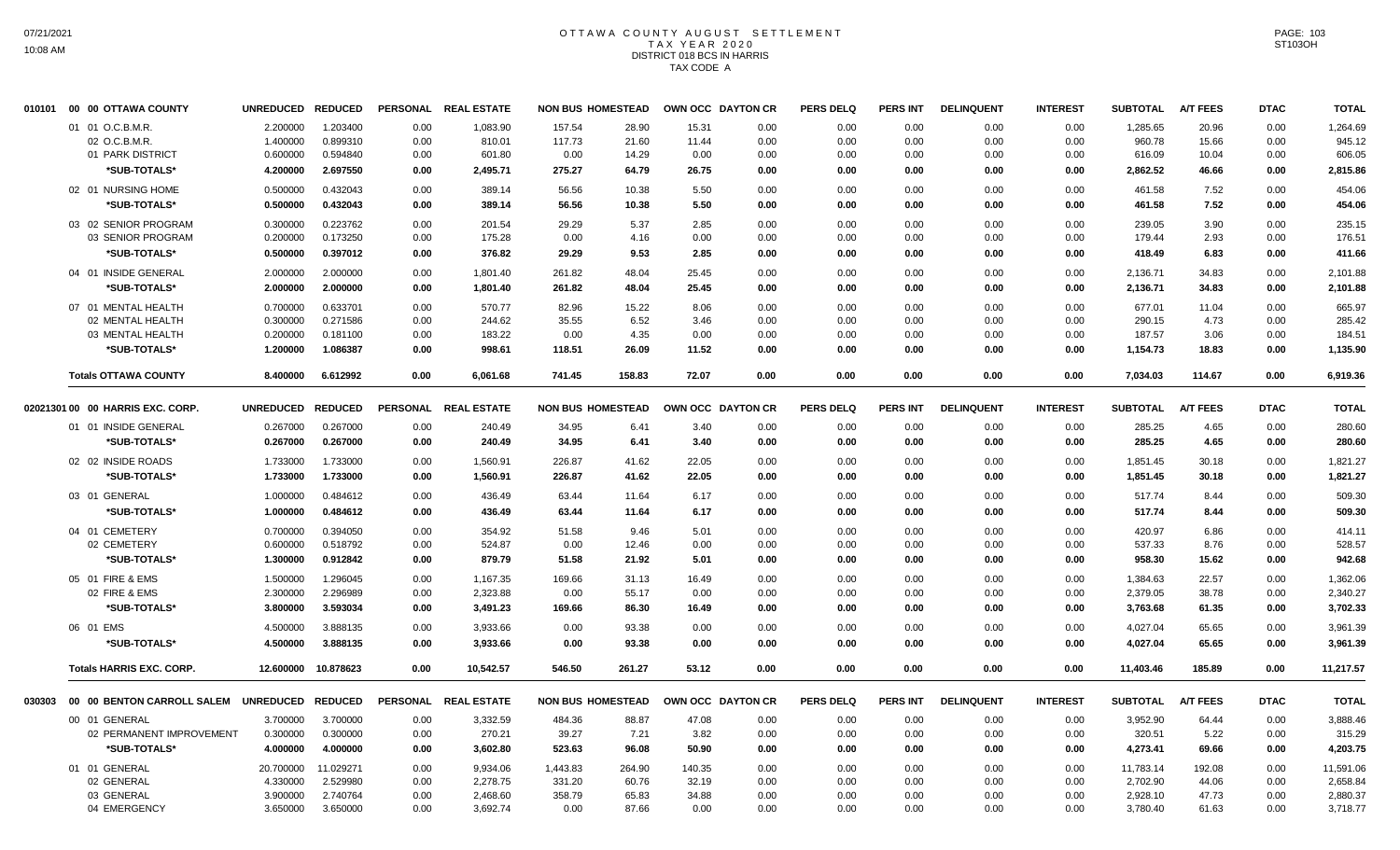# OTTAWA COUNTY AUGUST SETTLEMENT T A X Y E A R 2 0 2 0 DISTRICT 018 BCS IN HARRIS TAX CODE A

| 030303               | 00 00 BENTON CARROLL SALEM                        | <b>UNREDUCED</b> | <b>REDUCED</b>      | <b>PERSONAL</b> | <b>REAL ESTATE</b>   |          | <b>NON BUS HOMESTEAD</b> | OWN OCC DAYTON CR |      | <b>PERS DELQ</b> | <b>PERS INT</b> | <b>DELINQUENT</b> | <b>INTEREST</b> | <b>SUBTOTAL</b> | <b>A/T FEES</b> | <b>DTAC</b> | <b>TOTAL</b> |
|----------------------|---------------------------------------------------|------------------|---------------------|-----------------|----------------------|----------|--------------------------|-------------------|------|------------------|-----------------|-------------------|-----------------|-----------------|-----------------|-------------|--------------|
|                      | 01 05 EMERGENCY                                   | 3.900000         | 3.900000            | 0.00            | 3.945.66             | 0.00     | 93.67                    | 0.00              | 0.00 | 0.00             | 0.00            | 0.00              | 0.00            | 4,039.33        | 65.85           | 0.00        | 3,973.48     |
|                      | *SUB-TOTALS*                                      | 36.480000        | 23.850015           | 0.00            | 22,319.81            | 2,133.82 | 572.82                   | 207.42            | 0.00 | 0.00             | 0.00            | 0.00              | 0.00            | 25,233.87       | 411.35          | 0.00        | 24,822.52    |
|                      | 02 01 PERMANENT IMPROVEMENT                       | 1.200000         | 0.335698            | 0.00            | 302.36               | 43.95    | 8.06                     | 4.27              | 0.00 | 0.00             | 0.00            | 0.00              | 0.00            | 358.64          | 5.85            | 0.00        | 352.79       |
|                      | *SUB-TOTALS*                                      | 1.200000         | 0.335698            | 0.00            | 302.36               | 43.95    | 8.06                     | 4.27              | 0.00 | 0.00             | 0.00            | 0.00              | 0.00            | 358.64          | 5.85            | 0.00        | 352.79       |
|                      | <b>Totals BENTON CARROLL SALEM</b>                | 41.680000        | 28.185713           | 0.00            | 26,224.97            | 2,701.40 | 676.96                   | 262.59            | 0.00 | 0.00             | 0.00            | 0.00              | 0.00            | 29,865.92       | 486.86          | 0.00        | 29,379.06    |
| 050501               | 00 00 PENTA COUNTY JVS                            | <b>UNREDUCED</b> | <b>REDUCED</b>      |                 | PERSONAL REAL ESTATE |          | <b>NON BUS HOMESTEAD</b> | OWN OCC DAYTON CR |      | <b>PERS DELQ</b> | <b>PERS INT</b> | <b>DELINQUENT</b> | <b>INTEREST</b> | <b>SUBTOTAL</b> | <b>A/T FEES</b> | <b>DTAC</b> | <b>TOTAL</b> |
|                      | 01 01 GENERAL                                     | 1.400000         | 1.272727            | 0.00            | 1,146.34             | 166.61   | 30.57                    | 16.20             | 0.00 | 0.00             | 0.00            | 0.00              | 0.00            | 1,359.72        | 22.17           | 0.00        | 1,337.55     |
|                      | 02 GENERAL                                        | 0.800000         | 0.727273            | 0.00            | 655.05               | 95.21    | 17.47                    | 9.25              | 0.00 | 0.00             | 0.00            | 0.00              | 0.00            | 776.98          | 12.67           | 0.00        | 764.31       |
|                      | 03 PERMANENT IMP.                                 | 1.000000         | 0.796351            | 0.00            | 717.27               | 104.25   | 19.13                    | 10.13             | 0.00 | 0.00             | 0.00            | 0.00              | 0.00            | 850.78          | 13.87           | 0.00        | 836.91       |
|                      | *SUB-TOTALS*                                      | 3.200000         | 2.796351            | 0.00            | 2,518.66             | 366.07   | 67.17                    | 35.58             | 0.00 | 0.00             | 0.00            | 0.00              | 0.00            | 2,987.48        | 48.71           | 0.00        | 2,938.77     |
|                      | <b>Totals PENTA COUNTY JVS</b>                    | 3.200000         | 2.796351            | 0.00            | 2,518.66             | 366.07   | 67.17                    | 35.58             | 0.00 | 0.00             | 0.00            | 0.00              | 0.00            | 2,987.48        | 48.71           | 0.00        | 2,938.77     |
| 060604               | 00 00 OAK HARBOR LIBRARY                          | <b>UNREDUCED</b> | <b>REDUCED</b>      | <b>PERSONAL</b> | <b>REAL ESTATE</b>   |          | <b>NON BUS HOMESTEAD</b> | OWN OCC DAYTON CR |      | <b>PERS DELQ</b> | <b>PERS INT</b> | <b>DELINQUENT</b> | <b>INTEREST</b> | <b>SUBTOTAL</b> | <b>A/T FEES</b> | <b>DTAC</b> | <b>TOTAL</b> |
|                      | 01 04 OAK HARBOR LIBRARY                          | 1.000000         | 0.861811            | 0.00            | 871.90               | 0.00     | 20.70                    | 0.00              | 0.00 | 0.00             | 0.00            | 0.00              | 0.00            | 892.60          | 14.55           | 0.00        | 878.05       |
|                      | *SUB-TOTALS*                                      | 1.000000         | 0.861811            | 0.00            | 871.90               | 0.00     | 20.70                    | 0.00              | 0.00 | 0.00             | 0.00            | 0.00              | 0.00            | 892.60          | 14.55           | 0.00        | 878.05       |
|                      | <b>Totals OAK HARBOR LIBRARY</b>                  | 1.000000         | 0.861811            | 0.00            | 871.90               | 0.00     | 20.70                    | 0.00              | 0.00 | 0.00             | 0.00            | 0.00              | 0.00            | 892.60          | 14.55           | 0.00        | 878.05       |
|                      | 0707130300 00 HARRIS INC NON UNIFORM II UNREDUCED |                  | <b>REDUCED</b>      | <b>PERSONAL</b> | <b>REAL ESTATE</b>   |          | <b>NON BUS HOMESTEAD</b> | OWN OCC DAYTON CR |      | <b>PERS DELQ</b> | PERS INT        | <b>DELINQUENT</b> | <b>INTEREST</b> | <b>SUBTOTAL</b> | <b>A/T FEES</b> | <b>DTAC</b> | <b>TOTAL</b> |
|                      | 01 01 NON UNIFORM GENERAL INSIDE 0.133000         |                  | 0.133000            | 0.00            | 119.79               | 17.41    | 3.19                     | 1.69              | 0.00 | 0.00             | 0.00            | 0.00              | 0.00            | 142.08          | 2.32            | 0.00        | 139.76       |
|                      | *SUB-TOTALS*                                      | 0.133000         | 0.133000            | 0.00            | 119.79               | 17.41    | 3.19                     | 1.69              | 0.00 | 0.00             | 0.00            | 0.00              | 0.00            | 142.08          | 2.32            | 0.00        | 139.76       |
|                      | <b>Totals HARRIS INC NON UNIFORM IN</b>           | 0.133000         | 0.133000            | 0.00            | 119.79               | 17.41    | 3.19                     | 1.69              | 0.00 | 0.00             | 0.00            | 0.00              | 0.00            | 142.08          | 2.32            | 0.00        | 139.76       |
|                      | 08081304 00 00 NON UNIFORM HARRIS INC UNREDUCED   |                  | <b>REDUCED</b>      | <b>PERSONAL</b> | <b>REAL ESTATE</b>   |          | <b>NON BUS HOMESTEAD</b> | OWN OCC DAYTON CR |      | <b>PERS DELQ</b> | <b>PERS INT</b> | <b>DELINQUENT</b> | <b>INTEREST</b> | <b>SUBTOTAL</b> | <b>A/T FEES</b> | <b>DTAC</b> | <b>TOTAL</b> |
|                      | 01 01 ROAD AND BRIDGE INSIDE                      | 0.867000         | 0.867000            | 0.00            | 780.93               | 113.50   | 20.82                    | 11.04             | 0.00 | 0.00             | 0.00            | 0.00              | 0.00            | 926.29          | 15.10           | 0.00        | 911.19       |
|                      | *SUB-TOTALS*                                      | 0.867000         | 0.867000            | 0.00            | 780.93               | 113.50   | 20.82                    | 11.04             | 0.00 | 0.00             | 0.00            | 0.00              | 0.00            | 926.29          | 15.10           | 0.00        | 911.19       |
|                      | <b>Totals NON UNIFORM HARRIS INC</b>              | 0.867000         | 0.867000            | 0.00            | 780.93               | 113.50   | 20.82                    | 11.04             | 0.00 | 0.00             | 0.00            | 0.00              | 0.00            | 926.29          | 15.10           | 0.00        | 911.19       |
| <b>BCS IN HARRIS</b> | <b>TAX CODE A TOTALS</b>                          |                  | 67.880000 50.335490 | 0.00            | 47,120.50            | 4,486.33 | 1,208.94                 | 436.09            | 0.00 | 0.00             | 0.00            | 0.00              | 0.00            | 53,251.86       | 868.10          | 0.00        | 52,383.76    |
|                      |                                                   |                  |                     |                 |                      |          |                          |                   |      |                  |                 |                   |                 |                 |                 |             |              |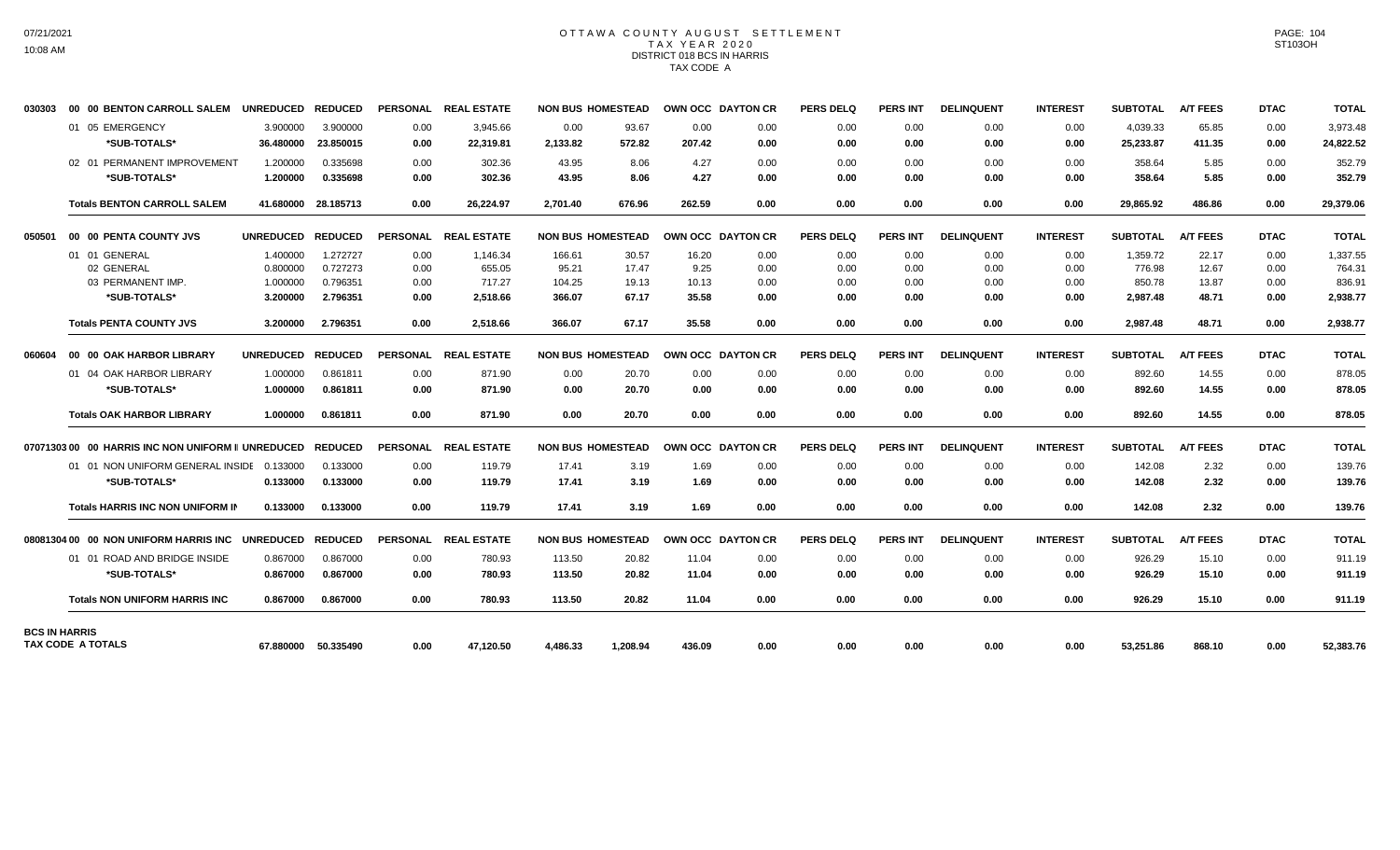# OTTAWA COUNTY AUGUST SETTLEMENT T A X Y E A R 2 0 2 0 DISTRICT 018 BCS IN HARRIS TAX CODE B

|        | 010101 00 00 OTTAWA COUNTY       | UNREDUCED REDUCED |                     |                 | PERSONAL REAL ESTATE | <b>NON BUS HOMESTEAD</b> |      |      | OWN OCC DAYTON CR | <b>PERS DELQ</b> | <b>PERS INT</b> | <b>DELINQUENT</b> | <b>INTEREST</b> | <b>SUBTOTAL</b> | <b>A/T FEES</b> | <b>DTAC</b> | <b>TOTAL</b> |
|--------|----------------------------------|-------------------|---------------------|-----------------|----------------------|--------------------------|------|------|-------------------|------------------|-----------------|-------------------|-----------------|-----------------|-----------------|-------------|--------------|
|        | 01 01 O.C.B.M.R                  | 2.200000          | 1.883836            | 165.00          | 48.88                | 0.00                     | 0.00 | 0.00 | 0.00              | 0.00             | 0.00            | 0.00              | 0.00            | 213.88          | 3.49            | 0.00        | 210.39       |
|        | 02 O.C.B.M.R.                    | 1.400000          | 1.248331            | 105.00          | 32.39                | 0.00                     | 0.00 | 0.00 | 0.00              | 0.00             | 0.00            | 0.00              | 0.00            | 137.39          | 2.24            | 0.00        | 135.15       |
|        | 01 PARK DISTRICT                 | 0.600000          | 0.595592            | 45.00           | 15.45                | 0.00                     | 0.00 | 0.00 | 0.00              | 0.00             | 0.00            | 0.00              | 0.00            | 60.45           | 0.99            | 0.00        | 59.46        |
|        | *SUB-TOTALS*                     | 4.200000          | 3.727759            | 315.00          | 96.72                | 0.00                     | 0.00 | 0.00 | 0.00              | 0.00             | 0.00            | 0.00              | 0.00            | 411.72          | 6.72            | 0.00        | 405.00       |
|        | 02 01 NURSING HOME               | 0.500000          | 0.485399            | 37.50           | 12.59                | 0.00                     | 0.00 | 0.00 | 0.00              | 0.00             | 0.00            | 0.00              | 0.00            | 50.09           | 0.82            | 0.00        | 49.27        |
|        | *SUB-TOTALS*                     | 0.500000          | 0.485399            | 37.50           | 12.59                | 0.00                     | 0.00 | 0.00 | 0.00              | 0.00             | 0.00            | 0.00              | 0.00            | 50.09           | 0.82            | 0.00        | 49.27        |
|        | 03 02 SENIOR PROGRAM             | 0.300000          | 0.286012            | 22.50           | 7.42                 | 0.00                     | 0.00 | 0.00 | 0.00              | 0.00             | 0.00            | 0.00              | 0.00            | 29.92           | 0.49            | 0.00        | 29.43        |
|        | 03 SENIOR PROGRAM                | 0.200000          | 0.194640            | 15.00           | 5.05                 | 0.00                     | 0.00 | 0.00 | 0.00              | 0.00             | 0.00            | 0.00              | 0.00            | 20.05           | 0.33            | 0.00        | 19.72        |
|        | *SUB-TOTALS*                     | 0.500000          | 0.480652            | 37.50           | 12.47                | 0.00                     | 0.00 | 0.00 | 0.00              | 0.00             | 0.00            | 0.00              | 0.00            | 49.97           | 0.82            | 0.00        | 49.15        |
|        | 04 01 INSIDE GENERAL             | 2.000000          | 2.000000            | 150.00          | 51.89                | 0.00                     | 0.00 | 0.00 | 0.00              | 0.00             | 0.00            | 0.00              | 0.00            | 201.89          | 3.29            | 0.00        | 198.60       |
|        | *SUB-TOTALS*                     | 2.000000          | 2.000000            | 150.00          | 51.89                | 0.00                     | 0.00 | 0.00 | 0.00              | 0.00             | 0.00            | 0.00              | 0.00            | 201.89          | 3.29            | 0.00        | 198.60       |
|        | 07 01 MENTAL HEALTH              | 0.700000          | 0.684293            | 52.50           | 17.75                | 0.00                     | 0.00 | 0.00 | 0.00              | 0.00             | 0.00            | 0.00              | 0.00            | 70.25           | 1.15            | 0.00        | 69.10        |
|        | 02 MENTAL HEALTH                 | 0.300000          | 0.293268            | 22.50           | 7.61                 | 0.00                     | 0.00 | 0.00 | 0.00              | 0.00             | 0.00            | 0.00              | 0.00            | 30.11           | 0.49            | 0.00        | 29.62        |
|        | 03 MENTAL HEALTH                 | 0.200000          | 0.195512            | 15.00           | 5.07                 | 0.00                     | 0.00 | 0.00 | 0.00              | 0.00             | 0.00            | 0.00              | 0.00            | 20.07           | 0.33            | 0.00        | 19.74        |
|        | *SUB-TOTALS*                     | 1.200000          | 1.173073            | 90.00           | 30.43                | 0.00                     | 0.00 | 0.00 | 0.00              | 0.00             | 0.00            | 0.00              | 0.00            | 120.43          | 1.97            | 0.00        | 118.46       |
|        | <b>Totals OTTAWA COUNTY</b>      | 8.400000          | 7.866883            | 630.00          | 204.10               | 0.00                     | 0.00 | 0.00 | 0.00              | 0.00             | 0.00            | 0.00              | 0.00            | 834.10          | 13.62           | 0.00        | 820.48       |
|        |                                  |                   |                     |                 |                      |                          |      |      |                   |                  |                 |                   |                 |                 |                 |             |              |
|        | 02021301 00 00 HARRIS EXC. CORP. | <b>UNREDUCED</b>  | <b>REDUCED</b>      | <b>PERSONAL</b> | <b>REAL ESTATE</b>   | <b>NON BUS HOMESTEAD</b> |      |      | OWN OCC DAYTON CR | <b>PERS DELQ</b> | <b>PERS INT</b> | <b>DELINQUENT</b> | <b>INTEREST</b> | <b>SUBTOTAL</b> | <b>A/T FEES</b> | <b>DTAC</b> | <b>TOTAL</b> |
|        | 01 01 INSIDE GENERAL             | 0.267000          | 0.267000            | 20.03           | 6.93                 | 0.00                     | 0.00 | 0.00 | 0.00              | 0.00             | 0.00            | 0.00              | 0.00            | 26.96           | 0.44            | 0.00        | 26.52        |
|        | *SUB-TOTALS*                     | 0.267000          | 0.267000            | 20.03           | 6.93                 | 0.00                     | 0.00 | 0.00 | 0.00              | 0.00             | 0.00            | 0.00              | 0.00            | 26.96           | 0.44            | 0.00        | 26.52        |
|        | 02 02 INSIDE ROADS               | 1.733000          | 1.733000            | 129.98          | 44.96                | 0.00                     | 0.00 | 0.00 | 0.00              | 0.00             | 0.00            | 0.00              | 0.00            | 174.94          | 2.85            | 0.00        | 172.09       |
|        | *SUB-TOTALS*                     | 1.733000          | 1.733000            | 129.98          | 44.96                | 0.00                     | 0.00 | 0.00 | 0.00              | 0.00             | 0.00            | 0.00              | 0.00            | 174.94          | 2.85            | 0.00        | 172.09       |
|        | 03 01 GENERAL                    | 1.000000          | 0.932491            | 75.00           | 24.19                | 0.00                     | 0.00 | 0.00 | 0.00              | 0.00             | 0.00            | 0.00              | 0.00            | 99.19           | 1.62            | 0.00        | 97.57        |
|        | *SUB-TOTALS*                     | 1.000000          | 0.932491            | 75.00           | 24.19                | 0.00                     | 0.00 | 0.00 | 0.00              | 0.00             | 0.00            | 0.00              | 0.00            | 99.19           | 1.62            | 0.00        | 97.57        |
|        | 04 01 CEMETERY                   | 0.700000          | 0.652744            | 52.50           | 16.94                | 0.00                     | 0.00 | 0.00 | 0.00              | 0.00             | 0.00            | 0.00              | 0.00            | 69.44           | 1.13            | 0.00        | 68.31        |
|        | 02 CEMETERY                      | 0.600000          | 0.559495            | 45.00           | 14.52                | 0.00                     | 0.00 | 0.00 | 0.00              | 0.00             | 0.00            | 0.00              | 0.00            | 59.52           | 0.97            | 0.00        | 58.55        |
|        | *SUB-TOTALS*                     | 1.300000          | 1.212239            | 97.50           | 31.46                | 0.00                     | 0.00 | 0.00 | 0.00              | 0.00             | 0.00            | 0.00              | 0.00            | 128.96          | 2.10            | 0.00        | 126.86       |
|        | 05 01 FIRE & EMS                 | 1.500000          | 1.398737            | 112.50          | 36.29                | 0.00                     | 0.00 | 0.00 | 0.00              | 0.00             | 0.00            | 0.00              | 0.00            | 148.79          | 2.43            | 0.00        | 146.36       |
|        | 02 FIRE & EMS                    | 2.300000          | 2.152703            | 172.50          | 55.85                | 0.00                     | 0.00 | 0.00 | 0.00              | 0.00             | 0.00            | 0.00              | 0.00            | 228.35          | 3.72            | 0.00        | 224.63       |
|        | *SUB-TOTALS*                     | 3.800000          | 3.551440            | 285.00          | 92.14                | 0.00                     | 0.00 | 0.00 | 0.00              | 0.00             | 0.00            | 0.00              | 0.00            | 377.14          | 6.15            | 0.00        | 370.99       |
|        | 06 01 EMS                        | 4.500000          | 4.196210            | 337.50          | 108.87               | 0.00                     | 0.00 | 0.00 | 0.00              | 0.00             | 0.00            | 0.00              | 0.00            | 446.37          | 7.28            | 0.00        | 439.09       |
|        | *SUB-TOTALS*                     | 4.500000          | 4.196210            | 337.50          | 108.87               | 0.00                     | 0.00 | 0.00 | 0.00              | 0.00             | 0.00            | 0.00              | 0.00            | 446.37          | 7.28            | 0.00        | 439.09       |
|        | <b>Totals HARRIS EXC. CORP.</b>  |                   | 12.600000 11.892380 | 945.01          | 308.55               | 0.00                     | 0.00 | 0.00 | 0.00              | 0.00             | 0.00            | 0.00              | 0.00            | 1,253.56        | 20.44           | 0.00        | 1,233.12     |
|        |                                  |                   |                     |                 |                      |                          |      |      |                   |                  |                 |                   |                 |                 |                 |             |              |
| 030303 | 00 00 BENTON CARROLL SALEM       | <b>UNREDUCED</b>  | <b>REDUCED</b>      |                 | PERSONAL REAL ESTATE | <b>NON BUS HOMESTEAD</b> |      |      | OWN OCC DAYTON CR | <b>PERS DELQ</b> | <b>PERS INT</b> | <b>DELINQUENT</b> | <b>INTEREST</b> | <b>SUBTOTAL</b> | <b>A/T FEES</b> | <b>DTAC</b> | <b>TOTAL</b> |
|        | 00 01 GENERAL                    | 3.700000          | 3.700000            | 277.50          | 96.00                | 0.00                     | 0.00 | 0.00 | 0.00              | 0.00             | 0.00            | 0.00              | 0.00            | 373.50          | 6.09            | 0.00        | 367.41       |
|        | 02 PERMANENT IMPROVEMENT         | 0.300000          | 0.300000            | 22.50           | 7.78                 | 0.00                     | 0.00 | 0.00 | 0.00              | 0.00             | 0.00            | 0.00              | 0.00            | 30.28           | 0.49            | 0.00        | 29.79        |
|        | *SUB-TOTALS*                     | 4.000000          | 4.000000            | 300.00          | 103.78               | 0.00                     | 0.00 | 0.00 | 0.00              | 0.00             | 0.00            | 0.00              | 0.00            | 403.78          | 6.58            | 0.00        | 397.20       |
|        | 01 01 GENERAL                    | 20.700000         | 14.248659           | 1,552.52        | 369.68               | 0.00                     | 0.00 | 0.00 | 0.00              | 0.00             | 0.00            | 0.00              | 0.00            | 1,922.20        | 31.33           | 0.00        | 1,890.87     |
|        | 02 GENERAL                       | 4.330000          | 3.711330            | 324.75          | 96.29                | 0.00                     | 0.00 | 0.00 | 0.00              | 0.00             | 0.00            | 0.00              | 0.00            | 421.04          | 6.86            | 0.00        | 414.18       |
|        | 03 GENERAL                       | 3.900000          | 3.867899            | 292.50          | 100.35               | 0.00                     | 0.00 | 0.00 | 0.00              | 0.00             | 0.00            | 0.00              | 0.00            | 392.85          | 6.40            | 0.00        | 386.45       |
|        | 04 EMERGENCY                     | 3.650000          | 3.650000            | 273.75          | 94.70                | 0.00                     | 0.00 | 0.00 | 0.00              | 0.00             | 0.00            | 0.00              | 0.00            | 368.45          | 6.01            | 0.00        | 362.44       |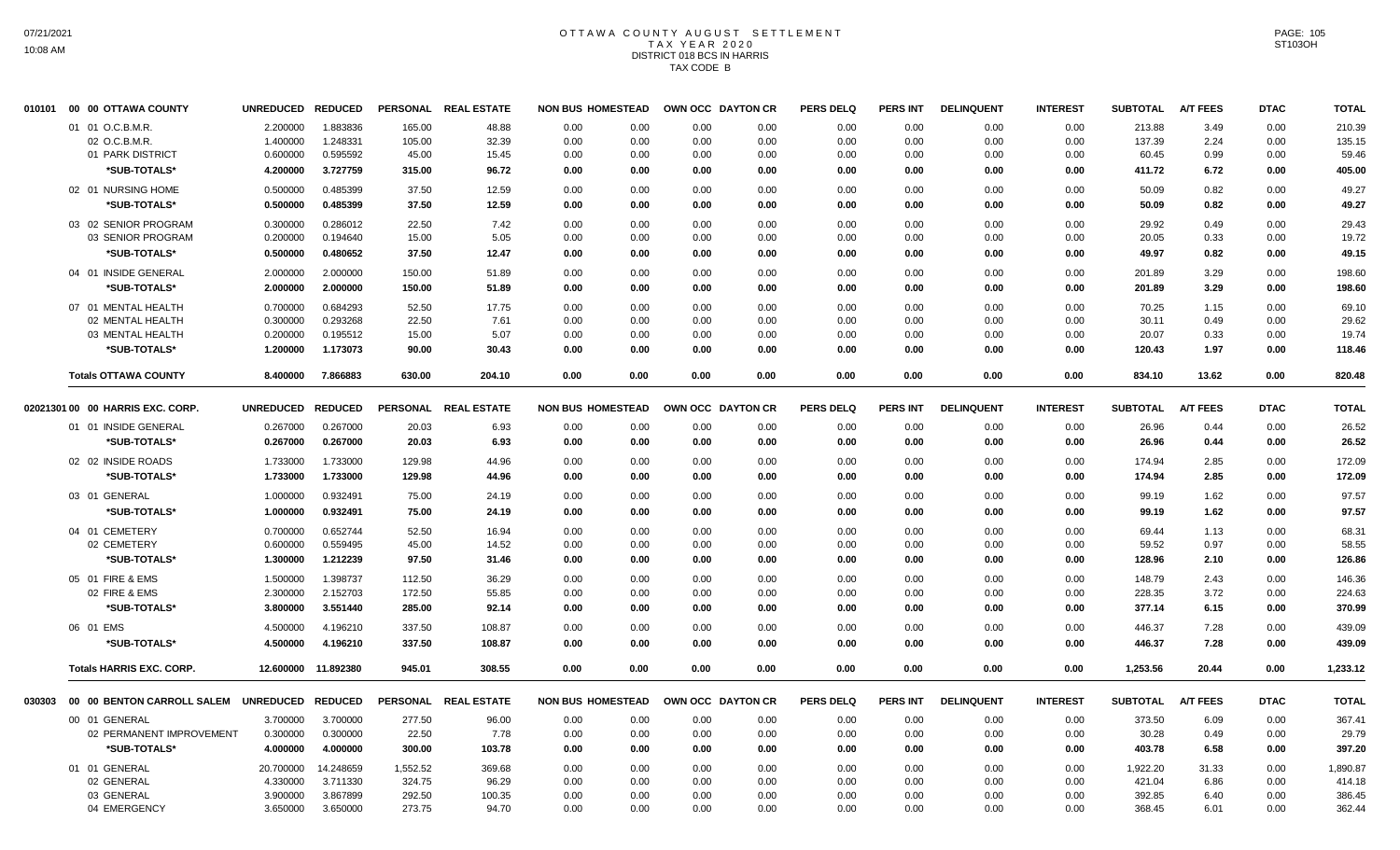# OTTAWA COUNTY AUGUST SETTLEMENT T A X Y E A R 2 0 2 0 DISTRICT 018 BCS IN HARRIS TAX CODE B

| 030303               | 00 00 BENTON CARROLL SALEM UNREDUCED               |                  | <b>REDUCED</b>      |                 | PERSONAL REAL ESTATE | <b>NON BUS HOMESTEAD</b> |      | OWN OCC DAYTON CR        |                   | <b>PERS DELQ</b> | <b>PERS INT</b> | <b>DELINQUENT</b> | <b>INTEREST</b> | <b>SUBTOTAL</b> | <b>A/T FEES</b> | <b>DTAC</b> | <b>TOTAL</b> |
|----------------------|----------------------------------------------------|------------------|---------------------|-----------------|----------------------|--------------------------|------|--------------------------|-------------------|------------------|-----------------|-------------------|-----------------|-----------------|-----------------|-------------|--------------|
|                      | 01 05 EMERGENCY                                    | 3.900000         | 3.900000            | 292.50          | 101.19               | 0.00                     | 0.00 | 0.00                     | 0.00              | 0.00             | 0.00            | 0.00              | 0.00            | 393.69          | 6.42            | 0.00        | 387.27       |
|                      | *SUB-TOTALS*                                       | 36.480000        | 29.377888           | 2.736.02        | 762.21               | 0.00                     | 0.00 | 0.00                     | 0.00              | 0.00             | 0.00            | 0.00              | 0.00            | 3,498.23        | 57.02           | 0.00        | 3,441.21     |
|                      | 02 01 PERMANENT IMPROVEMENT                        | 1.200000         | 0.651552            | 90.00           | 16.90                | 0.00                     | 0.00 | 0.00                     | 0.00              | 0.00             | 0.00            | 0.00              | 0.00            | 106.90          | 1.74            | 0.00        | 105.16       |
|                      | *SUB-TOTALS*                                       | 1.200000         | 0.651552            | 90.00           | 16.90                | 0.00                     | 0.00 | 0.00                     | 0.00              | 0.00             | 0.00            | 0.00              | 0.00            | 106.90          | 1.74            | 0.00        | 105.16       |
|                      | <b>Totals BENTON CARROLL SALEM</b>                 | 41.680000        | 34.029440           | 3.126.02        | 882.89               | 0.00                     | 0.00 | 0.00                     | 0.00              | 0.00             | 0.00            | 0.00              | 0.00            | 4.008.91        | 65.34           | 0.00        | 3,943.57     |
| 050501               | 00 00 PENTA COUNTY JVS                             | <b>UNREDUCED</b> | <b>REDUCED</b>      |                 | PERSONAL REAL ESTATE | <b>NON BUS HOMESTEAD</b> |      | <b>OWN OCC DAYTON CR</b> |                   | <b>PERS DELQ</b> | <b>PERS INT</b> | <b>DELINQUENT</b> | <b>INTEREST</b> | <b>SUBTOTAL</b> | <b>A/T FEES</b> | <b>DTAC</b> | <b>TOTAL</b> |
|                      | 01 01 GENERAL                                      | 1.400000         | 1.370355            | 105.00          | 35.55                | 0.00                     | 0.00 | 0.00                     | 0.00              | 0.00             | 0.00            | 0.00              | 0.00            | 140.55          | 2.29            | 0.00        | 138.26       |
|                      | 02 GENERAL                                         | 0.800000         | 0.783060            | 60.00           | 20.32                | 0.00                     | 0.00 | 0.00                     | 0.00              | 0.00             | 0.00            | 0.00              | 0.00            | 80.32           | 1.31            | 0.00        | 79.01        |
|                      | 03 PERMANENT IMP.                                  | 1.000000         | 0.978825            | 75.00           | 25.40                | 0.00                     | 0.00 | 0.00                     | 0.00              | 0.00             | 0.00            | 0.00              | 0.00            | 100.40          | 1.64            | 0.00        | 98.76        |
|                      | *SUB-TOTALS*                                       | 3.200000         | 3.132240            | 240.00          | 81.27                | 0.00                     | 0.00 | 0.00                     | 0.00              | 0.00             | 0.00            | 0.00              | 0.00            | 321.27          | 5.24            | 0.00        | 316.03       |
|                      | <b>Totals PENTA COUNTY JVS</b>                     | 3.200000         | 3.132240            | 240.00          | 81.27                | 0.00                     | 0.00 | 0.00                     | 0.00              | 0.00             | 0.00            | 0.00              | 0.00            | 321.27          | 5.24            | 0.00        | 316.03       |
| 060604               | 00 00 OAK HARBOR LIBRARY                           | <b>UNREDUCED</b> | <b>REDUCED</b>      |                 | PERSONAL REAL ESTATE | <b>NON BUS HOMESTEAD</b> |      | OWN OCC DAYTON CR        |                   | <b>PERS DELQ</b> | <b>PERS INT</b> | <b>DELINQUENT</b> | <b>INTEREST</b> | <b>SUBTOTAL</b> | <b>A/T FEES</b> | <b>DTAC</b> | <b>TOTAL</b> |
|                      | 01 04 OAK HARBOR LIBRARY                           | 1.000000         | 0.991769            | 75.00           | 25.73                | 0.00                     | 0.00 | 0.00                     | 0.00              | 0.00             | 0.00            | 0.00              | 0.00            | 100.73          | 1.64            | 0.00        | 99.09        |
|                      | *SUB-TOTALS*                                       | 1.000000         | 0.991769            | 75.00           | 25.73                | 0.00                     | 0.00 | 0.00                     | 0.00              | 0.00             | 0.00            | 0.00              | 0.00            | 100.73          | 1.64            | 0.00        | 99.09        |
|                      | <b>Totals OAK HARBOR LIBRARY</b>                   | 1.000000         | 0.991769            | 75.00           | 25.73                | 0.00                     | 0.00 | 0.00                     | 0.00              | 0.00             | 0.00            | 0.00              | 0.00            | 100.73          | 1.64            | 0.00        | 99.09        |
|                      | 07071303 00 00 HARRIS INC NON UNIFORM II UNREDUCED |                  | <b>REDUCED</b>      | <b>PERSONAL</b> | <b>REAL ESTATE</b>   | <b>NON BUS HOMESTEAD</b> |      |                          | OWN OCC DAYTON CR | <b>PERS DELQ</b> | <b>PERS INT</b> | <b>DELINQUENT</b> | <b>INTEREST</b> | <b>SUBTOTAL</b> | <b>A/T FEES</b> | <b>DTAC</b> | <b>TOTAL</b> |
|                      | 01 01 NON UNIFORM GENERAL INSIDE 0.133000          |                  | 0.133000            | 9.98            | 3.45                 | 0.00                     | 0.00 | 0.00                     | 0.00              | 0.00             | 0.00            | 0.00              | 0.00            | 13.43           | 0.22            | 0.00        | 13.21        |
|                      | *SUB-TOTALS*                                       | 0.133000         | 0.133000            | 9.98            | 3.45                 | 0.00                     | 0.00 | 0.00                     | 0.00              | 0.00             | 0.00            | 0.00              | 0.00            | 13.43           | 0.22            | 0.00        | 13.21        |
|                      | <b>Totals HARRIS INC NON UNIFORM IN</b>            | 0.133000         | 0.133000            | 9.98            | 3.45                 | 0.00                     | 0.00 | 0.00                     | 0.00              | 0.00             | 0.00            | 0.00              | 0.00            | 13.43           | 0.22            | 0.00        | 13.21        |
|                      | 08081304 00 00 NON UNIFORM HARRIS INC              | <b>UNREDUCED</b> | <b>REDUCED</b>      | <b>PERSONAL</b> | <b>REAL ESTATE</b>   | <b>NON BUS HOMESTEAD</b> |      | <b>OWN OCC DAYTON CR</b> |                   | <b>PERS DELQ</b> | <b>PERS INT</b> | <b>DELINQUENT</b> | <b>INTEREST</b> | <b>SUBTOTAL</b> | <b>A/T FEES</b> | <b>DTAC</b> | TOTAL        |
|                      | 01 01 ROAD AND BRIDGE INSIDE                       | 0.867000         | 0.867000            | 65.04           | 22.50                | 0.00                     | 0.00 | 0.00                     | 0.00              | 0.00             | 0.00            | 0.00              | 0.00            | 87.54           | 1.43            | 0.00        | 86.11        |
|                      | *SUB-TOTALS*                                       | 0.867000         | 0.867000            | 65.04           | 22.50                | 0.00                     | 0.00 | 0.00                     | 0.00              | 0.00             | 0.00            | 0.00              | 0.00            | 87.54           | 1.43            | 0.00        | 86.11        |
|                      | <b>Totals NON UNIFORM HARRIS INC</b>               | 0.867000         | 0.867000            | 65.04           | 22.50                | 0.00                     | 0.00 | 0.00                     | 0.00              | 0.00             | 0.00            | 0.00              | 0.00            | 87.54           | 1.43            | 0.00        | 86.11        |
| <b>BCS IN HARRIS</b> | TAX CODE B TOTALS                                  |                  | 67.880000 58.912712 | 5,091.05        | 1.528.49             | 0.00                     | 0.00 | 0.00                     | 0.00              | 0.00             | 0.00            | 0.00              | 0.00            | 6,619.54        | 107.93          | 0.00        | 6,511.61     |
|                      |                                                    |                  |                     |                 |                      |                          |      |                          |                   |                  |                 |                   |                 |                 |                 |             |              |

PAGE: 106 ST103OH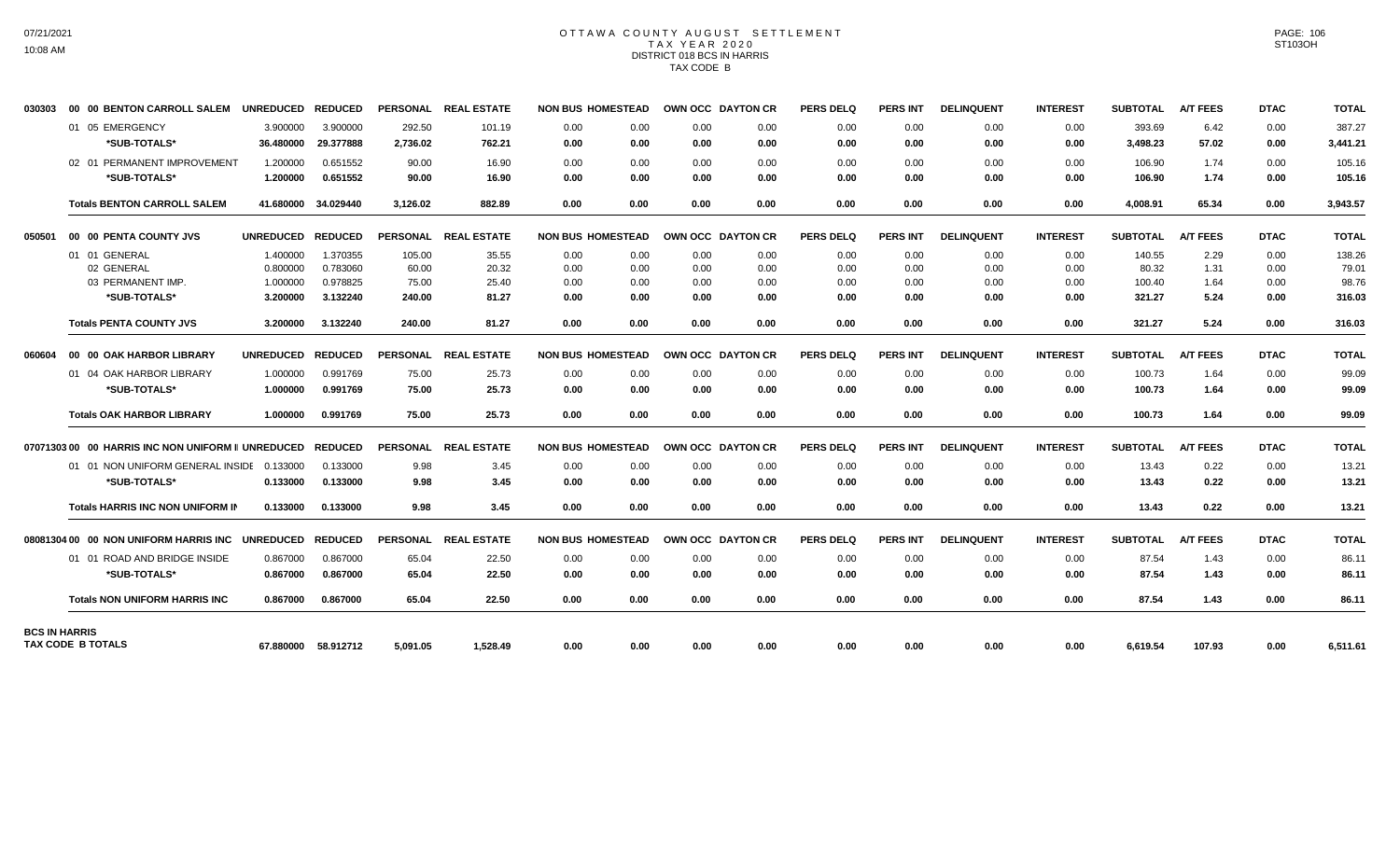### OTTAWA COUNTY AUGUST SETTLEMENT T A X Y E A R 2 0 2 0 DISTRICT 018 BCS IN HARRIS **DISTRICT**

|        | 010101 00 00 OTTAWA COUNTY                                                  | UNREDUCED REDUCED | <b>PERSONAL</b>                        | <b>REAL ESTATE</b>                            | <b>NON BUS HOMESTEAD</b>             |                                   |                                  | OWN OCC DAYTON CR            | <b>PERS DELQ</b>             | <b>PERS INT</b>              | <b>DELINQUENT</b>            | <b>INTEREST</b>              | <b>SUBTOTAL</b>                               | <b>A/T FEES</b>                   | <b>DTAC</b>                  | <b>TOTAL</b>                                  |
|--------|-----------------------------------------------------------------------------|-------------------|----------------------------------------|-----------------------------------------------|--------------------------------------|-----------------------------------|----------------------------------|------------------------------|------------------------------|------------------------------|------------------------------|------------------------------|-----------------------------------------------|-----------------------------------|------------------------------|-----------------------------------------------|
|        | 01 01 O.C.B.M.R.<br>02 O.C.B.M.R.<br>01 PARK DISTRICT<br>*SUB-TOTALS*       |                   | 165.00<br>105.00<br>45.00<br>315.00    | 1,132.78<br>842.40<br>617.25<br>2,592.43      | 157.54<br>117.73<br>0.00<br>275.27   | 28.90<br>21.60<br>14.29<br>64.79  | 15.31<br>11.44<br>0.00<br>26.75  | 0.00<br>0.00<br>0.00<br>0.00 | 0.00<br>0.00<br>0.00<br>0.00 | 0.00<br>0.00<br>0.00<br>0.00 | 0.00<br>0.00<br>0.00<br>0.00 | 0.00<br>0.00<br>0.00<br>0.00 | 1,499.53<br>1,098.17<br>676.54<br>3,274.24    | 24.45<br>17.90<br>11.03<br>53.38  | 0.00<br>0.00<br>0.00<br>0.00 | 1,475.08<br>1,080.27<br>665.51<br>3,220.86    |
|        | 02 01 NURSING HOME<br>*SUB-TOTALS*                                          |                   | 37.50<br>37.50                         | 401.73<br>401.73                              | 56.56<br>56.56                       | 10.38<br>10.38                    | 5.50<br>5.50                     | 0.00<br>0.00                 | 0.00<br>0.00                 | 0.00<br>0.00                 | 0.00<br>0.00                 | 0.00<br>0.00                 | 511.67<br>511.67                              | 8.34<br>8.34                      | 0.00<br>0.00                 | 503.33<br>503.33                              |
|        | 03 02 SENIOR PROGRAM<br>03 SENIOR PROGRAM<br>*SUB-TOTALS*                   |                   | 22.50<br>15.00<br>37.50                | 208.96<br>180.33<br>389.29                    | 29.29<br>0.00<br>29.29               | 5.37<br>4.16<br>9.53              | 2.85<br>0.00<br>2.85             | 0.00<br>0.00<br>0.00         | 0.00<br>0.00<br>0.00         | 0.00<br>0.00<br>0.00         | 0.00<br>0.00<br>0.00         | 0.00<br>0.00<br>0.00         | 268.97<br>199.49<br>468.46                    | 4.39<br>3.26<br>7.65              | 0.00<br>0.00<br>0.00         | 264.58<br>196.23<br>460.81                    |
|        | 04 01 INSIDE GENERAL<br>*SUB-TOTALS*                                        |                   | 150.00<br>150.00                       | 1,853.29<br>1,853.29                          | 261.82<br>261.82                     | 48.04<br>48.04                    | 25.45<br>25.45                   | 0.00<br>0.00                 | 0.00<br>0.00                 | 0.00<br>0.00                 | 0.00<br>0.00                 | 0.00<br>0.00                 | 2,338.60<br>2,338.60                          | 38.12<br>38.12                    | 0.00<br>0.00                 | 2,300.48<br>2,300.48                          |
|        | 07 01 MENTAL HEALTH<br>02 MENTAL HEALTH<br>03 MENTAL HEALTH<br>*SUB-TOTALS* |                   | 52.50<br>22.50<br>15.00<br>90.00       | 588.52<br>252.23<br>188.29<br>1,029.04        | 82.96<br>35.55<br>0.00<br>118.51     | 15.22<br>6.52<br>4.35<br>26.09    | 8.06<br>3.46<br>0.00<br>11.52    | 0.00<br>0.00<br>0.00<br>0.00 | 0.00<br>0.00<br>0.00<br>0.00 | 0.00<br>0.00<br>0.00<br>0.00 | 0.00<br>0.00<br>0.00<br>0.00 | 0.00<br>0.00<br>0.00<br>0.00 | 747.26<br>320.26<br>207.64<br>1,275.16        | 12.19<br>5.22<br>3.39<br>20.80    | 0.00<br>0.00<br>0.00<br>0.00 | 735.07<br>315.04<br>204.25<br>1,254.36        |
|        | <b>Totals OTTAWA COUNTY</b>                                                 |                   | 630.00                                 | 6,265.78                                      | 741.45                               | 158.83                            | 72.07                            | 0.00                         | 0.00                         | 0.00                         | 0.00                         | 0.00                         | 7,868.13                                      | 128.29                            | 0.00                         | 7,739.84                                      |
|        | 02021301 00 00 HARRIS EXC. CORP.                                            | UNREDUCED REDUCED | <b>PERSONAL</b>                        | <b>REAL ESTATE</b>                            | <b>NON BUS HOMESTEAD</b>             |                                   |                                  | OWN OCC DAYTON CR            | <b>PERS DELQ</b>             | <b>PERS INT</b>              | <b>DELINQUENT</b>            | <b>INTEREST</b>              | <b>SUBTOTAL</b>                               | <b>A/T FEES</b>                   | <b>DTAC</b>                  | <b>TOTAL</b>                                  |
|        | 01 01 INSIDE GENERAL<br>*SUB-TOTALS*                                        |                   | 20.03<br>20.03                         | 247.42<br>247.42                              | 34.95<br>34.95                       | 6.41<br>6.41                      | 3.40<br>3.40                     | 0.00<br>0.00                 | 0.00<br>0.00                 | 0.00<br>0.00                 | 0.00<br>0.00                 | 0.00<br>0.00                 | 312.21<br>312.21                              | 5.09<br>5.09                      | 0.00<br>0.00                 | 307.12<br>307.12                              |
|        | 02 02 INSIDE ROADS<br>*SUB-TOTALS*                                          |                   | 129.98<br>129.98                       | 1,605.87<br>1,605.87                          | 226.87<br>226.87                     | 41.62<br>41.62                    | 22.05<br>22.05                   | 0.00<br>0.00                 | 0.00<br>0.00                 | 0.00<br>0.00                 | 0.00<br>0.00                 | 0.00<br>0.00                 | 2,026.39<br>2,026.39                          | 33.03<br>33.03                    | 0.00<br>0.00                 | 1,993.36<br>1,993.36                          |
|        | 03 01 GENERAL<br>*SUB-TOTALS*                                               |                   | 75.00<br>75.00                         | 460.68<br>460.68                              | 63.44<br>63.44                       | 11.64<br>11.64                    | 6.17<br>6.17                     | 0.00<br>0.00                 | 0.00<br>0.00                 | 0.00<br>0.00                 | 0.00<br>0.00                 | 0.00<br>0.00                 | 616.93<br>616.93                              | 10.06<br>10.06                    | 0.00<br>0.00                 | 606.87<br>606.87                              |
|        | 04 01 CEMETERY<br>02 CEMETERY<br>*SUB-TOTALS*                               |                   | 52.50<br>45.00<br>97.50                | 371.86<br>539.39<br>911.25                    | 51.58<br>0.00<br>51.58               | 9.46<br>12.46<br>21.92            | 5.01<br>0.00<br>5.01             | 0.00<br>0.00<br>0.00         | 0.00<br>0.00<br>0.00         | 0.00<br>0.00<br>0.00         | 0.00<br>0.00<br>0.00         | 0.00<br>0.00<br>0.00         | 490.41<br>596.85<br>1,087.26                  | 7.99<br>9.73<br>17.72             | 0.00<br>0.00<br>0.00         | 482.42<br>587.12<br>1.069.54                  |
|        | 05 01 FIRE & EMS<br>02 FIRE & EMS<br>*SUB-TOTALS*                           |                   | 112.50<br>172.50<br>285.00             | 1.203.64<br>2,379.73<br>3,583.37              | 169.66<br>0.00<br>169.66             | 31.13<br>55.17<br>86.30           | 16.49<br>0.00<br>16.49           | 0.00<br>0.00<br>0.00         | 0.00<br>0.00<br>0.00         | 0.00<br>0.00<br>0.00         | 0.00<br>0.00<br>0.00         | 0.00<br>0.00<br>0.00         | 1.533.42<br>2,607.40<br>4,140.82              | 25.00<br>42.50<br>67.50           | 0.00<br>0.00<br>0.00         | 1.508.42<br>2,564.90<br>4,073.32              |
|        | 06 01 EMS<br>*SUB-TOTALS*                                                   |                   | 337.50<br>337.50                       | 4,042.53<br>4,042.53                          | 0.00<br>0.00                         | 93.38<br>93.38                    | 0.00<br>0.00                     | 0.00<br>0.00                 | 0.00<br>0.00                 | 0.00<br>0.00                 | 0.00<br>0.00                 | 0.00<br>0.00                 | 4,473.41<br>4,473.41                          | 72.93<br>72.93                    | 0.00<br>0.00                 | 4,400.48<br>4,400.48                          |
|        | <b>Totals HARRIS EXC. CORP.</b>                                             |                   | 945.01                                 | 10,851.12                                     | 546.50                               | 261.27                            | 53.12                            | 0.00                         | 0.00                         | 0.00                         | 0.00                         | 0.00                         | 12,657.02                                     | 206.33                            | 0.00                         | 12,450.69                                     |
| 030303 | 00 00 BENTON CARROLL SALEM UNREDUCED REDUCED                                |                   |                                        | PERSONAL REAL ESTATE                          | <b>NON BUS HOMESTEAD</b>             |                                   |                                  | OWN OCC DAYTON CR            | <b>PERS DELQ</b>             | <b>PERS INT</b>              | <b>DELINQUENT</b>            | <b>INTEREST</b>              | <b>SUBTOTAL</b>                               | <b>A/T FEES</b>                   | <b>DTAC</b>                  | <b>TOTAL</b>                                  |
|        | 00 01 GENERAL<br>02 PERMANENT IMPROVEMENT<br>*SUB-TOTALS*                   |                   | 277.50<br>22.50<br>300.00              | 3,428.59<br>277.99<br>3,706.58                | 484.36<br>39.27<br>523.63            | 88.87<br>7.21<br>96.08            | 47.08<br>3.82<br>50.90           | 0.00<br>0.00<br>0.00         | 0.00<br>0.00<br>0.00         | 0.00<br>0.00<br>0.00         | 0.00<br>0.00<br>0.00         | 0.00<br>0.00<br>0.00         | 4,326.40<br>350.79<br>4,677.19                | 70.53<br>5.71<br>76.24            | 0.00<br>0.00<br>0.00         | 4,255.87<br>345.08<br>4,600.95                |
|        | 01 01 GENERAL<br>02 GENERAL<br>03 GENERAL<br>04 EMERGENCY                   |                   | 1.552.52<br>324.75<br>292.50<br>273.75 | 10,303.74<br>2,375.04<br>2,568.95<br>3,787.44 | 1,443.83<br>331.20<br>358.79<br>0.00 | 264.90<br>60.76<br>65.83<br>87.66 | 140.35<br>32.19<br>34.88<br>0.00 | 0.00<br>0.00<br>0.00<br>0.00 | 0.00<br>0.00<br>0.00<br>0.00 | 0.00<br>0.00<br>0.00<br>0.00 | 0.00<br>0.00<br>0.00<br>0.00 | 0.00<br>0.00<br>0.00<br>0.00 | 13,705.34<br>3,123.94<br>3,320.95<br>4,148.85 | 223.41<br>50.92<br>54.13<br>67.64 | 0.00<br>0.00<br>0.00<br>0.00 | 13,481.93<br>3,073.02<br>3,266.82<br>4,081.21 |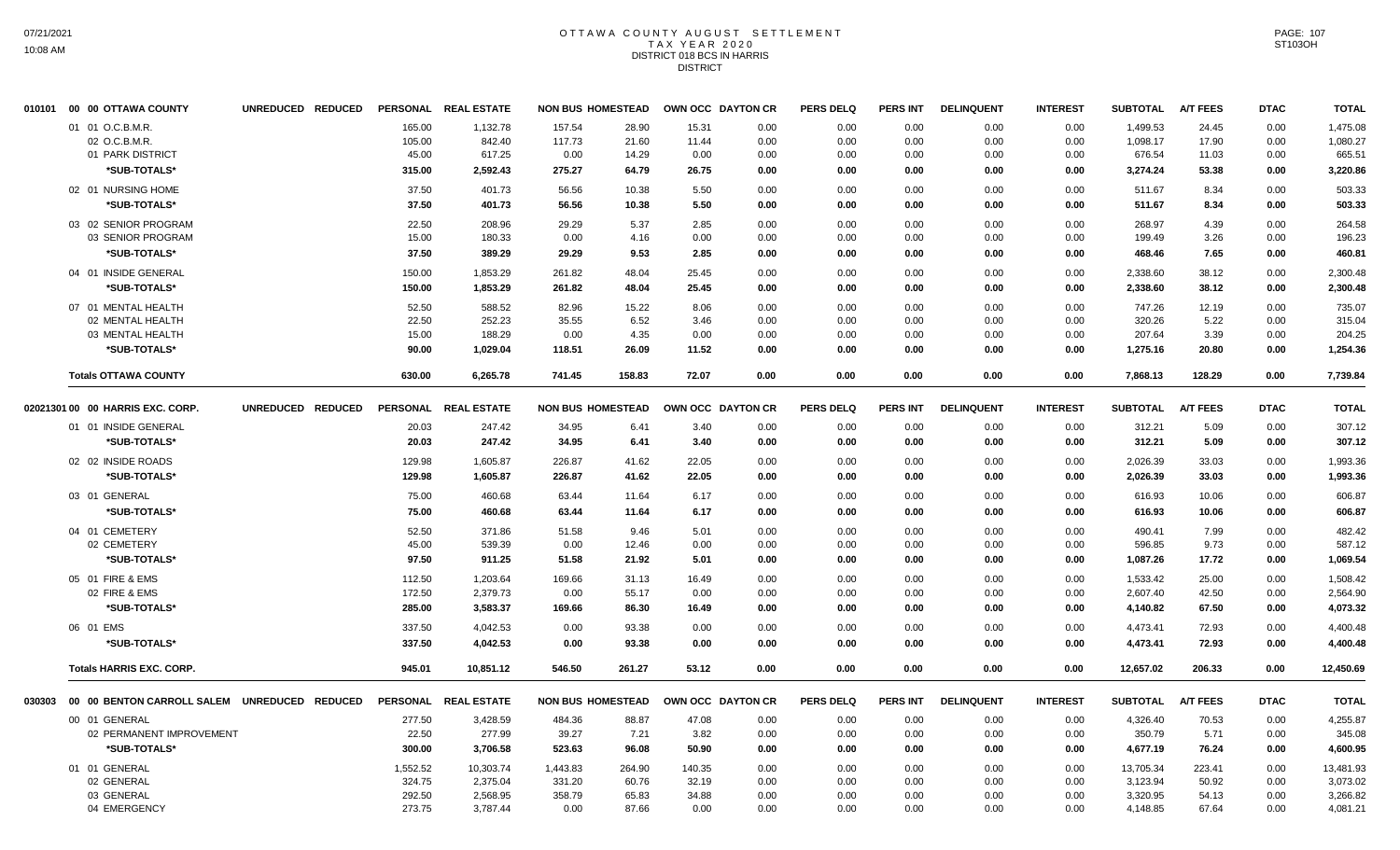## OTTAWA COUNTY AUGUST SETTLEMENT T A X Y E A R 2 0 2 0 DISTRICT 018 BCS IN HARRIS DISTRICT

| 030303               | 00 00 BENTON CARROLL SALEM UNREDUCED REDUCED               |                   |                    | PERSONAL REAL ESTATE  | <b>NON BUS HOMESTEAD</b> |                 | OWN OCC DAYTON CR |              | <b>PERS DELQ</b> | PERS INT        | <b>DELINQUENT</b> | <b>INTEREST</b> | <b>SUBTOTAL</b>       | <b>A/T FEES</b> | <b>DTAC</b>  | <b>TOTAL</b>          |
|----------------------|------------------------------------------------------------|-------------------|--------------------|-----------------------|--------------------------|-----------------|-------------------|--------------|------------------|-----------------|-------------------|-----------------|-----------------------|-----------------|--------------|-----------------------|
|                      | 01 05 EMERGENCY<br>*SUB-TOTALS*                            |                   | 292.50<br>2,736.02 | 4.046.85<br>23,082.02 | 0.00<br>2,133.82         | 93.67<br>572.82 | 0.00<br>207.42    | 0.00<br>0.00 | 0.00<br>0.00     | 0.00<br>0.00    | 0.00<br>0.00      | 0.00<br>0.00    | 4,433.02<br>28,732.10 | 72.27<br>468.37 | 0.00<br>0.00 | 4,360.75<br>28,263.73 |
|                      | 02 01 PERMANENT IMPROVEMENT<br>*SUB-TOTALS*                |                   | 90.00<br>90.00     | 319.26<br>319.26      | 43.95<br>43.95           | 8.06<br>8.06    | 4.27<br>4.27      | 0.00<br>0.00 | 0.00<br>0.00     | 0.00<br>0.00    | 0.00<br>0.00      | 0.00<br>0.00    | 465.54<br>465.54      | 7.59<br>7.59    | 0.00<br>0.00 | 457.95<br>457.95      |
|                      | <b>Totals BENTON CARROLL SALEM</b>                         |                   | 3,126.02           | 27,107.86             | 2,701.40                 | 676.96          | 262.59            | 0.00         | 0.00             | 0.00            | 0.00              | 0.00            | 33,874.83             | 552.20          | 0.00         | 33,322.63             |
| 050501               | 00 00 PENTA COUNTY JVS                                     | UNREDUCED REDUCED |                    | PERSONAL REAL ESTATE  | <b>NON BUS HOMESTEAD</b> |                 | OWN OCC DAYTON CR |              | <b>PERS DELQ</b> | <b>PERS INT</b> | <b>DELINQUENT</b> | <b>INTEREST</b> | <b>SUBTOTAL</b>       | <b>A/T FEES</b> | <b>DTAC</b>  | <b>TOTAL</b>          |
|                      | 01 01 GENERAL                                              |                   | 105.00             | 1,181.89              | 166.61                   | 30.57           | 16.20             | 0.00         | 0.00             | 0.00            | 0.00              | 0.00            | 1,500.27              | 24.46           | 0.00         | 1,475.81              |
|                      | 02 GENERAL                                                 |                   | 60.00              | 675.37                | 95.21                    | 17.47           | 9.25              | 0.00         | 0.00             | 0.00            | 0.00              | 0.00            | 857.30                | 13.98           | 0.00         | 843.32                |
|                      | 03 PERMANENT IMP.                                          |                   | 75.00              | 742.67                | 104.25                   | 19.13           | 10.13             | 0.00         | 0.00             | 0.00            | 0.00              | 0.00            | 951.18                | 15.51           | 0.00         | 935.67                |
|                      | *SUB-TOTALS*                                               |                   | 240.00             | 2,599.93              | 366.07                   | 67.17           | 35.58             | 0.00         | 0.00             | 0.00            | 0.00              | 0.00            | 3,308.75              | 53.95           | 0.00         | 3,254.80              |
|                      | <b>Totals PENTA COUNTY JVS</b>                             |                   | 240.00             | 2.599.93              | 366.07                   | 67.17           | 35.58             | 0.00         | 0.00             | 0.00            | 0.00              | 0.00            | 3.308.75              | 53.95           | 0.00         | 3.254.80              |
| 060604               | 00 00 OAK HARBOR LIBRARY                                   | UNREDUCED REDUCED |                    | PERSONAL REAL ESTATE  | <b>NON BUS HOMESTEAD</b> |                 | OWN OCC DAYTON CR |              | <b>PERS DELQ</b> | <b>PERS INT</b> | <b>DELINQUENT</b> | <b>INTEREST</b> | <b>SUBTOTAL</b>       | <b>A/T FEES</b> | <b>DTAC</b>  | <b>TOTAL</b>          |
|                      | 01 04 OAK HARBOR LIBRARY                                   |                   | 75.00              | 897.63                | 0.00                     | 20.70           | 0.00              | 0.00         | 0.00             | 0.00            | 0.00              | 0.00            | 993.33                | 16.19           | 0.00         | 977.14                |
|                      | *SUB-TOTALS*                                               |                   | 75.00              | 897.63                | 0.00                     | 20.70           | 0.00              | 0.00         | 0.00             | 0.00            | 0.00              | 0.00            | 993.33                | 16.19           | 0.00         | 977.14                |
|                      | <b>Totals OAK HARBOR LIBRARY</b>                           |                   | 75.00              | 897.63                | 0.00                     | 20.70           | 0.00              | 0.00         | 0.00             | 0.00            | 0.00              | 0.00            | 993.33                | 16.19           | 0.00         | 977.14                |
|                      | 07071303 00 00 HARRIS INC NON UNIFORM II UNREDUCED REDUCED |                   |                    | PERSONAL REAL ESTATE  | <b>NON BUS HOMESTEAD</b> |                 | OWN OCC DAYTON CR |              | <b>PERS DELQ</b> | <b>PERS INT</b> | <b>DELINQUENT</b> | <b>INTEREST</b> | <b>SUBTOTAL</b>       | <b>A/T FEES</b> | <b>DTAC</b>  | <b>TOTAL</b>          |
|                      | 01 01 NON UNIFORM GENERAL INSIDE                           |                   | 9.98               | 123.24                | 17.41                    | 3.19            | 1.69              | 0.00         | 0.00             | 0.00            | 0.00              | 0.00            | 155.51                | 2.54            | 0.00         | 152.97                |
|                      | *SUB-TOTALS*                                               |                   | 9.98               | 123.24                | 17.41                    | 3.19            | 1.69              | 0.00         | 0.00             | 0.00            | 0.00              | 0.00            | 155.51                | 2.54            | 0.00         | 152.97                |
|                      | Totals HARRIS INC NON UNIFORM IN                           |                   | 9.98               | 123.24                | 17.41                    | 3.19            | 1.69              | 0.00         | 0.00             | 0.00            | 0.00              | 0.00            | 155.51                | 2.54            | 0.00         | 152.97                |
|                      | 08081304 00 00 NON UNIFORM HARRIS INC UNREDUCED REDUCED    |                   |                    | PERSONAL REAL ESTATE  | <b>NON BUS HOMESTEAD</b> |                 | OWN OCC DAYTON CR |              | <b>PERS DELQ</b> | <b>PERS INT</b> | <b>DELINQUENT</b> | <b>INTEREST</b> | <b>SUBTOTAL</b>       | <b>A/T FEES</b> | <b>DTAC</b>  | <b>TOTAL</b>          |
|                      | 01 01 ROAD AND BRIDGE INSIDE                               |                   | 65.04              | 803.43                | 113.50                   | 20.82           | 11.04             | 0.00         | 0.00             | 0.00            | 0.00              | 0.00            | 1,013.83              | 16.53           | 0.00         | 997.30                |
|                      | *SUB-TOTALS*                                               |                   | 65.04              | 803.43                | 113.50                   | 20.82           | 11.04             | 0.00         | 0.00             | 0.00            | 0.00              | 0.00            | 1,013.83              | 16.53           | 0.00         | 997.30                |
|                      | <b>Totals NON UNIFORM HARRIS INC</b>                       |                   | 65.04              | 803.43                | 113.50                   | 20.82           | 11.04             | 0.00         | 0.00             | 0.00            | 0.00              | 0.00            | 1,013.83              | 16.53           | 0.00         | 997.30                |
| <b>BCS IN HARRIS</b> | <b>DISTRICT TOTALS</b>                                     |                   | 5,091.05           | 48,648.99             | 4,486.33                 | 1,208.94        | 436.09            | 0.00         | 0.00             | 0.00            | 0.00              | 0.00            | 59,871.40             | 976.03          | 0.00         | 58,895.37             |
|                      |                                                            |                   |                    |                       |                          |                 |                   |              |                  |                 |                   |                 |                       |                 |              |                       |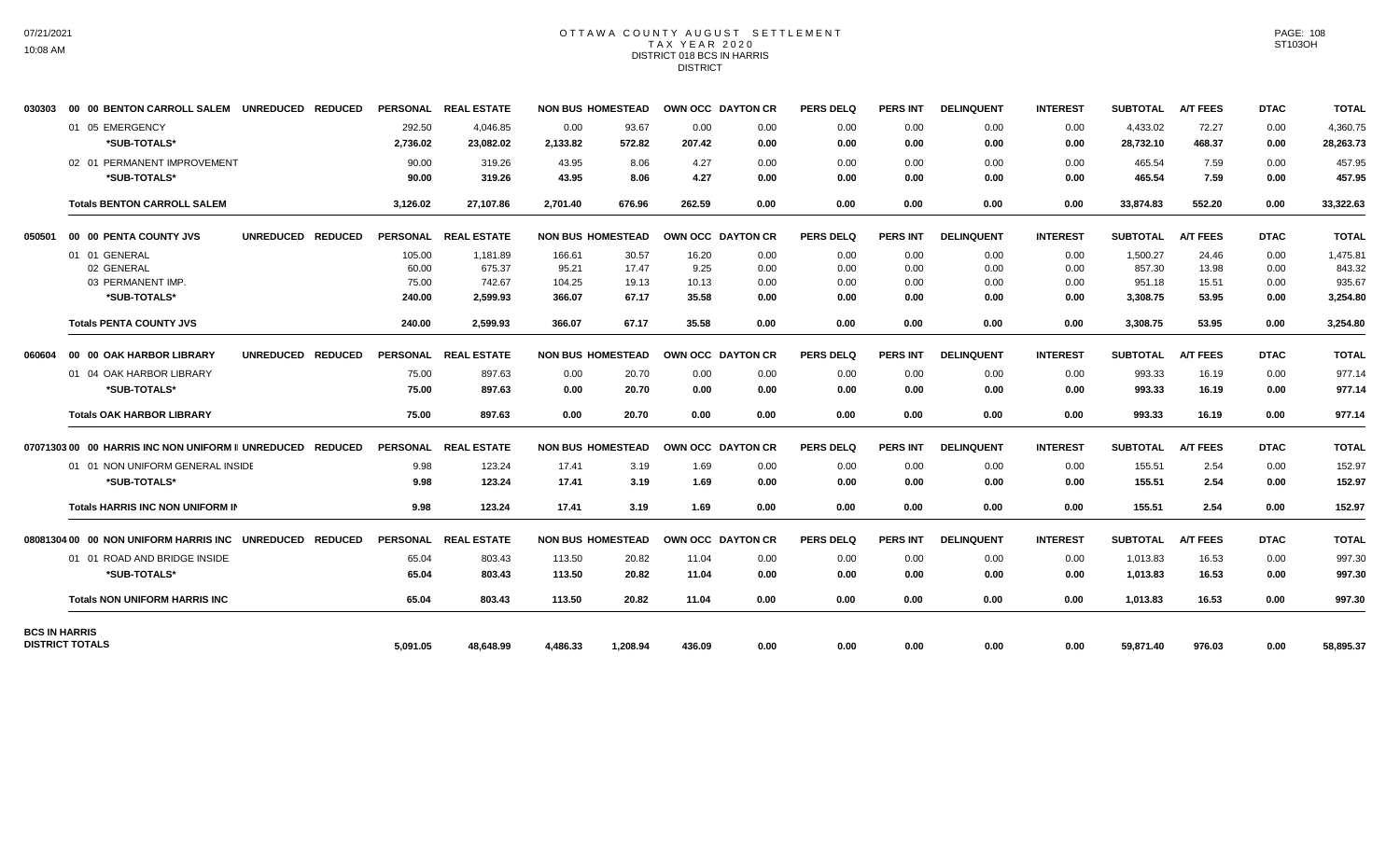# OTTAWA COUNTY AUGUST SETTLEMENT T A X Y E A R 2 0 2 0 DISTRICT 019 ELMORE CORPORATION TAX CODE A

|        | 010101 00 00 OTTAWA COUNTY                                  | <b>UNREDUCED</b>                 | <b>REDUCED</b>                   |                      | PERSONAL REAL ESTATE             |                            | <b>NON BUS HOMESTEAD</b>   | OWN OCC DAYTON CR        |                      | <b>PERS DELQ</b>     | <b>PERS INT</b>      | <b>DELINQUENT</b>    | <b>INTEREST</b>      | <b>SUBTOTAL</b>                   | <b>A/T FEES</b>           | <b>DTAC</b>          | <b>TOTAL</b>                      |
|--------|-------------------------------------------------------------|----------------------------------|----------------------------------|----------------------|----------------------------------|----------------------------|----------------------------|--------------------------|----------------------|----------------------|----------------------|----------------------|----------------------|-----------------------------------|---------------------------|----------------------|-----------------------------------|
|        | 01 01 O.C.B.M.R.<br>02 O.C.B.M.R.<br>01 PARK DISTRICT       | 2.200000<br>1.400000<br>0.600000 | 1.203400<br>0.899310<br>0.594840 | 0.00<br>0.00<br>0.00 | 9,072.39<br>6,779.87<br>5,064.96 | 1.209.85<br>904.13<br>0.00 | 538.67<br>402.56<br>266.27 | 176.85<br>132.16<br>0.00 | 0.00<br>0.00<br>0.00 | 0.00<br>0.00<br>0.00 | 0.00<br>0.00<br>0.00 | 0.92<br>0.69<br>0.51 | 0.00<br>0.00<br>0.00 | 10.998.68<br>8,219.41<br>5,331.74 | 179.29<br>133.99<br>86.91 | 0.08<br>0.06<br>0.04 | 10,819.31<br>8,085.36<br>5,244.79 |
|        | *SUB-TOTALS*                                                | 4.200000                         | 2.697550                         | 0.00                 | 20,917.22                        | 2,113.98                   | 1,207.50                   | 309.01                   | 0.00                 | 0.00                 | 0.00                 | 2.12                 | 0.00                 | 24,549.83                         | 400.19                    | 0.18                 | 24,149.46                         |
|        | 02 01 NURSING HOME<br>*SUB-TOTALS*                          | 0.500000<br>0.500000             | 0.432043<br>0.432043             | 0.00<br>0.00         | 3,257.16<br>3,257.16             | 434.36<br>434.36           | 193.39<br>193.39           | 63.49<br>63.49           | 0.00<br>0.00         | 0.00<br>0.00         | 0.00<br>0.00         | 0.33<br>0.33         | 0.00<br>0.00         | 3,948.73<br>3,948.73              | 64.37<br>64.37            | 0.03<br>0.03         | 3,884.33<br>3,884.33              |
|        | 03 02 SENIOR PROGRAM<br>03 SENIOR PROGRAM                   | 0.300000<br>0.200000             | 0.223762<br>0.173250             | 0.00<br>0.00         | 1.686.93<br>1,475.19             | 224.96<br>0.00             | 100.16<br>77.55            | 32.88<br>0.00            | 0.00<br>0.00         | 0.00<br>0.00         | 0.00<br>0.00         | 0.17<br>0.15         | 0.00<br>0.00         | 2.045.10<br>1,552.89              | 33.34<br>25.31            | 0.02<br>0.01         | 2.011.74<br>1,527.57              |
|        | *SUB-TOTALS*                                                | 0.500000                         | 0.397012                         | 0.00                 | 3,162.12                         | 224.96                     | 177.71                     | 32.88                    | 0.00                 | 0.00                 | 0.00                 | 0.32                 | 0.00                 | 3,597.99                          | 58.65                     | 0.03                 | 3,539.31                          |
|        | 04 01 INSIDE GENERAL<br>*SUB-TOTALS*                        | 2.000000<br>2.000000             | 2.000000<br>2.000000             | 0.00<br>0.00         | 15,077.93<br>15,077.93           | 2,010.71<br>2,010.71       | 895.25<br>895.25           | 293.91<br>293.91         | 0.00<br>0.00         | 0.00<br>0.00         | 0.00<br>0.00         | 1.53<br>1.53         | 0.00<br>0.00         | 18,279.33<br>18,279.33            | 297.98<br>297.98          | 0.14<br>0.14         | 17,981.21<br>17,981.21            |
|        | 07 01 MENTAL HEALTH<br>02 MENTAL HEALTH<br>03 MENTAL HEALTH | 0.700000<br>0.300000<br>0.200000 | 0.633701<br>0.271586<br>0.181100 | 0.00<br>0.00<br>0.00 | 4.777.45<br>2,047.48<br>1,542.03 | 637.10<br>273.04<br>0.00   | 283.66<br>121.57<br>81.07  | 93.13<br>39.91<br>0.00   | 0.00<br>0.00<br>0.00 | 0.00<br>0.00<br>0.00 | 0.00<br>0.00<br>0.00 | 0.49<br>0.21<br>0.16 | 0.00<br>0.00<br>0.00 | 5,791.83<br>2,482.21<br>1,623.26  | 94.41<br>40.46<br>26.46   | 0.04<br>0.02<br>0.01 | 5,697.38<br>2,441.73<br>1,596.79  |
|        | *SUB-TOTALS*                                                | 1.200000                         | 1.086387                         | 0.00                 | 8,366.96                         | 910.14                     | 486.30                     | 133.04                   | 0.00                 | 0.00                 | 0.00                 | 0.86                 | 0.00                 | 9,897.30                          | 161.33                    | 0.07                 | 9,735.90                          |
|        | <b>Totals OTTAWA COUNTY</b>                                 | 8.400000                         | 6.612992                         | 0.00                 | 50,781.39                        | 5,694.15                   | 2,960.15                   | 832.33                   | 0.00                 | 0.00                 | 0.00                 | 5.16                 | 0.00                 | 60,273.18                         | 982.52                    | 0.45                 | 59,290.21                         |
|        | 02021302 00 00 HARRIS INC. CORP.                            | UNREDUCED REDUCED                |                                  |                      | PERSONAL REAL ESTATE             |                            | <b>NON BUS HOMESTEAD</b>   | OWN OCC DAYTON CR        |                      | <b>PERS DELQ</b>     | PERS INT             | <b>DELINQUENT</b>    | <b>INTEREST</b>      | <b>SUBTOTAL</b>                   | <b>A/T FEES</b>           | <b>DTAC</b>          | <b>TOTAL</b>                      |
|        | 01 01 INSIDE GENERAL<br>*SUB-TOTALS*                        | 0.267000<br>0.267000             | 0.267000<br>0.267000             | 0.00<br>0.00         | 2,012.90<br>2,012.90             | 268.43<br>268.43           | 119.52<br>119.52           | 39.24<br>39.24           | 0.00<br>0.00         | 0.00<br>0.00         | 0.00<br>0.00         | 0.20<br>0.20         | 0.00<br>0.00         | 2,440.29<br>2,440.29              | 39.78<br>39.78            | 0.02<br>0.02         | 2,400.49<br>2,400.49              |
|        | 03 01 GENERAL                                               | 1.000000                         | 0.484612                         | 0.00                 | 3,653.47                         | 487.21                     | 216.93                     | 71.22                    | 0.00                 | 0.00                 | 0.00                 | 0.37                 | 0.00                 | 4,429.20                          | 72.20                     | 0.03                 | 4,356.97                          |
|        | *SUB-TOTALS*                                                | 1.000000                         | 0.484612                         | 0.00                 | 3,653.47                         | 487.21                     | 216.93                     | 71.22                    | 0.00                 | 0.00                 | 0.00                 | 0.37                 | 0.00                 | 4,429.20                          | 72.20                     | 0.03                 | 4,356.97                          |
|        | 04 01 CEMETERY<br>02 CEMETERY                               | 0.700000<br>0.600000             | 0.394050<br>0.518792             | 0.00<br>0.00         | 2,970.73<br>4,417.42             | 396.16<br>0.00             | 176.39<br>232.23           | 57.91<br>0.00            | 0.00<br>0.00         | 0.00<br>0.00         | 0.00<br>0.00         | 0.30<br>0.45         | 0.00<br>0.00         | 3,601.49<br>4,650.10              | 58.71<br>75.80            | 0.03<br>0.04         | 3,542.75<br>4,574.26              |
|        | *SUB-TOTALS*                                                | 1.300000                         | 0.912842                         | 0.00                 | 7,388.15                         | 396.16                     | 408.62                     | 57.91                    | 0.00                 | 0.00                 | 0.00                 | 0.75                 | 0.00                 | 8,251.59                          | 134.51                    | 0.07                 | 8,117.01                          |
|        | 05 01 FIRE & EMS<br>02 FIRE & EMS                           | 1.500000<br>2.300000             | 1.296045<br>2.296989             | 0.00<br>0.00         | 9,770.84<br>19,558.45            | 1,302.99<br>0.00           | 580.14<br>1,028.19         | 190.46<br>0.00           | 0.00<br>0.00         | 0.00<br>0.00         | 0.00<br>0.00         | 0.99<br>1.99         | 0.00<br>0.00         | 11,845.42<br>20,588.63            | 193.10<br>335.62          | 0.09<br>0.16         | 11,652.23<br>20,252.85            |
|        | *SUB-TOTALS*                                                | 3.800000                         | 3.593034                         | 0.00                 | 29,329.29                        | 1,302.99                   | 1,608.33                   | 190.46                   | 0.00                 | 0.00                 | 0.00                 | 2.98                 | 0.00                 | 32,434.05                         | 528.72                    | 0.25                 | 31,905.08                         |
|        | 06 01 EMS<br>*SUB-TOTALS*                                   | 4.500000<br>4.500000             | 3.888135<br>3.888135             | 0.00<br>0.00         | 33,106.77<br>33,106.77           | 0.00<br>0.00               | 1,740.43<br>1,740.43       | 0.00<br>0.00             | 0.00<br>0.00         | 0.00<br>0.00         | 0.00<br>0.00         | 3.36<br>3.36         | 0.01<br>0.01         | 34,850.57<br>34,850.57            | 568.11<br>568.11          | 0.27<br>0.27         | 34,282.19<br>34,282.19            |
|        | <b>Totals HARRIS INC, CORP.</b>                             | 10.867000                        | 9.145623                         | 0.00                 | 75.490.58                        | 2,454.79                   | 4.093.83                   | 358.83                   | 0.00                 | 0.00                 | 0.00                 | 7.66                 | 0.01                 | 82,405.70                         | 1.343.32                  | 0.64                 | 81,061.74                         |
| 030305 | 00 00 WOODMORE LSD                                          | UNREDUCED REDUCED                |                                  |                      | PERSONAL REAL ESTATE             |                            | <b>NON BUS HOMESTEAD</b>   | OWN OCC DAYTON CR        |                      | <b>PERS DELQ</b>     | <b>PERS INT</b>      | <b>DELINQUENT</b>    | <b>INTEREST</b>      | <b>SUBTOTAL</b>                   | <b>A/T FEES</b>           | <b>DTAC</b>          | <b>TOTAL</b>                      |
|        | 00 01 GENERAL                                               | 4.000000                         | 4.000000                         | 0.00                 | 30,155.86                        | 4,021.43                   | 1,790.51                   | 587.83                   | 0.00                 | 0.00                 | 0.00                 | 3.07                 | 0.01                 | 36,558.71                         | 595.95                    | 0.27                 | 35,962.49                         |
|        | *SUB-TOTALS*                                                | 4.000000                         | 4.000000                         | 0.00                 | 30,155.86                        | 4,021.43                   | 1,790.51                   | 587.83                   | 0.00                 | 0.00                 | 0.00                 | 3.07                 | 0.01                 | 36,558.71                         | 595.95                    | 0.27                 | 35,962.49                         |
|        | 01 01 GENERAL<br>02 GENERAL                                 | 23.200000<br>6.500000            | 10.703274<br>3.564308            | 0.00<br>0.00         | 80,691.60<br>26,871.19           | 10,760.61<br>3,583.40      | 4,791.07<br>1,595.48       | 1,572.92<br>523.80       | 0.00<br>0.00         | 0.00<br>0.00         | 0.00<br>0.00         | 8.20<br>2.73         | 0.02<br>0.01         | 97,824.42<br>32,576.61            | 1,594.67<br>531.04        | 0.73<br>0.24         | 96,229.02<br>32,045.33            |
|        | 03 GENERAL                                                  | 3.000000                         | 1.732434                         | 0.00                 | 13,060.76                        | 1,741.71                   | 775.48                     | 254.59                   | 0.00                 | 0.00                 | 0.00                 | 1.33                 | 0.00                 | 15,833.87                         | 258.11                    | 0.12                 | 15,575.64                         |
|        | *SUB-TOTALS*                                                | 32.700000                        | 16.000016                        | 0.00                 | 120,623.55                       | 16,085.72                  | 7,162.03                   | 2,351.31                 | 0.00                 | 0.00                 | 0.00                 | 12.26                | 0.03                 | 146,234.90                        | 2,383.82                  | 1.09                 | 143,849.99                        |
|        | 04 01 PERMANENT IMPROVEMENT<br>02 PERMANENT IMPROVEMENT     | 3.000000<br>0.500000             | 2.548659<br>0.427956             | 0.00<br>0.00         | 19,214.25<br>3,226.34            | 2,562.31<br>430.25         | 1,140.85<br>191.56         | 374.54<br>62.89          | 0.00<br>0.00         | 0.00<br>0.00         | 0.00<br>0.00         | 1.95<br>0.33         | 0.00<br>0.00         | 23,293.90<br>3,911.37             | 379.72<br>63.76           | 0.18<br>0.03         | 22,914.00<br>3,847.58             |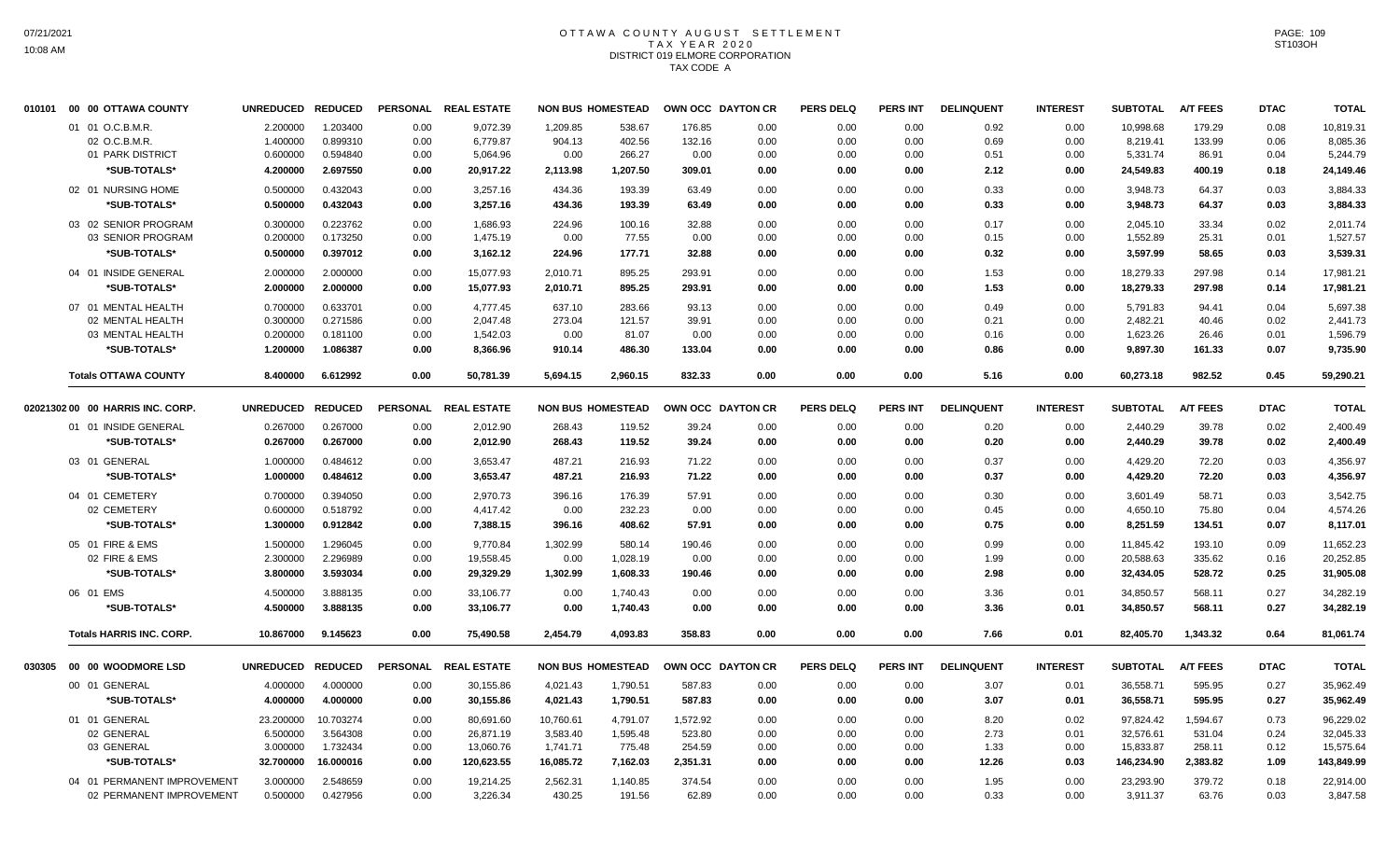### OTTAWA COUNTY AUGUST SETTLEMENT T A X Y E A R 2 0 2 0 DISTRICT 019 ELMORE CORPORATION TAX CODE A

| 030305 | 00 00 WOODMORE LSD                                | <b>UNREDUCED</b> | <b>REDUCED</b> | <b>PERSONAL</b> | <b>REAL ESTATE</b>   |           | <b>NON BUS HOMESTEAD</b> | OWN OCC DAYTON CR |      | <b>PERS DELQ</b> | <b>PERS INT</b> | <b>DELINQUENT</b> | <b>INTEREST</b> | <b>SUBTOTAL</b> | <b>A/T FEES</b> | <b>DTAC</b> | <b>TOTAL</b> |
|--------|---------------------------------------------------|------------------|----------------|-----------------|----------------------|-----------|--------------------------|-------------------|------|------------------|-----------------|-------------------|-----------------|-----------------|-----------------|-------------|--------------|
|        | *SUB-TOTALS*<br>04                                | 3.500000         | 2.976615       | 0.00            | 22,440.59            | 2,992.56  | 1,332.41                 | 437.43            | 0.00 | 0.00             | 0.00            | 2.28              | 0.00            | 27,205.27       | 443.48          | 0.21        | 26,761.58    |
|        | 05 01 EMERGENCY                                   | 4.200000         | 4.200000       | 0.00            | 31,663.65            | 4,222.50  | 1,880.03                 | 617.22            | 0.00 | 0.00             | 0.00            | 3.22              | 0.01            | 38,386.63       | 625.75          | 0.29        | 37,760.59    |
|        | 02 EMERGENCY                                      | 3.000000         | 3.000000       | 0.00            | 22,616.89            | 3,016.07  | 1,342.88                 | 440.87            | 0.00 | 0.00             | 0.00            | 2.30              | 0.00            | 27,419.01       | 446.97          | 0.21        | 26,971.83    |
|        | *SUB-TOTALS*                                      | 7.200000         | 7.200000       | 0.00            | 54,280.54            | 7,238.57  | 3,222.91                 | 1,058.09          | 0.00 | 0.00             | 0.00            | 5.52              | 0.01            | 65,805.64       | 1,072.72        | 0.50        | 64,732.42    |
|        | 06 01 BOND (\$15,709,840)                         | 4.600000         | 4.600000       | 0.00            | 34,679.24            | 4,624.64  | 2,059.08                 | 676.00            | 0.00 | 0.00             | 0.00            | 3.52              | 0.01            | 42,042.49       | 685.35          | 0.32        | 41,356.82    |
|        | *SUB-TOTALS*                                      | 4.600000         | 4.600000       | 0.00            | 34,679.24            | 4,624.64  | 2,059.08                 | 676.00            | 0.00 | 0.00             | 0.00            | 3.52              | 0.01            | 42,042.49       | 685.35          | 0.32        | 41,356.82    |
|        | <b>Totals WOODMORE LSD</b>                        | 52.000000        | 34.776631      | 0.00            | 262,179.78           | 34,962.92 | 15,566.94                | 5,110.66          | 0.00 | 0.00             | 0.00            | 26.65             | 0.06            | 317,847.01      | 5,181.32        | 2.39        | 312,663.30   |
| 040405 | 00 00 ELMORE CORP.                                | <b>UNREDUCED</b> | <b>REDUCED</b> | <b>PERSONAL</b> | <b>REAL ESTATE</b>   |           | <b>NON BUS HOMESTEAD</b> | OWN OCC DAYTON CR |      | PERS DELO        | PERS INT        | <b>DELINQUENT</b> | <b>INTEREST</b> | <b>SUBTOTAL</b> | <b>A/T FEES</b> | <b>DTAC</b> | <b>TOTAL</b> |
|        | 00 01 GENERAL                                     | 2.000000         | 2.000000       | 0.00            | 15,077.93            | 2,010.71  | 895.25                   | 293.91            | 0.00 | 0.00             | 0.00            | 1.53              | 0.00            | 18,279.33       | 297.98          | 0.14        | 17,981.21    |
|        | *SUB-TOTALS*                                      | 2.000000         | 2.000000       | 0.00            | 15,077.93            | 2,010.71  | 895.25                   | 293.91            | 0.00 | 0.00             | 0.00            | 1.53              | 0.00            | 18,279.33       | 297.98          | 0.14        | 17,981.21    |
|        | 01 01 STREETS                                     | 2.500000         | 2.314348       | 0.00            | 17,447.79            | 2,326.75  | 1,035.96                 | 340.11            | 0.00 | 0.00             | 0.00            | 1.77              | 0.00            | 21,152.38       | 344.81          | 0.16        | 20,807.41    |
|        | 02 STREETS                                        | 3.000000         | 2.777217       | 0.00            | 20,937.34            | 2,792.09  | 1,243.16                 | 408.13            | 0.00 | 0.00             | 0.00            | 2.13              | 0.00            | 25,382.85       | 413.77          | 0.19        | 24,968.89    |
|        | *SUB-TOTALS*                                      | 5.500000         | 5.091565       | 0.00            | 38,385.13            | 5,118.84  | 2,279.12                 | 748.24            | 0.00 | 0.00             | 0.00            | 3.90              | 0.00            | 46,535.23       | 758.58          | 0.35        | 45,776.30    |
|        | 02 01 SOLID WASTE                                 | 3.000000         | 2.777217       | 0.00            | 20,937.34            | 2,792.09  | 1,243.16                 | 408.13            | 0.00 | 0.00             | 0.00            | 2.13              | 0.00            | 25,382.85       | 413.77          | 0.19        | 24,968.89    |
|        | *SUB-TOTALS*                                      | 3.000000         | 2.777217       | 0.00            | 20,937.34            | 2,792.09  | 1,243.16                 | 408.13            | 0.00 | 0.00             | 0.00            | 2.13              | 0.00            | 25,382.85       | 413.77          | 0.19        | 24,968.89    |
|        | 03 01 GENERAL                                     | 3.000000         | 2.587959       | 0.00            | 19,510.53            | 2,601.82  | 1,158.44                 | 380.32            | 0.00 | 0.00             | 0.00            | 1.98              | 0.00            | 23,653.09       | 385.58          | 0.18        | 23,267.33    |
|        | *SUB-TOTALS*                                      | 3.000000         | 2.587959       | 0.00            | 19,510.53            | 2,601.82  | 1,158.44                 | 380.32            | 0.00 | 0.00             | 0.00            | 1.98              | 0.00            | 23,653.09       | 385.58          | 0.18        | 23,267.33    |
|        | <b>Totals ELMORE CORP.</b>                        | 13.500000        | 12.456741      | 0.00            | 93,910.93            | 12,523.46 | 5,575.97                 | 1,830.60          | 0.00 | 0.00             | 0.00            | 9.54              | 0.00            | 113,850.50      | 1,855.91        | 0.86        | 111,993.73   |
| 050501 | 00 00 PENTA COUNTY JVS                            | <b>UNREDUCED</b> | <b>REDUCED</b> | <b>PERSONAL</b> | <b>REAL ESTATE</b>   |           | <b>NON BUS HOMESTEAD</b> | OWN OCC DAYTON CR |      | <b>PERS DELQ</b> | PERS INT        | <b>DELINQUENT</b> | <b>INTEREST</b> | <b>SUBTOTAL</b> | <b>A/T FEES</b> | <b>DTAC</b> | <b>TOTAL</b> |
|        | 01 01 GENERAL                                     | 1.400000         | 1.272727       | 0.00            | 9,595.04             | 1,279.55  | 569.71                   | 187.04            | 0.00 | 0.00             | 0.00            | 0.98              | 0.00            | 11,632.32       | 189.62          | 0.09        | 11,442.61    |
|        | 02 GENERAL                                        | 0.800000         | 0.727273       | 0.00            | 5,482.89             | 731.17    | 325.55                   | 106.88            | 0.00 | 0.00             | 0.00            | 0.56              | 0.00            | 6,647.05        | 108.36          | 0.05        | 6,538.64     |
|        | 03 PERMANENT IMP.                                 | 1.000000         | 0.796351       | 0.00            | 6,003.66             | 800.62    | 356.47                   | 117.03            | 0.00 | 0.00             | 0.00            | 0.61              | 0.00            | 7,278.39        | 118.65          | 0.06        | 7,159.68     |
|        | *SUB-TOTALS*                                      | 3.200000         | 2.796351       | 0.00            | 21,081.59            | 2,811.34  | 1,251.73                 | 410.95            | 0.00 | 0.00             | 0.00            | 2.15              | 0.00            | 25,557.76       | 416.63          | 0.20        | 25,140.93    |
|        | <b>Totals PENTA COUNTY JVS</b>                    | 3.200000         | 2.796351       | 0.00            | 21.081.59            | 2.811.34  | 1,251.73                 | 410.95            | 0.00 | 0.00             | 0.00            | 2.15              | 0.00            | 25,557.76       | 416.63          | 0.20        | 25,140.93    |
| 060602 | 00 00 HARRIS ELMORE PUBLIC LIE UNREDUCED          |                  | <b>REDUCED</b> | <b>PERSONAL</b> | <b>REAL ESTATE</b>   |           | <b>NON BUS HOMESTEAD</b> | OWN OCC DAYTON CR |      | <b>PERS DELQ</b> | <b>PERS INT</b> | <b>DELINQUENT</b> | <b>INTEREST</b> | <b>SUBTOTAL</b> | <b>A/T FEES</b> | <b>DTAC</b> | <b>TOTAL</b> |
|        | 01 01 CURRENT EXPENSE                             | 1.100000         | 0.916402       | 0.00            | 6,908.72             | 921.31    | 410.21                   | 134.67            | 0.00 | 0.00             | 0.00            | 0.70              | 0.00            | 8,375.61        | 136.53          | 0.06        | 8,239.02     |
|        | *SUB-TOTALS*                                      | 1.100000         | 0.916402       | 0.00            | 6,908.72             | 921.31    | 410.21                   | 134.67            | 0.00 | 0.00             | 0.00            | 0.70              | 0.00            | 8,375.61        | 136.53          | 0.06        | 8,239.02     |
|        | <b>Totals HARRIS ELMORE PUBLIC LIB</b>            | 1.100000         | 0.916402       | 0.00            | 6.908.72             | 921.31    | 410.21                   | 134.67            | 0.00 | 0.00             | 0.00            | 0.70              | 0.00            | 8,375.61        | 136.53          | 0.06        | 8,239.02     |
|        | 0707130300 00 HARRIS INC NON UNIFORM II UNREDUCED |                  | <b>REDUCED</b> | <b>PERSONAL</b> | <b>REAL ESTATE</b>   |           | <b>NON BUS HOMESTEAD</b> | OWN OCC DAYTON CR |      | PERS DELO        | PERS INT        | <b>DELINQUENT</b> | <b>INTEREST</b> | <b>SUBTOTAL</b> | <b>A/T FEES</b> | <b>DTAC</b> | <b>TOTAL</b> |
|        | 01 01 NON UNIFORM GENERAL INSIDE 0.133000         |                  | 0.133000       | 0.00            | 1,002.68             | 133.71    | 59.53                    | 19.55             | 0.00 | 0.00             | 0.00            | 0.10              | 0.00            | 1,215.57        | 19.82           | 0.01        | 1,195.74     |
|        | *SUB-TOTALS*                                      | 0.133000         | 0.133000       | 0.00            | 1,002.68             | 133.71    | 59.53                    | 19.55             | 0.00 | 0.00             | 0.00            | 0.10              | 0.00            | 1,215.57        | 19.82           | 0.01        | 1,195.74     |
|        | <b>Totals HARRIS INC NON UNIFORM IN</b>           | 0.133000         | 0.133000       | 0.00            | 1,002.68             | 133.71    | 59.53                    | 19.55             | 0.00 | 0.00             | 0.00            | 0.10              | 0.00            | 1,215.57        | 19.82           | 0.01        | 1,195.74     |
|        | 0808051 00 00 ELMORE NON UNIFORM                  | <b>UNREDUCED</b> | <b>REDUCED</b> |                 | PERSONAL REAL ESTATE |           | <b>NON BUS HOMESTEAD</b> | OWN OCC DAYTON CR |      | <b>PERS DELQ</b> | <b>PERS INT</b> | <b>DELINQUENT</b> | <b>INTEREST</b> | <b>SUBTOTAL</b> | <b>A/T FEES</b> | <b>DTAC</b> | <b>TOTAL</b> |
|        | 01 01 INSIDE GENERAL NON UNIFORN 1.500000         |                  | 1.500000       | 0.00            | 11,308.43            | 1,508.05  | 671.43                   | 220.44            | 0.00 | 0.00             | 0.00            | 1.16              | 0.03            | 13,709.54       | 223.48          | 0.10        | 13.485.96    |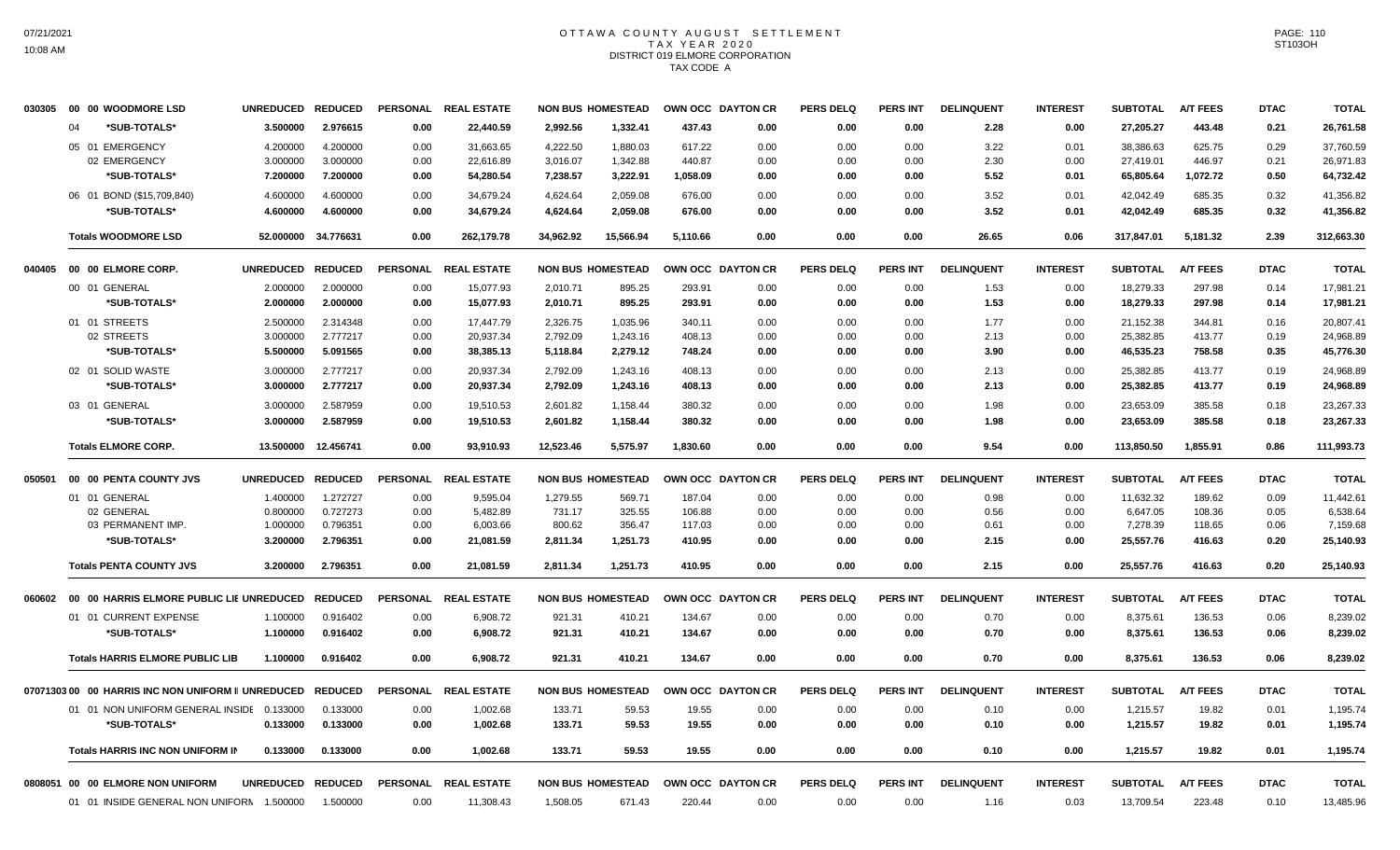### OTTAWA COUNTY AUGUST SETTLEMENT T A X Y E A R 2 0 2 0 DISTRICT 019 ELMORE CORPORATION TAX CODE A

|                   | 0808051 00 00 ELMORE NON UNIFORM | UNREDUCED REDUCED |           |      | PERSONAL REAL ESTATE | <b>NON BUS HOMESTEAD</b> |           |          | OWN OCC DAYTON CR | <b>PERS DELO</b> | <b>PERS INT</b> | <b>DELINQUENT</b> | <b>INTEREST</b> | <b>SUBTOTAL</b> | <b>A/T FEES</b> | <b>DTAC</b> | <b>TOTAL</b> |
|-------------------|----------------------------------|-------------------|-----------|------|----------------------|--------------------------|-----------|----------|-------------------|------------------|-----------------|-------------------|-----------------|-----------------|-----------------|-------------|--------------|
|                   | *SUB-TOTALS*                     | 1.500000          | 1.500000  | 0.00 | 11,308.43            | 1,508.05                 | 671.43    | 220.44   | 0.00              | 0.00             | 0.00            | 1.16              | 0.03            | 13,709.54       | 223.48          | 0.10        | 13,485.96    |
|                   | <b>Totals ELMORE NON UNIFORM</b> | 1.500000          | 1.500000  | 0.00 | 11,308.43            | 1,508.05                 | 671.43    | 220.44   | 0.00              | 0.00             | 0.00            | 1.16              | 0.03            | 13.709.54       | 223.48          | 0.10        | 13.485.96    |
| TAX CODE A TOTALS | <b>ELMORE CORPORATION</b>        | 90.700000         | 68.337740 | 0.00 | 522.664.10           | 61,009.73                | 30,589.79 | 8.918.03 | 0.00              | 0.00             | 0.00            | 53.12             | 0.10            | 623,234.87      | 10.159.53       | 4.71        | 613.070.63   |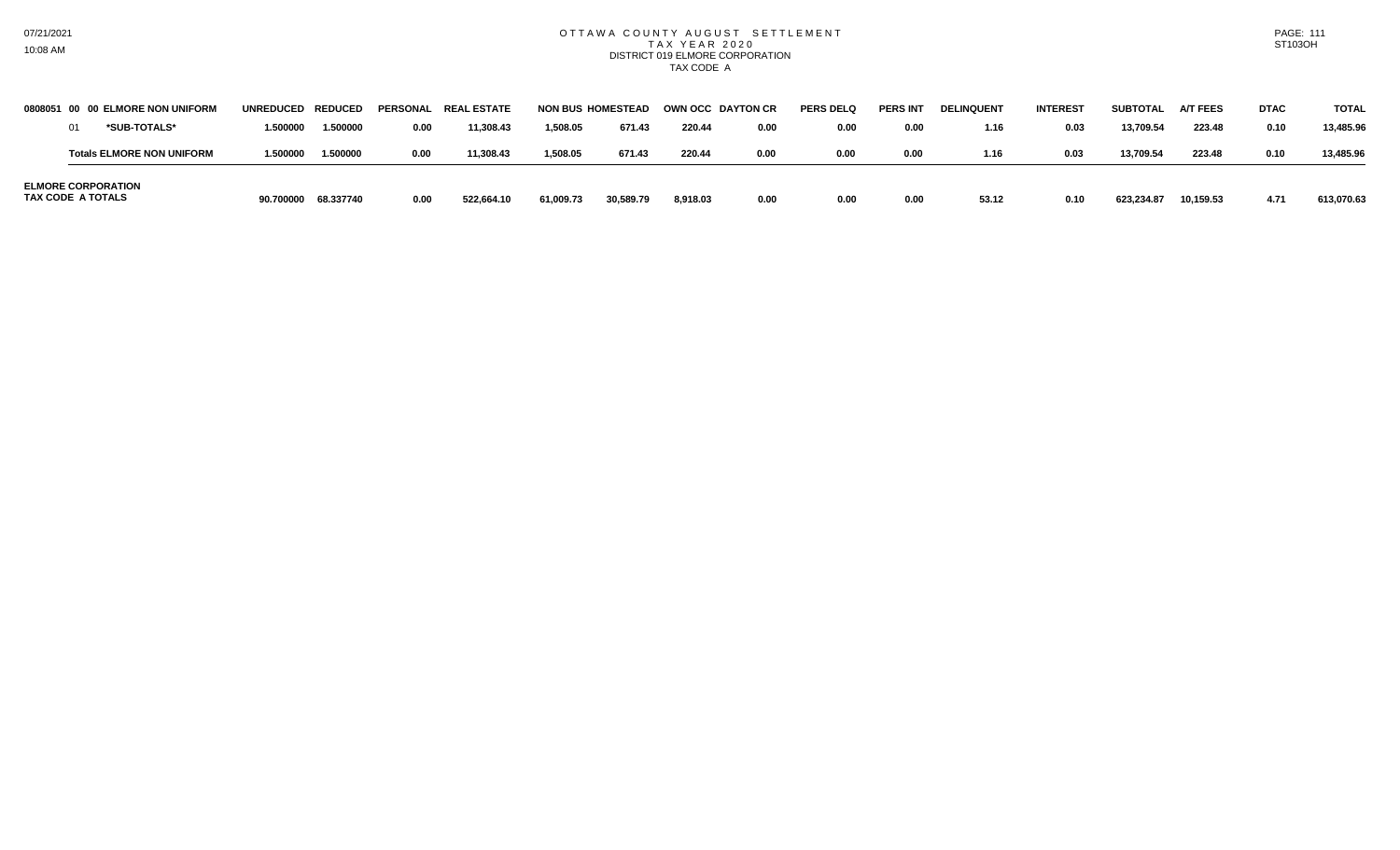# OTTAWA COUNTY AUGUST SETTLEMENT T A X Y E A R 2 0 2 0 DISTRICT 019 ELMORE CORPORATION TAX CODE B

| 010101 | 00 00 OTTAWA COUNTY              | <b>UNREDUCED</b>  | <b>REDUCED</b> |          | PERSONAL REAL ESTATE | <b>NON BUS HOMESTEAD</b> |      | OWN OCC DAYTON CR | <b>PERS DELQ</b> | <b>PERS INT</b> | <b>DELINQUENT</b> | <b>INTEREST</b> | <b>SUBTOTAL</b> | <b>A/T FEES</b> | <b>DTAC</b> | <b>TOTAL</b> |
|--------|----------------------------------|-------------------|----------------|----------|----------------------|--------------------------|------|-------------------|------------------|-----------------|-------------------|-----------------|-----------------|-----------------|-------------|--------------|
|        | 01 01 O.C.B.M.R.                 | 2.200000          | 1.883836       | 556.63   | 2,242.84             | 0.00<br>0.00             | 0.00 | 0.00              | 0.00             | 0.00            | 0.00              | 0.00            | 2,799.47        | 45.64           | 0.00        | 2,753.83     |
|        | 02 O.C.B.M.R.                    | 1.400000          | 1.248331       | 354.22   | 1,486.23             | 0.00<br>0.00             | 0.00 | 0.00              | 0.00             | 0.00            | 0.00              | 0.00            | 1,840.45        | 30.00           | 0.00        | 1,810.45     |
|        | 01 PARK DISTRICT                 | 0.600000          | 0.595592       | 151.81   | 709.09               | 0.00<br>0.00             | 0.00 | 0.00              | 0.00             | 0.00            | 0.00              | 0.00            | 860.90          | 14.03           | 0.00        | 846.87       |
|        | *SUB-TOTALS*                     | 4.200000          | 3.727759       | 1,062.66 | 4,438.16             | 0.00<br>0.00             | 0.00 | 0.00              | 0.00             | 0.00            | 0.00              | 0.00            | 5,500.82        | 89.67           | 0.00        | 5,411.15     |
|        | 02 01 NURSING HOME               | 0.500000          | 0.485399       | 126.51   | 577.90               | 0.00<br>0.00             | 0.00 | 0.00              | 0.00             | 0.00            | 0.00              | 0.00            | 704.41          | 11.48           | 0.00        | 692.93       |
|        | *SUB-TOTALS*                     | 0.500000          | 0.485399       | 126.51   | 577.90               | 0.00<br>0.00             | 0.00 | 0.00              | 0.00             | 0.00            | 0.00              | 0.00            | 704.41          | 11.48           | 0.00        | 692.93       |
|        | 03 02 SENIOR PROGRAM             | 0.300000          | 0.286012       | 75.90    | 340.52               | 0.00<br>0.00             | 0.00 | 0.00              | 0.00             | 0.00            | 0.00              | 0.00            | 416.42          | 6.79            | 0.00        | 409.63       |
|        | 03 SENIOR PROGRAM                | 0.200000          | 0.194640       | 50.60    | 231.73               | 0.00<br>0.00             | 0.00 | 0.00              | 0.00             | 0.00            | 0.00              | 0.00            | 282.33          | 4.60            | 0.00        | 277.73       |
|        | *SUB-TOTALS*                     | 0.500000          | 0.480652       | 126.50   | 572.25               | 0.00<br>0.00             | 0.00 | 0.00              | 0.00             | 0.00            | 0.00              | 0.00            | 698.75          | 11.39           | 0.00        | 687.36       |
|        | 04 01 INSIDE GENERAL             | 2.000000          | 2.000000       | 506.03   | 2,381.14             | 0.00<br>0.00             | 0.00 | 0.00              | 0.00             | 0.00            | 0.00              | 0.00            | 2,887.17        | 47.06           | 0.00        | 2,840.11     |
|        | *SUB-TOTALS*                     | 2.000000          | 2.000000       | 506.03   | 2,381.14             | 0.00<br>0.00             | 0.00 | 0.00              | 0.00             | 0.00            | 0.00              | 0.00            | 2,887.17        | 47.06           | 0.00        | 2,840.11     |
|        | 07 01 MENTAL HEALTH              | 0.700000          | 0.684293       | 177.11   | 814.70               | 0.00<br>0.00             | 0.00 | 0.00              | 0.00             | 0.00            | 0.00              | 0.00            | 991.81          | 16.17           | 0.00        | 975.64       |
|        | 02 MENTAL HEALTH                 | 0.300000          | 0.293268       | 75.90    | 349.16               | 0.00<br>0.00             | 0.00 | 0.00              | 0.00             | 0.00            | 0.00              | 0.00            | 425.06          | 6.93            | 0.00        | 418.13       |
|        | 03 MENTAL HEALTH                 | 0.200000          | 0.195512       | 50.60    | 232.77               | 0.00<br>0.00             | 0.00 | 0.00              | 0.00             | 0.00            | 0.00              | 0.00            | 283.37          | 4.62            | 0.00        | 278.75       |
|        | *SUB-TOTALS*                     | 1.200000          | 1.173073       | 303.61   | 1,396.63             | 0.00<br>0.00             | 0.00 | 0.00              | 0.00             | 0.00            | 0.00              | 0.00            | 1,700.24        | 27.72           | 0.00        | 1,672.52     |
|        | <b>Totals OTTAWA COUNTY</b>      | 8.400000          | 7.866883       | 2,125.31 | 9,366.08             | 0.00<br>0.00             | 0.00 | 0.00              | 0.00             | 0.00            | 0.00              | 0.00            | 11,491.39       | 187.32          | 0.00        | 11,304.07    |
|        |                                  |                   |                |          |                      |                          |      |                   |                  |                 |                   |                 |                 |                 |             |              |
|        | 02021302 00 00 HARRIS INC. CORP. | <b>UNREDUCED</b>  | <b>REDUCED</b> |          | PERSONAL REAL ESTATE | <b>NON BUS HOMESTEAD</b> |      | OWN OCC DAYTON CR | <b>PERS DELQ</b> | <b>PERS INT</b> | <b>DELINQUENT</b> | <b>INTEREST</b> | <b>SUBTOTAL</b> | <b>A/T FEES</b> | <b>DTAC</b> | <b>TOTAL</b> |
|        | 01 01 INSIDE GENERAL             | 0.267000          | 0.267000       | 67.56    | 317.88               | 0.00<br>0.00             | 0.00 | 0.00              | 0.00             | 0.00            | 0.00              | 0.00            | 385.44          | 6.28            | 0.00        | 379.16       |
|        | *SUB-TOTALS*                     | 0.267000          | 0.267000       | 67.56    | 317.88               | 0.00<br>0.00             | 0.00 | 0.00              | 0.00             | 0.00            | 0.00              | 0.00            | 385.44          | 6.28            | 0.00        | 379.16       |
|        | 03 01 GENERAL                    | 1.000000          | 0.932491       | 253.02   | 1,110.20             | 0.00<br>0.00             | 0.00 | 0.00              | 0.00             | 0.00            | 0.00              | 0.00            | 1.363.22        | 22.22           | 0.00        | 1,341.00     |
|        | *SUB-TOTALS*                     | 1.000000          | 0.932491       | 253.02   | 1,110.20             | 0.00<br>0.00             | 0.00 | 0.00              | 0.00             | 0.00            | 0.00              | 0.00            | 1,363.22        | 22.22           | 0.00        | 1,341.00     |
|        | 04 01 CEMETERY                   | 0.700000          | 0.652744       | 177.11   | 777.14               | 0.00<br>0.00             | 0.00 | 0.00              | 0.00             | 0.00            | 0.00              | 0.00            | 954.25          | 15.56           | 0.00        | 938.69       |
|        | 02 CEMETERY                      | 0.600000          | 0.559495       | 151.81   | 666.12               | 0.00<br>0.00             | 0.00 | 0.00              | 0.00             | 0.00            | 0.00              | 0.00            | 817.93          | 13.33           | 0.00        | 804.60       |
|        | *SUB-TOTALS*                     | 1.300000          | 1.212239       | 328.92   | 1,443.26             | 0.00<br>0.00             | 0.00 | 0.00              | 0.00             | 0.00            | 0.00              | 0.00            | 1,772.18        | 28.89           | 0.00        | 1,743.29     |
|        | 05 01 FIRE & EMS                 | 1.500000          | 1.398737       | 379.52   | 1,665.30             | 0.00<br>0.00             | 0.00 | 0.00              | 0.00             | 0.00            | 0.00              | 0.00            | 2.044.82        | 33.33           | 0.00        | 2,011.49     |
|        | 02 FIRE & EMS                    | 2.300000          | 2.152703       | 581.94   | 2,562.94             | 0.00<br>0.00             | 0.00 | 0.00              | 0.00             | 0.00            | 0.00              | 0.00            | 3,144.88        | 51.27           | 0.00        | 3,093.61     |
|        | *SUB-TOTALS*                     | 3.800000          | 3.551440       | 961.46   | 4,228.24             | 0.00<br>0.00             | 0.00 | 0.00              | 0.00             | 0.00            | 0.00              | 0.00            | 5,189.70        | 84.60           | 0.00        | 5,105.10     |
|        | 06 01 EMS                        | 4.500000          | 4.196210       | 1,138.57 | 4,995.88             | 0.00<br>0.00             | 0.00 | 0.00              | 0.00             | 0.00            | 0.00              | 0.00            | 6,134.45        | 100.00          | 0.00        | 6,034.45     |
|        | *SUB-TOTALS*                     | 4.500000          | 4.196210       | 1,138.57 | 4,995.88             | 0.00<br>0.00             | 0.00 | 0.00              | 0.00             | 0.00            | 0.00              | 0.00            | 6,134.45        | 100.00          | 0.00        | 6,034.45     |
|        | <b>Totals HARRIS INC. CORP.</b>  | 10.867000         | 10.159380      | 2,749.53 | 12,095.46            | 0.00<br>0.00             | 0.00 | 0.00              | 0.00             | 0.00            | 0.00              | 0.00            | 14,844.99       | 241.99          | 0.00        | 14,603.00    |
|        | 00 00 WOODMORE LSD               |                   |                |          |                      | <b>NON BUS HOMESTEAD</b> |      | OWN OCC DAYTON CR |                  |                 |                   |                 |                 | <b>A/T FEES</b> |             |              |
| 030305 |                                  | UNREDUCED REDUCED |                |          | PERSONAL REAL ESTATE |                          |      |                   | <b>PERS DELQ</b> | <b>PERS INT</b> | <b>DELINQUENT</b> | <b>INTEREST</b> | <b>SUBTOTAL</b> |                 | <b>DTAC</b> | <b>TOTAL</b> |
|        | 00 01 GENERAL                    | 4.000000          | 4.000000       | 1,012.06 | 4,762.28             | 0.00<br>0.00             | 0.00 | 0.00              | 0.00             | 0.00            | 0.00              | 0.00            | 5,774.34        | 94.13           | 0.00        | 5,680.21     |
|        | *SUB-TOTALS*                     | 4.000000          | 4.000000       | 1,012.06 | 4,762.28             | 0.00<br>0.00             | 0.00 | 0.00              | 0.00             | 0.00            | 0.00              | 0.00            | 5,774.34        | 94.13           | 0.00        | 5,680.21     |
|        | 01 01 GENERAL                    | 23.200000         | 14.243431      | 5,869.96 | 16,957.81            | 0.00<br>0.00             | 0.00 | 0.00              | 0.00             | 0.00            | 0.00              | 0.00            | 22,827.77       | 372.12          | 0.00        | 22,455.65    |
|        | 02 GENERAL                       | 6.500000          | 5.593829       | 1,644.60 | 6,659.85             | 0.00<br>0.00             | 0.00 | 0.00              | 0.00             | 0.00            | 0.00              | 0.00            | 8,304.45        | 135.37          | 0.00        | 8,169.08     |
|        | 03 GENERAL                       | 3.000000          | 2.789190       | 759.05   | 3,320.73             | 0.00<br>0.00             | 0.00 | 0.00              | 0.00             | 0.00            | 0.00              | 0.00            | 4,079.78        | 66.51           | 0.00        | 4,013.27     |
|        | *SUB-TOTALS*                     | 32.700000         | 22.626450      | 8,273.61 | 26,938.39            | 0.00<br>0.00             | 0.00 | 0.00              | 0.00             | 0.00            | 0.00              | 0.00            | 35,212.00       | 574.00          | 0.00        | 34,638.00    |
|        | 04 01 PERMANENT IMPROVEMENT      | 3.000000          | 2.789190       | 759.05   | 3,320.73             | 0.00<br>0.00             | 0.00 | 0.00              | 0.00             | 0.00            | 0.00              | 0.00            | 4,079.78        | 66.51           | 0.00        | 4,013.27     |
|        | 02 PERMANENT IMPROVEMENT         | 0.500000          | 0.464865       | 126.51   | 553.45               | 0.00<br>0.00             | 0.00 | 0.00              | 0.00             | 0.00            | 0.00              | 0.00            | 679.96          | 11.08           | 0.00        | 668.88       |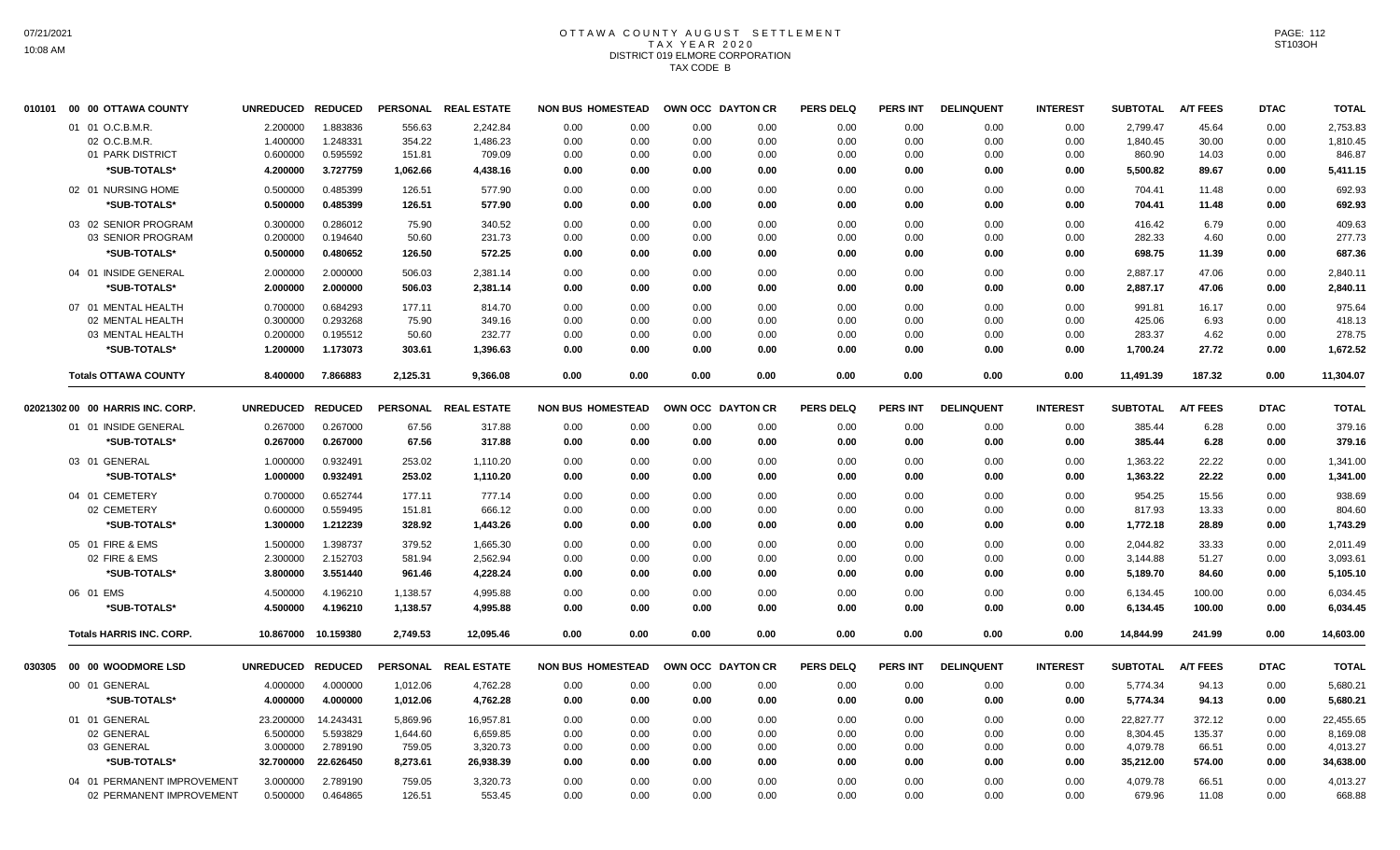## OTTAWA COUNTY AUGUST SETTLEMENT T A X Y E A R 2 0 2 0 DISTRICT 019 ELMORE CORPORATION TAX CODE B

| 030305  | 00 00 WOODMORE LSD                                | <b>UNREDUCED</b> | <b>REDUCED</b> | <b>PERSONAL</b> | <b>REAL ESTATE</b> | <b>NON BUS HOMESTEAD</b> |      | OWN OCC DAYTON CR |                   | <b>PERS DELQ</b> | <b>PERS INT</b> | <b>DELINQUENT</b> | <b>INTEREST</b> | <b>SUBTOTAL</b> | <b>A/T FEES</b> | <b>DTAC</b> | <b>TOTAL</b> |
|---------|---------------------------------------------------|------------------|----------------|-----------------|--------------------|--------------------------|------|-------------------|-------------------|------------------|-----------------|-------------------|-----------------|-----------------|-----------------|-------------|--------------|
|         | *SUB-TOTALS*<br>04                                | 3.500000         | 3.254055       | 885.56          | 3,874.18           | 0.00                     | 0.00 | 0.00              | 0.00              | 0.00             | 0.00            | 0.00              | 0.00            | 4,759.74        | 77.59           | 0.00        | 4,682.15     |
|         | 05 01 EMERGENCY                                   | 4.200000         | 4.200000       | 1,062.66        | 5.000.40           | 0.00                     | 0.00 | 0.00              | 0.00              | 0.00             | 0.00            | 0.00              | 0.00            | 6,063.06        | 98.84           | 0.00        | 5.964.22     |
|         | 02 EMERGENCY                                      | 3.000000         | 3.000000       | 759.05          | 3,571.71           | 0.00                     | 0.00 | 0.00              | 0.00              | 0.00             | 0.00            | 0.00              | 0.00            | 4,330.76        | 70.60           | 0.00        | 4,260.16     |
|         | *SUB-TOTALS*                                      | 7.200000         | 7.200000       | 1,821.71        | 8,572.11           | 0.00                     | 0.00 | 0.00              | 0.00              | 0.00             | 0.00            | 0.00              | 0.00            | 10,393.82       | 169.44          | 0.00        | 10,224.38    |
|         | 06 01 BOND (\$15,709,840)                         | 4.600000         | 4.600000       | 1,163.87        | 5,476.62           | 0.00                     | 0.00 | 0.00              | 0.00              | 0.00             | 0.00            | 0.00              | 0.00            | 6,640.49        | 108.25          | 0.00        | 6,532.24     |
|         | *SUB-TOTALS*                                      | 4.600000         | 4.600000       | 1,163.87        | 5,476.62           | 0.00                     | 0.00 | 0.00              | 0.00              | 0.00             | 0.00            | 0.00              | 0.00            | 6,640.49        | 108.25          | 0.00        | 6,532.24     |
|         | <b>Totals WOODMORE LSD</b>                        | 52.000000        | 41.680505      | 13,156.81       | 49,623.58          | 0.00                     | 0.00 | 0.00              | 0.00              | 0.00             | 0.00            | 0.00              | 0.00            | 62,780.39       | 1,023.41        | 0.00        | 61,756.98    |
| 040405  | 00 00 ELMORE CORP.                                | <b>UNREDUCED</b> | <b>REDUCED</b> | <b>PERSONAL</b> | <b>REAL ESTATE</b> | <b>NON BUS HOMESTEAD</b> |      | OWN OCC DAYTON CR |                   | <b>PERS DELQ</b> | PERS INT        | <b>DELINQUENT</b> | <b>INTEREST</b> | <b>SUBTOTAL</b> | <b>A/T FEES</b> | <b>DTAC</b> | <b>TOTAL</b> |
|         | 00 01 GENERAL                                     | 2.000000         | 2.000000       | 506.03          | 2,381.14           | 0.00                     | 0.00 | 0.00              | 0.00              | 0.00             | 0.00            | 0.00              | 0.00            | 2,887.17        | 47.06           | 0.00        | 2,840.11     |
|         | *SUB-TOTALS*                                      | 2.000000         | 2.000000       | 506.03          | 2,381.14           | 0.00                     | 0.00 | 0.00              | 0.00              | 0.00             | 0.00            | 0.00              | 0.00            | 2,887.17        | 47.06           | 0.00        | 2,840.11     |
|         | 01 01 STREETS                                     | 2.500000         | 2.018465       | 632.54          | 2,403.13           | 0.00                     | 0.00 | 0.00              | 0.00              | 0.00             | 0.00            | 0.00              | 0.00            | 3,035.67        | 49.49           | 0.00        | 2,986.18     |
|         | 02 STREETS                                        | 3.000000         | 2.422158       | 759.05          | 2,883.75           | 0.00                     | 0.00 | 0.00              | 0.00              | 0.00             | 0.00            | 0.00              | 0.00            | 3,642.80        | 59.38           | 0.00        | 3,583.42     |
|         | *SUB-TOTALS*                                      | 5.500000         | 4.440623       | 1,391.59        | 5,286.88           | 0.00                     | 0.00 | 0.00              | 0.00              | 0.00             | 0.00            | 0.00              | 0.00            | 6,678.47        | 108.87          | 0.00        | 6,569.60     |
|         | 02 01 SOLID WASTE                                 | 3.000000         | 2.422158       | 759.05          | 2,883.75           | 0.00                     | 0.00 | 0.00              | 0.00              | 0.00             | 0.00            | 0.00              | 0.00            | 3,642.80        | 59.38           | 0.00        | 3,583.42     |
|         | *SUB-TOTALS*                                      | 3.000000         | 2.422158       | 759.05          | 2,883.75           | 0.00                     | 0.00 | 0.00              | 0.00              | 0.00             | 0.00            | 0.00              | 0.00            | 3,642.80        | 59.38           | 0.00        | 3,583.42     |
|         | 03 01 GENERAL                                     | 3.000000         | 2.422158       | 759.05          | 2,883.75           | 0.00                     | 0.00 | 0.00              | 0.00              | 0.00             | 0.00            | 0.00              | 0.00            | 3,642.80        | 59.38           | 0.00        | 3,583.42     |
|         | *SUB-TOTALS*                                      | 3.000000         | 2.422158       | 759.05          | 2,883.75           | 0.00                     | 0.00 | 0.00              | 0.00              | 0.00             | 0.00            | 0.00              | 0.00            | 3,642.80        | 59.38           | 0.00        | 3,583.42     |
|         | <b>Totals ELMORE CORP.</b>                        | 13.500000        | 11.284939      | 3,415.72        | 13,435.52          | 0.00                     | 0.00 | 0.00              | 0.00              | 0.00             | 0.00            | 0.00              | 0.00            | 16,851.24       | 274.69          | 0.00        | 16,576.55    |
| 050501  | 00 00 PENTA COUNTY JVS                            | <b>UNREDUCED</b> | <b>REDUCED</b> | <b>PERSONAL</b> | <b>REAL ESTATE</b> | <b>NON BUS HOMESTEAD</b> |      | OWN OCC DAYTON CR |                   | <b>PERS DELQ</b> | <b>PERS INT</b> | <b>DELINQUENT</b> | <b>INTEREST</b> | <b>SUBTOTAL</b> | <b>A/T FEES</b> | <b>DTAC</b> | <b>TOTAL</b> |
|         | 01 01 GENERAL                                     | 1.400000         | 1.370355       | 354.22          | 1,631.50           | 0.00                     | 0.00 | 0.00              | 0.00              | 0.00             | 0.00            | 0.00              | 0.00            | 1,985.72        | 32.37           | 0.00        | 1,953.35     |
|         | 02 GENERAL                                        | 0.800000         | 0.783060       | 202.41          | 932.29             | 0.00                     | 0.00 | 0.00              | 0.00              | 0.00             | 0.00            | 0.00              | 0.00            | 1,134.70        | 18.50           | 0.00        | 1,116.20     |
|         | 03 PERMANENT IMP.                                 | 1.000000         | 0.978825       | 253.02          | 1,165.36           | 0.00                     | 0.00 | 0.00              | 0.00              | 0.00             | 0.00            | 0.00              | 0.00            | 1,418.38        | 23.12           | 0.00        | 1,395.26     |
|         | *SUB-TOTALS*                                      | 3.200000         | 3.132240       | 809.65          | 3,729.15           | 0.00                     | 0.00 | 0.00              | 0.00              | 0.00             | 0.00            | 0.00              | 0.00            | 4,538.80        | 73.99           | 0.00        | 4,464.81     |
|         | <b>Totals PENTA COUNTY JVS</b>                    | 3.200000         | 3.132240       | 809.65          | 3,729.15           | 0.00                     | 0.00 | 0.00              | 0.00              | 0.00             | 0.00            | 0.00              | 0.00            | 4,538.80        | 73.99           | 0.00        | 4,464.81     |
| 060602  | 00 00 HARRIS ELMORE PUBLIC LIE UNREDUCED          |                  | <b>REDUCED</b> | <b>PERSONAL</b> | <b>REAL ESTATE</b> | <b>NON BUS HOMESTEAD</b> |      |                   | OWN OCC DAYTON CR | <b>PERS DELQ</b> | <b>PERS INT</b> | <b>DELINQUENT</b> | <b>INTEREST</b> | <b>SUBTOTAL</b> | <b>A/T FEES</b> | <b>DTAC</b> | <b>TOTAL</b> |
|         | 01 01 CURRENT EXPENSE                             | 1.100000         | 1.060521       | 278.32          | 1,262.63           | 0.00                     | 0.00 | 0.00              | 0.00              | 0.00             | 0.00            | 0.00              | 0.00            | 1,540.95        | 25.12           | 0.00        | 1,515.83     |
|         | *SUB-TOTALS*                                      | 1.100000         | 1.060521       | 278.32          | 1,262.63           | 0.00                     | 0.00 | 0.00              | 0.00              | 0.00             | 0.00            | 0.00              | 0.00            | 1,540.95        | 25.12           | 0.00        | 1,515.83     |
|         | <b>Totals HARRIS ELMORE PUBLIC LIB</b>            | 1.100000         | 1.060521       | 278.32          | 1,262.63           | 0.00                     | 0.00 | 0.00              | 0.00              | 0.00             | 0.00            | 0.00              | 0.00            | 1,540.95        | 25.12           | 0.00        | 1,515.83     |
|         | 0707130300 00 HARRIS INC NON UNIFORM II UNREDUCED |                  | <b>REDUCED</b> | <b>PERSONAL</b> | <b>REAL ESTATE</b> | <b>NON BUS HOMESTEAD</b> |      | OWN OCC DAYTON CR |                   | <b>PERS DELQ</b> | <b>PERS INT</b> | <b>DELINQUENT</b> | <b>INTEREST</b> | <b>SUBTOTAL</b> | <b>A/T FEES</b> | <b>DTAC</b> | <b>TOTAL</b> |
|         | 01 01 NON UNIFORM GENERAL INSIDE 0.133000         |                  | 0.133000       | 33.65           | 158.35             | 0.00                     | 0.00 | 0.00              | 0.00              | 0.00             | 0.00            | 0.00              | 0.00            | 192.00          | 3.13            | 0.00        | 188.87       |
|         | *SUB-TOTALS*                                      | 0.133000         | 0.133000       | 33.65           | 158.35             | 0.00                     | 0.00 | 0.00              | 0.00              | 0.00             | 0.00            | 0.00              | 0.00            | 192.00          | 3.13            | 0.00        | 188.87       |
|         | <b>Totals HARRIS INC NON UNIFORM IN</b>           | 0.133000         | 0.133000       | 33.65           | 158.35             | 0.00                     | 0.00 | 0.00              | 0.00              | 0.00             | 0.00            | 0.00              | 0.00            | 192.00          | 3.13            | 0.00        | 188.87       |
| 0808051 | 00 00 ELMORE NON UNIFORM                          | <b>UNREDUCED</b> | <b>REDUCED</b> | <b>PERSONAL</b> | <b>REAL ESTATE</b> | <b>NON BUS HOMESTEAD</b> |      | OWN OCC DAYTON CR |                   | <b>PERS DELQ</b> | PERS INT        | <b>DELINQUENT</b> | <b>INTEREST</b> | <b>SUBTOTAL</b> | <b>A/T FEES</b> | <b>DTAC</b> | <b>TOTAL</b> |
|         | 01 01 INSIDE GENERAL NON UNIFORN 1.500000         |                  | 1.500000       | 379.51          | 1,785.85           | 0.00                     | 0.00 | 0.00              | 0.00              | 0.00             | 0.00            | 0.00              | 0.00            | 2,165.36        | 35.30           | 0.00        | 2,130.06     |
|         |                                                   |                  |                |                 |                    |                          |      |                   |                   |                  |                 |                   |                 |                 |                 |             |              |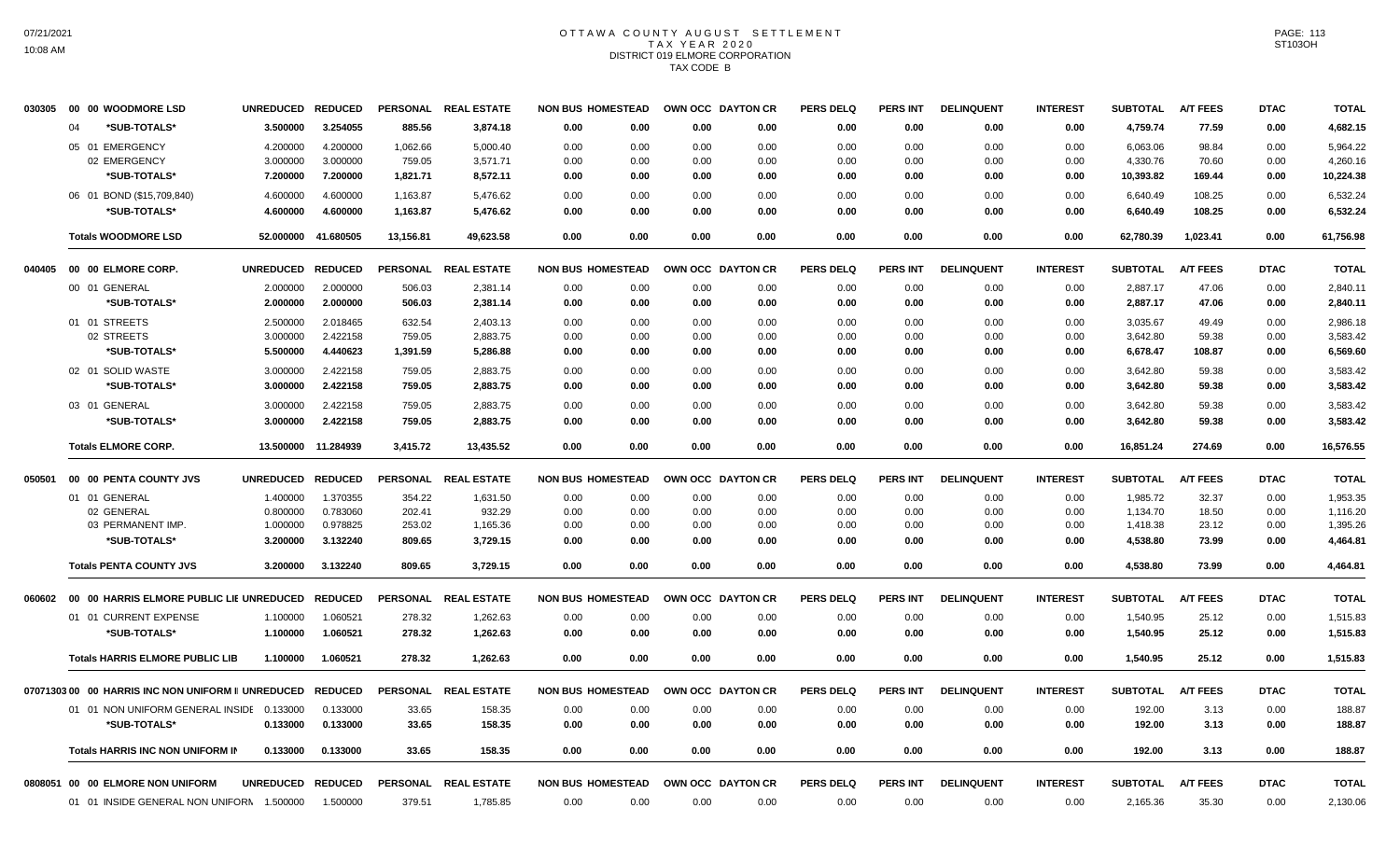## OTTAWA COUNTY AUGUST SETTLEMENT T A X Y E A R 2 0 2 0 DISTRICT 019 ELMORE CORPORATION TAX CODE B

| 0808051 00 00 ELMORE NON UNIFORM               | UNREDUCED REDUCED |           | <b>PERSONAL</b> | <b>REAL ESTATE</b> | <b>NON BUS HOMESTEAD</b> |      | OWN OCC DAYTON CR |      | <b>PERS DELO</b> | <b>PERS INT</b> | <b>DELINQUENT</b> | <b>INTEREST</b> | <b>SUBTOTAL</b> | <b>A/T FEES</b> | <b>DTAC</b> | <b>TOTAL</b> |
|------------------------------------------------|-------------------|-----------|-----------------|--------------------|--------------------------|------|-------------------|------|------------------|-----------------|-------------------|-----------------|-----------------|-----------------|-------------|--------------|
| *SUB-TOTALS*                                   | 1.500000          | 1.500000  | 379.51          | 1,785.85           | 0.00                     | 0.00 | 0.00              | 0.00 | 0.00             | 0.00            | 0.00              | 0.00            | 2,165.36        | 35.30           | 0.00        | 2.130.06     |
| <b>Totals ELMORE NON UNIFORM</b>               | 1.500000          | 1.500000  | 379.51          | 1,785.85           | 0.00                     | 0.00 | 0.00              | 0.00 | 0.00             | 0.00            | 0.00              | 0.00            | 2,165.36        | 35.30           | 0.00        | 2.130.06     |
| <b>ELMORE CORPORATION</b><br>TAX CODE B TOTALS | 90.700000         | 76.817468 | 22,948.50       | 91,456.62          | 0.00                     | 0.00 | 0.00              | 0.00 | 0.00             | 0.00            | 0.00              | 0.00            | 114,405.12      | 1,864.95        | 0.00        | 112,540.17   |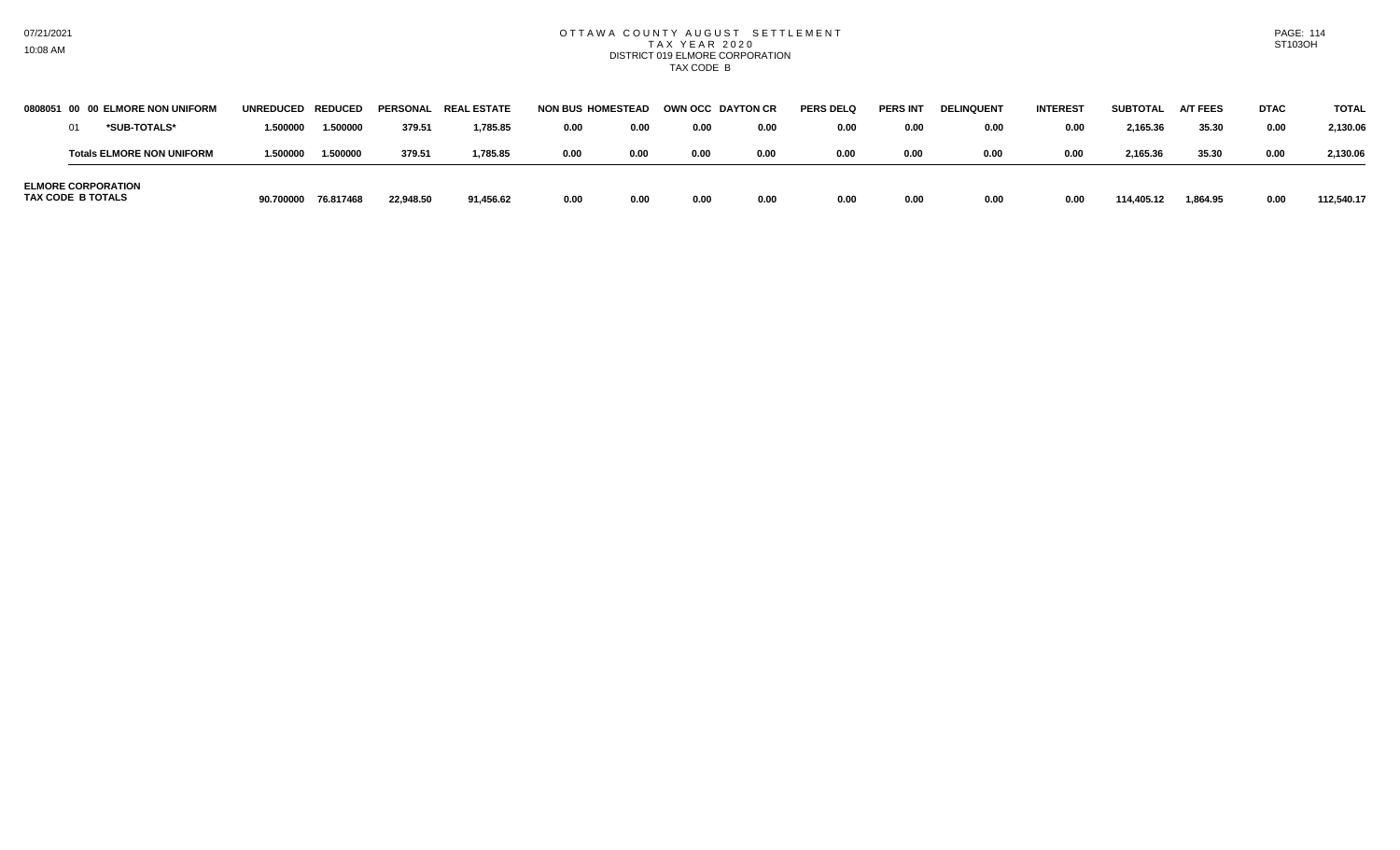### OTTAWA COUNTY AUGUST SETTLEMENT T A X Y E A R 2 0 2 0 DISTRICT 019 ELMORE CORPORATION DISTRICT

|        | 010101 00 00 OTTAWA COUNTY       | UNREDUCED REDUCED |                  | PERSONAL REAL ESTATE  |                    | <b>NON BUS HOMESTEAD</b> | OWN OCC DAYTON CR |              | <b>PERS DELQ</b> | <b>PERS INT</b> | <b>DELINQUENT</b> | <b>INTEREST</b> | <b>SUBTOTAL</b>       | <b>A/T FEES</b> | <b>DTAC</b>  | <b>TOTAL</b>          |
|--------|----------------------------------|-------------------|------------------|-----------------------|--------------------|--------------------------|-------------------|--------------|------------------|-----------------|-------------------|-----------------|-----------------------|-----------------|--------------|-----------------------|
|        | 01 01 O.C.B.M.R.                 |                   | 556.63           | 11,315.23             | 1.209.85           | 538.67                   | 176.85            | 0.00         | 0.00             | 0.00            | 0.92              | 0.00            | 13,798.15             | 224.93          | 0.08         | 13,573.14             |
|        | 02 O.C.B.M.R.                    |                   | 354.22           | 8,266.10              | 904.13             | 402.56                   | 132.16            | 0.00         | 0.00             | 0.00            | 0.69              | 0.00            | 10,059.86             | 163.99          | 0.06         | 9,895.81              |
|        | 01 PARK DISTRICT                 |                   | 151.81           | 5,774.05              | 0.00               | 266.27                   | 0.00              | 0.00         | 0.00             | 0.00            | 0.51              | 0.00            | 6,192.64              | 100.94          | 0.04         | 6,091.66              |
|        | *SUB-TOTALS*                     |                   | 1,062.66         | 25,355.38             | 2,113.98           | 1,207.50                 | 309.01            | 0.00         | 0.00             | 0.00            | 2.12              | 0.00            | 30,050.65             | 489.86          | 0.18         | 29,560.61             |
|        | 02 01 NURSING HOME               |                   | 126.51           | 3,835.06              | 434.36             | 193.39                   | 63.49             | 0.00         | 0.00             | 0.00            | 0.33              | 0.00            | 4,653.14              | 75.85           | 0.03         | 4,577.26              |
|        | *SUB-TOTALS*                     |                   | 126.51           | 3,835.06              | 434.36             | 193.39                   | 63.49             | 0.00         | 0.00             | 0.00            | 0.33              | 0.00            | 4,653.14              | 75.85           | 0.03         | 4.577.26              |
|        | 03 02 SENIOR PROGRAM             |                   | 75.90            | 2,027.45              | 224.96             | 100.16                   | 32.88             | 0.00         | 0.00             | 0.00            | 0.17              | 0.00            | 2,461.52              | 40.13           | 0.02         | 2,421.37              |
|        | 03 SENIOR PROGRAM                |                   | 50.60            | 1,706.92              | 0.00               | 77.55                    | 0.00              | 0.00         | 0.00             | 0.00            | 0.15              | 0.00            | 1,835.22              | 29.91           | 0.01         | 1,805.30              |
|        | *SUB-TOTALS*                     |                   | 126.50           | 3,734.37              | 224.96             | 177.71                   | 32.88             | 0.00         | 0.00             | 0.00            | 0.32              | 0.00            | 4,296.74              | 70.04           | 0.03         | 4,226.67              |
|        | 04 01 INSIDE GENERAL             |                   | 506.03           | 17,459.07             | 2,010.71           | 895.25                   | 293.91            | 0.00         | 0.00             | 0.00            | 1.53              | 0.00            | 21,166.50             | 345.04          | 0.14         | 20,821.32             |
|        | *SUB-TOTALS*                     |                   | 506.03           | 17,459.07             | 2,010.71           | 895.25                   | 293.91            | 0.00         | 0.00             | 0.00            | 1.53              | 0.00            | 21,166.50             | 345.04          | 0.14         | 20,821.32             |
|        | 07 01 MENTAL HEALTH              |                   | 177.11           | 5,592.15              | 637.10             | 283.66                   | 93.13             | 0.00         | 0.00             | 0.00            | 0.49              | 0.00            | 6,783.64              | 110.58          | 0.04         | 6,673.02              |
|        | 02 MENTAL HEALTH                 |                   | 75.90            | 2,396.64              | 273.04             | 121.57                   | 39.91             | 0.00         | 0.00             | 0.00            | 0.21              | 0.00            | 2,907.27              | 47.39           | 0.02         | 2,859.86              |
|        | 03 MENTAL HEALTH                 |                   | 50.60            | 1,774.80              | 0.00               | 81.07                    | 0.00              | 0.00         | 0.00             | 0.00            | 0.16              | 0.00            | 1,906.63              | 31.08           | 0.01         | 1,875.54              |
|        | *SUB-TOTALS*                     |                   | 303.61           | 9,763.59              | 910.14             | 486.30                   | 133.04            | 0.00         | 0.00             | 0.00            | 0.86              | 0.00            | 11,597.54             | 189.05          | 0.07         | 11,408.42             |
|        | <b>Totals OTTAWA COUNTY</b>      |                   | 2,125.31         | 60,147.47             | 5,694.15           | 2,960.15                 | 832.33            | 0.00         | 0.00             | 0.00            | 5.16              | 0.00            | 71,764.57             | 1,169.84        | 0.45         | 70,594.28             |
|        | 02021302 00 00 HARRIS INC. CORP. | UNREDUCED REDUCED |                  | PERSONAL REAL ESTATE  |                    | <b>NON BUS HOMESTEAD</b> | OWN OCC DAYTON CR |              | <b>PERS DELQ</b> | PERS INT        | <b>DELINQUENT</b> | <b>INTEREST</b> | <b>SUBTOTAL</b>       | <b>A/T FEES</b> | <b>DTAC</b>  | <b>TOTAL</b>          |
|        | 01 01 INSIDE GENERAL             |                   | 67.56            | 2,330.78              | 268.43             | 119.52                   | 39.24             | 0.00         | 0.00             | 0.00            | 0.20              | 0.00            | 2,825.73              | 46.06           | 0.02         | 2,779.65              |
|        | *SUB-TOTALS*                     |                   | 67.56            | 2,330.78              | 268.43             | 119.52                   | 39.24             | 0.00         | 0.00             | 0.00            | 0.20              | 0.00            | 2,825.73              | 46.06           | 0.02         | 2,779.65              |
|        | 03 01 GENERAL                    |                   | 253.02           | 4,763.67              | 487.21             | 216.93                   | 71.22             | 0.00         | 0.00             | 0.00            | 0.37              | 0.00            | 5,792.42              | 94.42           | 0.03         | 5,697.97              |
|        | *SUB-TOTALS*                     |                   | 253.02           | 4.763.67              | 487.21             | 216.93                   | 71.22             | 0.00         | 0.00             | 0.00            | 0.37              | 0.00            | 5,792.42              | 94.42           | 0.03         | 5,697.97              |
|        | 04 01 CEMETERY                   |                   | 177.11           | 3.747.87              | 396.16             | 176.39                   | 57.91             | 0.00         | 0.00             | 0.00            | 0.30              | 0.00            | 4,555.74              | 74.27           | 0.03         | 4,481.44              |
|        | 02 CEMETERY                      |                   | 151.81           | 5,083.54              | 0.00               | 232.23                   | 0.00              | 0.00         | 0.00             | 0.00            | 0.45              | 0.00            | 5,468.03              | 89.13           | 0.04         | 5,378.86              |
|        | *SUB-TOTALS*                     |                   | 328.92           | 8,831.41              | 396.16             | 408.62                   | 57.91             | 0.00         | 0.00             | 0.00            | 0.75              | 0.00            | 10,023.77             | 163.40          | 0.07         | 9.860.30              |
|        | 05 01 FIRE & EMS                 |                   | 379.52           | 11,436.14             | 1,302.99           | 580.14                   | 190.46            | 0.00         | 0.00             | 0.00            | 0.99              | 0.00            | 13,890.24             | 226.43          | 0.09         | 13,663.72             |
|        | 02 FIRE & EMS                    |                   | 581.94           | 22,121.39             | 0.00               | 1,028.19                 | 0.00              | 0.00         | 0.00             | 0.00            | 1.99              | 0.00            | 23,733.51             | 386.89          | 0.16         | 23,346.46             |
|        | *SUB-TOTALS*                     |                   | 961.46           | 33,557.53             | 1,302.99           | 1,608.33                 | 190.46            | 0.00         | 0.00             | 0.00            | 2.98              | 0.00            | 37,623.75             | 613.32          | 0.25         | 37,010.18             |
|        | 06 01 EMS                        |                   | 1,138.57         | 38,102.65             | 0.00               | 1,740.43                 | 0.00              | 0.00         | 0.00             | 0.00            | 3.36              | 0.01            | 40,985.02             | 668.11          | 0.27         | 40.316.64             |
|        | *SUB-TOTALS*                     |                   | 1,138.57         | 38,102.65             | 0.00               | 1,740.43                 | 0.00              | 0.00         | 0.00             | 0.00            | 3.36              | 0.01            | 40,985.02             | 668.11          | 0.27         | 40,316.64             |
|        | <b>Totals HARRIS INC. CORP.</b>  |                   | 2,749.53         | 87,586.04             | 2,454.79           | 4,093.83                 | 358.83            | 0.00         | 0.00             | 0.00            | 7.66              | 0.01            | 97,250.69             | 1,585.31        | 0.64         | 95,664.74             |
| 030305 | 00 00 WOODMORE LSD               | UNREDUCED REDUCED |                  | PERSONAL REAL ESTATE  |                    | <b>NON BUS HOMESTEAD</b> | OWN OCC DAYTON CR |              | <b>PERS DELQ</b> | PERS INT        | <b>DELINQUENT</b> | <b>INTEREST</b> | <b>SUBTOTAL</b>       | <b>A/T FEES</b> | <b>DTAC</b>  | <b>TOTAL</b>          |
|        | 00 01 GENERAL                    |                   | 1,012.06         | 34,918.14             | 4,021.43           | 1,790.51                 | 587.83            | 0.00         | 0.00             | 0.00            | 3.07              | 0.01            | 42,333.05             | 690.08          | 0.27         | 41,642.70             |
|        | *SUB-TOTALS*                     |                   | 1,012.06         | 34,918.14             | 4,021.43           | 1,790.51                 | 587.83            | 0.00         | 0.00             | 0.00            | 3.07              | 0.01            | 42,333.05             | 690.08          | 0.27         | 41,642.70             |
|        | 01 01 GENERAL                    |                   | 5,869.96         | 97,649.41             | 10,760.61          | 4,791.07                 | 1,572.92          | 0.00         | 0.00             | 0.00            | 8.20              | 0.02            | 120,652.19            | 1,966.79        | 0.73         | 118,684.67            |
|        | 02 GENERAL                       |                   | 1,644.60         | 33,531.04             | 3,583.40           | 1,595.48                 | 523.80            | 0.00         | 0.00             | 0.00            | 2.73              | 0.01            | 40,881.06             | 666.41          | 0.24         | 40,214.41             |
|        | 03 GENERAL                       |                   | 759.05           | 16,381.49             | 1,741.71           | 775.48                   | 254.59            | 0.00         | 0.00             | 0.00            | 1.33              | 0.00            | 19,913.65             | 324.62          | 0.12         | 19,588.91             |
|        | *SUB-TOTALS*                     |                   | 8,273.61         | 147,561.94            | 16,085.72          | 7,162.03                 | 2,351.31          | 0.00         | 0.00             | 0.00            | 12.26             | 0.03            | 181,446.90            | 2,957.82        | 1.09         | 178,487.99            |
|        | 04 01 PERMANENT IMPROVEMENT      |                   |                  |                       |                    |                          |                   |              |                  |                 |                   |                 |                       |                 |              |                       |
|        | 02 PERMANENT IMPROVEMENT         |                   | 759.05<br>126.51 | 22,534.98<br>3,779.79 | 2,562.31<br>430.25 | 1,140.85<br>191.56       | 374.54<br>62.89   | 0.00<br>0.00 | 0.00<br>0.00     | 0.00<br>0.00    | 1.95<br>0.33      | 0.00<br>0.00    | 27,373.68<br>4,591.33 | 446.23<br>74.84 | 0.18<br>0.03 | 26,927.27<br>4,516.46 |
|        |                                  |                   |                  |                       |                    |                          |                   |              |                  |                 |                   |                 |                       |                 |              |                       |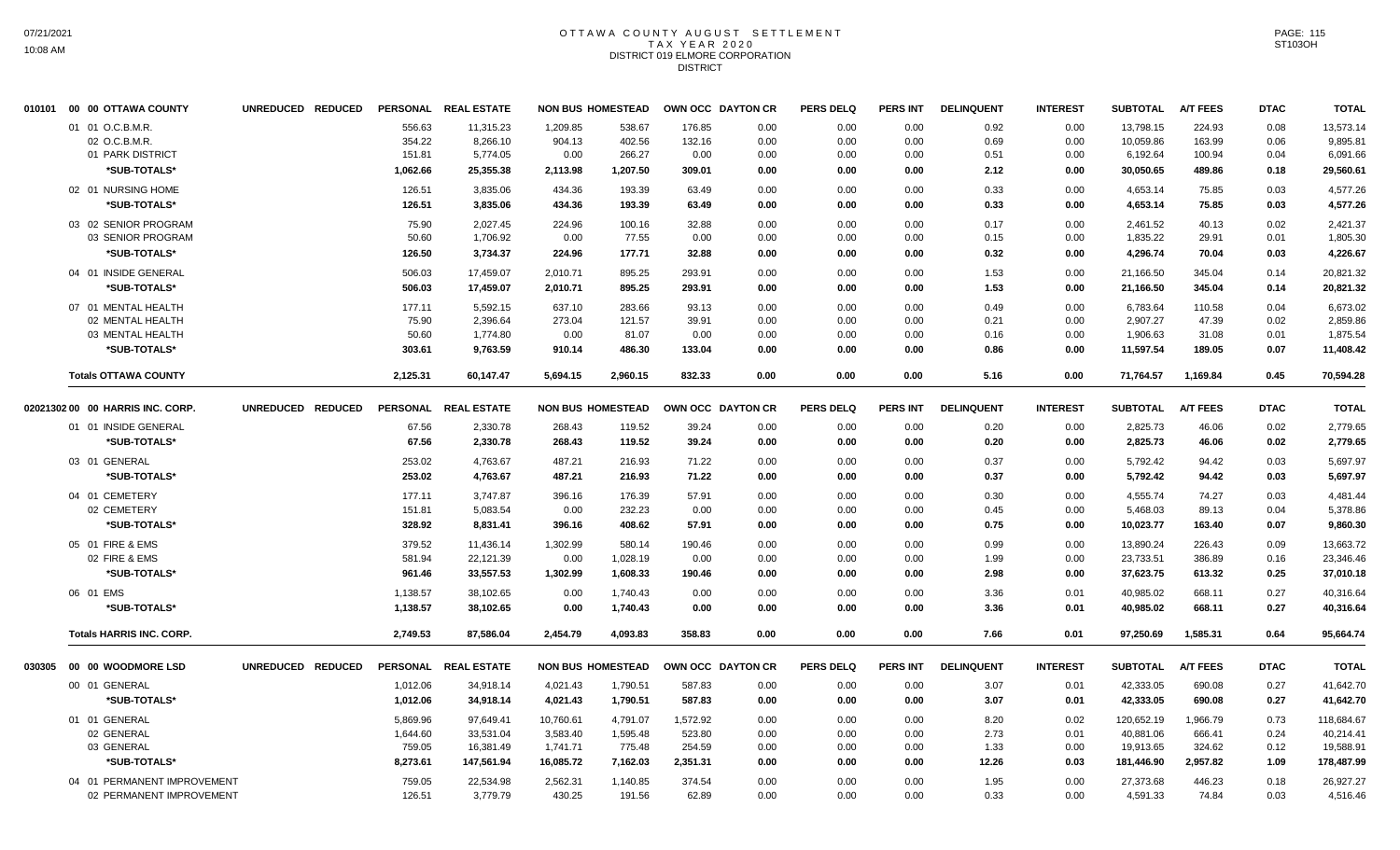#### OTTAWA COUNTY AUGUST SETTLEMENT T A X Y E A R 2 0 2 0 DISTRICT 019 ELMORE CORPORATION DISTRICT

| *SUB-TOTALS*<br>885.56<br>2,992.56<br>1,332.41<br>437.43<br>2.28<br>0.00<br>31,965.01<br>521.07<br>04<br>26,314.77<br>0.00<br>0.00<br>0.00<br>0.21<br>05 01 EMERGENCY<br>1,062.66<br>36,664.05<br>4.222.50<br>1.880.03<br>617.22<br>3.22<br>0.01<br>44.449.69<br>724.59<br>43,724.81<br>0.00<br>0.00<br>0.00<br>0.29<br>02 EMERGENCY<br>759.05<br>26,188.60<br>3,016.07<br>1,342.88<br>440.87<br>2.30<br>0.00<br>31,749.77<br>517.57<br>0.21<br>31,231.99<br>0.00<br>0.00<br>0.00<br>62,852.65<br>7,238.57<br>*SUB-TOTALS*<br>1,821.71<br>3,222.91<br>1,058.09<br>0.00<br>0.00<br>0.00<br>5.52<br>0.01<br>76,199.46<br>1,242.16<br>0.50<br>74,956.80<br>06 01 BOND (\$15,709,840)<br>1,163.87<br>40,155.86<br>4,624.64<br>2,059.08<br>676.00<br>0.00<br>0.00<br>0.00<br>3.52<br>0.01<br>48,682.98<br>793.60<br>0.32<br>*SUB-TOTALS*<br>3.52<br>48,682.98<br>1,163.87<br>40,155.86<br>4,624.64<br>2,059.08<br>676.00<br>0.00<br>0.00<br>0.01<br>793.60<br>0.32<br>47,889.06<br>0.00<br><b>Totals WOODMORE LSD</b><br>13,156.81<br>311,803.36<br>34,962.92<br>15,566.94<br>5,110.66<br>0.00<br>0.00<br>26.65<br>0.06<br>380,627.40<br>6,204.73<br>2.39<br>374,420.28<br>0.00<br>UNREDUCED REDUCED<br><b>PERSONAL</b><br><b>REAL ESTATE</b><br><b>NON BUS HOMESTEAD</b><br>OWN OCC DAYTON CR<br><b>PERS DELQ</b><br><b>PERS INT</b><br><b>DELINQUENT</b><br><b>INTEREST</b><br><b>A/T FEES</b><br>040405<br>00 00 ELMORE CORP.<br><b>SUBTOTAL</b><br><b>DTAC</b><br>00 01 GENERAL<br>293.91<br>506.03<br>17,459.07<br>2,010.71<br>895.25<br>0.00<br>0.00<br>0.00<br>1.53<br>0.00<br>21,166.50<br>345.04<br>0.14<br>*SUB-TOTALS*<br>506.03<br>17,459.07<br>2,010.71<br>895.25<br>293.91<br>1.53<br>0.00<br>21,166.50<br>345.04<br>0.00<br>0.00<br>0.00<br>0.14<br>01 01 STREETS<br>632.54<br>19,850.92<br>2,326.75<br>1,035.96<br>340.11<br>0.00<br>0.00<br>0.00<br>1.77<br>0.00<br>24,188.05<br>394.30<br>0.16<br>02 STREETS<br>759.05<br>23,821.09<br>2,792.09<br>1,243.16<br>408.13<br>0.00<br>29,025.65<br>473.15<br>0.00<br>0.00<br>0.00<br>2.13<br>0.19<br>*SUB-TOTALS*<br>1,391.59<br>43,672.01<br>5,118.84<br>2,279.12<br>748.24<br>0.00<br>53,213.70<br>867.45<br>0.35<br>0.00<br>0.00<br>0.00<br>3.90<br>02 01 SOLID WASTE<br>0.00<br>29,025.65<br>473.15<br>28,552.31<br>759.05<br>23,821.09<br>2,792.09<br>1,243.16<br>408.13<br>0.00<br>0.00<br>0.00<br>2.13<br>0.19<br>28,552.31<br>*SUB-TOTALS*<br>759.05<br>23,821.09<br>2,792.09<br>1,243.16<br>408.13<br>0.00<br>0.00<br>0.00<br>2.13<br>0.00<br>29,025.65<br>473.15<br>0.19<br>03 01 GENERAL<br>759.05<br>22,394.28<br>2,601.82<br>1,158.44<br>380.32<br>0.00<br>0.00<br>1.98<br>0.00<br>27,295.89<br>444.96<br>0.18<br>0.00<br>*SUB-TOTALS*<br>759.05<br>1,158.44<br>380.32<br>27,295.89<br>0.18<br>22,394.28<br>2,601.82<br>0.00<br>0.00<br>0.00<br>1.98<br>0.00<br>444.96<br>12,523.46<br>5,575.97<br><b>Totals ELMORE CORP.</b><br>3,415.72<br>107,346.45<br>1,830.60<br>0.00<br>0.00<br>0.00<br>9.54<br>0.00<br>130,701.74<br>2,130.60<br>0.86<br>128,570.28<br><b>REAL ESTATE</b><br><b>NON BUS HOMESTEAD</b><br><b>PERS INT</b><br><b>DELINQUENT</b><br><b>INTEREST</b><br><b>A/T FEES</b><br>00 00 PENTA COUNTY JVS<br>UNREDUCED REDUCED<br><b>PERSONAL</b><br>OWN OCC DAYTON CR<br><b>PERS DELQ</b><br><b>SUBTOTAL</b><br><b>DTAC</b><br>050501<br>11,226.54<br>1,279.55<br>187.04<br>13,618.04<br>01 01 GENERAL<br>354.22<br>569.71<br>0.00<br>0.00<br>0.00<br>0.98<br>0.00<br>221.99<br>0.09<br>325.55<br>02 GENERAL<br>202.41<br>6,415.18<br>731.17<br>106.88<br>0.00<br>0.00<br>0.00<br>0.56<br>0.00<br>7,781.75<br>126.86<br>0.05<br>03 PERMANENT IMP.<br>253.02<br>7,169.02<br>800.62<br>356.47<br>0.00<br>8,696.77<br>0.06<br>117.03<br>0.00<br>0.00<br>0.00<br>0.61<br>141.77<br>*SUB-TOTALS*<br>809.65<br>24,810.74<br>2,811.34<br>1,251.73<br>0.00<br>2.15<br>30,096.56<br>490.62<br>0.20<br>29,605.74<br>410.95<br>0.00<br>0.00<br>0.00<br>809.65<br>24,810.74<br>2,811.34<br>1,251.73<br>410.95<br>0.00<br>30,096.56<br>490.62<br>0.20<br><b>Totals PENTA COUNTY JVS</b><br>0.00<br>0.00<br>0.00<br>2.15<br>29,605.74<br><b>REAL ESTATE</b><br><b>NON BUS HOMESTEAD</b><br>OWN OCC DAYTON CR<br><b>PERS DELQ</b><br><b>PERS INT</b><br><b>DELINQUENT</b><br><b>A/T FEES</b><br>00 00 HARRIS ELMORE PUBLIC LIE UNREDUCED REDUCED<br><b>PERSONAL</b><br><b>INTEREST</b><br><b>SUBTOTAL</b><br><b>DTAC</b><br>060602<br>01 01 CURRENT EXPENSE<br>278.32<br>0.00<br>0.06<br>8,171.35<br>921.31<br>410.21<br>134.67<br>0.00<br>0.00<br>0.00<br>0.70<br>9,916.56<br>161.65<br>*SUB-TOTALS*<br>278.32<br>8,171.35<br>921.31<br>410.21<br>134.67<br>0.00<br>0.00<br>0.00<br>0.70<br>0.00<br>9,916.56<br>161.65<br>0.06<br><b>Totals HARRIS ELMORE PUBLIC LIB</b><br>278.32<br>8,171.35<br>921.31<br>410.21<br>134.67<br>0.00<br>0.00<br>0.00<br>0.70<br>0.00<br>9,916.56<br>161.65<br>0.06<br>9,754.85<br>07071303 00 00 HARRIS INC NON UNIFORM II UNREDUCED REDUCED<br>PERSONAL REAL ESTATE<br><b>NON BUS HOMESTEAD</b><br>OWN OCC DAYTON CR<br><b>PERS DELQ</b><br><b>PERS INT</b><br><b>DELINQUENT</b><br><b>INTEREST</b><br><b>SUBTOTAL</b><br><b>A/T FEES</b><br><b>DTAC</b><br>01 01 NON UNIFORM GENERAL INSIDE<br>33.65<br>133.71<br>59.53<br>0.00<br>0.00<br>1,407.57<br>22.95<br>1,161.03<br>19.55<br>0.00<br>0.00<br>0.10<br>0.01<br>1,384.61<br>133.71<br>1,407.57<br>*SUB-TOTALS*<br>33.65<br>1,161.03<br>59.53<br>19.55<br>0.00<br>0.00<br>0.10<br>0.00<br>22.95<br>0.01<br>1,384.61<br>0.00<br>33.65<br>133.71<br>59.53<br>19.55<br>0.00<br>1,407.57<br>22.95<br>1,384.61<br><b>Totals HARRIS INC NON UNIFORM IN</b><br>1,161.03<br>0.00<br>0.00<br>0.00<br>0.10<br>0.01<br>0808051 00 00 ELMORE NON UNIFORM<br>UNREDUCED REDUCED<br>PERSONAL REAL ESTATE<br><b>NON BUS HOMESTEAD</b><br>OWN OCC DAYTON CR<br><b>PERS DELQ</b><br><b>PERS INT</b><br><b>DELINQUENT</b><br><b>INTEREST</b><br><b>SUBTOTAL</b><br><b>A/T FEES</b><br><b>DTAC</b><br>01 01 INSIDE GENERAL NON UNIFORM<br>379.51<br>13,094.28<br>1,508.05<br>671.43<br>220.44<br>0.00<br>0.00<br>0.00<br>1.16<br>0.03<br>15,874.90<br>258.78<br>0.10 | 030305 00 00 WOODMORE LSD | UNREDUCED REDUCED | PERSONAL REAL ESTATE | <b>NON BUS HOMESTEAD</b> | OWN OCC DAYTON CR | <b>PERS DELQ</b> | <b>PERS INT</b> | <b>DELINQUENT</b> | <b>INTEREST</b> | <b>SUBTOTAL</b> | <b>A/T FEES</b> | <b>DTAC</b> | <b>TOTAL</b> |
|------------------------------------------------------------------------------------------------------------------------------------------------------------------------------------------------------------------------------------------------------------------------------------------------------------------------------------------------------------------------------------------------------------------------------------------------------------------------------------------------------------------------------------------------------------------------------------------------------------------------------------------------------------------------------------------------------------------------------------------------------------------------------------------------------------------------------------------------------------------------------------------------------------------------------------------------------------------------------------------------------------------------------------------------------------------------------------------------------------------------------------------------------------------------------------------------------------------------------------------------------------------------------------------------------------------------------------------------------------------------------------------------------------------------------------------------------------------------------------------------------------------------------------------------------------------------------------------------------------------------------------------------------------------------------------------------------------------------------------------------------------------------------------------------------------------------------------------------------------------------------------------------------------------------------------------------------------------------------------------------------------------------------------------------------------------------------------------------------------------------------------------------------------------------------------------------------------------------------------------------------------------------------------------------------------------------------------------------------------------------------------------------------------------------------------------------------------------------------------------------------------------------------------------------------------------------------------------------------------------------------------------------------------------------------------------------------------------------------------------------------------------------------------------------------------------------------------------------------------------------------------------------------------------------------------------------------------------------------------------------------------------------------------------------------------------------------------------------------------------------------------------------------------------------------------------------------------------------------------------------------------------------------------------------------------------------------------------------------------------------------------------------------------------------------------------------------------------------------------------------------------------------------------------------------------------------------------------------------------------------------------------------------------------------------------------------------------------------------------------------------------------------------------------------------------------------------------------------------------------------------------------------------------------------------------------------------------------------------------------------------------------------------------------------------------------------------------------------------------------------------------------------------------------------------------------------------------------------------------------------------------------------------------------------------------------------------------------------------------------------------------------------------------------------------------------------------------------------------------------------------------------------------------------------------------------------------------------------------------------------------------------------------------------------------------------------------------------------------------------------------------------------------------------------------------------------------------------------------------------------------------------------------------------------------------------------------------------------------------------------------------------------------------------------------------------------------------------------------------------------------------------------------------------------------------------------------------------------------------------------------------------------------------------------------------------------------------------------------------------------------------------------------------------------------------------------------------------------------------------------------------------------------------------------------------------------------------------------------------------------------------------------------------------------------------------------------------------------------------------------------------------------------------------------------------------------------------------------------------------------------------------------------------------------------------------------------------------------------------------------------------------------------------------------------------------------------------------------------------|---------------------------|-------------------|----------------------|--------------------------|-------------------|------------------|-----------------|-------------------|-----------------|-----------------|-----------------|-------------|--------------|
|                                                                                                                                                                                                                                                                                                                                                                                                                                                                                                                                                                                                                                                                                                                                                                                                                                                                                                                                                                                                                                                                                                                                                                                                                                                                                                                                                                                                                                                                                                                                                                                                                                                                                                                                                                                                                                                                                                                                                                                                                                                                                                                                                                                                                                                                                                                                                                                                                                                                                                                                                                                                                                                                                                                                                                                                                                                                                                                                                                                                                                                                                                                                                                                                                                                                                                                                                                                                                                                                                                                                                                                                                                                                                                                                                                                                                                                                                                                                                                                                                                                                                                                                                                                                                                                                                                                                                                                                                                                                                                                                                                                                                                                                                                                                                                                                                                                                                                                                                                                                                                                                                                                                                                                                                                                                                                                                                                                                                                                                                                                                                                                                                                                                                                                                                                                                                                                                                                                                                                                                                                                                                                            |                           |                   |                      |                          |                   |                  |                 |                   |                 |                 |                 |             | 31,443.73    |
|                                                                                                                                                                                                                                                                                                                                                                                                                                                                                                                                                                                                                                                                                                                                                                                                                                                                                                                                                                                                                                                                                                                                                                                                                                                                                                                                                                                                                                                                                                                                                                                                                                                                                                                                                                                                                                                                                                                                                                                                                                                                                                                                                                                                                                                                                                                                                                                                                                                                                                                                                                                                                                                                                                                                                                                                                                                                                                                                                                                                                                                                                                                                                                                                                                                                                                                                                                                                                                                                                                                                                                                                                                                                                                                                                                                                                                                                                                                                                                                                                                                                                                                                                                                                                                                                                                                                                                                                                                                                                                                                                                                                                                                                                                                                                                                                                                                                                                                                                                                                                                                                                                                                                                                                                                                                                                                                                                                                                                                                                                                                                                                                                                                                                                                                                                                                                                                                                                                                                                                                                                                                                                            |                           |                   |                      |                          |                   |                  |                 |                   |                 |                 |                 |             |              |
|                                                                                                                                                                                                                                                                                                                                                                                                                                                                                                                                                                                                                                                                                                                                                                                                                                                                                                                                                                                                                                                                                                                                                                                                                                                                                                                                                                                                                                                                                                                                                                                                                                                                                                                                                                                                                                                                                                                                                                                                                                                                                                                                                                                                                                                                                                                                                                                                                                                                                                                                                                                                                                                                                                                                                                                                                                                                                                                                                                                                                                                                                                                                                                                                                                                                                                                                                                                                                                                                                                                                                                                                                                                                                                                                                                                                                                                                                                                                                                                                                                                                                                                                                                                                                                                                                                                                                                                                                                                                                                                                                                                                                                                                                                                                                                                                                                                                                                                                                                                                                                                                                                                                                                                                                                                                                                                                                                                                                                                                                                                                                                                                                                                                                                                                                                                                                                                                                                                                                                                                                                                                                                            |                           |                   |                      |                          |                   |                  |                 |                   |                 |                 |                 |             |              |
|                                                                                                                                                                                                                                                                                                                                                                                                                                                                                                                                                                                                                                                                                                                                                                                                                                                                                                                                                                                                                                                                                                                                                                                                                                                                                                                                                                                                                                                                                                                                                                                                                                                                                                                                                                                                                                                                                                                                                                                                                                                                                                                                                                                                                                                                                                                                                                                                                                                                                                                                                                                                                                                                                                                                                                                                                                                                                                                                                                                                                                                                                                                                                                                                                                                                                                                                                                                                                                                                                                                                                                                                                                                                                                                                                                                                                                                                                                                                                                                                                                                                                                                                                                                                                                                                                                                                                                                                                                                                                                                                                                                                                                                                                                                                                                                                                                                                                                                                                                                                                                                                                                                                                                                                                                                                                                                                                                                                                                                                                                                                                                                                                                                                                                                                                                                                                                                                                                                                                                                                                                                                                                            |                           |                   |                      |                          |                   |                  |                 |                   |                 |                 |                 |             |              |
|                                                                                                                                                                                                                                                                                                                                                                                                                                                                                                                                                                                                                                                                                                                                                                                                                                                                                                                                                                                                                                                                                                                                                                                                                                                                                                                                                                                                                                                                                                                                                                                                                                                                                                                                                                                                                                                                                                                                                                                                                                                                                                                                                                                                                                                                                                                                                                                                                                                                                                                                                                                                                                                                                                                                                                                                                                                                                                                                                                                                                                                                                                                                                                                                                                                                                                                                                                                                                                                                                                                                                                                                                                                                                                                                                                                                                                                                                                                                                                                                                                                                                                                                                                                                                                                                                                                                                                                                                                                                                                                                                                                                                                                                                                                                                                                                                                                                                                                                                                                                                                                                                                                                                                                                                                                                                                                                                                                                                                                                                                                                                                                                                                                                                                                                                                                                                                                                                                                                                                                                                                                                                                            |                           |                   |                      |                          |                   |                  |                 |                   |                 |                 |                 |             | 47,889.06    |
|                                                                                                                                                                                                                                                                                                                                                                                                                                                                                                                                                                                                                                                                                                                                                                                                                                                                                                                                                                                                                                                                                                                                                                                                                                                                                                                                                                                                                                                                                                                                                                                                                                                                                                                                                                                                                                                                                                                                                                                                                                                                                                                                                                                                                                                                                                                                                                                                                                                                                                                                                                                                                                                                                                                                                                                                                                                                                                                                                                                                                                                                                                                                                                                                                                                                                                                                                                                                                                                                                                                                                                                                                                                                                                                                                                                                                                                                                                                                                                                                                                                                                                                                                                                                                                                                                                                                                                                                                                                                                                                                                                                                                                                                                                                                                                                                                                                                                                                                                                                                                                                                                                                                                                                                                                                                                                                                                                                                                                                                                                                                                                                                                                                                                                                                                                                                                                                                                                                                                                                                                                                                                                            |                           |                   |                      |                          |                   |                  |                 |                   |                 |                 |                 |             |              |
|                                                                                                                                                                                                                                                                                                                                                                                                                                                                                                                                                                                                                                                                                                                                                                                                                                                                                                                                                                                                                                                                                                                                                                                                                                                                                                                                                                                                                                                                                                                                                                                                                                                                                                                                                                                                                                                                                                                                                                                                                                                                                                                                                                                                                                                                                                                                                                                                                                                                                                                                                                                                                                                                                                                                                                                                                                                                                                                                                                                                                                                                                                                                                                                                                                                                                                                                                                                                                                                                                                                                                                                                                                                                                                                                                                                                                                                                                                                                                                                                                                                                                                                                                                                                                                                                                                                                                                                                                                                                                                                                                                                                                                                                                                                                                                                                                                                                                                                                                                                                                                                                                                                                                                                                                                                                                                                                                                                                                                                                                                                                                                                                                                                                                                                                                                                                                                                                                                                                                                                                                                                                                                            |                           |                   |                      |                          |                   |                  |                 |                   |                 |                 |                 |             |              |
|                                                                                                                                                                                                                                                                                                                                                                                                                                                                                                                                                                                                                                                                                                                                                                                                                                                                                                                                                                                                                                                                                                                                                                                                                                                                                                                                                                                                                                                                                                                                                                                                                                                                                                                                                                                                                                                                                                                                                                                                                                                                                                                                                                                                                                                                                                                                                                                                                                                                                                                                                                                                                                                                                                                                                                                                                                                                                                                                                                                                                                                                                                                                                                                                                                                                                                                                                                                                                                                                                                                                                                                                                                                                                                                                                                                                                                                                                                                                                                                                                                                                                                                                                                                                                                                                                                                                                                                                                                                                                                                                                                                                                                                                                                                                                                                                                                                                                                                                                                                                                                                                                                                                                                                                                                                                                                                                                                                                                                                                                                                                                                                                                                                                                                                                                                                                                                                                                                                                                                                                                                                                                                            |                           |                   |                      |                          |                   |                  |                 |                   |                 |                 |                 |             | <b>TOTAL</b> |
|                                                                                                                                                                                                                                                                                                                                                                                                                                                                                                                                                                                                                                                                                                                                                                                                                                                                                                                                                                                                                                                                                                                                                                                                                                                                                                                                                                                                                                                                                                                                                                                                                                                                                                                                                                                                                                                                                                                                                                                                                                                                                                                                                                                                                                                                                                                                                                                                                                                                                                                                                                                                                                                                                                                                                                                                                                                                                                                                                                                                                                                                                                                                                                                                                                                                                                                                                                                                                                                                                                                                                                                                                                                                                                                                                                                                                                                                                                                                                                                                                                                                                                                                                                                                                                                                                                                                                                                                                                                                                                                                                                                                                                                                                                                                                                                                                                                                                                                                                                                                                                                                                                                                                                                                                                                                                                                                                                                                                                                                                                                                                                                                                                                                                                                                                                                                                                                                                                                                                                                                                                                                                                            |                           |                   |                      |                          |                   |                  |                 |                   |                 |                 |                 |             | 20,821.32    |
|                                                                                                                                                                                                                                                                                                                                                                                                                                                                                                                                                                                                                                                                                                                                                                                                                                                                                                                                                                                                                                                                                                                                                                                                                                                                                                                                                                                                                                                                                                                                                                                                                                                                                                                                                                                                                                                                                                                                                                                                                                                                                                                                                                                                                                                                                                                                                                                                                                                                                                                                                                                                                                                                                                                                                                                                                                                                                                                                                                                                                                                                                                                                                                                                                                                                                                                                                                                                                                                                                                                                                                                                                                                                                                                                                                                                                                                                                                                                                                                                                                                                                                                                                                                                                                                                                                                                                                                                                                                                                                                                                                                                                                                                                                                                                                                                                                                                                                                                                                                                                                                                                                                                                                                                                                                                                                                                                                                                                                                                                                                                                                                                                                                                                                                                                                                                                                                                                                                                                                                                                                                                                                            |                           |                   |                      |                          |                   |                  |                 |                   |                 |                 |                 |             | 20,821.32    |
|                                                                                                                                                                                                                                                                                                                                                                                                                                                                                                                                                                                                                                                                                                                                                                                                                                                                                                                                                                                                                                                                                                                                                                                                                                                                                                                                                                                                                                                                                                                                                                                                                                                                                                                                                                                                                                                                                                                                                                                                                                                                                                                                                                                                                                                                                                                                                                                                                                                                                                                                                                                                                                                                                                                                                                                                                                                                                                                                                                                                                                                                                                                                                                                                                                                                                                                                                                                                                                                                                                                                                                                                                                                                                                                                                                                                                                                                                                                                                                                                                                                                                                                                                                                                                                                                                                                                                                                                                                                                                                                                                                                                                                                                                                                                                                                                                                                                                                                                                                                                                                                                                                                                                                                                                                                                                                                                                                                                                                                                                                                                                                                                                                                                                                                                                                                                                                                                                                                                                                                                                                                                                                            |                           |                   |                      |                          |                   |                  |                 |                   |                 |                 |                 |             | 23,793.59    |
|                                                                                                                                                                                                                                                                                                                                                                                                                                                                                                                                                                                                                                                                                                                                                                                                                                                                                                                                                                                                                                                                                                                                                                                                                                                                                                                                                                                                                                                                                                                                                                                                                                                                                                                                                                                                                                                                                                                                                                                                                                                                                                                                                                                                                                                                                                                                                                                                                                                                                                                                                                                                                                                                                                                                                                                                                                                                                                                                                                                                                                                                                                                                                                                                                                                                                                                                                                                                                                                                                                                                                                                                                                                                                                                                                                                                                                                                                                                                                                                                                                                                                                                                                                                                                                                                                                                                                                                                                                                                                                                                                                                                                                                                                                                                                                                                                                                                                                                                                                                                                                                                                                                                                                                                                                                                                                                                                                                                                                                                                                                                                                                                                                                                                                                                                                                                                                                                                                                                                                                                                                                                                                            |                           |                   |                      |                          |                   |                  |                 |                   |                 |                 |                 |             | 28,552.31    |
|                                                                                                                                                                                                                                                                                                                                                                                                                                                                                                                                                                                                                                                                                                                                                                                                                                                                                                                                                                                                                                                                                                                                                                                                                                                                                                                                                                                                                                                                                                                                                                                                                                                                                                                                                                                                                                                                                                                                                                                                                                                                                                                                                                                                                                                                                                                                                                                                                                                                                                                                                                                                                                                                                                                                                                                                                                                                                                                                                                                                                                                                                                                                                                                                                                                                                                                                                                                                                                                                                                                                                                                                                                                                                                                                                                                                                                                                                                                                                                                                                                                                                                                                                                                                                                                                                                                                                                                                                                                                                                                                                                                                                                                                                                                                                                                                                                                                                                                                                                                                                                                                                                                                                                                                                                                                                                                                                                                                                                                                                                                                                                                                                                                                                                                                                                                                                                                                                                                                                                                                                                                                                                            |                           |                   |                      |                          |                   |                  |                 |                   |                 |                 |                 |             | 52,345.90    |
|                                                                                                                                                                                                                                                                                                                                                                                                                                                                                                                                                                                                                                                                                                                                                                                                                                                                                                                                                                                                                                                                                                                                                                                                                                                                                                                                                                                                                                                                                                                                                                                                                                                                                                                                                                                                                                                                                                                                                                                                                                                                                                                                                                                                                                                                                                                                                                                                                                                                                                                                                                                                                                                                                                                                                                                                                                                                                                                                                                                                                                                                                                                                                                                                                                                                                                                                                                                                                                                                                                                                                                                                                                                                                                                                                                                                                                                                                                                                                                                                                                                                                                                                                                                                                                                                                                                                                                                                                                                                                                                                                                                                                                                                                                                                                                                                                                                                                                                                                                                                                                                                                                                                                                                                                                                                                                                                                                                                                                                                                                                                                                                                                                                                                                                                                                                                                                                                                                                                                                                                                                                                                                            |                           |                   |                      |                          |                   |                  |                 |                   |                 |                 |                 |             |              |
|                                                                                                                                                                                                                                                                                                                                                                                                                                                                                                                                                                                                                                                                                                                                                                                                                                                                                                                                                                                                                                                                                                                                                                                                                                                                                                                                                                                                                                                                                                                                                                                                                                                                                                                                                                                                                                                                                                                                                                                                                                                                                                                                                                                                                                                                                                                                                                                                                                                                                                                                                                                                                                                                                                                                                                                                                                                                                                                                                                                                                                                                                                                                                                                                                                                                                                                                                                                                                                                                                                                                                                                                                                                                                                                                                                                                                                                                                                                                                                                                                                                                                                                                                                                                                                                                                                                                                                                                                                                                                                                                                                                                                                                                                                                                                                                                                                                                                                                                                                                                                                                                                                                                                                                                                                                                                                                                                                                                                                                                                                                                                                                                                                                                                                                                                                                                                                                                                                                                                                                                                                                                                                            |                           |                   |                      |                          |                   |                  |                 |                   |                 |                 |                 |             |              |
|                                                                                                                                                                                                                                                                                                                                                                                                                                                                                                                                                                                                                                                                                                                                                                                                                                                                                                                                                                                                                                                                                                                                                                                                                                                                                                                                                                                                                                                                                                                                                                                                                                                                                                                                                                                                                                                                                                                                                                                                                                                                                                                                                                                                                                                                                                                                                                                                                                                                                                                                                                                                                                                                                                                                                                                                                                                                                                                                                                                                                                                                                                                                                                                                                                                                                                                                                                                                                                                                                                                                                                                                                                                                                                                                                                                                                                                                                                                                                                                                                                                                                                                                                                                                                                                                                                                                                                                                                                                                                                                                                                                                                                                                                                                                                                                                                                                                                                                                                                                                                                                                                                                                                                                                                                                                                                                                                                                                                                                                                                                                                                                                                                                                                                                                                                                                                                                                                                                                                                                                                                                                                                            |                           |                   |                      |                          |                   |                  |                 |                   |                 |                 |                 |             | 26,850.75    |
|                                                                                                                                                                                                                                                                                                                                                                                                                                                                                                                                                                                                                                                                                                                                                                                                                                                                                                                                                                                                                                                                                                                                                                                                                                                                                                                                                                                                                                                                                                                                                                                                                                                                                                                                                                                                                                                                                                                                                                                                                                                                                                                                                                                                                                                                                                                                                                                                                                                                                                                                                                                                                                                                                                                                                                                                                                                                                                                                                                                                                                                                                                                                                                                                                                                                                                                                                                                                                                                                                                                                                                                                                                                                                                                                                                                                                                                                                                                                                                                                                                                                                                                                                                                                                                                                                                                                                                                                                                                                                                                                                                                                                                                                                                                                                                                                                                                                                                                                                                                                                                                                                                                                                                                                                                                                                                                                                                                                                                                                                                                                                                                                                                                                                                                                                                                                                                                                                                                                                                                                                                                                                                            |                           |                   |                      |                          |                   |                  |                 |                   |                 |                 |                 |             | 26,850.75    |
|                                                                                                                                                                                                                                                                                                                                                                                                                                                                                                                                                                                                                                                                                                                                                                                                                                                                                                                                                                                                                                                                                                                                                                                                                                                                                                                                                                                                                                                                                                                                                                                                                                                                                                                                                                                                                                                                                                                                                                                                                                                                                                                                                                                                                                                                                                                                                                                                                                                                                                                                                                                                                                                                                                                                                                                                                                                                                                                                                                                                                                                                                                                                                                                                                                                                                                                                                                                                                                                                                                                                                                                                                                                                                                                                                                                                                                                                                                                                                                                                                                                                                                                                                                                                                                                                                                                                                                                                                                                                                                                                                                                                                                                                                                                                                                                                                                                                                                                                                                                                                                                                                                                                                                                                                                                                                                                                                                                                                                                                                                                                                                                                                                                                                                                                                                                                                                                                                                                                                                                                                                                                                                            |                           |                   |                      |                          |                   |                  |                 |                   |                 |                 |                 |             |              |
|                                                                                                                                                                                                                                                                                                                                                                                                                                                                                                                                                                                                                                                                                                                                                                                                                                                                                                                                                                                                                                                                                                                                                                                                                                                                                                                                                                                                                                                                                                                                                                                                                                                                                                                                                                                                                                                                                                                                                                                                                                                                                                                                                                                                                                                                                                                                                                                                                                                                                                                                                                                                                                                                                                                                                                                                                                                                                                                                                                                                                                                                                                                                                                                                                                                                                                                                                                                                                                                                                                                                                                                                                                                                                                                                                                                                                                                                                                                                                                                                                                                                                                                                                                                                                                                                                                                                                                                                                                                                                                                                                                                                                                                                                                                                                                                                                                                                                                                                                                                                                                                                                                                                                                                                                                                                                                                                                                                                                                                                                                                                                                                                                                                                                                                                                                                                                                                                                                                                                                                                                                                                                                            |                           |                   |                      |                          |                   |                  |                 |                   |                 |                 |                 |             | <b>TOTAL</b> |
|                                                                                                                                                                                                                                                                                                                                                                                                                                                                                                                                                                                                                                                                                                                                                                                                                                                                                                                                                                                                                                                                                                                                                                                                                                                                                                                                                                                                                                                                                                                                                                                                                                                                                                                                                                                                                                                                                                                                                                                                                                                                                                                                                                                                                                                                                                                                                                                                                                                                                                                                                                                                                                                                                                                                                                                                                                                                                                                                                                                                                                                                                                                                                                                                                                                                                                                                                                                                                                                                                                                                                                                                                                                                                                                                                                                                                                                                                                                                                                                                                                                                                                                                                                                                                                                                                                                                                                                                                                                                                                                                                                                                                                                                                                                                                                                                                                                                                                                                                                                                                                                                                                                                                                                                                                                                                                                                                                                                                                                                                                                                                                                                                                                                                                                                                                                                                                                                                                                                                                                                                                                                                                            |                           |                   |                      |                          |                   |                  |                 |                   |                 |                 |                 |             | 13,395.96    |
|                                                                                                                                                                                                                                                                                                                                                                                                                                                                                                                                                                                                                                                                                                                                                                                                                                                                                                                                                                                                                                                                                                                                                                                                                                                                                                                                                                                                                                                                                                                                                                                                                                                                                                                                                                                                                                                                                                                                                                                                                                                                                                                                                                                                                                                                                                                                                                                                                                                                                                                                                                                                                                                                                                                                                                                                                                                                                                                                                                                                                                                                                                                                                                                                                                                                                                                                                                                                                                                                                                                                                                                                                                                                                                                                                                                                                                                                                                                                                                                                                                                                                                                                                                                                                                                                                                                                                                                                                                                                                                                                                                                                                                                                                                                                                                                                                                                                                                                                                                                                                                                                                                                                                                                                                                                                                                                                                                                                                                                                                                                                                                                                                                                                                                                                                                                                                                                                                                                                                                                                                                                                                                            |                           |                   |                      |                          |                   |                  |                 |                   |                 |                 |                 |             | 7,654.84     |
|                                                                                                                                                                                                                                                                                                                                                                                                                                                                                                                                                                                                                                                                                                                                                                                                                                                                                                                                                                                                                                                                                                                                                                                                                                                                                                                                                                                                                                                                                                                                                                                                                                                                                                                                                                                                                                                                                                                                                                                                                                                                                                                                                                                                                                                                                                                                                                                                                                                                                                                                                                                                                                                                                                                                                                                                                                                                                                                                                                                                                                                                                                                                                                                                                                                                                                                                                                                                                                                                                                                                                                                                                                                                                                                                                                                                                                                                                                                                                                                                                                                                                                                                                                                                                                                                                                                                                                                                                                                                                                                                                                                                                                                                                                                                                                                                                                                                                                                                                                                                                                                                                                                                                                                                                                                                                                                                                                                                                                                                                                                                                                                                                                                                                                                                                                                                                                                                                                                                                                                                                                                                                                            |                           |                   |                      |                          |                   |                  |                 |                   |                 |                 |                 |             | 8,554.94     |
|                                                                                                                                                                                                                                                                                                                                                                                                                                                                                                                                                                                                                                                                                                                                                                                                                                                                                                                                                                                                                                                                                                                                                                                                                                                                                                                                                                                                                                                                                                                                                                                                                                                                                                                                                                                                                                                                                                                                                                                                                                                                                                                                                                                                                                                                                                                                                                                                                                                                                                                                                                                                                                                                                                                                                                                                                                                                                                                                                                                                                                                                                                                                                                                                                                                                                                                                                                                                                                                                                                                                                                                                                                                                                                                                                                                                                                                                                                                                                                                                                                                                                                                                                                                                                                                                                                                                                                                                                                                                                                                                                                                                                                                                                                                                                                                                                                                                                                                                                                                                                                                                                                                                                                                                                                                                                                                                                                                                                                                                                                                                                                                                                                                                                                                                                                                                                                                                                                                                                                                                                                                                                                            |                           |                   |                      |                          |                   |                  |                 |                   |                 |                 |                 |             |              |
|                                                                                                                                                                                                                                                                                                                                                                                                                                                                                                                                                                                                                                                                                                                                                                                                                                                                                                                                                                                                                                                                                                                                                                                                                                                                                                                                                                                                                                                                                                                                                                                                                                                                                                                                                                                                                                                                                                                                                                                                                                                                                                                                                                                                                                                                                                                                                                                                                                                                                                                                                                                                                                                                                                                                                                                                                                                                                                                                                                                                                                                                                                                                                                                                                                                                                                                                                                                                                                                                                                                                                                                                                                                                                                                                                                                                                                                                                                                                                                                                                                                                                                                                                                                                                                                                                                                                                                                                                                                                                                                                                                                                                                                                                                                                                                                                                                                                                                                                                                                                                                                                                                                                                                                                                                                                                                                                                                                                                                                                                                                                                                                                                                                                                                                                                                                                                                                                                                                                                                                                                                                                                                            |                           |                   |                      |                          |                   |                  |                 |                   |                 |                 |                 |             |              |
|                                                                                                                                                                                                                                                                                                                                                                                                                                                                                                                                                                                                                                                                                                                                                                                                                                                                                                                                                                                                                                                                                                                                                                                                                                                                                                                                                                                                                                                                                                                                                                                                                                                                                                                                                                                                                                                                                                                                                                                                                                                                                                                                                                                                                                                                                                                                                                                                                                                                                                                                                                                                                                                                                                                                                                                                                                                                                                                                                                                                                                                                                                                                                                                                                                                                                                                                                                                                                                                                                                                                                                                                                                                                                                                                                                                                                                                                                                                                                                                                                                                                                                                                                                                                                                                                                                                                                                                                                                                                                                                                                                                                                                                                                                                                                                                                                                                                                                                                                                                                                                                                                                                                                                                                                                                                                                                                                                                                                                                                                                                                                                                                                                                                                                                                                                                                                                                                                                                                                                                                                                                                                                            |                           |                   |                      |                          |                   |                  |                 |                   |                 |                 |                 |             | <b>TOTAL</b> |
|                                                                                                                                                                                                                                                                                                                                                                                                                                                                                                                                                                                                                                                                                                                                                                                                                                                                                                                                                                                                                                                                                                                                                                                                                                                                                                                                                                                                                                                                                                                                                                                                                                                                                                                                                                                                                                                                                                                                                                                                                                                                                                                                                                                                                                                                                                                                                                                                                                                                                                                                                                                                                                                                                                                                                                                                                                                                                                                                                                                                                                                                                                                                                                                                                                                                                                                                                                                                                                                                                                                                                                                                                                                                                                                                                                                                                                                                                                                                                                                                                                                                                                                                                                                                                                                                                                                                                                                                                                                                                                                                                                                                                                                                                                                                                                                                                                                                                                                                                                                                                                                                                                                                                                                                                                                                                                                                                                                                                                                                                                                                                                                                                                                                                                                                                                                                                                                                                                                                                                                                                                                                                                            |                           |                   |                      |                          |                   |                  |                 |                   |                 |                 |                 |             | 9,754.85     |
|                                                                                                                                                                                                                                                                                                                                                                                                                                                                                                                                                                                                                                                                                                                                                                                                                                                                                                                                                                                                                                                                                                                                                                                                                                                                                                                                                                                                                                                                                                                                                                                                                                                                                                                                                                                                                                                                                                                                                                                                                                                                                                                                                                                                                                                                                                                                                                                                                                                                                                                                                                                                                                                                                                                                                                                                                                                                                                                                                                                                                                                                                                                                                                                                                                                                                                                                                                                                                                                                                                                                                                                                                                                                                                                                                                                                                                                                                                                                                                                                                                                                                                                                                                                                                                                                                                                                                                                                                                                                                                                                                                                                                                                                                                                                                                                                                                                                                                                                                                                                                                                                                                                                                                                                                                                                                                                                                                                                                                                                                                                                                                                                                                                                                                                                                                                                                                                                                                                                                                                                                                                                                                            |                           |                   |                      |                          |                   |                  |                 |                   |                 |                 |                 |             | 9,754.85     |
|                                                                                                                                                                                                                                                                                                                                                                                                                                                                                                                                                                                                                                                                                                                                                                                                                                                                                                                                                                                                                                                                                                                                                                                                                                                                                                                                                                                                                                                                                                                                                                                                                                                                                                                                                                                                                                                                                                                                                                                                                                                                                                                                                                                                                                                                                                                                                                                                                                                                                                                                                                                                                                                                                                                                                                                                                                                                                                                                                                                                                                                                                                                                                                                                                                                                                                                                                                                                                                                                                                                                                                                                                                                                                                                                                                                                                                                                                                                                                                                                                                                                                                                                                                                                                                                                                                                                                                                                                                                                                                                                                                                                                                                                                                                                                                                                                                                                                                                                                                                                                                                                                                                                                                                                                                                                                                                                                                                                                                                                                                                                                                                                                                                                                                                                                                                                                                                                                                                                                                                                                                                                                                            |                           |                   |                      |                          |                   |                  |                 |                   |                 |                 |                 |             |              |
|                                                                                                                                                                                                                                                                                                                                                                                                                                                                                                                                                                                                                                                                                                                                                                                                                                                                                                                                                                                                                                                                                                                                                                                                                                                                                                                                                                                                                                                                                                                                                                                                                                                                                                                                                                                                                                                                                                                                                                                                                                                                                                                                                                                                                                                                                                                                                                                                                                                                                                                                                                                                                                                                                                                                                                                                                                                                                                                                                                                                                                                                                                                                                                                                                                                                                                                                                                                                                                                                                                                                                                                                                                                                                                                                                                                                                                                                                                                                                                                                                                                                                                                                                                                                                                                                                                                                                                                                                                                                                                                                                                                                                                                                                                                                                                                                                                                                                                                                                                                                                                                                                                                                                                                                                                                                                                                                                                                                                                                                                                                                                                                                                                                                                                                                                                                                                                                                                                                                                                                                                                                                                                            |                           |                   |                      |                          |                   |                  |                 |                   |                 |                 |                 |             | <b>TOTAL</b> |
|                                                                                                                                                                                                                                                                                                                                                                                                                                                                                                                                                                                                                                                                                                                                                                                                                                                                                                                                                                                                                                                                                                                                                                                                                                                                                                                                                                                                                                                                                                                                                                                                                                                                                                                                                                                                                                                                                                                                                                                                                                                                                                                                                                                                                                                                                                                                                                                                                                                                                                                                                                                                                                                                                                                                                                                                                                                                                                                                                                                                                                                                                                                                                                                                                                                                                                                                                                                                                                                                                                                                                                                                                                                                                                                                                                                                                                                                                                                                                                                                                                                                                                                                                                                                                                                                                                                                                                                                                                                                                                                                                                                                                                                                                                                                                                                                                                                                                                                                                                                                                                                                                                                                                                                                                                                                                                                                                                                                                                                                                                                                                                                                                                                                                                                                                                                                                                                                                                                                                                                                                                                                                                            |                           |                   |                      |                          |                   |                  |                 |                   |                 |                 |                 |             |              |
|                                                                                                                                                                                                                                                                                                                                                                                                                                                                                                                                                                                                                                                                                                                                                                                                                                                                                                                                                                                                                                                                                                                                                                                                                                                                                                                                                                                                                                                                                                                                                                                                                                                                                                                                                                                                                                                                                                                                                                                                                                                                                                                                                                                                                                                                                                                                                                                                                                                                                                                                                                                                                                                                                                                                                                                                                                                                                                                                                                                                                                                                                                                                                                                                                                                                                                                                                                                                                                                                                                                                                                                                                                                                                                                                                                                                                                                                                                                                                                                                                                                                                                                                                                                                                                                                                                                                                                                                                                                                                                                                                                                                                                                                                                                                                                                                                                                                                                                                                                                                                                                                                                                                                                                                                                                                                                                                                                                                                                                                                                                                                                                                                                                                                                                                                                                                                                                                                                                                                                                                                                                                                                            |                           |                   |                      |                          |                   |                  |                 |                   |                 |                 |                 |             |              |
|                                                                                                                                                                                                                                                                                                                                                                                                                                                                                                                                                                                                                                                                                                                                                                                                                                                                                                                                                                                                                                                                                                                                                                                                                                                                                                                                                                                                                                                                                                                                                                                                                                                                                                                                                                                                                                                                                                                                                                                                                                                                                                                                                                                                                                                                                                                                                                                                                                                                                                                                                                                                                                                                                                                                                                                                                                                                                                                                                                                                                                                                                                                                                                                                                                                                                                                                                                                                                                                                                                                                                                                                                                                                                                                                                                                                                                                                                                                                                                                                                                                                                                                                                                                                                                                                                                                                                                                                                                                                                                                                                                                                                                                                                                                                                                                                                                                                                                                                                                                                                                                                                                                                                                                                                                                                                                                                                                                                                                                                                                                                                                                                                                                                                                                                                                                                                                                                                                                                                                                                                                                                                                            |                           |                   |                      |                          |                   |                  |                 |                   |                 |                 |                 |             |              |
|                                                                                                                                                                                                                                                                                                                                                                                                                                                                                                                                                                                                                                                                                                                                                                                                                                                                                                                                                                                                                                                                                                                                                                                                                                                                                                                                                                                                                                                                                                                                                                                                                                                                                                                                                                                                                                                                                                                                                                                                                                                                                                                                                                                                                                                                                                                                                                                                                                                                                                                                                                                                                                                                                                                                                                                                                                                                                                                                                                                                                                                                                                                                                                                                                                                                                                                                                                                                                                                                                                                                                                                                                                                                                                                                                                                                                                                                                                                                                                                                                                                                                                                                                                                                                                                                                                                                                                                                                                                                                                                                                                                                                                                                                                                                                                                                                                                                                                                                                                                                                                                                                                                                                                                                                                                                                                                                                                                                                                                                                                                                                                                                                                                                                                                                                                                                                                                                                                                                                                                                                                                                                                            |                           |                   |                      |                          |                   |                  |                 |                   |                 |                 |                 |             | <b>TOTAL</b> |
|                                                                                                                                                                                                                                                                                                                                                                                                                                                                                                                                                                                                                                                                                                                                                                                                                                                                                                                                                                                                                                                                                                                                                                                                                                                                                                                                                                                                                                                                                                                                                                                                                                                                                                                                                                                                                                                                                                                                                                                                                                                                                                                                                                                                                                                                                                                                                                                                                                                                                                                                                                                                                                                                                                                                                                                                                                                                                                                                                                                                                                                                                                                                                                                                                                                                                                                                                                                                                                                                                                                                                                                                                                                                                                                                                                                                                                                                                                                                                                                                                                                                                                                                                                                                                                                                                                                                                                                                                                                                                                                                                                                                                                                                                                                                                                                                                                                                                                                                                                                                                                                                                                                                                                                                                                                                                                                                                                                                                                                                                                                                                                                                                                                                                                                                                                                                                                                                                                                                                                                                                                                                                                            |                           |                   |                      |                          |                   |                  |                 |                   |                 |                 |                 |             | 15,616.02    |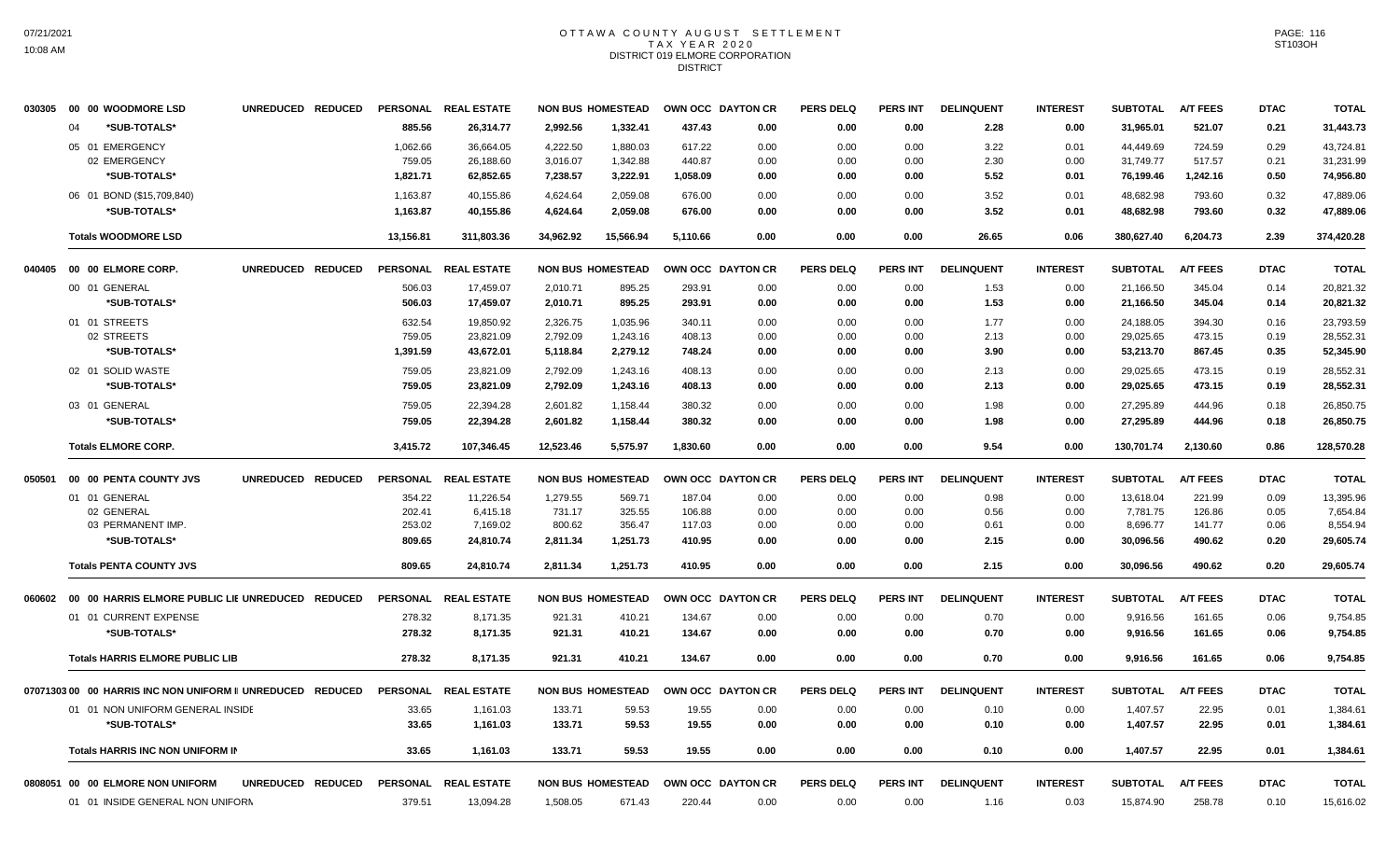### OTTAWA COUNTY AUGUST SETTLEMENT T A X Y E A R 2 0 2 0 DISTRICT 019 ELMORE CORPORATION **DISTRICT**

|                        | 0808051 00 00 ELMORE NON UNIFORM | UNREDUCED REDUCED |           | PERSONAL REAL ESTATE | <b>NON BUS HOMESTEAD</b> |           | OWN OCC DAYTON CR |      | <b>PERS DELQ</b> | <b>PERS INT</b> | <b>DELINQUENT</b> | <b>INTEREST</b> | <b>SUBTOTAL</b> | <b>A/T FEES</b> | <b>DTAC</b> | <b>TOTAL</b> |
|------------------------|----------------------------------|-------------------|-----------|----------------------|--------------------------|-----------|-------------------|------|------------------|-----------------|-------------------|-----------------|-----------------|-----------------|-------------|--------------|
|                        | *SUB-TOTALS*                     |                   | 379.5'    | 13.094.28            | 1.508.05                 | 671.43    | 220.44            | 0.00 | 0.00             | 0.00            | 1.16              | 0.03            | 15.874.90       | 258.78          | 0.10        | 15.616.02    |
|                        | <b>Totals ELMORE NON UNIFORM</b> |                   | 379.5     | 13,094.28            | 1,508.05                 | 671.43    | 220.44            | 0.00 | 0.00             | 0.00            | 1.16              | 0.03            | 15,874.90       | 258.78          | 0.10        | 15.616.02    |
| <b>DISTRICT TOTALS</b> | <b>ELMORE CORPORATION</b>        |                   | 22,948.50 | 614,120.72           | 61,009.73                | 30,589.79 | 8,918.03          | 0.00 | 0.00             | 0.00            | 53.12             | 0.10            | 737,639.99      | 12,024.48       | 4.71        | 725.610.80   |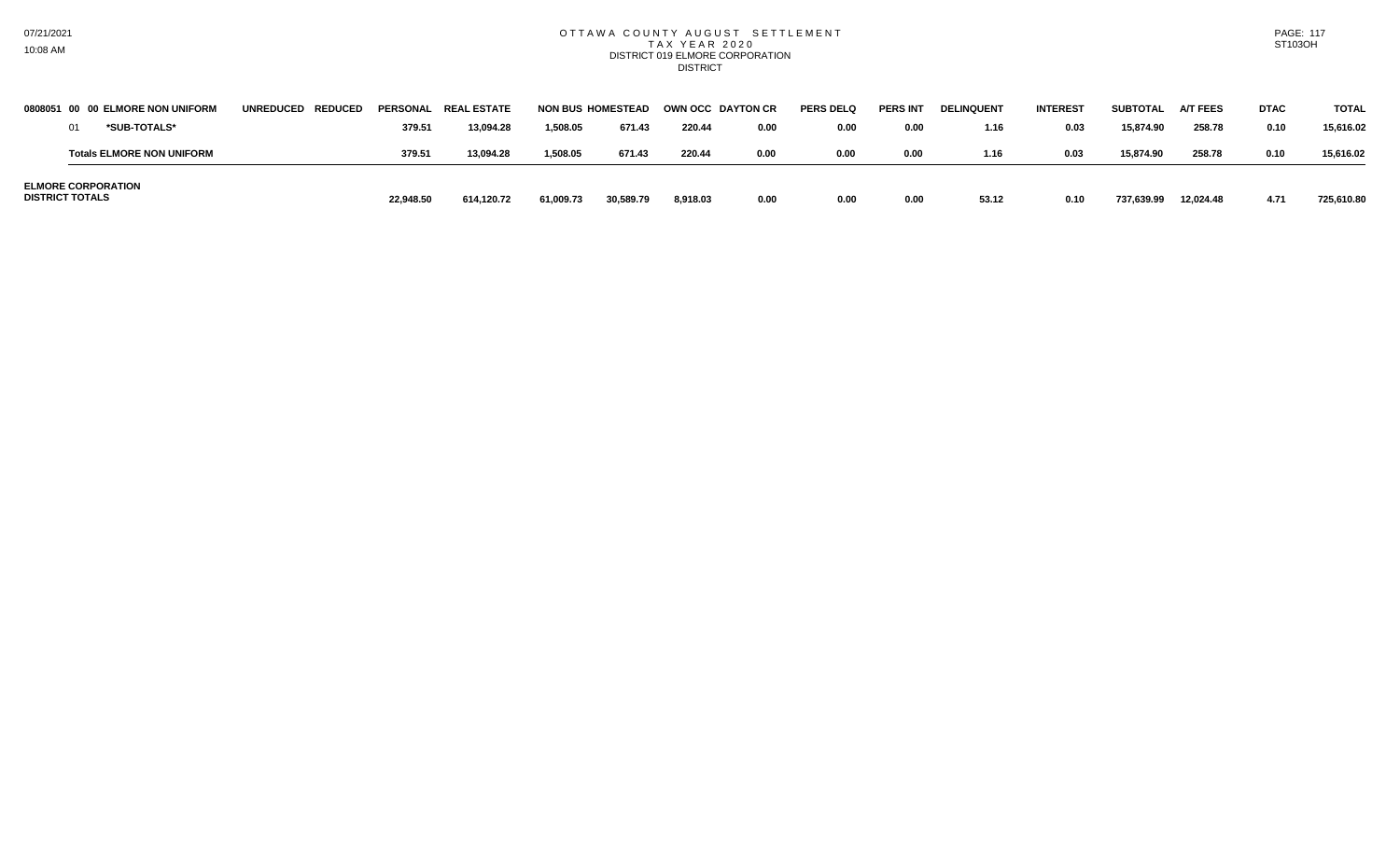# OTTAWA COUNTY AUGUST SETTLEMENT T A X Y E A R 2 0 2 0 DISTRICT 020 PORTAGE TOWNSHIP TAX CODE A

| 010101 | 00 00 OTTAWA COUNTY         | UNREDUCED REDUCED |           |      | PERSONAL REAL ESTATE |           | <b>NON BUS HOMESTEAD</b> | OWN OCC DAYTON CR |      | <b>PERS DELQ</b> | PERS INT        | <b>DELINQUENT</b> | <b>INTEREST</b> | <b>SUBTOTAL</b> | <b>A/T FEES</b> | <b>DTAC</b> | <b>TOTAL</b> |
|--------|-----------------------------|-------------------|-----------|------|----------------------|-----------|--------------------------|-------------------|------|------------------|-----------------|-------------------|-----------------|-----------------|-----------------|-------------|--------------|
|        | 01 01 O.C.B.M.R.            | 2.200000          | 1.203400  | 0.00 | 26,288.12            | 3,818.47  | 651.37                   | 344.57            | 0.00 | 0.00             | 0.00            | 312.85            | 101.23          | 31,516.61       | 513.76          | 41.60       | 30,961.25    |
|        | 02 O.C.B.M.R.               | 1.400000          | 0.899310  | 0.00 | 19,645.31            | 2,853.57  | 486.77                   | 257.50            | 0.00 | 0.00             | 0.00            | 233.79            | 75.65           | 23,552.59       | 383.94          | 31.09       | 23,137.56    |
|        | 01 PARK DISTRICT            | 0.600000          | 0.594840  | 0.00 | 14,580.64            | 0.00      | 321.97                   | 0.00              | 0.00 | 0.00             | 0.00            | 173.52            | 56.15           | 15,132.28       | 246.68          | 20.56       | 14,865.04    |
|        | *SUB-TOTALS*                | 4.200000          | 2.697550  | 0.00 | 60,514.07            | 6,672.04  | 1,460.11                 | 602.07            | 0.00 | 0.00             | 0.00            | 720.16            | 233.03          | 70,201.48       | 1,144.38        | 93.25       | 68,963.85    |
|        | 02 01 NURSING HOME          | 0.500000          | 0.432043  | 0.00 | 9,437.93             | 1,370.90  | 233.85                   | 123.71            | 0.00 | 0.00             | 0.00            | 112.32            | 36.34           | 11,315.05       | 184.45          | 14.94       | 11,115.66    |
|        | *SUB-TOTALS*                | 0.500000          | 0.432043  | 0.00 | 9,437.93             | 1,370.90  | 233.85                   | 123.71            | 0.00 | 0.00             | 0.00            | 112.32            | 36.34           | 11,315.05       | 184.45          | 14.94       | 11,115.66    |
|        | 03 02 SENIOR PROGRAM        | 0.300000          | 0.223762  | 0.00 | 4,888.05             | 710.01    | 121.12                   | 64.07             | 0.00 | 0.00             | 0.00            | 58.17             | 18.82           | 5,860.24        | 95.53           | 7.74        | 5,756.97     |
|        | 03 SENIOR PROGRAM           | 0.200000          | 0.173250  | 0.00 | 4,246.68             | 0.00      | 93.78                    | 0.00              | 0.00 | 0.00             | 0.00            | 50.54             | 16.35           | 4,407.35        | 71.85           | 5.99        | 4,329.51     |
|        | *SUB-TOTALS*                | 0.500000          | 0.397012  | 0.00 | 9,134.73             | 710.01    | 214.90                   | 64.07             | 0.00 | 0.00             | 0.00            | 108.71            | 35.17           | 10,267.59       | 167.38          | 13.73       | 10,086.48    |
|        | 04 01 INSIDE GENERAL        | 2.000000          | 2.000000  | 0.00 | 43,689.75            | 6,346.14  | 1,082.55                 | 572.67            | 0.00 | 0.00             | 0.00            | 519.94            | 168.23          | 52,379.28       | 853.85          | 69.13       | 51,456.30    |
|        | *SUB-TOTALS*                | 2.000000          | 2.000000  | 0.00 | 43,689.75            | 6,346.14  | 1,082.55                 | 572.67            | 0.00 | 0.00             | 0.00            | 519.94            | 168.23          | 52,379.28       | 853.85          | 69.13       | 51,456.30    |
|        | 07 01 MENTAL HEALTH         | 0.700000          | 0.633701  | 0.00 | 13.843.12            | 2.010.78  | 343.01                   | 181.45            | 0.00 | 0.00             | 0.00            | 164.74            | 53.31           | 16.596.41       | 270.54          | 21.91       | 16,303.96    |
|        | 02 MENTAL HEALTH            | 0.300000          | 0.271586  | 0.00 | 5,932.76             | 861.76    | 147.00                   | 77.76             | 0.00 | 0.00             | 0.00            | 70.60             | 22.85           | 7,112.73        | 115.95          | 9.39        | 6,987.39     |
|        | 03 MENTAL HEALTH            | 0.200000          | 0.181100  | 0.00 | 4,439.10             | 0.00      | 98.02                    | 0.00              | 0.00 | 0.00             | 0.00            | 52.83             | 17.09           | 4,607.04        | 75.10           | 6.26        | 4,525.68     |
|        | *SUB-TOTALS*                | 1.200000          | 1.086387  | 0.00 | 24,214.98            | 2,872.54  | 588.03                   | 259.21            | 0.00 | 0.00             | 0.00            | 288.17            | 93.25           | 28,316.18       | 461.59          | 37.56       | 27,817.03    |
|        | <b>Totals OTTAWA COUNTY</b> | 8.400000          | 6.612992  | 0.00 | 146,991.46           | 17,971.63 | 3,579.44                 | 1,621.73          | 0.00 | 0.00             | 0.00            | 1,749.30          | 566.02          | 172,479.58      | 2,811.65        | 228.61      | 169,439.32   |
| 020215 | 00 00 PORTAGE TWP.          | UNREDUCED REDUCED |           |      | PERSONAL REAL ESTATE |           | <b>NON BUS HOMESTEAD</b> | OWN OCC DAYTON CR |      | <b>PERS DELQ</b> | <b>PERS INT</b> | <b>DELINQUENT</b> | <b>INTEREST</b> | <b>SUBTOTAL</b> | <b>A/T FEES</b> | <b>DTAC</b> | <b>TOTAL</b> |
|        | 01 02 FIRE & EMS            | 2.500000          | 2.465855  | 0.00 | 60,442.72            | 0.00      | 1,334.70                 | 0.00              | 0.00 | 0.00             | 0.00            | 719.31            | 232.74          | 62,729.47       | 1,022.57        | 85.24       | 61,621.66    |
|        | *SUB-TOTALS*                | 2.500000          | 2.465855  | 0.00 | 60,442.72            | 0.00      | 1,334.70                 | 0.00              | 0.00 | 0.00             | 0.00            | 719.31            | 232.74          | 62,729.47       | 1,022.57        | 85.24       | 61,621.66    |
|        | 02 01 INSIDE GENERAL        | 2.100000          | 2.100000  | 0.00 | 45,874.24            | 6,663.45  | 1,136.68                 | 601.30            | 0.00 | 0.00             | 0.00            | 545.93            | 176.65          | 54,998.25       | 896.54          | 72.59       | 54,029.12    |
|        | *SUB-TOTALS*                | 2.100000          | 2.100000  | 0.00 | 45.874.24            | 6,663.45  | 1,136.68                 | 601.30            | 0.00 | 0.00             | 0.00            | 545.93            | 176.65          | 54,998.25       | 896.54          | 72.59       | 54,029.12    |
|        | 03 02 INSIDE ROADS          | 2.100000          | 2.100000  | 0.00 | 45,874.24            | 6,663.45  | 1,136.68                 | 601.30            | 0.00 | 0.00             | 0.00            | 545.93            | 176.65          | 54,998.25       | 896.54          | 72.59       | 54,029.12    |
|        | *SUB-TOTALS*                | 2.100000          | 2.100000  | 0.00 | 45,874.24            | 6,663.45  | 1,136.68                 | 601.30            | 0.00 | 0.00             | 0.00            | 545.93            | 176.65          | 54,998.25       | 896.54          | 72.59       | 54,029.12    |
|        | <b>Totals PORTAGE TWP.</b>  | 6.700000          | 6.665855  | 0.00 | 152,191.20           | 13,326.90 | 3,608.06                 | 1,202.60          | 0.00 | 0.00             | 0.00            | 1,811.17          | 586.04          | 172,725.97      | 2,815.65        | 230.42      | 169,679.90   |
| 030304 | 00 00 PORT CLINTON CSD      | UNREDUCED REDUCED |           |      | PERSONAL REAL ESTATE |           | <b>NON BUS HOMESTEAD</b> | OWN OCC DAYTON CR |      | <b>PERS DELQ</b> | PERS INT        | <b>DELINQUENT</b> | <b>INTEREST</b> | <b>SUBTOTAL</b> | <b>A/T FEES</b> | <b>DTAC</b> | <b>TOTAL</b> |
|        | 00 01 GENERAL               | 2.800000          | 2.800000  | 0.00 | 61,165.65            | 8,884.60  | 1,515.57                 | 801.74            | 0.00 | 0.00             | 0.00            | 727.91            | 235.53          | 73,331.00       | 1,195.39        | 96.79       | 72,038.82    |
|        | 02 PERMANENT IMPROVEMENT    | 0.700000          | 0.700000  | 0.00 | 15,291.41            | 2,221.15  | 378.89                   | 200.43            | 0.00 | 0.00             | 0.00            | 181.98            | 58.88           | 18,332.74       | 298.85          | 24.20       | 18,009.69    |
|        | *SUB-TOTALS*                | 3.500000          | 3.500000  | 0.00 | 76,457.06            | 11,105.75 | 1,894.46                 | 1,002.17          | 0.00 | 0.00             | 0.00            | 909.89            | 294.41          | 91,663.74       | 1,494.24        | 120.99      | 90,048.51    |
|        | 01 01 GENERAL               | 27.900000         | 7.150575  | 0.00 | 156,203.42           | 22,689.28 | 3,870.42                 | 2,047.46          | 0.00 | 0.00             | 0.00            | 1,858.92          | 601.49          | 187,270.99      | 3,052.76        | 247.18      | 183,971.05   |
|        | 02 GENERAL                  | 5.900000          | 2.035075  | 0.00 | 44,455.96            | 6,457.44  | 1,101.53                 | 582.71            | 0.00 | 0.00             | 0.00            | 529.06            | 171.18          | 53,297.88       | 868.82          | 70.35       | 52,358.71    |
|        | 03 GENERAL                  | 3.900000          | 1.537236  | 0.00 | 33,580.73            | 4,877.76  | 832.07                   | 440.16            | 0.00 | 0.00             | 0.00            | 399.63            | 129.31          | 40,259.66       | 656.28          | 53.14       | 39,550.24    |
|        | 04 GENERAL                  | 4.900000          | 2.317685  | 0.00 | 50,629.54            | 7,354.18  | 1,254.50                 | 663.63            | 0.00 | 0.00             | 0.00            | 602.53            | 194.96          | 60,699.34       | 989.48          | 80.12       | 59,629.74    |
|        | 05 GENERAL                  | 6.900000          | 3.569970  | 0.00 | 77,985.55            | 11,327.76 | 1,932.33                 | 1,022.21          | 0.00 | 0.00             | 0.00            | 928.08            | 300.30          | 93,496.23       | 1,524.11        | 123.40      | 91,848.72    |
|        | *SUB-TOTALS*                | 49.500000         | 16.610541 | 0.00 | 362,855.20           | 52,706.42 | 8,990.85                 | 4,756.17          | 0.00 | 0.00             | 0.00            | 4,318.22          | 1,397.24        | 435,024.10      | 7,091.45        | 574.19      | 427,358.46   |
|        | 02 01 SUPPLIES              | 2.300000          | 0.589474  | 0.00 | 12,876.99            | 1,870.44  | 319.07                   | 168.79            | 0.00 | 0.00             | 0.00            | 153.24            | 49.58           | 15,438.11       | 251.66          | 20.38       | 15,166.07    |
|        | *SUB-TOTALS*                | 2.300000          | 0.589474  | 0.00 | 12,876.99            | 1,870.44  | 319.07                   | 168.79            | 0.00 | 0.00             | 0.00            | 153.24            | 49.58           | 15,438.11       | 251.66          | 20.38       | 15,166.07    |
|        | 04 01 PERMANENT IMPROVEMENT | 0.300000          | 0.300000  | 0.00 | 6,553.46             | 951.92    | 162.38                   | 85.90             | 0.00 | 0.00             | 0.00            | 77.99             | 25.24           | 7,856.89        | 128.08          | 10.37       | 7,718.44     |
|        | *SUB-TOTALS*                | 0.300000          | 0.300000  | 0.00 | 6,553.46             | 951.92    | 162.38                   | 85.90             | 0.00 | 0.00             | 0.00            | 77.99             | 25.24           | 7,856.89        | 128.08          | 10.37       | 7,718.44     |
|        | 07 01 EMERGENCY             | 2.630000          | 2.630000  | 0.00 | 57,452.02            | 8,345.17  | 1,423.55                 | 753.06            | 0.00 | 0.00             | 0.00            | 683.72            | 221.23          | 68,878.75       | 1,122.81        | 90.91       | 67,665.03    |
|        |                             |                   |           |      |                      |           |                          |                   |      |                  |                 |                   |                 |                 |                 |             |              |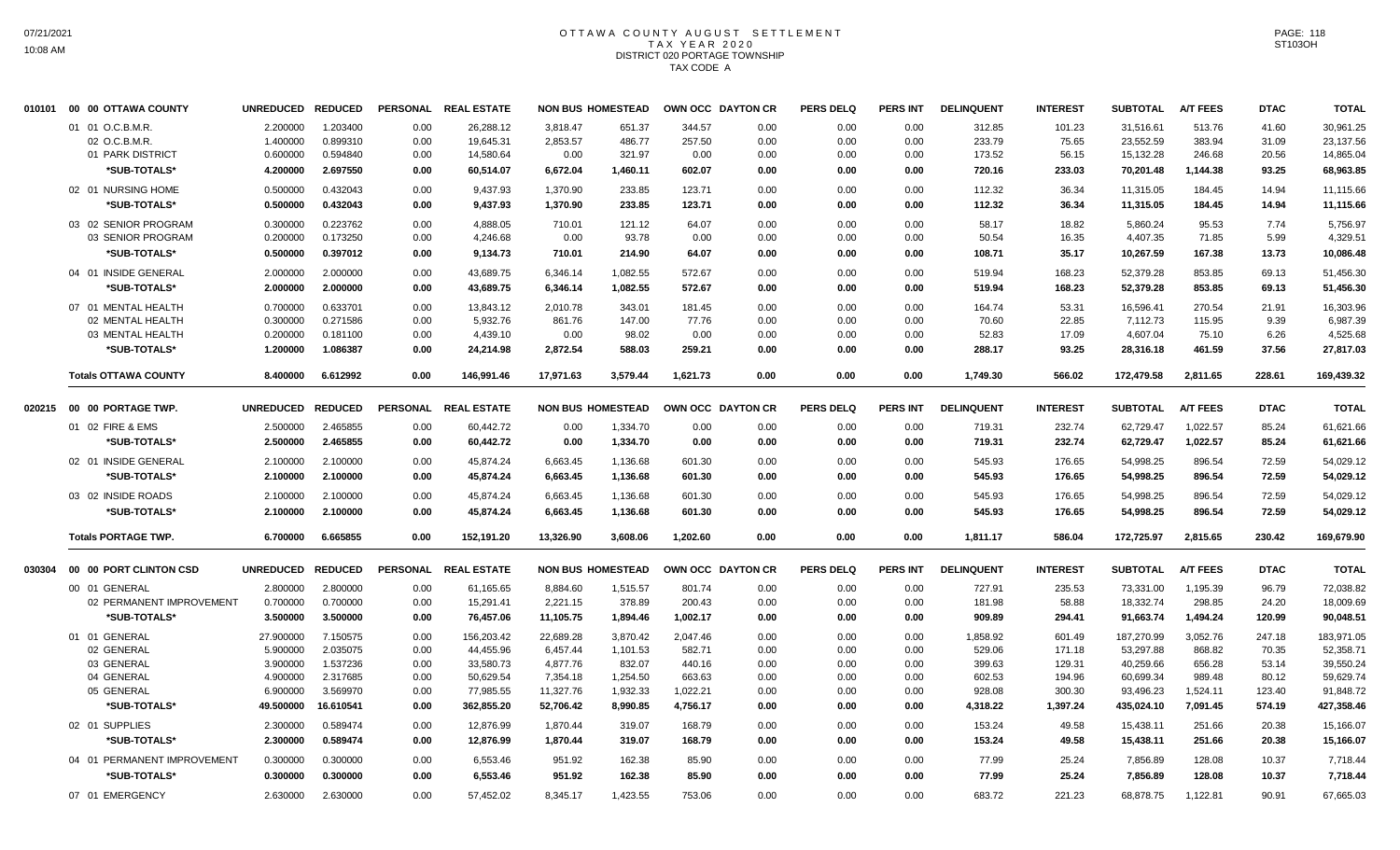### OTTAWA COUNTY AUGUST SETTLEMENT T A X Y E A R 2 0 2 0 DISTRICT 020 PORTAGE TOWNSHIP TAX CODE A

| 030304 | 00 00 PORT CLINTON CSD             | <b>UNREDUCED</b> | <b>REDUCED</b> | <b>PERSONAL</b> | <b>REAL ESTATE</b> |            | <b>NON BUS HOMESTEAD</b> |           | <b>OWN OCC DAYTON CR</b> | <b>PERS DELQ</b> | <b>PERS INT</b> | <b>DELINQUENT</b> | <b>INTEREST</b> | <b>SUBTOTAL</b> | <b>A/T FEES</b> | <b>DTAC</b> | <b>TOTAL</b> |
|--------|------------------------------------|------------------|----------------|-----------------|--------------------|------------|--------------------------|-----------|--------------------------|------------------|-----------------|-------------------|-----------------|-----------------|-----------------|-------------|--------------|
|        | *SUB-TOTALS*<br>07                 | 2.630000         | 2.630000       | 0.00            | 57,452.02          | 8,345.17   | 1,423.55                 | 753.06    | 0.00                     | 0.00             | 0.00            | 683.72            | 221.23          | 68,878.75       | 1,122.81        | 90.91       | 67,665.03    |
|        | 09 01 BOND                         | 3.450000         | 3.450000       | 0.00            | 75,364.82          | 10,947.09  | 1,867.40                 | 987.85    | 0.00                     | 0.00             | 0.00            | 896.89            | 290.20          | 90,354.25       | 1,472.89        | 119.26      | 88,762.10    |
|        | *SUB-TOTALS*                       | 3.450000         | 3.450000       | 0.00            | 75,364.82          | 10,947.09  | 1,867.40                 | 987.85    | 0.00                     | 0.00             | 0.00            | 896.89            | 290.20          | 90,354.25       | 1,472.89        | 119.26      | 88,762.10    |
|        | <b>Totals PORT CLINTON CSD</b>     | 61.680000        | 27.080015      | 0.00            | 591,559.55         | 85,926.79  | 14,657.71                | 7,753.94  | 0.00                     | 0.00             | 0.00            | 7,039.95          | 2,277.90        | 709,215.84      | 11,561.13       | 936.10      | 696,718.61   |
| 050502 | 00 00 VANGUARD JVS                 | <b>UNREDUCED</b> | <b>REDUCED</b> | <b>PERSONAL</b> | <b>REAL ESTATE</b> |            | <b>NON BUS HOMESTEAD</b> |           | <b>OWN OCC DAYTON CR</b> | <b>PERS DELQ</b> | <b>PERS INT</b> | <b>DELINQUENT</b> | <b>INTEREST</b> | <b>SUBTOTAL</b> | <b>A/T FEES</b> | <b>DTAC</b> | <b>TOTAL</b> |
|        | 01 01 GENERAL                      | 1.600000         | 1.600000       | 0.00            | 34,951.81          | 5,076.91   | 866.04                   | 458.15    | 0.00                     | 0.00             | 0.00            | 415.96            | 134.57          | 41,903.44       | 683.08          | 55.31       | 41,165.05    |
|        | *SUB-TOTALS*                       | 1.600000         | 1.600000       | 0.00            | 34,951.81          | 5,076.91   | 866.04                   | 458.15    | 0.00                     | 0.00             | 0.00            | 415.96            | 134.57          | 41,903.44       | 683.08          | 55.31       | 41,165.05    |
|        | <b>Totals VANGUARD JVS</b>         | 1.600000         | 1.600000       | 0.00            | 34,951.81          | 5,076.91   | 866.04                   | 458.15    | 0.00                     | 0.00             | 0.00            | 415.96            | 134.57          | 41,903.44       | 683.08          | 55.31       | 41,165.05    |
| 060605 | 00 00 IDA RUPP LIBRARY TAX         | <b>UNREDUCED</b> | <b>REDUCED</b> | <b>PERSONAL</b> | <b>REAL ESTATE</b> |            | <b>NON BUS HOMESTEAD</b> |           | OWN OCC DAYTON CR        | <b>PERS DELQ</b> | <b>PERS INT</b> | <b>DELINQUENT</b> | <b>INTEREST</b> | <b>SUBTOTAL</b> | <b>A/T FEES</b> | <b>DTAC</b> | <b>TOTAL</b> |
|        | 01 05 IDA RUPP LIBRARY TAX         | 0.800000         | 0.786794       | 0.00            | 19,285.79          | 0.00       | 425.87                   | 0.00      | 0.00                     | 0.00             | 0.00            | 229.51            | 74.26           | 20,015.43       | 326.28          | 27.20       | 19,661.95    |
|        | *SUB-TOTALS*                       | 0.800000         | 0.786794       | 0.00            | 19,285.79          | 0.00       | 425.87                   | 0.00      | 0.00                     | 0.00             | 0.00            | 229.51            | 74.26           | 20,015.43       | 326.28          | 27.20       | 19,661.95    |
|        | <b>Totals IDA RUPP LIBRARY TAX</b> | 0.800000         | 0.786794       | 0.00            | 19,285.79          | 0.00       | 425.87                   | 0.00      | 0.00                     | 0.00             | 0.00            | 229.51            | 74.26           | 20,015.43       | 326.28          | 27.20       | 19,661.95    |
|        | <b>PORTAGE TOWNSHIP</b>            |                  |                |                 |                    |            |                          |           |                          |                  |                 |                   |                 |                 |                 |             |              |
|        | TAX CODE A TOTALS                  | 79.180000        | 42.745656      | 0.00            | 944,979.81         | 122,302.23 | 23,137.12                | 11,036.42 | 0.00                     | 0.00             | 0.00            | 11,245.89         | 3,638.79        | 1,116,340.26    | 18,197.79       | 1,477.64    | 1,096,664.83 |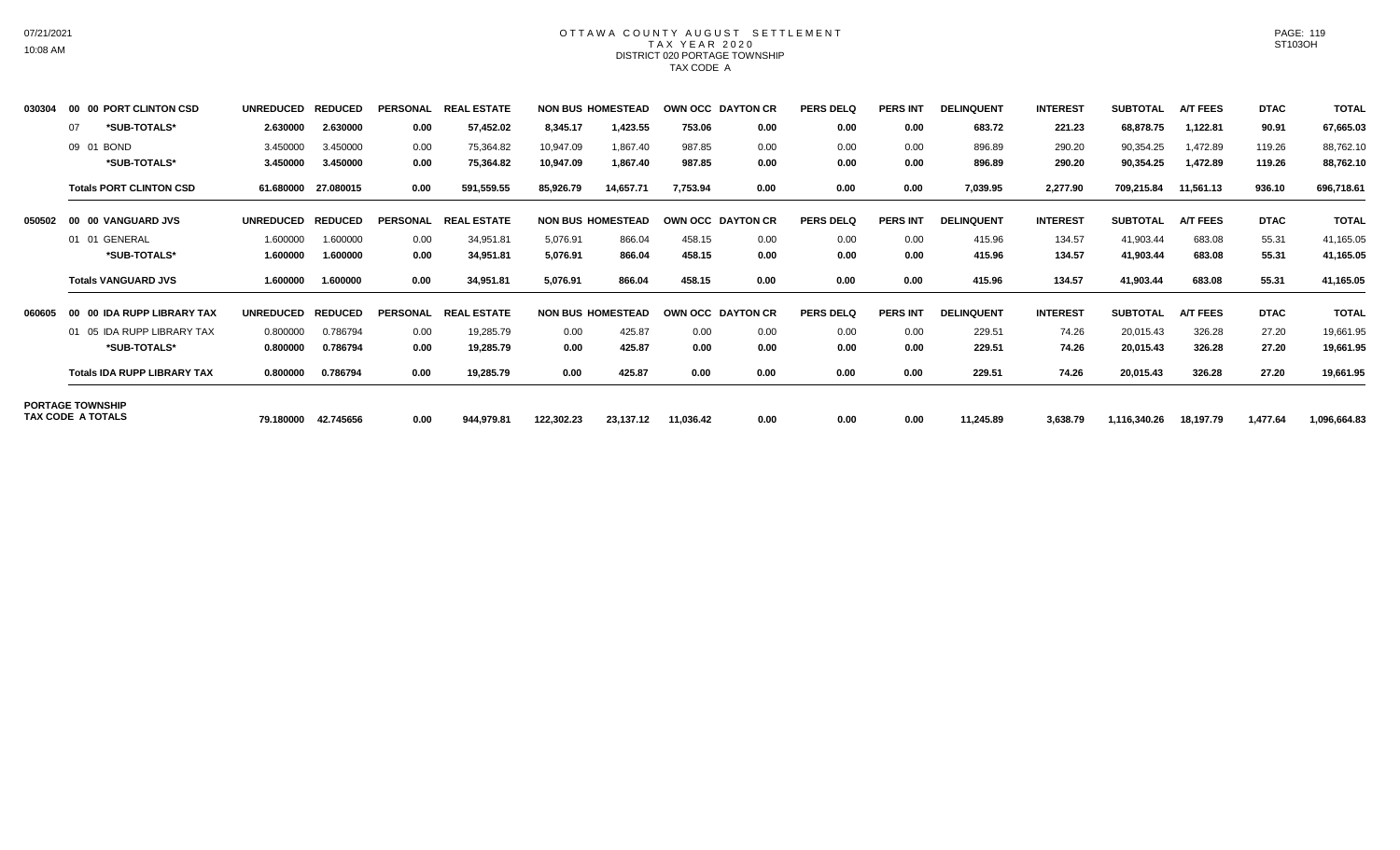# OTTAWA COUNTY AUGUST SETTLEMENT T A X Y E A R 2 0 2 0 DISTRICT 020 PORTAGE TOWNSHIP TAX CODE B

| 010101 | 00 00 OTTAWA COUNTY         | UNREDUCED REDUCED |           |            | PERSONAL REAL ESTATE | <b>NON BUS HOMESTEAD</b> |        | OWN OCC DAYTON CR |      | <b>PERS DELQ</b> | PERS INT        | <b>DELINQUENT</b> | <b>INTEREST</b> | <b>SUBTOTAL</b> | <b>A/T FEES</b> | <b>DTAC</b> | <b>TOTAL</b> |
|--------|-----------------------------|-------------------|-----------|------------|----------------------|--------------------------|--------|-------------------|------|------------------|-----------------|-------------------|-----------------|-----------------|-----------------|-------------|--------------|
|        | 01 01 O.C.B.M.R.            | 2.200000          | 1.883836  | 4,847.35   | 23,361.28            | 0.00                     | 24.16  | 4.26              | 0.00 | 0.00             | 0.00            | 138.50            | 2.31            | 28,377.86       | 462.60          | 14.08       | 27,901.18    |
|        | 02 O.C.B.M.R.               | 1.400000          | 1.248331  | 3,084.68   | 15,480.44            | 0.00                     | 16.01  | 2.82              | 0.00 | 0.00             | 0.00            | 91.77             | 1.53            | 18,677.25       | 304.46          | 9.33        | 18,363.46    |
|        | 01 PARK DISTRICT            | 0.600000          | 0.595592  | 1,322.00   | 7,385.88             | 0.00                     | 7.64   | 0.00              | 0.00 | 0.00             | 0.00            | 43.79             | 0.73            | 8,760.04        | 142.80          | 4.45        | 8,612.79     |
|        | *SUB-TOTALS*                | 4.200000          | 3.727759  | 9,254.03   | 46,227.60            | 0.00                     | 47.81  | 7.08              | 0.00 | 0.00             | 0.00            | 274.06            | 4.57            | 55,815.15       | 909.86          | 27.86       | 54,877.43    |
|        | 02 01 NURSING HOME          | 0.500000          | 0.485399  | 1,101.67   | 6,019.39             | 0.00                     | 6.23   | 1.10              | 0.00 | 0.00             | 0.00            | 35.69             | 0.60            | 7,164.68        | 116.79          | 3.63        | 7,044.26     |
|        | *SUB-TOTALS*                | 0.500000          | 0.485399  | 1,101.67   | 6,019.39             | 0.00                     | 6.23   | 1.10              | 0.00 | 0.00             | 0.00            | 35.69             | 0.60            | 7,164.68        | 116.79          | 3.63        | 7.044.26     |
|        | 03 02 SENIOR PROGRAM        | 0.300000          | 0.286012  | 661.00     | 3,546.81             | 0.00                     | 3.67   | 0.65              | 0.00 | 0.00             | 0.00            | 21.03             | 0.35            | 4,233.51        | 69.01           | 2.14        | 4,162.36     |
|        | 03 SENIOR PROGRAM           | 0.200000          | 0.194640  | 440.67     | 2,413.71             | 0.00                     | 2.50   | 0.00              | 0.00 | 0.00             | 0.00            | 14.31             | 0.24            | 2,871.43        | 46.81           | 1.46        | 2,823.16     |
|        | *SUB-TOTALS*                | 0.500000          | 0.480652  | 1,101.67   | 5,960.52             | 0.00                     | 6.17   | 0.65              | 0.00 | 0.00             | 0.00            | 35.34             | 0.59            | 7,104.94        | 115.82          | 3.60        | 6,985.52     |
|        | 04 01 INSIDE GENERAL        | 2.000000          | 2.000000  | 4,406.68   | 24,801.81            | 0.00                     | 25.65  | 4.52              | 0.00 | 0.00             | 0.00            | 147.04            | 2.46            | 29,388.16       | 479.07          | 14.95       | 28,894.14    |
|        | *SUB-TOTALS*                | 2.000000          | 2.000000  | 4,406.68   | 24,801.81            | 0.00                     | 25.65  | 4.52              | 0.00 | 0.00             | 0.00            | 147.04            | 2.46            | 29,388.16       | 479.07          | 14.95       | 28,894.14    |
|        | 07 01 MENTAL HEALTH         | 0.700000          | 0.684293  | 1,542.34   | 8,485.85             | 0.00                     | 8.78   | 1.55              | 0.00 | 0.00             | 0.00            | 50.31             | 0.84            | 10,089.67       | 164.47          | 5.12        | 9,920.08     |
|        | 02 MENTAL HEALTH            | 0.300000          | 0.293268  | 661.00     | 3,636.79             | 0.00                     | 3.76   | 0.66              | 0.00 | 0.00             | 0.00            | 21.56             | 0.36            | 4,324.13        | 70.49           | 2.19        | 4,251.45     |
|        | 03 MENTAL HEALTH            | 0.200000          | 0.195512  | 440.67     | 2,424.53             | 0.00                     | 2.51   | 0.00              | 0.00 | 0.00             | 0.00            | 14.37             | 0.24            | 2,882.32        | 46.99           | 1.46        | 2,833.87     |
|        | *SUB-TOTALS*                | 1.200000          | 1.173073  | 2,644.01   | 14,547.17            | 0.00                     | 15.05  | 2.21              | 0.00 | 0.00             | 0.00            | 86.24             | 1.44            | 17,296.12       | 281.95          | 8.77        | 17,005.40    |
|        | <b>Totals OTTAWA COUNTY</b> | 8.400000          | 7.866883  | 18,508.06  | 97,556.49            | 0.00                     | 100.91 | 15.56             | 0.00 | 0.00             | 0.00            | 578.37            | 9.66            | 116,769.05      | 1,903.49        | 58.81       | 114,806.75   |
| 020215 | 00 00 PORTAGE TWP.          | UNREDUCED REDUCED |           |            | PERSONAL REAL ESTATE | <b>NON BUS HOMESTEAD</b> |        | OWN OCC DAYTON CR |      | <b>PERS DELQ</b> | <b>PERS INT</b> | <b>DELINQUENT</b> | <b>INTEREST</b> | <b>SUBTOTAL</b> | <b>A/T FEES</b> | <b>DTAC</b> | <b>TOTAL</b> |
|        | 01 02 FIRE & EMS            | 2.500000          | 2.476000  | 5,508.35   | 30,704.65            | 0.00                     | 31.76  | 0.00              | 0.00 | 0.00             | 0.00            | 182.03            | 3.04            | 36,429.83       | 593.85          | 18.51       | 35,817.47    |
|        | *SUB-TOTALS*                | 2.500000          | 2.476000  | 5,508.35   | 30,704.65            | 0.00                     | 31.76  | 0.00              | 0.00 | 0.00             | 0.00            | 182.03            | 3.04            | 36,429.83       | 593.85          | 18.51       | 35,817.47    |
|        | 02 01 INSIDE GENERAL        | 2.100000          | 2.100000  | 4,627.01   | 26,041.90            | 0.00                     | 26.94  | 4.75              | 0.00 | 0.00             | 0.00            | 154.39            | 2.58            | 30,857.57       | 503.02          | 15.70       | 30,338.85    |
|        | *SUB-TOTALS*                | 2.100000          | 2.100000  | 4,627.01   | 26,041.90            | 0.00                     | 26.94  | 4.75              | 0.00 | 0.00             | 0.00            | 154.39            | 2.58            | 30,857.57       | 503.02          | 15.70       | 30,338.85    |
|        | 03 02 INSIDE ROADS          | 2.100000          | 2.100000  | 4,627.01   | 26,041.90            | 0.00                     | 26.94  | 4.75              | 0.00 | 0.00             | 0.00            | 154.39            | 2.58            | 30,857.57       | 503.02          | 15.70       | 30,338.85    |
|        | *SUB-TOTALS*                | 2.100000          | 2.100000  | 4,627.01   | 26,041.90            | 0.00                     | 26.94  | 4.75              | 0.00 | 0.00             | 0.00            | 154.39            | 2.58            | 30,857.57       | 503.02          | 15.70       | 30,338.85    |
|        | <b>Totals PORTAGE TWP.</b>  | 6.700000          | 6.676000  | 14,762.37  | 82,788.45            | 0.00                     | 85.64  | 9.50              | 0.00 | 0.00             | 0.00            | 490.81            | 8.20            | 98,144.97       | 1,599.89        | 49.91       | 96,495.17    |
| 030304 | 00 00 PORT CLINTON CSD      | UNREDUCED REDUCED |           |            | PERSONAL REAL ESTATE | <b>NON BUS HOMESTEAD</b> |        | OWN OCC DAYTON CR |      | <b>PERS DELQ</b> | <b>PERS INT</b> | <b>DELINQUENT</b> | <b>INTEREST</b> | <b>SUBTOTAL</b> | <b>A/T FEES</b> | <b>DTAC</b> | <b>TOTAL</b> |
|        | 00 01 GENERAL               | 2.800000          | 2.800000  | 6,169.35   | 34,722.54            | 0.00                     | 35.92  | 6.33              | 0.00 | 0.00             | 0.00            | 205.85            | 3.44            | 41,143.43       | 670.69          | 20.93       | 40,451.81    |
|        | 02 PERMANENT IMPROVEMENT    | 0.700000          | 0.700000  | 1,542.34   | 8,680.63             | 0.00                     | 8.98   | 1.58              | 0.00 | 0.00             | 0.00            | 51.46             | 0.86            | 10,285.85       | 167.67          | 5.23        | 10,112.95    |
|        | *SUB-TOTALS*                | 3.500000          | 3.500000  | 7,711.69   | 43,403.17            | 0.00                     | 44.90  | 7.91              | 0.00 | 0.00             | 0.00            | 257.31            | 4.30            | 51,429.28       | 838.36          | 26.16       | 50,564.76    |
|        | 01 01 GENERAL               | 27.900000         | 6.269716  | 61,473.19  | 77,750.17            | 0.00                     | 80.42  | 14.17             | 0.00 | 0.00             | 0.00            | 460.94            | 7.70            | 139,786.59      | 2,278.70        | 46.86       | 137,461.03   |
|        | 02 GENERAL                  | 5.900000          | 2.582259  | 12,999.71  | 32,022.35            | 0.00                     | 33.12  | 5.84              | 0.00 | 0.00             | 0.00            | 189.84            | 3.17            | 45,254.03       | 737.70          | 19.30       | 44,497.03    |
|        | 03 GENERAL                  | 3.900000          | 1.935313  | 8,593.03   | 23,999.64            | 0.00                     | 24.83  | 4.37              | 0.00 | 0.00             | 0.00            | 142.28            | 2.38            | 32,766.53       | 534.14          | 14.47       | 32,217.92    |
|        | 04 GENERAL                  | 4.900000          | 3.312694  | 10,796.37  | 41,080.41            | 0.00                     | 42.49  | 7.49              | 0.00 | 0.00             | 0.00            | 243.54            | 4.07            | 52,174.37       | 850.51          | 24.76       | 51,299.10    |
|        | 05 GENERAL                  | 6.900000          | 4.965516  | 15,203.05  | 61,576.90            | 0.00                     | 63.69  | 11.22             | 0.00 | 0.00             | 0.00            | 365.05            | 6.10            | 77,226.01       | 1,258.88        | 37.12       | 75,930.01    |
|        | *SUB-TOTALS*                | 49.500000         | 19.065498 | 109,065.35 | 236,429.47           | 0.00                     | 244.55 | 43.09             | 0.00 | 0.00             | 0.00            | 1,401.65          | 23.42           | 347,207.53      | 5,659.93        | 142.51      | 341,405.09   |
|        | 02 01 SUPPLIES              | 2.300000          | 0.516858  | 5,067.68   | 6,409.51             | 0.00                     | 6.63   | 1.17              | 0.00 | 0.00             | 0.00            | 38.00             | 0.63            | 11,523.62       | 187.85          | 3.86        | 11,331.91    |
|        | *SUB-TOTALS*                | 2.300000          | 0.516858  | 5,067.68   | 6,409.51             | 0.00                     | 6.63   | 1.17              | 0.00 | 0.00             | 0.00            | 38.00             | 0.63            | 11,523.62       | 187.85          | 3.86        | 11,331.91    |
|        | 04 01 PERMANENT IMPROVEMENT | 0.300000          | 0.300000  | 661.00     | 3,720.27             | 0.00                     | 3.85   | 0.68              | 0.00 | 0.00             | 0.00            | 22.06             | 0.37            | 4,408.23        | 71.86           | 2.24        | 4,334.13     |
|        | *SUB-TOTALS*                | 0.300000          | 0.300000  | 661.00     | 3,720.27             | 0.00                     | 3.85   | 0.68              | 0.00 | 0.00             | 0.00            | 22.06             | 0.37            | 4,408.23        | 71.86           | 2.24        | 4,334.13     |
|        | 07 01 EMERGENCY             | 2.630000          | 2.630000  | 5,794.78   | 32,614.39            | 0.00                     | 33.74  | 5.94              | 0.00 | 0.00             | 0.00            | 193.35            | 3.23            | 38,645.43       | 629.97          | 19.66       | 37,995.80    |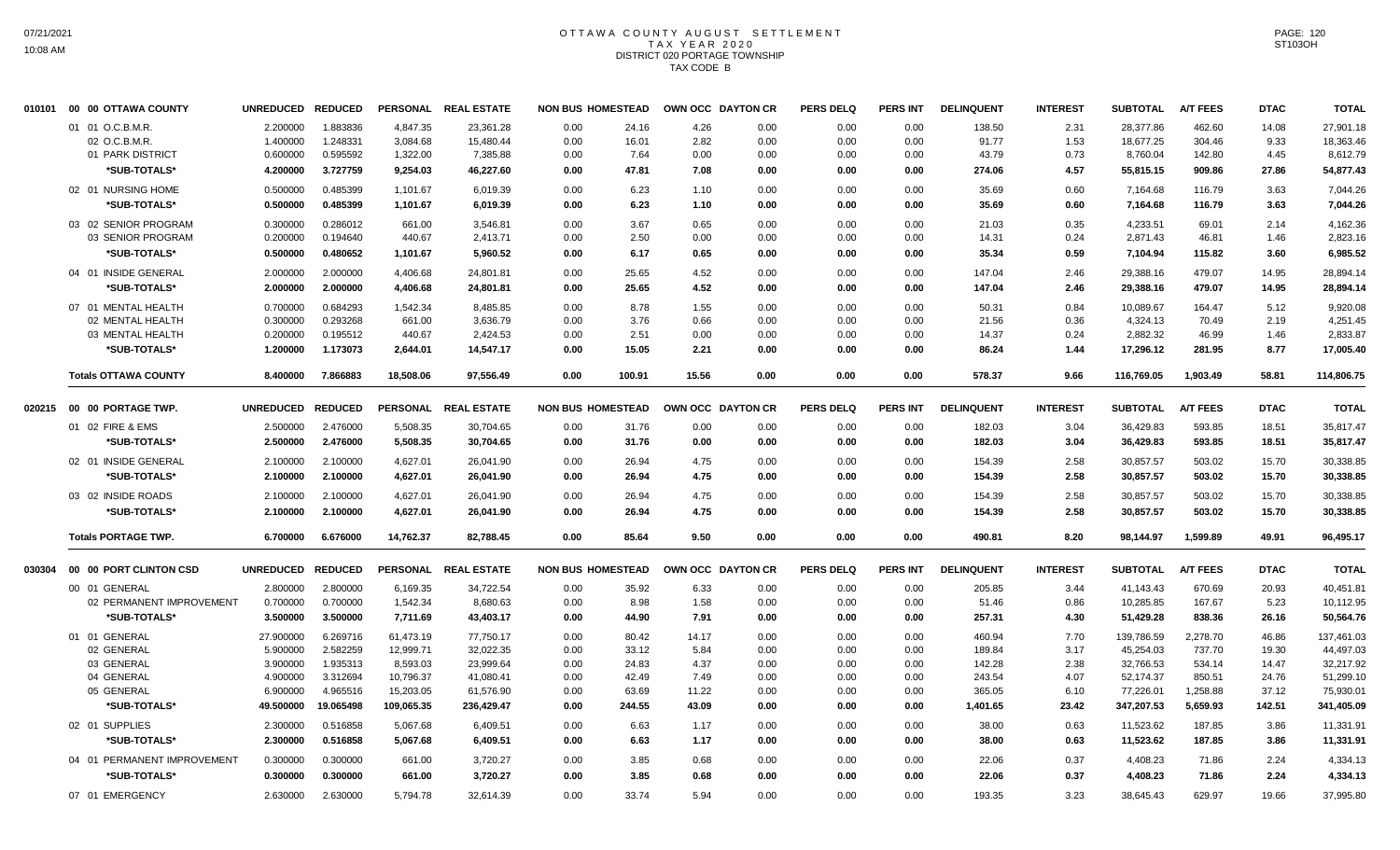### OTTAWA COUNTY AUGUST SETTLEMENT T A X Y E A R 2 0 2 0 DISTRICT 020 PORTAGE TOWNSHIP TAX CODE B

| 030304 | 00 00 PORT CLINTON CSD             | <b>UNREDUCED</b> | <b>REDUCED</b> | <b>PERSONAL</b> | <b>REAL ESTATE</b> |                          | <b>NON BUS HOMESTEAD</b> |       | <b>OWN OCC DAYTON CR</b> | <b>PERS DELQ</b> | <b>PERS INT</b> | <b>DELINQUENT</b> | <b>INTEREST</b> | <b>SUBTOTAL</b> | <b>A/T FEES</b> | <b>DTAC</b> | <b>TOTAL</b> |
|--------|------------------------------------|------------------|----------------|-----------------|--------------------|--------------------------|--------------------------|-------|--------------------------|------------------|-----------------|-------------------|-----------------|-----------------|-----------------|-------------|--------------|
|        | *SUB-TOTALS*<br>07                 | 2.630000         | 2.630000       | 5,794.78        | 32,614.39          | 0.00                     | 33.74                    | 5.94  | 0.00                     | 0.00             | 0.00            | 193.35            | 3.23            | 38,645.43       | 629.97          | 19.66       | 37,995.80    |
|        | 09 01 BOND                         | 3.450000         | 3.450000       | 7,601.52        | 42,783.13          | 0.00                     | 44.25                    | 7.80  | 0.00                     | 0.00             | 0.00            | 253.64            | 4.24            | 50,694.58       | 826.39          | 25.79       | 49,842.40    |
|        | *SUB-TOTALS*                       | 3.450000         | 3.450000       | 7,601.52        | 42,783.13          | 0.00                     | 44.25                    | 7.80  | 0.00                     | 0.00             | 0.00            | 253.64            | 4.24            | 50,694.58       | 826.39          | 25.79       | 49,842.40    |
|        | <b>Totals PORT CLINTON CSD</b>     | 61.680000        | 29.462356      | 135,902.02      | 365,359.94         | 0.00                     | 377.92                   | 66.59 | 0.00                     | 0.00             | 0.00            | 2,166.01          | 36.19           | 503,908.67      | 8,214.36        | 220.22      | 495,474.09   |
| 050502 | 00 00 VANGUARD JVS                 | <b>UNREDUCED</b> | <b>REDUCED</b> | <b>PERSONAL</b> | <b>REAL ESTATE</b> | <b>NON BUS HOMESTEAD</b> |                          |       | OWN OCC DAYTON CR        | <b>PERS DELQ</b> | <b>PERS INT</b> | <b>DELINQUENT</b> | <b>INTEREST</b> | <b>SUBTOTAL</b> | A/T FEES        | <b>DTAC</b> | <b>TOTAL</b> |
|        | 01 01 GENERAL                      | 1.600000         | 1.600000       | 3,525.35        | 19,841.45          | 0.00                     | 20.53                    | 3.59  | 0.00                     | 0.00             | 0.00            | 117.61            | 1.94            | 23,510.47       | 383.25          | 11.96       | 23,115.26    |
|        | *SUB-TOTALS*                       | 1.600000         | 1.600000       | 3,525.35        | 19,841.45          | 0.00                     | 20.53                    | 3.59  | 0.00                     | 0.00             | 0.00            | 117.61            | 1.94            | 23,510.47       | 383.25          | 11.96       | 23,115.26    |
|        | <b>Totals VANGUARD JVS</b>         | 1.600000         | 1.600000       | 3,525.35        | 19,841.45          | 0.00                     | 20.53                    | 3.59  | 0.00                     | 0.00             | 0.00            | 117.61            | 1.94            | 23,510.47       | 383.25          | 11.96       | 23,115.26    |
| 060605 | 00 00 IDA RUPP LIBRARY TAX         | <b>UNREDUCED</b> | <b>REDUCED</b> | <b>PERSONAL</b> | <b>REAL ESTATE</b> | <b>NON BUS HOMESTEAD</b> |                          |       | OWN OCC DAYTON CR        | <b>PERS DELQ</b> | <b>PERS INT</b> | <b>DELINQUENT</b> | <b>INTEREST</b> | <b>SUBTOTAL</b> | <b>A/T FEES</b> | <b>DTAC</b> | <b>TOTAL</b> |
|        | 01 05 IDA RUPP LIBRARY TAX         | 0.800000         | 0.790610       | 1,762.67        | 9,804.28           | 0.00                     | 10.14                    | 0.00  | 0.00                     | 0.00             | 0.00            | 58.12             | 0.97            | 11,636.18       | 189.68          | 5.91        | 11,440.59    |
|        | *SUB-TOTALS*                       | 0.800000         | 0.790610       | 1,762.67        | 9,804.28           | 0.00                     | 10.14                    | 0.00  | 0.00                     | 0.00             | 0.00            | 58.12             | 0.97            | 11,636.18       | 189.68          | 5.91        | 11,440.59    |
|        | <b>Totals IDA RUPP LIBRARY TAX</b> | 0.800000         | 0.790610       | 1,762.67        | 9,804.28           | 0.00                     | 10.14                    | 0.00  | 0.00                     | 0.00             | 0.00            | 58.12             | 0.97            | 11,636.18       | 189.68          | 5.91        | 11,440.59    |
|        | <b>PORTAGE TOWNSHIP</b>            |                  |                |                 |                    |                          |                          |       |                          |                  |                 |                   |                 |                 |                 |             |              |
|        | TAX CODE B TOTALS                  | 79.180000        | 46.395849      | 174,460.47      | 575,350.61         | 0.00                     | 595.14                   | 95.24 | 0.00                     | 0.00             | 0.00            | 3,410.92          | 56.96           | 753,969.34      | 12,290.67       | 346.81      | 741,331.86   |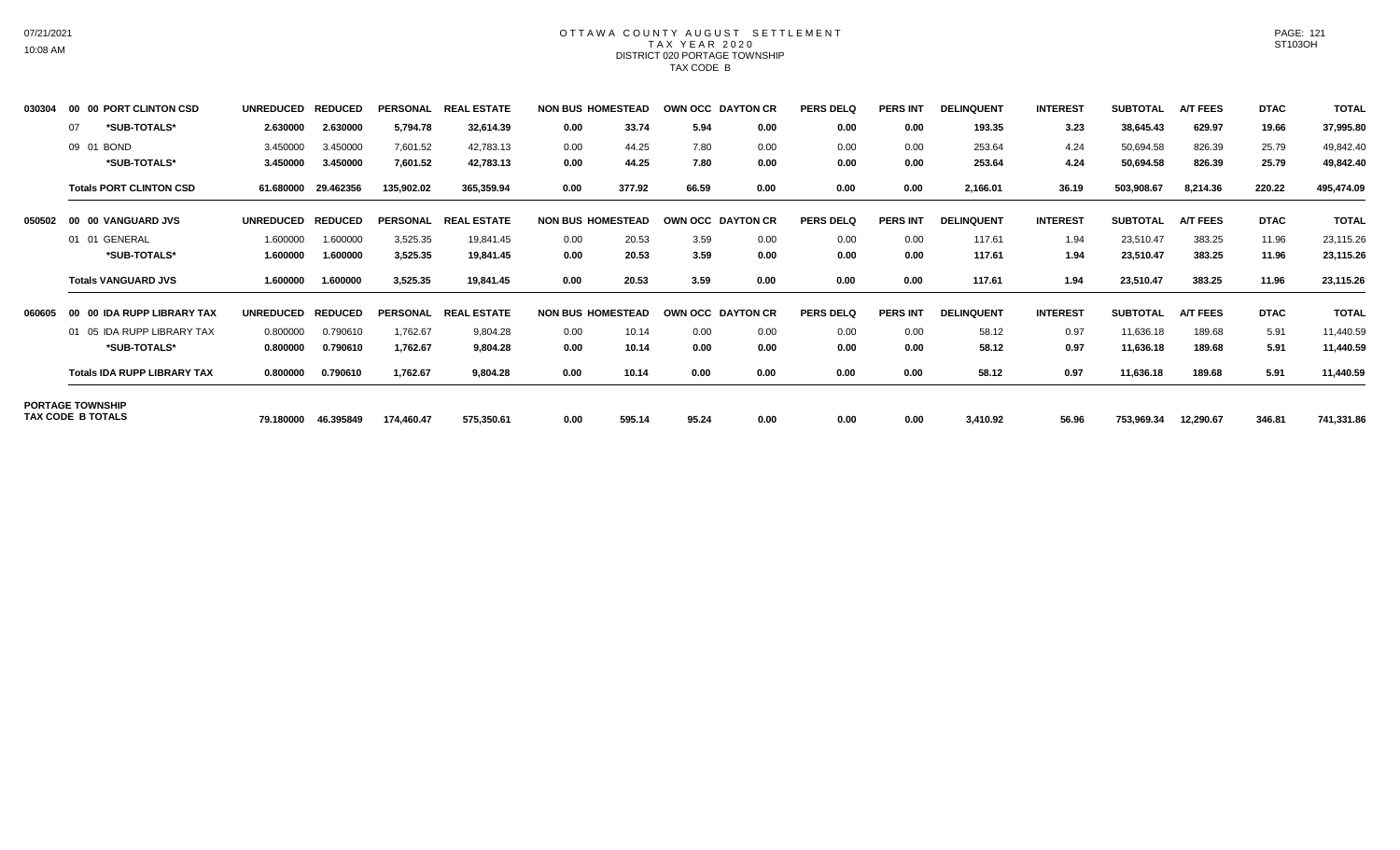## OTTAWA COUNTY AUGUST SETTLEMENT T A X Y E A R 2 0 2 0 DISTRICT 020 PORTAGE TOWNSHIP **DISTRICT**

| 01 01 O.C.B.M.R.<br>4.847.35<br>49.649.40<br>675.53<br>348.83<br>0.00<br>451.35<br>103.54<br>59.894.47<br>976.36<br>55.68<br>3.818.47<br>0.00<br>0.00<br>02 O.C.B.M.R.<br>3,084.68<br>35,125.75<br>2,853.57<br>502.78<br>260.32<br>0.00<br>0.00<br>0.00<br>325.56<br>77.18<br>42,229.84<br>688.40<br>40.42<br>01 PARK DISTRICT<br>1,322.00<br>21,966.52<br>0.00<br>329.61<br>56.88<br>23,892.32<br>389.48<br>25.01<br>0.00<br>0.00<br>0.00<br>0.00<br>217.31<br>*SUB-TOTALS*<br>9,254.03<br>106,741.67<br>6,672.04<br>1,507.92<br>0.00<br>237.60<br>126,016.63<br>2,054.24<br>121.11<br>609.15<br>0.00<br>0.00<br>994.22<br>02 01 NURSING HOME<br>15,457.32<br>1,370.90<br>240.08<br>124.81<br>0.00<br>0.00<br>148.01<br>36.94<br>18,479.73<br>301.24<br>18.57<br>1,101.67<br>0.00<br>*SUB-TOTALS*<br>1,101.67<br>15,457.32<br>1,370.90<br>240.08<br>124.81<br>0.00<br>0.00<br>0.00<br>148.01<br>36.94<br>18,479.73<br>301.24<br>18.57<br>64.72<br>164.54<br>03 02 SENIOR PROGRAM<br>661.00<br>8,434.86<br>710.01<br>124.79<br>0.00<br>0.00<br>0.00<br>79.20<br>19.17<br>10,093.75<br>9.88<br>03 SENIOR PROGRAM<br>440.67<br>6,660.39<br>0.00<br>96.28<br>0.00<br>0.00<br>0.00<br>0.00<br>64.85<br>16.59<br>7,278.78<br>118.66<br>7.45<br>*SUB-TOTALS*<br>15,095.25<br>710.01<br>221.07<br>64.72<br>35.76<br>17,372.53<br>283.20<br>1,101.67<br>0.00<br>0.00<br>0.00<br>144.05<br>17.33<br>04 01 INSIDE GENERAL<br>4,406.68<br>68,491.56<br>6,346.14<br>577.19<br>0.00<br>0.00<br>666.98<br>170.69<br>81,767.44<br>1,332.92<br>84.08<br>1,108.20<br>0.00<br>*SUB-TOTALS*<br>577.19<br>0.00<br>1,332.92<br>4,406.68<br>68,491.56<br>6,346.14<br>1,108.20<br>0.00<br>0.00<br>666.98<br>170.69<br>81,767.44<br>84.08<br>27.03<br>07 01 MENTAL HEALTH<br>1,542.34<br>22,328.97<br>2,010.78<br>351.79<br>183.00<br>0.00<br>0.00<br>0.00<br>215.05<br>54.15<br>26,686.08<br>435.01<br>02 MENTAL HEALTH<br>661.00<br>9,569.55<br>150.76<br>0.00<br>0.00<br>23.21<br>11,436.86<br>186.44<br>11.58<br>861.76<br>78.42<br>0.00<br>92.16<br>03 MENTAL HEALTH<br>440.67<br>6,863.63<br>0.00<br>0.00<br>17.33<br>7,489.36<br>122.09<br>7.72<br>100.53<br>0.00<br>0.00<br>0.00<br>67.20<br>*SUB-TOTALS*<br>38,762.15<br>2,872.54<br>603.08<br>261.42<br>0.00<br>0.00<br>94.69<br>45,612.30<br>743.54<br>46.33<br>2,644.01<br>0.00<br>374.41<br>18,508.06<br>244,547.95<br>17,971.63<br>3,680.35<br>1,637.29<br>0.00<br>0.00<br>0.00<br>2,327.67<br>575.68<br>289,248.63<br>4,715.14<br>287.42<br><b>Totals OTTAWA COUNTY</b><br><b>A/T FEES</b><br>00 00 PORTAGE TWP.<br><b>UNREDUCED</b><br><b>REDUCED</b><br><b>PERSONAL</b><br><b>REAL ESTATE</b><br><b>NON BUS HOMESTEAD</b><br>OWN OCC DAYTON CR<br><b>PERS DELQ</b><br><b>PERS INT</b><br><b>DELINQUENT</b><br><b>INTEREST</b><br><b>SUBTOTAL</b><br><b>DTAC</b><br>020215<br>01 02 FIRE & EMS<br>5,508.35<br>91,147.37<br>0.00<br>1,366.46<br>0.00<br>0.00<br>0.00<br>0.00<br>901.34<br>235.78<br>99,159.30<br>1,616.42<br>103.75<br>*SUB-TOTALS*<br>5,508.35<br>91,147.37<br>0.00<br>1,366.46<br>0.00<br>0.00<br>0.00<br>0.00<br>901.34<br>235.78<br>99,159.30<br>1,616.42<br>103.75<br>02 01 INSIDE GENERAL<br>4,627.01<br>85,855.82<br>1,399.56<br>71,916.14<br>6,663.45<br>1,163.62<br>606.05<br>0.00<br>0.00<br>0.00<br>700.32<br>179.23<br>88.29<br>*SUB-TOTALS*<br>4,627.01<br>71,916.14<br>6,663.45<br>1,163.62<br>606.05<br>0.00<br>0.00<br>0.00<br>700.32<br>179.23<br>85,855.82<br>1,399.56<br>88.29<br>1,399.56<br>03 02 INSIDE ROADS<br>4,627.01<br>71,916.14<br>6,663.45<br>1,163.62<br>606.05<br>0.00<br>0.00<br>0.00<br>700.32<br>179.23<br>85,855.82<br>88.29 | 58.862.43<br>41,501.02<br>23,477.83<br>123,841.28<br>18,159.92<br>18,159.92<br>9,919.33<br>7,152.67<br>17,072.00<br>80,350.44<br>80,350.44<br>26,224.04<br>11,238.84<br>7,359.55<br>44,822.43<br>284,246.07<br><b>TOTAL</b><br>97,439.13<br>97,439.13<br>84,367.97 |
|-------------------------------------------------------------------------------------------------------------------------------------------------------------------------------------------------------------------------------------------------------------------------------------------------------------------------------------------------------------------------------------------------------------------------------------------------------------------------------------------------------------------------------------------------------------------------------------------------------------------------------------------------------------------------------------------------------------------------------------------------------------------------------------------------------------------------------------------------------------------------------------------------------------------------------------------------------------------------------------------------------------------------------------------------------------------------------------------------------------------------------------------------------------------------------------------------------------------------------------------------------------------------------------------------------------------------------------------------------------------------------------------------------------------------------------------------------------------------------------------------------------------------------------------------------------------------------------------------------------------------------------------------------------------------------------------------------------------------------------------------------------------------------------------------------------------------------------------------------------------------------------------------------------------------------------------------------------------------------------------------------------------------------------------------------------------------------------------------------------------------------------------------------------------------------------------------------------------------------------------------------------------------------------------------------------------------------------------------------------------------------------------------------------------------------------------------------------------------------------------------------------------------------------------------------------------------------------------------------------------------------------------------------------------------------------------------------------------------------------------------------------------------------------------------------------------------------------------------------------------------------------------------------------------------------------------------------------------------------------------------------------------------------------------------------------------------------------------------------------------------------------------------------------------------------------------------------------------------------------------------------------------------------------------------------------------------------------------------------------------------------------------------------------------------------------------------------------------------------------------------------------------------------------------------------------------------------------------------------------------------|--------------------------------------------------------------------------------------------------------------------------------------------------------------------------------------------------------------------------------------------------------------------|
|                                                                                                                                                                                                                                                                                                                                                                                                                                                                                                                                                                                                                                                                                                                                                                                                                                                                                                                                                                                                                                                                                                                                                                                                                                                                                                                                                                                                                                                                                                                                                                                                                                                                                                                                                                                                                                                                                                                                                                                                                                                                                                                                                                                                                                                                                                                                                                                                                                                                                                                                                                                                                                                                                                                                                                                                                                                                                                                                                                                                                                                                                                                                                                                                                                                                                                                                                                                                                                                                                                                                                                                                                         |                                                                                                                                                                                                                                                                    |
|                                                                                                                                                                                                                                                                                                                                                                                                                                                                                                                                                                                                                                                                                                                                                                                                                                                                                                                                                                                                                                                                                                                                                                                                                                                                                                                                                                                                                                                                                                                                                                                                                                                                                                                                                                                                                                                                                                                                                                                                                                                                                                                                                                                                                                                                                                                                                                                                                                                                                                                                                                                                                                                                                                                                                                                                                                                                                                                                                                                                                                                                                                                                                                                                                                                                                                                                                                                                                                                                                                                                                                                                                         |                                                                                                                                                                                                                                                                    |
|                                                                                                                                                                                                                                                                                                                                                                                                                                                                                                                                                                                                                                                                                                                                                                                                                                                                                                                                                                                                                                                                                                                                                                                                                                                                                                                                                                                                                                                                                                                                                                                                                                                                                                                                                                                                                                                                                                                                                                                                                                                                                                                                                                                                                                                                                                                                                                                                                                                                                                                                                                                                                                                                                                                                                                                                                                                                                                                                                                                                                                                                                                                                                                                                                                                                                                                                                                                                                                                                                                                                                                                                                         |                                                                                                                                                                                                                                                                    |
|                                                                                                                                                                                                                                                                                                                                                                                                                                                                                                                                                                                                                                                                                                                                                                                                                                                                                                                                                                                                                                                                                                                                                                                                                                                                                                                                                                                                                                                                                                                                                                                                                                                                                                                                                                                                                                                                                                                                                                                                                                                                                                                                                                                                                                                                                                                                                                                                                                                                                                                                                                                                                                                                                                                                                                                                                                                                                                                                                                                                                                                                                                                                                                                                                                                                                                                                                                                                                                                                                                                                                                                                                         |                                                                                                                                                                                                                                                                    |
|                                                                                                                                                                                                                                                                                                                                                                                                                                                                                                                                                                                                                                                                                                                                                                                                                                                                                                                                                                                                                                                                                                                                                                                                                                                                                                                                                                                                                                                                                                                                                                                                                                                                                                                                                                                                                                                                                                                                                                                                                                                                                                                                                                                                                                                                                                                                                                                                                                                                                                                                                                                                                                                                                                                                                                                                                                                                                                                                                                                                                                                                                                                                                                                                                                                                                                                                                                                                                                                                                                                                                                                                                         |                                                                                                                                                                                                                                                                    |
|                                                                                                                                                                                                                                                                                                                                                                                                                                                                                                                                                                                                                                                                                                                                                                                                                                                                                                                                                                                                                                                                                                                                                                                                                                                                                                                                                                                                                                                                                                                                                                                                                                                                                                                                                                                                                                                                                                                                                                                                                                                                                                                                                                                                                                                                                                                                                                                                                                                                                                                                                                                                                                                                                                                                                                                                                                                                                                                                                                                                                                                                                                                                                                                                                                                                                                                                                                                                                                                                                                                                                                                                                         |                                                                                                                                                                                                                                                                    |
|                                                                                                                                                                                                                                                                                                                                                                                                                                                                                                                                                                                                                                                                                                                                                                                                                                                                                                                                                                                                                                                                                                                                                                                                                                                                                                                                                                                                                                                                                                                                                                                                                                                                                                                                                                                                                                                                                                                                                                                                                                                                                                                                                                                                                                                                                                                                                                                                                                                                                                                                                                                                                                                                                                                                                                                                                                                                                                                                                                                                                                                                                                                                                                                                                                                                                                                                                                                                                                                                                                                                                                                                                         |                                                                                                                                                                                                                                                                    |
|                                                                                                                                                                                                                                                                                                                                                                                                                                                                                                                                                                                                                                                                                                                                                                                                                                                                                                                                                                                                                                                                                                                                                                                                                                                                                                                                                                                                                                                                                                                                                                                                                                                                                                                                                                                                                                                                                                                                                                                                                                                                                                                                                                                                                                                                                                                                                                                                                                                                                                                                                                                                                                                                                                                                                                                                                                                                                                                                                                                                                                                                                                                                                                                                                                                                                                                                                                                                                                                                                                                                                                                                                         |                                                                                                                                                                                                                                                                    |
|                                                                                                                                                                                                                                                                                                                                                                                                                                                                                                                                                                                                                                                                                                                                                                                                                                                                                                                                                                                                                                                                                                                                                                                                                                                                                                                                                                                                                                                                                                                                                                                                                                                                                                                                                                                                                                                                                                                                                                                                                                                                                                                                                                                                                                                                                                                                                                                                                                                                                                                                                                                                                                                                                                                                                                                                                                                                                                                                                                                                                                                                                                                                                                                                                                                                                                                                                                                                                                                                                                                                                                                                                         |                                                                                                                                                                                                                                                                    |
|                                                                                                                                                                                                                                                                                                                                                                                                                                                                                                                                                                                                                                                                                                                                                                                                                                                                                                                                                                                                                                                                                                                                                                                                                                                                                                                                                                                                                                                                                                                                                                                                                                                                                                                                                                                                                                                                                                                                                                                                                                                                                                                                                                                                                                                                                                                                                                                                                                                                                                                                                                                                                                                                                                                                                                                                                                                                                                                                                                                                                                                                                                                                                                                                                                                                                                                                                                                                                                                                                                                                                                                                                         |                                                                                                                                                                                                                                                                    |
|                                                                                                                                                                                                                                                                                                                                                                                                                                                                                                                                                                                                                                                                                                                                                                                                                                                                                                                                                                                                                                                                                                                                                                                                                                                                                                                                                                                                                                                                                                                                                                                                                                                                                                                                                                                                                                                                                                                                                                                                                                                                                                                                                                                                                                                                                                                                                                                                                                                                                                                                                                                                                                                                                                                                                                                                                                                                                                                                                                                                                                                                                                                                                                                                                                                                                                                                                                                                                                                                                                                                                                                                                         |                                                                                                                                                                                                                                                                    |
|                                                                                                                                                                                                                                                                                                                                                                                                                                                                                                                                                                                                                                                                                                                                                                                                                                                                                                                                                                                                                                                                                                                                                                                                                                                                                                                                                                                                                                                                                                                                                                                                                                                                                                                                                                                                                                                                                                                                                                                                                                                                                                                                                                                                                                                                                                                                                                                                                                                                                                                                                                                                                                                                                                                                                                                                                                                                                                                                                                                                                                                                                                                                                                                                                                                                                                                                                                                                                                                                                                                                                                                                                         |                                                                                                                                                                                                                                                                    |
|                                                                                                                                                                                                                                                                                                                                                                                                                                                                                                                                                                                                                                                                                                                                                                                                                                                                                                                                                                                                                                                                                                                                                                                                                                                                                                                                                                                                                                                                                                                                                                                                                                                                                                                                                                                                                                                                                                                                                                                                                                                                                                                                                                                                                                                                                                                                                                                                                                                                                                                                                                                                                                                                                                                                                                                                                                                                                                                                                                                                                                                                                                                                                                                                                                                                                                                                                                                                                                                                                                                                                                                                                         |                                                                                                                                                                                                                                                                    |
|                                                                                                                                                                                                                                                                                                                                                                                                                                                                                                                                                                                                                                                                                                                                                                                                                                                                                                                                                                                                                                                                                                                                                                                                                                                                                                                                                                                                                                                                                                                                                                                                                                                                                                                                                                                                                                                                                                                                                                                                                                                                                                                                                                                                                                                                                                                                                                                                                                                                                                                                                                                                                                                                                                                                                                                                                                                                                                                                                                                                                                                                                                                                                                                                                                                                                                                                                                                                                                                                                                                                                                                                                         |                                                                                                                                                                                                                                                                    |
|                                                                                                                                                                                                                                                                                                                                                                                                                                                                                                                                                                                                                                                                                                                                                                                                                                                                                                                                                                                                                                                                                                                                                                                                                                                                                                                                                                                                                                                                                                                                                                                                                                                                                                                                                                                                                                                                                                                                                                                                                                                                                                                                                                                                                                                                                                                                                                                                                                                                                                                                                                                                                                                                                                                                                                                                                                                                                                                                                                                                                                                                                                                                                                                                                                                                                                                                                                                                                                                                                                                                                                                                                         |                                                                                                                                                                                                                                                                    |
|                                                                                                                                                                                                                                                                                                                                                                                                                                                                                                                                                                                                                                                                                                                                                                                                                                                                                                                                                                                                                                                                                                                                                                                                                                                                                                                                                                                                                                                                                                                                                                                                                                                                                                                                                                                                                                                                                                                                                                                                                                                                                                                                                                                                                                                                                                                                                                                                                                                                                                                                                                                                                                                                                                                                                                                                                                                                                                                                                                                                                                                                                                                                                                                                                                                                                                                                                                                                                                                                                                                                                                                                                         |                                                                                                                                                                                                                                                                    |
|                                                                                                                                                                                                                                                                                                                                                                                                                                                                                                                                                                                                                                                                                                                                                                                                                                                                                                                                                                                                                                                                                                                                                                                                                                                                                                                                                                                                                                                                                                                                                                                                                                                                                                                                                                                                                                                                                                                                                                                                                                                                                                                                                                                                                                                                                                                                                                                                                                                                                                                                                                                                                                                                                                                                                                                                                                                                                                                                                                                                                                                                                                                                                                                                                                                                                                                                                                                                                                                                                                                                                                                                                         |                                                                                                                                                                                                                                                                    |
|                                                                                                                                                                                                                                                                                                                                                                                                                                                                                                                                                                                                                                                                                                                                                                                                                                                                                                                                                                                                                                                                                                                                                                                                                                                                                                                                                                                                                                                                                                                                                                                                                                                                                                                                                                                                                                                                                                                                                                                                                                                                                                                                                                                                                                                                                                                                                                                                                                                                                                                                                                                                                                                                                                                                                                                                                                                                                                                                                                                                                                                                                                                                                                                                                                                                                                                                                                                                                                                                                                                                                                                                                         |                                                                                                                                                                                                                                                                    |
|                                                                                                                                                                                                                                                                                                                                                                                                                                                                                                                                                                                                                                                                                                                                                                                                                                                                                                                                                                                                                                                                                                                                                                                                                                                                                                                                                                                                                                                                                                                                                                                                                                                                                                                                                                                                                                                                                                                                                                                                                                                                                                                                                                                                                                                                                                                                                                                                                                                                                                                                                                                                                                                                                                                                                                                                                                                                                                                                                                                                                                                                                                                                                                                                                                                                                                                                                                                                                                                                                                                                                                                                                         |                                                                                                                                                                                                                                                                    |
|                                                                                                                                                                                                                                                                                                                                                                                                                                                                                                                                                                                                                                                                                                                                                                                                                                                                                                                                                                                                                                                                                                                                                                                                                                                                                                                                                                                                                                                                                                                                                                                                                                                                                                                                                                                                                                                                                                                                                                                                                                                                                                                                                                                                                                                                                                                                                                                                                                                                                                                                                                                                                                                                                                                                                                                                                                                                                                                                                                                                                                                                                                                                                                                                                                                                                                                                                                                                                                                                                                                                                                                                                         |                                                                                                                                                                                                                                                                    |
|                                                                                                                                                                                                                                                                                                                                                                                                                                                                                                                                                                                                                                                                                                                                                                                                                                                                                                                                                                                                                                                                                                                                                                                                                                                                                                                                                                                                                                                                                                                                                                                                                                                                                                                                                                                                                                                                                                                                                                                                                                                                                                                                                                                                                                                                                                                                                                                                                                                                                                                                                                                                                                                                                                                                                                                                                                                                                                                                                                                                                                                                                                                                                                                                                                                                                                                                                                                                                                                                                                                                                                                                                         |                                                                                                                                                                                                                                                                    |
|                                                                                                                                                                                                                                                                                                                                                                                                                                                                                                                                                                                                                                                                                                                                                                                                                                                                                                                                                                                                                                                                                                                                                                                                                                                                                                                                                                                                                                                                                                                                                                                                                                                                                                                                                                                                                                                                                                                                                                                                                                                                                                                                                                                                                                                                                                                                                                                                                                                                                                                                                                                                                                                                                                                                                                                                                                                                                                                                                                                                                                                                                                                                                                                                                                                                                                                                                                                                                                                                                                                                                                                                                         | 84,367.97                                                                                                                                                                                                                                                          |
|                                                                                                                                                                                                                                                                                                                                                                                                                                                                                                                                                                                                                                                                                                                                                                                                                                                                                                                                                                                                                                                                                                                                                                                                                                                                                                                                                                                                                                                                                                                                                                                                                                                                                                                                                                                                                                                                                                                                                                                                                                                                                                                                                                                                                                                                                                                                                                                                                                                                                                                                                                                                                                                                                                                                                                                                                                                                                                                                                                                                                                                                                                                                                                                                                                                                                                                                                                                                                                                                                                                                                                                                                         | 84,367.97                                                                                                                                                                                                                                                          |
| *SUB-TOTALS*<br>4,627.01<br>6,663.45<br>606.05<br>85,855.82<br>1,399.56<br>88.29<br>71,916.14<br>1,163.62<br>0.00<br>0.00<br>0.00<br>700.32<br>179.23                                                                                                                                                                                                                                                                                                                                                                                                                                                                                                                                                                                                                                                                                                                                                                                                                                                                                                                                                                                                                                                                                                                                                                                                                                                                                                                                                                                                                                                                                                                                                                                                                                                                                                                                                                                                                                                                                                                                                                                                                                                                                                                                                                                                                                                                                                                                                                                                                                                                                                                                                                                                                                                                                                                                                                                                                                                                                                                                                                                                                                                                                                                                                                                                                                                                                                                                                                                                                                                                   | 84,367.97                                                                                                                                                                                                                                                          |
| <b>Totals PORTAGE TWP.</b><br>14,762.37<br>234,979.65<br>13,326.90<br>3,693.70<br>1,212.10<br>2,301.98<br>594.24<br>270,870.94<br>4,415.54<br>280.33<br>0.00<br>0.00<br>0.00                                                                                                                                                                                                                                                                                                                                                                                                                                                                                                                                                                                                                                                                                                                                                                                                                                                                                                                                                                                                                                                                                                                                                                                                                                                                                                                                                                                                                                                                                                                                                                                                                                                                                                                                                                                                                                                                                                                                                                                                                                                                                                                                                                                                                                                                                                                                                                                                                                                                                                                                                                                                                                                                                                                                                                                                                                                                                                                                                                                                                                                                                                                                                                                                                                                                                                                                                                                                                                            | 266,175.07                                                                                                                                                                                                                                                         |
| 00 00 PORT CLINTON CSD<br>UNREDUCED REDUCED<br>PERSONAL REAL ESTATE<br><b>NON BUS HOMESTEAD</b><br>OWN OCC DAYTON CR<br><b>PERS DELQ</b><br><b>PERS INT</b><br><b>DELINQUENT</b><br><b>INTEREST</b><br><b>SUBTOTAL</b><br><b>A/T FEES</b><br><b>DTAC</b><br>030304                                                                                                                                                                                                                                                                                                                                                                                                                                                                                                                                                                                                                                                                                                                                                                                                                                                                                                                                                                                                                                                                                                                                                                                                                                                                                                                                                                                                                                                                                                                                                                                                                                                                                                                                                                                                                                                                                                                                                                                                                                                                                                                                                                                                                                                                                                                                                                                                                                                                                                                                                                                                                                                                                                                                                                                                                                                                                                                                                                                                                                                                                                                                                                                                                                                                                                                                                      | <b>TOTAL</b>                                                                                                                                                                                                                                                       |
| 808.07<br>238.97<br>114,474.43<br>117.72<br>00 01 GENERAL<br>6,169.35<br>95,888.19<br>8,884.60<br>1,551.49<br>0.00<br>0.00<br>0.00<br>933.76<br>1,866.08                                                                                                                                                                                                                                                                                                                                                                                                                                                                                                                                                                                                                                                                                                                                                                                                                                                                                                                                                                                                                                                                                                                                                                                                                                                                                                                                                                                                                                                                                                                                                                                                                                                                                                                                                                                                                                                                                                                                                                                                                                                                                                                                                                                                                                                                                                                                                                                                                                                                                                                                                                                                                                                                                                                                                                                                                                                                                                                                                                                                                                                                                                                                                                                                                                                                                                                                                                                                                                                                | 112,490.63                                                                                                                                                                                                                                                         |
| 02 PERMANENT IMPROVEMENT<br>1,542.34<br>23,972.04<br>2,221.15<br>387.87<br>202.01<br>0.00<br>0.00<br>0.00<br>233.44<br>59.74<br>28,618.59<br>466.52<br>29.43                                                                                                                                                                                                                                                                                                                                                                                                                                                                                                                                                                                                                                                                                                                                                                                                                                                                                                                                                                                                                                                                                                                                                                                                                                                                                                                                                                                                                                                                                                                                                                                                                                                                                                                                                                                                                                                                                                                                                                                                                                                                                                                                                                                                                                                                                                                                                                                                                                                                                                                                                                                                                                                                                                                                                                                                                                                                                                                                                                                                                                                                                                                                                                                                                                                                                                                                                                                                                                                            | 28,122.64                                                                                                                                                                                                                                                          |
| *SUB-TOTALS*<br>1,939.36<br>298.71<br>2,332.60<br>147.15<br>7,711.69<br>119,860.23<br>11,105.75<br>1,010.08<br>0.00<br>0.00<br>0.00<br>1,167.20<br>143,093.02                                                                                                                                                                                                                                                                                                                                                                                                                                                                                                                                                                                                                                                                                                                                                                                                                                                                                                                                                                                                                                                                                                                                                                                                                                                                                                                                                                                                                                                                                                                                                                                                                                                                                                                                                                                                                                                                                                                                                                                                                                                                                                                                                                                                                                                                                                                                                                                                                                                                                                                                                                                                                                                                                                                                                                                                                                                                                                                                                                                                                                                                                                                                                                                                                                                                                                                                                                                                                                                           | 140,613.27                                                                                                                                                                                                                                                         |
| 233.953.59<br>22.689.28<br>3,950.84<br>327.057.58<br>5.331.46<br>01 01 GENERAL<br>61,473.19<br>2,061.63<br>0.00<br>0.00<br>0.00<br>2.319.86<br>609.19<br>294.04                                                                                                                                                                                                                                                                                                                                                                                                                                                                                                                                                                                                                                                                                                                                                                                                                                                                                                                                                                                                                                                                                                                                                                                                                                                                                                                                                                                                                                                                                                                                                                                                                                                                                                                                                                                                                                                                                                                                                                                                                                                                                                                                                                                                                                                                                                                                                                                                                                                                                                                                                                                                                                                                                                                                                                                                                                                                                                                                                                                                                                                                                                                                                                                                                                                                                                                                                                                                                                                         | 321,432.08                                                                                                                                                                                                                                                         |
| 02 GENERAL<br>12,999.71<br>76,478.31<br>6,457.44<br>1,134.65<br>588.55<br>0.00<br>0.00<br>0.00<br>718.90<br>174.35<br>98,551.91<br>1,606.52<br>89.65                                                                                                                                                                                                                                                                                                                                                                                                                                                                                                                                                                                                                                                                                                                                                                                                                                                                                                                                                                                                                                                                                                                                                                                                                                                                                                                                                                                                                                                                                                                                                                                                                                                                                                                                                                                                                                                                                                                                                                                                                                                                                                                                                                                                                                                                                                                                                                                                                                                                                                                                                                                                                                                                                                                                                                                                                                                                                                                                                                                                                                                                                                                                                                                                                                                                                                                                                                                                                                                                    | 96,855.74                                                                                                                                                                                                                                                          |
| 03 GENERAL<br>8,593.03<br>57,580.37<br>4,877.76<br>856.90<br>444.53<br>0.00<br>0.00<br>0.00<br>73,026.19<br>1,190.42<br>67.61<br>541.91<br>131.69                                                                                                                                                                                                                                                                                                                                                                                                                                                                                                                                                                                                                                                                                                                                                                                                                                                                                                                                                                                                                                                                                                                                                                                                                                                                                                                                                                                                                                                                                                                                                                                                                                                                                                                                                                                                                                                                                                                                                                                                                                                                                                                                                                                                                                                                                                                                                                                                                                                                                                                                                                                                                                                                                                                                                                                                                                                                                                                                                                                                                                                                                                                                                                                                                                                                                                                                                                                                                                                                       | 71,768.16                                                                                                                                                                                                                                                          |
| 7,354.18<br>1,296.99<br>671.12<br>1,839.99<br>104.88<br>04 GENERAL<br>10,796.37<br>91,709.95<br>0.00<br>0.00<br>0.00<br>846.07<br>199.03<br>112,873.71                                                                                                                                                                                                                                                                                                                                                                                                                                                                                                                                                                                                                                                                                                                                                                                                                                                                                                                                                                                                                                                                                                                                                                                                                                                                                                                                                                                                                                                                                                                                                                                                                                                                                                                                                                                                                                                                                                                                                                                                                                                                                                                                                                                                                                                                                                                                                                                                                                                                                                                                                                                                                                                                                                                                                                                                                                                                                                                                                                                                                                                                                                                                                                                                                                                                                                                                                                                                                                                                  | 110,928.84                                                                                                                                                                                                                                                         |
| 2,782.99<br>05 GENERAL<br>15,203.05<br>139,562.45<br>11,327.76<br>1,996.02<br>1,033.43<br>1,293.13<br>306.40<br>170,722.24<br>160.52<br>0.00<br>0.00<br>0.00                                                                                                                                                                                                                                                                                                                                                                                                                                                                                                                                                                                                                                                                                                                                                                                                                                                                                                                                                                                                                                                                                                                                                                                                                                                                                                                                                                                                                                                                                                                                                                                                                                                                                                                                                                                                                                                                                                                                                                                                                                                                                                                                                                                                                                                                                                                                                                                                                                                                                                                                                                                                                                                                                                                                                                                                                                                                                                                                                                                                                                                                                                                                                                                                                                                                                                                                                                                                                                                            | 167,778.73                                                                                                                                                                                                                                                         |
| *SUB-TOTALS*<br>109,065.35<br>599,284.67<br>52,706.42<br>9,235.40<br>4,799.26<br>0.00<br>0.00<br>0.00<br>5,719.87<br>1,420.66<br>782,231.63<br>12,751.38<br>716.70                                                                                                                                                                                                                                                                                                                                                                                                                                                                                                                                                                                                                                                                                                                                                                                                                                                                                                                                                                                                                                                                                                                                                                                                                                                                                                                                                                                                                                                                                                                                                                                                                                                                                                                                                                                                                                                                                                                                                                                                                                                                                                                                                                                                                                                                                                                                                                                                                                                                                                                                                                                                                                                                                                                                                                                                                                                                                                                                                                                                                                                                                                                                                                                                                                                                                                                                                                                                                                                      | 768,763.55                                                                                                                                                                                                                                                         |
| 02 01 SUPPLIES<br>5,067.68<br>19,286.50<br>1,870.44<br>325.70<br>169.96<br>0.00<br>0.00<br>0.00<br>191.24<br>50.21<br>26,961.73<br>439.51<br>24.24                                                                                                                                                                                                                                                                                                                                                                                                                                                                                                                                                                                                                                                                                                                                                                                                                                                                                                                                                                                                                                                                                                                                                                                                                                                                                                                                                                                                                                                                                                                                                                                                                                                                                                                                                                                                                                                                                                                                                                                                                                                                                                                                                                                                                                                                                                                                                                                                                                                                                                                                                                                                                                                                                                                                                                                                                                                                                                                                                                                                                                                                                                                                                                                                                                                                                                                                                                                                                                                                      | 26,497.98                                                                                                                                                                                                                                                          |
| 5,067.68<br>325.70<br>169.96<br>50.21<br>439.51<br>24.24<br>*SUB-TOTALS*<br>19,286.50<br>1,870.44<br>0.00<br>0.00<br>0.00<br>191.24<br>26,961.73                                                                                                                                                                                                                                                                                                                                                                                                                                                                                                                                                                                                                                                                                                                                                                                                                                                                                                                                                                                                                                                                                                                                                                                                                                                                                                                                                                                                                                                                                                                                                                                                                                                                                                                                                                                                                                                                                                                                                                                                                                                                                                                                                                                                                                                                                                                                                                                                                                                                                                                                                                                                                                                                                                                                                                                                                                                                                                                                                                                                                                                                                                                                                                                                                                                                                                                                                                                                                                                                        | 26,497.98                                                                                                                                                                                                                                                          |
| 04 01 PERMANENT IMPROVEMENT<br>12,265.12<br>199.94<br>12.61<br>661.00<br>10,273.73<br>951.92<br>166.23<br>86.58<br>0.00<br>0.00<br>0.00<br>100.05<br>25.61                                                                                                                                                                                                                                                                                                                                                                                                                                                                                                                                                                                                                                                                                                                                                                                                                                                                                                                                                                                                                                                                                                                                                                                                                                                                                                                                                                                                                                                                                                                                                                                                                                                                                                                                                                                                                                                                                                                                                                                                                                                                                                                                                                                                                                                                                                                                                                                                                                                                                                                                                                                                                                                                                                                                                                                                                                                                                                                                                                                                                                                                                                                                                                                                                                                                                                                                                                                                                                                              | 12,052.57                                                                                                                                                                                                                                                          |
| *SUB-TOTALS*<br>10,273.73<br>951.92<br>166.23<br>86.58<br>0.00<br>0.00<br>25.61<br>12,265.12<br>199.94<br>12.61<br>661.00<br>0.00<br>100.05                                                                                                                                                                                                                                                                                                                                                                                                                                                                                                                                                                                                                                                                                                                                                                                                                                                                                                                                                                                                                                                                                                                                                                                                                                                                                                                                                                                                                                                                                                                                                                                                                                                                                                                                                                                                                                                                                                                                                                                                                                                                                                                                                                                                                                                                                                                                                                                                                                                                                                                                                                                                                                                                                                                                                                                                                                                                                                                                                                                                                                                                                                                                                                                                                                                                                                                                                                                                                                                                             | 12,052.57                                                                                                                                                                                                                                                          |
| 07 01 EMERGENCY<br>5,794.78<br>90,066.41<br>8,345.17<br>1,457.29<br>759.00<br>0.00<br>877.07<br>224.46<br>107,524.18<br>1,752.78<br>110.57<br>0.00<br>0.00                                                                                                                                                                                                                                                                                                                                                                                                                                                                                                                                                                                                                                                                                                                                                                                                                                                                                                                                                                                                                                                                                                                                                                                                                                                                                                                                                                                                                                                                                                                                                                                                                                                                                                                                                                                                                                                                                                                                                                                                                                                                                                                                                                                                                                                                                                                                                                                                                                                                                                                                                                                                                                                                                                                                                                                                                                                                                                                                                                                                                                                                                                                                                                                                                                                                                                                                                                                                                                                              | 105,660.83                                                                                                                                                                                                                                                         |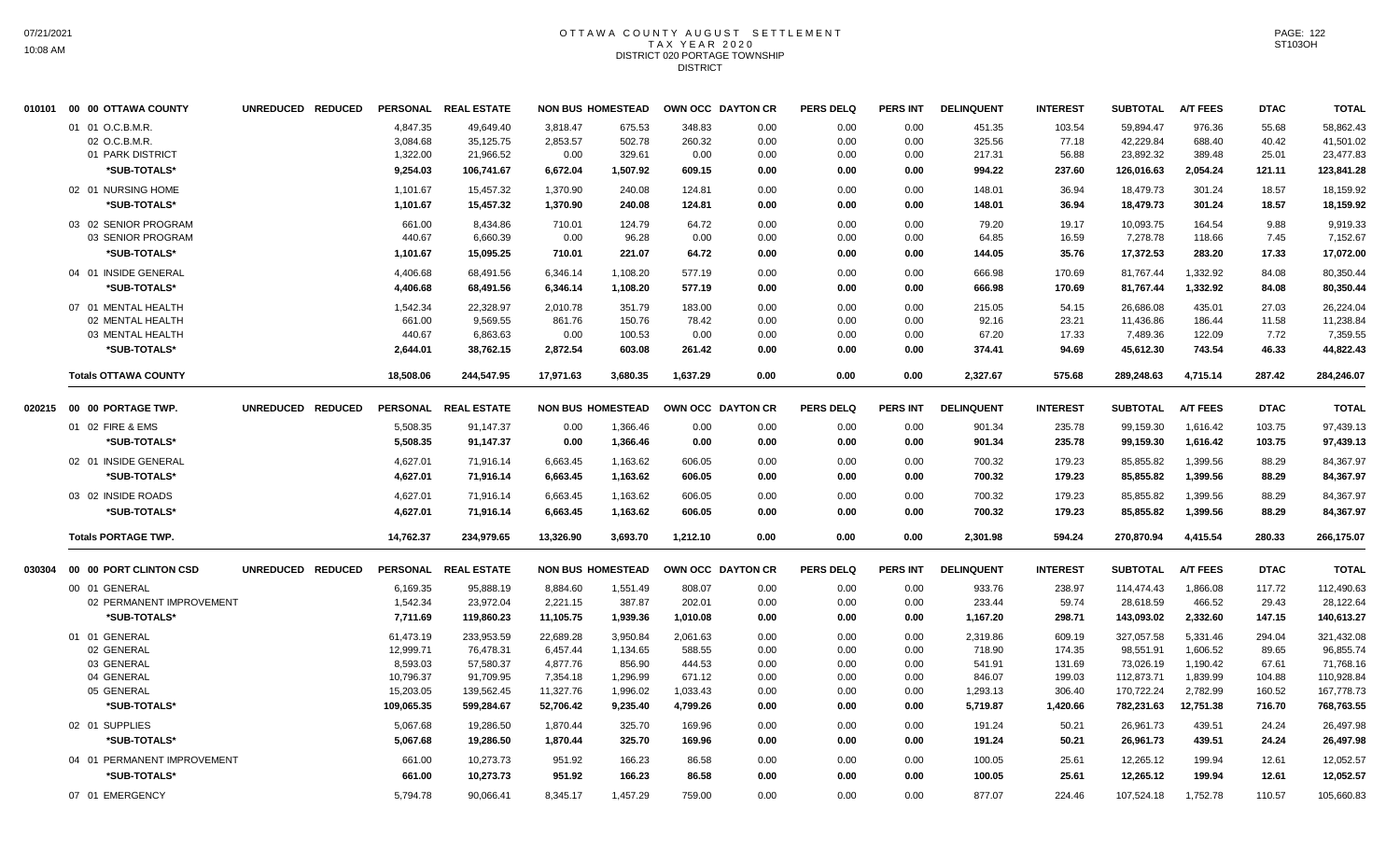#### OTTAWA COUNTY AUGUST SETTLEMENT T A X Y E A R 2 0 2 0 DISTRICT 020 PORTAGE TOWNSHIP **DISTRICT**

| 030304 | 00 00 PORT CLINTON CSD             | <b>UNREDUCED</b><br><b>REDUCED</b> | PERSONAL        | <b>REAL ESTATE</b> |            | <b>NON BUS HOMESTEAD</b> | OWN OCC DAYTON CR |      | <b>PERS DELQ</b> | <b>PERS INT</b> | <b>DELINQUENT</b> | <b>INTEREST</b> | <b>SUBTOTAL</b> | <b>A/T FEES</b> | <b>DTAC</b> | <b>TOTAL</b> |
|--------|------------------------------------|------------------------------------|-----------------|--------------------|------------|--------------------------|-------------------|------|------------------|-----------------|-------------------|-----------------|-----------------|-----------------|-------------|--------------|
|        | *SUB-TOTALS*<br>07                 |                                    | 5,794.78        | 90,066.41          | 8,345.17   | 1,457.29                 | 759.00            | 0.00 | 0.00             | 0.00            | 877.07            | 224.46          | 107,524.18      | 1,752.78        | 110.57      | 105,660.83   |
|        | 09 01 BOND                         |                                    | 7,601.52        | 118,147.95         | 10,947.09  | 1,911.65                 | 995.65            | 0.00 | 0.00             | 0.00            | 1,150.53          | 294.44          | 141,048.83      | 2,299.28        | 145.05      | 138,604.50   |
|        | *SUB-TOTALS*                       |                                    | 7,601.52        | 118,147.95         | 10,947.09  | 1,911.65                 | 995.65            | 0.00 | 0.00             | 0.00            | 1,150.53          | 294.44          | 141,048.83      | 2,299.28        | 145.05      | 138,604.50   |
|        | <b>Totals PORT CLINTON CSD</b>     |                                    | 135,902.02      | 956,919.49         | 85,926.79  | 15,035.63                | 7,820.53          | 0.00 | 0.00             | 0.00            | 9,205.96          | 2,314.09        | 1,213,124.51    | 19,775.49       | 1,156.32    | 1,192,192.70 |
| 050502 | 00 00 VANGUARD JVS                 | <b>UNREDUCED</b><br><b>REDUCED</b> | <b>PERSONAL</b> | <b>REAL ESTATE</b> |            | <b>NON BUS HOMESTEAD</b> | OWN OCC DAYTON CR |      | <b>PERS DELQ</b> | <b>PERS INT</b> | <b>DELINQUENT</b> | <b>INTEREST</b> | <b>SUBTOTAL</b> | <b>A/T FEES</b> | <b>DTAC</b> | <b>TOTAL</b> |
|        | 01 01 GENERAL                      |                                    | 3,525.35        | 54,793.26          | 5,076.91   | 886.57                   | 461.74            | 0.00 | 0.00             | 0.00            | 533.57            | 136.51          | 65,413.91       | 1,066.33        | 67.27       | 64,280.31    |
|        | *SUB-TOTALS*                       |                                    | 3,525.35        | 54,793.26          | 5,076.91   | 886.57                   | 461.74            | 0.00 | 0.00             | 0.00            | 533.57            | 136.51          | 65,413.91       | 1,066.33        | 67.27       | 64,280.31    |
|        | <b>Totals VANGUARD JVS</b>         |                                    | 3,525.35        | 54,793.26          | 5,076.91   | 886.57                   | 461.74            | 0.00 | 0.00             | 0.00            | 533.57            | 136.51          | 65,413.91       | 1,066.33        | 67.27       | 64,280.31    |
| 060605 | 00 IDA RUPP LIBRARY TAX<br>00      | <b>UNREDUCED</b><br><b>REDUCED</b> | <b>PERSONAL</b> | <b>REAL ESTATE</b> |            | <b>NON BUS HOMESTEAD</b> | OWN OCC DAYTON CR |      | <b>PERS DELQ</b> | <b>PERS INT</b> | <b>DELINQUENT</b> | <b>INTEREST</b> | <b>SUBTOTAL</b> | <b>A/T FEES</b> | <b>DTAC</b> | <b>TOTAL</b> |
|        | 01 05 IDA RUPP LIBRARY TAX         |                                    | 1,762.67        | 29,090.07          | 0.00       | 436.01                   | 0.00              | 0.00 | 0.00             | 0.00            | 287.63            | 75.23           | 31,651.61       | 515.96          | 33.11       | 31,102.54    |
|        | *SUB-TOTALS*                       |                                    | 1,762.67        | 29,090.07          | 0.00       | 436.01                   | 0.00              | 0.00 | 0.00             | 0.00            | 287.63            | 75.23           | 31,651.61       | 515.96          | 33.11       | 31,102.54    |
|        | <b>Totals IDA RUPP LIBRARY TAX</b> |                                    | 1,762.67        | 29,090.07          | 0.00       | 436.01                   | 0.00              | 0.00 | 0.00             | 0.00            | 287.63            | 75.23           | 31,651.61       | 515.96          | 33.11       | 31,102.54    |
|        | <b>PORTAGE TOWNSHIP</b>            |                                    |                 |                    |            |                          |                   |      |                  |                 |                   |                 |                 |                 |             |              |
|        | <b>DISTRICT TOTALS</b>             |                                    | 174,460.47      | 1,520,330.42       | 122,302.23 | 23,732.26                | 11,131.66         | 0.00 | 0.00             | 0.00            | 14,656.81         | 3,695.75        | 1,870,309.60    | 30,488.46       | 1,824.45    | 1,837,996.69 |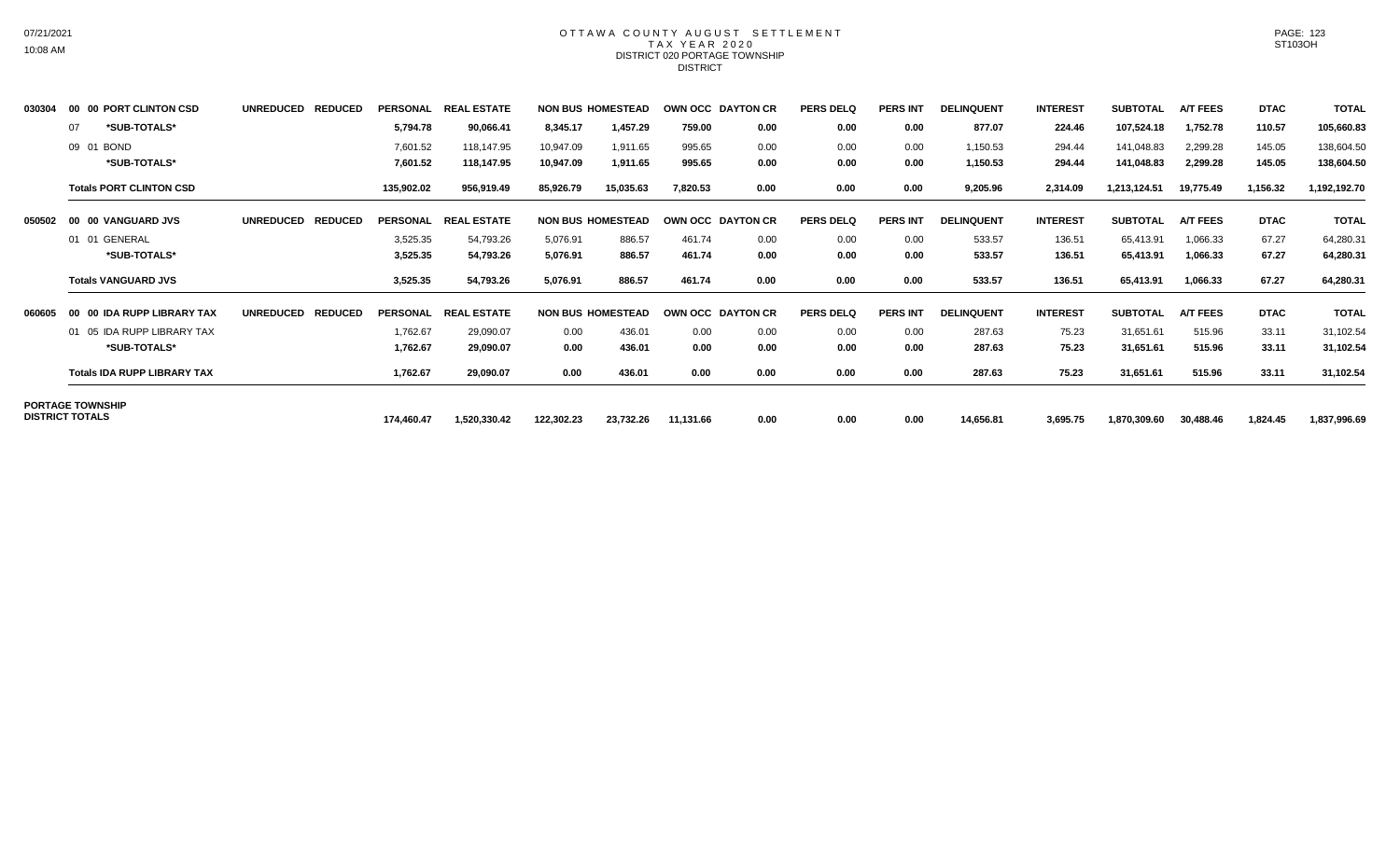# OTTAWA COUNTY AUGUST SETTLEMENT T A X Y E A R 2 0 2 0 DISTRICT 021 PORT CLINTON CITY TAX CODE A

|        | 010101 00 00 OTTAWA COUNTY     | <b>UNREDUCED</b> | <b>REDUCED</b> | <b>PERSONAL</b> | <b>REAL ESTATE</b>   |            | <b>NON BUS HOMESTEAD</b> |           | OWN OCC DAYTON CR | <b>PERS DELQ</b> | <b>PERS INT</b> | <b>DELINQUENT</b> | <b>INTEREST</b> | <b>SUBTOTAL</b> | <b>A/T FEES</b> | <b>DTAC</b> | <b>TOTAL</b> |
|--------|--------------------------------|------------------|----------------|-----------------|----------------------|------------|--------------------------|-----------|-------------------|------------------|-----------------|-------------------|-----------------|-----------------|-----------------|-------------|--------------|
|        | 01 01 O.C.B.M.R.               | 2.200000         | 1.203400       | 0.00            | 43.174.40            | 6,206.12   | 2,364.18                 | 675.07    | 0.00              | 0.00             | 0.00            | 359.55            | 16.95           | 52,796.27       | 860.65          | 34.50       | 51,901.12    |
|        | 02 O.C.B.M.R.                  | 1.400000         | 0.899310       | 0.00            | 32,264.56            | 4,637.88   | 1,766.77                 | 504.48    | 0.00              | 0.00             | 0.00            | 268.69            | 12.66           | 39,455.04       | 643.17          | 25.78       | 38,786.09    |
|        | 01 PARK DISTRICT               | 0.600000         | 0.594840       | 0.00            | 23,999.41            | 0.00       | 1,168.61                 | 0.00      | 0.00              | 0.00             | 0.00            | 199.86            | 9.42            | 25,377.30       | 413.68          | 17.05       | 24,946.57    |
|        | *SUB-TOTALS*                   | 4.200000         | 2.697550       | 0.00            | 99,438.37            | 10,844.00  | 5,299.56                 | 1,179.55  | 0.00              | 0.00             | 0.00            | 828.10            | 39.03           | 117,628.61      | 1,917.50        | 77.33       | 115,633.78   |
|        | 02 01 NURSING HOME             | 0.500000         | 0.432043       | 0.00            | 15,500.41            | 2,228.11   | 848.78                   | 242.36    | 0.00              | 0.00             | 0.00            | 129.09            | 6.08            | 18,954.83       | 308.99          | 12.39       | 18,633.45    |
|        | *SUB-TOTALS*                   | 0.500000         | 0.432043       | 0.00            | 15,500.41            | 2,228.11   | 848.78                   | 242.36    | 0.00              | 0.00             | 0.00            | 129.09            | 6.08            | 18,954.83       | 308.99          | 12.39       | 18,633.45    |
|        | 03 02 SENIOR PROGRAM           | 0.300000         | 0.223762       | 0.00            | 8,027.91             | 1,153.97   | 439.60                   | 125.52    | 0.00              | 0.00             | 0.00            | 66.86             | 3.15            | 9,817.01        | 160.03          | 6.41        | 9,650.57     |
|        | 03 SENIOR PROGRAM              | 0.200000         | 0.173250       | 0.00            | 6,989.94             | 0.00       | 340.36                   | 0.00      | 0.00              | 0.00             | 0.00            | 58.21             | 2.74            | 7,391.25        | 120.49          | 4.97        | 7,265.79     |
|        | *SUB-TOTALS*                   | 0.500000         | 0.397012       | 0.00            | 15,017.85            | 1,153.97   | 779.96                   | 125.52    | 0.00              | 0.00             | 0.00            | 125.07            | 5.89            | 17,208.26       | 280.52          | 11.38       | 16,916.36    |
|        |                                |                  |                |                 |                      |            |                          |           |                   |                  |                 |                   |                 |                 |                 |             |              |
|        | 04 01 INSIDE GENERAL           | 2.000000         | 2.000000       | 0.00            | 71,754.04            | 10,314.31  | 3,929.16                 | 1,121.93  | 0.00              | 0.00             | 0.00            | 597.56            | 28.16           | 87,745.16       | 1,430.36        | 57.33       | 86,257.47    |
|        | *SUB-TOTALS*                   | 2.000000         | 2.000000       | 0.00            | 71,754.04            | 10,314.31  | 3,929.16                 | 1,121.93  | 0.00              | 0.00             | 0.00            | 597.56            | 28.16           | 87,745.16       | 1,430.36        | 57.33       | 86,257.47    |
|        | 07 01 MENTAL HEALTH            | 0.700000         | 0.633701       | 0.00            | 22,735.30            | 3,268.09   | 1,244.96                 | 355.48    | 0.00              | 0.00             | 0.00            | 189.34            | 8.92            | 27,802.09       | 453.21          | 18.17       | 27,330.71    |
|        | 02 MENTAL HEALTH               | 0.300000         | 0.271586       | 0.00            | 9,743.70             | 1,400.61   | 533.55                   | 152.35    | 0.00              | 0.00             | 0.00            | 81.14             | 3.82            | 11,915.17       | 194.23          | 7.79        | 11,713.15    |
|        | 03 MENTAL HEALTH               | 0.200000         | 0.181100       | 0.00            | 7,306.66             | 0.00       | 355.79                   | 0.00      | 0.00              | 0.00             | 0.00            | 60.85             | 2.87            | 7,726.17        | 125.95          | 5.19        | 7,595.03     |
|        | *SUB-TOTALS*                   | 1.200000         | 1.086387       | 0.00            | 39,785.66            | 4,668.70   | 2,134.30                 | 507.83    | 0.00              | 0.00             | 0.00            | 331.33            | 15.61           | 47,443.43       | 773.39          | 31.15       | 46,638.89    |
|        | <b>Totals OTTAWA COUNTY</b>    | 8.400000         | 6.612992       | 0.00            | 241,496.33           | 29,209.09  | 12,991.76                | 3,177.19  | 0.00              | 0.00             | 0.00            | 2,011.15          | 94.77           | 288,980.29      | 4,710.76        | 189.58      | 284,079.95   |
| 030304 | 00 00 PORT CLINTON CSD         | <b>UNREDUCED</b> | <b>REDUCED</b> | <b>PERSONAL</b> | <b>REAL ESTATE</b>   |            | <b>NON BUS HOMESTEAD</b> |           | OWN OCC DAYTON CR | <b>PERS DELQ</b> | <b>PERS INT</b> | <b>DELINQUENT</b> | <b>INTEREST</b> | <b>SUBTOTAL</b> | <b>A/T FEES</b> | <b>DTAC</b> | <b>TOTAL</b> |
|        | 00 01 GENERAL                  | 2.800000         | 2.800000       | 0.00            | 100,455.65           | 14,440.03  | 5,500.83                 | 1,570.70  | 0.00              | 0.00             | 0.00            | 836.58            | 39.43           | 122,843.22      | 2,002.50        | 80.27       | 120,760.45   |
|        | 02 PERMANENT IMPROVEMENT       | 0.700000         | 0.700000       | 0.00            | 25,113.91            | 3,610.01   | 1,375.21                 | 392.68    | 0.00              | 0.00             | 0.00            | 209.15            | 9.86            | 30,710.82       | 500.63          | 20.07       | 30,190.12    |
|        | *SUB-TOTALS*                   | 3.500000         | 3.500000       | 0.00            | 125,569.56           | 18,050.04  | 6,876.04                 | 1,963.38  | 0.00              | 0.00             | 0.00            | 1,045.73          | 49.29           | 153.554.04      | 2.503.13        | 100.34      | 150,950.57   |
|        | 01 01 GENERAL                  | 27.900000        | 7.150575       | 0.00            | 256,541.31           | 36,876.61  | 14,047.88                | 4,011.22  | 0.00              | 0.00             | 0.00            | 2,136.44          | 100.69          | 313,714.15      | 5,113.95        | 204.98      | 308,395.22   |
|        | 02 GENERAL                     | 5.900000         | 2.035075       | 0.00            | 73,012.42            | 10,495.19  | 3,998.07                 | 1,141.61  | 0.00              | 0.00             | 0.00            | 608.04            | 28.66           | 89,283.99       | 1,455.45        | 58.34       | 87,770.20    |
|        | 03 GENERAL                     | 3.900000         | 1.537236       | 0.00            | 55,151.44            | 7,927.76   | 3,020.02                 | 862.34    | 0.00              | 0.00             | 0.00            | 459.29            | 21.65           | 67,442.50       | 1,099.40        | 44.07       | 66,299.03    |
|        | 04 GENERAL                     | 4.900000         | 2.317685       | 0.00            | 83,151.63            | 11,952.66  | 4,553.28                 | 1,300.14  | 0.00              | 0.00             | 0.00            | 692.47            | 32.64           | 101,682.82      | 1,657.56        | 66.44       | 99,958.82    |
|        | 05 GENERAL                     | 6.900000         | 3.569970       | 0.00            | 128,079.88           | 18,410.88  | 7,013.49                 | 2,002.63  | 0.00              | 0.00             | 0.00            | 1,066.63          | 50.27           | 156,623.78      | 2,553.17        | 102.34      | 153,968.27   |
|        | *SUB-TOTALS*                   | 49.500000        | 16.610541      | 0.00            | 595,936.68           | 85,663.10  | 32,632.74                | 9,317.94  | 0.00              | 0.00             | 0.00            | 4,962.87          | 233.91          | 728,747.24      | 11,879.53       | 476.17      | 716,391.54   |
|        | 02 01 SUPPLIES                 | 2.300000         | 0.589474       | 0.00            | 21,148.57            | 3,040.01   | 1,158.07                 | 330.67    | 0.00              | 0.00             | 0.00            | 176.12            | 8.30            | 25,861.74       | 421.58          | 16.90       | 25,423.26    |
|        | *SUB-TOTALS*                   | 2.300000         | 0.589474       | 0.00            | 21,148.57            | 3,040.01   | 1,158.07                 | 330.67    | 0.00              | 0.00             | 0.00            | 176.12            | 8.30            | 25,861.74       | 421.58          | 16.90       | 25,423.26    |
|        | 04 01 PERMANENT IMPROVEMENT    | 0.300000         | 0.300000       | 0.00            | 10,763.11            | 1,547.15   | 589.37                   | 168.29    | 0.00              | 0.00             | 0.00            | 89.63             | 4.22            | 13,161.77       | 214.55          | 8.60        | 12,938.62    |
|        | *SUB-TOTALS*                   | 0.300000         | 0.300000       | 0.00            | 10,763.11            | 1,547.15   | 589.37                   | 168.29    | 0.00              | 0.00             | 0.00            | 89.63             | 4.22            | 13,161.77       | 214.55          | 8.60        | 12,938.62    |
|        | 07 01 EMERGENCY                | 2.630000         | 2.630000       | 0.00            | 94,356.56            | 13,563.31  | 5,166.85                 | 1,475.34  | 0.00              | 0.00             | 0.00            | 785.79            | 37.04           | 115,384.89      | 1,880.92        | 75.39       | 113,428.58   |
|        |                                |                  |                |                 |                      |            |                          |           |                   |                  |                 |                   |                 |                 |                 |             |              |
|        | *SUB-TOTALS*                   | 2.630000         | 2.630000       | 0.00            | 94,356.56            | 13,563.31  | 5,166.85                 | 1,475.34  | 0.00              | 0.00             | 0.00            | 785.79            | 37.04           | 115,384.89      | 1,880.92        | 75.39       | 113,428.58   |
|        | 09 01 BOND                     | 3.450000         | 3.450000       | 0.00            | 123,775.71           | 17,792.18  | 6,777.80                 | 1,935.33  | 0.00              | 0.00             | 0.00            | 1,030.79          | 48.58           | 151,360.39      | 2,467.37        | 98.90       | 148,794.12   |
|        | *SUB-TOTALS*                   | 3.450000         | 3.450000       | 0.00            | 123,775.71           | 17,792.18  | 6,777.80                 | 1,935.33  | 0.00              | 0.00             | 0.00            | 1,030.79          | 48.58           | 151,360.39      | 2,467.37        | 98.90       | 148,794.12   |
|        | <b>Totals PORT CLINTON CSD</b> | 61.680000        | 27.080015      | 0.00            | 971,550.19           | 139,655.79 | 53,200.87                | 15,190.95 | 0.00              | 0.00             | 0.00            | 8,090.93          | 381.34          | 1,188,070.07    | 19,367.08       | 776.30      | 1,167,926.69 |
| 040406 | 00 00 PORT CLINTON CITY        | <b>UNREDUCED</b> | <b>REDUCED</b> |                 | PERSONAL REAL ESTATE |            | <b>NON BUS HOMESTEAD</b> |           | OWN OCC DAYTON CR | <b>PERS DELQ</b> | <b>PERS INT</b> | <b>DELINQUENT</b> | <b>INTEREST</b> | <b>SUBTOTAL</b> | <b>A/T FEES</b> | <b>DTAC</b> | <b>TOTAL</b> |
|        | 00 01 GENERAL                  | 1.950000         | 1.950000       | 0.00            | 69,960.18            | 10,056.45  | 3,830.93                 | 1,093.88  | 0.00              | 0.00             | 0.00            | 582.62            | 27.46           | 85,551.52       | 1,394.60        | 55.90       | 84,101.02    |
|        | *SUB-TOTALS*                   | 1.950000         | 1.950000       | 0.00            | 69,960.18            | 10,056.45  | 3,830.93                 | 1,093.88  | 0.00              | 0.00             | 0.00            | 582.62            | 27.46           | 85,551.52       | 1,394.60        | 55.90       | 84,101.02    |
|        | 01 01 INSIDE POLICE PENSION    | 0.150000         | 0.150000       | 0.00            | 5,381.55             | 773.57     | 294.69                   | 84.14     | 0.00              | 0.00             | 0.00            | 44.82             | 2.11            | 6.580.88        | 107.28          | 4.30        | 6,469.30     |
|        |                                |                  |                |                 |                      |            |                          |           |                   |                  |                 |                   |                 |                 |                 |             |              |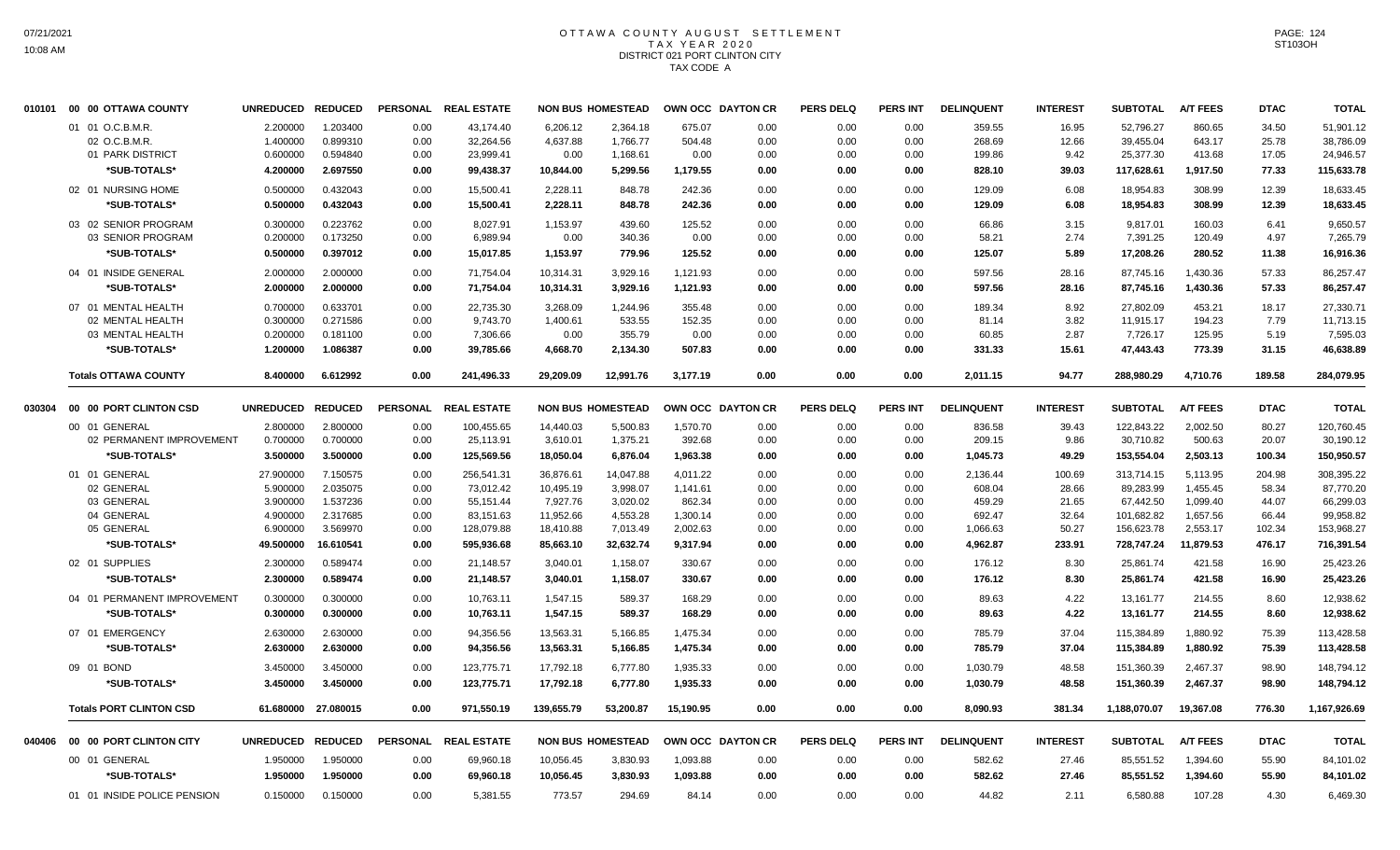### OTTAWA COUNTY AUGUST SETTLEMENT T A X Y E A R 2 0 2 0 DISTRICT 021 PORT CLINTON CITY TAX CODE A

| 040406  | 00 00 PORT CLINTON CITY                              | <b>UNREDUCED</b> | <b>REDUCED</b> | <b>PERSONAL</b> | <b>REAL ESTATE</b> |            | <b>NON BUS HOMESTEAD</b> | OWN OCC DAYTON CR |      | <b>PERS DELO</b> | <b>PERS INT</b> | <b>DELINQUENT</b> | <b>INTEREST</b> | <b>SUBTOTAL</b> | <b>A/T FEES</b> | <b>DTAC</b> | <b>TOTAL</b> |
|---------|------------------------------------------------------|------------------|----------------|-----------------|--------------------|------------|--------------------------|-------------------|------|------------------|-----------------|-------------------|-----------------|-----------------|-----------------|-------------|--------------|
|         | *SUB-TOTALS*<br>01                                   | 0.150000         | 0.150000       | 0.00            | 5,381.55           | 773.57     | 294.69                   | 84.14             | 0.00 | 0.00             | 0.00            | 44.82             | 2.11            | 6,580.88        | 107.28          | 4.30        | 6,469.30     |
|         | 02 01 FIRE & EMS                                     | 1.900000         | 1.747037       | 0.00            | 62.678.48          | 9,009.74   | 3,432.19                 | 980.03            | 0.00 | 0.00             | 0.00            | 521.98            | 24.60           | 76.647.02       | 1.249.45        | 50.08       | 75,347.49    |
|         | *SUB-TOTALS*                                         | 1.900000         | 1.747037       | 0.00            | 62,678.48          | 9,009.74   | 3,432.19                 | 980.03            | 0.00 | 0.00             | 0.00            | 521.98            | 24.60           | 76,647.02       | 1,249.45        | 50.08       | 75,347.49    |
|         | <b>Totals PORT CLINTON CITY</b>                      | 4.000000         | 3.847037       | 0.00            | 138,020.21         | 19,839.76  | 7,557.81                 | 2.158.05          | 0.00 | 0.00             | 0.00            | 1,149.42          | 54.17           | 168.779.42      | 2,751.33        | 110.28      | 165,917.81   |
| 050502  | 00 00 VANGUARD JVS                                   | <b>UNREDUCED</b> | <b>REDUCED</b> | <b>PERSONAL</b> | <b>REAL ESTATE</b> |            | <b>NON BUS HOMESTEAD</b> | OWN OCC DAYTON CR |      | <b>PERS DELQ</b> | <b>PERS INT</b> | <b>DELINQUENT</b> | <b>INTEREST</b> | <b>SUBTOTAL</b> | <b>A/T FEES</b> | <b>DTAC</b> | <b>TOTAL</b> |
|         | 01 01 GENERAL                                        | 1.600000         | 1.600000       | 0.00            | 57,403.23          | 8,251.45   | 3.143.33                 | 897.54            | 0.00 | 0.00             | 0.00            | 478.05            | 22.53           | 70,196.13       | 1.144.29        | 45.87       | 69,005.97    |
|         | *SUB-TOTALS*                                         | 1.600000         | 1.600000       | 0.00            | 57.403.23          | 8.251.45   | 3,143.33                 | 897.54            | 0.00 | 0.00             | 0.00            | 478.05            | 22.53           | 70,196.13       | 1.144.29        | 45.87       | 69,005.97    |
|         | <b>Totals VANGUARD JVS</b>                           | 1.600000         | 1.600000       | 0.00            | 57,403.23          | 8.251.45   | 3,143.33                 | 897.54            | 0.00 | 0.00             | 0.00            | 478.05            | 22.53           | 70.196.13       | 1.144.29        | 45.87       | 69,005.97    |
| 060605  | 00 00 IDA RUPP LIBRARY TAX                           | <b>UNREDUCED</b> | <b>REDUCED</b> | <b>PERSONAL</b> | <b>REAL ESTATE</b> |            | <b>NON BUS HOMESTEAD</b> | OWN OCC DAYTON CR |      | <b>PERS DELO</b> | <b>PERS INT</b> | <b>DELINQUENT</b> | <b>INTEREST</b> | <b>SUBTOTAL</b> | <b>A/T FEES</b> | <b>DTAC</b> | <b>TOTAL</b> |
|         | 01 05 IDA RUPP LIBRARY TAX                           | 0.800000         | 0.786794       | 0.00            | 31.743.99          | 0.00       | 1.545.72                 | 0.00              | 0.00 | 0.00             | 0.00            | 264.36            | 12.46           | 33,566.53       | 547.18          | 22.56       | 32,996.79    |
|         | *SUB-TOTALS*                                         | 0.800000         | 0.786794       | 0.00            | 31,743.99          | 0.00       | 1,545.72                 | 0.00              | 0.00 | 0.00             | 0.00            | 264.36            | 12.46           | 33,566.53       | 547.18          | 22.56       | 32,996.79    |
|         | <b>Totals IDA RUPP LIBRARY TAX</b>                   | 0.800000         | 0.786794       | 0.00            | 31.743.99          | 0.00       | 1.545.72                 | 0.00              | 0.00 | 0.00             | 0.00            | 264.36            | 12.46           | 33.566.53       | 547.18          | 22.56       | 32,996.79    |
| 0707061 | 00 00 PORT CLINTON CITY NON UN UNREDUCED             |                  | <b>REDUCED</b> | <b>PERSONAL</b> | <b>REAL ESTATE</b> |            | <b>NON BUS HOMESTEAD</b> | OWN OCC DAYTON CR |      | <b>PERS DELQ</b> | <b>PERS INT</b> | <b>DELINQUENT</b> | <b>INTEREST</b> | <b>SUBTOTAL</b> | <b>A/T FEES</b> | <b>DTAC</b> | <b>TOTAL</b> |
|         | 01 01 INSIDE GENERAL NON UNIFORN 1.950000            |                  | 1.950000       | 0.00            | 69,960.18          | 10,056.45  | 3,830.93                 | 1,093.88          | 0.00 | 0.00             | 0.00            | 582.62            | 27.46           | 85,551.52       | 1.394.60        | 55.90       | 84,101.02    |
|         | 02 INSIDE POLICE PENSION NON U                       | 0.150000         | 0.150000       | 0.00            | 5,381.55           | 773.57     | 294.69                   | 84.14             | 0.00 | 0.00             | 0.00            | 44.80             | 2.13            | 6,580.88        | 107.28          | 4.30        | 6,469.30     |
|         | *SUB-TOTALS*                                         | 2.100000         | 2.100000       | 0.00            | 75,341.73          | 10,830.02  | 4,125.62                 | 1,178.02          | 0.00 | 0.00             | 0.00            | 627.42            | 29.59           | 92,132.40       | 1,501.88        | 60.20       | 90,570.32    |
|         | <b>Totals PORT CLINTON CITY NON UN</b>               | 2.100000         | 2.100000       | 0.00            | 75.341.73          | 10.830.02  | 4.125.62                 | 1.178.02          | 0.00 | 0.00             | 0.00            | 627.42            | 29.59           | 92.132.40       | 1,501.88        | 60.20       | 90,570.32    |
|         | <b>PORT CLINTON CITY</b><br><b>TAX CODE A TOTALS</b> | 78,580000        | 42.026838      | 0.00            | 1.515.555.68       | 207.786.11 | 82.565.11                | 22.601.75         | 0.00 | 0.00             | 0.00            | 12.621.33         | 594.86          | 1.841.724.84    | 30.022.52       | 1,204.79    | 1,810,497.53 |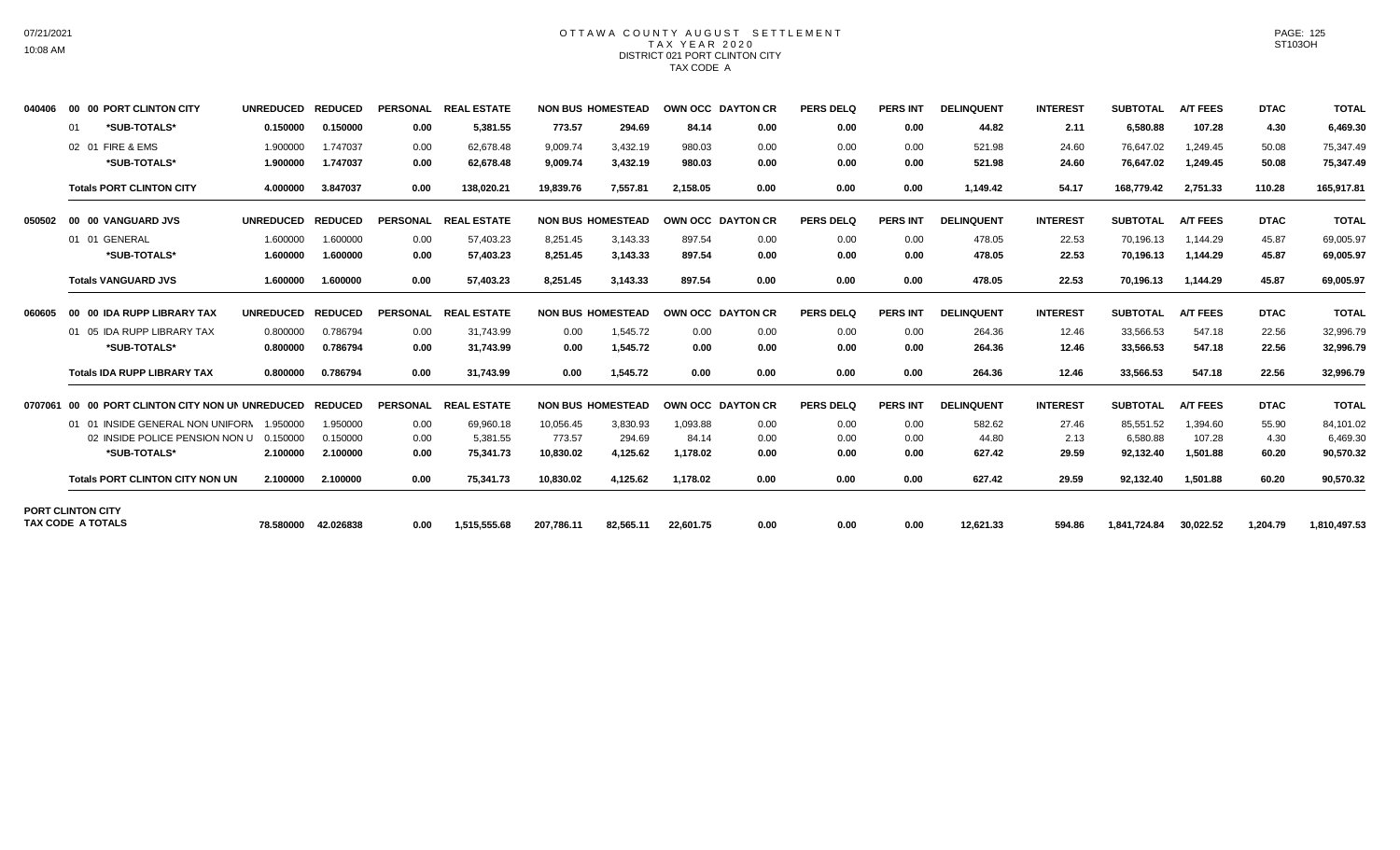# OTTAWA COUNTY AUGUST SETTLEMENT T A X Y E A R 2 0 2 0 DISTRICT 021 PORT CLINTON CITY TAX CODE B

| 010101 | 00 00 OTTAWA COUNTY            | <b>UNREDUCED</b> | <b>REDUCED</b> | <b>PERSONAL</b> | <b>REAL ESTATE</b>   | <b>NON BUS HOMESTEAD</b> |        |        | OWN OCC DAYTON CR | <b>PERS DELQ</b> | PERS INT        | <b>DELINQUENT</b> | <b>INTEREST</b> | <b>SUBTOTAL</b> | <b>A/T FEES</b> | <b>DTAC</b> | <b>TOTAL</b> |
|--------|--------------------------------|------------------|----------------|-----------------|----------------------|--------------------------|--------|--------|-------------------|------------------|-----------------|-------------------|-----------------|-----------------|-----------------|-------------|--------------|
|        | 01 01 O.C.B.M.R                | 2.200000         | 1.883836       | 11,696.11       | 19,725.67            | 0.00                     | 18.00  | 9.82   | 0.00              | 0.00             | 0.00            | 95.45             | 0.00            | 31,545.05       | 514.23          | 9.55        | 31,021.27    |
|        | 02 O.C.B.M.R                   | 1.400000         | 1.248331       | 7,442.98        | 13,071.29            | 0.00                     | 11.93  | 6.50   | 0.00              | 0.00             | 0.00            | 63.25             | 0.00            | 20,595.95       | 335.74          | 6.33        | 20,253.88    |
|        | 01 PARK DISTRICT               | 0.600000         | 0.595592       | 3,189.85        | 6,236.45             | 0.00                     | 5.69   | 0.00   | 0.00              | 0.00             | 0.00            | 30.18             | 0.00            | 9,462.17        | 154.25          | 3.02        | 9,304.90     |
|        | *SUB-TOTALS*                   | 4.200000         | 3.727759       | 22,328.94       | 39,033.41            | 0.00                     | 35.62  | 16.32  | 0.00              | 0.00             | 0.00            | 188.88            | 0.00            | 61,603.17       | 1,004.22        | 18.90       | 60,580.05    |
|        | 02 01 NURSING HOME             | 0.500000         | 0.485399       | 2,658.21        | 5,082.62             | 0.00                     | 4.64   | 2.53   | 0.00              | 0.00             | 0.00            | 24.59             | 0.00            | 7,772.59        | 126.70          | 2.46        | 7,643.43     |
|        | *SUB-TOTALS*                   | 0.500000         | 0.485399       | 2,658.21        | 5,082.62             | 0.00                     | 4.64   | 2.53   | 0.00              | 0.00             | 0.00            | 24.59             | 0.00            | 7,772.59        | 126.70          | 2.46        | 7,643.43     |
|        | 03 02 SENIOR PROGRAM           | 0.300000         | 0.286012       | 1,594.92        | 2,994.84             | 0.00                     | 2.73   | 1.49   | 0.00              | 0.00             | 0.00            | 14.49             | 0.00            | 4,608.47        | 75.12           | 1.45        | 4,531.90     |
|        | 03 SENIOR PROGRAM              | 0.200000         | 0.194640       | 1,063.28        | 2,038.08             | 0.00                     | 1.86   | 0.00   | 0.00              | 0.00             | 0.00            | 9.86              | 0.00            | 3,113.08        | 50.75           | 0.99        | 3,061.34     |
|        | *SUB-TOTALS*                   | 0.500000         | 0.480652       | 2,658.20        | 5,032.92             | 0.00                     | 4.59   | 1.49   | 0.00              | 0.00             | 0.00            | 24.35             | 0.00            | 7,721.55        | 125.87          | 2.44        | 7,593.24     |
|        | 04 01 INSIDE GENERAL           | 2.000000         | 2.000000       | 10,632.83       | 20,942.02            | 0.00                     | 19.11  | 10.42  | 0.00              | 0.00             | 0.00            | 101.33            | 0.00            | 31,705.71       | 516.84          | 10.13       | 31,178.74    |
|        | *SUB-TOTALS*                   | 2.000000         | 2.000000       | 10,632.83       | 20,942.02            | 0.00                     | 19.11  | 10.42  | 0.00              | 0.00             | 0.00            | 101.33            | 0.00            | 31,705.71       | 516.84          | 10.13       | 31,178.74    |
|        | 07 01 MENTAL HEALTH            | 0.700000         | 0.684293       | 3.721.49        | 7,165.24             | 0.00                     | 6.54   | 3.57   | 0.00              | 0.00             | 0.00            | 34.67             | 0.00            | 10.931.51       | 178.20          | 3.47        | 10,749.84    |
|        | 02 MENTAL HEALTH               | 0.300000         | 0.293268       | 1,594.92        | 3,070.81             | 0.00                     | 2.80   | 1.53   | 0.00              | 0.00             | 0.00            | 14.86             | 0.00            | 4,684.92        | 76.37           | 1.49        | 4,607.06     |
|        | 03 MENTAL HEALTH               | 0.200000         | 0.195512       | 1,063.28        | 2,047.21             | 0.00                     | 1.87   | 0.00   | 0.00              | 0.00             | 0.00            | 9.91              | 0.00            | 3,122.27        | 50.90           | 0.99        | 3,070.38     |
|        | *SUB-TOTALS*                   | 1.200000         | 1.173073       | 6,379.69        | 12,283.26            | 0.00                     | 11.21  | 5.10   | 0.00              | 0.00             | 0.00            | 59.44             | 0.00            | 18,738.70       | 305.47          | 5.95        | 18,427.28    |
|        | <b>Totals OTTAWA COUNTY</b>    | 8.400000         | 7.866883       | 44,657.87       | 82,374.23            | 0.00                     | 75.17  | 35.86  | 0.00              | 0.00             | 0.00            | 398.59            | 0.00            | 127,541.72      | 2,079.10        | 39.88       | 125,422.74   |
| 030304 | 00 00 PORT CLINTON CSD         | <b>UNREDUCED</b> | <b>REDUCED</b> |                 | PERSONAL REAL ESTATE | <b>NON BUS HOMESTEAD</b> |        |        | OWN OCC DAYTON CR | <b>PERS DELQ</b> | <b>PERS INT</b> | <b>DELINQUENT</b> | <b>INTEREST</b> | <b>SUBTOTAL</b> | <b>A/T FEES</b> | <b>DTAC</b> | <b>TOTAL</b> |
|        | 00 01 GENERAL                  | 2.800000         | 2.800000       | 14,885.96       | 29,318.83            | 0.00                     | 26.75  | 14.59  | 0.00              | 0.00             | 0.00            | 141.86            | 0.00            | 44,387.99       | 723.58          | 14.19       | 43,650.22    |
|        | 02 PERMANENT IMPROVEMENT       | 0.700000         | 0.700000       | 3,721.49        | 7,329.71             | 0.00                     | 6.69   | 3.65   | 0.00              | 0.00             | 0.00            | 35.47             | 0.00            | 11,097.01       | 180.90          | 3.55        | 10,912.56    |
|        | *SUB-TOTALS*                   | 3.500000         | 3.500000       | 18,607.45       | 36,648.54            | 0.00                     | 33.44  | 18.24  | 0.00              | 0.00             | 0.00            | 177.33            | 0.00            | 55,485.00       | 904.48          | 17.74       | 54,562.78    |
|        | 01 01 GENERAL                  | 27.900000        | 6.269716       | 148,327.98      | 65,650.27            | 0.00                     | 59.91  | 32.67  | 0.00              | 0.00             | 0.00            | 317.66            | 0.00            | 214,388.49      | 3,494.81        | 31.77       | 210,861.91   |
|        | 02 GENERAL                     | 5.900000         | 2.582259       | 31,366.85       | 27,038.86            | 0.00                     | 24.67  | 13.45  | 0.00              | 0.00             | 0.00            | 130.83            | 0.00            | 58,574.66       | 954.84          | 13.08       | 57,606.74    |
|        | 03 GENERAL                     | 3.900000         | 1.935313       | 20,734.02       | 20,264.69            | 0.00                     | 18.49  | 10.08  | 0.00              | 0.00             | 0.00            | 98.05             | 0.00            | 41,125.33       | 670.40          | 9.81        | 40,445.12    |
|        | 04 GENERAL                     | 4.900000         | 3.312694       | 26,050.43       | 34,687.26            | 0.00                     | 31.65  | 17.26  | 0.00              | 0.00             | 0.00            | 167.84            | 0.00            | 60,954.44       | 993.64          | 16.78       | 59,944.02    |
|        | 05 GENERAL                     | 6.900000         | 4.965516       | 36,683.26       | 51,993.98            | 0.00                     | 47.45  | 25.87  | 0.00              | 0.00             | 0.00            | 251.58            | 0.00            | 89,002.14       | 1,450.85        | 25.16       | 87,526.13    |
|        | *SUB-TOTALS*                   | 49.500000        | 19.065498      | 263,162.54      | 199,635.06           | 0.00                     | 182.17 | 99.33  | 0.00              | 0.00             | 0.00            | 965.96            | 0.00            | 464,045.06      | 7,564.54        | 96.60       | 456,383.92   |
|        | 02 01 SUPPLIES                 | 2.300000         | 0.516858       | 12,227.75       | 5,412.03             | 0.00                     | 4.94   | 2.69   | 0.00              | 0.00             | 0.00            | 26.19             | 0.00            | 17,673.60       | 288.10          | 2.62        | 17,382.88    |
|        | *SUB-TOTALS*                   | 2.300000         | 0.516858       | 12,227.75       | 5,412.03             | 0.00                     | 4.94   | 2.69   | 0.00              | 0.00             | 0.00            | 26.19             | 0.00            | 17,673.60       | 288.10          | 2.62        | 17,382.88    |
|        | 04 01 PERMANENT IMPROVEMENT    | 0.300000         | 0.300000       | 1,594.92        | 3,141.30             | 0.00                     | 2.87   | 1.56   | 0.00              | 0.00             | 0.00            | 15.20             | 0.00            | 4,755.85        | 77.53           | 1.52        | 4,676.80     |
|        | *SUB-TOTALS*                   | 0.300000         | 0.300000       | 1,594.92        | 3,141.30             | 0.00                     | 2.87   | 1.56   | 0.00              | 0.00             | 0.00            | 15.20             | 0.00            | 4,755.85        | 77.53           | 1.52        | 4,676.80     |
|        | 07 01 EMERGENCY                | 2.630000         | 2.630000       | 13,982.17       | 27,538.76            | 0.00                     | 25.13  | 13.70  | 0.00              | 0.00             | 0.00            | 133.25            | 0.00            | 41,693.01       | 679.65          | 13.33       | 41,000.03    |
|        | *SUB-TOTALS*                   | 2.630000         | 2.630000       | 13,982.17       | 27,538.76            | 0.00                     | 25.13  | 13.70  | 0.00              | 0.00             | 0.00            | 133.25            | 0.00            | 41,693.01       | 679.65          | 13.33       | 41,000.03    |
|        | 09 01 BOND                     | 3.450000         | 3.450000       | 18,341.63       | 36,124.99            | 0.00                     | 32.97  | 17.98  | 0.00              | 0.00             | 0.00            | 174.80            | 0.00            | 54,692.37       | 891.56          | 17.48       | 53,783.33    |
|        | *SUB-TOTALS*                   | 3.450000         | 3.450000       | 18,341.63       | 36,124.99            | 0.00                     | 32.97  | 17.98  | 0.00              | 0.00             | 0.00            | 174.80            | 0.00            | 54,692.37       | 891.56          | 17.48       | 53,783.33    |
|        | <b>Totals PORT CLINTON CSD</b> | 61.680000        | 29.462356      | 327,916.46      | 308,500.68           | 0.00                     | 281.52 | 153.50 | 0.00              | 0.00             | 0.00            | 1,492.73          | 0.00            | 638,344.89      | 10,405.86       | 149.29      | 627,789.74   |
| 040406 | 00 00 PORT CLINTON CITY        | <b>UNREDUCED</b> | <b>REDUCED</b> |                 | PERSONAL REAL ESTATE | <b>NON BUS HOMESTEAD</b> |        |        | OWN OCC DAYTON CR | <b>PERS DELQ</b> | <b>PERS INT</b> | <b>DELINQUENT</b> | <b>INTEREST</b> | <b>SUBTOTAL</b> | <b>A/T FEES</b> | <b>DTAC</b> | <b>TOTAL</b> |
|        | 00 01 GENERAL                  | 1.950000         | 1.950000       | 10,367.01       | 20,418.47            | 0.00                     | 18.63  | 10.16  | 0.00              | 0.00             | 0.00            | 98.80             | 0.00            | 30,913.07       | 503.92          | 9.88        | 30,399.27    |
|        | *SUB-TOTALS*                   | 1.950000         | 1.950000       | 10,367.01       | 20,418.47            | 0.00                     | 18.63  | 10.16  | 0.00              | 0.00             | 0.00            | 98.80             | 0.00            | 30,913.07       | 503.92          | 9.88        | 30,399.27    |
|        | 01 01 INSIDE POLICE PENSION    | 0.150000         | 0.150000       | 797.46          | 1,570.65             | 0.00                     | 1.43   | 0.78   | 0.00              | 0.00             | 0.00            | 7.60              | 0.00            | 2,377.92        | 38.76           | 0.76        | 2,338.40     |
|        |                                |                  |                |                 |                      |                          |        |        |                   |                  |                 |                   |                 |                 |                 |             |              |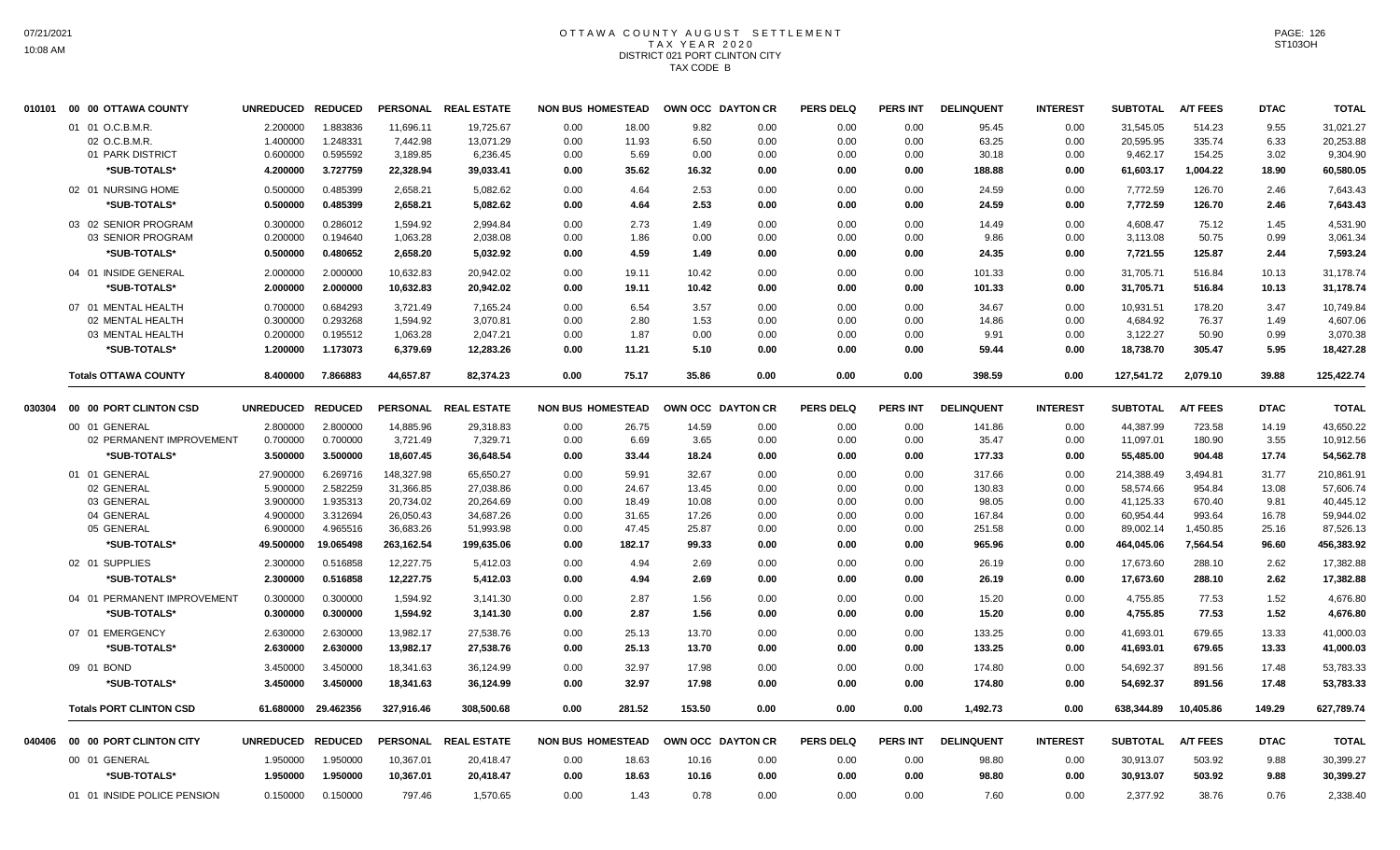### OTTAWA COUNTY AUGUST SETTLEMENT T A X Y E A R 2 0 2 0 DISTRICT 021 PORT CLINTON CITY TAX CODE B

| 040406  | 00 00 PORT CLINTON CITY                              | <b>UNREDUCED</b> | <b>REDUCED</b> | <b>PERSONAL</b> | <b>REAL ESTATE</b> | <b>NON BUS HOMESTEAD</b> |        |        | <b>OWN OCC DAYTON CR</b> | <b>PERS DELQ</b> | <b>PERS INT</b> | <b>DELINQUENT</b> | <b>INTEREST</b> | <b>SUBTOTAL</b> | <b>A/T FEES</b> | <b>DTAC</b> | <b>TOTAL</b> |
|---------|------------------------------------------------------|------------------|----------------|-----------------|--------------------|--------------------------|--------|--------|--------------------------|------------------|-----------------|-------------------|-----------------|-----------------|-----------------|-------------|--------------|
|         | *SUB-TOTALS*<br>01                                   | 0.150000         | 0.150000       | 797.46          | 1.570.65           | 0.00                     | 1.43   | 0.78   | 0.00                     | 0.00             | 0.00            | 7.60              | 0.00            | 2.377.92        | 38.76           | 0.76        | 2,338.40     |
|         | 02 01 FIRE & EMS                                     | 1.900000         | 1.896267       | 10,101.19       | 19,855.83          | 0.00                     | 18.12  | 9.88   | 0.00                     | 0.00             | 0.00            | 96.08             | 0.00            | 30,081.10       | 490.36          | 9.61        | 29,581.13    |
|         | *SUB-TOTALS*                                         | 1.900000         | 1.896267       | 10,101.19       | 19.855.83          | 0.00                     | 18.12  | 9.88   | 0.00                     | 0.00             | 0.00            | 96.08             | 0.00            | 30,081.10       | 490.36          | 9.61        | 29,581.13    |
|         | <b>Totals PORT CLINTON CITY</b>                      | 4.000000         | 3.996267       | 21.265.66       | 41.844.95          | 0.00                     | 38.18  | 20.82  | 0.00                     | 0.00             | 0.00            | 202.48            | 0.00            | 63.372.09       | 1.033.04        | 20.25       | 62,318.80    |
| 050502  | 00 00 VANGUARD JVS                                   | <b>UNREDUCED</b> | <b>REDUCED</b> | <b>PERSONAL</b> | <b>REAL ESTATE</b> | <b>NON BUS HOMESTEAD</b> |        |        | OWN OCC DAYTON CR        | <b>PERS DELO</b> | <b>PERS INT</b> | <b>DELINQUENT</b> | <b>INTEREST</b> | <b>SUBTOTAL</b> | <b>A/T FEES</b> | <b>DTAC</b> | <b>TOTAL</b> |
|         | 01 01 GENERAL                                        | 1.600000         | 1.600000       | 8,506.26        | 16,753.62          | 0.00                     | 15.29  | 8.34   | 0.00                     | 0.00             | 0.00            | 81.07             | 0.00            | 25,364.58       | 413.48          | 8.11        | 24,942.99    |
|         | *SUB-TOTALS*                                         | 1.600000         | 1.600000       | 8.506.26        | 16.753.62          | 0.00                     | 15.29  | 8.34   | 0.00                     | 0.00             | 0.00            | 81.07             | 0.00            | 25,364.58       | 413.48          | 8.11        | 24,942.99    |
|         | <b>Totals VANGUARD JVS</b>                           | 1.600000         | 1.600000       | 8.506.26        | 16.753.62          | 0.00                     | 15.29  | 8.34   | 0.00                     | 0.00             | 0.00            | 81.07             | 0.00            | 25,364.58       | 413.48          | 8.11        | 24,942.99    |
| 060605  | 00 00 IDA RUPP LIBRARY TAX                           | <b>UNREDUCED</b> | <b>REDUCED</b> | <b>PERSONAL</b> | <b>REAL ESTATE</b> | <b>NON BUS HOMESTEAD</b> |        |        | <b>OWN OCC DAYTON CR</b> | <b>PERS DELQ</b> | <b>PERS INT</b> | <b>DELINQUENT</b> | <b>INTEREST</b> | <b>SUBTOTAL</b> | <b>A/T FEES</b> | <b>DTAC</b> | <b>TOTAL</b> |
|         | 01 05 IDA RUPP LIBRARY TAX                           | 0.800000         | 0.790610       | 4.253.13        | 8.278.49           | 0.00                     | 7.55   | 0.00   | 0.00                     | 0.00             | 0.00            | 40.06             | 0.00            | 12.579.23       | 205.06          | 4.01        | 12,370.16    |
|         | *SUB-TOTALS*                                         | 0.800000         | 0.790610       | 4,253.13        | 8,278.49           | 0.00                     | 7.55   | 0.00   | 0.00                     | 0.00             | 0.00            | 40.06             | 0.00            | 12,579.23       | 205.06          | 4.01        | 12,370.16    |
|         | <b>Totals IDA RUPP LIBRARY TAX</b>                   | 0.800000         | 0.790610       | 4,253.13        | 8,278.49           | 0.00                     | 7.55   | 0.00   | 0.00                     | 0.00             | 0.00            | 40.06             | 0.00            | 12,579.23       | 205.06          | 4.01        | 12,370.16    |
| 0707061 | 00 00 PORT CLINTON CITY NON UN UNREDUCED             |                  | <b>REDUCED</b> | <b>PERSONAL</b> | <b>REAL ESTATE</b> | <b>NON BUS HOMESTEAD</b> |        |        | OWN OCC DAYTON CR        | <b>PERS DELQ</b> | <b>PERS INT</b> | <b>DELINQUENT</b> | <b>INTEREST</b> | <b>SUBTOTAL</b> | <b>A/T FEES</b> | <b>DTAC</b> | <b>TOTAL</b> |
|         | 01 01 INSIDE GENERAL NON UNIFORN                     | 1.950000         | 1.950000       | 10.367.01       | 20.418.47          | 0.00                     | 18.63  | 10.16  | 0.00                     | 0.00             | 0.00            | 98.80             | 0.00            | 30.913.07       | 503.92          | 9.88        | 30,399.27    |
|         | 02 INSIDE POLICE PENSION NON U                       | 0.150000         | 0.150000       | 797.51          | 1.570.66           | 0.00                     | 1.44   | 0.79   | 0.00                     | 0.00             | 0.00            | 7.59              | 0.00            | 2,377.99        | 38.76           | 0.76        | 2,338.47     |
|         | *SUB-TOTALS*                                         | 2.100000         | 2.100000       | 11.164.52       | 21,989.13          | 0.00                     | 20.07  | 10.95  | 0.00                     | 0.00             | 0.00            | 106.39            | 0.00            | 33,291.06       | 542.68          | 10.64       | 32,737.74    |
|         | <b>Totals PORT CLINTON CITY NON UN</b>               | 2.100000         | 2.100000       | 11,164.52       | 21.989.13          | 0.00                     | 20.07  | 10.95  | 0.00                     | 0.00             | 0.00            | 106.39            | 0.00            | 33,291.06       | 542.68          | 10.64       | 32,737.74    |
|         | <b>PORT CLINTON CITY</b><br><b>TAX CODE B TOTALS</b> | 78.580000        | 45.816116      | 417,763.90      | 479,741.10         | 0.00                     | 437.78 | 229.47 | 0.00                     | 0.00             | 0.00            | 2,321.32          | 0.00            | 900,493.57      | 14,679.22       | 232.18      | 885,582.17   |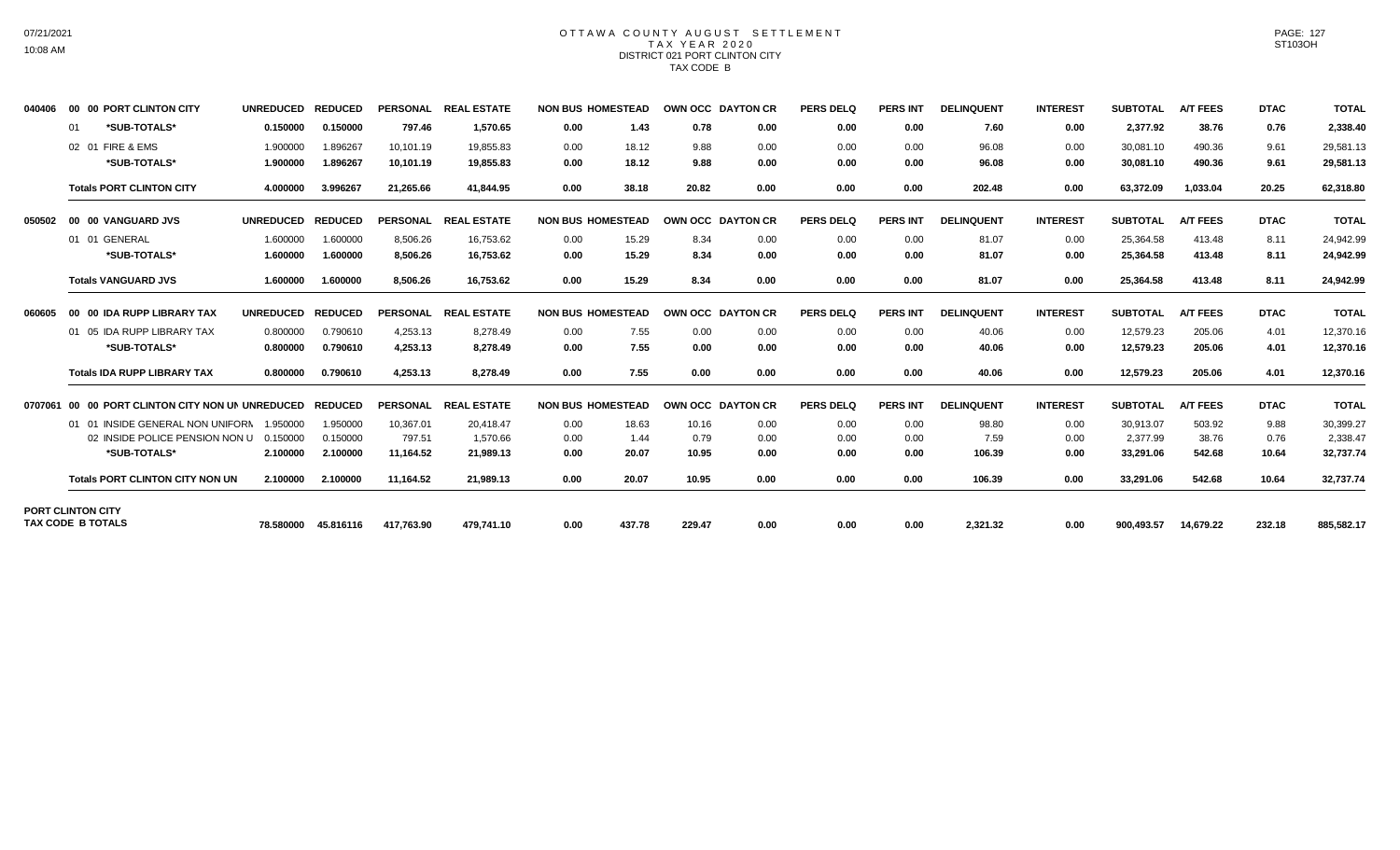## OTTAWA COUNTY AUGUST SETTLEMENT T A X Y E A R 2 0 2 0 DISTRICT 021 PORT CLINTON CITY **DISTRICT**

| 01 01 O.C.B.M.R.<br>11.696.11<br>62,900.07<br>6,206.12<br>2.382.18<br>684.89<br>0.00<br>0.00<br>0.00<br>455.00<br>16.95<br>84,341.32<br>1.374.88<br>44.05<br>82,922.39<br>7,442.98<br>12.66<br>02 O.C.B.M.R.<br>45,335.85<br>4,637.88<br>1,778.70<br>510.98<br>0.00<br>0.00<br>0.00<br>331.94<br>60,050.99<br>978.91<br>32.11<br>59.039.97<br>01 PARK DISTRICT<br>3.189.85<br>30,235.86<br>0.00<br>1,174.30<br>0.00<br>9.42<br>34,839.47<br>567.93<br>20.07<br>34,251.47<br>0.00<br>0.00<br>0.00<br>230.04<br>*SUB-TOTALS*<br>22,328.94<br>138,471.78<br>10,844.00<br>5,335.18<br>1,195.87<br>0.00<br>0.00<br>0.00<br>1,016.98<br>39.03<br>179,231.78<br>2,921.72<br>96.23<br>176,213.83<br>02 01 NURSING HOME<br>2,658.21<br>20,583.03<br>2,228.11<br>853.42<br>244.89<br>0.00<br>0.00<br>153.68<br>6.08<br>26,727.42<br>435.69<br>14.85<br>26,276.88<br>0.00<br>*SUB-TOTALS*<br>2,658.21<br>20,583.03<br>2,228.11<br>853.42<br>244.89<br>0.00<br>0.00<br>0.00<br>153.68<br>6.08<br>26,727.42<br>435.69<br>14.85<br>26,276.88<br>03 02 SENIOR PROGRAM<br>1,594.92<br>11,022.75<br>1,153.97<br>442.33<br>127.01<br>0.00<br>0.00<br>0.00<br>81.35<br>3.15<br>14,425.48<br>235.15<br>7.86<br>14,182.47<br>1,063.28<br>9,028.02<br>0.00<br>342.22<br>0.00<br>2.74<br>10,504.33<br>171.24<br>5.96<br>03 SENIOR PROGRAM<br>0.00<br>0.00<br>0.00<br>68.07<br>10,327.13<br>2,658.20<br>20,050.77<br>1,153.97<br>784.55<br>127.01<br>5.89<br>24,929.81<br>406.39<br>13.82<br>*SUB-TOTALS*<br>0.00<br>0.00<br>0.00<br>149.42<br>24,509.60<br>1,132.35<br>1,947.20<br>04 01 INSIDE GENERAL<br>10,632.83<br>92,696.06<br>10,314.31<br>3,948.27<br>0.00<br>0.00<br>0.00<br>698.89<br>28.16<br>119,450.87<br>67.46<br>117,436.21<br>10,632.83<br>3,948.27<br>1,132.35<br>119,450.87<br>1,947.20<br>67.46<br>*SUB-TOTALS*<br>92,696.06<br>10,314.31<br>0.00<br>0.00<br>0.00<br>698.89<br>28.16<br>117,436.21<br>07 01 MENTAL HEALTH<br>3,721.49<br>29,900.54<br>3,268.09<br>1,251.50<br>359.05<br>0.00<br>0.00<br>0.00<br>224.01<br>8.92<br>38,733.60<br>631.41<br>21.64<br>38,080.55<br>536.35<br>3.82<br>02 MENTAL HEALTH<br>1,594.92<br>1,400.61<br>153.88<br>0.00<br>0.00<br>0.00<br>96.00<br>16,600.09<br>270.60<br>9.28<br>16,320.21<br>12,814.51<br>1,063.28<br>9,353.87<br>0.00<br>357.66<br>2.87<br>176.85<br>03 MENTAL HEALTH<br>0.00<br>0.00<br>0.00<br>0.00<br>70.76<br>10,848.44<br>6.18<br>10,665.41<br>*SUB-TOTALS*<br>6,379.69<br>52,068.92<br>4,668.70<br>2,145.51<br>512.93<br>0.00<br>390.77<br>15.61<br>66,182.13<br>1,078.86<br>37.10<br>0.00<br>0.00<br>65,066.17<br>44.657.87<br>323.870.56<br>13.066.93<br>3.213.05<br>0.00<br>0.00<br>2.409.74<br>94.77<br>416.522.01<br>6,789.86<br>229.46<br>409,502.69<br><b>Totals OTTAWA COUNTY</b><br>29.209.09<br>0.00<br><b>A/T FEES</b><br>UNREDUCED REDUCED<br><b>PERSONAL</b><br><b>REAL ESTATE</b><br><b>NON BUS HOMESTEAD</b><br><b>PERS DELQ</b><br><b>PERS INT</b><br><b>DELINQUENT</b><br><b>INTEREST</b><br><b>SUBTOTAL</b><br><b>DTAC</b><br><b>TOTAL</b><br>00 00 PORT CLINTON CSD<br>OWN OCC DAYTON CR<br>030304<br>5.527.58<br>1,585.29<br>2.726.08<br>94.46<br>00 01 GENERAL<br>14.885.96<br>129.774.48<br>14,440.03<br>0.00<br>0.00<br>0.00<br>978.44<br>39.43<br>167,231.21<br>164.410.67<br>02 PERMANENT IMPROVEMENT<br>32,443.62<br>396.33<br>0.00<br>9.86<br>41,807.83<br>681.53<br>3,721.49<br>3,610.01<br>1,381.90<br>0.00<br>0.00<br>244.62<br>23.62<br>41,102.68<br>*SUB-TOTALS*<br>18,050.04<br>3,407.61<br>18,607.45<br>162,218.10<br>6,909.48<br>1,981.62<br>0.00<br>0.00<br>0.00<br>1,223.06<br>49.29<br>209,039.04<br>118.08<br>205,513.35<br>01 01 GENERAL<br>148,327.98<br>322.191.58<br>36.876.61<br>14.107.79<br>4.043.89<br>8.608.76<br>236.75<br>0.00<br>0.00<br>0.00<br>2,454.10<br>100.69<br>528.102.64<br>519,257.13<br>02 GENERAL<br>31,366.85<br>100,051.28<br>10,495.19<br>4,022.74<br>1,155.06<br>0.00<br>0.00<br>0.00<br>738.87<br>28.66<br>147,858.65<br>2,410.29<br>71.42<br>145,376.94<br>03 GENERAL<br>20,734.02<br>75,416.13<br>7,927.76<br>3,038.51<br>872.42<br>0.00<br>0.00<br>0.00<br>557.34<br>21.65<br>108,567.83<br>1,769.80<br>53.88<br>106,744.15<br>04 GENERAL<br>26,050.43<br>117,838.89<br>11,952.66<br>4,584.93<br>1,317.40<br>0.00<br>0.00<br>0.00<br>860.31<br>32.64<br>162,637.26<br>2,651.20<br>83.22<br>159,902.84<br>7,060.94<br>245,625.92<br>127.50<br>05 GENERAL<br>36,683.26<br>180,073.86<br>18,410.88<br>2,028.50<br>0.00<br>0.00<br>50.27<br>4,004.02<br>241,494.40<br>0.00<br>1,318.21<br>263,162.54<br>795,571.74<br>85,663.10<br>32,814.91<br>9,417.27<br>1,192,792.30<br>19,444.07<br>572.77<br>1,172,775.46<br>*SUB-TOTALS*<br>0.00<br>0.00<br>0.00<br>5,928.83<br>233.91<br>19.52<br>02 01 SUPPLIES<br>12,227.75<br>26,560.60<br>3,040.01<br>1,163.01<br>333.36<br>0.00<br>0.00<br>0.00<br>202.31<br>8.30<br>43,535.34<br>709.68<br>42,806.14<br>333.36<br>43,535.34<br>19.52<br>*SUB-TOTALS*<br>12,227.75<br>26,560.60<br>3,040.01<br>1,163.01<br>0.00<br>0.00<br>0.00<br>202.31<br>8.30<br>709.68<br>42.806.14<br>04 01 PERMANENT IMPROVEMENT<br>1,594.92<br>13,904.41<br>1,547.15<br>592.24<br>169.85<br>0.00<br>0.00<br>0.00<br>104.83<br>4.22<br>17,917.62<br>292.08<br>10.12<br>17,615.42<br>*SUB-TOTALS*<br>1.594.92<br>1,547.15<br>592.24<br>169.85<br>104.83<br>4.22<br>17,917.62<br>292.08<br>10.12<br>13.904.41<br>0.00<br>0.00<br>0.00<br>17,615.42<br>13,563.31<br>2,560.57<br>88.72<br>07 01 EMERGENCY<br>13,982.17<br>121,895.32<br>5,191.98<br>1,489.04<br>0.00<br>0.00<br>0.00<br>919.04<br>37.04<br>157,077.90<br>154,428.61<br>*SUB-TOTALS*<br>13,982.17<br>121,895.32<br>13,563.31<br>5,191.98<br>1,489.04<br>0.00<br>0.00<br>0.00<br>919.04<br>37.04<br>157,077.90<br>2,560.57<br>88.72<br>154,428.61<br>17,792.18<br>1,953.31<br>48.58<br>206,052.76<br>3,358.93<br>116.38<br>09 01 BOND<br>18,341.63<br>159,900.70<br>6,810.77<br>0.00<br>0.00<br>0.00<br>1,205.59<br>202,577.45<br>17,792.18<br>1,953.31<br>48.58<br>206,052.76<br>3.358.93<br>116.38<br>202,577.45<br>*SUB-TOTALS*<br>18,341.63<br>159.900.70<br>6,810.77<br>0.00<br>0.00<br>0.00<br>1.205.59<br>925.59<br><b>Totals PORT CLINTON CSD</b><br>1.280.050.87<br>139.655.79<br>53.482.39<br>15.344.45<br>0.00<br>9.583.66<br>381.34<br>29.772.94<br>327,916.46<br>0.00<br>0.00<br>1.826.414.96<br>1,795,716.43<br>00 00 PORT CLINTON CITY<br>UNREDUCED REDUCED<br>PERSONAL REAL ESTATE<br><b>NON BUS HOMESTEAD</b><br>OWN OCC DAYTON CR<br><b>PERS DELQ</b><br><b>PERS INT</b><br><b>DELINQUENT</b><br><b>INTEREST</b><br><b>SUBTOTAL</b><br><b>A/T FEES</b><br><b>DTAC</b><br><b>TOTAL</b><br>040406<br>1,898.52<br>65.78<br>00 01 GENERAL<br>10,367.01<br>90,378.65<br>10,056.45<br>3,849.56<br>1,104.04<br>0.00<br>0.00<br>0.00<br>681.42<br>27.46<br>116,464.59<br>114,500.29<br>*SUB-TOTALS*<br>10,367.01<br>90,378.65<br>10,056.45<br>3,849.56<br>1,104.04<br>0.00<br>0.00<br>681.42<br>27.46<br>116,464.59<br>1,898.52<br>65.78<br>114,500.29<br>0.00<br>01 01 INSIDE POLICE PENSION<br>797.46<br>6,952.20<br>773.57<br>296.12<br>8,958.80<br>146.04<br>84.92<br>0.00<br>0.00<br>0.00<br>52.42<br>2.11<br>5.06<br>8,807.70 | 010101 00 00 OTTAWA COUNTY | UNREDUCED REDUCED | PERSONAL REAL ESTATE | <b>NON BUS HOMESTEAD</b> | <b>OWN OCC DAYTON CR</b> | <b>PERS DELQ</b> | PERS INT | <b>DELINQUENT</b> | <b>INTEREST</b> | <b>SUBTOTAL</b> | <b>A/T FEES</b> | <b>DTAC</b> | <b>TOTAL</b> |
|----------------------------------------------------------------------------------------------------------------------------------------------------------------------------------------------------------------------------------------------------------------------------------------------------------------------------------------------------------------------------------------------------------------------------------------------------------------------------------------------------------------------------------------------------------------------------------------------------------------------------------------------------------------------------------------------------------------------------------------------------------------------------------------------------------------------------------------------------------------------------------------------------------------------------------------------------------------------------------------------------------------------------------------------------------------------------------------------------------------------------------------------------------------------------------------------------------------------------------------------------------------------------------------------------------------------------------------------------------------------------------------------------------------------------------------------------------------------------------------------------------------------------------------------------------------------------------------------------------------------------------------------------------------------------------------------------------------------------------------------------------------------------------------------------------------------------------------------------------------------------------------------------------------------------------------------------------------------------------------------------------------------------------------------------------------------------------------------------------------------------------------------------------------------------------------------------------------------------------------------------------------------------------------------------------------------------------------------------------------------------------------------------------------------------------------------------------------------------------------------------------------------------------------------------------------------------------------------------------------------------------------------------------------------------------------------------------------------------------------------------------------------------------------------------------------------------------------------------------------------------------------------------------------------------------------------------------------------------------------------------------------------------------------------------------------------------------------------------------------------------------------------------------------------------------------------------------------------------------------------------------------------------------------------------------------------------------------------------------------------------------------------------------------------------------------------------------------------------------------------------------------------------------------------------------------------------------------------------------------------------------------------------------------------------------------------------------------------------------------------------------------------------------------------------------------------------------------------------------------------------------------------------------------------------------------------------------------------------------------------------------------------------------------------------------------------------------------------------------------------------------------------------------------------------------------------------------------------------------------------------------------------------------------------------------------------------------------------------------------------------------------------------------------------------------------------------------------------------------------------------------------------------------------------------------------------------------------------------------------------------------------------------------------------------------------------------------------------------------------------------------------------------------------------------------------------------------------------------------------------------------------------------------------------------------------------------------------------------------------------------------------------------------------------------------------------------------------------------------------------------------------------------------------------------------------------------------------------------------------------------------------------------------------------------------------------------------------------------------------------------------------------------------------------------------------------------------------------------------------------------------------------------------------------------------------------------------------------------------------------------------------------------------------------------------------------------------------------------------------------------------------------------------------------------------------------------------------------------------------------------------------------------------------------------------------------------------------------------------------------------------------------------------------------------------------------------------------------------------------------------------------------------------------------------------------------------------------------------------------------------------------------------------------------------------------------------------------------------------------------------------------------------------------------------------------------------------------------------------------------------------------------------------------------------------------------------------------------------------------------------------------------------------------------------------------------------------------------------------------------------------------------------------------------------------------------------------------------------------------------------------------------------------------------------------------------------------------------------------------------------------------------------------------------------------------------------------------------------------------------------------------------------------|----------------------------|-------------------|----------------------|--------------------------|--------------------------|------------------|----------|-------------------|-----------------|-----------------|-----------------|-------------|--------------|
|                                                                                                                                                                                                                                                                                                                                                                                                                                                                                                                                                                                                                                                                                                                                                                                                                                                                                                                                                                                                                                                                                                                                                                                                                                                                                                                                                                                                                                                                                                                                                                                                                                                                                                                                                                                                                                                                                                                                                                                                                                                                                                                                                                                                                                                                                                                                                                                                                                                                                                                                                                                                                                                                                                                                                                                                                                                                                                                                                                                                                                                                                                                                                                                                                                                                                                                                                                                                                                                                                                                                                                                                                                                                                                                                                                                                                                                                                                                                                                                                                                                                                                                                                                                                                                                                                                                                                                                                                                                                                                                                                                                                                                                                                                                                                                                                                                                                                                                                                                                                                                                                                                                                                                                                                                                                                                                                                                                                                                                                                                                                                                                                                                                                                                                                                                                                                                                                                                                                                                                                                                                                                                                                                                                                                                                                                                                                                                                                                                                                                                                                                                                                                                                                                                                                                                                                                                                                                                                                                                                                                                                                                                                                                          |                            |                   |                      |                          |                          |                  |          |                   |                 |                 |                 |             |              |
|                                                                                                                                                                                                                                                                                                                                                                                                                                                                                                                                                                                                                                                                                                                                                                                                                                                                                                                                                                                                                                                                                                                                                                                                                                                                                                                                                                                                                                                                                                                                                                                                                                                                                                                                                                                                                                                                                                                                                                                                                                                                                                                                                                                                                                                                                                                                                                                                                                                                                                                                                                                                                                                                                                                                                                                                                                                                                                                                                                                                                                                                                                                                                                                                                                                                                                                                                                                                                                                                                                                                                                                                                                                                                                                                                                                                                                                                                                                                                                                                                                                                                                                                                                                                                                                                                                                                                                                                                                                                                                                                                                                                                                                                                                                                                                                                                                                                                                                                                                                                                                                                                                                                                                                                                                                                                                                                                                                                                                                                                                                                                                                                                                                                                                                                                                                                                                                                                                                                                                                                                                                                                                                                                                                                                                                                                                                                                                                                                                                                                                                                                                                                                                                                                                                                                                                                                                                                                                                                                                                                                                                                                                                                                          |                            |                   |                      |                          |                          |                  |          |                   |                 |                 |                 |             |              |
|                                                                                                                                                                                                                                                                                                                                                                                                                                                                                                                                                                                                                                                                                                                                                                                                                                                                                                                                                                                                                                                                                                                                                                                                                                                                                                                                                                                                                                                                                                                                                                                                                                                                                                                                                                                                                                                                                                                                                                                                                                                                                                                                                                                                                                                                                                                                                                                                                                                                                                                                                                                                                                                                                                                                                                                                                                                                                                                                                                                                                                                                                                                                                                                                                                                                                                                                                                                                                                                                                                                                                                                                                                                                                                                                                                                                                                                                                                                                                                                                                                                                                                                                                                                                                                                                                                                                                                                                                                                                                                                                                                                                                                                                                                                                                                                                                                                                                                                                                                                                                                                                                                                                                                                                                                                                                                                                                                                                                                                                                                                                                                                                                                                                                                                                                                                                                                                                                                                                                                                                                                                                                                                                                                                                                                                                                                                                                                                                                                                                                                                                                                                                                                                                                                                                                                                                                                                                                                                                                                                                                                                                                                                                                          |                            |                   |                      |                          |                          |                  |          |                   |                 |                 |                 |             |              |
|                                                                                                                                                                                                                                                                                                                                                                                                                                                                                                                                                                                                                                                                                                                                                                                                                                                                                                                                                                                                                                                                                                                                                                                                                                                                                                                                                                                                                                                                                                                                                                                                                                                                                                                                                                                                                                                                                                                                                                                                                                                                                                                                                                                                                                                                                                                                                                                                                                                                                                                                                                                                                                                                                                                                                                                                                                                                                                                                                                                                                                                                                                                                                                                                                                                                                                                                                                                                                                                                                                                                                                                                                                                                                                                                                                                                                                                                                                                                                                                                                                                                                                                                                                                                                                                                                                                                                                                                                                                                                                                                                                                                                                                                                                                                                                                                                                                                                                                                                                                                                                                                                                                                                                                                                                                                                                                                                                                                                                                                                                                                                                                                                                                                                                                                                                                                                                                                                                                                                                                                                                                                                                                                                                                                                                                                                                                                                                                                                                                                                                                                                                                                                                                                                                                                                                                                                                                                                                                                                                                                                                                                                                                                                          |                            |                   |                      |                          |                          |                  |          |                   |                 |                 |                 |             |              |
|                                                                                                                                                                                                                                                                                                                                                                                                                                                                                                                                                                                                                                                                                                                                                                                                                                                                                                                                                                                                                                                                                                                                                                                                                                                                                                                                                                                                                                                                                                                                                                                                                                                                                                                                                                                                                                                                                                                                                                                                                                                                                                                                                                                                                                                                                                                                                                                                                                                                                                                                                                                                                                                                                                                                                                                                                                                                                                                                                                                                                                                                                                                                                                                                                                                                                                                                                                                                                                                                                                                                                                                                                                                                                                                                                                                                                                                                                                                                                                                                                                                                                                                                                                                                                                                                                                                                                                                                                                                                                                                                                                                                                                                                                                                                                                                                                                                                                                                                                                                                                                                                                                                                                                                                                                                                                                                                                                                                                                                                                                                                                                                                                                                                                                                                                                                                                                                                                                                                                                                                                                                                                                                                                                                                                                                                                                                                                                                                                                                                                                                                                                                                                                                                                                                                                                                                                                                                                                                                                                                                                                                                                                                                                          |                            |                   |                      |                          |                          |                  |          |                   |                 |                 |                 |             |              |
|                                                                                                                                                                                                                                                                                                                                                                                                                                                                                                                                                                                                                                                                                                                                                                                                                                                                                                                                                                                                                                                                                                                                                                                                                                                                                                                                                                                                                                                                                                                                                                                                                                                                                                                                                                                                                                                                                                                                                                                                                                                                                                                                                                                                                                                                                                                                                                                                                                                                                                                                                                                                                                                                                                                                                                                                                                                                                                                                                                                                                                                                                                                                                                                                                                                                                                                                                                                                                                                                                                                                                                                                                                                                                                                                                                                                                                                                                                                                                                                                                                                                                                                                                                                                                                                                                                                                                                                                                                                                                                                                                                                                                                                                                                                                                                                                                                                                                                                                                                                                                                                                                                                                                                                                                                                                                                                                                                                                                                                                                                                                                                                                                                                                                                                                                                                                                                                                                                                                                                                                                                                                                                                                                                                                                                                                                                                                                                                                                                                                                                                                                                                                                                                                                                                                                                                                                                                                                                                                                                                                                                                                                                                                                          |                            |                   |                      |                          |                          |                  |          |                   |                 |                 |                 |             |              |
|                                                                                                                                                                                                                                                                                                                                                                                                                                                                                                                                                                                                                                                                                                                                                                                                                                                                                                                                                                                                                                                                                                                                                                                                                                                                                                                                                                                                                                                                                                                                                                                                                                                                                                                                                                                                                                                                                                                                                                                                                                                                                                                                                                                                                                                                                                                                                                                                                                                                                                                                                                                                                                                                                                                                                                                                                                                                                                                                                                                                                                                                                                                                                                                                                                                                                                                                                                                                                                                                                                                                                                                                                                                                                                                                                                                                                                                                                                                                                                                                                                                                                                                                                                                                                                                                                                                                                                                                                                                                                                                                                                                                                                                                                                                                                                                                                                                                                                                                                                                                                                                                                                                                                                                                                                                                                                                                                                                                                                                                                                                                                                                                                                                                                                                                                                                                                                                                                                                                                                                                                                                                                                                                                                                                                                                                                                                                                                                                                                                                                                                                                                                                                                                                                                                                                                                                                                                                                                                                                                                                                                                                                                                                                          |                            |                   |                      |                          |                          |                  |          |                   |                 |                 |                 |             |              |
|                                                                                                                                                                                                                                                                                                                                                                                                                                                                                                                                                                                                                                                                                                                                                                                                                                                                                                                                                                                                                                                                                                                                                                                                                                                                                                                                                                                                                                                                                                                                                                                                                                                                                                                                                                                                                                                                                                                                                                                                                                                                                                                                                                                                                                                                                                                                                                                                                                                                                                                                                                                                                                                                                                                                                                                                                                                                                                                                                                                                                                                                                                                                                                                                                                                                                                                                                                                                                                                                                                                                                                                                                                                                                                                                                                                                                                                                                                                                                                                                                                                                                                                                                                                                                                                                                                                                                                                                                                                                                                                                                                                                                                                                                                                                                                                                                                                                                                                                                                                                                                                                                                                                                                                                                                                                                                                                                                                                                                                                                                                                                                                                                                                                                                                                                                                                                                                                                                                                                                                                                                                                                                                                                                                                                                                                                                                                                                                                                                                                                                                                                                                                                                                                                                                                                                                                                                                                                                                                                                                                                                                                                                                                                          |                            |                   |                      |                          |                          |                  |          |                   |                 |                 |                 |             |              |
|                                                                                                                                                                                                                                                                                                                                                                                                                                                                                                                                                                                                                                                                                                                                                                                                                                                                                                                                                                                                                                                                                                                                                                                                                                                                                                                                                                                                                                                                                                                                                                                                                                                                                                                                                                                                                                                                                                                                                                                                                                                                                                                                                                                                                                                                                                                                                                                                                                                                                                                                                                                                                                                                                                                                                                                                                                                                                                                                                                                                                                                                                                                                                                                                                                                                                                                                                                                                                                                                                                                                                                                                                                                                                                                                                                                                                                                                                                                                                                                                                                                                                                                                                                                                                                                                                                                                                                                                                                                                                                                                                                                                                                                                                                                                                                                                                                                                                                                                                                                                                                                                                                                                                                                                                                                                                                                                                                                                                                                                                                                                                                                                                                                                                                                                                                                                                                                                                                                                                                                                                                                                                                                                                                                                                                                                                                                                                                                                                                                                                                                                                                                                                                                                                                                                                                                                                                                                                                                                                                                                                                                                                                                                                          |                            |                   |                      |                          |                          |                  |          |                   |                 |                 |                 |             |              |
|                                                                                                                                                                                                                                                                                                                                                                                                                                                                                                                                                                                                                                                                                                                                                                                                                                                                                                                                                                                                                                                                                                                                                                                                                                                                                                                                                                                                                                                                                                                                                                                                                                                                                                                                                                                                                                                                                                                                                                                                                                                                                                                                                                                                                                                                                                                                                                                                                                                                                                                                                                                                                                                                                                                                                                                                                                                                                                                                                                                                                                                                                                                                                                                                                                                                                                                                                                                                                                                                                                                                                                                                                                                                                                                                                                                                                                                                                                                                                                                                                                                                                                                                                                                                                                                                                                                                                                                                                                                                                                                                                                                                                                                                                                                                                                                                                                                                                                                                                                                                                                                                                                                                                                                                                                                                                                                                                                                                                                                                                                                                                                                                                                                                                                                                                                                                                                                                                                                                                                                                                                                                                                                                                                                                                                                                                                                                                                                                                                                                                                                                                                                                                                                                                                                                                                                                                                                                                                                                                                                                                                                                                                                                                          |                            |                   |                      |                          |                          |                  |          |                   |                 |                 |                 |             |              |
|                                                                                                                                                                                                                                                                                                                                                                                                                                                                                                                                                                                                                                                                                                                                                                                                                                                                                                                                                                                                                                                                                                                                                                                                                                                                                                                                                                                                                                                                                                                                                                                                                                                                                                                                                                                                                                                                                                                                                                                                                                                                                                                                                                                                                                                                                                                                                                                                                                                                                                                                                                                                                                                                                                                                                                                                                                                                                                                                                                                                                                                                                                                                                                                                                                                                                                                                                                                                                                                                                                                                                                                                                                                                                                                                                                                                                                                                                                                                                                                                                                                                                                                                                                                                                                                                                                                                                                                                                                                                                                                                                                                                                                                                                                                                                                                                                                                                                                                                                                                                                                                                                                                                                                                                                                                                                                                                                                                                                                                                                                                                                                                                                                                                                                                                                                                                                                                                                                                                                                                                                                                                                                                                                                                                                                                                                                                                                                                                                                                                                                                                                                                                                                                                                                                                                                                                                                                                                                                                                                                                                                                                                                                                                          |                            |                   |                      |                          |                          |                  |          |                   |                 |                 |                 |             |              |
|                                                                                                                                                                                                                                                                                                                                                                                                                                                                                                                                                                                                                                                                                                                                                                                                                                                                                                                                                                                                                                                                                                                                                                                                                                                                                                                                                                                                                                                                                                                                                                                                                                                                                                                                                                                                                                                                                                                                                                                                                                                                                                                                                                                                                                                                                                                                                                                                                                                                                                                                                                                                                                                                                                                                                                                                                                                                                                                                                                                                                                                                                                                                                                                                                                                                                                                                                                                                                                                                                                                                                                                                                                                                                                                                                                                                                                                                                                                                                                                                                                                                                                                                                                                                                                                                                                                                                                                                                                                                                                                                                                                                                                                                                                                                                                                                                                                                                                                                                                                                                                                                                                                                                                                                                                                                                                                                                                                                                                                                                                                                                                                                                                                                                                                                                                                                                                                                                                                                                                                                                                                                                                                                                                                                                                                                                                                                                                                                                                                                                                                                                                                                                                                                                                                                                                                                                                                                                                                                                                                                                                                                                                                                                          |                            |                   |                      |                          |                          |                  |          |                   |                 |                 |                 |             |              |
|                                                                                                                                                                                                                                                                                                                                                                                                                                                                                                                                                                                                                                                                                                                                                                                                                                                                                                                                                                                                                                                                                                                                                                                                                                                                                                                                                                                                                                                                                                                                                                                                                                                                                                                                                                                                                                                                                                                                                                                                                                                                                                                                                                                                                                                                                                                                                                                                                                                                                                                                                                                                                                                                                                                                                                                                                                                                                                                                                                                                                                                                                                                                                                                                                                                                                                                                                                                                                                                                                                                                                                                                                                                                                                                                                                                                                                                                                                                                                                                                                                                                                                                                                                                                                                                                                                                                                                                                                                                                                                                                                                                                                                                                                                                                                                                                                                                                                                                                                                                                                                                                                                                                                                                                                                                                                                                                                                                                                                                                                                                                                                                                                                                                                                                                                                                                                                                                                                                                                                                                                                                                                                                                                                                                                                                                                                                                                                                                                                                                                                                                                                                                                                                                                                                                                                                                                                                                                                                                                                                                                                                                                                                                                          |                            |                   |                      |                          |                          |                  |          |                   |                 |                 |                 |             |              |
|                                                                                                                                                                                                                                                                                                                                                                                                                                                                                                                                                                                                                                                                                                                                                                                                                                                                                                                                                                                                                                                                                                                                                                                                                                                                                                                                                                                                                                                                                                                                                                                                                                                                                                                                                                                                                                                                                                                                                                                                                                                                                                                                                                                                                                                                                                                                                                                                                                                                                                                                                                                                                                                                                                                                                                                                                                                                                                                                                                                                                                                                                                                                                                                                                                                                                                                                                                                                                                                                                                                                                                                                                                                                                                                                                                                                                                                                                                                                                                                                                                                                                                                                                                                                                                                                                                                                                                                                                                                                                                                                                                                                                                                                                                                                                                                                                                                                                                                                                                                                                                                                                                                                                                                                                                                                                                                                                                                                                                                                                                                                                                                                                                                                                                                                                                                                                                                                                                                                                                                                                                                                                                                                                                                                                                                                                                                                                                                                                                                                                                                                                                                                                                                                                                                                                                                                                                                                                                                                                                                                                                                                                                                                                          |                            |                   |                      |                          |                          |                  |          |                   |                 |                 |                 |             |              |
|                                                                                                                                                                                                                                                                                                                                                                                                                                                                                                                                                                                                                                                                                                                                                                                                                                                                                                                                                                                                                                                                                                                                                                                                                                                                                                                                                                                                                                                                                                                                                                                                                                                                                                                                                                                                                                                                                                                                                                                                                                                                                                                                                                                                                                                                                                                                                                                                                                                                                                                                                                                                                                                                                                                                                                                                                                                                                                                                                                                                                                                                                                                                                                                                                                                                                                                                                                                                                                                                                                                                                                                                                                                                                                                                                                                                                                                                                                                                                                                                                                                                                                                                                                                                                                                                                                                                                                                                                                                                                                                                                                                                                                                                                                                                                                                                                                                                                                                                                                                                                                                                                                                                                                                                                                                                                                                                                                                                                                                                                                                                                                                                                                                                                                                                                                                                                                                                                                                                                                                                                                                                                                                                                                                                                                                                                                                                                                                                                                                                                                                                                                                                                                                                                                                                                                                                                                                                                                                                                                                                                                                                                                                                                          |                            |                   |                      |                          |                          |                  |          |                   |                 |                 |                 |             |              |
|                                                                                                                                                                                                                                                                                                                                                                                                                                                                                                                                                                                                                                                                                                                                                                                                                                                                                                                                                                                                                                                                                                                                                                                                                                                                                                                                                                                                                                                                                                                                                                                                                                                                                                                                                                                                                                                                                                                                                                                                                                                                                                                                                                                                                                                                                                                                                                                                                                                                                                                                                                                                                                                                                                                                                                                                                                                                                                                                                                                                                                                                                                                                                                                                                                                                                                                                                                                                                                                                                                                                                                                                                                                                                                                                                                                                                                                                                                                                                                                                                                                                                                                                                                                                                                                                                                                                                                                                                                                                                                                                                                                                                                                                                                                                                                                                                                                                                                                                                                                                                                                                                                                                                                                                                                                                                                                                                                                                                                                                                                                                                                                                                                                                                                                                                                                                                                                                                                                                                                                                                                                                                                                                                                                                                                                                                                                                                                                                                                                                                                                                                                                                                                                                                                                                                                                                                                                                                                                                                                                                                                                                                                                                                          |                            |                   |                      |                          |                          |                  |          |                   |                 |                 |                 |             |              |
|                                                                                                                                                                                                                                                                                                                                                                                                                                                                                                                                                                                                                                                                                                                                                                                                                                                                                                                                                                                                                                                                                                                                                                                                                                                                                                                                                                                                                                                                                                                                                                                                                                                                                                                                                                                                                                                                                                                                                                                                                                                                                                                                                                                                                                                                                                                                                                                                                                                                                                                                                                                                                                                                                                                                                                                                                                                                                                                                                                                                                                                                                                                                                                                                                                                                                                                                                                                                                                                                                                                                                                                                                                                                                                                                                                                                                                                                                                                                                                                                                                                                                                                                                                                                                                                                                                                                                                                                                                                                                                                                                                                                                                                                                                                                                                                                                                                                                                                                                                                                                                                                                                                                                                                                                                                                                                                                                                                                                                                                                                                                                                                                                                                                                                                                                                                                                                                                                                                                                                                                                                                                                                                                                                                                                                                                                                                                                                                                                                                                                                                                                                                                                                                                                                                                                                                                                                                                                                                                                                                                                                                                                                                                                          |                            |                   |                      |                          |                          |                  |          |                   |                 |                 |                 |             |              |
|                                                                                                                                                                                                                                                                                                                                                                                                                                                                                                                                                                                                                                                                                                                                                                                                                                                                                                                                                                                                                                                                                                                                                                                                                                                                                                                                                                                                                                                                                                                                                                                                                                                                                                                                                                                                                                                                                                                                                                                                                                                                                                                                                                                                                                                                                                                                                                                                                                                                                                                                                                                                                                                                                                                                                                                                                                                                                                                                                                                                                                                                                                                                                                                                                                                                                                                                                                                                                                                                                                                                                                                                                                                                                                                                                                                                                                                                                                                                                                                                                                                                                                                                                                                                                                                                                                                                                                                                                                                                                                                                                                                                                                                                                                                                                                                                                                                                                                                                                                                                                                                                                                                                                                                                                                                                                                                                                                                                                                                                                                                                                                                                                                                                                                                                                                                                                                                                                                                                                                                                                                                                                                                                                                                                                                                                                                                                                                                                                                                                                                                                                                                                                                                                                                                                                                                                                                                                                                                                                                                                                                                                                                                                                          |                            |                   |                      |                          |                          |                  |          |                   |                 |                 |                 |             |              |
|                                                                                                                                                                                                                                                                                                                                                                                                                                                                                                                                                                                                                                                                                                                                                                                                                                                                                                                                                                                                                                                                                                                                                                                                                                                                                                                                                                                                                                                                                                                                                                                                                                                                                                                                                                                                                                                                                                                                                                                                                                                                                                                                                                                                                                                                                                                                                                                                                                                                                                                                                                                                                                                                                                                                                                                                                                                                                                                                                                                                                                                                                                                                                                                                                                                                                                                                                                                                                                                                                                                                                                                                                                                                                                                                                                                                                                                                                                                                                                                                                                                                                                                                                                                                                                                                                                                                                                                                                                                                                                                                                                                                                                                                                                                                                                                                                                                                                                                                                                                                                                                                                                                                                                                                                                                                                                                                                                                                                                                                                                                                                                                                                                                                                                                                                                                                                                                                                                                                                                                                                                                                                                                                                                                                                                                                                                                                                                                                                                                                                                                                                                                                                                                                                                                                                                                                                                                                                                                                                                                                                                                                                                                                                          |                            |                   |                      |                          |                          |                  |          |                   |                 |                 |                 |             |              |
|                                                                                                                                                                                                                                                                                                                                                                                                                                                                                                                                                                                                                                                                                                                                                                                                                                                                                                                                                                                                                                                                                                                                                                                                                                                                                                                                                                                                                                                                                                                                                                                                                                                                                                                                                                                                                                                                                                                                                                                                                                                                                                                                                                                                                                                                                                                                                                                                                                                                                                                                                                                                                                                                                                                                                                                                                                                                                                                                                                                                                                                                                                                                                                                                                                                                                                                                                                                                                                                                                                                                                                                                                                                                                                                                                                                                                                                                                                                                                                                                                                                                                                                                                                                                                                                                                                                                                                                                                                                                                                                                                                                                                                                                                                                                                                                                                                                                                                                                                                                                                                                                                                                                                                                                                                                                                                                                                                                                                                                                                                                                                                                                                                                                                                                                                                                                                                                                                                                                                                                                                                                                                                                                                                                                                                                                                                                                                                                                                                                                                                                                                                                                                                                                                                                                                                                                                                                                                                                                                                                                                                                                                                                                                          |                            |                   |                      |                          |                          |                  |          |                   |                 |                 |                 |             |              |
|                                                                                                                                                                                                                                                                                                                                                                                                                                                                                                                                                                                                                                                                                                                                                                                                                                                                                                                                                                                                                                                                                                                                                                                                                                                                                                                                                                                                                                                                                                                                                                                                                                                                                                                                                                                                                                                                                                                                                                                                                                                                                                                                                                                                                                                                                                                                                                                                                                                                                                                                                                                                                                                                                                                                                                                                                                                                                                                                                                                                                                                                                                                                                                                                                                                                                                                                                                                                                                                                                                                                                                                                                                                                                                                                                                                                                                                                                                                                                                                                                                                                                                                                                                                                                                                                                                                                                                                                                                                                                                                                                                                                                                                                                                                                                                                                                                                                                                                                                                                                                                                                                                                                                                                                                                                                                                                                                                                                                                                                                                                                                                                                                                                                                                                                                                                                                                                                                                                                                                                                                                                                                                                                                                                                                                                                                                                                                                                                                                                                                                                                                                                                                                                                                                                                                                                                                                                                                                                                                                                                                                                                                                                                                          |                            |                   |                      |                          |                          |                  |          |                   |                 |                 |                 |             |              |
|                                                                                                                                                                                                                                                                                                                                                                                                                                                                                                                                                                                                                                                                                                                                                                                                                                                                                                                                                                                                                                                                                                                                                                                                                                                                                                                                                                                                                                                                                                                                                                                                                                                                                                                                                                                                                                                                                                                                                                                                                                                                                                                                                                                                                                                                                                                                                                                                                                                                                                                                                                                                                                                                                                                                                                                                                                                                                                                                                                                                                                                                                                                                                                                                                                                                                                                                                                                                                                                                                                                                                                                                                                                                                                                                                                                                                                                                                                                                                                                                                                                                                                                                                                                                                                                                                                                                                                                                                                                                                                                                                                                                                                                                                                                                                                                                                                                                                                                                                                                                                                                                                                                                                                                                                                                                                                                                                                                                                                                                                                                                                                                                                                                                                                                                                                                                                                                                                                                                                                                                                                                                                                                                                                                                                                                                                                                                                                                                                                                                                                                                                                                                                                                                                                                                                                                                                                                                                                                                                                                                                                                                                                                                                          |                            |                   |                      |                          |                          |                  |          |                   |                 |                 |                 |             |              |
|                                                                                                                                                                                                                                                                                                                                                                                                                                                                                                                                                                                                                                                                                                                                                                                                                                                                                                                                                                                                                                                                                                                                                                                                                                                                                                                                                                                                                                                                                                                                                                                                                                                                                                                                                                                                                                                                                                                                                                                                                                                                                                                                                                                                                                                                                                                                                                                                                                                                                                                                                                                                                                                                                                                                                                                                                                                                                                                                                                                                                                                                                                                                                                                                                                                                                                                                                                                                                                                                                                                                                                                                                                                                                                                                                                                                                                                                                                                                                                                                                                                                                                                                                                                                                                                                                                                                                                                                                                                                                                                                                                                                                                                                                                                                                                                                                                                                                                                                                                                                                                                                                                                                                                                                                                                                                                                                                                                                                                                                                                                                                                                                                                                                                                                                                                                                                                                                                                                                                                                                                                                                                                                                                                                                                                                                                                                                                                                                                                                                                                                                                                                                                                                                                                                                                                                                                                                                                                                                                                                                                                                                                                                                                          |                            |                   |                      |                          |                          |                  |          |                   |                 |                 |                 |             |              |
|                                                                                                                                                                                                                                                                                                                                                                                                                                                                                                                                                                                                                                                                                                                                                                                                                                                                                                                                                                                                                                                                                                                                                                                                                                                                                                                                                                                                                                                                                                                                                                                                                                                                                                                                                                                                                                                                                                                                                                                                                                                                                                                                                                                                                                                                                                                                                                                                                                                                                                                                                                                                                                                                                                                                                                                                                                                                                                                                                                                                                                                                                                                                                                                                                                                                                                                                                                                                                                                                                                                                                                                                                                                                                                                                                                                                                                                                                                                                                                                                                                                                                                                                                                                                                                                                                                                                                                                                                                                                                                                                                                                                                                                                                                                                                                                                                                                                                                                                                                                                                                                                                                                                                                                                                                                                                                                                                                                                                                                                                                                                                                                                                                                                                                                                                                                                                                                                                                                                                                                                                                                                                                                                                                                                                                                                                                                                                                                                                                                                                                                                                                                                                                                                                                                                                                                                                                                                                                                                                                                                                                                                                                                                                          |                            |                   |                      |                          |                          |                  |          |                   |                 |                 |                 |             |              |
|                                                                                                                                                                                                                                                                                                                                                                                                                                                                                                                                                                                                                                                                                                                                                                                                                                                                                                                                                                                                                                                                                                                                                                                                                                                                                                                                                                                                                                                                                                                                                                                                                                                                                                                                                                                                                                                                                                                                                                                                                                                                                                                                                                                                                                                                                                                                                                                                                                                                                                                                                                                                                                                                                                                                                                                                                                                                                                                                                                                                                                                                                                                                                                                                                                                                                                                                                                                                                                                                                                                                                                                                                                                                                                                                                                                                                                                                                                                                                                                                                                                                                                                                                                                                                                                                                                                                                                                                                                                                                                                                                                                                                                                                                                                                                                                                                                                                                                                                                                                                                                                                                                                                                                                                                                                                                                                                                                                                                                                                                                                                                                                                                                                                                                                                                                                                                                                                                                                                                                                                                                                                                                                                                                                                                                                                                                                                                                                                                                                                                                                                                                                                                                                                                                                                                                                                                                                                                                                                                                                                                                                                                                                                                          |                            |                   |                      |                          |                          |                  |          |                   |                 |                 |                 |             |              |
|                                                                                                                                                                                                                                                                                                                                                                                                                                                                                                                                                                                                                                                                                                                                                                                                                                                                                                                                                                                                                                                                                                                                                                                                                                                                                                                                                                                                                                                                                                                                                                                                                                                                                                                                                                                                                                                                                                                                                                                                                                                                                                                                                                                                                                                                                                                                                                                                                                                                                                                                                                                                                                                                                                                                                                                                                                                                                                                                                                                                                                                                                                                                                                                                                                                                                                                                                                                                                                                                                                                                                                                                                                                                                                                                                                                                                                                                                                                                                                                                                                                                                                                                                                                                                                                                                                                                                                                                                                                                                                                                                                                                                                                                                                                                                                                                                                                                                                                                                                                                                                                                                                                                                                                                                                                                                                                                                                                                                                                                                                                                                                                                                                                                                                                                                                                                                                                                                                                                                                                                                                                                                                                                                                                                                                                                                                                                                                                                                                                                                                                                                                                                                                                                                                                                                                                                                                                                                                                                                                                                                                                                                                                                                          |                            |                   |                      |                          |                          |                  |          |                   |                 |                 |                 |             |              |
|                                                                                                                                                                                                                                                                                                                                                                                                                                                                                                                                                                                                                                                                                                                                                                                                                                                                                                                                                                                                                                                                                                                                                                                                                                                                                                                                                                                                                                                                                                                                                                                                                                                                                                                                                                                                                                                                                                                                                                                                                                                                                                                                                                                                                                                                                                                                                                                                                                                                                                                                                                                                                                                                                                                                                                                                                                                                                                                                                                                                                                                                                                                                                                                                                                                                                                                                                                                                                                                                                                                                                                                                                                                                                                                                                                                                                                                                                                                                                                                                                                                                                                                                                                                                                                                                                                                                                                                                                                                                                                                                                                                                                                                                                                                                                                                                                                                                                                                                                                                                                                                                                                                                                                                                                                                                                                                                                                                                                                                                                                                                                                                                                                                                                                                                                                                                                                                                                                                                                                                                                                                                                                                                                                                                                                                                                                                                                                                                                                                                                                                                                                                                                                                                                                                                                                                                                                                                                                                                                                                                                                                                                                                                                          |                            |                   |                      |                          |                          |                  |          |                   |                 |                 |                 |             |              |
|                                                                                                                                                                                                                                                                                                                                                                                                                                                                                                                                                                                                                                                                                                                                                                                                                                                                                                                                                                                                                                                                                                                                                                                                                                                                                                                                                                                                                                                                                                                                                                                                                                                                                                                                                                                                                                                                                                                                                                                                                                                                                                                                                                                                                                                                                                                                                                                                                                                                                                                                                                                                                                                                                                                                                                                                                                                                                                                                                                                                                                                                                                                                                                                                                                                                                                                                                                                                                                                                                                                                                                                                                                                                                                                                                                                                                                                                                                                                                                                                                                                                                                                                                                                                                                                                                                                                                                                                                                                                                                                                                                                                                                                                                                                                                                                                                                                                                                                                                                                                                                                                                                                                                                                                                                                                                                                                                                                                                                                                                                                                                                                                                                                                                                                                                                                                                                                                                                                                                                                                                                                                                                                                                                                                                                                                                                                                                                                                                                                                                                                                                                                                                                                                                                                                                                                                                                                                                                                                                                                                                                                                                                                                                          |                            |                   |                      |                          |                          |                  |          |                   |                 |                 |                 |             |              |
|                                                                                                                                                                                                                                                                                                                                                                                                                                                                                                                                                                                                                                                                                                                                                                                                                                                                                                                                                                                                                                                                                                                                                                                                                                                                                                                                                                                                                                                                                                                                                                                                                                                                                                                                                                                                                                                                                                                                                                                                                                                                                                                                                                                                                                                                                                                                                                                                                                                                                                                                                                                                                                                                                                                                                                                                                                                                                                                                                                                                                                                                                                                                                                                                                                                                                                                                                                                                                                                                                                                                                                                                                                                                                                                                                                                                                                                                                                                                                                                                                                                                                                                                                                                                                                                                                                                                                                                                                                                                                                                                                                                                                                                                                                                                                                                                                                                                                                                                                                                                                                                                                                                                                                                                                                                                                                                                                                                                                                                                                                                                                                                                                                                                                                                                                                                                                                                                                                                                                                                                                                                                                                                                                                                                                                                                                                                                                                                                                                                                                                                                                                                                                                                                                                                                                                                                                                                                                                                                                                                                                                                                                                                                                          |                            |                   |                      |                          |                          |                  |          |                   |                 |                 |                 |             |              |
|                                                                                                                                                                                                                                                                                                                                                                                                                                                                                                                                                                                                                                                                                                                                                                                                                                                                                                                                                                                                                                                                                                                                                                                                                                                                                                                                                                                                                                                                                                                                                                                                                                                                                                                                                                                                                                                                                                                                                                                                                                                                                                                                                                                                                                                                                                                                                                                                                                                                                                                                                                                                                                                                                                                                                                                                                                                                                                                                                                                                                                                                                                                                                                                                                                                                                                                                                                                                                                                                                                                                                                                                                                                                                                                                                                                                                                                                                                                                                                                                                                                                                                                                                                                                                                                                                                                                                                                                                                                                                                                                                                                                                                                                                                                                                                                                                                                                                                                                                                                                                                                                                                                                                                                                                                                                                                                                                                                                                                                                                                                                                                                                                                                                                                                                                                                                                                                                                                                                                                                                                                                                                                                                                                                                                                                                                                                                                                                                                                                                                                                                                                                                                                                                                                                                                                                                                                                                                                                                                                                                                                                                                                                                                          |                            |                   |                      |                          |                          |                  |          |                   |                 |                 |                 |             |              |
|                                                                                                                                                                                                                                                                                                                                                                                                                                                                                                                                                                                                                                                                                                                                                                                                                                                                                                                                                                                                                                                                                                                                                                                                                                                                                                                                                                                                                                                                                                                                                                                                                                                                                                                                                                                                                                                                                                                                                                                                                                                                                                                                                                                                                                                                                                                                                                                                                                                                                                                                                                                                                                                                                                                                                                                                                                                                                                                                                                                                                                                                                                                                                                                                                                                                                                                                                                                                                                                                                                                                                                                                                                                                                                                                                                                                                                                                                                                                                                                                                                                                                                                                                                                                                                                                                                                                                                                                                                                                                                                                                                                                                                                                                                                                                                                                                                                                                                                                                                                                                                                                                                                                                                                                                                                                                                                                                                                                                                                                                                                                                                                                                                                                                                                                                                                                                                                                                                                                                                                                                                                                                                                                                                                                                                                                                                                                                                                                                                                                                                                                                                                                                                                                                                                                                                                                                                                                                                                                                                                                                                                                                                                                                          |                            |                   |                      |                          |                          |                  |          |                   |                 |                 |                 |             |              |
|                                                                                                                                                                                                                                                                                                                                                                                                                                                                                                                                                                                                                                                                                                                                                                                                                                                                                                                                                                                                                                                                                                                                                                                                                                                                                                                                                                                                                                                                                                                                                                                                                                                                                                                                                                                                                                                                                                                                                                                                                                                                                                                                                                                                                                                                                                                                                                                                                                                                                                                                                                                                                                                                                                                                                                                                                                                                                                                                                                                                                                                                                                                                                                                                                                                                                                                                                                                                                                                                                                                                                                                                                                                                                                                                                                                                                                                                                                                                                                                                                                                                                                                                                                                                                                                                                                                                                                                                                                                                                                                                                                                                                                                                                                                                                                                                                                                                                                                                                                                                                                                                                                                                                                                                                                                                                                                                                                                                                                                                                                                                                                                                                                                                                                                                                                                                                                                                                                                                                                                                                                                                                                                                                                                                                                                                                                                                                                                                                                                                                                                                                                                                                                                                                                                                                                                                                                                                                                                                                                                                                                                                                                                                                          |                            |                   |                      |                          |                          |                  |          |                   |                 |                 |                 |             |              |
|                                                                                                                                                                                                                                                                                                                                                                                                                                                                                                                                                                                                                                                                                                                                                                                                                                                                                                                                                                                                                                                                                                                                                                                                                                                                                                                                                                                                                                                                                                                                                                                                                                                                                                                                                                                                                                                                                                                                                                                                                                                                                                                                                                                                                                                                                                                                                                                                                                                                                                                                                                                                                                                                                                                                                                                                                                                                                                                                                                                                                                                                                                                                                                                                                                                                                                                                                                                                                                                                                                                                                                                                                                                                                                                                                                                                                                                                                                                                                                                                                                                                                                                                                                                                                                                                                                                                                                                                                                                                                                                                                                                                                                                                                                                                                                                                                                                                                                                                                                                                                                                                                                                                                                                                                                                                                                                                                                                                                                                                                                                                                                                                                                                                                                                                                                                                                                                                                                                                                                                                                                                                                                                                                                                                                                                                                                                                                                                                                                                                                                                                                                                                                                                                                                                                                                                                                                                                                                                                                                                                                                                                                                                                                          |                            |                   |                      |                          |                          |                  |          |                   |                 |                 |                 |             |              |
|                                                                                                                                                                                                                                                                                                                                                                                                                                                                                                                                                                                                                                                                                                                                                                                                                                                                                                                                                                                                                                                                                                                                                                                                                                                                                                                                                                                                                                                                                                                                                                                                                                                                                                                                                                                                                                                                                                                                                                                                                                                                                                                                                                                                                                                                                                                                                                                                                                                                                                                                                                                                                                                                                                                                                                                                                                                                                                                                                                                                                                                                                                                                                                                                                                                                                                                                                                                                                                                                                                                                                                                                                                                                                                                                                                                                                                                                                                                                                                                                                                                                                                                                                                                                                                                                                                                                                                                                                                                                                                                                                                                                                                                                                                                                                                                                                                                                                                                                                                                                                                                                                                                                                                                                                                                                                                                                                                                                                                                                                                                                                                                                                                                                                                                                                                                                                                                                                                                                                                                                                                                                                                                                                                                                                                                                                                                                                                                                                                                                                                                                                                                                                                                                                                                                                                                                                                                                                                                                                                                                                                                                                                                                                          |                            |                   |                      |                          |                          |                  |          |                   |                 |                 |                 |             |              |
|                                                                                                                                                                                                                                                                                                                                                                                                                                                                                                                                                                                                                                                                                                                                                                                                                                                                                                                                                                                                                                                                                                                                                                                                                                                                                                                                                                                                                                                                                                                                                                                                                                                                                                                                                                                                                                                                                                                                                                                                                                                                                                                                                                                                                                                                                                                                                                                                                                                                                                                                                                                                                                                                                                                                                                                                                                                                                                                                                                                                                                                                                                                                                                                                                                                                                                                                                                                                                                                                                                                                                                                                                                                                                                                                                                                                                                                                                                                                                                                                                                                                                                                                                                                                                                                                                                                                                                                                                                                                                                                                                                                                                                                                                                                                                                                                                                                                                                                                                                                                                                                                                                                                                                                                                                                                                                                                                                                                                                                                                                                                                                                                                                                                                                                                                                                                                                                                                                                                                                                                                                                                                                                                                                                                                                                                                                                                                                                                                                                                                                                                                                                                                                                                                                                                                                                                                                                                                                                                                                                                                                                                                                                                                          |                            |                   |                      |                          |                          |                  |          |                   |                 |                 |                 |             |              |
|                                                                                                                                                                                                                                                                                                                                                                                                                                                                                                                                                                                                                                                                                                                                                                                                                                                                                                                                                                                                                                                                                                                                                                                                                                                                                                                                                                                                                                                                                                                                                                                                                                                                                                                                                                                                                                                                                                                                                                                                                                                                                                                                                                                                                                                                                                                                                                                                                                                                                                                                                                                                                                                                                                                                                                                                                                                                                                                                                                                                                                                                                                                                                                                                                                                                                                                                                                                                                                                                                                                                                                                                                                                                                                                                                                                                                                                                                                                                                                                                                                                                                                                                                                                                                                                                                                                                                                                                                                                                                                                                                                                                                                                                                                                                                                                                                                                                                                                                                                                                                                                                                                                                                                                                                                                                                                                                                                                                                                                                                                                                                                                                                                                                                                                                                                                                                                                                                                                                                                                                                                                                                                                                                                                                                                                                                                                                                                                                                                                                                                                                                                                                                                                                                                                                                                                                                                                                                                                                                                                                                                                                                                                                                          |                            |                   |                      |                          |                          |                  |          |                   |                 |                 |                 |             |              |
|                                                                                                                                                                                                                                                                                                                                                                                                                                                                                                                                                                                                                                                                                                                                                                                                                                                                                                                                                                                                                                                                                                                                                                                                                                                                                                                                                                                                                                                                                                                                                                                                                                                                                                                                                                                                                                                                                                                                                                                                                                                                                                                                                                                                                                                                                                                                                                                                                                                                                                                                                                                                                                                                                                                                                                                                                                                                                                                                                                                                                                                                                                                                                                                                                                                                                                                                                                                                                                                                                                                                                                                                                                                                                                                                                                                                                                                                                                                                                                                                                                                                                                                                                                                                                                                                                                                                                                                                                                                                                                                                                                                                                                                                                                                                                                                                                                                                                                                                                                                                                                                                                                                                                                                                                                                                                                                                                                                                                                                                                                                                                                                                                                                                                                                                                                                                                                                                                                                                                                                                                                                                                                                                                                                                                                                                                                                                                                                                                                                                                                                                                                                                                                                                                                                                                                                                                                                                                                                                                                                                                                                                                                                                                          |                            |                   |                      |                          |                          |                  |          |                   |                 |                 |                 |             |              |
|                                                                                                                                                                                                                                                                                                                                                                                                                                                                                                                                                                                                                                                                                                                                                                                                                                                                                                                                                                                                                                                                                                                                                                                                                                                                                                                                                                                                                                                                                                                                                                                                                                                                                                                                                                                                                                                                                                                                                                                                                                                                                                                                                                                                                                                                                                                                                                                                                                                                                                                                                                                                                                                                                                                                                                                                                                                                                                                                                                                                                                                                                                                                                                                                                                                                                                                                                                                                                                                                                                                                                                                                                                                                                                                                                                                                                                                                                                                                                                                                                                                                                                                                                                                                                                                                                                                                                                                                                                                                                                                                                                                                                                                                                                                                                                                                                                                                                                                                                                                                                                                                                                                                                                                                                                                                                                                                                                                                                                                                                                                                                                                                                                                                                                                                                                                                                                                                                                                                                                                                                                                                                                                                                                                                                                                                                                                                                                                                                                                                                                                                                                                                                                                                                                                                                                                                                                                                                                                                                                                                                                                                                                                                                          |                            |                   |                      |                          |                          |                  |          |                   |                 |                 |                 |             |              |
|                                                                                                                                                                                                                                                                                                                                                                                                                                                                                                                                                                                                                                                                                                                                                                                                                                                                                                                                                                                                                                                                                                                                                                                                                                                                                                                                                                                                                                                                                                                                                                                                                                                                                                                                                                                                                                                                                                                                                                                                                                                                                                                                                                                                                                                                                                                                                                                                                                                                                                                                                                                                                                                                                                                                                                                                                                                                                                                                                                                                                                                                                                                                                                                                                                                                                                                                                                                                                                                                                                                                                                                                                                                                                                                                                                                                                                                                                                                                                                                                                                                                                                                                                                                                                                                                                                                                                                                                                                                                                                                                                                                                                                                                                                                                                                                                                                                                                                                                                                                                                                                                                                                                                                                                                                                                                                                                                                                                                                                                                                                                                                                                                                                                                                                                                                                                                                                                                                                                                                                                                                                                                                                                                                                                                                                                                                                                                                                                                                                                                                                                                                                                                                                                                                                                                                                                                                                                                                                                                                                                                                                                                                                                                          |                            |                   |                      |                          |                          |                  |          |                   |                 |                 |                 |             |              |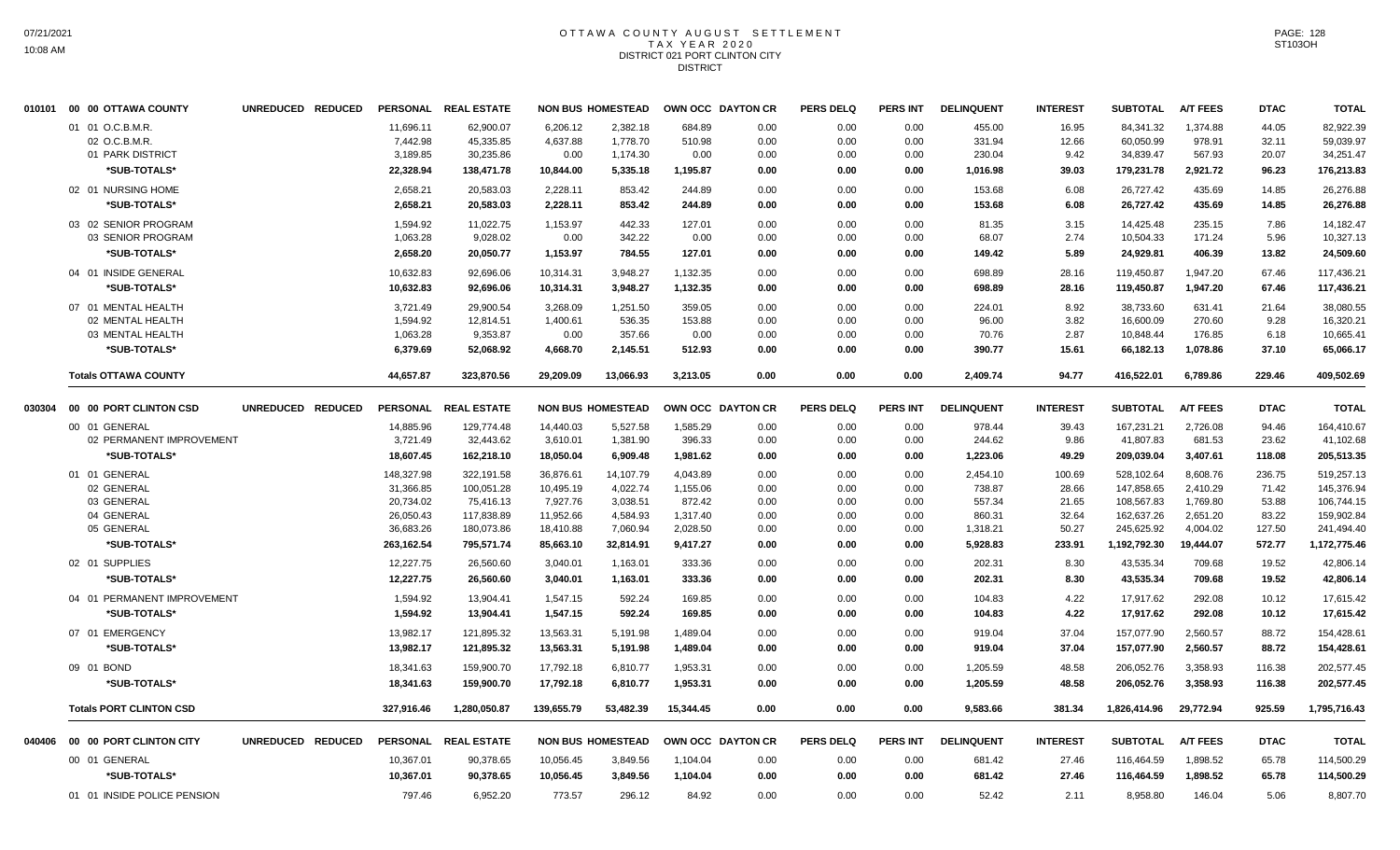#### OTTAWA COUNTY AUGUST SETTLEMENT T A X Y E A R 2 0 2 0 DISTRICT 021 PORT CLINTON CITY **DISTRICT**

| 040406  | 00 00 PORT CLINTON CITY                  | <b>UNREDUCED</b><br><b>REDUCED</b> | <b>PERSONAL</b> | <b>REAL ESTATE</b> |            | <b>NON BUS HOMESTEAD</b> | OWN OCC DAYTON CR        |      | <b>PERS DELQ</b> | <b>PERS INT</b> | <b>DELINQUENT</b> | <b>INTEREST</b> | <b>SUBTOTAL</b> | <b>A/T FEES</b> | <b>DTAC</b> | <b>TOTAL</b> |
|---------|------------------------------------------|------------------------------------|-----------------|--------------------|------------|--------------------------|--------------------------|------|------------------|-----------------|-------------------|-----------------|-----------------|-----------------|-------------|--------------|
|         | *SUB-TOTALS*<br>01                       |                                    | 797.46          | 6,952.20           | 773.57     | 296.12                   | 84.92                    | 0.00 | 0.00             | 0.00            | 52.42             | 2.11            | 8.958.80        | 146.04          | 5.06        | 8,807.70     |
|         | 02 01 FIRE & EMS                         |                                    | 10,101.19       | 82,534.31          | 9,009.74   | 3,450.31                 | 989.91                   | 0.00 | 0.00             | 0.00            | 618.06            | 24.60           | 106,728.12      | 1,739.81        | 59.69       | 104,928.62   |
|         | *SUB-TOTALS*                             |                                    | 10,101.19       | 82,534.31          | 9,009.74   | 3,450.31                 | 989.91                   | 0.00 | 0.00             | 0.00            | 618.06            | 24.60           | 106,728.12      | 1,739.81        | 59.69       | 104,928.62   |
|         | <b>Totals PORT CLINTON CITY</b>          |                                    | 21,265.66       | 179.865.16         | 19.839.76  | 7.595.99                 | 2.178.87                 | 0.00 | 0.00             | 0.00            | 1.351.90          | 54.17           | 232,151.51      | 3.784.37        | 130.53      | 228,236.61   |
| 050502  | 00 00 VANGUARD JVS                       | <b>UNREDUCED</b><br><b>REDUCED</b> | <b>PERSONAL</b> | <b>REAL ESTATE</b> |            | <b>NON BUS HOMESTEAD</b> | <b>OWN OCC DAYTON CR</b> |      | <b>PERS DELQ</b> | <b>PERS INT</b> | <b>DELINQUENT</b> | <b>INTEREST</b> | <b>SUBTOTAL</b> | <b>A/T FEES</b> | <b>DTAC</b> | <b>TOTAL</b> |
|         | 01 01 GENERAL                            |                                    | 8.506.26        | 74,156.85          | 8.251.45   | 3,158.62                 | 905.88                   | 0.00 | 0.00             | 0.00            | 559.12            | 22.53           | 95.560.71       | 1.557.77        | 53.98       | 93,948.96    |
|         | *SUB-TOTALS*                             |                                    | 8,506.26        | 74,156.85          | 8,251.45   | 3,158.62                 | 905.88                   | 0.00 | 0.00             | 0.00            | 559.12            | 22.53           | 95,560.71       | 1,557.77        | 53.98       | 93,948.96    |
|         | <b>Totals VANGUARD JVS</b>               |                                    | 8,506.26        | 74,156.85          | 8,251.45   | 3,158.62                 | 905.88                   | 0.00 | 0.00             | 0.00            | 559.12            | 22.53           | 95,560.71       | 1,557.77        | 53.98       | 93,948.96    |
| 060605  | 00 00 IDA RUPP LIBRARY TAX               | <b>UNREDUCED</b><br><b>REDUCED</b> | <b>PERSONAL</b> | <b>REAL ESTATE</b> |            | <b>NON BUS HOMESTEAD</b> | <b>OWN OCC DAYTON CR</b> |      | <b>PERS DELQ</b> | <b>PERS INT</b> | <b>DELINQUENT</b> | <b>INTEREST</b> | <b>SUBTOTAL</b> | <b>A/T FEES</b> | <b>DTAC</b> | <b>TOTAL</b> |
|         | 01 05 IDA RUPP LIBRARY TAX               |                                    | 4.253.13        | 40,022.48          | 0.00       | 1,553.27                 | 0.00                     | 0.00 | 0.00             | 0.00            | 304.42            | 12.46           | 46.145.76       | 752.24          | 26.57       | 45,366.95    |
|         | *SUB-TOTALS*                             |                                    | 4,253.13        | 40,022.48          | 0.00       | 1,553.27                 | 0.00                     | 0.00 | 0.00             | 0.00            | 304.42            | 12.46           | 46,145.76       | 752.24          | 26.57       | 45,366.95    |
|         | <b>Totals IDA RUPP LIBRARY TAX</b>       |                                    | 4.253.13        | 40.022.48          | 0.00       | 1.553.27                 | 0.00                     | 0.00 | 0.00             | 0.00            | 304.42            | 12.46           | 46,145.76       | 752.24          | 26.57       | 45,366.95    |
| 0707061 | 00 00 PORT CLINTON CITY NON UN UNREDUCED | <b>REDUCED</b>                     | <b>PERSONAL</b> | <b>REAL ESTATE</b> |            | <b>NON BUS HOMESTEAD</b> | <b>OWN OCC DAYTON CR</b> |      | <b>PERS DELQ</b> | <b>PERS INT</b> | <b>DELINQUENT</b> | <b>INTEREST</b> | <b>SUBTOTAL</b> | <b>A/T FEES</b> | <b>DTAC</b> | <b>TOTAL</b> |
|         | 01 01 INSIDE GENERAL NON UNIFORM         |                                    | 10,367.01       | 90,378.65          | 10,056.45  | 3,849.56                 | 1.104.04                 | 0.00 | 0.00             | 0.00            | 681.42            | 27.46           | 116.464.59      | 1,898.52        | 65.78       | 114,500.29   |
|         | 02 INSIDE POLICE PENSION NON U           |                                    | 797.51          | 6,952.21           | 773.57     | 296.13                   | 84.93                    | 0.00 | 0.00             | 0.00            | 52.39             | 2.13            | 8,958.87        | 146.04          | 5.06        | 8,807.77     |
|         | *SUB-TOTALS*                             |                                    | 11,164.52       | 97,330.86          | 10,830.02  | 4,145.69                 | 1,188.97                 | 0.00 | 0.00             | 0.00            | 733.81            | 29.59           | 125,423.46      | 2.044.56        | 70.84       | 123,308.06   |
|         | <b>Totals PORT CLINTON CITY NON UN</b>   |                                    | 11,164.52       | 97,330.86          | 10.830.02  | 4.145.69                 | 1.188.97                 | 0.00 | 0.00             | 0.00            | 733.81            | 29.59           | 125.423.46      | 2.044.56        | 70.84       | 123,308.06   |
|         | <b>PORT CLINTON CITY</b>                 |                                    |                 |                    |            |                          |                          |      |                  |                 |                   |                 |                 |                 |             |              |
|         | <b>DISTRICT TOTALS</b>                   |                                    | 417,763.90      | 1,995,296.78       | 207,786.11 | 83,002.89                | 22,831.22                | 0.00 | 0.00             | 0.00            | 14,942.65         | 594.86          | 2,742,218.41    | 44,701.74       | 1,436.97    | 2,696,079.70 |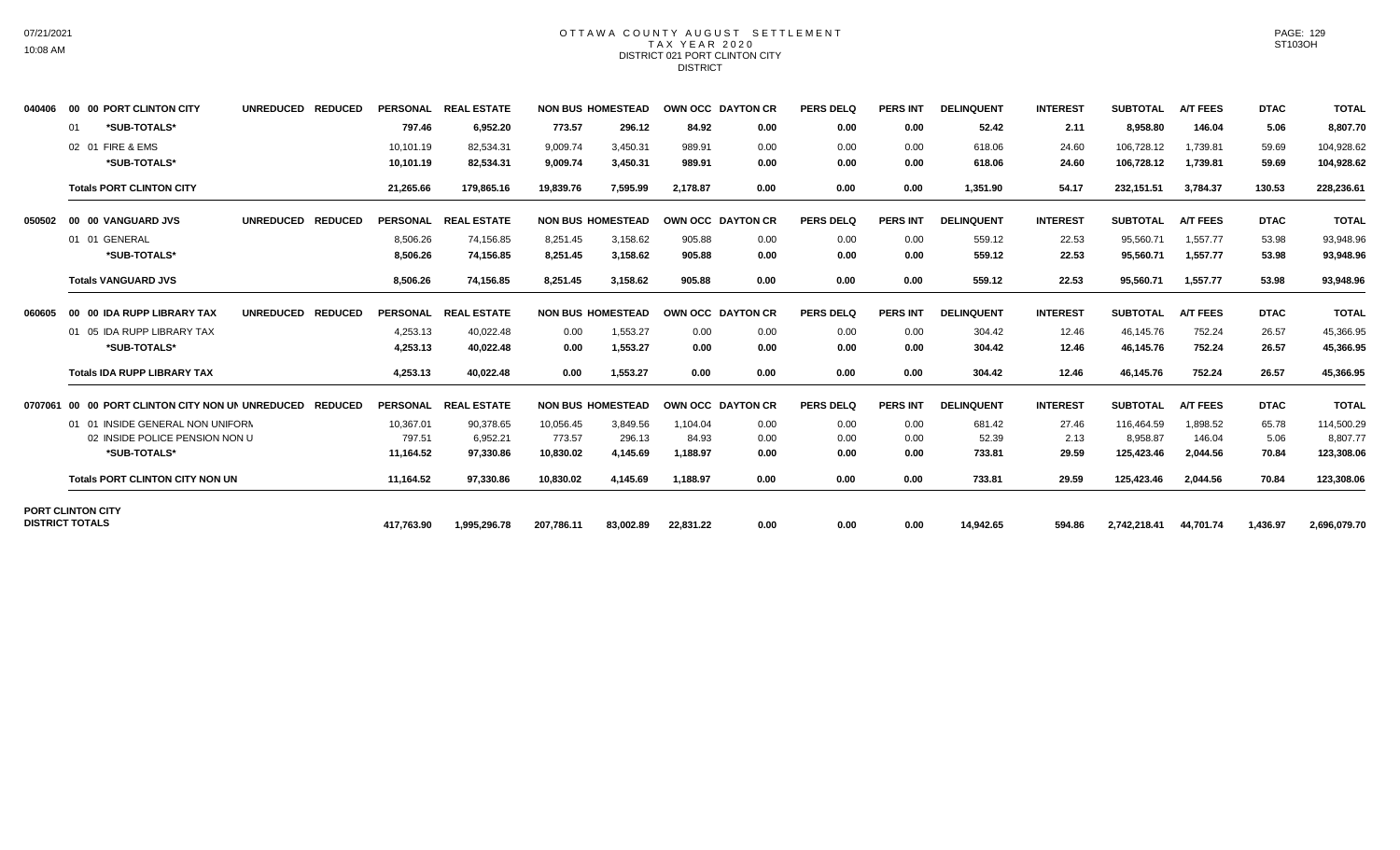# OTTAWA COUNTY AUGUST SETTLEMENT T A X Y E A R 2 0 2 0 DISTRICT 022 NORTH BASS TAX CODE A

| 010101 | 00 00 OTTAWA COUNTY                | <b>UNREDUCED</b> | <b>REDUCED</b> | <b>PERSONAL</b> | <b>REAL ESTATE</b> | <b>NON BUS HOMESTEAD</b> |       |       | OWN OCC DAYTON CR | <b>PERS DELQ</b> | <b>PERS INT</b> | <b>DELINQUENT</b> | <b>INTEREST</b> | <b>SUBTOTAL</b> | A/T FEES        | <b>DTAC</b> | <b>TOTAL</b> |
|--------|------------------------------------|------------------|----------------|-----------------|--------------------|--------------------------|-------|-------|-------------------|------------------|-----------------|-------------------|-----------------|-----------------|-----------------|-------------|--------------|
|        | 01 01 O.C.B.M.R.                   | 2.200000         | 1.203400       | 0.00            | 256.34             | 41.11                    | 14.06 | 2.96  | 0.00              | 0.00             | 0.00            | 0.00              | 0.00            | 314.47          | 5.13            | 0.00        | 309.34       |
|        | 02 O.C.B.M.R.                      | 1.400000         | 0.899310       | 0.00            | 191.57             | 30.72                    | 10.51 | 2.21  | 0.00              | 0.00             | 0.00            | 0.00              | 0.00            | 235.01          | 3.83            | 0.00        | 231.18       |
|        | 01 PARK DISTRICT                   | 0.600000         | 0.594840       | 0.00            | 141.93             | 0.00                     | 6.95  | 0.00  | 0.00              | 0.00             | 0.00            | 0.00              | 0.00            | 148.88          | 2.43            | 0.00        | 146.45       |
|        | *SUB-TOTALS*                       | 4.200000         | 2.697550       | 0.00            | 589.84             | 71.83                    | 31.52 | 5.17  | 0.00              | 0.00             | 0.00            | 0.00              | 0.00            | 698.36          | 11.39           | 0.00        | 686.97       |
|        | 02 01 NURSING HOME                 | 0.500000         | 0.432043       | 0.00            | 92.03              | 14.76                    | 5.05  | 1.06  | 0.00              | 0.00             | 0.00            | 0.00              | 0.00            | 112.90          | 1.84            | 0.00        | 111.06       |
|        | *SUB-TOTALS*                       | 0.500000         | 0.432043       | 0.00            | 92.03              | 14.76                    | 5.05  | 1.06  | 0.00              | 0.00             | 0.00            | 0.00              | 0.00            | 112.90          | 1.84            | 0.00        | 111.06       |
|        | 03 02 SENIOR PROGRAM               | 0.300000         | 0.223762       | 0.00            | 47.66              | 7.64                     | 2.61  | 0.55  | 0.00              | 0.00             | 0.00            | 0.00              | 0.00            | 58.46           | 0.95            | 0.00        | 57.51        |
|        | 03 SENIOR PROGRAM                  | 0.200000         | 0.173250       | 0.00            | 41.34              | 0.00                     | 2.02  | 0.00  | 0.00              | 0.00             | 0.00            | 0.00              | 0.00            | 43.36           | 0.71            | 0.00        | 42.65        |
|        | *SUB-TOTALS*                       | 0.500000         | 0.397012       | 0.00            | 89.00              | 7.64                     | 4.63  | 0.55  | 0.00              | 0.00             | 0.00            | 0.00              | 0.00            | 101.82          | 1.66            | 0.00        | 100.16       |
|        | 04 01 INSIDE GENERAL               | 2.000000         | 2.000000       | 0.00            | 426.03             | 68.32                    | 23.37 | 4.92  | 0.00              | 0.00             | 0.00            | 0.00              | 0.00            | 522.64          | 8.52            | 0.00        | 514.12       |
|        | *SUB-TOTALS*                       | 2.000000         | 2.000000       | 0.00            | 426.03             | 68.32                    | 23.37 | 4.92  | 0.00              | 0.00             | 0.00            | 0.00              | 0.00            | 522.64          | 8.52            | 0.00        | 514.12       |
|        | 07 01 MENTAL HEALTH                | 0.700000         | 0.633701       | 0.00            | 134.99             | 21.65                    | 7.41  | 1.56  | 0.00              | 0.00             | 0.00            | 0.00              | 0.00            | 165.61          | 2.70            | 0.00        | 162.91       |
|        | 02 MENTAL HEALTH                   | 0.300000         | 0.271586       | 0.00            | 57.85              | 9.28                     | 3.17  | 0.67  | 0.00              | 0.00             | 0.00            | 0.00              | 0.00            | 70.97           | 1.16            | 0.00        | 69.81        |
|        | 03 MENTAL HEALTH                   | 0.200000         | 0.181100       | 0.00            | 43.21              | 0.00                     | 2.12  | 0.00  | 0.00              | 0.00             | 0.00            | 0.00              | 0.00            | 45.33           | 0.74            | 0.00        | 44.59        |
|        | *SUB-TOTALS*                       | 1.200000         | 1.086387       | 0.00            | 236.05             | 30.93                    | 12.70 | 2.23  | 0.00              | 0.00             | 0.00            | 0.00              | 0.00            | 281.91          | 4.60            | 0.00        | 277.31       |
|        | <b>Totals OTTAWA COUNTY</b>        | 8.400000         | 6.612992       | 0.00            | 1,432.95           | 193.48                   | 77.27 | 13.93 | 0.00              | 0.00             | 0.00            | 0.00              | 0.00            | 1,717.63        | 28.01           | 0.00        | 1,689.62     |
|        | 02021801 00 00 PUT IN BAY EXC CORP | <b>UNREDUCED</b> | <b>REDUCED</b> | <b>PERSONAL</b> | <b>REAL ESTATE</b> | <b>NON BUS HOMESTEAD</b> |       |       | OWN OCC DAYTON CR | <b>PERS DELQ</b> | <b>PERS INT</b> | <b>DELINQUENT</b> | <b>INTEREST</b> | <b>SUBTOTAL</b> | <b>A/T FEES</b> | <b>DTAC</b> | <b>TOTAL</b> |
|        | 01 01 GENERAL                      | 1.500000         | 1.009415       | 0.00            | 215.02             | 34.48                    | 11.80 | 2.48  | 0.00              | 0.00             | 0.00            | 0.00              | 0.00            | 263.78          | 4.30            | 0.00        | 259.48       |
|        | 03 ROADS                           | 0.800000         | 0.797368       | 0.00            | 190.25             | 0.00                     | 9.32  | 0.00  | 0.00              | 0.00             | 0.00            | 0.00              | 0.00            | 199.57          | 3.25            | 0.00        | 196.32       |
|        | *SUB-TOTALS*                       | 2.300000         | 1.806783       | 0.00            | 405.27             | 34.48                    | 21.12 | 2.48  | 0.00              | 0.00             | 0.00            | 0.00              | 0.00            | 463.35          | 7.55            | 0.00        | 455.80       |
|        | 02 01 ROADS                        | 3.000000         | 0.117192       | 0.00            | 24.96              | 4.00                     | 1.37  | 0.29  | 0.00              | 0.00             | 0.00            | 0.00              | 0.00            | 30.62           | 0.50            | 0.00        | 30.12        |
|        | 02 ROADS                           | 1.000000         | 0.100548       | 0.00            | 21.42              | 3.43                     | 1.18  | 0.25  | 0.00              | 0.00             | 0.00            | 0.00              | 0.00            | 26.28           | 0.43            | 0.00        | 25.85        |
|        | *SUB-TOTALS*                       | 4.000000         | 0.217740       | 0.00            | 46.38              | 7.43                     | 2.55  | 0.54  | 0.00              | 0.00             | 0.00            | 0.00              | 0.00            | 56.90           | 0.93            | 0.00        | 55.97        |
|        | 03 01 CEMETERY                     | 0.450000         | 0.410909       | 0.00            | 98.04              | 0.00                     | 4.80  | 0.00  | 0.00              | 0.00             | 0.00            | 0.00              | 0.00            | 102.84          | 1.68            | 0.00        | 101.16       |
|        | *SUB-TOTALS*                       | 0.450000         | 0.410909       | 0.00            | 98.04              | 0.00                     | 4.80  | 0.00  | 0.00              | 0.00             | 0.00            | 0.00              | 0.00            | 102.84          | 1.68            | 0.00        | 101.16       |
|        | 04 01 DOCTOR'S RESIDENCE           | 0.250000         | 0.228498       | 0.00            | 54.52              | 0.00                     | 2.67  | 0.00  | 0.00              | 0.00             | 0.00            | 0.00              | 0.00            | 57.19           | 0.93            | 0.00        | 56.26        |
|        | *SUB-TOTALS*                       | 0.250000         | 0.228498       | 0.00            | 54.52              | 0.00                     | 2.67  | 0.00  | 0.00              | 0.00             | 0.00            | 0.00              | 0.00            | 57.19           | 0.93            | 0.00        | 56.26        |
|        | 05 01 EMS                          | 1.300000         | 1.187069       | 0.00            | 283.23             | 0.00                     | 13.87 | 0.00  | 0.00              | 0.00             | 0.00            | 0.00              | 0.00            | 297.10          | 4.84            | 0.00        | 292.26       |
|        | *SUB-TOTALS*                       | 1.300000         | 1.187069       | 0.00            | 283.23             | 0.00                     | 13.87 | 0.00  | 0.00              | 0.00             | 0.00            | 0.00              | 0.00            | 297.10          | 4.84            | 0.00        | 292.26       |
|        | 06 01 INSIDE GENERAL               | 0.300000         | 0.300000       | 0.00            | 63.90              | 10.25                    | 3.51  | 0.74  | 0.00              | 0.00             | 0.00            | 0.00              | 0.00            | 78.40           | 1.28            | 0.00        | 77.12        |
|        | *SUB-TOTALS*                       | 0.300000         | 0.300000       | 0.00            | 63.90              | 10.25                    | 3.51  | 0.74  | 0.00              | 0.00             | 0.00            | 0.00              | 0.00            | 78.40           | 1.28            | 0.00        | 77.12        |
|        | 07 02 INSIDE ROADS                 | 1.200000         | 1.200000       | 0.00            | 255.62             | 40.99                    | 14.02 | 2.95  | 0.00              | 0.00             | 0.00            | 0.00              | 0.00            | 313.58          | 5.11            | 0.00        | 308.47       |
|        | *SUB-TOTALS*                       | 1.200000         | 1.200000       | 0.00            | 255.62             | 40.99                    | 14.02 | 2.95  | 0.00              | 0.00             | 0.00            | 0.00              | 0.00            | 313.58          | 5.11            | 0.00        | 308.47       |
|        | 08 03 EMERGENCY MEDICAL            | 0.750000         | 0.517263       | 0.00            | 110.18             | 17.67                    | 6.04  | 1.27  | 0.00              | 0.00             | 0.00            | 0.00              | 0.00            | 135.16          | 2.20            | 0.00        | 132.96       |
|        | *SUB-TOTALS*                       | 0.750000         | 0.517263       | 0.00            | 110.18             | 17.67                    | 6.04  | 1.27  | 0.00              | 0.00             | 0.00            | 0.00              | 0.00            | 135.16          | 2.20            | 0.00        | 132.96       |
|        | <b>Totals PUT IN BAY EXC CORP</b>  | 10.550000        | 5.868262       | 0.00            | 1,317.14           | 110.82                   | 68.58 | 7.98  | 0.00              | 0.00             | 0.00            | 0.00              | 0.00            | 1,504.52        | 24.52           | 0.00        | 1,480.00     |
| 030307 | 00 00 NORTH BASS LSD               | <b>UNREDUCED</b> | <b>REDUCED</b> | <b>PERSONAL</b> | <b>REAL ESTATE</b> | <b>NON BUS HOMESTEAD</b> |       |       | OWN OCC DAYTON CR | <b>PERS DELQ</b> | <b>PERS INT</b> | <b>DELINQUENT</b> | <b>INTEREST</b> | <b>SUBTOTAL</b> | <b>A/T FEES</b> | <b>DTAC</b> | <b>TOTAL</b> |
|        |                                    |                  |                |                 |                    |                          |       |       |                   |                  |                 |                   |                 |                 |                 |             |              |
|        | 00 01 GENERAL                      | 5.600000         | 5.600000       | 0.00            | 1,192.88           | 191.31                   | 65.44 | 13.78 | 0.00              | 0.00             | 0.00            | 0.00              | 0.00            | 1,463.41        | 23.86           | 0.00        | 1,439.55     |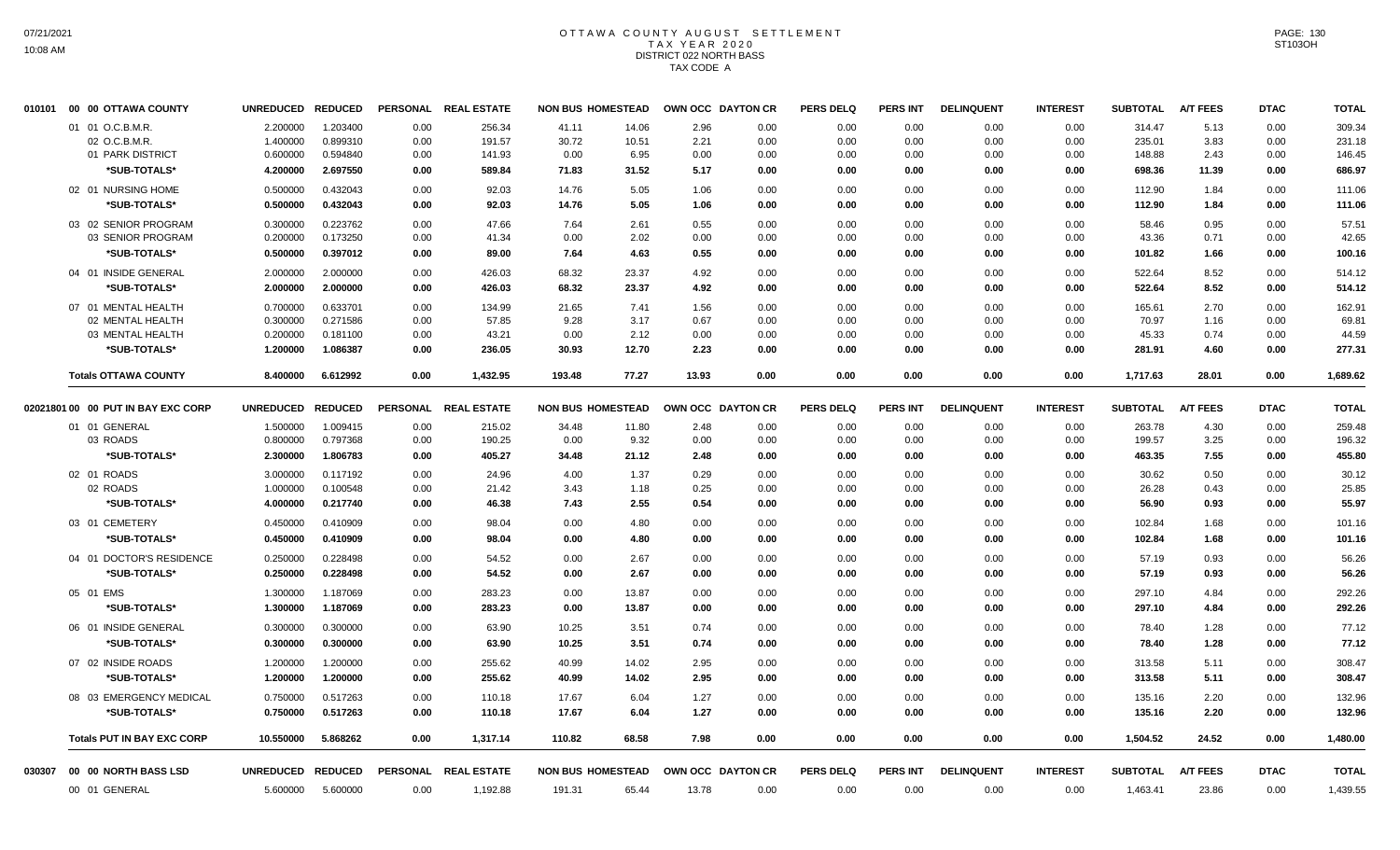## OTTAWA COUNTY AUGUST SETTLEMENT T A X Y E A R 2 0 2 0 DISTRICT 022 NORTH BASS TAX CODE A

| 030307            | 00 00 NORTH BASS LSD                     | <b>UNREDUCED</b> | <b>REDUCED</b>      |                 | PERSONAL REAL ESTATE | <b>NON BUS HOMESTEAD</b> |        | OWN OCC DAYTON CR |      | <b>PERS DELQ</b> | <b>PERS INT</b> | <b>DELINQUENT</b> | <b>INTEREST</b> | <b>SUBTOTAL</b> | <b>A/T FEES</b> | <b>DTAC</b> | <b>TOTAL</b> |
|-------------------|------------------------------------------|------------------|---------------------|-----------------|----------------------|--------------------------|--------|-------------------|------|------------------|-----------------|-------------------|-----------------|-----------------|-----------------|-------------|--------------|
|                   | *SUB-TOTALS*<br>$00 \,$                  | 5.600000         | 5.600000            | 0.00            | 1,192.88             | 191.31                   | 65.44  | 13.78             | 0.00 | 0.00             | 0.00            | 0.00              | 0.00            | 1,463.41        | 23.86           | 0.00        | 1,439.55     |
|                   | 01 01 GENERAL                            | 13.000000        | 13.000000           | 0.00            | 2.769.20             | 444.11                   | 151.92 | 32.00             | 0.00 | 0.00             | 0.00            | 0.00              | 0.00            | 3,397.23        | 55.38           | 0.00        | 3.341.85     |
|                   | *SUB-TOTALS*                             | 13.000000        | 13.000000           | 0.00            | 2,769.20             | 444.11                   | 151.92 | 32.00             | 0.00 | 0.00             | 0.00            | 0.00              | 0.00            | 3,397.23        | 55.38           | 0.00        | 3,341.85     |
|                   | <b>Totals NORTH BASS LSD</b>             | 18.600000        | 18.600000           | 0.00            | 3,962.08             | 635.42                   | 217.36 | 45.78             | 0.00 | 0.00             | 0.00            | 0.00              | 0.00            | 4,860.64        | 79.24           | 0.00        | 4,781.40     |
| 060605            | 00 00 IDA RUPP LIBRARY TAX               | <b>UNREDUCED</b> | <b>REDUCED</b>      | <b>PERSONAL</b> | <b>REAL ESTATE</b>   | <b>NON BUS HOMESTEAD</b> |        | OWN OCC DAYTON CR |      | <b>PERS DELQ</b> | <b>PERS INT</b> | <b>DELINQUENT</b> | <b>INTEREST</b> | <b>SUBTOTAL</b> | <b>A/T FEES</b> | <b>DTAC</b> | <b>TOTAL</b> |
|                   | 01 05 IDA RUPP LIBRARY TAX               | 0.800000         | 0.786794            | 0.00            | 187.73               | 0.00                     | 9.19   | 0.00              | 0.00 | 0.00             | 0.00            | 0.00              | 0.00            | 196.92          | 3.21            | 0.00        | 193.71       |
|                   | *SUB-TOTALS*                             | 0.800000         | 0.786794            | 0.00            | 187.73               | 0.00                     | 9.19   | 0.00              | 0.00 | 0.00             | 0.00            | 0.00              | 0.00            | 196.92          | 3.21            | 0.00        | 193.71       |
|                   | <b>Totals IDA RUPP LIBRARY TAX</b>       | 0.800000         | 0.786794            | 0.00            | 187.73               | 0.00                     | 9.19   | 0.00              | 0.00 | 0.00             | 0.00            | 0.00              | 0.00            | 196.92          | 3.21            | 0.00        | 193.71       |
| 060606            | 00 00 PIB - NORTH BASS                   | <b>UNREDUCED</b> | <b>REDUCED</b>      |                 | PERSONAL REAL ESTATE | <b>NON BUS HOMESTEAD</b> |        | OWN OCC DAYTON CR |      | <b>PERS DELQ</b> | <b>PERS INT</b> | <b>DELINQUENT</b> | <b>INTEREST</b> | <b>SUBTOTAL</b> | <b>A/T FEES</b> | <b>DTAC</b> | <b>TOTAL</b> |
|                   | 01 01 REFUSE                             | 3.000000         | 2.748126            | 0.00            | 585.39               | 93.88                    | 32.11  | 6.76              | 0.00 | 0.00             | 0.00            | 0.00              | 0.00            | 718.14          | 11.71           | 0.00        | 706.43       |
|                   | *SUB-TOTALS*                             | 3.000000         | 2.748126            | 0.00            | 585.39               | 93.88                    | 32.11  | 6.76              | 0.00 | 0.00             | 0.00            | 0.00              | 0.00            | 718.14          | 11.71           | 0.00        | 706.43       |
|                   | <b>Totals PIB - NORTH BASS</b>           | 3.000000         | 2.748126            | 0.00            | 585.39               | 93.88                    | 32.11  | 6.76              | 0.00 | 0.00             | 0.00            | 0.00              | 0.00            | 718.14          | 11.71           | 0.00        | 706.43       |
| 080802            | 00 00 PUT IN BAY PARK DISTRICT UNREDUCED |                  | <b>REDUCED</b>      | <b>PERSONAL</b> | <b>REAL ESTATE</b>   | <b>NON BUS HOMESTEAD</b> |        | OWN OCC DAYTON CR |      | <b>PERS DELQ</b> | <b>PERS INT</b> | <b>DELINQUENT</b> | <b>INTEREST</b> | <b>SUBTOTAL</b> | <b>A/T FEES</b> | <b>DTAC</b> | <b>TOTAL</b> |
|                   | 01 01 GENERAL FUND                       | 0.700000         | 0.700000            | 0.00            | 149.11               | 23.91                    | 8.18   | 1.72              | 0.00 | 0.00             | 0.00            | 0.00              | 0.00            | 182.92          | 2.98            | 0.00        | 179.94       |
|                   | *SUB-TOTALS*                             | 0.700000         | 0.700000            | 0.00            | 149.11               | 23.91                    | 8.18   | 1.72              | 0.00 | 0.00             | 0.00            | 0.00              | 0.00            | 182.92          | 2.98            | 0.00        | 179.94       |
|                   | <b>Totals PUT IN BAY PARK DISTRICT</b>   | 0.700000         | 0.700000            | 0.00            | 149.11               | 23.91                    | 8.18   | 1.72              | 0.00 | 0.00             | 0.00            | 0.00              | 0.00            | 182.92          | 2.98            | 0.00        | 179.94       |
| 080805            | 00 00 PIB PORT AUTHORITY                 | <b>UNREDUCED</b> | <b>REDUCED</b>      | <b>PERSONAL</b> | <b>REAL ESTATE</b>   | <b>NON BUS HOMESTEAD</b> |        | OWN OCC DAYTON CR |      | <b>PERS DELO</b> | <b>PERS INT</b> | <b>DELINQUENT</b> | <b>INTEREST</b> | <b>SUBTOTAL</b> | <b>A/T FEES</b> | <b>DTAC</b> | <b>TOTAL</b> |
|                   | 08 00 PIB PORT AUTHORITY                 | 0.450000         | 0.410909            | 0.00            | 87.55                | 14.07                    | 4.82   | 1.04              | 0.00 | 0.00             | 0.00            | 0.00              | 0.00            | 107.48          | 1.75            | 0.00        | 105.73       |
|                   | *SUB-TOTALS*                             | 0.450000         | 0.410909            | 0.00            | 87.55                | 14.07                    | 4.82   | 1.04              | 0.00 | 0.00             | 0.00            | 0.00              | 0.00            | 107.48          | 1.75            | 0.00        | 105.73       |
|                   | <b>Totals PIB PORT AUTHORITY</b>         | 0.450000         | 0.410909            | 0.00            | 87.55                | 14.07                    | 4.82   | 1.04              | 0.00 | 0.00             | 0.00            | 0.00              | 0.00            | 107.48          | 1.75            | 0.00        | 105.73       |
| <b>NORTH BASS</b> | <b>TAX CODE A TOTALS</b>                 |                  | 42.500000 35.727083 | 0.00            | 7,721.95             | 1,071.58                 | 417.51 | 77.21             | 0.00 | 0.00             | 0.00            | 0.00              | 0.00            | 9,288.25        | 151.42          | 0.00        | 9,136.83     |
|                   |                                          |                  |                     |                 |                      |                          |        |                   |      |                  |                 |                   |                 |                 |                 |             |              |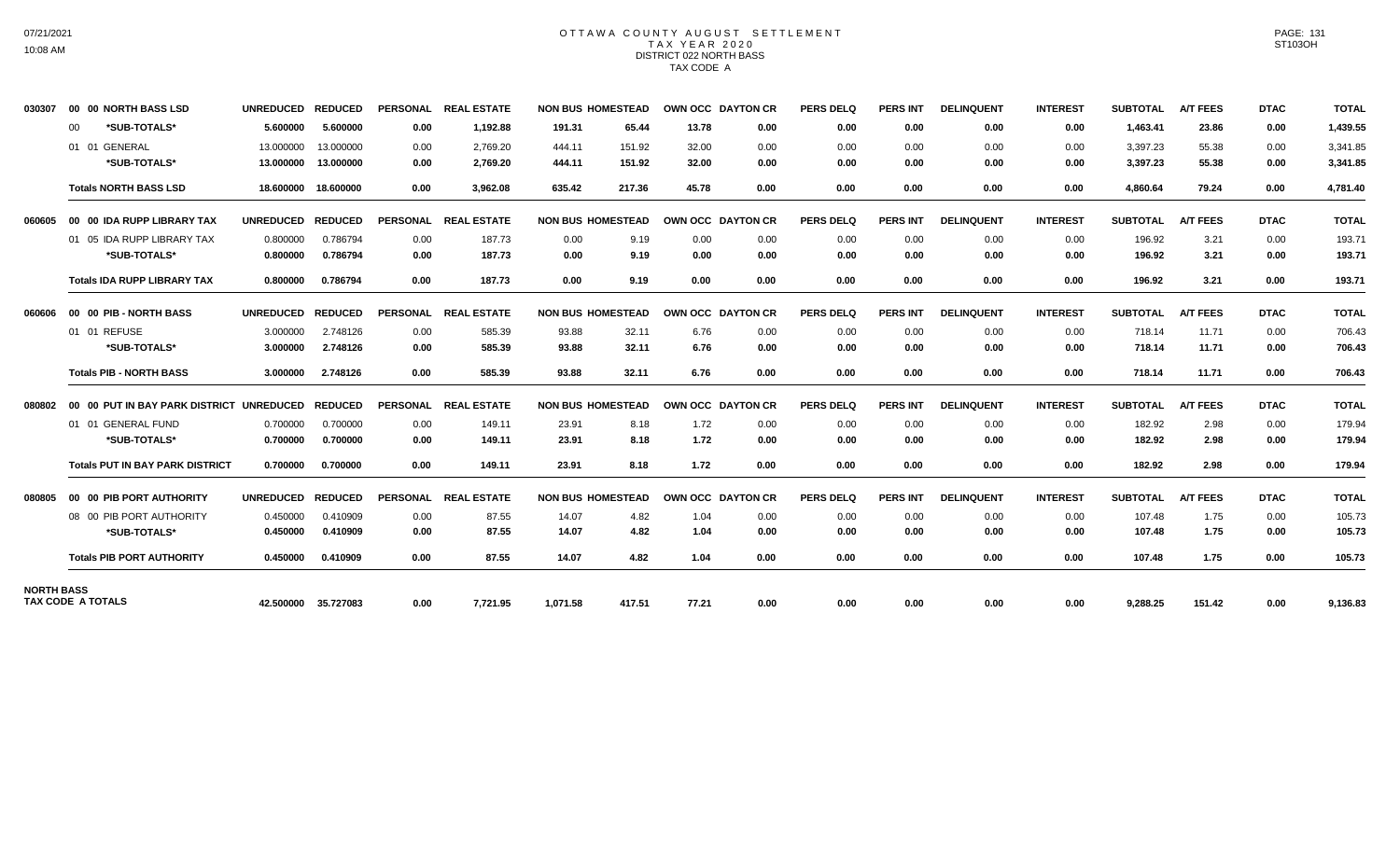# OTTAWA COUNTY AUGUST SETTLEMENT T A X Y E A R 2 0 2 0 DISTRICT 022 NORTH BASS TAX CODE B

| 010101 | 00 00 OTTAWA COUNTY                | <b>UNREDUCED</b> | <b>REDUCED</b> | <b>PERSONAL</b> | <b>REAL ESTATE</b> | <b>NON BUS HOMESTEAD</b> |      |      | OWN OCC DAYTON CR | <b>PERS DELQ</b> | <b>PERS INT</b> | <b>DELINQUENT</b> | <b>INTEREST</b> | <b>SUBTOTAL</b> | <b>A/T FEES</b> | <b>DTAC</b> | <b>TOTAL</b> |
|--------|------------------------------------|------------------|----------------|-----------------|--------------------|--------------------------|------|------|-------------------|------------------|-----------------|-------------------|-----------------|-----------------|-----------------|-------------|--------------|
|        | 01 01 O.C.B.M.R.                   | 2.200000         | 1.883836       | 97.17           | 0.00               | 0.00                     | 0.00 | 0.00 | 0.00              | 0.00             | 0.00            | 0.00              | 0.00            | 97.17           | 1.58            | 0.00        | 95.59        |
|        | 02 O.C.B.M.R.                      | 1.400000         | 1.248331       | 61.84           | 0.00               | 0.00                     | 0.00 | 0.00 | 0.00              | 0.00             | 0.00            | 0.00              | 0.00            | 61.84           | 1.01            | 0.00        | 60.83        |
|        | 01 PARK DISTRICT                   | 0.600000         | 0.595592       | 26.50           | 0.00               | 0.00                     | 0.00 | 0.00 | 0.00              | 0.00             | 0.00            | 0.00              | 0.00            | 26.50           | 0.43            | 0.00        | 26.07        |
|        | *SUB-TOTALS*                       | 4.200000         | 3.727759       | 185.51          | 0.00               | 0.00                     | 0.00 | 0.00 | 0.00              | 0.00             | 0.00            | 0.00              | 0.00            | 185.51          | 3.02            | 0.00        | 182.49       |
|        | 02 01 NURSING HOME                 | 0.500000         | 0.485399       | 22.09           | 0.00               | 0.00                     | 0.00 | 0.00 | 0.00              | 0.00             | 0.00            | 0.00              | 0.00            | 22.09           | 0.36            | 0.00        | 21.73        |
|        | *SUB-TOTALS*                       | 0.500000         | 0.485399       | 22.09           | 0.00               | 0.00                     | 0.00 | 0.00 | 0.00              | 0.00             | 0.00            | 0.00              | 0.00            | 22.09           | 0.36            | 0.00        | 21.73        |
|        | 03 02 SENIOR PROGRAM               | 0.300000         | 0.286012       | 13.25           | 0.00               | 0.00                     | 0.00 | 0.00 | 0.00              | 0.00             | 0.00            | 0.00              | 0.00            | 13.25           | 0.22            | 0.00        | 13.03        |
|        | 03 SENIOR PROGRAM                  | 0.200000         | 0.194640       | 8.83            | 0.00               | 0.00                     | 0.00 | 0.00 | 0.00              | 0.00             | 0.00            | 0.00              | 0.00            | 8.83            | 0.14            | 0.00        | 8.69         |
|        | *SUB-TOTALS*                       | 0.500000         | 0.480652       | 22.08           | 0.00               | 0.00                     | 0.00 | 0.00 | 0.00              | 0.00             | 0.00            | 0.00              | 0.00            | 22.08           | 0.36            | 0.00        | 21.72        |
|        | 04 01 INSIDE GENERAL               | 2.000000         | 2.000000       | 88.34           | 0.00               | 0.00                     | 0.00 | 0.00 | 0.00              | 0.00             | 0.00            | 0.00              | 0.00            | 88.34           | 1.44            | 0.00        | 86.90        |
|        | *SUB-TOTALS*                       | 2.000000         | 2.000000       | 88.34           | 0.00               | 0.00                     | 0.00 | 0.00 | 0.00              | 0.00             | 0.00            | 0.00              | 0.00            | 88.34           | 1.44            | 0.00        | 86.90        |
|        | 07 01 MENTAL HEALTH                | 0.700000         | 0.684293       | 30.92           | 0.00               | 0.00                     | 0.00 | 0.00 | 0.00              | 0.00             | 0.00            | 0.00              | 0.00            | 30.92           | 0.50            | 0.00        | 30.42        |
|        | 02 MENTAL HEALTH                   | 0.300000         | 0.293268       | 13.25           | 0.00               | 0.00                     | 0.00 | 0.00 | 0.00              | 0.00             | 0.00            | 0.00              | 0.00            | 13.25           | 0.22            | 0.00        | 13.03        |
|        | 03 MENTAL HEALTH                   | 0.200000         | 0.195512       | 8.83            | 0.00               | 0.00                     | 0.00 | 0.00 | 0.00              | 0.00             | 0.00            | 0.00              | 0.00            | 8.83            | 0.14            | 0.00        | 8.69         |
|        | *SUB-TOTALS*                       | 1.200000         | 1.173073       | 53.00           | 0.00               | 0.00                     | 0.00 | 0.00 | 0.00              | 0.00             | 0.00            | 0.00              | 0.00            | 53.00           | 0.86            | 0.00        | 52.14        |
|        | <b>Totals OTTAWA COUNTY</b>        | 8.400000         | 7.866883       | 371.02          | 0.00               | 0.00                     | 0.00 | 0.00 | 0.00              | 0.00             | 0.00            | 0.00              | 0.00            | 371.02          | 6.04            | 0.00        | 364.98       |
|        | 02021801 00 00 PUT IN BAY EXC CORP | <b>UNREDUCED</b> | <b>REDUCED</b> | <b>PERSONAL</b> | <b>REAL ESTATE</b> | <b>NON BUS HOMESTEAD</b> |      |      | OWN OCC DAYTON CR | <b>PERS DELQ</b> | <b>PERS INT</b> | <b>DELINQUENT</b> | <b>INTEREST</b> | <b>SUBTOTAL</b> | <b>A/T FEES</b> | <b>DTAC</b> | <b>TOTAL</b> |
|        | 01 01 GENERAL                      | 1.500000         | 1.146869       | 66.26           | 0.00               | 0.00                     | 0.00 | 0.00 | 0.00              | 0.00             | 0.00            | 0.00              | 0.00            | 66.26           | 1.08            | 0.00        | 65.18        |
|        | 03 ROADS                           | 0.800000         | 0.792380       | 35.34           | 0.00               | 0.00                     | 0.00 | 0.00 | 0.00              | 0.00             | 0.00            | 0.00              | 0.00            | 35.34           | 0.58            | 0.00        | 34.76        |
|        | *SUB-TOTALS*                       | 2.300000         | 1.939249       | 101.60          | 0.00               | 0.00                     | 0.00 | 0.00 | 0.00              | 0.00             | 0.00            | 0.00              | 0.00            | 101.60          | 1.66            | 0.00        | 99.94        |
|        | 02 01 ROADS                        | 3.000000         | 0.234663       | 132.51          | 0.00               | 0.00                     | 0.00 | 0.00 | 0.00              | 0.00             | 0.00            | 0.00              | 0.00            | 132.51          | 2.16            | 0.00        | 130.35       |
|        | 02 ROADS                           | 1.000000         | 0.140944       | 44.17           | 0.00               | 0.00                     | 0.00 | 0.00 | 0.00              | 0.00             | 0.00            | 0.00              | 0.00            | 44.17           | 0.72            | 0.00        | 43.45        |
|        | *SUB-TOTALS*                       | 4.000000         | 0.375607       | 176.68          | 0.00               | 0.00                     | 0.00 | 0.00 | 0.00              | 0.00             | 0.00            | 0.00              | 0.00            | 176.68          | 2.88            | 0.00        | 173.80       |
|        | 03 01 CEMETERY                     | 0.450000         | 0.423106       | 19.88           | 0.00               | 0.00                     | 0.00 | 0.00 | 0.00              | 0.00             | 0.00            | 0.00              | 0.00            | 19.88           | 0.32            | 0.00        | 19.56        |
|        | *SUB-TOTALS*                       | 0.450000         | 0.423106       | 19.88           | 0.00               | 0.00                     | 0.00 | 0.00 | 0.00              | 0.00             | 0.00            | 0.00              | 0.00            | 19.88           | 0.32            | 0.00        | 19.56        |
|        | 04 01 DOCTOR'S RESIDENCE           | 0.250000         | 0.237097       | 11.04           | 0.00               | 0.00                     | 0.00 | 0.00 | 0.00              | 0.00             | 0.00            | 0.00              | 0.00            | 11.04           | 0.18            | 0.00        | 10.86        |
|        | *SUB-TOTALS*                       | 0.250000         | 0.237097       | 11.04           | 0.00               | 0.00                     | 0.00 | 0.00 | 0.00              | 0.00             | 0.00            | 0.00              | 0.00            | 11.04           | 0.18            | 0.00        | 10.86        |
|        | 05 01 EMS                          | 1.300000         | 1.222306       | 57.42           | 0.00               | 0.00                     | 0.00 | 0.00 | 0.00              | 0.00             | 0.00            | 0.00              | 0.00            | 57.42           | 0.94            | 0.00        | 56.48        |
|        | *SUB-TOTALS*                       | 1.300000         | 1.222306       | 57.42           | 0.00               | 0.00                     | 0.00 | 0.00 | 0.00              | 0.00             | 0.00            | 0.00              | 0.00            | 57.42           | 0.94            | 0.00        | 56.48        |
|        | 06 01 INSIDE GENERAL               | 0.300000         | 0.300000       | 13.25           | 0.00               | 0.00                     | 0.00 | 0.00 | 0.00              | 0.00             | 0.00            | 0.00              | 0.00            | 13.25           | 0.22            | 0.00        | 13.03        |
|        | *SUB-TOTALS*                       | 0.300000         | 0.300000       | 13.25           | 0.00               | 0.00                     | 0.00 | 0.00 | 0.00              | 0.00             | 0.00            | 0.00              | 0.00            | 13.25           | 0.22            | 0.00        | 13.03        |
|        | 07 02 INSIDE ROADS                 | 1.200000         | 1.200000       | 53.00           | 0.00               | 0.00                     | 0.00 | 0.00 | 0.00              | 0.00             | 0.00            | 0.00              | 0.00            | 53.00           | 0.86            | 0.00        | 52.14        |
|        | *SUB-TOTALS*                       | 1.200000         | 1.200000       | 53.00           | 0.00               | 0.00                     | 0.00 | 0.00 | 0.00              | 0.00             | 0.00            | 0.00              | 0.00            | 53.00           | 0.86            | 0.00        | 52.14        |
|        | 08 03 EMERGENCY MEDICAL            | 0.750000         | 0.584279       | 33.13           | 0.00               | 0.00                     | 0.00 | 0.00 | 0.00              | 0.00             | 0.00            | 0.00              | 0.00            | 33.13           | 0.54            | 0.00        | 32.59        |
|        | *SUB-TOTALS*                       | 0.750000         | 0.584279       | 33.13           | 0.00               | 0.00                     | 0.00 | 0.00 | 0.00              | 0.00             | 0.00            | 0.00              | 0.00            | 33.13           | 0.54            | 0.00        | 32.59        |
|        | <b>Totals PUT IN BAY EXC CORP</b>  | 10.550000        | 6.281644       | 466.00          | 0.00               | 0.00                     | 0.00 | 0.00 | 0.00              | 0.00             | 0.00            | 0.00              | 0.00            | 466.00          | 7.60            | 0.00        | 458.40       |
| 030307 | 00 00 NORTH BASS LSD               | <b>UNREDUCED</b> | <b>REDUCED</b> | <b>PERSONAL</b> | <b>REAL ESTATE</b> | <b>NON BUS HOMESTEAD</b> |      |      | OWN OCC DAYTON CR | <b>PERS DELQ</b> | <b>PERS INT</b> | <b>DELINQUENT</b> | <b>INTEREST</b> | <b>SUBTOTAL</b> | <b>A/T FEES</b> | <b>DTAC</b> | <b>TOTAL</b> |
|        |                                    |                  |                |                 |                    |                          |      |      |                   |                  |                 |                   |                 |                 |                 |             |              |
|        | 00 01 GENERAL                      | 5.600000         | 5.600000       | 247.35          | 0.00               | 0.00                     | 0.00 | 0.00 | 0.00              | 0.00             | 0.00            | 0.00              | 0.00            | 247.35          | 4.03            | 0.00        | 243.32       |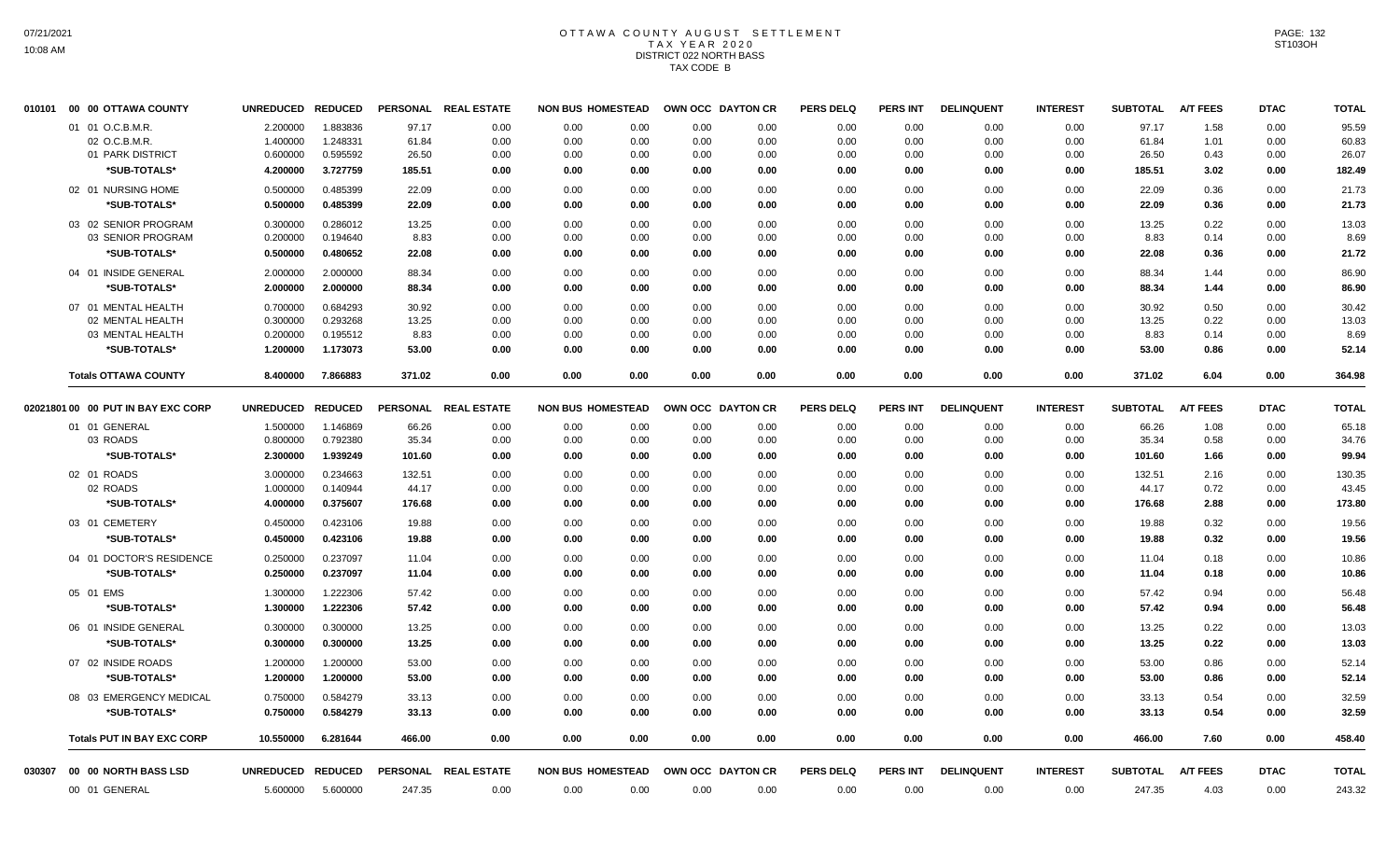## OTTAWA COUNTY AUGUST SETTLEMENT T A X Y E A R 2 0 2 0 DISTRICT 022 NORTH BASS TAX CODE B

| 030307            | 00 00 NORTH BASS LSD                     | <b>UNREDUCED</b> | <b>REDUCED</b>      |                 | PERSONAL REAL ESTATE | <b>NON BUS HOMESTEAD</b> | OWN OCC DAYTON CR        |      | <b>PERS DELQ</b> | <b>PERS INT</b> | <b>DELINQUENT</b> | <b>INTEREST</b> | <b>SUBTOTAL</b> | <b>A/T FEES</b> | <b>DTAC</b> | <b>TOTAL</b> |
|-------------------|------------------------------------------|------------------|---------------------|-----------------|----------------------|--------------------------|--------------------------|------|------------------|-----------------|-------------------|-----------------|-----------------|-----------------|-------------|--------------|
|                   | *SUB-TOTALS*<br>00                       | 5.600000         | 5.600000            | 247.35          | 0.00                 | 0.00<br>0.00             | 0.00                     | 0.00 | 0.00             | 0.00            | 0.00              | 0.00            | 247.35          | 4.03            | 0.00        | 243.32       |
|                   | 01 01 GENERAL                            | 13.000000        | 13.000000           | 574.21          | 0.00                 | 0.00<br>0.00             | 0.00                     | 0.00 | 0.00             | 0.00            | 0.00              | 0.00            | 574.21          | 9.36            | 0.00        | 564.85       |
|                   | *SUB-TOTALS*                             | 13.000000        | 13.000000           | 574.21          | 0.00                 | 0.00<br>0.00             | 0.00                     | 0.00 | 0.00             | 0.00            | 0.00              | 0.00            | 574.21          | 9.36            | 0.00        | 564.85       |
|                   | <b>Totals NORTH BASS LSD</b>             | 18.600000        | 18.600000           | 821.56          | 0.00                 | 0.00<br>0.00             | 0.00                     | 0.00 | 0.00             | 0.00            | 0.00              | 0.00            | 821.56          | 13.39           | 0.00        | 808.17       |
| 060605            | 00 00 IDA RUPP LIBRARY TAX               | <b>UNREDUCED</b> | <b>REDUCED</b>      |                 | PERSONAL REAL ESTATE | <b>NON BUS HOMESTEAD</b> | <b>OWN OCC DAYTON CR</b> |      | <b>PERS DELQ</b> | <b>PERS INT</b> | <b>DELINQUENT</b> | <b>INTEREST</b> | <b>SUBTOTAL</b> | <b>A/T FEES</b> | <b>DTAC</b> | <b>TOTAL</b> |
|                   | 01 05 IDA RUPP LIBRARY TAX               | 0.800000         | 0.790610            | 35.34           | 0.00                 | 0.00<br>0.00             | 0.00                     | 0.00 | 0.00             | 0.00            | 0.00              | 0.00            | 35.34           | 0.58            | 0.00        | 34.76        |
|                   | *SUB-TOTALS*                             | 0.800000         | 0.790610            | 35.34           | 0.00                 | 0.00<br>0.00             | 0.00                     | 0.00 | 0.00             | 0.00            | 0.00              | 0.00            | 35.34           | 0.58            | 0.00        | 34.76        |
|                   | <b>Totals IDA RUPP LIBRARY TAX</b>       | 0.800000         | 0.790610            | 35.34           | 0.00                 | 0.00<br>0.00             | 0.00                     | 0.00 | 0.00             | 0.00            | 0.00              | 0.00            | 35.34           | 0.58            | 0.00        | 34.76        |
| 060606            | 00 00 PIB - NORTH BASS                   | <b>UNREDUCED</b> | <b>REDUCED</b>      |                 | PERSONAL REAL ESTATE | <b>NON BUS HOMESTEAD</b> | <b>OWN OCC DAYTON CR</b> |      | <b>PERS DELQ</b> | <b>PERS INT</b> | <b>DELINQUENT</b> | <b>INTEREST</b> | <b>SUBTOTAL</b> | <b>A/T FEES</b> | <b>DTAC</b> | <b>TOTAL</b> |
|                   | 01 01 REFUSE                             | 3.000000         | 3.000000            | 132.51          | 0.00                 | 0.00<br>0.00             | 0.00                     | 0.00 | 0.00             | 0.00            | 0.00              | 0.00            | 132.51          | 2.16            | 0.00        | 130.35       |
|                   | *SUB-TOTALS*                             | 3.000000         | 3.000000            | 132.51          | 0.00                 | 0.00<br>0.00             | 0.00                     | 0.00 | 0.00             | 0.00            | 0.00              | 0.00            | 132.51          | 2.16            | 0.00        | 130.35       |
|                   | <b>Totals PIB - NORTH BASS</b>           | 3.000000         | 3.000000            | 132.51          | 0.00                 | 0.00<br>0.00             | 0.00                     | 0.00 | 0.00             | 0.00            | 0.00              | 0.00            | 132.51          | 2.16            | 0.00        | 130.35       |
| 080802            | 00 00 PUT IN BAY PARK DISTRICT UNREDUCED |                  | <b>REDUCED</b>      | <b>PERSONAL</b> | <b>REAL ESTATE</b>   | <b>NON BUS HOMESTEAD</b> | OWN OCC DAYTON CR        |      | <b>PERS DELQ</b> | <b>PERS INT</b> | <b>DELINQUENT</b> | <b>INTEREST</b> | <b>SUBTOTAL</b> | <b>A/T FEES</b> | <b>DTAC</b> | <b>TOTAL</b> |
|                   | 01 01 GENERAL FUND                       | 0.700000         | 0.700000            | 30.92           | 0.00                 | 0.00<br>0.00             | 0.00                     | 0.00 | 0.00             | 0.00            | 0.00              | 0.00            | 30.92           | 0.50            | 0.00        | 30.42        |
|                   | *SUB-TOTALS*                             | 0.700000         | 0.700000            | 30.92           | 0.00                 | 0.00<br>0.00             | 0.00                     | 0.00 | 0.00             | 0.00            | 0.00              | 0.00            | 30.92           | 0.50            | 0.00        | 30.42        |
|                   | <b>Totals PUT IN BAY PARK DISTRICT</b>   | 0.700000         | 0.700000            | 30.92           | 0.00                 | 0.00<br>0.00             | 0.00                     | 0.00 | 0.00             | 0.00            | 0.00              | 0.00            | 30.92           | 0.50            | 0.00        | 30.42        |
| 080805            | 00 00 PIB PORT AUTHORITY                 | <b>UNREDUCED</b> | <b>REDUCED</b>      | <b>PERSONAL</b> | <b>REAL ESTATE</b>   | <b>NON BUS HOMESTEAD</b> | OWN OCC DAYTON CR        |      | PERS DELQ        | <b>PERS INT</b> | <b>DELINQUENT</b> | <b>INTEREST</b> | <b>SUBTOTAL</b> | <b>A/T FEES</b> | <b>DTAC</b> | <b>TOTAL</b> |
|                   | 08 00 PIB PORT AUTHORITY                 | 0.450000         | 0.423106            | 19.88           | 0.00                 | 0.00<br>0.00             | 0.00                     | 0.00 | 0.00             | 0.00            | 0.00              | 0.00            | 19.88           | 0.32            | 0.00        | 19.56        |
|                   | *SUB-TOTALS*                             | 0.450000         | 0.423106            | 19.88           | 0.00                 | 0.00<br>0.00             | 0.00                     | 0.00 | 0.00             | 0.00            | 0.00              | 0.00            | 19.88           | 0.32            | 0.00        | 19.56        |
|                   | <b>Totals PIB PORT AUTHORITY</b>         | 0.450000         | 0.423106            | 19.88           | 0.00                 | 0.00<br>0.00             | 0.00                     | 0.00 | 0.00             | 0.00            | 0.00              | 0.00            | 19.88           | 0.32            | 0.00        | 19.56        |
| <b>NORTH BASS</b> |                                          |                  |                     |                 |                      |                          |                          |      |                  |                 |                   |                 |                 |                 |             |              |
|                   | <b>TAX CODE B TOTALS</b>                 |                  | 42.500000 37.662243 | 1.877.23        | 0.00                 | 0.00<br>0.00             | 0.00                     | 0.00 | 0.00             | 0.00            | 0.00              | 0.00            | 1.877.23        | 30.59           | 0.00        | 1.846.64     |

PAGE: 133 ST103OH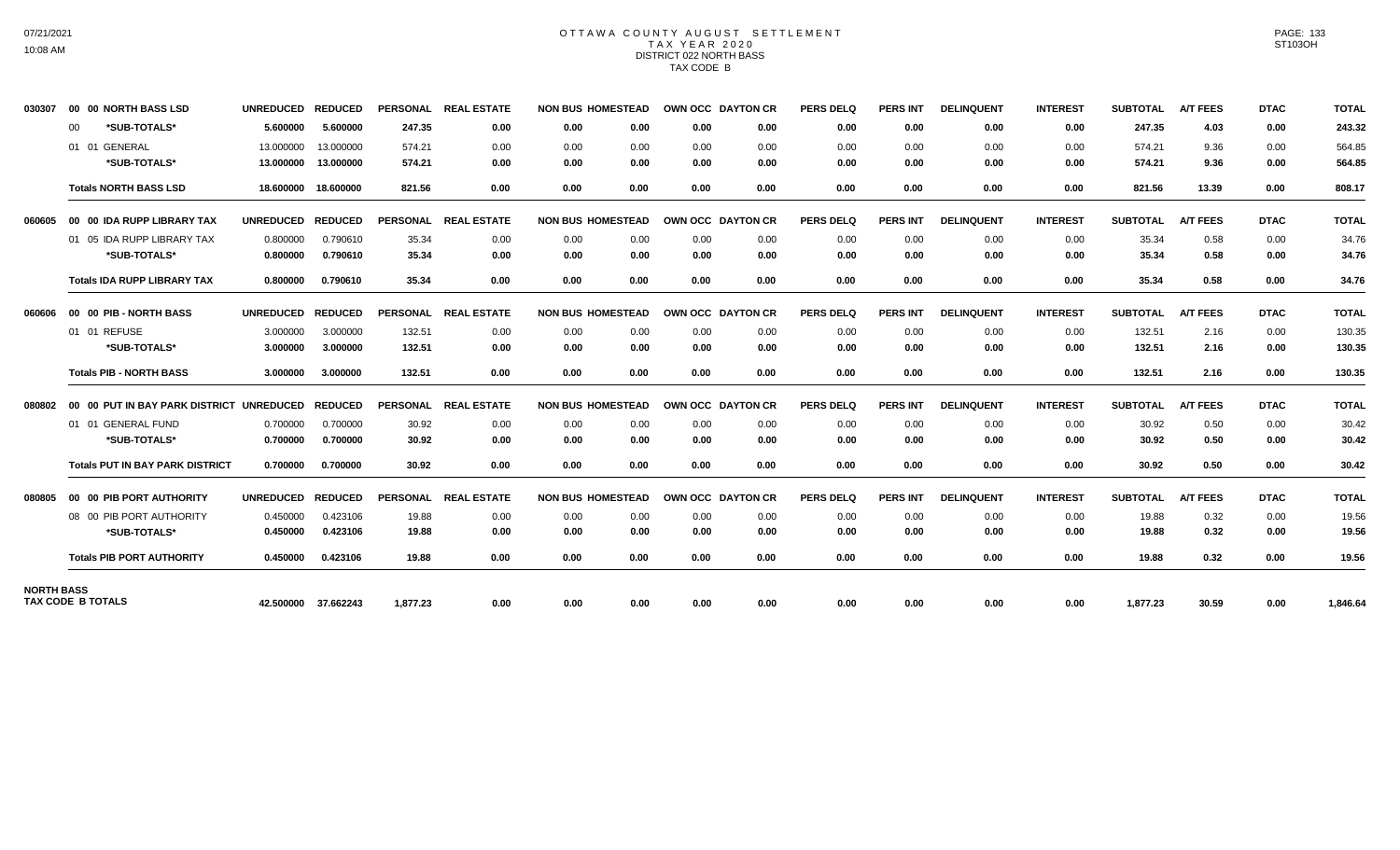## OTTAWA COUNTY AUGUST SETTLEMENT T A X Y E A R 2 0 2 0 DISTRICT 022 NORTH BASS DISTRICT

|        | 010101 00 00 OTTAWA COUNTY         | UNREDUCED REDUCED |                | PERSONAL REAL ESTATE | <b>NON BUS HOMESTEAD</b> |                |              | OWN OCC DAYTON CR | <b>PERS DELQ</b> | <b>PERS INT</b> | <b>DELINQUENT</b> | <b>INTEREST</b> | <b>SUBTOTAL</b>  | <b>A/T FEES</b> | <b>DTAC</b>  | <b>TOTAL</b>     |
|--------|------------------------------------|-------------------|----------------|----------------------|--------------------------|----------------|--------------|-------------------|------------------|-----------------|-------------------|-----------------|------------------|-----------------|--------------|------------------|
|        | 01 01 O.C.B.M.R.<br>02 O.C.B.M.R.  |                   | 97.17<br>61.84 | 256.34<br>191.57     | 41.11<br>30.72           | 14.06<br>10.51 | 2.96<br>2.21 | 0.00<br>0.00      | 0.00<br>0.00     | 0.00<br>0.00    | 0.00<br>0.00      | 0.00<br>0.00    | 411.64<br>296.85 | 6.71<br>4.84    | 0.00<br>0.00 | 404.93<br>292.01 |
|        | 01 PARK DISTRICT                   |                   | 26.50          | 141.93               | 0.00                     | 6.95           | 0.00         | 0.00              | 0.00             | 0.00            | 0.00              | 0.00            | 175.38           | 2.86            | 0.00         | 172.52           |
|        | *SUB-TOTALS*                       |                   | 185.51         | 589.84               | 71.83                    | 31.52          | 5.17         | 0.00              | 0.00             | 0.00            | 0.00              | 0.00            | 883.87           | 14.41           | 0.00         | 869.46           |
|        | 02 01 NURSING HOME                 |                   | 22.09          | 92.03                | 14.76                    | 5.05           | 1.06         | 0.00              | 0.00             | 0.00            | 0.00              | 0.00            | 134.99           | 2.20            | 0.00         | 132.79           |
|        | *SUB-TOTALS*                       |                   | 22.09          | 92.03                | 14.76                    | 5.05           | 1.06         | 0.00              | 0.00             | 0.00            | 0.00              | 0.00            | 134.99           | 2.20            | 0.00         | 132.79           |
|        | 03 02 SENIOR PROGRAM               |                   | 13.25          | 47.66                | 7.64                     | 2.61           | 0.55         | 0.00              | 0.00             | 0.00            | 0.00              | 0.00            | 71.71            | 1.17            | 0.00         | 70.54            |
|        | 03 SENIOR PROGRAM                  |                   | 8.83           | 41.34                | 0.00                     | 2.02           | 0.00         | 0.00              | 0.00             | 0.00            | 0.00              | 0.00            | 52.19            | 0.85            | 0.00         | 51.34            |
|        | *SUB-TOTALS*                       |                   | 22.08          | 89.00                | 7.64                     | 4.63           | 0.55         | 0.00              | 0.00             | 0.00            | 0.00              | 0.00            | 123.90           | 2.02            | 0.00         | 121.88           |
|        | 04 01 INSIDE GENERAL               |                   | 88.34          | 426.03               | 68.32                    | 23.37          | 4.92         | 0.00              | 0.00             | 0.00            | 0.00              | 0.00            | 610.98           | 9.96            | 0.00         | 601.02           |
|        | *SUB-TOTALS*                       |                   | 88.34          | 426.03               | 68.32                    | 23.37          | 4.92         | 0.00              | 0.00             | 0.00            | 0.00              | 0.00            | 610.98           | 9.96            | 0.00         | 601.02           |
|        | 07 01 MENTAL HEALTH                |                   | 30.92          | 134.99               | 21.65                    | 7.41           | 1.56         | 0.00              | 0.00             | 0.00            | 0.00              | 0.00            | 196.53           | 3.20            | 0.00         | 193.33           |
|        | 02 MENTAL HEALTH                   |                   | 13.25          | 57.85                | 9.28                     | 3.17           | 0.67         | 0.00              | 0.00             | 0.00            | 0.00              | 0.00            | 84.22            | 1.38            | 0.00         | 82.84            |
|        | 03 MENTAL HEALTH<br>*SUB-TOTALS*   |                   | 8.83<br>53.00  | 43.21<br>236.05      | 0.00<br>30.93            | 2.12<br>12.70  | 0.00<br>2.23 | 0.00<br>0.00      | 0.00<br>0.00     | 0.00<br>0.00    | 0.00<br>0.00      | 0.00<br>0.00    | 54.16<br>334.91  | 0.88<br>5.46    | 0.00<br>0.00 | 53.28<br>329.45  |
|        |                                    |                   |                |                      |                          |                |              |                   |                  |                 |                   |                 |                  |                 |              |                  |
|        | <b>Totals OTTAWA COUNTY</b>        |                   | 371.02         | 1,432.95             | 193.48                   | 77.27          | 13.93        | 0.00              | 0.00             | 0.00            | 0.00              | 0.00            | 2,088.65         | 34.05           | 0.00         | 2,054.60         |
|        | 02021801 00 00 PUT IN BAY EXC CORP | UNREDUCED REDUCED |                | PERSONAL REAL ESTATE | <b>NON BUS HOMESTEAD</b> |                |              | OWN OCC DAYTON CR | <b>PERS DELQ</b> | <b>PERS INT</b> | <b>DELINQUENT</b> | <b>INTEREST</b> | <b>SUBTOTAL</b>  | <b>A/T FEES</b> | <b>DTAC</b>  | <b>TOTAL</b>     |
|        | 01 01 GENERAL                      |                   | 66.26          | 215.02               | 34.48                    | 11.80          | 2.48         | 0.00              | 0.00             | 0.00            | 0.00              | 0.00            | 330.04           | 5.38            | 0.00         | 324.66           |
|        | 03 ROADS                           |                   | 35.34          | 190.25               | 0.00                     | 9.32           | 0.00         | 0.00              | 0.00             | 0.00            | 0.00              | 0.00            | 234.91           | 3.83            | 0.00         | 231.08           |
|        | *SUB-TOTALS*                       |                   | 101.60         | 405.27               | 34.48                    | 21.12          | 2.48         | 0.00              | 0.00             | 0.00            | 0.00              | 0.00            | 564.95           | 9.21            | 0.00         | 555.74           |
|        | 02 01 ROADS                        |                   | 132.51         | 24.96                | 4.00                     | 1.37           | 0.29         | 0.00              | 0.00             | 0.00            | 0.00              | 0.00            | 163.13           | 2.66            | 0.00         | 160.47           |
|        | 02 ROADS                           |                   | 44.17          | 21.42                | 3.43                     | 1.18           | 0.25         | 0.00              | 0.00             | 0.00            | 0.00              | 0.00            | 70.45            | 1.15            | 0.00         | 69.30            |
|        | *SUB-TOTALS*                       |                   | 176.68         | 46.38                | 7.43                     | 2.55           | 0.54         | 0.00              | 0.00             | 0.00            | 0.00              | 0.00            | 233.58           | 3.81            | 0.00         | 229.77           |
|        | 03 01 CEMETERY                     |                   | 19.88          | 98.04                | 0.00                     | 4.80           | 0.00         | 0.00              | 0.00             | 0.00            | 0.00              | 0.00            | 122.72           | 2.00            | 0.00         | 120.72           |
|        | *SUB-TOTALS*                       |                   | 19.88          | 98.04                | 0.00                     | 4.80           | 0.00         | 0.00              | 0.00             | 0.00            | 0.00              | 0.00            | 122.72           | 2.00            | 0.00         | 120.72           |
|        | 04 01 DOCTOR'S RESIDENCE           |                   | 11.04          | 54.52                | 0.00                     | 2.67           | 0.00         | 0.00              | 0.00             | 0.00            | 0.00              | 0.00            | 68.23            | 1.11            | 0.00         | 67.12            |
|        | *SUB-TOTALS*                       |                   | 11.04          | 54.52                | 0.00                     | 2.67           | 0.00         | 0.00              | 0.00             | 0.00            | 0.00              | 0.00            | 68.23            | 1.11            | 0.00         | 67.12            |
|        | 05 01 EMS                          |                   | 57.42          | 283.23               | 0.00                     | 13.87          | 0.00         | 0.00              | 0.00             | 0.00            | 0.00              | 0.00            | 354.52           | 5.78            | 0.00         | 348.74           |
|        | *SUB-TOTALS*                       |                   | 57.42          | 283.23               | 0.00                     | 13.87          | 0.00         | 0.00              | 0.00             | 0.00            | 0.00              | 0.00            | 354.52           | 5.78            | 0.00         | 348.74           |
|        | 06 01 INSIDE GENERAL               |                   | 13.25          | 63.90                | 10.25                    | 3.51           | 0.74         | 0.00              | 0.00             | 0.00            | 0.00              | 0.00            | 91.65            | 1.50            | 0.00         | 90.15            |
|        | *SUB-TOTALS*                       |                   | 13.25          | 63.90                | 10.25                    | 3.51           | 0.74         | 0.00              | 0.00             | 0.00            | 0.00              | 0.00            | 91.65            | 1.50            | 0.00         | 90.15            |
|        | 07 02 INSIDE ROADS                 |                   | 53.00          | 255.62               | 40.99                    | 14.02          | 2.95         | 0.00              | 0.00             | 0.00            | 0.00              | 0.00            | 366.58           | 5.97            | 0.00         | 360.61           |
|        | *SUB-TOTALS*                       |                   | 53.00          | 255.62               | 40.99                    | 14.02          | 2.95         | 0.00              | 0.00             | 0.00            | 0.00              | 0.00            | 366.58           | 5.97            | 0.00         | 360.61           |
|        | 08 03 EMERGENCY MEDICAL            |                   | 33.13          | 110.18               | 17.67                    | 6.04           | 1.27         | 0.00              | 0.00             | 0.00            | 0.00              | 0.00            | 168.29           | 2.74            | 0.00         | 165.55           |
|        | *SUB-TOTALS*                       |                   | 33.13          | 110.18               | 17.67                    | 6.04           | 1.27         | 0.00              | 0.00             | 0.00            | 0.00              | 0.00            | 168.29           | 2.74            | 0.00         | 165.55           |
|        | <b>Totals PUT IN BAY EXC CORP</b>  |                   | 466.00         | 1,317.14             | 110.82                   | 68.58          | 7.98         | 0.00              | 0.00             | 0.00            | 0.00              | 0.00            | 1,970.52         | 32.12           | 0.00         | 1,938.40         |
| 030307 | 00 00 NORTH BASS LSD               | UNREDUCED REDUCED |                | PERSONAL REAL ESTATE | <b>NON BUS HOMESTEAD</b> |                |              | OWN OCC DAYTON CR | <b>PERS DELQ</b> | PERS INT        | <b>DELINQUENT</b> | <b>INTEREST</b> | <b>SUBTOTAL</b>  | <b>A/T FEES</b> | <b>DTAC</b>  | <b>TOTAL</b>     |
|        | 00 01 GENERAL                      |                   | 247.35         | 1,192.88             | 191.31                   | 65.44          | 13.78        | 0.00              | 0.00             | 0.00            | 0.00              | 0.00            | 1,710.76         | 27.89           | 0.00         | 1,682.87         |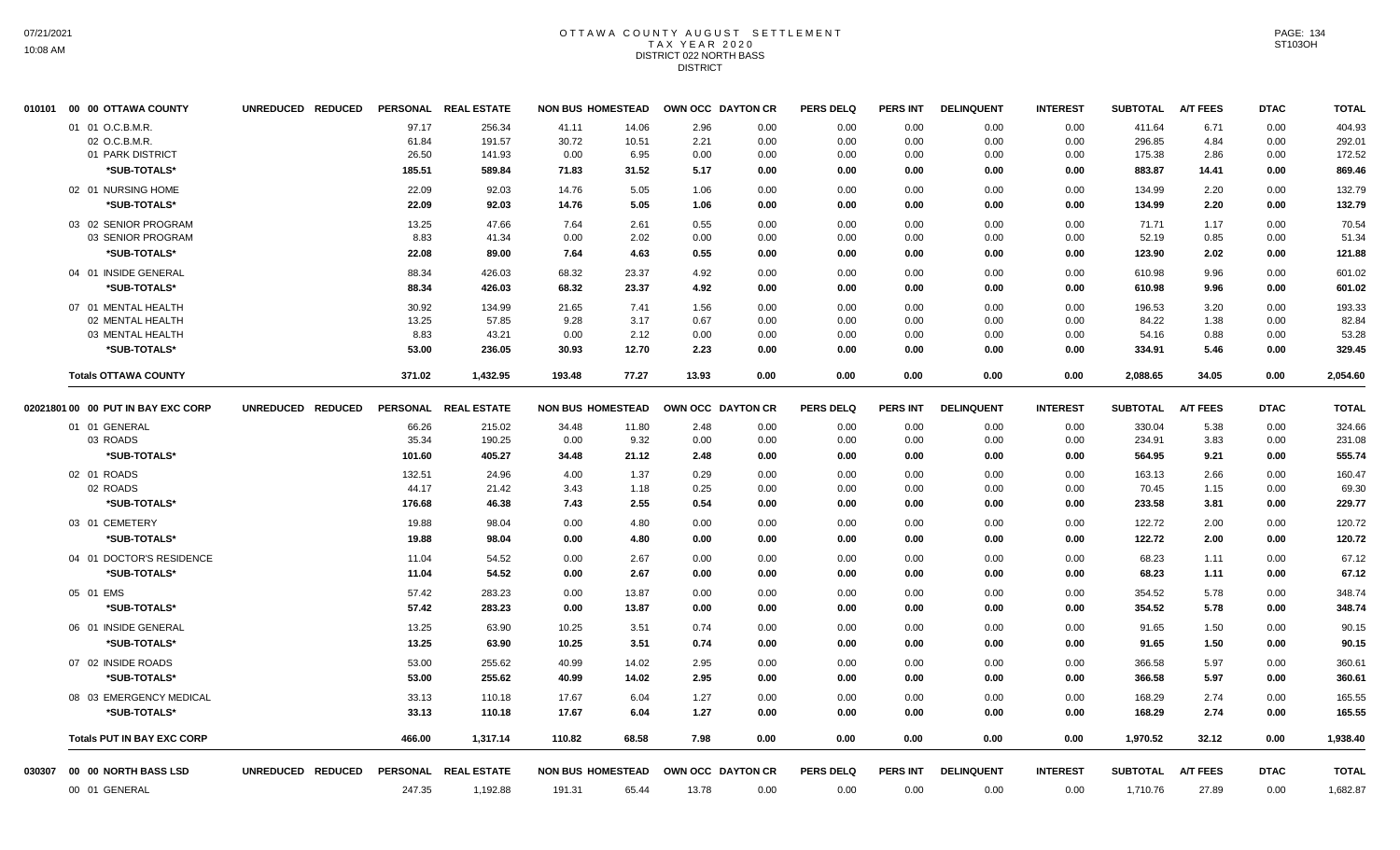### OTTAWA COUNTY AUGUST SETTLEMENT T A X Y E A R 2 0 2 0 DISTRICT 022 NORTH BASS DISTRICT

| 030307            | 00 00 NORTH BASS LSD                     | <b>UNREDUCED</b><br><b>REDUCED</b> |                 | PERSONAL REAL ESTATE | <b>NON BUS HOMESTEAD</b> |        | OWN OCC DAYTON CR        |      | <b>PERS DELQ</b> | <b>PERS INT</b> | <b>DELINQUENT</b> | <b>INTEREST</b> | <b>SUBTOTAL</b> | <b>A/T FEES</b> | <b>DTAC</b> | <b>TOTAL</b> |
|-------------------|------------------------------------------|------------------------------------|-----------------|----------------------|--------------------------|--------|--------------------------|------|------------------|-----------------|-------------------|-----------------|-----------------|-----------------|-------------|--------------|
|                   | *SUB-TOTALS*<br>$00 \,$                  |                                    | 247.35          | 1,192.88             | 191.31                   | 65.44  | 13.78                    | 0.00 | 0.00             | 0.00            | 0.00              | 0.00            | 1,710.76        | 27.89           | 0.00        | 1,682.87     |
|                   | 01 01 GENERAL                            |                                    | 574.21          | 2,769.20             | 444.11                   | 151.92 | 32.00                    | 0.00 | 0.00             | 0.00            | 0.00              | 0.00            | 3,971.44        | 64.74           | 0.00        | 3,906.70     |
|                   | *SUB-TOTALS*                             |                                    | 574.21          | 2.769.20             | 444.11                   | 151.92 | 32.00                    | 0.00 | 0.00             | 0.00            | 0.00              | 0.00            | 3,971.44        | 64.74           | 0.00        | 3,906.70     |
|                   | <b>Totals NORTH BASS LSD</b>             |                                    | 821.56          | 3,962.08             | 635.42                   | 217.36 | 45.78                    | 0.00 | 0.00             | 0.00            | 0.00              | 0.00            | 5,682.20        | 92.63           | 0.00        | 5,589.57     |
| 060605            | 00 00 IDA RUPP LIBRARY TAX               | <b>UNREDUCED</b><br><b>REDUCED</b> |                 | PERSONAL REAL ESTATE | <b>NON BUS HOMESTEAD</b> |        | <b>OWN OCC DAYTON CR</b> |      | <b>PERS DELQ</b> | <b>PERS INT</b> | <b>DELINQUENT</b> | <b>INTEREST</b> | <b>SUBTOTAL</b> | <b>A/T FEES</b> | <b>DTAC</b> | <b>TOTAL</b> |
|                   | 01 05 IDA RUPP LIBRARY TAX               |                                    | 35.34           | 187.73               | 0.00                     | 9.19   | 0.00                     | 0.00 | 0.00             | 0.00            | 0.00              | 0.00            | 232.26          | 3.79            | 0.00        | 228.47       |
|                   | *SUB-TOTALS*                             |                                    | 35.34           | 187.73               | 0.00                     | 9.19   | 0.00                     | 0.00 | 0.00             | 0.00            | 0.00              | 0.00            | 232.26          | 3.79            | 0.00        | 228.47       |
|                   | <b>Totals IDA RUPP LIBRARY TAX</b>       |                                    | 35.34           | 187.73               | 0.00                     | 9.19   | 0.00                     | 0.00 | 0.00             | 0.00            | 0.00              | 0.00            | 232.26          | 3.79            | 0.00        | 228.47       |
| 060606            | 00 00 PIB - NORTH BASS                   | UNREDUCED REDUCED                  |                 | PERSONAL REAL ESTATE | <b>NON BUS HOMESTEAD</b> |        | OWN OCC DAYTON CR        |      | <b>PERS DELQ</b> | <b>PERS INT</b> | <b>DELINQUENT</b> | <b>INTEREST</b> | <b>SUBTOTAL</b> | <b>A/T FEES</b> | <b>DTAC</b> | <b>TOTAL</b> |
|                   | 01 01 REFUSE                             |                                    | 132.51          | 585.39               | 93.88                    | 32.11  | 6.76                     | 0.00 | 0.00             | 0.00            | 0.00              | 0.00            | 850.65          | 13.87           | 0.00        | 836.78       |
|                   | *SUB-TOTALS*                             |                                    | 132.51          | 585.39               | 93.88                    | 32.11  | 6.76                     | 0.00 | 0.00             | 0.00            | 0.00              | 0.00            | 850.65          | 13.87           | 0.00        | 836.78       |
|                   | <b>Totals PIB - NORTH BASS</b>           |                                    | 132.51          | 585.39               | 93.88                    | 32.11  | 6.76                     | 0.00 | 0.00             | 0.00            | 0.00              | 0.00            | 850.65          | 13.87           | 0.00        | 836.78       |
| 080802            | 00 00 PUT IN BAY PARK DISTRICT UNREDUCED | <b>REDUCED</b>                     |                 | PERSONAL REAL ESTATE | <b>NON BUS HOMESTEAD</b> |        | OWN OCC DAYTON CR        |      | <b>PERS DELQ</b> | <b>PERS INT</b> | <b>DELINQUENT</b> | <b>INTEREST</b> | <b>SUBTOTAL</b> | <b>A/T FEES</b> | <b>DTAC</b> | <b>TOTAL</b> |
|                   | 01 01 GENERAL FUND                       |                                    | 30.92           | 149.11               | 23.91                    | 8.18   | 1.72                     | 0.00 | 0.00             | 0.00            | 0.00              | 0.00            | 213.84          | 3.48            | 0.00        | 210.36       |
|                   | *SUB-TOTALS*                             |                                    | 30.92           | 149.11               | 23.91                    | 8.18   | 1.72                     | 0.00 | 0.00             | 0.00            | 0.00              | 0.00            | 213.84          | 3.48            | 0.00        | 210.36       |
|                   | <b>Totals PUT IN BAY PARK DISTRICT</b>   |                                    | 30.92           | 149.11               | 23.91                    | 8.18   | 1.72                     | 0.00 | 0.00             | 0.00            | 0.00              | 0.00            | 213.84          | 3.48            | 0.00        | 210.36       |
| 080805            | 00 00 PIB PORT AUTHORITY                 | UNREDUCED REDUCED                  | <b>PERSONAL</b> | <b>REAL ESTATE</b>   | <b>NON BUS HOMESTEAD</b> |        | OWN OCC DAYTON CR        |      | <b>PERS DELQ</b> | <b>PERS INT</b> | <b>DELINQUENT</b> | <b>INTEREST</b> | <b>SUBTOTAL</b> | <b>A/T FEES</b> | <b>DTAC</b> | <b>TOTAL</b> |
|                   | 08 00 PIB PORT AUTHORITY                 |                                    | 19.88           | 87.55                | 14.07                    | 4.82   | 1.04                     | 0.00 | 0.00             | 0.00            | 0.00              | 0.00            | 127.36          | 2.07            | 0.00        | 125.29       |
|                   | *SUB-TOTALS*                             |                                    | 19.88           | 87.55                | 14.07                    | 4.82   | 1.04                     | 0.00 | 0.00             | 0.00            | 0.00              | 0.00            | 127.36          | 2.07            | 0.00        | 125.29       |
|                   | <b>Totals PIB PORT AUTHORITY</b>         |                                    | 19.88           | 87.55                | 14.07                    | 4.82   | 1.04                     | 0.00 | 0.00             | 0.00            | 0.00              | 0.00            | 127.36          | 2.07            | 0.00        | 125.29       |
| <b>NORTH BASS</b> | <b>DISTRICT TOTALS</b>                   |                                    | 1,877.23        | 7,721.95             | 1,071.58                 | 417.51 | 77.21                    | 0.00 | 0.00             | 0.00            | 0.00              | 0.00            | 11,165.48       | 182.01          | 0.00        | 10,983.47    |
|                   |                                          |                                    |                 |                      |                          |        |                          |      |                  |                 |                   |                 |                 |                 |             |              |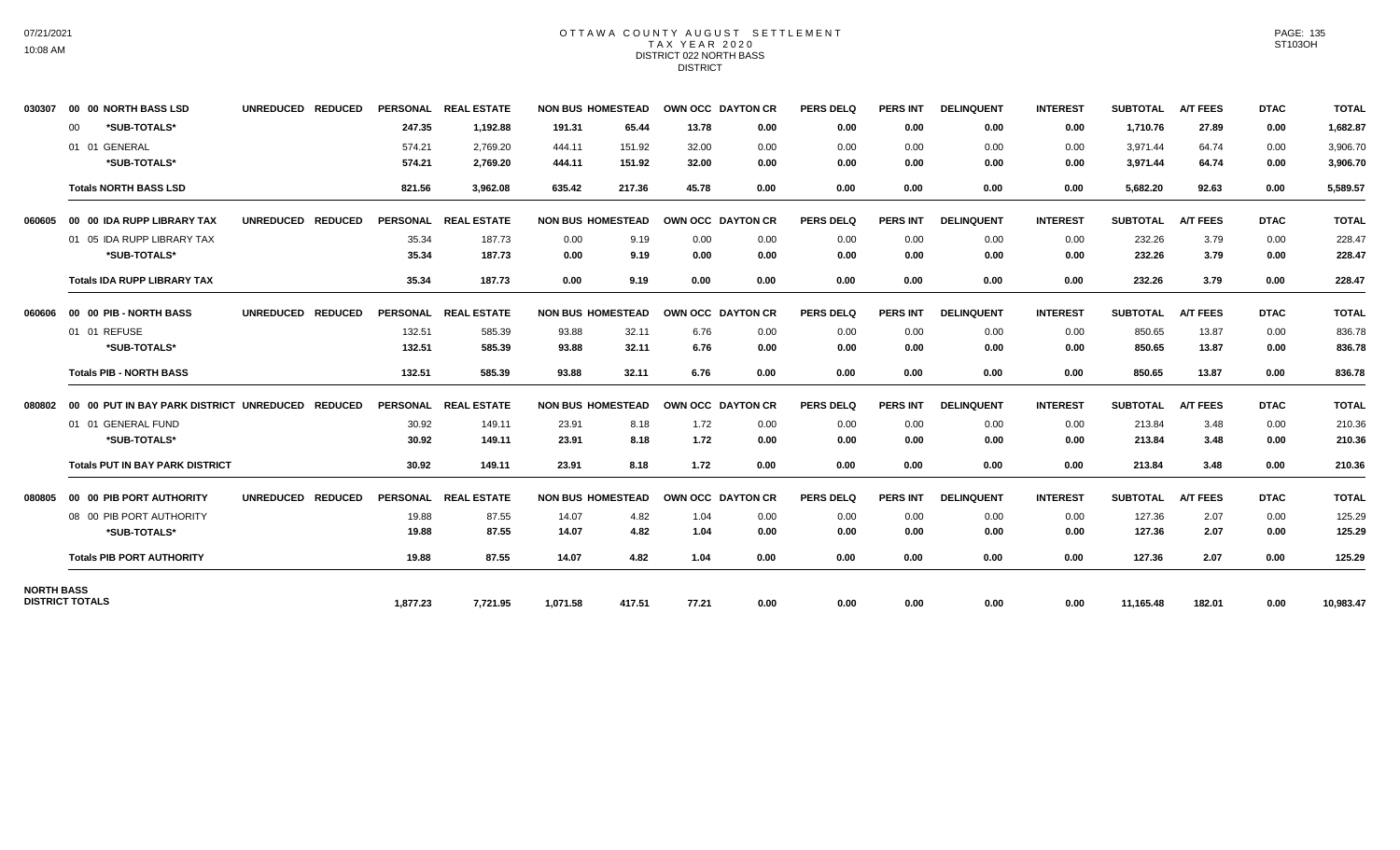# OTTAWA COUNTY AUGUST SETTLEMENT T A X Y E A R 2 0 2 0 DISTRICT 023 MIDDLE BASS TAX CODE A

| 010101 | 00 00 OTTAWA COUNTY                | <b>UNREDUCED</b>     | <b>REDUCED</b>       | <b>PERSONAL</b> | <b>REAL ESTATE</b>    | <b>NON BUS HOMESTEAD</b> |                |                | OWN OCC DAYTON CR | <b>PERS DELQ</b> | PERS INT        | <b>DELINQUENT</b> | <b>INTEREST</b> | <b>SUBTOTAL</b>        | <b>A/T FEES</b>  | <b>DTAC</b>    | <b>TOTAL</b>           |
|--------|------------------------------------|----------------------|----------------------|-----------------|-----------------------|--------------------------|----------------|----------------|-------------------|------------------|-----------------|-------------------|-----------------|------------------------|------------------|----------------|------------------------|
|        | 01 01 O.C.B.M.R.<br>02 O.C.B.M.R.  | 2.200000<br>1.400000 | 1.203400<br>0.899310 | 0.00<br>0.00    | 12,086.19<br>9,032.10 | 1.838.02<br>1,373.56     | 84.91<br>63.45 | 46.01<br>34.38 | 0.00<br>0.00      | 0.00<br>0.00     | 0.00<br>0.00    | 142.93<br>106.81  | 9.91<br>7.41    | 14.207.97<br>10,617.71 | 231.61<br>173.08 | 13.40<br>10.01 | 13,962.96<br>10,434.62 |
|        | 01 PARK DISTRICT                   | 0.600000             | 0.594840             | 0.00            | 6,656.55              | 0.00                     | 41.97          | 0.00           | 0.00              | 0.00             | 0.00            | 78.72             | 5.46            | 6,782.70               | 110.57           | 6.62           | 6,665.51               |
|        | *SUB-TOTALS*                       | 4.200000             | 2.697550             | 0.00            | 27,774.84             | 3,211.58                 | 190.33         | 80.39          | 0.00              | 0.00             | 0.00            | 328.46            | 22.78           | 31,608.38              | 515.26           | 30.03          | 31,063.09              |
|        | 02 01 NURSING HOME                 | 0.500000             | 0.432043             | 0.00            | 4,339.17              | 659.88                   | 30.48          | 16.52          | 0.00              | 0.00             | 0.00            | 51.31             | 3.56            | 5,100.92               | 83.15            | 4.81           | 5,012.96               |
|        | *SUB-TOTALS*                       | 0.500000             | 0.432043             | 0.00            | 4,339.17              | 659.88                   | 30.48          | 16.52          | 0.00              | 0.00             | 0.00            | 51.31             | 3.56            | 5,100.92               | 83.15            | 4.81           | 5,012.96               |
|        | 03 02 SENIOR PROGRAM               | 0.300000             | 0.223762             | 0.00            | 2,247.32              | 341.76                   | 15.79          | 8.55           | 0.00              | 0.00             | 0.00            | 26.58             | 1.84            | 2,641.84               | 43.07            | 2.49           | 2,596.28               |
|        | 03 SENIOR PROGRAM                  | 0.200000             | 0.173250             | 0.00            | 1,938.75              | 0.00                     | 12.22          | 0.00           | 0.00              | 0.00             | 0.00            | 22.93             | 1.59            | 1,975.49               | 32.20            | 1.93           | 1,941.36               |
|        | *SUB-TOTALS*                       | 0.500000             | 0.397012             | 0.00            | 4,186.07              | 341.76                   | 28.01          | 8.55           | 0.00              | 0.00             | 0.00            | 49.51             | 3.43            | 4,617.33               | 75.27            | 4.42           | 4,537.64               |
|        | 04 01 INSIDE GENERAL               | 2.000000             | 2.000000             | 0.00            | 20,086.74             | 3,054.70                 | 141.12         | 76.46          | 0.00              | 0.00             | 0.00            | 237.55            | 16.47           | 23,613.04              | 384.92           | 22.26          | 23,205.86              |
|        | *SUB-TOTALS*                       | 2.000000             | 2.000000             | 0.00            | 20,086.74             | 3,054.70                 | 141.12         | 76.46          | 0.00              | 0.00             | 0.00            | 237.55            | 16.47           | 23,613.04              | 384.92           | 22.26          | 23,205.86              |
|        | 07 01 MENTAL HEALTH                | 0.700000             | 0.633701             | 0.00            | 6,364.49              | 967.88                   | 44.71          | 24.23          | 0.00              | 0.00             | 0.00            | 75.27             | 5.22            | 7,481.80               | 121.96           | 7.05           | 7,352.79               |
|        | 02 MENTAL HEALTH                   | 0.300000             | 0.271586             | 0.00            | 2,727.64              | 414.81                   | 19.16          | 10.38          | 0.00              | 0.00             | 0.00            | 32.26             | 2.24            | 3,206.49               | 52.27            | 3.02           | 3,151.20               |
|        | 03 MENTAL HEALTH                   | 0.200000             | 0.181100             | 0.00            | 2,026.60              | 0.00                     | 12.78          | 0.00           | 0.00              | 0.00             | 0.00            | 23.97             | 1.66            | 2,065.01               | 33.66            | 2.02           | 2,029.33               |
|        | *SUB-TOTALS*                       | 1.200000             | 1.086387             | 0.00            | 11,118.73             | 1,382.69                 | 76.65          | 34.61          | 0.00              | 0.00             | 0.00            | 131.50            | 9.12            | 12,753.30              | 207.89           | 12.09          | 12,533.32              |
|        | <b>Totals OTTAWA COUNTY</b>        | 8.400000             | 6.612992             | 0.00            | 67,505.55             | 8,650.61                 | 466.59         | 216.53         | 0.00              | 0.00             | 0.00            | 798.33            | 55.36           | 77,692.97              | 1,266.49         | 73.61          | 76,352.87              |
|        | 02021801 00 00 PUT IN BAY EXC CORP | <b>UNREDUCED</b>     | <b>REDUCED</b>       | <b>PERSONAL</b> | <b>REAL ESTATE</b>    | <b>NON BUS HOMESTEAD</b> |                |                | OWN OCC DAYTON CR | <b>PERS DELQ</b> | <b>PERS INT</b> | <b>DELINQUENT</b> | <b>INTEREST</b> | <b>SUBTOTAL</b>        | <b>A/T FEES</b>  | <b>DTAC</b>    | <b>TOTAL</b>           |
|        | 01 01 GENERAL                      | 1.500000             | 1.009415             | 0.00            | 10,137.93             | 1,541.73                 | 71.22          | 38.59          | 0.00              | 0.00             | 0.00            | 119.89            | 8.31            | 11,917.67              | 194.27           | 11.24          | 11,712.16              |
|        | 03 ROADS                           | 0.800000             | 0.797368             | 0.00            | 8,922.94              | 0.00                     | 56.26          | 0.00           | 0.00              | 0.00             | 0.00            | 105.52            | 7.32            | 9,092.04               | 148.21           | 8.88           | 8,934.95               |
|        | *SUB-TOTALS*                       | 2.300000             | 1.806783             | 0.00            | 19,060.87             | 1,541.73                 | 127.48         | 38.59          | 0.00              | 0.00             | 0.00            | 225.41            | 15.63           | 21,009.71              | 342.48           | 20.12          | 20,647.11              |
|        | 02 01 ROADS                        | 3.000000             | 0.117192             | 0.00            | 1,177.00              | 178.99                   | 8.27           | 4.48           | 0.00              | 0.00             | 0.00            | 13.92             | 0.97            | 1,383.63               | 22.55            | 1.31           | 1,359.77               |
|        | 02 ROADS                           | 1.000000             | 0.100548             | 0.00            | 1,009.84              | 153.57                   | 7.09           | 3.84           | 0.00              | 0.00             | 0.00            | 11.94             | 0.83            | 1,187.11               | 19.35            | 1.12           | 1,166.64               |
|        | *SUB-TOTALS*                       | 4.000000             | 0.217740             | 0.00            | 2,186.84              | 332.56                   | 15.36          | 8.32           | 0.00              | 0.00             | 0.00            | 25.86             | 1.80            | 2,570.74               | 41.90            | 2.43           | 2,526.41               |
|        | 03 01 CEMETERY                     | 0.450000             | 0.410909             | 0.00            | 4,598.27              | 0.00                     | 28.99          | 0.00           | 0.00              | 0.00             | 0.00            | 54.38             | 3.77            | 4,685.41               | 76.38            | 4.57           | 4,604.46               |
|        | *SUB-TOTALS*                       | 0.450000             | 0.410909             | 0.00            | 4,598.27              | 0.00                     | 28.99          | 0.00           | 0.00              | 0.00             | 0.00            | 54.38             | 3.77            | 4,685.41               | 76.38            | 4.57           | 4,604.46               |
|        | 04 01 DOCTOR'S RESIDENCE           | 0.250000             | 0.228498             | 0.00            | 2,557.00              | 0.00                     | 16.12          | 0.00           | 0.00              | 0.00             | 0.00            | 30.24             | 2.10            | 2,605.46               | 42.47            | 2.54           | 2,560.45               |
|        | *SUB-TOTALS*                       | 0.250000             | 0.228498             | 0.00            | 2,557.00              | 0.00                     | 16.12          | 0.00           | 0.00              | 0.00             | 0.00            | 30.24             | 2.10            | 2,605.46               | 42.47            | 2.54           | 2,560.45               |
|        | 05 01 EMS                          | 1.300000             | 1.187069             | 0.00            | 13,283.88             | 0.00                     | 83.76          | 0.00           | 0.00              | 0.00             | 0.00            | 157.09            | 10.89           | 13,535.62              | 220.65           | 13.21          | 13,301.76              |
|        | *SUB-TOTALS*                       | 1.300000             | 1.187069             | 0.00            | 13,283.88             | 0.00                     | 83.76          | 0.00           | 0.00              | 0.00             | 0.00            | 157.09            | 10.89           | 13,535.62              | 220.65           | 13.21          | 13,301.76              |
|        | 06 01 INSIDE GENERAL               | 0.300000             | 0.300000             | 0.00            | 3,013.01              | 458.21                   | 21.17          | 11.47          | 0.00              | 0.00             | 0.00            | 35.63             | 2.47            | 3,541.96               | 57.74            | 3.34           | 3,480.88               |
|        | *SUB-TOTALS*                       | 0.300000             | 0.300000             | 0.00            | 3,013.01              | 458.21                   | 21.17          | 11.47          | 0.00              | 0.00             | 0.00            | 35.63             | 2.47            | 3,541.96               | 57.74            | 3.34           | 3,480.88               |
|        | 07 02 INSIDE ROADS                 | 1.200000             | 1.200000             | 0.00            | 12,052.04             | 1,832.82                 | 84.67          | 45.88          | 0.00              | 0.00             | 0.00            | 142.53            | 9.88            | 14,167.82              | 230.95           | 13.36          | 13,923.51              |
|        | *SUB-TOTALS*                       | 1.200000             | 1.200000             | 0.00            | 12,052.04             | 1,832.82                 | 84.67          | 45.88          | 0.00              | 0.00             | 0.00            | 142.53            | 9.88            | 14,167.82              | 230.95           | 13.36          | 13,923.51              |
|        | 08 03 EMERGENCY MEDICAL            | 0.750000             | 0.517263             | 0.00            | 5,195.06              | 790.04                   | 36.50          | 19.78          | 0.00              | 0.00             | 0.00            | 61.44             | 4.26            | 6,107.08               | 99.55            | 5.76           | 6,001.77               |
|        | *SUB-TOTALS*                       | 0.750000             | 0.517263             | 0.00            | 5,195.06              | 790.04                   | 36.50          | 19.78          | 0.00              | 0.00             | 0.00            | 61.44             | 4.26            | 6,107.08               | 99.55            | 5.76           | 6,001.77               |
|        | <b>Totals PUT IN BAY EXC CORP</b>  | 10.550000            | 5.868262             | 0.00            | 61,946.97             | 4,955.36                 | 414.05         | 124.04         | 0.00              | 0.00             | 0.00            | 732.58            | 50.80           | 68,223.80              | 1,112.12         | 65.33          | 67,046.35              |
| 030308 | 00 00 MIDDLE BASS LSD              | <b>UNREDUCED</b>     | <b>REDUCED</b>       |                 | PERSONAL REAL ESTATE  | <b>NON BUS HOMESTEAD</b> |                |                | OWN OCC DAYTON CR | <b>PERS DELQ</b> | PERS INT        | <b>DELINQUENT</b> | <b>INTEREST</b> | <b>SUBTOTAL</b>        | <b>A/T FEES</b>  | <b>DTAC</b>    | <b>TOTAL</b>           |
|        | 00 01 GENERAL                      | 4.800000             | 4.800000             | 0.00            | 48,208.17             | 7,331.29                 | 338.68         | 183.51         | 0.00              | 0.00             | 0.00            | 570.11            | 39.54           | 56,671.30              | 923.82           | 53.43          | 55,694.05              |
|        |                                    |                      |                      |                 |                       |                          |                |                |                   |                  |                 |                   |                 |                        |                  |                |                        |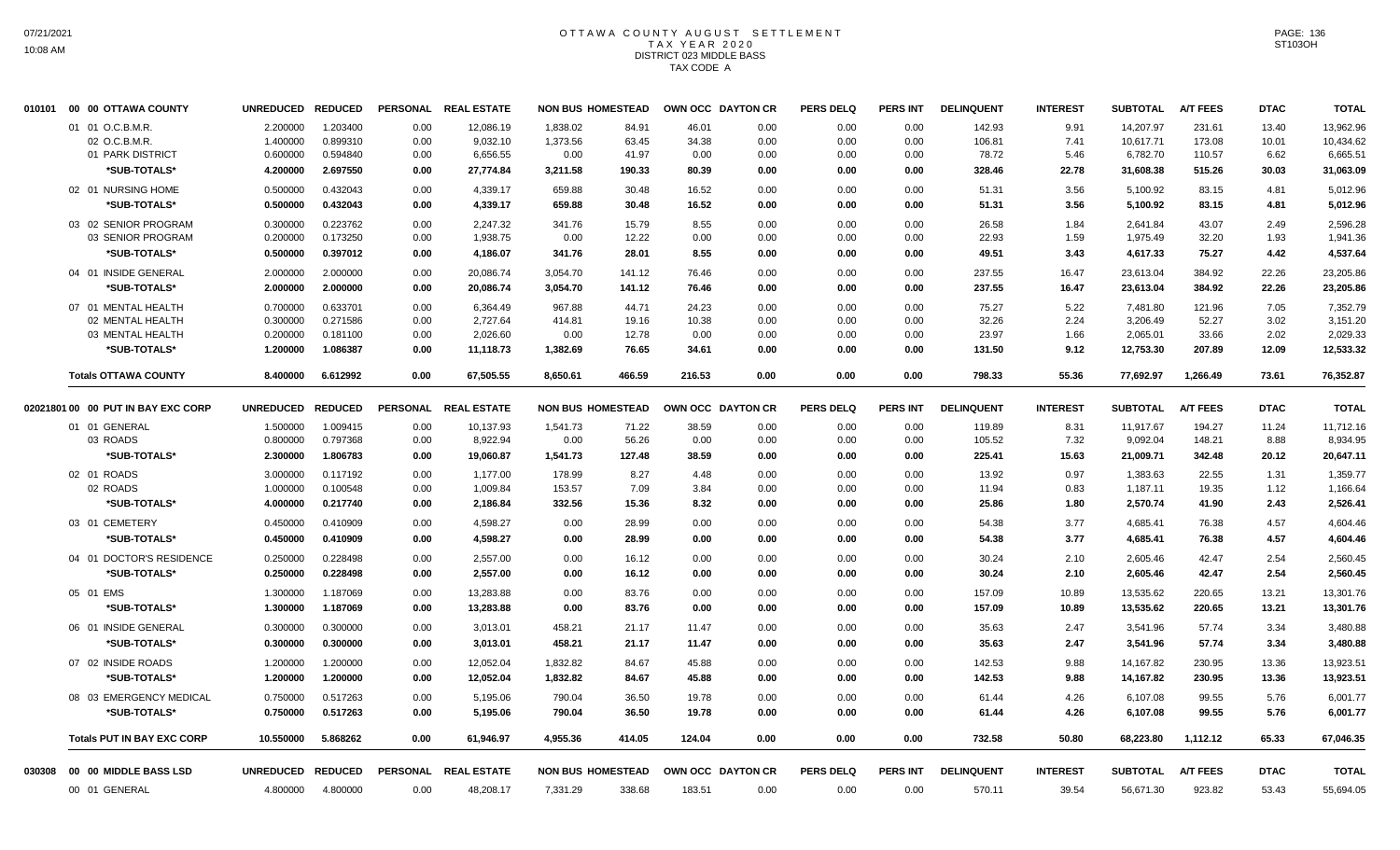### OTTAWA COUNTY AUGUST SETTLEMENT T A X Y E A R 2 0 2 0 DISTRICT 023 MIDDLE BASS TAX CODE A

| 030308             |         | 00 00 MIDDLE BASS LSD                    | UNREDUCED REDUCED |                     |                 | PERSONAL REAL ESTATE |           | <b>NON BUS HOMESTEAD</b> |        | OWN OCC DAYTON CR | <b>PERS DELQ</b> | <b>PERS INT</b> | <b>DELINQUENT</b> | <b>INTEREST</b> | <b>SUBTOTAL</b> | <b>A/T FEES</b> | <b>DTAC</b> | <b>TOTAL</b> |
|--------------------|---------|------------------------------------------|-------------------|---------------------|-----------------|----------------------|-----------|--------------------------|--------|-------------------|------------------|-----------------|-------------------|-----------------|-----------------|-----------------|-------------|--------------|
|                    | $00 \,$ | *SUB-TOTALS*                             | 4.800000          | 4.800000            | 0.00            | 48,208.17            | 7,331.29  | 338.68                   | 183.51 | 0.00              | 0.00             | 0.00            | 570.11            | 39.54           | 56,671.30       | 923.82          | 53.43       | 55,694.05    |
|                    |         | <b>Totals MIDDLE BASS LSD</b>            | 4.800000          | 4.800000            | 0.00            | 48,208.17            | 7,331.29  | 338.68                   | 183.51 | 0.00              | 0.00             | 0.00            | 570.11            | 39.54           | 56,671.30       | 923.82          | 53.43       | 55,694.05    |
| 060605             |         | 00 00 IDA RUPP LIBRARY TAX               | <b>UNREDUCED</b>  | <b>REDUCED</b>      | <b>PERSONAL</b> | <b>REAL ESTATE</b>   |           | <b>NON BUS HOMESTEAD</b> |        | OWN OCC DAYTON CR | <b>PERS DELQ</b> | <b>PERS INT</b> | <b>DELINQUENT</b> | <b>INTEREST</b> | <b>SUBTOTAL</b> | <b>A/T FEES</b> | <b>DTAC</b> | <b>TOTAL</b> |
|                    |         | 01 05 IDA RUPP LIBRARY TAX               | 0.800000          | 0.786794            | 0.00            | 8,804.61             | 0.00      | 55.52                    | 0.00   | 0.00              | 0.00             | 0.00            | 104.12            | 7.22            | 8,971.47        | 146.25          | 8.76        | 8,816.46     |
|                    |         | *SUB-TOTALS*                             | 0.800000          | 0.786794            | 0.00            | 8,804.61             | 0.00      | 55.52                    | 0.00   | 0.00              | 0.00             | 0.00            | 104.12            | 7.22            | 8,971.47        | 146.25          | 8.76        | 8,816.46     |
|                    |         | <b>Totals IDA RUPP LIBRARY TAX</b>       | 0.800000          | 0.786794            | 0.00            | 8.804.61             | 0.00      | 55.52                    | 0.00   | 0.00              | 0.00             | 0.00            | 104.12            | 7.22            | 8,971.47        | 146.25          | 8.76        | 8,816.46     |
| 060607             |         | 00 00 PIB MIDDLE BASS                    | <b>UNREDUCED</b>  | <b>REDUCED</b>      | <b>PERSONAL</b> | <b>REAL ESTATE</b>   |           | <b>NON BUS HOMESTEAD</b> |        | OWN OCC DAYTON CR | PERS DELO        | <b>PERS INT</b> | <b>DELINQUENT</b> | <b>INTEREST</b> | <b>SUBTOTAL</b> | <b>A/T FEES</b> | <b>DTAC</b> | <b>TOTAL</b> |
|                    |         | 01 03 REFUSE                             | 3.000000          | 2.990763            | 0.00            | 30,037.33            | 4.567.95  | 211.02                   | 114.34 | 0.00              | 0.00             | 0.00            | 355.22            | 24.64           | 35,310.50       | 575.61          | 33.29       | 34,701.60    |
|                    |         | *SUB-TOTALS*                             | 3.000000          | 2.990763            | 0.00            | 30,037.33            | 4,567.95  | 211.02                   | 114.34 | 0.00              | 0.00             | 0.00            | 355.22            | 24.64           | 35,310.50       | 575.61          | 33.29       | 34,701.60    |
|                    |         | 02 01 ROADS                              | 8.000000          | 1.318432            | 0.00            | 13.241.50            | 2,013.71  | 93.03                    | 50.40  | 0.00              | 0.00             | 0.00            | 156.59            | 10.86           | 15,566.09       | 253.75          | 14.68       | 15,297.66    |
|                    |         | *SUB-TOTALS*                             | 8.000000          | 1.318432            | 0.00            | 13,241.50            | 2,013.71  | 93.03                    | 50.40  | 0.00              | 0.00             | 0.00            | 156.59            | 10.86           | 15,566.09       | 253.75          | 14.68       | 15,297.66    |
|                    |         | 03 01 FIRE                               | 2.000000          | 1.758176            | 0.00            | 17.658.01            | 2.685.35  | 124.05                   | 67.22  | 0.00              | 0.00             | 0.00            | 208.82            | 14.48           | 20.757.93       | 338.38          | 19.57       | 20,399.98    |
|                    |         | *SUB-TOTALS*                             | 2.000000          | 1.758176            | 0.00            | 17.658.01            | 2.685.35  | 124.05                   | 67.22  | 0.00              | 0.00             | 0.00            | 208.82            | 14.48           | 20.757.93       | 338.38          | 19.57       | 20,399.98    |
|                    |         | 04 01 TOWN HALL                          | 1.000000          | 0.879088            | 0.00            | 8.829.00             | 1.342.68  | 62.03                    | 33.61  | 0.00              | 0.00             | 0.00            | 104.41            | 7.24            | 10.378.97       | 169.19          | 9.79        | 10,199.99    |
|                    |         | *SUB-TOTALS*                             | 1.000000          | 0.879088            | 0.00            | 8,829.00             | 1,342.68  | 62.03                    | 33.61  | 0.00              | 0.00             | 0.00            | 104.41            | 7.24            | 10,378.97       | 169.19          | 9.79        | 10,199.99    |
|                    |         | <b>Totals PIB MIDDLE BASS</b>            | 14.000000         | 6.946459            | 0.00            | 69.765.84            | 10.609.69 | 490.13                   | 265.57 | 0.00              | 0.00             | 0.00            | 825.04            | 57.22           | 82.013.49       | 1.336.93        | 77.33       | 80,599.23    |
| 080802             |         | 00 00 PUT IN BAY PARK DISTRICT UNREDUCED |                   | <b>REDUCED</b>      |                 | PERSONAL REAL ESTATE |           | <b>NON BUS HOMESTEAD</b> |        | OWN OCC DAYTON CR | <b>PERS DELQ</b> | <b>PERS INT</b> | <b>DELINQUENT</b> | <b>INTEREST</b> | <b>SUBTOTAL</b> | <b>A/T FEES</b> | <b>DTAC</b> | <b>TOTAL</b> |
|                    |         | 01 01 GENERAL FUND                       | 0.700000          | 0.700000            | 0.00            | 7,030.36             | 1,069.15  | 49.39                    | 26.76  | 0.00              | 0.00             | 0.00            | 83.14             | 5.77            | 8,264.57        | 134.72          | 7.79        | 8,122.06     |
|                    |         | *SUB-TOTALS*                             | 0.700000          | 0.700000            | 0.00            | 7,030.36             | 1,069.15  | 49.39                    | 26.76  | 0.00              | 0.00             | 0.00            | 83.14             | 5.77            | 8,264.57        | 134.72          | 7.79        | 8,122.06     |
|                    |         | <b>Totals PUT IN BAY PARK DISTRICT</b>   | 0.700000          | 0.700000            | 0.00            | 7.030.36             | 1.069.15  | 49.39                    | 26.76  | 0.00              | 0.00             | 0.00            | 83.14             | 5.77            | 8,264.57        | 134.72          | 7.79        | 8,122.06     |
| 080805             |         | 00 00 PIB PORT AUTHORITY                 | <b>UNREDUCED</b>  | <b>REDUCED</b>      |                 | PERSONAL REAL ESTATE |           | <b>NON BUS HOMESTEAD</b> |        | OWN OCC DAYTON CR | <b>PERS DELQ</b> | <b>PERS INT</b> | <b>DELINQUENT</b> | <b>INTEREST</b> | <b>SUBTOTAL</b> | <b>A/T FEES</b> | <b>DTAC</b> | <b>TOTAL</b> |
|                    |         | 08 00 PIB PORT AUTHORITY                 | 0.450000          | 0.410909            | 0.00            | 4,126.92             | 627.61    | 29.02                    | 15.70  | 0.00              | 0.00             | 0.00            | 48.81             | 3.39            | 4,851.45        | 79.08           | 4.57        | 4,767.80     |
|                    |         | *SUB-TOTALS*                             | 0.450000          | 0.410909            | 0.00            | 4,126.92             | 627.61    | 29.02                    | 15.70  | 0.00              | 0.00             | 0.00            | 48.81             | 3.39            | 4,851.45        | 79.08           | 4.57        | 4,767.80     |
|                    |         | <b>Totals PIB PORT AUTHORITY</b>         | 0.450000          | 0.410909            | 0.00            | 4.126.92             | 627.61    | 29.02                    | 15.70  | 0.00              | 0.00             | 0.00            | 48.81             | 3.39            | 4.851.45        | 79.08           | 4.57        | 4,767.80     |
| <b>MIDDLE BASS</b> |         |                                          |                   |                     |                 |                      |           |                          |        |                   |                  |                 |                   |                 |                 |                 |             |              |
|                    |         | <b>TAX CODE A TOTALS</b>                 |                   | 39.700000 26.125416 | 0.00            | 267,388.42           | 33,243.71 | 1.843.38                 | 832.11 | 0.00              | 0.00             | 0.00            | 3,162.13          | 219.30          | 306.689.05      | 4.999.41        | 290.82      | 301,398.82   |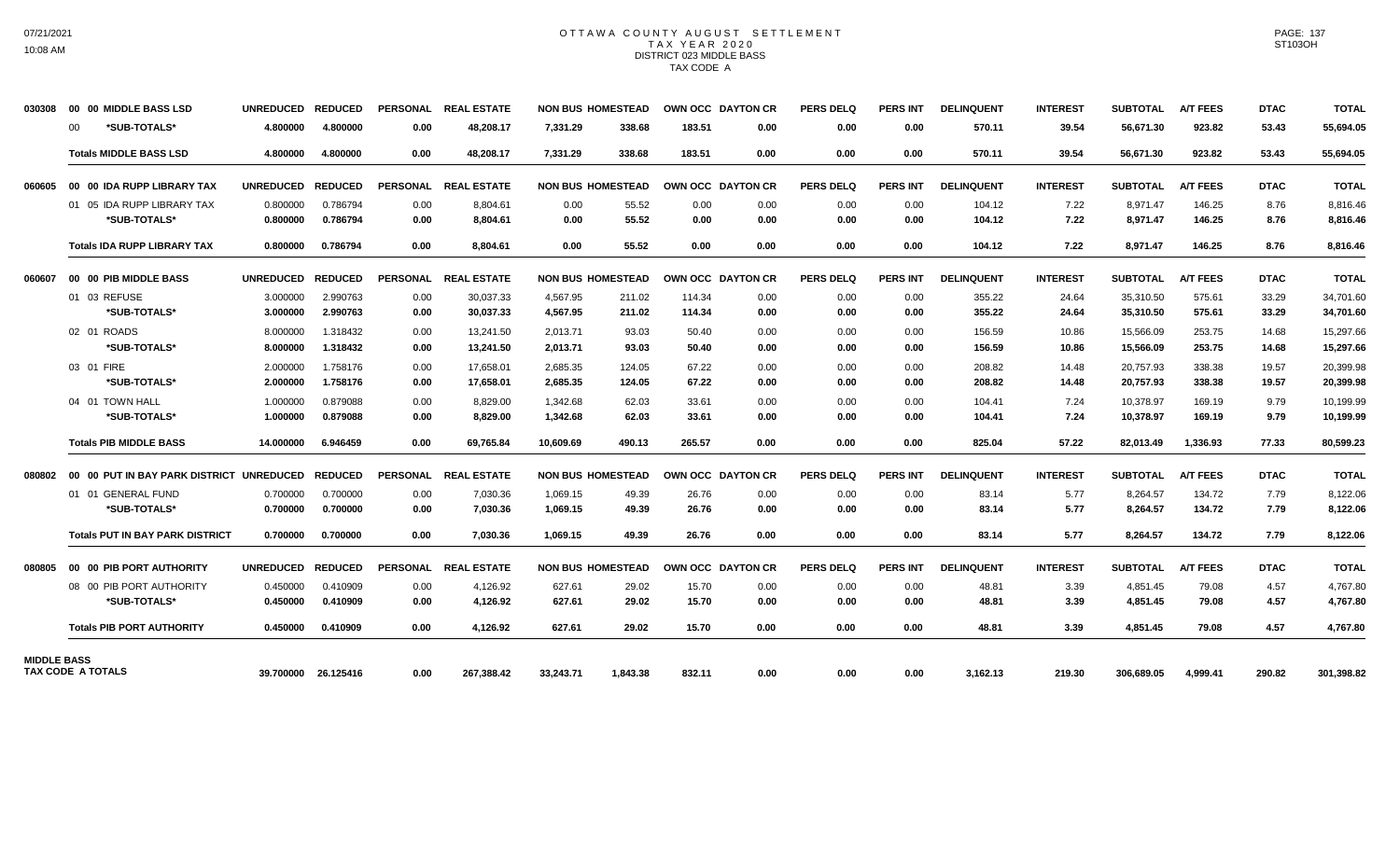# OTTAWA COUNTY AUGUST SETTLEMENT T A X Y E A R 2 0 2 0 DISTRICT 023 MIDDLE BASS TAX CODE B

| 010101 | 00 00 OTTAWA COUNTY                     | <b>UNREDUCED</b>     | <b>REDUCED</b>       | <b>PERSONAL</b>  | <b>REAL ESTATE</b>   | <b>NON BUS HOMESTEAD</b> |              |              | OWN OCC DAYTON CR | <b>PERS DELQ</b> | PERS INT        | <b>DELINQUENT</b> | <b>INTEREST</b> | <b>SUBTOTAL</b>  | <b>A/T FEES</b> | <b>DTAC</b>  | <b>TOTAL</b>     |
|--------|-----------------------------------------|----------------------|----------------------|------------------|----------------------|--------------------------|--------------|--------------|-------------------|------------------|-----------------|-------------------|-----------------|------------------|-----------------|--------------|------------------|
|        | 01 01 O.C.B.M.R.                        | 2.200000             | 1.883836             | 1.676.57         | 1,148.14             | 0.00                     | 0.00         | 0.00         | 0.00              | 0.00             | 0.00            | 0.00              | 0.00            | 2.824.71         | 46.05           | 0.00         | 2,778.66         |
|        | 02 O.C.B.M.R.                           | 1.400000             | 1.248331             | 1,066.91         | 760.82               | 0.00                     | 0.00         | 0.00         | 0.00              | 0.00             | 0.00            | 0.00              | 0.00            | 1,827.73         | 29.79           | 0.00         | 1,797.94         |
|        | 01 PARK DISTRICT                        | 0.600000             | 0.595592             | 457.25           | 363.00               | 0.00                     | 0.00         | 0.00         | 0.00              | 0.00             | 0.00            | 0.00              | 0.00            | 820.25           | 13.37           | 0.00         | 806.88           |
|        | *SUB-TOTALS*                            | 4.200000             | 3.727759             | 3,200.73         | 2,271.96             | 0.00                     | 0.00         | 0.00         | 0.00              | 0.00             | 0.00            | 0.00              | 0.00            | 5,472.69         | 89.21           | 0.00         | 5,383.48         |
|        | 02 01 NURSING HOME                      | 0.500000             | 0.485399             | 381.04           | 295.84               | 0.00                     | 0.00         | 0.00         | 0.00              | 0.00             | 0.00            | 0.00              | 0.00            | 676.88           | 11.03           | 0.00         | 665.85           |
|        | *SUB-TOTALS*                            | 0.500000             | 0.485399             | 381.04           | 295.84               | 0.00                     | 0.00         | 0.00         | 0.00              | 0.00             | 0.00            | 0.00              | 0.00            | 676.88           | 11.03           | 0.00         | 665.85           |
|        | 03 02 SENIOR PROGRAM                    | 0.300000             | 0.286012             | 228.62           | 174.32               | 0.00                     | 0.00         | 0.00         | 0.00              | 0.00             | 0.00            | 0.00              | 0.00            | 402.94           | 6.57            | 0.00         | 396.37           |
|        | 03 SENIOR PROGRAM                       | 0.200000             | 0.194640             | 152.42           | 118.63               | 0.00                     | 0.00         | 0.00         | 0.00              | 0.00             | 0.00            | 0.00              | 0.00            | 271.05           | 4.42            | 0.00         | 266.63           |
|        | *SUB-TOTALS*                            | 0.500000             | 0.480652             | 381.04           | 292.95               | 0.00                     | 0.00         | 0.00         | 0.00              | 0.00             | 0.00            | 0.00              | 0.00            | 673.99           | 10.99           | 0.00         | 663.00           |
|        | 04 01 INSIDE GENERAL                    | 2.000000             | 2.000000             | 1,524.15         | 1,218.94             | 0.00                     | 0.00         | 0.00         | 0.00              | 0.00             | 0.00            | 0.00              | 0.00            | 2,743.09         | 44.72           | 0.00         | 2,698.37         |
|        | *SUB-TOTALS*                            | 2.000000             | 2.000000             | 1,524.15         | 1,218.94             | 0.00                     | 0.00         | 0.00         | 0.00              | 0.00             | 0.00            | 0.00              | 0.00            | 2,743.09         | 44.72           | 0.00         | 2,698.37         |
|        | 07 01 MENTAL HEALTH                     | 0.700000             | 0.684293             | 533.45           | 417.06               | 0.00                     | 0.00         | 0.00         | 0.00              | 0.00             | 0.00            | 0.00              | 0.00            | 950.51           | 15.49           | 0.00         | 935.02           |
|        | 02 MENTAL HEALTH                        | 0.300000             | 0.293268             | 228.62           | 178.74               | 0.00                     | 0.00         | 0.00         | 0.00              | 0.00             | 0.00            | 0.00              | 0.00            | 407.36           | 6.64            | 0.00         | 400.72           |
|        | 03 MENTAL HEALTH                        | 0.200000             | 0.195512             | 152.42           | 119.16               | 0.00                     | 0.00         | 0.00         | 0.00              | 0.00             | 0.00            | 0.00              | 0.00            | 271.58           | 4.43            | 0.00         | 267.15           |
|        | *SUB-TOTALS*                            | 1.200000             | 1.173073             | 914.49           | 714.96               | 0.00                     | 0.00         | 0.00         | 0.00              | 0.00             | 0.00            | 0.00              | 0.00            | 1,629.45         | 26.56           | 0.00         | 1,602.89         |
|        | <b>Totals OTTAWA COUNTY</b>             | 8.400000             | 7.866883             | 6,401.45         | 4,794.65             | 0.00                     | 0.00         | 0.00         | 0.00              | 0.00             | 0.00            | 0.00              | 0.00            | 11,196.10        | 182.51          | 0.00         | 11,013.59        |
|        | 02021801 00 00 PUT IN BAY EXC CORP      | <b>UNREDUCED</b>     | <b>REDUCED</b>       |                  | PERSONAL REAL ESTATE | <b>NON BUS HOMESTEAD</b> |              |              | OWN OCC DAYTON CR | <b>PERS DELQ</b> | <b>PERS INT</b> | <b>DELINQUENT</b> | <b>INTEREST</b> | <b>SUBTOTAL</b>  | <b>A/T FEES</b> | <b>DTAC</b>  | <b>TOTAL</b>     |
|        | 01 01 GENERAL                           | 1.500000             | 1.146869             | 1,143.11         | 698.98               | 0.00                     | 0.00         | 0.00         | 0.00              | 0.00             | 0.00            | 0.00              | 0.00            | 1,842.09         | 30.03           | 0.00         | 1,812.06         |
|        | 03 ROADS                                | 0.800000             | 0.792380             | 609.66           | 482.93               | 0.00                     | 0.00         | 0.00         | 0.00              | 0.00             | 0.00            | 0.00              | 0.00            | 1,092.59         | 17.81           | 0.00         | 1,074.78         |
|        | *SUB-TOTALS*                            | 2.300000             | 1.939249             | 1,752.77         | 1,181.91             | 0.00                     | 0.00         | 0.00         | 0.00              | 0.00             | 0.00            | 0.00              | 0.00            | 2,934.68         | 47.84           | 0.00         | 2,886.84         |
|        | 02 01 ROADS                             | 3.000000             | 0.234663             | 2,286.23         | 143.02               | 0.00                     | 0.00         | 0.00         | 0.00              | 0.00             | 0.00            | 0.00              | 0.00            | 2,429.25         | 39.60           | 0.00         | 2,389.65         |
|        | 02 ROADS                                | 1.000000             | 0.140944             | 762.08           | 85.90                | 0.00                     | 0.00         | 0.00         | 0.00              | 0.00             | 0.00            | 0.00              | 0.00            | 847.98           | 13.82           | 0.00         | 834.16           |
|        | *SUB-TOTALS*                            | 4.000000             | 0.375607             | 3,048.31         | 228.92               | 0.00                     | 0.00         | 0.00         | 0.00              | 0.00             | 0.00            | 0.00              | 0.00            | 3,277.23         | 53.42           | 0.00         | 3,223.81         |
|        | 03 01 CEMETERY                          | 0.450000             | 0.423106             | 342.93           | 257.87               | 0.00                     | 0.00         | 0.00         | 0.00              | 0.00             | 0.00            | 0.00              | 0.00            | 600.80           | 9.79            | 0.00         | 591.01           |
|        | *SUB-TOTALS*                            | 0.450000             | 0.423106             | 342.93           | 257.87               | 0.00                     | 0.00         | 0.00         | 0.00              | 0.00             | 0.00            | 0.00              | 0.00            | 600.80           | 9.79            | 0.00         | 591.01           |
|        | 04 01 DOCTOR'S RESIDENCE                | 0.250000             | 0.237097             | 190.52           | 144.50               | 0.00                     | 0.00         | 0.00         | 0.00              | 0.00             | 0.00            | 0.00              | 0.00            | 335.02           | 5.46            | 0.00         | 329.56           |
|        | *SUB-TOTALS*                            | 0.250000             | 0.237097             | 190.52           | 144.50               | 0.00                     | 0.00         | 0.00         | 0.00              | 0.00             | 0.00            | 0.00              | 0.00            | 335.02           | 5.46            | 0.00         | 329.56           |
|        | 05 01 EMS                               | 1.300000             | 1.222306             | 990.70           | 744.96               | 0.00                     | 0.00         | 0.00         | 0.00              | 0.00             | 0.00            | 0.00              | 0.00            | 1,735.66         | 28.29           | 0.00         | 1,707.37         |
|        | *SUB-TOTALS*                            | 1.300000             | 1.222306             | 990.70           | 744.96               | 0.00                     | 0.00         | 0.00         | 0.00              | 0.00             | 0.00            | 0.00              | 0.00            | 1,735.66         | 28.29           | 0.00         | 1,707.37         |
|        | 06 01 INSIDE GENERAL                    | 0.300000             | 0.300000             | 228.62           | 182.84               | 0.00                     | 0.00         | 0.00         | 0.00              | 0.00             | 0.00            | 0.00              | 0.00            | 411.46           | 6.71            | 0.00         | 404.75           |
|        | *SUB-TOTALS*                            | 0.300000             | 0.300000             | 228.62           | 182.84               | 0.00                     | 0.00         | 0.00         | 0.00              | 0.00             | 0.00            | 0.00              | 0.00            | 411.46           | 6.71            | 0.00         | 404.75           |
|        | 07 02 INSIDE ROADS                      | 1.200000             | 1.200000             | 914.49           | 731.37               | 0.00                     | 0.00         | 0.00         | 0.00              | 0.00             | 0.00            | 0.00              | 0.00            | 1,645.86         | 26.83           | 0.00         | 1,619.03         |
|        | *SUB-TOTALS*                            | 1.200000             | 1.200000             | 914.49           | 731.37               | 0.00                     | 0.00         | 0.00         | 0.00              | 0.00             | 0.00            | 0.00              | 0.00            | 1,645.86         | 26.83           | 0.00         | 1,619.03         |
|        |                                         |                      |                      |                  |                      |                          |              |              |                   |                  |                 |                   |                 |                  |                 |              |                  |
|        | 08 03 EMERGENCY MEDICAL<br>*SUB-TOTALS* | 0.750000<br>0.750000 | 0.584279<br>0.584279 | 571.56<br>571.56 | 356.10<br>356.10     | 0.00<br>0.00             | 0.00<br>0.00 | 0.00<br>0.00 | 0.00<br>0.00      | 0.00<br>0.00     | 0.00<br>0.00    | 0.00<br>0.00      | 0.00<br>0.00    | 927.66<br>927.66 | 15.12<br>15.12  | 0.00<br>0.00 | 912.54<br>912.54 |
|        |                                         |                      |                      |                  |                      |                          |              |              |                   |                  |                 |                   |                 |                  |                 |              |                  |
|        | <b>Totals PUT IN BAY EXC CORP</b>       | 10.550000            | 6.281644             | 8,039.90         | 3,828.47             | 0.00                     | 0.00         | 0.00         | 0.00              | 0.00             | 0.00            | 0.00              | 0.00            | 11,868.37        | 193.46          | 0.00         | 11,674.91        |
| 030308 | 00 00 MIDDLE BASS LSD                   | <b>UNREDUCED</b>     | <b>REDUCED</b>       |                  | PERSONAL REAL ESTATE | <b>NON BUS HOMESTEAD</b> |              |              | OWN OCC DAYTON CR | <b>PERS DELQ</b> | PERS INT        | <b>DELINQUENT</b> | <b>INTEREST</b> | <b>SUBTOTAL</b>  | <b>A/T FEES</b> | <b>DTAC</b>  | <b>TOTAL</b>     |
|        | 00 01 GENERAL                           | 4.800000             | 4.800000             | 3,657.97         | 2,925.46             | 0.00                     | 0.00         | 0.00         | 0.00              | 0.00             | 0.00            | 0.00              | 0.00            | 6,583.43         | 107.32          | 0.00         | 6,476.11         |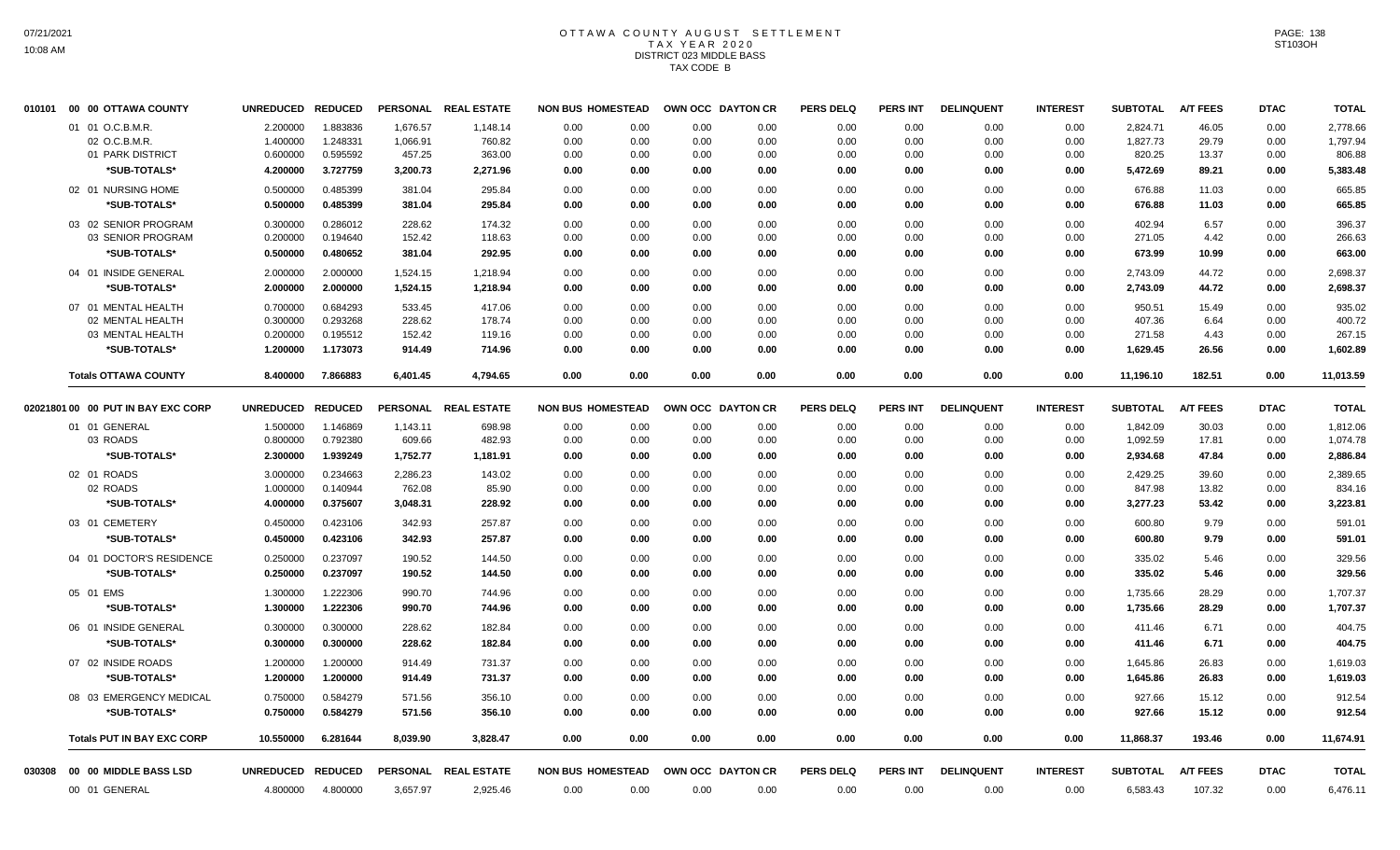### OTTAWA COUNTY AUGUST SETTLEMENT T A X Y E A R 2 0 2 0 DISTRICT 023 MIDDLE BASS TAX CODE B

| 030308             | 00 00 MIDDLE BASS LSD                    | UNREDUCED REDUCED |                     |           | PERSONAL REAL ESTATE |      | <b>NON BUS HOMESTEAD</b> |      | OWN OCC DAYTON CR | <b>PERS DELQ</b> | <b>PERS INT</b> | <b>DELINQUENT</b> | <b>INTEREST</b> | <b>SUBTOTAL</b> | <b>A/T FEES</b> | <b>DTAC</b> | <b>TOTAL</b> |
|--------------------|------------------------------------------|-------------------|---------------------|-----------|----------------------|------|--------------------------|------|-------------------|------------------|-----------------|-------------------|-----------------|-----------------|-----------------|-------------|--------------|
|                    | *SUB-TOTALS*<br>00                       | 4.800000          | 4.800000            | 3,657.97  | 2,925.46             | 0.00 | 0.00                     | 0.00 | 0.00              | 0.00             | 0.00            | 0.00              | 0.00            | 6,583.43        | 107.32          | 0.00        | 6,476.11     |
|                    | <b>Totals MIDDLE BASS LSD</b>            | 4.800000          | 4.800000            | 3,657.97  | 2,925.46             | 0.00 | 0.00                     | 0.00 | 0.00              | 0.00             | 0.00            | 0.00              | 0.00            | 6,583.43        | 107.32          | 0.00        | 6,476.11     |
| 060605             | 00 00 IDA RUPP LIBRARY TAX               | <b>UNREDUCED</b>  | <b>REDUCED</b>      |           | PERSONAL REAL ESTATE |      | <b>NON BUS HOMESTEAD</b> |      | OWN OCC DAYTON CR | <b>PERS DELQ</b> | <b>PERS INT</b> | <b>DELINQUENT</b> | <b>INTEREST</b> | <b>SUBTOTAL</b> | <b>A/T FEES</b> | <b>DTAC</b> | <b>TOTAL</b> |
|                    | 01 05 IDA RUPP LIBRARY TAX               | 0.800000          | 0.790610            | 609.66    | 481.85               | 0.00 | 0.00                     | 0.00 | 0.00              | 0.00             | 0.00            | 0.00              | 0.00            | 1,091.51        | 17.79           | 0.00        | 1,073.72     |
|                    | *SUB-TOTALS*                             | 0.800000          | 0.790610            | 609.66    | 481.85               | 0.00 | 0.00                     | 0.00 | 0.00              | 0.00             | 0.00            | 0.00              | 0.00            | 1,091.51        | 17.79           | 0.00        | 1,073.72     |
|                    | <b>Totals IDA RUPP LIBRARY TAX</b>       | 0.800000          | 0.790610            | 609.66    | 481.85               | 0.00 | 0.00                     | 0.00 | 0.00              | 0.00             | 0.00            | 0.00              | 0.00            | 1,091.51        | 17.79           | 0.00        | 1,073.72     |
| 060607             | 00 00 PIB MIDDLE BASS                    | <b>UNREDUCED</b>  | <b>REDUCED</b>      |           | PERSONAL REAL ESTATE |      | <b>NON BUS HOMESTEAD</b> |      | OWN OCC DAYTON CR | <b>PERS DELQ</b> | <b>PERS INT</b> | <b>DELINQUENT</b> | <b>INTEREST</b> | <b>SUBTOTAL</b> | <b>A/T FEES</b> | <b>DTAC</b> | <b>TOTAL</b> |
|                    | 01 03 REFUSE                             | 3.000000          | 2.844216            | 2,286.23  | 1,733.47             | 0.00 | 0.00                     | 0.00 | 0.00              | 0.00             | 0.00            | 0.00              | 0.00            | 4,019.70        | 65.53           | 0.00        | 3,954.17     |
|                    | *SUB-TOTALS*                             | 3.000000          | 2.844216            | 2,286.23  | 1,733.47             | 0.00 | 0.00                     | 0.00 | 0.00              | 0.00             | 0.00            | 0.00              | 0.00            | 4,019.70        | 65.53           | 0.00        | 3,954.17     |
|                    | 02 01 ROADS                              | 8.000000          | 1.886144            | 6.096.61  | 1,149.55             | 0.00 | 0.00                     | 0.00 | 0.00              | 0.00             | 0.00            | 0.00              | 0.00            | 7,246.16        | 118.12          | 0.00        | 7,128.04     |
|                    | *SUB-TOTALS*                             | 8.000000          | 1.886144            | 6,096.61  | 1,149.55             | 0.00 | 0.00                     | 0.00 | 0.00              | 0.00             | 0.00            | 0.00              | 0.00            | 7,246.16        | 118.12          | 0.00        | 7,128.04     |
|                    | 03 01 FIRE                               | 2.000000          | 1.896144            | 1,524.15  | 1,155.65             | 0.00 | 0.00                     | 0.00 | 0.00              | 0.00             | 0.00            | 0.00              | 0.00            | 2.679.80        | 43.68           | 0.00        | 2,636.12     |
|                    | *SUB-TOTALS*                             | 2.000000          | 1.896144            | 1,524.15  | 1,155.65             | 0.00 | 0.00                     | 0.00 | 0.00              | 0.00             | 0.00            | 0.00              | 0.00            | 2.679.80        | 43.68           | 0.00        | 2,636.12     |
|                    | 04 01 TOWN HALL                          | 1.000000          | 0.948072            | 762.08    | 577.82               | 0.00 | 0.00                     | 0.00 | 0.00              | 0.00             | 0.00            | 0.00              | 0.00            | 1,339.90        | 21.84           | 0.00        | 1,318.06     |
|                    | *SUB-TOTALS*                             | 1.000000          | 0.948072            | 762.08    | 577.82               | 0.00 | 0.00                     | 0.00 | 0.00              | 0.00             | 0.00            | 0.00              | 0.00            | 1,339.90        | 21.84           | 0.00        | 1,318.06     |
|                    | <b>Totals PIB MIDDLE BASS</b>            | 14.000000         | 7.574576            | 10.669.07 | 4.616.49             | 0.00 | 0.00                     | 0.00 | 0.00              | 0.00             | 0.00            | 0.00              | 0.00            | 15,285.56       | 249.17          | 0.00        | 15,036.39    |
| 080802             | 00 00 PUT IN BAY PARK DISTRICT UNREDUCED |                   | <b>REDUCED</b>      |           | PERSONAL REAL ESTATE |      | <b>NON BUS HOMESTEAD</b> |      | OWN OCC DAYTON CR | <b>PERS DELQ</b> | <b>PERS INT</b> | <b>DELINQUENT</b> | <b>INTEREST</b> | <b>SUBTOTAL</b> | <b>A/T FEES</b> | <b>DTAC</b> | <b>TOTAL</b> |
|                    | 01 01 GENERAL FUND                       | 0.700000          | 0.700000            | 533.45    | 426.63               | 0.00 | 0.00                     | 0.00 | 0.00              | 0.00             | 0.00            | 0.00              | 0.00            | 960.08          | 15.65           | 0.00        | 944.43       |
|                    | *SUB-TOTALS*                             | 0.700000          | 0.700000            | 533.45    | 426.63               | 0.00 | 0.00                     | 0.00 | 0.00              | 0.00             | 0.00            | 0.00              | 0.00            | 960.08          | 15.65           | 0.00        | 944.43       |
|                    | <b>Totals PUT IN BAY PARK DISTRICT</b>   | 0.700000          | 0.700000            | 533.45    | 426.63               | 0.00 | 0.00                     | 0.00 | 0.00              | 0.00             | 0.00            | 0.00              | 0.00            | 960.08          | 15.65           | 0.00        | 944.43       |
| 080805             | 00 00 PIB PORT AUTHORITY                 | <b>UNREDUCED</b>  | <b>REDUCED</b>      |           | PERSONAL REAL ESTATE |      | <b>NON BUS HOMESTEAD</b> |      | OWN OCC DAYTON CR | <b>PERS DELQ</b> | <b>PERS INT</b> | <b>DELINQUENT</b> | <b>INTEREST</b> | <b>SUBTOTAL</b> | <b>A/T FEES</b> | <b>DTAC</b> | <b>TOTAL</b> |
|                    | 08 00 PIB PORT AUTHORITY                 | 0.450000          | 0.423106            | 342.92    | 257.89               | 0.00 | 0.00                     | 0.00 | 0.00              | 0.00             | 0.00            | 0.00              | 0.00            | 600.81          | 9.79            | 0.00        | 591.02       |
|                    | *SUB-TOTALS*                             | 0.450000          | 0.423106            | 342.92    | 257.89               | 0.00 | 0.00                     | 0.00 | 0.00              | 0.00             | 0.00            | 0.00              | 0.00            | 600.81          | 9.79            | 0.00        | 591.02       |
|                    | <b>Totals PIB PORT AUTHORITY</b>         | 0.450000          | 0.423106            | 342.92    | 257.89               | 0.00 | 0.00                     | 0.00 | 0.00              | 0.00             | 0.00            | 0.00              | 0.00            | 600.81          | 9.79            | 0.00        | 591.02       |
| <b>MIDDLE BASS</b> | <b>TAX CODE B TOTALS</b>                 |                   | 39.700000 28.436819 | 30,254.42 | 17,331.44            | 0.00 | 0.00                     | 0.00 | 0.00              | 0.00             | 0.00            | 0.00              | 0.00            | 47,585.86       | 775.69          | 0.00        | 46,810.17    |
|                    |                                          |                   |                     |           |                      |      |                          |      |                   |                  |                 |                   |                 |                 |                 |             |              |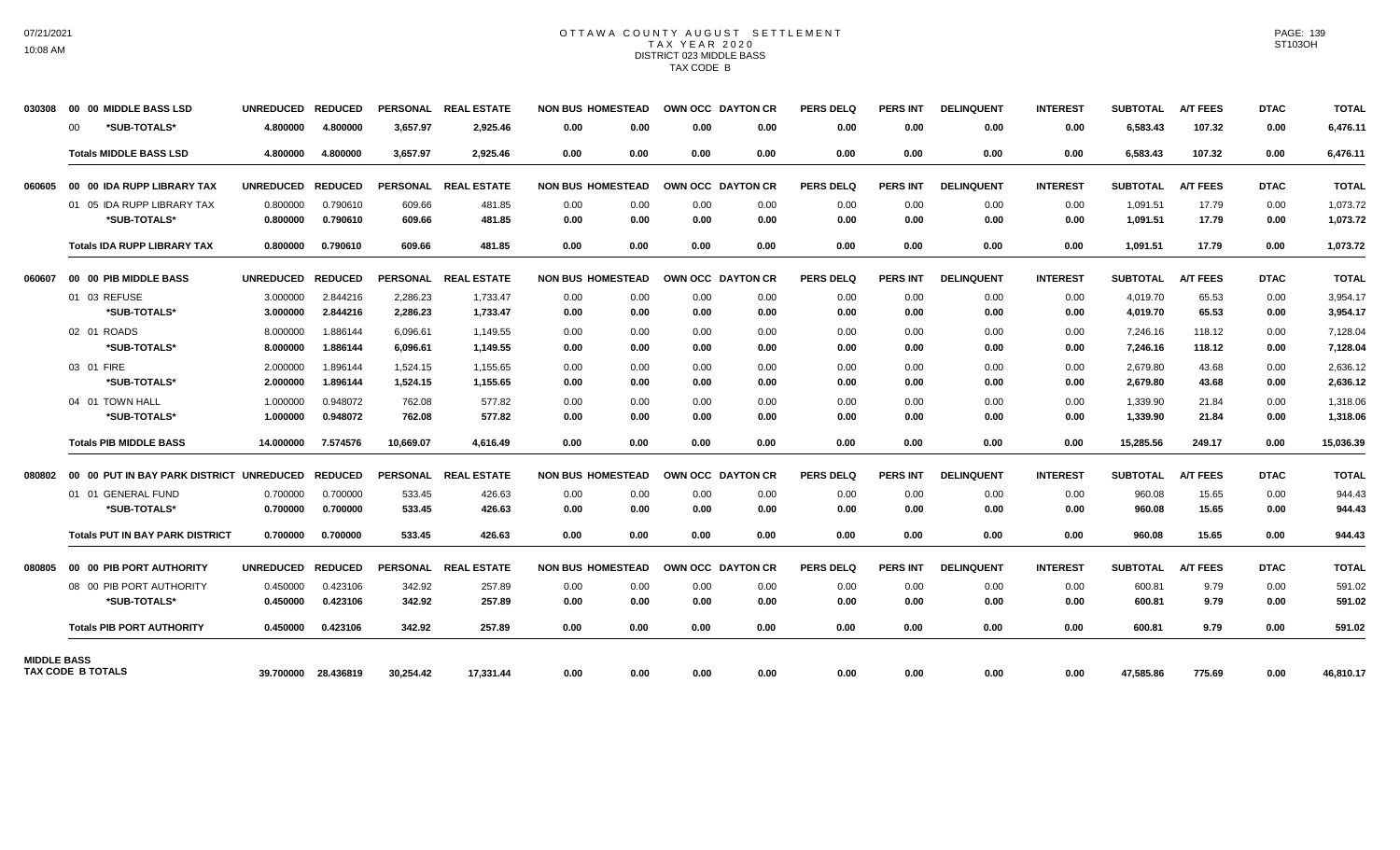## OTTAWA COUNTY AUGUST SETTLEMENT T A X Y E A R 2 0 2 0 DISTRICT 023 MIDDLE BASS **DISTRICT**

|        | 010101 00 00 OTTAWA COUNTY                | UNREDUCED REDUCED |                      | PERSONAL REAL ESTATE   | <b>NON BUS HOMESTEAD</b> |                  |                | OWN OCC DAYTON CR | <b>PERS DELQ</b> | <b>PERS INT</b> | <b>DELINQUENT</b> | <b>INTEREST</b> | <b>SUBTOTAL</b>        | <b>A/T FEES</b>  | <b>DTAC</b>    | <b>TOTAL</b>           |
|--------|-------------------------------------------|-------------------|----------------------|------------------------|--------------------------|------------------|----------------|-------------------|------------------|-----------------|-------------------|-----------------|------------------------|------------------|----------------|------------------------|
|        | 01 01 O.C.B.M.R.<br>02 O.C.B.M.R.         |                   | 1.676.57<br>1,066.91 | 13,234.33<br>9,792.92  | 1.838.02<br>1,373.56     | 84.91<br>63.45   | 46.01<br>34.38 | 0.00<br>0.00      | 0.00<br>0.00     | 0.00<br>0.00    | 142.93<br>106.81  | 9.91<br>7.41    | 17.032.68<br>12,445.44 | 277.66<br>202.87 | 13.40<br>10.01 | 16,741.62<br>12,232.56 |
|        | 01 PARK DISTRICT<br>*SUB-TOTALS*          |                   | 457.25               | 7,019.55               | 0.00                     | 41.97            | 0.00           | 0.00              | 0.00             | 0.00            | 78.72             | 5.46            | 7,602.95               | 123.94           | 6.62           | 7,472.39               |
|        |                                           |                   | 3,200.73             | 30,046.80              | 3,211.58                 | 190.33           | 80.39          | 0.00              | 0.00             | 0.00            | 328.46            | 22.78           | 37,081.07              | 604.47           | 30.03          | 36,446.57              |
|        | 02 01 NURSING HOME<br>*SUB-TOTALS*        |                   | 381.04<br>381.04     | 4,635.01<br>4,635.01   | 659.88                   | 30.48            | 16.52<br>16.52 | 0.00              | 0.00             | 0.00            | 51.31             | 3.56<br>3.56    | 5,777.80<br>5,777.80   | 94.18<br>94.18   | 4.81           | 5,678.81               |
|        |                                           |                   |                      |                        | 659.88                   | 30.48            |                | 0.00              | 0.00             | 0.00            | 51.31             |                 |                        |                  | 4.81           | 5,678.81               |
|        | 03 02 SENIOR PROGRAM<br>03 SENIOR PROGRAM |                   | 228.62<br>152.42     | 2,421.64               | 341.76                   | 15.79            | 8.55           | 0.00              | 0.00             | 0.00            | 26.58             | 1.84            | 3,044.78               | 49.64            | 2.49           | 2,992.65               |
|        | *SUB-TOTALS*                              |                   | 381.04               | 2,057.38<br>4,479.02   | 0.00<br>341.76           | 12.22<br>28.01   | 0.00<br>8.55   | 0.00<br>0.00      | 0.00<br>0.00     | 0.00<br>0.00    | 22.93<br>49.51    | 1.59<br>3.43    | 2,246.54<br>5,291.32   | 36.62<br>86.26   | 1.93<br>4.42   | 2,207.99<br>5,200.64   |
|        |                                           |                   |                      |                        |                          |                  |                |                   |                  |                 |                   |                 |                        |                  |                |                        |
|        | 04 01 INSIDE GENERAL<br>*SUB-TOTALS*      |                   | 1,524.15<br>1,524.15 | 21,305.68<br>21,305.68 | 3,054.70<br>3,054.70     | 141.12<br>141.12 | 76.46<br>76.46 | 0.00<br>0.00      | 0.00<br>0.00     | 0.00<br>0.00    | 237.55<br>237.55  | 16.47<br>16.47  | 26,356.13<br>26,356.13 | 429.64<br>429.64 | 22.26<br>22.26 | 25,904.23<br>25,904.23 |
|        |                                           |                   |                      |                        |                          |                  |                |                   |                  |                 |                   |                 |                        |                  |                |                        |
|        | 07 01 MENTAL HEALTH<br>02 MENTAL HEALTH   |                   | 533.45<br>228.62     | 6,781.55<br>2,906.38   | 967.88<br>414.81         | 44.71<br>19.16   | 24.23<br>10.38 | 0.00<br>0.00      | 0.00<br>0.00     | 0.00<br>0.00    | 75.27<br>32.26    | 5.22<br>2.24    | 8,432.31<br>3,613.85   | 137.45<br>58.91  | 7.05<br>3.02   | 8,287.81<br>3,551.92   |
|        | 03 MENTAL HEALTH                          |                   | 152.42               | 2,145.76               | 0.00                     | 12.78            | 0.00           | 0.00              | 0.00             | 0.00            | 23.97             | 1.66            | 2,336.59               | 38.09            | 2.02           | 2,296.48               |
|        | *SUB-TOTALS*                              |                   | 914.49               | 11,833.69              | 1,382.69                 | 76.65            | 34.61          | 0.00              | 0.00             | 0.00            | 131.50            | 9.12            | 14,382.75              | 234.45           | 12.09          | 14,136.21              |
|        | <b>Totals OTTAWA COUNTY</b>               |                   | 6,401.45             | 72,300.20              | 8,650.61                 | 466.59           | 216.53         | 0.00              | 0.00             | 0.00            | 798.33            | 55.36           | 88,889.07              | 1,449.00         | 73.61          | 87,366.46              |
|        | 02021801 00 00 PUT IN BAY EXC CORP        | UNREDUCED REDUCED |                      | PERSONAL REAL ESTATE   | <b>NON BUS HOMESTEAD</b> |                  |                | OWN OCC DAYTON CR | <b>PERS DELQ</b> | <b>PERS INT</b> | <b>DELINQUENT</b> | <b>INTEREST</b> | <b>SUBTOTAL</b>        | <b>A/T FEES</b>  | <b>DTAC</b>    | <b>TOTAL</b>           |
|        | 01 01 GENERAL                             |                   | 1,143.11             | 10,836.91              | 1,541.73                 | 71.22            | 38.59          | 0.00              | 0.00             | 0.00            | 119.89            | 8.31            | 13,759.76              | 224.30           | 11.24          | 13,524.22              |
|        | 03 ROADS                                  |                   | 609.66               | 9,405.87               | 0.00                     | 56.26            | 0.00           | 0.00              | 0.00             | 0.00            | 105.52            | 7.32            | 10,184.63              | 166.02           | 8.88           | 10,009.73              |
|        | *SUB-TOTALS*                              |                   | 1,752.77             | 20,242.78              | 1,541.73                 | 127.48           | 38.59          | 0.00              | 0.00             | 0.00            | 225.41            | 15.63           | 23,944.39              | 390.32           | 20.12          | 23,533.95              |
|        | 02 01 ROADS                               |                   | 2.286.23             | 1,320.02               | 178.99                   | 8.27             | 4.48           | 0.00              | 0.00             | 0.00            | 13.92             | 0.97            | 3.812.88               | 62.15            | 1.31           | 3,749.42               |
|        | 02 ROADS                                  |                   | 762.08               | 1,095.74               | 153.57                   | 7.09             | 3.84           | 0.00              | 0.00             | 0.00            | 11.94             | 0.83            | 2,035.09               | 33.17            | 1.12           | 2,000.80               |
|        | *SUB-TOTALS*                              |                   | 3,048.31             | 2,415.76               | 332.56                   | 15.36            | 8.32           | 0.00              | 0.00             | 0.00            | 25.86             | 1.80            | 5,847.97               | 95.32            | 2.43           | 5,750.22               |
|        | 03 01 CEMETERY                            |                   | 342.93               | 4,856.14               | 0.00                     | 28.99            | 0.00           | 0.00              | 0.00             | 0.00            | 54.38             | 3.77            | 5,286.21               | 86.17            | 4.57           | 5,195.47               |
|        | *SUB-TOTALS*                              |                   | 342.93               | 4,856.14               | 0.00                     | 28.99            | 0.00           | 0.00              | 0.00             | 0.00            | 54.38             | 3.77            | 5,286.21               | 86.17            | 4.57           | 5,195.47               |
|        | 04 01 DOCTOR'S RESIDENCE                  |                   | 190.52               | 2,701.50               | 0.00                     | 16.12            | 0.00           | 0.00              | 0.00             | 0.00            | 30.24             | 2.10            | 2,940.48               | 47.93            | 2.54           | 2,890.01               |
|        | *SUB-TOTALS*                              |                   | 190.52               | 2,701.50               | 0.00                     | 16.12            | 0.00           | 0.00              | 0.00             | 0.00            | 30.24             | 2.10            | 2,940.48               | 47.93            | 2.54           | 2,890.01               |
|        | 05 01 EMS                                 |                   | 990.70               | 14,028.84              | 0.00                     | 83.76            | 0.00           | 0.00              | 0.00             | 0.00            | 157.09            | 10.89           | 15,271.28              | 248.94           | 13.21          | 15,009.13              |
|        | *SUB-TOTALS*                              |                   | 990.70               | 14,028.84              | 0.00                     | 83.76            | 0.00           | 0.00              | 0.00             | 0.00            | 157.09            | 10.89           | 15,271.28              | 248.94           | 13.21          | 15,009.13              |
|        | 06 01 INSIDE GENERAL                      |                   | 228.62               | 3,195.85               | 458.21                   | 21.17            | 11.47          | 0.00              | 0.00             | 0.00            | 35.63             | 2.47            | 3,953.42               | 64.45            | 3.34           | 3,885.63               |
|        | *SUB-TOTALS*                              |                   | 228.62               | 3,195.85               | 458.21                   | 21.17            | 11.47          | 0.00              | 0.00             | 0.00            | 35.63             | 2.47            | 3,953.42               | 64.45            | 3.34           | 3,885.63               |
|        | 07 02 INSIDE ROADS                        |                   | 914.49               | 12,783.41              | 1,832.82                 | 84.67            | 45.88          | 0.00              | 0.00             | 0.00            | 142.53            | 9.88            | 15,813.68              | 257.78           | 13.36          | 15,542.54              |
|        | *SUB-TOTALS*                              |                   | 914.49               | 12,783.41              | 1,832.82                 | 84.67            | 45.88          | 0.00              | 0.00             | 0.00            | 142.53            | 9.88            | 15,813.68              | 257.78           | 13.36          | 15,542.54              |
|        | 08 03 EMERGENCY MEDICAL                   |                   | 571.56               | 5,551.16               | 790.04                   | 36.50            | 19.78          | 0.00              | 0.00             | 0.00            | 61.44             | 4.26            | 7,034.74               | 114.67           | 5.76           | 6,914.31               |
|        | *SUB-TOTALS*                              |                   | 571.56               | 5,551.16               | 790.04                   | 36.50            | 19.78          | 0.00              | 0.00             | 0.00            | 61.44             | 4.26            | 7,034.74               | 114.67           | 5.76           | 6,914.31               |
|        | <b>Totals PUT IN BAY EXC CORP</b>         |                   | 8.039.90             | 65.775.44              | 4.955.36                 | 414.05           | 124.04         | 0.00              | 0.00             | 0.00            | 732.58            | 50.80           | 80,092.17              | 1.305.58         | 65.33          | 78,721.26              |
| 030308 | 00 00 MIDDLE BASS LSD                     | UNREDUCED REDUCED |                      | PERSONAL REAL ESTATE   | <b>NON BUS HOMESTEAD</b> |                  |                | OWN OCC DAYTON CR | <b>PERS DELQ</b> | <b>PERS INT</b> | <b>DELINQUENT</b> | <b>INTEREST</b> | <b>SUBTOTAL</b>        | <b>A/T FEES</b>  | <b>DTAC</b>    | <b>TOTAL</b>           |
|        | 00 01 GENERAL                             |                   | 3,657.97             | 51,133.63              | 7,331.29                 | 338.68           | 183.51         | 0.00              | 0.00             | 0.00            | 570.11            | 39.54           | 63,254.73              | 1,031.14         | 53.43          | 62,170.16              |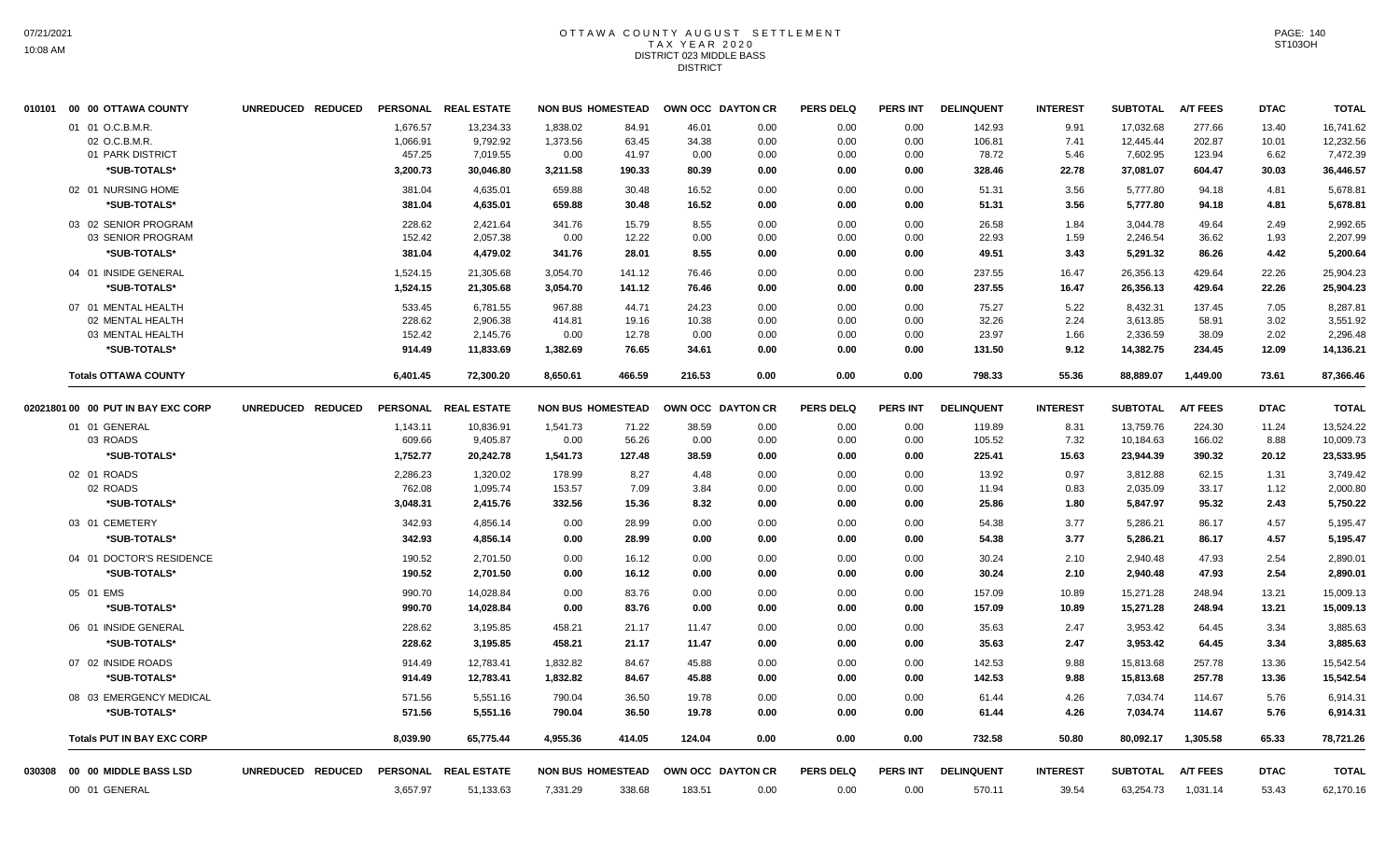### OTTAWA COUNTY AUGUST SETTLEMENT T A X Y E A R 2 0 2 0 DISTRICT 023 MIDDLE BASS DISTRICT

| 030308             | 00 00 MIDDLE BASS LSD                  | UNREDUCED REDUCED                                |                 | PERSONAL REAL ESTATE |           | <b>NON BUS HOMESTEAD</b> | OWN OCC DAYTON CR |      | <b>PERS DELQ</b> | <b>PERS INT</b> | <b>DELINQUENT</b> | <b>INTEREST</b> | SUBTOTAL        | <b>A/T FEES</b> | <b>DTAC</b> | <b>TOTAL</b> |
|--------------------|----------------------------------------|--------------------------------------------------|-----------------|----------------------|-----------|--------------------------|-------------------|------|------------------|-----------------|-------------------|-----------------|-----------------|-----------------|-------------|--------------|
|                    | *SUB-TOTALS*<br>00                     |                                                  | 3.657.97        | 51,133.63            | 7,331.29  | 338.68                   | 183.51            | 0.00 | 0.00             | 0.00            | 570.11            | 39.54           | 63,254.73       | 1,031.14        | 53.43       | 62,170.16    |
|                    | <b>Totals MIDDLE BASS LSD</b>          |                                                  | 3,657.97        | 51,133.63            | 7,331.29  | 338.68                   | 183.51            | 0.00 | 0.00             | 0.00            | 570.11            | 39.54           | 63,254.73       | 1,031.14        | 53.43       | 62,170.16    |
| 060605             | 00 00 IDA RUPP LIBRARY TAX             | UNREDUCED REDUCED                                | <b>PERSONAL</b> | <b>REAL ESTATE</b>   |           | <b>NON BUS HOMESTEAD</b> | OWN OCC DAYTON CR |      | <b>PERS DELQ</b> | <b>PERS INT</b> | <b>DELINQUENT</b> | <b>INTEREST</b> | <b>SUBTOTAL</b> | <b>A/T FEES</b> | <b>DTAC</b> | <b>TOTAL</b> |
|                    | 01 05 IDA RUPP LIBRARY TAX             |                                                  | 609.66          | 9,286.46             | 0.00      | 55.52                    | 0.00              | 0.00 | 0.00             | 0.00            | 104.12            | 7.22            | 10,062.98       | 164.04          | 8.76        | 9,890.18     |
|                    | *SUB-TOTALS*                           |                                                  | 609.66          | 9.286.46             | 0.00      | 55.52                    | 0.00              | 0.00 | 0.00             | 0.00            | 104.12            | 7.22            | 10,062.98       | 164.04          | 8.76        | 9,890.18     |
|                    | <b>Totals IDA RUPP LIBRARY TAX</b>     |                                                  | 609.66          | 9.286.46             | 0.00      | 55.52                    | 0.00              | 0.00 | 0.00             | 0.00            | 104.12            | 7.22            | 10.062.98       | 164.04          | 8.76        | 9,890.18     |
| 060607             | 00 00 PIB MIDDLE BASS                  | UNREDUCED REDUCED                                |                 | PERSONAL REAL ESTATE |           | <b>NON BUS HOMESTEAD</b> | OWN OCC DAYTON CR |      | <b>PERS DELQ</b> | <b>PERS INT</b> | <b>DELINQUENT</b> | <b>INTEREST</b> | <b>SUBTOTAL</b> | <b>A/T FEES</b> | <b>DTAC</b> | <b>TOTAL</b> |
|                    | 01 03 REFUSE                           |                                                  | 2,286.23        | 31,770.80            | 4,567.95  | 211.02                   | 114.34            | 0.00 | 0.00             | 0.00            | 355.22            | 24.64           | 39,330.20       | 641.14          | 33.29       | 38,655.77    |
|                    | *SUB-TOTALS*                           |                                                  | 2,286.23        | 31,770.80            | 4,567.95  | 211.02                   | 114.34            | 0.00 | 0.00             | 0.00            | 355.22            | 24.64           | 39,330.20       | 641.14          | 33.29       | 38,655.77    |
|                    | 02 01 ROADS                            |                                                  | 6,096.61        | 14,391.05            | 2,013.71  | 93.03                    | 50.40             | 0.00 | 0.00             | 0.00            | 156.59            | 10.86           | 22,812.25       | 371.87          | 14.68       | 22,425.70    |
|                    | *SUB-TOTALS*                           |                                                  | 6,096.61        | 14,391.05            | 2,013.71  | 93.03                    | 50.40             | 0.00 | 0.00             | 0.00            | 156.59            | 10.86           | 22,812.25       | 371.87          | 14.68       | 22,425.70    |
|                    | 03 01 FIRE                             |                                                  | 1,524.15        | 18,813.66            | 2,685.35  | 124.05                   | 67.22             | 0.00 | 0.00             | 0.00            | 208.82            | 14.48           | 23,437.73       | 382.06          | 19.57       | 23,036.10    |
|                    | *SUB-TOTALS*                           |                                                  | 1,524.15        | 18,813.66            | 2,685.35  | 124.05                   | 67.22             | 0.00 | 0.00             | 0.00            | 208.82            | 14.48           | 23,437.73       | 382.06          | 19.57       | 23,036.10    |
|                    | 04 01 TOWN HALL                        |                                                  | 762.08          | 9,406.82             | 1,342.68  | 62.03                    | 33.61             | 0.00 | 0.00             | 0.00            | 104.41            | 7.24            | 11,718.87       | 191.03          | 9.79        | 11,518.05    |
|                    | *SUB-TOTALS*                           |                                                  | 762.08          | 9,406.82             | 1,342.68  | 62.03                    | 33.61             | 0.00 | 0.00             | 0.00            | 104.41            | 7.24            | 11,718.87       | 191.03          | 9.79        | 11,518.05    |
|                    | <b>Totals PIB MIDDLE BASS</b>          |                                                  | 10,669.07       | 74,382.33            | 10,609.69 | 490.13                   | 265.57            | 0.00 | 0.00             | 0.00            | 825.04            | 57.22           | 97,299.05       | 1.586.10        | 77.33       | 95,635.62    |
| 080802             |                                        | 00 00 PUT IN BAY PARK DISTRICT UNREDUCED REDUCED |                 | PERSONAL REAL ESTATE |           | <b>NON BUS HOMESTEAD</b> | OWN OCC DAYTON CR |      | <b>PERS DELQ</b> | PERS INT        | <b>DELINQUENT</b> | <b>INTEREST</b> | <b>SUBTOTAL</b> | <b>A/T FEES</b> | <b>DTAC</b> | <b>TOTAL</b> |
|                    | 01 01 GENERAL FUND                     |                                                  | 533.45          | 7,456.99             | 1,069.15  | 49.39                    | 26.76             | 0.00 | 0.00             | 0.00            | 83.14             | 5.77            | 9,224.65        | 150.37          | 7.79        | 9,066.49     |
|                    | *SUB-TOTALS*                           |                                                  | 533.45          | 7,456.99             | 1,069.15  | 49.39                    | 26.76             | 0.00 | 0.00             | 0.00            | 83.14             | 5.77            | 9.224.65        | 150.37          | 7.79        | 9,066.49     |
|                    | <b>Totals PUT IN BAY PARK DISTRICT</b> |                                                  | 533.45          | 7,456.99             | 1,069.15  | 49.39                    | 26.76             | 0.00 | 0.00             | 0.00            | 83.14             | 5.77            | 9,224.65        | 150.37          | 7.79        | 9,066.49     |
| 080805             | 00 00 PIB PORT AUTHORITY               | UNREDUCED REDUCED                                |                 | PERSONAL REAL ESTATE |           | <b>NON BUS HOMESTEAD</b> | OWN OCC DAYTON CR |      | <b>PERS DELQ</b> | PERS INT        | <b>DELINQUENT</b> | <b>INTEREST</b> | <b>SUBTOTAL</b> | <b>A/T FEES</b> | <b>DTAC</b> | <b>TOTAL</b> |
|                    | 08 00 PIB PORT AUTHORITY               |                                                  | 342.92          | 4,384.81             | 627.61    | 29.02                    | 15.70             | 0.00 | 0.00             | 0.00            | 48.81             | 3.39            | 5,452.26        | 88.87           | 4.57        | 5,358.82     |
|                    | *SUB-TOTALS*                           |                                                  | 342.92          | 4,384.81             | 627.61    | 29.02                    | 15.70             | 0.00 | 0.00             | 0.00            | 48.81             | 3.39            | 5,452.26        | 88.87           | 4.57        | 5,358.82     |
|                    | <b>Totals PIB PORT AUTHORITY</b>       |                                                  | 342.92          | 4.384.81             | 627.61    | 29.02                    | 15.70             | 0.00 | 0.00             | 0.00            | 48.81             | 3.39            | 5,452.26        | 88.87           | 4.57        | 5,358.82     |
| <b>MIDDLE BASS</b> |                                        |                                                  |                 |                      |           |                          |                   |      |                  |                 |                   |                 |                 |                 |             |              |
|                    | <b>DISTRICT TOTALS</b>                 |                                                  | 30,254.42       | 284.719.86           | 33,243.71 | 1,843.38                 | 832.11            | 0.00 | 0.00             | 0.00            | 3,162.13          | 219.30          | 354,274.91      | 5,775.10        | 290.82      | 348,208.99   |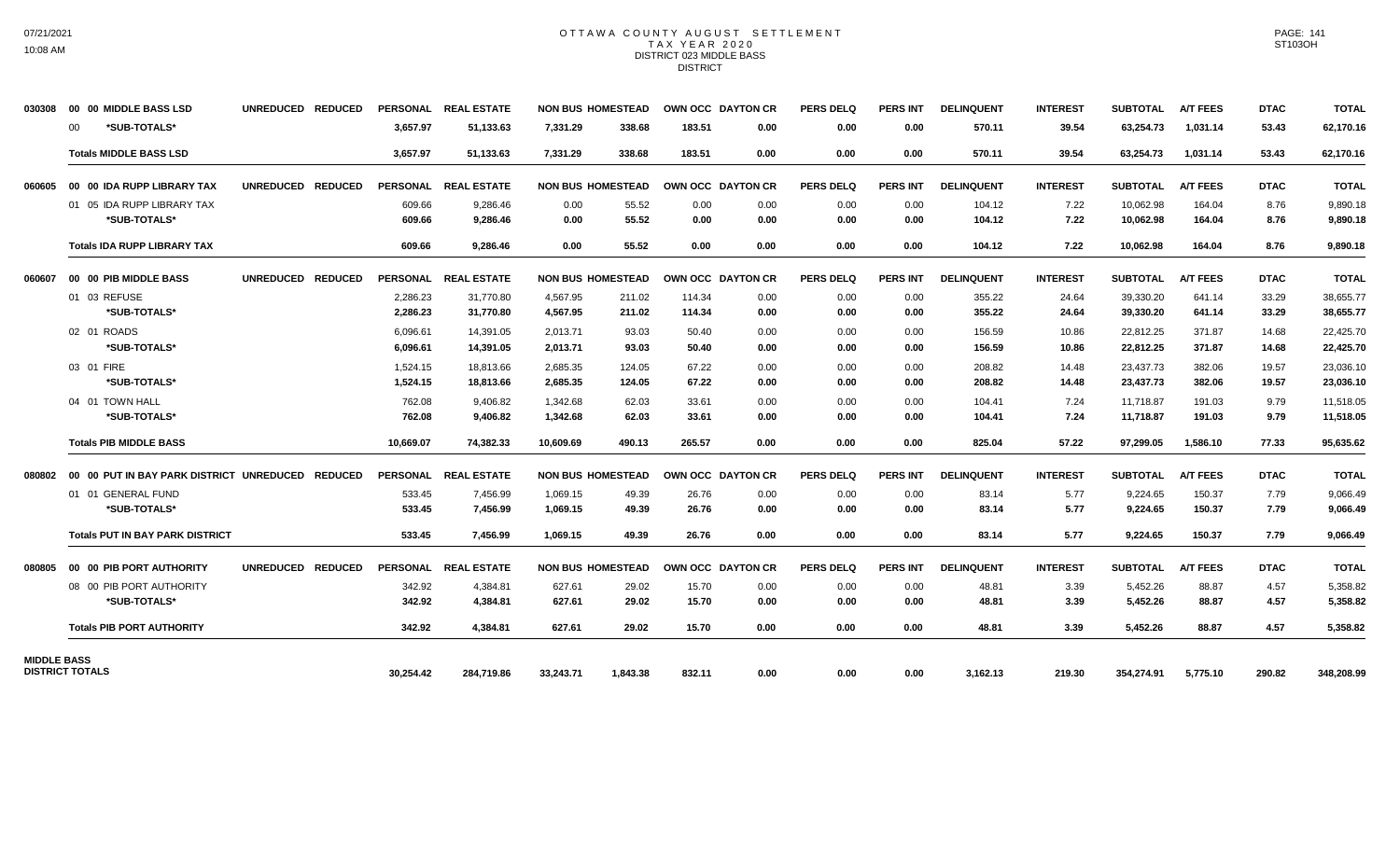## OTTAWA COUNTY AUGUST SETTLEMENT T A X Y E A R 2 0 2 0 DISTRICT 024 P.I.B.V.S. TAX CODE A

| 010101 | 00 00 OTTAWA COUNTY                | <b>UNREDUCED</b> | <b>REDUCED</b> |                 | PERSONAL REAL ESTATE |                          | <b>NON BUS HOMESTEAD</b> |          | OWN OCC DAYTON CR | <b>PERS DELQ</b> | <b>PERS INT</b> | <b>DELINQUENT</b> | <b>INTEREST</b> | <b>SUBTOTAL</b> | <b>A/T FEES</b> | <b>DTAC</b> | <b>TOTAL</b> |
|--------|------------------------------------|------------------|----------------|-----------------|----------------------|--------------------------|--------------------------|----------|-------------------|------------------|-----------------|-------------------|-----------------|-----------------|-----------------|-------------|--------------|
|        | 01 01 O.C.B.M.R.                   | 2.200000         | 1.203400       | 0.00            | 37,591.45            | 5,158.62                 | 290.48                   | 233.28   | 0.00              | 0.00             | 0.00            | $-5.16$           | 1.10            | 43,269.77       | 705.35          | 1.40        | 42,563.02    |
|        | 02 O.C.B.M.R                       | 1.400000         | 0.899310       | 0.00            | 28,092.38            | 3,855.08                 | 217.08                   | 174.33   | 0.00              | 0.00             | 0.00            | $-3.85$           | 0.82            | 32,335.84       | 527.12          | 1.04        | 31,807.68    |
|        | 01 PARK DISTRICT                   | 0.600000         | 0.594840       | 0.00            | 20,750.33            | 0.00                     | 143.59                   | 0.00     | 0.00              | 0.00             | 0.00            | $-2.85$           | 0.61            | 20,891.68       | 340.56          | 0.69        | 20,550.43    |
|        | *SUB-TOTALS*                       | 4.200000         | 2.697550       | 0.00            | 86,434.16            | 9,013.70                 | 651.15                   | 407.61   | 0.00              | 0.00             | 0.00            | $-11.86$          | 2.53            | 96,497.29       | 1,573.03        | 3.13        | 94,921.13    |
|        | 02 01 NURSING HOME                 | 0.500000         | 0.432043       | 0.00            | 13,496.03            | 1,852.04                 | 104.29                   | 83.75    | 0.00              | 0.00             | 0.00            | $-1.85$           | 0.39            | 15,534.65       | 253.23          | 0.50        | 15,280.92    |
|        | *SUB-TOTALS*                       | 0.500000         | 0.432043       | 0.00            | 13,496.03            | 1,852.04                 | 104.29                   | 83.75    | 0.00              | 0.00             | 0.00            | $-1.85$           | 0.39            | 15,534.65       | 253.23          | 0.50        | 15,280.92    |
|        | 03 02 SENIOR PROGRAM               | 0.300000         | 0.223762       | 0.00            | 6,989.81             | 959.20                   | 54.01                    | 43.38    | 0.00              | 0.00             | 0.00            | $-0.96$           | 0.20            | 8,045.64        | 131.15          | 0.26        | 7,914.23     |
|        | 03 SENIOR PROGRAM                  | 0.200000         | 0.173250       | 0.00            | 6,043.63             | 0.00                     | 41.82                    | 0.00     | 0.00              | 0.00             | 0.00            | $-0.83$           | 0.18            | 6,084.80        | 99.19           | 0.20        | 5,985.41     |
|        | *SUB-TOTALS*                       | 0.500000         | 0.397012       | 0.00            | 13,033.44            | 959.20                   | 95.83                    | 43.38    | 0.00              | 0.00             | 0.00            | $-1.79$           | 0.38            | 14,130.44       | 230.34          | 0.46        | 13,899.64    |
|        | 04 01 INSIDE GENERAL               | 2.000000         | 2.000000       | 0.00            | 62,475.40            | 8,573.41                 | 482.77                   | 387.69   | 0.00              | 0.00             | 0.00            | $-8.57$           | 1.83            | 71,912.53       | 1,172.27        | 2.32        | 70,737.94    |
|        | *SUB-TOTALS*                       | 2.000000         | 2.000000       | 0.00            | 62,475.40            | 8,573.41                 | 482.77                   | 387.69   | 0.00              | 0.00             | 0.00            | $-8.57$           | 1.83            | 71,912.53       | 1,172.27        | 2.32        | 70,737.94    |
|        | 07 01 MENTAL HEALTH                | 0.700000         | 0.633701       | 0.00            | 19.795.36            | 2,716.49                 | 152.97                   | 122.84   | 0.00              | 0.00             | 0.00            | $-2.72$           | 0.58            | 22.785.52       | 371.43          | 0.73        | 22,413.36    |
|        | 02 MENTAL HEALTH                   | 0.300000         | 0.271586       | 0.00            | 8,483.72             | 1,164.21                 | 65.56                    | 52.65    | 0.00              | 0.00             | 0.00            | $-1.16$           | 0.25            | 9,765.23        | 159.19          | 0.32        | 9,605.72     |
|        | 03 MENTAL HEALTH                   | 0.200000         | 0.181100       | 0.00            | 6,317.47             | 0.00                     | 43.71                    | 0.00     | 0.00              | 0.00             | 0.00            | $-0.87$           | 0.18            | 6,360.49        | 103.68          | 0.21        | 6,256.60     |
|        | *SUB-TOTALS*                       | 1.200000         | 1.086387       | 0.00            | 34,596.55            | 3,880.70                 | 262.24                   | 175.49   | 0.00              | 0.00             | 0.00            | $-4.75$           | 1.01            | 38,911.24       | 634.30          | 1.26        | 38,275.68    |
|        | <b>Totals OTTAWA COUNTY</b>        | 8.400000         | 6.612992       | 0.00            | 210,035.58           | 24,279.05                | 1,596.28                 | 1,097.92 | 0.00              | 0.00             | 0.00            | $-28.82$          | 6.14            | 236,986.15      | 3,863.17        | 7.67        | 233,115.31   |
|        | 02021801 00 00 PUT IN BAY EXC CORP | <b>UNREDUCED</b> | <b>REDUCED</b> | <b>PERSONAL</b> | <b>REAL ESTATE</b>   | <b>NON BUS HOMESTEAD</b> |                          |          | OWN OCC DAYTON CR | <b>PERS DELQ</b> | <b>PERS INT</b> | <b>DELINQUENT</b> | <b>INTEREST</b> | <b>SUBTOTAL</b> | <b>A/T FEES</b> | <b>DTAC</b> | <b>TOTAL</b> |
|        | 01 01 GENERAL                      | 1.500000         | 1.009415       | 0.00            | 31,531.80            | 4,327.07                 | 243.66                   | 195.67   | 0.00              | 0.00             | 0.00            | $-4.33$           | 0.92            | 36,294.79       | 591.65          | 1.17        | 35,701.97    |
|        | 03 ROADS                           | 0.800000         | 0.797368       | 0.00            | 27,815.30            | 0.00                     | 192.47                   | 0.00     | 0.00              | 0.00             | 0.00            | $-3.82$           | 0.81            | 28,004.76       | 456.51          | 0.92        | 27,547.33    |
|        | *SUB-TOTALS*                       | 2.300000         | 1.806783       | 0.00            | 59,347.10            | 4,327.07                 | 436.13                   | 195.67   | 0.00              | 0.00             | 0.00            | $-8.15$           | 1.73            | 64,299.55       | 1,048.16        | 2.09        | 63,249.30    |
|        | 02 01 ROADS                        | 3.000000         | 0.117192       | 0.00            | 3.660.81             | 502.37                   | 28.29                    | 22.72    | 0.00              | 0.00             | 0.00            | $-0.50$           | 0.11            | 4,213.80        | 68.69           | 0.14        | 4,144.97     |
|        | 02 ROADS                           | 1.000000         | 0.100548       | 0.00            | 3,140.89             | 431.02                   | 24.27                    | 19.49    | 0.00              | 0.00             | 0.00            | $-0.43$           | 0.09            | 3,615.33        | 58.93           | 0.12        | 3,556.28     |
|        | *SUB-TOTALS*                       | 4.000000         | 0.217740       | 0.00            | 6,801.70             | 933.39                   | 52.56                    | 42.21    | 0.00              | 0.00             | 0.00            | $-0.93$           | 0.20            | 7,829.13        | 127.62          | 0.26        | 7,701.25     |
|        | 03 01 CEMETERY                     | 0.450000         | 0.410909       | 0.00            | 14,334.10            | 0.00                     | 99.19                    | 0.00     | 0.00              | 0.00             | 0.00            | $-1.97$           | 0.42            | 14,431.74       | 235.26          | 0.48        | 14,196.00    |
|        | *SUB-TOTALS*                       | 0.450000         | 0.410909       | 0.00            | 14,334.10            | 0.00                     | 99.19                    | 0.00     | 0.00              | 0.00             | 0.00            | $-1.97$           | 0.42            | 14,431.74       | 235.26          | 0.48        | 14,196.00    |
|        | 04 01 DOCTOR'S RESIDENCE           | 0.250000         | 0.228498       | 0.00            | 7.970.90             | 0.00                     | 55.16                    | 0.00     | 0.00              | 0.00             | 0.00            | $-1.09$           | 0.23            | 8.025.20        | 130.82          | 0.27        | 7.894.11     |
|        | *SUB-TOTALS*                       | 0.250000         | 0.228498       | 0.00            | 7,970.90             | 0.00                     | 55.16                    | 0.00     | 0.00              | 0.00             | 0.00            | $-1.09$           | 0.23            | 8,025.20        | 130.82          | 0.27        | 7,894.11     |
|        | 05 01 EMS                          | 1.300000         | 1.187069       | 0.00            | 41,409.58            | 0.00                     | 286.54                   | 0.00     | 0.00              | 0.00             | 0.00            | $-5.68$           | 1.21            | 41,691.65       | 679.63          | 1.38        | 41,010.64    |
|        | *SUB-TOTALS*                       | 1.300000         | 1.187069       | 0.00            | 41,409.58            | 0.00                     | 286.54                   | 0.00     | 0.00              | 0.00             | 0.00            | $-5.68$           | 1.21            | 41,691.65       | 679.63          | 1.38        | 41,010.64    |
|        | 06 01 INSIDE GENERAL               | 0.300000         | 0.300000       | 0.00            | 9.371.31             | 1,286.01                 | 72.42                    | 58.15    | 0.00              | 0.00             | 0.00            | $-1.29$           | 0.27            | 10,786.87       | 175.84          | 0.35        | 10,610.68    |
|        | *SUB-TOTALS*                       | 0.300000         | 0.300000       | 0.00            | 9,371.31             | 1,286.01                 | 72.42                    | 58.15    | 0.00              | 0.00             | 0.00            | $-1.29$           | 0.27            | 10,786.87       | 175.84          | 0.35        | 10,610.68    |
|        | 07 02 INSIDE ROADS                 | 1.200000         | 1.200000       | 0.00            | 37,485.24            | 5,144.05                 | 289.66                   | 232.62   | 0.00              | 0.00             | 0.00            | $-5.14$           | 1.10            | 43,147.53       | 703.36          | 1.39        | 42,442.78    |
|        | *SUB-TOTALS*                       | 1.200000         | 1.200000       | 0.00            | 37,485.24            | 5,144.05                 | 289.66                   | 232.62   | 0.00              | 0.00             | 0.00            | $-5.14$           | 1.10            | 43,147.53       | 703.36          | 1.39        | 42,442.78    |
|        | 08 03 EMERGENCY MEDICAL            | 0.750000         | 0.517263       | 0.00            | 16,158.11            | 2,217.35                 | 124.86                   | 100.27   | 0.00              | 0.00             | 0.00            | $-2.22$           | 0.47            | 18,598.84       | 303.19          | 0.60        | 18,295.05    |
|        | *SUB-TOTALS*                       | 0.750000         | 0.517263       | 0.00            | 16,158.11            | 2,217.35                 | 124.86                   | 100.27   | 0.00              | 0.00             | 0.00            | $-2.22$           | 0.47            | 18,598.84       | 303.19          | 0.60        | 18,295.05    |
|        |                                    |                  |                |                 |                      |                          |                          |          |                   |                  |                 |                   |                 |                 |                 |             |              |
|        | <b>Totals PUT IN BAY EXC CORP</b>  | 10.550000        | 5.868262       | 0.00            | 192,878.04           | 13,907.87                | 1,416.52                 | 628.92   | 0.00              | 0.00             | 0.00            | $-26.47$          | 5.63            | 208,810.51      | 3.403.88        | 6.82        | 205,399.81   |
| 030309 | 00 00 PUT IN BAY LSD               | <b>UNREDUCED</b> | <b>REDUCED</b> | <b>PERSONAL</b> | <b>REAL ESTATE</b>   |                          | <b>NON BUS HOMESTEAD</b> |          | OWN OCC DAYTON CR | <b>PERS DELQ</b> | <b>PERS INT</b> | <b>DELINQUENT</b> | <b>INTEREST</b> | <b>SUBTOTAL</b> | <b>A/T FEES</b> | <b>DTAC</b> | <b>TOTAL</b> |
|        | 00 01 GENERAL                      | 3.400000         | 3.400000       | 0.00            | 106,208.18           | 14,574.80                | 820.71                   | 659.08   | 0.00              | 0.00             | 0.00            | $-14.57$          | 3.10            | 122,251.30      | 1,992.86        | 3.94        | 120,254.50   |
|        | 02 PERMANENT IMPROVEMENT           | 1.000000         | 1.000000       | 0.00            | 31,237.70            | 4,286.71                 | 241.38                   | 193.85   | 0.00              | 0.00             | 0.00            | $-4.28$           | 0.91            | 35,956.27       | 586.13          | 1.16        | 35,368.98    |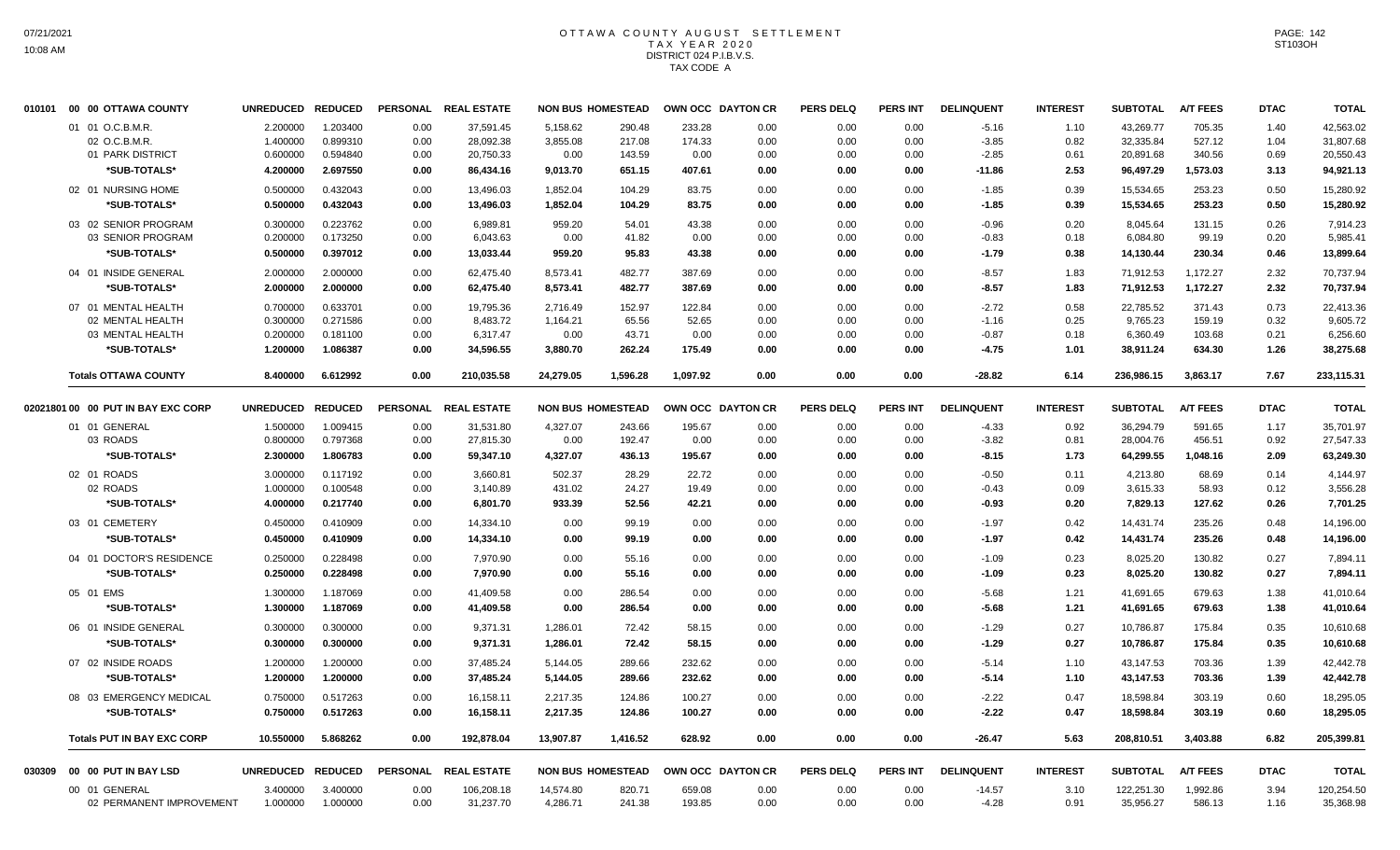# OTTAWA COUNTY AUGUST SETTLEMENT TAX YEAR 2020 DISTRICT 024 P.I.B.V.S. TAX CODE A

| 030309            |    | 00 00 PUT IN BAY LSD                                     | UNREDUCED REDUCED |                     |                 | PERSONAL REAL ESTATE |                          | <b>NON BUS HOMESTEAD</b> | OWN OCC DAYTON CR |      | <b>PERS DELQ</b> | <b>PERS INT</b> | <b>DELINQUENT</b> | <b>INTEREST</b> | <b>SUBTOTAL</b> | <b>A/T FEES</b> | <b>DTAC</b> | <b>TOTAL</b> |
|-------------------|----|----------------------------------------------------------|-------------------|---------------------|-----------------|----------------------|--------------------------|--------------------------|-------------------|------|------------------|-----------------|-------------------|-----------------|-----------------|-----------------|-------------|--------------|
|                   | 00 | *SUB-TOTALS*                                             | 4.400000          | 4.400000            | 0.00            | 137,445.88           | 18,861.51                | 1,062.09                 | 852.93            | 0.00 | 0.00             | 0.00            | $-18.85$          | 4.01            | 158,207.57      | 2,578.99        | 5.10        | 155,623.48   |
|                   |    | 01 01 GENERAL                                            | 25.400000         | 16.600018           | 0.00            | 518,546.37           | 71,159.41                | 4,006.99                 | 3,217.86          | 0.00 | 0.00             | 0.00            | $-71.13$          | 15.16           | 596,874.66      | 9,729.83        | 19.24       | 587,125.59   |
|                   |    | *SUB-TOTALS*                                             | 25.400000         | 16.600018           | 0.00            | 518,546.37           | 71,159.41                | 4,006.99                 | 3,217.86          | 0.00 | 0.00             | 0.00            | $-71.13$          | 15.16           | 596,874.66      | 9,729.83        | 19.24       | 587,125.59   |
|                   |    | 02 01 RECREATION                                         | 0.500000          | 0.293937            | 0.00            | 9,181.92             | 1,260.02                 | 70.95                    | 56.98             | 0.00 | 0.00             | 0.00            | $-1.26$           | 0.27            | 10,568.88       | 172.29          | 0.34        | 10,396.25    |
|                   |    | *SUB-TOTALS*                                             | 0.500000          | 0.293937            | 0.00            | 9,181.92             | 1,260.02                 | 70.95                    | 56.98             | 0.00 | 0.00             | 0.00            | $-1.26$           | 0.27            | 10,568.88       | 172.29          | 0.34        | 10,396.25    |
|                   |    | <b>Totals PUT IN BAY LSD</b>                             |                   | 30.300000 21.293955 | 0.00            | 665,174.17           | 91.280.94                | 5.140.03                 | 4.127.77          | 0.00 | 0.00             | 0.00            | $-91.24$          | 19.44           | 765,651.11      | 12,481.11       | 24.68       | 753,145.32   |
| 060605            |    | 00 00 IDA RUPP LIBRARY TAX                               | UNREDUCED REDUCED |                     |                 | PERSONAL REAL ESTATE | <b>NON BUS HOMESTEAD</b> |                          | OWN OCC DAYTON CR |      | <b>PERS DELQ</b> | <b>PERS INT</b> | <b>DELINQUENT</b> | <b>INTEREST</b> | <b>SUBTOTAL</b> | <b>A/T FEES</b> | <b>DTAC</b> | <b>TOTAL</b> |
|                   |    | 01 05 IDA RUPP LIBRARY TAX                               | 0.800000          | 0.786794            | 0.00            | 27,446.43            | 0.00                     | 189.92                   | 0.00              | 0.00 | 0.00             | 0.00            | $-3.77$           | 0.80            | 27,633.38       | 450.46          | 0.91        | 27,182.01    |
|                   |    | *SUB-TOTALS*                                             | 0.800000          | 0.786794            | 0.00            | 27,446.43            | 0.00                     | 189.92                   | 0.00              | 0.00 | 0.00             | 0.00            | $-3.77$           | 0.80            | 27,633.38       | 450.46          | 0.91        | 27,182.01    |
|                   |    | <b>Totals IDA RUPP LIBRARY TAX</b>                       | 0.800000          | 0.786794            | 0.00            | 27,446.43            | 0.00                     | 189.92                   | 0.00              | 0.00 | 0.00             | 0.00            | $-3.77$           | 0.80            | 27,633.38       | 450.46          | 0.91        | 27,182.01    |
| 060608            |    | 00 00 PIB SOUTH BASS                                     | UNREDUCED REDUCED |                     |                 | PERSONAL REAL ESTATE | <b>NON BUS HOMESTEAD</b> |                          | OWN OCC DAYTON CR |      | <b>PERS DELQ</b> | <b>PERS INT</b> | <b>DELINQUENT</b> | <b>INTEREST</b> | <b>SUBTOTAL</b> | <b>A/T FEES</b> | <b>DTAC</b> | <b>TOTAL</b> |
|                   |    | 03 01 PARK                                               | 0.800000          | 0.040946            | 0.00            | 1,279.06             | 175.52                   | 9.88                     | 7.94              | 0.00 | 0.00             | 0.00            | $-0.18$           | 0.04            | 1,472.26        | 24.00           | 0.05        | 1,448.21     |
|                   |    | *SUB-TOTALS*                                             | 0.800000          | 0.040946            | 0.00            | 1.279.06             | 175.52                   | 9.88                     | 7.94              | 0.00 | 0.00             | 0.00            | $-0.18$           | 0.04            | 1,472.26        | 24.00           | 0.05        | 1,448.21     |
|                   |    | 05 02 FIRE                                               | 1.200000          | 1.008228            | 0.00            | 31,494.72            | 4,321.98                 | 243.37                   | 195.44            | 0.00 | 0.00             | 0.00            | $-4.32$           | 0.92            | 36,252.11       | 590.96          | 1.17        | 35,659.98    |
|                   |    | *SUB-TOTALS*                                             | 1.200000          | 1.008228            | 0.00            | 31.494.72            | 4,321.98                 | 243.37                   | 195.44            | 0.00 | 0.00             | 0.00            | $-4.32$           | 0.92            | 36,252.11       | 590.96          | 1.17        | 35,659.98    |
|                   |    | <b>Totals PIB SOUTH BASS</b>                             | 2.000000          | 1.049174            | 0.00            | 32,773.78            | 4,497.50                 | 253.25                   | 203.38            | 0.00 | 0.00             | 0.00            | $-4.50$           | 0.96            | 37,724.37       | 614.96          | 1.22        | 37,108.19    |
|                   |    | 080802    00    00    PUT IN BAY PARK DISTRICT UNREDUCED |                   | <b>REDUCED</b>      | <b>PERSONAL</b> | <b>REAL ESTATE</b>   |                          | <b>NON BUS HOMESTEAD</b> | OWN OCC DAYTON CR |      | <b>PERS DELQ</b> | <b>PERS INT</b> | <b>DELINQUENT</b> | <b>INTEREST</b> | <b>SUBTOTAL</b> | <b>A/T FEES</b> | <b>DTAC</b> | <b>TOTAL</b> |
|                   |    | 01 01 GENERAL FUND                                       | 0.700000          | 0.700000            | 0.00            | 21,866.39            | 3,000.69                 | 168.97                   | 135.69            | 0.00 | 0.00             | 0.00            | $-3.00$           | 0.64            | 25,169.38       | 410.29          | 0.81        | 24,758.28    |
|                   |    | *SUB-TOTALS*                                             | 0.700000          | 0.700000            | 0.00            | 21,866.39            | 3,000.69                 | 168.97                   | 135.69            | 0.00 | 0.00             | 0.00            | $-3.00$           | 0.64            | 25,169.38       | 410.29          | 0.81        | 24,758.28    |
|                   |    | <b>Totals PUT IN BAY PARK DISTRICT</b>                   | 0.700000          | 0.700000            | 0.00            | 21.866.39            | 3.000.69                 | 168.97                   | 135.69            | 0.00 | 0.00             | 0.00            | $-3.00$           | 0.64            | 25,169.38       | 410.29          | 0.81        | 24,758.28    |
| 080805            |    | 00 00 PIB PORT AUTHORITY                                 | <b>UNREDUCED</b>  | <b>REDUCED</b>      | <b>PERSONAL</b> | <b>REAL ESTATE</b>   |                          | <b>NON BUS HOMESTEAD</b> | OWN OCC DAYTON CR |      | <b>PERS DELQ</b> | <b>PERS INT</b> | <b>DELINQUENT</b> | <b>INTEREST</b> | <b>SUBTOTAL</b> | <b>A/T FEES</b> | <b>DTAC</b> | <b>TOTAL</b> |
|                   |    | 08 00 PIB PORT AUTHORITY                                 | 0.450000          | 0.410909            | 0.00            | 12,835.83            | 1,761.47                 | 99.17                    | 79.64             | 0.00 | 0.00             | 0.00            | $-1.75$           | 0.38            | 14.774.74       | 240.85          | 0.48        | 14,533.41    |
|                   |    | *SUB-TOTALS*                                             | 0.450000          | 0.410909            | 0.00            | 12,835.83            | 1,761.47                 | 99.17                    | 79.64             | 0.00 | 0.00             | 0.00            | $-1.75$           | 0.38            | 14,774.74       | 240.85          | 0.48        | 14,533.41    |
|                   |    | <b>Totals PIB PORT AUTHORITY</b>                         | 0.450000          | 0.410909            | 0.00            | 12.835.83            | 1.761.47                 | 99.17                    | 79.64             | 0.00 | 0.00             | 0.00            | $-1.75$           | 0.38            | 14.774.74       | 240.85          | 0.48        | 14,533.41    |
| <b>P.I.B.V.S.</b> |    |                                                          |                   |                     |                 |                      |                          |                          |                   |      |                  |                 |                   |                 |                 |                 |             |              |
| TAX CODE A TOTALS |    |                                                          |                   | 53.200000 36.722086 | 0.00            | 1,163,010.22         | 138,727.52               | 8.864.14                 | 6,273.32          | 0.00 | 0.00             | 0.00            | $-159.55$         | 33.99           | 1,316,749.64    | 21,464.72       | 42.59       | 1,295,242.33 |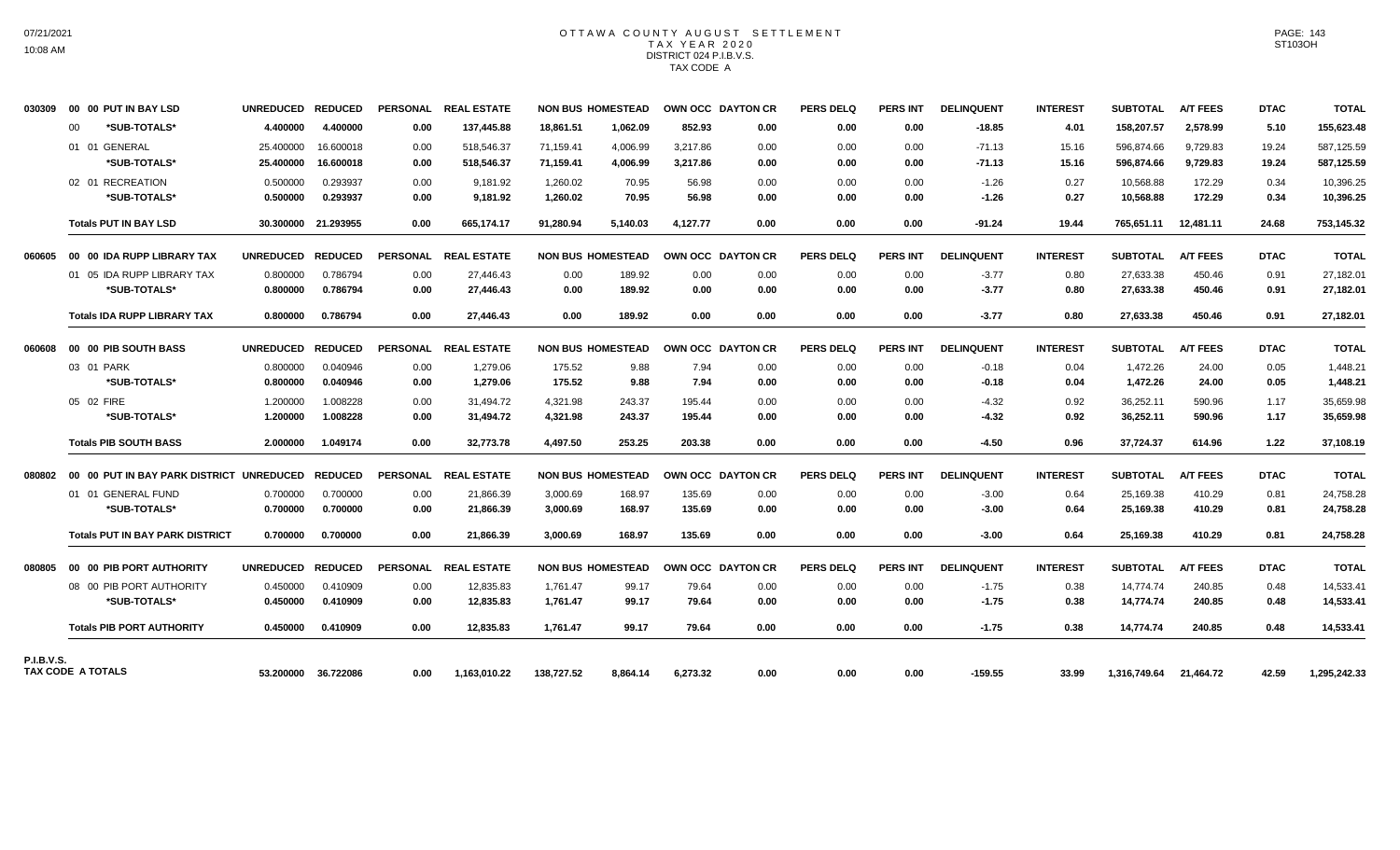# OTTAWA COUNTY AUGUST SETTLEMENT T A X Y E A R 2 0 2 0 DISTRICT 024 P.I.B.V.S. TAX CODE B

| 010101 | 00 00 OTTAWA COUNTY                | <b>UNREDUCED</b> | <b>REDUCED</b> |           | PERSONAL REAL ESTATE | <b>NON BUS HOMESTEAD</b> |      |      | OWN OCC DAYTON CR | <b>PERS DELQ</b> | <b>PERS INT</b> | <b>DELINQUENT</b> | <b>INTEREST</b> | <b>SUBTOTAL</b> | <b>A/T FEES</b> | <b>DTAC</b> | <b>TOTAL</b> |
|--------|------------------------------------|------------------|----------------|-----------|----------------------|--------------------------|------|------|-------------------|------------------|-----------------|-------------------|-----------------|-----------------|-----------------|-------------|--------------|
|        | 01 01 O.C.B.M.R.                   | 2.200000         | 1.883836       | 4,171.96  | 4.936.77             | 0.00                     | 0.00 | 0.00 | 0.00              | 0.00             | 0.00            | 0.00              | 0.00            | 9.108.73        | 148.48          | 0.00        | 8,960.25     |
|        | 02 O.C.B.M.R.                      | 1.400000         | 1.248331       | 2,654.88  | 3,271.37             | 0.00                     | 0.00 | 0.00 | 0.00              | 0.00             | 0.00            | 0.00              | 0.00            | 5,926.25        | 96.61           | 0.00        | 5,829.64     |
|        | 01 PARK DISTRICT                   | 0.600000         | 0.595592       | 1,137.81  | 1,560.80             | 0.00                     | 0.00 | 0.00 | 0.00              | 0.00             | 0.00            | 0.00              | 0.00            | 2,698.61        | 43.99           | 0.00        | 2,654.62     |
|        | *SUB-TOTALS*                       | 4.200000         | 3.727759       | 7,964.65  | 9,768.94             | 0.00                     | 0.00 | 0.00 | 0.00              | 0.00             | 0.00            | 0.00              | 0.00            | 17,733.59       | 289.08          | 0.00        | 17,444.51    |
|        | 02 01 NURSING HOME                 | 0.500000         | 0.485399       | 948.17    | 1,272.03             | 0.00                     | 0.00 | 0.00 | 0.00              | 0.00             | 0.00            | 0.00              | 0.00            | 2,220.20        | 36.19           | 0.00        | 2,184.01     |
|        | *SUB-TOTALS*                       | 0.500000         | 0.485399       | 948.17    | 1,272.03             | 0.00                     | 0.00 | 0.00 | 0.00              | 0.00             | 0.00            | 0.00              | 0.00            | 2,220.20        | 36.19           | 0.00        | 2,184.01     |
|        | 03 02 SENIOR PROGRAM               | 0.300000         | 0.286012       | 568.90    | 749.52               | 0.00                     | 0.00 | 0.00 | 0.00              | 0.00             | 0.00            | 0.00              | 0.00            | 1,318.42        | 21.49           | 0.00        | 1,296.93     |
|        | 03 SENIOR PROGRAM                  | 0.200000         | 0.194640       | 379.27    | 510.07               | 0.00                     | 0.00 | 0.00 | 0.00              | 0.00             | 0.00            | 0.00              | 0.00            | 889.34          | 14.50           | 0.00        | 874.84       |
|        | *SUB-TOTALS*                       | 0.500000         | 0.480652       | 948.17    | 1,259.59             | 0.00                     | 0.00 | 0.00 | 0.00              | 0.00             | 0.00            | 0.00              | 0.00            | 2,207.76        | 35.99           | 0.00        | 2,171.77     |
|        | 04 01 INSIDE GENERAL               | 2.000000         | 2.000000       | 3,792.69  | 5,241.19             | 0.00                     | 0.00 | 0.00 | 0.00              | 0.00             | 0.00            | 0.00              | 0.00            | 9,033.88        | 147.26          | 0.00        | 8,886.62     |
|        | *SUB-TOTALS*                       | 2.000000         | 2.000000       | 3,792.69  | 5,241.19             | 0.00                     | 0.00 | 0.00 | 0.00              | 0.00             | 0.00            | 0.00              | 0.00            | 9,033.88        | 147.26          | 0.00        | 8,886.62     |
|        | 07 01 MENTAL HEALTH                | 0.700000         | 0.684293       | 1,327.44  | 1,793.25             | 0.00                     | 0.00 | 0.00 | 0.00              | 0.00             | 0.00            | 0.00              | 0.00            | 3,120.69        | 50.87           | 0.00        | 3,069.82     |
|        | 02 MENTAL HEALTH                   | 0.300000         | 0.293268       | 568.90    | 768.54               | 0.00                     | 0.00 | 0.00 | 0.00              | 0.00             | 0.00            | 0.00              | 0.00            | 1,337.44        | 21.80           | 0.00        | 1,315.64     |
|        | 03 MENTAL HEALTH                   | 0.200000         | 0.195512       | 379.27    | 512.36               | 0.00                     | 0.00 | 0.00 | 0.00              | 0.00             | 0.00            | 0.00              | 0.00            | 891.63          | 14.53           | 0.00        | 877.10       |
|        | *SUB-TOTALS*                       | 1.200000         | 1.173073       | 2,275.61  | 3,074.15             | 0.00                     | 0.00 | 0.00 | 0.00              | 0.00             | 0.00            | 0.00              | 0.00            | 5,349.76        | 87.20           | 0.00        | 5,262.56     |
|        | <b>Totals OTTAWA COUNTY</b>        | 8.400000         | 7.866883       | 15,929.29 | 20,615.90            | 0.00                     | 0.00 | 0.00 | 0.00              | 0.00             | 0.00            | 0.00              | 0.00            | 36,545.19       | 595.72          | 0.00        | 35,949.47    |
|        | 02021801 00 00 PUT IN BAY EXC CORP | <b>UNREDUCED</b> | <b>REDUCED</b> |           | PERSONAL REAL ESTATE | <b>NON BUS HOMESTEAD</b> |      |      | OWN OCC DAYTON CR | <b>PERS DELQ</b> | <b>PERS INT</b> | <b>DELINQUENT</b> | <b>INTEREST</b> | <b>SUBTOTAL</b> | <b>A/T FEES</b> | <b>DTAC</b> | <b>TOTAL</b> |
|        | 01 01 GENERAL                      | 1.500000         | 1.146869       | 2,844.52  | 3,005.48             | 0.00                     | 0.00 | 0.00 | 0.00              | 0.00             | 0.00            | 0.00              | 0.00            | 5,850.00        | 95.36           | 0.00        | 5,754.64     |
|        | 03 ROADS                           | 0.800000         | 0.792380       | 1,517.08  | 2,076.51             | 0.00                     | 0.00 | 0.00 | 0.00              | 0.00             | 0.00            | 0.00              | 0.00            | 3,593.59        | 58.58           | 0.00        | 3,535.01     |
|        | *SUB-TOTALS*                       | 2.300000         | 1.939249       | 4,361.60  | 5,081.99             | 0.00                     | 0.00 | 0.00 | 0.00              | 0.00             | 0.00            | 0.00              | 0.00            | 9,443.59        | 153.94          | 0.00        | 9,289.65     |
|        | 02 01 ROADS                        | 3.000000         | 0.234663       | 5,689.04  | 614.96               | 0.00                     | 0.00 | 0.00 | 0.00              | 0.00             | 0.00            | 0.00              | 0.00            | 6,304.00        | 102.76          | 0.00        | 6,201.24     |
|        | 02 ROADS                           | 1.000000         | 0.140944       | 1,896.35  | 369.36               | 0.00                     | 0.00 | 0.00 | 0.00              | 0.00             | 0.00            | 0.00              | 0.00            | 2,265.71        | 36.93           | 0.00        | 2,228.78     |
|        | *SUB-TOTALS*                       | 4.000000         | 0.375607       | 7,585.39  | 984.32               | 0.00                     | 0.00 | 0.00 | 0.00              | 0.00             | 0.00            | 0.00              | 0.00            | 8,569.71        | 139.69          | 0.00        | 8,430.02     |
|        | 03 01 CEMETERY                     | 0.450000         | 0.423106       | 853.36    | 1,108.79             | 0.00                     | 0.00 | 0.00 | 0.00              | 0.00             | 0.00            | 0.00              | 0.00            | 1,962.15        | 31.99           | 0.00        | 1,930.16     |
|        | *SUB-TOTALS*                       | 0.450000         | 0.423106       | 853.36    | 1,108.79             | 0.00                     | 0.00 | 0.00 | 0.00              | 0.00             | 0.00            | 0.00              | 0.00            | 1,962.15        | 31.99           | 0.00        | 1,930.16     |
|        | 04 01 DOCTOR'S RESIDENCE           | 0.250000         | 0.237097       | 474.09    | 621.33               | 0.00                     | 0.00 | 0.00 | 0.00              | 0.00             | 0.00            | 0.00              | 0.00            | 1,095.42        | 17.86           | 0.00        | 1,077.56     |
|        | *SUB-TOTALS*                       | 0.250000         | 0.237097       | 474.09    | 621.33               | 0.00                     | 0.00 | 0.00 | 0.00              | 0.00             | 0.00            | 0.00              | 0.00            | 1,095.42        | 17.86           | 0.00        | 1,077.56     |
|        | 05 01 EMS                          | 1.300000         | 1.222306       | 2,465.25  | 3,203.17             | 0.00                     | 0.00 | 0.00 | 0.00              | 0.00             | 0.00            | 0.00              | 0.00            | 5,668.42        | 92.40           | 0.00        | 5,576.02     |
|        | *SUB-TOTALS*                       | 1.300000         | 1.222306       | 2,465.25  | 3,203.17             | 0.00                     | 0.00 | 0.00 | 0.00              | 0.00             | 0.00            | 0.00              | 0.00            | 5,668.42        | 92.40           | 0.00        | 5,576.02     |
|        | 06 01 INSIDE GENERAL               | 0.300000         | 0.300000       | 568.90    | 786.18               | 0.00                     | 0.00 | 0.00 | 0.00              | 0.00             | 0.00            | 0.00              | 0.00            | 1,355.08        | 22.09           | 0.00        | 1,332.99     |
|        | *SUB-TOTALS*                       | 0.300000         | 0.300000       | 568.90    | 786.18               | 0.00                     | 0.00 | 0.00 | 0.00              | 0.00             | 0.00            | 0.00              | 0.00            | 1,355.08        | 22.09           | 0.00        | 1,332.99     |
|        | 07 02 INSIDE ROADS                 | 1.200000         | 1.200000       | 2,275.61  | 3,144.71             | 0.00                     | 0.00 | 0.00 | 0.00              | 0.00             | 0.00            | 0.00              | 0.00            | 5,420.32        | 88.36           | 0.00        | 5,331.96     |
|        | *SUB-TOTALS*                       | 1.200000         | 1.200000       | 2,275.61  | 3,144.71             | 0.00                     | 0.00 | 0.00 | 0.00              | 0.00             | 0.00            | 0.00              | 0.00            | 5,420.32        | 88.36           | 0.00        | 5,331.96     |
|        | 08 03 EMERGENCY MEDICAL            | 0.750000         | 0.584279       | 1,422.26  | 1,531.16             | 0.00                     | 0.00 | 0.00 | 0.00              | 0.00             | 0.00            | 0.00              | 0.00            | 2,953.42        | 48.14           | 0.00        | 2,905.28     |
|        | *SUB-TOTALS*                       | 0.750000         | 0.584279       | 1,422.26  | 1,531.16             | 0.00                     | 0.00 | 0.00 | 0.00              | 0.00             | 0.00            | 0.00              | 0.00            | 2,953.42        | 48.14           | 0.00        | 2,905.28     |
|        |                                    |                  |                |           |                      |                          |      |      |                   |                  |                 |                   |                 |                 |                 |             |              |
|        | <b>Totals PUT IN BAY EXC CORP</b>  | 10.550000        | 6.281644       | 20,006.46 | 16,461.65            | 0.00                     | 0.00 | 0.00 | 0.00              | 0.00             | 0.00            | 0.00              | 0.00            | 36,468.11       | 594.47          | 0.00        | 35,873.64    |
| 030309 | 00 00 PUT IN BAY LSD               | <b>UNREDUCED</b> | <b>REDUCED</b> |           | PERSONAL REAL ESTATE | <b>NON BUS HOMESTEAD</b> |      |      | OWN OCC DAYTON CR | <b>PERS DELQ</b> | <b>PERS INT</b> | <b>DELINQUENT</b> | <b>INTEREST</b> | <b>SUBTOTAL</b> | <b>A/T FEES</b> | <b>DTAC</b> | <b>TOTAL</b> |
|        | 00 01 GENERAL                      | 3.400000         | 3.400000       | 6,447.57  | 8,910.02             | 0.00                     | 0.00 | 0.00 | 0.00              | 0.00             | 0.00            | 0.00              | 0.00            | 15,357.59       | 250.35          | 0.00        | 15,107.24    |
|        | 02 PERMANENT IMPROVEMENT           | 1.000000         | 1.000000       | 1.896.35  | 2,620.59             | 0.00                     | 0.00 | 0.00 | 0.00              | 0.00             | 0.00            | 0.00              | 0.00            | 4,516.94        | 73.63           | 0.00        | 4,443.31     |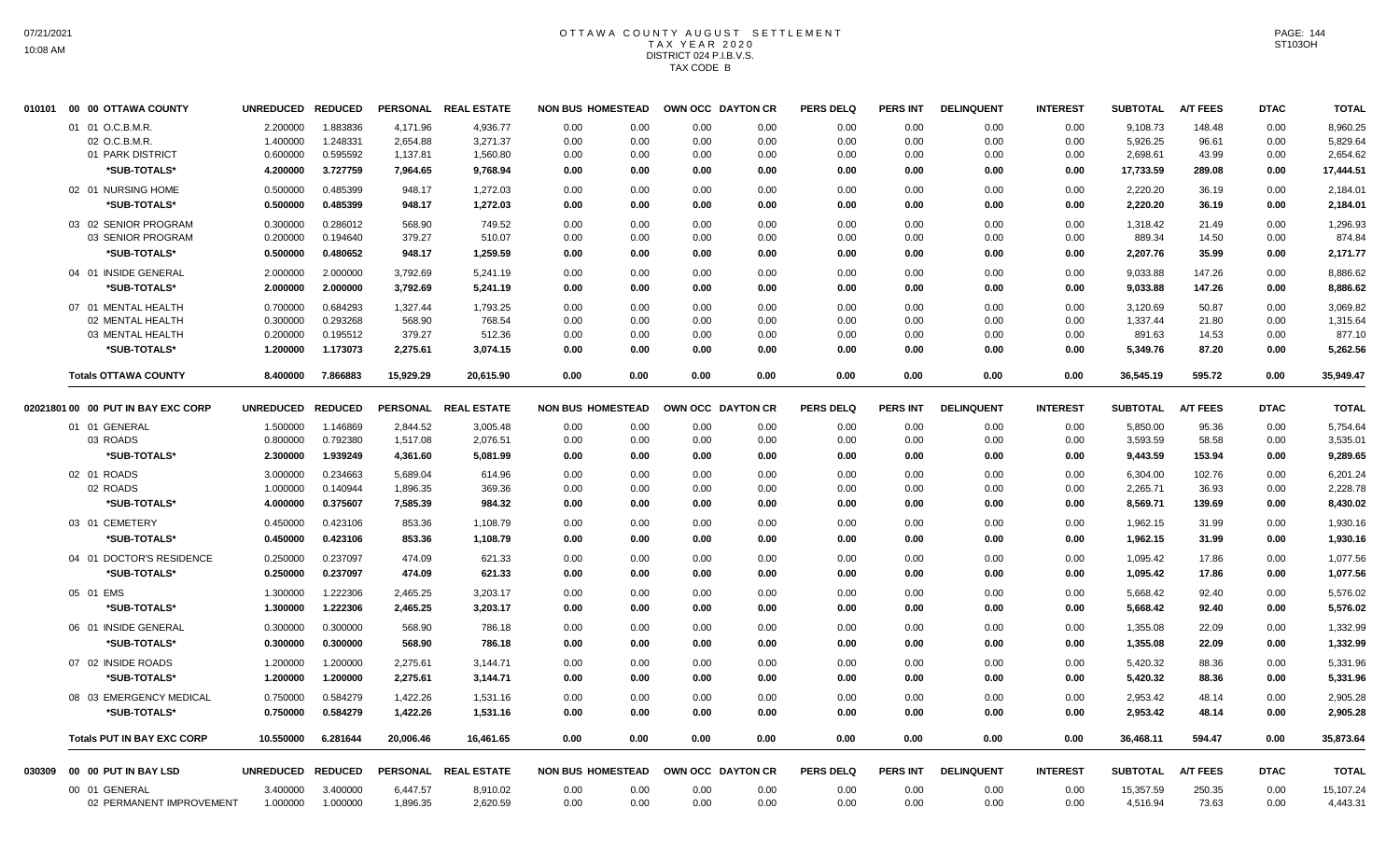# OTTAWA COUNTY AUGUST SETTLEMENT TAX YEAR 2020 DISTRICT 024 P.I.B.V.S. TAX CODE B

| 030309            |    | 00 00 PUT IN BAY LSD                                    | UNREDUCED REDUCED |                     |            | PERSONAL REAL ESTATE | <b>NON BUS HOMESTEAD</b> |      | OWN OCC DAYTON CR |      | <b>PERS DELQ</b> | <b>PERS INT</b> | <b>DELINQUENT</b> | <b>INTEREST</b> | <b>SUBTOTAL</b> | <b>A/T FEES</b> | <b>DTAC</b> | <b>TOTAL</b> |
|-------------------|----|---------------------------------------------------------|-------------------|---------------------|------------|----------------------|--------------------------|------|-------------------|------|------------------|-----------------|-------------------|-----------------|-----------------|-----------------|-------------|--------------|
|                   | 00 | *SUB-TOTALS*                                            | 4.400000          | 4.400000            | 8,343.92   | 11,530.61            | 0.00                     | 0.00 | 0.00              | 0.00 | 0.00             | 0.00            | 0.00              | 0.00            | 19.874.53       | 323.98          | 0.00        | 19,550.55    |
|                   |    | 01 01 GENERAL                                           | 25.400000         | 16.600018           | 48,167.17  | 43,501.91            | 0.00                     | 0.00 | 0.00              | 0.00 | 0.00             | 0.00            | 0.00              | 0.00            | 91,669.08       | 1,494.33        | 0.00        | 90,174.75    |
|                   |    | *SUB-TOTALS*                                            | 25.400000         | 16.600018           | 48,167.17  | 43,501.91            | 0.00                     | 0.00 | 0.00              | 0.00 | 0.00             | 0.00            | 0.00              | 0.00            | 91,669.08       | 1,494.33        | 0.00        | 90,174.75    |
|                   |    | 02 01 RECREATION                                        | 0.500000          | 0.314637            | 948.17     | 824.54               | 0.00                     | 0.00 | 0.00              | 0.00 | 0.00             | 0.00            | 0.00              | 0.00            | 1,772.71        | 28.90           | 0.00        | 1,743.81     |
|                   |    | *SUB-TOTALS*                                            | 0.500000          | 0.314637            | 948.17     | 824.54               | 0.00                     | 0.00 | 0.00              | 0.00 | 0.00             | 0.00            | 0.00              | 0.00            | 1,772.71        | 28.90           | 0.00        | 1,743.81     |
|                   |    | <b>Totals PUT IN BAY LSD</b>                            |                   | 30.300000 21.314655 | 57,459.26  | 55,857.06            | 0.00                     | 0.00 | 0.00              | 0.00 | 0.00             | 0.00            | 0.00              | 0.00            | 113,316.32      | 1,847.21        | 0.00        | 111,469.11   |
|                   |    | 060605 00 00 IDA RUPP LIBRARY TAX                       | UNREDUCED REDUCED |                     |            | PERSONAL REAL ESTATE | <b>NON BUS HOMESTEAD</b> |      | OWN OCC DAYTON CR |      | <b>PERS DELQ</b> | <b>PERS INT</b> | <b>DELINQUENT</b> | <b>INTEREST</b> | <b>SUBTOTAL</b> | <b>A/T FEES</b> | <b>DTAC</b> | <b>TOTAL</b> |
|                   |    | 01 05 IDA RUPP LIBRARY TAX                              | 0.800000          | 0.790610            | 1,517.08   | 2,071.87             | 0.00                     | 0.00 | 0.00              | 0.00 | 0.00             | 0.00            | 0.00              | 0.00            | 3,588.95        | 58.50           | 0.00        | 3,530.45     |
|                   |    | *SUB-TOTALS*                                            | 0.800000          | 0.790610            | 1,517.08   | 2,071.87             | 0.00                     | 0.00 | 0.00              | 0.00 | 0.00             | 0.00            | 0.00              | 0.00            | 3,588.95        | 58.50           | 0.00        | 3,530.45     |
|                   |    | <b>Totals IDA RUPP LIBRARY TAX</b>                      | 0.800000          | 0.790610            | 1,517.08   | 2,071.87             | 0.00                     | 0.00 | 0.00              | 0.00 | 0.00             | 0.00            | 0.00              | 0.00            | 3,588.95        | 58.50           | 0.00        | 3,530.45     |
| 806060            |    | 00 00 PIB SOUTH BASS                                    | UNREDUCED REDUCED |                     |            | PERSONAL REAL ESTATE | <b>NON BUS HOMESTEAD</b> |      | OWN OCC DAYTON CR |      | <b>PERS DELQ</b> | PERS INT        | <b>DELINQUENT</b> | <b>INTEREST</b> | <b>SUBTOTAL</b> | <b>A/T FEES</b> | <b>DTAC</b> | <b>TOTAL</b> |
|                   |    | 03 01 PARK                                              | 0.800000          | 0.048366            | 1,517.08   | 126.75               | 0.00                     | 0.00 | 0.00              | 0.00 | 0.00             | 0.00            | 0.00              | 0.00            | 1,643.83        | 26.80           | 0.00        | 1,617.03     |
|                   |    | *SUB-TOTALS*                                            | 0.800000          | 0.048366            | 1.517.08   | 126.75               | 0.00                     | 0.00 | 0.00              | 0.00 | 0.00             | 0.00            | 0.00              | 0.00            | 1.643.83        | 26.80           | 0.00        | 1,617.03     |
|                   |    | 05 02 FIRE                                              | 1.200000          | 1.081228            | 2,275.61   | 2,833.46             | 0.00                     | 0.00 | 0.00              | 0.00 | 0.00             | 0.00            | 0.00              | 0.00            | 5,109.07        | 83.28           | 0.00        | 5,025.79     |
|                   |    | *SUB-TOTALS*                                            | 1.200000          | 1.081228            | 2,275.61   | 2,833.46             | 0.00                     | 0.00 | 0.00              | 0.00 | 0.00             | 0.00            | 0.00              | 0.00            | 5,109.07        | 83.28           | 0.00        | 5,025.79     |
|                   |    | <b>Totals PIB SOUTH BASS</b>                            | 2.000000          | 1.129594            | 3,792.69   | 2,960.21             | 0.00                     | 0.00 | 0.00              | 0.00 | 0.00             | 0.00            | 0.00              | 0.00            | 6,752.90        | 110.08          | 0.00        | 6,642.82     |
|                   |    | 080802 00 00 PUT IN BAY PARK DISTRICT UNREDUCED REDUCED |                   |                     |            | PERSONAL REAL ESTATE | <b>NON BUS HOMESTEAD</b> |      | OWN OCC DAYTON CR |      | <b>PERS DELQ</b> | <b>PERS INT</b> | <b>DELINQUENT</b> | <b>INTEREST</b> | <b>SUBTOTAL</b> | <b>A/T FEES</b> | <b>DTAC</b> | <b>TOTAL</b> |
|                   |    | 01 01 GENERAL FUND                                      | 0.700000          | 0.700000            | 1.327.44   | 1.834.42             | 0.00                     | 0.00 | 0.00              | 0.00 | 0.00             | 0.00            | 0.00              | 0.00            | 3,161.86        | 51.54           | 0.00        | 3,110.32     |
|                   |    | *SUB-TOTALS*                                            | 0.700000          | 0.700000            | 1,327.44   | 1,834.42             | 0.00                     | 0.00 | 0.00              | 0.00 | 0.00             | 0.00            | 0.00              | 0.00            | 3,161.86        | 51.54           | 0.00        | 3,110.32     |
|                   |    | <b>Totals PUT IN BAY PARK DISTRICT</b>                  | 0.700000          | 0.700000            | 1,327.44   | 1,834.42             | 0.00                     | 0.00 | 0.00              | 0.00 | 0.00             | 0.00            | 0.00              | 0.00            | 3,161.86        | 51.54           | 0.00        | 3,110.32     |
| 080805            |    | 00 00 PIB PORT AUTHORITY                                | UNREDUCED REDUCED |                     |            | PERSONAL REAL ESTATE | <b>NON BUS HOMESTEAD</b> |      | OWN OCC DAYTON CR |      | <b>PERS DELQ</b> | <b>PERS INT</b> | <b>DELINQUENT</b> | <b>INTEREST</b> | <b>SUBTOTAL</b> | <b>A/T FEES</b> | <b>DTAC</b> | <b>TOTAL</b> |
|                   |    | 08 00 PIB PORT AUTHORITY                                | 0.450000          | 0.423106            | 853.35     | 1,108.77             | 0.00                     | 0.00 | 0.00              | 0.00 | 0.00             | 0.00            | 0.00              | 0.00            | 1,962.12        | 31.99           | 0.00        | 1,930.13     |
|                   |    | *SUB-TOTALS*                                            | 0.450000          | 0.423106            | 853.35     | 1,108.77             | 0.00                     | 0.00 | 0.00              | 0.00 | 0.00             | 0.00            | 0.00              | 0.00            | 1,962.12        | 31.99           | 0.00        | 1,930.13     |
|                   |    | <b>Totals PIB PORT AUTHORITY</b>                        | 0.450000          | 0.423106            | 853.35     | 1,108.77             | 0.00                     | 0.00 | 0.00              | 0.00 | 0.00             | 0.00            | 0.00              | 0.00            | 1,962.12        | 31.99           | 0.00        | 1,930.13     |
| <b>P.I.B.V.S.</b> |    |                                                         |                   |                     |            |                      |                          |      |                   |      |                  |                 |                   |                 |                 |                 |             |              |
|                   |    | <b>TAX CODE B TOTALS</b>                                |                   | 53.200000 38.506492 | 100,885.57 | 100.909.88           | 0.00                     | 0.00 | 0.00              | 0.00 | 0.00             | 0.00            | 0.00              | 0.00            | 201,795.45      | 3,289.51        | 0.00        | 198,505.94   |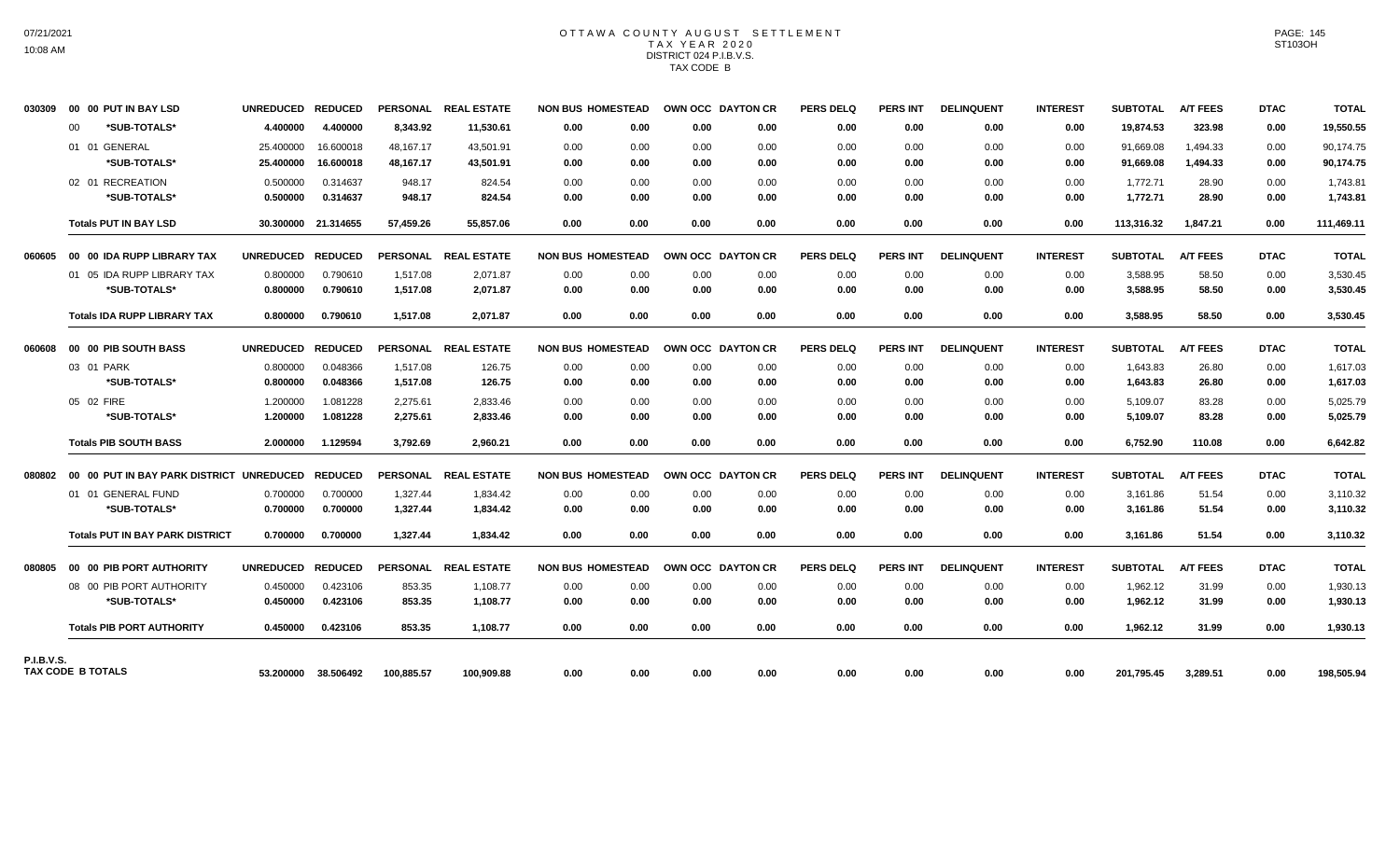#### OTTAWA COUNTY AUGUST SETTLEMENT T A X Y E A R 2 0 2 0 DISTRICT 024 P.I.B.V.S. **DISTRICT**

| 010101 00 00 OTTAWA COUNTY         | UNREDUCED REDUCED |                 | PERSONAL REAL ESTATE |           | <b>NON BUS HOMESTEAD</b> |          | OWN OCC DAYTON CR | <b>PERS DELQ</b> | <b>PERS INT</b> | <b>DELINQUENT</b> | <b>INTEREST</b> | <b>SUBTOTAL</b> | <b>A/T FEES</b> | <b>DTAC</b> | <b>TOTAL</b> |
|------------------------------------|-------------------|-----------------|----------------------|-----------|--------------------------|----------|-------------------|------------------|-----------------|-------------------|-----------------|-----------------|-----------------|-------------|--------------|
| 01 01 O.C.B.M.R.                   |                   | 4.171.96        | 42,528.22            | 5,158.62  | 290.48                   | 233.28   | 0.00              | 0.00             | 0.00            | $-5.16$           | 1.10            | 52,378.50       | 853.83          | 1.40        | 51,523.27    |
| 02 O.C.B.M.R.                      |                   | 2,654.88        | 31,363.75            | 3,855.08  | 217.08                   | 174.33   | 0.00              | 0.00             | 0.00            | $-3.85$           | 0.82            | 38,262.09       | 623.73          | 1.04        | 37,637.32    |
| 01 PARK DISTRICT                   |                   | 1,137.81        | 22,311.13            | 0.00      | 143.59                   | 0.00     | 0.00              | 0.00             | 0.00            | $-2.85$           | 0.61            | 23,590.29       | 384.55          | 0.69        | 23,205.05    |
| *SUB-TOTALS*                       |                   | 7,964.65        | 96,203.10            | 9,013.70  | 651.15                   | 407.61   | 0.00              | 0.00             | 0.00            | $-11.86$          | 2.53            | 114,230.88      | 1,862.11        | 3.13        | 112,365.64   |
| 02 01 NURSING HOME                 |                   | 948.17          | 14,768.06            | 1,852.04  | 104.29                   | 83.75    | 0.00              | 0.00             | 0.00            | $-1.85$           | 0.39            | 17,754.85       | 289.42          | 0.50        | 17,464.93    |
| *SUB-TOTALS*                       |                   | 948.17          | 14.768.06            | 1,852.04  | 104.29                   | 83.75    | 0.00              | 0.00             | 0.00            | $-1.85$           | 0.39            | 17,754.85       | 289.42          | 0.50        | 17.464.93    |
| 03 02 SENIOR PROGRAM               |                   | 568.90          | 7,739.33             | 959.20    | 54.01                    | 43.38    | 0.00              | 0.00             | 0.00            | $-0.96$           | 0.20            | 9,364.06        | 152.64          | 0.26        | 9,211.16     |
| 03 SENIOR PROGRAM                  |                   | 379.27          | 6,553.70             | 0.00      | 41.82                    | 0.00     | 0.00              | 0.00             | 0.00            | $-0.83$           | 0.18            | 6,974.14        | 113.69          | 0.20        | 6,860.25     |
| *SUB-TOTALS*                       |                   | 948.17          | 14,293.03            | 959.20    | 95.83                    | 43.38    | 0.00              | 0.00             | 0.00            | $-1.79$           | 0.38            | 16,338.20       | 266.33          | 0.46        | 16,071.41    |
| 04 01 INSIDE GENERAL               |                   | 3,792.69        | 67,716.59            | 8,573.41  | 482.77                   | 387.69   | 0.00              | 0.00             | 0.00            | $-8.57$           | 1.83            | 80,946.41       | 1,319.53        | 2.32        | 79,624.56    |
| *SUB-TOTALS*                       |                   | 3,792.69        | 67,716.59            | 8,573.41  | 482.77                   | 387.69   | 0.00              | 0.00             | 0.00            | $-8.57$           | 1.83            | 80,946.41       | 1,319.53        | 2.32        | 79,624.56    |
| 07 01 MENTAL HEALTH                |                   | 1,327.44        | 21,588.61            | 2,716.49  | 152.97                   | 122.84   | 0.00              | 0.00             | 0.00            | $-2.72$           | 0.58            | 25,906.21       | 422.30          | 0.73        | 25,483.18    |
| 02 MENTAL HEALTH                   |                   | 568.90          | 9,252.26             | 1,164.21  | 65.56                    | 52.65    | 0.00              | 0.00             | 0.00            | $-1.16$           | 0.25            | 11,102.67       | 180.99          | 0.32        | 10,921.36    |
| 03 MENTAL HEALTH                   |                   | 379.27          | 6,829.83             | 0.00      | 43.71                    | 0.00     | 0.00              | 0.00             | 0.00            | $-0.87$           | 0.18            | 7,252.12        | 118.21          | 0.21        | 7,133.70     |
| *SUB-TOTALS*                       |                   | 2,275.61        | 37,670.70            | 3,880.70  | 262.24                   | 175.49   | 0.00              | 0.00             | 0.00            | $-4.75$           | 1.01            | 44.261.00       | 721.50          | 1.26        | 43.538.24    |
| <b>Totals OTTAWA COUNTY</b>        |                   | 15,929.29       | 230,651.48           | 24,279.05 | 1,596.28                 | 1,097.92 | 0.00              | 0.00             | 0.00            | $-28.82$          | 6.14            | 273,531.34      | 4,458.89        | 7.67        | 269,064.78   |
| 02021801 00 00 PUT IN BAY EXC CORP | UNREDUCED REDUCED | <b>PERSONAL</b> | <b>REAL ESTATE</b>   |           | <b>NON BUS HOMESTEAD</b> |          | OWN OCC DAYTON CR | <b>PERS DELQ</b> | <b>PERS INT</b> | <b>DELINQUENT</b> | <b>INTEREST</b> | <b>SUBTOTAL</b> | <b>A/T FEES</b> | <b>DTAC</b> | <b>TOTAL</b> |
| 01 01 GENERAL                      |                   | 2,844.52        | 34,537.28            | 4,327.07  | 243.66                   | 195.67   | 0.00              | 0.00             | 0.00            | $-4.33$           | 0.92            | 42,144.79       | 687.01          | 1.17        | 41,456.61    |
| 03 ROADS                           |                   | 1,517.08        | 29,891.81            | 0.00      | 192.47                   | 0.00     | 0.00              | 0.00             | 0.00            | $-3.82$           | 0.81            | 31,598.35       | 515.09          | 0.92        | 31,082.34    |
| *SUB-TOTALS*                       |                   | 4,361.60        | 64,429.09            | 4,327.07  | 436.13                   | 195.67   | 0.00              | 0.00             | 0.00            | $-8.15$           | 1.73            | 73,743.14       | 1,202.10        | 2.09        | 72,538.95    |
| 02 01 ROADS                        |                   | 5,689.04        | 4,275.77             | 502.37    | 28.29                    | 22.72    | 0.00              | 0.00             | 0.00            | $-0.50$           | 0.11            | 10,517.80       | 171.45          | 0.14        | 10.346.21    |
| 02 ROADS                           |                   | 1,896.35        | 3,510.25             | 431.02    | 24.27                    | 19.49    | 0.00              | 0.00             | 0.00            | $-0.43$           | 0.09            | 5,881.04        | 95.86           | 0.12        | 5,785.06     |
| *SUB-TOTALS*                       |                   | 7,585.39        | 7,786.02             | 933.39    | 52.56                    | 42.21    | 0.00              | 0.00             | 0.00            | $-0.93$           | 0.20            | 16,398.84       | 267.31          | 0.26        | 16,131.27    |
| 03 01 CEMETERY                     |                   | 853.36          | 15,442.89            | 0.00      | 99.19                    | 0.00     | 0.00              | 0.00             | 0.00            | $-1.97$           | 0.42            | 16,393.89       | 267.25          | 0.48        | 16,126.16    |
| *SUB-TOTALS*                       |                   | 853.36          | 15,442.89            | 0.00      | 99.19                    | 0.00     | 0.00              | 0.00             | 0.00            | $-1.97$           | 0.42            | 16,393.89       | 267.25          | 0.48        | 16,126.16    |
| 04 01 DOCTOR'S RESIDENCE           |                   | 474.09          | 8,592.23             | 0.00      | 55.16                    | 0.00     | 0.00              | 0.00             | 0.00            | $-1.09$           | 0.23            | 9,120.62        | 148.68          | 0.27        | 8,971.67     |
| *SUB-TOTALS*                       |                   | 474.09          | 8,592.23             | 0.00      | 55.16                    | 0.00     | 0.00              | 0.00             | 0.00            | $-1.09$           | 0.23            | 9,120.62        | 148.68          | 0.27        | 8,971.67     |
| 05 01 EMS                          |                   | 2.465.25        | 44,612.75            | 0.00      | 286.54                   | 0.00     | 0.00              | 0.00             | 0.00            | $-5.68$           | 1.21            | 47,360.07       | 772.03          | 1.38        | 46,586.66    |
| *SUB-TOTALS*                       |                   | 2,465.25        | 44,612.75            | 0.00      | 286.54                   | 0.00     | 0.00              | 0.00             | 0.00            | $-5.68$           | 1.21            | 47,360.07       | 772.03          | 1.38        | 46,586.66    |
| 06 01 INSIDE GENERAL               |                   | 568.90          | 10,157.49            | 1,286.01  | 72.42                    | 58.15    | 0.00              | 0.00             | 0.00            | $-1.29$           | 0.27            | 12,141.95       | 197.93          | 0.35        | 11,943.67    |
| *SUB-TOTALS*                       |                   | 568.90          | 10,157.49            | 1,286.01  | 72.42                    | 58.15    | 0.00              | 0.00             | 0.00            | $-1.29$           | 0.27            | 12,141.95       | 197.93          | 0.35        | 11,943.67    |
| 07 02 INSIDE ROADS                 |                   | 2,275.61        | 40,629.95            | 5,144.05  | 289.66                   | 232.62   | 0.00              | 0.00             | 0.00            | $-5.14$           | 1.10            | 48,567.85       | 791.72          | 1.39        | 47,774.74    |
| *SUB-TOTALS*                       |                   | 2,275.61        | 40,629.95            | 5,144.05  | 289.66                   | 232.62   | 0.00              | 0.00             | 0.00            | $-5.14$           | 1.10            | 48,567.85       | 791.72          | 1.39        | 47,774.74    |
|                                    |                   |                 |                      |           |                          |          |                   |                  |                 |                   |                 |                 |                 |             |              |
| 08 03 EMERGENCY MEDICAL            |                   | 1,422.26        | 17,689.27            | 2,217.35  | 124.86                   | 100.27   | 0.00              | 0.00             | 0.00            | $-2.22$           | 0.47            | 21,552.26       | 351.33          | 0.60        | 21,200.33    |
| *SUB-TOTALS*                       |                   | 1,422.26        | 17,689.27            | 2,217.35  | 124.86                   | 100.27   | 0.00              | 0.00             | 0.00            | $-2.22$           | 0.47            | 21,552.26       | 351.33          | 0.60        | 21,200.33    |
| <b>Totals PUT IN BAY EXC CORP</b>  |                   | 20,006.46       | 209,339.69           | 13,907.87 | 1,416.52                 | 628.92   | 0.00              | 0.00             | 0.00            | $-26.47$          | 5.63            | 245,278.62      | 3.998.35        | 6.82        | 241,273.45   |
| 030309 00 00 PUT IN BAY LSD        | UNREDUCED REDUCED |                 | PERSONAL REAL ESTATE |           | <b>NON BUS HOMESTEAD</b> |          | OWN OCC DAYTON CR | <b>PERS DELQ</b> | <b>PERS INT</b> | <b>DELINQUENT</b> | <b>INTEREST</b> | <b>SUBTOTAL</b> | <b>A/T FEES</b> | <b>DTAC</b> | <b>TOTAL</b> |
| 00 01 GENERAL                      |                   | 6,447.57        | 115,118.20           | 14,574.80 | 820.71                   | 659.08   | 0.00              | 0.00             | 0.00            | $-14.57$          | 3.10            | 137,608.89      | 2,243.21        | 3.94        | 135,361.74   |
| 02 PERMANENT IMPROVEMENT           |                   | 1,896.35        | 33,858.29            | 4,286.71  | 241.38                   | 193.85   | 0.00              | 0.00             | 0.00            | $-4.28$           | 0.91            | 40,473.21       | 659.76          | 1.16        | 39,812.29    |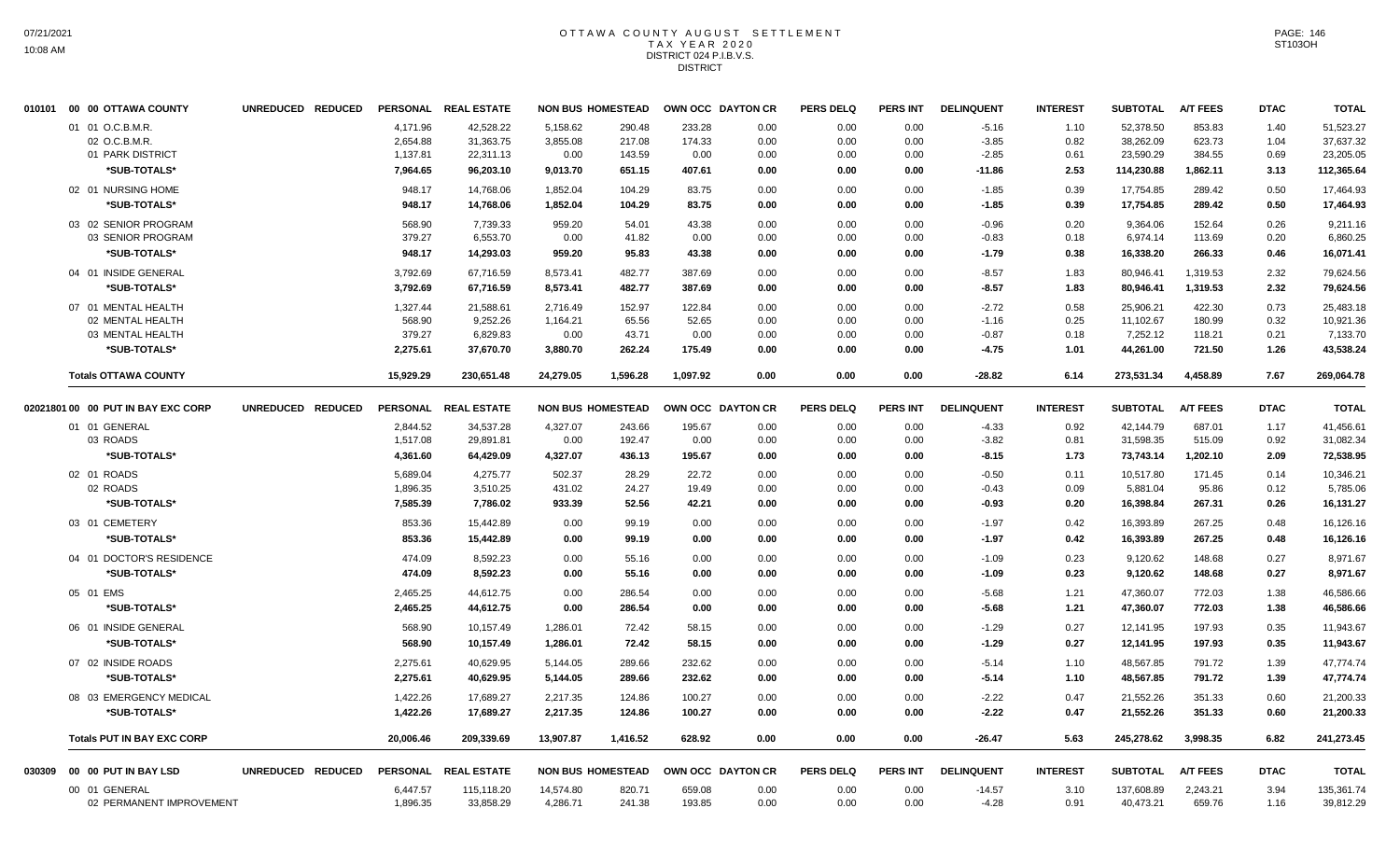# OTTAWA COUNTY AUGUST SETTLEMENT TAX YEAR 2020 DISTRICT 024 P.I.B.V.S. **DISTRICT**

| 030309                 |    | 00 00 PUT IN BAY LSD                   | UNREDUCED REDUCED |            | PERSONAL REAL ESTATE |            | <b>NON BUS HOMESTEAD</b> |          | OWN OCC DAYTON CR | <b>PERS DELQ</b> | <b>PERS INT</b> | <b>DELINQUENT</b> | <b>INTEREST</b> | <b>SUBTOTAL</b> | <b>A/T FEES</b> | <b>DTAC</b> | <b>TOTAL</b> |
|------------------------|----|----------------------------------------|-------------------|------------|----------------------|------------|--------------------------|----------|-------------------|------------------|-----------------|-------------------|-----------------|-----------------|-----------------|-------------|--------------|
|                        | 00 | *SUB-TOTALS*                           |                   | 8,343.92   | 148,976.49           | 18,861.51  | 1,062.09                 | 852.93   | 0.00              | 0.00             | 0.00            | $-18.85$          | 4.01            | 178,082.10      | 2,902.97        | 5.10        | 175,174.03   |
|                        |    | 01 01 GENERAL                          |                   | 48,167.17  | 562,048.28           | 71,159.41  | 4,006.99                 | 3.217.86 | 0.00              | 0.00             | 0.00            | $-71.13$          | 15.16           | 688.543.74      | 11,224.16       | 19.24       | 677,300.34   |
|                        |    | *SUB-TOTALS*                           |                   | 48,167.17  | 562,048.28           | 71,159.41  | 4,006.99                 | 3,217.86 | 0.00              | 0.00             | 0.00            | $-71.13$          | 15.16           | 688,543.74      | 11,224.16       | 19.24       | 677,300.34   |
|                        |    | 02 01 RECREATION                       |                   | 948.17     | 10,006.46            | 1,260.02   | 70.95                    | 56.98    | 0.00              | 0.00             | 0.00            | $-1.26$           | 0.27            | 12,341.59       | 201.19          | 0.34        | 12,140.06    |
|                        |    | *SUB-TOTALS*                           |                   | 948.17     | 10.006.46            | 1,260.02   | 70.95                    | 56.98    | 0.00              | 0.00             | 0.00            | $-1.26$           | 0.27            | 12,341.59       | 201.19          | 0.34        | 12,140.06    |
|                        |    | <b>Totals PUT IN BAY LSD</b>           |                   | 57,459.26  | 721,031.23           | 91,280.94  | 5,140.03                 | 4.127.77 | 0.00              | 0.00             | 0.00            | $-91.24$          | 19.44           | 878.967.43      | 14,328.32       | 24.68       | 864,614.43   |
|                        |    | 060605 00 00 IDA RUPP LIBRARY TAX      | UNREDUCED REDUCED |            | PERSONAL REAL ESTATE |            | <b>NON BUS HOMESTEAD</b> |          | OWN OCC DAYTON CR | <b>PERS DELQ</b> | <b>PERS INT</b> | <b>DELINQUENT</b> | <b>INTEREST</b> | <b>SUBTOTAL</b> | <b>A/T FEES</b> | <b>DTAC</b> | <b>TOTAL</b> |
|                        |    | 01 05 IDA RUPP LIBRARY TAX             |                   | 1,517.08   | 29,518.30            | 0.00       | 189.92                   | 0.00     | 0.00              | 0.00             | 0.00            | $-3.77$           | 0.80            | 31,222.33       | 508.96          | 0.91        | 30,712.46    |
|                        |    | *SUB-TOTALS*                           |                   | 1,517.08   | 29,518.30            | 0.00       | 189.92                   | 0.00     | 0.00              | 0.00             | 0.00            | $-3.77$           | 0.80            | 31,222.33       | 508.96          | 0.91        | 30,712.46    |
|                        |    | <b>Totals IDA RUPP LIBRARY TAX</b>     |                   | 1,517.08   | 29,518.30            | 0.00       | 189.92                   | 0.00     | 0.00              | 0.00             | 0.00            | $-3.77$           | 0.80            | 31,222.33       | 508.96          | 0.91        | 30,712.46    |
|                        |    | 060608 00 00 PIB SOUTH BASS            | UNREDUCED REDUCED |            | PERSONAL REAL ESTATE |            | <b>NON BUS HOMESTEAD</b> |          | OWN OCC DAYTON CR | <b>PERS DELQ</b> | PERS INT        | <b>DELINQUENT</b> | <b>INTEREST</b> | <b>SUBTOTAL</b> | <b>A/T FEES</b> | <b>DTAC</b> | <b>TOTAL</b> |
|                        |    | 03 01 PARK                             |                   | 1,517.08   | 1,405.81             | 175.52     | 9.88                     | 7.94     | 0.00              | 0.00             | 0.00            | $-0.18$           | 0.04            | 3,116.09        | 50.80           | 0.05        | 3,065.24     |
|                        |    | *SUB-TOTALS*                           |                   | 1,517.08   | 1,405.81             | 175.52     | 9.88                     | 7.94     | 0.00              | 0.00             | 0.00            | $-0.18$           | 0.04            | 3,116.09        | 50.80           | 0.05        | 3,065.24     |
|                        |    | 05 02 FIRE                             |                   | 2,275.61   | 34,328.18            | 4,321.98   | 243.37                   | 195.44   | 0.00              | 0.00             | 0.00            | $-4.32$           | 0.92            | 41,361.18       | 674.24          | 1.17        | 40,685.77    |
|                        |    | *SUB-TOTALS*                           |                   | 2,275.61   | 34,328.18            | 4,321.98   | 243.37                   | 195.44   | 0.00              | 0.00             | 0.00            | $-4.32$           | 0.92            | 41,361.18       | 674.24          | 1.17        | 40,685.77    |
|                        |    | <b>Totals PIB SOUTH BASS</b>           |                   | 3,792.69   | 35,733.99            | 4,497.50   | 253.25                   | 203.38   | 0.00              | 0.00             | 0.00            | $-4.50$           | 0.96            | 44,477.27       | 725.04          | 1.22        | 43,751.01    |
|                        |    |                                        |                   |            | PERSONAL REAL ESTATE |            | <b>NON BUS HOMESTEAD</b> |          | OWN OCC DAYTON CR | <b>PERS DELQ</b> | <b>PERS INT</b> | <b>DELINQUENT</b> | <b>INTEREST</b> | <b>SUBTOTAL</b> | <b>A/T FEES</b> | <b>DTAC</b> | <b>TOTAL</b> |
|                        |    | 01 01 GENERAL FUND                     |                   | 1,327.44   | 23,700.81            | 3,000.69   | 168.97                   | 135.69   | 0.00              | 0.00             | 0.00            | $-3.00$           | 0.64            | 28,331.24       | 461.83          | 0.81        | 27,868.60    |
|                        |    | *SUB-TOTALS*                           |                   | 1,327.44   | 23,700.81            | 3,000.69   | 168.97                   | 135.69   | 0.00              | 0.00             | 0.00            | $-3.00$           | 0.64            | 28,331.24       | 461.83          | 0.81        | 27,868.60    |
|                        |    | <b>Totals PUT IN BAY PARK DISTRICT</b> |                   | 1,327.44   | 23.700.81            | 3.000.69   | 168.97                   | 135.69   | 0.00              | 0.00             | 0.00            | $-3.00$           | 0.64            | 28,331.24       | 461.83          | 0.81        | 27,868.60    |
|                        |    | 080805 00 00 PIB PORT AUTHORITY        | UNREDUCED REDUCED |            | PERSONAL REAL ESTATE |            | <b>NON BUS HOMESTEAD</b> |          | OWN OCC DAYTON CR | <b>PERS DELQ</b> | <b>PERS INT</b> | <b>DELINQUENT</b> | <b>INTEREST</b> | <b>SUBTOTAL</b> | <b>A/T FEES</b> | <b>DTAC</b> | <b>TOTAL</b> |
|                        |    | 08 00 PIB PORT AUTHORITY               |                   | 853.35     | 13,944.60            | 1,761.47   | 99.17                    | 79.64    | 0.00              | 0.00             | 0.00            | $-1.75$           | 0.38            | 16,736.86       | 272.84          | 0.48        | 16,463.54    |
|                        |    | *SUB-TOTALS*                           |                   | 853.35     | 13,944.60            | 1,761.47   | 99.17                    | 79.64    | 0.00              | 0.00             | 0.00            | $-1.75$           | 0.38            | 16,736.86       | 272.84          | 0.48        | 16,463.54    |
|                        |    | <b>Totals PIB PORT AUTHORITY</b>       |                   | 853.35     | 13.944.60            | 1.761.47   | 99.17                    | 79.64    | 0.00              | 0.00             | 0.00            | $-1.75$           | 0.38            | 16,736.86       | 272.84          | 0.48        | 16,463.54    |
| <b>P.I.B.V.S.</b>      |    |                                        |                   |            |                      |            |                          |          |                   |                  |                 |                   |                 |                 |                 |             |              |
| <b>DISTRICT TOTALS</b> |    |                                        |                   | 100,885.57 | 1,263,920.10         | 138,727.52 | 8.864.14                 | 6,273.32 | 0.00              | 0.00             | 0.00            | $-159.55$         | 33.99           | 1,518,545.09    | 24,754.23       | 42.59       | 1,493,748.27 |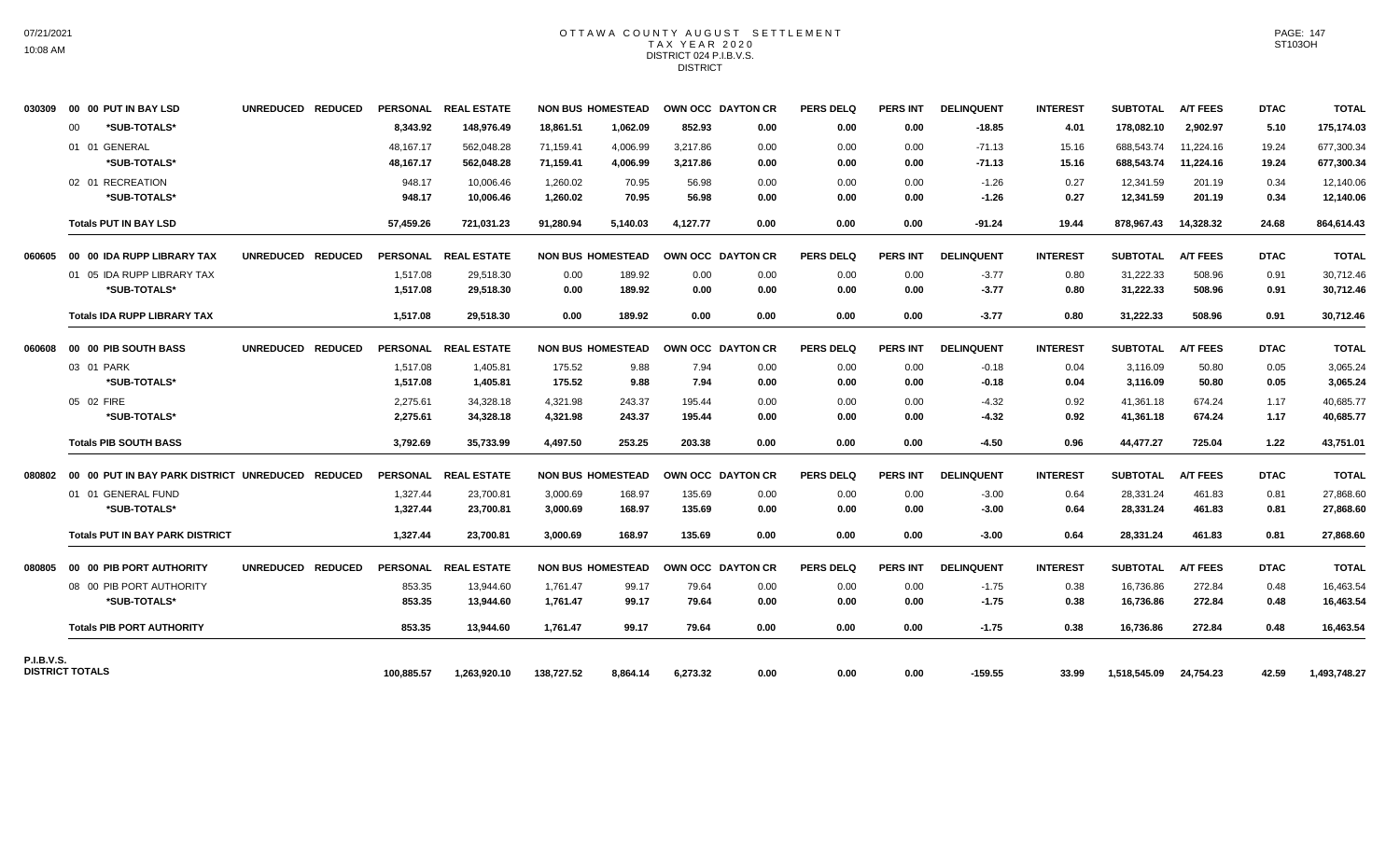## OTTAWA COUNTY AUGUST SETTLEMENT T A X Y E A R 2 0 2 0 DISTRICT 025 PUT IN BAY CORP. TAX CODE A

| 010101 | 00 00 OTTAWA COUNTY                | <b>UNREDUCED</b> | <b>REDUCED</b> |      | PERSONAL REAL ESTATE | <b>NON BUS HOMESTEAD</b> |        |        | OWN OCC DAYTON CR | <b>PERS DELQ</b> | <b>PERS INT</b> | <b>DELINQUENT</b> | <b>INTEREST</b> | <b>SUBTOTAL</b> | <b>A/T FEES</b> | <b>DTAC</b> | <b>TOTAL</b> |
|--------|------------------------------------|------------------|----------------|------|----------------------|--------------------------|--------|--------|-------------------|------------------|-----------------|-------------------|-----------------|-----------------|-----------------|-------------|--------------|
|        | 01 01 O.C.B.M.R.                   | 2.200000         | 1.203400       | 0.00 | 9,783.02             | 1,286.57                 | 65.54  | 43.37  | 0.00              | 0.00             | 0.00            | $-2.19$           | $-0.75$         | 11,175.56       | 182.18          | 0.00        | 10,993.38    |
|        | 02 O.C.B.M.R                       | 1.400000         | 0.899310       | 0.00 | 7,310.92             | 961.46                   | 48.97  | 32.41  | 0.00              | 0.00             | 0.00            | $-1.64$           | $-0.56$         | 8,351.56        | 136.14          | 0.00        | 8,215.42     |
|        | 01 PARK DISTRICT                   | 0.600000         | 0.594840       | 0.00 | 5,393.25             | 0.00                     | 32.39  | 0.00   | 0.00              | 0.00             | 0.00            | $-1.21$           | $-0.41$         | 5,424.02        | 88.42           | 0.00        | 5,335.60     |
|        | *SUB-TOTALS*                       | 4.200000         | 2.697550       | 0.00 | 22,487.19            | 2,248.03                 | 146.90 | 75.78  | 0.00              | 0.00             | 0.00            | $-5.04$           | $-1.72$         | 24,951.14       | 406.74          | 0.00        | 24,544.40    |
|        | 02 01 NURSING HOME                 | 0.500000         | 0.432043       | 0.00 | 3,512.29             | 461.90                   | 23.53  | 15.57  | 0.00              | 0.00             | 0.00            | $-0.79$           | $-0.27$         | 4,012.23        | 65.40           | 0.00        | 3,946.83     |
|        | *SUB-TOTALS*                       | 0.500000         | 0.432043       | 0.00 | 3,512.29             | 461.90                   | 23.53  | 15.57  | 0.00              | 0.00             | 0.00            | $-0.79$           | $-0.27$         | 4,012.23        | 65.40           | 0.00        | 3,946.83     |
|        | 03 02 SENIOR PROGRAM               | 0.300000         | 0.223762       | 0.00 | 1,819.07             | 239.23                   | 12.19  | 8.06   | 0.00              | 0.00             | 0.00            | $-0.41$           | $-0.14$         | 2,078.00        | 33.87           | 0.00        | 2,044.13     |
|        | 03 SENIOR PROGRAM                  | 0.200000         | 0.173250       | 0.00 | 1,570.81             | 0.00                     | 9.43   | 0.00   | 0.00              | 0.00             | 0.00            | $-0.35$           | $-0.12$         | 1,579.77        | 25.75           | 0.00        | 1,554.02     |
|        | *SUB-TOTALS*                       | 0.500000         | 0.397012       | 0.00 | 3,389.88             | 239.23                   | 21.62  | 8.06   | 0.00              | 0.00             | 0.00            | $-0.76$           | $-0.26$         | 3,657.77        | 59.62           | 0.00        | 3,598.15     |
|        | 04 01 INSIDE GENERAL               | 2.000000         | 2.000000       | 0.00 | 16,258.96            | 2,138.23                 | 108.92 | 72.08  | 0.00              | 0.00             | 0.00            | $-3.64$           | $-1.24$         | 18,573.31       | 302.77          | 0.00        | 18,270.54    |
|        | *SUB-TOTALS*                       | 2.000000         | 2.000000       | 0.00 | 16,258.96            | 2,138.23                 | 108.92 | 72.08  | 0.00              | 0.00             | 0.00            | $-3.64$           | $-1.24$         | 18,573.31       | 302.77          | 0.00        | 18,270.54    |
|        | 07 01 MENTAL HEALTH                | 0.700000         | 0.633701       | 0.00 | 5,151.66             | 677.50                   | 34.51  | 22.84  | 0.00              | 0.00             | 0.00            | $-1.15$           | $-0.39$         | 5.884.97        | 95.93           | 0.00        | 5,789.04     |
|        | 02 MENTAL HEALTH                   | 0.300000         | 0.271586       | 0.00 | 2,207.85             | 290.36                   | 14.79  | 9.79   | 0.00              | 0.00             | 0.00            | $-0.49$           | $-0.17$         | 2,522.13        | 41.11           | 0.00        | 2,481.02     |
|        | 03 MENTAL HEALTH                   | 0.200000         | 0.181100       | 0.00 | 1,641.98             | 0.00                     | 9.86   | 0.00   | 0.00              | 0.00             | 0.00            | $-0.37$           | $-0.13$         | 1,651.34        | 26.92           | 0.00        | 1,624.42     |
|        | *SUB-TOTALS*                       | 1.200000         | 1.086387       | 0.00 | 9,001.49             | 967.86                   | 59.16  | 32.63  | 0.00              | 0.00             | 0.00            | $-2.01$           | $-0.69$         | 10,058.44       | 163.96          | 0.00        | 9,894.48     |
|        | <b>Totals OTTAWA COUNTY</b>        | 8.400000         | 6.612992       | 0.00 | 54,649.81            | 6,055.25                 | 360.13 | 204.12 | 0.00              | 0.00             | 0.00            | $-12.24$          | $-4.18$         | 61,252.89       | 998.49          | 0.00        | 60,254.40    |
|        | 02021802 00 00 PUT IN BAY INC CORP | <b>UNREDUCED</b> | <b>REDUCED</b> |      | PERSONAL REAL ESTATE | <b>NON BUS HOMESTEAD</b> |        |        | OWN OCC DAYTON CR | <b>PERS DELQ</b> | <b>PERS INT</b> | <b>DELINQUENT</b> | <b>INTEREST</b> | <b>SUBTOTAL</b> | <b>A/T FEES</b> | <b>DTAC</b> | <b>TOTAL</b> |
|        | 01 01 GENERAL                      | 1.500000         | 1.009415       | 0.00 | 8,206.02             | 1,079.18                 | 54.97  | 36.38  | 0.00              | 0.00             | 0.00            | $-1.84$           | $-0.63$         | 9,374.08        | 152.81          | 0.00        | 9,221.27     |
|        | *SUB-TOTALS*                       | 1.500000         | 1.009415       | 0.00 | 8,206.02             | 1,079.18                 | 54.97  | 36.38  | 0.00              | 0.00             | 0.00            | $-1.84$           | $-0.63$         | 9,374.08        | 152.81          | 0.00        | 9,221.27     |
|        | 03 01 CEMETERY                     | 0.450000         | 0.410909       | 0.00 | 3,725.60             | 0.00                     | 22.38  | 0.00   | 0.00              | 0.00             | 0.00            | $-0.84$           | $-0.28$         | 3,746.86        | 61.08           | 0.00        | 3,685.78     |
|        | *SUB-TOTALS*                       | 0.450000         | 0.410909       | 0.00 | 3,725.60             | 0.00                     | 22.38  | 0.00   | 0.00              | 0.00             | 0.00            | $-0.84$           | $-0.28$         | 3,746.86        | 61.08           | 0.00        | 3,685.78     |
|        | 04 01 DOCTOR'S RESIDENCE           | 0.250000         | 0.228498       | 0.00 | 2,071.73             | 0.00                     | 12.44  | 0.00   | 0.00              | 0.00             | 0.00            | $-0.46$           | $-0.16$         | 2,083.55        | 33.96           | 0.00        | 2,049.59     |
|        | *SUB-TOTALS*                       | 0.250000         | 0.228498       | 0.00 | 2,071.73             | 0.00                     | 12.44  | 0.00   | 0.00              | 0.00             | 0.00            | $-0.46$           | $-0.16$         | 2,083.55        | 33.96           | 0.00        | 2,049.59     |
|        | 05 01 EMS                          | 1.300000         | 1.187069       | 0.00 | 10,762.83            | 0.00                     | 64.65  | 0.00   | 0.00              | 0.00             | 0.00            | $-2.41$           | $-0.82$         | 10,824.25       | 176.45          | 0.00        | 10,647.80    |
|        | *SUB-TOTALS*                       | 1.300000         | 1.187069       | 0.00 | 10,762.83            | 0.00                     | 64.65  | 0.00   | 0.00              | 0.00             | 0.00            | $-2.41$           | $-0.82$         | 10,824.25       | 176.45          | 0.00        | 10,647.80    |
|        | 06 01 INSIDE GENERAL               | 0.300000         | 0.300000       | 0.00 | 2,438.84             | 320.73                   | 16.34  | 10.81  | 0.00              | 0.00             | 0.00            | $-0.55$           | $-0.19$         | 2,785.98        | 45.42           | 0.00        | 2,740.56     |
|        | *SUB-TOTALS*                       | 0.300000         | 0.300000       | 0.00 | 2,438.84             | 320.73                   | 16.34  | 10.81  | 0.00              | 0.00             | 0.00            | $-0.55$           | $-0.19$         | 2,785.98        | 45.42           | 0.00        | 2,740.56     |
|        | 08 03 EMERGENCY MECIAL             | 0.750000         | 0.517263       | 0.00 | 4,205.08             | 553.01                   | 28.17  | 18.64  | 0.00              | 0.00             | 0.00            | $-0.94$           | $-0.32$         | 4,803.64        | 78.31           | 0.00        | 4,725.33     |
|        | *SUB-TOTALS*                       | 0.750000         | 0.517263       | 0.00 | 4,205.08             | 553.01                   | 28.17  | 18.64  | 0.00              | 0.00             | 0.00            | $-0.94$           | $-0.32$         | 4,803.64        | 78.31           | 0.00        | 4,725.33     |
|        | <b>Totals PUT IN BAY INC CORP</b>  | 4.550000         | 3.653154       | 0.00 | 31,410.10            | 1,952.92                 | 198.95 | 65.83  | 0.00              | 0.00             | 0.00            | $-7.04$           | $-2.40$         | 33,618.36       | 548.03          | 0.00        | 33,070.33    |
| 030309 | 00 00 PUT IN BAY LSD               | <b>UNREDUCED</b> | <b>REDUCED</b> |      | PERSONAL REAL ESTATE | <b>NON BUS HOMESTEAD</b> |        |        | OWN OCC DAYTON CR | <b>PERS DELQ</b> | <b>PERS INT</b> | <b>DELINQUENT</b> | <b>INTEREST</b> | <b>SUBTOTAL</b> | <b>A/T FEES</b> | <b>DTAC</b> | <b>TOTAL</b> |
|        | 00 01 GENERAL                      | 3.400000         | 3.400000       | 0.00 | 27,640.23            | 3,634.99                 | 185.16 | 122.54 | 0.00              | 0.00             | 0.00            | $-6.19$           | $-2.11$         | 31,574.62       | 514.71          | 0.00        | 31,059.91    |
|        | 02 PERMANENT IMPROVEMENT           | 1.000000         | 1.000000       | 0.00 | 8,129.48             | 1,069.11                 | 54.46  | 36.04  | 0.00              | 0.00             | 0.00            | $-1.82$           | $-0.62$         | 9,286.65        | 151.38          | 0.00        | 9,135.27     |
|        | *SUB-TOTALS*                       | 4.400000         | 4.400000       | 0.00 | 35,769.71            | 4,704.10                 | 239.62 | 158.58 | 0.00              | 0.00             | 0.00            | $-8.01$           | $-2.73$         | 40,861.27       | 666.09          | 0.00        | 40,195.18    |
|        |                                    |                  |                |      |                      |                          |        |        |                   |                  |                 |                   |                 |                 |                 |             |              |
|        | 01 01 GENERAL                      | 25.400000        | 16.600018      | 0.00 | 134,949.52           | 17,747.31                | 904.01 | 598.28 | 0.00              | 0.00             | 0.00            | $-30.25$          | $-10.30$        | 154,158.57      | 2,512.99        | 0.00        | 151,645.58   |
|        | *SUB-TOTALS*                       | 25.400000        | 16.600018      | 0.00 | 134,949.52           | 17,747.31                | 904.01 | 598.28 | 0.00              | 0.00             | 0.00            | $-30.25$          | $-10.30$        | 154,158.57      | 2,512.99        | 0.00        | 151,645.58   |
|        | 02 01 RECREATION                   | 0.500000         | 0.293937       | 0.00 | 2.389.56             | 314.25                   | 16.01  | 10.59  | 0.00              | 0.00             | 0.00            | $-0.54$           | $-0.18$         | 2.729.69        | 44.50           | 0.00        | 2.685.19     |
|        | *SUB-TOTALS*                       | 0.500000         | 0.293937       | 0.00 | 2,389.56             | 314.25                   | 16.01  | 10.59  | 0.00              | 0.00             | 0.00            | $-0.54$           | $-0.18$         | 2,729.69        | 44.50           | 0.00        | 2,685.19     |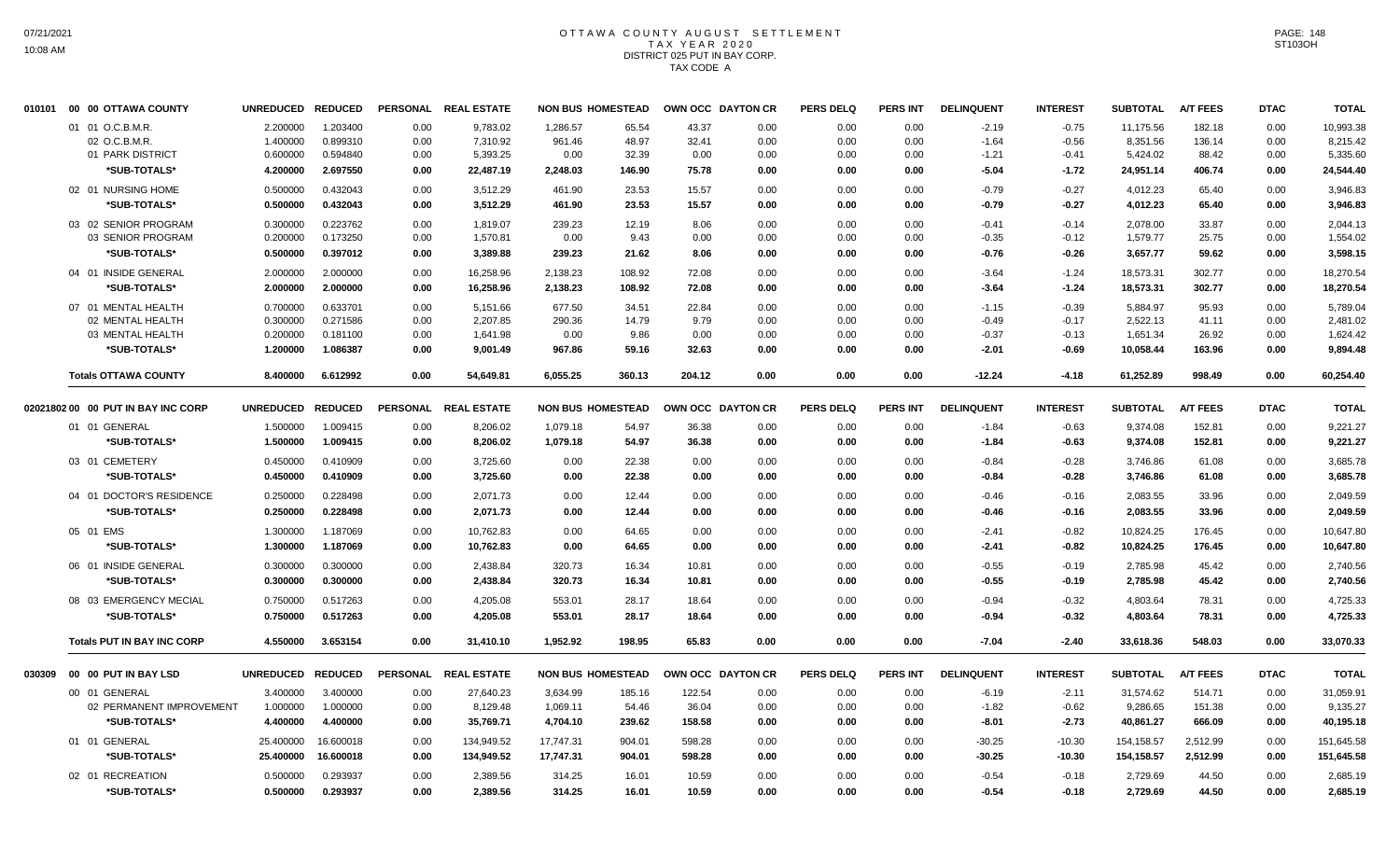#### OTTAWA COUNTY AUGUST SETTLEMENT T A X Y E A R 2 0 2 0 DISTRICT 025 PUT IN BAY CORP. TAX CODE A

| 030309  | 00 00 PUT IN BAY LSD               | UNREDUCED REDUCED |                     | <b>PERSONAL</b> | <b>REAL ESTATE</b>   |           | <b>NON BUS HOMESTEAD</b> |          | OWN OCC DAYTON CR | <b>PERS DELQ</b> | <b>PERS INT</b> | <b>DELINQUENT</b> | <b>INTEREST</b> | <b>SUBTOTAL</b> | <b>A/T FEES</b> | <b>DTAC</b> | <b>TOTAL</b> |
|---------|------------------------------------|-------------------|---------------------|-----------------|----------------------|-----------|--------------------------|----------|-------------------|------------------|-----------------|-------------------|-----------------|-----------------|-----------------|-------------|--------------|
|         | <b>Totals PUT IN BAY LSD</b>       |                   | 30.300000 21.293955 | 0.00            | 173.108.79           | 22.765.66 | 1.159.64                 | 767.45   | 0.00              | 0.00             | 0.00            | $-38.80$          | $-13.21$        | 197.749.53      | 3.223.58        | 0.00        | 194,525.95   |
| 040407  | 00 00 PUT IN BAY CORP.             | <b>UNREDUCED</b>  | <b>REDUCED</b>      | PERSONAL        | <b>REAL ESTATE</b>   |           | <b>NON BUS HOMESTEAD</b> |          | OWN OCC DAYTON CR | PERS DELO        | <b>PERS INT</b> | <b>DELINQUENT</b> | <b>INTEREST</b> | <b>SUBTOTAL</b> | <b>A/T FEES</b> | <b>DTAC</b> | <b>TOTAL</b> |
|         | 00 01 INSIDE GENERAL               | 2.100000          | 2.100000            | 0.00            | 17,071.91            | 2,245.14  | 114.36                   | 75.69    | 0.00              | 0.00             | 0.00            | $-3.83$           | $-1.30$         | 19,501.97       | 317.91          | 0.00        | 19,184.06    |
|         | *SUB-TOTALS*                       | 2.100000          | 2.100000            | 0.00            | 17,071.91            | 2,245.14  | 114.36                   | 75.69    | 0.00              | 0.00             | 0.00            | $-3.83$           | $-1.30$         | 19,501.97       | 317.91          | 0.00        | 19,184.06    |
|         | <b>Totals PUT IN BAY CORP.</b>     | 2.100000          | 2.100000            | 0.00            | 17.071.91            | 2.245.14  | 114.36                   | 75.69    | 0.00              | 0.00             | 0.00            | $-3.83$           | $-1.30$         | 19,501.97       | 317.91          | 0.00        | 19,184.06    |
| 060605  | 00 00 IDA RUPP LIBRARY TAX         | <b>UNREDUCED</b>  | <b>REDUCED</b>      |                 | PERSONAL REAL ESTATE |           | <b>NON BUS HOMESTEAD</b> |          | OWN OCC DAYTON CR | <b>PERS DELQ</b> | <b>PERS INT</b> | <b>DELINQUENT</b> | <b>INTEREST</b> | <b>SUBTOTAL</b> | <b>A/T FEES</b> | <b>DTAC</b> | <b>TOTAL</b> |
|         | 01 05 IDA RUPP LIBRARY TAX         | 0.800000          | 0.786794            | 0.00            | 7,133.65             | 0.00      | 42.85                    | 0.00     | 0.00              | 0.00             | 0.00            | $-1.60$           | $-0.54$         | 7,174.36        | 116.95          | 0.00        | 7,057.41     |
|         | *SUB-TOTALS*                       | 0.800000          | 0.786794            | 0.00            | 7,133.65             | 0.00      | 42.85                    | 0.00     | 0.00              | 0.00             | 0.00            | $-1.60$           | -0.54           | 7,174.36        | 116.95          | 0.00        | 7,057.41     |
|         | <b>Totals IDA RUPP LIBRARY TAX</b> | 0.800000          | 0.786794            | 0.00            | 7,133.65             | 0.00      | 42.85                    | 0.00     | 0.00              | 0.00             | 0.00            | $-1.60$           | $-0.54$         | 7,174.36        | 116.95          | 0.00        | 7,057.41     |
| 060608  | 00 00 PIB SOUTH BASS               | <b>UNREDUCED</b>  | <b>REDUCED</b>      |                 | PERSONAL REAL ESTATE |           | <b>NON BUS HOMESTEAD</b> |          | OWN OCC DAYTON CR | <b>PERS DELQ</b> | <b>PERS INT</b> | <b>DELINQUENT</b> | <b>INTEREST</b> | <b>SUBTOTAL</b> | <b>A/T FEES</b> | <b>DTAC</b> | <b>TOTAL</b> |
|         | 03 01 PARK                         | 0.800000          | 0.040946            | 0.00            | 332.87               | 43.78     | 2.23                     | 1.48     | 0.00              | 0.00             | 0.00            | $-0.07$           | $-0.03$         | 380.26          | 6.20            | 0.00        | 374.06       |
|         | *SUB-TOTALS*                       | 0.800000          | 0.040946            | 0.00            | 332.87               | 43.78     | 2.23                     | 1.48     | 0.00              | 0.00             | 0.00            | $-0.07$           | $-0.03$         | 380.26          | 6.20            | 0.00        | 374.06       |
|         | 05 02 FIRE                         | 1.200000          | 1.008228            | 0.00            | 8,196.37             | 1,077.91  | 54.91                    | 36.34    | 0.00              | 0.00             | 0.00            | $-1.84$           | $-0.63$         | 9,363.06        | 152.63          | 0.00        | 9,210.43     |
|         | *SUB-TOTALS*                       | 1.200000          | 1.008228            | 0.00            | 8,196.37             | 1,077.91  | 54.91                    | 36.34    | 0.00              | 0.00             | 0.00            | $-1.84$           | $-0.63$         | 9,363.06        | 152.63          | 0.00        | 9,210.43     |
|         | <b>Totals PIB SOUTH BASS</b>       | 2.000000          | 1.049174            | 0.00            | 8,529.24             | 1,121.69  | 57.14                    | 37.82    | 0.00              | 0.00             | 0.00            | $-1.91$           | $-0.66$         | 9,743.32        | 158.83          | 0.00        | 9,584.49     |
| 0707071 | 00 00 PIB CORP NON UNIFORM         | <b>UNREDUCED</b>  | <b>REDUCED</b>      | <b>PERSONAL</b> | <b>REAL ESTATE</b>   |           | <b>NON BUS HOMESTEAD</b> |          | OWN OCC DAYTON CR | <b>PERS DELQ</b> | <b>PERS INT</b> | <b>DELINQUENT</b> | <b>INTEREST</b> | <b>SUBTOTAL</b> | <b>A/T FEES</b> | <b>DTAC</b> | <b>TOTAL</b> |
|         | 01 01 INSIDE GENERAL NON UNIFORN   | 1.200000          | 1.200000            | 0.00            | 9,755.38             | 1,282.94  | 65.35                    | 43.25    | 0.00              | 0.00             | 0.00            | $-2.19$           | $-0.74$         | 11,143.99       | 181.66          | 0.00        | 10,962.33    |
|         | *SUB-TOTALS*                       | 1.200000          | 1.200000            | 0.00            | 9,755.38             | 1,282.94  | 65.35                    | 43.25    | 0.00              | 0.00             | 0.00            | $-2.19$           | $-0.74$         | 11,143.99       | 181.66          | 0.00        | 10,962.33    |
|         | <b>Totals PIB CORP NON UNIFORM</b> | 1.200000          | 1.200000            | 0.00            | 9,755.38             | 1,282.94  | 65.35                    | 43.25    | 0.00              | 0.00             | 0.00            | $-2.19$           | $-0.74$         | 11,143.99       | 181.66          | 0.00        | 10,962.33    |
| 080805  | 00 00 PIB PORT AUTHORITY           | <b>UNREDUCED</b>  | <b>REDUCED</b>      |                 | PERSONAL REAL ESTATE |           | <b>NON BUS HOMESTEAD</b> |          | OWN OCC DAYTON CR | <b>PERS DELQ</b> | <b>PERS INT</b> | <b>DELINQUENT</b> | <b>INTEREST</b> | <b>SUBTOTAL</b> | <b>A/T FEES</b> | <b>DTAC</b> | <b>TOTAL</b> |
|         | 08 00 PIB PORT AUTHORITY           | 0.450000          | 0.410909            | 0.00            | 3,340.47             | 439.31    | 22.36                    | 14.81    | 0.00              | 0.00             | 0.00            | $-0.75$           | $-0.24$         | 3,815.96        | 62.21           | 0.00        | 3,753.75     |
|         | *SUB-TOTALS*                       | 0.450000          | 0.410909            | 0.00            | 3,340.47             | 439.31    | 22.36                    | 14.81    | 0.00              | 0.00             | 0.00            | $-0.75$           | -0.24           | 3,815.96        | 62.21           | 0.00        | 3,753.75     |
|         | <b>Totals PIB PORT AUTHORITY</b>   | 0.450000          | 0.410909            | 0.00            | 3,340.47             | 439.31    | 22.36                    | 14.81    | 0.00              | 0.00             | 0.00            | -0.75             | $-0.24$         | 3,815.96        | 62.21           | 0.00        | 3,753.75     |
|         | PUT IN BAY CORP.                   |                   |                     |                 |                      |           |                          |          |                   |                  |                 |                   |                 |                 |                 |             |              |
|         | TAX CODE A TOTALS                  |                   | 49.800000 37.106978 | 0.00            | 304,999.35           | 35,862.91 | 2.020.78                 | 1,208.97 | 0.00              | 0.00             | 0.00            | $-68.36$          | $-23.27$        | 344,000.38      | 5,607.66        | 0.00        | 338,392.72   |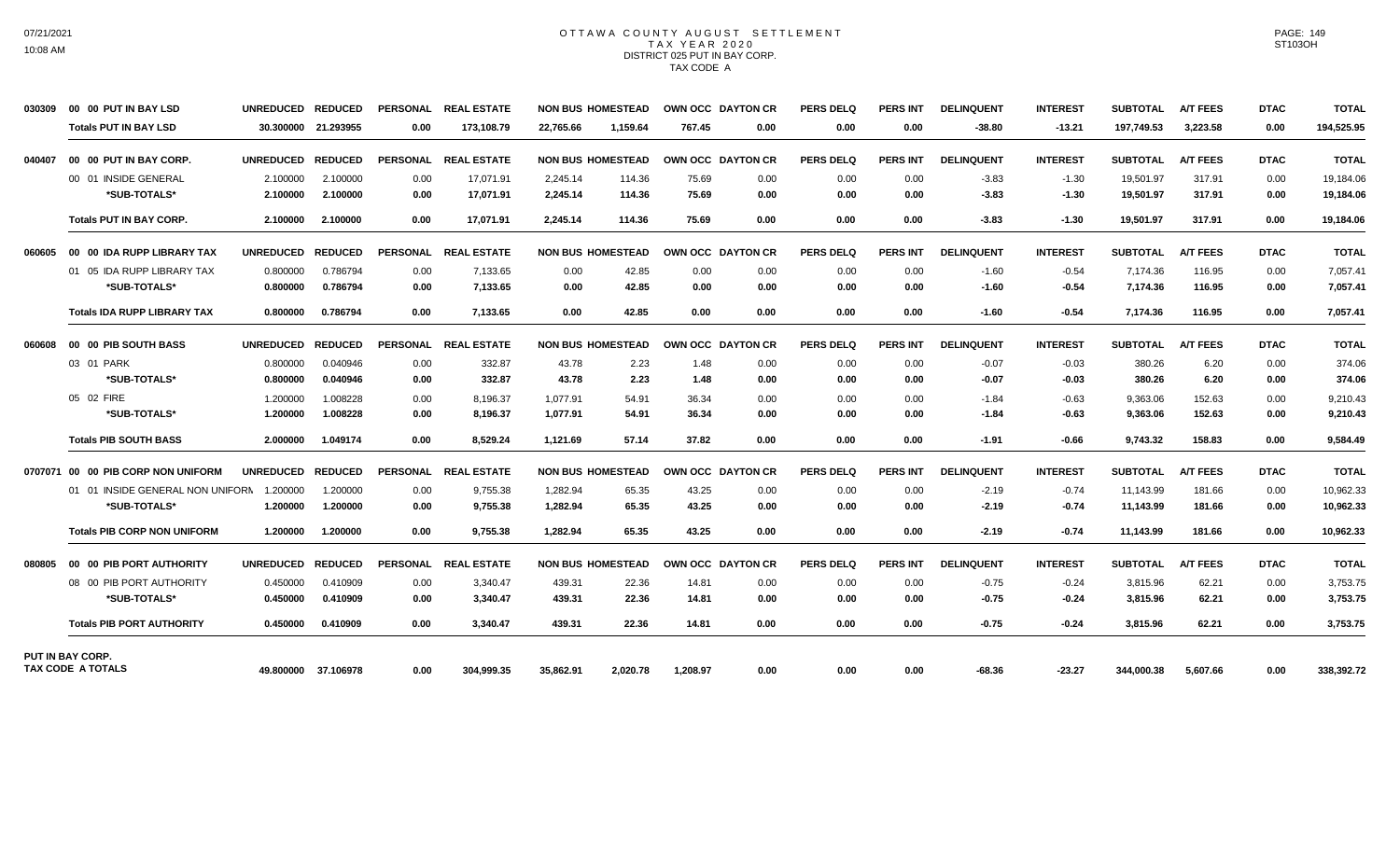# OTTAWA COUNTY AUGUST SETTLEMENT T A X Y E A R 2 0 2 0 DISTRICT 025 PUT IN BAY CORP. TAX CODE B

| 010101 | 00 00 OTTAWA COUNTY                      | <b>UNREDUCED</b>     | <b>REDUCED</b>       |                  | PERSONAL REAL ESTATE | <b>NON BUS HOMESTEAD</b> |              | OWN OCC DAYTON CR            | <b>PERS DELQ</b> | <b>PERS INT</b> | <b>DELINQUENT</b> | <b>INTEREST</b> | <b>SUBTOTAL</b>      | <b>A/T FEES</b> | <b>DTAC</b>  | <b>TOTAL</b>         |
|--------|------------------------------------------|----------------------|----------------------|------------------|----------------------|--------------------------|--------------|------------------------------|------------------|-----------------|-------------------|-----------------|----------------------|-----------------|--------------|----------------------|
|        | 01 01 O.C.B.M.R.                         | 2.200000             | 1.883836             | 1,484.82         | 26,980.15            | 0.00                     | 0.00         | 16.58<br>0.00                | 0.00             | 0.00            | 329.45            | 0.00            | 28,811.00            | 469.66          | 32.95        | 28,308.39            |
|        | 02 O.C.B.M.R                             | 1.400000             | 1.248331             | 944.89           | 17,878.49            | 0.00                     | 0.00         | 10.99<br>0.00                | 0.00             | 0.00            | 218.31            | 0.00            | 19,052.68            | 310.58          | 21.83        | 18,720.27            |
|        | 01 PARK DISTRICT                         | 0.600000             | 0.595592             | 404.95           | 8,530.02             | 0.00                     | 0.00         | 0.00<br>0.00                 | 0.00             | 0.00            | 104.16            | 0.00            | 9,039.13             | 147.35          | 10.42        | 8,881.36             |
|        | *SUB-TOTALS*                             | 4.200000             | 3.727759             | 2,834.66         | 53,388.66            | 0.00                     | 0.00         | 27.57<br>0.00                | 0.00             | 0.00            | 651.92            | 0.00            | 56,902.81            | 927.59          | 65.20        | 55,910.02            |
|        | 02 01 NURSING HOME                       | 0.500000             | 0.485399             | 337.46           | 6,951.84             | 0.00                     | 0.00         | 4.27<br>0.00                 | 0.00             | 0.00            | 84.89             | 0.00            | 7,378.46             | 120.28          | 8.49         | 7,249.69             |
|        | *SUB-TOTALS*                             | 0.500000             | 0.485399             | 337.46           | 6,951.84             | 0.00                     | 0.00         | 4.27<br>0.00                 | 0.00             | 0.00            | 84.89             | 0.00            | 7,378.46             | 120.28          | 8.49         | 7,249.69             |
|        | 03 02 SENIOR PROGRAM                     | 0.300000             | 0.286012             | 202.48           | 4,096.24             | 0.00                     | 0.00         | 2.52<br>0.00                 | 0.00             | 0.00            | 50.02             | 0.00            | 4,351.26             | 70.93           | 5.00         | 4,275.33             |
|        | 03 SENIOR PROGRAM                        | 0.200000             | 0.194640             | 134.98           | 2,787.62             | 0.00                     | 0.00         | 0.00<br>0.00                 | 0.00             | 0.00            | 34.04             | 0.00            | 2,956.64             | 48.20           | 3.40         | 2,905.04             |
|        | *SUB-TOTALS*                             | 0.500000             | 0.480652             | 337.46           | 6,883.86             | 0.00                     | 0.00         | 2.52<br>0.00                 | 0.00             | 0.00            | 84.06             | 0.00            | 7,307.90             | 119.13          | 8.40         | 7,180.37             |
|        | 04 01 INSIDE GENERAL                     | 2.000000             | 2.000000             | 1,349.84         | 28,643.84            | 0.00                     | 0.00         | 17.60<br>0.00                | 0.00             | 0.00            | 349.77            | 0.00            | 30,361.05            | 494.92          | 34.98        | 29,831.15            |
|        | *SUB-TOTALS*                             | 2.000000             | 2.000000             | 1,349.84         | 28,643.84            | 0.00                     | 0.00         | 17.60<br>0.00                | 0.00             | 0.00            | 349.77            | 0.00            | 30,361.05            | 494.92          | 34.98        | 29,831.15            |
|        | 07 01 MENTAL HEALTH                      | 0.700000             | 0.684293             | 472.44           | 9,800.39             | 0.00                     | 0.00         | 0.00<br>6.02                 | 0.00             | 0.00            | 119.67            | 0.00            | 10.398.52            | 169.51          | 11.97        | 10,217.04            |
|        | 02 MENTAL HEALTH                         | 0.300000             | 0.293268             | 202.48           | 4,200.16             | 0.00                     | 0.00         | 2.58<br>0.00                 | 0.00             | 0.00            | 51.29             | 0.00            | 4,456.51             | 72.65           | 5.13         | 4,378.73             |
|        | 03 MENTAL HEALTH                         | 0.200000             | 0.195512             | 134.98           | 2,800.11             | 0.00                     | 0.00         | 0.00<br>0.00                 | 0.00             | 0.00            | 34.19             | 0.00            | 2,969.28             | 48.40           | 3.42         | 2,917.46             |
|        | *SUB-TOTALS*                             | 1.200000             | 1.173073             | 809.90           | 16,800.66            | 0.00                     | 0.00         | 8.60<br>0.00                 | 0.00             | 0.00            | 205.15            | 0.00            | 17,824.31            | 290.56          | 20.52        | 17,513.23            |
|        | <b>Totals OTTAWA COUNTY</b>              | 8.400000             | 7.866883             | 5,669.32         | 112,668.86           | 0.00                     | 0.00         | 60.56<br>0.00                | 0.00             | 0.00            | 1,375.79          | 0.00            | 119,774.53           | 1,952.48        | 137.59       | 117,684.46           |
|        | 02021802 00 00 PUT IN BAY INC CORP       | <b>UNREDUCED</b>     | <b>REDUCED</b>       |                  | PERSONAL REAL ESTATE | <b>NON BUS HOMESTEAD</b> |              | OWN OCC DAYTON CR            | <b>PERS DELQ</b> | <b>PERS INT</b> | <b>DELINQUENT</b> | <b>INTEREST</b> | <b>SUBTOTAL</b>      | <b>A/T FEES</b> | <b>DTAC</b>  | <b>TOTAL</b>         |
|        | 01 01 GENERAL                            | 1.500000             | 1.146869             | 1,012.38         | 16,425.36            | 0.00                     | 0.00         | 10.09<br>0.00                | 0.00             | 0.00            | 200.57            | 0.00            | 17,648.40            | 287.69          | 20.06        | 17,340.65            |
|        | *SUB-TOTALS*                             | 1.500000             | 1.146869             | 1,012.38         | 16,425.36            | 0.00                     | 0.00         | 10.09<br>0.00                | 0.00             | 0.00            | 200.57            | 0.00            | 17,648.40            | 287.69          | 20.06        | 17,340.65            |
|        | 03 01 CEMETERY                           | 0.450000             | 0.423106             | 303.71           | 6,059.69             | 0.00                     | 0.00         | 0.00<br>0.00                 | 0.00             | 0.00            | 73.99             | 0.00            | 6,437.39             | 104.94          | 7.40         | 6,325.05             |
|        | *SUB-TOTALS*                             | 0.450000             | 0.423106             | 303.71           | 6,059.69             | 0.00                     | 0.00         | 0.00<br>0.00                 | 0.00             | 0.00            | 73.99             | 0.00            | 6,437.39             | 104.94          | 7.40         | 6,325.05             |
|        |                                          |                      |                      |                  |                      |                          |              |                              |                  |                 |                   |                 |                      |                 |              |                      |
|        | 04 01 DOCTOR'S RESIDENCE<br>*SUB-TOTALS* | 0.250000<br>0.250000 | 0.237097<br>0.237097 | 168.73<br>168.73 | 3,395.68<br>3,395.68 | 0.00<br>0.00             | 0.00<br>0.00 | 0.00<br>0.00<br>0.00<br>0.00 | 0.00<br>0.00     | 0.00<br>0.00    | 41.46<br>41.46    | 0.00<br>0.00    | 3,605.87<br>3,605.87 | 58.78<br>58.78  | 4.15<br>4.15 | 3,542.94<br>3,542.94 |
|        |                                          |                      |                      |                  |                      |                          |              |                              |                  |                 |                   |                 |                      |                 |              |                      |
|        | 05 01 EMS                                | 1.300000             | 1.222306             | 877.40           | 17,505.77            | 0.00                     | 0.00         | 0.00<br>0.00                 | 0.00             | 0.00            | 213.76            | 0.00            | 18,596.93            | 303.15          | 21.38        | 18,272.40            |
|        | *SUB-TOTALS*                             | 1.300000             | 1.222306             | 877.40           | 17,505.77            | 0.00                     | 0.00         | 0.00<br>0.00                 | 0.00             | 0.00            | 213.76            | 0.00            | 18,596.93            | 303.15          | 21.38        | 18,272.40            |
|        | 06 01 INSIDE GENERAL                     | 0.300000             | 0.300000             | 202.48           | 4,296.58             | 0.00                     | 0.00         | 2.64<br>0.00                 | 0.00             | 0.00            | 52.46             | 0.00            | 4,554.16             | 74.24           | 5.25         | 4,474.67             |
|        | *SUB-TOTALS*                             | 0.300000             | 0.300000             | 202.48           | 4,296.58             | 0.00                     | 0.00         | 2.64<br>0.00                 | 0.00             | 0.00            | 52.46             | 0.00            | 4,554.16             | 74.24           | 5.25         | 4,474.67             |
|        | 08 03 EMERGENCY MECIAL                   | 0.750000             | 0.584279             | 506.19           | 8,368.00             | 0.00                     | 0.00         | 0.00<br>5.14                 | 0.00             | 0.00            | 102.18            | 0.00            | 8,981.51             | 146.41          | 10.22        | 8,824.88             |
|        | *SUB-TOTALS*                             | 0.750000             | 0.584279             | 506.19           | 8,368.00             | 0.00                     | 0.00         | 5.14<br>0.00                 | 0.00             | 0.00            | 102.18            | 0.00            | 8,981.51             | 146.41          | 10.22        | 8,824.88             |
|        | <b>Totals PUT IN BAY INC CORP</b>        | 4.550000             | 3.913657             | 3,070.89         | 56,051.08            | 0.00                     | 0.00         | 17.87<br>0.00                | 0.00             | 0.00            | 684.42            | 0.00            | 59,824.26            | 975.21          | 68.46        | 58,780.59            |
| 030309 | 00 00 PUT IN BAY LSD                     | <b>UNREDUCED</b>     | <b>REDUCED</b>       |                  | PERSONAL REAL ESTATE | <b>NON BUS HOMESTEAD</b> |              | OWN OCC DAYTON CR            | <b>PERS DELQ</b> | <b>PERS INT</b> | <b>DELINQUENT</b> | <b>INTEREST</b> | <b>SUBTOTAL</b>      | <b>A/T FEES</b> | <b>DTAC</b>  | <b>TOTAL</b>         |
|        | 00 01 GENERAL                            | 3.400000             | 3.400000             | 2,294.73         | 48.694.52            | 0.00                     | 0.00         | 29.92<br>0.00                | 0.00             | 0.00            | 594.60            | 0.00            | 51,613.77            | 841.37          | 59.46        | 50,712.94            |
|        | 02 PERMANENT IMPROVEMENT                 | 1.000000             | 1.000000             | 674.92           | 14,321.92            | 0.00                     | 0.00         | 8.80<br>0.00                 | 0.00             | 0.00            | 174.88            | 0.00            | 15,180.52            | 247.46          | 17.49        | 14,915.57            |
|        | *SUB-TOTALS*                             | 4.400000             | 4.400000             | 2,969.65         | 63,016.44            | 0.00                     | 0.00         | 38.72<br>0.00                | 0.00             | 0.00            | 769.48            | 0.00            | 66,794.29            | 1,088.83        | 76.95        | 65,628.51            |
|        | 01 01 GENERAL                            | 25.400000            | 16.600018            | 17,142.98        | 237,744.10           | 0.00                     | 0.00         | 146.10<br>0.00               | 0.00             | 0.00            | 2,903.06          | 0.00            | 257,936.24           | 4,204.70        | 290.31       | 253,441.23           |
|        | *SUB-TOTALS*                             | 25.400000            | 16.600018            | 17,142.98        | 237,744.10           | 0.00                     | 0.00         | 146.10<br>0.00               | 0.00             | 0.00            | 2,903.06          | 0.00            | 257,936.24           | 4,204.70        | 290.31       | 253,441.23           |
|        |                                          |                      |                      |                  |                      |                          |              |                              |                  |                 |                   |                 |                      |                 |              |                      |
|        | 02 01 RECREATION                         | 0.500000             | 0.314637             | 337.46           | 4.506.21             | 0.00                     | 0.00         | 2.77<br>0.00                 | 0.00             | 0.00            | 55.02             | 0.00            | 4.901.46             | 79.90           | 5.50         | 4,816.06             |
|        | *SUB-TOTALS*                             | 0.500000             | 0.314637             | 337.46           | 4,506.21             | 0.00                     | 0.00         | 2.77<br>0.00                 | 0.00             | 0.00            | 55.02             | 0.00            | 4.901.46             | 79.90           | 5.50         | 4,816.06             |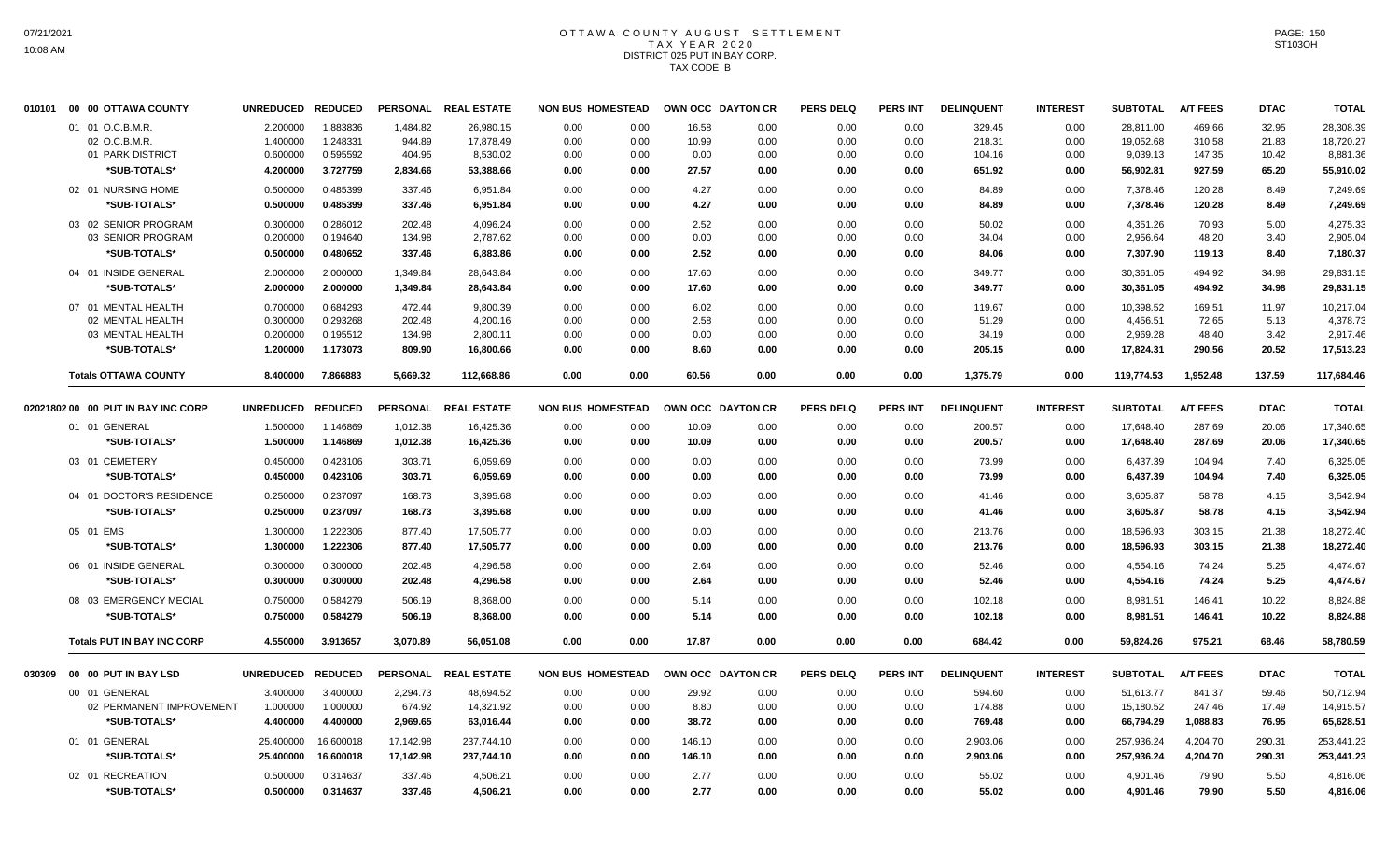#### OTTAWA COUNTY AUGUST SETTLEMENT T A X Y E A R 2 0 2 0 DISTRICT 025 PUT IN BAY CORP. TAX CODE B

| 030309  | 00 00 PUT IN BAY LSD                                | <b>UNREDUCED</b> | <b>REDUCED</b> | <b>PERSONAL</b> | <b>REAL ESTATE</b>   |      | <b>NON BUS HOMESTEAD</b> | OWN OCC DAYTON CR |                   | <b>PERS DELQ</b> | <b>PERS INT</b> | <b>DELINQUENT</b> | <b>INTEREST</b> | <b>SUBTOTAL</b> | <b>A/T FEES</b> | <b>DTAC</b> | <b>TOTAL</b> |
|---------|-----------------------------------------------------|------------------|----------------|-----------------|----------------------|------|--------------------------|-------------------|-------------------|------------------|-----------------|-------------------|-----------------|-----------------|-----------------|-------------|--------------|
|         | <b>Totals PUT IN BAY LSD</b>                        | 30.300000        | 21.314655      | 20.450.09       | 305.266.75           | 0.00 | 0.00                     | 187.59            | 0.00              | 0.00             | 0.00            | 3.727.56          | 0.00            | 329.631.99      | 5.373.43        | 372.76      | 323,885.80   |
| 040407  | 00 00 PUT IN BAY CORP.                              | <b>UNREDUCED</b> | <b>REDUCED</b> |                 | PERSONAL REAL ESTATE |      | <b>NON BUS HOMESTEAD</b> | OWN OCC DAYTON CR |                   | PERS DELO        | <b>PERS INT</b> | <b>DELINQUENT</b> | <b>INTEREST</b> | <b>SUBTOTAL</b> | <b>A/T FEES</b> | <b>DTAC</b> | <b>TOTAL</b> |
|         | 00 01 INSIDE GENERAL                                | 2.100000         | 2.100000       | 1.417.33        | 30.076.03            | 0.00 | 0.00                     | 18.48             | 0.00              | 0.00             | 0.00            | 367.25            | 0.00            | 31.879.09       | 519.67          | 36.73       | 31,322.69    |
|         | *SUB-TOTALS*                                        | 2.100000         | 2.100000       | 1,417.33        | 30,076.03            | 0.00 | 0.00                     | 18.48             | 0.00              | 0.00             | 0.00            | 367.25            | 0.00            | 31,879.09       | 519.67          | 36.73       | 31,322.69    |
|         | <b>Totals PUT IN BAY CORP.</b>                      | 2.100000         | 2.100000       | 1,417.33        | 30.076.03            | 0.00 | 0.00                     | 18.48             | 0.00              | 0.00             | 0.00            | 367.25            | 0.00            | 31,879.09       | 519.67          | 36.73       | 31,322.69    |
| 060605  | 00 00 IDA RUPP LIBRARY TAX                          | <b>UNREDUCED</b> | <b>REDUCED</b> | <b>PERSONAL</b> | <b>REAL ESTATE</b>   |      | <b>NON BUS HOMESTEAD</b> | OWN OCC DAYTON CR |                   | <b>PERS DELQ</b> | <b>PERS INT</b> | <b>DELINQUENT</b> | <b>INTEREST</b> | <b>SUBTOTAL</b> | <b>A/T FEES</b> | <b>DTAC</b> | <b>TOTAL</b> |
|         | 01 05 IDA RUPP LIBRARY TAX                          | 0.800000         | 0.790610       | 539.94          | 11.323.05            | 0.00 | 0.00                     | 0.00              | 0.00              | 0.00             | 0.00            | 138.26            | 0.00            | 12.001.25       | 195.64          | 13.83       | 11.791.78    |
|         | *SUB-TOTALS*                                        | 0.800000         | 0.790610       | 539.94          | 11,323.05            | 0.00 | 0.00                     | 0.00              | 0.00              | 0.00             | 0.00            | 138.26            | 0.00            | 12.001.25       | 195.64          | 13.83       | 11,791.78    |
|         | <b>Totals IDA RUPP LIBRARY TAX</b>                  | 0.800000         | 0.790610       | 539.94          | 11.323.05            | 0.00 | 0.00                     | 0.00              | 0.00              | 0.00             | 0.00            | 138.26            | 0.00            | 12,001.25       | 195.64          | 13.83       | 11,791.78    |
| 060608  | 00 00 PIB SOUTH BASS                                | <b>UNREDUCED</b> | <b>REDUCED</b> |                 | PERSONAL REAL ESTATE |      | <b>NON BUS HOMESTEAD</b> | OWN OCC DAYTON CR |                   | <b>PERS DELQ</b> | <b>PERS INT</b> | <b>DELINQUENT</b> | <b>INTEREST</b> | <b>SUBTOTAL</b> | <b>A/T FEES</b> | <b>DTAC</b> | <b>TOTAL</b> |
|         | 03 01 PARK                                          | 0.800000         | 0.048366       | 539.94          | 692.69               | 0.00 | 0.00                     | 0.43              | 0.00              | 0.00             | 0.00            | 8.46              | 0.00            | 1,241.52        | 20.24           | 0.85        | 1,220.43     |
|         | *SUB-TOTALS*                                        | 0.800000         | 0.048366       | 539.94          | 692.69               | 0.00 | 0.00                     | 0.43              | 0.00              | 0.00             | 0.00            | 8.46              | 0.00            | 1,241.52        | 20.24           | 0.85        | 1,220.43     |
|         | 05 02 FIRE                                          | 1.200000         | 1.081228       | 809.90          | 15.485.26            | 0.00 | 0.00                     | 9.52              | 0.00              | 0.00             | 0.00            | 189.09            | 0.00            | 16,493.77       | 268.87          | 18.91       | 16,205.99    |
|         | *SUB-TOTALS*                                        | 1.200000         | 1.081228       | 809.90          | 15,485.26            | 0.00 | 0.00                     | 9.52              | 0.00              | 0.00             | 0.00            | 189.09            | 0.00            | 16,493.77       | 268.87          | 18.91       | 16,205.99    |
|         | <b>Totals PIB SOUTH BASS</b>                        | 2.000000         | 1.129594       | 1,349.84        | 16.177.95            | 0.00 | 0.00                     | 9.95              | 0.00              | 0.00             | 0.00            | 197.55            | 0.00            | 17,735.29       | 289.11          | 19.76       | 17,426.42    |
| 0707071 | 00 00 PIB CORP NON UNIFORM                          | <b>UNREDUCED</b> | <b>REDUCED</b> | <b>PERSONAL</b> | <b>REAL ESTATE</b>   |      | <b>NON BUS HOMESTEAD</b> |                   | OWN OCC DAYTON CR | <b>PERS DELQ</b> | <b>PERS INT</b> | <b>DELINQUENT</b> | <b>INTEREST</b> | <b>SUBTOTAL</b> | <b>A/T FEES</b> | <b>DTAC</b> | <b>TOTAL</b> |
|         | 01 01 INSIDE GENERAL NON UNIFORM                    | 1.200000         | 1.200000       | 809.90          | 17,186.30            | 0.00 | 0.00                     | 10.56             | 0.00              | 0.00             | 0.00            | 209.86            | 0.00            | 18,216.62       | 296.95          | 20.99       | 17,898.68    |
|         | *SUB-TOTALS*                                        | 1.200000         | 1.200000       | 809.90          | 17,186.30            | 0.00 | 0.00                     | 10.56             | 0.00              | 0.00             | 0.00            | 209.86            | 0.00            | 18,216.62       | 296.95          | 20.99       | 17,898.68    |
|         | <b>Totals PIB CORP NON UNIFORM</b>                  | 1.200000         | 1.200000       | 809.90          | 17.186.30            | 0.00 | 0.00                     | 10.56             | 0.00              | 0.00             | 0.00            | 209.86            | 0.00            | 18,216.62       | 296.95          | 20.99       | 17,898.68    |
| 080805  | 00 00 PIB PORT AUTHORITY                            | <b>UNREDUCED</b> | <b>REDUCED</b> |                 | PERSONAL REAL ESTATE |      | <b>NON BUS HOMESTEAD</b> | OWN OCC DAYTON CR |                   | PERS DELO        | <b>PERS INT</b> | <b>DELINQUENT</b> | <b>INTEREST</b> | <b>SUBTOTAL</b> | <b>A/T FEES</b> | <b>DTAC</b> | <b>TOTAL</b> |
|         | 08 00 PIB PORT AUTHORITY                            | 0.450000         | 0.423106       | 303.72          | 6,059.69             | 0.00 | 0.00                     | 3.74              | 0.00              | 0.00             | 0.00            | 74.02             | 0.00            | 6,441.17        | 105.00          | 7.40        | 6,328.77     |
|         | *SUB-TOTALS*                                        | 0.450000         | 0.423106       | 303.72          | 6,059.69             | 0.00 | 0.00                     | 3.74              | 0.00              | 0.00             | 0.00            | 74.02             | 0.00            | 6,441.17        | 105.00          | 7.40        | 6,328.77     |
|         | <b>Totals PIB PORT AUTHORITY</b>                    | 0.450000         | 0.423106       | 303.72          | 6,059.69             | 0.00 | 0.00                     | 3.74              | 0.00              | 0.00             | 0.00            | 74.02             | 0.00            | 6,441.17        | 105.00          | 7.40        | 6,328.77     |
|         | <b>PUT IN BAY CORP.</b><br><b>TAX CODE B TOTALS</b> |                  |                |                 |                      |      |                          |                   |                   |                  |                 |                   |                 |                 |                 |             |              |
|         |                                                     | 49.800000        | 38.738505      | 33.611.03       | 554.809.71           | 0.00 | 0.00                     | 308.75            | 0.00              | 0.00             | 0.00            | 6.774.71          | 0.00            | 595.504.20      | 9.707.49        | 677.52      | 585.119.19   |

PAGE: 151 ST103OH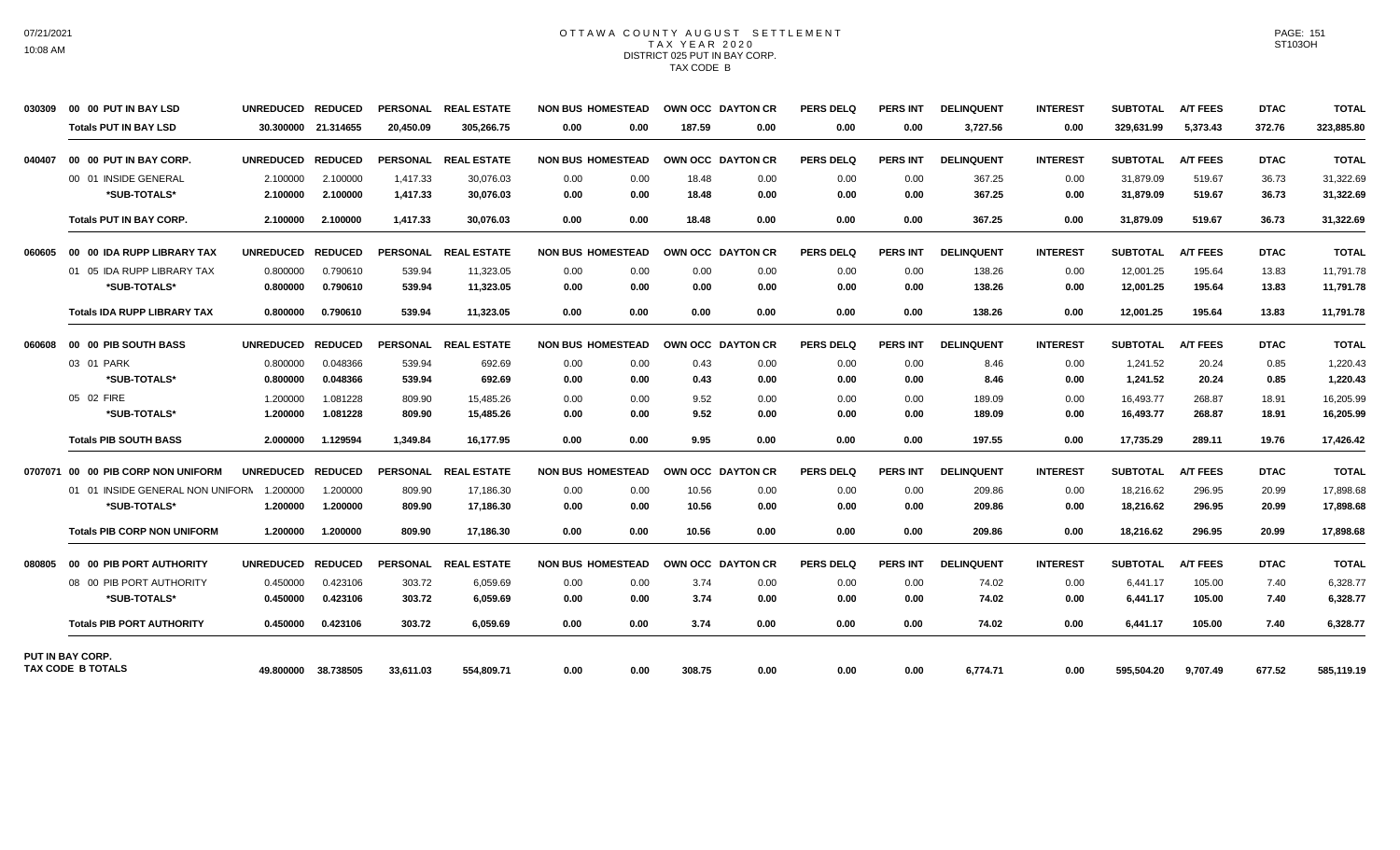### OTTAWA COUNTY AUGUST SETTLEMENT T A X Y E A R 2 0 2 0 DISTRICT 025 PUT IN BAY CORP. **DISTRICT**

|        | 010101 00 00 OTTAWA COUNTY                            | UNREDUCED REDUCED |                              | PERSONAL REAL ESTATE                |                            | <b>NON BUS HOMESTEAD</b> | OWN OCC DAYTON CR      |                      | <b>PERS DELQ</b>     | <b>PERS INT</b>      | <b>DELINQUENT</b>          | <b>INTEREST</b>               | <b>SUBTOTAL</b>                     | <b>A/T FEES</b>            | <b>DTAC</b>             | <b>TOTAL</b>                        |
|--------|-------------------------------------------------------|-------------------|------------------------------|-------------------------------------|----------------------------|--------------------------|------------------------|----------------------|----------------------|----------------------|----------------------------|-------------------------------|-------------------------------------|----------------------------|-------------------------|-------------------------------------|
|        | 01 01 O.C.B.M.R.<br>02 O.C.B.M.R.<br>01 PARK DISTRICT |                   | 1,484.82<br>944.89<br>404.95 | 36,763.17<br>25,189.41<br>13,923.27 | 1,286.57<br>961.46<br>0.00 | 65.54<br>48.97<br>32.39  | 59.95<br>43.40<br>0.00 | 0.00<br>0.00<br>0.00 | 0.00<br>0.00<br>0.00 | 0.00<br>0.00<br>0.00 | 327.26<br>216.67<br>102.95 | $-0.75$<br>$-0.56$<br>$-0.41$ | 39,986.56<br>27,404.24<br>14,463.15 | 651.84<br>446.72<br>235.77 | 32.95<br>21.83<br>10.42 | 39,301.77<br>26,935.69<br>14,216.96 |
|        | *SUB-TOTALS*<br>02 01 NURSING HOME                    |                   | 2,834.66<br>337.46           | 75,875.85<br>10.464.13              | 2,248.03<br>461.90         | 146.90<br>23.53          | 103.35<br>19.84        | 0.00<br>0.00         | 0.00<br>0.00         | 0.00<br>0.00         | 646.88<br>84.10            | $-1.72$<br>$-0.27$            | 81,853.95<br>11,390.69              | 1,334.33<br>185.68         | 65.20<br>8.49           | 80,454.42<br>11,196.52              |
|        | *SUB-TOTALS*                                          |                   | 337.46                       | 10,464.13                           | 461.90                     | 23.53                    | 19.84                  | 0.00                 | 0.00                 | 0.00                 | 84.10                      | $-0.27$                       | 11,390.69                           | 185.68                     | 8.49                    | 11,196.52                           |
|        | 03 02 SENIOR PROGRAM<br>03 SENIOR PROGRAM             |                   | 202.48<br>134.98             | 5,915.31<br>4,358.43                | 239.23<br>0.00             | 12.19<br>9.43            | 10.58<br>0.00          | 0.00<br>0.00         | 0.00<br>0.00         | 0.00<br>0.00         | 49.61<br>33.69             | $-0.14$<br>$-0.12$            | 6,429.26<br>4,536.41                | 104.80<br>73.95            | 5.00<br>3.40            | 6,319.46<br>4,459.06                |
|        | *SUB-TOTALS*                                          |                   | 337.46                       | 10,273.74                           | 239.23                     | 21.62                    | 10.58                  | 0.00                 | 0.00                 | 0.00                 | 83.30                      | $-0.26$                       | 10,965.67                           | 178.75                     | 8.40                    | 10,778.52                           |
|        | 04 01 INSIDE GENERAL<br>*SUB-TOTALS*                  |                   | 1,349.84<br>1,349.84         | 44,902.80<br>44,902.80              | 2,138.23<br>2,138.23       | 108.92<br>108.92         | 89.68<br>89.68         | 0.00<br>0.00         | 0.00<br>0.00         | 0.00<br>0.00         | 346.13<br>346.13           | $-1.24$<br>$-1.24$            | 48,934.36<br>48,934.36              | 797.69<br>797.69           | 34.98<br>34.98          | 48,101.69<br>48,101.69              |
|        | 07 01 MENTAL HEALTH<br>02 MENTAL HEALTH               |                   | 472.44<br>202.48             | 14,952.05<br>6,408.01               | 677.50<br>290.36           | 34.51<br>14.79           | 28.86<br>12.37         | 0.00<br>0.00         | 0.00<br>0.00         | 0.00<br>0.00         | 118.52<br>50.80            | $-0.39$<br>$-0.17$            | 16,283.49<br>6,978.64               | 265.44<br>113.76           | 11.97<br>5.13           | 16,006.08<br>6,859.75               |
|        | 03 MENTAL HEALTH<br>*SUB-TOTALS*                      |                   | 134.98<br>809.90             | 4,442.09<br>25,802.15               | 0.00<br>967.86             | 9.86<br>59.16            | 0.00<br>41.23          | 0.00<br>0.00         | 0.00<br>0.00         | 0.00<br>0.00         | 33.82<br>203.14            | $-0.13$<br>$-0.69$            | 4,620.62<br>27,882.75               | 75.32<br>454.52            | 3.42<br>20.52           | 4,541.88<br>27,407.71               |
|        | <b>Totals OTTAWA COUNTY</b>                           |                   | 5,669.32                     | 167,318.67                          | 6,055.25                   | 360.13                   | 264.68                 | 0.00                 | 0.00                 | 0.00                 | 1,363.55                   | $-4.18$                       | 181,027.42                          | 2,950.97                   | 137.59                  | 177,938.86                          |
|        | 02021802 00 00 PUT IN BAY INC CORP                    | UNREDUCED REDUCED |                              | PERSONAL REAL ESTATE                |                            | <b>NON BUS HOMESTEAD</b> | OWN OCC DAYTON CR      |                      | <b>PERS DELQ</b>     | <b>PERS INT</b>      | <b>DELINQUENT</b>          | <b>INTEREST</b>               | <b>SUBTOTAL</b>                     | <b>A/T FEES</b>            | <b>DTAC</b>             | <b>TOTAL</b>                        |
|        | 01 01 GENERAL                                         |                   | 1,012.38                     | 24,631.38                           | 1,079.18                   | 54.97                    | 46.47                  | 0.00                 | 0.00                 | 0.00                 | 198.73                     | $-0.63$                       | 27,022.48                           | 440.50                     | 20.06                   | 26,561.92                           |
|        | *SUB-TOTALS*                                          |                   | 1,012.38                     | 24,631.38                           | 1,079.18                   | 54.97                    | 46.47                  | 0.00                 | 0.00                 | 0.00                 | 198.73                     | $-0.63$                       | 27,022.48                           | 440.50                     | 20.06                   | 26,561.92                           |
|        | 03 01 CEMETERY<br>*SUB-TOTALS*                        |                   | 303.71<br>303.71             | 9,785.29<br>9,785.29                | 0.00<br>0.00               | 22.38<br>22.38           | 0.00<br>0.00           | 0.00<br>0.00         | 0.00<br>0.00         | 0.00<br>0.00         | 73.15<br>73.15             | $-0.28$<br>$-0.28$            | 10,184.25<br>10,184.25              | 166.02<br>166.02           | 7.40<br>7.40            | 10,010.83<br>10,010.83              |
|        | 04 01 DOCTOR'S RESIDENCE                              |                   | 168.73                       | 5.467.41                            | 0.00                       | 12.44                    | 0.00                   | 0.00                 | 0.00                 | 0.00                 | 41.00                      | $-0.16$                       | 5,689.42                            | 92.74                      | 4.15                    | 5,592.53                            |
|        | *SUB-TOTALS*                                          |                   | 168.73                       | 5,467.41                            | 0.00                       | 12.44                    | 0.00                   | 0.00                 | 0.00                 | 0.00                 | 41.00                      | $-0.16$                       | 5,689.42                            | 92.74                      | 4.15                    | 5,592.53                            |
|        | 05 01 EMS<br>*SUB-TOTALS*                             |                   | 877.40<br>877.40             | 28,268.60<br>28,268.60              | 0.00<br>0.00               | 64.65<br>64.65           | 0.00<br>0.00           | 0.00<br>0.00         | 0.00<br>0.00         | 0.00<br>0.00         | 211.35<br>211.35           | $-0.82$<br>$-0.82$            | 29,421.18<br>29,421.18              | 479.60<br>479.60           | 21.38<br>21.38          | 28,920.20<br>28,920.20              |
|        | 06 01 INSIDE GENERAL                                  |                   | 202.48                       | 6,735.42                            | 320.73                     | 16.34                    | 13.45                  | 0.00                 | 0.00                 | 0.00                 | 51.91                      | $-0.19$                       | 7,340.14                            | 119.66                     | 5.25                    | 7,215.23                            |
|        | *SUB-TOTALS*                                          |                   | 202.48                       | 6,735.42                            | 320.73                     | 16.34                    | 13.45                  | 0.00                 | 0.00                 | 0.00                 | 51.91                      | $-0.19$                       | 7,340.14                            | 119.66                     | 5.25                    | 7,215.23                            |
|        | 08 03 EMERGENCY MECIAL<br>*SUB-TOTALS*                |                   | 506.19<br>506.19             | 12,573.08<br>12,573.08              | 553.01<br>553.01           | 28.17<br>28.17           | 23.78<br>23.78         | 0.00<br>0.00         | 0.00<br>0.00         | 0.00<br>0.00         | 101.24<br>101.24           | $-0.32$<br>$-0.32$            | 13,785.15<br>13,785.15              | 224.72<br>224.72           | 10.22<br>10.22          | 13.550.21<br>13,550.21              |
|        | <b>Totals PUT IN BAY INC CORP</b>                     |                   | 3.070.89                     | 87.461.18                           | 1.952.92                   | 198.95                   | 83.70                  | 0.00                 | 0.00                 | 0.00                 | 677.38                     | $-2.40$                       | 93,442.62                           | 1.523.24                   | 68.46                   | 91,850.92                           |
| 030309 | 00 00 PUT IN BAY LSD                                  | UNREDUCED REDUCED |                              | PERSONAL REAL ESTATE                |                            | <b>NON BUS HOMESTEAD</b> | OWN OCC DAYTON CR      |                      | <b>PERS DELQ</b>     | <b>PERS INT</b>      | <b>DELINQUENT</b>          | <b>INTEREST</b>               | <b>SUBTOTAL</b>                     | <b>A/T FEES</b>            | <b>DTAC</b>             | <b>TOTAL</b>                        |
|        | 00 01 GENERAL                                         |                   | 2,294.73                     | 76,334.75                           | 3,634.99                   | 185.16                   | 152.46                 | 0.00                 | 0.00                 | 0.00                 | 588.41                     | $-2.11$                       | 83,188.39                           | 1,356.08                   | 59.46                   | 81,772.85                           |
|        | 02 PERMANENT IMPROVEMENT                              |                   | 674.92                       | 22,451.40                           | 1,069.11                   | 54.46                    | 44.84                  | 0.00                 | 0.00                 | 0.00                 | 173.06                     | $-0.62$                       | 24,467.17                           | 398.84                     | 17.49                   | 24,050.84                           |
|        | *SUB-TOTALS*                                          |                   | 2,969.65                     | 98,786.15                           | 4,704.10                   | 239.62                   | 197.30                 | 0.00                 | 0.00                 | 0.00                 | 761.47                     | $-2.73$                       | 107,655.56                          | 1,754.92                   | 76.95                   | 105,823.69                          |
|        | 01 01 GENERAL<br>*SUB-TOTALS*                         |                   | 17,142.98<br>17,142.98       | 372,693.62<br>372,693.62            | 17,747.31<br>17,747.31     | 904.01<br>904.01         | 744.38<br>744.38       | 0.00<br>0.00         | 0.00<br>0.00         | 0.00<br>0.00         | 2,872.81<br>2,872.81       | $-10.30$<br>$-10.30$          | 412,094.81<br>412,094.81            | 6,717.69<br>6,717.69       | 290.31<br>290.31        | 405.086.81<br>405,086.81            |
|        | 02 01 RECREATION<br>*SUB-TOTALS*                      |                   | 337.46<br>337.46             | 6,895.77<br>6,895.77                | 314.25<br>314.25           | 16.01<br>16.01           | 13.36<br>13.36         | 0.00<br>0.00         | 0.00<br>0.00         | 0.00<br>0.00         | 54.48<br>54.48             | $-0.18$<br>$-0.18$            | 7,631.15<br>7,631.15                | 124.40<br>124.40           | 5.50<br>5.50            | 7,501.25<br>7,501.25                |
|        |                                                       |                   |                              |                                     |                            |                          |                        |                      |                      |                      |                            |                               |                                     |                            |                         |                                     |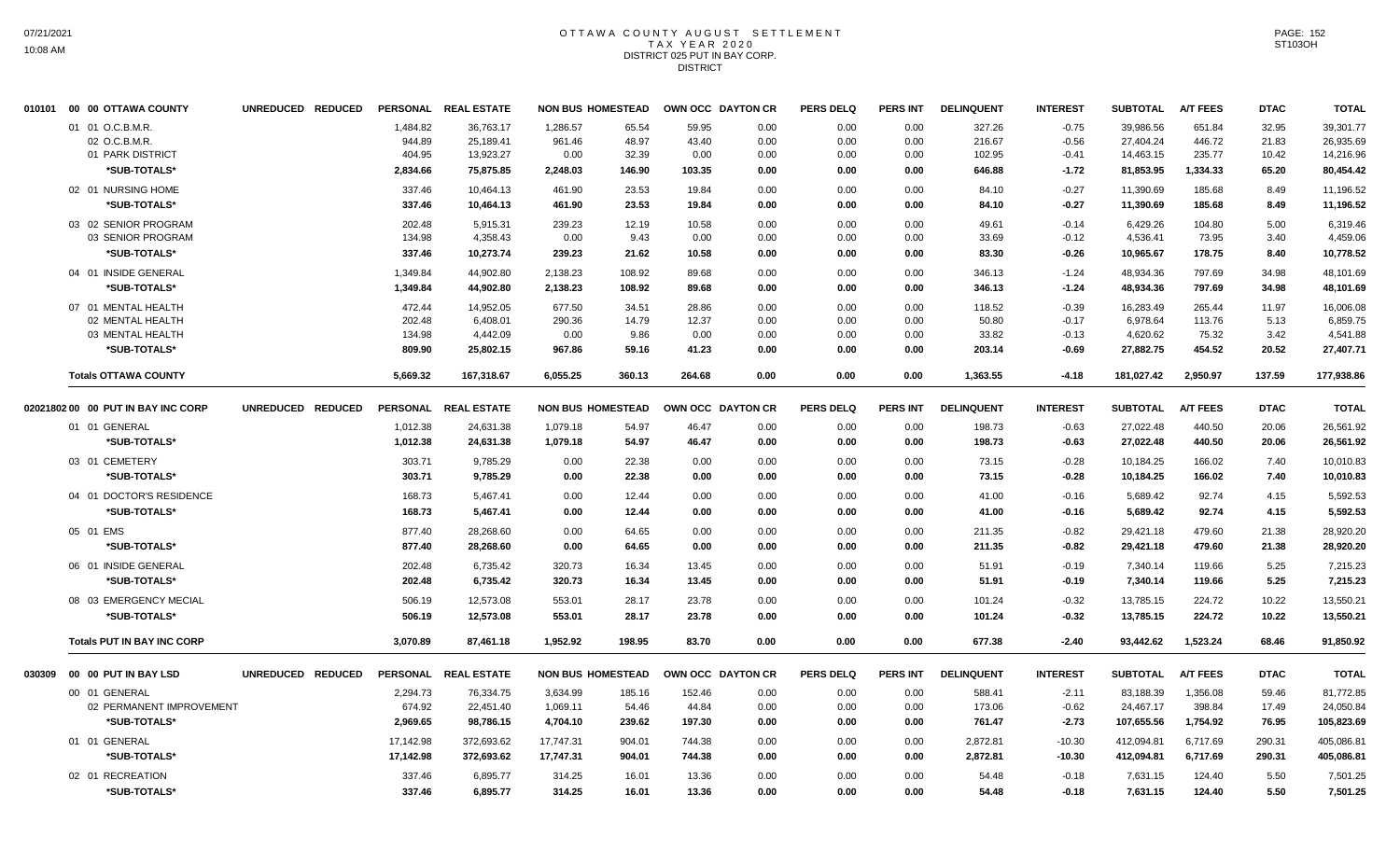#### OTTAWA COUNTY AUGUST SETTLEMENT T A X Y E A R 2 0 2 0 DISTRICT 025 PUT IN BAY CORP. **DISTRICT**

| 030309 | 00 00 PUT IN BAY LSD               | UNREDUCED REDUCED |           | PERSONAL REAL ESTATE |           | <b>NON BUS HOMESTEAD</b> |          | OWN OCC DAYTON CR | <b>PERS DELQ</b> | <b>PERS INT</b> | <b>DELINQUENT</b> | <b>INTEREST</b> | <b>SUBTOTAL</b> | <b>A/T FEES</b> | <b>DTAC</b> | <b>TOTAL</b> |
|--------|------------------------------------|-------------------|-----------|----------------------|-----------|--------------------------|----------|-------------------|------------------|-----------------|-------------------|-----------------|-----------------|-----------------|-------------|--------------|
|        | <b>Totals PUT IN BAY LSD</b>       |                   | 20.450.09 | 478.375.54           | 22.765.66 | 1.159.64                 | 955.04   | 0.00              | 0.00             | 0.00            | 3,688.76          | $-13.21$        | 527,381.52      | 8,597.01        | 372.76      | 518,411.75   |
| 040407 | 00 00 PUT IN BAY CORP.             | UNREDUCED REDUCED |           | PERSONAL REAL ESTATE |           | <b>NON BUS HOMESTEAD</b> |          | OWN OCC DAYTON CR | <b>PERS DELQ</b> | <b>PERS INT</b> | <b>DELINQUENT</b> | <b>INTEREST</b> | <b>SUBTOTAL</b> | <b>A/T FEES</b> | <b>DTAC</b> | <b>TOTAL</b> |
|        | 00 01 INSIDE GENERAL               |                   | 1,417.33  | 47,147.94            | 2,245.14  | 114.36                   | 94.17    | 0.00              | 0.00             | 0.00            | 363.42            | $-1.30$         | 51,381.06       | 837.58          | 36.73       | 50,506.75    |
|        | *SUB-TOTALS*                       |                   | 1,417.33  | 47,147.94            | 2,245.14  | 114.36                   | 94.17    | 0.00              | 0.00             | 0.00            | 363.42            | $-1.30$         | 51,381.06       | 837.58          | 36.73       | 50,506.75    |
|        | <b>Totals PUT IN BAY CORP.</b>     |                   | 1.417.33  | 47.147.94            | 2.245.14  | 114.36                   | 94.17    | 0.00              | 0.00             | 0.00            | 363.42            | $-1.30$         | 51,381.06       | 837.58          | 36.73       | 50,506.75    |
| 060605 | 00 00 IDA RUPP LIBRARY TAX         | UNREDUCED REDUCED |           | PERSONAL REAL ESTATE |           | <b>NON BUS HOMESTEAD</b> |          | OWN OCC DAYTON CR | <b>PERS DELQ</b> | <b>PERS INT</b> | <b>DELINQUENT</b> | <b>INTEREST</b> | <b>SUBTOTAL</b> | <b>A/T FEES</b> | <b>DTAC</b> | <b>TOTAL</b> |
|        | 01 05 IDA RUPP LIBRARY TAX         |                   | 539.94    | 18,456.70            | 0.00      | 42.85                    | 0.00     | 0.00              | 0.00             | 0.00            | 136.66            | $-0.54$         | 19,175.61       | 312.59          | 13.83       | 18,849.19    |
|        | *SUB-TOTALS*                       |                   | 539.94    | 18,456.70            | 0.00      | 42.85                    | 0.00     | 0.00              | 0.00             | 0.00            | 136.66            | $-0.54$         | 19,175.61       | 312.59          | 13.83       | 18,849.19    |
|        | <b>Totals IDA RUPP LIBRARY TAX</b> |                   | 539.94    | 18,456.70            | 0.00      | 42.85                    | 0.00     | 0.00              | 0.00             | 0.00            | 136.66            | $-0.54$         | 19,175.61       | 312.59          | 13.83       | 18,849.19    |
| 060608 | 00 00 PIB SOUTH BASS               | UNREDUCED REDUCED |           | PERSONAL REAL ESTATE |           | <b>NON BUS HOMESTEAD</b> |          | OWN OCC DAYTON CR | <b>PERS DELQ</b> | <b>PERS INT</b> | <b>DELINQUENT</b> | <b>INTEREST</b> | <b>SUBTOTAL</b> | <b>A/T FEES</b> | <b>DTAC</b> | <b>TOTAL</b> |
|        | 03 01 PARK                         |                   | 539.94    | 1,025.56             | 43.78     | 2.23                     | 1.91     | 0.00              | 0.00             | 0.00            | 8.39              | $-0.03$         | 1.621.78        | 26.44           | 0.85        | 1,594.49     |
|        | *SUB-TOTALS*                       |                   | 539.94    | 1,025.56             | 43.78     | 2.23                     | 1.91     | 0.00              | 0.00             | 0.00            | 8.39              | -0.03           | 1,621.78        | 26.44           | 0.85        | 1,594.49     |
|        | 05 02 FIRE                         |                   | 809.90    | 23.681.63            | 1.077.91  | 54.91                    | 45.86    | 0.00              | 0.00             | 0.00            | 187.25            | $-0.63$         | 25,856.83       | 421.50          | 18.91       | 25.416.42    |
|        | *SUB-TOTALS*                       |                   | 809.90    | 23,681.63            | 1,077.91  | 54.91                    | 45.86    | 0.00              | 0.00             | 0.00            | 187.25            | -0.63           | 25,856.83       | 421.50          | 18.91       | 25,416.42    |
|        | <b>Totals PIB SOUTH BASS</b>       |                   | 1.349.84  | 24,707.19            | 1,121.69  | 57.14                    | 47.77    | 0.00              | 0.00             | 0.00            | 195.64            | $-0.66$         | 27,478.61       | 447.94          | 19.76       | 27,010.91    |
|        | 0707071 00 00 PIB CORP NON UNIFORM | UNREDUCED REDUCED |           | PERSONAL REAL ESTATE |           | <b>NON BUS HOMESTEAD</b> |          | OWN OCC DAYTON CR | <b>PERS DELQ</b> | <b>PERS INT</b> | <b>DELINQUENT</b> | <b>INTEREST</b> | <b>SUBTOTAL</b> | <b>A/T FEES</b> | <b>DTAC</b> | <b>TOTAL</b> |
|        | 01 01 INSIDE GENERAL NON UNIFORM   |                   | 809.90    | 26,941.68            | 1,282.94  | 65.35                    | 53.81    | 0.00              | 0.00             | 0.00            | 207.67            | $-0.74$         | 29,360.61       | 478.61          | 20.99       | 28,861.01    |
|        | *SUB-TOTALS*                       |                   | 809.90    | 26,941.68            | 1,282.94  | 65.35                    | 53.81    | 0.00              | 0.00             | 0.00            | 207.67            | -0.74           | 29,360.61       | 478.61          | 20.99       | 28,861.01    |
|        | <b>Totals PIB CORP NON UNIFORM</b> |                   | 809.90    | 26,941.68            | 1,282.94  | 65.35                    | 53.81    | 0.00              | 0.00             | 0.00            | 207.67            | $-0.74$         | 29,360.61       | 478.61          | 20.99       | 28,861.01    |
| 080805 | 00 00 PIB PORT AUTHORITY           | UNREDUCED REDUCED |           | PERSONAL REAL ESTATE |           | <b>NON BUS HOMESTEAD</b> |          | OWN OCC DAYTON CR | <b>PERS DELQ</b> | <b>PERS INT</b> | <b>DELINQUENT</b> | <b>INTEREST</b> | <b>SUBTOTAL</b> | <b>A/T FEES</b> | <b>DTAC</b> | <b>TOTAL</b> |
|        | 08 00 PIB PORT AUTHORITY           |                   | 303.72    | 9,400.16             | 439.31    | 22.36                    | 18.55    | 0.00              | 0.00             | 0.00            | 73.27             | $-0.24$         | 10,257.13       | 167.21          | 7.40        | 10,082.52    |
|        | *SUB-TOTALS*                       |                   | 303.72    | 9,400.16             | 439.31    | 22.36                    | 18.55    | 0.00              | 0.00             | 0.00            | 73.27             | $-0.24$         | 10,257.13       | 167.21          | 7.40        | 10,082.52    |
|        | <b>Totals PIB PORT AUTHORITY</b>   |                   | 303.72    | 9,400.16             | 439.31    | 22.36                    | 18.55    | 0.00              | 0.00             | 0.00            | 73.27             | $-0.24$         | 10,257.13       | 167.21          | 7.40        | 10,082.52    |
|        | PUT IN BAY CORP.                   |                   |           |                      |           |                          |          |                   |                  |                 |                   |                 |                 |                 |             |              |
|        | <b>DISTRICT TOTALS</b>             |                   | 33.611.03 | 859.809.06           | 35.862.91 | 2.020.78                 | 1,517.72 | 0.00              | 0.00             | 0.00            | 6.706.35          | $-23.27$        | 939.504.58      | 15,315.15       | 677.52      | 923,511.91   |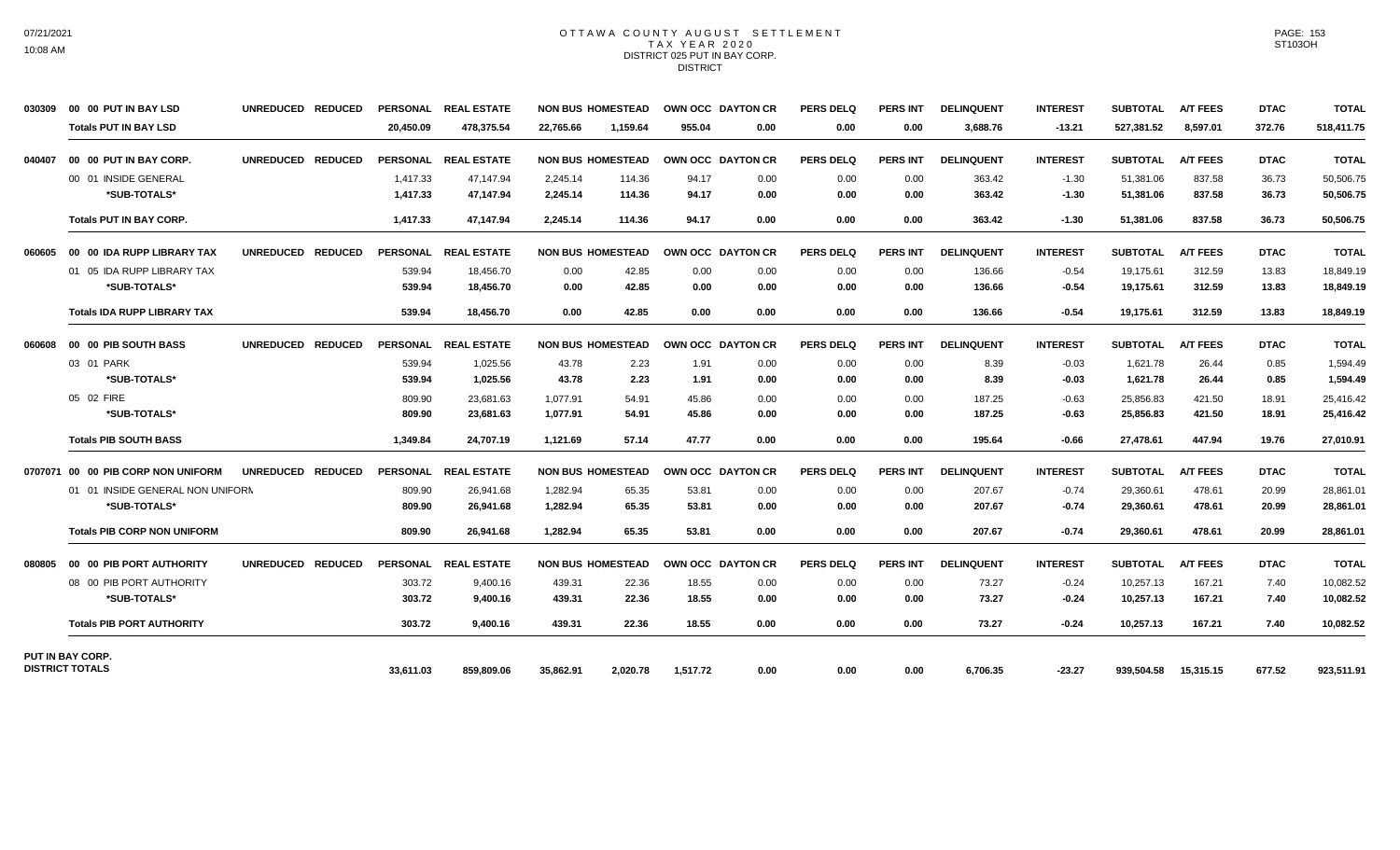### OTTAWA COUNTY AUGUST SETTLEMENT T A X Y E A R 2 0 2 0 DISTRICT 026 SALEM TOWNSHIP TAX CODE A

| 010101 | 00 00 OTTAWA COUNTY                | <b>UNREDUCED</b> | <b>REDUCED</b>      | <b>PERSONAL</b> | <b>REAL ESTATE</b> |           | <b>NON BUS HOMESTEAD</b> |          | OWN OCC DAYTON CR | <b>PERS DELQ</b> | <b>PERS INT</b> | <b>DELINQUENT</b> | <b>INTEREST</b> | <b>SUBTOTAL</b> | <b>A/T FEES</b> | <b>DTAC</b> | <b>TOTAL</b> |
|--------|------------------------------------|------------------|---------------------|-----------------|--------------------|-----------|--------------------------|----------|-------------------|------------------|-----------------|-------------------|-----------------|-----------------|-----------------|-------------|--------------|
|        | 01 01 O.C.B.M.R.                   | 2.200000         | 1.203400            | 0.00            | 23,017.43          | 3,449.33  | 975.58                   | 413.81   | 0.00              | 0.00             | 0.00            | 216.58            | 6.18            | 28,078.91       | 457.72          | 14.36       | 27,606.83    |
|        | 02 O.C.B.M.R.                      | 1.400000         | 0.899310            | 0.00            | 17,201.10          | 2,577.71  | 729.06                   | 309.25   | 0.00              | 0.00             | 0.00            | 161.85            | 4.62            | 20,983.59       | 342.06          | 10.73       | 20,630.80    |
|        | 01 PARK DISTRICT                   | 0.600000         | 0.594840            | 0.00            | 12,811.62          | 0.00      | 482.23                   | 0.00     | 0.00              | 0.00             | 0.00            | 120.55            | 3.44            | 13,417.84       | 218.73          | 7.10        | 13,192.01    |
|        | *SUB-TOTALS*                       | 4.200000         | 2.697550            | 0.00            | 53,030.15          | 6,027.04  | 2,186.87                 | 723.06   | 0.00              | 0.00             | 0.00            | 498.98            | 14.24           | 62,480.34       | 1,018.51        | 32.19       | 61,429.64    |
|        | 02 01 NURSING HOME                 | 0.500000         | 0.432043            | 0.00            | 8,263.69           | 1,238.37  | 350.25                   | 148.57   | 0.00              | 0.00             | 0.00            | 77.76             | 2.22            | 10,080.86       | 164.33          | 5.16        | 9,911.37     |
|        | *SUB-TOTALS*                       | 0.500000         | 0.432043            | 0.00            | 8,263.69           | 1,238.37  | 350.25                   | 148.57   | 0.00              | 0.00             | 0.00            | 77.76             | 2.22            | 10,080.86       | 164.33          | 5.16        | 9,911.37     |
|        | 03 02 SENIOR PROGRAM               | 0.300000         | 0.223762            | 0.00            | 4,279.90           | 641.37    | 181.40                   | 76.94    | 0.00              | 0.00             | 0.00            | 40.27             | 1.15            | 5,221.03        | 85.11           | 2.67        | 5,133.25     |
|        | 03 SENIOR PROGRAM                  | 0.200000         | 0.173250            | 0.00            | 3,731.45           | 0.00      | 140.45                   | 0.00     | 0.00              | 0.00             | 0.00            | 35.11             | 1.00            | 3,908.01        | 63.71           | 2.07        | 3,842.23     |
|        | *SUB-TOTALS*                       | 0.500000         | 0.397012            | 0.00            | 8,011.35           | 641.37    | 321.85                   | 76.94    | 0.00              | 0.00             | 0.00            | 75.38             | 2.15            | 9,129.04        | 148.82          | 4.74        | 8,975.48     |
|        | 04 01 INSIDE GENERAL               | 2.000000         | 2.000000            | 0.00            | 38,254.00          | 5,732.65  | 1,621.38                 | 687.74   | 0.00              | 0.00             | 0.00            | 359.95            | 10.27           | 46,665.99       | 760.72          | 23.86       | 45,881.41    |
|        | *SUB-TOTALS*                       | 2.000000         | 2.000000            | 0.00            | 38,254.00          | 5,732.65  | 1,621.38                 | 687.74   | 0.00              | 0.00             | 0.00            | 359.95            | 10.27           | 46,665.99       | 760.72          | 23.86       | 45,881.41    |
|        | 07 01 MENTAL HEALTH                | 0.700000         | 0.633701            | 0.00            | 12,120.80          | 1,816.39  | 513.74                   | 217.91   | 0.00              | 0.00             | 0.00            | 114.05            | 3.25            | 14,786.14       | 241.03          | 7.56        | 14,537.55    |
|        | 02 MENTAL HEALTH                   | 0.300000         | 0.271586            | 0.00            | 5,194.63           | 778.45    | 220.17                   | 93.39    | 0.00              | 0.00             | 0.00            | 48.88             | 1.39            | 6,336.91        | 103.30          | 3.24        | 6,230.37     |
|        | 03 MENTAL HEALTH                   | 0.200000         | 0.181100            | 0.00            | 3,900.52           | 0.00      | 146.82                   | 0.00     | 0.00              | 0.00             | 0.00            | 36.70             | 1.05            | 4,085.09        | 66.59           | 2.16        | 4,016.34     |
|        | *SUB-TOTALS*                       | 1.200000         | 1.086387            | 0.00            | 21,215.95          | 2,594.84  | 880.73                   | 311.30   | 0.00              | 0.00             | 0.00            | 199.63            | 5.69            | 25,208.14       | 410.92          | 12.96       | 24,784.26    |
|        | <b>Totals OTTAWA COUNTY</b>        | 8.400000         | 6.612992            | 0.00            | 128,775.14         | 16,234.27 | 5,361.08                 | 1,947.61 | 0.00              | 0.00             | 0.00            | 1,211.70          | 34.57           | 153,564.37      | 2,503.30        | 78.91       | 150,982.16   |
|        | 02021601 00 00 SALEM EXC. CORP.    | <b>UNREDUCED</b> | <b>REDUCED</b>      | <b>PERSONAL</b> | <b>REAL ESTATE</b> |           | <b>NON BUS HOMESTEAD</b> |          | OWN OCC DAYTON CR | <b>PERS DELQ</b> | <b>PERS INT</b> | <b>DELINQUENT</b> | <b>INTEREST</b> | <b>SUBTOTAL</b> | <b>A/T FEES</b> | <b>DTAC</b> | <b>TOTAL</b> |
|        | 01 01 INSIDE GENERAL               | 0.700000         | 0.700000            | 0.00            | 13,388.90          | 2,006.43  | 567.48                   | 240.71   | 0.00              | 0.00             | 0.00            | 125.98            | 3.59            | 16,333.09       | 266.25          | 8.35        | 16,058.49    |
|        | *SUB-TOTALS*                       | 0.700000         | 0.700000            | 0.00            | 13,388.90          | 2,006.43  | 567.48                   | 240.71   | 0.00              | 0.00             | 0.00            | 125.98            | 3.59            | 16,333.09       | 266.25          | 8.35        | 16,058.49    |
|        | 02 02 INSIDE ROADS                 | 1.650000         | 1.650000            | 0.00            | 31,559.55          | 4,729.43  | 1,337.64                 | 567.38   | 0.00              | 0.00             | 0.00            | 296.96            | 8.47            | 38,499.43       | 627.59          | 19.69       | 37,852.15    |
|        | *SUB-TOTALS*                       | 1.650000         | 1.650000            | 0.00            | 31,559.55          | 4,729.43  | 1,337.64                 | 567.38   | 0.00              | 0.00             | 0.00            | 296.96            | 8.47            | 38,499.43       | 627.59          | 19.69       | 37,852.15    |
|        | 03 01 CEMETERY                     | 0.800000         | 0.614809            | 0.00            | 11,759.45          | 1,762.24  | 498.42                   | 211.41   | 0.00              | 0.00             | 0.00            | 110.65            | 3.16            | 14,345.33       | 233.85          | 7.34        | 14,104.14    |
|        | 02 CEMETARY                        | 0.200000         | 0.184761            | 0.00            | 3,979.37           | 0.00      | 149.78                   | 0.00     | 0.00              | 0.00             | 0.00            | 37.44             | 1.07            | 4,167.66        | 67.94           | 2.21        | 4,097.51     |
|        | *SUB-TOTALS*                       | 1.000000         | 0.799570            | 0.00            | 15,738.82          | 1,762.24  | 648.20                   | 211.41   | 0.00              | 0.00             | 0.00            | 148.09            | 4.23            | 18,512.99       | 301.79          | 9.55        | 18,201.65    |
|        | <b>Totals SALEM EXC. CORP.</b>     | 3.350000         | 3.149570            | 0.00            | 60,687.27          | 8,498.10  | 2,553.32                 | 1,019.50 | 0.00              | 0.00             | 0.00            | 571.03            | 16.29           | 73,345.51       | 1,195.63        | 37.59       | 72,112.29    |
| 030303 | 00 00 BENTON CARROLL SALEM         | <b>UNREDUCED</b> | <b>REDUCED</b>      | <b>PERSONAL</b> | <b>REAL ESTATE</b> |           | <b>NON BUS HOMESTEAD</b> |          | OWN OCC DAYTON CR | <b>PERS DELQ</b> | <b>PERS INT</b> | <b>DELINQUENT</b> | <b>INTEREST</b> | <b>SUBTOTAL</b> | <b>A/T FEES</b> | <b>DTAC</b> | <b>TOTAL</b> |
|        | 00 01 GENERAL                      | 3.700000         | 3.700000            | 0.00            | 70,769.91          | 10,605.40 | 2,999.55                 | 1,272.32 | 0.00              | 0.00             | 0.00            | 665.90            | 18.99           | 86,332.07       | 1.407.32        | 44.15       | 84,880.60    |
|        | 02 PERMANENT IMPROVEMENT           | 0.300000         | 0.300000            | 0.00            | 5,738.10           | 859.90    | 243.21                   | 103.16   | 0.00              | 0.00             | 0.00            | 53.99             | 1.54            | 6,999.90        | 114.11          | 3.58        | 6,882.21     |
|        | *SUB-TOTALS*                       | 4.000000         | 4.000000            | 0.00            | 76,508.01          | 11,465.30 | 3,242.76                 | 1,375.48 | 0.00              | 0.00             | 0.00            | 719.89            | 20.53           | 93,331.97       | 1,521.43        | 47.73       | 91,762.81    |
|        | 01 01 GENERAL                      | 20.700000        | 11.029271           | 0.00            | 210,956.89         | 31,613.46 | 8,941.32                 | 3,792.63 | 0.00              | 0.00             | 0.00            | 1,984.98          | 56.61           | 257,345.89      | 4,195.07        | 131.60      | 253,019.22   |
|        | 02 GENERAL                         | 4.330000         | 2.529980            | 0.00            | 48,390.93          | 7,251.74  | 2,051.03                 | 869.98   | 0.00              | 0.00             | 0.00            | 455.33            | 12.99           | 59,032.00       | 962.30          | 30.19       | 58,039.51    |
|        | 03 GENERAL                         | 3.900000         | 2.740764            | 0.00            | 52,422.60          | 7,855.92  | 2,221.91                 | 942.47   | 0.00              | 0.00             | 0.00            | 493.27            | 14.07           | 63,950.24       | 1,042.47        | 32.70       | 62,875.07    |
|        | 04 EMERGENCY                       | 3.650000         | 3.650000            | 0.00            | 78,613.46          | 0.00      | 2,959.02                 | 0.00     | 0.00              | 0.00             | 0.00            | 739.71            | 21.10           | 82,333.29       | 1,342.14        | 43.55       | 80,947.60    |
|        | 05 EMERGENCY                       | 3.900000         | 3.900000            | 0.00            | 83,997.94          | 0.00      | 3,161.69                 | 0.00     | 0.00              | 0.00             | 0.00            | 790.37            | 22.54           | 87,972.54       | 1,434.07        | 46.53       | 86,491.94    |
|        | *SUB-TOTALS*                       | 36.480000        | 23.850015           | 0.00            | 474,381.82         | 46,721.12 | 19,334.97                | 5,605.08 | 0.00              | 0.00             | 0.00            | 4,463.66          | 127.31          | 550,633.96      | 8,976.05        | 284.57      | 541,373.34   |
|        | 02 01 PERMANENT IMPROVEMENT        | 1.200000         | 0.335698            | 0.00            | 6,420.90           | 962.22    | 272.15                   | 115.44   | 0.00              | 0.00             | 0.00            | 60.42             | 1.72            | 7,832.85        | 127.69          | 4.01        | 7,701.15     |
|        | *SUB-TOTALS*                       | 1.200000         | 0.335698            | 0.00            | 6,420.90           | 962.22    | 272.15                   | 115.44   | 0.00              | 0.00             | 0.00            | 60.42             | 1.72            | 7,832.85        | 127.69          | 4.01        | 7,701.15     |
|        | <b>Totals BENTON CARROLL SALEM</b> |                  | 41.680000 28.185713 | 0.00            | 557,310.73         | 59,148.64 | 22,849.88                | 7,096.00 | 0.00              | 0.00             | 0.00            | 5,243.97          | 149.56          | 651,798.78      | 10,625.17       | 336.31      | 640,837.30   |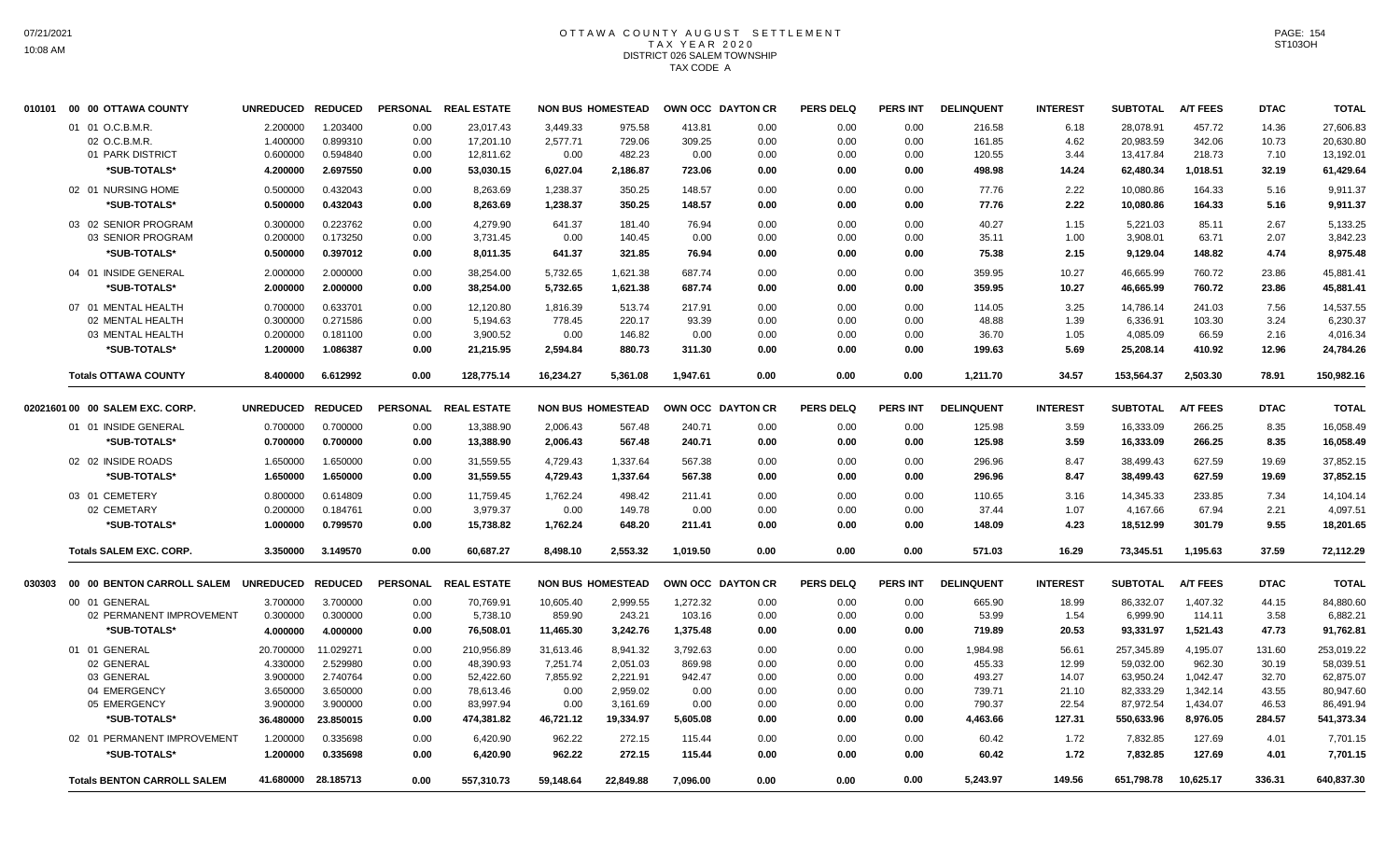### OTTAWA COUNTY AUGUST SETTLEMENT T A X Y E A R 2 0 2 0 DISTRICT 026 SALEM TOWNSHIP TAX CODE A

| 050501 | 00 00 PENTA COUNTY JVS                            | <b>UNREDUCED</b> | <b>REDUCED</b> |                 | PERSONAL REAL ESTATE |            | <b>NON BUS HOMESTEAD</b> | OWN OCC DAYTON CR |                   | <b>PERS DELQ</b> | <b>PERS INT</b> | <b>DELINQUENT</b> | <b>INTEREST</b> | <b>SUBTOTAL</b> | <b>A/T FEES</b> | <b>DTAC</b> | <b>TOTAL</b> |
|--------|---------------------------------------------------|------------------|----------------|-----------------|----------------------|------------|--------------------------|-------------------|-------------------|------------------|-----------------|-------------------|-----------------|-----------------|-----------------|-------------|--------------|
|        | 01 01 GENERAL                                     | 1.400000         | 1.272727       | 0.00            | 24,343.45            | 3,648.05   | 1,031.79                 | 437.65            | 0.00              | 0.00             | 0.00            | 229.06            | 6.53            | 29,696.53       | 484.09          | 15.19       | 29,197.25    |
|        | 02 GENERAL                                        | 0.800000         | 0.727273       | 0.00            | 13,910.55            | 2,084.60   | 589.59                   | 250.09            | 0.00              | 0.00             | 0.00            | 130.89            | 3.73            | 16,969.45       | 276.62          | 8.68        | 16,684.15    |
|        | 03 PERMANENT IMP.                                 | 1.000000         | 0.796351       | 0.00            | 15,231.81            | 2,282.60   | 645.59                   | 273.84            | 0.00              | 0.00             | 0.00            | 143.32            | 4.09            | 18,581.25       | 302.90          | 9.50        | 18,268.85    |
|        | *SUB-TOTALS*                                      | 3.200000         | 2.796351       | 0.00            | 53,485.81            | 8,015.25   | 2,266.97                 | 961.58            | 0.00              | 0.00             | 0.00            | 503.27            | 14.35           | 65,247.23       | 1.063.61        | 33.37       | 64,150.25    |
|        | <b>Totals PENTA COUNTY JVS</b>                    | 3.200000         | 2.796351       | 0.00            | 53,485.81            | 8,015.25   | 2,266.97                 | 961.58            | 0.00              | 0.00             | 0.00            | 503.27            | 14.35           | 65,247.23       | 1,063.61        | 33.37       | 64,150.25    |
| 060601 | 00 00 MID COUNTY EMS                              | <b>UNREDUCED</b> | <b>REDUCED</b> | <b>PERSONAL</b> | <b>REAL ESTATE</b>   |            | <b>NON BUS HOMESTEAD</b> |                   | OWN OCC DAYTON CR | <b>PERS DELQ</b> | <b>PERS INT</b> | <b>DELINQUENT</b> | <b>INTEREST</b> | <b>SUBTOTAL</b> | <b>A/T FEES</b> | <b>DTAC</b> | <b>TOTAL</b> |
|        | 01 01 MID COUNTY EMS                              | 1.000000         | 0.297825       | 0.00            | 5.696.50             | 853.66     | 241.44                   | 102.41            | 0.00              | 0.00             | 0.00            | 53.60             | 1.53            | 6,949.14        | 113.28          | 3.55        | 6,832.31     |
|        | 02 MID COUNTY EMS                                 | 0.250000         | 0.106916       | 0.00            | 2.044.98             | 306.46     | 86.68                    | 36.77             | 0.00              | 0.00             | 0.00            | 19.24             | 0.55            | 2,494.68        | 40.67           | 1.28        | 2,452.73     |
|        | 03 MID COUNTY EMS                                 | 0.750000         | 0.339888       | 0.00            | 6,501.04             | 974.23     | 275.54                   | 116.88            | 0.00              | 0.00             | 0.00            | 61.17             | 1.74            | 7,930.60        | 129.28          | 4.06        | 7.797.26     |
|        | 04 MID COUNTY EMS                                 | 1.000000         | 0.773080       | 0.00            | 14.786.70            | 2,215.90   | 626.73                   | 265.84            | 0.00              | 0.00             | 0.00            | 139.13            | 3.97            | 18,038.27       | 294.05          | 9.22        | 17,735.00    |
|        | 05 CURRENT EXPENSE                                | 2.000000         | 1.791252       | 0.00            | 38,579.87            | 0.00       | 1,452.15                 | 0.00              | 0.00              | 0.00             | 0.00            | 363.01            | 10.35           | 40,405.38       | 658.66          | 21.37       | 39,725.35    |
|        | *SUB-TOTALS*                                      | 5.000000         | 3.308961       | 0.00            | 67,609.09            | 4,350.25   | 2,682.54                 | 521.90            | 0.00              | 0.00             | 0.00            | 636.15            | 18.14           | 75,818.07       | 1,235.94        | 39.48       | 74,542.65    |
|        | <b>Totals MID COUNTY EMS</b>                      | 5.000000         | 3.308961       | 0.00            | 67,609.09            | 4,350.25   | 2,682.54                 | 521.90            | 0.00              | 0.00             | 0.00            | 636.15            | 18.14           | 75,818.07       | 1,235.94        | 39.48       | 74,542.65    |
| 060604 | 00 00 OAK HARBOR LIBRARY                          | <b>UNREDUCED</b> | <b>REDUCED</b> |                 | PERSONAL REAL ESTATE |            | <b>NON BUS HOMESTEAD</b> | OWN OCC DAYTON CR |                   | <b>PERS DELQ</b> | <b>PERS INT</b> | <b>DELINQUENT</b> | <b>INTEREST</b> | <b>SUBTOTAL</b> | <b>A/T FEES</b> | <b>DTAC</b> | <b>TOTAL</b> |
|        | 01 04 OAK HARBOR LIBRARY                          | 1.000000         | 0.861811       | 0.00            | 18,561.63            | 0.00       | 698.66                   | 0.00              | 0.00              | 0.00             | 0.00            | 174.65            | 4.98            | 19,439.92       | 316.90          | 10.28       | 19,112.74    |
|        | *SUB-TOTALS*                                      | 1.000000         | 0.861811       | 0.00            | 18,561.63            | 0.00       | 698.66                   | 0.00              | 0.00              | 0.00             | 0.00            | 174.65            | 4.98            | 19,439.92       | 316.90          | 10.28       | 19,112.74    |
|        | <b>Totals OAK HARBOR LIBRARY</b>                  | 1.000000         | 0.861811       | 0.00            | 18,561.63            | 0.00       | 698.66                   | 0.00              | 0.00              | 0.00             | 0.00            | 174.65            | 4.98            | 19,439.92       | 316.90          | 10.28       | 19,112.74    |
| 070703 | 00 00 PORTAGE FIRE DISTRICT                       | <b>UNREDUCED</b> | <b>REDUCED</b> |                 | PERSONAL REAL ESTATE |            | <b>NON BUS HOMESTEAD</b> | OWN OCC DAYTON CR |                   | <b>PERS DELQ</b> | <b>PERS INT</b> | <b>DELINQUENT</b> | <b>INTEREST</b> | <b>SUBTOTAL</b> | <b>A/T FEES</b> | <b>DTAC</b> | <b>TOTAL</b> |
|        | 01 01 GENERAL                                     | 3.000000         | 2.584923       | 0.00            | 49.441.83            | 7,409.22   | 2.095.57                 | 888.88            | 0.00              | 0.00             | 0.00            | 465.22            | 13.27           | 60.313.99       | 983.20          | 30.84       | 59,299.95    |
|        | *SUB-TOTALS*                                      | 3.000000         | 2.584923       | 0.00            | 49,441.83            | 7,409.22   | 2,095.57                 | 888.88            | 0.00              | 0.00             | 0.00            | 465.22            | 13.27           | 60,313.99       | 983.20          | 30.84       | 59,299.95    |
|        | <b>Totals PORTAGE FIRE DISTRICT</b>               | 3.000000         | 2.584923       | 0.00            | 49.441.83            | 7.409.22   | 2,095.57                 | 888.88            | 0.00              | 0.00             | 0.00            | 465.22            | 13.27           | 60,313.99       | 983.20          | 30.84       | 59,299.95    |
| 090901 | 00 00 SALEM TWP, NON UNIFORM UNREDUCED            |                  | <b>REDUCED</b> |                 | PERSONAL REAL ESTATE |            | <b>NON BUS HOMESTEAD</b> | OWN OCC DAYTON CR |                   | <b>PERS DELQ</b> | <b>PERS INT</b> | <b>DELINQUENT</b> | <b>INTEREST</b> | <b>SUBTOTAL</b> | <b>A/T FEES</b> | <b>DTAC</b> | <b>TOTAL</b> |
|        | 01 02 INSIDE ROAD & BRIDGE NON UN                 | 1.650000         | 1.650000       | 0.00            | 31,559.56            | 4,729.43   | 1,337.67                 | 567.38            | 0.00              | 0.00             | 0.00            | 296.96            | 8.47            | 38,499.47       | 627.59          | 19.69       | 37,852.19    |
|        | *SUB-TOTALS*                                      | 1.650000         | 1.650000       | 0.00            | 31,559.56            | 4,729.43   | 1,337.67                 | 567.38            | 0.00              | 0.00             | 0.00            | 296.96            | 8.47            | 38,499.47       | 627.59          | 19.69       | 37,852.19    |
|        | <b>Totals SALEM TWP, NON UNIFORM</b>              | 1.650000         | 1.650000       | 0.00            | 31.559.56            | 4,729.43   | 1,337.67                 | 567.38            | 0.00              | 0.00             | 0.00            | 296.96            | 8.47            | 38,499.47       | 627.59          | 19.69       | 37,852.19    |
|        | <b>SALEM TOWNSHIP</b><br><b>TAX CODE A TOTALS</b> | 67.280000        | 49.150321      | 0.00            | 967.431.06           | 108.385.16 | 39.845.69                | 13.002.85         | 0.00              | 0.00             | 0.00            | 9.102.95          | 259.63          | 1,138,027.34    | 18.551.34       | 586.47      | 1,118,889.53 |
|        |                                                   |                  |                |                 |                      |            |                          |                   |                   |                  |                 |                   |                 |                 |                 |             |              |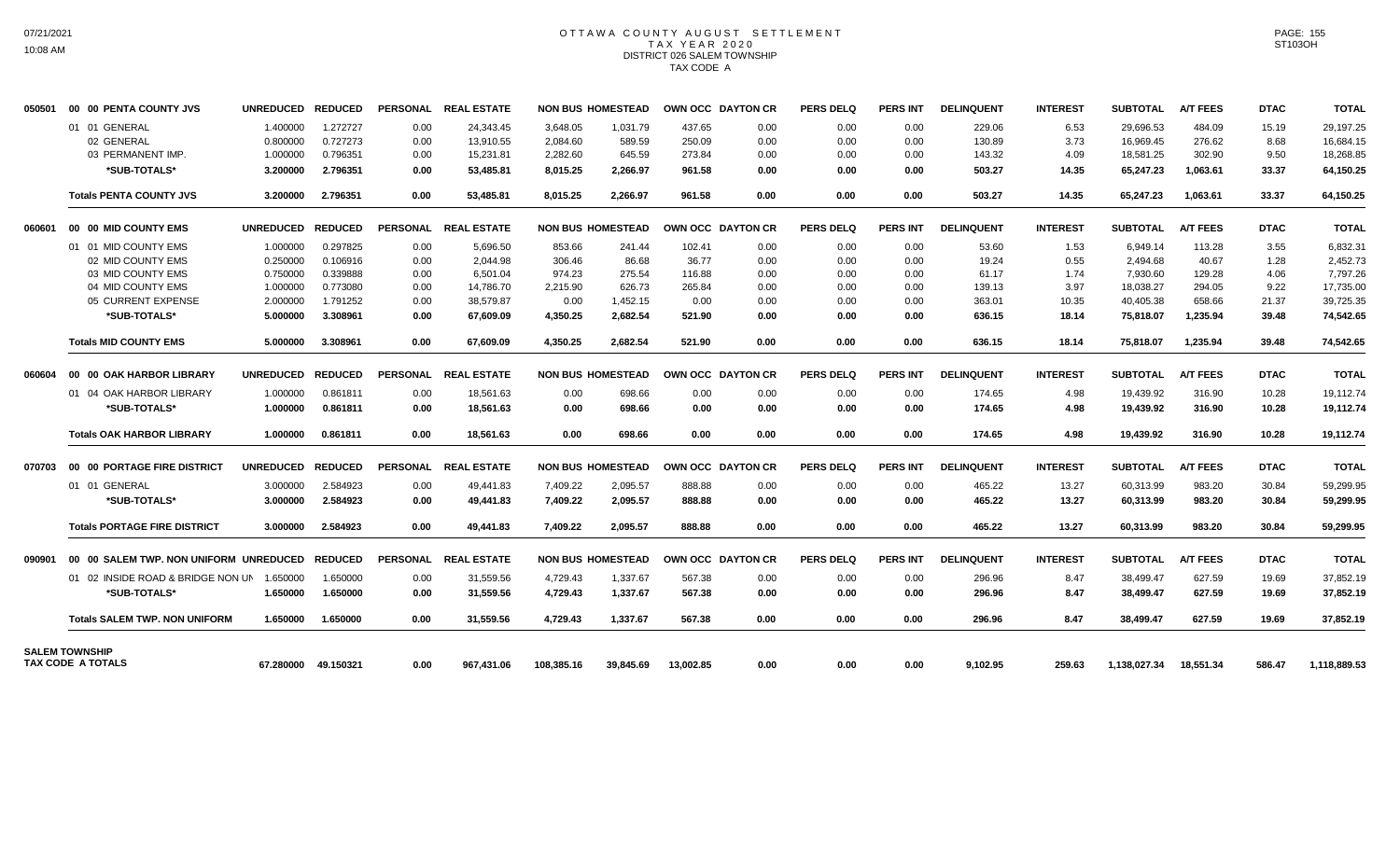### OTTAWA COUNTY AUGUST SETTLEMENT T A X Y E A R 2 0 2 0 DISTRICT 026 SALEM TOWNSHIP TAX CODE B

| 010101 | 00 00 OTTAWA COUNTY                | <b>UNREDUCED</b>     | <b>REDUCED</b> | <b>PERSONAL</b> | <b>REAL ESTATE</b> | <b>NON BUS HOMESTEAD</b> |        | OWN OCC DAYTON CR |      | <b>PERS DELQ</b> | <b>PERS INT</b> | <b>DELINQUENT</b> | <b>INTEREST</b> | <b>SUBTOTAL</b> | <b>A/T FEES</b> | <b>DTAC</b> | <b>TOTAL</b> |
|--------|------------------------------------|----------------------|----------------|-----------------|--------------------|--------------------------|--------|-------------------|------|------------------|-----------------|-------------------|-----------------|-----------------|-----------------|-------------|--------------|
|        | 01 01 O.C.B.M.R.                   | 2.200000             | 1.883836       | 9,303.53        | 4,480.40           | 3.50                     | 16.16  | 2.06              | 0.00 | 0.00             | 0.00            | 0.00              | 0.00            | 13,805.65       | 225.05          | 0.00        | 13,580.60    |
|        | 02 O.C.B.M.R                       | 1.400000             | 1.248331       | 5,920.43        | 2,968.95           | 2.32                     | 10.71  | 1.37              | 0.00 | 0.00             | 0.00            | 0.00              | 0.00            | 8,903.78        | 145.14          | 0.00        | 8,758.64     |
|        | 01 PARK DISTRICT                   | 0.600000             | 0.595592       | 2,537.33        | 1,416.52           | 0.00                     | 5.11   | 0.00              | 0.00 | 0.00             | 0.00            | 0.00              | 0.00            | 3,958.96        | 64.54           | 0.00        | 3,894.42     |
|        | *SUB-TOTALS*                       | 4.200000             | 3.727759       | 17,761.29       | 8,865.87           | 5.82                     | 31.98  | 3.43              | 0.00 | 0.00             | 0.00            | 0.00              | 0.00            | 26,668.39       | 434.73          | 0.00        | 26,233.66    |
|        | 02 01 NURSING HOME                 | 0.500000             | 0.485399       | 2,114.44        | 1,154.44           | 0.90                     | 4.16   | 0.53              | 0.00 | 0.00             | 0.00            | 0.00              | 0.00            | 3,274.47        | 53.38           | 0.00        | 3,221.09     |
|        | *SUB-TOTALS*                       | 0.500000             | 0.485399       | 2,114.44        | 1,154.44           | 0.90                     | 4.16   | 0.53              | 0.00 | 0.00             | 0.00            | 0.00              | 0.00            | 3,274.47        | 53.38           | 0.00        | 3,221.09     |
|        | 03 02 SENIOR PROGRAM               | 0.300000             | 0.286012       | 1,268.66        | 680.23             | 0.53                     | 2.45   | 0.31              | 0.00 | 0.00             | 0.00            | 0.00              | 0.00            | 1,952.18        | 31.82           | 0.00        | 1,920.36     |
|        | 03 SENIOR PROGRAM                  |                      | 0.194640       | 845.78          | 462.92             | 0.00                     | 1.67   | 0.00              | 0.00 | 0.00             | 0.00            | 0.00              | 0.00            | 1,310.37        | 21.36           | 0.00        |              |
|        | *SUB-TOTALS*                       | 0.200000<br>0.500000 | 0.480652       |                 |                    | 0.53                     | 4.12   | 0.31              | 0.00 | 0.00             | 0.00            |                   | 0.00            | 3,262.55        | 53.18           | 0.00        | 1,289.01     |
|        |                                    |                      |                | 2,114.44        | 1,143.15           |                          |        |                   |      |                  |                 | 0.00              |                 |                 |                 |             | 3,209.37     |
|        | 04 01 INSIDE GENERAL               | 2.000000             | 2.000000       | 8,457.75        | 4,756.68           | 3.72                     | 17.15  | 2.19              | 0.00 | 0.00             | 0.00            | 0.00              | 0.00            | 13,237.49       | 215.79          | 0.00        | 13,021.70    |
|        | *SUB-TOTALS*                       | 2.000000             | 2.000000       | 8,457.75        | 4,756.68           | 3.72                     | 17.15  | 2.19              | 0.00 | 0.00             | 0.00            | 0.00              | 0.00            | 13,237.49       | 215.79          | 0.00        | 13,021.70    |
|        | 07 01 MENTAL HEALTH                | 0.700000             | 0.684293       | 2,960.21        | 1,627.48           | 1.27                     | 5.87   | 0.75              | 0.00 | 0.00             | 0.00            | 0.00              | 0.00            | 4,595.58        | 74.91           | 0.00        | 4,520.67     |
|        | 02 MENTAL HEALTH                   | 0.300000             | 0.293268       | 1,268.66        | 697.49             | 0.55                     | 2.52   | 0.32              | 0.00 | 0.00             | 0.00            | 0.00              | 0.00            | 1,969.54        | 32.11           | 0.00        | 1,937.43     |
|        | 03 MENTAL HEALTH                   | 0.200000             | 0.195512       | 845.78          | 464.99             | 0.00                     | 1.68   | 0.00              | 0.00 | 0.00             | 0.00            | 0.00              | 0.00            | 1,312.45        | 21.39           | 0.00        | 1,291.06     |
|        | *SUB-TOTALS*                       | 1.200000             | 1.173073       | 5,074.65        | 2,789.96           | 1.82                     | 10.07  | 1.07              | 0.00 | 0.00             | 0.00            | 0.00              | 0.00            | 7,877.57        | 128.41          | 0.00        | 7,749.16     |
|        | <b>Totals OTTAWA COUNTY</b>        | 8.400000             | 7.866883       | 35,522.57       | 18,710.10          | 12.79                    | 67.48  | 7.53              | 0.00 | 0.00             | 0.00            | 0.00              | 0.00            | 54,320.47       | 885.49          | 0.00        | 53,434.98    |
|        |                                    |                      |                |                 |                    |                          |        |                   |      |                  |                 |                   |                 |                 |                 |             |              |
|        | 02021601 00 00 SALEM EXC, CORP.    | <b>UNREDUCED</b>     | <b>REDUCED</b> | <b>PERSONAL</b> | <b>REAL ESTATE</b> | <b>NON BUS HOMESTEAD</b> |        | OWN OCC DAYTON CR |      | <b>PERS DELQ</b> | <b>PERS INT</b> | <b>DELINQUENT</b> | <b>INTEREST</b> | <b>SUBTOTAL</b> | <b>A/T FEES</b> | <b>DTAC</b> | <b>TOTAL</b> |
|        | 01 01 INSIDE GENERAL               | 0.700000             | 0.700000       | 2,960.21        | 1,664.84           | 1.30                     | 6.00   | 0.77              | 0.00 | 0.00             | 0.00            | 0.00              | 0.00            | 4,633.12        | 75.53           | 0.00        | 4,557.59     |
|        | *SUB-TOTALS*                       | 0.700000             | 0.700000       | 2,960.21        | 1,664.84           | 1.30                     | 6.00   | 0.77              | 0.00 | 0.00             | 0.00            | 0.00              | 0.00            | 4,633.12        | 75.53           | 0.00        | 4,557.59     |
|        | 02 02 INSIDE ROADS                 | 1.650000             | 1.650000       | 6,977.64        | 3,924.26           | 3.07                     | 14.15  | 1.81              | 0.00 | 0.00             | 0.00            | 0.00              | 0.00            | 10,920.93       | 178.03          | 0.00        | 10,742.90    |
|        | *SUB-TOTALS*                       | 1.650000             | 1.650000       | 6,977.64        | 3,924.26           | 3.07                     | 14.15  | 1.81              | 0.00 | 0.00             | 0.00            | 0.00              | 0.00            | 10,920.93       | 178.03          | 0.00        | 10,742.90    |
|        | 03 01 CEMETERY                     | 0.800000             | 0.716047       | 3,383.10        | 1,703.00           | 1.33                     | 6.14   | 0.78              | 0.00 | 0.00             | 0.00            | 0.00              | 0.00            | 5,094.35        | 83.04           | 0.00        | 5,011.31     |
|        | 02 CEMETARY                        | 0.200000             | 0.196817       | 845.78          | 468.10             | 0.00                     | 1.69   | 0.00              | 0.00 | 0.00             | 0.00            | 0.00              | 0.00            | 1,315.57        | 21.45           | 0.00        | 1,294.12     |
|        | *SUB-TOTALS*                       | 1.000000             | 0.912864       | 4,228.88        | 2,171.10           | 1.33                     | 7.83   | 0.78              | 0.00 | 0.00             | 0.00            | 0.00              | 0.00            | 6,409.92        | 104.49          | 0.00        | 6,305.43     |
|        | <b>Totals SALEM EXC. CORP.</b>     | 3.350000             | 3.262864       | 14,166.73       | 7,760.20           | 5.70                     | 27.98  | 3.36              | 0.00 | 0.00             | 0.00            | 0.00              | 0.00            | 21,963.97       | 358.05          | 0.00        | 21,605.92    |
| 030303 | 00 00 BENTON CARROLL SALEM         | <b>UNREDUCED</b>     | <b>REDUCED</b> | <b>PERSONAL</b> | <b>REAL ESTATE</b> | <b>NON BUS HOMESTEAD</b> |        | OWN OCC DAYTON CR |      | <b>PERS DELQ</b> | PERS INT        | <b>DELINQUENT</b> | <b>INTEREST</b> | <b>SUBTOTAL</b> | <b>A/T FEES</b> | <b>DTAC</b> | <b>TOTAL</b> |
|        | 00 01 GENERAL                      | 3.700000             | 3.700000       | 15,646.84       | 8,799.85           | 6.88                     | 31.73  | 4.06              | 0.00 | 0.00             | 0.00            | 0.00              | 0.00            | 24,489.36       | 399.21          | 0.00        | 24,090.15    |
|        | 02 PERMANENT IMPROVEMENT           | 0.300000             | 0.300000       | 1,268.66        | 713.50             | 0.56                     | 2.57   | 0.33              | 0.00 | 0.00             | 0.00            | 0.00              | 0.00            | 1,985.62        | 32.37           | 0.00        | 1,953.25     |
|        | *SUB-TOTALS*                       | 4.000000             | 4.000000       | 16,915.50       | 9,513.35           | 7.44                     | 34.30  | 4.39              | 0.00 | 0.00             | 0.00            | 0.00              | 0.00            | 26,474.98       | 431.58          | 0.00        | 26,043.40    |
|        | 01 01 GENERAL                      | 20.700000            | 14.248659      | 87,537.72       | 33,888.13          | 26.49                    | 122.19 | 15.62             | 0.00 | 0.00             | 0.00            | 0.00              | 0.00            | 121,590.15      | 1,982.08        | 0.00        | 119,608.07   |
|        | 02 GENERAL                         | 4.330000             | 3.711330       | 18,311.03       | 8,826.80           | 6.90                     | 31.83  | 4.07              | 0.00 | 0.00             | 0.00            | 0.00              | 0.00            | 27,180.63       | 443.08          | 0.00        | 26,737.55    |
|        | 03 GENERAL                         | 3.900000             | 3.867899       | 16,492.61       | 9,199.17           | 7.19                     | 33.17  | 4.24              | 0.00 | 0.00             | 0.00            | 0.00              | 0.00            | 25,736.38       | 419.54          | 0.00        | 25,316.84    |
|        | 04 EMERGENCY                       | 3.650000             | 3.650000       | 15,435.39       | 8,680.93           | 0.00                     | 31.30  | 0.00              | 0.00 | 0.00             | 0.00            | 0.00              | 0.00            | 24,147.62       | 393.64          | 0.00        | 23,753.98    |
|        | 05 EMERGENCY                       | 3.900000             | 3.900000       | 16,492.61       | 9,275.52           | 0.00                     | 33.45  | 0.00              | 0.00 | 0.00             | 0.00            | 0.00              | 0.00            | 25,801.58       | 420.60          | 0.00        | 25,380.98    |
|        | *SUB-TOTALS*                       | 36.480000            | 29.377888      | 154,269.36      | 69,870.55          | 40.58                    | 251.94 | 23.93             | 0.00 | 0.00             | 0.00            | 0.00              | 0.00            | 224,456.36      | 3.658.94        | 0.00        | 220,797.42   |
|        | 02 01 PERMANENT IMPROVEMENT        | 1.200000             | 0.651552       | 5,074.65        | 1,549.61           | 1.21                     | 5.59   | 0.71              | 0.00 | 0.00             | 0.00            | 0.00              | 0.00            | 6,631.77        | 108.11          | 0.00        | 6,523.66     |
|        |                                    |                      |                |                 |                    |                          |        |                   |      |                  |                 |                   |                 |                 |                 |             |              |
|        | *SUB-TOTALS*                       | 1.200000             | 0.651552       | 5,074.65        | 1,549.61           | 1.21                     | 5.59   | 0.71              | 0.00 | 0.00             | 0.00            | 0.00              | 0.00            | 6,631.77        | 108.11          | 0.00        | 6,523.66     |
|        | <b>Totals BENTON CARROLL SALEM</b> | 41.680000            | 34.029440      | 176,259.51      | 80.933.51          | 49.23                    | 291.83 | 29.03             | 0.00 | 0.00             | 0.00            | 0.00              | 0.00            | 257,563.11      | 4,198.63        | 0.00        | 253,364.48   |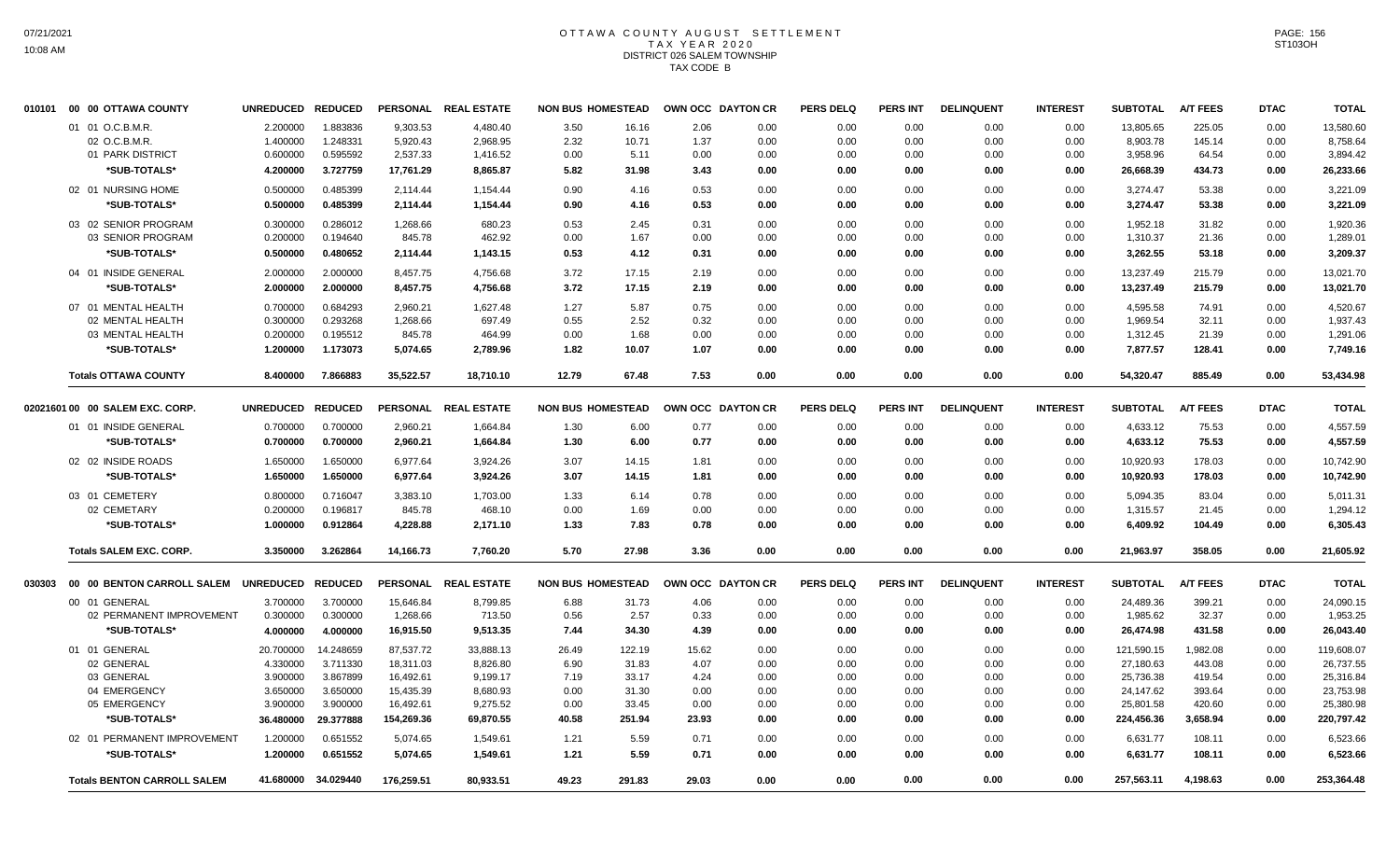# OTTAWA COUNTY AUGUST SETTLEMENT T A X Y E A R 2 0 2 0 DISTRICT 026 SALEM TOWNSHIP TAX CODE B

| 050501 | 00 00 PENTA COUNTY JVS                     | <b>UNREDUCED</b> | <b>REDUCED</b>      |            | PERSONAL REAL ESTATE |       | <b>NON BUS HOMESTEAD</b> | OWN OCC DAYTON CR |      | <b>PERS DELQ</b> | <b>PERS INT</b> | <b>DELINQUENT</b> | <b>INTEREST</b> | <b>SUBTOTAL</b> | <b>A/T FEES</b> | <b>DTAC</b> | <b>TOTAL</b> |
|--------|--------------------------------------------|------------------|---------------------|------------|----------------------|-------|--------------------------|-------------------|------|------------------|-----------------|-------------------|-----------------|-----------------|-----------------|-------------|--------------|
|        | 01 01 GENERAL                              | 1.400000         | 1.370355            | 5,920.43   | 3,259.17             | 2.55  | 11.75                    | 1.50              | 0.00 | 0.00             | 0.00            | 0.00              | 0.00            | 9,195.40        | 149.90          | 0.00        | 9,045.50     |
|        | 02 GENERAL                                 | 0.800000         | 0.783060            | 3,383.10   | 1,862.38             | 1.46  | 6.72                     | 0.86              | 0.00 | 0.00             | 0.00            | 0.00              | 0.00            | 5,254.52        | 85.66           | 0.00        | 5,168.86     |
|        | 03 PERMANENT IMP.                          | 1.000000         | 0.978825            | 4,228.88   | 2,327.98             | 1.82  | 8.39                     | 1.07              | 0.00 | 0.00             | 0.00            | 0.00              | 0.00            | 6,568.14        | 107.07          | 0.00        | 6,461.07     |
|        | *SUB-TOTALS*                               | 3.200000         | 3.132240            | 13,532.41  | 7.449.53             | 5.83  | 26.86                    | 3.43              | 0.00 | 0.00             | 0.00            | 0.00              | 0.00            | 21,018.06       | 342.63          | 0.00        | 20,675.43    |
|        | <b>Totals PENTA COUNTY JVS</b>             | 3.200000         | 3.132240            | 13.532.41  | 7.449.53             | 5.83  | 26.86                    | 3.43              | 0.00 | 0.00             | 0.00            | 0.00              | 0.00            | 21,018.06       | 342.63          | 0.00        | 20,675.43    |
| 060601 | 00 00 MID COUNTY EMS                       | <b>UNREDUCED</b> | <b>REDUCED</b>      |            | PERSONAL REAL ESTATE |       | <b>NON BUS HOMESTEAD</b> | OWN OCC DAYTON CR |      | <b>PERS DELQ</b> | <b>PERS INT</b> | <b>DELINQUENT</b> | <b>INTEREST</b> | <b>SUBTOTAL</b> | <b>A/T FEES</b> | <b>DTAC</b> | <b>TOTAL</b> |
|        | 01 01 MID COUNTY EMS                       | 1.000000         | 0.429383            | 4,228.88   | 1,021.22             | 0.80  | 3.68                     | 0.47              | 0.00 | 0.00             | 0.00            | 0.00              | 0.00            | 5,255.05        | 85.66           | 0.00        | 5,169.39     |
|        | 02 MID COUNTY EMS                          | 0.250000         | 0.153929            | 1,057.22   | 366.10               | 0.29  | 1.32                     | 0.17              | 0.00 | 0.00             | 0.00            | 0.00              | 0.00            | 1,425.10        | 23.23           | 0.00        | 1.401.87     |
|        | 03 MID COUNTY EMS                          | 0.750000         | 0.519443            | 3,171.66   | 1,235.41             | 0.97  | 4.45                     | 0.57              | 0.00 | 0.00             | 0.00            | 0.00              | 0.00            | 4,413.06        | 71.94           | 0.00        | 4,341.12     |
|        | 04 MID COUNTY EMS                          | 1.000000         | 0.896460            | 4,228.88   | 2,132.09             | 1.67  | 7.69                     | 0.98              | 0.00 | 0.00             | 0.00            | 0.00              | 0.00            | 6,371.31        | 103.86          | 0.00        | 6,267.45     |
|        | 05 CURRENT EXPENSE                         | 2.000000         | 1.968478            | 8,457.75   | 4,681.71             | 0.00  | 16.88                    | 0.00              | 0.00 | 0.00             | 0.00            | 0.00              | 0.00            | 13,156.34       | 214.47          | 0.00        | 12,941.87    |
|        | *SUB-TOTALS*                               | 5.000000         | 3.967693            | 21,144.39  | 9,436.53             | 3.73  | 34.02                    | 2.19              | 0.00 | 0.00             | 0.00            | 0.00              | 0.00            | 30,620.86       | 499.16          | 0.00        | 30,121.70    |
|        | <b>Totals MID COUNTY EMS</b>               | 5.000000         | 3.967693            | 21,144.39  | 9,436.53             | 3.73  | 34.02                    | 2.19              | 0.00 | 0.00             | 0.00            | 0.00              | 0.00            | 30,620.86       | 499.16          | 0.00        | 30,121.70    |
| 060604 | 00 00 OAK HARBOR LIBRARY                   | <b>UNREDUCED</b> | <b>REDUCED</b>      |            | PERSONAL REAL ESTATE |       | <b>NON BUS HOMESTEAD</b> | OWN OCC DAYTON CR |      | <b>PERS DELQ</b> | <b>PERS INT</b> | <b>DELINQUENT</b> | <b>INTEREST</b> | <b>SUBTOTAL</b> | <b>A/T FEES</b> | <b>DTAC</b> | <b>TOTAL</b> |
|        | 01 04 OAK HARBOR LIBRARY                   | 1.000000         | 0.991769            | 4,228.88   | 2,358.76             | 0.00  | 8.51                     | 0.00              | 0.00 | 0.00             | 0.00            | 0.00              | 0.00            | 6,596.15        | 107.53          | 0.00        | 6,488.62     |
|        | *SUB-TOTALS*                               | 1.000000         | 0.991769            | 4.228.88   | 2.358.76             | 0.00  | 8.51                     | 0.00              | 0.00 | 0.00             | 0.00            | 0.00              | 0.00            | 6.596.15        | 107.53          | 0.00        | 6.488.62     |
|        | <b>Totals OAK HARBOR LIBRARY</b>           | 1.000000         | 0.991769            | 4.228.88   | 2.358.76             | 0.00  | 8.51                     | 0.00              | 0.00 | 0.00             | 0.00            | 0.00              | 0.00            | 6,596.15        | 107.53          | 0.00        | 6.488.62     |
| 070703 | 00 00 PORTAGE FIRE DISTRICT                | <b>UNREDUCED</b> | <b>REDUCED</b>      |            | PERSONAL REAL ESTATE |       | <b>NON BUS HOMESTEAD</b> | OWN OCC DAYTON CR |      | PERS DELO        | <b>PERS INT</b> | <b>DELINQUENT</b> | <b>INTEREST</b> | <b>SUBTOTAL</b> | <b>A/T FEES</b> | <b>DTAC</b> | <b>TOTAL</b> |
|        | 01 01 GENERAL                              | 3.000000         | 2.852214            | 12.686.63  | 6.783.53             | 5.30  | 24.46                    | 3.13              | 0.00 | 0.00             | 0.00            | 0.00              | 0.00            | 19.503.05       | 317.93          | 0.00        | 19,185.12    |
|        | *SUB-TOTALS*                               | 3.000000         | 2.852214            | 12,686.63  | 6,783.53             | 5.30  | 24.46                    | 3.13              | 0.00 | 0.00             | 0.00            | 0.00              | 0.00            | 19,503.05       | 317.93          | 0.00        | 19,185.12    |
|        | <b>Totals PORTAGE FIRE DISTRICT</b>        | 3.000000         | 2.852214            | 12,686.63  | 6,783.53             | 5.30  | 24.46                    | 3.13              | 0.00 | 0.00             | 0.00            | 0.00              | 0.00            | 19,503.05       | 317.93          | 0.00        | 19,185.12    |
| 090901 | 00 00 SALEM TWP. NON UNIFORM UNREDUCED     |                  | <b>REDUCED</b>      |            | PERSONAL REAL ESTATE |       | <b>NON BUS HOMESTEAD</b> | OWN OCC DAYTON CR |      | <b>PERS DELQ</b> | <b>PERS INT</b> | <b>DELINQUENT</b> | <b>INTEREST</b> | <b>SUBTOTAL</b> | <b>A/T FEES</b> | <b>DTAC</b> | <b>TOTAL</b> |
|        | 01 02 INSIDE ROAD & BRIDGE NON UN          | 1.650000         | 1.650000            | 6.977.60   | 3,924.25             | 3.04  | 14.14                    | 1.81              | 0.00 | 0.00             | 0.00            | 0.00              | 0.00            | 10,920.84       | 178.02          | 0.00        | 10,742.82    |
|        | *SUB-TOTALS*                               | 1.650000         | 1.650000            | 6.977.60   | 3.924.25             | 3.04  | 14.14                    | 1.81              | 0.00 | 0.00             | 0.00            | 0.00              | 0.00            | 10.920.84       | 178.02          | 0.00        | 10,742.82    |
|        | <b>Totals SALEM TWP, NON UNIFORM</b>       | 1.650000         | 1.650000            | 6,977.60   | 3,924.25             | 3.04  | 14.14                    | 1.81              | 0.00 | 0.00             | 0.00            | 0.00              | 0.00            | 10,920.84       | 178.02          | 0.00        | 10,742.82    |
|        | <b>SALEM TOWNSHIP</b><br>TAX CODE B TOTALS |                  | 67.280000 57.753103 | 284,518.72 | 137.356.41           | 85.62 | 495.28                   | 50.48             | 0.00 | 0.00             | 0.00            | 0.00              | 0.00            | 422,506.51      | 6.887.44        | 0.00        | 415,619.07   |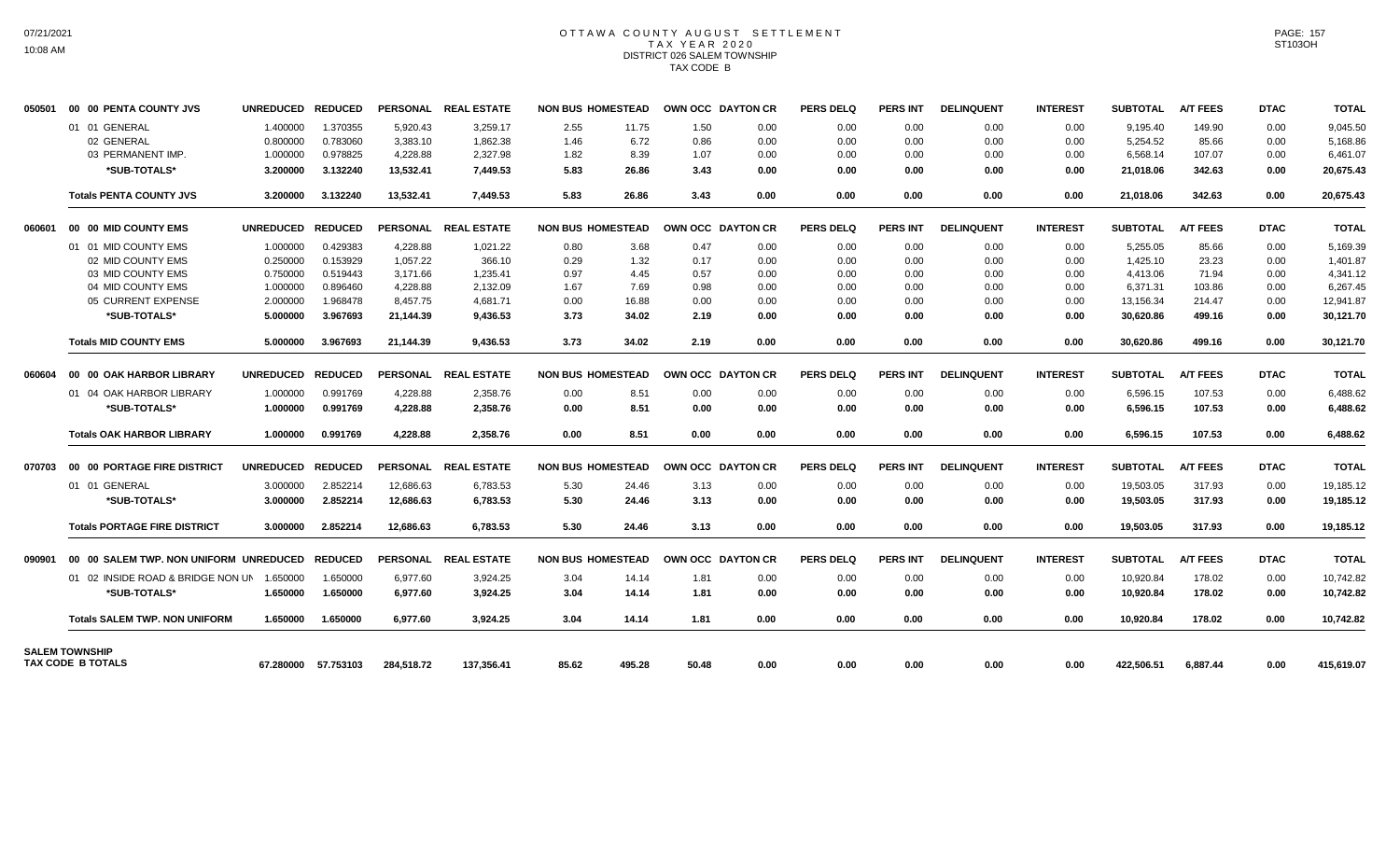#### OTTAWA COUNTY AUGUST SETTLEMENT T A X Y E A R 2 0 2 0 DISTRICT 026 SALEM TOWNSHIP DISTRICT

|        | 010101 00 00 OTTAWA COUNTY           | UNREDUCED REDUCED |                 | PERSONAL REAL ESTATE |           | <b>NON BUS HOMESTEAD</b> |          | OWN OCC DAYTON CR | <b>PERS DELQ</b> | <b>PERS INT</b> | <b>DELINQUENT</b> | <b>INTEREST</b> | <b>SUBTOTAL</b> | <b>A/T FEES</b> | <b>DTAC</b> | <b>TOTAL</b> |
|--------|--------------------------------------|-------------------|-----------------|----------------------|-----------|--------------------------|----------|-------------------|------------------|-----------------|-------------------|-----------------|-----------------|-----------------|-------------|--------------|
|        | 01 01 O.C.B.M.R.                     |                   | 9,303.53        | 27,497.83            | 3,452.83  | 991.74                   | 415.87   | 0.00              | 0.00             | 0.00            | 216.58            | 6.18            | 41,884.56       | 682.77          | 14.36       | 41,187.43    |
|        | 02 O.C.B.M.R.                        |                   | 5,920.43        | 20,170.05            | 2,580.03  | 739.77                   | 310.62   | 0.00              | 0.00             | 0.00            | 161.85            | 4.62            | 29,887.37       | 487.20          | 10.73       | 29,389.44    |
|        | 01 PARK DISTRICT                     |                   | 2,537.33        | 14,228.14            | 0.00      | 487.34                   | 0.00     | 0.00              | 0.00             | 0.00            | 120.55            | 3.44            | 17,376.80       | 283.27          | 7.10        | 17,086.43    |
|        | *SUB-TOTALS*                         |                   | 17,761.29       | 61,896.02            | 6,032.86  | 2,218.85                 | 726.49   | 0.00              | 0.00             | 0.00            | 498.98            | 14.24           | 89,148.73       | 1,453.24        | 32.19       | 87,663.30    |
|        | 02 01 NURSING HOME                   |                   | 2,114.44        | 9,418.13             | 1,239.27  | 354.41                   | 149.10   | 0.00              | 0.00             | 0.00            | 77.76             | 2.22            | 13,355.33       | 217.71          | 5.16        | 13,132.46    |
|        | *SUB-TOTALS*                         |                   | 2,114.44        | 9,418.13             | 1,239.27  | 354.41                   | 149.10   | 0.00              | 0.00             | 0.00            | 77.76             | 2.22            | 13,355.33       | 217.71          | 5.16        | 13,132.46    |
|        | 03 02 SENIOR PROGRAM                 |                   | 1,268.66        | 4,960.13             | 641.90    | 183.85                   | 77.25    | 0.00              | 0.00             | 0.00            | 40.27             | 1.15            | 7,173.21        | 116.93          | 2.67        | 7,053.61     |
|        | 03 SENIOR PROGRAM                    |                   | 845.78          | 4,194.37             | 0.00      | 142.12                   | 0.00     | 0.00              | 0.00             | 0.00            | 35.11             | 1.00            | 5,218.38        | 85.07           | 2.07        | 5,131.24     |
|        | *SUB-TOTALS*                         |                   | 2,114.44        | 9,154.50             | 641.90    | 325.97                   | 77.25    | 0.00              | 0.00             | 0.00            | 75.38             | 2.15            | 12,391.59       | 202.00          | 4.74        | 12,184.85    |
|        | 04 01 INSIDE GENERAL                 |                   | 8,457.75        | 43,010.68            | 5,736.37  | 1,638.53                 | 689.93   | 0.00              | 0.00             | 0.00            | 359.95            | 10.27           | 59,903.48       | 976.51          | 23.86       | 58,903.11    |
|        | *SUB-TOTALS*                         |                   | 8,457.75        | 43,010.68            | 5,736.37  | 1,638.53                 | 689.93   | 0.00              | 0.00             | 0.00            | 359.95            | 10.27           | 59,903.48       | 976.51          | 23.86       | 58.903.11    |
|        | 07 01 MENTAL HEALTH                  |                   | 2,960.21        | 13,748.28            | 1,817.66  | 519.61                   | 218.66   | 0.00              | 0.00             | 0.00            | 114.05            | 3.25            | 19,381.72       | 315.94          | 7.56        | 19,058.22    |
|        | 02 MENTAL HEALTH                     |                   | 1,268.66        | 5,892.12             | 779.00    | 222.69                   | 93.71    | 0.00              | 0.00             | 0.00            | 48.88             | 1.39            | 8,306.45        | 135.41          | 3.24        | 8,167.80     |
|        | 03 MENTAL HEALTH                     |                   | 845.78          | 4,365.51             | 0.00      | 148.50                   | 0.00     | 0.00              | 0.00             | 0.00            | 36.70             | 1.05            | 5,397.54        | 87.98           | 2.16        | 5,307.40     |
|        | *SUB-TOTALS*                         |                   | 5,074.65        | 24,005.91            | 2,596.66  | 890.80                   | 312.37   | 0.00              | 0.00             | 0.00            | 199.63            | 5.69            | 33,085.71       | 539.33          | 12.96       | 32,533.42    |
|        | <b>Totals OTTAWA COUNTY</b>          |                   | 35,522.57       | 147,485.24           | 16,247.06 | 5,428.56                 | 1,955.14 | 0.00              | 0.00             | 0.00            | 1,211.70          | 34.57           | 207,884.84      | 3,388.79        | 78.91       | 204,417.14   |
|        | 02021601 00 00 SALEM EXC. CORP.      | UNREDUCED REDUCED |                 | PERSONAL REAL ESTATE |           | <b>NON BUS HOMESTEAD</b> |          | OWN OCC DAYTON CR | <b>PERS DELQ</b> | <b>PERS INT</b> | <b>DELINQUENT</b> | <b>INTEREST</b> | <b>SUBTOTAL</b> | <b>A/T FEES</b> | <b>DTAC</b> | <b>TOTAL</b> |
|        | 01 01 INSIDE GENERAL                 |                   | 2,960.21        | 15,053.74            | 2,007.73  | 573.48                   | 241.48   | 0.00              | 0.00             | 0.00            | 125.98            | 3.59            | 20,966.21       | 341.78          | 8.35        | 20,616.08    |
|        | *SUB-TOTALS*                         |                   | 2,960.21        | 15,053.74            | 2,007.73  | 573.48                   | 241.48   | 0.00              | 0.00             | 0.00            | 125.98            | 3.59            | 20,966.21       | 341.78          | 8.35        | 20,616.08    |
|        | 02 02 INSIDE ROADS                   |                   | 6,977.64        | 35,483.81            | 4,732.50  | 1,351.79                 | 569.19   | 0.00              | 0.00             | 0.00            | 296.96            | 8.47            | 49,420.36       | 805.62          | 19.69       | 48,595.05    |
|        | *SUB-TOTALS*                         |                   | 6,977.64        | 35,483.81            | 4,732.50  | 1,351.79                 | 569.19   | 0.00              | 0.00             | 0.00            | 296.96            | 8.47            | 49,420.36       | 805.62          | 19.69       | 48,595.05    |
|        | 03 01 CEMETERY                       |                   | 3,383.10        | 13,462.45            | 1,763.57  | 504.56                   | 212.19   | 0.00              | 0.00             | 0.00            | 110.65            | 3.16            | 19,439.68       | 316.89          | 7.34        | 19,115.45    |
|        | 02 CEMETARY                          |                   | 845.78          | 4,447.47             | 0.00      | 151.47                   | 0.00     | 0.00              | 0.00             | 0.00            | 37.44             | 1.07            | 5,483.23        | 89.39           | 2.21        | 5,391.63     |
|        | *SUB-TOTALS*                         |                   | 4,228.88        | 17,909.92            | 1,763.57  | 656.03                   | 212.19   | 0.00              | 0.00             | 0.00            | 148.09            | 4.23            | 24,922.91       | 406.28          | 9.55        | 24,507.08    |
|        | <b>Totals SALEM EXC. CORP.</b>       |                   | 14,166.73       | 68,447.47            | 8,503.80  | 2,581.30                 | 1,022.86 | 0.00              | 0.00             | 0.00            | 571.03            | 16.29           | 95,309.48       | 1,553.68        | 37.59       | 93,718.21    |
| 030303 | 00 00 BENTON CARROLL SALEM UNREDUCED | <b>REDUCED</b>    | <b>PERSONAL</b> | <b>REAL ESTATE</b>   |           | <b>NON BUS HOMESTEAD</b> |          | OWN OCC DAYTON CR | <b>PERS DELQ</b> | <b>PERS INT</b> | <b>DELINQUENT</b> | <b>INTEREST</b> | <b>SUBTOTAL</b> | <b>A/T FEES</b> | <b>DTAC</b> | <b>TOTAL</b> |
|        | 00 01 GENERAL                        |                   | 15,646.84       | 79,569.76            | 10,612.28 | 3,031.28                 | 1,276.38 | 0.00              | 0.00             | 0.00            | 665.90            | 18.99           | 110,821.43      | 1,806.53        | 44.15       | 108,970.75   |
|        | 02 PERMANENT IMPROVEMENT             |                   | 1,268.66        | 6,451.60             | 860.46    | 245.78                   | 103.49   | 0.00              | 0.00             | 0.00            | 53.99             | 1.54            | 8,985.52        | 146.48          | 3.58        | 8,835.46     |
|        | *SUB-TOTALS*                         |                   | 16,915.50       | 86,021.36            | 11,472.74 | 3,277.06                 | 1,379.87 | 0.00              | 0.00             | 0.00            | 719.89            | 20.53           | 119,806.95      | 1,953.01        | 47.73       | 117,806.21   |
|        | 01 01 GENERAL                        |                   | 87,537.72       | 244,845.02           | 31,639.95 | 9,063.51                 | 3,808.25 | 0.00              | 0.00             | 0.00            | 1,984.98          | 56.61           | 378,936.04      | 6,177.15        | 131.60      | 372,627.29   |
|        | 02 GENERAL                           |                   | 18,311.03       | 57,217.73            | 7,258.64  | 2,082.86                 | 874.05   | 0.00              | 0.00             | 0.00            | 455.33            | 12.99           | 86,212.63       | 1,405.38        | 30.19       | 84,777.06    |
|        | 03 GENERAL                           |                   | 16,492.61       | 61,621.77            | 7,863.11  | 2,255.08                 | 946.71   | 0.00              | 0.00             | 0.00            | 493.27            | 14.07           | 89,686.62       | 1,462.01        | 32.70       | 88,191.91    |
|        | 04 EMERGENCY                         |                   | 15,435.39       | 87,294.39            | 0.00      | 2,990.32                 | 0.00     | 0.00              | 0.00             | 0.00            | 739.71            | 21.10           | 106,480.91      | 1,735.78        | 43.55       | 104,701.58   |
|        | 05 EMERGENCY                         |                   | 16,492.61       | 93,273.46            | 0.00      | 3,195.14                 | 0.00     | 0.00              | 0.00             | 0.00            | 790.37            | 22.54           | 113,774.12      | 1,854.67        | 46.53       | 111,872.92   |
|        | *SUB-TOTALS*                         |                   | 154,269.36      | 544,252.37           | 46,761.70 | 19,586.91                | 5,629.01 | 0.00              | 0.00             | 0.00            | 4,463.66          | 127.31          | 775,090.32      | 12,634.99       | 284.57      | 762,170.76   |
|        | 02 01 PERMANENT IMPROVEMENT          |                   | 5.074.65        | 7.970.51             | 963.43    | 277.74                   | 116.15   | 0.00              | 0.00             | 0.00            | 60.42             | 1.72            | 14.464.62       | 235.80          | 4.01        | 14,224.81    |
|        | *SUB-TOTALS*                         |                   | 5,074.65        | 7,970.51             | 963.43    | 277.74                   | 116.15   | 0.00              | 0.00             | 0.00            | 60.42             | 1.72            | 14,464.62       | 235.80          | 4.01        | 14,224.81    |
|        | <b>Totals BENTON CARROLL SALEM</b>   |                   | 176,259.51      | 638,244.24           | 59,197.87 | 23,141.71                | 7,125.03 | 0.00              | 0.00             | 0.00            | 5,243.97          | 149.56          | 909,361.89      | 14,823.80       | 336.31      | 894,201.78   |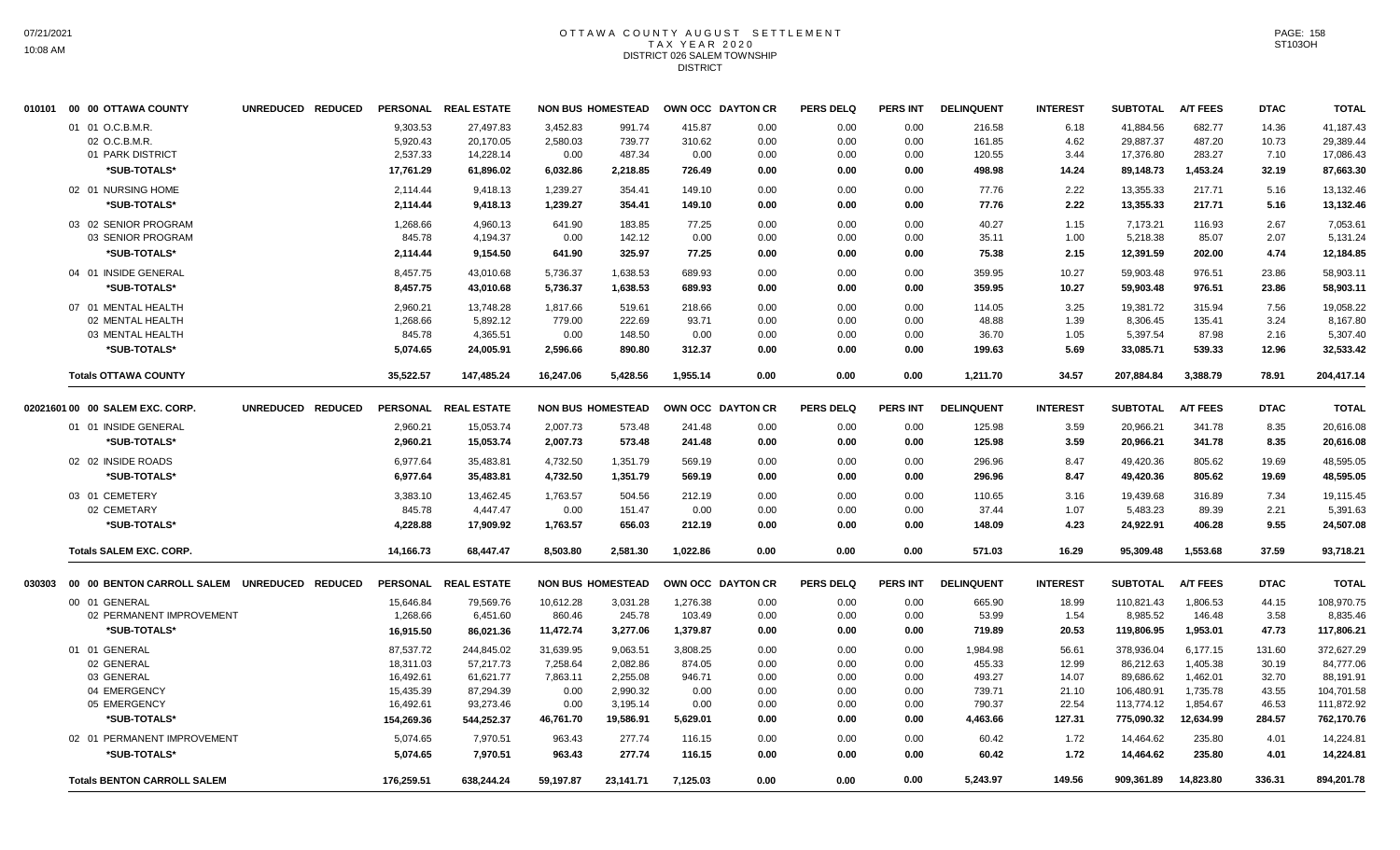### OTTAWA COUNTY AUGUST SETTLEMENT T A X Y E A R 2 0 2 0 DISTRICT 026 SALEM TOWNSHIP DISTRICT

| 050501 | 00 00 PENTA COUNTY JVS                         | UNREDUCED REDUCED                  |            | PERSONAL REAL ESTATE |            | <b>NON BUS HOMESTEAD</b> |           | OWN OCC DAYTON CR | <b>PERS DELO</b> | <b>PERS INT</b> | <b>DELINQUENT</b> | <b>INTEREST</b> | <b>SUBTOTAL</b> | <b>A/T FEES</b> | <b>DTAC</b> | <b>TOTAL</b> |
|--------|------------------------------------------------|------------------------------------|------------|----------------------|------------|--------------------------|-----------|-------------------|------------------|-----------------|-------------------|-----------------|-----------------|-----------------|-------------|--------------|
|        | 01 01 GENERAL                                  |                                    | 5,920.43   | 27.602.62            | 3,650.60   | 1.043.54                 | 439.15    | 0.00              | 0.00             | 0.00            | 229.06            | 6.53            | 38,891.93       | 633.99          | 15.19       | 38,242.75    |
|        | 02 GENERAL                                     |                                    | 3,383.10   | 15,772.93            | 2,086.06   | 596.31                   | 250.95    | 0.00              | 0.00             | 0.00            | 130.89            | 3.73            | 22,223.97       | 362.28          | 8.68        | 21,853.01    |
|        | 03 PERMANENT IMP.                              |                                    | 4,228.88   | 17,559.79            | 2,284.42   | 653.98                   | 274.91    | 0.00              | 0.00             | 0.00            | 143.32            | 4.09            | 25,149.39       | 409.97          | 9.50        | 24,729.92    |
|        | *SUB-TOTALS*                                   |                                    | 13,532.41  | 60.935.34            | 8.021.08   | 2,293.83                 | 965.01    | 0.00              | 0.00             | 0.00            | 503.27            | 14.35           | 86,265.29       | 1,406.24        | 33.37       | 84,825.68    |
|        | <b>Totals PENTA COUNTY JVS</b>                 |                                    | 13,532.41  | 60,935.34            | 8,021.08   | 2,293.83                 | 965.01    | 0.00              | 0.00             | 0.00            | 503.27            | 14.35           | 86,265.29       | 1,406.24        | 33.37       | 84,825.68    |
| 060601 | 00 00 MID COUNTY EMS                           | <b>UNREDUCED</b><br><b>REDUCED</b> |            | PERSONAL REAL ESTATE |            | <b>NON BUS HOMESTEAD</b> |           | OWN OCC DAYTON CR | <b>PERS DELQ</b> | <b>PERS INT</b> | <b>DELINQUENT</b> | <b>INTEREST</b> | <b>SUBTOTAL</b> | <b>A/T FEES</b> | <b>DTAC</b> | <b>TOTAL</b> |
|        | 01 01 MID COUNTY EMS                           |                                    | 4,228.88   | 6,717.72             | 854.46     | 245.12                   | 102.88    | 0.00              | 0.00             | 0.00            | 53.60             | 1.53            | 12,204.19       | 198.94          | 3.55        | 12,001.70    |
|        | 02 MID COUNTY EMS                              |                                    | 1,057.22   | 2.411.08             | 306.75     | 88.00                    | 36.94     | 0.00              | 0.00             | 0.00            | 19.24             | 0.55            | 3.919.78        | 63.90           | 1.28        | 3,854.60     |
|        | 03 MID COUNTY EMS                              |                                    | 3.171.66   | 7,736.45             | 975.20     | 279.99                   | 117.45    | 0.00              | 0.00             | 0.00            | 61.17             | 1.74            | 12,343.66       | 201.22          | 4.06        | 12,138.38    |
|        | 04 MID COUNTY EMS                              |                                    | 4,228.88   | 16,918.79            | 2,217.57   | 634.42                   | 266.82    | 0.00              | 0.00             | 0.00            | 139.13            | 3.97            | 24,409.58       | 397.91          | 9.22        | 24,002.45    |
|        | 05 CURRENT EXPENSE                             |                                    | 8,457.75   | 43,261.58            | 0.00       | 1,469.03                 | 0.00      | 0.00              | 0.00             | 0.00            | 363.01            | 10.35           | 53,561.72       | 873.13          | 21.37       | 52,667.22    |
|        | *SUB-TOTALS*                                   |                                    | 21,144.39  | 77,045.62            | 4,353.98   | 2,716.56                 | 524.09    | 0.00              | 0.00             | 0.00            | 636.15            | 18.14           | 106,438.93      | 1,735.10        | 39.48       | 104,664.35   |
|        | <b>Totals MID COUNTY EMS</b>                   |                                    | 21,144.39  | 77,045.62            | 4,353.98   | 2.716.56                 | 524.09    | 0.00              | 0.00             | 0.00            | 636.15            | 18.14           | 106.438.93      | 1,735.10        | 39.48       | 104,664.35   |
| 060604 | 00 00 OAK HARBOR LIBRARY                       | UNREDUCED REDUCED                  |            | PERSONAL REAL ESTATE |            | <b>NON BUS HOMESTEAD</b> |           | OWN OCC DAYTON CR | <b>PERS DELQ</b> | <b>PERS INT</b> | <b>DELINQUENT</b> | <b>INTEREST</b> | <b>SUBTOTAL</b> | <b>A/T FEES</b> | <b>DTAC</b> | <b>TOTAL</b> |
|        | 01 04 OAK HARBOR LIBRARY                       |                                    | 4,228.88   | 20,920.39            | 0.00       | 707.17                   | 0.00      | 0.00              | 0.00             | 0.00            | 174.65            | 4.98            | 26,036.07       | 424.43          | 10.28       | 25,601.36    |
|        | *SUB-TOTALS*                                   |                                    | 4,228.88   | 20.920.39            | 0.00       | 707.17                   | 0.00      | 0.00              | 0.00             | 0.00            | 174.65            | 4.98            | 26,036.07       | 424.43          | 10.28       | 25,601.36    |
|        | <b>Totals OAK HARBOR LIBRARY</b>               |                                    | 4,228.88   | 20.920.39            | 0.00       | 707.17                   | 0.00      | 0.00              | 0.00             | 0.00            | 174.65            | 4.98            | 26,036.07       | 424.43          | 10.28       | 25,601.36    |
| 070703 | 00 00 PORTAGE FIRE DISTRICT                    | UNREDUCED REDUCED                  |            | PERSONAL REAL ESTATE |            | <b>NON BUS HOMESTEAD</b> |           | OWN OCC DAYTON CR | <b>PERS DELQ</b> | <b>PERS INT</b> | <b>DELINQUENT</b> | <b>INTEREST</b> | <b>SUBTOTAL</b> | <b>A/T FEES</b> | <b>DTAC</b> | <b>TOTAL</b> |
|        | 01 01 GENERAL                                  |                                    | 12,686.63  | 56,225.36            | 7.414.52   | 2,120.03                 | 892.01    | 0.00              | 0.00             | 0.00            | 465.22            | 13.27           | 79,817.04       | 1,301.13        | 30.84       | 78,485.07    |
|        | *SUB-TOTALS*                                   |                                    | 12.686.63  | 56.225.36            | 7.414.52   | 2,120.03                 | 892.01    | 0.00              | 0.00             | 0.00            | 465.22            | 13.27           | 79.817.04       | 1.301.13        | 30.84       | 78,485.07    |
|        | <b>Totals PORTAGE FIRE DISTRICT</b>            |                                    | 12,686.63  | 56,225.36            | 7,414.52   | 2,120.03                 | 892.01    | 0.00              | 0.00             | 0.00            | 465.22            | 13.27           | 79,817.04       | 1,301.13        | 30.84       | 78,485.07    |
| 090901 | 00 00 SALEM TWP. NON UNIFORM UNREDUCED REDUCED |                                    |            | PERSONAL REAL ESTATE |            | <b>NON BUS HOMESTEAD</b> |           | OWN OCC DAYTON CR | <b>PERS DELQ</b> | <b>PERS INT</b> | <b>DELINQUENT</b> | <b>INTEREST</b> | <b>SUBTOTAL</b> | <b>A/T FEES</b> | <b>DTAC</b> | <b>TOTAL</b> |
|        | 01 02 INSIDE ROAD & BRIDGE NON UN              |                                    | 6.977.60   | 35,483.81            | 4,732.47   | 1,351.81                 | 569.19    | 0.00              | 0.00             | 0.00            | 296.96            | 8.47            | 49,420.31       | 805.61          | 19.69       | 48,595.01    |
|        | *SUB-TOTALS*                                   |                                    | 6,977.60   | 35,483.81            | 4,732.47   | 1,351.81                 | 569.19    | 0.00              | 0.00             | 0.00            | 296.96            | 8.47            | 49,420.31       | 805.61          | 19.69       | 48,595.01    |
|        | <b>Totals SALEM TWP, NON UNIFORM</b>           |                                    | 6,977.60   | 35,483.81            | 4,732.47   | 1,351.81                 | 569.19    | 0.00              | 0.00             | 0.00            | 296.96            | 8.47            | 49,420.31       | 805.61          | 19.69       | 48,595.01    |
|        | <b>SALEM TOWNSHIP</b>                          |                                    |            |                      |            |                          |           |                   |                  |                 |                   |                 |                 |                 |             |              |
|        | <b>DISTRICT TOTALS</b>                         |                                    | 284.518.72 | 1,104,787.47         | 108.470.78 | 40.340.97                | 13,053.33 | 0.00              | 0.00             | 0.00            | 9.102.95          | 259.63          | 1,560,533.85    | 25,438.78       | 586.47      | 1,534,508.60 |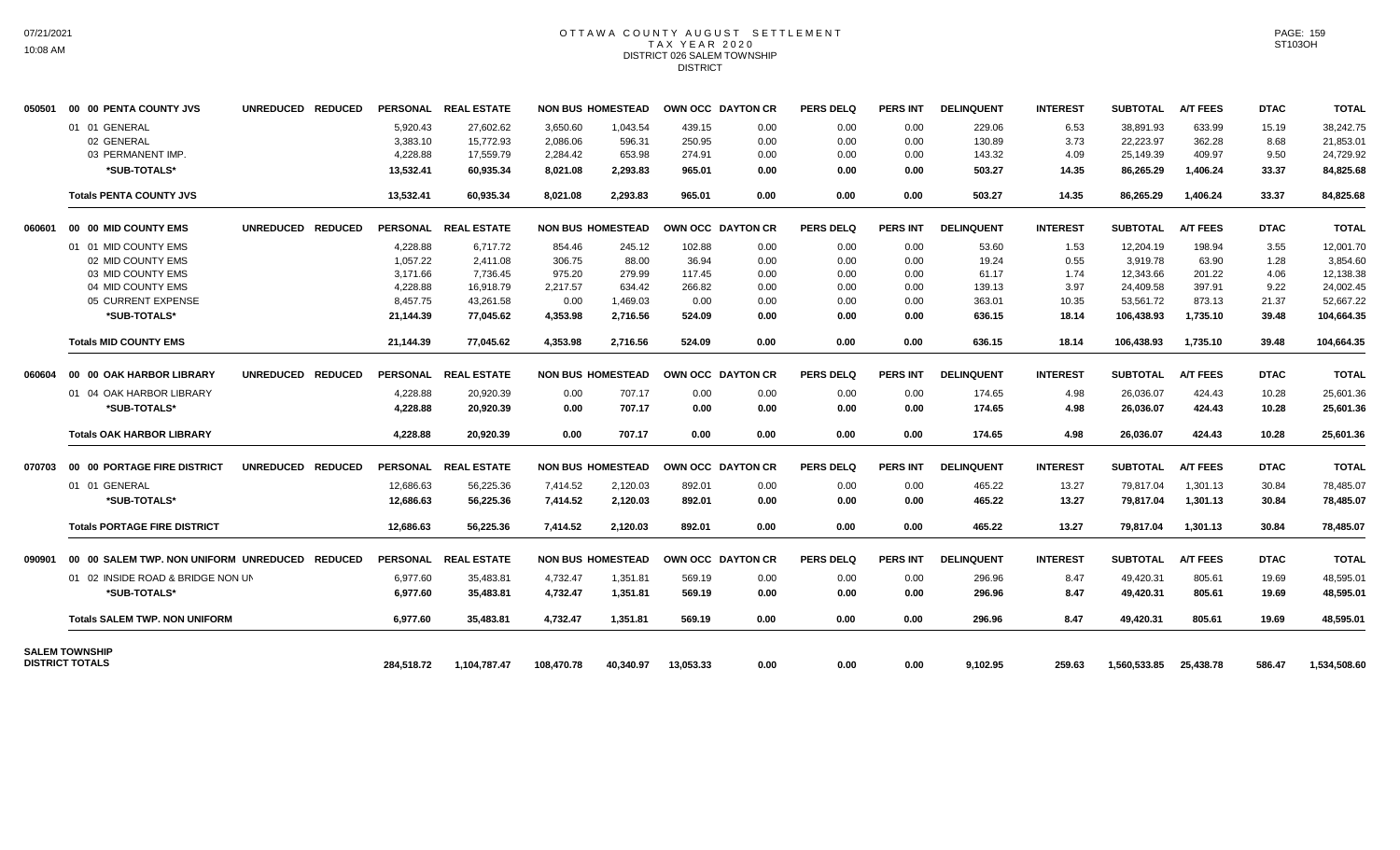### OTTAWA COUNTY AUGUST SETTLEMENT T A X Y E A R 2 0 2 0 DISTRICT 027 OAK HARBOR CORP. TAX CODE A

|        | 010101 00 00 OTTAWA COUNTY         | <b>UNREDUCED</b>  | <b>REDUCED</b> | <b>PERSONAL</b> | <b>REAL ESTATE</b> |           | <b>NON BUS HOMESTEAD</b> |          | OWN OCC DAYTON CR | <b>PERS DELQ</b> | PERS INT        | <b>DELINQUENT</b> | <b>INTEREST</b> | <b>SUBTOTAL</b> | <b>A/T FEES</b> | <b>DTAC</b> | <b>TOTAL</b> |
|--------|------------------------------------|-------------------|----------------|-----------------|--------------------|-----------|--------------------------|----------|-------------------|------------------|-----------------|-------------------|-----------------|-----------------|-----------------|-------------|--------------|
|        | 01 01 O.C.B.M.R.                   | 2.200000          | 1.203400       | 0.00            | 17,858.63          | 2,536.13  | 1,055.75                 | 379.34   | 0.00              | 0.00             | 0.00            | 104.23            | 4.83            | 21,938.91       | 357.63          | 11.12       | 21,570.16    |
|        | 02 O.C.B.M.R.                      | 1.400000          | 0.899310       | 0.00            | 13,345.89          | 1,895.27  | 788.97                   | 283.48   | 0.00              | 0.00             | 0.00            | 77.89             | 3.61            | 16,395.11       | 267.26          | 8.31        | 16.119.54    |
|        | 01 PARK DISTRICT                   | 0.600000          | 0.594840       | 0.00            | 9,973.63           | 0.00      | 521.86                   | 0.00     | 0.00              | 0.00             | 0.00            | 58.21             | 2.70            | 10,556.40       | 172.08          | 5.50        | 10,378.82    |
|        | *SUB-TOTALS*                       | 4.200000          | 2.697550       | 0.00            | 41,178.15          | 4,431.40  | 2,366.58                 | 662.82   | 0.00              | 0.00             | 0.00            | 240.33            | 11.14           | 48,890.42       | 796.97          | 24.93       | 48,068.52    |
|        | 02 01 NURSING HOME                 | 0.500000          | 0.432043       | 0.00            | 6,411.58           | 910.52    | 379.03                   | 136.19   | 0.00              | 0.00             | 0.00            | 37.42             | 1.73            | 7,876.47        | 128.40          | 3.99        | 7,744.08     |
|        | *SUB-TOTALS*                       | 0.500000          | 0.432043       | 0.00            | 6,411.58           | 910.52    | 379.03                   | 136.19   | 0.00              | 0.00             | 0.00            | 37.42             | 1.73            | 7,876.47        | 128.40          | 3.99        | 7,744.08     |
|        | 03 02 SENIOR PROGRAM               | 0.300000          | 0.223762       | 0.00            | 3.320.66           | 471.57    | 196.31                   | 70.53    | 0.00              | 0.00             | 0.00            | 19.38             | 0.90            | 4.079.35        | 66.50           | 2.07        | 4,010.78     |
|        | 03 SENIOR PROGRAM                  | 0.200000          | 0.173250       | 0.00            | 2,904.87           | 0.00      | 151.99                   | 0.00     | 0.00              | 0.00             | 0.00            | 16.95             | 0.79            | 3,074.60        | 50.12           | 1.60        | 3,022.88     |
|        | *SUB-TOTALS*                       | 0.500000          | 0.397012       | 0.00            | 6,225.53           | 471.57    | 348.30                   | 70.53    | 0.00              | 0.00             | 0.00            | 36.33             | 1.69            | 7,153.95        | 116.62          | 3.67        | 7,033.66     |
|        | 04 01 INSIDE GENERAL               | 2.000000          | 2.000000       | 0.00            | 29,680.29          | 4,214.94  | 1,754.61                 | 630.44   | 0.00              | 0.00             | 0.00            | 173.23            | 8.03            | 36,461.54       | 594.37          | 18.48       | 35,848.69    |
|        | *SUB-TOTALS*                       | 2.000000          | 2.000000       | 0.00            | 29,680.29          | 4,214.94  | 1,754.61                 | 630.44   | 0.00              | 0.00             | 0.00            | 173.23            | 8.03            | 36,461.54       | 594.37          | 18.48       | 35,848.69    |
|        | 07 01 MENTAL HEALTH                | 0.700000          | 0.633701       | 0.00            | 9,404.22           | 1,335.51  | 555.95                   | 199.76   | 0.00              | 0.00             | 0.00            | 54.89             | 2.54            | 11,552.87       | 188.33          | 5.85        | 11,358.69    |
|        | 02 MENTAL HEALTH                   | 0.300000          | 0.271586       | 0.00            | 4,030.38           | 572.36    | 238.26                   | 85.61    | 0.00              | 0.00             | 0.00            | 23.52             | 1.09            | 4,951.22        | 80.71           | 2.51        | 4,868.00     |
|        | 03 MENTAL HEALTH                   | 0.200000          | 0.181100       | 0.00            | 3,036.49           | 0.00      | 158.88                   | 0.00     | 0.00              | 0.00             | 0.00            | 17.72             | 0.82            | 3,213.91        | 52.39           | 1.67        | 3,159.85     |
|        | *SUB-TOTALS*                       | 1.200000          | 1.086387       | 0.00            | 16,471.09          | 1,907.87  | 953.09                   | 285.37   | 0.00              | 0.00             | 0.00            | 96.13             | 4.45            | 19,718.00       | 321.43          | 10.03       | 19,386.54    |
|        | <b>Totals OTTAWA COUNTY</b>        | 8.400000          | 6.612992       | 0.00            | 99,966.64          | 11,936.30 | 5,801.61                 | 1,785.35 | 0.00              | 0.00             | 0.00            | 583.44            | 27.04           | 120,100.38      | 1,957.79        | 61.10       | 118,081.49   |
|        | 02021602 00 00 SALEM INC. CORP.    | <b>UNREDUCED</b>  | <b>REDUCED</b> | <b>PERSONAL</b> | <b>REAL ESTATE</b> |           | <b>NON BUS HOMESTEAD</b> |          | OWN OCC DAYTON CR | <b>PERS DELQ</b> | <b>PERS INT</b> | <b>DELINQUENT</b> | <b>INTEREST</b> | <b>SUBTOTAL</b> | <b>A/T FEES</b> | <b>DTAC</b> | <b>TOTAL</b> |
|        | 01 01 INSIDE GENERAL               | 0.700000          | 0.700000       | 0.00            | 10,388.10          | 1,475.23  | 614.11                   | 220.65   | 0.00              | 0.00             | 0.00            | 60.63             | 2.81            | 12,761.53       | 208.03          | 6.47        | 12,547.03    |
|        | *SUB-TOTALS*                       | 0.700000          | 0.700000       | 0.00            | 10,388.10          | 1,475.23  | 614.11                   | 220.65   | 0.00              | 0.00             | 0.00            | 60.63             | 2.81            | 12,761.53       | 208.03          | 6.47        | 12,547.03    |
|        |                                    |                   |                |                 |                    |           |                          |          |                   |                  |                 |                   |                 |                 |                 |             |              |
|        | 03 01 CEMETERY                     | 0.800000          | 0.614809       | 0.00            | 9,123.86           | 1.295.69  | 539.38                   | 193.80   | 0.00              | 0.00             | 0.00            | 53.25             | 2.47            | 11,208.45       | 182.71          | 5.68        | 11,020.06    |
|        | 02 CEMETARY                        | 0.200000          | 0.184761       | 0.00            | 3,097.87           | 0.00      | 162.09                   | 0.00     | 0.00              | 0.00             | 0.00            | 18.08             | 0.84            | 3,278.88        | 53.45           | 1.71        | 3,223.72     |
|        | *SUB-TOTALS*                       | 1.000000          | 0.799570       | 0.00            | 12,221.73          | 1,295.69  | 701.47                   | 193.80   | 0.00              | 0.00             | 0.00            | 71.33             | 3.31            | 14,487.33       | 236.16          | 7.39        | 14,243.78    |
|        | <b>Totals SALEM INC. CORP.</b>     | 1.700000          | 1.499570       | 0.00            | 22,609.83          | 2.770.92  | 1,315.58                 | 414.45   | 0.00              | 0.00             | 0.00            | 131.96            | 6.12            | 27,248.86       | 444.19          | 13.86       | 26,790.81    |
| 030303 | 00 00 BENTON CARROLL SALEM         | <b>UNREDUCED</b>  | <b>REDUCED</b> | <b>PERSONAL</b> | <b>REAL ESTATE</b> |           | <b>NON BUS HOMESTEAD</b> |          | OWN OCC DAYTON CR | <b>PERS DELQ</b> | <b>PERS INT</b> | <b>DELINQUENT</b> | <b>INTEREST</b> | <b>SUBTOTAL</b> | <b>A/T FEES</b> | <b>DTAC</b> | <b>TOTAL</b> |
|        | 00 01 GENERAL                      | 3.700000          | 3.700000       | 0.00            | 54,908.54          | 7,797.64  | 3,246.03                 | 1,166.31 | 0.00              | 0.00             | 0.00            | 320.47            | 14.85           | 67,453.84       | 1,099.59        | 34.18       | 66,320.07    |
|        | 02 PERMANENT IMPROVEMENT           | 0.300000          | 0.300000       | 0.00            | 4,452.04           | 632.24    | 263.19                   | 94.57    | 0.00              | 0.00             | 0.00            | 25.98             | 1.20            | 5,469.22        | 89.16           | 2.77        | 5,377.29     |
|        | *SUB-TOTALS*                       | 4.000000          | 4.000000       | 0.00            | 59,360.58          | 8,429.88  | 3,509.22                 | 1,260.88 | 0.00              | 0.00             | 0.00            | 346.45            | 16.05           | 72,923.06       | 1,188.75        | 36.95       | 71,697.36    |
|        | 01 01 GENERAL                      | 20.700000         | 11.029271      | 0.00            | 163,676.01         | 23,243.85 | 9,676.05                 | 3,476.65 | 0.00              | 0.00             | 0.00            | 955.28            | 44.26           | 201,072.10      | 3,277.74        | 101.89      | 197,692.47   |
|        | 02 GENERAL                         | 4.330000          | 2.529980       | 0.00            | 37,545.28          | 5,331.85  | 2,219.57                 | 797.50   | 0.00              | 0.00             | 0.00            | 219.13            | 10.15           | 46,123.48       | 751.87          | 23.37       | 45,348.24    |
|        | 03 GENERAL                         | 3.900000          | 2.740764       | 0.00            | 40.673.34          | 5,776.08  | 2,404.49                 | 863.94   | 0.00              | 0.00             | 0.00            | 237.39            | 11.00           | 49,966.24       | 814.51          | 25.32       | 49,126.41    |
|        | 04 EMERGENCY                       | 3.650000          | 3.650000       | 0.00            | 61,199.22          | 0.00      | 3,202.17                 | 0.00     | 0.00              | 0.00             | 0.00            | 357.19            | 16.55           | 64,775.13       | 1,055.92        | 33.72       | 63,685.49    |
|        | 05 EMERGENCY                       | 3.900000          | 3.900000       | 0.00            | 65,390.95          | 0.00      | 3,421.49                 | 0.00     | 0.00              | 0.00             | 0.00            | 381.65            | 17.68           | 69,211.77       | 1,128.24        | 36.03       | 68,047.50    |
|        | *SUB-TOTALS*                       | 36.480000         | 23.850015      | 0.00            | 368,484.80         | 34,351.78 | 20,923.77                | 5,138.09 | 0.00              | 0.00             | 0.00            | 2,150.64          | 99.64           | 431,148.72      | 7,028.28        | 220.33      | 423,900.11   |
|        | 02 01 PERMANENT IMPROVEMENT        | 1.200000          | 0.335698       | 0.00            | 4,981.81           | 707.47    | 294.51                   | 105.82   | 0.00              | 0.00             | 0.00            | 29.08             | 1.35            | 6,120.04        | 99.76           | 3.10        | 6,017.18     |
|        | *SUB-TOTALS*                       | 1.200000          | 0.335698       | 0.00            | 4,981.81           | 707.47    | 294.51                   | 105.82   | 0.00              | 0.00             | 0.00            | 29.08             | 1.35            | 6,120.04        | 99.76           | 3.10        | 6,017.18     |
|        | <b>Totals BENTON CARROLL SALEM</b> | 41.680000         | 28.185713      | 0.00            | 432,827.19         | 43,489.13 | 24,727.50                | 6,504.79 | 0.00              | 0.00             | 0.00            | 2,526.17          | 117.04          | 510,191.82      | 8,316.79        | 260.38      | 501,614.65   |
| 040408 | 00 00 OAK HARBOR CORP.             | UNREDUCED REDUCED |                | <b>PERSONAL</b> | <b>REAL ESTATE</b> |           | <b>NON BUS HOMESTEAD</b> |          | OWN OCC DAYTON CR | <b>PERS DELQ</b> | <b>PERS INT</b> | <b>DELINQUENT</b> | <b>INTEREST</b> | <b>SUBTOTAL</b> | <b>A/T FEES</b> | <b>DTAC</b> | <b>TOTAL</b> |
|        | 00 01 GENERAL                      | 1.650000          | 1.650000       | 0.00            | 24,486.24          | 3,477.32  | 1,447.56                 | 520.11   | 0.00              | 0.00             | 0.00            | 142.91            | 6.62            | 30,080.76       | 490.36          | 15.24       | 29,575.16    |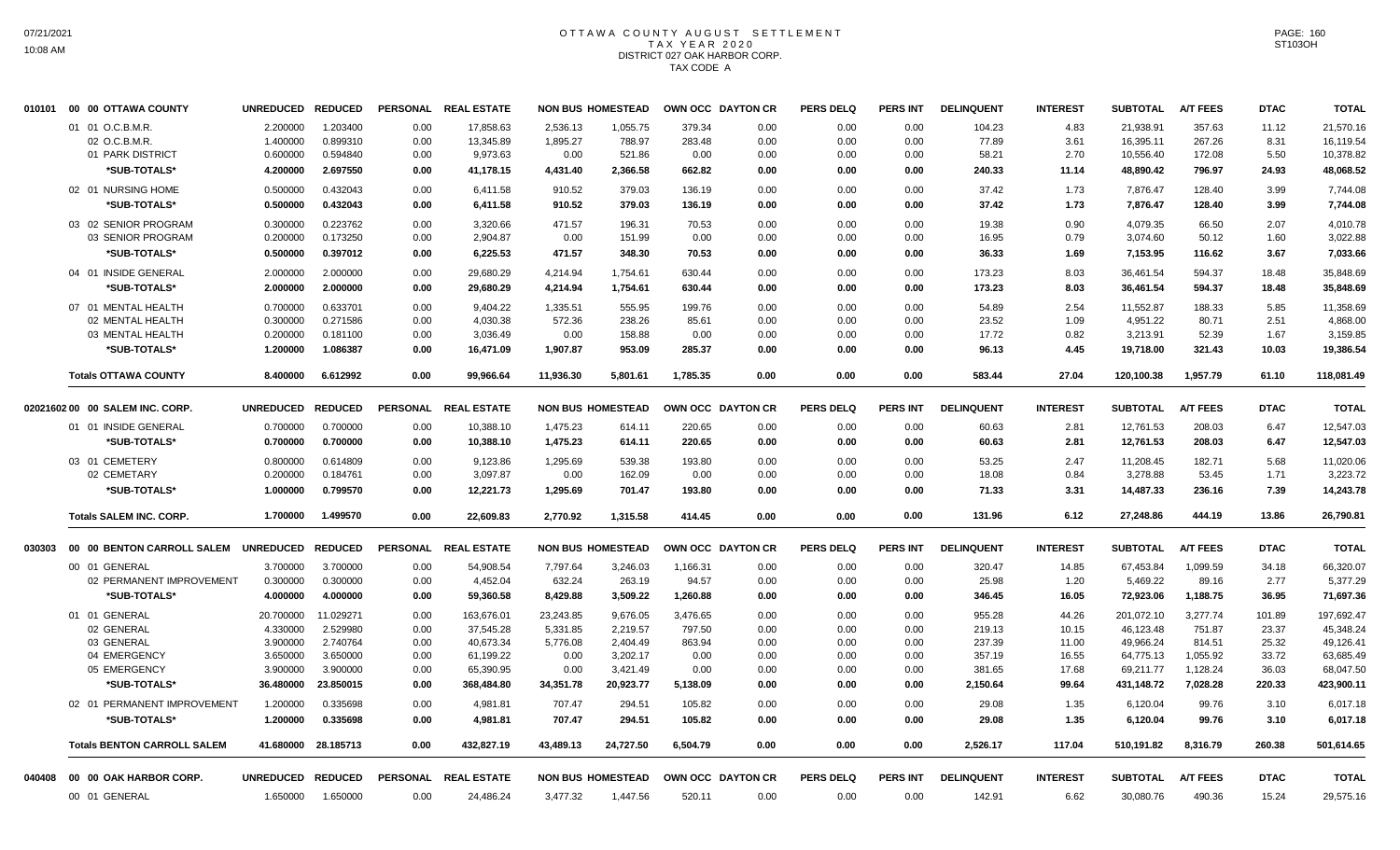#### OTTAWA COUNTY AUGUST SETTLEMENT T A X Y E A R 2 0 2 0 DISTRICT 027 OAK HARBOR CORP. TAX CODE A

| 040408 | 00 00 OAK HARBOR CORP.                         | <b>UNREDUCED</b> | <b>REDUCED</b>      |                 | PERSONAL REAL ESTATE |           | <b>NON BUS HOMESTEAD</b> | OWN OCC DAYTON CR |      | <b>PERS DELQ</b> | <b>PERS INT</b> | <b>DELINQUENT</b> | <b>INTEREST</b> | <b>SUBTOTAL</b> | <b>A/T FEES</b> | <b>DTAC</b> | <b>TOTAL</b> |
|--------|------------------------------------------------|------------------|---------------------|-----------------|----------------------|-----------|--------------------------|-------------------|------|------------------|-----------------|-------------------|-----------------|-----------------|-----------------|-------------|--------------|
|        | *SUB-TOTALS*<br>00                             | 1.650000         | 1.650000            | 0.00            | 24.486.24            | 3.477.32  | 1.447.56                 | 520.11            | 0.00 | 0.00             | 0.00            | 142.91            | 6.62            | 30.080.76       | 490.36          | 15.24       | 29,575.16    |
|        | 01 01 STREETS                                  | 5.000000         | 2.063385            | 0.00            | 30.620.94            | 4.348.52  | 1,810.22                 | 650.42            | 0.00 | 0.00             | 0.00            | 178.72            | 8.28            | 37.617.10       | 613.21          | 19.06       | 36.984.83    |
|        | *SUB-TOTALS*                                   | 5.000000         | 2.063385            | 0.00            | 30,620.94            | 4,348.52  | 1,810.22                 | 650.42            | 0.00 | 0.00             | 0.00            | 178.72            | 8.28            | 37,617.10       | 613.21          | 19.06       | 36,984.83    |
|        |                                                |                  |                     |                 |                      |           |                          |                   |      |                  |                 |                   |                 |                 |                 |             |              |
|        | 02 01 POLICE                                   | 2.870000         | 2.499891            | 0.00            | 41,915.45            | 0.00      | 2,193.17                 | 0.00              | 0.00 | 0.00             | 0.00            | 244.64            | 11.34           | 44,364.60       | 723.20          | 23.09       | 43,618.31    |
|        | *SUB-TOTALS*                                   | 2.870000         | 2.499891            | 0.00            | 41,915.45            | 0.00      | 2,193.17                 | 0.00              | 0.00 | 0.00             | 0.00            | 244.64            | 11.34           | 44,364.60       | 723.20          | 23.09       | 43,618.31    |
|        | <b>Totals OAK HARBOR CORP.</b>                 | 9.520000         | 6.213276            | 0.00            | 97.022.63            | 7.825.84  | 5.450.95                 | 1.170.53          | 0.00 | 0.00             | 0.00            | 566.27            | 26.24           | 112.062.46      | 1.826.77        | 57.39       | 110,178.30   |
| 050501 | 00 00 PENTA COUNTY JVS                         | <b>UNREDUCED</b> | <b>REDUCED</b>      | <b>PERSONAL</b> | <b>REAL ESTATE</b>   |           | <b>NON BUS HOMESTEAD</b> | OWN OCC DAYTON CR |      | <b>PERS DELQ</b> | <b>PERS INT</b> | <b>DELINQUENT</b> | <b>INTEREST</b> | <b>SUBTOTAL</b> | <b>A/T FEES</b> | <b>DTAC</b> | <b>TOTAL</b> |
|        | 01 01 GENERAL                                  | 1.400000         | 1.272727            | 0.00            | 18,887.46            | 2,682.23  | 1,116.57                 | 401.19            | 0.00 | 0.00             | 0.00            | 110.24            | 5.11            | 23,202.80       | 378.24          | 11.76       | 22,812.80    |
|        | 02 GENERAL                                     | 0.800000         | 0.727273            | 0.00            | 10,792.84            | 1,532.71  | 638.04                   | 229.25            | 0.00 | 0.00             | 0.00            | 62.99             | 2.92            | 13,258.75       | 216.13          | 6.72        | 13,035.90    |
|        | 03 PERMANENT IMP.                              | 1.000000         | 0.796351            | 0.00            | 11,817.97            | 1,678.29  | 698.64                   | 251.03            | 0.00 | 0.00             | 0.00            | 68.97             | 3.20            | 14,518.10       | 236.66          | 7.36        | 14,274.08    |
|        | *SUB-TOTALS*                                   | 3.200000         | 2.796351            | 0.00            | 41,498.27            | 5,893.23  | 2,453.25                 | 881.47            | 0.00 | 0.00             | 0.00            | 242.20            | 11.23           | 50,979.65       | 831.03          | 25.84       | 50,122.78    |
|        |                                                |                  |                     |                 |                      |           |                          |                   |      |                  |                 |                   |                 |                 |                 |             |              |
|        | <b>Totals PENTA COUNTY JVS</b>                 | 3.200000         | 2.796351            | 0.00            | 41,498.27            | 5,893.23  | 2,453.25                 | 881.47            | 0.00 | 0.00             | 0.00            | 242.20            | 11.23           | 50,979.65       | 831.03          | 25.84       | 50,122.78    |
| 060601 | 00 00 MID COUNTY EMS                           | <b>UNREDUCED</b> | <b>REDUCED</b>      | <b>PERSONAL</b> | <b>REAL ESTATE</b>   |           | <b>NON BUS HOMESTEAD</b> | OWN OCC DAYTON CR |      | <b>PERS DELQ</b> | <b>PERS INT</b> | <b>DELINQUENT</b> | <b>INTEREST</b> | <b>SUBTOTAL</b> | <b>A/T FEES</b> | <b>DTAC</b> | <b>TOTAL</b> |
|        | 01 01 MID COUNTY EMS                           | 1.000000         | 0.297825            | 0.00            | 4,419.77             | 627.66    | 261.28                   | 93.88             | 0.00 | 0.00             | 0.00            | 25.80             | 1.20            | 5,429.59        | 88.51           | 2.75        | 5,338.33     |
|        | 02 MID COUNTY EMS                              | 0.250000         | 0.106916            | 0.00            | 1.586.65             | 225.32    | 93.80                    | 33.70             | 0.00 | 0.00             | 0.00            | 9.26              | 0.43            | 1.949.16        | 31.77           | 0.99        | 1,916.40     |
|        | 03 MID COUNTY EMS                              | 0.750000         | 0.339888            | 0.00            | 5,043.99             | 716.30    | 298.19                   | 107.14            | 0.00 | 0.00             | 0.00            | 29.44             | 1.36            | 6,196.42        | 101.01          | 3.14        | 6,092.27     |
|        | 04 MID COUNTY EMS                              | 1.000000         | 0.773080            | 0.00            | 11,472.62            | 1,629.24  | 678.23                   | 243.69            | 0.00 | 0.00             | 0.00            | 66.96             | 3.10            | 14,093.84       | 229.75          | 7.14        | 13,856.95    |
|        | 05 CURRENT EXPENSE                             | 2.000000         | 1.791252            | 0.00            | 30,033.76            | 0.00      | 1,571.48                 | 0.00              | 0.00 | 0.00             | 0.00            | 175.29            | 8.12            | 31,788.65       | 518.20          | 16.55       | 31,253.90    |
|        | *SUB-TOTALS*                                   | 5.000000         | 3.308961            | 0.00            | 52,556.79            | 3,198.52  | 2,902.98                 | 478.41            | 0.00 | 0.00             | 0.00            | 306.75            | 14.21           | 59,457.66       | 969.24          | 30.57       | 58,457.85    |
|        | <b>Totals MID COUNTY EMS</b>                   | 5.000000         | 3.308961            | 0.00            | 52,556.79            | 3,198.52  | 2,902.98                 | 478.41            | 0.00 | 0.00             | 0.00            | 306.75            | 14.21           | 59,457.66       | 969.24          | 30.57       | 58,457.85    |
| 060604 | 00 00 OAK HARBOR LIBRARY                       | <b>UNREDUCED</b> | <b>REDUCED</b>      | <b>PERSONAL</b> | <b>REAL ESTATE</b>   |           | <b>NON BUS HOMESTEAD</b> | OWN OCC DAYTON CR |      | PERS DELO        | PERS INT        | <b>DELINQUENT</b> | <b>INTEREST</b> | <b>SUBTOTAL</b> | <b>A/T FEES</b> | <b>DTAC</b> | <b>TOTAL</b> |
|        | 01 04 OAK HARBOR LIBRARY                       | 1.000000         | 0.861811            | 0.00            | 14,449.91            | 0.00      | 756.07                   | 0.00              | 0.00 | 0.00             | 0.00            | 84.34             | 3.91            | 15,294.23       | 249.32          | 7.96        | 15,036.95    |
|        | *SUB-TOTALS*                                   | 1.000000         | 0.861811            | 0.00            | 14,449.91            | 0.00      | 756.07                   | 0.00              | 0.00 | 0.00             | 0.00            | 84.34             | 3.91            | 15,294.23       | 249.32          | 7.96        | 15,036.95    |
|        |                                                |                  |                     |                 |                      |           |                          |                   |      |                  |                 |                   |                 |                 |                 |             |              |
|        | <b>Totals OAK HARBOR LIBRARY</b>               | 1.000000         | 0.861811            | 0.00            | 14,449.91            | 0.00      | 756.07                   | 0.00              | 0.00 | 0.00             | 0.00            | 84.34             | 3.91            | 15,294.23       | 249.32          | 7.96        | 15,036.95    |
| 070703 | 00 00 PORTAGE FIRE DISTRICT                    | <b>UNREDUCED</b> | <b>REDUCED</b>      |                 | PERSONAL REAL ESTATE |           | <b>NON BUS HOMESTEAD</b> | OWN OCC DAYTON CR |      | <b>PERS DELQ</b> | <b>PERS INT</b> | <b>DELINQUENT</b> | <b>INTEREST</b> | <b>SUBTOTAL</b> | <b>A/T FEES</b> | <b>DTAC</b> | <b>TOTAL</b> |
|        | 01 01 GENERAL                                  | 3.000000         | 2.584923            | 0.00            | 38,360.64            | 5,447.64  | 2,267.77                 | 814.82            | 0.00 | 0.00             | 0.00            | 223.89            | 10.37           | 47,125.13       | 768.20          | 23.88       | 46,333.05    |
|        | *SUB-TOTALS*                                   | 3.000000         | 2.584923            | 0.00            | 38,360.64            | 5,447.64  | 2,267.77                 | 814.82            | 0.00 | 0.00             | 0.00            | 223.89            | 10.37           | 47,125.13       | 768.20          | 23.88       | 46,333.05    |
|        | <b>Totals PORTAGE FIRE DISTRICT</b>            | 3.000000         | 2.584923            | 0.00            | 38,360.64            | 5,447.64  | 2,267.77                 | 814.82            | 0.00 | 0.00             | 0.00            | 223.89            | 10.37           | 47,125.13       | 768.20          | 23.88       | 46,333.05    |
|        | 0909010200 00 OAK HARBOR NON UNIFORN UNREDUCED |                  | <b>REDUCED</b>      | <b>PERSONAL</b> | <b>REAL ESTATE</b>   |           | <b>NON BUS HOMESTEAD</b> | OWN OCC DAYTON CR |      | <b>PERS DELQ</b> | <b>PERS INT</b> | <b>DELINQUENT</b> | <b>INTEREST</b> | <b>SUBTOTAL</b> | <b>A/T FEES</b> | <b>DTAC</b> | <b>TOTAL</b> |
|        |                                                |                  |                     |                 |                      |           |                          |                   |      |                  |                 |                   |                 |                 |                 |             |              |
|        | OAK HARBOR NON UNIFORM<br>01                   | 1.650000         | 1.650000            | 0.00            | 24,486.23            | 3,477.31  | 1,447.56                 | 520.11            | 0.00 | 0.00             | 0.00            | 142.91            | 6.63            | 30,080.75       | 490.36          | 15.24       | 29,575.15    |
|        | *SUB-TOTALS*                                   | 1.650000         | 1.650000            | 0.00            | 24,486.23            | 3,477.31  | 1,447.56                 | 520.11            | 0.00 | 0.00             | 0.00            | 142.91            | 6.63            | 30,080.75       | 490.36          | 15.24       | 29.575.15    |
|        | <b>Totals OAK HARBOR NON UNIFORM</b>           | 1.650000         | 1.650000            | 0.00            | 24,486.23            | 3.477.31  | 1.447.56                 | 520.11            | 0.00 | 0.00             | 0.00            | 142.91            | 6.63            | 30,080.75       | 490.36          | 15.24       | 29,575.15    |
|        | <b>OAK HARBOR CORP.</b>                        |                  |                     |                 |                      |           |                          |                   |      |                  |                 |                   |                 |                 |                 |             |              |
|        | <b>TAX CODE A TOTALS</b>                       |                  | 75.150000 53.713597 | 0.00            | 823,778.13           | 84,038.89 | 47,123.27                | 12,569.93         | 0.00 | 0.00             | 0.00            | 4,807.93          | 222.79          | 972,540.94      | 15,853.69       | 496.22      | 956,191.03   |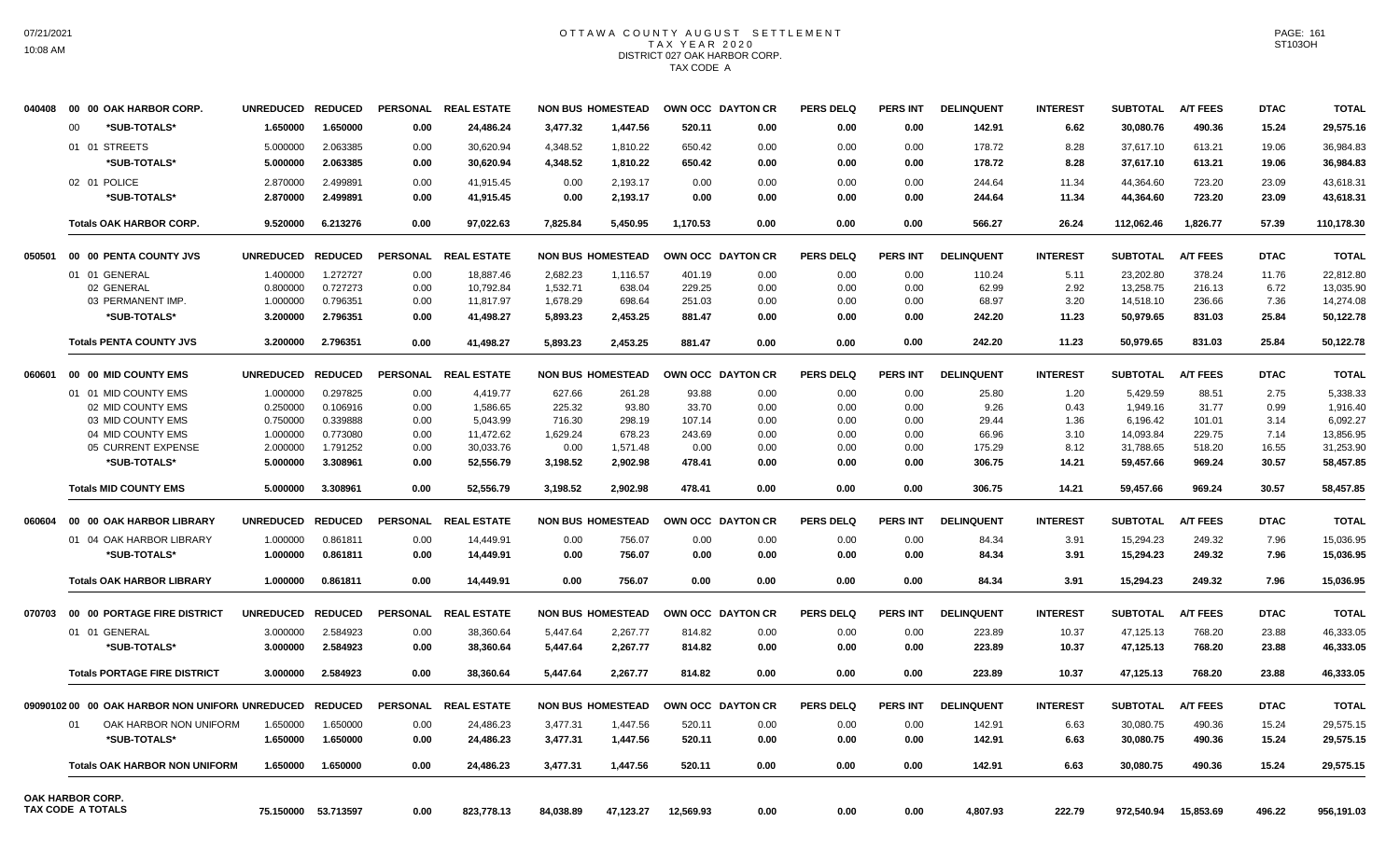### OTTAWA COUNTY AUGUST SETTLEMENT T A X Y E A R 2 0 2 0 DISTRICT 027 OAK HARBOR CORP. TAX CODE B

|        | 010101 00 00 OTTAWA COUNTY         | <b>UNREDUCED</b>  | <b>REDUCED</b> | <b>PERSONAL</b> | <b>REAL ESTATE</b>   | <b>NON BUS HOMESTEAD</b> |      |      | OWN OCC DAYTON CR | <b>PERS DELQ</b> | <b>PERS INT</b> | <b>DELINQUENT</b> | <b>INTEREST</b> | <b>SUBTOTAL</b> | <b>A/T FEES</b> | <b>DTAC</b> | <b>TOTAL</b> |
|--------|------------------------------------|-------------------|----------------|-----------------|----------------------|--------------------------|------|------|-------------------|------------------|-----------------|-------------------|-----------------|-----------------|-----------------|-------------|--------------|
|        | 01 01 O.C.B.M.R.                   | 2.200000          | 1.883836       | 908.15          | 5,252.77             | 0.00                     | 0.00 | 0.00 | 0.00              | 0.00             | 0.00            | 0.00              | 0.00            | 6,160.92        | 100.43          | 0.00        | 6,060.49     |
|        | 02 O.C.B.M.R.                      | 1.400000          | 1.248331       | 577.91          | 3,480.77             | 0.00                     | 0.00 | 0.00 | 0.00              | 0.00             | 0.00            | 0.00              | 0.00            | 4,058.68        | 66.16           | 0.00        | 3,992.52     |
|        | 01 PARK DISTRICT                   | 0.600000          | 0.595592       | 247.68          | 1,660.71             | 0.00                     | 0.00 | 0.00 | 0.00              | 0.00             | 0.00            | 0.00              | 0.00            | 1,908.39        | 31.11           | 0.00        | 1,877.28     |
|        | *SUB-TOTALS*                       | 4.200000          | 3.727759       | 1,733.74        | 10,394.25            | 0.00                     | 0.00 | 0.00 | 0.00              | 0.00             | 0.00            | 0.00              | 0.00            | 12,127.99       | 197.70          | 0.00        | 11,930.29    |
|        | 02 01 NURSING HOME                 | 0.500000          | 0.485399       | 206.40          | 1,353.46             | 0.00                     | 0.00 | 0.00 | 0.00              | 0.00             | 0.00            | 0.00              | 0.00            | 1,559.86        | 25.43           | 0.00        | 1,534.43     |
|        | *SUB-TOTALS*                       | 0.500000          | 0.485399       | 206.40          | 1,353.46             | 0.00                     | 0.00 | 0.00 | 0.00              | 0.00             | 0.00            | 0.00              | 0.00            | 1,559.86        | 25.43           | 0.00        | 1,534.43     |
|        | 03 02 SENIOR PROGRAM               | 0.300000          | 0.286012       | 123.84          | 797.50               | 0.00                     | 0.00 | 0.00 | 0.00              | 0.00             | 0.00            | 0.00              | 0.00            | 921.34          | 15.02           | 0.00        | 906.32       |
|        | 03 SENIOR PROGRAM                  | 0.200000          | 0.194640       | 82.56           | 542.72               | 0.00                     | 0.00 | 0.00 | 0.00              | 0.00             | 0.00            | 0.00              | 0.00            | 625.28          | 10.19           | 0.00        | 615.09       |
|        | *SUB-TOTALS*                       | 0.500000          | 0.480652       | 206.40          | 1,340.22             | 0.00                     | 0.00 | 0.00 | 0.00              | 0.00             | 0.00            | 0.00              | 0.00            | 1,546.62        | 25.21           | 0.00        | 1,521.41     |
|        | 04 01 INSIDE GENERAL               | 2.000000          | 2.000000       | 825.59          | 5,576.68             | 0.00                     | 0.00 | 0.00 | 0.00              | 0.00             | 0.00            | 0.00              | 0.00            | 6,402.27        | 104.37          | 0.00        | 6,297.90     |
|        | *SUB-TOTALS*                       | 2.000000          | 2.000000       | 825.59          | 5,576.68             | 0.00                     | 0.00 | 0.00 | 0.00              | 0.00             | 0.00            | 0.00              | 0.00            | 6,402.27        | 104.37          | 0.00        | 6,297.90     |
|        | 07 01 MENTAL HEALTH                | 0.700000          | 0.684293       | 288.96          | 1,908.04             | 0.00                     | 0.00 | 0.00 | 0.00              | 0.00             | 0.00            | 0.00              | 0.00            | 2.197.00        | 35.81           | 0.00        | 2,161.19     |
|        | 02 MENTAL HEALTH                   | 0.300000          | 0.293268       | 123.84          | 817.73               | 0.00                     | 0.00 | 0.00 | 0.00              | 0.00             | 0.00            | 0.00              | 0.00            | 941.57          | 15.35           | 0.00        | 926.22       |
|        | 03 MENTAL HEALTH                   | 0.200000          | 0.195512       | 82.56           | 545.15               | 0.00                     | 0.00 | 0.00 | 0.00              | 0.00             | 0.00            | 0.00              | 0.00            | 627.71          | 10.23           | 0.00        | 617.48       |
|        | *SUB-TOTALS*                       | 1.200000          | 1.173073       | 495.36          | 3,270.92             | 0.00                     | 0.00 | 0.00 | 0.00              | 0.00             | 0.00            | 0.00              | 0.00            | 3,766.28        | 61.39           | 0.00        | 3,704.89     |
|        | <b>Totals OTTAWA COUNTY</b>        | 8.400000          | 7.866883       | 3,467.49        | 21,935.53            | 0.00                     | 0.00 | 0.00 | 0.00              | 0.00             | 0.00            | 0.00              | 0.00            | 25,403.02       | 414.10          | 0.00        | 24,988.92    |
|        | 02021602 00 00 SALEM INC. CORP.    | <b>UNREDUCED</b>  | <b>REDUCED</b> | <b>PERSONAL</b> | <b>REAL ESTATE</b>   | <b>NON BUS HOMESTEAD</b> |      |      | OWN OCC DAYTON CR | <b>PERS DELQ</b> | <b>PERS INT</b> | <b>DELINQUENT</b> | <b>INTEREST</b> | <b>SUBTOTAL</b> | <b>A/T FEES</b> | <b>DTAC</b> | <b>TOTAL</b> |
|        | 01 01 INSIDE GENERAL               | 0.700000          | 0.700000       | 288.96          | 1,951.84             | 0.00                     | 0.00 | 0.00 | 0.00              | 0.00             | 0.00            | 0.00              | 0.00            | 2,240.80        | 36.53           | 0.00        | 2,204.27     |
|        | *SUB-TOTALS*                       | 0.700000          | 0.700000       | 288.96          | 1,951.84             | 0.00                     | 0.00 | 0.00 | 0.00              | 0.00             | 0.00            | 0.00              | 0.00            | 2,240.80        | 36.53           | 0.00        | 2,204.27     |
|        |                                    |                   |                |                 |                      |                          |      |      |                   |                  |                 |                   |                 |                 |                 |             |              |
|        | 03 01 CEMETERY                     | 0.800000          | 0.716047       | 330.24          | 1,996.58             | 0.00                     | 0.00 | 0.00 | 0.00              | 0.00             | 0.00            | 0.00              | 0.00            | 2,326.82        | 37.93           | 0.00        | 2,288.89     |
|        | 02 CEMETARY                        | 0.200000          | 0.196817       | 82.56           | 548.79               | 0.00                     | 0.00 | 0.00 | 0.00              | 0.00             | 0.00            | 0.00              | 0.00            | 631.35          | 10.29           | 0.00        | 621.06       |
|        | *SUB-TOTALS*                       | 1.000000          | 0.912864       | 412.80          | 2,545.37             | 0.00                     | 0.00 | 0.00 | 0.00              | 0.00             | 0.00            | 0.00              | 0.00            | 2,958.17        | 48.22           | 0.00        | 2,909.95     |
|        | <b>Totals SALEM INC. CORP.</b>     | 1.700000          | 1.612864       | 701.76          | 4,497.21             | 0.00                     | 0.00 | 0.00 | 0.00              | 0.00             | 0.00            | 0.00              | 0.00            | 5,198.97        | 84.75           | 0.00        | 5,114.22     |
| 030303 | 00 00 BENTON CARROLL SALEM         | UNREDUCED REDUCED |                |                 | PERSONAL REAL ESTATE | <b>NON BUS HOMESTEAD</b> |      |      | OWN OCC DAYTON CR | <b>PERS DELQ</b> | <b>PERS INT</b> | <b>DELINQUENT</b> | <b>INTEREST</b> | <b>SUBTOTAL</b> | <b>A/T FEES</b> | <b>DTAC</b> | <b>TOTAL</b> |
|        | 00 01 GENERAL                      | 3.700000          | 3.700000       | 1,527.34        | 10,316.85            | 0.00                     | 0.00 | 0.00 | 0.00              | 0.00             | 0.00            | 0.00              | 0.00            | 11,844.19       | 193.08          | 0.00        | 11,651.11    |
|        | 02 PERMANENT IMPROVEMENT           | 0.300000          | 0.300000       | 123.84          | 836.50               | 0.00                     | 0.00 | 0.00 | 0.00              | 0.00             | 0.00            | 0.00              | 0.00            | 960.34          | 15.65           | 0.00        | 944.69       |
|        | *SUB-TOTALS*                       | 4.000000          | 4.000000       | 1,651.18        | 11,153.35            | 0.00                     | 0.00 | 0.00 | 0.00              | 0.00             | 0.00            | 0.00              | 0.00            | 12,804.53       | 208.73          | 0.00        | 12,595.80    |
|        | 01 01 GENERAL                      | 20.700000         | 14.248659      | 8,544.87        | 39,730.08            | 0.00                     | 0.00 | 0.00 | 0.00              | 0.00             | 0.00            | 0.00              | 0.00            | 48,274.95       | 786.94          | 0.00        | 47,488.01    |
|        | 02 GENERAL                         | 4.330000          | 3.711330       | 1,787.40        | 10,348.44            | 0.00                     | 0.00 | 0.00 | 0.00              | 0.00             | 0.00            | 0.00              | 0.00            | 12,135.84       | 197.83          | 0.00        | 11,938.01    |
|        | 03 GENERAL                         | 3.900000          | 3.867899       | 1,609.90        | 10,785.01            | 0.00                     | 0.00 | 0.00 | 0.00              | 0.00             | 0.00            | 0.00              | 0.00            | 12,394.91       | 202.05          | 0.00        | 12,192.86    |
|        | 04 EMERGENCY                       | 3.650000          | 3.650000       | 1,506.70        | 10,177.43            | 0.00                     | 0.00 | 0.00 | 0.00              | 0.00             | 0.00            | 0.00              | 0.00            | 11,684.13       | 190.47          | 0.00        | 11,493.66    |
|        | 05 EMERGENCY                       | 3.900000          | 3.900000       | 1,609.90        | 10,874.52            | 0.00                     | 0.00 | 0.00 | 0.00              | 0.00             | 0.00            | 0.00              | 0.00            | 12,484.42       | 203.51          | 0.00        | 12,280.91    |
|        | *SUB-TOTALS*                       | 36.480000         | 29.377888      | 15,058.77       | 81,915.48            | 0.00                     | 0.00 | 0.00 | 0.00              | 0.00             | 0.00            | 0.00              | 0.00            | 96,974.25       | 1,580.80        | 0.00        | 95,393.45    |
|        | 02 01 PERMANENT IMPROVEMENT        | 1.200000          | 0.651552       | 495.35          | 1,816.75             | 0.00                     | 0.00 | 0.00 | 0.00              | 0.00             | 0.00            | 0.00              | 0.00            | 2,312.10        | 37.69           | 0.00        | 2,274.41     |
|        | *SUB-TOTALS*                       | 1.200000          | 0.651552       | 495.35          | 1,816.75             | 0.00                     | 0.00 | 0.00 | 0.00              | 0.00             | 0.00            | 0.00              | 0.00            | 2,312.10        | 37.69           | 0.00        | 2,274.41     |
|        | <b>Totals BENTON CARROLL SALEM</b> | 41.680000         | 34.029440      | 17,205.30       | 94,885.58            | 0.00                     | 0.00 | 0.00 | 0.00              | 0.00             | 0.00            | 0.00              | 0.00            | 112,090.88      | 1,827.22        | 0.00        | 110,263.66   |
| 040408 | 00 00 OAK HARBOR CORP.             | <b>UNREDUCED</b>  | <b>REDUCED</b> | <b>PERSONAL</b> | <b>REAL ESTATE</b>   | <b>NON BUS HOMESTEAD</b> |      |      | OWN OCC DAYTON CR | <b>PERS DELQ</b> | PERS INT        | <b>DELINQUENT</b> | <b>INTEREST</b> | <b>SUBTOTAL</b> | <b>A/T FEES</b> | <b>DTAC</b> | <b>TOTAL</b> |
|        | 00 01 GENERAL                      | 1.650000          | 1.650000       | 681.11          | 4,600.76             | 0.00                     | 0.00 | 0.00 | 0.00              | 0.00             | 0.00            | 0.00              | 0.00            | 5,281.87        | 86.10           | 0.00        | 5,195.77     |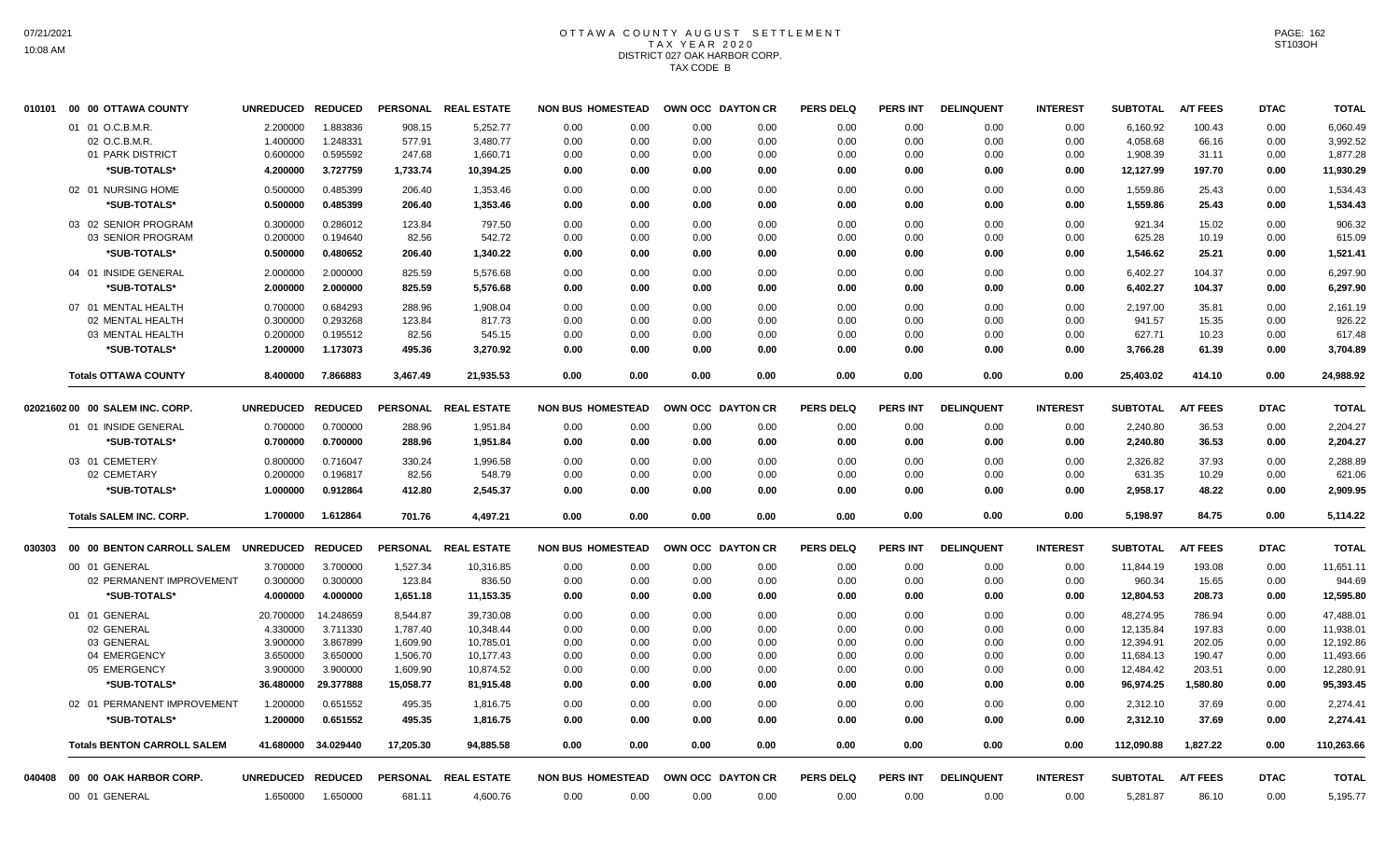#### OTTAWA COUNTY AUGUST SETTLEMENT T A X Y E A R 2 0 2 0 DISTRICT 027 OAK HARBOR CORP. TAX CODE B

| 040408 | 00 00 OAK HARBOR CORP.                         | <b>UNREDUCED</b> | <b>REDUCED</b> |                 | PERSONAL REAL ESTATE |      | <b>NON BUS HOMESTEAD</b> |      | OWN OCC DAYTON CR | <b>PERS DELQ</b> | <b>PERS INT</b> | <b>DELINQUENT</b> | <b>INTEREST</b> | <b>SUBTOTAL</b> | <b>A/T FEES</b> | <b>DTAC</b> | <b>TOTAL</b> |
|--------|------------------------------------------------|------------------|----------------|-----------------|----------------------|------|--------------------------|------|-------------------|------------------|-----------------|-------------------|-----------------|-----------------|-----------------|-------------|--------------|
|        | 00<br>*SUB-TOTALS*                             | 1.650000         | 1.650000       | 681.11          | 4,600.76             | 0.00 | 0.00                     | 0.00 | 0.00              | 0.00             | 0.00            | 0.00              | 0.00            | 5,281.87        | 86.10           | 0.00        | 5,195.77     |
|        | 01 01 STREETS                                  | 5.000000         | 3.308805       | 2,063.98        | 9,226.07             | 0.00 | 0.00                     | 0.00 | 0.00              | 0.00             | 0.00            | 0.00              | 0.00            | 11,290.05       | 184.04          | 0.00        | 11,106.01    |
|        | *SUB-TOTALS*                                   | 5.000000         | 3.308805       | 2,063.98        | 9,226.07             | 0.00 | 0.00                     | 0.00 | 0.00              | 0.00             | 0.00            | 0.00              | 0.00            | 11,290.05       | 184.04          | 0.00        | 11,106.01    |
|        | 02 01 POLICE                                   | 2.870000         | 2.850407       | 1,184.72        | 7,947.90             | 0.00 | 0.00                     | 0.00 | 0.00              | 0.00             | 0.00            | 0.00              | 0.00            | 9,132.62        | 148.87          | 0.00        | 8,983.75     |
|        | *SUB-TOTALS*                                   | 2.870000         | 2.850407       | 1,184.72        | 7,947.90             | 0.00 | 0.00                     | 0.00 | 0.00              | 0.00             | 0.00            | 0.00              | 0.00            | 9,132.62        | 148.87          | 0.00        | 8,983.75     |
|        |                                                |                  |                |                 |                      |      |                          |      |                   |                  |                 |                   |                 |                 |                 |             |              |
|        | <b>Totals OAK HARBOR CORP.</b>                 | 9.520000         | 7.809212       | 3,929.81        | 21,774.73            | 0.00 | 0.00                     | 0.00 | 0.00              | 0.00             | 0.00            | 0.00              | 0.00            | 25,704.54       | 419.01          | 0.00        | 25,285.53    |
| 050501 | 00 00 PENTA COUNTY JVS                         | <b>UNREDUCED</b> | <b>REDUCED</b> |                 | PERSONAL REAL ESTATE |      | <b>NON BUS HOMESTEAD</b> |      | OWN OCC DAYTON CR | PERS DELO        | <b>PERS INT</b> | <b>DELINQUENT</b> | <b>INTEREST</b> | <b>SUBTOTAL</b> | <b>A/T FEES</b> | <b>DTAC</b> | <b>TOTAL</b> |
|        | 01 01 GENERAL                                  | 1.400000         | 1.370355       | 577.91          | 3,821.01             | 0.00 | 0.00                     | 0.00 | 0.00              | 0.00             | 0.00            | 0.00              | 0.00            | 4,398.92        | 71.71           | 0.00        | 4,327.21     |
|        | 02 GENERAL                                     | 0.800000         | 0.783060       | 330.24          | 2,183.44             | 0.00 | 0.00                     | 0.00 | 0.00              | 0.00             | 0.00            | 0.00              | 0.00            | 2,513.68        | 40.98           | 0.00        | 2,472.70     |
|        | 03 PERMANENT IMP.                              | 1.000000         | 0.978825       | 412.80          | 2,729.30             | 0.00 | 0.00                     | 0.00 | 0.00              | 0.00             | 0.00            | 0.00              | 0.00            | 3,142.10        | 51.22           | 0.00        | 3,090.88     |
|        | *SUB-TOTALS*                                   | 3.200000         | 3.132240       | 1,320.95        | 8,733.75             | 0.00 | 0.00                     | 0.00 | 0.00              | 0.00             | 0.00            | 0.00              | 0.00            | 10,054.70       | 163.91          | 0.00        | 9,890.79     |
|        | <b>Totals PENTA COUNTY JVS</b>                 | 3.200000         | 3.132240       | 1.320.95        | 8.733.75             | 0.00 | 0.00                     | 0.00 | 0.00              | 0.00             | 0.00            | 0.00              | 0.00            | 10.054.70       | 163.91          | 0.00        | 9.890.79     |
| 060601 | 00 00 MID COUNTY EMS                           | <b>UNREDUCED</b> | <b>REDUCED</b> | <b>PERSONAL</b> | <b>REAL ESTATE</b>   |      | <b>NON BUS HOMESTEAD</b> |      | OWN OCC DAYTON CR | <b>PERS DELQ</b> | <b>PERS INT</b> | <b>DELINQUENT</b> | <b>INTEREST</b> | <b>SUBTOTAL</b> | <b>A/T FEES</b> | <b>DTAC</b> | <b>TOTAL</b> |
|        | 01 01 MID COUNTY EMS                           | 1.000000         | 0.429383       | 412.80          | 1,197.27             | 0.00 | 0.00                     | 0.00 | 0.00              | 0.00             | 0.00            | 0.00              | 0.00            | 1,610.07        | 26.25           | 0.00        | 1,583.82     |
|        | 02 MID COUNTY EMS                              | 0.250000         | 0.153929       | 103.20          | 429.21               | 0.00 | 0.00                     | 0.00 | 0.00              | 0.00             | 0.00            | 0.00              | 0.00            | 532.41          | 8.68            | 0.00        | 523.73       |
|        | 03 MID COUNTY EMS                              | 0.750000         | 0.519443       | 309.60          | 1,448.38             | 0.00 | 0.00                     | 0.00 | 0.00              | 0.00             | 0.00            | 0.00              | 0.00            | 1.757.98        | 28.66           | 0.00        | 1,729.32     |
|        | 04 MID COUNTY EMS                              | 1.000000         | 0.896460       | 412.80          | 2,499.63             | 0.00 | 0.00                     | 0.00 | 0.00              | 0.00             | 0.00            | 0.00              | 0.00            | 2,912.43        | 47.48           | 0.00        | 2,864.95     |
|        | 05 CURRENT EXPENSE                             | 2.000000         | 1.968478       | 825.59          | 5,488.78             | 0.00 | 0.00                     | 0.00 | 0.00              | 0.00             | 0.00            | 0.00              | 0.00            | 6,314.37        | 102.93          | 0.00        | 6,211.44     |
|        | *SUB-TOTALS*                                   | 5.000000         | 3.967693       | 2,063.99        | 11,063.27            | 0.00 | 0.00                     | 0.00 | 0.00              | 0.00             | 0.00            | 0.00              | 0.00            | 13,127.26       | 214.00          | 0.00        | 12,913.26    |
|        | <b>Totals MID COUNTY EMS</b>                   | 5.000000         | 3.967693       | 2,063.99        | 11,063.27            | 0.00 | 0.00                     | 0.00 | 0.00              | 0.00             | 0.00            | 0.00              | 0.00            | 13,127.26       | 214.00          | 0.00        | 12,913.26    |
| 060604 | 00 00 OAK HARBOR LIBRARY                       | <b>UNREDUCED</b> | <b>REDUCED</b> | <b>PERSONAL</b> | <b>REAL ESTATE</b>   |      | <b>NON BUS HOMESTEAD</b> |      | OWN OCC DAYTON CR | <b>PERS DELQ</b> | <b>PERS INT</b> | <b>DELINQUENT</b> | <b>INTEREST</b> | <b>SUBTOTAL</b> | <b>A/T FEES</b> | <b>DTAC</b> | <b>TOTAL</b> |
|        | 01 04 OAK HARBOR LIBRARY                       |                  |                |                 |                      |      |                          |      |                   |                  |                 |                   |                 |                 |                 |             |              |
|        |                                                | 1.000000         | 0.991769       | 412.80          | 2,765.39             | 0.00 | 0.00                     | 0.00 | 0.00              | 0.00             | 0.00            | 0.00              | 0.00            | 3,178.19        | 51.81           | 0.00        | 3,126.38     |
|        | *SUB-TOTALS*                                   | 1.000000         | 0.991769       | 412.80          | 2,765.39             | 0.00 | 0.00                     | 0.00 | 0.00              | 0.00             | 0.00            | 0.00              | 0.00            | 3,178.19        | 51.81           | 0.00        | 3,126.38     |
|        | <b>Totals OAK HARBOR LIBRARY</b>               | 1.000000         | 0.991769       | 412.80          | 2,765.39             | 0.00 | 0.00                     | 0.00 | 0.00              | 0.00             | 0.00            | 0.00              | 0.00            | 3,178.19        | 51.81           | 0.00        | 3,126.38     |
| 070703 | 00 00 PORTAGE FIRE DISTRICT                    | <b>UNREDUCED</b> | <b>REDUCED</b> |                 | PERSONAL REAL ESTATE |      | <b>NON BUS HOMESTEAD</b> |      | OWN OCC DAYTON CR | <b>PERS DELQ</b> | <b>PERS INT</b> | <b>DELINQUENT</b> | <b>INTEREST</b> | <b>SUBTOTAL</b> | <b>A/T FEES</b> | <b>DTAC</b> | <b>TOTAL</b> |
|        | 01 01 GENERAL                                  | 3.000000         | 2.852214       | 1,238.39        | 7,952.94             | 0.00 | 0.00                     | 0.00 | 0.00              | 0.00             | 0.00            | 0.00              | 0.00            | 9,191.33        | 149.83          | 0.00        | 9,041.50     |
|        | *SUB-TOTALS*                                   | 3.000000         | 2.852214       | 1,238.39        | 7,952.94             | 0.00 | 0.00                     | 0.00 | 0.00              | 0.00             | 0.00            | 0.00              | 0.00            | 9,191.33        | 149.83          | 0.00        | 9,041.50     |
|        | <b>Totals PORTAGE FIRE DISTRICT</b>            | 3.000000         | 2.852214       | 1.238.39        | 7.952.94             | 0.00 | 0.00                     | 0.00 | 0.00              | 0.00             | 0.00            | 0.00              | 0.00            | 9.191.33        | 149.83          | 0.00        | 9.041.50     |
|        | 0909010200 00 OAK HARBOR NON UNIFORN UNREDUCED |                  | <b>REDUCED</b> |                 | PERSONAL REAL ESTATE |      | <b>NON BUS HOMESTEAD</b> |      | OWN OCC DAYTON CR | <b>PERS DELQ</b> | <b>PERS INT</b> | <b>DELINQUENT</b> | <b>INTEREST</b> | <b>SUBTOTAL</b> | <b>A/T FEES</b> | <b>DTAC</b> | <b>TOTAL</b> |
|        | OAK HARBOR NON UNIFORM<br>-01                  | 1.650000         | 1.650000       | 681.09          | 4,600.75             | 0.00 | 0.00                     | 0.00 | 0.00              | 0.00             | 0.00            | 0.00              | 0.00            | 5,281.84        | 86.10           | 0.00        | 5,195.74     |
|        | *SUB-TOTALS*                                   | 1.650000         | 1.650000       | 681.09          | 4,600.75             | 0.00 | 0.00                     | 0.00 | 0.00              | 0.00             | 0.00            | 0.00              | 0.00            | 5,281.84        | 86.10           | 0.00        | 5.195.74     |
|        |                                                |                  |                |                 |                      |      |                          |      |                   |                  |                 |                   |                 |                 |                 |             |              |
|        | <b>Totals OAK HARBOR NON UNIFORM</b>           | 1.650000         | 1.650000       | 681.09          | 4.600.75             | 0.00 | 0.00                     | 0.00 | 0.00              | 0.00             | 0.00            | 0.00              | 0.00            | 5,281.84        | 86.10           | 0.00        | 5,195.74     |
|        | <b>OAK HARBOR CORP.</b>                        |                  |                |                 |                      |      |                          |      |                   |                  |                 |                   |                 |                 |                 |             |              |
|        | <b>TAX CODE B TOTALS</b>                       | 75.150000        | 63.912315      | 31,021.58       | 178,209.15           | 0.00 | 0.00                     | 0.00 | 0.00              | 0.00             | 0.00            | 0.00              | 0.00            | 209,230.73      | 3,410.73        | 0.00        | 205,820.00   |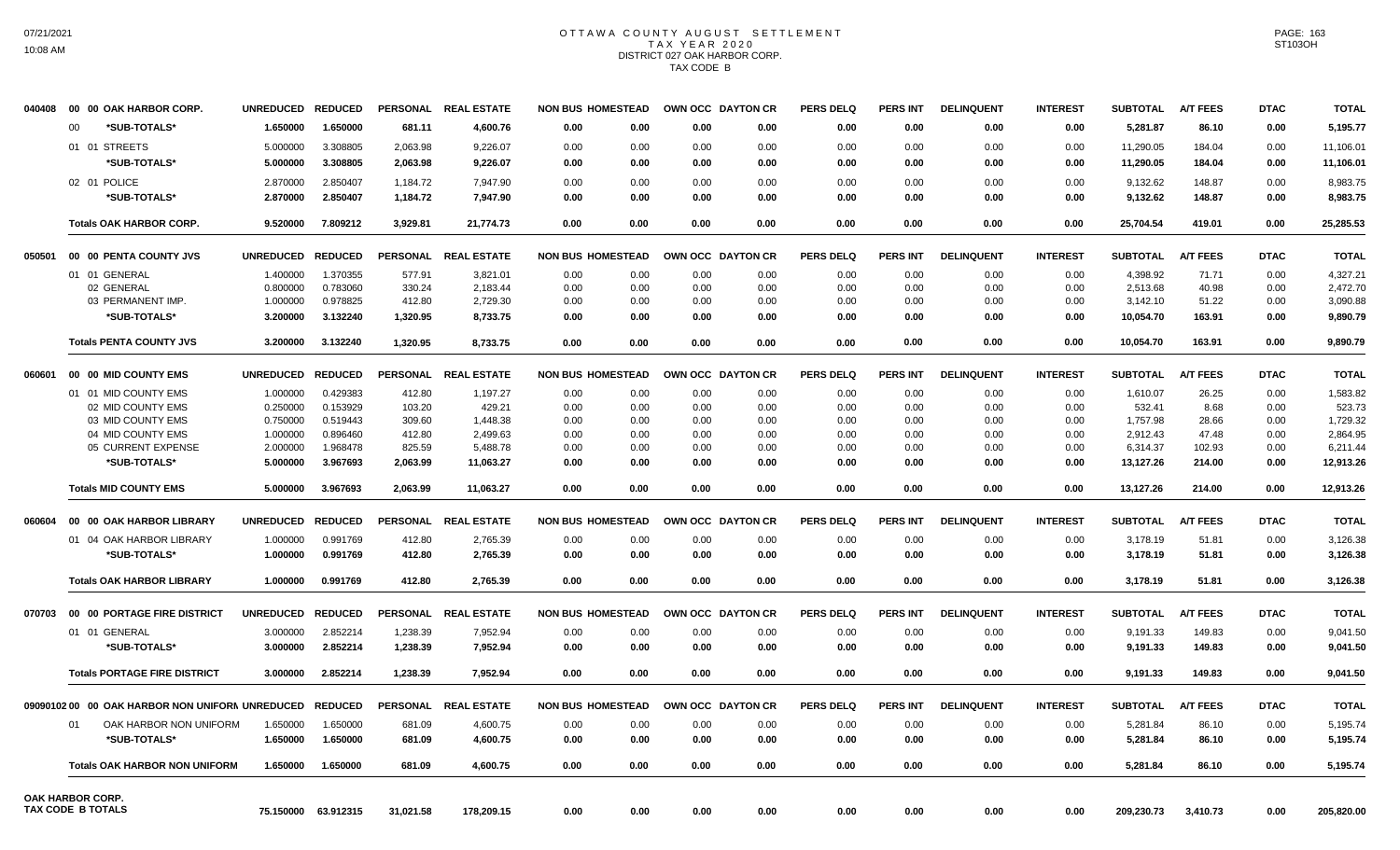#### OTTAWA COUNTY AUGUST SETTLEMENT T A X Y E A R 2 0 2 0 DISTRICT 027 OAK HARBOR CORP. DISTRICT

|        | 010101 00 00 OTTAWA COUNTY                   | UNREDUCED REDUCED |           | PERSONAL REAL ESTATE |           | <b>NON BUS HOMESTEAD</b> | OWN OCC DAYTON CR |                   | <b>PERS DELQ</b> | <b>PERS INT</b> | <b>DELINQUENT</b> | <b>INTEREST</b> | <b>SUBTOTAL</b> | <b>A/T FEES</b> | <b>DTAC</b> | <b>TOTAL</b> |
|--------|----------------------------------------------|-------------------|-----------|----------------------|-----------|--------------------------|-------------------|-------------------|------------------|-----------------|-------------------|-----------------|-----------------|-----------------|-------------|--------------|
|        | 01 01 O.C.B.M.R.                             |                   | 908.15    | 23,111.40            | 2,536.13  | 1,055.75                 | 379.34            | 0.00              | 0.00             | 0.00            | 104.23            | 4.83            | 28,099.83       | 458.06          | 11.12       | 27,630.65    |
|        | 02 O.C.B.M.R.                                |                   | 577.91    | 16,826.66            | 1,895.27  | 788.97                   | 283.48            | 0.00              | 0.00             | 0.00            | 77.89             | 3.61            | 20,453.79       | 333.42          | 8.31        | 20,112.06    |
|        | 01 PARK DISTRICT                             |                   | 247.68    | 11,634.34            | 0.00      | 521.86                   | 0.00              | 0.00              | 0.00             | 0.00            | 58.21             | 2.70            | 12,464.79       | 203.19          | 5.50        | 12,256.10    |
|        | *SUB-TOTALS*                                 |                   | 1,733.74  | 51,572.40            | 4,431.40  | 2,366.58                 | 662.82            | 0.00              | 0.00             | 0.00            | 240.33            | 11.14           | 61,018.41       | 994.67          | 24.93       | 59,998.81    |
|        | 02 01 NURSING HOME                           |                   | 206.40    | 7,765.04             | 910.52    | 379.03                   | 136.19            | 0.00              | 0.00             | 0.00            | 37.42             | 1.73            | 9,436.33        | 153.83          | 3.99        | 9.278.51     |
|        | *SUB-TOTALS*                                 |                   | 206.40    | 7,765.04             | 910.52    | 379.03                   | 136.19            | 0.00              | 0.00             | 0.00            | 37.42             | 1.73            | 9,436.33        | 153.83          | 3.99        | 9,278.51     |
|        | 03 02 SENIOR PROGRAM                         |                   | 123.84    | 4,118.16             | 471.57    | 196.31                   | 70.53             | 0.00              | 0.00             | 0.00            | 19.38             | 0.90            | 5,000.69        | 81.52           | 2.07        | 4,917.10     |
|        | 03 SENIOR PROGRAM                            |                   | 82.56     | 3,447.59             | 0.00      | 151.99                   | 0.00              | 0.00              | 0.00             | 0.00            | 16.95             | 0.79            | 3,699.88        | 60.31           | 1.60        | 3,637.97     |
|        | *SUB-TOTALS*                                 |                   | 206.40    | 7,565.75             | 471.57    | 348.30                   | 70.53             | 0.00              | 0.00             | 0.00            | 36.33             | 1.69            | 8,700.57        | 141.83          | 3.67        | 8,555.07     |
|        | 04 01 INSIDE GENERAL                         |                   | 825.59    | 35,256.97            | 4,214.94  | 1,754.61                 | 630.44            | 0.00              | 0.00             | 0.00            | 173.23            | 8.03            | 42,863.81       | 698.74          | 18.48       | 42,146.59    |
|        | *SUB-TOTALS*                                 |                   | 825.59    | 35,256.97            | 4,214.94  | 1,754.61                 | 630.44            | 0.00              | 0.00             | 0.00            | 173.23            | 8.03            | 42,863.81       | 698.74          | 18.48       | 42,146.59    |
|        | 07 01 MENTAL HEALTH                          |                   | 288.96    | 11,312.26            | 1,335.51  | 555.95                   | 199.76            | 0.00              | 0.00             | 0.00            | 54.89             | 2.54            | 13,749.87       | 224.14          | 5.85        | 13,519.88    |
|        | 02 MENTAL HEALTH                             |                   | 123.84    | 4,848.11             | 572.36    | 238.26                   | 85.61             | 0.00              | 0.00             | 0.00            | 23.52             | 1.09            | 5,892.79        | 96.06           | 2.51        | 5,794.22     |
|        | 03 MENTAL HEALTH                             |                   | 82.56     | 3,581.64             | 0.00      | 158.88                   | 0.00              | 0.00              | 0.00             | 0.00            | 17.72             | 0.82            | 3,841.62        | 62.62           | 1.67        | 3,777.33     |
|        | *SUB-TOTALS*                                 |                   | 495.36    | 19,742.01            | 1,907.87  | 953.09                   | 285.37            | 0.00              | 0.00             | 0.00            | 96.13             | 4.45            | 23,484.28       | 382.82          | 10.03       | 23,091.43    |
|        | <b>Totals OTTAWA COUNTY</b>                  |                   | 3,467.49  | 121,902.17           | 11,936.30 | 5,801.61                 | 1,785.35          | 0.00              | 0.00             | 0.00            | 583.44            | 27.04           | 145,503.40      | 2,371.89        | 61.10       | 143,070.41   |
|        | 02021602 00 00 SALEM INC. CORP.              | UNREDUCED REDUCED |           | PERSONAL REAL ESTATE |           | <b>NON BUS HOMESTEAD</b> |                   | OWN OCC DAYTON CR | <b>PERS DELQ</b> | <b>PERS INT</b> | <b>DELINQUENT</b> | <b>INTEREST</b> | <b>SUBTOTAL</b> | <b>A/T FEES</b> | <b>DTAC</b> | <b>TOTAL</b> |
|        | 01 01 INSIDE GENERAL                         |                   | 288.96    | 12,339.94            | 1,475.23  | 614.11                   | 220.65            | 0.00              | 0.00             | 0.00            | 60.63             | 2.81            | 15,002.33       | 244.56          | 6.47        | 14,751.30    |
|        | *SUB-TOTALS*                                 |                   | 288.96    | 12,339.94            | 1,475.23  | 614.11                   | 220.65            | 0.00              | 0.00             | 0.00            | 60.63             | 2.81            | 15,002.33       | 244.56          | 6.47        | 14,751.30    |
|        |                                              |                   |           |                      |           |                          |                   |                   |                  |                 |                   |                 |                 |                 |             |              |
|        | 03 01 CEMETERY                               |                   | 330.24    | 11,120.44            | 1,295.69  | 539.38                   | 193.80            | 0.00              | 0.00             | 0.00            | 53.25             | 2.47            | 13,535.27       | 220.64          | 5.68        | 13,308.95    |
|        | 02 CEMETARY                                  |                   | 82.56     | 3,646.66             | 0.00      | 162.09                   | 0.00              | 0.00              | 0.00             | 0.00            | 18.08             | 0.84            | 3,910.23        | 63.74           | 1.71        | 3,844.78     |
|        | *SUB-TOTALS*                                 |                   | 412.80    | 14,767.10            | 1,295.69  | 701.47                   | 193.80            | 0.00              | 0.00             | 0.00            | 71.33             | 3.31            | 17,445.50       | 284.38          | 7.39        | 17,153.73    |
|        | <b>Totals SALEM INC. CORP.</b>               |                   | 701.76    | 27,107.04            | 2,770.92  | 1,315.58                 | 414.45            | 0.00              | 0.00             | 0.00            | 131.96            | 6.12            | 32,447.83       | 528.94          | 13.86       | 31,905.03    |
| 030303 | 00 00 BENTON CARROLL SALEM UNREDUCED REDUCED |                   |           | PERSONAL REAL ESTATE |           | <b>NON BUS HOMESTEAD</b> | OWN OCC DAYTON CR |                   | <b>PERS DELQ</b> | <b>PERS INT</b> | <b>DELINQUENT</b> | <b>INTEREST</b> | <b>SUBTOTAL</b> | <b>A/T FEES</b> | <b>DTAC</b> | <b>TOTAL</b> |
|        | 00 01 GENERAL                                |                   | 1,527.34  | 65,225.39            | 7,797.64  | 3,246.03                 | 1,166.31          | 0.00              | 0.00             | 0.00            | 320.47            | 14.85           | 79,298.03       | 1,292.67        | 34.18       | 77,971.18    |
|        | 02 PERMANENT IMPROVEMENT                     |                   | 123.84    | 5,288.54             | 632.24    | 263.19                   | 94.57             | 0.00              | 0.00             | 0.00            | 25.98             | 1.20            | 6,429.56        | 104.81          | 2.77        | 6,321.98     |
|        | *SUB-TOTALS*                                 |                   | 1,651.18  | 70,513.93            | 8,429.88  | 3,509.22                 | 1,260.88          | 0.00              | 0.00             | 0.00            | 346.45            | 16.05           | 85,727.59       | 1,397.48        | 36.95       | 84,293.16    |
|        | 01 01 GENERAL                                |                   | 8,544.87  | 203,406.09           | 23,243.85 | 9,676.05                 | 3,476.65          | 0.00              | 0.00             | 0.00            | 955.28            | 44.26           | 249,347.05      | 4,064.68        | 101.89      | 245,180.48   |
|        | 02 GENERAL                                   |                   | 1,787.40  | 47,893.72            | 5,331.85  | 2,219.57                 | 797.50            | 0.00              | 0.00             | 0.00            | 219.13            | 10.15           | 58,259.32       | 949.70          | 23.37       | 57,286.25    |
|        | 03 GENERAL                                   |                   | 1,609.90  | 51,458.35            | 5,776.08  | 2,404.49                 | 863.94            | 0.00              | 0.00             | 0.00            | 237.39            | 11.00           | 62,361.15       | 1,016.56        | 25.32       | 61,319.27    |
|        | 04 EMERGENCY                                 |                   | 1,506.70  | 71,376.65            | 0.00      | 3,202.17                 | 0.00              | 0.00              | 0.00             | 0.00            | 357.19            | 16.55           | 76,459.26       | 1,246.39        | 33.72       | 75,179.15    |
|        | 05 EMERGENCY                                 |                   | 1,609.90  | 76,265.47            | 0.00      | 3,421.49                 | 0.00              | 0.00              | 0.00             | 0.00            | 381.65            | 17.68           | 81,696.19       | 1,331.75        | 36.03       | 80,328.41    |
|        | *SUB-TOTALS*                                 |                   | 15,058.77 | 450,400.28           | 34,351.78 | 20,923.77                | 5,138.09          | 0.00              | 0.00             | 0.00            | 2,150.64          | 99.64           | 528,122.97      | 8,609.08        | 220.33      | 519,293.56   |
|        | 02 01 PERMANENT IMPROVEMENT                  |                   | 495.35    | 6,798.56             | 707.47    | 294.51                   | 105.82            | 0.00              | 0.00             | 0.00            | 29.08             | 1.35            | 8,432.14        | 137.45          | 3.10        | 8,291.59     |
|        | *SUB-TOTALS*                                 |                   | 495.35    | 6,798.56             | 707.47    | 294.51                   | 105.82            | 0.00              | 0.00             | 0.00            | 29.08             | 1.35            | 8,432.14        | 137.45          | 3.10        | 8,291.59     |
|        | <b>Totals BENTON CARROLL SALEM</b>           |                   | 17,205.30 | 527,712.77           | 43,489.13 | 24,727.50                | 6,504.79          | 0.00              | 0.00             | 0.00            | 2,526.17          | 117.04          | 622,282.70      | 10,144.01       | 260.38      | 611,878.31   |
| 040408 | 00 00 OAK HARBOR CORP.                       | UNREDUCED REDUCED |           | PERSONAL REAL ESTATE |           | <b>NON BUS HOMESTEAD</b> | OWN OCC DAYTON CR |                   | <b>PERS DELQ</b> | <b>PERS INT</b> | <b>DELINQUENT</b> | <b>INTEREST</b> | <b>SUBTOTAL</b> | <b>A/T FEES</b> | <b>DTAC</b> | <b>TOTAL</b> |
|        | 00 01 GENERAL                                |                   | 681.11    | 29,087.00            | 3,477.32  | 1,447.56                 | 520.11            | 0.00              | 0.00             | 0.00            | 142.91            | 6.62            | 35,362.63       | 576.46          | 15.24       | 34,770.93    |
|        |                                              |                   |           |                      |           |                          |                   |                   |                  |                 |                   |                 |                 |                 |             |              |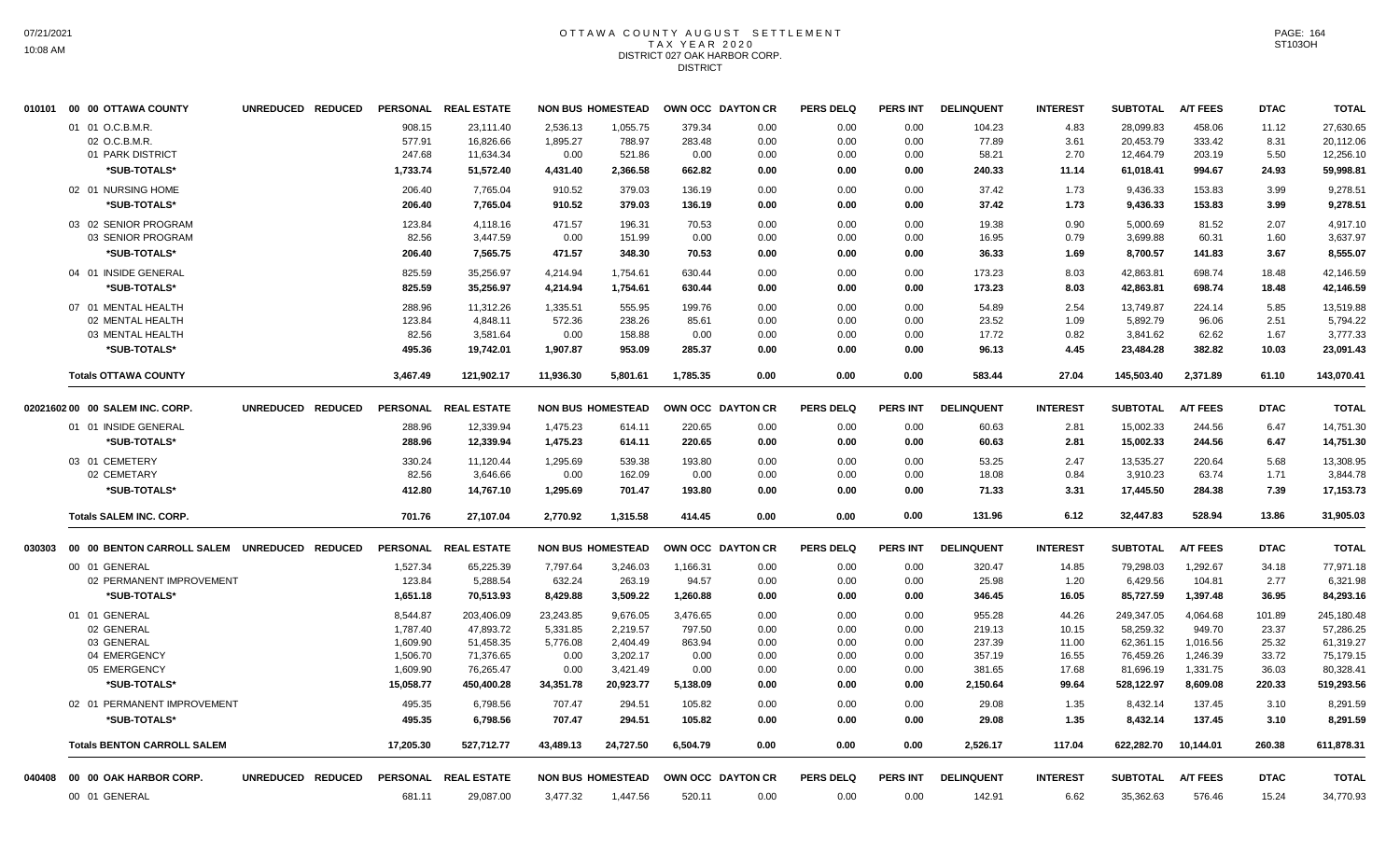#### OTTAWA COUNTY AUGUST SETTLEMENT T A X Y E A R 2 0 2 0 DISTRICT 027 OAK HARBOR CORP. DISTRICT

| 040408 | 00 00 OAK HARBOR CORP.                                 | UNREDUCED REDUCED |                 | PERSONAL REAL ESTATE |           | <b>NON BUS HOMESTEAD</b> | <b>OWN OCC DAYTON CR</b> |      | <b>PERS DELQ</b> | PERS INT        | <b>DELINQUENT</b> | <b>INTEREST</b> | <b>SUBTOTAL</b> | <b>A/T FEES</b> | <b>DTAC</b> | <b>TOTAL</b> |
|--------|--------------------------------------------------------|-------------------|-----------------|----------------------|-----------|--------------------------|--------------------------|------|------------------|-----------------|-------------------|-----------------|-----------------|-----------------|-------------|--------------|
|        | *SUB-TOTALS*<br>00                                     |                   | 681.11          | 29,087.00            | 3,477.32  | 1,447.56                 | 520.11                   | 0.00 | 0.00             | 0.00            | 142.91            | 6.62            | 35,362.63       | 576.46          | 15.24       | 34,770.93    |
|        | 01 01 STREETS                                          |                   | 2,063.98        | 39,847.01            | 4,348.52  | 1,810.22                 | 650.42                   | 0.00 | 0.00             | 0.00            | 178.72            | 8.28            | 48,907.15       | 797.25          | 19.06       | 48,090.84    |
|        | *SUB-TOTALS*                                           |                   | 2,063.98        | 39,847.01            | 4,348.52  | 1,810.22                 | 650.42                   | 0.00 | 0.00             | 0.00            | 178.72            | 8.28            | 48,907.15       | 797.25          | 19.06       | 48,090.84    |
|        | 02 01 POLICE                                           |                   | 1,184.72        | 49,863.35            | 0.00      | 2,193.17                 | 0.00                     | 0.00 | 0.00             | 0.00            | 244.64            | 11.34           | 53,497.22       | 872.07          | 23.09       | 52,602.06    |
|        | *SUB-TOTALS*                                           |                   | 1,184.72        | 49,863.35            | 0.00      | 2,193.17                 | 0.00                     | 0.00 | 0.00             | 0.00            | 244.64            | 11.34           | 53,497.22       | 872.07          | 23.09       | 52,602.06    |
|        | <b>Totals OAK HARBOR CORP.</b>                         |                   | 3,929.81        | 118,797.36           | 7,825.84  | 5,450.95                 | 1,170.53                 | 0.00 | 0.00             | 0.00            | 566.27            | 26.24           | 137,767.00      | 2,245.78        | 57.39       | 135,463.83   |
|        |                                                        |                   |                 |                      |           |                          |                          |      |                  |                 |                   |                 |                 |                 |             |              |
| 050501 | 00 00 PENTA COUNTY JVS                                 | UNREDUCED REDUCED | <b>PERSONAL</b> | <b>REAL ESTATE</b>   |           | <b>NON BUS HOMESTEAD</b> | OWN OCC DAYTON CR        |      | <b>PERS DELQ</b> | <b>PERS INT</b> | <b>DELINQUENT</b> | <b>INTEREST</b> | <b>SUBTOTAL</b> | <b>A/T FEES</b> | <b>DTAC</b> | <b>TOTAL</b> |
|        | 01 01 GENERAL                                          |                   | 577.91          | 22,708.47            | 2,682.23  | 1,116.57                 | 401.19                   | 0.00 | 0.00             | 0.00            | 110.24            | 5.11            | 27,601.72       | 449.95          | 11.76       | 27,140.01    |
|        | 02 GENERAL                                             |                   | 330.24          | 12,976.28            | 1,532.71  | 638.04                   | 229.25                   | 0.00 | 0.00             | 0.00            | 62.99             | 2.92            | 15,772.43       | 257.11          | 6.72        | 15,508.60    |
|        | 03 PERMANENT IMP.                                      |                   | 412.80          | 14,547.27            | 1,678.29  | 698.64                   | 251.03                   | 0.00 | 0.00             | 0.00            | 68.97             | 3.20            | 17,660.20       | 287.88          | 7.36        | 17,364.96    |
|        | *SUB-TOTALS*                                           |                   | 1,320.95        | 50,232.02            | 5,893.23  | 2,453.25                 | 881.47                   | 0.00 | 0.00             | 0.00            | 242.20            | 11.23           | 61,034.35       | 994.94          | 25.84       | 60,013.57    |
|        | <b>Totals PENTA COUNTY JVS</b>                         |                   | 1,320.95        | 50,232.02            | 5,893.23  | 2,453.25                 | 881.47                   | 0.00 | 0.00             | 0.00            | 242.20            | 11.23           | 61,034.35       | 994.94          | 25.84       | 60,013.57    |
| 060601 | 00 00 MID COUNTY EMS                                   | UNREDUCED REDUCED |                 | PERSONAL REAL ESTATE |           | <b>NON BUS HOMESTEAD</b> | OWN OCC DAYTON CR        |      | <b>PERS DELQ</b> | <b>PERS INT</b> | <b>DELINQUENT</b> | <b>INTEREST</b> | <b>SUBTOTAL</b> | <b>A/T FEES</b> | <b>DTAC</b> | <b>TOTAL</b> |
|        | 01 01 MID COUNTY EMS                                   |                   | 412.80          | 5,617.04             | 627.66    | 261.28                   | 93.88                    | 0.00 | 0.00             | 0.00            | 25.80             | 1.20            | 7,039.66        | 114.76          | 2.75        | 6,922.15     |
|        | 02 MID COUNTY EMS                                      |                   | 103.20          | 2,015.86             | 225.32    | 93.80                    | 33.70                    | 0.00 | 0.00             | 0.00            | 9.26              | 0.43            | 2,481.57        | 40.45           | 0.99        | 2,440.13     |
|        | 03 MID COUNTY EMS                                      |                   | 309.60          | 6,492.37             | 716.30    | 298.19                   | 107.14                   | 0.00 | 0.00             | 0.00            | 29.44             | 1.36            | 7,954.40        | 129.67          | 3.14        | 7,821.59     |
|        | 04 MID COUNTY EMS                                      |                   | 412.80          | 13,972.25            | 1,629.24  | 678.23                   | 243.69                   | 0.00 | 0.00             | 0.00            | 66.96             | 3.10            | 17,006.27       | 277.23          | 7.14        | 16,721.90    |
|        | 05 CURRENT EXPENSE                                     |                   | 825.59          | 35,522.54            | 0.00      | 1,571.48                 | 0.00                     | 0.00 | 0.00             | 0.00            | 175.29            | 8.12            | 38,103.02       | 621.13          | 16.55       | 37,465.34    |
|        | *SUB-TOTALS*                                           |                   | 2,063.99        | 63,620.06            | 3,198.52  | 2,902.98                 | 478.41                   | 0.00 | 0.00             | 0.00            | 306.75            | 14.21           | 72,584.92       | 1,183.24        | 30.57       | 71,371.11    |
|        | <b>Totals MID COUNTY EMS</b>                           |                   | 2,063.99        | 63,620.06            | 3,198.52  | 2.902.98                 | 478.41                   | 0.00 | 0.00             | 0.00            | 306.75            | 14.21           | 72,584.92       | 1,183.24        | 30.57       | 71,371.11    |
| 060604 | 00 00 OAK HARBOR LIBRARY                               | UNREDUCED REDUCED |                 | PERSONAL REAL ESTATE |           | <b>NON BUS HOMESTEAD</b> | OWN OCC DAYTON CR        |      | <b>PERS DELQ</b> | PERS INT        | <b>DELINQUENT</b> | <b>INTEREST</b> | <b>SUBTOTAL</b> | <b>A/T FEES</b> | <b>DTAC</b> | <b>TOTAL</b> |
|        | 01 04 OAK HARBOR LIBRARY                               |                   | 412.80          | 17,215.30            | 0.00      | 756.07                   | 0.00                     | 0.00 | 0.00             | 0.00            | 84.34             | 3.91            | 18,472.42       | 301.13          | 7.96        | 18,163.33    |
|        | *SUB-TOTALS*                                           |                   | 412.80          | 17,215.30            | 0.00      | 756.07                   | 0.00                     | 0.00 | 0.00             | 0.00            | 84.34             | 3.91            | 18,472.42       | 301.13          | 7.96        | 18,163.33    |
|        | <b>Totals OAK HARBOR LIBRARY</b>                       |                   | 412.80          | 17,215.30            | 0.00      | 756.07                   | 0.00                     | 0.00 | 0.00             | 0.00            | 84.34             | 3.91            | 18,472.42       | 301.13          | 7.96        | 18,163.33    |
| 070703 | 00 00 PORTAGE FIRE DISTRICT                            | UNREDUCED REDUCED | <b>PERSONAL</b> | <b>REAL ESTATE</b>   |           | <b>NON BUS HOMESTEAD</b> | OWN OCC DAYTON CR        |      | <b>PERS DELQ</b> | <b>PERS INT</b> | <b>DELINQUENT</b> | <b>INTEREST</b> | <b>SUBTOTAL</b> | <b>A/T FEES</b> | <b>DTAC</b> | <b>TOTAL</b> |
|        | 01 01 GENERAL                                          |                   | 1,238.39        | 46,313.58            | 5,447.64  | 2,267.77                 | 814.82                   | 0.00 | 0.00             | 0.00            | 223.89            | 10.37           | 56,316.46       | 918.03          | 23.88       | 55,374.55    |
|        | *SUB-TOTALS*                                           |                   | 1,238.39        | 46,313.58            | 5,447.64  | 2,267.77                 | 814.82                   | 0.00 | 0.00             | 0.00            | 223.89            | 10.37           | 56,316.46       | 918.03          | 23.88       | 55,374.55    |
|        |                                                        |                   |                 |                      |           |                          |                          |      |                  |                 |                   |                 |                 |                 |             |              |
|        | <b>Totals PORTAGE FIRE DISTRICT</b>                    |                   | 1,238.39        | 46,313.58            | 5,447.64  | 2,267.77                 | 814.82                   | 0.00 | 0.00             | 0.00            | 223.89            | 10.37           | 56,316.46       | 918.03          | 23.88       | 55,374.55    |
|        | 0909010200 00 OAK HARBOR NON UNIFORN UNREDUCED REDUCED |                   |                 | PERSONAL REAL ESTATE |           | <b>NON BUS HOMESTEAD</b> | OWN OCC DAYTON CR        |      | <b>PERS DELQ</b> | <b>PERS INT</b> | <b>DELINQUENT</b> | <b>INTEREST</b> | <b>SUBTOTAL</b> | <b>A/T FEES</b> | <b>DTAC</b> | <b>TOTAL</b> |
|        | 01<br>OAK HARBOR NON UNIFORM                           |                   | 681.09          | 29,086.98            | 3,477.31  | 1,447.56                 | 520.11                   | 0.00 | 0.00             | 0.00            | 142.91            | 6.63            | 35,362.59       | 576.46          | 15.24       | 34,770.89    |
|        | *SUB-TOTALS*                                           |                   | 681.09          | 29,086.98            | 3,477.31  | 1,447.56                 | 520.11                   | 0.00 | 0.00             | 0.00            | 142.91            | 6.63            | 35,362.59       | 576.46          | 15.24       | 34,770.89    |
|        | <b>Totals OAK HARBOR NON UNIFORM</b>                   |                   | 681.09          | 29,086.98            | 3,477.31  | 1,447.56                 | 520.11                   | 0.00 | 0.00             | 0.00            | 142.91            | 6.63            | 35,362.59       | 576.46          | 15.24       | 34,770.89    |
|        | OAK HARBOR CORP.                                       |                   |                 |                      |           |                          |                          |      |                  |                 |                   |                 |                 |                 |             |              |
|        | <b>DISTRICT TOTALS</b>                                 |                   | 31,021.58       | 1,001,987.28         | 84,038.89 | 47,123.27                | 12,569.93                | 0.00 | 0.00             | 0.00            | 4,807.93          | 222.79          | 1,181,771.67    | 19,264.42       | 496.22      | 1,162,011.03 |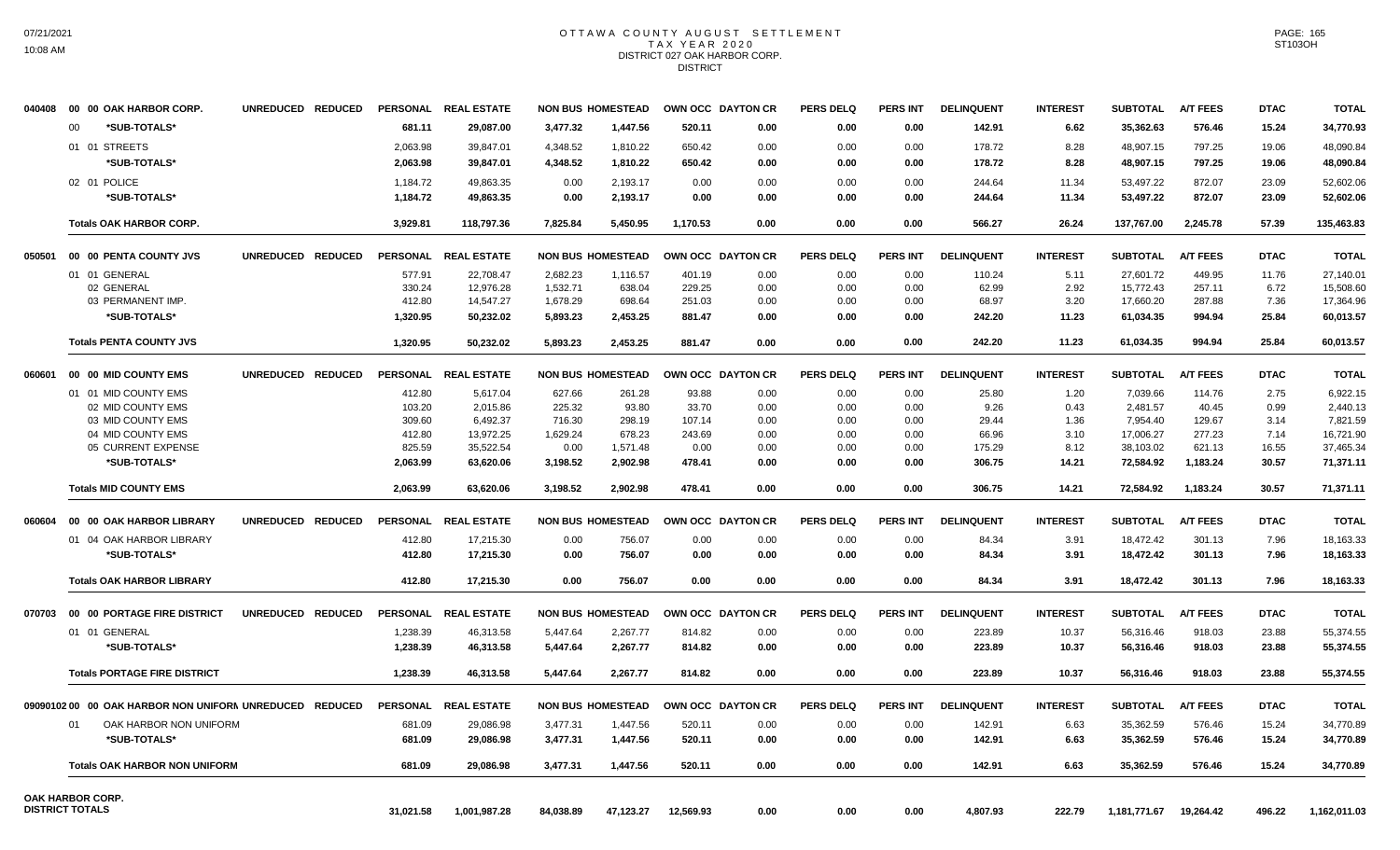### OTTAWA COUNTY AUGUST SETTLEMENT T A X Y E A R 2 0 2 0 DISTRICT 065 BAY-PC TAX CODE A

| 010101 | 00 00 OTTAWA COUNTY         | <b>UNREDUCED</b> | <b>REDUCED</b> | <b>PERSONAL</b> | <b>REAL ESTATE</b>   | <b>NON BUS HOMESTEAD</b> |      |      | OWN OCC DAYTON CR | <b>PERS DELQ</b> | <b>PERS INT</b> | <b>DELINQUENT</b> | <b>INTEREST</b> | <b>SUBTOTAL</b> | <b>A/T FEES</b> | <b>DTAC</b> | <b>TOTAL</b> |
|--------|-----------------------------|------------------|----------------|-----------------|----------------------|--------------------------|------|------|-------------------|------------------|-----------------|-------------------|-----------------|-----------------|-----------------|-------------|--------------|
|        | 01 01 O.C.B.M.R.            | 2.200000         | 1.203400       | 0.00            | 0.00                 | 0.00                     | 0.00 | 0.00 | 0.00              | 0.00             | 0.00            | 0.00              | 0.00            | 0.00            | 0.00            | 0.00        | 0.00         |
|        | 02 O.C.B.M.R.               | 1.400000         | 0.899310       | 0.00            | 0.00                 | 0.00                     | 0.00 | 0.00 | 0.00              | 0.00             | 0.00            | 0.00              | 0.00            | 0.00            | 0.00            | 0.00        | 0.00         |
|        | 01 PARK DISTRICT            | 0.600000         | 0.594840       | 0.00            | 0.00                 | 0.00                     | 0.00 | 0.00 | 0.00              | 0.00             | 0.00            | 0.00              | 0.00            | 0.00            | 0.00            | 0.00        | 0.00         |
|        | *SUB-TOTALS*                | 4.200000         | 2.697550       | 0.00            | 0.00                 | 0.00                     | 0.00 | 0.00 | 0.00              | 0.00             | 0.00            | 0.00              | 0.00            | 0.00            | 0.00            | 0.00        | 0.00         |
|        | 02 01 NURSING HOME          | 0.500000         | 0.432043       | 0.00            | 0.00                 | 0.00                     | 0.00 | 0.00 | 0.00              | 0.00             | 0.00            | 0.00              | 0.00            | 0.00            | 0.00            | 0.00        | 0.00         |
|        | *SUB-TOTALS*                | 0.500000         | 0.432043       | 0.00            | 0.00                 | 0.00                     | 0.00 | 0.00 | 0.00              | 0.00             | 0.00            | 0.00              | 0.00            | 0.00            | 0.00            | 0.00        | 0.00         |
|        | 03 02 SENIOR PROGRAM        | 0.300000         | 0.223762       | 0.00            | 0.00                 | 0.00                     | 0.00 | 0.00 | 0.00              | 0.00             | 0.00            | 0.00              | 0.00            | 0.00            | 0.00            | 0.00        | 0.00         |
|        | 03 SENIOR PROGRAM           | 0.200000         | 0.173250       | 0.00            | 0.00                 | 0.00                     | 0.00 | 0.00 | 0.00              | 0.00             | 0.00            | 0.00              | 0.00            | 0.00            | 0.00            | 0.00        | 0.00         |
|        | *SUB-TOTALS*                | 0.500000         | 0.397012       | 0.00            | 0.00                 | 0.00                     | 0.00 | 0.00 | 0.00              | 0.00             | 0.00            | 0.00              | 0.00            | 0.00            | 0.00            | 0.00        | 0.00         |
|        | 04 01 INSIDE GENERAL        | 2.000000         | 2.000000       | 0.00            | 0.00                 | 0.00                     | 0.00 | 0.00 | 0.00              | 0.00             | 0.00            | 0.00              | 0.00            | 0.00            | 0.00            | 0.00        | 0.00         |
|        | *SUB-TOTALS*                | 2.000000         | 2.000000       | 0.00            | 0.00                 | 0.00                     | 0.00 | 0.00 | 0.00              | 0.00             | 0.00            | 0.00              | 0.00            | 0.00            | 0.00            | 0.00        | 0.00         |
|        | 07 01 MENTAL HEALTH         | 0.700000         | 0.633701       | 0.00            | 0.00                 | 0.00                     | 0.00 | 0.00 | 0.00              | 0.00             | 0.00            | 0.00              | 0.00            | 0.00            | 0.00            | 0.00        | 0.00         |
|        | 02 MENTAL HEALTH            | 0.300000         | 0.271586       | 0.00            | 0.00                 | 0.00                     | 0.00 | 0.00 | 0.00              | 0.00             | 0.00            | 0.00              | 0.00            | 0.00            | 0.00            | 0.00        | 0.00         |
|        | 03 MENTAL HEALTH            | 0.200000         | 0.181100       | 0.00            | 0.00                 | 0.00                     | 0.00 | 0.00 | 0.00              | 0.00             | 0.00            | 0.00              | 0.00            | 0.00            | 0.00            | 0.00        | 0.00         |
|        | *SUB-TOTALS*                | 1.200000         | 1.086387       | 0.00            | 0.00                 | 0.00                     | 0.00 | 0.00 | 0.00              | 0.00             | 0.00            | 0.00              | 0.00            | 0.00            | 0.00            | 0.00        | 0.00         |
|        | <b>Totals OTTAWA COUNTY</b> | 8.400000         | 6.612992       | 0.00            | 0.00                 | 0.00                     | 0.00 | 0.00 | 0.00              | 0.00             | 0.00            | 0.00              | 0.00            | 0.00            | 0.00            | 0.00        | 0.00         |
| 020205 | 00 00 BAY TOWNSHIP          | <b>UNREDUCED</b> | <b>REDUCED</b> |                 | PERSONAL REAL ESTATE | <b>NON BUS HOMESTEAD</b> |      |      | OWN OCC DAYTON CR | <b>PERS DELQ</b> | PERS INT        | <b>DELINQUENT</b> | <b>INTEREST</b> | <b>SUBTOTAL</b> | <b>A/T FEES</b> | <b>DTAC</b> | <b>TOTAL</b> |
|        | 01 01 INSIDE GENERAL        | 0.794000         | 0.794000       | 0.00            | 0.00                 | 0.00                     | 0.00 | 0.00 | 0.00              | 0.00             | 0.00            | 0.00              | 0.00            | 0.00            | 0.00            | 0.00        | 0.00         |
|        | *SUB-TOTALS*                | 0.794000         | 0.794000       | 0.00            | 0.00                 | 0.00                     | 0.00 | 0.00 | 0.00              | 0.00             | 0.00            | 0.00              | 0.00            | 0.00            | 0.00            | 0.00        | 0.00         |
|        |                             |                  |                |                 |                      |                          |      |      |                   |                  |                 |                   |                 |                 |                 |             |              |
|        | 02 02 INSIDE ROADS          | 0.738000         | 0.738000       | 0.00            | 0.00                 | 0.00                     | 0.00 | 0.00 | 0.00              | 0.00             | 0.00            | 0.00              | 0.00            | 0.00            | 0.00            | 0.00        | 0.00         |
|        | *SUB-TOTALS*                | 0.738000         | 0.738000       | 0.00            | 0.00                 | 0.00                     | 0.00 | 0.00 | 0.00              | 0.00             | 0.00            | 0.00              | 0.00            | 0.00            | 0.00            | 0.00        | 0.00         |
|        | 03 03 INSIDE FIRE           | 0.568000         | 0.568000       | 0.00            | 0.00                 | 0.00                     | 0.00 | 0.00 | 0.00              | 0.00             | 0.00            | 0.00              | 0.00            | 0.00            | 0.00            | 0.00        | 0.00         |
|        | *SUB-TOTALS*                | 0.568000         | 0.568000       | 0.00            | 0.00                 | 0.00                     | 0.00 | 0.00 | 0.00              | 0.00             | 0.00            | 0.00              | 0.00            | 0.00            | 0.00            | 0.00        | 0.00         |
|        | 04 01 FIRE & EMS            | 2.000000         | 1.993050       | 0.00            | 0.00                 | 0.00                     | 0.00 | 0.00 | 0.00              | 0.00             | 0.00            | 0.00              | 0.00            | 0.00            | 0.00            | 0.00        | 0.00         |
|        | *SUB-TOTALS*                | 2.000000         | 1.993050       | 0.00            | 0.00                 | 0.00                     | 0.00 | 0.00 | 0.00              | 0.00             | 0.00            | 0.00              | 0.00            | 0.00            | 0.00            | 0.00        | 0.00         |
|        | <b>Totals BAY TOWNSHIP</b>  | 4.100000         | 4.093050       | 0.00            | 0.00                 | 0.00                     | 0.00 | 0.00 | 0.00              | 0.00             | 0.00            | 0.00              | 0.00            | 0.00            | 0.00            | 0.00        | 0.00         |
| 030304 | 00 00 PORT CLINTON CSD      | <b>UNREDUCED</b> | <b>REDUCED</b> |                 | PERSONAL REAL ESTATE | <b>NON BUS HOMESTEAD</b> |      |      | OWN OCC DAYTON CR | <b>PERS DELQ</b> | PERS INT        | <b>DELINQUENT</b> | <b>INTEREST</b> | <b>SUBTOTAL</b> | <b>A/T FEES</b> | <b>DTAC</b> | <b>TOTAL</b> |
|        | 00 01 GENERAL               | 2.800000         | 2.800000       | 0.00            | 0.00                 | 0.00                     | 0.00 | 0.00 | 0.00              | 0.00             | 0.00            | 0.00              | 0.00            | 0.00            | 0.00            | 0.00        | 0.00         |
|        | 02 PERMANENT IMPROVEMENT    | 0.700000         | 0.700000       | 0.00            | 0.00                 | 0.00                     | 0.00 | 0.00 | 0.00              | 0.00             | 0.00            | 0.00              | 0.00            | 0.00            | 0.00            | 0.00        | 0.00         |
|        | *SUB-TOTALS*                | 3.500000         | 3.500000       | 0.00            | 0.00                 | 0.00                     | 0.00 | 0.00 | 0.00              | 0.00             | 0.00            | 0.00              | 0.00            | 0.00            | 0.00            | 0.00        | 0.00         |
|        | 01 01 GENERAL               | 27.900000        | 7.150575       | 0.00            | 0.00                 | 0.00                     | 0.00 | 0.00 | 0.00              | 0.00             | 0.00            | 0.00              | 0.00            | 0.00            | 0.00            | 0.00        | 0.00         |
|        | 02 GENERAL                  | 5.900000         | 2.035075       | 0.00            | 0.00                 | 0.00                     | 0.00 | 0.00 | 0.00              | 0.00             | 0.00            | 0.00              | 0.00            | 0.00            | 0.00            | 0.00        | 0.00         |
|        | 03 GENERAL                  | 3.900000         | 1.537236       | 0.00            | 0.00                 | 0.00                     | 0.00 | 0.00 | 0.00              | 0.00             | 0.00            | 0.00              | 0.00            | 0.00            | 0.00            | 0.00        | 0.00         |
|        | 04 GENERAL                  | 4.900000         | 2.317685       | 0.00            | 0.00                 | 0.00                     | 0.00 | 0.00 | 0.00              | 0.00             | 0.00            | 0.00              | 0.00            | 0.00            | 0.00            | 0.00        | 0.00         |
|        | 05 GENERAL                  | 6.900000         | 3.569970       | 0.00            | 0.00                 | 0.00                     | 0.00 | 0.00 | 0.00              | 0.00             | 0.00            | 0.00              | 0.00            | 0.00            | 0.00            | 0.00        | 0.00         |
|        | *SUB-TOTALS*                | 49.500000        | 16.610541      | 0.00            | 0.00                 | 0.00                     | 0.00 | 0.00 | 0.00              | 0.00             | 0.00            | 0.00              | 0.00            | 0.00            | 0.00            | 0.00        | 0.00         |
|        | 02 01 SUPPLIES              | 2.300000         | 0.589474       | 0.00            | 0.00                 | 0.00                     | 0.00 | 0.00 | 0.00              | 0.00             | 0.00            | 0.00              | 0.00            | 0.00            | 0.00            | 0.00        | 0.00         |
|        | *SUB-TOTALS*                | 2.300000         | 0.589474       | 0.00            | 0.00                 | 0.00                     | 0.00 | 0.00 | 0.00              | 0.00             | 0.00            | 0.00              | 0.00            | 0.00            | 0.00            | 0.00        | 0.00         |
|        | 04 01 PERMANENT IMPROVEMENT | 0.300000         | 0.300000       | 0.00            | 0.00                 | 0.00                     | 0.00 | 0.00 | 0.00              | 0.00             | 0.00            | 0.00              | 0.00            | 0.00            | 0.00            | 0.00        | 0.00         |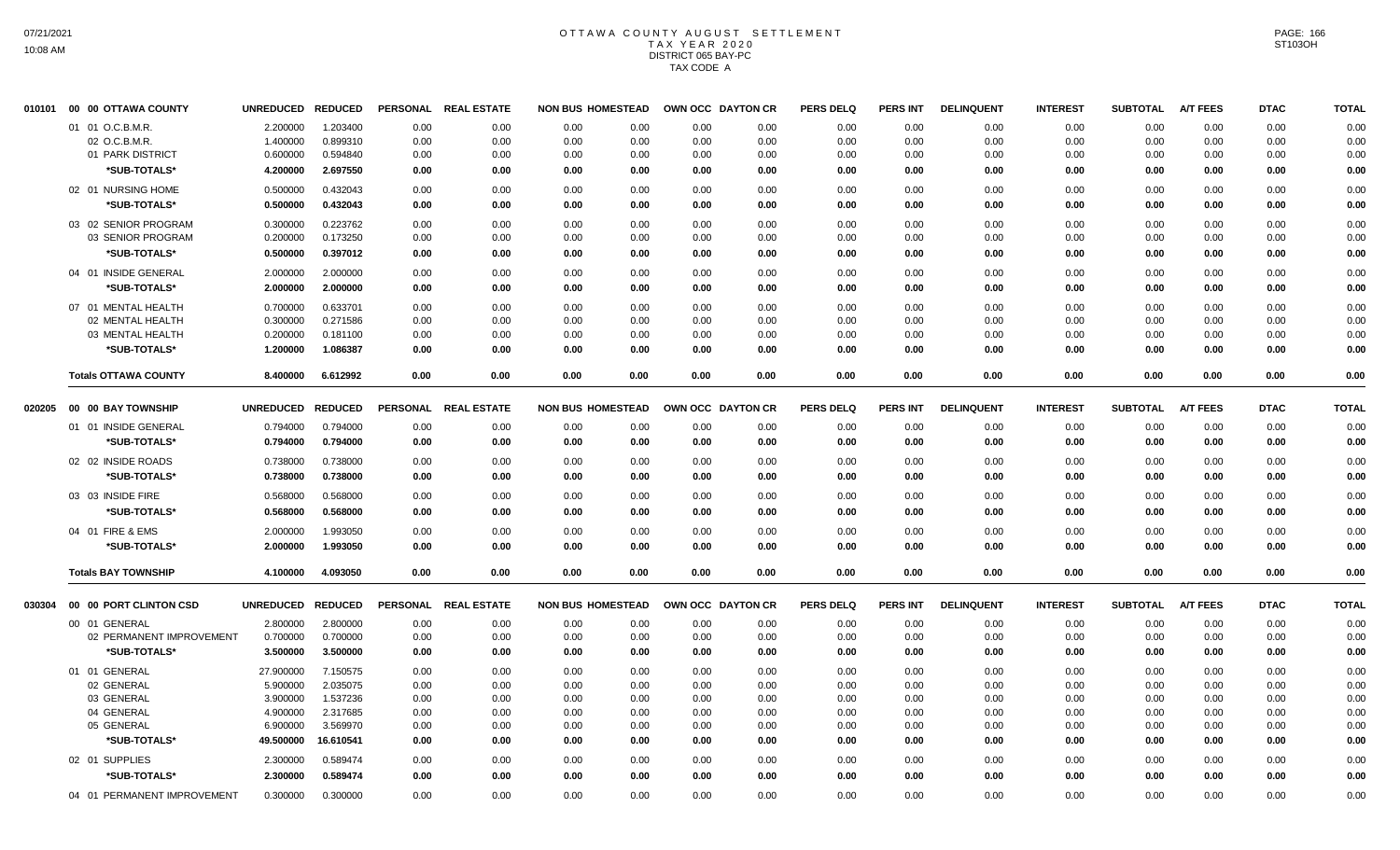# OTTAWA COUNTY AUGUST SETTLEMENT TAX YEAR 2020 DISTRICT 065 BAY-PC TAX CODE A

| 030304 |    | 00 00 PORT CLINTON CSD             | UNREDUCED REDUCED |                     |                 | PERSONAL REAL ESTATE | <b>NON BUS HOMESTEAD</b> |      | OWN OCC DAYTON CR |      | <b>PERS DELQ</b> | <b>PERS INT</b> | <b>DELINQUENT</b> | <b>INTEREST</b> | <b>SUBTOTAL</b> | <b>A/T FEES</b> | <b>DTAC</b> | <b>TOTAL</b> |
|--------|----|------------------------------------|-------------------|---------------------|-----------------|----------------------|--------------------------|------|-------------------|------|------------------|-----------------|-------------------|-----------------|-----------------|-----------------|-------------|--------------|
|        | 04 | *SUB-TOTALS*                       | 0.300000          | 0.300000            | 0.00            | 0.00                 | 0.00                     | 0.00 | 0.00              | 0.00 | 0.00             | 0.00            | 0.00              | 0.00            | 0.00            | 0.00            | 0.00        | 0.00         |
|        |    | 07 01 EMERGENCY                    | 2.630000          | 2.630000            | 0.00            | 0.00                 | 0.00                     | 0.00 | 0.00              | 0.00 | 0.00             | 0.00            | 0.00              | 0.00            | 0.00            | 0.00            | 0.00        | 0.00         |
|        |    | *SUB-TOTALS*                       | 2.630000          | 2.630000            | 0.00            | 0.00                 | 0.00                     | 0.00 | 0.00              | 0.00 | 0.00             | 0.00            | 0.00              | 0.00            | 0.00            | 0.00            | 0.00        | 0.00         |
|        |    | 09 01 BOND                         | 3.450000          | 3.450000            | 0.00            | 0.00                 | 0.00                     | 0.00 | 0.00              | 0.00 | 0.00             | 0.00            | 0.00              | 0.00            | 0.00            | 0.00            | 0.00        | 0.00         |
|        |    | *SUB-TOTALS*                       | 3.450000          | 3.450000            | 0.00            | 0.00                 | 0.00                     | 0.00 | 0.00              | 0.00 | 0.00             | 0.00            | 0.00              | 0.00            | 0.00            | 0.00            | 0.00        | 0.00         |
|        |    | <b>Totals PORT CLINTON CSD</b>     |                   | 61.680000 27.080015 | 0.00            | 0.00                 | 0.00                     | 0.00 | 0.00              | 0.00 | 0.00             | 0.00            | 0.00              | 0.00            | 0.00            | 0.00            | 0.00        | 0.00         |
| 040406 |    | 00 00 PORT CLINTON CITY            | UNREDUCED REDUCED |                     | <b>PERSONAL</b> | <b>REAL ESTATE</b>   | <b>NON BUS HOMESTEAD</b> |      | OWN OCC DAYTON CR |      | <b>PERS DELQ</b> | <b>PERS INT</b> | <b>DELINQUENT</b> | <b>INTEREST</b> | <b>SUBTOTAL</b> | <b>A/T FEES</b> | <b>DTAC</b> | <b>TOTAL</b> |
|        |    | 00 01 GENERAL                      | 1.950000          | 1.950000            | 0.00            | 0.00                 | 0.00                     | 0.00 | 0.00              | 0.00 | 0.00             | 0.00            | 0.00              | 0.00            | 0.00            | 0.00            | 0.00        | 0.00         |
|        |    | *SUB-TOTALS*                       | 1.950000          | 1.950000            | 0.00            | 0.00                 | 0.00                     | 0.00 | 0.00              | 0.00 | 0.00             | 0.00            | 0.00              | 0.00            | 0.00            | 0.00            | 0.00        | 0.00         |
|        |    | 01 01 INSIDE POLICE PENSION        | 0.150000          | 0.150000            | 0.00            | 0.00                 | 0.00                     | 0.00 | 0.00              | 0.00 | 0.00             | 0.00            | 0.00              | 0.00            | 0.00            | 0.00            | 0.00        | 0.00         |
|        |    | *SUB-TOTALS*                       | 0.150000          | 0.150000            | 0.00            | 0.00                 | 0.00                     | 0.00 | 0.00              | 0.00 | 0.00             | 0.00            | 0.00              | 0.00            | 0.00            | 0.00            | 0.00        | 0.00         |
|        |    | 02 01 FIRE & EMS                   | 1.900000          | 1.747037            | 0.00            | 0.00                 | 0.00                     | 0.00 | 0.00              | 0.00 | 0.00             | 0.00            | 0.00              | 0.00            | 0.00            | 0.00            | 0.00        | 0.00         |
|        |    | *SUB-TOTALS*                       | 1.900000          | 1.747037            | 0.00            | 0.00                 | 0.00                     | 0.00 | 0.00              | 0.00 | 0.00             | 0.00            | 0.00              | 0.00            | 0.00            | 0.00            | 0.00        | 0.00         |
|        |    | <b>Totals PORT CLINTON CITY</b>    | 4.000000          | 3.847037            | 0.00            | 0.00                 | 0.00                     | 0.00 | 0.00              | 0.00 | 0.00             | 0.00            | 0.00              | 0.00            | 0.00            | 0.00            | 0.00        | 0.00         |
|        |    |                                    | UNREDUCED REDUCED |                     | <b>PERSONAL</b> | <b>REAL ESTATE</b>   | <b>NON BUS HOMESTEAD</b> |      | OWN OCC DAYTON CR |      | <b>PERS DELQ</b> | <b>PERS INT</b> | <b>DELINQUENT</b> | <b>INTEREST</b> | <b>SUBTOTAL</b> | <b>A/T FEES</b> | <b>DTAC</b> | <b>TOTAL</b> |
|        |    | 01 01 GENERAL                      | 1.600000          | 1.600000            | 0.00            | 0.00                 | 0.00                     | 0.00 | 0.00              | 0.00 | 0.00             | 0.00            | 0.00              | 0.00            | 0.00            | 0.00            | 0.00        | 0.00         |
|        |    | *SUB-TOTALS*                       | 1.600000          | 1.600000            | 0.00            | 0.00                 | 0.00                     | 0.00 | 0.00              | 0.00 | 0.00             | 0.00            | 0.00              | 0.00            | 0.00            | 0.00            | 0.00        | 0.00         |
|        |    | <b>Totals VANGUARD JVS</b>         | 1.600000          | 1.600000            | 0.00            | 0.00                 | 0.00                     | 0.00 | 0.00              | 0.00 | 0.00             | 0.00            | 0.00              | 0.00            | 0.00            | 0.00            | 0.00        | 0.00         |
| 060605 |    | 00 00 IDA RUPP LIBRARY TAX         | UNREDUCED REDUCED |                     | <b>PERSONAL</b> | <b>REAL ESTATE</b>   | <b>NON BUS HOMESTEAD</b> |      | OWN OCC DAYTON CR |      | <b>PERS DELQ</b> | <b>PERS INT</b> | <b>DELINQUENT</b> | <b>INTEREST</b> | <b>SUBTOTAL</b> | <b>A/T FEES</b> | <b>DTAC</b> | <b>TOTAL</b> |
|        |    | 01 05 IDA RUPP LIBRARY TAX         | 0.800000          | 0.786794            | 0.00            | 0.00                 | 0.00                     | 0.00 | 0.00              | 0.00 | 0.00             | 0.00            | 0.00              | 0.00            | 0.00            | 0.00            | 0.00        | 0.00         |
|        |    | *SUB-TOTALS*                       | 0.800000          | 0.786794            | 0.00            | 0.00                 | 0.00                     | 0.00 | 0.00              | 0.00 | 0.00             | 0.00            | 0.00              | 0.00            | 0.00            | 0.00            | 0.00        | 0.00         |
|        |    | <b>Totals IDA RUPP LIBRARY TAX</b> | 0.800000          | 0.786794            | 0.00            | 0.00                 | 0.00                     | 0.00 | 0.00              | 0.00 | 0.00             | 0.00            | 0.00              | 0.00            | 0.00            | 0.00            | 0.00        | 0.00         |
| BAY-PC |    |                                    |                   |                     |                 |                      |                          |      |                   |      |                  |                 |                   |                 |                 |                 |             |              |
|        |    | TAX CODE A TOTALS                  |                   | 80.580000 44.019888 | 0.00            | 0.00                 | 0.00                     | 0.00 | 0.00              | 0.00 | 0.00             | 0.00            | 0.00              | 0.00            | 0.00            | 0.00            | 0.00        | 0.00         |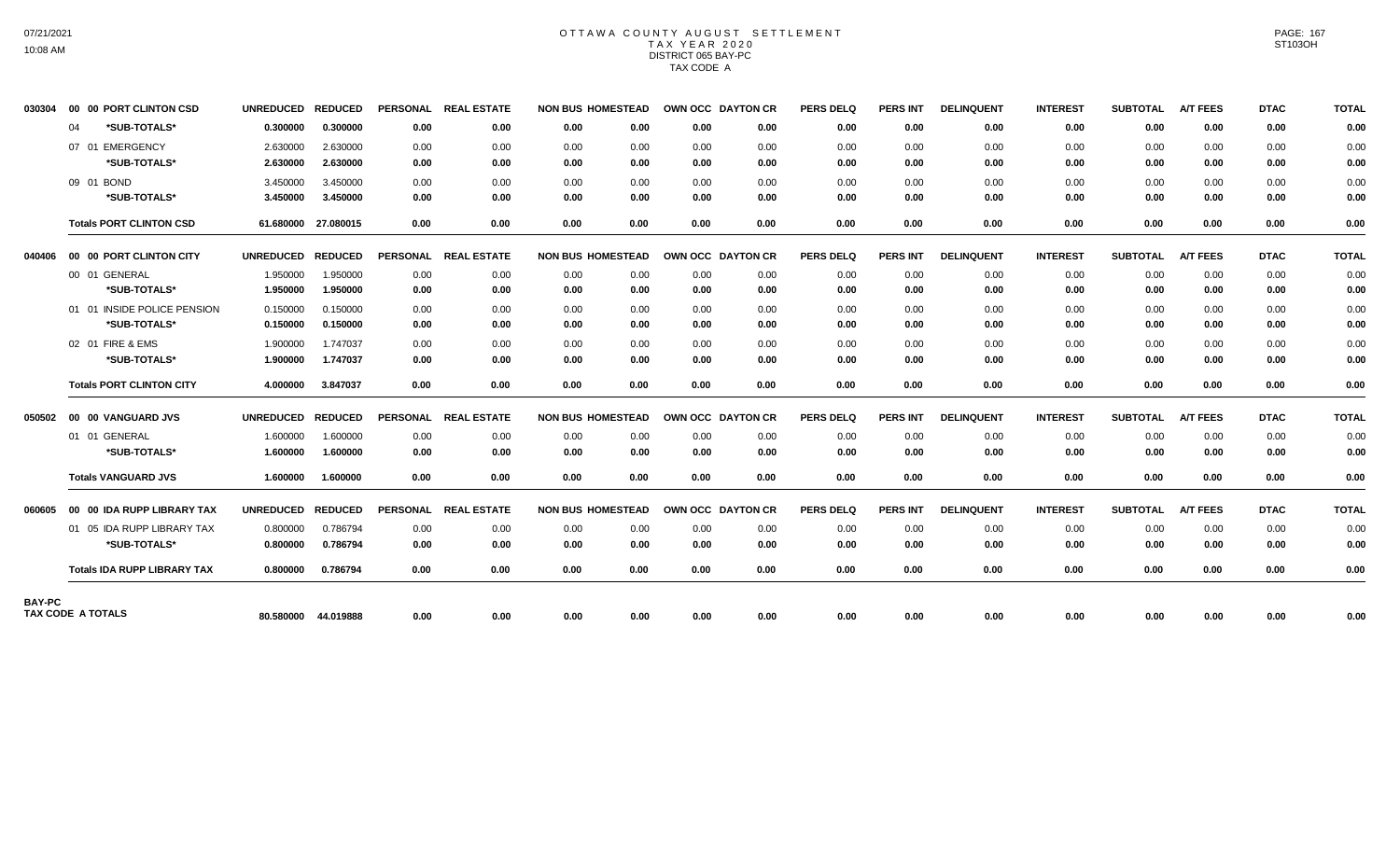## OTTAWA COUNTY AUGUST SETTLEMENT T A X Y E A R 2 0 2 0 DISTRICT 065 BAY-PC TAX CODE B

| 010101 | 00 00 OTTAWA COUNTY         | <b>UNREDUCED</b> | <b>REDUCED</b> | <b>PERSONAL</b> | <b>REAL ESTATE</b>   | <b>NON BUS HOMESTEAD</b> |      |      | OWN OCC DAYTON CR | <b>PERS DELQ</b> | <b>PERS INT</b> | <b>DELINQUENT</b> | <b>INTEREST</b> | <b>SUBTOTAL</b> | <b>A/T FEES</b> | <b>DTAC</b> | <b>TOTAL</b> |
|--------|-----------------------------|------------------|----------------|-----------------|----------------------|--------------------------|------|------|-------------------|------------------|-----------------|-------------------|-----------------|-----------------|-----------------|-------------|--------------|
|        | 01 01 O.C.B.M.R.            | 2.200000         | 1.883836       | 48.68           | 892.23               | 0.00                     | 0.00 | 0.00 | 0.00              | 0.00             | 0.00            | 0.00              | 0.00            | 940.91          | 15.34           | 0.00        | 925.57       |
|        | 02 O.C.B.M.R.               | 1.400000         | 1.248331       | 30.98           | 591.24               | 0.00                     | 0.00 | 0.00 | 0.00              | 0.00             | 0.00            | 0.00              | 0.00            | 622.22          | 10.14           | 0.00        | 612.08       |
|        | 01 PARK DISTRICT            | 0.600000         | 0.595592       | 13.28           | 282.09               | 0.00                     | 0.00 | 0.00 | 0.00              | 0.00             | 0.00            | 0.00              | 0.00            | 295.37          | 4.81            | 0.00        | 290.56       |
|        | *SUB-TOTALS*                | 4.200000         | 3.727759       | 92.94           | 1,765.56             | 0.00                     | 0.00 | 0.00 | 0.00              | 0.00             | 0.00            | 0.00              | 0.00            | 1,858.50        | 30.29           | 0.00        | 1,828.21     |
|        | 02 01 NURSING HOME          | 0.500000         | 0.485399       | 11.06           | 229.90               | 0.00                     | 0.00 | 0.00 | 0.00              | 0.00             | 0.00            | 0.00              | 0.00            | 240.96          | 3.93            | 0.00        | 237.03       |
|        | *SUB-TOTALS*                | 0.500000         | 0.485399       | 11.06           | 229.90               | 0.00                     | 0.00 | 0.00 | 0.00              | 0.00             | 0.00            | 0.00              | 0.00            | 240.96          | 3.93            | 0.00        | 237.03       |
|        | 03 02 SENIOR PROGRAM        | 0.300000         | 0.286012       | 6.64            | 135.46               | 0.00                     | 0.00 | 0.00 | 0.00              | 0.00             | 0.00            | 0.00              | 0.00            | 142.10          | 2.32            | 0.00        | 139.78       |
|        | 03 SENIOR PROGRAM           | 0.200000         | 0.194640       | 4.43            | 92.19                | 0.00                     | 0.00 | 0.00 | 0.00              | 0.00             | 0.00            | 0.00              | 0.00            | 96.62           | 1.58            | 0.00        | 95.04        |
|        | *SUB-TOTALS*                | 0.500000         | 0.480652       | 11.07           | 227.65               | 0.00                     | 0.00 | 0.00 | 0.00              | 0.00             | 0.00            | 0.00              | 0.00            | 238.72          | 3.90            | 0.00        | 234.82       |
|        | 04 01 INSIDE GENERAL        | 2.000000         | 2.000000       | 44.25           | 947.25               | 0.00                     | 0.00 | 0.00 | 0.00              | 0.00             | 0.00            | 0.00              | 0.00            | 991.50          | 16.16           | 0.00        | 975.34       |
|        | *SUB-TOTALS*                | 2.000000         | 2.000000       | 44.25           | 947.25               | 0.00                     | 0.00 | 0.00 | 0.00              | 0.00             | 0.00            | 0.00              | 0.00            | 991.50          | 16.16           | 0.00        | 975.34       |
|        | 07 01 MENTAL HEALTH         | 0.700000         | 0.684293       | 15.49           | 324.10               | 0.00                     | 0.00 | 0.00 | 0.00              | 0.00             | 0.00            | 0.00              | 0.00            | 339.59          | 5.54            | 0.00        | 334.05       |
|        | 02 MENTAL HEALTH            | 0.300000         | 0.293268       | 6.64            | 138.90               | 0.00                     | 0.00 | 0.00 | 0.00              | 0.00             | 0.00            | 0.00              | 0.00            | 145.54          | 2.37            | 0.00        | 143.17       |
|        | 03 MENTAL HEALTH            | 0.200000         | 0.195512       | 4.43            | 92.60                | 0.00                     | 0.00 | 0.00 | 0.00              | 0.00             | 0.00            | 0.00              | 0.00            | 97.03           | 1.58            | 0.00        | 95.45        |
|        | *SUB-TOTALS*                | 1.200000         | 1.173073       | 26.56           | 555.60               | 0.00                     | 0.00 | 0.00 | 0.00              | 0.00             | 0.00            | 0.00              | 0.00            | 582.16          | 9.49            | 0.00        | 572.67       |
|        | <b>Totals OTTAWA COUNTY</b> | 8.400000         | 7.866883       | 185.88          | 3,725.96             | 0.00                     | 0.00 | 0.00 | 0.00              | 0.00             | 0.00            | 0.00              | 0.00            | 3,911.84        | 63.77           | 0.00        | 3,848.07     |
| 020205 | 00 00 BAY TOWNSHIP          | <b>UNREDUCED</b> | <b>REDUCED</b> |                 | PERSONAL REAL ESTATE | <b>NON BUS HOMESTEAD</b> |      |      | OWN OCC DAYTON CR | <b>PERS DELQ</b> | <b>PERS INT</b> | <b>DELINQUENT</b> | <b>INTEREST</b> | <b>SUBTOTAL</b> | <b>A/T FEES</b> | <b>DTAC</b> | <b>TOTAL</b> |
|        | 01 01 INSIDE GENERAL        | 0.794000         | 0.794000       | 17.57           | 376.06               | 0.00                     | 0.00 | 0.00 | 0.00              | 0.00             | 0.00            | 0.00              | 0.00            | 393.63          | 6.42            | 0.00        | 387.21       |
|        | *SUB-TOTALS*                | 0.794000         | 0.794000       | 17.57           | 376.06               | 0.00                     | 0.00 | 0.00 | 0.00              | 0.00             | 0.00            | 0.00              | 0.00            | 393.63          | 6.42            | 0.00        | 387.21       |
|        | 02 02 INSIDE ROADS          | 0.738000         | 0.738000       | 16.33           | 349.54               | 0.00                     | 0.00 | 0.00 | 0.00              | 0.00             | 0.00            | 0.00              | 0.00            | 365.87          | 5.96            | 0.00        | 359.91       |
|        | *SUB-TOTALS*                | 0.738000         | 0.738000       | 16.33           | 349.54               | 0.00                     | 0.00 | 0.00 | 0.00              | 0.00             | 0.00            | 0.00              | 0.00            | 365.87          | 5.96            | 0.00        | 359.91       |
|        |                             |                  |                |                 |                      |                          |      |      |                   |                  |                 |                   |                 |                 |                 |             |              |
|        | 03 03 INSIDE FIRE           | 0.568000         | 0.568000       | 12.57           | 269.02               | 0.00                     | 0.00 | 0.00 | 0.00              | 0.00             | 0.00            | 0.00              | 0.00            | 281.59          | 4.59            | 0.00        | 277.00       |
|        | *SUB-TOTALS*                | 0.568000         | 0.568000       | 12.57           | 269.02               | 0.00                     | 0.00 | 0.00 | 0.00              | 0.00             | 0.00            | 0.00              | 0.00            | 281.59          | 4.59            | 0.00        | 277.00       |
|        | 04 01 FIRE & EMS            | 2.000000         | 2.000000       | 44.25           | 947.25               | 0.00                     | 0.00 | 0.00 | 0.00              | 0.00             | 0.00            | 0.00              | 0.00            | 991.50          | 16.16           | 0.00        | 975.34       |
|        | *SUB-TOTALS*                | 2.000000         | 2.000000       | 44.25           | 947.25               | 0.00                     | 0.00 | 0.00 | 0.00              | 0.00             | 0.00            | 0.00              | 0.00            | 991.50          | 16.16           | 0.00        | 975.34       |
|        | <b>Totals BAY TOWNSHIP</b>  | 4.100000         | 4.100000       | 90.72           | 1,941.87             | 0.00                     | 0.00 | 0.00 | 0.00              | 0.00             | 0.00            | 0.00              | 0.00            | 2,032.59        | 33.13           | 0.00        | 1,999.46     |
| 030304 | 00 00 PORT CLINTON CSD      | <b>UNREDUCED</b> | <b>REDUCED</b> |                 | PERSONAL REAL ESTATE | <b>NON BUS HOMESTEAD</b> |      |      | OWN OCC DAYTON CR | <b>PERS DELQ</b> | <b>PERS INT</b> | <b>DELINQUENT</b> | <b>INTEREST</b> | <b>SUBTOTAL</b> | <b>A/T FEES</b> | <b>DTAC</b> | <b>TOTAL</b> |
|        | 00 01 GENERAL               | 2.800000         | 2.800000       | 61.95           | 1,326.15             | 0.00                     | 0.00 | 0.00 | 0.00              | 0.00             | 0.00            | 0.00              | 0.00            | 1,388.10        | 22.63           | 0.00        | 1,365.47     |
|        | 02 PERMANENT IMPROVEMENT    | 0.700000         | 0.700000       | 15.49           | 331.54               | 0.00                     | 0.00 | 0.00 | 0.00              | 0.00             | 0.00            | 0.00              | 0.00            | 347.03          | 5.66            | 0.00        | 341.37       |
|        | *SUB-TOTALS*                | 3.500000         | 3.500000       | 77.44           | 1,657.69             | 0.00                     | 0.00 | 0.00 | 0.00              | 0.00             | 0.00            | 0.00              | 0.00            | 1,735.13        | 28.29           | 0.00        | 1,706.84     |
|        | 01 01 GENERAL               | 27.900000        | 6.269716       | 617.29          | 2,969.50             | 0.00                     | 0.00 | 0.00 | 0.00              | 0.00             | 0.00            | 0.00              | 0.00            | 3,586.79        | 58.47           | 0.00        | 3,528.32     |
|        | 02 GENERAL                  | 5.900000         | 2.582259       | 130.54          | 1,223.02             | 0.00                     | 0.00 | 0.00 | 0.00              | 0.00             | 0.00            | 0.00              | 0.00            | 1,353.56        | 22.06           | 0.00        | 1,331.50     |
|        | 03 GENERAL                  | 3.900000         | 1.935313       | 86.29           | 916.61               | 0.00                     | 0.00 | 0.00 | 0.00              | 0.00             | 0.00            | 0.00              | 0.00            | 1,002.90        | 16.35           | 0.00        | 986.55       |
|        | 04 GENERAL                  | 4.900000         | 3.312694       | 108.41          | 1,568.98             | 0.00                     | 0.00 | 0.00 | 0.00              | 0.00             | 0.00            | 0.00              | 0.00            | 1,677.39        | 27.34           | 0.00        | 1,650.05     |
|        | 05 GENERAL                  | 6.900000         | 4.965516       | 152.66          | 2,351.79             | 0.00                     | 0.00 | 0.00 | 0.00              | 0.00             | 0.00            | 0.00              | 0.00            | 2,504.45        | 40.83           | 0.00        | 2,463.62     |
|        | *SUB-TOTALS*                | 49.500000        | 19.065498      | 1,095.19        | 9,029.90             | 0.00                     | 0.00 | 0.00 | 0.00              | 0.00             | 0.00            | 0.00              | 0.00            | 10,125.09       | 165.05          | 0.00        | 9,960.04     |
|        | 02 01 SUPPLIES              | 2.300000         | 0.516858       | 50.89           | 244.80               | 0.00                     | 0.00 | 0.00 | 0.00              | 0.00             | 0.00            | 0.00              | 0.00            | 295.69          | 4.82            | 0.00        | 290.87       |
|        | *SUB-TOTALS*                | 2.300000         | 0.516858       | 50.89           | 244.80               | 0.00                     | 0.00 | 0.00 | 0.00              | 0.00             | 0.00            | 0.00              | 0.00            | 295.69          | 4.82            | 0.00        | 290.87       |
|        | 04 01 PERMANENT IMPROVEMENT | 0.300000         | 0.300000       | 6.64            | 142.09               | 0.00                     | 0.00 | 0.00 | 0.00              | 0.00             | 0.00            | 0.00              | 0.00            | 148.73          | 2.42            | 0.00        | 146.31       |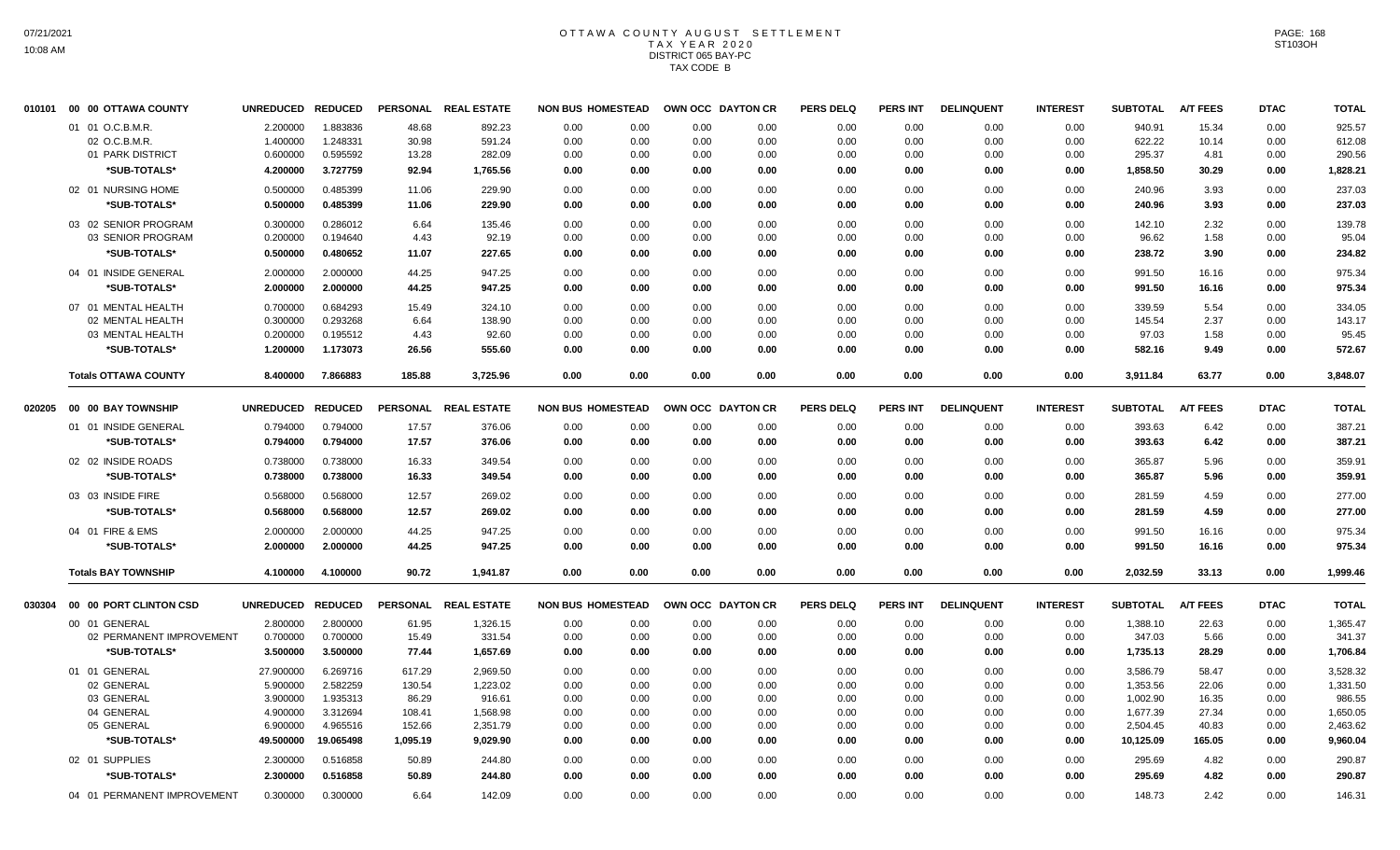### OTTAWA COUNTY AUGUST SETTLEMENT T A X Y E A R 2 0 2 0 DISTRICT 065 BAY-PC TAX CODE B

| 030304        | 00 00 PORT CLINTON CSD             | <b>UNREDUCED</b> | <b>REDUCED</b>      |          | PERSONAL REAL ESTATE | <b>NON BUS HOMESTEAD</b> |      |      | OWN OCC DAYTON CR | <b>PERS DELQ</b> | <b>PERS INT</b> | <b>DELINQUENT</b> | <b>INTEREST</b> | <b>SUBTOTAL</b> | <b>A/T FEES</b> | <b>DTAC</b> | <b>TOTAL</b> |
|---------------|------------------------------------|------------------|---------------------|----------|----------------------|--------------------------|------|------|-------------------|------------------|-----------------|-------------------|-----------------|-----------------|-----------------|-------------|--------------|
|               | *SUB-TOTALS*<br>04                 | 0.300000         | 0.300000            | 6.64     | 142.09               | 0.00                     | 0.00 | 0.00 | 0.00              | 0.00             | 0.00            | 0.00              | 0.00            | 148.73          | 2.42            | 0.00        | 146.31       |
|               | 07 01 EMERGENCY                    | 2.630000         | 2.630000            | 58.19    | 1,245.63             | 0.00                     | 0.00 | 0.00 | 0.00              | 0.00             | 0.00            | 0.00              | 0.00            | 1,303.82        | 21.25           | 0.00        | 1,282.57     |
|               | *SUB-TOTALS*                       | 2.630000         | 2.630000            | 58.19    | 1,245.63             | 0.00                     | 0.00 | 0.00 | 0.00              | 0.00             | 0.00            | 0.00              | 0.00            | 1,303.82        | 21.25           | 0.00        | 1,282.57     |
|               | 09 01 BOND                         | 3.450000         | 3.450000            | 76.33    | 1.634.01             | 0.00                     | 0.00 | 0.00 | 0.00              | 0.00             | 0.00            | 0.00              | 0.00            | 1,710.34        | 27.88           | 0.00        | 1,682.46     |
|               | *SUB-TOTALS*                       | 3.450000         | 3.450000            | 76.33    | 1,634.01             | 0.00                     | 0.00 | 0.00 | 0.00              | 0.00             | 0.00            | 0.00              | 0.00            | 1,710.34        | 27.88           | 0.00        | 1,682.46     |
|               | <b>Totals PORT CLINTON CSD</b>     | 61.680000        | 29.462356           | 1.364.68 | 13,954.12            | 0.00                     | 0.00 | 0.00 | 0.00              | 0.00             | 0.00            | 0.00              | 0.00            | 15,318.80       | 249.71          | 0.00        | 15,069.09    |
| 040406        | 00 00 PORT CLINTON CITY            | <b>UNREDUCED</b> | <b>REDUCED</b>      |          | PERSONAL REAL ESTATE | <b>NON BUS HOMESTEAD</b> |      |      | OWN OCC DAYTON CR | <b>PERS DELQ</b> | <b>PERS INT</b> | <b>DELINQUENT</b> | <b>INTEREST</b> | <b>SUBTOTAL</b> | <b>A/T FEES</b> | <b>DTAC</b> | <b>TOTAL</b> |
|               | 00 01 GENERAL                      | 1.950000         | 1.950000            | 43.14    | 923.57               | 0.00                     | 0.00 | 0.00 | 0.00              | 0.00             | 0.00            | 0.00              | 0.00            | 966.71          | 15.76           | 0.00        | 950.95       |
|               | *SUB-TOTALS*                       | 1.950000         | 1.950000            | 43.14    | 923.57               | 0.00                     | 0.00 | 0.00 | 0.00              | 0.00             | 0.00            | 0.00              | 0.00            | 966.71          | 15.76           | 0.00        | 950.95       |
|               | 01 01 INSIDE POLICE PENSION        | 0.150000         | 0.150000            | 3.32     | 71.04                | 0.00                     | 0.00 | 0.00 | 0.00              | 0.00             | 0.00            | 0.00              | 0.00            | 74.36           | 1.21            | 0.00        | 73.15        |
|               | *SUB-TOTALS*                       | 0.150000         | 0.150000            | 3.32     | 71.04                | 0.00                     | 0.00 | 0.00 | 0.00              | 0.00             | 0.00            | 0.00              | 0.00            | 74.36           | 1.21            | 0.00        | 73.15        |
|               | 02 01 FIRE & EMS                   | 1.900000         | 1.896267            | 42.04    | 898.12               | 0.00                     | 0.00 | 0.00 | 0.00              | 0.00             | 0.00            | 0.00              | 0.00            | 940.16          | 15.33           | 0.00        | 924.83       |
|               | *SUB-TOTALS*                       | 1.900000         | 1.896267            | 42.04    | 898.12               | 0.00                     | 0.00 | 0.00 | 0.00              | 0.00             | 0.00            | 0.00              | 0.00            | 940.16          | 15.33           | 0.00        | 924.83       |
|               | <b>Totals PORT CLINTON CITY</b>    | 4.000000         | 3.996267            | 88.50    | 1,892.73             | 0.00                     | 0.00 | 0.00 | 0.00              | 0.00             | 0.00            | 0.00              | 0.00            | 1,981.23        | 32.30           | 0.00        | 1,948.93     |
| 050502        | 00 00 VANGUARD JVS                 | <b>UNREDUCED</b> | <b>REDUCED</b>      |          | PERSONAL REAL ESTATE | <b>NON BUS HOMESTEAD</b> |      |      | OWN OCC DAYTON CR | <b>PERS DELQ</b> | <b>PERS INT</b> | <b>DELINQUENT</b> | <b>INTEREST</b> | <b>SUBTOTAL</b> | <b>A/T FEES</b> | <b>DTAC</b> | <b>TOTAL</b> |
|               | 01 01 GENERAL                      | 1.600000         | 1.600000            | 35.36    | 757.80               | 0.00                     | 0.00 | 0.00 | 0.00              | 0.00             | 0.00            | 0.00              | 0.00            | 793.16          | 12.93           | 0.00        | 780.23       |
|               | *SUB-TOTALS*                       | 1.600000         | 1.600000            | 35.36    | 757.80               | 0.00                     | 0.00 | 0.00 | 0.00              | 0.00             | 0.00            | 0.00              | 0.00            | 793.16          | 12.93           | 0.00        | 780.23       |
|               | <b>Totals VANGUARD JVS</b>         | 1.600000         | 1.600000            | 35.36    | 757.80               | 0.00                     | 0.00 | 0.00 | 0.00              | 0.00             | 0.00            | 0.00              | 0.00            | 793.16          | 12.93           | 0.00        | 780.23       |
| 060605        | 00 00 IDA RUPP LIBRARY TAX         | <b>UNREDUCED</b> | <b>REDUCED</b>      |          | PERSONAL REAL ESTATE | <b>NON BUS HOMESTEAD</b> |      |      | OWN OCC DAYTON CR | <b>PERS DELQ</b> | <b>PERS INT</b> | <b>DELINQUENT</b> | <b>INTEREST</b> | <b>SUBTOTAL</b> | A/T FEES        | <b>DTAC</b> | <b>TOTAL</b> |
|               | 01 05 IDA RUPP LIBRARY TAX         | 0.800000         | 0.790610            | 17.70    | 374.45               | 0.00                     | 0.00 | 0.00 | 0.00              | 0.00             | 0.00            | 0.00              | 0.00            | 392.15          | 6.39            | 0.00        | 385.76       |
|               | *SUB-TOTALS*                       | 0.800000         | 0.790610            | 17.70    | 374.45               | 0.00                     | 0.00 | 0.00 | 0.00              | 0.00             | 0.00            | 0.00              | 0.00            | 392.15          | 6.39            | 0.00        | 385.76       |
|               | <b>Totals IDA RUPP LIBRARY TAX</b> | 0.800000         | 0.790610            | 17.70    | 374.45               | 0.00                     | 0.00 | 0.00 | 0.00              | 0.00             | 0.00            | 0.00              | 0.00            | 392.15          | 6.39            | 0.00        | 385.76       |
| <b>BAY-PC</b> |                                    |                  |                     |          |                      |                          |      |      |                   |                  |                 |                   |                 |                 |                 |             |              |
|               | <b>TAX CODE B TOTALS</b>           |                  | 80.580000 47.816116 | 1.782.84 | 22.646.93            | 0.00                     | 0.00 | 0.00 | 0.00              | 0.00             | 0.00            | 0.00              | 0.00            | 24,429.77       | 398.23          | 0.00        | 24,031.54    |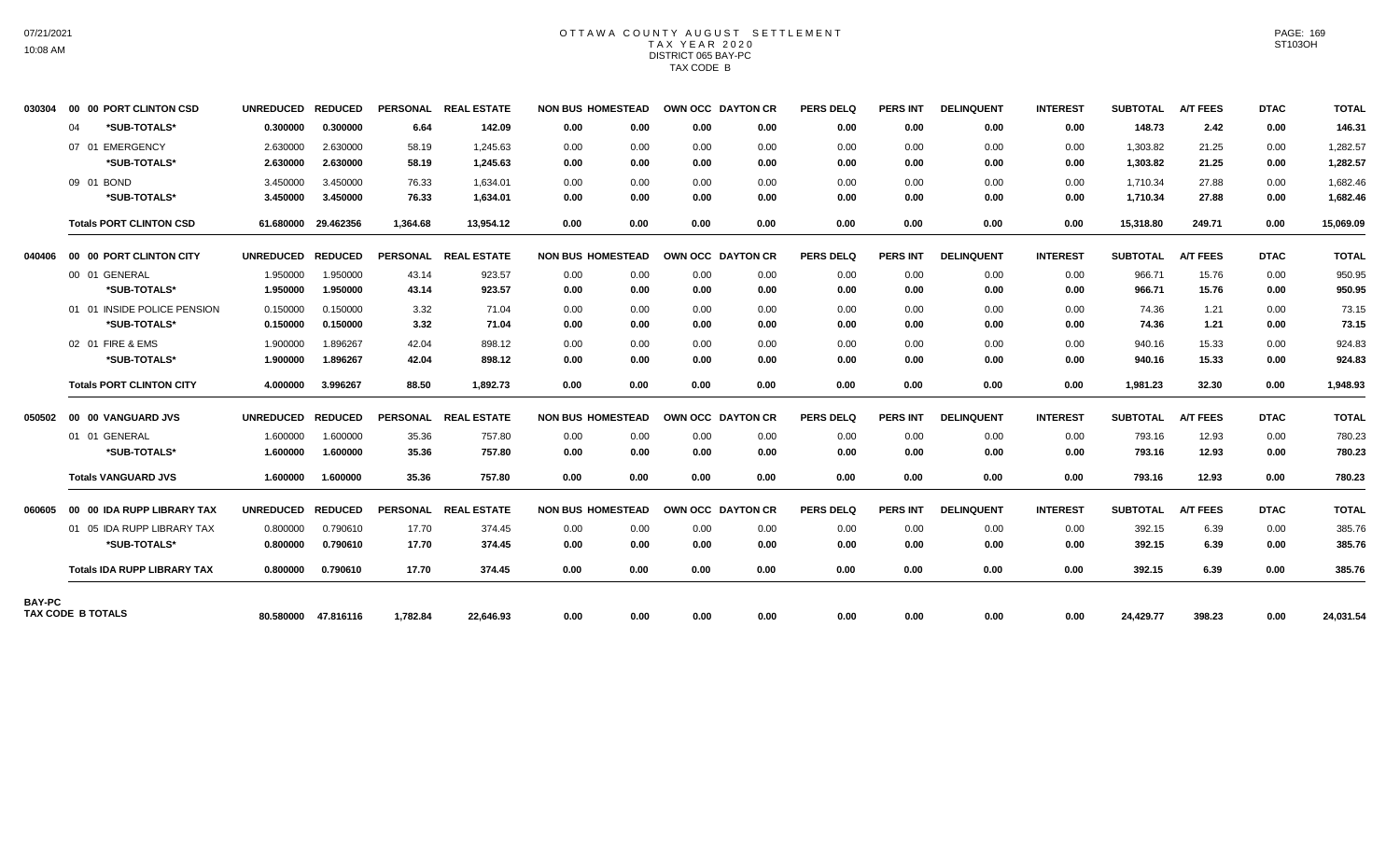#### OTTAWA COUNTY AUGUST SETTLEMENT T A X Y E A R 2 0 2 0 DISTRICT 065 BAY-PC DISTRICT

|        | 010101 00 00 OTTAWA COUNTY  | UNREDUCED REDUCED |          | PERSONAL REAL ESTATE | <b>NON BUS HOMESTEAD</b> |      |      | OWN OCC DAYTON CR | <b>PERS DELQ</b> | <b>PERS INT</b> | <b>DELINQUENT</b> | <b>INTEREST</b> | <b>SUBTOTAL</b> | <b>A/T FEES</b> | <b>DTAC</b> | <b>TOTAL</b> |
|--------|-----------------------------|-------------------|----------|----------------------|--------------------------|------|------|-------------------|------------------|-----------------|-------------------|-----------------|-----------------|-----------------|-------------|--------------|
|        | 01 01 O.C.B.M.R.            |                   | 48.68    | 892.23               | 0.00                     | 0.00 | 0.00 | 0.00              | 0.00             | 0.00            | 0.00              | 0.00            | 940.91          | 15.34           | 0.00        | 925.57       |
|        | 02 O.C.B.M.R.               |                   | 30.98    | 591.24               | 0.00                     | 0.00 | 0.00 | 0.00              | 0.00             | 0.00            | 0.00              | 0.00            | 622.22          | 10.14           | 0.00        | 612.08       |
|        | 01 PARK DISTRICT            |                   | 13.28    | 282.09               | 0.00                     | 0.00 | 0.00 | 0.00              | 0.00             | 0.00            | 0.00              | 0.00            | 295.37          | 4.81            | 0.00        | 290.56       |
|        | *SUB-TOTALS*                |                   | 92.94    | 1,765.56             | 0.00                     | 0.00 | 0.00 | 0.00              | 0.00             | 0.00            | 0.00              | 0.00            | 1,858.50        | 30.29           | 0.00        | 1,828.21     |
|        | 02 01 NURSING HOME          |                   | 11.06    | 229.90               | 0.00                     | 0.00 | 0.00 | 0.00              | 0.00             | 0.00            | 0.00              | 0.00            | 240.96          | 3.93            | 0.00        | 237.03       |
|        | *SUB-TOTALS*                |                   | 11.06    | 229.90               | 0.00                     | 0.00 | 0.00 | 0.00              | 0.00             | 0.00            | 0.00              | 0.00            | 240.96          | 3.93            | 0.00        | 237.03       |
|        | 03 02 SENIOR PROGRAM        |                   | 6.64     | 135.46               | 0.00                     | 0.00 | 0.00 | 0.00              | 0.00             | 0.00            | 0.00              | 0.00            | 142.10          | 2.32            | 0.00        | 139.78       |
|        | 03 SENIOR PROGRAM           |                   | 4.43     | 92.19                | 0.00                     | 0.00 | 0.00 | 0.00              | 0.00             | 0.00            | 0.00              | 0.00            | 96.62           | 1.58            | 0.00        | 95.04        |
|        | *SUB-TOTALS*                |                   | 11.07    | 227.65               | 0.00                     | 0.00 | 0.00 | 0.00              | 0.00             | 0.00            | 0.00              | 0.00            | 238.72          | 3.90            | 0.00        | 234.82       |
|        | 04 01 INSIDE GENERAL        |                   | 44.25    | 947.25               | 0.00                     | 0.00 | 0.00 | 0.00              | 0.00             | 0.00            | 0.00              | 0.00            | 991.50          | 16.16           | 0.00        | 975.34       |
|        | *SUB-TOTALS*                |                   | 44.25    | 947.25               | 0.00                     | 0.00 | 0.00 | 0.00              | 0.00             | 0.00            | 0.00              | 0.00            | 991.50          | 16.16           | 0.00        | 975.34       |
|        | 07 01 MENTAL HEALTH         |                   | 15.49    | 324.10               | 0.00                     | 0.00 | 0.00 | 0.00              | 0.00             | 0.00            | 0.00              | 0.00            | 339.59          | 5.54            | 0.00        | 334.05       |
|        | 02 MENTAL HEALTH            |                   | 6.64     | 138.90               | 0.00                     | 0.00 | 0.00 | 0.00              | 0.00             | 0.00            | 0.00              | 0.00            | 145.54          | 2.37            | 0.00        | 143.17       |
|        | 03 MENTAL HEALTH            |                   | 4.43     | 92.60                | 0.00                     | 0.00 | 0.00 | 0.00              | 0.00             | 0.00            | 0.00              | 0.00            | 97.03           | 1.58            | 0.00        | 95.45        |
|        | *SUB-TOTALS*                |                   | 26.56    | 555.60               | 0.00                     | 0.00 | 0.00 | 0.00              | 0.00             | 0.00            | 0.00              | 0.00            | 582.16          | 9.49            | 0.00        | 572.67       |
|        | <b>Totals OTTAWA COUNTY</b> |                   | 185.88   | 3,725.96             | 0.00                     | 0.00 | 0.00 | 0.00              | 0.00             | 0.00            | 0.00              | 0.00            | 3,911.84        | 63.77           | 0.00        | 3,848.07     |
| 020205 | 00 00 BAY TOWNSHIP          | UNREDUCED REDUCED |          | PERSONAL REAL ESTATE | <b>NON BUS HOMESTEAD</b> |      |      | OWN OCC DAYTON CR | <b>PERS DELQ</b> | PERS INT        | <b>DELINQUENT</b> | <b>INTEREST</b> | <b>SUBTOTAL</b> | <b>A/T FEES</b> | <b>DTAC</b> | <b>TOTAL</b> |
|        | 01 01 INSIDE GENERAL        |                   | 17.57    | 376.06               | 0.00                     | 0.00 | 0.00 | 0.00              | 0.00             | 0.00            | 0.00              | 0.00            | 393.63          | 6.42            | 0.00        | 387.21       |
|        | *SUB-TOTALS*                |                   | 17.57    | 376.06               | 0.00                     | 0.00 | 0.00 | 0.00              | 0.00             | 0.00            | 0.00              | 0.00            | 393.63          | 6.42            | 0.00        | 387.21       |
|        |                             |                   |          |                      |                          |      |      |                   |                  |                 |                   |                 |                 |                 |             |              |
|        | 02 02 INSIDE ROADS          |                   | 16.33    | 349.54               | 0.00                     | 0.00 | 0.00 | 0.00              | 0.00             | 0.00            | 0.00              | 0.00            | 365.87          | 5.96            | 0.00        | 359.91       |
|        | *SUB-TOTALS*                |                   | 16.33    | 349.54               | 0.00                     | 0.00 | 0.00 | 0.00              | 0.00             | 0.00            | 0.00              | 0.00            | 365.87          | 5.96            | 0.00        | 359.91       |
|        | 03 03 INSIDE FIRE           |                   | 12.57    | 269.02               | 0.00                     | 0.00 | 0.00 | 0.00              | 0.00             | 0.00            | 0.00              | 0.00            | 281.59          | 4.59            | 0.00        | 277.00       |
|        | *SUB-TOTALS*                |                   | 12.57    | 269.02               | 0.00                     | 0.00 | 0.00 | 0.00              | 0.00             | 0.00            | 0.00              | 0.00            | 281.59          | 4.59            | 0.00        | 277.00       |
|        | 04 01 FIRE & EMS            |                   | 44.25    | 947.25               | 0.00                     | 0.00 | 0.00 | 0.00              | 0.00             | 0.00            | 0.00              | 0.00            | 991.50          | 16.16           | 0.00        | 975.34       |
|        | *SUB-TOTALS*                |                   | 44.25    | 947.25               | 0.00                     | 0.00 | 0.00 | 0.00              | 0.00             | 0.00            | 0.00              | 0.00            | 991.50          | 16.16           | 0.00        | 975.34       |
|        | <b>Totals BAY TOWNSHIP</b>  |                   | 90.72    | 1,941.87             | 0.00                     | 0.00 | 0.00 | 0.00              | 0.00             | 0.00            | 0.00              | 0.00            | 2,032.59        | 33.13           | 0.00        | 1,999.46     |
| 030304 | 00 00 PORT CLINTON CSD      | UNREDUCED REDUCED |          | PERSONAL REAL ESTATE | <b>NON BUS HOMESTEAD</b> |      |      | OWN OCC DAYTON CR | <b>PERS DELQ</b> | PERS INT        | <b>DELINQUENT</b> | <b>INTEREST</b> | <b>SUBTOTAL</b> | <b>A/T FEES</b> | <b>DTAC</b> | <b>TOTAL</b> |
|        | 00 01 GENERAL               |                   | 61.95    | 1,326.15             | 0.00                     | 0.00 | 0.00 | 0.00              | 0.00             | 0.00            | 0.00              | 0.00            | 1,388.10        | 22.63           | 0.00        | 1,365.47     |
|        | 02 PERMANENT IMPROVEMENT    |                   | 15.49    | 331.54               | 0.00                     | 0.00 | 0.00 | 0.00              | 0.00             | 0.00            | 0.00              | 0.00            | 347.03          | 5.66            | 0.00        | 341.37       |
|        | *SUB-TOTALS*                |                   | 77.44    | 1,657.69             | 0.00                     | 0.00 | 0.00 | 0.00              | 0.00             | 0.00            | 0.00              | 0.00            | 1,735.13        | 28.29           | 0.00        | 1,706.84     |
|        | 01 01 GENERAL               |                   | 617.29   | 2,969.50             | 0.00                     | 0.00 | 0.00 | 0.00              | 0.00             | 0.00            | 0.00              | 0.00            | 3,586.79        | 58.47           | 0.00        | 3,528.32     |
|        | 02 GENERAL                  |                   | 130.54   | 1,223.02             | 0.00                     | 0.00 | 0.00 | 0.00              | 0.00             | 0.00            | 0.00              | 0.00            | 1,353.56        | 22.06           | 0.00        | 1,331.50     |
|        | 03 GENERAL                  |                   | 86.29    | 916.61               | 0.00                     | 0.00 | 0.00 | 0.00              | 0.00             | 0.00            | 0.00              | 0.00            | 1,002.90        | 16.35           | 0.00        | 986.55       |
|        | 04 GENERAL                  |                   | 108.41   | 1,568.98             | 0.00                     | 0.00 | 0.00 | 0.00              | 0.00             | 0.00            | 0.00              | 0.00            | 1,677.39        | 27.34           | 0.00        | 1,650.05     |
|        | 05 GENERAL                  |                   | 152.66   | 2,351.79             | 0.00                     | 0.00 | 0.00 | 0.00              | 0.00             | 0.00            | 0.00              | 0.00            | 2,504.45        | 40.83           | 0.00        | 2,463.62     |
|        | *SUB-TOTALS*                |                   | 1,095.19 | 9,029.90             | 0.00                     | 0.00 | 0.00 | 0.00              | 0.00             | 0.00            | 0.00              | 0.00            | 10,125.09       | 165.05          | 0.00        | 9,960.04     |
|        | 02 01 SUPPLIES              |                   | 50.89    | 244.80               | 0.00                     | 0.00 | 0.00 | 0.00              | 0.00             | 0.00            | 0.00              | 0.00            | 295.69          | 4.82            | 0.00        | 290.87       |
|        | *SUB-TOTALS*                |                   | 50.89    | 244.80               | 0.00                     | 0.00 | 0.00 | 0.00              | 0.00             | 0.00            | 0.00              | 0.00            | 295.69          | 4.82            | 0.00        | 290.87       |
|        | 04 01 PERMANENT IMPROVEMENT |                   | 6.64     | 142.09               | 0.00                     | 0.00 | 0.00 | 0.00              | 0.00             | 0.00            | 0.00              | 0.00            | 148.73          | 2.42            | 0.00        | 146.31       |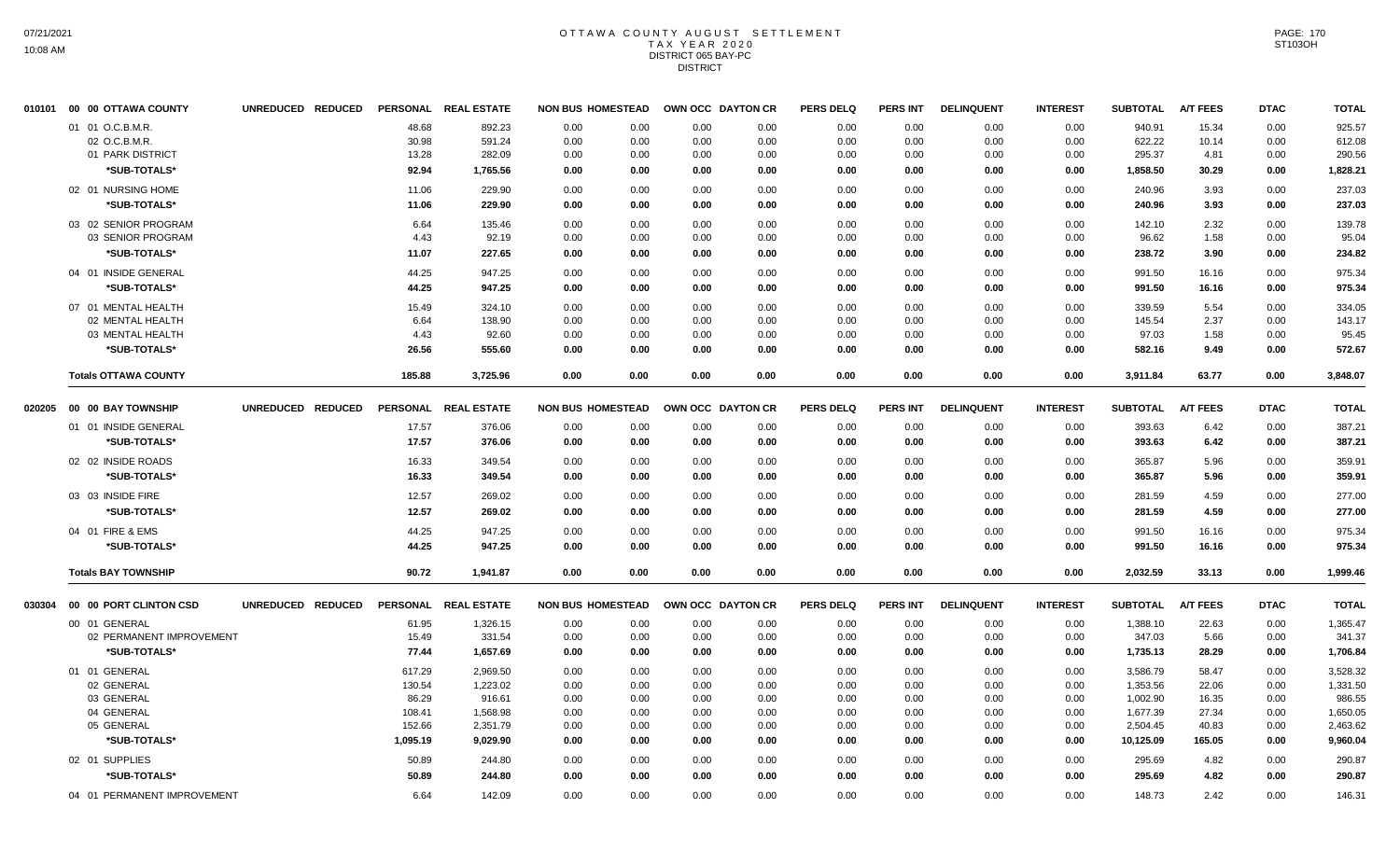### OTTAWA COUNTY AUGUST SETTLEMENT TAX YEAR 2020 DISTRICT 065 BAY-PC DISTRICT

| 030304                 |    | 00 00 PORT CLINTON CSD             | UNREDUCED REDUCED |          | PERSONAL REAL ESTATE | <b>NON BUS HOMESTEAD</b> |      | OWN OCC DAYTON CR |      | <b>PERS DELQ</b> | <b>PERS INT</b> | <b>DELINQUENT</b> | <b>INTEREST</b> | <b>SUBTOTAL</b> | <b>A/T FEES</b> | <b>DTAC</b> | <b>TOTAL</b> |
|------------------------|----|------------------------------------|-------------------|----------|----------------------|--------------------------|------|-------------------|------|------------------|-----------------|-------------------|-----------------|-----------------|-----------------|-------------|--------------|
|                        | 04 | *SUB-TOTALS*                       |                   | 6.64     | 142.09               | 0.00                     | 0.00 | 0.00              | 0.00 | 0.00             | 0.00            | 0.00              | 0.00            | 148.73          | 2.42            | 0.00        | 146.31       |
|                        |    | 07 01 EMERGENCY                    |                   | 58.19    | 1.245.63             | 0.00                     | 0.00 | 0.00              | 0.00 | 0.00             | 0.00            | 0.00              | 0.00            | 1,303.82        | 21.25           | 0.00        | 1,282.57     |
|                        |    | *SUB-TOTALS*                       |                   | 58.19    | 1,245.63             | 0.00                     | 0.00 | 0.00              | 0.00 | 0.00             | 0.00            | 0.00              | 0.00            | 1,303.82        | 21.25           | 0.00        | 1,282.57     |
|                        |    | 09 01 BOND                         |                   | 76.33    | 1.634.01             | 0.00                     | 0.00 | 0.00              | 0.00 | 0.00             | 0.00            | 0.00              | 0.00            | 1,710.34        | 27.88           | 0.00        | 1,682.46     |
|                        |    | *SUB-TOTALS*                       |                   | 76.33    | 1,634.01             | 0.00                     | 0.00 | 0.00              | 0.00 | 0.00             | 0.00            | 0.00              | 0.00            | 1,710.34        | 27.88           | 0.00        | 1,682.46     |
|                        |    | <b>Totals PORT CLINTON CSD</b>     |                   | 1,364.68 | 13.954.12            | 0.00                     | 0.00 | 0.00              | 0.00 | 0.00             | 0.00            | 0.00              | 0.00            | 15,318.80       | 249.71          | 0.00        | 15,069.09    |
| 040406                 |    | 00 00 PORT CLINTON CITY            | UNREDUCED REDUCED |          | PERSONAL REAL ESTATE | <b>NON BUS HOMESTEAD</b> |      | OWN OCC DAYTON CR |      | <b>PERS DELQ</b> | <b>PERS INT</b> | <b>DELINQUENT</b> | <b>INTEREST</b> | <b>SUBTOTAL</b> | <b>A/T FEES</b> | <b>DTAC</b> | <b>TOTAL</b> |
|                        |    | 00 01 GENERAL                      |                   | 43.14    | 923.57               | 0.00                     | 0.00 | 0.00              | 0.00 | 0.00             | 0.00            | 0.00              | 0.00            | 966.71          | 15.76           | 0.00        | 950.95       |
|                        |    | *SUB-TOTALS*                       |                   | 43.14    | 923.57               | 0.00                     | 0.00 | 0.00              | 0.00 | 0.00             | 0.00            | 0.00              | 0.00            | 966.71          | 15.76           | 0.00        | 950.95       |
|                        |    | 01 01 INSIDE POLICE PENSION        |                   | 3.32     | 71.04                | 0.00                     | 0.00 | 0.00              | 0.00 | 0.00             | 0.00            | 0.00              | 0.00            | 74.36           | 1.21            | 0.00        | 73.15        |
|                        |    | *SUB-TOTALS*                       |                   | 3.32     | 71.04                | 0.00                     | 0.00 | 0.00              | 0.00 | 0.00             | 0.00            | 0.00              | 0.00            | 74.36           | 1.21            | 0.00        | 73.15        |
|                        |    | 02 01 FIRE & EMS                   |                   | 42.04    | 898.12               | 0.00                     | 0.00 | 0.00              | 0.00 | 0.00             | 0.00            | 0.00              | 0.00            | 940.16          | 15.33           | 0.00        | 924.83       |
|                        |    | *SUB-TOTALS*                       |                   | 42.04    | 898.12               | 0.00                     | 0.00 | 0.00              | 0.00 | 0.00             | 0.00            | 0.00              | 0.00            | 940.16          | 15.33           | 0.00        | 924.83       |
|                        |    | <b>Totals PORT CLINTON CITY</b>    |                   | 88.50    | 1.892.73             | 0.00                     | 0.00 | 0.00              | 0.00 | 0.00             | 0.00            | 0.00              | 0.00            | 1,981.23        | 32.30           | 0.00        | 1,948.93     |
|                        |    | 050502 00 00 VANGUARD JVS          | UNREDUCED REDUCED |          | PERSONAL REAL ESTATE | <b>NON BUS HOMESTEAD</b> |      | OWN OCC DAYTON CR |      | <b>PERS DELQ</b> | <b>PERS INT</b> | <b>DELINQUENT</b> | <b>INTEREST</b> | <b>SUBTOTAL</b> | <b>A/T FEES</b> | <b>DTAC</b> | <b>TOTAL</b> |
|                        |    | 01 01 GENERAL                      |                   | 35.36    | 757.80               | 0.00                     | 0.00 | 0.00              | 0.00 | 0.00             | 0.00            | 0.00              | 0.00            | 793.16          | 12.93           | 0.00        | 780.23       |
|                        |    | *SUB-TOTALS*                       |                   | 35.36    | 757.80               | 0.00                     | 0.00 | 0.00              | 0.00 | 0.00             | 0.00            | 0.00              | 0.00            | 793.16          | 12.93           | 0.00        | 780.23       |
|                        |    | <b>Totals VANGUARD JVS</b>         |                   | 35.36    | 757.80               | 0.00                     | 0.00 | 0.00              | 0.00 | 0.00             | 0.00            | 0.00              | 0.00            | 793.16          | 12.93           | 0.00        | 780.23       |
| 060605                 |    | 00 00 IDA RUPP LIBRARY TAX         | UNREDUCED REDUCED |          | PERSONAL REAL ESTATE | <b>NON BUS HOMESTEAD</b> |      | OWN OCC DAYTON CR |      | <b>PERS DELQ</b> | <b>PERS INT</b> | <b>DELINQUENT</b> | <b>INTEREST</b> | <b>SUBTOTAL</b> | <b>A/T FEES</b> | <b>DTAC</b> | <b>TOTAL</b> |
|                        |    | 01 05 IDA RUPP LIBRARY TAX         |                   | 17.70    | 374.45               | 0.00                     | 0.00 | 0.00              | 0.00 | 0.00             | 0.00            | 0.00              | 0.00            | 392.15          | 6.39            | 0.00        | 385.76       |
|                        |    | *SUB-TOTALS*                       |                   | 17.70    | 374.45               | 0.00                     | 0.00 | 0.00              | 0.00 | 0.00             | 0.00            | 0.00              | 0.00            | 392.15          | 6.39            | 0.00        | 385.76       |
|                        |    | <b>Totals IDA RUPP LIBRARY TAX</b> |                   | 17.70    | 374.45               | 0.00                     | 0.00 | 0.00              | 0.00 | 0.00             | 0.00            | 0.00              | 0.00            | 392.15          | 6.39            | 0.00        | 385.76       |
| BAY-PC                 |    |                                    |                   |          |                      |                          |      |                   |      |                  |                 |                   |                 |                 |                 |             |              |
| <b>DISTRICT TOTALS</b> |    |                                    |                   | 1,782.84 | 22,646.93            | 0.00                     | 0.00 | 0.00              | 0.00 | 0.00             | 0.00            | 0.00              | 0.00            | 24,429.77       | 398.23          | 0.00        | 24,031.54    |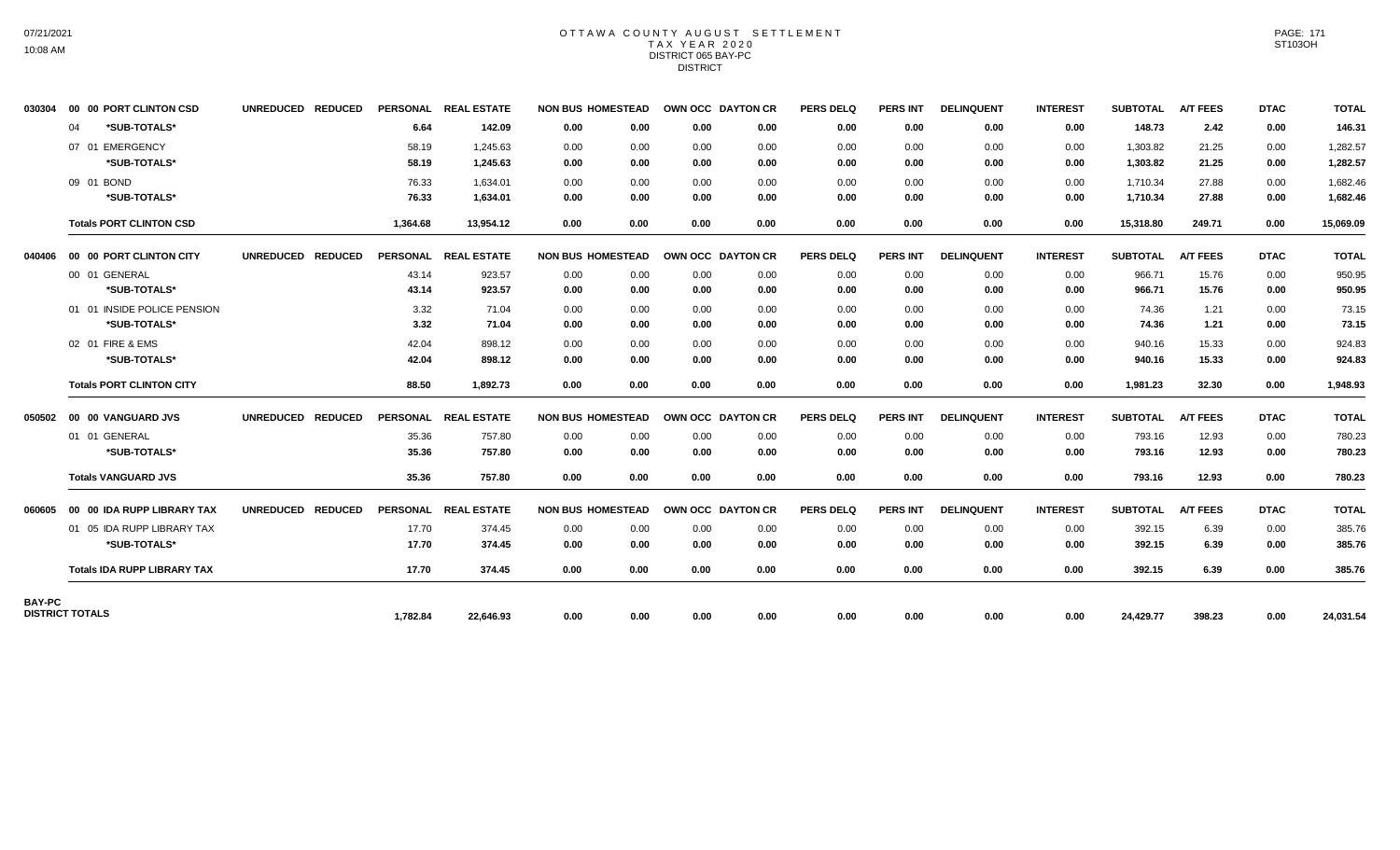# OTTAWA COUNTY AUGUST SETTLEMENT T A X Y E A R 2 0 2 0 DISTRICT 195 ELMORE-HARRIS TAX CODE A

| 010101 | 00 00 OTTAWA COUNTY              | <b>UNREDUCED</b> | <b>REDUCED</b> | <b>PERSONAL</b> | <b>REAL ESTATE</b> | <b>NON BUS HOMESTEAD</b> |      |       | OWN OCC DAYTON CR | <b>PERS DELQ</b> | <b>PERS INT</b> | <b>DELINQUENT</b> | <b>INTEREST</b> | <b>SUBTOTAL</b> | <b>A/T FEES</b> | <b>DTAC</b> | <b>TOTAL</b> |
|--------|----------------------------------|------------------|----------------|-----------------|--------------------|--------------------------|------|-------|-------------------|------------------|-----------------|-------------------|-----------------|-----------------|-----------------|-------------|--------------|
|        | 01 01 O.C.B.M.R.                 | 2.200000         | 1.203400       | 0.00            | 85.16              | 9.57                     | 0.00 | 1.01  | 0.00              | 0.00             | 0.00            | 0.00              | 0.00            | 95.74           | 1.56            | 0.00        | 94.18        |
|        | 02 O.C.B.M.R.                    | 1.400000         | 0.899310       | 0.00            | 63.64              | 7.16                     | 0.00 | 0.76  | 0.00              | 0.00             | 0.00            | 0.00              | 0.00            | 71.56           | 1.17            | 0.00        | 70.39        |
|        | 01 PARK DISTRICT                 | 0.600000         | 0.594840       | 0.00            | 47.33              | 0.00                     | 0.00 | 0.00  | 0.00              | 0.00             | 0.00            | 0.00              | 0.00            | 47.33           | 0.77            | 0.00        | 46.56        |
|        | *SUB-TOTALS*                     | 4.200000         | 2.697550       | 0.00            | 196.13             | 16.73                    | 0.00 | 1.77  | 0.00              | 0.00             | 0.00            | 0.00              | 0.00            | 214.63          | 3.50            | 0.00        | 211.13       |
|        | 02 01 NURSING HOME               | 0.500000         | 0.432043       | 0.00            | 30.57              | 3.44                     | 0.00 | 0.36  | 0.00              | 0.00             | 0.00            | 0.00              | 0.00            | 34.37           | 0.56            | 0.00        | 33.81        |
|        | *SUB-TOTALS*                     | 0.500000         | 0.432043       | 0.00            | 30.57              | 3.44                     | 0.00 | 0.36  | 0.00              | 0.00             | 0.00            | 0.00              | 0.00            | 34.37           | 0.56            | 0.00        | 33.81        |
|        | 03 02 SENIOR PROGRAM             | 0.300000         | 0.223762       | 0.00            | 15.83              | 1.78                     | 0.00 | 0.19  | 0.00              | 0.00             | 0.00            | 0.00              | 0.00            | 17.80           | 0.29            | 0.00        | 17.51        |
|        | 03 SENIOR PROGRAM                | 0.200000         | 0.173250       | 0.00            | 13.78              | 0.00                     | 0.00 | 0.00  | 0.00              | 0.00             | 0.00            | 0.00              | 0.00            | 13.78           | 0.22            | 0.00        | 13.56        |
|        | *SUB-TOTALS*                     | 0.500000         | 0.397012       | 0.00            | 29.61              | 1.78                     | 0.00 | 0.19  | 0.00              | 0.00             | 0.00            | 0.00              | 0.00            | 31.58           | 0.51            | 0.00        | 31.07        |
|        | 04 01 INSIDE GENERAL             | 2.000000         | 2.000000       | 0.00            | 141.53             | 15.91                    | 0.00 | 1.68  | 0.00              | 0.00             | 0.00            | 0.00              | 0.00            | 159.12          | 2.59            | 0.00        | 156.53       |
|        | *SUB-TOTALS*                     | 2.000000         | 2.000000       | 0.00            | 141.53             | 15.91                    | 0.00 | 1.68  | 0.00              | 0.00             | 0.00            | 0.00              | 0.00            | 159.12          | 2.59            | 0.00        | 156.53       |
|        | 07 01 MENTAL HEALTH              | 0.700000         | 0.633701       | 0.00            | 44.84              | 5.04                     | 0.00 | 0.53  | 0.00              | 0.00             | 0.00            | 0.00              | 0.00            | 50.41           | 0.82            | 0.00        | 49.59        |
|        | 02 MENTAL HEALTH                 | 0.300000         | 0.271586       | 0.00            | 19.22              | 2.16                     | 0.00 | 0.23  | 0.00              | 0.00             | 0.00            | 0.00              | 0.00            | 21.61           | 0.35            | 0.00        | 21.26        |
|        | 03 MENTAL HEALTH                 | 0.200000         | 0.181100       | 0.00            | 14.41              | 0.00                     | 0.00 | 0.00  | 0.00              | 0.00             | 0.00            | 0.00              | 0.00            | 14.41           | 0.23            | 0.00        | 14.18        |
|        | *SUB-TOTALS*                     | 1.200000         | 1.086387       | 0.00            | 78.47              | 7.20                     | 0.00 | 0.76  | 0.00              | 0.00             | 0.00            | 0.00              | 0.00            | 86.43           | 1.40            | 0.00        | 85.03        |
|        | <b>Totals OTTAWA COUNTY</b>      | 8.400000         | 6.612992       | 0.00            | 476.31             | 45.06                    | 0.00 | 4.76  | 0.00              | 0.00             | 0.00            | 0.00              | 0.00            | 526.13          | 8.56            | 0.00        | 517.57       |
|        | 02021301 00 00 HARRIS EXC. CORP. | <b>UNREDUCED</b> | <b>REDUCED</b> | <b>PERSONAL</b> | <b>REAL ESTATE</b> | <b>NON BUS HOMESTEAD</b> |      |       | OWN OCC DAYTON CR | <b>PERS DELQ</b> | <b>PERS INT</b> | <b>DELINQUENT</b> | <b>INTEREST</b> | <b>SUBTOTAL</b> | <b>A/T FEES</b> | <b>DTAC</b> | <b>TOTAL</b> |
|        | 01 01 INSIDE GENERAL             | 0.267000         | 0.267000       | 0.00            | 18.89              | 2.12                     | 0.00 | 0.22  | 0.00              | 0.00             | 0.00            | 0.00              | 0.00            | 21.23           | 0.35            | 0.00        | 20.88        |
|        | *SUB-TOTALS*                     | 0.267000         | 0.267000       | 0.00            | 18.89              | 2.12                     | 0.00 | 0.22  | 0.00              | 0.00             | 0.00            | 0.00              | 0.00            | 21.23           | 0.35            | 0.00        | 20.88        |
|        | 02 02 INSIDE ROADS               | 1.733000         | 1.733000       | 0.00            | 122.63             | 13.79                    | 0.00 | 1.46  | 0.00              | 0.00             | 0.00            | 0.00              | 0.00            | 137.88          | 2.25            | 0.00        | 135.63       |
|        |                                  |                  |                |                 |                    |                          |      |       |                   |                  |                 |                   |                 |                 |                 |             |              |
|        | *SUB-TOTALS*                     | 1.733000         | 1.733000       | 0.00            | 122.63             | 13.79                    | 0.00 | 1.46  | 0.00              | 0.00             | 0.00            | 0.00              | 0.00            | 137.88          | 2.25            | 0.00        | 135.63       |
|        | 03 01 GENERAL                    | 1.000000         | 0.484612       | 0.00            | 34.29              | 3.86                     | 0.00 | 0.41  | 0.00              | 0.00             | 0.00            | 0.00              | 0.00            | 38.56           | 0.63            | 0.00        | 37.93        |
|        | *SUB-TOTALS*                     | 1.000000         | 0.484612       | 0.00            | 34.29              | 3.86                     | 0.00 | 0.41  | 0.00              | 0.00             | 0.00            | 0.00              | 0.00            | 38.56           | 0.63            | 0.00        | 37.93        |
|        | 04 01 CEMETERY                   | 0.700000         | 0.394050       | 0.00            | 27.88              | 3.14                     | 0.00 | 0.33  | 0.00              | 0.00             | 0.00            | 0.00              | 0.00            | 31.35           | 0.51            | 0.00        | 30.84        |
|        | 02 CEMETERY                      | 0.600000         | 0.518792       | 0.00            | 41.28              | 0.00                     | 0.00 | 0.00  | 0.00              | 0.00             | 0.00            | 0.00              | 0.00            | 41.28           | 0.67            | 0.00        | 40.61        |
|        | *SUB-TOTALS*                     | 1.300000         | 0.912842       | 0.00            | 69.16              | 3.14                     | 0.00 | 0.33  | 0.00              | 0.00             | 0.00            | 0.00              | 0.00            | 72.63           | 1.18            | 0.00        | 71.45        |
|        | 05 01 FIRE & EMS                 | 1.500000         | 1.296045       | 0.00            | 91.71              | 10.31                    | 0.00 | 1.09  | 0.00              | 0.00             | 0.00            | 0.00              | 0.00            | 103.11          | 1.68            | 0.00        | 101.43       |
|        | 02 FIRE & EMS                    | 2.300000         | 2.296989       | 0.00            | 182.75             | 0.00                     | 0.00 | 0.00  | 0.00              | 0.00             | 0.00            | 0.00              | 0.00            | 182.75          | 2.98            | 0.00        | 179.77       |
|        | *SUB-TOTALS*                     | 3.800000         | 3.593034       | 0.00            | 274.46             | 10.31                    | 0.00 | 1.09  | 0.00              | 0.00             | 0.00            | 0.00              | 0.00            | 285.86          | 4.66            | 0.00        | 281.20       |
|        | 06 01 EMS                        | 4.500000         | 3.888135       | 0.00            | 309.34             | 0.00                     | 0.00 | 0.00  | 0.00              | 0.00             | 0.00            | 0.00              | 0.00            | 309.34          | 5.04            | 0.00        | 304.30       |
|        | *SUB-TOTALS*                     | 4.500000         | 3.888135       | 0.00            | 309.34             | 0.00                     | 0.00 | 0.00  | 0.00              | 0.00             | 0.00            | 0.00              | 0.00            | 309.34          | 5.04            | 0.00        | 304.30       |
|        | <b>Totals HARRIS EXC. CORP.</b>  | 12.600000        | 10.878623      | 0.00            | 828.77             | 33.22                    | 0.00 | 3.51  | 0.00              | 0.00             | 0.00            | 0.00              | 0.00            | 865.50          | 14.11           | 0.00        | 851.39       |
|        |                                  |                  |                |                 |                    |                          |      |       |                   |                  |                 |                   |                 |                 |                 |             |              |
| 030305 | 00 00 WOODMORE LSD               | <b>UNREDUCED</b> | <b>REDUCED</b> | <b>PERSONAL</b> | <b>REAL ESTATE</b> | <b>NON BUS HOMESTEAD</b> |      |       | OWN OCC DAYTON CR | <b>PERS DELQ</b> | <b>PERS INT</b> | <b>DELINQUENT</b> | <b>INTEREST</b> | <b>SUBTOTAL</b> | <b>A/T FEES</b> | <b>DTAC</b> | <b>TOTAL</b> |
|        | 00 01 GENERAL                    | 4.000000         | 4.000000       | 0.00            | 283.05             | 31.83                    | 0.00 | 3.37  | 0.00              | 0.00             | 0.00            | 0.00              | 0.00            | 318.25          | 5.19            | 0.00        | 313.06       |
|        | *SUB-TOTALS*                     | 4.000000         | 4.000000       | 0.00            | 283.05             | 31.83                    | 0.00 | 3.37  | 0.00              | 0.00             | 0.00            | 0.00              | 0.00            | 318.25          | 5.19            | 0.00        | 313.06       |
|        | 01 01 GENERAL                    | 23.200000        | 10.703274      | 0.00            | 757.39             | 85.16                    | 0.00 | 9.00  | 0.00              | 0.00             | 0.00            | 0.00              | 0.00            | 851.55          | 13.88           | 0.00        | 837.67       |
|        | 02 GENERAL                       | 6.500000         | 3.564308       | 0.00            | 252.22             | 28.36                    | 0.00 | 3.00  | 0.00              | 0.00             | 0.00            | 0.00              | 0.00            | 283.58          | 4.62            | 0.00        | 278.96       |
|        | 03 GENERAL                       | 3.000000         | 1.732434       | 0.00            | 122.59             | 13.78                    | 0.00 | 1.46  | 0.00              | 0.00             | 0.00            | 0.00              | 0.00            | 137.83          | 2.25            | 0.00        | 135.58       |
|        | *SUB-TOTALS*                     | 32.700000        | 16.000016      | 0.00            | 1,132.20           | 127.30                   | 0.00 | 13.46 | 0.00              | 0.00             | 0.00            | 0.00              | 0.00            | 1,272.96        | 20.75           | 0.00        | 1,252.21     |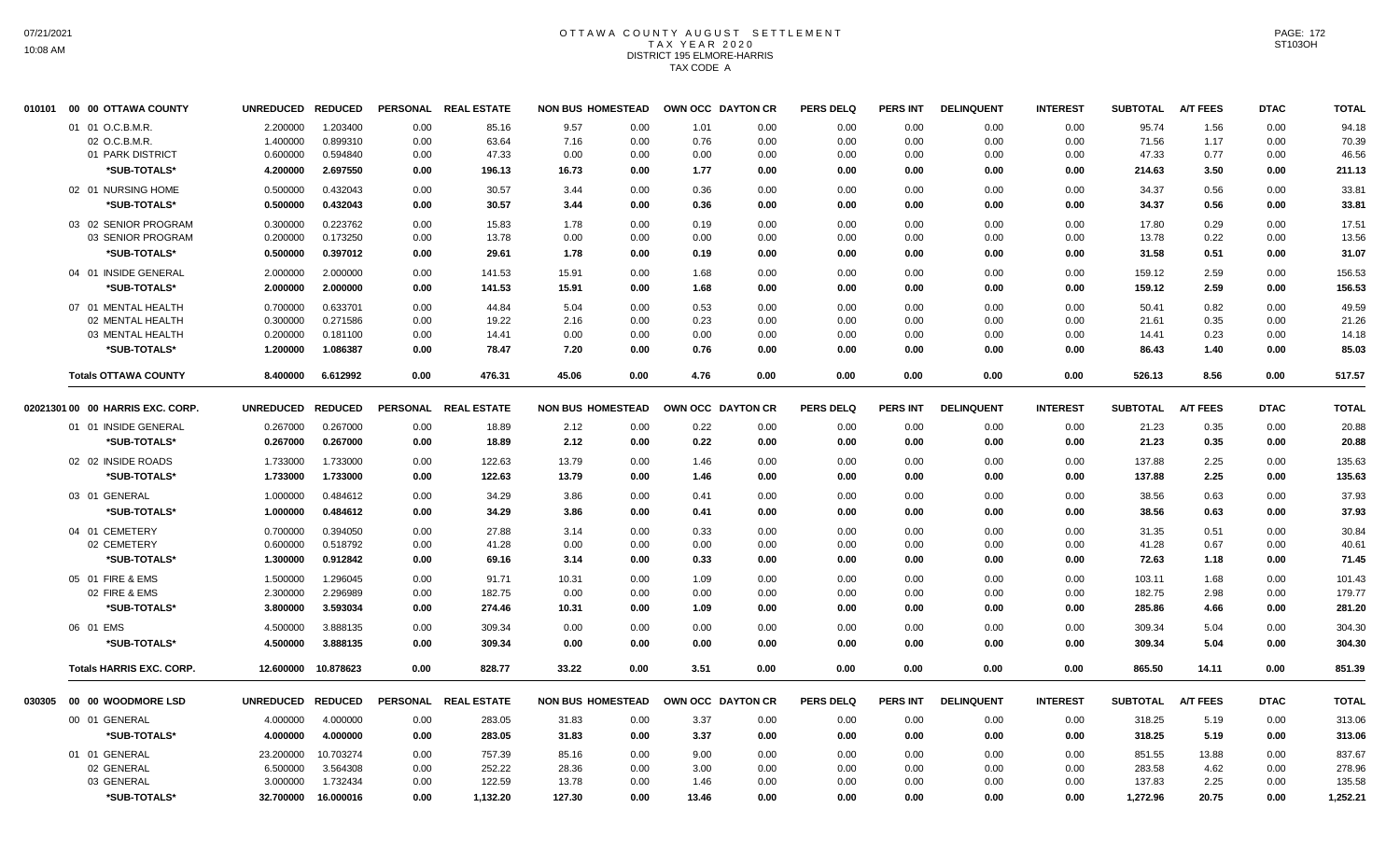# OTTAWA COUNTY AUGUST SETTLEMENT T A X Y E A R 2 0 2 0 DISTRICT 195 ELMORE-HARRIS TAX CODE A

| 030305 | 00 00 WOODMORE LSD                       | <b>UNREDUCED</b>  | <b>REDUCED</b>      |      | PERSONAL REAL ESTATE | <b>NON BUS HOMESTEAD</b> |      |       | OWN OCC DAYTON CR | <b>PERS DELQ</b> | <b>PERS INT</b> | <b>DELINQUENT</b> | <b>INTEREST</b> | <b>SUBTOTAL</b> | <b>A/T FEES</b> | <b>DTAC</b> | <b>TOTAL</b> |
|--------|------------------------------------------|-------------------|---------------------|------|----------------------|--------------------------|------|-------|-------------------|------------------|-----------------|-------------------|-----------------|-----------------|-----------------|-------------|--------------|
|        | 04 01 PERMANENT IMPROVEMENT              | 3.000000          | 2.548659            | 0.00 | 180.35               | 20.28                    | 0.00 | 2.14  | 0.00              | 0.00             | 0.00            | 0.00              | 0.00            | 202.77          | 3.31            | 0.00        | 199.46       |
|        | 02 PERMANENT IMPROVEMENT                 | 0.500000          | 0.427956            | 0.00 | 30.28                | 3.41                     | 0.00 | 0.36  | 0.00              | 0.00             | 0.00            | 0.00              | 0.00            | 34.05           | 0.56            | 0.00        | 33.49        |
|        | *SUB-TOTALS*                             | 3.500000          | 2.976615            | 0.00 | 210.63               | 23.69                    | 0.00 | 2.50  | 0.00              | 0.00             | 0.00            | 0.00              | 0.00            | 236.82          | 3.87            | 0.00        | 232.95       |
|        | 05 01 EMERGENCY                          | 4.200000          | 4.200000            | 0.00 | 297.20               | 33.42                    | 0.00 | 3.53  | 0.00              | 0.00             | 0.00            | 0.00              | 0.00            | 334.15          | 5.45            | 0.00        | 328.70       |
|        | 02 EMERGENCY                             | 3.000000          | 3.000000            | 0.00 | 212.29               | 23.87                    | 0.00 | 2.52  | 0.00              | 0.00             | 0.00            | 0.00              | 0.00            | 238.68          | 3.89            | 0.00        | 234.79       |
|        | *SUB-TOTALS*                             | 7.200000          | 7.200000            | 0.00 | 509.49               | 57.29                    | 0.00 | 6.05  | 0.00              | 0.00             | 0.00            | 0.00              | 0.00            | 572.83          | 9.34            | 0.00        | 563.49       |
|        | 06 01 BOND (\$15,709,840)                | 4.600000          | 4.600000            | 0.00 | 325.51               | 36.60                    | 0.00 | 3.87  | 0.00              | 0.00             | 0.00            | 0.00              | 0.00            | 365.98          | 5.97            | 0.00        | 360.01       |
|        | *SUB-TOTALS*                             | 4.600000          | 4.600000            | 0.00 | 325.51               | 36.60                    | 0.00 | 3.87  | 0.00              | 0.00             | 0.00            | 0.00              | 0.00            | 365.98          | 5.97            | 0.00        | 360.01       |
|        | <b>Totals WOODMORE LSD</b>               |                   | 52.000000 34.776631 | 0.00 | 2,460.88             | 276.71                   | 0.00 | 29.25 | 0.00              | 0.00             | 0.00            | 0.00              | 0.00            | 2,766.84        | 45.12           | 0.00        | 2,721.72     |
| 040405 | 00 00 ELMORE CORP.                       | <b>UNREDUCED</b>  | <b>REDUCED</b>      |      | PERSONAL REAL ESTATE | <b>NON BUS HOMESTEAD</b> |      |       | OWN OCC DAYTON CR | <b>PERS DELQ</b> | <b>PERS INT</b> | <b>DELINQUENT</b> | <b>INTEREST</b> | <b>SUBTOTAL</b> | <b>A/T FEES</b> | <b>DTAC</b> | <b>TOTAL</b> |
|        | 00 01 GENERAL                            | 2.000000          | 2.000000            | 0.00 | 141.53               | 15.91                    | 0.00 | 1.68  | 0.00              | 0.00             | 0.00            | 0.00              | 0.00            | 159.12          | 2.59            | 0.00        | 156.53       |
|        | *SUB-TOTALS*                             | 2.000000          | 2.000000            | 0.00 | 141.53               | 15.91                    | 0.00 | 1.68  | 0.00              | 0.00             | 0.00            | 0.00              | 0.00            | 159.12          | 2.59            | 0.00        | 156.53       |
|        | 01 01 STREETS                            | 2.500000          | 2.314348            | 0.00 | 163.77               | 18.41                    | 0.00 | 1.95  | 0.00              | 0.00             | 0.00            | 0.00              | 0.00            | 184.13          | 3.00            | 0.00        | 181.13       |
|        | 02 STREETS                               | 3.000000          | 2.777217            | 0.00 | 196.52               | 22.10                    | 0.00 | 2.34  | 0.00              | 0.00             | 0.00            | 0.00              | 0.00            | 220.96          | 3.60            | 0.00        | 217.36       |
|        | *SUB-TOTALS*                             | 5.500000          | 5.091565            | 0.00 | 360.29               | 40.51                    | 0.00 | 4.29  | 0.00              | 0.00             | 0.00            | 0.00              | 0.00            | 405.09          | 6.60            | 0.00        | 398.49       |
|        | 02 01 SOLID WASTE                        | 3.000000          | 2.777217            | 0.00 | 196.52               | 22.10                    | 0.00 | 2.34  | 0.00              | 0.00             | 0.00            | 0.00              | 0.00            | 220.96          | 3.60            | 0.00        | 217.36       |
|        | *SUB-TOTALS*                             | 3.000000          | 2.777217            | 0.00 | 196.52               | 22.10                    | 0.00 | 2.34  | 0.00              | 0.00             | 0.00            | 0.00              | 0.00            | 220.96          | 3.60            | 0.00        | 217.36       |
|        | 03 01 GENERAL                            | 3.000000          | 2.587959            | 0.00 | 183.13               | 20.59                    | 0.00 | 2.18  | 0.00              | 0.00             | 0.00            | 0.00              | 0.00            | 205.90          | 3.36            | 0.00        | 202.54       |
|        | *SUB-TOTALS*                             | 3.000000          | 2.587959            | 0.00 | 183.13               | 20.59                    | 0.00 | 2.18  | 0.00              | 0.00             | 0.00            | 0.00              | 0.00            | 205.90          | 3.36            | 0.00        | 202.54       |
|        | <b>Totals ELMORE CORP.</b>               |                   | 13.500000 12.456741 | 0.00 | 881.47               | 99.11                    | 0.00 | 10.49 | 0.00              | 0.00             | 0.00            | 0.00              | 0.00            | 991.07          | 16.15           | 0.00        | 974.92       |
| 050501 | 00 00 PENTA COUNTY JVS                   | UNREDUCED REDUCED |                     |      | PERSONAL REAL ESTATE | <b>NON BUS HOMESTEAD</b> |      |       | OWN OCC DAYTON CR | <b>PERS DELQ</b> | <b>PERS INT</b> | <b>DELINQUENT</b> | <b>INTEREST</b> | <b>SUBTOTAL</b> | <b>A/T FEES</b> | <b>DTAC</b> | <b>TOTAL</b> |
|        | 01 01 GENERAL                            | 1.400000          | 1.272727            | 0.00 | 90.06                | 10.13                    | 0.00 | 1.07  | 0.00              | 0.00             | 0.00            | 0.00              | 0.00            | 101.26          | 1.65            | 0.00        | 99.61        |
|        | 02 GENERAL                               | 0.800000          | 0.727273            | 0.00 | 51.46                | 5.79                     | 0.00 | 0.61  | 0.00              | 0.00             | 0.00            | 0.00              | 0.00            | 57.86           | 0.94            | 0.00        | 56.92        |
|        | 03 PERMANENT IMP.                        | 1.000000          | 0.796351            | 0.00 | 56.35                | 6.34                     | 0.00 | 0.67  | 0.00              | 0.00             | 0.00            | 0.00              | 0.00            | 63.36           | 1.03            | 0.00        | 62.33        |
|        | *SUB-TOTALS*                             | 3.200000          | 2.796351            | 0.00 | 197.87               | 22.26                    | 0.00 | 2.35  | 0.00              | 0.00             | 0.00            | 0.00              | 0.00            | 222.48          | 3.62            | 0.00        | 218.86       |
|        | <b>Totals PENTA COUNTY JVS</b>           | 3.200000          | 2.796351            | 0.00 | 197.87               | 22.26                    | 0.00 | 2.35  | 0.00              | 0.00             | 0.00            | 0.00              | 0.00            | 222.48          | 3.62            | 0.00        | 218.86       |
| 060602 | 00 00 HARRIS ELMORE PUBLIC LIE UNREDUCED |                   | <b>REDUCED</b>      |      | PERSONAL REAL ESTATE | <b>NON BUS HOMESTEAD</b> |      |       | OWN OCC DAYTON CR | <b>PERS DELQ</b> | <b>PERS INT</b> | <b>DELINQUENT</b> | <b>INTEREST</b> | <b>SUBTOTAL</b> | <b>A/T FEES</b> | <b>DTAC</b> | <b>TOTAL</b> |
|        | 01 01 CURRENT EXPENSE                    | 1.100000          | 0.916402            | 0.00 | 64.87                | 7.27                     | 0.00 | 0.78  | 0.00              | 0.00             | 0.00            | 0.00              | 0.00            | 72.92           | 1.19            | 0.00        | 71.73        |
|        | *SUB-TOTALS*                             | 1.100000          | 0.916402            | 0.00 | 64.87                | 7.27                     | 0.00 | 0.78  | 0.00              | 0.00             | 0.00            | 0.00              | 0.00            | 72.92           | 1.19            | 0.00        | 71.73        |
|        | <b>Totals HARRIS ELMORE PUBLIC LIB</b>   | 1.100000          | 0.916402            | 0.00 | 64.87                | 7.27                     | 0.00 | 0.78  | 0.00              | 0.00             | 0.00            | 0.00              | 0.00            | 72.92           | 1.19            | 0.00        | 71.73        |
|        | <b>ELMORE-HARRIS</b>                     |                   |                     |      |                      |                          |      |       |                   |                  |                 |                   |                 |                 |                 |             |              |
|        | TAX CODE A TOTALS                        |                   | 90.800000 68.437740 | 0.00 | 4,910.17             | 483.63                   | 0.00 | 51.14 | 0.00              | 0.00             | 0.00            | 0.00              | 0.00            | 5,444.94        | 88.75           | 0.00        | 5,356.19     |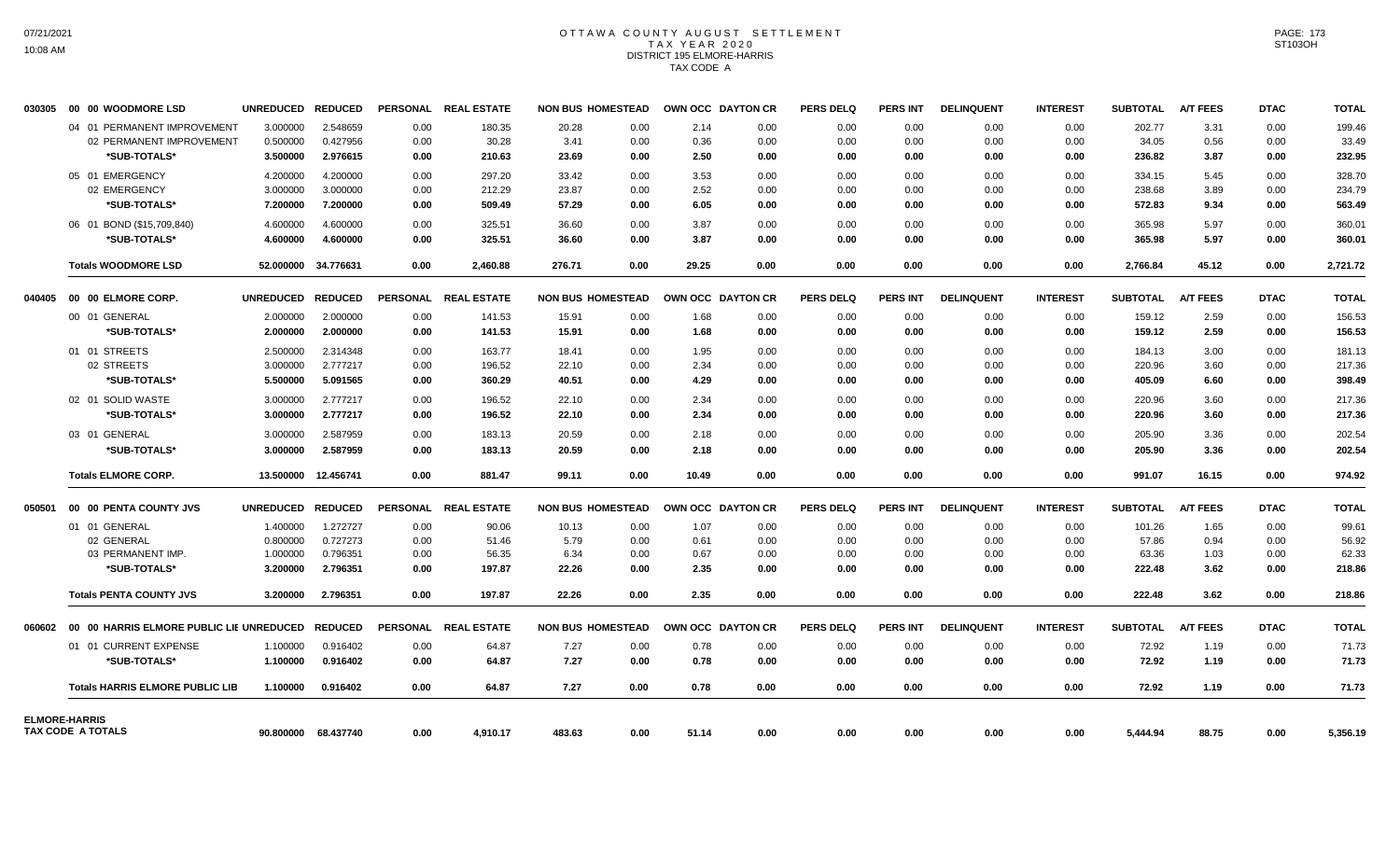## OTTAWA COUNTY AUGUST SETTLEMENT T A X Y E A R 2 0 2 0 DISTRICT 195 ELMORE-HARRIS TAX CODE B

| 010101 | 00 00 OTTAWA COUNTY              | <b>UNREDUCED</b>  | <b>REDUCED</b>      |      | PERSONAL REAL ESTATE | <b>NON BUS HOMESTEAD</b> | OWN OCC DAYTON CR |      | <b>PERS DELQ</b> | PERS INT | <b>DELINQUENT</b> | <b>INTEREST</b> | <b>SUBTOTAL</b> | A/T FEES        | <b>DTAC</b> | <b>TOTAL</b> |
|--------|----------------------------------|-------------------|---------------------|------|----------------------|--------------------------|-------------------|------|------------------|----------|-------------------|-----------------|-----------------|-----------------|-------------|--------------|
|        | 01 01 O.C.B.M.R.                 | 2.200000          | 1.883836            | 0.00 | 26.73                | 0.00<br>0.00             | 0.00              | 0.00 | 0.00             | 0.00     | 0.00              | 0.00            | 26.73           | 0.44            | 0.00        | 26.29        |
|        | 02 O.C.B.M.R                     | 1.400000          | 1.248331            | 0.00 | 17.71                | 0.00<br>0.00             | 0.00              | 0.00 | 0.00             | 0.00     | 0.00              | 0.00            | 17.71           | 0.29            | 0.00        | 17.42        |
|        | 01 PARK DISTRICT                 | 0.600000          | 0.595592            | 0.00 | 8.45                 | 0.00<br>0.00             | 0.00              | 0.00 | 0.00             | 0.00     | 0.00              | 0.00            | 8.45            | 0.14            | 0.00        | 8.31         |
|        | *SUB-TOTALS*                     | 4.200000          | 3.727759            | 0.00 | 52.89                | 0.00<br>0.00             | 0.00              | 0.00 | 0.00             | 0.00     | 0.00              | 0.00            | 52.89           | 0.87            | 0.00        | 52.02        |
|        | 02 01 NURSING HOME               | 0.500000          | 0.485399            | 0.00 | 6.89                 | 0.00<br>0.00             | 0.00              | 0.00 | 0.00             | 0.00     | 0.00              | 0.00            | 6.89            | 0.11            | 0.00        | 6.78         |
|        | *SUB-TOTALS*                     | 0.500000          | 0.485399            | 0.00 | 6.89                 | 0.00<br>0.00             | 0.00              | 0.00 | 0.00             | 0.00     | 0.00              | 0.00            | 6.89            | 0.11            | 0.00        | 6.78         |
|        | 03 02 SENIOR PROGRAM             | 0.300000          | 0.286012            | 0.00 | 4.06                 | 0.00<br>0.00             | 0.00              | 0.00 | 0.00             | 0.00     | 0.00              | 0.00            | 4.06            | 0.07            | 0.00        | 3.99         |
|        | 03 SENIOR PROGRAM                | 0.200000          | 0.194640            | 0.00 | 2.76                 | 0.00<br>0.00             | 0.00              | 0.00 | 0.00             | 0.00     | 0.00              | 0.00            | 2.76            | 0.04            | 0.00        | 2.72         |
|        | *SUB-TOTALS*                     | 0.500000          | 0.480652            | 0.00 | 6.82                 | 0.00<br>0.00             | 0.00              | 0.00 | 0.00             | 0.00     | 0.00              | 0.00            | 6.82            | 0.11            | 0.00        | 6.71         |
|        | 04 01 INSIDE GENERAL             | 2.000000          | 2.000000            | 0.00 | 28.38                | 0.00<br>0.00             | 0.00              | 0.00 | 0.00             | 0.00     | 0.00              | 0.00            | 28.38           | 0.46            | 0.00        | 27.92        |
|        | *SUB-TOTALS*                     | 2.000000          | 2.000000            | 0.00 | 28.38                | 0.00<br>0.00             | 0.00              | 0.00 | 0.00             | 0.00     | 0.00              | 0.00            | 28.38           | 0.46            | 0.00        | 27.92        |
|        | 07 01 MENTAL HEALTH              | 0.700000          | 0.684293            | 0.00 | 9.71                 | 0.00<br>0.00             | 0.00              | 0.00 | 0.00             | 0.00     | 0.00              | 0.00            | 9.71            | 0.16            | 0.00        | 9.55         |
|        | 02 MENTAL HEALTH                 | 0.300000          | 0.293268            | 0.00 | 4.16                 | 0.00<br>0.00             | 0.00              | 0.00 | 0.00             | 0.00     | 0.00              | 0.00            | 4.16            | 0.07            | 0.00        | 4.09         |
|        | 03 MENTAL HEALTH                 | 0.200000          | 0.195512            | 0.00 | 2.77                 | 0.00<br>0.00             | 0.00              | 0.00 | 0.00             | 0.00     | 0.00              | 0.00            | 2.77            | 0.05            | 0.00        | 2.72         |
|        | *SUB-TOTALS*                     | 1.200000          | 1.173073            | 0.00 | 16.64                | 0.00<br>0.00             | 0.00              | 0.00 | 0.00             | 0.00     | 0.00              | 0.00            | 16.64           | 0.28            | 0.00        | 16.36        |
|        | <b>Totals OTTAWA COUNTY</b>      | 8.400000          | 7.866883            | 0.00 | 111.62               | 0.00<br>0.00             | 0.00              | 0.00 | 0.00             | 0.00     | 0.00              | 0.00            | 111.62          | 1.83            | 0.00        | 109.79       |
|        | 02021301 00 00 HARRIS EXC. CORP. | UNREDUCED REDUCED |                     |      | PERSONAL REAL ESTATE | <b>NON BUS HOMESTEAD</b> | OWN OCC DAYTON CR |      | <b>PERS DELQ</b> | PERS INT | <b>DELINQUENT</b> | <b>INTEREST</b> | <b>SUBTOTAL</b> | <b>A/T FEES</b> | <b>DTAC</b> | <b>TOTAL</b> |
|        | 01 01 INSIDE GENERAL             | 0.267000          | 0.267000            | 0.00 | 3.79                 | 0.00<br>0.00             | 0.00              | 0.00 | 0.00             | 0.00     | 0.00              | 0.00            | 3.79            | 0.06            | 0.00        | 3.73         |
|        | *SUB-TOTALS*                     | 0.267000          | 0.267000            | 0.00 | 3.79                 | 0.00<br>0.00             | 0.00              | 0.00 | 0.00             | 0.00     | 0.00              | 0.00            | 3.79            | 0.06            | 0.00        | 3.73         |
|        |                                  |                   |                     |      |                      |                          |                   |      |                  |          |                   |                 |                 |                 |             |              |
|        | 02 02 INSIDE ROADS               | 1.733000          | 1.733000            | 0.00 | 24.59                | 0.00<br>0.00             | 0.00              | 0.00 | 0.00             | 0.00     | 0.00              | 0.00            | 24.59           | 0.40            | 0.00        | 24.19        |
|        | *SUB-TOTALS*                     | 1.733000          | 1.733000            | 0.00 | 24.59                | 0.00<br>0.00             | 0.00              | 0.00 | 0.00             | 0.00     | 0.00              | 0.00            | 24.59           | 0.40            | 0.00        | 24.19        |
|        | 03 01 GENERAL                    | 1.000000          | 0.932491            | 0.00 | 13.23                | 0.00<br>0.00             | 0.00              | 0.00 | 0.00             | 0.00     | 0.00              | 0.00            | 13.23           | 0.22            | 0.00        | 13.01        |
|        | *SUB-TOTALS*                     | 1.000000          | 0.932491            | 0.00 | 13.23                | 0.00<br>0.00             | 0.00              | 0.00 | 0.00             | 0.00     | 0.00              | 0.00            | 13.23           | 0.22            | 0.00        | 13.01        |
|        | 04 01 CEMETERY                   | 0.700000          | 0.652744            | 0.00 | 9.26                 | 0.00<br>0.00             | 0.00              | 0.00 | 0.00             | 0.00     | 0.00              | 0.00            | 9.26            | 0.15            | 0.00        | 9.11         |
|        | 02 CEMETERY                      | 0.600000          | 0.559495            | 0.00 | 7.94                 | 0.00<br>0.00             | 0.00              | 0.00 | 0.00             | 0.00     | 0.00              | 0.00            | 7.94            | 0.13            | 0.00        | 7.81         |
|        | *SUB-TOTALS*                     | 1.300000          | 1.212239            | 0.00 | 17.20                | 0.00<br>0.00             | 0.00              | 0.00 | 0.00             | 0.00     | 0.00              | 0.00            | 17.20           | 0.28            | 0.00        | 16.92        |
|        | 05 01 FIRE & EMS                 | 1.500000          | 1.398737            | 0.00 | 19.85                | 0.00<br>0.00             | 0.00              | 0.00 | 0.00             | 0.00     | 0.00              | 0.00            | 19.85           | 0.32            | 0.00        | 19.53        |
|        | 02 FIRE & EMS                    | 2.300000          | 2.152703            | 0.00 | 30.55                | 0.00<br>0.00             | 0.00              | 0.00 | 0.00             | 0.00     | 0.00              | 0.00            | 30.55           | 0.50            | 0.00        | 30.05        |
|        | *SUB-TOTALS*                     | 3.800000          | 3.551440            | 0.00 | 50.40                | 0.00<br>0.00             | 0.00              | 0.00 | 0.00             | 0.00     | 0.00              | 0.00            | 50.40           | 0.82            | 0.00        | 49.58        |
|        | 06 01 EMS                        | 4.500000          | 4.196210            | 0.00 | 59.54                | 0.00<br>0.00             | 0.00              | 0.00 | 0.00             | 0.00     | 0.00              | 0.00            | 59.54           | 0.97            | 0.00        | 58.57        |
|        | *SUB-TOTALS*                     | 4.500000          | 4.196210            | 0.00 | 59.54                | 0.00<br>0.00             | 0.00              | 0.00 | 0.00             | 0.00     | 0.00              | 0.00            | 59.54           | 0.97            | 0.00        | 58.57        |
|        | <b>Totals HARRIS EXC. CORP.</b>  |                   | 12.600000 11.892380 | 0.00 | 168.75               | 0.00<br>0.00             | 0.00              | 0.00 | 0.00             | 0.00     | 0.00              | 0.00            | 168.75          | 2.75            | 0.00        | 166.00       |
|        | 030305 00 00 WOODMORE LSD        | UNREDUCED REDUCED |                     |      | PERSONAL REAL ESTATE | <b>NON BUS HOMESTEAD</b> | OWN OCC DAYTON CR |      | <b>PERS DELQ</b> | PERS INT | <b>DELINQUENT</b> | <b>INTEREST</b> | <b>SUBTOTAL</b> | <b>A/T FEES</b> | <b>DTAC</b> | <b>TOTAL</b> |
|        | 00 01 GENERAL                    | 4.000000          | 4.000000            | 0.00 | 56.76                | 0.00<br>0.00             | 0.00              | 0.00 | 0.00             | 0.00     | 0.00              | 0.00            | 56.76           | 0.93            | 0.00        | 55.83        |
|        | *SUB-TOTALS*                     | 4.000000          | 4.000000            | 0.00 | 56.76                | 0.00<br>0.00             | 0.00              | 0.00 | 0.00             | 0.00     | 0.00              | 0.00            | 56.76           | 0.93            | 0.00        | 55.83        |
|        | 01 01 GENERAL                    | 23.200000         | 14.243431           | 0.00 | 202.11               | 0.00<br>0.00             | 0.00              | 0.00 | 0.00             | 0.00     | 0.00              | 0.00            | 202.11          | 3.29            | 0.00        | 198.82       |
|        | 02 GENERAL                       | 6.500000          | 5.593829            | 0.00 | 79.38                | 0.00<br>0.00             | 0.00              | 0.00 | 0.00             | 0.00     | 0.00              | 0.00            | 79.38           | 1.29            | 0.00        | 78.09        |
|        | 03 GENERAL                       | 3.000000          | 2.789190            | 0.00 | 39.58                | 0.00<br>0.00             | 0.00              | 0.00 | 0.00             | 0.00     | 0.00              | 0.00            | 39.58           | 0.65            | 0.00        | 38.93        |
|        | *SUB-TOTALS*                     | 32.700000         | 22.626450           | 0.00 | 321.07               | 0.00<br>0.00             | 0.00              | 0.00 | 0.00             | 0.00     | 0.00              | 0.00            | 321.07          | 5.23            | 0.00        | 315.84       |
|        |                                  |                   |                     |      |                      |                          |                   |      |                  |          |                   |                 |                 |                 |             |              |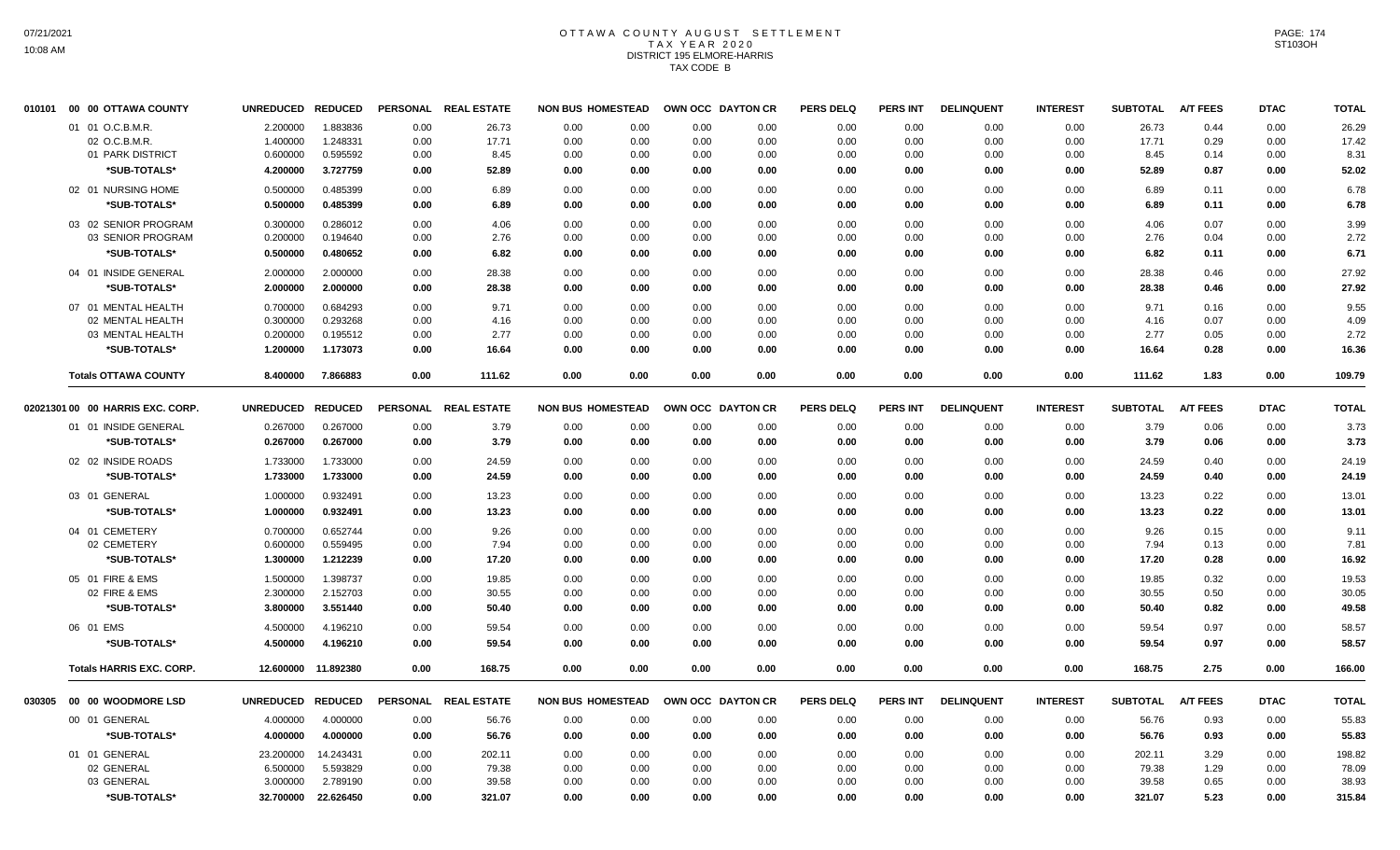# OTTAWA COUNTY AUGUST SETTLEMENT T A X Y E A R 2 0 2 0 DISTRICT 195 ELMORE-HARRIS TAX CODE B

| 030305 | 00 00 WOODMORE LSD                              | UNREDUCED REDUCED |                     |                 | PERSONAL REAL ESTATE | <b>NON BUS HOMESTEAD</b> |                | OWN OCC DAYTON CR | <b>PERS DELQ</b> | <b>PERS INT</b> | <b>DELINQUENT</b> | <b>INTEREST</b> | <b>SUBTOTAL</b> | <b>A/T FEES</b> | <b>DTAC</b> | <b>TOTAL</b> |
|--------|-------------------------------------------------|-------------------|---------------------|-----------------|----------------------|--------------------------|----------------|-------------------|------------------|-----------------|-------------------|-----------------|-----------------|-----------------|-------------|--------------|
|        | 04 01 PERMANENT IMPROVEMENT                     | 3.000000          | 2.789190            | 0.00            | 39.58                | 0.00<br>0.00             | 0.00           | 0.00              | 0.00             | 0.00            | 0.00              | 0.00            | 39.58           | 0.65            | 0.00        | 38.93        |
|        | 02 PERMANENT IMPROVEMENT                        | 0.500000          | 0.464865            | 0.00            | 6.60                 | 0.00<br>0.00             | 0.00           | 0.00              | 0.00             | 0.00            | 0.00              | 0.00            | 6.60            | 0.11            | 0.00        | 6.49         |
|        | *SUB-TOTALS*                                    | 3.500000          | 3.254055            | 0.00            | 46.18                | 0.00<br>0.00             | 0.00           | 0.00              | 0.00             | 0.00            | 0.00              | 0.00            | 46.18           | 0.76            | 0.00        | 45.42        |
|        | 05 01 EMERGENCY                                 | 4.200000          | 4.200000            | 0.00            | 59.60                | 0.00<br>0.00             | 0.00           | 0.00              | 0.00             | 0.00            | 0.00              | 0.00            | 59.60           | 0.97            | 0.00        | 58.63        |
|        | 02 EMERGENCY                                    | 3.000000          | 3.000000            | 0.00            | 42.57                | 0.00<br>0.00             | 0.00           | 0.00              | 0.00             | 0.00            | 0.00              | 0.00            | 42.57           | 0.69            | 0.00        | 41.88        |
|        | *SUB-TOTALS*                                    | 7.200000          | 7.200000            | 0.00            | 102.17               | 0.00<br>0.00             | 0.00           | 0.00              | 0.00             | 0.00            | 0.00              | 0.00            | 102.17          | 1.66            | 0.00        | 100.51       |
|        | 06 01 BOND (\$15,709,840)                       | 4.600000          | 4.600000            | 0.00            | 65.27                | 0.00<br>0.00             | 0.00           | 0.00              | 0.00             | 0.00            | 0.00              | 0.00            | 65.27           | 1.06            | 0.00        | 64.21        |
|        | *SUB-TOTALS*                                    | 4.600000          | 4.600000            | 0.00            | 65.27                | 0.00<br>0.00             | 0.00           | 0.00              | 0.00             | 0.00            | 0.00              | 0.00            | 65.27           | 1.06            | 0.00        | 64.21        |
|        | <b>Totals WOODMORE LSD</b>                      |                   | 52.000000 41.680505 | 0.00            | 591.45               | 0.00<br>0.00             | 0.00           | 0.00              | 0.00             | 0.00            | 0.00              | 0.00            | 591.45          | 9.64            | 0.00        | 581.81       |
| 040405 | 00 00 ELMORE CORP.                              | <b>UNREDUCED</b>  | <b>REDUCED</b>      | <b>PERSONAL</b> | <b>REAL ESTATE</b>   | <b>NON BUS HOMESTEAD</b> |                | OWN OCC DAYTON CR | <b>PERS DELQ</b> | <b>PERS INT</b> | <b>DELINQUENT</b> | <b>INTEREST</b> | <b>SUBTOTAL</b> | <b>A/T FEES</b> | <b>DTAC</b> | <b>TOTAL</b> |
|        | 00 01 GENERAL                                   | 2.000000          | 2.000000            | 0.00            | 28.38                | 0.00<br>0.00             | 0.00           | 0.00              | 0.00             | 0.00            | 0.00              | 0.00            | 28.38           | 0.46            | 0.00        | 27.92        |
|        | *SUB-TOTALS*                                    | 2.000000          | 2.000000            | 0.00            | 28.38                | 0.00<br>0.00             | 0.00           | 0.00              | 0.00             | 0.00            | 0.00              | 0.00            | 28.38           | 0.46            | 0.00        | 27.92        |
|        | 01 01 STREETS                                   | 2.500000          | 2.018465            | 0.00            | 28.64                | 0.00<br>0.00             | 0.00           | 0.00              | 0.00             | 0.00            | 0.00              | 0.00            | 28.64           | 0.47            | 0.00        | 28.17        |
|        | 02 STREETS                                      | 3.000000          | 2.422158            | 0.00            | 34.37                | 0.00<br>0.00             | 0.00           | 0.00              | 0.00             | 0.00            | 0.00              | 0.00            | 34.37           | 0.56            | 0.00        | 33.81        |
|        | *SUB-TOTALS*                                    | 5.500000          | 4.440623            | 0.00            | 63.01                | 0.00<br>0.00             | 0.00           | 0.00              | 0.00             | 0.00            | 0.00              | 0.00            | 63.01           | 1.03            | 0.00        | 61.98        |
|        | 02 01 SOLID WASTE                               | 3.000000          | 2.422158            | 0.00            | 34.37                | 0.00<br>0.00             | 0.00           | 0.00              | 0.00             | 0.00            | 0.00              | 0.00            | 34.37           | 0.56            | 0.00        | 33.81        |
|        | *SUB-TOTALS*                                    | 3.000000          | 2.422158            | 0.00            | 34.37                | 0.00<br>0.00             | 0.00           | 0.00              | 0.00             | 0.00            | 0.00              | 0.00            | 34.37           | 0.56            | 0.00        | 33.81        |
|        | 03 01 GENERAL                                   | 3.000000          | 2.422158            | 0.00            | 34.37                | 0.00<br>0.00             | 0.00           | 0.00              | 0.00             | 0.00            | 0.00              | 0.00            | 34.37           | 0.56            | 0.00        | 33.81        |
|        | *SUB-TOTALS*                                    | 3.000000          | 2.422158            | 0.00            | 34.37                | 0.00<br>0.00             | 0.00           | 0.00              | 0.00             | 0.00            | 0.00              | 0.00            | 34.37           | 0.56            | 0.00        | 33.81        |
|        | <b>Totals ELMORE CORP.</b>                      |                   | 13.500000 11.284939 | 0.00            | 160.13               | 0.00<br>0.00             | 0.00           | 0.00              | 0.00             | 0.00            | 0.00              | 0.00            | 160.13          | 2.61            | 0.00        | 157.52       |
| 050501 | 00 00 PENTA COUNTY JVS                          | UNREDUCED REDUCED |                     |                 | PERSONAL REAL ESTATE | <b>NON BUS HOMESTEAD</b> |                | OWN OCC DAYTON CR | <b>PERS DELQ</b> | <b>PERS INT</b> | <b>DELINQUENT</b> | <b>INTEREST</b> | <b>SUBTOTAL</b> | <b>A/T FEES</b> | <b>DTAC</b> | <b>TOTAL</b> |
|        | 01 01 GENERAL                                   | 1.400000          | 1.370355            | 0.00            | 19.45                | 0.00<br>0.00             | 0.00           | 0.00              | 0.00             | 0.00            | 0.00              | 0.00            | 19.45           | 0.32            | 0.00        | 19.13        |
|        | 02 GENERAL                                      | 0.800000          | 0.783060            | 0.00            | 11.11                | 0.00<br>0.00             | 0.00           | 0.00              | 0.00             | 0.00            | 0.00              | 0.00            | 11.11           | 0.18            | 0.00        | 10.93        |
|        | 03 PERMANENT IMP.                               | 1.000000          | 0.978825            | 0.00            | 13.89                | 0.00<br>0.00             | 0.00           | 0.00              | 0.00             | 0.00            | 0.00              | 0.00            | 13.89           | 0.23            | 0.00        | 13.66        |
|        | *SUB-TOTALS*                                    | 3.200000          | 3.132240            | 0.00            | 44.45                | 0.00<br>0.00             | 0.00           | 0.00              | 0.00             | 0.00            | 0.00              | 0.00            | 44.45           | 0.73            | 0.00        | 43.72        |
|        | <b>Totals PENTA COUNTY JVS</b>                  | 3.200000          | 3.132240            | 0.00            | 44.45                | 0.00<br>0.00             | 0.00           | 0.00              | 0.00             | 0.00            | 0.00              | 0.00            | 44.45           | 0.73            | 0.00        | 43.72        |
|        | 060602 00 00 HARRIS ELMORE PUBLIC LIE UNREDUCED |                   | <b>REDUCED</b>      | <b>PERSONAL</b> | <b>REAL ESTATE</b>   | <b>NON BUS HOMESTEAD</b> | <b>OWN OCC</b> | <b>DAYTON CR</b>  | <b>PERS DELQ</b> | <b>PERS INT</b> | <b>DELINQUENT</b> | <b>INTEREST</b> | <b>SUBTOTAL</b> | <b>A/T FEES</b> | <b>DTAC</b> | <b>TOTAL</b> |
|        | 01 01 CURRENT EXPENSE                           | 1.100000          | 1.060521            | 0.00            | 15.06                | 0.00<br>0.00             | 0.00           | 0.00              | 0.00             | 0.00            | 0.00              | 0.00            | 15.06           | 0.25            | 0.00        | 14.81        |
|        | *SUB-TOTALS*                                    | 1.100000          | 1.060521            | 0.00            | 15.06                | 0.00<br>0.00             | 0.00           | 0.00              | 0.00             | 0.00            | 0.00              | 0.00            | 15.06           | 0.25            | 0.00        | 14.81        |
|        | <b>Totals HARRIS ELMORE PUBLIC LIB</b>          | 1.100000          | 1.060521            | 0.00            | 15.06                | 0.00<br>0.00             | 0.00           | 0.00              | 0.00             | 0.00            | 0.00              | 0.00            | 15.06           | 0.25            | 0.00        | 14.81        |
|        | <b>ELMORE-HARRIS</b>                            |                   |                     |                 |                      |                          |                |                   |                  |                 |                   |                 |                 |                 |             |              |
|        | <b>TAX CODE B TOTALS</b>                        |                   | 90.800000 76.917468 | 0.00            | 1,091.46             | 0.00<br>0.00             | 0.00           | 0.00              | 0.00             | 0.00            | 0.00              | 0.00            | 1,091.46        | 17.81           | 0.00        | 1,073.65     |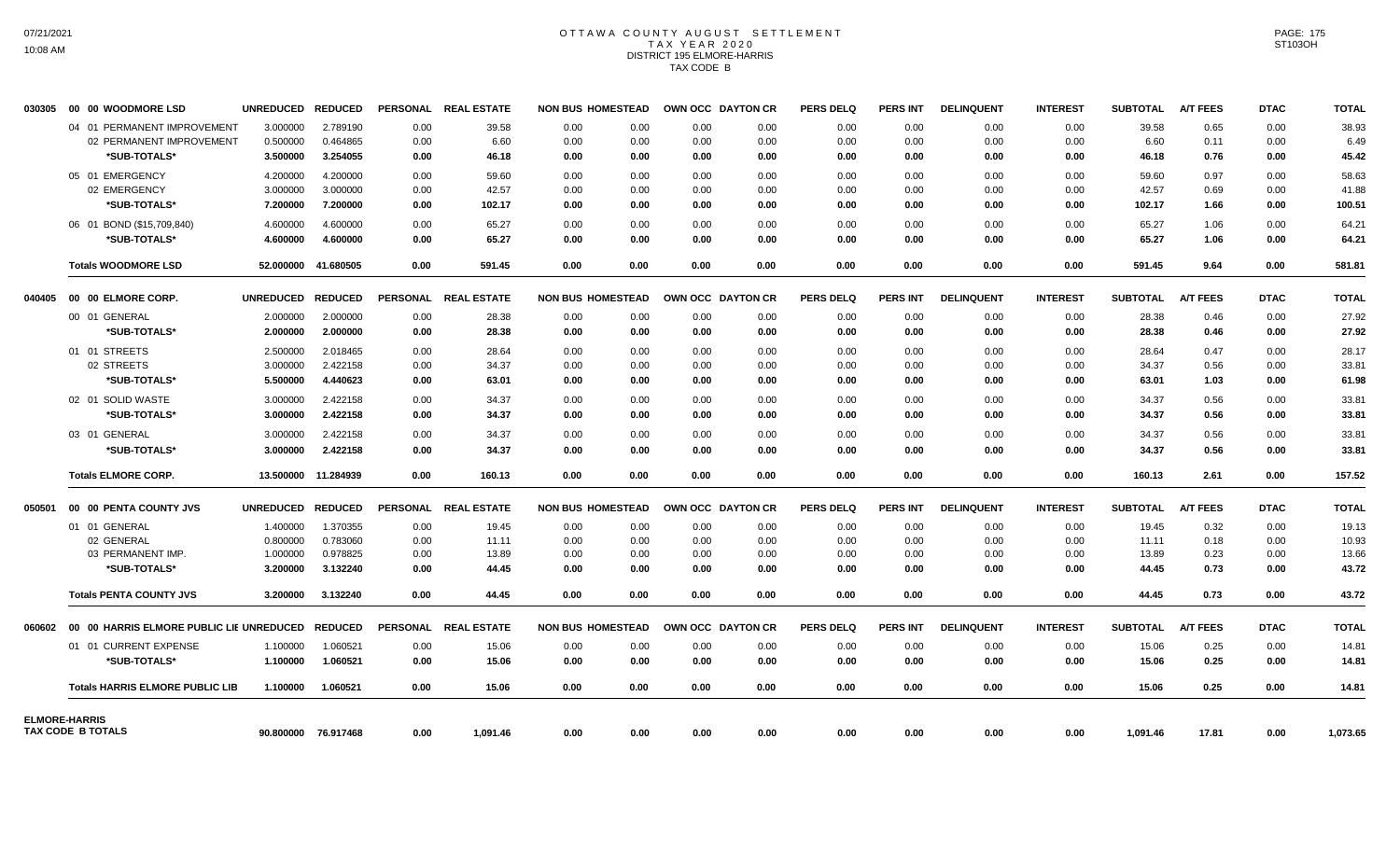#### OTTAWA COUNTY AUGUST SETTLEMENT T A X Y E A R 2 0 2 0 DISTRICT 195 ELMORE-HARRIS **DISTRICT**

|        | 010101 00 00 OTTAWA COUNTY       | UNREDUCED REDUCED | <b>PERSONAL</b> | <b>REAL ESTATE</b> | <b>NON BUS HOMESTEAD</b> |              |              | OWN OCC DAYTON CR | <b>PERS DELQ</b> | <b>PERS INT</b> | <b>DELINQUENT</b> | <b>INTEREST</b> | <b>SUBTOTAL</b>  | <b>A/T FEES</b> | <b>DTAC</b>  | <b>TOTAL</b>     |
|--------|----------------------------------|-------------------|-----------------|--------------------|--------------------------|--------------|--------------|-------------------|------------------|-----------------|-------------------|-----------------|------------------|-----------------|--------------|------------------|
|        | 01 01 O.C.B.M.R.                 |                   | 0.00            | 111.89             | 9.57                     | 0.00         | 1.01         | 0.00              | 0.00             | 0.00            | 0.00              | 0.00            | 122.47           | 2.00            | 0.00         | 120.47           |
|        | 02 O.C.B.M.R.                    |                   | 0.00            | 81.35              | 7.16                     | 0.00         | 0.76         | 0.00              | 0.00             | 0.00            | 0.00              | 0.00            | 89.27            | 1.46            | 0.00         | 87.81            |
|        | 01 PARK DISTRICT                 |                   | 0.00            | 55.78              | 0.00                     | 0.00         | 0.00         | 0.00              | 0.00             | 0.00            | 0.00              | 0.00            | 55.78            | 0.91            | 0.00         | 54.87            |
|        | *SUB-TOTALS*                     |                   | 0.00            | 249.02             | 16.73                    | 0.00         | 1.77         | 0.00              | 0.00             | 0.00            | 0.00              | 0.00            | 267.52           | 4.37            | 0.00         | 263.15           |
|        | 02 01 NURSING HOME               |                   | 0.00            | 37.46              | 3.44                     | 0.00         | 0.36         | 0.00              | 0.00             | 0.00            | 0.00              | 0.00            | 41.26            | 0.67            | 0.00         | 40.59            |
|        | *SUB-TOTALS*                     |                   | 0.00            | 37.46              | 3.44                     | 0.00         | 0.36         | 0.00              | 0.00             | 0.00            | 0.00              | 0.00            | 41.26            | 0.67            | 0.00         | 40.59            |
|        | 03 02 SENIOR PROGRAM             |                   | 0.00            | 19.89              | 1.78                     | 0.00         | 0.19         | 0.00              | 0.00             | 0.00            | 0.00              | 0.00            | 21.86            | 0.36            | 0.00         | 21.50            |
|        | 03 SENIOR PROGRAM                |                   | 0.00            | 16.54              | 0.00                     | 0.00         | 0.00         | 0.00              | 0.00             | 0.00            | 0.00              | 0.00            | 16.54            | 0.26            | 0.00         | 16.28            |
|        | *SUB-TOTALS*                     |                   | 0.00            | 36.43              | 1.78                     | 0.00         | 0.19         | 0.00              | 0.00             | 0.00            | 0.00              | 0.00            | 38.40            | 0.62            | 0.00         | 37.78            |
|        | 04 01 INSIDE GENERAL             |                   | 0.00            | 169.91             | 15.91                    | 0.00         | 1.68         | 0.00              | 0.00             | 0.00            | 0.00              | 0.00            | 187.50           | 3.05            | 0.00         | 184.45           |
|        | *SUB-TOTALS*                     |                   | 0.00            | 169.91             | 15.91                    | 0.00         | 1.68         | 0.00              | 0.00             | 0.00            | 0.00              | 0.00            | 187.50           | 3.05            | 0.00         | 184.45           |
|        | 07 01 MENTAL HEALTH              |                   | 0.00            | 54.55              | 5.04                     | 0.00         | 0.53         | 0.00              | 0.00             | 0.00            | 0.00              | 0.00            | 60.12            | 0.98            | 0.00         | 59.14            |
|        | 02 MENTAL HEALTH                 |                   | 0.00            | 23.38              | 2.16                     | 0.00         | 0.23         | 0.00              | 0.00             | 0.00            | 0.00              | 0.00            | 25.77            | 0.42            | 0.00         | 25.35            |
|        | 03 MENTAL HEALTH                 |                   | 0.00            | 17.18              | 0.00                     | 0.00         | 0.00         | 0.00              | 0.00             | 0.00            | 0.00              | 0.00            | 17.18            | 0.28            | 0.00         | 16.90            |
|        | *SUB-TOTALS*                     |                   | 0.00            | 95.11              | 7.20                     | 0.00         | 0.76         | 0.00              | 0.00             | 0.00            | 0.00              | 0.00            | 103.07           | 1.68            | 0.00         | 101.39           |
|        | <b>Totals OTTAWA COUNTY</b>      |                   | 0.00            | 587.93             | 45.06                    | 0.00         | 4.76         | 0.00              | 0.00             | 0.00            | 0.00              | 0.00            | 637.75           | 10.39           | 0.00         | 627.36           |
|        | 02021301 00 00 HARRIS EXC. CORP. | UNREDUCED REDUCED | PERSONAL        | <b>REAL ESTATE</b> | <b>NON BUS HOMESTEAD</b> |              |              | OWN OCC DAYTON CR | <b>PERS DELQ</b> | <b>PERS INT</b> | <b>DELINQUENT</b> | <b>INTEREST</b> | <b>SUBTOTAL</b>  | <b>A/T FEES</b> | <b>DTAC</b>  | <b>TOTAL</b>     |
|        | 01 01 INSIDE GENERAL             |                   | 0.00            | 22.68              | 2.12                     | 0.00         | 0.22         | 0.00              | 0.00             | 0.00            | 0.00              | 0.00            | 25.02            | 0.41            | 0.00         | 24.61            |
|        | *SUB-TOTALS*                     |                   | 0.00            | 22.68              | 2.12                     | 0.00         | 0.22         | 0.00              | 0.00             | 0.00            | 0.00              | 0.00            | 25.02            | 0.41            | 0.00         | 24.61            |
|        | 02 02 INSIDE ROADS               |                   |                 | 147.22             | 13.79                    | 0.00         | 1.46         | 0.00              | 0.00             |                 |                   |                 | 162.47           | 2.65            |              | 159.82           |
|        |                                  |                   | 0.00            |                    |                          |              |              |                   |                  | 0.00            | 0.00              | 0.00            |                  |                 | 0.00         |                  |
|        | *SUB-TOTALS*                     |                   | 0.00            | 147.22             | 13.79                    | 0.00         | 1.46         | 0.00              | 0.00             | 0.00            | 0.00              | 0.00            | 162.47           | 2.65            | 0.00         | 159.82           |
|        | 03 01 GENERAL                    |                   | 0.00            | 47.52              | 3.86                     | 0.00         | 0.41         | 0.00              | 0.00             | 0.00            | 0.00              | 0.00            | 51.79            | 0.85            | 0.00         | 50.94            |
|        | *SUB-TOTALS*                     |                   | 0.00            | 47.52              | 3.86                     | 0.00         | 0.41         | 0.00              | 0.00             | 0.00            | 0.00              | 0.00            | 51.79            | 0.85            | 0.00         | 50.94            |
|        | 04 01 CEMETERY                   |                   | 0.00            | 37.14              | 3.14                     | 0.00         | 0.33         | 0.00              | 0.00             | 0.00            | 0.00              | 0.00            | 40.61            | 0.66            | 0.00         | 39.95            |
|        | 02 CEMETERY                      |                   | 0.00            | 49.22              | 0.00                     | 0.00         | 0.00         | 0.00              | 0.00             | 0.00            | 0.00              | 0.00            | 49.22            | 0.80            | 0.00         | 48.42            |
|        | *SUB-TOTALS*                     |                   | 0.00            | 86.36              | 3.14                     | 0.00         | 0.33         | 0.00              | 0.00             | 0.00            | 0.00              | 0.00            | 89.83            | 1.46            | 0.00         | 88.37            |
|        | 05 01 FIRE & EMS                 |                   | 0.00            | 111.56             | 10.31                    | 0.00         | 1.09         | 0.00              | 0.00             | 0.00            | 0.00              | 0.00            | 122.96           | 2.00            | 0.00         | 120.96           |
|        | 02 FIRE & EMS                    |                   | 0.00            | 213.30             | 0.00                     | 0.00         | 0.00         | 0.00              | 0.00             | 0.00            | 0.00              | 0.00            | 213.30           | 3.48            | 0.00         | 209.82           |
|        | *SUB-TOTALS*                     |                   | 0.00            | 324.86             | 10.31                    | 0.00         | 1.09         | 0.00              | 0.00             | 0.00            | 0.00              | 0.00            | 336.26           | 5.48            | 0.00         | 330.78           |
|        | 06 01 EMS                        |                   | 0.00            | 368.88             | 0.00                     | 0.00         | 0.00         | 0.00              | 0.00             | 0.00            | 0.00              | 0.00            | 368.88           | 6.01            | 0.00         | 362.87           |
|        | *SUB-TOTALS*                     |                   | 0.00            | 368.88             | 0.00                     | 0.00         | 0.00         | 0.00              | 0.00             | 0.00            | 0.00              | 0.00            | 368.88           | 6.01            | 0.00         | 362.87           |
|        | <b>Totals HARRIS EXC. CORP.</b>  |                   | 0.00            | 997.52             | 33.22                    | 0.00         | 3.51         | 0.00              | 0.00             | 0.00            | 0.00              | 0.00            | 1,034.25         | 16.86           | 0.00         | 1,017.39         |
| 030305 | 00 00 WOODMORE LSD               | UNREDUCED REDUCED | <b>PERSONAL</b> | <b>REAL ESTATE</b> | <b>NON BUS HOMESTEAD</b> |              |              | OWN OCC DAYTON CR | <b>PERS DELQ</b> | <b>PERS INT</b> | <b>DELINQUENT</b> | <b>INTEREST</b> | <b>SUBTOTAL</b>  | <b>A/T FEES</b> | <b>DTAC</b>  | <b>TOTAL</b>     |
|        | 00 01 GENERAL                    |                   | 0.00            | 339.81             | 31.83                    | 0.00         | 3.37         | 0.00              | 0.00             | 0.00            | 0.00              | 0.00            | 375.01           | 6.12            | 0.00         | 368.89           |
|        | *SUB-TOTALS*                     |                   | 0.00            | 339.81             | 31.83                    | 0.00         | 3.37         | 0.00              | 0.00             | 0.00            | 0.00              | 0.00            | 375.01           | 6.12            | 0.00         | 368.89           |
|        | 01 01 GENERAL                    |                   |                 |                    |                          |              |              |                   |                  |                 |                   |                 |                  |                 |              |                  |
|        | 02 GENERAL                       |                   | 0.00            | 959.50             | 85.16                    | 0.00         | 9.00         | 0.00              | 0.00             | 0.00            | 0.00              | 0.00            | 1,053.66         | 17.17           | 0.00         | 1,036.49         |
|        | 03 GENERAL                       |                   | 0.00<br>0.00    | 331.60<br>162.17   | 28.36<br>13.78           | 0.00<br>0.00 | 3.00<br>1.46 | 0.00<br>0.00      | 0.00<br>0.00     | 0.00<br>0.00    | 0.00<br>0.00      | 0.00<br>0.00    | 362.96<br>177.41 | 5.91<br>2.90    | 0.00<br>0.00 | 357.05<br>174.51 |
|        | *SUB-TOTALS*                     |                   | 0.00            | 1,453.27           | 127.30                   | 0.00         | 13.46        | 0.00              | 0.00             | 0.00            | 0.00              | 0.00            | 1,594.03         | 25.98           | 0.00         | 1,568.05         |
|        |                                  |                   |                 |                    |                          |              |              |                   |                  |                 |                   |                 |                  |                 |              |                  |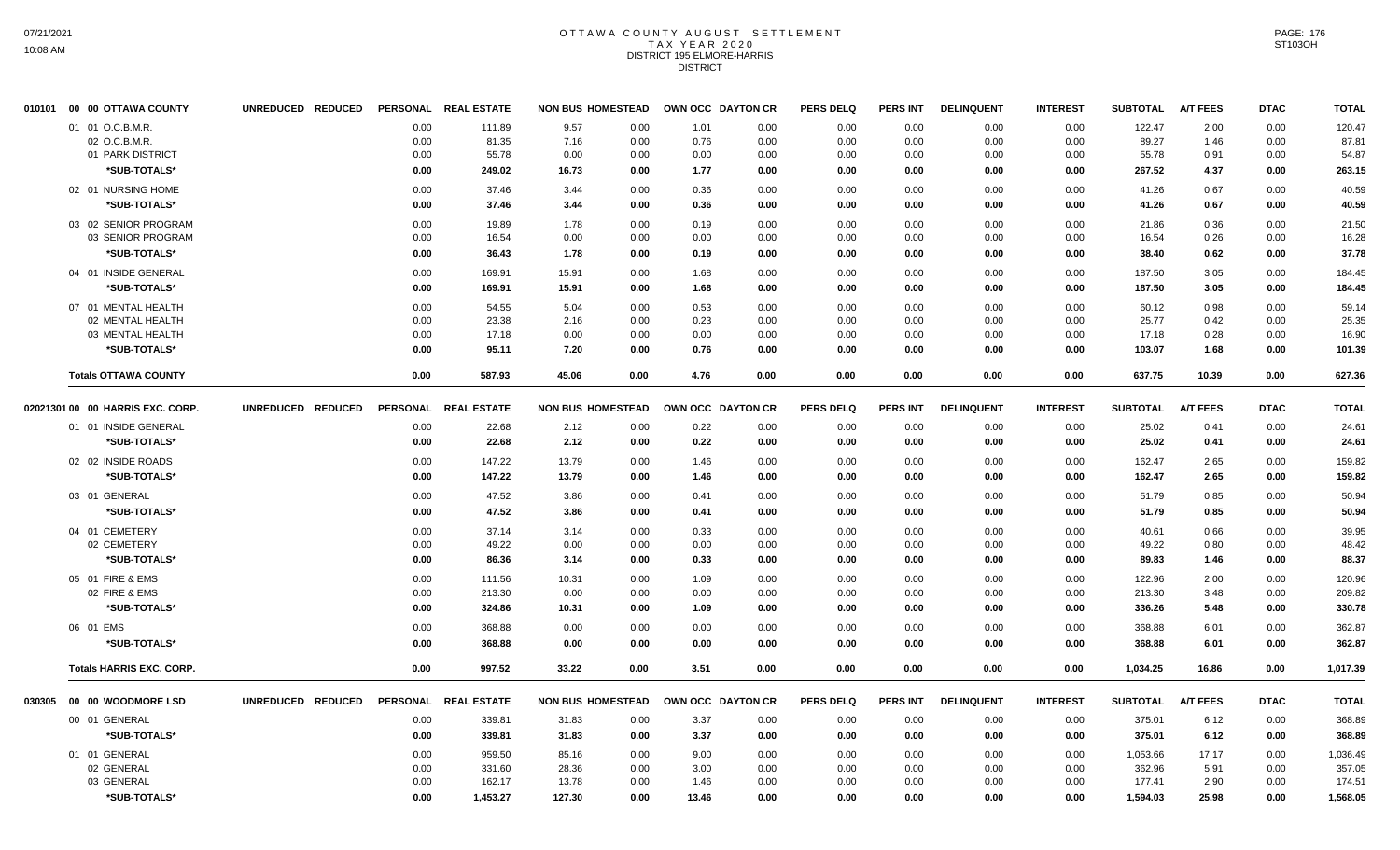### OTTAWA COUNTY AUGUST SETTLEMENT T A X Y E A R 2 0 2 0 DISTRICT 195 ELMORE-HARRIS DISTRICT

| 030305                 | 00 00 WOODMORE LSD                     | UNREDUCED REDUCED |      | PERSONAL REAL ESTATE |        | <b>NON BUS HOMESTEAD</b> |       | OWN OCC DAYTON CR | <b>PERS DELQ</b> | <b>PERS INT</b> | <b>DELINQUENT</b> | <b>INTEREST</b> | <b>SUBTOTAL</b> | <b>A/T FEES</b> | <b>DTAC</b> | <b>TOTAL</b> |
|------------------------|----------------------------------------|-------------------|------|----------------------|--------|--------------------------|-------|-------------------|------------------|-----------------|-------------------|-----------------|-----------------|-----------------|-------------|--------------|
|                        | 04 01 PERMANENT IMPROVEMENT            |                   | 0.00 | 219.93               | 20.28  | 0.00                     | 2.14  | 0.00              | 0.00             | 0.00            | 0.00              | 0.00            | 242.35          | 3.96            | 0.00        | 238.39       |
|                        | 02 PERMANENT IMPROVEMENT               |                   | 0.00 | 36.88                | 3.41   | 0.00                     | 0.36  | 0.00              | 0.00             | 0.00            | 0.00              | 0.00            | 40.65           | 0.67            | 0.00        | 39.98        |
|                        | *SUB-TOTALS*                           |                   | 0.00 | 256.81               | 23.69  | 0.00                     | 2.50  | 0.00              | 0.00             | 0.00            | 0.00              | 0.00            | 283.00          | 4.63            | 0.00        | 278.37       |
|                        | 05 01 EMERGENCY                        |                   | 0.00 | 356.80               | 33.42  | 0.00                     | 3.53  | 0.00              | 0.00             | 0.00            | 0.00              | 0.00            | 393.75          | 6.42            | 0.00        | 387.33       |
|                        | 02 EMERGENCY                           |                   | 0.00 | 254.86               | 23.87  | 0.00                     | 2.52  | 0.00              | 0.00             | 0.00            | 0.00              | 0.00            | 281.25          | 4.58            | 0.00        | 276.67       |
|                        | *SUB-TOTALS*                           |                   | 0.00 | 611.66               | 57.29  | 0.00                     | 6.05  | 0.00              | 0.00             | 0.00            | 0.00              | 0.00            | 675.00          | 11.00           | 0.00        | 664.00       |
|                        | 06 01 BOND (\$15,709,840)              |                   | 0.00 | 390.78               | 36.60  | 0.00                     | 3.87  | 0.00              | 0.00             | 0.00            | 0.00              | 0.00            | 431.25          | 7.03            | 0.00        | 424.22       |
|                        | *SUB-TOTALS*                           |                   | 0.00 | 390.78               | 36.60  | 0.00                     | 3.87  | 0.00              | 0.00             | 0.00            | 0.00              | 0.00            | 431.25          | 7.03            | 0.00        | 424.22       |
|                        | <b>Totals WOODMORE LSD</b>             |                   | 0.00 | 3.052.33             | 276.71 | 0.00                     | 29.25 | 0.00              | 0.00             | 0.00            | 0.00              | 0.00            | 3.358.29        | 54.76           | 0.00        | 3,303.53     |
|                        |                                        | UNREDUCED REDUCED |      | PERSONAL REAL ESTATE |        | <b>NON BUS HOMESTEAD</b> |       | OWN OCC DAYTON CR | <b>PERS DELQ</b> | <b>PERS INT</b> | <b>DELINQUENT</b> | <b>INTEREST</b> | <b>SUBTOTAL</b> | <b>A/T FEES</b> | <b>DTAC</b> | <b>TOTAL</b> |
|                        | 00 01 GENERAL                          |                   | 0.00 | 169.91               | 15.91  | 0.00                     | 1.68  | 0.00              | 0.00             | 0.00            | 0.00              | 0.00            | 187.50          | 3.05            | 0.00        | 184.45       |
|                        | *SUB-TOTALS*                           |                   | 0.00 | 169.91               | 15.91  | 0.00                     | 1.68  | 0.00              | 0.00             | 0.00            | 0.00              | 0.00            | 187.50          | 3.05            | 0.00        | 184.45       |
|                        | 01 01 STREETS                          |                   | 0.00 | 192.41               | 18.41  | 0.00                     | 1.95  | 0.00              | 0.00             | 0.00            | 0.00              | 0.00            | 212.77          | 3.47            | 0.00        | 209.30       |
|                        | 02 STREETS                             |                   | 0.00 | 230.89               | 22.10  | 0.00                     | 2.34  | 0.00              | 0.00             | 0.00            | 0.00              | 0.00            | 255.33          | 4.16            | 0.00        | 251.17       |
|                        | *SUB-TOTALS*                           |                   | 0.00 | 423.30               | 40.51  | 0.00                     | 4.29  | 0.00              | 0.00             | 0.00            | 0.00              | 0.00            | 468.10          | 7.63            | 0.00        | 460.47       |
|                        | 02 01 SOLID WASTE                      |                   | 0.00 | 230.89               | 22.10  | 0.00                     | 2.34  | 0.00              | 0.00             | 0.00            | 0.00              | 0.00            | 255.33          | 4.16            | 0.00        | 251.17       |
|                        | *SUB-TOTALS*                           |                   | 0.00 | 230.89               | 22.10  | 0.00                     | 2.34  | 0.00              | 0.00             | 0.00            | 0.00              | 0.00            | 255.33          | 4.16            | 0.00        | 251.17       |
|                        | 03 01 GENERAL                          |                   | 0.00 | 217.50               | 20.59  | 0.00                     | 2.18  | 0.00              | 0.00             | 0.00            | 0.00              | 0.00            | 240.27          | 3.92            | 0.00        | 236.35       |
|                        | *SUB-TOTALS*                           |                   | 0.00 | 217.50               | 20.59  | 0.00                     | 2.18  | 0.00              | 0.00             | 0.00            | 0.00              | 0.00            | 240.27          | 3.92            | 0.00        | 236.35       |
|                        | <b>Totals ELMORE CORP.</b>             |                   | 0.00 | 1.041.60             | 99.11  | 0.00                     | 10.49 | 0.00              | 0.00             | 0.00            | 0.00              | 0.00            | 1,151.20        | 18.76           | 0.00        | 1,132.44     |
| 050501                 | 00 00 PENTA COUNTY JVS                 | UNREDUCED REDUCED |      | PERSONAL REAL ESTATE |        | <b>NON BUS HOMESTEAD</b> |       | OWN OCC DAYTON CR | <b>PERS DELQ</b> | <b>PERS INT</b> | <b>DELINQUENT</b> | <b>INTEREST</b> | <b>SUBTOTAL</b> | <b>A/T FEES</b> | <b>DTAC</b> | <b>TOTAL</b> |
|                        | 01 01 GENERAL                          |                   | 0.00 | 109.51               | 10.13  | 0.00                     | 1.07  | 0.00              | 0.00             | 0.00            | 0.00              | 0.00            | 120.71          | 1.97            | 0.00        | 118.74       |
|                        | 02 GENERAL                             |                   | 0.00 | 62.57                | 5.79   | 0.00                     | 0.61  | 0.00              | 0.00             | 0.00            | 0.00              | 0.00            | 68.97           | 1.12            | 0.00        | 67.85        |
|                        | 03 PERMANENT IMP.                      |                   | 0.00 | 70.24                | 6.34   | 0.00                     | 0.67  | 0.00              | 0.00             | 0.00            | 0.00              | 0.00            | 77.25           | 1.26            | 0.00        | 75.99        |
|                        | *SUB-TOTALS*                           |                   | 0.00 | 242.32               | 22.26  | 0.00                     | 2.35  | 0.00              | 0.00             | 0.00            | 0.00              | 0.00            | 266.93          | 4.35            | 0.00        | 262.58       |
|                        | <b>Totals PENTA COUNTY JVS</b>         |                   | 0.00 | 242.32               | 22.26  | 0.00                     | 2.35  | 0.00              | 0.00             | 0.00            | 0.00              | 0.00            | 266.93          | 4.35            | 0.00        | 262.58       |
|                        |                                        |                   |      | PERSONAL REAL ESTATE |        | <b>NON BUS HOMESTEAD</b> |       | OWN OCC DAYTON CR | <b>PERS DELQ</b> | <b>PERS INT</b> | <b>DELINQUENT</b> | <b>INTEREST</b> | <b>SUBTOTAL</b> | <b>A/T FEES</b> | <b>DTAC</b> | <b>TOTAL</b> |
|                        | 01 01 CURRENT EXPENSE                  |                   | 0.00 | 79.93                | 7.27   | 0.00                     | 0.78  | 0.00              | 0.00             | 0.00            | 0.00              | 0.00            | 87.98           | 1.44            | 0.00        | 86.54        |
|                        | *SUB-TOTALS*                           |                   | 0.00 | 79.93                | 7.27   | 0.00                     | 0.78  | 0.00              | 0.00             | 0.00            | 0.00              | 0.00            | 87.98           | 1.44            | 0.00        | 86.54        |
|                        | <b>Totals HARRIS ELMORE PUBLIC LIB</b> |                   | 0.00 | 79.93                | 7.27   | 0.00                     | 0.78  | 0.00              | 0.00             | 0.00            | 0.00              | 0.00            | 87.98           | 1.44            | 0.00        | 86.54        |
| <b>ELMORE-HARRIS</b>   |                                        |                   |      |                      |        |                          |       |                   |                  |                 |                   |                 |                 |                 |             |              |
| <b>DISTRICT TOTALS</b> |                                        |                   | 0.00 | 6,001.63             | 483.63 | 0.00                     | 51.14 | 0.00              | 0.00             | 0.00            | 0.00              | 0.00            | 6,536.40        | 106.56          | 0.00        | 6,429.84     |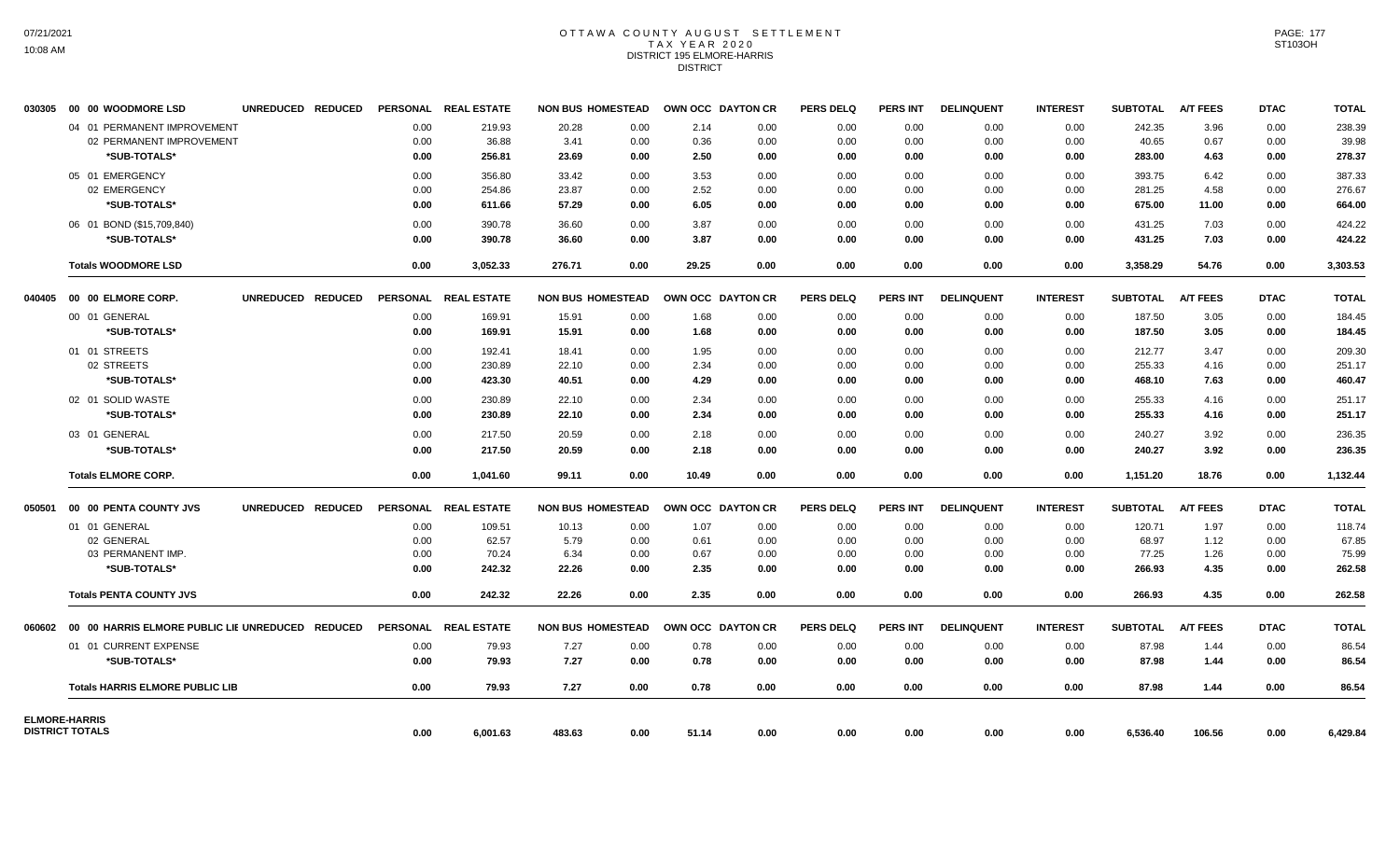### OTTAWA COUNTY AUGUST SETTLEMENT T A X Y E A R 2 0 2 0 DISTRICT 255 PIB S BASS TWP-VILLAGE TAX CODE A

| 010101 | 00 00 OTTAWA COUNTY                | <b>UNREDUCED</b> | <b>REDUCED</b> | <b>PERSONAL</b> | <b>REAL ESTATE</b>   | <b>NON BUS HOMESTEAD</b> |      |      | OWN OCC DAYTON CR | <b>PERS DELQ</b> | PERS INT        | <b>DELINQUENT</b> | <b>INTEREST</b> | <b>SUBTOTAL</b> | A/T FEES        | <b>DTAC</b> | <b>TOTAL</b> |
|--------|------------------------------------|------------------|----------------|-----------------|----------------------|--------------------------|------|------|-------------------|------------------|-----------------|-------------------|-----------------|-----------------|-----------------|-------------|--------------|
|        | 01 01 O.C.B.M.R.                   | 2.200000         | 1.203400       | 0.00            | 84.90                | 9.43                     | 0.00 | 0.00 | 0.00              | 0.00             | 0.00            | 0.00              | 0.00            | 94.33           | 1.54            | 0.00        | 92.79        |
|        | 02 O.C.B.M.R.                      | 1.400000         | 0.899310       | 0.00            | 63.45                | 7.05                     | 0.00 | 0.00 | 0.00              | 0.00             | 0.00            | 0.00              | 0.00            | 70.50           | 1.15            | 0.00        | 69.35        |
|        | 01 PARK DISTRICT                   | 0.600000         | 0.594840       | 0.00            | 46.63                | 0.00                     | 0.00 | 0.00 | 0.00              | 0.00             | 0.00            | 0.00              | 0.00            | 46.63           | 0.76            | 0.00        | 45.87        |
|        | *SUB-TOTALS*                       | 4.200000         | 2.697550       | 0.00            | 194.98               | 16.48                    | 0.00 | 0.00 | 0.00              | 0.00             | 0.00            | 0.00              | 0.00            | 211.46          | 3.45            | 0.00        | 208.01       |
|        | 02 01 NURSING HOME                 | 0.500000         | 0.432043       | 0.00            | 30.48                | 3.39                     | 0.00 | 0.00 | 0.00              | 0.00             | 0.00            | 0.00              | 0.00            | 33.87           | 0.55            | 0.00        | 33.32        |
|        | *SUB-TOTALS*                       | 0.500000         | 0.432043       | 0.00            | 30.48                | 3.39                     | 0.00 | 0.00 | 0.00              | 0.00             | 0.00            | 0.00              | 0.00            | 33.87           | 0.55            | 0.00        | 33.32        |
|        | 03 02 SENIOR PROGRAM               | 0.300000         | 0.223762       | 0.00            | 15.79                | 1.75                     | 0.00 | 0.00 | 0.00              | 0.00             | 0.00            | 0.00              | 0.00            | 17.54           | 0.29            | 0.00        | 17.25        |
|        | 03 SENIOR PROGRAM                  | 0.200000         | 0.173250       | 0.00            | 13.58                | 0.00                     | 0.00 | 0.00 | 0.00              | 0.00             | 0.00            | 0.00              | 0.00            | 13.58           | 0.22            | 0.00        | 13.36        |
|        | *SUB-TOTALS*                       | 0.500000         | 0.397012       | 0.00            | 29.37                | 1.75                     | 0.00 | 0.00 | 0.00              | 0.00             | 0.00            | 0.00              | 0.00            | 31.12           | 0.51            | 0.00        | 30.61        |
|        | 04 01 INSIDE GENERAL               | 2.000000         | 2.000000       | 0.00            | 141.10               | 15.68                    | 0.00 | 0.00 | 0.00              | 0.00             | 0.00            | 0.00              | 0.00            | 156.78          | 2.56            | 0.00        | 154.22       |
|        | *SUB-TOTALS*                       | 2.000000         | 2.000000       | 0.00            | 141.10               | 15.68                    | 0.00 | 0.00 | 0.00              | 0.00             | 0.00            | 0.00              | 0.00            | 156.78          | 2.56            | 0.00        | 154.22       |
|        | 07 01 MENTAL HEALTH                | 0.700000         | 0.633701       | 0.00            | 44.71                | 4.97                     | 0.00 | 0.00 | 0.00              | 0.00             | 0.00            | 0.00              | 0.00            | 49.68           | 0.81            | 0.00        | 48.87        |
|        | 02 MENTAL HEALTH                   | 0.300000         | 0.271586       | 0.00            | 19.16                | 2.13                     | 0.00 | 0.00 | 0.00              | 0.00             | 0.00            | 0.00              | 0.00            | 21.29           | 0.35            | 0.00        | 20.94        |
|        | 03 MENTAL HEALTH                   | 0.200000         | 0.181100       | 0.00            | 14.20                | 0.00                     | 0.00 | 0.00 | 0.00              | 0.00             | 0.00            | 0.00              | 0.00            | 14.20           | 0.23            | 0.00        | 13.97        |
|        | *SUB-TOTALS*                       | 1.200000         | 1.086387       | 0.00            | 78.07                | 7.10                     | 0.00 | 0.00 | 0.00              | 0.00             | 0.00            | 0.00              | 0.00            | 85.17           | 1.39            | 0.00        | 83.78        |
|        | <b>Totals OTTAWA COUNTY</b>        | 8.400000         | 6.612992       | 0.00            | 474.00               | 44.40                    | 0.00 | 0.00 | 0.00              | 0.00             | 0.00            | 0.00              | 0.00            | 518.40          | 8.46            | 0.00        | 509.94       |
|        | 02021801 00 00 PUT IN BAY EXC CORP | <b>UNREDUCED</b> | <b>REDUCED</b> | <b>PERSONAL</b> | <b>REAL ESTATE</b>   | <b>NON BUS HOMESTEAD</b> |      |      | OWN OCC DAYTON CR | <b>PERS DELQ</b> | PERS INT        | <b>DELINQUENT</b> | <b>INTEREST</b> | <b>SUBTOTAL</b> | <b>A/T FEES</b> | <b>DTAC</b> | <b>TOTAL</b> |
|        | 01 01 GENERAL                      | 1.500000         | 1.009415       | 0.00            | 71.21                | 7.91                     | 0.00 | 0.00 | 0.00              | 0.00             | 0.00            | 0.00              | 0.00            | 79.12           | 1.29            | 0.00        | 77.83        |
|        | 03 ROADS                           | 0.800000         | 0.797368       | 0.00            | 62.51                | 0.00                     | 0.00 | 0.00 | 0.00              | 0.00             | 0.00            | 0.00              | 0.00            | 62.51           | 1.02            | 0.00        | 61.49        |
|        | *SUB-TOTALS*                       | 2.300000         | 1.806783       | 0.00            | 133.72               | 7.91                     | 0.00 | 0.00 | 0.00              | 0.00             | 0.00            | 0.00              | 0.00            | 141.63          | 2.31            | 0.00        | 139.32       |
|        | 02 01 ROADS                        | 3.000000         | 0.117192       | 0.00            | 8.27                 | 0.92                     | 0.00 | 0.00 | 0.00              | 0.00             | 0.00            | 0.00              | 0.00            | 9.19            | 0.15            | 0.00        | 9.04         |
|        | 02 ROADS                           | 1.000000         | 0.100548       | 0.00            | 7.09                 | 0.79                     | 0.00 | 0.00 | 0.00              | 0.00             | 0.00            | 0.00              | 0.00            | 7.88            | 0.13            | 0.00        | 7.75         |
|        | *SUB-TOTALS*                       | 4.000000         | 0.217740       | 0.00            | 15.36                | 1.71                     | 0.00 | 0.00 | 0.00              | 0.00             | 0.00            | 0.00              | 0.00            | 17.07           | 0.28            | 0.00        | 16.79        |
|        | 03 01 CEMETERY                     | 0.450000         | 0.410909       | 0.00            | 32.21                | 0.00                     | 0.00 | 0.00 | 0.00              | 0.00             | 0.00            | 0.00              | 0.00            | 32.21           | 0.53            | 0.00        | 31.68        |
|        | *SUB-TOTALS*                       | 0.450000         | 0.410909       | 0.00            | 32.21                | 0.00                     | 0.00 | 0.00 | 0.00              | 0.00             | 0.00            | 0.00              | 0.00            | 32.21           | 0.53            | 0.00        | 31.68        |
|        | 04 01 DOCTOR'S RESIDENCE           | 0.250000         | 0.228498       | 0.00            | 17.91                | 0.00                     | 0.00 | 0.00 | 0.00              | 0.00             | 0.00            | 0.00              | 0.00            | 17.91           | 0.29            | 0.00        | 17.62        |
|        | *SUB-TOTALS*                       | 0.250000         | 0.228498       | 0.00            | 17.91                | 0.00                     | 0.00 | 0.00 | 0.00              | 0.00             | 0.00            | 0.00              | 0.00            | 17.91           | 0.29            | 0.00        | 17.62        |
|        | 05 01 EMS                          | 1.300000         | 1.187069       | 0.00            | 93.05                | 0.00                     | 0.00 | 0.00 | 0.00              | 0.00             | 0.00            | 0.00              | 0.00            | 93.05           | 1.52            | 0.00        | 91.53        |
|        | *SUB-TOTALS*                       | 1.300000         | 1.187069       | 0.00            | 93.05                | 0.00                     | 0.00 | 0.00 | 0.00              | 0.00             | 0.00            | 0.00              | 0.00            | 93.05           | 1.52            | 0.00        | 91.53        |
|        | 06 01 INSIDE GENERAL               | 0.300000         | 0.300000       | 0.00            | 21.17                | 2.35                     | 0.00 | 0.00 | 0.00              | 0.00             | 0.00            | 0.00              | 0.00            | 23.52           | 0.38            | 0.00        | 23.14        |
|        | *SUB-TOTALS*                       | 0.300000         | 0.300000       | 0.00            | 21.17                | 2.35                     | 0.00 | 0.00 | 0.00              | 0.00             | 0.00            | 0.00              | 0.00            | 23.52           | 0.38            | 0.00        | 23.14        |
|        | 07 02 INSIDE ROADS                 | 1.200000         | 1.200000       | 0.00            | 84.66                | 9.41                     | 0.00 | 0.00 | 0.00              | 0.00             | 0.00            | 0.00              | 0.00            | 94.07           | 1.53            | 0.00        | 92.54        |
|        | *SUB-TOTALS*                       | 1.200000         | 1.200000       | 0.00            | 84.66                | 9.41                     | 0.00 | 0.00 | 0.00              | 0.00             | 0.00            | 0.00              | 0.00            | 94.07           | 1.53            | 0.00        | 92.54        |
|        | 08 03 EMERGENCY MEDICAL            | 0.750000         | 0.517263       | 0.00            | 36.49                | 4.05                     | 0.00 | 0.00 | 0.00              | 0.00             | 0.00            | 0.00              | 0.00            | 40.54           | 0.66            | 0.00        | 39.88        |
|        | *SUB-TOTALS*                       | 0.750000         | 0.517263       | 0.00            |                      | 4.05                     |      | 0.00 | 0.00              | 0.00             | 0.00            | 0.00              | 0.00            | 40.54           | 0.66            | 0.00        | 39.88        |
|        |                                    |                  |                |                 | 36.49                |                          | 0.00 |      |                   |                  |                 |                   |                 |                 |                 |             |              |
|        | <b>Totals PUT IN BAY EXC CORP</b>  | 10.550000        | 5.868262       | 0.00            | 434.57               | 25.43                    | 0.00 | 0.00 | 0.00              | 0.00             | 0.00            | 0.00              | 0.00            | 460.00          | 7.50            | 0.00        | 452.50       |
| 030309 | 00 00 PUT IN BAY LSD               | <b>UNREDUCED</b> | <b>REDUCED</b> |                 | PERSONAL REAL ESTATE | <b>NON BUS HOMESTEAD</b> |      |      | OWN OCC DAYTON CR | <b>PERS DELQ</b> | <b>PERS INT</b> | <b>DELINQUENT</b> | <b>INTEREST</b> | <b>SUBTOTAL</b> | <b>A/T FEES</b> | <b>DTAC</b> | <b>TOTAL</b> |
|        | 00 01 GENERAL                      | 3.400000         | 3.400000       | 0.00            | 239.87               | 26.65                    | 0.00 | 0.00 | 0.00              | 0.00             | 0.00            | 0.00              | 0.00            | 266.52          | 4.34            | 0.00        | 262.18       |
|        | 02 PERMANENT IMPROVEMENT           | 1.000000         | 1.000000       | 0.00            | 70.55                | 7.84                     | 0.00 | 0.00 | 0.00              | 0.00             | 0.00            | 0.00              | 0.00            | 78.39           | 1.28            | 0.00        | 77.11        |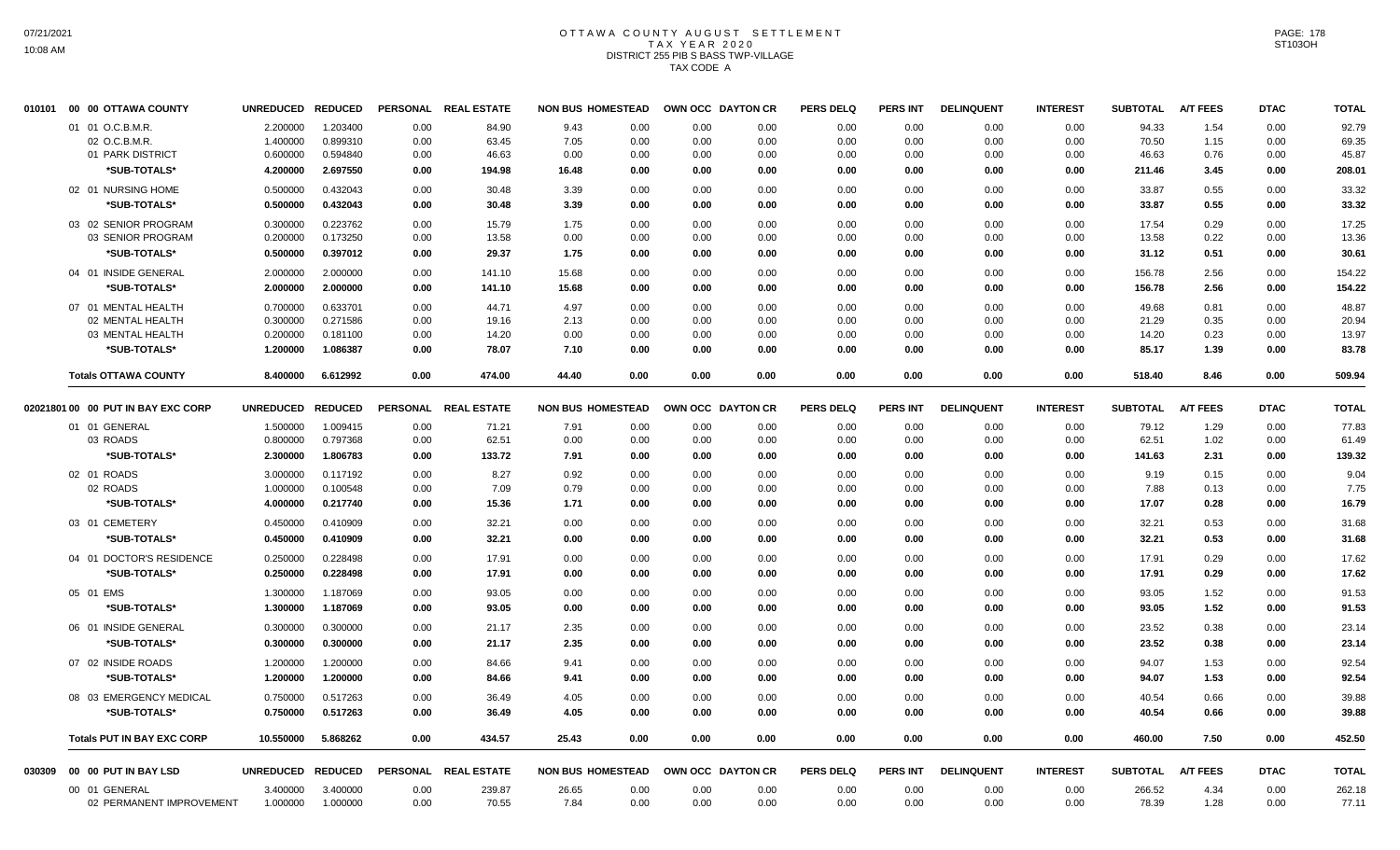# OTTAWA COUNTY AUGUST SETTLEMENT TAX YEAR 2020 DISTRICT 255 PIB S BASS TWP-VILLAGE TAX CODE A

| 030309 | 00 00 PUT IN BAY LSD               | UNREDUCED REDUCED |                     |                 | PERSONAL REAL ESTATE | <b>NON BUS HOMESTEAD</b> |      | OWN OCC DAYTON CR | <b>PERS DELQ</b> | <b>PERS INT</b> | <b>DELINQUENT</b> | <b>INTEREST</b> | <b>SUBTOTAL</b> | <b>A/T FEES</b> | <b>DTAC</b> | <b>TOTAL</b> |
|--------|------------------------------------|-------------------|---------------------|-----------------|----------------------|--------------------------|------|-------------------|------------------|-----------------|-------------------|-----------------|-----------------|-----------------|-------------|--------------|
|        | *SUB-TOTALS*<br>00                 | 4.400000          | 4.400000            | 0.00            | 310.42               | 0.00<br>34.49            | 0.00 | 0.00              | 0.00             | 0.00            | 0.00              | 0.00            | 344.91          | 5.62            | 0.00        | 339.29       |
|        | 01 01 GENERAL                      | 25.400000         | 16.600018           | 0.00            | 1,171.14             | 130.13<br>0.00           | 0.00 | 0.00              | 0.00             | 0.00            | 0.00              | 0.00            | 1,301.27        | 21.21           | 0.00        | 1,280.06     |
|        | *SUB-TOTALS*                       | 25.400000         | 16.600018           | 0.00            | 1,171.14             | 130.13<br>0.00           | 0.00 | 0.00              | 0.00             | 0.00            | 0.00              | 0.00            | 1,301.27        | 21.21           | 0.00        | 1,280.06     |
|        | 02 01 RECREATION                   | 0.500000          | 0.293937            | 0.00            | 20.74                | 2.30<br>0.00             | 0.00 | 0.00              | 0.00             | 0.00            | 0.00              | 0.00            | 23.04           | 0.38            | 0.00        | 22.66        |
|        | *SUB-TOTALS*                       | 0.500000          | 0.293937            | 0.00            | 20.74                | 2.30<br>0.00             | 0.00 | 0.00              | 0.00             | 0.00            | 0.00              | 0.00            | 23.04           | 0.38            | 0.00        | 22.66        |
|        | <b>Totals PUT IN BAY LSD</b>       |                   | 30.300000 21.293955 | 0.00            | 1,502.30             | 166.92<br>0.00           | 0.00 | 0.00              | 0.00             | 0.00            | 0.00              | 0.00            | 1,669.22        | 27.21           | 0.00        | 1,642.01     |
| 040407 | 00 00 PUT IN BAY CORP.             | UNREDUCED REDUCED |                     | <b>PERSONAL</b> | <b>REAL ESTATE</b>   | <b>NON BUS HOMESTEAD</b> |      | OWN OCC DAYTON CR | <b>PERS DELQ</b> | <b>PERS INT</b> | <b>DELINQUENT</b> | <b>INTEREST</b> | <b>SUBTOTAL</b> | <b>A/T FEES</b> | <b>DTAC</b> | <b>TOTAL</b> |
|        | 00 01 INSIDE GENERAL               | 2.100000          | 2.100000            | 0.00            | 148.16               | 16.46<br>0.00            | 0.00 | 0.00              | 0.00             | 0.00            | 0.00              | 0.00            | 164.62          | 2.68            | 0.00        | 161.94       |
|        | *SUB-TOTALS*                       | 2.100000          | 2.100000            | 0.00            | 148.16               | 16.46<br>0.00            | 0.00 | 0.00              | 0.00             | 0.00            | 0.00              | 0.00            | 164.62          | 2.68            | 0.00        | 161.94       |
|        | <b>Totals PUT IN BAY CORP.</b>     | 2.100000          | 2.100000            | 0.00            | 148.16               | 16.46<br>0.00            | 0.00 | 0.00              | 0.00             | 0.00            | 0.00              | 0.00            | 164.62          | 2.68            | 0.00        | 161.94       |
| 060605 | 00 00 IDA RUPP LIBRARY TAX         | UNREDUCED REDUCED |                     |                 | PERSONAL REAL ESTATE | <b>NON BUS HOMESTEAD</b> |      | OWN OCC DAYTON CR | <b>PERS DELQ</b> | <b>PERS INT</b> | <b>DELINQUENT</b> | <b>INTEREST</b> | <b>SUBTOTAL</b> | <b>A/T FEES</b> | <b>DTAC</b> | <b>TOTAL</b> |
|        | 01 05 IDA RUPP LIBRARY TAX         | 0.800000          | 0.786794            | 0.00            | 61.68                | 0.00<br>0.00             | 0.00 | 0.00              | 0.00             | 0.00            | 0.00              | 0.00            | 61.68           | 1.01            | 0.00        | 60.67        |
|        | *SUB-TOTALS*                       | 0.800000          | 0.786794            | 0.00            | 61.68                | 0.00<br>0.00             | 0.00 | 0.00              | 0.00             | 0.00            | 0.00              | 0.00            | 61.68           | 1.01            | 0.00        | 60.67        |
|        | <b>Totals IDA RUPP LIBRARY TAX</b> | 0.800000          | 0.786794            | 0.00            | 61.68                | 0.00<br>0.00             | 0.00 | 0.00              | 0.00             | 0.00            | 0.00              | 0.00            | 61.68           | 1.01            | 0.00        | 60.67        |
| 060608 | 00 00 PIB SOUTH BASS               | UNREDUCED REDUCED |                     |                 | PERSONAL REAL ESTATE | <b>NON BUS HOMESTEAD</b> |      | OWN OCC DAYTON CR | <b>PERS DELQ</b> | <b>PERS INT</b> | <b>DELINQUENT</b> | <b>INTEREST</b> | <b>SUBTOTAL</b> | <b>A/T FEES</b> | <b>DTAC</b> | <b>TOTAL</b> |
|        | 03 01 PARK                         | 0.800000          | 0.040946            | 0.00            | 2.89                 | 0.32<br>0.00             | 0.00 | 0.00              | 0.00             | 0.00            | 0.00              | 0.00            | 3.21            | 0.05            | 0.00        | 3.16         |
|        | *SUB-TOTALS*                       | 0.800000          | 0.040946            | 0.00            | 2.89                 | 0.32<br>0.00             | 0.00 | 0.00              | 0.00             | 0.00            | 0.00              | 0.00            | 3.21            | 0.05            | 0.00        | 3.16         |
|        | 05 02 FIRE                         | 1.200000          | 1.008228            | 0.00            | 71.13                | 7.90<br>0.00             | 0.00 | 0.00              | 0.00             | 0.00            | 0.00              | 0.00            | 79.03           | 1.29            | 0.00        | 77.74        |
|        | *SUB-TOTALS*                       | 1.200000          | 1.008228            | 0.00            | 71.13                | 7.90<br>0.00             | 0.00 | 0.00              | 0.00             | 0.00            | 0.00              | 0.00            | 79.03           | 1.29            | 0.00        | 77.74        |
|        | <b>Totals PIB SOUTH BASS</b>       | 2.000000          | 1.049174            | 0.00            | 74.02                | 8.22<br>0.00             | 0.00 | 0.00              | 0.00             | 0.00            | 0.00              | 0.00            | 82.24           | 1.34            | 0.00        | 80.90        |
| 080805 | 00 00 PIB PORT AUTHORITY           | UNREDUCED REDUCED |                     |                 | PERSONAL REAL ESTATE | <b>NON BUS HOMESTEAD</b> |      | OWN OCC DAYTON CR | <b>PERS DELQ</b> | <b>PERS INT</b> | <b>DELINQUENT</b> | <b>INTEREST</b> | <b>SUBTOTAL</b> | <b>A/T FEES</b> | <b>DTAC</b> | <b>TOTAL</b> |
|        | 08 00 PIB PORT AUTHORITY           | 0.450000          | 0.410909            | 0.00            | 28.99                | 3.23<br>0.00             | 0.00 | 0.00              | 0.00             | 0.00            | 0.00              | 0.00            | 32.22           | 0.53            | 0.00        | 31.69        |
|        | *SUB-TOTALS*                       | 0.450000          | 0.410909            | 0.00            | 28.99                | 3.23<br>0.00             | 0.00 | 0.00              | 0.00             | 0.00            | 0.00              | 0.00            | 32.22           | 0.53            | 0.00        | 31.69        |
|        | <b>Totals PIB PORT AUTHORITY</b>   | 0.450000          | 0.410909            | 0.00            | 28.99                | 3.23<br>0.00             | 0.00 | 0.00              | 0.00             | 0.00            | 0.00              | 0.00            | 32.22           | 0.53            | 0.00        | 31.69        |
|        | <b>PIB S BASS TWP-VILLAGE</b>      |                   |                     |                 |                      |                          |      |                   |                  |                 |                   |                 |                 |                 |             |              |
|        | <b>TAX CODE A TOTALS</b>           |                   | 54.600000 38.122086 | 0.00            | 2,723.72             | 264.66<br>0.00           | 0.00 | 0.00              | 0.00             | 0.00            | 0.00              | 0.00            | 2,988.38        | 48.73           | 0.00        | 2,939.65     |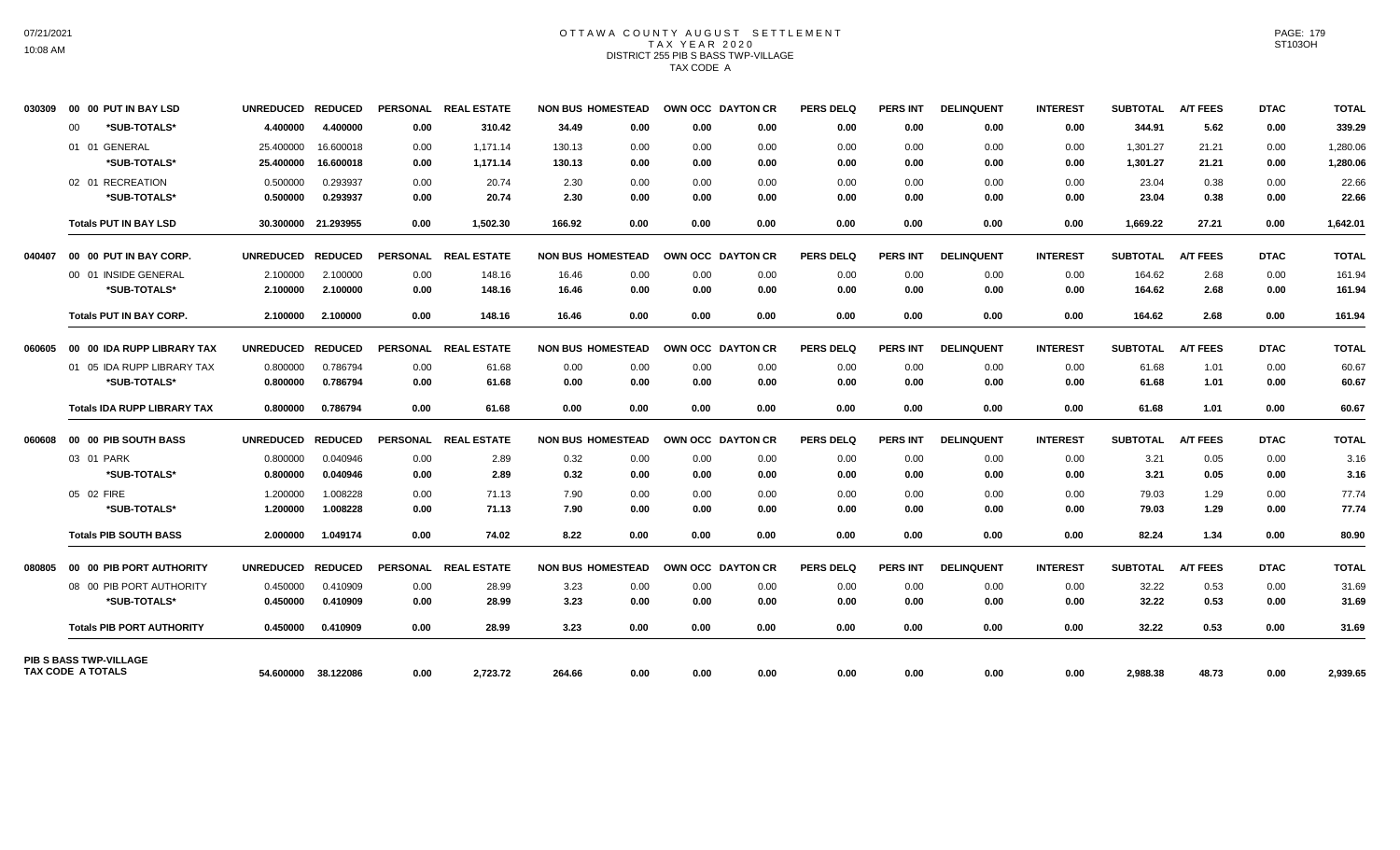### OTTAWA COUNTY AUGUST SETTLEMENT T A X Y E A R 2 0 2 0 DISTRICT 255 PIB S BASS TWP-VILLAGE TAX CODE B

| 010101 | 00 00 OTTAWA COUNTY                | <b>UNREDUCED</b> | <b>REDUCED</b> | <b>PERSONAL</b> | <b>REAL ESTATE</b> | <b>NON BUS HOMESTEAD</b> |      |      | OWN OCC DAYTON CR | <b>PERS DELQ</b> | <b>PERS INT</b> | <b>DELINQUENT</b> | <b>INTEREST</b> | <b>SUBTOTAL</b> | <b>A/T FEES</b> | <b>DTAC</b> | <b>TOTAL</b> |
|--------|------------------------------------|------------------|----------------|-----------------|--------------------|--------------------------|------|------|-------------------|------------------|-----------------|-------------------|-----------------|-----------------|-----------------|-------------|--------------|
|        | 01 01 O.C.B.M.R.                   | 2.200000         | 1.883836       | 25.42           | 0.00               | 0.00                     | 0.00 | 0.00 | 0.00              | 0.00             | 0.00            | 0.00              | 0.00            | 25.42           | 0.41            | 0.00        | 25.01        |
|        | 02 O.C.B.M.R.                      | 1.400000         | 1.248331       | 16.18           | 0.00               | 0.00                     | 0.00 | 0.00 | 0.00              | 0.00             | 0.00            | 0.00              | 0.00            | 16.18           | 0.26            | 0.00        | 15.92        |
|        | 01 PARK DISTRICT                   | 0.600000         | 0.595592       | 6.93            | 0.00               | 0.00                     | 0.00 | 0.00 | 0.00              | 0.00             | 0.00            | 0.00              | 0.00            | 6.93            | 0.11            | 0.00        | 6.82         |
|        | *SUB-TOTALS*                       | 4.200000         | 3.727759       | 48.53           | 0.00               | 0.00                     | 0.00 | 0.00 | 0.00              | 0.00             | 0.00            | 0.00              | 0.00            | 48.53           | 0.78            | 0.00        | 47.75        |
|        | 02 01 NURSING HOME                 | 0.500000         | 0.485399       | 5.78            | 0.00               | 0.00                     | 0.00 | 0.00 | 0.00              | 0.00             | 0.00            | 0.00              | 0.00            | 5.78            | 0.09            | 0.00        | 5.69         |
|        | *SUB-TOTALS*                       | 0.500000         | 0.485399       | 5.78            | 0.00               | 0.00                     | 0.00 | 0.00 | 0.00              | 0.00             | 0.00            | 0.00              | 0.00            | 5.78            | 0.09            | 0.00        | 5.69         |
|        | 03 02 SENIOR PROGRAM               | 0.300000         | 0.286012       | 3.47            | 0.00               | 0.00                     | 0.00 | 0.00 | 0.00              | 0.00             | 0.00            | 0.00              | 0.00            | 3.47            | 0.06            | 0.00        | 3.41         |
|        | 03 SENIOR PROGRAM                  | 0.200000         | 0.194640       | 2.31            | 0.00               | 0.00                     | 0.00 | 0.00 | 0.00              | 0.00             | 0.00            | 0.00              | 0.00            | 2.31            | 0.04            | 0.00        | 2.27         |
|        | *SUB-TOTALS*                       | 0.500000         | 0.480652       | 5.78            | 0.00               | 0.00                     | 0.00 | 0.00 | 0.00              | 0.00             | 0.00            | 0.00              | 0.00            | 5.78            | 0.10            | 0.00        | 5.68         |
|        | 04 01 INSIDE GENERAL               | 2.000000         | 2.000000       | 23.11           | 0.00               | 0.00                     | 0.00 | 0.00 | 0.00              | 0.00             | 0.00            | 0.00              | 0.00            | 23.11           | 0.38            | 0.00        | 22.73        |
|        | *SUB-TOTALS*                       | 2.000000         | 2.000000       | 23.11           | 0.00               | 0.00                     | 0.00 | 0.00 | 0.00              | 0.00             | 0.00            | 0.00              | 0.00            | 23.11           | 0.38            | 0.00        | 22.73        |
|        | 07 01 MENTAL HEALTH                | 0.700000         | 0.684293       | 8.09            | 0.00               | 0.00                     | 0.00 | 0.00 | 0.00              | 0.00             | 0.00            | 0.00              | 0.00            | 8.09            | 0.13            | 0.00        | 7.96         |
|        | 02 MENTAL HEALTH                   | 0.300000         | 0.293268       | 3.47            | 0.00               | 0.00                     | 0.00 | 0.00 | 0.00              | 0.00             | 0.00            | 0.00              | 0.00            | 3.47            | 0.06            | 0.00        | 3.41         |
|        | 03 MENTAL HEALTH                   | 0.200000         | 0.195512       | 2.31            | 0.00               | 0.00                     | 0.00 | 0.00 | 0.00              | 0.00             | 0.00            | 0.00              | 0.00            | 2.31            | 0.04            | 0.00        | 2.27         |
|        | *SUB-TOTALS*                       | 1.200000         | 1.173073       | 13.87           | 0.00               | 0.00                     | 0.00 | 0.00 | 0.00              | 0.00             | 0.00            | 0.00              | 0.00            | 13.87           | 0.23            | 0.00        | 13.64        |
|        | <b>Totals OTTAWA COUNTY</b>        | 8.400000         | 7.866883       | 97.07           | 0.00               | 0.00                     | 0.00 | 0.00 | 0.00              | 0.00             | 0.00            | 0.00              | 0.00            | 97.07           | 1.58            | 0.00        | 95.49        |
|        | 02021801 00 00 PUT IN BAY EXC CORP | <b>UNREDUCED</b> | <b>REDUCED</b> | <b>PERSONAL</b> | <b>REAL ESTATE</b> | <b>NON BUS HOMESTEAD</b> |      |      | OWN OCC DAYTON CR | <b>PERS DELQ</b> | PERS INT        | <b>DELINQUENT</b> | <b>INTEREST</b> | <b>SUBTOTAL</b> | <b>A/T FEES</b> | <b>DTAC</b> | <b>TOTAL</b> |
|        | 01 01 GENERAL                      | 1.500000         | 1.146869       | 17.33           | 0.00               | 0.00                     | 0.00 | 0.00 | 0.00              | 0.00             | 0.00            | 0.00              | 0.00            | 17.33           | 0.28            | 0.00        | 17.05        |
|        | 03 ROADS                           | 0.800000         | 0.792380       | 9.24            | 0.00               | 0.00                     | 0.00 | 0.00 | 0.00              | 0.00             | 0.00            | 0.00              | 0.00            | 9.24            | 0.15            | 0.00        | 9.09         |
|        | *SUB-TOTALS*                       | 2.300000         | 1.939249       | 26.57           | 0.00               | 0.00                     | 0.00 | 0.00 | 0.00              | 0.00             | 0.00            | 0.00              | 0.00            | 26.57           | 0.43            | 0.00        | 26.14        |
|        | 02 01 ROADS                        | 3.000000         | 0.234663       | 34.67           | 0.00               | 0.00                     | 0.00 | 0.00 | 0.00              | 0.00             | 0.00            | 0.00              | 0.00            | 34.67           | 0.57            | 0.00        | 34.10        |
|        | 02 ROADS                           | 1.000000         | 0.140944       | 11.56           | 0.00               | 0.00                     | 0.00 | 0.00 | 0.00              | 0.00             | 0.00            | 0.00              | 0.00            | 11.56           | 0.19            | 0.00        | 11.37        |
|        | *SUB-TOTALS*                       | 4.000000         | 0.375607       | 46.23           | 0.00               | 0.00                     | 0.00 | 0.00 | 0.00              | 0.00             | 0.00            | 0.00              | 0.00            | 46.23           | 0.76            | 0.00        | 45.47        |
|        | 03 01 CEMETERY                     | 0.450000         | 0.423106       | 5.20            | 0.00               | 0.00                     | 0.00 | 0.00 | 0.00              | 0.00             | 0.00            | 0.00              | 0.00            | 5.20            | 0.08            | 0.00        | 5.12         |
|        | *SUB-TOTALS*                       | 0.450000         | 0.423106       | 5.20            | 0.00               | 0.00                     | 0.00 | 0.00 | 0.00              | 0.00             | 0.00            | 0.00              | 0.00            | 5.20            | 0.08            | 0.00        | 5.12         |
|        | 04 01 DOCTOR'S RESIDENCE           | 0.250000         | 0.237097       | 2.89            | 0.00               | 0.00                     | 0.00 | 0.00 | 0.00              | 0.00             | 0.00            | 0.00              | 0.00            | 2.89            | 0.05            | 0.00        | 2.84         |
|        | *SUB-TOTALS*                       | 0.250000         | 0.237097       | 2.89            | 0.00               | 0.00                     | 0.00 | 0.00 | 0.00              | 0.00             | 0.00            | 0.00              | 0.00            | 2.89            | 0.05            | 0.00        | 2.84         |
|        | 05 01 EMS                          | 1.300000         | 1.222306       | 15.02           | 0.00               | 0.00                     | 0.00 | 0.00 | 0.00              | 0.00             | 0.00            | 0.00              | 0.00            | 15.02           | 0.24            | 0.00        | 14.78        |
|        | *SUB-TOTALS*                       | 1.300000         | 1.222306       | 15.02           | 0.00               | 0.00                     | 0.00 | 0.00 | 0.00              | 0.00             | 0.00            | 0.00              | 0.00            | 15.02           | 0.24            | 0.00        | 14.78        |
|        | 06 01 INSIDE GENERAL               | 0.300000         | 0.300000       | 3.47            | 0.00               | 0.00                     | 0.00 | 0.00 | 0.00              | 0.00             | 0.00            | 0.00              | 0.00            | 3.47            | 0.06            | 0.00        | 3.41         |
|        | *SUB-TOTALS*                       | 0.300000         | 0.300000       | 3.47            | 0.00               | 0.00                     | 0.00 | 0.00 | 0.00              | 0.00             | 0.00            | 0.00              | 0.00            | 3.47            | 0.06            | 0.00        | 3.41         |
|        | 07 02 INSIDE ROADS                 | 1.200000         | 1.200000       | 13.87           | 0.00               | 0.00                     | 0.00 | 0.00 | 0.00              | 0.00             | 0.00            | 0.00              | 0.00            | 13.87           | 0.23            | 0.00        | 13.64        |
|        | *SUB-TOTALS*                       | 1.200000         | 1.200000       | 13.87           | 0.00               | 0.00                     | 0.00 | 0.00 | 0.00              | 0.00             | 0.00            | 0.00              | 0.00            | 13.87           | 0.23            | 0.00        | 13.64        |
|        | 08 03 EMERGENCY MEDICAL            | 0.750000         | 0.584279       | 8.67            | 0.00               | 0.00                     | 0.00 | 0.00 | 0.00              | 0.00             | 0.00            | 0.00              | 0.00            | 8.67            | 0.14            | 0.00        | 8.53         |
|        | *SUB-TOTALS*                       | 0.750000         | 0.584279       | 8.67            | 0.00               | 0.00                     | 0.00 | 0.00 | 0.00              | 0.00             | 0.00            | 0.00              | 0.00            | 8.67            | 0.14            | 0.00        | 8.53         |
|        | <b>Totals PUT IN BAY EXC CORP</b>  | 10.550000        | 6.281644       | 121.92          | 0.00               | 0.00                     | 0.00 | 0.00 | 0.00              | 0.00             | 0.00            | 0.00              | 0.00            | 121.92          | 1.99            | 0.00        | 119.93       |
| 030309 | 00 00 PUT IN BAY LSD               | <b>UNREDUCED</b> | <b>REDUCED</b> | <b>PERSONAL</b> | <b>REAL ESTATE</b> | <b>NON BUS HOMESTEAD</b> |      |      | OWN OCC DAYTON CR | <b>PERS DELQ</b> | <b>PERS INT</b> | <b>DELINQUENT</b> | <b>INTEREST</b> | <b>SUBTOTAL</b> | <b>A/T FEES</b> | <b>DTAC</b> | <b>TOTAL</b> |
|        | 00 01 GENERAL                      | 3.400000         | 3.400000       | 39.29           | 0.00               | 0.00                     | 0.00 | 0.00 | 0.00              | 0.00             | 0.00            | 0.00              | 0.00            | 39.29           | 0.64            | 0.00        | 38.65        |
|        | 02 PERMANENT IMPROVEMENT           | 1.000000         | 1.000000       | 11.56           | 0.00               | 0.00                     | 0.00 | 0.00 | 0.00              | 0.00             | 0.00            | 0.00              | 0.00            | 11.56           | 0.19            | 0.00        | 11.37        |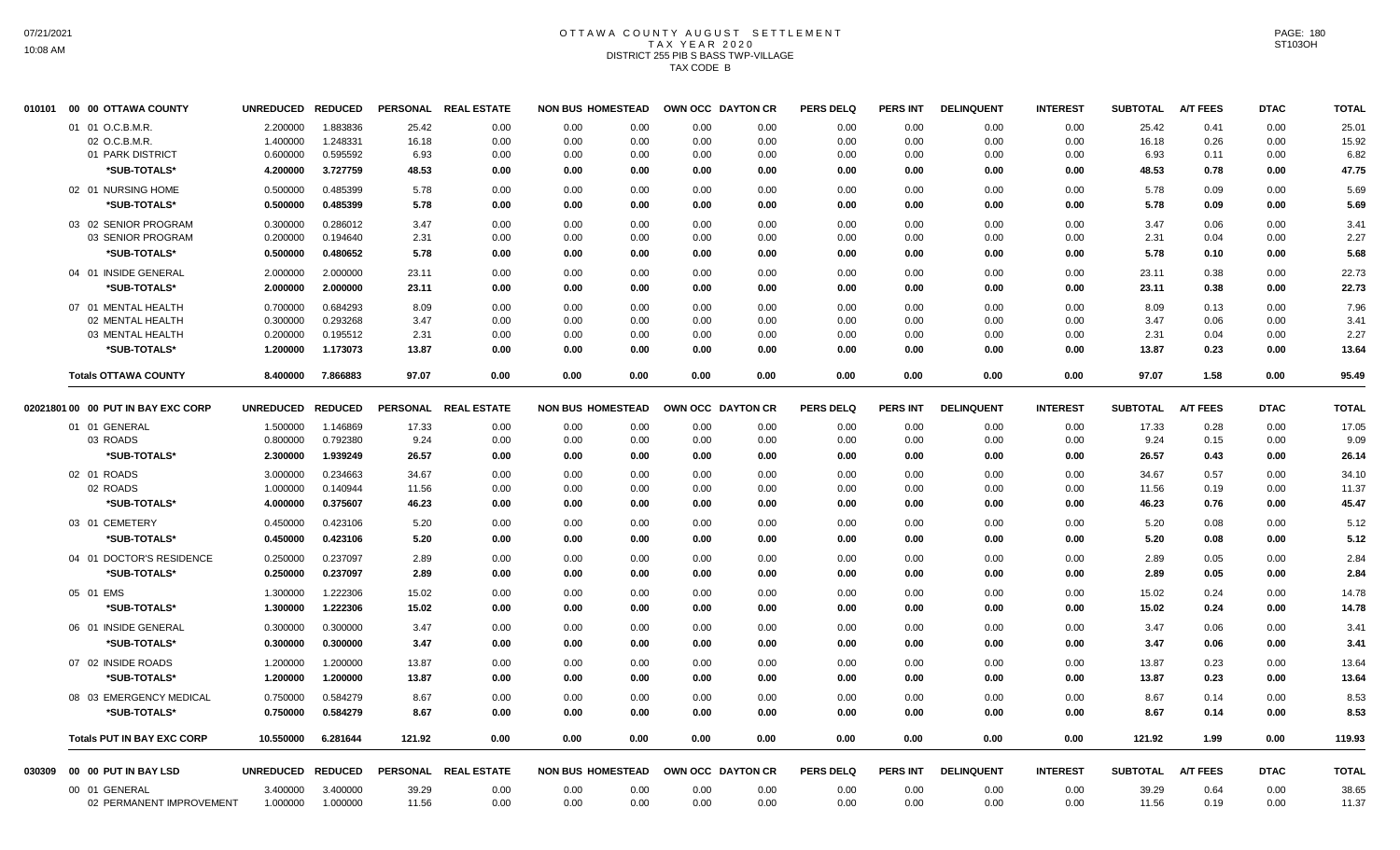# OTTAWA COUNTY AUGUST SETTLEMENT TAX YEAR 2020 DISTRICT 255 PIB S BASS TWP-VILLAGE TAX CODE B

| 030309 | 00 00 PUT IN BAY LSD               | <b>UNREDUCED</b>  | <b>REDUCED</b>      | <b>PERSONAL</b> | <b>REAL ESTATE</b>   | <b>NON BUS HOMESTEAD</b> |      | OWN OCC DAYTON CR | <b>PERS DELQ</b> | <b>PERS INT</b> | <b>DELINQUENT</b> | <b>INTEREST</b> | <b>SUBTOTAL</b> | <b>A/T FEES</b> | <b>DTAC</b> | <b>TOTAL</b> |
|--------|------------------------------------|-------------------|---------------------|-----------------|----------------------|--------------------------|------|-------------------|------------------|-----------------|-------------------|-----------------|-----------------|-----------------|-------------|--------------|
|        | *SUB-TOTALS*<br>00                 | 4.400000          | 4.400000            | 50.85           | 0.00                 | 0.00                     | 0.00 | 0.00<br>0.00      | 0.00             | 0.00            | 0.00              | 0.00            | 50.85           | 0.83            | 0.00        | 50.02        |
|        | 01 01 GENERAL                      | 25.400000         | 16.600018           | 293.51          | 0.00                 | 0.00                     | 0.00 | 0.00<br>0.00      | 0.00             | 0.00            | 0.00              | 0.00            | 293.51          | 4.78            | 0.00        | 288.73       |
|        | *SUB-TOTALS*                       | 25.400000         | 16.600018           | 293.51          | 0.00                 | 0.00                     | 0.00 | 0.00<br>0.00      | 0.00             | 0.00            | 0.00              | 0.00            | 293.51          | 4.78            | 0.00        | 288.73       |
|        | 02 01 RECREATION                   | 0.500000          | 0.314637            | 5.78            | 0.00                 | 0.00                     | 0.00 | 0.00<br>0.00      | 0.00             | 0.00            | 0.00              | 0.00            | 5.78            | 0.09            | 0.00        | 5.69         |
|        | *SUB-TOTALS*                       | 0.500000          | 0.314637            | 5.78            | 0.00                 | 0.00                     | 0.00 | 0.00<br>0.00      | 0.00             | 0.00            | 0.00              | 0.00            | 5.78            | 0.09            | 0.00        | 5.69         |
|        | <b>Totals PUT IN BAY LSD</b>       |                   | 30.300000 21.314655 | 350.14          | 0.00                 | 0.00                     | 0.00 | 0.00<br>0.00      | 0.00             | 0.00            | 0.00              | 0.00            | 350.14          | 5.70            | 0.00        | 344.44       |
|        | 040407  00  00  PUT IN BAY CORP.   | <b>UNREDUCED</b>  | <b>REDUCED</b>      | <b>PERSONAL</b> | <b>REAL ESTATE</b>   | <b>NON BUS HOMESTEAD</b> |      | OWN OCC DAYTON CR | <b>PERS DELQ</b> | <b>PERS INT</b> | <b>DELINQUENT</b> | <b>INTEREST</b> | <b>SUBTOTAL</b> | <b>A/T FEES</b> | <b>DTAC</b> | <b>TOTAL</b> |
|        | 00 01 INSIDE GENERAL               | 2.100000          | 2.100000            | 24.27           | 0.00                 | 0.00                     | 0.00 | 0.00<br>0.00      | 0.00             | 0.00            | 0.00              | 0.00            | 24.27           | 0.40            | 0.00        | 23.87        |
|        | *SUB-TOTALS*                       | 2.100000          | 2.100000            | 24.27           | 0.00                 | 0.00                     | 0.00 | 0.00<br>0.00      | 0.00             | 0.00            | 0.00              | 0.00            | 24.27           | 0.40            | 0.00        | 23.87        |
|        | <b>Totals PUT IN BAY CORP.</b>     | 2.100000          | 2.100000            | 24.27           | 0.00                 | 0.00                     | 0.00 | 0.00<br>0.00      | 0.00             | 0.00            | 0.00              | 0.00            | 24.27           | 0.40            | 0.00        | 23.87        |
| 060605 | 00 00 IDA RUPP LIBRARY TAX         | <b>UNREDUCED</b>  | <b>REDUCED</b>      |                 | PERSONAL REAL ESTATE | <b>NON BUS HOMESTEAD</b> |      | OWN OCC DAYTON CR | <b>PERS DELQ</b> | <b>PERS INT</b> | <b>DELINQUENT</b> | <b>INTEREST</b> | <b>SUBTOTAL</b> | <b>A/T FEES</b> | <b>DTAC</b> | <b>TOTAL</b> |
|        | 01 05 IDA RUPP LIBRARY TAX         | 0.800000          | 0.790610            | 9.24            | 0.00                 | 0.00                     | 0.00 | 0.00<br>0.00      | 0.00             | 0.00            | 0.00              | 0.00            | 9.24            | 0.15            | 0.00        | 9.09         |
|        | *SUB-TOTALS*                       | 0.800000          | 0.790610            | 9.24            | 0.00                 | 0.00                     | 0.00 | 0.00<br>0.00      | 0.00             | 0.00            | 0.00              | 0.00            | 9.24            | 0.15            | 0.00        | 9.09         |
|        | <b>Totals IDA RUPP LIBRARY TAX</b> | 0.800000          | 0.790610            | 9.24            | 0.00                 | 0.00                     | 0.00 | 0.00<br>0.00      | 0.00             | 0.00            | 0.00              | 0.00            | 9.24            | 0.15            | 0.00        | 9.09         |
| 060608 | 00 00 PIB SOUTH BASS               | <b>UNREDUCED</b>  | <b>REDUCED</b>      | <b>PERSONAL</b> | <b>REAL ESTATE</b>   | <b>NON BUS HOMESTEAD</b> |      | OWN OCC DAYTON CR | <b>PERS DELQ</b> | <b>PERS INT</b> | <b>DELINQUENT</b> | <b>INTEREST</b> | <b>SUBTOTAL</b> | <b>A/T FEES</b> | <b>DTAC</b> | <b>TOTAL</b> |
|        | 03 01 PARK                         | 0.800000          | 0.048366            | 9.24            | 0.00                 | 0.00                     | 0.00 | 0.00<br>0.00      | 0.00             | 0.00            | 0.00              | 0.00            | 9.24            | 0.15            | 0.00        | 9.09         |
|        | *SUB-TOTALS*                       | 0.800000          | 0.048366            | 9.24            | 0.00                 | 0.00                     | 0.00 | 0.00<br>0.00      | 0.00             | 0.00            | 0.00              | 0.00            | 9.24            | 0.15            | 0.00        | 9.09         |
|        | 05 02 FIRE                         | 1.200000          | 1.081228            | 13.87           | 0.00                 | 0.00                     | 0.00 | 0.00<br>0.00      | 0.00             | 0.00            | 0.00              | 0.00            | 13.87           | 0.23            | 0.00        | 13.64        |
|        | *SUB-TOTALS*                       | 1.200000          | 1.081228            | 13.87           | 0.00                 | 0.00                     | 0.00 | 0.00<br>0.00      | 0.00             | 0.00            | 0.00              | 0.00            | 13.87           | 0.23            | 0.00        | 13.64        |
|        | <b>Totals PIB SOUTH BASS</b>       | 2.000000          | 1.129594            | 23.11           | 0.00                 | 0.00                     | 0.00 | 0.00<br>0.00      | 0.00             | 0.00            | 0.00              | 0.00            | 23.11           | 0.38            | 0.00        | 22.73        |
| 080805 | 00 00 PIB PORT AUTHORITY           | UNREDUCED REDUCED |                     |                 | PERSONAL REAL ESTATE | <b>NON BUS HOMESTEAD</b> |      | OWN OCC DAYTON CR | <b>PERS DELQ</b> | <b>PERS INT</b> | <b>DELINQUENT</b> | <b>INTEREST</b> | <b>SUBTOTAL</b> | <b>A/T FEES</b> | <b>DTAC</b> | <b>TOTAL</b> |
|        | 08 00 PIB PORT AUTHORITY           | 0.450000          | 0.423106            | 5.18            | 0.00                 | 0.00                     | 0.00 | 0.00<br>0.00      | 0.00             | 0.00            | 0.00              | 0.00            | 5.18            | 0.08            | 0.00        | 5.10         |
|        | *SUB-TOTALS*                       | 0.450000          | 0.423106            | 5.18            | 0.00                 | 0.00                     | 0.00 | 0.00<br>0.00      | 0.00             | 0.00            | 0.00              | 0.00            | 5.18            | 0.08            | 0.00        | 5.10         |
|        | <b>Totals PIB PORT AUTHORITY</b>   | 0.450000          | 0.423106            | 5.18            | 0.00                 | 0.00                     | 0.00 | 0.00<br>0.00      | 0.00             | 0.00            | 0.00              | 0.00            | 5.18            | 0.08            | 0.00        | 5.10         |
|        | <b>PIB S BASS TWP-VILLAGE</b>      |                   |                     |                 |                      |                          |      |                   |                  |                 |                   |                 |                 |                 |             |              |
|        | TAX CODE B TOTALS                  |                   | 54.600000 39.906492 | 630.93          | 0.00                 | 0.00                     | 0.00 | 0.00<br>0.00      | 0.00             | 0.00            | 0.00              | 0.00            | 630.93          | 10.28           | 0.00        | 620.65       |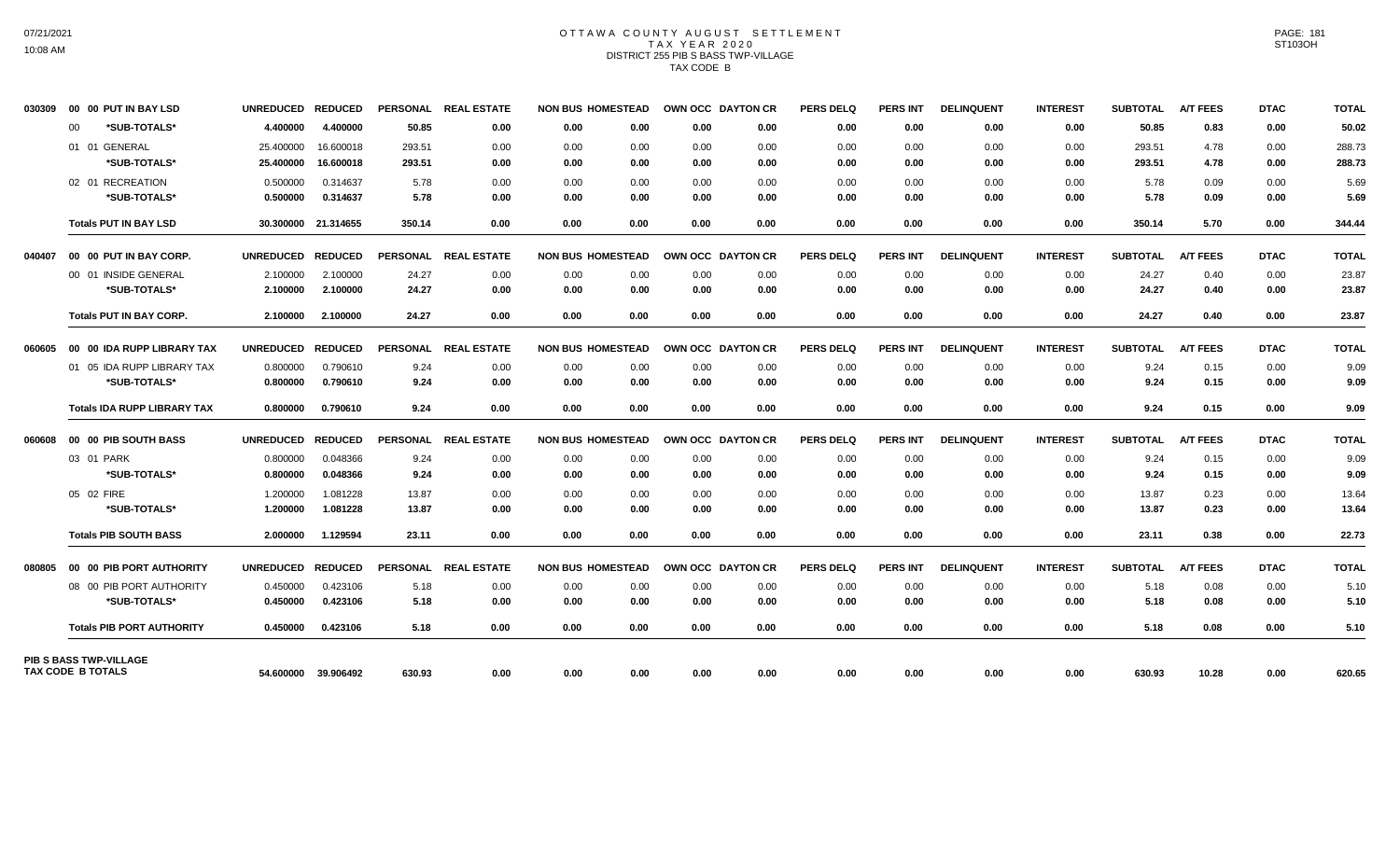#### OTTAWA COUNTY AUGUST SETTLEMENT T A X Y E A R 2 0 2 0 DISTRICT 255 PIB S BASS TWP-VILLAGE DISTRICT

|        | 010101 00 00 OTTAWA COUNTY         | UNREDUCED REDUCED |        | PERSONAL REAL ESTATE |       | <b>NON BUS HOMESTEAD</b> |      | OWN OCC DAYTON CR | <b>PERS DELQ</b> | <b>PERS INT</b> | <b>DELINQUENT</b> | <b>INTEREST</b> | <b>SUBTOTAL</b> | <b>A/T FEES</b> | <b>DTAC</b> | <b>TOTAL</b> |
|--------|------------------------------------|-------------------|--------|----------------------|-------|--------------------------|------|-------------------|------------------|-----------------|-------------------|-----------------|-----------------|-----------------|-------------|--------------|
|        | 01 01 O.C.B.M.R.                   |                   | 25.42  | 84.90                | 9.43  | 0.00                     | 0.00 | 0.00              | 0.00             | 0.00            | 0.00              | 0.00            | 119.75          | 1.95            | 0.00        | 117.80       |
|        | 02 O.C.B.M.R.                      |                   | 16.18  | 63.45                | 7.05  | 0.00                     | 0.00 | 0.00              | 0.00             | 0.00            | 0.00              | 0.00            | 86.68           | 1.41            | 0.00        | 85.27        |
|        | 01 PARK DISTRICT                   |                   | 6.93   | 46.63                | 0.00  | 0.00                     | 0.00 | 0.00              | 0.00             | 0.00            | 0.00              | 0.00            | 53.56           | 0.87            | 0.00        | 52.69        |
|        | *SUB-TOTALS*                       |                   | 48.53  | 194.98               | 16.48 | 0.00                     | 0.00 | 0.00              | 0.00             | 0.00            | 0.00              | 0.00            | 259.99          | 4.23            | 0.00        | 255.76       |
|        | 02 01 NURSING HOME                 |                   | 5.78   | 30.48                | 3.39  | 0.00                     | 0.00 | 0.00              | 0.00             | 0.00            | 0.00              | 0.00            | 39.65           | 0.64            | 0.00        | 39.01        |
|        | *SUB-TOTALS*                       |                   | 5.78   | 30.48                | 3.39  | 0.00                     | 0.00 | 0.00              | 0.00             | 0.00            | 0.00              | 0.00            | 39.65           | 0.64            | 0.00        | 39.01        |
|        | 03 02 SENIOR PROGRAM               |                   | 3.47   | 15.79                | 1.75  | 0.00                     | 0.00 | 0.00              | 0.00             | 0.00            | 0.00              | 0.00            | 21.01           | 0.35            | 0.00        | 20.66        |
|        | 03 SENIOR PROGRAM                  |                   | 2.31   | 13.58                | 0.00  | 0.00                     | 0.00 | 0.00              | 0.00             | 0.00            | 0.00              | 0.00            | 15.89           | 0.26            | 0.00        | 15.63        |
|        | *SUB-TOTALS*                       |                   | 5.78   | 29.37                | 1.75  | 0.00                     | 0.00 | 0.00              | 0.00             | 0.00            | 0.00              | 0.00            | 36.90           | 0.61            | 0.00        | 36.29        |
|        | 04 01 INSIDE GENERAL               |                   | 23.11  | 141.10               | 15.68 | 0.00                     | 0.00 | 0.00              | 0.00             | 0.00            | 0.00              | 0.00            | 179.89          | 2.94            | 0.00        | 176.95       |
|        | *SUB-TOTALS*                       |                   | 23.11  | 141.10               | 15.68 | 0.00                     | 0.00 | 0.00              | 0.00             | 0.00            | 0.00              | 0.00            | 179.89          | 2.94            | 0.00        | 176.95       |
|        | 07 01 MENTAL HEALTH                |                   | 8.09   | 44.71                | 4.97  | 0.00                     | 0.00 | 0.00              | 0.00             | 0.00            | 0.00              | 0.00            | 57.77           | 0.94            | 0.00        | 56.83        |
|        | 02 MENTAL HEALTH                   |                   | 3.47   | 19.16                | 2.13  | 0.00                     | 0.00 | 0.00              | 0.00             | 0.00            | 0.00              | 0.00            | 24.76           | 0.41            | 0.00        | 24.35        |
|        | 03 MENTAL HEALTH                   |                   | 2.31   | 14.20                | 0.00  | 0.00                     | 0.00 | 0.00              | 0.00             | 0.00            | 0.00              | 0.00            | 16.51           | 0.27            | 0.00        | 16.24        |
|        | *SUB-TOTALS*                       |                   | 13.87  | 78.07                | 7.10  | 0.00                     | 0.00 | 0.00              | 0.00             | 0.00            | 0.00              | 0.00            | 99.04           | 1.62            | 0.00        | 97.42        |
|        | <b>Totals OTTAWA COUNTY</b>        |                   | 97.07  | 474.00               | 44.40 | 0.00                     | 0.00 | 0.00              | 0.00             | 0.00            | 0.00              | 0.00            | 615.47          | 10.04           | 0.00        | 605.43       |
|        | 02021801 00 00 PUT IN BAY EXC CORP | UNREDUCED REDUCED |        | PERSONAL REAL ESTATE |       | <b>NON BUS HOMESTEAD</b> |      | OWN OCC DAYTON CR | <b>PERS DELQ</b> | <b>PERS INT</b> | <b>DELINQUENT</b> | <b>INTEREST</b> | <b>SUBTOTAL</b> | <b>A/T FEES</b> | <b>DTAC</b> | <b>TOTAL</b> |
|        | 01 01 GENERAL                      |                   | 17.33  | 71.21                | 7.91  | 0.00                     | 0.00 | 0.00              | 0.00             | 0.00            | 0.00              | 0.00            | 96.45           | 1.57            | 0.00        | 94.88        |
|        | 03 ROADS                           |                   | 9.24   | 62.51                | 0.00  | 0.00                     | 0.00 | 0.00              | 0.00             | 0.00            | 0.00              | 0.00            | 71.75           | 1.17            | 0.00        | 70.58        |
|        | *SUB-TOTALS*                       |                   | 26.57  | 133.72               | 7.91  | 0.00                     | 0.00 | 0.00              | 0.00             | 0.00            | 0.00              | 0.00            | 168.20          | 2.74            | 0.00        | 165.46       |
|        | 02 01 ROADS                        |                   | 34.67  | 8.27                 | 0.92  | 0.00                     | 0.00 | 0.00              | 0.00             | 0.00            | 0.00              | 0.00            | 43.86           | 0.72            | 0.00        | 43.14        |
|        | 02 ROADS                           |                   | 11.56  | 7.09                 | 0.79  | 0.00                     | 0.00 | 0.00              | 0.00             | 0.00            | 0.00              | 0.00            | 19.44           | 0.32            | 0.00        | 19.12        |
|        | *SUB-TOTALS*                       |                   | 46.23  | 15.36                | 1.71  | 0.00                     | 0.00 | 0.00              | 0.00             | 0.00            | 0.00              | 0.00            | 63.30           | 1.04            | 0.00        | 62.26        |
|        | 03 01 CEMETERY                     |                   | 5.20   | 32.21                | 0.00  | 0.00                     | 0.00 | 0.00              | 0.00             | 0.00            | 0.00              | 0.00            | 37.41           | 0.61            | 0.00        | 36.80        |
|        | *SUB-TOTALS*                       |                   | 5.20   | 32.21                | 0.00  | 0.00                     | 0.00 | 0.00              | 0.00             | 0.00            | 0.00              | 0.00            | 37.41           | 0.61            | 0.00        | 36.80        |
|        | 04 01 DOCTOR'S RESIDENCE           |                   | 2.89   | 17.91                | 0.00  | 0.00                     | 0.00 | 0.00              | 0.00             | 0.00            | 0.00              | 0.00            | 20.80           | 0.34            | 0.00        | 20.46        |
|        | *SUB-TOTALS*                       |                   | 2.89   | 17.91                | 0.00  | 0.00                     | 0.00 | 0.00              | 0.00             | 0.00            | 0.00              | 0.00            | 20.80           | 0.34            | 0.00        | 20.46        |
|        | 05 01 EMS                          |                   | 15.02  | 93.05                | 0.00  | 0.00                     | 0.00 | 0.00              | 0.00             | 0.00            | 0.00              | 0.00            | 108.07          | 1.76            | 0.00        | 106.31       |
|        | *SUB-TOTALS*                       |                   | 15.02  | 93.05                | 0.00  | 0.00                     | 0.00 | 0.00              | 0.00             | 0.00            | 0.00              | 0.00            | 108.07          | 1.76            | 0.00        | 106.31       |
|        | 06 01 INSIDE GENERAL               |                   | 3.47   | 21.17                | 2.35  | 0.00                     | 0.00 | 0.00              | 0.00             | 0.00            | 0.00              | 0.00            | 26.99           | 0.44            | 0.00        | 26.55        |
|        | *SUB-TOTALS*                       |                   | 3.47   | 21.17                | 2.35  | 0.00                     | 0.00 | 0.00              | 0.00             | 0.00            | 0.00              | 0.00            | 26.99           | 0.44            | 0.00        | 26.55        |
|        | 07 02 INSIDE ROADS                 |                   | 13.87  | 84.66                | 9.41  | 0.00                     | 0.00 | 0.00              | 0.00             | 0.00            | 0.00              | 0.00            | 107.94          | 1.76            | 0.00        | 106.18       |
|        | *SUB-TOTALS*                       |                   | 13.87  | 84.66                | 9.41  | 0.00                     | 0.00 | 0.00              | 0.00             | 0.00            | 0.00              | 0.00            | 107.94          | 1.76            | 0.00        | 106.18       |
|        | 08 03 EMERGENCY MEDICAL            |                   | 8.67   | 36.49                | 4.05  | 0.00                     | 0.00 | 0.00              | 0.00             | 0.00            | 0.00              | 0.00            | 49.21           | 0.80            | 0.00        | 48.41        |
|        | *SUB-TOTALS*                       |                   | 8.67   | 36.49                | 4.05  | 0.00                     | 0.00 | 0.00              | 0.00             | 0.00            | 0.00              | 0.00            | 49.21           | 0.80            | 0.00        | 48.41        |
|        | <b>Totals PUT IN BAY EXC CORP</b>  |                   | 121.92 | 434.57               | 25.43 | 0.00                     | 0.00 | 0.00              | 0.00             | 0.00            | 0.00              | 0.00            | 581.92          | 9.49            | 0.00        | 572.43       |
| 030309 | 00 00 PUT IN BAY LSD               | UNREDUCED REDUCED |        | PERSONAL REAL ESTATE |       | <b>NON BUS HOMESTEAD</b> |      | OWN OCC DAYTON CR | <b>PERS DELQ</b> | <b>PERS INT</b> | <b>DELINQUENT</b> | <b>INTEREST</b> | <b>SUBTOTAL</b> | <b>A/T FEES</b> | <b>DTAC</b> | <b>TOTAL</b> |
|        | 00 01 GENERAL                      |                   | 39.29  | 239.87               | 26.65 | 0.00                     | 0.00 | 0.00              | 0.00             | 0.00            | 0.00              | 0.00            | 305.81          | 4.98            | 0.00        | 300.83       |
|        | 02 PERMANENT IMPROVEMENT           |                   | 11.56  | 70.55                | 7.84  | 0.00                     | 0.00 | 0.00              | 0.00             | 0.00            | 0.00              | 0.00            | 89.95           | 1.47            | 0.00        | 88.48        |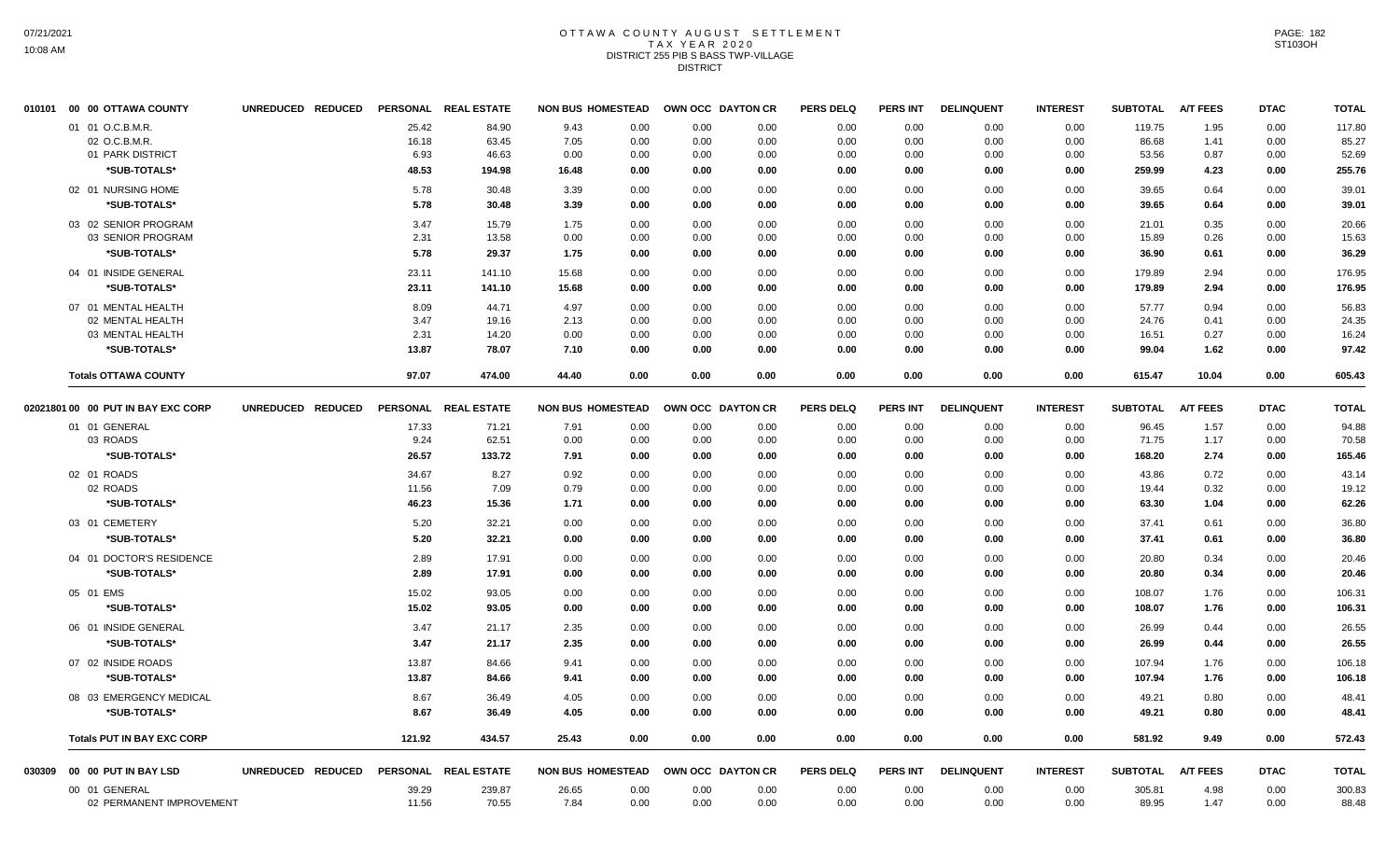#### OTTAWA COUNTY AUGUST SETTLEMENT T A X Y E A R 2 0 2 0 DISTRICT 255 PIB S BASS TWP-VILLAGE DISTRICT

| 030309                 |    | 00 00 PUT IN BAY LSD               | UNREDUCED REDUCED |        | PERSONAL REAL ESTATE | <b>NON BUS HOMESTEAD</b> | OWN OCC DAYTON CR |      | <b>PERS DELQ</b> | <b>PERS INT</b> | <b>DELINQUENT</b> | <b>INTEREST</b> | <b>SUBTOTAL</b> | <b>A/T FEES</b> | <b>DTAC</b> | <b>TOTAL</b> |
|------------------------|----|------------------------------------|-------------------|--------|----------------------|--------------------------|-------------------|------|------------------|-----------------|-------------------|-----------------|-----------------|-----------------|-------------|--------------|
|                        | 00 | *SUB-TOTALS*                       |                   | 50.85  | 310.42               | 34.49<br>0.00            | 0.00              | 0.00 | 0.00             | 0.00            | 0.00              | 0.00            | 395.76          | 6.45            | 0.00        | 389.31       |
|                        |    | 01 01 GENERAL                      |                   | 293.51 | 1,171.14             | 130.13<br>0.00           | 0.00              | 0.00 | 0.00             | 0.00            | 0.00              | 0.00            | 1,594.78        | 25.99           | 0.00        | 1,568.79     |
|                        |    | *SUB-TOTALS*                       |                   | 293.51 | 1,171.14             | 130.13<br>0.00           | 0.00              | 0.00 | 0.00             | 0.00            | 0.00              | 0.00            | 1,594.78        | 25.99           | 0.00        | 1,568.79     |
|                        |    | 02 01 RECREATION                   |                   | 5.78   | 20.74                | 2.30<br>0.00             | 0.00              | 0.00 | 0.00             | 0.00            | 0.00              | 0.00            | 28.82           | 0.47            | 0.00        | 28.35        |
|                        |    | *SUB-TOTALS*                       |                   | 5.78   | 20.74                | 2.30<br>0.00             | 0.00              | 0.00 | 0.00             | 0.00            | 0.00              | 0.00            | 28.82           | 0.47            | 0.00        | 28.35        |
|                        |    | <b>Totals PUT IN BAY LSD</b>       |                   | 350.14 | 1,502.30             | 166.92<br>0.00           | 0.00              | 0.00 | 0.00             | 0.00            | 0.00              | 0.00            | 2,019.36        | 32.91           | 0.00        | 1,986.45     |
| 040407                 |    | 00 00 PUT IN BAY CORP.             | UNREDUCED REDUCED |        | PERSONAL REAL ESTATE | <b>NON BUS HOMESTEAD</b> | OWN OCC DAYTON CR |      | <b>PERS DELQ</b> | <b>PERS INT</b> | <b>DELINQUENT</b> | <b>INTEREST</b> | <b>SUBTOTAL</b> | <b>A/T FEES</b> | <b>DTAC</b> | <b>TOTAL</b> |
|                        |    | 00 01 INSIDE GENERAL               |                   | 24.27  | 148.16               | 16.46<br>0.00            | 0.00              | 0.00 | 0.00             | 0.00            | 0.00              | 0.00            | 188.89          | 3.08            | 0.00        | 185.81       |
|                        |    | *SUB-TOTALS*                       |                   | 24.27  | 148.16               | 16.46<br>0.00            | 0.00              | 0.00 | 0.00             | 0.00            | 0.00              | 0.00            | 188.89          | 3.08            | 0.00        | 185.81       |
|                        |    | <b>Totals PUT IN BAY CORP.</b>     |                   | 24.27  | 148.16               | 16.46<br>0.00            | 0.00              | 0.00 | 0.00             | 0.00            | 0.00              | 0.00            | 188.89          | 3.08            | 0.00        | 185.81       |
| 060605                 |    | 00 00 IDA RUPP LIBRARY TAX         | UNREDUCED REDUCED |        | PERSONAL REAL ESTATE | <b>NON BUS HOMESTEAD</b> | OWN OCC DAYTON CR |      | <b>PERS DELQ</b> | PERS INT        | <b>DELINQUENT</b> | <b>INTEREST</b> | <b>SUBTOTAL</b> | <b>A/T FEES</b> | <b>DTAC</b> | <b>TOTAL</b> |
|                        |    | 01 05 IDA RUPP LIBRARY TAX         |                   | 9.24   | 61.68                | 0.00<br>0.00             | 0.00              | 0.00 | 0.00             | 0.00            | 0.00              | 0.00            | 70.92           | 1.16            | 0.00        | 69.76        |
|                        |    | *SUB-TOTALS*                       |                   | 9.24   | 61.68                | 0.00<br>0.00             | 0.00              | 0.00 | 0.00             | 0.00            | 0.00              | 0.00            | 70.92           | 1.16            | 0.00        | 69.76        |
|                        |    | <b>Totals IDA RUPP LIBRARY TAX</b> |                   | 9.24   | 61.68                | 0.00<br>0.00             | 0.00              | 0.00 | 0.00             | 0.00            | 0.00              | 0.00            | 70.92           | 1.16            | 0.00        | 69.76        |
| 806060                 |    | <b>00 00 PIB SOUTH BASS</b>        | UNREDUCED REDUCED |        | PERSONAL REAL ESTATE | <b>NON BUS HOMESTEAD</b> | OWN OCC DAYTON CR |      | <b>PERS DELQ</b> | <b>PERS INT</b> | <b>DELINQUENT</b> | <b>INTEREST</b> | <b>SUBTOTAL</b> | <b>A/T FEES</b> | <b>DTAC</b> | <b>TOTAL</b> |
|                        |    | 03 01 PARK                         |                   | 9.24   | 2.89                 | 0.32<br>0.00             | 0.00              | 0.00 | 0.00             | 0.00            | 0.00              | 0.00            | 12.45           | 0.20            | 0.00        | 12.25        |
|                        |    | *SUB-TOTALS*                       |                   | 9.24   | 2.89                 | 0.32<br>0.00             | 0.00              | 0.00 | 0.00             | 0.00            | 0.00              | 0.00            | 12.45           | 0.20            | 0.00        | 12.25        |
|                        |    | 05 02 FIRE                         |                   | 13.87  | 71.13                | 7.90<br>0.00             | 0.00              | 0.00 | 0.00             | 0.00            | 0.00              | 0.00            | 92.90           | 1.52            | 0.00        | 91.38        |
|                        |    | *SUB-TOTALS*                       |                   | 13.87  | 71.13                | 7.90<br>0.00             | 0.00              | 0.00 | 0.00             | 0.00            | 0.00              | 0.00            | 92.90           | 1.52            | 0.00        | 91.38        |
|                        |    | <b>Totals PIB SOUTH BASS</b>       |                   | 23.11  | 74.02                | 8.22<br>0.00             | 0.00              | 0.00 | 0.00             | 0.00            | 0.00              | 0.00            | 105.35          | 1.72            | 0.00        | 103.63       |
| 080805                 |    | 00 00 PIB PORT AUTHORITY           | UNREDUCED REDUCED |        | PERSONAL REAL ESTATE | <b>NON BUS HOMESTEAD</b> | OWN OCC DAYTON CR |      | <b>PERS DELQ</b> | <b>PERS INT</b> | <b>DELINQUENT</b> | <b>INTEREST</b> | <b>SUBTOTAL</b> | <b>A/T FEES</b> | <b>DTAC</b> | <b>TOTAL</b> |
|                        |    | 08 00 PIB PORT AUTHORITY           |                   | 5.18   | 28.99                | 3.23<br>0.00             | 0.00              | 0.00 | 0.00             | 0.00            | 0.00              | 0.00            | 37.40           | 0.61            | 0.00        | 36.79        |
|                        |    | *SUB-TOTALS*                       |                   | 5.18   | 28.99                | 3.23<br>0.00             | 0.00              | 0.00 | 0.00             | 0.00            | 0.00              | 0.00            | 37.40           | 0.61            | 0.00        | 36.79        |
|                        |    | <b>Totals PIB PORT AUTHORITY</b>   |                   | 5.18   | 28.99                | 3.23<br>0.00             | 0.00              | 0.00 | 0.00             | 0.00            | 0.00              | 0.00            | 37.40           | 0.61            | 0.00        | 36.79        |
|                        |    | PIB S BASS TWP-VILLAGE             |                   |        |                      |                          |                   |      |                  |                 |                   |                 |                 |                 |             |              |
| <b>DISTRICT TOTALS</b> |    |                                    |                   | 630.93 | 2,723.72             | 264.66<br>0.00           | 0.00              | 0.00 | 0.00             | 0.00            | 0.00              | 0.00            | 3,619.31        | 59.01           | 0.00        | 3,560.30     |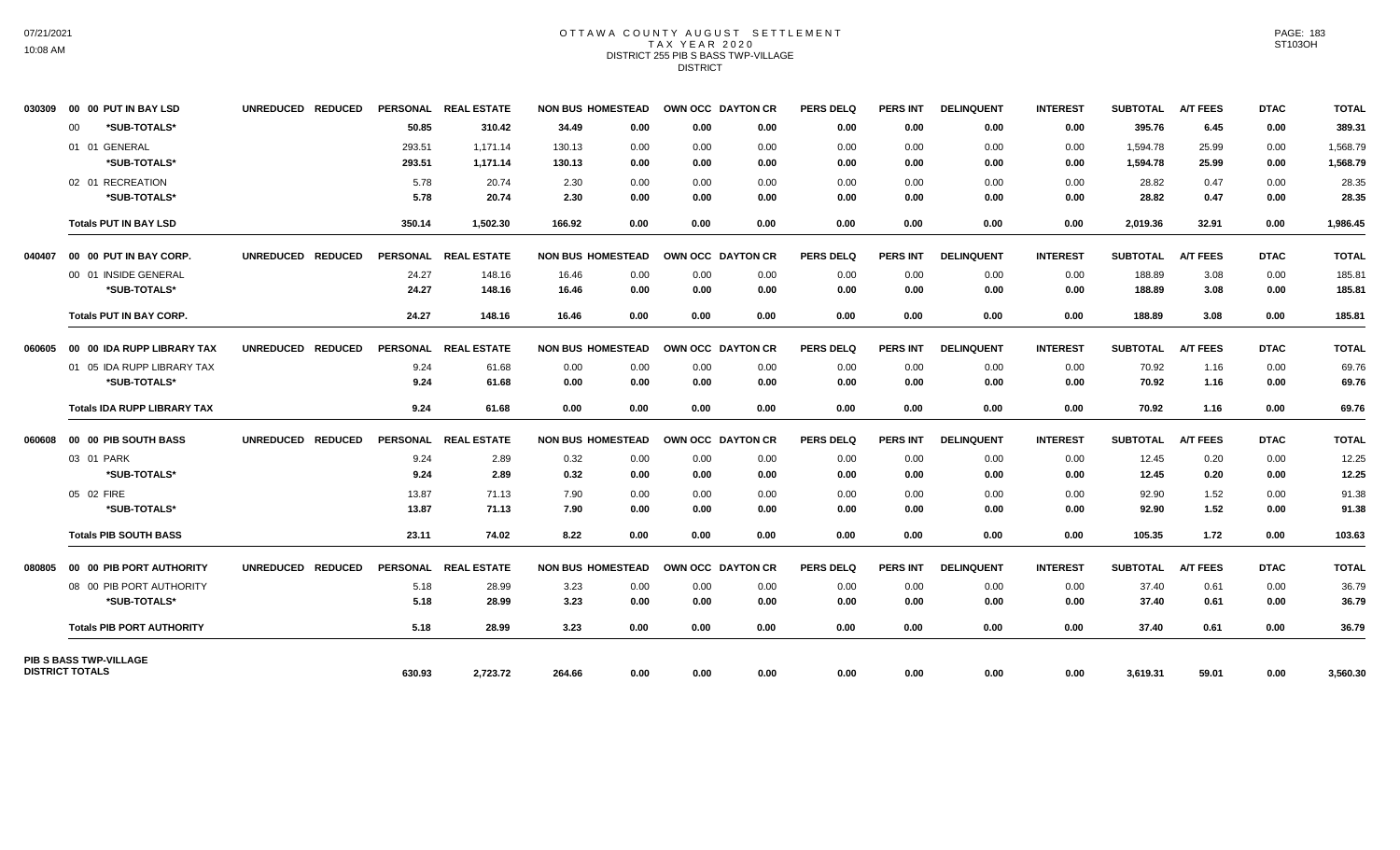# OTTAWA COUNTY AUGUST SETTLEMENT TAX YEAR 2020 DISTRICT 275 SALEM TWP./ OAK HARBOR TAX CODE A

| 010101 | 00 00 OTTAWA COUNTY                | <b>UNREDUCED</b>  | <b>REDUCED</b> | <b>PERSONAL</b> | <b>REAL ESTATE</b>   | <b>NON BUS HOMESTEAD</b> | OWN OCC DAYTON CR |                   | <b>PERS DELQ</b> | <b>PERS INT</b> | <b>DELINQUENT</b> | <b>INTEREST</b> | <b>SUBTOTAL</b> | <b>A/T FEES</b> | <b>DTAC</b> | <b>TOTAL</b> |
|--------|------------------------------------|-------------------|----------------|-----------------|----------------------|--------------------------|-------------------|-------------------|------------------|-----------------|-------------------|-----------------|-----------------|-----------------|-------------|--------------|
|        | 01 01 O.C.B.M.R.                   | 2.200000          | 1.203400       | 0.00            | 1.07                 | 6.75<br>0.00             | 1.41              | 0.00              | 0.00             | 0.00            | 0.00              | 0.00            | 9.23            | 0.15            | 0.00        | 9.08         |
|        | 02 O.C.B.M.R.                      | 1.400000          | 0.899310       | 0.00            | 0.80                 | 5.04<br>0.00             | 1.05              | 0.00              | 0.00             | 0.00            | 0.00              | 0.00            | 6.89            | 0.11            | 0.00        | 6.78         |
|        | 01 PARK DISTRICT                   | 0.600000          | 0.594840       | 0.00            | 0.60                 | 0.00<br>0.00             | 0.00              | 0.00              | 0.00             | 0.00            | 0.00              | 0.00            | 0.60            | 0.01            | 0.00        | 0.59         |
|        | *SUB-TOTALS*                       | 4.200000          | 2.697550       | 0.00            | 2.47                 | 11.79<br>0.00            | 2.46              | 0.00              | 0.00             | 0.00            | 0.00              | 0.00            | 16.72           | 0.27            | 0.00        | 16.45        |
|        | 02 01 NURSING HOME                 | 0.500000          | 0.432043       | 0.00            | 0.38                 | 2.42<br>0.00             | 0.51              | 0.00              | 0.00             | 0.00            | 0.00              | 0.00            | 3.31            | 0.05            | 0.00        | 3.26         |
|        | *SUB-TOTALS*                       | 0.500000          | 0.432043       | 0.00            | 0.38                 | 2.42<br>0.00             | 0.51              | 0.00              | 0.00             | 0.00            | 0.00              | 0.00            | 3.31            | 0.05            | 0.00        | 3.26         |
|        | 03 02 SENIOR PROGRAM               | 0.300000          | 0.223762       | 0.00            | 0.20                 | 1.25<br>0.00             | 0.26              | 0.00              | 0.00             | 0.00            | 0.00              | 0.00            | 1.71            | 0.03            | 0.00        | 1.68         |
|        | 03 SENIOR PROGRAM                  | 0.200000          | 0.173250       | 0.00            | 0.17                 | 0.00<br>0.00             | 0.00              | 0.00              | 0.00             | 0.00            | 0.00              | 0.00            | 0.17            | 0.00            | 0.00        | 0.17         |
|        | *SUB-TOTALS*                       | 0.500000          | 0.397012       | 0.00            | 0.37                 | 1.25<br>0.00             | 0.26              | 0.00              | 0.00             | 0.00            | 0.00              | 0.00            | 1.88            | 0.03            | 0.00        | 1.85         |
|        | 04 01 INSIDE GENERAL               | 2.000000          | 2.000000       | 0.00            | 1.77                 | 11.22<br>0.00            | 2.34              | 0.00              | 0.00             | 0.00            | 0.00              | 0.00            | 15.33           | 0.25            | 0.00        | 15.08        |
|        | *SUB-TOTALS*                       | 2.000000          | 2.000000       | 0.00            | 1.77                 | 11.22<br>0.00            | 2.34              | 0.00              | 0.00             | 0.00            | 0.00              | 0.00            | 15.33           | 0.25            | 0.00        | 15.08        |
|        | 07 01 MENTAL HEALTH                | 0.700000          | 0.633701       | 0.00            | 0.56                 | 3.55<br>0.00             | 0.74              | 0.00              | 0.00             | 0.00            | 0.00              | 0.00            | 4.85            | 0.08            | 0.00        | 4.77         |
|        | 02 MENTAL HEALTH                   | 0.300000          | 0.271586       | 0.00            | 0.24                 | 1.52<br>0.00             | 0.32              | 0.00              | 0.00             | 0.00            | 0.00              | 0.00            | 2.08            | 0.03            | 0.00        | 2.05         |
|        | 03 MENTAL HEALTH                   | 0.200000          | 0.181100       | 0.00            | 0.18                 | 0.00<br>0.00             | 0.00              | 0.00              | 0.00             | 0.00            | 0.00              | 0.00            | 0.18            | 0.00            | 0.00        | 0.18         |
|        | *SUB-TOTALS*                       | 1.200000          | 1.086387       | 0.00            | 0.98                 | 5.07<br>0.00             | 1.06              | 0.00              | 0.00             | 0.00            | 0.00              | 0.00            | 7.11            | 0.11            | 0.00        | 7.00         |
|        | <b>Totals OTTAWA COUNTY</b>        | 8.400000          | 6.612992       | 0.00            | 5.97                 | 31.75<br>0.00            | 6.63              | 0.00              | 0.00             | 0.00            | 0.00              | 0.00            | 44.35           | 0.71            | 0.00        | 43.64        |
|        | 02021602 00 00 SALEM INC. CORP.    | UNREDUCED REDUCED |                |                 | PERSONAL REAL ESTATE | <b>NON BUS HOMESTEAD</b> |                   | OWN OCC DAYTON CR | <b>PERS DELQ</b> | <b>PERS INT</b> | <b>DELINQUENT</b> | <b>INTEREST</b> | <b>SUBTOTAL</b> | <b>A/T FEES</b> | <b>DTAC</b> | <b>TOTAL</b> |
|        | 01 01 INSIDE GENERAL               | 0.700000          | 0.700000       | 0.00            | 0.62                 | 3.93<br>0.00             | 0.82              | 0.00              | 0.00             | 0.00            | 0.00              | 0.00            | 5.37            | 0.09            | 0.00        | 5.28         |
|        | *SUB-TOTALS*                       | 0.700000          | 0.700000       | 0.00            | 0.62                 | 3.93<br>0.00             | 0.82              | 0.00              | 0.00             | 0.00            | 0.00              | 0.00            | 5.37            | 0.09            | 0.00        | 5.28         |
|        | 03 01 CEMETERY                     | 0.800000          | 0.614809       | 0.00            | 0.54                 | 3.45<br>0.00             | 0.72              | 0.00              | 0.00             | 0.00            | 0.00              | 0.00            | 4.71            | 0.08            | 0.00        | 4.63         |
|        | 02 CEMETARY                        | 0.200000          | 0.184761       | 0.00            | 0.19                 | 0.00<br>0.00             | 0.00              | 0.00              | 0.00             | 0.00            | 0.00              | 0.00            | 0.19            | 0.00            | 0.00        | 0.19         |
|        | *SUB-TOTALS*                       | 1.000000          | 0.799570       | 0.00            | 0.73                 | 3.45<br>0.00             | 0.72              | 0.00              | 0.00             | 0.00            | 0.00              | 0.00            | 4.90            | 0.08            | 0.00        | 4.82         |
|        |                                    |                   |                |                 |                      |                          |                   |                   |                  |                 |                   |                 |                 |                 |             |              |
|        | <b>Totals SALEM INC. CORP.</b>     | 1.700000          | 1.499570       | 0.00            | 1.35                 | 7.38<br>0.00             | 1.54              | 0.00              | 0.00             | 0.00            | 0.00              | 0.00            | 10.27           | 0.17            | 0.00        | 10.10        |
| 030303 | 00 00 BENTON CARROLL SALEM         | UNREDUCED REDUCED |                |                 | PERSONAL REAL ESTATE | <b>NON BUS HOMESTEAD</b> | OWN OCC DAYTON CR |                   | <b>PERS DELQ</b> | <b>PERS INT</b> | <b>DELINQUENT</b> | <b>INTEREST</b> | <b>SUBTOTAL</b> | <b>A/T FEES</b> | <b>DTAC</b> | <b>TOTAL</b> |
|        | 00 01 GENERAL                      | 3.700000          | 3.700000       | 0.00            | 3.28                 | 20.75<br>0.00            | 4.33              | 0.00              | 0.00             | 0.00            | 0.00              | 0.00            | 28.36           | 0.46            | 0.00        | 27.90        |
|        | 02 PERMANENT IMPROVEMENT           | 0.300000          | 0.300000       | 0.00            | 0.27                 | 1.68<br>0.00             | 0.35              | 0.00              | 0.00             | 0.00            | 0.00              | 0.00            | 2.30            | 0.04            | 0.00        | 2.26         |
|        | *SUB-TOTALS*                       | 4.000000          | 4.000000       | 0.00            | 3.55                 | 22.43<br>0.00            | 4.68              | 0.00              | 0.00             | 0.00            | 0.00              | 0.00            | 30.66           | 0.50            | 0.00        | 30.16        |
|        | 01 01 GENERAL                      | 20.700000         | 11.029271      | 0.00            | 9.76                 | 61.85<br>0.00            | 12.90             | 0.00              | 0.00             | 0.00            | 0.00              | 0.00            | 84.51           | 1.38            | 0.00        | 83.13        |
|        | 02 GENERAL                         | 4.330000          | 2.529980       | 0.00            | 2.24                 | 14.19<br>0.00            | 2.96              | 0.00              | 0.00             | 0.00            | 0.00              | 0.00            | 19.39           | 0.32            | 0.00        | 19.07        |
|        | 03 GENERAL                         | 3.900000          | 2.740764       | 0.00            | 2.43                 | 15.37<br>0.00            | 3.21              | 0.00              | 0.00             | 0.00            | 0.00              | 0.00            | 21.01           | 0.34            | 0.00        | 20.67        |
|        | 04 EMERGENCY                       | 3.650000          | 3.650000       | 0.00            | 3.68                 | 0.00<br>0.00             | 0.00              | 0.00              | 0.00             | 0.00            | 0.00              | 0.00            | 3.68            | 0.06            | 0.00        | 3.62         |
|        | 05 EMERGENCY                       | 3.900000          | 3.900000       | 0.00            | 3.93                 | 0.00<br>0.00             | 0.00              | 0.00              | 0.00             | 0.00            | 0.00              | 0.00            | 3.93            | 0.06            | 0.00        | 3.87         |
|        | *SUB-TOTALS*                       | 36.480000         | 23.850015      | 0.00            | 22.04                | 91.41<br>0.00            | 19.07             | 0.00              | 0.00             | 0.00            | 0.00              | 0.00            | 132.52          | 2.16            | 0.00        | 130.36       |
|        | 02 01 PERMANENT IMPROVEMENT        | 1.200000          | 0.335698       | 0.00            | 0.30                 | 1.88<br>0.00             | 0.39              | 0.00              | 0.00             | 0.00            | 0.00              | 0.00            | 2.57            | 0.04            | 0.00        | 2.53         |
|        | *SUB-TOTALS*                       | 1.200000          | 0.335698       | 0.00            | 0.30                 | 1.88<br>0.00             | 0.39              | 0.00              | 0.00             | 0.00            | 0.00              | 0.00            | 2.57            | 0.04            | 0.00        | 2.53         |
|        | <b>Totals BENTON CARROLL SALEM</b> | 41.680000         | 28.185713      | 0.00            | 25.89                | 115.72<br>0.00           | 24.14             | 0.00              | 0.00             | 0.00            | 0.00              | 0.00            | 165.75          | 2.70            | 0.00        | 163.05       |
| 040408 | 00 00 OAK HARBOR CORP.             | <b>UNREDUCED</b>  | <b>REDUCED</b> |                 | PERSONAL REAL ESTATE | <b>NON BUS HOMESTEAD</b> |                   | OWN OCC DAYTON CR | <b>PERS DELQ</b> | PERS INT        | <b>DELINQUENT</b> | <b>INTEREST</b> | <b>SUBTOTAL</b> | <b>A/T FEES</b> | <b>DTAC</b> | <b>TOTAL</b> |
|        | 00 01 GENERAL                      | 1.650000          | 1.650000       | 0.00            | 1.46                 | 9.25<br>0.00             | 1.93              | 0.00              | 0.00             | 0.00            | 0.00              | 0.00            | 12.64           | 0.21            | 0.00        | 12.43        |
|        |                                    |                   |                |                 |                      |                          |                   |                   |                  |                 |                   |                 |                 |                 |             |              |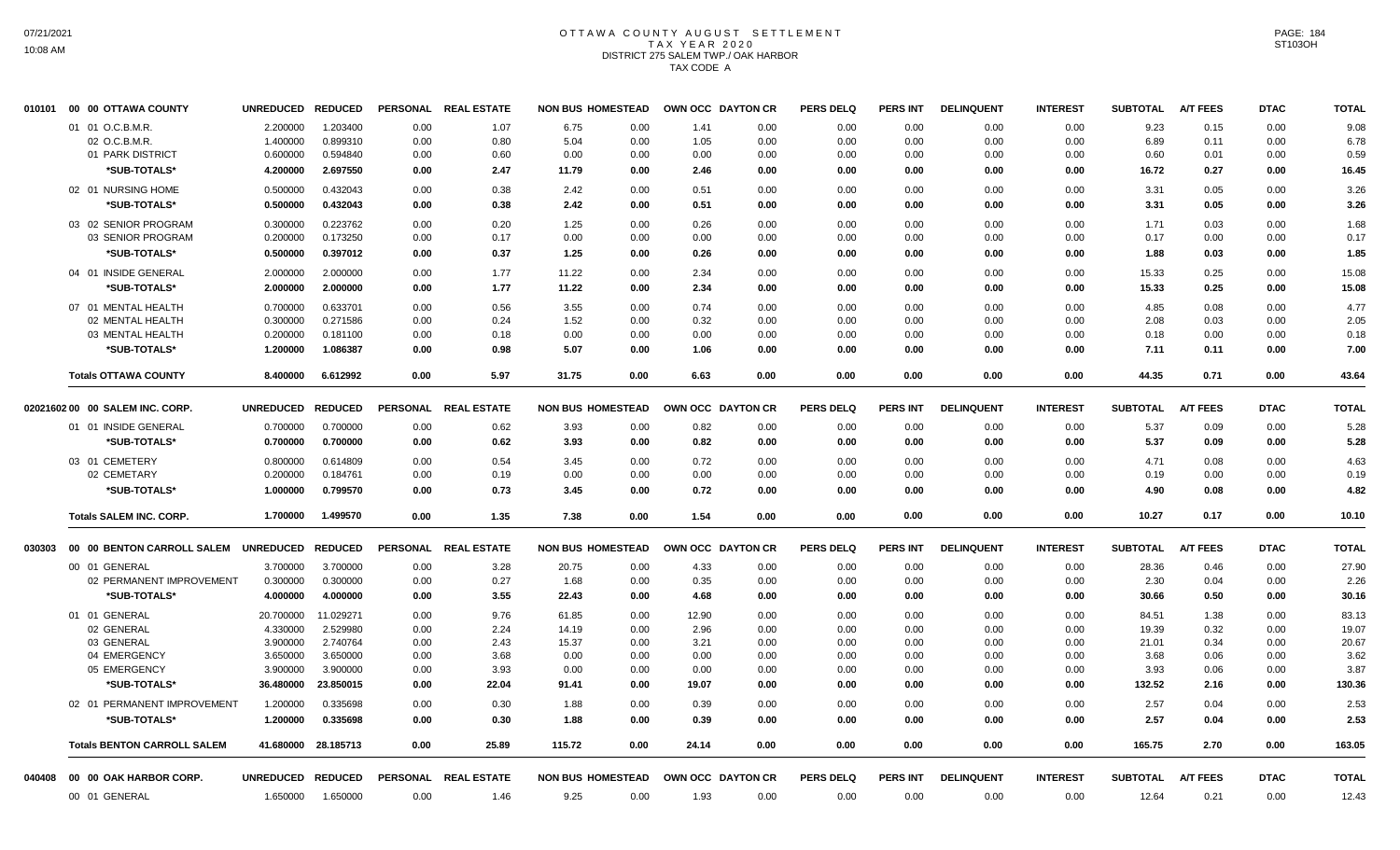# OTTAWA COUNTY AUGUST SETTLEMENT TAX YEAR 2020 DISTRICT 275 SALEM TWP./ OAK HARBOR TAX CODE A

| 040408 | 00 00 OAK HARBOR CORP.                                    | <b>UNREDUCED</b> | <b>REDUCED</b>      | <b>PERSONAL</b> | <b>REAL ESTATE</b> | <b>NON BUS HOMESTEAD</b> |      | OWN OCC DAYTON CR |      | <b>PERS DELQ</b> | PERS INT        | <b>DELINQUENT</b> | <b>INTEREST</b> | <b>SUBTOTAL</b> | <b>A/T FEES</b> | <b>DTAC</b> | <b>TOTAL</b> |
|--------|-----------------------------------------------------------|------------------|---------------------|-----------------|--------------------|--------------------------|------|-------------------|------|------------------|-----------------|-------------------|-----------------|-----------------|-----------------|-------------|--------------|
|        | *SUB-TOTALS*<br>$00 \,$                                   | 1.650000         | 1.650000            | 0.00            | 1.46               | 9.25                     | 0.00 | 1.93              | 0.00 | 0.00             | 0.00            | 0.00              | 0.00            | 12.64           | 0.21            | 0.00        | 12.43        |
|        | 01 01 STREETS                                             | 5.000000         | 2.063385            | 0.00            | 1.83               | 11.57                    | 0.00 | 2.41              | 0.00 | 0.00             | 0.00            | 0.00              | 0.00            | 15.81           | 0.26            | 0.00        | 15.55        |
|        | *SUB-TOTALS*                                              | 5.000000         | 2.063385            | 0.00            | 1.83               | 11.57                    | 0.00 | 2.41              | 0.00 | 0.00             | 0.00            | 0.00              | 0.00            | 15.81           | 0.26            | 0.00        | 15.55        |
|        |                                                           |                  |                     |                 |                    |                          |      |                   |      |                  |                 |                   |                 |                 |                 |             |              |
|        | 02 01 POLICE                                              | 2.870000         | 2.499891            | 0.00            | 2.52               | 0.00                     | 0.00 | 0.00              | 0.00 | 0.00             | 0.00            | 0.00              | 0.00            | 2.52            | 0.04            | 0.00        | 2.48         |
|        | *SUB-TOTALS*                                              | 2.870000         | 2.499891            | 0.00            | 2.52               | 0.00                     | 0.00 | 0.00              | 0.00 | 0.00             | 0.00            | 0.00              | 0.00            | 2.52            | 0.04            | 0.00        | 2.48         |
|        | <b>Totals OAK HARBOR CORP.</b>                            | 9.520000         | 6.213276            | 0.00            | 5.81               | 20.82                    | 0.00 | 4.34              | 0.00 | 0.00             | 0.00            | 0.00              | 0.00            | 30.97           | 0.51            | 0.00        | 30.46        |
| 050501 | 00 00 PENTA COUNTY JVS                                    | <b>UNREDUCED</b> | <b>REDUCED</b>      | <b>PERSONAL</b> | <b>REAL ESTATE</b> | <b>NON BUS HOMESTEAD</b> |      | OWN OCC DAYTON CR |      | <b>PERS DELQ</b> | PERS INT        | <b>DELINQUENT</b> | <b>INTEREST</b> | <b>SUBTOTAL</b> | <b>A/T FEES</b> | <b>DTAC</b> | <b>TOTAL</b> |
|        | 01 01 GENERAL                                             | 1.400000         | 1.272727            | 0.00            | 1.13               | 7.14                     | 0.00 | 1.49              | 0.00 | 0.00             | 0.00            | 0.00              | 0.00            | 9.76            | 0.16            | 0.00        | 9.60         |
|        | 02 GENERAL                                                | 0.800000         | 0.727273            | 0.00            | 0.64               | 4.08                     | 0.00 | 0.85              | 0.00 | 0.00             | 0.00            | 0.00              | 0.00            | 5.57            | 0.09            | 0.00        | 5.48         |
|        | 03 PERMANENT IMP.                                         | 1.000000         | 0.796351            | 0.00            | 0.70               | 4.47                     | 0.00 | 0.93              | 0.00 | 0.00             | 0.00            | 0.00              | 0.00            | 6.10            | 0.10            | 0.00        | 6.00         |
|        | *SUB-TOTALS*                                              | 3.200000         | 2.796351            | 0.00            | 2.47               | 15.69                    | 0.00 | 3.27              | 0.00 | 0.00             | 0.00            | 0.00              | 0.00            | 21.43           | 0.35            | 0.00        | 21.08        |
|        | <b>Totals PENTA COUNTY JVS</b>                            | 3.200000         | 2.796351            | 0.00            | 2.47               | 15.69                    | 0.00 | 3.27              | 0.00 | 0.00             | 0.00            | 0.00              | 0.00            | 21.43           | 0.35            | 0.00        | 21.08        |
| 060601 | 00 00 MID COUNTY EMS                                      | <b>UNREDUCED</b> | <b>REDUCED</b>      | <b>PERSONAL</b> | <b>REAL ESTATE</b> | <b>NON BUS HOMESTEAD</b> |      | OWN OCC DAYTON CR |      | <b>PERS DELQ</b> | PERS INT        | <b>DELINQUENT</b> | <b>INTEREST</b> | <b>SUBTOTAL</b> | <b>A/T FEES</b> | <b>DTAC</b> | <b>TOTAL</b> |
|        | 01 01 MID COUNTY EMS                                      | 1.000000         | 0.297825            | 0.00            | 0.26               | 1.67                     | 0.00 | 0.35              | 0.00 | 0.00             | 0.00            | 0.00              | 0.00            | 2.28            | 0.04            | 0.00        | 2.24         |
|        | 02 MID COUNTY EMS                                         | 0.250000         | 0.106916            | 0.00            | 0.09               | 0.60                     | 0.00 | 0.13              | 0.00 | 0.00             | 0.00            | 0.00              | 0.00            | 0.82            | 0.01            | 0.00        | 0.81         |
|        | 03 MID COUNTY EMS                                         | 0.750000         | 0.339888            | 0.00            | 0.30               | 1.91                     | 0.00 | 0.40              | 0.00 | 0.00             | 0.00            | 0.00              | 0.00            | 2.61            | 0.04            | 0.00        | 2.57         |
|        | 04 MID COUNTY EMS                                         | 1.000000         | 0.773080            | 0.00            | 0.68               | 4.34                     | 0.00 | 0.90              | 0.00 | 0.00             | 0.00            | 0.00              | 0.00            | 5.92            | 0.10            | 0.00        | 5.82         |
|        | 05 CURRENT EXPENSE                                        | 2.000000         | 1.791252            | 0.00            | 1.80               | 0.00                     | 0.00 | 0.00              | 0.00 | 0.00             | 0.00            | 0.00              | 0.00            | 1.80            | 0.03            | 0.00        | 1.77         |
|        | *SUB-TOTALS*                                              | 5.000000         | 3.308961            | 0.00            | 3.13               | 8.52                     | 0.00 | 1.78              | 0.00 | 0.00             | 0.00            | 0.00              | 0.00            | 13.43           | 0.22            | 0.00        | 13.21        |
|        | <b>Totals MID COUNTY EMS</b>                              | 5.000000         | 3.308961            | 0.00            | 3.13               | 8.52                     | 0.00 | 1.78              | 0.00 | 0.00             | 0.00            | 0.00              | 0.00            | 13.43           | 0.22            | 0.00        | 13.21        |
| 060604 | 00 00 OAK HARBOR LIBRARY                                  | <b>UNREDUCED</b> | <b>REDUCED</b>      | <b>PERSONAL</b> | <b>REAL ESTATE</b> | <b>NON BUS HOMESTEAD</b> |      | OWN OCC DAYTON CR |      | <b>PERS DELQ</b> | PERS INT        | <b>DELINQUENT</b> | <b>INTEREST</b> | <b>SUBTOTAL</b> | <b>A/T FEES</b> | <b>DTAC</b> | <b>TOTAL</b> |
|        |                                                           |                  |                     |                 |                    |                          |      |                   |      |                  |                 |                   |                 |                 |                 |             |              |
|        | 01 04 OAK HARBOR LIBRARY                                  | 1.000000         | 0.861811            | 0.00            | 0.87               | 0.00                     | 0.00 | 0.00              | 0.00 | 0.00             | 0.00            | 0.00              | 0.00            | 0.87            | 0.01            | 0.00        | 0.86         |
|        | *SUB-TOTALS*                                              | 1.000000         | 0.861811            | 0.00            | 0.87               | 0.00                     | 0.00 | 0.00              | 0.00 | 0.00             | 0.00            | 0.00              | 0.00            | 0.87            | 0.01            | 0.00        | 0.86         |
|        | <b>Totals OAK HARBOR LIBRARY</b>                          | 1.000000         | 0.861811            | 0.00            | 0.87               | 0.00                     | 0.00 | 0.00              | 0.00 | 0.00             | 0.00            | 0.00              | 0.00            | 0.87            | 0.01            | 0.00        | 0.86         |
|        | 070703 00 00 PORTAGE FIRE DISTRICT                        | <b>UNREDUCED</b> | <b>REDUCED</b>      | <b>PERSONAL</b> | <b>REAL ESTATE</b> | <b>NON BUS HOMESTEAD</b> |      | OWN OCC DAYTON CR |      | <b>PERS DELQ</b> | PERS INT        | <b>DELINQUENT</b> | <b>INTEREST</b> | <b>SUBTOTAL</b> | <b>A/T FEES</b> | <b>DTAC</b> | <b>TOTAL</b> |
|        | 01 01 GENERAL                                             | 3.000000         | 2.584923            | 0.00            | 2.29               | 14.50                    | 0.00 | 3.02              | 0.00 | 0.00             | 0.00            | 0.00              | 0.00            | 19.81           | 0.32            | 0.00        | 19.49        |
|        | *SUB-TOTALS*                                              | 3.000000         | 2.584923            | 0.00            | 2.29               | 14.50                    | 0.00 | 3.02              | 0.00 | 0.00             | 0.00            | 0.00              | 0.00            | 19.81           | 0.32            | 0.00        | 19.49        |
|        | <b>Totals PORTAGE FIRE DISTRICT</b>                       | 3.000000         | 2.584923            | 0.00            | 2.29               | 14.50                    | 0.00 | 3.02              | 0.00 | 0.00             | 0.00            | 0.00              | 0.00            | 19.81           | 0.32            | 0.00        | 19.49        |
| 090901 | 00 00 SALEM TWP. NON UNIFORM UNREDUCED                    |                  | <b>REDUCED</b>      | <b>PERSONAL</b> | <b>REAL ESTATE</b> | <b>NON BUS HOMESTEAD</b> |      | OWN OCC DAYTON CR |      | <b>PERS DELQ</b> | <b>PERS INT</b> | <b>DELINQUENT</b> | <b>INTEREST</b> | <b>SUBTOTAL</b> | <b>A/T FEES</b> | <b>DTAC</b> | <b>TOTAL</b> |
|        | 01 02 INSIDE ROAD & BRIDGE NON UN                         | 1.650000         | 1.650000            | 0.00            | 1.46               | 9.23                     | 0.00 | 1.92              | 0.00 | 0.00             | 0.00            | 0.00              | 0.00            | 12.61           | 0.21            | 0.00        | 12.40        |
|        | *SUB-TOTALS*                                              | 1.650000         | 1.650000            | 0.00            | 1.46               | 9.23                     | 0.00 | 1.92              | 0.00 | 0.00             | 0.00            | 0.00              | 0.00            | 12.61           | 0.21            | 0.00        | 12.40        |
|        | <b>Totals SALEM TWP. NON UNIFORM</b>                      | 1.650000         | 1.650000            | 0.00            | 1.46               | 9.23                     | 0.00 | 1.92              | 0.00 | 0.00             | 0.00            | 0.00              | 0.00            | 12.61           | 0.21            | 0.00        | 12.40        |
|        |                                                           |                  |                     |                 |                    |                          |      |                   |      |                  |                 |                   |                 |                 |                 |             |              |
|        | <b>SALEM TWP./ OAK HARBOR</b><br><b>TAX CODE A TOTALS</b> |                  | 75.150000 53.713597 | 0.00            | 49.24              | 223.61                   | 0.00 | 46.64             | 0.00 | 0.00             | 0.00            | 0.00              | 0.00            | 319.49          | 5.20            | 0.00        | 314.29       |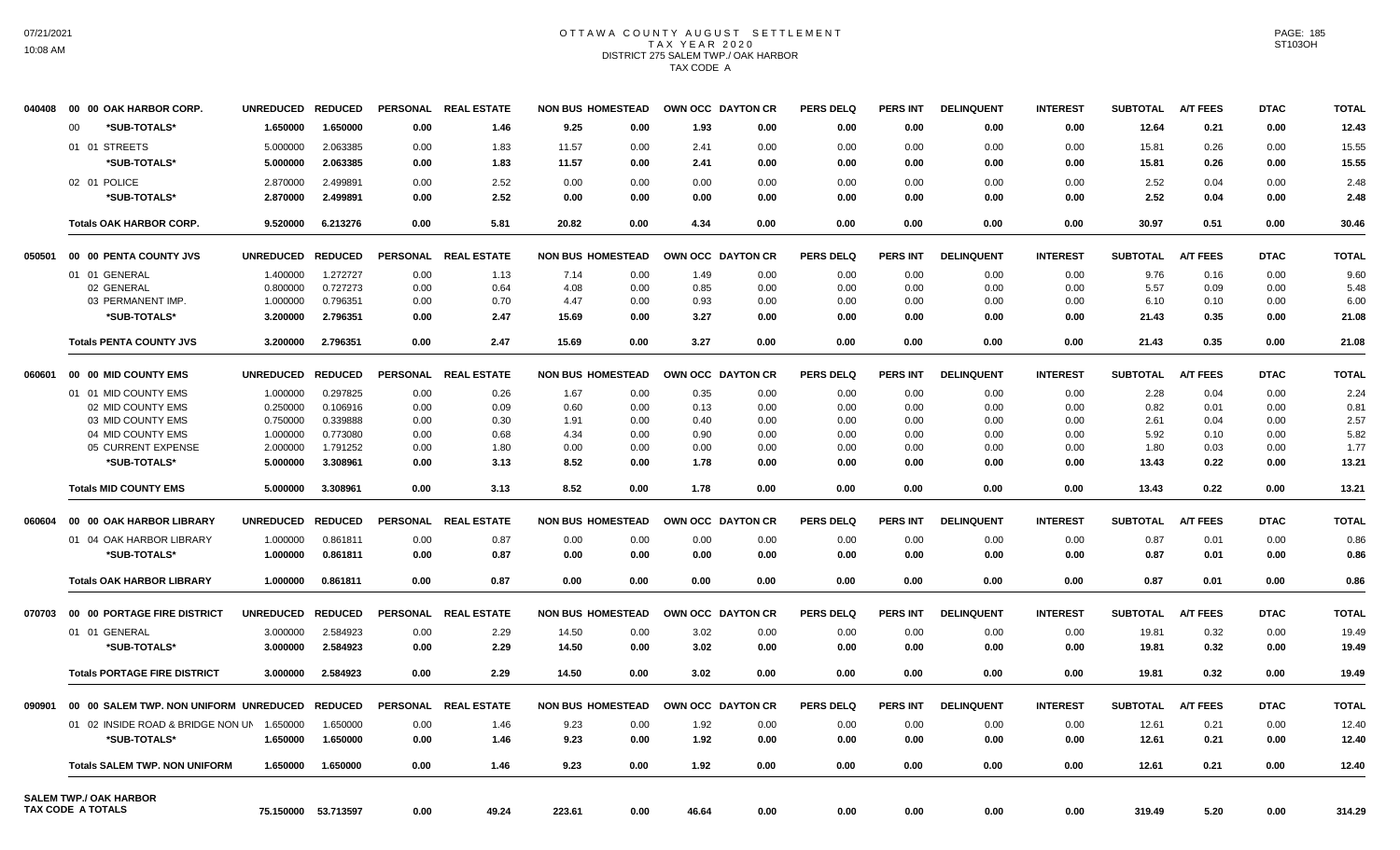# OTTAWA COUNTY AUGUST SETTLEMENT TAX YEAR 2020 DISTRICT 275 SALEM TWP./ OAK HARBOR TAX CODE B

| 010101 | 00 00 OTTAWA COUNTY                | UNREDUCED REDUCED |           | <b>PERSONAL</b> | <b>REAL ESTATE</b>   | <b>NON BUS HOMESTEAD</b> |      | OWN OCC DAYTON CR | <b>PERS DELQ</b> | <b>PERS INT</b> | <b>DELINQUENT</b> | <b>INTEREST</b> | <b>SUBTOTAL</b> | <b>A/T FEES</b> | <b>DTAC</b> | <b>TOTAL</b> |
|--------|------------------------------------|-------------------|-----------|-----------------|----------------------|--------------------------|------|-------------------|------------------|-----------------|-------------------|-----------------|-----------------|-----------------|-------------|--------------|
|        | 01 01 O.C.B.M.R.                   | 2.200000          | 1.883836  | 0.00            | 0.00                 | 0.00<br>0.00             | 0.00 | 0.00              | 0.00             | 0.00            | 0.00              | 0.00            | 0.00            | 0.00            | 0.00        | 0.00         |
|        | 02 O.C.B.M.R.                      | 1.400000          | 1.248331  | 0.00            | 0.00                 | 0.00<br>0.00             | 0.00 | 0.00              | 0.00             | 0.00            | 0.00              | 0.00            | 0.00            | 0.00            | 0.00        | 0.00         |
|        | 01 PARK DISTRICT                   | 0.600000          | 0.595592  | 0.00            | 0.00                 | 0.00<br>0.00             | 0.00 | 0.00              | 0.00             | 0.00            | 0.00              | 0.00            | 0.00            | 0.00            | 0.00        | 0.00         |
|        | *SUB-TOTALS*                       | 4.200000          | 3.727759  | 0.00            | 0.00                 | 0.00<br>0.00             | 0.00 | 0.00              | 0.00             | 0.00            | 0.00              | 0.00            | 0.00            | 0.00            | 0.00        | 0.00         |
|        | 02 01 NURSING HOME                 | 0.500000          | 0.485399  | 0.00            | 0.00                 | 0.00<br>0.00             | 0.00 | 0.00              | 0.00             | 0.00            | 0.00              | 0.00            | 0.00            | 0.00            | 0.00        | 0.00         |
|        | *SUB-TOTALS*                       | 0.500000          | 0.485399  | 0.00            | 0.00                 | 0.00<br>0.00             | 0.00 | 0.00              | 0.00             | 0.00            | 0.00              | 0.00            | 0.00            | 0.00            | 0.00        | 0.00         |
|        | 03 02 SENIOR PROGRAM               | 0.300000          | 0.286012  | 0.00            | 0.00                 | 0.00<br>0.00             | 0.00 | 0.00              | 0.00             | 0.00            | 0.00              | 0.00            | 0.00            | 0.00            | 0.00        | 0.00         |
|        | 03 SENIOR PROGRAM                  | 0.200000          | 0.194640  | 0.00            | 0.00                 | 0.00<br>0.00             | 0.00 | 0.00              | 0.00             | 0.00            | 0.00              | 0.00            | 0.00            | 0.00            | 0.00        | 0.00         |
|        | *SUB-TOTALS*                       | 0.500000          | 0.480652  | 0.00            | 0.00                 | 0.00<br>0.00             | 0.00 | 0.00              | 0.00             | 0.00            | 0.00              | 0.00            | 0.00            | 0.00            | 0.00        | 0.00         |
|        | 04 01 INSIDE GENERAL               | 2.000000          | 2.000000  | 0.00            | 0.00                 | 0.00<br>0.00             | 0.00 | 0.00              | 0.00             | 0.00            | 0.00              | 0.00            | 0.00            | 0.00            | 0.00        | 0.00         |
|        | *SUB-TOTALS*                       | 2.000000          | 2.000000  | 0.00            | 0.00                 | 0.00<br>0.00             | 0.00 | 0.00              | 0.00             | 0.00            | 0.00              | 0.00            | 0.00            | 0.00            | 0.00        | 0.00         |
|        | 07 01 MENTAL HEALTH                | 0.700000          | 0.684293  | 0.00            | 0.00                 | 0.00<br>0.00             | 0.00 | 0.00              | 0.00             | 0.00            | 0.00              | 0.00            | 0.00            | 0.00            | 0.00        | 0.00         |
|        | 02 MENTAL HEALTH                   | 0.300000          | 0.293268  | 0.00            | 0.00                 | 0.00<br>0.00             | 0.00 | 0.00              | 0.00             | 0.00            | 0.00              | 0.00            | 0.00            | 0.00            | 0.00        | 0.00         |
|        | 03 MENTAL HEALTH                   | 0.200000          | 0.195512  | 0.00            | 0.00                 | 0.00<br>0.00             | 0.00 | 0.00              | 0.00             | 0.00            | 0.00              | 0.00            | 0.00            | 0.00            | 0.00        | 0.00         |
|        | *SUB-TOTALS*                       | 1.200000          | 1.173073  | 0.00            | 0.00                 | 0.00<br>0.00             | 0.00 | 0.00              | 0.00             | 0.00            | 0.00              | 0.00            | 0.00            | 0.00            | 0.00        | 0.00         |
|        |                                    |                   |           |                 |                      |                          |      |                   |                  |                 |                   |                 |                 |                 |             |              |
|        | <b>Totals OTTAWA COUNTY</b>        | 8.400000          | 7.866883  | 0.00            | 0.00                 | 0.00<br>0.00             | 0.00 | 0.00              | 0.00             | 0.00            | 0.00              | 0.00            | 0.00            | 0.00            | 0.00        | 0.00         |
|        | 02021602 00 00 SALEM INC. CORP.    | UNREDUCED REDUCED |           | <b>PERSONAL</b> | <b>REAL ESTATE</b>   | <b>NON BUS HOMESTEAD</b> |      | OWN OCC DAYTON CR | <b>PERS DELQ</b> | <b>PERS INT</b> | <b>DELINQUENT</b> | <b>INTEREST</b> | <b>SUBTOTAL</b> | <b>A/T FEES</b> | <b>DTAC</b> | <b>TOTAL</b> |
|        | 01 01 INSIDE GENERAL               | 0.700000          | 0.700000  | 0.00            | 0.00                 | 0.00<br>0.00             | 0.00 | 0.00              | 0.00             | 0.00            | 0.00              | 0.00            | 0.00            | 0.00            | 0.00        | 0.00         |
|        | *SUB-TOTALS*                       | 0.700000          | 0.700000  | 0.00            | 0.00                 | 0.00<br>0.00             | 0.00 | 0.00              | 0.00             | 0.00            | 0.00              | 0.00            | 0.00            | 0.00            | 0.00        | 0.00         |
|        | 03 01 CEMETERY                     | 0.800000          | 0.716047  | 0.00            | 0.00                 | 0.00<br>0.00             | 0.00 | 0.00              | 0.00             | 0.00            | 0.00              | 0.00            | 0.00            | 0.00            | 0.00        | 0.00         |
|        | 02 CEMETARY                        | 0.200000          | 0.196817  | 0.00            | 0.00                 | 0.00<br>0.00             | 0.00 | 0.00              | 0.00             | 0.00            | 0.00              | 0.00            | 0.00            | 0.00            | 0.00        | 0.00         |
|        | *SUB-TOTALS*                       | 1.000000          | 0.912864  | 0.00            | 0.00                 | 0.00<br>0.00             | 0.00 | 0.00              | 0.00             | 0.00            | 0.00              | 0.00            | 0.00            | 0.00            | 0.00        | 0.00         |
|        | <b>Totals SALEM INC. CORP.</b>     | 1.700000          | 1.612864  | 0.00            | 0.00                 | 0.00<br>0.00             | 0.00 | 0.00              | 0.00             | 0.00            | 0.00              | 0.00            | 0.00            | 0.00            | 0.00        | 0.00         |
|        |                                    |                   |           |                 |                      |                          |      |                   |                  |                 |                   |                 |                 |                 |             |              |
| 030303 | 00 00 BENTON CARROLL SALEM         | UNREDUCED REDUCED |           | <b>PERSONAL</b> | <b>REAL ESTATE</b>   | <b>NON BUS HOMESTEAD</b> |      | OWN OCC DAYTON CR | <b>PERS DELQ</b> | <b>PERS INT</b> | <b>DELINQUENT</b> | <b>INTEREST</b> | <b>SUBTOTAL</b> | <b>A/T FEES</b> | <b>DTAC</b> | <b>TOTAL</b> |
|        | 00 01 GENERAL                      | 3.700000          | 3.700000  | 0.00            | 0.00                 | 0.00<br>0.00             | 0.00 | 0.00              | 0.00             | 0.00            | 0.00              | 0.00            | 0.00            | 0.00            | 0.00        | 0.00         |
|        | 02 PERMANENT IMPROVEMENT           | 0.300000          | 0.300000  | 0.00            | 0.00                 | 0.00<br>0.00             | 0.00 | 0.00              | 0.00             | 0.00            | 0.00              | 0.00            | 0.00            | 0.00            | 0.00        | 0.00         |
|        | *SUB-TOTALS*                       | 4.000000          | 4.000000  | 0.00            | 0.00                 | 0.00<br>0.00             | 0.00 | 0.00              | 0.00             | 0.00            | 0.00              | 0.00            | 0.00            | 0.00            | 0.00        | 0.00         |
|        | 01 01 GENERAL                      | 20.700000         | 14.248659 | 0.00            | 0.00                 | 0.00<br>0.00             | 0.00 | 0.00              | 0.00             | 0.00            | 0.00              | 0.00            | 0.00            | 0.00            | 0.00        | 0.00         |
|        | 02 GENERAL                         | 4.330000          | 3.711330  | 0.00            | 0.00                 | 0.00<br>0.00             | 0.00 | 0.00              | 0.00             | 0.00            | 0.00              | 0.00            | 0.00            | 0.00            | 0.00        | 0.00         |
|        | 03 GENERAL                         | 3.900000          | 3.867899  | 0.00            | 0.00                 | 0.00<br>0.00             | 0.00 | 0.00              | 0.00             | 0.00            | 0.00              | 0.00            | 0.00            | 0.00            | 0.00        | 0.00         |
|        | 04 EMERGENCY                       | 3.650000          | 3.650000  | 0.00            | 0.00                 | 0.00<br>0.00             | 0.00 | 0.00              | 0.00             | 0.00            | 0.00              | 0.00            | 0.00            | 0.00            | 0.00        | 0.00         |
|        | 05 EMERGENCY                       | 3.900000          | 3.900000  | 0.00            | 0.00                 | 0.00<br>0.00             | 0.00 | 0.00              | 0.00             | 0.00            | 0.00              | 0.00            | 0.00            | 0.00            | 0.00        | 0.00         |
|        | *SUB-TOTALS*                       | 36.480000         | 29.377888 | 0.00            | 0.00                 | 0.00<br>0.00             | 0.00 | 0.00              | 0.00             | 0.00            | 0.00              | 0.00            | 0.00            | 0.00            | 0.00        | 0.00         |
|        | 02 01 PERMANENT IMPROVEMENT        | 1.200000          | 0.651552  | 0.00            | 0.00                 | 0.00<br>0.00             | 0.00 | 0.00              | 0.00             | 0.00            | 0.00              | 0.00            | 0.00            | 0.00            | 0.00        | 0.00         |
|        | <b><i>*SUB-TOTALS*</i></b>         | 1.200000          | 0.651552  | 0.00            | 0.00                 | 0.00<br>0.00             | 0.00 | 0.00              | 0.00             | 0.00            | 0.00              | 0.00            | 0.00            | 0.00            | 0.00        | 0.00         |
|        | <b>Totals BENTON CARROLL SALEM</b> | 41.680000         | 34.029440 | 0.00            | 0.00                 | 0.00<br>0.00             | 0.00 | 0.00              | 0.00             | 0.00            | 0.00              | 0.00            | 0.00            | 0.00            | 0.00        | 0.00         |
| 040408 | 00 00 OAK HARBOR CORP.             | UNREDUCED REDUCED |           |                 | PERSONAL REAL ESTATE | <b>NON BUS HOMESTEAD</b> |      | OWN OCC DAYTON CR | <b>PERS DELQ</b> | PERS INT        | <b>DELINQUENT</b> | <b>INTEREST</b> | <b>SUBTOTAL</b> | <b>A/T FEES</b> | <b>DTAC</b> | <b>TOTAL</b> |
|        | 00 01 GENERAL                      | 1.650000          | 1.650000  | 0.00            | 0.00                 | 0.00<br>0.00             | 0.00 | 0.00              | 0.00             | 0.00            | 0.00              | 0.00            | 0.00            | 0.00            | 0.00        | 0.00         |
|        |                                    |                   |           |                 |                      |                          |      |                   |                  |                 |                   |                 |                 |                 |             |              |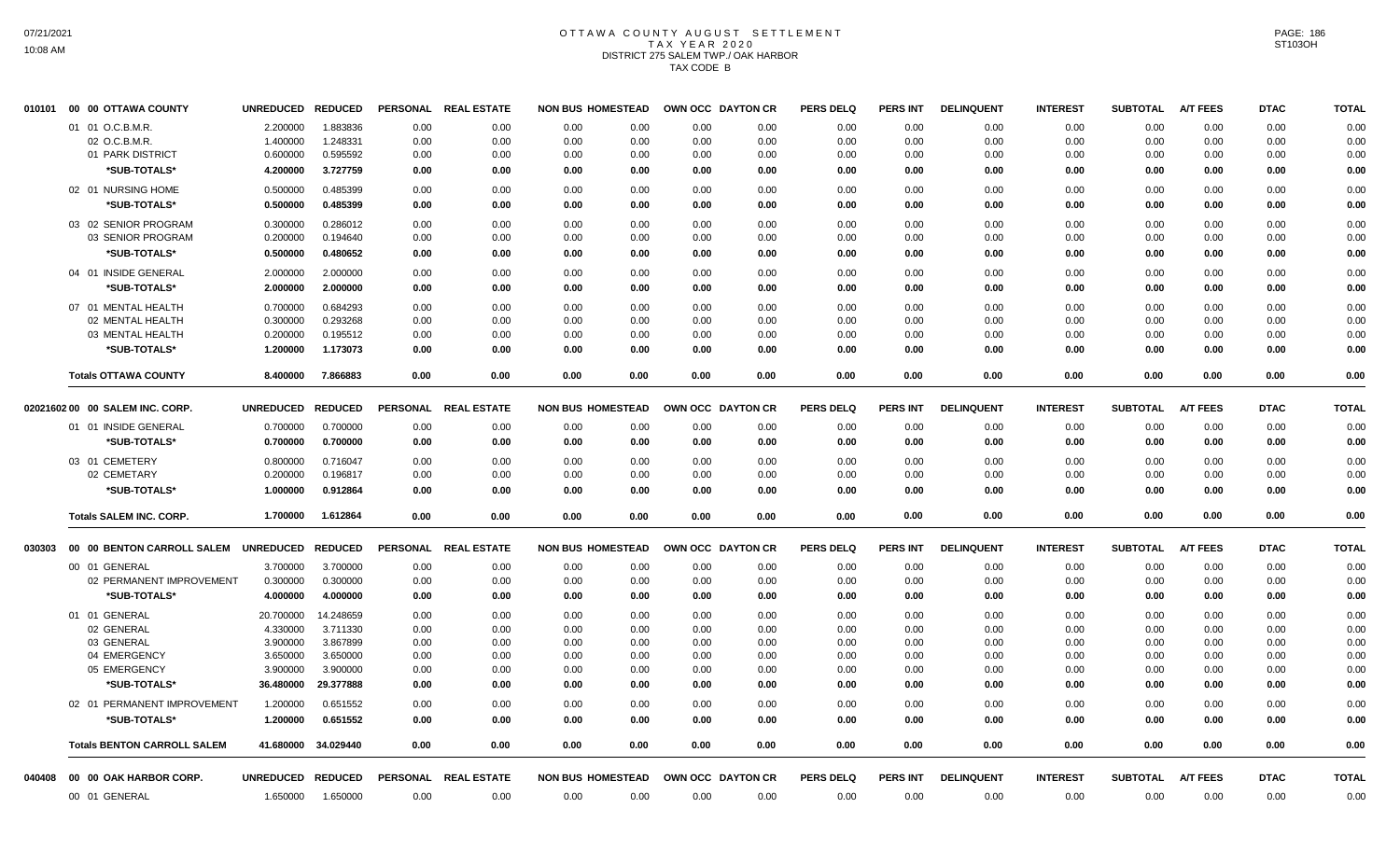# OTTAWA COUNTY AUGUST SETTLEMENT TAX YEAR 2020 DISTRICT 275 SALEM TWP./ OAK HARBOR TAX CODE B

| 040408 | 00 00 OAK HARBOR CORP.                 | <b>UNREDUCED</b> | <b>REDUCED</b> | <b>PERSONAL</b> | <b>REAL ESTATE</b> | <b>NON BUS HOMESTEAD</b> |      | OWN OCC DAYTON CR |      | <b>PERS DELQ</b> | <b>PERS INT</b> | <b>DELINQUENT</b> | <b>INTEREST</b> | <b>SUBTOTAL</b> | <b>A/T FEES</b> | <b>DTAC</b> | <b>TOTAL</b> |
|--------|----------------------------------------|------------------|----------------|-----------------|--------------------|--------------------------|------|-------------------|------|------------------|-----------------|-------------------|-----------------|-----------------|-----------------|-------------|--------------|
|        | *SUB-TOTALS*<br>$00 \,$                | 1.650000         | 1.650000       | 0.00            | 0.00               | 0.00                     | 0.00 | 0.00              | 0.00 | 0.00             | 0.00            | 0.00              | 0.00            | 0.00            | 0.00            | 0.00        | 0.00         |
|        | 01 01 STREETS                          | 5.000000         | 3.308805       | 0.00            | 0.00               | 0.00                     | 0.00 | 0.00              | 0.00 | 0.00             | 0.00            | 0.00              | 0.00            | 0.00            | 0.00            | 0.00        | 0.00         |
|        | *SUB-TOTALS*                           | 5.000000         | 3.308805       | 0.00            | 0.00               | 0.00                     | 0.00 | 0.00              | 0.00 | 0.00             | 0.00            | 0.00              | 0.00            | 0.00            | 0.00            | 0.00        | 0.00         |
|        | 02 01 POLICE                           | 2.870000         | 2.850407       | 0.00            | 0.00               | 0.00                     | 0.00 | 0.00              | 0.00 | 0.00             | 0.00            | 0.00              | 0.00            | 0.00            | 0.00            | 0.00        | 0.00         |
|        | *SUB-TOTALS*                           | 2.870000         | 2.850407       | 0.00            | 0.00               | 0.00                     | 0.00 | 0.00              | 0.00 | 0.00             | 0.00            | 0.00              | 0.00            | 0.00            | 0.00            | 0.00        | 0.00         |
|        |                                        |                  |                |                 |                    |                          |      |                   |      | 0.00             |                 |                   |                 |                 |                 |             |              |
|        | <b>Totals OAK HARBOR CORP.</b>         | 9.520000         | 7.809212       | 0.00            | 0.00               | 0.00                     | 0.00 | 0.00              | 0.00 |                  | 0.00            | 0.00              | 0.00            | 0.00            | 0.00            | 0.00        | 0.00         |
| 050501 | 00 00 PENTA COUNTY JVS                 | <b>UNREDUCED</b> | <b>REDUCED</b> | <b>PERSONAL</b> | <b>REAL ESTATE</b> | <b>NON BUS HOMESTEAD</b> |      | OWN OCC DAYTON CR |      | <b>PERS DELQ</b> | <b>PERS INT</b> | <b>DELINQUENT</b> | <b>INTEREST</b> | <b>SUBTOTAL</b> | <b>A/T FEES</b> | <b>DTAC</b> | <b>TOTAL</b> |
|        | 01 01 GENERAL                          | 1.400000         | 1.370355       | 0.00            | 0.00               | 0.00                     | 0.00 | 0.00              | 0.00 | 0.00             | 0.00            | 0.00              | 0.00            | 0.00            | 0.00            | 0.00        | 0.00         |
|        | 02 GENERAL                             | 0.800000         | 0.783060       | 0.00            | 0.00               | 0.00                     | 0.00 | 0.00              | 0.00 | 0.00             | 0.00            | 0.00              | 0.00            | 0.00            | 0.00            | 0.00        | 0.00         |
|        | 03 PERMANENT IMP.                      | 1.000000         | 0.978825       | 0.00            | 0.00               | 0.00                     | 0.00 | 0.00              | 0.00 | 0.00             | 0.00            | 0.00              | 0.00            | 0.00            | 0.00            | 0.00        | 0.00         |
|        | *SUB-TOTALS*                           | 3.200000         | 3.132240       | 0.00            | 0.00               | 0.00                     | 0.00 | 0.00              | 0.00 | 0.00             | 0.00            | 0.00              | 0.00            | 0.00            | 0.00            | 0.00        | 0.00         |
|        | <b>Totals PENTA COUNTY JVS</b>         | 3.200000         | 3.132240       | 0.00            | 0.00               | 0.00                     | 0.00 | 0.00              | 0.00 | 0.00             | 0.00            | 0.00              | 0.00            | 0.00            | 0.00            | 0.00        | 0.00         |
| 060601 | 00 00 MID COUNTY EMS                   | <b>UNREDUCED</b> | <b>REDUCED</b> | <b>PERSONAL</b> | <b>REAL ESTATE</b> | <b>NON BUS HOMESTEAD</b> |      | OWN OCC DAYTON CR |      | <b>PERS DELQ</b> | <b>PERS INT</b> | <b>DELINQUENT</b> | <b>INTEREST</b> | <b>SUBTOTAL</b> | <b>A/T FEES</b> | <b>DTAC</b> | <b>TOTAL</b> |
|        | 01 01 MID COUNTY EMS                   | 1.000000         | 0.429383       | 0.00            | 0.00               | 0.00                     | 0.00 | 0.00              | 0.00 | 0.00             | 0.00            | 0.00              | 0.00            | 0.00            | 0.00            | 0.00        | 0.00         |
|        | 02 MID COUNTY EMS                      | 0.250000         | 0.153929       | 0.00            | 0.00               | 0.00                     | 0.00 | 0.00              | 0.00 | 0.00             | 0.00            | 0.00              | 0.00            | 0.00            | 0.00            | 0.00        | 0.00         |
|        | 03 MID COUNTY EMS                      | 0.750000         | 0.519443       | 0.00            | 0.00               | 0.00                     | 0.00 | 0.00              | 0.00 | 0.00             | 0.00            | 0.00              | 0.00            | 0.00            | 0.00            | 0.00        | 0.00         |
|        | 04 MID COUNTY EMS                      | 1.000000         | 0.896460       | 0.00            | 0.00               | 0.00                     | 0.00 | 0.00              | 0.00 | 0.00             | 0.00            | 0.00              | 0.00            | 0.00            | 0.00            | 0.00        | 0.00         |
|        | 05 CURRENT EXPENSE                     | 2.000000         | 1.968478       | 0.00            | 0.00               | 0.00                     | 0.00 | 0.00              | 0.00 | 0.00             | 0.00            | 0.00              | 0.00            | 0.00            | 0.00            | 0.00        | 0.00         |
|        | *SUB-TOTALS*                           | 5.000000         | 3.967693       | 0.00            | 0.00               | 0.00                     | 0.00 | 0.00              | 0.00 | 0.00             | 0.00            | 0.00              | 0.00            | 0.00            | 0.00            | 0.00        | 0.00         |
|        | <b>Totals MID COUNTY EMS</b>           | 5.000000         | 3.967693       | 0.00            | 0.00               | 0.00                     | 0.00 | 0.00              | 0.00 | 0.00             | 0.00            | 0.00              | 0.00            | 0.00            | 0.00            | 0.00        | 0.00         |
| 060604 | 00 00 OAK HARBOR LIBRARY               | <b>UNREDUCED</b> | <b>REDUCED</b> | <b>PERSONAL</b> | <b>REAL ESTATE</b> | <b>NON BUS HOMESTEAD</b> |      | OWN OCC DAYTON CR |      | <b>PERS DELQ</b> | <b>PERS INT</b> | <b>DELINQUENT</b> | <b>INTEREST</b> | <b>SUBTOTAL</b> | <b>A/T FEES</b> | <b>DTAC</b> | <b>TOTAL</b> |
|        | 01 04 OAK HARBOR LIBRARY               | 1.000000         | 0.991769       | 0.00            | 0.00               | 0.00                     | 0.00 | 0.00              | 0.00 | 0.00             | 0.00            | 0.00              | 0.00            | 0.00            | 0.00            | 0.00        | 0.00         |
|        | *SUB-TOTALS*                           | 1.000000         | 0.991769       | 0.00            | 0.00               | 0.00                     | 0.00 | 0.00              | 0.00 | 0.00             | 0.00            | 0.00              | 0.00            | 0.00            | 0.00            | 0.00        | 0.00         |
|        |                                        |                  |                |                 |                    |                          |      |                   |      |                  |                 |                   |                 |                 |                 |             |              |
|        | <b>Totals OAK HARBOR LIBRARY</b>       | 1.000000         | 0.991769       | 0.00            | 0.00               | 0.00                     | 0.00 | 0.00              | 0.00 | 0.00             | 0.00            | 0.00              | 0.00            | 0.00            | 0.00            | 0.00        | 0.00         |
| 070703 | 00 00 PORTAGE FIRE DISTRICT            | <b>UNREDUCED</b> | <b>REDUCED</b> | <b>PERSONAL</b> | <b>REAL ESTATE</b> | <b>NON BUS HOMESTEAD</b> |      | OWN OCC DAYTON CR |      | <b>PERS DELQ</b> | <b>PERS INT</b> | <b>DELINQUENT</b> | <b>INTEREST</b> | <b>SUBTOTAL</b> | <b>A/T FEES</b> | <b>DTAC</b> | <b>TOTAL</b> |
|        | 01 01 GENERAL                          | 3.000000         | 2.852214       | 0.00            | 0.00               | 0.00                     | 0.00 | 0.00              | 0.00 | 0.00             | 0.00            | 0.00              | 0.00            | 0.00            | 0.00            | 0.00        | 0.00         |
|        | *SUB-TOTALS*                           | 3.000000         | 2.852214       | 0.00            | 0.00               | 0.00                     | 0.00 | 0.00              | 0.00 | 0.00             | 0.00            | 0.00              | 0.00            | 0.00            | 0.00            | 0.00        | 0.00         |
|        | <b>Totals PORTAGE FIRE DISTRICT</b>    | 3.000000         | 2.852214       | 0.00            | 0.00               | 0.00                     | 0.00 | 0.00              | 0.00 | 0.00             | 0.00            | 0.00              | 0.00            | 0.00            | 0.00            | 0.00        | 0.00         |
| 090901 | 00 00 SALEM TWP. NON UNIFORM UNREDUCED |                  | <b>REDUCED</b> | <b>PERSONAL</b> | <b>REAL ESTATE</b> | <b>NON BUS HOMESTEAD</b> |      | OWN OCC DAYTON CR |      | <b>PERS DELQ</b> | <b>PERS INT</b> | <b>DELINQUENT</b> | <b>INTEREST</b> | <b>SUBTOTAL</b> | <b>A/T FEES</b> | <b>DTAC</b> | <b>TOTAL</b> |
|        | 01 02 INSIDE ROAD & BRIDGE NON UN      | 1.650000         | 1.650000       | 0.00            | 0.00               | 0.00                     | 0.00 | 0.00              | 0.00 | 0.00             | 0.00            | 0.00              | 0.00            | 0.00            | 0.00            | 0.00        | 0.00         |
|        | *SUB-TOTALS*                           |                  |                |                 |                    |                          |      |                   |      | 0.00             | 0.00            |                   |                 |                 |                 |             | 0.00         |
|        |                                        | 1.650000         | 1.650000       | 0.00            | 0.00               | 0.00                     | 0.00 | 0.00              | 0.00 |                  |                 | 0.00              | 0.00            | 0.00            | 0.00            | 0.00        |              |
|        | <b>Totals SALEM TWP. NON UNIFORM</b>   | 1.650000         | 1.650000       | 0.00            | 0.00               | 0.00                     | 0.00 | 0.00              | 0.00 | 0.00             | 0.00            | 0.00              | 0.00            | 0.00            | 0.00            | 0.00        | 0.00         |
|        | <b>SALEM TWP./ OAK HARBOR</b>          |                  |                |                 |                    |                          |      |                   |      |                  |                 |                   |                 |                 |                 |             |              |
|        | TAX CODE B TOTALS                      | 75.150000        | 63.912315      | 0.00            | 0.00               | 0.00                     | 0.00 | 0.00              | 0.00 | 0.00             | 0.00            | 0.00              | 0.00            | 0.00            | 0.00            | 0.00        | 0.00         |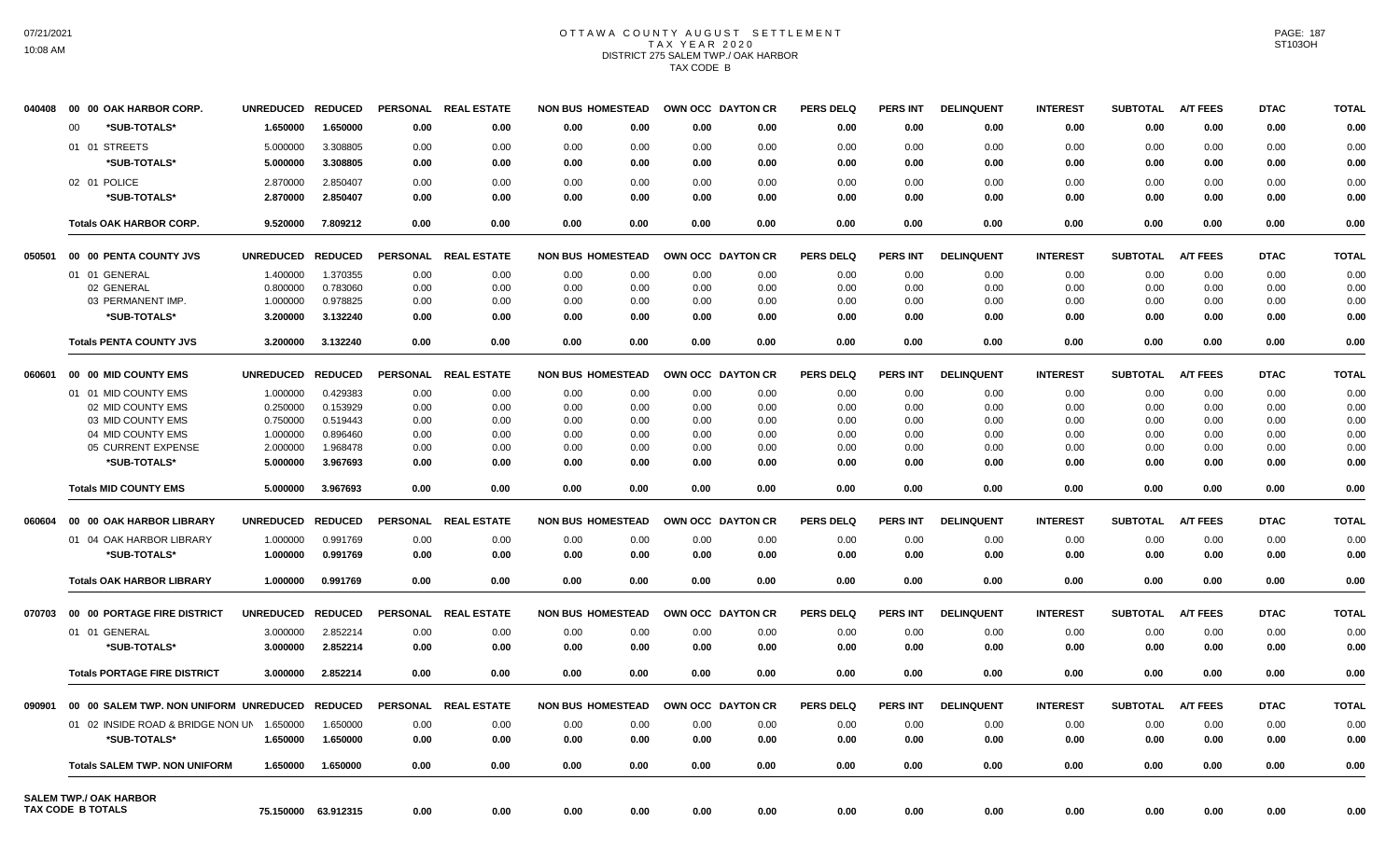## OTTAWA COUNTY AUGUST SETTLEMENT TAX YEAR 2020 DISTRICT 275 SALEM TWP./ OAK HARBOR DISTRICT

| 010101 | 00 00 OTTAWA COUNTY                          | UNREDUCED REDUCED |      | PERSONAL REAL ESTATE | <b>NON BUS HOMESTEAD</b> |      | OWN OCC DAYTON CR |      | <b>PERS DELQ</b> | <b>PERS INT</b> | <b>DELINQUENT</b> | <b>INTEREST</b> | <b>SUBTOTAL</b> | <b>A/T FEES</b> | <b>DTAC</b> | <b>TOTAL</b> |
|--------|----------------------------------------------|-------------------|------|----------------------|--------------------------|------|-------------------|------|------------------|-----------------|-------------------|-----------------|-----------------|-----------------|-------------|--------------|
|        | 01 01 O.C.B.M.R.                             |                   | 0.00 | 1.07                 | 6.75                     | 0.00 | 1.41              | 0.00 | 0.00             | 0.00            | 0.00              | 0.00            | 9.23            | 0.15            | 0.00        | 9.08         |
|        | 02 O.C.B.M.R.                                |                   | 0.00 | 0.80                 | 5.04                     | 0.00 | 1.05              | 0.00 | 0.00             | 0.00            | 0.00              | 0.00            | 6.89            | 0.11            | 0.00        | 6.78         |
|        | 01 PARK DISTRICT                             |                   | 0.00 | 0.60                 | 0.00                     | 0.00 | 0.00              | 0.00 | 0.00             | 0.00            | 0.00              | 0.00            | 0.60            | 0.01            | 0.00        | 0.59         |
|        | *SUB-TOTALS*                                 |                   | 0.00 | 2.47                 | 11.79                    | 0.00 | 2.46              | 0.00 | 0.00             | 0.00            | 0.00              | 0.00            | 16.72           | 0.27            | 0.00        | 16.45        |
|        | 02 01 NURSING HOME                           |                   | 0.00 | 0.38                 | 2.42                     | 0.00 | 0.51              | 0.00 | 0.00             | 0.00            | 0.00              | 0.00            | 3.31            | 0.05            | 0.00        | 3.26         |
|        | *SUB-TOTALS*                                 |                   | 0.00 | 0.38                 | 2.42                     | 0.00 | 0.51              | 0.00 | 0.00             | 0.00            | 0.00              | 0.00            | 3.31            | 0.05            | 0.00        | 3.26         |
|        | 03 02 SENIOR PROGRAM                         |                   | 0.00 | 0.20                 | 1.25                     | 0.00 | 0.26              | 0.00 | 0.00             | 0.00            | 0.00              | 0.00            | 1.71            | 0.03            | 0.00        | 1.68         |
|        | 03 SENIOR PROGRAM                            |                   | 0.00 | 0.17                 | 0.00                     | 0.00 | 0.00              | 0.00 | 0.00             | 0.00            | 0.00              | 0.00            | 0.17            | 0.00            | 0.00        | 0.17         |
|        | *SUB-TOTALS*                                 |                   | 0.00 | 0.37                 | 1.25                     | 0.00 | 0.26              | 0.00 | 0.00             | 0.00            | 0.00              | 0.00            | 1.88            | 0.03            | 0.00        | 1.85         |
|        | 04 01 INSIDE GENERAL                         |                   | 0.00 | 1.77                 | 11.22                    | 0.00 | 2.34              | 0.00 | 0.00             | 0.00            | 0.00              | 0.00            | 15.33           | 0.25            | 0.00        | 15.08        |
|        | *SUB-TOTALS*                                 |                   | 0.00 | 1.77                 | 11.22                    | 0.00 | 2.34              | 0.00 | 0.00             | 0.00            | 0.00              | 0.00            | 15.33           | 0.25            | 0.00        | 15.08        |
|        | 07 01 MENTAL HEALTH                          |                   | 0.00 | 0.56                 | 3.55                     | 0.00 | 0.74              | 0.00 | 0.00             | 0.00            | 0.00              | 0.00            | 4.85            | 0.08            | 0.00        | 4.77         |
|        | 02 MENTAL HEALTH                             |                   | 0.00 | 0.24                 | 1.52                     | 0.00 | 0.32              | 0.00 | 0.00             | 0.00            | 0.00              | 0.00            | 2.08            | 0.03            | 0.00        | 2.05         |
|        | 03 MENTAL HEALTH                             |                   | 0.00 | 0.18                 | 0.00                     | 0.00 | 0.00              | 0.00 | 0.00             | 0.00            | 0.00              | 0.00            | 0.18            | 0.00            | 0.00        | 0.18         |
|        | *SUB-TOTALS*                                 |                   | 0.00 | 0.98                 | 5.07                     | 0.00 | 1.06              | 0.00 | 0.00             | 0.00            | 0.00              | 0.00            | 7.11            | 0.11            | 0.00        | 7.00         |
|        | <b>Totals OTTAWA COUNTY</b>                  |                   | 0.00 | 5.97                 | 31.75                    | 0.00 | 6.63              | 0.00 | 0.00             | 0.00            | 0.00              | 0.00            | 44.35           | 0.71            | 0.00        | 43.64        |
|        | 02021602 00 00 SALEM INC. CORP.              | UNREDUCED REDUCED |      | PERSONAL REAL ESTATE | <b>NON BUS HOMESTEAD</b> |      | OWN OCC DAYTON CR |      | <b>PERS DELQ</b> | <b>PERS INT</b> | <b>DELINQUENT</b> | <b>INTEREST</b> | <b>SUBTOTAL</b> | <b>A/T FEES</b> | <b>DTAC</b> | <b>TOTAL</b> |
|        | 01 01 INSIDE GENERAL                         |                   | 0.00 | 0.62                 | 3.93                     | 0.00 | 0.82              | 0.00 | 0.00             | 0.00            | 0.00              | 0.00            | 5.37            | 0.09            | 0.00        | 5.28         |
|        | *SUB-TOTALS*                                 |                   | 0.00 | 0.62                 | 3.93                     | 0.00 | 0.82              | 0.00 | 0.00             | 0.00            | 0.00              | 0.00            | 5.37            | 0.09            | 0.00        | 5.28         |
|        |                                              |                   |      |                      |                          |      |                   |      |                  |                 |                   |                 |                 |                 |             |              |
|        | 03 01 CEMETERY                               |                   | 0.00 | 0.54                 | 3.45                     | 0.00 | 0.72              | 0.00 | 0.00             | 0.00            | 0.00              | 0.00            | 4.71            | 0.08            | 0.00        | 4.63         |
|        | 02 CEMETARY                                  |                   | 0.00 | 0.19                 | 0.00                     | 0.00 | 0.00              | 0.00 | 0.00             | 0.00            | 0.00              | 0.00            | 0.19            | 0.00            | 0.00        | 0.19         |
|        | *SUB-TOTALS*                                 |                   | 0.00 | 0.73                 | 3.45                     | 0.00 | 0.72              | 0.00 | 0.00             | 0.00            | 0.00              | 0.00            | 4.90            | 0.08            | 0.00        | 4.82         |
|        | <b>Totals SALEM INC. CORP.</b>               |                   | 0.00 | 1.35                 | 7.38                     | 0.00 | 1.54              | 0.00 | 0.00             | 0.00            | 0.00              | 0.00            | 10.27           | 0.17            | 0.00        | 10.10        |
| 030303 | 00 00 BENTON CARROLL SALEM UNREDUCED REDUCED |                   |      | PERSONAL REAL ESTATE | <b>NON BUS HOMESTEAD</b> |      | OWN OCC DAYTON CR |      | <b>PERS DELQ</b> | <b>PERS INT</b> | <b>DELINQUENT</b> | <b>INTEREST</b> | <b>SUBTOTAL</b> | <b>A/T FEES</b> | <b>DTAC</b> | <b>TOTAL</b> |
|        | 00 01 GENERAL                                |                   | 0.00 | 3.28                 | 20.75                    | 0.00 | 4.33              | 0.00 | 0.00             | 0.00            | 0.00              | 0.00            | 28.36           | 0.46            | 0.00        | 27.90        |
|        | 02 PERMANENT IMPROVEMENT                     |                   | 0.00 | 0.27                 | 1.68                     | 0.00 | 0.35              | 0.00 | 0.00             | 0.00            | 0.00              | 0.00            | 2.30            | 0.04            | 0.00        | 2.26         |
|        | *SUB-TOTALS*                                 |                   | 0.00 | 3.55                 | 22.43                    | 0.00 | 4.68              | 0.00 | 0.00             | 0.00            | 0.00              | 0.00            | 30.66           | 0.50            | 0.00        | 30.16        |
|        | 01 01 GENERAL                                |                   | 0.00 | 9.76                 | 61.85                    | 0.00 | 12.90             | 0.00 | 0.00             | 0.00            | 0.00              | 0.00            | 84.51           | 1.38            | 0.00        | 83.13        |
|        | 02 GENERAL                                   |                   | 0.00 | 2.24                 | 14.19                    | 0.00 | 2.96              | 0.00 | 0.00             | 0.00            | 0.00              | 0.00            | 19.39           | 0.32            | 0.00        | 19.07        |
|        | 03 GENERAL                                   |                   | 0.00 | 2.43                 | 15.37                    | 0.00 | 3.21              | 0.00 | 0.00             | 0.00            | 0.00              | 0.00            | 21.01           | 0.34            | 0.00        | 20.67        |
|        | 04 EMERGENCY                                 |                   | 0.00 | 3.68                 | 0.00                     | 0.00 | 0.00              | 0.00 | 0.00             | 0.00            | 0.00              | 0.00            | 3.68            | 0.06            | 0.00        | 3.62         |
|        | 05 EMERGENCY                                 |                   | 0.00 | 3.93                 | 0.00                     | 0.00 | 0.00              | 0.00 | 0.00             | 0.00            | 0.00              | 0.00            | 3.93            | 0.06            | 0.00        | 3.87         |
|        | *SUB-TOTALS*                                 |                   | 0.00 | 22.04                | 91.41                    | 0.00 | 19.07             | 0.00 | 0.00             | 0.00            | 0.00              | 0.00            | 132.52          | 2.16            | 0.00        | 130.36       |
|        | 02 01 PERMANENT IMPROVEMENT                  |                   | 0.00 | 0.30                 | 1.88                     | 0.00 | 0.39              | 0.00 | 0.00             | 0.00            | 0.00              | 0.00            | 2.57            | 0.04            | 0.00        | 2.53         |
|        | *SUB-TOTALS*                                 |                   | 0.00 | 0.30                 | 1.88                     | 0.00 | 0.39              | 0.00 | 0.00             | 0.00            | 0.00              | 0.00            | 2.57            | 0.04            | 0.00        | 2.53         |
|        | <b>Totals BENTON CARROLL SALEM</b>           |                   | 0.00 | 25.89                | 115.72                   | 0.00 | 24.14             | 0.00 | 0.00             | 0.00            | 0.00              | 0.00            | 165.75          | 2.70            | 0.00        | 163.05       |
| 040408 | 00 00 OAK HARBOR CORP.                       | UNREDUCED REDUCED |      | PERSONAL REAL ESTATE | <b>NON BUS HOMESTEAD</b> |      | OWN OCC DAYTON CR |      | <b>PERS DELQ</b> | PERS INT        | <b>DELINQUENT</b> | <b>INTEREST</b> | <b>SUBTOTAL</b> | <b>A/T FEES</b> | <b>DTAC</b> | <b>TOTAL</b> |
|        | 00 01 GENERAL                                |                   | 0.00 | 1.46                 | 9.25                     | 0.00 | 1.93              | 0.00 | 0.00             | 0.00            | 0.00              | 0.00            | 12.64           | 0.21            | 0.00        | 12.43        |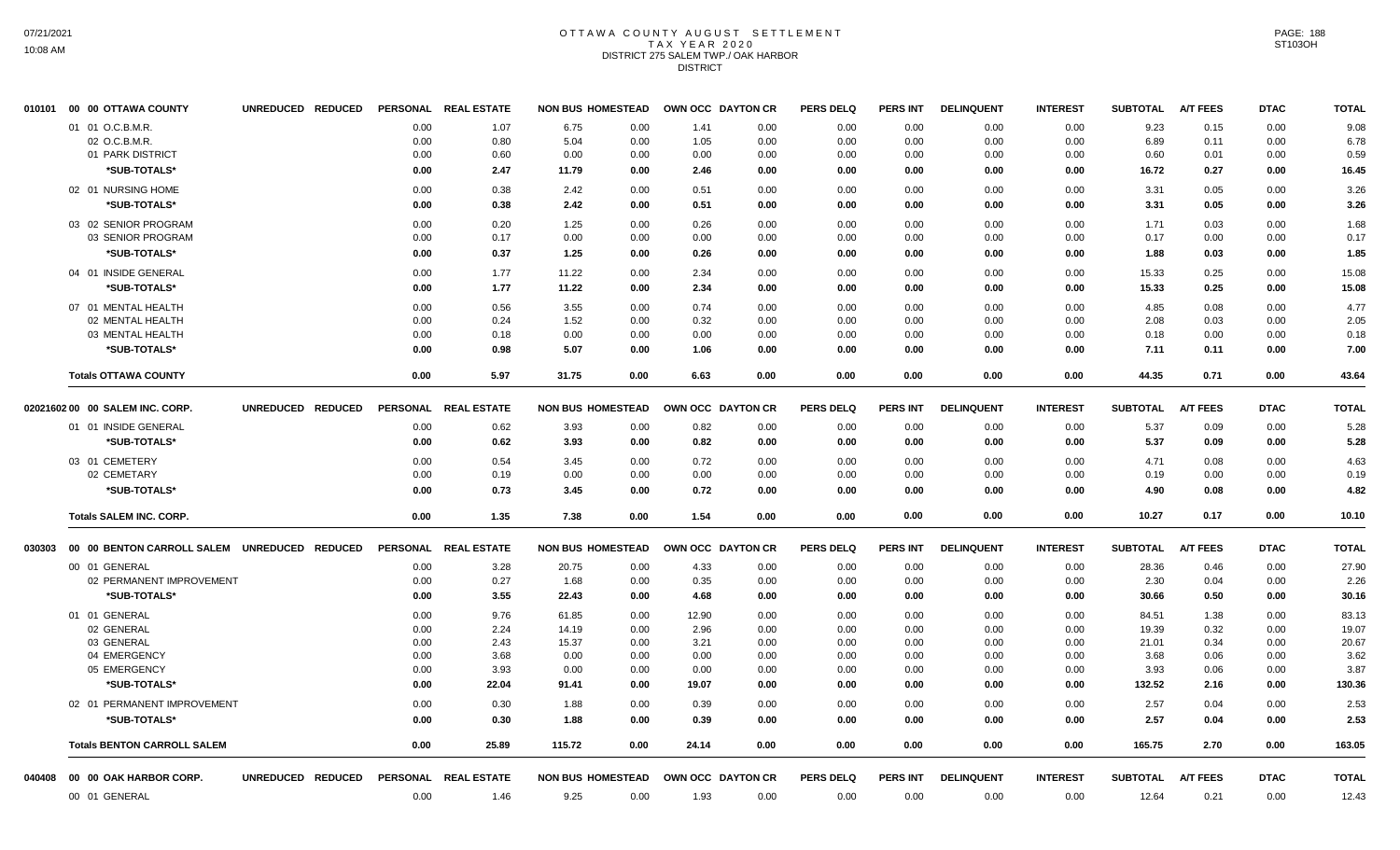## OTTAWA COUNTY AUGUST SETTLEMENT TAX YEAR 2020 DISTRICT 275 SALEM TWP./ OAK HARBOR DISTRICT

|        | 040408  00  00  OAK HARBOR CORP.               | UNREDUCED REDUCED |                 | PERSONAL REAL ESTATE | <b>NON BUS HOMESTEAD</b> |      | OWN OCC DAYTON CR |      | <b>PERS DELQ</b> | <b>PERS INT</b> | <b>DELINQUENT</b> | <b>INTEREST</b> | <b>SUBTOTAL</b> | <b>A/T FEES</b> | <b>DTAC</b> | <b>TOTAL</b> |
|--------|------------------------------------------------|-------------------|-----------------|----------------------|--------------------------|------|-------------------|------|------------------|-----------------|-------------------|-----------------|-----------------|-----------------|-------------|--------------|
|        | *SUB-TOTALS*<br>$00 \,$                        |                   | 0.00            | 1.46                 | 9.25                     | 0.00 | 1.93              | 0.00 | 0.00             | 0.00            | 0.00              | 0.00            | 12.64           | 0.21            | 0.00        | 12.43        |
|        | 01 01 STREETS                                  |                   | 0.00            | 1.83                 | 11.57                    | 0.00 | 2.41              | 0.00 | 0.00             | 0.00            | 0.00              | 0.00            | 15.81           | 0.26            | 0.00        | 15.55        |
|        | *SUB-TOTALS*                                   |                   | 0.00            | 1.83                 | 11.57                    | 0.00 | 2.41              | 0.00 | 0.00             | 0.00            | 0.00              | 0.00            | 15.81           | 0.26            | 0.00        | 15.55        |
|        | 02 01 POLICE                                   |                   | 0.00            | 2.52                 | 0.00                     | 0.00 | 0.00              | 0.00 | 0.00             | 0.00            | 0.00              | 0.00            | 2.52            | 0.04            | 0.00        | 2.48         |
|        | *SUB-TOTALS*                                   |                   | 0.00            | 2.52                 | 0.00                     | 0.00 | 0.00              | 0.00 | 0.00             | 0.00            | 0.00              | 0.00            | 2.52            | 0.04            | 0.00        | 2.48         |
|        |                                                |                   |                 |                      |                          |      |                   |      |                  |                 |                   |                 |                 |                 |             |              |
|        | <b>Totals OAK HARBOR CORP.</b>                 |                   | 0.00            | 5.81                 | 20.82                    | 0.00 | 4.34              | 0.00 | 0.00             | 0.00            | 0.00              | 0.00            | 30.97           | 0.51            | 0.00        | 30.46        |
| 050501 | 00 00 PENTA COUNTY JVS                         | UNREDUCED REDUCED | <b>PERSONAL</b> | <b>REAL ESTATE</b>   | <b>NON BUS HOMESTEAD</b> |      | OWN OCC DAYTON CR |      | <b>PERS DELQ</b> | <b>PERS INT</b> | <b>DELINQUENT</b> | <b>INTEREST</b> | <b>SUBTOTAL</b> | <b>A/T FEES</b> | <b>DTAC</b> | <b>TOTAL</b> |
|        | 01 01 GENERAL                                  |                   | 0.00            | 1.13                 | 7.14                     | 0.00 | 1.49              | 0.00 | 0.00             | 0.00            | 0.00              | 0.00            | 9.76            | 0.16            | 0.00        | 9.60         |
|        | 02 GENERAL                                     |                   | 0.00            | 0.64                 | 4.08                     | 0.00 | 0.85              | 0.00 | 0.00             | 0.00            | 0.00              | 0.00            | 5.57            | 0.09            | 0.00        | 5.48         |
|        | 03 PERMANENT IMP.                              |                   | 0.00            | 0.70                 | 4.47                     | 0.00 | 0.93              | 0.00 | 0.00             | 0.00            | 0.00              | 0.00            | 6.10            | 0.10            | 0.00        | 6.00         |
|        | *SUB-TOTALS*                                   |                   | 0.00            | 2.47                 | 15.69                    | 0.00 | 3.27              | 0.00 | 0.00             | 0.00            | 0.00              | 0.00            | 21.43           | 0.35            | 0.00        | 21.08        |
|        | <b>Totals PENTA COUNTY JVS</b>                 |                   | 0.00            | 2.47                 | 15.69                    | 0.00 | 3.27              | 0.00 | 0.00             | 0.00            | 0.00              | 0.00            | 21.43           | 0.35            | 0.00        | 21.08        |
| 060601 | 00 00 MID COUNTY EMS                           | UNREDUCED REDUCED | <b>PERSONAL</b> | <b>REAL ESTATE</b>   | <b>NON BUS HOMESTEAD</b> |      | OWN OCC DAYTON CR |      | <b>PERS DELQ</b> | <b>PERS INT</b> | <b>DELINQUENT</b> | <b>INTEREST</b> | <b>SUBTOTAL</b> | <b>A/T FEES</b> | <b>DTAC</b> | <b>TOTAL</b> |
|        | 01 01 MID COUNTY EMS                           |                   | 0.00            | 0.26                 | 1.67                     | 0.00 | 0.35              | 0.00 | 0.00             | 0.00            | 0.00              | 0.00            | 2.28            | 0.04            | 0.00        | 2.24         |
|        | 02 MID COUNTY EMS                              |                   | 0.00            | 0.09                 | 0.60                     | 0.00 | 0.13              | 0.00 | 0.00             | 0.00            | 0.00              | 0.00            | 0.82            | 0.01            | 0.00        | 0.81         |
|        | 03 MID COUNTY EMS                              |                   | 0.00            | 0.30                 | 1.91                     | 0.00 | 0.40              | 0.00 | 0.00             | 0.00            | 0.00              | 0.00            | 2.61            | 0.04            | 0.00        | 2.57         |
|        | 04 MID COUNTY EMS                              |                   | 0.00            | 0.68                 | 4.34                     | 0.00 | 0.90              | 0.00 | 0.00             | 0.00            | 0.00              | 0.00            | 5.92            | 0.10            | 0.00        | 5.82         |
|        | 05 CURRENT EXPENSE                             |                   | 0.00            | 1.80                 | 0.00                     | 0.00 | 0.00              | 0.00 | 0.00             | 0.00            | 0.00              | 0.00            | 1.80            | 0.03            | 0.00        | 1.77         |
|        | *SUB-TOTALS*                                   |                   | 0.00            | 3.13                 | 8.52                     | 0.00 | 1.78              | 0.00 | 0.00             | 0.00            | 0.00              | 0.00            | 13.43           | 0.22            | 0.00        | 13.21        |
|        | <b>Totals MID COUNTY EMS</b>                   |                   | 0.00            | 3.13                 | 8.52                     | 0.00 | 1.78              | 0.00 | 0.00             | 0.00            | 0.00              | 0.00            | 13.43           | 0.22            | 0.00        | 13.21        |
| 060604 | 00 00 OAK HARBOR LIBRARY                       | UNREDUCED REDUCED | <b>PERSONAL</b> | <b>REAL ESTATE</b>   | <b>NON BUS HOMESTEAD</b> |      | OWN OCC DAYTON CR |      | <b>PERS DELQ</b> | <b>PERS INT</b> | <b>DELINQUENT</b> | <b>INTEREST</b> | <b>SUBTOTAL</b> | <b>A/T FEES</b> | <b>DTAC</b> | <b>TOTAL</b> |
|        | 01 04 OAK HARBOR LIBRARY                       |                   | 0.00            | 0.87                 | 0.00                     | 0.00 | 0.00              | 0.00 | 0.00             | 0.00            | 0.00              | 0.00            | 0.87            | 0.01            | 0.00        | 0.86         |
|        | *SUB-TOTALS*                                   |                   | 0.00            | 0.87                 | 0.00                     | 0.00 | 0.00              | 0.00 | 0.00             | 0.00            | 0.00              | 0.00            | 0.87            | 0.01            | 0.00        | 0.86         |
|        |                                                |                   | 0.00            |                      |                          |      |                   |      | 0.00             |                 |                   |                 |                 |                 |             |              |
|        | <b>Totals OAK HARBOR LIBRARY</b>               |                   |                 | 0.87                 | 0.00                     | 0.00 | 0.00              | 0.00 |                  | 0.00            | 0.00              | 0.00            | 0.87            | 0.01            | 0.00        | 0.86         |
| 070703 | 00 00 PORTAGE FIRE DISTRICT                    | UNREDUCED REDUCED |                 | PERSONAL REAL ESTATE | <b>NON BUS HOMESTEAD</b> |      | OWN OCC DAYTON CR |      | <b>PERS DELQ</b> | <b>PERS INT</b> | <b>DELINQUENT</b> | <b>INTEREST</b> | <b>SUBTOTAL</b> | <b>A/T FEES</b> | <b>DTAC</b> | <b>TOTAL</b> |
|        | 01 01 GENERAL                                  |                   | 0.00            | 2.29                 | 14.50                    | 0.00 | 3.02              | 0.00 | 0.00             | 0.00            | 0.00              | 0.00            | 19.81           | 0.32            | 0.00        | 19.49        |
|        | *SUB-TOTALS*                                   |                   | 0.00            | 2.29                 | 14.50                    | 0.00 | 3.02              | 0.00 | 0.00             | 0.00            | 0.00              | 0.00            | 19.81           | 0.32            | 0.00        | 19.49        |
|        | <b>Totals PORTAGE FIRE DISTRICT</b>            |                   | 0.00            | 2.29                 | 14.50                    | 0.00 | 3.02              | 0.00 | 0.00             | 0.00            | 0.00              | 0.00            | 19.81           | 0.32            | 0.00        | 19.49        |
| 090901 | 00 00 SALEM TWP, NON UNIFORM UNREDUCED REDUCED |                   | <b>PERSONAL</b> | <b>REAL ESTATE</b>   | <b>NON BUS HOMESTEAD</b> |      | OWN OCC DAYTON CR |      | <b>PERS DELQ</b> | <b>PERS INT</b> | <b>DELINQUENT</b> | <b>INTEREST</b> | <b>SUBTOTAL</b> | <b>A/T FEES</b> | <b>DTAC</b> | <b>TOTAL</b> |
|        | 01 02 INSIDE ROAD & BRIDGE NON UN              |                   | 0.00            | 1.46                 | 9.23                     | 0.00 | 1.92              | 0.00 | 0.00             | 0.00            | 0.00              | 0.00            | 12.61           | 0.21            | 0.00        | 12.40        |
|        | *SUB-TOTALS*                                   |                   | 0.00            | 1.46                 | 9.23                     | 0.00 | 1.92              | 0.00 | 0.00             | 0.00            | 0.00              | 0.00            | 12.61           | 0.21            | 0.00        | 12.40        |
|        |                                                |                   |                 |                      |                          |      |                   |      |                  |                 |                   |                 |                 |                 |             |              |
|        | <b>Totals SALEM TWP. NON UNIFORM</b>           |                   | 0.00            | 1.46                 | 9.23                     | 0.00 | 1.92              | 0.00 | 0.00             | 0.00            | 0.00              | 0.00            | 12.61           | 0.21            | 0.00        | 12.40        |
|        | <b>SALEM TWP./ OAK HARBOR</b>                  |                   |                 |                      |                          |      |                   |      |                  |                 |                   |                 |                 |                 |             |              |
|        | <b>DISTRICT TOTALS</b>                         |                   | 0.00            | 49.24                | 223.61                   | 0.00 | 46.64             | 0.00 | 0.00             | 0.00            | 0.00              | 0.00            | 319.49          | 5.20            | 0.00        | 314.29       |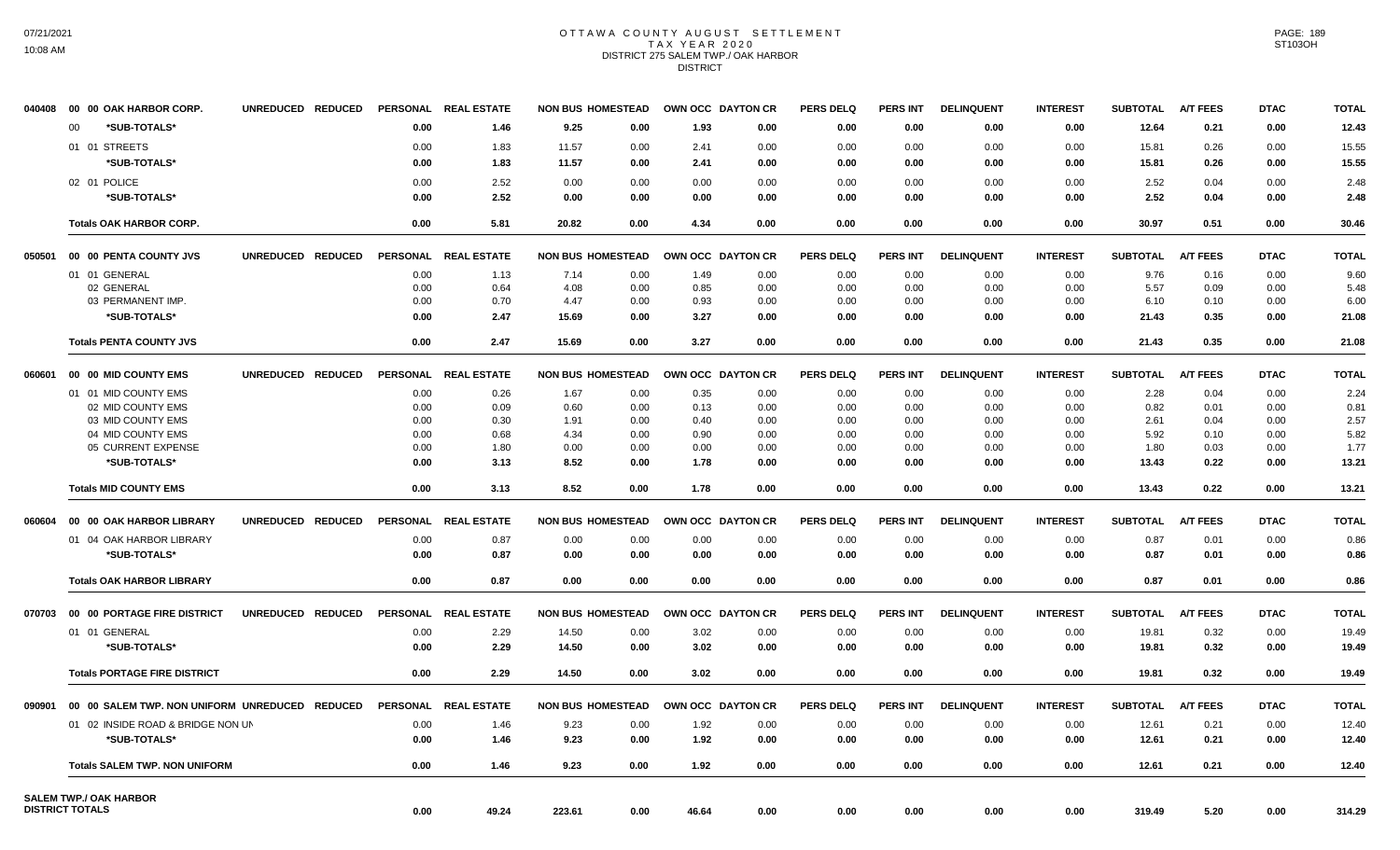| 010101 00 00 OTTAWA COUNTY         | <b>PERSONAL</b> | <b>REAL ESTATE</b>   |            | <b>NON BUS HOMESTEAD</b> |           | OWN OCC DAYTON CR | <b>PERS DELQ</b> | PERS INT        | <b>DELINQUENT</b> | <b>INTEREST</b> | <b>SUBTOTAL</b> | <b>A/T FEES</b> | <b>DTAC</b> | <b>TOTAL</b> |
|------------------------------------|-----------------|----------------------|------------|--------------------------|-----------|-------------------|------------------|-----------------|-------------------|-----------------|-----------------|-----------------|-------------|--------------|
| 01 01 O.C.B.M.R.                   | 0.00            | 688.659.05           | 98.570.84  | 18.598.82                | 8.240.11  | 0.00              | 0.00             | 0.00            | 3,616.78          | 308.52          | 817.994.12      | 13,334.38       | 376.19      | 804,283.55   |
| 02 O.C.B.M.R.                      | 0.00            | 514,640.18           | 73,662.74  | 13,899.04                | 6,157.88  | 0.00              | 0.00             | 0.00            | 2,702.84          | 230.56          | 611,293.24      | 9,964.89        | 281.11      | 601,047.24   |
| 01 PARK DISTRICT                   | 0.00            | 381,749.29           | 0.00       | 9,193.39                 | 0.00      | 0.00              | 0.00             | 0.00            | 2,006.30          | 171.04          | 393,120.02      | 6,408.37        | 185.96      | 386,525.69   |
| *SUB-TOTALS*                       | 0.00            | 1,585,048.52         | 172,233.58 | 41,691.25                | 14,397.99 | 0.00              | 0.00             | 0.00            | 8,325.92          | 710.12          | 1,822,407.38    | 29,707.64       | 843.26      | 1,791,856.48 |
| 02 01 NURSING HOME                 | 0.00            | 247,241.44           | 35,388.78  | 6,677.30                 | 2,958.33  | 0.00              | 0.00             | 0.00            | 1,298.51          | 110.76          | 293,675.12      | 4,787.26        | 135.08      | 288,752.78   |
| *SUB-TOTALS*                       | 0.00            | 247,241.44           | 35,388.78  | 6,677.30                 | 2,958.33  | 0.00              | 0.00             | 0.00            | 1,298.51          | 110.76          | 293,675.12      | 4,787.26        | 135.08      | 288,752.78   |
| 03 02 SENIOR PROGRAM               | 0.00            | 128,050.29           | 18,328.38  | 3,458.31                 | 1,532.18  | 0.00              | 0.00             | 0.00            | 672.49            | 57.35           | 152,099.00      | 2,479.42        | 69.96       | 149,549.62   |
| 03 SENIOR PROGRAM                  | 0.00            | 111.186.29           | 0.00       | 2,677.61                 | 0.00      | 0.00              | 0.00             | 0.00            | 584.35            | 49.83           | 114,498.08      | 1,866.47        | 54.18       | 112,577.43   |
| *SUB-TOTALS*                       | 0.00            | 239,236.58           | 18,328.38  | 6,135.92                 | 1,532.18  | 0.00              | 0.00             | 0.00            | 1,256.84          | 107.18          | 266,597.08      | 4,345.89        | 124.14      | 262,127.05   |
| 04 01 INSIDE GENERAL               | 0.00            | 1,144,522.28         | 163,820.61 | 30,910.48                | 13,694.69 | 0.00              | 0.00             | 0.00            | 6,010.94          | 512.74          | 1,359,471.74    | 22,161.17       | 625.17      | 1,336,685.40 |
| *SUB-TOTALS*                       | 0.00            | 1,144,522.28         | 163,820.61 | 30,910.48                | 13,694.69 | 0.00              | 0.00             | 0.00            | 6,010.94          | 512.74          | 1,359,471.74    | 22,161.17       | 625.17      | 1,336,685.40 |
| 07 01 MENTAL HEALTH                | 0.00            | 362.642.45           | 51.906.63  | 9.794.04                 | 4,339.16  | 0.00              | 0.00             | 0.00            | 1.904.59          | 162.45          | 430.749.32      | 7,021.76        | 198.08      | 423.529.48   |
| 02 MENTAL HEALTH                   | 0.00            | 155,418.12           | 22,245.68  | 4,197.41                 | 1,859.67  | 0.00              | 0.00             | 0.00            | 816.25            | 69.62           | 184,606.75      | 3,009.31        | 84.91       | 181,512.53   |
| 03 MENTAL HEALTH                   | 0.00            | 116,224.18           | 0.00       | 2,798.94                 | 0.00      | 0.00              | 0.00             | 0.00            | 610.84            | 52.08           | 119,686.04      | 1,951.02        | 56.62       | 117,678.40   |
| *SUB-TOTALS*                       | 0.00            | 634,284.75           | 74,152.31  | 16,790.39                | 6,198.83  | 0.00              | 0.00             | 0.00            | 3,331.68          | 284.15          | 735,042.11      | 11,982.09       | 339.61      | 722,720.41   |
| <b>Totals OTTAWA COUNTY</b>        | 0.00            | 3,850,333.57         | 463,923.66 | 102,205.34               | 38.782.02 | 0.00              | 0.00             | 0.00            | 20,223.89         | 1,724.95        | 4,477,193.43    | 72.984.05       | 2.067.26    | 4,402,142.12 |
| 02020101 00 00 ALLEN TOWNSHIP      | <b>PERSONAL</b> | <b>REAL ESTATE</b>   |            | <b>NON BUS HOMESTEAD</b> |           | OWN OCC DAYTON CR | <b>PERS DELQ</b> | <b>PERS INT</b> | <b>DELINQUENT</b> | <b>INTEREST</b> | <b>SUBTOTAL</b> | <b>A/T FEES</b> | <b>DTAC</b> | <b>TOTAL</b> |
| 02 01 INSIDE GENERAL               | 0.00            | 29,662.32            | 3,976.56   | 974.09                   | 521.61    | 0.00              | 0.00             | 0.00            | 196.43            | 9.80            | 35,340.81       | 576.10          | 18.47       | 34,746.24    |
| *SUB-TOTALS*                       | 0.00            | 29,662.32            | 3,976.56   | 974.09                   | 521.61    | 0.00              | 0.00             | 0.00            | 196.43            | 9.80            | 35,340.81       | 576.10          | 18.47       | 34,746.24    |
|                                    |                 |                      |            |                          |           |                   |                  |                 |                   |                 |                 |                 |             |              |
| 03 02 INSIDE ROADS                 | 0.00            | 65,916.28            | 8,836.80   | 2,164.64                 | 1,159.11  | 0.00              | 0.00             | 0.00            | 436.51            | 21.78           | 78,535.12       | 1,280.22        | 41.04       | 77,213.86    |
| *SUB-TOTALS*                       | 0.00            | 65.916.28            | 8,836.80   | 2,164.64                 | 1,159.11  | 0.00              | 0.00             | 0.00            | 436.51            | 21.78           | 78,535.12       | 1,280.22        | 41.04       | 77,213.86    |
| 04 02 POLICE                       | 0.00            | 19.278.21            | 2,584.45   | 633.08                   | 339.00    | 0.00              | 0.00             | 0.00            | 127.67            | 6.37            | 22,968.78       | 374.42          | 12.00       | 22,582.36    |
| *SUB-TOTALS*                       | 0.00            | 19,278.21            | 2,584.45   | 633.08                   | 339.00    | 0.00              | 0.00             | 0.00            | 127.67            | 6.37            | 22,968.78       | 374.42          | 12.00       | 22,582.36    |
| 05 02 CEMETERY                     | 0.00            | 12,821.87            | 1,718.91   | 421.06                   | 225.46    | 0.00              | 0.00             | 0.00            | 84.91             | 4.24            | 15,276.45       | 249.02          | 7.98        | 15,019.45    |
| *SUB-TOTALS*                       | 0.00            | 12.821.87            | 1,718.91   | 421.06                   | 225.46    | 0.00              | 0.00             | 0.00            | 84.91             | 4.24            | 15,276.45       | 249.02          | 7.98        | 15,019.45    |
| 06 02 CURRENT EXPENSES             | 0.00            | 55,640.57            | 0.00       | 1,620.71                 | 0.00      | 0.00              | 0.00             | 0.00            | 368.46            | 18.39           | 57,648.13       | 939.73          | 30.73       | 56,677.67    |
| *SUB-TOTALS*                       | 0.00            | 55,640.57            | 0.00       | 1,620.71                 | 0.00      | 0.00              | 0.00             | 0.00            | 368.46            | 18.39           | 57,648.13       | 939.73          | 30.73       | 56,677.67    |
|                                    |                 |                      |            |                          |           |                   |                  |                 |                   |                 |                 |                 |             |              |
| <b>Totals ALLEN TOWNSHIP</b>       | 0.00            | 183,319.25           | 17,116.72  | 5,813.58                 | 2,245.18  | 0.00              | 0.00             | 0.00            | 1,213.98          | 60.58           | 209,769.29      | 3,419.49        | 110.22      | 206,239.58   |
| 02020102 00 00 ALLEN TWP INC CORP. |                 | PERSONAL REAL ESTATE |            | <b>NON BUS HOMESTEAD</b> |           | OWN OCC DAYTON CR | <b>PERS DELQ</b> | <b>PERS INT</b> | <b>DELINQUENT</b> | <b>INTEREST</b> | <b>SUBTOTAL</b> | <b>A/T FEES</b> | <b>DTAC</b> | <b>TOTAL</b> |
| 02 01 INSIDE GENERAL               | 0.00            | 1,010.60             | 145.81     | 71.38                    | 14.18     | 0.00              | 0.00             | 0.00            | 24.43             | 1.67            | 1,268.07        | 20.67           | 1.87        | 1,245.53     |
| *SUB-TOTALS*                       | 0.00            | 1,010.60             | 145.81     | 71.38                    | 14.18     | 0.00              | 0.00             | 0.00            | 24.43             | 1.67            | 1,268.07        | 20.67           | 1.87        | 1,245.53     |
| 05 02 CEMETERY                     | 0.00            | 436.84               | 63.03      | 30.85                    | 6.13      | 0.00              | 0.00             | 0.00            | 10.56             | 0.72            | 548.13          | 8.94            | 0.81        | 538.38       |
| *SUB-TOTALS*                       | 0.00            | 436.84               | 63.03      | 30.85                    | 6.13      | 0.00              | 0.00             | 0.00            | 10.56             | 0.72            | 548.13          | 8.94            | 0.81        | 538.38       |
|                                    |                 |                      |            |                          |           |                   |                  |                 |                   |                 |                 |                 |             |              |
| 06 02 CURRENT EXPENSES             | 0.00            | 1,888.72             | 0.00       | 118.76                   | 0.00      | 0.00              | 0.00             | 0.00            | 45.66             | 3.11            | 2,056.25        | 33.52           | 3.11        | 2,019.62     |
| *SUB-TOTALS*                       | 0.00            | 1,888.72             | 0.00       | 118.76                   | 0.00      | 0.00              | 0.00             | 0.00            | 45.66             | 3.11            | 2,056.25        | 33.52           | 3.11        | 2,019.62     |
| <b>Totals ALLEN TWP INC CORP.</b>  | 0.00            | 3.336.16             | 208.84     | 220.99                   | 20.31     | 0.00              | 0.00             | 0.00            | 80.65             | 5.50            | 3.872.45        | 63.13           | 5.79        | 3.803.53     |
| 02020301 00 00 BENTON EXC CORP.    |                 | PERSONAL REAL ESTATE |            | <b>NON BUS HOMESTEAD</b> |           | OWN OCC DAYTON CR | <b>PERS DELQ</b> | <b>PERS INT</b> | <b>DELINQUENT</b> | <b>INTEREST</b> | <b>SUBTOTAL</b> | <b>A/T FEES</b> | <b>DTAC</b> | <b>TOTAL</b> |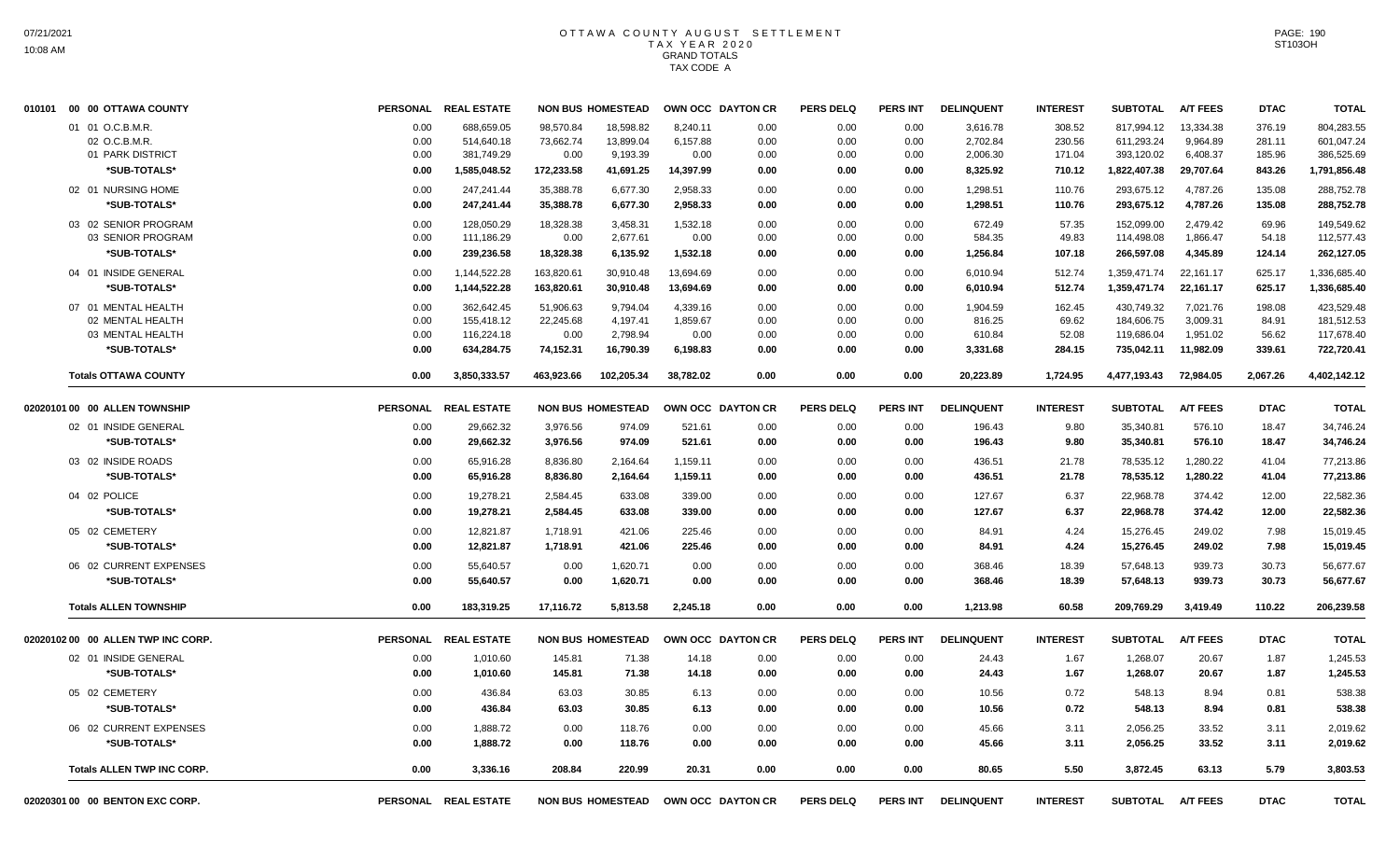|        | 02020301 00 00 BENTON EXC CORP. |      | PERSONAL REAL ESTATE | <b>NON BUS HOMESTEAD</b> |          |          | OWN OCC DAYTON CR | <b>PERS DELQ</b> | <b>PERS INT</b> | <b>DELINQUENT</b> | <b>INTEREST</b> | <b>SUBTOTAL</b> | <b>A/T FEES</b> | <b>DTAC</b> | <b>TOTAL</b> |
|--------|---------------------------------|------|----------------------|--------------------------|----------|----------|-------------------|------------------|-----------------|-------------------|-----------------|-----------------|-----------------|-------------|--------------|
|        | 01 01 CEMETERY                  | 0.00 | 7,709.13             | 1,156.92                 | 241.89   | 116.00   | 0.00              | 0.00             | 0.00            | 15.01             | 0.17            | 9,239.12        | 150.61          | 0.86        | 9,087.65     |
|        | *SUB-TOTALS*                    | 0.00 | 7,709.13             | 1,156.92                 | 241.89   | 116.00   | 0.00              | 0.00             | 0.00            | 15.01             | 0.17            | 9,239.12        | 150.61          | 0.86        | 9,087.65     |
|        | 02 01 GENERAL                   | 0.00 | 72,755.90            | 10,918.62                | 2,282.83 | 1,094.76 | 0.00              | 0.00             | 0.00            | 141.64            | 1.64            | 87,195.39       | 1,421.40        | 8.16        | 85,765.83    |
|        | 02 CURRENT EXPENSE              | 0.00 | 32,075.30            | 0.00                     | 895.91   | 0.00     | 0.00              | 0.00             | 0.00            | 62.45             | 0.72            | 33,034.38       | 538.50          | 3.20        | 32,492.68    |
|        | *SUB-TOTALS*                    | 0.00 | 104,831.20           | 10,918.62                | 3,178.74 | 1,094.76 | 0.00              | 0.00             | 0.00            | 204.09            | 2.36            | 120,229.77      | 1,959.90        | 11.36       | 118,258.51   |
|        | 03 01 INSIDE GENERAL            | 0.00 | 30,042.84            | 4,508.59                 | 942.64   | 452.06   | 0.00              | 0.00             | 0.00            | 58.49             | 0.68            | 36,005.30       | 586.93          | 3.37        | 35,415.00    |
|        | *SUB-TOTALS*                    | 0.00 | 30,042.84            | 4,508.59                 | 942.64   | 452.06   | 0.00              | 0.00             | 0.00            | 58.49             | 0.68            | 36,005.30       | 586.93          | 3.37        | 35,415.00    |
|        | 04 02 INSIDE ROADS              | 0.00 | 44,062.84            | 6,612.59                 | 1,382.54 | 663.01   | 0.00              | 0.00             | 0.00            | 85.78             | 1.00            | 52,807.76       | 860.84          | 4.94        | 51,941.98    |
|        | *SUB-TOTALS*                    | 0.00 | 44,062.84            | 6,612.59                 | 1,382.54 | 663.01   | 0.00              | 0.00             | 0.00            | 85.78             | 1.00            | 52,807.76       | 860.84          | 4.94        | 51,941.98    |
|        | <b>Totals BENTON EXC CORP.</b>  | 0.00 | 186,646.01           | 23,196.72                | 5,745.81 | 2,325.83 | 0.00              | 0.00             | 0.00            | 363.37            | 4.21            | 218,281.95      | 3,558.28        | 20.53       | 214,703.14   |
|        | 02020302 00 00 BENTON INC CORP. |      | PERSONAL REAL ESTATE | <b>NON BUS HOMESTEAD</b> |          |          | OWN OCC DAYTON CR | <b>PERS DELQ</b> | PERS INT        | <b>DELINQUENT</b> | <b>INTEREST</b> | <b>SUBTOTAL</b> | <b>A/T FEES</b> | <b>DTAC</b> | <b>TOTAL</b> |
|        | 01 01 CEMETERY                  | 0.00 | 569.44               | 81.78                    | 41.64    | 8.23     | 0.00              | 0.00             | 0.00            | 10.29             | 1.40            | 712.78          | 11.62           | 1.28        | 699.88       |
|        | 02 CURRENT EXPENSE              | 0.00 | 2,369.98             | 0.00                     | 154.21   | 0.00     | 0.00              | 0.00             | 0.00            | 42.83             | 5.83            | 2,572.85        | 41.94           | 4.74        | 2,526.17     |
|        | *SUB-TOTALS*                    | 0.00 | 2,939.42             | 81.78                    | 195.85   | 8.23     | 0.00              | 0.00             | 0.00            | 53.12             | 7.23            | 3,285.63        | 53.56           | 6.02        | 3,226.05     |
|        | 03 01 INSIDE GENERAL            | 0.00 | 2,219.15             | 318.70                   | 162.26   | 32.06    | 0.00              | 0.00             | 0.00            | 40.11             | 5.46            | 2,777.74        | 45.28           | 4.99        | 2,727.47     |
|        | *SUB-TOTALS*                    | 0.00 | 2,219.15             | 318.70                   | 162.26   | 32.06    | 0.00              | 0.00             | 0.00            | 40.11             | 5.46            | 2,777.74        | 45.28           | 4.99        | 2,727.47     |
|        | <b>Totals BENTON INC CORP.</b>  | 0.00 | 5,158.57             | 400.48                   | 358.11   | 40.29    | 0.00              | 0.00             | 0.00            | 93.23             | 12.69           | 6,063.37        | 98.84           | 11.01       | 5,953.52     |
| 020205 | 00 00 BAY TOWNSHIP              |      | PERSONAL REAL ESTATE | <b>NON BUS HOMESTEAD</b> |          |          | OWN OCC DAYTON CR | <b>PERS DELQ</b> | <b>PERS INT</b> | <b>DELINQUENT</b> | <b>INTEREST</b> | <b>SUBTOTAL</b> | <b>A/T FEES</b> | <b>DTAC</b> | <b>TOTAL</b> |
|        | 01 01 INSIDE GENERAL            | 0.00 | 7,903.49             | 1,257.08                 | 402.26   | 120.78   | 0.00              | 0.00             | 0.00            | $-26.02$          | 0.67            | 9,658.26        | 157.45          | 8.75        | 9,492.06     |
|        | *SUB-TOTALS*                    | 0.00 | 7,903.49             | 1,257.08                 | 402.26   | 120.78   | 0.00              | 0.00             | 0.00            | $-26.02$          | 0.67            | 9,658.26        | 157.45          | 8.75        | 9,492.06     |
|        | 02 02 INSIDE ROADS              | 0.00 | 7,346.06             | 1,168.41                 | 373.89   | 112.25   | 0.00              | 0.00             | 0.00            | $-24.18$          | 0.63            | 8,977.06        | 146.34          | 8.13        | 8,822.59     |
|        | *SUB-TOTALS*                    | 0.00 | 7,346.06             | 1,168.41                 | 373.89   | 112.25   | 0.00              | 0.00             | 0.00            | $-24.18$          | 0.63            | 8,977.06        | 146.34          | 8.13        | 8,822.59     |
|        | 03 03 INSIDE FIRE               | 0.00 | 5,653.89             | 899.27                   | 287.76   | 86.39    | 0.00              | 0.00             | 0.00            | $-18.61$          | 0.48            | 6,909.18        | 112.63          | 6.26        | 6,790.29     |
|        | *SUB-TOTALS*                    | 0.00 | 5,653.89             | 899.27                   | 287.76   | 86.39    | 0.00              | 0.00             | 0.00            | $-18.61$          | 0.48            | 6,909.18        | 112.63          | 6.26        | 6,790.29     |
|        | 04 01 FIRE & EMS                | 0.00 | 22.280.87            | 0.00                     | 1,009.73 | 0.00     | 0.00              | 0.00             | 0.00            | -73.51            | 1.89            | 23,218.98       | 378.50          | 21.96       | 22,818.52    |
|        | *SUB-TOTALS*                    | 0.00 | 22,280.87            | 0.00                     | 1,009.73 | 0.00     | 0.00              | 0.00             | 0.00            | $-73.51$          | 1.89            | 23,218.98       | 378.50          | 21.96       | 22,818.52    |
|        | <b>Totals BAY TOWNSHIP</b>      | 0.00 | 43,184.31            | 3,324.76                 | 2,073.64 | 319.42   | 0.00              | 0.00             | 0.00            | $-142.32$         | 3.67            | 48,763.48       | 794.92          | 45.10       | 47,923.46    |
| 020206 | 00 00 CARROLL TWP.              |      | PERSONAL REAL ESTATE | <b>NON BUS HOMESTEAD</b> |          |          | OWN OCC DAYTON CR | <b>PERS DELQ</b> | <b>PERS INT</b> | <b>DELINQUENT</b> | <b>INTEREST</b> | <b>SUBTOTAL</b> | <b>A/T FEES</b> | <b>DTAC</b> | <b>TOTAL</b> |
|        | 01 01 INSIDE GENERAL            | 0.00 | 66,549.29            | 10,477.35                | 2,206.84 | 928.07   | 0.00              | 0.00             | 0.00            | 379.90            | 18.62           | 80,560.07       | 1,313.23        | 37.00       | 79,209.84    |
|        | *SUB-TOTALS*                    | 0.00 | 66.549.29            | 10.477.35                | 2.206.84 | 928.07   | 0.00              | 0.00             | 0.00            | 379.90            | 18.62           | 80,560.07       | 1,313.23        | 37.00       | 79,209.84    |
|        | 02 02 INSIDE ROADS              | 0.00 | 22,183.10            | 3,492.45                 | 735.62   | 309.36   | 0.00              | 0.00             | 0.00            | 126.64            | 6.21            | 26,853.38       | 437.74          | 12.33       | 26,403.31    |
|        | *SUB-TOTALS*                    | 0.00 | 22,183.10            | 3,492.45                 | 735.62   | 309.36   | 0.00              | 0.00             | 0.00            | 126.64            | 6.21            | 26,853.38       | 437.74          | 12.33       | 26,403.31    |
|        | 03 03 POLICE                    | 0.00 | 49,631.83            | 0.00                     | 1,467.15 | 0.00     | 0.00              | 0.00             | 0.00            | 283.41            | 13.89           | 51,396.28       | 837.82          | 24.60       | 50,533.86    |
|        | *SUB-TOTALS*                    | 0.00 | 49,631.83            | 0.00                     | 1,467.15 | 0.00     | 0.00              | 0.00             | 0.00            | 283.41            | 13.89           | 51,396.28       | 837.82          | 24.60       | 50,533.86    |
|        | <b>Totals CARROLL TWP.</b>      | 0.00 | 138,364.22           | 13,969.80                | 4,409.61 | 1,237.43 | 0.00              | 0.00             | 0.00            | 789.95            | 38.72           | 158,809.73      | 2,588.79        | 73.93       | 156,147.01   |
|        |                                 |      |                      |                          |          |          |                   |                  |                 |                   |                 |                 |                 |             |              |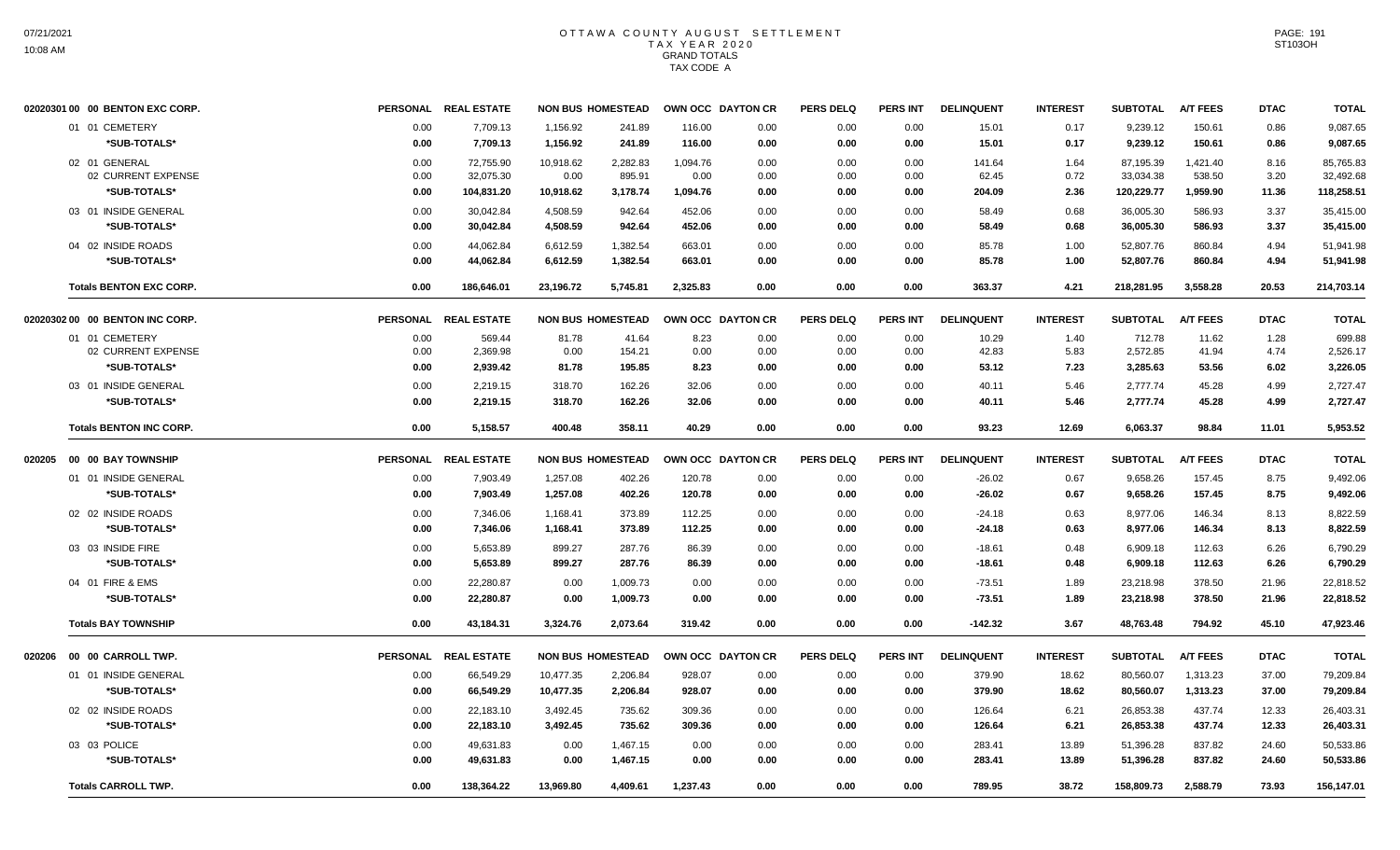| 02020701 00 00 CLAY TWP. EXC CORP. |                 | PERSONAL REAL ESTATE |           | <b>NON BUS HOMESTEAD</b> | OWN OCC DAYTON CR |      | <b>PERS DELQ</b> | <b>PERS INT</b> | <b>DELINQUENT</b> | <b>INTEREST</b> | <b>SUBTOTAL</b> | <b>A/T FEES</b> | <b>DTAC</b> | <b>TOTAL</b> |
|------------------------------------|-----------------|----------------------|-----------|--------------------------|-------------------|------|------------------|-----------------|-------------------|-----------------|-----------------|-----------------|-------------|--------------|
| 02 01 POLICE                       | 0.00            | 24,252.18            | 3,414.20  | 1,272.67                 | 412.16            | 0.00 | 0.00             | 0.00            | 86.73             | 3.36            | 29,441.30       | 479.93          | 8.95        | 28,952.42    |
| 02 POLICE                          | 0.00            | 13,933.80            | 1,961.59  | 731.19                   | 236.80            | 0.00 | 0.00             | 0.00            | 49.84             | 1.93            | 16,915.15       | 275.74          | 5.15        | 16,634.26    |
| 03 POLICE                          | 0.00            | 40,420.30            | 5,690.33  | 2,121.12                 | 686.94            | 0.00 | 0.00             | 0.00            | 144.56            | 5.59            | 49,068.84       | 799.89          | 14.92       | 48,254.03    |
| 04 POLICE                          | 0.00            | 36,213.18            | 5,098.06  | 1,900.34                 | 615.44            | 0.00 | 0.00             | 0.00            | 129.51            | 5.02            | 43,961.55       | 716.63          | 13.37       | 43,231.55    |
| 05 POLICE                          | 0.00            | 45,122.14            | 0.00      | 2,102.58                 | 0.00              | 0.00 | 0.00             | 0.00            | 161.31            | 6.23            | 47,392.26       | 772.56          | 14.79       | 46,604.91    |
| *SUB-TOTALS*                       | 0.00            | 159,941.60           | 16,164.18 | 8,127.90                 | 1,951.34          | 0.00 | 0.00             | 0.00            | 571.95            | 22.13           | 186,779.10      | 3,044.75        | 57.18       | 183,677.17   |
| 03 02 CEMETERY                     | 0.00            | 8.718.62             | 1,227.40  | 457.53                   | 148.17            | 0.00 | 0.00             | 0.00            | 31.18             | 1.20            | 10,584.10       | 172.54          | 3.22        | 10.408.34    |
| *SUB-TOTALS*                       | 0.00            | 8,718.62             | 1,227.40  | 457.53                   | 148.17            | 0.00 | 0.00             | 0.00            | 31.18             | 1.20            | 10,584.10       | 172.54          | 3.22        | 10,408.34    |
| 05 01 INSIDE GENERAL               | 0.00            | 10.692.55            | 1,505.29  | 561.10                   | 181.72            | 0.00 | 0.00             | 0.00            | 38.24             | 1.48            | 12,980.38       | 211.60          | 3.94        | 12.764.84    |
| *SUB-TOTALS*                       | 0.00            | 10.692.55            | 1,505.29  | 561.10                   | 181.72            | 0.00 | 0.00             | 0.00            | 38.24             | 1.48            | 12,980.38       | 211.60          | 3.94        | 12,764.84    |
| 06 02 INSIDE ROADS                 | 0.00            | 51,324.24            | 7,225.37  | 2,693.31                 | 872.25            | 0.00 | 0.00             | 0.00            | 183.56            | 7.10            | 62,305.83       | 1,015.66        | 18.95       | 61,271.22    |
| *SUB-TOTALS*                       | 0.00            | 51,324.24            | 7,225.37  | 2,693.31                 | 872.25            | 0.00 | 0.00             | 0.00            | 183.56            | 7.10            | 62,305.83       | 1,015.66        | 18.95       | 61,271.22    |
| <b>Totals CLAY TWP. EXC CORP.</b>  | 0.00            | 230,677.01           | 26,122.24 | 11,839.84                | 3,153.48          | 0.00 | 0.00             | 0.00            | 824.93            | 31.91           | 272,649.41      | 4,444.55        | 83.29       | 268,121.57   |
| 02020702 00 00 CLAY TWP INC CORP   |                 | PERSONAL REAL ESTATE |           | <b>NON BUS HOMESTEAD</b> | OWN OCC DAYTON CR |      | <b>PERS DELQ</b> | PERS INT        | <b>DELINQUENT</b> | <b>INTEREST</b> | <b>SUBTOTAL</b> | <b>A/T FEES</b> | <b>DTAC</b> | <b>TOTAL</b> |
| 03 02 CEMETERY                     | 0.00            | 4,273.83             | 575.05    | 228.21                   | 74.59             | 0.00 | 0.00             | 0.00            | 75.10             | 1.44            | 5,228.22        | 85.23           | 7.17        | 5,135.82     |
| *SUB-TOTALS*                       | 0.00            | 4,273.83             | 575.05    | 228.21                   | 74.59             | 0.00 | 0.00             | 0.00            | 75.10             | 1.44            | 5,228.22        | 85.23           | 7.17        | 5,135.82     |
| 05 01 INSIDE GENERAL               | 0.00            | 5,241.44             | 705.24    | 279.88                   | 91.47             | 0.00 | 0.00             | 0.00            | 92.10             | 1.76            | 6,411.89        | 104.52          | 8.80        | 6.298.57     |
| *SUB-TOTALS*                       | 0.00            | 5.241.44             | 705.24    | 279.88                   | 91.47             | 0.00 | 0.00             | 0.00            | 92.10             | 1.76            | 6,411.89        | 104.52          | 8.80        | 6.298.57     |
| <b>Totals CLAY TWP INC CORP</b>    | 0.00            | 9.515.27             | 1.280.29  | 508.09                   | 166.06            | 0.00 | 0.00             | 0.00            | 167.20            | 3.20            | 11,640.11       | 189.75          | 15.97       | 11,434.39    |
| 020209 00 00 CATAWBA TOWNSHIP      |                 | PERSONAL REAL ESTATE |           | <b>NON BUS HOMESTEAD</b> | OWN OCC DAYTON CR |      | <b>PERS DELQ</b> | <b>PERS INT</b> | <b>DELINQUENT</b> | <b>INTEREST</b> | <b>SUBTOTAL</b> | <b>A/T FEES</b> | <b>DTAC</b> | <b>TOTAL</b> |
| 01 01 POLICE                       | 0.00            | 8,629.30             | 1,243.11  | 159.35                   | 99.28             | 0.00 | 0.00             | 0.00            | 26.63             | 0.68            | 10,158.35       | 165.59          | 2.29        | 9,990.47     |
| 02 POLICE                          | 0.00            | 13,776.32            | 1,984.58  | 254.40                   | 158.49            | 0.00 | 0.00             | 0.00            | 42.52             | 1.09            | 16,217.40       | 264.36          | 3.66        | 15,949.38    |
| 03 POLICE                          | 0.00            | 12,923.62            | 1,861.74  | 238.66                   | 148.68            | 0.00 | 0.00             | 0.00            | 39.89             | 1.02            | 15,213.61       | 248.00          | 3.43        | 14,962.18    |
| *SUB-TOTALS*                       | 0.00            | 35,329.24            | 5,089.43  | 652.41                   | 406.45            | 0.00 | 0.00             | 0.00            | 109.04            | 2.79            | 41,589.36       | 677.95          | 9.38        | 40,902.03    |
| 02 01 FIRE                         | 0.00            | 22,960.50            | 3,307.62  | 424.01                   | 264.15            | 0.00 | 0.00             | 0.00            | 70.86             | 1.82            | 27,028.96       | 440.61          | 6.09        | 26,582.26    |
| 02 FIRE                            | 0.00            | 12,923.62            | 1,861.74  | 238.66                   | 148.68            | 0.00 | 0.00             | 0.00            | 39.89             | 1.02            | 15,213.61       | 248.00          | 3.43        | 14,962.18    |
| *SUB-TOTALS*                       | 0.00            | 35,884.12            | 5,169.36  | 662.67                   | 412.83            | 0.00 | 0.00             | 0.00            | 110.75            | 2.84            | 42,242.57       | 688.61          | 9.52        | 41,544.44    |
| 03 01 INSIDE GENERAL               | 0.00            | 490,526.57           | 70,663.81 | 9,058.42                 | 5,643.33          | 0.00 | 0.00             | 0.00            | 1,513.89          | 38.84           | 577,444.86      | 9,413.10        | 130.14      | 567,901.62   |
| *SUB-TOTALS*                       | 0.00            | 490,526.57           | 70,663.81 | 9,058.42                 | 5,643.33          | 0.00 | 0.00             | 0.00            | 1,513.89          | 38.84           | 577,444.86      | 9,413.10        | 130.14      | 567,901.62   |
| <b>Totals CATAWBA TOWNSHIP</b>     | 0.00            | 561,739.93           | 80,922.60 | 10,373.50                | 6,462.61          | 0.00 | 0.00             | 0.00            | 1,733.68          | 44.47           | 661,276.79      | 10,779.66       | 149.04      | 650,348.09   |
| 02021001 00 00 DANBURY EXC CORP.   | <b>PERSONAL</b> | <b>REAL ESTATE</b>   |           | <b>NON BUS HOMESTEAD</b> | OWN OCC DAYTON CR |      | <b>PERS DELQ</b> | <b>PERS INT</b> | <b>DELINQUENT</b> | <b>INTEREST</b> | <b>SUBTOTAL</b> | <b>A/T FEES</b> | <b>DTAC</b> | <b>TOTAL</b> |
| 01 02 POLICE                       | 0.00            | 244,277.25           | 0.00      | 3,852.75                 | 0.00              | 0.00 | 0.00             | 0.00            | 733.65            | 18.46           | 248.882.11      | 4,057.10        | 60.91       | 244,764.10   |
| 03 POLICE                          | 0.00            | 115,872.10           | 16,772.78 | 2,043.43                 | 954.77            | 0.00 | 0.00             | 0.00            | 348.00            | 8.76            | 135,999.84      | 2,216.97        | 32.30       | 133,750.57   |
| 04 POLICE                          | 0.00            | 48,330.07            | 6,995.90  | 852.31                   | 398.23            | 0.00 | 0.00             | 0.00            | 145.15            | 3.65            | 56,725.31       | 924.70          | 13.47       | 55,787.14    |
| *SUB-TOTALS*                       | 0.00            | 408,479.42           | 23,768.68 | 6,748.49                 | 1,353.00          | 0.00 | 0.00             | 0.00            | 1,226.80          | 30.87           | 441,607.26      | 7,198.77        | 106.68      | 434,301.81   |
| 02 01 CURRENT EXPENSES             | 0.00            | 65,957.67            | 0.00      | 1,040.29                 | 0.00              | 0.00 | 0.00             | 0.00            | 198.09            | 4.98            | 67,201.03       | 1,095.46        | 16.45       | 66,089.12    |
| *SUB-TOTALS*                       | 0.00            | 65,957.67            | 0.00      | 1,040.29                 | 0.00              | 0.00 | 0.00             | 0.00            | 198.09            | 4.98            | 67,201.03       | 1,095.46        | 16.45       | 66,089.12    |
| 04 01 INSIDE GENERAL               | 0.00            | 44,420.71            | 6,430.01  | 783.37                   | 366.02            | 0.00 | 0.00             | 0.00            | 133.41            | 3.36            | 52,136.88       | 849.90          | 12.38       | 51,274.60    |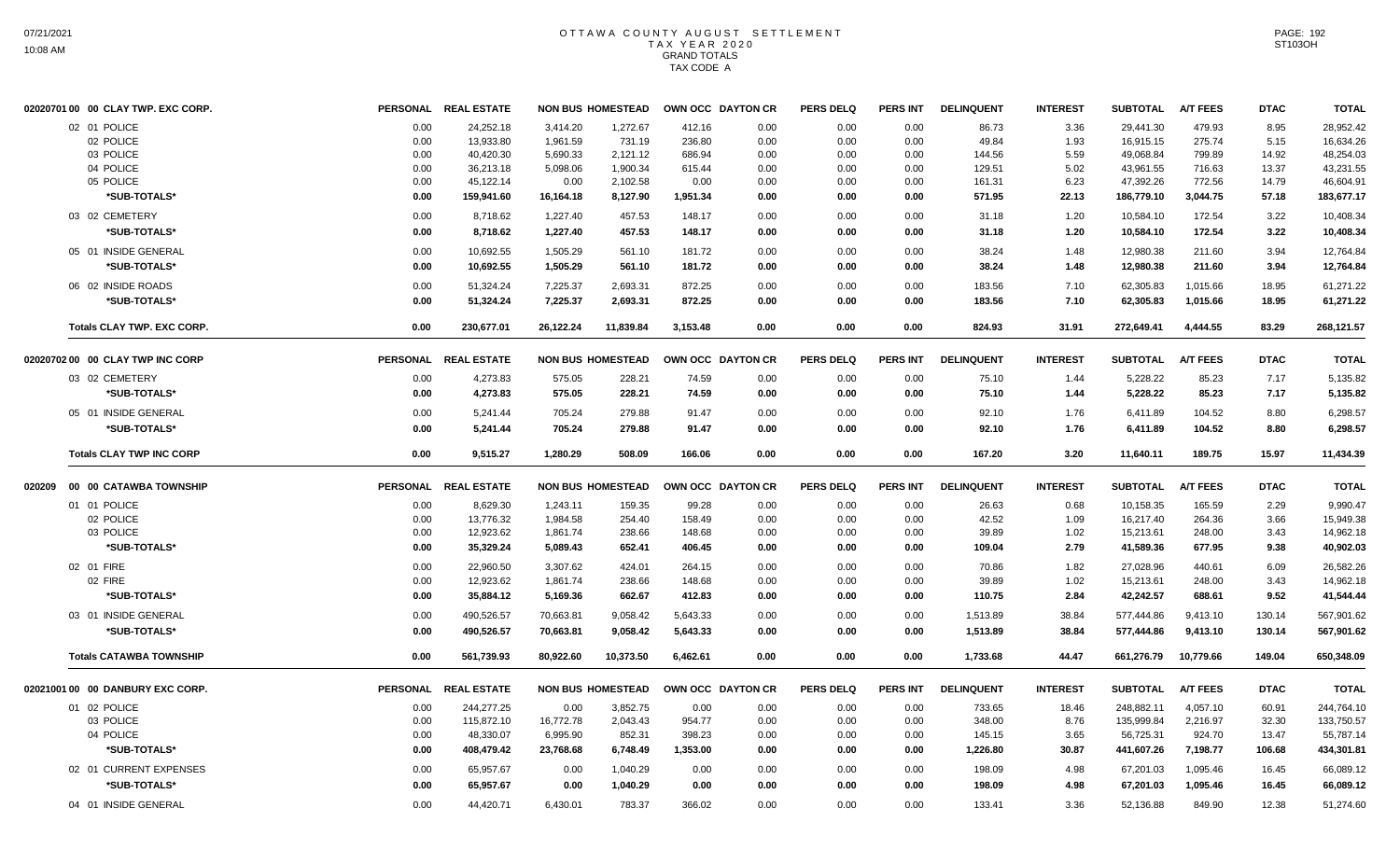| 02021001 00 00 DANBURY EXC CORP. |      | PERSONAL REAL ESTATE |           | <b>NON BUS HOMESTEAD</b> |          | OWN OCC DAYTON CR | <b>PERS DELQ</b> | <b>PERS INT</b> | <b>DELINQUENT</b> | <b>INTEREST</b> | <b>SUBTOTAL</b> | <b>A/T FEES</b> | <b>DTAC</b> | <b>TOTAL</b> |
|----------------------------------|------|----------------------|-----------|--------------------------|----------|-------------------|------------------|-----------------|-------------------|-----------------|-----------------|-----------------|-------------|--------------|
| 04<br>*SUB-TOTALS*               | 0.00 | 44,420.71            | 6,430.01  | 783.37                   | 366.02   | 0.00              | 0.00             | 0.00            | 133.41            | 3.36            | 52,136.88       | 849.90          | 12.38       | 51,274.60    |
| 05 02 INSIDE ROADS               | 0.00 | 155,472.50           | 22,505.04 | 2,741.80                 | 1,281.07 | 0.00              | 0.00             | 0.00            | 466.94            | 11.75           | 182,479.10      | 2,974.65        | 43.34       | 179,461.11   |
| *SUB-TOTALS*                     | 0.00 | 155,472.50           | 22,505.04 | 2,741.80                 | 1,281.07 | 0.00              | 0.00             | 0.00            | 466.94            | 11.75           | 182,479.10      | 2,974.65        | 43.34       | 179,461.11   |
| 06 02 FIRE & EMS                 | 0.00 | 164,894.11           | 0.00      | 2,600.71                 | 0.00     | 0.00              | 0.00             | 0.00            | 495.24            | 12.46           | 168,002.52      | 2,738.66        | 41.11       | 165,222.75   |
| 03 FIRE & EMS                    | 0.00 | 91.760.12            | 0.00      | 1.447.24                 | 0.00     | 0.00              | 0.00             | 0.00            | 275.59            | 6.93            | 93.489.88       | 1,524.01        | 22.88       | 91.942.99    |
| *SUB-TOTALS*                     | 0.00 | 256,654.23           | 0.00      | 4,047.95                 | 0.00     | 0.00              | 0.00             | 0.00            | 770.83            | 19.39           | 261,492.40      | 4,262.67        | 63.99       | 257,165.74   |
| <b>Totals DANBURY EXC CORP.</b>  | 0.00 | 930,984.53           | 52,703.73 | 15,361.90                | 3.000.09 | 0.00              | 0.00             | 0.00            | 2,796.07          | 70.35           | 1,004,916.67    | 16,381.45       | 242.84      | 988,292.38   |
| 02021002 00 00 DANBURY INC CORP. |      | PERSONAL REAL ESTATE |           | <b>NON BUS HOMESTEAD</b> |          | OWN OCC DAYTON CR | <b>PERS DELQ</b> | <b>PERS INT</b> | <b>DELINQUENT</b> | <b>INTEREST</b> | <b>SUBTOTAL</b> | <b>A/T FEES</b> | <b>DTAC</b> | <b>TOTAL</b> |
| 02 01 CURRENT EXPENSES           | 0.00 | 29,351.91            | 0.00      | 272.30                   | 0.00     | 0.00              | 0.00             | 0.00            | 78.35             | 1.63            | 29,704.19       | 484.22          | 7.30        | 29,212.67    |
| 05 FIRE & EMS                    | 0.00 | 73,379.75            | 0.00      | 680.75                   | 0.00     | 0.00              | 0.00             | 0.00            | 195.86            | 4.07            | 74,260.43       | 1,210.54        | 18.24       | 73,031.65    |
| 06 FIRE & EMS                    | 0.00 | 40,834.29            | 0.00      | 378.82                   | 0.00     | 0.00              | 0.00             | 0.00            | 108.99            | 2.27            | 41,324.37       | 673.64          | 10.15       | 40,640.58    |
| *SUB-TOTALS*                     | 0.00 | 143,565.95           | 0.00      | 1,331.87                 | 0.00     | 0.00              | 0.00             | 0.00            | 383.20            | 7.97            | 145,288.99      | 2,368.40        | 35.69       | 142,884.90   |
| 04 01 INSIDE GENERAL             | 0.00 | 19,766.55            | 2,635.35  | 205.05                   | 151.89   | 0.00              | 0.00             | 0.00            | 52.76             | 1.10            | 22,812.70       | 371.88          | 5.50        | 22,435.32    |
| *SUB-TOTALS*                     | 0.00 | 19,766.55            | 2,635.35  | 205.05                   | 151.89   | 0.00              | 0.00             | 0.00            | 52.76             | 1.10            | 22,812.70       | 371.88          | 5.50        | 22,435.32    |
| <b>Totals DANBURY INC CORP.</b>  | 0.00 | 163,332.50           | 2,635.35  | 1,536.92                 | 151.89   | 0.00              | 0.00             | 0.00            | 435.96            | 9.07            | 168,101.69      | 2,740.28        | 41.19       | 165,320.22   |
| 020212 00 00 ERIE TOWNSHIP       |      | PERSONAL REAL ESTATE |           | <b>NON BUS HOMESTEAD</b> |          | OWN OCC DAYTON CR | <b>PERS DELQ</b> | <b>PERS INT</b> | <b>DELINQUENT</b> | <b>INTEREST</b> | <b>SUBTOTAL</b> | <b>A/T FEES</b> | <b>DTAC</b> | <b>TOTAL</b> |
| 01 01 FIRE                       | 0.00 | 4,947.61             | 726.74    | 213.59                   | 52.58    | 0.00              | 0.00             | 0.00            | 242.17            | 41.10           | 6,223.79        | 101.46          | 27.44       | 6,094.89     |
| 02 FIRE                          | 0.00 | 22,172.85            | 0.00      | 854.62                   | 0.00     | 0.00              | 0.00             | 0.00            | 1,085.31          | 184.20          | 24,296.98       | 396.07          | 109.81      | 23,791.10    |
| *SUB-TOTALS*                     | 0.00 | 27,120.46            | 726.74    | 1,068.21                 | 52.58    | 0.00              | 0.00             | 0.00            | 1,327.48          | 225.30          | 30,520.77       | 497.53          | 137.25      | 29,885.99    |
| 02 01 INSIDE GENERAL             | 0.00 | 36.297.41            | 5,331.65  | 1.566.95                 | 385.74   | 0.00              | 0.00             | 0.00            | 1.776.67          | 301.54          | 45.659.96       | 744.32          | 201.34      | 44.714.30    |
| *SUB-TOTALS*                     | 0.00 | 36,297.41            | 5,331.65  | 1,566.95                 | 385.74   | 0.00              | 0.00             | 0.00            | 1,776.67          | 301.54          | 45,659.96       | 744.32          | 201.34      | 44,714.30    |
| 03 02 INSIDE ROADS               | 0.00 | 7,890.74             | 1,159.05  | 340.64                   | 83.86    | 0.00              | 0.00             | 0.00            | 386.23            | 65.55           | 9,926.07        | 161.81          | 43.77       | 9,720.49     |
| *SUB-TOTALS*                     | 0.00 | 7,890.74             | 1,159.05  | 340.64                   | 83.86    | 0.00              | 0.00             | 0.00            | 386.23            | 65.55           | 9,926.07        | 161.81          | 43.77       | 9,720.49     |
| <b>Totals ERIE TOWNSHIP</b>      | 0.00 | 71,308.61            | 7,217.44  | 2.975.80                 | 522.18   | 0.00              | 0.00             | 0.00            | 3,490.38          | 592.39          | 86,106.80       | 1,403.66        | 382.36      | 84,320.78    |
| 02021301 00 00 HARRIS EXC. CORP. |      | PERSONAL REAL ESTATE |           | <b>NON BUS HOMESTEAD</b> |          | OWN OCC DAYTON CR | <b>PERS DELQ</b> | <b>PERS INT</b> | <b>DELINQUENT</b> | <b>INTEREST</b> | <b>SUBTOTAL</b> | <b>A/T FEES</b> | <b>DTAC</b> | <b>TOTAL</b> |
| 01 01 INSIDE GENERAL             | 0.00 | 4,262.07             | 625.11    | 141.84                   | 65.71    | 0.00              | 0.00             | 0.00            | 16.06             | 0.62            | 5,111.41        | 83.33           | 1.27        | 5,026.81     |
| *SUB-TOTALS*                     | 0.00 | 4,262.07             | 625.11    | 141.84                   | 65.71    | 0.00              | 0.00             | 0.00            | 16.06             | 0.62            | 5,111.41        | 83.33           | 1.27        | 5,026.81     |
| 02 02 INSIDE ROADS               | 0.00 | 27,663.56            | 4,057.44  | 920.62                   | 426.52   | 0.00              | 0.00             | 0.00            | 104.25            | 4.05            | 33,176.44       | 540.82          | 8.27        | 32,627.35    |
| *SUB-TOTALS*                     | 0.00 | 27,663.56            | 4,057.44  | 920.62                   | 426.52   | 0.00              | 0.00             | 0.00            | 104.25            | 4.05            | 33,176.44       | 540.82          | 8.27        | 32,627.35    |
| 03 01 GENERAL                    | 0.00 | 7,735.77             | 1,134.62  | 257.44                   | 119.28   | 0.00              | 0.00             | 0.00            | 29.15             | 1.13            | 9,277.39        | 151.24          | 2.31        | 9,123.84     |
| *SUB-TOTALS*                     | 0.00 | 7,735.77             | 1,134.62  | 257.44                   | 119.28   | 0.00              | 0.00             | 0.00            | 29.15             | 1.13            | 9,277.39        | 151.24          | 2.31        | 9,123.84     |
| 04 01 CEMETERY                   | 0.00 | 6,290.14             | 922.58    | 209.33                   | 96.98    | 0.00              | 0.00             | 0.00            | 23.70             | 0.92            | 7,543.65        | 122.97          | 1.88        | 7,418.80     |
| 02 CEMETERY                      | 0.00 | 9,309.89             | 0.00      | 275.60                   | 0.00     | 0.00              | 0.00             | 0.00            | 35.09             | 1.36            | 9,621.94        | 156.85          | 2.47        | 9,462.62     |
| *SUB-TOTALS*                     | 0.00 | 15,600.03            | 922.58    | 484.93                   | 96.98    | 0.00              | 0.00             | 0.00            | 58.79             | 2.28            | 17,165.59       | 279.82          | 4.35        | 16,881.42    |
| 05 01 FIRE & EMS                 | 0.00 | 20,688.53            | 3,034.40  | 688.50                   | 318.97   | 0.00              | 0.00             | 0.00            | 77.97             | 3.03            | 24,811.40       | 404.46          | 6.18        | 24,400.76    |
| 02 FIRE & EMS                    | 0.00 | 41,220.18            | 0.00      | 1,220.24                 | 0.00     | 0.00              | 0.00             | 0.00            | 155.35            | 6.04            | 42,601.81       | 694.46          | 10.96       | 41,896.39    |
| *SUB-TOTALS*                     | 0.00 | 61,908.71            | 3,034.40  | 1,908.74                 | 318.97   | 0.00              | 0.00             | 0.00            | 233.32            | 9.07            | 67,413.21       | 1,098.92        | 17.14       | 66,297.15    |
|                                  |      |                      |           |                          |          |                   |                  |                 |                   |                 |                 |                 |             |              |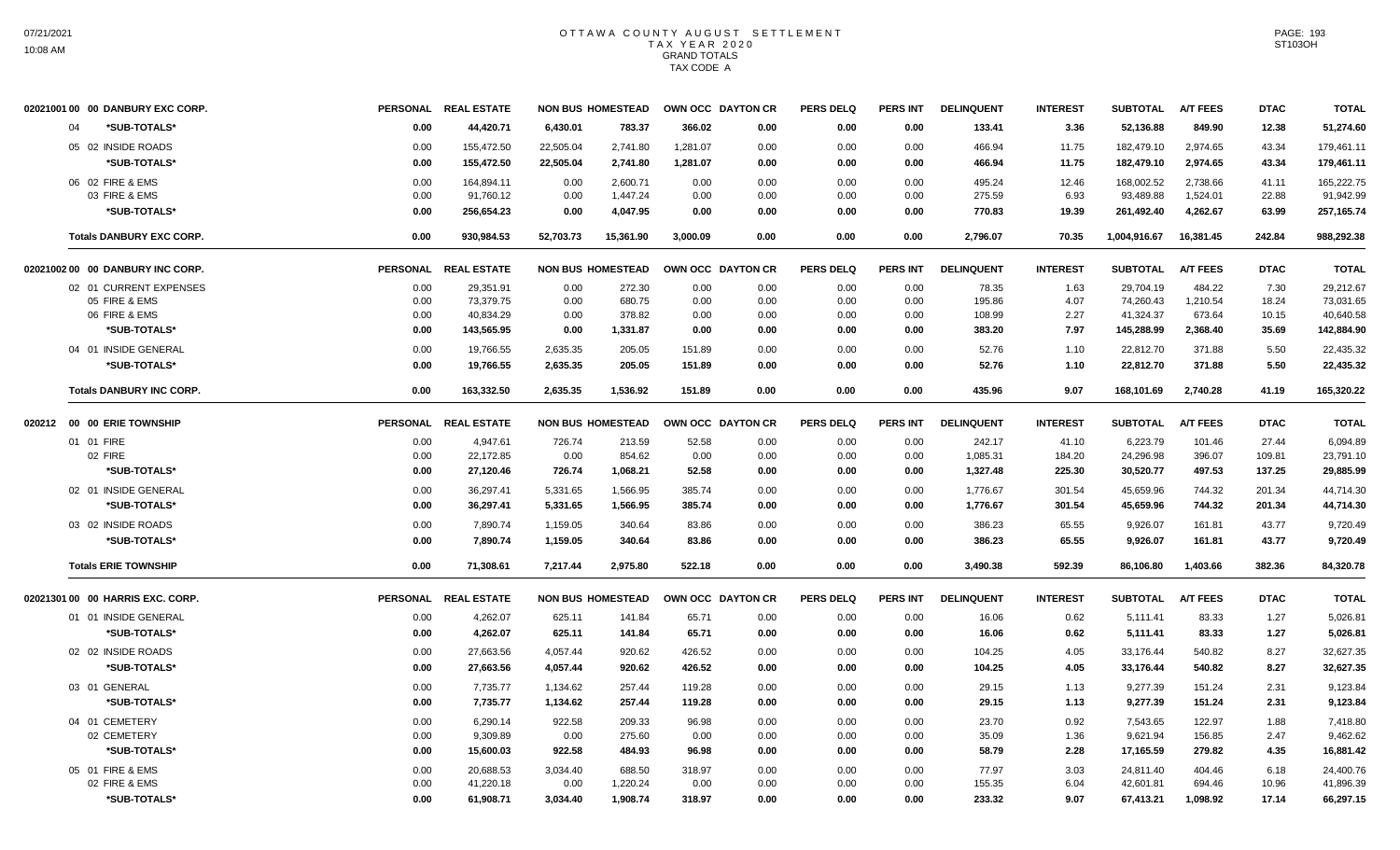| 02021301 00 00 HARRIS EXC. CORP. |                 | PERSONAL REAL ESTATE |                          | <b>NON BUS HOMESTEAD</b> | OWN OCC DAYTON CR |      | PERS DELO        | <b>PERS INT</b> | <b>DELINQUENT</b> | <b>INTEREST</b> | <b>SUBTOTAL</b> | <b>A/T FEES</b> | <b>DTAC</b> | <b>TOTAL</b> |
|----------------------------------|-----------------|----------------------|--------------------------|--------------------------|-------------------|------|------------------|-----------------|-------------------|-----------------|-----------------|-----------------|-------------|--------------|
| 06 01 EMS                        | 0.00            | 69,773.79            | 0.00                     | 2,065.50                 | 0.00              | 0.00 | 0.00             | 0.00            | 262.96            | 10.22           | 72.112.47       | 1.175.53        | 18.54       | 70.918.40    |
| *SUB-TOTALS*                     | 0.00            | 69,773.79            | 0.00                     | 2,065.50                 | 0.00              | 0.00 | 0.00             | 0.00            | 262.96            | 10.22           | 72,112.47       | 1,175.53        | 18.54       | 70,918.40    |
| <b>Totals HARRIS EXC. CORP.</b>  | 0.00            | 186,943.93           | 9,774.15                 | 5,779.07                 | 1,027.46          | 0.00 | 0.00             | 0.00            | 704.53            | 27.37           | 204,256.51      | 3,329.66        | 51.88       | 200,874.97   |
| 02021302 00 00 HARRIS INC. CORP. | <b>PERSONAL</b> | <b>REAL ESTATE</b>   | <b>NON BUS HOMESTEAD</b> |                          | OWN OCC DAYTON CR |      | <b>PERS DELQ</b> | <b>PERS INT</b> | <b>DELINQUENT</b> | <b>INTEREST</b> | <b>SUBTOTAL</b> | <b>A/T FEES</b> | <b>DTAC</b> | <b>TOTAL</b> |
| 01 01 INSIDE GENERAL             | 0.00            | 2,012.90             | 268.43                   | 119.52                   | 39.24             | 0.00 | 0.00             | 0.00            | 0.20              | 0.00            | 2,440.29        | 39.78           | 0.02        | 2,400.49     |
| *SUB-TOTALS*                     | 0.00            | 2,012.90             | 268.43                   | 119.52                   | 39.24             | 0.00 | 0.00             | 0.00            | 0.20              | 0.00            | 2,440.29        | 39.78           | 0.02        | 2,400.49     |
| 03 01 GENERAL                    | 0.00            | 3,653.47             | 487.21                   | 216.93                   | 71.22             | 0.00 | 0.00             | 0.00            | 0.37              | 0.00            | 4,429.20        | 72.20           | 0.03        | 4,356.97     |
| *SUB-TOTALS*                     | 0.00            | 3,653.47             | 487.21                   | 216.93                   | 71.22             | 0.00 | 0.00             | 0.00            | 0.37              | 0.00            | 4,429.20        | 72.20           | 0.03        | 4,356.97     |
| 04 01 CEMETERY                   | 0.00            | 2.970.73             | 396.16                   | 176.39                   | 57.91             | 0.00 | 0.00             | 0.00            | 0.30              | 0.00            | 3.601.49        | 58.71           | 0.03        | 3.542.75     |
| 02 CEMETERY                      | 0.00            | 4,417.42             | 0.00                     | 232.23                   | 0.00              | 0.00 | 0.00             | 0.00            | 0.45              | 0.00            | 4,650.10        | 75.80           | 0.04        | 4,574.26     |
| *SUB-TOTALS*                     | 0.00            | 7,388.15             | 396.16                   | 408.62                   | 57.91             | 0.00 | 0.00             | 0.00            | 0.75              | 0.00            | 8,251.59        | 134.51          | 0.07        | 8,117.01     |
| 05 01 FIRE & EMS                 | 0.00            | 9,770.84             | 1,302.99                 | 580.14                   | 190.46            | 0.00 | 0.00             | 0.00            | 0.99              | 0.00            | 11,845.42       | 193.10          | 0.09        | 11,652.23    |
| 02 FIRE & EMS                    | 0.00            | 19,558.45            | 0.00                     | 1,028.19                 | 0.00              | 0.00 | 0.00             | 0.00            | 1.99              | 0.00            | 20,588.63       | 335.62          | 0.16        | 20,252.85    |
| *SUB-TOTALS*                     | 0.00            | 29,329.29            | 1,302.99                 | 1,608.33                 | 190.46            | 0.00 | 0.00             | 0.00            | 2.98              | 0.00            | 32,434.05       | 528.72          | 0.25        | 31,905.08    |
| 06 01 EMS                        | 0.00            | 33.106.77            | 0.00                     | 1.740.43                 | 0.00              | 0.00 | 0.00             | 0.00            | 3.36              | 0.01            | 34.850.57       | 568.11          | 0.27        | 34.282.19    |
| *SUB-TOTALS*                     | 0.00            | 33.106.77            | 0.00                     | 1.740.43                 | 0.00              | 0.00 | 0.00             | 0.00            | 3.36              | 0.01            | 34,850.57       | 568.11          | 0.27        | 34,282.19    |
| <b>Totals HARRIS INC. CORP.</b>  | 0.00            | 75,490.58            | 2,454.79                 | 4,093.83                 | 358.83            | 0.00 | 0.00             | 0.00            | 7.66              | 0.01            | 82,405.70       | 1.343.32        | 0.64        | 81,061.74    |
| 020215 00 00 PORTAGE TWP.        |                 | PERSONAL REAL ESTATE |                          | <b>NON BUS HOMESTEAD</b> | OWN OCC DAYTON CR |      | <b>PERS DELQ</b> | <b>PERS INT</b> | <b>DELINQUENT</b> | <b>INTEREST</b> | <b>SUBTOTAL</b> | <b>A/T FEES</b> | <b>DTAC</b> | <b>TOTAL</b> |
| 01 02 FIRE & EMS                 | 0.00            | 60,442.72            | 0.00                     | 1,334.70                 | 0.00              | 0.00 | 0.00             | 0.00            | 719.31            | 232.74          | 62,729.47       | 1,022.57        | 85.24       | 61,621.66    |
| *SUB-TOTALS*                     | 0.00            | 60,442.72            | 0.00                     | 1,334.70                 | 0.00              | 0.00 | 0.00             | 0.00            | 719.31            | 232.74          | 62,729.47       | 1,022.57        | 85.24       | 61,621.66    |
| 02 01 INSIDE GENERAL             | 0.00            | 45,874.24            | 6,663.45                 | 1,136.68                 | 601.30            | 0.00 | 0.00             | 0.00            | 545.93            | 176.65          | 54,998.25       | 896.54          | 72.59       | 54,029.12    |
| *SUB-TOTALS*                     | 0.00            | 45,874.24            | 6,663.45                 | 1,136.68                 | 601.30            | 0.00 | 0.00             | 0.00            | 545.93            | 176.65          | 54,998.25       | 896.54          | 72.59       | 54,029.12    |
| 03 02 INSIDE ROADS               | 0.00            | 45,874.24            | 6,663.45                 | 1,136.68                 | 601.30            | 0.00 | 0.00             | 0.00            | 545.93            | 176.65          | 54,998.25       | 896.54          | 72.59       | 54,029.12    |
| *SUB-TOTALS*                     | 0.00            | 45,874.24            | 6,663.45                 | 1,136.68                 | 601.30            | 0.00 | 0.00             | 0.00            | 545.93            | 176.65          | 54,998.25       | 896.54          | 72.59       | 54,029.12    |
| <b>Totals PORTAGE TWP.</b>       | 0.00            | 152.191.20           | 13.326.90                | 3.608.06                 | 1.202.60          | 0.00 | 0.00             | 0.00            | 1,811.17          | 586.04          | 172,725.97      | 2.815.65        | 230.42      | 169,679.90   |
| 02021601 00 00 SALEM EXC. CORP.  |                 | PERSONAL REAL ESTATE |                          | <b>NON BUS HOMESTEAD</b> | OWN OCC DAYTON CR |      | <b>PERS DELQ</b> | <b>PERS INT</b> | <b>DELINQUENT</b> | <b>INTEREST</b> | <b>SUBTOTAL</b> | <b>A/T FEES</b> | <b>DTAC</b> | <b>TOTAL</b> |
| 01 01 INSIDE GENERAL             | 0.00            | 13,388.90            | 2,006.43                 | 567.48                   | 240.71            | 0.00 | 0.00             | 0.00            | 125.98            | 3.59            | 16,333.09       | 266.25          | 8.35        | 16,058.49    |
| *SUB-TOTALS*                     | 0.00            | 13,388.90            | 2,006.43                 | 567.48                   | 240.71            | 0.00 | 0.00             | 0.00            | 125.98            | 3.59            | 16,333.09       | 266.25          | 8.35        | 16,058.49    |
| 02 02 INSIDE ROADS               | 0.00            | 31,559.55            | 4,729.43                 | 1,337.64                 | 567.38            | 0.00 | 0.00             | 0.00            | 296.96            | 8.47            | 38,499.43       | 627.59          | 19.69       | 37,852.15    |
| *SUB-TOTALS*                     | 0.00            | 31,559.55            | 4,729.43                 | 1,337.64                 | 567.38            | 0.00 | 0.00             | 0.00            | 296.96            | 8.47            | 38,499.43       | 627.59          | 19.69       | 37,852.15    |
| 03 01 CEMETERY                   | 0.00            | 11,759.45            | 1,762.24                 | 498.42                   | 211.41            | 0.00 | 0.00             | 0.00            | 110.65            | 3.16            | 14.345.33       | 233.85          | 7.34        | 14,104.14    |
| 02 CEMETARY                      | 0.00            | 3,979.37             | 0.00                     | 149.78                   | 0.00              | 0.00 | 0.00             | 0.00            | 37.44             | 1.07            | 4,167.66        | 67.94           | 2.21        | 4,097.51     |
| *SUB-TOTALS*                     | 0.00            | 15,738.82            | 1,762.24                 | 648.20                   | 211.41            | 0.00 | 0.00             | 0.00            | 148.09            | 4.23            | 18,512.99       | 301.79          | 9.55        | 18,201.65    |
| <b>Totals SALEM EXC. CORP.</b>   | 0.00            | 60,687.27            | 8,498.10                 | 2,553.32                 | 1.019.50          | 0.00 | 0.00             | 0.00            | 571.03            | 16.29           | 73,345.51       | 1,195.63        | 37.59       | 72,112.29    |
| 02021602 00 00 SALEM INC. CORP.  |                 | PERSONAL REAL ESTATE | <b>NON BUS HOMESTEAD</b> |                          | OWN OCC DAYTON CR |      | <b>PERS DELQ</b> | PERS INT        | <b>DELINQUENT</b> | <b>INTEREST</b> | <b>SUBTOTAL</b> | <b>A/T FEES</b> | <b>DTAC</b> | <b>TOTAL</b> |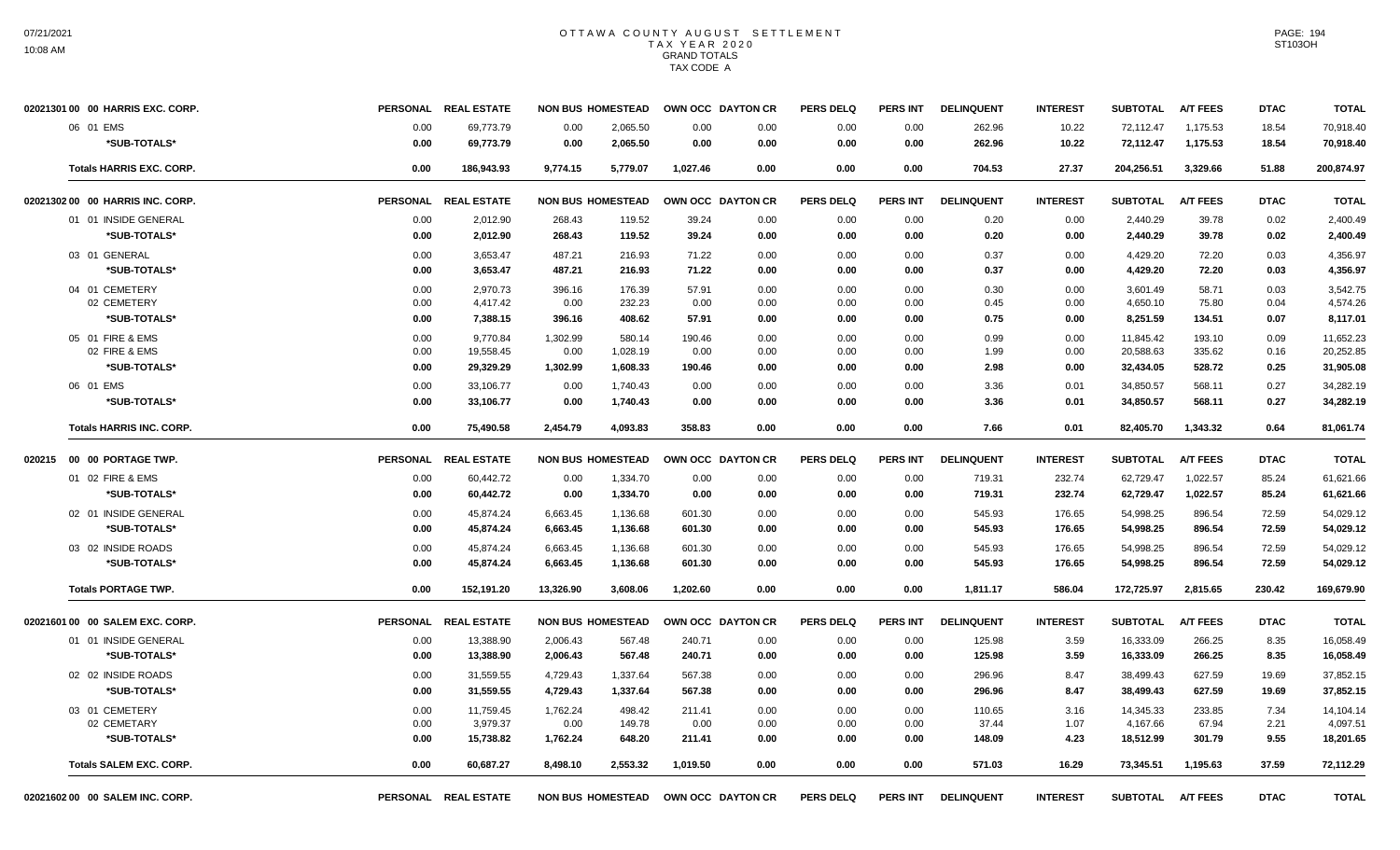| 02021602 00 00 SALEM INC. CORP.    |      | PERSONAL REAL ESTATE | <b>NON BUS HOMESTEAD</b> |          |        | OWN OCC DAYTON CR | <b>PERS DELQ</b> | <b>PERS INT</b> | <b>DELINQUENT</b> | <b>INTEREST</b> | <b>SUBTOTAL</b> | <b>A/T FEES</b> | <b>DTAC</b> | <b>TOTAL</b> |
|------------------------------------|------|----------------------|--------------------------|----------|--------|-------------------|------------------|-----------------|-------------------|-----------------|-----------------|-----------------|-------------|--------------|
| 01 01 INSIDE GENERAL               | 0.00 | 10,388.72            | 1,479.16                 | 614.11   | 221.47 | 0.00              | 0.00             | 0.00            | 60.63             | 2.81            | 12,766.90       | 208.12          | 6.47        | 12,552.31    |
| *SUB-TOTALS*                       | 0.00 | 10,388.72            | 1,479.16                 | 614.11   | 221.47 | 0.00              | 0.00             | 0.00            | 60.63             | 2.81            | 12,766.90       | 208.12          | 6.47        | 12,552.31    |
| 03 01 CEMETERY                     | 0.00 | 9,124.40             | 1,299.14                 | 539.38   | 194.52 | 0.00              | 0.00             | 0.00            | 53.25             | 2.47            | 11,213.16       | 182.79          | 5.68        | 11,024.69    |
| 02 CEMETARY                        | 0.00 | 3,098.06             | 0.00                     | 162.09   | 0.00   | 0.00              | 0.00             | 0.00            | 18.08             | 0.84            | 3,279.07        | 53.45           | 1.71        | 3,223.91     |
| *SUB-TOTALS*                       | 0.00 | 12,222.46            | 1,299.14                 | 701.47   | 194.52 | 0.00              | 0.00             | 0.00            | 71.33             | 3.31            | 14,492.23       | 236.24          | 7.39        | 14,248.60    |
| <b>Totals SALEM INC. CORP.</b>     | 0.00 | 22,611.18            | 2,778.30                 | 1,315.58 | 415.99 | 0.00              | 0.00             | 0.00            | 131.96            | 6.12            | 27,259.13       | 444.36          | 13.86       | 26,800.91    |
| 02021801 00 00 PUT IN BAY EXC CORP |      | PERSONAL REAL ESTATE | <b>NON BUS HOMESTEAD</b> |          |        | OWN OCC DAYTON CR | <b>PERS DELQ</b> | <b>PERS INT</b> | <b>DELINQUENT</b> | <b>INTEREST</b> | <b>SUBTOTAL</b> | <b>A/T FEES</b> | <b>DTAC</b> | <b>TOTAL</b> |
| 01 01 GENERAL                      | 0.00 | 41,955.96            | 5,911.19                 | 326.68   | 236.74 | 0.00              | 0.00             | 0.00            | 115.56            | 9.23            | 48,555.36       | 791.51          | 12.41       | 47,751.44    |
| 03 ROADS                           | 0.00 | 36,991.00            | 0.00                     | 258.05   | 0.00   | 0.00              | 0.00             | 0.00            | 101.70            | 8.13            | 37,358.88       | 608.99          | 9.80        | 36,740.09    |
| *SUB-TOTALS*                       | 0.00 | 78,946.96            | 5,911.19                 | 584.73   | 236.74 | 0.00              | 0.00             | 0.00            | 217.26            | 17.36           | 85,914.24       | 1,400.50        | 22.21       | 84,491.53    |
| 02 01 ROADS                        | 0.00 | 4,871.04             | 686.28                   | 37.93    | 27.49  | 0.00              | 0.00             | 0.00            | 13.42             | 1.08            | 5,637.24        | 91.89           | 1.45        | 5,543.90     |
| 02 ROADS                           | 0.00 | 4,179.24             | 588.81                   | 32.54    | 23.58  | 0.00              | 0.00             | 0.00            | 11.51             | 0.92            | 4,836.60        | 78.84           | 1.24        | 4,756.52     |
| *SUB-TOTALS*                       | 0.00 | 9,050.28             | 1,275.09                 | 70.47    | 51.07  | 0.00              | 0.00             | 0.00            | 24.93             | 2.00            | 10,473.84       | 170.73          | 2.69        | 10,300.42    |
| 03 01 CEMETERY                     | 0.00 | 19,062.62            | 0.00                     | 132.98   | 0.00   | 0.00              | 0.00             | 0.00            | 52.41             | 4.19            | 19,252.20       | 313.85          | 5.05        | 18,933.30    |
| *SUB-TOTALS*                       | 0.00 | 19,062.62            | 0.00                     | 132.98   | 0.00   | 0.00              | 0.00             | 0.00            | 52.41             | 4.19            | 19,252.20       | 313.85          | 5.05        | 18,933.30    |
| 04 01 DOCTOR'S RESIDENCE           | 0.00 | 10,600.33            | 0.00                     | 73.95    | 0.00   | 0.00              | 0.00             | 0.00            | 29.15             | 2.33            | 10,705.76       | 174.51          | 2.81        | 10,528.44    |
| *SUB-TOTALS*                       | 0.00 | 10,600.33            | 0.00                     | 73.95    | 0.00   | 0.00              | 0.00             | 0.00            | 29.15             | 2.33            | 10,705.76       | 174.51          | 2.81        | 10,528.44    |
| 05 01 EMS                          | 0.00 | 55,069.74            | 0.00                     | 384.17   | 0.00   | 0.00              | 0.00             | 0.00            | 151.41            | 12.10           | 55,617.42       | 906.64          | 14.59       | 54,696.19    |
| *SUB-TOTALS*                       | 0.00 | 55,069.74            | 0.00                     | 384.17   | 0.00   | 0.00              | 0.00             | 0.00            | 151.41            | 12.10           | 55,617.42       | 906.64          | 14.59       | 54,696.19    |
| 06 01 INSIDE GENERAL               | 0.00 | 12,469.39            | 1,756.82                 | 97.10    | 70.36  | 0.00              | 0.00             | 0.00            | 34.34             | 2.74            | 14,430.75       | 235.24          | 3.69        | 14,191.82    |
| *SUB-TOTALS*                       | 0.00 | 12,469.39            | 1,756.82                 | 97.10    | 70.36  | 0.00              | 0.00             | 0.00            | 34.34             | 2.74            | 14,430.75       | 235.24          | 3.69        | 14,191.82    |
| 07 02 INSIDE ROADS                 | 0.00 | 49,877.56            | 7,027.27                 | 388.35   | 281.45 | 0.00              | 0.00             | 0.00            | 137.39            | 10.98           | 57,723.00       | 940.95          | 14.75       | 56,767.30    |
| *SUB-TOTALS*                       | 0.00 | 49,877.56            | 7,027.27                 | 388.35   | 281.45 | 0.00              | 0.00             | 0.00            | 137.39            | 10.98           | 57,723.00       | 940.95          | 14.75       | 56,767.30    |
| 08 03 EMERGENCY MEDICAL            | 0.00 | 21,499.84            | 3,029.11                 | 167.40   | 121.32 | 0.00              | 0.00             | 0.00            | 59.22             | 4.73            | 24,881.62       | 405.60          | 6.36        | 24,469.66    |
| *SUB-TOTALS*                       | 0.00 | 21,499.84            | 3,029.11                 | 167.40   | 121.32 | 0.00              | 0.00             | 0.00            | 59.22             | 4.73            | 24,881.62       | 405.60          | 6.36        | 24,469.66    |
| <b>Totals PUT IN BAY EXC CORP</b>  | 0.00 | 256,576.72           | 18,999.48                | 1,899.15 | 760.94 | 0.00              | 0.00             | 0.00            | 706.11            | 56.43           | 278,998.83      | 4,548.02        | 72.15       | 274,378.66   |
| 02021802 00 00 PUT IN BAY INC CORP |      | PERSONAL REAL ESTATE | <b>NON BUS HOMESTEAD</b> |          |        | OWN OCC DAYTON CR | <b>PERS DELQ</b> | PERS INT        | <b>DELINQUENT</b> | <b>INTEREST</b> | <b>SUBTOTAL</b> | <b>A/T FEES</b> | <b>DTAC</b> | <b>TOTAL</b> |
| 01 01 GENERAL                      | 0.00 | 8,206.02             | 1,079.18                 | 54.97    | 36.38  | 0.00              | 0.00             | 0.00            | $-1.84$           | $-0.63$         | 9,374.08        | 152.81          | 0.00        | 9,221.27     |
| *SUB-TOTALS*                       | 0.00 | 8,206.02             | 1,079.18                 | 54.97    | 36.38  | 0.00              | 0.00             | 0.00            | $-1.84$           | $-0.63$         | 9,374.08        | 152.81          | 0.00        | 9,221.27     |
| 03 01 CEMETERY                     | 0.00 | 3,725.60             | 0.00                     | 22.38    | 0.00   | 0.00              | 0.00             | 0.00            | $-0.84$           | $-0.28$         | 3,746.86        | 61.08           | 0.00        | 3,685.78     |
| *SUB-TOTALS*                       | 0.00 | 3,725.60             | 0.00                     | 22.38    | 0.00   | 0.00              | 0.00             | 0.00            | $-0.84$           | $-0.28$         | 3,746.86        | 61.08           | 0.00        | 3,685.78     |
| 04 01 DOCTOR'S RESIDENCE           | 0.00 | 2,071.73             | 0.00                     | 12.44    | 0.00   | 0.00              | 0.00             | 0.00            | $-0.46$           | $-0.16$         | 2,083.55        | 33.96           | 0.00        | 2,049.59     |
| *SUB-TOTALS*                       | 0.00 | 2,071.73             | 0.00                     | 12.44    | 0.00   | 0.00              | 0.00             | 0.00            | $-0.46$           | $-0.16$         | 2,083.55        | 33.96           | 0.00        | 2,049.59     |
|                                    |      |                      |                          |          |        |                   |                  |                 |                   |                 |                 |                 |             |              |
| 05 01 EMS                          | 0.00 | 10,762.83            | 0.00                     | 64.65    | 0.00   | 0.00              | 0.00             | 0.00            | $-2.41$           | $-0.82$         | 10,824.25       | 176.45          | 0.00        | 10,647.80    |
| *SUB-TOTALS*                       | 0.00 | 10,762.83            | 0.00                     | 64.65    | 0.00   | 0.00              | 0.00             | 0.00            | $-2.41$           | $-0.82$         | 10,824.25       | 176.45          | 0.00        | 10,647.80    |
| 06 01 INSIDE GENERAL               | 0.00 | 2,438.84             | 320.73                   | 16.34    | 10.81  | 0.00              | 0.00             | 0.00            | $-0.55$           | $-0.19$         | 2,785.98        | 45.42           | 0.00        | 2,740.56     |
| *SUB-TOTALS*                       | 0.00 | 2,438.84             | 320.73                   | 16.34    | 10.81  | 0.00              | 0.00             | 0.00            | $-0.55$           | $-0.19$         | 2,785.98        | 45.42           | 0.00        | 2,740.56     |
| 08 03 EMERGENCY MECIAL             | 0.00 | 4.205.08             | 553.01                   | 28.17    | 18.64  | 0.00              | 0.00             | 0.00            | $-0.94$           | $-0.32$         | 4.803.64        | 78.31           | 0.00        | 4,725.33     |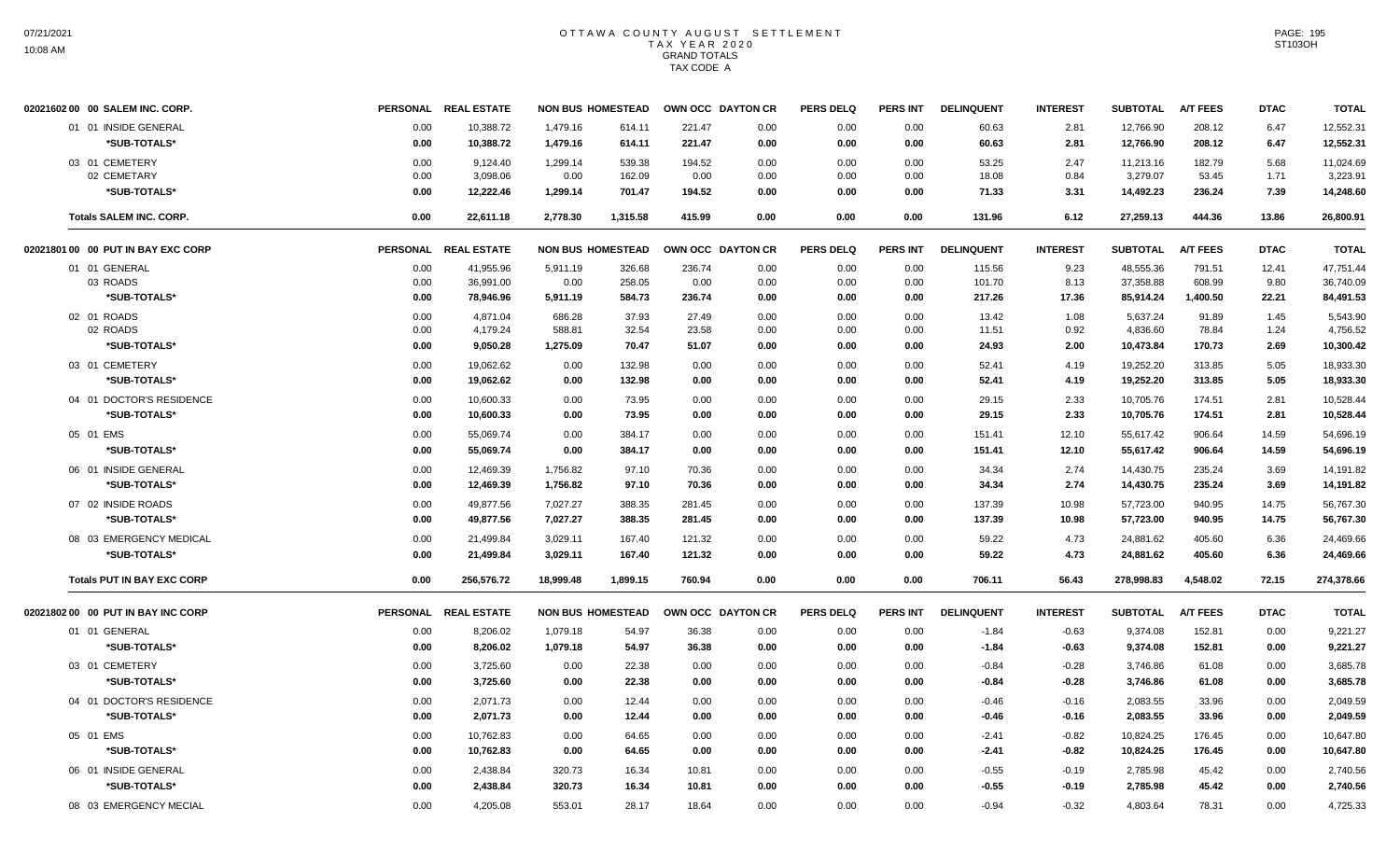|        | 02021802 00 00 PUT IN BAY INC CORP |      | PERSONAL REAL ESTATE |            | <b>NON BUS HOMESTEAD</b> |           | OWN OCC DAYTON CR | <b>PERS DELQ</b> | <b>PERS INT</b> | <b>DELINQUENT</b> | <b>INTEREST</b> | <b>SUBTOTAL</b> | <b>A/T FEES</b> | <b>DTAC</b> | <b>TOTAL</b> |
|--------|------------------------------------|------|----------------------|------------|--------------------------|-----------|-------------------|------------------|-----------------|-------------------|-----------------|-----------------|-----------------|-------------|--------------|
|        | 08<br>*SUB-TOTALS*                 | 0.00 | 4,205.08             | 553.01     | 28.17                    | 18.64     | 0.00              | 0.00             | 0.00            | $-0.94$           | $-0.32$         | 4,803.64        | 78.31           | 0.00        | 4,725.33     |
|        | <b>Totals PUT IN BAY INC CORP</b>  | 0.00 | 31.410.10            | 1.952.92   | 198.95                   | 65.83     | 0.00              | 0.00             | 0.00            | $-7.04$           | $-2.40$         | 33,618.36       | 548.03          | 0.00        | 33,070.33    |
| 030301 | 00 00 GENOA AREA LSD               |      | PERSONAL REAL ESTATE |            | <b>NON BUS HOMESTEAD</b> |           | OWN OCC DAYTON CR | <b>PERS DELQ</b> | <b>PERS INT</b> | <b>DELINQUENT</b> | <b>INTEREST</b> | <b>SUBTOTAL</b> | <b>A/T FEES</b> | <b>DTAC</b> | <b>TOTAL</b> |
|        | 00 01 GENERAL                      | 0.00 | 327,250.63           | 44,447.62  | 14,207.52                | 5,675.74  | 0.00              | 0.00             | 0.00            | 2,507.52          | 90.15           | 394,179.18      | 6,425.63        | 237.07      | 387,516.48   |
|        | *SUB-TOTALS*                       | 0.00 | 327,250.63           | 44,447.62  | 14,207.52                | 5,675.74  | 0.00              | 0.00             | 0.00            | 2,507.52          | 90.15           | 394,179.18      | 6,425.63        | 237.07      | 387,516.48   |
|        | 01 01 GENERAL                      | 0.00 | 295,777.07           | 40,172.83  | 12,841.09                | 5,129.88  | 0.00              | 0.00             | 0.00            | 2,266.35          | 81.47           | 356,268.69      | 5,807.64        | 214.27      | 350,246.78   |
|        | 02 GENERAL                         | 0.00 | 114,392.33           | 15,536.92  | 4,966.32                 | 1,983.98  | 0.00              | 0.00             | 0.00            | 876.51            | 31.51           | 137,787.57      | 2.246.12        | 82.87       | 135,458.58   |
|        | 03 GENERAL                         | 0.00 | 87,016.33            | 11,818.67  | 3,777.79                 | 1,509.19  | 0.00              | 0.00             | 0.00            | 666.75            | 23.97           | 104,812.70      | 1,708.58        | 63.04       | 103,041.08   |
|        | 04 GENERAL                         | 0.00 | 119,588.30           | 16,242.64  | 5,191.91                 | 2,074.10  | 0.00              | 0.00             | 0.00            | 916.34            | 32.95           | 144,046.24      | 2,348.15        | 86.63       | 141,611.46   |
|        | 05 GENERAL                         | 0.00 | 70.771.35            | 9,612.26   | 3,072.52                 | 1,227.44  | 0.00              | 0.00             | 0.00            | 542.28            | 19.49           | 85,245.34       | 1.389.61        | 51.26       | 83,804.47    |
|        | 06 GENERAL                         | 0.00 | 142,522.46           | 19,357.59  | 6,187.58                 | 2,471.87  | 0.00              | 0.00             | 0.00            | 1,092.07          | 39.26           | 171,670.83      | 2,798.45        | 103.25      | 168,769.13   |
|        | 07 CURRENT EXPENSE                 | 0.00 | 204,947.90           | 27,836.30  | 8,897.78                 | 3,554.55  | 0.00              | 0.00             | 0.00            | 1,570.38          | 56.45           | 246,863.36      | 4,024.20        | 148.47      | 242,690.69   |
|        | *SUB-TOTALS*                       | 0.00 | 1,035,015.74         | 140,577.21 | 44,934.99                | 17,951.01 | 0.00              | 0.00             | 0.00            | 7,930.68          | 285.10          | 1,246,694.73    | 20,322.75       | 749.79      | 1,225,622.19 |
|        | 02 01 PERMANENT IMPROVEMENT        | 0.00 | 84.344.61            | 11,455.80  | 3,661.80                 | 1,462.84  | 0.00              | 0.00             | 0.00            | 646.28            | 23.23           | 101,594.56      | 1,656.12        | 61.09       | 99,877.35    |
|        | 03 PERMANENT IMPROVEMENT           | 0.00 | 26,357.72            | 3,579.94   | 1,144.32                 | 457.14    | 0.00              | 0.00             | 0.00            | 201.96            | 7.26            | 31,748.34       | 517.54          | 19.09       | 31,211.71    |
|        | *SUB-TOTALS*                       | 0.00 | 110,702.33           | 15,035.74  | 4,806.12                 | 1,919.98  | 0.00              | 0.00             | 0.00            | 848.24            | 30.49           | 133,342.90      | 2,173.66        | 80.18       | 131,089.06   |
|        | 03 01 EDUCATION TECHNOLOGY         | 0.00 | 33,402.31            | 0.00       | 1,286.74                 | 0.00      | 0.00              | 0.00             | 0.00            | 255.93            | 9.19            | 34,954.17       | 569.80          | 21.47       | 34,362.90    |
|        | *SUB-TOTALS*                       | 0.00 | 33,402.31            | 0.00       | 1,286.74                 | 0.00      | 0.00              | 0.00             | 0.00            | 255.93            | 9.19            | 34,954.17       | 569.80          | 21.47       | 34,362.90    |
|        | 04 01 DEBT                         | 0.00 | 93.041.84            | 12,637.07  | 4.039.39                 | 1,613.70  | 0.00              | 0.00             | 0.00            | 712.92            | 25.62           | 112,070.54      | 1.826.89        | 67.41       | 110,176.24   |
|        | 02 DEBT                            | 0.00 | 115,500.22           | 15,687.39  | 5,014.43                 | 2,003.19  | 0.00              | 0.00             | 0.00            | 885.00            | 31.82           | 139,122.05      | 2,267.87        | 83.68       | 136,770.50   |
|        | *SUB-TOTALS*                       | 0.00 | 208.542.06           | 28,324.46  | 9.053.82                 | 3.616.89  | 0.00              | 0.00             | 0.00            | 1.597.92          | 57.44           | 251,192.59      | 4.094.76        | 151.09      | 246.946.74   |
|        | 05 01 SUBSTITUTE                   | 0.00 | 390,504.52           | 0.00       | 15,043.27                | 0.00      | 0.00              | 0.00             | 0.00            | 2,992.17          | 107.56          | 408,647.52      | 6,661.48        | 251.01      | 401,735.03   |
|        | *SUB-TOTALS*                       | 0.00 | 390,504.52           | 0.00       | 15,043.27                | 0.00      | 0.00              | 0.00             | 0.00            | 2,992.17          | 107.56          | 408,647.52      | 6,661.48        | 251.01      | 401,735.03   |
|        | <b>Totals GENOA AREA LSD</b>       | 0.00 | 2,105,417.59         | 228,385.03 | 89,332.46                | 29,163.62 | 0.00              | 0.00             | 0.00            | 16,132.46         | 579.93          | 2,469,011.09    | 40,248.08       | 1.490.61    | 2,427,272.40 |
| 030302 | 00 00 LAKE SCHOOL IN ALLEN         |      | PERSONAL REAL ESTATE |            | <b>NON BUS HOMESTEAD</b> |           | OWN OCC DAYTON CR | <b>PERS DELQ</b> | <b>PERS INT</b> | <b>DELINQUENT</b> | <b>INTEREST</b> | <b>SUBTOTAL</b> | <b>A/T FEES</b> | <b>DTAC</b> | <b>TOTAL</b> |
|        | 00 01 GENERAL                      | 0.00 | 1.549.56             | 224.26     | 54.34                    | 33.40     | 0.00              | 0.00             | 0.00            | 0.00              | 0.00            | 1.861.56        | 30.35           | 0.00        | 1,831.21     |
|        | *SUB-TOTALS*                       | 0.00 | 1,549.56             | 224.26     | 54.34                    | 33.40     | 0.00              | 0.00             | 0.00            | 0.00              | 0.00            | 1,861.56        | 30.35           | 0.00        | 1,831.21     |
|        | 01 01 GENERAL                      | 0.00 | 1,619.80             | 234.43     | 56.80                    | 34.92     | 0.00              | 0.00             | 0.00            | 0.00              | 0.00            | 1,945.95        | 31.72           | 0.00        | 1,914.23     |
|        | 02 GENERAL                         | 0.00 | 360.48               | 52.17      | 12.64                    | 7.77      | 0.00              | 0.00             | 0.00            | 0.00              | 0.00            | 433.06          | 7.06            | 0.00        | 426.00       |
|        | 03 GENERAL                         | 0.00 | 389.64               | 56.39      | 13.66                    | 8.40      | 0.00              | 0.00             | 0.00            | 0.00              | 0.00            | 468.09          | 7.63            | 0.00        | 460.46       |
|        | 04 GENERAL                         | 0.00 | 655.82               | 94.92      | 23.00                    | 14.14     | 0.00              | 0.00             | 0.00            | 0.00              | 0.00            | 787.88          | 12.84           | 0.00        | 775.04       |
|        | 05 GENERAL                         | 0.00 | 1,502.77             | 217.49     | 52.70                    | 32.39     | 0.00              | 0.00             | 0.00            | 0.00              | 0.00            | 1,805.35        | 29.43           | 0.00        | 1,775.92     |
|        | 06 CURRENT EXPENSE                 | 0.00 | 1,791.97             | 259.35     | 62.84                    | 38.63     | 0.00              | 0.00             | 0.00            | 0.00              | 0.00            | 2,152.79        | 35.09           | 0.00        | 2,117.70     |
|        | 07 CURRENT EXPENSE                 | 0.00 | 1,824.40             | 264.04     | 63.98                    | 39.33     | 0.00              | 0.00             | 0.00            | 0.00              | 0.00            | 2,191.75        | 35.73           | 0.00        | 2,156.02     |
|        | *SUB-TOTALS*                       | 0.00 | 8,144.88             | 1,178.79   | 285.62                   | 175.58    | 0.00              | 0.00             | 0.00            | 0.00              | 0.00            | 9,784.87        | 159.50          | 0.00        | 9,625.37     |
|        | 02 01 PERMANENT IMPROVEMENT        | 0.00 | 341.68               | 49.45      | 11.98                    | 7.37      | 0.00              | 0.00             | 0.00            | 0.00              | 0.00            | 410.48          | 6.69            | 0.00        | 403.79       |
|        | *SUB-TOTALS*                       | 0.00 | 341.68               | 49.45      | 11.98                    | 7.37      | 0.00              | 0.00             | 0.00            | 0.00              | 0.00            | 410.48          | 6.69            | 0.00        | 403.79       |
|        | 03 02 DEBT                         | 0.00 | 1,087.99             | 157.46     | 38.15                    | 23.45     | 0.00              | 0.00             | 0.00            | 0.00              | 0.00            | 1,307.05        | 21.31           | 0.00        | 1,285.74     |
|        | *SUB-TOTALS*                       | 0.00 | 1.087.99             | 157.46     | 38.15                    | 23.45     | 0.00              | 0.00             | 0.00            | 0.00              | 0.00            | 1,307.05        | 21.31           | 0.00        | 1,285.74     |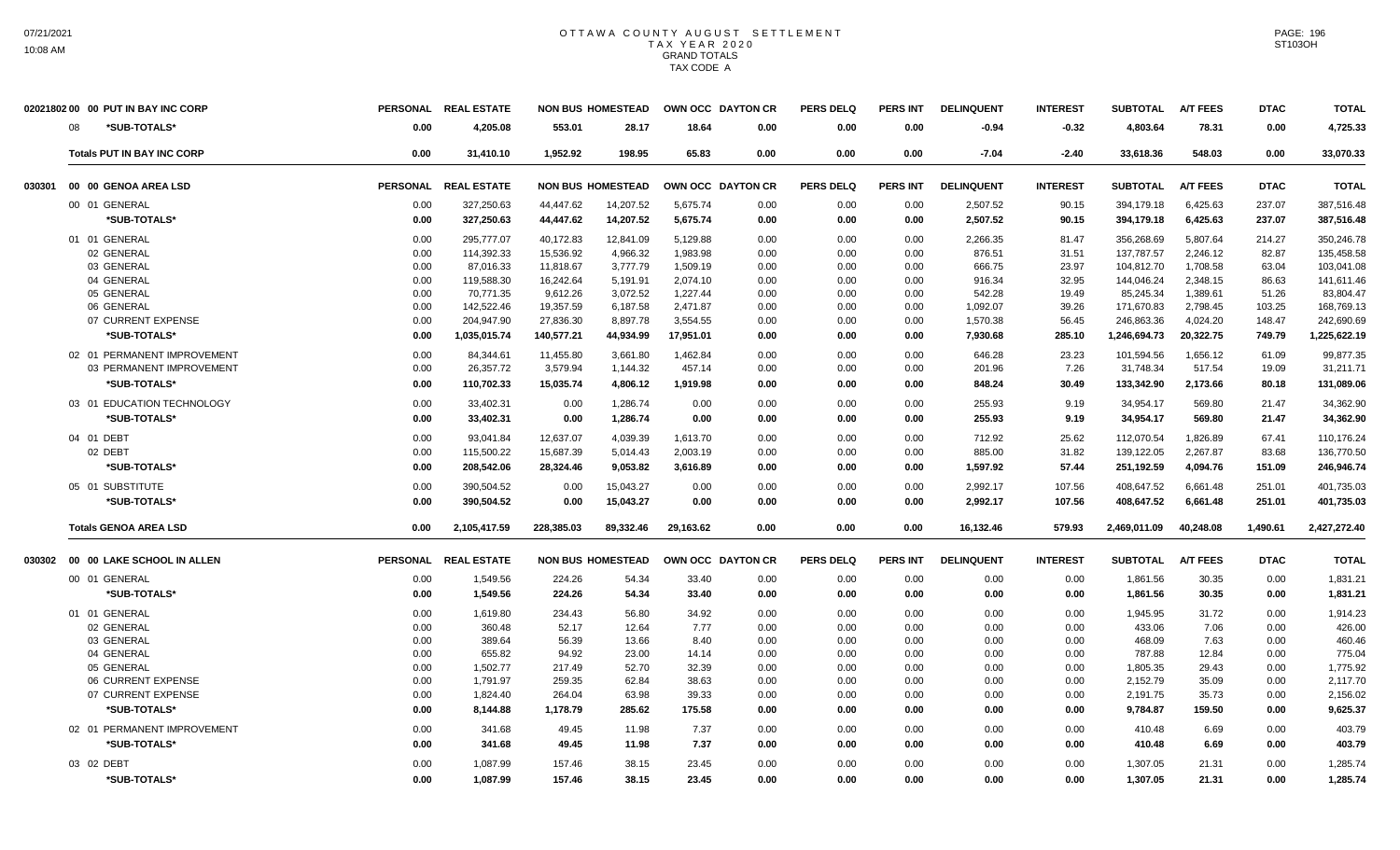|        | 030302 00 00 LAKE SCHOOL IN ALLEN  |                 | PERSONAL REAL ESTATE |            | <b>NON BUS HOMESTEAD</b> | OWN OCC DAYTON CR |                   | <b>PERS DELQ</b> | <b>PERS INT</b> | <b>DELINQUENT</b> | <b>INTEREST</b> | <b>SUBTOTAL</b> | <b>A/T FEES</b> | <b>DTAC</b> | <b>TOTAL</b> |
|--------|------------------------------------|-----------------|----------------------|------------|--------------------------|-------------------|-------------------|------------------|-----------------|-------------------|-----------------|-----------------|-----------------|-------------|--------------|
|        | <b>Totals LAKE SCHOOL IN ALLEN</b> | 0.00            | 11,124.11            | 1.609.96   | 390.09                   | 239.80            | 0.00              | 0.00             | 0.00            | 0.00              | 0.00            | 13,363.96       | 217.85          | 0.00        | 13,146.11    |
| 030303 | 00 00 BENTON CARROLL SALEM         | <b>PERSONAL</b> | <b>REAL ESTATE</b>   |            | <b>NON BUS HOMESTEAD</b> |                   | OWN OCC DAYTON CR | <b>PERS DELQ</b> | <b>PERS INT</b> | <b>DELINQUENT</b> | <b>INTEREST</b> | <b>SUBTOTAL</b> | <b>A/T FEES</b> | <b>DTAC</b> | <b>TOTAL</b> |
|        | 00 01 GENERAL                      | 0.00            | 291,174.29           | 43,818.42  | 11,796.31                | 4,833.60          | 0.00              | 0.00             | 0.00            | 1,768.25          | 74.99           | 353,465.86      | 5,761.96        | 152.11      | 347,551.79   |
|        | 02 PERMANENT IMPROVEMENT           | 0.00            | 23.608.73            | 3.552.84   | 956.46                   | 391.91            | 0.00              | 0.00             | 0.00            | 143.37            | 6.08            | 28.659.39       | 467.19          | 12.33       | 28.179.87    |
|        | *SUB-TOTALS*                       | 0.00            | 314,783.02           | 47,371.26  | 12,752.77                | 5,225.51          | 0.00              | 0.00             | 0.00            | 1,911.62          | 81.07           | 382,125.25      | 6,229.15        | 164.44      | 375,731.66   |
|        | 01 01 GENERAL                      | 0.00            | 867,956.80           | 130,617.62 | 35,163.43                | 14,408.40         | 0.00              | 0.00             | 0.00            | 5,270.97          | 223.53          | 1,053,640.75    | 17,175.71       | 453.42      | 1,036,011.62 |
|        | 02 GENERAL                         | 0.00            | 199,098.68           | 29,962.09  | 8,066.06                 | 3,305.10          | 0.00              | 0.00             | 0.00            | 1,209.10          | 51.27           | 241,692.30      | 3,939.90        | 104.01      | 237,648.39   |
|        | 03 GENERAL                         | 0.00            | 215,686.49           | 32,458.37  | 8,738.08                 | 3,580.48          | 0.00              | 0.00             | 0.00            | 1,309.83          | 55.55           | 261,828.80      | 4,268.14        | 112.68      | 257,447.98   |
|        | 04 EMERGENCY                       | 0.00            | 323,081.75           | 0.00       | 11,636.90                | 0.00              | 0.00              | 0.00             | 0.00            | 1,962.50          | 83.22           | 336,764.37      | 5,489.70        | 150.06      | 331,124.61   |
|        | 05 EMERGENCY                       | 0.00            | 345,210.63           | 0.00       | 12,433.94                | 0.00              | 0.00              | 0.00             | 0.00            | 2,096.90          | 88.91           | 359,830.38      | 5,865.69        | 160.33      | 353,804.36   |
|        | *SUB-TOTALS*                       | 0.00            | 1,951,034.35         | 193,038.08 | 76,038.41                | 21,293.98         | 0.00              | 0.00             | 0.00            | 11,849.30         | 502.48          | 2,253,756.60    | 36,739.14       | 980.50      | 2,216,036.96 |
|        | 02 01 PERMANENT IMPROVEMENT        | 0.00            | 26,418.01            | 3,975.62   | 1,070.26                 | 438.55            | 0.00              | 0.00             | 0.00            | 160.44            | 6.80            | 32,069.68       | 522.77          | 13.80       | 31,533.11    |
|        | *SUB-TOTALS*                       | 0.00            | 26.418.01            | 3,975.62   | 1.070.26                 | 438.55            | 0.00              | 0.00             | 0.00            | 160.44            | 6.80            | 32.069.68       | 522.77          | 13.80       | 31.533.11    |
|        | <b>Totals BENTON CARROLL SALEM</b> | 0.00            | 2,292,235.38         | 244,384.96 | 89,861.44                | 26,958.04         | 0.00              | 0.00             | 0.00            | 13,921.36         | 590.35          | 2,667,951.53    | 43,491.06       | 1,158.74    | 2,623,301.73 |
| 030304 | 00 00 PORT CLINTON CSD             |                 | PERSONAL REAL ESTATE |            | <b>NON BUS HOMESTEAD</b> | OWN OCC DAYTON CR |                   | <b>PERS DELQ</b> | <b>PERS INT</b> | <b>DELINQUENT</b> | <b>INTEREST</b> | <b>SUBTOTAL</b> | <b>A/T FEES</b> | <b>DTAC</b> | <b>TOTAL</b> |
|        | 00 01 GENERAL                      | 0.00            | 545,588.44           | 79,132.78  | 15,734.52                | 6,870.02          | 0.00              | 0.00             | 0.00            | 3,870.87          | 545.64          | 651,742.27      | 10,624.24       | 452.37      | 640,665.66   |
|        | 02 PERMANENT IMPROVEMENT           | 0.00            | 136,397.10           | 19,783.19  | 3,933.63                 | 1,717.50          | 0.00              | 0.00             | 0.00            | 967.72            | 136.40          | 162,935.54      | 2,656.07        | 113.10      | 160,166.37   |
|        | *SUB-TOTALS*                       | 0.00            | 681,985.54           | 98,915.97  | 19,668.15                | 8,587.52          | 0.00              | 0.00             | 0.00            | 4,838.59          | 682.04          | 814,677.81      | 13,280.31       | 565.47      | 800,832.03   |
|        | 01 01 GENERAL                      | 0.00            | 1,393,311.08         | 202,087.46 | 40.182.41                | 17.544.47         | 0.00              | 0.00             | 0.00            | 9.885.34          | 1,393.44        | 1,664,404.20    | 27,131.95       | 1,155.25    | 1,636,117.00 |
|        | 02 GENERAL                         | 0.00            | 396,540.49           | 57,514.70  | 11,436.03                | 4,993.21          | 0.00              | 0.00             | 0.00            | 2,813.41          | 396.57          | 473,694.41      | 7,721.84        | 328.79      | 465,643.78   |
|        | 03 GENERAL                         | 0.00            | 299,535.06           | 43,444.91  | 8,638.44                 | 3,771.73          | 0.00              | 0.00             | 0.00            | 2,125.16          | 299.57          | 357,814.87      | 5,832.85        | 248.36      | 351,733.66   |
|        | 04 GENERAL                         | 0.00            | 451,607.91           | 65,501.74  | 13,024.15                | 5,686.61          | 0.00              | 0.00             | 0.00            | 3,204.09          | 451.65          | 539,476.15      | 8,794.17        | 374.46      | 530,307.52   |
|        | 05 GENERAL                         | 0.00            | 695,619.41           | 100,893.44 | 20,061.32                | 8,759.20          | 0.00              | 0.00             | 0.00            | 4,935.31          | 695.68          | 830,964.36      | 13,545.80       | 576.76      | 816,841.80   |
|        | *SUB-TOTALS*                       | 0.00            | 3,236,613.95         | 469,442.25 | 93,342.35                | 40,755.22         | 0.00              | 0.00             | 0.00            | 22,963.31         | 3,236.91        | 3,866,353.99    | 63,026.61       | 2,683.62    | 3,800,643.76 |
|        | 02 01 SUPPLIES                     | 0.00            | 114.860.79           | 16.659.54  | 3,312.53                 | 1.446.32          | 0.00              | 0.00             | 0.00            | 814.92            | 114.86          | 137,208.96      | 2,236.69        | 95.24       | 134,877.03   |
|        | *SUB-TOTALS*                       | 0.00            | 114,860.79           | 16,659.54  | 3,312.53                 | 1,446.32          | 0.00              | 0.00             | 0.00            | 814.92            | 114.86          | 137,208.96      | 2,236.69        | 95.24       | 134,877.03   |
|        | 04 01 PERMANENT IMPROVEMENT        | 0.00            | 58,455.91            | 8,478.52   | 1,685.84                 | 736.06            | 0.00              | 0.00             | 0.00            | 414.72            | 58.46           | 69,829.51       | 1,138.30        | 48.47       | 68,642.74    |
|        | *SUB-TOTALS*                       | 0.00            | 58,455.91            | 8.478.52   | 1.685.84                 | 736.06            | 0.00              | 0.00             | 0.00            | 414.72            | 58.46           | 69,829.51       | 1,138.30        | 48.47       | 68.642.74    |
|        | 07 01 EMERGENCY                    | 0.00            | 512,463.43           | 74,328.29  | 14,779.20                | 6,452.91          | 0.00              | 0.00             | 0.00            | 3,635.86          | 512.51          | 612,172.20      | 9,979.19        | 424.90      | 601,768.11   |
|        | *SUB-TOTALS*                       | 0.00            | 512,463.43           | 74,328.29  | 14,779.20                | 6,452.91          | 0.00              | 0.00             | 0.00            | 3,635.86          | 512.51          | 612,172.20      | 9,979.19        | 424.90      | 601,768.11   |
|        | 09 01 BOND                         | 0.00            | 672.242.89           | 97.502.90  | 19.387.16                | 8.464.83          | 0.00              | 0.00             | 0.00            | 4.769.47          | 672.29          | 803.039.54      | 13.090.59       | 557.39      | 789,391.56   |
|        | *SUB-TOTALS*                       | 0.00            | 672,242.89           | 97,502.90  | 19,387.16                | 8,464.83          | 0.00              | 0.00             | 0.00            | 4,769.47          | 672.29          | 803,039.54      | 13,090.59       | 557.39      | 789,391.56   |
|        | <b>Totals PORT CLINTON CSD</b>     | 0.00            | 5,276,622.51         | 765,327.47 | 152,175.23               | 66.442.86         | 0.00              | 0.00             | 0.00            | 37,436.87         | 5,277.07        | 6,303,282.01    | 102,751.69      | 4,375.09    | 6,196,155.23 |
| 030305 | 00 00 WOODMORE LSD                 |                 | PERSONAL REAL ESTATE |            | <b>NON BUS HOMESTEAD</b> | OWN OCC DAYTON CR |                   | <b>PERS DELQ</b> | <b>PERS INT</b> | <b>DELINQUENT</b> | <b>INTEREST</b> | <b>SUBTOTAL</b> | <b>A/T FEES</b> | <b>DTAC</b> | <b>TOTAL</b> |
|        | 00 01 GENERAL                      | 0.00            | 96,214.46            | 13,817.06  | 4.004.37                 | 1,608.21          | 0.00              | 0.00             | 0.00            | 301.39            | 15.56           | 115,961.05      | 1,890.31        | 25.78       | 114,044.96   |
|        | *SUB-TOTALS*                       | 0.00            | 96,214.46            | 13,817.06  | 4,004.37                 | 1,608.21          | 0.00              | 0.00             | 0.00            | 301.39            | 15.56           | 115,961.05      | 1,890.31        | 25.78       | 114,044.96   |
|        | 01 01 GENERAL                      | 0.00            | 257,452.40           | 36,971.92  | 10,714.94                | 4,303.26          | 0.00              | 0.00             | 0.00            | 806.43            | 41.63           | 310,290.58      | 5,058.15        | 68.97       | 305,163.46   |
|        | 02 GENERAL                         | 0.00            | 85,734.48            | 12,312.05  | 3,568.19                 | 1,433.03          | 0.00              | 0.00             | 0.00            | 268.55            | 13.87           | 103,330.17      | 1,684.41        | 22.97       | 101,622.79   |
|        | 03 GENERAL                         | 0.00            | 41,671.30            | 5,984.28   | 1,734.32                 | 696.53            | 0.00              | 0.00             | 0.00            | 130.53            | 6.74            | 50,223.70       | 818.71          | 11.16       | 49,393.83    |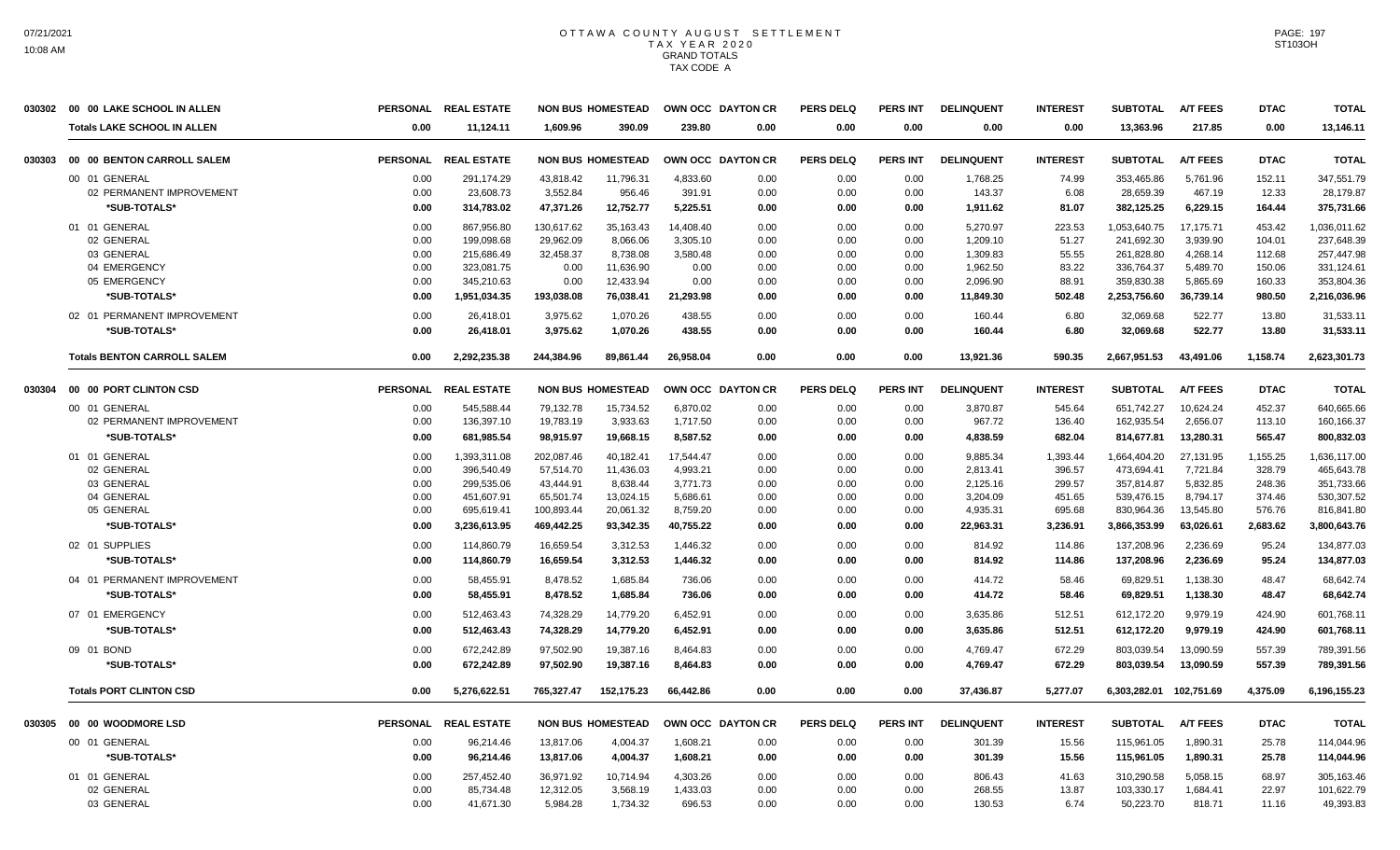| 030305 | 00 00 WOODMORE LSD            |                 | PERSONAL REAL ESTATE |            | <b>NON BUS HOMESTEAD</b> |           | OWN OCC DAYTON CR | <b>PERS DELQ</b> | <b>PERS INT</b> | <b>DELINQUENT</b> | <b>INTEREST</b> | <b>SUBTOTAL</b> | <b>A/T FEES</b> | <b>DTAC</b> | <b>TOTAL</b> |
|--------|-------------------------------|-----------------|----------------------|------------|--------------------------|-----------|-------------------|------------------|-----------------|-------------------|-----------------|-----------------|-----------------|-------------|--------------|
|        | 01<br>*SUB-TOTALS*            | 0.00            | 384,858.18           | 55,268.25  | 16,017.45                | 6,432.82  | 0.00              | 0.00             | 0.00            | 1,205.51          | 62.24           | 463,844.45      | 7,561.27        | 103.10      | 456,180.08   |
|        | 04 01 PERMANENT IMPROVEMENT   | 0.00            | 61,304.46            | 8,803.73   | 2,551.44                 | 1,024.69  | 0.00              | 0.00             | 0.00            | 192.03            | 9.91            | 73,886.26       | 1,204.44        | 16.43       | 72,665.39    |
|        | 02 PERMANENT IMPROVEMENT      | 0.00            | 10,293.88            | 1,478.28   | 428.42                   | 172.06    | 0.00              | 0.00             | 0.00            | 32.24             | 1.66            | 12,406.54       | 202.24          | 2.76        | 12,201.54    |
|        | *SUB-TOTALS*                  | 0.00            | 71,598.34            | 10,282.01  | 2,979.86                 | 1,196.75  | 0.00              | 0.00             | 0.00            | 224.27            | 11.57           | 86,292.80       | 1,406.68        | 19.19       | 84,866.93    |
|        | 05 01 EMERGENCY               | 0.00            | 101,025.17           | 14,507.91  | 4,204.57                 | 1,688.61  | 0.00              | 0.00             | 0.00            | 316.45            | 16.34           | 121,759.05      | 1.984.84        | 27.07       | 119,747.14   |
|        | 02 EMERGENCY                  | 0.00            | 72,160.83            | 10,362.79  | 3,003.28                 | 1,206.15  | 0.00              | 0.00             | 0.00            | 226.03            | 11.66           | 86,970.74       | 1,417.74        | 19.34       | 85,533.66    |
|        | *SUB-TOTALS*                  | 0.00            | 173,186.00           | 24,870.70  | 7,207.85                 | 2,894.76  | 0.00              | 0.00             | 0.00            | 542.48            | 28.00           | 208,729.79      | 3,402.58        | 46.41       | 205,280.80   |
|        | 06 01 BOND (\$15,709,840)     | 0.00            | 110,646.63           | 15,889.60  | 4,605.01                 | 1,849.43  | 0.00              | 0.00             | 0.00            | 346.58            | 17.89           | 133,355.14      | 2,173.87        | 29.65       | 131,151.62   |
|        | *SUB-TOTALS*                  | 0.00            | 110,646.63           | 15,889.60  | 4,605.01                 | 1,849.43  | 0.00              | 0.00             | 0.00            | 346.58            | 17.89           | 133,355.14      | 2,173.87        | 29.65       | 131,151.62   |
|        | <b>Totals WOODMORE LSD</b>    | 0.00            | 836,503.61           | 120,127.62 | 34,814.54                | 13,981.97 | 0.00              | 0.00             | 0.00            | 2,620.23          | 135.26          | 1,008,183.23    | 16,434.71       | 224.13      | 991,524.39   |
| 030306 | 00 00 DANBURY LSD             | <b>PERSONAL</b> | <b>REAL ESTATE</b>   |            | <b>NON BUS HOMESTEAD</b> |           | OWN OCC DAYTON CR | <b>PERS DELQ</b> | <b>PERS INT</b> | <b>DELINQUENT</b> | <b>INTEREST</b> | <b>SUBTOTAL</b> | <b>A/T FEES</b> | <b>DTAC</b> | <b>TOTAL</b> |
|        | 00 01 GENERAL                 | 0.00            | 818,387.59           | 115,583.37 | 12,602.36                | 6,603.32  | 0.00              | 0.00             | 0.00            | 2,373.69          | 56.79           | 955,607.12      | 15,577.64       | 227.95      | 939,801.53   |
|        | *SUB-TOTALS*                  | 0.00            | 818,387.59           | 115,583.37 | 12,602.36                | 6,603.32  | 0.00              | 0.00             | 0.00            | 2,373.69          | 56.79           | 955,607.12      | 15,577.64       | 227.95      | 939,801.53   |
|        | 01 01 GENERAL                 | 0.00            | 1,591,821.65         | 224,817.80 | 24,512.48                | 12,843.92 | 0.00              | 0.00             | 0.00            | 4,616.99          | 110.45          | 1,858,723.29    | 30,299.61       | 443.39      | 1,827,980.29 |
|        | 02 GENERAL                    | 0.00            | 485,471.21           | 68,564.58  | 7,475.78                 | 3,917.12  | 0.00              | 0.00             | 0.00            | 1,408.09          | 33.69           | 566,870.47      | 9,240.73        | 135.22      | 557,494.52   |
|        | 03 GENERAL                    | 0.00            | 199,507.01           | 28,176.98  | 3,072.21                 | 1,609.76  | 0.00              | 0.00             | 0.00            | 578.66            | 13.84           | 232,958.46      | 3,797.53        | 55.57       | 229,105.36   |
|        | 04 GENERAL                    | 0.00            | 114,181.44           | 16,126.19  | 1,758.28                 | 921.30    | 0.00              | 0.00             | 0.00            | 331.17            | 7.92            | 133,326.30      | 2,173.39        | 31.80       | 131,121.11   |
|        | 05 PERMANENT IMPROVEMENT      | 0.00            | 224,394.19           | 0.00       | 3,090.31                 | 0.00      | 0.00              | 0.00             | 0.00            | 650.84            | 15.57           | 228,150.91      | 3,719.16        | 55.90       | 224,375.85   |
|        | *SUB-TOTALS*                  | 0.00            | 2,615,375.50         | 337,685.55 | 39,909.06                | 19,292.10 | 0.00              | 0.00             | 0.00            | 7,585.75          | 181.47          | 3,020,029.43    | 49,230.42       | 721.88      | 2,970,077.13 |
|        | <b>Totals DANBURY LSD</b>     | 0.00            | 3,433,763.09         | 453,268.92 | 52,511.42                | 25,895.42 | 0.00              | 0.00             | 0.00            | 9,959.44          | 238.26          | 3,975,636.55    | 64,808.06       | 949.83      | 3,909,878.66 |
| 030307 | 00 00 NORTH BASS LSD          |                 | PERSONAL REAL ESTATE |            | <b>NON BUS HOMESTEAD</b> |           | OWN OCC DAYTON CR | <b>PERS DELQ</b> | <b>PERS INT</b> | <b>DELINQUENT</b> | <b>INTEREST</b> | <b>SUBTOTAL</b> | <b>A/T FEES</b> | <b>DTAC</b> | <b>TOTAL</b> |
|        | 00 01 GENERAL                 | 0.00            | 1,192.88             | 191.31     | 65.44                    | 13.78     | 0.00              | 0.00             | 0.00            | 0.00              | 0.00            | 1,463.41        | 23.86           | 0.00        | 1,439.55     |
|        | *SUB-TOTALS*                  | 0.00            | 1,192.88             | 191.31     | 65.44                    | 13.78     | 0.00              | 0.00             | 0.00            | 0.00              | 0.00            | 1,463.41        | 23.86           | 0.00        | 1,439.55     |
|        | 01 01 GENERAL                 | 0.00            | 2,769.20             | 444.11     | 151.92                   | 32.00     | 0.00              | 0.00             | 0.00            | 0.00              | 0.00            | 3.397.23        | 55.38           | 0.00        | 3.341.85     |
|        | *SUB-TOTALS*                  | 0.00            | 2,769.20             | 444.11     | 151.92                   | 32.00     | 0.00              | 0.00             | 0.00            | 0.00              | 0.00            | 3,397.23        | 55.38           | 0.00        | 3,341.85     |
|        | <b>Totals NORTH BASS LSD</b>  | 0.00            | 3,962.08             | 635.42     | 217.36                   | 45.78     | 0.00              | 0.00             | 0.00            | 0.00              | 0.00            | 4,860.64        | 79.24           | 0.00        | 4,781.40     |
| 030308 | 00 00 MIDDLE BASS LSD         |                 | PERSONAL REAL ESTATE |            | <b>NON BUS HOMESTEAD</b> |           | OWN OCC DAYTON CR | <b>PERS DELQ</b> | <b>PERS INT</b> | <b>DELINQUENT</b> | <b>INTEREST</b> | <b>SUBTOTAL</b> | <b>A/T FEES</b> | <b>DTAC</b> | <b>TOTAL</b> |
|        | 00 01 GENERAL                 | 0.00            | 48,208.17            | 7,331.29   | 338.68                   | 183.51    | 0.00              | 0.00             | 0.00            | 570.11            | 39.54           | 56,671.30       | 923.82          | 53.43       | 55,694.05    |
|        | *SUB-TOTALS*                  | 0.00            | 48,208.17            | 7,331.29   | 338.68                   | 183.51    | 0.00              | 0.00             | 0.00            | 570.11            | 39.54           | 56,671.30       | 923.82          | 53.43       | 55,694.05    |
|        | <b>Totals MIDDLE BASS LSD</b> | 0.00            | 48,208.17            | 7,331.29   | 338.68                   | 183.51    | 0.00              | 0.00             | 0.00            | 570.11            | 39.54           | 56,671.30       | 923.82          | 53.43       | 55,694.05    |
| 030309 | 00 00 PUT IN BAY LSD          |                 | PERSONAL REAL ESTATE |            | <b>NON BUS HOMESTEAD</b> |           | OWN OCC DAYTON CR | <b>PERS DELQ</b> | <b>PERS INT</b> | <b>DELINQUENT</b> | <b>INTEREST</b> | <b>SUBTOTAL</b> | <b>A/T FEES</b> | <b>DTAC</b> | <b>TOTAL</b> |
|        | 00 01 GENERAL                 | 0.00            | 134,088.28           | 18,236.44  | 1,005.87                 | 781.62    | 0.00              | 0.00             | 0.00            | $-20.76$          | 0.99            | 154,092.44      | 2,511.91        | 3.94        | 151,576.59   |
|        | 02 PERMANENT IMPROVEMENT      | 0.00            | 39,437.73            | 5,363.66   | 295.84                   | 229.89    | 0.00              | 0.00             | 0.00            | $-6.10$           | 0.29            | 45,321.31       | 738.79          | 1.16        | 44,581.36    |
|        | *SUB-TOTALS*                  | 0.00            | 173,526.01           | 23,600.10  | 1,301.71                 | 1,011.51  | 0.00              | 0.00             | 0.00            | $-26.86$          | 1.28            | 199,413.75      | 3,250.70        | 5.10        | 196,157.95   |
|        | 01 01 GENERAL                 | 0.00            | 654,667.03           | 89,036.85  | 4,911.00                 | 3,816.14  | 0.00              | 0.00             | 0.00            | $-101.38$         | 4.86            | 752,334.50      | 12,264.03       | 19.24       | 740,051.23   |
|        | *SUB-TOTALS*                  | 0.00            | 654,667.03           | 89,036.85  | 4,911.00                 | 3,816.14  | 0.00              | 0.00             | 0.00            | $-101.38$         | 4.86            | 752,334.50      | 12,264.03       | 19.24       | 740,051.23   |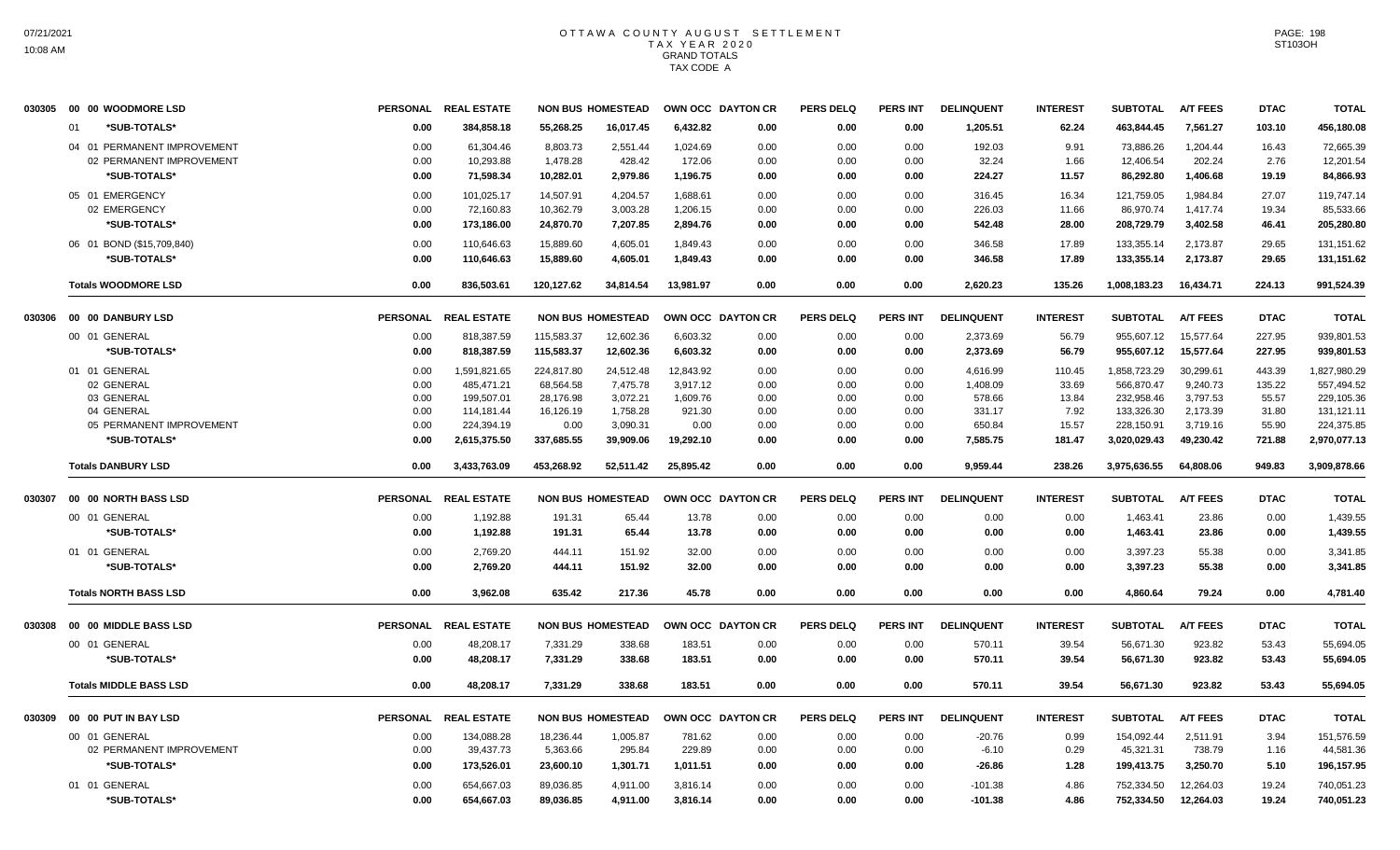|        |                                  |                 | PERSONAL REAL ESTATE |            | <b>NON BUS HOMESTEAD</b> |          | OWN OCC DAYTON CR | <b>PERS DELQ</b> | PERS INT        | <b>DELINQUENT</b> | <b>INTEREST</b> | <b>SUBTOTAL</b> | <b>A/T FEES</b> | <b>DTAC</b> | <b>TOTAL</b> |
|--------|----------------------------------|-----------------|----------------------|------------|--------------------------|----------|-------------------|------------------|-----------------|-------------------|-----------------|-----------------|-----------------|-------------|--------------|
|        | 02 01 RECREATION                 | 0.00            | 11,592.22            | 1.576.57   | 86.96                    | 67.57    | 0.00              | 0.00             | 0.00            | $-1.80$           | 0.09            | 13,321.61       | 217.17          | 0.34        | 13,104.10    |
|        | *SUB-TOTALS*                     | 0.00            | 11,592.22            | 1,576.57   | 86.96                    | 67.57    | 0.00              | 0.00             | 0.00            | $-1.80$           | 0.09            | 13,321.61       | 217.17          | 0.34        | 13,104.10    |
|        | <b>Totals PUT IN BAY LSD</b>     | 0.00            | 839,785.26           | 114,213.52 | 6,299.67                 | 4,895.22 | 0.00              | 0.00             | 0.00            | $-130.04$         | 6.23            | 965,069.86      | 15,731.90       | 24.68       | 949,313.28   |
| 040401 | 00 00 CLAY CENTER CORP.          | <b>PERSONAL</b> | <b>REAL ESTATE</b>   |            | <b>NON BUS HOMESTEAD</b> |          | OWN OCC DAYTON CR | <b>PERS DELQ</b> | <b>PERS INT</b> | <b>DELINQUENT</b> | <b>INTEREST</b> | <b>SUBTOTAL</b> | <b>A/T FEES</b> | <b>DTAC</b> | <b>TOTAL</b> |
|        | 00 01 GENERAL                    | 0.00            | 2,245.79             | 324.02     | 158.62                   | 31.52    | 0.00              | 0.00             | 0.00            | 54.29             | 3.70            | 2,817.94        | 45.94           | 4.16        | 2,767.84     |
|        | *SUB-TOTALS*                     | 0.00            | 2,245.79             | 324.02     | 158.62                   | 31.52    | 0.00              | 0.00             | 0.00            | 54.29             | 3.70            | 2.817.94        | 45.94           | 4.16        | 2,767.84     |
|        | <b>Totals CLAY CENTER CORP.</b>  | 0.00            | 2,245.79             | 324.02     | 158.62                   | 31.52    | 0.00              | 0.00             | 0.00            | 54.29             | 3.70            | 2,817.94        | 45.94           | 4.16        | 2,767.84     |
|        | 040402  00  00 ROCKY RIDGE CORP. |                 | PERSONAL REAL ESTATE |            | <b>NON BUS HOMESTEAD</b> |          | OWN OCC DAYTON CR | <b>PERS DELQ</b> | PERS INT        | <b>DELINQUENT</b> | <b>INTEREST</b> | <b>SUBTOTAL</b> | <b>A/T FEES</b> | <b>DTAC</b> | <b>TOTAL</b> |
|        | 00 01 GENERAL                    | 0.00            | 2,958.86             | 424.94     | 216.34                   | 42.75    | 0.00              | 0.00             | 0.00            | 53.48             | 7.28            | 3,703.65        | 60.37           | 6.65        | 3,636.63     |
|        | *SUB-TOTALS*                     | 0.00            | 2,958.86             | 424.94     | 216.34                   | 42.75    | 0.00              | 0.00             | 0.00            | 53.48             | 7.28            | 3,703.65        | 60.37           | 6.65        | 3,636.63     |
|        | 01 01 POLICE                     | 0.00            | 333.49               | 47.89      | 24.38                    | 4.82     | 0.00              | 0.00             | 0.00            | 6.03              | 0.82            | 417.43          | 6.80            | 0.75        | 409.88       |
|        | *SUB-TOTALS*                     | 0.00            | 333.49               | 47.89      | 24.38                    | 4.82     | 0.00              | 0.00             | 0.00            | 6.03              | 0.82            | 417.43          | 6.80            | 0.75        | 409.88       |
|        | <b>Totals ROCKY RIDGE CORP.</b>  | 0.00            | 3,292.35             | 472.83     | 240.72                   | 47.57    | 0.00              | 0.00             | 0.00            | 59.51             | 8.10            | 4,121.08        | 67.17           | 7.40        | 4,046.51     |
|        |                                  | <b>PERSONAL</b> | <b>REAL ESTATE</b>   |            | <b>NON BUS HOMESTEAD</b> |          | OWN OCC DAYTON CR | <b>PERS DELQ</b> | PERS INT        | <b>DELINQUENT</b> | <b>INTEREST</b> | <b>SUBTOTAL</b> | <b>A/T FEES</b> | <b>DTAC</b> | <b>TOTAL</b> |
|        | 00 01 GENERAL                    | 0.00            | 25,158.92            | 3,385.16   | 1,343.41                 | 439.07   | 0.00              | 0.00             | 0.00            | 442.10            | 8.46            | 30,777.12       | 501.71          | 42.23       | 30,233.18    |
|        | *SUB-TOTALS*                     | 0.00            | 25,158.92            | 3,385.16   | 1,343.41                 | 439.07   | 0.00              | 0.00             | 0.00            | 442.10            | 8.46            | 30,777.12       | 501.71          | 42.23       | 30,233.18    |
|        | 01 01 PARK                       | 0.00            | 11,823.90            | 1,590.92   | 631.36                   | 206.35   | 0.00              | 0.00             | 0.00            | 207.77            | 3.97            | 14,464.27       | 235.79          | 19.85       | 14,208.63    |
|        | 02 PARK                          | 0.00            | 8,840.29             | 0.00       | 418.75                   | 0.00     | 0.00              | 0.00             | 0.00            | 155.34            | 2.97            | 9,417.35        | 153.52          | 13.17       | 9,250.66     |
|        | *SUB-TOTALS*                     | 0.00            | 20,664.19            | 1,590.92   | 1,050.11                 | 206.35   | 0.00              | 0.00             | 0.00            | 363.11            | 6.94            | 23,881.62       | 389.31          | 33.02       | 23,459.29    |
|        | <b>Totals GENOA CORP.</b>        | 0.00            | 45,823.11            | 4,976.08   | 2,393.52                 | 645.42   | 0.00              | 0.00             | 0.00            | 805.21            | 15.40           | 54,658.74       | 891.02          | 75.25       | 53,692.47    |
| 040404 | 00 00 MARBLEHEAD CORP.           | <b>PERSONAL</b> | <b>REAL ESTATE</b>   |            | <b>NON BUS HOMESTEAD</b> |          | OWN OCC DAYTON CR | <b>PERS DELQ</b> | <b>PERS INT</b> | <b>DELINQUENT</b> | <b>INTEREST</b> | <b>SUBTOTAL</b> | <b>A/T FEES</b> | <b>DTAC</b> | <b>TOTAL</b> |
|        | 00 01 GENERAL                    | 0.00            | 123,540.93           | 16,470.94  | 1,281.56                 | 949.29   | 0.00              | 0.00             | 0.00            | 329.75            | 6.86            | 142,579.33      | 2,324.23        | 34.34       | 140,220.76   |
|        | *SUB-TOTALS*                     | 0.00            | 123,540.93           | 16,470.94  | 1,281.56                 | 949.29   | 0.00              | 0.00             | 0.00            | 329.75            | 6.86            | 142,579.33      | 2,324.23        | 34.34       | 140,220.76   |
|        | 01 01 GENERAL                    | 0.00            | 80,418.23            | 10,721.66  | 834.23                   | 617.93   | 0.00              | 0.00             | 0.00            | 214.65            | 4.46            | 92,811.16       | 1,512.94        | 22.36       | 91,275.86    |
|        | 02 GENERAL                       | 0.00            | 9,990.32             | 0.00       | 92.68                    | 0.00     | 0.00              | 0.00             | 0.00            | 26.67             | 0.55            | 10,110.22       | 164.81          | 2.48        | 9,942.93     |
|        | *SUB-TOTALS*                     | 0.00            | 90,408.55            | 10,721.66  | 926.91                   | 617.93   | 0.00              | 0.00             | 0.00            | 241.32            | 5.01            | 102,921.38      | 1,677.75        | 24.84       | 101,218.79   |
|        | <b>Totals MARBLEHEAD CORP.</b>   | 0.00            | 213,949.48           | 27,192.60  | 2,208.47                 | 1,567.22 | 0.00              | 0.00             | 0.00            | 571.07            | 11.87           | 245,500.71      | 4,001.98        | 59.18       | 241,439.55   |
|        |                                  | <b>PERSONAL</b> | <b>REAL ESTATE</b>   |            | <b>NON BUS HOMESTEAD</b> |          | OWN OCC DAYTON CR | <b>PERS DELQ</b> | PERS INT        | <b>DELINQUENT</b> | <b>INTEREST</b> | <b>SUBTOTAL</b> | <b>A/T FEES</b> | <b>DTAC</b> | <b>TOTAL</b> |
|        | 00 01 GENERAL                    | 0.00            | 15,219.46            | 2,026.62   | 895.25                   | 295.59   | 0.00              | 0.00             | 0.00            | 1.53              | 0.00            | 18,438.45       | 300.57          | 0.14        | 18,137.74    |
|        | *SUB-TOTALS*                     | 0.00            | 15,219.46            | 2,026.62   | 895.25                   | 295.59   | 0.00              | 0.00             | 0.00            | 1.53              | 0.00            | 18,438.45       | 300.57          | 0.14        | 18,137.74    |
|        | 01 01 STREETS                    | 0.00            | 17,611.56            | 2,345.16   | 1,035.96                 | 342.06   | 0.00              | 0.00             | 0.00            | 1.77              | 0.00            | 21,336.51       | 347.81          | 0.16        | 20,988.54    |
|        | 02 STREETS                       | 0.00            | 21,133.86            | 2,814.19   | 1,243.16                 | 410.47   | 0.00              | 0.00             | 0.00            | 2.13              | 0.00            | 25,603.81       | 417.37          | 0.19        | 25,186.25    |
|        | *SUB-TOTALS*                     | 0.00            | 38,745.42            | 5,159.35   | 2,279.12                 | 752.53   | 0.00              | 0.00             | 0.00            | 3.90              | 0.00            | 46,940.32       | 765.18          | 0.35        | 46,174.79    |
|        | 02 01 SOLID WASTE                | 0.00            | 21,133.86            | 2.814.19   | 1,243.16                 | 410.47   | 0.00              | 0.00             | 0.00            | 2.13              | 0.00            | 25,603.81       | 417.37          | 0.19        | 25,186.25    |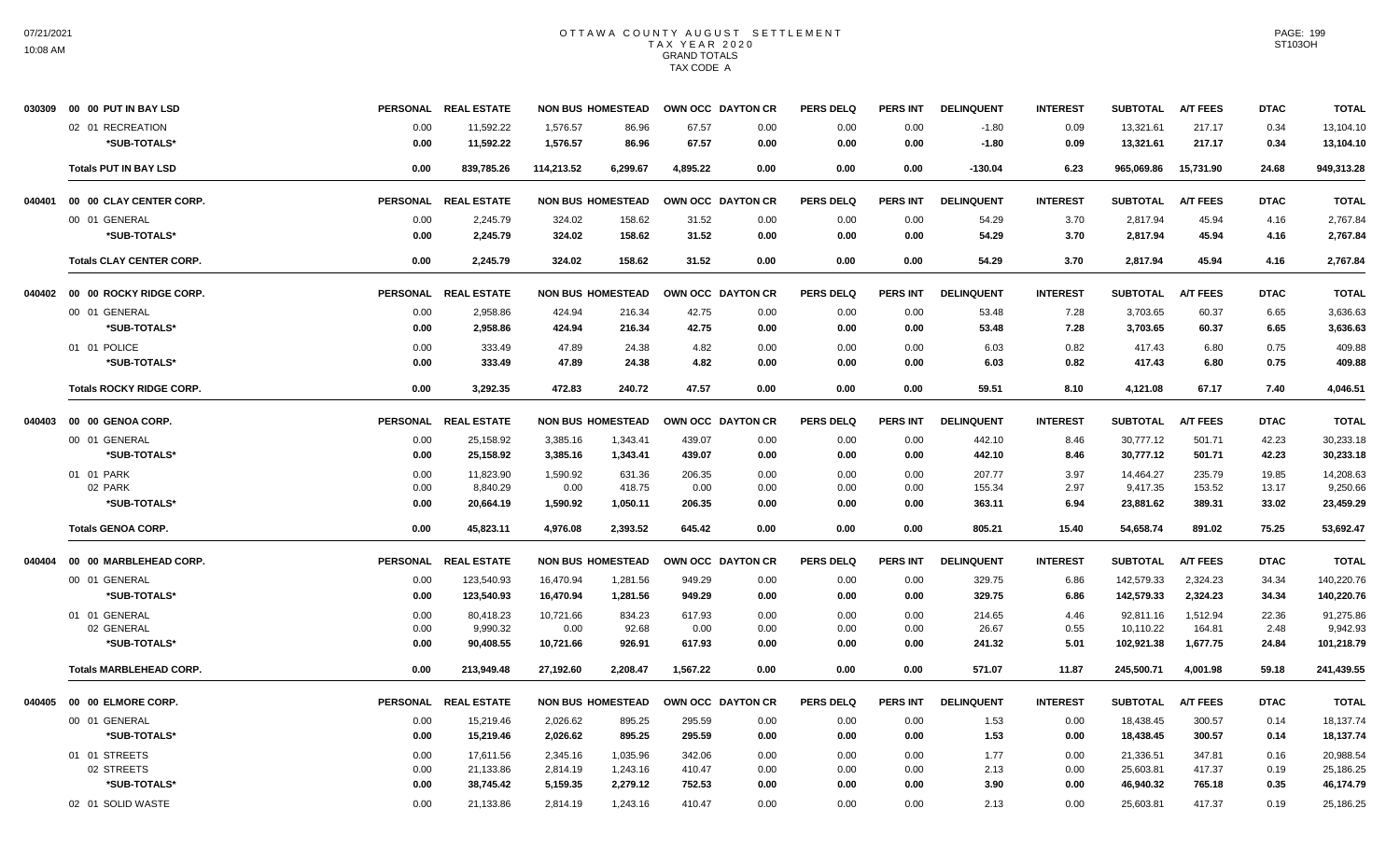|        |                                        |                 | PERSONAL REAL ESTATE |           | <b>NON BUS HOMESTEAD</b> | OWN OCC DAYTON CR |      | <b>PERS DELQ</b> | PERS INT        | <b>DELINQUENT</b> | <b>INTEREST</b> | <b>SUBTOTAL</b> | <b>A/T FEES</b> | <b>DTAC</b> | <b>TOTAL</b> |
|--------|----------------------------------------|-----------------|----------------------|-----------|--------------------------|-------------------|------|------------------|-----------------|-------------------|-----------------|-----------------|-----------------|-------------|--------------|
|        | *SUB-TOTALS*<br>02                     | 0.00            | 21,133.86            | 2.814.19  | 1.243.16                 | 410.47            | 0.00 | 0.00             | 0.00            | 2.13              | 0.00            | 25.603.81       | 417.37          | 0.19        | 25,186.25    |
|        | 03 01 GENERAL                          | 0.00            | 19,693.66            | 2,622.41  | 1,158.44                 | 382.50            | 0.00 | 0.00             | 0.00            | 1.98              | 0.00            | 23,858.99       | 388.94          | 0.18        | 23,469.87    |
|        | *SUB-TOTALS*                           | 0.00            | 19,693.66            | 2,622.41  | 1,158.44                 | 382.50            | 0.00 | 0.00             | 0.00            | 1.98              | 0.00            | 23,858.99       | 388.94          | 0.18        | 23,469.87    |
|        | <b>Totals ELMORE CORP.</b>             | 0.00            | 94,792.40            | 12,622.57 | 5,575.97                 | 1,841.09          | 0.00 | 0.00             | 0.00            | 9.54              | 0.00            | 114,841.57      | 1,872.06        | 0.86        | 112,968.65   |
|        |                                        | <b>PERSONAL</b> | <b>REAL ESTATE</b>   |           | <b>NON BUS HOMESTEAD</b> | OWN OCC DAYTON CR |      | <b>PERS DELQ</b> | <b>PERS INT</b> | <b>DELINQUENT</b> | <b>INTEREST</b> | <b>SUBTOTAL</b> | <b>A/T FEES</b> | <b>DTAC</b> | <b>TOTAL</b> |
|        | 00 01 GENERAL                          | 0.00            | 69,960.18            | 10,056.45 | 3,830.93                 | 1,093.88          | 0.00 | 0.00             | 0.00            | 582.62            | 27.46           | 85,551.52       | 1,394.60        | 55.90       | 84,101.02    |
|        | *SUB-TOTALS*                           | 0.00            | 69,960.18            | 10,056.45 | 3,830.93                 | 1,093.88          | 0.00 | 0.00             | 0.00            | 582.62            | 27.46           | 85,551.52       | 1,394.60        | 55.90       | 84,101.02    |
|        | 01 01 INSIDE POLICE PENSION            | 0.00            | 5,381.55             | 773.57    | 294.69                   | 84.14             | 0.00 | 0.00             | 0.00            | 44.82             | 2.11            | 6,580.88        | 107.28          | 4.30        | 6,469.30     |
|        | *SUB-TOTALS*                           | 0.00            | 5,381.55             | 773.57    | 294.69                   | 84.14             | 0.00 | 0.00             | 0.00            | 44.82             | 2.11            | 6,580.88        | 107.28          | 4.30        | 6,469.30     |
|        | 02 01 FIRE & EMS                       | 0.00            | 62.678.48            | 9.009.74  | 3.432.19                 | 980.03            | 0.00 | 0.00             | 0.00            | 521.98            | 24.60           | 76.647.02       | 1.249.45        | 50.08       | 75,347.49    |
|        | *SUB-TOTALS*                           | 0.00            | 62,678.48            | 9,009.74  | 3,432.19                 | 980.03            | 0.00 | 0.00             | 0.00            | 521.98            | 24.60           | 76,647.02       | 1,249.45        | 50.08       | 75,347.49    |
|        | <b>Totals PORT CLINTON CITY</b>        | 0.00            | 138,020.21           | 19,839.76 | 7,557.81                 | 2,158.05          | 0.00 | 0.00             | 0.00            | 1,149.42          | 54.17           | 168,779.42      | 2,751.33        | 110.28      | 165,917.81   |
|        | 040407    00    00    PUT IN BAY CORP. | <b>PERSONAL</b> | <b>REAL ESTATE</b>   |           | <b>NON BUS HOMESTEAD</b> | OWN OCC DAYTON CR |      | <b>PERS DELQ</b> | <b>PERS INT</b> | <b>DELINQUENT</b> | <b>INTEREST</b> | <b>SUBTOTAL</b> | <b>A/T FEES</b> | <b>DTAC</b> | <b>TOTAL</b> |
|        | 00 01 INSIDE GENERAL                   | 0.00            | 17,220.07            | 2,261.60  | 114.36                   | 75.69             | 0.00 | 0.00             | 0.00            | $-3.83$           | $-1.30$         | 19,666.59       | 320.59          | 0.00        | 19,346.00    |
|        | *SUB-TOTALS*                           | 0.00            | 17,220.07            | 2,261.60  | 114.36                   | 75.69             | 0.00 | 0.00             | 0.00            | $-3.83$           | $-1.30$         | 19,666.59       | 320.59          | 0.00        | 19,346.00    |
|        | <b>Totals PUT IN BAY CORP.</b>         | 0.00            | 17,220.07            | 2,261.60  | 114.36                   | 75.69             | 0.00 | 0.00             | 0.00            | $-3.83$           | $-1.30$         | 19,666.59       | 320.59          | 0.00        | 19,346.00    |
|        | 040408 00 00 OAK HARBOR CORP.          |                 | PERSONAL REAL ESTATE |           | <b>NON BUS HOMESTEAD</b> | OWN OCC DAYTON CR |      | <b>PERS DELQ</b> | <b>PERS INT</b> | <b>DELINQUENT</b> | <b>INTEREST</b> | <b>SUBTOTAL</b> | <b>A/T FEES</b> | <b>DTAC</b> | <b>TOTAL</b> |
|        | 00 01 GENERAL                          | 0.00            | 24,487.70            | 3,486.57  | 1,447.56                 | 522.04            | 0.00 | 0.00             | 0.00            | 142.91            | 6.62            | 30,093.40       | 490.57          | 15.24       | 29,587.59    |
|        | *SUB-TOTALS*                           | 0.00            | 24,487.70            | 3,486.57  | 1,447.56                 | 522.04            | 0.00 | 0.00             | 0.00            | 142.91            | 6.62            | 30,093.40       | 490.57          | 15.24       | 29,587.59    |
|        | 01 01 STREETS                          | 0.00            | 30,622.77            | 4,360.09  | 1,810.22                 | 652.83            | 0.00 | 0.00             | 0.00            | 178.72            | 8.28            | 37,632.91       | 613.47          | 19.06       | 37,000.38    |
|        | *SUB-TOTALS*                           | 0.00            | 30,622.77            | 4,360.09  | 1,810.22                 | 652.83            | 0.00 | 0.00             | 0.00            | 178.72            | 8.28            | 37,632.91       | 613.47          | 19.06       | 37,000.38    |
|        | 02 01 POLICE                           | 0.00            | 41.917.97            | 0.00      | 2,193.17                 | 0.00              | 0.00 | 0.00             | 0.00            | 244.64            | 11.34           | 44,367.12       | 723.24          | 23.09       | 43.620.79    |
|        | *SUB-TOTALS*                           | 0.00            | 41,917.97            | 0.00      | 2,193.17                 | 0.00              | 0.00 | 0.00             | 0.00            | 244.64            | 11.34           | 44,367.12       | 723.24          | 23.09       | 43,620.79    |
|        | <b>Totals OAK HARBOR CORP.</b>         | 0.00            | 97.028.44            | 7,846.66  | 5,450.95                 | 1,174.87          | 0.00 | 0.00             | 0.00            | 566.27            | 26.24           | 112,093.43      | 1,827.28        | 57.39       | 110,208.76   |
| 050501 | 00 00 PENTA COUNTY JVS                 | <b>PERSONAL</b> | <b>REAL ESTATE</b>   |           | <b>NON BUS HOMESTEAD</b> | OWN OCC DAYTON CR |      | <b>PERS DELQ</b> | <b>PERS INT</b> | <b>DELINQUENT</b> | <b>INTEREST</b> | <b>SUBTOTAL</b> | <b>A/T FEES</b> | <b>DTAC</b> | <b>TOTAL</b> |
|        | 01 01 GENERAL                          | 0.00            | 212,858.30           | 30,621.84 | 8,892.08                 | 3,599.83          | 0.00 | 0.00             | 0.00            | 1,329.91          | 53.24           | 257,355.20      | 4.195.23        | 119.72      | 253,040.25   |
|        | 02 GENERAL                             | 0.00            | 121,633.40           | 17,498.22 | 5,081.20                 | 2,057.04          | 0.00 | 0.00             | 0.00            | 759.96            | 30.42           | 147,060.24      | 2,397.25        | 68.39       | 144,594.60   |
|        | 03 PERMANENT IMP.                      | 0.00            | 133,186.42           | 19,160.23 | 5,563.80                 | 2,252.43          | 0.00 | 0.00             | 0.00            | 832.11            | 33.30           | 161,028.29      | 2,624.96        | 74.90       | 158,328.43   |
|        | *SUB-TOTALS*                           | 0.00            | 467,678.12           | 67,280.29 | 19,537.08                | 7,909.30          | 0.00 | 0.00             | 0.00            | 2,921.98          | 116.96          | 565,443.73      | 9,217.44        | 263.01      | 555,963.28   |
|        | <b>Totals PENTA COUNTY JVS</b>         | 0.00            | 467.678.12           | 67.280.29 | 19.537.08                | 7.909.30          | 0.00 | 0.00             | 0.00            | 2,921.98          | 116.96          | 565.443.73      | 9.217.44        | 263.01      | 555,963.28   |
|        | 050502 00 00 VANGUARD JVS              | <b>PERSONAL</b> | <b>REAL ESTATE</b>   |           | <b>NON BUS HOMESTEAD</b> | OWN OCC DAYTON CR |      | <b>PERS DELQ</b> | PERS INT        | <b>DELINQUENT</b> | <b>INTEREST</b> | <b>SUBTOTAL</b> | <b>A/T FEES</b> | <b>DTAC</b> | <b>TOTAL</b> |
|        | 01 01 GENERAL                          | 0.00            | 311,764.82           | 45,218.73 | 8,991.13                 | 3,925.71          | 0.00 | 0.00             | 0.00            | 2,211.95          | 311.79          | 372,424.13      | 6,071.00        | 258.50      | 366,094.63   |
|        | *SUB-TOTALS*                           | 0.00            | 311,764.82           | 45,218.73 | 8,991.13                 | 3,925.71          | 0.00 | 0.00             | 0.00            | 2,211.95          | 311.79          | 372,424.13      | 6,071.00        | 258.50      | 366,094.63   |
|        |                                        |                 |                      |           |                          |                   |      |                  |                 |                   |                 |                 |                 |             |              |

PAGE: 200 ST103OH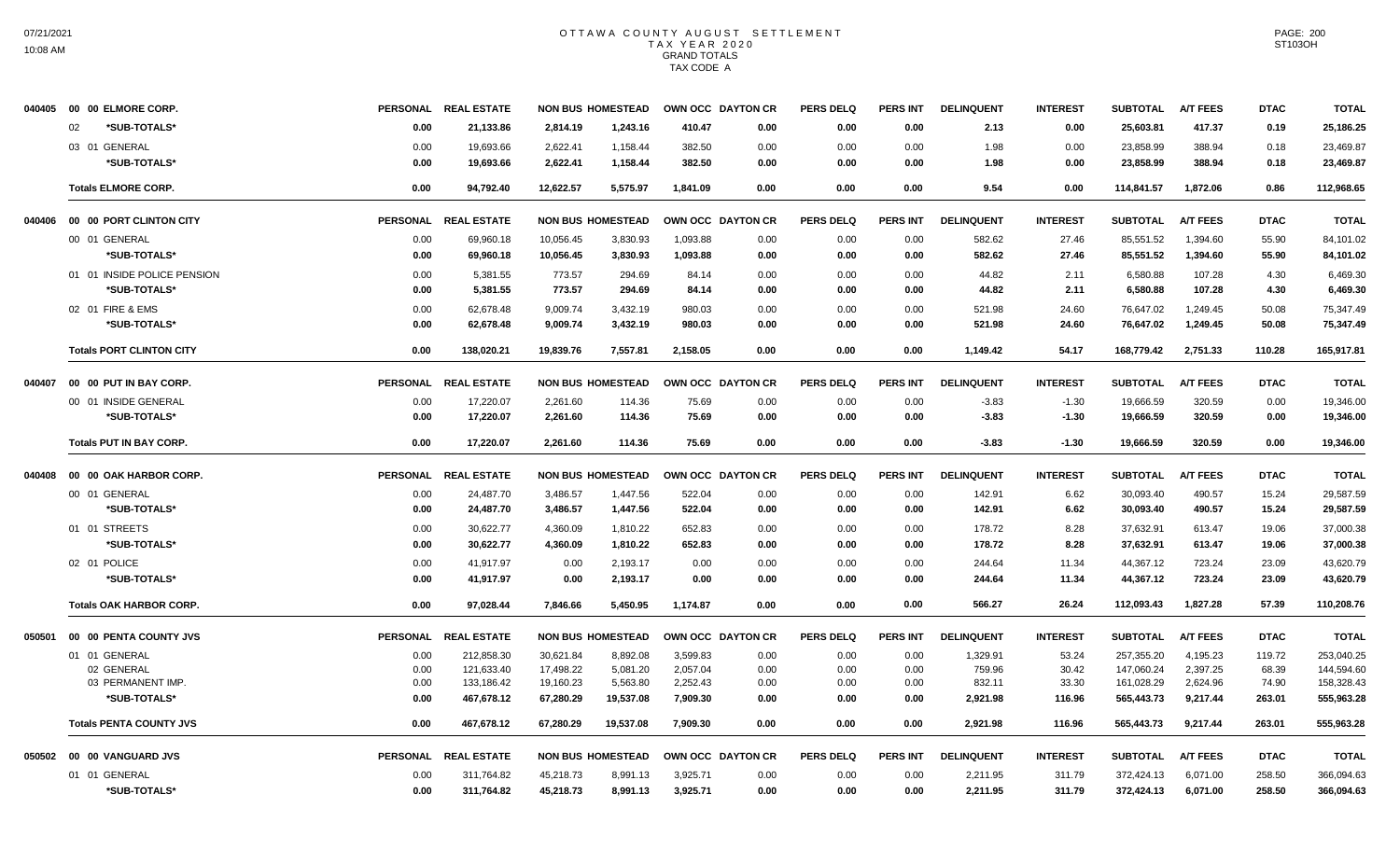| 6,071.00<br>258.50<br><b>Totals VANGUARD JVS</b><br>311,764.82<br>45,218.73<br>8,991.13<br>3,925.71<br>0.00<br>0.00<br>0.00<br>2,211.95<br>311.79<br>372,424.13<br>366,094.63<br>0.00<br>PERSONAL REAL ESTATE<br><b>NON BUS HOMESTEAD</b><br>OWN OCC DAYTON CR<br><b>PERS DELQ</b><br>PERS INT<br><b>INTEREST</b><br><b>SUBTOTAL</b><br><b>A/T FEES</b><br><b>TOTAL</b><br>00 00 EHOVE JVS<br><b>DELINQUENT</b><br><b>DTAC</b><br>01 01 GENERAL<br>1,092.84<br>2,578.08<br>37.72<br>155,535.67<br>0.00<br>135,441.86<br>19,128.87<br>2,085.67<br>0.00<br>0.00<br>0.00<br>392.84<br>9.39<br>158,151.47<br>82,037.18<br>1,337.31<br>80.679.77<br>02 GENERAL<br>80,686.36<br>0.00<br>1,111.20<br>0.00<br>0.00<br>234.02<br>5.60<br>20.10<br>0.00<br>0.00<br>0.00<br>03 GENERAL<br>3,332.23<br>252,674.72<br>216,392.11<br>30,561.74<br>1,745.98<br>0.00<br>627.63<br>4,118.92<br>60.27<br>248,495.53<br>0.00<br>0.00<br>0.00<br>15.03<br>*SUB-TOTALS*<br>432,520.33<br>2,838.82<br>492,863.37<br>8,034.31<br>484,710.97<br>0.00<br>49,690.61<br>6,529.10<br>1,254.49<br>30.02<br>118.09<br>0.00<br>0.00<br>0.00<br>247.71<br>86,834.06<br>85,397.28<br>02 01 PERMANENT IMPROVEMENT<br>0.00<br>85,404.25<br>0.00<br>1,176.17<br>0.00<br>0.00<br>0.00<br>0.00<br>5.93<br>1,415.50<br>21.28<br>*SUB-TOTALS*<br>0.00<br>85,404.25<br>1,176.17<br>247.71<br>5.93<br>86,834.06<br>1,415.50<br>21.28<br>85,397.28<br>0.00<br>0.00<br>0.00<br>0.00<br>0.00<br><b>Totals EHOVE JVS</b><br>0.00<br>517,924.58<br>49,690.61<br>7,705.27<br>2,838.82<br>0.00<br>0.00<br>0.00<br>1,502.20<br>35.95<br>579,697.43<br>9,449.81<br>139.37<br>570,108.25<br>00 00 MID COUNTY EMS<br>PERSONAL REAL ESTATE<br><b>NON BUS HOMESTEAD</b><br>OWN OCC DAYTON CR<br><b>PERS DELQ</b><br><b>PERS INT</b><br><b>DELINQUENT</b><br><b>INTEREST</b><br><b>SUBTOTAL</b><br><b>A/T FEES</b><br><b>DTAC</b><br><b>TOTAL</b><br>01 01 MID COUNTY EMS<br>10,557.14<br>1,546.27<br>534.94<br>203.01<br>87.36<br>12,932.53<br>210.82<br>7.29<br>12,714.42<br>0.00<br>0.00<br>0.00<br>0.00<br>3.81<br>02 MID COUNTY EMS<br>3.789.89<br>555.10<br>192.05<br>1.37<br>4.642.66<br>75.68<br>4,564.35<br>0.00<br>72.89<br>0.00<br>0.00<br>0.00<br>31.36<br>2.63<br>03 MID COUNTY EMS<br>0.00<br>12,048.17<br>1,764.66<br>610.50<br>231.68<br>0.00<br>0.00<br>0.00<br>99.70<br>4.34<br>14,759.05<br>240.59<br>8.33<br>14,510.13<br>04 MID COUNTY EMS<br>33,569.67<br>0.00<br>27,403.74<br>4,013.74<br>1,388.59<br>526.96<br>0.00<br>0.00<br>0.00<br>226.76<br>9.88<br>547.24<br>18.93<br>33,003.50<br>05 CURRENT EXPENSE<br>1,229.59<br>0.00<br>71,593.19<br>0.00<br>3,217.39<br>0.00<br>0.00<br>0.00<br>0.00<br>592.12<br>25.79<br>75,428.49<br>43.87<br>74,155.03<br>*SUB-TOTALS*<br>125,392.13<br>7,879.77<br>5,943.47<br>1.034.54<br>1.037.30<br>45.19<br>141,332.40<br>2.303.92<br>81.05<br>138,947.43<br>0.00<br>0.00<br>0.00<br>0.00<br>141,332.40<br>138,947.43<br><b>Totals MID COUNTY EMS</b><br>0.00<br>125,392.13<br>7,879.77<br>5,943.47<br>1,034.54<br>0.00<br>0.00<br>0.00<br>1,037.30<br>45.19<br>2,303.92<br>81.05<br>00 00 HARRIS ELMORE PUBLIC LIE<br>PERSONAL REAL ESTATE<br><b>NON BUS HOMESTEAD</b><br>OWN OCC DAYTON CR<br><b>PERS DELQ</b><br><b>PERS INT</b><br><b>DELINQUENT</b><br><b>INTEREST</b><br><b>SUBTOTAL</b><br><b>A/T FEES</b><br><b>DTAC</b><br><b>TOTAL</b><br>01 01 CURRENT EXPENSE<br>80,845.37<br>11,152.11<br>3,470.31<br>1,388.31<br>19.76<br>97,395.47<br>1,587.67<br>48.51<br>95,759.29<br>0.00<br>0.00<br>0.00<br>0.00<br>519.61<br>*SUB-TOTALS*<br>1,388.31<br>97,395.47<br>1,587.67<br>48.51<br>0.00<br>80,845.37<br>11,152.11<br>3,470.31<br>0.00<br>0.00<br>0.00<br>519.61<br>19.76<br>95,759.29<br>1.587.67<br>48.51<br>95,759.29<br><b>Totals HARRIS ELMORE PUBLIC LIB</b><br>0.00<br>80,845.37<br>11,152.11<br>3,470.31<br>1,388.31<br>0.00<br>0.00<br>0.00<br>519.61<br>19.76<br>97,395.47<br>00 00 DANBURY FIRE DISTRICT<br>PERSONAL REAL ESTATE<br><b>NON BUS HOMESTEAD</b><br>OWN OCC DAYTON CR<br><b>PERS DELQ</b><br><b>PERS INT</b><br><b>DELINQUENT</b><br><b>INTEREST</b><br><b>SUBTOTAL</b><br><b>A/T FEES</b><br><b>DTAC</b><br><b>TOTAL</b><br>01 01 DANBURY FIRE DISTRICT<br>11,151.92<br>1,614.27<br>0.83<br>13,089.09<br>213.37<br>12,872.61<br>0.00<br>196.67<br>91.90<br>0.00<br>0.00<br>0.00<br>33.50<br>3.11<br>*SUB-TOTALS*<br>0.00<br>11,151.92<br>1,614.27<br>196.67<br>91.90<br>0.00<br>0.00<br>0.00<br>33.50<br>0.83<br>13,089.09<br>213.37<br>3.11<br>12,872.61<br><b>Totals DANBURY FIRE DISTRICT</b><br>1,614.27<br>91.90<br>0.00<br>33.50<br>0.83<br>13,089.09<br>213.37<br>12,872.61<br>0.00<br>11,151.92<br>196.67<br>0.00<br>0.00<br>3.11<br>PERSONAL REAL ESTATE<br><b>NON BUS HOMESTEAD</b><br>OWN OCC DAYTON CR<br><b>PERS DELQ</b><br><b>PERS INT</b><br><b>DELINQUENT</b><br><b>INTEREST</b><br><b>SUBTOTAL</b><br><b>A/T FEES</b><br><b>DTAC</b><br><b>TOTAL</b><br>00 00 OAK HARBOR LIBRARY<br>01 04 OAK HARBOR LIBRARY<br>76.283.68<br>2,747.62<br>79.514.30<br>1,296.19<br>0.00<br>0.00<br>0.00<br>0.00<br>0.00<br>0.00<br>463.36<br>19.64<br>35.43<br>78,182.68<br>*SUB-TOTALS*<br>76,283.68<br>2,747.62<br>463.36<br>19.64<br>79,514.30<br>78,182.68<br>0.00<br>0.00<br>0.00<br>0.00<br>0.00<br>0.00<br>1,296.19<br>35.43<br>78,182.68<br><b>Totals OAK HARBOR LIBRARY</b><br>0.00<br>76.283.68<br>0.00<br>2,747.62<br>0.00<br>0.00<br>0.00<br>0.00<br>463.36<br>19.64<br>79.514.30<br>1.296.19<br>35.43<br>00 00 IDA RUPP LIBRARY TAX<br><b>PERSONAL</b><br><b>REAL ESTATE</b><br><b>NON BUS HOMESTEAD</b><br>OWN OCC DAYTON CR<br><b>PERS DELQ</b><br><b>PERS INT</b><br><b>DELINQUENT</b><br><b>INTEREST</b><br><b>SUBTOTAL</b><br><b>A/T FEES</b><br><b>DTAC</b><br><b>TOTAL</b><br>01 05 IDA RUPP LIBRARY TAX<br>0.00<br>356.799.69<br>6.663.05<br>0.00<br>0.00<br>1,728.13<br>189.19<br>365.380.06<br>5.956.18<br>171.97<br>359,251.91<br>0.00<br>0.00<br>0.00<br>*SUB-TOTALS*<br>0.00<br>356,799.69<br>0.00<br>6,663.05<br>0.00<br>1,728.13<br>189.19<br>365,380.06<br>5,956.18<br>171.97<br>359,251.91<br>0.00<br>0.00<br>0.00 | 050502 | 00 00 VANGUARD JVS | PERSONAL REAL ESTATE | <b>NON BUS HOMESTEAD</b> | OWN OCC DAYTON CR | <b>PERS DELQ</b> | <b>PERS INT</b> | <b>DELINQUENT</b> | <b>INTEREST</b> | <b>SUBTOTAL</b> | <b>A/T FEES</b> | <b>DTAC</b> | <b>TOTAL</b> |
|-------------------------------------------------------------------------------------------------------------------------------------------------------------------------------------------------------------------------------------------------------------------------------------------------------------------------------------------------------------------------------------------------------------------------------------------------------------------------------------------------------------------------------------------------------------------------------------------------------------------------------------------------------------------------------------------------------------------------------------------------------------------------------------------------------------------------------------------------------------------------------------------------------------------------------------------------------------------------------------------------------------------------------------------------------------------------------------------------------------------------------------------------------------------------------------------------------------------------------------------------------------------------------------------------------------------------------------------------------------------------------------------------------------------------------------------------------------------------------------------------------------------------------------------------------------------------------------------------------------------------------------------------------------------------------------------------------------------------------------------------------------------------------------------------------------------------------------------------------------------------------------------------------------------------------------------------------------------------------------------------------------------------------------------------------------------------------------------------------------------------------------------------------------------------------------------------------------------------------------------------------------------------------------------------------------------------------------------------------------------------------------------------------------------------------------------------------------------------------------------------------------------------------------------------------------------------------------------------------------------------------------------------------------------------------------------------------------------------------------------------------------------------------------------------------------------------------------------------------------------------------------------------------------------------------------------------------------------------------------------------------------------------------------------------------------------------------------------------------------------------------------------------------------------------------------------------------------------------------------------------------------------------------------------------------------------------------------------------------------------------------------------------------------------------------------------------------------------------------------------------------------------------------------------------------------------------------------------------------------------------------------------------------------------------------------------------------------------------------------------------------------------------------------------------------------------------------------------------------------------------------------------------------------------------------------------------------------------------------------------------------------------------------------------------------------------------------------------------------------------------------------------------------------------------------------------------------------------------------------------------------------------------------------------------------------------------------------------------------------------------------------------------------------------------------------------------------------------------------------------------------------------------------------------------------------------------------------------------------------------------------------------------------------------------------------------------------------------------------------------------------------------------------------------------------------------------------------------------------------------------------------------------------------------------------------------------------------------------------------------------------------------------------------------------------------------------------------------------------------------------------------------------------------------------------------------------------------------------------------------------------------------------------------------------------------------------------------------------------------------------------------------------------------------------------------------------------------------------------------------------------------------------------------------------------------------------------------------------------------------------------------------------------------------------------------------------------------------------------------------------------------------------------------------------------------------------------------------------------------------------------------------------------------------------------------------------------------------------------------------------------------------------------------------------------------------------------------------|--------|--------------------|----------------------|--------------------------|-------------------|------------------|-----------------|-------------------|-----------------|-----------------|-----------------|-------------|--------------|
|                                                                                                                                                                                                                                                                                                                                                                                                                                                                                                                                                                                                                                                                                                                                                                                                                                                                                                                                                                                                                                                                                                                                                                                                                                                                                                                                                                                                                                                                                                                                                                                                                                                                                                                                                                                                                                                                                                                                                                                                                                                                                                                                                                                                                                                                                                                                                                                                                                                                                                                                                                                                                                                                                                                                                                                                                                                                                                                                                                                                                                                                                                                                                                                                                                                                                                                                                                                                                                                                                                                                                                                                                                                                                                                                                                                                                                                                                                                                                                                                                                                                                                                                                                                                                                                                                                                                                                                                                                                                                                                                                                                                                                                                                                                                                                                                                                                                                                                                                                                                                                                                                                                                                                                                                                                                                                                                                                                                                                                                                                                                                                                                                                                                                                                                                                                                                                                                                                                                                                                                                                                                                           |        |                    |                      |                          |                   |                  |                 |                   |                 |                 |                 |             |              |
|                                                                                                                                                                                                                                                                                                                                                                                                                                                                                                                                                                                                                                                                                                                                                                                                                                                                                                                                                                                                                                                                                                                                                                                                                                                                                                                                                                                                                                                                                                                                                                                                                                                                                                                                                                                                                                                                                                                                                                                                                                                                                                                                                                                                                                                                                                                                                                                                                                                                                                                                                                                                                                                                                                                                                                                                                                                                                                                                                                                                                                                                                                                                                                                                                                                                                                                                                                                                                                                                                                                                                                                                                                                                                                                                                                                                                                                                                                                                                                                                                                                                                                                                                                                                                                                                                                                                                                                                                                                                                                                                                                                                                                                                                                                                                                                                                                                                                                                                                                                                                                                                                                                                                                                                                                                                                                                                                                                                                                                                                                                                                                                                                                                                                                                                                                                                                                                                                                                                                                                                                                                                                           | 050503 |                    |                      |                          |                   |                  |                 |                   |                 |                 |                 |             |              |
|                                                                                                                                                                                                                                                                                                                                                                                                                                                                                                                                                                                                                                                                                                                                                                                                                                                                                                                                                                                                                                                                                                                                                                                                                                                                                                                                                                                                                                                                                                                                                                                                                                                                                                                                                                                                                                                                                                                                                                                                                                                                                                                                                                                                                                                                                                                                                                                                                                                                                                                                                                                                                                                                                                                                                                                                                                                                                                                                                                                                                                                                                                                                                                                                                                                                                                                                                                                                                                                                                                                                                                                                                                                                                                                                                                                                                                                                                                                                                                                                                                                                                                                                                                                                                                                                                                                                                                                                                                                                                                                                                                                                                                                                                                                                                                                                                                                                                                                                                                                                                                                                                                                                                                                                                                                                                                                                                                                                                                                                                                                                                                                                                                                                                                                                                                                                                                                                                                                                                                                                                                                                                           |        |                    |                      |                          |                   |                  |                 |                   |                 |                 |                 |             |              |
|                                                                                                                                                                                                                                                                                                                                                                                                                                                                                                                                                                                                                                                                                                                                                                                                                                                                                                                                                                                                                                                                                                                                                                                                                                                                                                                                                                                                                                                                                                                                                                                                                                                                                                                                                                                                                                                                                                                                                                                                                                                                                                                                                                                                                                                                                                                                                                                                                                                                                                                                                                                                                                                                                                                                                                                                                                                                                                                                                                                                                                                                                                                                                                                                                                                                                                                                                                                                                                                                                                                                                                                                                                                                                                                                                                                                                                                                                                                                                                                                                                                                                                                                                                                                                                                                                                                                                                                                                                                                                                                                                                                                                                                                                                                                                                                                                                                                                                                                                                                                                                                                                                                                                                                                                                                                                                                                                                                                                                                                                                                                                                                                                                                                                                                                                                                                                                                                                                                                                                                                                                                                                           |        |                    |                      |                          |                   |                  |                 |                   |                 |                 |                 |             |              |
|                                                                                                                                                                                                                                                                                                                                                                                                                                                                                                                                                                                                                                                                                                                                                                                                                                                                                                                                                                                                                                                                                                                                                                                                                                                                                                                                                                                                                                                                                                                                                                                                                                                                                                                                                                                                                                                                                                                                                                                                                                                                                                                                                                                                                                                                                                                                                                                                                                                                                                                                                                                                                                                                                                                                                                                                                                                                                                                                                                                                                                                                                                                                                                                                                                                                                                                                                                                                                                                                                                                                                                                                                                                                                                                                                                                                                                                                                                                                                                                                                                                                                                                                                                                                                                                                                                                                                                                                                                                                                                                                                                                                                                                                                                                                                                                                                                                                                                                                                                                                                                                                                                                                                                                                                                                                                                                                                                                                                                                                                                                                                                                                                                                                                                                                                                                                                                                                                                                                                                                                                                                                                           |        |                    |                      |                          |                   |                  |                 |                   |                 |                 |                 |             |              |
|                                                                                                                                                                                                                                                                                                                                                                                                                                                                                                                                                                                                                                                                                                                                                                                                                                                                                                                                                                                                                                                                                                                                                                                                                                                                                                                                                                                                                                                                                                                                                                                                                                                                                                                                                                                                                                                                                                                                                                                                                                                                                                                                                                                                                                                                                                                                                                                                                                                                                                                                                                                                                                                                                                                                                                                                                                                                                                                                                                                                                                                                                                                                                                                                                                                                                                                                                                                                                                                                                                                                                                                                                                                                                                                                                                                                                                                                                                                                                                                                                                                                                                                                                                                                                                                                                                                                                                                                                                                                                                                                                                                                                                                                                                                                                                                                                                                                                                                                                                                                                                                                                                                                                                                                                                                                                                                                                                                                                                                                                                                                                                                                                                                                                                                                                                                                                                                                                                                                                                                                                                                                                           |        |                    |                      |                          |                   |                  |                 |                   |                 |                 |                 |             |              |
|                                                                                                                                                                                                                                                                                                                                                                                                                                                                                                                                                                                                                                                                                                                                                                                                                                                                                                                                                                                                                                                                                                                                                                                                                                                                                                                                                                                                                                                                                                                                                                                                                                                                                                                                                                                                                                                                                                                                                                                                                                                                                                                                                                                                                                                                                                                                                                                                                                                                                                                                                                                                                                                                                                                                                                                                                                                                                                                                                                                                                                                                                                                                                                                                                                                                                                                                                                                                                                                                                                                                                                                                                                                                                                                                                                                                                                                                                                                                                                                                                                                                                                                                                                                                                                                                                                                                                                                                                                                                                                                                                                                                                                                                                                                                                                                                                                                                                                                                                                                                                                                                                                                                                                                                                                                                                                                                                                                                                                                                                                                                                                                                                                                                                                                                                                                                                                                                                                                                                                                                                                                                                           |        |                    |                      |                          |                   |                  |                 |                   |                 |                 |                 |             |              |
|                                                                                                                                                                                                                                                                                                                                                                                                                                                                                                                                                                                                                                                                                                                                                                                                                                                                                                                                                                                                                                                                                                                                                                                                                                                                                                                                                                                                                                                                                                                                                                                                                                                                                                                                                                                                                                                                                                                                                                                                                                                                                                                                                                                                                                                                                                                                                                                                                                                                                                                                                                                                                                                                                                                                                                                                                                                                                                                                                                                                                                                                                                                                                                                                                                                                                                                                                                                                                                                                                                                                                                                                                                                                                                                                                                                                                                                                                                                                                                                                                                                                                                                                                                                                                                                                                                                                                                                                                                                                                                                                                                                                                                                                                                                                                                                                                                                                                                                                                                                                                                                                                                                                                                                                                                                                                                                                                                                                                                                                                                                                                                                                                                                                                                                                                                                                                                                                                                                                                                                                                                                                                           |        |                    |                      |                          |                   |                  |                 |                   |                 |                 |                 |             |              |
|                                                                                                                                                                                                                                                                                                                                                                                                                                                                                                                                                                                                                                                                                                                                                                                                                                                                                                                                                                                                                                                                                                                                                                                                                                                                                                                                                                                                                                                                                                                                                                                                                                                                                                                                                                                                                                                                                                                                                                                                                                                                                                                                                                                                                                                                                                                                                                                                                                                                                                                                                                                                                                                                                                                                                                                                                                                                                                                                                                                                                                                                                                                                                                                                                                                                                                                                                                                                                                                                                                                                                                                                                                                                                                                                                                                                                                                                                                                                                                                                                                                                                                                                                                                                                                                                                                                                                                                                                                                                                                                                                                                                                                                                                                                                                                                                                                                                                                                                                                                                                                                                                                                                                                                                                                                                                                                                                                                                                                                                                                                                                                                                                                                                                                                                                                                                                                                                                                                                                                                                                                                                                           |        |                    |                      |                          |                   |                  |                 |                   |                 |                 |                 |             |              |
|                                                                                                                                                                                                                                                                                                                                                                                                                                                                                                                                                                                                                                                                                                                                                                                                                                                                                                                                                                                                                                                                                                                                                                                                                                                                                                                                                                                                                                                                                                                                                                                                                                                                                                                                                                                                                                                                                                                                                                                                                                                                                                                                                                                                                                                                                                                                                                                                                                                                                                                                                                                                                                                                                                                                                                                                                                                                                                                                                                                                                                                                                                                                                                                                                                                                                                                                                                                                                                                                                                                                                                                                                                                                                                                                                                                                                                                                                                                                                                                                                                                                                                                                                                                                                                                                                                                                                                                                                                                                                                                                                                                                                                                                                                                                                                                                                                                                                                                                                                                                                                                                                                                                                                                                                                                                                                                                                                                                                                                                                                                                                                                                                                                                                                                                                                                                                                                                                                                                                                                                                                                                                           | 060601 |                    |                      |                          |                   |                  |                 |                   |                 |                 |                 |             |              |
|                                                                                                                                                                                                                                                                                                                                                                                                                                                                                                                                                                                                                                                                                                                                                                                                                                                                                                                                                                                                                                                                                                                                                                                                                                                                                                                                                                                                                                                                                                                                                                                                                                                                                                                                                                                                                                                                                                                                                                                                                                                                                                                                                                                                                                                                                                                                                                                                                                                                                                                                                                                                                                                                                                                                                                                                                                                                                                                                                                                                                                                                                                                                                                                                                                                                                                                                                                                                                                                                                                                                                                                                                                                                                                                                                                                                                                                                                                                                                                                                                                                                                                                                                                                                                                                                                                                                                                                                                                                                                                                                                                                                                                                                                                                                                                                                                                                                                                                                                                                                                                                                                                                                                                                                                                                                                                                                                                                                                                                                                                                                                                                                                                                                                                                                                                                                                                                                                                                                                                                                                                                                                           |        |                    |                      |                          |                   |                  |                 |                   |                 |                 |                 |             |              |
|                                                                                                                                                                                                                                                                                                                                                                                                                                                                                                                                                                                                                                                                                                                                                                                                                                                                                                                                                                                                                                                                                                                                                                                                                                                                                                                                                                                                                                                                                                                                                                                                                                                                                                                                                                                                                                                                                                                                                                                                                                                                                                                                                                                                                                                                                                                                                                                                                                                                                                                                                                                                                                                                                                                                                                                                                                                                                                                                                                                                                                                                                                                                                                                                                                                                                                                                                                                                                                                                                                                                                                                                                                                                                                                                                                                                                                                                                                                                                                                                                                                                                                                                                                                                                                                                                                                                                                                                                                                                                                                                                                                                                                                                                                                                                                                                                                                                                                                                                                                                                                                                                                                                                                                                                                                                                                                                                                                                                                                                                                                                                                                                                                                                                                                                                                                                                                                                                                                                                                                                                                                                                           |        |                    |                      |                          |                   |                  |                 |                   |                 |                 |                 |             |              |
|                                                                                                                                                                                                                                                                                                                                                                                                                                                                                                                                                                                                                                                                                                                                                                                                                                                                                                                                                                                                                                                                                                                                                                                                                                                                                                                                                                                                                                                                                                                                                                                                                                                                                                                                                                                                                                                                                                                                                                                                                                                                                                                                                                                                                                                                                                                                                                                                                                                                                                                                                                                                                                                                                                                                                                                                                                                                                                                                                                                                                                                                                                                                                                                                                                                                                                                                                                                                                                                                                                                                                                                                                                                                                                                                                                                                                                                                                                                                                                                                                                                                                                                                                                                                                                                                                                                                                                                                                                                                                                                                                                                                                                                                                                                                                                                                                                                                                                                                                                                                                                                                                                                                                                                                                                                                                                                                                                                                                                                                                                                                                                                                                                                                                                                                                                                                                                                                                                                                                                                                                                                                                           |        |                    |                      |                          |                   |                  |                 |                   |                 |                 |                 |             |              |
|                                                                                                                                                                                                                                                                                                                                                                                                                                                                                                                                                                                                                                                                                                                                                                                                                                                                                                                                                                                                                                                                                                                                                                                                                                                                                                                                                                                                                                                                                                                                                                                                                                                                                                                                                                                                                                                                                                                                                                                                                                                                                                                                                                                                                                                                                                                                                                                                                                                                                                                                                                                                                                                                                                                                                                                                                                                                                                                                                                                                                                                                                                                                                                                                                                                                                                                                                                                                                                                                                                                                                                                                                                                                                                                                                                                                                                                                                                                                                                                                                                                                                                                                                                                                                                                                                                                                                                                                                                                                                                                                                                                                                                                                                                                                                                                                                                                                                                                                                                                                                                                                                                                                                                                                                                                                                                                                                                                                                                                                                                                                                                                                                                                                                                                                                                                                                                                                                                                                                                                                                                                                                           |        |                    |                      |                          |                   |                  |                 |                   |                 |                 |                 |             |              |
|                                                                                                                                                                                                                                                                                                                                                                                                                                                                                                                                                                                                                                                                                                                                                                                                                                                                                                                                                                                                                                                                                                                                                                                                                                                                                                                                                                                                                                                                                                                                                                                                                                                                                                                                                                                                                                                                                                                                                                                                                                                                                                                                                                                                                                                                                                                                                                                                                                                                                                                                                                                                                                                                                                                                                                                                                                                                                                                                                                                                                                                                                                                                                                                                                                                                                                                                                                                                                                                                                                                                                                                                                                                                                                                                                                                                                                                                                                                                                                                                                                                                                                                                                                                                                                                                                                                                                                                                                                                                                                                                                                                                                                                                                                                                                                                                                                                                                                                                                                                                                                                                                                                                                                                                                                                                                                                                                                                                                                                                                                                                                                                                                                                                                                                                                                                                                                                                                                                                                                                                                                                                                           |        |                    |                      |                          |                   |                  |                 |                   |                 |                 |                 |             |              |
|                                                                                                                                                                                                                                                                                                                                                                                                                                                                                                                                                                                                                                                                                                                                                                                                                                                                                                                                                                                                                                                                                                                                                                                                                                                                                                                                                                                                                                                                                                                                                                                                                                                                                                                                                                                                                                                                                                                                                                                                                                                                                                                                                                                                                                                                                                                                                                                                                                                                                                                                                                                                                                                                                                                                                                                                                                                                                                                                                                                                                                                                                                                                                                                                                                                                                                                                                                                                                                                                                                                                                                                                                                                                                                                                                                                                                                                                                                                                                                                                                                                                                                                                                                                                                                                                                                                                                                                                                                                                                                                                                                                                                                                                                                                                                                                                                                                                                                                                                                                                                                                                                                                                                                                                                                                                                                                                                                                                                                                                                                                                                                                                                                                                                                                                                                                                                                                                                                                                                                                                                                                                                           |        |                    |                      |                          |                   |                  |                 |                   |                 |                 |                 |             |              |
|                                                                                                                                                                                                                                                                                                                                                                                                                                                                                                                                                                                                                                                                                                                                                                                                                                                                                                                                                                                                                                                                                                                                                                                                                                                                                                                                                                                                                                                                                                                                                                                                                                                                                                                                                                                                                                                                                                                                                                                                                                                                                                                                                                                                                                                                                                                                                                                                                                                                                                                                                                                                                                                                                                                                                                                                                                                                                                                                                                                                                                                                                                                                                                                                                                                                                                                                                                                                                                                                                                                                                                                                                                                                                                                                                                                                                                                                                                                                                                                                                                                                                                                                                                                                                                                                                                                                                                                                                                                                                                                                                                                                                                                                                                                                                                                                                                                                                                                                                                                                                                                                                                                                                                                                                                                                                                                                                                                                                                                                                                                                                                                                                                                                                                                                                                                                                                                                                                                                                                                                                                                                                           |        |                    |                      |                          |                   |                  |                 |                   |                 |                 |                 |             |              |
|                                                                                                                                                                                                                                                                                                                                                                                                                                                                                                                                                                                                                                                                                                                                                                                                                                                                                                                                                                                                                                                                                                                                                                                                                                                                                                                                                                                                                                                                                                                                                                                                                                                                                                                                                                                                                                                                                                                                                                                                                                                                                                                                                                                                                                                                                                                                                                                                                                                                                                                                                                                                                                                                                                                                                                                                                                                                                                                                                                                                                                                                                                                                                                                                                                                                                                                                                                                                                                                                                                                                                                                                                                                                                                                                                                                                                                                                                                                                                                                                                                                                                                                                                                                                                                                                                                                                                                                                                                                                                                                                                                                                                                                                                                                                                                                                                                                                                                                                                                                                                                                                                                                                                                                                                                                                                                                                                                                                                                                                                                                                                                                                                                                                                                                                                                                                                                                                                                                                                                                                                                                                                           | 060602 |                    |                      |                          |                   |                  |                 |                   |                 |                 |                 |             |              |
|                                                                                                                                                                                                                                                                                                                                                                                                                                                                                                                                                                                                                                                                                                                                                                                                                                                                                                                                                                                                                                                                                                                                                                                                                                                                                                                                                                                                                                                                                                                                                                                                                                                                                                                                                                                                                                                                                                                                                                                                                                                                                                                                                                                                                                                                                                                                                                                                                                                                                                                                                                                                                                                                                                                                                                                                                                                                                                                                                                                                                                                                                                                                                                                                                                                                                                                                                                                                                                                                                                                                                                                                                                                                                                                                                                                                                                                                                                                                                                                                                                                                                                                                                                                                                                                                                                                                                                                                                                                                                                                                                                                                                                                                                                                                                                                                                                                                                                                                                                                                                                                                                                                                                                                                                                                                                                                                                                                                                                                                                                                                                                                                                                                                                                                                                                                                                                                                                                                                                                                                                                                                                           |        |                    |                      |                          |                   |                  |                 |                   |                 |                 |                 |             |              |
|                                                                                                                                                                                                                                                                                                                                                                                                                                                                                                                                                                                                                                                                                                                                                                                                                                                                                                                                                                                                                                                                                                                                                                                                                                                                                                                                                                                                                                                                                                                                                                                                                                                                                                                                                                                                                                                                                                                                                                                                                                                                                                                                                                                                                                                                                                                                                                                                                                                                                                                                                                                                                                                                                                                                                                                                                                                                                                                                                                                                                                                                                                                                                                                                                                                                                                                                                                                                                                                                                                                                                                                                                                                                                                                                                                                                                                                                                                                                                                                                                                                                                                                                                                                                                                                                                                                                                                                                                                                                                                                                                                                                                                                                                                                                                                                                                                                                                                                                                                                                                                                                                                                                                                                                                                                                                                                                                                                                                                                                                                                                                                                                                                                                                                                                                                                                                                                                                                                                                                                                                                                                                           |        |                    |                      |                          |                   |                  |                 |                   |                 |                 |                 |             |              |
|                                                                                                                                                                                                                                                                                                                                                                                                                                                                                                                                                                                                                                                                                                                                                                                                                                                                                                                                                                                                                                                                                                                                                                                                                                                                                                                                                                                                                                                                                                                                                                                                                                                                                                                                                                                                                                                                                                                                                                                                                                                                                                                                                                                                                                                                                                                                                                                                                                                                                                                                                                                                                                                                                                                                                                                                                                                                                                                                                                                                                                                                                                                                                                                                                                                                                                                                                                                                                                                                                                                                                                                                                                                                                                                                                                                                                                                                                                                                                                                                                                                                                                                                                                                                                                                                                                                                                                                                                                                                                                                                                                                                                                                                                                                                                                                                                                                                                                                                                                                                                                                                                                                                                                                                                                                                                                                                                                                                                                                                                                                                                                                                                                                                                                                                                                                                                                                                                                                                                                                                                                                                                           |        |                    |                      |                          |                   |                  |                 |                   |                 |                 |                 |             |              |
|                                                                                                                                                                                                                                                                                                                                                                                                                                                                                                                                                                                                                                                                                                                                                                                                                                                                                                                                                                                                                                                                                                                                                                                                                                                                                                                                                                                                                                                                                                                                                                                                                                                                                                                                                                                                                                                                                                                                                                                                                                                                                                                                                                                                                                                                                                                                                                                                                                                                                                                                                                                                                                                                                                                                                                                                                                                                                                                                                                                                                                                                                                                                                                                                                                                                                                                                                                                                                                                                                                                                                                                                                                                                                                                                                                                                                                                                                                                                                                                                                                                                                                                                                                                                                                                                                                                                                                                                                                                                                                                                                                                                                                                                                                                                                                                                                                                                                                                                                                                                                                                                                                                                                                                                                                                                                                                                                                                                                                                                                                                                                                                                                                                                                                                                                                                                                                                                                                                                                                                                                                                                                           | 060603 |                    |                      |                          |                   |                  |                 |                   |                 |                 |                 |             |              |
|                                                                                                                                                                                                                                                                                                                                                                                                                                                                                                                                                                                                                                                                                                                                                                                                                                                                                                                                                                                                                                                                                                                                                                                                                                                                                                                                                                                                                                                                                                                                                                                                                                                                                                                                                                                                                                                                                                                                                                                                                                                                                                                                                                                                                                                                                                                                                                                                                                                                                                                                                                                                                                                                                                                                                                                                                                                                                                                                                                                                                                                                                                                                                                                                                                                                                                                                                                                                                                                                                                                                                                                                                                                                                                                                                                                                                                                                                                                                                                                                                                                                                                                                                                                                                                                                                                                                                                                                                                                                                                                                                                                                                                                                                                                                                                                                                                                                                                                                                                                                                                                                                                                                                                                                                                                                                                                                                                                                                                                                                                                                                                                                                                                                                                                                                                                                                                                                                                                                                                                                                                                                                           |        |                    |                      |                          |                   |                  |                 |                   |                 |                 |                 |             |              |
|                                                                                                                                                                                                                                                                                                                                                                                                                                                                                                                                                                                                                                                                                                                                                                                                                                                                                                                                                                                                                                                                                                                                                                                                                                                                                                                                                                                                                                                                                                                                                                                                                                                                                                                                                                                                                                                                                                                                                                                                                                                                                                                                                                                                                                                                                                                                                                                                                                                                                                                                                                                                                                                                                                                                                                                                                                                                                                                                                                                                                                                                                                                                                                                                                                                                                                                                                                                                                                                                                                                                                                                                                                                                                                                                                                                                                                                                                                                                                                                                                                                                                                                                                                                                                                                                                                                                                                                                                                                                                                                                                                                                                                                                                                                                                                                                                                                                                                                                                                                                                                                                                                                                                                                                                                                                                                                                                                                                                                                                                                                                                                                                                                                                                                                                                                                                                                                                                                                                                                                                                                                                                           |        |                    |                      |                          |                   |                  |                 |                   |                 |                 |                 |             |              |
|                                                                                                                                                                                                                                                                                                                                                                                                                                                                                                                                                                                                                                                                                                                                                                                                                                                                                                                                                                                                                                                                                                                                                                                                                                                                                                                                                                                                                                                                                                                                                                                                                                                                                                                                                                                                                                                                                                                                                                                                                                                                                                                                                                                                                                                                                                                                                                                                                                                                                                                                                                                                                                                                                                                                                                                                                                                                                                                                                                                                                                                                                                                                                                                                                                                                                                                                                                                                                                                                                                                                                                                                                                                                                                                                                                                                                                                                                                                                                                                                                                                                                                                                                                                                                                                                                                                                                                                                                                                                                                                                                                                                                                                                                                                                                                                                                                                                                                                                                                                                                                                                                                                                                                                                                                                                                                                                                                                                                                                                                                                                                                                                                                                                                                                                                                                                                                                                                                                                                                                                                                                                                           |        |                    |                      |                          |                   |                  |                 |                   |                 |                 |                 |             |              |
|                                                                                                                                                                                                                                                                                                                                                                                                                                                                                                                                                                                                                                                                                                                                                                                                                                                                                                                                                                                                                                                                                                                                                                                                                                                                                                                                                                                                                                                                                                                                                                                                                                                                                                                                                                                                                                                                                                                                                                                                                                                                                                                                                                                                                                                                                                                                                                                                                                                                                                                                                                                                                                                                                                                                                                                                                                                                                                                                                                                                                                                                                                                                                                                                                                                                                                                                                                                                                                                                                                                                                                                                                                                                                                                                                                                                                                                                                                                                                                                                                                                                                                                                                                                                                                                                                                                                                                                                                                                                                                                                                                                                                                                                                                                                                                                                                                                                                                                                                                                                                                                                                                                                                                                                                                                                                                                                                                                                                                                                                                                                                                                                                                                                                                                                                                                                                                                                                                                                                                                                                                                                                           | 060604 |                    |                      |                          |                   |                  |                 |                   |                 |                 |                 |             |              |
|                                                                                                                                                                                                                                                                                                                                                                                                                                                                                                                                                                                                                                                                                                                                                                                                                                                                                                                                                                                                                                                                                                                                                                                                                                                                                                                                                                                                                                                                                                                                                                                                                                                                                                                                                                                                                                                                                                                                                                                                                                                                                                                                                                                                                                                                                                                                                                                                                                                                                                                                                                                                                                                                                                                                                                                                                                                                                                                                                                                                                                                                                                                                                                                                                                                                                                                                                                                                                                                                                                                                                                                                                                                                                                                                                                                                                                                                                                                                                                                                                                                                                                                                                                                                                                                                                                                                                                                                                                                                                                                                                                                                                                                                                                                                                                                                                                                                                                                                                                                                                                                                                                                                                                                                                                                                                                                                                                                                                                                                                                                                                                                                                                                                                                                                                                                                                                                                                                                                                                                                                                                                                           |        |                    |                      |                          |                   |                  |                 |                   |                 |                 |                 |             |              |
|                                                                                                                                                                                                                                                                                                                                                                                                                                                                                                                                                                                                                                                                                                                                                                                                                                                                                                                                                                                                                                                                                                                                                                                                                                                                                                                                                                                                                                                                                                                                                                                                                                                                                                                                                                                                                                                                                                                                                                                                                                                                                                                                                                                                                                                                                                                                                                                                                                                                                                                                                                                                                                                                                                                                                                                                                                                                                                                                                                                                                                                                                                                                                                                                                                                                                                                                                                                                                                                                                                                                                                                                                                                                                                                                                                                                                                                                                                                                                                                                                                                                                                                                                                                                                                                                                                                                                                                                                                                                                                                                                                                                                                                                                                                                                                                                                                                                                                                                                                                                                                                                                                                                                                                                                                                                                                                                                                                                                                                                                                                                                                                                                                                                                                                                                                                                                                                                                                                                                                                                                                                                                           |        |                    |                      |                          |                   |                  |                 |                   |                 |                 |                 |             |              |
|                                                                                                                                                                                                                                                                                                                                                                                                                                                                                                                                                                                                                                                                                                                                                                                                                                                                                                                                                                                                                                                                                                                                                                                                                                                                                                                                                                                                                                                                                                                                                                                                                                                                                                                                                                                                                                                                                                                                                                                                                                                                                                                                                                                                                                                                                                                                                                                                                                                                                                                                                                                                                                                                                                                                                                                                                                                                                                                                                                                                                                                                                                                                                                                                                                                                                                                                                                                                                                                                                                                                                                                                                                                                                                                                                                                                                                                                                                                                                                                                                                                                                                                                                                                                                                                                                                                                                                                                                                                                                                                                                                                                                                                                                                                                                                                                                                                                                                                                                                                                                                                                                                                                                                                                                                                                                                                                                                                                                                                                                                                                                                                                                                                                                                                                                                                                                                                                                                                                                                                                                                                                                           |        |                    |                      |                          |                   |                  |                 |                   |                 |                 |                 |             |              |
|                                                                                                                                                                                                                                                                                                                                                                                                                                                                                                                                                                                                                                                                                                                                                                                                                                                                                                                                                                                                                                                                                                                                                                                                                                                                                                                                                                                                                                                                                                                                                                                                                                                                                                                                                                                                                                                                                                                                                                                                                                                                                                                                                                                                                                                                                                                                                                                                                                                                                                                                                                                                                                                                                                                                                                                                                                                                                                                                                                                                                                                                                                                                                                                                                                                                                                                                                                                                                                                                                                                                                                                                                                                                                                                                                                                                                                                                                                                                                                                                                                                                                                                                                                                                                                                                                                                                                                                                                                                                                                                                                                                                                                                                                                                                                                                                                                                                                                                                                                                                                                                                                                                                                                                                                                                                                                                                                                                                                                                                                                                                                                                                                                                                                                                                                                                                                                                                                                                                                                                                                                                                                           | 060605 |                    |                      |                          |                   |                  |                 |                   |                 |                 |                 |             |              |
|                                                                                                                                                                                                                                                                                                                                                                                                                                                                                                                                                                                                                                                                                                                                                                                                                                                                                                                                                                                                                                                                                                                                                                                                                                                                                                                                                                                                                                                                                                                                                                                                                                                                                                                                                                                                                                                                                                                                                                                                                                                                                                                                                                                                                                                                                                                                                                                                                                                                                                                                                                                                                                                                                                                                                                                                                                                                                                                                                                                                                                                                                                                                                                                                                                                                                                                                                                                                                                                                                                                                                                                                                                                                                                                                                                                                                                                                                                                                                                                                                                                                                                                                                                                                                                                                                                                                                                                                                                                                                                                                                                                                                                                                                                                                                                                                                                                                                                                                                                                                                                                                                                                                                                                                                                                                                                                                                                                                                                                                                                                                                                                                                                                                                                                                                                                                                                                                                                                                                                                                                                                                                           |        |                    |                      |                          |                   |                  |                 |                   |                 |                 |                 |             |              |
|                                                                                                                                                                                                                                                                                                                                                                                                                                                                                                                                                                                                                                                                                                                                                                                                                                                                                                                                                                                                                                                                                                                                                                                                                                                                                                                                                                                                                                                                                                                                                                                                                                                                                                                                                                                                                                                                                                                                                                                                                                                                                                                                                                                                                                                                                                                                                                                                                                                                                                                                                                                                                                                                                                                                                                                                                                                                                                                                                                                                                                                                                                                                                                                                                                                                                                                                                                                                                                                                                                                                                                                                                                                                                                                                                                                                                                                                                                                                                                                                                                                                                                                                                                                                                                                                                                                                                                                                                                                                                                                                                                                                                                                                                                                                                                                                                                                                                                                                                                                                                                                                                                                                                                                                                                                                                                                                                                                                                                                                                                                                                                                                                                                                                                                                                                                                                                                                                                                                                                                                                                                                                           |        |                    |                      |                          |                   |                  |                 |                   |                 |                 |                 |             |              |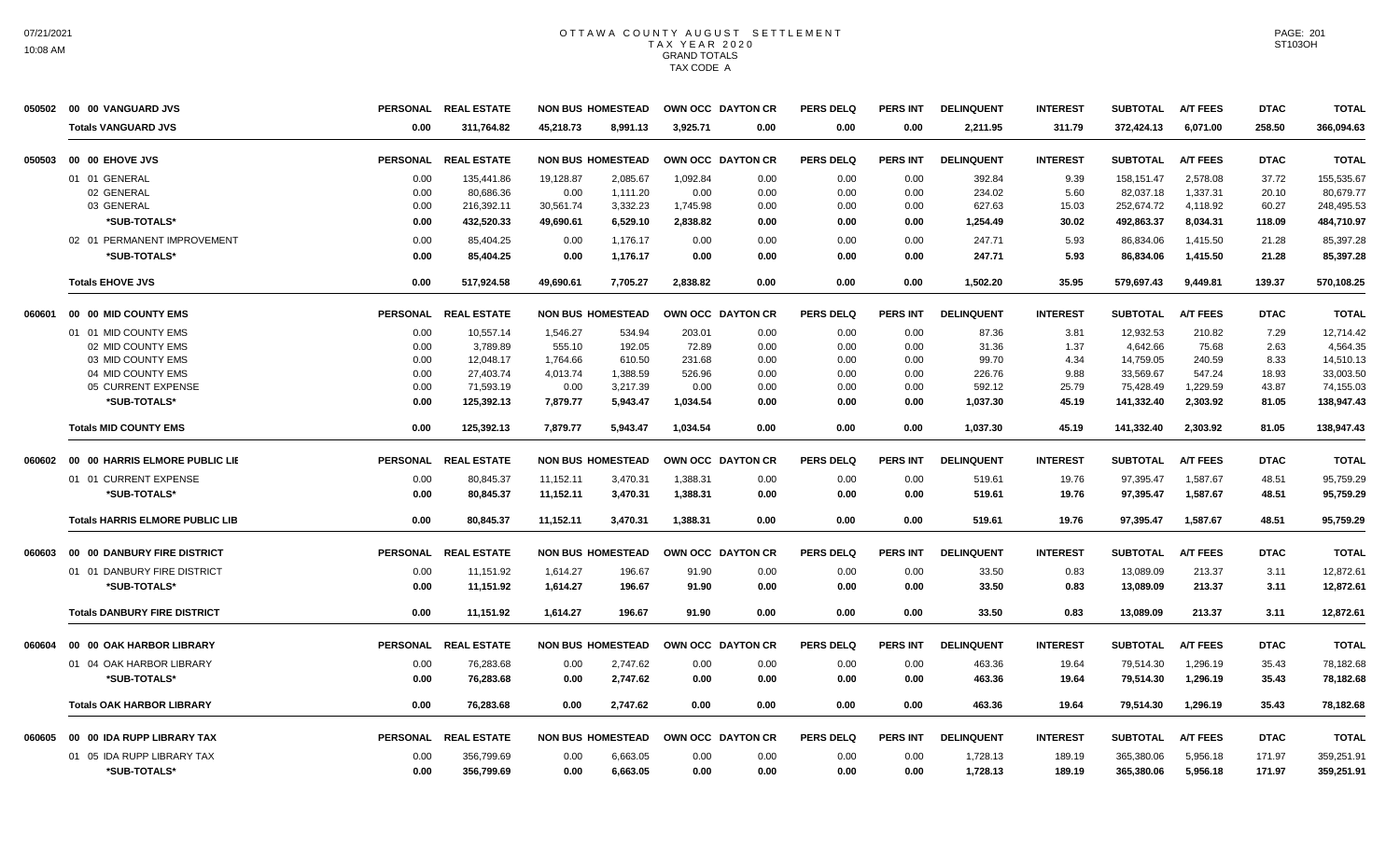| 060605 | 00 00 IDA RUPP LIBRARY TAX             |                 | PERSONAL REAL ESTATE | <b>NON BUS HOMESTEAD</b> |          |                   | OWN OCC DAYTON CR | <b>PERS DELQ</b> | <b>PERS INT</b> | <b>DELINQUENT</b> | <b>INTEREST</b> | <b>SUBTOTAL</b> | <b>A/T FEES</b> | <b>DTAC</b> | <b>TOTAL</b> |
|--------|----------------------------------------|-----------------|----------------------|--------------------------|----------|-------------------|-------------------|------------------|-----------------|-------------------|-----------------|-----------------|-----------------|-------------|--------------|
|        | <b>Totals IDA RUPP LIBRARY TAX</b>     | 0.00            | 356,799.69           | 0.00                     | 6,663.05 | 0.00              | 0.00              | 0.00             | 0.00            | 1,728.13          | 189.19          | 365,380.06      | 5,956.18        | 171.97      | 359,251.91   |
| 060606 | 00 00 PIB - NORTH BASS                 |                 | PERSONAL REAL ESTATE | <b>NON BUS HOMESTEAD</b> |          | OWN OCC DAYTON CR |                   | <b>PERS DELO</b> | <b>PERS INT</b> | <b>DELINQUENT</b> | <b>INTEREST</b> | <b>SUBTOTAL</b> | <b>A/T FEES</b> | <b>DTAC</b> | <b>TOTAL</b> |
|        | 01 01 REFUSE                           | 0.00            | 585.39               | 93.88                    | 32.11    | 6.76              | 0.00              | 0.00             | 0.00            | 0.00              | 0.00            | 718.14          | 11.71           | 0.00        | 706.43       |
|        | *SUB-TOTALS*                           | 0.00            | 585.39               | 93.88                    | 32.11    | 6.76              | 0.00              | 0.00             | 0.00            | 0.00              | 0.00            | 718.14          | 11.71           | 0.00        | 706.43       |
|        | <b>Totals PIB - NORTH BASS</b>         | 0.00            | 585.39               | 93.88                    | 32.11    | 6.76              | 0.00              | 0.00             | 0.00            | 0.00              | 0.00            | 718.14          | 11.71           | 0.00        | 706.43       |
| 060607 | 00 00 PIB MIDDLE BASS                  | <b>PERSONAL</b> | <b>REAL ESTATE</b>   | <b>NON BUS HOMESTEAD</b> |          |                   | OWN OCC DAYTON CR | <b>PERS DELO</b> | <b>PERS INT</b> | <b>DELINQUENT</b> | <b>INTEREST</b> | <b>SUBTOTAL</b> | <b>A/T FEES</b> | <b>DTAC</b> | <b>TOTAL</b> |
|        | 01 03 REFUSE                           | 0.00            | 30,037.33            | 4,567.95                 | 211.02   | 114.34            | 0.00              | 0.00             | 0.00            | 355.22            | 24.64           | 35,310.50       | 575.61          | 33.29       | 34,701.60    |
|        | *SUB-TOTALS*                           | 0.00            | 30,037.33            | 4,567.95                 | 211.02   | 114.34            | 0.00              | 0.00             | 0.00            | 355.22            | 24.64           | 35,310.50       | 575.61          | 33.29       | 34,701.60    |
|        | 02 01 ROADS                            | 0.00            | 13,241.50            | 2,013.71                 | 93.03    | 50.40             | 0.00              | 0.00             | 0.00            | 156.59            | 10.86           | 15,566.09       | 253.75          | 14.68       | 15,297.66    |
|        | *SUB-TOTALS*                           | 0.00            | 13,241.50            | 2,013.71                 | 93.03    | 50.40             | 0.00              | 0.00             | 0.00            | 156.59            | 10.86           | 15,566.09       | 253.75          | 14.68       | 15,297.66    |
|        | 03 01 FIRE                             | 0.00            | 17,658.01            | 2,685.35                 | 124.05   | 67.22             | 0.00              | 0.00             | 0.00            | 208.82            | 14.48           | 20,757.93       | 338.38          | 19.57       | 20,399.98    |
|        | *SUB-TOTALS*                           | 0.00            | 17.658.01            | 2.685.35                 | 124.05   | 67.22             | 0.00              | 0.00             | 0.00            | 208.82            | 14.48           | 20,757.93       | 338.38          | 19.57       | 20,399.98    |
|        | 04 01 TOWN HALL                        | 0.00            | 8,829.00             | 1,342.68                 | 62.03    | 33.61             | 0.00              | 0.00             | 0.00            | 104.41            | 7.24            | 10,378.97       | 169.19          | 9.79        | 10,199.99    |
|        | *SUB-TOTALS*                           | 0.00            | 8,829.00             | 1,342.68                 | 62.03    | 33.61             | 0.00              | 0.00             | 0.00            | 104.41            | 7.24            | 10,378.97       | 169.19          | 9.79        | 10,199.99    |
|        | <b>Totals PIB MIDDLE BASS</b>          | 0.00            | 69,765.84            | 10.609.69                | 490.13   | 265.57            | 0.00              | 0.00             | 0.00            | 825.04            | 57.22           | 82,013.49       | 1,336.93        | 77.33       | 80,599.23    |
| 060608 | 00 00 PIB SOUTH BASS                   | <b>PERSONAL</b> | <b>REAL ESTATE</b>   | <b>NON BUS HOMESTEAD</b> |          |                   | OWN OCC DAYTON CR | <b>PERS DELQ</b> | <b>PERS INT</b> | <b>DELINQUENT</b> | <b>INTEREST</b> | <b>SUBTOTAL</b> | <b>A/T FEES</b> | <b>DTAC</b> | <b>TOTAL</b> |
|        | 03 01 PARK                             | 0.00            | 1,614.82             | 219.62                   | 12.11    | 9.42              | 0.00              | 0.00             | 0.00            | $-0.25$           | 0.01            | 1,855.73        | 30.25           | 0.05        | 1,825.43     |
|        | *SUB-TOTALS*                           | 0.00            | 1.614.82             | 219.62                   | 12.11    | 9.42              | 0.00              | 0.00             | 0.00            | $-0.25$           | 0.01            | 1,855.73        | 30.25           | 0.05        | 1,825.43     |
|        | 05 02 FIRE                             | 0.00            | 39,762.22            | 5,407.79                 | 298.28   | 231.78            | 0.00              | 0.00             | 0.00            | $-6.16$           | 0.29            | 45,694.20       | 744.88          | 1.17        | 44,948.15    |
|        | *SUB-TOTALS*                           | 0.00            | 39,762.22            | 5,407.79                 | 298.28   | 231.78            | 0.00              | 0.00             | 0.00            | $-6.16$           | 0.29            | 45,694.20       | 744.88          | 1.17        | 44,948.15    |
|        | <b>Totals PIB SOUTH BASS</b>           | 0.00            | 41,377.04            | 5,627.41                 | 310.39   | 241.20            | 0.00              | 0.00             | 0.00            | $-6.41$           | 0.30            | 47,549.93       | 775.13          | 1.22        | 46,773.58    |
| 070703 | 00 00 PORTAGE FIRE DISTRICT            | <b>PERSONAL</b> | <b>REAL ESTATE</b>   | <b>NON BUS HOMESTEAD</b> |          |                   | OWN OCC DAYTON CR | <b>PERS DELQ</b> | <b>PERS INT</b> | <b>DELINQUENT</b> | <b>INTEREST</b> | <b>SUBTOTAL</b> | <b>A/T FEES</b> | <b>DTAC</b> | <b>TOTAL</b> |
|        | 01 01 GENERAL                          | 0.00            | 87,804.76            | 12,871.36                | 4,363.34 | 1,706.72          | 0.00              | 0.00             | 0.00            | 689.11            | 23.64           | 107,458.93      | 1,751.72        | 54.72       | 105,652.49   |
|        | *SUB-TOTALS*                           | 0.00            | 87,804.76            | 12,871.36                | 4,363.34 | 1,706.72          | 0.00              | 0.00             | 0.00            | 689.11            | 23.64           | 107,458.93      | 1,751.72        | 54.72       | 105.652.49   |
|        | <b>Totals PORTAGE FIRE DISTRICT</b>    | 0.00            | 87,804.76            | 12.871.36                | 4,363.34 | 1,706.72          | 0.00              | 0.00             | 0.00            | 689.11            | 23.64           | 107,458.93      | 1,751.72        | 54.72       | 105,652.49   |
|        | 0707061 00 00 PORT CLINTON CITY NON UN |                 | PERSONAL REAL ESTATE | <b>NON BUS HOMESTEAD</b> |          |                   | OWN OCC DAYTON CR | <b>PERS DELQ</b> | <b>PERS INT</b> | <b>DELINQUENT</b> | <b>INTEREST</b> | <b>SUBTOTAL</b> | <b>A/T FEES</b> | <b>DTAC</b> | <b>TOTAL</b> |
|        | 01 01 INSIDE GENERAL NON UNIFORM       | 0.00            | 69,960.18            | 10,056.45                | 3,830.93 | 1,093.88          | 0.00              | 0.00             | 0.00            | 582.62            | 27.46           | 85,551.52       | 1,394.60        | 55.90       | 84,101.02    |
|        | 02 INSIDE POLICE PENSION NON U         | 0.00            | 5,381.55             | 773.57                   | 294.69   | 84.14             | 0.00              | 0.00             | 0.00            | 44.80             | 2.13            | 6,580.88        | 107.28          | 4.30        | 6,469.30     |
|        | *SUB-TOTALS*                           | 0.00            | 75,341.73            | 10,830.02                | 4,125.62 | 1,178.02          | 0.00              | 0.00             | 0.00            | 627.42            | 29.59           | 92,132.40       | 1,501.88        | 60.20       | 90,570.32    |
|        | <b>Totals PORT CLINTON CITY NON UN</b> | 0.00            | 75,341.73            | 10.830.02                | 4,125.62 | 1.178.02          | 0.00              | 0.00             | 0.00            | 627.42            | 29.59           | 92,132.40       | 1.501.88        | 60.20       | 90,570.32    |
|        | 0707071 00 00 PIB CORP NON UNIFORM     |                 | PERSONAL REAL ESTATE | <b>NON BUS HOMESTEAD</b> |          |                   | OWN OCC DAYTON CR | <b>PERS DELQ</b> | PERS INT        | <b>DELINQUENT</b> | <b>INTEREST</b> | <b>SUBTOTAL</b> | <b>A/T FEES</b> | <b>DTAC</b> | <b>TOTAL</b> |
|        | 01 01 INSIDE GENERAL NON UNIFORM       | 0.00            | 9,755.38             | 1,282.94                 | 65.35    | 43.25             | 0.00              | 0.00             | 0.00            | $-2.19$           | $-0.74$         | 11,143.99       | 181.66          | 0.00        | 10,962.33    |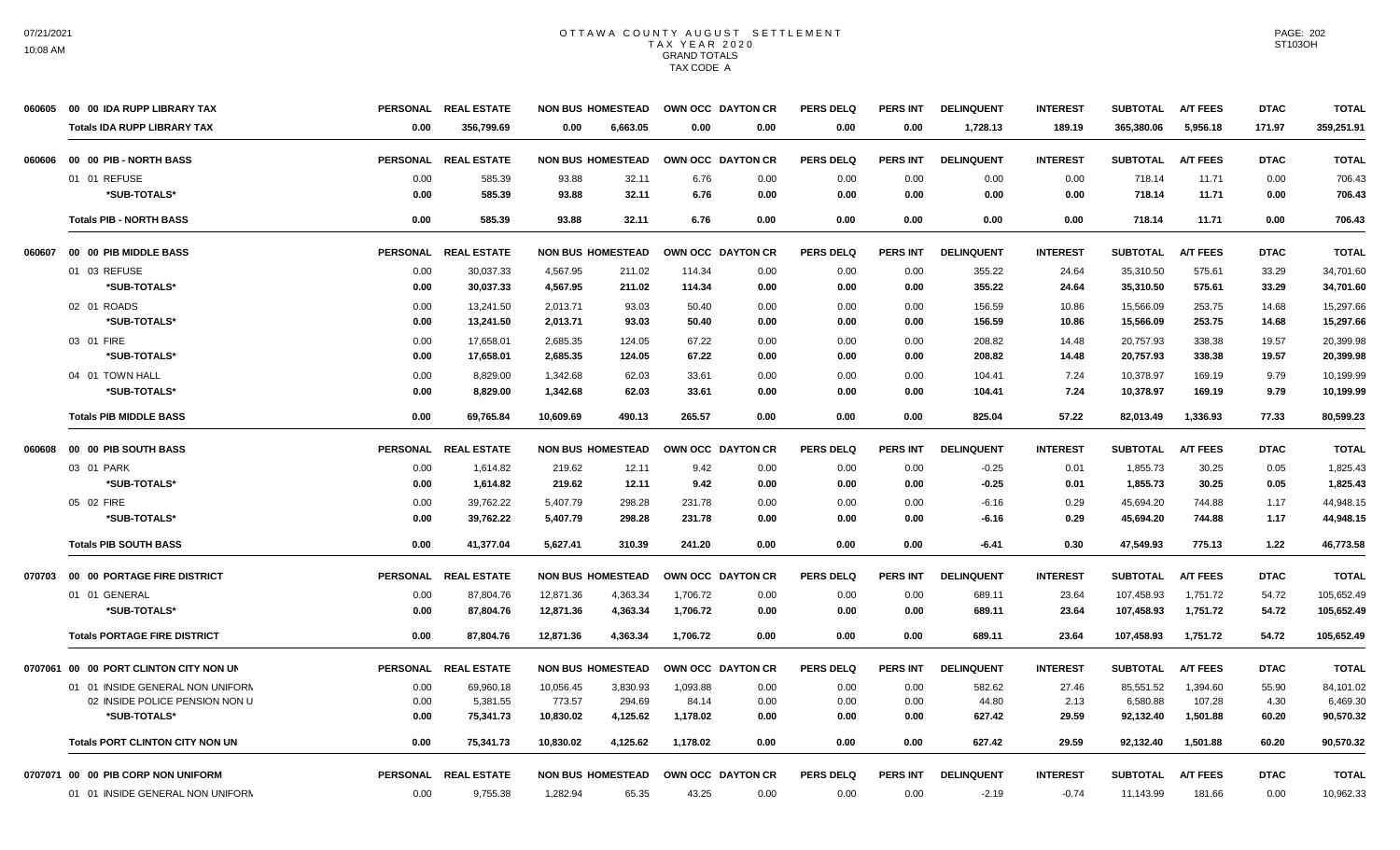|        | 0707071 00 00 PIB CORP NON UNIFORM      |                 | PERSONAL REAL ESTATE | <b>NON BUS HOMESTEAD</b> |                  | OWN OCC DAYTON CR | PERS DELO        | <b>PERS INT</b> | <b>DELINQUENT</b> | <b>INTEREST</b> | <b>SUBTOTAL</b> | <b>A/T FEES</b> | <b>DTAC</b> | TOTAL        |
|--------|-----------------------------------------|-----------------|----------------------|--------------------------|------------------|-------------------|------------------|-----------------|-------------------|-----------------|-----------------|-----------------|-------------|--------------|
|        | *SUB-TOTALS*<br>01                      | 0.00            | 9.755.38             | 1.282.94                 | 65.35<br>43.25   | 0.00              | 0.00             | 0.00            | $-2.19$           | $-0.74$         | 11.143.99       | 181.66          | 0.00        | 10,962.33    |
|        | <b>Totals PIB CORP NON UNIFORM</b>      | 0.00            | 9,755.38             | 1,282.94                 | 65.35<br>43.25   | 0.00              | 0.00             | 0.00            | $-2.19$           | $-0.74$         | 11,143.99       | 181.66          | 0.00        | 10,962.33    |
|        | 0707130300 00 HARRIS INC NON UNIFORM II | <b>PERSONAL</b> | <b>REAL ESTATE</b>   | <b>NON BUS HOMESTEAD</b> |                  | OWN OCC DAYTON CR | <b>PERS DELQ</b> | <b>PERS INT</b> | <b>DELINQUENT</b> | <b>INTEREST</b> | <b>SUBTOTAL</b> | <b>A/T FEES</b> | <b>DTAC</b> | <b>TOTAL</b> |
|        | 01 01 NON UNIFORM GENERAL INSIDE        | 0.00            | 3,116.32             | 444.04                   | 52.17<br>130.18  | 0.00              | 0.00             | 0.00            | 8.10              | 0.31            | 3.751.12        | 61.16           | 0.64        | 3.689.32     |
|        | *SUB-TOTALS*                            | 0.00            | 3,116.32             | 444.04                   | 130.18<br>52.17  | 0.00              | 0.00             | 0.00            | 8.10              | 0.31            | 3,751.12        | 61.16           | 0.64        | 3,689.32     |
|        | Totals HARRIS INC NON UNIFORM IN        | 0.00            | 3,116.32             | 444.04                   | 52.17<br>130.18  | 0.00              | 0.00             | 0.00            | 8.10              | 0.31            | 3,751.12        | 61.16           | 0.64        | 3,689.32     |
| 080801 | 00 00 BAY TOWNSHIP NON UNIFOR           |                 | PERSONAL REAL ESTATE | <b>NON BUS HOMESTEAD</b> |                  | OWN OCC DAYTON CR | <b>PERS DELQ</b> | <b>PERS INT</b> | <b>DELINQUENT</b> | <b>INTEREST</b> | <b>SUBTOTAL</b> | <b>A/T FEES</b> | <b>DTAC</b> | <b>TOTAL</b> |
|        | 01 01 INSIDE GENERAL NON UNIFORN        | 0.00            | 6.022.19             | 957.85                   | 306.51<br>92.02  | 0.00              | 0.00             | 0.00            | $-19.82$          | 0.51            | 7.359.26        | 119.96          | 6.66        | 7.232.64     |
|        | 02 INSIDE ROAD AND BRIDGE NON           | 0.00            | 5,594.16             | 889.78                   | 284.72<br>85.49  | 0.00              | 0.00             | 0.00            | $-18.42$          | 0.47            | 6,836.20        | 111.43          | 6.20        | 6,718.57     |
|        | 03 INSIDE FIRE NON UNIFORM              | 0.00            | 4,300.09             | 683.97                   | 218.85<br>65.72  | 0.00              | 0.00             | 0.00            | $-14.15$          | 0.38            | 5,254.86        | 85.66           | 4.76        | 5,164.44     |
|        | *SUB-TOTALS*                            | 0.00            | 15,916.44            | 2,531.60                 | 810.08<br>243.23 | 0.00              | 0.00             | 0.00            | $-52.39$          | 1.36            | 19,450.32       | 317.05          | 17.62       | 19,115.65    |
|        | <b>Totals BAY TOWNSHIP NON UNIFOR</b>   | 0.00            | 15.916.44            | 2.531.60                 | 243.23<br>810.08 | 0.00              | 0.00             | 0.00            | $-52.39$          | 1.36            | 19.450.32       | 317.05          | 17.62       | 19.115.65    |
| 080802 | 00 00 PUT IN BAY PARK DISTRICT          |                 | PERSONAL REAL ESTATE | <b>NON BUS HOMESTEAD</b> |                  | OWN OCC DAYTON CR | <b>PERS DELQ</b> | <b>PERS INT</b> | <b>DELINQUENT</b> | <b>INTEREST</b> | <b>SUBTOTAL</b> | <b>A/T FEES</b> | <b>DTAC</b> | <b>TOTAL</b> |
|        | 01 01 GENERAL FUND                      | 0.00            | 29,045.86            | 4,093.75                 | 226.54<br>164.17 | 0.00              | 0.00             | 0.00            | 80.14             | 6.41            | 33,616.87       | 547.99          | 8.60        | 33,060.28    |
|        | *SUB-TOTALS*                            | 0.00            | 29,045.86            | 4,093.75                 | 226.54<br>164.17 | 0.00              | 0.00             | 0.00            | 80.14             | 6.41            | 33,616.87       | 547.99          | 8.60        | 33,060.28    |
|        | <b>Totals PUT IN BAY PARK DISTRICT</b>  | 0.00            | 29.045.86            | 4.093.75                 | 226.54<br>164.17 | 0.00              | 0.00             | 0.00            | 80.14             | 6.41            | 33.616.87       | 547.99          | 8.60        | 33.060.28    |
| 080805 | 00 00 PIB PORT AUTHORITY                | <b>PERSONAL</b> | <b>REAL ESTATE</b>   | <b>NON BUS HOMESTEAD</b> |                  | OWN OCC DAYTON CR | <b>PERS DELQ</b> | <b>PERS INT</b> | <b>DELINQUENT</b> | <b>INTEREST</b> | <b>SUBTOTAL</b> | <b>A/T FEES</b> | <b>DTAC</b> | <b>TOTAL</b> |
|        | 08 00 PIB PORT AUTHORITY                | 0.00            | 20,419.76            | 2.845.69                 | 155.37<br>111.19 | 0.00              | 0.00             | 0.00            | 46.31             | 3.53            | 23,581.85       | 384.42          | 5.05        | 23,192.38    |
|        | *SUB-TOTALS*                            | 0.00            | 20,419.76            | 2,845.69                 | 155.37<br>111.19 | 0.00              | 0.00             | 0.00            | 46.31             | 3.53            | 23,581.85       | 384.42          | 5.05        | 23,192.38    |
|        | <b>Totals PIB PORT AUTHORITY</b>        | 0.00            | 20.419.76            | 2.845.69                 | 155.37<br>111.19 | 0.00              | 0.00             | 0.00            | 46.31             | 3.53            | 23.581.85       | 384.42          | 5.05        | 23.192.38    |
|        | 0808051 00 00 ELMORE NON UNIFORM        |                 | PERSONAL REAL ESTATE | <b>NON BUS HOMESTEAD</b> |                  | OWN OCC DAYTON CR | <b>PERS DELQ</b> | <b>PERS INT</b> | <b>DELINQUENT</b> | <b>INTEREST</b> | <b>SUBTOTAL</b> | <b>A/T FEES</b> | <b>DTAC</b> | <b>TOTAL</b> |
|        | 01 01 INSIDE GENERAL NON UNIFORN        | 0.00            | 11,308.43            | 1,508.05                 | 671.43<br>220.44 | 0.00              | 0.00             | 0.00            | 1.16              | 0.03            | 13,709.54       | 223.48          | 0.10        | 13,485.96    |
|        | *SUB-TOTALS*                            | 0.00            | 11,308.43            | 1,508.05                 | 671.43<br>220.44 | 0.00              | 0.00             | 0.00            | 1.16              | 0.03            | 13,709.54       | 223.48          | 0.10        | 13,485.96    |
|        | <b>Totals ELMORE NON UNIFORM</b>        | 0.00            | 11,308.43            | 1.508.05                 | 671.43<br>220.44 | 0.00              | 0.00             | 0.00            | 1.16              | 0.03            | 13,709.54       | 223.48          | 0.10        | 13,485.96    |
| 080806 | 00 00 ALLEN CLAY FIRE DIST              | <b>PERSONAL</b> | <b>REAL ESTATE</b>   | <b>NON BUS HOMESTEAD</b> |                  | OWN OCC DAYTON CR | <b>PERS DELQ</b> | <b>PERS INT</b> | <b>DELINQUENT</b> | <b>INTEREST</b> | <b>SUBTOTAL</b> | <b>A/T FEES</b> | <b>DTAC</b> | <b>TOTAL</b> |
|        | 01 01 GENERAL                           | 0.00            | 270,881.91           | 36,972.98<br>11,679.90   | 4,689.49         | 0.00              | 0.00             | 0.00            | 2,078.73          | 78.99           | 326,382.00      | 5,320.36        | 197.53      | 320,864.11   |
|        | *SUB-TOTALS*                            | 0.00            | 270,881.91           | 36,972.98<br>11,679.90   | 4,689.49         | 0.00              | 0.00             | 0.00            | 2,078.73          | 78.99           | 326,382.00      | 5,320.36        | 197.53      | 320,864.11   |
|        | <b>Totals ALLEN CLAY FIRE DIST</b>      | 0.00            | 270,881.91           | 36.972.98<br>11,679.90   | 4.689.49         | 0.00              | 0.00             | 0.00            | 2.078.73          | 78.99           | 326,382.00      | 5.320.36        | 197.53      | 320.864.11   |
|        | 08081304 00 00 NON UNIFORM HARRIS INC   | <b>PERSONAL</b> | <b>REAL ESTATE</b>   | <b>NON BUS HOMESTEAD</b> |                  | OWN OCC DAYTON CR | <b>PERS DELQ</b> | <b>PERS INT</b> | <b>DELINQUENT</b> | <b>INTEREST</b> | <b>SUBTOTAL</b> | <b>A/T FEES</b> | <b>DTAC</b> | <b>TOTAL</b> |
|        | 01 01 ROAD AND BRIDGE INSIDE            | 0.00            | 13,778.42            | 2,023.00                 | 460.58<br>212.64 | 0.00              | 0.00             | 0.00            | 52.16             | 2.07            | 16,528.87       | 269.44          | 4.14        | 16,255.29    |
|        | *SUB-TOTALS*                            | 0.00            | 13,778.42            | 2,023.00                 | 460.58<br>212.64 | 0.00              | 0.00             | 0.00            | 52.16             | 2.07            | 16,528.87       | 269.44          | 4.14        | 16,255.29    |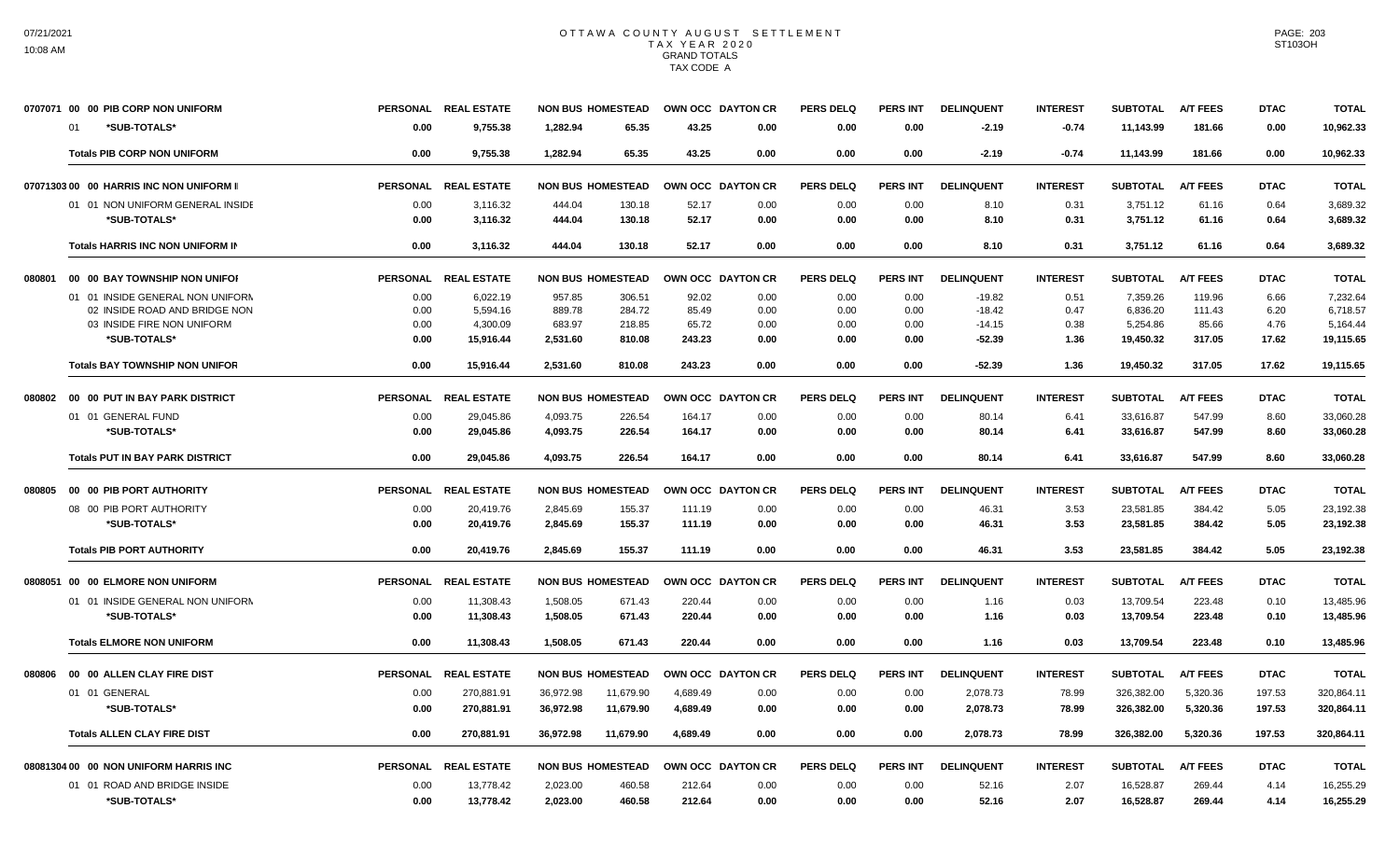|        | 08081304 00 00 NON UNIFORM HARRIS INC | PERSONAL        | <b>REAL</b><br>. ESTATE |              | <b>NON BUS HOMESTEAD</b> |            | OWN OCC DAYTON CR | <b>PERS DELQ</b> | <b>PERS INT</b> | <b>DELINQUENT</b> | <b>INTEREST</b> | <b>SUBTOTAL</b> | <b>A/T FEES</b> | <b>DTAC</b> | <b>TOTAL</b>  |
|--------|---------------------------------------|-----------------|-------------------------|--------------|--------------------------|------------|-------------------|------------------|-----------------|-------------------|-----------------|-----------------|-----------------|-------------|---------------|
|        | <b>Totals NON UNIFORM HARRIS INC</b>  | 0.00            | 13,778.42               | 2,023.00     | 460.58                   | 212.64     | 0.00              | 0.00             | 0.00            | 52.16             | 2.07            | 16,528.87       | 269.44          | 4.14        | 16,255.29     |
| 090901 | 00 00 SALEM TWP. NON UNIFORM          | <b>PERSONAL</b> | REAI<br>. ESTATE        |              | <b>NON BUS HOMESTEAD</b> |            | OWN OCC DAYTON CR | <b>PERS DELQ</b> | <b>PERS INT</b> | <b>DELINQUENT</b> | <b>INTEREST</b> | <b>SUBTOTAL</b> | <b>A/T FEES</b> | <b>DTAC</b> | <b>TOTAL</b>  |
|        | 01 02 INSIDE ROAD & BRIDGE NON UN     | 0.00            | 31,561.02               | 4,738.66     | 1,337.67                 | 569.30     | 0.00              | 0.00             | 0.00            | 296.96            | 8.47            | 38,512.08       | 627.80          | 19.69       | 37,864.59     |
|        | *SUB-TOTALS*                          | 0.00            | 31,561.02               | 4,738.66     | 1,337.67                 | 569.30     | 0.00              | 0.00             | 0.00            | 296.96            | 8.47            | 38,512.08       | 627.80          | 19.69       | 37,864.59     |
|        | <b>Totals SALEM TWP, NON UNIFORM</b>  | 0.00            | 31,561.02               | 4,738.66     | 1,337.67                 | 569.30     | 0.00              | 0.00             | 0.00            | 296.96            | 8.47            | 38,512.08       | 627.80          | 19.69       | 37,864.59     |
|        | 09090102 00 00 OAK HARBOR NON UNIFORM | <b>PERSONAL</b> | <b>REAL</b><br>L ESTATE |              | <b>NON BUS HOMESTEAD</b> |            | OWN OCC DAYTON CR | <b>PERS DELQ</b> | <b>PERS INT</b> | <b>DELINQUENT</b> | <b>INTEREST</b> | <b>SUBTOTAL</b> | <b>A/T FEES</b> | <b>DTAC</b> | <b>TOTAL</b>  |
|        | OAK HARBOR NON UNIFORM<br>01          | 0.00            | 24,486.23               | 3,477.31     | 1,447.56                 | 520.11     | 0.00              | 0.00             | 0.00            | 142.91            | 6.63            | 30,080.75       | 490.36          | 15.24       | 29,575.15     |
|        | *SUB-TOTALS*                          | 0.00            | 24,486.23               | 3,477.31     | 1,447.56                 | 520.11     | 0.00              | 0.00             | 0.00            | 142.91            | 6.63            | 30,080.75       | 490.36          | 15.24       | 29,575.15     |
|        | <b>Totals OAK HARBOR NON UNIFORM</b>  | 0.00            | 24,486.23               | 3,477.31     | 1,447.56                 | 520.11     | 0.00              | 0.00             | 0.00            | 142.91            | 6.63            | 30,080.75       | 490.36          | 15.24       | 29,575.15     |
|        | TAX CODE A TOTALS                     | 0.00            | 25,276,789.41           | 3,044,413.74 | 714,073.25               | 266,038.43 | 0.00              | 0.00             | 0.00            | 134,923.38        | 11,233.51       | 29,447,471.72   | 480,031.97      | 13,709.13   | 28,953,730.62 |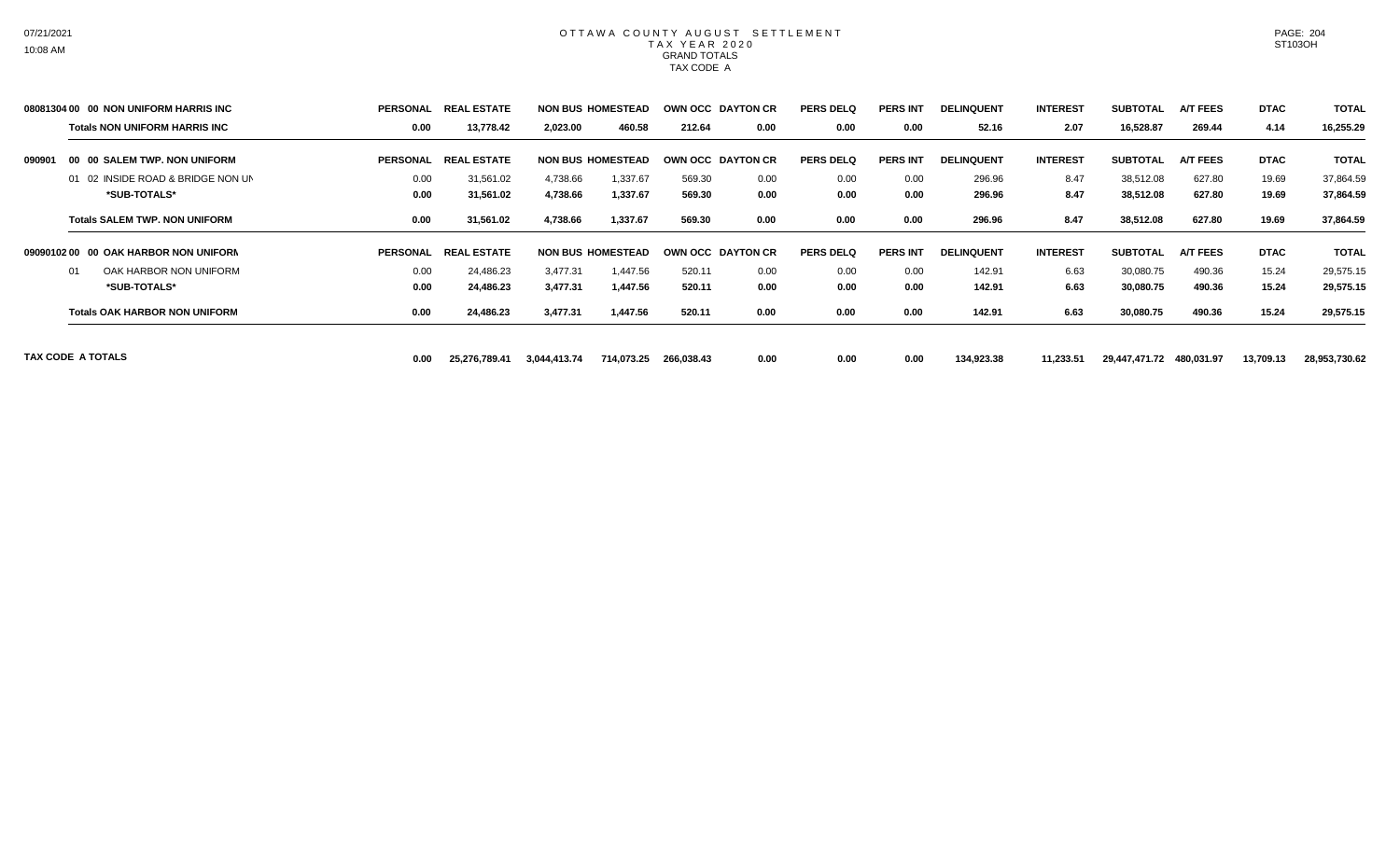| 010101 00 00 OTTAWA COUNTY         |                          | PERSONAL REAL ESTATE     | <b>NON BUS HOMESTEAD</b>         |                | OWN OCC DAYTON CR | <b>PERS DELQ</b> | <b>PERS INT</b> | <b>DELINQUENT</b>    | <b>INTEREST</b>  | <b>SUBTOTAL</b>          | <b>A/T FEES</b>      | <b>DTAC</b>      | <b>TOTAL</b>             |
|------------------------------------|--------------------------|--------------------------|----------------------------------|----------------|-------------------|------------------|-----------------|----------------------|------------------|--------------------------|----------------------|------------------|--------------------------|
| 01 01 O.C.B.M.R.<br>02 O.C.B.M.R.  | 186,327.99<br>118,572.35 | 215,985.47<br>143,123.57 | 3.50<br>169.79<br>2.32<br>112.52 | 64.52<br>42.74 | 0.00<br>0.00      | 0.00<br>0.00     | 0.00<br>0.00    | 4,548.77<br>3,014.25 | 400.12<br>265.14 | 407,500.16<br>265,132.89 | 6,642.78<br>4,321.98 | 504.88<br>334.57 | 400,352.50<br>260,476.34 |
| 01 PARK DISTRICT                   | 50,816.74                | 68,285.76                | 0.00<br>53.69                    | 0.00           | 0.00              | 0.00             | 0.00            | 1,438.14             | 126.50           | 120,720.83               | 1,967.91             | 159.63           | 118,593.29               |
| *SUB-TOTALS*                       | 355,717.08               | 427,394.80               | 5.82<br>336.00                   | 107.26         | 0.00              | 0.00             | 0.00            | 9,001.16             | 791.76           | 793,353.88               | 12,932.67            | 999.08           | 779,422.13               |
| 02 01 NURSING HOME                 | 42,347.31                | 55,651.96                | 0.90<br>43.76                    | 16.62          | 0.00              | 0.00             | 0.00            | 1,172.05             | 103.11           | 99,335.71                | 1,619.30             | 130.09           | 97,586.32                |
| *SUB-TOTALS*                       | 42,347.31                | 55,651.96                | 0.90<br>43.76                    | 16.62          | 0.00              | 0.00             | 0.00            | 1,172.05             | 103.11           | 99,335.71                | 1,619.30             | 130.09           | 97,586.32                |
| 03 02 SENIOR PROGRAM               | 25,408.34                | 32,791.82                | 25.77<br>0.53                    | 9.81           | 0.00              | 0.00             | 0.00            | 690.62               | 60.75            | 58,987.64                | 961.61               | 76.65            | 57,949.38                |
| 03 SENIOR PROGRAM                  | 16,938.93                | 22,315.84                | 0.00<br>17.55                    | 0.00           | 0.00              | 0.00             | 0.00            | 469.99               | 41.34            | 39,783.65                | 648.51               | 52.18            | 39,082.96                |
| *SUB-TOTALS*                       | 42,347.27                | 55,107.66                | 0.53<br>43.32                    | 9.81           | 0.00              | 0.00             | 0.00            | 1,160.61             | 102.09           | 98,771.29                | 1,610.12             | 128.83           | 97,032.34                |
| 04 01 INSIDE GENERAL               | 169,389.05               | 229,303.89               | 3.72<br>180.26                   | 68.50          | 0.00              | 0.00             | 0.00            | 4,829.25             | 424.80           | 404,199.47               | 6,588.97             | 536.02           | 397,074.48               |
| *SUB-TOTALS*                       | 169,389.05               | 229,303.89               | 3.72<br>180.26                   | 68.50          | 0.00              | 0.00             | 0.00            | 4,829.25             | 424.80           | 404,199.47               | 6,588.97             | 536.02           | 397,074.48               |
| 07 01 MENTAL HEALTH                | 59,286.19                | 78,455.51                | 1.27<br>61.68                    | 23.45          | 0.00              | 0.00             | 0.00            | 1,652.31             | 145.35           | 139,625.76               | 2.276.06             | 183.41           | 137,166.29               |
| 02 MENTAL HEALTH                   | 25,408.34                | 33,623.75                | 0.55<br>26.43                    | 10.05          | 0.00              | 0.00             | 0.00            | 708.15               | 62.28            | 59,839.55                | 975.47               | 78.60            | 58,785.48                |
| 03 MENTAL HEALTH                   | 16,938.93                | 22,415.82                | 0.00<br>17.64                    | 0.00           | 0.00              | 0.00             | 0.00            | 472.09               | 41.53            | 39,886.01                | 650.19               | 52.40            | 39,183.42                |
| *SUB-TOTALS*                       | 101,633.46               | 134,495.08               | 1.82<br>105.75                   | 33.50          | 0.00              | 0.00             | 0.00            | 2,832.55             | 249.16           | 239,351.32               | 3,901.72             | 314.41           | 235,135.19               |
| <b>Totals OTTAWA COUNTY</b>        | 711,434.17               | 901,953.39               | 12.79<br>709.09                  | 235.69         | 0.00              | 0.00             | 0.00            | 18,995.62            | 1,670.92         | 1,635,011.67             | 26,652.78            | 2,108.43         | 1,606,250.46             |
| 02020101 00 00 ALLEN TOWNSHIP      |                          | PERSONAL REAL ESTATE     | <b>NON BUS HOMESTEAD</b>         |                | OWN OCC DAYTON CR | <b>PERS DELQ</b> | PERS INT        | <b>DELINQUENT</b>    | <b>INTEREST</b>  | <b>SUBTOTAL</b>          | <b>A/T FEES</b>      | <b>DTAC</b>      | <b>TOTAL</b>             |
| 02 01 INSIDE GENERAL               | 1,780.91                 | 1,143.52                 | 0.00<br>0.00                     | 0.51           | 0.00              | 0.00             | 0.00            | 36.48                | 0.56             | 2,961.98                 | 48.28                | 3.61             | 2,910.09                 |
| *SUB-TOTALS*                       | 1,780.91                 | 1,143.52                 | 0.00<br>0.00                     | 0.51           | 0.00              | 0.00             | 0.00            | 36.48                | 0.56             | 2,961.98                 | 48.28                | 3.61             | 2,910.09                 |
| 03 02 INSIDE ROADS                 | 3,957.58                 | 2,541.15                 | 0.00<br>0.00                     | 1.13           | 0.00              | 0.00             | 0.00            | 81.07                | 1.24             | 6,582.17                 | 107.30               | 8.02             | 6,466.85                 |
| *SUB-TOTALS*                       | 3,957.58                 | 2,541.15                 | 0.00<br>0.00                     | 1.13           | 0.00              | 0.00             | 0.00            | 81.07                | 1.24             | 6,582.17                 | 107.30               | 8.02             | 6,466.85                 |
| 04 02 POLICE                       | 2,968.19                 | 998.97                   | 0.00<br>0.00                     | 0.44           | 0.00              | 0.00             | 0.00            | 31.87                | 0.49             | 3,999.96                 | 65.20                | 3.15             | 3,931.61                 |
| *SUB-TOTALS*                       | 2,968.19                 | 998.97                   | 0.00<br>0.00                     | 0.44           | 0.00              | 0.00             | 0.00            | 31.87                | 0.49             | 3,999.96                 | 65.20                | 3.15             | 3,931.61                 |
| 05 02 CEMETERY                     | 930.03                   | 533.71                   | 0.00<br>0.00                     | 0.24           | 0.00              | 0.00             | 0.00            | 17.03                | 0.26             | 1,481.27                 | 24.14                | 1.69             | 1,455.44                 |
| *SUB-TOTALS*                       | 930.03                   | 533.71                   | 0.00<br>0.00                     | 0.24           | 0.00              | 0.00             | 0.00            | 17.03                | 0.26             | 1,481.27                 | 24.14                | 1.69             | 1,455.44                 |
| 06 02 CURRENT EXPENSES             | 2,968.19                 | 1,905.86                 | 0.00<br>0.00                     | 0.00           | 0.00              | 0.00             | 0.00            | 60.81                | 0.93             | 4,935.79                 | 80.46                | 6.02             | 4,849.31                 |
| *SUB-TOTALS*                       | 2,968.19                 | 1,905.86                 | 0.00<br>0.00                     | 0.00           | 0.00              | 0.00             | 0.00            | 60.81                | 0.93             | 4,935.79                 | 80.46                | 6.02             | 4,849.31                 |
| <b>Totals ALLEN TOWNSHIP</b>       | 12,604.90                | 7,123.21                 | 0.00<br>0.00                     | 2.32           | 0.00              | 0.00             | 0.00            | 227.26               | 3.48             | 19,961.17                | 325.38               | 22.49            | 19,613.30                |
| 02020102 00 00 ALLEN TWP INC CORP. |                          | PERSONAL REAL ESTATE     | <b>NON BUS HOMESTEAD</b>         |                | OWN OCC DAYTON CR | <b>PERS DELQ</b> | <b>PERS INT</b> | <b>DELINQUENT</b>    | <b>INTEREST</b>  | <b>SUBTOTAL</b>          | <b>A/T FEES</b>      | <b>DTAC</b>      | <b>TOTAL</b>             |
| 02 01 INSIDE GENERAL               | 90.42                    | 209.44                   | 0.00<br>0.00                     | 0.00           | 0.00              | 0.00             | 0.00            | 0.00                 | 0.00             | 299.86                   | 4.89                 | 0.00             | 294.97                   |
| *SUB-TOTALS*                       | 90.42                    | 209.44                   | 0.00<br>0.00                     | 0.00           | 0.00              | 0.00             | 0.00            | 0.00                 | 0.00             | 299.86                   | 4.89                 | 0.00             | 294.97                   |
| 05 02 CEMETERY                     | 47.22                    | 97.75                    | 0.00<br>0.00                     | 0.00           | 0.00              | 0.00             | 0.00            | 0.00                 | 0.00             | 144.97                   | 2.36                 | 0.00             | 142.61                   |
| *SUB-TOTALS*                       | 47.22                    | 97.75                    | 0.00<br>0.00                     | 0.00           | 0.00              | 0.00             | 0.00            | 0.00                 | 0.00             | 144.97                   | 2.36                 | 0.00             | 142.61                   |
| 06 02 CURRENT EXPENSES             | 150.71                   | 349.07                   | 0.00<br>0.00                     | 0.00           | 0.00              | 0.00             | 0.00            | 0.00                 | 0.00             | 499.78                   | 8.15                 | 0.00             | 491.63                   |
| *SUB-TOTALS*                       | 150.71                   | 349.07                   | 0.00<br>0.00                     | 0.00           | 0.00              | 0.00             | 0.00            | 0.00                 | 0.00             | 499.78                   | 8.15                 | 0.00             | 491.63                   |
| <b>Totals ALLEN TWP INC CORP.</b>  | 288.35                   | 656.26                   | 0.00<br>0.00                     | 0.00           | 0.00              | 0.00             | 0.00            | 0.00                 | 0.00             | 944.61                   | 15.40                | 0.00             | 929.21                   |
| 02020301 00 00 BENTON EXC CORP.    |                          | PERSONAL REAL ESTATE     | <b>NON BUS HOMESTEAD</b>         |                | OWN OCC DAYTON CR | <b>PERS DELQ</b> | <b>PERS INT</b> | <b>DELINQUENT</b>    | <b>INTEREST</b>  | <b>SUBTOTAL</b>          | <b>A/T FEES</b>      | <b>DTAC</b>      | <b>TOTAL</b>             |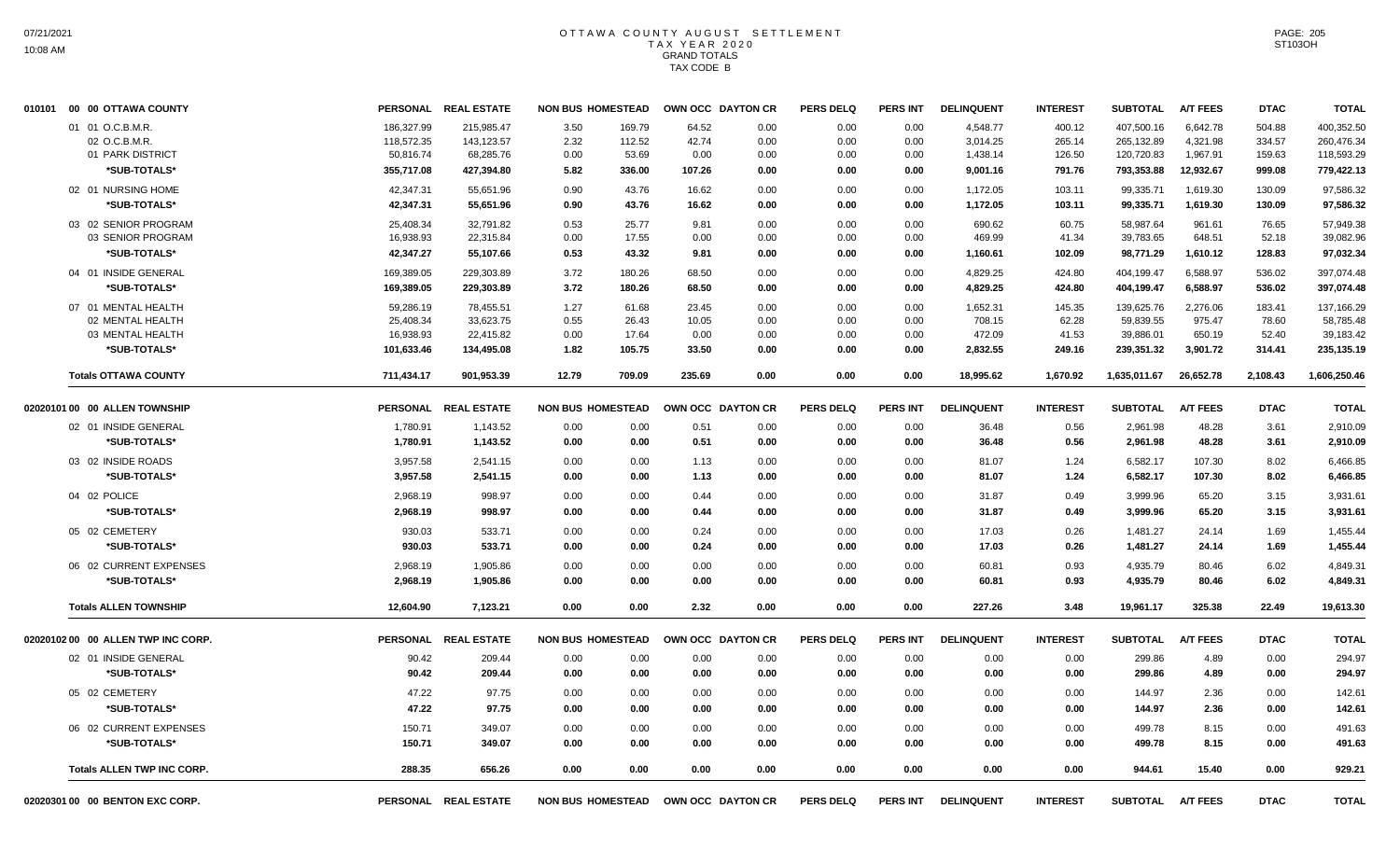|        | 02020301 00 00 BENTON EXC CORP. | <b>PERSONAL</b> | <b>REAL ESTATE</b>   | <b>NON BUS HOMESTEAD</b> |      | OWN OCC DAYTON CR | <b>PERS DELQ</b> | <b>PERS INT</b> | <b>DELINQUENT</b> | <b>INTEREST</b> | <b>SUBTOTAL</b> | <b>A/T FEES</b> | <b>DTAC</b> | <b>TOTAL</b> |
|--------|---------------------------------|-----------------|----------------------|--------------------------|------|-------------------|------------------|-----------------|-------------------|-----------------|-----------------|-----------------|-------------|--------------|
|        | 01 01 CEMETERY                  | 838.59          | 198.92               | 0.00<br>0.00             | 0.16 | 0.00              | 0.00             | 0.00            | 0.00              | 0.00            | 1,037.67        | 16.92           | 0.00        | 1,020.75     |
|        | *SUB-TOTALS*                    | 838.59          | 198.92               | 0.00<br>0.00             | 0.16 | 0.00              | 0.00             | 0.00            | 0.00              | 0.00            | 1,037.67        | 16.92           | 0.00        | 1,020.75     |
|        | 02 01 GENERAL                   | 9,224.49        | 2,044.30             | 0.00<br>0.00             | 1.67 | 0.00              | 0.00             | 0.00            | 0.00              | 0.00            | 11,270.46       | 183.72          | 0.00        | 11,086.74    |
|        | 02 CURRENT EXPENSE              | 2,515.77        | 725.11               | 0.00<br>0.00             | 0.00 | 0.00              | 0.00             | 0.00            | 0.00              | 0.00            | 3,240.88        | 52.83           | 0.00        | 3,188.05     |
|        | *SUB-TOTALS*                    | 11,740.26       | 2,769.41             | 0.00<br>0.00             | 1.67 | 0.00              | 0.00             | 0.00            | 0.00              | 0.00            | 14,511.34       | 236.55          | 0.00        | 14,274.79    |
|        | 03 01 INSIDE GENERAL            | 2.515.77        | 740.55               | 0.00<br>0.00             | 0.60 | 0.00              | 0.00             | 0.00            | 0.00              | 0.00            | 3,256.92        | 53.09           | 0.00        | 3,203.83     |
|        | *SUB-TOTALS*                    | 2,515.77        | 740.55               | 0.00<br>0.00             | 0.60 | 0.00              | 0.00             | 0.00            | 0.00              | 0.00            | 3,256.92        | 53.09           | 0.00        | 3,203.83     |
|        | 04 02 INSIDE ROADS              | 3,689.80        | 1,086.14             | 0.00<br>0.00             | 0.89 | 0.00              | 0.00             | 0.00            | 0.00              | 0.00            | 4,776.83        | 77.87           | 0.00        | 4,698.96     |
|        | *SUB-TOTALS*                    | 3,689.80        | 1,086.14             | 0.00<br>0.00             | 0.89 | 0.00              | 0.00             | 0.00            | 0.00              | 0.00            | 4,776.83        | 77.87           | 0.00        | 4,698.96     |
|        | <b>Totals BENTON EXC CORP.</b>  | 18,784.42       | 4,795.02             | 0.00<br>0.00             | 3.32 | 0.00              | 0.00             | 0.00            | 0.00              | 0.00            | 23,582.76       | 384.43          | 0.00        | 23,198.33    |
|        | 02020302 00 00 BENTON INC CORP. |                 | PERSONAL REAL ESTATE | <b>NON BUS HOMESTEAD</b> |      | OWN OCC DAYTON CR | <b>PERS DELQ</b> | PERS INT        | <b>DELINQUENT</b> | <b>INTEREST</b> | <b>SUBTOTAL</b> | <b>A/T FEES</b> | <b>DTAC</b> | <b>TOTAL</b> |
|        | 01 01 CEMETERY                  | 47.90           | 9.99                 | 0.00<br>0.00             | 0.00 | 0.00              | 0.00             | 0.00            | 1.80              | 0.37            | 60.06           | 0.98            | 0.22        | 58.86        |
|        | 02 CURRENT EXPENSE              | 143.71          | 36.42                | 0.00<br>0.00             | 0.00 | 0.00              | 0.00             | 0.00            | 6.55              | 1.36            | 188.04          | 3.07            | 0.79        | 184.18       |
|        | *SUB-TOTALS*                    | 191.61          | 46.41                | 0.00<br>0.00             | 0.00 | 0.00              | 0.00             | 0.00            | 8.35              | 1.73            | 248.10          | 4.05            | 1.01        | 243.04       |
|        | 03 01 INSIDE GENERAL            | 143.71          | 37.19                | 0.00<br>0.00             | 0.00 | 0.00              | 0.00             | 0.00            | 6.69              | 1.39            | 188.98          | 3.08            | 0.81        | 185.09       |
|        | *SUB-TOTALS*                    | 143.71          | 37.19                | 0.00<br>0.00             | 0.00 | 0.00              | 0.00             | 0.00            | 6.69              | 1.39            | 188.98          | 3.08            | 0.81        | 185.09       |
|        | <b>Totals BENTON INC CORP.</b>  | 335.32          | 83.60                | 0.00<br>0.00             | 0.00 | 0.00              | 0.00             | 0.00            | 15.04             | 3.12            | 437.08          | 7.13            | 1.82        | 428.13       |
| 020205 | 00 00 BAY TOWNSHIP              |                 | PERSONAL REAL ESTATE | <b>NON BUS HOMESTEAD</b> |      | OWN OCC DAYTON CR | <b>PERS DELQ</b> | PERS INT        | <b>DELINQUENT</b> | <b>INTEREST</b> | <b>SUBTOTAL</b> | <b>A/T FEES</b> | <b>DTAC</b> | <b>TOTAL</b> |
|        | 01 01 INSIDE GENERAL            | 1,395.74        | 1,704.84             | 0.00<br>0.00             | 0.09 | 0.00              | 0.00             | 0.00            | 0.00              | 0.00            | 3,100.67        | 50.55           | 0.00        | 3,050.12     |
|        | *SUB-TOTALS*                    | 1,395.74        | 1,704.84             | 0.00<br>0.00             | 0.09 | 0.00              | 0.00             | 0.00            | 0.00              | 0.00            | 3,100.67        | 50.55           | 0.00        | 3,050.12     |
|        | 02 02 INSIDE ROADS              | 1,297.30        | 1,584.60             | 0.00<br>0.00             | 0.08 | 0.00              | 0.00             | 0.00            | 0.00              | 0.00            | 2,881.98        | 46.97           | 0.00        | 2,835.01     |
|        | *SUB-TOTALS*                    | 1,297.30        | 1,584.60             | 0.00<br>0.00             | 0.08 | 0.00              | 0.00             | 0.00            | 0.00              | 0.00            | 2,881.98        | 46.97           | 0.00        | 2,835.01     |
|        | 03 03 INSIDE FIRE               | 998.47          | 1,219.58             | 0.00<br>0.00             | 0.06 | 0.00              | 0.00             | 0.00            | 0.00              | 0.00            | 2,218.11        | 36.16           | 0.00        | 2,181.95     |
|        | *SUB-TOTALS*                    | 998.47          | 1,219.58             | 0.00<br>0.00             | 0.06 | 0.00              | 0.00             | 0.00            | 0.00              | 0.00            | 2,218.11        | 36.16           | 0.00        | 2,181.95     |
|        | 04 01 FIRE & EMS                | 3,515.72        | 4,294.30             | 0.00<br>0.00             | 0.00 | 0.00              | 0.00             | 0.00            | 0.00              | 0.00            | 7,810.02        | 127.31          | 0.00        | 7,682.71     |
|        | *SUB-TOTALS*                    | 3,515.72        | 4,294.30             | 0.00<br>0.00             | 0.00 | 0.00              | 0.00             | 0.00            | 0.00              | 0.00            | 7,810.02        | 127.31          | 0.00        | 7,682.71     |
|        | <b>Totals BAY TOWNSHIP</b>      | 7,207.23        | 8,803.32             | 0.00<br>0.00             | 0.23 | 0.00              | 0.00             | 0.00            | 0.00              | 0.00            | 16,010.78       | 260.99          | 0.00        | 15,749.79    |
| 020206 | 00 00 CARROLL TWP.              |                 | PERSONAL REAL ESTATE | <b>NON BUS HOMESTEAD</b> |      | OWN OCC DAYTON CR | <b>PERS DELQ</b> | <b>PERS INT</b> | <b>DELINQUENT</b> | <b>INTEREST</b> | <b>SUBTOTAL</b> | <b>A/T FEES</b> | <b>DTAC</b> | <b>TOTAL</b> |
|        | 01 01 INSIDE GENERAL            | 140,926.74      | 71,938.59            | 0.00<br>0.00             | 0.58 | 0.00              | 0.00             | 0.00            | 1,245.98          | 129.95          | 214,241.84      | 3,492.42        | 129.51      | 210,619.91   |
|        | *SUB-TOTALS*                    | 140,926.74      | 71,938.59            | 0.00<br>0.00             | 0.58 | 0.00              | 0.00             | 0.00            | 1,245.98          | 129.95          | 214,241.84      | 3,492.42        | 129.51      | 210,619.91   |
|        | 02 02 INSIDE ROADS              | 46,975.58       | 23,979.53            | 0.00<br>0.00             | 0.19 | 0.00              | 0.00             | 0.00            | 415.33            | 43.32           | 71,413.95       | 1,164.14        | 43.17       | 70,206.64    |
|        | *SUB-TOTALS*                    | 46,975.58       | 23,979.53            | 0.00<br>0.00             | 0.19 | 0.00              | 0.00             | 0.00            | 415.33            | 43.32           | 71,413.95       | 1,164.14        | 43.17       | 70,206.64    |
|        | 03 03 POLICE                    | 93,951.16       | 47,822.66            | 0.00<br>0.00             | 0.00 | 0.00              | 0.00             | 0.00            | 828.29            | 86.39           | 142,688.50      | 2,326.01        | 86.09       | 140,276.40   |
|        | *SUB-TOTALS*                    | 93,951.16       | 47,822.66            | 0.00<br>0.00             | 0.00 | 0.00              | 0.00             | 0.00            | 828.29            | 86.39           | 142,688.50      | 2,326.01        | 86.09       | 140,276.40   |
|        | <b>Totals CARROLL TWP.</b>      | 281,853.48      | 143,740.78           | 0.00<br>0.00             | 0.77 | 0.00              | 0.00             | 0.00            | 2,489.60          | 259.66          | 428,344.29      | 6,982.57        | 258.77      | 421,102.95   |
|        |                                 |                 |                      |                          |      |                   |                  |                 |                   |                 |                 |                 |             |              |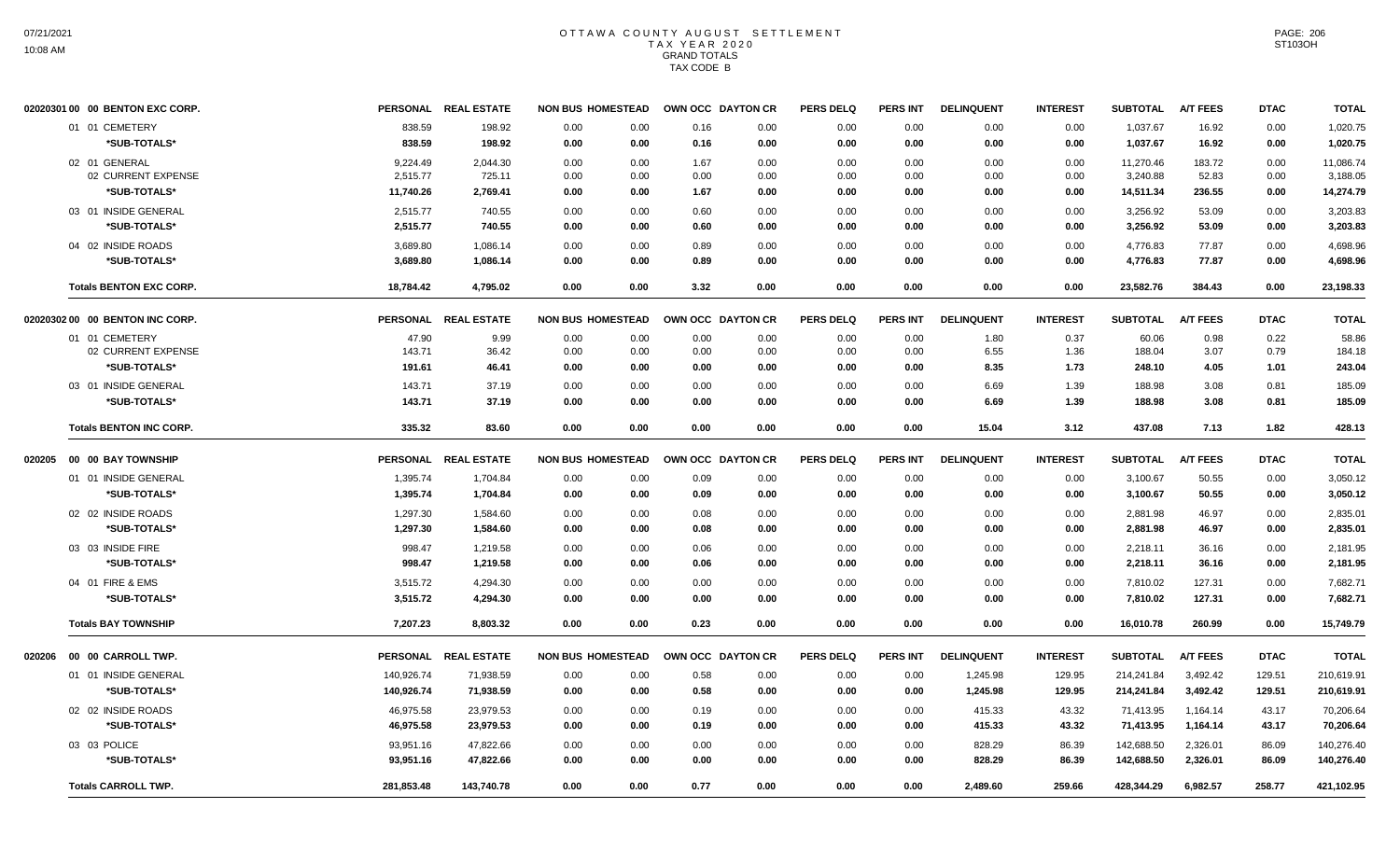| 02020701 00 00 CLAY TWP. EXC CORP. |           | PERSONAL REAL ESTATE | <b>NON BUS HOMESTEAD</b> |        | OWN OCC DAYTON CR |      | <b>PERS DELQ</b> | <b>PERS INT</b> | <b>DELINQUENT</b> | <b>INTEREST</b> | <b>SUBTOTAL</b> | <b>A/T FEES</b> | <b>DTAC</b> | <b>TOTAL</b> |
|------------------------------------|-----------|----------------------|--------------------------|--------|-------------------|------|------------------|-----------------|-------------------|-----------------|-----------------|-----------------|-------------|--------------|
| 02 01 POLICE                       | 3,539.83  | 1,854.52             | 0.00                     | 5.84   | 1.40              | 0.00 | 0.00             | 0.00            | 0.00              | 0.00            | 5,401.59        | 88.05           | 0.00        | 5,313.54     |
| 02 POLICE                          | 3,539.83  | 1,499.18             | 0.00                     | 4.72   | 1.13              | 0.00 | 0.00             | 0.00            | 0.00              | 0.00            | 5,044.86        | 82.24           | 0.00        | 4,962.62     |
| 03 POLICE                          | 5,899.71  | 3,090.87             | 0.00                     | 9.73   | 2.34              | 0.00 | 0.00             | 0.00            | 0.00              | 0.00            | 9,002.65        | 146.76          | 0.00        | 8,855.89     |
| 04 POLICE                          | 6,607.67  | 3,278.50             | 0.00                     | 10.32  | 2.48              | 0.00 | 0.00             | 0.00            | 0.00              | 0.00            | 9,898.97        | 161.37          | 0.00        | 9,737.60     |
| 05 POLICE                          | 4,719.76  | 2,713.99             | 0.00                     | 8.55   | 0.00              | 0.00 | 0.00             | 0.00            | 0.00              | 0.00            | 7,442.30        | 121.32          | 0.00        | 7,320.98     |
| *SUB-TOTALS*                       | 24,306.80 | 12,437.06            | 0.00                     | 39.16  | 7.35              | 0.00 | 0.00             | 0.00            | 0.00              | 0.00            | 36,790.37       | 599.74          | 0.00        | 36,190.63    |
| 03 02 CEMETERY                     | 1,179.95  | 657.03               | 0.00                     | 2.07   | 0.50              | 0.00 | 0.00             | 0.00            | 0.00              | 0.00            | 1,839.55        | 29.99           | 0.00        | 1,809.56     |
| *SUB-TOTALS*                       | 1,179.95  | 657.03               | 0.00                     | 2.07   | 0.50              | 0.00 | 0.00             | 0.00            | 0.00              | 0.00            | 1,839.55        | 29.99           | 0.00        | 1,809.56     |
| 05 01 INSIDE GENERAL               | 1,179.95  | 679.61               | 0.00                     | 2.14   | 0.51              | 0.00 | 0.00             | 0.00            | 0.00              | 0.00            | 1,862.21        | 30.36           | 0.00        | 1,831.85     |
| *SUB-TOTALS*                       | 1,179.95  | 679.61               | 0.00                     | 2.14   | 0.51              | 0.00 | 0.00             | 0.00            | 0.00              | 0.00            | 1,862.21        | 30.36           | 0.00        | 1,831.85     |
| 06 02 INSIDE ROADS                 | 5,663.71  | 3,262.10             | 0.00                     | 10.27  | 2.47              | 0.00 | 0.00             | 0.00            | 0.00              | 0.00            | 8,938.55        | 145.71          | 0.00        | 8,792.84     |
| *SUB-TOTALS*                       | 5,663.71  | 3,262.10             | 0.00                     | 10.27  | 2.47              | 0.00 | 0.00             | 0.00            | 0.00              | 0.00            | 8,938.55        | 145.71          | 0.00        | 8,792.84     |
| <b>Totals CLAY TWP. EXC CORP.</b>  | 32,330.41 | 17,035.80            | 0.00                     | 53.64  | 10.83             | 0.00 | 0.00             | 0.00            | 0.00              | 0.00            | 49,430.68       | 805.80          | 0.00        | 48,624.88    |
| 02020702 00 00 CLAY TWP INC CORP   |           | PERSONAL REAL ESTATE | <b>NON BUS HOMESTEAD</b> |        | OWN OCC DAYTON CR |      | <b>PERS DELQ</b> | PERS INT        | <b>DELINQUENT</b> | <b>INTEREST</b> | <b>SUBTOTAL</b> | <b>A/T FEES</b> | <b>DTAC</b> | <b>TOTAL</b> |
| 03 02 CEMETERY                     | 244.42    | 1,831.03             | 0.00                     | 0.00   | 0.00              | 0.00 | 0.00             | 0.00            | $-23.69$          | 23.69           | 2,075.45        | 33.83           | 0.00        | 2,041.62     |
| *SUB-TOTALS*                       | 244.42    | 1,831.03             | 0.00                     | 0.00   | 0.00              | 0.00 | 0.00             | 0.00            | $-23.69$          | 23.69           | 2,075.45        | 33.83           | 0.00        | 2,041.62     |
| 05 01 INSIDE GENERAL               | 244.42    | 1,893.93             | 0.00                     | 0.00   | 0.00              | 0.00 | 0.00             | 0.00            | $-24.50$          | 24.50           | 2,138.35        | 34.86           | 0.00        | 2,103.49     |
| *SUB-TOTALS*                       | 244.42    | 1.893.93             | 0.00                     | 0.00   | 0.00              | 0.00 | 0.00             | 0.00            | $-24.50$          | 24.50           | 2,138.35        | 34.86           | 0.00        | 2,103.49     |
| <b>Totals CLAY TWP INC CORP</b>    | 488.84    | 3.724.96             | 0.00                     | 0.00   | 0.00              | 0.00 | 0.00             | 0.00            | $-48.19$          | 48.19           | 4,213.80        | 68.69           | 0.00        | 4,145.11     |
| 020209 00 00 CATAWBA TOWNSHIP      |           | PERSONAL REAL ESTATE | <b>NON BUS HOMESTEAD</b> |        | OWN OCC DAYTON CR |      | <b>PERS DELQ</b> | <b>PERS INT</b> | <b>DELINQUENT</b> | <b>INTEREST</b> | <b>SUBTOTAL</b> | <b>A/T FEES</b> | <b>DTAC</b> | <b>TOTAL</b> |
| 01 01 POLICE                       | 3,858.97  | 735.90               | 0.00                     | 0.58   | 0.06              | 0.00 | 0.00             | 0.00            | 1.05              | 0.00            | 4,596.56        | 74.93           | 0.11        | 4,521.52     |
| 02 POLICE                          | 3,858.97  | 1,521.30             | 0.00                     | 1.20   | 0.12              | 0.00 | 0.00             | 0.00            | 2.18              | 0.00            | 5,383.77        | 87.76           | 0.22        | 5,295.79     |
| 03 POLICE                          | 2,143.87  | 1,331.52             | 0.00                     | 1.05   | 0.11              | 0.00 | 0.00             | 0.00            | 1.91              | 0.00            | 3,478.46        | 56.70           | 0.19        | 3,421.57     |
| *SUB-TOTALS*                       | 9,861.81  | 3,588.72             | 0.00                     | 2.83   | 0.29              | 0.00 | 0.00             | 0.00            | 5.14              | 0.00            | 13,458.79       | 219.39          | 0.52        | 13,238.88    |
| 02 01 FIRE                         | 6,431.62  | 2,535.49             | 0.00                     | 2.01   | 0.20              | 0.00 | 0.00             | 0.00            | 3.63              | 0.00            | 8,972.95        | 146.27          | 0.36        | 8,826.32     |
| 02 FIRE                            | 2,143.87  | 1,331.52             | 0.00                     | 1.05   | 0.11              | 0.00 | 0.00             | 0.00            | 1.91              | 0.00            | 3,478.46        | 56.70           | 0.19        | 3,421.57     |
| *SUB-TOTALS*                       | 8,575.49  | 3,867.01             | 0.00                     | 3.06   | 0.31              | 0.00 | 0.00             | 0.00            | 5.54              | 0.00            | 12,451.41       | 202.97          | 0.55        | 12,247.89    |
| 03 01 INSIDE GENERAL               | 18,008.53 | 45,336.13            | 0.00                     | 35.87  | 3.66              | 0.00 | 0.00             | 0.00            | 64.91             | 0.00            | 63,449.10       | 1,034.30        | 6.49        | 62,408.31    |
| *SUB-TOTALS*                       | 18,008.53 | 45,336.13            | 0.00                     | 35.87  | 3.66              | 0.00 | 0.00             | 0.00            | 64.91             | 0.00            | 63,449.10       | 1,034.30        | 6.49        | 62,408.31    |
| <b>Totals CATAWBA TOWNSHIP</b>     | 36,445.83 | 52,791.86            | 0.00                     | 41.76  | 4.26              | 0.00 | 0.00             | 0.00            | 75.59             | 0.00            | 89,359.30       | 1,456.66        | 7.56        | 87,895.08    |
| 02021001 00 00 DANBURY EXC CORP.   |           | PERSONAL REAL ESTATE | <b>NON BUS HOMESTEAD</b> |        | OWN OCC DAYTON CR |      | <b>PERS DELQ</b> | <b>PERS INT</b> | <b>DELINQUENT</b> | <b>INTEREST</b> | <b>SUBTOTAL</b> | <b>A/T FEES</b> | <b>DTAC</b> | <b>TOTAL</b> |
| 01 02 POLICE                       | 10,703.14 | 28,179.71            | 0.00                     | 51.00  | 0.00              | 0.00 | 0.00             | 0.00            | 18.84             | 0.19            | 38,952.88       | 634.98          | 1.17        | 38,316.73    |
| 03 POLICE                          | 8,027.36  | 17,968.88            | 0.00                     | 32.52  | 12.15             | 0.00 | 0.00             | 0.00            | 12.01             | 0.12            | 26,053.04       | 424.70          | 0.75        | 25,627.59    |
| 04 POLICE                          | 5,351.57  | 9,802.89             | 0.00                     | 17.74  | 6.63              | 0.00 | 0.00             | 0.00            | 6.55              | 0.07            | 15,185.45       | 247.54          | 0.41        | 14,937.50    |
| *SUB-TOTALS*                       | 24,082.07 | 55,951.48            | 0.00                     | 101.26 | 18.78             | 0.00 | 0.00             | 0.00            | 37.40             | 0.38            | 80,191.37       | 1,307.22        | 2.33        | 78,881.82    |
| 02 01 CURRENT EXPENSES             | 3,210.94  | 8,085.21             | 0.00                     | 14.63  | 0.00              | 0.00 | 0.00             | 0.00            | 5.41              | 0.05            | 11,316.24       | 184.47          | 0.34        | 11,131.43    |
| *SUB-TOTALS*                       | 3,210.94  | 8,085.21             | 0.00                     | 14.63  | 0.00              | 0.00 | 0.00             | 0.00            | 5.41              | 0.05            | 11,316.24       | 184.47          | 0.34        | 11,131.43    |
| 04 01 INSIDE GENERAL               | 2,140.63  | 5,687.17             | 0.00                     | 10.29  | 3.85              | 0.00 | 0.00             | 0.00            | 3.80              | 0.04            | 7,845.78        | 127.90          | 0.24        | 7,717.64     |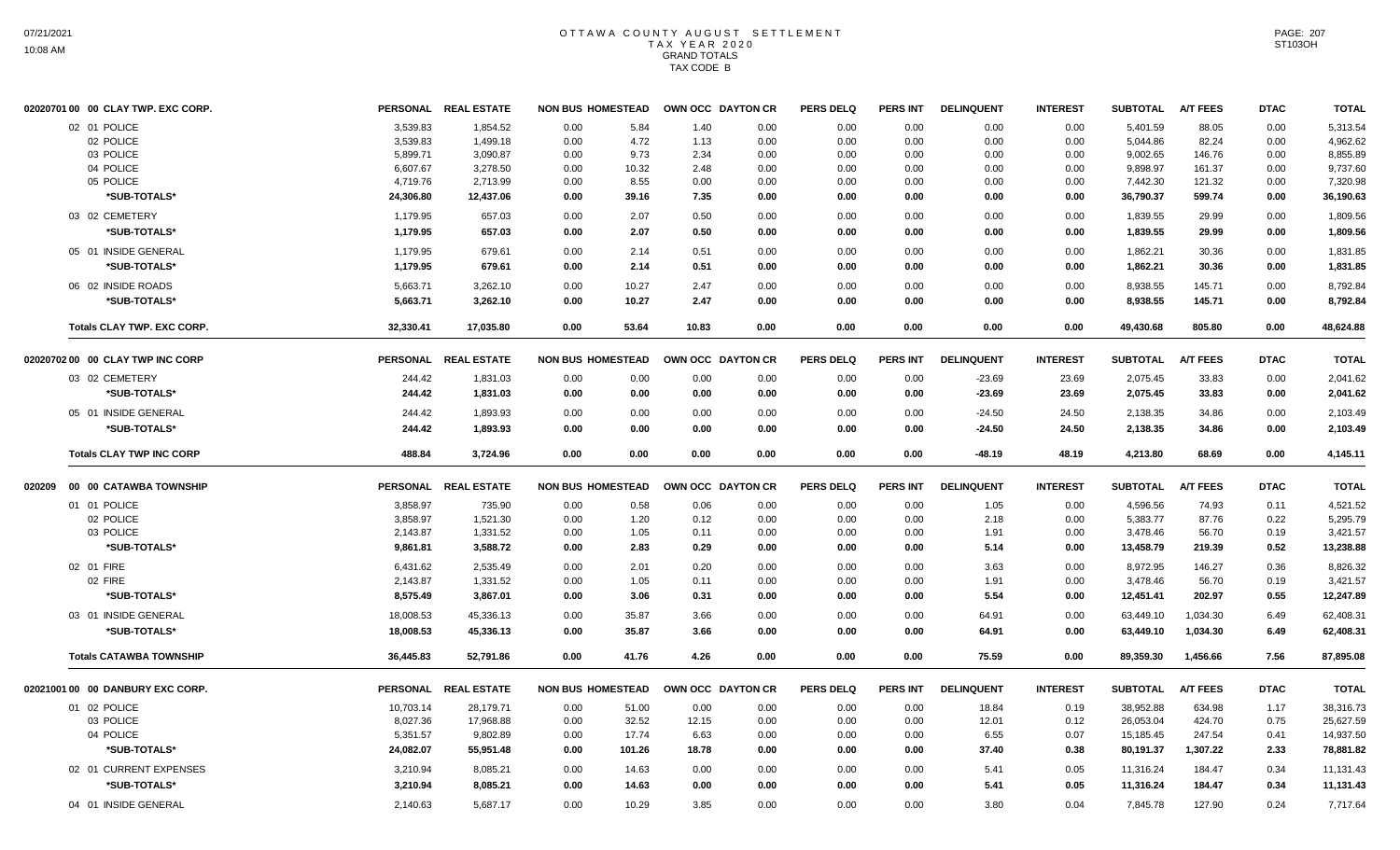| 02021001 00 00 DANBURY EXC CORP. |           | PERSONAL REAL ESTATE | <b>NON BUS HOMESTEAD</b> |        | OWN OCC DAYTON CR |                   | <b>PERS DELQ</b> | <b>PERS INT</b> | <b>DELINQUENT</b> | <b>INTEREST</b> | <b>SUBTOTAL</b> | <b>A/T FEES</b> | <b>DTAC</b> | <b>TOTAL</b> |
|----------------------------------|-----------|----------------------|--------------------------|--------|-------------------|-------------------|------------------|-----------------|-------------------|-----------------|-----------------|-----------------|-------------|--------------|
| *SUB-TOTALS*<br>04               | 2,140.63  | 5,687.17             | 0.00                     | 10.29  | 3.85              | 0.00              | 0.00             | 0.00            | 3.80              | 0.04            | 7,845.78        | 127.90          | 0.24        | 7,717.64     |
| 05 02 INSIDE ROADS               | 7,492.20  | 19,905.10            | 0.00                     | 36.03  | 13.46             | 0.00              | 0.00             | 0.00            | 13.31             | 0.14            | 27,460.24       | 447.64          | 0.83        | 27,011.77    |
| *SUB-TOTALS*                     | 7.492.20  | 19,905.10            | 0.00                     | 36.03  | 13.46             | 0.00              | 0.00             | 0.00            | 13.31             | 0.14            | 27,460.24       | 447.64          | 0.83        | 27,011.77    |
| 06 02 FIRE & EMS                 | 8,027.36  | 20,213.02            | 0.00                     | 36.58  | 0.00              | 0.00              | 0.00             | 0.00            | 13.51             | 0.14            | 28,290.61       | 461.17          | 0.84        | 27,828.60    |
| 03 FIRE & EMS                    | 4,013.68  | 10,516.09            | 0.00                     | 19.03  | 0.00              | 0.00              | 0.00             | 0.00            | 7.03              | 0.07            | 14,555.90       | 237.28          | 0.44        | 14,318.18    |
| *SUB-TOTALS*                     | 12,041.04 | 30,729.11            | 0.00                     | 55.61  | 0.00              | 0.00              | 0.00             | 0.00            | 20.54             | 0.21            | 42,846.51       | 698.45          | 1.28        | 42,146.78    |
| <b>Totals DANBURY EXC CORP.</b>  | 48,966.88 | 120,358.07           | 0.00                     | 217.82 | 36.09             | 0.00              | 0.00             | 0.00            | 80.46             | 0.82            | 169,660.14      | 2,765.68        | 5.02        | 166,889.44   |
| 02021002 00 00 DANBURY INC CORP. |           | PERSONAL REAL ESTATE | <b>NON BUS HOMESTEAD</b> |        |                   | OWN OCC DAYTON CR | <b>PERS DELQ</b> | <b>PERS INT</b> | <b>DELINQUENT</b> | <b>INTEREST</b> | <b>SUBTOTAL</b> | <b>A/T FEES</b> | <b>DTAC</b> | <b>TOTAL</b> |
| 02 01 CURRENT EXPENSES           | 540.27    | 2,083.15             | 0.00                     | 4.87   | 0.00              | 0.00              | 0.00             | 0.00            | 952.05            | 66.27           | 3,646.61        | 59.44           | 106.89      | 3,480.28     |
| 05 FIRE & EMS                    | 1,350.68  | 5,207.87             | 0.00                     | 12.18  | 0.00              | 0.00              | 0.00             | 0.00            | 2,380.13          | 165.69          | 9,116.55        | 148.61          | 267.23      | 8,700.71     |
| 06 FIRE & EMS                    | 675.34    | 2,709.46             | 0.00                     | 6.34   | 0.00              | 0.00              | 0.00             | 0.00            | 1,238.30          | 86.20           | 4,715.64        | 76.87           | 139.03      | 4.499.74     |
| *SUB-TOTALS*                     | 2,566.29  | 10,000.48            | 0.00                     | 23.39  | 0.00              | 0.00              | 0.00             | 0.00            | 4,570.48          | 318.16          | 17,478.80       | 284.92          | 513.15      | 16,680.73    |
| 04 01 INSIDE GENERAL             | 360.18    | 1,465.29             | 0.00                     | 3.43   | 1.32              | 0.00              | 0.00             | 0.00            | 669.68            | 46.62           | 2,546.52        | 41.51           | 75.19       | 2,429.82     |
| *SUB-TOTALS*                     | 360.18    | 1,465.29             | 0.00                     | 3.43   | 1.32              | 0.00              | 0.00             | 0.00            | 669.68            | 46.62           | 2,546.52        | 41.51           | 75.19       | 2,429.82     |
| <b>Totals DANBURY INC CORP.</b>  | 2.926.47  | 11.465.77            | 0.00                     | 26.82  | 1.32              | 0.00              | 0.00             | 0.00            | 5.240.16          | 364.78          | 20.025.32       | 326.43          | 588.34      | 19,110.55    |
| 020212 00 00 ERIE TOWNSHIP       |           | PERSONAL REAL ESTATE | <b>NON BUS HOMESTEAD</b> |        |                   | OWN OCC DAYTON CR | <b>PERS DELQ</b> | <b>PERS INT</b> | <b>DELINQUENT</b> | <b>INTEREST</b> | <b>SUBTOTAL</b> | <b>A/T FEES</b> | <b>DTAC</b> | <b>TOTAL</b> |
| 01 01 FIRE                       | 2,304.12  | 1,539.20             | 0.00                     | 10.70  | 0.61              | 0.00              | 0.00             | 0.00            | 3.20              | 0.59            | 3,858.42        | 62.90           | 0.00        | 3,795.52     |
| 02 FIRE                          | 3,072.16  | 3,373.11             | 0.00                     | 23.44  | 0.00              | 0.00              | 0.00             | 0.00            | 7.00              | 1.28            | 6,476.99        | 105.58          | 0.00        | 6,371.41     |
| *SUB-TOTALS*                     | 5,376.28  | 4,912.31             | 0.00                     | 34.14  | 0.61              | 0.00              | 0.00             | 0.00            | 10.20             | 1.87            | 10,335.41       | 168.48          | 0.00        | 10,166.93    |
| 02 01 INSIDE GENERAL             | 5,299.48  | 5,982.83             | 0.00                     | 41.58  | 2.35              | 0.00              | 0.00             | 0.00            | 12.42             | 2.28            | 11,340.94       | 184.87          | 0.00        | 11,156.07    |
| *SUB-TOTALS*                     | 5.299.48  | 5,982.83             | 0.00                     | 41.58  | 2.35              | 0.00              | 0.00             | 0.00            | 12.42             | 2.28            | 11,340.94       | 184.87          | 0.00        | 11,156.07    |
| 03 02 INSIDE ROADS               | 1,152.06  | 1,300.62             | 0.00                     | 9.04   | 0.51              | 0.00              | 0.00             | 0.00            | 2.70              | 0.50            | 2,465.43        | 40.19           | 0.00        | 2,425.24     |
| *SUB-TOTALS*                     | 1,152.06  | 1,300.62             | 0.00                     | 9.04   | 0.51              | 0.00              | 0.00             | 0.00            | 2.70              | 0.50            | 2,465.43        | 40.19           | 0.00        | 2,425.24     |
| <b>Totals ERIE TOWNSHIP</b>      | 11,827.82 | 12,195.76            | 0.00                     | 84.76  | 3.47              | 0.00              | 0.00             | 0.00            | 25.32             | 4.65            | 24,141.78       | 393.54          | 0.00        | 23,748.24    |
| 02021301 00 00 HARRIS EXC. CORP. |           | PERSONAL REAL ESTATE | <b>NON BUS HOMESTEAD</b> |        |                   | OWN OCC DAYTON CR | <b>PERS DELQ</b> | PERS INT        | <b>DELINQUENT</b> | <b>INTEREST</b> | <b>SUBTOTAL</b> | <b>A/T FEES</b> | <b>DTAC</b> | <b>TOTAL</b> |
| 01 01 INSIDE GENERAL             | 368.67    | 1,112.23             | 0.00                     | 0.00   | 0.03              | 0.00              | 0.00             | 0.00            | 0.40              | 0.00            | 1,481.33        | 24.15           | 0.04        | 1,457.14     |
| *SUB-TOTALS*                     | 368.67    | 1,112.23             | 0.00                     | 0.00   | 0.03              | 0.00              | 0.00             | 0.00            | 0.40              | 0.00            | 1,481.33        | 24.15           | 0.04        | 1,457.14     |
| 02 02 INSIDE ROADS               | 2,392.89  | 7,219.03             | 0.00                     | 0.00   | 0.18              | 0.00              | 0.00             | 0.00            | 2.58              | 0.00            | 9,614.68        | 156.73          | 0.26        | 9,457.69     |
| *SUB-TOTALS*                     | 2,392.89  | 7,219.03             | 0.00                     | 0.00   | 0.18              | 0.00              | 0.00             | 0.00            | 2.58              | 0.00            | 9,614.68        | 156.73          | 0.26        | 9,457.69     |
| 03 01 GENERAL                    | 1,380.78  | 3,884.41             | 0.00                     | 0.00   | 0.09              | 0.00              | 0.00             | 0.00            | 1.39              | 0.00            | 5,266.67        | 85.86           | 0.14        | 5,180.67     |
| *SUB-TOTALS*                     | 1,380.78  | 3,884.41             | 0.00                     | 0.00   | 0.09              | 0.00              | 0.00             | 0.00            | 1.39              | 0.00            | 5,266.67        | 85.86           | 0.14        | 5,180.67     |
| 04 01 CEMETERY                   | 966.54    | 2,719.09             | 0.00                     | 0.00   | 0.07              | 0.00              | 0.00             | 0.00            | 0.97              | 0.00            | 3,686.67        | 60.09           | 0.10        | 3,626.48     |
| 02 CEMETERY                      | 828.47    | 2,330.65             | 0.00                     | 0.00   | 0.00              | 0.00              | 0.00             | 0.00            | 0.83              | 0.00            | 3,159.95        | 51.51           | 0.08        | 3,108.36     |
| *SUB-TOTALS*                     | 1,795.01  | 5,049.74             | 0.00                     | 0.00   | 0.07              | 0.00              | 0.00             | 0.00            | 1.80              | 0.00            | 6,846.62        | 111.60          | 0.18        | 6,734.84     |
| 05 01 FIRE & EMS                 | 2,071.16  | 5,826.62             | 0.00                     | 0.00   | 0.14              | 0.00              | 0.00             | 0.00            | 2.09              | 0.00            | 7,900.01        | 128.78          | 0.21        | 7,771.02     |
| 02 FIRE & EMS                    | 3,175.78  | 8,967.36             | 0.00                     | 0.00   | 0.00              | 0.00              | 0.00             | 0.00            | 3.21              | 0.00            | 12,146.35       | 198.00          | 0.32        | 11,948.03    |
| *SUB-TOTALS*                     | 5,246.94  | 14,793.98            | 0.00                     | 0.00   | 0.14              | 0.00              | 0.00             | 0.00            | 5.30              | 0.00            | 20,046.36       | 326.78          | 0.53        | 19,719.05    |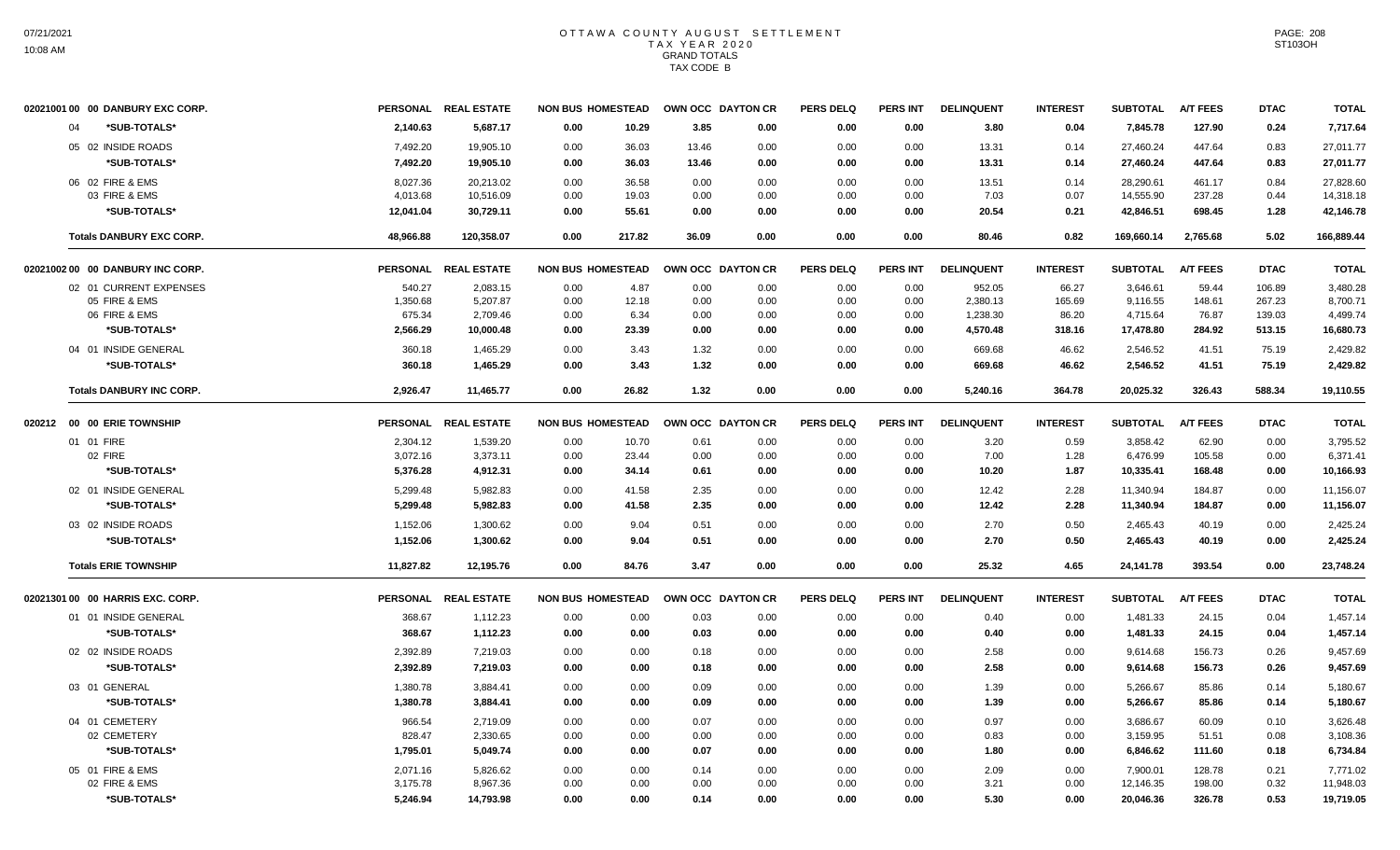| 02021301 00 00 HARRIS EXC. CORP.   |           | PERSONAL REAL ESTATE | <b>NON BUS HOMESTEAD</b> | OWN OCC DAYTON CR |      | <b>PERS DELQ</b> | <b>PERS INT</b> | <b>DELINQUENT</b> | <b>INTEREST</b> | <b>SUBTOTAL</b> | <b>A/T FEES</b> | <b>DTAC</b> | <b>TOTAL</b> |
|------------------------------------|-----------|----------------------|--------------------------|-------------------|------|------------------|-----------------|-------------------|-----------------|-----------------|-----------------|-------------|--------------|
| 06 01 EMS                          | 6,213.49  | 17,479.85            | 0.00<br>0.00             | 0.00              | 0.00 | 0.00             | 0.00            | 6.26              | 0.00            | 23,699.60       | 386.34          | 0.63        | 23,312.63    |
| *SUB-TOTALS*                       | 6,213.49  | 17,479.85            | 0.00<br>0.00             | 0.00              | 0.00 | 0.00             | 0.00            | 6.26              | 0.00            | 23,699.60       | 386.34          | 0.63        | 23,312.63    |
| <b>Totals HARRIS EXC. CORP.</b>    | 17,397.78 | 49,539.24            | 0.00<br>0.00             | 0.51              | 0.00 | 0.00             | 0.00            | 17.73             | 0.00            | 66,955.26       | 1,091.46        | 1.78        | 65,862.02    |
| 02021302 00 00 HARRIS INC. CORP.   |           | PERSONAL REAL ESTATE | <b>NON BUS HOMESTEAD</b> | OWN OCC DAYTON CR |      | <b>PERS DELQ</b> | <b>PERS INT</b> | <b>DELINQUENT</b> | <b>INTEREST</b> | <b>SUBTOTAL</b> | <b>A/T FEES</b> | <b>DTAC</b> | <b>TOTAL</b> |
| 01 01 INSIDE GENERAL               | 67.56     | 317.88               | 0.00<br>0.00             | 0.00              | 0.00 | 0.00             | 0.00            | 0.00              | 0.00            | 385.44          | 6.28            | 0.00        | 379.16       |
| *SUB-TOTALS*                       | 67.56     | 317.88               | 0.00<br>0.00             | 0.00              | 0.00 | 0.00             | 0.00            | 0.00              | 0.00            | 385.44          | 6.28            | 0.00        | 379.16       |
| 03 01 GENERAL                      | 253.02    | 1,110.20             | 0.00<br>0.00             | 0.00              | 0.00 | 0.00             | 0.00            | 0.00              | 0.00            | 1,363.22        | 22.22           | 0.00        | 1,341.00     |
| *SUB-TOTALS*                       | 253.02    | 1,110.20             | 0.00<br>0.00             | 0.00              | 0.00 | 0.00             | 0.00            | 0.00              | 0.00            | 1,363.22        | 22.22           | 0.00        | 1,341.00     |
| 04 01 CEMETERY                     | 177.11    | 777.14               | 0.00<br>0.00             | 0.00              | 0.00 | 0.00             | 0.00            | 0.00              | 0.00            | 954.25          | 15.56           | 0.00        | 938.69       |
| 02 CEMETERY                        | 151.81    | 666.12               | 0.00<br>0.00             | 0.00              | 0.00 | 0.00             | 0.00            | 0.00              | 0.00            | 817.93          | 13.33           | 0.00        | 804.60       |
| *SUB-TOTALS*                       | 328.92    | 1,443.26             | 0.00<br>0.00             | 0.00              | 0.00 | 0.00             | 0.00            | 0.00              | 0.00            | 1,772.18        | 28.89           | 0.00        | 1,743.29     |
| 05 01 FIRE & EMS                   | 379.52    | 1,665.30             | 0.00<br>0.00             | 0.00              | 0.00 | 0.00             | 0.00            | 0.00              | 0.00            | 2,044.82        | 33.33           | 0.00        | 2,011.49     |
| 02 FIRE & EMS                      | 581.94    | 2,562.94             | 0.00<br>0.00             | 0.00              | 0.00 | 0.00             | 0.00            | 0.00              | 0.00            | 3,144.88        | 51.27           | 0.00        | 3,093.61     |
| *SUB-TOTALS*                       | 961.46    | 4,228.24             | 0.00<br>0.00             | 0.00              | 0.00 | 0.00             | 0.00            | 0.00              | 0.00            | 5,189.70        | 84.60           | 0.00        | 5,105.10     |
| 06 01 EMS                          | 1,138.57  | 4,995.88             | 0.00<br>0.00             | 0.00              | 0.00 | 0.00             | 0.00            | 0.00              | 0.00            | 6,134.45        | 100.00          | 0.00        | 6,034.45     |
| *SUB-TOTALS*                       | 1,138.57  | 4,995.88             | 0.00<br>0.00             | 0.00              | 0.00 | 0.00             | 0.00            | 0.00              | 0.00            | 6,134.45        | 100.00          | 0.00        | 6,034.45     |
| <b>Totals HARRIS INC. CORP.</b>    | 2,749.53  | 12,095.46            | 0.00<br>0.00             | 0.00              | 0.00 | 0.00             | 0.00            | 0.00              | 0.00            | 14,844.99       | 241.99          | 0.00        | 14,603.00    |
| 020215    00    00    PORTAGE TWP. |           | PERSONAL REAL ESTATE | <b>NON BUS HOMESTEAD</b> | OWN OCC DAYTON CR |      | <b>PERS DELQ</b> | PERS INT        | <b>DELINQUENT</b> | <b>INTEREST</b> | <b>SUBTOTAL</b> | <b>A/T FEES</b> | <b>DTAC</b> | <b>TOTAL</b> |
| 01 02 FIRE & EMS                   | 5,508.35  | 30,704.65            | 0.00<br>31.76            | 0.00              | 0.00 | 0.00             | 0.00            | 182.03            | 3.04            | 36,429.83       | 593.85          | 18.51       | 35,817.47    |
| *SUB-TOTALS*                       | 5,508.35  | 30,704.65            | 0.00<br>31.76            | 0.00              | 0.00 | 0.00             | 0.00            | 182.03            | 3.04            | 36,429.83       | 593.85          | 18.51       | 35,817.47    |
| 02 01 INSIDE GENERAL               | 4,627.01  | 26,041.90            | 0.00<br>26.94            | 4.75              | 0.00 | 0.00             | 0.00            | 154.39            | 2.58            | 30,857.57       | 503.02          | 15.70       | 30,338.85    |
| *SUB-TOTALS*                       | 4,627.01  | 26,041.90            | 0.00<br>26.94            | 4.75              | 0.00 | 0.00             | 0.00            | 154.39            | 2.58            | 30,857.57       | 503.02          | 15.70       | 30,338.85    |
| 03 02 INSIDE ROADS                 | 4,627.01  | 26,041.90            | 0.00<br>26.94            | 4.75              | 0.00 | 0.00             | 0.00            | 154.39            | 2.58            | 30,857.57       | 503.02          | 15.70       | 30,338.85    |
| *SUB-TOTALS*                       | 4,627.01  | 26,041.90            | 0.00<br>26.94            | 4.75              | 0.00 | 0.00             | 0.00            | 154.39            | 2.58            | 30,857.57       | 503.02          | 15.70       | 30,338.85    |
| <b>Totals PORTAGE TWP.</b>         | 14,762.37 | 82,788.45            | 0.00<br>85.64            | 9.50              | 0.00 | 0.00             | 0.00            | 490.81            | 8.20            | 98,144.97       | 1,599.89        | 49.91       | 96,495.17    |
| 02021601 00 00 SALEM EXC. CORP.    |           | PERSONAL REAL ESTATE | <b>NON BUS HOMESTEAD</b> | OWN OCC DAYTON CR |      | <b>PERS DELQ</b> | <b>PERS INT</b> | <b>DELINQUENT</b> | <b>INTEREST</b> | <b>SUBTOTAL</b> | <b>A/T FEES</b> | <b>DTAC</b> | <b>TOTAL</b> |
| 01 01 INSIDE GENERAL               | 2,960.21  | 1,664.84             | 6.00<br>1.30             | 0.77              | 0.00 | 0.00             | 0.00            | 0.00              | 0.00            | 4,633.12        | 75.53           | 0.00        | 4,557.59     |
| *SUB-TOTALS*                       | 2,960.21  | 1,664.84             | 6.00<br>1.30             | 0.77              | 0.00 | 0.00             | 0.00            | 0.00              | 0.00            | 4,633.12        | 75.53           | 0.00        | 4,557.59     |
| 02 02 INSIDE ROADS                 | 6,977.64  | 3,924.26             | 3.07<br>14.15            | 1.81              | 0.00 | 0.00             | 0.00            | 0.00              | 0.00            | 10,920.93       | 178.03          | 0.00        | 10,742.90    |
| *SUB-TOTALS*                       | 6,977.64  | 3,924.26             | 3.07<br>14.15            | 1.81              | 0.00 | 0.00             | 0.00            | 0.00              | 0.00            | 10,920.93       | 178.03          | 0.00        | 10,742.90    |
| 03 01 CEMETERY                     | 3,383.10  | 1,703.00             | 1.33<br>6.14             | 0.78              | 0.00 | 0.00             | 0.00            | 0.00              | 0.00            | 5,094.35        | 83.04           | 0.00        | 5,011.31     |
| 02 CEMETARY                        | 845.78    | 468.10               | 0.00<br>1.69             | 0.00              | 0.00 | 0.00             | 0.00            | 0.00              | 0.00            | 1,315.57        | 21.45           | 0.00        | 1,294.12     |
| *SUB-TOTALS*                       | 4,228.88  | 2,171.10             | 7.83<br>1.33             | 0.78              | 0.00 | 0.00             | 0.00            | 0.00              | 0.00            | 6,409.92        | 104.49          | 0.00        | 6,305.43     |
| <b>Totals SALEM EXC. CORP.</b>     | 14,166.73 | 7,760.20             | 5.70<br>27.98            | 3.36              | 0.00 | 0.00             | 0.00            | 0.00              | 0.00            | 21,963.97       | 358.05          | 0.00        | 21,605.92    |
| 02021602 00 00 SALEM INC. CORP.    |           | PERSONAL REAL ESTATE | <b>NON BUS HOMESTEAD</b> | OWN OCC DAYTON CR |      | <b>PERS DELQ</b> | <b>PERS INT</b> | <b>DELINQUENT</b> | <b>INTEREST</b> | <b>SUBTOTAL</b> | <b>A/T FEES</b> | <b>DTAC</b> | <b>TOTAL</b> |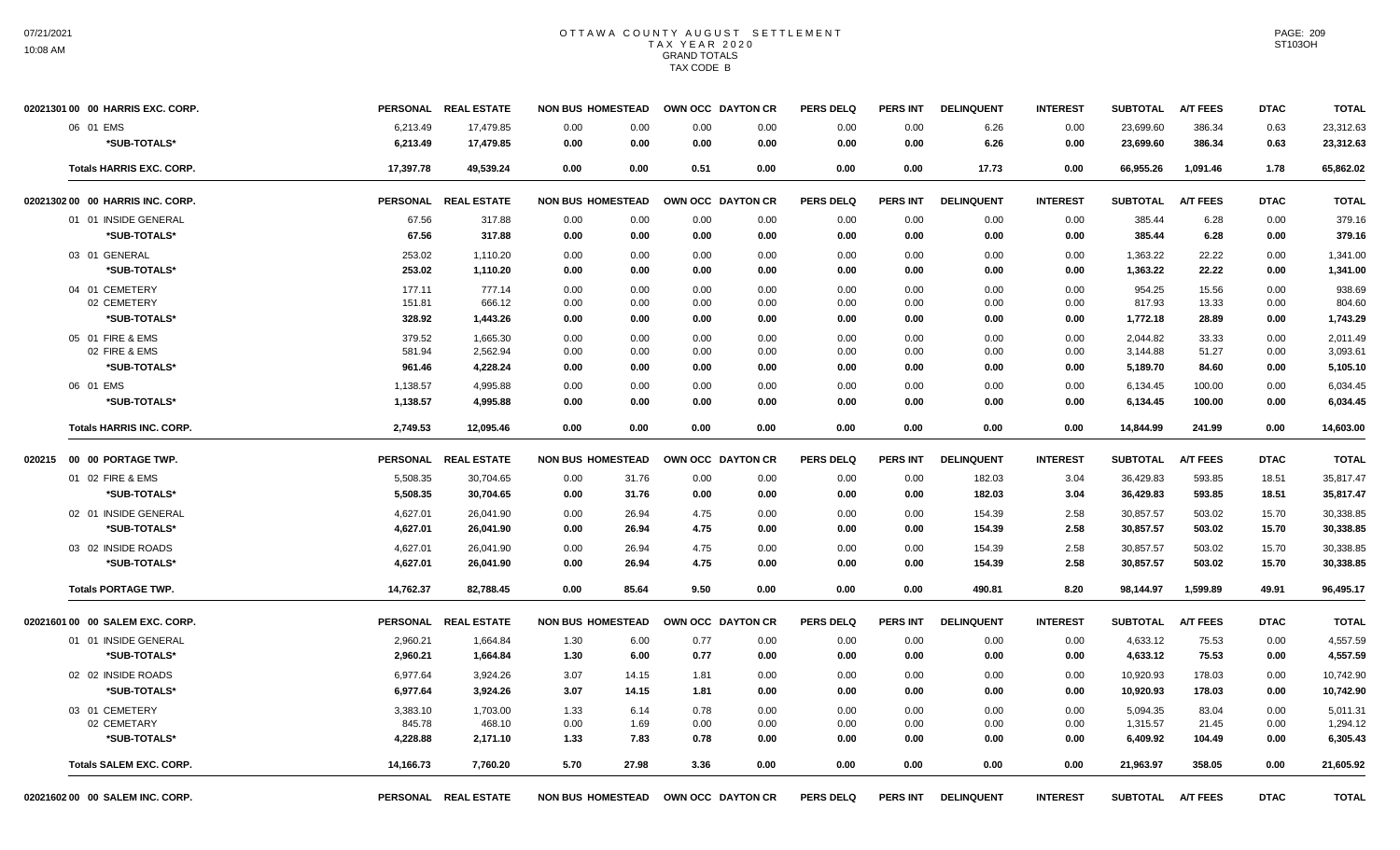| 02021602 00 00 SALEM INC. CORP.    |           | PERSONAL REAL ESTATE | <b>NON BUS HOMESTEAD</b> |      |       | OWN OCC DAYTON CR | <b>PERS DELQ</b> | PERS INT        | <b>DELINQUENT</b> | <b>INTEREST</b> | <b>SUBTOTAL</b> | <b>A/T FEES</b> | <b>DTAC</b> | <b>TOTAL</b> |
|------------------------------------|-----------|----------------------|--------------------------|------|-------|-------------------|------------------|-----------------|-------------------|-----------------|-----------------|-----------------|-------------|--------------|
| 01 01 INSIDE GENERAL               | 288.96    | 1,951.84             | 0.00                     | 0.00 | 0.00  | 0.00              | 0.00             | 0.00            | 0.00              | 0.00            | 2,240.80        | 36.53           | 0.00        | 2,204.27     |
| *SUB-TOTALS*                       | 288.96    | 1,951.84             | 0.00                     | 0.00 | 0.00  | 0.00              | 0.00             | 0.00            | 0.00              | 0.00            | 2,240.80        | 36.53           | 0.00        | 2,204.27     |
| 03 01 CEMETERY                     | 330.24    | 1,996.58             | 0.00                     | 0.00 | 0.00  | 0.00              | 0.00             | 0.00            | 0.00              | 0.00            | 2,326.82        | 37.93           | 0.00        | 2,288.89     |
| 02 CEMETARY                        | 82.56     | 548.79               | 0.00                     | 0.00 | 0.00  | 0.00              | 0.00             | 0.00            | 0.00              | 0.00            | 631.35          | 10.29           | 0.00        | 621.06       |
| *SUB-TOTALS*                       | 412.80    | 2,545.37             | 0.00                     | 0.00 | 0.00  | 0.00              | 0.00             | 0.00            | 0.00              | 0.00            | 2,958.17        | 48.22           | 0.00        | 2,909.95     |
| <b>Totals SALEM INC. CORP.</b>     | 701.76    | 4,497.21             | 0.00                     | 0.00 | 0.00  | 0.00              | 0.00             | 0.00            | 0.00              | 0.00            | 5,198.97        | 84.75           | 0.00        | 5,114.22     |
| 02021801 00 00 PUT IN BAY EXC CORP |           | PERSONAL REAL ESTATE | <b>NON BUS HOMESTEAD</b> |      |       | OWN OCC DAYTON CR | <b>PERS DELQ</b> | <b>PERS INT</b> | <b>DELINQUENT</b> | <b>INTEREST</b> | <b>SUBTOTAL</b> | <b>A/T FEES</b> | <b>DTAC</b> | <b>TOTAL</b> |
| 01 01 GENERAL                      | 4,071.22  | 3,704.46             | 0.00                     | 0.00 | 0.00  | 0.00              | 0.00             | 0.00            | 0.00              | 0.00            | 7,775.68        | 126.75          | 0.00        | 7,648.93     |
| 03 ROADS                           | 2,171.32  | 2,559.44             | 0.00                     | 0.00 | 0.00  | 0.00              | 0.00             | 0.00            | 0.00              | 0.00            | 4,730.76        | 77.12           | 0.00        | 4,653.64     |
| *SUB-TOTALS*                       | 6,242.54  | 6,263.90             | 0.00                     | 0.00 | 0.00  | 0.00              | 0.00             | 0.00            | 0.00              | 0.00            | 12,506.44       | 203.87          | 0.00        | 12,302.57    |
| 02 01 ROADS                        | 8,142.45  | 757.98               | 0.00                     | 0.00 | 0.00  | 0.00              | 0.00             | 0.00            | 0.00              | 0.00            | 8,900.43        | 145.09          | 0.00        | 8,755.34     |
| 02 ROADS                           | 2,714.16  | 455.26               | 0.00                     | 0.00 | 0.00  | 0.00              | 0.00             | 0.00            | 0.00              | 0.00            | 3,169.42        | 51.66           | 0.00        | 3,117.76     |
| *SUB-TOTALS*                       | 10,856.61 | 1,213.24             | 0.00                     | 0.00 | 0.00  | 0.00              | 0.00             | 0.00            | 0.00              | 0.00            | 12,069.85       | 196.75          | 0.00        | 11,873.10    |
| 03 01 CEMETERY                     | 1,221.37  | 1,366.66             | 0.00                     | 0.00 | 0.00  | 0.00              | 0.00             | 0.00            | 0.00              | 0.00            | 2,588.03        | 42.18           | 0.00        | 2,545.85     |
| *SUB-TOTALS*                       | 1,221.37  | 1,366.66             | 0.00                     | 0.00 | 0.00  | 0.00              | 0.00             | 0.00            | 0.00              | 0.00            | 2,588.03        | 42.18           | 0.00        | 2,545.85     |
| 04 01 DOCTOR'S RESIDENCE           | 678.54    | 765.83               | 0.00                     | 0.00 | 0.00  | 0.00              | 0.00             | 0.00            | 0.00              | 0.00            | 1,444.37        | 23.55           | 0.00        | 1,420.82     |
| *SUB-TOTALS*                       | 678.54    | 765.83               | 0.00                     | 0.00 | 0.00  | 0.00              | 0.00             | 0.00            | 0.00              | 0.00            | 1,444.37        | 23.55           | 0.00        | 1,420.82     |
| 05 01 EMS                          | 3,528.39  | 3,948.13             | 0.00                     | 0.00 | 0.00  | 0.00              | 0.00             | 0.00            | 0.00              | 0.00            | 7,476.52        | 121.87          | 0.00        | 7,354.65     |
| *SUB-TOTALS*                       | 3,528.39  | 3,948.13             | 0.00                     | 0.00 | 0.00  | 0.00              | 0.00             | 0.00            | 0.00              | 0.00            | 7,476.52        | 121.87          | 0.00        | 7,354.65     |
| 06 01 INSIDE GENERAL               | 814.24    | 969.02               | 0.00                     | 0.00 | 0.00  | 0.00              | 0.00             | 0.00            | 0.00              | 0.00            | 1,783.26        | 29.08           | 0.00        | 1,754.18     |
| *SUB-TOTALS*                       | 814.24    | 969.02               | 0.00                     | 0.00 | 0.00  | 0.00              | 0.00             | 0.00            | 0.00              | 0.00            | 1,783.26        | 29.08           | 0.00        | 1,754.18     |
| 07 02 INSIDE ROADS                 | 3,256.97  | 3,876.08             | 0.00                     | 0.00 | 0.00  | 0.00              | 0.00             | 0.00            | 0.00              | 0.00            | 7,133.05        | 116.28          | 0.00        | 7.016.77     |
| *SUB-TOTALS*                       | 3,256.97  | 3,876.08             | 0.00                     | 0.00 | 0.00  | 0.00              | 0.00             | 0.00            | 0.00              | 0.00            | 7,133.05        | 116.28          | 0.00        | 7,016.77     |
|                                    |           |                      |                          |      |       |                   |                  |                 |                   |                 |                 |                 |             |              |
| 08 03 EMERGENCY MEDICAL            | 2,035.62  | 1,887.26             | 0.00                     | 0.00 | 0.00  | 0.00              | 0.00             | 0.00<br>0.00    | 0.00              | 0.00            | 3,922.88        | 63.94           | 0.00        | 3.858.94     |
| *SUB-TOTALS*                       | 2,035.62  | 1,887.26             | 0.00                     | 0.00 | 0.00  | 0.00              | 0.00             |                 | 0.00              | 0.00            | 3,922.88        | 63.94           | 0.00        | 3,858.94     |
| <b>Totals PUT IN BAY EXC CORP</b>  | 28,634.28 | 20,290.12            | 0.00                     | 0.00 | 0.00  | 0.00              | 0.00             | 0.00            | 0.00              | 0.00            | 48,924.40       | 797.52          | 0.00        | 48,126.88    |
| 02021802 00 00 PUT IN BAY INC CORP |           | PERSONAL REAL ESTATE | <b>NON BUS HOMESTEAD</b> |      |       | OWN OCC DAYTON CR | <b>PERS DELQ</b> | <b>PERS INT</b> | <b>DELINQUENT</b> | <b>INTEREST</b> | <b>SUBTOTAL</b> | <b>A/T FEES</b> | <b>DTAC</b> | <b>TOTAL</b> |
| 01 01 GENERAL                      | 1,012.38  | 16,425.36            | 0.00                     | 0.00 | 10.09 | 0.00              | 0.00             | 0.00            | 200.57            | 0.00            | 17,648.40       | 287.69          | 20.06       | 17,340.65    |
| *SUB-TOTALS*                       | 1,012.38  | 16,425.36            | 0.00                     | 0.00 | 10.09 | 0.00              | 0.00             | 0.00            | 200.57            | 0.00            | 17,648.40       | 287.69          | 20.06       | 17,340.65    |
| 03 01 CEMETERY                     | 303.71    | 6,059.69             | 0.00                     | 0.00 | 0.00  | 0.00              | 0.00             | 0.00            | 73.99             | 0.00            | 6,437.39        | 104.94          | 7.40        | 6,325.05     |
| *SUB-TOTALS*                       | 303.71    | 6,059.69             | 0.00                     | 0.00 | 0.00  | 0.00              | 0.00             | 0.00            | 73.99             | 0.00            | 6,437.39        | 104.94          | 7.40        | 6,325.05     |
| 04 01 DOCTOR'S RESIDENCE           | 168.73    | 3,395.68             | 0.00                     | 0.00 | 0.00  | 0.00              | 0.00             | 0.00            | 41.46             | 0.00            | 3,605.87        | 58.78           | 4.15        | 3,542.94     |
| *SUB-TOTALS*                       | 168.73    | 3,395.68             | 0.00                     | 0.00 | 0.00  | 0.00              | 0.00             | 0.00            | 41.46             | 0.00            | 3,605.87        | 58.78           | 4.15        | 3,542.94     |
|                                    |           |                      |                          |      |       |                   |                  |                 |                   |                 |                 |                 |             |              |
| 05 01 EMS                          | 877.40    | 17,505.77            | 0.00                     | 0.00 | 0.00  | 0.00              | 0.00             | 0.00            | 213.76            | 0.00            | 18,596.93       | 303.15          | 21.38       | 18,272.40    |
| *SUB-TOTALS*                       | 877.40    | 17,505.77            | 0.00                     | 0.00 | 0.00  | 0.00              | 0.00             | 0.00            | 213.76            | 0.00            | 18,596.93       | 303.15          | 21.38       | 18,272.40    |
| 06 01 INSIDE GENERAL               | 202.48    | 4,296.58             | 0.00                     | 0.00 | 2.64  | 0.00              | 0.00             | 0.00            | 52.46             | 0.00            | 4,554.16        | 74.24           | 5.25        | 4,474.67     |
| *SUB-TOTALS*                       | 202.48    | 4,296.58             | 0.00                     | 0.00 | 2.64  | 0.00              | 0.00             | 0.00            | 52.46             | 0.00            | 4,554.16        | 74.24           | 5.25        | 4,474.67     |
| 08 03 EMERGENCY MECIAL             | 506.19    | 8,368.00             | 0.00                     | 0.00 | 5.14  | 0.00              | 0.00             | 0.00            | 102.18            | 0.00            | 8,981.51        | 146.41          | 10.22       | 8,824.88     |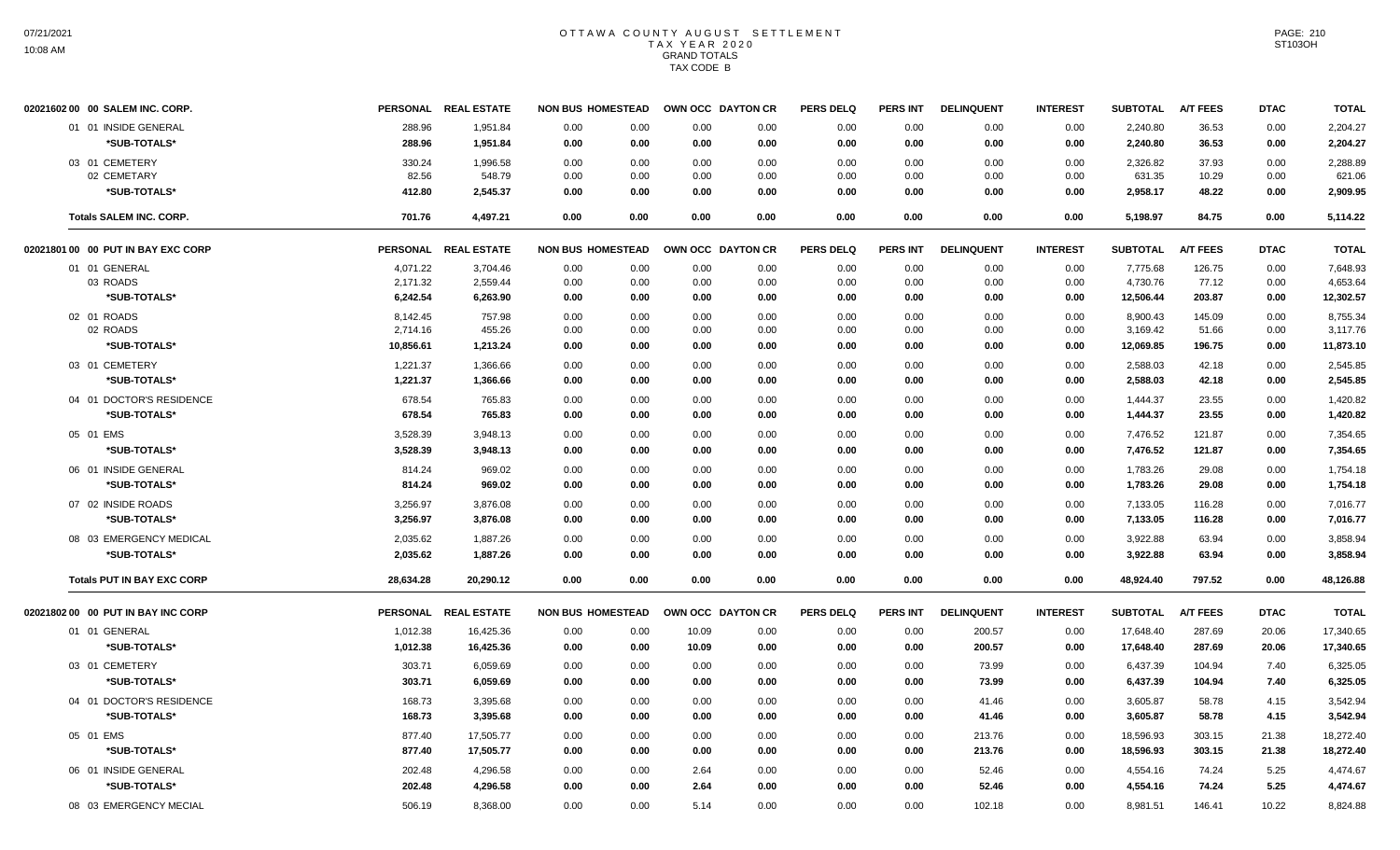| *SUB-TOTALS*<br>506.19<br>8,368.00<br>5.14<br>0.00<br>8,981.51<br>10.22<br>08<br>0.00<br>0.00<br>0.00<br>0.00<br>102.18<br>0.00<br>146.41<br>8,824.88<br>68.46<br><b>Totals PUT IN BAY INC CORP</b><br>3,070.89<br>56,051.08<br>0.00<br>0.00<br>17.87<br>0.00<br>0.00<br>0.00<br>684.42<br>0.00<br>59,824.26<br>975.21<br>58,780.59<br>00 00 GENOA AREA LSD<br>PERSONAL REAL ESTATE<br><b>NON BUS HOMESTEAD</b><br>OWN OCC DAYTON CR<br><b>PERS DELQ</b><br><b>PERS INT</b><br><b>DELINQUENT</b><br><b>INTEREST</b><br><b>SUBTOTAL</b><br><b>A/T FEES</b><br><b>DTAC</b><br><b>TOTAL</b><br>030301<br>23,350.08<br>33,762.13<br>21.83<br>253.12<br>57,352.07<br>934.91<br>20.46<br>56,396.70<br>00 01 GENERAL<br>0.00<br>8.12<br>0.00<br>0.00<br>0.00<br>$-43.21$<br>*SUB-TOTALS*<br>23,350.08<br>33,762.13<br>253.12<br>57,352.07<br>0.00<br>21.83<br>8.12<br>0.00<br>0.00<br>0.00<br>$-43.21$<br>934.91<br>20.46<br>56,396.70<br>01 01 GENERAL<br>126,365.12<br>59.994.63<br>0.00<br>38.78<br>14.42<br>0.00<br>0.00<br>0.00<br>$-76.78$<br>449.78<br>186,785.95<br>3,044.85<br>36.36<br>183,704.74<br>02 GENERAL<br>26,554.99<br>0.00<br>43,946.29<br>17,268.63<br>0.00<br>11.16<br>4.15<br>0.00<br>0.00<br>$-22.10$<br>129.46<br>716.38<br>10.47<br>43,219.44<br>03 GENERAL<br>16,024.57<br>12,960.07<br>0.00<br>8.38<br>0.00<br>0.00<br>0.00<br>$-16.59$<br>97.17<br>29,076.71<br>473.99<br>7.85<br>28,594.87<br>3.11<br>04 GENERAL<br>19,458.41<br>18,307.46<br>0.00<br>11.84<br>4.40<br>0.00<br>0.00<br>0.00<br>$-23.43$<br>137.25<br>37,895.93<br>617.76<br>11.09<br>37,267.08<br>05 GENERAL<br>10,786.03<br>0.00<br>6.97<br>2.59<br>0.00<br>80.86<br>22,308.78<br>363.67<br>6.54<br>21,938.57<br>11,446.13<br>0.00<br>0.00<br>$-13.80$<br>47,657.36<br>46,865.58<br>06 GENERAL<br>22,892.23<br>24,590.42<br>0.00<br>15.90<br>5.92<br>0.00<br>0.00<br>0.00<br>$-31.47$<br>184.36<br>776.88<br>14.90<br>17,855.94<br>24,396.92<br>$-31.23$<br>42,426.18<br>41,719.78<br>07 CURRENT EXPENSE<br>0.00<br>15.77<br>5.87<br>0.00<br>0.00<br>0.00<br>182.91<br>691.61<br>14.79<br>*SUB-TOTALS*<br>240,597.39<br>168,304.16<br>0.00<br>108.80<br>40.46<br>0.00<br>0.00<br>0.00<br>$-215.40$<br>1,261.79<br>410,097.20<br>6,685.14<br>102.00<br>403,310.06<br>02 01 PERMANENT IMPROVEMENT<br>6.52<br>17,488.72<br>17.197.52<br>7.325.52<br>10.091.51<br>0.00<br>2.43<br>0.00<br>0.00<br>0.00<br>$-12.92$<br>75.66<br>285.08<br>6.12<br>23.65<br>03 PERMANENT IMPROVEMENT<br>2.289.24<br>3,153.61<br>0.00<br>2.04<br>0.76<br>0.00<br>0.00<br>0.00<br>$-4.04$<br>5,465.26<br>89.10<br>1.91<br>5,374.25<br>*SUB-TOTALS*<br>9,614.76<br>13,245.12<br>0.00<br>8.56<br>0.00<br>0.00<br>0.00<br>99.31<br>22,953.98<br>374.18<br>8.03<br>22,571.77<br>3.19<br>$-16.96$<br>03 01 EDUCATION TECHNOLOGY<br>2,289.24<br>2.14<br>0.00<br>24.78<br>5,617.90<br>91.58<br>5,524.32<br>3,305.97<br>0.00<br>0.00<br>0.00<br>0.00<br>$-4.23$<br>2.00<br>*SUB-TOTALS*<br>91.58<br>2.289.24<br>3,305.97<br>0.00<br>2.14<br>0.00<br>0.00<br>0.00<br>0.00<br>$-4.23$<br>24.78<br>5,617.90<br>2.00<br>5.524.32<br>5.82<br>04 01 DEBT<br>6,638.75<br>9,599.03<br>0.00<br>6.21<br>2.31<br>0.00<br>0.00<br>0.00<br>$-12.28$<br>71.96<br>16,305.98<br>265.82<br>16,034.34<br>02 DEBT<br>8,241.21<br>0.00<br>7.70<br>2.87<br>0.00<br>0.00<br>0.00<br>$-15.25$<br>89.34<br>20,241.92<br>329.98<br>7.22<br>19,904.72<br>11,916.05<br>*SUB-TOTALS*<br>14,879.96<br>21,515.08<br>0.00<br>13.91<br>5.18<br>0.00<br>0.00<br>0.00<br>$-27.53$<br>161.30<br>36,547.90<br>595.80<br>13.04<br>35,939.06<br>05 01 SUBSTITUTE<br>24,723.62<br>35,748.15<br>0.00<br>23.11<br>0.00<br>0.00<br>$-45.75$<br>268.01<br>60,717.14<br>989.78<br>21.66<br>59,705.70<br>0.00<br>0.00<br>*SUB-TOTALS*<br>24,723.62<br>35,748.15<br>0.00<br>23.11<br>0.00<br>0.00<br>0.00<br>$-45.75$<br>268.01<br>60,717.14<br>989.78<br>21.66<br>59,705.70<br>0.00<br>178.35<br><b>Totals GENOA AREA LSD</b><br>315,455.05<br>275,880.61<br>0.00<br>56.95<br>0.00<br>$-353.08$<br>2,068.31<br>593,286.19<br>9,671.39<br>167.19<br>583,447.61<br>0.00<br>0.00<br><b>NON BUS HOMESTEAD</b><br><b>SUBTOTAL</b><br><b>A/T FEES</b><br><b>DTAC</b><br><b>TOTAL</b><br>00 00 LAKE SCHOOL IN ALLEN<br>PERSONAL REAL ESTATE<br>OWN OCC DAYTON CR<br><b>PERS DELQ</b><br><b>PERS INT</b><br><b>DELINQUENT</b><br><b>INTEREST</b><br>030302<br>00 01 GENERAL<br>158.96<br>161.59<br>0.00<br>0.00<br>0.00<br>0.00<br>0.00<br>0.00<br>0.00<br>0.00<br>0.00<br>161.59<br>2.63<br>0.00<br>*SUB-TOTALS*<br>161.59<br>0.00<br>0.00<br>0.00<br>0.00<br>0.00<br>0.00<br>161.59<br>2.63<br>0.00<br>158.96<br>0.00<br>0.00<br>0.00<br>01 01 GENERAL<br>704.80<br>0.00<br>0.00<br>0.00<br>0.00<br>0.00<br>0.00<br>0.00<br>0.00<br>0.00<br>704.80<br>11.49<br>0.00<br>693.31<br>0.00<br>0.00<br>0.00<br>2.52<br>02 GENERAL<br>154.71<br>0.00<br>0.00<br>0.00<br>0.00<br>0.00<br>0.00<br>154.71<br>0.00<br>152.19<br>03 GENERAL<br>147.84<br>0.00<br>0.00<br>0.00<br>147.84<br>2.41<br>0.00<br>145.43<br>0.00<br>0.00<br>0.00<br>0.00<br>0.00<br>0.00<br>04 GENERAL<br>0.00<br>2.52<br>154.71<br>0.00<br>0.00<br>0.00<br>0.00<br>0.00<br>0.00<br>0.00<br>0.00<br>154.71<br>0.00<br>152.19<br>3.12<br>05 GENERAL<br>0.00<br>0.00<br>0.00<br>0.00<br>0.00<br>0.00<br>0.00<br>188.03<br>191.15<br>0.00<br>0.00<br>0.00<br>191.15<br>06 CURRENT EXPENSE<br>227.94<br>3.72<br>224.22<br>0.00<br>0.00<br>0.00<br>0.00<br>0.00<br>0.00<br>0.00<br>0.00<br>0.00<br>227.94<br>0.00<br>07 CURRENT EXPENSE<br>232.07<br>0.00<br>0.00<br>0.00<br>0.00<br>0.00<br>0.00<br>232.07<br>3.78<br>0.00<br>228.29<br>0.00<br>0.00<br>0.00<br>*SUB-TOTALS*<br>1,813.22<br>0.00<br>0.00<br>0.00<br>0.00<br>0.00<br>0.00<br>0.00<br>0.00<br>0.00<br>1,813.22<br>29.56<br>0.00<br>1,783.66<br>02 01 PERMANENT IMPROVEMENT<br>48.13<br>0.00<br>0.78<br>47.35<br>0.00<br>0.00<br>0.00<br>0.00<br>0.00<br>0.00<br>0.00<br>0.00<br>48.13<br>0.00<br>*SUB-TOTALS*<br>48.13<br>0.00<br>0.00<br>0.00<br>0.00<br>0.00<br>48.13<br>0.78<br>0.00<br>47.35<br>0.00<br>0.00<br>0.00<br>0.00<br>03 02 DEBT<br>113.46<br>0.00<br>0.00<br>0.00<br>0.00<br>0.00<br>0.00<br>0.00<br>0.00<br>0.00<br>113.46<br>1.85<br>0.00<br>111.61 | 02021802 00 00 PUT IN BAY INC CORP |        | PERSONAL REAL ESTATE | <b>NON BUS HOMESTEAD</b> |      | OWN OCC DAYTON CR |      | <b>PERS DELQ</b> | <b>PERS INT</b> | <b>DELINQUENT</b> | <b>INTEREST</b> | <b>SUBTOTAL</b> | <b>A/T FEES</b> | <b>DTAC</b> | <b>TOTAL</b> |
|--------------------------------------------------------------------------------------------------------------------------------------------------------------------------------------------------------------------------------------------------------------------------------------------------------------------------------------------------------------------------------------------------------------------------------------------------------------------------------------------------------------------------------------------------------------------------------------------------------------------------------------------------------------------------------------------------------------------------------------------------------------------------------------------------------------------------------------------------------------------------------------------------------------------------------------------------------------------------------------------------------------------------------------------------------------------------------------------------------------------------------------------------------------------------------------------------------------------------------------------------------------------------------------------------------------------------------------------------------------------------------------------------------------------------------------------------------------------------------------------------------------------------------------------------------------------------------------------------------------------------------------------------------------------------------------------------------------------------------------------------------------------------------------------------------------------------------------------------------------------------------------------------------------------------------------------------------------------------------------------------------------------------------------------------------------------------------------------------------------------------------------------------------------------------------------------------------------------------------------------------------------------------------------------------------------------------------------------------------------------------------------------------------------------------------------------------------------------------------------------------------------------------------------------------------------------------------------------------------------------------------------------------------------------------------------------------------------------------------------------------------------------------------------------------------------------------------------------------------------------------------------------------------------------------------------------------------------------------------------------------------------------------------------------------------------------------------------------------------------------------------------------------------------------------------------------------------------------------------------------------------------------------------------------------------------------------------------------------------------------------------------------------------------------------------------------------------------------------------------------------------------------------------------------------------------------------------------------------------------------------------------------------------------------------------------------------------------------------------------------------------------------------------------------------------------------------------------------------------------------------------------------------------------------------------------------------------------------------------------------------------------------------------------------------------------------------------------------------------------------------------------------------------------------------------------------------------------------------------------------------------------------------------------------------------------------------------------------------------------------------------------------------------------------------------------------------------------------------------------------------------------------------------------------------------------------------------------------------------------------------------------------------------------------------------------------------------------------------------------------------------------------------------------------------------------------------------------------------------------------------------------------------------------------------------------------------------------------------------------------------------------------------------------------------------------------------------------------------------------------------------------------------------------------------------------------------------------------------------------------------------------------------------------------------------------------------------------------------------------------------------------------------------------------------------------------------------------------------------------------------------------------------------------------------------------------------------------------------------------------------------------------------------------------------------------------------------------------------------------------------------------------------------------------------------------------------------------------------------------------------------------------------------------------------------------------------------------------------------------------------------------------------------------------------------------------------------------------------------------------------------------------------------------------------------------------------|------------------------------------|--------|----------------------|--------------------------|------|-------------------|------|------------------|-----------------|-------------------|-----------------|-----------------|-----------------|-------------|--------------|
|                                                                                                                                                                                                                                                                                                                                                                                                                                                                                                                                                                                                                                                                                                                                                                                                                                                                                                                                                                                                                                                                                                                                                                                                                                                                                                                                                                                                                                                                                                                                                                                                                                                                                                                                                                                                                                                                                                                                                                                                                                                                                                                                                                                                                                                                                                                                                                                                                                                                                                                                                                                                                                                                                                                                                                                                                                                                                                                                                                                                                                                                                                                                                                                                                                                                                                                                                                                                                                                                                                                                                                                                                                                                                                                                                                                                                                                                                                                                                                                                                                                                                                                                                                                                                                                                                                                                                                                                                                                                                                                                                                                                                                                                                                                                                                                                                                                                                                                                                                                                                                                                                                                                                                                                                                                                                                                                                                                                                                                                                                                                                                                                                                                                                                                                                                                                                                                                                                                                                                                                                                                                                                                                                                                                  |                                    |        |                      |                          |      |                   |      |                  |                 |                   |                 |                 |                 |             |              |
|                                                                                                                                                                                                                                                                                                                                                                                                                                                                                                                                                                                                                                                                                                                                                                                                                                                                                                                                                                                                                                                                                                                                                                                                                                                                                                                                                                                                                                                                                                                                                                                                                                                                                                                                                                                                                                                                                                                                                                                                                                                                                                                                                                                                                                                                                                                                                                                                                                                                                                                                                                                                                                                                                                                                                                                                                                                                                                                                                                                                                                                                                                                                                                                                                                                                                                                                                                                                                                                                                                                                                                                                                                                                                                                                                                                                                                                                                                                                                                                                                                                                                                                                                                                                                                                                                                                                                                                                                                                                                                                                                                                                                                                                                                                                                                                                                                                                                                                                                                                                                                                                                                                                                                                                                                                                                                                                                                                                                                                                                                                                                                                                                                                                                                                                                                                                                                                                                                                                                                                                                                                                                                                                                                                                  |                                    |        |                      |                          |      |                   |      |                  |                 |                   |                 |                 |                 |             |              |
|                                                                                                                                                                                                                                                                                                                                                                                                                                                                                                                                                                                                                                                                                                                                                                                                                                                                                                                                                                                                                                                                                                                                                                                                                                                                                                                                                                                                                                                                                                                                                                                                                                                                                                                                                                                                                                                                                                                                                                                                                                                                                                                                                                                                                                                                                                                                                                                                                                                                                                                                                                                                                                                                                                                                                                                                                                                                                                                                                                                                                                                                                                                                                                                                                                                                                                                                                                                                                                                                                                                                                                                                                                                                                                                                                                                                                                                                                                                                                                                                                                                                                                                                                                                                                                                                                                                                                                                                                                                                                                                                                                                                                                                                                                                                                                                                                                                                                                                                                                                                                                                                                                                                                                                                                                                                                                                                                                                                                                                                                                                                                                                                                                                                                                                                                                                                                                                                                                                                                                                                                                                                                                                                                                                                  |                                    |        |                      |                          |      |                   |      |                  |                 |                   |                 |                 |                 |             |              |
|                                                                                                                                                                                                                                                                                                                                                                                                                                                                                                                                                                                                                                                                                                                                                                                                                                                                                                                                                                                                                                                                                                                                                                                                                                                                                                                                                                                                                                                                                                                                                                                                                                                                                                                                                                                                                                                                                                                                                                                                                                                                                                                                                                                                                                                                                                                                                                                                                                                                                                                                                                                                                                                                                                                                                                                                                                                                                                                                                                                                                                                                                                                                                                                                                                                                                                                                                                                                                                                                                                                                                                                                                                                                                                                                                                                                                                                                                                                                                                                                                                                                                                                                                                                                                                                                                                                                                                                                                                                                                                                                                                                                                                                                                                                                                                                                                                                                                                                                                                                                                                                                                                                                                                                                                                                                                                                                                                                                                                                                                                                                                                                                                                                                                                                                                                                                                                                                                                                                                                                                                                                                                                                                                                                                  |                                    |        |                      |                          |      |                   |      |                  |                 |                   |                 |                 |                 |             |              |
|                                                                                                                                                                                                                                                                                                                                                                                                                                                                                                                                                                                                                                                                                                                                                                                                                                                                                                                                                                                                                                                                                                                                                                                                                                                                                                                                                                                                                                                                                                                                                                                                                                                                                                                                                                                                                                                                                                                                                                                                                                                                                                                                                                                                                                                                                                                                                                                                                                                                                                                                                                                                                                                                                                                                                                                                                                                                                                                                                                                                                                                                                                                                                                                                                                                                                                                                                                                                                                                                                                                                                                                                                                                                                                                                                                                                                                                                                                                                                                                                                                                                                                                                                                                                                                                                                                                                                                                                                                                                                                                                                                                                                                                                                                                                                                                                                                                                                                                                                                                                                                                                                                                                                                                                                                                                                                                                                                                                                                                                                                                                                                                                                                                                                                                                                                                                                                                                                                                                                                                                                                                                                                                                                                                                  |                                    |        |                      |                          |      |                   |      |                  |                 |                   |                 |                 |                 |             |              |
|                                                                                                                                                                                                                                                                                                                                                                                                                                                                                                                                                                                                                                                                                                                                                                                                                                                                                                                                                                                                                                                                                                                                                                                                                                                                                                                                                                                                                                                                                                                                                                                                                                                                                                                                                                                                                                                                                                                                                                                                                                                                                                                                                                                                                                                                                                                                                                                                                                                                                                                                                                                                                                                                                                                                                                                                                                                                                                                                                                                                                                                                                                                                                                                                                                                                                                                                                                                                                                                                                                                                                                                                                                                                                                                                                                                                                                                                                                                                                                                                                                                                                                                                                                                                                                                                                                                                                                                                                                                                                                                                                                                                                                                                                                                                                                                                                                                                                                                                                                                                                                                                                                                                                                                                                                                                                                                                                                                                                                                                                                                                                                                                                                                                                                                                                                                                                                                                                                                                                                                                                                                                                                                                                                                                  |                                    |        |                      |                          |      |                   |      |                  |                 |                   |                 |                 |                 |             |              |
|                                                                                                                                                                                                                                                                                                                                                                                                                                                                                                                                                                                                                                                                                                                                                                                                                                                                                                                                                                                                                                                                                                                                                                                                                                                                                                                                                                                                                                                                                                                                                                                                                                                                                                                                                                                                                                                                                                                                                                                                                                                                                                                                                                                                                                                                                                                                                                                                                                                                                                                                                                                                                                                                                                                                                                                                                                                                                                                                                                                                                                                                                                                                                                                                                                                                                                                                                                                                                                                                                                                                                                                                                                                                                                                                                                                                                                                                                                                                                                                                                                                                                                                                                                                                                                                                                                                                                                                                                                                                                                                                                                                                                                                                                                                                                                                                                                                                                                                                                                                                                                                                                                                                                                                                                                                                                                                                                                                                                                                                                                                                                                                                                                                                                                                                                                                                                                                                                                                                                                                                                                                                                                                                                                                                  |                                    |        |                      |                          |      |                   |      |                  |                 |                   |                 |                 |                 |             |              |
|                                                                                                                                                                                                                                                                                                                                                                                                                                                                                                                                                                                                                                                                                                                                                                                                                                                                                                                                                                                                                                                                                                                                                                                                                                                                                                                                                                                                                                                                                                                                                                                                                                                                                                                                                                                                                                                                                                                                                                                                                                                                                                                                                                                                                                                                                                                                                                                                                                                                                                                                                                                                                                                                                                                                                                                                                                                                                                                                                                                                                                                                                                                                                                                                                                                                                                                                                                                                                                                                                                                                                                                                                                                                                                                                                                                                                                                                                                                                                                                                                                                                                                                                                                                                                                                                                                                                                                                                                                                                                                                                                                                                                                                                                                                                                                                                                                                                                                                                                                                                                                                                                                                                                                                                                                                                                                                                                                                                                                                                                                                                                                                                                                                                                                                                                                                                                                                                                                                                                                                                                                                                                                                                                                                                  |                                    |        |                      |                          |      |                   |      |                  |                 |                   |                 |                 |                 |             |              |
|                                                                                                                                                                                                                                                                                                                                                                                                                                                                                                                                                                                                                                                                                                                                                                                                                                                                                                                                                                                                                                                                                                                                                                                                                                                                                                                                                                                                                                                                                                                                                                                                                                                                                                                                                                                                                                                                                                                                                                                                                                                                                                                                                                                                                                                                                                                                                                                                                                                                                                                                                                                                                                                                                                                                                                                                                                                                                                                                                                                                                                                                                                                                                                                                                                                                                                                                                                                                                                                                                                                                                                                                                                                                                                                                                                                                                                                                                                                                                                                                                                                                                                                                                                                                                                                                                                                                                                                                                                                                                                                                                                                                                                                                                                                                                                                                                                                                                                                                                                                                                                                                                                                                                                                                                                                                                                                                                                                                                                                                                                                                                                                                                                                                                                                                                                                                                                                                                                                                                                                                                                                                                                                                                                                                  |                                    |        |                      |                          |      |                   |      |                  |                 |                   |                 |                 |                 |             |              |
|                                                                                                                                                                                                                                                                                                                                                                                                                                                                                                                                                                                                                                                                                                                                                                                                                                                                                                                                                                                                                                                                                                                                                                                                                                                                                                                                                                                                                                                                                                                                                                                                                                                                                                                                                                                                                                                                                                                                                                                                                                                                                                                                                                                                                                                                                                                                                                                                                                                                                                                                                                                                                                                                                                                                                                                                                                                                                                                                                                                                                                                                                                                                                                                                                                                                                                                                                                                                                                                                                                                                                                                                                                                                                                                                                                                                                                                                                                                                                                                                                                                                                                                                                                                                                                                                                                                                                                                                                                                                                                                                                                                                                                                                                                                                                                                                                                                                                                                                                                                                                                                                                                                                                                                                                                                                                                                                                                                                                                                                                                                                                                                                                                                                                                                                                                                                                                                                                                                                                                                                                                                                                                                                                                                                  |                                    |        |                      |                          |      |                   |      |                  |                 |                   |                 |                 |                 |             |              |
|                                                                                                                                                                                                                                                                                                                                                                                                                                                                                                                                                                                                                                                                                                                                                                                                                                                                                                                                                                                                                                                                                                                                                                                                                                                                                                                                                                                                                                                                                                                                                                                                                                                                                                                                                                                                                                                                                                                                                                                                                                                                                                                                                                                                                                                                                                                                                                                                                                                                                                                                                                                                                                                                                                                                                                                                                                                                                                                                                                                                                                                                                                                                                                                                                                                                                                                                                                                                                                                                                                                                                                                                                                                                                                                                                                                                                                                                                                                                                                                                                                                                                                                                                                                                                                                                                                                                                                                                                                                                                                                                                                                                                                                                                                                                                                                                                                                                                                                                                                                                                                                                                                                                                                                                                                                                                                                                                                                                                                                                                                                                                                                                                                                                                                                                                                                                                                                                                                                                                                                                                                                                                                                                                                                                  |                                    |        |                      |                          |      |                   |      |                  |                 |                   |                 |                 |                 |             |              |
|                                                                                                                                                                                                                                                                                                                                                                                                                                                                                                                                                                                                                                                                                                                                                                                                                                                                                                                                                                                                                                                                                                                                                                                                                                                                                                                                                                                                                                                                                                                                                                                                                                                                                                                                                                                                                                                                                                                                                                                                                                                                                                                                                                                                                                                                                                                                                                                                                                                                                                                                                                                                                                                                                                                                                                                                                                                                                                                                                                                                                                                                                                                                                                                                                                                                                                                                                                                                                                                                                                                                                                                                                                                                                                                                                                                                                                                                                                                                                                                                                                                                                                                                                                                                                                                                                                                                                                                                                                                                                                                                                                                                                                                                                                                                                                                                                                                                                                                                                                                                                                                                                                                                                                                                                                                                                                                                                                                                                                                                                                                                                                                                                                                                                                                                                                                                                                                                                                                                                                                                                                                                                                                                                                                                  |                                    |        |                      |                          |      |                   |      |                  |                 |                   |                 |                 |                 |             |              |
|                                                                                                                                                                                                                                                                                                                                                                                                                                                                                                                                                                                                                                                                                                                                                                                                                                                                                                                                                                                                                                                                                                                                                                                                                                                                                                                                                                                                                                                                                                                                                                                                                                                                                                                                                                                                                                                                                                                                                                                                                                                                                                                                                                                                                                                                                                                                                                                                                                                                                                                                                                                                                                                                                                                                                                                                                                                                                                                                                                                                                                                                                                                                                                                                                                                                                                                                                                                                                                                                                                                                                                                                                                                                                                                                                                                                                                                                                                                                                                                                                                                                                                                                                                                                                                                                                                                                                                                                                                                                                                                                                                                                                                                                                                                                                                                                                                                                                                                                                                                                                                                                                                                                                                                                                                                                                                                                                                                                                                                                                                                                                                                                                                                                                                                                                                                                                                                                                                                                                                                                                                                                                                                                                                                                  |                                    |        |                      |                          |      |                   |      |                  |                 |                   |                 |                 |                 |             |              |
|                                                                                                                                                                                                                                                                                                                                                                                                                                                                                                                                                                                                                                                                                                                                                                                                                                                                                                                                                                                                                                                                                                                                                                                                                                                                                                                                                                                                                                                                                                                                                                                                                                                                                                                                                                                                                                                                                                                                                                                                                                                                                                                                                                                                                                                                                                                                                                                                                                                                                                                                                                                                                                                                                                                                                                                                                                                                                                                                                                                                                                                                                                                                                                                                                                                                                                                                                                                                                                                                                                                                                                                                                                                                                                                                                                                                                                                                                                                                                                                                                                                                                                                                                                                                                                                                                                                                                                                                                                                                                                                                                                                                                                                                                                                                                                                                                                                                                                                                                                                                                                                                                                                                                                                                                                                                                                                                                                                                                                                                                                                                                                                                                                                                                                                                                                                                                                                                                                                                                                                                                                                                                                                                                                                                  |                                    |        |                      |                          |      |                   |      |                  |                 |                   |                 |                 |                 |             |              |
|                                                                                                                                                                                                                                                                                                                                                                                                                                                                                                                                                                                                                                                                                                                                                                                                                                                                                                                                                                                                                                                                                                                                                                                                                                                                                                                                                                                                                                                                                                                                                                                                                                                                                                                                                                                                                                                                                                                                                                                                                                                                                                                                                                                                                                                                                                                                                                                                                                                                                                                                                                                                                                                                                                                                                                                                                                                                                                                                                                                                                                                                                                                                                                                                                                                                                                                                                                                                                                                                                                                                                                                                                                                                                                                                                                                                                                                                                                                                                                                                                                                                                                                                                                                                                                                                                                                                                                                                                                                                                                                                                                                                                                                                                                                                                                                                                                                                                                                                                                                                                                                                                                                                                                                                                                                                                                                                                                                                                                                                                                                                                                                                                                                                                                                                                                                                                                                                                                                                                                                                                                                                                                                                                                                                  |                                    |        |                      |                          |      |                   |      |                  |                 |                   |                 |                 |                 |             |              |
|                                                                                                                                                                                                                                                                                                                                                                                                                                                                                                                                                                                                                                                                                                                                                                                                                                                                                                                                                                                                                                                                                                                                                                                                                                                                                                                                                                                                                                                                                                                                                                                                                                                                                                                                                                                                                                                                                                                                                                                                                                                                                                                                                                                                                                                                                                                                                                                                                                                                                                                                                                                                                                                                                                                                                                                                                                                                                                                                                                                                                                                                                                                                                                                                                                                                                                                                                                                                                                                                                                                                                                                                                                                                                                                                                                                                                                                                                                                                                                                                                                                                                                                                                                                                                                                                                                                                                                                                                                                                                                                                                                                                                                                                                                                                                                                                                                                                                                                                                                                                                                                                                                                                                                                                                                                                                                                                                                                                                                                                                                                                                                                                                                                                                                                                                                                                                                                                                                                                                                                                                                                                                                                                                                                                  |                                    |        |                      |                          |      |                   |      |                  |                 |                   |                 |                 |                 |             |              |
|                                                                                                                                                                                                                                                                                                                                                                                                                                                                                                                                                                                                                                                                                                                                                                                                                                                                                                                                                                                                                                                                                                                                                                                                                                                                                                                                                                                                                                                                                                                                                                                                                                                                                                                                                                                                                                                                                                                                                                                                                                                                                                                                                                                                                                                                                                                                                                                                                                                                                                                                                                                                                                                                                                                                                                                                                                                                                                                                                                                                                                                                                                                                                                                                                                                                                                                                                                                                                                                                                                                                                                                                                                                                                                                                                                                                                                                                                                                                                                                                                                                                                                                                                                                                                                                                                                                                                                                                                                                                                                                                                                                                                                                                                                                                                                                                                                                                                                                                                                                                                                                                                                                                                                                                                                                                                                                                                                                                                                                                                                                                                                                                                                                                                                                                                                                                                                                                                                                                                                                                                                                                                                                                                                                                  |                                    |        |                      |                          |      |                   |      |                  |                 |                   |                 |                 |                 |             |              |
|                                                                                                                                                                                                                                                                                                                                                                                                                                                                                                                                                                                                                                                                                                                                                                                                                                                                                                                                                                                                                                                                                                                                                                                                                                                                                                                                                                                                                                                                                                                                                                                                                                                                                                                                                                                                                                                                                                                                                                                                                                                                                                                                                                                                                                                                                                                                                                                                                                                                                                                                                                                                                                                                                                                                                                                                                                                                                                                                                                                                                                                                                                                                                                                                                                                                                                                                                                                                                                                                                                                                                                                                                                                                                                                                                                                                                                                                                                                                                                                                                                                                                                                                                                                                                                                                                                                                                                                                                                                                                                                                                                                                                                                                                                                                                                                                                                                                                                                                                                                                                                                                                                                                                                                                                                                                                                                                                                                                                                                                                                                                                                                                                                                                                                                                                                                                                                                                                                                                                                                                                                                                                                                                                                                                  |                                    |        |                      |                          |      |                   |      |                  |                 |                   |                 |                 |                 |             |              |
|                                                                                                                                                                                                                                                                                                                                                                                                                                                                                                                                                                                                                                                                                                                                                                                                                                                                                                                                                                                                                                                                                                                                                                                                                                                                                                                                                                                                                                                                                                                                                                                                                                                                                                                                                                                                                                                                                                                                                                                                                                                                                                                                                                                                                                                                                                                                                                                                                                                                                                                                                                                                                                                                                                                                                                                                                                                                                                                                                                                                                                                                                                                                                                                                                                                                                                                                                                                                                                                                                                                                                                                                                                                                                                                                                                                                                                                                                                                                                                                                                                                                                                                                                                                                                                                                                                                                                                                                                                                                                                                                                                                                                                                                                                                                                                                                                                                                                                                                                                                                                                                                                                                                                                                                                                                                                                                                                                                                                                                                                                                                                                                                                                                                                                                                                                                                                                                                                                                                                                                                                                                                                                                                                                                                  |                                    |        |                      |                          |      |                   |      |                  |                 |                   |                 |                 |                 |             |              |
|                                                                                                                                                                                                                                                                                                                                                                                                                                                                                                                                                                                                                                                                                                                                                                                                                                                                                                                                                                                                                                                                                                                                                                                                                                                                                                                                                                                                                                                                                                                                                                                                                                                                                                                                                                                                                                                                                                                                                                                                                                                                                                                                                                                                                                                                                                                                                                                                                                                                                                                                                                                                                                                                                                                                                                                                                                                                                                                                                                                                                                                                                                                                                                                                                                                                                                                                                                                                                                                                                                                                                                                                                                                                                                                                                                                                                                                                                                                                                                                                                                                                                                                                                                                                                                                                                                                                                                                                                                                                                                                                                                                                                                                                                                                                                                                                                                                                                                                                                                                                                                                                                                                                                                                                                                                                                                                                                                                                                                                                                                                                                                                                                                                                                                                                                                                                                                                                                                                                                                                                                                                                                                                                                                                                  |                                    |        |                      |                          |      |                   |      |                  |                 |                   |                 |                 |                 |             |              |
|                                                                                                                                                                                                                                                                                                                                                                                                                                                                                                                                                                                                                                                                                                                                                                                                                                                                                                                                                                                                                                                                                                                                                                                                                                                                                                                                                                                                                                                                                                                                                                                                                                                                                                                                                                                                                                                                                                                                                                                                                                                                                                                                                                                                                                                                                                                                                                                                                                                                                                                                                                                                                                                                                                                                                                                                                                                                                                                                                                                                                                                                                                                                                                                                                                                                                                                                                                                                                                                                                                                                                                                                                                                                                                                                                                                                                                                                                                                                                                                                                                                                                                                                                                                                                                                                                                                                                                                                                                                                                                                                                                                                                                                                                                                                                                                                                                                                                                                                                                                                                                                                                                                                                                                                                                                                                                                                                                                                                                                                                                                                                                                                                                                                                                                                                                                                                                                                                                                                                                                                                                                                                                                                                                                                  |                                    |        |                      |                          |      |                   |      |                  |                 |                   |                 |                 |                 |             |              |
|                                                                                                                                                                                                                                                                                                                                                                                                                                                                                                                                                                                                                                                                                                                                                                                                                                                                                                                                                                                                                                                                                                                                                                                                                                                                                                                                                                                                                                                                                                                                                                                                                                                                                                                                                                                                                                                                                                                                                                                                                                                                                                                                                                                                                                                                                                                                                                                                                                                                                                                                                                                                                                                                                                                                                                                                                                                                                                                                                                                                                                                                                                                                                                                                                                                                                                                                                                                                                                                                                                                                                                                                                                                                                                                                                                                                                                                                                                                                                                                                                                                                                                                                                                                                                                                                                                                                                                                                                                                                                                                                                                                                                                                                                                                                                                                                                                                                                                                                                                                                                                                                                                                                                                                                                                                                                                                                                                                                                                                                                                                                                                                                                                                                                                                                                                                                                                                                                                                                                                                                                                                                                                                                                                                                  |                                    |        |                      |                          |      |                   |      |                  |                 |                   |                 |                 |                 |             |              |
|                                                                                                                                                                                                                                                                                                                                                                                                                                                                                                                                                                                                                                                                                                                                                                                                                                                                                                                                                                                                                                                                                                                                                                                                                                                                                                                                                                                                                                                                                                                                                                                                                                                                                                                                                                                                                                                                                                                                                                                                                                                                                                                                                                                                                                                                                                                                                                                                                                                                                                                                                                                                                                                                                                                                                                                                                                                                                                                                                                                                                                                                                                                                                                                                                                                                                                                                                                                                                                                                                                                                                                                                                                                                                                                                                                                                                                                                                                                                                                                                                                                                                                                                                                                                                                                                                                                                                                                                                                                                                                                                                                                                                                                                                                                                                                                                                                                                                                                                                                                                                                                                                                                                                                                                                                                                                                                                                                                                                                                                                                                                                                                                                                                                                                                                                                                                                                                                                                                                                                                                                                                                                                                                                                                                  |                                    |        |                      |                          |      |                   |      |                  |                 |                   |                 |                 |                 |             |              |
|                                                                                                                                                                                                                                                                                                                                                                                                                                                                                                                                                                                                                                                                                                                                                                                                                                                                                                                                                                                                                                                                                                                                                                                                                                                                                                                                                                                                                                                                                                                                                                                                                                                                                                                                                                                                                                                                                                                                                                                                                                                                                                                                                                                                                                                                                                                                                                                                                                                                                                                                                                                                                                                                                                                                                                                                                                                                                                                                                                                                                                                                                                                                                                                                                                                                                                                                                                                                                                                                                                                                                                                                                                                                                                                                                                                                                                                                                                                                                                                                                                                                                                                                                                                                                                                                                                                                                                                                                                                                                                                                                                                                                                                                                                                                                                                                                                                                                                                                                                                                                                                                                                                                                                                                                                                                                                                                                                                                                                                                                                                                                                                                                                                                                                                                                                                                                                                                                                                                                                                                                                                                                                                                                                                                  |                                    |        |                      |                          |      |                   |      |                  |                 |                   |                 |                 |                 |             |              |
|                                                                                                                                                                                                                                                                                                                                                                                                                                                                                                                                                                                                                                                                                                                                                                                                                                                                                                                                                                                                                                                                                                                                                                                                                                                                                                                                                                                                                                                                                                                                                                                                                                                                                                                                                                                                                                                                                                                                                                                                                                                                                                                                                                                                                                                                                                                                                                                                                                                                                                                                                                                                                                                                                                                                                                                                                                                                                                                                                                                                                                                                                                                                                                                                                                                                                                                                                                                                                                                                                                                                                                                                                                                                                                                                                                                                                                                                                                                                                                                                                                                                                                                                                                                                                                                                                                                                                                                                                                                                                                                                                                                                                                                                                                                                                                                                                                                                                                                                                                                                                                                                                                                                                                                                                                                                                                                                                                                                                                                                                                                                                                                                                                                                                                                                                                                                                                                                                                                                                                                                                                                                                                                                                                                                  |                                    |        |                      |                          |      |                   |      |                  |                 |                   |                 |                 |                 |             |              |
|                                                                                                                                                                                                                                                                                                                                                                                                                                                                                                                                                                                                                                                                                                                                                                                                                                                                                                                                                                                                                                                                                                                                                                                                                                                                                                                                                                                                                                                                                                                                                                                                                                                                                                                                                                                                                                                                                                                                                                                                                                                                                                                                                                                                                                                                                                                                                                                                                                                                                                                                                                                                                                                                                                                                                                                                                                                                                                                                                                                                                                                                                                                                                                                                                                                                                                                                                                                                                                                                                                                                                                                                                                                                                                                                                                                                                                                                                                                                                                                                                                                                                                                                                                                                                                                                                                                                                                                                                                                                                                                                                                                                                                                                                                                                                                                                                                                                                                                                                                                                                                                                                                                                                                                                                                                                                                                                                                                                                                                                                                                                                                                                                                                                                                                                                                                                                                                                                                                                                                                                                                                                                                                                                                                                  |                                    |        |                      |                          |      |                   |      |                  |                 |                   |                 |                 |                 |             |              |
|                                                                                                                                                                                                                                                                                                                                                                                                                                                                                                                                                                                                                                                                                                                                                                                                                                                                                                                                                                                                                                                                                                                                                                                                                                                                                                                                                                                                                                                                                                                                                                                                                                                                                                                                                                                                                                                                                                                                                                                                                                                                                                                                                                                                                                                                                                                                                                                                                                                                                                                                                                                                                                                                                                                                                                                                                                                                                                                                                                                                                                                                                                                                                                                                                                                                                                                                                                                                                                                                                                                                                                                                                                                                                                                                                                                                                                                                                                                                                                                                                                                                                                                                                                                                                                                                                                                                                                                                                                                                                                                                                                                                                                                                                                                                                                                                                                                                                                                                                                                                                                                                                                                                                                                                                                                                                                                                                                                                                                                                                                                                                                                                                                                                                                                                                                                                                                                                                                                                                                                                                                                                                                                                                                                                  |                                    |        |                      |                          |      |                   |      |                  |                 |                   |                 |                 |                 |             |              |
|                                                                                                                                                                                                                                                                                                                                                                                                                                                                                                                                                                                                                                                                                                                                                                                                                                                                                                                                                                                                                                                                                                                                                                                                                                                                                                                                                                                                                                                                                                                                                                                                                                                                                                                                                                                                                                                                                                                                                                                                                                                                                                                                                                                                                                                                                                                                                                                                                                                                                                                                                                                                                                                                                                                                                                                                                                                                                                                                                                                                                                                                                                                                                                                                                                                                                                                                                                                                                                                                                                                                                                                                                                                                                                                                                                                                                                                                                                                                                                                                                                                                                                                                                                                                                                                                                                                                                                                                                                                                                                                                                                                                                                                                                                                                                                                                                                                                                                                                                                                                                                                                                                                                                                                                                                                                                                                                                                                                                                                                                                                                                                                                                                                                                                                                                                                                                                                                                                                                                                                                                                                                                                                                                                                                  |                                    |        |                      |                          |      |                   |      |                  |                 |                   |                 |                 |                 |             |              |
|                                                                                                                                                                                                                                                                                                                                                                                                                                                                                                                                                                                                                                                                                                                                                                                                                                                                                                                                                                                                                                                                                                                                                                                                                                                                                                                                                                                                                                                                                                                                                                                                                                                                                                                                                                                                                                                                                                                                                                                                                                                                                                                                                                                                                                                                                                                                                                                                                                                                                                                                                                                                                                                                                                                                                                                                                                                                                                                                                                                                                                                                                                                                                                                                                                                                                                                                                                                                                                                                                                                                                                                                                                                                                                                                                                                                                                                                                                                                                                                                                                                                                                                                                                                                                                                                                                                                                                                                                                                                                                                                                                                                                                                                                                                                                                                                                                                                                                                                                                                                                                                                                                                                                                                                                                                                                                                                                                                                                                                                                                                                                                                                                                                                                                                                                                                                                                                                                                                                                                                                                                                                                                                                                                                                  |                                    |        |                      |                          |      |                   |      |                  |                 |                   |                 |                 |                 |             |              |
|                                                                                                                                                                                                                                                                                                                                                                                                                                                                                                                                                                                                                                                                                                                                                                                                                                                                                                                                                                                                                                                                                                                                                                                                                                                                                                                                                                                                                                                                                                                                                                                                                                                                                                                                                                                                                                                                                                                                                                                                                                                                                                                                                                                                                                                                                                                                                                                                                                                                                                                                                                                                                                                                                                                                                                                                                                                                                                                                                                                                                                                                                                                                                                                                                                                                                                                                                                                                                                                                                                                                                                                                                                                                                                                                                                                                                                                                                                                                                                                                                                                                                                                                                                                                                                                                                                                                                                                                                                                                                                                                                                                                                                                                                                                                                                                                                                                                                                                                                                                                                                                                                                                                                                                                                                                                                                                                                                                                                                                                                                                                                                                                                                                                                                                                                                                                                                                                                                                                                                                                                                                                                                                                                                                                  |                                    |        |                      |                          |      |                   |      |                  |                 |                   |                 |                 |                 |             |              |
|                                                                                                                                                                                                                                                                                                                                                                                                                                                                                                                                                                                                                                                                                                                                                                                                                                                                                                                                                                                                                                                                                                                                                                                                                                                                                                                                                                                                                                                                                                                                                                                                                                                                                                                                                                                                                                                                                                                                                                                                                                                                                                                                                                                                                                                                                                                                                                                                                                                                                                                                                                                                                                                                                                                                                                                                                                                                                                                                                                                                                                                                                                                                                                                                                                                                                                                                                                                                                                                                                                                                                                                                                                                                                                                                                                                                                                                                                                                                                                                                                                                                                                                                                                                                                                                                                                                                                                                                                                                                                                                                                                                                                                                                                                                                                                                                                                                                                                                                                                                                                                                                                                                                                                                                                                                                                                                                                                                                                                                                                                                                                                                                                                                                                                                                                                                                                                                                                                                                                                                                                                                                                                                                                                                                  |                                    |        |                      |                          |      |                   |      |                  |                 |                   |                 |                 |                 |             |              |
|                                                                                                                                                                                                                                                                                                                                                                                                                                                                                                                                                                                                                                                                                                                                                                                                                                                                                                                                                                                                                                                                                                                                                                                                                                                                                                                                                                                                                                                                                                                                                                                                                                                                                                                                                                                                                                                                                                                                                                                                                                                                                                                                                                                                                                                                                                                                                                                                                                                                                                                                                                                                                                                                                                                                                                                                                                                                                                                                                                                                                                                                                                                                                                                                                                                                                                                                                                                                                                                                                                                                                                                                                                                                                                                                                                                                                                                                                                                                                                                                                                                                                                                                                                                                                                                                                                                                                                                                                                                                                                                                                                                                                                                                                                                                                                                                                                                                                                                                                                                                                                                                                                                                                                                                                                                                                                                                                                                                                                                                                                                                                                                                                                                                                                                                                                                                                                                                                                                                                                                                                                                                                                                                                                                                  |                                    |        |                      |                          |      |                   |      |                  |                 |                   |                 |                 |                 |             |              |
|                                                                                                                                                                                                                                                                                                                                                                                                                                                                                                                                                                                                                                                                                                                                                                                                                                                                                                                                                                                                                                                                                                                                                                                                                                                                                                                                                                                                                                                                                                                                                                                                                                                                                                                                                                                                                                                                                                                                                                                                                                                                                                                                                                                                                                                                                                                                                                                                                                                                                                                                                                                                                                                                                                                                                                                                                                                                                                                                                                                                                                                                                                                                                                                                                                                                                                                                                                                                                                                                                                                                                                                                                                                                                                                                                                                                                                                                                                                                                                                                                                                                                                                                                                                                                                                                                                                                                                                                                                                                                                                                                                                                                                                                                                                                                                                                                                                                                                                                                                                                                                                                                                                                                                                                                                                                                                                                                                                                                                                                                                                                                                                                                                                                                                                                                                                                                                                                                                                                                                                                                                                                                                                                                                                                  |                                    |        |                      |                          |      |                   |      |                  |                 |                   |                 |                 |                 |             |              |
|                                                                                                                                                                                                                                                                                                                                                                                                                                                                                                                                                                                                                                                                                                                                                                                                                                                                                                                                                                                                                                                                                                                                                                                                                                                                                                                                                                                                                                                                                                                                                                                                                                                                                                                                                                                                                                                                                                                                                                                                                                                                                                                                                                                                                                                                                                                                                                                                                                                                                                                                                                                                                                                                                                                                                                                                                                                                                                                                                                                                                                                                                                                                                                                                                                                                                                                                                                                                                                                                                                                                                                                                                                                                                                                                                                                                                                                                                                                                                                                                                                                                                                                                                                                                                                                                                                                                                                                                                                                                                                                                                                                                                                                                                                                                                                                                                                                                                                                                                                                                                                                                                                                                                                                                                                                                                                                                                                                                                                                                                                                                                                                                                                                                                                                                                                                                                                                                                                                                                                                                                                                                                                                                                                                                  |                                    |        |                      |                          |      |                   |      |                  |                 |                   |                 |                 |                 |             |              |
|                                                                                                                                                                                                                                                                                                                                                                                                                                                                                                                                                                                                                                                                                                                                                                                                                                                                                                                                                                                                                                                                                                                                                                                                                                                                                                                                                                                                                                                                                                                                                                                                                                                                                                                                                                                                                                                                                                                                                                                                                                                                                                                                                                                                                                                                                                                                                                                                                                                                                                                                                                                                                                                                                                                                                                                                                                                                                                                                                                                                                                                                                                                                                                                                                                                                                                                                                                                                                                                                                                                                                                                                                                                                                                                                                                                                                                                                                                                                                                                                                                                                                                                                                                                                                                                                                                                                                                                                                                                                                                                                                                                                                                                                                                                                                                                                                                                                                                                                                                                                                                                                                                                                                                                                                                                                                                                                                                                                                                                                                                                                                                                                                                                                                                                                                                                                                                                                                                                                                                                                                                                                                                                                                                                                  |                                    |        |                      |                          |      |                   |      |                  |                 |                   |                 |                 |                 |             |              |
|                                                                                                                                                                                                                                                                                                                                                                                                                                                                                                                                                                                                                                                                                                                                                                                                                                                                                                                                                                                                                                                                                                                                                                                                                                                                                                                                                                                                                                                                                                                                                                                                                                                                                                                                                                                                                                                                                                                                                                                                                                                                                                                                                                                                                                                                                                                                                                                                                                                                                                                                                                                                                                                                                                                                                                                                                                                                                                                                                                                                                                                                                                                                                                                                                                                                                                                                                                                                                                                                                                                                                                                                                                                                                                                                                                                                                                                                                                                                                                                                                                                                                                                                                                                                                                                                                                                                                                                                                                                                                                                                                                                                                                                                                                                                                                                                                                                                                                                                                                                                                                                                                                                                                                                                                                                                                                                                                                                                                                                                                                                                                                                                                                                                                                                                                                                                                                                                                                                                                                                                                                                                                                                                                                                                  |                                    |        |                      |                          |      |                   |      |                  |                 |                   |                 |                 |                 |             |              |
|                                                                                                                                                                                                                                                                                                                                                                                                                                                                                                                                                                                                                                                                                                                                                                                                                                                                                                                                                                                                                                                                                                                                                                                                                                                                                                                                                                                                                                                                                                                                                                                                                                                                                                                                                                                                                                                                                                                                                                                                                                                                                                                                                                                                                                                                                                                                                                                                                                                                                                                                                                                                                                                                                                                                                                                                                                                                                                                                                                                                                                                                                                                                                                                                                                                                                                                                                                                                                                                                                                                                                                                                                                                                                                                                                                                                                                                                                                                                                                                                                                                                                                                                                                                                                                                                                                                                                                                                                                                                                                                                                                                                                                                                                                                                                                                                                                                                                                                                                                                                                                                                                                                                                                                                                                                                                                                                                                                                                                                                                                                                                                                                                                                                                                                                                                                                                                                                                                                                                                                                                                                                                                                                                                                                  |                                    |        |                      |                          |      |                   |      |                  |                 |                   |                 |                 |                 |             |              |
|                                                                                                                                                                                                                                                                                                                                                                                                                                                                                                                                                                                                                                                                                                                                                                                                                                                                                                                                                                                                                                                                                                                                                                                                                                                                                                                                                                                                                                                                                                                                                                                                                                                                                                                                                                                                                                                                                                                                                                                                                                                                                                                                                                                                                                                                                                                                                                                                                                                                                                                                                                                                                                                                                                                                                                                                                                                                                                                                                                                                                                                                                                                                                                                                                                                                                                                                                                                                                                                                                                                                                                                                                                                                                                                                                                                                                                                                                                                                                                                                                                                                                                                                                                                                                                                                                                                                                                                                                                                                                                                                                                                                                                                                                                                                                                                                                                                                                                                                                                                                                                                                                                                                                                                                                                                                                                                                                                                                                                                                                                                                                                                                                                                                                                                                                                                                                                                                                                                                                                                                                                                                                                                                                                                                  |                                    |        |                      |                          |      |                   |      |                  |                 |                   |                 |                 |                 |             |              |
|                                                                                                                                                                                                                                                                                                                                                                                                                                                                                                                                                                                                                                                                                                                                                                                                                                                                                                                                                                                                                                                                                                                                                                                                                                                                                                                                                                                                                                                                                                                                                                                                                                                                                                                                                                                                                                                                                                                                                                                                                                                                                                                                                                                                                                                                                                                                                                                                                                                                                                                                                                                                                                                                                                                                                                                                                                                                                                                                                                                                                                                                                                                                                                                                                                                                                                                                                                                                                                                                                                                                                                                                                                                                                                                                                                                                                                                                                                                                                                                                                                                                                                                                                                                                                                                                                                                                                                                                                                                                                                                                                                                                                                                                                                                                                                                                                                                                                                                                                                                                                                                                                                                                                                                                                                                                                                                                                                                                                                                                                                                                                                                                                                                                                                                                                                                                                                                                                                                                                                                                                                                                                                                                                                                                  |                                    |        |                      |                          |      |                   |      |                  |                 |                   |                 |                 |                 |             |              |
|                                                                                                                                                                                                                                                                                                                                                                                                                                                                                                                                                                                                                                                                                                                                                                                                                                                                                                                                                                                                                                                                                                                                                                                                                                                                                                                                                                                                                                                                                                                                                                                                                                                                                                                                                                                                                                                                                                                                                                                                                                                                                                                                                                                                                                                                                                                                                                                                                                                                                                                                                                                                                                                                                                                                                                                                                                                                                                                                                                                                                                                                                                                                                                                                                                                                                                                                                                                                                                                                                                                                                                                                                                                                                                                                                                                                                                                                                                                                                                                                                                                                                                                                                                                                                                                                                                                                                                                                                                                                                                                                                                                                                                                                                                                                                                                                                                                                                                                                                                                                                                                                                                                                                                                                                                                                                                                                                                                                                                                                                                                                                                                                                                                                                                                                                                                                                                                                                                                                                                                                                                                                                                                                                                                                  | *SUB-TOTALS*                       | 113.46 | 0.00                 | 0.00                     | 0.00 | 0.00              | 0.00 | 0.00             | 0.00            | 0.00              | 0.00            | 113.46          | 1.85            | 0.00        | 111.61       |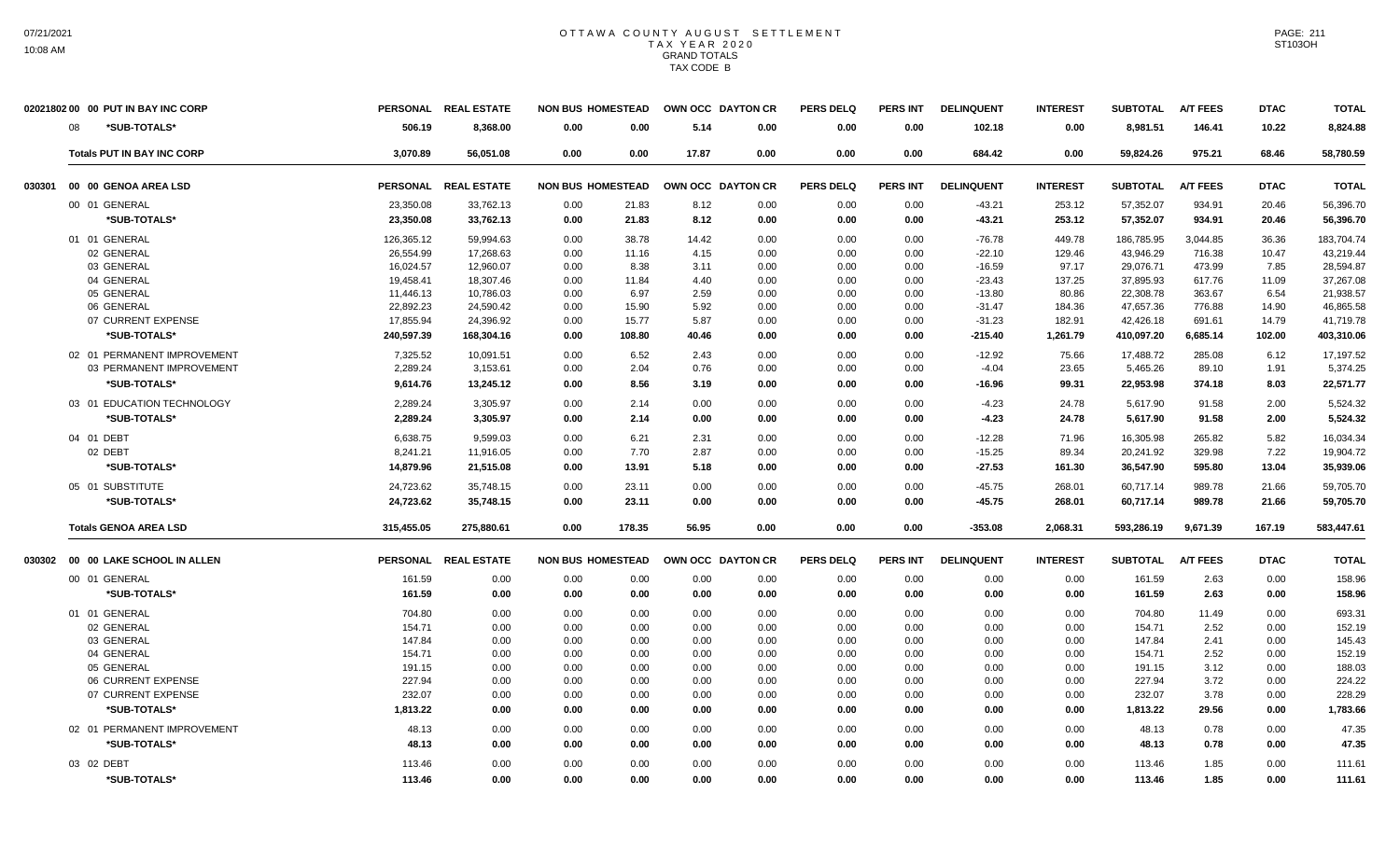|        | 030302 00 00 LAKE SCHOOL IN ALLEN  |                        | PERSONAL REAL ESTATE    | <b>NON BUS HOMESTEAD</b> |                 | OWN OCC DAYTON CR |              | <b>PERS DELQ</b> | <b>PERS INT</b> | <b>DELINQUENT</b> | <b>INTEREST</b> | <b>SUBTOTAL</b>          | <b>A/T FEES</b>      | <b>DTAC</b>    | <b>TOTAL</b>             |
|--------|------------------------------------|------------------------|-------------------------|--------------------------|-----------------|-------------------|--------------|------------------|-----------------|-------------------|-----------------|--------------------------|----------------------|----------------|--------------------------|
|        | <b>Totals LAKE SCHOOL IN ALLEN</b> | 2,136.40               | 0.00                    | 0.00                     | 0.00            | 0.00              | 0.00         | 0.00             | 0.00            | 0.00              | 0.00            | 2,136.40                 | 34.82                | 0.00           | 2,101.58                 |
| 030303 | 00 00 BENTON CARROLL SALEM         |                        | PERSONAL REAL ESTATE    | <b>NON BUS HOMESTEAD</b> |                 | OWN OCC DAYTON CR |              | PERS DELO        | <b>PERS INT</b> | <b>DELINQUENT</b> | <b>INTEREST</b> | <b>SUBTOTAL</b>          | <b>A/T FEES</b>      | <b>DTAC</b>    | <b>TOTAL</b>             |
|        | 00 01 GENERAL                      | 198,052.94             | 109,855.38              | 6.88                     | 31.73           | 6.27              | 0.00         | 0.00             | 0.00            | 1,553.21          | 163.69          | 309,670.10               | 5,048.02             | 161.71         | 304,460.37               |
|        | 02 PERMANENT IMPROVEMENT           | 16,058.34              | 8,907.19                | 0.56                     | 2.57            | 0.51              | 0.00         | 0.00             | 0.00            | 125.94            | 13.28           | 25,108.39                | 409.30               | 13.11          | 24,685.98                |
|        | *SUB-TOTALS*                       | 214,111.28             | 118,762.57              | 7.44                     | 34.30           | 6.78              | 0.00         | 0.00             | 0.00            | 1,679.15          | 176.97          | 334,778.49               | 5,457.32             | 174.82         | 329,146.35               |
|        | 01 01 GENERAL                      | 1,108,025.94           | 423,051.85              | 26.49                    | 122.19          | 24.12             | 0.00         | 0.00             | 0.00            | 5,981.39          | 630.37          | 1,537,862.35             | 25,069.15            | 622.76         | 1,512,170.44             |
|        | 02 GENERAL                         | 231,775.46             | 110,191.78              | 6.90                     | 31.83           | 6.28              | 0.00         | 0.00             | 0.00            | 1,557.96          | 164.19          | 343,734.40               | 5,603.32             | 162.21         | 337,968.87               |
|        | 03 GENERAL                         | 208,758.50             | 114,840.40              | 7.19                     | 33.17           | 6.55              | 0.00         | 0.00             | 0.00            | 1,623.69          | 171.12          | 325,440.62               | 5,305.10             | 169.05         | 319,966.47               |
|        | 04 EMERGENCY                       | 195,376.55             | 108,370.83              | 0.00                     | 31.30           | 0.00              | 0.00         | 0.00             | 0.00            | 1,532.22          | 161.48          | 305,472.38               | 4,979.61             | 159.53         | 300,333.24               |
|        | 05 EMERGENCY                       | 208,758.50             | 115,793.52              | 0.00                     | 33.45           | 0.00              | 0.00         | 0.00             | 0.00            | 1,637.16          | 172.54          | 326,395.17               | 5,320.66             | 170.46         | 320,904.05               |
|        | *SUB-TOTALS*                       | 1,952,694.95           | 872,248.38              | 40.58                    | 251.94          | 36.95             | 0.00         | 0.00             | 0.00            | 12,332.42         | 1,299.70        | 2,838,904.92             | 46,277.84            | 1,284.01       | 2,791,343.07             |
|        | 02 01 PERMANENT IMPROVEMENT        | 64,233.39              | 19,345.00               | 1.21                     | 5.59            | 1.10              | 0.00         | 0.00             | 0.00            | 273.52            | 28.82           | 83,888.63                | 1,367.49             | 28.48          | 82,492.66                |
|        | *SUB-TOTALS*                       | 64,233.39              | 19,345.00               | 1.21                     | 5.59            | 1.10              | 0.00         | 0.00             | 0.00            | 273.52            | 28.82           | 83,888.63                | 1,367.49             | 28.48          | 82,492.66                |
|        | <b>Totals BENTON CARROLL SALEM</b> | 2,231,039.62           | 1.010.355.95            | 49.23                    | 291.83          | 44.83             | 0.00         | 0.00             | 0.00            | 14.285.09         | 1.505.49        | 3,257,572.04             | 53.102.65            | 1.487.31       | 3,202,982.08             |
| 030304 | 00 00 PORT CLINTON CSD             |                        | PERSONAL REAL ESTATE    | <b>NON BUS HOMESTEAD</b> |                 | OWN OCC DAYTON CR |              | <b>PERS DELQ</b> | <b>PERS INT</b> | <b>DELINQUENT</b> | <b>INTEREST</b> | <b>SUBTOTAL</b>          | <b>A/T FEES</b>      | <b>DTAC</b>    | <b>TOTAL</b>             |
|        | 00 01 GENERAL                      | 42,108.80              | 105,133.11              | 0.00                     | 120.33          | 25.59             | 0.00         | 0.00             | 0.00            | 401.06            | 5.29            | 147,794.18               | 2,409.24             | 39.45          | 145,345.49               |
|        | 02 PERMANENT IMPROVEMENT           | 10,527.21              | 26,283.28               | 0.00                     | 30.09           | 6.40              | 0.00         | 0.00             | 0.00            | 100.27            | 1.32            | 36,948.57                | 602.31               | 9.86           | 36,336.40                |
|        | *SUB-TOTALS*                       | 52,636.01              | 131,416.39              | 0.00                     | 150.42          | 31.99             | 0.00         | 0.00             | 0.00            | 501.33            | 6.61            | 184,742.75               | 3,011.55             | 49.31          | 181,681.89               |
|        |                                    |                        |                         |                          |                 |                   |              |                  |                 |                   |                 |                          |                      |                |                          |
|        | 01 01 GENERAL                      | 419,584.09             | 235,412.42              | 0.00                     | 269.44          | 57.30             | 0.00         | 0.00             | 0.00            | 898.07            | 11.84           | 656,233.16               | 10,697.44            | 88.32          | 645,447.40               |
|        | 02 GENERAL                         | 88,729.27              | 96,957.45               | 0.00                     | 110.96          | 23.59             | 0.00         | 0.00             | 0.00            | 369.88            | 4.87            | 186,196.02               | 3,035.23             | 36.37          | 183,124.42               |
|        | 03 GENERAL<br>04 GENERAL           | 58,651.56<br>73,690.40 | 72,666.24<br>124,383.52 | 0.00                     | 83.17<br>142.36 | 17.68<br>30.27    | 0.00<br>0.00 | 0.00<br>0.00     | 0.00<br>0.00    | 277.21<br>474.51  | 3.66<br>6.26    | 131,699.52<br>198,727.32 | 2,146.88<br>3,239.51 | 27.27<br>46.66 | 129,525.37<br>195,441.15 |
|        | 05 GENERAL                         | 103,768.11             | 186,442.90              | 0.00                     | 213.40          | 45.37             | 0.00         | 0.00             | 0.00            | 711.25            | 9.38            | 291,190.41               | 4,746.78             | 69.95          | 286,373.68               |
|        | *SUB-TOTALS*                       | 744,423.43             | 715,862.53              | 0.00<br>0.00             | 819.33          | 174.21            | 0.00         | 0.00             | 0.00            | 2,730.92          | 36.01           | 1,464,046.43             | 23.865.84            | 268.57         | 1,439,912.02             |
|        |                                    |                        |                         |                          |                 |                   |              |                  |                 |                   |                 |                          |                      |                |                          |
|        | 02 01 SUPPLIES                     | 34,589.37              | 19,406.75               | 0.00                     | 22.21           | 4.72              | 0.00         | 0.00             | 0.00            | 74.04             | 0.97            | 54,098.06                | 881.87               | 7.28           | 53,208.91                |
|        | *SUB-TOTALS*                       | 34,589.37              | 19,406.75               | 0.00                     | 22.21           | 4.72              | 0.00         | 0.00             | 0.00            | 74.04             | 0.97            | 54,098.06                | 881.87               | 7.28           | 53,208.91                |
|        | 04 01 PERMANENT IMPROVEMENT        | 4,511.65               | 11,264.26               | 0.00                     | 12.90           | 2.73              | 0.00         | 0.00             | 0.00            | 42.98             | 0.57            | 15,835.09                | 258.14               | 4.22           | 15,572.73                |
|        | *SUB-TOTALS*                       | 4,511.65               | 11,264.26               | 0.00                     | 12.90           | 2.73              | 0.00         | 0.00             | 0.00            | 42.98             | 0.57            | 15,835.09                | 258.14               | 4.22           | 15,572.73                |
|        | 07 01 EMERGENCY                    | 39,552.19              | 98,750.02               | 0.00                     | 113.03          | 24.03             | 0.00         | 0.00             | 0.00            | 376.72            | 4.97            | 138,820.96               | 2,262.96             | 37.06          | 136,520.94               |
|        | *SUB-TOTALS*                       | 39,552.19              | 98,750.02               | 0.00                     | 113.03          | 24.03             | 0.00         | 0.00             | 0.00            | 376.72            | 4.97            | 138,820.96               | 2,262.96             | 37.06          | 136,520.94               |
|        | 09 01 BOND                         | 51,884.05              | 129,539.01              | 0.00                     | 148.26          | 31.53             | 0.00         | 0.00             | 0.00            | 494.18            | 6.52            | 182,103.55               | 2,968.53             | 48.60          | 179,086.42               |
|        | *SUB-TOTALS*                       | 51,884.05              | 129,539.01              | 0.00                     | 148.26          | 31.53             | 0.00         | 0.00             | 0.00            | 494.18            | 6.52            | 182,103.55               | 2,968.53             | 48.60          | 179,086.42               |
|        | <b>Totals PORT CLINTON CSD</b>     | 927,596.70             | 1,106,238.96            | 0.00                     | 1,266.15        | 269.21            | 0.00         | 0.00             | 0.00            | 4,220.17          | 55.65           | 2,039,646.84             | 33.248.89            | 415.04         | 2,005,982.91             |
|        | 030305 00 00 WOODMORE LSD          |                        | PERSONAL REAL ESTATE    | <b>NON BUS HOMESTEAD</b> |                 | OWN OCC DAYTON CR |              | <b>PERS DELQ</b> | <b>PERS INT</b> | <b>DELINQUENT</b> | <b>INTEREST</b> | <b>SUBTOTAL</b>          | <b>A/T FEES</b>      | <b>DTAC</b>    | <b>TOTAL</b>             |
|        | 00 01 GENERAL                      | 7,495.76               | 21,442.34               | 0.00                     | 0.00            | 0.40              | 0.00         | 0.00             | 0.00            | 5.97              | 0.00            | 28.944.47                | 471.84               | 0.60           | 28,472.03                |
|        | *SUB-TOTALS*                       | 7,495.76               | 21,442.34               | 0.00                     | 0.00            | 0.40              | 0.00         | 0.00             | 0.00            | 5.97              | 0.00            | 28,944.47                | 471.84               | 0.60           | 28,472.03                |
|        | 01 01 GENERAL                      | 43,475.45              | 76,353.11               | 0.00                     | 0.00            | 1.44              | 0.00         | 0.00             | 0.00            | 21.24             | 0.00            | 119,851.24               | 1,953.72             | 2.12           | 117,895.40               |
|        | 02 GENERAL                         | 12,180.62              | 29,986.20               | 0.00                     | 0.00            | 0.57              | 0.00         | 0.00             | 0.00            | 8.34              | 0.00            | 42,175.73                | 687.51               | 0.83           | 41,487.39                |
|        | 03 GENERAL                         | 5,621.83               | 14,951.70               | 0.00                     | 0.00            | 0.28              | 0.00         | 0.00             | 0.00            | 4.16              | 0.00            | 20,577.97                | 335.46               | 0.42           | 20,242.09                |
|        |                                    |                        |                         |                          |                 |                   |              |                  |                 |                   |                 |                          |                      |                |                          |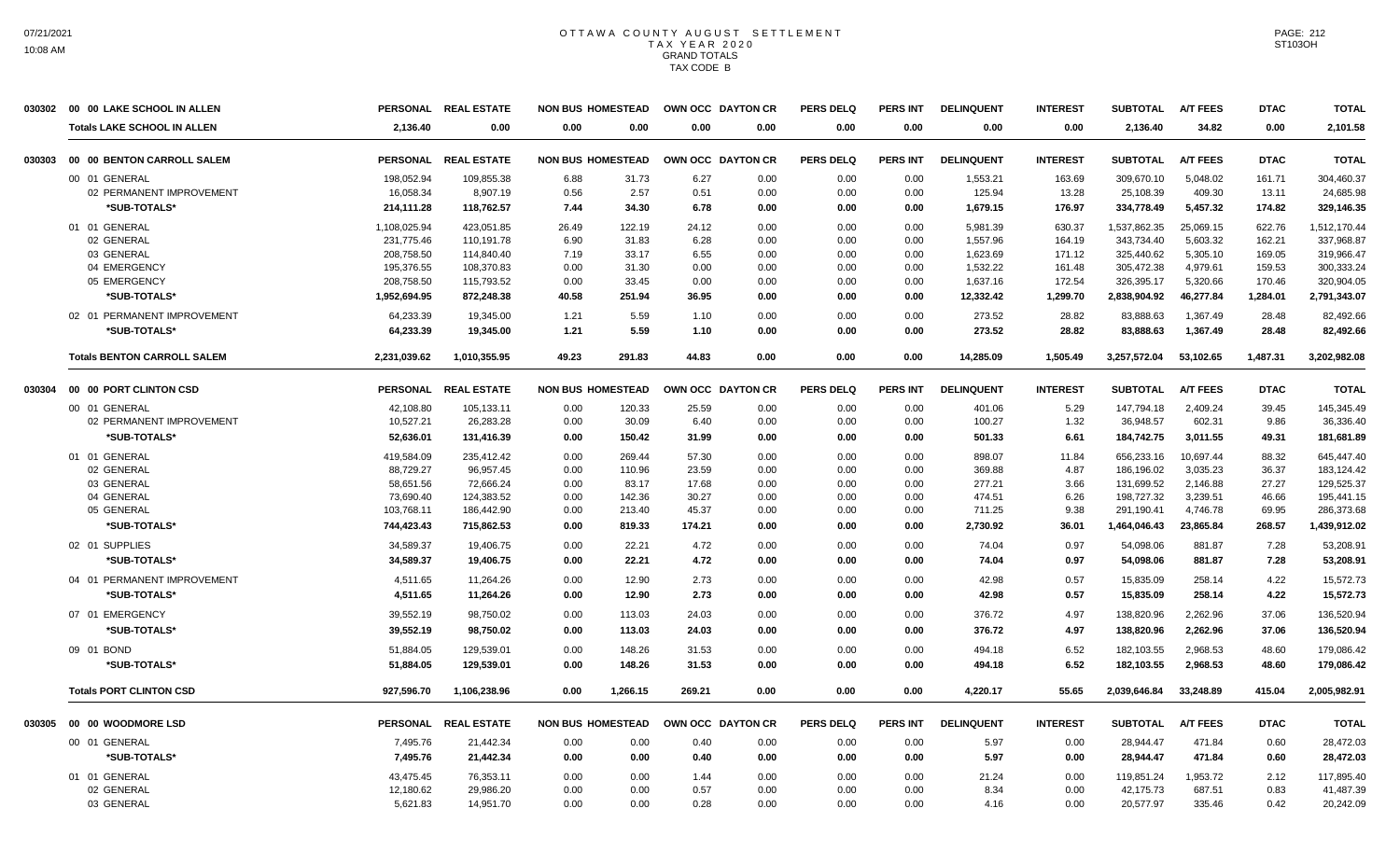|        | 030305 00 00 WOODMORE LSD     |                 | PERSONAL REAL ESTATE | <b>NON BUS HOMESTEAD</b> |        |        | OWN OCC DAYTON CR | <b>PERS DELQ</b> | <b>PERS INT</b> | <b>DELINQUENT</b> | <b>INTEREST</b> | <b>SUBTOTAL</b> | <b>A/T FEES</b> | <b>DTAC</b> | <b>TOTAL</b> |
|--------|-------------------------------|-----------------|----------------------|--------------------------|--------|--------|-------------------|------------------|-----------------|-------------------|-----------------|-----------------|-----------------|-------------|--------------|
|        | *SUB-TOTALS*<br>01            | 61,277.90       | 121,291.01           | 0.00                     | 0.00   | 2.29   | 0.00              | 0.00             | 0.00            | 33.74             | 0.00            | 182,604.94      | 2.976.69        | 3.37        | 179,624.88   |
|        | 04 01 PERMANENT IMPROVEMENT   | 5,621.83        | 14,951.70            | 0.00                     | 0.00   | 0.28   | 0.00              | 0.00             | 0.00            | 4.16              | 0.00            | 20,577.97       | 335.46          | 0.42        | 20.242.09    |
|        | 02 PERMANENT IMPROVEMENT      | 936.98          | 2,491.95             | 0.00                     | 0.00   | 0.05   | 0.00              | 0.00             | 0.00            | 0.69              | 0.00            | 3,429.67        | 55.91           | 0.07        | 3,373.69     |
|        | *SUB-TOTALS*                  | 6,558.81        | 17,443.65            | 0.00                     | 0.00   | 0.33   | 0.00              | 0.00             | 0.00            | 4.85              | 0.00            | 24,007.64       | 391.37          | 0.49        | 23,615.78    |
|        | 05 01 EMERGENCY               | 7,870.55        | 22,514.46            | 0.00                     | 0.00   | 0.42   | 0.00              | 0.00             | 0.00            | 6.26              | 0.00            | 30,391.69       | 495.42          | 0.63        | 29,895.64    |
|        | 02 EMERGENCY                  | 5,621.83        | 16,081.75            | 0.00                     | 0.00   | 0.30   | 0.00              | 0.00             | 0.00            | 4.47              | 0.00            | 21,708.35       | 353.88          | 0.45        | 21,354.02    |
|        | *SUB-TOTALS*                  | 13,492.38       | 38,596.21            | 0.00                     | 0.00   | 0.72   | 0.00              | 0.00             | 0.00            | 10.73             | 0.00            | 52,100.04       | 849.30          | 1.08        | 51,249.66    |
|        | 06 01 BOND (\$15,709,840)     | 8,620.13        | 24,658.68            | 0.00                     | 0.00   | 0.47   | 0.00              | 0.00             | 0.00            | 6.86              | 0.00            | 33,286.14       | 542.61          | 0.69        | 32.742.84    |
|        | *SUB-TOTALS*                  | 8,620.13        | 24,658.68            | 0.00                     | 0.00   | 0.47   | 0.00              | 0.00             | 0.00            | 6.86              | 0.00            | 33,286.14       | 542.61          | 0.69        | 32,742.84    |
|        | <b>Totals WOODMORE LSD</b>    | 97.444.98       | 223,431.89           | 0.00                     | 0.00   | 4.21   | 0.00              | 0.00             | 0.00            | 62.15             | 0.00            | 320,943.23      | 5,231.81        | 6.23        | 315,705.19   |
| 030306 | 00 00 DANBURY LSD             | <b>PERSONAL</b> | <b>REAL ESTATE</b>   | <b>NON BUS HOMESTEAD</b> |        |        | OWN OCC DAYTON CR | <b>PERS DELQ</b> | PERS INT        | <b>DELINQUENT</b> | <b>INTEREST</b> | <b>SUBTOTAL</b> | <b>A/T FEES</b> | <b>DTAC</b> | <b>TOTAL</b> |
|        | 00 01 GENERAL                 | 31.885.31       | 91,193.96            | 0.00                     | 174.94 | 65.91  | 0.00              | 0.00             | 0.00            | 8.586.87          | 594.86          | 132.501.85      | 2.159.95        | 961.68      | 129,380.22   |
|        | *SUB-TOTALS*                  | 31,885.31       | 91,193.96            | 0.00                     | 174.94 | 65.91  | 0.00              | 0.00             | 0.00            | 8,586.87          | 594.86          | 132,501.85      | 2,159.95        | 961.68      | 129,380.22   |
|        | 01 01 GENERAL                 | 164,428.19      | 170,781.67           | 0.00                     | 327.62 | 123.43 | 0.00              | 0.00             | 0.00            | 16,080.89         | 1,114.02        | 352,855.82      | 5,752.01        | 1,800.96    | 345,302.85   |
|        | 02 GENERAL                    | 46,890.17       | 57,872.76            | 0.00                     | 111.02 | 41.83  | 0.00              | 0.00             | 0.00            | 5,449.33          | 377.51          | 110,742.62      | 1,805.24        | 610.29      | 108,327.09   |
|        | 03 GENERAL                    | 18,756.06       | 23,796.47            | 0.00                     | 45.65  | 17.20  | 0.00              | 0.00             | 0.00            | 2,240.69          | 155.23          | 45,011.30       | 733.74          | 250.95      | 44,026.61    |
|        | 04 GENERAL                    | 9,378.04        | 13,978.80            | 0.00                     | 26.82  | 10.11  | 0.00              | 0.00             | 0.00            | 1,316.25          | 91.19           | 24,801.21       | 404.29          | 147.41      | 24,249.51    |
|        | 05 PERMANENT IMPROVEMENT      | 9,378.04        | 24,636.94            | 0.00                     | 47.27  | 0.00   | 0.00              | 0.00             | 0.00            | 2,319.83          | 160.71          | 36,542.79       | 595.70          | 259.80      | 35,687.29    |
|        | *SUB-TOTALS*                  | 248,830.50      | 291,066.64           | 0.00                     | 558.38 | 192.57 | 0.00              | 0.00             | 0.00            | 27,406.99         | 1,898.66        | 569,953.74      | 9,290.98        | 3,069.41    | 557,593.35   |
|        | <b>Totals DANBURY LSD</b>     | 280,715.81      | 382.260.60           | 0.00                     | 733.32 | 258.48 | 0.00              | 0.00             | 0.00            | 35,993.86         | 2,493.52        | 702,455.59      | 11.450.93       | 4,031.09    | 686,973.57   |
| 030307 | 00 00 NORTH BASS LSD          | <b>PERSONAL</b> | <b>REAL ESTATE</b>   | <b>NON BUS HOMESTEAD</b> |        |        | OWN OCC DAYTON CR | <b>PERS DELQ</b> | PERS INT        | <b>DELINQUENT</b> | <b>INTEREST</b> | <b>SUBTOTAL</b> | <b>A/T FEES</b> | <b>DTAC</b> | <b>TOTAL</b> |
|        | 00 01 GENERAL                 | 247.35          | 0.00                 | 0.00                     | 0.00   | 0.00   | 0.00              | 0.00             | 0.00            | 0.00              | 0.00            | 247.35          | 4.03            | 0.00        | 243.32       |
|        | *SUB-TOTALS*                  | 247.35          | 0.00                 | 0.00                     | 0.00   | 0.00   | 0.00              | 0.00             | 0.00            | 0.00              | 0.00            | 247.35          | 4.03            | 0.00        | 243.32       |
|        | 01 01 GENERAL                 | 574.21          | 0.00                 | 0.00                     | 0.00   | 0.00   | 0.00              | 0.00             | 0.00            | 0.00              | 0.00            | 574.21          | 9.36            | 0.00        | 564.85       |
|        | *SUB-TOTALS*                  | 574.21          | 0.00                 | 0.00                     | 0.00   | 0.00   | 0.00              | 0.00             | 0.00            | 0.00              | 0.00            | 574.21          | 9.36            | 0.00        | 564.85       |
|        | <b>Totals NORTH BASS LSD</b>  | 821.56          | 0.00                 | 0.00                     | 0.00   | 0.00   | 0.00              | 0.00             | 0.00            | 0.00              | 0.00            | 821.56          | 13.39           | 0.00        | 808.17       |
| 030308 | 00 00 MIDDLE BASS LSD         |                 | PERSONAL REAL ESTATE | <b>NON BUS HOMESTEAD</b> |        |        | OWN OCC DAYTON CR | <b>PERS DELQ</b> | <b>PERS INT</b> | <b>DELINQUENT</b> | <b>INTEREST</b> | <b>SUBTOTAL</b> | <b>A/T FEES</b> | <b>DTAC</b> | <b>TOTAL</b> |
|        | 00 01 GENERAL                 | 3,657.97        | 2,925.46             | 0.00                     | 0.00   | 0.00   | 0.00              | 0.00             | 0.00            | 0.00              | 0.00            | 6,583.43        | 107.32          | 0.00        | 6,476.11     |
|        | *SUB-TOTALS*                  | 3,657.97        | 2,925.46             | 0.00                     | 0.00   | 0.00   | 0.00              | 0.00             | 0.00            | 0.00              | 0.00            | 6,583.43        | 107.32          | 0.00        | 6,476.11     |
|        | <b>Totals MIDDLE BASS LSD</b> | 3,657.97        | 2,925.46             | 0.00                     | 0.00   | 0.00   | 0.00              | 0.00             | 0.00            | 0.00              | 0.00            | 6,583.43        | 107.32          | 0.00        | 6,476.11     |
| 030309 | 00 00 PUT IN BAY LSD          |                 | PERSONAL REAL ESTATE | <b>NON BUS HOMESTEAD</b> |        |        | OWN OCC DAYTON CR | <b>PERS DELQ</b> | <b>PERS INT</b> | <b>DELINQUENT</b> | <b>INTEREST</b> | <b>SUBTOTAL</b> | <b>A/T FEES</b> | <b>DTAC</b> | <b>TOTAL</b> |
|        | 00 01 GENERAL                 | 8.781.59        | 57.604.54            | 0.00                     | 0.00   | 29.92  | 0.00              | 0.00             | 0.00            | 594.60            | 0.00            | 67.010.65       | 1.092.36        | 59.46       | 65,858.83    |
|        | 02 PERMANENT IMPROVEMENT      | 2,582.83        | 16,942.51            | 0.00                     | 0.00   | 8.80   | 0.00              | 0.00             | 0.00            | 174.88            | 0.00            | 19,709.02       | 321.28          | 17.49       | 19,370.25    |
|        | *SUB-TOTALS*                  | 11,364.42       | 74,547.05            | 0.00                     | 0.00   | 38.72  | 0.00              | 0.00             | 0.00            | 769.48            | 0.00            | 86,719.67       | 1,413.64        | 76.95       | 85,229.08    |
|        | 01 01 GENERAL                 | 65,603.66       | 281,246.01           | 0.00                     | 0.00   | 146.10 | 0.00              | 0.00             | 0.00            | 2,903.06          | 0.00            | 349,898.83      | 5,703.81        | 290.31      | 343,904.71   |
|        | *SUB-TOTALS*                  | 65,603.66       | 281,246.01           | 0.00                     | 0.00   | 146.10 | 0.00              | 0.00             | 0.00            | 2,903.06          | 0.00            | 349,898.83      | 5,703.81        | 290.31      | 343,904.71   |
|        |                               |                 |                      |                          |        |        |                   |                  |                 |                   |                 |                 |                 |             |              |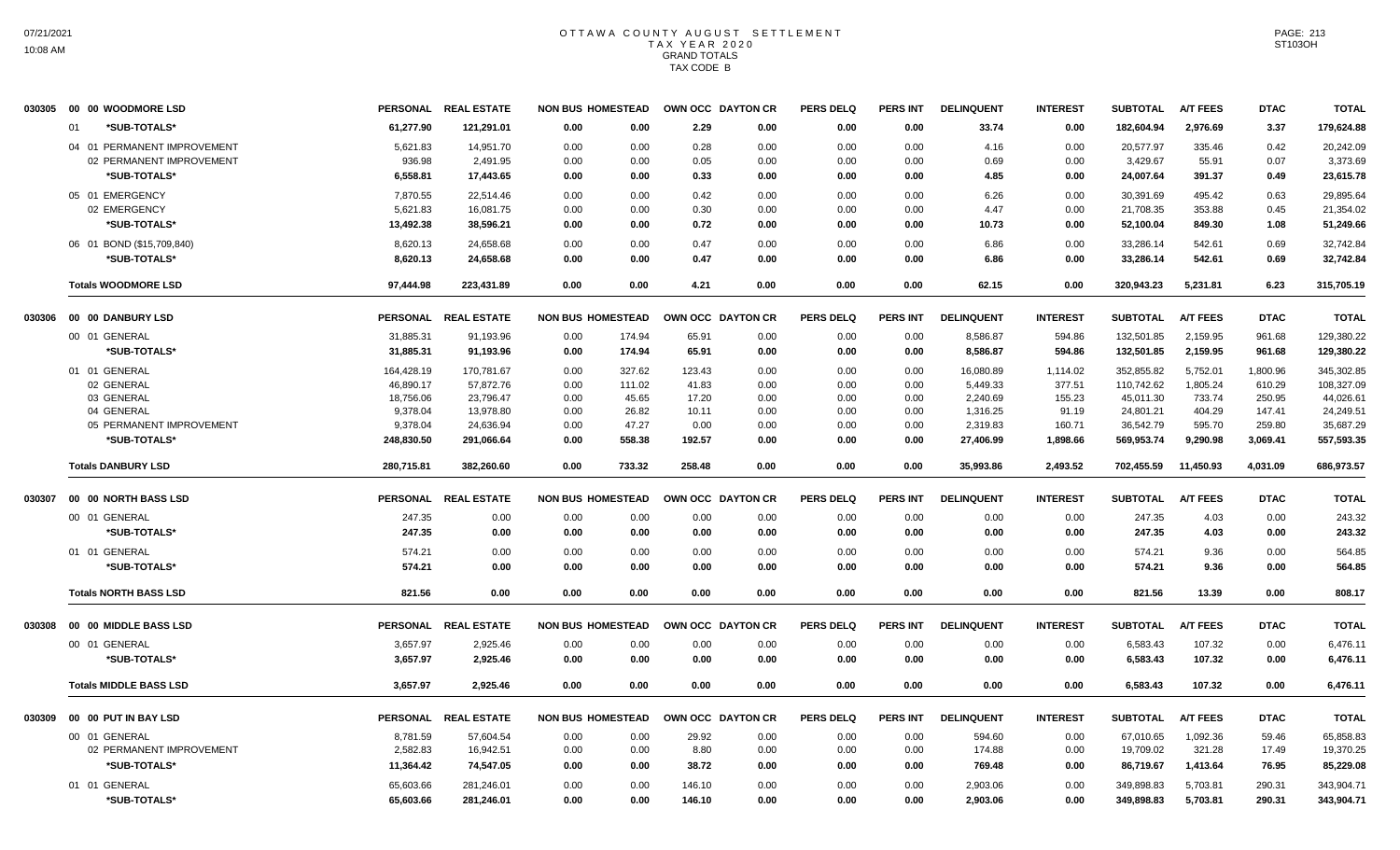|        | 030309 00 00 PUT IN BAY LSD     |           | PERSONAL REAL ESTATE | <b>NON BUS HOMESTEAD</b> |       | OWN OCC DAYTON CR |      | <b>PERS DELQ</b> | PERS INT        | <b>DELINQUENT</b> | <b>INTEREST</b> | <b>SUBTOTAL</b> | <b>A/T FEES</b> | <b>DTAC</b> | <b>TOTAL</b> |
|--------|---------------------------------|-----------|----------------------|--------------------------|-------|-------------------|------|------------------|-----------------|-------------------|-----------------|-----------------|-----------------|-------------|--------------|
|        | 02 01 RECREATION                | 1,291.41  | 5,330.75             | 0.00                     | 0.00  | 2.77              | 0.00 | 0.00             | 0.00            | 55.02             | 0.00            | 6,679.95        | 108.89          | 5.50        | 6,565.56     |
|        | *SUB-TOTALS*                    | 1,291.41  | 5,330.75             | 0.00                     | 0.00  | 2.77              | 0.00 | 0.00             | 0.00            | 55.02             | 0.00            | 6,679.95        | 108.89          | 5.50        | 6,565.56     |
|        | <b>Totals PUT IN BAY LSD</b>    | 78,259.49 | 361,123.81           | 0.00                     | 0.00  | 187.59            | 0.00 | 0.00             | 0.00            | 3,727.56          | 0.00            | 443,298.45      | 7,226.34        | 372.76      | 435,699.35   |
| 040401 | 00 00 CLAY CENTER CORP.         |           | PERSONAL REAL ESTATE | <b>NON BUS HOMESTEAD</b> |       | OWN OCC DAYTON CR |      | <b>PERS DELQ</b> | <b>PERS INT</b> | <b>DELINQUENT</b> | <b>INTEREST</b> | <b>SUBTOTAL</b> | <b>A/T FEES</b> | <b>DTAC</b> | <b>TOTAL</b> |
|        | 00 01 GENERAL                   | 200.94    | 465.42               | 0.00                     | 0.00  | 0.00              | 0.00 | 0.00             | 0.00            | 0.00              | 0.00            | 666.36          | 10.86           | 0.00        | 655.50       |
|        | *SUB-TOTALS*                    | 200.94    | 465.42               | 0.00                     | 0.00  | 0.00              | 0.00 | 0.00             | 0.00            | 0.00              | 0.00            | 666.36          | 10.86           | 0.00        | 655.50       |
|        | <b>Totals CLAY CENTER CORP.</b> | 200.94    | 465.42               | 0.00                     | 0.00  | 0.00              | 0.00 | 0.00             | 0.00            | 0.00              | 0.00            | 666.36          | 10.86           | 0.00        | 655.50       |
|        | 040402 00 00 ROCKY RIDGE CORP.  |           | PERSONAL REAL ESTATE | <b>NON BUS HOMESTEAD</b> |       | OWN OCC DAYTON CR |      | <b>PERS DELQ</b> | <b>PERS INT</b> | <b>DELINQUENT</b> | <b>INTEREST</b> | <b>SUBTOTAL</b> | <b>A/T FEES</b> | <b>DTAC</b> | <b>TOTAL</b> |
|        | 00 01 GENERAL                   | 191.61    | 49.59                | 0.00                     | 0.00  | 0.00              | 0.00 | 0.00             | 0.00            | 8.92              | 1.85            | 251.97          | 4.11            | 1.08        | 246.78       |
|        | *SUB-TOTALS*                    | 191.61    | 49.59                | 0.00                     | 0.00  | 0.00              | 0.00 | 0.00             | 0.00            | 8.92              | 1.85            | 251.97          | 4.11            | 1.08        | 246.78       |
|        | 01 01 POLICE                    | 47.90     | 11.26                | 0.00                     | 0.00  | 0.00              | 0.00 | 0.00             | 0.00            | 2.03              | 0.42            | 61.61           | 1.00            | 0.25        | 60.36        |
|        | *SUB-TOTALS*                    | 47.90     | 11.26                | 0.00                     | 0.00  | 0.00              | 0.00 | 0.00             | 0.00            | 2.03              | 0.42            | 61.61           | 1.00            | 0.25        | 60.36        |
|        | <b>Totals ROCKY RIDGE CORP.</b> | 239.51    | 60.85                | 0.00                     | 0.00  | 0.00              | 0.00 | 0.00             | 0.00            | 10.95             | 2.27            | 313.58          | 5.11            | 1.33        | 307.14       |
|        | 040403 00 00 GENOA CORP.        |           | PERSONAL REAL ESTATE | <b>NON BUS HOMESTEAD</b> |       | OWN OCC DAYTON CR |      | <b>PERS DELQ</b> | PERS INT        | <b>DELINQUENT</b> | <b>INTEREST</b> | <b>SUBTOTAL</b> | <b>A/T FEES</b> | <b>DTAC</b> | <b>TOTAL</b> |
|        | 00 01 GENERAL                   | 1,173.20  | 9,090.87             | 0.00                     | 0.00  | 0.00              | 0.00 | 0.00             | 0.00            | $-117.62$         | 117.62          | 10,264.07       | 167.32          | 0.00        | 10,096.75    |
|        | *SUB-TOTALS*                    | 1,173.20  | 9,090.87             | 0.00                     | 0.00  | 0.00              | 0.00 | 0.00             | 0.00            | $-117.62$         | 117.62          | 10,264.07       | 167.32          | 0.00        | 10,096.75    |
|        | 01 01 PARK                      | 635.49    | 4.852.25             | 0.00                     | 0.00  | 0.00              | 0.00 | 0.00             | 0.00            | $-62.78$          | 62.78           | 5,487.74        | 89.46           | 0.00        | 5.398.28     |
|        | 02 PARK                         | 366.63    | 2,840.90             | 0.00                     | 0.00  | 0.00              | 0.00 | 0.00             | 0.00            | $-36.76$          | 36.76           | 3,207.53        | 52.29           | 0.00        | 3,155.24     |
|        | *SUB-TOTALS*                    | 1,002.12  | 7,693.15             | 0.00                     | 0.00  | 0.00              | 0.00 | 0.00             | 0.00            | -99.54            | 99.54           | 8,695.27        | 141.75          | 0.00        | 8,553.52     |
|        | <b>Totals GENOA CORP.</b>       | 2,175.32  | 16,784.02            | 0.00                     | 0.00  | 0.00              | 0.00 | 0.00             | 0.00            | $-217.16$         | 217.16          | 18,959.34       | 309.07          | 0.00        | 18,650.27    |
| 040404 | 00 00 MARBLEHEAD CORP.          |           | PERSONAL REAL ESTATE | <b>NON BUS HOMESTEAD</b> |       | OWN OCC DAYTON CR |      | <b>PERS DELQ</b> | <b>PERS INT</b> | <b>DELINQUENT</b> | <b>INTEREST</b> | <b>SUBTOTAL</b> | <b>A/T FEES</b> | <b>DTAC</b> | <b>TOTAL</b> |
|        | 00 01 GENERAL                   | 2,251.13  | 9,158.09             | 0.00                     | 21.42 | 8.27              | 0.00 | 0.00             | 0.00            | 4,185.49          | 291.36          | 15,915.76       | 259.45          | 469.94      | 15,186.37    |
|        | *SUB-TOTALS*                    | 2,251.13  | 9,158.09             | 0.00                     | 21.42 | 8.27              | 0.00 | 0.00             | 0.00            | 4,185.49          | 291.36          | 15,915.76       | 259.45          | 469.94      | 15,186.37    |
|        | 01 01 GENERAL                   | 1,800.90  | 6,792.42             | 0.00                     | 15.89 | 6.13              | 0.00 | 0.00             | 0.00            | 3,104.32          | 216.10          | 11,935.76       | 194.57          | 348.54      | 11,392.65    |
|        | 02 GENERAL                      | 180.09    | 691.16               | 0.00                     | 1.62  | 0.00              | 0.00 | 0.00             | 0.00            | 315.88            | 21.99           | 1,210.74        | 19.74           | 35.47       | 1,155.53     |
|        | *SUB-TOTALS*                    | 1,980.99  | 7,483.58             | 0.00                     | 17.51 | 6.13              | 0.00 | 0.00             | 0.00            | 3,420.20          | 238.09          | 13,146.50       | 214.31          | 384.01      | 12,548.18    |
|        | <b>Totals MARBLEHEAD CORP.</b>  | 4,232.12  | 16,641.67            | 0.00                     | 38.93 | 14.40             | 0.00 | 0.00             | 0.00            | 7,605.69          | 529.45          | 29,062.26       | 473.76          | 853.95      | 27,734.55    |
|        | 040405 00 00 ELMORE CORP.       |           | PERSONAL REAL ESTATE | <b>NON BUS HOMESTEAD</b> |       | OWN OCC DAYTON CR |      | <b>PERS DELQ</b> | <b>PERS INT</b> | <b>DELINQUENT</b> | <b>INTEREST</b> | <b>SUBTOTAL</b> | <b>A/T FEES</b> | <b>DTAC</b> | <b>TOTAL</b> |
|        | 00 01 GENERAL                   | 506.03    | 2,409.52             | 0.00                     | 0.00  | 0.00              | 0.00 | 0.00             | 0.00            | 0.00              | 0.00            | 2,915.55        | 47.52           | 0.00        | 2,868.03     |
|        | *SUB-TOTALS*                    | 506.03    | 2,409.52             | 0.00                     | 0.00  | 0.00              | 0.00 | 0.00             | 0.00            | 0.00              | 0.00            | 2,915.55        | 47.52           | 0.00        | 2,868.03     |
|        | 01 01 STREETS                   | 632.54    | 2,431.77             | 0.00                     | 0.00  | 0.00              | 0.00 | 0.00             | 0.00            | 0.00              | 0.00            | 3,064.31        | 49.96           | 0.00        | 3,014.35     |
|        | 02 STREETS                      | 759.05    | 2,918.12             | 0.00                     | 0.00  | 0.00              | 0.00 | 0.00             | 0.00            | 0.00              | 0.00            | 3,677.17        | 59.94           | 0.00        | 3,617.23     |
|        | *SUB-TOTALS*                    | 1,391.59  | 5,349.89             | 0.00                     | 0.00  | 0.00              | 0.00 | 0.00             | 0.00            | 0.00              | 0.00            | 6,741.48        | 109.90          | 0.00        | 6,631.58     |
|        | 02 01 SOLID WASTE               | 759.05    | 2,918.12             | 0.00                     | 0.00  | 0.00              | 0.00 | 0.00             | 0.00            | 0.00              | 0.00            | 3,677.17        | 59.94           | 0.00        | 3,617.23     |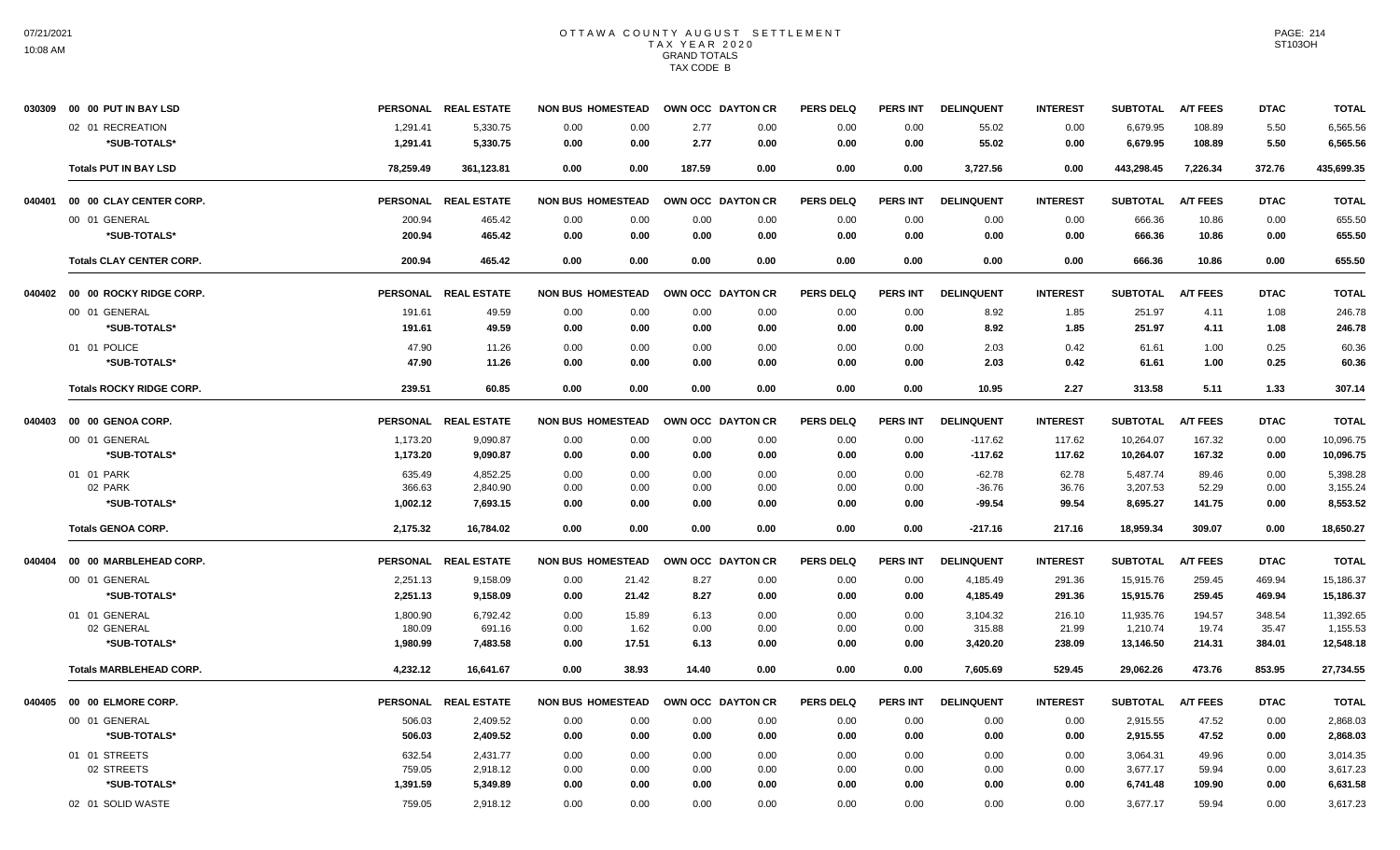| 040405 | 00 00 ELMORE CORP.              |            | PERSONAL REAL ESTATE | NON BUS HOMESTEAD OWN OCC DAYTON CR |                   |      | <b>PERS DELQ</b> | PERS INT        | <b>DELINQUENT</b> | <b>INTEREST</b> | <b>SUBTOTAL</b> | <b>A/T FEES</b> | <b>DTAC</b> | <b>TOTAL</b> |
|--------|---------------------------------|------------|----------------------|-------------------------------------|-------------------|------|------------------|-----------------|-------------------|-----------------|-----------------|-----------------|-------------|--------------|
|        | *SUB-TOTALS*<br>02              | 759.05     | 2,918.12             | 0.00<br>0.00                        | 0.00              | 0.00 | 0.00             | 0.00            | 0.00              | 0.00            | 3,677.17        | 59.94           | 0.00        | 3,617.23     |
|        | 03 01 GENERAL                   | 759.05     | 2.918.12             | 0.00<br>0.00                        | 0.00              | 0.00 | 0.00             | 0.00            | 0.00              | 0.00            | 3.677.17        | 59.94           | 0.00        | 3,617.23     |
|        | *SUB-TOTALS*                    | 759.05     | 2,918.12             | 0.00<br>0.00                        | 0.00              | 0.00 | 0.00             | 0.00            | 0.00              | 0.00            | 3,677.17        | 59.94           | 0.00        | 3,617.23     |
|        | <b>Totals ELMORE CORP.</b>      | 3,415.72   | 13,595.65            | 0.00<br>0.00                        | 0.00              | 0.00 | 0.00             | 0.00            | 0.00              | 0.00            | 17,011.37       | 277.30          | 0.00        | 16,734.07    |
| 040406 | 00 00 PORT CLINTON CITY         |            | PERSONAL REAL ESTATE | <b>NON BUS HOMESTEAD</b>            | OWN OCC DAYTON CR |      | <b>PERS DELQ</b> | <b>PERS INT</b> | <b>DELINQUENT</b> | <b>INTEREST</b> | <b>SUBTOTAL</b> | <b>A/T FEES</b> | <b>DTAC</b> | <b>TOTAL</b> |
|        | 00 01 GENERAL                   | 10,410.15  | 21,342.04            | 0.00<br>18.63                       | 10.16             | 0.00 | 0.00             | 0.00            | 98.80             | 0.00            | 31,879.78       | 519.68          | 9.88        | 31,350.22    |
|        | *SUB-TOTALS*                    | 10,410.15  | 21,342.04            | 0.00<br>18.63                       | 10.16             | 0.00 | 0.00             | 0.00            | 98.80             | 0.00            | 31,879.78       | 519.68          | 9.88        | 31,350.22    |
|        | 01 01 INSIDE POLICE PENSION     | 800.78     | 1,641.69             | 0.00<br>1.43                        | 0.78              | 0.00 | 0.00             | 0.00            | 7.60              | 0.00            | 2,452.28        | 39.97           | 0.76        | 2,411.55     |
|        | *SUB-TOTALS*                    | 800.78     | 1,641.69             | 0.00<br>1.43                        | 0.78              | 0.00 | 0.00             | 0.00            | 7.60              | 0.00            | 2,452.28        | 39.97           | 0.76        | 2,411.55     |
|        | 02 01 FIRE & EMS                | 10,143.23  | 20,753.95            | 0.00<br>18.12                       | 9.88              | 0.00 | 0.00             | 0.00            | 96.08             | 0.00            | 31,021.26       | 505.69          | 9.61        | 30,505.96    |
|        | *SUB-TOTALS*                    | 10,143.23  | 20,753.95            | 0.00<br>18.12                       | 9.88              | 0.00 | 0.00             | 0.00            | 96.08             | 0.00            | 31,021.26       | 505.69          | 9.61        | 30,505.96    |
|        | <b>Totals PORT CLINTON CITY</b> | 21,354.16  | 43,737.68            | 0.00<br>38.18                       | 20.82             | 0.00 | 0.00             | 0.00            | 202.48            | 0.00            | 65,353.32       | 1,065.34        | 20.25       | 64,267.73    |
| 040407 | 00 00 PUT IN BAY CORP.          |            | PERSONAL REAL ESTATE | <b>NON BUS HOMESTEAD</b>            | OWN OCC DAYTON CR |      | <b>PERS DELQ</b> | <b>PERS INT</b> | <b>DELINQUENT</b> | <b>INTEREST</b> | <b>SUBTOTAL</b> | <b>A/T FEES</b> | <b>DTAC</b> | <b>TOTAL</b> |
|        | 00 01 INSIDE GENERAL            | 1,441.60   | 30,076.03            | 0.00<br>0.00                        | 18.48             | 0.00 | 0.00             | 0.00            | 367.25            | 0.00            | 31,903.36       | 520.07          | 36.73       | 31,346.56    |
|        | *SUB-TOTALS*                    | 1,441.60   | 30.076.03            | 0.00<br>0.00                        | 18.48             | 0.00 | 0.00             | 0.00            | 367.25            | 0.00            | 31,903.36       | 520.07          | 36.73       | 31,346.56    |
|        | <b>Totals PUT IN BAY CORP.</b>  | 1,441.60   | 30,076.03            | 0.00<br>0.00                        | 18.48             | 0.00 | 0.00             | 0.00            | 367.25            | 0.00            | 31,903.36       | 520.07          | 36.73       | 31,346.56    |
| 040408 | 00 00 OAK HARBOR CORP.          |            | PERSONAL REAL ESTATE | <b>NON BUS HOMESTEAD</b>            | OWN OCC DAYTON CR |      | <b>PERS DELQ</b> | <b>PERS INT</b> | <b>DELINQUENT</b> | <b>INTEREST</b> | <b>SUBTOTAL</b> | <b>A/T FEES</b> | <b>DTAC</b> | <b>TOTAL</b> |
|        | 00 01 GENERAL                   | 681.11     | 4,600.76             | 0.00<br>0.00                        | 0.00              | 0.00 | 0.00             | 0.00            | 0.00              | 0.00            | 5,281.87        | 86.10           | 0.00        | 5,195.77     |
|        | *SUB-TOTALS*                    | 681.11     | 4,600.76             | 0.00<br>0.00                        | 0.00              | 0.00 | 0.00             | 0.00            | 0.00              | 0.00            | 5,281.87        | 86.10           | 0.00        | 5,195.77     |
|        | 01 01 STREETS                   | 2,063.98   | 9,226.07             | 0.00<br>0.00                        | 0.00              | 0.00 | 0.00             | 0.00            | 0.00              | 0.00            | 11,290.05       | 184.04          | 0.00        | 11,106.01    |
|        | *SUB-TOTALS*                    | 2,063.98   | 9,226.07             | 0.00<br>0.00                        | 0.00              | 0.00 | 0.00             | 0.00            | 0.00              | 0.00            | 11,290.05       | 184.04          | 0.00        | 11,106.01    |
|        | 02 01 POLICE                    | 1,184.72   | 7,947.90             | 0.00<br>0.00                        | 0.00              | 0.00 | 0.00             | 0.00            | 0.00              | 0.00            | 9,132.62        | 148.87          | 0.00        | 8,983.75     |
|        | *SUB-TOTALS*                    | 1,184.72   | 7,947.90             | 0.00<br>0.00                        | 0.00              | 0.00 | 0.00             | 0.00            | 0.00              | 0.00            | 9,132.62        | 148.87          | 0.00        | 8,983.75     |
|        | <b>Totals OAK HARBOR CORP.</b>  | 3.929.81   | 21.774.73            | 0.00<br>0.00                        | 0.00              | 0.00 | 0.00             | 0.00            | 0.00              | 0.00            | 25.704.54       | 419.01          | 0.00        | 25,285.53    |
| 050501 | 00 00 PENTA COUNTY JVS          |            | PERSONAL REAL ESTATE | <b>NON BUS HOMESTEAD</b>            | OWN OCC DAYTON CR |      | <b>PERS DELQ</b> | <b>PERS INT</b> | <b>DELINQUENT</b> | <b>INTEREST</b> | <b>SUBTOTAL</b> | <b>A/T FEES</b> | <b>DTAC</b> | <b>TOTAL</b> |
|        | 01 01 GENERAL                   | 84,020.42  | 57,104.41            | 2.55<br>17.61                       | 4.64              | 0.00 | 0.00             | 0.00            | 565.69            | 128.64          | 141,843.96      | 2,312.24        | 65.60       | 139,466.12   |
|        | 02 GENERAL                      | 48,011.66  | 32.631.11            | 1.46<br>10.07                       | 2.65              | 0.00 | 0.00             | 0.00            | 323.25            | 73.51           | 81,053.71       | 1,321.30        | 37.48       | 79,694.93    |
|        | 03 PERMANENT IMP.               | 60,014.63  | 40,788.86            | 1.82<br>12.58                       | 3.31              | 0.00 | 0.00             | 0.00            | 404.05            | 91.89           | 101,317.14      | 1,651.60        | 46.86       | 99,618.68    |
|        | *SUB-TOTALS*                    | 192,046.71 | 130,524.38           | 5.83<br>40.26                       | 10.60             | 0.00 | 0.00             | 0.00            | 1,292.99          | 294.04          | 324,214.81      | 5,285.14        | 149.94      | 318,779.73   |
|        | <b>Totals PENTA COUNTY JVS</b>  | 192,046.71 | 130,524.38           | 5.83<br>40.26                       | 10.60             | 0.00 | 0.00             | 0.00            | 1,292.99          | 294.04          | 324,214.81      | 5,285.14        | 149.94      | 318,779.73   |
|        | 050502 00 00 VANGUARD JVS       |            | PERSONAL REAL ESTATE | <b>NON BUS HOMESTEAD</b>            | OWN OCC DAYTON CR |      | <b>PERS DELQ</b> | PERS INT        | <b>DELINQUENT</b> | <b>INTEREST</b> | <b>SUBTOTAL</b> | <b>A/T FEES</b> | <b>DTAC</b> | <b>TOTAL</b> |
|        | 01 01 GENERAL                   | 24,062.14  | 60,076.04            | 0.00<br>68.78                       | 14.61             | 0.00 | 0.00             | 0.00            | 229.16            | 2.99            | 84,453.72       | 1,376.71        | 22.54       | 83,054.47    |
|        | *SUB-TOTALS*                    | 24,062.14  | 60,076.04            | 0.00<br>68.78                       | 14.61             | 0.00 | 0.00             | 0.00            | 229.16            | 2.99            | 84,453.72       | 1,376.71        | 22.54       | 83,054.47    |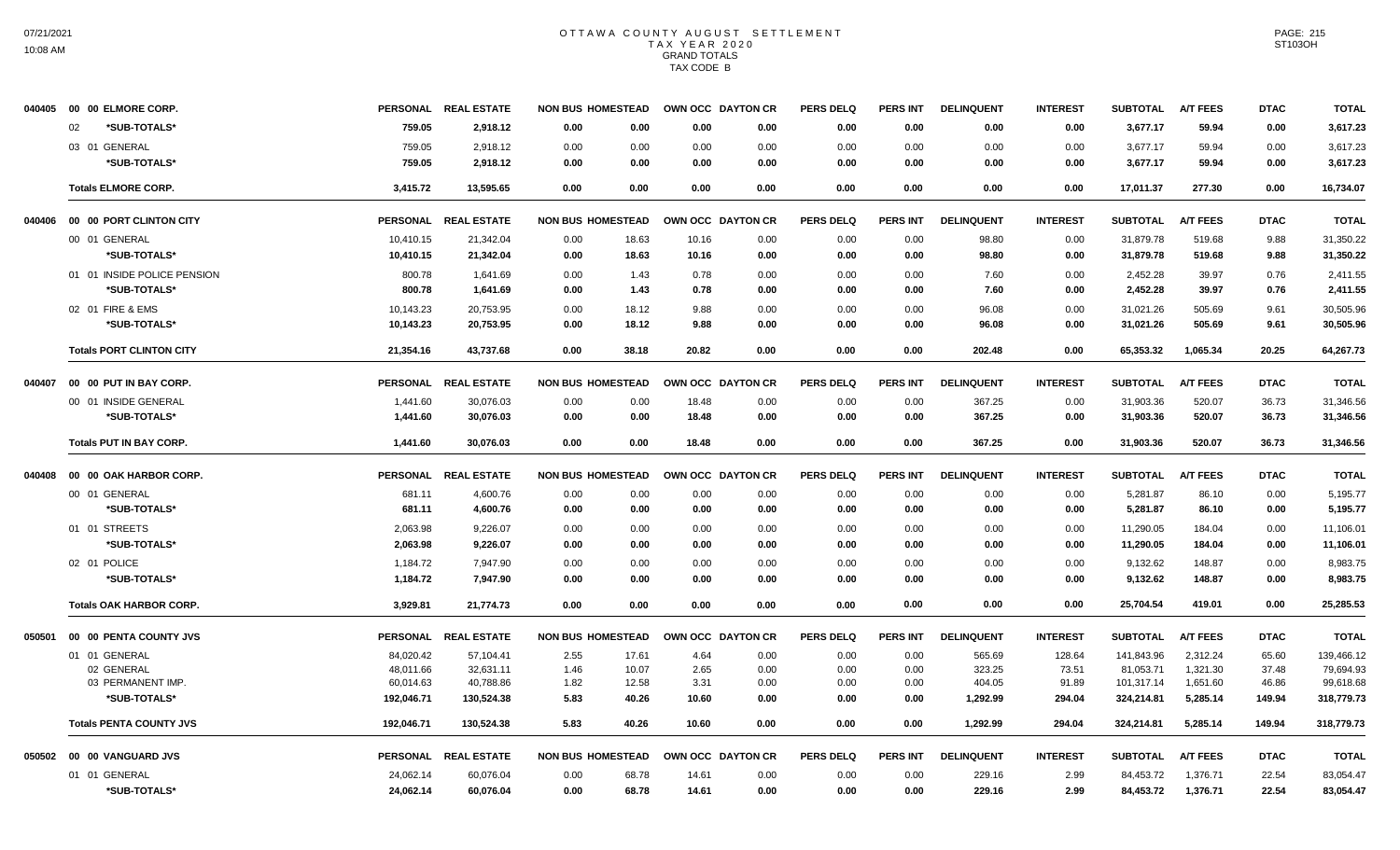| 050502 | 00 00 VANGUARD JVS                     |                 | PERSONAL REAL ESTATE | <b>NON BUS HOMESTEAD</b> | OWN OCC DAYTON CR |      | <b>PERS DELQ</b> | <b>PERS INT</b> | <b>DELINQUENT</b> | <b>INTEREST</b> | <b>SUBTOTAL</b> | <b>A/T FEES</b> | <b>DTAC</b> | <b>TOTAL</b> |
|--------|----------------------------------------|-----------------|----------------------|--------------------------|-------------------|------|------------------|-----------------|-------------------|-----------------|-----------------|-----------------|-------------|--------------|
|        | <b>Totals VANGUARD JVS</b>             | 24,062.14       | 60,076.04            | 68.78<br>0.00            | 14.61             | 0.00 | 0.00             | 0.00            | 229.16            | 2.99            | 84,453.72       | 1,376.71        | 22.54       | 83,054.47    |
| 050503 | 00 00 EHOVE JVS                        |                 | PERSONAL REAL ESTATE | <b>NON BUS HOMESTEAD</b> | OWN OCC DAYTON CR |      | <b>PERS DELQ</b> | <b>PERS INT</b> | <b>DELINQUENT</b> | <b>INTEREST</b> | <b>SUBTOTAL</b> | <b>A/T FEES</b> | <b>DTAC</b> | <b>TOTAL</b> |
|        | 01 01 GENERAL                          | 12,191.44       | 13,736.60            | 0.00<br>26.35            | 9.93              | 0.00 | 0.00             | 0.00            | 1,293.44          | 89.60           | 27,347.36       | 445.80          | 144.85      | 26,756.71    |
|        | 02 GENERAL                             | 3,126.02        | 8,666.31             | 0.00<br>16.62            | 0.00              | 0.00 | 0.00             | 0.00            | 816.03            | 56.53           | 12,681.51       | 206.73          | 91.39       | 12,383.39    |
|        | 03 GENERAL                             | 9,378.00        | 25,998.90            | 49.88<br>0.00            | 18.79             | 0.00 | 0.00             | 0.00            | 2,448.04          | 169.58          | 38,063.19       | 620.48          | 274.17      | 37,168.54    |
|        | *SUB-TOTALS*                           | 24,695.46       | 48,401.81            | 92.85<br>0.00            | 28.72             | 0.00 | 0.00             | 0.00            | 4,557.51          | 315.71          | 78,092.06       | 1,273.01        | 510.41      | 76,308.64    |
|        | 02 01 PERMANENT IMPROVEMENT            | 3,126.02        | 8,777.27             | 0.00<br>16.84            | 0.00              | 0.00 | 0.00             | 0.00            | 826.48            | 57.26           | 12,803.87       | 208.72          | 92.56       | 12,502.59    |
|        | *SUB-TOTALS*                           | 3,126.02        | 8,777.27             | 0.00<br>16.84            | 0.00              | 0.00 | 0.00             | 0.00            | 826.48            | 57.26           | 12,803.87       | 208.72          | 92.56       | 12,502.59    |
|        | <b>Totals EHOVE JVS</b>                | 27,821.48       | 57,179.08            | 0.00<br>109.69           | 28.72             | 0.00 | 0.00             | 0.00            | 5,383.99          | 372.97          | 90,895.93       | 1,481.73        | 602.97      | 88,811.23    |
| 060601 | 00 00 MID COUNTY EMS                   |                 | PERSONAL REAL ESTATE | <b>NON BUS HOMESTEAD</b> | OWN OCC DAYTON CR |      | <b>PERS DELQ</b> | PERS INT        | <b>DELINQUENT</b> | <b>INTEREST</b> | <b>SUBTOTAL</b> | <b>A/T FEES</b> | <b>DTAC</b> | <b>TOTAL</b> |
|        | 01 01 MID COUNTY EMS                   | 4,737.49        | 2,229.14             | 3.68<br>0.80             | 0.47              | 0.00 | 0.00             | 0.00            | 1.91              | 0.40            | 6,973.89        | 113.68          | 0.23        | 6,859.98     |
|        | 02 MID COUNTY EMS                      | 1,184.37        | 799.13               | 1.32<br>0.29             | 0.17              | 0.00 | 0.00             | 0.00            | 0.69              | 0.14            | 1.986.11        | 32.38           | 0.08        | 1,953.65     |
|        | 03 MID COUNTY EMS                      | 3,553.11        | 2,696.67             | 0.97<br>4.45             | 0.57              | 0.00 | 0.00             | 0.00            | 2.32              | 0.48            | 6,258.57        | 102.03          | 0.28        | 6,156.26     |
|        | 04 MID COUNTY EMS                      | 4,737.49        | 4,653.93             | 1.67<br>7.69             | 0.98              | 0.00 | 0.00             | 0.00            | 3.97              | 0.81            | 9,406.54        | 153.34          | 0.48        | 9,252.72     |
|        | 05 CURRENT EXPENSE                     | 9,474.95        | 10,219.30            | 0.00<br>16.88            | 0.00              | 0.00 | 0.00             | 0.00            | 8.78              | 1.82            | 19,721.73       | 321.49          | 1.06        | 19,399.18    |
|        | *SUB-TOTALS*                           | 23,687.41       | 20.598.17            | 3.73<br>34.02            | 2.19              | 0.00 | 0.00             | 0.00            | 17.67             | 3.65            | 44,346.84       | 722.92          | 2.13        | 43,621.79    |
|        | <b>Totals MID COUNTY EMS</b>           | 23,687.41       | 20,598.17            | 3.73<br>34.02            | 2.19              | 0.00 | 0.00             | 0.00            | 17.67             | 3.65            | 44,346.84       | 722.92          | 2.13        | 43,621.79    |
| 060602 | 00 00 HARRIS ELMORE PUBLIC LIE         |                 | PERSONAL REAL ESTATE | <b>NON BUS HOMESTEAD</b> | OWN OCC DAYTON CR |      | <b>PERS DELQ</b> | PERS INT        | <b>DELINQUENT</b> | <b>INTEREST</b> | <b>SUBTOTAL</b> | <b>A/T FEES</b> | <b>DTAC</b> | <b>TOTAL</b> |
|        | 01 01 CURRENT EXPENSE                  | 7,097.63        | 12,705.70            | 4.54<br>0.00             | 1.80              | 0.00 | 0.00             | 0.00            | $-7.41$           | 52.64           | 19,854.90       | 323.66          | 4.42        | 19,526.82    |
|        | *SUB-TOTALS*                           | 7,097.63        | 12,705.70            | 4.54<br>0.00             | 1.80              | 0.00 | 0.00             | 0.00            | $-7.41$           | 52.64           | 19,854.90       | 323.66          | 4.42        | 19,526.82    |
|        | <b>Totals HARRIS ELMORE PUBLIC LIB</b> | 7,097.63        | 12,705.70            | 4.54<br>0.00             | 1.80              | 0.00 | 0.00             | 0.00            | $-7.41$           | 52.64           | 19,854.90       | 323.66          | 4.42        | 19,526.82    |
| 060603 | 00 00 DANBURY FIRE DISTRICT            |                 | PERSONAL REAL ESTATE | <b>NON BUS HOMESTEAD</b> | OWN OCC DAYTON CR |      | <b>PERS DELQ</b> | PERS INT        | <b>DELINQUENT</b> | <b>INTEREST</b> | <b>SUBTOTAL</b> | <b>A/T FEES</b> | <b>DTAC</b> | <b>TOTAL</b> |
|        | 01 01 DANBURY FIRE DISTRICT            | 1.605.47        | 2,135.83             | 3.86<br>0.00             | 1.44              | 0.00 | 0.00             | 0.00            | 1.42              | 0.00            | 3,748.02        | 61.10           | 0.09        | 3,686.83     |
|        | *SUB-TOTALS*                           | 1,605.47        | 2,135.83             | 0.00<br>3.86             | 1.44              | 0.00 | 0.00             | 0.00            | 1.42              | 0.00            | 3,748.02        | 61.10           | 0.09        | 3,686.83     |
|        | <b>Totals DANBURY FIRE DISTRICT</b>    | 1,605.47        | 2,135.83             | 0.00<br>3.86             | 1.44              | 0.00 | 0.00             | 0.00            | 1.42              | 0.00            | 3,748.02        | 61.10           | 0.09        | 3,686.83     |
| 060604 | 00 00 OAK HARBOR LIBRARY               | <b>PERSONAL</b> | <b>REAL ESTATE</b>   | <b>NON BUS HOMESTEAD</b> | OWN OCC DAYTON CR |      | <b>PERS DELQ</b> | <b>PERS INT</b> | <b>DELINQUENT</b> | <b>INTEREST</b> | <b>SUBTOTAL</b> | <b>A/T FEES</b> | <b>DTAC</b> | <b>TOTAL</b> |
|        | 01 04 OAK HARBOR LIBRARY               | 53,527.84       | 29,446.27            | 8.51<br>0.00             | 0.00              | 0.00 | 0.00             | 0.00            | 416.33            | 43.88           | 83,442.83       | 1,360.22        | 43.34       | 82,039.27    |
|        | *SUB-TOTALS*                           | 53,527.84       | 29,446.27            | 8.51<br>0.00             | 0.00              | 0.00 | 0.00             | 0.00            | 416.33            | 43.88           | 83,442.83       | 1,360.22        | 43.34       | 82,039.27    |
|        | <b>Totals OAK HARBOR LIBRARY</b>       | 53,527.84       | 29.446.27            | 8.51<br>0.00             | 0.00              | 0.00 | 0.00             | 0.00            | 416.33            | 43.88           | 83.442.83       | 1.360.22        | 43.34       | 82.039.27    |
| 060605 | 00 00 IDA RUPP LIBRARY TAX             | <b>PERSONAL</b> | <b>REAL ESTATE</b>   | <b>NON BUS HOMESTEAD</b> | OWN OCC DAYTON CR |      | <b>PERS DELQ</b> | <b>PERS INT</b> | <b>DELINQUENT</b> | <b>INTEREST</b> | <b>SUBTOTAL</b> | <b>A/T FEES</b> | <b>DTAC</b> | <b>TOTAL</b> |
|        | 01 05 IDA RUPP LIBRARY TAX             | 19.743.96       | 57,699.26            | 0.00<br>61.09            | 0.00              | 0.00 | 0.00             | 0.00            | 1,582.66          | 93.71           | 79,180.68       | 1,290.74        | 174.05      | 77,715.89    |
|        | *SUB-TOTALS*                           | 19,743.96       | 57,699.26            | 0.00<br>61.09            | 0.00              | 0.00 | 0.00             | 0.00            | 1,582.66          | 93.71           | 79,180.68       | 1,290.74        | 174.05      | 77,715.89    |
|        |                                        |                 |                      |                          |                   |      |                  |                 |                   |                 |                 |                 |             |              |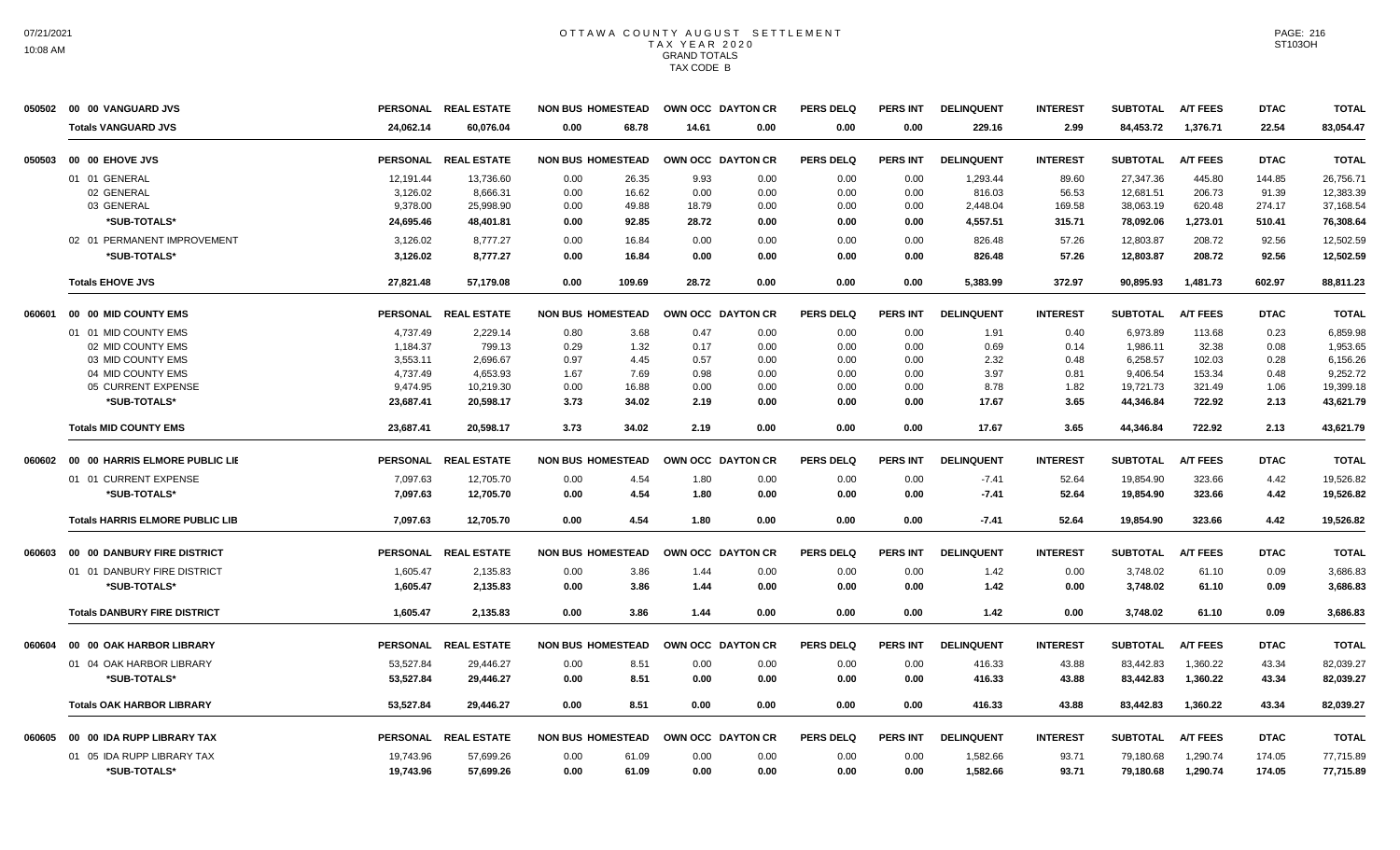| 060605 | 00 00 IDA RUPP LIBRARY TAX             |                 | PERSONAL REAL ESTATE | <b>NON BUS HOMESTEAD</b> |       | OWN OCC DAYTON CR | <b>PERS DELQ</b> | <b>PERS INT</b> | <b>DELINQUENT</b> | <b>INTEREST</b> | <b>SUBTOTAL</b> | <b>A/T FEES</b> | <b>DTAC</b> | <b>TOTAL</b> |
|--------|----------------------------------------|-----------------|----------------------|--------------------------|-------|-------------------|------------------|-----------------|-------------------|-----------------|-----------------|-----------------|-------------|--------------|
|        | <b>Totals IDA RUPP LIBRARY TAX</b>     | 19.743.96       | 57.699.26            | 0.00<br>61.09            | 0.00  | 0.00              | 0.00             | 0.00            | 1,582.66          | 93.71           | 79,180.68       | 1.290.74        | 174.05      | 77.715.89    |
| 060606 | 00 00 PIB - NORTH BASS                 |                 | PERSONAL REAL ESTATE | <b>NON BUS HOMESTEAD</b> |       | OWN OCC DAYTON CR | <b>PERS DELQ</b> | <b>PERS INT</b> | <b>DELINQUENT</b> | <b>INTEREST</b> | <b>SUBTOTAL</b> | <b>A/T FEES</b> | <b>DTAC</b> | <b>TOTAL</b> |
|        | 01 01 REFUSE                           | 132.51          | 0.00                 | 0.00<br>0.00             | 0.00  | 0.00              | 0.00             | 0.00            | 0.00              | 0.00            | 132.51          | 2.16            | 0.00        | 130.35       |
|        | *SUB-TOTALS*                           | 132.51          | 0.00                 | 0.00<br>0.00             | 0.00  | 0.00              | 0.00             | 0.00            | 0.00              | 0.00            | 132.51          | 2.16            | 0.00        | 130.35       |
|        | <b>Totals PIB - NORTH BASS</b>         | 132.51          | 0.00                 | 0.00<br>0.00             | 0.00  | 0.00              | 0.00             | 0.00            | 0.00              | 0.00            | 132.51          | 2.16            | 0.00        | 130.35       |
| 060607 | 00 00 PIB MIDDLE BASS                  |                 | PERSONAL REAL ESTATE | <b>NON BUS HOMESTEAD</b> |       | OWN OCC DAYTON CR | <b>PERS DELQ</b> | <b>PERS INT</b> | <b>DELINQUENT</b> | <b>INTEREST</b> | <b>SUBTOTAL</b> | <b>A/T FEES</b> | <b>DTAC</b> | <b>TOTAL</b> |
|        | 01 03 REFUSE                           | 2,286.23        | 1,733.47             | 0.00<br>0.00             | 0.00  | 0.00              | 0.00             | 0.00            | 0.00              | 0.00            | 4,019.70        | 65.53           | 0.00        | 3.954.17     |
|        | *SUB-TOTALS*                           | 2,286.23        | 1,733.47             | 0.00<br>0.00             | 0.00  | 0.00              | 0.00             | 0.00            | 0.00              | 0.00            | 4,019.70        | 65.53           | 0.00        | 3,954.17     |
|        | 02 01 ROADS                            | 6,096.61        | 1,149.55             | 0.00<br>0.00             | 0.00  | 0.00              | 0.00             | 0.00            | 0.00              | 0.00            | 7,246.16        | 118.12          | 0.00        | 7.128.04     |
|        | *SUB-TOTALS*                           | 6,096.61        | 1,149.55             | 0.00<br>0.00             | 0.00  | 0.00              | 0.00             | 0.00            | 0.00              | 0.00            | 7,246.16        | 118.12          | 0.00        | 7,128.04     |
|        | 03 01 FIRE                             | 1.524.15        | 1,155.65             | 0.00<br>0.00             | 0.00  | 0.00              | 0.00             | 0.00            | 0.00              | 0.00            | 2.679.80        | 43.68           | 0.00        | 2,636.12     |
|        | *SUB-TOTALS*                           | 1,524.15        | 1,155.65             | 0.00<br>0.00             | 0.00  | 0.00              | 0.00             | 0.00            | 0.00              | 0.00            | 2,679.80        | 43.68           | 0.00        | 2,636.12     |
|        | 04 01 TOWN HALL                        | 762.08          | 577.82               | 0.00<br>0.00             | 0.00  | 0.00              | 0.00             | 0.00            | 0.00              | 0.00            | 1,339.90        | 21.84           | 0.00        | 1,318.06     |
|        | *SUB-TOTALS*                           | 762.08          | 577.82               | 0.00<br>0.00             | 0.00  | 0.00              | 0.00             | 0.00            | 0.00              | 0.00            | 1,339.90        | 21.84           | 0.00        | 1,318.06     |
|        | <b>Totals PIB MIDDLE BASS</b>          | 10,669.07       | 4,616.49             | 0.00<br>0.00             | 0.00  | 0.00              | 0.00             | 0.00            | 0.00              | 0.00            | 15,285.56       | 249.17          | 0.00        | 15,036.39    |
| 060608 | 00 00 PIB SOUTH BASS                   | <b>PERSONAL</b> | <b>REAL ESTATE</b>   | <b>NON BUS HOMESTEAD</b> |       | OWN OCC DAYTON CR | <b>PERS DELQ</b> | <b>PERS INT</b> | <b>DELINQUENT</b> | <b>INTEREST</b> | <b>SUBTOTAL</b> | <b>A/T FEES</b> | <b>DTAC</b> | <b>TOTAL</b> |
|        | 03 01 PARK                             | 2,066.26        | 819.44               | 0.00<br>0.00             | 0.43  | 0.00              | 0.00             | 0.00            | 8.46              | 0.00            | 2,894.59        | 47.19           | 0.85        | 2,846.55     |
|        | *SUB-TOTALS*                           | 2,066.26        | 819.44               | 0.00<br>0.00             | 0.43  | 0.00              | 0.00             | 0.00            | 8.46              | 0.00            | 2,894.59        | 47.19           | 0.85        | 2,846.55     |
|        | 05 02 FIRE                             | 3,099.38        | 18,318.72            | 0.00<br>0.00             | 9.52  | 0.00              | 0.00             | 0.00            | 189.09            | 0.00            | 21,616.71       | 352.38          | 18.91       | 21,245.42    |
|        | *SUB-TOTALS*                           | 3,099.38        | 18,318.72            | 0.00<br>0.00             | 9.52  | 0.00              | 0.00             | 0.00            | 189.09            | 0.00            | 21,616.71       | 352.38          | 18.91       | 21,245.42    |
|        | <b>Totals PIB SOUTH BASS</b>           | 5,165.64        | 19,138.16            | 0.00<br>0.00             | 9.95  | 0.00              | 0.00             | 0.00            | 197.55            | 0.00            | 24,511.30       | 399.57          | 19.76       | 24,091.97    |
| 070703 | <b>00 00 PORTAGE FIRE DISTRICT</b>     |                 | PERSONAL REAL ESTATE | <b>NON BUS HOMESTEAD</b> |       | OWN OCC DAYTON CR | <b>PERS DELQ</b> | <b>PERS INT</b> | <b>DELINQUENT</b> | <b>INTEREST</b> | <b>SUBTOTAL</b> | <b>A/T FEES</b> | <b>DTAC</b> | <b>TOTAL</b> |
|        | 01 01 GENERAL                          | 13,925.02       | 14,736.47            | 5.30<br>24.46            | 3.13  | 0.00              | 0.00             | 0.00            | 0.00              | 0.00            | 28,694.38       | 467.76          | 0.00        | 28,226.62    |
|        | *SUB-TOTALS*                           | 13,925.02       | 14,736.47            | 5.30<br>24.46            | 3.13  | 0.00              | 0.00             | 0.00            | 0.00              | 0.00            | 28,694.38       | 467.76          | 0.00        | 28,226.62    |
|        | <b>Totals PORTAGE FIRE DISTRICT</b>    | 13,925.02       | 14,736.47            | 5.30<br>24.46            | 3.13  | 0.00              | 0.00             | 0.00            | 0.00              | 0.00            | 28,694.38       | 467.76          | 0.00        | 28,226.62    |
|        | 0707061 00 00 PORT CLINTON CITY NON UN |                 | PERSONAL REAL ESTATE | <b>NON BUS HOMESTEAD</b> |       | OWN OCC DAYTON CR | <b>PERS DELQ</b> | PERS INT        | <b>DELINQUENT</b> | <b>INTEREST</b> | <b>SUBTOTAL</b> | <b>A/T FEES</b> | <b>DTAC</b> | <b>TOTAL</b> |
|        | 01 01 INSIDE GENERAL NON UNIFORM       | 10,367.01       | 20,418.47            | 0.00<br>18.63            | 10.16 | 0.00              | 0.00             | 0.00            | 98.80             | 0.00            | 30,913.07       | 503.92          | 9.88        | 30,399.27    |
|        | 02 INSIDE POLICE PENSION NON U         | 797.51          | 1,570.66             | 1.44<br>0.00             | 0.79  | 0.00              | 0.00             | 0.00            | 7.59              | 0.00            | 2,377.99        | 38.76           | 0.76        | 2,338.47     |
|        | *SUB-TOTALS*                           | 11,164.52       | 21,989.13            | 20.07<br>0.00            | 10.95 | 0.00              | 0.00             | 0.00            | 106.39            | 0.00            | 33,291.06       | 542.68          | 10.64       | 32,737.74    |
|        | <b>Totals PORT CLINTON CITY NON UN</b> | 11,164.52       | 21,989.13            | 0.00<br>20.07            | 10.95 | 0.00              | 0.00             | 0.00            | 106.39            | 0.00            | 33,291.06       | 542.68          | 10.64       | 32,737.74    |
|        | 0707071 00 00 PIB CORP NON UNIFORM     |                 | PERSONAL REAL ESTATE | <b>NON BUS HOMESTEAD</b> |       | OWN OCC DAYTON CR | <b>PERS DELQ</b> | <b>PERS INT</b> | <b>DELINQUENT</b> | <b>INTEREST</b> | <b>SUBTOTAL</b> | <b>A/T FEES</b> | <b>DTAC</b> | <b>TOTAL</b> |
|        | 01 01 INSIDE GENERAL NON UNIFORM       | 809.90          | 17,186.30            | 0.00<br>0.00             | 10.56 | 0.00              | 0.00             | 0.00            | 209.86            | 0.00            | 18,216.62       | 296.95          | 20.99       | 17,898.68    |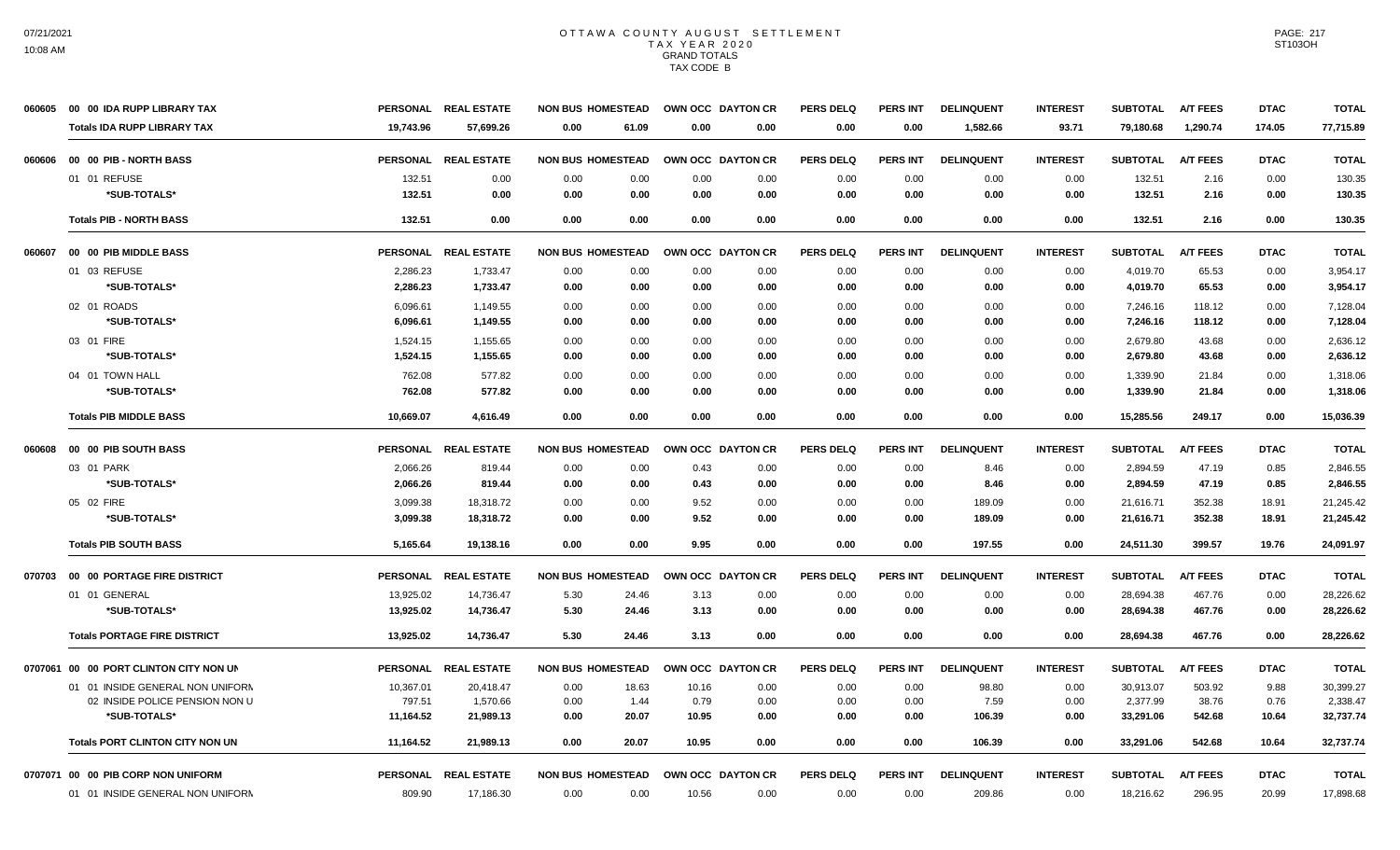|        | 0707071 00 00 PIB CORP NON UNIFORM         | <b>PERSONAL</b>    | <b>REAL ESTATE</b>   | <b>NON BUS HOMESTEAD</b> |              | OWN OCC DAYTON CR |                  | <b>PERS DELQ</b> | <b>PERS INT</b> | <b>DELINQUENT</b> | <b>INTEREST</b> | <b>SUBTOTAL</b>      | <b>A/T FEES</b> | <b>DTAC</b>  | <b>TOTAL</b>         |
|--------|--------------------------------------------|--------------------|----------------------|--------------------------|--------------|-------------------|------------------|------------------|-----------------|-------------------|-----------------|----------------------|-----------------|--------------|----------------------|
|        | *SUB-TOTALS*<br>01                         | 809.90             | 17,186.30            | 0.00                     | 0.00         | 10.56             | 0.00             | 0.00             | 0.00            | 209.86            | 0.00            | 18,216.62            | 296.95          | 20.99        | 17,898.68            |
|        | <b>Totals PIB CORP NON UNIFORM</b>         | 809.90             | 17,186.30            | 0.00                     | 0.00         | 10.56             | 0.00             | 0.00             | 0.00            | 209.86            | 0.00            | 18,216.62            | 296.95          | 20.99        | 17,898.68            |
|        | 07071303 00 00 HARRIS INC NON UNIFORM II   | <b>PERSONAL</b>    | <b>REAL ESTATE</b>   | <b>NON BUS HOMESTEAD</b> |              | OWN OCC DAYTON CR |                  | <b>PERS DELQ</b> | <b>PERS INT</b> | <b>DELINQUENT</b> | <b>INTEREST</b> | <b>SUBTOTAL</b>      | <b>A/T FEES</b> | <b>DTAC</b>  | <b>TOTAL</b>         |
|        | 01 01 NON UNIFORM GENERAL INSIDE           | 217.30             | 710.49               | 0.00                     | 0.00         | 0.01              | 0.00             | 0.00             | 0.00            | 0.20              | 0.00            | 928.00               | 15.13           | 0.02         | 912.85               |
|        | *SUB-TOTALS*                               | 217.30             | 710.49               | 0.00                     | 0.00         | 0.01              | 0.00             | 0.00             | 0.00            | 0.20              | 0.00            | 928.00               | 15.13           | 0.02         | 912.85               |
|        | Totals HARRIS INC NON UNIFORM IN           | 217.30             | 710.49               | 0.00                     | 0.00         | 0.01              | 0.00             | 0.00             | 0.00            | 0.20              | 0.00            | 928.00               | 15.13           | 0.02         | 912.85               |
| 080801 | 00 00 BAY TOWNSHIP NON UNIFOR              | <b>PERSONAL</b>    | <b>REAL ESTATE</b>   | <b>NON BUS HOMESTEAD</b> |              | OWN OCC DAYTON CR |                  | <b>PERS DELQ</b> | <b>PERS INT</b> | <b>DELINQUENT</b> | <b>INTEREST</b> | <b>SUBTOTAL</b>      | <b>A/T FEES</b> | <b>DTAC</b>  | <b>TOTAL</b>         |
|        | 01 01 INSIDE GENERAL NON UNIFORM           | 1,050.12           | 1,012.48             | 0.00                     | 0.00         | 0.07              | 0.00             | 0.00             | 0.00            | 0.00              | 0.00            | 2,062.67             | 33.63           | 0.00         | 2,029.04             |
|        | 02 INSIDE ROAD AND BRIDGE NON              | 975.48             | 940.52               | 0.00                     | 0.00         | 0.06              | 0.00             | 0.00             | 0.00            | 0.00              | 0.00            | 1,916.06             | 31.23           | 0.00         | 1,884.83             |
|        | 03 INSIDE FIRE NON UNIFORM<br>*SUB-TOTALS* | 749.78<br>2,775.38 | 722.97<br>2,675.97   | 0.00<br>0.00             | 0.00<br>0.00 | 0.06<br>0.19      | 0.00<br>0.00     | 0.00<br>0.00     | 0.00<br>0.00    | 0.00<br>0.00      | 0.00<br>0.00    | 1,472.81<br>5,451.54 | 24.01<br>88.87  | 0.00<br>0.00 | 1,448.80<br>5,362.67 |
|        | <b>Totals BAY TOWNSHIP NON UNIFOR</b>      | 2,775.38           | 2,675.97             | 0.00                     | 0.00         | 0.19              | 0.00             | 0.00             | 0.00            | 0.00              | 0.00            | 5,451.54             | 88.87           | 0.00         | 5,362.67             |
| 080802 | 00 00 PUT IN BAY PARK DISTRICT             |                    | PERSONAL REAL ESTATE | <b>NON BUS HOMESTEAD</b> |              | OWN OCC DAYTON CR |                  | <b>PERS DELQ</b> | <b>PERS INT</b> | <b>DELINQUENT</b> | <b>INTEREST</b> | <b>SUBTOTAL</b>      | <b>A/T FEES</b> | <b>DTAC</b>  | <b>TOTAL</b>         |
|        | 01 01 GENERAL FUND                         | 1,891.81           | 2,261.05             | 0.00                     | 0.00         | 0.00              | 0.00             | 0.00             | 0.00            | 0.00              | 0.00            | 4,152.86             | 67.69           | 0.00         | 4,085.17             |
|        | *SUB-TOTALS*                               | 1,891.81           | 2,261.05             | 0.00                     | 0.00         | 0.00              | 0.00             | 0.00             | 0.00            | 0.00              | 0.00            | 4,152.86             | 67.69           | 0.00         | 4,085.17             |
|        | <b>Totals PUT IN BAY PARK DISTRICT</b>     | 1.891.81           | 2.261.05             | 0.00                     | 0.00         | 0.00              | 0.00             | 0.00             | 0.00            | 0.00              | 0.00            | 4.152.86             | 67.69           | 0.00         | 4,085.17             |
| 080805 | 00 00 PIB PORT AUTHORITY                   |                    | PERSONAL REAL ESTATE | <b>NON BUS HOMESTEAD</b> |              | OWN OCC DAYTON CR |                  | <b>PERS DELQ</b> | <b>PERS INT</b> | <b>DELINQUENT</b> | <b>INTEREST</b> | <b>SUBTOTAL</b>      | <b>A/T FEES</b> | <b>DTAC</b>  | <b>TOTAL</b>         |
|        | 08 00 PIB PORT AUTHORITY                   | 1,525.05           | 7,426.35             | 0.00                     | 0.00         | 3.74              | 0.00             | 0.00             | 0.00            | 74.02             | 0.00            | 9,029.16             | 147.18          | 7.40         | 8,874.58             |
|        | *SUB-TOTALS*                               | 1,525.05           | 7,426.35             | 0.00                     | 0.00         | 3.74              | 0.00             | 0.00             | 0.00            | 74.02             | 0.00            | 9,029.16             | 147.18          | 7.40         | 8,874.58             |
|        | <b>Totals PIB PORT AUTHORITY</b>           | 1,525.05           | 7,426.35             | 0.00                     | 0.00         | 3.74              | 0.00             | 0.00             | 0.00            | 74.02             | 0.00            | 9,029.16             | 147.18          | 7.40         | 8,874.58             |
|        | 0808051 00 00 ELMORE NON UNIFORM           | <b>PERSONAL</b>    | <b>REAL ESTATE</b>   | <b>NON BUS HOMESTEAD</b> |              | OWN OCC DAYTON CR |                  | <b>PERS DELQ</b> | <b>PERS INT</b> | <b>DELINQUENT</b> | <b>INTEREST</b> | <b>SUBTOTAL</b>      | <b>A/T FEES</b> | <b>DTAC</b>  | <b>TOTAL</b>         |
|        | 01 01 INSIDE GENERAL NON UNIFORM           | 379.51             | 1,785.85             | 0.00                     | 0.00         | 0.00              | 0.00             | 0.00             | 0.00            | 0.00              | 0.00            | 2,165.36             | 35.30           | 0.00         | 2,130.06             |
|        | *SUB-TOTALS*                               | 379.51             | 1,785.85             | 0.00                     | 0.00         | 0.00              | 0.00             | 0.00             | 0.00            | 0.00              | 0.00            | 2,165.36             | 35.30           | 0.00         | 2,130.06             |
|        | <b>Totals ELMORE NON UNIFORM</b>           | 379.51             | 1,785.85             | 0.00                     | 0.00         | 0.00              | 0.00             | 0.00             | 0.00            | 0.00              | 0.00            | 2,165.36             | 35.30           | 0.00         | 2,130.06             |
| 080806 | 00 00 ALLEN CLAY FIRE DIST                 | <b>PERSONAL</b>    | <b>REAL ESTATE</b>   | <b>NON BUS HOMESTEAD</b> |              | OWN OCC DAYTON CR |                  | <b>PERS DELQ</b> | <b>PERS INT</b> | <b>DELINQUENT</b> | <b>INTEREST</b> | <b>SUBTOTAL</b>      | <b>A/T FEES</b> | <b>DTAC</b>  | <b>TOTAL</b>         |
|        | 01 01 GENERAL                              | 24,639.79          | 31,662.63            | 0.00                     | 20.37        | 7.59              | 0.00             | 0.00             | 0.00            | $-40.31$          | 236.30          | 56,526.37            | 921.45          | 19.10        | 55,585.82            |
|        | *SUB-TOTALS*                               | 24,639.79          | 31,662.63            | 0.00                     | 20.37        | 7.59              | 0.00             | 0.00             | 0.00            | -40.31            | 236.30          | 56,526.37            | 921.45          | 19.10        | 55,585.82            |
|        | <b>Totals ALLEN CLAY FIRE DIST</b>         | 24,639.79          | 31,662.63            | 0.00                     | 20.37        | 7.59              | 0.00             | 0.00             | 0.00            | $-40.31$          | 236.30          | 56,526.37            | 921.45          | 19.10        | 55,585.82            |
|        | 08081304 00 00 NON UNIFORM HARRIS INC      | <b>PERSONAL</b>    | <b>REAL ESTATE</b>   | <b>NON BUS HOMESTEAD</b> |              | <b>OWN OCC</b>    | <b>DAYTON CR</b> | <b>PERS DELQ</b> | <b>PERS INT</b> | <b>DELINQUENT</b> | <b>INTEREST</b> | <b>SUBTOTAL</b>      | <b>A/T FEES</b> | <b>DTAC</b>  | <b>TOTAL</b>         |
|        | 01 01 ROAD AND BRIDGE INSIDE               | 1,197.12           | 3,599.29             | 0.00                     | 0.00         | 0.08              | 0.00             | 0.00             | 0.00            | 1.31              | 0.00            | 4,797.80             | 78.21           | 0.13         | 4,719.46             |
|        | *SUB-TOTALS*                               | 1,197.12           | 3,599.29             | 0.00                     | 0.00         | 0.08              | 0.00             | 0.00             | 0.00            | 1.31              | 0.00            | 4,797.80             | 78.21           | 0.13         | 4,719.46             |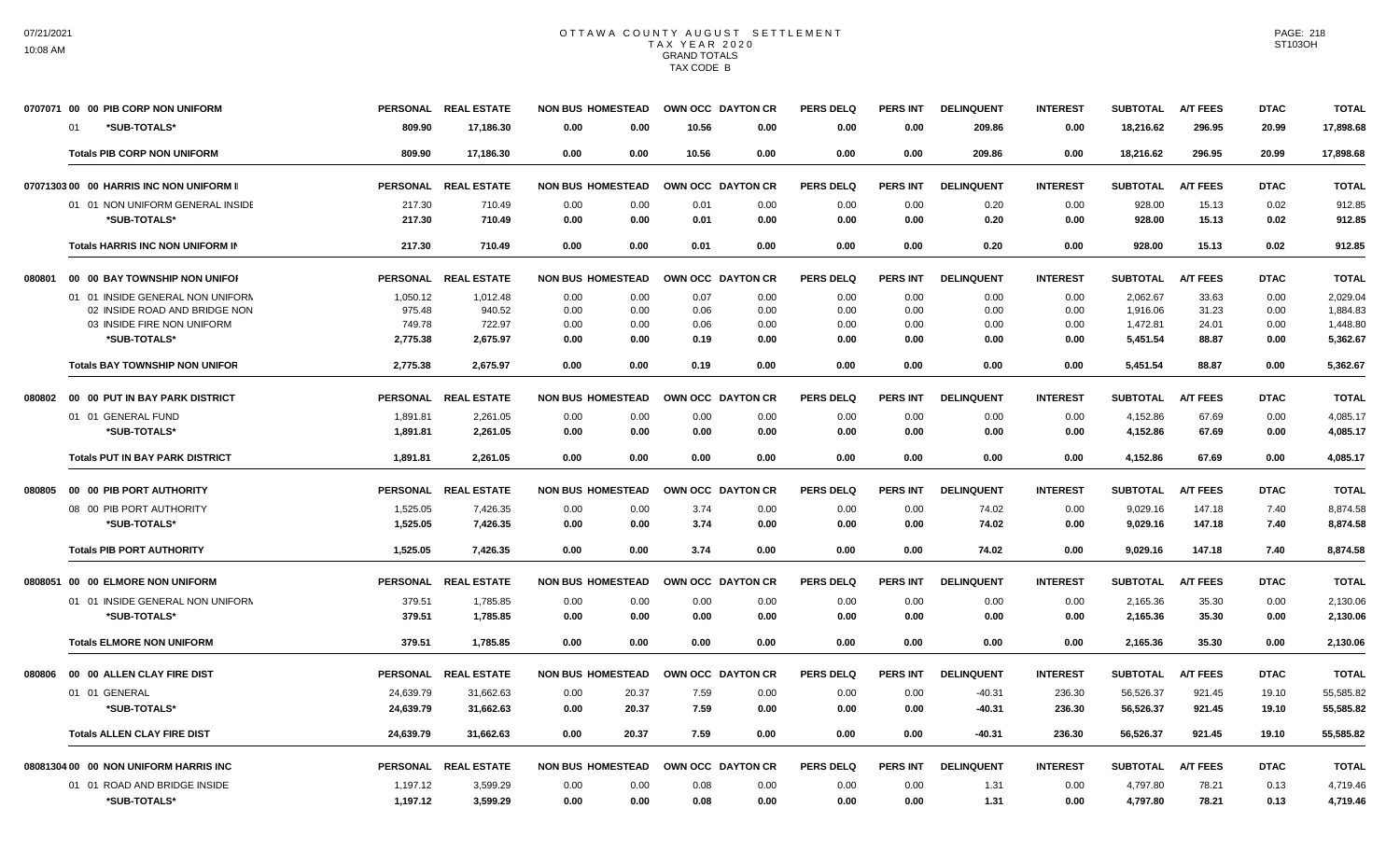|        | 08081304 00 00 NON UNIFORM HARRIS INC | <b>PERSONAL</b> | <b>REAL ESTATE</b> | <b>NON BUS HOMESTEAD</b> |          |          | <b>OWN OCC DAYTON CR</b> | <b>PERS DELQ</b> | <b>PERS INT</b> | <b>DELINQUENT</b> | <b>INTEREST</b> | <b>SUBTOTAL</b> | <b>A/T FEES</b> | <b>DTAC</b> | <b>TOTAL</b>  |
|--------|---------------------------------------|-----------------|--------------------|--------------------------|----------|----------|--------------------------|------------------|-----------------|-------------------|-----------------|-----------------|-----------------|-------------|---------------|
|        | <b>Totals NON UNIFORM HARRIS INC</b>  | 1,197.12        | 3,599.29           | 0.00                     | 0.00     | 0.08     | 0.00                     | 0.00             | 0.00            | 1.31              | 0.00            | 4,797.80        | 78.21           | 0.13        | 4,719.46      |
| 090901 | 00 00 SALEM TWP, NON UNIFORM          | <b>PERSONAL</b> | <b>REAL ESTATE</b> | <b>NON BUS HOMESTEAD</b> |          |          | <b>OWN OCC DAYTON CR</b> | <b>PERS DELQ</b> | <b>PERS INT</b> | <b>DELINQUENT</b> | <b>INTEREST</b> | <b>SUBTOTAL</b> | <b>A/T FEES</b> | <b>DTAC</b> | <b>TOTAL</b>  |
|        | 01 02 INSIDE ROAD & BRIDGE NON UN     | 6,977.60        | 3,924.25           | 3.04                     | 14.14    | 1.81     | 0.00                     | 0.00             | 0.00            | 0.00              | 0.00            | 10,920.84       | 178.02          | 0.00        | 10,742.82     |
|        | *SUB-TOTALS*                          | 6,977.60        | 3,924.25           | 3.04                     | 14.14    | 1.81     | 0.00                     | 0.00             | 0.00            | 0.00              | 0.00            | 10,920.84       | 178.02          | 0.00        | 10,742.82     |
|        | <b>Totals SALEM TWP, NON UNIFORM</b>  | 6,977.60        | 3,924.25           | 3.04                     | 14.14    | 1.81     | 0.00                     | 0.00             | 0.00            | 0.00              | 0.00            | 10,920.84       | 178.02          | 0.00        | 10,742.82     |
|        | 09090102 00 00 OAK HARBOR NON UNIFORN | <b>PERSONAL</b> | <b>REAL ESTATE</b> | <b>NON BUS HOMESTEAD</b> |          |          | <b>OWN OCC DAYTON CR</b> | <b>PERS DELQ</b> | <b>PERS INT</b> | <b>DELINQUENT</b> | <b>INTEREST</b> | <b>SUBTOTAL</b> | <b>A/T FEES</b> | <b>DTAC</b> | <b>TOTAL</b>  |
|        | OAK HARBOR NON UNIFORM<br>01          | 681.09          | 4,600.75           | 0.00                     | 0.00     | 0.00     | 0.00                     | 0.00             | 0.00            | 0.00              | 0.00            | 5,281.84        | 86.10           | 0.00        | 5,195.74      |
|        | *SUB-TOTALS*                          | 681.09          | 4,600.75           | 0.00                     | 0.00     | 0.00     | 0.00                     | 0.00             | 0.00            | 0.00              | 0.00            | 5,281.84        | 86.10           | 0.00        | 5,195.74      |
|        | <b>Totals OAK HARBOR NON UNIFORM</b>  | 681.09          | 4,600.75           | 0.00                     | 0.00     | 0.00     | 0.00                     | 0.00             | 0.00            | 0.00              | 0.00            | 5,281.84        | 86.10           | 0.00        | 5,195.74      |
|        | TAX CODE B TOTALS                     | 5,652,838.17    | 5,529,780.80       | 85.62                    | 4,204.06 | 1,311.88 | 0.00                     | 0.00             | 0.00            | 103,664.61        | 10,335.85       | 11,302,220.99   | 184,240.87      | 11,581.98   | 11,106,398.14 |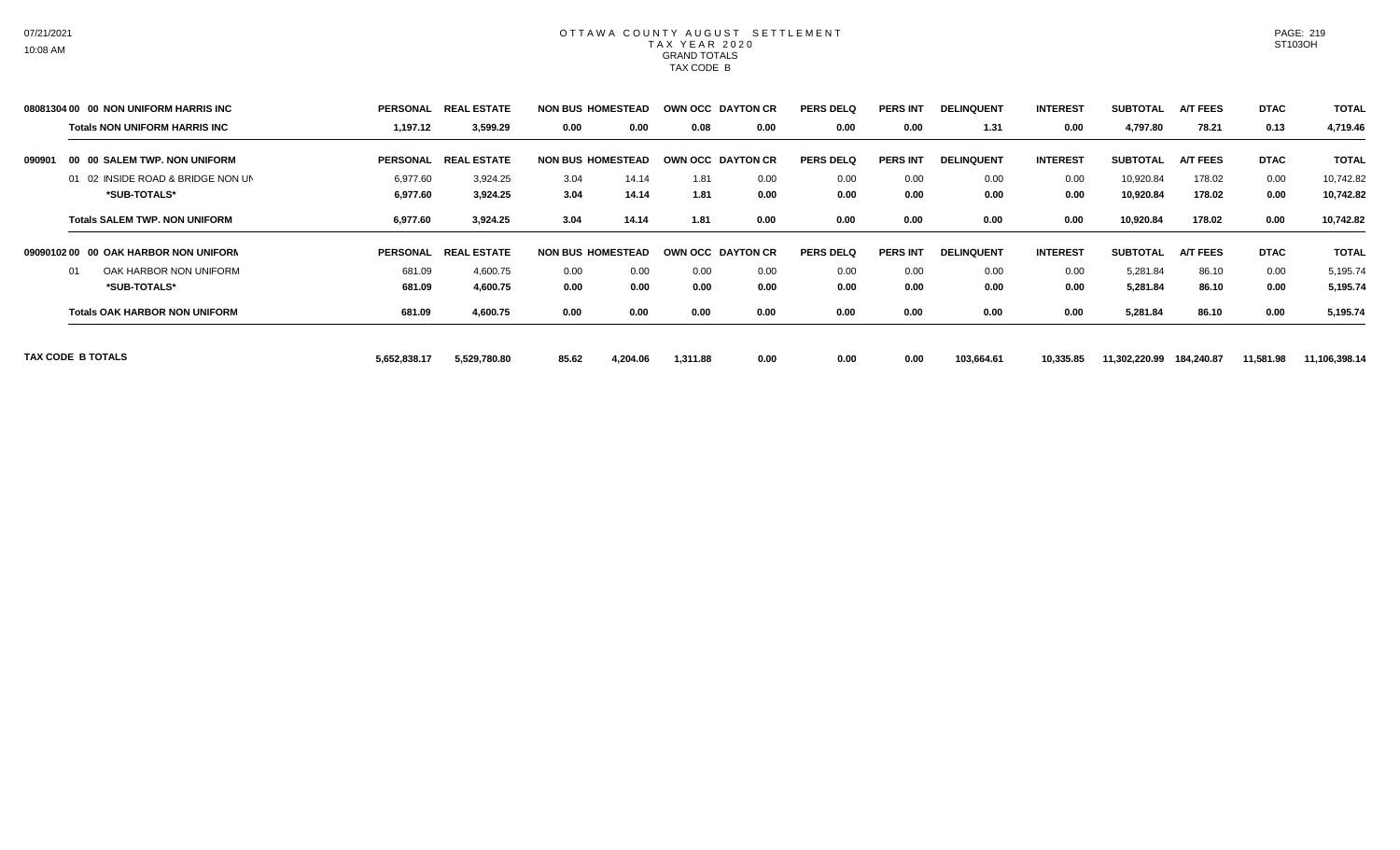| 010101 00 00 OTTAWA COUNTY         | <b>PERSONAL</b> | <b>REAL ESTATE</b>   |            | <b>NON BUS HOMESTEAD</b> |           | OWN OCC DAYTON CR                   | <b>PERS DELQ</b> | <b>PERS INT</b> | <b>DELINQUENT</b> | <b>INTEREST</b> | <b>SUBTOTAL</b> | <b>A/T FEES</b> | <b>DTAC</b> | <b>TOTAL</b> |
|------------------------------------|-----------------|----------------------|------------|--------------------------|-----------|-------------------------------------|------------------|-----------------|-------------------|-----------------|-----------------|-----------------|-------------|--------------|
| 01 01 O.C.B.M.R.                   | 186,327.99      | 904,644.52           | 98,574.34  | 18,768.61                | 8,304.63  | 0.00                                | 0.00             | 0.00            | 8,165.55          | 708.64          | 1,225,494.28    | 19,977.16       | 881.07      | 1,204,636.05 |
| 02 O.C.B.M.R                       | 118,572.35      | 657,763.75           | 73,665.06  | 14,011.56                | 6,200.62  | 0.00                                | 0.00             | 0.00            | 5,717.09          | 495.70          | 876,426.13      | 14,286.87       | 615.68      | 861,523.58   |
| 01 PARK DISTRICT                   | 50,816.74       | 450,035.05           | 0.00       | 9.247.08                 | 0.00      | 0.00                                | 0.00             | 0.00            | 3,444.44          | 297.54          | 513,840.85      | 8,376.28        | 345.59      | 505,118.98   |
| *SUB-TOTALS*                       | 355,717.08      | 2,012,443.32         | 172,239.40 | 42,027.25                | 14,505.25 | 0.00                                | 0.00             | 0.00            | 17,327.08         | 1,501.88        | 2,615,761.26    | 42,640.31       | 1,842.34    | 2,571,278.61 |
| 02 01 NURSING HOME                 | 42,347.31       | 302,893.40           | 35,389.68  | 6,721.06                 | 2,974.95  | 0.00                                | 0.00             | 0.00            | 2,470.56          | 213.87          | 393,010.83      | 6,406.56        | 265.17      | 386,339.10   |
| *SUB-TOTALS*                       | 42,347.31       | 302,893.40           | 35,389.68  | 6,721.06                 | 2,974.95  | 0.00                                | 0.00             | 0.00            | 2,470.56          | 213.87          | 393,010.83      | 6,406.56        | 265.17      | 386,339.10   |
| 03 02 SENIOR PROGRAM               | 25,408.34       | 160,842.11           | 18,328.91  | 3.484.08                 | 1.541.99  | 0.00                                | 0.00             | 0.00            | 1,363.11          | 118.10          | 211,086.64      | 3.441.03        | 146.61      | 207,499.00   |
| 03 SENIOR PROGRAM                  | 16,938.93       | 133,502.13           | 0.00       | 2,695.16                 | 0.00      | 0.00                                | 0.00             | 0.00            | 1,054.34          | 91.17           | 154,281.73      | 2,514.98        | 106.36      | 151,660.39   |
| *SUB-TOTALS*                       | 42,347.27       | 294,344.24           | 18,328.91  | 6,179.24                 | 1,541.99  | 0.00                                | 0.00             | 0.00            | 2,417.45          | 209.27          | 365,368.37      | 5,956.01        | 252.97      | 359,159.39   |
| 04 01 INSIDE GENERAL               | 169,389.05      | 1,373,826.17         | 163,824.33 | 31,090.74                | 13,763.19 | 0.00                                | 0.00             | 0.00            | 10,840.19         | 937.54          | 1,763,671.21    | 28,750.14       | 1,161.19    | 1,733,759.88 |
| *SUB-TOTALS*                       | 169,389.05      | 1,373,826.17         | 163,824.33 | 31,090.74                | 13,763.19 | 0.00                                | 0.00             | 0.00            | 10,840.19         | 937.54          | 1,763,671.21    | 28,750.14       | 1,161.19    | 1,733,759.88 |
| 07 01 MENTAL HEALTH                | 59,286.19       | 441,097.96           | 51,907.90  | 9,855.72                 | 4,362.61  | 0.00                                | 0.00             | 0.00            | 3,556.90          | 307.80          | 570,375.08      | 9,297.82        | 381.49      | 560,695.77   |
| 02 MENTAL HEALTH                   | 25,408.34       | 189,041.87           | 22,246.23  | 4,223.84                 | 1,869.72  | 0.00                                | 0.00             | 0.00            | 1,524.40          | 131.90          | 244,446.30      | 3,984.78        | 163.51      | 240,298.01   |
| 03 MENTAL HEALTH                   | 16,938.93       | 138,640.00           | 0.00       | 2,816.58                 | 0.00      | 0.00                                | 0.00             | 0.00            | 1,082.93          | 93.61           | 159,572.05      | 2,601.21        | 109.02      | 156,861.82   |
| *SUB-TOTALS*                       | 101,633.46      | 768,779.83           | 74,154.13  | 16,896.14                | 6,232.33  | 0.00                                | 0.00             | 0.00            | 6,164.23          | 533.31          | 974,393.43      | 15,883.81       | 654.02      | 957,855.60   |
| <b>Totals OTTAWA COUNTY</b>        | 711,434.17      | 4,752,286.96         | 463,936.45 | 102,914.43               | 39,017.71 | 0.00                                | 0.00             | 0.00            | 39,219.51         | 3,395.87        | 6,112,205.10    | 99,636.83       | 4,175.69    | 6,008,392.58 |
| 02020101 00 00 ALLEN TOWNSHIP      |                 | PERSONAL REAL ESTATE |            | <b>NON BUS HOMESTEAD</b> |           | OWN OCC DAYTON CR                   | <b>PERS DELQ</b> | <b>PERS INT</b> | <b>DELINQUENT</b> | <b>INTEREST</b> | <b>SUBTOTAL</b> | <b>A/T FEES</b> | <b>DTAC</b> | <b>TOTAL</b> |
| 02 01 INSIDE GENERAL               | 1,780.91        | 30,805.84            | 3,976.56   | 974.09                   | 522.12    | 0.00                                | 0.00             | 0.00            | 232.91            | 10.36           | 38,302.79       | 624.38          | 22.08       | 37,656.33    |
| *SUB-TOTALS*                       | 1,780.91        | 30,805.84            | 3,976.56   | 974.09                   | 522.12    | 0.00                                | 0.00             | 0.00            | 232.91            | 10.36           | 38,302.79       | 624.38          | 22.08       | 37,656.33    |
| 03 02 INSIDE ROADS                 | 3,957.58        | 68,457.43            | 8,836.80   | 2,164.64                 | 1,160.24  | 0.00                                | 0.00             | 0.00            | 517.58            | 23.02           | 85,117.29       | 1,387.52        | 49.06       | 83,680.71    |
| *SUB-TOTALS*                       | 3,957.58        | 68,457.43            | 8,836.80   | 2,164.64                 | 1,160.24  | 0.00                                | 0.00             | 0.00            | 517.58            | 23.02           | 85,117.29       | 1,387.52        | 49.06       | 83,680.71    |
| 04 02 POLICE                       | 2,968.19        | 20,277.18            | 2,584.45   | 633.08                   | 339.44    | 0.00                                | 0.00             | 0.00            | 159.54            | 6.86            | 26,968.74       | 439.62          | 15.15       | 26,513.97    |
| *SUB-TOTALS*                       | 2,968.19        | 20,277.18            | 2,584.45   | 633.08                   | 339.44    | 0.00                                | 0.00             | 0.00            | 159.54            | 6.86            | 26,968.74       | 439.62          | 15.15       | 26,513.97    |
| 05 02 CEMETERY                     | 930.03          | 13,355.58            | 1,718.91   | 421.06                   | 225.70    | 0.00                                | 0.00             | 0.00            | 101.94            | 4.50            | 16,757.72       | 273.16          | 9.67        | 16,474.89    |
| *SUB-TOTALS*                       | 930.03          | 13,355.58            | 1,718.91   | 421.06                   | 225.70    | 0.00                                | 0.00             | 0.00            | 101.94            | 4.50            | 16,757.72       | 273.16          | 9.67        | 16,474.89    |
| 06 02 CURRENT EXPENSES             | 2,968.19        | 57,546.43            | 0.00       | 1,620.71                 | 0.00      | 0.00                                | 0.00             | 0.00            | 429.27            | 19.32           | 62,583.92       | 1,020.19        | 36.75       | 61,526.98    |
| *SUB-TOTALS*                       | 2,968.19        | 57,546.43            | 0.00       | 1,620.71                 | 0.00      | 0.00                                | 0.00             | 0.00            | 429.27            | 19.32           | 62,583.92       | 1,020.19        | 36.75       | 61,526.98    |
| <b>Totals ALLEN TOWNSHIP</b>       | 12,604.90       | 190,442.46           | 17,116.72  | 5,813.58                 | 2,247.50  | 0.00                                | 0.00             | 0.00            | 1,441.24          | 64.06           | 229,730.46      | 3,744.87        | 132.71      | 225,852.88   |
| 02020102 00 00 ALLEN TWP INC CORP. | <b>PERSONAL</b> | <b>REAL ESTATE</b>   |            | <b>NON BUS HOMESTEAD</b> |           | OWN OCC DAYTON CR                   | <b>PERS DELQ</b> | <b>PERS INT</b> | <b>DELINQUENT</b> | <b>INTEREST</b> | <b>SUBTOTAL</b> | <b>A/T FEES</b> | <b>DTAC</b> | <b>TOTAL</b> |
| 02 01 INSIDE GENERAL               | 90.42           | 1,220.04             | 145.81     | 71.38                    | 14.18     | 0.00                                | 0.00             | 0.00            | 24.43             | 1.67            | 1.567.93        | 25.56           | 1.87        | 1,540.50     |
| *SUB-TOTALS*                       | 90.42           | 1,220.04             | 145.81     | 71.38                    | 14.18     | 0.00                                | 0.00             | 0.00            | 24.43             | 1.67            | 1,567.93        | 25.56           | 1.87        | 1,540.50     |
| 05 02 CEMETERY                     | 47.22           | 534.59               | 63.03      | 30.85                    | 6.13      | 0.00                                | 0.00             | 0.00            | 10.56             | 0.72            | 693.10          | 11.30           | 0.81        | 680.99       |
| *SUB-TOTALS*                       | 47.22           | 534.59               | 63.03      | 30.85                    | 6.13      | 0.00                                | 0.00             | 0.00            | 10.56             | 0.72            | 693.10          | 11.30           | 0.81        | 680.99       |
| 06 02 CURRENT EXPENSES             | 150.71          | 2,237.79             | 0.00       | 118.76                   | 0.00      | 0.00                                | 0.00             | 0.00            | 45.66             | 3.11            | 2,556.03        | 41.67           | 3.11        | 2,511.25     |
| *SUB-TOTALS*                       | 150.71          | 2,237.79             | 0.00       | 118.76                   | 0.00      | 0.00                                | 0.00             | 0.00            | 45.66             | 3.11            | 2,556.03        | 41.67           | 3.11        | 2,511.25     |
| <b>Totals ALLEN TWP INC CORP.</b>  | 288.35          | 3,992.42             | 208.84     | 220.99                   | 20.31     | 0.00                                | 0.00             | 0.00            | 80.65             | 5.50            | 4,817.06        | 78.53           | 5.79        | 4,732.74     |
| 02020301 00 00 BENTON EXC CORP.    |                 | PERSONAL REAL ESTATE |            |                          |           | NON BUS HOMESTEAD OWN OCC DAYTON CR | <b>PERS DELQ</b> | <b>PERS INT</b> | <b>DELINQUENT</b> | <b>INTEREST</b> | <b>SUBTOTAL</b> | <b>A/T FEES</b> | <b>DTAC</b> | <b>TOTAL</b> |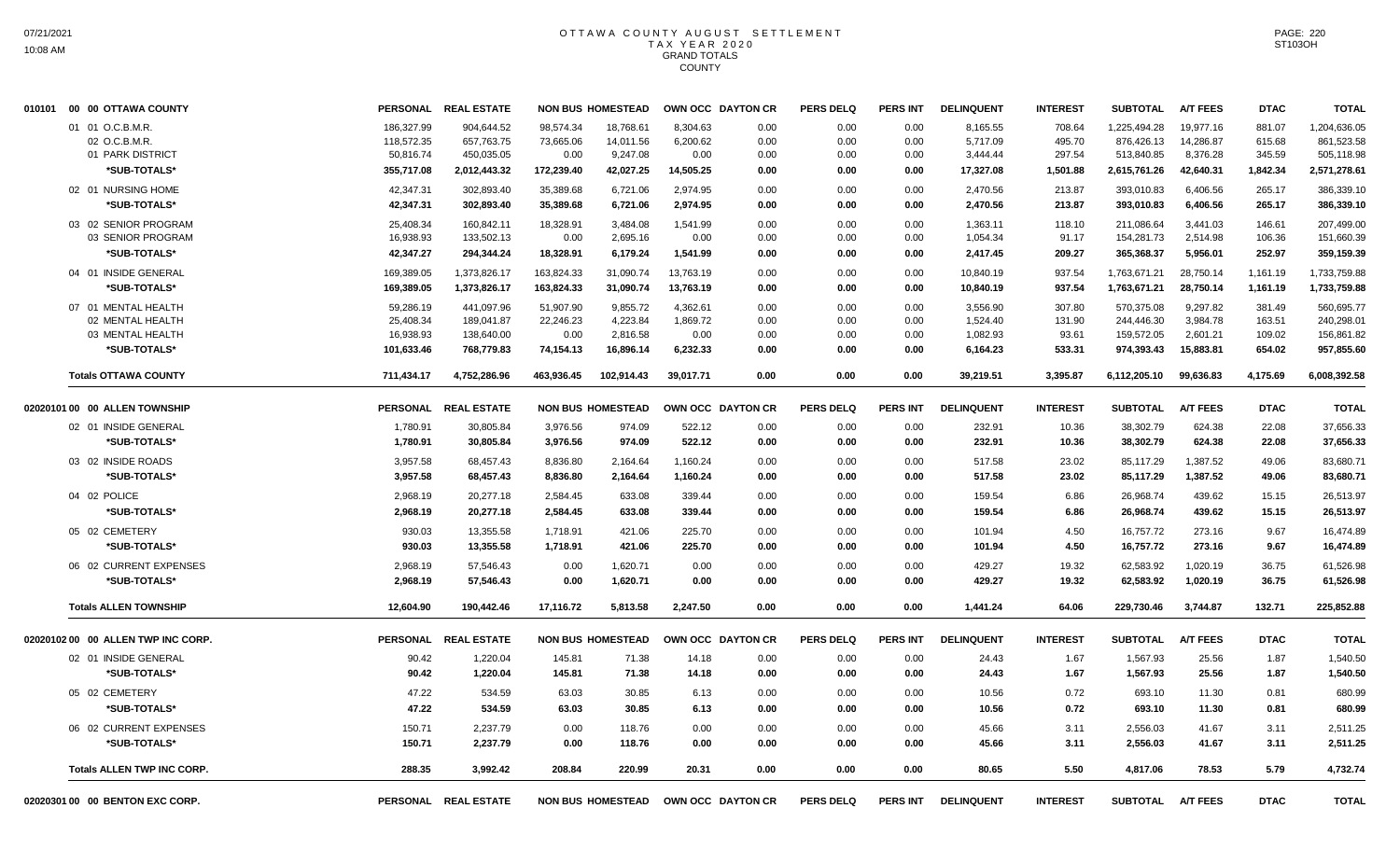|        | 02020301 00 00 BENTON EXC CORP. |            | PERSONAL REAL ESTATE | <b>NON BUS HOMESTEAD</b> |          |          | OWN OCC DAYTON CR | <b>PERS DELQ</b> | <b>PERS INT</b> | <b>DELINQUENT</b> | <b>INTEREST</b> | <b>SUBTOTAL</b> | <b>A/T FEES</b> | <b>DTAC</b> | <b>TOTAL</b> |
|--------|---------------------------------|------------|----------------------|--------------------------|----------|----------|-------------------|------------------|-----------------|-------------------|-----------------|-----------------|-----------------|-------------|--------------|
|        | 01 01 CEMETERY                  | 838.59     | 7,908.05             | 1,156.92                 | 241.89   | 116.16   | 0.00              | 0.00             | 0.00            | 15.01             | 0.17            | 10,276.79       | 167.53          | 0.86        | 10,108.40    |
|        | *SUB-TOTALS*                    | 838.59     | 7,908.05             | 1,156.92                 | 241.89   | 116.16   | 0.00              | 0.00             | 0.00            | 15.01             | 0.17            | 10,276.79       | 167.53          | 0.86        | 10,108.40    |
|        | 02 01 GENERAL                   | 9,224.49   | 74,800.20            | 10,918.62                | 2,282.83 | 1,096.43 | 0.00              | 0.00             | 0.00            | 141.64            | 1.64            | 98,465.85       | 1,605.12        | 8.16        | 96,852.57    |
|        | 02 CURRENT EXPENSE              | 2,515.77   | 32,800.41            | 0.00                     | 895.91   | 0.00     | 0.00              | 0.00             | 0.00            | 62.45             | 0.72            | 36,275.26       | 591.33          | 3.20        | 35,680.73    |
|        | *SUB-TOTALS*                    | 11,740.26  | 107,600.61           | 10,918.62                | 3,178.74 | 1,096.43 | 0.00              | 0.00             | 0.00            | 204.09            | 2.36            | 134,741.11      | 2,196.45        | 11.36       | 132,533.30   |
|        | 03 01 INSIDE GENERAL            | 2,515.77   | 30,783.39            | 4,508.59                 | 942.64   | 452.66   | 0.00              | 0.00             | 0.00            | 58.49             | 0.68            | 39,262.22       | 640.02          | 3.37        | 38,618.83    |
|        | *SUB-TOTALS*                    | 2,515.77   | 30,783.39            | 4,508.59                 | 942.64   | 452.66   | 0.00              | 0.00             | 0.00            | 58.49             | 0.68            | 39,262.22       | 640.02          | 3.37        | 38,618.83    |
|        | 04 02 INSIDE ROADS              | 3.689.80   | 45.148.98            | 6.612.59                 | 1.382.54 | 663.90   | 0.00              | 0.00             | 0.00            | 85.78             | 1.00            | 57.584.59       | 938.71          | 4.94        | 56,640.94    |
|        | *SUB-TOTALS*                    | 3,689.80   | 45,148.98            | 6,612.59                 | 1,382.54 | 663.90   | 0.00              | 0.00             | 0.00            | 85.78             | 1.00            | 57,584.59       | 938.71          | 4.94        | 56,640.94    |
|        | <b>Totals BENTON EXC CORP.</b>  | 18,784.42  | 191,441.03           | 23,196.72                | 5,745.81 | 2,329.15 | 0.00              | 0.00             | 0.00            | 363.37            | 4.21            | 241,864.71      | 3,942.71        | 20.53       | 237,901.47   |
|        | 02020302 00 00 BENTON INC CORP. |            | PERSONAL REAL ESTATE | <b>NON BUS HOMESTEAD</b> |          |          | OWN OCC DAYTON CR | <b>PERS DELQ</b> | <b>PERS INT</b> | <b>DELINQUENT</b> | <b>INTEREST</b> | <b>SUBTOTAL</b> | <b>A/T FEES</b> | <b>DTAC</b> | <b>TOTAL</b> |
|        | 01 01 CEMETERY                  | 47.90      | 579.43               | 81.78                    | 41.64    | 8.23     | 0.00              | 0.00             | 0.00            | 12.09             | 1.77            | 772.84          | 12.60           | 1.50        | 758.74       |
|        | 02 CURRENT EXPENSE              | 143.71     | 2,406.40             | 0.00                     | 154.21   | 0.00     | 0.00              | 0.00             | 0.00            | 49.38             | 7.19            | 2,760.89        | 45.01           | 5.53        | 2,710.35     |
|        | *SUB-TOTALS*                    | 191.61     | 2,985.83             | 81.78                    | 195.85   | 8.23     | 0.00              | 0.00             | 0.00            | 61.47             | 8.96            | 3,533.73        | 57.61           | 7.03        | 3,469.09     |
|        | 03 01 INSIDE GENERAL            | 143.71     | 2,256.34             | 318.70                   | 162.26   | 32.06    | 0.00              | 0.00             | 0.00            | 46.80             | 6.85            | 2,966.72        | 48.36           | 5.80        | 2,912.56     |
|        | *SUB-TOTALS*                    | 143.71     | 2,256.34             | 318.70                   | 162.26   | 32.06    | 0.00              | 0.00             | 0.00            | 46.80             | 6.85            | 2,966.72        | 48.36           | 5.80        | 2,912.56     |
|        | <b>Totals BENTON INC CORP.</b>  | 335.32     | 5.242.17             | 400.48                   | 358.11   | 40.29    | 0.00              | 0.00             | 0.00            | 108.27            | 15.81           | 6.500.45        | 105.97          | 12.83       | 6,381.65     |
| 020205 | 00 00 BAY TOWNSHIP              |            | PERSONAL REAL ESTATE | <b>NON BUS HOMESTEAD</b> |          |          | OWN OCC DAYTON CR | <b>PERS DELQ</b> | PERS INT        | <b>DELINQUENT</b> | <b>INTEREST</b> | <b>SUBTOTAL</b> | <b>A/T FEES</b> | <b>DTAC</b> | <b>TOTAL</b> |
|        | 01 01 INSIDE GENERAL            | 1,395.74   | 9,608.33             | 1,257.08                 | 402.26   | 120.87   | 0.00              | 0.00             | 0.00            | $-26.02$          | 0.67            | 12,758.93       | 208.00          | 8.75        | 12,542.18    |
|        | *SUB-TOTALS*                    | 1,395.74   | 9,608.33             | 1,257.08                 | 402.26   | 120.87   | 0.00              | 0.00             | 0.00            | $-26.02$          | 0.67            | 12,758.93       | 208.00          | 8.75        | 12,542.18    |
|        | 02 02 INSIDE ROADS              | 1,297.30   | 8,930.66             | 1,168.41                 | 373.89   | 112.33   | 0.00              | 0.00             | 0.00            | $-24.18$          | 0.63            | 11,859.04       | 193.31          | 8.13        | 11,657.60    |
|        | *SUB-TOTALS*                    | 1,297.30   | 8,930.66             | 1,168.41                 | 373.89   | 112.33   | 0.00              | 0.00             | 0.00            | $-24.18$          | 0.63            | 11,859.04       | 193.31          | 8.13        | 11,657.60    |
|        | 03 03 INSIDE FIRE               | 998.47     | 6,873.47             | 899.27                   | 287.76   | 86.45    | 0.00              | 0.00             | 0.00            | $-18.61$          | 0.48            | 9,127.29        | 148.79          | 6.26        | 8,972.24     |
|        | *SUB-TOTALS*                    | 998.47     | 6,873.47             | 899.27                   | 287.76   | 86.45    | 0.00              | 0.00             | 0.00            | $-18.61$          | 0.48            | 9,127.29        | 148.79          | 6.26        | 8,972.24     |
|        | 04 01 FIRE & EMS                | 3,515.72   | 26,575.17            | 0.00                     | 1,009.73 | 0.00     | 0.00              | 0.00             | 0.00            | $-73.51$          | 1.89            | 31,029.00       | 505.81          | 21.96       | 30,501.23    |
|        | *SUB-TOTALS*                    | 3,515.72   | 26,575.17            | 0.00                     | 1.009.73 | 0.00     | 0.00              | 0.00             | 0.00            | $-73.51$          | 1.89            | 31,029.00       | 505.81          | 21.96       | 30,501.23    |
|        | <b>Totals BAY TOWNSHIP</b>      | 7,207.23   | 51,987.63            | 3,324.76                 | 2,073.64 | 319.65   | 0.00              | 0.00             | 0.00            | $-142.32$         | 3.67            | 64,774.26       | 1,055.91        | 45.10       | 63,673.25    |
| 020206 | 00 00 CARROLL TWP.              |            | PERSONAL REAL ESTATE | <b>NON BUS HOMESTEAD</b> |          |          | OWN OCC DAYTON CR | <b>PERS DELQ</b> | <b>PERS INT</b> | <b>DELINQUENT</b> | <b>INTEREST</b> | <b>SUBTOTAL</b> | <b>A/T FEES</b> | <b>DTAC</b> | <b>TOTAL</b> |
|        | 01 01 INSIDE GENERAL            | 140,926.74 | 138,487.88           | 10,477.35                | 2,206.84 | 928.65   | 0.00              | 0.00             | 0.00            | 1,625.88          | 148.57          | 294,801.91      | 4,805.65        | 166.51      | 289,829.75   |
|        | *SUB-TOTALS*                    | 140,926.74 | 138,487.88           | 10,477.35                | 2,206.84 | 928.65   | 0.00              | 0.00             | 0.00            | 1,625.88          | 148.57          | 294,801.91      | 4,805.65        | 166.51      | 289,829.75   |
|        | 02 02 INSIDE ROADS              | 46,975.58  | 46,162.63            | 3,492.45                 | 735.62   | 309.55   | 0.00              | 0.00             | 0.00            | 541.97            | 49.53           | 98,267.33       | 1,601.88        | 55.50       | 96,609.95    |
|        | *SUB-TOTALS*                    | 46,975.58  | 46,162.63            | 3,492.45                 | 735.62   | 309.55   | 0.00              | 0.00             | 0.00            | 541.97            | 49.53           | 98,267.33       | 1,601.88        | 55.50       | 96,609.95    |
|        | 03 03 POLICE                    | 93,951.16  | 97,454.49            | 0.00                     | 1,467.15 | 0.00     | 0.00              | 0.00             | 0.00            | 1,111.70          | 100.28          | 194,084.78      | 3,163.83        | 110.69      | 190,810.26   |
|        | *SUB-TOTALS*                    | 93,951.16  | 97,454.49            | 0.00                     | 1,467.15 | 0.00     | 0.00              | 0.00             | 0.00            | 1,111.70          | 100.28          | 194,084.78      | 3,163.83        | 110.69      | 190,810.26   |
|        | <b>Totals CARROLL TWP.</b>      | 281,853.48 | 282,105.00           | 13.969.80                | 4.409.61 | 1,238.20 | 0.00              | 0.00             | 0.00            | 3,279.55          | 298.38          | 587,154.02      | 9,571.36        | 332.70      | 577,249.96   |
|        |                                 |            |                      |                          |          |          |                   |                  |                 |                   |                 |                 |                 |             |              |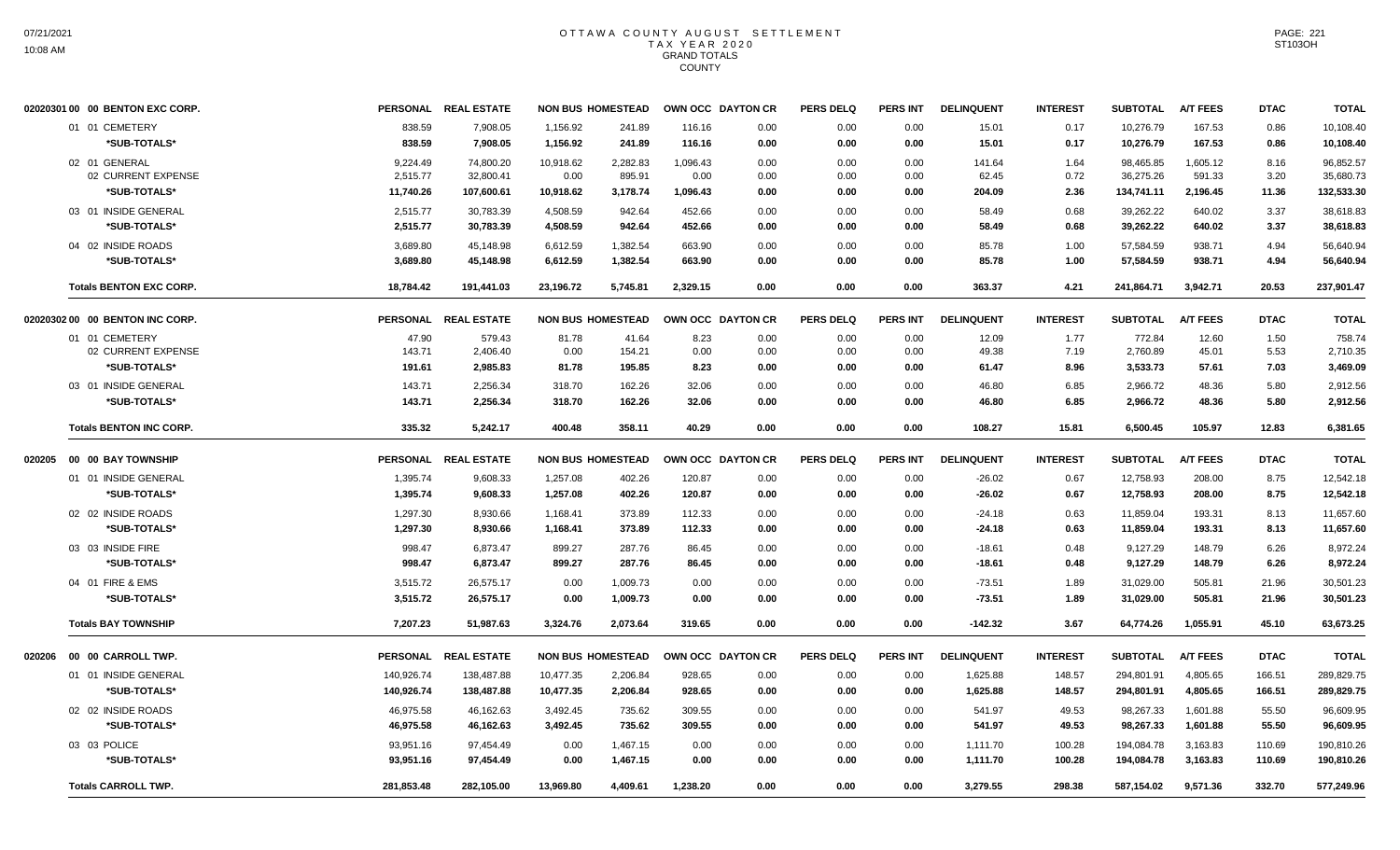| 02020701 00 00 CLAY TWP. EXC CORP. |                 | PERSONAL REAL ESTATE |           | <b>NON BUS HOMESTEAD</b> |                   | OWN OCC DAYTON CR | <b>PERS DELQ</b> | <b>PERS INT</b> | <b>DELINQUENT</b> | <b>INTEREST</b> | <b>SUBTOTAL</b> | <b>A/T FEES</b> | <b>DTAC</b> | <b>TOTAL</b> |
|------------------------------------|-----------------|----------------------|-----------|--------------------------|-------------------|-------------------|------------------|-----------------|-------------------|-----------------|-----------------|-----------------|-------------|--------------|
| 02 01 POLICE                       | 3.539.83        | 26,106.70            | 3.414.20  | 1,278.51                 | 413.56            | 0.00              | 0.00             | 0.00            | 86.73             | 3.36            | 34.842.89       | 567.98          | 8.95        | 34,265.96    |
| 02 POLICE                          | 3,539.83        | 15,432.98            | 1,961.59  | 735.91                   | 237.93            | 0.00              | 0.00             | 0.00            | 49.84             | 1.93            | 21,960.01       | 357.98          | 5.15        | 21,596.88    |
| 03 POLICE                          | 5,899.71        | 43,511.17            | 5,690.33  | 2,130.85                 | 689.28            | 0.00              | 0.00             | 0.00            | 144.56            | 5.59            | 58,071.49       | 946.65          | 14.92       | 57,109.92    |
| 04 POLICE                          | 6,607.67        | 39,491.68            | 5,098.06  | 1,910.66                 | 617.92            | 0.00              | 0.00             | 0.00            | 129.51            | 5.02            | 53,860.52       | 878.00          | 13.37       | 52,969.15    |
| 05 POLICE                          | 4,719.76        | 47,836.13            | 0.00      | 2,111.13                 | 0.00              | 0.00              | 0.00             | 0.00            | 161.31            | 6.23            | 54,834.56       | 893.88          | 14.79       | 53,925.89    |
| *SUB-TOTALS*                       | 24,306.80       | 172,378.66           | 16,164.18 | 8,167.06                 | 1,958.69          | 0.00              | 0.00             | 0.00            | 571.95            | 22.13           | 223,569.47      | 3,644.49        | 57.18       | 219,867.80   |
| 03 02 CEMETERY                     | 1,179.95        | 9,375.65             | 1,227.40  | 459.60                   | 148.67            | 0.00              | 0.00             | 0.00            | 31.18             | 1.20            | 12,423.65       | 202.53          | 3.22        | 12,217.90    |
| *SUB-TOTALS*                       | 1,179.95        | 9,375.65             | 1,227.40  | 459.60                   | 148.67            | 0.00              | 0.00             | 0.00            | 31.18             | 1.20            | 12,423.65       | 202.53          | 3.22        | 12,217.90    |
| 05 01 INSIDE GENERAL               | 1,179.95        | 11,372.16            | 1,505.29  | 563.24                   | 182.23            | 0.00              | 0.00             | 0.00            | 38.24             | 1.48            | 14,842.59       | 241.96          | 3.94        | 14,596.69    |
| *SUB-TOTALS*                       | 1,179.95        | 11,372.16            | 1,505.29  | 563.24                   | 182.23            | 0.00              | 0.00             | 0.00            | 38.24             | 1.48            | 14,842.59       | 241.96          | 3.94        | 14,596.69    |
| 06 02 INSIDE ROADS                 | 5,663.71        | 54,586.34            | 7,225.37  | 2,703.58                 | 874.72            | 0.00              | 0.00             | 0.00            | 183.56            | 7.10            | 71,244.38       | 1,161.37        | 18.95       | 70,064.06    |
| *SUB-TOTALS*                       | 5,663.71        | 54,586.34            | 7,225.37  | 2,703.58                 | 874.72            | 0.00              | 0.00             | 0.00            | 183.56            | 7.10            | 71,244.38       | 1,161.37        | 18.95       | 70,064.06    |
| Totals CLAY TWP. EXC CORP.         | 32,330.41       | 247,712.81           | 26,122.24 | 11,893.48                | 3,164.31          | 0.00              | 0.00             | 0.00            | 824.93            | 31.91           | 322,080.09      | 5,250.35        | 83.29       | 316,746.45   |
| 02020702 00 00 CLAY TWP INC CORP   |                 | PERSONAL REAL ESTATE |           | <b>NON BUS HOMESTEAD</b> |                   | OWN OCC DAYTON CR | <b>PERS DELQ</b> | <b>PERS INT</b> | <b>DELINQUENT</b> | <b>INTEREST</b> | <b>SUBTOTAL</b> | <b>A/T FEES</b> | <b>DTAC</b> | <b>TOTAL</b> |
| 03 02 CEMETERY                     | 244.42          | 6,104.86             | 575.05    | 228.21                   | 74.59             | 0.00              | 0.00             | 0.00            | 51.41             | 25.13           | 7,303.67        | 119.06          | 7.17        | 7.177.44     |
| *SUB-TOTALS*                       | 244.42          | 6,104.86             | 575.05    | 228.21                   | 74.59             | 0.00              | 0.00             | 0.00            | 51.41             | 25.13           | 7,303.67        | 119.06          | 7.17        | 7,177.44     |
| 05 01 INSIDE GENERAL               | 244.42          | 7,135.37             | 705.24    | 279.88                   | 91.47             | 0.00              | 0.00             | 0.00            | 67.60             | 26.26           | 8,550.24        | 139.38          | 8.80        | 8,402.06     |
| *SUB-TOTALS*                       | 244.42          | 7,135.37             | 705.24    | 279.88                   | 91.47             | 0.00              | 0.00             | 0.00            | 67.60             | 26.26           | 8,550.24        | 139.38          | 8.80        | 8,402.06     |
| <b>Totals CLAY TWP INC CORP</b>    | 488.84          | 13,240.23            | 1,280.29  | 508.09                   | 166.06            | 0.00              | 0.00             | 0.00            | 119.01            | 51.39           | 15,853.91       | 258.44          | 15.97       | 15,579.50    |
| 020209 00 00 CATAWBA TOWNSHIP      |                 | PERSONAL REAL ESTATE |           | <b>NON BUS HOMESTEAD</b> |                   | OWN OCC DAYTON CR | <b>PERS DELQ</b> | <b>PERS INT</b> | <b>DELINQUENT</b> | <b>INTEREST</b> | <b>SUBTOTAL</b> | <b>A/T FEES</b> | <b>DTAC</b> | <b>TOTAL</b> |
| 01 01 POLICE                       | 3,858.97        | 9,365.20             | 1,243.11  | 159.93                   | 99.34             | 0.00              | 0.00             | 0.00            | 27.68             | 0.68            | 14,754.91       | 240.52          | 2.40        | 14,511.99    |
| 02 POLICE                          | 3,858.97        | 15,297.62            | 1.984.58  | 255.60                   | 158.61            | 0.00              | 0.00             | 0.00            | 44.70             | 1.09            | 21,601.17       | 352.12          | 3.88        | 21,245.17    |
| 03 POLICE                          | 2,143.87        | 14,255.14            | 1,861.74  | 239.71                   | 148.79            | 0.00              | 0.00             | 0.00            | 41.80             | 1.02            | 18,692.07       | 304.70          | 3.62        | 18,383.75    |
| *SUB-TOTALS*                       | 9,861.81        | 38,917.96            | 5,089.43  | 655.24                   | 406.74            | 0.00              | 0.00             | 0.00            | 114.18            | 2.79            | 55,048.15       | 897.34          | 9.90        | 54,140.91    |
| 02 01 FIRE                         | 6,431.62        | 25,495.99            | 3,307.62  | 426.02                   | 264.35            | 0.00              | 0.00             | 0.00            | 74.49             | 1.82            | 36,001.91       | 586.88          | 6.45        | 35.408.58    |
| 02 FIRE                            | 2,143.87        | 14,255.14            | 1,861.74  | 239.71                   | 148.79            | 0.00              | 0.00             | 0.00            | 41.80             | 1.02            | 18,692.07       | 304.70          | 3.62        | 18,383.75    |
| *SUB-TOTALS*                       | 8,575.49        | 39,751.13            | 5,169.36  | 665.73                   | 413.14            | 0.00              | 0.00             | 0.00            | 116.29            | 2.84            | 54,693.98       | 891.58          | 10.07       | 53,792.33    |
| 03 01 INSIDE GENERAL               | 18,008.53       | 535,862.70           | 70,663.81 | 9,094.29                 | 5,646.99          | 0.00              | 0.00             | 0.00            | 1,578.80          | 38.84           | 640,893.96      | 10,447.40       | 136.63      | 630,309.93   |
| *SUB-TOTALS*                       | 18,008.53       | 535,862.70           | 70,663.81 | 9,094.29                 | 5,646.99          | 0.00              | 0.00             | 0.00            | 1,578.80          | 38.84           | 640,893.96      | 10,447.40       | 136.63      | 630,309.93   |
| <b>Totals CATAWBA TOWNSHIP</b>     | 36,445.83       | 614,531.79           | 80,922.60 | 10,415.26                | 6,466.87          | 0.00              | 0.00             | 0.00            | 1,809.27          | 44.47           | 750,636.09      | 12,236.32       | 156.60      | 738,243.17   |
| 02021001 00 00 DANBURY EXC CORP.   | <b>PERSONAL</b> | <b>REAL ESTATE</b>   |           | <b>NON BUS HOMESTEAD</b> | OWN OCC DAYTON CR |                   | <b>PERS DELQ</b> | <b>PERS INT</b> | <b>DELINQUENT</b> | <b>INTEREST</b> | <b>SUBTOTAL</b> | <b>A/T FEES</b> | <b>DTAC</b> | <b>TOTAL</b> |
| 01 02 POLICE                       | 10,703.14       | 272,456.96           | 0.00      | 3,903.75                 | 0.00              | 0.00              | 0.00             | 0.00            | 752.49            | 18.65           | 287,834.99      | 4,692.08        | 62.08       | 283,080.83   |
| 03 POLICE                          | 8,027.36        | 133,840.98           | 16,772.78 | 2,075.95                 | 966.92            | 0.00              | 0.00             | 0.00            | 360.01            | 8.88            | 162,052.88      | 2,641.67        | 33.05       | 159,378.16   |
| 04 POLICE                          | 5,351.57        | 58,132.96            | 6,995.90  | 870.05                   | 404.86            | 0.00              | 0.00             | 0.00            | 151.70            | 3.72            | 71,910.76       | 1,172.24        | 13.88       | 70,724.64    |
| *SUB-TOTALS*                       | 24,082.07       | 464,430.90           | 23,768.68 | 6,849.75                 | 1,371.78          | 0.00              | 0.00             | 0.00            | 1,264.20          | 31.25           | 521,798.63      | 8,505.99        | 109.01      | 513,183.63   |
| 02 01 CURRENT EXPENSES             | 3,210.94        | 74,042.88            | 0.00      | 1,054.92                 | 0.00              | 0.00              | 0.00             | 0.00            | 203.50            | 5.03            | 78,517.27       | 1,279.93        | 16.79       | 77,220.55    |
| *SUB-TOTALS*                       | 3,210.94        | 74,042.88            | 0.00      | 1,054.92                 | 0.00              | 0.00              | 0.00             | 0.00            | 203.50            | 5.03            | 78,517.27       | 1,279.93        | 16.79       | 77,220.55    |
| 04 01 INSIDE GENERAL               | 2,140.63        | 50,107.88            | 6,430.01  | 793.66                   | 369.87            | 0.00              | 0.00             | 0.00            | 137.21            | 3.40            | 59,982.66       | 977.80          | 12.62       | 58,992.24    |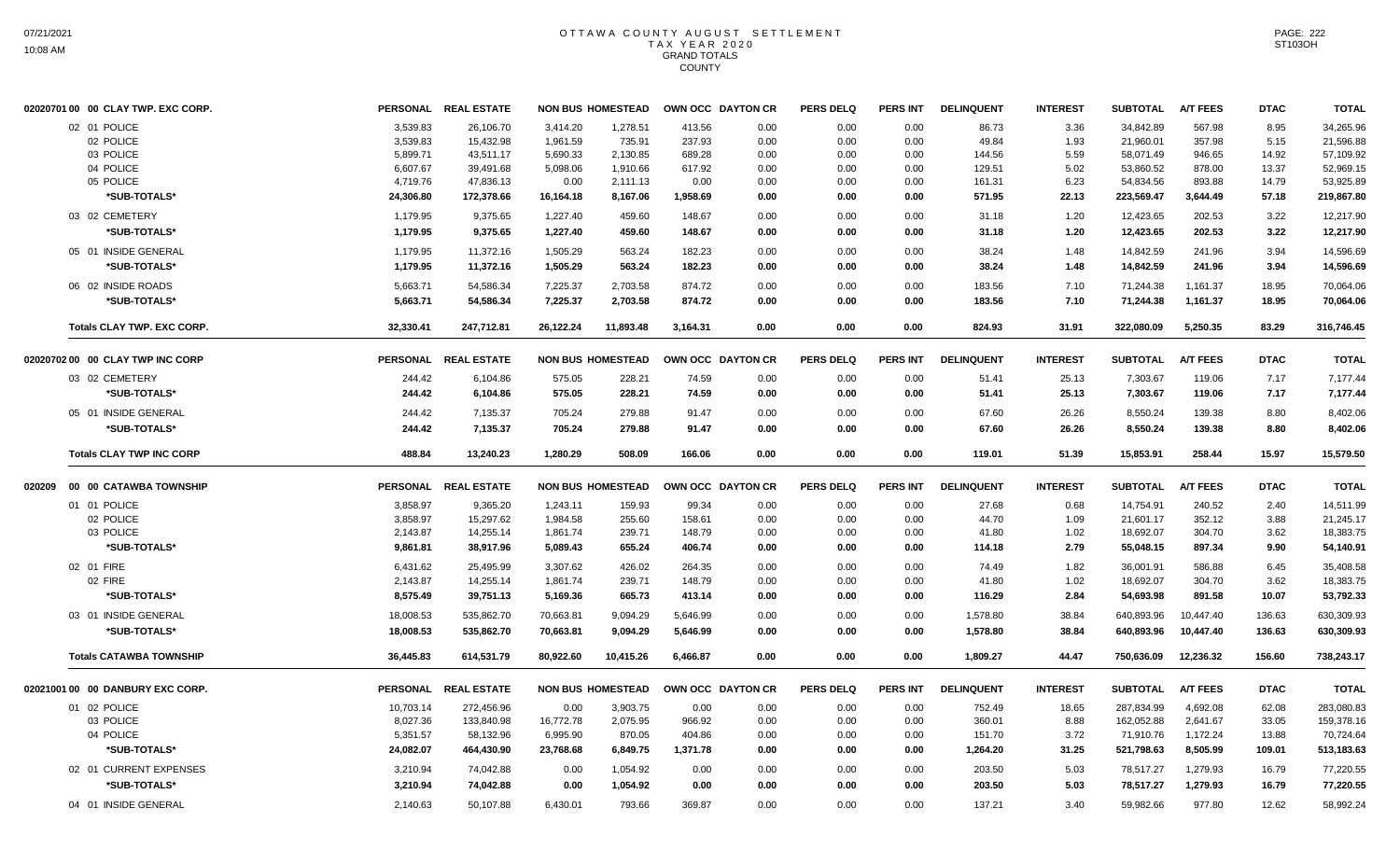| 369.87<br>3.40<br>977.80<br>12.62<br>04<br>*SUB-TOTALS*<br>2,140.63<br>50,107.88<br>6,430.01<br>793.66<br>0.00<br>0.00<br>0.00<br>137.21<br>59,982.66<br>175,377.60<br>22,505.04<br>2,777.83<br>1,294.53<br>480.25<br>209,939.34<br>3,422.29<br>44.17<br>05 02 INSIDE ROADS<br>7,492.20<br>0.00<br>0.00<br>0.00<br>11.89<br>*SUB-TOTALS*<br>175,377.60<br>7,492.20<br>22,505.04<br>2,777.83<br>1,294.53<br>0.00<br>0.00<br>480.25<br>11.89<br>209,939.34<br>3,422.29<br>44.17<br>0.00<br>06 02 FIRE & EMS<br>8,027.36<br>185,107.13<br>0.00<br>2.637.29<br>0.00<br>0.00<br>0.00<br>0.00<br>508.75<br>12.60<br>196,293.13<br>3.199.83<br>41.95<br>03 FIRE & EMS<br>4.013.68<br>102.276.21<br>0.00<br>1.466.27<br>0.00<br>282.62<br>7.00<br>108,045.78<br>1,761.29<br>23.32<br>0.00<br>0.00<br>0.00<br>*SUB-TOTALS*<br>12,041.04<br>287,383.34<br>0.00<br>4,103.56<br>0.00<br>0.00<br>0.00<br>0.00<br>791.37<br>19.60<br>304,338.91<br>4,961.12<br>65.27<br><b>Totals DANBURY EXC CORP.</b><br>1,051,342.60<br>15,579.72<br>3,036.18<br>2,876.53<br>1,174,576.81<br>19,147.13<br>247.86<br>48.966.88<br>52,703.73<br>0.00<br>0.00<br>0.00<br>71.17<br>02021002 00 00 DANBURY INC CORP.<br>PERSONAL REAL ESTATE<br><b>NON BUS HOMESTEAD</b><br>OWN OCC DAYTON CR<br><b>PERS DELQ</b><br><b>PERS INT</b><br><b>DELINQUENT</b><br><b>INTEREST</b><br><b>SUBTOTAL</b><br>A/T FEES<br><b>DTAC</b><br>02 01 CURRENT EXPENSES<br>277.17<br>0.00<br>67.90<br>33,350.80<br>543.66<br>540.27<br>31,435.06<br>0.00<br>0.00<br>0.00<br>0.00<br>1,030.40<br>114.19<br>05 FIRE & EMS<br>1,350.68<br>78,587.62<br>0.00<br>692.93<br>0.00<br>0.00<br>0.00<br>2,575.99<br>169.76<br>83,376.98<br>1,359.15<br>285.47<br>0.00<br>06 FIRE & EMS<br>675.34<br>43,543.75<br>385.16<br>750.51<br>0.00<br>0.00<br>0.00<br>0.00<br>0.00<br>1,347.29<br>88.47<br>46,040.01<br>149.18<br>4,953.68<br>*SUB-TOTALS*<br>2,566.29<br>153,566.43<br>0.00<br>1,355.26<br>0.00<br>0.00<br>0.00<br>0.00<br>326.13<br>162,767.79<br>2,653.32<br>548.84<br>04 01 INSIDE GENERAL<br>360.18<br>2,635.35<br>153.21<br>722.44<br>47.72<br>25,359.22<br>80.69<br>21,231.84<br>208.48<br>0.00<br>0.00<br>0.00<br>413.39<br>25,359.22<br>360.18<br>2,635.35<br>208.48<br>153.21<br>722.44<br>47.72<br>413.39<br>80.69<br>*SUB-TOTALS*<br>21,231.84<br>0.00<br>0.00<br>0.00<br><b>Totals DANBURY INC CORP.</b><br>2,926.47<br>174,798.27<br>2,635.35<br>1,563.74<br>153.21<br>0.00<br>0.00<br>5,676.12<br>373.85<br>188,127.01<br>3,066.71<br>629.53<br>0.00<br>PERSONAL REAL ESTATE<br>PERS INT<br><b>DTAC</b><br>020212 00 00 ERIE TOWNSHIP<br><b>NON BUS HOMESTEAD</b><br>OWN OCC DAYTON CR<br><b>PERS DELQ</b><br><b>DELINQUENT</b><br><b>INTEREST</b><br><b>SUBTOTAL</b><br><b>A/T FEES</b><br>01 01 FIRE<br>2,304.12<br>6,486.81<br>726.74<br>224.29<br>53.19<br>0.00<br>0.00<br>245.37<br>41.69<br>10,082.21<br>164.36<br>27.44<br>0.00<br>02 FIRE<br>3,072.16<br>25,545.96<br>0.00<br>878.06<br>0.00<br>0.00<br>0.00<br>0.00<br>1,092.31<br>185.48<br>30,773.97<br>501.65<br>109.81<br>*SUB-TOTALS*<br>5,376.28<br>32,032.77<br>726.74<br>1,102.35<br>53.19<br>0.00<br>1,337.68<br>227.17<br>40,856.18<br>666.01<br>137.25<br>0.00<br>0.00<br>5.299.48<br>42.280.24<br>5,331.65<br>1.608.53<br>388.09<br>0.00<br>1,789.09<br>303.82<br>57,000.90<br>929.19<br>201.34<br>02 01 INSIDE GENERAL<br>0.00<br>0.00<br>*SUB-TOTALS*<br>5,299.48<br>42,280.24<br>5,331.65<br>1,608.53<br>388.09<br>0.00<br>0.00<br>0.00<br>1,789.09<br>303.82<br>57,000.90<br>929.19<br>201.34<br>03 02 INSIDE ROADS<br>1,152.06<br>9,191.36<br>1,159.05<br>349.68<br>84.37<br>0.00<br>0.00<br>388.93<br>66.05<br>12,391.50<br>202.00<br>43.77<br>0.00<br>*SUB-TOTALS*<br>84.37<br>12,391.50<br>43.77<br>1,152.06<br>9,191.36<br>1,159.05<br>349.68<br>0.00<br>0.00<br>0.00<br>388.93<br>66.05<br>202.00 | 02021001 00 00 DANBURY EXC CORP. | <b>PERSONAL</b> | <b>REAL ESTATE</b> | <b>NON BUS HOMESTEAD</b> | OWN OCC DAYTON CR | <b>PERS DELQ</b> | PERS INT | <b>DELINQUENT</b> | <b>INTEREST</b> | <b>SUBTOTAL</b> | <b>A/T FEES</b> | <b>DTAC</b> | <b>TOTAL</b> |
|-------------------------------------------------------------------------------------------------------------------------------------------------------------------------------------------------------------------------------------------------------------------------------------------------------------------------------------------------------------------------------------------------------------------------------------------------------------------------------------------------------------------------------------------------------------------------------------------------------------------------------------------------------------------------------------------------------------------------------------------------------------------------------------------------------------------------------------------------------------------------------------------------------------------------------------------------------------------------------------------------------------------------------------------------------------------------------------------------------------------------------------------------------------------------------------------------------------------------------------------------------------------------------------------------------------------------------------------------------------------------------------------------------------------------------------------------------------------------------------------------------------------------------------------------------------------------------------------------------------------------------------------------------------------------------------------------------------------------------------------------------------------------------------------------------------------------------------------------------------------------------------------------------------------------------------------------------------------------------------------------------------------------------------------------------------------------------------------------------------------------------------------------------------------------------------------------------------------------------------------------------------------------------------------------------------------------------------------------------------------------------------------------------------------------------------------------------------------------------------------------------------------------------------------------------------------------------------------------------------------------------------------------------------------------------------------------------------------------------------------------------------------------------------------------------------------------------------------------------------------------------------------------------------------------------------------------------------------------------------------------------------------------------------------------------------------------------------------------------------------------------------------------------------------------------------------------------------------------------------------------------------------------------------------------------------------------------------------------------------------------------------------------------------------------------------------------------------------------------------------------------------------------------------------------------------------------------------------------------------------------------------------------------------------------------------------------------------------------------------------------------------------------------------------------------------------------------------------|----------------------------------|-----------------|--------------------|--------------------------|-------------------|------------------|----------|-------------------|-----------------|-----------------|-----------------|-------------|--------------|
|                                                                                                                                                                                                                                                                                                                                                                                                                                                                                                                                                                                                                                                                                                                                                                                                                                                                                                                                                                                                                                                                                                                                                                                                                                                                                                                                                                                                                                                                                                                                                                                                                                                                                                                                                                                                                                                                                                                                                                                                                                                                                                                                                                                                                                                                                                                                                                                                                                                                                                                                                                                                                                                                                                                                                                                                                                                                                                                                                                                                                                                                                                                                                                                                                                                                                                                                                                                                                                                                                                                                                                                                                                                                                                                                                                                                                                           |                                  |                 |                    |                          |                   |                  |          |                   |                 |                 |                 |             | 58,992.24    |
|                                                                                                                                                                                                                                                                                                                                                                                                                                                                                                                                                                                                                                                                                                                                                                                                                                                                                                                                                                                                                                                                                                                                                                                                                                                                                                                                                                                                                                                                                                                                                                                                                                                                                                                                                                                                                                                                                                                                                                                                                                                                                                                                                                                                                                                                                                                                                                                                                                                                                                                                                                                                                                                                                                                                                                                                                                                                                                                                                                                                                                                                                                                                                                                                                                                                                                                                                                                                                                                                                                                                                                                                                                                                                                                                                                                                                                           |                                  |                 |                    |                          |                   |                  |          |                   |                 |                 |                 |             | 206,472.88   |
|                                                                                                                                                                                                                                                                                                                                                                                                                                                                                                                                                                                                                                                                                                                                                                                                                                                                                                                                                                                                                                                                                                                                                                                                                                                                                                                                                                                                                                                                                                                                                                                                                                                                                                                                                                                                                                                                                                                                                                                                                                                                                                                                                                                                                                                                                                                                                                                                                                                                                                                                                                                                                                                                                                                                                                                                                                                                                                                                                                                                                                                                                                                                                                                                                                                                                                                                                                                                                                                                                                                                                                                                                                                                                                                                                                                                                                           |                                  |                 |                    |                          |                   |                  |          |                   |                 |                 |                 |             | 206,472.88   |
|                                                                                                                                                                                                                                                                                                                                                                                                                                                                                                                                                                                                                                                                                                                                                                                                                                                                                                                                                                                                                                                                                                                                                                                                                                                                                                                                                                                                                                                                                                                                                                                                                                                                                                                                                                                                                                                                                                                                                                                                                                                                                                                                                                                                                                                                                                                                                                                                                                                                                                                                                                                                                                                                                                                                                                                                                                                                                                                                                                                                                                                                                                                                                                                                                                                                                                                                                                                                                                                                                                                                                                                                                                                                                                                                                                                                                                           |                                  |                 |                    |                          |                   |                  |          |                   |                 |                 |                 |             | 193,051.35   |
|                                                                                                                                                                                                                                                                                                                                                                                                                                                                                                                                                                                                                                                                                                                                                                                                                                                                                                                                                                                                                                                                                                                                                                                                                                                                                                                                                                                                                                                                                                                                                                                                                                                                                                                                                                                                                                                                                                                                                                                                                                                                                                                                                                                                                                                                                                                                                                                                                                                                                                                                                                                                                                                                                                                                                                                                                                                                                                                                                                                                                                                                                                                                                                                                                                                                                                                                                                                                                                                                                                                                                                                                                                                                                                                                                                                                                                           |                                  |                 |                    |                          |                   |                  |          |                   |                 |                 |                 |             | 106,261.17   |
|                                                                                                                                                                                                                                                                                                                                                                                                                                                                                                                                                                                                                                                                                                                                                                                                                                                                                                                                                                                                                                                                                                                                                                                                                                                                                                                                                                                                                                                                                                                                                                                                                                                                                                                                                                                                                                                                                                                                                                                                                                                                                                                                                                                                                                                                                                                                                                                                                                                                                                                                                                                                                                                                                                                                                                                                                                                                                                                                                                                                                                                                                                                                                                                                                                                                                                                                                                                                                                                                                                                                                                                                                                                                                                                                                                                                                                           |                                  |                 |                    |                          |                   |                  |          |                   |                 |                 |                 |             | 299,312.52   |
|                                                                                                                                                                                                                                                                                                                                                                                                                                                                                                                                                                                                                                                                                                                                                                                                                                                                                                                                                                                                                                                                                                                                                                                                                                                                                                                                                                                                                                                                                                                                                                                                                                                                                                                                                                                                                                                                                                                                                                                                                                                                                                                                                                                                                                                                                                                                                                                                                                                                                                                                                                                                                                                                                                                                                                                                                                                                                                                                                                                                                                                                                                                                                                                                                                                                                                                                                                                                                                                                                                                                                                                                                                                                                                                                                                                                                                           |                                  |                 |                    |                          |                   |                  |          |                   |                 |                 |                 |             | 1,155,181.82 |
|                                                                                                                                                                                                                                                                                                                                                                                                                                                                                                                                                                                                                                                                                                                                                                                                                                                                                                                                                                                                                                                                                                                                                                                                                                                                                                                                                                                                                                                                                                                                                                                                                                                                                                                                                                                                                                                                                                                                                                                                                                                                                                                                                                                                                                                                                                                                                                                                                                                                                                                                                                                                                                                                                                                                                                                                                                                                                                                                                                                                                                                                                                                                                                                                                                                                                                                                                                                                                                                                                                                                                                                                                                                                                                                                                                                                                                           |                                  |                 |                    |                          |                   |                  |          |                   |                 |                 |                 |             | <b>TOTAL</b> |
|                                                                                                                                                                                                                                                                                                                                                                                                                                                                                                                                                                                                                                                                                                                                                                                                                                                                                                                                                                                                                                                                                                                                                                                                                                                                                                                                                                                                                                                                                                                                                                                                                                                                                                                                                                                                                                                                                                                                                                                                                                                                                                                                                                                                                                                                                                                                                                                                                                                                                                                                                                                                                                                                                                                                                                                                                                                                                                                                                                                                                                                                                                                                                                                                                                                                                                                                                                                                                                                                                                                                                                                                                                                                                                                                                                                                                                           |                                  |                 |                    |                          |                   |                  |          |                   |                 |                 |                 |             | 32,692.95    |
|                                                                                                                                                                                                                                                                                                                                                                                                                                                                                                                                                                                                                                                                                                                                                                                                                                                                                                                                                                                                                                                                                                                                                                                                                                                                                                                                                                                                                                                                                                                                                                                                                                                                                                                                                                                                                                                                                                                                                                                                                                                                                                                                                                                                                                                                                                                                                                                                                                                                                                                                                                                                                                                                                                                                                                                                                                                                                                                                                                                                                                                                                                                                                                                                                                                                                                                                                                                                                                                                                                                                                                                                                                                                                                                                                                                                                                           |                                  |                 |                    |                          |                   |                  |          |                   |                 |                 |                 |             | 81,732.36    |
|                                                                                                                                                                                                                                                                                                                                                                                                                                                                                                                                                                                                                                                                                                                                                                                                                                                                                                                                                                                                                                                                                                                                                                                                                                                                                                                                                                                                                                                                                                                                                                                                                                                                                                                                                                                                                                                                                                                                                                                                                                                                                                                                                                                                                                                                                                                                                                                                                                                                                                                                                                                                                                                                                                                                                                                                                                                                                                                                                                                                                                                                                                                                                                                                                                                                                                                                                                                                                                                                                                                                                                                                                                                                                                                                                                                                                                           |                                  |                 |                    |                          |                   |                  |          |                   |                 |                 |                 |             | 45,140.32    |
|                                                                                                                                                                                                                                                                                                                                                                                                                                                                                                                                                                                                                                                                                                                                                                                                                                                                                                                                                                                                                                                                                                                                                                                                                                                                                                                                                                                                                                                                                                                                                                                                                                                                                                                                                                                                                                                                                                                                                                                                                                                                                                                                                                                                                                                                                                                                                                                                                                                                                                                                                                                                                                                                                                                                                                                                                                                                                                                                                                                                                                                                                                                                                                                                                                                                                                                                                                                                                                                                                                                                                                                                                                                                                                                                                                                                                                           |                                  |                 |                    |                          |                   |                  |          |                   |                 |                 |                 |             | 159,565.63   |
|                                                                                                                                                                                                                                                                                                                                                                                                                                                                                                                                                                                                                                                                                                                                                                                                                                                                                                                                                                                                                                                                                                                                                                                                                                                                                                                                                                                                                                                                                                                                                                                                                                                                                                                                                                                                                                                                                                                                                                                                                                                                                                                                                                                                                                                                                                                                                                                                                                                                                                                                                                                                                                                                                                                                                                                                                                                                                                                                                                                                                                                                                                                                                                                                                                                                                                                                                                                                                                                                                                                                                                                                                                                                                                                                                                                                                                           |                                  |                 |                    |                          |                   |                  |          |                   |                 |                 |                 |             | 24,865.14    |
|                                                                                                                                                                                                                                                                                                                                                                                                                                                                                                                                                                                                                                                                                                                                                                                                                                                                                                                                                                                                                                                                                                                                                                                                                                                                                                                                                                                                                                                                                                                                                                                                                                                                                                                                                                                                                                                                                                                                                                                                                                                                                                                                                                                                                                                                                                                                                                                                                                                                                                                                                                                                                                                                                                                                                                                                                                                                                                                                                                                                                                                                                                                                                                                                                                                                                                                                                                                                                                                                                                                                                                                                                                                                                                                                                                                                                                           |                                  |                 |                    |                          |                   |                  |          |                   |                 |                 |                 |             | 24,865.14    |
|                                                                                                                                                                                                                                                                                                                                                                                                                                                                                                                                                                                                                                                                                                                                                                                                                                                                                                                                                                                                                                                                                                                                                                                                                                                                                                                                                                                                                                                                                                                                                                                                                                                                                                                                                                                                                                                                                                                                                                                                                                                                                                                                                                                                                                                                                                                                                                                                                                                                                                                                                                                                                                                                                                                                                                                                                                                                                                                                                                                                                                                                                                                                                                                                                                                                                                                                                                                                                                                                                                                                                                                                                                                                                                                                                                                                                                           |                                  |                 |                    |                          |                   |                  |          |                   |                 |                 |                 |             | 184,430.77   |
|                                                                                                                                                                                                                                                                                                                                                                                                                                                                                                                                                                                                                                                                                                                                                                                                                                                                                                                                                                                                                                                                                                                                                                                                                                                                                                                                                                                                                                                                                                                                                                                                                                                                                                                                                                                                                                                                                                                                                                                                                                                                                                                                                                                                                                                                                                                                                                                                                                                                                                                                                                                                                                                                                                                                                                                                                                                                                                                                                                                                                                                                                                                                                                                                                                                                                                                                                                                                                                                                                                                                                                                                                                                                                                                                                                                                                                           |                                  |                 |                    |                          |                   |                  |          |                   |                 |                 |                 |             | <b>TOTAL</b> |
|                                                                                                                                                                                                                                                                                                                                                                                                                                                                                                                                                                                                                                                                                                                                                                                                                                                                                                                                                                                                                                                                                                                                                                                                                                                                                                                                                                                                                                                                                                                                                                                                                                                                                                                                                                                                                                                                                                                                                                                                                                                                                                                                                                                                                                                                                                                                                                                                                                                                                                                                                                                                                                                                                                                                                                                                                                                                                                                                                                                                                                                                                                                                                                                                                                                                                                                                                                                                                                                                                                                                                                                                                                                                                                                                                                                                                                           |                                  |                 |                    |                          |                   |                  |          |                   |                 |                 |                 |             | 9,890.41     |
|                                                                                                                                                                                                                                                                                                                                                                                                                                                                                                                                                                                                                                                                                                                                                                                                                                                                                                                                                                                                                                                                                                                                                                                                                                                                                                                                                                                                                                                                                                                                                                                                                                                                                                                                                                                                                                                                                                                                                                                                                                                                                                                                                                                                                                                                                                                                                                                                                                                                                                                                                                                                                                                                                                                                                                                                                                                                                                                                                                                                                                                                                                                                                                                                                                                                                                                                                                                                                                                                                                                                                                                                                                                                                                                                                                                                                                           |                                  |                 |                    |                          |                   |                  |          |                   |                 |                 |                 |             | 30,162.51    |
|                                                                                                                                                                                                                                                                                                                                                                                                                                                                                                                                                                                                                                                                                                                                                                                                                                                                                                                                                                                                                                                                                                                                                                                                                                                                                                                                                                                                                                                                                                                                                                                                                                                                                                                                                                                                                                                                                                                                                                                                                                                                                                                                                                                                                                                                                                                                                                                                                                                                                                                                                                                                                                                                                                                                                                                                                                                                                                                                                                                                                                                                                                                                                                                                                                                                                                                                                                                                                                                                                                                                                                                                                                                                                                                                                                                                                                           |                                  |                 |                    |                          |                   |                  |          |                   |                 |                 |                 |             | 40,052.92    |
|                                                                                                                                                                                                                                                                                                                                                                                                                                                                                                                                                                                                                                                                                                                                                                                                                                                                                                                                                                                                                                                                                                                                                                                                                                                                                                                                                                                                                                                                                                                                                                                                                                                                                                                                                                                                                                                                                                                                                                                                                                                                                                                                                                                                                                                                                                                                                                                                                                                                                                                                                                                                                                                                                                                                                                                                                                                                                                                                                                                                                                                                                                                                                                                                                                                                                                                                                                                                                                                                                                                                                                                                                                                                                                                                                                                                                                           |                                  |                 |                    |                          |                   |                  |          |                   |                 |                 |                 |             | 55,870.37    |
|                                                                                                                                                                                                                                                                                                                                                                                                                                                                                                                                                                                                                                                                                                                                                                                                                                                                                                                                                                                                                                                                                                                                                                                                                                                                                                                                                                                                                                                                                                                                                                                                                                                                                                                                                                                                                                                                                                                                                                                                                                                                                                                                                                                                                                                                                                                                                                                                                                                                                                                                                                                                                                                                                                                                                                                                                                                                                                                                                                                                                                                                                                                                                                                                                                                                                                                                                                                                                                                                                                                                                                                                                                                                                                                                                                                                                                           |                                  |                 |                    |                          |                   |                  |          |                   |                 |                 |                 |             | 55,870.37    |
|                                                                                                                                                                                                                                                                                                                                                                                                                                                                                                                                                                                                                                                                                                                                                                                                                                                                                                                                                                                                                                                                                                                                                                                                                                                                                                                                                                                                                                                                                                                                                                                                                                                                                                                                                                                                                                                                                                                                                                                                                                                                                                                                                                                                                                                                                                                                                                                                                                                                                                                                                                                                                                                                                                                                                                                                                                                                                                                                                                                                                                                                                                                                                                                                                                                                                                                                                                                                                                                                                                                                                                                                                                                                                                                                                                                                                                           |                                  |                 |                    |                          |                   |                  |          |                   |                 |                 |                 |             | 12,145.73    |
|                                                                                                                                                                                                                                                                                                                                                                                                                                                                                                                                                                                                                                                                                                                                                                                                                                                                                                                                                                                                                                                                                                                                                                                                                                                                                                                                                                                                                                                                                                                                                                                                                                                                                                                                                                                                                                                                                                                                                                                                                                                                                                                                                                                                                                                                                                                                                                                                                                                                                                                                                                                                                                                                                                                                                                                                                                                                                                                                                                                                                                                                                                                                                                                                                                                                                                                                                                                                                                                                                                                                                                                                                                                                                                                                                                                                                                           |                                  |                 |                    |                          |                   |                  |          |                   |                 |                 |                 |             | 12,145.73    |
| <b>Totals ERIE TOWNSHIP</b><br>11,827.82<br>83,504.37<br>7,217.44<br>3,060.56<br>525.65<br>0.00<br>0.00<br>0.00<br>3,515.70<br>597.04<br>110,248.58<br>1,797.20<br>382.36                                                                                                                                                                                                                                                                                                                                                                                                                                                                                                                                                                                                                                                                                                                                                                                                                                                                                                                                                                                                                                                                                                                                                                                                                                                                                                                                                                                                                                                                                                                                                                                                                                                                                                                                                                                                                                                                                                                                                                                                                                                                                                                                                                                                                                                                                                                                                                                                                                                                                                                                                                                                                                                                                                                                                                                                                                                                                                                                                                                                                                                                                                                                                                                                                                                                                                                                                                                                                                                                                                                                                                                                                                                                 |                                  |                 |                    |                          |                   |                  |          |                   |                 |                 |                 |             | 108,069.02   |
| <b>REAL ESTATE</b><br><b>NON BUS HOMESTEAD</b><br>OWN OCC DAYTON CR<br><b>PERS DELQ</b><br><b>PERS INT</b><br><b>DELINQUENT</b><br><b>INTEREST</b><br><b>SUBTOTAL</b><br><b>A/T FEES</b><br><b>DTAC</b><br>02021301 00 00 HARRIS EXC. CORP.<br><b>PERSONAL</b>                                                                                                                                                                                                                                                                                                                                                                                                                                                                                                                                                                                                                                                                                                                                                                                                                                                                                                                                                                                                                                                                                                                                                                                                                                                                                                                                                                                                                                                                                                                                                                                                                                                                                                                                                                                                                                                                                                                                                                                                                                                                                                                                                                                                                                                                                                                                                                                                                                                                                                                                                                                                                                                                                                                                                                                                                                                                                                                                                                                                                                                                                                                                                                                                                                                                                                                                                                                                                                                                                                                                                                            |                                  |                 |                    |                          |                   |                  |          |                   |                 |                 |                 |             | <b>TOTAL</b> |
| 01 01 INSIDE GENERAL<br>141.84<br>6,592.74<br>368.67<br>5,374.30<br>625.11<br>65.74<br>0.00<br>0.00<br>0.00<br>16.46<br>0.62<br>107.48<br>1.31                                                                                                                                                                                                                                                                                                                                                                                                                                                                                                                                                                                                                                                                                                                                                                                                                                                                                                                                                                                                                                                                                                                                                                                                                                                                                                                                                                                                                                                                                                                                                                                                                                                                                                                                                                                                                                                                                                                                                                                                                                                                                                                                                                                                                                                                                                                                                                                                                                                                                                                                                                                                                                                                                                                                                                                                                                                                                                                                                                                                                                                                                                                                                                                                                                                                                                                                                                                                                                                                                                                                                                                                                                                                                            |                                  |                 |                    |                          |                   |                  |          |                   |                 |                 |                 |             | 6,483.95     |
| 368.67<br>5,374.30<br>625.11<br>141.84<br>65.74<br>0.00<br>16.46<br>0.62<br>6,592.74<br>107.48<br>*SUB-TOTALS*<br>0.00<br>0.00<br>1.31                                                                                                                                                                                                                                                                                                                                                                                                                                                                                                                                                                                                                                                                                                                                                                                                                                                                                                                                                                                                                                                                                                                                                                                                                                                                                                                                                                                                                                                                                                                                                                                                                                                                                                                                                                                                                                                                                                                                                                                                                                                                                                                                                                                                                                                                                                                                                                                                                                                                                                                                                                                                                                                                                                                                                                                                                                                                                                                                                                                                                                                                                                                                                                                                                                                                                                                                                                                                                                                                                                                                                                                                                                                                                                    |                                  |                 |                    |                          |                   |                  |          |                   |                 |                 |                 |             | 6,483.95     |
| 02 02 INSIDE ROADS<br>2,392.89<br>4,057.44<br>4.05<br>42,791.12<br>697.55<br>8.53<br>34,882.59<br>920.62<br>426.70<br>0.00<br>0.00<br>0.00<br>106.83                                                                                                                                                                                                                                                                                                                                                                                                                                                                                                                                                                                                                                                                                                                                                                                                                                                                                                                                                                                                                                                                                                                                                                                                                                                                                                                                                                                                                                                                                                                                                                                                                                                                                                                                                                                                                                                                                                                                                                                                                                                                                                                                                                                                                                                                                                                                                                                                                                                                                                                                                                                                                                                                                                                                                                                                                                                                                                                                                                                                                                                                                                                                                                                                                                                                                                                                                                                                                                                                                                                                                                                                                                                                                      |                                  |                 |                    |                          |                   |                  |          |                   |                 |                 |                 |             | 42,085.04    |
| *SUB-TOTALS*<br>2,392.89<br>34,882.59<br>4,057.44<br>426.70<br>0.00<br>4.05<br>42,791.12<br>697.55<br>8.53<br>920.62<br>0.00<br>0.00<br>106.83                                                                                                                                                                                                                                                                                                                                                                                                                                                                                                                                                                                                                                                                                                                                                                                                                                                                                                                                                                                                                                                                                                                                                                                                                                                                                                                                                                                                                                                                                                                                                                                                                                                                                                                                                                                                                                                                                                                                                                                                                                                                                                                                                                                                                                                                                                                                                                                                                                                                                                                                                                                                                                                                                                                                                                                                                                                                                                                                                                                                                                                                                                                                                                                                                                                                                                                                                                                                                                                                                                                                                                                                                                                                                            |                                  |                 |                    |                          |                   |                  |          |                   |                 |                 |                 |             | 42,085.04    |
| 03 01 GENERAL<br>1,380.78<br>11,620.18<br>257.44<br>119.37<br>0.00<br>0.00<br>1.13<br>14,544.06<br>237.10<br>2.45<br>1,134.62<br>0.00<br>30.54                                                                                                                                                                                                                                                                                                                                                                                                                                                                                                                                                                                                                                                                                                                                                                                                                                                                                                                                                                                                                                                                                                                                                                                                                                                                                                                                                                                                                                                                                                                                                                                                                                                                                                                                                                                                                                                                                                                                                                                                                                                                                                                                                                                                                                                                                                                                                                                                                                                                                                                                                                                                                                                                                                                                                                                                                                                                                                                                                                                                                                                                                                                                                                                                                                                                                                                                                                                                                                                                                                                                                                                                                                                                                            |                                  |                 |                    |                          |                   |                  |          |                   |                 |                 |                 |             | 14,304.51    |
| *SUB-TOTALS*<br>1,380.78<br>257.44<br>119.37<br>0.00<br>1.13<br>14,544.06<br>237.10<br>2.45<br>11,620.18<br>1,134.62<br>0.00<br>0.00<br>30.54                                                                                                                                                                                                                                                                                                                                                                                                                                                                                                                                                                                                                                                                                                                                                                                                                                                                                                                                                                                                                                                                                                                                                                                                                                                                                                                                                                                                                                                                                                                                                                                                                                                                                                                                                                                                                                                                                                                                                                                                                                                                                                                                                                                                                                                                                                                                                                                                                                                                                                                                                                                                                                                                                                                                                                                                                                                                                                                                                                                                                                                                                                                                                                                                                                                                                                                                                                                                                                                                                                                                                                                                                                                                                             |                                  |                 |                    |                          |                   |                  |          |                   |                 |                 |                 |             | 14,304.51    |
| 04 01 CEMETERY<br>922.58<br>966.54<br>9,009.23<br>209.33<br>97.05<br>0.00<br>0.00<br>0.00<br>24.67<br>0.92<br>11,230.32<br>183.06<br>1.98                                                                                                                                                                                                                                                                                                                                                                                                                                                                                                                                                                                                                                                                                                                                                                                                                                                                                                                                                                                                                                                                                                                                                                                                                                                                                                                                                                                                                                                                                                                                                                                                                                                                                                                                                                                                                                                                                                                                                                                                                                                                                                                                                                                                                                                                                                                                                                                                                                                                                                                                                                                                                                                                                                                                                                                                                                                                                                                                                                                                                                                                                                                                                                                                                                                                                                                                                                                                                                                                                                                                                                                                                                                                                                 |                                  |                 |                    |                          |                   |                  |          |                   |                 |                 |                 |             | 11,045.28    |
| 02 CEMETERY<br>828.47<br>11,640.54<br>0.00<br>275.60<br>0.00<br>0.00<br>35.92<br>1.36<br>12,781.89<br>208.36<br>2.55<br>0.00<br>0.00                                                                                                                                                                                                                                                                                                                                                                                                                                                                                                                                                                                                                                                                                                                                                                                                                                                                                                                                                                                                                                                                                                                                                                                                                                                                                                                                                                                                                                                                                                                                                                                                                                                                                                                                                                                                                                                                                                                                                                                                                                                                                                                                                                                                                                                                                                                                                                                                                                                                                                                                                                                                                                                                                                                                                                                                                                                                                                                                                                                                                                                                                                                                                                                                                                                                                                                                                                                                                                                                                                                                                                                                                                                                                                      |                                  |                 |                    |                          |                   |                  |          |                   |                 |                 |                 |             | 12,570.98    |
| *SUB-TOTALS*<br>922.58<br>484.93<br>2.28<br>1,795.01<br>20,649.77<br>97.05<br>0.00<br>0.00<br>0.00<br>60.59<br>24,012.21<br>391.42<br>4.53                                                                                                                                                                                                                                                                                                                                                                                                                                                                                                                                                                                                                                                                                                                                                                                                                                                                                                                                                                                                                                                                                                                                                                                                                                                                                                                                                                                                                                                                                                                                                                                                                                                                                                                                                                                                                                                                                                                                                                                                                                                                                                                                                                                                                                                                                                                                                                                                                                                                                                                                                                                                                                                                                                                                                                                                                                                                                                                                                                                                                                                                                                                                                                                                                                                                                                                                                                                                                                                                                                                                                                                                                                                                                                |                                  |                 |                    |                          |                   |                  |          |                   |                 |                 |                 |             | 23,616.26    |
| 05 01 FIRE & EMS<br>2,071.16<br>26,515.15<br>3,034.40<br>688.50<br>319.11<br>0.00<br>0.00<br>80.06<br>3.03<br>32,711.41<br>533.24<br>6.39<br>0.00                                                                                                                                                                                                                                                                                                                                                                                                                                                                                                                                                                                                                                                                                                                                                                                                                                                                                                                                                                                                                                                                                                                                                                                                                                                                                                                                                                                                                                                                                                                                                                                                                                                                                                                                                                                                                                                                                                                                                                                                                                                                                                                                                                                                                                                                                                                                                                                                                                                                                                                                                                                                                                                                                                                                                                                                                                                                                                                                                                                                                                                                                                                                                                                                                                                                                                                                                                                                                                                                                                                                                                                                                                                                                         |                                  |                 |                    |                          |                   |                  |          |                   |                 |                 |                 |             | 32,171.78    |
| 02 FIRE & EMS<br>3,175.78<br>50,187.54<br>0.00<br>1,220.24<br>0.00<br>0.00<br>0.00<br>158.56<br>6.04<br>54,748.16<br>892.46<br>11.28<br>0.00                                                                                                                                                                                                                                                                                                                                                                                                                                                                                                                                                                                                                                                                                                                                                                                                                                                                                                                                                                                                                                                                                                                                                                                                                                                                                                                                                                                                                                                                                                                                                                                                                                                                                                                                                                                                                                                                                                                                                                                                                                                                                                                                                                                                                                                                                                                                                                                                                                                                                                                                                                                                                                                                                                                                                                                                                                                                                                                                                                                                                                                                                                                                                                                                                                                                                                                                                                                                                                                                                                                                                                                                                                                                                              |                                  |                 |                    |                          |                   |                  |          |                   |                 |                 |                 |             | 53,844.42    |
| *SUB-TOTALS*<br>5,246.94<br>76,702.69<br>3,034.40<br>1,908.74<br>319.11<br>0.00<br>0.00<br>0.00<br>238.62<br>9.07<br>87,459.57<br>1,425.70<br>17.67                                                                                                                                                                                                                                                                                                                                                                                                                                                                                                                                                                                                                                                                                                                                                                                                                                                                                                                                                                                                                                                                                                                                                                                                                                                                                                                                                                                                                                                                                                                                                                                                                                                                                                                                                                                                                                                                                                                                                                                                                                                                                                                                                                                                                                                                                                                                                                                                                                                                                                                                                                                                                                                                                                                                                                                                                                                                                                                                                                                                                                                                                                                                                                                                                                                                                                                                                                                                                                                                                                                                                                                                                                                                                       |                                  |                 |                    |                          |                   |                  |          |                   |                 |                 |                 |             | 86,016.20    |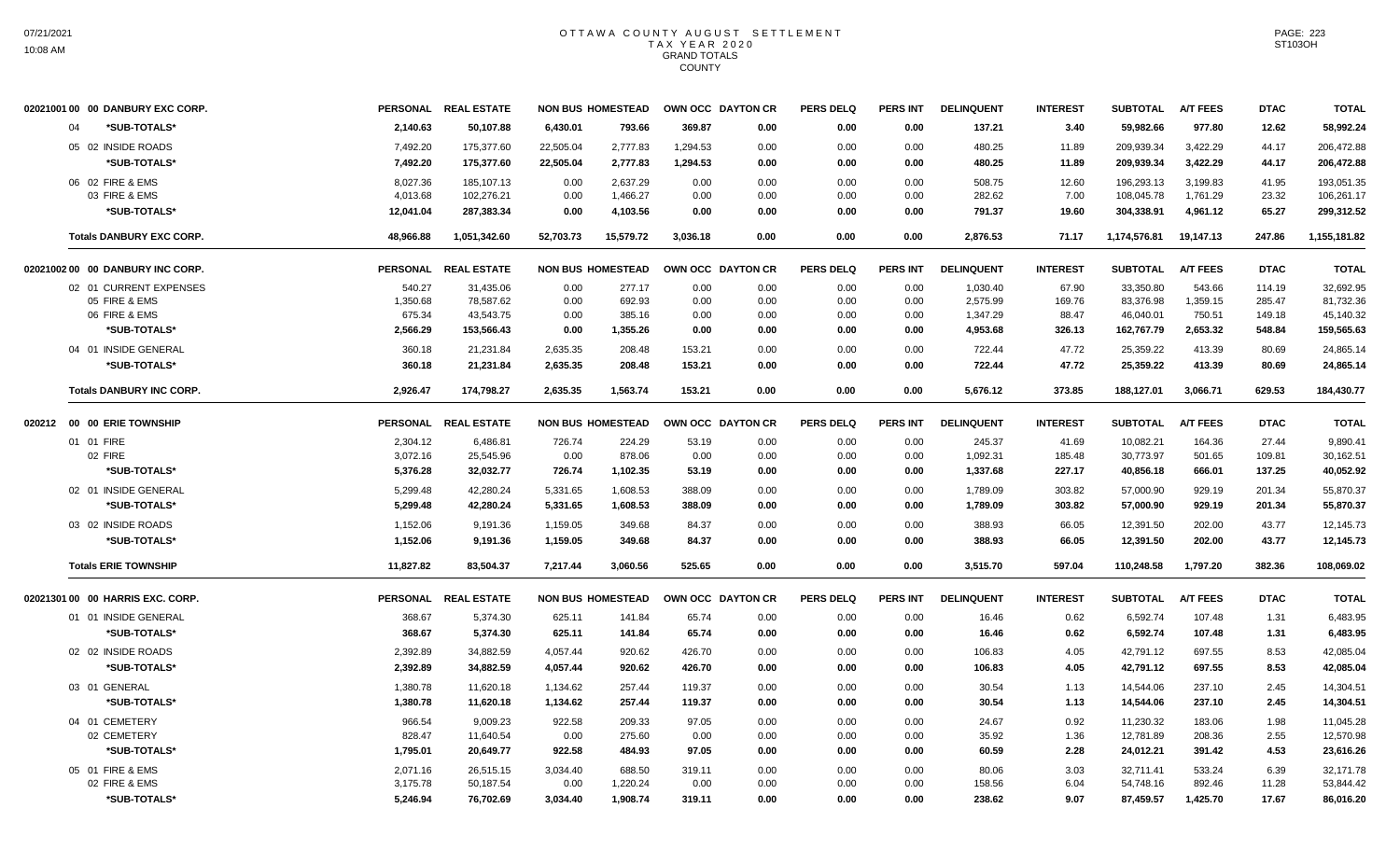| 02021301 00 00 HARRIS EXC. CORP. |                                 |           | PERSONAL REAL ESTATE |           |                          | NON BUS HOMESTEAD OWN OCC DAYTON CR |      | <b>PERS DELQ</b> | <b>PERS INT</b> | <b>DELINQUENT</b> | <b>INTEREST</b> | <b>SUBTOTAL</b> | <b>A/T FEES</b> | <b>DTAC</b> | <b>TOTAL</b> |
|----------------------------------|---------------------------------|-----------|----------------------|-----------|--------------------------|-------------------------------------|------|------------------|-----------------|-------------------|-----------------|-----------------|-----------------|-------------|--------------|
| 06 01 EMS                        |                                 | 6,213.49  | 87,253.64            | 0.00      | 2,065.50                 | 0.00                                | 0.00 | 0.00             | 0.00            | 269.22            | 10.22           | 95,812.07       | 1,561.87        | 19.17       | 94,231.03    |
|                                  | *SUB-TOTALS*                    | 6,213.49  | 87,253.64            | 0.00      | 2,065.50                 | 0.00                                | 0.00 | 0.00             | 0.00            | 269.22            | 10.22           | 95,812.07       | 1,561.87        | 19.17       | 94,231.03    |
|                                  | <b>Totals HARRIS EXC, CORP.</b> | 17,397.78 | 236,483.17           | 9.774.15  | 5.779.07                 | 1.027.97                            | 0.00 | 0.00             | 0.00            | 722.26            | 27.37           | 271.211.77      | 4,421.12        | 53.66       | 266,736.99   |
| 02021302 00 00 HARRIS INC. CORP. |                                 |           | PERSONAL REAL ESTATE |           | <b>NON BUS HOMESTEAD</b> | OWN OCC DAYTON CR                   |      | <b>PERS DELQ</b> | <b>PERS INT</b> | <b>DELINQUENT</b> | <b>INTEREST</b> | <b>SUBTOTAL</b> | <b>A/T FEES</b> | <b>DTAC</b> | <b>TOTAL</b> |
| 01 01 INSIDE GENERAL             |                                 | 67.56     | 2,330.78             | 268.43    | 119.52                   | 39.24                               | 0.00 | 0.00             | 0.00            | 0.20              | 0.00            | 2,825.73        | 46.06           | 0.02        | 2,779.65     |
|                                  | *SUB-TOTALS*                    | 67.56     | 2,330.78             | 268.43    | 119.52                   | 39.24                               | 0.00 | 0.00             | 0.00            | 0.20              | 0.00            | 2,825.73        | 46.06           | 0.02        | 2,779.65     |
| 03 01 GENERAL                    |                                 | 253.02    | 4,763.67             | 487.21    | 216.93                   | 71.22                               | 0.00 | 0.00             | 0.00            | 0.37              | 0.00            | 5,792.42        | 94.42           | 0.03        | 5,697.97     |
|                                  | *SUB-TOTALS*                    | 253.02    | 4,763.67             | 487.21    | 216.93                   | 71.22                               | 0.00 | 0.00             | 0.00            | 0.37              | 0.00            | 5,792.42        | 94.42           | 0.03        | 5,697.97     |
| 04 01 CEMETERY                   |                                 | 177.11    | 3,747.87             | 396.16    | 176.39                   | 57.91                               | 0.00 | 0.00             | 0.00            | 0.30              | 0.00            | 4,555.74        | 74.27           | 0.03        | 4,481.44     |
| 02 CEMETERY                      |                                 | 151.81    | 5,083.54             | 0.00      | 232.23                   | 0.00                                | 0.00 | 0.00             | 0.00            | 0.45              | 0.00            | 5,468.03        | 89.13           | 0.04        | 5,378.86     |
|                                  | *SUB-TOTALS*                    | 328.92    | 8,831.41             | 396.16    | 408.62                   | 57.91                               | 0.00 | 0.00             | 0.00            | 0.75              | 0.00            | 10,023.77       | 163.40          | 0.07        | 9.860.30     |
| 05 01 FIRE & EMS                 |                                 | 379.52    | 11.436.14            | 1.302.99  | 580.14                   | 190.46                              | 0.00 | 0.00             | 0.00            | 0.99              | 0.00            | 13.890.24       | 226.43          | 0.09        | 13.663.72    |
| 02 FIRE & EMS                    |                                 | 581.94    | 22,121.39            | 0.00      | 1,028.19                 | 0.00                                | 0.00 | 0.00             | 0.00            | 1.99              | 0.00            | 23,733.51       | 386.89          | 0.16        | 23,346.46    |
|                                  | *SUB-TOTALS*                    | 961.46    | 33,557.53            | 1,302.99  | 1,608.33                 | 190.46                              | 0.00 | 0.00             | 0.00            | 2.98              | 0.00            | 37,623.75       | 613.32          | 0.25        | 37,010.18    |
| 06 01 EMS                        |                                 | 1,138.57  | 38,102.65            | 0.00      | 1,740.43                 | 0.00                                | 0.00 | 0.00             | 0.00            | 3.36              | 0.01            | 40,985.02       | 668.11          | 0.27        | 40,316.64    |
|                                  | *SUB-TOTALS*                    | 1,138.57  | 38,102.65            | 0.00      | 1,740.43                 | 0.00                                | 0.00 | 0.00             | 0.00            | 3.36              | 0.01            | 40,985.02       | 668.11          | 0.27        | 40,316.64    |
|                                  | <b>Totals HARRIS INC. CORP.</b> | 2,749.53  | 87,586.04            | 2,454.79  | 4,093.83                 | 358.83                              | 0.00 | 0.00             | 0.00            | 7.66              | 0.01            | 97,250.69       | 1,585.31        | 0.64        | 95,664.74    |
| 020215 00 00 PORTAGE TWP.        |                                 |           | PERSONAL REAL ESTATE |           | <b>NON BUS HOMESTEAD</b> | OWN OCC DAYTON CR                   |      | <b>PERS DELQ</b> | <b>PERS INT</b> | <b>DELINQUENT</b> | <b>INTEREST</b> | <b>SUBTOTAL</b> | <b>A/T FEES</b> | <b>DTAC</b> | <b>TOTAL</b> |
| 01 02 FIRE & EMS                 |                                 | 5,508.35  | 91,147.37            | 0.00      | 1,366.46                 | 0.00                                | 0.00 | 0.00             | 0.00            | 901.34            | 235.78          | 99,159.30       | 1,616.42        | 103.75      | 97,439.13    |
|                                  | *SUB-TOTALS*                    | 5,508.35  | 91,147.37            | 0.00      | 1,366.46                 | 0.00                                | 0.00 | 0.00             | 0.00            | 901.34            | 235.78          | 99,159.30       | 1,616.42        | 103.75      | 97,439.13    |
| 02 01 INSIDE GENERAL             |                                 | 4,627.01  | 71,916.14            | 6,663.45  | 1,163.62                 | 606.05                              | 0.00 | 0.00             | 0.00            | 700.32            | 179.23          | 85,855.82       | 1,399.56        | 88.29       | 84,367.97    |
|                                  | *SUB-TOTALS*                    | 4,627.01  | 71,916.14            | 6,663.45  | 1,163.62                 | 606.05                              | 0.00 | 0.00             | 0.00            | 700.32            | 179.23          | 85,855.82       | 1,399.56        | 88.29       | 84,367.97    |
| 03 02 INSIDE ROADS               |                                 | 4,627.01  | 71,916.14            | 6,663.45  | 1,163.62                 | 606.05                              | 0.00 | 0.00             | 0.00            | 700.32            | 179.23          | 85,855.82       | 1,399.56        | 88.29       | 84,367.97    |
|                                  | *SUB-TOTALS*                    | 4,627.01  | 71,916.14            | 6,663.45  | 1,163.62                 | 606.05                              | 0.00 | 0.00             | 0.00            | 700.32            | 179.23          | 85,855.82       | 1,399.56        | 88.29       | 84,367.97    |
| <b>Totals PORTAGE TWP.</b>       |                                 | 14,762.37 | 234,979.65           | 13,326.90 | 3,693.70                 | 1,212.10                            | 0.00 | 0.00             | 0.00            | 2,301.98          | 594.24          | 270,870.94      | 4,415.54        | 280.33      | 266,175.07   |
| 02021601 00 00 SALEM EXC. CORP.  |                                 |           | PERSONAL REAL ESTATE |           | <b>NON BUS HOMESTEAD</b> | OWN OCC DAYTON CR                   |      | <b>PERS DELQ</b> | <b>PERS INT</b> | <b>DELINQUENT</b> | <b>INTEREST</b> | <b>SUBTOTAL</b> | <b>A/T FEES</b> | <b>DTAC</b> | <b>TOTAL</b> |
| 01 01 INSIDE GENERAL             |                                 | 2,960.21  | 15,053.74            | 2,007.73  | 573.48                   | 241.48                              | 0.00 | 0.00             | 0.00            | 125.98            | 3.59            | 20,966.21       | 341.78          | 8.35        | 20,616.08    |
|                                  | *SUB-TOTALS*                    | 2,960.21  | 15,053.74            | 2,007.73  | 573.48                   | 241.48                              | 0.00 | 0.00             | 0.00            | 125.98            | 3.59            | 20,966.21       | 341.78          | 8.35        | 20,616.08    |
| 02 02 INSIDE ROADS               |                                 | 6,977.64  | 35,483.81            | 4,732.50  | 1,351.79                 | 569.19                              | 0.00 | 0.00             | 0.00            | 296.96            | 8.47            | 49,420.36       | 805.62          | 19.69       | 48,595.05    |
|                                  | *SUB-TOTALS*                    | 6,977.64  | 35.483.81            | 4,732.50  | 1.351.79                 | 569.19                              | 0.00 | 0.00             | 0.00            | 296.96            | 8.47            | 49,420.36       | 805.62          | 19.69       | 48,595.05    |
| 03 01 CEMETERY                   |                                 | 3,383.10  | 13.462.45            | 1,763.57  | 504.56                   | 212.19                              | 0.00 | 0.00             | 0.00            | 110.65            | 3.16            | 19.439.68       | 316.89          | 7.34        | 19.115.45    |
| 02 CEMETARY                      |                                 | 845.78    | 4,447.47             | 0.00      | 151.47                   | 0.00                                | 0.00 | 0.00             | 0.00            | 37.44             | 1.07            | 5,483.23        | 89.39           | 2.21        | 5,391.63     |
|                                  | *SUB-TOTALS*                    | 4,228.88  | 17,909.92            | 1,763.57  | 656.03                   | 212.19                              | 0.00 | 0.00             | 0.00            | 148.09            | 4.23            | 24,922.91       | 406.28          | 9.55        | 24,507.08    |
|                                  | <b>Totals SALEM EXC, CORP.</b>  | 14,166.73 | 68,447.47            | 8.503.80  | 2.581.30                 | 1.022.86                            | 0.00 | 0.00             | 0.00            | 571.03            | 16.29           | 95,309.48       | 1.553.68        | 37.59       | 93,718.21    |
| 0202160200 00 SALEM INC. CORP.   |                                 |           | PERSONAL REAL ESTATE |           | <b>NON BUS HOMESTEAD</b> | OWN OCC DAYTON CR                   |      | <b>PERS DELQ</b> | <b>PERS INT</b> | <b>DELINQUENT</b> | <b>INTEREST</b> | <b>SUBTOTAL</b> | <b>A/T FEES</b> | <b>DTAC</b> | <b>TOTAL</b> |

PAGE: 224 ST103OH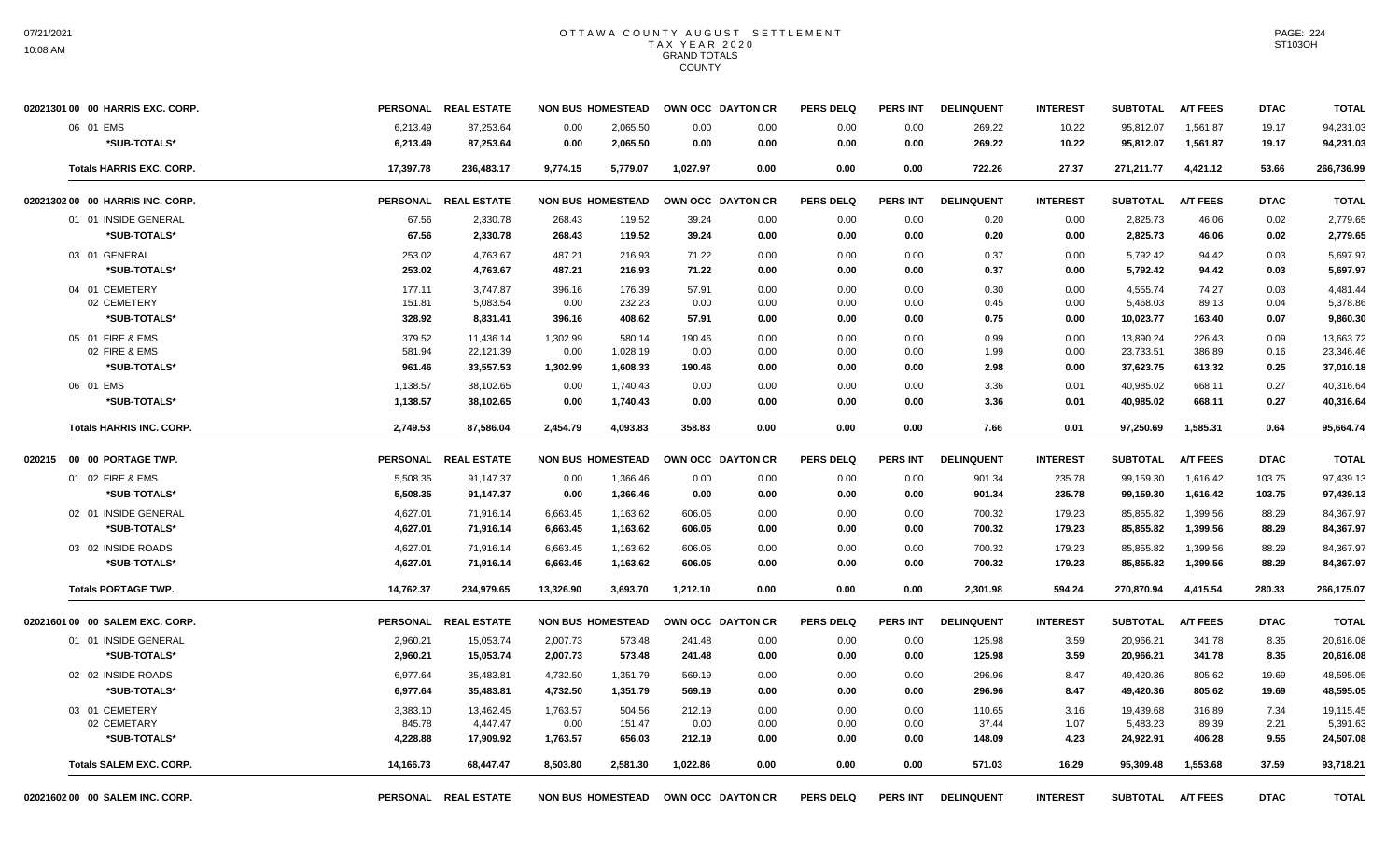| 02021602 00 00 SALEM INC. CORP.    |           | PERSONAL REAL ESTATE | <b>NON BUS HOMESTEAD</b> |          |        | OWN OCC DAYTON CR | <b>PERS DELQ</b> | <b>PERS INT</b> | <b>DELINQUENT</b> | <b>INTEREST</b> | <b>SUBTOTAL</b> | <b>A/T FEES</b> | <b>DTAC</b> | <b>TOTAL</b> |
|------------------------------------|-----------|----------------------|--------------------------|----------|--------|-------------------|------------------|-----------------|-------------------|-----------------|-----------------|-----------------|-------------|--------------|
| 01 01 INSIDE GENERAL               | 288.96    | 12,340.56            | 1,479.16                 | 614.11   | 221.47 | 0.00              | 0.00             | 0.00            | 60.63             | 2.81            | 15,007.70       | 244.65          | 6.47        | 14,756.58    |
| *SUB-TOTALS*                       | 288.96    | 12,340.56            | 1,479.16                 | 614.11   | 221.47 | 0.00              | 0.00             | 0.00            | 60.63             | 2.81            | 15,007.70       | 244.65          | 6.47        | 14,756.58    |
| 03 01 CEMETERY                     | 330.24    | 11,120.98            | 1,299.14                 | 539.38   | 194.52 | 0.00              | 0.00             | 0.00            | 53.25             | 2.47            | 13,539.98       | 220.72          | 5.68        | 13,313.58    |
| 02 CEMETARY                        | 82.56     | 3,646.85             | 0.00                     | 162.09   | 0.00   | 0.00              | 0.00             | 0.00            | 18.08             | 0.84            | 3,910.42        | 63.74           | 1.71        | 3,844.97     |
| *SUB-TOTALS*                       | 412.80    | 14,767.83            | 1,299.14                 | 701.47   | 194.52 | 0.00              | 0.00             | 0.00            | 71.33             | 3.31            | 17,450.40       | 284.46          | 7.39        | 17,158.55    |
| <b>Totals SALEM INC. CORP.</b>     | 701.76    | 27,108.39            | 2,778.30                 | 1,315.58 | 415.99 | 0.00              | 0.00             | 0.00            | 131.96            | 6.12            | 32,458.10       | 529.11          | 13.86       | 31.915.13    |
| 02021801 00 00 PUT IN BAY EXC CORP |           | PERSONAL REAL ESTATE | <b>NON BUS HOMESTEAD</b> |          |        | OWN OCC DAYTON CR | <b>PERS DELQ</b> | PERS INT        | <b>DELINQUENT</b> | <b>INTEREST</b> | <b>SUBTOTAL</b> | <b>A/T FEES</b> | <b>DTAC</b> | <b>TOTAL</b> |
| 01 01 GENERAL                      | 4.071.22  | 45.660.42            | 5.911.19                 | 326.68   | 236.74 | 0.00              | 0.00             | 0.00            | 115.56            | 9.23            | 56.331.04       | 918.26          | 12.41       | 55.400.37    |
| 03 ROADS                           | 2,171.32  | 39,550.44            | 0.00                     | 258.05   | 0.00   | 0.00              | 0.00             | 0.00            | 101.70            | 8.13            | 42,089.64       | 686.11          | 9.80        | 41,393.73    |
| *SUB-TOTALS*                       | 6,242.54  | 85,210.86            | 5,911.19                 | 584.73   | 236.74 | 0.00              | 0.00             | 0.00            | 217.26            | 17.36           | 98,420.68       | 1,604.37        | 22.21       | 96,794.10    |
| 02 01 ROADS                        | 8,142.45  | 5,629.02             | 686.28                   | 37.93    | 27.49  | 0.00              | 0.00             | 0.00            | 13.42             | 1.08            | 14,537.67       | 236.98          | 1.45        | 14,299.24    |
| 02 ROADS                           | 2,714.16  | 4,634.50             | 588.81                   | 32.54    | 23.58  | 0.00              | 0.00             | 0.00            | 11.51             | 0.92            | 8,006.02        | 130.50          | 1.24        | 7,874.28     |
| *SUB-TOTALS*                       | 10,856.61 | 10,263.52            | 1,275.09                 | 70.47    | 51.07  | 0.00              | 0.00             | 0.00            | 24.93             | 2.00            | 22,543.69       | 367.48          | 2.69        | 22,173.52    |
| 03 01 CEMETERY                     | 1,221.37  | 20,429.28            | 0.00                     | 132.98   | 0.00   | 0.00              | 0.00             | 0.00            | 52.41             | 4.19            | 21,840.23       | 356.03          | 5.05        | 21,479.15    |
| *SUB-TOTALS*                       | 1,221.37  | 20,429.28            | 0.00                     | 132.98   | 0.00   | 0.00              | 0.00             | 0.00            | 52.41             | 4.19            | 21,840.23       | 356.03          | 5.05        | 21,479.15    |
| 04 01 DOCTOR'S RESIDENCE           | 678.54    | 11,366.16            | 0.00                     | 73.95    | 0.00   | 0.00              | 0.00             | 0.00            | 29.15             | 2.33            | 12,150.13       | 198.06          | 2.81        | 11,949.26    |
| *SUB-TOTALS*                       | 678.54    | 11,366.16            | 0.00                     | 73.95    | 0.00   | 0.00              | 0.00             | 0.00            | 29.15             | 2.33            | 12,150.13       | 198.06          | 2.81        | 11.949.26    |
| 05 01 EMS                          | 3,528.39  | 59.017.87            | 0.00                     | 384.17   | 0.00   | 0.00              | 0.00             | 0.00            | 151.41            | 12.10           | 63,093.94       | 1.028.51        | 14.59       | 62.050.84    |
| *SUB-TOTALS*                       | 3,528.39  | 59,017.87            | 0.00                     | 384.17   | 0.00   | 0.00              | 0.00             | 0.00            | 151.41            | 12.10           | 63,093.94       | 1,028.51        | 14.59       | 62,050.84    |
| 06 01 INSIDE GENERAL               | 814.24    | 13,438.41            | 1,756.82                 | 97.10    | 70.36  | 0.00              | 0.00             | 0.00            | 34.34             | 2.74            | 16,214.01       | 264.32          | 3.69        | 15,946.00    |
| *SUB-TOTALS*                       | 814.24    | 13,438.41            | 1,756.82                 | 97.10    | 70.36  | 0.00              | 0.00             | 0.00            | 34.34             | 2.74            | 16,214.01       | 264.32          | 3.69        | 15,946.00    |
| 07 02 INSIDE ROADS                 | 3,256.97  | 53,753.64            | 7,027.27                 | 388.35   | 281.45 | 0.00              | 0.00             | 0.00            | 137.39            | 10.98           | 64,856.05       | 1,057.23        | 14.75       | 63,784.07    |
| *SUB-TOTALS*                       | 3,256.97  | 53,753.64            | 7,027.27                 | 388.35   | 281.45 | 0.00              | 0.00             | 0.00            | 137.39            | 10.98           | 64,856.05       | 1,057.23        | 14.75       | 63,784.07    |
| 08 03 EMERGENCY MEDICAL            | 2,035.62  | 23,387.10            | 3,029.11                 | 167.40   | 121.32 | 0.00              | 0.00             | 0.00            | 59.22             | 4.73            | 28,804.50       | 469.54          | 6.36        | 28,328.60    |
| *SUB-TOTALS*                       | 2,035.62  | 23,387.10            | 3,029.11                 | 167.40   | 121.32 | 0.00              | 0.00             | 0.00            | 59.22             | 4.73            | 28,804.50       | 469.54          | 6.36        | 28,328.60    |
| <b>Totals PUT IN BAY EXC CORP</b>  | 28,634.28 | 276,866.84           | 18,999.48                | 1,899.15 | 760.94 | 0.00              | 0.00             | 0.00            | 706.11            | 56.43           | 327,923.23      | 5,345.54        | 72.15       | 322,505.54   |
| 02021802 00 00 PUT IN BAY INC CORP |           | PERSONAL REAL ESTATE | <b>NON BUS HOMESTEAD</b> |          |        | OWN OCC DAYTON CR | <b>PERS DELQ</b> | PERS INT        | <b>DELINQUENT</b> | <b>INTEREST</b> | <b>SUBTOTAL</b> | <b>A/T FEES</b> | <b>DTAC</b> | <b>TOTAL</b> |
| 01 01 GENERAL                      | 1,012.38  | 24,631.38            | 1,079.18                 | 54.97    | 46.47  | 0.00              | 0.00             | 0.00            | 198.73            | $-0.63$         | 27,022.48       | 440.50          | 20.06       | 26,561.92    |
| *SUB-TOTALS*                       | 1,012.38  | 24,631.38            | 1,079.18                 | 54.97    | 46.47  | 0.00              | 0.00             | 0.00            | 198.73            | $-0.63$         | 27,022.48       | 440.50          | 20.06       | 26,561.92    |
| 03 01 CEMETERY                     | 303.71    | 9,785.29             | 0.00                     | 22.38    | 0.00   | 0.00              | 0.00             | 0.00            | 73.15             | $-0.28$         | 10,184.25       | 166.02          | 7.40        | 10,010.83    |
| *SUB-TOTALS*                       | 303.71    | 9,785.29             | 0.00                     | 22.38    | 0.00   | 0.00              | 0.00             | 0.00            | 73.15             | $-0.28$         | 10,184.25       | 166.02          | 7.40        | 10,010.83    |
| 04 01 DOCTOR'S RESIDENCE           | 168.73    | 5,467.41             | 0.00                     | 12.44    | 0.00   | 0.00              | 0.00             | 0.00            | 41.00             | $-0.16$         | 5,689.42        | 92.74           | 4.15        | 5,592.53     |
| *SUB-TOTALS*                       | 168.73    | 5,467.41             | 0.00                     | 12.44    | 0.00   | 0.00              | 0.00             | 0.00            | 41.00             | $-0.16$         | 5,689.42        | 92.74           | 4.15        | 5,592.53     |
| 05 01 EMS                          | 877.40    | 28,268.60            | 0.00                     | 64.65    | 0.00   | 0.00              | 0.00             | 0.00            | 211.35            | $-0.82$         | 29,421.18       | 479.60          | 21.38       | 28,920.20    |
| *SUB-TOTALS*                       | 877.40    | 28,268.60            | 0.00                     | 64.65    | 0.00   | 0.00              | 0.00             | 0.00            | 211.35            | $-0.82$         | 29,421.18       | 479.60          | 21.38       | 28,920.20    |
|                                    |           |                      |                          |          |        |                   |                  |                 |                   |                 |                 |                 |             |              |
| 06 01 INSIDE GENERAL               | 202.48    | 6,735.42             | 320.73                   | 16.34    | 13.45  | 0.00              | 0.00             | 0.00            | 51.91             | $-0.19$         | 7.340.14        | 119.66          | 5.25        | 7,215.23     |
| *SUB-TOTALS*                       | 202.48    | 6,735.42             | 320.73                   | 16.34    | 13.45  | 0.00              | 0.00             | 0.00            | 51.91             | $-0.19$         | 7,340.14        | 119.66          | 5.25        | 7,215.23     |
| 08 03 EMERGENCY MECIAL             | 506.19    | 12,573.08            | 553.01                   | 28.17    | 23.78  | 0.00              | 0.00             | 0.00            | 101.24            | $-0.32$         | 13,785.15       | 224.72          | 10.22       | 13,550.21    |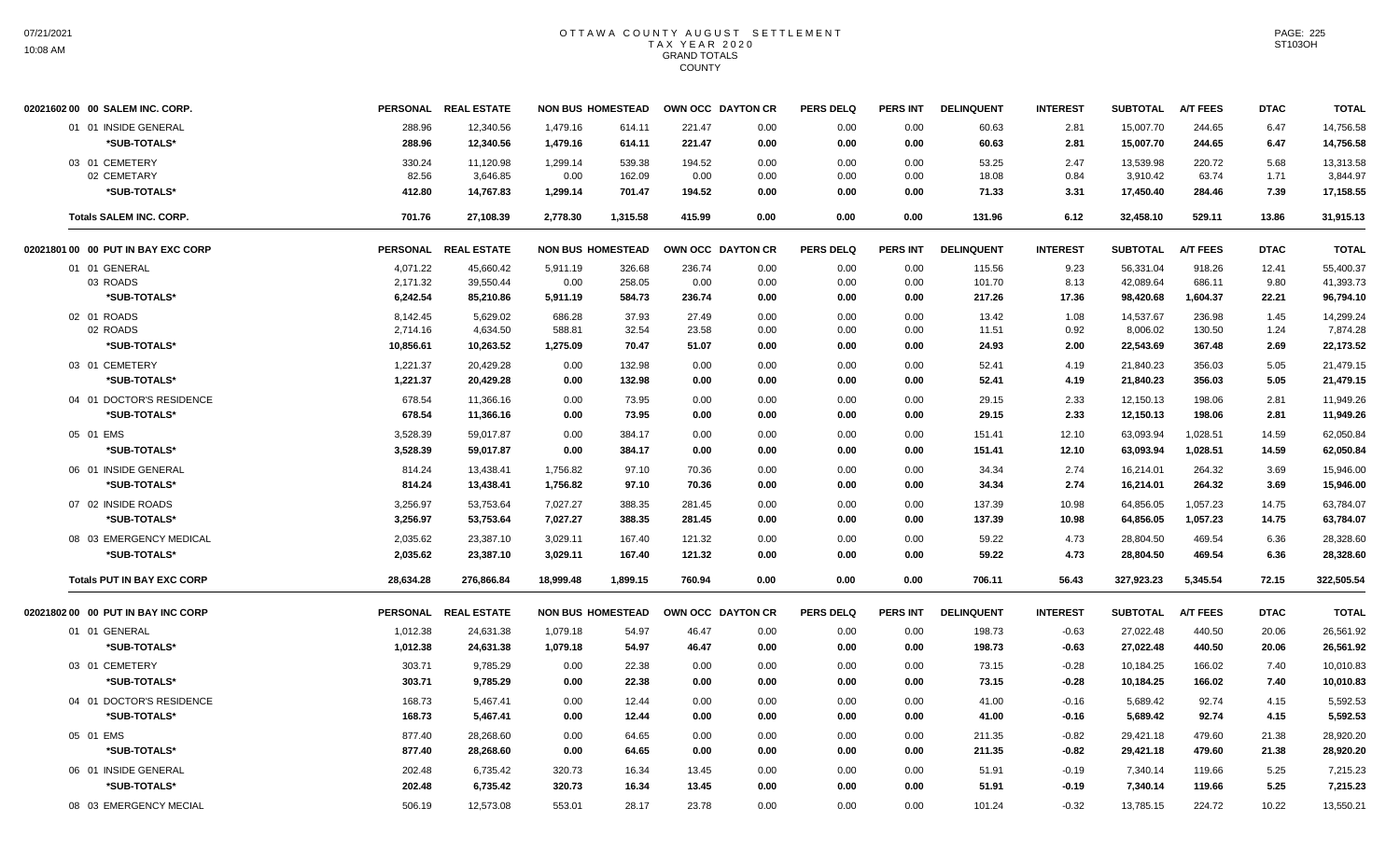| *SUB-TOTALS*<br>506.19<br>12,573.08<br>553.01<br>28.17<br>23.78<br>0.00<br>0.00<br>0.00<br>101.24<br>$-0.32$<br>13,785.15<br>224.72<br>10.22<br>08<br>1,952.92<br>677.38<br>93,442.62<br>1,523.24<br>68.46<br><b>Totals PUT IN BAY INC CORP</b><br>3,070.89<br>87,461.18<br>198.95<br>83.70<br>0.00<br>0.00<br>0.00<br>$-2.40$<br>PERSONAL REAL ESTATE<br><b>NON BUS HOMESTEAD</b><br>OWN OCC DAYTON CR<br><b>PERS DELQ</b><br><b>PERS INT</b><br><b>DELINQUENT</b><br><b>SUBTOTAL</b><br><b>DTAC</b><br>030301<br>00 00 GENOA AREA LSD<br><b>INTEREST</b><br><b>A/T FEES</b><br>00 01 GENERAL<br>23,350.08<br>361,012.76<br>44,447.62<br>14,229.35<br>5,683.86<br>0.00<br>0.00<br>0.00<br>2,464.31<br>343.27<br>451,531.25<br>7,360.54<br>257.53<br>*SUB-TOTALS*<br>23,350.08<br>44,447.62<br>14,229.35<br>5,683.86<br>0.00<br>343.27<br>451,531.25<br>7,360.54<br>257.53<br>361,012.76<br>0.00<br>0.00<br>2,464.31<br>40,172.83<br>12,879.87<br>5,144.30<br>543,054.64<br>8,852.49<br>01 01 GENERAL<br>126,365.12<br>355,771.70<br>0.00<br>0.00<br>0.00<br>2,189.57<br>531.25<br>250.63<br>02 GENERAL<br>26,554.99<br>131,660.96<br>15,536.92<br>4,977.48<br>1,988.13<br>0.00<br>0.00<br>0.00<br>160.97<br>181,733.86<br>2,962.50<br>93.34<br>854.41<br>03 GENERAL<br>16,024.57<br>99.976.40<br>11,818.67<br>3,786.17<br>1,512.30<br>0.00<br>0.00<br>0.00<br>650.16<br>121.14<br>133,889.41<br>2.182.57<br>70.89<br>19,458.41<br>16,242.64<br>892.91<br>181,942.17<br>2,965.91<br>04 GENERAL<br>137,895.76<br>5,203.75<br>2,078.50<br>0.00<br>0.00<br>0.00<br>170.20<br>97.72<br>107,554.12<br>05 GENERAL<br>11,446.13<br>81,557.38<br>9,612.26<br>3,079.49<br>1,230.03<br>0.00<br>0.00<br>0.00<br>528.48<br>100.35<br>1,753.28<br>57.80<br>19,357.59<br>223.62<br>219,328.19<br>3,575.33<br>06 GENERAL<br>22,892.23<br>167,112.88<br>6,203.48<br>2,477.79<br>0.00<br>0.00<br>0.00<br>118.15<br>1,060.60<br>289,289.54<br>07 CURRENT EXPENSE<br>17,855.94<br>229,344.82<br>27,836.30<br>8,913.55<br>3,560.42<br>239.36<br>4,715.81<br>163.26<br>0.00<br>0.00<br>0.00<br>1,539.15<br>*SUB-TOTALS*<br>240,597.39<br>1,203,319.90<br>140,577.21<br>45,043.79<br>17,991.47<br>0.00<br>0.00<br>7,715.28<br>1,546.89<br>1,656,791.93<br>27,007.89<br>851.79<br>0.00<br>02 01 PERMANENT IMPROVEMENT<br>7.325.52<br>94.436.12<br>1.465.27<br>633.36<br>119.083.28<br>67.21<br>11.455.80<br>3.668.32<br>0.00<br>0.00<br>0.00<br>98.89<br>1.941.20<br>03 PERMANENT IMPROVEMENT<br>2,289.24<br>3,579.94<br>457.90<br>197.92<br>606.64<br>21.00<br>29,511.33<br>1,146.36<br>0.00<br>0.00<br>0.00<br>30.91<br>37,213.60<br>123,947.45<br>2,547.84<br>*SUB-TOTALS*<br>9,614.76<br>15,035.74<br>4,814.68<br>1,923.17<br>0.00<br>0.00<br>0.00<br>831.28<br>129.80<br>156,296.88<br>88.21 | 02021802 00 00 PUT IN BAY INC CORP | PERSONAL REAL ESTATE | <b>NON BUS HOMESTEAD</b> | OWN OCC DAYTON CR | <b>PERS DELQ</b> | <b>PERS INT</b> | <b>DELINQUENT</b> | <b>INTEREST</b> | <b>SUBTOTAL</b> | A/T FEES | <b>DTAC</b> | <b>TOTAL</b> |
|----------------------------------------------------------------------------------------------------------------------------------------------------------------------------------------------------------------------------------------------------------------------------------------------------------------------------------------------------------------------------------------------------------------------------------------------------------------------------------------------------------------------------------------------------------------------------------------------------------------------------------------------------------------------------------------------------------------------------------------------------------------------------------------------------------------------------------------------------------------------------------------------------------------------------------------------------------------------------------------------------------------------------------------------------------------------------------------------------------------------------------------------------------------------------------------------------------------------------------------------------------------------------------------------------------------------------------------------------------------------------------------------------------------------------------------------------------------------------------------------------------------------------------------------------------------------------------------------------------------------------------------------------------------------------------------------------------------------------------------------------------------------------------------------------------------------------------------------------------------------------------------------------------------------------------------------------------------------------------------------------------------------------------------------------------------------------------------------------------------------------------------------------------------------------------------------------------------------------------------------------------------------------------------------------------------------------------------------------------------------------------------------------------------------------------------------------------------------------------------------------------------------------------------------------------------------------------------------------------------------------------------------------------------------------------------------------------------------------------------------------------------------------|------------------------------------|----------------------|--------------------------|-------------------|------------------|-----------------|-------------------|-----------------|-----------------|----------|-------------|--------------|
|                                                                                                                                                                                                                                                                                                                                                                                                                                                                                                                                                                                                                                                                                                                                                                                                                                                                                                                                                                                                                                                                                                                                                                                                                                                                                                                                                                                                                                                                                                                                                                                                                                                                                                                                                                                                                                                                                                                                                                                                                                                                                                                                                                                                                                                                                                                                                                                                                                                                                                                                                                                                                                                                                                                                                                            |                                    |                      |                          |                   |                  |                 |                   |                 |                 |          |             | 13,550.21    |
|                                                                                                                                                                                                                                                                                                                                                                                                                                                                                                                                                                                                                                                                                                                                                                                                                                                                                                                                                                                                                                                                                                                                                                                                                                                                                                                                                                                                                                                                                                                                                                                                                                                                                                                                                                                                                                                                                                                                                                                                                                                                                                                                                                                                                                                                                                                                                                                                                                                                                                                                                                                                                                                                                                                                                                            |                                    |                      |                          |                   |                  |                 |                   |                 |                 |          |             | 91,850.92    |
|                                                                                                                                                                                                                                                                                                                                                                                                                                                                                                                                                                                                                                                                                                                                                                                                                                                                                                                                                                                                                                                                                                                                                                                                                                                                                                                                                                                                                                                                                                                                                                                                                                                                                                                                                                                                                                                                                                                                                                                                                                                                                                                                                                                                                                                                                                                                                                                                                                                                                                                                                                                                                                                                                                                                                                            |                                    |                      |                          |                   |                  |                 |                   |                 |                 |          |             | <b>TOTAL</b> |
|                                                                                                                                                                                                                                                                                                                                                                                                                                                                                                                                                                                                                                                                                                                                                                                                                                                                                                                                                                                                                                                                                                                                                                                                                                                                                                                                                                                                                                                                                                                                                                                                                                                                                                                                                                                                                                                                                                                                                                                                                                                                                                                                                                                                                                                                                                                                                                                                                                                                                                                                                                                                                                                                                                                                                                            |                                    |                      |                          |                   |                  |                 |                   |                 |                 |          |             | 443,913.18   |
|                                                                                                                                                                                                                                                                                                                                                                                                                                                                                                                                                                                                                                                                                                                                                                                                                                                                                                                                                                                                                                                                                                                                                                                                                                                                                                                                                                                                                                                                                                                                                                                                                                                                                                                                                                                                                                                                                                                                                                                                                                                                                                                                                                                                                                                                                                                                                                                                                                                                                                                                                                                                                                                                                                                                                                            |                                    |                      |                          |                   |                  |                 |                   |                 |                 |          |             | 443,913.18   |
|                                                                                                                                                                                                                                                                                                                                                                                                                                                                                                                                                                                                                                                                                                                                                                                                                                                                                                                                                                                                                                                                                                                                                                                                                                                                                                                                                                                                                                                                                                                                                                                                                                                                                                                                                                                                                                                                                                                                                                                                                                                                                                                                                                                                                                                                                                                                                                                                                                                                                                                                                                                                                                                                                                                                                                            |                                    |                      |                          |                   |                  |                 |                   |                 |                 |          |             | 533,951.52   |
|                                                                                                                                                                                                                                                                                                                                                                                                                                                                                                                                                                                                                                                                                                                                                                                                                                                                                                                                                                                                                                                                                                                                                                                                                                                                                                                                                                                                                                                                                                                                                                                                                                                                                                                                                                                                                                                                                                                                                                                                                                                                                                                                                                                                                                                                                                                                                                                                                                                                                                                                                                                                                                                                                                                                                                            |                                    |                      |                          |                   |                  |                 |                   |                 |                 |          |             | 178,678.02   |
|                                                                                                                                                                                                                                                                                                                                                                                                                                                                                                                                                                                                                                                                                                                                                                                                                                                                                                                                                                                                                                                                                                                                                                                                                                                                                                                                                                                                                                                                                                                                                                                                                                                                                                                                                                                                                                                                                                                                                                                                                                                                                                                                                                                                                                                                                                                                                                                                                                                                                                                                                                                                                                                                                                                                                                            |                                    |                      |                          |                   |                  |                 |                   |                 |                 |          |             | 131,635.95   |
|                                                                                                                                                                                                                                                                                                                                                                                                                                                                                                                                                                                                                                                                                                                                                                                                                                                                                                                                                                                                                                                                                                                                                                                                                                                                                                                                                                                                                                                                                                                                                                                                                                                                                                                                                                                                                                                                                                                                                                                                                                                                                                                                                                                                                                                                                                                                                                                                                                                                                                                                                                                                                                                                                                                                                                            |                                    |                      |                          |                   |                  |                 |                   |                 |                 |          |             | 178,878.54   |
|                                                                                                                                                                                                                                                                                                                                                                                                                                                                                                                                                                                                                                                                                                                                                                                                                                                                                                                                                                                                                                                                                                                                                                                                                                                                                                                                                                                                                                                                                                                                                                                                                                                                                                                                                                                                                                                                                                                                                                                                                                                                                                                                                                                                                                                                                                                                                                                                                                                                                                                                                                                                                                                                                                                                                                            |                                    |                      |                          |                   |                  |                 |                   |                 |                 |          |             | 105,743.04   |
|                                                                                                                                                                                                                                                                                                                                                                                                                                                                                                                                                                                                                                                                                                                                                                                                                                                                                                                                                                                                                                                                                                                                                                                                                                                                                                                                                                                                                                                                                                                                                                                                                                                                                                                                                                                                                                                                                                                                                                                                                                                                                                                                                                                                                                                                                                                                                                                                                                                                                                                                                                                                                                                                                                                                                                            |                                    |                      |                          |                   |                  |                 |                   |                 |                 |          |             | 215,634.71   |
|                                                                                                                                                                                                                                                                                                                                                                                                                                                                                                                                                                                                                                                                                                                                                                                                                                                                                                                                                                                                                                                                                                                                                                                                                                                                                                                                                                                                                                                                                                                                                                                                                                                                                                                                                                                                                                                                                                                                                                                                                                                                                                                                                                                                                                                                                                                                                                                                                                                                                                                                                                                                                                                                                                                                                                            |                                    |                      |                          |                   |                  |                 |                   |                 |                 |          |             | 284,410.47   |
|                                                                                                                                                                                                                                                                                                                                                                                                                                                                                                                                                                                                                                                                                                                                                                                                                                                                                                                                                                                                                                                                                                                                                                                                                                                                                                                                                                                                                                                                                                                                                                                                                                                                                                                                                                                                                                                                                                                                                                                                                                                                                                                                                                                                                                                                                                                                                                                                                                                                                                                                                                                                                                                                                                                                                                            |                                    |                      |                          |                   |                  |                 |                   |                 |                 |          |             | 1,628,932.25 |
|                                                                                                                                                                                                                                                                                                                                                                                                                                                                                                                                                                                                                                                                                                                                                                                                                                                                                                                                                                                                                                                                                                                                                                                                                                                                                                                                                                                                                                                                                                                                                                                                                                                                                                                                                                                                                                                                                                                                                                                                                                                                                                                                                                                                                                                                                                                                                                                                                                                                                                                                                                                                                                                                                                                                                                            |                                    |                      |                          |                   |                  |                 |                   |                 |                 |          |             | 117.074.87   |
|                                                                                                                                                                                                                                                                                                                                                                                                                                                                                                                                                                                                                                                                                                                                                                                                                                                                                                                                                                                                                                                                                                                                                                                                                                                                                                                                                                                                                                                                                                                                                                                                                                                                                                                                                                                                                                                                                                                                                                                                                                                                                                                                                                                                                                                                                                                                                                                                                                                                                                                                                                                                                                                                                                                                                                            |                                    |                      |                          |                   |                  |                 |                   |                 |                 |          |             | 36,585.96    |
|                                                                                                                                                                                                                                                                                                                                                                                                                                                                                                                                                                                                                                                                                                                                                                                                                                                                                                                                                                                                                                                                                                                                                                                                                                                                                                                                                                                                                                                                                                                                                                                                                                                                                                                                                                                                                                                                                                                                                                                                                                                                                                                                                                                                                                                                                                                                                                                                                                                                                                                                                                                                                                                                                                                                                                            |                                    |                      |                          |                   |                  |                 |                   |                 |                 |          |             | 153,660.83   |
| 03 01 EDUCATION TECHNOLOGY<br>2.289.24<br>36,708.28<br>1.288.88<br>0.00<br>251.70<br>33.97<br>40,572.07<br>23.47<br>0.00<br>0.00<br>0.00<br>0.00<br>661.38                                                                                                                                                                                                                                                                                                                                                                                                                                                                                                                                                                                                                                                                                                                                                                                                                                                                                                                                                                                                                                                                                                                                                                                                                                                                                                                                                                                                                                                                                                                                                                                                                                                                                                                                                                                                                                                                                                                                                                                                                                                                                                                                                                                                                                                                                                                                                                                                                                                                                                                                                                                                                 |                                    |                      |                          |                   |                  |                 |                   |                 |                 |          |             | 39,887.22    |
| *SUB-TOTALS*<br>2,289.24<br>36,708.28<br>0.00<br>1,288.88<br>0.00<br>0.00<br>0.00<br>0.00<br>251.70<br>33.97<br>40,572.07<br>661.38<br>23.47                                                                                                                                                                                                                                                                                                                                                                                                                                                                                                                                                                                                                                                                                                                                                                                                                                                                                                                                                                                                                                                                                                                                                                                                                                                                                                                                                                                                                                                                                                                                                                                                                                                                                                                                                                                                                                                                                                                                                                                                                                                                                                                                                                                                                                                                                                                                                                                                                                                                                                                                                                                                                               |                                    |                      |                          |                   |                  |                 |                   |                 |                 |          |             | 39,887.22    |
|                                                                                                                                                                                                                                                                                                                                                                                                                                                                                                                                                                                                                                                                                                                                                                                                                                                                                                                                                                                                                                                                                                                                                                                                                                                                                                                                                                                                                                                                                                                                                                                                                                                                                                                                                                                                                                                                                                                                                                                                                                                                                                                                                                                                                                                                                                                                                                                                                                                                                                                                                                                                                                                                                                                                                                            |                                    |                      |                          |                   |                  |                 |                   |                 |                 |          |             |              |
| 04 01 DEBT<br>6,638.75<br>102,640.87<br>12,637.07<br>4,045.60<br>1,616.01<br>0.00<br>0.00<br>0.00<br>700.64<br>97.58<br>128,376.52<br>2,092.71<br>73.23                                                                                                                                                                                                                                                                                                                                                                                                                                                                                                                                                                                                                                                                                                                                                                                                                                                                                                                                                                                                                                                                                                                                                                                                                                                                                                                                                                                                                                                                                                                                                                                                                                                                                                                                                                                                                                                                                                                                                                                                                                                                                                                                                                                                                                                                                                                                                                                                                                                                                                                                                                                                                    |                                    |                      |                          |                   |                  |                 |                   |                 |                 |          |             | 126,210.58   |
| 02 DEBT<br>2,597.85<br>8,241.21<br>127,416.27<br>15,687.39<br>5,022.13<br>2,006.06<br>0.00<br>0.00<br>0.00<br>869.75<br>121.16<br>159,363.97<br>90.90                                                                                                                                                                                                                                                                                                                                                                                                                                                                                                                                                                                                                                                                                                                                                                                                                                                                                                                                                                                                                                                                                                                                                                                                                                                                                                                                                                                                                                                                                                                                                                                                                                                                                                                                                                                                                                                                                                                                                                                                                                                                                                                                                                                                                                                                                                                                                                                                                                                                                                                                                                                                                      |                                    |                      |                          |                   |                  |                 |                   |                 |                 |          |             | 156,675.22   |
| 14,879.96<br>230,057.14<br>28,324.46<br>9,067.73<br>3,622.07<br>218.74<br>287,740.49<br>4,690.56<br>164.13<br>*SUB-TOTALS*<br>0.00<br>0.00<br>0.00<br>1,570.39                                                                                                                                                                                                                                                                                                                                                                                                                                                                                                                                                                                                                                                                                                                                                                                                                                                                                                                                                                                                                                                                                                                                                                                                                                                                                                                                                                                                                                                                                                                                                                                                                                                                                                                                                                                                                                                                                                                                                                                                                                                                                                                                                                                                                                                                                                                                                                                                                                                                                                                                                                                                             |                                    |                      |                          |                   |                  |                 |                   |                 |                 |          |             | 282,885.80   |
| 05 01 SUBSTITUTE<br>24,723.62<br>426,252.67<br>2,946.42<br>375.57<br>469,364.66<br>7,651.26<br>272.67<br>0.00<br>15,066.38<br>0.00<br>0.00<br>0.00<br>0.00                                                                                                                                                                                                                                                                                                                                                                                                                                                                                                                                                                                                                                                                                                                                                                                                                                                                                                                                                                                                                                                                                                                                                                                                                                                                                                                                                                                                                                                                                                                                                                                                                                                                                                                                                                                                                                                                                                                                                                                                                                                                                                                                                                                                                                                                                                                                                                                                                                                                                                                                                                                                                 |                                    |                      |                          |                   |                  |                 |                   |                 |                 |          |             | 461,440.73   |
| *SUB-TOTALS*<br>24,723.62<br>426,252.67<br>15.066.38<br>2,946.42<br>375.57<br>469,364.66<br>7.651.26<br>272.67<br>0.00<br>0.00<br>0.00<br>0.00<br>0.00                                                                                                                                                                                                                                                                                                                                                                                                                                                                                                                                                                                                                                                                                                                                                                                                                                                                                                                                                                                                                                                                                                                                                                                                                                                                                                                                                                                                                                                                                                                                                                                                                                                                                                                                                                                                                                                                                                                                                                                                                                                                                                                                                                                                                                                                                                                                                                                                                                                                                                                                                                                                                     |                                    |                      |                          |                   |                  |                 |                   |                 |                 |          |             | 461,440.73   |
| 228,385.03<br>3,062,297.28<br>49,919.47<br>1,657.80<br><b>Totals GENOA AREA LSD</b><br>315,455.05<br>2,381,298.20<br>89.510.81<br>29,220.57<br>0.00<br>0.00<br>0.00<br>15,779.38<br>2,648.24                                                                                                                                                                                                                                                                                                                                                                                                                                                                                                                                                                                                                                                                                                                                                                                                                                                                                                                                                                                                                                                                                                                                                                                                                                                                                                                                                                                                                                                                                                                                                                                                                                                                                                                                                                                                                                                                                                                                                                                                                                                                                                                                                                                                                                                                                                                                                                                                                                                                                                                                                                               |                                    |                      |                          |                   |                  |                 |                   |                 |                 |          |             | 3,010,720.01 |
| <b>SUBTOTAL</b><br><b>A/T FEES</b><br><b>DTAC</b><br>PERSONAL REAL ESTATE<br><b>NON BUS HOMESTEAD</b><br><b>PERS DELQ</b><br><b>DELINQUENT</b><br>00 00 LAKE SCHOOL IN ALLEN<br>OWN OCC DAYTON CR<br><b>PERS INT</b><br><b>INTEREST</b><br>030302                                                                                                                                                                                                                                                                                                                                                                                                                                                                                                                                                                                                                                                                                                                                                                                                                                                                                                                                                                                                                                                                                                                                                                                                                                                                                                                                                                                                                                                                                                                                                                                                                                                                                                                                                                                                                                                                                                                                                                                                                                                                                                                                                                                                                                                                                                                                                                                                                                                                                                                          |                                    |                      |                          |                   |                  |                 |                   |                 |                 |          |             | <b>TOTAL</b> |
| 00 01 GENERAL<br>161.59<br>1,549.56<br>224.26<br>54.34<br>33.40<br>0.00<br>0.00<br>0.00<br>0.00<br>0.00<br>2,023.15<br>32.98<br>0.00                                                                                                                                                                                                                                                                                                                                                                                                                                                                                                                                                                                                                                                                                                                                                                                                                                                                                                                                                                                                                                                                                                                                                                                                                                                                                                                                                                                                                                                                                                                                                                                                                                                                                                                                                                                                                                                                                                                                                                                                                                                                                                                                                                                                                                                                                                                                                                                                                                                                                                                                                                                                                                       |                                    |                      |                          |                   |                  |                 |                   |                 |                 |          |             | 1,990.17     |
| *SUB-TOTALS*<br>161.59<br>54.34<br>1,549.56<br>224.26<br>33.40<br>0.00<br>0.00<br>0.00<br>0.00<br>0.00<br>2,023.15<br>32.98<br>0.00                                                                                                                                                                                                                                                                                                                                                                                                                                                                                                                                                                                                                                                                                                                                                                                                                                                                                                                                                                                                                                                                                                                                                                                                                                                                                                                                                                                                                                                                                                                                                                                                                                                                                                                                                                                                                                                                                                                                                                                                                                                                                                                                                                                                                                                                                                                                                                                                                                                                                                                                                                                                                                        |                                    |                      |                          |                   |                  |                 |                   |                 |                 |          |             | 1,990.17     |
| 01 01 GENERAL<br>704.80<br>1,619.80<br>234.43<br>56.80<br>34.92<br>0.00<br>0.00<br>0.00<br>0.00<br>2.650.75<br>43.21<br>0.00<br>0.00                                                                                                                                                                                                                                                                                                                                                                                                                                                                                                                                                                                                                                                                                                                                                                                                                                                                                                                                                                                                                                                                                                                                                                                                                                                                                                                                                                                                                                                                                                                                                                                                                                                                                                                                                                                                                                                                                                                                                                                                                                                                                                                                                                                                                                                                                                                                                                                                                                                                                                                                                                                                                                       |                                    |                      |                          |                   |                  |                 |                   |                 |                 |          |             | 2,607.54     |
| 02 GENERAL<br>154.71<br>360.48<br>52.17<br>12.64<br>7.77<br>0.00<br>0.00<br>0.00<br>0.00<br>0.00<br>587.77<br>9.58<br>0.00                                                                                                                                                                                                                                                                                                                                                                                                                                                                                                                                                                                                                                                                                                                                                                                                                                                                                                                                                                                                                                                                                                                                                                                                                                                                                                                                                                                                                                                                                                                                                                                                                                                                                                                                                                                                                                                                                                                                                                                                                                                                                                                                                                                                                                                                                                                                                                                                                                                                                                                                                                                                                                                 |                                    |                      |                          |                   |                  |                 |                   |                 |                 |          |             | 578.19       |
| 147.84<br>389.64<br>13.66<br>0.00<br>03 GENERAL<br>56.39<br>8.40<br>0.00<br>0.00<br>0.00<br>0.00<br>0.00<br>615.93<br>10.04                                                                                                                                                                                                                                                                                                                                                                                                                                                                                                                                                                                                                                                                                                                                                                                                                                                                                                                                                                                                                                                                                                                                                                                                                                                                                                                                                                                                                                                                                                                                                                                                                                                                                                                                                                                                                                                                                                                                                                                                                                                                                                                                                                                                                                                                                                                                                                                                                                                                                                                                                                                                                                                |                                    |                      |                          |                   |                  |                 |                   |                 |                 |          |             | 605.89       |
| 04 GENERAL<br>154.71<br>655.82<br>94.92<br>23.00<br>14.14<br>0.00<br>0.00<br>0.00<br>0.00<br>942.59<br>15.36<br>0.00<br>0.00                                                                                                                                                                                                                                                                                                                                                                                                                                                                                                                                                                                                                                                                                                                                                                                                                                                                                                                                                                                                                                                                                                                                                                                                                                                                                                                                                                                                                                                                                                                                                                                                                                                                                                                                                                                                                                                                                                                                                                                                                                                                                                                                                                                                                                                                                                                                                                                                                                                                                                                                                                                                                                               |                                    |                      |                          |                   |                  |                 |                   |                 |                 |          |             | 927.23       |
| 32.55<br>05 GENERAL<br>1,502.77<br>217.49<br>52.70<br>32.39<br>0.00<br>191.15<br>0.00<br>0.00<br>0.00<br>0.00<br>0.00<br>1.996.50                                                                                                                                                                                                                                                                                                                                                                                                                                                                                                                                                                                                                                                                                                                                                                                                                                                                                                                                                                                                                                                                                                                                                                                                                                                                                                                                                                                                                                                                                                                                                                                                                                                                                                                                                                                                                                                                                                                                                                                                                                                                                                                                                                                                                                                                                                                                                                                                                                                                                                                                                                                                                                          |                                    |                      |                          |                   |                  |                 |                   |                 |                 |          |             | 1,963.95     |
| 227.94<br>62.84<br>06 CURRENT EXPENSE<br>1,791.97<br>259.35<br>38.63<br>0.00<br>0.00<br>0.00<br>0.00<br>0.00<br>2,380.73<br>38.81<br>0.00                                                                                                                                                                                                                                                                                                                                                                                                                                                                                                                                                                                                                                                                                                                                                                                                                                                                                                                                                                                                                                                                                                                                                                                                                                                                                                                                                                                                                                                                                                                                                                                                                                                                                                                                                                                                                                                                                                                                                                                                                                                                                                                                                                                                                                                                                                                                                                                                                                                                                                                                                                                                                                  |                                    |                      |                          |                   |                  |                 |                   |                 |                 |          |             | 2,341.92     |
| 07 CURRENT EXPENSE<br>232.07<br>1,824.40<br>264.04<br>63.98<br>39.33<br>0.00<br>0.00<br>0.00<br>2,423.82<br>39.51<br>0.00<br>0.00<br>0.00                                                                                                                                                                                                                                                                                                                                                                                                                                                                                                                                                                                                                                                                                                                                                                                                                                                                                                                                                                                                                                                                                                                                                                                                                                                                                                                                                                                                                                                                                                                                                                                                                                                                                                                                                                                                                                                                                                                                                                                                                                                                                                                                                                                                                                                                                                                                                                                                                                                                                                                                                                                                                                  |                                    |                      |                          |                   |                  |                 |                   |                 |                 |          |             | 2,384.31     |
| *SUB-TOTALS*<br>1,813.22<br>8,144.88<br>1,178.79<br>285.62<br>175.58<br>0.00<br>0.00<br>0.00<br>0.00<br>0.00<br>11,598.09<br>189.06<br>0.00                                                                                                                                                                                                                                                                                                                                                                                                                                                                                                                                                                                                                                                                                                                                                                                                                                                                                                                                                                                                                                                                                                                                                                                                                                                                                                                                                                                                                                                                                                                                                                                                                                                                                                                                                                                                                                                                                                                                                                                                                                                                                                                                                                                                                                                                                                                                                                                                                                                                                                                                                                                                                                |                                    |                      |                          |                   |                  |                 |                   |                 |                 |          |             | 11,409.03    |
| 02 01 PERMANENT IMPROVEMENT<br>48.13<br>341.68<br>49.45<br>11.98<br>7.37<br>0.00<br>0.00<br>0.00<br>0.00<br>0.00<br>458.61<br>7.47<br>0.00                                                                                                                                                                                                                                                                                                                                                                                                                                                                                                                                                                                                                                                                                                                                                                                                                                                                                                                                                                                                                                                                                                                                                                                                                                                                                                                                                                                                                                                                                                                                                                                                                                                                                                                                                                                                                                                                                                                                                                                                                                                                                                                                                                                                                                                                                                                                                                                                                                                                                                                                                                                                                                 |                                    |                      |                          |                   |                  |                 |                   |                 |                 |          |             | 451.14       |
| *SUB-TOTALS*<br>48.13<br>341.68<br>49.45<br>11.98<br>7.37<br>0.00<br>0.00<br>0.00<br>458.61<br>7.47<br>0.00<br>0.00<br>0.00                                                                                                                                                                                                                                                                                                                                                                                                                                                                                                                                                                                                                                                                                                                                                                                                                                                                                                                                                                                                                                                                                                                                                                                                                                                                                                                                                                                                                                                                                                                                                                                                                                                                                                                                                                                                                                                                                                                                                                                                                                                                                                                                                                                                                                                                                                                                                                                                                                                                                                                                                                                                                                                |                                    |                      |                          |                   |                  |                 |                   |                 |                 |          |             | 451.14       |
| 03 02 DEBT<br>113.46<br>1,087.99<br>157.46<br>38.15<br>23.45<br>0.00<br>0.00<br>0.00<br>0.00<br>1,420.51<br>23.16<br>0.00<br>0.00                                                                                                                                                                                                                                                                                                                                                                                                                                                                                                                                                                                                                                                                                                                                                                                                                                                                                                                                                                                                                                                                                                                                                                                                                                                                                                                                                                                                                                                                                                                                                                                                                                                                                                                                                                                                                                                                                                                                                                                                                                                                                                                                                                                                                                                                                                                                                                                                                                                                                                                                                                                                                                          |                                    |                      |                          |                   |                  |                 |                   |                 |                 |          |             | 1,397.35     |
| 113.46<br>*SUB-TOTALS*<br>1.087.99<br>157.46<br>38.15<br>23.45<br>0.00<br>0.00<br>0.00<br>0.00<br>0.00<br>1,420.51<br>23.16<br>0.00                                                                                                                                                                                                                                                                                                                                                                                                                                                                                                                                                                                                                                                                                                                                                                                                                                                                                                                                                                                                                                                                                                                                                                                                                                                                                                                                                                                                                                                                                                                                                                                                                                                                                                                                                                                                                                                                                                                                                                                                                                                                                                                                                                                                                                                                                                                                                                                                                                                                                                                                                                                                                                        |                                    |                      |                          |                   |                  |                 |                   |                 |                 |          |             | 1,397.35     |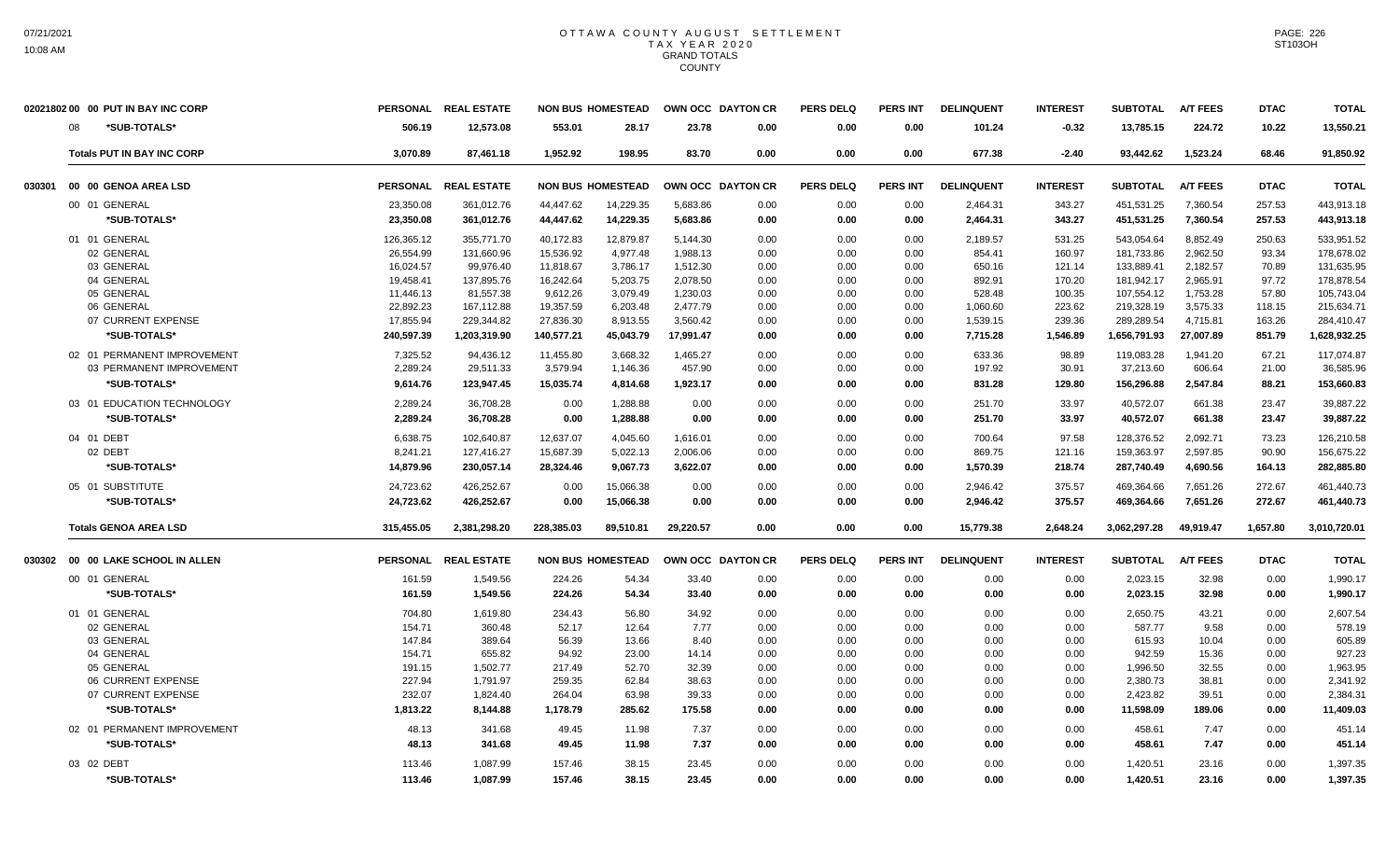|        | 030302 00 00 LAKE SCHOOL IN ALLEN  |              | PERSONAL REAL ESTATE |                      | <b>NON BUS HOMESTEAD</b> | OWN OCC DAYTON CR |      | <b>PERS DELQ</b> | <b>PERS INT</b> | <b>DELINQUENT</b> | <b>INTEREST</b> | <b>SUBTOTAL</b>        | <b>A/T FEES</b> | <b>DTAC</b> | <b>TOTAL</b> |
|--------|------------------------------------|--------------|----------------------|----------------------|--------------------------|-------------------|------|------------------|-----------------|-------------------|-----------------|------------------------|-----------------|-------------|--------------|
|        | <b>Totals LAKE SCHOOL IN ALLEN</b> | 2,136.40     | 11,124.11            | 1.609.96             | 390.09                   | 239.80            | 0.00 | 0.00             | 0.00            | 0.00              | 0.00            | 15,500.36              | 252.67          | 0.00        | 15,247.69    |
| 030303 | 00 00 BENTON CARROLL SALEM         |              | PERSONAL REAL ESTATE |                      | <b>NON BUS HOMESTEAD</b> | OWN OCC DAYTON CR |      | <b>PERS DELQ</b> | <b>PERS INT</b> | <b>DELINQUENT</b> | <b>INTEREST</b> | <b>SUBTOTAL</b>        | <b>A/T FEES</b> | <b>DTAC</b> | <b>TOTAL</b> |
|        | 00 01 GENERAL                      | 198,052.94   | 401,029.67           | 43,825.30            | 11,828.04                | 4,839.87          | 0.00 | 0.00             | 0.00            | 3,321.46          | 238.68          | 663,135.96             | 10,809.98       | 313.82      | 652,012.16   |
|        | 02 PERMANENT IMPROVEMENT           | 16,058.34    | 32,515.92            | 3,553.40             | 959.03                   | 392.42            | 0.00 | 0.00             | 0.00            | 269.31            | 19.36           | 53,767.78              | 876.49          | 25.44       | 52,865.85    |
|        | *SUB-TOTALS*                       | 214,111.28   | 433.545.59           | 47.378.70            | 12,787.07                | 5,232.29          | 0.00 | 0.00             | 0.00            | 3,590.77          | 258.04          | 716,903.74             | 11,686.47       | 339.26      | 704,878.01   |
|        | 01 01 GENERAL                      | 1,108,025.94 | 1,291,008.65         | 130,644.11           | 35,285.62                | 14,432.52         | 0.00 | 0.00             | 0.00            | 11,252.36         | 853.90          | 2,591,503.10           | 42,244.86       | 1,076.18    | 2,548,182.06 |
|        | 02 GENERAL                         | 231,775.46   | 309.290.46           | 29.968.99            | 8.097.89                 | 3.311.38          | 0.00 | 0.00             | 0.00            | 2.767.06          | 215.46          | 585.426.70             | 9,543.22        | 266.22      | 575,617.26   |
|        | 03 GENERAL                         | 208,758.50   | 330,526.89           | 32.465.56            | 8.771.25                 | 3,587.03          | 0.00 | 0.00             | 0.00            | 2,933.52          | 226.67          | 587.269.42             | 9.573.24        | 281.73      | 577,414.45   |
|        | 04 EMERGENCY                       | 195,376.55   | 431,452.58           | 0.00                 | 11,668.20                | 0.00              | 0.00 | 0.00             | 0.00            | 3,494.72          | 244.70          | 642,236.75             | 10,469.31       | 309.59      | 631,457.85   |
|        | 05 EMERGENCY                       | 208,758.50   | 461,004.15           | 0.00                 | 12,467.39                | 0.00              | 0.00 | 0.00             | 0.00            | 3,734.06          | 261.45          | 686,225.55             | 11,186.35       | 330.79      | 674,708.41   |
|        | *SUB-TOTALS*                       | 1,952,694.95 | 2,823,282.73         | 193,078.66           | 76,290.35                | 21,330.93         | 0.00 | 0.00             | 0.00            | 24,181.72         | 1,802.18        | 5,092,661.52           | 83,016.98       | 2,264.51    | 5,007,380.03 |
|        | 02 01 PERMANENT IMPROVEMENT        | 64,233.39    | 45,763.01            | 3,976.83             | 1.075.85                 | 439.65            | 0.00 | 0.00             | 0.00            | 433.96            | 35.62           | 115,958.31             | 1,890.26        | 42.28       | 114,025.77   |
|        | *SUB-TOTALS*                       | 64,233.39    | 45,763.01            | 3,976.83             | 1,075.85                 | 439.65            | 0.00 | 0.00             | 0.00            | 433.96            | 35.62           | 115,958.31             | 1,890.26        | 42.28       | 114.025.77   |
|        | <b>Totals BENTON CARROLL SALEM</b> | 2,231,039.62 | 3.302.591.33         | 244,434.19           | 90,153.27                | 27.002.87         | 0.00 | 0.00             | 0.00            | 28,206.45         | 2,095.84        | 5,925,523.57           | 96.593.71       | 2.646.05    | 5,826,283.81 |
| 030304 | 00 00 PORT CLINTON CSD             |              | PERSONAL REAL ESTATE |                      | <b>NON BUS HOMESTEAD</b> | OWN OCC DAYTON CR |      | <b>PERS DELQ</b> | PERS INT        | <b>DELINQUENT</b> | <b>INTEREST</b> | <b>SUBTOTAL</b>        | <b>A/T FEES</b> | <b>DTAC</b> | <b>TOTAL</b> |
|        | 00 01 GENERAL                      | 42,108.80    | 650,721.55           | 79,132.78            | 15,854.85                | 6,895.61          | 0.00 | 0.00             | 0.00            | 4,271.93          | 550.93          | 799,536.45             | 13,033.48       | 491.82      | 786,011.15   |
|        | 02 PERMANENT IMPROVEMENT           | 10,527.21    | 162,680.38           | 19,783.19            | 3,963.72                 | 1,723.90          | 0.00 | 0.00             | 0.00            | 1,067.99          | 137.72          | 199,884.11             | 3,258.38        | 122.96      | 196,502.77   |
|        | *SUB-TOTALS*                       | 52,636.01    | 813,401.93           | 98,915.97            | 19,818.57                | 8,619.51          | 0.00 | 0.00             | 0.00            | 5,339.92          | 688.65          | 999,420.56             | 16,291.86       | 614.78      | 982,513.92   |
|        | 01 01 GENERAL                      | 419,584.09   | 1,628,723.50         | 202,087.46           | 40,451.85                | 17,601.77         | 0.00 | 0.00             | 0.00            | 10,783.41         | 1,405.28        | 2,320,637.36           | 37,829.39       | 1,243.57    | 2,281,564.40 |
|        | 02 GENERAL                         | 88,729.27    | 493,497.94           | 57,514.70            | 11,546.99                | 5,016.80          | 0.00 | 0.00             | 0.00            | 3,183.29          | 401.44          | 659,890.43             | 10,757.07       | 365.16      | 648,768.20   |
|        | 03 GENERAL                         | 58,651.56    | 372,201.30           | 43,444.91            | 8,721.61                 | 3,789.41          | 0.00 | 0.00             | 0.00            | 2,402.37          | 303.23          | 489,514.39             | 7,979.73        | 275.63      | 481,259.03   |
|        | 04 GENERAL                         | 73,690.40    | 575,991.43           | 65,501.74            | 13,166.51                | 5,716.88          | 0.00 | 0.00             | 0.00            | 3,678.60          | 457.91          | 738,203.47             | 12,033.68       | 421.12      | 725,748.67   |
|        | 05 GENERAL                         | 103,768.11   | 882,062.31           | 100,893.44           | 20,274.72                | 8,804.57          | 0.00 | 0.00             | 0.00            | 5,646.56          | 705.06          | 1,122,154.77           | 18,292.58       | 646.71      | 1,103,215.48 |
|        | *SUB-TOTALS*                       | 744,423.43   | 3,952,476.48         | 469,442.25           | 94,161.68                | 40,929.43         | 0.00 | 0.00             | 0.00            | 25,694.23         | 3,272.92        | 5,330,400.42           | 86,892.45       | 2,952.19    | 5,240,555.78 |
|        | 02 01 SUPPLIES                     | 34,589.37    | 134,267.54           | 16,659.54            | 3,334.74                 | 1,451.04          | 0.00 | 0.00             | 0.00            | 888.96            | 115.83          | 191,307.02             | 3,118.56        | 102.52      | 188,085.94   |
|        | *SUB-TOTALS*                       | 34,589.37    | 134,267.54           | 16,659.54            | 3,334.74                 | 1,451.04          | 0.00 | 0.00             | 0.00            | 888.96            | 115.83          | 191,307.02             | 3,118.56        | 102.52      | 188,085.94   |
|        | 04 01 PERMANENT IMPROVEMENT        | 4,511.65     | 69,720.17            |                      | 1,698.74                 | 738.79            | 0.00 | 0.00             | 0.00            | 457.70            | 59.03           |                        | 1,396.44        | 52.69       | 84,215.47    |
|        | *SUB-TOTALS*                       | 4,511.65     | 69,720.17            | 8,478.52<br>8,478.52 | 1,698.74                 | 738.79            | 0.00 | 0.00             | 0.00            | 457.70            | 59.03           | 85,664.60<br>85,664.60 | 1,396.44        | 52.69       | 84,215.47    |
|        |                                    |              |                      |                      |                          |                   |      |                  |                 |                   |                 |                        |                 |             |              |
|        | 07 01 EMERGENCY                    | 39,552.19    | 611.213.45           | 74.328.29            | 14.892.23                | 6.476.94          | 0.00 | 0.00             | 0.00            | 4,012.58          | 517.48          | 750.993.16             | 12.242.15       | 461.96      | 738,289.05   |
|        | *SUB-TOTALS*                       | 39,552.19    | 611,213.45           | 74,328.29            | 14,892.23                | 6,476.94          | 0.00 | 0.00             | 0.00            | 4,012.58          | 517.48          | 750,993.16             | 12,242.15       | 461.96      | 738,289.05   |
|        | 09 01 BOND                         | 51,884.05    | 801,781.90           | 97,502.90            | 19,535.42                | 8,496.36          | 0.00 | 0.00             | 0.00            | 5,263.65          | 678.81          | 985,143.09             | 16,059.12       | 605.99      | 968,477.98   |
|        | *SUB-TOTALS*                       | 51,884.05    | 801,781.90           | 97.502.90            | 19.535.42                | 8,496.36          | 0.00 | 0.00             | 0.00            | 5,263.65          | 678.81          | 985,143.09             | 16,059.12       | 605.99      | 968,477.98   |
|        | <b>Totals PORT CLINTON CSD</b>     | 927,596.70   | 6,382,861.47         | 765,327.47           | 153,441.38               | 66,712.07         | 0.00 | 0.00             | 0.00            | 41,657.04         | 5,332.72        | 8,342,928.85           | 136,000.58      | 4,790.13    | 8,202,138.14 |
| 030305 | 00 00 WOODMORE LSD                 |              | PERSONAL REAL ESTATE |                      | <b>NON BUS HOMESTEAD</b> | OWN OCC DAYTON CR |      | <b>PERS DELQ</b> | <b>PERS INT</b> | <b>DELINQUENT</b> | <b>INTEREST</b> | <b>SUBTOTAL</b>        | <b>A/T FEES</b> | <b>DTAC</b> | <b>TOTAL</b> |
|        | 00 01 GENERAL                      | 7,495.76     | 117,656.80           | 13,817.06            | 4,004.37                 | 1,608.61          | 0.00 | 0.00             | 0.00            | 307.36            | 15.56           | 144,905.52             | 2,362.15        | 26.38       | 142,516.99   |
|        | *SUB-TOTALS*                       | 7,495.76     | 117,656.80           | 13,817.06            | 4,004.37                 | 1,608.61          | 0.00 | 0.00             | 0.00            | 307.36            | 15.56           | 144,905.52             | 2,362.15        | 26.38       | 142,516.99   |
|        | 01 01 GENERAL                      | 43,475.45    | 333,805.51           | 36,971.92            | 10.714.94                | 4.304.70          | 0.00 | 0.00             | 0.00            | 827.67            | 41.63           | 430.141.82             | 7.011.87        | 71.09       | 423,058.86   |
|        | 02 GENERAL                         | 12,180.62    | 115,720.68           | 12,312.05            | 3,568.19                 | 1,433.60          | 0.00 | 0.00             | 0.00            | 276.89            | 13.87           | 145,505.90             | 2,371.92        | 23.80       | 143,110.18   |
|        | 03 GENERAL                         | 5,621.83     | 56,623.00            | 5,984.28             | 1,734.32                 | 696.81            | 0.00 | 0.00             | 0.00            | 134.69            | 6.74            | 70,801.67              | 1,154.17        | 11.58       | 69,635.92    |
|        |                                    |              |                      |                      |                          |                   |      |                  |                 |                   |                 |                        |                 |             |              |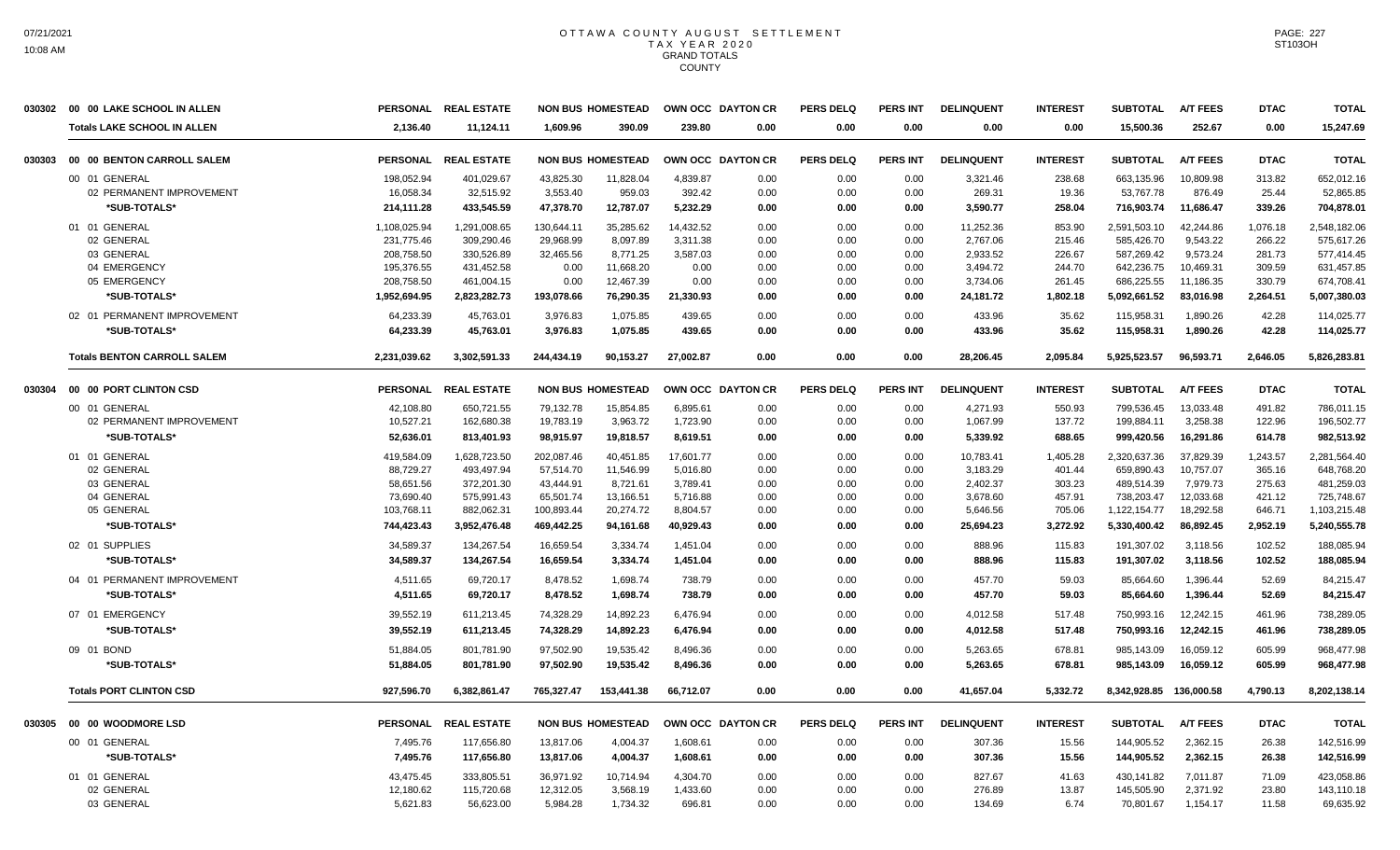|        | 030305 00 00 WOODMORE LSD     |                 | PERSONAL REAL ESTATE |            | <b>NON BUS HOMESTEAD</b> |           | OWN OCC DAYTON CR | <b>PERS DELQ</b> | <b>PERS INT</b> | <b>DELINQUENT</b> | <b>INTEREST</b> | <b>SUBTOTAL</b> | <b>A/T FEES</b> | <b>DTAC</b> | <b>TOTAL</b> |
|--------|-------------------------------|-----------------|----------------------|------------|--------------------------|-----------|-------------------|------------------|-----------------|-------------------|-----------------|-----------------|-----------------|-------------|--------------|
|        | *SUB-TOTALS*<br>01            | 61,277.90       | 506.149.19           | 55.268.25  | 16.017.45                | 6,435.11  | 0.00              | 0.00             | 0.00            | 1,239.25          | 62.24           | 646.449.39      | 10,537.96       | 106.47      | 635,804.96   |
|        | 04 01 PERMANENT IMPROVEMENT   | 5,621.83        | 76,256.16            | 8,803.73   | 2,551.44                 | 1,024.97  | 0.00              | 0.00             | 0.00            | 196.19            | 9.91            | 94,464.23       | 1,539.90        | 16.85       | 92,907.48    |
|        | 02 PERMANENT IMPROVEMENT      | 936.98          | 12,785.83            | 1,478.28   | 428.42                   | 172.11    | 0.00              | 0.00             | 0.00            | 32.93             | 1.66            | 15,836.21       | 258.15          | 2.83        | 15,575.23    |
|        | *SUB-TOTALS*                  | 6,558.81        | 89,041.99            | 10,282.01  | 2,979.86                 | 1,197.08  | 0.00              | 0.00             | 0.00            | 229.12            | 11.57           | 110,300.44      | 1,798.05        | 19.68       | 108,482.71   |
|        | 05 01 EMERGENCY               | 7,870.55        | 123,539.63           | 14,507.91  | 4,204.57                 | 1,689.03  | 0.00              | 0.00             | 0.00            | 322.71            | 16.34           | 152,150.74      | 2,480.26        | 27.70       | 149,642.78   |
|        | 02 EMERGENCY                  | 5,621.83        | 88,242.58            | 10,362.79  | 3,003.28                 | 1,206.45  | 0.00              | 0.00             | 0.00            | 230.50            | 11.66           | 108,679.09      | 1,771.62        | 19.79       | 106,887.68   |
|        | *SUB-TOTALS*                  | 13,492.38       | 211,782.21           | 24,870.70  | 7,207.85                 | 2,895.48  | 0.00              | 0.00             | 0.00            | 553.21            | 28.00           | 260,829.83      | 4,251.88        | 47.49       | 256,530.46   |
|        | 06 01 BOND (\$15,709,840)     | 8.620.13        | 135.305.31           | 15.889.60  | 4.605.01                 | 1.849.90  | 0.00              | 0.00             | 0.00            | 353.44            | 17.89           | 166.641.28      | 2.716.48        | 30.34       | 163,894.46   |
|        | *SUB-TOTALS*                  | 8,620.13        | 135,305.31           | 15,889.60  | 4,605.01                 | 1,849.90  | 0.00              | 0.00             | 0.00            | 353.44            | 17.89           | 166,641.28      | 2,716.48        | 30.34       | 163,894.46   |
|        | <b>Totals WOODMORE LSD</b>    | 97,444.98       | 1,059,935.50         | 120.127.62 | 34,814.54                | 13.986.18 | 0.00              | 0.00             | 0.00            | 2,682.38          | 135.26          | 1,329,126.46    | 21.666.52       | 230.36      | 1,307,229.58 |
| 030306 | 00 00 DANBURY LSD             | <b>PERSONAL</b> | <b>REAL ESTATE</b>   |            | <b>NON BUS HOMESTEAD</b> |           | OWN OCC DAYTON CR | <b>PERS DELQ</b> | <b>PERS INT</b> | <b>DELINQUENT</b> | <b>INTEREST</b> | <b>SUBTOTAL</b> | <b>A/T FEES</b> | <b>DTAC</b> | <b>TOTAL</b> |
|        | 00 01 GENERAL                 | 31,885.31       | 909,581.55           | 115,583.37 | 12,777.30                | 6,669.23  | 0.00              | 0.00             | 0.00            | 10,960.56         | 651.65          | 1,088,108.97    | 17,737.59       | 1,189.63    | 1,069,181.75 |
|        | *SUB-TOTALS*                  | 31,885.31       | 909,581.55           | 115,583.37 | 12,777.30                | 6,669.23  | 0.00              | 0.00             | 0.00            | 10,960.56         | 651.65          | 1,088,108.97    | 17,737.59       | 1,189.63    | 1,069,181.75 |
|        | 01 01 GENERAL                 | 164,428.19      | 1,762,603.32         | 224,817.80 | 24,840.10                | 12,967.35 | 0.00              | 0.00             | 0.00            | 20,697.88         | 1,224.47        | 2,211,579.11    | 36,051.62       | 2,244.35    | 2,173,283.14 |
|        | 02 GENERAL                    | 46,890.17       | 543,343.97           | 68,564.58  | 7,586.80                 | 3,958.95  | 0.00              | 0.00             | 0.00            | 6,857.42          | 411.20          | 677,613.09      | 11,045.97       | 745.51      | 665,821.61   |
|        | 03 GENERAL                    | 18,756.06       | 223,303.48           | 28,176.98  | 3,117.86                 | 1,626.96  | 0.00              | 0.00             | 0.00            | 2,819.35          | 169.07          | 277,969.76      | 4,531.27        | 306.52      | 273,131.97   |
|        | 04 GENERAL                    | 9,378.04        | 128,160.24           | 16,126.19  | 1,785.10                 | 931.41    | 0.00              | 0.00             | 0.00            | 1,647.42          | 99.11           | 158,127.51      | 2,577.68        | 179.21      | 155,370.62   |
|        | 05 PERMANENT IMPROVEMENT      | 9,378.04        | 249,031.13           | 0.00       | 3,137.58                 | 0.00      | 0.00              | 0.00             | 0.00            | 2,970.67          | 176.28          | 264,693.70      | 4,314.86        | 315.70      | 260,063.14   |
|        | *SUB-TOTALS*                  | 248.830.50      | 2,906,442.14         | 337,685.55 | 40.467.44                | 19.484.67 | 0.00              | 0.00             | 0.00            | 34,992.74         | 2.080.13        | 3,589,983.17    | 58,521.40       | 3,791.29    | 3,527,670.48 |
|        | <b>Totals DANBURY LSD</b>     | 280,715.81      | 3,816,023.69         | 453,268.92 | 53,244.74                | 26,153.90 | 0.00              | 0.00             | 0.00            | 45,953.30         | 2,731.78        | 4,678,092.14    | 76,258.99       | 4,980.92    | 4,596,852.23 |
| 030307 | 00 00 NORTH BASS LSD          | <b>PERSONAL</b> | <b>REAL ESTATE</b>   |            | <b>NON BUS HOMESTEAD</b> |           | OWN OCC DAYTON CR | <b>PERS DELQ</b> | PERS INT        | <b>DELINQUENT</b> | <b>INTEREST</b> | <b>SUBTOTAL</b> | <b>A/T FEES</b> | <b>DTAC</b> | <b>TOTAL</b> |
|        | 00 01 GENERAL                 | 247.35          | 1,192.88             | 191.31     | 65.44                    | 13.78     | 0.00              | 0.00             | 0.00            | 0.00              | 0.00            | 1,710.76        | 27.89           | 0.00        | 1,682.87     |
|        | *SUB-TOTALS*                  | 247.35          | 1,192.88             | 191.31     | 65.44                    | 13.78     | 0.00              | 0.00             | 0.00            | 0.00              | 0.00            | 1,710.76        | 27.89           | 0.00        | 1,682.87     |
|        | 01 01 GENERAL                 | 574.21          | 2,769.20             | 444.11     | 151.92                   | 32.00     | 0.00              | 0.00             | 0.00            | 0.00              | 0.00            | 3.971.44        | 64.74           | 0.00        | 3,906.70     |
|        | *SUB-TOTALS*                  | 574.21          | 2,769.20             | 444.11     | 151.92                   | 32.00     | 0.00              | 0.00             | 0.00            | 0.00              | 0.00            | 3,971.44        | 64.74           | 0.00        | 3,906.70     |
|        | <b>Totals NORTH BASS LSD</b>  | 821.56          | 3,962.08             | 635.42     | 217.36                   | 45.78     | 0.00              | 0.00             | 0.00            | 0.00              | 0.00            | 5,682.20        | 92.63           | 0.00        | 5,589.57     |
| 030308 | 00 00 MIDDLE BASS LSD         | <b>PERSONAL</b> | <b>REAL ESTATE</b>   |            | <b>NON BUS HOMESTEAD</b> |           | OWN OCC DAYTON CR | <b>PERS DELQ</b> | <b>PERS INT</b> | <b>DELINQUENT</b> | <b>INTEREST</b> | <b>SUBTOTAL</b> | <b>A/T FEES</b> | <b>DTAC</b> | <b>TOTAL</b> |
|        |                               |                 |                      |            |                          |           |                   |                  |                 |                   |                 |                 |                 |             |              |
|        | 00 01 GENERAL                 | 3,657.97        | 51,133.63            | 7,331.29   | 338.68                   | 183.51    | 0.00              | 0.00             | 0.00            | 570.11            | 39.54           | 63,254.73       | 1,031.14        | 53.43       | 62,170.16    |
|        | *SUB-TOTALS*                  | 3,657.97        | 51,133.63            | 7,331.29   | 338.68                   | 183.51    | 0.00              | 0.00             | 0.00            | 570.11            | 39.54           | 63,254.73       | 1,031.14        | 53.43       | 62,170.16    |
|        | <b>Totals MIDDLE BASS LSD</b> | 3,657.97        | 51,133.63            | 7,331.29   | 338.68                   | 183.51    | 0.00              | 0.00             | 0.00            | 570.11            | 39.54           | 63,254.73       | 1,031.14        | 53.43       | 62,170.16    |
| 030309 | 00 00 PUT IN BAY LSD          |                 | PERSONAL REAL ESTATE |            | <b>NON BUS HOMESTEAD</b> |           | OWN OCC DAYTON CR | <b>PERS DELQ</b> | PERS INT        | <b>DELINQUENT</b> | <b>INTEREST</b> | <b>SUBTOTAL</b> | A/T FEES        | <b>DTAC</b> | <b>TOTAL</b> |
|        | 00 01 GENERAL                 | 8,781.59        | 191,692.82           | 18,236.44  | 1,005.87                 | 811.54    | 0.00              | 0.00             | 0.00            | 573.84            | 0.99            | 221,103.09      | 3,604.27        | 63.40       | 217,435.42   |
|        | 02 PERMANENT IMPROVEMENT      | 2,582.83        | 56,380.24            | 5,363.66   | 295.84                   | 238.69    | 0.00              | 0.00             | 0.00            | 168.78            | 0.29            | 65,030.33       | 1,060.07        | 18.65       | 63,951.61    |
|        | *SUB-TOTALS*                  | 11,364.42       | 248,073.06           | 23,600.10  | 1,301.71                 | 1,050.23  | 0.00              | 0.00             | 0.00            | 742.62            | 1.28            | 286,133.42      | 4,664.34        | 82.05       | 281,387.03   |
|        | 01 01 GENERAL                 | 65,603.66       | 935.913.04           | 89.036.85  | 4.911.00                 | 3.962.24  | 0.00              | 0.00             | 0.00            | 2.801.68          | 4.86            | 1.102.233.33    | 17.967.84       | 309.55      | 1.083.955.94 |
|        | *SUB-TOTALS*                  | 65,603.66       | 935.913.04           | 89,036.85  | 4.911.00                 | 3,962.24  | 0.00              | 0.00             | 0.00            | 2,801.68          | 4.86            | 1,102,233.33    | 17,967.84       | 309.55      | 1,083,955.94 |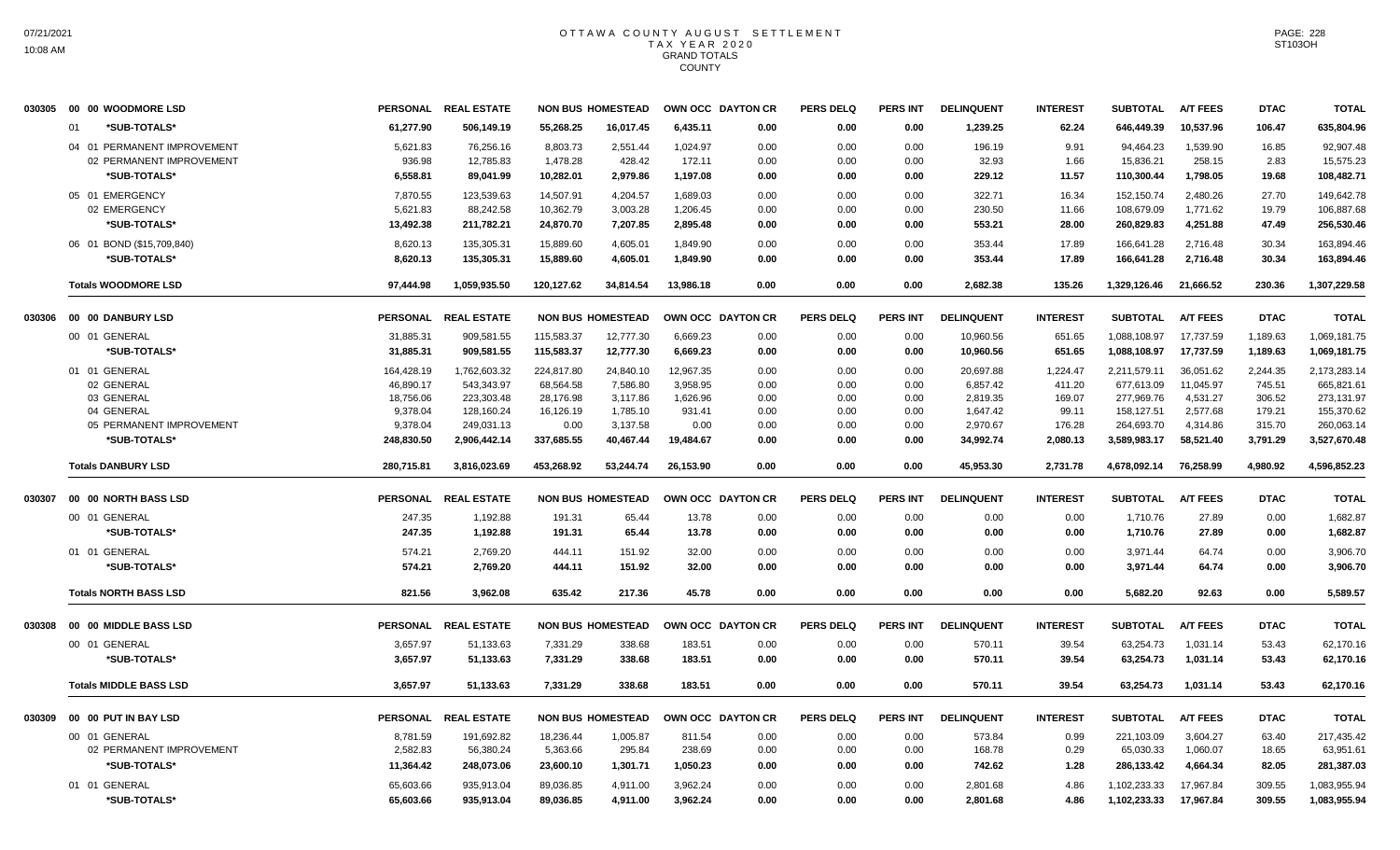|        | 030309 00 00 PUT IN BAY LSD     |           | PERSONAL REAL ESTATE |            | <b>NON BUS HOMESTEAD</b> |          | OWN OCC DAYTON CR | <b>PERS DELQ</b> | <b>PERS INT</b> | <b>DELINQUENT</b> | <b>INTEREST</b> | <b>SUBTOTAL</b> | <b>A/T FEES</b> | <b>DTAC</b> | <b>TOTAL</b> |
|--------|---------------------------------|-----------|----------------------|------------|--------------------------|----------|-------------------|------------------|-----------------|-------------------|-----------------|-----------------|-----------------|-------------|--------------|
|        | 02 01 RECREATION                | 1,291.41  | 16,922.97            | 1,576.57   | 86.96                    | 70.34    | 0.00              | 0.00             | 0.00            | 53.22             | 0.09            | 20,001.56       | 326.06          | 5.84        | 19,669.66    |
|        | *SUB-TOTALS*                    | 1,291.41  | 16,922.97            | 1,576.57   | 86.96                    | 70.34    | 0.00              | 0.00             | 0.00            | 53.22             | 0.09            | 20,001.56       | 326.06          | 5.84        | 19,669.66    |
|        | <b>Totals PUT IN BAY LSD</b>    | 78,259.49 | 1,200,909.07         | 114,213.52 | 6,299.67                 | 5,082.81 | 0.00              | 0.00             | 0.00            | 3,597.52          | 6.23            | 1,408,368.31    | 22,958.24       | 397.44      | 1,385,012.63 |
| 040401 | 00 00 CLAY CENTER CORP.         |           | PERSONAL REAL ESTATE |            | <b>NON BUS HOMESTEAD</b> |          | OWN OCC DAYTON CR | <b>PERS DELQ</b> | <b>PERS INT</b> | <b>DELINQUENT</b> | <b>INTEREST</b> | <b>SUBTOTAL</b> | <b>A/T FEES</b> | <b>DTAC</b> | <b>TOTAL</b> |
|        | 00 01 GENERAL                   | 200.94    | 2,711.21             | 324.02     | 158.62                   | 31.52    | 0.00              | 0.00             | 0.00            | 54.29             | 3.70            | 3,484.30        | 56.80           | 4.16        | 3,423.34     |
|        | *SUB-TOTALS*                    | 200.94    | 2,711.21             | 324.02     | 158.62                   | 31.52    | 0.00              | 0.00             | 0.00            | 54.29             | 3.70            | 3,484.30        | 56.80           | 4.16        | 3,423.34     |
|        | <b>Totals CLAY CENTER CORP.</b> | 200.94    | 2,711.21             | 324.02     | 158.62                   | 31.52    | 0.00              | 0.00             | 0.00            | 54.29             | 3.70            | 3,484.30        | 56.80           | 4.16        | 3,423.34     |
|        | 040402 00 00 ROCKY RIDGE CORP.  |           | PERSONAL REAL ESTATE |            | <b>NON BUS HOMESTEAD</b> |          | OWN OCC DAYTON CR | <b>PERS DELQ</b> | <b>PERS INT</b> | <b>DELINQUENT</b> | <b>INTEREST</b> | <b>SUBTOTAL</b> | <b>A/T FEES</b> | <b>DTAC</b> | <b>TOTAL</b> |
|        | 00 01 GENERAL                   | 191.61    | 3,008.45             | 424.94     | 216.34                   | 42.75    | 0.00              | 0.00             | 0.00            | 62.40             | 9.13            | 3.955.62        | 64.48           | 7.73        | 3.883.41     |
|        | *SUB-TOTALS*                    | 191.61    | 3,008.45             | 424.94     | 216.34                   | 42.75    | 0.00              | 0.00             | 0.00            | 62.40             | 9.13            | 3,955.62        | 64.48           | 7.73        | 3,883.41     |
|        | 01 01 POLICE                    | 47.90     | 344.75               | 47.89      | 24.38                    | 4.82     | 0.00              | 0.00             | 0.00            | 8.06              | 1.24            | 479.04          | 7.80            | 1.00        | 470.24       |
|        | *SUB-TOTALS*                    | 47.90     | 344.75               | 47.89      | 24.38                    | 4.82     | 0.00              | 0.00             | 0.00            | 8.06              | 1.24            | 479.04          | 7.80            | 1.00        | 470.24       |
|        | <b>Totals ROCKY RIDGE CORP.</b> | 239.51    | 3,353.20             | 472.83     | 240.72                   | 47.57    | 0.00              | 0.00             | 0.00            | 70.46             | 10.37           | 4,434.66        | 72.28           | 8.73        | 4,353.65     |
| 040403 | 00 00 GENOA CORP.               |           | PERSONAL REAL ESTATE |            | <b>NON BUS HOMESTEAD</b> |          | OWN OCC DAYTON CR | <b>PERS DELQ</b> | <b>PERS INT</b> | <b>DELINQUENT</b> | <b>INTEREST</b> | <b>SUBTOTAL</b> | <b>A/T FEES</b> | <b>DTAC</b> | <b>TOTAL</b> |
|        | 00 01 GENERAL                   | 1,173.20  | 34,249.79            | 3,385.16   | 1,343.41                 | 439.07   | 0.00              | 0.00             | 0.00            | 324.48            | 126.08          | 41,041.19       | 669.03          | 42.23       | 40,329.93    |
|        | *SUB-TOTALS*                    | 1,173.20  | 34,249.79            | 3,385.16   | 1,343.41                 | 439.07   | 0.00              | 0.00             | 0.00            | 324.48            | 126.08          | 41,041.19       | 669.03          | 42.23       | 40,329.93    |
|        | 01 01 PARK                      | 635.49    | 16,676.15            | 1,590.92   | 631.36                   | 206.35   | 0.00              | 0.00             | 0.00            | 144.99            | 66.75           | 19,952.01       | 325.25          | 19.85       | 19.606.91    |
|        | 02 PARK                         | 366.63    | 11,681.19            | 0.00       | 418.75                   | 0.00     | 0.00              | 0.00             | 0.00            | 118.58            | 39.73           | 12,624.88       | 205.81          | 13.17       | 12,405.90    |
|        | *SUB-TOTALS*                    | 1,002.12  | 28,357.34            | 1,590.92   | 1,050.11                 | 206.35   | 0.00              | 0.00             | 0.00            | 263.57            | 106.48          | 32,576.89       | 531.06          | 33.02       | 32,012.81    |
|        | <b>Totals GENOA CORP.</b>       | 2,175.32  | 62,607.13            | 4.976.08   | 2,393.52                 | 645.42   | 0.00              | 0.00             | 0.00            | 588.05            | 232.56          | 73,618.08       | 1.200.09        | 75.25       | 72,342.74    |
|        | 040404 00 00 MARBLEHEAD CORP.   |           | PERSONAL REAL ESTATE |            | <b>NON BUS HOMESTEAD</b> |          | OWN OCC DAYTON CR | <b>PERS DELQ</b> | <b>PERS INT</b> | <b>DELINQUENT</b> | <b>INTEREST</b> | <b>SUBTOTAL</b> | <b>A/T FEES</b> | <b>DTAC</b> | <b>TOTAL</b> |
|        | 00 01 GENERAL                   | 2,251.13  | 132,699.02           | 16,470.94  | 1,302.98                 | 957.56   | 0.00              | 0.00             | 0.00            | 4,515.24          | 298.22          | 158,495.09      | 2,583.68        | 504.28      | 155,407.13   |
|        | *SUB-TOTALS*                    | 2,251.13  | 132,699.02           | 16,470.94  | 1,302.98                 | 957.56   | 0.00              | 0.00             | 0.00            | 4,515.24          | 298.22          | 158,495.09      | 2,583.68        | 504.28      | 155,407.13   |
|        | 01 01 GENERAL                   | 1,800.90  | 87,210.65            | 10,721.66  | 850.12                   | 624.06   | 0.00              | 0.00             | 0.00            | 3,318.97          | 220.56          | 104,746.92      | 1,707.51        | 370.90      | 102,668.51   |
|        | 02 GENERAL                      | 180.09    | 10,681.48            | 0.00       | 94.30                    | 0.00     | 0.00              | 0.00             | 0.00            | 342.55            | 22.54           | 11,320.96       | 184.55          | 37.95       | 11,098.46    |
|        | *SUB-TOTALS*                    | 1,980.99  | 97,892.13            | 10,721.66  | 944.42                   | 624.06   | 0.00              | 0.00             | 0.00            | 3,661.52          | 243.10          | 116,067.88      | 1,892.06        | 408.85      | 113,766.97   |
|        | <b>Totals MARBLEHEAD CORP.</b>  | 4,232.12  | 230,591.15           | 27,192.60  | 2,247.40                 | 1,581.62 | 0.00              | 0.00             | 0.00            | 8,176.76          | 541.32          | 274,562.97      | 4,475.74        | 913.13      | 269,174.10   |
|        | 040405  00  00  ELMORE CORP.    |           | PERSONAL REAL ESTATE |            | <b>NON BUS HOMESTEAD</b> |          | OWN OCC DAYTON CR | <b>PERS DELQ</b> | <b>PERS INT</b> | <b>DELINQUENT</b> | <b>INTEREST</b> | <b>SUBTOTAL</b> | <b>A/T FEES</b> | <b>DTAC</b> | <b>TOTAL</b> |
|        | 00 01 GENERAL                   | 506.03    | 17,628.98            | 2,026.62   | 895.25                   | 295.59   | 0.00              | 0.00             | 0.00            | 1.53              | 0.00            | 21,354.00       | 348.09          | 0.14        | 21,005.77    |
|        | *SUB-TOTALS*                    | 506.03    | 17,628.98            | 2,026.62   | 895.25                   | 295.59   | 0.00              | 0.00             | 0.00            | 1.53              | 0.00            | 21,354.00       | 348.09          | 0.14        | 21,005.77    |
|        | 01 01 STREETS                   | 632.54    | 20,043.33            | 2,345.16   | 1,035.96                 | 342.06   | 0.00              | 0.00             | 0.00            | 1.77              | 0.00            | 24,400.82       | 397.77          | 0.16        | 24,002.89    |
|        | 02 STREETS                      | 759.05    | 24,051.98            | 2,814.19   | 1,243.16                 | 410.47   | 0.00              | 0.00             | 0.00            | 2.13              | 0.00            | 29,280.98       | 477.31          | 0.19        | 28,803.48    |
|        | *SUB-TOTALS*                    | 1,391.59  | 44,095.31            | 5,159.35   | 2,279.12                 | 752.53   | 0.00              | 0.00             | 0.00            | 3.90              | 0.00            | 53,681.80       | 875.08          | 0.35        | 52,806.37    |
|        | 02 01 SOLID WASTE               | 759.05    | 24,051.98            | 2,814.19   | 1,243.16                 | 410.47   | 0.00              | 0.00             | 0.00            | 2.13              | 0.00            | 29,280.98       | 477.31          | 0.19        | 28,803.48    |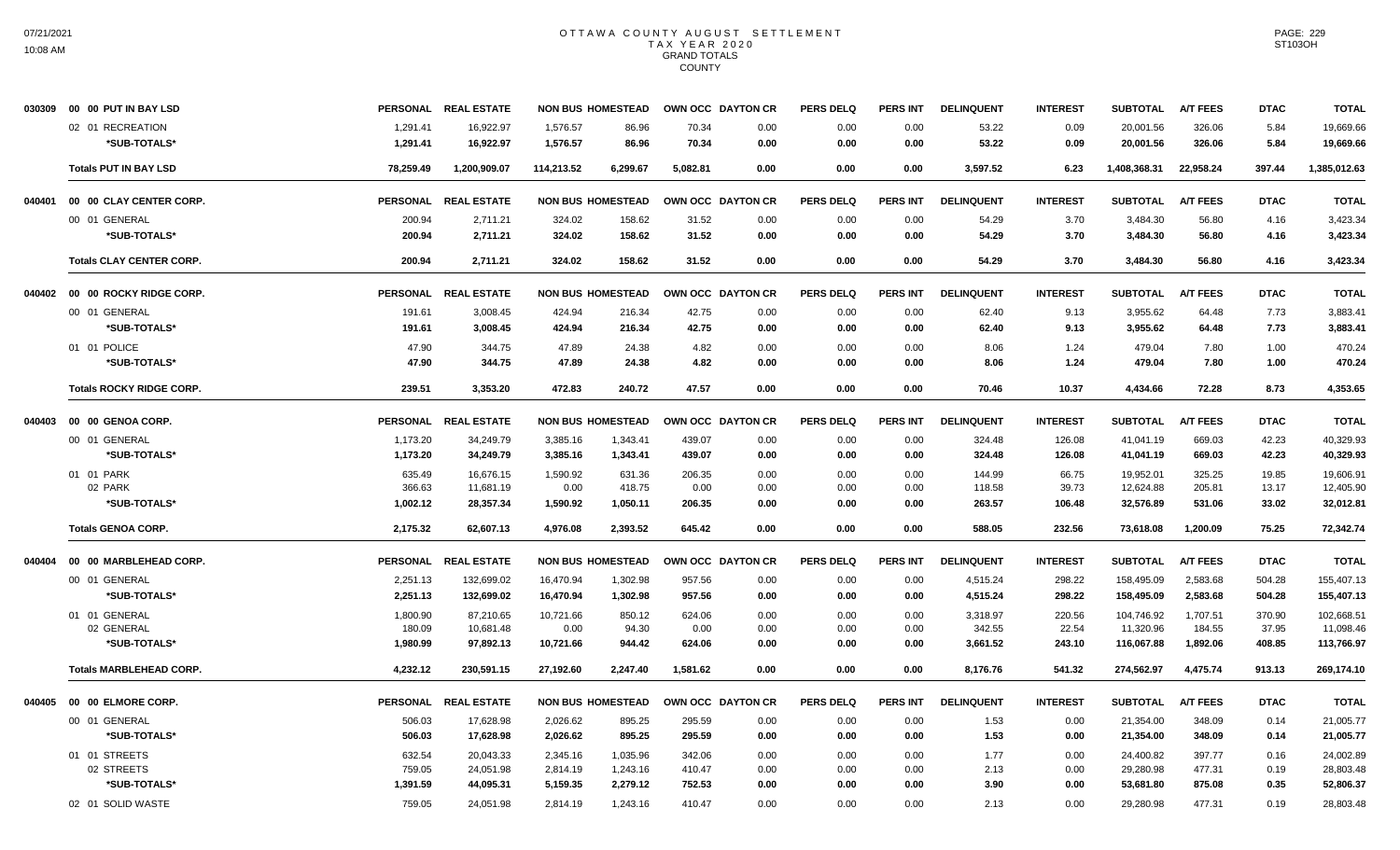|        | 040405 00 00 ELMORE CORP.       | <b>PERSONAL</b> | <b>REAL ESTATE</b>   |           | <b>NON BUS HOMESTEAD</b> | OWN OCC DAYTON CR |      | <b>PERS DELQ</b> | <b>PERS INT</b> | <b>DELINQUENT</b> | <b>INTEREST</b> | <b>SUBTOTAL</b> | <b>A/T FEES</b> | <b>DTAC</b> | <b>TOTAL</b> |
|--------|---------------------------------|-----------------|----------------------|-----------|--------------------------|-------------------|------|------------------|-----------------|-------------------|-----------------|-----------------|-----------------|-------------|--------------|
|        | *SUB-TOTALS*<br>02              | 759.05          | 24,051.98            | 2,814.19  | 1,243.16                 | 410.47            | 0.00 | 0.00             | 0.00            | 2.13              | 0.00            | 29,280.98       | 477.31          | 0.19        | 28,803.48    |
|        | 03 01 GENERAL                   | 759.05          | 22,611.78            | 2,622.41  | 1,158.44                 | 382.50            | 0.00 | 0.00             | 0.00            | 1.98              | 0.00            | 27,536.16       | 448.88          | 0.18        | 27,087.10    |
|        | *SUB-TOTALS*                    | 759.05          | 22,611.78            | 2,622.41  | 1,158.44                 | 382.50            | 0.00 | 0.00             | 0.00            | 1.98              | 0.00            | 27,536.16       | 448.88          | 0.18        | 27,087.10    |
|        | <b>Totals ELMORE CORP.</b>      | 3,415.72        | 108,388.05           | 12,622.57 | 5,575.97                 | 1,841.09          | 0.00 | 0.00             | 0.00            | 9.54              | 0.00            | 131,852.94      | 2,149.36        | 0.86        | 129,702.72   |
| 040406 | 00 00 PORT CLINTON CITY         | <b>PERSONAL</b> | <b>REAL ESTATE</b>   |           | <b>NON BUS HOMESTEAD</b> | OWN OCC DAYTON CR |      | <b>PERS DELQ</b> | <b>PERS INT</b> | <b>DELINQUENT</b> | <b>INTEREST</b> | <b>SUBTOTAL</b> | <b>A/T FEES</b> | <b>DTAC</b> | <b>TOTAL</b> |
|        | 00 01 GENERAL                   | 10,410.15       | 91,302.22            | 10,056.45 | 3,849.56                 | 1,104.04          | 0.00 | 0.00             | 0.00            | 681.42            | 27.46           | 117,431.30      | 1,914.28        | 65.78       | 115,451.24   |
|        | *SUB-TOTALS*                    | 10,410.15       | 91,302.22            | 10,056.45 | 3,849.56                 | 1,104.04          | 0.00 | 0.00             | 0.00            | 681.42            | 27.46           | 117,431.30      | 1,914.28        | 65.78       | 115,451.24   |
|        | 01 01 INSIDE POLICE PENSION     | 800.78          | 7,023.24             | 773.57    | 296.12                   | 84.92             | 0.00 | 0.00             | 0.00            | 52.42             | 2.11            | 9,033.16        | 147.25          | 5.06        | 8,880.85     |
|        | *SUB-TOTALS*                    | 800.78          | 7.023.24             | 773.57    | 296.12                   | 84.92             | 0.00 | 0.00             | 0.00            | 52.42             | 2.11            | 9,033.16        | 147.25          | 5.06        | 8,880.85     |
|        | 02 01 FIRE & EMS                | 10,143.23       | 83,432.43            | 9,009.74  | 3,450.31                 | 989.91            | 0.00 | 0.00             | 0.00            | 618.06            | 24.60           | 107,668.28      | 1,755.14        | 59.69       | 105,853.45   |
|        | *SUB-TOTALS*                    | 10,143.23       | 83,432.43            | 9,009.74  | 3,450.31                 | 989.91            | 0.00 | 0.00             | 0.00            | 618.06            | 24.60           | 107,668.28      | 1,755.14        | 59.69       | 105,853.45   |
|        | <b>Totals PORT CLINTON CITY</b> | 21,354.16       | 181,757.89           | 19,839.76 | 7,595.99                 | 2,178.87          | 0.00 | 0.00             | 0.00            | 1,351.90          | 54.17           | 234,132.74      | 3,816.67        | 130.53      | 230,185.54   |
| 040407 | 00 00 PUT IN BAY CORP.          | <b>PERSONAL</b> | <b>REAL ESTATE</b>   |           | <b>NON BUS HOMESTEAD</b> | OWN OCC DAYTON CR |      | <b>PERS DELQ</b> | <b>PERS INT</b> | <b>DELINQUENT</b> | <b>INTEREST</b> | <b>SUBTOTAL</b> | <b>A/T FEES</b> | <b>DTAC</b> | <b>TOTAL</b> |
|        | 00 01 INSIDE GENERAL            | 1,441.60        | 47,296.10            | 2,261.60  | 114.36                   | 94.17             | 0.00 | 0.00             | 0.00            | 363.42            | $-1.30$         | 51,569.95       | 840.66          | 36.73       | 50,692.56    |
|        | *SUB-TOTALS*                    | 1.441.60        | 47,296.10            | 2.261.60  | 114.36                   | 94.17             | 0.00 | 0.00             | 0.00            | 363.42            | $-1.30$         | 51.569.95       | 840.66          | 36.73       | 50,692.56    |
|        | <b>Totals PUT IN BAY CORP.</b>  | 1,441.60        | 47,296.10            | 2,261.60  | 114.36                   | 94.17             | 0.00 | 0.00             | 0.00            | 363.42            | $-1.30$         | 51,569.95       | 840.66          | 36.73       | 50,692.56    |
| 040408 | 00 00 OAK HARBOR CORP.          |                 | PERSONAL REAL ESTATE |           | <b>NON BUS HOMESTEAD</b> | OWN OCC DAYTON CR |      | <b>PERS DELQ</b> | <b>PERS INT</b> | <b>DELINQUENT</b> | <b>INTEREST</b> | <b>SUBTOTAL</b> | <b>A/T FEES</b> | <b>DTAC</b> | <b>TOTAL</b> |
|        | 00 01 GENERAL                   | 681.11          | 29,088.46            | 3,486.57  | 1,447.56                 | 522.04            | 0.00 | 0.00             | 0.00            | 142.91            | 6.62            | 35,375.27       | 576.67          | 15.24       | 34,783.36    |
|        | *SUB-TOTALS*                    | 681.11          | 29,088.46            | 3,486.57  | 1,447.56                 | 522.04            | 0.00 | 0.00             | 0.00            | 142.91            | 6.62            | 35,375.27       | 576.67          | 15.24       | 34,783.36    |
|        | 01 01 STREETS                   | 2,063.98        | 39,848.84            | 4,360.09  | 1,810.22                 | 652.83            | 0.00 | 0.00             | 0.00            | 178.72            | 8.28            | 48,922.96       | 797.51          | 19.06       | 48,106.39    |
|        | *SUB-TOTALS*                    | 2,063.98        | 39,848.84            | 4,360.09  | 1,810.22                 | 652.83            | 0.00 | 0.00             | 0.00            | 178.72            | 8.28            | 48,922.96       | 797.51          | 19.06       | 48,106.39    |
|        | 02 01 POLICE                    | 1,184.72        | 49,865.87            | 0.00      | 2,193.17                 | 0.00              | 0.00 | 0.00             | 0.00            | 244.64            | 11.34           | 53,499.74       | 872.11          | 23.09       | 52,604.54    |
|        | *SUB-TOTALS*                    | 1,184.72        | 49.865.87            | 0.00      | 2,193.17                 | 0.00              | 0.00 | 0.00             | 0.00            | 244.64            | 11.34           | 53,499.74       | 872.11          | 23.09       | 52,604.54    |
|        | <b>Totals OAK HARBOR CORP.</b>  | 3,929.81        | 118,803.17           | 7,846.66  | 5,450.95                 | 1,174.87          | 0.00 | 0.00             | 0.00            | 566.27            | 26.24           | 137,797.97      | 2,246.29        | 57.39       | 135,494.29   |
| 050501 | 00 00 PENTA COUNTY JVS          |                 | PERSONAL REAL ESTATE |           | <b>NON BUS HOMESTEAD</b> | OWN OCC DAYTON CR |      | <b>PERS DELQ</b> | <b>PERS INT</b> | <b>DELINQUENT</b> | <b>INTEREST</b> | <b>SUBTOTAL</b> | <b>A/T FEES</b> | <b>DTAC</b> | <b>TOTAL</b> |
|        | 01 01 GENERAL                   | 84,020.42       | 269,962.71           | 30,624.39 | 8,909.69                 | 3,604.47          | 0.00 | 0.00             | 0.00            | 1,895.60          | 181.88          | 399.199.16      | 6,507.47        | 185.32      | 392,506.37   |
|        | 02 GENERAL                      | 48,011.66       | 154,264.51           | 17,499.68 | 5,091.27                 | 2,059.69          | 0.00 | 0.00             | 0.00            | 1,083.21          | 103.93          | 228,113.95      | 3,718.55        | 105.87      | 224,289.53   |
|        | 03 PERMANENT IMP.               | 60,014.63       | 173,975.28           | 19,162.05 | 5,576.38                 | 2,255.74          | 0.00 | 0.00             | 0.00            | 1,236.16          | 125.19          | 262,345.43      | 4,276.56        | 121.76      | 257,947.11   |
|        | *SUB-TOTALS*                    | 192,046.71      | 598,202.50           | 67,286.12 | 19,577.34                | 7,919.90          | 0.00 | 0.00             | 0.00            | 4,214.97          | 411.00          | 889,658.54      | 14,502.58       | 412.95      | 874,743.01   |
|        | <b>Totals PENTA COUNTY JVS</b>  | 192.046.71      | 598.202.50           | 67.286.12 | 19,577.34                | 7.919.90          | 0.00 | 0.00             | 0.00            | 4.214.97          | 411.00          | 889.658.54      | 14.502.58       | 412.95      | 874,743.01   |
|        | 050502 00 00 VANGUARD JVS       | <b>PERSONAL</b> | <b>REAL ESTATE</b>   |           | <b>NON BUS HOMESTEAD</b> | OWN OCC DAYTON CR |      | <b>PERS DELQ</b> | <b>PERS INT</b> | <b>DELINQUENT</b> | <b>INTEREST</b> | <b>SUBTOTAL</b> | <b>A/T FEES</b> | <b>DTAC</b> | <b>TOTAL</b> |
|        | 01 01 GENERAL                   | 24,062.14       | 371,840.86           | 45,218.73 | 9,059.91                 | 3,940.32          | 0.00 | 0.00             | 0.00            | 2,441.11          | 314.78          | 456,877.85      | 7,447.71        | 281.04      | 449,149.10   |
|        | *SUB-TOTALS*                    | 24,062.14       | 371,840.86           | 45,218.73 | 9,059.91                 | 3,940.32          | 0.00 | 0.00             | 0.00            | 2,441.11          | 314.78          | 456,877.85      | 7,447.71        | 281.04      | 449,149.10   |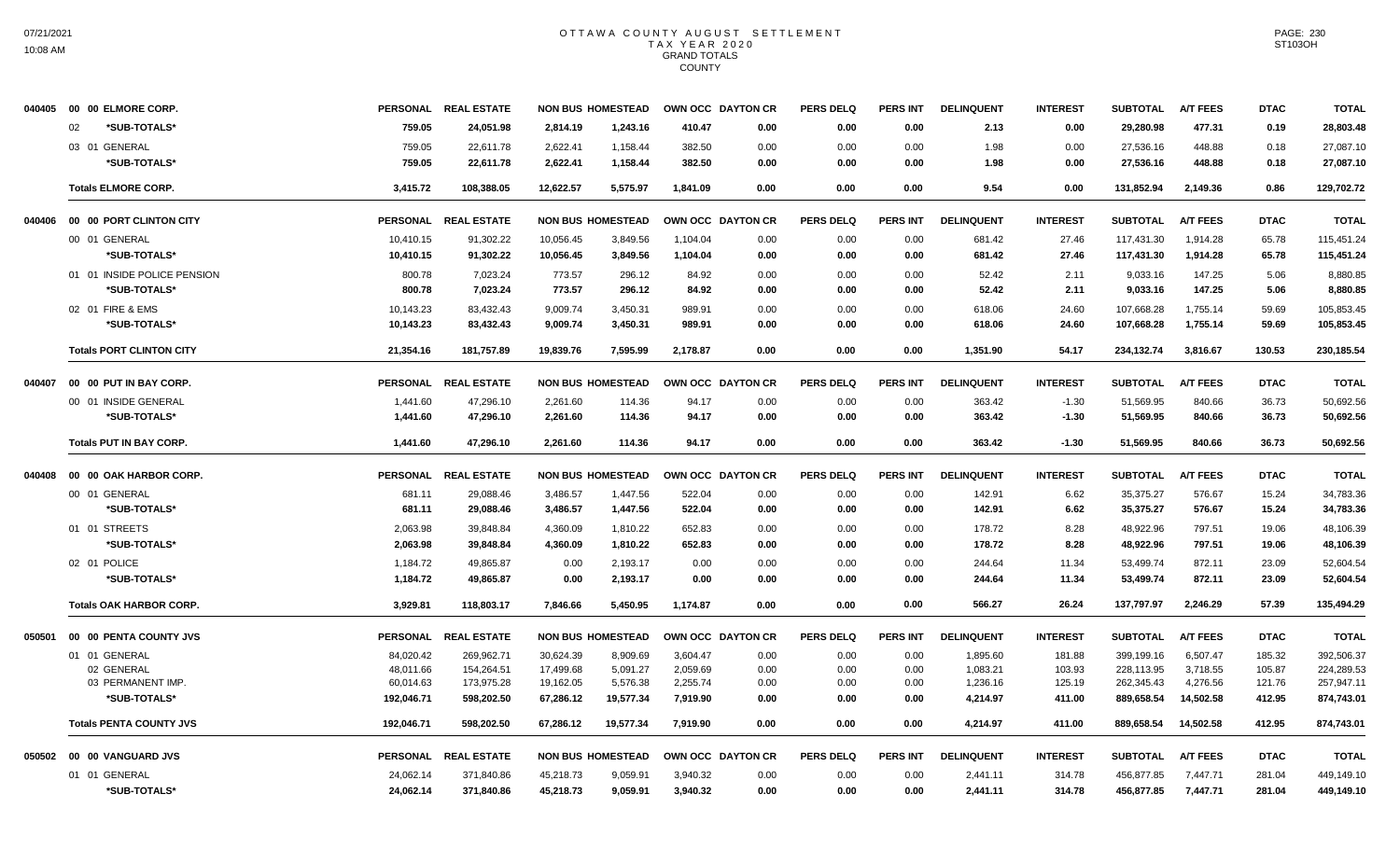| 050502 | 00 00 VANGUARD JVS                     |                 | PERSONAL REAL ESTATE | <b>NON BUS HOMESTEAD</b> |                          | OWN OCC DAYTON CR |      | <b>PERS DELQ</b> | <b>PERS INT</b> | <b>DELINQUENT</b> | <b>INTEREST</b> | <b>SUBTOTAL</b> | <b>A/T FEES</b> | <b>DTAC</b> | <b>TOTAL</b> |
|--------|----------------------------------------|-----------------|----------------------|--------------------------|--------------------------|-------------------|------|------------------|-----------------|-------------------|-----------------|-----------------|-----------------|-------------|--------------|
|        | <b>Totals VANGUARD JVS</b>             | 24,062.14       | 371,840.86           | 45,218.73                | 9,059.91                 | 3,940.32          | 0.00 | 0.00             | 0.00            | 2,441.11          | 314.78          | 456,877.85      | 7,447.71        | 281.04      | 449,149.10   |
| 050503 | 00 00 EHOVE JVS                        | <b>PERSONAL</b> | <b>REAL ESTATE</b>   |                          | <b>NON BUS HOMESTEAD</b> | OWN OCC DAYTON CR |      | <b>PERS DELQ</b> | PERS INT        | <b>DELINQUENT</b> | <b>INTEREST</b> | <b>SUBTOTAL</b> | <b>A/T FEES</b> | <b>DTAC</b> | <b>TOTAL</b> |
|        | 01 01 GENERAL                          | 12,191.44       | 149,178.46           | 19,128.87                | 2,112.02                 | 1,102.77          | 0.00 | 0.00             | 0.00            | 1,686.28          | 98.99           | 185,498.83      | 3,023.88        | 182.57      | 182,292.38   |
|        | 02 GENERAL                             | 3,126.02        | 89,352.67            | 0.00                     | 1,127.82                 | 0.00              | 0.00 | 0.00             | 0.00            | 1,050.05          | 62.13           | 94.718.69       | 1.544.04        | 111.49      | 93,063.16    |
|        | 03 GENERAL                             | 9,378.00        | 242,391.01           | 30,561.74                | 3,382.11                 | 1,764.77          | 0.00 | 0.00             | 0.00            | 3,075.67          | 184.61          | 290,737.91      | 4,739.40        | 334.44      | 285,664.07   |
|        | *SUB-TOTALS*                           | 24,695.46       | 480,922.14           | 49,690.61                | 6,621.95                 | 2,867.54          | 0.00 | 0.00             | 0.00            | 5,812.00          | 345.73          | 570,955.43      | 9,307.32        | 628.50      | 561,019.61   |
|        | 02 01 PERMANENT IMPROVEMENT            | 3,126.02        | 94,181.52            | 0.00                     | 1,193.01                 | 0.00              | 0.00 | 0.00             | 0.00            | 1,074.19          | 63.19           | 99,637.93       | 1,624.22        | 113.84      | 97,899.87    |
|        | *SUB-TOTALS*                           | 3,126.02        | 94,181.52            | 0.00                     | 1,193.01                 | 0.00              | 0.00 | 0.00             | 0.00            | 1,074.19          | 63.19           | 99,637.93       | 1,624.22        | 113.84      | 97,899.87    |
|        | <b>Totals EHOVE JVS</b>                | 27,821.48       | 575,103.66           | 49,690.61                | 7,814.96                 | 2,867.54          | 0.00 | 0.00             | 0.00            | 6,886.19          | 408.92          | 670,593.36      | 10,931.54       | 742.34      | 658,919.48   |
| 060601 | 00 00 MID COUNTY EMS                   |                 | PERSONAL REAL ESTATE |                          | <b>NON BUS HOMESTEAD</b> | OWN OCC DAYTON CR |      | <b>PERS DELQ</b> | <b>PERS INT</b> | <b>DELINQUENT</b> | <b>INTEREST</b> | <b>SUBTOTAL</b> | <b>A/T FEES</b> | <b>DTAC</b> | <b>TOTAL</b> |
|        | 01 01 MID COUNTY EMS                   | 4.737.49        | 12,786.28            | 1,547.07                 | 538.62                   | 203.48            | 0.00 | 0.00             | 0.00            | 89.27             | 4.21            | 19.906.42       | 324.50          | 7.52        | 19.574.40    |
|        | 02 MID COUNTY EMS                      | 1,184.37        | 4,589.02             | 555.39                   | 193.37                   | 73.06             | 0.00 | 0.00             | 0.00            | 32.05             | 1.51            | 6,628.77        | 108.06          | 2.71        | 6,518.00     |
|        | 03 MID COUNTY EMS                      | 3,553.11        | 14,744.84            | 1,765.63                 | 614.95                   | 232.25            | 0.00 | 0.00             | 0.00            | 102.02            | 4.82            | 21,017.62       | 342.62          | 8.61        | 20,666.39    |
|        | 04 MID COUNTY EMS                      | 4,737.49        | 32,057.67            | 4,015.41                 | 1,396.28                 | 527.94            | 0.00 | 0.00             | 0.00            | 230.73            | 10.69           | 42,976.21       | 700.58          | 19.41       | 42,256.22    |
|        | 05 CURRENT EXPENSE                     | 9,474.95        | 81,812.49            | 0.00                     | 3,234.27                 | 0.00              | 0.00 | 0.00             | 0.00            | 600.90            | 27.61           | 95,150.22       | 1,551.08        | 44.93       | 93,554.21    |
|        | *SUB-TOTALS*                           | 23,687.41       | 145,990.30           | 7,883.50                 | 5,977.49                 | 1,036.73          | 0.00 | 0.00             | 0.00            | 1,054.97          | 48.84           | 185,679.24      | 3,026.84        | 83.18       | 182,569.22   |
|        | <b>Totals MID COUNTY EMS</b>           | 23,687.41       | 145.990.30           | 7,883.50                 | 5,977.49                 | 1,036.73          | 0.00 | 0.00             | 0.00            | 1,054.97          | 48.84           | 185,679.24      | 3,026.84        | 83.18       | 182,569.22   |
| 060602 | 00 00 HARRIS ELMORE PUBLIC LIE         |                 | PERSONAL REAL ESTATE |                          | <b>NON BUS HOMESTEAD</b> | OWN OCC DAYTON CR |      | <b>PERS DELQ</b> | <b>PERS INT</b> | <b>DELINQUENT</b> | <b>INTEREST</b> | <b>SUBTOTAL</b> | <b>A/T FEES</b> | <b>DTAC</b> | <b>TOTAL</b> |
|        | 01 01 CURRENT EXPENSE                  | 7,097.63        | 93,551.07            | 11,152.11                | 3,474.85                 | 1,390.11          | 0.00 | 0.00             | 0.00            | 512.20            | 72.40           | 117,250.37      | 1,911.33        | 52.93       | 115,286.11   |
|        | *SUB-TOTALS*                           | 7,097.63        | 93,551.07            | 11,152.11                | 3,474.85                 | 1,390.11          | 0.00 | 0.00             | 0.00            | 512.20            | 72.40           | 117,250.37      | 1,911.33        | 52.93       | 115,286.11   |
|        | <b>Totals HARRIS ELMORE PUBLIC LIB</b> | 7.097.63        | 93.551.07            | 11.152.11                | 3.474.85                 | 1.390.11          | 0.00 | 0.00             | 0.00            | 512.20            | 72.40           | 117,250.37      | 1.911.33        | 52.93       | 115,286.11   |
| 060603 | 00 00 DANBURY FIRE DISTRICT            |                 | PERSONAL REAL ESTATE |                          | <b>NON BUS HOMESTEAD</b> | OWN OCC DAYTON CR |      | <b>PERS DELQ</b> | <b>PERS INT</b> | <b>DELINQUENT</b> | <b>INTEREST</b> | <b>SUBTOTAL</b> | <b>A/T FEES</b> | <b>DTAC</b> | <b>TOTAL</b> |
|        | 01 01 DANBURY FIRE DISTRICT            | 1,605.47        | 13,287.75            | 1,614.27                 | 200.53                   | 93.34             | 0.00 | 0.00             | 0.00            | 34.92             | 0.83            | 16,837.11       | 274.47          | 3.20        | 16,559.44    |
|        | *SUB-TOTALS*                           | 1.605.47        | 13,287.75            | 1,614.27                 | 200.53                   | 93.34             | 0.00 | 0.00             | 0.00            | 34.92             | 0.83            | 16,837.11       | 274.47          | 3.20        | 16.559.44    |
|        | <b>Totals DANBURY FIRE DISTRICT</b>    | 1,605.47        | 13,287.75            | 1,614.27                 | 200.53                   | 93.34             | 0.00 | 0.00             | 0.00            | 34.92             | 0.83            | 16,837.11       | 274.47          | 3.20        | 16,559.44    |
| 060604 | 00 00 OAK HARBOR LIBRARY               | <b>PERSONAL</b> | <b>REAL ESTATE</b>   |                          | <b>NON BUS HOMESTEAD</b> | OWN OCC DAYTON CR |      | <b>PERS DELQ</b> | <b>PERS INT</b> | <b>DELINQUENT</b> | <b>INTEREST</b> | <b>SUBTOTAL</b> | <b>A/T FEES</b> | <b>DTAC</b> | <b>TOTAL</b> |
|        | 01 04 OAK HARBOR LIBRARY               | 53,527.84       | 105.729.95           | 0.00                     | 2,756.13                 | 0.00              | 0.00 | 0.00             | 0.00            | 879.69            | 63.52           | 162.957.13      | 2.656.41        | 78.77       | 160,221.95   |
|        | *SUB-TOTALS*                           | 53,527.84       | 105,729.95           | 0.00                     | 2,756.13                 | 0.00              | 0.00 | 0.00             | 0.00            | 879.69            | 63.52           | 162,957.13      | 2,656.41        | 78.77       | 160,221.95   |
|        | <b>Totals OAK HARBOR LIBRARY</b>       | 53,527.84       | 105.729.95           | 0.00                     | 2,756.13                 | 0.00              | 0.00 | 0.00             | 0.00            | 879.69            | 63.52           | 162,957.13      | 2,656.41        | 78.77       | 160,221.95   |
| 060605 | 00 00 IDA RUPP LIBRARY TAX             | <b>PERSONAL</b> | <b>REAL ESTATE</b>   |                          | <b>NON BUS HOMESTEAD</b> | OWN OCC DAYTON CR |      | <b>PERS DELQ</b> | <b>PERS INT</b> | <b>DELINQUENT</b> | <b>INTEREST</b> | <b>SUBTOTAL</b> | <b>A/T FEES</b> | <b>DTAC</b> | <b>TOTAL</b> |
|        | 01 05 IDA RUPP LIBRARY TAX             | 19,743.96       | 414,498.95           | 0.00                     | 6,724.14                 | 0.00              | 0.00 | 0.00             | 0.00            | 3,310.79          | 282.90          | 444,560.74      | 7,246.92        | 346.02      | 436,967.80   |
|        | *SUB-TOTALS*                           | 19,743.96       | 414,498.95           | 0.00                     | 6,724.14                 | 0.00              | 0.00 | 0.00             | 0.00            | 3,310.79          | 282.90          | 444,560.74      | 7,246.92        | 346.02      | 436,967.80   |
|        |                                        |                 |                      |                          |                          |                   |      |                  |                 |                   |                 |                 |                 |             |              |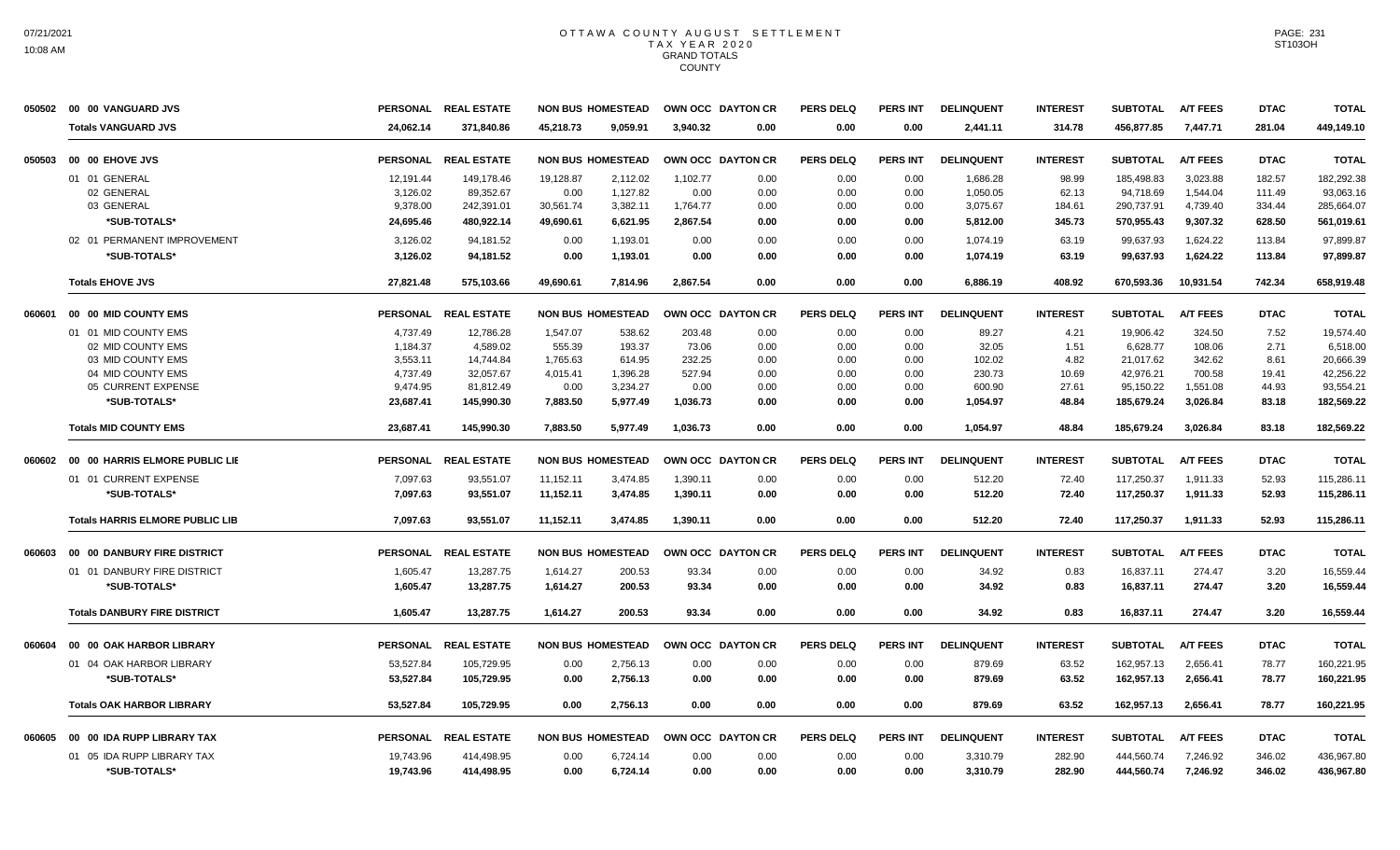| 060605 | 00 00 IDA RUPP LIBRARY TAX             |                 | PERSONAL REAL ESTATE |           | <b>NON BUS HOMESTEAD</b> |          | OWN OCC DAYTON CR | <b>PERS DELQ</b> | <b>PERS INT</b> | <b>DELINQUENT</b> | <b>INTEREST</b> | <b>SUBTOTAL</b> | <b>A/T FEES</b> | <b>DTAC</b> | <b>TOTAL</b> |
|--------|----------------------------------------|-----------------|----------------------|-----------|--------------------------|----------|-------------------|------------------|-----------------|-------------------|-----------------|-----------------|-----------------|-------------|--------------|
|        | <b>Totals IDA RUPP LIBRARY TAX</b>     | 19.743.96       | 414,498.95           | 0.00      | 6,724.14                 | 0.00     | 0.00              | 0.00             | 0.00            | 3,310.79          | 282.90          | 444,560.74      | 7,246.92        | 346.02      | 436,967.80   |
| 060606 | 00 00 PIB - NORTH BASS                 |                 | PERSONAL REAL ESTATE |           | <b>NON BUS HOMESTEAD</b> |          | OWN OCC DAYTON CR | <b>PERS DELO</b> | <b>PERS INT</b> | <b>DELINQUENT</b> | <b>INTEREST</b> | <b>SUBTOTAL</b> | <b>A/T FEES</b> | <b>DTAC</b> | <b>TOTAL</b> |
|        | 01 01 REFUSE                           | 132.51          | 585.39               | 93.88     | 32.11                    | 6.76     | 0.00              | 0.00             | 0.00            | 0.00              | 0.00            | 850.65          | 13.87           | 0.00        | 836.78       |
|        | *SUB-TOTALS*                           | 132.51          | 585.39               | 93.88     | 32.11                    | 6.76     | 0.00              | 0.00             | 0.00            | 0.00              | 0.00            | 850.65          | 13.87           | 0.00        | 836.78       |
|        | <b>Totals PIB - NORTH BASS</b>         | 132.51          | 585.39               | 93.88     | 32.11                    | 6.76     | 0.00              | 0.00             | 0.00            | 0.00              | 0.00            | 850.65          | 13.87           | 0.00        | 836.78       |
| 060607 | 00 00 PIB MIDDLE BASS                  | <b>PERSONAL</b> | <b>REAL ESTATE</b>   |           | <b>NON BUS HOMESTEAD</b> |          | OWN OCC DAYTON CR | PERS DELO        | <b>PERS INT</b> | <b>DELINQUENT</b> | <b>INTEREST</b> | <b>SUBTOTAL</b> | <b>A/T FEES</b> | <b>DTAC</b> | <b>TOTAL</b> |
|        | 01 03 REFUSE                           | 2,286.23        | 31,770.80            | 4,567.95  | 211.02                   | 114.34   | 0.00              | 0.00             | 0.00            | 355.22            | 24.64           | 39,330.20       | 641.14          | 33.29       | 38,655.77    |
|        | *SUB-TOTALS*                           | 2,286.23        | 31,770.80            | 4,567.95  | 211.02                   | 114.34   | 0.00              | 0.00             | 0.00            | 355.22            | 24.64           | 39,330.20       | 641.14          | 33.29       | 38,655.77    |
|        | 02 01 ROADS                            | 6,096.61        | 14,391.05            | 2,013.71  | 93.03                    | 50.40    | 0.00              | 0.00             | 0.00            | 156.59            | 10.86           | 22,812.25       | 371.87          | 14.68       | 22,425.70    |
|        | *SUB-TOTALS*                           | 6,096.61        | 14,391.05            | 2,013.71  | 93.03                    | 50.40    | 0.00              | 0.00             | 0.00            | 156.59            | 10.86           | 22,812.25       | 371.87          | 14.68       | 22,425.70    |
|        | 03 01 FIRE                             | 1,524.15        | 18,813.66            | 2,685.35  | 124.05                   | 67.22    | 0.00              | 0.00             | 0.00            | 208.82            | 14.48           | 23,437.73       | 382.06          | 19.57       | 23,036.10    |
|        | *SUB-TOTALS*                           | 1,524.15        | 18,813.66            | 2.685.35  | 124.05                   | 67.22    | 0.00              | 0.00             | 0.00            | 208.82            | 14.48           | 23,437.73       | 382.06          | 19.57       | 23.036.10    |
|        | 04 01 TOWN HALL                        | 762.08          | 9,406.82             | 1,342.68  | 62.03                    | 33.61    | 0.00              | 0.00             | 0.00            | 104.41            | 7.24            | 11,718.87       | 191.03          | 9.79        | 11,518.05    |
|        | *SUB-TOTALS*                           | 762.08          | 9,406.82             | 1,342.68  | 62.03                    | 33.61    | 0.00              | 0.00             | 0.00            | 104.41            | 7.24            | 11,718.87       | 191.03          | 9.79        | 11,518.05    |
|        | <b>Totals PIB MIDDLE BASS</b>          | 10,669.07       | 74.382.33            | 10.609.69 | 490.13                   | 265.57   | 0.00              | 0.00             | 0.00            | 825.04            | 57.22           | 97,299.05       | 1,586.10        | 77.33       | 95,635.62    |
| 060608 | 00 00 PIB SOUTH BASS                   | <b>PERSONAL</b> | <b>REAL ESTATE</b>   |           | <b>NON BUS HOMESTEAD</b> |          | OWN OCC DAYTON CR | <b>PERS DELQ</b> | <b>PERS INT</b> | <b>DELINQUENT</b> | <b>INTEREST</b> | <b>SUBTOTAL</b> | <b>A/T FEES</b> | <b>DTAC</b> | <b>TOTAL</b> |
|        | 03 01 PARK                             | 2,066.26        | 2,434.26             | 219.62    | 12.11                    | 9.85     | 0.00              | 0.00             | 0.00            | 8.21              | 0.01            | 4,750.32        | 77.44           | 0.90        | 4,671.98     |
|        | *SUB-TOTALS*                           | 2.066.26        | 2.434.26             | 219.62    | 12.11                    | 9.85     | 0.00              | 0.00             | 0.00            | 8.21              | 0.01            | 4,750.32        | 77.44           | 0.90        | 4,671.98     |
|        | 05 02 FIRE                             | 3,099.38        | 58,080.94            | 5,407.79  | 298.28                   | 241.30   | 0.00              | 0.00             | 0.00            | 182.93            | 0.29            | 67,310.91       | 1,097.26        | 20.08       | 66,193.57    |
|        | *SUB-TOTALS*                           | 3,099.38        | 58,080.94            | 5,407.79  | 298.28                   | 241.30   | 0.00              | 0.00             | 0.00            | 182.93            | 0.29            | 67,310.91       | 1,097.26        | 20.08       | 66,193.57    |
|        | <b>Totals PIB SOUTH BASS</b>           | 5,165.64        | 60,515.20            | 5,627.41  | 310.39                   | 251.15   | 0.00              | 0.00             | 0.00            | 191.14            | 0.30            | 72,061.23       | 1,174.70        | 20.98       | 70,865.55    |
| 070703 | 00 00 PORTAGE FIRE DISTRICT            | <b>PERSONAL</b> | <b>REAL ESTATE</b>   |           | <b>NON BUS HOMESTEAD</b> |          | OWN OCC DAYTON CR | <b>PERS DELQ</b> | <b>PERS INT</b> | <b>DELINQUENT</b> | <b>INTEREST</b> | <b>SUBTOTAL</b> | <b>A/T FEES</b> | <b>DTAC</b> | <b>TOTAL</b> |
|        | 01 01 GENERAL                          | 13,925.02       | 102,541.23           | 12,876.66 | 4,387.80                 | 1,709.85 | 0.00              | 0.00             | 0.00            | 689.11            | 23.64           | 136,153.31      | 2,219.48        | 54.72       | 133,879.11   |
|        | *SUB-TOTALS*                           | 13,925.02       | 102,541.23           | 12,876.66 | 4,387.80                 | 1,709.85 | 0.00              | 0.00             | 0.00            | 689.11            | 23.64           | 136,153.31      | 2,219.48        | 54.72       | 133,879.11   |
|        | <b>Totals PORTAGE FIRE DISTRICT</b>    | 13.925.02       | 102,541.23           | 12,876.66 | 4,387.80                 | 1.709.85 | 0.00              | 0.00             | 0.00            | 689.11            | 23.64           | 136,153.31      | 2.219.48        | 54.72       | 133,879.11   |
|        | 0707061 00 00 PORT CLINTON CITY NON UN |                 | PERSONAL REAL ESTATE |           | <b>NON BUS HOMESTEAD</b> |          | OWN OCC DAYTON CR | <b>PERS DELQ</b> | <b>PERS INT</b> | <b>DELINQUENT</b> | <b>INTEREST</b> | <b>SUBTOTAL</b> | <b>A/T FEES</b> | <b>DTAC</b> | <b>TOTAL</b> |
|        | 01 01 INSIDE GENERAL NON UNIFORM       | 10,367.01       | 90,378.65            | 10,056.45 | 3,849.56                 | 1,104.04 | 0.00              | 0.00             | 0.00            | 681.42            | 27.46           | 116,464.59      | 1,898.52        | 65.78       | 114,500.29   |
|        | 02 INSIDE POLICE PENSION NON U         | 797.51          | 6,952.21             | 773.57    | 296.13                   | 84.93    | 0.00              | 0.00             | 0.00            | 52.39             | 2.13            | 8,958.87        | 146.04          | 5.06        | 8,807.77     |
|        | *SUB-TOTALS*                           | 11,164.52       | 97,330.86            | 10,830.02 | 4,145.69                 | 1,188.97 | 0.00              | 0.00             | 0.00            | 733.81            | 29.59           | 125,423.46      | 2,044.56        | 70.84       | 123,308.06   |
|        | <b>Totals PORT CLINTON CITY NON UN</b> | 11.164.52       | 97,330.86            | 10.830.02 | 4.145.69                 | 1.188.97 | 0.00              | 0.00             | 0.00            | 733.81            | 29.59           | 125,423.46      | 2.044.56        | 70.84       | 123,308.06   |
|        | 0707071 00 00 PIB CORP NON UNIFORM     |                 | PERSONAL REAL ESTATE |           | <b>NON BUS HOMESTEAD</b> |          | OWN OCC DAYTON CR | <b>PERS DELQ</b> | PERS INT        | <b>DELINQUENT</b> | <b>INTEREST</b> | <b>SUBTOTAL</b> | <b>A/T FEES</b> | <b>DTAC</b> | <b>TOTAL</b> |
|        | 01 01 INSIDE GENERAL NON UNIFORM       | 809.90          | 26,941.68            | 1,282.94  | 65.35                    | 53.81    | 0.00              | 0.00             | 0.00            | 207.67            | $-0.74$         | 29,360.61       | 478.61          | 20.99       | 28,861.01    |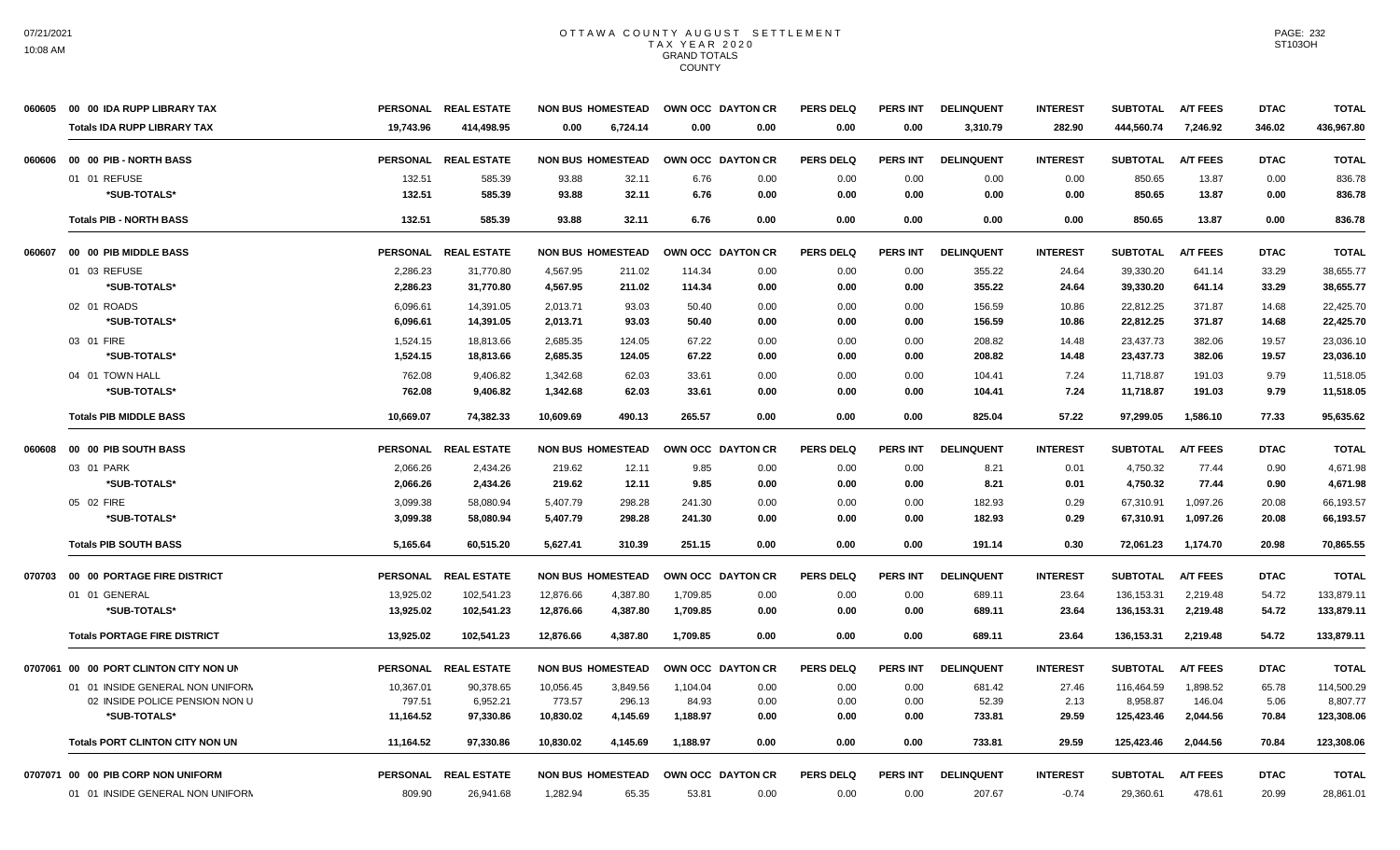|        | 0707071 00 00 PIB CORP NON UNIFORM         |                  | PERSONAL REAL ESTATE  | <b>NON BUS HOMESTEAD</b>               |                 | OWN OCC DAYTON CR | <b>PERS DELQ</b> | PERS INT        | <b>DELINQUENT</b>    | <b>INTEREST</b> | <b>SUBTOTAL</b>       | <b>A/T FEES</b>  | <b>DTAC</b>   | <b>TOTAL</b>          |
|--------|--------------------------------------------|------------------|-----------------------|----------------------------------------|-----------------|-------------------|------------------|-----------------|----------------------|-----------------|-----------------------|------------------|---------------|-----------------------|
|        | *SUB-TOTALS*<br>01                         | 809.90           | 26,941.68             | 1,282.94                               | 65.35<br>53.81  | 0.00              | 0.00             | 0.00            | 207.67               | $-0.74$         | 29,360.61             | 478.61           | 20.99         | 28,861.01             |
|        | <b>Totals PIB CORP NON UNIFORM</b>         | 809.90           | 26.941.68             | 1.282.94<br>65.35                      | 53.81           | 0.00              | 0.00             | 0.00            | 207.67               | $-0.74$         | 29,360.61             | 478.61           | 20.99         | 28,861.01             |
|        | 07071303 00 00 HARRIS INC NON UNIFORM II   | <b>PERSONAL</b>  | <b>REAL ESTATE</b>    | <b>NON BUS HOMESTEAD</b>               |                 | OWN OCC DAYTON CR | <b>PERS DELQ</b> | <b>PERS INT</b> | <b>DELINQUENT</b>    | <b>INTEREST</b> | <b>SUBTOTAL</b>       | <b>A/T FEES</b>  | <b>DTAC</b>   | <b>TOTAL</b>          |
|        | 01 01 NON UNIFORM GENERAL INSIDE           | 217.30           | 3,826.81              | 444.04<br>130.18                       | 52.18           | 0.00              | 0.00             | 0.00            | 8.30                 | 0.31            | 4,679.12              | 76.29            | 0.66          | 4,602.17              |
|        | *SUB-TOTALS*                               | 217.30           | 3,826.81              | 444.04<br>130.18                       | 52.18           | 0.00              | 0.00             | 0.00            | 8.30                 | 0.31            | 4,679.12              | 76.29            | 0.66          | 4,602.17              |
|        | Totals HARRIS INC NON UNIFORM IN           | 217.30           | 3,826.81              | 444.04<br>130.18                       | 52.18           | 0.00              | 0.00             | 0.00            | 8.30                 | 0.31            | 4,679.12              | 76.29            | 0.66          | 4,602.17              |
| 080801 | 00 00 BAY TOWNSHIP NON UNIFOR              | <b>PERSONAL</b>  | <b>REAL ESTATE</b>    | <b>NON BUS HOMESTEAD</b>               |                 | OWN OCC DAYTON CR | <b>PERS DELQ</b> | <b>PERS INT</b> | <b>DELINQUENT</b>    | <b>INTEREST</b> | <b>SUBTOTAL</b>       | <b>A/T FEES</b>  | <b>DTAC</b>   | <b>TOTAL</b>          |
|        | 01 01 INSIDE GENERAL NON UNIFORM           | 1,050.12         | 7,034.67              | 957.85<br>306.51                       | 92.09           | 0.00              | 0.00             | 0.00            | $-19.82$             | 0.51            | 9,421.93              | 153.59           | 6.66          | 9,261.68              |
|        | 02 INSIDE ROAD AND BRIDGE NON              | 975.48<br>749.78 | 6.534.68              | 889.78<br>284.72                       | 85.55           | 0.00              | 0.00             | 0.00            | $-18.42$             | 0.47            | 8.752.26              | 142.66           | 6.20          | 8.603.40              |
|        | 03 INSIDE FIRE NON UNIFORM<br>*SUB-TOTALS* | 2.775.38         | 5,023.06<br>18.592.41 | 683.97<br>218.85<br>2.531.60<br>810.08 | 65.78<br>243.42 | 0.00<br>0.00      | 0.00<br>0.00     | 0.00<br>0.00    | $-14.15$<br>$-52.39$ | 0.38<br>1.36    | 6,727.67<br>24.901.86 | 109.67<br>405.92 | 4.76<br>17.62 | 6,613.24<br>24.478.32 |
|        | <b>Totals BAY TOWNSHIP NON UNIFOR</b>      | 2,775.38         | 18,592.41             | 2,531.60<br>810.08                     | 243.42          | 0.00              | 0.00             | 0.00            | $-52.39$             | 1.36            | 24,901.86             | 405.92           | 17.62         | 24,478.32             |
| 080802 | 00 00 PUT IN BAY PARK DISTRICT             | <b>PERSONAL</b>  | <b>REAL ESTATE</b>    | <b>NON BUS HOMESTEAD</b>               |                 | OWN OCC DAYTON CR | <b>PERS DELQ</b> | <b>PERS INT</b> | <b>DELINQUENT</b>    | <b>INTEREST</b> | <b>SUBTOTAL</b>       | <b>A/T FEES</b>  | <b>DTAC</b>   | <b>TOTAL</b>          |
|        | 01 01 GENERAL FUND                         | 1,891.81         | 31,306.91             | 4,093.75<br>226.54                     | 164.17          | 0.00              | 0.00             | 0.00            | 80.14                | 6.41            | 37,769.73             | 615.68           | 8.60          | 37.145.45             |
|        | *SUB-TOTALS*                               | 1,891.81         | 31,306.91             | 226.54<br>4,093.75                     | 164.17          | 0.00              | 0.00             | 0.00            | 80.14                | 6.41            | 37,769.73             | 615.68           | 8.60          | 37,145.45             |
|        | <b>Totals PUT IN BAY PARK DISTRICT</b>     | 1,891.81         | 31,306.91             | 4,093.75<br>226.54                     | 164.17          | 0.00              | 0.00             | 0.00            | 80.14                | 6.41            | 37,769.73             | 615.68           | 8.60          | 37,145.45             |
| 080805 | 00 00 PIB PORT AUTHORITY                   | <b>PERSONAL</b>  | <b>REAL ESTATE</b>    | <b>NON BUS HOMESTEAD</b>               |                 | OWN OCC DAYTON CR | <b>PERS DELQ</b> | <b>PERS INT</b> | <b>DELINQUENT</b>    | <b>INTEREST</b> | <b>SUBTOTAL</b>       | <b>A/T FEES</b>  | <b>DTAC</b>   | <b>TOTAL</b>          |
|        | 08 00 PIB PORT AUTHORITY                   | 1,525.05         | 27,846.11             | 2,845.69<br>155.37                     | 114.93          | 0.00              | 0.00             | 0.00            | 120.33               | 3.53            | 32,611.01             | 531.60           | 12.45         | 32,066.96             |
|        | *SUB-TOTALS*                               | 1,525.05         | 27,846.11             | 2,845.69<br>155.37                     | 114.93          | 0.00              | 0.00             | 0.00            | 120.33               | 3.53            | 32,611.01             | 531.60           | 12.45         | 32,066.96             |
|        | <b>Totals PIB PORT AUTHORITY</b>           | 1,525.05         | 27,846.11             | 2,845.69<br>155.37                     | 114.93          | 0.00              | 0.00             | 0.00            | 120.33               | 3.53            | 32,611.01             | 531.60           | 12.45         | 32,066.96             |
|        | 0808051 00 00 ELMORE NON UNIFORM           | <b>PERSONAL</b>  | <b>REAL ESTATE</b>    | <b>NON BUS HOMESTEAD</b>               |                 | OWN OCC DAYTON CR | <b>PERS DELO</b> | <b>PERS INT</b> | <b>DELINQUENT</b>    | <b>INTEREST</b> | <b>SUBTOTAL</b>       | <b>A/T FEES</b>  | <b>DTAC</b>   | <b>TOTAL</b>          |
|        | 01 01 INSIDE GENERAL NON UNIFORM           | 379.51           | 13,094.28             | 1,508.05<br>671.43                     | 220.44          | 0.00              | 0.00             | 0.00            | 1.16                 | 0.03            | 15,874.90             | 258.78           | 0.10          | 15,616.02             |
|        | *SUB-TOTALS*                               | 379.51           | 13,094.28             | 1,508.05<br>671.43                     | 220.44          | 0.00              | 0.00             | 0.00            | 1.16                 | 0.03            | 15,874.90             | 258.78           | 0.10          | 15,616.02             |
|        | <b>Totals ELMORE NON UNIFORM</b>           | 379.51           | 13.094.28             | 1.508.05<br>671.43                     | 220.44          | 0.00              | 0.00             | 0.00            | 1.16                 | 0.03            | 15.874.90             | 258.78           | 0.10          | 15,616.02             |
| 080806 | 00 00 ALLEN CLAY FIRE DIST                 | <b>PERSONAL</b>  | <b>REAL ESTATE</b>    | <b>NON BUS HOMESTEAD</b>               |                 | OWN OCC DAYTON CR | <b>PERS DELO</b> | <b>PERS INT</b> | <b>DELINQUENT</b>    | <b>INTEREST</b> | <b>SUBTOTAL</b>       | <b>A/T FEES</b>  | <b>DTAC</b>   | <b>TOTAL</b>          |
|        | 01 01 GENERAL                              | 24,639.79        | 302,544.54            | 36,972.98<br>11,700.27                 | 4,697.08        | 0.00              | 0.00             | 0.00            | 2,038.42             | 315.29          | 382,908.37            | 6,241.81         | 216.63        | 376,449.93            |
|        | *SUB-TOTALS*                               | 24,639.79        | 302,544.54            | 36,972.98<br>11,700.27                 | 4,697.08        | 0.00              | 0.00             | 0.00            | 2,038.42             | 315.29          | 382,908.37            | 6,241.81         | 216.63        | 376,449.93            |
|        | <b>Totals ALLEN CLAY FIRE DIST</b>         | 24,639.79        | 302.544.54            | 36.972.98<br>11.700.27                 | 4.697.08        | 0.00              | 0.00             | 0.00            | 2,038.42             | 315.29          | 382,908.37            | 6.241.81         | 216.63        | 376,449.93            |
|        | 08081304 00 00 NON UNIFORM HARRIS INC      | <b>PERSONAL</b>  | <b>REAL ESTATE</b>    | <b>NON BUS HOMESTEAD</b>               |                 | OWN OCC DAYTON CR | <b>PERS DELQ</b> | <b>PERS INT</b> | <b>DELINQUENT</b>    | <b>INTEREST</b> | <b>SUBTOTAL</b>       | <b>A/T FEES</b>  | <b>DTAC</b>   | <b>TOTAL</b>          |
|        | 01 01 ROAD AND BRIDGE INSIDE               | 1,197.12         | 17,377.71             | 2,023.00<br>460.58                     | 212.72          | 0.00              | 0.00             | 0.00            | 53.47                | 2.07            | 21,326.67             | 347.65           | 4.27          | 20,974.75             |
|        | *SUB-TOTALS*                               | 1,197.12         | 17,377.71             | 2,023.00<br>460.58                     | 212.72          | 0.00              | 0.00             | 0.00            | 53.47                | 2.07            | 21,326.67             | 347.65           | 4.27          | 20,974.75             |